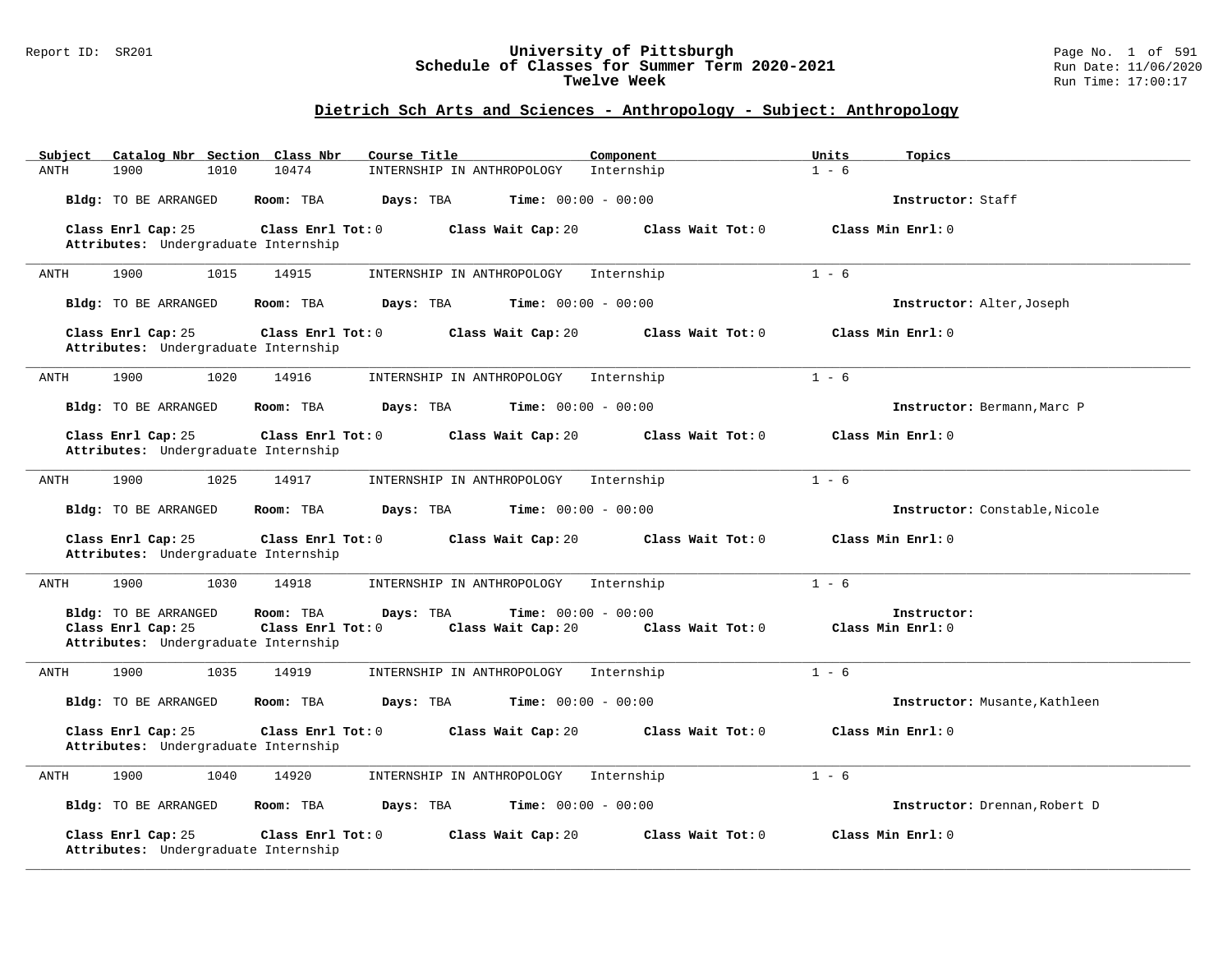| <b>ANTH</b> | 1900<br>1045                                               | 14921                  | INTERNSHIP IN ANTHROPOLOGY   | Internship          | $1 - 6$                         |
|-------------|------------------------------------------------------------|------------------------|------------------------------|---------------------|---------------------------------|
|             | <b>Bldg:</b> TO BE ARRANGED                                | Room: TBA<br>Days: TBA | <b>Time:</b> $00:00 - 00:00$ |                     | Instructor: Hanks, Bryan K      |
|             | Class Enrl Cap: 25<br>Attributes: Undergraduate Internship | Class Enrl Tot: 0      | Class Wait Cap: 20           | Class Wait Tot: 0   | Class Min Enrl: 0               |
| ANTH        | 1900<br>1050                                               | 14922                  | INTERNSHIP IN ANTHROPOLOGY   | Internship          | $1 - 6$                         |
|             | Bldg: TO BE ARRANGED                                       | Room: TBA<br>Days: TBA | <b>Time:</b> $00:00 - 00:00$ |                     | Instructor: Hayden, Robert M    |
|             | Class Enrl Cap: 25<br>Attributes: Undergraduate Internship | Class Enrl Tot: 0      | Class Wait Cap: 20           | Class Wait Tot: 0   | Class Min Enrl: 0               |
| ANTH        | 1900<br>1055                                               | 14923                  | INTERNSHIP IN ANTHROPOLOGY   | Internship          | $1 - 6$                         |
|             | Bldg: TO BE ARRANGED                                       | Room: TBA<br>Days: TBA | <b>Time:</b> $00:00 - 00:00$ |                     | Instructor: Judd, Margaret Ann  |
|             | Class Enrl Cap: 25<br>Attributes: Undergraduate Internship | Class Enrl Tot: 0      | Class Wait Cap: 20           | Class Wait Tot: 0   | Class Min Enrl: 0               |
| ANTH        | 1900<br>1060                                               | 14924                  | INTERNSHIP IN ANTHROPOLOGY   | Internship          | $1 - 6$                         |
|             | Bldg: TO BE ARRANGED                                       | Days: TBA<br>Room: TBA | <b>Time:</b> $00:00 - 00:00$ |                     | Instructor: Arkush, Elizabeth N |
|             | Class Enrl Cap: 25<br>Attributes: Undergraduate Internship | Class Enrl Tot: 0      | Class Wait Cap: 20           | Class Wait Tot: 0   | Class Min Enrl: 0               |
| ANTH        | 1900<br>1065                                               | 14925                  | INTERNSHIP IN ANTHROPOLOGY   | Internship          | $1 - 6$                         |
|             | Bldg: TO BE ARRANGED                                       | Room: TBA<br>Days: TBA | <b>Time:</b> $00:00 - 00:00$ |                     | Instructor: Lukacs, Gabriella   |
|             | Class Enrl Cap: 25<br>Attributes: Undergraduate Internship | Class Enrl Tot: 0      | Class Wait Cap: 20           | Class Wait $Tot: 0$ | Class Min Enrl: 0               |
| ANTH        | 1070<br>1900                                               | 14926                  | INTERNSHIP IN ANTHROPOLOGY   | Internship          | $1 - 6$                         |
|             | Bldg: TO BE ARRANGED                                       | Room: TBA<br>Days: TBA | <b>Time:</b> $00:00 - 00:00$ |                     | Instructor: Matza, Tomas A      |
|             | Class Enrl Cap: 25<br>Attributes: Undergraduate Internship | Class Enrl Tot: 0      | Class Wait Cap: 20           | Class Wait Tot: 0   | Class Min Enrl: 0               |
| <b>ANTH</b> | 1900<br>1075                                               | 14927                  | INTERNSHIP IN ANTHROPOLOGY   | Internship          | $1 - 6$                         |
|             | Bldg: TO BE ARRANGED                                       | Room: TBA<br>Days: TBA | <b>Time:</b> $00:00 - 00:00$ |                     | Instructor: Mooney, Mark P      |
|             | Class Enrl Cap: 25<br>Attributes: Undergraduate Internship | Class Enrl Tot: 0      | Class Wait Cap: 20           | Class Wait Tot: 0   | Class Min Enrl: 0               |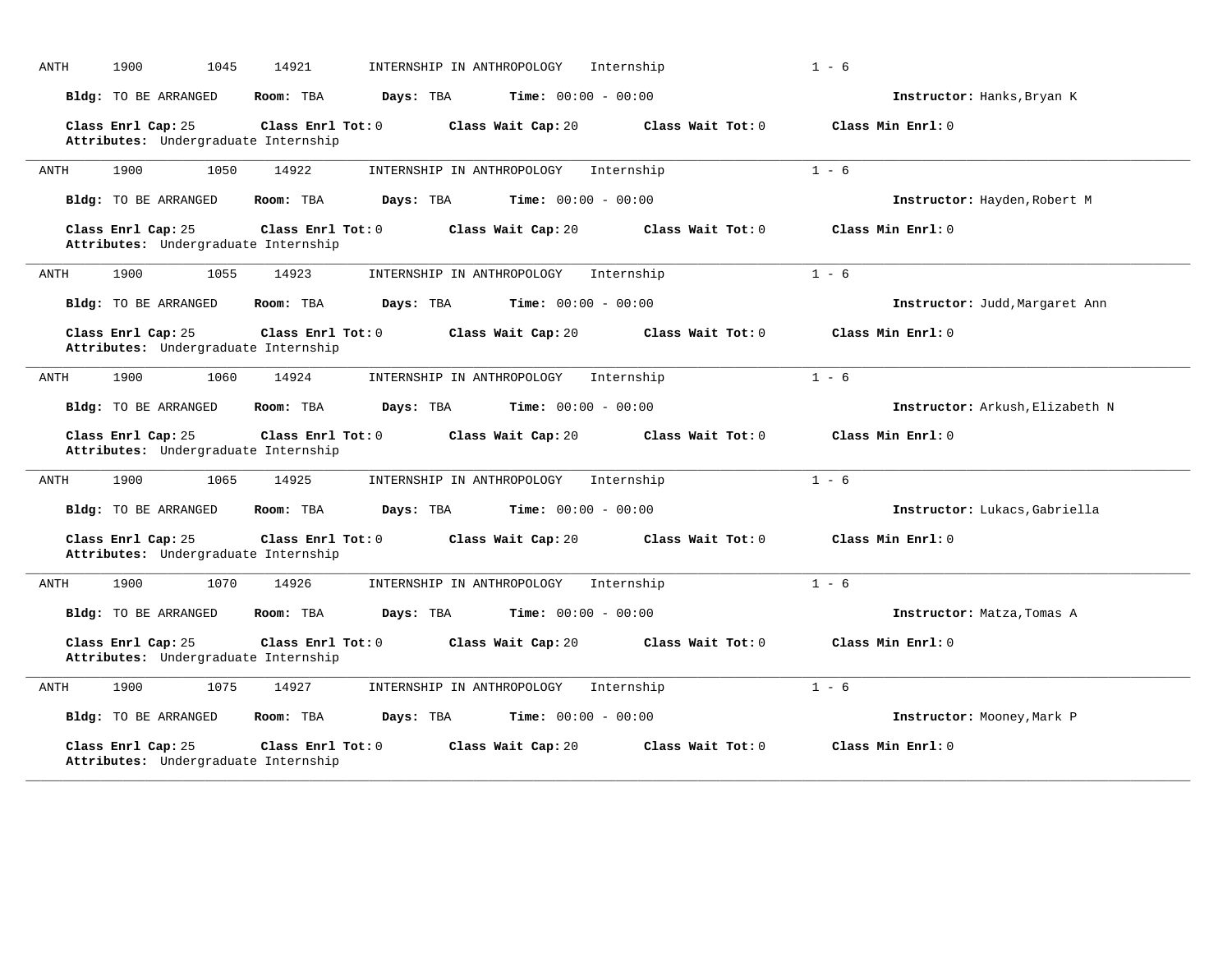#### Report ID: SR201 **University of Pittsburgh** Page No. 3 of 591 **Schedule of Classes for Summer Term 2020-2021** Run Date: 11/06/2020 **Twelve Week Run Time:** 17:00:17

| Subject | Catalog Nbr Section Class Nbr                                                            |      |                                | Course Title |                                                   | Component  |                   | Units   | Topics                                     |
|---------|------------------------------------------------------------------------------------------|------|--------------------------------|--------------|---------------------------------------------------|------------|-------------------|---------|--------------------------------------------|
| ANTH    | 1900                                                                                     | 1080 | 14928                          |              | INTERNSHIP IN ANTHROPOLOGY                        | Internship |                   | $1 - 6$ |                                            |
|         | Bldg: TO BE ARRANGED                                                                     |      | Room: TBA                      | Days: TBA    | Time: $00:00 - 00:00$                             |            |                   |         | Instructor: Wanderer, Emily Mannix         |
|         | Class Enrl Cap: 25<br>Attributes: Undergraduate Internship                               |      | Class Enrl Tot: 0              |              | Class Wait Cap: 20                                |            | Class Wait Tot: 0 |         | Class Min Enrl: 0                          |
| ANTH    | 1900                                                                                     | 1085 | 14929                          |              | INTERNSHIP IN ANTHROPOLOGY                        | Internship |                   | $1 - 6$ |                                            |
|         | <b>Bldg:</b> TO BE ARRANGED                                                              |      | Room: TBA                      | Days: TBA    | Time: $00:00 - 00:00$                             |            |                   |         | Instructor: Cabot, Heath                   |
|         | Class Enrl Cap: 25<br>Attributes: Undergraduate Internship                               |      | Class Enrl Tot: 0              |              | Class Wait Cap: 20                                |            | Class Wait Tot: 0 |         | Class Min Enrl: 0                          |
| ANTH    | 1900                                                                                     | 1090 | 14930                          |              | INTERNSHIP IN ANTHROPOLOGY                        | Internship |                   | $1 - 6$ |                                            |
|         | Bldg: TO BE ARRANGED                                                                     |      | Room: TBA                      | Days: TBA    | <b>Time:</b> $00:00 - 00:00$                      |            |                   |         | Instructor: Yearwood, Gabby Matthew Harlan |
|         | Class Enrl Cap: 25<br>Attributes: Undergraduate Internship                               |      | Class Enrl Tot: 0              |              | Class Wait Cap: 20                                |            | Class Wait Tot: 0 |         | Class Min Enrl: 0                          |
| ANTH    | 1900                                                                                     | 1095 | 14931                          |              | INTERNSHIP IN ANTHROPOLOGY                        | Internship |                   | $1 - 6$ |                                            |
|         | <b>Bldg:</b> TO BE ARRANGED<br>Class Enrl Cap: 0<br>Attributes: Undergraduate Internship |      | Room: TBA<br>Class Enrl Tot: 0 | Days: TBA    | <b>Time:</b> $00:00 - 00:00$<br>Class Wait Cap: 0 |            | Class Wait Tot: 0 |         | Instructor:<br>Class Min Enrl: 0           |
| ANTH    | 1900                                                                                     | 1100 | 14932                          |              | INTERNSHIP IN ANTHROPOLOGY                        | Internship |                   | $1 - 6$ |                                            |
|         | Bldg: TO BE ARRANGED<br>Class Enrl Cap: 25<br>Attributes: Undergraduate Internship       |      | Room: TBA<br>Class Enrl Tot: 0 | Days: TBA    | Time: $00:00 - 00:00$<br>Class Wait Cap: 20       |            | Class Wait Tot: 0 |         | Instructor:<br>Class Min Enrl: 0           |
| ANTH    | 1900                                                                                     | 1105 | 14933                          |              | INTERNSHIP IN ANTHROPOLOGY                        | Internship |                   | $1 - 6$ |                                            |
|         | Bldg: TO BE ARRANGED<br>Class Enrl Cap: 0<br>Attributes: Undergraduate Internship        |      | Room: TBA<br>Class Enrl Tot: 0 | Days: TBA    | <b>Time:</b> $00:00 - 00:00$<br>Class Wait Cap: 0 |            | Class Wait Tot: 0 |         | Instructor:<br>Class Min Enrl: 0           |
| ANTH    | 1900                                                                                     | 1110 | 14934                          |              | INTERNSHIP IN ANTHROPOLOGY                        | Internship |                   | $1 - 6$ |                                            |
|         | Bldg: TO BE ARRANGED                                                                     |      | Room: TBA                      | Days: TBA    | <b>Time:</b> $00:00 - 00:00$                      |            |                   |         | Instructor: Siegel, Michael I              |
|         | Class Enrl Cap: 25<br>Attributes: Undergraduate Internship                               |      | Class Enrl Tot: 0              |              | Class Wait Cap: 20                                |            | Class Wait Tot: 0 |         | Class Min Enrl: 0                          |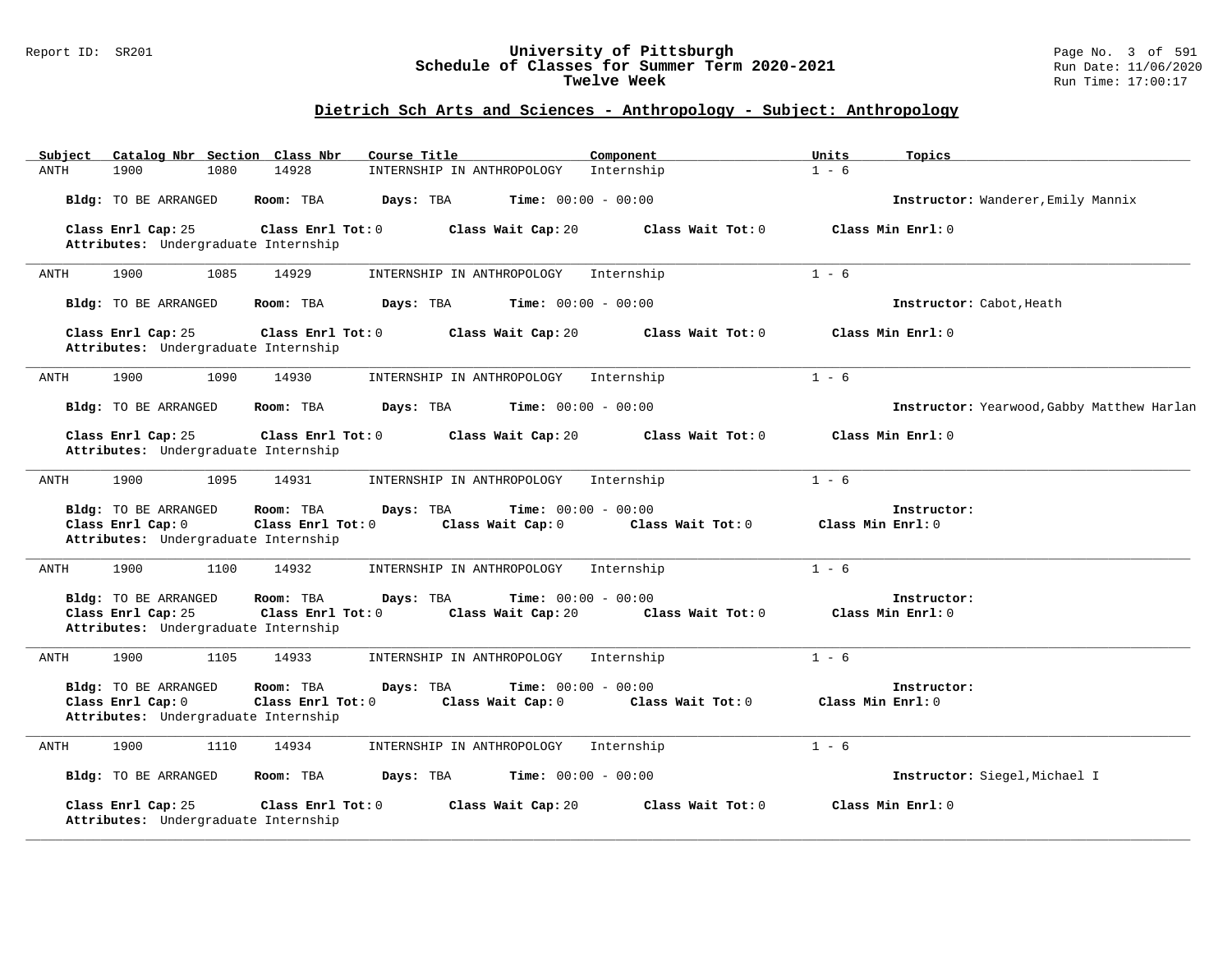#### Report ID: SR201 **University of Pittsburgh** Page No. 4 of 591 **Schedule of Classes for Summer Term 2020-2021** Run Date: 11/06/2020 **Twelve Week Run Time:** 17:00:17

| Catalog Nbr Section Class Nbr<br>Subject                                           | Course Title <b>Source Search</b>                                                                                                                             | Component         | Units<br>Topics                 |
|------------------------------------------------------------------------------------|---------------------------------------------------------------------------------------------------------------------------------------------------------------|-------------------|---------------------------------|
| 1900<br>1115<br>ANTH                                                               | INTERNSHIP IN ANTHROPOLOGY Internship<br>14935                                                                                                                |                   | $1 - 6$                         |
| Bldg: TO BE ARRANGED                                                               | Room: TBA<br><b>Days:</b> TBA <b>Time:</b> $00:00 - 00:00$                                                                                                    |                   | Instructor: Strathern, Andrew J |
| Class Enrl Cap: 25<br>Attributes: Undergraduate Internship                         | Class Enrl Tot: 0<br>Class Wait Cap: 20                                                                                                                       | Class Wait Tot: 0 | Class Min Enrl: 0               |
| 1900<br>1120<br>ANTH                                                               | 16122<br>INTERNSHIP IN ANTHROPOLOGY Internship                                                                                                                |                   | $1 - 6$                         |
| Bldg: TO BE ARRANGED<br>Class Enrl Cap: 35<br>Attributes: Undergraduate Internship | <b>Time:</b> $00:00 - 00:00$<br>Room: TBA<br>Days: TBA<br>Class Enrl Tot: 0 $\qquad$ Class Wait Cap: 20 $\qquad$ Class Wait Tot: 0 $\qquad$ Class Min Enrl: 0 |                   | Instructor:                     |
| 1900<br>1125<br>ANTH                                                               | 16123<br>INTERNSHIP IN ANTHROPOLOGY Internship                                                                                                                |                   | $1 - 6$                         |
| Bldg: TO BE ARRANGED<br>Class Enrl Cap: 35<br>Attributes: Undergraduate Internship | <b>Time:</b> $00:00 - 00:00$<br>Room: TBA<br>Days: TBA<br>Class Enrl Tot: 0 $\qquad$ Class Wait Cap: 20 $\qquad$ Class Wait Tot: 0 $\qquad$ Class Min Enrl: 0 |                   | Instructor:                     |
| 1900<br>1130<br>ANTH                                                               | 16124<br>INTERNSHIP IN ANTHROPOLOGY Internship                                                                                                                |                   | $1 - 6$                         |
| Bldg: TO BE ARRANGED                                                               | Days: TBA<br><b>Time:</b> $00:00 - 00:00$<br>Room: TBA                                                                                                        |                   | Instructor: Weinberg, Seth M    |
| Class Enrl Cap: 35                                                                 | $Class$ $Enrl$ $Tot: 0$<br>Class Wait Cap: 20                                                                                                                 | Class Wait Tot: 0 | Class Min Enrl: 0               |
| 1900<br>1135<br>ANTH                                                               | 16125<br>INTERNSHIP IN ANTHROPOLOGY                                                                                                                           | Internship        | $1 - 6$                         |
| Bldg: TO BE ARRANGED                                                               | <b>Days:</b> TBA <b>Time:</b> $00:00 - 00:00$<br>Room: TBA                                                                                                    |                   | Instructor: Staff               |
| Class Enrl Cap: 35                                                                 | Class Enrl Tot: 0 Class Wait Cap: 20                                                                                                                          | Class Wait Tot: 0 | Class Min Enrl: 0               |
| 1902<br>1010<br>ANTH                                                               | 10418<br>INDEPENDENT STUDY                                                                                                                                    | Independent Study | $1 - 12$                        |
| Bldg: WEB Based Class                                                              | <b>Days:</b> TBA <b>Time:</b> $00:00 - 00:00$<br>Room: TBA                                                                                                    |                   | Instructor: Staff               |
| Class Enrl Cap: 25                                                                 | Class Enrl Tot: 0 Class Wait Cap: 20 Class Wait Tot: 0                                                                                                        |                   | Class Min Enrl: 0               |
| 1902<br>1015<br>ANTH                                                               | 14936<br>INDEPENDENT STUDY 1ndependent Study                                                                                                                  |                   | $1 - 12$                        |
| Bldg: WEB Based Class                                                              | Room: TBA $Days:$ TBA $Time: 00:00 - 00:00$                                                                                                                   |                   | Instructor: Alter, Joseph       |
| Class Enrl Cap: 25                                                                 | Class Enrl Tot: 0 Class Wait Cap: 20                                                                                                                          | Class Wait Tot: 0 | Class Min Enrl: 0               |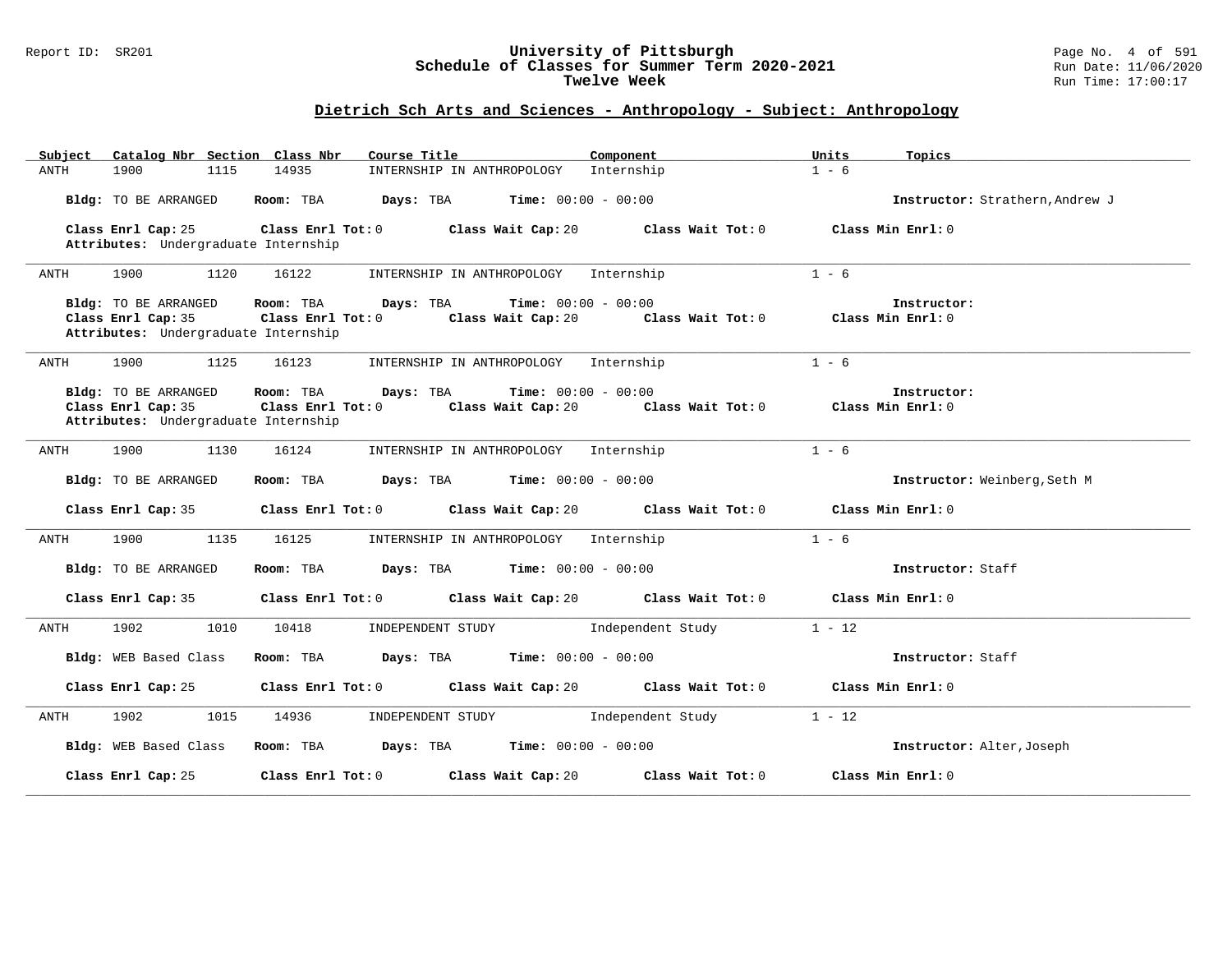#### Report ID: SR201 **University of Pittsburgh** Page No. 5 of 591 **Schedule of Classes for Summer Term 2020-2021** Run Date: 11/06/2020 **Twelve Week Run Time:** 17:00:17

| Subject | Catalog Nbr Section Class Nbr | Course Title                                                  | Component                                                                                   | Units<br>Topics                     |
|---------|-------------------------------|---------------------------------------------------------------|---------------------------------------------------------------------------------------------|-------------------------------------|
| ANTH    | 1902<br>1020                  | 14937<br>INDEPENDENT STUDY                                    | Independent Study                                                                           | $1 - 12$                            |
|         | Bldg: WEB Based Class         | Room: TBA $Days:$ TBA $Time: 00:00 - 00:00$                   |                                                                                             | Instructor: Bermann, Marc P         |
|         |                               |                                                               | Class Enrl Cap: 25 Class Enrl Tot: 0 Class Wait Cap: 20 Class Wait Tot: 0 Class Min Enrl: 0 |                                     |
| ANTH    |                               |                                                               | 1902 1025 14938 INDEPENDENT STUDY Independent Study 1 - 12                                  |                                     |
|         | Bldg: WEB Based Class         | Room: TBA $Days:$ TBA Time: $00:00 - 00:00$                   |                                                                                             | Instructor: Constable, Nicole       |
|         | Class Enrl Cap: 0             |                                                               | Class Enrl Tot: 0 Class Wait Cap: 0 Class Wait Tot: 0 Class Min Enrl: 0                     |                                     |
| ANTH    | 1902<br>1030                  |                                                               | 14939        INDEPENDENT STUDY                Independent Study                             | $1 - 12$                            |
|         | Bldg: WEB Based Class         | Room: TBA $Days:$ TBA $Time: 00:00 - 00:00$                   |                                                                                             | Instructor: Covington-Ward, Yolanda |
|         |                               |                                                               | Class Enrl Cap: 25 Class Enrl Tot: 0 Class Wait Cap: 20 Class Wait Tot: 0 Class Min Enrl: 0 |                                     |
|         |                               |                                                               | ANTH 1902 1035 14940 INDEPENDENT STUDY Independent Study                                    | $1 - 12$                            |
|         | Bldg: WEB Based Class         | Room: TBA $Days:$ TBA Time: $00:00 - 00:00$                   |                                                                                             | Instructor: Musante, Kathleen       |
|         |                               |                                                               | Class Enrl Cap: 25 Class Enrl Tot: 0 Class Wait Cap: 20 Class Wait Tot: 0 Class Min Enrl: 0 |                                     |
|         |                               |                                                               | ANTH 1902 1040 14941 INDEPENDENT STUDY Independent Study                                    | $1 - 12$                            |
|         |                               | Bldg: WEB Based Class Room: TBA Days: TBA Time: 00:00 - 00:00 |                                                                                             | Instructor: Drennan, Robert D       |
|         |                               |                                                               | Class Enrl Cap: 25 Class Enrl Tot: 0 Class Wait Cap: 20 Class Wait Tot: 0 Class Min Enrl: 0 |                                     |
| ANTH    |                               |                                                               | 1902 1045 14942 INDEPENDENT STUDY Independent Study 1 - 12                                  |                                     |
|         |                               | Bldg: WEB Based Class Room: TBA Days: TBA Time: 00:00 - 00:00 |                                                                                             | Instructor: Hanks, Bryan K          |
|         |                               |                                                               | Class Enrl Cap: 25 Class Enrl Tot: 0 Class Wait Cap: 20 Class Wait Tot: 0 Class Min Enrl: 0 |                                     |
|         |                               |                                                               | ANTH 1902 1050 14943 INDEPENDENT STUDY Independent Study 1 - 12                             |                                     |
|         |                               | Bldg: WEB Based Class Room: TBA Days: TBA Time: 00:00 - 00:00 |                                                                                             | Instructor: Hayden, Robert M        |
|         |                               |                                                               | Class Enrl Cap: 25 Class Enrl Tot: 0 Class Wait Cap: 20 Class Wait Tot: 0 Class Min Enrl: 0 |                                     |
| ANTH    | 1902                          |                                                               | 1055 14944 INDEPENDENT STUDY Independent Study                                              | $1 - 12$                            |
|         |                               | Bldg: WEB Based Class Room: TBA Days: TBA Time: 00:00 - 00:00 |                                                                                             | Instructor: Judd, Margaret Ann      |
|         |                               |                                                               | Class Enrl Cap: 25 Class Enrl Tot: 0 Class Wait Cap: 20 Class Wait Tot: 0                   | Class Min Enrl: 0                   |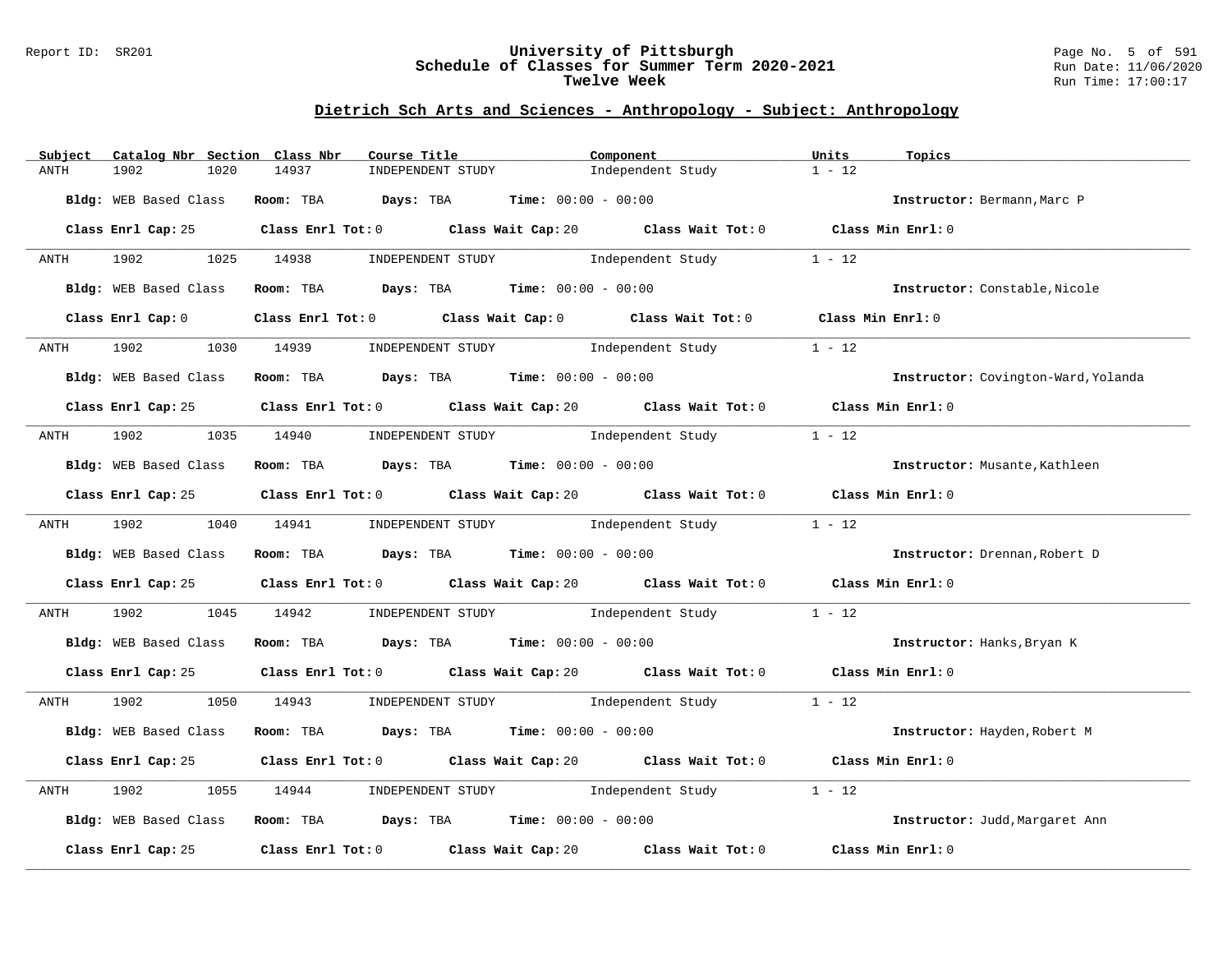| ANTH      | 1902<br>1060                                                  | 14945                                | INDEPENDENT STUDY                                         |                              | Independent Study                                                                                                          | $1 - 12$                                   |
|-----------|---------------------------------------------------------------|--------------------------------------|-----------------------------------------------------------|------------------------------|----------------------------------------------------------------------------------------------------------------------------|--------------------------------------------|
|           | Bldg: WEB Based Class                                         |                                      | <b>Room:</b> TBA $Days: TBA$ <b>Time:</b> $00:00 - 00:00$ |                              |                                                                                                                            | Instructor: Arkush, Elizabeth N            |
|           |                                                               |                                      |                                                           |                              | Class Enrl Cap: 25 Class Enrl Tot: 0 Class Wait Cap: 20 Class Wait Tot: 0 Class Min Enrl: 0                                |                                            |
|           | ANTH 1902                                                     | 1065 14946                           |                                                           |                              | INDEPENDENT STUDY 1 - 12                                                                                                   |                                            |
|           | Bldg: WEB Based Class                                         |                                      |                                                           |                              | <b>ROOM:</b> TBA <b>Days:</b> TBA <b>Time:</b> 00:00 - 00:00                                                               | Instructor: Lukacs, Gabriella              |
|           |                                                               |                                      |                                                           |                              | Class Enrl Cap: 25 Class Enrl Tot: 0 Class Wait Cap: 20 Class Wait Tot: 0 Class Min Enrl: 0                                |                                            |
| ANTH 1902 |                                                               |                                      |                                                           |                              | 1070 14947 INDEPENDENT STUDY Independent Study 1 - 12                                                                      |                                            |
|           | Bldg: WEB Based Class                                         |                                      | Room: TBA $Days: TBA$ Time: $00:00 - 00:00$               |                              |                                                                                                                            | Instructor: Wanderer, Emily Mannix         |
|           |                                                               |                                      |                                                           |                              | Class Enrl Cap: 25 Class Enrl Tot: 0 Class Wait Cap: 20 Class Wait Tot: 0 Class Min Enrl: 0                                |                                            |
|           | ANTH 1902                                                     | 1075 14948                           |                                                           |                              | INDEPENDENT STUDY 1ndependent Study                                                                                        | $1 - 12$                                   |
|           | Bldg: WEB Based Class Room: TBA Days: TBA Time: 00:00 - 00:00 |                                      |                                                           |                              |                                                                                                                            | Instructor: Matza, Tomas A                 |
|           |                                                               |                                      |                                                           |                              | Class Enrl Cap: 25 Class Enrl Tot: 0 Class Wait Cap: 20 Class Wait Tot: 0 Class Min Enrl: 0                                |                                            |
|           |                                                               |                                      |                                                           |                              | ANTH 1902 1080 14949 INDEPENDENT STUDY Independent Study 1 - 12                                                            |                                            |
|           |                                                               |                                      |                                                           |                              | Bldg: WEB Based Class Room: TBA Days: TBA Time: 00:00 - 00:00                                                              | Instructor: Mooney, Mark P                 |
|           |                                                               |                                      |                                                           |                              | Class Enrl Cap: 25 Class Enrl Tot: 0 Class Wait Cap: 20 Class Wait Tot: 0 Class Min Enrl: 0                                |                                            |
|           |                                                               |                                      |                                                           |                              | ANTH 1902 1085 14950 INDEPENDENT STUDY Independent Study 1 - 12                                                            |                                            |
|           | Bldg: WEB Based Class                                         |                                      | Room: TBA $Days:$ TBA $Time:$ $00:00 - 00:00$             |                              |                                                                                                                            | Instructor: Yearwood, Gabby Matthew Harlan |
|           |                                                               |                                      |                                                           |                              | Class Enrl Cap: 25 Class Enrl Tot: 0 Class Wait Cap: 20 Class Wait Tot: 0 Class Min Enrl: 0                                |                                            |
| ANTH      | 1902 1903                                                     | 1090 14951                           |                                                           |                              | INDEPENDENT STUDY 1 - 12                                                                                                   |                                            |
|           | Bldg: WEB Based Class Room: TBA Days: TBA Time: 00:00 - 00:00 |                                      |                                                           |                              |                                                                                                                            | Instructor: Cabot, Heath                   |
|           |                                                               |                                      |                                                           |                              | Class Enrl Cap: 25 Class Enrl Tot: 0 Class Wait Cap: 20 Class Wait Tot: 0 Class Min Enrl: 0                                |                                            |
| ANTH 1902 |                                                               |                                      |                                                           |                              | 1095 14952 INDEPENDENT STUDY Independent Study 1 - 12                                                                      |                                            |
|           | Bldg: WEB Based Class                                         | Room: TBA Days: TBA                  |                                                           | <b>Time:</b> $00:00 - 00:00$ | Class Enrl Cap: 25 Class Enrl Tot: 0 Class Wait Cap: 20 Class Wait Tot: 0 Class Min Enrl: 0                                | Instructor:                                |
| ANTH 1902 | 1100                                                          | 14953                                |                                                           |                              | $\begin{minipage}{0.9\linewidth} \textbf{INDEX} & \textbf{STUDY} \\ \textbf{Independent Study} & 1 - 12 \\ \end{minipage}$ |                                            |
|           | <b>Bldg:</b> WEB Based Class<br>Class Enrl Cap: 25            | Room: TBA<br>$Class$ $Enr1$ $Tot: 0$ | Days: TBA                                                 | <b>Time:</b> $00:00 - 00:00$ | Class Wait Cap: 20 Class Wait Tot: 0                                                                                       | Instructor:<br>Class Min $Enr1:0$          |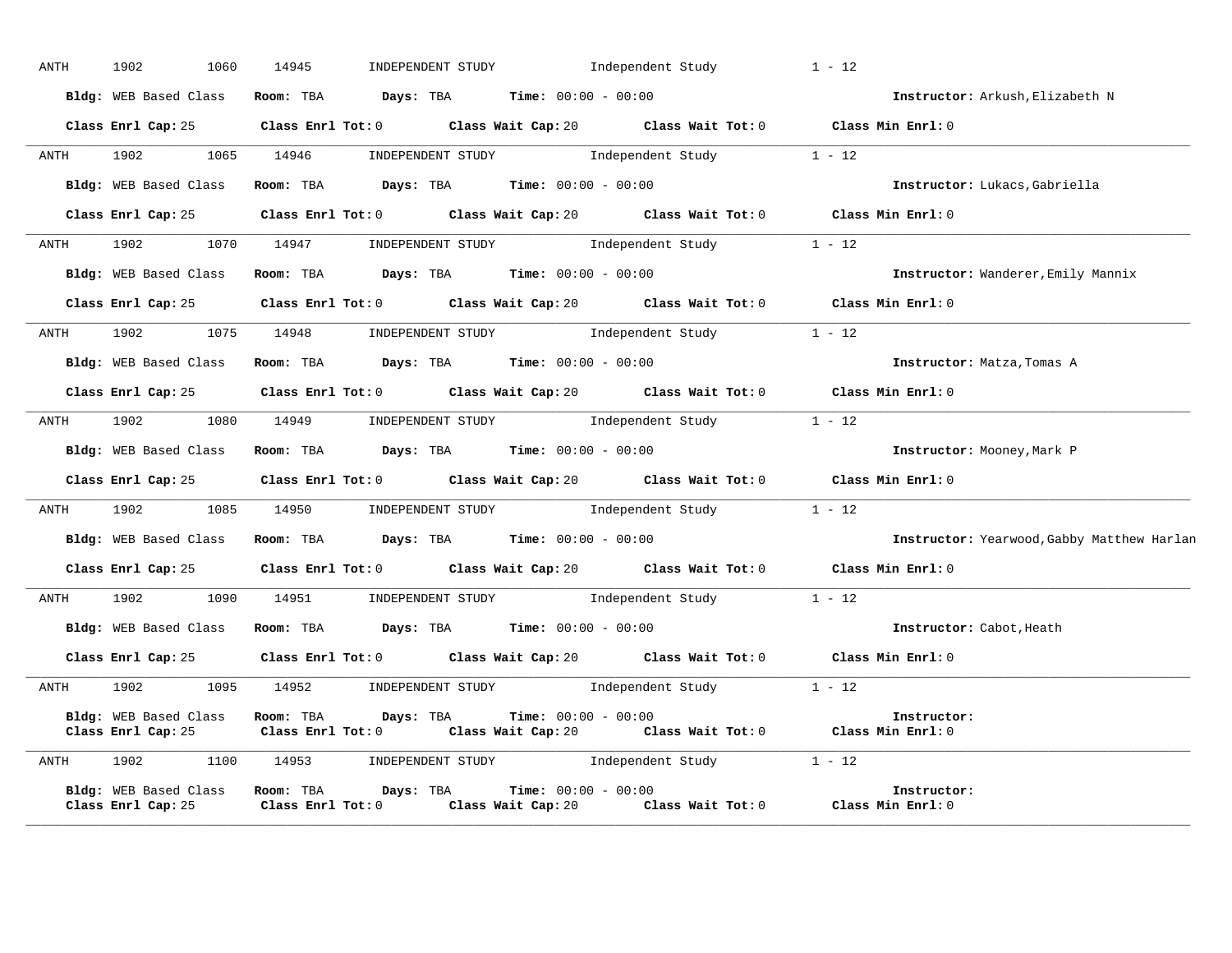#### Report ID: SR201 **University of Pittsburgh** Page No. 7 of 591 **Schedule of Classes for Summer Term 2020-2021** Run Date: 11/06/2020 **Twelve Week Run Time:** 17:00:17

|                                             | Subject Catalog Nbr Section Class Nbr Course Title                                                                                                                   | Component                           | Units<br>Topics                 |
|---------------------------------------------|----------------------------------------------------------------------------------------------------------------------------------------------------------------------|-------------------------------------|---------------------------------|
| 1902<br>1105<br>ANTH                        | 14954                                                                                                                                                                | INDEPENDENT STUDY 1ndependent Study | $1 - 12$                        |
|                                             | Bldg: WEB Based Class Room: TBA Days: TBA Time: 00:00 - 00:00<br>Class Enrl Cap: 25 Class Enrl Tot: 0 Class Wait Cap: 20 Class Wait Tot: 0 Class Min Enrl: 0         |                                     | Instructor:                     |
| 1902 1110 14955<br>ANTH                     |                                                                                                                                                                      | INDEPENDENT STUDY 1ndependent Study | $1 - 12$                        |
| Bldg: WEB Based Class                       | Room: TBA $\rule{1em}{0.15mm}$ Days: TBA Time: $00:00 - 00:00$                                                                                                       |                                     | Instructor: Siegel, Michael I   |
| Class Enrl Cap: 25                          | Class Enrl Tot: 0 Class Wait Cap: 20 Class Wait Tot: 0 Class Min Enrl: 0                                                                                             |                                     |                                 |
| ANTH                                        | 1902 1115 14956 INDEPENDENT STUDY Independent Study                                                                                                                  |                                     | $1 - 12$                        |
| Bldg: WEB Based Class                       | Room: TBA $\rule{1em}{0.15mm}$ Days: TBA Time: $00:00 - 00:00$                                                                                                       |                                     | Instructor: Strathern, Andrew J |
| Class Enrl Cap: 25                          | Class Enrl Tot: $0$ Class Wait Cap: $20$ Class Wait Tot: $0$ Class Min Enrl: $0$                                                                                     |                                     |                                 |
| ANTH                                        | 1902 1120 15506 INDEPENDENT STUDY Independent Study                                                                                                                  |                                     | $1 - 12$                        |
| Bldg: WEB Based Class<br>Class Enrl Cap: 25 | Room: TBA $Days:$ TBA $Time: 00:00 - 00:00$<br>Room: TBA Days: TBA Time: $00:00 - 00:00$<br>Class Enrl Tot: 0 Class Wait Cap: 20 Class Wait Tot: 0 Class Enrl Tot: 0 |                                     | Instructor:                     |
|                                             | ANTH 1902 1125 16107 INDEPENDENT STUDY Independent Study 1 - 12                                                                                                      |                                     |                                 |
| Bldg: WEB Based Class                       | Room: TBA $Days: TBA$ Time: $00:00 - 00:00$<br>Class Enrl Cap: 35 Class Enrl Tot: 0 Class Wait Cap: 20 Class Wait Tot: 0 Class Min Enrl: 0                           |                                     | Instructor:                     |
|                                             | ANTH 1902 1130 16108 INDEPENDENT STUDY Independent Study 1 - 12                                                                                                      |                                     |                                 |
| Bldg: WEB Based Class                       | Room: TBA $Days:$ TBA $Time: 00:00 - 00:00$                                                                                                                          |                                     | Instructor: Weinberg, Seth M    |
|                                             | Class Enrl Cap: 35 Class Enrl Tot: 0 Class Wait Cap: 20 Class Wait Tot: 0 Class Min Enrl: 0                                                                          |                                     |                                 |
|                                             | ANTH 1902 1135 16109 INDEPENDENT STUDY Independent Study 1 - 12                                                                                                      |                                     |                                 |
| Bldg: WEB Based Class                       | Room: TBA $Days:$ TBA Time: $00:00 - 00:00$                                                                                                                          |                                     | Instructor: Staff               |
|                                             | Class Enrl Cap: 35 Class Enrl Tot: 0 Class Wait Cap: 20 Class Wait Tot: 0 Class Min Enrl: 0                                                                          |                                     |                                 |
|                                             | ANTH 1902 1140 18223 INDEPENDENT STUDY Independent Study 1 - 12                                                                                                      |                                     |                                 |
| Bldg: TO BE ARRANGED                        | Room: TBA $Days:$ TBA $Time: 00:00 - 00:00$<br>Class Enrl Cap: 35 Class Enrl Tot: 0 Class Wait Cap: 20 Class Wait Tot: 0 Class Min Enrl: 0                           |                                     | Instructor:                     |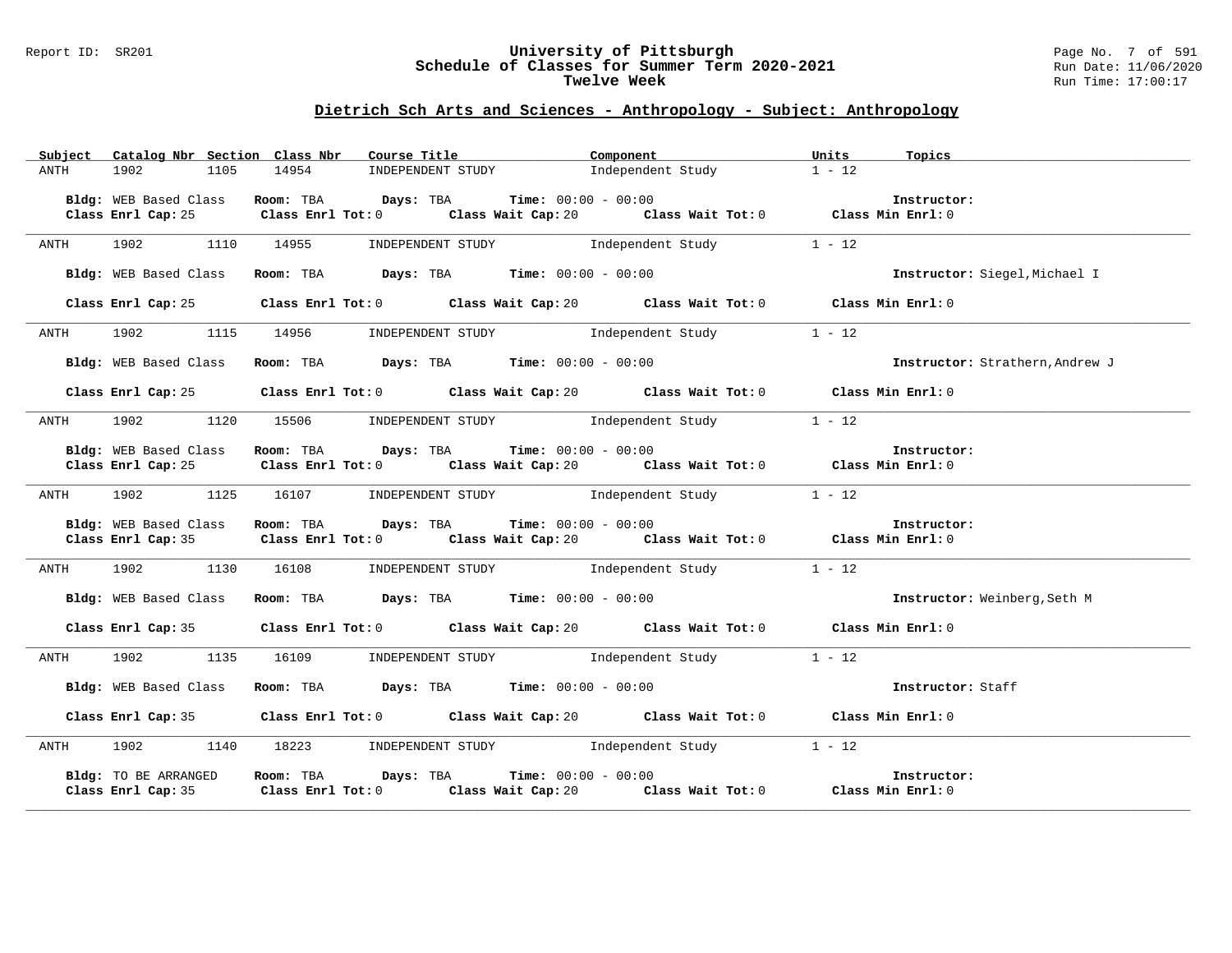#### Report ID: SR201 **University of Pittsburgh** Page No. 8 of 591 **Schedule of Classes for Summer Term 2020-2021** Run Date: 11/06/2020 **Twelve Week Run Time:** 17:00:17

| Subject | Catalog Nbr Section Class Nbr                                                                                                                                                                                                   | Course Title                                                                                        | Component                                                                | Units<br>Topics                     |
|---------|---------------------------------------------------------------------------------------------------------------------------------------------------------------------------------------------------------------------------------|-----------------------------------------------------------------------------------------------------|--------------------------------------------------------------------------|-------------------------------------|
| ANTH    | 1902<br>1145                                                                                                                                                                                                                    | 18224<br>INDEPENDENT STUDY                                                                          | Independent Study                                                        | $1 - 12$                            |
|         |                                                                                                                                                                                                                                 |                                                                                                     |                                                                          |                                     |
|         | Bldg: TO BE ARRANGED                                                                                                                                                                                                            | Room: TBA<br>$\texttt{Days:}$ TBA $\texttt{Time:}$ 00:00 - 00:00                                    |                                                                          | Instructor:                         |
|         |                                                                                                                                                                                                                                 | Class Enrl Cap: 35 Class Enrl Tot: 0                                                                | Class Wait Cap: 20 $\qquad$ Class Wait Tot: 0 $\qquad$ Class Min Enrl: 0 |                                     |
|         |                                                                                                                                                                                                                                 |                                                                                                     |                                                                          |                                     |
| ANTH    | 1903                                                                                                                                                                                                                            | DIRECTED RESEARCH-READINGS Directed Studies<br>1010 10447                                           |                                                                          | $1 - 3$                             |
|         |                                                                                                                                                                                                                                 |                                                                                                     |                                                                          |                                     |
|         | Bldg: WEB Based Class                                                                                                                                                                                                           | Room: TBA $Days:$ TBA $Time: 00:00 - 00:00$                                                         |                                                                          | Instructor: Staff                   |
|         |                                                                                                                                                                                                                                 |                                                                                                     |                                                                          |                                     |
|         |                                                                                                                                                                                                                                 | Class Enrl Cap: 25 Class Enrl Tot: 0 Class Wait Cap: 20 Class Wait Tot: 0 Class Min Enrl: 0         |                                                                          |                                     |
|         |                                                                                                                                                                                                                                 |                                                                                                     |                                                                          |                                     |
| ANTH    | 1903 — 1903 — 1904 — 1905 — 1906 — 1907 — 1908 — 1908 — 1908 — 1908 — 1908 — 1908 — 1908 — 1908 — 1908 — 1908 — 1908 — 1908 — 1908 — 1908 — 1908 — 1908 — 1908 — 1908 — 1908 — 1908 — 1908 — 1908 — 1908 — 1908 — 1908 — 1908 — | 1015 14957<br>DIRECTED RESEARCH-READINGS Directed Studies 1 - 3                                     |                                                                          |                                     |
|         |                                                                                                                                                                                                                                 |                                                                                                     |                                                                          |                                     |
|         | Bldg: WEB Based Class                                                                                                                                                                                                           | Room: TBA $Days:$ TBA $Time: 00:00 - 00:00$                                                         |                                                                          | Instructor: Alter, Joseph           |
|         |                                                                                                                                                                                                                                 | Class Enrl Tot: 0 Class Wait Cap: 20 Class Wait Tot: 0 Class Min Enrl: 0                            |                                                                          |                                     |
|         | Class Enrl Cap: 25                                                                                                                                                                                                              |                                                                                                     |                                                                          |                                     |
| ANTH    | 1903<br>1020                                                                                                                                                                                                                    | 14958 DIRECTED RESEARCH-READINGS Directed Studies                                                   |                                                                          | $1 - 3$                             |
|         |                                                                                                                                                                                                                                 |                                                                                                     |                                                                          |                                     |
|         | Bldg: WEB Based Class                                                                                                                                                                                                           | Room: TBA $Days:$ TBA $Time:$ 00:00 - 00:00                                                         |                                                                          | Instructor: Bermann, Marc P         |
|         |                                                                                                                                                                                                                                 |                                                                                                     |                                                                          |                                     |
|         |                                                                                                                                                                                                                                 | Class Enrl Cap: 25 Class Enrl Tot: 0 Class Wait Cap: 20 Class Wait Tot: 0 Class Min Enrl: 0         |                                                                          |                                     |
|         |                                                                                                                                                                                                                                 |                                                                                                     |                                                                          |                                     |
| ANTH    | 1903 1905<br>1025                                                                                                                                                                                                               | 14959<br>DIRECTED RESEARCH-READINGS Directed Studies                                                |                                                                          | $1 - 3$                             |
|         |                                                                                                                                                                                                                                 |                                                                                                     |                                                                          |                                     |
|         | Bldg: WEB Based Class                                                                                                                                                                                                           | Room: TBA $\rule{1em}{0.15mm}$ Days: TBA Time: $00:00 - 00:00$                                      |                                                                          | Instructor: Constable, Nicole       |
|         |                                                                                                                                                                                                                                 |                                                                                                     |                                                                          |                                     |
|         |                                                                                                                                                                                                                                 | Class Enrl Cap: 25 Class Enrl Tot: 0 Class Wait Cap: 20 Class Wait Tot: 0 Class Min Enrl: 0         |                                                                          |                                     |
|         |                                                                                                                                                                                                                                 |                                                                                                     |                                                                          |                                     |
| ANTH    |                                                                                                                                                                                                                                 | 1903 1903 14960 DIRECTED RESEARCH-READINGS Directed Studies                                         |                                                                          | $1 - 3$                             |
|         |                                                                                                                                                                                                                                 |                                                                                                     |                                                                          |                                     |
|         | Bldg: WEB Based Class                                                                                                                                                                                                           | Room: TBA $Days:$ TBA $Time: 00:00 - 00:00$                                                         |                                                                          | Instructor: Covington-Ward, Yolanda |
|         |                                                                                                                                                                                                                                 | Class Enrl Cap: 25 Class Enrl Tot: 0 Class Wait Cap: 20 Class Wait Tot: 0 Class Min Enrl: 0         |                                                                          |                                     |
|         |                                                                                                                                                                                                                                 |                                                                                                     |                                                                          |                                     |
| ANTH    | 1903<br>1035                                                                                                                                                                                                                    | DIRECTED RESEARCH-READINGS Directed Studies<br>14961                                                |                                                                          | $1 - 3$                             |
|         |                                                                                                                                                                                                                                 |                                                                                                     |                                                                          |                                     |
|         | Bldg: WEB Based Class                                                                                                                                                                                                           | Room: TBA $\rule{1em}{0.15mm}$ Days: TBA $\rule{1.5mm}{0.15mm}$ Time: $00:00 - 00:00$               |                                                                          | Instructor: Musante, Kathleen       |
|         |                                                                                                                                                                                                                                 |                                                                                                     |                                                                          |                                     |
|         |                                                                                                                                                                                                                                 | Class Enrl Cap: 25 Class Enrl Tot: 0 Class Wait Cap: 20 Class Wait Tot: 0 Class Min Enrl: 0         |                                                                          |                                     |
|         |                                                                                                                                                                                                                                 |                                                                                                     |                                                                          |                                     |
| ANTH    | 1903<br>1040                                                                                                                                                                                                                    | 14962 DIRECTED RESEARCH-READINGS Directed Studies                                                   |                                                                          | $1 - 3$                             |
|         |                                                                                                                                                                                                                                 |                                                                                                     |                                                                          |                                     |
|         | Bldg: WEB Based Class                                                                                                                                                                                                           | Room: TBA $Days:$ TBA $Time: 00:00 - 00:00$                                                         |                                                                          | Instructor: Drennan, Robert D       |
|         |                                                                                                                                                                                                                                 |                                                                                                     |                                                                          |                                     |
|         | Class Enrl Cap: 25                                                                                                                                                                                                              | Class Enrl Tot: 0 $\qquad$ Class Wait Cap: 20 $\qquad$ Class Wait Tot: 0 $\qquad$ Class Min Enrl: 0 |                                                                          |                                     |
|         |                                                                                                                                                                                                                                 |                                                                                                     |                                                                          |                                     |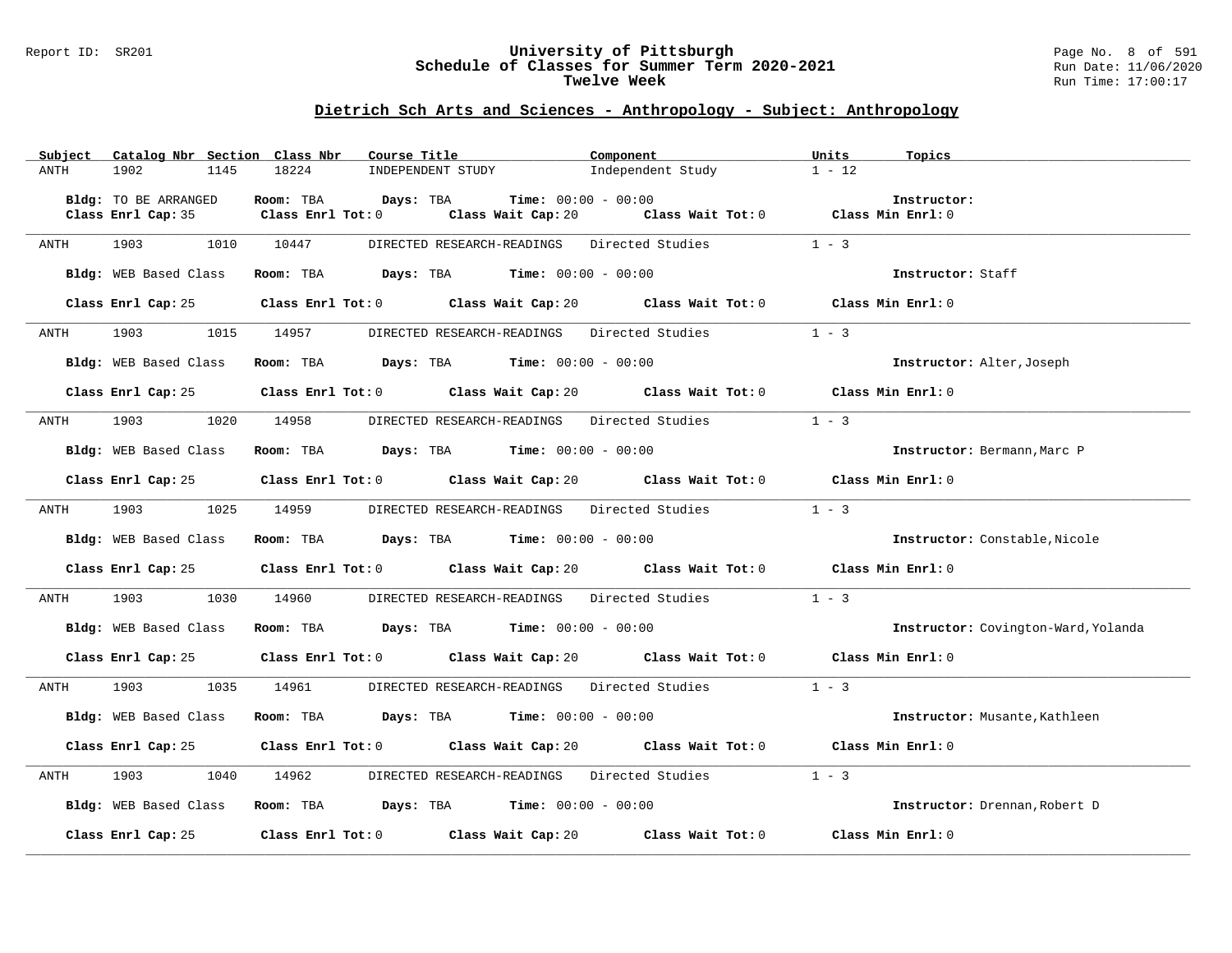#### Report ID: SR201 **University of Pittsburgh** Page No. 9 of 591 **Schedule of Classes for Summer Term 2020-2021** Run Date: 11/06/2020 **Twelve Week Run Time:** 17:00:17

| Subject     | Catalog Nbr Section Class Nbr               |                                | Course Title                                                                                         | Component             | Units<br>Topics                            |
|-------------|---------------------------------------------|--------------------------------|------------------------------------------------------------------------------------------------------|-----------------------|--------------------------------------------|
| <b>ANTH</b> | 1903<br>1045                                | 14963                          | DIRECTED RESEARCH-READINGS                                                                           | Directed Studies      | $1 - 3$                                    |
|             | Bldg: WEB Based Class                       | Room: TBA                      | <b>Days:</b> TBA <b>Time:</b> $00:00 - 00:00$                                                        |                       | Instructor: Hanks, Bryan K                 |
|             | Class Enrl Cap: 25                          |                                | Class Enrl Tot: $0$ Class Wait Cap: $20$ Class Wait Tot: $0$                                         |                       | Class Min Enrl: 0                          |
| ANTH        | 1903 1909<br>1050                           | 14964                          | DIRECTED RESEARCH-READINGS Directed Studies                                                          |                       | $1 - 3$                                    |
|             | Bldg: WEB Based Class                       |                                | Room: TBA $Days:$ TBA $Time: 00:00 - 00:00$                                                          |                       | Instructor: Hayden, Robert M               |
|             | Class Enrl Cap: 25                          |                                | Class Enrl Tot: $0$ Class Wait Cap: $20$ Class Wait Tot: $0$ Class Min Enrl: $0$                     |                       |                                            |
| ANTH        | 1903 — 1903<br>1055                         | 14965                          | DIRECTED RESEARCH-READINGS Directed Studies                                                          |                       | $1 - 3$                                    |
|             | Bldg: WEB Based Class                       |                                | Room: TBA $\rule{1em}{0.15mm}$ Days: TBA Time: $00:00 - 00:00$                                       |                       | Instructor: Judd, Margaret Ann             |
|             |                                             |                                | Class Enrl Cap: 25 $\qquad$ Class Enrl Tot: 0 $\qquad$ Class Wait Cap: 20 $\qquad$ Class Wait Tot: 0 |                       | Class Min Enrl: 0                          |
| ANTH        | 1903<br>1060                                | 14966                          | DIRECTED RESEARCH-READINGS                                                                           | Directed Studies      | $1 - 3$                                    |
|             | Bldg: WEB Based Class                       |                                | Room: TBA $Days: TBA$ Time: $00:00 - 00:00$                                                          |                       | Instructor: Arkush, Elizabeth N            |
|             |                                             |                                | Class Enrl Cap: 25 Class Enrl Tot: 0 Class Wait Cap: 20 Class Wait Tot: 0                            |                       | Class Min Enrl: 0                          |
| ANTH        | 1903 1909<br>1065                           |                                | 14967 DIRECTED RESEARCH-READINGS Directed Studies                                                    |                       | $1 - 3$                                    |
|             | Bldg: WEB Based Class                       |                                | Room: TBA $Days:$ TBA $Time: 00:00 - 00:00$                                                          |                       | Instructor: Lukacs, Gabriella              |
|             | Class Enrl Cap: 25                          |                                | Class Enrl Tot: $0$ Class Wait Cap: $20$ Class Wait Tot: $0$                                         |                       | Class Min Enrl: 0                          |
| ANTH        | 1903   1903<br>1070                         | 14968                          | DIRECTED RESEARCH-READINGS Directed Studies                                                          |                       | $1 - 3$                                    |
|             | Bldg: WEB Based Class                       |                                | Room: TBA $Days:$ TBA $Time: 00:00 - 00:00$                                                          |                       | Instructor: Cabot, Heath                   |
|             | Class Enrl Cap: 25                          |                                | Class Enrl Tot: 0 Class Wait Cap: 20 Class Wait Tot: 0                                               |                       | Class Min Enrl: 0                          |
| ANTH        | 1903<br>1075                                | 14969                          | DIRECTED RESEARCH-READINGS Directed Studies                                                          |                       | $1 - 3$                                    |
|             | Bldg: WEB Based Class                       |                                | Room: TBA $Days: TBA$ Time: $00:00 - 00:00$                                                          |                       | Instructor: Yearwood, Gabby Matthew Harlan |
|             | Class Enrl Cap: 25                          |                                | Class Enrl Tot: $0$ Class Wait Cap: $20$ Class Wait Tot: $0$                                         |                       | Class Min Enrl: 0                          |
| ANTH        | 1903 1909<br>1080                           |                                | 14970 DIRECTED RESEARCH-READINGS Directed Studies                                                    |                       | $1 - 3$                                    |
|             | Bldg: WEB Based Class<br>Class Enrl Cap: 25 | Room: TBA<br>Class Enrl Tot: 0 | Days: TBA<br><b>Time:</b> $00:00 - 00:00$<br>Class Wait Cap: 20                                      | $Class$ Wait Tot: $0$ | Instructor:<br>Class Min Enrl: 0           |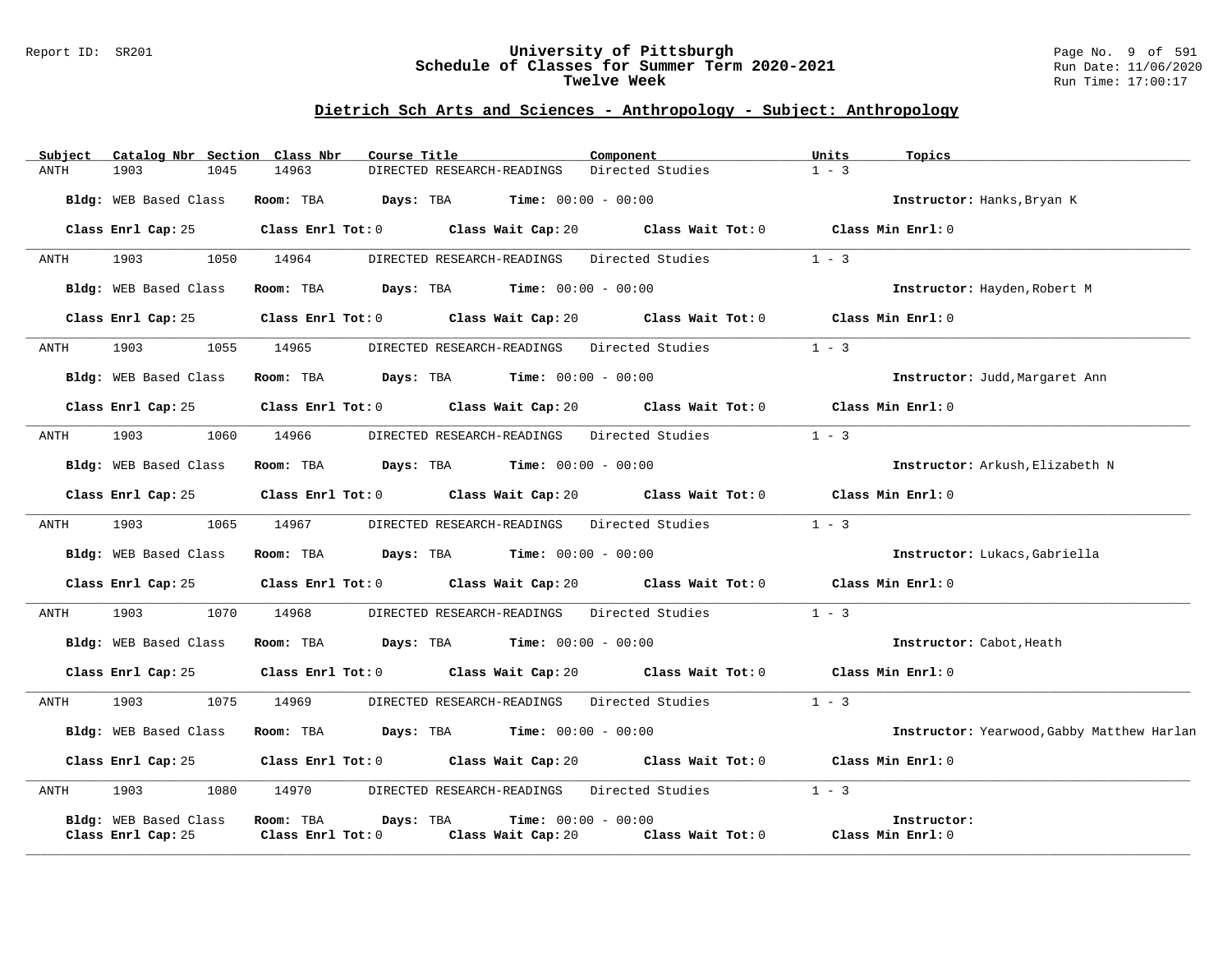#### Report ID: SR201 **University of Pittsburgh** Page No. 10 of 591 **Schedule of Classes for Summer Term 2020-2021** Run Date: 11/06/2020 **Twelve Week Run Time:** 17:00:17

|             | Subject Catalog Nbr Section Class Nbr | Course Title 2008                                                                           | Component        | Units<br>Topics                 |
|-------------|---------------------------------------|---------------------------------------------------------------------------------------------|------------------|---------------------------------|
| ANTH        | 1085<br>1903                          | 14971<br>DIRECTED RESEARCH-READINGS                                                         | Directed Studies | $1 - 3$                         |
|             |                                       |                                                                                             |                  |                                 |
|             | Bldg: WEB Based Class                 | Room: TBA $Days:$ TBA Time: $00:00 - 00:00$                                                 |                  | Instructor:                     |
|             |                                       | Class Enrl Cap: 25 Class Enrl Tot: 0 Class Wait Cap: 20 Class Wait Tot: 0 Class Min Enrl: 0 |                  |                                 |
|             |                                       |                                                                                             |                  |                                 |
| ANTH        | 1903 1090                             | 14972<br>DIRECTED RESEARCH-READINGS Directed Studies                                        |                  | $1 - 3$                         |
|             |                                       |                                                                                             |                  |                                 |
|             | Bldg: WEB Based Class                 | Room: TBA $Days:$ TBA $Time: 00:00 - 00:00$                                                 |                  | Instructor:                     |
|             | Class Enrl Cap: 25                    | Class Enrl Tot: 0 Class Wait Cap: 20 Class Wait Tot: 0 Class Min Enrl: 0                    |                  |                                 |
|             |                                       |                                                                                             |                  |                                 |
| ANTH        | 1903 1095 14973                       | DIRECTED RESEARCH-READINGS Directed Studies 1 - 3                                           |                  |                                 |
|             |                                       |                                                                                             |                  |                                 |
|             | Bldg: WEB Based Class                 | Room: TBA $Days:$ TBA $Time: 00:00 - 00:00$                                                 |                  | Instructor: Matza, Tomas A      |
|             |                                       |                                                                                             |                  |                                 |
|             |                                       | Class Enrl Cap: 25 Class Enrl Tot: 0 Class Wait Cap: 20 Class Wait Tot: 0 Class Min Enrl: 0 |                  |                                 |
|             |                                       |                                                                                             |                  | $1 - 3$                         |
| ANTH        | 1903 1100 14974                       | DIRECTED RESEARCH-READINGS Directed Studies                                                 |                  |                                 |
|             |                                       |                                                                                             |                  |                                 |
|             | Bldg: WEB Based Class                 | Room: TBA Days: TBA Time: $00:00 - 00:00$                                                   |                  | Instructor:                     |
|             |                                       | Class Enrl Cap: 25 Class Enrl Tot: 0 Class Wait Cap: 20 Class Wait Tot: 0 Class Min Enrl: 0 |                  |                                 |
| <b>ANTH</b> | 1903 1105 14975                       | DIRECTED RESEARCH-READINGS Directed Studies 1 - 3                                           |                  |                                 |
|             |                                       |                                                                                             |                  |                                 |
|             | Bldg: WEB Based Class                 | Room: TBA $\rule{1em}{0.15mm}$ Days: TBA Time: $00:00 - 00:00$                              |                  | Instructor: Siegel, Michael I   |
|             |                                       |                                                                                             |                  |                                 |
|             |                                       | Class Enrl Cap: 25 Class Enrl Tot: 0 Class Wait Cap: 20 Class Wait Tot: 0 Class Min Enrl: 0 |                  |                                 |
|             |                                       |                                                                                             |                  |                                 |
| ANTH        | 1903<br>1110                          | 14976<br>DIRECTED RESEARCH-READINGS Directed Studies                                        |                  | $1 - 3$                         |
|             |                                       |                                                                                             |                  |                                 |
|             | Bldg: WEB Based Class                 | Room: TBA $Days:$ TBA $Time: 00:00 - 00:00$                                                 |                  | Instructor: Strathern, Andrew J |
|             |                                       |                                                                                             |                  |                                 |
|             |                                       | Class Enrl Cap: 25 Class Enrl Tot: 0 Class Wait Cap: 20 Class Wait Tot: 0 Class Min Enrl: 0 |                  |                                 |
|             |                                       |                                                                                             |                  |                                 |
| ANTH        | 1903<br>1115                          | 14977<br>DIRECTED RESEARCH-READINGS Directed Studies                                        |                  | $1 - 3$                         |
|             |                                       |                                                                                             |                  |                                 |
|             | Bldg: WEB Based Class                 | Room: TBA $Days:$ TBA $Time: 00:00 - 00:00$                                                 |                  | Instructor: Mooney, Mark P      |
|             |                                       |                                                                                             |                  |                                 |
|             |                                       | Class Enrl Cap: 25 Class Enrl Tot: 0 Class Wait Cap: 20 Class Wait Tot: 0 Class Min Enrl: 0 |                  |                                 |
|             |                                       |                                                                                             |                  |                                 |
| ANTH        | 1903                                  | 1120 16118<br>DIRECTED RESEARCH-READINGS Directed Studies 1 - 3                             |                  |                                 |
|             |                                       |                                                                                             |                  |                                 |
|             | Bldg: WEB Based Class                 | Room: TBA $Days:$ TBA $Time: 00:00 - 00:00$                                                 |                  | Instructor:                     |
|             | Class Enrl Cap: 35                    | Class Enrl Tot: $0$ Class Wait Cap: $20$ Class Wait Tot: $0$ Class Min Enrl: $0$            |                  |                                 |
|             |                                       |                                                                                             |                  |                                 |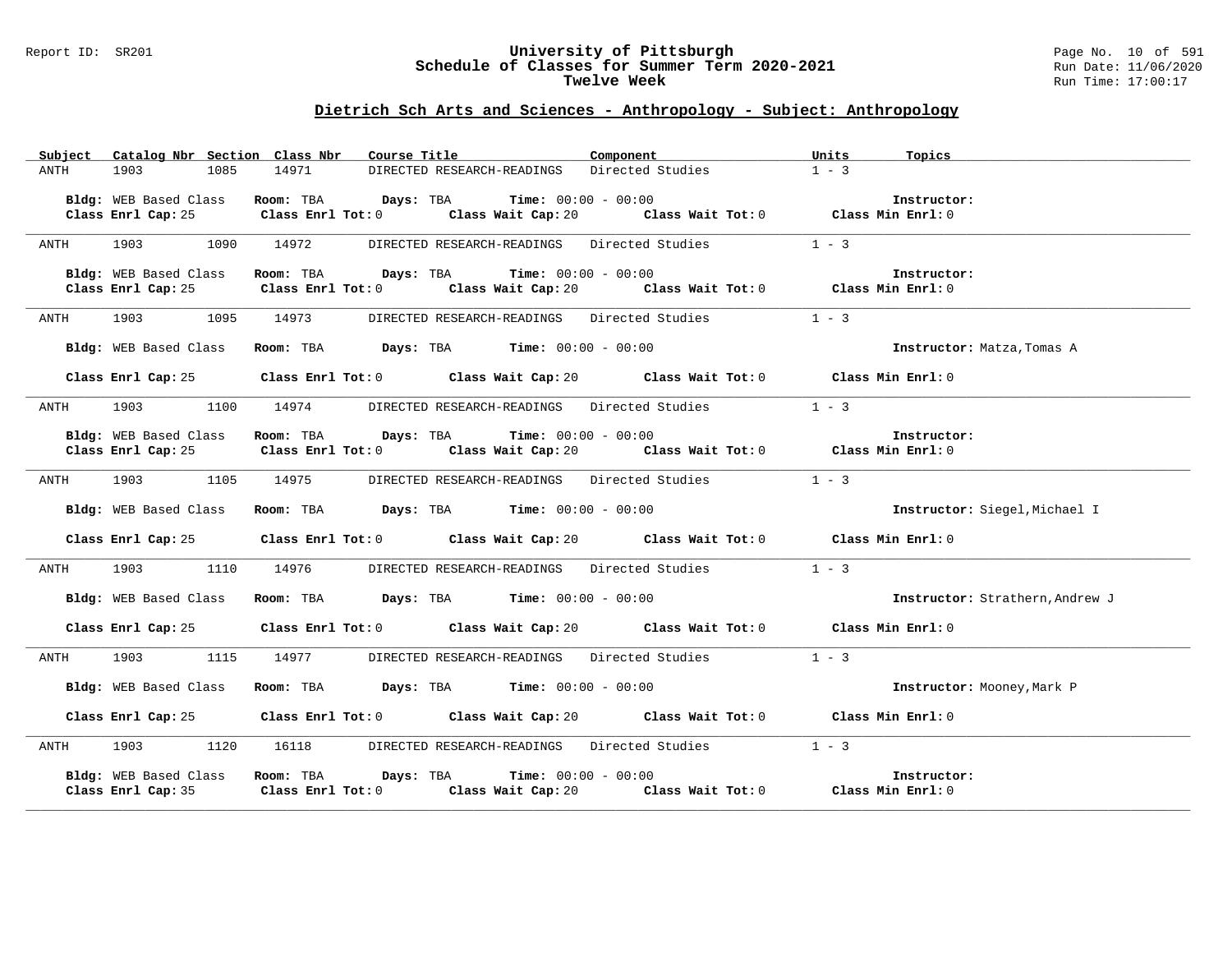#### Report ID: SR201 **University of Pittsburgh** Page No. 11 of 591 **Schedule of Classes for Summer Term 2020-2021** Run Date: 11/06/2020 **Twelve Week Run Time:** 17:00:17

| Subject<br>Catalog Nbr Section Class Nbr                                                                                                                                                                                                | Course Title                                                                                       | Component                                                                | Units<br>Topics                     |
|-----------------------------------------------------------------------------------------------------------------------------------------------------------------------------------------------------------------------------------------|----------------------------------------------------------------------------------------------------|--------------------------------------------------------------------------|-------------------------------------|
| 1903<br>1125<br><b>ANTH</b>                                                                                                                                                                                                             | 16119<br>DIRECTED RESEARCH-READINGS                                                                | Directed Studies                                                         | $1 - 3$                             |
|                                                                                                                                                                                                                                         |                                                                                                    |                                                                          |                                     |
| Bldg: WEB Based Class                                                                                                                                                                                                                   | Room: TBA<br>Days: TBA                                                                             | <b>Time:</b> $00:00 - 00:00$                                             | Instructor:                         |
| Class Enrl Cap: 35                                                                                                                                                                                                                      | Class Enrl Tot: 0                                                                                  | Class Wait Cap: 20 $\qquad$ Class Wait Tot: 0 $\qquad$ Class Min Enrl: 0 |                                     |
|                                                                                                                                                                                                                                         |                                                                                                    |                                                                          |                                     |
| 1903<br>1130<br>ANTH                                                                                                                                                                                                                    | DIRECTED RESEARCH-READINGS Directed Studies<br>16120                                               |                                                                          | $1 - 3$                             |
|                                                                                                                                                                                                                                         |                                                                                                    |                                                                          |                                     |
| Bldg: WEB Based Class                                                                                                                                                                                                                   | <b>Room:</b> TBA <b>Days:</b> TBA <b>Time:</b> 00:00 - 00:00                                       |                                                                          | <b>Instructor:</b> Weinberg, Seth M |
|                                                                                                                                                                                                                                         |                                                                                                    |                                                                          |                                     |
|                                                                                                                                                                                                                                         | Class Enrl Cap: 35 Class Enrl Tot: 0 Class Wait Cap: 20 Class Wait Tot: 0 Class Min Enrl: 0        |                                                                          |                                     |
|                                                                                                                                                                                                                                         |                                                                                                    |                                                                          | $1 - 3$                             |
| 1903 — 1903 — 1904 — 1905 — 1906 — 1907 — 1908 — 1908 — 1908 — 1908 — 1908 — 1908 — 1908 — 1908 — 1908 — 1908 — 1908 — 1908 — 1908 — 1908 — 1908 — 1908 — 1908 — 1908 — 1908 — 1908 — 1908 — 1908 — 1908 — 1908 — 1908 — 1908 —<br>ANTH | 1135<br>16121<br>DIRECTED RESEARCH-READINGS Directed Studies                                       |                                                                          |                                     |
|                                                                                                                                                                                                                                         |                                                                                                    |                                                                          |                                     |
| Bldg: WEB Based Class                                                                                                                                                                                                                   | Room: TBA $\rule{1em}{0.15mm}$ Days: TBA $\rule{1.5mm}{0.15mm}$ Time: $00:00 - 00:00$              |                                                                          | Instructor: Wanderer, Emily Mannix  |
| Class Enrl Cap: 35                                                                                                                                                                                                                      | Class Enrl Tot: 0 Class Wait Cap: 20 Class Wait Tot: 0 Class Min Enrl: 0                           |                                                                          |                                     |
|                                                                                                                                                                                                                                         |                                                                                                    |                                                                          |                                     |
| 2000 - 100<br>1010<br>ANTH                                                                                                                                                                                                              | RESEARCH AND THESIS MA DEGREE Thesis Research 1 - 9<br>10002                                       |                                                                          |                                     |
|                                                                                                                                                                                                                                         |                                                                                                    |                                                                          |                                     |
| Bldg: WEB Based Class                                                                                                                                                                                                                   | Room: TBA $Days:$ TBA $Time: 00:00 - 00:00$                                                        |                                                                          | Instructor: Staff                   |
|                                                                                                                                                                                                                                         |                                                                                                    |                                                                          |                                     |
| Class Enrl Cap: 25                                                                                                                                                                                                                      | Class Enrl Tot: $0$ Class Wait Cap: $0$ Class Wait Tot: $0$ Class Min Enrl: $0$                    |                                                                          |                                     |
|                                                                                                                                                                                                                                         |                                                                                                    |                                                                          |                                     |
| 2000<br>1015<br>ANTH                                                                                                                                                                                                                    | 14978<br>RESEARCH AND THESIS MA DEGREE Thesis Research                                             |                                                                          | $1 - 9$                             |
|                                                                                                                                                                                                                                         |                                                                                                    |                                                                          |                                     |
| Bldg: WEB Based Class                                                                                                                                                                                                                   | <b>Room:</b> TBA <b>Days:</b> TBA <b>Time:</b> 00:00 - 00:00                                       |                                                                          | Instructor: Alter, Joseph           |
|                                                                                                                                                                                                                                         |                                                                                                    |                                                                          |                                     |
| Class Enrl Cap: 25                                                                                                                                                                                                                      | Class Enrl Tot: 0 $\qquad$ Class Wait Cap: 0 $\qquad$ Class Wait Tot: 0 $\qquad$ Class Min Enrl: 0 |                                                                          |                                     |
|                                                                                                                                                                                                                                         |                                                                                                    |                                                                          |                                     |
| 2000<br>1020<br>ANTH                                                                                                                                                                                                                    | 14979<br>RESEARCH AND THESIS MA DEGREE Thesis Research                                             |                                                                          | $1 - 9$                             |
|                                                                                                                                                                                                                                         |                                                                                                    |                                                                          |                                     |
| Bldg: WEB Based Class                                                                                                                                                                                                                   | Room: TBA $Days:$ TBA $Time: 00:00 - 00:00$                                                        |                                                                          | Instructor: Bermann, Marc P         |
|                                                                                                                                                                                                                                         | Class Enrl Tot: $0$ Class Wait Cap: $0$ Class Wait Tot: $0$ Class Min Enrl: $0$                    |                                                                          |                                     |
| Class Enrl Cap: 25                                                                                                                                                                                                                      |                                                                                                    |                                                                          |                                     |
| 2000<br>1025<br>ANTH                                                                                                                                                                                                                    | 14980<br>RESEARCH AND THESIS MA DEGREE Thesis Research                                             |                                                                          | $1 - 9$                             |
|                                                                                                                                                                                                                                         |                                                                                                    |                                                                          |                                     |
| Bldg: WEB Based Class                                                                                                                                                                                                                   | Room: TBA $\rule{1em}{0.15mm}$ Days: TBA $\rule{1.15mm}]{0.15mm}$ Time: $0.000 - 0.0000$           |                                                                          | Instructor: Constable, Nicole       |
|                                                                                                                                                                                                                                         |                                                                                                    |                                                                          |                                     |
| Class Enrl Cap: 25                                                                                                                                                                                                                      | Class Enrl Tot: $0$ Class Wait Cap: $0$ Class Wait Tot: $0$ Class Min Enrl: $0$                    |                                                                          |                                     |
|                                                                                                                                                                                                                                         |                                                                                                    |                                                                          |                                     |
| 2000<br>1030<br>ANTH                                                                                                                                                                                                                    | 14981 RESEARCH AND THESIS MA DEGREE Thesis Research                                                |                                                                          | $1 - 9$                             |
|                                                                                                                                                                                                                                         |                                                                                                    |                                                                          |                                     |
| Bldg: WEB Based Class                                                                                                                                                                                                                   | Room: TBA Days: TBA                                                                                | <b>Time:</b> $00:00 - 00:00$                                             | Instructor:                         |
| Class Enrl Cap: 25                                                                                                                                                                                                                      | $Class$ $Enr1$ $Tot: 0$                                                                            | Class Wait Cap: 0 Class Wait Tot: 0 Class Min Enrl: 0                    |                                     |
|                                                                                                                                                                                                                                         |                                                                                                    |                                                                          |                                     |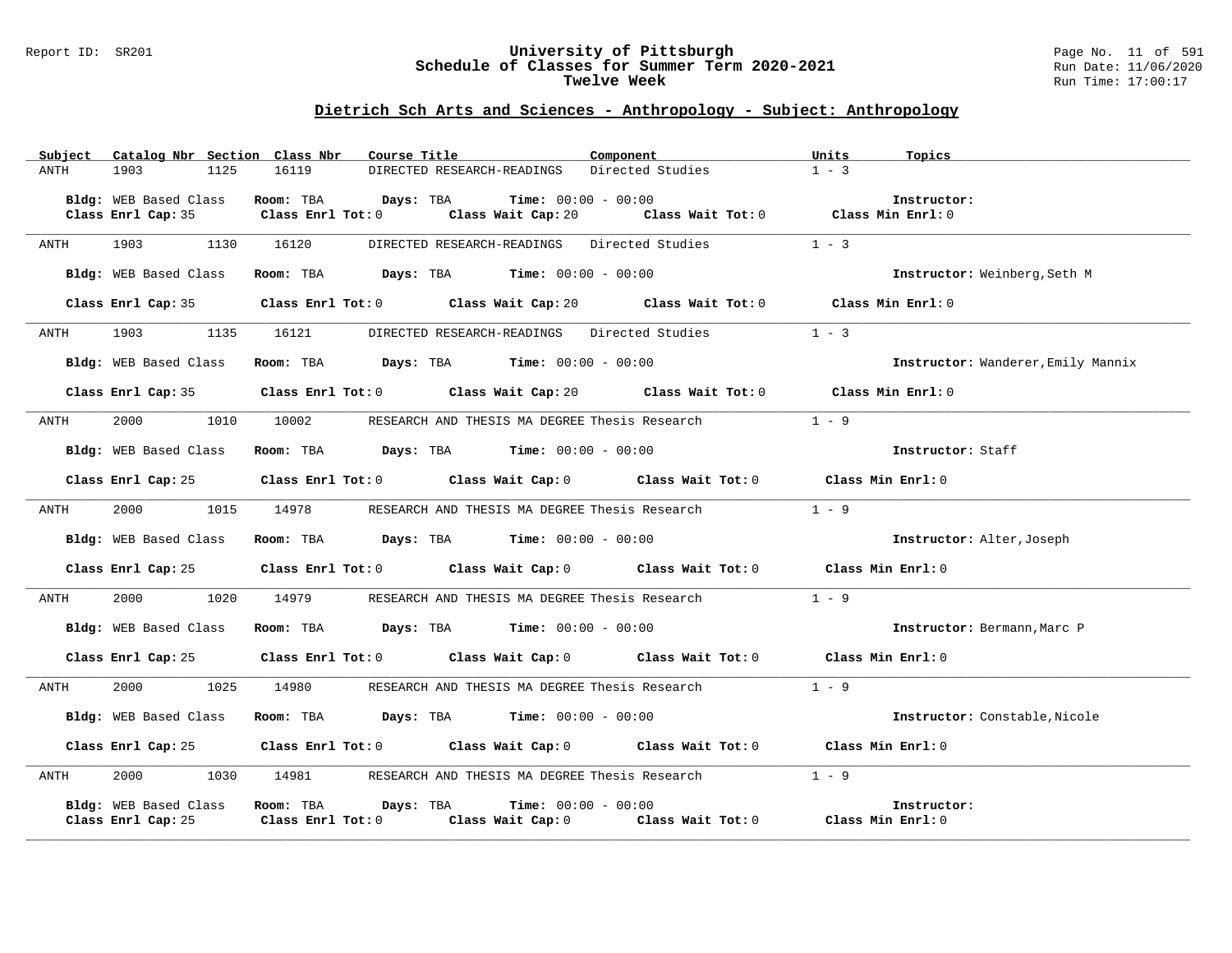#### Report ID: SR201 **University of Pittsburgh** Page No. 12 of 591 **Schedule of Classes for Summer Term 2020-2021** Run Date: 11/06/2020 **Twelve Week Run Time:** 17:00:17

| Subject      | Catalog Nbr Section Class Nbr | Course Title | Component                                                                                          | Units<br>Topics                    |
|--------------|-------------------------------|--------------|----------------------------------------------------------------------------------------------------|------------------------------------|
| ANTH<br>2000 | 1035                          | 14982        | RESEARCH AND THESIS MA DEGREE Thesis Research                                                      | $1 - 9$                            |
|              | Bldg: WEB Based Class         |              | Room: TBA $Days: TBA$ Time: $00:00 - 00:00$                                                        | Instructor: Musante, Kathleen      |
|              |                               |              | Class Enrl Cap: 25 Class Enrl Tot: 0 Class Wait Cap: 0 Class Wait Tot: 0 Class Min Enrl: 0         |                                    |
| ANTH         | 2000 000                      | 1040 14983   | RESEARCH AND THESIS MA DEGREE Thesis Research                                                      | $1 - 9$                            |
|              | Bldg: WEB Based Class         |              | Room: TBA $Days:$ TBA $Time: 00:00 - 00:00$                                                        | Instructor: Drennan, Robert D      |
|              | Class Enrl Cap: 25            |              | Class Enrl Tot: 0 $\qquad$ Class Wait Cap: 0 $\qquad$ Class Wait Tot: 0 $\qquad$ Class Min Enrl: 0 |                                    |
| ANTH         | 2000<br>1045                  | 14984        | RESEARCH AND THESIS MA DEGREE Thesis Research                                                      | $1 - 9$                            |
|              | Bldg: WEB Based Class         |              | Room: TBA $Days:$ TBA $Time: 00:00 - 00:00$                                                        | Instructor: Hanks, Bryan K         |
|              |                               |              | Class Enrl Cap: 25 (Class Enrl Tot: 0) (Class Wait Cap: 0) (Class Wait Tot: 0)                     | Class Min Enrl: 0                  |
| ANTH         | 2000 1050 14985               |              | RESEARCH AND THESIS MA DEGREE Thesis Research                                                      | $1 - 9$                            |
|              | Bldg: WEB Based Class         |              | Room: TBA $\rule{1em}{0.15mm}$ Days: TBA $\rule{1.5mm}{0.15mm}$ Time: $00:00 - 00:00$              | Instructor: Hayden, Robert M       |
|              |                               |              | Class Enrl Cap: 25 Class Enrl Tot: 0 Class Wait Cap: 0 Class Wait Tot: 0 Class Min Enrl: 0         |                                    |
| ANTH         |                               |              | 2000 1055 14986 RESEARCH AND THESIS MA DEGREE Thesis Research                                      | $1 - 9$                            |
|              | Bldg: WEB Based Class         |              | Room: TBA $Days:$ TBA $Time: 00:00 - 00:00$                                                        | Instructor: Judd, Margaret Ann     |
|              |                               |              | Class Enrl Cap: 25 Class Enrl Tot: 0 Class Wait Cap: 0 Class Wait Tot: 0                           | Class Min Enrl: 0                  |
| ANTH         | 2000<br>1060                  |              |                                                                                                    | $1 - 9$                            |
|              | Bldg: WEB Based Class         |              | Room: TBA $Days:$ TBA $Time: 00:00 - 00:00$                                                        | Instructor: Arkush, Elizabeth N    |
|              | Class Enrl Cap: 25            |              | Class Enrl Tot: 0 Class Wait Cap: 0 Class Wait Tot: 0 Class Min Enrl: 0                            |                                    |
| ANTH         | 2000 000                      | 1065 14988   | RESEARCH AND THESIS MA DEGREE Thesis Research                                                      | $1 - 9$                            |
|              | Bldg: WEB Based Class         |              | Room: TBA $Days:$ TBA $Time: 00:00 - 00:00$                                                        | Instructor: Lukacs, Gabriella      |
|              | Class Enrl Cap: 25            |              | Class Enrl Tot: 0 Class Wait Cap: 0 Class Wait Tot: 0                                              | Class Min Enrl: 0                  |
| 2000<br>ANTH | 1070                          | 14989        | RESEARCH AND THESIS MA DEGREE Thesis Research                                                      | $1 - 9$                            |
|              | Bldg: WEB Based Class         |              | Room: TBA $Days:$ TBA $Time: 00:00 - 00:00$                                                        | Instructor: Wanderer, Emily Mannix |
|              | Class Enrl Cap: 25            |              | Class Enrl Tot: 0 Class Wait Cap: 0 Class Wait Tot: 0                                              | Class Min Enrl: 0                  |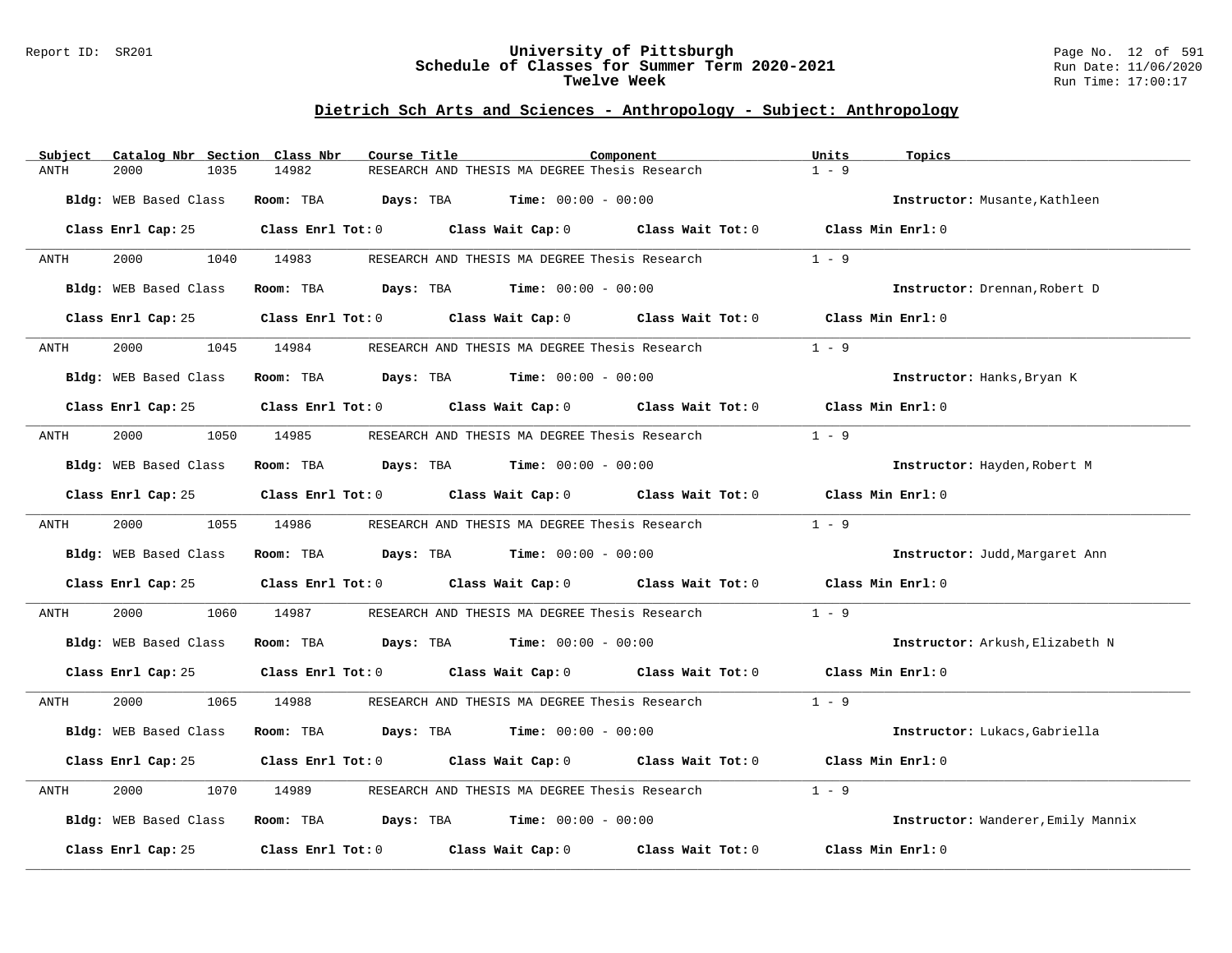| <b>ANTH</b> | 2000<br>1075                                | 14990                          |                                | RESEARCH AND THESIS MA DEGREE Thesis Research                            |                                                                                            | $1 - 9$                                            |
|-------------|---------------------------------------------|--------------------------------|--------------------------------|--------------------------------------------------------------------------|--------------------------------------------------------------------------------------------|----------------------------------------------------|
|             | Bldg: WEB Based Class                       | Room: TBA                      |                                | <b>Days:</b> TBA <b>Time:</b> $00:00 - 00:00$                            |                                                                                            | Instructor: Mooney, Mark P                         |
|             | Class Enrl Cap: 25                          |                                |                                |                                                                          | Class Enrl Tot: $0$ Class Wait Cap: $0$ Class Wait Tot: $0$ Class Min Enrl: $0$            |                                                    |
| ANTH        | 2000 000<br>1080                            | 14991                          |                                | RESEARCH AND THESIS MA DEGREE Thesis Research                            |                                                                                            | $1 - 9$                                            |
|             | Bldg: WEB Based Class                       | Room: TBA                      |                                | <b>Days:</b> TBA <b>Time:</b> $00:00 - 00:00$                            |                                                                                            | Instructor: Cabot, Heath                           |
|             | Class Enrl Cap: 25                          |                                |                                | Class Enrl Tot: 0 Class Wait Cap: 0                                      | Class Wait Tot: 0                                                                          | Class Min Enrl: 0                                  |
| ANTH        | 2000<br>1085                                | 14992                          |                                | RESEARCH AND THESIS MA DEGREE Thesis Research                            |                                                                                            | $1 - 9$                                            |
|             | Bldg: WEB Based Class                       |                                |                                | Room: TBA $Days:$ TBA $Time: 00:00 - 00:00$                              |                                                                                            | Instructor: Matza, Tomas A                         |
|             |                                             |                                |                                |                                                                          | Class Enrl Cap: 25 Class Enrl Tot: 0 Class Wait Cap: 0 Class Wait Tot: 0 Class Min Enrl: 0 |                                                    |
| ANTH        | 2000<br>1090                                | 14993                          |                                |                                                                          | RESEARCH AND THESIS MA DEGREE Thesis Research 1 - 9                                        |                                                    |
|             | Bldg: WEB Based Class                       | Room: TBA                      |                                | <b>Days:</b> TBA <b>Time:</b> $00:00 - 00:00$                            |                                                                                            | Instructor: Yearwood, Gabby Matthew Harlan         |
|             | Class Enrl Cap: 25                          |                                | $Class$ $Enrl$ $Tot: 0$        | Class Wait Cap: 0 Class Wait Tot: 0                                      |                                                                                            | Class Min Enrl: 0                                  |
| ANTH        |                                             |                                |                                | 2000 1095 14994 RESEARCH AND THESIS MA DEGREE Thesis Research            |                                                                                            | $1 - 9$                                            |
|             | Bldg: WEB Based Class<br>Class Enrl Cap: 25 | Room: TBA<br>Class Enrl Tot: 0 | Days: TBA                      | <b>Time:</b> $00:00 - 00:00$                                             | Class Wait Cap: 0 Class Wait Tot: 0 Class Min Enrl: 0                                      | Instructor:                                        |
| ANTH        | 2000<br>1100 14995                          |                                |                                |                                                                          | RESEARCH AND THESIS MA DEGREE Thesis Research 1 - 9                                        |                                                    |
|             | Bldg: WEB Based Class<br>Class Enrl Cap: 25 | Room: TBA                      |                                | <b>Days:</b> TBA <b>Time:</b> $00:00 - 00:00$                            | Class Enrl Tot: $0$ Class Wait Cap: $0$ Class Wait Tot: $0$ Class Min Enrl: $0$            | Instructor:                                        |
| ANTH        | 2000<br>1105                                | 14996                          |                                | RESEARCH AND THESIS MA DEGREE Thesis Research                            |                                                                                            | $1 - 9$                                            |
|             | Bldg: WEB Based Class<br>Class Enrl Cap: 25 | Room: TBA                      | Days: TBA<br>Class Enrl Tot: 0 | <b>Time:</b> $00:00 - 00:00$<br>Class Wait Cap: 0                        |                                                                                            | Instructor:<br>Class Wait Tot: 0 Class Min Enrl: 0 |
| ANTH        |                                             |                                |                                | 2000 1110 14997 RESEARCH AND THESIS MA DEGREE Thesis Research            |                                                                                            | $1 - 9$                                            |
|             | Bldg: WEB Based Class                       | Room: TBA                      |                                | <b>Days:</b> TBA <b>Time:</b> $00:00 - 00:00$                            |                                                                                            | Instructor: Siegel, Michael I                      |
|             |                                             |                                |                                | Class Enrl Cap: 25 Class Enrl Tot: 0 Class Wait Cap: 0 Class Wait Tot: 0 |                                                                                            | Class Min Enrl: 0                                  |
| ANTH        | 2000                                        | 1115 14998                     |                                | RESEARCH AND THESIS MA DEGREE Thesis Research                            |                                                                                            | $1 - 9$                                            |
|             | Bldg: WEB Based Class                       |                                |                                | Room: TBA $Days:$ TBA $Time: 00:00 - 00:00$                              |                                                                                            | Instructor: Strathern, Andrew J                    |
|             | Class Enrl Cap: 25                          | Class Enrl Tot: 0              |                                | Class Wait Cap: 0                                                        | Class Wait Tot: 0                                                                          | Class Min Enrl: 0                                  |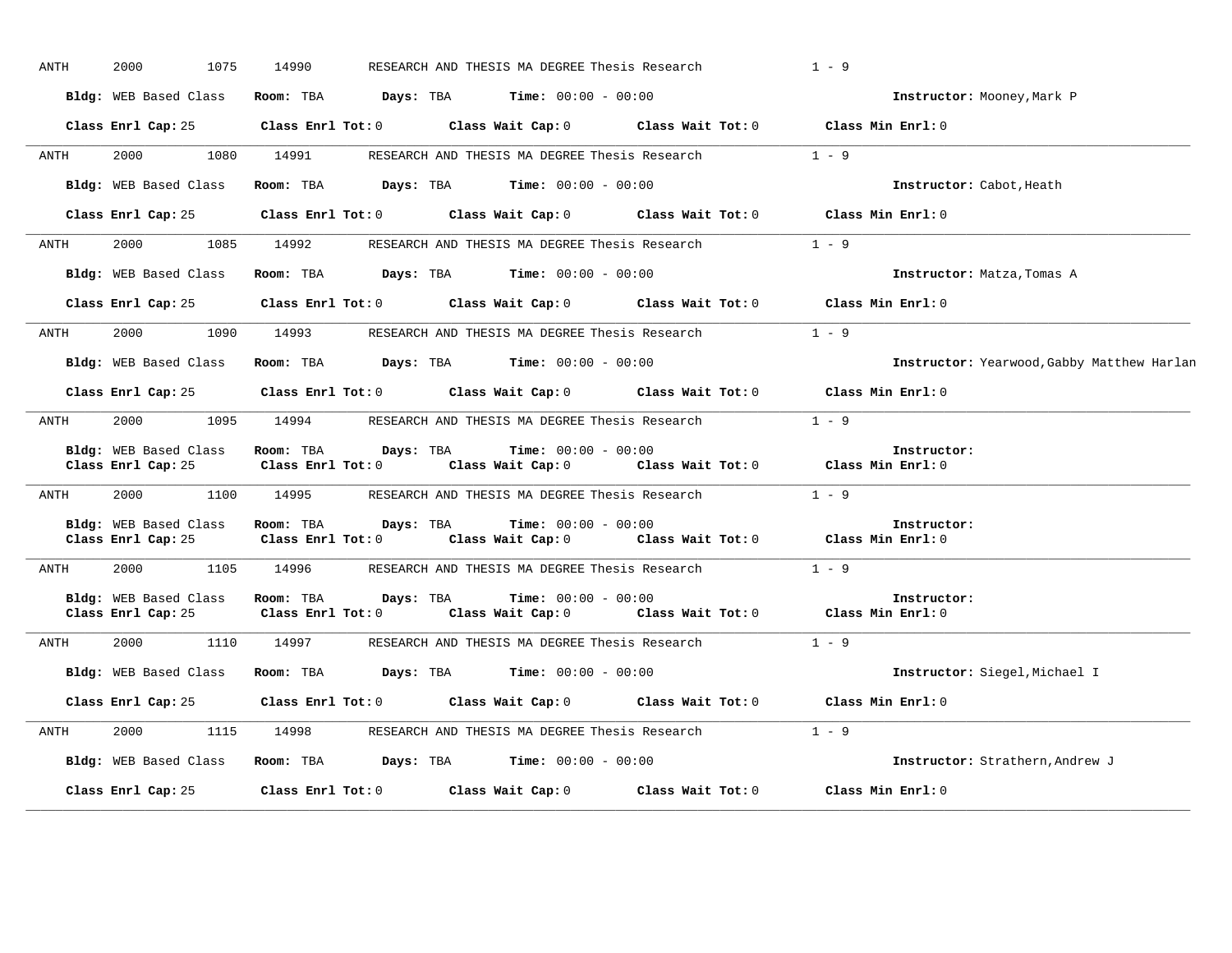#### Report ID: SR201 **University of Pittsburgh** Page No. 14 of 591 **Schedule of Classes for Summer Term 2020-2021** Run Date: 11/06/2020 **Twelve Week Run Time:** 17:00:17

| RESEARCH AND THESIS MA DEGREE Thesis Research<br>$1 - 9$<br>2000<br>1120<br>16114<br>ANTH<br>Bldg: WEB Based Class<br>Room: TBA Days: TBA<br><b>Time:</b> $00:00 - 00:00$<br>Instructor:<br>Class Wait Cap: 0 Class Wait Tot: 0 Class Min Enrl: 0<br>Class Enrl Cap: 35<br>$Class$ $Enrl$ $Tot: 0$<br>$1 - 9$<br>1125<br>16115<br>2000<br>RESEARCH AND THESIS MA DEGREE Thesis Research<br>ANTH<br>Bldg: WEB Based Class<br>Room: TBA<br><b>Days:</b> TBA <b>Time:</b> $00:00 - 00:00$<br>Instructor:<br>Class Enrl Tot: 0<br>Class Enrl Cap: 35<br>Class Wait Cap: 0 Class Wait Tot: 0 Class Min Enrl: 0<br>$1 - 9$<br>2000<br>1130<br>16116<br>RESEARCH AND THESIS MA DEGREE Thesis Research<br>ANTH<br>Room: TBA $\rule{1em}{0.15mm}$ Days: TBA Time: $00:00 - 00:00$<br>Bldg: WEB Based Class<br>Instructor: Weinberg, Seth M<br>Class Enrl Cap: 35 Class Enrl Tot: 0 Class Wait Cap: 0 Class Wait Tot: 0 Class Min Enrl: 0<br>$1 - 9$<br>2000 1135 16117 RESEARCH AND THESIS MA DEGREE Thesis Research<br>ANTH<br>Room: TBA $\rule{1em}{0.15mm}$ Days: TBA Time: $00:00 - 00:00$<br>Bldg: WEB Based Class<br>Instructor: Staff<br>Class Enrl Cap: 35 Class Enrl Tot: 0 Class Wait Cap: 0 Class Wait Tot: 0 Class Min Enrl: 0<br>DIRECTED STUDY FOR MA STUDENTSDirected Studies 1 - 9<br>2902<br>1010 10004<br>ANTH<br>Room: TBA $Days:$ TBA $Time: 00:00 - 00:00$<br>Bldg: WEB Based Class<br>Instructor: Allen, Kathleen M<br>Class Enrl Cap: 25 Class Enrl Tot: 0 Class Wait Cap: 0 Class Wait Tot: 0 Class Min Enrl: 0<br>$1 - 9$<br>2902 200<br>1015<br>14999<br>DIRECTED STUDY FOR MA STUDENTSDirected Studies<br>ANTH<br>Bldg: WEB Based Class<br><b>Room:</b> TBA $Days: TBA$ <b>Time:</b> $00:00 - 00:00$<br>Instructor: Alter, Joseph<br>Class Enrl Cap: 25 Class Enrl Tot: 0 Class Wait Cap: 0 Class Wait Tot: 0 Class Min Enrl: 0<br>$1 - 9$<br>2902<br>1020<br>15000<br>DIRECTED STUDY FOR MA STUDENTSDirected Studies<br>ANTH<br><b>Room:</b> TBA <b>Days:</b> TBA <b>Time:</b> 00:00 - 00:00<br>Bldg: WEB Based Class<br>Instructor: Bermann, Marc P<br>Class Enrl Cap: 25 Class Enrl Tot: 0 Class Wait Cap: 0 Class Wait Tot: 0 Class Min Enrl: 0<br>2902<br>$1 - 9$<br>1025<br>15001 DIRECTED STUDY FOR MA STUDENTSDirected Studies<br>ANTH<br>Room: TBA $Days:$ TBA Time: $00:00 - 00:00$<br>Bldg: WEB Based Class<br>Instructor: Constable, Nicole<br>Class Enrl Cap: 25 Class Enrl Tot: 0 Class Wait Cap: 0 Class Wait Tot: 0 Class Min Enrl: 0 | Subject | Catalog Nbr Section Class Nbr | Course Title | Component | Units<br>Topics |
|-------------------------------------------------------------------------------------------------------------------------------------------------------------------------------------------------------------------------------------------------------------------------------------------------------------------------------------------------------------------------------------------------------------------------------------------------------------------------------------------------------------------------------------------------------------------------------------------------------------------------------------------------------------------------------------------------------------------------------------------------------------------------------------------------------------------------------------------------------------------------------------------------------------------------------------------------------------------------------------------------------------------------------------------------------------------------------------------------------------------------------------------------------------------------------------------------------------------------------------------------------------------------------------------------------------------------------------------------------------------------------------------------------------------------------------------------------------------------------------------------------------------------------------------------------------------------------------------------------------------------------------------------------------------------------------------------------------------------------------------------------------------------------------------------------------------------------------------------------------------------------------------------------------------------------------------------------------------------------------------------------------------------------------------------------------------------------------------------------------------------------------------------------------------------------------------------------------------------------------------------------------------------------------------------------------------------------------------------------------------------------------------------------------------------------------------------------------------------|---------|-------------------------------|--------------|-----------|-----------------|
|                                                                                                                                                                                                                                                                                                                                                                                                                                                                                                                                                                                                                                                                                                                                                                                                                                                                                                                                                                                                                                                                                                                                                                                                                                                                                                                                                                                                                                                                                                                                                                                                                                                                                                                                                                                                                                                                                                                                                                                                                                                                                                                                                                                                                                                                                                                                                                                                                                                                         |         |                               |              |           |                 |
|                                                                                                                                                                                                                                                                                                                                                                                                                                                                                                                                                                                                                                                                                                                                                                                                                                                                                                                                                                                                                                                                                                                                                                                                                                                                                                                                                                                                                                                                                                                                                                                                                                                                                                                                                                                                                                                                                                                                                                                                                                                                                                                                                                                                                                                                                                                                                                                                                                                                         |         |                               |              |           |                 |
|                                                                                                                                                                                                                                                                                                                                                                                                                                                                                                                                                                                                                                                                                                                                                                                                                                                                                                                                                                                                                                                                                                                                                                                                                                                                                                                                                                                                                                                                                                                                                                                                                                                                                                                                                                                                                                                                                                                                                                                                                                                                                                                                                                                                                                                                                                                                                                                                                                                                         |         |                               |              |           |                 |
|                                                                                                                                                                                                                                                                                                                                                                                                                                                                                                                                                                                                                                                                                                                                                                                                                                                                                                                                                                                                                                                                                                                                                                                                                                                                                                                                                                                                                                                                                                                                                                                                                                                                                                                                                                                                                                                                                                                                                                                                                                                                                                                                                                                                                                                                                                                                                                                                                                                                         |         |                               |              |           |                 |
|                                                                                                                                                                                                                                                                                                                                                                                                                                                                                                                                                                                                                                                                                                                                                                                                                                                                                                                                                                                                                                                                                                                                                                                                                                                                                                                                                                                                                                                                                                                                                                                                                                                                                                                                                                                                                                                                                                                                                                                                                                                                                                                                                                                                                                                                                                                                                                                                                                                                         |         |                               |              |           |                 |
|                                                                                                                                                                                                                                                                                                                                                                                                                                                                                                                                                                                                                                                                                                                                                                                                                                                                                                                                                                                                                                                                                                                                                                                                                                                                                                                                                                                                                                                                                                                                                                                                                                                                                                                                                                                                                                                                                                                                                                                                                                                                                                                                                                                                                                                                                                                                                                                                                                                                         |         |                               |              |           |                 |
|                                                                                                                                                                                                                                                                                                                                                                                                                                                                                                                                                                                                                                                                                                                                                                                                                                                                                                                                                                                                                                                                                                                                                                                                                                                                                                                                                                                                                                                                                                                                                                                                                                                                                                                                                                                                                                                                                                                                                                                                                                                                                                                                                                                                                                                                                                                                                                                                                                                                         |         |                               |              |           |                 |
|                                                                                                                                                                                                                                                                                                                                                                                                                                                                                                                                                                                                                                                                                                                                                                                                                                                                                                                                                                                                                                                                                                                                                                                                                                                                                                                                                                                                                                                                                                                                                                                                                                                                                                                                                                                                                                                                                                                                                                                                                                                                                                                                                                                                                                                                                                                                                                                                                                                                         |         |                               |              |           |                 |
|                                                                                                                                                                                                                                                                                                                                                                                                                                                                                                                                                                                                                                                                                                                                                                                                                                                                                                                                                                                                                                                                                                                                                                                                                                                                                                                                                                                                                                                                                                                                                                                                                                                                                                                                                                                                                                                                                                                                                                                                                                                                                                                                                                                                                                                                                                                                                                                                                                                                         |         |                               |              |           |                 |
|                                                                                                                                                                                                                                                                                                                                                                                                                                                                                                                                                                                                                                                                                                                                                                                                                                                                                                                                                                                                                                                                                                                                                                                                                                                                                                                                                                                                                                                                                                                                                                                                                                                                                                                                                                                                                                                                                                                                                                                                                                                                                                                                                                                                                                                                                                                                                                                                                                                                         |         |                               |              |           |                 |
|                                                                                                                                                                                                                                                                                                                                                                                                                                                                                                                                                                                                                                                                                                                                                                                                                                                                                                                                                                                                                                                                                                                                                                                                                                                                                                                                                                                                                                                                                                                                                                                                                                                                                                                                                                                                                                                                                                                                                                                                                                                                                                                                                                                                                                                                                                                                                                                                                                                                         |         |                               |              |           |                 |
|                                                                                                                                                                                                                                                                                                                                                                                                                                                                                                                                                                                                                                                                                                                                                                                                                                                                                                                                                                                                                                                                                                                                                                                                                                                                                                                                                                                                                                                                                                                                                                                                                                                                                                                                                                                                                                                                                                                                                                                                                                                                                                                                                                                                                                                                                                                                                                                                                                                                         |         |                               |              |           |                 |
|                                                                                                                                                                                                                                                                                                                                                                                                                                                                                                                                                                                                                                                                                                                                                                                                                                                                                                                                                                                                                                                                                                                                                                                                                                                                                                                                                                                                                                                                                                                                                                                                                                                                                                                                                                                                                                                                                                                                                                                                                                                                                                                                                                                                                                                                                                                                                                                                                                                                         |         |                               |              |           |                 |
|                                                                                                                                                                                                                                                                                                                                                                                                                                                                                                                                                                                                                                                                                                                                                                                                                                                                                                                                                                                                                                                                                                                                                                                                                                                                                                                                                                                                                                                                                                                                                                                                                                                                                                                                                                                                                                                                                                                                                                                                                                                                                                                                                                                                                                                                                                                                                                                                                                                                         |         |                               |              |           |                 |
|                                                                                                                                                                                                                                                                                                                                                                                                                                                                                                                                                                                                                                                                                                                                                                                                                                                                                                                                                                                                                                                                                                                                                                                                                                                                                                                                                                                                                                                                                                                                                                                                                                                                                                                                                                                                                                                                                                                                                                                                                                                                                                                                                                                                                                                                                                                                                                                                                                                                         |         |                               |              |           |                 |
|                                                                                                                                                                                                                                                                                                                                                                                                                                                                                                                                                                                                                                                                                                                                                                                                                                                                                                                                                                                                                                                                                                                                                                                                                                                                                                                                                                                                                                                                                                                                                                                                                                                                                                                                                                                                                                                                                                                                                                                                                                                                                                                                                                                                                                                                                                                                                                                                                                                                         |         |                               |              |           |                 |
|                                                                                                                                                                                                                                                                                                                                                                                                                                                                                                                                                                                                                                                                                                                                                                                                                                                                                                                                                                                                                                                                                                                                                                                                                                                                                                                                                                                                                                                                                                                                                                                                                                                                                                                                                                                                                                                                                                                                                                                                                                                                                                                                                                                                                                                                                                                                                                                                                                                                         |         |                               |              |           |                 |
|                                                                                                                                                                                                                                                                                                                                                                                                                                                                                                                                                                                                                                                                                                                                                                                                                                                                                                                                                                                                                                                                                                                                                                                                                                                                                                                                                                                                                                                                                                                                                                                                                                                                                                                                                                                                                                                                                                                                                                                                                                                                                                                                                                                                                                                                                                                                                                                                                                                                         |         |                               |              |           |                 |
|                                                                                                                                                                                                                                                                                                                                                                                                                                                                                                                                                                                                                                                                                                                                                                                                                                                                                                                                                                                                                                                                                                                                                                                                                                                                                                                                                                                                                                                                                                                                                                                                                                                                                                                                                                                                                                                                                                                                                                                                                                                                                                                                                                                                                                                                                                                                                                                                                                                                         |         |                               |              |           |                 |
|                                                                                                                                                                                                                                                                                                                                                                                                                                                                                                                                                                                                                                                                                                                                                                                                                                                                                                                                                                                                                                                                                                                                                                                                                                                                                                                                                                                                                                                                                                                                                                                                                                                                                                                                                                                                                                                                                                                                                                                                                                                                                                                                                                                                                                                                                                                                                                                                                                                                         |         |                               |              |           |                 |
|                                                                                                                                                                                                                                                                                                                                                                                                                                                                                                                                                                                                                                                                                                                                                                                                                                                                                                                                                                                                                                                                                                                                                                                                                                                                                                                                                                                                                                                                                                                                                                                                                                                                                                                                                                                                                                                                                                                                                                                                                                                                                                                                                                                                                                                                                                                                                                                                                                                                         |         |                               |              |           |                 |
|                                                                                                                                                                                                                                                                                                                                                                                                                                                                                                                                                                                                                                                                                                                                                                                                                                                                                                                                                                                                                                                                                                                                                                                                                                                                                                                                                                                                                                                                                                                                                                                                                                                                                                                                                                                                                                                                                                                                                                                                                                                                                                                                                                                                                                                                                                                                                                                                                                                                         |         |                               |              |           |                 |
|                                                                                                                                                                                                                                                                                                                                                                                                                                                                                                                                                                                                                                                                                                                                                                                                                                                                                                                                                                                                                                                                                                                                                                                                                                                                                                                                                                                                                                                                                                                                                                                                                                                                                                                                                                                                                                                                                                                                                                                                                                                                                                                                                                                                                                                                                                                                                                                                                                                                         |         |                               |              |           |                 |
|                                                                                                                                                                                                                                                                                                                                                                                                                                                                                                                                                                                                                                                                                                                                                                                                                                                                                                                                                                                                                                                                                                                                                                                                                                                                                                                                                                                                                                                                                                                                                                                                                                                                                                                                                                                                                                                                                                                                                                                                                                                                                                                                                                                                                                                                                                                                                                                                                                                                         |         |                               |              |           |                 |
|                                                                                                                                                                                                                                                                                                                                                                                                                                                                                                                                                                                                                                                                                                                                                                                                                                                                                                                                                                                                                                                                                                                                                                                                                                                                                                                                                                                                                                                                                                                                                                                                                                                                                                                                                                                                                                                                                                                                                                                                                                                                                                                                                                                                                                                                                                                                                                                                                                                                         |         |                               |              |           |                 |
|                                                                                                                                                                                                                                                                                                                                                                                                                                                                                                                                                                                                                                                                                                                                                                                                                                                                                                                                                                                                                                                                                                                                                                                                                                                                                                                                                                                                                                                                                                                                                                                                                                                                                                                                                                                                                                                                                                                                                                                                                                                                                                                                                                                                                                                                                                                                                                                                                                                                         |         |                               |              |           |                 |
|                                                                                                                                                                                                                                                                                                                                                                                                                                                                                                                                                                                                                                                                                                                                                                                                                                                                                                                                                                                                                                                                                                                                                                                                                                                                                                                                                                                                                                                                                                                                                                                                                                                                                                                                                                                                                                                                                                                                                                                                                                                                                                                                                                                                                                                                                                                                                                                                                                                                         |         |                               |              |           |                 |
|                                                                                                                                                                                                                                                                                                                                                                                                                                                                                                                                                                                                                                                                                                                                                                                                                                                                                                                                                                                                                                                                                                                                                                                                                                                                                                                                                                                                                                                                                                                                                                                                                                                                                                                                                                                                                                                                                                                                                                                                                                                                                                                                                                                                                                                                                                                                                                                                                                                                         |         |                               |              |           |                 |
|                                                                                                                                                                                                                                                                                                                                                                                                                                                                                                                                                                                                                                                                                                                                                                                                                                                                                                                                                                                                                                                                                                                                                                                                                                                                                                                                                                                                                                                                                                                                                                                                                                                                                                                                                                                                                                                                                                                                                                                                                                                                                                                                                                                                                                                                                                                                                                                                                                                                         |         |                               |              |           |                 |
|                                                                                                                                                                                                                                                                                                                                                                                                                                                                                                                                                                                                                                                                                                                                                                                                                                                                                                                                                                                                                                                                                                                                                                                                                                                                                                                                                                                                                                                                                                                                                                                                                                                                                                                                                                                                                                                                                                                                                                                                                                                                                                                                                                                                                                                                                                                                                                                                                                                                         |         |                               |              |           |                 |
|                                                                                                                                                                                                                                                                                                                                                                                                                                                                                                                                                                                                                                                                                                                                                                                                                                                                                                                                                                                                                                                                                                                                                                                                                                                                                                                                                                                                                                                                                                                                                                                                                                                                                                                                                                                                                                                                                                                                                                                                                                                                                                                                                                                                                                                                                                                                                                                                                                                                         |         |                               |              |           |                 |
|                                                                                                                                                                                                                                                                                                                                                                                                                                                                                                                                                                                                                                                                                                                                                                                                                                                                                                                                                                                                                                                                                                                                                                                                                                                                                                                                                                                                                                                                                                                                                                                                                                                                                                                                                                                                                                                                                                                                                                                                                                                                                                                                                                                                                                                                                                                                                                                                                                                                         |         |                               |              |           |                 |
|                                                                                                                                                                                                                                                                                                                                                                                                                                                                                                                                                                                                                                                                                                                                                                                                                                                                                                                                                                                                                                                                                                                                                                                                                                                                                                                                                                                                                                                                                                                                                                                                                                                                                                                                                                                                                                                                                                                                                                                                                                                                                                                                                                                                                                                                                                                                                                                                                                                                         |         |                               |              |           |                 |
|                                                                                                                                                                                                                                                                                                                                                                                                                                                                                                                                                                                                                                                                                                                                                                                                                                                                                                                                                                                                                                                                                                                                                                                                                                                                                                                                                                                                                                                                                                                                                                                                                                                                                                                                                                                                                                                                                                                                                                                                                                                                                                                                                                                                                                                                                                                                                                                                                                                                         |         |                               |              |           |                 |
|                                                                                                                                                                                                                                                                                                                                                                                                                                                                                                                                                                                                                                                                                                                                                                                                                                                                                                                                                                                                                                                                                                                                                                                                                                                                                                                                                                                                                                                                                                                                                                                                                                                                                                                                                                                                                                                                                                                                                                                                                                                                                                                                                                                                                                                                                                                                                                                                                                                                         |         |                               |              |           |                 |
|                                                                                                                                                                                                                                                                                                                                                                                                                                                                                                                                                                                                                                                                                                                                                                                                                                                                                                                                                                                                                                                                                                                                                                                                                                                                                                                                                                                                                                                                                                                                                                                                                                                                                                                                                                                                                                                                                                                                                                                                                                                                                                                                                                                                                                                                                                                                                                                                                                                                         |         |                               |              |           |                 |
|                                                                                                                                                                                                                                                                                                                                                                                                                                                                                                                                                                                                                                                                                                                                                                                                                                                                                                                                                                                                                                                                                                                                                                                                                                                                                                                                                                                                                                                                                                                                                                                                                                                                                                                                                                                                                                                                                                                                                                                                                                                                                                                                                                                                                                                                                                                                                                                                                                                                         |         |                               |              |           |                 |
|                                                                                                                                                                                                                                                                                                                                                                                                                                                                                                                                                                                                                                                                                                                                                                                                                                                                                                                                                                                                                                                                                                                                                                                                                                                                                                                                                                                                                                                                                                                                                                                                                                                                                                                                                                                                                                                                                                                                                                                                                                                                                                                                                                                                                                                                                                                                                                                                                                                                         |         |                               |              |           |                 |
|                                                                                                                                                                                                                                                                                                                                                                                                                                                                                                                                                                                                                                                                                                                                                                                                                                                                                                                                                                                                                                                                                                                                                                                                                                                                                                                                                                                                                                                                                                                                                                                                                                                                                                                                                                                                                                                                                                                                                                                                                                                                                                                                                                                                                                                                                                                                                                                                                                                                         |         |                               |              |           |                 |
|                                                                                                                                                                                                                                                                                                                                                                                                                                                                                                                                                                                                                                                                                                                                                                                                                                                                                                                                                                                                                                                                                                                                                                                                                                                                                                                                                                                                                                                                                                                                                                                                                                                                                                                                                                                                                                                                                                                                                                                                                                                                                                                                                                                                                                                                                                                                                                                                                                                                         |         |                               |              |           |                 |
|                                                                                                                                                                                                                                                                                                                                                                                                                                                                                                                                                                                                                                                                                                                                                                                                                                                                                                                                                                                                                                                                                                                                                                                                                                                                                                                                                                                                                                                                                                                                                                                                                                                                                                                                                                                                                                                                                                                                                                                                                                                                                                                                                                                                                                                                                                                                                                                                                                                                         |         |                               |              |           |                 |
|                                                                                                                                                                                                                                                                                                                                                                                                                                                                                                                                                                                                                                                                                                                                                                                                                                                                                                                                                                                                                                                                                                                                                                                                                                                                                                                                                                                                                                                                                                                                                                                                                                                                                                                                                                                                                                                                                                                                                                                                                                                                                                                                                                                                                                                                                                                                                                                                                                                                         |         |                               |              |           |                 |
|                                                                                                                                                                                                                                                                                                                                                                                                                                                                                                                                                                                                                                                                                                                                                                                                                                                                                                                                                                                                                                                                                                                                                                                                                                                                                                                                                                                                                                                                                                                                                                                                                                                                                                                                                                                                                                                                                                                                                                                                                                                                                                                                                                                                                                                                                                                                                                                                                                                                         |         |                               |              |           |                 |
|                                                                                                                                                                                                                                                                                                                                                                                                                                                                                                                                                                                                                                                                                                                                                                                                                                                                                                                                                                                                                                                                                                                                                                                                                                                                                                                                                                                                                                                                                                                                                                                                                                                                                                                                                                                                                                                                                                                                                                                                                                                                                                                                                                                                                                                                                                                                                                                                                                                                         |         |                               |              |           |                 |
|                                                                                                                                                                                                                                                                                                                                                                                                                                                                                                                                                                                                                                                                                                                                                                                                                                                                                                                                                                                                                                                                                                                                                                                                                                                                                                                                                                                                                                                                                                                                                                                                                                                                                                                                                                                                                                                                                                                                                                                                                                                                                                                                                                                                                                                                                                                                                                                                                                                                         |         |                               |              |           |                 |
|                                                                                                                                                                                                                                                                                                                                                                                                                                                                                                                                                                                                                                                                                                                                                                                                                                                                                                                                                                                                                                                                                                                                                                                                                                                                                                                                                                                                                                                                                                                                                                                                                                                                                                                                                                                                                                                                                                                                                                                                                                                                                                                                                                                                                                                                                                                                                                                                                                                                         |         |                               |              |           |                 |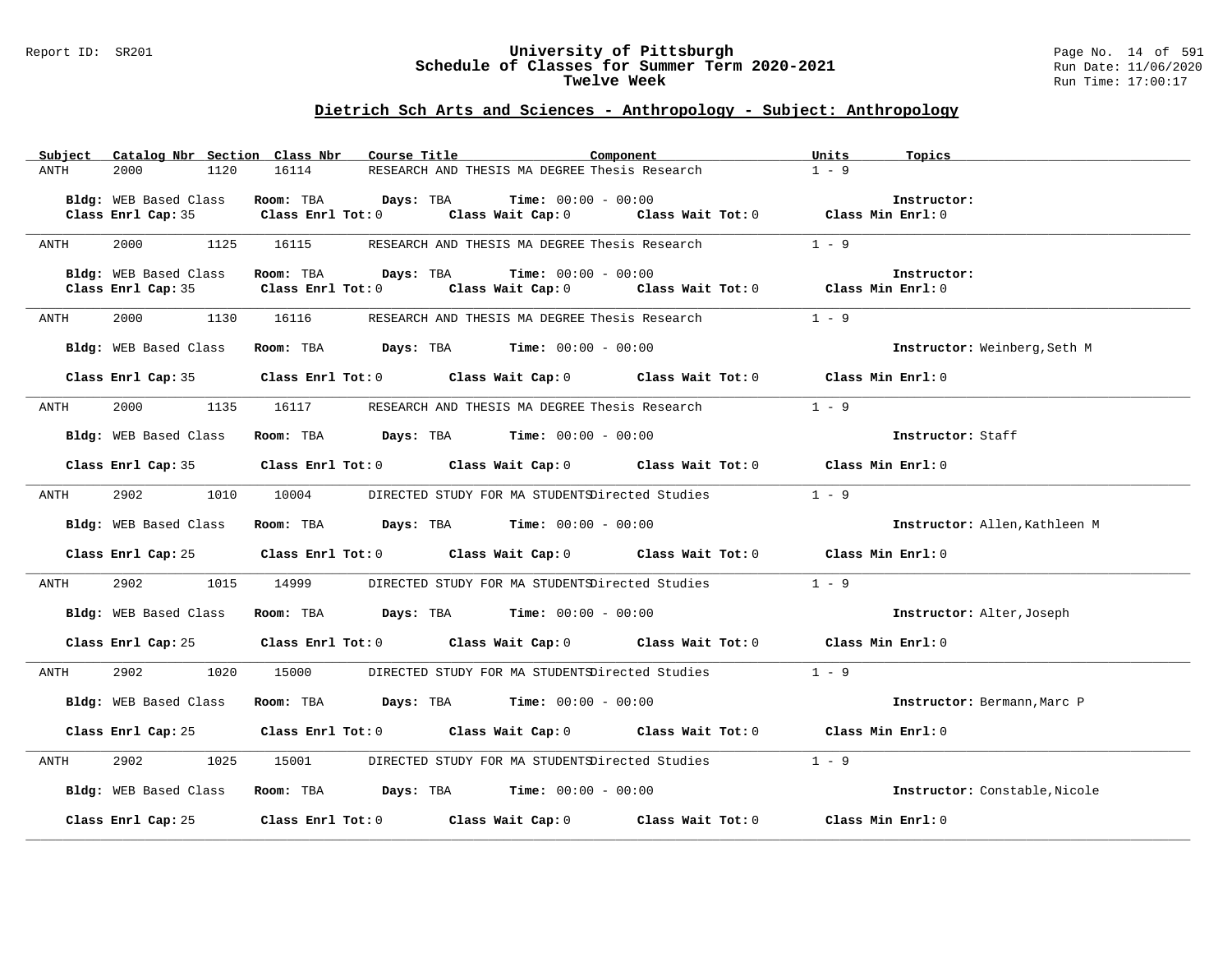#### Report ID: SR201 **University of Pittsburgh** Page No. 15 of 591 **Schedule of Classes for Summer Term 2020-2021** Run Date: 11/06/2020 **Twelve Week Run Time:** 17:00:17

|      | Subject |                       |      | Catalog Nbr Section Class Nbr | Course Title |                                                                                       | Component                                                                                           | Units             | Topics                          |
|------|---------|-----------------------|------|-------------------------------|--------------|---------------------------------------------------------------------------------------|-----------------------------------------------------------------------------------------------------|-------------------|---------------------------------|
| ANTH |         | 2902                  | 1030 | 15002                         |              | DIRECTED STUDY FOR MA STUDENTSDirected Studies                                        |                                                                                                     | $1 - 9$           |                                 |
|      |         |                       |      |                               |              |                                                                                       |                                                                                                     |                   |                                 |
|      |         | Bldg: WEB Based Class |      | Room: TBA                     | Days: TBA    | <b>Time:</b> $00:00 - 00:00$                                                          |                                                                                                     |                   | Instructor:                     |
|      |         | Class Enrl Cap: 25    |      | Class Enrl Tot: 0             |              |                                                                                       | Class Wait Cap: 0 Class Wait Tot: 0 Class Min Enrl: 0                                               |                   |                                 |
|      |         |                       |      |                               |              |                                                                                       |                                                                                                     |                   |                                 |
| ANTH |         | 2902                  | 1035 | 15003                         |              |                                                                                       | DIRECTED STUDY FOR MA STUDENTSDirected Studies                                                      | $1 - 9$           |                                 |
|      |         |                       |      |                               |              |                                                                                       |                                                                                                     |                   |                                 |
|      |         | Bldg: WEB Based Class |      |                               |              | Room: TBA $Days: TBA$ Time: $00:00 - 00:00$                                           |                                                                                                     |                   | Instructor: Musante, Kathleen   |
|      |         |                       |      |                               |              |                                                                                       | Class Enrl Cap: 25 Class Enrl Tot: 0 Class Wait Cap: 0 Class Wait Tot: 0 Class Min Enrl: 0          |                   |                                 |
|      |         |                       |      |                               |              |                                                                                       |                                                                                                     |                   |                                 |
| ANTH |         | 2902 200              | 1040 | 15004                         |              |                                                                                       | DIRECTED STUDY FOR MA STUDENTSDirected Studies                                                      | $1 - 9$           |                                 |
|      |         |                       |      |                               |              |                                                                                       |                                                                                                     |                   |                                 |
|      |         | Bldg: WEB Based Class |      |                               |              | Room: TBA $Days: TBA$ Time: $00:00 - 00:00$                                           |                                                                                                     |                   | Instructor: Drennan, Robert D   |
|      |         |                       |      |                               |              |                                                                                       |                                                                                                     |                   |                                 |
|      |         | Class Enrl Cap: 25    |      |                               |              |                                                                                       | Class Enrl Tot: $0$ Class Wait Cap: $0$ Class Wait Tot: $0$ Class Min Enrl: $0$                     |                   |                                 |
|      |         |                       |      |                               |              |                                                                                       |                                                                                                     |                   |                                 |
|      | ANTH    | 2902                  | 1045 | 15005                         |              | DIRECTED STUDY FOR MA STUDENTSDirected Studies                                        |                                                                                                     | $1 - 9$           |                                 |
|      |         |                       |      |                               |              |                                                                                       |                                                                                                     |                   |                                 |
|      |         | Bldg: WEB Based Class |      |                               |              | Room: TBA $Days:$ TBA $Time: 00:00 - 00:00$                                           |                                                                                                     |                   | Instructor: Hanks, Bryan K      |
|      |         |                       |      |                               |              |                                                                                       |                                                                                                     |                   |                                 |
|      |         |                       |      |                               |              |                                                                                       | Class Enrl Cap: 25 $\qquad$ Class Enrl Tot: 0 $\qquad$ Class Wait Cap: 0 $\qquad$ Class Wait Tot: 0 | Class Min Enrl: 0 |                                 |
|      |         |                       |      |                               |              |                                                                                       |                                                                                                     |                   |                                 |
| ANTH |         | 2902                  | 1050 | 15006                         |              |                                                                                       | DIRECTED STUDY FOR MA STUDENTSDirected Studies                                                      | $1 - 9$           |                                 |
|      |         |                       |      |                               |              |                                                                                       |                                                                                                     |                   |                                 |
|      |         | Bldg: WEB Based Class |      |                               |              | Room: TBA $Days:$ TBA $Time: 00:00 - 00:00$                                           |                                                                                                     |                   | Instructor: Hayden, Robert M    |
|      |         |                       |      |                               |              |                                                                                       | Class Enrl Cap: 25 Class Enrl Tot: 0 Class Wait Cap: 0 Class Wait Tot: 0 Class Min Enrl: 0          |                   |                                 |
|      |         |                       |      |                               |              |                                                                                       |                                                                                                     |                   |                                 |
| ANTH |         | 2902 200              | 1055 |                               |              |                                                                                       | 15007 DIRECTED STUDY FOR MA STUDENTSDirected Studies                                                | $1 - 9$           |                                 |
|      |         |                       |      |                               |              |                                                                                       |                                                                                                     |                   |                                 |
|      |         | Bldg: WEB Based Class |      |                               |              | Room: TBA $Days: TBA$ Time: $00:00 - 00:00$                                           |                                                                                                     |                   | Instructor: Judd, Margaret Ann  |
|      |         |                       |      |                               |              |                                                                                       |                                                                                                     |                   |                                 |
|      |         |                       |      |                               |              |                                                                                       | Class Enrl Cap: 25 Class Enrl Tot: 0 Class Wait Cap: 0 Class Wait Tot: 0 Class Min Enrl: 0          |                   |                                 |
|      |         |                       |      |                               |              |                                                                                       |                                                                                                     |                   |                                 |
| ANTH |         | 2902                  | 1060 | 15008                         |              | DIRECTED STUDY FOR MA STUDENTSDirected Studies                                        |                                                                                                     | $1 - 9$           |                                 |
|      |         |                       |      |                               |              |                                                                                       |                                                                                                     |                   |                                 |
|      |         | Bldg: WEB Based Class |      |                               |              | Room: TBA $\rule{1em}{0.15mm}$ Days: TBA $\rule{1.5mm}{0.15mm}$ Time: $00:00 - 00:00$ |                                                                                                     |                   | Instructor: Arkush, Elizabeth N |
|      |         |                       |      |                               |              |                                                                                       |                                                                                                     |                   |                                 |
|      |         |                       |      |                               |              |                                                                                       | Class Enrl Cap: 25 Class Enrl Tot: 0 Class Wait Cap: 0 Class Wait Tot: 0 Class Min Enrl: 0          |                   |                                 |
|      |         |                       |      |                               |              |                                                                                       |                                                                                                     |                   |                                 |
| ANTH |         | 2902                  | 1065 | 15009                         |              |                                                                                       | DIRECTED STUDY FOR MA STUDENTSDirected Studies                                                      | $1 - 9$           |                                 |
|      |         | Bldg: WEB Based Class |      |                               |              | Room: TBA $Days:$ TBA $Time: 00:00 - 00:00$                                           |                                                                                                     |                   | Instructor: Lukacs, Gabriella   |
|      |         |                       |      |                               |              |                                                                                       |                                                                                                     |                   |                                 |
|      |         | Class Enrl Cap: 25    |      |                               |              |                                                                                       | Class Enrl Tot: 0 Class Wait Cap: 0 Class Wait Tot: 0                                               | Class Min Enrl: 0 |                                 |
|      |         |                       |      |                               |              |                                                                                       |                                                                                                     |                   |                                 |
|      |         |                       |      |                               |              |                                                                                       |                                                                                                     |                   |                                 |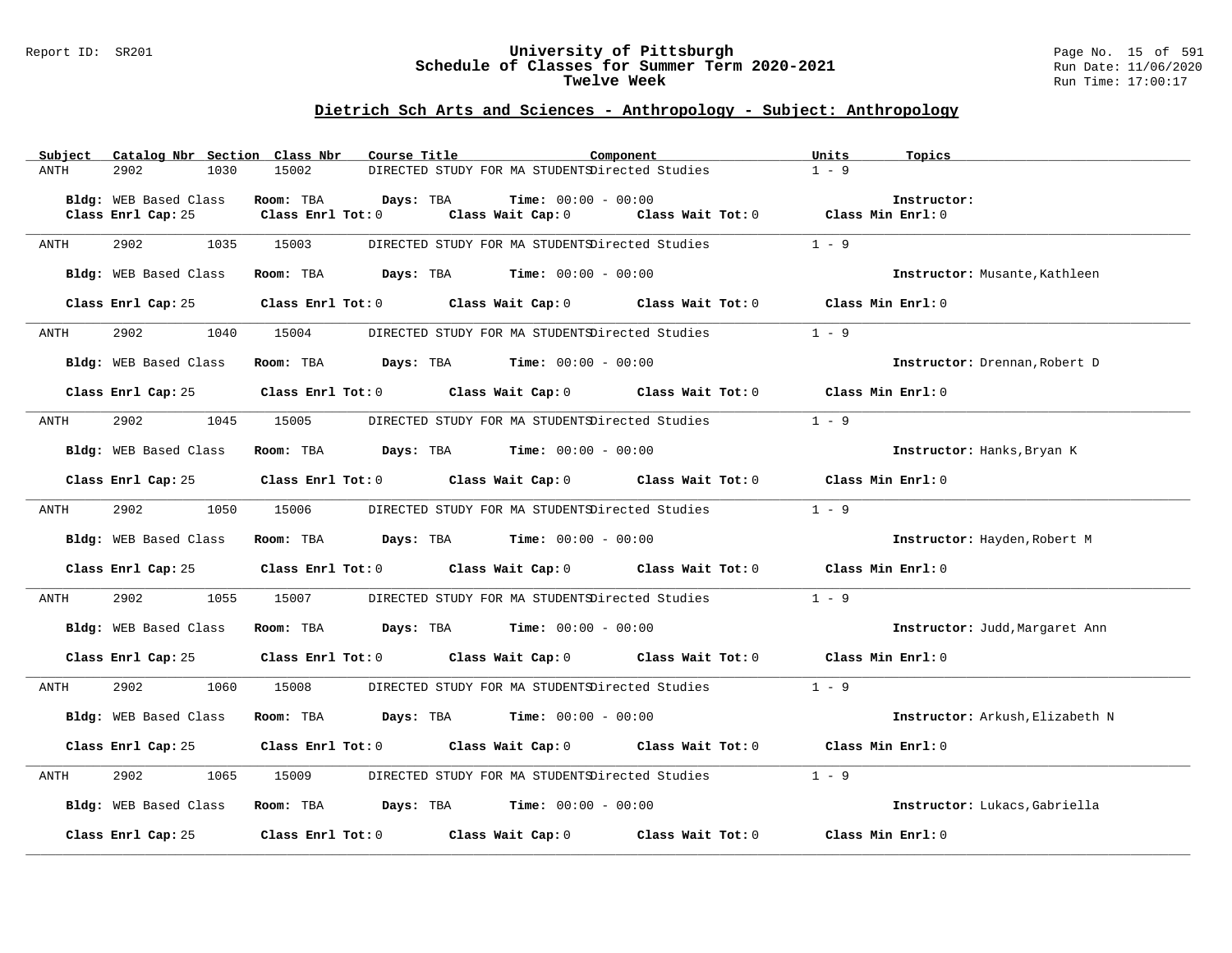#### Report ID: SR201 **University of Pittsburgh** Page No. 16 of 591 **Schedule of Classes for Summer Term 2020-2021** Run Date: 11/06/2020 **Twelve Week Run Time:** 17:00:17

| Subject |                                             |      | Catalog Nbr Section Class Nbr        | Course Title |                                                | Component                                                                                          | Units             | Topics                                     |
|---------|---------------------------------------------|------|--------------------------------------|--------------|------------------------------------------------|----------------------------------------------------------------------------------------------------|-------------------|--------------------------------------------|
| ANTH    | 2902                                        | 1070 | 15010                                |              | DIRECTED STUDY FOR MA STUDENTSDirected Studies |                                                                                                    | $1 - 9$           |                                            |
|         | Bldg: WEB Based Class                       |      | Room: TBA                            |              | <b>Days:</b> TBA <b>Time:</b> $00:00 - 00:00$  |                                                                                                    |                   | Instructor: Matza, Tomas A                 |
|         | Class Enrl Cap: 25                          |      |                                      |              |                                                | Class Enrl Tot: $0$ Class Wait Cap: $0$ Class Wait Tot: $0$ Class Min Enrl: $0$                    |                   |                                            |
| ANTH    | 2902                                        | 1075 | 15011                                |              | DIRECTED STUDY FOR MA STUDENTSDirected Studies |                                                                                                    | $1 - 9$           |                                            |
|         | Bldg: WEB Based Class                       |      | Room: TBA                            |              | <b>Days:</b> TBA <b>Time:</b> $00:00 - 00:00$  |                                                                                                    |                   | Instructor: Mooney, Mark P                 |
|         | Class Enrl Cap: 25                          |      |                                      |              |                                                | Class Enrl Tot: $0$ Class Wait Cap: $0$ Class Wait Tot: $0$ Class Min Enrl: $0$                    |                   |                                            |
| ANTH    | 2902                                        | 1080 | 15012                                |              | DIRECTED STUDY FOR MA STUDENTSDirected Studies |                                                                                                    | $1 - 9$           |                                            |
|         | Bldg: WEB Based Class                       |      |                                      |              | Room: TBA $Days:$ TBA $Time: 00:00 - 00:00$    |                                                                                                    |                   | Instructor: Wanderer, Emily Mannix         |
|         | Class Enrl Cap: 25                          |      |                                      |              |                                                | Class Enrl Tot: $0$ Class Wait Cap: $0$ Class Wait Tot: $0$ Class Min Enrl: $0$                    |                   |                                            |
| ANTH    | 2902                                        | 1085 | 15013                                |              |                                                | DIRECTED STUDY FOR MA STUDENTSDirected Studies                                                     | $1 - 9$           |                                            |
|         | Bldg: WEB Based Class                       |      | Room: TBA                            |              | <b>Days:</b> TBA <b>Time:</b> $00:00 - 00:00$  |                                                                                                    |                   | Instructor: Cabot, Heath                   |
|         | Class Enrl Cap: 25                          |      |                                      |              | Class Enrl Tot: 0 Class Wait Cap: 0            | Class Wait Tot: 0                                                                                  | Class Min Enrl: 0 |                                            |
| ANTH    | 2902                                        | 1090 | 15014                                |              |                                                | DIRECTED STUDY FOR MA STUDENTSDirected Studies                                                     | $1 - 9$           |                                            |
|         | Bldg: WEB Based Class                       |      |                                      |              | Room: TBA $Days:$ TBA $Time: 00:00 - 00:00$    |                                                                                                    |                   | Instructor: Yearwood, Gabby Matthew Harlan |
|         | Class Enrl Cap: 25                          |      |                                      |              |                                                | Class Enrl Tot: $0$ Class Wait Cap: $0$ Class Wait Tot: $0$ Class Min Enrl: $0$                    |                   |                                            |
| ANTH    | 2902                                        | 1095 | 15015                                |              | DIRECTED STUDY FOR MA STUDENTSDirected Studies |                                                                                                    | $1 - 9$           |                                            |
|         | Bldg: WEB Based Class<br>Class Enrl Cap: 25 |      | Room: TBA Days: TBA                  |              | <b>Time:</b> $00:00 - 00:00$                   | Class Enrl Tot: 0 $\qquad$ Class Wait Cap: 0 $\qquad$ Class Wait Tot: 0 $\qquad$ Class Min Enrl: 0 |                   | Instructor:                                |
| ANTH    | 2902                                        | 1100 | 15016                                |              |                                                | DIRECTED STUDY FOR MA STUDENTSDirected Studies                                                     | $1 - 9$           |                                            |
|         | Bldg: WEB Based Class<br>Class Enrl Cap: 25 |      | Room: TBA                            | Days: TBA    | <b>Time:</b> $00:00 - 00:00$                   | Class Enrl Tot: 0 Class Wait Cap: 0 Class Wait Tot: 0 Class Min Enrl: 0                            |                   | Instructor:                                |
| ANTH    | 2902                                        | 1105 | 15017                                |              |                                                | DIRECTED STUDY FOR MA STUDENTSDirected Studies                                                     | $1 - 9$           |                                            |
|         | Bldg: WEB Based Class<br>Class Enrl Cap: 25 |      | Room: TBA<br>$Class$ $Enr1$ $Tot: 0$ | Days: TBA    | <b>Time:</b> $00:00 - 00:00$                   | Class Wait Cap: 0 Class Wait Tot: 0                                                                | Class Min Enrl: 0 | Instructor:                                |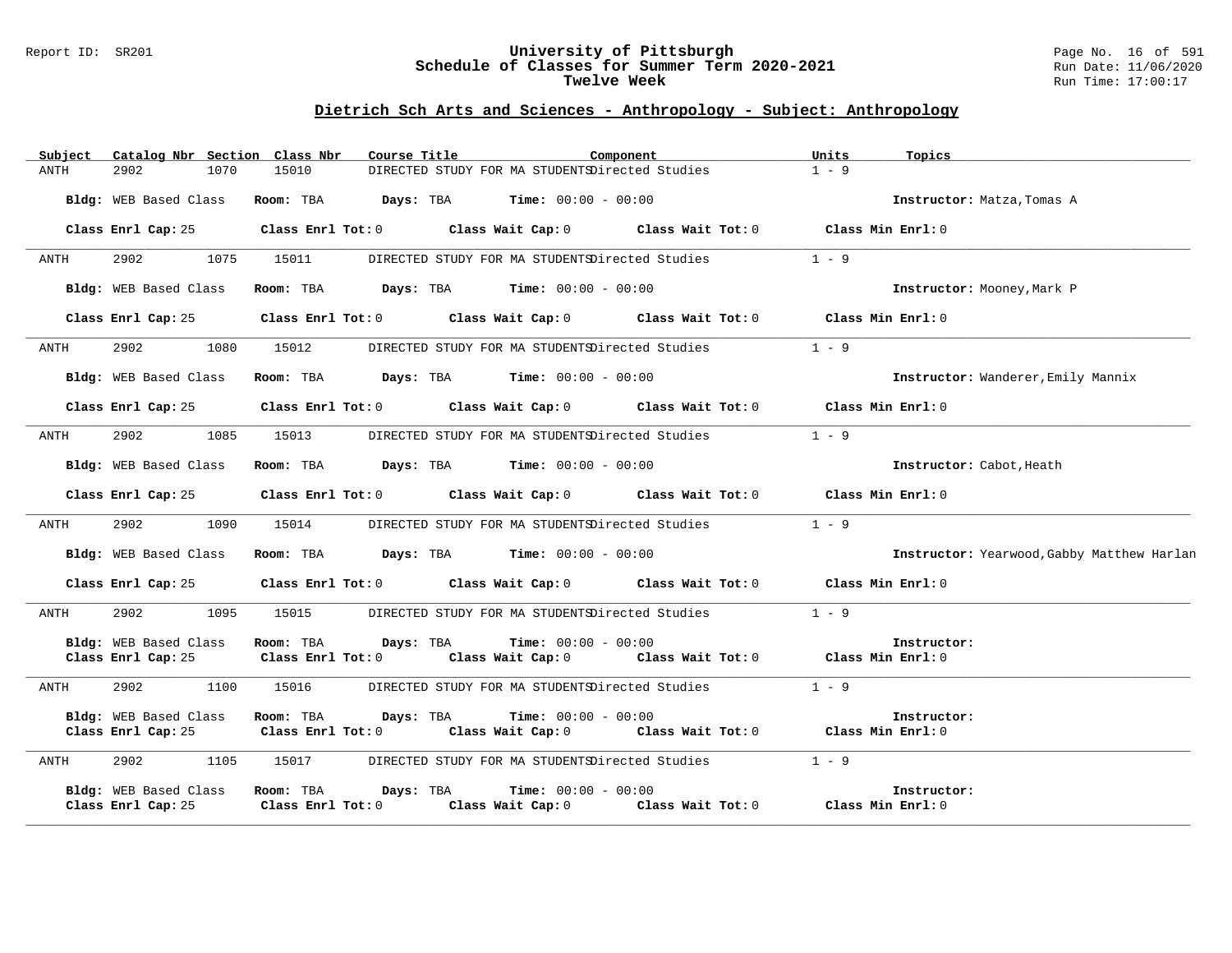#### Report ID: SR201 **University of Pittsburgh** Page No. 17 of 591 **Schedule of Classes for Summer Term 2020-2021** Run Date: 11/06/2020 **Twelve Week Run Time:** 17:00:17

| Subject<br>Catalog Nbr Section Class Nbr | Course Title<br>Component                                                        | Units<br>Topics                 |
|------------------------------------------|----------------------------------------------------------------------------------|---------------------------------|
| 1110<br>ANTH<br>2902                     | 15018<br>DIRECTED STUDY FOR MA STUDENTSDirected Studies                          | $1 - 9$                         |
| Bldg: WEB Based Class                    | <b>Room:</b> TBA $Days:$ TBA $Time: 00:00 - 00:00$                               | Instructor: Siegel, Michael I   |
|                                          | Class Enrl Cap: 25 Class Enrl Tot: 0 Class Wait Cap: 0 Class Wait Tot: 0         | Class Min Enrl: 0               |
| 2902<br>1115<br>ANTH                     | 15019<br>DIRECTED STUDY FOR MA STUDENTSDirected Studies                          | $1 - 9$                         |
| Bldg: WEB Based Class                    | Room: TBA $Days:$ TBA $Time: 00:00 - 00:00$                                      | Instructor: Strathern, Andrew J |
| Class Enrl Cap: 25                       | Class Enrl Tot: $0$ Class Wait Cap: $0$ Class Wait Tot: $0$ Class Min Enrl: $0$  |                                 |
| 2902 200<br>1120<br>ANTH                 | 16110 DIRECTED STUDY FOR MA STUDENTSDirected Studies                             | $1 - 9$                         |
| Bldg: WEB Based Class                    | Room: TBA $Days:$ TBA $Time: 00:00 - 00:00$                                      | Instructor:                     |
| Class Enrl Cap: 25                       | Class Wait Cap: 0 Class Wait Tot: 0 Class Min Enrl: 0<br>Class Enrl Tot: 0       |                                 |
| 2902<br>1125<br>ANTH                     | DIRECTED STUDY FOR MA STUDENTSDirected Studies 1 - 9<br>16111                    |                                 |
| Bldg: WEB Based Class                    | Room: TBA $Days:$ TBA $Time: 00:00 - 00:00$                                      | Instructor:                     |
| Class Enrl Cap: 25                       | Class Wait Cap: 0 Class Wait Tot: 0 Class Min Enrl: 0<br>$Class$ $Enr1$ $Tot: 0$ |                                 |
| 2902 200<br>1130<br>ANTH                 | 16112<br>DIRECTED STUDY FOR MA STUDENTSDirected Studies                          | $1 - 9$                         |
| Bldg: WEB Based Class                    | Room: TBA $Days:$ TBA $Time: 00:00 - 00:00$                                      | Instructor: Weinberg, Seth M    |
| Class Enrl Cap: 25                       | Class Enrl Tot: 0 Class Wait Cap: 0 Class Wait Tot: 0                            | Class Min Enrl: 0               |
| 2902<br>1135<br>ANTH                     | 16113<br>DIRECTED STUDY FOR MA STUDENTSDirected Studies                          | $1 - 9$                         |
| Bldg: WEB Based Class                    | Room: TBA $Days:$ TBA $Time: 00:00 - 00:00$                                      | Instructor: Staff               |
| Class Enrl Cap: 25                       | Class Enrl Tot: 0 Class Wait Cap: 0 Class Wait Tot: 0                            | Class Min Enrl: 0               |
| 2980<br>1010<br>ANTH                     | 10003<br>READINGS IN SELECTED FIELDS Directed Studies                            | $1 - 9$                         |
| Bldg: WEB Based Class                    | Room: TBA $Days:$ TBA $Time: 00:00 - 00:00$                                      | Instructor: Allen, Kathleen M   |
| Class Enrl Cap: 25                       | Class Enrl Tot: 0 Class Wait Cap: 0 Class Wait Tot: 0                            | Class Min Enrl: 0               |
| 2980<br>1015<br>ANTH                     | 15020 READINGS IN SELECTED FIELDS Directed Studies                               | $1 - 9$                         |
| Bldg: WEB Based Class                    | Room: TBA $Days: TBA$ Time: $00:00 - 00:00$                                      | Instructor: Alter, Joseph       |
| Class Enrl Cap: 25                       | Class Enrl Tot: 0 Class Wait Cap: 0 Class Wait Tot: 0                            | Class Min Enrl: 0               |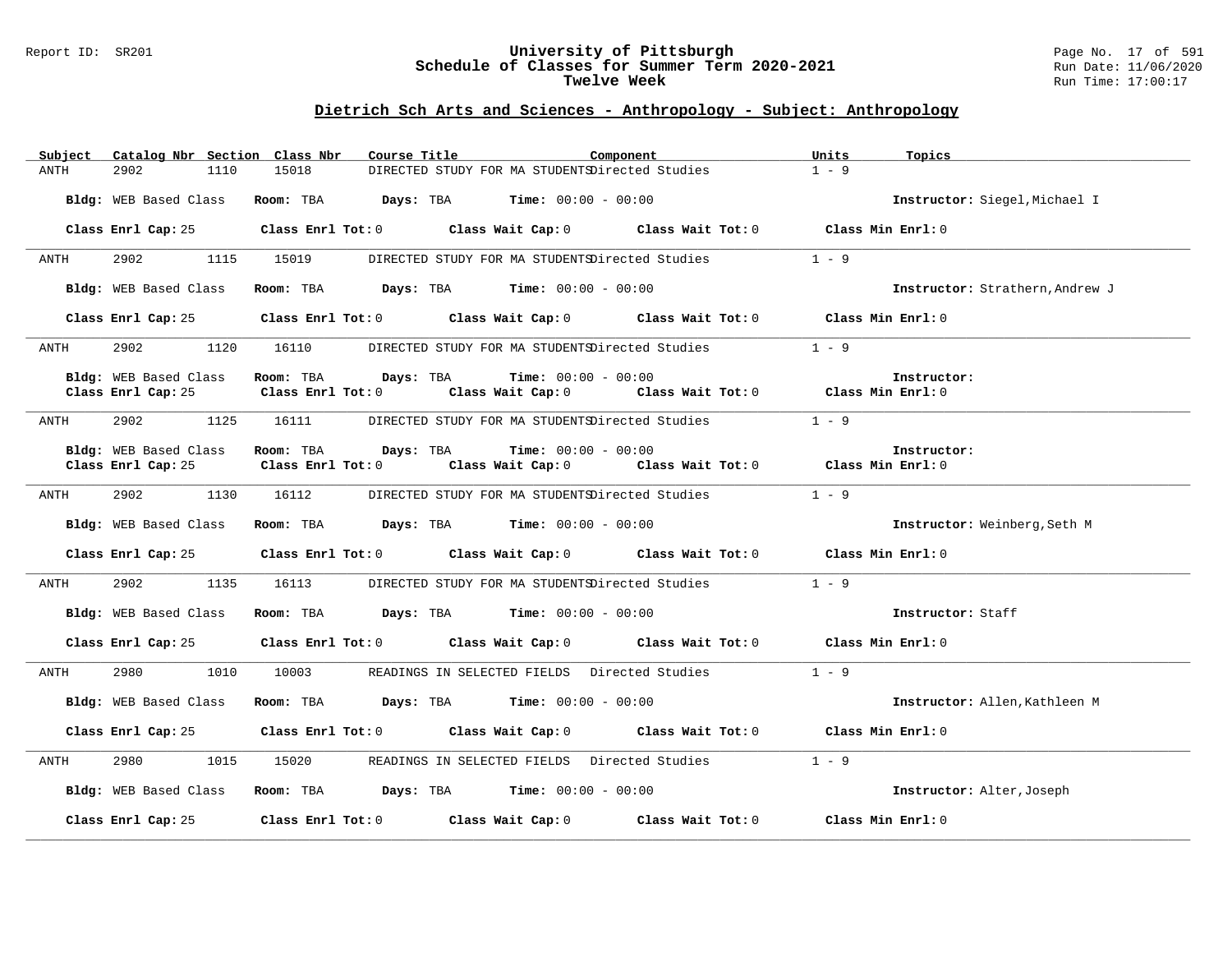#### Report ID: SR201 **University of Pittsburgh** Page No. 18 of 591 **Schedule of Classes for Summer Term 2020-2021** Run Date: 11/06/2020 **Twelve Week Run Time:** 17:00:17

| Catalog Nbr Section Class Nbr<br>Subject | Course Title<br>Component                                                                           | Units<br>Topics                         |
|------------------------------------------|-----------------------------------------------------------------------------------------------------|-----------------------------------------|
| 2980<br>1020<br>ANTH                     | 15021<br>READINGS IN SELECTED FIELDS Directed Studies                                               | $1 - 9$                                 |
| Bldg: WEB Based Class                    | <b>Room:</b> TBA $Days:$ TBA $Time: 00:00 - 00:00$                                                  | Instructor: Bermann, Marc P             |
|                                          | Class Enrl Cap: 25 Class Enrl Tot: 0 Class Wait Cap: 0 Class Wait Tot: 0 Class Min Enrl: 0          |                                         |
| 2980 1025 15022<br>ANTH                  | READINGS IN SELECTED FIELDS Directed Studies                                                        | $1 - 9$                                 |
| Bldg: WEB Based Class                    | Room: TBA $\rule{1em}{0.15mm}$ Days: TBA $\rule{1.5mm}{0.15mm}$ Time: $00:00 - 00:00$               | Instructor: Constable, Nicole           |
|                                          | Class Enrl Cap: 25 Class Enrl Tot: 0 Class Wait Cap: 0 Class Wait Tot: 0 Class Min Enrl: 0          |                                         |
| 2980 700<br>ANTH                         | 1030 15023<br>READINGS IN SELECTED FIELDS Directed Studies                                          | $1 - 9$                                 |
| Bldg: WEB Based Class                    | <b>Time:</b> $00:00 - 00:00$<br>Room: TBA<br>Days: TBA                                              | Instructor:                             |
| Class Enrl Cap: 25                       | Class Enrl Tot: 0 Class Wait Cap: 0                                                                 | Class Wait Tot: $0$ Class Min Enrl: $0$ |
| 2980<br>ANTH                             | 1035 15024<br>READINGS IN SELECTED FIELDS Directed Studies                                          | $1 - 9$                                 |
|                                          | Bldg: WEB Based Class Room: TBA Days: TBA Time: 00:00 - 00:00                                       | Instructor: Musante, Kathleen           |
|                                          | Class Enrl Cap: 25 Class Enrl Tot: 0 Class Wait Cap: 0 Class Wait Tot: 0 Class Min Enrl: 0          |                                         |
| 2980<br>1040<br>ANTH                     | 15025<br>READINGS IN SELECTED FIELDS Directed Studies                                               | $1 - 9$                                 |
| Bldg: WEB Based Class                    | Room: TBA $Days:$ TBA $Time: 00:00 - 00:00$                                                         | Instructor: Drennan, Robert D           |
|                                          | Class Enrl Cap: 25 Class Enrl Tot: 0 Class Wait Cap: 0 Class Wait Tot: 0 Class Min Enrl: 0          |                                         |
| 2980 1045 15026<br>ANTH                  | READINGS IN SELECTED FIELDS Directed Studies 1 - 9                                                  |                                         |
| Bldg: WEB Based Class                    | Room: TBA $Days:$ TBA $Time: 00:00 - 00:00$                                                         | Instructor: Hanks, Bryan K              |
|                                          | Class Enrl Cap: 25 Class Enrl Tot: 0 Class Wait Cap: 0 Class Wait Tot: 0 Class Min Enrl: 0          |                                         |
| 2980<br>ANTH                             | 1050 15027<br>READINGS IN SELECTED FIELDS Directed Studies                                          | $1 - 9$                                 |
|                                          | Bldg: WEB Based Class Room: TBA Days: TBA Time: 00:00 - 00:00                                       | Instructor: Hayden, Robert M            |
|                                          | Class Enrl Cap: 25 Class Enrl Tot: 0 Class Wait Cap: 0 Class Wait Tot: 0 Class Min Enrl: 0          |                                         |
| 2980<br>1055<br>ANTH                     | 15028<br>READINGS IN SELECTED FIELDS Directed Studies                                               | $1 - 9$                                 |
|                                          | Bldg: WEB Based Class Room: TBA Days: TBA Time: 00:00 - 00:00                                       | Instructor: Judd, Margaret Ann          |
|                                          | Class Enrl Cap: 25 $\qquad$ Class Enrl Tot: 0 $\qquad$ Class Wait Cap: 0 $\qquad$ Class Wait Tot: 0 | Class Min Enrl: 0                       |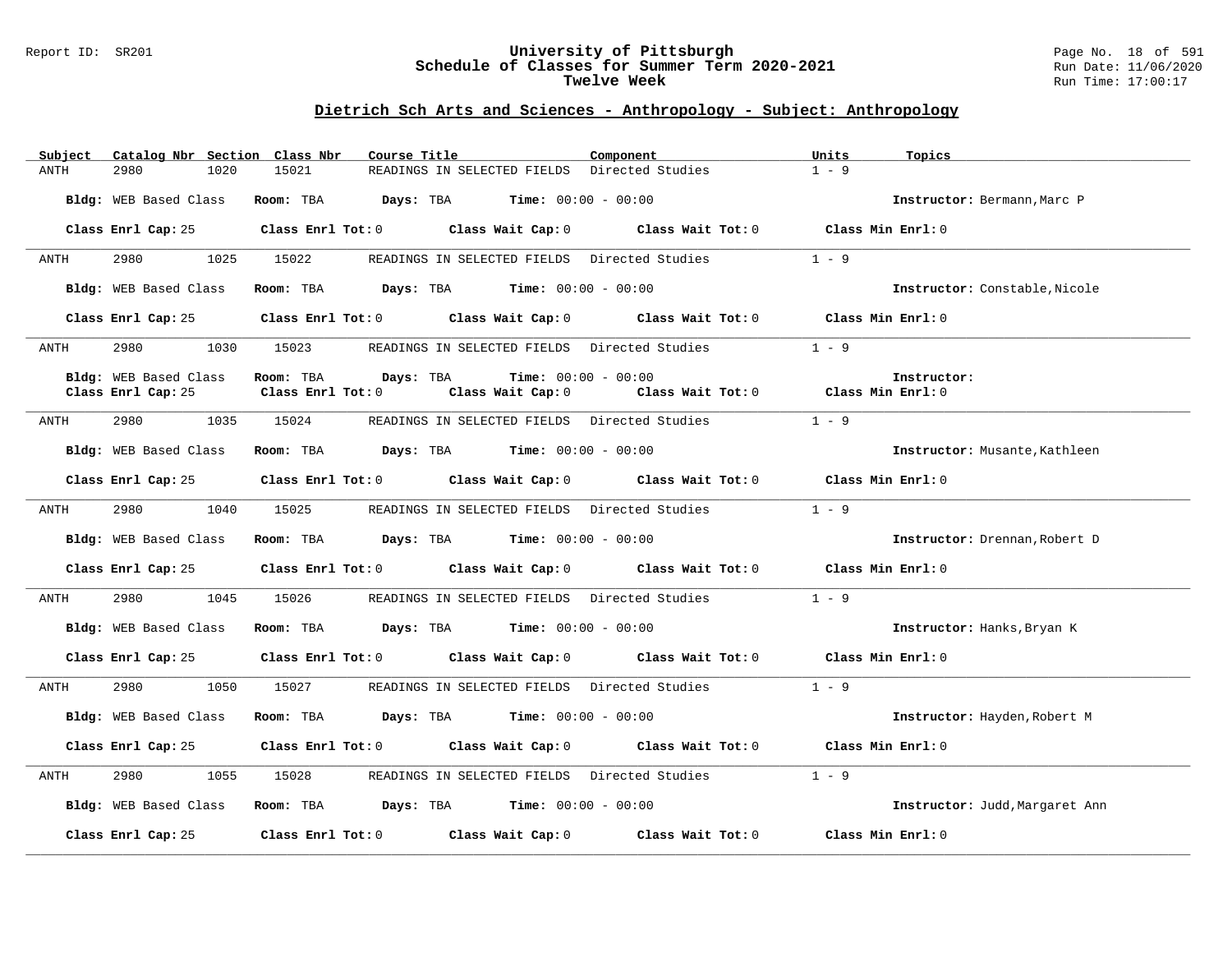#### Report ID: SR201 **University of Pittsburgh** Page No. 19 of 591 **Schedule of Classes for Summer Term 2020-2021** Run Date: 11/06/2020 **Twelve Week Run Time:** 17:00:17

| Subject               | Catalog Nbr Section Class Nbr | Course Title           |                                                                                       | Component                                                                       | Units             | Topics                                     |
|-----------------------|-------------------------------|------------------------|---------------------------------------------------------------------------------------|---------------------------------------------------------------------------------|-------------------|--------------------------------------------|
| ANTH<br>2980          | 1060                          | 15029                  | READINGS IN SELECTED FIELDS Directed Studies                                          |                                                                                 | $1 - 9$           |                                            |
| Bldg: WEB Based Class |                               | Room: TBA              | <b>Days:</b> TBA <b>Time:</b> $00:00 - 00:00$                                         |                                                                                 |                   | Instructor: Arkush, Elizabeth N            |
|                       | Class Enrl Cap: 25            |                        |                                                                                       | Class Enrl Tot: $0$ Class Wait Cap: $0$ Class Wait Tot: $0$ Class Min Enrl: $0$ |                   |                                            |
| 2980<br>ANTH          | 1065                          | 15030                  | READINGS IN SELECTED FIELDS Directed Studies                                          |                                                                                 | $1 - 9$           |                                            |
| Bldg: WEB Based Class |                               |                        | Room: TBA $Days: TBA$ Time: $00:00 - 00:00$                                           |                                                                                 |                   | Instructor: Lukacs, Gabriella              |
| Class Enrl Cap: 25    |                               |                        | Class Enrl Tot: 0 Class Wait Cap: 0                                                   | Class Wait Tot: 0                                                               | Class Min Enrl: 0 |                                            |
| 2980<br>ANTH          | 1070                          | 15031                  |                                                                                       | READINGS IN SELECTED FIELDS Directed Studies                                    | $1 - 9$           |                                            |
| Bldg: WEB Based Class |                               |                        | Room: TBA $Days:$ TBA $Time: 00:00 - 00:00$                                           |                                                                                 |                   | Instructor: Matza, Tomas A                 |
| Class Enrl Cap: 25    |                               |                        |                                                                                       | Class Enrl Tot: 0 Class Wait Cap: 0 Class Wait Tot: 0                           | Class Min Enrl: 0 |                                            |
| 2980<br>ANTH          | 1075                          | 15032                  |                                                                                       | READINGS IN SELECTED FIELDS Directed Studies                                    | $1 - 9$           |                                            |
| Bldg: WEB Based Class |                               |                        | Room: TBA $Days:$ TBA $Time: 00:00 - 00:00$                                           |                                                                                 |                   | Instructor: Mooney, Mark P                 |
| Class Enrl Cap: 25    |                               |                        |                                                                                       | Class Enrl Tot: 0 Class Wait Cap: 0 Class Wait Tot: 0 Class Min Enrl: 0         |                   |                                            |
| 2980<br>ANTH          | 1080                          | 15033                  | READINGS IN SELECTED FIELDS Directed Studies                                          |                                                                                 | $1 - 9$           |                                            |
| Bldg: WEB Based Class |                               |                        | Room: TBA $\rule{1em}{0.15mm}$ Days: TBA $\rule{1.5mm}{0.15mm}$ Time: $00:00 - 00:00$ |                                                                                 |                   | Instructor: Wanderer, Emily Mannix         |
| Class Enrl Cap: 25    |                               |                        | Class Enrl Tot: 0 Class Wait Cap: 0                                                   | Class Wait Tot: 0                                                               | Class Min Enrl: 0 |                                            |
| 2980<br>ANTH          | 1085                          | 15034                  |                                                                                       | READINGS IN SELECTED FIELDS Directed Studies                                    | $1 - 9$           |                                            |
| Bldg: WEB Based Class |                               | Room: TBA              | <b>Days:</b> TBA <b>Time:</b> $00:00 - 00:00$                                         |                                                                                 |                   | Instructor: Cabot, Heath                   |
| Class Enrl Cap: 25    |                               |                        |                                                                                       | Class Enrl Tot: 0 Class Wait Cap: 0 Class Wait Tot: 0                           | Class Min Enrl: 0 |                                            |
| 2980<br>ANTH          | 1090                          | 15035                  | READINGS IN SELECTED FIELDS Directed Studies                                          |                                                                                 | $1 - 9$           |                                            |
| Bldg: WEB Based Class |                               |                        | Room: TBA $Days:$ TBA $Time: 00:00 - 00:00$                                           |                                                                                 |                   | Instructor: Yearwood, Gabby Matthew Harlan |
| Class Enrl Cap: 25    |                               |                        |                                                                                       | Class Enrl Tot: 0 Class Wait Cap: 0 Class Wait Tot: 0 Class Min Enrl: 0         |                   |                                            |
| 2980<br>ANTH          | 1095                          | 15036                  | READINGS IN SELECTED FIELDS Directed Studies                                          |                                                                                 | $1 - 9$           |                                            |
| Bldg: WEB Based Class |                               | Days: TBA<br>Room: TBA | <b>Time:</b> $00:00 - 00:00$                                                          |                                                                                 |                   | Instructor:                                |
| Class Enrl Cap: 25    |                               | Class Enrl Tot: 0      | Class Wait Cap: 0                                                                     | Class Wait Tot: 0                                                               | Class Min Enrl: 0 |                                            |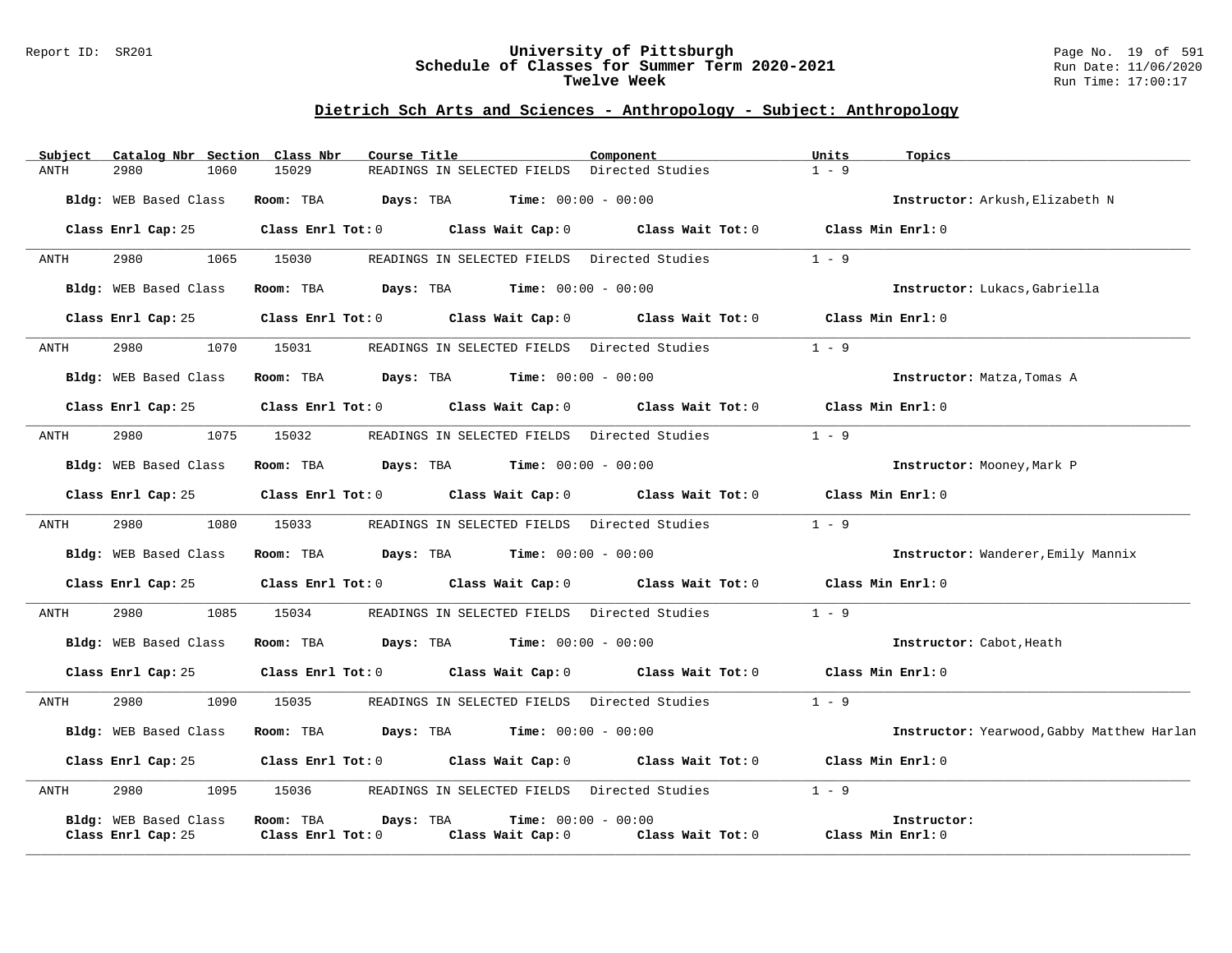#### Report ID: SR201 **University of Pittsburgh** Page No. 20 of 591 **Schedule of Classes for Summer Term 2020-2021** Run Date: 11/06/2020 **Twelve Week Run Time:** 17:00:17

|      |                       | Subject Catalog Nbr Section Class Nbr Course Title                                                            | Component | Units<br>Topics                 |
|------|-----------------------|---------------------------------------------------------------------------------------------------------------|-----------|---------------------------------|
| ANTH | 1100<br>2980          | 15037<br>READINGS IN SELECTED FIELDS Directed Studies                                                         |           | $1 - 9$                         |
|      |                       |                                                                                                               |           |                                 |
|      |                       | Bldg: WEB Based Class Room: TBA Days: TBA Time: 00:00 - 00:00                                                 |           | Instructor:                     |
|      |                       | Class Enrl Cap: 25 Class Enrl Tot: 0 Class Wait Cap: 0 Class Wait Tot: 0 Class Min Enrl: 0                    |           |                                 |
|      |                       |                                                                                                               |           |                                 |
| ANTH |                       | 2980 1105 15038 READINGS IN SELECTED FIELDS Directed Studies                                                  |           | $1 - 9$                         |
|      |                       |                                                                                                               |           |                                 |
|      | Bldg: WEB Based Class | Room: TBA $Days:$ TBA $Time: 00:00 - 00:00$                                                                   |           | Instructor:                     |
|      |                       | Class Enrl Cap: 25 Class Enrl Tot: 0 Class Wait Cap: 0 Class Wait Tot: 0 Class Enrl Cap: 25 Class Enrl Tot: 0 |           |                                 |
|      |                       |                                                                                                               |           |                                 |
| ANTH | 2980 1110 15039       | READINGS IN SELECTED FIELDS Directed Studies                                                                  |           | $1 - 9$                         |
|      |                       |                                                                                                               |           |                                 |
|      | Bldg: WEB Based Class | Room: TBA $Days: TBA$ Time: $00:00 - 00:00$                                                                   |           | Instructor: Siegel, Michael I   |
|      |                       |                                                                                                               |           |                                 |
|      |                       | Class Enrl Cap: 25 Class Enrl Tot: 0 Class Wait Cap: 0 Class Wait Tot: 0 Class Min Enrl: 0                    |           |                                 |
|      |                       |                                                                                                               |           |                                 |
| ANTH | 2980 1115 15040       | READINGS IN SELECTED FIELDS Directed Studies                                                                  |           | $1 - 9$                         |
|      |                       |                                                                                                               |           |                                 |
|      | Bldg: WEB Based Class | $\texttt{Room}: \texttt{TBA}$ $\texttt{Days}: \texttt{TBA}$ $\texttt{Time}: \texttt{00:00 - 00:00}$           |           | Instructor: Strathern, Andrew J |
|      |                       |                                                                                                               |           |                                 |
|      |                       | Class Enrl Cap: 25 Class Enrl Tot: 0 Class Wait Cap: 0 Class Wait Tot: 0 Class Min Enrl: 0                    |           |                                 |
|      |                       |                                                                                                               |           |                                 |
| ANTH |                       | 2980 1120 15041 READINGS IN SELECTED FIELDS Directed Studies 1 - 9                                            |           |                                 |
|      |                       |                                                                                                               |           |                                 |
|      | Bldg: WEB Based Class | Room: TBA $Days:$ TBA $Time: 00:00 - 00:00$                                                                   |           | Instructor:                     |
|      |                       | Class Enrl Cap: 25 Class Enrl Tot: 0 Class Wait Cap: 0 Class Wait Tot: 0 Class Min Enrl: 0                    |           |                                 |
|      |                       |                                                                                                               |           |                                 |
| ANTH |                       | 2980 1125 16104 READINGS IN SELECTED FIELDS Directed Studies 1 - 9                                            |           |                                 |
|      |                       |                                                                                                               |           |                                 |
|      | Bldg: WEB Based Class | Room: TBA $Days:$ TBA $Time: 00:00 - 00:00$                                                                   |           | Instructor:                     |
|      |                       | Class Enrl Cap: 25 Class Enrl Tot: 0 Class Wait Cap: 0 Class Wait Tot: 0 Class Min Enrl: 0                    |           |                                 |
|      |                       |                                                                                                               |           |                                 |
| ANTH |                       | 2980 1130 16105 READINGS IN SELECTED FIELDS Directed Studies                                                  |           | $1 - 9$                         |
|      |                       |                                                                                                               |           |                                 |
|      |                       | Bldg: WEB Based Class Room: TBA Days: TBA Time: 00:00 - 00:00                                                 |           | Instructor: Weinberg, Seth M    |
|      |                       |                                                                                                               |           |                                 |
|      |                       | Class Enrl Cap: 25 Class Enrl Tot: 0 Class Wait Cap: 0 Class Wait Tot: 0 Class Min Enrl: 0                    |           |                                 |
|      |                       |                                                                                                               |           |                                 |
| ANTH |                       | 2980 1135 16106 READINGS IN SELECTED FIELDS Directed Studies 1 - 9                                            |           |                                 |
|      |                       |                                                                                                               |           |                                 |
|      |                       | Bldg: WEB Based Class Room: TBA Days: TBA Time: 00:00 - 00:00                                                 |           | Instructor: Staff               |
|      |                       |                                                                                                               |           |                                 |
|      |                       | Class Enrl Cap: 25 Class Enrl Tot: 0 Class Wait Cap: 0 Class Wait Tot: 0 Class Min Enrl: 0                    |           |                                 |
|      |                       |                                                                                                               |           |                                 |
|      |                       |                                                                                                               |           |                                 |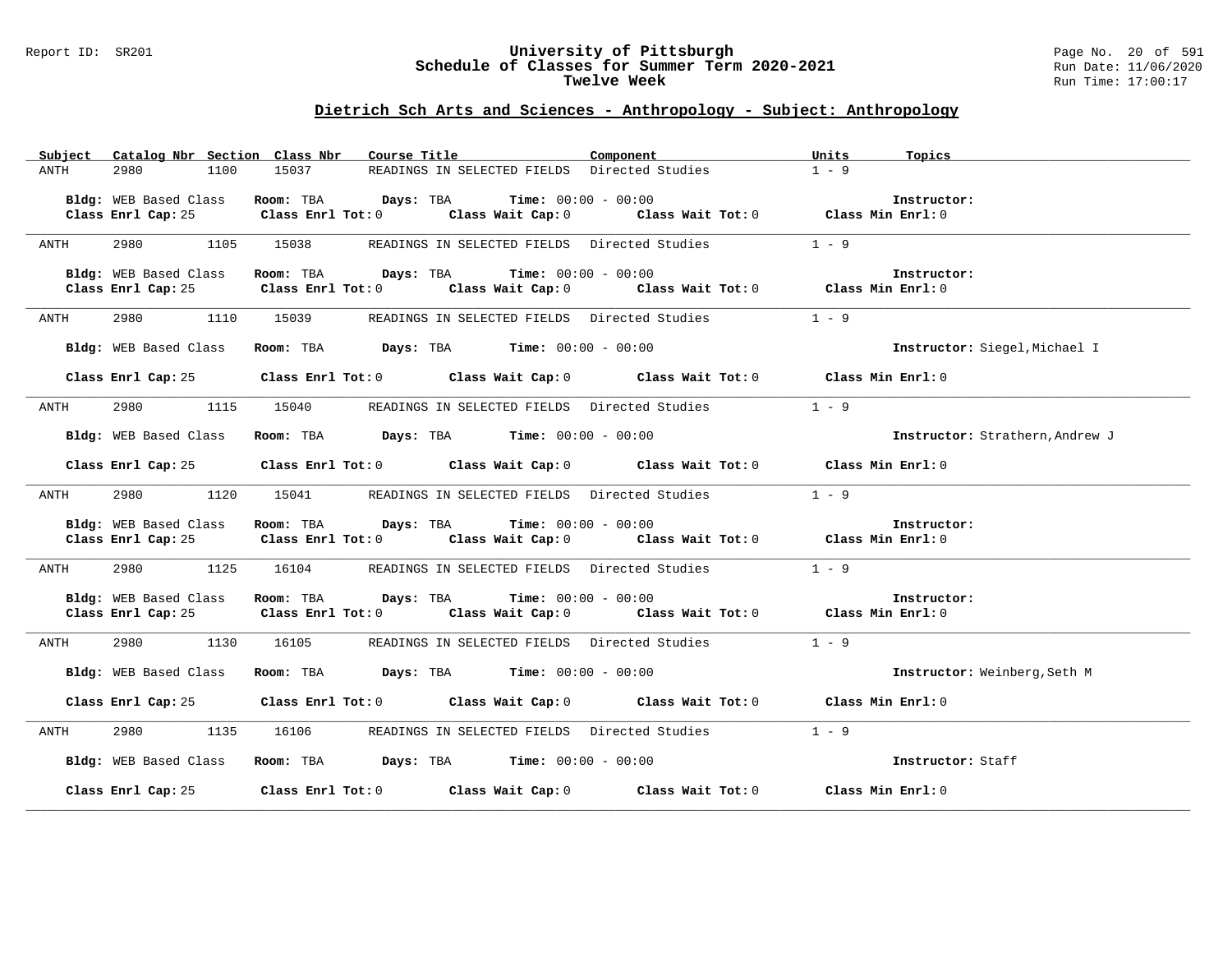#### Report ID: SR201 **University of Pittsburgh** Page No. 21 of 591 **Schedule of Classes for Summer Term 2020-2021** Run Date: 11/06/2020 **Twelve Week Run Time:** 17:00:17

| Catalog Nbr Section Class Nbr<br>Subject | Course Title                                                                                        | Component         | Units<br>Topics                |
|------------------------------------------|-----------------------------------------------------------------------------------------------------|-------------------|--------------------------------|
| 1010<br>ANTH<br>2990                     | 10005<br>INDEPENDENT STUDY                                                                          | Independent Study | $1 - 9$                        |
| Bldg: WEB Based Class                    | Room: TBA $Days:$ TBA $Time: 00:00 - 00:00$                                                         |                   | Instructor: Allen, Kathleen M  |
|                                          | Class Enrl Cap: 25 Class Enrl Tot: 0 Class Wait Cap: 0 Class Wait Tot: 0 Class Min Enrl: 0          |                   |                                |
| <b>ANTH</b>                              | 2990 1015 15042 INDEPENDENT STUDY Independent Study                                                 |                   | $1 - 9$                        |
| Bldg: WEB Based Class                    | Room: TBA $Days: TBA$ Time: $00:00 - 00:00$                                                         |                   | Instructor: Alter, Joseph      |
|                                          | Class Enrl Cap: 25 Class Enrl Tot: 0 Class Wait Cap: 0 Class Wait Tot: 0 Class Min Enrl: 0          |                   |                                |
| 2990<br>ANTH                             | 1020 15043 INDEPENDENT STUDY Independent Study                                                      |                   | $1 - 9$                        |
| Bldg: WEB Based Class                    | Room: TBA $Days:$ TBA $Time: 00:00 - 00:00$                                                         |                   | Instructor: Bermann, Marc P    |
|                                          | Class Enrl Cap: 25 Class Enrl Tot: 0 Class Wait Cap: 0 Class Wait Tot: 0 Class Min Enrl: 0          |                   |                                |
| ANTH                                     | 2990 1025 15044 INDEPENDENT STUDY Independent Study                                                 |                   | $1 - 9$                        |
|                                          | Bldg: WEB Based Class Room: TBA Days: TBA Time: 00:00 - 00:00                                       |                   | Instructor: Constable.Nicole   |
|                                          | Class Enrl Cap: 25 Class Enrl Tot: 0 Class Wait Cap: 0 Class Wait Tot: 0 Class Min Enrl: 0          |                   |                                |
| ANTH                                     | 2990 1030 15045 INDEPENDENT STUDY Independent Study                                                 |                   | $1 - 9$                        |
|                                          | Bldg: WEB Based Class Room: TBA Days: TBA Time: 00:00 - 00:00                                       |                   | Instructor: Phan, Tyler Nguyen |
|                                          | Class Enrl Cap: 25 Class Enrl Tot: 0 Class Wait Cap: 0 Class Wait Tot: 0 Class Min Enrl: 0          |                   |                                |
| 2990<br>ANTH                             | 1035 15046 INDEPENDENT STUDY Independent Study                                                      |                   | $1 - 9$                        |
|                                          | Bldg: WEB Based Class Room: TBA Days: TBA Time: 00:00 - 00:00                                       |                   | Instructor: Musante, Kathleen  |
|                                          | Class Enrl Cap: 25 Class Enrl Tot: 0 Class Wait Cap: 0 Class Wait Tot: 0 Class Min Enrl: 0          |                   |                                |
| ANTH                                     | 2990 1040 15047 INDEPENDENT STUDY Independent Study 1 - 9                                           |                   |                                |
| Bldg: WEB Based Class                    | Room: TBA $Days:$ TBA $Time: 00:00 - 00:00$                                                         |                   | Instructor: Drennan, Robert D  |
|                                          | Class Enrl Cap: 25 Class Enrl Tot: 0 Class Wait Cap: 0 Class Wait Tot: 0 Class Min Enrl: 0          |                   |                                |
| 2990<br>1045<br>ANTH                     | INDEPENDENT STUDY 1ndependent Study<br>15048                                                        |                   | $1 - 9$                        |
| Bldg: WEB Based Class                    | Room: TBA $Days:$ TBA Time: $00:00 - 00:00$                                                         |                   | Instructor: Hanks, Bryan K     |
|                                          | Class Enrl Cap: 25 $\qquad$ Class Enrl Tot: 0 $\qquad$ Class Wait Cap: 0 $\qquad$ Class Wait Tot: 0 |                   | Class Min Enrl: 0              |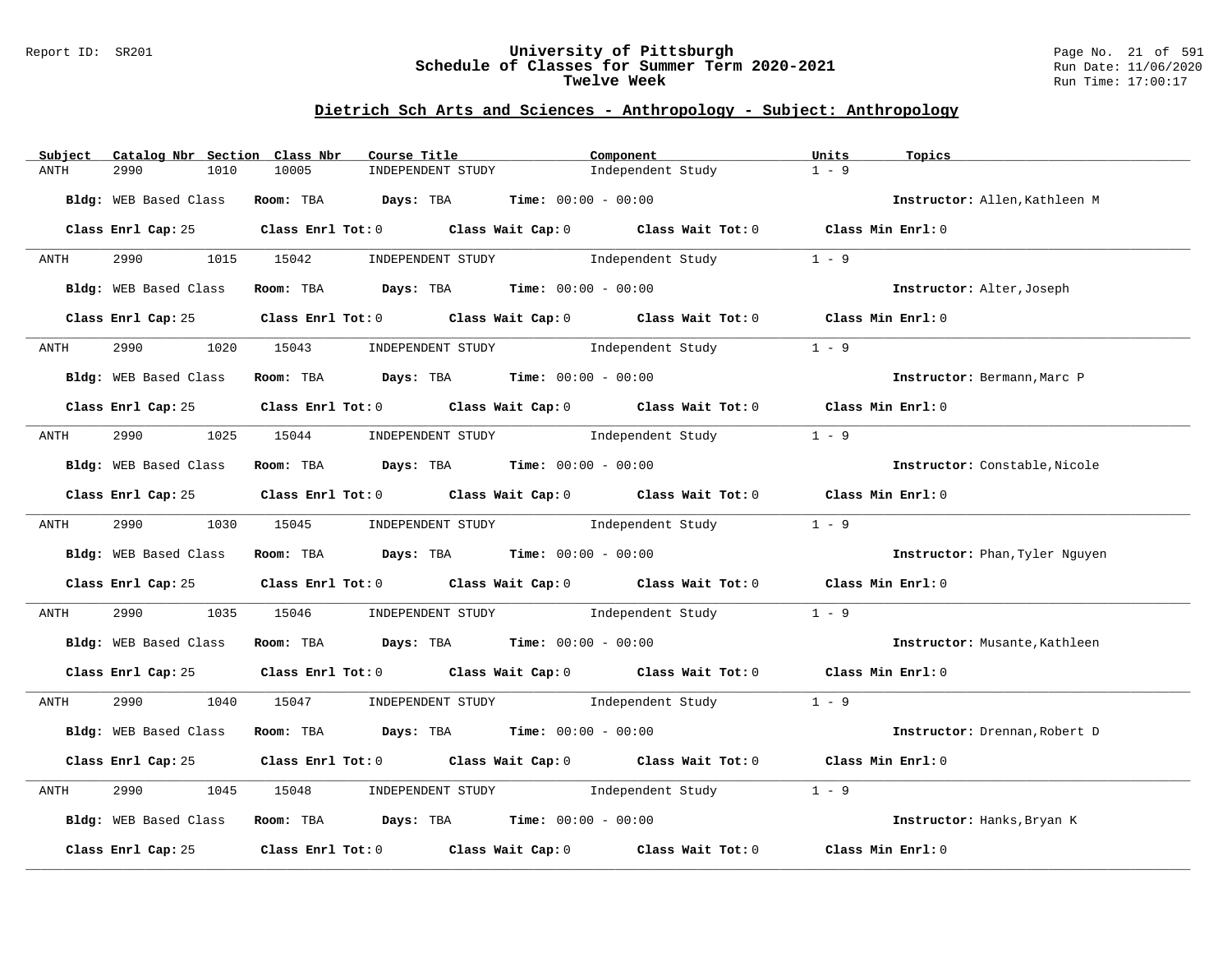| ANTH      | 2990<br>1050          | 15049                                                         | INDEPENDENT STUDY                                                                     | Independent Study                                                                          | $1 - 9$                                    |
|-----------|-----------------------|---------------------------------------------------------------|---------------------------------------------------------------------------------------|--------------------------------------------------------------------------------------------|--------------------------------------------|
|           | Bldg: WEB Based Class | Room: TBA                                                     | Days: TBA                                                                             | <b>Time:</b> $00:00 - 00:00$                                                               | Instructor: Hayden, Robert M               |
|           |                       |                                                               |                                                                                       | Class Enrl Cap: 25 Class Enrl Tot: 0 Class Wait Cap: 0 Class Wait Tot: 0 Class Min Enrl: 0 |                                            |
| ANTH      | 2990                  | 1055 15050                                                    |                                                                                       | INDEPENDENT STUDY 1 - 9 $\blacksquare$                                                     |                                            |
|           |                       | Bldg: WEB Based Class Room: TBA Days: TBA Time: 00:00 - 00:00 |                                                                                       |                                                                                            | Instructor: Judd, Margaret Ann             |
|           |                       |                                                               |                                                                                       | Class Enrl Cap: 25 Class Enrl Tot: 0 Class Wait Cap: 0 Class Wait Tot: 0 Class Min Enrl: 0 |                                            |
| ANTH      | 2990                  | 1060 15051                                                    |                                                                                       | INDEPENDENT STUDY 1 - 9                                                                    |                                            |
|           |                       | Bldg: WEB Based Class Room: TBA Days: TBA Time: 00:00 - 00:00 |                                                                                       |                                                                                            | Instructor: Arkush, Elizabeth N            |
|           |                       |                                                               |                                                                                       | Class Enrl Cap: 25 Class Enrl Tot: 0 Class Wait Cap: 0 Class Wait Tot: 0 Class Min Enrl: 0 |                                            |
| ANTH      | 2990 1065 15052       |                                                               | INDEPENDENT STUDY                                                                     | Independent Study                                                                          | $1 - 9$                                    |
|           | Bldg: WEB Based Class |                                                               |                                                                                       | <b>Room:</b> TBA <b>Days:</b> TBA <b>Time:</b> 00:00 - 00:00                               | Instructor: Lukacs, Gabriella              |
|           |                       |                                                               |                                                                                       | Class Enrl Cap: 25 Class Enrl Tot: 0 Class Wait Cap: 0 Class Wait Tot: 0 Class Min Enrl: 0 |                                            |
| ANTH      | 2990 1070 15053       |                                                               |                                                                                       | INDEPENDENT STUDY 1 - 9                                                                    |                                            |
|           | Bldg: WEB Based Class |                                                               | Room: TBA $Days:$ TBA $Time: 00:00 - 00:00$                                           |                                                                                            | Instructor: Matza, Tomas A                 |
|           |                       |                                                               |                                                                                       | Class Enrl Cap: 25 Class Enrl Tot: 0 Class Wait Cap: 0 Class Wait Tot: 0 Class Min Enrl: 0 |                                            |
| ANTH      | 2990<br>1075          | 15054                                                         |                                                                                       | INDEPENDENT STUDY 1 - 9                                                                    |                                            |
|           | Bldg: WEB Based Class |                                                               | Room: TBA $\rule{1em}{0.15mm}$ Days: TBA Time: $00:00 - 00:00$                        |                                                                                            | Instructor: Mooney, Mark P                 |
|           |                       |                                                               |                                                                                       | Class Enrl Cap: 25 Class Enrl Tot: 0 Class Wait Cap: 0 Class Wait Tot: 0 Class Min Enrl: 0 |                                            |
| ANTH      | 2990<br>1080          | 15055                                                         |                                                                                       | INDEPENDENT STUDY 1 - 9                                                                    |                                            |
|           | Bldg: WEB Based Class |                                                               | Room: TBA $\rule{1em}{0.15mm}$ Days: TBA $\rule{1.5mm}{0.15mm}$ Time: $00:00 - 00:00$ |                                                                                            | Instructor: Wanderer, Emily Mannix         |
|           |                       |                                                               |                                                                                       | Class Enrl Cap: 25 Class Enrl Tot: 0 Class Wait Cap: 0 Class Wait Tot: 0                   | Class Min Enrl: 0                          |
| ANTH      | 2990                  | 1085 15056                                                    | INDEPENDENT STUDY                                                                     | Independent Study                                                                          | $1 - 9$                                    |
|           | Bldg: WEB Based Class |                                                               | Room: TBA $\rule{1em}{0.15mm}$ Days: TBA $\rule{1em}{0.15mm}$ Time: $00:00 - 00:00$   |                                                                                            | Instructor: Cabot, Heath                   |
|           |                       |                                                               |                                                                                       | Class Enrl Cap: 25 Class Enrl Tot: 0 Class Wait Cap: 0 Class Wait Tot: 0 Class Min Enrl: 0 |                                            |
| ANTH 2990 |                       |                                                               |                                                                                       | 1090 15057 INDEPENDENT STUDY Independent Study 1 - 9                                       |                                            |
|           | Bldg: WEB Based Class |                                                               | Room: TBA $Days: TBA$ Time: $00:00 - 00:00$                                           |                                                                                            | Instructor: Yearwood, Gabby Matthew Harlan |
|           | Class Enrl Cap: 25    | $Class$ $Enr1$ $Tot: 0$                                       |                                                                                       | Class Wait Cap: 0 Class Wait Tot: 0                                                        | Class Min Enrl: 0                          |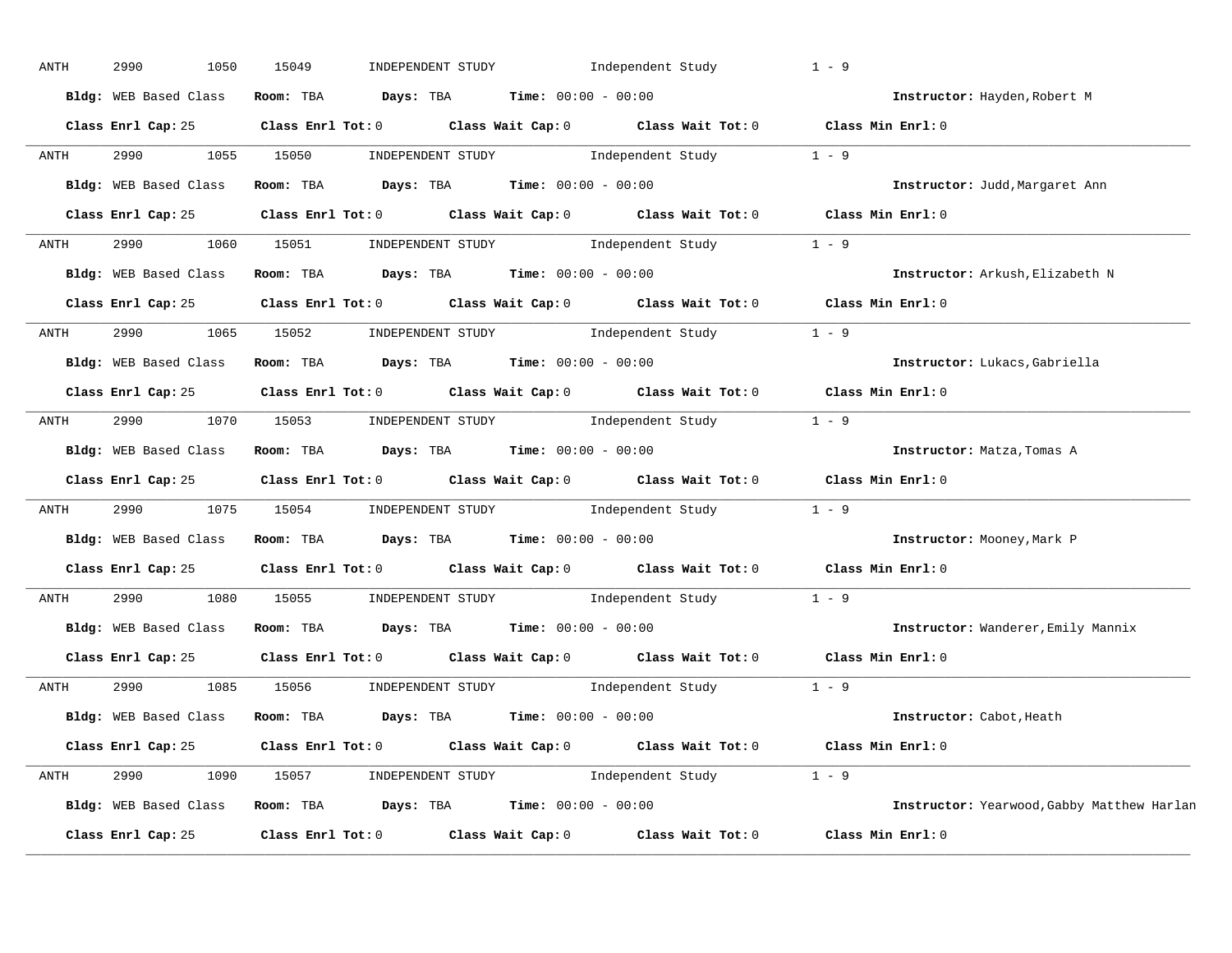#### Report ID: SR201 **University of Pittsburgh** Page No. 23 of 591 **Schedule of Classes for Summer Term 2020-2021** Run Date: 11/06/2020 **Twelve Week Run Time:** 17:00:17

| Subject | Catalog Nbr Section Class Nbr | Course Title <b>Course In the Course I</b>                                                                                                                   | Component                                 | Units<br>Topics                 |
|---------|-------------------------------|--------------------------------------------------------------------------------------------------------------------------------------------------------------|-------------------------------------------|---------------------------------|
| ANTH    | 2990<br>1095                  | 15058                                                                                                                                                        | INDEPENDENT STUDY Independent Study       | $1 - 9$                         |
|         |                               | Room: TBA $Days:$ TBA Time: $00:00 - 00:00$                                                                                                                  |                                           | Instructor:                     |
|         | Bldg: WEB Based Class         | Class Enrl Cap: 25 Class Enrl Tot: 0 Class Wait Cap: 0 Class Wait Tot: 0 Class Enrl Cap: 25 Class Enrl Tot: 0                                                |                                           |                                 |
|         |                               |                                                                                                                                                              |                                           |                                 |
| ANTH    | 2990 1100 15059               |                                                                                                                                                              | INDEPENDENT STUDY 1 - 9                   |                                 |
|         |                               |                                                                                                                                                              |                                           |                                 |
|         | Bldg: WEB Based Class         | Room: TBA $Days:$ TBA $Time: 00:00 - 00:00$                                                                                                                  |                                           | Instructor:                     |
|         |                               | Class Enrl Cap: 25 Class Enrl Tot: 0 Class Wait Cap: 0 Class Wait Tot: 0 Class Min Enrl: 0                                                                   |                                           |                                 |
| ANTH    |                               | 2990 1105 15060 INDEPENDENT STUDY Independent Study                                                                                                          |                                           | $1 - 9$                         |
|         |                               |                                                                                                                                                              |                                           |                                 |
|         | Bldg: WEB Based Class         | <b>Room:</b> TBA $Days: TBA$ <b>Time:</b> $00:00 - 00:00$<br>Class Enrl Cap: 25 Class Enrl Tot: 0 Class Wait Cap: 0 Class Wait Tot: 0 Class Min Enrl: 0      |                                           | Instructor:                     |
|         |                               |                                                                                                                                                              |                                           |                                 |
| ANTH    |                               | 2990 1110 15061 INDEPENDENT STUDY Independent Study 1 - 9                                                                                                    |                                           |                                 |
|         |                               | Bldg: WEB Based Class Room: TBA Days: TBA Time: 00:00 - 00:00                                                                                                |                                           | Instructor: Siegel, Michael I   |
|         |                               | Class Enrl Cap: 25 Class Enrl Tot: 0 Class Wait Cap: 0 Class Wait Tot: 0 Class Min Enrl: 0                                                                   |                                           |                                 |
| ANTH    | 1115<br>2990                  | 15062 INDEPENDENT STUDY 1ndependent Study                                                                                                                    |                                           | $1 - 9$                         |
|         |                               | Bldg: WEB Based Class Room: TBA Days: TBA Time: 00:00 - 00:00                                                                                                |                                           | Instructor: Strathern, Andrew J |
|         |                               | Class Enrl Cap: 25 Class Enrl Tot: 0 Class Wait Cap: 0 Class Wait Tot: 0 Class Min Enrl: 0                                                                   |                                           |                                 |
| ANTH    | 1120<br>2990                  |                                                                                                                                                              | 16100 INDEPENDENT STUDY Independent Study | $1 - 9$                         |
|         | Bldg: WEB Based Class         |                                                                                                                                                              |                                           |                                 |
|         |                               | Room: TBA $\rule{1em}{0.15mm}$ Days: TBA Time: $00:00 - 00:00$<br>Class Enrl Cap: 25 Class Enrl Tot: 0 Class Wait Cap: 0 Class Wait Tot: 0 Class Min Enrl: 0 |                                           | Instructor:                     |
|         |                               |                                                                                                                                                              |                                           |                                 |
| ANTH    |                               | 2990 1125 16101 INDEPENDENT STUDY Independent Study                                                                                                          |                                           | $1 - 9$                         |
|         |                               |                                                                                                                                                              |                                           |                                 |
|         | Bldg: WEB Based Class         | Room: TBA $Days:$ TBA $Time: 00:00 - 00:00$                                                                                                                  |                                           | Instructor:                     |
|         |                               | Class Enrl Cap: 25 Class Enrl Tot: 0 Class Wait Cap: 0 Class Wait Tot: 0 Class Min Enrl: 0                                                                   |                                           |                                 |
| ANTH    |                               | 2990 1130 16102 INDEPENDENT STUDY 1ndependent Study                                                                                                          |                                           | $1 - 9$                         |
|         |                               | Bldg: WEB Based Class Room: TBA Days: TBA Time: 00:00 - 00:00                                                                                                |                                           | Instructor: Weinberg, Seth M    |
|         |                               | Class Enrl Cap: 25 Class Enrl Tot: 0 Class Wait Cap: 0 Class Wait Tot: 0 Class Min Enrl: 0                                                                   |                                           |                                 |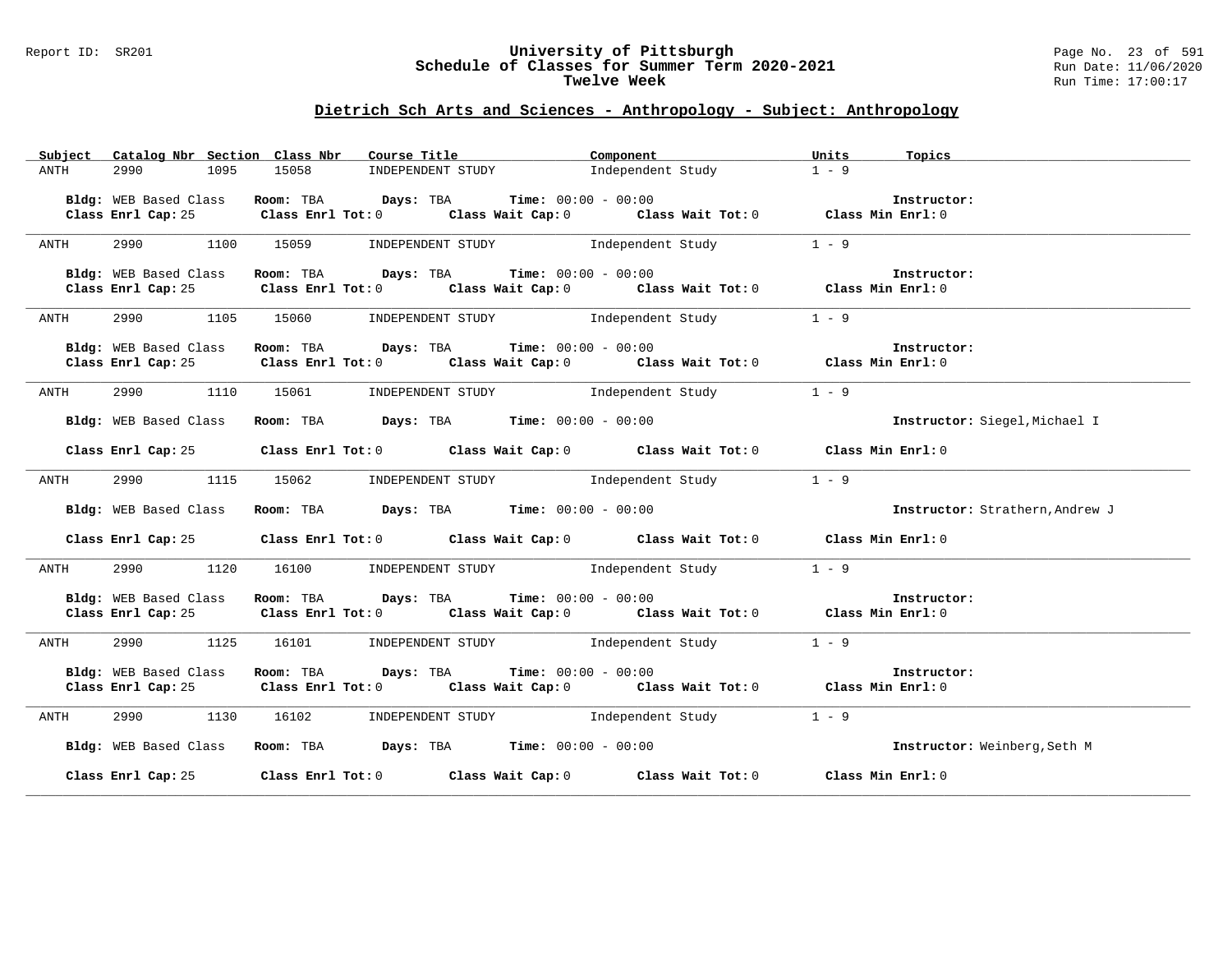#### Report ID: SR201 **University of Pittsburgh** Page No. 24 of 591 **Schedule of Classes for Summer Term 2020-2021** Run Date: 11/06/2020 **Twelve Week Run Time:** 17:00:17

| Subject | Catalog Nbr Section Class Nbr | Course Title                        | Component                                                                       |                                         | Units<br>Topics               |
|---------|-------------------------------|-------------------------------------|---------------------------------------------------------------------------------|-----------------------------------------|-------------------------------|
| ANTH    | 2990<br>1135                  | 16103                               | INDEPENDENT STUDY                                                               | Independent Study                       | $1 - 9$                       |
|         |                               |                                     |                                                                                 |                                         |                               |
|         | Bldg: WEB Based Class         | Room: TBA<br>Days: TBA              | <b>Time:</b> $00:00 - 00:00$                                                    |                                         | Instructor:                   |
|         | Class Enrl Cap: 25            | Class Enrl Tot: 0                   | Class Wait Cap: 0                                                               | Class Wait Tot: 0 Class Min Enrl: 0     |                               |
|         |                               |                                     |                                                                                 |                                         |                               |
| ANTH    | 3000<br>1010                  | 10006                               | RESEARCH AND DISSERTATION PHD Thesis Research                                   |                                         | $1 - 9$                       |
|         |                               |                                     |                                                                                 |                                         |                               |
|         | Bldg: WEB Based Class         |                                     | <b>Room:</b> TBA <b>Days:</b> TBA <b>Time:</b> 00:00 - 00:00                    |                                         | Instructor: Allen, Kathleen M |
|         |                               |                                     |                                                                                 |                                         |                               |
|         | Class Enrl Cap: 25            |                                     | Class Enrl Tot: 0 Class Wait Cap: 0 Class Wait Tot: 0 Class Min Enrl: 0         |                                         |                               |
| ANTH    | 1015<br>3000                  | 15063                               | RESEARCH AND DISSERTATION PHD Thesis Research                                   |                                         | $1 - 9$                       |
|         |                               |                                     |                                                                                 |                                         |                               |
|         | Bldg: WEB Based Class         |                                     | Room: TBA $\rule{1em}{0.15mm}$ Days: TBA Time: $00:00 - 00:00$                  |                                         | Instructor: Alter, Joseph     |
|         |                               |                                     |                                                                                 |                                         |                               |
|         | Class Enrl Cap: 25            |                                     | Class Enrl Tot: 0 Class Wait Cap: 0 Class Wait Tot: 0 Class Min Enrl: 0         |                                         |                               |
|         |                               |                                     |                                                                                 |                                         |                               |
| ANTH    | 3000<br>1020                  | 15064                               | RESEARCH AND DISSERTATION PHD Thesis Research                                   |                                         | $1 - 9$                       |
|         |                               |                                     |                                                                                 |                                         |                               |
|         | Bldg: WEB Based Class         | Room: TBA                           | <b>Days:</b> TBA <b>Time:</b> $00:00 - 00:00$                                   |                                         | Instructor: Bermann, Marc P   |
|         |                               |                                     |                                                                                 |                                         |                               |
|         | Class Enrl Cap: 25            |                                     | Class Enrl Tot: 0 Class Wait Cap: 0 Class Wait Tot: 0 Class Min Enrl: 0         |                                         |                               |
|         |                               |                                     |                                                                                 |                                         |                               |
| ANTH    | 1025<br>3000                  | 15065                               | RESEARCH AND DISSERTATION PHD Thesis Research                                   |                                         | $1 - 9$                       |
|         |                               |                                     |                                                                                 |                                         |                               |
|         | Bldg: WEB Based Class         |                                     | <b>Room:</b> TBA <b>Days:</b> TBA <b>Time:</b> 00:00 - 00:00                    |                                         | Instructor: Constable, Nicole |
|         |                               |                                     |                                                                                 |                                         |                               |
|         | Class Enrl Cap: 25            |                                     | Class Enrl Tot: $0$ Class Wait Cap: $0$ Class Wait Tot: $0$                     |                                         | Class Min Enrl: 0             |
|         |                               |                                     |                                                                                 |                                         |                               |
| ANTH    | 3000<br>1030                  | 15066                               | RESEARCH AND DISSERTATION PHD Thesis Research                                   |                                         | $1 - 9$                       |
|         |                               |                                     |                                                                                 |                                         |                               |
|         | Bldg: WEB Based Class         | Room: TBA                           | <b>Days:</b> TBA <b>Time:</b> $00:00 - 00:00$                                   |                                         | Instructor:                   |
|         | Class Enrl Cap: 25            | Class Enrl Tot: 0 Class Wait Cap: 0 |                                                                                 | Class Wait $Tot: 0$ Class Min Enrl: $0$ |                               |
|         |                               |                                     |                                                                                 |                                         |                               |
| ANTH    | 3000<br>1035                  | 15067                               | RESEARCH AND DISSERTATION PHD Thesis Research                                   |                                         | $1 - 9$                       |
|         |                               |                                     |                                                                                 |                                         |                               |
|         | Bldg: WEB Based Class         |                                     | Room: TBA $Days:$ TBA $Time: 00:00 - 00:00$                                     |                                         | Instructor: Musante, Kathleen |
|         |                               |                                     |                                                                                 |                                         |                               |
|         | Class Enrl Cap: 25            |                                     | Class Enrl Tot: $0$ Class Wait Cap: $0$ Class Wait Tot: $0$ Class Min Enrl: $0$ |                                         |                               |
|         |                               |                                     |                                                                                 |                                         |                               |
| ANTH    | 3000<br>1040                  | 15068                               | RESEARCH AND DISSERTATION PHD Thesis Research                                   |                                         | $1 - 9$                       |
|         |                               |                                     |                                                                                 |                                         |                               |
|         | Bldg: WEB Based Class         |                                     | Room: TBA $Days:$ TBA $Time: 00:00 - 00:00$                                     |                                         | Instructor: Drennan, Robert D |
|         |                               |                                     |                                                                                 |                                         | Class Min Enrl: 0             |
|         | Class Enrl Cap: 25            |                                     | Class Enrl Tot: $0$ Class Wait Cap: $0$ Class Wait Tot: $0$                     |                                         |                               |
|         |                               |                                     |                                                                                 |                                         |                               |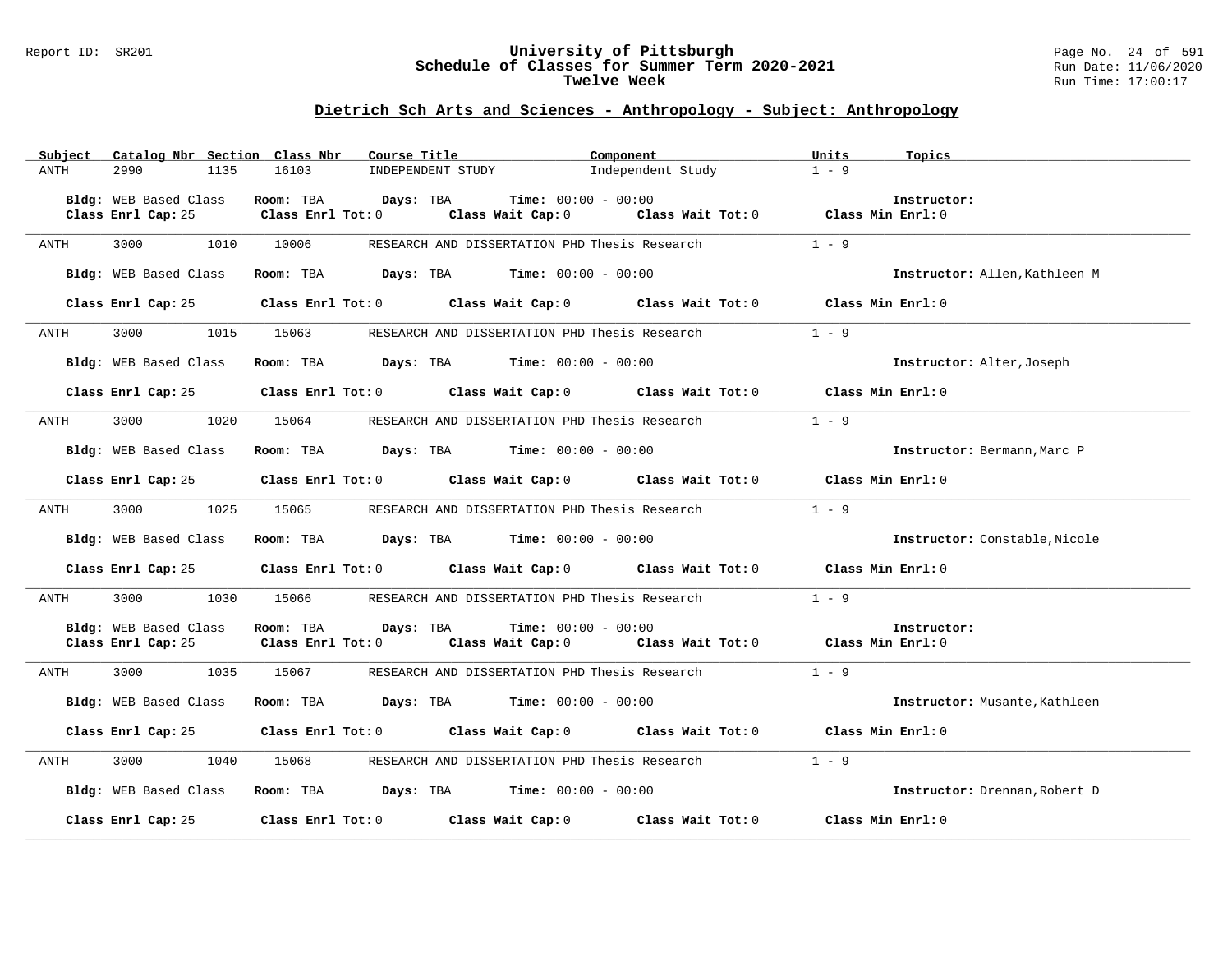#### Report ID: SR201 **University of Pittsburgh** Page No. 25 of 591 **Schedule of Classes for Summer Term 2020-2021** Run Date: 11/06/2020 **Twelve Week Run Time:** 17:00:17

| Subject               | Catalog Nbr Section Class Nbr       | Course Title                                                                                        | Component         | Units<br>Topics                    |
|-----------------------|-------------------------------------|-----------------------------------------------------------------------------------------------------|-------------------|------------------------------------|
| 3000<br>ANTH          | 1045<br>15069                       | RESEARCH AND DISSERTATION PHD Thesis Research                                                       |                   | $1 - 9$                            |
| Bldg: WEB Based Class | Room: TBA                           | <b>Days:</b> TBA <b>Time:</b> $00:00 - 00:00$                                                       |                   | Instructor: Hanks, Bryan K         |
|                       |                                     | Class Enrl Cap: 25 Class Enrl Tot: 0 Class Wait Cap: 0 Class Wait Tot: 0 Class Min Enrl: 0          |                   |                                    |
| 3000<br>ANTH          | 1050 15070                          | RESEARCH AND DISSERTATION PHD Thesis Research                                                       |                   | $1 - 9$                            |
| Bldg: WEB Based Class |                                     | Room: TBA $Days:$ TBA $Time: 00:00 - 00:00$                                                         |                   | Instructor: Hayden, Robert M       |
| Class Enrl Cap: 25    |                                     | Class Enrl Tot: 0 Class Wait Cap: 0 Class Wait Tot: 0                                               |                   | Class Min Enrl: 0                  |
| 3000<br>ANTH          | 1055<br>15071                       | RESEARCH AND DISSERTATION PHD Thesis Research                                                       |                   | $1 - 9$                            |
| Bldg: WEB Based Class |                                     | <b>Room:</b> TBA <b>Days:</b> TBA <b>Time:</b> 00:00 - 00:00                                        |                   | Instructor: Judd, Margaret Ann     |
|                       |                                     | Class Enrl Cap: 25 Class Enrl Tot: 0 Class Wait Cap: 0 Class Wait Tot: 0 Class Min Enrl: 0          |                   |                                    |
| 3000<br>ANTH          | 1060<br>15072                       | RESEARCH AND DISSERTATION PHD Thesis Research                                                       |                   | $1 - 9$                            |
| Bldg: WEB Based Class |                                     | Room: TBA $\rule{1em}{0.15mm}$ Days: TBA Time: $00:00 - 00:00$                                      |                   | Instructor: Arkush, Elizabeth N    |
| Class Enrl Cap: 25    |                                     | Class Enrl Tot: $0$ Class Wait Cap: $0$ Class Wait Tot: $0$                                         |                   | Class Min Enrl: 0                  |
| 3000 000<br>ANTH      | 1065 15073                          | RESEARCH AND DISSERTATION PHD Thesis Research                                                       |                   | $1 - 9$                            |
| Bldg: WEB Based Class |                                     | Room: TBA $Days:$ TBA $Time: 00:00 - 00:00$                                                         |                   | Instructor: Lukacs, Gabriella      |
|                       |                                     | Class Enrl Cap: 25 $\qquad$ Class Enrl Tot: 0 $\qquad$ Class Wait Cap: 0 $\qquad$ Class Wait Tot: 0 |                   | Class Min Enrl: 0                  |
| 3000<br>ANTH          | 15074<br>1070                       | RESEARCH AND DISSERTATION PHD Thesis Research                                                       |                   | $1 - 9$                            |
| Bldg: WEB Based Class |                                     | <b>Room:</b> TBA $Days: TBA$ <b>Time:</b> $00:00 - 00:00$                                           |                   | Instructor: Matza, Tomas A         |
| Class Enrl Cap: 25    |                                     | Class Enrl Tot: $0$ Class Wait Cap: $0$ Class Wait Tot: $0$ Class Min Enrl: $0$                     |                   |                                    |
| 3000<br>ANTH          | 1075<br>15075                       | RESEARCH AND DISSERTATION PHD Thesis Research                                                       |                   | $1 - 9$                            |
| Bldg: WEB Based Class |                                     | <b>Room:</b> TBA <b>Days:</b> TBA <b>Time:</b> 00:00 - 00:00                                        |                   | Instructor: Mooney, Mark P         |
| Class Enrl Cap: 25    |                                     | Class Enrl Tot: 0 Class Wait Cap: 0 Class Wait Tot: 0                                               |                   | Class Min Enrl: 0                  |
| 3000<br>ANTH          | 1080<br>15076                       | RESEARCH AND DISSERTATION PHD Thesis Research                                                       |                   | $1 - 9$                            |
| Bldg: WEB Based Class |                                     | Room: TBA $\rule{1em}{0.15mm}$ Days: TBA $\rule{1.15mm}]{0.15mm}$ Time: $0.000 - 0.0000$            |                   | Instructor: Wanderer, Emily Mannix |
| Class Enrl Cap: 25    | Class Enrl Tot: 0 Class Wait Cap: 0 |                                                                                                     | Class Wait Tot: 0 | Class Min Enrl: 0                  |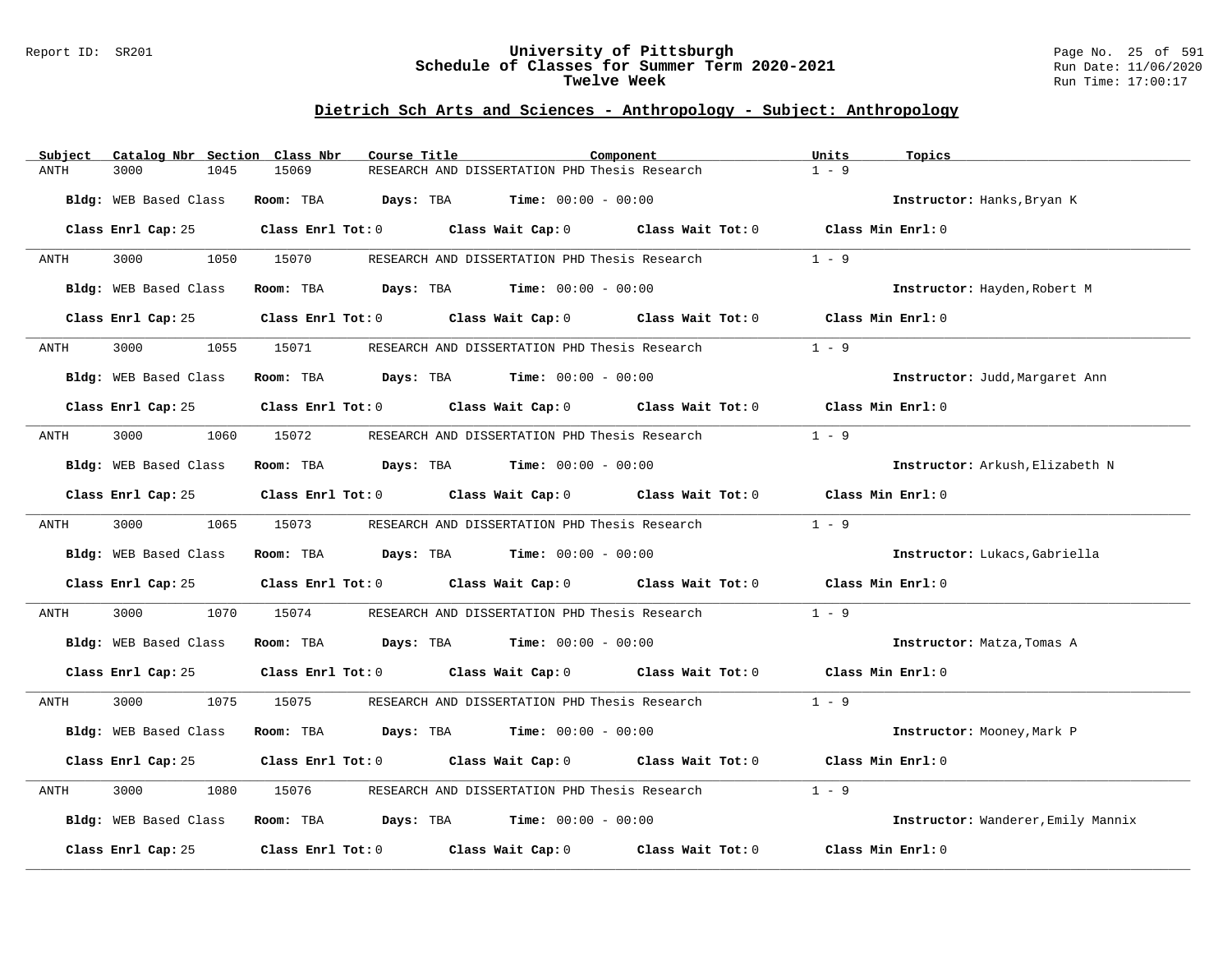| ANTH | 3000<br>1085                                       | 15077                                |           | RESEARCH AND DISSERTATION PHD Thesis Research            |                                                       | $1 - 9$                                    |
|------|----------------------------------------------------|--------------------------------------|-----------|----------------------------------------------------------|-------------------------------------------------------|--------------------------------------------|
|      | Bldg: WEB Based Class                              | Room: TBA                            | Days: TBA | <b>Time:</b> $00:00 - 00:00$                             |                                                       | Instructor: Cabot, Heath                   |
|      | Class Enrl Cap: 25                                 | $Class$ $Enr1$ $Tot: 0$              |           | Class Wait Cap: 0                                        |                                                       | Class Wait Tot: 0 Class Min Enrl: 0        |
| ANTH | 3000<br>1090                                       | 15078                                |           | RESEARCH AND DISSERTATION PHD Thesis Research            |                                                       | $1 - 9$                                    |
|      | Bldg: WEB Based Class                              | Room: TBA                            | Days: TBA | <b>Time:</b> $00:00 - 00:00$                             |                                                       | Instructor: Yearwood, Gabby Matthew Harlan |
|      | Class Enrl Cap: 25                                 | Class Enrl Tot: 0                    |           |                                                          | Class Wait Cap: 0 Class Wait Tot: 0                   | Class Min Enrl: 0                          |
| ANTH | 3000<br>1095                                       | 15079                                |           | RESEARCH AND DISSERTATION PHD Thesis Research            |                                                       | $1 - 9$                                    |
|      | Bldg: WEB Based Class<br>Class Enrl Cap: 25        | Room: TBA<br>Class Enrl Tot: 0       | Days: TBA | <b>Time:</b> $00:00 - 00:00$<br>Class Wait Cap: 0        | Class Wait Tot: 0                                     | Instructor:<br>Class Min Enrl: 0           |
| ANTH | 3000                                               |                                      |           | 1100 15080 RESEARCH AND DISSERTATION PHD Thesis Research |                                                       | $1 - 9$                                    |
|      | Bldg: WEB Based Class<br>Class Enrl Cap: 25        | Room: TBA<br>Class Enrl Tot: 0       | Days: TBA | <b>Time:</b> $00:00 - 00:00$<br>Class Wait Cap: 0        | Class Wait Tot: 0                                     | Instructor:<br>Class Min Enrl: 0           |
| ANTH | 3000                                               | 1105 15081                           |           | RESEARCH AND DISSERTATION PHD Thesis Research            |                                                       | $1 - 9$                                    |
|      | <b>Bldg:</b> WEB Based Class<br>Class Enrl Cap: 25 | Room: TBA<br>Class Enrl Tot: 0       | Days: TBA | <b>Time:</b> $00:00 - 00:00$                             | Class Wait Cap: 0 Class Wait Tot: 0 Class Min Enrl: 0 | Instructor:                                |
| ANTH | 3000                                               | 1110 15082                           |           | RESEARCH AND DISSERTATION PHD Thesis Research            |                                                       | $1 - 9$                                    |
|      | Bldg: WEB Based Class                              | Room: TBA                            |           | <b>Days:</b> TBA <b>Time:</b> $00:00 - 00:00$            |                                                       | Instructor: Siegel, Michael I              |
|      | Class Enrl Cap: 25                                 | Class Enrl Tot: 0                    |           |                                                          | Class Wait Cap: 0 Class Wait Tot: 0                   | Class Min Enrl: 0                          |
| ANTH | 3000                                               | 1115 15083                           |           | RESEARCH AND DISSERTATION PHD Thesis Research            |                                                       | $1 - 9$                                    |
|      | <b>Bldg:</b> WEB Based Class                       | Room: TBA                            |           | <b>Days:</b> TBA <b>Time:</b> $00:00 - 00:00$            |                                                       | Instructor: Strathern, Andrew J            |
|      | Class Enrl Cap: 25                                 | Class Enrl Tot: 0                    |           |                                                          | Class Wait Cap: 0 Class Wait Tot: 0                   | Class Min Enrl: 0                          |
| ANTH | 3000                                               | 1120 16096                           |           | RESEARCH AND DISSERTATION PHD Thesis Research            |                                                       | $1 - 9$                                    |
|      | Bldg: WEB Based Class<br>Class Enrl Cap: 25        | Room: TBA<br>$Class$ $Enrl$ $Tot: 0$ | Days: TBA | Time: $00:00 - 00:00$<br>Class Wait Cap: 0               | Class Wait Tot: 0                                     | Instructor:<br>Class Min Enrl: 0           |
| ANTH | 3000<br>1125                                       | 16097                                |           | RESEARCH AND DISSERTATION PHD Thesis Research            |                                                       | $1 - 9$                                    |
|      | Bldg: WEB Based Class<br>Class Enrl Cap: 25        | Room: TBA<br>Class Enrl Tot: 0       | Days: TBA | <b>Time:</b> $00:00 - 00:00$                             | Class Wait Cap: 0 Class Wait Tot: 0 Class Min Enrl: 0 | Instructor:                                |
| ANTH | 3000<br>1130 16098                                 |                                      |           |                                                          | RESEARCH AND DISSERTATION PHD Thesis Research 1 - 9   |                                            |
|      | Bldg: WEB Based Class                              | Room: TBA                            |           | <b>Days:</b> TBA <b>Time:</b> $00:00 - 00:00$            |                                                       | Instructor: Weinberg, Seth M               |
|      | Class Enrl Cap: 25                                 | Class Enrl Tot: 0                    |           | Class Wait Cap: 0                                        | Class Wait Tot: 0                                     | Class Min Enrl: 0                          |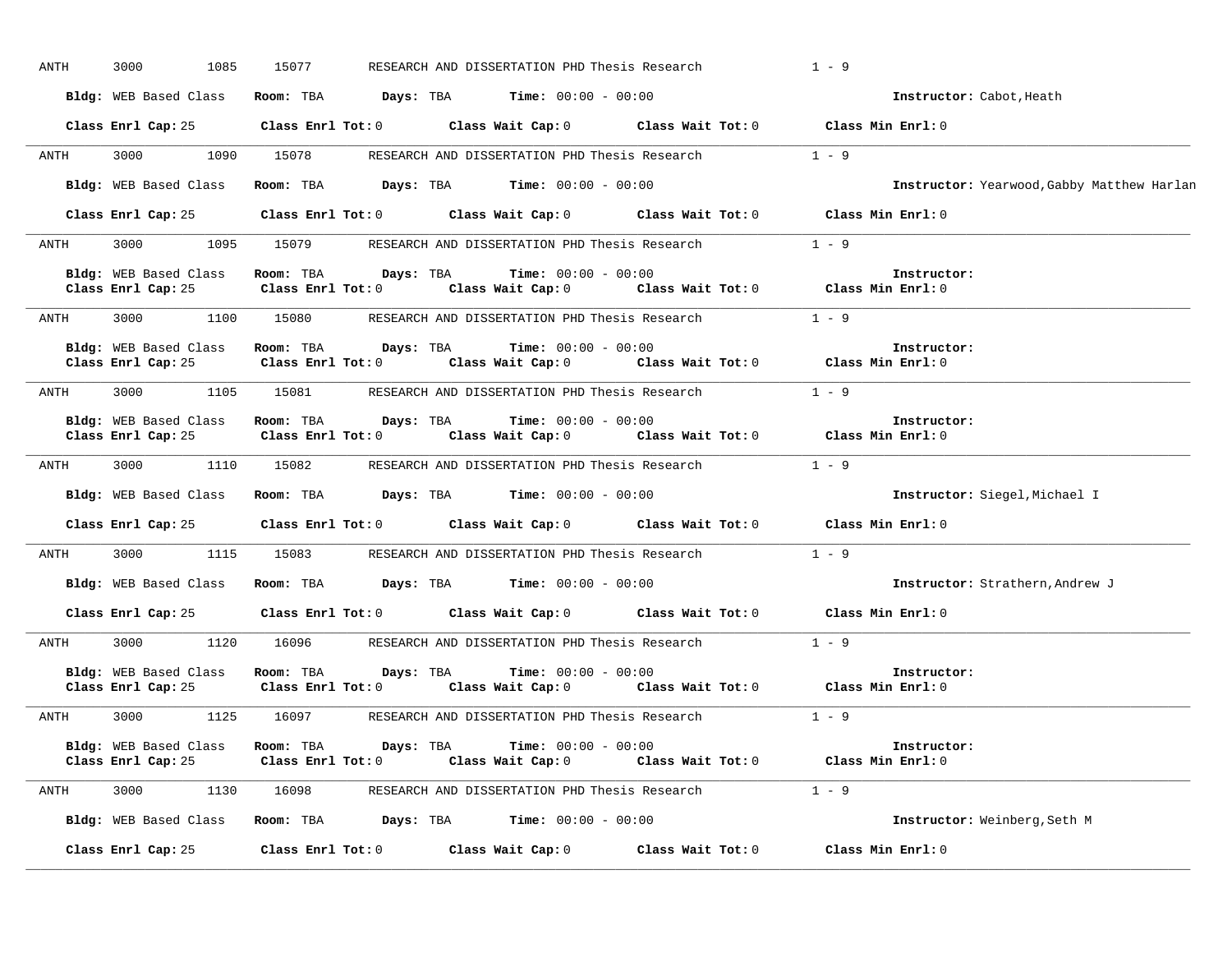| ANTH | 3000                  | 1135 | 16099             | RESEARCH AND DISSERTATION PHD Thesis Research |                              |                   | 1–9               |  |
|------|-----------------------|------|-------------------|-----------------------------------------------|------------------------------|-------------------|-------------------|--|
|      | Bldg: WEB Based Class |      | Room: TBA         | Days: TBA                                     | <b>Time:</b> $00:00 - 00:00$ |                   | Instructor: Staff |  |
|      | Class Enrl Cap: 25    |      | Class Enrl Tot: 0 |                                               | Class Wait Cap: 0            | Class Wait Tot: 0 | Class Min Enrl: 0 |  |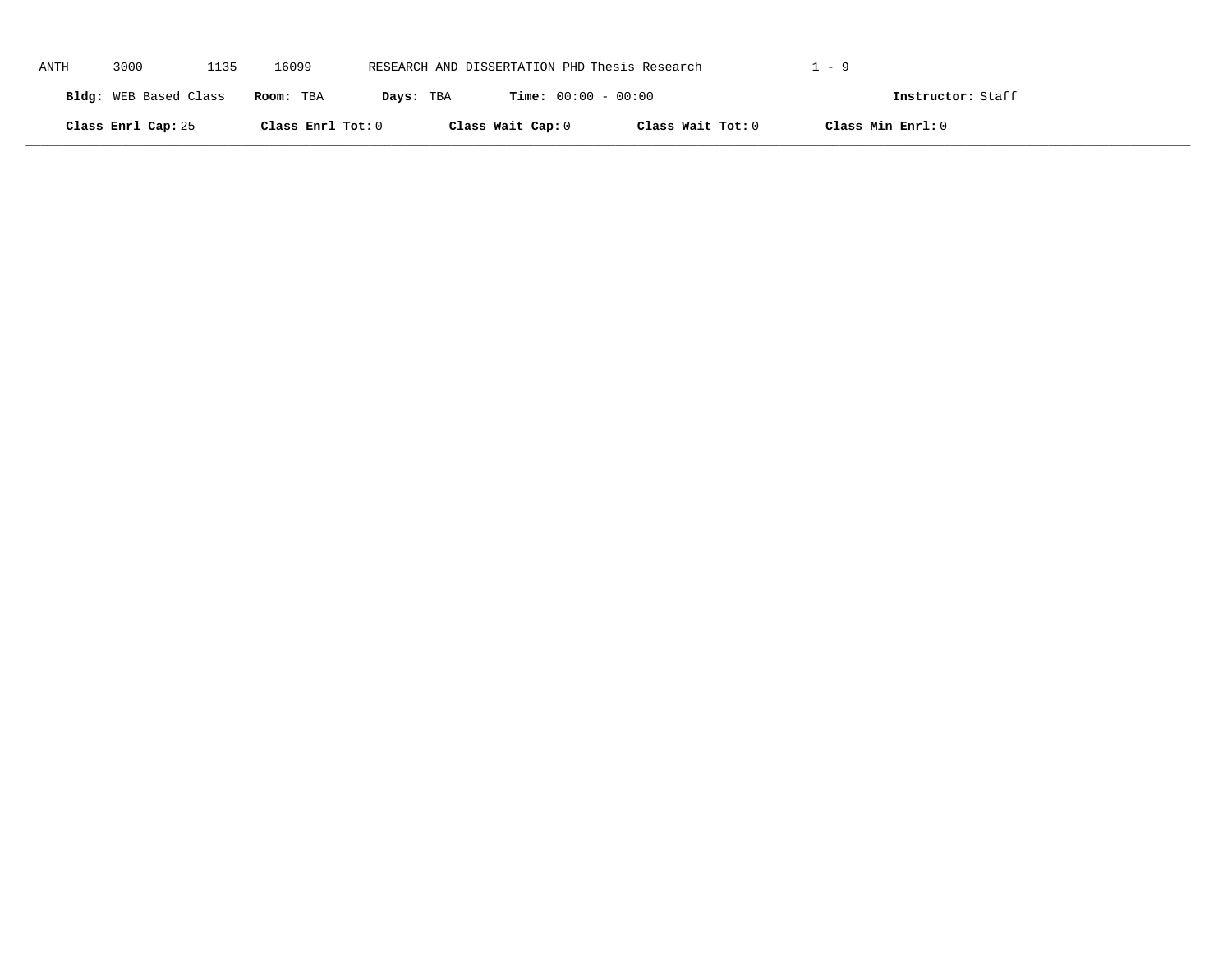#### Report ID: SR201 **University of Pittsburgh** Page No. 28 of 591 **Schedule of Classes for Summer Term 2020-2021** Run Date: 11/06/2020 **Twelve Week** Run Time: 17:00:17

| Catalog Nbr Section Class Nbr<br>Subject         | Course Title                                                             | Component                     | Units<br>Topics                       |
|--------------------------------------------------|--------------------------------------------------------------------------|-------------------------------|---------------------------------------|
| 0700<br>1010<br>ARTSC                            | 19444<br>JAPAN SEALS PROGRAM                                             | Independent Study             | $3 - 15$                              |
| Bldg: TO BE ARRANGED                             | Room: TBA Days: TBA<br><b>Time:</b> $00:00 - 00:00$                      |                               | Instructor: Whitehead, Jeffrey Robert |
| Class Enrl Cap: 35                               | Class Enrl Tot: 0 Class Wait Cap: 20 Class Wait Tot: 0                   |                               | Class Min Enrl: 0                     |
| 0700IS<br>1010<br>ARTSC                          | 19445<br>JAPAN SEALS PROGRAM IS                                          | $\Omega$<br>Independent Study |                                       |
| Bldg: TO BE ARRANGED                             | Room: TBA<br>Days: TBA<br><b>Time:</b> $00:00 - 00:00$                   |                               | Instructor: Whitehead, Jeffrey Robert |
| Class Enrl Cap: 35                               | Class Enrl Tot: 0 Class Wait Cap: 20 Class Wait Tot: 0                   |                               | Class Min Enrl: 0                     |
| 1010<br>ARTSC<br>07000S                          | 19446<br>JAPAN SEALS PROGRAM OS Independent Study                        | $\Omega$                      |                                       |
| Bldg: TO BE ARRANGED                             | Room: TBA $Days:$ TBA $Time: 00:00 - 00:00$                              |                               | Instructor: Whitehead, Jeffrey Robert |
| Class Enrl Cap: 35                               | Class Enrl Tot: $0$ Class Wait Cap: $20$ Class Wait Tot: $0$             |                               | Class Min Enrl: 0                     |
| ARTSC<br>1005<br>1010                            | RENEWABLE ENERGY PROGRAM Independent Study<br>19317                      | $1 - 15$                      |                                       |
| Bldg: TO BE ARRANGED                             | Room: TBA $\rule{1em}{0.15mm}$ Days: TBA Time: $00:00 - 00:00$           |                               | Instructor: Staff                     |
| Class Enrl Cap: 35                               | Class Enrl Tot: $0$ Class Wait Cap: $20$ Class Wait Tot: $0$             |                               | Class Min Enrl: 0                     |
| ARTSC<br>1005IS<br>1010                          | 19318<br>RENEWABLE ENERGY PROGRAM IS Independent Study                   | $\overline{0}$                |                                       |
| Bldg: TO BE ARRANGED                             | Room: TBA $Days:$ TBA $Time: 00:00 - 00:00$                              |                               | Instructor: Staff                     |
| Class Enrl Cap: 35<br>Attributes: Global Studies | Class Enrl Tot: 0 $\qquad$ Class Wait Cap: 20 $\qquad$ Class Wait Tot: 0 |                               | Class Min Enrl: 0                     |
| 1010<br>ARTSC<br>1005OS                          | 19319<br>RENEWABLE ENERGY PROGRAM OS Independent Study                   | $\Omega$                      |                                       |
| Bldg: TO BE ARRANGED                             | Room: TBA $Days:$ TBA $Time: 00:00 - 00:00$                              |                               | Instructor: Staff                     |
| Class Enrl Cap: 35<br>Attributes: Global Studies | Class Enrl Tot: 0 Class Wait Cap: 20 Class Wait Tot: 0                   |                               | Class Min Enrl: 0                     |
| ARTSC<br>1006<br>1010                            | 19320<br>LONDON TRAUMA                                                   | Independent Study             | $1 - 15$                              |
| Bldg: TO BE ARRANGED                             | Room: TBA $Days:$ TBA $Time: 00:00 - 00:00$                              |                               | Instructor: Staff                     |
| Class Enrl Cap: 35<br>Attributes: Global Studies | Class Enrl Tot: 0 Class Wait Cap: 20                                     | Class Wait Tot: $0$           | Class Min Enrl: 0                     |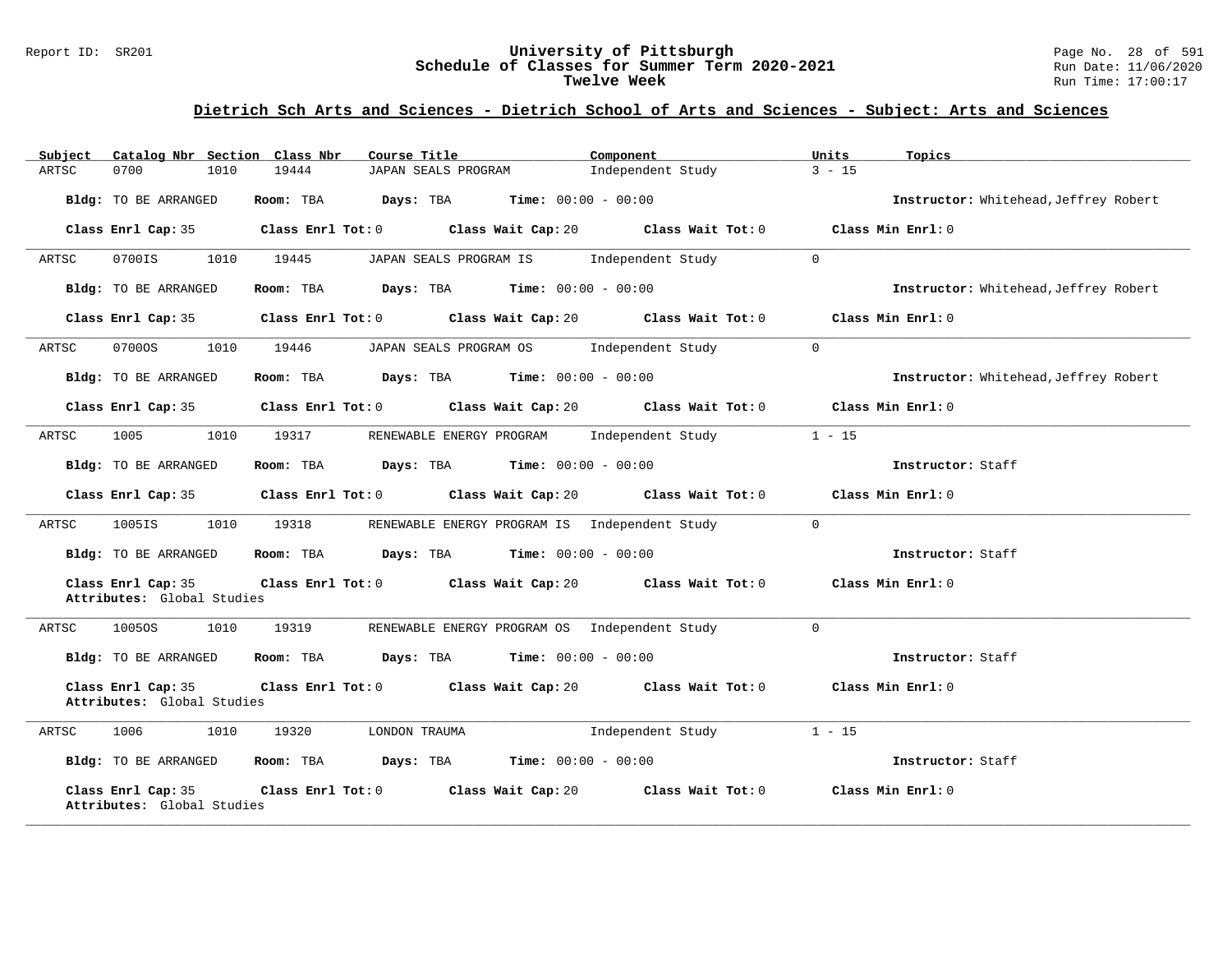#### Report ID: SR201 **University of Pittsburgh** Page No. 29 of 591 **Schedule of Classes for Summer Term 2020-2021** Run Date: 11/06/2020 **Twelve Week** Run Time: 17:00:17

| Catalog Nbr Section Class Nbr<br>Subject         | Course Title                                                                          | Component         | Units<br>Topics   |
|--------------------------------------------------|---------------------------------------------------------------------------------------|-------------------|-------------------|
| ARTSC<br>1006IS<br>1010                          | 19321<br>LONDON TRAUMA IS                                                             | Independent Study | $\Omega$          |
| Bldg: TO BE ARRANGED                             | Room: TBA<br>Days: TBA<br><b>Time:</b> $00:00 - 00:00$                                |                   | Instructor: Staff |
| Class Enrl Cap: 35<br>Attributes: Global Studies | Class Enrl Tot: $0$ Class Wait Cap: $20$ Class Wait Tot: $0$                          |                   | Class Min Enrl: 0 |
| 1010<br>ARTSC<br>1006OS                          | 19322<br>LONDON TRAUMA OS                                                             | Independent Study | $\Omega$          |
| Bldg: TO BE ARRANGED                             | <b>Room:</b> TBA <b>Days:</b> TBA <b>Time:</b> 00:00 - 00:00                          |                   | Instructor: Staff |
| Class Enrl Cap: 35<br>Attributes: Global Studies | Class Enrl Tot: 0 Class Wait Cap: 20                                                  | Class Wait Tot: 0 | Class Min Enrl: 0 |
| ARTSC<br>1007<br>1010                            | 19323<br>GLOBAL ENERGY PROGRAM 1ndependent Study                                      |                   | $1 - 15$          |
| Bldg: TO BE ARRANGED                             | Room: TBA $Days:$ TBA $Time: 00:00 - 00:00$                                           |                   | Instructor: Staff |
| Class Enrl Cap: 35<br>Attributes: Global Studies | Class Enrl Tot: 0 Class Wait Cap: 20 Class Wait Tot: 0                                |                   | Class Min Enrl: 0 |
| ARTSC<br>1007IS<br>1010                          | 19324<br>GLOBAL ENERGY PROGRAM IS Independent Study                                   |                   | $\Omega$          |
| Bldg: TO BE ARRANGED                             | Room: TBA $Days:$ TBA $Time: 00:00 - 00:00$                                           |                   | Instructor: Staff |
| Class Enrl Cap: 35<br>Attributes: Global Studies | Class Enrl Tot: 0 Class Wait Cap: 20 Class Wait Tot: 0                                |                   | Class Min Enrl: 0 |
| 10070S<br>1010<br>ARTSC                          | 19325<br>GLOBAL ENERGY PROGRAM OS Independent Study                                   |                   | $\overline{0}$    |
| Bldg: TO BE ARRANGED                             | Room: TBA $Days:$ TBA $Time: 00:00 - 00:00$                                           |                   | Instructor: Staff |
| Class Enrl Cap: 35<br>Attributes: Global Studies | Class Enrl Tot: $0$ Class Wait Cap: $20$ Class Wait Tot: $0$                          |                   | Class Min Enrl: 0 |
| 1010<br>ARTSC<br>1008                            | 19326<br>FOOD STUDIES IN ITALY                                                        | Independent Study | $1 - 15$          |
| <b>Bldg:</b> TO BE ARRANGED                      | Room: TBA $\rule{1em}{0.15mm}$ Days: TBA $\rule{1.5mm}{0.15mm}$ Time: $00:00 - 00:00$ |                   | Instructor: Staff |
| Class Enrl Cap: 35                               | Class Enrl Tot: 0 Class Wait Cap: 20 Class Wait Tot: 0                                |                   | Class Min Enrl: 0 |
| 1010<br>ARTSC<br>1008IS                          | 19327<br>FOOD STUDIES IN ITALY IS Independent Study                                   |                   | $\mathbf{0}$      |
| Bldg: TO BE ARRANGED                             | Room: TBA $\rule{1em}{0.15mm}$ Days: TBA $\rule{1.5mm}{0.15mm}$ Time: $00:00 - 00:00$ |                   | Instructor: Staff |
| Class Enrl Cap: 35                               | Class Enrl Tot: 0 Class Wait Cap: 20                                                  | Class Wait Tot: 0 | Class Min Enrl: 0 |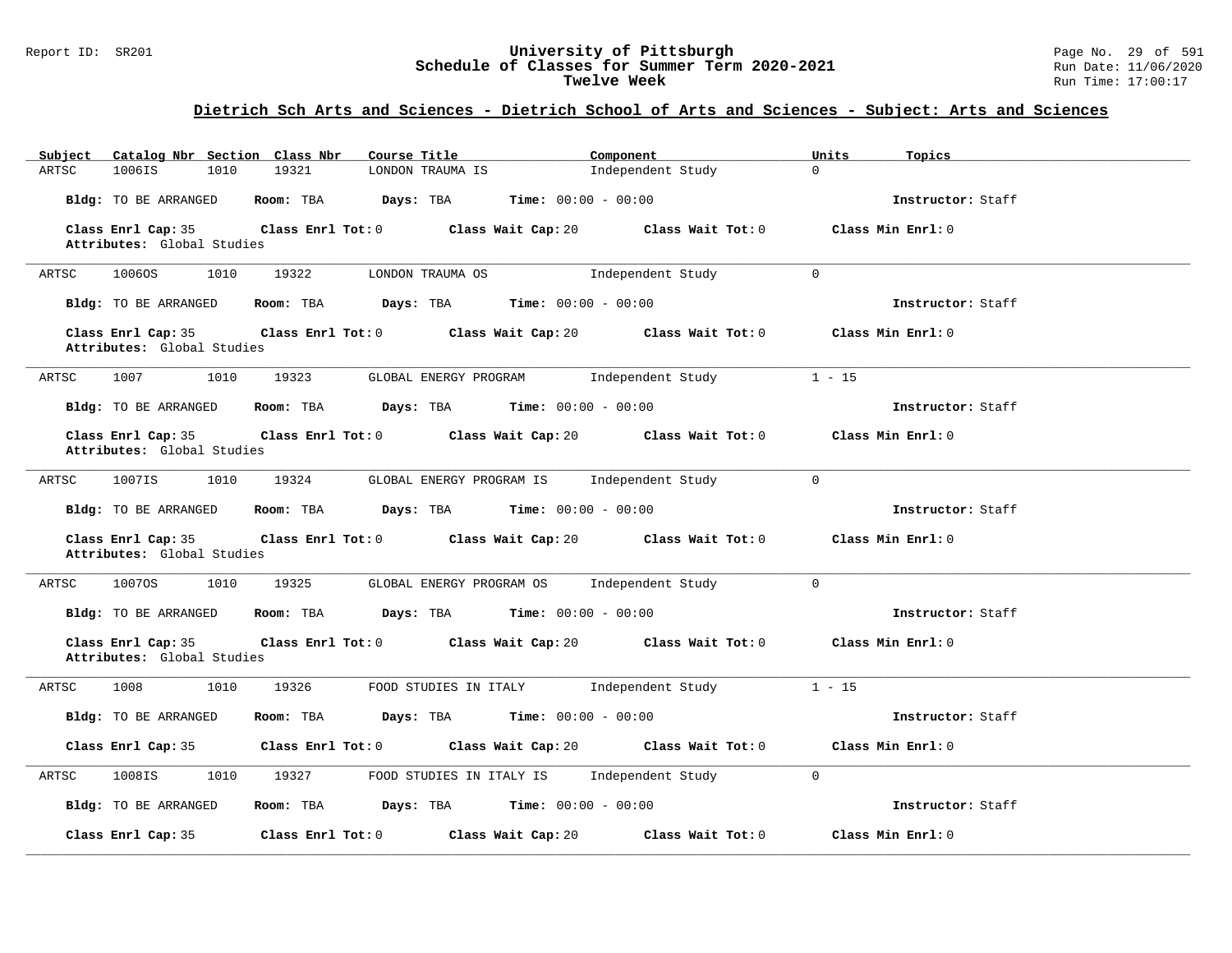#### Report ID: SR201 **University of Pittsburgh** Page No. 30 of 591 **Schedule of Classes for Summer Term 2020-2021** Run Date: 11/06/2020 **Twelve Week** Run Time: 17:00:17

| Catalog Nbr Section Class Nbr<br>Subject | Course Title <b>Source Search</b>                                                           | Component         | Units<br>Topics   |
|------------------------------------------|---------------------------------------------------------------------------------------------|-------------------|-------------------|
| 10080S<br>1010<br>ARTSC                  | 19328<br>FOOD STUDIES IN ITALY OS                                                           | Independent Study | $\Omega$          |
| Bldg: TO BE ARRANGED                     | Room: TBA $Days:$ TBA $Time: 00:00 - 00:00$                                                 |                   | Instructor: Staff |
|                                          | Class Enrl Cap: 35 Class Enrl Tot: 0 Class Wait Cap: 20 Class Wait Tot: 0 Class Min Enrl: 0 |                   |                   |
| ARTSC                                    | 1009 1010 19329 EXPLORING ART IN ITALY Independent Study 1 - 15                             |                   |                   |
| Bldg: TO BE ARRANGED                     | Room: TBA Days: TBA Time: $00:00 - 00:00$                                                   |                   | Instructor: Staff |
|                                          | Class Enrl Cap: 35 Class Enrl Tot: 0 Class Wait Cap: 20 Class Wait Tot: 0 Class Min Enrl: 0 |                   |                   |
|                                          | ARTSC 1009IS 1010 19330 EXPLORING ART IN ITALY IS Independent Study 0                       |                   |                   |
| Bldg: TO BE ARRANGED                     | Room: TBA $Days:$ TBA $Time: 00:00 - 00:00$                                                 |                   | Instructor: Staff |
|                                          | Class Enrl Cap: 35 Class Enrl Tot: 0 Class Wait Cap: 20 Class Wait Tot: 0 Class Min Enrl: 0 |                   |                   |
| ARTSC                                    | 10090S 1010 19331 EXPLORING ART IN ITALY OS Independent Study 0                             |                   |                   |
| Bldg: TO BE ARRANGED                     | Room: TBA $\rule{1em}{0.15mm}$ Days: TBA $\rule{1.5mm}{0.15mm}$ Time: $0.000 - 0.000$       |                   | Instructor: Staff |
|                                          | Class Enrl Cap: 35 Class Enrl Tot: 0 Class Wait Cap: 20 Class Wait Tot: 0 Class Min Enrl: 0 |                   |                   |
|                                          | ARTSC 1010 1010 19332 TRAVEL WRITING IN CUBA Independent Study 1 - 15                       |                   |                   |
| Bldg: TO BE ARRANGED                     | Room: TBA $\rule{1em}{0.15mm}$ Days: TBA Time: $00:00 - 00:00$                              |                   | Instructor: Staff |
|                                          | Class Enrl Cap: 35 Class Enrl Tot: 0 Class Wait Cap: 20 Class Wait Tot: 0 Class Min Enrl: 0 |                   |                   |
| 1010IS<br>ARTSC                          | 1010 19333 TRAVEL WRITING IN CUBA IS Independent Study 0                                    |                   |                   |
| Bldg: TO BE ARRANGED                     | Room: TBA $Days: TBA$ Time: $00:00 - 00:00$                                                 |                   | Instructor: Staff |
|                                          | Class Enrl Cap: 35 Class Enrl Tot: 0 Class Wait Cap: 20 Class Wait Tot: 0 Class Min Enrl: 0 |                   |                   |
|                                          | ARTSC 10100S 1010 19334 TRAVEL WRITING IN CUBA OS Independent Study 0                       |                   |                   |
| Bldg: TO BE ARRANGED                     | Room: TBA $Days:$ TBA $Time: 00:00 - 00:00$                                                 |                   | Instructor: Staff |
|                                          | Class Enrl Cap: 35 Class Enrl Tot: 0 Class Wait Cap: 20 Class Wait Tot: 0 Class Min Enrl: 0 |                   |                   |
| 1011<br>ARTSC                            | 1010 19335 PORTUGAL INTERNSHIP PROGRAM Independent Study 1 - 15                             |                   |                   |
| Bldg: TO BE ARRANGED                     | Room: TBA $\rule{1em}{0.15mm}$ Days: TBA $\rule{1.5mm}{0.15mm}$ Time: $00:00 - 00:00$       |                   | Instructor: Staff |
|                                          | Class Enrl Cap: 35 Class Enrl Tot: 0 Class Wait Cap: 20 Class Wait Tot: 0                   |                   | Class Min Enrl: 0 |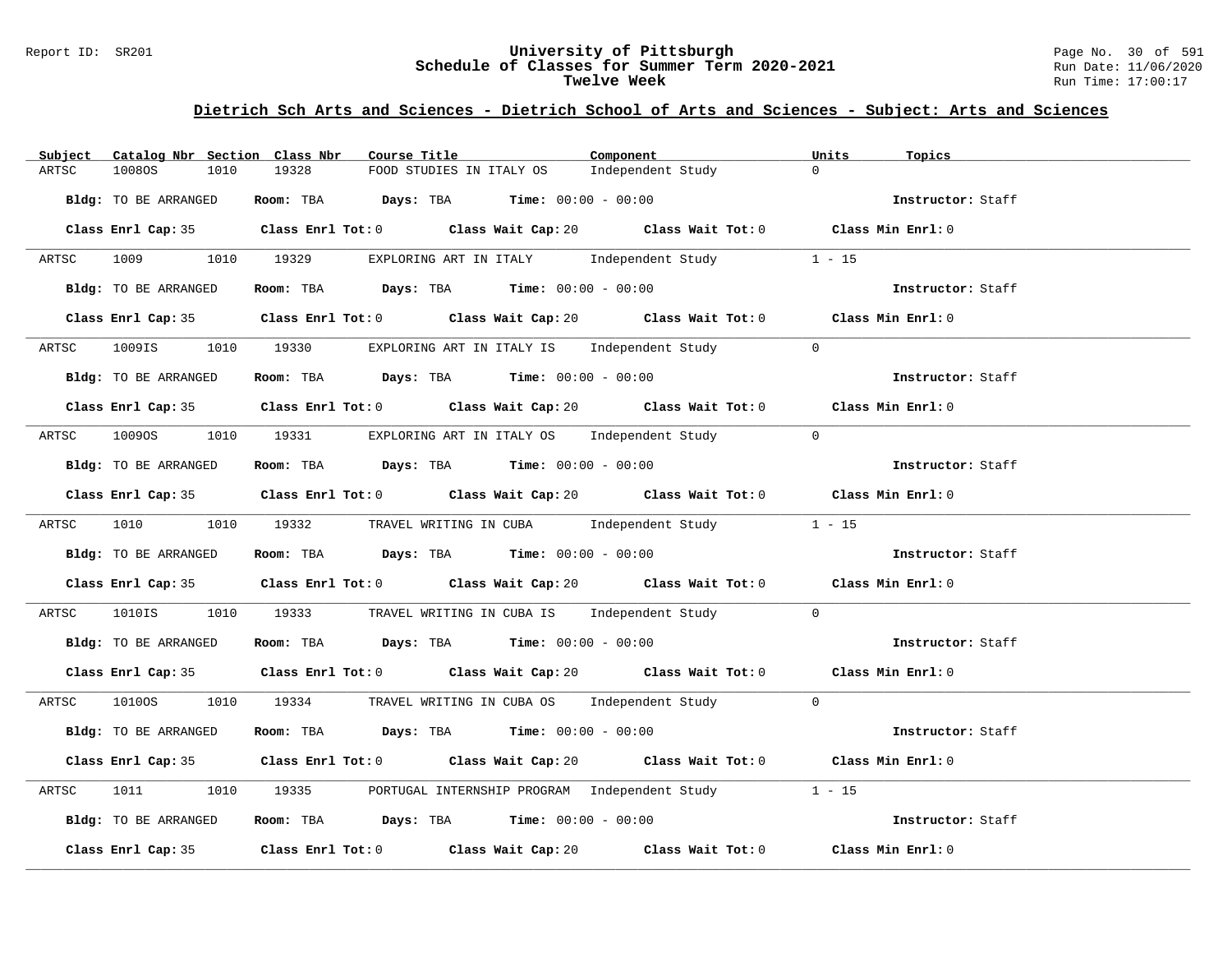| ARTSC 1011IS 1010 19336                |  |  |                                                              | PORTUGAL INTERNSHIP PROGRAM ISIndependent Study                                             | $\overline{0}$    |                   |
|----------------------------------------|--|--|--------------------------------------------------------------|---------------------------------------------------------------------------------------------|-------------------|-------------------|
| Bldg: TO BE ARRANGED                   |  |  | Room: TBA $Days:$ TBA $Time: 00:00 - 00:00$                  |                                                                                             | Instructor: Staff |                   |
|                                        |  |  |                                                              | Class Enrl Cap: 35 Class Enrl Tot: 0 Class Wait Cap: 20 Class Wait Tot: 0 Class Min Enrl: 0 |                   |                   |
|                                        |  |  |                                                              | ARTSC 10110S 1010 19337 PORTUGAL INTERNSHIP PROGRAM OSIndependent Study 0                   |                   |                   |
| Bldg: TO BE ARRANGED                   |  |  | Room: TBA $Days:$ TBA Time: $00:00 - 00:00$                  |                                                                                             |                   | Instructor: Staff |
|                                        |  |  |                                                              | Class Enrl Cap: 35 Class Enrl Tot: 0 Class Wait Cap: 20 Class Wait Tot: 0 Class Min Enrl: 0 |                   |                   |
| ARTSC 1012 1010 19339 TCD NURSING      |  |  |                                                              | Independent Study 1 - 15                                                                    |                   |                   |
|                                        |  |  | Bldg: TO BE ARRANGED Room: TBA Days: TBA Time: 00:00 - 00:00 |                                                                                             |                   | Instructor: Staff |
|                                        |  |  |                                                              | Class Enrl Cap: 35 Class Enrl Tot: 0 Class Wait Cap: 20 Class Wait Tot: 0 Class Min Enrl: 0 |                   |                   |
| ARTSC 1012IS 1010 19340 TCD NURSING IS |  |  |                                                              | Independent Study 0                                                                         |                   |                   |
|                                        |  |  |                                                              | Bldg: TO BE ARRANGED Room: TBA Days: TBA Time: 00:00 - 00:00                                |                   | Instructor: Staff |
|                                        |  |  |                                                              | Class Enrl Cap: 35 Class Enrl Tot: 0 Class Wait Cap: 20 Class Wait Tot: 0 Class Min Enrl: 0 |                   |                   |
| ARTSC 10120S 1010 19341 TCD NURSING OS |  |  |                                                              | Independent Study 0                                                                         |                   |                   |
|                                        |  |  | Bldg: TO BE ARRANGED Room: TBA Days: TBA Time: 00:00 - 00:00 |                                                                                             | Instructor: Staff |                   |
|                                        |  |  |                                                              |                                                                                             |                   |                   |
|                                        |  |  |                                                              | Class Enrl Cap: 35 Class Enrl Tot: 0 Class Wait Cap: 20 Class Wait Tot: 0 Class Min Enrl: 0 |                   |                   |
|                                        |  |  |                                                              | ARTSC 1013 1010 19342 WYOMING STUDY AWAY Independent Study 1 - 15                           |                   |                   |
|                                        |  |  | Bldg: TO BE ARRANGED ROOM: TBA Days: TBA Time: 00:00 - 00:00 |                                                                                             |                   | Instructor: Staff |
|                                        |  |  |                                                              | Class Enrl Cap: 35 Class Enrl Tot: 0 Class Wait Cap: 20 Class Wait Tot: 0 Class Min Enrl: 0 |                   |                   |
|                                        |  |  |                                                              | ARTSC 1013IS 1010 19343 WYOMING STUDY AWAY IS Independent Study 0                           |                   |                   |
|                                        |  |  | Bldg: TO BE ARRANGED Room: TBA Days: TBA Time: 00:00 - 00:00 |                                                                                             | Instructor: Staff |                   |
|                                        |  |  |                                                              | Class Enrl Cap: 35 Class Enrl Tot: 0 Class Wait Cap: 20 Class Wait Tot: 0 Class Min Enrl: 0 |                   |                   |
|                                        |  |  |                                                              | ARTSC 10130S 1010 19344 WYOMING STUDY AWAY OS Independent Study 0                           |                   |                   |
|                                        |  |  |                                                              | Bldg: TO BE ARRANGED Room: TBA Days: TBA Time: $00:00 - 00:00$                              |                   |                   |
|                                        |  |  |                                                              | Class Enrl Cap: 35 Class Enrl Tot: 0 Class Wait Cap: 20 Class Wait Tot: 0 Class Min Enrl: 0 |                   |                   |
|                                        |  |  |                                                              | ARTSC 1014 1010 19345 CANADA HEALTH SYSTEMS Independent Study 1 - 15                        |                   |                   |
|                                        |  |  |                                                              | Bldg: TO BE ARRANGED ROOM: TBA Days: TBA Time: 00:00 - 00:00                                |                   | Instructor: Staff |

**\_\_\_\_\_\_\_\_\_\_\_\_\_\_\_\_\_\_\_\_\_\_\_\_\_\_\_\_\_\_\_\_\_\_\_\_\_\_\_\_\_\_\_\_\_\_\_\_\_\_\_\_\_\_\_\_\_\_\_\_\_\_\_\_\_\_\_\_\_\_\_\_\_\_\_\_\_\_\_\_\_\_\_\_\_\_\_\_\_\_\_\_\_\_\_\_\_\_\_\_\_\_\_\_\_\_\_\_\_\_\_\_\_\_\_\_\_\_\_\_\_\_\_\_\_\_\_\_\_\_\_\_\_\_\_\_\_\_\_\_\_\_\_\_\_\_\_\_\_\_\_\_\_\_\_\_**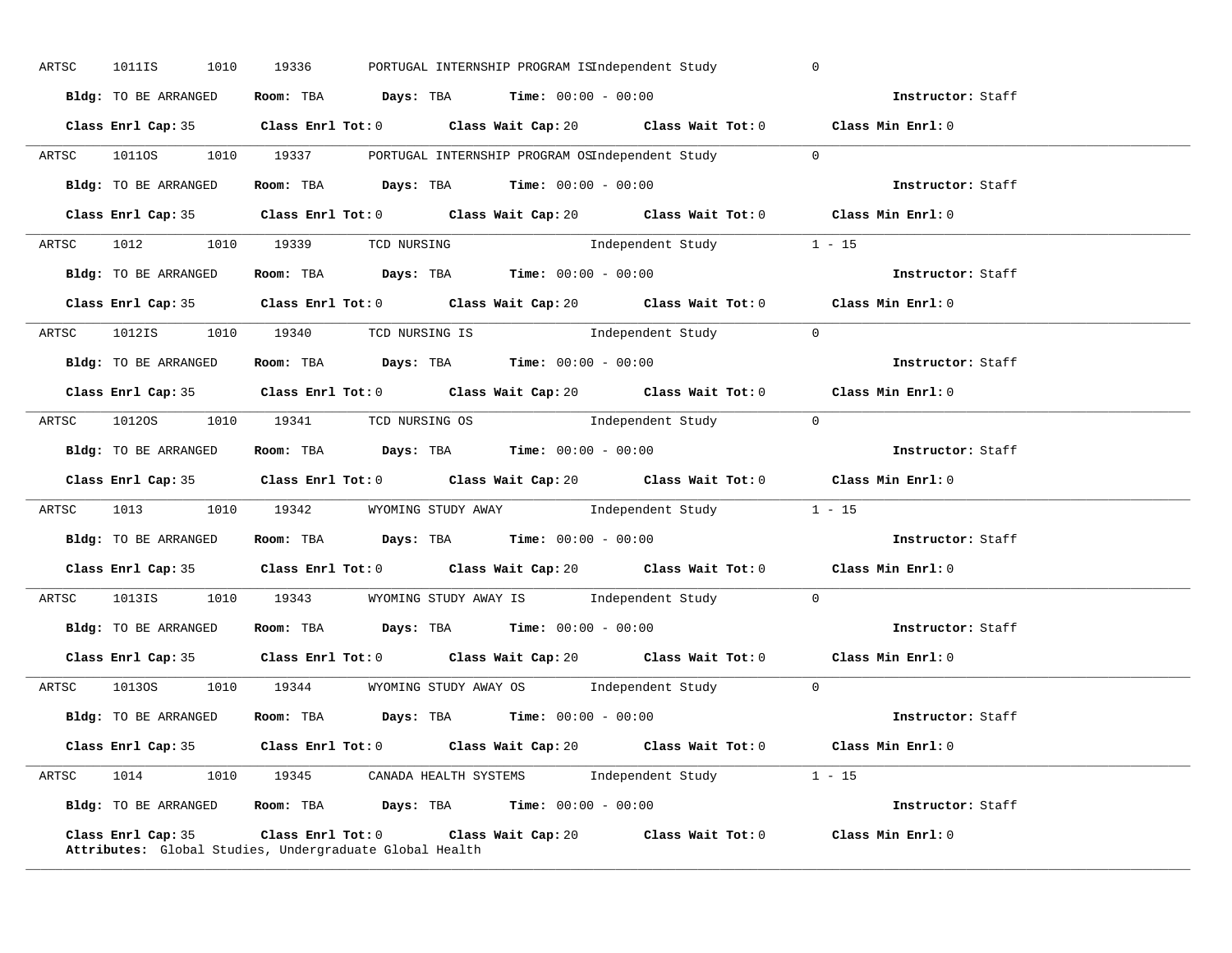|       |                                                  |                   |                                                                                    | CANADA HEALTH SYSTEMS IS     | Independent Study                    | $\mathbf 0$       |
|-------|--------------------------------------------------|-------------------|------------------------------------------------------------------------------------|------------------------------|--------------------------------------|-------------------|
|       | Bldg: TO BE ARRANGED                             | Room: TBA         | Days: TBA                                                                          | <b>Time:</b> $00:00 - 00:00$ |                                      | Instructor: Staff |
|       | Class Enrl Cap: 35                               | Class Enrl Tot: 0 | Attributes: Global Studies, Undergraduate Global Health                            | Class Wait Cap: 20           | Class Wait Tot: 0                    | Class Min Enrl: 0 |
| ARTSC | 1014OS<br>1010                                   | 19347             | CANADA HEALTH SYSTEMS OS                                                           |                              | Independent Study                    | $\overline{0}$    |
|       | Bldg: TO BE ARRANGED                             | Room: TBA         | Days: TBA                                                                          | <b>Time:</b> $00:00 - 00:00$ |                                      | Instructor: Staff |
|       | Class Enrl Cap: 35                               | Class Enrl Tot: 0 | Attributes: Global Studies, Undergraduate Global Health                            | Class Wait Cap: 20           | Class Wait Tot: 0                    | Class Min Enrl: 0 |
| ARTSC | 1015<br>1010                                     | 19348             | WRONGFUL CONVICTION                                                                |                              | Independent Study                    | $1 - 15$          |
|       | Bldg: TO BE ARRANGED                             | Room: TBA         | Days: TBA                                                                          | <b>Time:</b> $00:00 - 00:00$ |                                      | Instructor: Staff |
|       | Class Enrl Cap: 35<br>Attributes: Global Studies |                   | $Class$ $Enr1$ $Tot: 0$                                                            | Class Wait Cap: 20           | Class Wait Tot: 0                    | Class Min Enrl: 0 |
| ARTSC | 1015IS<br>1010                                   | 19349             | WRONGFUL CONVICTION IS                                                             |                              | Independent Study                    | $\overline{0}$    |
|       | Bldg: TO BE ARRANGED                             | Room: TBA         | Days: TBA                                                                          | <b>Time:</b> $00:00 - 00:00$ |                                      | Instructor: Staff |
|       | Class Enrl Cap: 35<br>Attributes: Global Studies |                   | $Class$ $Enr1$ $Tot: 0$                                                            |                              | Class Wait Cap: 20 Class Wait Tot: 0 | Class Min Enrl: 0 |
|       |                                                  |                   |                                                                                    |                              |                                      |                   |
|       | 1015OS<br>1010                                   | 19350             | WRONGFUL CONVICTION OS                                                             |                              | Independent Study                    | $\Omega$          |
| ARTSC | Bldg: TO BE ARRANGED                             | Room: TBA         | Days: TBA                                                                          | <b>Time:</b> $00:00 - 00:00$ |                                      | Instructor: Staff |
|       | Class Enrl Cap: 35<br>Attributes: Global Studies |                   | Class Enrl Tot: 0 Class Wait Cap: 20                                               |                              | Class Wait Tot: 0                    | Class Min Enrl: 0 |
|       | 1016<br>1010                                     | 19351             | NURSING IN LONDON                                                                  |                              | Independent Study                    | $1 - 15$          |
|       | Bldg: TO BE ARRANGED                             | Room: TBA         | Days: TBA                                                                          | <b>Time:</b> $00:00 - 00:00$ |                                      | Instructor: Staff |
| ARTSC | Class Enrl Cap: 35                               |                   | $Class$ $Enr1$ $Tot: 0$<br>Attributes: Global Studies, Undergraduate Global Health | Class Wait Cap: 20           | Class Wait Tot: 0                    | Class Min Enrl: 0 |
| ARTSC | 1016IS<br>1010                                   | 19352             | NURSING IN LONDON IS                                                               |                              | Independent Study                    | $\Omega$          |
|       | Bldg: TO BE ARRANGED                             | Room: TBA         | <b>Days:</b> TBA <b>Time:</b> $00:00 - 00:00$                                      |                              |                                      | Instructor: Staff |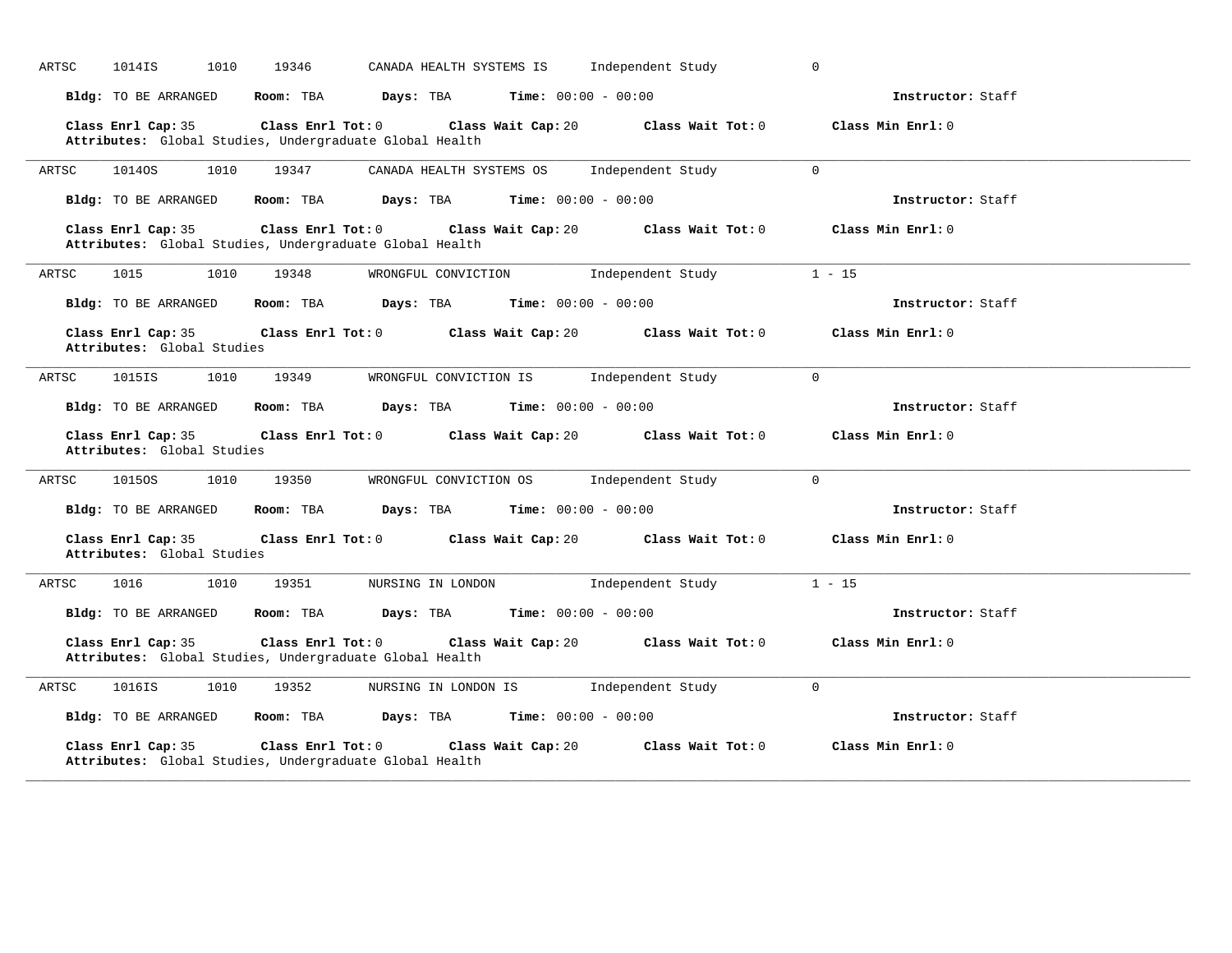#### Report ID: SR201 **University of Pittsburgh** Page No. 33 of 591 **Schedule of Classes for Summer Term 2020-2021** Run Date: 11/06/2020 **Twelve Week** Run Time: 17:00:17

| Catalog Nbr Section Class Nbr<br>Subject | Course Title                                            | Component                                                    | Units<br>Topics   |
|------------------------------------------|---------------------------------------------------------|--------------------------------------------------------------|-------------------|
| 1010<br>10160S<br>ARTSC                  | 19353<br>NURSING IN LONDON OS                           | Independent Study                                            | $\Omega$          |
| <b>Bldg:</b> TO BE ARRANGED              | Room: TBA                                               | <b>Days:</b> TBA <b>Time:</b> $00:00 - 00:00$                | Instructor: Staff |
| Class Enrl Cap: 35                       | Attributes: Global Studies, Undergraduate Global Health | Class Enrl Tot: $0$ Class Wait Cap: $20$ Class Wait Tot: $0$ | Class Min Enrl: 0 |
| 1704<br>1010<br>ARTSC                    | 19354<br>PITT IN MUNICH                                 | Independent Study                                            | $1 - 15$          |
| Bldg: TO BE ARRANGED                     | Room: TBA                                               | <b>Days:</b> TBA <b>Time:</b> $00:00 - 00:00$                | Instructor: Staff |
| Class Enrl Cap: 35                       |                                                         | Class Enrl Tot: $0$ Class Wait Cap: $20$ Class Wait Tot: $0$ | Class Min Enrl: 0 |
| 1010<br>ARTSC<br>1704IS                  | 19355<br>PITT IN MUNICH IS                              | Independent Study                                            | $\mathbf{0}$      |
| Bldg: TO BE ARRANGED                     | Room: TBA                                               | <b>Days:</b> TBA <b>Time:</b> $00:00 - 00:00$                | Instructor: Staff |
| Class Enrl Cap: 35                       | Class Enrl Tot: 0                                       | Class Wait Cap: 20 Class Wait Tot: 0                         | Class Min Enrl: 0 |
| 1010<br>17040S<br>ARTSC                  | 19356<br>PITT IN MUNICH OS                              | Independent Study                                            | $\mathbf{0}$      |
| Bldg: TO BE ARRANGED                     | Room: TBA                                               | <b>Days:</b> TBA <b>Time:</b> $00:00 - 00:00$                | Instructor: Staff |
| Class Enrl Cap: 35                       | Class Enrl Tot: 0                                       | Class Wait Cap: 20<br>Class Wait Tot: 0                      | Class Min Enrl: 0 |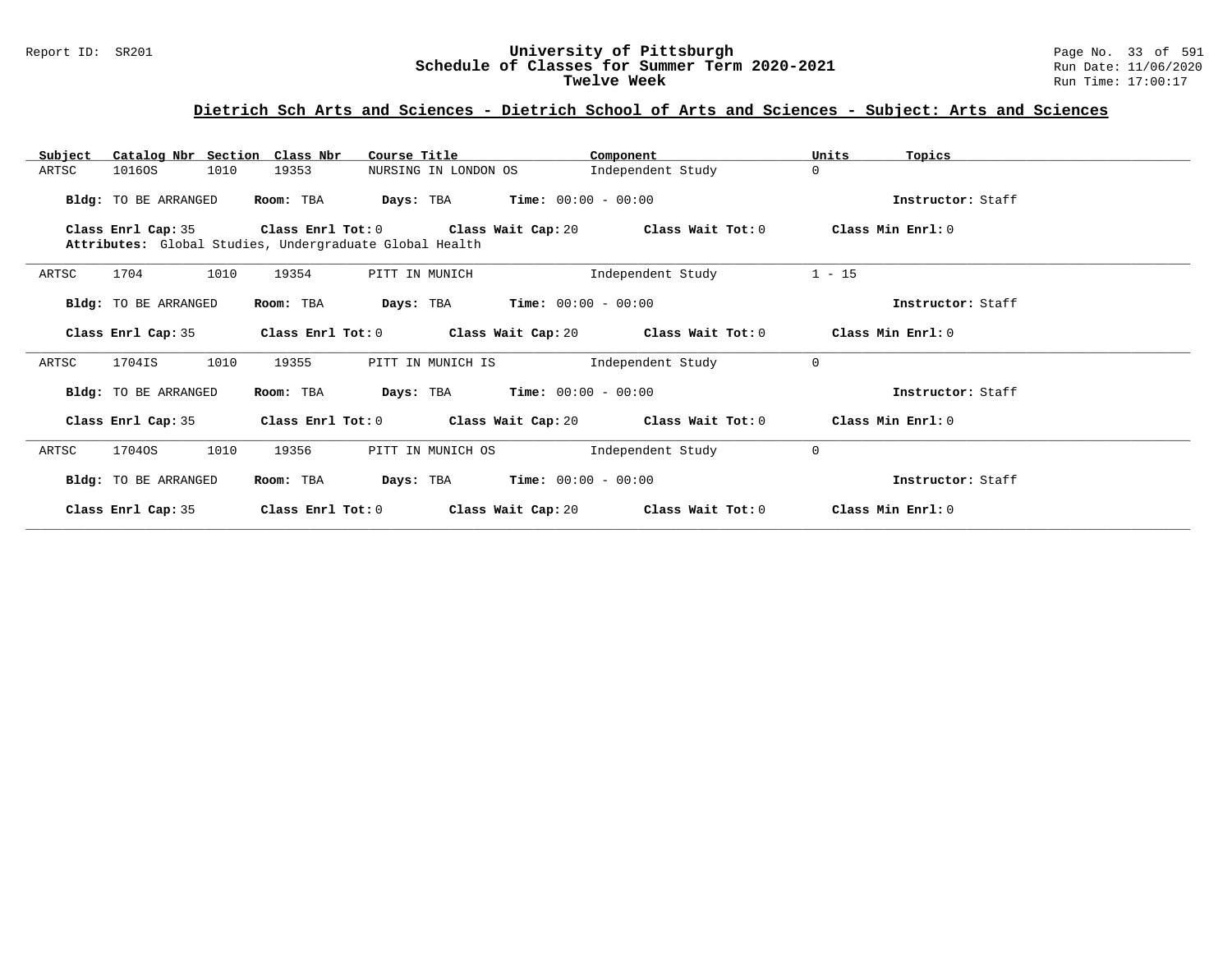# **Dietrich Sch Arts and Sciences - Office of Dean - Arts and Sciences - Subject: Full-Time Admin Study**

| Subject | Catalog Nbr Section Class Nbr |      |                   | Course Title |                              | Component                                            | Units | Topics            |
|---------|-------------------------------|------|-------------------|--------------|------------------------------|------------------------------------------------------|-------|-------------------|
| FTADMA  | 0000                          | 1020 | 14352             |              |                              | FULL-TIME ADMINISTRATIVE STUDYFull Time Dissertation |       |                   |
|         | <b>Bldg:</b> TO BE ARRANGED   |      | Room: TBA         | Days: TBA    | <b>Time:</b> $00:00 - 00:00$ |                                                      |       | Instructor: Staff |
|         | Class Enrl Cap: 999           |      | Class Enrl Tot: 0 |              | Class Wait Cap: 0            | Class Wait Tot: 0                                    |       | Class Min Enrl: 0 |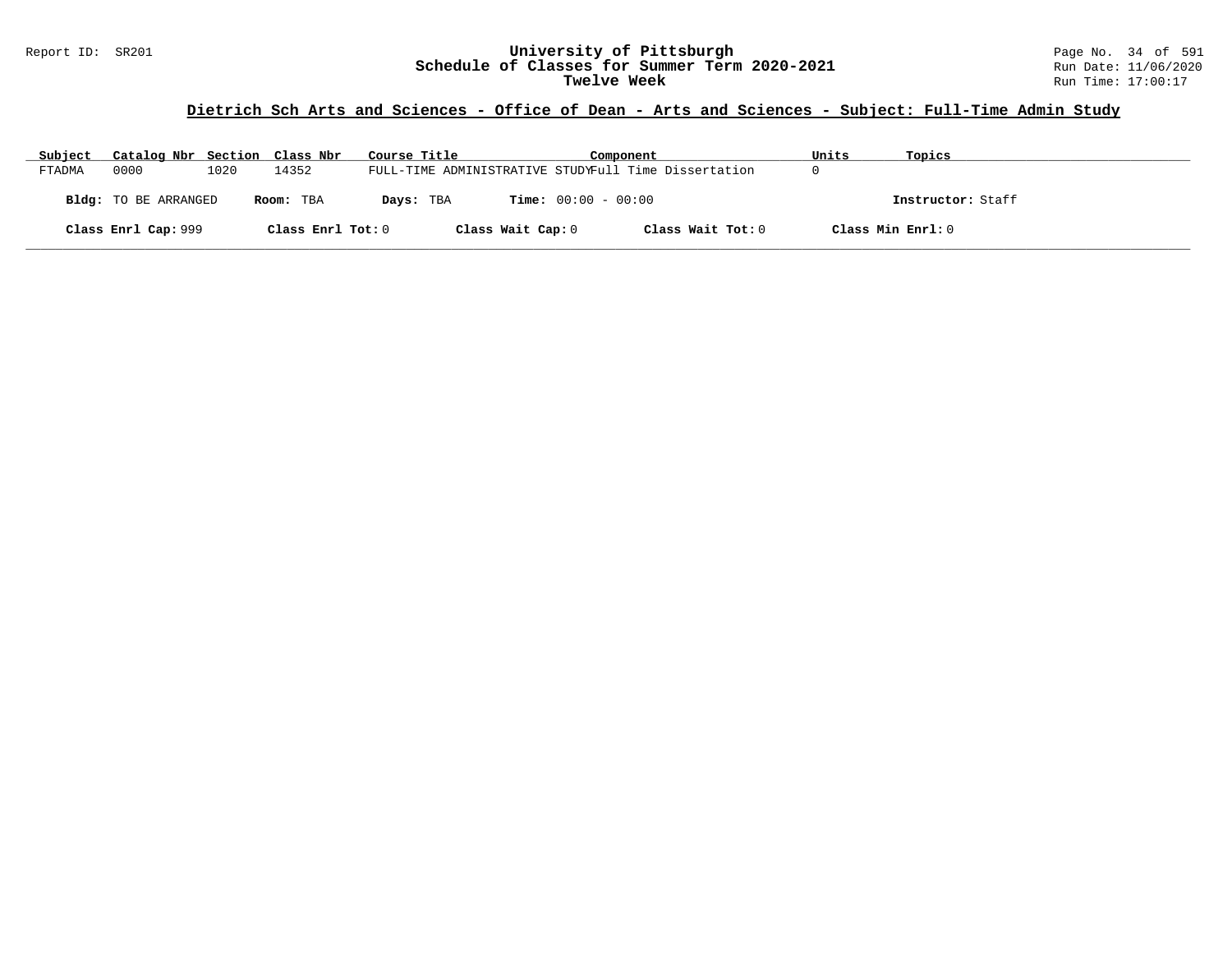# **Dietrich Sch Arts and Sciences - Office of Dean - Arts and Sciences - Subject: FT Diss Study FAS Humanities**

| Subject | Catalog Nbr Section Class Nbr |      |                   | Course Title                                        | Component                    | Units             | Topics            |
|---------|-------------------------------|------|-------------------|-----------------------------------------------------|------------------------------|-------------------|-------------------|
| FTDA    | 3999                          | 1010 | 10372             | FULL-TIME DISSERTATION STUDY Full Time Dissertation |                              |                   |                   |
|         | Bldg: TO BE ARRANGED          |      | Room: TBA         | Days: TBA                                           | <b>Time:</b> $00:00 - 00:00$ |                   | Instructor: Staff |
|         | Class Enrl Cap: 999           |      | Class Enrl Tot: 0 | Class Wait Cap: 0                                   | Class Wait Tot: 0            | Class Min Enrl: 0 |                   |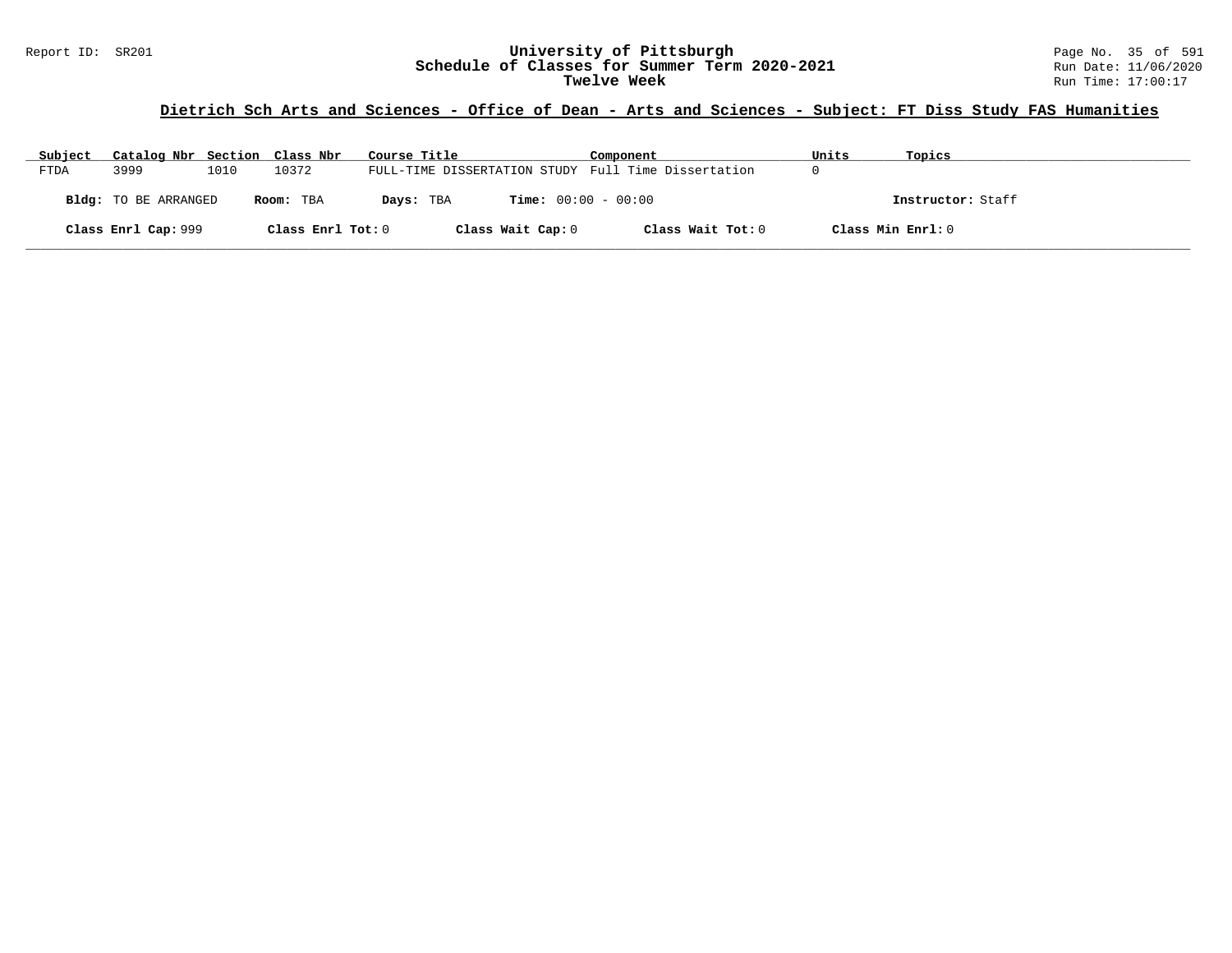#### Report ID: SR201 **University of Pittsburgh** Page No. 36 of 591 **Schedule of Classes for Summer Term 2020-2021** Run Date: 11/06/2020 **Twelve Week** Run Time: 17:00:17

# **Dietrich Sch Arts and Sciences - Office of Dean - Arts and Sciences - Subject: FT Diss Study FAS Natural Sci**

| Subject     | Catalog Nbr Section Class Nbr |      |                   | Course Title                                        | Component                    | Units             | Topics            |
|-------------|-------------------------------|------|-------------------|-----------------------------------------------------|------------------------------|-------------------|-------------------|
| <b>FTDB</b> | 3999                          | 1010 | 10373             | FULL-TIME DISSERTATION STUDY Full Time Dissertation |                              |                   |                   |
|             | Bldg: TO BE ARRANGED          |      | Room: TBA         | Days: TBA                                           | <b>Time:</b> $00:00 - 00:00$ |                   | Instructor: Staff |
|             | Class Enrl Cap: 999           |      | Class Enrl Tot: 0 | Class Wait Cap: 0                                   | Class Wait Tot: 0            | Class Min Enrl: 0 |                   |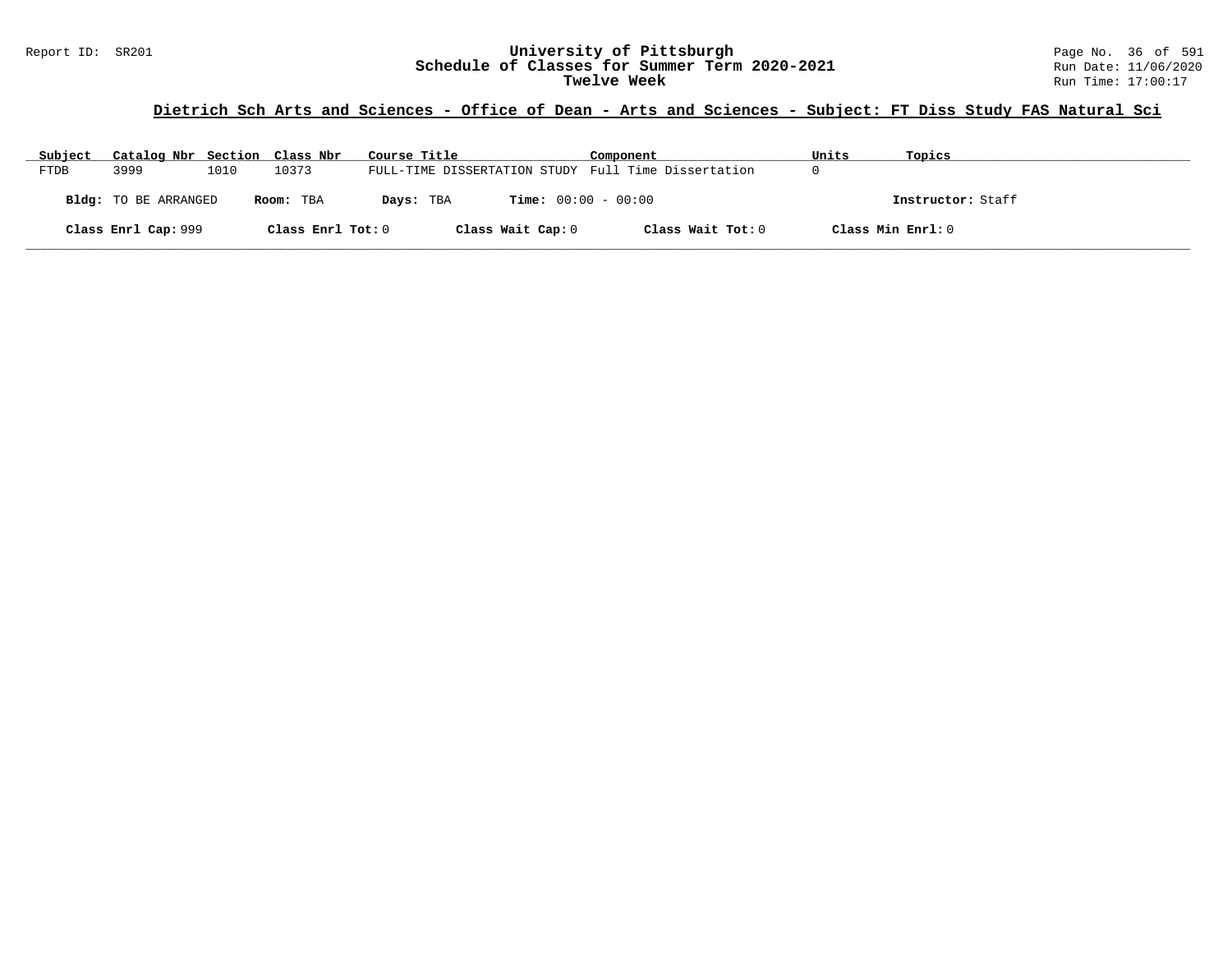# **Dietrich Sch Arts and Sciences - Office of Dean - Arts and Sciences - Subject: FT Diss Study FAS Social Sci**

| Subject | Catalog Nbr Section Class Nbr |      |                   | Course Title                                        | Component                    | Units | Topics            |
|---------|-------------------------------|------|-------------------|-----------------------------------------------------|------------------------------|-------|-------------------|
| FTDC    | 3999                          | 1010 | 10374             | FULL-TIME DISSERTATION STUDY Full Time Dissertation |                              |       |                   |
|         | Bldg: TO BE ARRANGED          |      | Room: TBA         | Days: TBA                                           | <b>Time:</b> $00:00 - 00:00$ |       | Instructor: Staff |
|         | Class Enrl Cap: 999           |      | Class Enrl Tot: 0 | Class Wait Cap: 0                                   | Class Wait Tot: 0            |       | Class Min Enrl: 0 |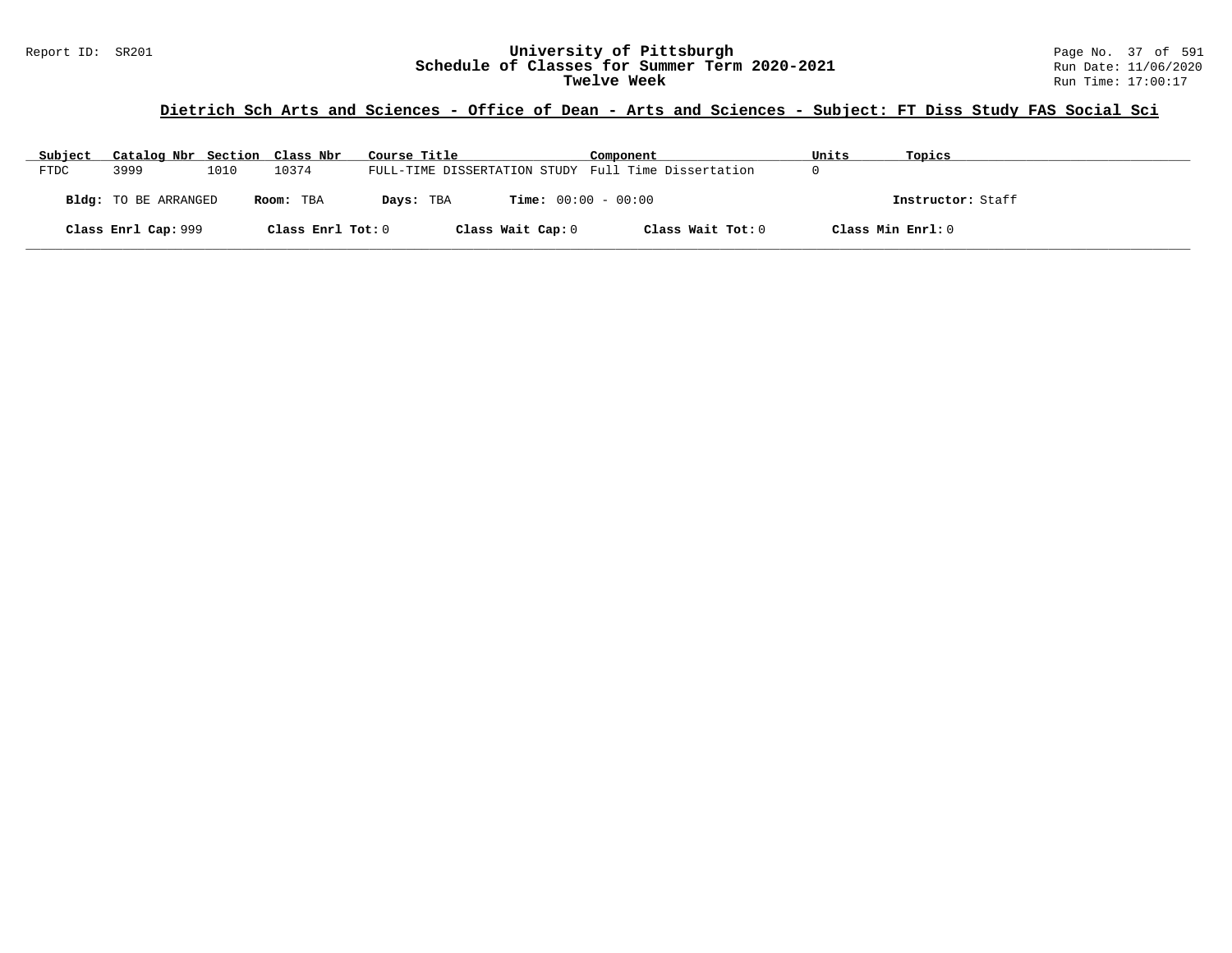#### Report ID: SR201 **University of Pittsburgh** Page No. 38 of 591 **Schedule of Classes for Summer Term 2020-2021** Run Date: 11/06/2020 **Twelve Week** Run Time: 17:00:17

| Subject      |                                                   |      | Catalog Nbr Section Class Nbr | Course Title      |                                                        | Component                    |                                         | Units     | Topics                            |
|--------------|---------------------------------------------------|------|-------------------------------|-------------------|--------------------------------------------------------|------------------------------|-----------------------------------------|-----------|-----------------------------------|
| <b>BIOSC</b> | 0825                                              | 1200 | 16529                         |                   | SPEC TOPCS IN BIOL NON-MAJORS Practicum                |                              |                                         | $1 - 3$   |                                   |
|              | Bldg: TO BE ARRANGED                              |      | Room: TBA                     | Days: TBA         |                                                        |                              | $Time: 00:00 - 00:00$ HIMALAYAN ECOLOGY |           | Instructor: Savisky, Timothy      |
|              | Class Enrl Cap: 20                                |      | Class Enrl Tot: 0             |                   | Class Wait Cap: 20                                     |                              | Class Wait Tot: 0                       |           | Class Min Enrl: 0                 |
| BIOSC        | 1690                                              | 1010 | 16814                         |                   | EXPERNC IN UNDERGRAD TEACHING Independent Study        |                              |                                         | $0.5 - 6$ |                                   |
|              | Bldg: WEB Based Class                             |      | Room: TBA                     | Days: TBA         |                                                        | <b>Time:</b> $00:00 - 00:00$ |                                         |           | Instructor: Swigonova, Zuzana     |
|              | Class Enrl Cap: 25                                |      |                               | Class Enrl Tot: 0 | Class Wait Cap: 20                                     |                              | Class Wait Tot: 0                       |           | Class Min Enrl: 0                 |
| <b>BIOSC</b> | 1690                                              | 1020 | 16815                         |                   | EXPERNC IN UNDERGRAD TEACHING Independent Study        |                              |                                         | $0.5 - 6$ |                                   |
|              | Bldg: WEB Based Class                             |      | Room: TBA                     | Days: TBA         |                                                        | $Time: 00:00 - 00:00$        |                                         |           | Instructor: Payne, Kimberly Marie |
|              | Class Enrl Cap: 25                                |      | Class Enrl Tot: 0             |                   | Class Wait Cap: 20                                     |                              | Class Wait Tot: 0                       |           | Class Min Enrl: 0                 |
| <b>BIOSC</b> | 1690                                              | 1030 | 16816                         |                   | EXPERNC IN UNDERGRAD TEACHING Independent Study        |                              |                                         | $0.5 - 6$ |                                   |
|              | Bldg: WEB Based Class                             |      | Room: TBA                     |                   | <b>Days:</b> TBA <b>Time:</b> $00:00 - 00:00$          |                              |                                         |           | Instructor: Staff                 |
|              | Class Enrl Cap: 25                                |      | Class Enrl Tot: 0             |                   | Class Wait Cap: 20                                     |                              | Class Wait Tot: 0                       |           | Class Min Enrl: 0                 |
| <b>BIOSC</b> | 1690                                              | 1040 | 16817                         |                   | EXPERNC IN UNDERGRAD TEACHING Independent Study        |                              |                                         | $0.5 - 6$ |                                   |
|              | Bldg: WEB Based Class                             |      | Room: TBA                     |                   | $\texttt{Davis:}$ TBA $\texttt{Time:}$ 00:00 - 00:00   |                              |                                         |           | Instructor: Staff                 |
|              | Class Enrl Cap: 25                                |      |                               |                   | Class Enrl Tot: 0 Class Wait Cap: 20 Class Wait Tot: 0 |                              |                                         |           | Class Min Enrl: 0                 |
| <b>BIOSC</b> | 1901                                              | 1010 | 10022                         |                   | INDEPENDENT STUDY                                      | Independent Study            |                                         | $0.5 - 6$ |                                   |
|              | Bldg: WEB Based Class                             |      | Room: TBA                     |                   | $\texttt{Davis:}$ TBA $\texttt{Time:}$ 00:00 - 00:00   |                              |                                         |           | Instructor: Oke, Valerie          |
|              | Class Enrl Cap: 25<br>Attributes: Capstone Course |      |                               |                   | Class Enrl Tot: 0 Class Wait Cap: 20 Class Wait Tot: 0 |                              |                                         |           | Class Min Enrl: 0                 |
| BIOSC        | 1901                                              | 1020 | 10669                         |                   | INDEPENDENT STUDY                                      | Independent Study            |                                         | $0.5 - 6$ |                                   |
|              | Bldg: WEB Based Class                             |      |                               |                   | Room: TBA $Days:$ TBA $Time: 00:00 - 00:00$            |                              |                                         |           | Instructor: Ashmore, Lesley Jill  |
|              | Class Enrl Cap: 25<br>Attributes: Capstone Course |      | Class Enrl Tot: 0             |                   | Class Wait Cap: 20                                     |                              | Class Wait Tot: 0                       |           | Class Min Enrl: 0                 |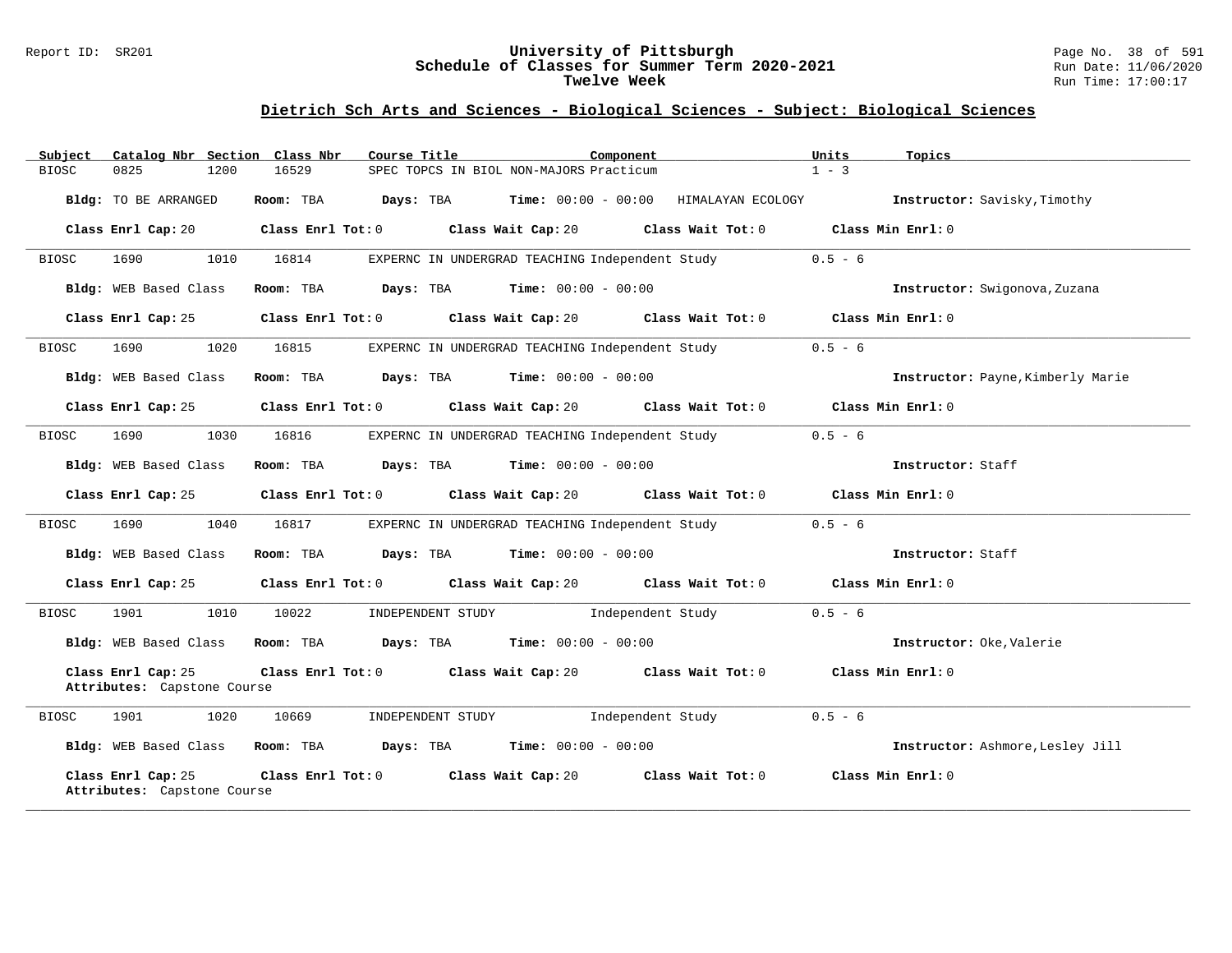### Report ID: SR201 **University of Pittsburgh** Page No. 39 of 591 **Schedule of Classes for Summer Term 2020-2021** Run Date: 11/06/2020 **Twelve Week Run Time:** 17:00:17

| Subject<br>Catalog Nbr Section Class Nbr          | Course Title               | Component                               | Units<br>Topics                 |
|---------------------------------------------------|----------------------------|-----------------------------------------|---------------------------------|
| 1030<br><b>BIOSC</b><br>1901                      | 10670<br>INDEPENDENT STUDY | Independent Study                       | $0.5 - 6$                       |
| Bldg: WEB Based Class                             | Room: TBA<br>Days: TBA     | <b>Time:</b> $00:00 - 00:00$            | Instructor: Roberts, Laurel B   |
| Class Enrl Cap: 25                                | Class Enrl Tot: 0          | Class Wait Cap: 20<br>Class Wait Tot: 0 | Class Min Enrl: 0               |
| Attributes: Capstone Course                       |                            |                                         |                                 |
| <b>BIOSC</b><br>1901<br>1040                      | 10671<br>INDEPENDENT STUDY | Independent Study                       | $0.5 - 6$                       |
| Bldg: WEB Based Class                             | Room: TBA<br>Days: TBA     | Time: $00:00 - 00:00$                   | Instructor:                     |
| Class Enrl Cap: 25                                | Class Enrl Tot: 0          | Class Wait Cap: 20<br>Class Wait Tot: 0 | Class Min Enrl: 0               |
| Attributes: Capstone Course                       |                            |                                         |                                 |
| 1045<br>1901<br><b>BIOSC</b>                      | 16743<br>INDEPENDENT STUDY | Independent Study                       | $0.5 - 6$                       |
| Bldg: TO BE ARRANGED                              | Days: TBA<br>Room: TBA     | <b>Time:</b> $00:00 - 00:00$            | Instructor: Peebles, Craig L    |
| Class Enrl Cap: 15                                | Class Enrl Tot: 0          | Class Wait Cap: 10<br>Class Wait Tot: 0 | Class Min Enrl: 0               |
| Attributes: Capstone Course                       |                            |                                         |                                 |
| 1050<br><b>BIOSC</b><br>1901                      | 16744<br>INDEPENDENT STUDY | Independent Study                       | $0.5 - 6$                       |
| Bldg: TO BE ARRANGED                              | Room: TBA<br>Days: TBA     | <b>Time:</b> $00:00 - 00:00$            | Instructor: Donovan, Samuel S   |
| Class Enrl Cap: 15<br>Attributes: Capstone Course | Class Enrl Tot: 0          | Class Wait Cap: 10<br>Class Wait Tot: 0 | Class Min Enrl: 0               |
| <b>BIOSC</b><br>1901<br>1055                      | 16745<br>INDEPENDENT STUDY | Independent Study                       | $0.5 - 6$                       |
| Bldg: TO BE ARRANGED                              | Days: TBA<br>Room: TBA     | <b>Time:</b> $00:00 - 00:00$            | Instructor: Carson, Walter Page |
| Class Enrl Cap: 15<br>Attributes: Capstone Course | Class Enrl Tot: 0          | Class Wait Cap: 10<br>Class Wait Tot: 0 | Class Min Enrl: 0               |
| <b>BIOSC</b><br>1901<br>1060                      | 16746<br>INDEPENDENT STUDY | Independent Study                       | $0.5 - 6$                       |
| Bldg: TO BE ARRANGED                              | Room: TBA<br>Days: TBA     | Time: $00:00 - 00:00$                   | Instructor: Staff               |
| Class Enrl Cap: 15<br>Attributes: Capstone Course | Class Enrl Tot: 0          | Class Wait Tot: 0<br>Class Wait Cap: 10 | Class Min Enrl: 0               |
| 1901<br>1065<br><b>BIOSC</b>                      | 16747<br>INDEPENDENT STUDY | Independent Study                       | $0.5 - 6$                       |
| Bldg: TO BE ARRANGED                              | Room: TBA<br>Days: TBA     | <b>Time:</b> $00:00 - 00:00$            | Instructor: Staff               |
| Class Enrl Cap: 15<br>Attributes: Capstone Course | Class Enrl Tot: 0          | Class Wait Tot: 0<br>Class Wait Cap: 10 | Class Min Enrl: 0               |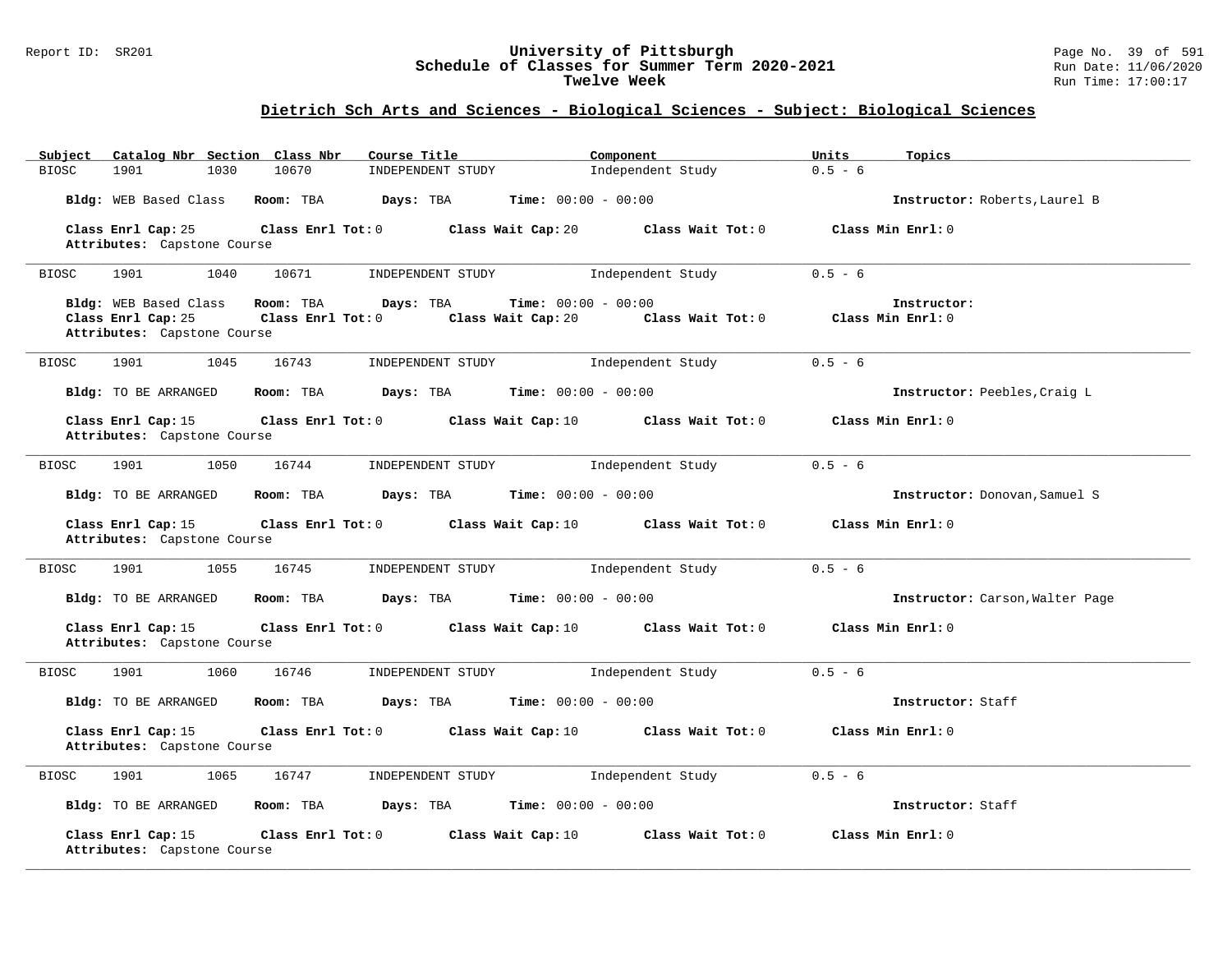| <b>BIOSC</b> | 1903<br>1010                                                                                                                                                                                                                            | 10023<br>UNDERGRADUATE RESEARCH                                          | Independent Study                    | $0.5 - 6$                            |
|--------------|-----------------------------------------------------------------------------------------------------------------------------------------------------------------------------------------------------------------------------------------|--------------------------------------------------------------------------|--------------------------------------|--------------------------------------|
|              | Bldg: WEB Based Class                                                                                                                                                                                                                   | <b>Time:</b> $00:00 - 00:00$<br>Room: TBA<br>Days: TBA                   |                                      | Instructor: Oke, Valerie             |
|              | Class Enrl Cap: 25                                                                                                                                                                                                                      | Class Enrl Tot: $0$ Class Wait Cap: $20$ Class Wait Tot: $0$             |                                      | Class Min Enrl: 0                    |
| <b>BIOSC</b> | 1020<br>1903                                                                                                                                                                                                                            | 10675<br>UNDERGRADUATE RESEARCH                                          | Independent Study                    | $0.5 - 6$                            |
|              | Bldg: WEB Based Class                                                                                                                                                                                                                   | Room: TBA Days: TBA<br><b>Time:</b> $00:00 - 00:00$                      |                                      | Instructor: Jacobson, Lewis A        |
|              | Class Enrl Cap: 25                                                                                                                                                                                                                      | $Class$ $Enr1$ $Tot: 0$                                                  | Class Wait Cap: 20 Class Wait Tot: 0 | Class Min Enrl: 0                    |
| BIOSC        | 1903<br>1030                                                                                                                                                                                                                            | 10676<br>UNDERGRADUATE RESEARCH                                          | Independent Study                    | $0.5 - 6$                            |
|              | <b>Bldg:</b> WEB Based Class                                                                                                                                                                                                            | <b>Days:</b> TBA <b>Time:</b> $00:00 - 00:00$<br>Room: TBA               |                                      | Instructor: Brodsky, Jeffrey L       |
|              | Class Enrl Cap: 25                                                                                                                                                                                                                      | Class Enrl Tot: 0 Class Wait Cap: 20 Class Wait Tot: 0                   |                                      | Class Min Enrl: 0                    |
| <b>BIOSC</b> | 1903<br>1040                                                                                                                                                                                                                            | 10677<br>UNDERGRADUATE RESEARCH                                          | Independent Study                    | $0.5 - 6$                            |
|              | Bldg: WEB Based Class                                                                                                                                                                                                                   | Room: TBA $Days:$ TBA $Time: 00:00 - 00:00$                              |                                      | Instructor: Grabowski, Paula         |
|              | Class Enrl Cap: 25                                                                                                                                                                                                                      | Class Enrl Tot: 0 $\qquad$ Class Wait Cap: 20 $\qquad$ Class Wait Tot: 0 |                                      | Class Min Enrl: 0                    |
| BIOSC        | 1903 — 1903 — 1904 — 1905 — 1905 — 1905 — 1905 — 1905 — 1905 — 1906 — 1906 — 1906 — 1906 — 1906 — 1906 — 1906 — 1906 — 1906 — 1906 — 1906 — 1906 — 1906 — 1906 — 1906 — 1906 — 1906 — 1906 — 1906 — 1906 — 1906 — 1906 — 1906 —<br>1050 | 16256<br>UNDERGRADUATE RESEARCH                                          | Independent Study                    | $0.5 - 6$                            |
|              |                                                                                                                                                                                                                                         | Bldg: WEB Based Class Room: TBA Days: TBA Time: 00:00 - 00:00            |                                      | Instructor: Pipas, James M           |
|              | Class Enrl Cap: 10<br>Attributes: Capstone Course                                                                                                                                                                                       | Class Enrl Tot: 0 Class Wait Cap: 10 Class Wait Tot: 0                   |                                      | Class Min Enrl: 0                    |
| <b>BIOSC</b> | 1903<br>1060                                                                                                                                                                                                                            | 16257<br>UNDERGRADUATE RESEARCH                                          | Independent Study                    | $0.5 - 6$                            |
|              |                                                                                                                                                                                                                                         | Bldg: WEB Based Class Room: TBA Days: TBA Time: 00:00 - 00:00            |                                      | Instructor: Roberts, Laurel B        |
|              | Class Enrl Cap: 10<br>Attributes: Capstone Course                                                                                                                                                                                       | Class Enrl Tot: 0 Class Wait Cap: 10 Class Wait Tot: 0                   |                                      | Class Min Enrl: 0                    |
| <b>BIOSC</b> | 1903<br>1070                                                                                                                                                                                                                            | 16258<br>UNDERGRADUATE RESEARCH                                          | Independent Study                    | $0.5 - 6$                            |
|              | Bldg: WEB Based Class                                                                                                                                                                                                                   | Room: TBA<br>Days: TBA<br><b>Time:</b> $00:00 - 00:00$                   |                                      | Instructor: Berman, Andrea Jeanne    |
|              | Class Enrl Cap: 10<br>Attributes: Capstone Course                                                                                                                                                                                       | Class Enrl Tot: 0 Class Wait Cap: 10                                     | Class Wait Tot: 0                    | Class Min Enrl: 0                    |
| BIOSC        | 1903<br>1080                                                                                                                                                                                                                            | 16259<br>UNDERGRADUATE RESEARCH                                          | Independent Study                    | $0.5 - 6$                            |
|              | Bldg: WEB Based Class                                                                                                                                                                                                                   | <b>Time:</b> $00:00 - 00:00$<br>Room: TBA<br>Days: TBA                   |                                      | Instructor: McGreevy, Erica Margaret |
|              | Class Enrl Cap: 10<br>Attributes: Capstone Course                                                                                                                                                                                       | Class Enrl Tot: 0 Class Wait Cap: 10                                     | Class Wait Tot: 0                    | Class Min Enrl: 0                    |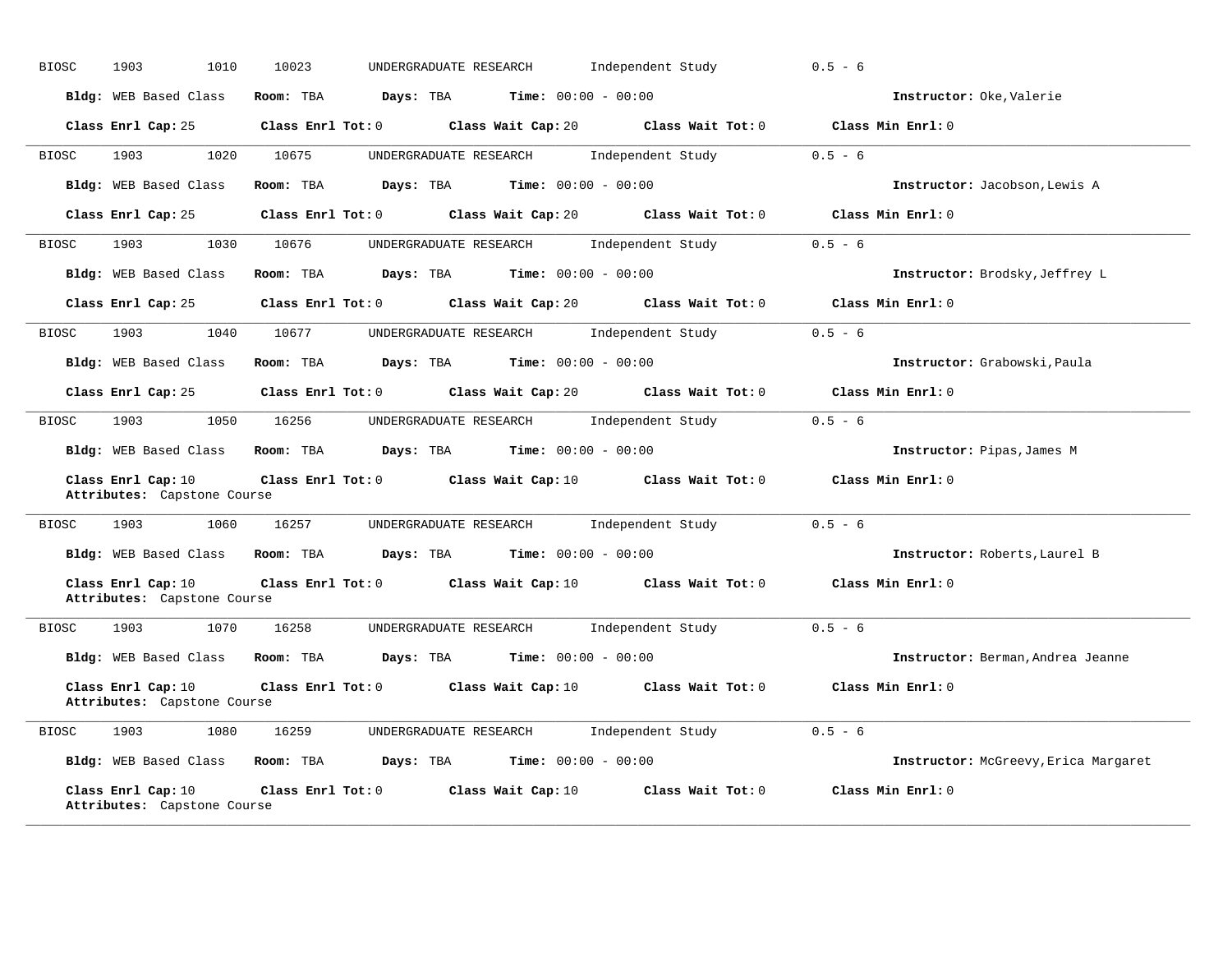#### Report ID: SR201 **University of Pittsburgh** Page No. 41 of 591 **Schedule of Classes for Summer Term 2020-2021** Run Date: 11/06/2020 **Twelve Week** Run Time: 17:00:17

| Subject<br>Catalog Nbr Section Class Nbr                               | Course Title                                    | Component         | Units<br>Topics                        |
|------------------------------------------------------------------------|-------------------------------------------------|-------------------|----------------------------------------|
| <b>BIOSC</b><br>1903<br>1090<br>16260                                  | UNDERGRADUATE RESEARCH                          | Independent Study | $0.5 - 6$                              |
| Bldg: WEB Based Class<br>Room: TBA                                     | Days: TBA<br><b>Time:</b> $00:00 - 00:00$       |                   | Instructor: Lee, Miler T               |
| Class Enrl Cap: 10<br>Class Enrl Tot: 0<br>Attributes: Capstone Course | Class Wait Cap: 10                              | Class Wait Tot: 0 | Class Min Enrl: 0                      |
| 1800<br>1903<br>19396<br><b>BIOSC</b>                                  | UNDERGRADUATE RESEARCH                          | Independent Study | $0.5 - 6$                              |
| Bldg: WEB Based Class<br>Room: TBA                                     | Days: TBA<br><b>Time:</b> $00:00 - 00:00$       |                   | Instructor: Gribble, Suzanna Elizabeth |
|                                                                        |                                                 |                   | Lesko                                  |
| Class Enrl Cap: 10<br>Class Enrl Tot: 0<br>Attributes: Capstone Course | Class Wait Cap: 10                              | Class Wait Tot: 0 | Class Min Enrl: 0                      |
| <b>BIOSC</b><br>1903<br>1801<br>19397                                  | UNDERGRADUATE RESEARCH                          | Independent Study | $0.5 - 6$                              |
| Bldg: WEB Based Class<br>Room: TBA                                     | <b>Time:</b> $00:00 - 00:00$<br>Days: TBA       |                   | Instructor: Zawacki, Corinne Lee       |
| Class Enrl Cap: 10<br>Class Enrl Tot: 0<br>Attributes: Capstone Course | Class Wait Cap: 10                              | Class Wait Tot: 0 | Class Min Enrl: 0                      |
| 1903<br>1802<br><b>BIOSC</b><br>19398                                  | UNDERGRADUATE RESEARCH                          | Independent Study | $0.5 - 6$                              |
| Bldg: WEB Based Class<br>Room: TBA                                     | Days: TBA<br><b>Time:</b> $00:00 - 00:00$       |                   | Instructor: Campbell, Gerard Lawrence  |
| Class Enrl Cap: 10<br>Class Enrl Tot: 0<br>Attributes: Capstone Course | Class Wait Cap: 10                              | Class Wait Tot: 0 | Class Min Enrl: 0                      |
| 1904<br>1010<br>10024<br><b>BIOSC</b>                                  | UNDERGRADUATE HONORS RESEARCH Independent Study |                   | $0.5 - 6$                              |
| Bldg: WEB Based Class<br>Room: TBA                                     | <b>Time:</b> $00:00 - 00:00$<br>Days: TBA       |                   | Instructor: Campbell, Gerard Lawrence  |
| Class Enrl Cap: 25<br>Class Enrl Tot: 0<br>Attributes: Capstone Course | Class Wait Cap: 20                              | Class Wait Tot: 0 | Class Min Enrl: 0                      |
| 1020<br>1904<br>10683<br><b>BIOSC</b>                                  | UNDERGRADUATE HONORS RESEARCH Independent Study |                   | $0.5 - 6$                              |
| Bldg: WEB Based Class<br>Room: TBA                                     | Days: TBA<br><b>Time:</b> $00:00 - 00:00$       |                   | Instructor: Staff                      |
| Class Enrl Cap: 25<br>Class Enrl Tot: 0<br>Attributes: Capstone Course | Class Wait Cap: 20                              | Class Wait Tot: 0 | Class Min Enrl: 0                      |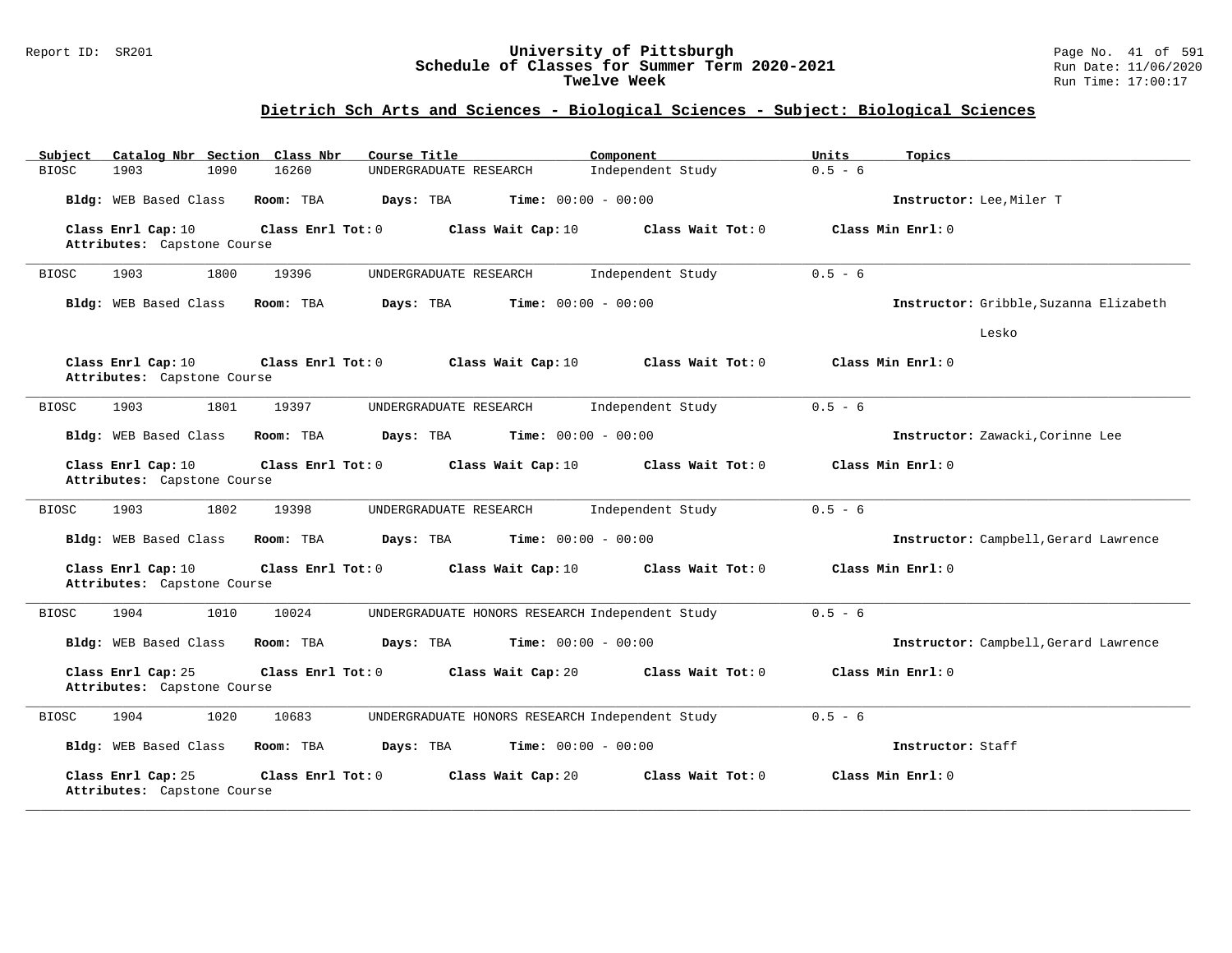#### Report ID: SR201 **University of Pittsburgh** Page No. 42 of 591 **Schedule of Classes for Summer Term 2020-2021** Run Date: 11/06/2020 **Twelve Week** Run Time: 17:00:17

| Catalog Nbr Section Class Nbr<br>Subject          | Course Title                                                                                       | Component<br>Units<br>Topics           |                               |
|---------------------------------------------------|----------------------------------------------------------------------------------------------------|----------------------------------------|-------------------------------|
| 1904<br>1030<br><b>BIOSC</b>                      | 10684<br>UNDERGRADUATE HONORS RESEARCH Independent Study                                           | $0.5 - 6$                              |                               |
| Bldg: WEB Based Class                             | Room: TBA $Days:$ TBA $Time: 00:00 - 00:00$                                                        |                                        | Instructor: Staff             |
| Class Enrl Cap: 25<br>Attributes: Capstone Course | Class Enrl Tot: 0 Class Wait Cap: 20 Class Wait Tot: 0 Class Min Enrl: 0                           |                                        |                               |
| 1904<br>1040<br>BIOSC                             | 10685<br>UNDERGRADUATE HONORS RESEARCH Independent Study                                           | $0.5 - 6$                              |                               |
| Bldg: WEB Based Class                             | Room: TBA $Days:$ TBA $Time: 00:00 - 00:00$                                                        |                                        | Instructor: Staff             |
| Class Enrl Cap: 25<br>Attributes: Capstone Course | Class Enrl Tot: 0 Class Wait Cap: 20 Class Wait Tot: 0 Class Min Enrl: 0                           |                                        |                               |
| 2000<br>1010<br>BIOSC                             | 10025<br>RESEARCH AND THESIS MS DEGREE Thesis Research                                             | $1 - 15$                               |                               |
| Bldg: WEB Based Class                             | Room: TBA $Days:$ TBA $Time: 00:00 - 00:00$                                                        |                                        | Instructor: Staff             |
| Class Enrl Cap: 50                                | Class Enrl Tot: 0 Class Wait Cap: 0 Class Wait Tot: 0 Class Min Enrl: 0                            |                                        |                               |
| <b>BIOSC</b><br>2970<br>1010                      | 10138<br>TEACHING OF BIOLOGCL SCIENCES Practicum                                                   | $\mathbf{1}$                           |                               |
| Bldg: WEB Based Class                             | <b>Room:</b> TBA <b>Days:</b> TBA <b>Time:</b> 00:00 - 00:00                                       |                                        | Instructor: Oke, Valerie      |
| Class Enrl Cap: 20                                | Class Enrl Tot: 0 Class Wait Cap: 0 Class Wait Tot: 0 Class Min Enrl: 0                            |                                        |                               |
| BIOSC<br>2972<br>1010                             | 10570<br>TEACHING MINOR BIOLOGCL SCIS Practicum                                                    | $1 - 4$                                |                               |
| Bldg: TO BE ARRANGED                              | Room: TBA $\rule{1em}{0.15mm}$ Days: TBA $\rule{1.5mm}{0.15mm}$ Time: $00:00 - 00:00$              |                                        | Instructor: Oke, Valerie      |
| Class Enrl Cap: 10                                | Class Enrl Tot: 0 $\qquad$ Class Wait Cap: 0 $\qquad$ Class Wait Tot: 0 $\qquad$ Class Min Enrl: 0 |                                        |                               |
| 2990<br>1010<br>BIOSC                             | INDEPENDENT STUDY 1ndependent Study<br>10026                                                       | $1 - 9$                                |                               |
| Bldg: TO BE ARRANGED                              | Room: TBA $Days:$ TBA $Time: 00:00 - 00:00$                                                        |                                        | Instructor: Hatfull, Graham F |
| Class Enrl Cap: 20                                | Class Enrl Tot: 0 Class Wait Cap: 0 Class Wait Tot: 0 Class Min Enrl: 0                            |                                        |                               |
| 3000<br>1010<br>BIOSC                             | 10027<br>RESEARCH AND DISSERTATION PHD Thesis Research                                             | $1 - 15$                               |                               |
| Bldg: WEB Based Class                             | Room: TBA $Days:$ TBA $Time: 00:00 - 00:00$                                                        |                                        | Instructor: Staff             |
| Class Enrl Cap: 40                                | Class Enrl Tot: 0 Class Wait Cap: 0                                                                | Class Min Enrl: 0<br>Class Wait Tot: 0 |                               |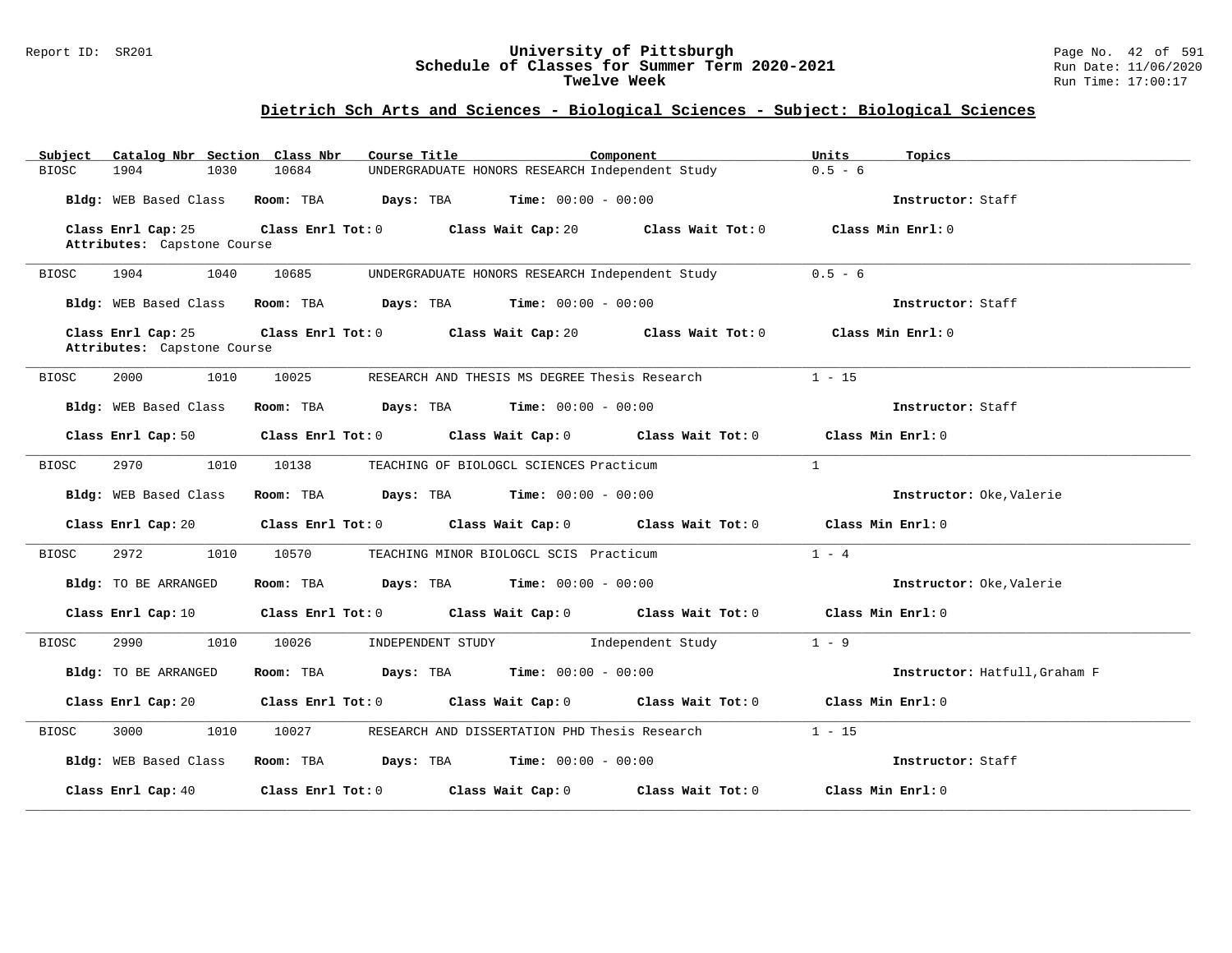#### Report ID: SR201 **University of Pittsburgh** Page No. 43 of 591 **Schedule of Classes for Summer Term 2020-2021** Run Date: 11/06/2020 **Twelve Week** Run Time: 17:00:17

| Subject      | Catalog Nbr Section Class Nbr |      |                   | Course Title   |                              | Component         | Units             | Topics            |
|--------------|-------------------------------|------|-------------------|----------------|------------------------------|-------------------|-------------------|-------------------|
| <b>BIOSC</b> | 3902                          | 1010 | 10028             | DIRECTED STUDY |                              | Directed Studies  | - 9               |                   |
|              | <b>Bldg:</b> WEB Based Class  |      | Room: TBA         | Days: TBA      | <b>Time:</b> $00:00 - 00:00$ |                   |                   | Instructor: Staff |
|              | Class Enrl Cap: 20            |      | Class Enrl Tot: 0 |                | Class Wait Cap: 0            | Class Wait Tot: 0 | Class Min Enrl: 0 |                   |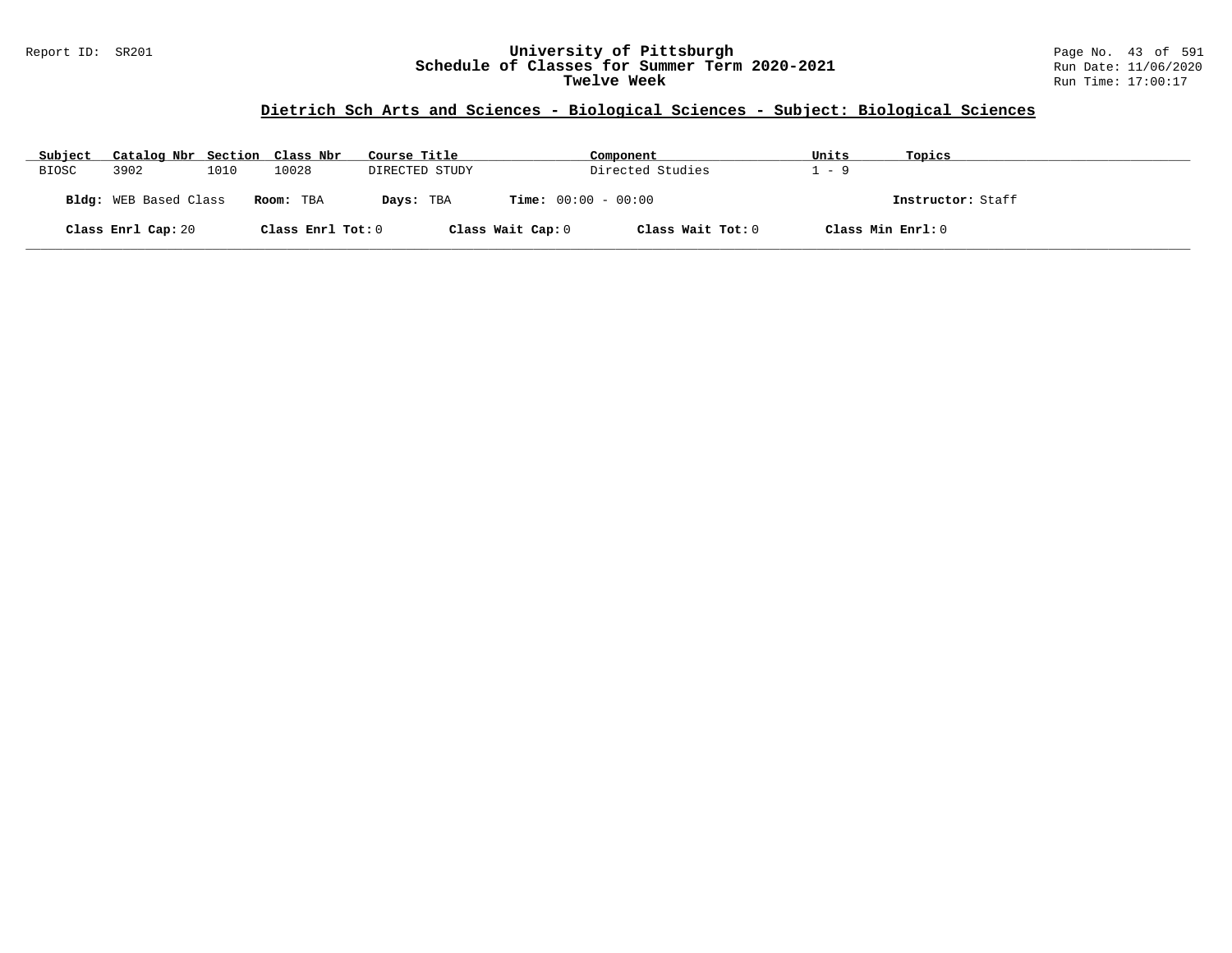#### Report ID: SR201 **University of Pittsburgh** Page No. 44 of 591 **Schedule of Classes for Summer Term 2020-2021** Run Date: 11/06/2020 **Twelve Week** Run Time: 17:00:17

# **Dietrich Sch Arts and Sciences - Undergraduate Instruction - Subject: Arts and Sciences**

| Catalog Nbr Section Class Nbr<br>Subject                                                                                                                                                                                                                                                                                                                                                                                                                                           | Course Title                                                                                                                                                                                                                                                                                                                                                                       | Component<br>Units               | Topics                      |  |  |  |
|------------------------------------------------------------------------------------------------------------------------------------------------------------------------------------------------------------------------------------------------------------------------------------------------------------------------------------------------------------------------------------------------------------------------------------------------------------------------------------|------------------------------------------------------------------------------------------------------------------------------------------------------------------------------------------------------------------------------------------------------------------------------------------------------------------------------------------------------------------------------------|----------------------------------|-----------------------------|--|--|--|
| ARTSC<br>0125<br>1070                                                                                                                                                                                                                                                                                                                                                                                                                                                              | 16172<br>SPECIAL TOPICS IN RESEARCH                                                                                                                                                                                                                                                                                                                                                | Seminar<br>$\mathbf{1}$          |                             |  |  |  |
| Bldg: WEB Based Class                                                                                                                                                                                                                                                                                                                                                                                                                                                              | Room: TBA<br><b>Time:</b> $14:30 - 16:55$<br>Days: M                                                                                                                                                                                                                                                                                                                               |                                  | Instructor: Mullen, Patrick |  |  |  |
| Class Enrl Cap: 15                                                                                                                                                                                                                                                                                                                                                                                                                                                                 | Class Enrl Tot: $0$<br>Class Wait Cap: 10<br>Room Characteristics: Media - Data Projector/Monitor(1), PeopleSoft - Scheduled (PS)(1)                                                                                                                                                                                                                                               | Class Wait Tot: 0                | Class Min Enrl: 0           |  |  |  |
|                                                                                                                                                                                                                                                                                                                                                                                                                                                                                    | <b></b> The planned operational modality for this class is REMOTE. For more information please visit <a<br>href="http://www.provost.pitt.edu/students/student-success-flexpitt/flex-pitt-quarded-risk-posture-all-students-remote"<br/>target="_blank"&gt;http://www.provost.pitt.edu/students/student-success-flexpitt/flex-pitt-quarded-risk-posture-all-students-remote/</a<br> |                                  |                             |  |  |  |
| 0125<br>1300<br>ARTSC                                                                                                                                                                                                                                                                                                                                                                                                                                                              | SPECIAL TOPICS IN RESEARCH<br>16243                                                                                                                                                                                                                                                                                                                                                | Seminar<br>$\mathbf{1}$          |                             |  |  |  |
| <b>Bldg:</b> WEB Based Class                                                                                                                                                                                                                                                                                                                                                                                                                                                       | Room: TBA<br>Days: W<br><b>Time:</b> $09:30 - 11:55$                                                                                                                                                                                                                                                                                                                               |                                  | Instructor: Mullen, Patrick |  |  |  |
| Class Enrl Cap: 15<br>Room Characteristics: PeopleSoft - Scheduled (PS)(1)                                                                                                                                                                                                                                                                                                                                                                                                         | Class Enrl Tot: $0$<br>Class Wait Cap: 10                                                                                                                                                                                                                                                                                                                                          | Class Wait Tot: 0                | Class Min Enrl: 0           |  |  |  |
| <b></b> The planned operational modality for this class is REMOTE. For more information please visit <a<br>href="http://www.provost.pitt.edu/students/student-success-flexpitt/flex-pitt-quarded-risk-posture-all-students-remote"<br/>target="_blank"&gt;http://www.provost.pitt.edu/students/student-success-flexpitt/flex-pitt-quarded-risk-posture-all-students-remote/<br/>20232<br/>3<br/>1020<br/>1010<br/>LAKOTA PERSPECTIVE PINE RIDGE Independent Study<br/>ARTSC</a<br> |                                                                                                                                                                                                                                                                                                                                                                                    |                                  |                             |  |  |  |
| <b>Bldg:</b> TO BE ARRANGED                                                                                                                                                                                                                                                                                                                                                                                                                                                        | <b>Time:</b> $00:00 - 00:00$<br>Room: TBA<br>Days: TBA                                                                                                                                                                                                                                                                                                                             |                                  | Instructor: Staff           |  |  |  |
| Class Enrl Cap: 35<br>Attributes: Global Studies                                                                                                                                                                                                                                                                                                                                                                                                                                   | Class Enrl Tot: 0<br>Class Wait Cap: 20                                                                                                                                                                                                                                                                                                                                            | Class Wait Tot: 0                | Class Min Enrl: 0           |  |  |  |
| ARTSC<br>1020IS<br>1010                                                                                                                                                                                                                                                                                                                                                                                                                                                            | 20233<br>LAKOTA PERSP PINE RIDGE IS                                                                                                                                                                                                                                                                                                                                                | Independent Study<br>$\mathbf 0$ |                             |  |  |  |
| Bldg: TO BE ARRANGED                                                                                                                                                                                                                                                                                                                                                                                                                                                               | Room: TBA<br>Days: TBA<br><b>Time:</b> $00:00 - 00:00$                                                                                                                                                                                                                                                                                                                             |                                  | Instructor: Staff           |  |  |  |
| Class Enrl Cap: 35<br>Attributes: Global Studies                                                                                                                                                                                                                                                                                                                                                                                                                                   | Class Enrl Tot: 0<br>Class Wait Cap: 20                                                                                                                                                                                                                                                                                                                                            | Class Wait Tot: 0                | Class Min Enrl: 0           |  |  |  |
| 1010<br>ARTSC<br>10200S                                                                                                                                                                                                                                                                                                                                                                                                                                                            | 20234<br>LAKOTA PERSP PINE RIDGE OS                                                                                                                                                                                                                                                                                                                                                | $\mathbf 0$<br>Independent Study |                             |  |  |  |
| Bldg: TO BE ARRANGED                                                                                                                                                                                                                                                                                                                                                                                                                                                               | <b>Time:</b> $00:00 - 00:00$<br>Room: TBA<br>Days: TBA                                                                                                                                                                                                                                                                                                                             |                                  | Instructor: Staff           |  |  |  |
| Class Enrl Cap: 35<br>Attributes: Global Studies                                                                                                                                                                                                                                                                                                                                                                                                                                   | Class Enrl Tot: 0<br>Class Wait Cap: 20                                                                                                                                                                                                                                                                                                                                            | Class Wait Tot: 0                | Class Min Enrl: 0           |  |  |  |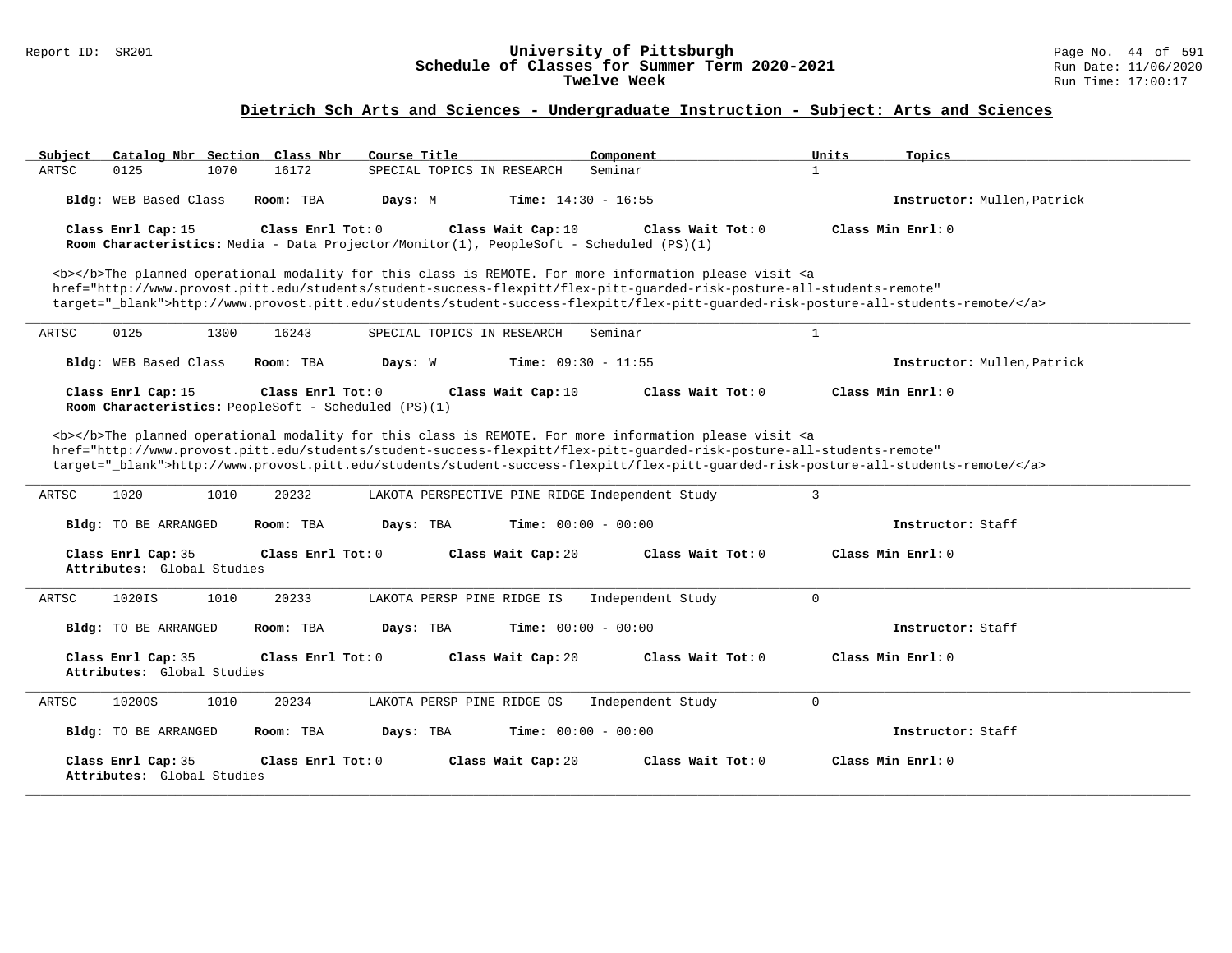#### Report ID: SR201 **University of Pittsburgh** Page No. 45 of 591 **Schedule of Classes for Summer Term 2020-2021** Run Date: 11/06/2020 **Twelve Week** Run Time: 17:00:17

# **Dietrich Sch Arts and Sciences - Undergraduate Instruction - Subject: Arts and Sciences**

| Catalog Nbr Section Class Nbr<br>Subject | Course Title                                                                                | Component         | Units<br>Topics   |
|------------------------------------------|---------------------------------------------------------------------------------------------|-------------------|-------------------|
| 1021<br>1010<br>ARTSC                    | PITT IN DC-BRUSSELS<br>20229                                                                | Independent Study | $\mathbf{3}$      |
| Bldg: TO BE ARRANGED                     | Room: TBA $Days: TBA$ Time: $00:00 - 00:00$                                                 |                   | Instructor: Staff |
|                                          | Class Enrl Cap: 35 Class Enrl Tot: 0 Class Wait Cap: 20 Class Wait Tot: 0 Class Min Enrl: 0 |                   |                   |
|                                          | ARTSC 1021IS 1010 20230 PITT IN DC-BRUSSELS IS Independent Study                            | $\overline{0}$    |                   |
| Bldg: TO BE ARRANGED                     | Room: TBA $\rule{1em}{0.15mm}$ Days: TBA $\rule{1.15mm}]{0.15mm}$ Time: $00:00 - 00:00$     |                   | Instructor: Staff |
|                                          | Class Enrl Cap: 35 Class Enrl Tot: 0 Class Wait Cap: 20 Class Wait Tot: 0 Class Min Enrl: 0 |                   |                   |
|                                          | ARTSC 10210S 1010 20231 PITT IN DC-BRUSSELS OS Independent Study                            | $\overline{0}$    |                   |
| Bldg: TO BE ARRANGED                     | Room: TBA Days: TBA Time: $00:00 - 00:00$                                                   |                   | Instructor: Staff |
|                                          | Class Enrl Cap: 35 Class Enrl Tot: 0 Class Wait Cap: 20 Class Wait Tot: 0 Class Min Enrl: 0 |                   |                   |
|                                          | ARTSC 1462 1010 20336 VIENNA THEN AND NOW Independent Study 1 - 3                           |                   |                   |
| Bldg: TO BE ARRANGED                     | Room: TBA $Days:$ TBA $Time: 00:00 - 00:00$                                                 |                   | Instructor: Staff |
|                                          | Class Enrl Cap: 35 Class Enrl Tot: 0 Class Wait Cap: 20 Class Wait Tot: 0 Class Min Enrl: 0 |                   |                   |
|                                          | ARTSC 1462IS 1010 20337 VIENNA THEN AND NOW IS Independent Study 0                          |                   |                   |
| Bldg: TO BE ARRANGED                     | Room: TBA $\rule{1em}{0.15mm}$ Days: TBA Time: $00:00 - 00:00$                              |                   | Instructor: Staff |
|                                          | Class Enrl Cap: 35 Class Enrl Tot: 0 Class Wait Cap: 20 Class Wait Tot: 0 Class Min Enrl: 0 |                   |                   |
| ARTSC<br>14620S                          | 1010 20338 VIENNA THEN AND NOW OS Independent Study 0                                       |                   |                   |
| Bldg: TO BE ARRANGED                     | Room: TBA $Days:$ TBA $Time:$ $00:00 - 00:00$                                               |                   | Instructor: Staff |
|                                          | Class Enrl Cap: 35 Class Enrl Tot: 0 Class Wait Cap: 20 Class Wait Tot: 0 Class Min Enrl: 0 |                   |                   |
|                                          | ARTSC 1502IS 1020 14776 FIELD TRIP: LATIN AMERICA - ISDirected Studies 0                    |                   |                   |
| Bldg: TO BE ARRANGED                     | Room: TBA $Days:$ TBA $Time: 00:00 - 00:00$                                                 |                   | Instructor: Staff |
|                                          | Class Enrl Cap: 35 Class Enrl Tot: 0 Class Wait Cap: 20 Class Wait Tot: 0 Class Min Enrl: 0 |                   |                   |
| ARTSC<br>15020S                          | 1020 14777 FIELD TRIP: LATIN AMERICA - OSDirected Studies 0                                 |                   |                   |
| Bldg: TO BE ARRANGED                     | Room: TBA $Days:$ TBA Time: $00:00 - 00:00$                                                 |                   | Instructor: Staff |
|                                          | Class Enrl Cap: 35 Class Enrl Tot: 0 Class Wait Cap: 20 Class Wait Tot: 0                   |                   | Class Min Enrl: 0 |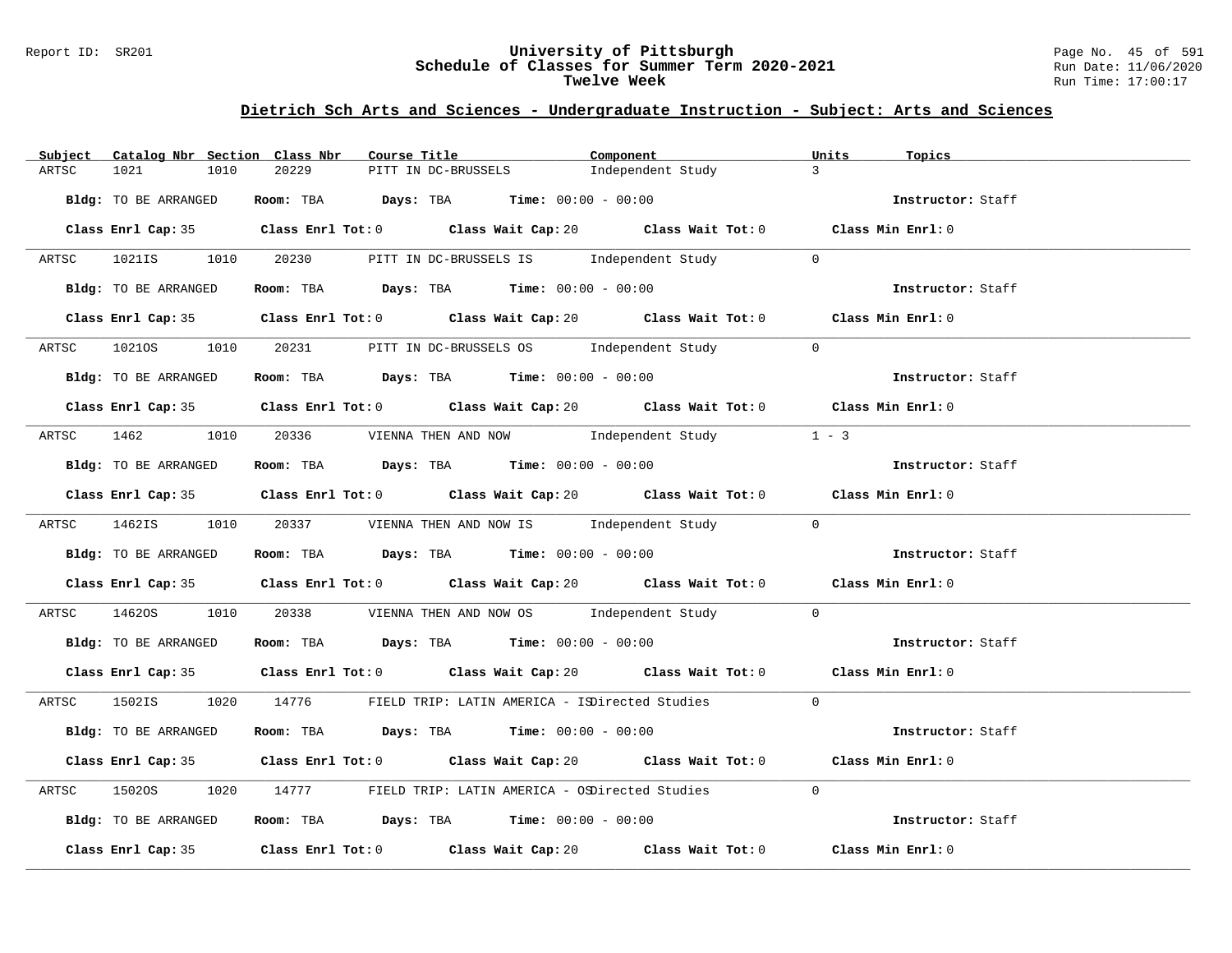| ARTSC | 1518<br>1010                | 10581                                                                                                           | STUDY ABROAD: COSTA RICA     | Independent Study | $1 - 15$          |
|-------|-----------------------------|-----------------------------------------------------------------------------------------------------------------|------------------------------|-------------------|-------------------|
|       | Bldg: TO BE ARRANGED        | Room: TBA<br>Days: TBA                                                                                          | <b>Time:</b> $00:00 - 00:00$ |                   | Instructor: Staff |
|       | Class Enrl Cap: 5           | Class Enrl Tot: 0<br>Attributes: SCI Polymathic Contexts: Global⨯ Cul GE. Req., Latin American Studies          | Class Wait Cap: 5            | Class Wait Tot: 0 | Class Min Enrl: 0 |
| ARTSC | 1010<br>1524                | 10586                                                                                                           | STUDY ABROAD: ECUADOR        | Independent Study | $1 - 15$          |
|       | Bldg: TO BE ARRANGED        | Days: TBA<br>Room: TBA                                                                                          | <b>Time:</b> $00:00 - 00:00$ |                   | Instructor: Staff |
|       | Class Enrl Cap: 5           | Class Enrl Tot: 0<br>Attributes: SCI Polymathic Contexts: Global⨯ Cul GE. Req., Latin American Studies          | Class Wait Cap: 5            | Class Wait Tot: 0 | Class Min Enrl: 0 |
| ARTSC | 1567<br>1300                | 17414                                                                                                           | STUDY ABROAD: EUROPE         | Independent Study | $1 - 15$          |
|       | Bldg: TO BE ARRANGED        | Room: TBA<br>Days: TBA                                                                                          | <b>Time:</b> $00:00 - 00:00$ |                   | Instructor: Staff |
|       | Class Enrl Cap: 35          | Class Enrl Tot: 0                                                                                               | Class Wait Cap: 20           | Class Wait Tot: 0 | Class Min Enrl: 0 |
| ARTSC | 1568<br>1310                | 17415                                                                                                           | STUDY ABROAD: KAZAKHSTAN     | Independent Study | $3 - 15$          |
|       | Bldg: TO BE ARRANGED        | Room: TBA<br>Days: TBA                                                                                          | <b>Time:</b> $00:00 - 00:00$ |                   | Instructor: Staff |
|       | Class Enrl Cap: 35          | Class Enrl Tot: 0<br>Attributes: Russian & East European Studies                                                | Class Wait Cap: 20           | Class Wait Tot: 0 | Class Min Enrl: 0 |
| ARTSC | 1571<br>1020                | 11312                                                                                                           | STUDY ABROAD: SWITZERLAND    | Independent Study | $1 - 15$          |
|       | <b>Bldg:</b> TO BE ARRANGED | Room: TBA<br>Days: TBA                                                                                          | <b>Time:</b> $00:00 - 00:00$ |                   | Instructor: Staff |
|       | Class Enrl Cap: 35          | Class Enrl Tot: 0<br>Attributes: SCI Polymathic Contexts: Global⨯ Cul GE. Req., West European Studies           | Class Wait Cap: 20           | Class Wait Tot: 0 | Class Min Enrl: 0 |
| ARTSC | 1580<br>1010                | 10617                                                                                                           | STUDY ABROAD: THAILAND       | Independent Study | $1 - 15$          |
|       | Bldg: TO BE ARRANGED        | Room: TBA<br>Days: TBA                                                                                          | <b>Time:</b> $00:00 - 00:00$ |                   | Instructor: Staff |
|       | Class Enrl Cap: 5           | Class Enrl Tot: 0<br>Attributes: SCI Polymathic Contexts: Global⨯ Cul GE. Req.                                  | Class Wait Cap: 5            | Class Wait Tot: 0 | Class Min Enrl: 0 |
| ARTSC | 1581<br>1010                | 10618                                                                                                           | STUDY ABROAD: UKRAINE        | Independent Study | $1 - 15$          |
|       | Bldg: TO BE ARRANGED        | Room: TBA<br>Days: TBA                                                                                          | <b>Time:</b> $00:00 - 00:00$ |                   | Instructor: Staff |
|       | Class Enrl Cap: 10          | Class Enrl Tot: 0<br>Attributes: SCI Polymathic Contexts: Global⨯ Cul GE. Req., Russian & East European Studies | Class Wait Cap: 10           | Class Wait Tot: 0 | Class Min Enrl: 0 |
| ARTSC | 1582<br>1010                | 10619                                                                                                           | STUDY ABROAD: VENEZUELA      | Independent Study | $1 - 15$          |
|       | Bldg: TO BE ARRANGED        | Room: TBA<br>Days: TBA                                                                                          | <b>Time:</b> $00:00 - 00:00$ |                   | Instructor: Staff |
|       | Class Enrl Cap: 10          | Class Enrl Tot: 0<br>Attributes: SCI Polymathic Contexts: Global⨯ Cul GE. Req., Latin American Studies          | Class Wait Cap: 10           | Class Wait Tot: 0 | Class Min Enrl: 0 |

**\_\_\_\_\_\_\_\_\_\_\_\_\_\_\_\_\_\_\_\_\_\_\_\_\_\_\_\_\_\_\_\_\_\_\_\_\_\_\_\_\_\_\_\_\_\_\_\_\_\_\_\_\_\_\_\_\_\_\_\_\_\_\_\_\_\_\_\_\_\_\_\_\_\_\_\_\_\_\_\_\_\_\_\_\_\_\_\_\_\_\_\_\_\_\_\_\_\_\_\_\_\_\_\_\_\_\_\_\_\_\_\_\_\_\_\_\_\_\_\_\_\_\_\_\_\_\_\_\_\_\_\_\_\_\_\_\_\_\_\_\_\_\_\_\_\_\_\_\_\_\_\_\_\_\_\_**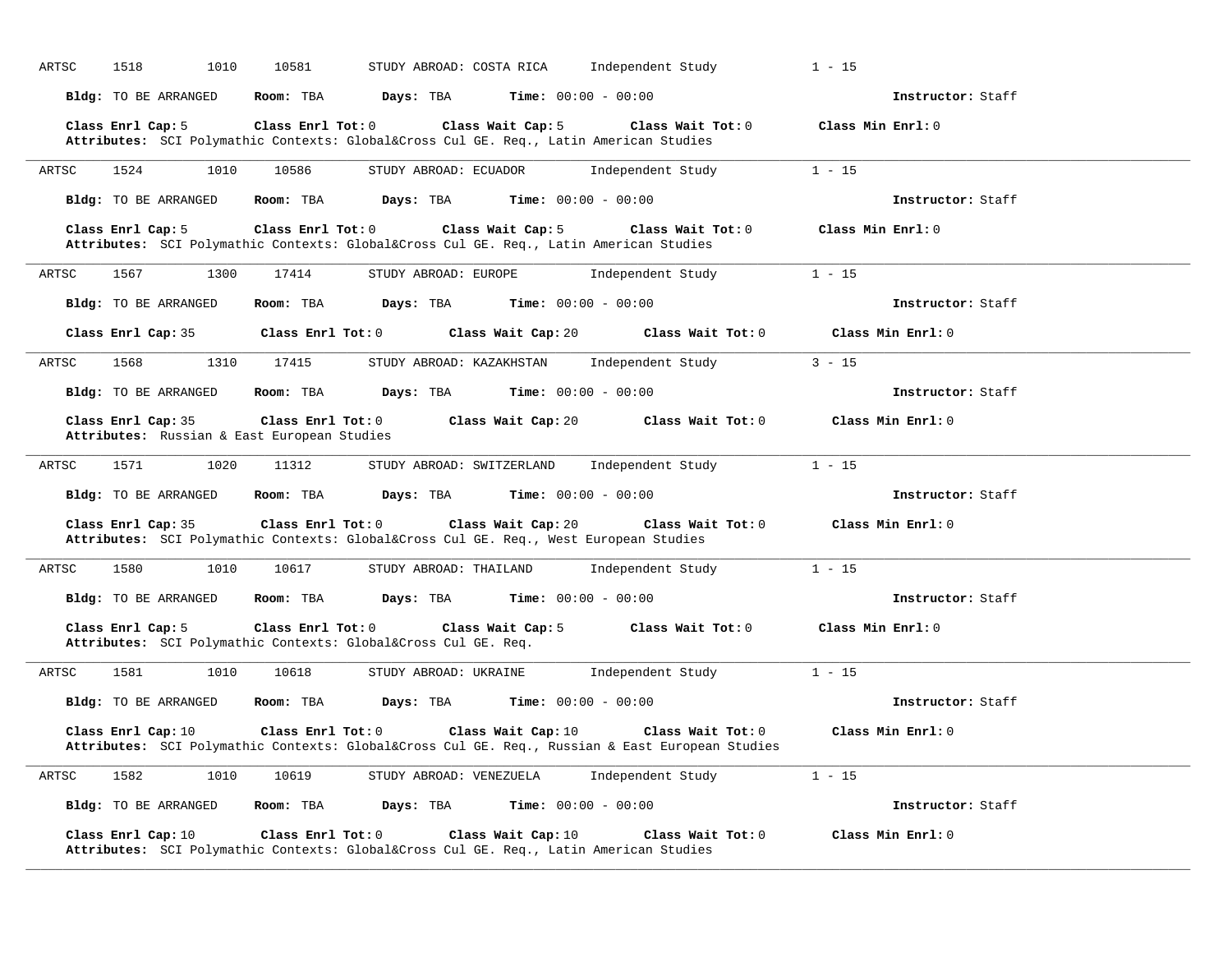| ARTSC | 1598<br>1010         | 19856<br>STUDY ABROAD: KYRGYZSTAN Independent Study                                                                                                          | $3 - 15$          |
|-------|----------------------|--------------------------------------------------------------------------------------------------------------------------------------------------------------|-------------------|
|       | Bldg: TO BE ARRANGED | Room: TBA $Days:$ TBA $Time: 00:00 - 00:00$                                                                                                                  | Instructor: Staff |
|       |                      | Class Enrl Cap: 35 Class Enrl Tot: 0 Class Wait Cap: 20 Class Wait Tot: 0 Class Min Enrl: 0                                                                  |                   |
|       |                      | ARTSC 1634 1010 19843 STUDY ABROAD - AZERBAIJIAN Independent Study 3 - 15                                                                                    |                   |
|       | Bldg: TO BE ARRANGED | Room: TBA $Days:$ TBA $Time: 00:00 - 00:00$                                                                                                                  | Instructor: Staff |
|       |                      | Class Enrl Cap: 35 Class Enrl Tot: 0 Class Wait Cap: 20 Class Wait Tot: 0 Class Min Enrl: 0                                                                  |                   |
|       |                      | ARTSC 1641 1010 10628 STUDY ABROAD: PERU 1ndependent Study 1 - 15                                                                                            |                   |
|       |                      | <b>Bldg:</b> TO BE ARRANGED <b>Room:</b> TBA <b>Days:</b> TBA <b>Time:</b> $00:00 - 00:00$                                                                   | Instructor: Staff |
|       | Class Enrl Cap: 5    | Class Enrl Tot: 0 Class Wait Cap: 5 Class Wait Tot: 0 Class Min Enrl: 0<br>Attributes: SCI Polymathic Contexts: Global⨯ Cul GE. Req., Latin American Studies |                   |
| ARTSC | 1647 1020 14293      | STUDY ABROAD: CAMBODIA Independent Study                                                                                                                     | $1 - 15$          |
|       | Bldg: TO BE ARRANGED | Room: TBA $Days: TBA$ Time: $00:00 - 00:00$                                                                                                                  | Instructor: Staff |
|       |                      | Class Enrl Cap: 15 Class Enrl Tot: 0 Class Wait Cap: 10 Class Wait Tot: 0 Class Min Enrl: 0                                                                  |                   |
|       |                      | ARTSC 1655IS 1100 15904 PITT IN SPAIN-SUMMER TERM-IS Independent Study                                                                                       | $\overline{0}$    |
|       |                      | Bldg: TO BE ARRANGED Room: TBA Days: TBA Time: 00:00 - 00:00                                                                                                 | Instructor: Staff |
|       |                      | Class Enrl Cap: 35 Class Enrl Tot: 0 Class Wait Cap: 20 Class Wait Tot: 0 Class Min Enrl: 0                                                                  |                   |
|       |                      | ARTSC 16550S 1100 15905 PITT IN SPAIN-SUMMER TERM-OS Independent Study 0                                                                                     |                   |
|       |                      | Bldg: TO BE ARRANGED Room: TBA Days: TBA Time: 00:00 - 00:00                                                                                                 | Instructor: Staff |
|       |                      | Class Enrl Cap: 35 Class Enrl Tot: 0 Class Wait Cap: 20 Class Wait Tot: 0 Class Min Enrl: 0                                                                  |                   |
|       |                      | ARTSC 1686 1010 19413 STDY ABR: CULT LANG IRLND OS Independent Study 0                                                                                       |                   |
|       |                      | Bldg: TO BE ARRANGED Room: TBA Days: TBA Time: 00:00 - 00:00                                                                                                 | Instructor: Staff |
|       |                      | Class Enrl Cap: 35 Class Enrl Tot: 0 Class Wait Cap: 20 Class Wait Tot: 0                                                                                    | Class Min Enrl: 0 |
|       |                      | ARTSC 1686 OS 1010 19415 STDY ABR: CUL LANG IRELAND OS Independent Study 0                                                                                   |                   |
|       |                      | <b>Bldg:</b> TO BE ARRANGED <b>Room:</b> TBA <b>Days:</b> TBA <b>Time:</b> $00:00 - 00:00$                                                                   | Instructor: Staff |
|       |                      | Class Enrl Cap: 35 Class Enrl Tot: 0 Class Wait Cap: 20 Class Wait Tot: 0 Class Min Enrl: 0                                                                  |                   |
|       |                      | ARTSC 1686IS 1010 19414 STDYABR: CULT LANG IRLND IS Independent Study 0                                                                                      |                   |
|       |                      | Bldg: TO BE ARRANGED Room: TBA Days: TBA Time: 00:00 - 00:00                                                                                                 | Instructor: Staff |
|       |                      | Class Enrl Cap: 35 $\,$ Class Enrl Tot: 0 $\,$ Class Wait Cap: 20 $\,$ Class Wait Tot: 0 $\,$                                                                | Class Min Enrl: 0 |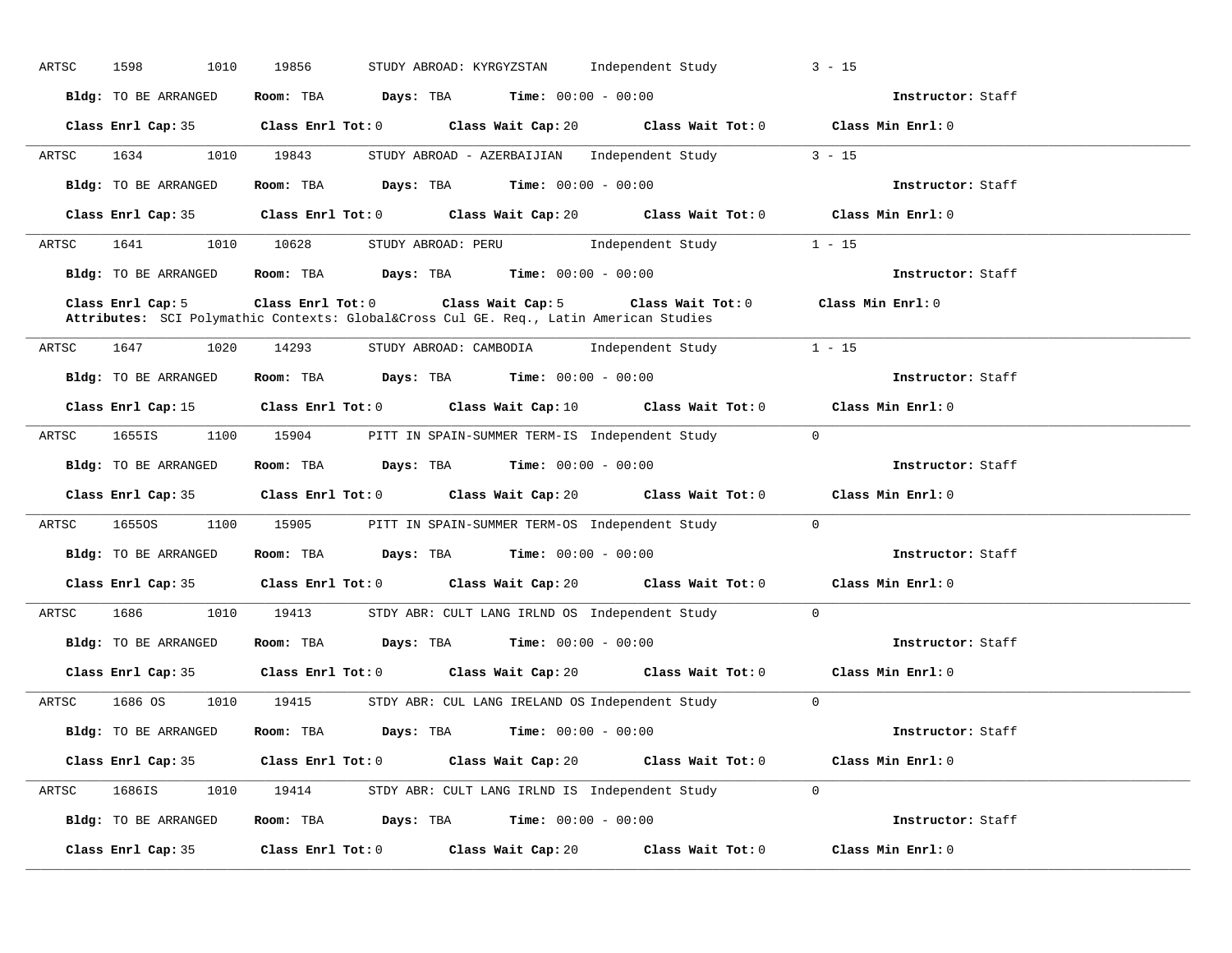| ARTSC 1710 1300 16499 | PITT IN SCOTLAND <b>Example 1</b> Independent Study                                                  | $\overline{1}$    |
|-----------------------|------------------------------------------------------------------------------------------------------|-------------------|
| Bldg: TO BE ARRANGED  | Room: TBA $Days:$ TBA $Time: 00:00 - 00:00$                                                          | Instructor: Staff |
|                       | Class Enrl Cap: 35 Class Enrl Tot: 0 Class Wait Cap: 20 Class Wait Tot: 0 Class Min Enrl: 0          |                   |
|                       | ARTSC 1710IS 1305 16500 PITT IN SCOTLAND - IS Independent Study 0                                    |                   |
| Bldg: TO BE ARRANGED  | Room: TBA $\rule{1em}{0.15mm}$ Days: TBA Time: $00:00 - 00:00$                                       | Instructor: Staff |
|                       | Class Enrl Cap: 35 Class Enrl Tot: 0 Class Wait Cap: 20 Class Wait Tot: 0                            | Class Min Enrl: 0 |
|                       | ARTSC 17100S 1310 16501 PITT IN SCOTLAND - OS Independent Study 0                                    |                   |
|                       | Bldg: TO BE ARRANGED Room: TBA Days: TBA Time: 00:00 - 00:00                                         | Instructor: Staff |
|                       | Class Enrl Cap: 35 Class Enrl Tot: 0 Class Wait Cap: 20 Class Wait Tot: 0 Class Min Enrl: 0          |                   |
|                       | ARTSC 1756IS 1010 19357 PITT IN GHANA - IS Independent Study 0                                       |                   |
| Bldg: TO BE ARRANGED  | Room: TBA $\rule{1em}{0.15mm}$ Days: TBA $\rule{1.15mm}]{0.15mm}$ Time: $00:00 - 00:00$              | Instructor: Staff |
|                       | Class Enrl Cap: 35 Class Enrl Tot: 0 Class Wait Cap: 20 Class Wait Tot: 0 Class Min Enrl: 0          |                   |
|                       | ARTSC 17560S 1010 19358 PITT IN GHANA - OS Independent Study 0                                       |                   |
|                       | Bldg: TO BE ARRANGED Room: TBA Days: TBA Time: 00:00 - 00:00                                         | Instructor: Staff |
|                       | Class Enrl Cap: 35 Class Enrl Tot: 0 Class Wait Cap: 20 Class Wait Tot: 0 Class Min Enrl: 0          |                   |
|                       | ARTSC 1759IS 1050 16156 PITT IN ECUADOR - IS Independent Study 0                                     |                   |
|                       | <b>Bldg:</b> TO BE ARRANGED <b>ROOM:</b> TBA <b>Days:</b> TBA <b>Time:</b> $00:00 - 00:00$           | Instructor: Staff |
|                       | Class Enrl Cap: 35 Class Enrl Tot: 0 Class Wait Cap: 20 Class Wait Tot: 0 Class Min Enrl: 0          |                   |
|                       | ARTSC 17590S 1050 16157 PITT IN ECUADOR - OS Independent Study 0                                     |                   |
|                       | <b>Bldg:</b> TO BE ARRANGED <b>ROOM:</b> TBA <b>Days:</b> TBA <b>Time:</b> $00:00 - 00:00$           | Instructor: Staff |
|                       | Class Enrl Cap: 35 Class Enrl Tot: 0 Class Wait Cap: 20 Class Wait Tot: 0 Class Min Enrl: 0          |                   |
|                       | ARTSC 1760IS 1100 16222 PITT IN ECUADOR -IS Independent Study 0                                      |                   |
|                       | Bldg: TO BE ARRANGED Room: TBA Days: TBA Time: 00:00 - 00:00 PITT IN ECUADOR: FLAS Instructor: Staff |                   |
|                       | Class Enrl Cap: 35 Class Enrl Tot: 0 Class Wait Cap: 20 Class Wait Tot: 0 Class Min Enrl: 0          |                   |
|                       | ARTSC 1779 1010 19897 INTERPROFESSIONAL ST-N IRELANDIndependent Study 3 - 15                         |                   |
|                       | Bldg: TO BE ARRANGED Room: TBA Days: TBA Time: $00:00 - 00:00$                                       |                   |
|                       | Class Enrl Cap: 35 Class Enrl Tot: 0 Class Wait Cap: 20 Class Wait Tot: 0                            | Class Min Enrl: 0 |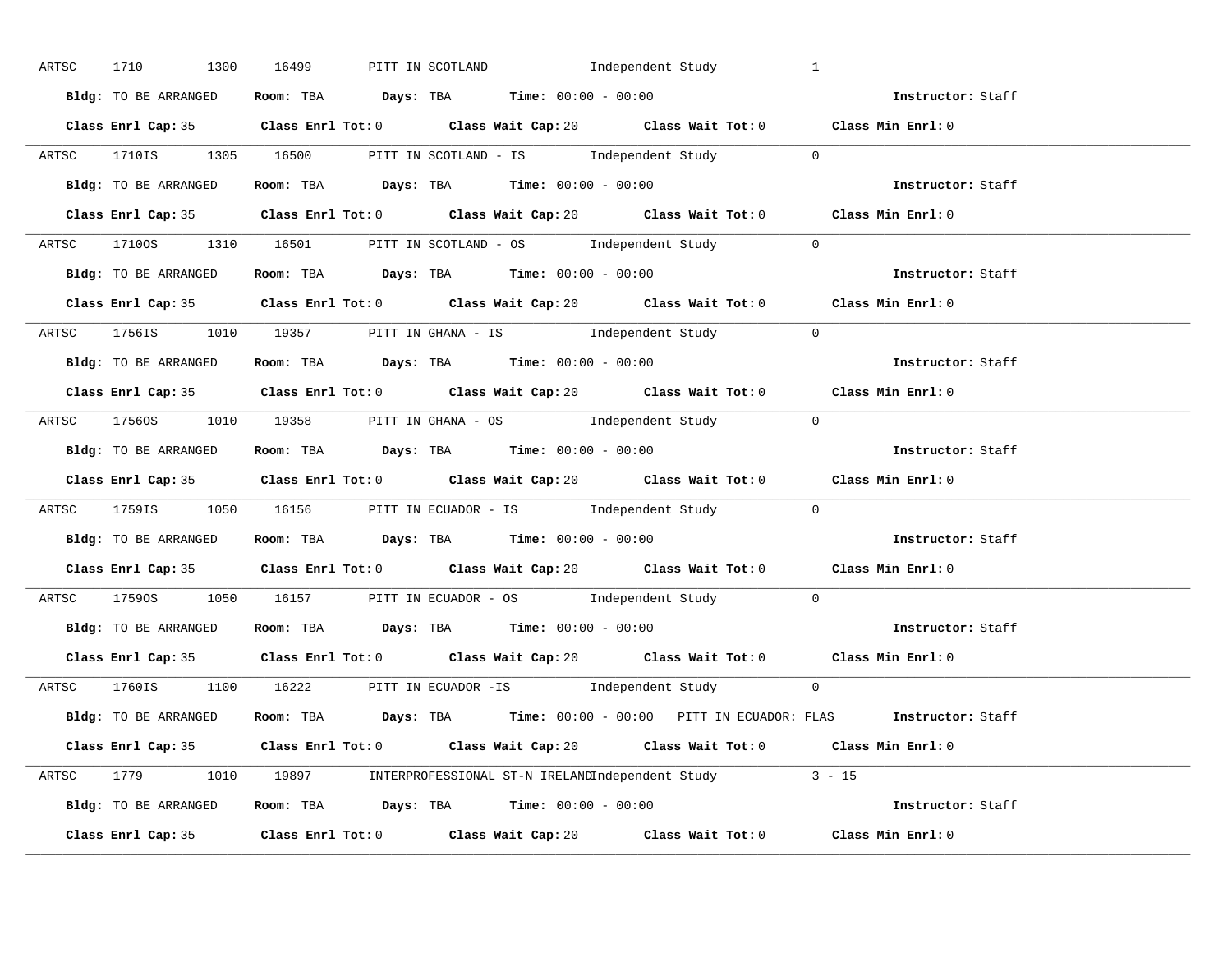#### Report ID: SR201 **University of Pittsburgh** Page No. 49 of 591 **Schedule of Classes for Summer Term 2020-2021** Run Date: 11/06/2020 **Twelve Week** Run Time: 17:00:17

# **Dietrich Sch Arts and Sciences - Undergraduate Instruction - Subject: Arts and Sciences**

| Subject              | Catalog Nbr Section Class Nbr | Course Title                                                                                         |                                                 | Component                                       | Units<br>Topics                            |  |
|----------------------|-------------------------------|------------------------------------------------------------------------------------------------------|-------------------------------------------------|-------------------------------------------------|--------------------------------------------|--|
| 1779IS<br>ARTSC      | 1010                          | 19898                                                                                                | INTERPROFESSIONAL ST-N IRLN ISIndependent Study |                                                 | $\Omega$                                   |  |
| Bldg: TO BE ARRANGED |                               | Room: TBA $Days: TBA$ Time: $00:00 - 00:00$                                                          |                                                 |                                                 | Instructor: Staff                          |  |
|                      |                               | Class Enrl Cap: 35 $\qquad$ Class Enrl Tot: 0 $\qquad$ Class Wait Cap: 20 $\qquad$ Class Wait Tot: 0 |                                                 |                                                 | Class Min Enrl: 0                          |  |
| 17790S<br>ARTSC      | 1010 19899                    |                                                                                                      |                                                 | INTERPROFESSIONAL ST-N IRLN OSIndependent Study | $\Omega$                                   |  |
| Bldg: TO BE ARRANGED |                               | Room: TBA $\rule{1em}{0.15mm}$ Days: TBA Time: $00:00 - 00:00$                                       |                                                 |                                                 | Instructor: Staff                          |  |
|                      |                               | Class Enrl Cap: 35 Class Enrl Tot: 0 Class Wait Cap: 20 Class Wait Tot: 0 Class Min Enrl: 0          |                                                 |                                                 |                                            |  |
| ARTSC                |                               | 1899 1300 17400 INTERNSHIP ABROAD 1nternship                                                         |                                                 |                                                 | $1 - 12$                                   |  |
| Bldg: TO BE ARRANGED |                               | Room: TBA $\rule{1em}{0.15mm}$ Days: TBA $\rule{1.5mm}{0.15mm}$ Time: $00:00 - 00:00$                |                                                 |                                                 | Instructor: Staff                          |  |
|                      |                               | Class Enrl Cap: 35 Class Enrl Tot: 0 Class Wait Cap: 20 Class Wait Tot: 0 Class Min Enrl: 0          |                                                 |                                                 |                                            |  |
| 1900<br>ARTSC        |                               | 1010 10637 ARTSC ACADEMIC INTERNSHIP Internship                                                      |                                                 |                                                 | $1 - 3$                                    |  |
| Bldg: TO BE ARRANGED |                               | Room: TBA $Days:$ TBA $Time: 00:00 - 00:00$                                                          |                                                 |                                                 | Instructor: Twyning, John A                |  |
|                      |                               | Class Enrl Cap: 35 Class Enrl Tot: 0 Class Wait Cap: 20 Class Wait Tot: 0 Class Min Enrl: 0          |                                                 |                                                 |                                            |  |
| ARTSC                |                               | 1900 1015 19784 ARTSC ACADEMIC INTERNSHIP Internship                                                 |                                                 |                                                 | $1 - 3$                                    |  |
| Bldg: TO BE ARRANGED |                               | Room: TBA $Days:$ TBA $Time: 00:00 - 00:00$                                                          |                                                 |                                                 | Instructor: Staff                          |  |
|                      |                               | Class Enrl Cap: 35 Class Enrl Tot: 0 Class Wait Cap: 20 Class Wait Tot: 0 Class Min Enrl: 0          |                                                 |                                                 |                                            |  |
| 1901<br>ARTSC        | 1100                          | 15426        INDEPENDENT STUDY                Independent Study                                      |                                                 |                                                 | $1 - 3$                                    |  |
| Bldg: TO BE ARRANGED |                               | Room: TBA $Days:$ TBA $Time:$ $00:00 - 00:00$                                                        |                                                 |                                                 | Instructor: Twyning, John A                |  |
|                      |                               | Class Enrl Cap: 35 Class Enrl Tot: 0 Class Wait Cap: 20 Class Wait Tot: 0 Class Min Enrl: 0          |                                                 |                                                 |                                            |  |
| ARTSC                |                               | 1991 1010 19890 LATIN AMERICAN FIELD TRIP Directed Studies                                           |                                                 |                                                 | $3 - 6$                                    |  |
| Bldg: TO BE ARRANGED |                               | Room: TBA $Days:$ TBA $Time: 00:00 - 00:00$                                                          |                                                 |                                                 | Instructor: Carvalho, Ana Paula Raulino De |  |
|                      |                               | Class Enrl Cap: 35 Class Enrl Tot: 0 Class Wait Cap: 20 Class Wait Tot: 0                            |                                                 |                                                 | Class Min Enrl: 0                          |  |
| ARTSC<br>1991IS      | 1010                          | 19891 1989                                                                                           | LATIN AMERICAN FIELD TRIP IS Directed Studies   |                                                 | $\Omega$                                   |  |
| Bldg: TO BE ARRANGED |                               | Room: TBA $Days:$ TBA $Time: 00:00 - 00:00$                                                          |                                                 |                                                 | Instructor: Staff                          |  |
| Class Enrl Cap: 35   |                               | Class Enrl Tot: 0 Class Wait Cap: 20                                                                 |                                                 | Class Wait Tot: 0                               | Class Min Enrl: 0                          |  |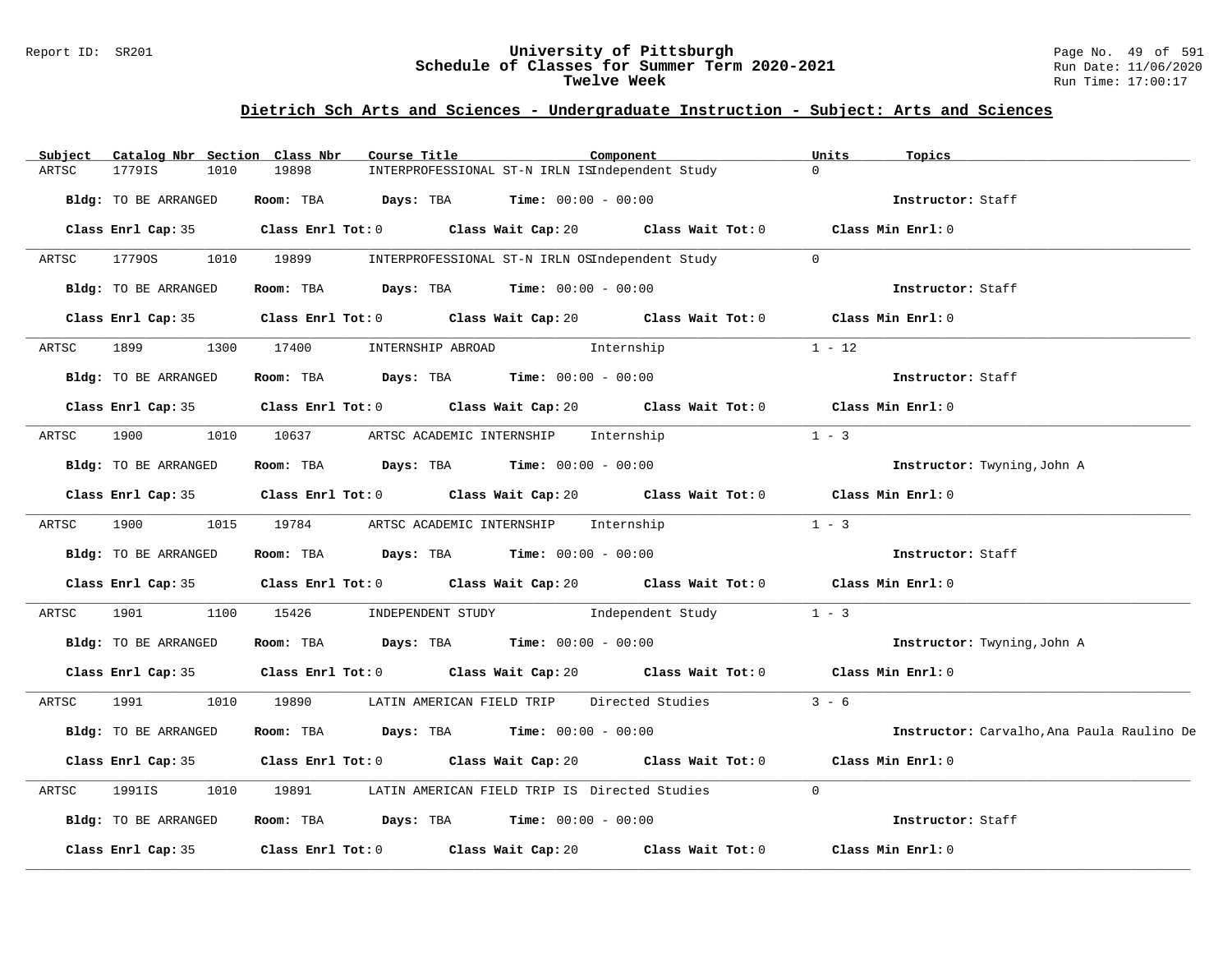| ARTSC | 19910S               | 1010 | 19892             |           | LATIN AMERICAN FIELD TRIP OS Directed Studies |                   |                   |  |
|-------|----------------------|------|-------------------|-----------|-----------------------------------------------|-------------------|-------------------|--|
|       | Bldg: TO BE ARRANGED |      | Room: TBA         | Days: TBA | <b>Time:</b> $00:00 - 00:00$                  |                   | Instructor: Staff |  |
|       | Class Enrl Cap: 35   |      | Class Enrl Tot: 0 |           | Class Wait Cap: 20                            | Class Wait Tot: 0 | Class Min Enrl: 0 |  |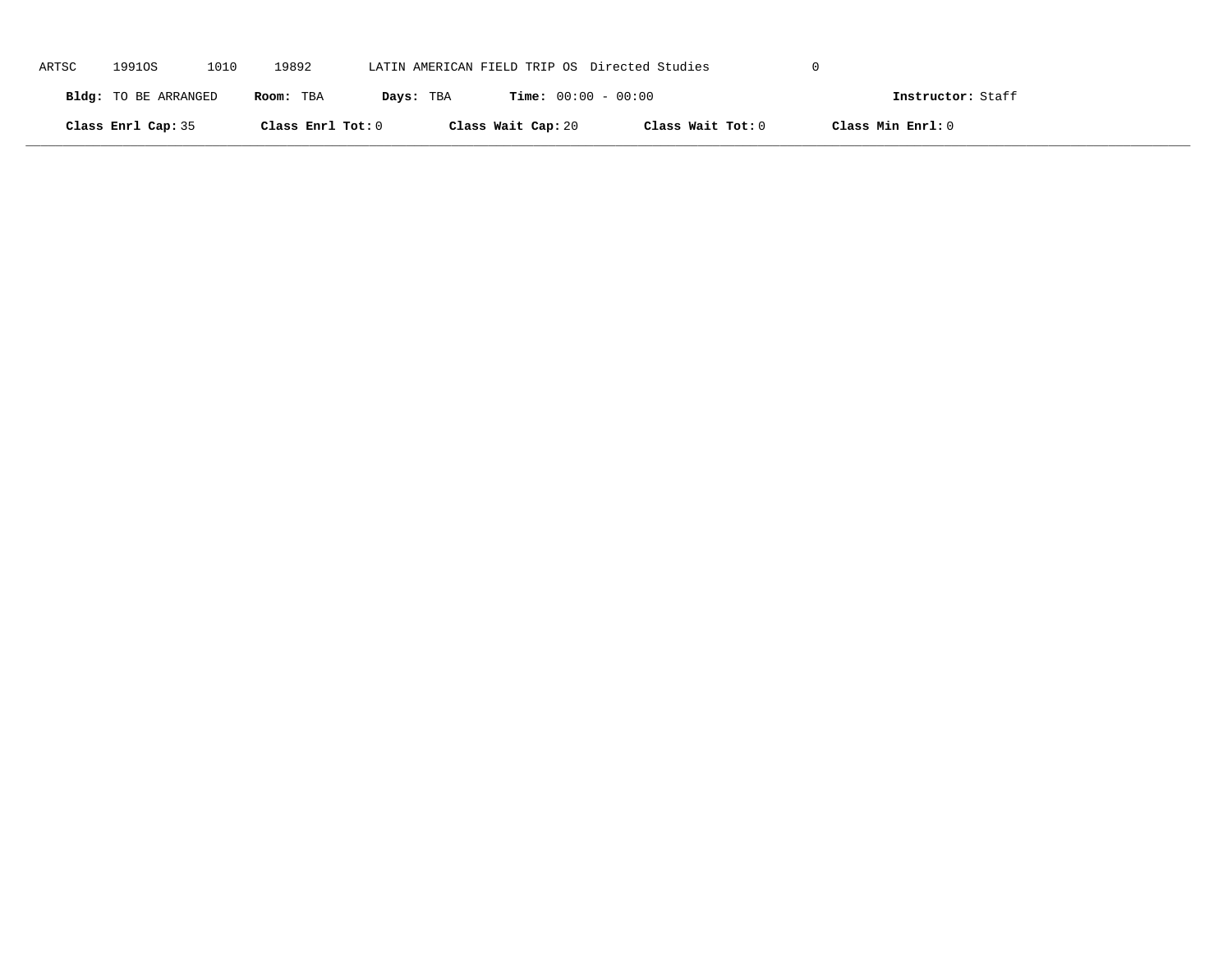#### Report ID: SR201 **University of Pittsburgh** Page No. 51 of 591 **Schedule of Classes for Summer Term 2020-2021** Run Date: 11/06/2020 **Twelve Week** Run Time: 17:00:17

### **Dietrich Sch Arts and Sciences - Chemistry - Subject: Chemistry**

| Subject               | Catalog Nbr Section Class Nbr                                             | Course Title                                                                                                                                                                                                                                                                                                                                                                       | Component                                     | Units             | Topics                              |
|-----------------------|---------------------------------------------------------------------------|------------------------------------------------------------------------------------------------------------------------------------------------------------------------------------------------------------------------------------------------------------------------------------------------------------------------------------------------------------------------------------|-----------------------------------------------|-------------------|-------------------------------------|
| 1710<br><b>CHEM</b>   | 1010<br>10030                                                             | UNDERGRADUATE RESEARCH                                                                                                                                                                                                                                                                                                                                                             | Practicum                                     | $1 - 6$           |                                     |
| Bldg: WEB Based Class | Room: TBA                                                                 | Days: TBA                                                                                                                                                                                                                                                                                                                                                                          | Time: $00:00 - 00:00$                         |                   | Instructor: Bandik, George C        |
| Class Enrl Cap: 25    | Class Enrl Tot: 0<br>Attributes: Capstone Course                          | Class Wait Cap: 20                                                                                                                                                                                                                                                                                                                                                                 | Class Wait Tot: 0                             |                   | Class Min Enrl: 0                   |
| 1711<br>CHEM          | 1010<br>10029                                                             | UNDGR RESEARCH WRITING PRACTCMPracticum                                                                                                                                                                                                                                                                                                                                            |                                               | $\mathbf{1}$      |                                     |
| Bldg: WEB Based Class | Room: TBA                                                                 | Days: TBA                                                                                                                                                                                                                                                                                                                                                                          | <b>Time:</b> $00:00 - 00:00$                  |                   | Instructor: Bandik, George C        |
| Class Enrl Cap: 5     | Class Enrl Tot: 0                                                         | Class Wait Cap: 5<br>Attributes: Capstone Course, Writing Intensive Course (WRIT)                                                                                                                                                                                                                                                                                                  | Class Wait Tot: 0                             | Class Min Enrl: 0 |                                     |
| 2000<br>CHEM          | 1010<br>10031                                                             |                                                                                                                                                                                                                                                                                                                                                                                    | RESEARCH AND THESIS MS DEGREE Thesis Research | $1 - 12$          |                                     |
| Bldg: WEB Based Class | Room: TBA                                                                 | Days: TBA                                                                                                                                                                                                                                                                                                                                                                          | <b>Time:</b> $00:00 - 00:00$                  |                   | Instructor: Floreancig, Paul Edward |
| Class Enrl Cap: 300   |                                                                           | Class Wait Cap: 0<br>Class Enrl Tot: 0                                                                                                                                                                                                                                                                                                                                             | Class Wait Tot: 0                             |                   | Class Min Enrl: 0                   |
| 2190<br><b>CHEM</b>   | 1010<br>10315                                                             | SEMINAR IN INORGANIC CHEMISTRYSeminar                                                                                                                                                                                                                                                                                                                                              |                                               | $\mathbf{1}$      |                                     |
| Bldg: WEB Based Class | Room: TBA                                                                 | Days: MWF                                                                                                                                                                                                                                                                                                                                                                          | <b>Time:</b> $13:00 - 15:50$                  |                   | Instructor: Floreanciq, Paul Edward |
| Class Enrl Cap: 10    | Class Enrl Tot: 0<br>Room Characteristics: PeopleSoft - Scheduled (PS)(1) | Class Wait Cap: 0<br>Combined Section ID: 0043(CHEM 2190/2290) - CHEM 2290(#10032)                                                                                                                                                                                                                                                                                                 | Class Wait Tot: 0                             | Class Min Enrl: 0 |                                     |
|                       |                                                                           | <b></b> The planned operational modality for this class is REMOTE. For more information please visit <a<br>href="http://www.provost.pitt.edu/students/student-success-flexpitt/flex-pitt-quarded-risk-posture-all-students-remote"<br/>target="_blank"&gt;http://www.provost.pitt.edu/students/student-success-flexpitt/flex-pitt-quarded-risk-posture-all-students-remote/</a<br> |                                               |                   |                                     |
| 2290<br>CHEM          | 1010<br>10032                                                             | SEMINAR IN ANALYTCAL CHEMISTRYSeminar                                                                                                                                                                                                                                                                                                                                              |                                               | $\mathbf{1}$      |                                     |
| Bldg: WEB Based Class | Room: TBA                                                                 | Days: MWF                                                                                                                                                                                                                                                                                                                                                                          | <b>Time:</b> $13:00 - 15:50$                  |                   | Instructor: Floreancig, Paul Edward |
| Class Enrl Cap: 10    | Class Enrl Tot: 0<br>Room Characteristics: PeopleSoft - Scheduled (PS)(1) | Class Wait Cap: 0<br>Combined Section ID: 0043(CHEM 2190/2290) - CHEM 2190(#10315)                                                                                                                                                                                                                                                                                                 | Class Wait Tot: 0                             | Class Min Enrl: 0 |                                     |
|                       |                                                                           | <b></b> The planned operational modality for this class is REMOTE. For more information please visit <a<br>href="http://www.provost.pitt.edu/students/student-success-flexpitt/flex-pitt-quarded-risk-posture-all-students-remote"<br/>target="_blank"&gt;http://www.provost.pitt.edu/students/student-success-flexpitt/flex-pitt-guarded-risk-posture-all-students-remote/</a<br> |                                               |                   |                                     |

**\_\_\_\_\_\_\_\_\_\_\_\_\_\_\_\_\_\_\_\_\_\_\_\_\_\_\_\_\_\_\_\_\_\_\_\_\_\_\_\_\_\_\_\_\_\_\_\_\_\_\_\_\_\_\_\_\_\_\_\_\_\_\_\_\_\_\_\_\_\_\_\_\_\_\_\_\_\_\_\_\_\_\_\_\_\_\_\_\_\_\_\_\_\_\_\_\_\_\_\_\_\_\_\_\_\_\_\_\_\_\_\_\_\_\_\_\_\_\_\_\_\_\_\_\_\_\_\_\_\_\_\_\_\_\_\_\_\_\_\_\_\_\_\_\_\_\_\_\_\_\_\_\_\_\_\_**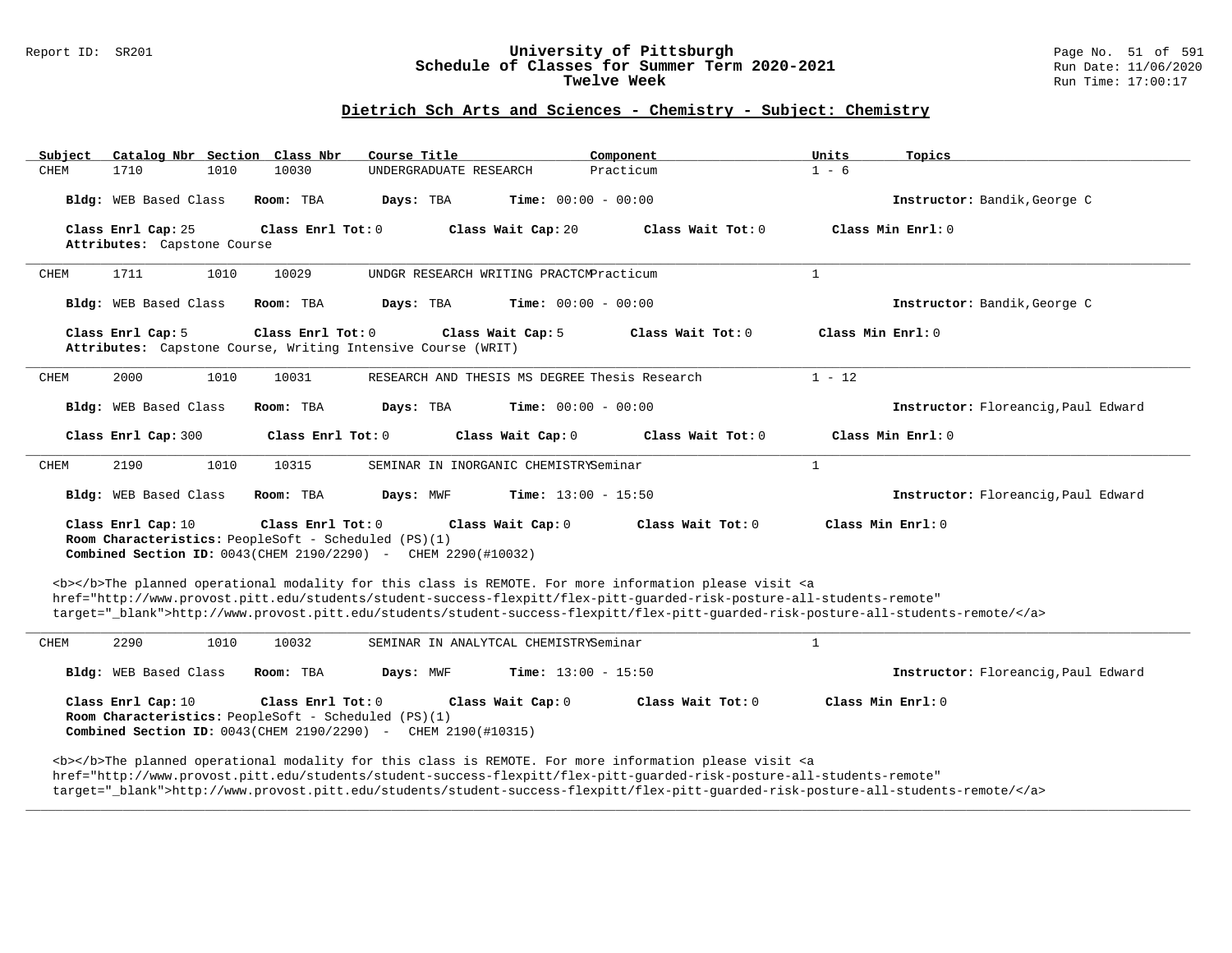### Report ID: SR201 **University of Pittsburgh** Page No. 52 of 591 **Schedule of Classes for Summer Term 2020-2021** Run Date: 11/06/2020 **Twelve Week Run Time:** 17:00:17

# **Dietrich Sch Arts and Sciences - Chemistry - Subject: Chemistry**

| Subject     | Catalog Nbr Section Class Nbr                                              |                   | Course Title                                                                                                                                                                                                                              | Component         | Units<br>Topics                                                                                                                   |  |
|-------------|----------------------------------------------------------------------------|-------------------|-------------------------------------------------------------------------------------------------------------------------------------------------------------------------------------------------------------------------------------------|-------------------|-----------------------------------------------------------------------------------------------------------------------------------|--|
| CHEM        | 2390<br>1010                                                               | 10033             | SEMINAR IN ORGANIC CHEMISTRY Seminar                                                                                                                                                                                                      |                   | $\mathbf{1}$                                                                                                                      |  |
|             | Bldg: WEB Based Class                                                      | Room: TBA         | Days: TuTh<br><b>Time:</b> $13:00 - 16:50$                                                                                                                                                                                                |                   | Instructor: Floreancig, Paul Edward                                                                                               |  |
|             | Class Enrl Cap: 10                                                         | Class Enrl Tot: 0 | Class Wait Cap: 0                                                                                                                                                                                                                         | Class Wait Tot: 0 | Class Min Enrl: 0                                                                                                                 |  |
|             | Room Characteristics: PeopleSoft - Scheduled (PS)(1)                       |                   |                                                                                                                                                                                                                                           |                   |                                                                                                                                   |  |
|             |                                                                            |                   | <b></b> The planned operational modality for this class is REMOTE. For more information please visit <a< td=""><td></td><td></td><td></td></a<>                                                                                           |                   |                                                                                                                                   |  |
|             |                                                                            |                   | href="http://www.provost.pitt.edu/students/student-success-flexpitt/flex-pitt-quarded-risk-posture-all-students-remote"                                                                                                                   |                   |                                                                                                                                   |  |
|             |                                                                            |                   |                                                                                                                                                                                                                                           |                   | target="_blank">http://www.provost.pitt.edu/students/student-success-flexpitt/flex-pitt-quarded-risk-posture-all-students-remote/ |  |
| CHEM        | 2490<br>1010                                                               | 10034             | SEMINAR IN PHYSICAL CHEMISTRY Seminar                                                                                                                                                                                                     |                   | $\mathbf{1}$                                                                                                                      |  |
| Bldg: TBA   |                                                                            | Room: TBA         | Days: F<br><b>Time:</b> $09:00 - 11:50$                                                                                                                                                                                                   |                   | Instructor: Staff                                                                                                                 |  |
|             | Bldg: WEB Based Class                                                      | Room: TBA         | Days: W<br><b>Time:</b> $14:00 - 17:50$                                                                                                                                                                                                   |                   | Instructor: Floreancig, Paul Edward                                                                                               |  |
|             | Class Enrl Cap: 10<br>Room Characteristics: PeopleSoft - Scheduled (PS)(1) | Class Enrl Tot: 0 | Class Wait Cap: 0                                                                                                                                                                                                                         | Class Wait Tot: 0 | Class Min Enrl: 0                                                                                                                 |  |
|             |                                                                            |                   |                                                                                                                                                                                                                                           |                   |                                                                                                                                   |  |
|             |                                                                            |                   | <b></b> The planned operational modality for this class is REMOTE. For more information please visit <a<br>href="http://www.provost.pitt.edu/students/student-success-flexpitt/flex-pitt-quarded-risk-posture-all-students-remote"</a<br> |                   |                                                                                                                                   |  |
|             |                                                                            |                   |                                                                                                                                                                                                                                           |                   | target="_blank">http://www.provost.pitt.edu/students/student-success-flexpitt/flex-pitt-guarded-risk-posture-all-students-remote/ |  |
| <b>CHEM</b> | 2970<br>1010                                                               | 10035             | TEACHING OF CHEMISTRY                                                                                                                                                                                                                     | Practicum         | $\mathbf{1}$                                                                                                                      |  |
|             |                                                                            |                   |                                                                                                                                                                                                                                           |                   |                                                                                                                                   |  |
|             | <b>Bldg:</b> WEB Based Class                                               | Room: TBA         | Days: TBA<br><b>Time:</b> $00:00 - 00:00$                                                                                                                                                                                                 |                   | Instructor: Floreanciq, Paul Edward                                                                                               |  |
|             | Class Enrl Cap: 40                                                         | Class Enrl Tot: 0 | Class Wait Cap: 0                                                                                                                                                                                                                         | Class Wait Tot: 0 | Class Min Enrl: 0                                                                                                                 |  |
| CHEM        | 2990<br>1010                                                               | 10036             | INDEPENDENT STUDY                                                                                                                                                                                                                         | Independent Study | $1 - 12$                                                                                                                          |  |
|             | <b>Bldg:</b> WEB Based Class                                               | Room: TBA         | <b>Time:</b> $00:00 - 00:00$<br>Days: TBA                                                                                                                                                                                                 |                   | Instructor: Floreanciq, Paul Edward                                                                                               |  |
|             | Class Enrl Cap: 300                                                        | Class Enrl Tot: 0 | Class Wait Cap: 0                                                                                                                                                                                                                         | Class Wait Tot: 0 | Class Min Enrl: 0                                                                                                                 |  |
| CHEM        | 3000<br>1010                                                               | 10037             | RESEARCH AND DISSERTATION PHD Thesis Research                                                                                                                                                                                             |                   | $1 - 12$                                                                                                                          |  |
|             | Bldg: WEB Based Class                                                      | Room: TBA         | Time: $00:00 - 00:00$<br>Days: TBA                                                                                                                                                                                                        |                   | Instructor: Floreancig, Paul Edward                                                                                               |  |
|             | Class Enrl Cap: 300                                                        | Class Enrl Tot: 0 | Class Wait Cap: 0                                                                                                                                                                                                                         | Class Wait Tot: 0 | Class Min Enrl: 0                                                                                                                 |  |
| <b>CHEM</b> | 3300<br>1300                                                               | 19367             | ADVANCED TOPICS ORGANIC CHEM lLecture                                                                                                                                                                                                     |                   | $\mathbf{1}$                                                                                                                      |  |
|             | Bldg: TO BE ARRANGED                                                       | Room: TBA         | Days: TBA<br><b>Time:</b> $00:00 - 00:00$                                                                                                                                                                                                 |                   | HAZARDS IN THE CHEMICAL LAB Instructor: Wipf, Peter                                                                               |  |
|             | Class Enrl Cap: 20                                                         | Class Enrl Tot: 0 | Class Wait Cap: 0                                                                                                                                                                                                                         | Class Wait Tot: 0 | Class Min Enrl: 0                                                                                                                 |  |
|             |                                                                            |                   |                                                                                                                                                                                                                                           |                   |                                                                                                                                   |  |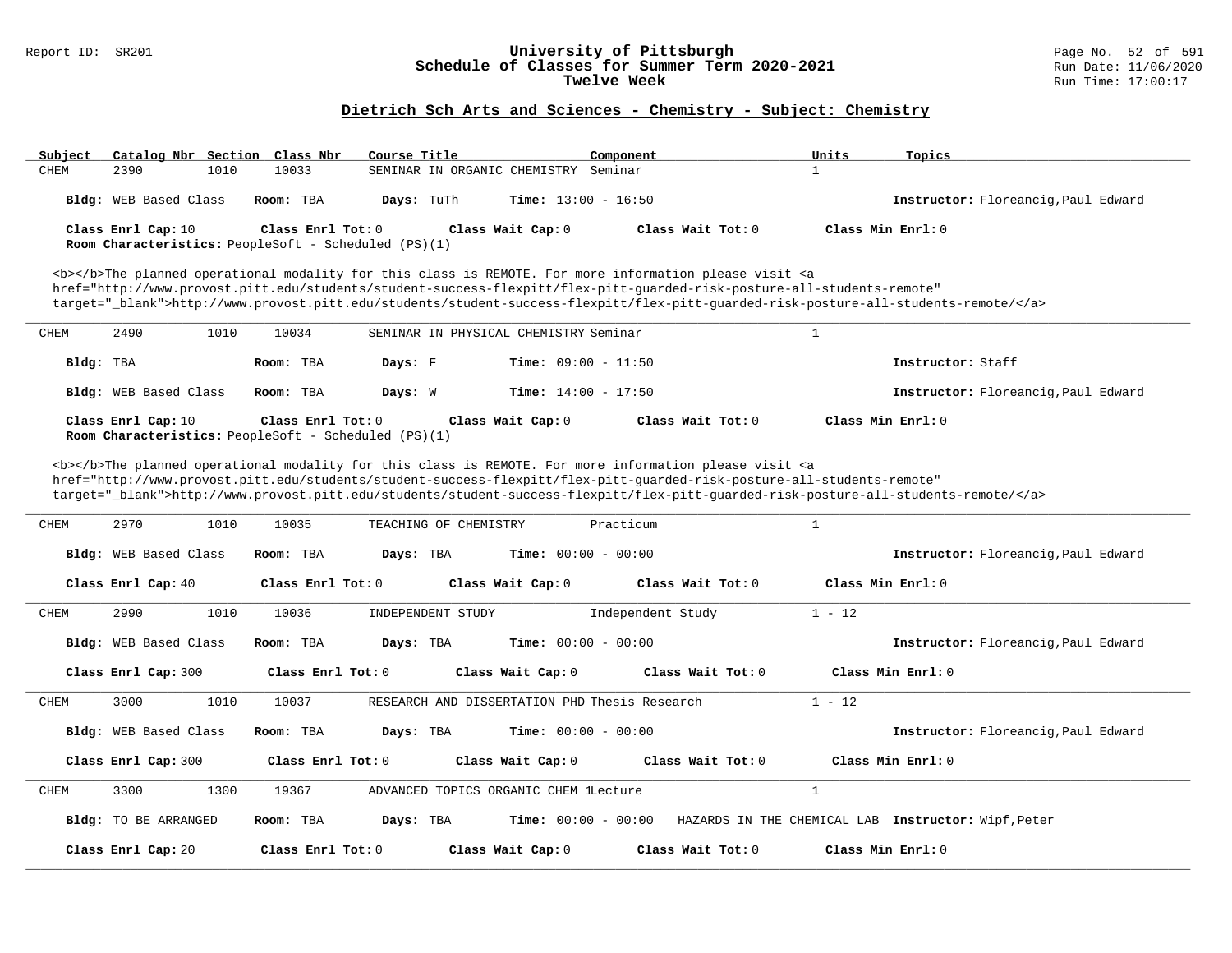|      | 3380                  | 1100 | 10652               | ORGANIC GROUP MEETING                                                                                                                                                                                                                                                                                                                                                                                                    |                              | Lecture             |                                                                                                                                                                                                                                                              |                                     |
|------|-----------------------|------|---------------------|--------------------------------------------------------------------------------------------------------------------------------------------------------------------------------------------------------------------------------------------------------------------------------------------------------------------------------------------------------------------------------------------------------------------------|------------------------------|---------------------|--------------------------------------------------------------------------------------------------------------------------------------------------------------------------------------------------------------------------------------------------------------|-------------------------------------|
|      | Bldg: TBA             |      | Room: TBA           | Days: Sa                                                                                                                                                                                                                                                                                                                                                                                                                 | <b>Time:</b> $09:30 - 10:55$ |                     | ORGANIC GROUP MEETING: KIODE Instructor: Koide, Kazunori                                                                                                                                                                                                     |                                     |
|      | Class Enrl Cap: 40    |      | Class Enrl Tot: 0   | Room Characteristics: PeopleSoft - Scheduled (PS)(1)                                                                                                                                                                                                                                                                                                                                                                     | Class Wait Cap: 0            | Class Wait Tot: 0   | Class Min Enrl: 0                                                                                                                                                                                                                                            |                                     |
| CHEM | 3390                  | 1010 | 10462               | SYNTHETIC ORGANIC COLLOQUIUM Colloquium                                                                                                                                                                                                                                                                                                                                                                                  |                              |                     |                                                                                                                                                                                                                                                              |                                     |
|      | Bldg: WEB Based Class |      | Room: TBA           | Days: Tu                                                                                                                                                                                                                                                                                                                                                                                                                 | <b>Time:</b> $19:00 - 21:55$ |                     |                                                                                                                                                                                                                                                              | Instructor: Wipf, Peter             |
|      |                       |      |                     |                                                                                                                                                                                                                                                                                                                                                                                                                          |                              |                     |                                                                                                                                                                                                                                                              |                                     |
|      |                       |      |                     |                                                                                                                                                                                                                                                                                                                                                                                                                          |                              |                     |                                                                                                                                                                                                                                                              | Curran, Dennis P                    |
|      | Class Enrl Cap: 45    |      | Class Enrl Tot: $0$ | Room Characteristics: PeopleSoft - Scheduled (PS)(1)                                                                                                                                                                                                                                                                                                                                                                     | Class Wait Cap: 0            | Class Wait $Tot: 0$ | Class Min Enrl: 0                                                                                                                                                                                                                                            |                                     |
|      |                       |      |                     | <b></b> The planned operational modality for this class is REMOTE. For more information please visit <a< td=""><td></td><td></td><td>href="http://www.provost.pitt.edu/students/student-success-flexpitt/flex-pitt-quarded-risk-posture-all-students-remote"<br/>target="_blank"&gt;http://www.provost.pitt.edu/students/student-success-flexpitt/flex-pitt-guarded-risk-posture-all-students-remote/</td><td></td></a<> |                              |                     | href="http://www.provost.pitt.edu/students/student-success-flexpitt/flex-pitt-quarded-risk-posture-all-students-remote"<br>target="_blank">http://www.provost.pitt.edu/students/student-success-flexpitt/flex-pitt-guarded-risk-posture-all-students-remote/ |                                     |
|      | 3902                  | 1010 | 10038               | DIRECTED STUDY                                                                                                                                                                                                                                                                                                                                                                                                           |                              | Directed Studies    | $1 - 12$                                                                                                                                                                                                                                                     |                                     |
| CHEM | Bldg: WEB Based Class |      | Room: TBA           | Days: TBA                                                                                                                                                                                                                                                                                                                                                                                                                | <b>Time:</b> $00:00 - 00:00$ |                     |                                                                                                                                                                                                                                                              | Instructor: Floreancig, Paul Edward |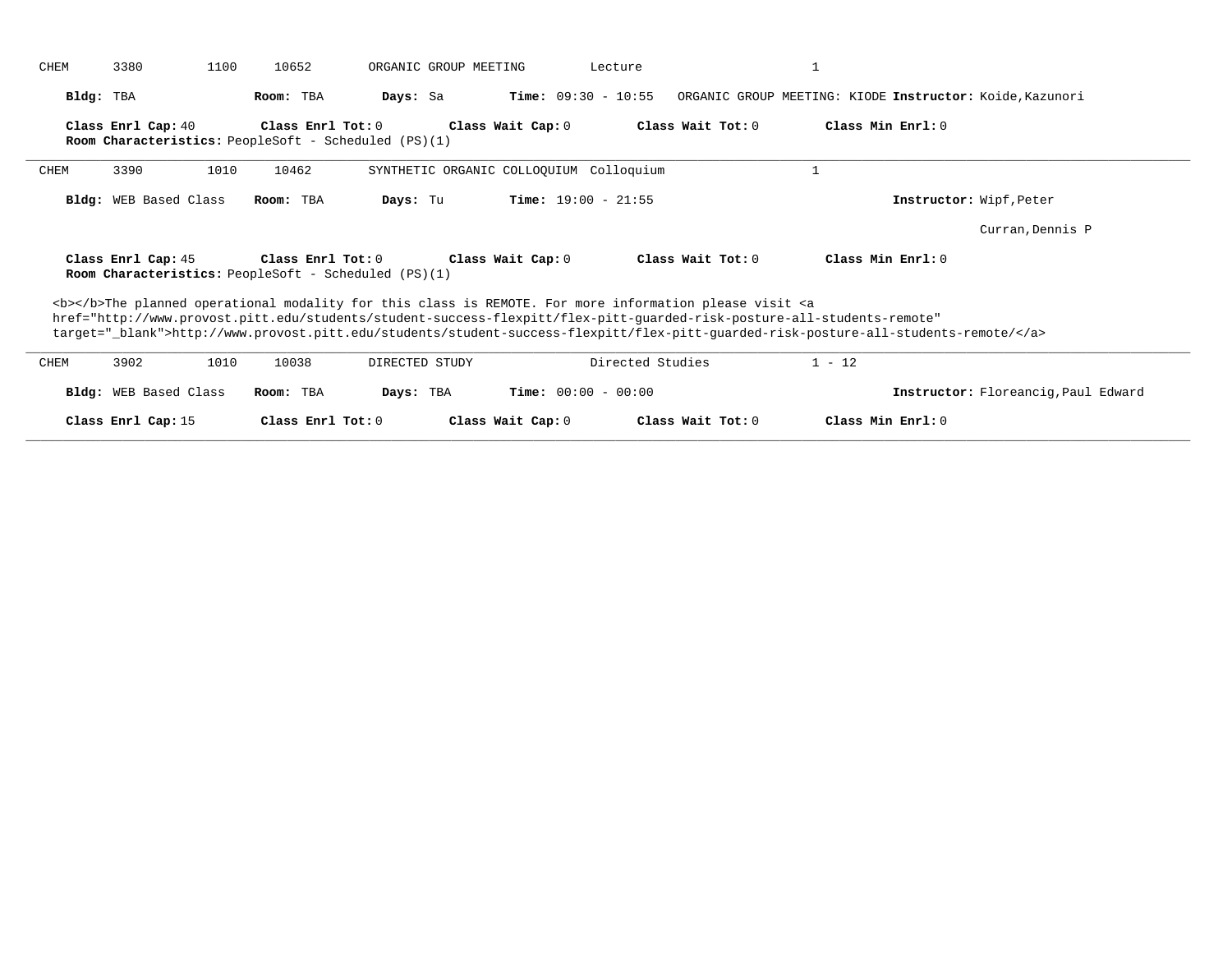# Report ID: SR201 **1988 Mage 10: SR201 University of Pittsburgh University of Pittsburgh** Page No. 54 of 591 Schedule of Classes for Summer Term 2020-2021

#### **Dietrich Sch Arts and Sciences - Classics - Subject: Classics**

**\_\_\_\_\_\_\_\_\_\_\_\_\_\_\_\_\_\_\_\_\_\_\_\_\_\_\_\_\_\_\_\_\_\_\_\_\_\_\_\_\_\_\_\_\_\_\_\_\_\_\_\_\_\_\_\_\_\_\_\_\_\_\_\_\_\_\_\_\_\_\_\_\_\_\_\_\_\_\_\_\_\_\_\_\_\_\_\_\_\_\_\_\_\_\_\_\_\_\_\_\_\_\_\_\_\_\_\_\_\_\_\_\_\_\_\_\_\_\_\_\_\_\_\_\_\_\_\_\_\_\_\_\_\_\_\_\_\_\_\_\_\_\_\_\_\_\_\_\_\_\_\_\_\_\_\_ Subject Catalog Nbr Section Class Nbr Course Title Component Units Topics** CLASSICAL MYTHOLOGY & LIT Lecture **Bldg:** TBA **Room:** TBA **Days:** W **Time:** 18:00 - 21:15 **Instructor:** Scott,Wesley B **Class Enrl Cap:** 10 **Class Enrl Tot:** 0 **Class Wait Cap:** 10 **Class Wait Tot:** 0 **Class Min Enrl:** 0 **Attributes:** DSAS Geographic Region General Ed. Requirement, DSAS Literature General Ed. Requirement, Children's Literature, Medieval & Renaissance Studies, SCI Polymathic Contexts: Global&Cross Cul GE. Req., SCI Polymathic Contexts: Humanistic GE. Req., European and Eurasian Studies, West European Studies **Room Characteristics:** PeopleSoft - Scheduled (PS)(1) **Combined Section ID:** 0038(CLASS/1130/RELGST/1140) - RELGST 1144(#16149) Ego, position in society, love for family, respect (for others and oneself), violence (self-inflicted and toward others), and cultural arrogance ¿ these issues and concepts, plus a host of others, were as familiar and important to the Greeks and Romans as they are for us today. One important source material Greeks and Romans could turn to as a mechanism for addressing these concerns was myth. In this course, we will read various works by Homer, the lyric poets, Aeschylus, Sophocles, Euripides, Ovid, and Vergil, all of whom rely on myth as the mechanism for investigating and answering the basic question of what it means to be a human being functioning within the framework of a seemingly restrictive society in a seemingly meaningless natural world. By studying the various treatments of myth, we will see how myth was deliberately manipulated to entertain, instruct, and, on occasion, even hoodwink the citizenry. **\_\_\_\_\_\_\_\_\_\_\_\_\_\_\_\_\_\_\_\_\_\_\_\_\_\_\_\_\_\_\_\_\_\_\_\_\_\_\_\_\_\_\_\_\_\_\_\_\_\_\_\_\_\_\_\_\_\_\_\_\_\_\_\_\_\_\_\_\_\_\_\_\_\_\_\_\_\_\_\_\_\_\_\_\_\_\_\_\_\_\_\_\_\_\_\_\_\_\_\_\_\_\_\_\_\_\_\_\_\_\_\_\_\_\_\_\_\_\_\_\_\_\_\_\_\_\_\_\_\_\_\_\_\_\_\_\_\_\_\_\_\_\_\_\_\_\_\_\_\_\_\_\_\_\_\_**

| CLASS | 2995                         | 1010 | 10445             | DIRECTED STUDY |                              | Directed Studies  | $-9$ |                              |
|-------|------------------------------|------|-------------------|----------------|------------------------------|-------------------|------|------------------------------|
|       | Bldg: TO BE ARRANGED         |      | Room: TBA         | Days: TBA      | <b>Time:</b> $00:00 - 00:00$ |                   |      | Instructor: Possanza, D Mark |
|       | Class Enrl Cap: 25           |      | Class Enrl Tot: 0 |                | Class Wait Cap: 0            | Class Wait Tot: 0 |      | Class Min Enrl: 0            |
|       | Special Permission Required. |      |                   |                |                              |                   |      |                              |

**\_\_\_\_\_\_\_\_\_\_\_\_\_\_\_\_\_\_\_\_\_\_\_\_\_\_\_\_\_\_\_\_\_\_\_\_\_\_\_\_\_\_\_\_\_\_\_\_\_\_\_\_\_\_\_\_\_\_\_\_\_\_\_\_\_\_\_\_\_\_\_\_\_\_\_\_\_\_\_\_\_\_\_\_\_\_\_\_\_\_\_\_\_\_\_\_\_\_\_\_\_\_\_\_\_\_\_\_\_\_\_\_\_\_\_\_\_\_\_\_\_\_\_\_\_\_\_\_\_\_\_\_\_\_\_\_\_\_\_\_\_\_\_\_\_\_\_\_\_\_\_\_\_\_\_\_**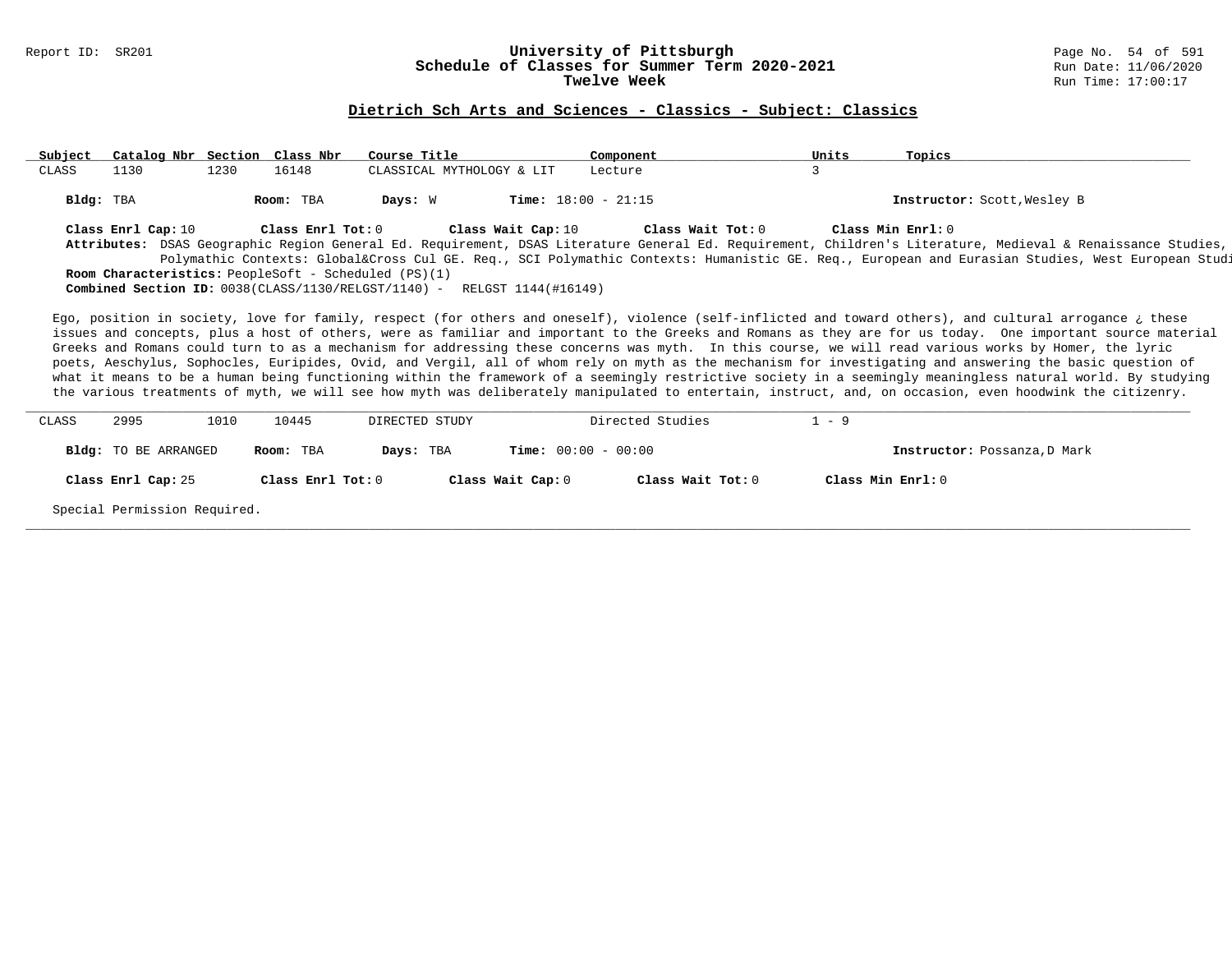### Report ID: SR201 **University of Pittsburgh** Page No. 55 of 591 **Schedule of Classes for Summer Term 2020-2021** Run Date: 11/06/2020 **Twelve Week Run Time:** 17:00:17

### **Dietrich Sch Arts and Sciences - Classics - Subject: Greek**

| Subject | Catalog Nbr Section Class Nbr |      |                     | Course Title      |                              | Component           | Units   | Topics                       |
|---------|-------------------------------|------|---------------------|-------------------|------------------------------|---------------------|---------|------------------------------|
| GREEK   | 2990                          | 1010 | 10453               | INDEPENDENT STUDY |                              | Independent Study   | $1 - 9$ |                              |
|         | <b>Bldg:</b> TO BE ARRANGED   |      | Room: TBA           | Days: TBA         | <b>Time:</b> $00:00 - 00:00$ |                     |         | Instructor: Floyd, Edwin D   |
|         | Class Enrl Cap: 25            |      | Class Enrl Tot: $0$ |                   | Class Wait Cap: 0            | Class Wait $Tot: 0$ |         | Class Min $Enrl: 0$          |
| GREEK   | 2995                          | 1010 | 10444               | DIRECTED STUDY    |                              | Directed Studies    | . – 9   |                              |
|         | <b>Bldg:</b> TO BE ARRANGED   |      | Room: TBA           | Days: TBA         | <b>Time:</b> $00:00 - 00:00$ |                     |         | Instructor: Possanza, D Mark |
|         | Class Enrl Cap: 25            |      | Class Enrl Tot: $0$ |                   | Class Wait Cap: 0            | Class Wait Tot: $0$ |         | Class Min $Enrl: 0$          |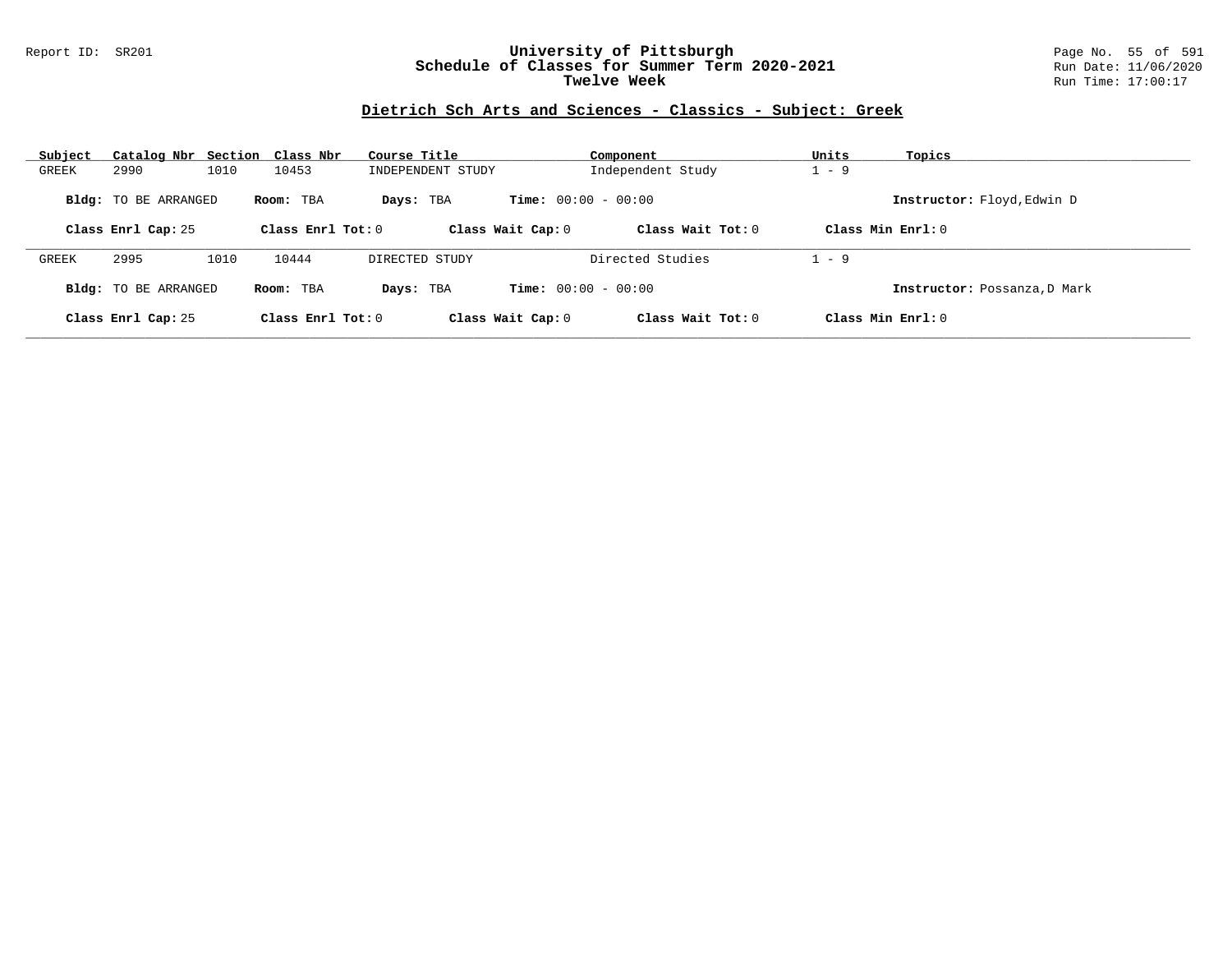### Report ID: SR201 **University of Pittsburgh** Page No. 56 of 591 **Schedule of Classes for Summer Term 2020-2021** Run Date: 11/06/2020 **Twelve Week Run Time:** 17:00:17

# **Dietrich Sch Arts and Sciences - Classics - Subject: Latin**

| Subject | Catalog Nbr Section Class Nbr |      |                     | Course Title      |                              | Component           | Units   | Topics                       |
|---------|-------------------------------|------|---------------------|-------------------|------------------------------|---------------------|---------|------------------------------|
| LATIN   | 2990                          | 1010 | 10451               | INDEPENDENT STUDY |                              | Independent Study   | $1 - 9$ |                              |
|         | <b>Bldg:</b> TO BE ARRANGED   |      | Room: TBA           | Days: TBA         | <b>Time:</b> $00:00 - 00:00$ |                     |         | Instructor: Floyd, Edwin D   |
|         | Class Enrl Cap: 25            |      | Class Enrl Tot: $0$ |                   | Class Wait Cap: 0            | Class Wait $Tot: 0$ |         | Class Min $Enrl: 0$          |
| LATIN   | 2995                          | 1010 | 10443               | DIRECTED STUDY    |                              | Directed Studies    | . – 9   |                              |
|         | <b>Bldg:</b> TO BE ARRANGED   |      | Room: TBA           | Days: TBA         | <b>Time:</b> $00:00 - 00:00$ |                     |         | Instructor: Possanza, D Mark |
|         | Class Enrl Cap: 25            |      | Class Enrl Tot: $0$ |                   | Class Wait Cap: 0            | Class Wait Tot: $0$ |         | Class Min $Enrl: 0$          |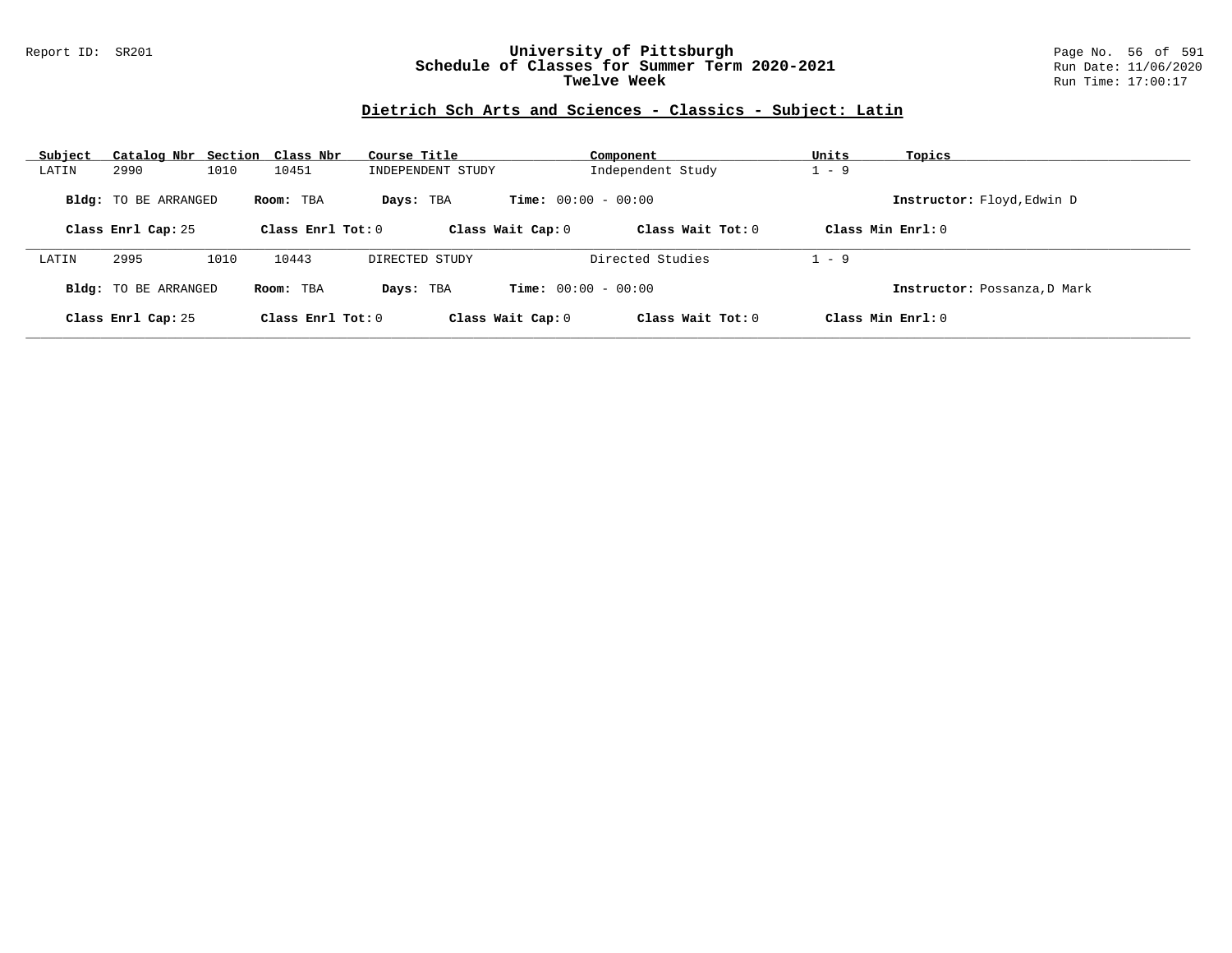# Report ID: SR201 **1988 Mage 10: SR201 University of Pittsburgh University of Pittsburgh** Page No. 57 of 591 Schedule of Classes for Summer Term 2020-2021

#### **Dietrich Sch Arts and Sciences - Communications - Subject: Communication: Rhet & Comm**

| Subject | Catalog Nbr Section Class Nbr |      |                     | Course Title |                                               | Component                    |                     | Units | Topics                          |
|---------|-------------------------------|------|---------------------|--------------|-----------------------------------------------|------------------------------|---------------------|-------|---------------------------------|
| COMMRC  | 1710                          | 1010 | 10040               |              | SENIOR THESIS IN COMMUNICATIONThesis Research |                              |                     |       |                                 |
|         | <b>Bldg:</b> WEB Based Class  |      | Room: TBA           | Days: TBA    |                                               | <b>Time:</b> $00:00 - 00:00$ |                     |       | Instructor: Guthrie, Meredith R |
|         | Class Enrl Cap: 25            |      | Class Enrl Tot: $0$ |              | Class Wait Cap: 20                            |                              | Class Wait Tot: $0$ |       | Class Min $Enrl: 0$             |
| COMMRC  | 1900                          | 1300 | 17407               |              | COMMUNICATION INTERNSHIP                      | Internship                   |                     | - 3   |                                 |
|         | Bldg: WEB Based Class         |      | Room: TBA           | Days: TBA    |                                               | <b>Time:</b> $00:00 - 00:00$ |                     |       | Instructor: Guthrie, Meredith R |
|         | Class Enrl Cap: 15            |      | Class Enrl Tot: $0$ |              | Class Wait Cap: 10                            |                              | Class Wait Tot: $0$ |       | Class Min Enrl: 0               |

One of the primary objectives of the course is to provide students with the opportunity to integrate the theory and concepts of their communication and related courses with their on-site experience in a professional environment. To register for the course the students must be preapproved for an internship by one of the communication department advisors. The internship itself must meet certain department requirements. The purpose of the seminar is to allow students to compare/contrast their experience with their peers. It is also an opportunity for students to discuss any issues or concerns relevant to their experience on-site with the instructor and receive any necessary guidance. Class/internship requirements: 12 to 15 hours on-site; provide a weekly email progress report; develop a professional resume and portfolio; complete a written evaluation of the experience. Grading is S/N. Students whose schedules prevent attendance at seminars are required to meet with the instructor regularly.

| COMMRC | 1901<br>1015                 | 10039                                                    | INDEPENDENT STUDY                              | Independent Study | $1 - 3$                      |
|--------|------------------------------|----------------------------------------------------------|------------------------------------------------|-------------------|------------------------------|
|        |                              |                                                          |                                                |                   |                              |
|        | Bldg: WEB Based Class        | Room: TBA                                                | <b>Time:</b> $00:00 - 00:00$<br>Days: TBA      |                   | Instructor: Staff            |
|        | Class Enrl Cap: 25           | Class Enrl Tot: 0                                        | Class Wait Cap: 20                             | Class Wait Tot: 0 | Class Min Enrl: $0$          |
|        |                              | Research taken under the direction of a faculty sponsor. |                                                |                   |                              |
| COMMRC | 1010<br>2000                 | 10041                                                    | THESIS FOR MASTERS DEGREE                      | Thesis Research   | $1 - 6$                      |
|        | Bldg: WEB Based Class        | Room: TBA                                                | $Time: 00:00 - 00:00$<br>Days: TBA             |                   | Instructor: Zboray, Ronald J |
|        | Class Enrl Cap: 25           | $\texttt{Class}$ $\texttt{Enrl}$ $\texttt{Tot:}$ $0$     | Class Wait Cap: 0                              | Class Wait Tot: 0 | Class Min Enrl: 0            |
| COMMRC | 1010<br>2902                 | 10318                                                    | DIRECTED STUDY FOR MA STUDENTSDirected Studies |                   | $\overline{3}$               |
|        | <b>Bldg:</b> WEB Based Class | Room: TBA                                                | $Time: 00:00 - 00:00$<br>Days: TBA             |                   | Instructor: Staff            |
|        | Class Enrl Cap: 25           | Class Enrl Tot: 0                                        | Class Wait Cap: $0$                            | Class Wait Tot: 0 | Class Min $Err1:0$           |
| COMMRC | 1010<br>2990                 | 10042                                                    | INDEPENDENT STUDY                              | Independent Study | $1 - 9$                      |
|        | Bldg: WEB Based Class        | Room: TBA                                                | $Time: 00:00 - 00:00$<br>Days: TBA             |                   | Instructor: Staff            |
|        | Class Enrl Cap: 25           | Class Enrl Tot: 0                                        | Class Wait Cap: 0                              | Class Wait Tot: 0 | Class Min Enrl: 0            |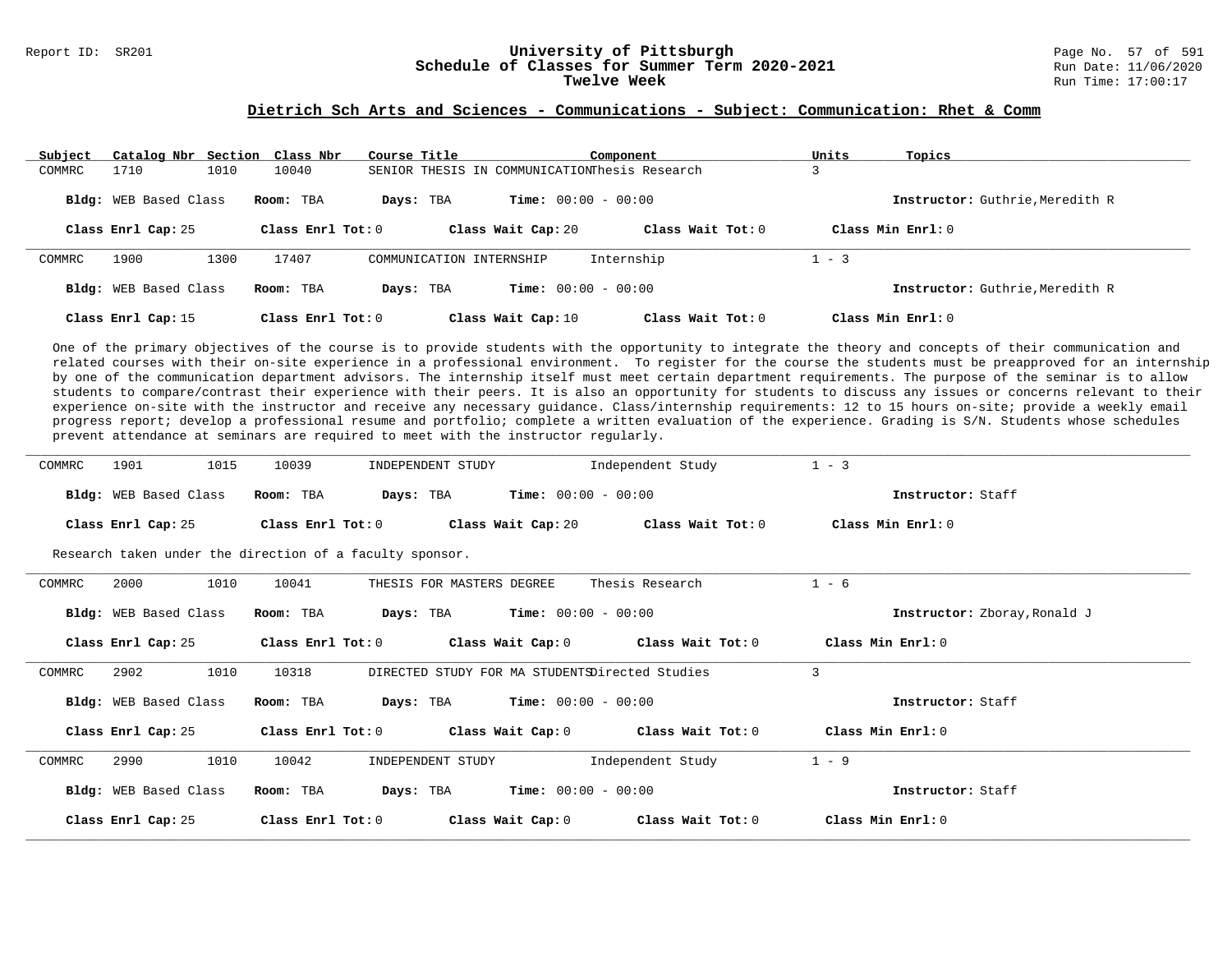#### Report ID: SR201 **University of Pittsburgh** Page No. 58 of 591 **Schedule of Classes for Summer Term 2020-2021** Run Date: 11/06/2020 **Twelve Week** Run Time: 17:00:17

# **Dietrich Sch Arts and Sciences - Communications - Subject: Communication: Rhet & Comm**

| Catalog Nbr Section Class Nbr<br>Subject | Course Title                        | Component                                                   | Units<br>Topics   |
|------------------------------------------|-------------------------------------|-------------------------------------------------------------|-------------------|
| 1010<br>3000<br>COMMRC                   | 10043                               | DISSERTATION RESEARCH PHD DEGRThesis Research               | $1 - 12$          |
| Bldg: WEB Based Class                    | Room: TBA                           | <b>Days:</b> TBA <b>Time:</b> $00:00 - 00:00$               | Instructor: Staff |
| Class Enrl Cap: 25                       | Class Enrl Tot: 0                   | Class Wait Cap: $0$ Class Wait Tot: $0$                     | Class Min Enrl: 0 |
| 1150<br>3001<br>COMMRC                   | 15726<br>PROSPECTUS RESEARCH        | Independent Study                                           | 3                 |
| Bldg: WEB Based Class                    | Room: TBA                           | <b>Days:</b> TBA <b>Time:</b> $00:00 - 00:00$               | Instructor: Staff |
| Class Enrl Cap: 15                       |                                     | Class Enrl Tot: $0$ Class Wait Cap: $0$ Class Wait Tot: $0$ | Class Min Enrl: 0 |
| 1150<br>3002<br>COMMRC                   | 15751<br>PROFESSIONAL DEVELOPMENT   | Independent Study                                           | 3                 |
| Bldg: WEB Based Class                    | Room: TBA                           | <b>Days:</b> TBA <b>Time:</b> $00:00 - 00:00$               | Instructor: Staff |
| Class Enrl Cap: 15                       |                                     | Class Enrl Tot: $0$ Class Wait Cap: $0$ Class Wait Tot: $0$ | Class Min Enrl: 0 |
| 3902<br>1010<br>COMMRC                   | 10044                               | DIRCTED STUDY FOR PHD STUDENTSDirected Studies              | 3                 |
| Bldg: WEB Based Class                    | Room: TBA                           | <b>Days:</b> TBA <b>Time:</b> $00:00 - 00:00$               | Instructor: Staff |
| Class Enrl Cap: 25                       | Class Enrl Tot: 0 Class Wait Cap: 0 | Class Wait Tot: 0                                           | Class Min Enrl: 0 |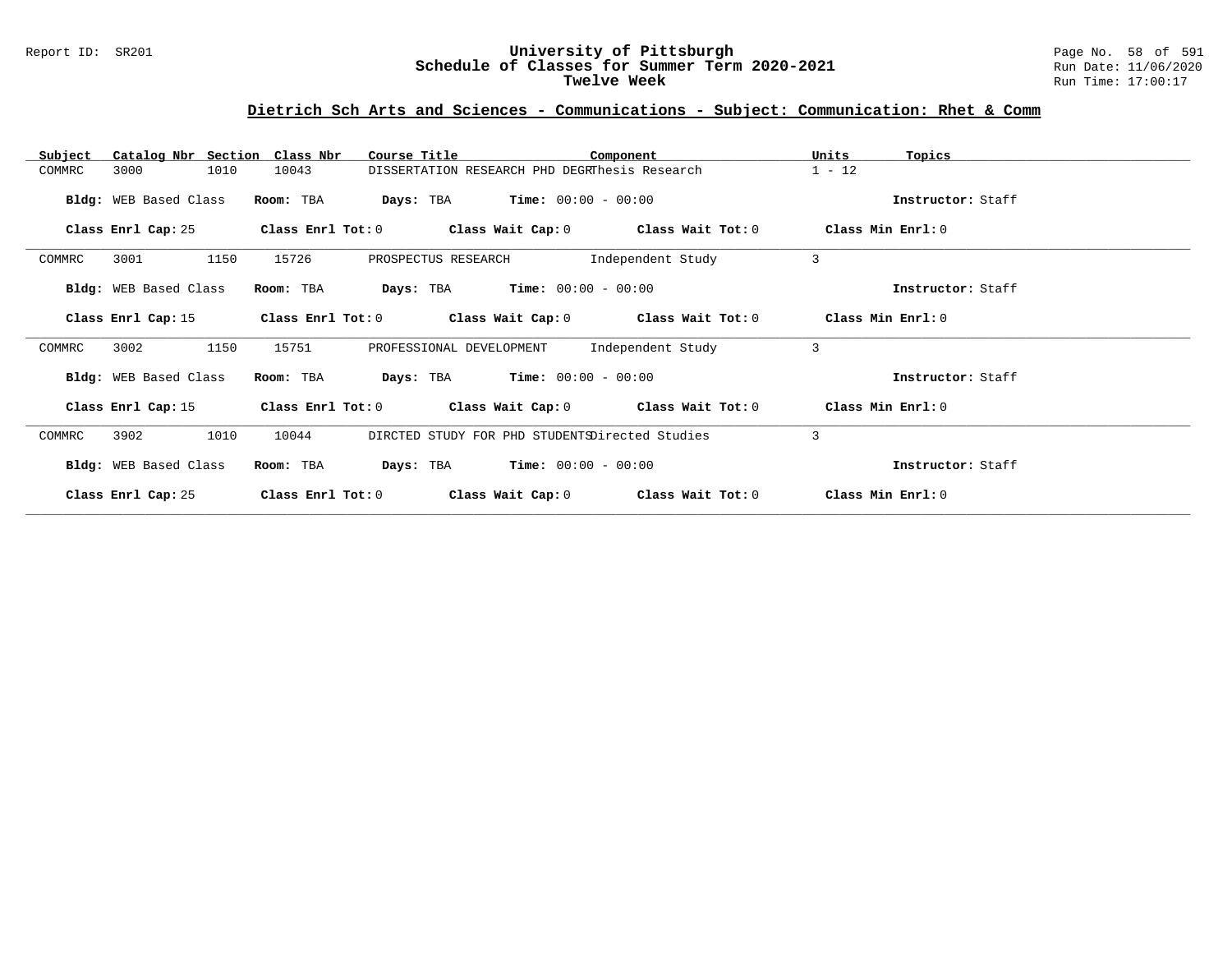#### Report ID: SR201 **University of Pittsburgh** Page No. 59 of 591 **Schedule of Classes for Summer Term 2020-2021** Run Date: 11/06/2020 **Twelve Week** Run Time: 17:00:17

# **Dietrich Sch Arts and Sciences - East Asian Languages and Literature - Subject: Chinese**

| Subject | Catalog Nbr Section Class Nbr                   |      |                   | Course Title      | Component                    |                   | Units   | Topics               |
|---------|-------------------------------------------------|------|-------------------|-------------------|------------------------------|-------------------|---------|----------------------|
| CHIN    | 1901                                            | 1030 | 10476             | INDEPENDENT STUDY |                              | Independent Study | $1 - 6$ |                      |
|         | Bldg: TO BE ARRANGED                            |      | Room: TBA         | Days: TBA         | <b>Time:</b> $00:00 - 00:00$ | PITT IN CHINA     |         | Instructor: Fan, Fan |
|         | Class Enrl Cap: 25<br>Attributes: Asian Studies |      | Class Enrl Tot: 0 |                   | Class Wait Cap: 20           | Class Wait Tot: 0 |         | Class Min Enrl: 0    |
|         | Special Permission Required                     |      |                   |                   |                              |                   |         |                      |

**\_\_\_\_\_\_\_\_\_\_\_\_\_\_\_\_\_\_\_\_\_\_\_\_\_\_\_\_\_\_\_\_\_\_\_\_\_\_\_\_\_\_\_\_\_\_\_\_\_\_\_\_\_\_\_\_\_\_\_\_\_\_\_\_\_\_\_\_\_\_\_\_\_\_\_\_\_\_\_\_\_\_\_\_\_\_\_\_\_\_\_\_\_\_\_\_\_\_\_\_\_\_\_\_\_\_\_\_\_\_\_\_\_\_\_\_\_\_\_\_\_\_\_\_\_\_\_\_\_\_\_\_\_\_\_\_\_\_\_\_\_\_\_\_\_\_\_\_\_\_\_\_\_\_\_\_**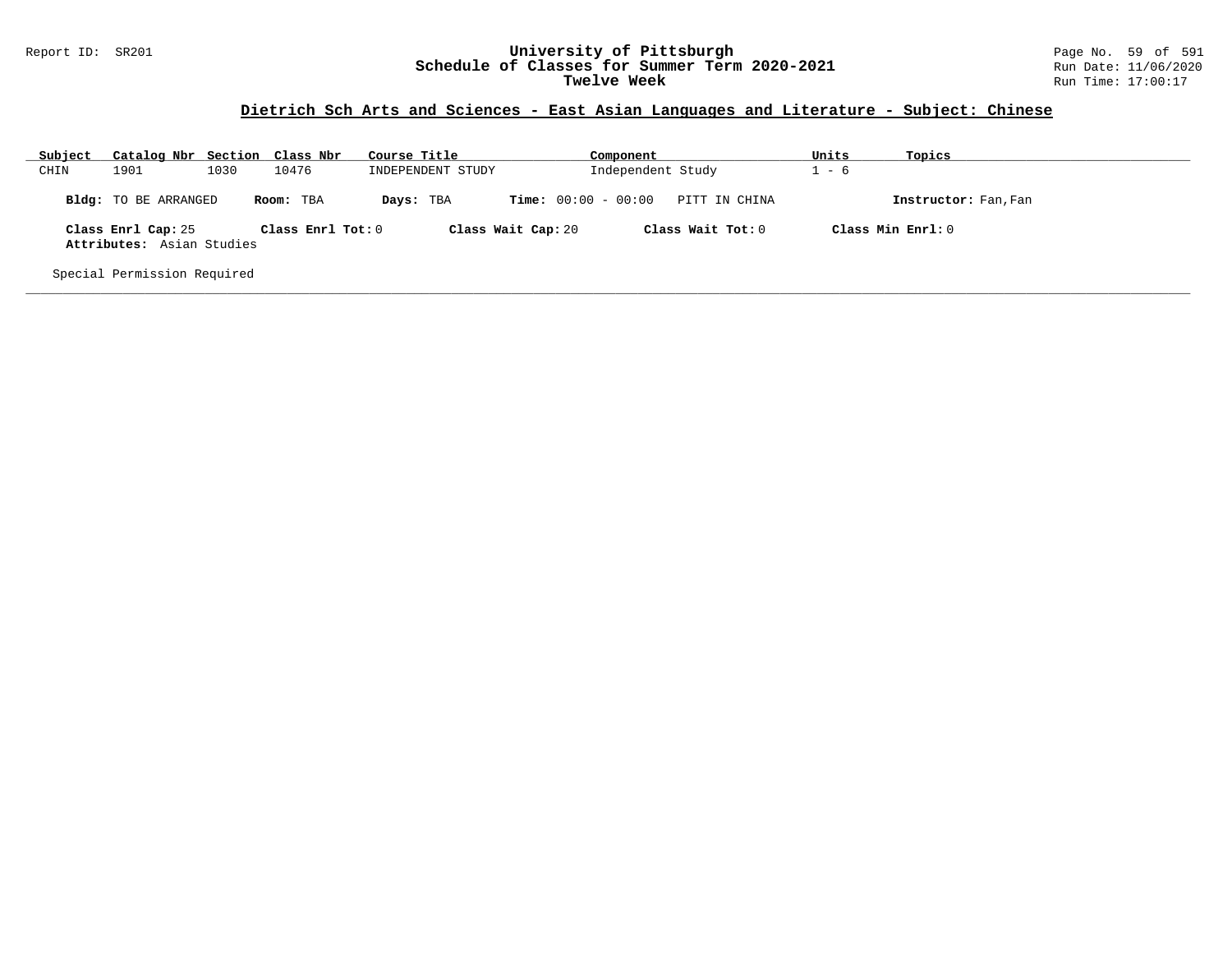#### Report ID: SR201 **University of Pittsburgh** Page No. 60 of 591 **Schedule of Classes for Summer Term 2020-2021** Run Date: 11/06/2020 **Twelve Week** Run Time: 17:00:17

# **Dietrich Sch Arts and Sciences - East Asian Languages and Literature - Subject: East Asian Studies**

| Subject | Catalog Nbr Section Class Nbr                     |                   | Course Title                                  |                              | Component         | Units             | Topics                               |
|---------|---------------------------------------------------|-------------------|-----------------------------------------------|------------------------------|-------------------|-------------------|--------------------------------------|
| EAS     | 2000<br>1010                                      | 10334             | RESEARCH AND THESIS MA DEGREE Thesis Research |                              |                   | $1 - 6$           |                                      |
|         | Bldg: TO BE ARRANGED                              | Room: TBA         | Days: TBA                                     | <b>Time:</b> $00:00 - 00:00$ |                   |                   | Instructor: Smethurst, Richard Jacob |
|         | Class Enrl Cap: 9999<br>Attributes: Asian Studies | Class Enrl Tot: 0 |                                               | Class Wait Cap: 0            | Class Wait Tot: 0 |                   | Class Min Enrl: 0                    |
| EAS     | 1010<br>2902                                      | 10316             | DIRECTED STUDY                                |                              | Directed Studies  | $1 - 6$           |                                      |
|         | Bldg: WEB Based Class                             | Room: TBA         | Days: TBA                                     | <b>Time:</b> $00:00 - 00:00$ |                   |                   | Instructor: Goldstein, Donald M      |
|         | Class Enrl Cap: 3<br>Attributes: Asian Studies    | Class Enrl Tot: 0 |                                               | Class Wait Cap: 0            | Class Wait Tot: 0 | Class Min Enrl: 0 |                                      |
| EAS     | 2902<br>1020                                      | 14303             | DIRECTED STUDY                                |                              | Directed Studies  | $1 - 6$           |                                      |
|         | Bldg: TO BE ARRANGED                              | Room: TBA         | Days: TBA                                     | <b>Time:</b> $00:00 - 00:00$ |                   |                   | Instructor: Yung, Bell               |
|         | Class Enrl Cap: 5<br>Attributes: Asian Studies    | Class Enrl Tot: 0 |                                               | Class Wait Cap: 0            | Class Wait Tot: 0 | Class Min Enrl: 0 |                                      |
| EAS     | 1010<br>2990                                      | 10317             | INDEPENDENT STUDY                             |                              | Independent Study | 3                 |                                      |
|         | Bldg: TO BE ARRANGED                              | Room: TBA         | Days: TBA                                     | <b>Time:</b> $00:00 - 00:00$ |                   |                   | Instructor: Finkel, Mihriban Muge    |
|         |                                                   |                   |                                               |                              |                   |                   | Carlitz, Katherine Newman            |
|         | Class Enrl Cap: 3<br>Attributes: Asian Studies    | Class Enrl Tot: 0 |                                               | Class Wait Cap: 0            | Class Wait Tot: 0 | Class Min Enrl: 0 |                                      |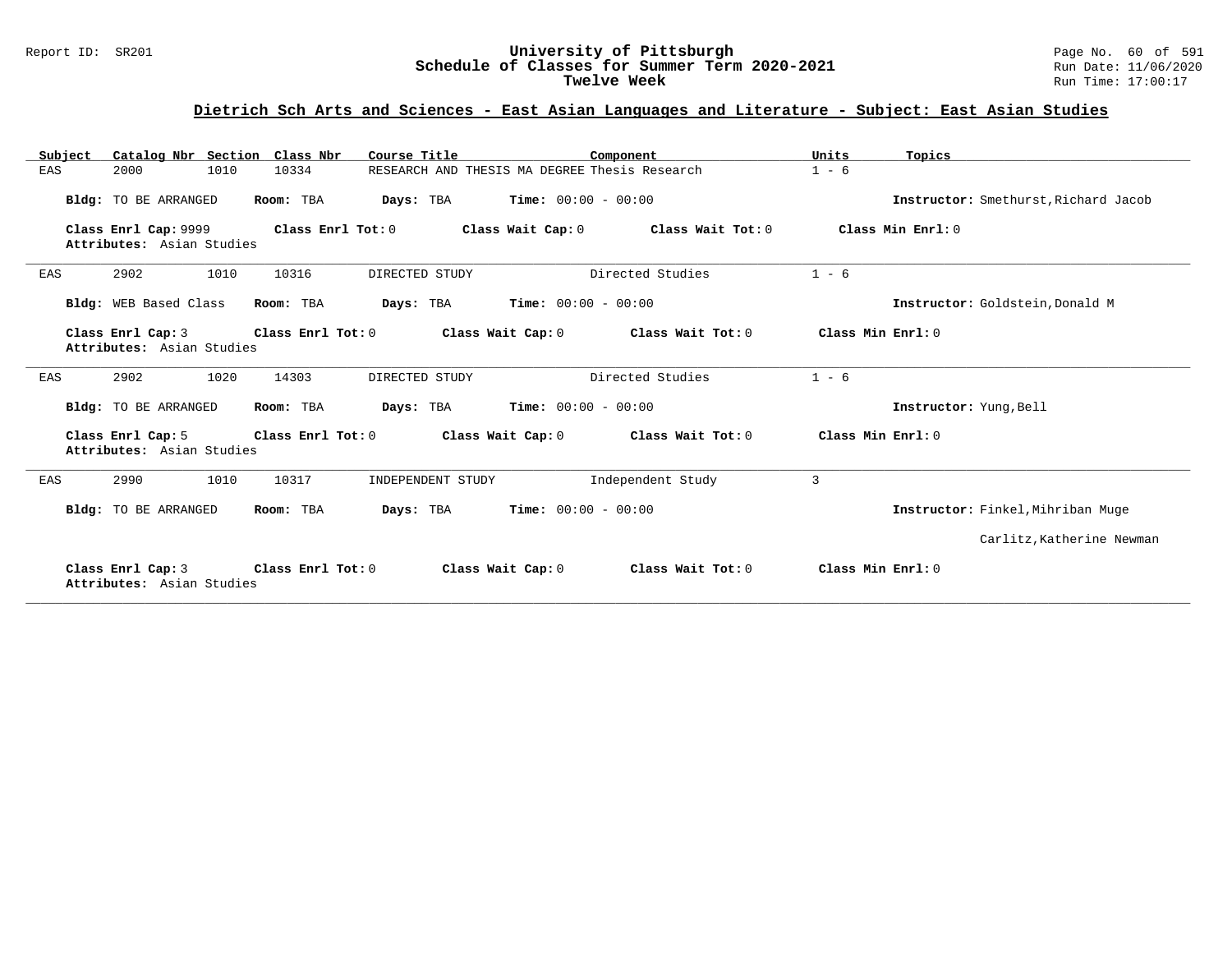### Report ID: SR201 **University of Pittsburgh** Page No. 61 of 591 **Schedule of Classes for Summer Term 2020-2021** Run Date: 11/06/2020 **Twelve Week Run Time:** 17:00:17

# **Dietrich Sch Arts and Sciences - East Asian Languages and Literature - Subject: Japanese**

| Subject<br>JPNSE | Catalog Nbr Section Class Nbr<br>0006          | 1010 | 19199             | Course Title<br>JAPAN: ITS PEOPLE AND CULTURE Lecture | Component                                                                                                                      | Units<br>3        | Topics                                                                                                                                                       |
|------------------|------------------------------------------------|------|-------------------|-------------------------------------------------------|--------------------------------------------------------------------------------------------------------------------------------|-------------------|--------------------------------------------------------------------------------------------------------------------------------------------------------------|
|                  | Bldg: TO BE ARRANGED                           |      | Room: TBA         | Days: TBA                                             | <b>Time:</b> $00:00 - 00:00$                                                                                                   |                   | KONAN UNIVERSITY - KOBE, JAPAInstructor: Whitehead, Jeffrey Robert                                                                                           |
|                  | Class Enrl Cap: 35                             |      | Class Enrl Tot: 0 | Class Wait Cap: 20                                    | Class Wait Tot: 0<br>Attributes: DSAS Geographic Region General Ed. Requirement, SCI Polymathic Contexts: Global⨯ Cul GE. Reg. | Class Min Enrl: 0 |                                                                                                                                                              |
|                  |                                                |      |                   |                                                       |                                                                                                                                |                   | This is a study abroad course. More information is available from the Study Abroad office and the Department of East Asian Languages and Literatures.        |
| JPNSE            | 1071                                           | 1010 | 19990             | THE WORLD OF JAPAN                                    | Lecture                                                                                                                        | 3                 |                                                                                                                                                              |
|                  | Bldg: TO BE ARRANGED                           |      | Room: TBA         | Days: TBA                                             | <b>Time:</b> $00:00 - 00:00$                                                                                                   |                   | Instructor: Staff                                                                                                                                            |
|                  | Class Enrl Cap: 12                             |      | Class Enrl Tot: 0 | Class Wait Cap: 10                                    | Class Wait Tot: 0<br>Contexts: Global⨯ Cul GE. Req., SCI Polymathic Contexts: Humanistic GE. Req., Asian Studies               | Class Min Enrl: 0 | Attributes: DSAS Cross-Cult. Awareness General Ed. Requirement, DSAS Geographic Region General Ed. Requirement, DSAS Literature General Ed. Requirement, SCI |
| JPNSE            | 1901                                           | 1010 | 10085             | INDEPENDENT STUDY                                     | Independent Study                                                                                                              | $1 - 6$           |                                                                                                                                                              |
|                  | Bldg: TO BE ARRANGED                           |      | Room: TBA         | Days: TBA                                             | <b>Time:</b> $00:00 - 00:00$                                                                                                   |                   | Instructor: Staff                                                                                                                                            |
|                  | Class Enrl Cap: 3<br>Attributes: Asian Studies |      | Class Enrl Tot: 0 | Class Wait Cap: 3                                     | Class Wait Tot: 0                                                                                                              | Class Min Enrl: 0 |                                                                                                                                                              |
|                  |                                                |      |                   |                                                       |                                                                                                                                |                   |                                                                                                                                                              |
|                  | Special Permission Required                    |      |                   |                                                       |                                                                                                                                |                   |                                                                                                                                                              |
| JPNSE            | 1901                                           | 1020 | 17063             | INDEPENDENT STUDY                                     | Independent Study                                                                                                              | $1 - 6$           |                                                                                                                                                              |
|                  | Bldg: TO BE ARRANGED                           |      | Room: TBA         | Days: TBA                                             | <b>Time:</b> $00:00 - 00:00$                                                                                                   |                   | Instructor: Staff                                                                                                                                            |
|                  | Class Enrl Cap: 5<br>Attributes: Asian Studies |      | Class Enrl Tot: 0 | Class Wait Cap: 5                                     | Class Wait Tot: 0                                                                                                              | Class Min Enrl: 0 |                                                                                                                                                              |

**\_\_\_\_\_\_\_\_\_\_\_\_\_\_\_\_\_\_\_\_\_\_\_\_\_\_\_\_\_\_\_\_\_\_\_\_\_\_\_\_\_\_\_\_\_\_\_\_\_\_\_\_\_\_\_\_\_\_\_\_\_\_\_\_\_\_\_\_\_\_\_\_\_\_\_\_\_\_\_\_\_\_\_\_\_\_\_\_\_\_\_\_\_\_\_\_\_\_\_\_\_\_\_\_\_\_\_\_\_\_\_\_\_\_\_\_\_\_\_\_\_\_\_\_\_\_\_\_\_\_\_\_\_\_\_\_\_\_\_\_\_\_\_\_\_\_\_\_\_\_\_\_\_\_\_\_**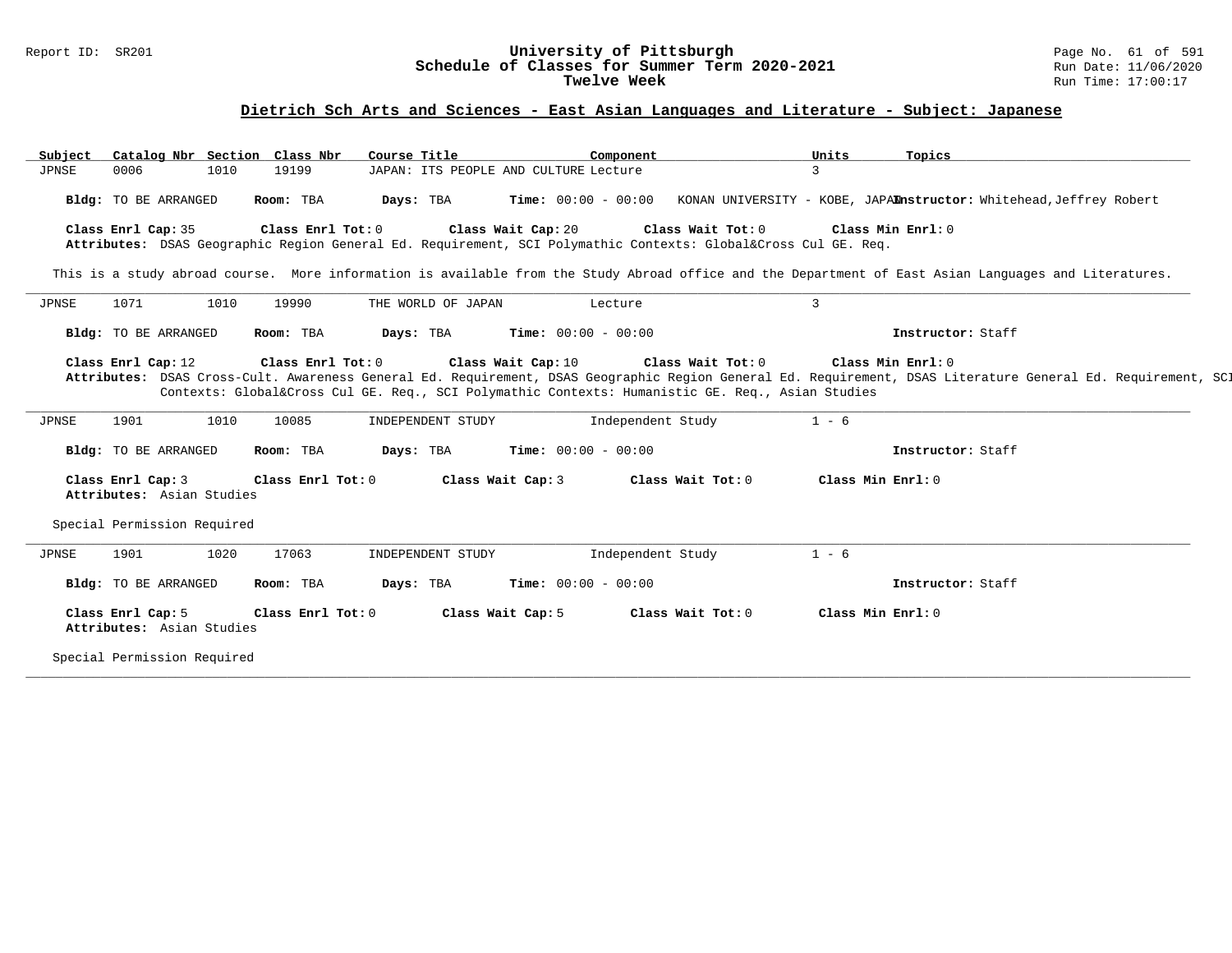#### Report ID: SR201 **University of Pittsburgh** Page No. 62 of 591 **Schedule of Classes for Summer Term 2020-2021** Run Date: 11/06/2020 **Twelve Week** Run Time: 17:00:17

# **Dietrich Sch Arts and Sciences - East Asian Languages and Literature - Subject: Korean**

| Subject | Catalog Nbr Section Class Nbr                   |      |                   | Course Title       | Component                    | Units | Topics                   |
|---------|-------------------------------------------------|------|-------------------|--------------------|------------------------------|-------|--------------------------|
| KOREAN  | 1901                                            | 1040 | 11284             | INDEPENDENT STUDY  | Independent Study            | $-6$  |                          |
|         | Bldg: TO BE ARRANGED                            |      | Room: TBA         | Days: TBA          | <b>Time:</b> $00:00 - 00:00$ |       | Instructor: Kim, Mi-Hyun |
|         | Class Enrl Cap: 10<br>Attributes: Asian Studies |      | Class Enrl Tot: 0 | Class Wait Cap: 10 | Class Wait Tot: $0$          |       | Class Min $Enr1:0$       |
|         | Special Permission Required                     |      |                   |                    |                              |       |                          |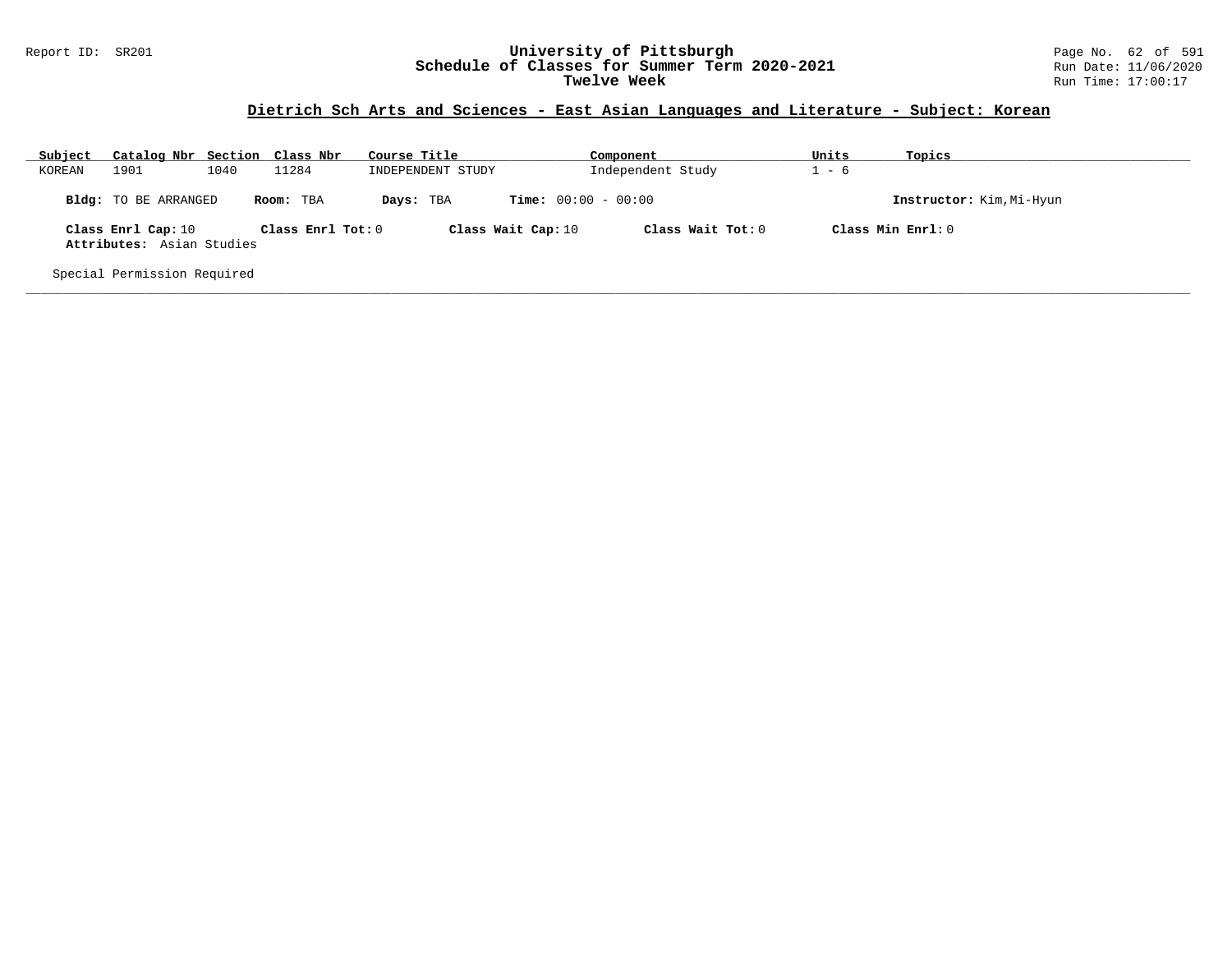### Report ID: SR201 **University of Pittsburgh** Page No. 63 of 591 **Schedule of Classes for Summer Term 2020-2021** Run Date: 11/06/2020 **Twelve Week Run Time:** 17:00:17

# **Dietrich Sch Arts and Sciences - Economics - Subject: Economics**

| Catalog Nbr Section Class Nbr<br>Subject | Course Title                                | Component                                                                                          | Units<br>Topics   |
|------------------------------------------|---------------------------------------------|----------------------------------------------------------------------------------------------------|-------------------|
| 1901<br>1010<br>ECON                     | 10045<br>INDEPENDENT STUDY                  | Independent Study                                                                                  | $1 - 12$          |
| Bldg: TO BE ARRANGED                     | Room: TBA $Days:$ TBA Time: $00:00 - 00:00$ |                                                                                                    | Instructor: Staff |
|                                          |                                             | Class Enrl Cap: 10 Class Enrl Tot: 0 Class Wait Cap: 10 Class Wait Tot: 0 Class Min Enrl: 0        |                   |
| Attributes: Capstone Course              |                                             |                                                                                                    |                   |
|                                          |                                             |                                                                                                    |                   |
| 1901<br>1015<br>ECON                     |                                             | 16734 INDEPENDENT STUDY 1ndependent Study                                                          | $1 - 12$          |
| Bldg: TO BE ARRANGED                     | Room: TBA $Days:$ TBA $Time: 00:00 - 00:00$ |                                                                                                    | Instructor: Staff |
| Class Enrl Cap: 5                        |                                             | Class Enrl Tot: 0 Class Wait Cap: 5 Class Wait Tot: 0 Class Min Enrl: 0                            |                   |
| Attributes: Capstone Course              |                                             |                                                                                                    |                   |
|                                          |                                             |                                                                                                    |                   |
| 3902 200<br>1010<br>ECON                 | 10047 DIRECTED STUDY                        | Directed Studies                                                                                   | $1 - 12$          |
|                                          |                                             |                                                                                                    |                   |
| Bldg: TO BE ARRANGED                     | Room: TBA $Days:$ TBA $Time: 00:00 - 00:00$ |                                                                                                    | Instructor: Staff |
|                                          |                                             |                                                                                                    |                   |
| Class Enrl Cap: 5                        |                                             | Class Enrl Tot: 0 $\qquad$ Class Wait Cap: 0 $\qquad$ Class Wait Tot: 0 $\qquad$ Class Min Enrl: 0 |                   |
| 3950 000<br>ECON                         |                                             | 1010 10046 INDEPENDENT STUDY Independent Study                                                     | $1 - 12$          |
|                                          |                                             |                                                                                                    |                   |
| Bldg: TO BE ARRANGED                     | Room: TBA $Days: TBA$ Time: $00:00 - 00:00$ |                                                                                                    | Instructor: Staff |
|                                          |                                             |                                                                                                    |                   |
|                                          |                                             | Class Enrl Cap: 30 Class Enrl Tot: 0 Class Wait Cap: 0 Class Wait Tot: 0 Class Min Enrl: 0         |                   |
|                                          |                                             |                                                                                                    |                   |
| ECON                                     |                                             | 3950 1015 16784 INDEPENDENT STUDY Independent Study                                                | $1 - 12$          |
|                                          |                                             |                                                                                                    |                   |
| Bldg: TO BE ARRANGED                     | Room: TBA $Days:$ TBA $Time: 00:00 - 00:00$ |                                                                                                    | Instructor: Staff |
| Class Enrl Cap: 5                        |                                             | Class Enrl Tot: $0$ Class Wait Cap: $0$ Class Wait Tot: $0$ Class Min Enrl: $0$                    |                   |
|                                          |                                             |                                                                                                    |                   |
| 3950 000<br>ECON                         |                                             | 1020 16785 INDEPENDENT STUDY Independent Study                                                     | $1 - 12$          |
|                                          |                                             |                                                                                                    |                   |
| Bldg: TO BE ARRANGED                     | Room: TBA $Days:$ TBA Time: $00:00 - 00:00$ |                                                                                                    | Instructor: Staff |
|                                          |                                             |                                                                                                    |                   |
| Class Enrl Cap: 5                        |                                             | Class Enrl Tot: 0 Class Wait Cap: 0 Class Wait Tot: 0 Class Min Enrl: 0                            |                   |
|                                          |                                             |                                                                                                    |                   |
| 3990 88<br>ECON                          |                                             | 1015 16788 RESEARCH AND DISSERTATION PHD Thesis Research                                           | $1 - 12$          |
|                                          | Room: TBA $Days: TBA$ Time: $00:00 - 00:00$ |                                                                                                    |                   |
| Bldg: TO BE ARRANGED                     |                                             |                                                                                                    | Instructor: Staff |
|                                          |                                             | Class Enrl Cap: 5 Class Enrl Tot: 0 Class Wait Cap: 0 Class Wait Tot: 0 Class Min Enrl: 0          |                   |
|                                          |                                             |                                                                                                    |                   |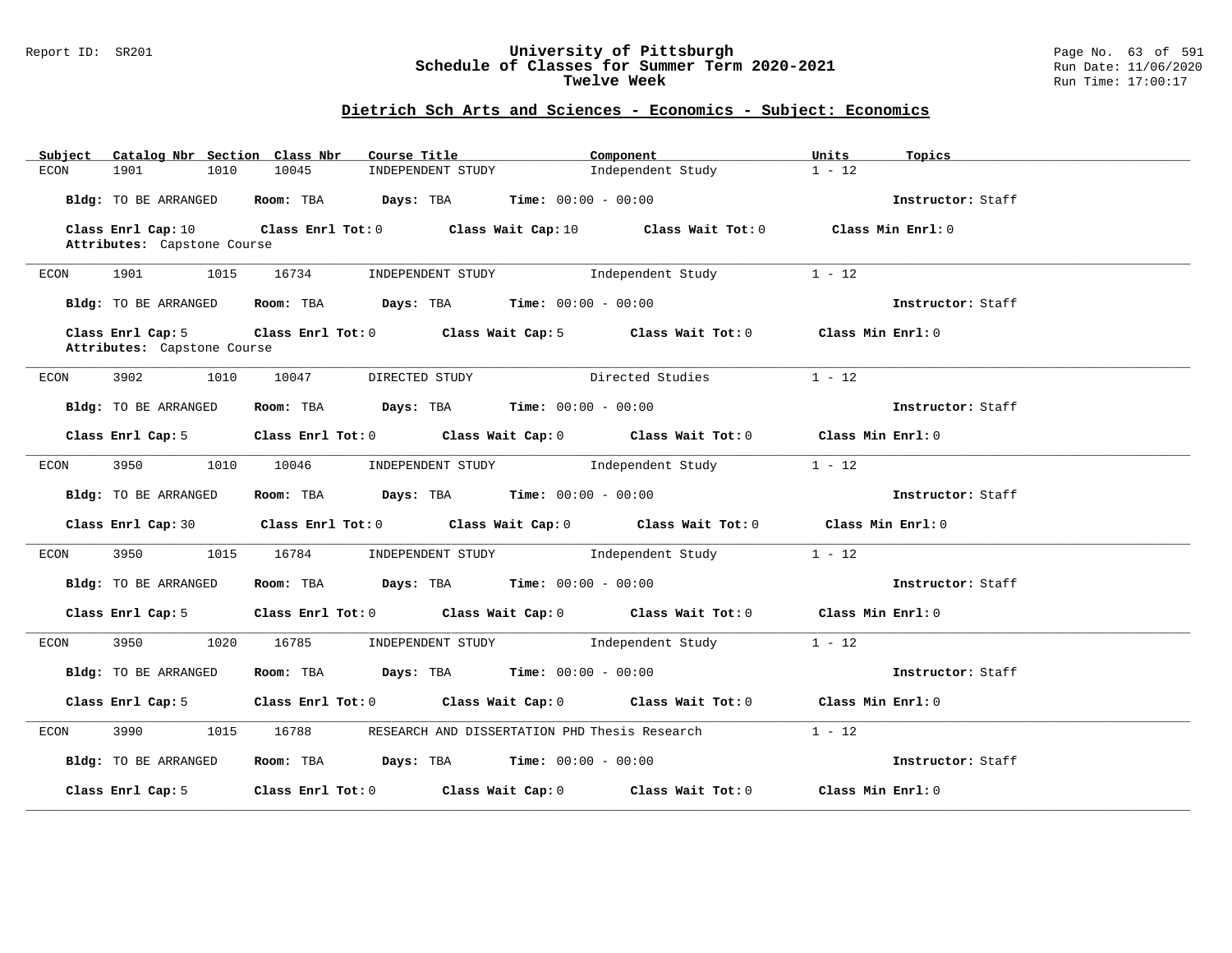### Report ID: SR201 **University of Pittsburgh** Page No. 64 of 591 **Schedule of Classes for Summer Term 2020-2021** Run Date: 11/06/2020 **Twelve Week Run Time:** 17:00:17

# **Dietrich Sch Arts and Sciences - English - Subject: English Composition**

| Subject<br>ENGCMP | Catalog Nbr Section Class Nbr<br>1900                                                                                                                                     | 1010 | 10558             | Course Title<br>INTRNSHIP: PUBLC/PROFSSNL WRITInternship |                              | Component         | Units   | Topics              |
|-------------------|---------------------------------------------------------------------------------------------------------------------------------------------------------------------------|------|-------------------|----------------------------------------------------------|------------------------------|-------------------|---------|---------------------|
|                   |                                                                                                                                                                           |      |                   |                                                          |                              |                   | د.      |                     |
| Bldg: TBA         |                                                                                                                                                                           |      | Room: TBA         | Days: W                                                  | <b>Time:</b> $12:00 - 13:00$ |                   |         | Instructor: Staff   |
|                   | Class Wait Tot: $0$<br>Class Min $Enr1: 0$<br>Class Enrl Cap: 10<br>$Class$ $Enr1$ $Tot: 0$<br>Class Wait Cap: 10<br>Room Characteristics: PeopleSoft - Scheduled (PS)(1) |      |                   |                                                          |                              |                   |         |                     |
|                   | Combined Section ID: 0018(ENGCMP/ENGWRT/1900) -                                                                                                                           |      |                   |                                                          | ENGWRT 1900(#11285)          |                   |         |                     |
| ENGCMP            | 1902                                                                                                                                                                      | 1020 | 15421             | INDP STUDY PUBLIC PROF WRITINGIndependent Study          |                              |                   | $1 - 6$ |                     |
|                   | Bldg: WEB Based Class                                                                                                                                                     |      | Room: TBA         | Days: TBA                                                | <b>Time:</b> $00:00 - 00:00$ |                   |         | Instructor:         |
|                   | Class Enrl Cap: 10                                                                                                                                                        |      | Class Enrl Tot: 0 |                                                          | Class Wait Cap: 10           | Class Wait Tot: 0 |         | Class Min $Enrl: 0$ |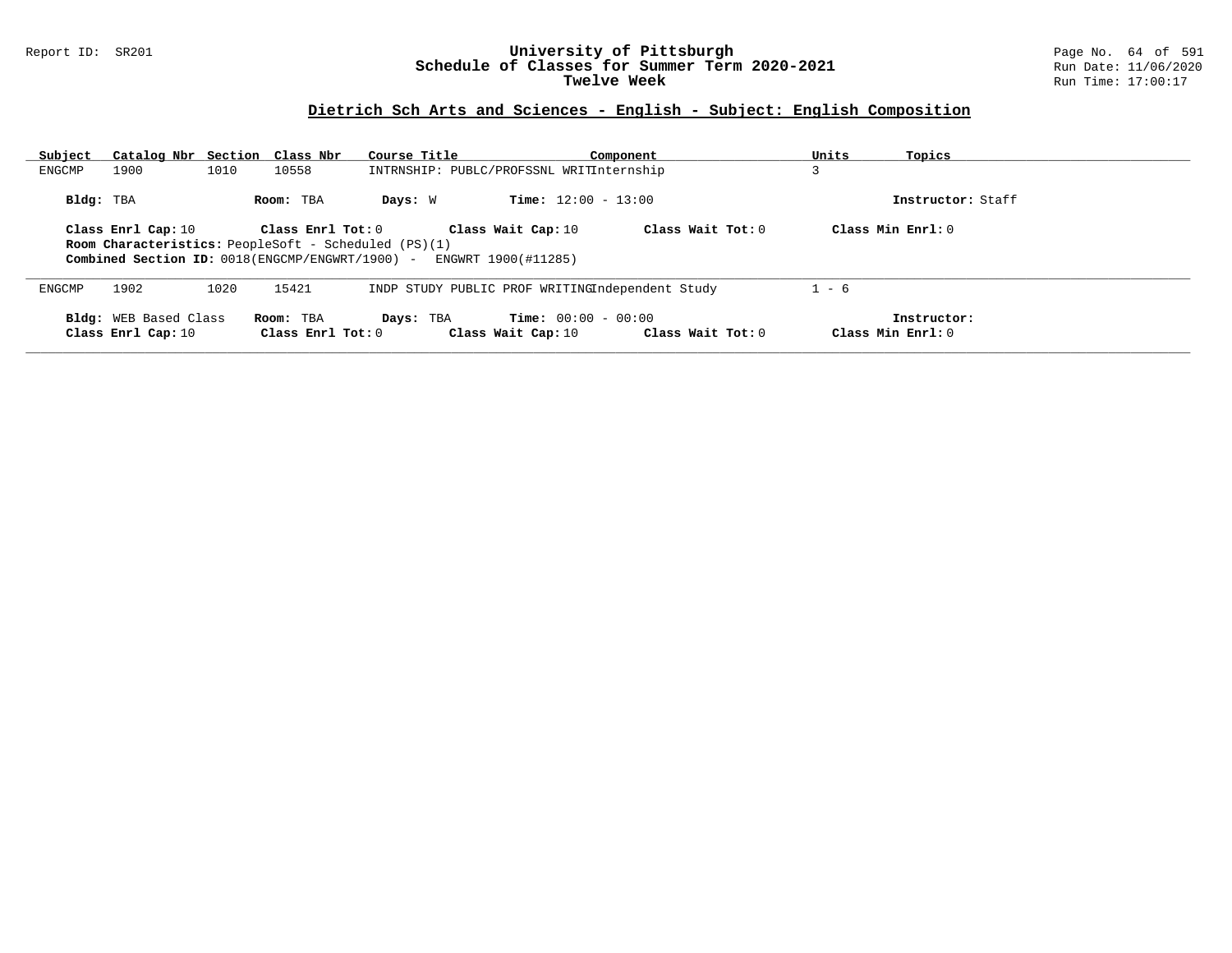### Report ID: SR201 **University of Pittsburgh** Page No. 65 of 591 **Schedule of Classes for Summer Term 2020-2021** Run Date: 11/06/2020 **Twelve Week Run Time:** 17:00:17

# **Dietrich Sch Arts and Sciences - English - Subject: English Film Studies**

| Subject | Catalog Nbr Section Class Nbr                  |      |                   | Course Title       | Component                    | Units | Topics            |
|---------|------------------------------------------------|------|-------------------|--------------------|------------------------------|-------|-------------------|
| ENGFLM  | 1930                                           | 1100 | 14056             | INTERNSHIP IN FILM | Internship                   | $-3$  |                   |
|         | Bldg: TO BE ARRANGED                           |      | Room: TBA         | Days: TBA          | <b>Time:</b> $00:00 - 00:00$ |       | Instructor: Staff |
|         | Class Enrl Cap: 25<br>Attributes: Film Studies |      | Class Enrl Tot: 0 | Class Wait Cap: 20 | Class Wait Tot: 0            |       | Class Min Enrl: 0 |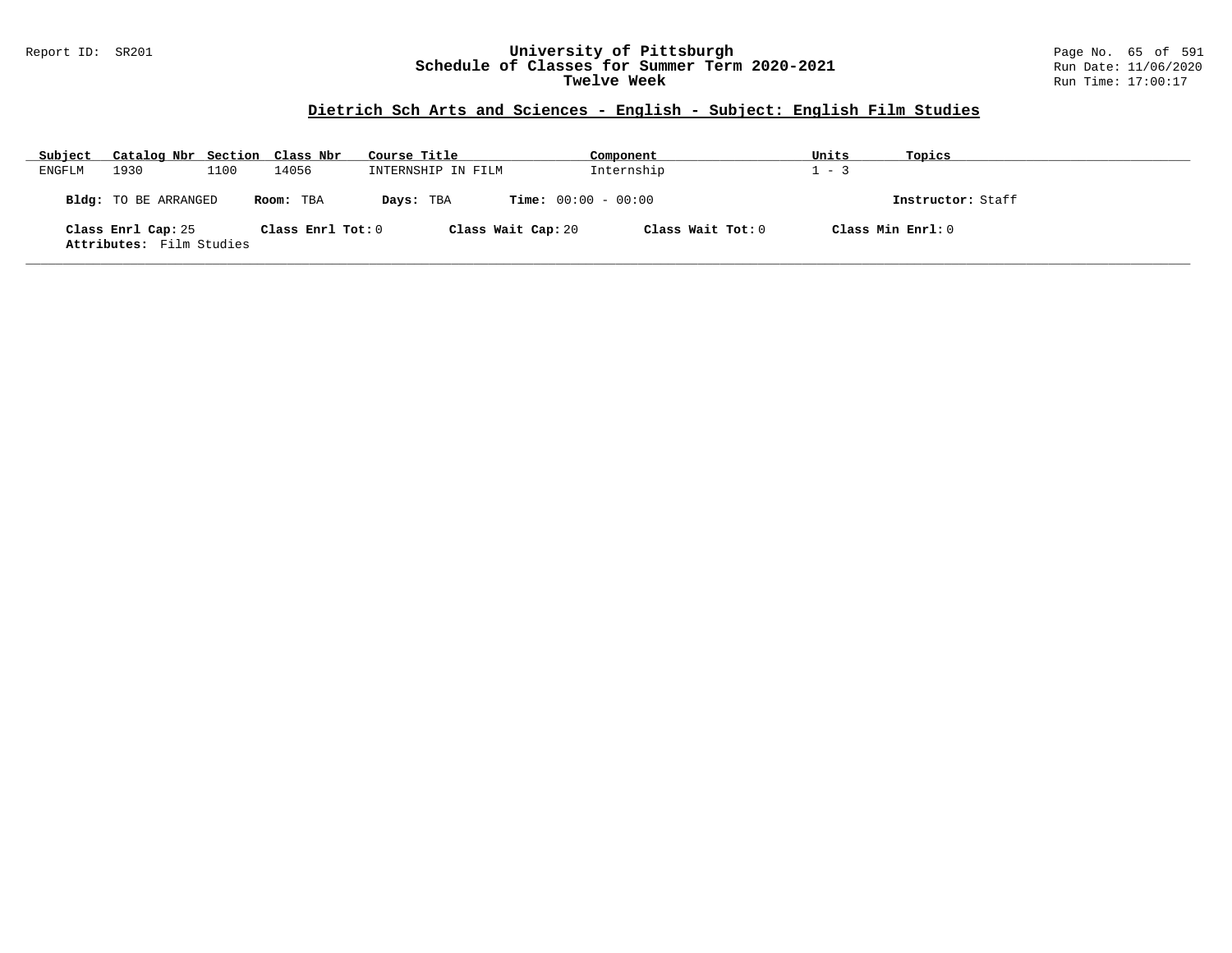### Report ID: SR201 **University of Pittsburgh** Page No. 66 of 591 **Schedule of Classes for Summer Term 2020-2021** Run Date: 11/06/2020 **Twelve Week Run Time:** 17:00:17

# **Dietrich Sch Arts and Sciences - English - Subject: English Literature**

| Catalog Nbr Section Class Nbr<br>Subject   | Course Title                                      | Component                                                              | Units<br>Topics                                                                                                                            |
|--------------------------------------------|---------------------------------------------------|------------------------------------------------------------------------|--------------------------------------------------------------------------------------------------------------------------------------------|
| 0325<br>1200<br>ENGLIT                     | 19378<br>THE SHORT STORY                          | Seminar                                                                | $\mathbf{3}$                                                                                                                               |
| Bldg: WEB Based Class                      | Room: TBA $Days:$ TBA $Time: 00:00 - 00:00$       |                                                                        | Instructor: Staff                                                                                                                          |
| Class Enrl Cap: 19                         | $Class$ $Enr1$ $Tot: 0$                           | Class Wait Cap: 10<br>Class Wait Tot: 0                                | Class Min Enrl: 0                                                                                                                          |
|                                            |                                                   |                                                                        | Attributes: DSAS Literature General Ed. Requirement, Writing Intensive Course (WRIT), Online, SCI Polymathic Contexts: Humanistic GE. Req. |
| 1021<br>ENGLIT<br>0354                     | 19915<br>WORDS AND IMAGES                         | Seminar                                                                | $\overline{3}$                                                                                                                             |
| Bldg: WEB Based Class                      | Room: TBA $Days: TBA$ Time: $00:00 - 00:00$       |                                                                        | Instructor: Staff                                                                                                                          |
| Class Enrl Cap: 19                         | $Class$ $Enr1$ $Tot: 0$                           | Class Wait Cap: 10 Class Wait Tot: 0                                   | Class Min Enrl: 0                                                                                                                          |
|                                            |                                                   |                                                                        | Attributes: DSAS Literature General Ed. Requirement, Writing Intensive Course (WRIT), Online, SCI Polymathic Contexts: Humanistic GE. Req. |
| 1901<br>1010<br>ENGLIT                     | 11301<br>INDEPENDENT STUDY                        | Independent Study                                                      | $1 - 6$                                                                                                                                    |
| Bldg: WEB Based Class                      | Room: TBA $Days:$ TBA $Time: 00:00 - 00:00$       |                                                                        | Instructor: Staff                                                                                                                          |
| Class Enrl Cap: 1                          |                                                   | Class Enrl Tot: $0$ Class Wait Cap: 1 Class Wait Tot: 0                | Class Min Enrl: 0                                                                                                                          |
| 1015<br>1901<br>ENGLIT                     | INDEPENDENT STUDY<br>15477                        | Independent Study                                                      | $1 - 6$                                                                                                                                    |
| Bldg: WEB Based Class                      | Room: TBA $Days:$ TBA $Time: 00:00 - 00:00$       |                                                                        | Instructor: Staff                                                                                                                          |
| Class Enrl Cap: 1                          |                                                   | Class Enrl Tot: $0$ Class Wait Cap: 1 Class Wait Tot: 0                | Class Min Enrl: 0                                                                                                                          |
| 1901<br>1020<br>ENGLIT                     | 11302<br>INDEPENDENT STUDY                        | Independent Study                                                      | $1 - 6$                                                                                                                                    |
| Bldg: WEB Based Class                      | Room: TBA $Days: TBA$ Time: $00:00 - 00:00$       |                                                                        | Instructor: Staff                                                                                                                          |
| Class Enrl Cap: 1                          |                                                   | Class Enrl Tot: $0$ Class Wait Cap: 1 Class Wait Tot: 0                | Class Min Enrl: 0                                                                                                                          |
| 1901<br>1030<br>ENGLIT                     | 11303<br>INDEPENDENT STUDY                        | Independent Study                                                      | $1 - 6$                                                                                                                                    |
| Bldg: WEB Based Class                      | Room: TBA $Days: TBA$ Time: $00:00 - 00:00$       |                                                                        | Instructor: Staff                                                                                                                          |
| Class Enrl Cap: 1                          |                                                   | Class Enrl Tot: 0 Class Wait Cap: 1 Class Wait Tot: 0                  | Class Min $Enr1:0$                                                                                                                         |
| 1901 1901<br>1040<br>ENGLIT                | 11304<br>INDEPENDENT STUDY                        | Independent Study                                                      | $1 - 6$                                                                                                                                    |
| Bldg: WEB Based Class<br>Class Enrl Cap: 1 | Room: TBA<br>Days: TBA<br>$Class$ $Enr1$ $Tot: 0$ | <b>Time:</b> $00:00 - 00:00$<br>Class Wait Cap: 1<br>Class Wait Tot: 0 | Instructor:<br>Class Min Enrl: 0                                                                                                           |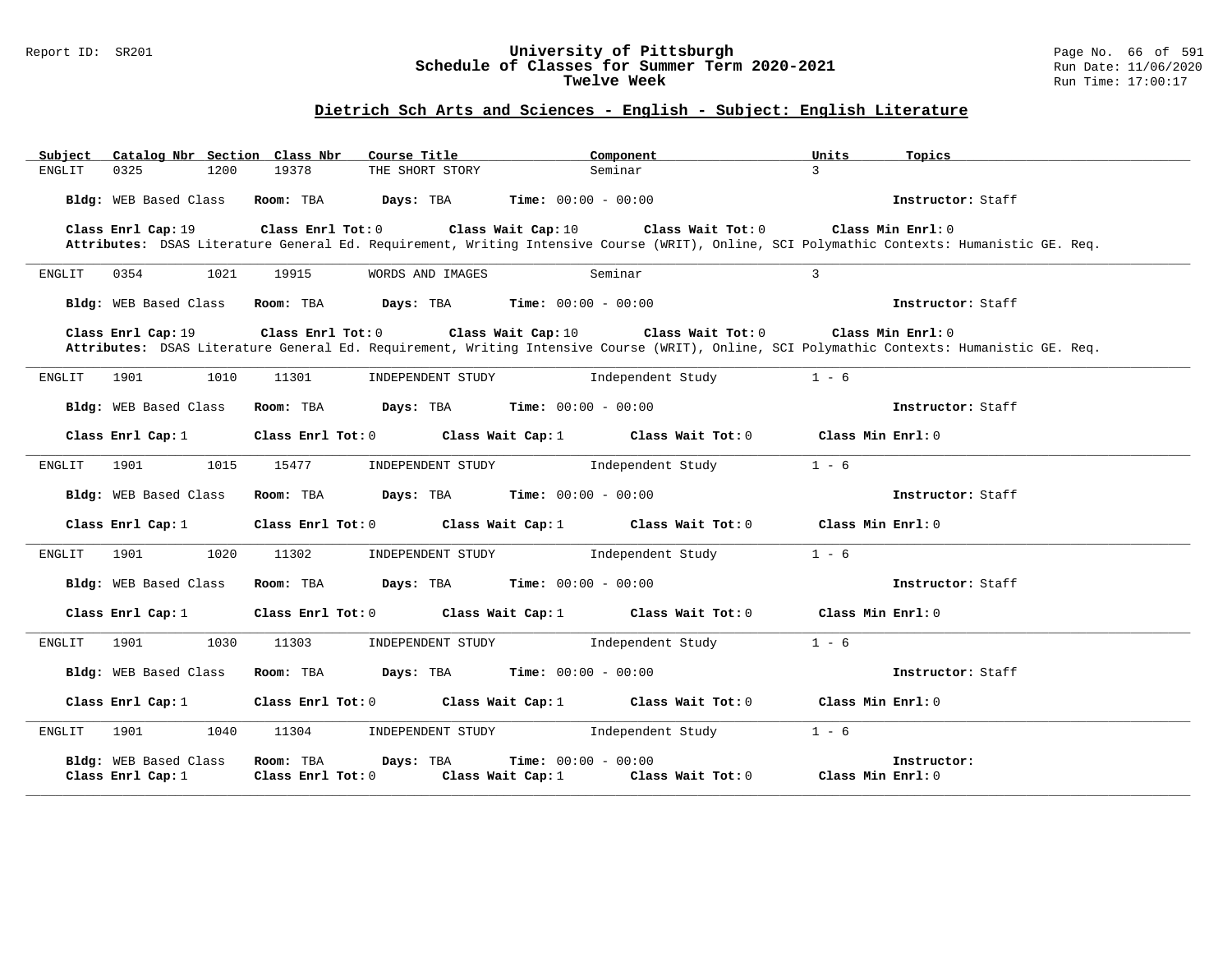### Report ID: SR201 **University of Pittsburgh** Page No. 67 of 591 **Schedule of Classes for Summer Term 2020-2021** Run Date: 11/06/2020 **Twelve Week Run Time:** 17:00:17

### **Dietrich Sch Arts and Sciences - English - Subject: English Literature**

| Subject       | Catalog Nbr Section Class Nbr | Course Title <b>Source Search</b>                                    | Component                                                                                          | Units<br>Topics   |
|---------------|-------------------------------|----------------------------------------------------------------------|----------------------------------------------------------------------------------------------------|-------------------|
| <b>ENGLIT</b> | 1901<br>1050                  | 11305<br>INDEPENDENT STUDY                                           | Independent Study                                                                                  | $1 - 6$           |
|               |                               |                                                                      |                                                                                                    |                   |
|               | Bldg: WEB Based Class         | Room: TBA $Days: TBA$ Time: $00:00 - 00:00$                          |                                                                                                    | Instructor:       |
|               | Class Enrl Cap: 1             |                                                                      | Class Enrl Tot: 0 $\qquad$ Class Wait Cap: 1 $\qquad$ Class Wait Tot: 0 $\qquad$ Class Min Enrl: 0 |                   |
|               |                               |                                                                      |                                                                                                    |                   |
| ENGLIT        | 1060                          | 10049                                                                | INDEPENDENT STUDY The Independent Study                                                            | $1 - 6$           |
|               |                               |                                                                      |                                                                                                    |                   |
|               | Bldg: WEB Based Class         | Room: TBA $Days: TBA$ Time: $00:00 - 00:00$                          |                                                                                                    | Instructor:       |
|               | Class Enrl Cap: 1             |                                                                      | Class Enrl Tot: 0 $\qquad$ Class Wait Cap: 1 $\qquad$ Class Wait Tot: 0 $\qquad$ Class Min Enrl: 0 |                   |
|               | 1901 1901                     | 1201 19381                                                           | INDEPENDENT STUDY 1 - 6                                                                            |                   |
| ENGLIT        |                               |                                                                      |                                                                                                    |                   |
|               | Bldg: TO BE ARRANGED          | Room: TBA $Days:$ TBA $Time:$ $00:00 - 00:00$                        |                                                                                                    | Instructor: Staff |
|               |                               |                                                                      |                                                                                                    |                   |
|               |                               |                                                                      | Class Enrl Cap: 25 Class Enrl Tot: 0 Class Wait Cap: 20 Class Wait Tot: 0 Class Min Enrl: 0        |                   |
|               |                               |                                                                      |                                                                                                    |                   |
|               |                               | ENGLIT 1903 1050 18225 DIRECTED RESEARCH LITERATURE Directed Studies | $1 - 3$                                                                                            |                   |
|               |                               |                                                                      |                                                                                                    |                   |
|               | Bldg: TO BE ARRANGED          | Room: TBA $\rule{1em}{0.15mm}$ Days: TBA Time: $00:00 - 00:00$       |                                                                                                    | Instructor: Staff |
|               |                               |                                                                      |                                                                                                    |                   |
|               |                               |                                                                      | Class Enrl Cap: 35 Class Enrl Tot: 0 Class Wait Cap: 20 Class Wait Tot: 0 Class Min Enrl: 0        |                   |
|               |                               |                                                                      |                                                                                                    |                   |
|               |                               |                                                                      | ENGLIT 1903 1060 18226 DIRECTED RESEARCH LITERATURE Directed Studies 1 - 3                         |                   |
|               |                               |                                                                      |                                                                                                    |                   |
|               | Bldg: TO BE ARRANGED          | Room: TBA $Days:$ TBA $Time: 00:00 - 00:00$                          |                                                                                                    | Instructor: Staff |
|               |                               |                                                                      |                                                                                                    |                   |
|               |                               |                                                                      | Class Enrl Cap: 35 Class Enrl Tot: 0 Class Wait Cap: 20 Class Wait Tot: 0 Class Min Enrl: 0        |                   |
|               |                               |                                                                      |                                                                                                    |                   |
| ENGLIT        |                               | 2907 1300 17955 LITERATURE INTERNSHIP Directed Studies               |                                                                                                    | $1 - 3$           |
|               |                               |                                                                      |                                                                                                    |                   |
|               | Bldg: TO BE ARRANGED          |                                                                      | <b>Room:</b> TBA <b>Days:</b> TBA <b>Time:</b> 00:00 - 00:00                                       | Instructor: Staff |
|               |                               |                                                                      | Class Enrl Cap: 1 Class Enrl Tot: 0 Class Wait Cap: 0 Class Wait Tot: 0 Class Min Enrl: 0          |                   |
|               |                               |                                                                      |                                                                                                    |                   |
| ENGLIT        | 2907 — 2007<br>1305           |                                                                      | 17956 LITERATURE INTERNSHIP Directed Studies                                                       | $1 - 3$           |
|               |                               |                                                                      |                                                                                                    |                   |
|               | Bldg: TO BE ARRANGED          | Room: TBA $\rule{1em}{0.15mm}$ Days: TBA Time: $00:00 - 00:00$       |                                                                                                    | Instructor: Staff |
|               |                               |                                                                      |                                                                                                    |                   |
|               | Class Enrl Cap: $1$           |                                                                      | Class Enrl Tot: $0$ Class Wait Cap: $0$ Class Wait Tot: $0$ Class Min Enrl: $0$                    |                   |
|               |                               |                                                                      |                                                                                                    |                   |
| ENGLIT        |                               |                                                                      | 2907 1310 17957 LITERATURE INTERNSHIP Directed Studies                                             | $1 - 3$           |
|               |                               |                                                                      |                                                                                                    |                   |
|               | Bldg: TO BE ARRANGED          | Room: TBA $\rule{1em}{0.15mm}$ Days: TBA Time: $00:00 - 00:00$       |                                                                                                    | Instructor: Staff |
|               |                               |                                                                      |                                                                                                    |                   |
|               |                               |                                                                      | Class Enrl Cap: 1 Class Enrl Tot: 0 Class Wait Cap: 0 Class Wait Tot: 0 Class Min Enrl: 0          |                   |
|               |                               |                                                                      |                                                                                                    |                   |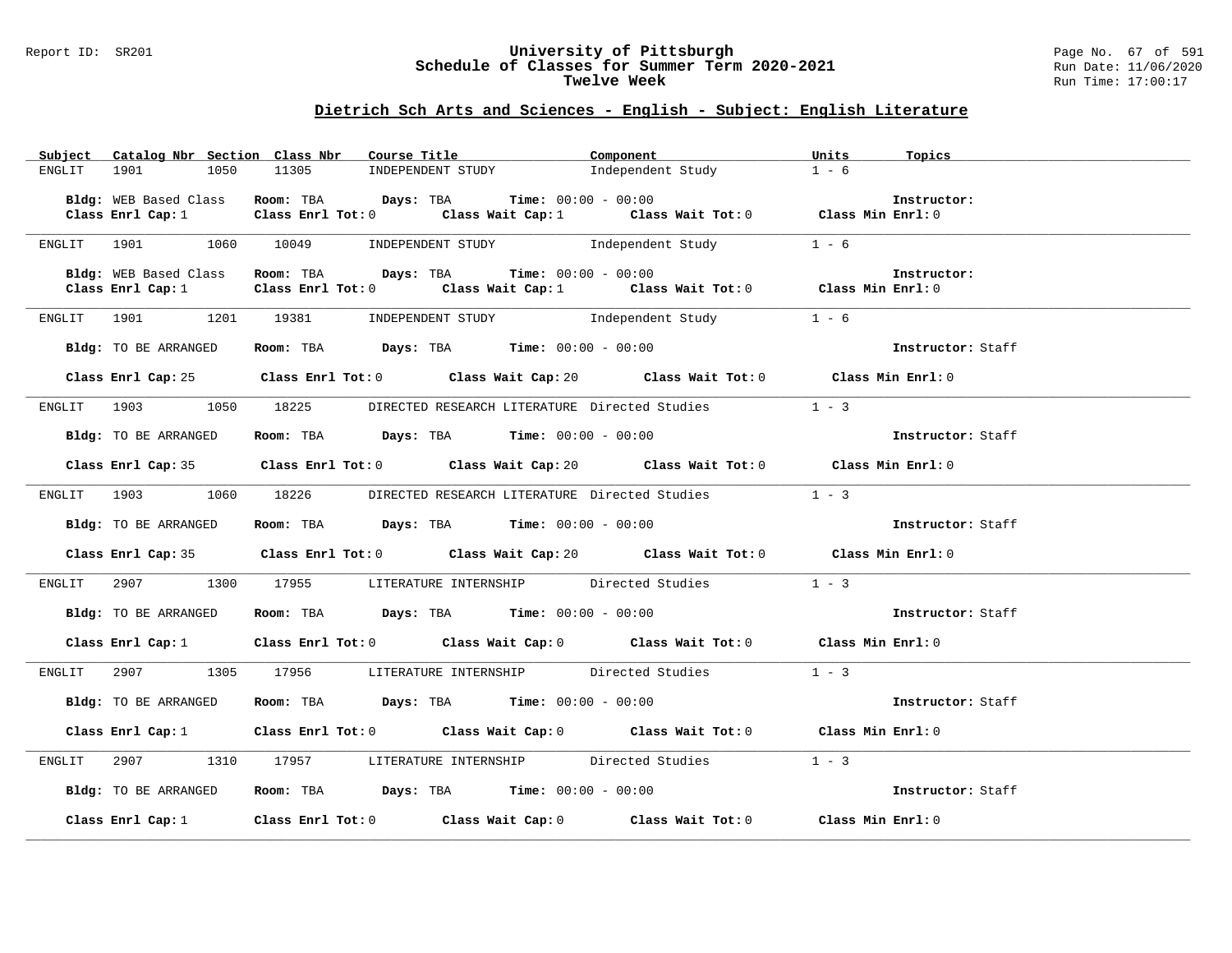### Report ID: SR201 **University of Pittsburgh** Page No. 68 of 591 **Schedule of Classes for Summer Term 2020-2021** Run Date: 11/06/2020 **Twelve Week Run Time:** 17:00:17

# **Dietrich Sch Arts and Sciences - English - Subject: English Literature**

| Subject<br>Catalog Nbr Section Class Nbr | Course Title                                                                                                                  | Component  | Units<br>Topics   |
|------------------------------------------|-------------------------------------------------------------------------------------------------------------------------------|------------|-------------------|
| 2960<br>ENGLIT<br>1010                   | 10555<br>ENGLISH GSA                                                                                                          | Internship | $\mathcal{R}$     |
|                                          | Bldg: WEB Based Class Room: TBA Days: TBA Time: 00:00 - 00:00                                                                 |            | Instructor: Staff |
|                                          |                                                                                                                               |            |                   |
|                                          | Class Enrl Cap: 15 Class Enrl Tot: 0 Class Wait Cap: 0 Class Wait Tot: 0 Class Min Enrl: 0                                    |            |                   |
|                                          | ENGLIT 2990 1010 10050 INDEPENDENT STUDY Independent Study 1 - 6                                                              |            |                   |
|                                          | Bldg: WEB Based Class Room: TBA Days: TBA Time: $00:00 - 00:00$                                                               |            |                   |
|                                          | Class Enrl Cap: 1 Class Enrl Tot: 0 Class Wait Cap: 0 Class Wait Tot: 0 Class Min Enrl: 0                                     |            |                   |
|                                          | ENGLIT 2990 1030 11292 INDEPENDENT STUDY Independent Study                                                                    |            | $1 - 6$           |
|                                          | Bldg: WEB Based Class Room: TBA Days: TBA Time: 00:00 - 00:00                                                                 |            | Instructor: Staff |
|                                          | Class Enrl Cap: 1 Class Enrl Tot: 0 Class Wait Cap: 0 Class Wait Tot: 0 Class Min Enrl: 0                                     |            |                   |
|                                          | ENGLIT 2990 1040 11293 INDEPENDENT STUDY Independent Study 1 - 6                                                              |            |                   |
|                                          | Bldg: WEB Based Class Room: TBA Days: TBA Time: 00:00 - 00:00                                                                 |            | Instructor: Staff |
|                                          | Class Enrl Cap: 1 Class Enrl Tot: 0 Class Wait Cap: 0 Class Wait Tot: 0 Class Min Enrl: 0                                     |            |                   |
|                                          | ENGLIT 2990 1050 11294 INDEPENDENT STUDY Independent Study 1 - 6                                                              |            |                   |
|                                          | Bldg: WEB Based Class Room: TBA Days: TBA Time: 00:00 - 00:00                                                                 |            | Instructor: Staff |
|                                          | Class Enrl Cap: 1 Class Enrl Tot: 0 Class Wait Cap: 0 Class Wait Tot: 0 Class Min Enrl: 0                                     |            |                   |
|                                          | ENGLIT 2990 $1060$ 11295 INDEPENDENT STUDY Independent Study $1 - 6$                                                          |            |                   |
|                                          | Bldg: WEB Based Class Room: TBA Days: TBA Time: 00:00 - 00:00                                                                 |            | Instructor: Staff |
|                                          | Class Enrl Cap: 1 Class Enrl Tot: 0 Class Wait Cap: 0 Class Wait Tot: 0 Class Min Enrl: 0                                     |            |                   |
|                                          | ENGLIT 3000 1010 10051 DISSER RES FOR THE PH.D. DEGR Thesis Research 1 - 12                                                   |            |                   |
|                                          | Bldg: WEB Based Class Room: TBA Days: TBA Time: 00:00 - 00:00                                                                 |            | Instructor: Staff |
|                                          | Class Enrl Cap: 35 Class Enrl Tot: 0 Class Wait Cap: 0 Class Wait Tot: 0 Class Min Enrl: 0                                    |            |                   |
| ENGLIT 3902                              | 1010 10052 DIRCTED STUDY FOR PH.D. STUDNTDirected Studies 1 - 6                                                               |            |                   |
|                                          | Bldg: WEB Based Class Room: TBA Days: TBA Time: 00:00 - 00:00                                                                 |            | Instructor: Staff |
|                                          | Class Enrl Cap: 1 $\qquad$ Class Enrl Tot: 0 $\qquad$ Class Wait Cap: 0 $\qquad$ Class Wait Tot: 0 $\qquad$ Class Min Enrl: 0 |            |                   |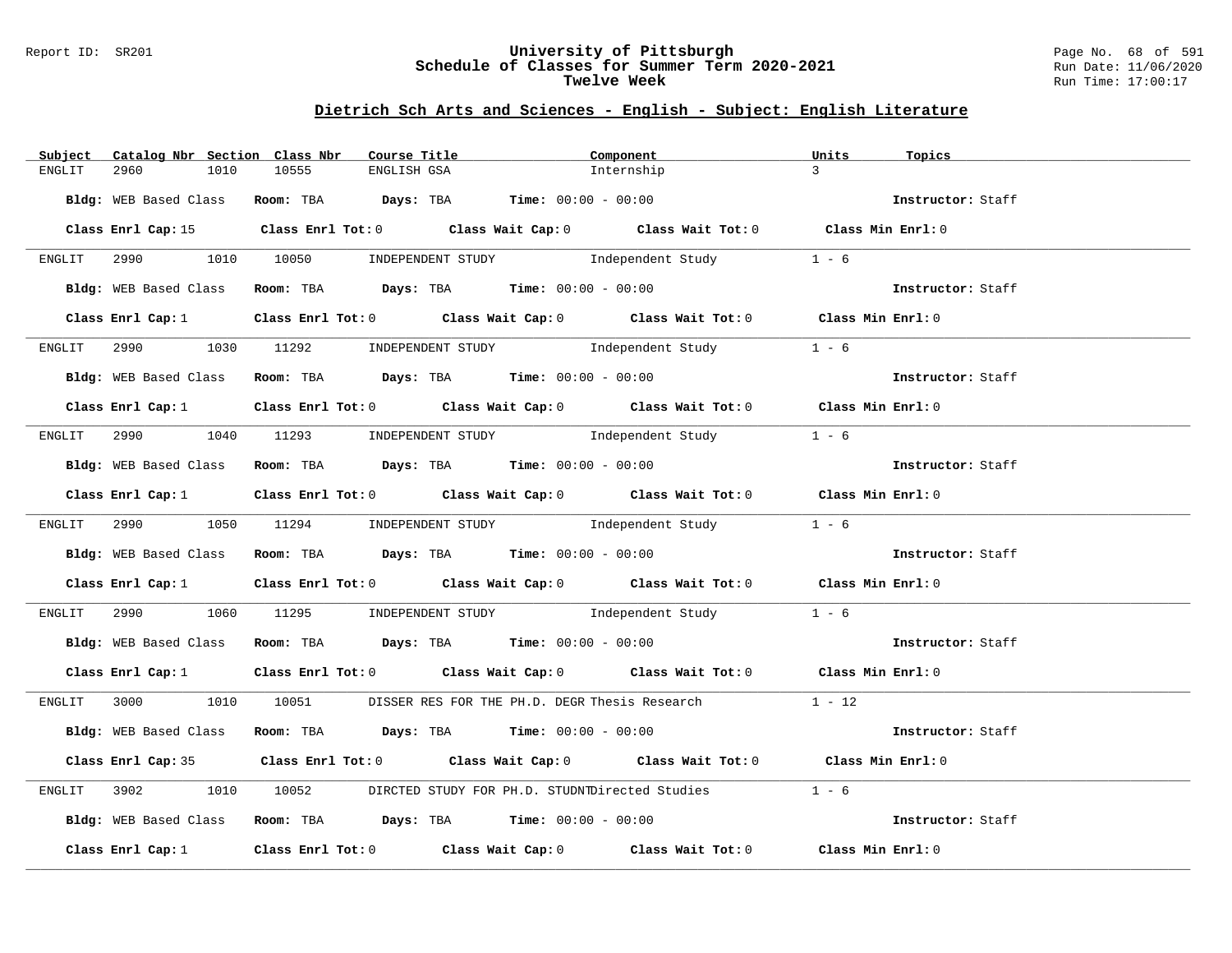| 3902<br>1015<br>ENGLIT | 15478<br>DIRCTED STUDY FOR PH.D. STUDNTDirected Studies                                    | $1 - 6$           |
|------------------------|--------------------------------------------------------------------------------------------|-------------------|
| Bldg: WEB Based Class  | <b>Days:</b> TBA <b>Time:</b> $00:00 - 00:00$<br>Room: TBA                                 | Instructor: Staff |
| Class Enrl Cap: 1      | Class Enrl Tot: $0$ Class Wait Cap: $0$ Class Wait Tot: $0$ Class Min Enrl: $0$            |                   |
| 1020<br>3902<br>ENGLIT | 15479<br>DIRCTED STUDY FOR PH.D. STUDNTDirected Studies                                    | $1 - 6$           |
| Bldg: WEB Based Class  | $\texttt{DayS:}$ TBA $\texttt{Time:}$ 00:00 - 00:00<br>Room: TBA                           | Instructor: Staff |
|                        | Class Enrl Cap: 1 Class Enrl Tot: 0 Class Wait Cap: 0 Class Wait Tot: 0 Class Min Enrl: 0  |                   |
| 1025<br>3902<br>ENGLIT | DIRCTED STUDY FOR PH.D. STUDNIDirected Studies<br>15480                                    | $1 - 6$           |
| Bldg: WEB Based Class  | Room: TBA $\rule{1em}{0.15mm}$ Days: TBA Time: $00:00 - 00:00$                             | Instructor: Staff |
|                        | Class Enrl Cap: 1 Class Enrl Tot: 0 Class Wait Cap: 0 Class Wait Tot: 0 Class Min Enrl: 0  |                   |
| 3902<br>1030<br>ENGLIT | DIRCTED STUDY FOR PH.D. STUDNIDirected Studies<br>15481                                    | $1 - 6$           |
| Bldg: WEB Based Class  | $\texttt{Days:}$ TBA $\texttt{Time:}$ 00:00 - 00:00<br>Room: TBA                           | Instructor: Staff |
|                        | Class Enrl Cap: 1 Class Enrl Tot: 0 Class Wait Cap: 0 Class Wait Tot: 0 Class Min Enrl: 0  |                   |
| 1030<br>ENGLIT<br>3910 | COMPREHENSIVE EXAM Thesis Research<br>15504                                                | $1 - 12$          |
| Bldg: WEB Based Class  | $\texttt{Days:}$ TBA $\texttt{Time:}$ 00:00 - 00:00<br>Room: TBA                           | Instructor: Staff |
|                        | Class Enrl Cap: 30 Class Enrl Tot: 0 Class Wait Cap: 0 Class Wait Tot: 0 Class Min Enrl: 0 |                   |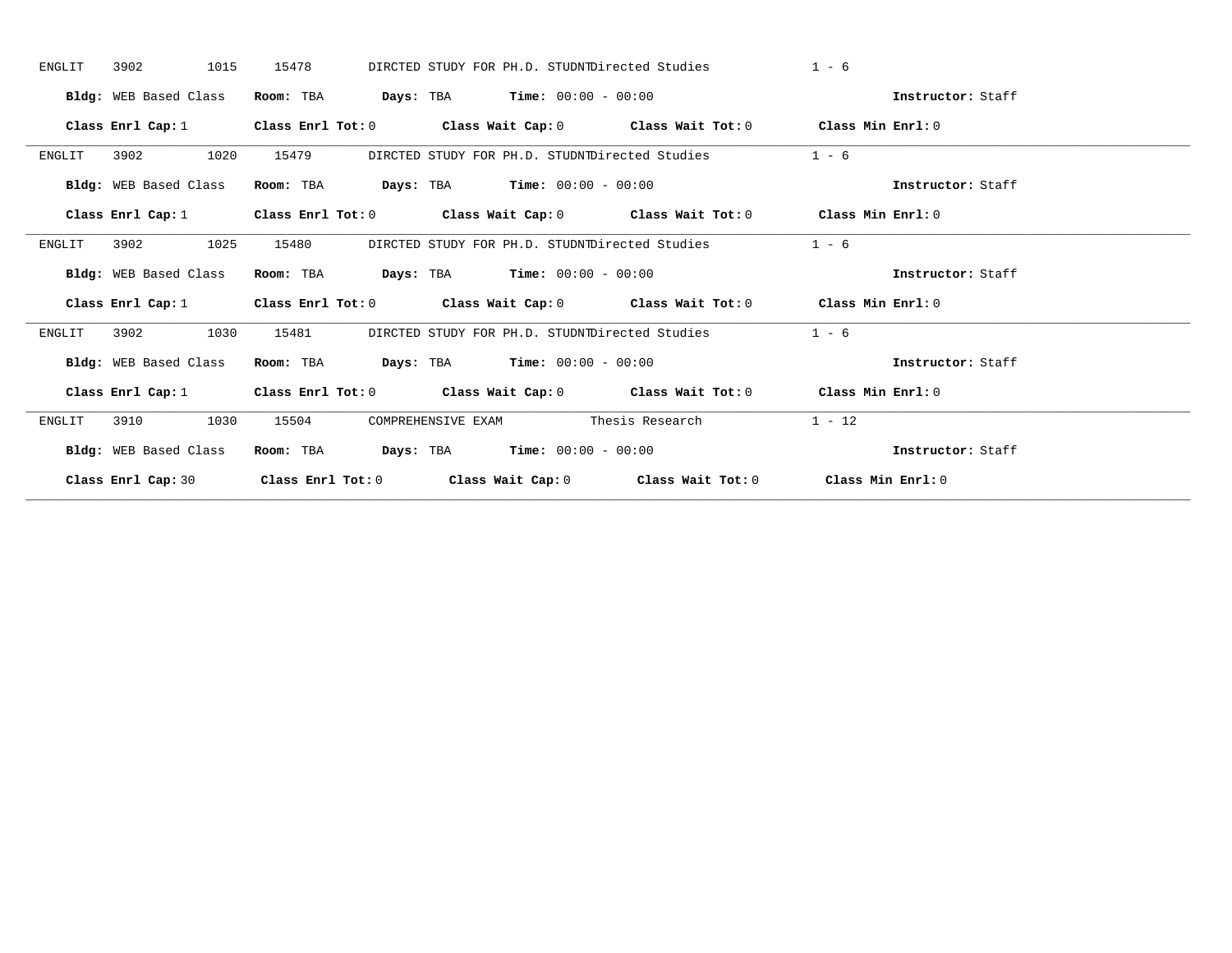### Report ID: SR201 **University of Pittsburgh** Page No. 70 of 591 **Schedule of Classes for Summer Term 2020-2021** Run Date: 11/06/2020 **Twelve Week Run Time:** 17:00:17

# **Dietrich Sch Arts and Sciences - English - Subject: English Writing**

|        | Subject Catalog Nbr Section Class Nbr                       |       | Course Title <b>Source Search</b>                                                 | Component                                                                                          | Units         | Topics            |
|--------|-------------------------------------------------------------|-------|-----------------------------------------------------------------------------------|----------------------------------------------------------------------------------------------------|---------------|-------------------|
| ENGWRT | 1900<br>1060                                                | 11285 | INTERNSHIP: WRITING                                                               | Internship                                                                                         | $\mathcal{L}$ |                   |
|        |                                                             |       | Bldg: TBA                  Room: TBA         Days: W          Time: 12:00 - 13:00 |                                                                                                    |               | Instructor: Staff |
|        |                                                             |       |                                                                                   | Class Enrl Cap: 10 Class Enrl Tot: 0 Class Wait Cap: 10 Class Wait Tot: 0 Class Min Enrl: 0        |               |                   |
|        | <b>Room Characteristics:</b> PeopleSoft - Scheduled (PS)(1) |       |                                                                                   |                                                                                                    |               |                   |
|        |                                                             |       | <b>Combined Section ID:</b> $0018$ (ENGCMP/ENGWRT/1900) - ENGCMP $1900$ (#10558)  |                                                                                                    |               |                   |
|        |                                                             |       |                                                                                   |                                                                                                    |               |                   |
|        | ENGWRT 1901                                                 |       | 1010 11296 INDEPENDENT STUDY 1ndependent Study                                    |                                                                                                    | $1 - 6$       |                   |
|        |                                                             |       | Bldg: WEB Based Class Room: TBA Days: TBA Time: 00:00 - 00:00                     |                                                                                                    |               | Instructor: Staff |
|        |                                                             |       |                                                                                   | Class Enrl Cap: 1 Class Enrl Tot: 0 Class Wait Cap: 1 Class Wait Tot: 0 Class Min Enrl: 0          |               |                   |
|        |                                                             |       |                                                                                   |                                                                                                    |               |                   |
|        |                                                             |       |                                                                                   | ENGWRT 1901 1015 15482 INDEPENDENT STUDY Independent Study 1 - 6                                   |               |                   |
|        |                                                             |       | Bldg: WEB Based Class Room: TBA Days: TBA Time: 00:00 - 00:00                     |                                                                                                    |               | Instructor: Staff |
|        |                                                             |       |                                                                                   |                                                                                                    |               |                   |
|        |                                                             |       |                                                                                   | Class Enrl Cap: 1 Class Enrl Tot: 0 Class Wait Cap: 1 Class Wait Tot: 0 Class Min Enrl: 0          |               |                   |
|        |                                                             |       |                                                                                   |                                                                                                    |               |                   |
|        |                                                             |       |                                                                                   | ENGWRT 1901 1020 11297 INDEPENDENT STUDY Independent Study 1 - 6                                   |               |                   |
|        |                                                             |       |                                                                                   | Bldg: WEB Based Class Room: TBA Days: TBA Time: 00:00 - 00:00                                      |               | Instructor: Staff |
|        |                                                             |       |                                                                                   |                                                                                                    |               |                   |
|        |                                                             |       |                                                                                   | Class Enrl Cap: 1 Class Enrl Tot: 0 Class Wait Cap: 1 Class Wait Tot: 0 Class Min Enrl: 0          |               |                   |
|        |                                                             |       | ENGWRT 1901 1030 11298 INDEPENDENT STUDY Independent Study                        |                                                                                                    | $1 - 6$       |                   |
|        |                                                             |       |                                                                                   | Bldg: WEB Based Class Room: TBA Days: TBA Time: 00:00 - 00:00                                      |               | Instructor:       |
|        | Class Enrl Cap: 1                                           |       |                                                                                   | Class Enrl Tot: 0 $\qquad$ Class Wait Cap: 1 $\qquad$ Class Wait Tot: 0 $\qquad$ Class Min Enrl: 0 |               |                   |
|        |                                                             |       |                                                                                   |                                                                                                    |               |                   |
|        |                                                             |       |                                                                                   | ENGWRT 1901 1040 11299 INDEPENDENT STUDY Independent Study                                         | $1 - 6$       |                   |
|        |                                                             |       |                                                                                   |                                                                                                    |               |                   |
|        |                                                             |       | Bldg: WEB Based Class Room: TBA Days: TBA Time: 00:00 - 00:00                     | Class Enrl Cap: 1 Class Enrl Tot: 0 Class Wait Cap: 1 Class Wait Tot: 0 Class Min Enrl: 0          |               | Instructor:       |
|        |                                                             |       |                                                                                   |                                                                                                    |               |                   |
|        | ENGWRT 1901                                                 |       |                                                                                   | 1050 11300 INDEPENDENT STUDY Independent Study                                                     | $1 - 6$       |                   |
|        |                                                             |       | Bldg: WEB Based Class Room: TBA Days: TBA Time: 00:00 - 00:00                     |                                                                                                    |               | Instructor:       |
|        |                                                             |       |                                                                                   | Class Enrl Cap: 1 Class Enrl Tot: 0 Class Wait Cap: 1 Class Wait Tot: 0 Class Min Enrl: 0          |               |                   |
|        |                                                             |       |                                                                                   |                                                                                                    |               |                   |
|        |                                                             |       |                                                                                   | ENGWRT 1901 1060 10053 INDEPENDENT STUDY Independent Study 1 - 6                                   |               |                   |
|        |                                                             |       | Bldg: WEB Based Class Room: TBA Days: TBA Time: 00:00 - 00:00                     |                                                                                                    |               | Instructor: Staff |
|        |                                                             |       |                                                                                   |                                                                                                    |               |                   |
|        |                                                             |       |                                                                                   | Class Enrl Cap: 1 Class Enrl Tot: 0 Class Wait Cap: 1 Class Wait Tot: 0 Class Min Enrl: 0          |               |                   |
|        |                                                             |       |                                                                                   |                                                                                                    |               |                   |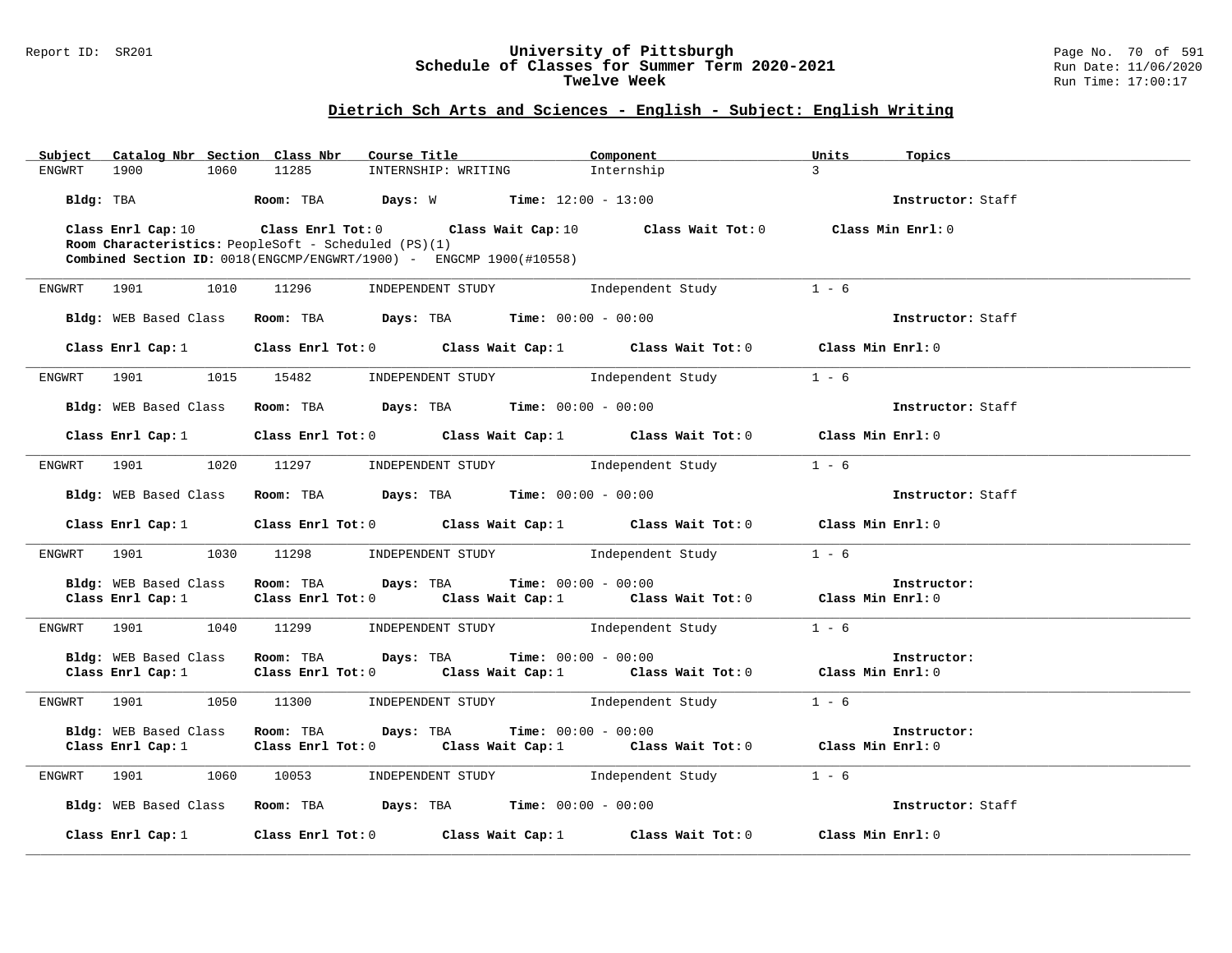### Report ID: SR201 **University of Pittsburgh** Page No. 71 of 591 **Schedule of Classes for Summer Term 2020-2021** Run Date: 11/06/2020 **Twelve Week Run Time:** 17:00:17

# **Dietrich Sch Arts and Sciences - English - Subject: English Writing**

|        |                                            | Subject Catalog Nbr Section Class Nbr Course Title                                                                                                         | Units<br>Component | Topics            |
|--------|--------------------------------------------|------------------------------------------------------------------------------------------------------------------------------------------------------------|--------------------|-------------------|
| ENGWRT | 2900<br>1010                               | 10493<br>MANUSCRIPT WRITING FOR THE MFAThesis Research                                                                                                     | $1 - 9$            |                   |
|        |                                            | Bldg: WEB Based Class Room: TBA Days: TBA Time: 00:00 - 00:00                                                                                              |                    | Instructor: Staff |
|        |                                            | Class Enrl Cap: 15 Class Enrl Tot: 0 Class Wait Cap: 0 Class Wait Tot: 0 Class Min Enrl: 0                                                                 |                    |                   |
| ENGWRT |                                            | 2960 1300 16251 ENGLISH GSA 5 Internship                                                                                                                   | $\overline{3}$     |                   |
|        | Bldg: TO BE ARRANGED                       | Room: TBA $\rule{1em}{0.15mm}$ Days: TBA $\rule{1.15mm}]{0.15mm}$ Time: $00:00 - 00:00$                                                                    |                    | Instructor: Staff |
|        |                                            | Class Enrl Cap: 15 (Class Enrl Tot: 0 (Class Wait Cap: 0 (Class Wait Tot: 0 (Class Min Enrl: 0)                                                            |                    |                   |
| ENGWRT |                                            | 2960 1310 16252 ENGLISH GSA 11 Internship                                                                                                                  | $\mathbf{3}$       |                   |
|        | Bldg: TO BE ARRANGED                       | Room: TBA $\rule{1em}{0.15mm}$ Days: TBA $\rule{1.15mm}]{0.15mm}$ Time: $00:00 - 00:00$                                                                    |                    | Instructor: Staff |
|        |                                            | Class Enrl Cap: 15 (Class Enrl Tot: 0 (Class Wait Cap: 0 (Class Wait Tot: 0 (Class Min Enrl: 0)                                                            |                    |                   |
| ENGWRT |                                            | 2960 1320 16253 ENGLISH GSA 10 Internship                                                                                                                  | $\overline{3}$     |                   |
|        | Bldg: TO BE ARRANGED                       | Room: TBA $Days:$ TBA Time: $00:00 - 00:00$                                                                                                                |                    | Instructor: Staff |
|        |                                            | Class Enrl Cap: 15 (Class Enrl Tot: 0 (Class Wait Cap: 0 (Class Wait Tot: 0 (Class Min Enrl: 0)                                                            |                    |                   |
| ENGWRT |                                            | 2990 1010 10054 INDEPENDENT STUDY Independent Study 1 - 6                                                                                                  |                    |                   |
|        |                                            | Bldg: WEB Based Class Room: TBA Days: TBA Time: 00:00 - 00:00                                                                                              |                    | Instructor:       |
|        |                                            | Class Enrl Cap: 1 Class Enrl Tot: 0 Class Wait Cap: 0 Class Wait Tot: 0 Class Min Enrl: 0                                                                  |                    |                   |
|        |                                            | ENGWRT 2990 1020 11289 INDEPENDENT STUDY Independent Study                                                                                                 | $1 - 6$            |                   |
|        | Class Enrl Cap: 1                          | Bldg: WEB Based Class Room: TBA Days: TBA Time: 00:00 - 00:00<br>Class Enrl Tot: 0 Class Wait Cap: 0 Class Wait Tot: 0 Class Min Enrl: 0                   |                    | Instructor:       |
|        |                                            | ENGWRT 2990 1030 11288 INDEPENDENT STUDY Independent Study                                                                                                 | $1 - 6$            |                   |
|        | Bldg: WEB Based Class<br>Class Enrl Cap: 1 | Room: TBA $Days:$ TBA $Time: 00:00 - 00:00$<br>Class Enrl Tot: 0 $\qquad$ Class Wait Cap: 0 $\qquad$ Class Wait Tot: 0 $\qquad$ Class Min Enrl: 0          |                    | Instructor:       |
|        |                                            | ENGWRT 2990 1040 11290 INDEPENDENT STUDY Independent Study 1 - 6                                                                                           |                    |                   |
|        |                                            | Bldg: WEB Based Class Room: TBA Days: TBA Time: 00:00 - 00:00<br>Class Enrl Cap: 1 Class Enrl Tot: 0 Class Wait Cap: 0 Class Wait Tot: 0 Class Min Enrl: 0 |                    | Instructor:       |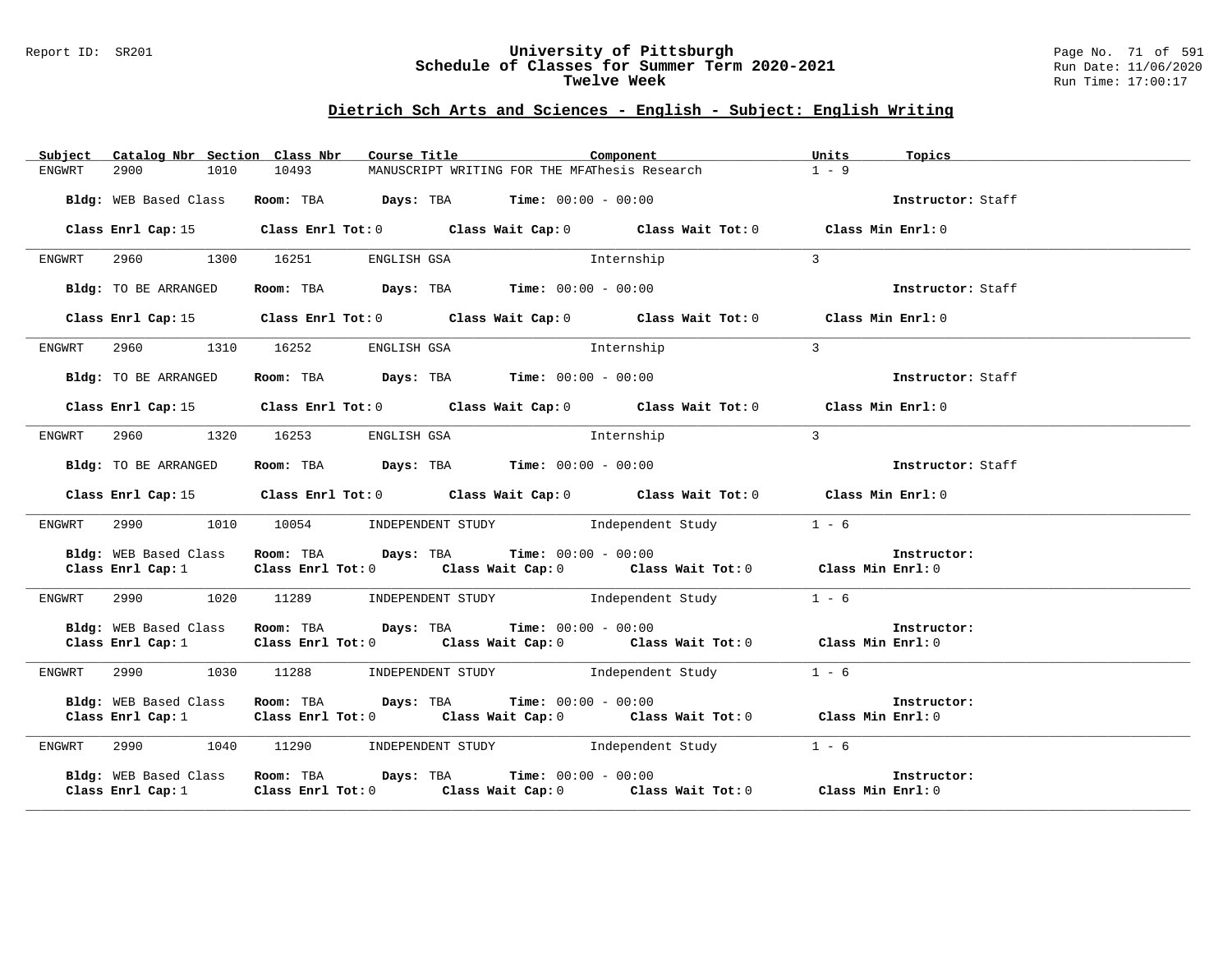### Report ID: SR201 **University of Pittsburgh** Page No. 72 of 591 **Schedule of Classes for Summer Term 2020-2021** Run Date: 11/06/2020 **Twelve Week Run Time:** 17:00:17

# **Dietrich Sch Arts and Sciences - English - Subject: English Writing**

|                        | Subject Catalog Nbr Section Class Nbr Course Title | <b>Component</b> component                                                                                                                                 | Units<br>Topics |  |
|------------------------|----------------------------------------------------|------------------------------------------------------------------------------------------------------------------------------------------------------------|-----------------|--|
| 2990<br>1050<br>ENGWRT | 11291                                              | INDEPENDENT STUDY 1ndependent Study                                                                                                                        | $1 - 6$         |  |
| Bldg: WEB Based Class  |                                                    | Room: TBA $Days:$ TBA Time: $00:00 - 00:00$                                                                                                                | Instructor:     |  |
|                        |                                                    | Class Enrl Cap: 1 $\qquad$ Class Enrl Tot: 0 $\qquad$ Class Wait Cap: 0 $\qquad$ Class Wait Tot: 0 $\qquad$ Class Min Enrl: 0                              |                 |  |
|                        |                                                    |                                                                                                                                                            |                 |  |
| 3009 1010<br>ENGWRT    | 10055                                              | DIRECTED STUDY Directed Studies                                                                                                                            | $1 - 6$         |  |
|                        |                                                    |                                                                                                                                                            | Instructor:     |  |
|                        |                                                    | Bldg: WEB Based Class Room: TBA Days: TBA Time: 00:00 - 00:00<br>Class Enrl Cap: 1 Class Enrl Tot: 0 Class Wait Cap: 0 Class Wait Tot: 0 Class Enrl Cap: 0 |                 |  |
|                        |                                                    |                                                                                                                                                            |                 |  |
| ENGWRT                 | 3009 1015 15483 DIRECTED STUDY Directed Studies    |                                                                                                                                                            | $1 - 6$         |  |
|                        |                                                    |                                                                                                                                                            |                 |  |
| Bldg: WEB Based Class  |                                                    | <b>Room:</b> TBA <b>Days:</b> TBA <b>Time:</b> $00:00 - 00:00$                                                                                             | Instructor:     |  |
|                        |                                                    | Class Enrl Cap: 1 Class Enrl Tot: 0 Class Wait Cap: 0 Class Wait Tot: 0 Class Min Enrl: 0                                                                  |                 |  |
| 3009 1020<br>ENGWRT    |                                                    | 15484 DIRECTED STUDY Directed Studies                                                                                                                      | $1 - 6$         |  |
| Bldg: WEB Based Class  |                                                    | <b>Room:</b> TBA <b>Days:</b> TBA <b>Time:</b> $00:00 - 00:00$                                                                                             | Instructor:     |  |
|                        |                                                    | Class Enrl Cap: 1 Class Enrl Tot: 0 Class Wait Cap: 0 Class Wait Tot: 0 Class Min Enrl: 0                                                                  |                 |  |
|                        |                                                    |                                                                                                                                                            |                 |  |
| ENGWRT<br>3009 1025    | 15485                                              | DIRECTED STUDY Directed Studies                                                                                                                            | $1 - 6$         |  |
| Bldg: WEB Based Class  |                                                    | Room: TBA $\rule{1em}{0.15mm}$ Days: TBA Time: $00:00 - 00:00$                                                                                             | Instructor:     |  |
|                        |                                                    | Class Enrl Cap: 1 Class Enrl Tot: 0 Class Wait Cap: 0 Class Wait Tot: 0 Class Min Enrl: 0                                                                  |                 |  |
|                        |                                                    |                                                                                                                                                            |                 |  |
| ENGWRT<br>3009 1030    | 15488                                              | DIRECTED STUDY Directed Studies                                                                                                                            | $1 - 6$         |  |
| Bldg: WEB Based Class  | Room: TBA $Days:$ TBA $Time: 00:00 - 00:00$        |                                                                                                                                                            | Instructor:     |  |
|                        |                                                    |                                                                                                                                                            |                 |  |
|                        |                                                    | Class Enrl Cap: 1 Class Enrl Tot: 0 Class Wait Cap: 0 Class Wait Tot: 0 Class Min Enrl: 0                                                                  |                 |  |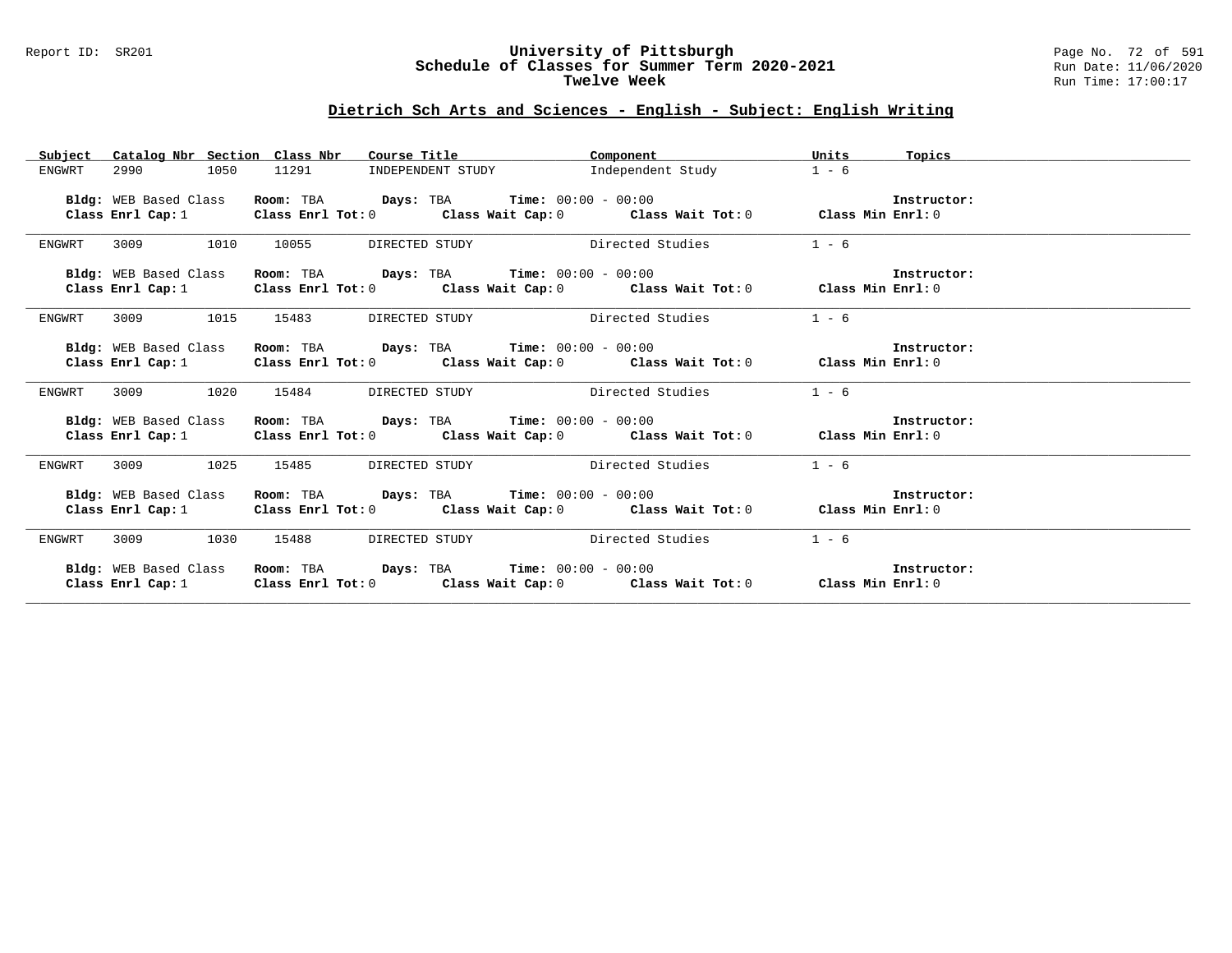### Report ID: SR201 **University of Pittsburgh** Page No. 73 of 591 **Schedule of Classes for Summer Term 2020-2021** Run Date: 11/06/2020 **Twelve Week Run Time:** 17:00:17

# **Dietrich Sch Arts and Sciences - French and Italian - Subject: French**

| Subject | Catalog Nbr Section Class Nbr                           |                   | Course Title         |                                                 | Component         | Units    | Topics                          |
|---------|---------------------------------------------------------|-------------------|----------------------|-------------------------------------------------|-------------------|----------|---------------------------------|
| FR      | 1902<br>1010                                            | 10060             | DIRECTED STUDY       |                                                 | Directed Studies  | $1 - 3$  |                                 |
|         | Bldg: WEB Based Class                                   | Room: TBA         | Days: TBA            | <b>Time:</b> $00:00 - 00:00$                    |                   |          | Instructor: Wells, Brett David  |
|         | Class Enrl Cap: 15                                      | Class Enrl Tot: 0 |                      | Class Wait Cap: 10                              | Class Wait Tot: 0 |          | Class Min Enrl: 0               |
|         | SPECIAL PERMISSION REQUIRED                             |                   |                      |                                                 |                   |          |                                 |
| FR      | 1903<br>1010                                            | 11180             |                      | HONORS DIR RESEARCH: FR MAJORS Directed Studies |                   | $1 - 3$  |                                 |
|         | Bldg: TO BE ARRANGED                                    | Room: TBA         | Days: TBA            | <b>Time:</b> $00:00 - 00:00$                    |                   |          | Instructor: Wells, Brett David  |
|         | Class Enrl Cap: 10<br>Attributes: West European Studies | Class Enrl Tot: 0 |                      | Class Wait Cap: 10                              | Class Wait Tot: 0 |          | Class Min Enrl: 0               |
|         | SPECIAL PERMISSION REQUIRED                             |                   |                      |                                                 |                   |          |                                 |
| FR      | 1905<br>1010                                            | 10496             | INTERNSHIP IN FRENCH |                                                 | Internship        | $1 - 6$  |                                 |
|         | Bldg: WEB Based Class                                   | Room: TBA         | Days: TBA            | <b>Time:</b> $00:00 - 00:00$                    |                   |          | Instructor: Wells, Brett David  |
|         | Class Enrl Cap: 10<br>Attributes: West European Studies | Class Enrl Tot: 0 |                      | Class Wait Cap: 10                              | Class Wait Tot: 0 |          | Class Min Enrl: 0               |
|         | SPECIAL PERMISSION REQUIRED                             |                   |                      |                                                 |                   |          |                                 |
| FR      | 2902<br>1010                                            | 10061             | DIRECTED STUDY       |                                                 | Directed Studies  | $1 - 12$ |                                 |
|         | Bldg: WEB Based Class                                   | Room: TBA         | Days: TBA            | <b>Time:</b> $00:00 - 00:00$                    |                   |          | Instructor: Mecchia, Giuseppina |
|         | Class Enrl Cap: 15                                      | Class Enrl Tot: 0 |                      | Class Wait Cap: 0                               | Class Wait Tot: 0 |          | Class Min Enrl: 0               |
|         | Special Permission Required.                            |                   |                      |                                                 |                   |          |                                 |
| FR      | 2990<br>1010                                            | 10062             | INDEPENDENT STUDY    |                                                 | Independent Study | $1 - 12$ |                                 |
|         | Bldg: WEB Based Class                                   | Room: TBA         | Days: TBA            | <b>Time:</b> $00:00 - 00:00$                    |                   |          | Instructor: Mecchia, Giuseppina |
|         | Class Enrl Cap: 15                                      | Class Enrl Tot: 0 |                      | Class Wait Cap: 0                               | Class Wait Tot: 0 |          | Class Min Enrl: 0               |
|         | Special Permission Required                             |                   |                      |                                                 |                   |          |                                 |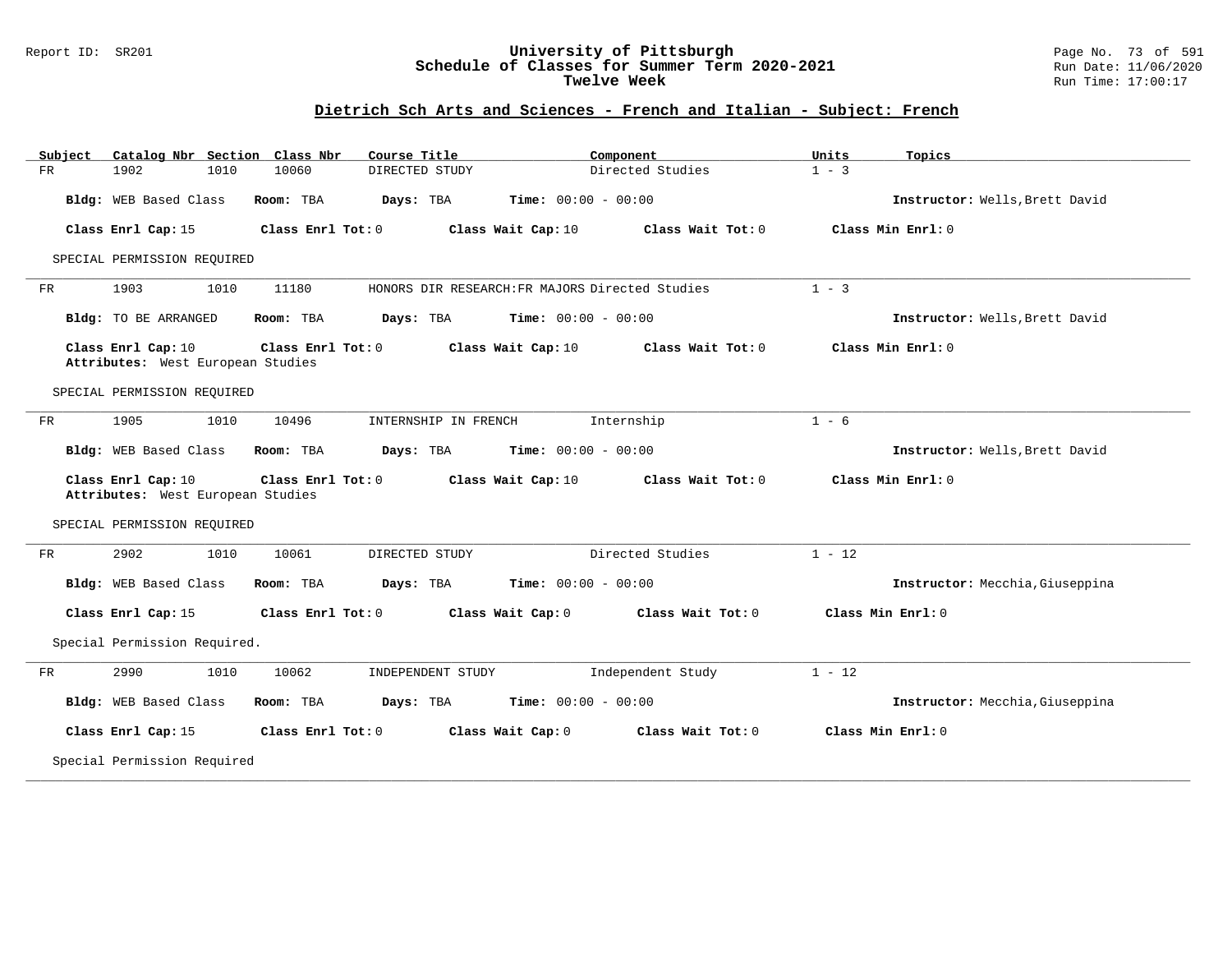### Report ID: SR201 **University of Pittsburgh** Page No. 74 of 591 **Schedule of Classes for Summer Term 2020-2021** Run Date: 11/06/2020 **Twelve Week Run Time:** 17:00:17

# **Dietrich Sch Arts and Sciences - French and Italian - Subject: French**

| Subject                     | Catalog Nbr Section Class Nbr                           |                   | Course Title                                  |                              | Component         | Units             | Topics                          |  |
|-----------------------------|---------------------------------------------------------|-------------------|-----------------------------------------------|------------------------------|-------------------|-------------------|---------------------------------|--|
| FR                          | 1010<br>3000                                            | 10063             | RESEARCH AND DISSERTATION PHD Thesis Research |                              |                   | $1 - 15$          |                                 |  |
|                             | Bldg: WEB Based Class                                   | Room: TBA         | Days: TBA                                     | <b>Time:</b> $00:00 - 00:00$ |                   |                   | Instructor: Mecchia, Giuseppina |  |
|                             | Class Enrl Cap: 15                                      | Class Enrl Tot: 0 |                                               | Class Wait Cap: 0            | Class Wait Tot: 0 | Class Min Enrl: 0 |                                 |  |
| SPECIAL PERMISSION REOUIRED |                                                         |                   |                                               |                              |                   |                   |                                 |  |
| FR                          | 1010<br>3902                                            | 10064             | DIRECTED STUDY                                |                              | Directed Studies  | $1 - 12$          |                                 |  |
|                             | Bldg: WEB Based Class                                   | Room: TBA         | Days: TBA                                     | <b>Time:</b> $00:00 - 00:00$ |                   |                   | Instructor: Mecchia, Giuseppina |  |
|                             | Class Enrl Cap: 15                                      | Class Enrl Tot: 0 |                                               | Class Wait Cap: 0            | Class Wait Tot: 0 | Class Min Enrl: 0 |                                 |  |
|                             | SPECIAL PERMISSION REQUIRED                             |                   |                                               |                              |                   |                   |                                 |  |
| FR                          | 1300<br>3910                                            | 16724             | COMPREHENSIVE EXAMINATION                     |                              | Independent Study | $1 - 12$          |                                 |  |
|                             | Bldg: TO BE ARRANGED                                    | Room: TBA         | Days: TBA                                     | <b>Time:</b> $00:00 - 00:00$ |                   |                   | Instructor: Mecchia, Giuseppina |  |
|                             | Class Enrl Cap: 20<br>Attributes: West European Studies | Class Enrl Tot: 0 |                                               | Class Wait Cap: 0            | Class Wait Tot: 0 | Class Min Enrl: 0 |                                 |  |
|                             | SPECIAL PERMISSION REQUIRED                             |                   |                                               |                              |                   |                   |                                 |  |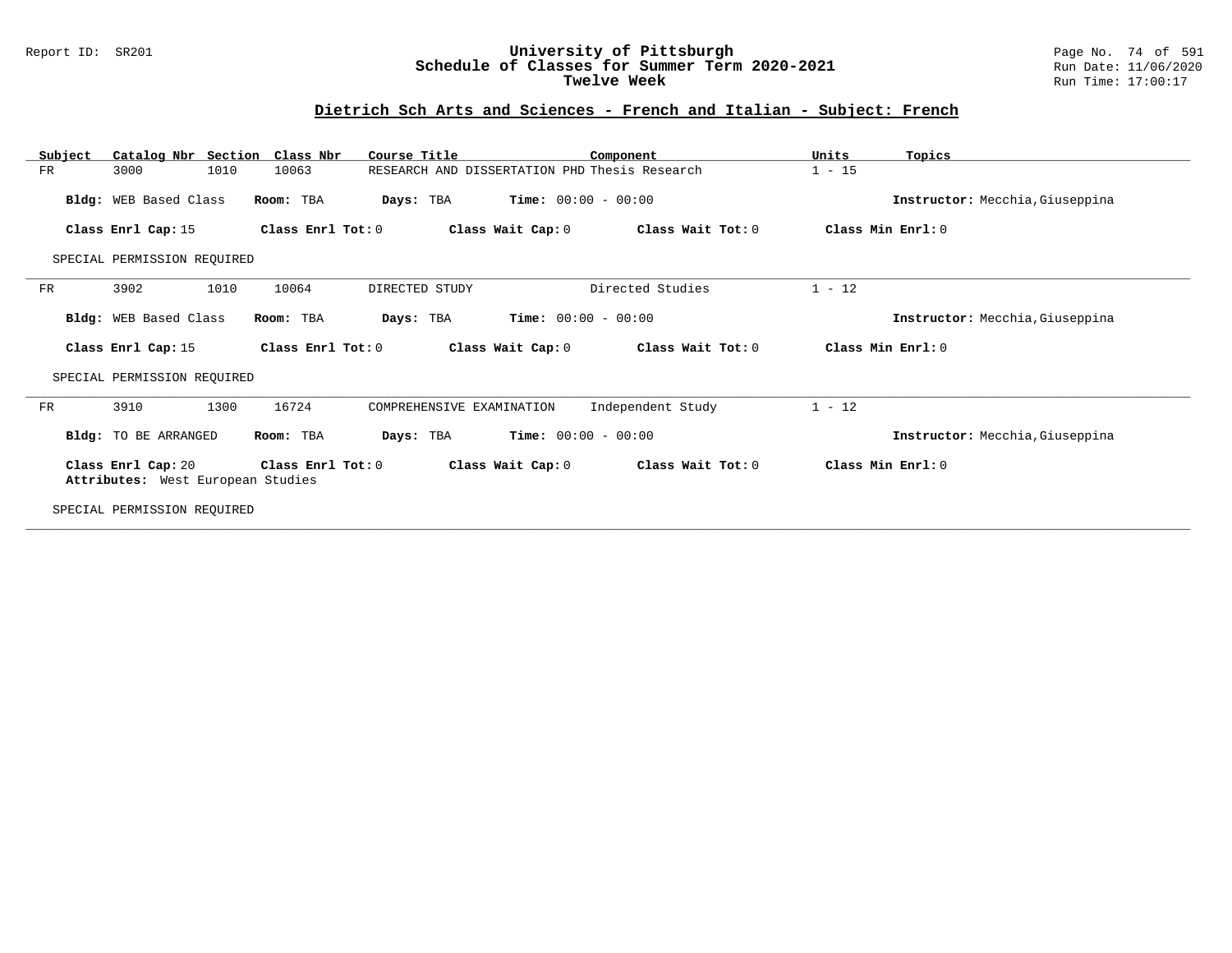### Report ID: SR201 **University of Pittsburgh** Page No. 75 of 591 **Schedule of Classes for Summer Term 2020-2021** Run Date: 11/06/2020 **Twelve Week Run Time:** 17:00:17

# **Dietrich Sch Arts and Sciences - French and Italian - Subject: Italian**

| Catalog Nbr Section Class Nbr<br>Subject                | Course Title                   | Component                               | Units<br>Topics            |
|---------------------------------------------------------|--------------------------------|-----------------------------------------|----------------------------|
| 1010<br><b>ITAL</b><br>1902                             | 10082<br>DIRECTED STUDY        | Directed Studies                        | $1 - 4$                    |
| Bldg: WEB Based Class                                   | Room: TBA<br>Days: TBA         | <b>Time:</b> $00:00 - 00:00$            | Instructor: Insana, Lina N |
|                                                         |                                |                                         | Coleman, James K           |
| Class Enrl Cap: 10                                      | Class Enrl Tot: 0              | Class Wait Cap: 10<br>Class Wait Tot: 0 | Class Min Enrl: 0          |
| Special Permission Required                             |                                |                                         |                            |
| 1905<br>1010<br><b>ITAL</b>                             | 10495<br>INTERNSHIP IN ITALIAN | Internship                              | $1 - 6$                    |
| <b>Bldg:</b> TO BE ARRANGED                             | Room: TBA<br>Days: TBA         | <b>Time:</b> $00:00 - 00:00$            | Instructor: Insana, Lina N |
| Class Enrl Cap: 10<br>Attributes: West European Studies | Class Enrl Tot: 0              | Class Wait Tot: 0<br>Class Wait Cap: 10 | Class Min Enrl: 0          |
| Special Permission Required                             |                                |                                         |                            |
| 2902<br>1010<br><b>ITAL</b>                             | 10083<br>DIRECTED STUDY        | Directed Studies                        | $1 - 3$                    |
| Bldg: WEB Based Class                                   | Room: TBA<br>Days: TBA         | Time: $00:00 - 00:00$                   | Instructor: Insana, Lina N |
| Class Enrl Cap: 10                                      | Class Enrl Tot: 0              | Class Wait Cap: 0<br>Class Wait Tot: 0  | Class Min Enrl: 0          |
| Special Permission Required                             |                                |                                         |                            |
| 2990<br>1010<br>ITAL                                    | 10084<br>INDEPENDENT STUDY     | Independent Study                       | $1 - 3$                    |
| Bldg: WEB Based Class                                   | Room: TBA<br>Days: TBA         | <b>Time:</b> $00:00 - 00:00$            | Instructor: Insana, Lina N |
| Class Enrl Cap: 15                                      | Class Enrl Tot: 0              | Class Wait Cap: 0<br>Class Wait Tot: 0  | Class Min Enrl: 0          |
| Special Permission Required                             |                                |                                         |                            |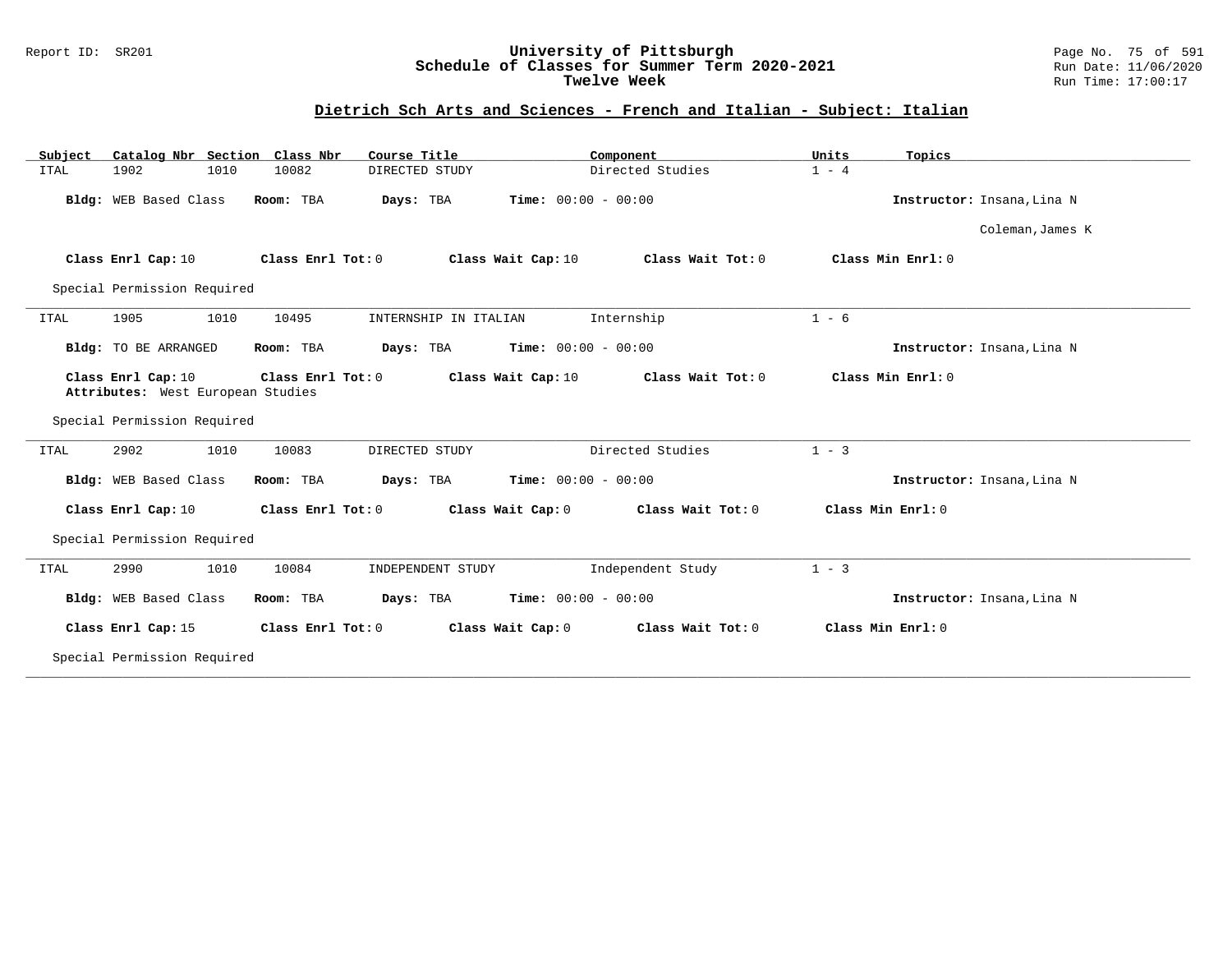#### Report ID: SR201 **University of Pittsburgh** Page No. 76 of 591 **Schedule of Classes for Summer Term 2020-2021** Run Date: 11/06/2020 **Twelve Week** Run Time: 17:00:17

### **Dietrich Sch Arts and Sciences - Geology and Environmental Science - Subject: Geology**

| Catalog Nbr Section Class Nbr<br>Subject | Course Title                                                                                       | Component         | Units<br>Topics                            |
|------------------------------------------|----------------------------------------------------------------------------------------------------|-------------------|--------------------------------------------|
| GEOL<br>1901<br>1010                     | 10066<br>INDEPENDENT STUDY                                                                         | Independent Study | $1 - 4$                                    |
| Bldg: TO BE ARRANGED                     | Room: TBA $Days:$ TBA $Time: 00:00 - 00:00$                                                        |                   | Instructor: Harbert, William P             |
| Class Enrl Cap: 1                        | Class Enrl Tot: $0$ Class Wait Cap: 1 Class Wait Tot: 0                                            |                   | Class Min Enrl: 0                          |
| 1901<br>1020<br>GEOL                     | INDEPENDENT STUDY 1ndependent Study<br>15401                                                       |                   | $1 - 4$                                    |
| Bldg: TO BE ARRANGED                     | Room: TBA $\rule{1em}{0.15mm}$ Days: TBA Time: $00:00 - 00:00$                                     |                   | Instructor: Andrews-Brown, Danielle Monica |
| Class Enrl Cap: 1                        | Class Enrl Tot: $0$ Class Wait Cap: 1 Class Wait Tot: 0                                            |                   | Class Min Enrl: 0                          |
| 1901 1901<br>1030<br>GEOL                | 15402<br>INDEPENDENT STUDY 1ndependent Study                                                       |                   | $1 - 4$                                    |
| Bldg: TO BE ARRANGED                     | Room: TBA $Days:$ TBA $Time:$ $00:00 - 00:00$                                                      |                   | Instructor: Jones, Charles E               |
| Class Enrl Cap: 1                        | Class Enrl Tot: 0 Class Wait Cap: 1 Class Wait Tot: 0 Class Min Enrl: 0                            |                   |                                            |
| 1901 1040<br>GEOL                        | 15403<br>INDEPENDENT STUDY 1ndependent Study                                                       |                   | $1 - 4$                                    |
| Bldg: TO BE ARRANGED                     | Room: TBA $Days:$ TBA $Time: 00:00 - 00:00$                                                        |                   | Instructor: Staff                          |
| Class Enrl Cap: 1                        | Class Enrl Tot: 0 $\qquad$ Class Wait Cap: 1 $\qquad$ Class Wait Tot: 0 $\qquad$ Class Min Enrl: 0 |                   |                                            |
| 1903<br>1010<br>GEOL                     | UNDERGRADUATE RESEARCH Practicum<br>10065                                                          |                   | $1 - 4$                                    |
| Bldg: TO BE ARRANGED                     | Room: TBA $Days:$ TBA $Time: 00:00 - 00:00$                                                        |                   | Instructor:                                |
|                                          |                                                                                                    |                   | Andrews-Brown, Danielle Monica             |
|                                          | Class Enrl Cap: 1 Class Enrl Tot: 0 Class Wait Cap: 1 Class Wait Tot: 0 Class Min Enrl: 0          |                   |                                            |
| 1903 1909<br>1020<br>GEOL                | 15398<br>UNDERGRADUATE RESEARCH Practicum                                                          |                   | $1 - 4$                                    |
| Bldg: TO BE ARRANGED                     | Room: TBA $Days:$ TBA $Time: 00:00 - 00:00$                                                        |                   | Instructor: Jones, Charles E               |
| Class Enrl Cap: $1$                      | Class Enrl Tot: $0$ Class Wait Cap: $1$ Class Wait Tot: $0$ Class Min Enrl: $0$                    |                   |                                            |
| 1903 1909<br>1030<br>GEOL                | UNDERGRADUATE RESEARCH Practicum<br>15399                                                          |                   | $1 - 4$                                    |
| Bldg: TO BE ARRANGED                     | Room: TBA $Days:$ TBA $Time: 00:00 - 00:00$                                                        |                   | Instructor: Harbert, William P             |
| Class Enrl Cap: 1                        | Class Enrl Tot: 0 Class Wait Cap: 1 Class Wait Tot: 0                                              |                   | Class Min Enrl: 0                          |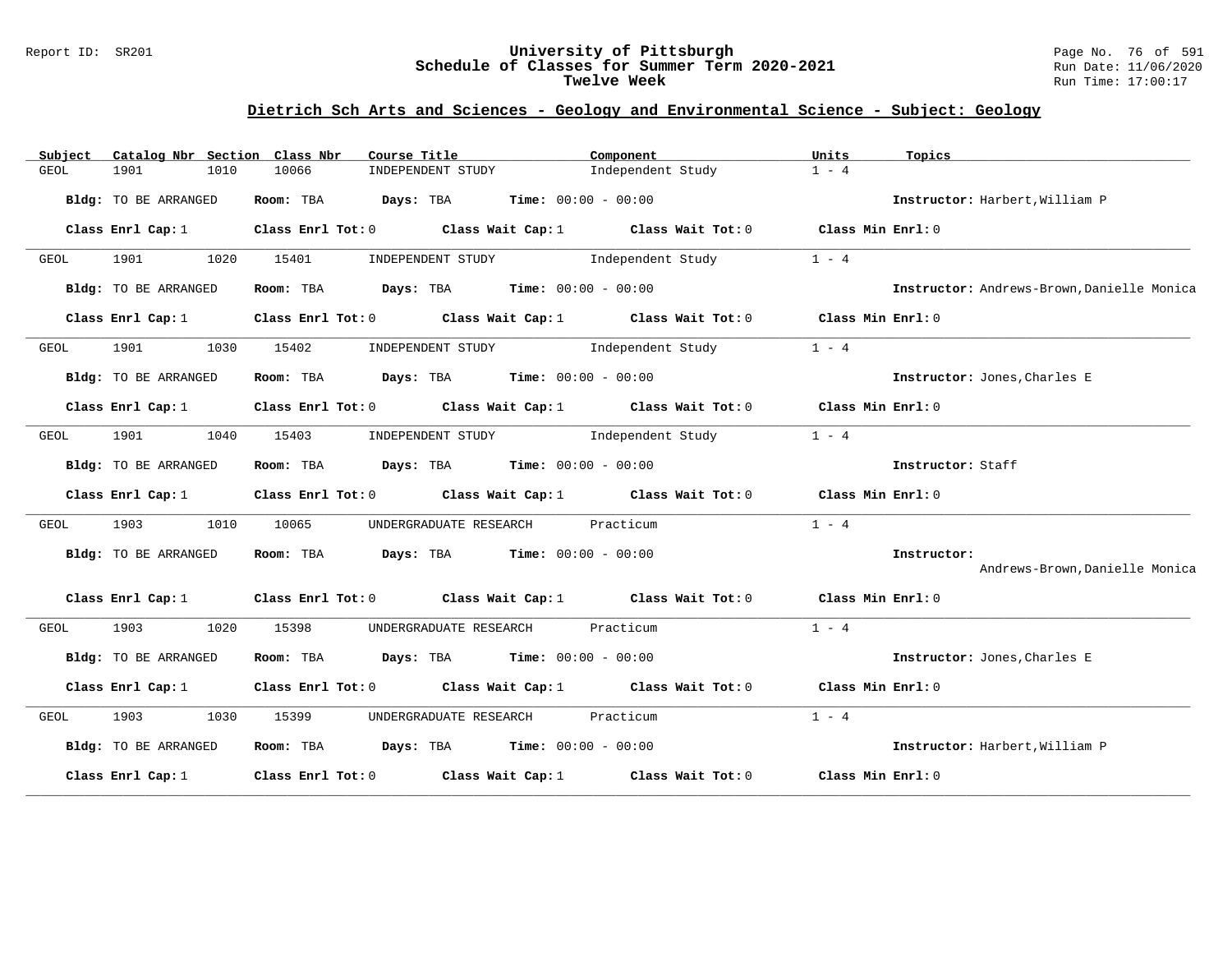#### Report ID: SR201 **University of Pittsburgh** Page No. 77 of 591 **Schedule of Classes for Summer Term 2020-2021** Run Date: 11/06/2020 **Twelve Week** Run Time: 17:00:17

# **Dietrich Sch Arts and Sciences - Geology and Environmental Science - Subject: Geology**

| Subject | Catalog Nbr Section Class Nbr | Course Title                        |                                                                                 | Component         | Units              | Topics                                     |
|---------|-------------------------------|-------------------------------------|---------------------------------------------------------------------------------|-------------------|--------------------|--------------------------------------------|
| GEOL    | 1903<br>1040                  | 15400                               | UNDERGRADUATE RESEARCH                                                          | Practicum         | $1 - 4$            |                                            |
|         | Bldg: TO BE ARRANGED          | Room: TBA                           | <b>Days:</b> TBA <b>Time:</b> $00:00 - 00:00$                                   |                   |                    | Instructor: Abbott, Mark Bunker            |
|         | Class Enrl Cap: 1             |                                     | Class Enrl Tot: $0$ Class Wait Cap: $1$ Class Wait Tot: $0$ Class Min Enrl: $0$ |                   |                    |                                            |
| GEOL    | 1908<br>1015                  | 19809                               | UNDERGRADUATE FIELD STUDY EXPEPracticum                                         |                   | $1 - 4$            |                                            |
|         | Bldg: TO BE ARRANGED          |                                     | Room: TBA $Days:$ TBA $Time: 00:00 - 00:00$                                     |                   |                    | Instructor: Andrews-Brown, Danielle Monica |
|         | Class Enrl Cap: 3             | Class Enrl Tot: 0 Class Wait Cap: 3 |                                                                                 | Class Wait Tot: 0 | Class Min Enrl: 0  |                                            |
| GEOL    | 2000<br>1010                  | 10067                               | RESEARCH AND THESIS MS DEGREE Thesis Research                                   |                   | $1 - 12$           |                                            |
|         | Bldg: WEB Based Class         |                                     | Room: TBA $Days:$ TBA $Time: 00:00 - 00:00$                                     |                   |                    | Instructor: Harbert, William P             |
|         | Class Enrl Cap: 8             |                                     | Class Enrl Tot: 0 Class Wait Cap: 0 Class Wait Tot: 0                           |                   | Class Min $Enr1:0$ |                                            |
| GEOL    | 2990<br>1010                  | 10068                               | INDEPENDENT STUDY 1ndependent Study                                             |                   | $1 - 12$           |                                            |
|         | Bldg: WEB Based Class         | Room: TBA                           | $\texttt{DayS:}$ TBA $\texttt{Time:}$ 00:00 - 00:00                             |                   |                    | Instructor: Abbott, Mark Bunker            |
|         | Class Enrl Cap: 1             | Class Enrl Tot: 0 Class Wait Cap: 0 |                                                                                 | Class Wait Tot: 0 | Class Min Enrl: 0  |                                            |
| GEOL    | 3000                          | 1010 10069                          | RESEARCH AND DISSERTATION PHD Thesis Research                                   |                   | $1 - 12$           |                                            |
|         | Bldg: WEB Based Class         |                                     | Room: TBA $Days: TBA$ Time: $00:00 - 00:00$                                     |                   |                    | Instructor: Abbott, Mark Bunker            |
|         | Class Enrl Cap: 15            |                                     | Class Enrl Tot: 0 Class Wait Cap: 0 Class Wait Tot: 0                           |                   | Class Min Enrl: 0  |                                            |
| GEOL    | 3000<br>1015                  | 18124                               | RESEARCH AND DISSERTATION PHD Thesis Research                                   |                   | $1 - 12$           |                                            |
|         | Bldg: TO BE ARRANGED          |                                     | Room: TBA $Days:$ TBA $Time: 00:00 - 00:00$                                     |                   |                    | Instructor: Ramsey, Michael Sean           |
|         | Class Enrl Cap: 35            |                                     | Class Enrl Tot: 0 Class Wait Cap: 0 Class Wait Tot: 0                           |                   | Class Min Enrl: 0  |                                            |
| GEOL    | 3000<br>1020                  | 18125                               | RESEARCH AND DISSERTATION PHD Thesis Research                                   |                   | $1 - 12$           |                                            |
|         | Bldg: TO BE ARRANGED          | Room: TBA                           | <b>Days:</b> TBA <b>Time:</b> $00:00 - 00:00$                                   |                   |                    | Instructor: McQuarrie, Nadine              |
|         | Class Enrl Cap: 35            |                                     | Class Enrl Tot: 0 Class Wait Cap: 0 Class Wait Tot: 0                           |                   | Class Min Enrl: 0  |                                            |
| GEOL    | 3000<br>1025                  | 18126                               | RESEARCH AND DISSERTATION PHD Thesis Research                                   |                   | $1 - 12$           |                                            |
|         | Bldg: TO BE ARRANGED          |                                     | Room: TBA $Days:$ TBA $Time: 00:00 - 00:00$                                     |                   |                    | Instructor: Werne, Josef P                 |
|         | Class Enrl Cap: 35            | Class Enrl Tot: 0 Class Wait Cap: 0 |                                                                                 | Class Wait Tot: 0 | Class Min Enrl: 0  |                                            |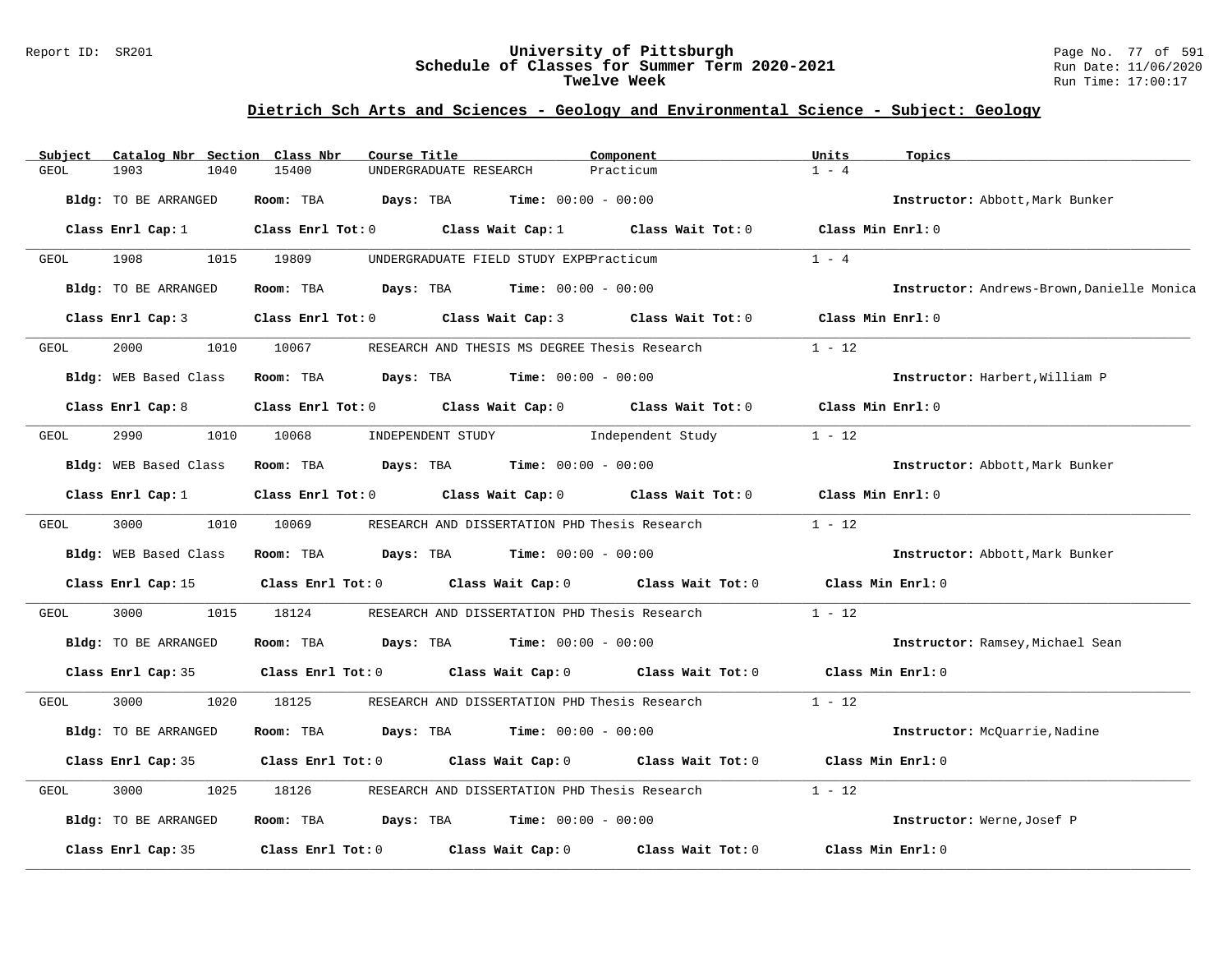| GEOL | 3000<br>1030          | 18127 | RESEARCH AND DISSERTATION PHD Thesis Research                                                                                 |                  | $1 - 12$                         |
|------|-----------------------|-------|-------------------------------------------------------------------------------------------------------------------------------|------------------|----------------------------------|
|      | Bldg: TO BE ARRANGED  |       | Room: TBA $Days:$ TBA $Time: 00:00 - 00:00$                                                                                   |                  | Instructor: Bain, Daniel Joseph  |
|      |                       |       | Class Enrl Cap: 35 Class Enrl Tot: 0 Class Wait Cap: 0 Class Wait Tot: 0 Class Min Enrl: 0                                    |                  |                                  |
| GEOL | 3000 1035             | 18128 | RESEARCH AND DISSERTATION PHD Thesis Research                                                                                 |                  | $1 - 12$                         |
|      | Bldg: TO BE ARRANGED  |       | Room: TBA $Days:$ TBA $Time: 00:00 - 00:00$                                                                                   |                  | Instructor: Capo, Rosemary Clare |
|      |                       |       | Class Enrl Cap: 35 Class Enrl Tot: 0 Class Wait Cap: 0 Class Wait Tot: 0 Class Min Enrl: 0                                    |                  |                                  |
| GEOL | 3000<br>1040          | 18129 | RESEARCH AND DISSERTATION PHD Thesis Research 1 - 12                                                                          |                  |                                  |
|      | Bldg: TO BE ARRANGED  |       | Room: TBA $Days:$ TBA $Time: 00:00 - 00:00$                                                                                   |                  | Instructor: Elliott, Emily M     |
|      |                       |       | Class Enrl Cap: 35 Class Enrl Tot: 0 Class Wait Cap: 0 Class Wait Tot: 0 Class Min Enrl: 0                                    |                  |                                  |
| GEOL | 3000<br>1045          | 18130 | RESEARCH AND DISSERTATION PHD Thesis Research                                                                                 |                  | $1 - 12$                         |
|      | Bldg: TO BE ARRANGED  |       | Room: TBA $\rule{1em}{0.15mm}$ Days: TBA $\rule{1.5mm}{0.15mm}$ Time: $00:00 - 00:00$                                         |                  | Instructor: Shelef, Eitan        |
|      |                       |       | Class Enrl Cap: 35 Class Enrl Tot: 0 Class Wait Cap: 0 Class Wait Tot: 0 Class Min Enrl: 0                                    |                  |                                  |
| GEOL | 3000 1050             |       | 18131 RESEARCH AND DISSERTATION PHD Thesis Research                                                                           |                  | $1 - 12$                         |
|      | Bldg: TO BE ARRANGED  |       | Room: TBA $Days:$ TBA $Time: 00:00 - 00:00$                                                                                   |                  | Instructor: Thomas, Brian Frank  |
|      |                       |       | Class Enrl Cap: 35 Class Enrl Tot: 0 Class Wait Cap: 0 Class Wait Tot: 0 Class Min Enrl: 0                                    |                  |                                  |
| GEOL | 3000<br>1055          | 18132 | RESEARCH AND DISSERTATION PHD Thesis Research 1 - 12                                                                          |                  |                                  |
|      | Bldg: TO BE ARRANGED  |       | Room: TBA $Days:$ TBA $Time: 00:00 - 00:00$                                                                                   |                  | Instructor: Staff                |
|      |                       |       | Class Enrl Cap: 35 Class Enrl Tot: 0 Class Wait Cap: 0 Class Wait Tot: 0 Class Min Enrl: 0                                    |                  |                                  |
| GEOL | 3902 1010             | 10070 | DIRECTED STUDY                                                                                                                | Directed Studies | $1 - 12$                         |
|      | Bldg: WEB Based Class |       | Room: TBA $\rule{1em}{0.15mm}$ Days: TBA $\rule{1.15mm}]{0.15mm}$ Time: $0.0100 - 0.0100$                                     |                  | Instructor: Harbert, William P   |
|      |                       |       | Class Enrl Cap: 1 $\qquad$ Class Enrl Tot: 0 $\qquad$ Class Wait Cap: 0 $\qquad$ Class Wait Tot: 0 $\qquad$ Class Min Enrl: 0 |                  |                                  |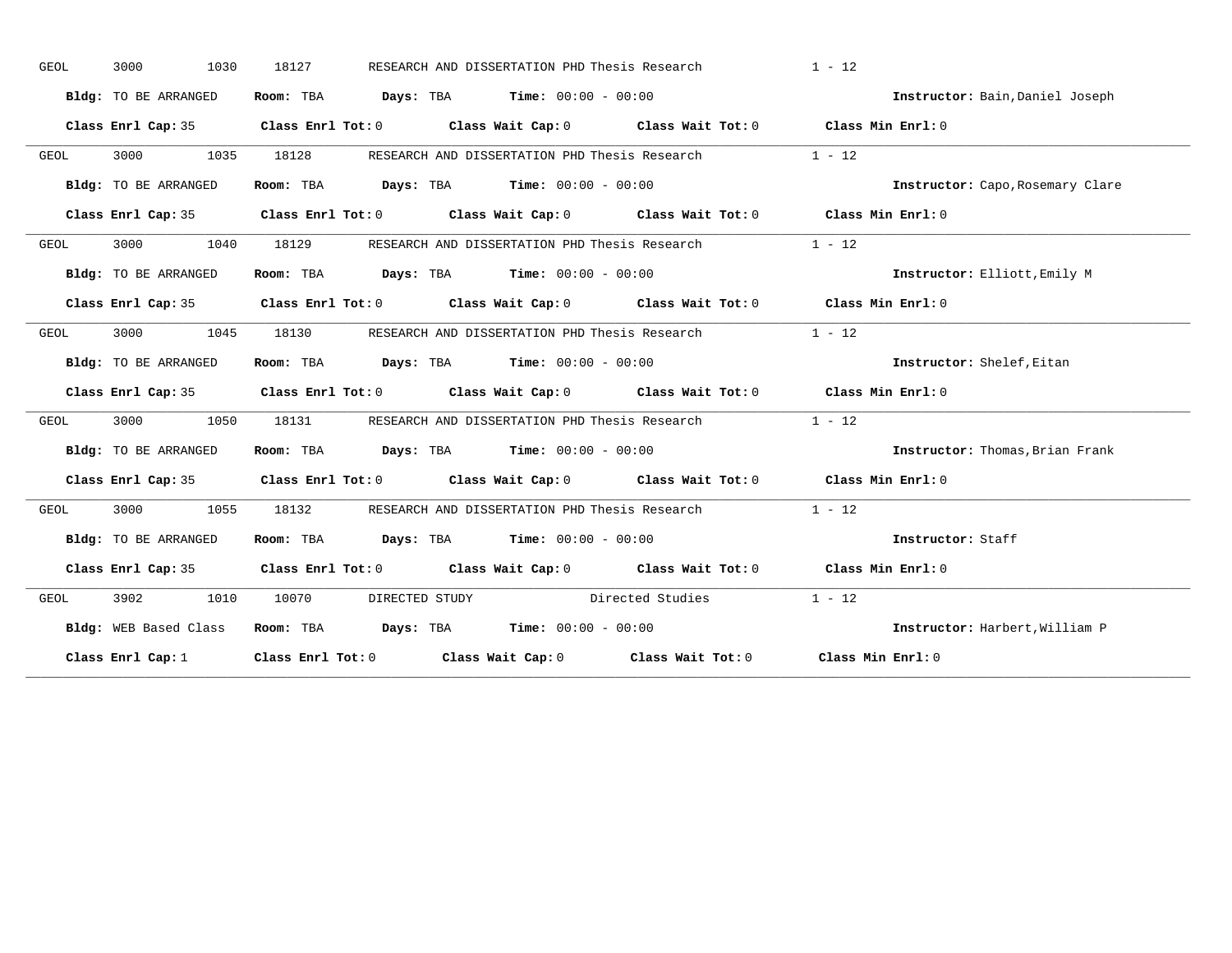#### Report ID: SR201 **University of Pittsburgh** Page No. 79 of 591 **Schedule of Classes for Summer Term 2020-2021** Run Date: 11/06/2020 **Twelve Week** Run Time: 17:00:17

# **Dietrich Sch Arts and Sciences - History of Art and Architecture - Subject: Architectural Studies**

| Subject | Catalog Nbr Section Class Nbr                           |      |                       | Course Title                            |                              | Component           | Units | Topics             |
|---------|---------------------------------------------------------|------|-----------------------|-----------------------------------------|------------------------------|---------------------|-------|--------------------|
| ARC     | 1990                                                    | 1010 | 20071                 | ARCHTCTRL STUDIES INTERNSHIP Internship |                              |                     |       |                    |
|         | Bldg: TO BE ARRANGED                                    |      | Room: TBA             | Days: TBA                               | <b>Time:</b> $00:00 - 00:00$ |                     |       | Instructor: Staff  |
|         | Class Enrl Cap: 10<br>Attributes: Architectural Studies |      | Class $Enrl$ Tot: $0$ |                                         | Class Wait Cap: 10           | Class Wait Tot: $0$ |       | Class Min $Enr1:0$ |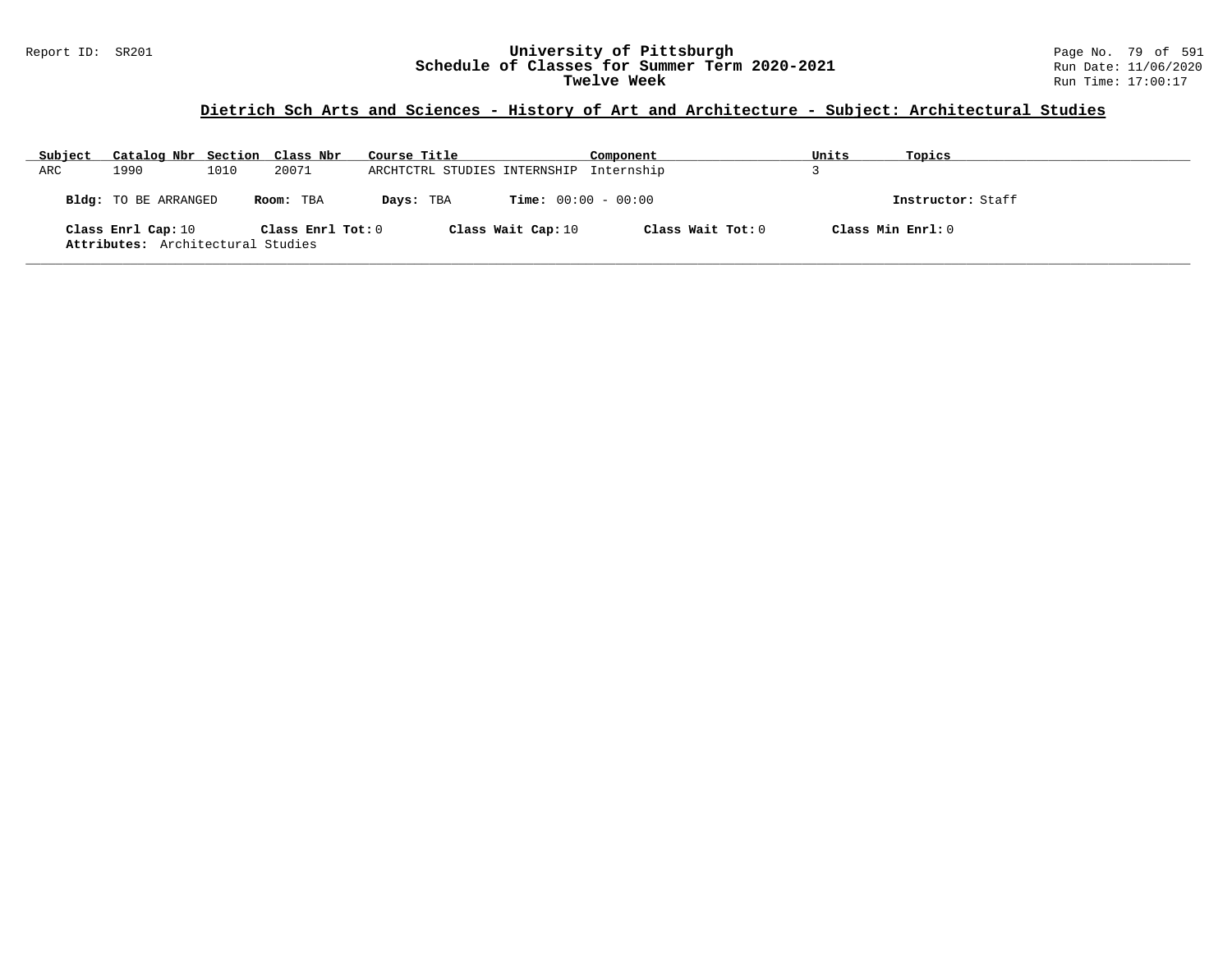# **Dietrich Sch Arts and Sciences - History of Art and Architecture - Subject: Digital Studies and Methods**

| Subject | Catalog Nbr Section Class Nbr |      |                     | Course Title                          |                              | Component           | Units   | Topics              |
|---------|-------------------------------|------|---------------------|---------------------------------------|------------------------------|---------------------|---------|---------------------|
| DSAM    | 3200                          | 1300 | 19578               | DIGITAL ST & METHODS: CAPSTONESeminar |                              |                     |         |                     |
|         | <b>Bldg:</b> TO BE ARRANGED   |      | Room: TBA           | Days: TBA                             | <b>Time:</b> $00:00 - 00:00$ |                     |         | Instructor: Staff   |
|         | Class Enrl Cap: 10            |      | Class Enrl Tot: $0$ |                                       | Class Wait Cap: 0            | Class Wait $Tot: 0$ |         | Class Min Enrl: $0$ |
| DSAM    | 3999                          | 1300 | 19577               | DIRECTED STUDY                        |                              | Directed Studies    | $1 - 3$ |                     |
|         | Bldg: TO BE ARRANGED          |      | Room: TBA           | Days: TBA                             | <b>Time:</b> $00:00 - 00:00$ |                     |         | Instructor: Staff   |
|         | Class Enrl Cap: 10            |      | Class Enrl Tot: $0$ |                                       | Class Wait Cap: 0            | Class Wait $Tot: 0$ |         | Class Min Enrl: $0$ |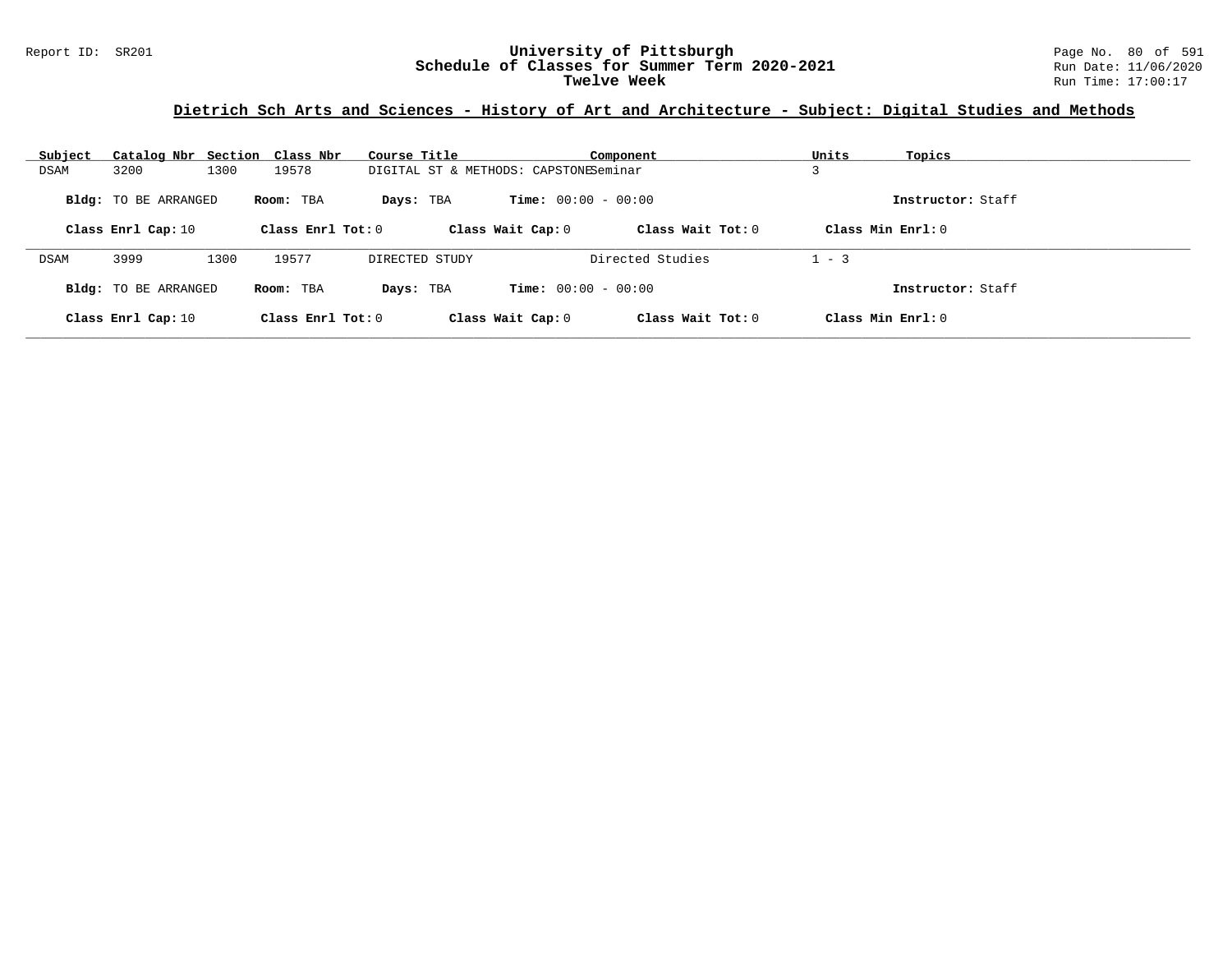#### Report ID: SR201 **University of Pittsburgh** Page No. 81 of 591 **Schedule of Classes for Summer Term 2020-2021** Run Date: 11/06/2020 **Twelve Week** Run Time: 17:00:17

| Subject            |                             | Catalog Nbr Section Class Nbr<br>Course Title               |                                                                | Component                                                                                   | Units<br>Topics                         |  |
|--------------------|-----------------------------|-------------------------------------------------------------|----------------------------------------------------------------|---------------------------------------------------------------------------------------------|-----------------------------------------|--|
| 1901<br>HAA        | 1015                        | 10056                                                       | INDEPENDENT STUDY                                              | Independent Study                                                                           | $1 - 3$                                 |  |
|                    | Bldg: WEB Based Class       | Room: TBA                                                   | Days: TBA<br><b>Time:</b> $00:00 - 00:00$                      |                                                                                             | Instructor: Bender, Gretchen Holtzapple |  |
|                    |                             |                                                             |                                                                | Class Enrl Cap: 20 Class Enrl Tot: 0 Class Wait Cap: 20 Class Wait Tot: 0 Class Min Enrl: 0 |                                         |  |
| 1901<br>HAA        | 1310                        | 18230                                                       | INDEPENDENT STUDY                                              | Independent Study                                                                           | $1 - 3$                                 |  |
|                    | Bldg: TO BE ARRANGED        | Room: TBA                                                   | $\texttt{Davis:}$ TBA $\texttt{Time:}$ 00:00 - 00:00           |                                                                                             | Instructor: Staff                       |  |
| Class Enrl Cap: 10 |                             |                                                             |                                                                | Class Enrl Tot: $0$ Class Wait Cap: $10$ Class Wait Tot: $0$                                | Class Min Enrl: 0                       |  |
| 1908<br>HAA        | 1300                        | 19880                                                       | INDEPENDENT PROJECT 1ndependent Study                          |                                                                                             | $1 - 3$                                 |  |
|                    | <b>Bldg:</b> TO BE ARRANGED | Room: TBA                                                   | $\texttt{DayS:}$ TBA $\texttt{Time:}$ 00:00 - 00:00            |                                                                                             | Instructor: Bender, Gretchen Holtzapple |  |
|                    | Class Enrl Cap: 5           |                                                             |                                                                | Class Enrl Tot: 0 Class Wait Cap: 5 Class Wait Tot: 0 Class Min Enrl: 0                     |                                         |  |
| 1909<br>HAA        | 1300                        | 16005                                                       |                                                                | UNDGR RESEARCH ASSISTANTSHIP Independent Study                                              | $1 - 3$                                 |  |
|                    | Bldg: TO BE ARRANGED        |                                                             | Room: TBA $Days:$ TBA $Time: 00:00 - 00:00$                    |                                                                                             | Instructor: Bender, Gretchen Holtzapple |  |
|                    | Class Enrl Cap: 10          |                                                             | Class Enrl Tot: 0 Class Wait Cap: 10                           |                                                                                             | Class Wait Tot: 0 Class Min Enrl: 0     |  |
| HAA                | 2000 000<br>1010            | 10057                                                       |                                                                | RESEARCH AND THESIS MA DEGREE Thesis Research                                               | $1 - 6$                                 |  |
|                    | Bldg: WEB Based Class       |                                                             | Room: TBA $Days:$ TBA $Time: 00:00 - 00:00$                    |                                                                                             | Instructor: Savage, Kirk E.             |  |
|                    | Class Enrl Cap: 10          |                                                             |                                                                | Class Enrl Tot: 0 Class Wait Cap: 0 Class Wait Tot: 0                                       | Class Min Enrl: 0                       |  |
| 2000<br>HAA        | 1015                        | 15123                                                       | RESEARCH AND THESIS MA DEGREE Thesis Research                  |                                                                                             | $1 - 6$                                 |  |
|                    | Bldg: WEB Based Class       |                                                             | Room: TBA $Days:$ TBA $Time: 00:00 - 00:00$                    |                                                                                             | Instructor: Armstrong, Christopher Drew |  |
|                    | Class Enrl Cap: 10          |                                                             |                                                                | Class Enrl Tot: 0 Class Wait Cap: 0 Class Wait Tot: 0 Class Min Enrl: 0                     |                                         |  |
| 2000<br>HAA        | 1020                        | 15124                                                       |                                                                | RESEARCH AND THESIS MA DEGREE Thesis Research                                               | $1 - 6$                                 |  |
|                    | Bldg: WEB Based Class       | Room: TBA Days: TBA                                         | <b>Time:</b> $00:00 - 00:00$                                   |                                                                                             | Instructor: Rajagopalan, Mrinalini      |  |
|                    | Class Enrl Cap: 10          |                                                             |                                                                | Class Enrl Tot: 0 Class Wait Cap: 0 Class Wait Tot: 0                                       | Class Min Enrl: 0                       |  |
| 2000<br>HAA        | 1025                        | 15125                                                       | RESEARCH AND THESIS MA DEGREE Thesis Research                  |                                                                                             | $1 - 6$                                 |  |
|                    | Bldg: WEB Based Class       |                                                             | Room: TBA $\rule{1em}{0.15mm}$ Days: TBA Time: $00:00 - 00:00$ |                                                                                             | Instructor: Ellenbogen, Joshua Martin   |  |
| Class Enrl Cap: 10 |                             | Class Enrl Tot: $0$ Class Wait Cap: $0$ Class Wait Tot: $0$ |                                                                |                                                                                             | Class Min Enrl: 0                       |  |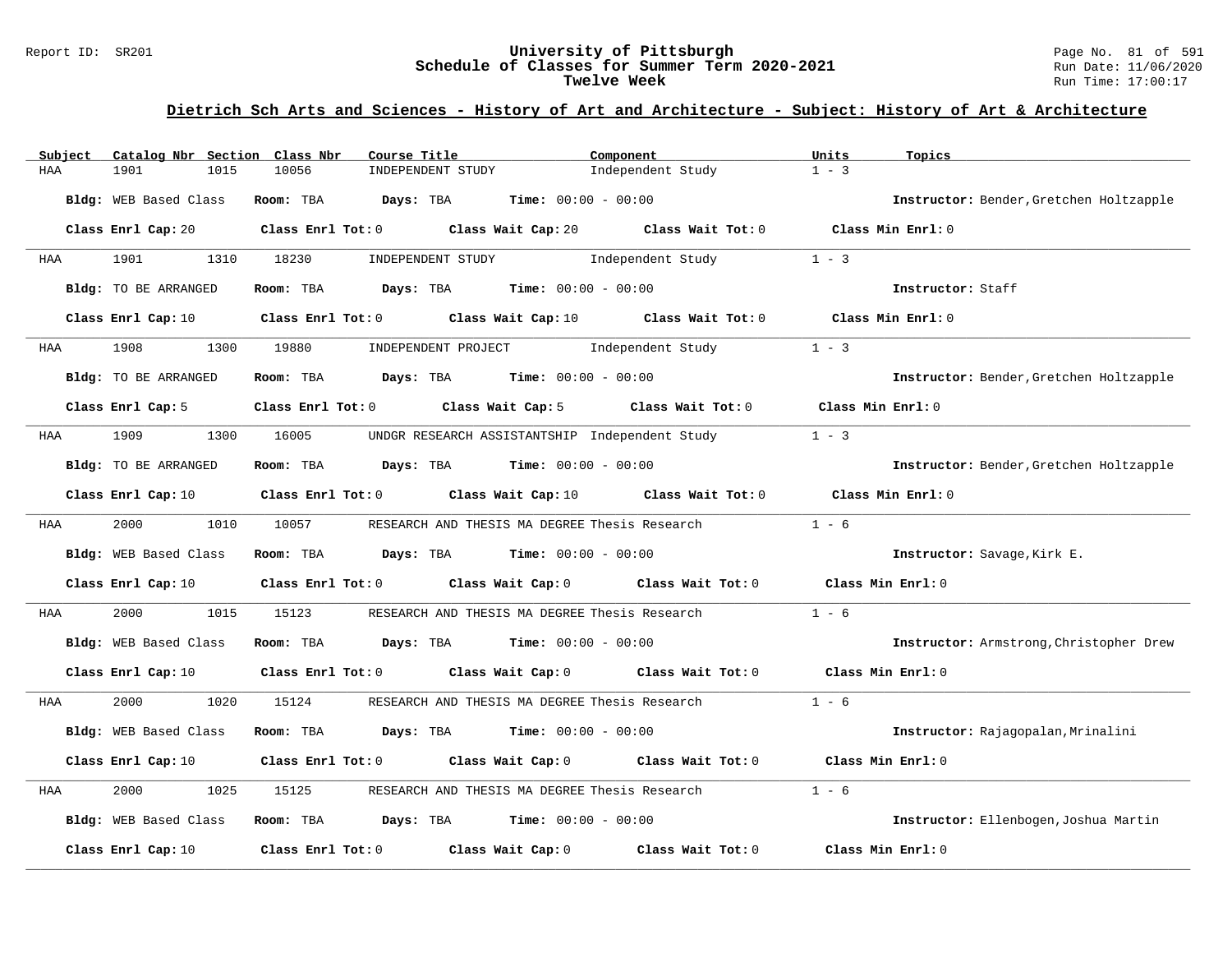| HAA | 2000<br>1030                                                                                                | 15126                                |                     | RESEARCH AND THESIS MA DEGREE Thesis Research                           |                                                                                                                                | $1 - 6$                                    |
|-----|-------------------------------------------------------------------------------------------------------------|--------------------------------------|---------------------|-------------------------------------------------------------------------|--------------------------------------------------------------------------------------------------------------------------------|--------------------------------------------|
|     | Bldg: WEB Based Class                                                                                       |                                      | Room: TBA Days: TBA | <b>Time:</b> $00:00 - 00:00$                                            |                                                                                                                                | Instructor: Gao, Minglu                    |
|     | Class Enrl Cap: 10                                                                                          |                                      |                     |                                                                         | Class Enrl Tot: 0 Class Wait Cap: 0 Class Wait Tot: 0 Class Min Enrl: 0                                                        |                                            |
| HAA | 2000<br>1035                                                                                                | 15127                                |                     |                                                                         | RESEARCH AND THESIS MA DEGREE Thesis Research $1 - 6$                                                                          |                                            |
|     | Bldg: WEB Based Class<br>Class Enrl Cap: 10                                                                 | Room: TBA<br>$Class$ $Enrl$ $Tot: 0$ | Days: TBA           | <b>Time:</b> $00:00 - 00:00$<br>Class Wait Cap: 0                       | Class Wait Tot: $0$ Class Min Enrl: $0$                                                                                        | Instructor:                                |
| HAA | 2000<br>1040                                                                                                | 15128                                |                     | RESEARCH AND THESIS MA DEGREE Thesis Research                           |                                                                                                                                | $1 - 6$                                    |
|     | Bldg: WEB Based Class                                                                                       |                                      |                     | Room: TBA $Days: TBA$ Time: $00:00 - 00:00$                             |                                                                                                                                | Instructor: Jones, Shirin Asgharzadeh-Fozi |
|     | Class Enrl Cap: 10                                                                                          |                                      |                     |                                                                         | Class Enrl Tot: 0 Class Wait Cap: 0 Class Wait Tot: 0                                                                          | Class Min Enrl: 0                          |
| HAA | 2000                                                                                                        | 1045 15129                           |                     | RESEARCH AND THESIS MA DEGREE Thesis Research                           |                                                                                                                                | $1 - 6$                                    |
|     | Bldg: WEB Based Class                                                                                       |                                      |                     | <b>Room:</b> TBA <b>Days:</b> TBA <b>Time:</b> 00:00 - 00:00            |                                                                                                                                | Instructor: Taylor, Alexander James        |
|     |                                                                                                             |                                      |                     |                                                                         | Class Enrl Cap: 10 $\qquad$ Class Enrl Tot: 0 $\qquad$ Class Wait Cap: 0 $\qquad$ Class Wait Tot: 0 $\qquad$ Class Min Enrl: 0 |                                            |
| HAA | 2000                                                                                                        | 1050 15130                           |                     |                                                                         | RESEARCH AND THESIS MA DEGREE Thesis Research $1 - 6$                                                                          |                                            |
|     | Bldg: WEB Based Class Room: TBA Days: TBA Time: 00:00 - 00:00                                               |                                      |                     |                                                                         |                                                                                                                                | Instructor: McCloskey, Barbara             |
|     |                                                                                                             |                                      |                     |                                                                         | Class Enrl Cap: 10 $\qquad$ Class Enrl Tot: 0 $\qquad$ Class Wait Cap: 0 $\qquad$ Class Wait Tot: 0 $\qquad$ Class Min Enrl: 0 |                                            |
| HAA | 2000 - 2001 - 2002 - 2003 - 2004 - 2006 - 2007 - 2008 - 2014 - 2014 - 2015 - 2016 - 2016 - 2016 - 2017 - 20 | 1055 15131                           |                     | RESEARCH AND THESIS MA DEGREE Thesis Research                           |                                                                                                                                | $1 - 6$                                    |
|     | Bldg: WEB Based Class                                                                                       |                                      |                     | Room: TBA $Days: TBA$ Time: $00:00 - 00:00$                             |                                                                                                                                | Instructor: Smith, Terence E               |
|     | Class Enrl Cap: 10                                                                                          |                                      |                     |                                                                         | Class Enrl Tot: 0 Class Wait Cap: 0 Class Wait Tot: 0                                                                          | Class Min Enrl: 0                          |
| HAA | 2000<br>1060                                                                                                | 15132                                |                     |                                                                         | RESEARCH AND THESIS MA DEGREE Thesis Research                                                                                  | $1 - 6$                                    |
|     | Bldg: WEB Based Class Room: TBA                                                                             |                                      |                     | $\texttt{DayS:}$ TBA $\texttt{Time:}$ 00:00 - 00:00                     |                                                                                                                                | Instructor: Josten, Jennifer               |
|     |                                                                                                             |                                      |                     |                                                                         | Class Enrl Cap: 10 Class Enrl Tot: 0 Class Wait Cap: 0 Class Wait Tot: 0                                                       | Class Min Enrl: 0                          |
| HAA | 2000<br>1065                                                                                                | 15133                                |                     | RESEARCH AND THESIS MA DEGREE Thesis Research                           |                                                                                                                                | $1 - 6$                                    |
|     | Bldg: WEB Based Class                                                                                       |                                      |                     | Room: TBA $\rule{1em}{0.15mm}$ Days: TBA $\qquad$ Time: $00:00 - 00:00$ |                                                                                                                                | Instructor: McCoy, Michelle                |
|     |                                                                                                             |                                      |                     |                                                                         | Class Enrl Cap: 10 $\qquad$ Class Enrl Tot: 0 $\qquad$ Class Wait Cap: 0 $\qquad$ Class Wait Tot: 0 $\qquad$ Class Min Enrl: 0 |                                            |
| HAA | 2000                                                                                                        | 1070 15134                           |                     | RESEARCH AND THESIS MA DEGREE Thesis Research                           |                                                                                                                                | $1 - 6$                                    |
|     | Bldg: WEB Based Class Room: TBA Days: TBA Time: 00:00 - 00:00                                               |                                      |                     |                                                                         |                                                                                                                                | Instructor: Weis.H Anne                    |
|     | Class Enrl Cap: 10                                                                                          | $Class$ $Enr1$ $Tot: 0$              |                     | Class Wait Cap: 0                                                       | Class Wait Tot: 0                                                                                                              | Class Min Enrl: 0                          |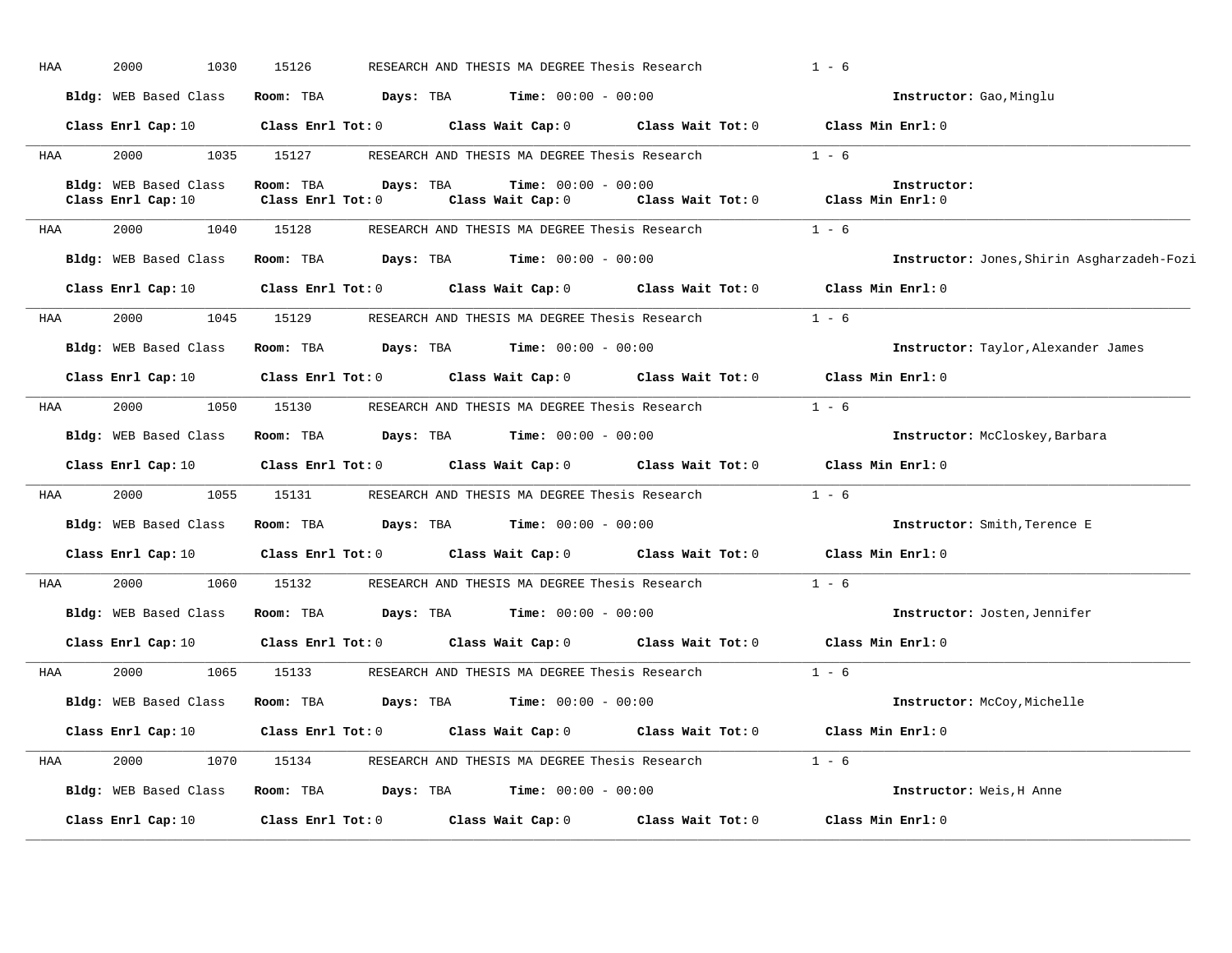#### Report ID: SR201 **University of Pittsburgh** Page No. 83 of 591 **Schedule of Classes for Summer Term 2020-2021** Run Date: 11/06/2020 **Twelve Week** Run Time: 17:00:17

| Subject               | Catalog Nbr Section Class Nbr | Course Title                   |                                                                                       | Component                                                                                                                                                      | Units<br>Topics         |                                         |
|-----------------------|-------------------------------|--------------------------------|---------------------------------------------------------------------------------------|----------------------------------------------------------------------------------------------------------------------------------------------------------------|-------------------------|-----------------------------------------|
| HAA<br>2000           | 1075                          | 17786                          | RESEARCH AND THESIS MA DEGREE Thesis Research                                         |                                                                                                                                                                | $1 - 6$                 |                                         |
|                       | Bldg: WEB Based Class         |                                | <b>Room:</b> TBA $Days: TBA$ <b>Time:</b> $00:00 - 00:00$                             |                                                                                                                                                                |                         | Instructor: Nygren, Christopher J       |
|                       |                               |                                |                                                                                       | Class Enrl Cap: 10 Class Enrl Tot: 0 Class Wait Cap: 0 Class Wait Tot: 0 Class Min Enrl: 0                                                                     |                         |                                         |
| 2000<br>HAA           | 1085 17788                    |                                | RESEARCH AND THESIS MA DEGREE Thesis Research                                         |                                                                                                                                                                | $1 - 6$                 |                                         |
| Bldg: WEB Based Class |                               |                                | Room: TBA $Days:$ TBA $Time: 00:00 - 00:00$                                           |                                                                                                                                                                | Instructor:             |                                         |
| Class Enrl Cap: 10    |                               |                                |                                                                                       | Class Enrl Tot: 0 $\qquad$ Class Wait Cap: 0 $\qquad$ Class Wait Tot: 0 $\qquad$ Class Min Enrl: 0                                                             |                         |                                         |
| 2901<br>HAA           | 1010 10330                    |                                |                                                                                       | DIRECTED STUDY Directed Studies                                                                                                                                | $1 - 9$                 |                                         |
|                       | Bldg: WEB Based Class         |                                | Room: TBA $\rule{1em}{0.15mm}$ Days: TBA $\rule{1.5mm}{0.15mm}$ Time: $00:00 - 00:00$ |                                                                                                                                                                |                         | Instructor: Savage, Kirk E.             |
|                       |                               |                                |                                                                                       | Class Enrl Cap: 10 $\qquad$ Class Enrl Tot: 0 $\qquad$ Class Wait Cap: 0 $\qquad$ Class Wait Tot: 0 $\qquad$ Class Min Enrl: 0                                 |                         |                                         |
| <b>HAA</b>            |                               | 2901 1015 15159 DIRECTED STUDY |                                                                                       | Directed Studies                                                                                                                                               | $1 - 9$                 |                                         |
| Bldg: WEB Based Class |                               |                                | Room: TBA $\rule{1em}{0.15mm}$ Days: TBA Time: $00:00 - 00:00$                        |                                                                                                                                                                |                         | Instructor: Armstrong, Christopher Drew |
|                       |                               |                                |                                                                                       | Class Enrl Cap: 10 $\qquad$ Class Enrl Tot: 0 $\qquad$ Class Wait Cap: 0 $\qquad$ Class Wait Tot: 0 $\qquad$ Class Min Enrl: 0                                 |                         |                                         |
| <b>HAA</b>            | 2901 1020 15160               |                                |                                                                                       | DIRECTED STUDY Directed Studies 1 - 9                                                                                                                          |                         |                                         |
| Bldg: WEB Based Class |                               |                                | Room: TBA $\rule{1em}{0.15mm}$ Days: TBA Time: $00:00 - 00:00$                        |                                                                                                                                                                |                         | Instructor: Rajagopalan, Mrinalini      |
|                       |                               |                                |                                                                                       | Class Enrl Cap: 10 $\qquad$ Class Enrl Tot: 0 $\qquad$ Class Wait Cap: 0 $\qquad$ Class Wait Tot: 0 $\qquad$ Class Min Enrl: 0                                 |                         |                                         |
| 2901<br><b>HAA</b>    | 1025                          | 15161                          | DIRECTED STUDY                                                                        | Directed Studies                                                                                                                                               | $1 - 9$                 |                                         |
|                       | Bldg: WEB Based Class         |                                | Room: TBA $\rule{1em}{0.15mm}$ Days: TBA $\rule{1.5mm}{0.15mm}$ Time: $00:00 - 00:00$ |                                                                                                                                                                |                         | Instructor: Ellenbogen, Joshua Martin   |
|                       |                               |                                |                                                                                       | Class Enrl Cap: 10 $\qquad$ Class Enrl Tot: 0 $\qquad$ Class Wait Cap: 0 $\qquad$ Class Wait Tot: 0 $\qquad$ Class Min Enrl: 0                                 |                         |                                         |
| 2901<br>HAA           | 1030                          | 15162                          |                                                                                       | DIRECTED STUDY Directed Studies 1 - 9                                                                                                                          |                         |                                         |
| Bldg: WEB Based Class |                               | Room: TBA<br>Days: TBA         |                                                                                       | <b>Time:</b> $00:00 - 00:00$<br>Class Enrl Cap: 10 $\qquad$ Class Enrl Tot: 0 $\qquad$ Class Wait Cap: 0 $\qquad$ Class Wait Tot: 0 $\qquad$ Class Min Enrl: 0 | Instructor:             |                                         |
| HAA                   | 2901 1035 15163               |                                |                                                                                       | DIRECTED STUDY Directed Studies                                                                                                                                | $1 - 9$                 |                                         |
|                       |                               |                                | Bldg: WEB Based Class Room: TBA Days: TBA Time: 00:00 - 00:00                         |                                                                                                                                                                | Instructor: Gao, Minglu |                                         |
|                       |                               |                                |                                                                                       | Class Enrl Cap: 10 $\qquad$ Class Enrl Tot: 0 $\qquad$ Class Wait Cap: 0 $\qquad$ Class Wait Tot: 0 $\qquad$ Class Min Enrl: 0                                 |                         |                                         |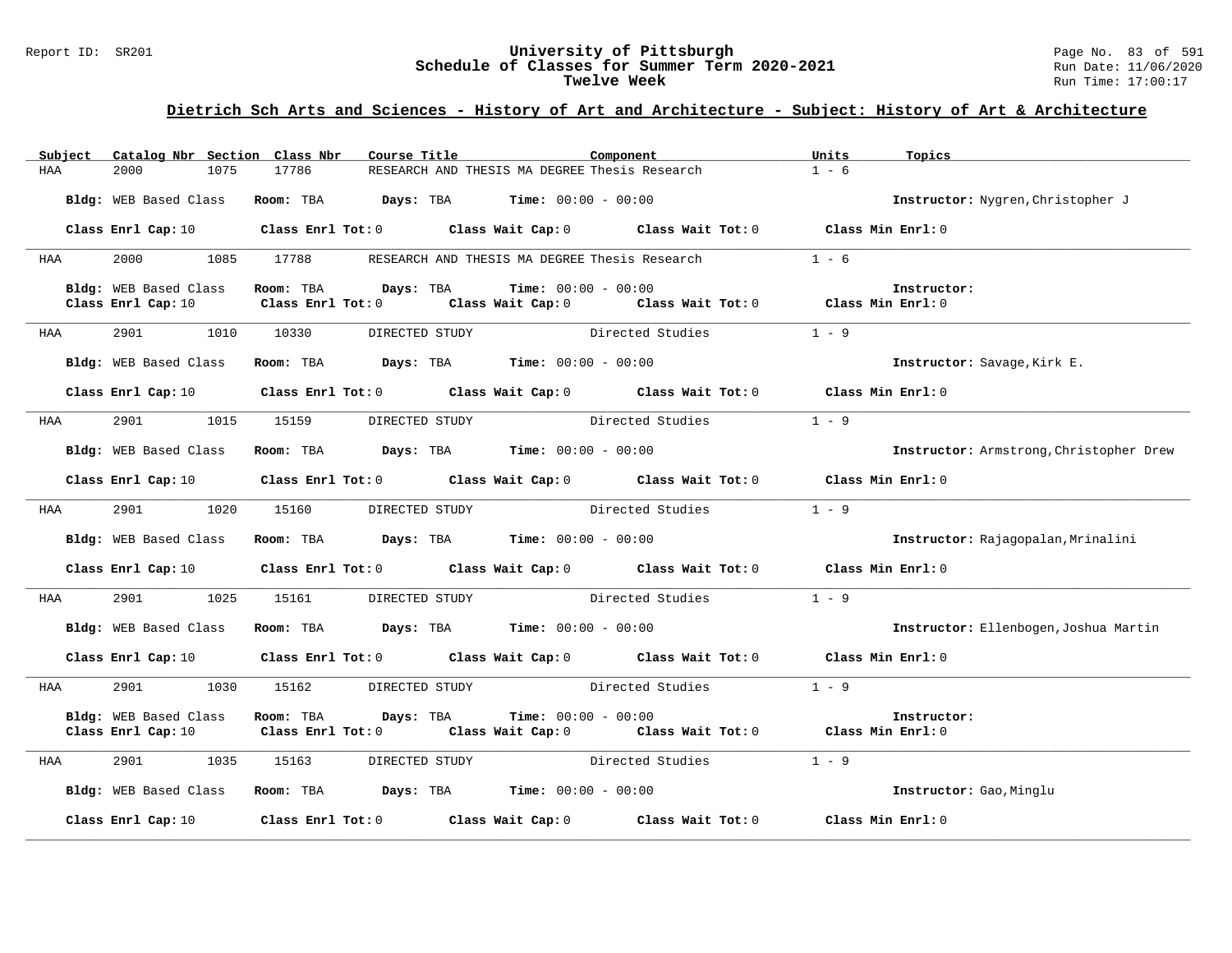#### Report ID: SR201 **University of Pittsburgh** Page No. 84 of 591 **Schedule of Classes for Summer Term 2020-2021** Run Date: 11/06/2020 **Twelve Week** Run Time: 17:00:17

| Subject | Catalog Nbr Section Class Nbr | Course Title                 | Component                                                                                          | Units             | Topics                                     |
|---------|-------------------------------|------------------------------|----------------------------------------------------------------------------------------------------|-------------------|--------------------------------------------|
| HAA     | 2901<br>1040                  | 15164<br>DIRECTED STUDY      | Directed Studies                                                                                   | $1 - 9$           |                                            |
|         | Bldg: WEB Based Class         | Room: TBA                    | <b>Days:</b> TBA <b>Time:</b> $00:00 - 00:00$                                                      |                   | Instructor: Jones, Shirin Asgharzadeh-Fozi |
|         | Class Enrl Cap: 10            |                              | Class Enrl Tot: 0 $\qquad$ Class Wait Cap: 0 $\qquad$ Class Wait Tot: 0 $\qquad$ Class Min Enrl: 0 |                   |                                            |
| HAA     | 2901                          | 1045 15165<br>DIRECTED STUDY | Directed Studies                                                                                   | $1 - 9$           |                                            |
|         | Bldg: WEB Based Class         |                              | Room: TBA $Days:$ TBA $Time:$ $00:00 - 00:00$                                                      |                   | Instructor: Taylor, Alexander James        |
|         | Class Enrl Cap: 10            |                              | Class Enrl Tot: 0 Class Wait Cap: 0 Class Wait Tot: 0                                              | Class Min Enrl: 0 |                                            |
| HAA     | 2901<br>1050                  | 15166<br>DIRECTED STUDY      | Directed Studies                                                                                   | $1 - 9$           |                                            |
|         | Bldg: WEB Based Class         |                              | Room: TBA $Days:$ TBA $Time: 00:00 - 00:00$                                                        |                   | Instructor: McCloskey, Barbara             |
|         | Class Enrl Cap: 10            |                              | Class Enrl Tot: $0$ Class Wait Cap: $0$ Class Wait Tot: $0$ Class Min Enrl: $0$                    |                   |                                            |
| HAA     | 2901<br>1055                  | 15167<br>DIRECTED STUDY      | Directed Studies                                                                                   | $1 - 9$           |                                            |
|         | Bldg: WEB Based Class         |                              | Room: TBA $\rule{1em}{0.15mm}$ Days: TBA Time: $00:00 - 00:00$                                     |                   | Instructor: Smith, Terence E               |
|         | Class Enrl Cap: 10            |                              | Class Enrl Tot: 0 Class Wait Cap: 0 Class Wait Tot: 0                                              | Class Min Enrl: 0 |                                            |
| HAA     | 2901 2002                     | 1060 15168                   | DIRECTED STUDY Directed Studies                                                                    | $1 - 9$           |                                            |
|         | Bldg: WEB Based Class         |                              | Room: TBA $Days:$ TBA $Time: 00:00 - 00:00$                                                        |                   | Instructor: Josten, Jennifer               |
|         | Class Enrl Cap: 10            |                              | Class Enrl Tot: 0 Class Wait Cap: 0 Class Wait Tot: 0                                              | Class Min Enrl: 0 |                                            |
| HAA     | 2901<br>1065                  | 15169<br>DIRECTED STUDY      | Directed Studies                                                                                   | $1 - 9$           |                                            |
|         | Bldg: WEB Based Class         |                              | <b>Room:</b> TBA <b>Days:</b> TBA <b>Time:</b> 00:00 - 00:00                                       |                   | Instructor: McCoy, Michelle                |
|         | Class Enrl Cap: 10            |                              | Class Enrl Tot: 0 Class Wait Cap: 0 Class Wait Tot: 0                                              | Class Min Enrl: 0 |                                            |
| HAA     | 2901<br>1070                  | 15170<br>DIRECTED STUDY      | Directed Studies                                                                                   | $1 - 9$           |                                            |
|         | Bldg: WEB Based Class         | Room: TBA                    | <b>Days:</b> TBA <b>Time:</b> $00:00 - 00:00$                                                      |                   | Instructor: Weis, H Anne                   |
|         | Class Enrl Cap: 10            |                              | Class Enrl Tot: 0 Class Wait Cap: 0 Class Wait Tot: 0                                              | Class Min Enrl: 0 |                                            |
| HAA     | 2901<br>1075                  | 17789<br>DIRECTED STUDY      | Directed Studies                                                                                   | $1 - 9$           |                                            |
|         | Bldg: WEB Based Class         |                              | Room: TBA $Days: TBA$ Time: $00:00 - 00:00$                                                        |                   | Instructor: Nygren, Christopher J          |
|         | Class Enrl Cap: 10            |                              | Class Enrl Tot: 0 Class Wait Cap: 0 Class Wait Tot: 0                                              | Class Min Enrl: 0 |                                            |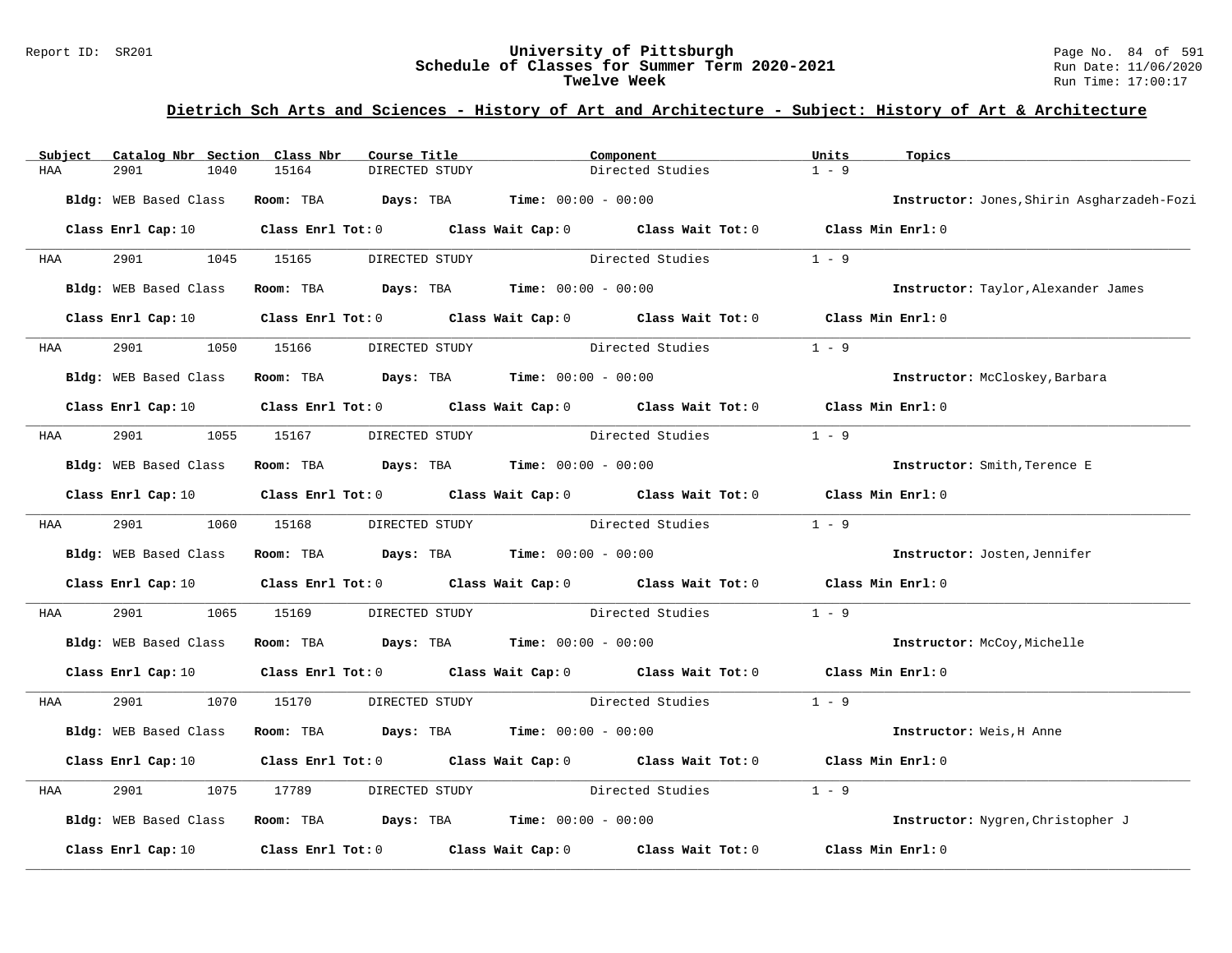| HAA | 2902<br>1010          | 10058                   | DIRECTED STUDY                                      |                                               | Directed Studies                                                                                   | $1 - 9$                                    |
|-----|-----------------------|-------------------------|-----------------------------------------------------|-----------------------------------------------|----------------------------------------------------------------------------------------------------|--------------------------------------------|
|     | Bldg: WEB Based Class | Room: TBA               | Days: TBA                                           | <b>Time:</b> $00:00 - 00:00$                  |                                                                                                    | Instructor: Savage, Kirk E.                |
|     | Class Enrl Cap: 13    |                         |                                                     |                                               | Class Enrl Tot: $0$ Class Wait Cap: $0$ Class Wait Tot: $0$ Class Min Enrl: $0$                    |                                            |
| HAA | 2902<br>1015          | 15195                   |                                                     |                                               | DIRECTED STUDY Directed Studies                                                                    | $1 - 9$                                    |
|     | Bldg: WEB Based Class | Room: TBA               | $\texttt{DayS:}$ TBA $\texttt{Time:}$ 00:00 - 00:00 |                                               |                                                                                                    | Instructor: Armstrong, Christopher Drew    |
|     | Class Enrl Cap: 10    |                         |                                                     |                                               | Class Enrl Tot: 0 $\qquad$ Class Wait Cap: 0 $\qquad$ Class Wait Tot: 0 $\qquad$ Class Min Enrl: 0 |                                            |
| HAA | 2902<br>1020          | 15196                   |                                                     |                                               | DIRECTED STUDY Directed Studies 1 - 9                                                              |                                            |
|     | Bldg: WEB Based Class | Room: TBA               |                                                     | <b>Days:</b> TBA <b>Time:</b> $00:00 - 00:00$ |                                                                                                    | Instructor: Rajagopalan, Mrinalini         |
|     | Class Enrl Cap: 10    | $Class$ $Enr1$ $Tot: 0$ |                                                     |                                               | Class Wait Cap: 0 Class Wait Tot: 0 Class Min Enrl: 0                                              |                                            |
| HAA | 2902<br>1025          | 15197                   | DIRECTED STUDY                                      |                                               | Directed Studies                                                                                   | $1 - 9$                                    |
|     | Bldg: WEB Based Class |                         | Room: TBA $Days:$ TBA $Time: 00:00 - 00:00$         |                                               |                                                                                                    | Instructor: Ellenbogen, Joshua Martin      |
|     | Class Enrl Cap: 10    |                         |                                                     |                                               | Class Enrl Tot: 0 Class Wait Cap: 0 Class Wait Tot: 0                                              | Class Min Enrl: 0                          |
| HAA | 2902<br>1030          | 15198                   |                                                     |                                               | DIRECTED STUDY Directed Studies                                                                    | $1 - 9$                                    |
|     | Bldg: WEB Based Class | Room: TBA               | <b>Days:</b> TBA <b>Time:</b> $00:00 - 00:00$       |                                               |                                                                                                    | Instructor: Gerhart, Karen M               |
|     | Class Enrl Cap: 10    |                         |                                                     |                                               | Class Enrl Tot: 0 Class Wait Cap: 0 Class Wait Tot: 0                                              | Class Min Enrl: 0                          |
| HAA | 2902<br>1035          | 15199                   |                                                     |                                               | DIRECTED STUDY Directed Studies                                                                    | $1 - 9$                                    |
|     | Bldg: WEB Based Class | Room: TBA               | <b>Days:</b> TBA <b>Time:</b> $00:00 - 00:00$       |                                               |                                                                                                    | Instructor: Gao, Minglu                    |
|     |                       |                         |                                                     |                                               | Class Enrl Cap: 10 Class Enrl Tot: 0 Class Wait Cap: 0 Class Wait Tot: 0                           | Class Min Enrl: 0                          |
| HAA | 2902<br>1040          | 15200                   | DIRECTED STUDY                                      |                                               | Directed Studies                                                                                   | $1 - 9$                                    |
|     | Bldg: WEB Based Class |                         | Room: TBA $Days:$ TBA $Time: 00:00 - 00:00$         |                                               |                                                                                                    | Instructor: Jones, Shirin Asgharzadeh-Fozi |
|     | Class Enrl Cap: 10    |                         |                                                     |                                               | Class Enrl Tot: 0 Class Wait Cap: 0 Class Wait Tot: 0                                              | Class Min Enrl: 0                          |
| HAA | 2902<br>1045          | 15201                   | DIRECTED STUDY                                      |                                               | Directed Studies                                                                                   | $1 - 9$                                    |
|     | Bldg: WEB Based Class |                         | Room: TBA $Days:$ TBA $Time: 00:00 - 00:00$         |                                               |                                                                                                    | Instructor: Taylor, Alexander James        |
|     | Class Enrl Cap: 10    |                         |                                                     |                                               | Class Enrl Tot: $0$ Class Wait Cap: $0$ Class Wait Tot: $0$                                        | Class Min Enrl: 0                          |
| HAA | 2902<br>1050          | 15202                   |                                                     |                                               | DIRECTED STUDY Directed Studies 1 - 9                                                              |                                            |
|     | Bldg: WEB Based Class |                         | Room: TBA $Days:$ TBA $Time: 00:00 - 00:00$         |                                               |                                                                                                    | Instructor: McCloskey, Barbara             |
|     | Class Enrl Cap: 10    | Class Enrl Tot: 0       |                                                     | Class Wait Cap: 0                             | Class Wait Tot: 0                                                                                  | Class Min Enrl: 0                          |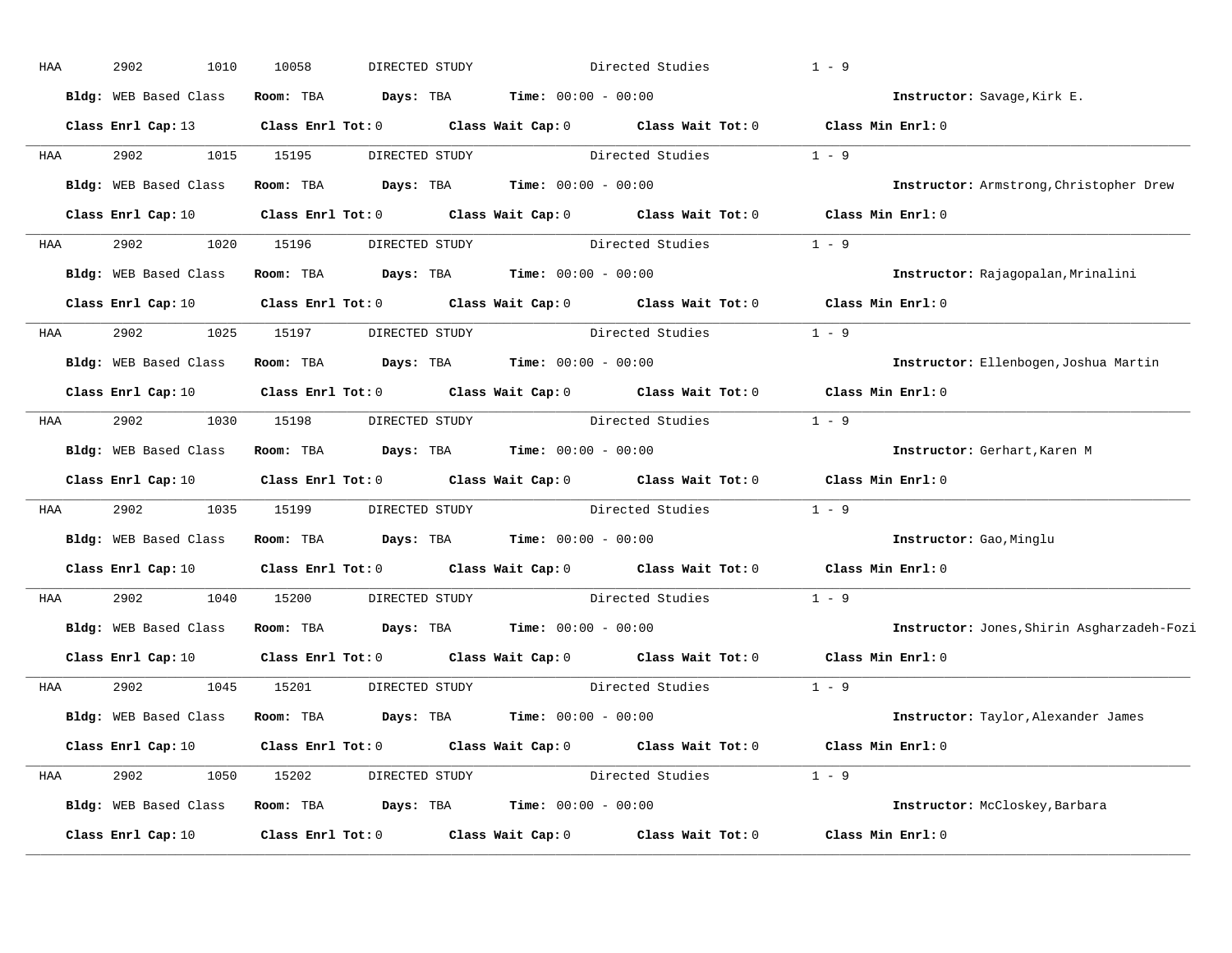#### Report ID: SR201 **University of Pittsburgh** Page No. 86 of 591 **Schedule of Classes for Summer Term 2020-2021** Run Date: 11/06/2020 **Twelve Week** Run Time: 17:00:17

| Subject    | Catalog Nbr Section Class Nbr | Course Title                                                   | Component                                                                                                                      | Units<br>Topics                         |
|------------|-------------------------------|----------------------------------------------------------------|--------------------------------------------------------------------------------------------------------------------------------|-----------------------------------------|
| HAA        | 2902<br>1055                  | 15203<br>DIRECTED STUDY                                        | Directed Studies                                                                                                               | $1 - 9$                                 |
|            | Bldg: WEB Based Class         | Room: TBA $Days$ : TBA $Time$ : $00:00 - 00:00$                |                                                                                                                                | Instructor: Smith, Terence E            |
|            |                               |                                                                | Class Enrl Cap: 10 $\qquad$ Class Enrl Tot: 0 $\qquad$ Class Wait Cap: 0 $\qquad$ Class Wait Tot: 0 $\qquad$ Class Min Enrl: 0 |                                         |
| <b>HAA</b> | 2902 1060 15204               | DIRECTED STUDY                                                 | Directed Studies                                                                                                               | $1 - 9$                                 |
|            | Bldg: WEB Based Class         | Room: TBA $Days:$ TBA $Time: 00:00 - 00:00$                    |                                                                                                                                | Instructor: Josten, Jennifer            |
|            |                               |                                                                | Class Enrl Cap: 10 Class Enrl Tot: 0 Class Wait Cap: 0 Class Wait Tot: 0 Class Min Enrl: 0                                     |                                         |
| <b>HAA</b> | 2902                          | 1065 15205<br>DIRECTED STUDY                                   | Directed Studies                                                                                                               | $1 - 9$                                 |
|            | Bldg: WEB Based Class         | Room: TBA $\rule{1em}{0.15mm}$ Days: TBA Time: $00:00 - 00:00$ |                                                                                                                                | Instructor: McCoy, Michelle             |
|            |                               |                                                                | Class Enrl Cap: 10 $\qquad$ Class Enrl Tot: 0 $\qquad$ Class Wait Cap: 0 $\qquad$ Class Wait Tot: 0 $\qquad$ Class Min Enrl: 0 |                                         |
| <b>HAA</b> |                               | 2902 1070 15206 DIRECTED STUDY                                 | Directed Studies                                                                                                               | $1 - 9$                                 |
|            | Bldg: WEB Based Class         | Room: TBA $Days:$ TBA $Time: 00:00 - 00:00$                    |                                                                                                                                | Instructor: Weis, H Anne                |
|            |                               |                                                                | Class Enrl Cap: 10 $\qquad$ Class Enrl Tot: 0 $\qquad$ Class Wait Cap: 0 $\qquad$ Class Wait Tot: 0 $\qquad$ Class Min Enrl: 0 |                                         |
|            | HAA 2902 1075 17790           | DIRECTED STUDY                                                 | Directed Studies 1 - 9                                                                                                         |                                         |
|            | Bldg: WEB Based Class         | Room: TBA $Days:$ TBA $Time: 00:00 - 00:00$                    |                                                                                                                                | Instructor: Nygren, Christopher J       |
|            |                               |                                                                | Class Enrl Cap: 10 $\qquad$ Class Enrl Tot: 0 $\qquad$ Class Wait Cap: 0 $\qquad$ Class Wait Tot: 0 $\qquad$ Class Min Enrl: 0 |                                         |
| HAA        | 2903                          | 1350 16884                                                     | GRADUATE INTERNSHIP 1nternship                                                                                                 | $\mathbf{3}$                            |
|            |                               | Bldg: WEB Based Class Room: TBA Days: TBA Time: 00:00 - 00:00  |                                                                                                                                | Instructor: Staff                       |
|            | Class Enrl Cap: 5             |                                                                | Class Enrl Tot: 0 Class Wait Cap: 0 Class Wait Tot: 0 Class Min Enrl: 0                                                        |                                         |
| <b>HAA</b> |                               |                                                                | 2905 1010 10560 COMPREHENSIVE EXAM PREPARATIONDirected Studies 1 - 9                                                           |                                         |
|            | Bldg: WEB Based Class         | Room: TBA $Days: TBA$ Time: $00:00 - 00:00$                    |                                                                                                                                | Instructor: Savage, Kirk E.             |
|            |                               |                                                                | Class Enrl Cap: 10 $\qquad$ Class Enrl Tot: 0 $\qquad$ Class Wait Cap: 0 $\qquad$ Class Wait Tot: 0 $\qquad$ Class Min Enrl: 0 |                                         |
| HAA        | 2905<br>1015                  |                                                                | 15231 COMPREHENSIVE EXAM PREPARATIONDirected Studies                                                                           | $1 - 9$                                 |
|            |                               | Bldg: WEB Based Class Room: TBA Days: TBA Time: 00:00 - 00:00  |                                                                                                                                | Instructor: Armstrong, Christopher Drew |
|            |                               |                                                                | Class Enrl Cap: 10 $\qquad$ Class Enrl Tot: 0 $\qquad$ Class Wait Cap: 0 $\qquad$ Class Wait Tot: 0 $\qquad$ Class Min Enrl: 0 |                                         |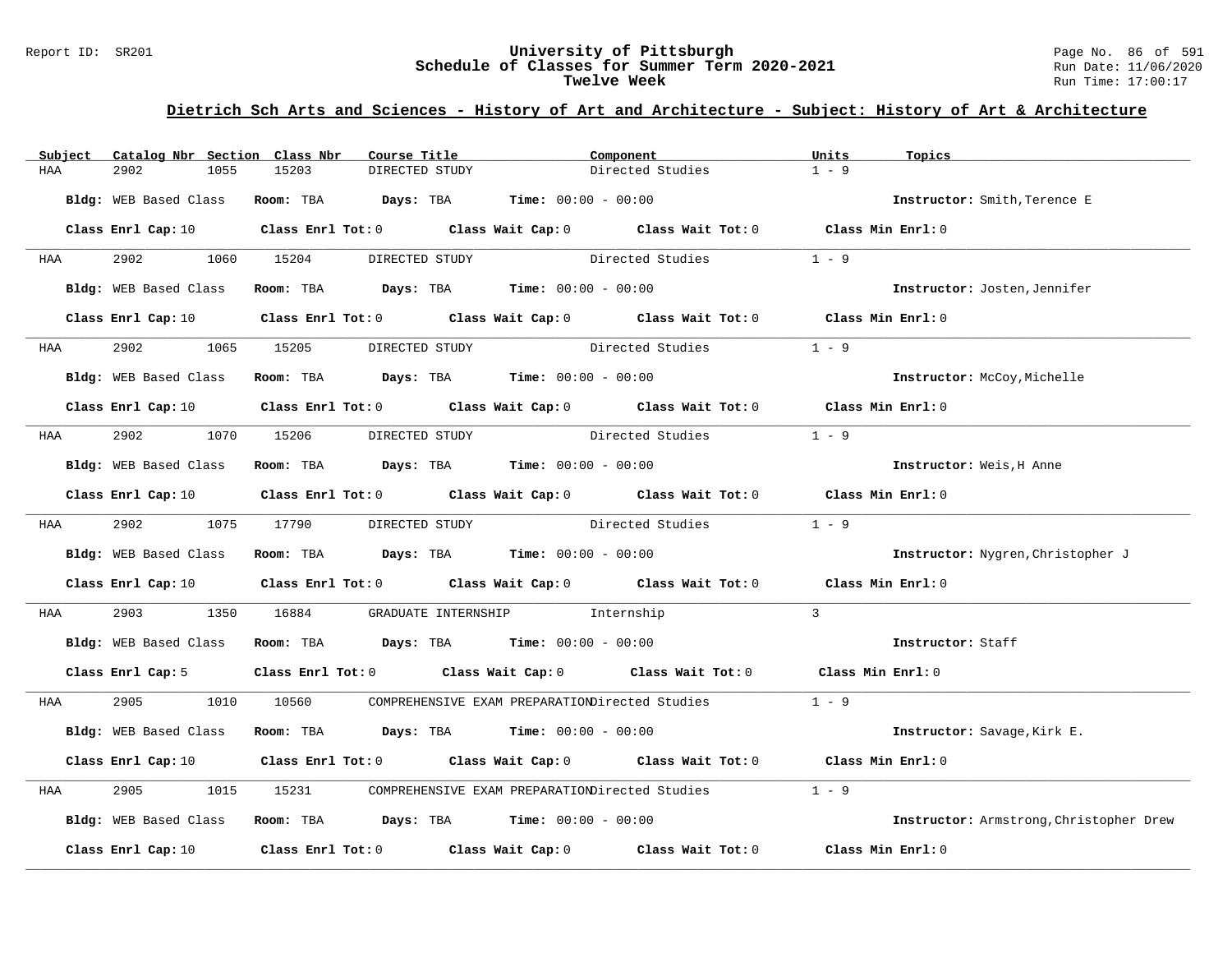| HAA | 2905<br>1020                 | 15232             |           | COMPREHENSIVE EXAM PREPARATIONDirected Studies |                   | $1 - 9$                                    |
|-----|------------------------------|-------------------|-----------|------------------------------------------------|-------------------|--------------------------------------------|
|     | Bldg: WEB Based Class        | Room: TBA         | Days: TBA | <b>Time:</b> $00:00 - 00:00$                   |                   | Instructor: Rajagopalan, Mrinalini         |
|     | Class Enrl Cap: 10           | Class Enrl Tot: 0 |           | Class Wait Cap: 0                              | Class Wait Tot: 0 | Class Min Enrl: 0                          |
| HAA | 2905<br>1025                 | 15233             |           | COMPREHENSIVE EXAM PREPARATIONDirected Studies |                   | $1 - 9$                                    |
|     | Bldg: WEB Based Class        | Room: TBA         | Days: TBA | <b>Time:</b> $00:00 - 00:00$                   |                   | Instructor: Ellenbogen, Joshua Martin      |
|     | Class Enrl Cap: 10           | Class Enrl Tot: 0 |           | Class Wait Cap: 0                              | Class Wait Tot: 0 | Class Min Enrl: 0                          |
| HAA | 2905<br>1030                 | 15234             |           | COMPREHENSIVE EXAM PREPARATIONDirected Studies |                   | $1 - 9$                                    |
|     | Bldg: WEB Based Class        | Room: TBA         | Days: TBA | <b>Time:</b> $00:00 - 00:00$                   |                   | Instructor: Gerhart, Karen M               |
|     | Class Enrl Cap: 10           | Class Enrl Tot: 0 |           | Class Wait Cap: 0                              | Class Wait Tot: 0 | Class Min Enrl: 0                          |
| HAA | 2905<br>1035                 | 15235             |           | COMPREHENSIVE EXAM PREPARATIONDirected Studies |                   | $1 - 9$                                    |
|     | <b>Bldg:</b> WEB Based Class | Room: TBA         | Days: TBA | <b>Time:</b> $00:00 - 00:00$                   |                   | Instructor: Gao, Minglu                    |
|     | Class Enrl Cap: 10           | Class Enrl Tot: 0 |           | Class Wait Cap: 0                              | Class Wait Tot: 0 | Class Min Enrl: 0                          |
| HAA | 2905<br>1040                 | 15236             |           | COMPREHENSIVE EXAM PREPARATIONDirected Studies |                   | $1 - 9$                                    |
|     | Bldg: WEB Based Class        | Room: TBA         | Days: TBA | <b>Time:</b> $00:00 - 00:00$                   |                   | Instructor: Jones, Shirin Asgharzadeh-Fozi |
|     | Class Enrl Cap: 10           | Class Enrl Tot: 0 |           | Class Wait Cap: 0                              | Class Wait Tot: 0 | Class Min Enrl: 0                          |
| HAA | 2905<br>1045                 | 15237             |           | COMPREHENSIVE EXAM PREPARATIONDirected Studies |                   | $1 - 9$                                    |
|     | Bldg: WEB Based Class        | Room: TBA         | Days: TBA | <b>Time:</b> $00:00 - 00:00$                   |                   | Instructor: Taylor, Alexander James        |
|     | Class Enrl Cap: 10           | Class Enrl Tot: 0 |           | Class Wait Cap: 0                              | Class Wait Tot: 0 | Class Min Enrl: 0                          |
| HAA | 2905<br>1050                 | 15238             |           | COMPREHENSIVE EXAM PREPARATIONDirected Studies |                   | $1 - 9$                                    |
|     | Bldg: WEB Based Class        | Room: TBA         | Days: TBA | <b>Time:</b> $00:00 - 00:00$                   |                   | Instructor: McCloskey, Barbara             |
|     | Class Enrl Cap: 10           | Class Enrl Tot: 0 |           | Class Wait Cap: 0                              | Class Wait Tot: 0 | Class Min Enrl: 0                          |
| HAA | 2905<br>1055                 | 15239             |           | COMPREHENSIVE EXAM PREPARATIONDirected Studies |                   | $1 - 9$                                    |
|     | Bldg: WEB Based Class        | Room: TBA         | Days: TBA | <b>Time:</b> $00:00 - 00:00$                   |                   | Instructor: Smith, Terence E               |
|     | Class Enrl Cap: 10           | Class Enrl Tot: 0 |           | Class Wait Cap: 0                              | Class Wait Tot: 0 | Class Min Enrl: 0                          |
| HAA | 2905<br>1060                 | 15240             |           | COMPREHENSIVE EXAM PREPARATIONDirected Studies |                   | $1 - 9$                                    |
|     | Bldg: WEB Based Class        | Room: TBA         | Days: TBA | $Time: 00:00 - 00:00$                          |                   | Instructor: McCoy, Michelle                |
|     | Class Enrl Cap: 10           | Class Enrl Tot: 0 |           | Class Wait Cap: 0                              | Class Wait Tot: 0 | Class Min Enrl: 0                          |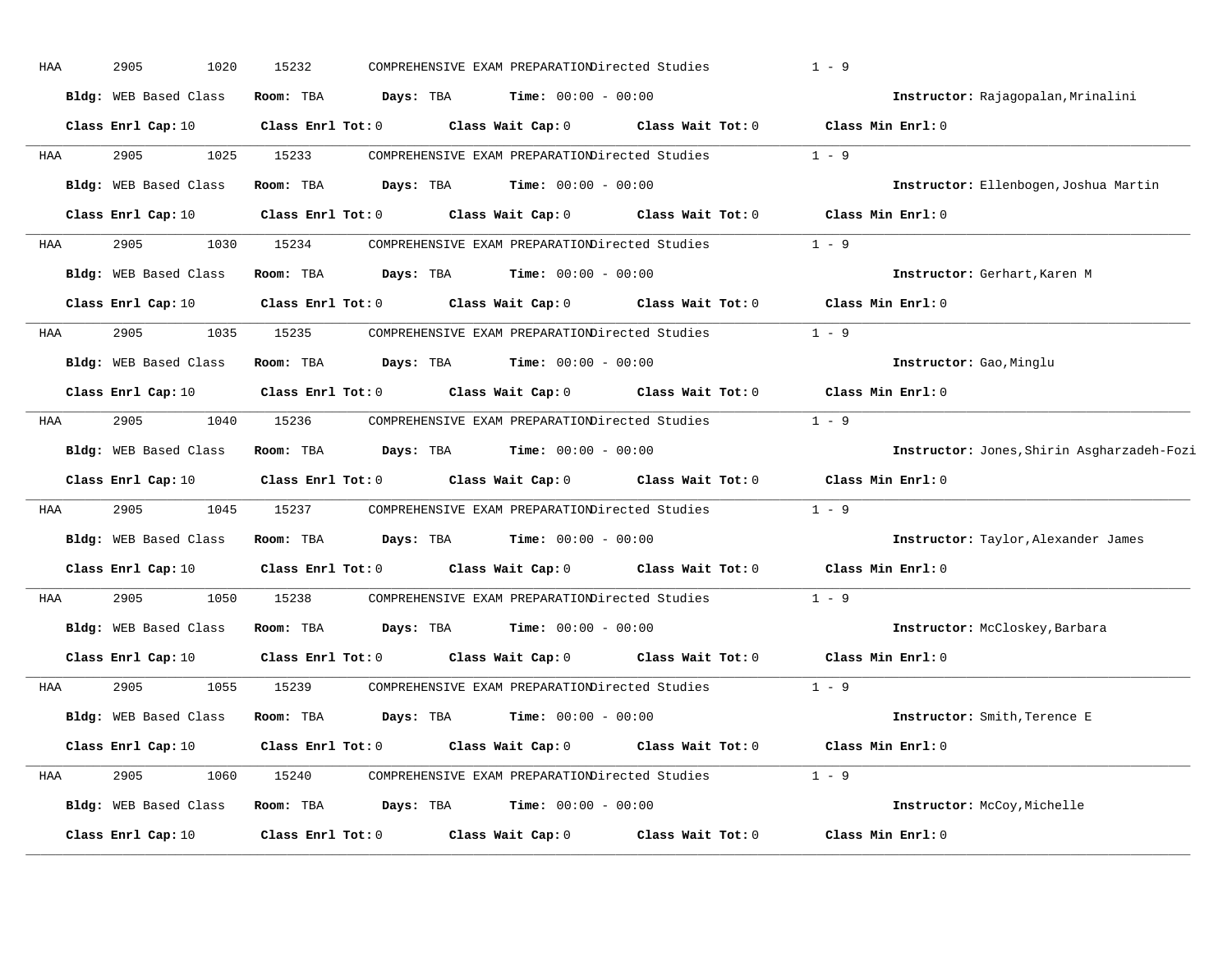#### Report ID: SR201 **University of Pittsburgh** Page No. 88 of 591 **Schedule of Classes for Summer Term 2020-2021** Run Date: 11/06/2020 **Twelve Week** Run Time: 17:00:17

| Subject | Catalog Nbr Section Class Nbr | Course Title |                                                                                                                                | Component | Units<br>Topics                         |
|---------|-------------------------------|--------------|--------------------------------------------------------------------------------------------------------------------------------|-----------|-----------------------------------------|
| HAA     | 2905<br>1065                  | 15241        | COMPREHENSIVE EXAM PREPARATIONDirected Studies                                                                                 |           | $1 - 9$                                 |
|         | Bldg: WEB Based Class         | Room: TBA    | <b>Days:</b> TBA <b>Time:</b> $00:00 - 00:00$                                                                                  |           | Instructor: Josten, Jennifer            |
|         |                               |              | Class Enrl Cap: 10 $\qquad$ Class Enrl Tot: 0 $\qquad$ Class Wait Cap: 0 $\qquad$ Class Wait Tot: 0 $\qquad$ Class Min Enrl: 0 |           |                                         |
| HAA     | 2905                          | 1070 15242   | COMPREHENSIVE EXAM PREPARATIONDirected Studies                                                                                 |           | $1 - 9$                                 |
|         | Bldg: WEB Based Class         |              | Room: TBA $Days:$ TBA $Time: 00:00 - 00:00$                                                                                    |           | Instructor: Weis, H Anne                |
|         | Class Enrl Cap: 10            |              | Class Enrl Tot: $0$ Class Wait Cap: $0$ Class Wait Tot: $0$ Class Min Enrl: $0$                                                |           |                                         |
| HAA     | 2905                          | 1075 17791   | COMPREHENSIVE EXAM PREPARATIONDirected Studies                                                                                 |           | $1 - 9$                                 |
|         | Bldg: WEB Based Class         |              | Room: TBA $Days:$ TBA $Time: 00:00 - 00:00$                                                                                    |           | Instructor: Nygren, Christopher J       |
|         |                               |              | Class Enrl Cap: 10 $\qquad$ Class Enrl Tot: 0 $\qquad$ Class Wait Cap: 0 $\qquad$ Class Wait Tot: 0 $\qquad$ Class Min Enrl: 0 |           |                                         |
| HAA     | 2906<br>1010                  | 10561        | DISSERTATION PROSPECTUS Directed Studies                                                                                       |           | $1 - 9$                                 |
|         | Bldg: WEB Based Class         |              | Room: TBA $Days:$ TBA $Time: 00:00 - 00:00$                                                                                    |           | Instructor: Savage, Kirk E.             |
|         |                               |              | Class Enrl Cap: 10 $\qquad$ Class Enrl Tot: 0 $\qquad$ Class Wait Cap: 0 $\qquad$ Class Wait Tot: 0 $\qquad$ Class Min Enrl: 0 |           |                                         |
| HAA     | 2906 700                      | 1015 15243   | DISSERTATION PROSPECTUS Directed Studies                                                                                       |           | $1 - 9$                                 |
|         | Bldg: WEB Based Class         |              | Room: TBA $Days: TBA$ Time: $00:00 - 00:00$                                                                                    |           | Instructor: Armstrong, Christopher Drew |
|         | Class Enrl Cap: 10            |              | Class Enrl Tot: 0 $\qquad$ Class Wait Cap: 0 $\qquad$ Class Wait Tot: 0 $\qquad$ Class Min Enrl: 0                             |           |                                         |
| HAA     | 2906<br>1020                  | 15244        | DISSERTATION PROSPECTUS Directed Studies                                                                                       |           | $1 - 9$                                 |
|         | Bldg: WEB Based Class         |              | Room: TBA $Days:$ TBA $Time: 00:00 - 00:00$                                                                                    |           | Instructor: Rajagopalan, Mrinalini      |
|         | Class Enrl Cap: 10            |              | Class Enrl Tot: 0 Class Wait Cap: 0 Class Wait Tot: 0 Class Min Enrl: 0                                                        |           |                                         |
| HAA     | 2906 700<br>1025              | 15245        | DISSERTATION PROSPECTUS Directed Studies                                                                                       |           | $1 - 9$                                 |
|         | Bldg: WEB Based Class         |              | Room: TBA $Days:$ TBA $Time: 00:00 - 00:00$                                                                                    |           | Instructor: Ellenbogen, Joshua Martin   |
|         | Class Enrl Cap: 10            |              | Class Enrl Tot: 0 Class Wait Cap: 0 Class Wait Tot: 0                                                                          |           | Class Min Enrl: 0                       |
| HAA     | 2906<br>1030                  | 15246        | DISSERTATION PROSPECTUS Directed Studies                                                                                       |           | $1 - 9$                                 |
|         | Bldg: WEB Based Class         |              | Room: TBA $\rule{1em}{0.15mm}$ Days: TBA Time: $00:00 - 00:00$                                                                 |           | Instructor: Gerhart, Karen M            |
|         | Class Enrl Cap: 10            |              | Class Enrl Tot: $0$ Class Wait Cap: $0$ Class Wait Tot: $0$                                                                    |           | Class Min Enrl: 0                       |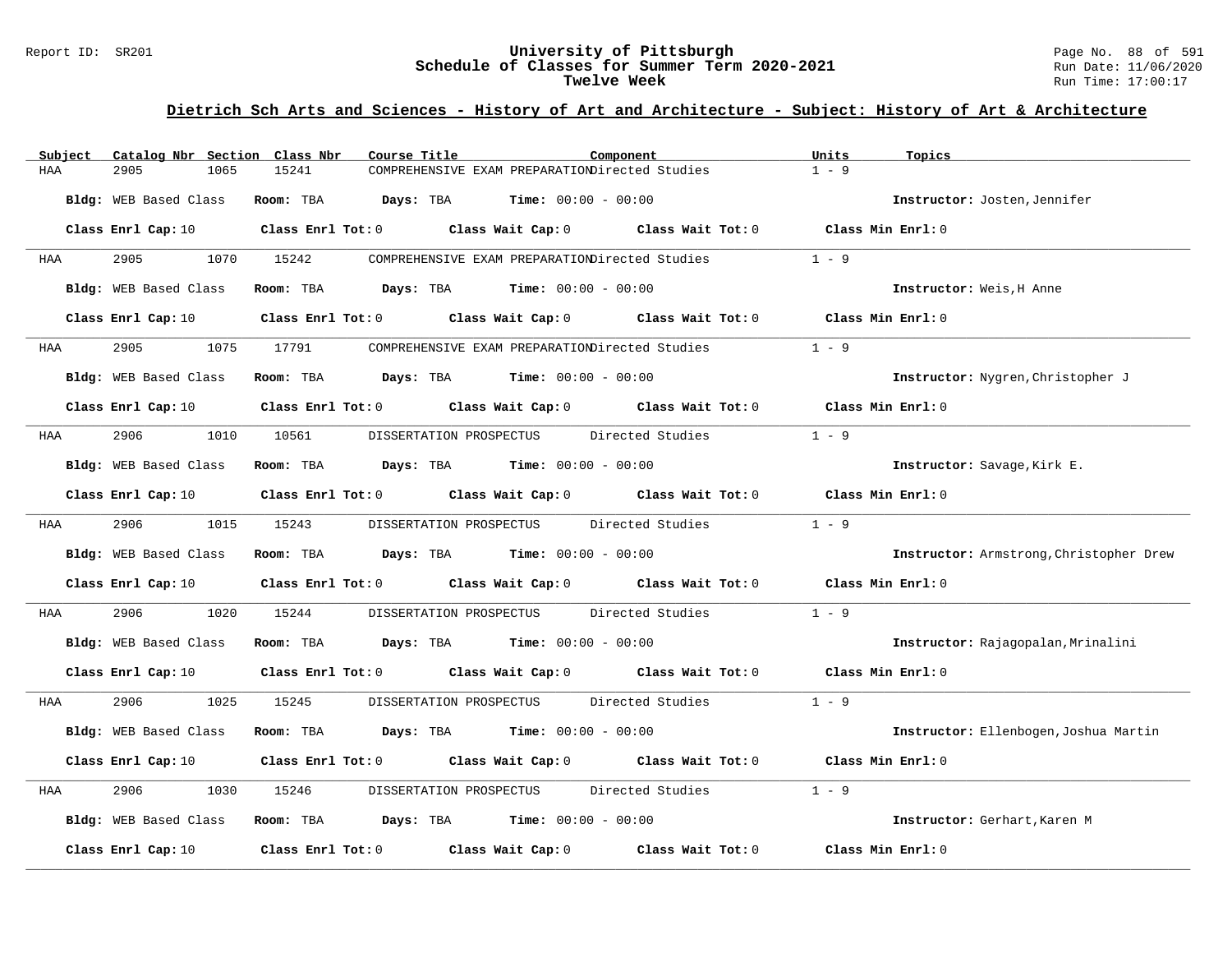| HAA | 2906<br>1035          | 15247<br>DISSERTATION PROSPECTUS                                                           |                                               | Directed Studies                               | $1 - 9$                                    |
|-----|-----------------------|--------------------------------------------------------------------------------------------|-----------------------------------------------|------------------------------------------------|--------------------------------------------|
|     | Bldg: WEB Based Class | Room: TBA<br>Days: TBA                                                                     | <b>Time:</b> $00:00 - 00:00$                  |                                                | Instructor: Gao, Minglu                    |
|     | Class Enrl Cap: 10    | Class Enrl Tot: $0$ Class Wait Cap: $0$ Class Wait Tot: $0$ Class Min Enrl: $0$            |                                               |                                                |                                            |
| HAA | 2906<br>1040          | 15248                                                                                      | DISSERTATION PROSPECTUS                       | Directed Studies                               | $1 - 9$                                    |
|     | Bldg: WEB Based Class | Room: TBA<br>Days: TBA                                                                     | <b>Time:</b> $00:00 - 00:00$                  |                                                | Instructor: Jones, Shirin Asgharzadeh-Fozi |
|     | Class Enrl Cap: 10    | Class Enrl Tot: $0$ Class Wait Cap: $0$ Class Wait Tot: $0$                                |                                               |                                                | Class Min Enrl: 0                          |
| HAA | 1045<br>2906          | 15249                                                                                      |                                               | DISSERTATION PROSPECTUS Directed Studies       | $1 - 9$                                    |
|     | Bldg: WEB Based Class | Room: TBA                                                                                  | <b>Days:</b> TBA <b>Time:</b> $00:00 - 00:00$ |                                                | Instructor: Taylor, Alexander James        |
|     |                       | Class Enrl Cap: 10 Class Enrl Tot: 0 Class Wait Cap: 0 Class Wait Tot: 0 Class Min Enrl: 0 |                                               |                                                |                                            |
| HAA | 2906<br>1050          | 15250                                                                                      |                                               | DISSERTATION PROSPECTUS Directed Studies       | $1 - 9$                                    |
|     | Bldg: WEB Based Class | Room: TBA                                                                                  | <b>Days:</b> TBA <b>Time:</b> $00:00 - 00:00$ |                                                | Instructor: McCloskey, Barbara             |
|     | Class Enrl Cap: 10    | Class Enrl Tot: 0 Class Wait Cap: 0 Class Wait Tot: 0                                      |                                               |                                                | Class Min Enrl: 0                          |
| HAA | 2906<br>1055          | 15251                                                                                      |                                               | DISSERTATION PROSPECTUS Directed Studies       | $1 - 9$                                    |
|     | Bldg: WEB Based Class | Room: TBA<br>$Days: TBA$ $Time: 00:00 - 00:00$                                             |                                               |                                                | Instructor: Smith, Terence E               |
|     | Class Enrl Cap: 10    | Class Enrl Tot: 0 Class Wait Cap: 0 Class Wait Tot: 0                                      |                                               |                                                | Class Min Enrl: 0                          |
| HAA | 2906<br>1060          | 15252                                                                                      |                                               | DISSERTATION PROSPECTUS Directed Studies       | $1 - 9$                                    |
|     | Bldg: WEB Based Class | Room: TBA<br>$\texttt{DayS:}$ TBA $\texttt{Time:}$ 00:00 - 00:00                           |                                               |                                                | Instructor: Josten, Jennifer               |
|     |                       | Class Enrl Cap: 10 Class Enrl Tot: 0 Class Wait Cap: 0 Class Wait Tot: 0                   |                                               |                                                | Class Min Enrl: 0                          |
| HAA | 2906<br>1065          | 15253                                                                                      | DISSERTATION PROSPECTUS                       | Directed Studies                               | $1 - 9$                                    |
|     | Bldg: WEB Based Class | <b>Room:</b> TBA <b>Days:</b> TBA <b>Time:</b> 00:00 - 00:00                               |                                               |                                                | Instructor: McCoy, Michelle                |
|     | Class Enrl Cap: 10    | Class Enrl Tot: 0 Class Wait Cap: 0 Class Wait Tot: 0                                      |                                               |                                                | Class Min Enrl: 0                          |
| HAA | 2906<br>1070          | 15254<br>DISSERTATION PROSPECTUS                                                           |                                               | Directed Studies                               | $1 - 9$                                    |
|     | Bldg: WEB Based Class | Room: TBA<br>$\texttt{Days:}$ TBA $\texttt{Time:}$ 00:00 - 00:00                           |                                               |                                                | Instructor: Weis, H Anne                   |
|     | Class Enrl Cap: 10    | Class Enrl Tot: 0                                                                          |                                               | Class Wait Cap: 0 Class Wait Tot: 0            | Class Min Enrl: 0                          |
| HAA | 2906<br>1075          | 17792                                                                                      |                                               | DISSERTATION PROSPECTUS Directed Studies 1 - 9 |                                            |
|     | Bldg: WEB Based Class | Room: TBA                                                                                  | <b>Days:</b> TBA <b>Time:</b> $00:00 - 00:00$ |                                                | Instructor: Nygren, Christopher J          |
|     | Class Enrl Cap: 10    | Class Enrl Tot: 0                                                                          | Class Wait Cap: 0                             | Class Wait Tot: 0                              | Class Min Enrl: 0                          |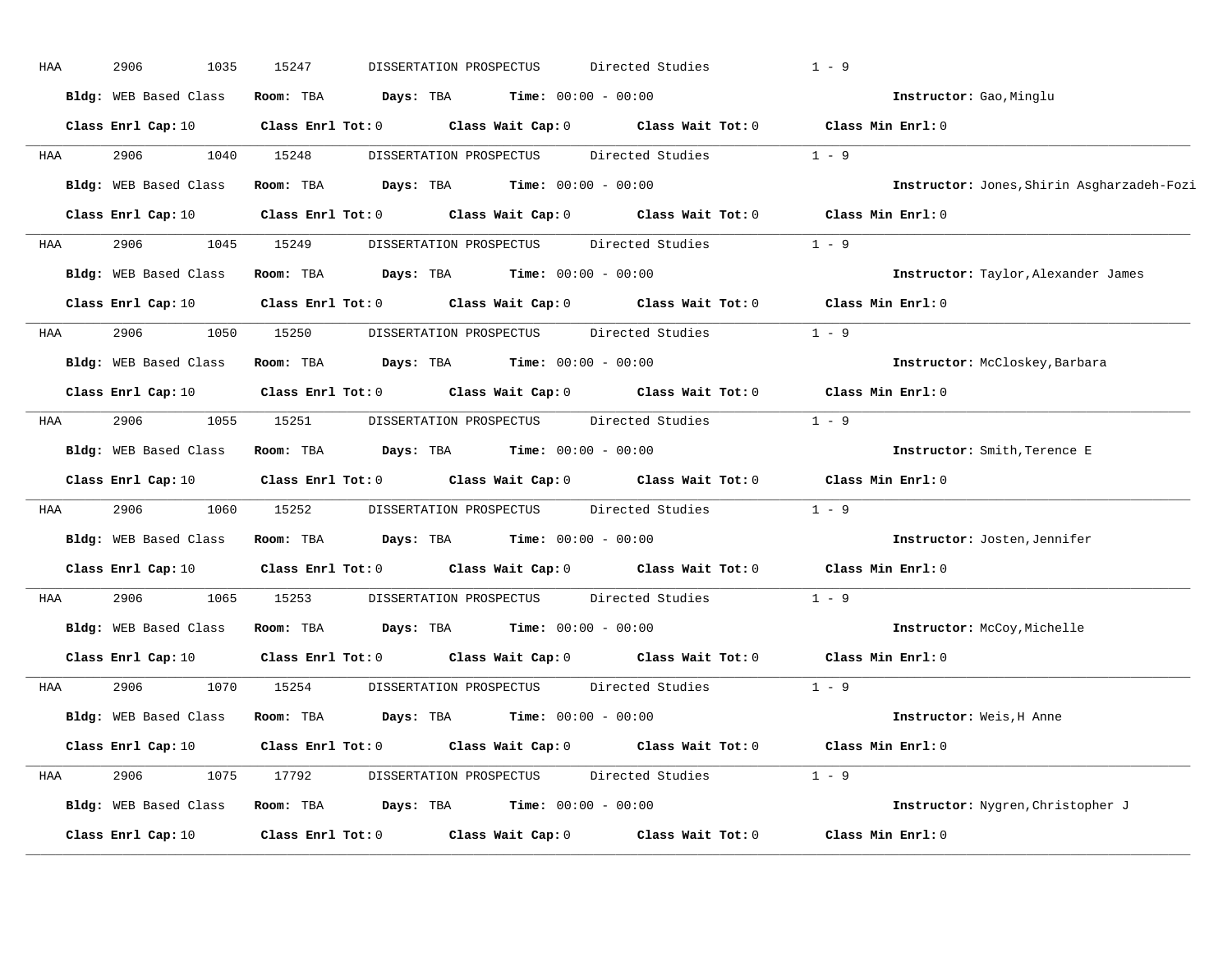#### Report ID: SR201 **University of Pittsburgh** Page No. 90 of 591 **Schedule of Classes for Summer Term 2020-2021** Run Date: 11/06/2020 **Twelve Week** Run Time: 17:00:17

| Subject | Catalog Nbr Section Class Nbr | Course Title            |                                                       | Component         | Units<br>Topics                            |
|---------|-------------------------------|-------------------------|-------------------------------------------------------|-------------------|--------------------------------------------|
| HAA     | 3000<br>1010                  | 10059                   | RESEARCH AND DISSERTATION PHD Directed Studies        |                   | $1 - 9$                                    |
|         | Bldg: WEB Based Class         | Room: TBA<br>Days: TBA  | $Time: 00:00 - 00:00$                                 |                   | Instructor: Savage, Kirk E.                |
|         | Class Enrl Cap: 7             | $Class$ $Enrl$ $Tot: 0$ | Class Wait Cap: 0 Class Wait Tot: 0                   |                   | Class Min Enrl: 0                          |
| HAA     | 3000<br>1015                  | 15255                   | RESEARCH AND DISSERTATION PHD Directed Studies        |                   | $1 - 9$                                    |
|         | Bldg: WEB Based Class         | Room: TBA               | <b>Days:</b> TBA <b>Time:</b> $00:00 - 00:00$         |                   | Instructor: Armstrong, Christopher Drew    |
|         | Class Enrl Cap: 10            | $Class$ $Enrl$ $Tot: 0$ | Class Wait Cap: 0                                     | Class Wait Tot: 0 | Class Min Enrl: 0                          |
| HAA     | 3000<br>1020                  | 15256                   | RESEARCH AND DISSERTATION PHD Directed Studies        |                   | $1 - 9$                                    |
|         | Bldg: WEB Based Class         | Room: TBA<br>Days: TBA  | $Time: 00:00 - 00:00$                                 |                   | Instructor: Rajagopalan, Mrinalini         |
|         | Class Enrl Cap: 10            |                         | Class Enrl Tot: 0 Class Wait Cap: 0 Class Wait Tot: 0 |                   | Class Min Enrl: 0                          |
| HAA     | 3000<br>1025                  | 15257                   | RESEARCH AND DISSERTATION PHD Directed Studies        |                   | $1 - 9$                                    |
|         | Bldg: WEB Based Class         | Room: TBA               | <b>Days:</b> TBA <b>Time:</b> $00:00 - 00:00$         |                   | Instructor: Ellenbogen, Joshua Martin      |
|         | Class Enrl Cap: 10            | Class Enrl Tot: 0       | Class Wait Cap: 0                                     | Class Wait Tot: 0 | Class Min Enrl: $0$                        |
| HAA     | 3000<br>1030                  | 15258                   | RESEARCH AND DISSERTATION PHD Directed Studies        |                   | $1 - 9$                                    |
|         | Bldg: WEB Based Class         | Room: TBA<br>Days: TBA  | $Time: 00:00 - 00:00$                                 |                   | Instructor: Gerhart, Karen M               |
|         | Class Enrl Cap: 10            |                         | Class Enrl Tot: 0 Class Wait Cap: 0 Class Wait Tot: 0 |                   | Class Min Enrl: 0                          |
| HAA     | 3000<br>1035                  | 15259                   | RESEARCH AND DISSERTATION PHD Directed Studies        |                   | $1 - 9$                                    |
|         | Bldg: WEB Based Class         | Room: TBA               | $\texttt{Davis:}$ TBA $\texttt{Time:}$ 00:00 - 00:00  |                   | Instructor: Gao, Minglu                    |
|         | Class Enrl Cap: 10            | Class Enrl Tot: 0       | Class Wait Cap: 0                                     | Class Wait Tot: 0 | Class Min Enrl: 0                          |
| HAA     | 3000<br>1040                  | 15260                   | RESEARCH AND DISSERTATION PHD Directed Studies        |                   | $1 - 9$                                    |
|         | Bldg: WEB Based Class         | Room: TBA<br>Days: TBA  | <b>Time:</b> $00:00 - 00:00$                          |                   | Instructor: Jones, Shirin Asgharzadeh-Fozi |
|         | Class Enrl Cap: 10            |                         | Class Enrl Tot: 0 Class Wait Cap: 0 Class Wait Tot: 0 |                   | Class Min Enrl: 0                          |
| HAA     | 3000<br>1045                  | 15261                   | RESEARCH AND DISSERTATION PHD Directed Studies        |                   | $1 - 9$                                    |
|         | Bldg: WEB Based Class         | Room: TBA               | <b>Days:</b> TBA <b>Time:</b> $00:00 - 00:00$         |                   | Instructor: Taylor, Alexander James        |
|         | Class Enrl Cap: 10            | Class Enrl Tot: 0       | Class Wait Cap: 0                                     | Class Wait Tot: 0 | Class Min Enrl: 0                          |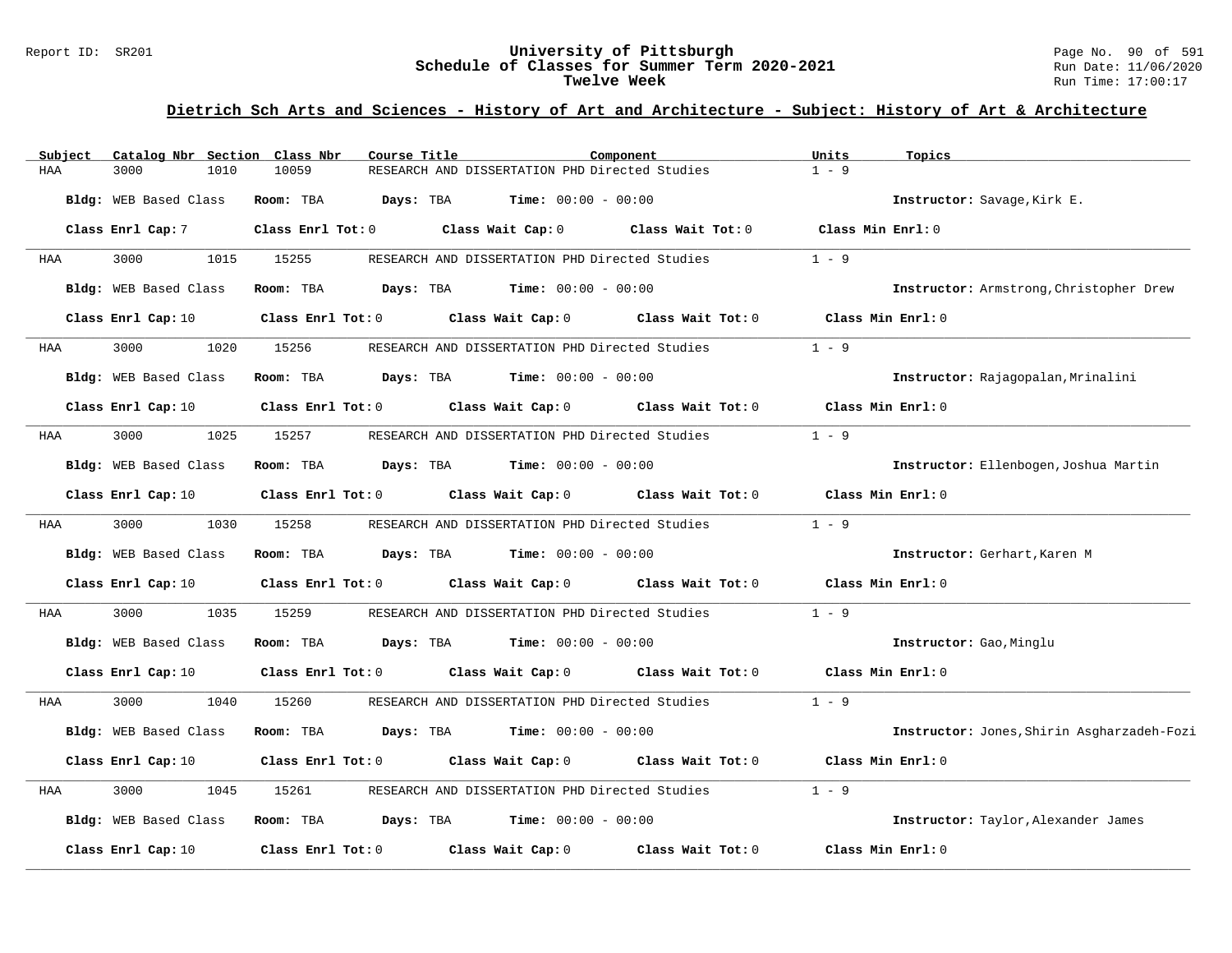| HAA | 3000<br>1050          | 15262 | RESEARCH AND DISSERTATION PHD Directed Studies                                                                                 | $1 - 9$                           |
|-----|-----------------------|-------|--------------------------------------------------------------------------------------------------------------------------------|-----------------------------------|
|     | Bldg: WEB Based Class |       | Room: TBA $Days:$ TBA $Time: 00:00 - 00:00$                                                                                    | Instructor: McCloskey, Barbara    |
|     | Class Enrl Cap: 10    |       | Class Enrl Tot: 0 $\qquad$ Class Wait Cap: 0 $\qquad$ Class Wait Tot: 0 $\qquad$ Class Min Enrl: 0                             |                                   |
| HAA | 3000<br>1055          | 15263 | RESEARCH AND DISSERTATION PHD Directed Studies                                                                                 | $1 - 9$                           |
|     | Bldg: WEB Based Class |       | Room: TBA $Days:$ TBA $Time: 00:00 - 00:00$                                                                                    | Instructor: Smith, Terence E      |
|     |                       |       | Class Enrl Cap: 10 Class Enrl Tot: 0 Class Wait Cap: 0 Class Wait Tot: 0 Class Min Enrl: 0                                     |                                   |
| HAA | 1060<br>3000          | 15264 | RESEARCH AND DISSERTATION PHD Directed Studies                                                                                 | $1 - 9$                           |
|     | Bldg: WEB Based Class |       | Room: TBA $\rule{1em}{0.15mm}$ Days: TBA Time: $00:00 - 00:00$                                                                 | Instructor: Josten, Jennifer      |
|     |                       |       | Class Enrl Cap: 10 $\qquad$ Class Enrl Tot: 0 $\qquad$ Class Wait Cap: 0 $\qquad$ Class Wait Tot: 0 $\qquad$ Class Min Enrl: 0 |                                   |
| HAA | 3000<br>1065          | 15265 | RESEARCH AND DISSERTATION PHD Directed Studies                                                                                 | $1 - 9$                           |
|     | Bldg: WEB Based Class |       | Room: TBA $Days:$ TBA $Time: 00:00 - 00:00$                                                                                    | Instructor: McCoy, Michelle       |
|     |                       |       | Class Enrl Cap: 10 Class Enrl Tot: 0 Class Wait Cap: 0 Class Wait Tot: 0 Class Min Enrl: 0                                     |                                   |
| HAA | 3000<br>1070          | 15266 | RESEARCH AND DISSERTATION PHD Directed Studies                                                                                 | $1 - 9$                           |
|     | Bldg: WEB Based Class |       | Room: TBA $Days: TBA$ Time: $00:00 - 00:00$                                                                                    | Instructor: Weis, H Anne          |
|     | Class Enrl Cap: 10    |       | Class Enrl Tot: $0$ Class Wait Cap: $0$ Class Wait Tot: $0$ Class Min Enrl: $0$                                                |                                   |
| HAA | 3000<br>1075          | 17793 | RESEARCH AND DISSERTATION PHD Directed Studies                                                                                 | $1 - 9$                           |
|     | Bldg: WEB Based Class |       | Room: TBA $Days: TBA$ Time: $00:00 - 00:00$                                                                                    | Instructor: Nygren, Christopher J |
|     |                       |       | Class Enrl Cap: 10 Class Enrl Tot: 0 Class Wait Cap: 0 Class Wait Tot: 0 Class Min Enrl: 0                                     |                                   |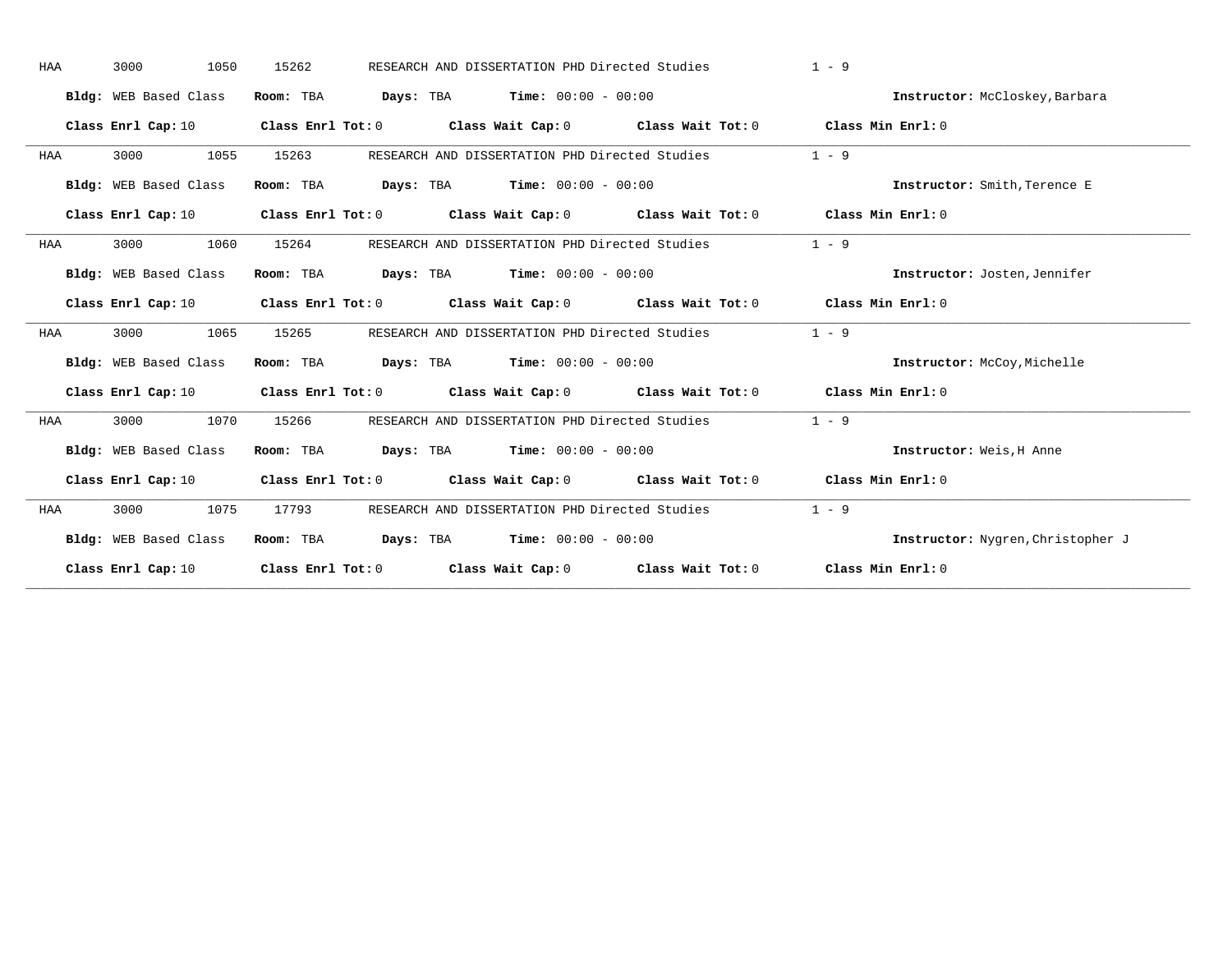### Report ID: SR201 **University of Pittsburgh** Page No. 92 of 591 **Schedule of Classes for Summer Term 2020-2021** Run Date: 11/06/2020 **Twelve Week Run Time:** 17:00:17

### **Dietrich Sch Arts and Sciences - Hispanic Languages and Literatures - Subject: Spanish**

| Subject | Catalog Nbr Section Class Nbr                               |                   | Course Title                                   |                              | Component         | Units             | Topics                                     |
|---------|-------------------------------------------------------------|-------------------|------------------------------------------------|------------------------------|-------------------|-------------------|--------------------------------------------|
| SPAN    | 1902<br>1015                                                | 10119             | DIRECTED STUDY                                 |                              | Directed Studies  | $1 - 6$           |                                            |
|         | Bldg: WEB Based Class                                       | Room: TBA         | Days: TBA                                      | Time: $00:00 - 00:00$        |                   |                   | Instructor: Staff                          |
|         | Class Enrl Cap: 5                                           | Class Enrl Tot: 0 |                                                | Class Wait Cap: 5            | Class Wait Tot: 0 | Class Min Enrl: 0 |                                            |
|         | Special permission is required to register for this course. |                   |                                                |                              |                   |                   |                                            |
| SPAN    | 2902<br>1010                                                | 10121             | MA DIRECTED STUDY                              |                              | Directed Studies  | $1 - 3$           |                                            |
|         | Bldg: WEB Based Class                                       | Room: TBA         | Days: TBA                                      | <b>Time:</b> $00:00 - 00:00$ |                   |                   | Instructor: Staff                          |
|         | Class Enrl Cap: 15                                          | Class Enrl Tot: 0 |                                                | Class Wait Cap: 0            | Class Wait Tot: 0 |                   | Class Min Enrl: 0                          |
|         | Special permission is required to register for this course. |                   |                                                |                              |                   |                   |                                            |
| SPAN    | 2990<br>1010                                                | 10120             | MA COMPREHENSIVE INDEPENDENT Independent Study |                              |                   | $1 - 3$           |                                            |
|         | Bldg: WEB Based Class                                       | Room: TBA         | Days: TBA                                      | <b>Time:</b> $00:00 - 00:00$ |                   |                   | Instructor: Staff                          |
|         | Class Enrl Cap: 15                                          | Class Enrl Tot: 0 |                                                | Class Wait Cap: 0            | Class Wait Tot: 0 |                   | Class Min Enrl: 0                          |
|         | Special permission is required to register for this course. |                   |                                                |                              |                   |                   |                                            |
| SPAN    | 3000<br>1010                                                | 10124             | PHD DISSERTATION                               |                              | Thesis Research   | $1 - 12$          |                                            |
|         | Bldg: WEB Based Class                                       | Room: TBA         | Days: TBA                                      | <b>Time:</b> $00:00 - 00:00$ |                   |                   | Instructor: Branche, Jerome Clairmont Alan |
|         | Class Enrl Cap: 15                                          | Class Enrl Tot: 0 |                                                | Class Wait Cap: 0            | Class Wait Tot: 0 |                   | Class Min Enrl: 0                          |
|         | Special permission is required to register for this course. |                   |                                                |                              |                   |                   |                                            |
| SPAN    | 3902<br>1010                                                | 10122             | PHD DIRECTED STUDY                             |                              | Directed Studies  | $1 - 3$           |                                            |
|         | Bldg: WEB Based Class                                       | Room: TBA         | Days: TBA                                      | <b>Time:</b> $00:00 - 00:00$ |                   |                   | Instructor: Staff                          |
|         | Class Enrl Cap: 5                                           | Class Enrl Tot: 0 |                                                | Class Wait Cap: 0            | Class Wait Tot: 0 | Class Min Enrl: 0 |                                            |
|         | Special permission is required to register for this course. |                   |                                                |                              |                   |                   |                                            |
| SPAN    | 3910<br>1010                                                | 10348             | COMPREHNSV EXAMINATION, PH.D Independent Study |                              |                   | $1 - 6$           |                                            |
|         | Bldg: WEB Based Class                                       | Room: TBA         | Days: TBA                                      | Time: $00:00 - 00:00$        |                   |                   | Instructor: Beverley, John R               |
|         | Class Enrl Cap: 25                                          | Class Enrl Tot: 0 |                                                | Class Wait Cap: 0            | Class Wait Tot: 0 |                   | Class Min Enrl: 0                          |
|         | Special permission is required to register for this course. |                   |                                                |                              |                   |                   |                                            |
|         |                                                             |                   |                                                |                              |                   |                   |                                            |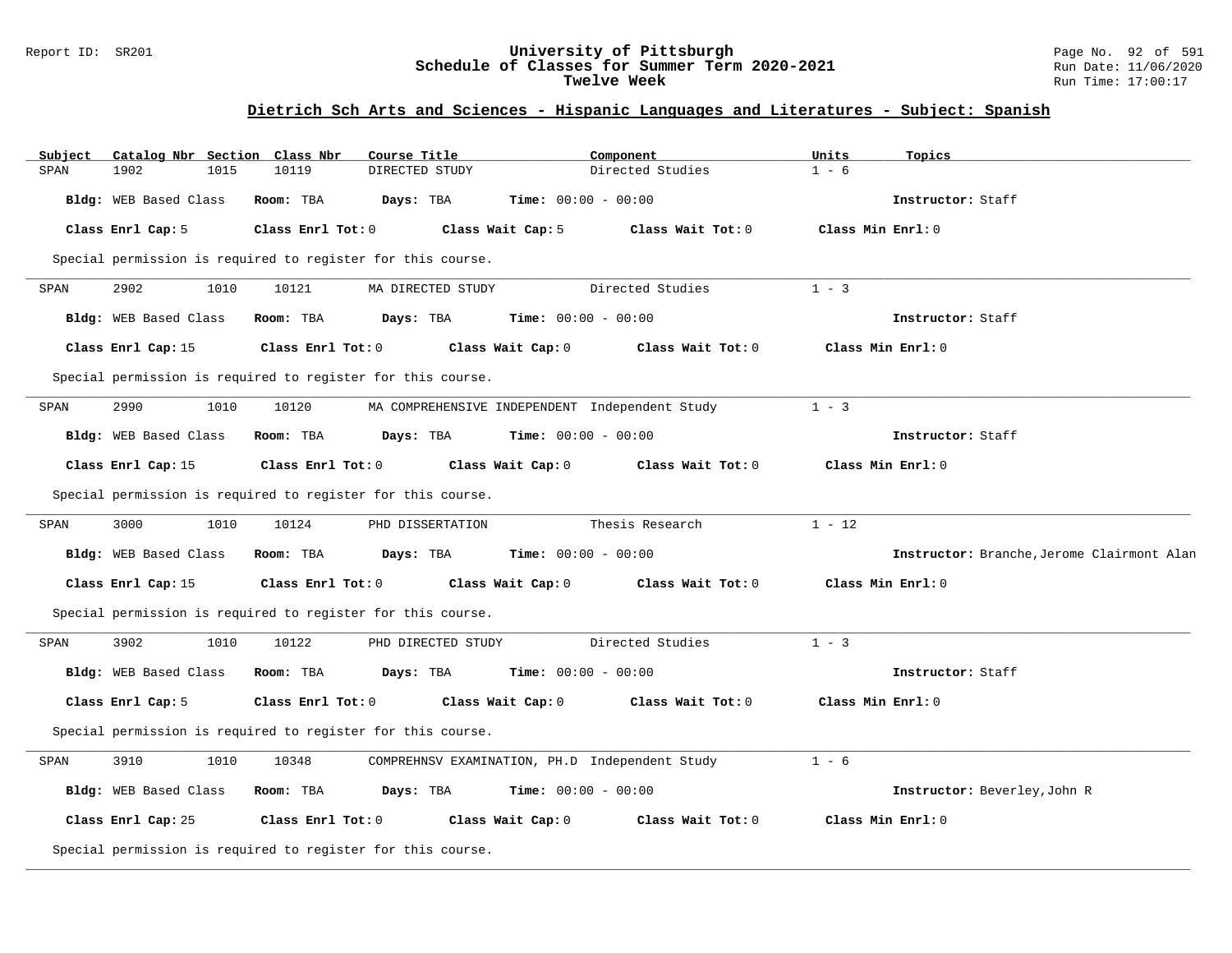| SPAN | 3990                                                        | 1010 | 10123             | PHD INDEPENDENT STUDY |                              | Independent Study | $1 - 3$           |                   |  |
|------|-------------------------------------------------------------|------|-------------------|-----------------------|------------------------------|-------------------|-------------------|-------------------|--|
|      | Bldg: WEB Based Class                                       |      | Room: TBA         | Days: TBA             | <b>Time:</b> $00:00 - 00:00$ |                   |                   | Instructor: Staff |  |
|      | Class Enrl Cap: 5                                           |      | Class Enrl Tot: 0 |                       | Class Wait Cap: 0            | Class Wait Tot: 0 | Class Min Enrl: 0 |                   |  |
|      | Special permission is required to register for this course. |      |                   |                       |                              |                   |                   |                   |  |

**\_\_\_\_\_\_\_\_\_\_\_\_\_\_\_\_\_\_\_\_\_\_\_\_\_\_\_\_\_\_\_\_\_\_\_\_\_\_\_\_\_\_\_\_\_\_\_\_\_\_\_\_\_\_\_\_\_\_\_\_\_\_\_\_\_\_\_\_\_\_\_\_\_\_\_\_\_\_\_\_\_\_\_\_\_\_\_\_\_\_\_\_\_\_\_\_\_\_\_\_\_\_\_\_\_\_\_\_\_\_\_\_\_\_\_\_\_\_\_\_\_\_\_\_\_\_\_\_\_\_\_\_\_\_\_\_\_\_\_\_\_\_\_\_\_\_\_\_\_\_\_\_\_\_\_\_**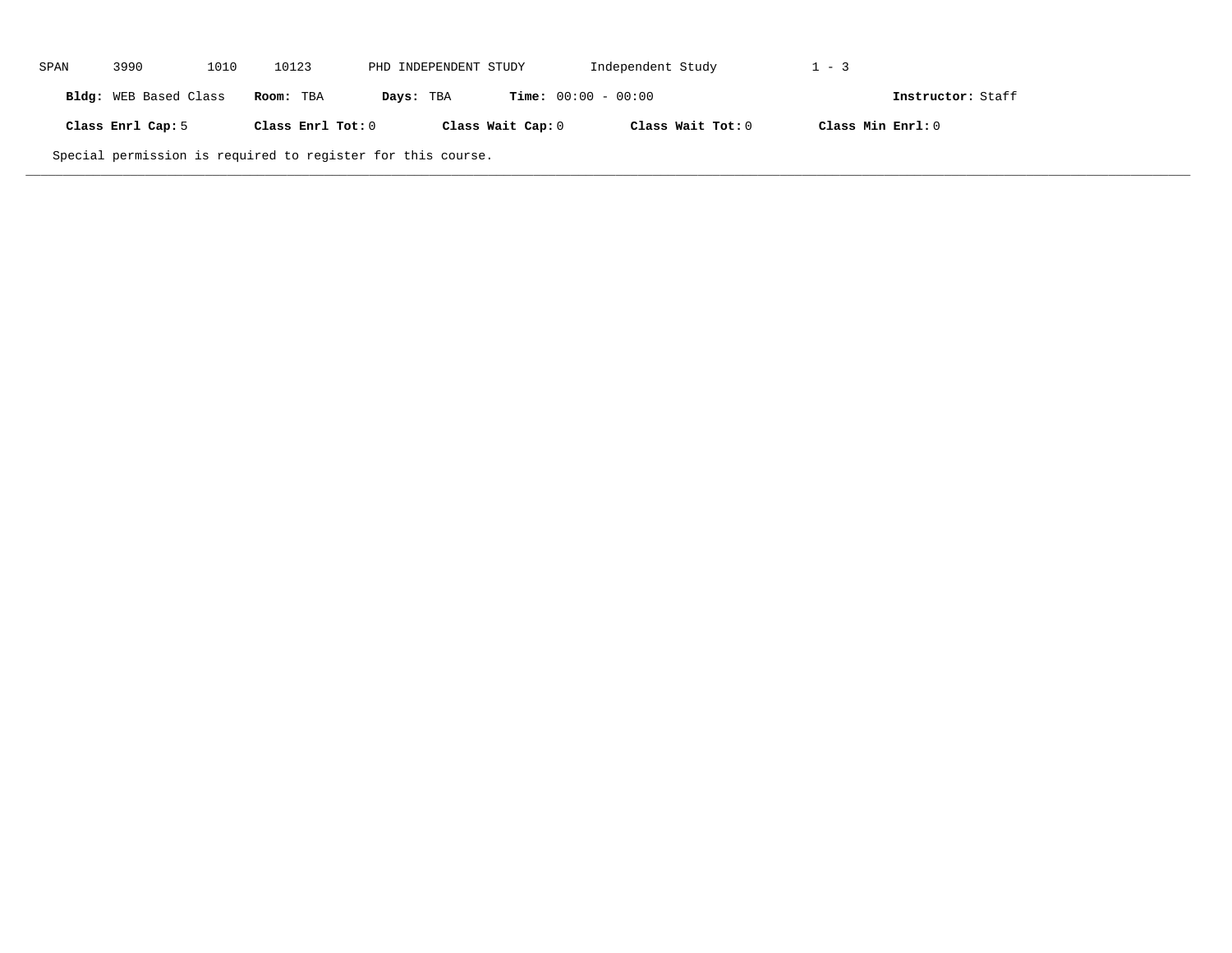### Report ID: SR201 **University of Pittsburgh** Page No. 94 of 591 **Schedule of Classes for Summer Term 2020-2021** Run Date: 11/06/2020 **Twelve Week Run Time:** 17:00:17

# **Dietrich Sch Arts and Sciences - History - Subject: History**

| Subject |      |                                                                                                                                                                                                                                 |      | Catalog Nbr Section Class Nbr | Course Title |                    |                                                                                             | Component  | Units   | Topics                               |
|---------|------|---------------------------------------------------------------------------------------------------------------------------------------------------------------------------------------------------------------------------------|------|-------------------------------|--------------|--------------------|---------------------------------------------------------------------------------------------|------------|---------|--------------------------------------|
| HIST    | 1900 |                                                                                                                                                                                                                                 | 1010 | 10480                         |              | HISTORY INTERNSHIP |                                                                                             | Internship | $1 - 6$ |                                      |
|         |      | Bldg: WEB Based Class                                                                                                                                                                                                           |      |                               |              |                    | Room: TBA $Days:$ TBA $Time: 00:00 - 00:00$                                                 |            |         | Instructor: Andrews, George Reid     |
|         |      |                                                                                                                                                                                                                                 |      |                               |              |                    |                                                                                             |            |         |                                      |
|         |      |                                                                                                                                                                                                                                 |      |                               |              |                    | Class Enrl Cap: 25 Class Enrl Tot: 0 Class Wait Cap: 20 Class Wait Tot: 0 Class Min Enrl: 0 |            |         |                                      |
| HIST    |      |                                                                                                                                                                                                                                 |      |                               |              |                    | 1900 1015 16001 HISTORY INTERNSHIP Internship                                               |            | $1 - 6$ |                                      |
|         |      | Bldg: WEB Based Class                                                                                                                                                                                                           |      |                               |              |                    | Room: TBA $Days:$ TBA $Time: 00:00 - 00:00$                                                 |            |         | Instructor: Thum, Gregor             |
|         |      |                                                                                                                                                                                                                                 |      |                               |              |                    | Class Enrl Cap: 25 Class Enrl Tot: 0 Class Wait Cap: 20 Class Wait Tot: 0 Class Min Enrl: 0 |            |         |                                      |
| HIST    | 1900 |                                                                                                                                                                                                                                 | 1020 |                               |              |                    | 10692 HISTORY INTERNSHIP 1nternship                                                         |            | $1 - 6$ |                                      |
|         |      | Bldg: WEB Based Class                                                                                                                                                                                                           |      |                               |              |                    | Room: TBA $Days:$ TBA $Time: 00:00 - 00:00$                                                 |            |         | Instructor: Frykman, Niklas E        |
|         |      |                                                                                                                                                                                                                                 |      |                               |              |                    | Class Enrl Cap: 25 Class Enrl Tot: 0 Class Wait Cap: 20 Class Wait Tot: 0 Class Min Enrl: 0 |            |         |                                      |
|         |      |                                                                                                                                                                                                                                 |      |                               |              |                    | HIST 1900 1025 16002 HISTORY INTERNSHIP Internship                                          |            | $1 - 6$ |                                      |
|         |      | Bldg: WEB Based Class                                                                                                                                                                                                           |      |                               |              |                    | Room: TBA $\rule{1em}{0.15mm}$ Days: TBA $\rule{1.15mm}]{0.15mm}$ Time: $00:00 - 00:00$     |            |         | Instructor: Nappi, Carla Suzan       |
|         |      |                                                                                                                                                                                                                                 |      |                               |              |                    | Class Enrl Cap: 25 Class Enrl Tot: 0 Class Wait Cap: 20 Class Wait Tot: 0 Class Min Enrl: 0 |            |         |                                      |
| HIST    |      |                                                                                                                                                                                                                                 |      |                               |              |                    | 1900 1030 10693 HISTORY INTERNSHIP Internship                                               |            | $1 - 6$ |                                      |
|         |      |                                                                                                                                                                                                                                 |      |                               |              |                    |                                                                                             |            |         |                                      |
|         |      |                                                                                                                                                                                                                                 |      |                               |              |                    | Bldg: WEB Based Class Room: TBA Days: TBA Time: 00:00 - 00:00                               |            |         | Instructor: Roege, Pernille          |
|         |      |                                                                                                                                                                                                                                 |      |                               |              |                    | Class Enrl Cap: 25 Class Enrl Tot: 0 Class Wait Cap: 20 Class Wait Tot: 0 Class Min Enrl: 0 |            |         |                                      |
| HIST    |      | 1900 - 1900 - 1900 - 1910 - 1920 - 1920 - 1930 - 1930 - 1930 - 1930 - 1930 - 1930 - 1930 - 1930 - 1930 - 1930 - 1930 - 1930 - 1930 - 1930 - 1930 - 1930 - 1930 - 1930 - 1930 - 1930 - 1930 - 1930 - 1930 - 1930 - 1930 - 1930 - |      |                               |              |                    | 1035 16013 HISTORY INTERNSHIP Internship                                                    |            | $1 - 6$ |                                      |
|         |      |                                                                                                                                                                                                                                 |      |                               |              |                    | Bldg: WEB Based Class Room: TBA Days: TBA Time: 00:00 - 00:00                               |            |         | Instructor: Gotkowitz, Laura Estelle |
|         |      |                                                                                                                                                                                                                                 |      |                               |              |                    | Class Enrl Cap: 25 Class Enrl Tot: 0 Class Wait Cap: 20 Class Wait Tot: 0 Class Min Enrl: 0 |            |         |                                      |
| HIST    |      |                                                                                                                                                                                                                                 |      |                               |              |                    | 1900 1040 10694 HISTORY INTERNSHIP Internship                                               |            | $1 - 6$ |                                      |
|         |      |                                                                                                                                                                                                                                 |      |                               |              |                    | Bldg: WEB Based Class Room: TBA Days: TBA Time: 00:00 - 00:00                               |            |         | Instructor: Staff                    |
|         |      |                                                                                                                                                                                                                                 |      |                               |              |                    | Class Enrl Cap: 25 Class Enrl Tot: 0 Class Wait Cap: 20 Class Wait Tot: 0 Class Min Enrl: 0 |            |         |                                      |
| HIST    | 1900 |                                                                                                                                                                                                                                 | 1045 | 16014                         |              |                    | HISTORY INTERNSHIP 1nternship                                                               |            | $1 - 6$ |                                      |
|         |      |                                                                                                                                                                                                                                 |      |                               |              |                    | Bldg: WEB Based Class Room: TBA Days: TBA Time: 00:00 - 00:00                               |            |         | Instructor: Holstein, Diego          |
|         |      |                                                                                                                                                                                                                                 |      |                               |              |                    | Class Enrl Cap: 25 Class Enrl Tot: 0 Class Wait Cap: 20 Class Wait Tot: 0                   |            |         | Class Min Enrl: 0                    |
|         |      |                                                                                                                                                                                                                                 |      |                               |              |                    |                                                                                             |            |         |                                      |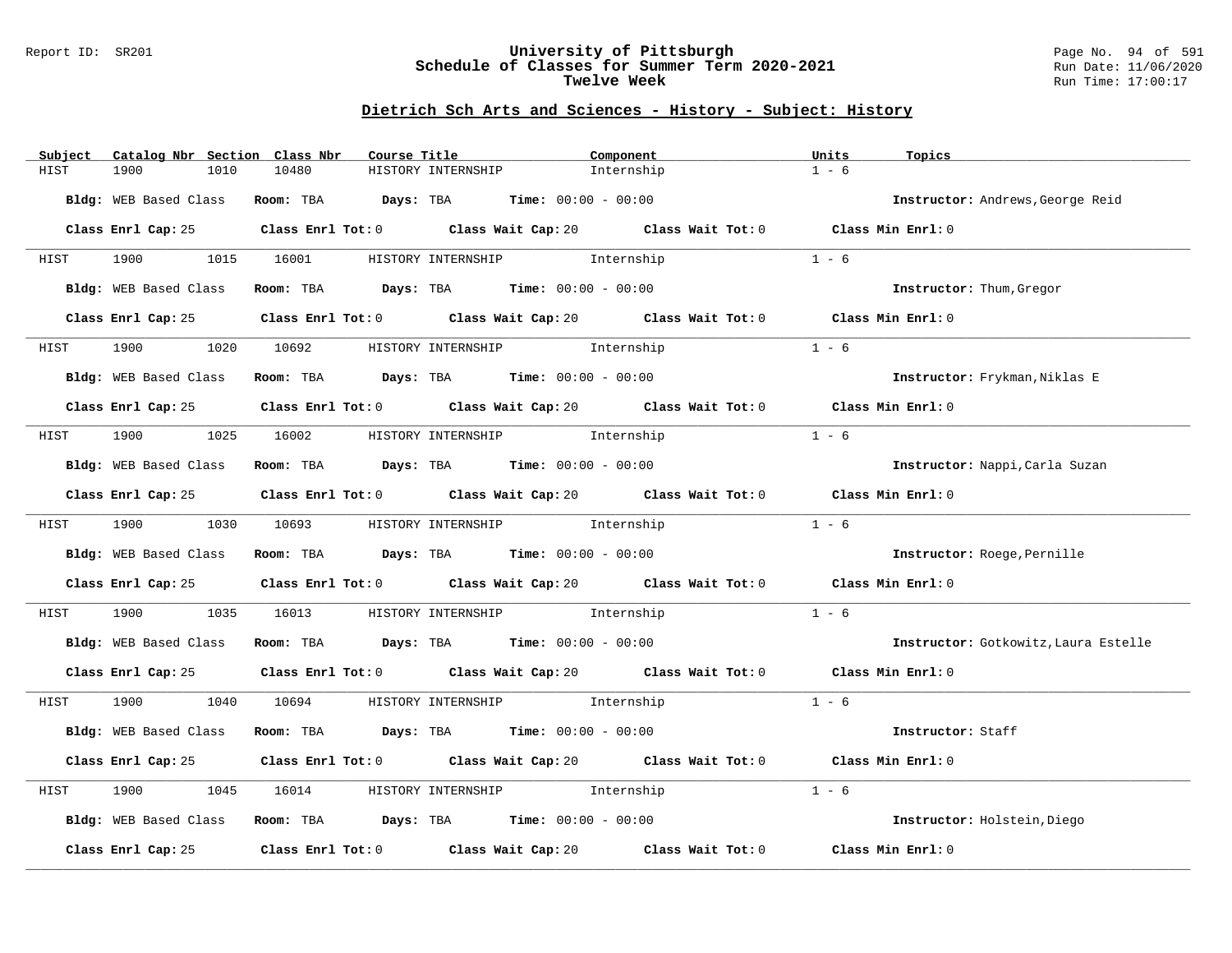| HIST | 1900<br>1050 | 10695 | HISTORY INTERNSHIP              Internship                                                  | $1 - 6$                        |
|------|--------------|-------|---------------------------------------------------------------------------------------------|--------------------------------|
|      |              |       | Bldg: WEB Based Class Room: TBA Days: TBA Time: 00:00 - 00:00                               | Instructor: Warsh, Molly Annis |
|      |              |       | Class Enrl Cap: 25 Class Enrl Tot: 0 Class Wait Cap: 20 Class Wait Tot: 0 Class Min Enrl: 0 |                                |
|      |              |       | HIST 1900 1055 16015 HISTORY_INTERNSHIP Internship                                          | $1 - 6$                        |
|      |              |       | Bldg: WEB Based Class Room: TBA Days: TBA Time: 00:00 - 00:00                               | Instructor: Staff              |
|      |              |       | Class Enrl Cap: 25 Class Enrl Tot: 0 Class Wait Cap: 20 Class Wait Tot: 0 Class Min Enrl: 0 |                                |
|      |              |       | HIST 1900 1060 10696 HISTORY INTERNSHIP Internship<br>$1 - 6$                               |                                |
|      |              |       | Bldg: WEB Based Class Room: TBA Days: TBA Time: 00:00 - 00:00                               | Instructor: Staff              |
|      |              |       | Class Enrl Cap: 25 Class Enrl Tot: 0 Class Wait Cap: 20 Class Wait Tot: 0 Class Min Enrl: 0 |                                |
|      |              |       | HIST 1900 1065 16016 HISTORY INTERNSHIP Internship                                          | $1 - 6$                        |
|      |              |       | Bldg: WEB Based Class Room: TBA Days: TBA Time: 00:00 - 00:00                               | Instructor: Staff              |
|      |              |       | Class Enrl Cap: 25 Class Enrl Tot: 0 Class Wait Cap: 20 Class Wait Tot: 0 Class Min Enrl: 0 |                                |
|      |              |       | HIST 1900 1070 10697 HISTORY INTERNSHIP Internship                                          | $1 - 6$                        |
|      |              |       | Bldg: WEB Based Class Room: TBA Days: TBA Time: 00:00 - 00:00                               | Instructor: Staff              |
|      |              |       | Class Enrl Cap: 25 Class Enrl Tot: 0 Class Wait Cap: 20 Class Wait Tot: 0 Class Min Enrl: 0 |                                |
|      |              |       | HIST 1900 1080 10698 HISTORY INTERNSHIP Internship                                          | $1 - 6$                        |
|      |              |       | Bldg: WEB Based Class Room: TBA Days: TBA Time: 00:00 - 00:00                               | Instructor: Webel, Mari K      |
|      |              |       | Class Enrl Cap: 25 Class Enrl Tot: 0 Class Wait Cap: 20 Class Wait Tot: 0 Class Min Enrl: 0 |                                |
| HIST |              |       | 1900 1090 10699 HISTORY INTERNSHIP Internship                                               | $1 - 6$                        |
|      |              |       | Bldg: WEB Based Class Room: TBA Days: TBA Time: 00:00 - 00:00                               | Instructor: Staff              |
|      |              |       | Class Enrl Cap: 25 Class Enrl Tot: 0 Class Wait Cap: 20 Class Wait Tot: 0 Class Min Enrl: 0 |                                |
|      |              |       | HIST 1900 1110 10700 HISTORY INTERNSHIP Internship                                          | $1 - 6$                        |
|      |              |       |                                                                                             |                                |
|      |              |       | Bldg: WEB Based Class Room: TBA Days: TBA Time: 00:00 - 00:00                               | Instructor: Mostern, Ruth Ann  |
|      |              |       | Class Enrl Cap: 25 Class Enrl Tot: 0 Class Wait Cap: 20 Class Wait Tot: 0 Class Min Enrl: 0 |                                |
|      |              |       | $1 - 6$<br>HIST 1900 1120 10701 HISTORY INTERNSHIP Internship                               |                                |
|      |              |       | Bldg: WEB Based Class Room: TBA Days: TBA Time: 00:00 - 00:00                               | Instructor: Glasco, Laurence   |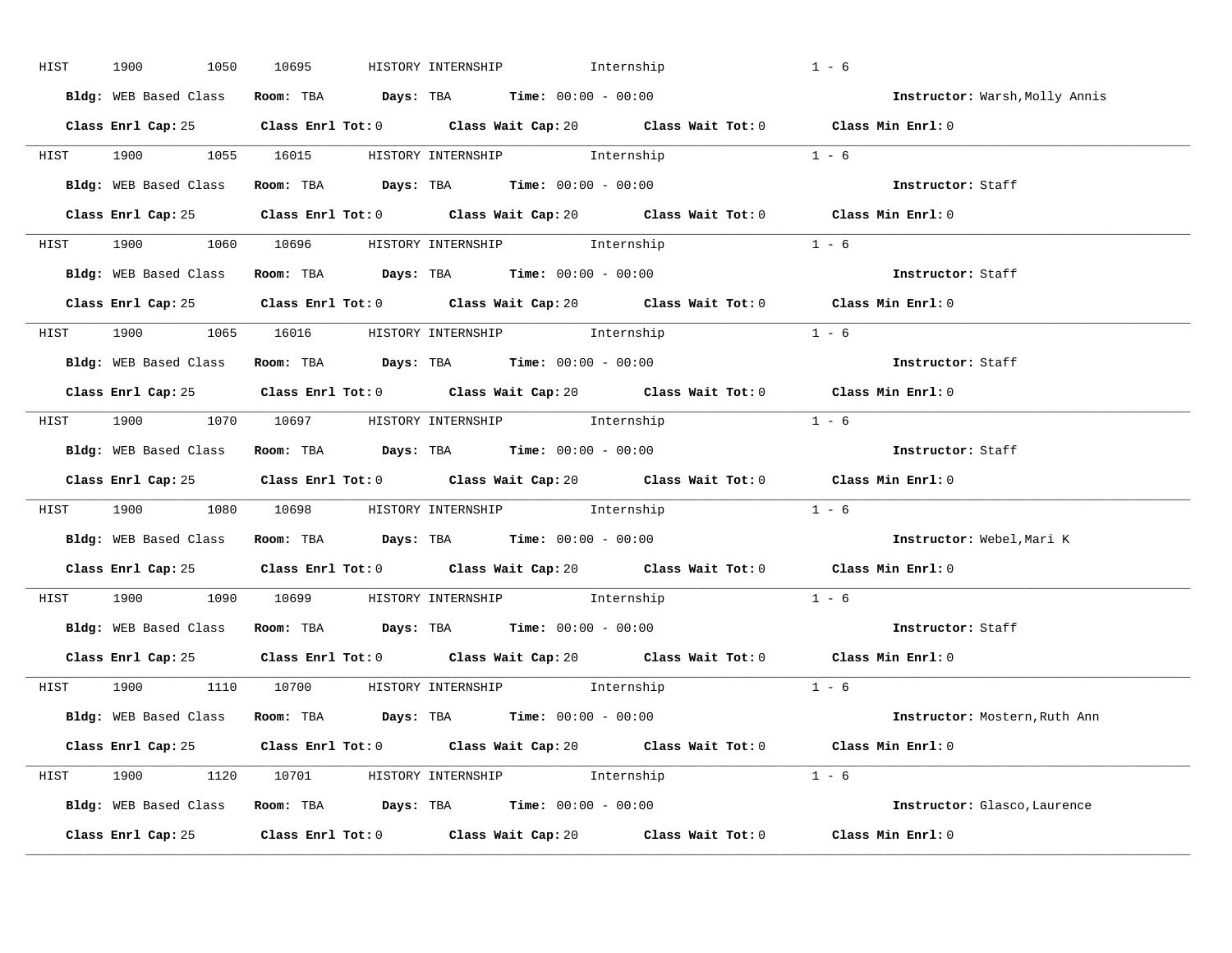### Report ID: SR201 **University of Pittsburgh** Page No. 96 of 591 **Schedule of Classes for Summer Term 2020-2021** Run Date: 11/06/2020 **Twelve Week Run Time:** 17:00:17

# **Dietrich Sch Arts and Sciences - History - Subject: History**

| Subject               | Catalog Nbr Section Class Nbr | Course Title       | Component                                                                 | Units<br>Topics                                                                             |  |
|-----------------------|-------------------------------|--------------------|---------------------------------------------------------------------------|---------------------------------------------------------------------------------------------|--|
| 1900<br>HIST          | 10702<br>1130                 | HISTORY INTERNSHIP | Internship                                                                | $1 - 6$                                                                                     |  |
|                       |                               |                    | Bldg: WEB Based Class Room: TBA Days: TBA Time: 00:00 - 00:00             | Instructor: Staff                                                                           |  |
|                       |                               |                    |                                                                           | Class Enrl Cap: 25 Class Enrl Tot: 0 Class Wait Cap: 20 Class Wait Tot: 0 Class Min Enrl: 0 |  |
|                       |                               |                    | HIST 1900 1140 10703 HISTORY INTERNSHIP Internship                        | $1 - 6$                                                                                     |  |
|                       |                               |                    | Bldg: WEB Based Class Room: TBA Days: TBA Time: 00:00 - 00:00             | Instructor: Greenwald, Maurine                                                              |  |
|                       |                               |                    |                                                                           | Class Enrl Cap: 25 Class Enrl Tot: 0 Class Wait Cap: 20 Class Wait Tot: 0 Class Min Enrl: 0 |  |
| 1900<br>HIST          |                               |                    | 1150 10704 HISTORY INTERNSHIP 1nternship                                  | $1 - 6$                                                                                     |  |
|                       |                               |                    | Bldg: WEB Based Class Room: TBA Days: TBA Time: 00:00 - 00:00             | Instructor: Hagerty, Bernard George                                                         |  |
|                       |                               |                    |                                                                           | Class Enrl Cap: 25 Class Enrl Tot: 0 Class Wait Cap: 20 Class Wait Tot: 0 Class Min Enrl: 0 |  |
|                       |                               |                    | HIST 1900 1160 10705 HISTORY INTERNSHIP Internship                        | $1 - 6$                                                                                     |  |
|                       |                               |                    | Bldg: WEB Based Class Room: TBA Days: TBA Time: 00:00 - 00:00             | Instructor: Adal, Raja                                                                      |  |
|                       |                               |                    |                                                                           | Class Enrl Cap: 25 Class Enrl Tot: 0 Class Wait Cap: 20 Class Wait Tot: 0 Class Min Enrl: 0 |  |
|                       |                               |                    | HIST 1900 1170 10706 HISTORY INTERNSHIP Internship                        | $1 - 6$                                                                                     |  |
|                       |                               |                    | Bldg: WEB Based Class Room: TBA Days: TBA Time: 00:00 - 00:00             | Instructor: Erlen, Jonathon                                                                 |  |
|                       |                               |                    |                                                                           | Class Enrl Cap: 25 Class Enrl Tot: 0 Class Wait Cap: 20 Class Wait Tot: 0 Class Min Enrl: 0 |  |
| 1900 1900<br>HIST     |                               |                    | 1180 10707 HISTORY INTERNSHIP 1nternship                                  | $1 - 6$                                                                                     |  |
|                       |                               |                    | Bldg: WEB Based Class Room: TBA Days: TBA Time: 00:00 - 00:00             | Instructor: Staff                                                                           |  |
|                       |                               |                    |                                                                           | Class Enrl Cap: 25 Class Enrl Tot: 0 Class Wait Cap: 20 Class Wait Tot: 0 Class Min Enrl: 0 |  |
|                       |                               |                    | HIST 1900 1190 10708 HISTORY INTERNSHIP Internship                        | $1 - 6$                                                                                     |  |
| Bldg: WEB Based Class |                               |                    | Room: TBA $Days:$ TBA $Time: 00:00 - 00:00$                               | Instructor: Livezeanu, Irina                                                                |  |
|                       |                               |                    |                                                                           | Class Enrl Cap: 25 Class Enrl Tot: 0 Class Wait Cap: 20 Class Wait Tot: 0 Class Min Enrl: 0 |  |
| 1900<br>HIST          | 1200<br>10709                 |                    | HISTORY INTERNSHIP 1nternship                                             | $1 - 6$                                                                                     |  |
|                       |                               |                    | Bldg: WEB Based Class Room: TBA Days: TBA Time: 00:00 - 00:00             | Instructor: Stoner, John C                                                                  |  |
|                       |                               |                    | Class Enrl Cap: 25 Class Enrl Tot: 0 Class Wait Cap: 20 Class Wait Tot: 0 | Class Min Enrl: 0                                                                           |  |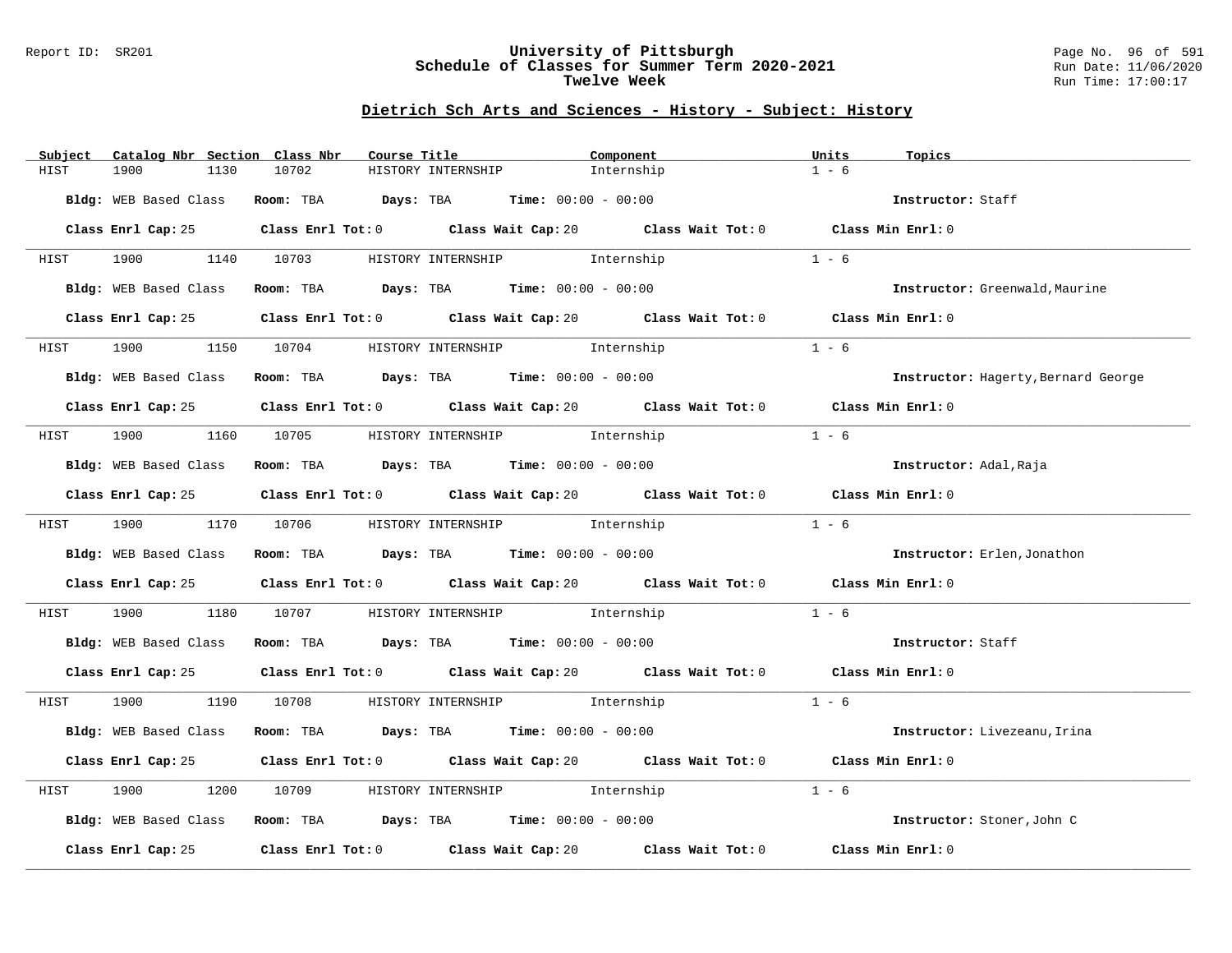| HIST | 1900<br>1210          | 10710 | HISTORY INTERNSHIP<br>Internship                                                            | $1 - 6$                              |
|------|-----------------------|-------|---------------------------------------------------------------------------------------------|--------------------------------------|
|      | Bldg: WEB Based Class |       | Room: TBA $Days:$ TBA $Time: 00:00 - 00:00$                                                 | Instructor: Staff                    |
|      |                       |       | Class Enrl Cap: 25 Class Enrl Tot: 0 Class Wait Cap: 20 Class Wait Tot: 0 Class Min Enrl: 0 |                                      |
|      |                       |       | HIST 1900 1220 10711 HISTORY_INTERNSHIP Internship                                          | $1 - 6$                              |
|      |                       |       | Bldg: WEB Based Class Room: TBA Days: TBA Time: 00:00 - 00:00                               | Instructor: Staff                    |
|      |                       |       | Class Enrl Cap: 25 Class Enrl Tot: 0 Class Wait Cap: 20 Class Wait Tot: 0 Class Min Enrl: 0 |                                      |
|      |                       |       | HIST 1900 1230 10712 HISTORY INTERNSHIP Internship                                          | $1 - 6$                              |
|      |                       |       | Bldg: WEB Based Class Room: TBA Days: TBA Time: 00:00 - 00:00                               | Instructor: Novosel, Anthony Stephen |
|      |                       |       | Class Enrl Cap: 25 Class Enrl Tot: 0 Class Wait Cap: 20 Class Wait Tot: 0 Class Min Enrl: 0 |                                      |
|      |                       |       | HIST 1900 1240 10713 HISTORY INTERNSHIP Internship                                          | $1 - 6$                              |
|      |                       |       | Bldg: WEB Based Class Room: TBA Days: TBA Time: 00:00 - 00:00                               | Instructor: Blain, Keisha N          |
|      |                       |       | Class Enrl Cap: 25 Class Enrl Tot: 0 Class Wait Cap: 20 Class Wait Tot: 0 Class Min Enrl: 0 |                                      |
|      |                       |       | HIST 1900 1250 10714 HISTORY INTERNSHIP Internship                                          | $1 - 6$                              |
|      |                       |       | Bldg: WEB Based Class Room: TBA Days: TBA Time: 00:00 - 00:00                               | Instructor: Putnam, Lara Elizabeth   |
|      |                       |       | Class Enrl Cap: 25 Class Enrl Tot: 0 Class Wait Cap: 20 Class Wait Tot: 0 Class Min Enrl: 0 |                                      |
|      |                       |       | HIST 1900 1260 10715 HISTORY INTERNSHIP Internship                                          | $1 - 6$                              |
|      |                       |       |                                                                                             |                                      |
|      |                       |       | Bldg: WEB Based Class Room: TBA Days: TBA Time: 00:00 - 00:00                               | Instructor: Shimizu, Kaoru           |
|      |                       |       | Class Enrl Cap: 25 Class Enrl Tot: 0 Class Wait Cap: 20 Class Wait Tot: 0 Class Min Enrl: 0 |                                      |
| HIST |                       |       | 1900 1270 10716 HISTORY INTERNSHIP Internship                                               | $1 - 6$                              |
|      |                       |       | Bldg: WEB Based Class Room: TBA Days: TBA Time: 00:00 - 00:00                               | Instructor: Rediker, Marcus          |
|      |                       |       | Class Enrl Cap: 25 Class Enrl Tot: 0 Class Wait Cap: 20 Class Wait Tot: 0 Class Min Enrl: 0 |                                      |
|      |                       |       | HIST 1900 1280 10717 HISTORY INTERNSHIP Internship                                          | $1 - 6$                              |
|      |                       |       | Bldg: WEB Based Class Room: TBA Days: TBA Time: 00:00 - 00:00                               | Instructor: Ruck, Robert             |
|      |                       |       | Class Enrl Cap: 25 Class Enrl Tot: 0 Class Wait Cap: 20 Class Wait Tot: 0 Class Min Enrl: 0 |                                      |
|      |                       |       | $1 - 6$<br>HIST 1900 1290 10718 HISTORY INTERNSHIP Internship                               |                                      |
|      |                       |       | Bldg: WEB Based Class Room: TBA Days: TBA Time: 00:00 - 00:00                               | Instructor: Hoock, Holger            |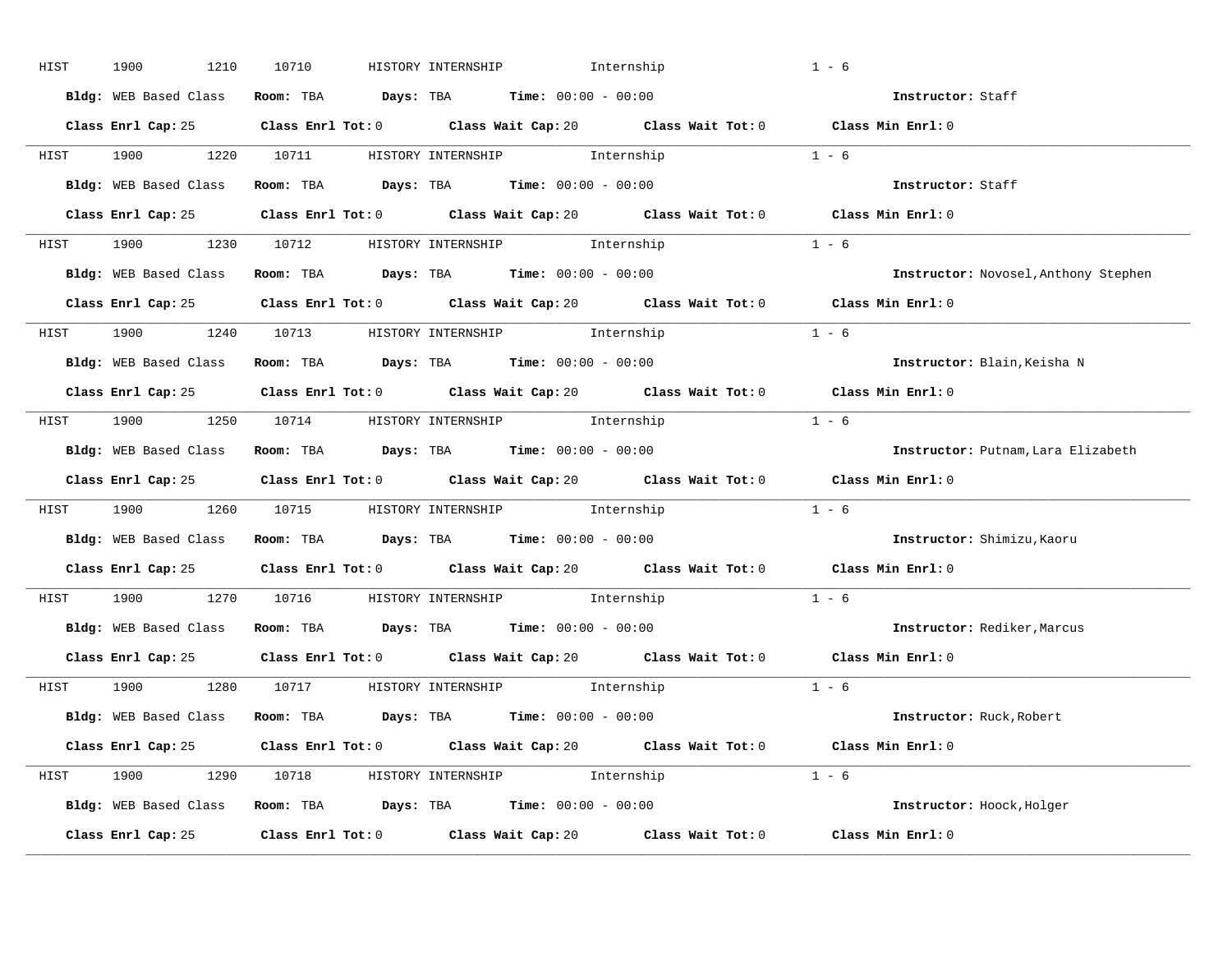### Report ID: SR201 **University of Pittsburgh** Page No. 98 of 591 **Schedule of Classes for Summer Term 2020-2021** Run Date: 11/06/2020 **Twelve Week Run Time:** 17:00:17

### **Dietrich Sch Arts and Sciences - History - Subject: History**

| Catalog Nbr Section Class Nbr<br>Subject | Course Title |                                                                                             | Component  | Units<br>Topics                   |
|------------------------------------------|--------------|---------------------------------------------------------------------------------------------|------------|-----------------------------------|
| 1900<br>HIST<br>1300                     | 10719        | HISTORY INTERNSHIP                                                                          | Internship | $1 - 6$                           |
| Bldg: WEB Based Class                    |              | <b>Room:</b> TBA $\qquad \qquad$ Days: TBA $\qquad \qquad$ Time: $00:00 - 00:00$            |            | Instructor: Gobat, Michel Charles |
|                                          |              | Class Enrl Cap: 25 Class Enrl Tot: 0 Class Wait Cap: 20 Class Wait Tot: 0 Class Min Enrl: 0 |            |                                   |
| <b>HIST</b>                              |              | 1900 1310 10720 HISTORY INTERNSHIP Internship                                               |            | $1 - 6$                           |
| Bldg: WEB Based Class                    |              | Room: TBA $Days:$ TBA $Time: 00:00 - 00:00$                                                 |            | Instructor: Wezel, Katja          |
|                                          |              | Class Enrl Cap: 25 Class Enrl Tot: 0 Class Wait Cap: 20 Class Wait Tot: 0 Class Min Enrl: 0 |            |                                   |
| 1900<br>1320<br>HIST                     |              | 10721 HISTORY INTERNSHIP 10721                                                              |            | $1 - 6$                           |
| Bldg: WEB Based Class                    |              | Room: TBA $Days:$ TBA $Time: 00:00 - 00:00$                                                 |            | Instructor: Pickett, James R      |
|                                          |              | Class Enrl Cap: 25 Class Enrl Tot: 0 Class Wait Cap: 20 Class Wait Tot: 0 Class Min Enrl: 0 |            |                                   |
| HIST                                     |              | 1900 1330 10722 HISTORY INTERNSHIP Internship                                               |            | $1 - 6$                           |
|                                          |              | Bldg: WEB Based Class Room: TBA Days: TBA Time: 00:00 - 00:00                               |            | Instructor: Tsoukas, Liann E      |
|                                          |              | Class Enrl Cap: 25 Class Enrl Tot: 0 Class Wait Cap: 20 Class Wait Tot: 0 Class Min Enrl: 0 |            |                                   |
| HIST                                     |              | 1900 1340 10723 HISTORY INTERNSHIP Internship                                               |            | $1 - 6$                           |
|                                          |              | Bldg: WEB Based Class Room: TBA Days: TBA Time: 00:00 - 00:00                               |            | Instructor: Venarde, Bruce Lanier |
|                                          |              | Class Enrl Cap: 25 Class Enrl Tot: 0 Class Wait Cap: 20 Class Wait Tot: 0 Class Min Enrl: 0 |            |                                   |
| 1900<br>1350<br>HIST                     |              | 10724 HISTORY INTERNSHIP 5 Internship                                                       |            | $1 - 6$                           |
|                                          |              | Bldg: WEB Based Class Room: TBA Days: TBA Time: 00:00 - 00:00                               |            | Instructor: Hammond, Leslie Ann   |
|                                          |              | Class Enrl Cap: 25 Class Enrl Tot: 0 Class Wait Cap: 20 Class Wait Tot: 0 Class Min Enrl: 0 |            |                                   |
| HIST                                     |              | 1900 1360 10725 HISTORY INTERNSHIP Internship                                               |            | $1 - 6$                           |
| Bldg: WEB Based Class                    |              | Room: TBA $\rule{1em}{0.15mm}$ Days: TBA Time: $00:00 - 00:00$                              |            | Instructor: Cook, James Alexander |
|                                          |              | Class Enrl Cap: 25 Class Enrl Tot: 0 Class Wait Cap: 20 Class Wait Tot: 0 Class Min Enrl: 0 |            |                                   |
| 1900<br>1370<br>HIST                     | 10726        | HISTORY INTERNSHIP <a> Internship</a>                                                       |            | $1 - 6$                           |
|                                          |              | Bldg: WEB Based Class Room: TBA Days: TBA Time: 00:00 - 00:00                               |            | Instructor: Staff                 |
|                                          |              | Class Enrl Cap: 25 Class Enrl Tot: 0 Class Wait Cap: 20 Class Wait Tot: 0 Class Min Enrl: 0 |            |                                   |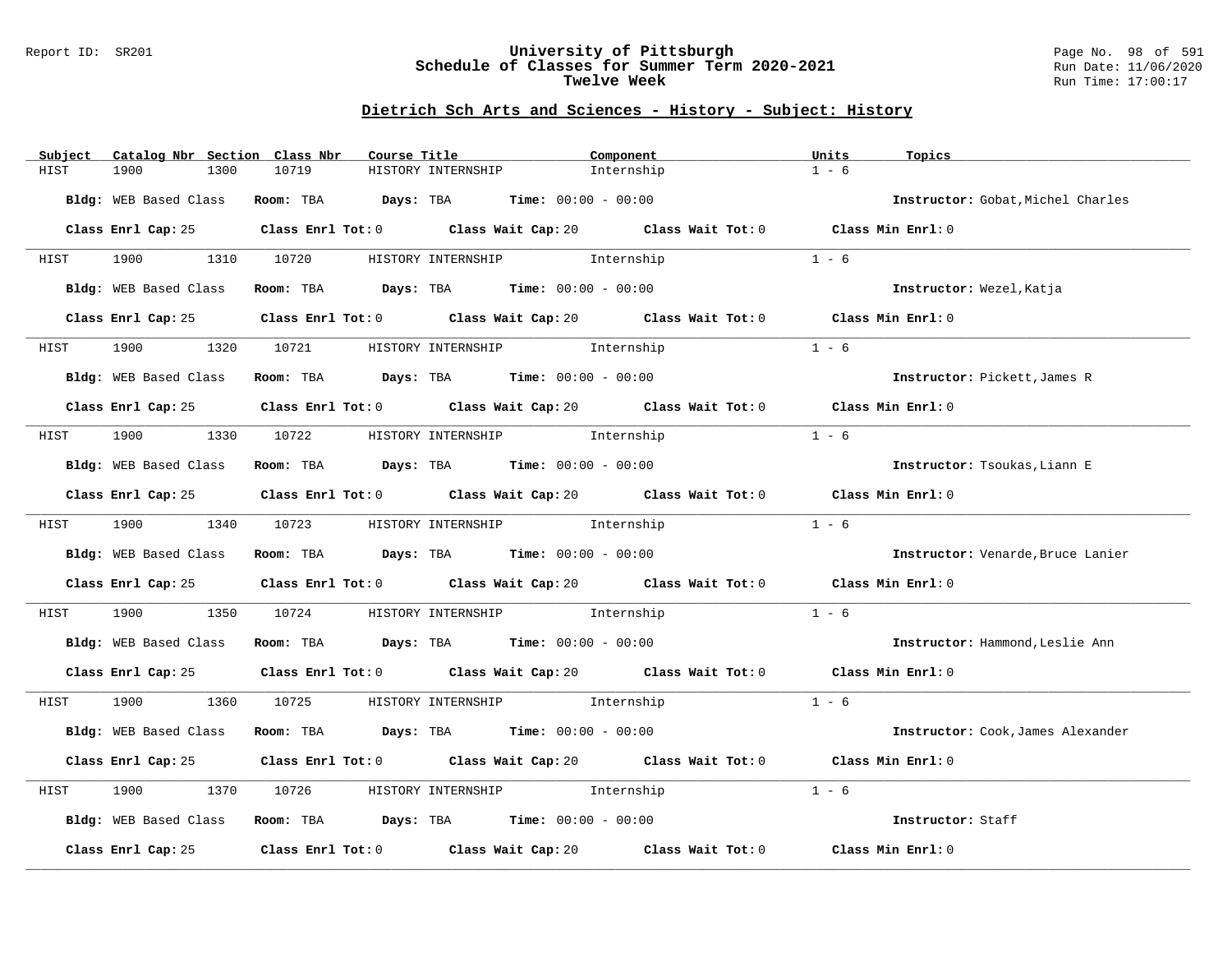| 1901<br>HIST                | 1860<br>18246     | INDEPENDENT STUDY                                           | Independent Study                   | $1 - 9$                                                                                   |                   |
|-----------------------------|-------------------|-------------------------------------------------------------|-------------------------------------|-------------------------------------------------------------------------------------------|-------------------|
| Bldg: TO BE ARRANGED        | Room: TBA         | <b>Days:</b> TBA <b>Time:</b> $00:00 - 00:00$               |                                     |                                                                                           | Instructor: Staff |
| Class Enrl Cap: 5           |                   |                                                             |                                     | Class Enrl Tot: $0$ Class Wait Cap: $5$ Class Wait Tot: $0$ Class Min Enrl: $0$           |                   |
| 1901<br>HIST                | 1870<br>18247     |                                                             | INDEPENDENT STUDY 1ndependent Study | $1 - 9$                                                                                   |                   |
| Bldg: TO BE ARRANGED        | Room: TBA         | $\texttt{Days:}$ TBA $\texttt{Time:}$ 00:00 - 00:00         |                                     |                                                                                           | Instructor: Staff |
|                             |                   |                                                             |                                     | Class Enrl Cap: 5 Class Enrl Tot: 0 Class Wait Cap: 5 Class Wait Tot: 0 Class Min Enrl: 0 |                   |
| 1901<br>HIST                | 1880<br>18248     | INDEPENDENT STUDY                                           | Independent Study                   | $1 - 9$                                                                                   |                   |
| <b>Bldg:</b> TO BE ARRANGED | Room: TBA         | <b>Days:</b> TBA <b>Time:</b> $00:00 - 00:00$               |                                     |                                                                                           | Instructor: Staff |
| Class Enrl Cap: 5           |                   | Class Enrl Tot: $0$ Class Wait Cap: $5$ Class Wait Tot: $0$ |                                     | Class Min Enrl: 0                                                                         |                   |
| 1901<br>HIST                | 1890<br>18249     |                                                             | INDEPENDENT STUDY 1ndependent Study | $1 - 9$                                                                                   |                   |
| Bldg: TO BE ARRANGED        | Room: TBA         | <b>Days:</b> TBA <b>Time:</b> $00:00 - 00:00$               |                                     |                                                                                           | Instructor: Staff |
|                             |                   |                                                             |                                     | Class Enrl Cap: 5 Class Enrl Tot: 0 Class Wait Cap: 5 Class Wait Tot: 0 Class Min Enrl: 0 |                   |
| 1901<br>HIST                | 1900<br>18250     | INDEPENDENT STUDY                                           | Independent Study                   | $1 - 9$                                                                                   |                   |
| <b>Bldg:</b> TO BE ARRANGED | Room: TBA         | $\texttt{DayS:}$ TBA $\texttt{Time:}$ 00:00 - 00:00         |                                     |                                                                                           | Instructor: Staff |
| Class Enrl Cap: 5           | Class Enrl Tot: 0 |                                                             |                                     | Class Wait Cap: 5 Class Wait Tot: 0 Class Min Enrl: 0                                     |                   |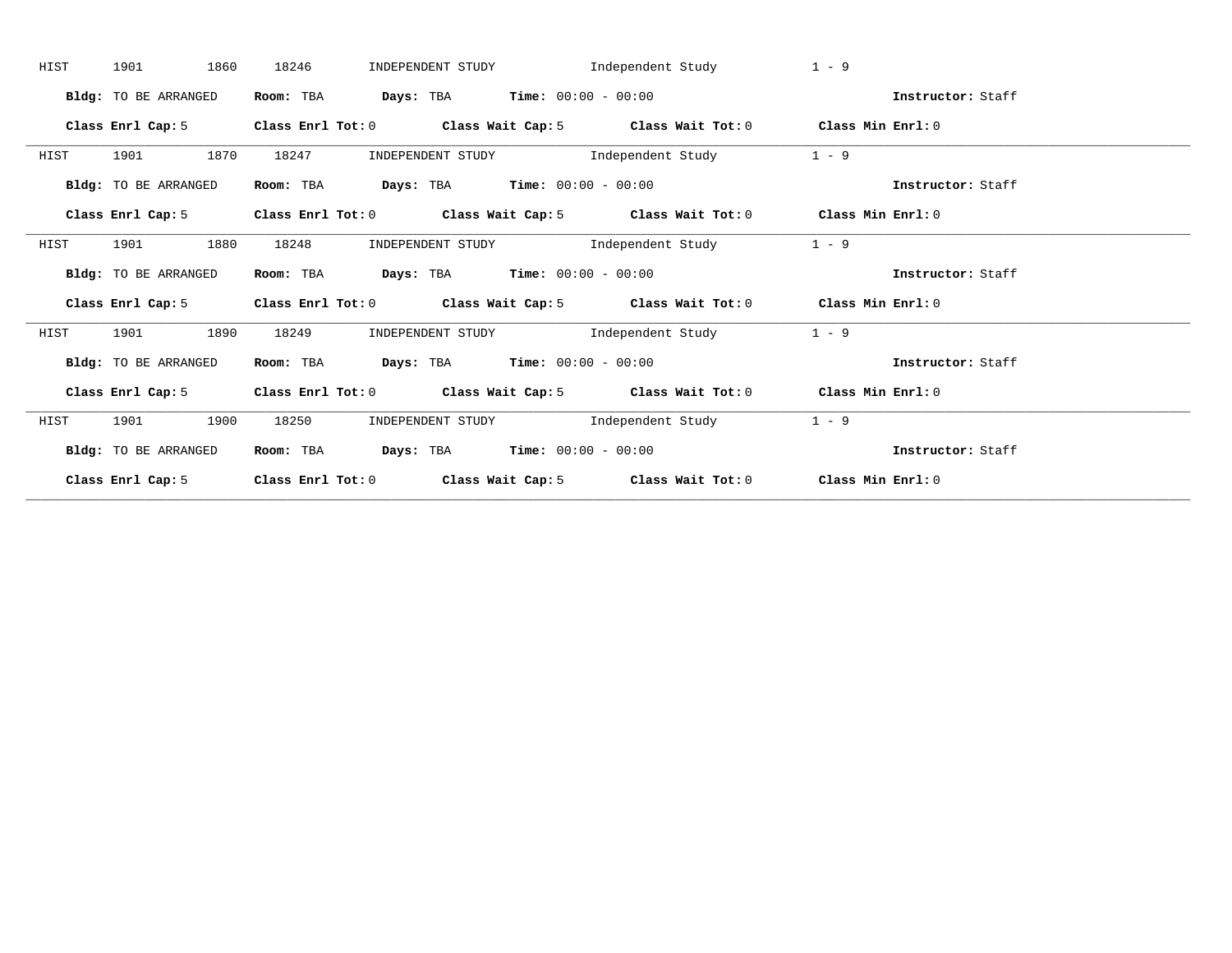#### Report ID: SR201 **University of Pittsburgh** Page No. 100 of 591 **Schedule of Classes for Summer Term 2020-2021** Run Date: 11/06/2020 **Twelve Week** Run Time: 17:00:17

# **Dietrich Sch Arts and Sciences - History and Philosophy of Science - Subject: History and Phil of Science**

| Subject    | Catalog Nbr Section Class Nbr | Course Title                                            | Component                                                                                          | Units             | Topics                                 |
|------------|-------------------------------|---------------------------------------------------------|----------------------------------------------------------------------------------------------------|-------------------|----------------------------------------|
| <b>HPS</b> | 1901<br>1010                  | 10075<br>INDEPENDENT STUDY                              | Independent Study                                                                                  | $1 - 6$           |                                        |
|            | Bldg: TO BE ARRANGED          | Room: TBA $Days:$ TBA $Time: 00:00 - 00:00$             |                                                                                                    |                   | Instructor: Staff                      |
|            | Class Enrl Cap: 5             |                                                         | Class Enrl Tot: 0 Class Wait Cap: 5 Class Wait Tot: 0 Class Min Enrl: 0                            |                   |                                        |
| <b>HPS</b> | 1901                          | 1020 15589<br>INDEPENDENT STUDY                         | Independent Study                                                                                  | $1 - 6$           |                                        |
|            | Bldg: TO BE ARRANGED          | Room: TBA $Days:$ TBA $Time: 00:00 - 00:00$             |                                                                                                    |                   | Instructor: Chirimuuta, Mazviita D     |
|            | Class Enrl Cap: 5             |                                                         | Class Enrl Tot: 0 Class Wait Cap: 5 Class Wait Tot: 0 Class Min Enrl: 0                            |                   |                                        |
| <b>HPS</b> | 1901 1901                     | 1030 15590                                              | INDEPENDENT STUDY 1ndependent Study                                                                | $1 - 6$           |                                        |
|            | Bldg: TO BE ARRANGED          | Room: TBA $Days:$ TBA $Time: 00:00 - 00:00$             |                                                                                                    |                   | Instructor: Lennox, James              |
|            | Class Enrl Cap: 5             |                                                         | Class Enrl Tot: $0$ Class Wait Cap: $5$ Class Wait Tot: $0$ Class Min Enrl: $0$                    |                   |                                        |
|            | HPS 1901 1040 15591           |                                                         | INDEPENDENT STUDY 1ndependent Study                                                                | $1 - 6$           |                                        |
|            | Bldg: TO BE ARRANGED          | Room: TBA $Days:$ TBA $Time: 00:00 - 00:00$             |                                                                                                    |                   | Instructor: Machery, Edouard           |
|            | Class Enrl Cap: 5             |                                                         | Class Enrl Tot: 0 Class Wait Cap: 5 Class Wait Tot: 0 Class Min Enrl: 0                            |                   |                                        |
|            | HPS 1901 1050 15592           |                                                         | INDEPENDENT STUDY 1ndependent Study                                                                | $1 - 6$           |                                        |
|            | Bldg: TO BE ARRANGED          | Room: TBA $Days:$ TBA $Time: 00:00 - 00:00$             |                                                                                                    |                   | Instructor: Mitchell, Sandra Diane     |
|            | Class Enrl Cap: 5             |                                                         | Class Enrl Tot: 0 $\qquad$ Class Wait Cap: 5 $\qquad$ Class Wait Tot: 0 $\qquad$ Class Min Enrl: 0 |                   |                                        |
| HPS        | 1901<br>1060                  | 15593                                                   | INDEPENDENT STUDY 1ndependent Study                                                                | $1 - 6$           |                                        |
|            | Bldg: TO BE ARRANGED          | Room: TBA $Days:$ TBA $Time: 00:00 - 00:00$             |                                                                                                    |                   | Instructor: Norton, John D             |
|            | Class Enrl Cap: 5             |                                                         | Class Enrl Tot: 0 Class Wait Cap: 5 Class Wait Tot: 0 Class Min Enrl: 0                            |                   |                                        |
|            |                               | HPS 1901 1070 15594 INDEPENDENT STUDY Independent Study | $1 - 6$                                                                                            |                   |                                        |
|            | Bldg: TO BE ARRANGED          | Room: TBA $Days:$ TBA $Time: 00:00 - 00:00$             |                                                                                                    |                   | Instructor: Palmieri, Paolo            |
|            | Class Enrl Cap: 5             |                                                         | Class Enrl Tot: 0 $\qquad$ Class Wait Cap: 5 $\qquad$ Class Wait Tot: 0 $\qquad$ Class Min Enrl: 0 |                   |                                        |
| HPS        | 1901<br>1080                  | 15595                                                   | INDEPENDENT STUDY 1ndependent Study                                                                | $1 - 6$           |                                        |
|            | Bldg: TO BE ARRANGED          | Room: TBA $Days:$ TBA Time: $00:00 - 00:00$             |                                                                                                    |                   | Instructor: Schaffner, Kenneth Francis |
|            | Class Enrl Cap: 5             |                                                         | Class Enrl Tot: $0$ Class Wait Cap: $5$ Class Wait Tot: $0$                                        | Class Min Enrl: 0 |                                        |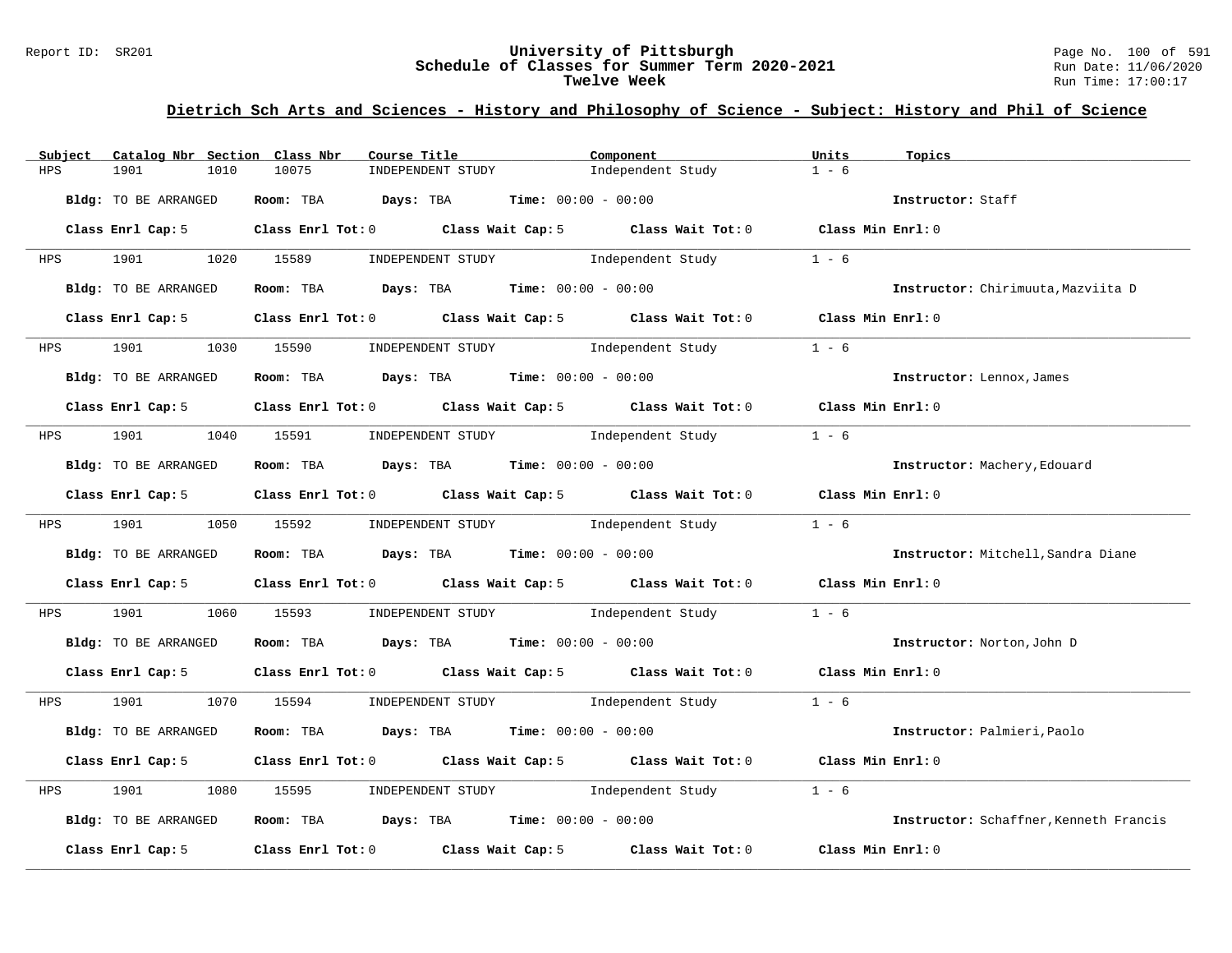|     | HPS 1901<br>1085     | INDEPENDENT STUDY 1ndependent Study<br>15596                                                                                   | $1 - 6$                             |
|-----|----------------------|--------------------------------------------------------------------------------------------------------------------------------|-------------------------------------|
|     | Bldg: TO BE ARRANGED | Room: TBA $Days:$ TBA $Time: 00:00 - 00:00$                                                                                    | Instructor: Woodward, James Francis |
|     |                      | Class Enrl Cap: 5 Class Enrl Tot: 0 Class Wait Cap: 5 Class Wait Tot: 0 Class Min Enrl: 0                                      |                                     |
|     |                      | HPS 1901 1090 15597 INDEPENDENT STUDY Independent Study 1 - 6                                                                  |                                     |
|     |                      | <b>Bldg:</b> TO BE ARRANGED <b>Room:</b> TBA <b>Days:</b> TBA <b>Time:</b> $00:00 - 00:00$                                     | Instructor: Staff                   |
|     |                      | Class Enrl Cap: 5 Class Enrl Tot: 0 Class Wait Cap: 5 Class Wait Tot: 0 Class Min Enrl: 0                                      |                                     |
|     |                      | HPS 2530 1010 10076 READING SEM HIST OF SCIENCE Directed Studies 1 - 6                                                         |                                     |
|     |                      | <b>Bldg:</b> TO BE ARRANGED <b>Room:</b> TBA <b>Days:</b> TBA <b>Time:</b> $00:00 - 00:00$                                     | Instructor: Staff                   |
|     |                      | Class Enrl Cap: 10 $\qquad$ Class Enrl Tot: 0 $\qquad$ Class Wait Cap: 0 $\qquad$ Class Wait Tot: 0 $\qquad$ Class Min Enrl: 0 |                                     |
|     |                      | HPS 2902 1010 10322 PRE MA DIRECTED STUDY Directed Studies 1 - 9                                                               |                                     |
|     |                      | Bldg: TO BE ARRANGED Room: TBA Days: TBA Time: 00:00 - 00:00                                                                   | Instructor: Staff                   |
|     |                      | Class Enrl Cap: 10 $\qquad$ Class Enrl Tot: 0 $\qquad$ Class Wait Cap: 0 $\qquad$ Class Wait Tot: 0 $\qquad$ Class Min Enrl: 0 |                                     |
|     |                      | HPS 2902 1015 15625 PRE MA DIRECTED STUDY Directed Studies 1 - 9                                                               |                                     |
|     |                      | Bldg: TO BE ARRANGED Room: TBA Days: TBA Time: 00:00 - 00:00                                                                   | Instructor: Staff                   |
|     |                      | Class Enrl Cap: 5 Class Enrl Tot: 0 Class Wait Cap: 0 Class Wait Tot: 0 Class Min Enrl: 0                                      |                                     |
|     |                      | HPS 2902 1020 15626 PRE MA DIRECTED STUDY Directed Studies 1 - 9                                                               |                                     |
|     |                      | Bldg: TO BE ARRANGED ROOM: TBA Days: TBA Time: 00:00 - 00:00                                                                   | Instructor: Staff                   |
|     |                      | Class Enrl Cap: 5 Class Enrl Tot: 0 Class Wait Cap: 0 Class Wait Tot: 0 Class Min Enrl: 0                                      |                                     |
| HPS |                      | 2902 1025 15627 PRE MA DIRECTED STUDY Directed Studies 1 - 9                                                                   |                                     |
|     |                      | Bldg: TO BE ARRANGED Room: TBA Days: TBA Time: 00:00 - 00:00                                                                   | Instructor: Staff                   |
|     |                      | Class Enrl Cap: 5 Class Enrl Tot: 0 Class Wait Cap: 0 Class Wait Tot: 0 Class Min Enrl: 0                                      |                                     |
|     |                      | HPS 2902 1030 15628 PRE MA DIRECTED STUDY Directed Studies 1 - 9                                                               |                                     |
|     |                      | Bldg: TO BE ARRANGED Room: TBA Days: TBA Time: 00:00 - 00:00                                                                   | Instructor: Staff                   |
|     |                      | Class Enrl Cap: 5 Class Enrl Tot: 0 Class Wait Cap: 0 Class Wait Tot: 0 Class Min Enrl: 0                                      |                                     |
|     |                      | HPS 2902 1035 15629 PRE MA DIRECTED STUDY Directed Studies 1 - 9                                                               |                                     |
|     |                      | Bldg: TO BE ARRANGED Room: TBA Days: TBA Time: 00:00 - 00:00                                                                   | Instructor: Staff                   |
|     |                      |                                                                                                                                |                                     |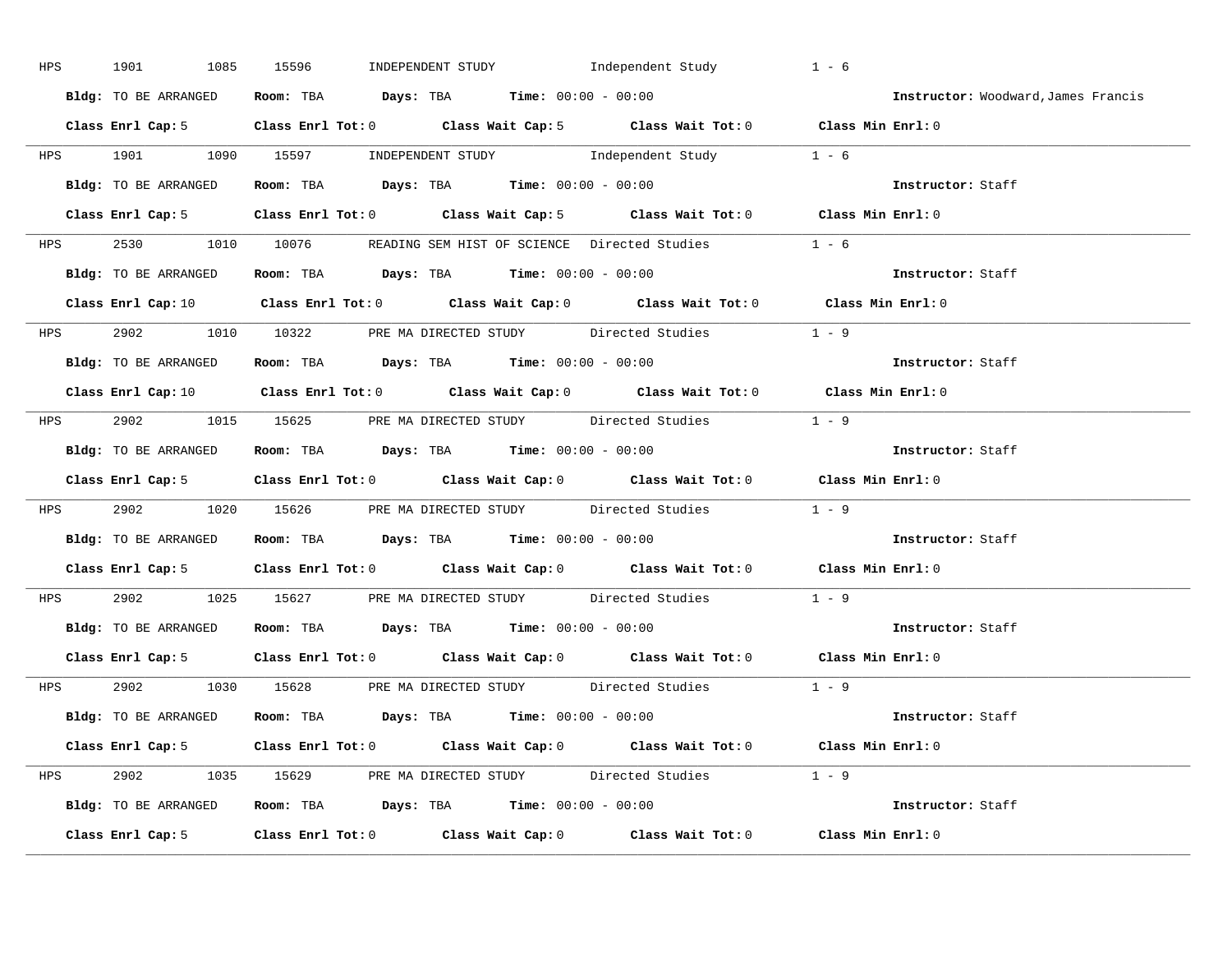# Report ID: SR201 **1988 Manusia Content Content Content Content Content Content Content Content Content Content**<br>
Schedule of Classes for Summer Term 2020-2021 1999 Run Date: 11/06/2020 Schedule of Classes for Summer Term 2020-2021<br>Twelve Week

# **Dietrich Sch Arts and Sciences - History and Philosophy of Science - Subject: History and Phil of Science**

| Subject | Catalog Nbr Section Class Nbr | Course Title                                                                                                                   | Component        | Units<br>Topics                    |
|---------|-------------------------------|--------------------------------------------------------------------------------------------------------------------------------|------------------|------------------------------------|
| HPS     | 2902<br>1040                  | 15630<br>PRE MA DIRECTED STUDY                                                                                                 | Directed Studies | $1 - 9$                            |
|         | Bldg: TO BE ARRANGED          | Room: TBA $\rule{1em}{0.15mm}$ Days: TBA Time: $00:00 - 00:00$                                                                 |                  | Instructor: Palmieri, Paolo        |
|         | Class Enrl Cap: 5             | Class Enrl Tot: 0 Class Wait Cap: 0 Class Wait Tot: 0 Class Min Enrl: 0                                                        |                  |                                    |
| HPS     | 2902<br>1045                  | PRE MA DIRECTED STUDY Directed Studies<br>15631                                                                                |                  | $1 - 9$                            |
|         | Bldg: TO BE ARRANGED          | Room: TBA $\rule{1em}{0.15mm}$ Days: TBA $\rule{1.15mm}]{0.15mm}$ Time: $0.000 - 0.0000$                                       |                  | Instructor: Staff                  |
|         | Class Enrl Cap: 5             | Class Enrl Tot: 0 Class Wait Cap: 0 Class Wait Tot: 0 Class Min Enrl: 0                                                        |                  |                                    |
| HPS     | 2902<br>1050                  | PRE MA DIRECTED STUDY Directed Studies<br>15632                                                                                |                  | $1 - 9$                            |
|         | Bldg: TO BE ARRANGED          | Room: TBA $Days:$ TBA $Time:$ 00:00 - 00:00                                                                                    |                  | Instructor: Staff                  |
|         | Class Enrl Cap: 5             | Class Enrl Tot: 0 Class Wait Cap: 0 Class Wait Tot: 0 Class Min Enrl: 0                                                        |                  |                                    |
| HPS     | 2902<br>1055                  | PRE MA DIRECTED STUDY Directed Studies<br>15633                                                                                |                  | $1 - 9$                            |
|         | Bldg: TO BE ARRANGED          | Room: TBA $Days:$ TBA $Time: 00:00 - 00:00$                                                                                    |                  | Instructor: Staff                  |
|         |                               | Class Enrl Cap: 5 Class Enrl Tot: 0 Class Wait Cap: 0 Class Wait Tot: 0 Class Min Enrl: 0                                      |                  |                                    |
| HPS     | 2990<br>1010                  | INDEPENDENT STUDY The Independent Study<br>10077 100                                                                           |                  | $1 - 9$                            |
|         | Bldg: TO BE ARRANGED          | Room: TBA $Days:$ TBA Time: $00:00 - 00:00$                                                                                    |                  | Instructor: Mitchell, Sandra Diane |
|         |                               |                                                                                                                                |                  | Earman, John S                     |
|         |                               | Class Enrl Cap: 10 $\qquad$ Class Enrl Tot: 0 $\qquad$ Class Wait Cap: 0 $\qquad$ Class Wait Tot: 0 $\qquad$ Class Min Enrl: 0 |                  |                                    |
| HPS     | 2990 700                      | 1015 15616 INDEPENDENT STUDY Independent Study                                                                                 |                  | $1 - 9$                            |
|         | Bldg: TO BE ARRANGED          | Room: TBA $Days$ : TBA Time: $00:00 - 00:00$                                                                                   |                  | Instructor: Allen, Colin Frederick |
|         | Class Enrl Cap: 5             | Class Enrl Tot: 0 $\qquad$ Class Wait Cap: 0 $\qquad$ Class Wait Tot: 0 $\qquad$ Class Min Enrl: 0                             |                  |                                    |
| HPS     | 2990                          | 1020 15617 INDEPENDENT STUDY Independent Study                                                                                 |                  | $1 - 9$                            |
|         | Bldg: TO BE ARRANGED          | Room: TBA $Days:$ TBA $Time:$ 00:00 - 00:00                                                                                    |                  | Instructor: Staff                  |
|         | Class Enrl Cap: 5             | Class Enrl Tot: $0$ Class Wait Cap: $0$ Class Wait Tot: $0$ Class Min Enrl: $0$                                                |                  |                                    |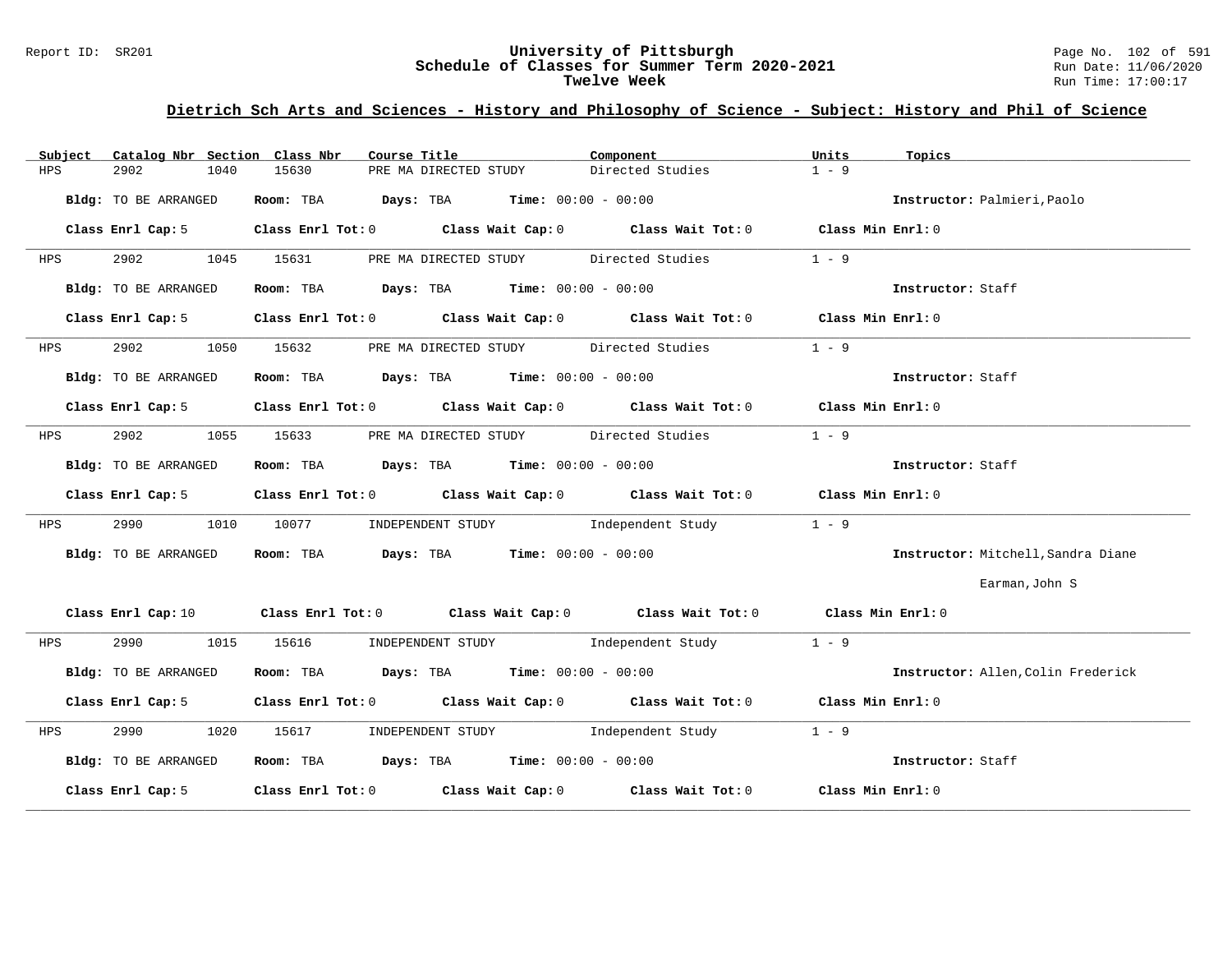#### Report ID: SR201 **University of Pittsburgh** Page No. 103 of 591 **Schedule of Classes for Summer Term 2020-2021** Run Date: 11/06/2020 **Twelve Week** Run Time: 17:00:17

# **Dietrich Sch Arts and Sciences - History and Philosophy of Science - Subject: History and Phil of Science**

| Subject    | Catalog Nbr Section Class Nbr | Course Title                                                                              | Component         | Units<br>Topics            |
|------------|-------------------------------|-------------------------------------------------------------------------------------------|-------------------|----------------------------|
| HPS        | 2990<br>1025                  | 15618<br>INDEPENDENT STUDY                                                                | Independent Study | $1 - 9$                    |
|            | Bldg: TO BE ARRANGED          | Room: TBA $Days:$ TBA $Time: 00:00 - 00:00$                                               |                   | Instructor: Staff          |
|            |                               | Class Enrl Cap: 5 Class Enrl Tot: 0 Class Wait Cap: 0 Class Wait Tot: 0 Class Min Enrl: 0 |                   |                            |
|            |                               | HPS 2990 1030 15619 INDEPENDENT STUDY                                                     | Independent Study | $1 - 9$                    |
|            | Bldg: TO BE ARRANGED          | Room: TBA $Days: TBA$ Time: $00:00 - 00:00$                                               |                   | Instructor: Staff          |
|            |                               | Class Enrl Cap: 5 Class Enrl Tot: 0 Class Wait Cap: 0 Class Wait Tot: 0 Class Min Enrl: 0 |                   |                            |
|            | HPS 2990                      | 1035 15620 INDEPENDENT STUDY Independent Study                                            |                   | $1 - 9$                    |
|            | Bldg: TO BE ARRANGED          | Room: TBA $\rule{1em}{0.15mm}$ Days: TBA $\rule{1.5mm}{0.15mm}$ Time: $00:00 - 00:00$     |                   | Instructor: Staff          |
|            |                               | Class Enrl Cap: 5 Class Enrl Tot: 0 Class Wait Cap: 0 Class Wait Tot: 0 Class Min Enrl: 0 |                   |                            |
|            |                               | HPS 2990 1040 15621 INDEPENDENT STUDY Independent Study 1 - 9                             |                   |                            |
|            | Bldg: TO BE ARRANGED          | Room: TBA Days: TBA Time: $00:00 - 00:00$                                                 |                   | Instructor: Staff          |
|            |                               | Class Enrl Cap: 5 Class Enrl Tot: 0 Class Wait Cap: 0 Class Wait Tot: 0 Class Min Enrl: 0 |                   |                            |
|            |                               | HPS 2990 1045 15622 INDEPENDENT STUDY Independent Study 1 - 9                             |                   |                            |
|            | Bldg: TO BE ARRANGED          | Room: TBA $\rule{1em}{0.15mm}$ Days: TBA Time: $00:00 - 00:00$                            |                   | Instructor: Staff          |
|            |                               | Class Enrl Cap: 5 Class Enrl Tot: 0 Class Wait Cap: 0 Class Wait Tot: 0 Class Min Enrl: 0 |                   |                            |
| <b>HPS</b> | 2990 700                      | 1050 15623 INDEPENDENT STUDY 1ndependent Study 1 - 9                                      |                   |                            |
|            | Bldg: TO BE ARRANGED          | Room: TBA  Days: TBA Time: $00:00 - 00:00$                                                |                   | Instructor: Staff          |
|            |                               | Class Enrl Cap: 5 Class Enrl Tot: 0 Class Wait Cap: 0 Class Wait Tot: 0 Class Min Enrl: 0 |                   |                            |
|            |                               | HPS 2990 1055 15624 INDEPENDENT STUDY Independent Study 1 - 9                             |                   |                            |
|            | Bldg: TO BE ARRANGED          | Room: TBA $Days:$ TBA Time: $00:00 - 00:00$                                               |                   | Instructor: Staff          |
|            |                               | Class Enrl Cap: 5 Class Enrl Tot: 0 Class Wait Cap: 0 Class Wait Tot: 0 Class Min Enrl: 0 |                   |                            |
| HPS        | 2999                          | 1010 15669 PROSPECTUS RESEARCH Independent Study 1 - 6                                    |                   |                            |
|            | Bldg: TO BE ARRANGED          | Room: TBA $\rule{1em}{0.15mm}$ Days: TBA Time: $00:00 - 00:00$                            |                   | Instructor: Norton, John D |
|            |                               | Class Enrl Cap: 5 Class Enrl Tot: 0 Class Wait Cap: 0 Class Wait Tot: 0 Class Min Enrl: 0 |                   |                            |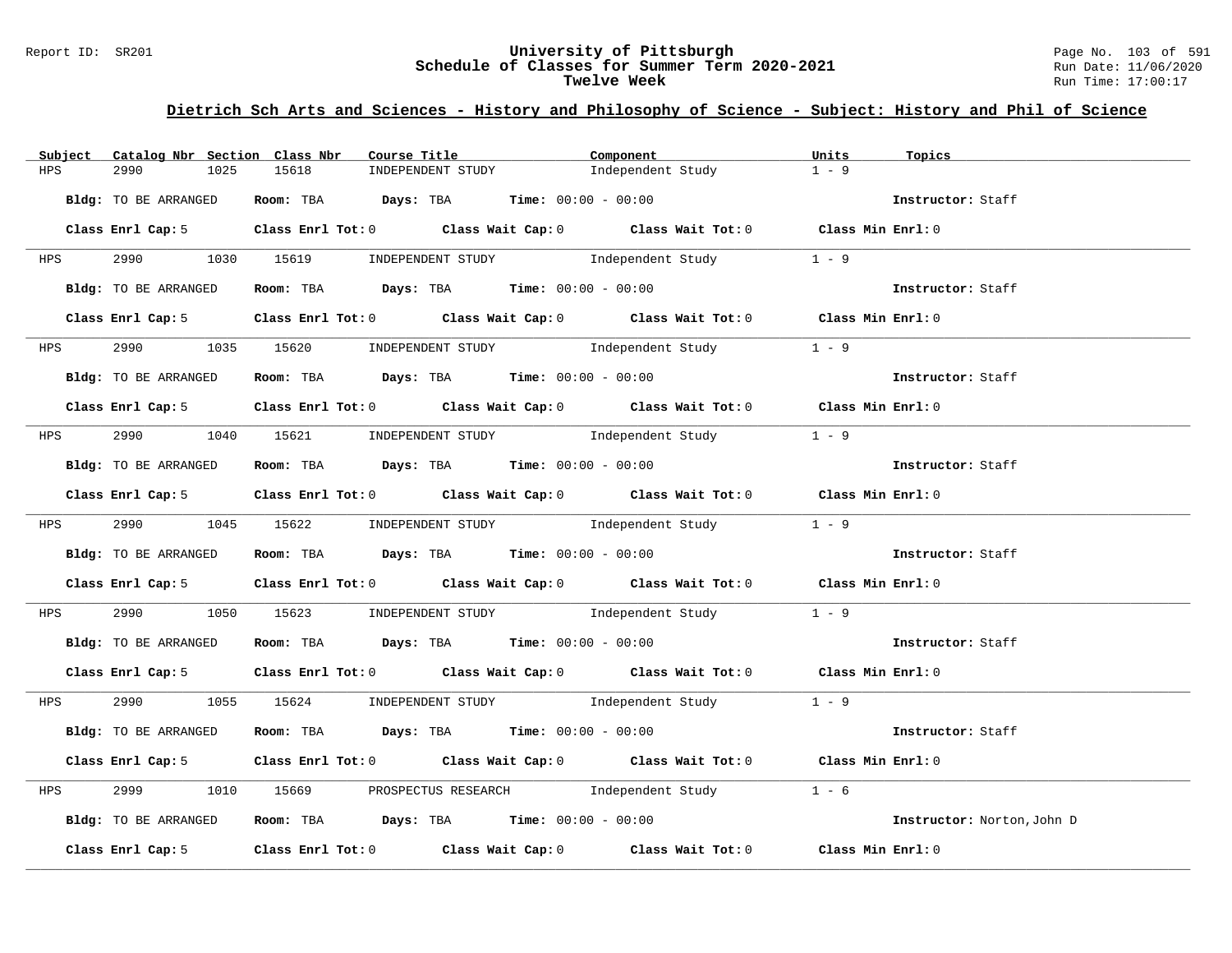| HPS | 2999<br>1015                   | 15670<br>PROSPECTUS RESEARCH                                                                       | Independent Study                                 | $1 - 6$                                |
|-----|--------------------------------|----------------------------------------------------------------------------------------------------|---------------------------------------------------|----------------------------------------|
|     | Bldg: TO BE ARRANGED           | Room: TBA $Days: TBA$ Time: $00:00 - 00:00$                                                        |                                                   | Instructor: Lennox, James              |
|     | Class Enrl Cap: 5              | Class Enrl Tot: 0 $\qquad$ Class Wait Cap: 0 $\qquad$ Class Wait Tot: 0 $\qquad$ Class Min Enrl: 0 |                                                   |                                        |
| HPS | 2999                           | 1020 15671<br>PROSPECTUS RESEARCH Modern Independent Study                                         |                                                   | $1 - 6$                                |
|     | Bldg: TO BE ARRANGED           | $\texttt{Davis:}$ TBA $\texttt{Time:}$ 00:00 - 00:00<br>Room: TBA                                  |                                                   | Instructor: Chirimuuta, Mazviita D     |
|     | Class Enrl Cap: 5              | Class Enrl Tot: $0$ Class Wait Cap: $0$ Class Wait Tot: $0$                                        |                                                   | Class Min Enrl: 0                      |
| HPS | 2999                           | 1025 15672                                                                                         | PROSPECTUS RESEARCH 1ndependent Study 1 - 6       |                                        |
|     | Bldg: TO BE ARRANGED           | Room: TBA $Days:$ TBA $Time: 00:00 - 00:00$                                                        |                                                   | Instructor: Machamer, Peter K          |
|     | Class Enrl Cap: 5              | Class Enrl Tot: 0 $\qquad$ Class Wait Cap: 0 $\qquad$ Class Wait Tot: 0 $\qquad$ Class Min Enrl: 0 |                                                   |                                        |
| HPS | 2999                           | 1030 15673                                                                                         | PROSPECTUS RESEARCH 1 - 1 Didependent Study 1 - 6 |                                        |
|     | Bldg: TO BE ARRANGED           | <b>Room:</b> TBA $Days:$ TBA $Time: 00:00 - 00:00$                                                 |                                                   | Instructor: Machery, Edouard           |
|     |                                | Class Enrl Cap: 5 $\qquad$ Class Enrl Tot: 0 $\qquad$ Class Wait Cap: 0 $\qquad$ Class Wait Tot: 0 |                                                   | Class Min Enrl: 0                      |
| HPS | 2999 200                       | 1035 15674 PROSPECTUS RESEARCH 1ndependent Study 1 - 6                                             |                                                   |                                        |
|     | Bldg: TO BE ARRANGED Room: TBA | $\texttt{Days:}$ TBA $\texttt{Time:}$ 00:00 - 00:00                                                |                                                   | Instructor: Mitchell, Sandra Diane     |
|     |                                | Class Enrl Cap: 5 $\qquad$ Class Enrl Tot: 0 $\qquad$ Class Wait Cap: 0 $\qquad$ Class Wait Tot: 0 |                                                   | Class Min Enrl: 0                      |
| HPS | 2999 700                       | 1040 15675                                                                                         | PROSPECTUS RESEARCH 1ndependent Study             | $1 - 6$                                |
|     | Bldg: TO BE ARRANGED           | $\texttt{Days:}$ TBA $\texttt{Time:}$ 00:00 - 00:00<br>Room: TBA                                   |                                                   | Instructor: Palmieri, Paolo            |
|     | Class Enrl Cap: 5              | Class Enrl Tot: 0 Class Wait Cap: 0 Class Wait Tot: 0                                              |                                                   | Class Min Enrl: 0                      |
|     | HPS 2999                       | PROSPECTUS RESEARCH Month Independent Study<br>1045 15676                                          |                                                   | $1 - 6$                                |
|     | Bldg: TO BE ARRANGED           | $Days: TBA$ Time: $00:00 - 00:00$<br>Room: TBA                                                     |                                                   | Instructor: Schaffner, Kenneth Francis |
|     | Class Enrl Cap: 5              | Class Enrl Tot: 0 Class Wait Cap: 0 Class Wait Tot: 0                                              |                                                   | Class Min Enrl: 0                      |
| HPS |                                |                                                                                                    |                                                   | $1 - 6$                                |
|     | <b>Bldg:</b> TO BE ARRANGED    | <b>Days:</b> TBA <b>Time:</b> $00:00 - 00:00$<br>Room: TBA                                         |                                                   | Instructor: Woodward, James Francis    |
|     | Class Enrl Cap: 5              | Class Enrl Tot: 0 Class Wait Cap: 0 Class Wait Tot: 0                                              |                                                   | Class Min Enrl: 0                      |
| HPS | 3000 1010 10078                | DISSERTATION RESEARCH Thesis Research                                                              |                                                   | $1 - 12$                               |
|     | Bldg: TO BE ARRANGED           | <b>Days:</b> TBA <b>Time:</b> $00:00 - 00:00$<br>Room: TBA                                         |                                                   | Instructor: Mitchell, Sandra Diane     |
|     |                                |                                                                                                    |                                                   | Earman, John S                         |
|     | Class Enrl Cap: 20             | Class Enrl Tot: 0<br>Class Wait Cap: 0                                                             | Class Wait Tot: 0                                 | Class Min Enrl: 0                      |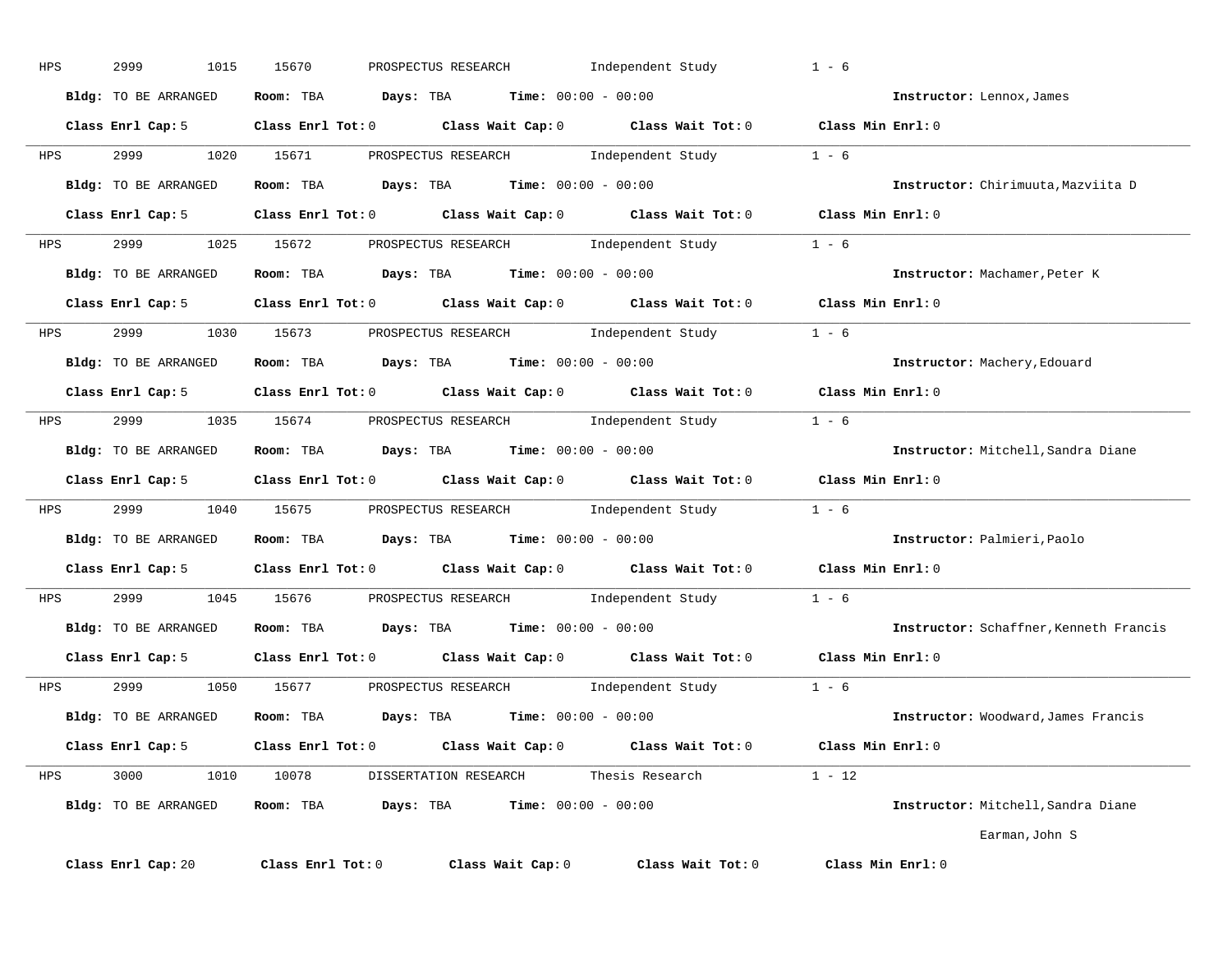| HPS | 3000 1015            | 15696<br>DISSERTATION RESEARCH Thesis Research                                            | $1 - 12$          |
|-----|----------------------|-------------------------------------------------------------------------------------------|-------------------|
|     | Bldg: TO BE ARRANGED | Room: TBA $Days: TBA$ Time: $00:00 - 00:00$                                               | Instructor: Staff |
|     |                      | Class Enrl Cap: 5 Class Enrl Tot: 0 Class Wait Cap: 0 Class Wait Tot: 0 Class Min Enrl: 0 |                   |
|     |                      | HPS 3000 1020 15697 DISSERTATION RESEARCH Thesis Research 1 - 12                          |                   |
|     | Bldg: TO BE ARRANGED | Room: TBA $Days:$ TBA $Time: 00:00 - 00:00$                                               | Instructor: Staff |
|     |                      | Class Enrl Cap: 5 Class Enrl Tot: 0 Class Wait Cap: 0 Class Wait Tot: 0 Class Min Enrl: 0 |                   |
|     |                      | HPS 3000 1025 15698 DISSERTATION RESEARCH Thesis Research 1 - 12                          |                   |
|     |                      | Bldg: TO BE ARRANGED Room: TBA Days: TBA Time: 00:00 - 00:00                              | Instructor: Staff |
|     |                      | Class Enrl Cap: 5 Class Enrl Tot: 0 Class Wait Cap: 0 Class Wait Tot: 0 Class Min Enrl: 0 |                   |
|     |                      | HPS 3000 1030 15699 DISSERTATION RESEARCH Thesis Research 1 - 12                          |                   |
|     |                      | Bldg: TO BE ARRANGED ROOM: TBA Days: TBA Time: 00:00 - 00:00                              | Instructor: Staff |
|     |                      | Class Enrl Cap: 5 Class Enrl Tot: 0 Class Wait Cap: 0 Class Wait Tot: 0                   | Class Min Enrl: 0 |
|     |                      | HPS 3000 1035 15700 DISSERTATION RESEARCH Thesis Research 1 - 12                          |                   |
|     |                      | Bldg: TO BE ARRANGED Room: TBA Days: TBA Time: 00:00 - 00:00                              | Instructor: Staff |
|     |                      | Class Enrl Cap: 5 Class Enrl Tot: 0 Class Wait Cap: 0 Class Wait Tot: 0 Class Min Enrl: 0 |                   |
|     |                      | HPS 3000 1040 15701 DISSERTATION RESEARCH Thesis Research                                 | $1 - 12$          |
|     |                      | Bldg: TO BE ARRANGED Room: TBA Days: TBA Time: 00:00 - 00:00                              | Instructor: Staff |
|     |                      | Class Enrl Cap: 5 Class Enrl Tot: 0 Class Wait Cap: 0 Class Wait Tot: 0 Class Min Enrl: 0 |                   |
|     |                      | HPS 3000 1045 15702 DISSERTATION RESEARCH Thesis Research 1 - 12                          |                   |
|     | Bldg: TO BE ARRANGED | Room: TBA $Days: TBA$ Time: $00:00 - 00:00$                                               | Instructor: Staff |
|     |                      | Class Enrl Cap: 5 Class Enrl Tot: 0 Class Wait Cap: 0 Class Wait Tot: 0 Class Min Enrl: 0 |                   |
|     |                      | HPS 3000 1050 15703 DISSERTATION RESEARCH Thesis Research 1 - 12                          |                   |
|     |                      | Bldg: TO BE ARRANGED Room: TBA Days: TBA Time: 00:00 - 00:00                              | Instructor: Staff |
|     |                      | Class Enrl Cap: 5 Class Enrl Tot: 0 Class Wait Cap: 0 Class Wait Tot: 0 Class Min Enrl: 0 |                   |
|     |                      | HPS 3000 1055 15704 DISSERTATION RESEARCH Thesis Research 1 - 12                          |                   |
|     |                      | Bldg: TO BE ARRANGED Room: TBA Days: TBA Time: 00:00 - 00:00                              | Instructor: Staff |
|     |                      | Class Enrl Cap: 5 Class Enrl Tot: 0 Class Wait Cap: 0 Class Wait Tot: 0 Class Min Enrl: 0 |                   |
|     |                      |                                                                                           |                   |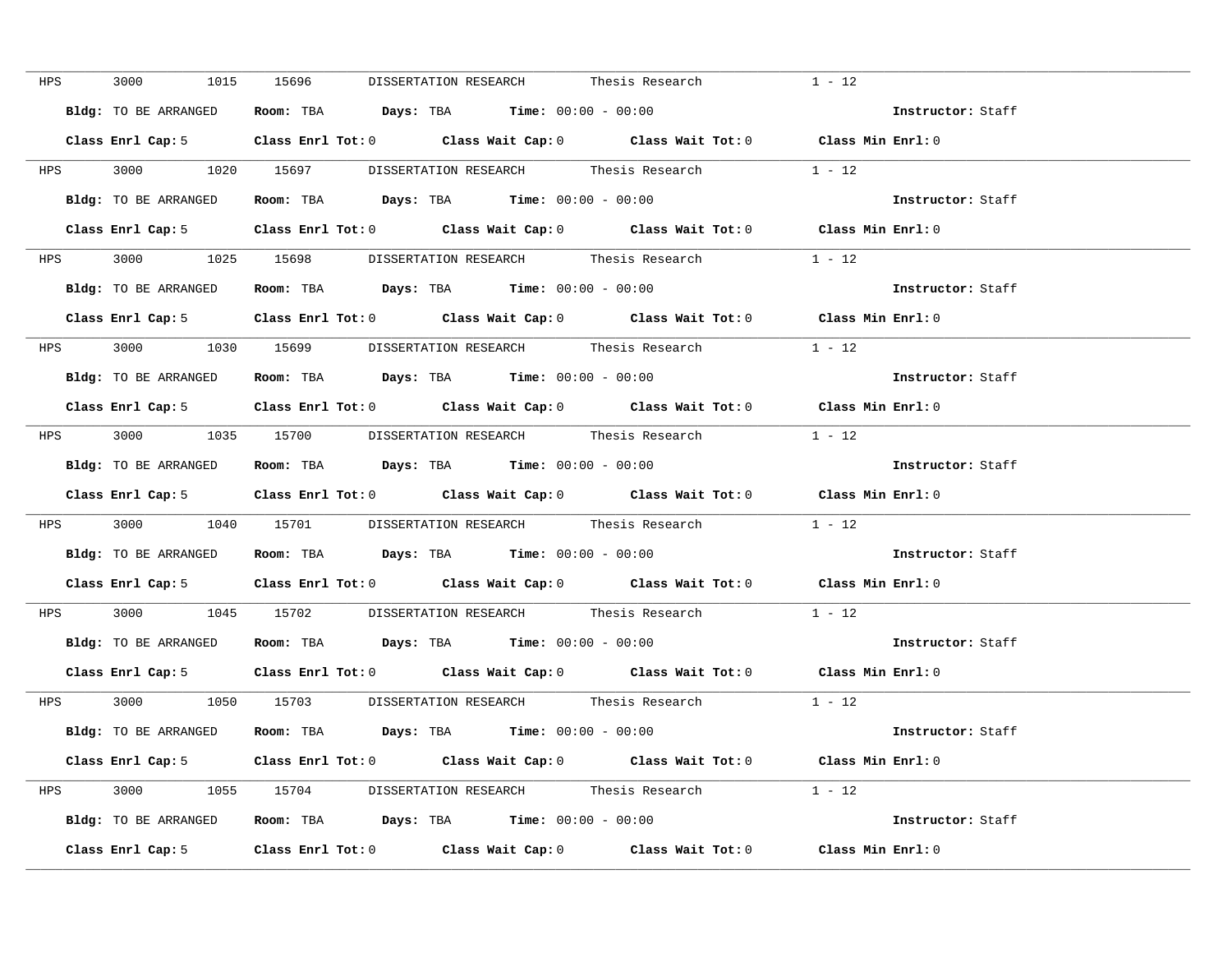| <b>HPS</b> | 3902<br>1010         | 15723<br>ADVANCED DIRECTED STUDY Directed Studies                                         | $1 - 12$          |
|------------|----------------------|-------------------------------------------------------------------------------------------|-------------------|
|            | Bldg: TO BE ARRANGED | Room: TBA $Days:$ TBA $Time: 00:00 - 00:00$                                               | Instructor: Staff |
|            |                      | Class Enrl Cap: 5 Class Enrl Tot: 0 Class Wait Cap: 0 Class Wait Tot: 0 Class Min Enrl: 0 |                   |
|            |                      | HPS 3902 1015 15724 ADVANCED DIRECTED STUDY Directed Studies 1 - 12                       |                   |
|            |                      | Bldg: TO BE ARRANGED Room: TBA Days: TBA Time: 00:00 - 00:00                              | Instructor: Staff |
|            |                      | Class Enrl Cap: 5 Class Enrl Tot: 0 Class Wait Cap: 0 Class Wait Tot: 0 Class Min Enrl: 0 |                   |
|            |                      | HPS 3902 1020 15725 ADVANCED DIRECTED STUDY Directed Studies 1 - 12                       |                   |
|            |                      | Bldg: TO BE ARRANGED Room: TBA Days: TBA Time: 00:00 - 00:00                              | Instructor: Staff |
|            |                      | Class Enrl Cap: 5 Class Enrl Tot: 0 Class Wait Cap: 0 Class Wait Tot: 0 Class Min Enrl: 0 |                   |
|            |                      | HPS 3902 1025 15727 ADVANCED DIRECTED STUDY Directed Studies 1 - 12                       |                   |
|            | Bldg: TO BE ARRANGED | Room: TBA $Days: TBA$ Time: $00:00 - 00:00$                                               | Instructor: Staff |
|            |                      | Class Enrl Cap: 5 Class Enrl Tot: 0 Class Wait Cap: 0 Class Wait Tot: 0 Class Min Enrl: 0 |                   |
|            |                      | HPS 3902 1030 15728 ADVANCED DIRECTED STUDY Directed Studies 1 - 12                       |                   |
|            |                      | Bldg: TO BE ARRANGED Room: TBA Days: TBA Time: 00:00 - 00:00                              | Instructor: Staff |
|            |                      |                                                                                           |                   |
|            |                      | Class Enrl Cap: 5 Class Enrl Tot: 0 Class Wait Cap: 0 Class Wait Tot: 0 Class Min Enrl: 0 |                   |
|            |                      | HPS 3902 1035 15729 ADVANCED DIRECTED STUDY Directed Studies 1 - 12                       |                   |
|            |                      | Bldg: TO BE ARRANGED ROOM: TBA Days: TBA Time: 00:00 - 00:00                              | Instructor: Staff |
|            |                      | Class Enrl Cap: 5 Class Enrl Tot: 0 Class Wait Cap: 0 Class Wait Tot: 0 Class Min Enrl: 0 |                   |
|            |                      | HPS 3902 1040 15730 ADVANCED DIRECTED STUDY Directed Studies 1 - 12                       |                   |
|            |                      | Bldg: TO BE ARRANGED Room: TBA Days: TBA Time: 00:00 - 00:00                              | Instructor: Staff |
|            |                      | Class Enrl Cap: 5 Class Enrl Tot: 0 Class Wait Cap: 0 Class Wait Tot: 0 Class Min Enrl: 0 |                   |
|            |                      | HPS 3902 1045 15731 ADVANCED DIRECTED STUDY Directed Studies 1 - 12                       |                   |
|            |                      | Bldg: TO BE ARRANGED Room: TBA Days: TBA Time: 00:00 - 00:00                              | Instructor: Staff |
|            |                      | Class Enrl Cap: 5 Class Enrl Tot: 0 Class Wait Cap: 0 Class Wait Tot: 0 Class Min Enrl: 0 |                   |
|            |                      | HPS 3902 1050 15732 ADVANCED DIRECTED STUDY Directed Studies 1 - 12                       |                   |
|            |                      | Bldg: TO BE ARRANGED Room: TBA Days: TBA Time: $00:00 - 00:00$                            | Instructor: Staff |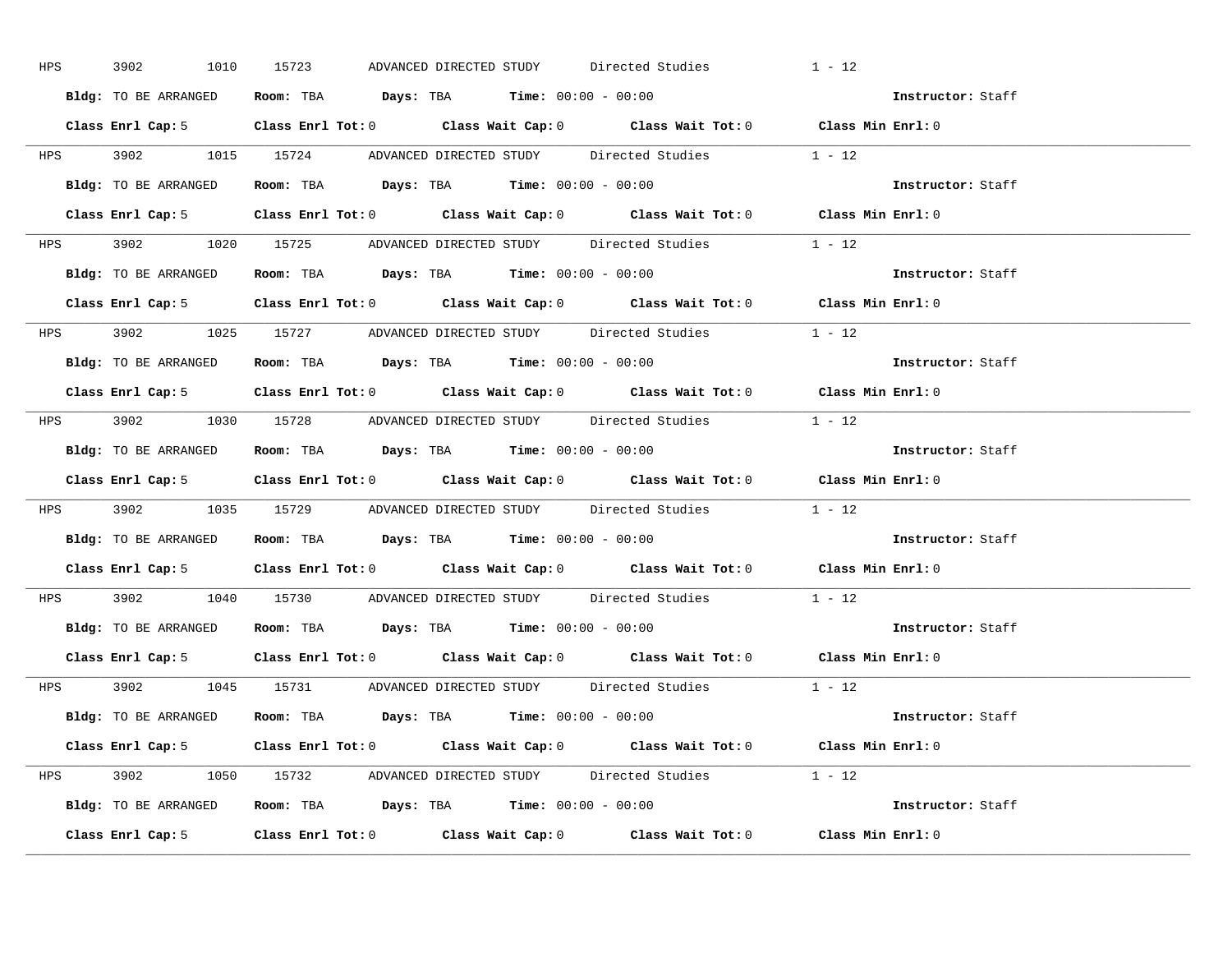#### Report ID: SR201 **University of Pittsburgh** Page No. 107 of 591 **Schedule of Classes for Summer Term 2020-2021** Run Date: 11/06/2020 **Twelve Week** Run Time: 17:00:17

# **Dietrich Sch Arts and Sciences - Jewish Studies - Subject: Jewish Studies**

| Subject | Catalog Nbr Section Class Nbr                     |      |                       | Course Title      |                              | Component         | Units   | Topics             |
|---------|---------------------------------------------------|------|-----------------------|-------------------|------------------------------|-------------------|---------|--------------------|
| JS      | 1901                                              | 1010 | 10467                 | INDEPENDENT STUDY |                              | Independent Study | $1 - 4$ |                    |
|         | Bldg: TO BE ARRANGED                              |      | Room: TBA             | Days: TBA         | <b>Time:</b> $00:00 - 00:00$ |                   |         | Instructor: Staff  |
|         | Class Enrl Cap: 25<br>Attributes: Capstone Course |      | Class $Enr1$ Tot: $0$ |                   | Class Wait Cap: 20           | Class Wait Tot: 0 |         | Class Min Ernst: 0 |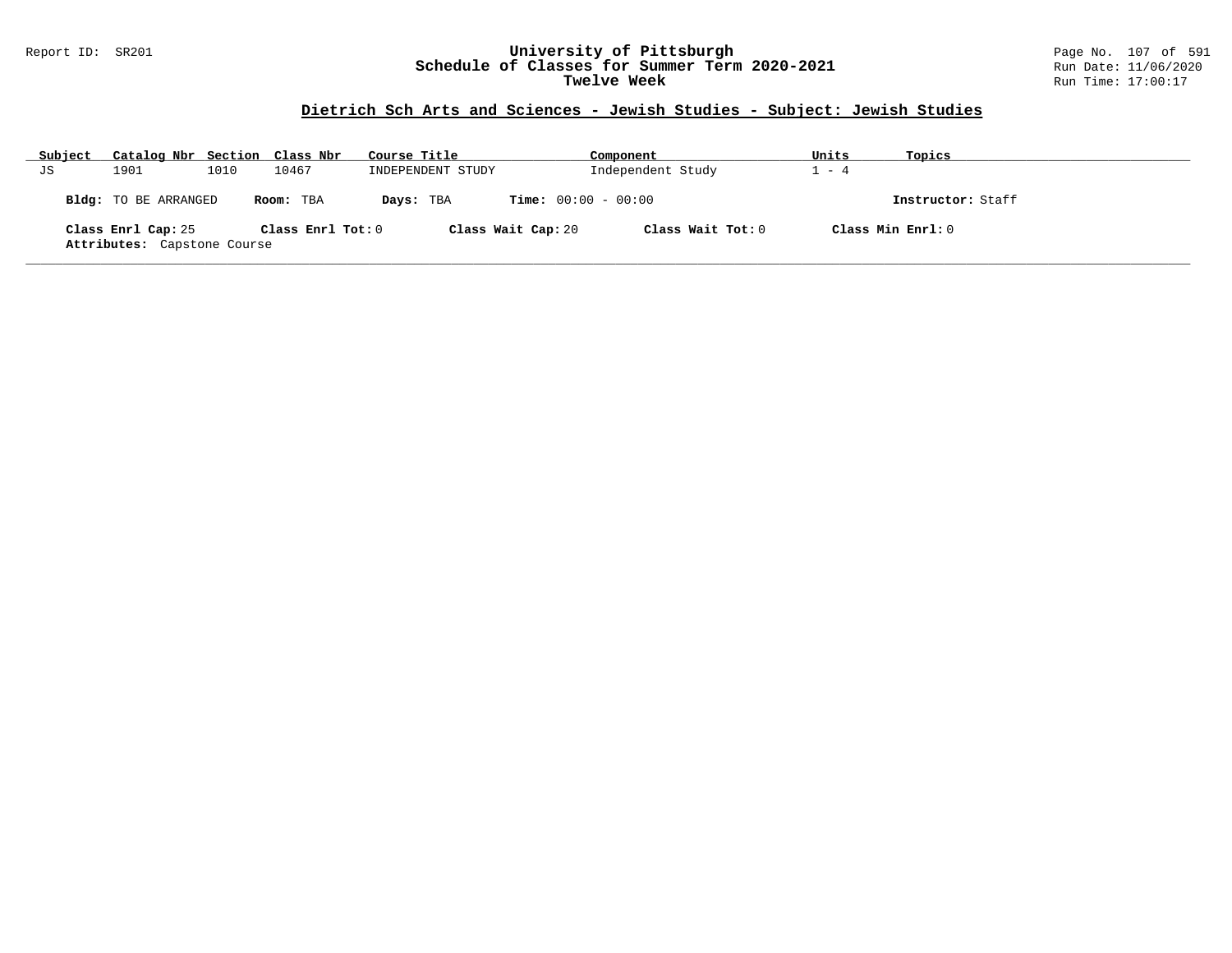### Report ID: SR201 **University of Pittsburgh** Page No. 108 of 591 **Schedule of Classes for Summer Term 2020-2021** Run Date: 11/06/2020 **Twelve Week Run Time:** 17:00:17

# **Dietrich Sch Arts and Sciences - Linguistics - Subject: Linguistics**

| Subject              | Catalog Nbr Section Class Nbr | Course Title                                  | Component                                                                      | Units<br>Topics                                                                             |                                    |
|----------------------|-------------------------------|-----------------------------------------------|--------------------------------------------------------------------------------|---------------------------------------------------------------------------------------------|------------------------------------|
| 1901<br>LING         | 10086<br>1010                 | INDEPENDENT STUDY                             | Independent Study                                                              | $1 - 9$                                                                                     |                                    |
| Bldg: TO BE ARRANGED | Room: TBA                     | Days: TBA                                     | <b>Time:</b> $00:00 - 00:00$                                                   | Instructor: Juffs, Alan                                                                     |                                    |
|                      |                               |                                               |                                                                                | Class Enrl Cap: 15 Class Enrl Tot: 0 Class Wait Cap: 10 Class Wait Tot: 0 Class Min Enrl: 0 |                                    |
| 1901<br>LING         | 1030<br>11268                 | INDEPENDENT STUDY                             | Independent Study                                                              | $1 - 9$                                                                                     |                                    |
| Bldg: TO BE ARRANGED | Room: TBA                     | <b>Days:</b> TBA <b>Time:</b> $00:00 - 00:00$ |                                                                                | Instructor: Kiesling, Scott F                                                               |                                    |
|                      |                               |                                               | Class Enrl Cap: 15 (class Enrl Tot: 0) (class Wait Cap: 10 (class Wait Tot: 0) | Class Min Enrl: 0                                                                           |                                    |
| 1901<br>LING         | 1040 11269                    |                                               | INDEPENDENT STUDY 1ndependent Study                                            | $1 - 9$                                                                                     |                                    |
| Bldg: TO BE ARRANGED |                               | Room: TBA $Days:$ TBA $Time: 00:00 - 00:00$   |                                                                                | Instructor: Mauk, Claude E                                                                  |                                    |
|                      |                               |                                               |                                                                                |                                                                                             | Shahen, Mary Jean                  |
|                      |                               |                                               |                                                                                |                                                                                             | Whitehead, Jeffrey Robert          |
|                      |                               |                                               |                                                                                | Class Enrl Cap: 15 Class Enrl Tot: 0 Class Wait Cap: 10 Class Wait Tot: 0 Class Min Enrl: 0 |                                    |
| 1901<br>LING         | 1045<br>11270                 |                                               | INDEPENDENT STUDY 1ndependent Study                                            | $1 - 9$                                                                                     |                                    |
| Bldg: TO BE ARRANGED |                               | Room: TBA $Days:$ TBA $Time: 00:00 - 00:00$   |                                                                                | Instructor: McCormick, Dawn E                                                               |                                    |
|                      |                               |                                               |                                                                                | Class Enrl Cap: 15 Class Enrl Tot: 0 Class Wait Cap: 10 Class Wait Tot: 0 Class Min Enrl: 0 |                                    |
| 1901<br>LING         | 1075<br>11271                 |                                               | INDEPENDENT STUDY Data and independent Study                                   | $1 - 9$                                                                                     |                                    |
| Bldg: TO BE ARRANGED |                               | Room: TBA $Days:$ TBA $Time: 00:00 - 00:00$   |                                                                                |                                                                                             | Instructor: Fricke, Melinda Denise |
| Class Enrl Cap: 15   |                               |                                               | Class Enrl Tot: $0$ Class Wait Cap: 10 Class Wait Tot: $0$                     | Class Min Enrl: 0                                                                           |                                    |
| 1901<br>LING         | 1085<br>11272                 |                                               | INDEPENDENT STUDY 1ndependent Study                                            | $1 - 9$                                                                                     |                                    |
| Bldg: TO BE ARRANGED |                               | Room: TBA $Days:$ TBA $Time: 00:00 - 00:00$   |                                                                                | Instructor: Hast, Debra L                                                                   |                                    |
|                      |                               |                                               |                                                                                |                                                                                             | Mauk, Claude E                     |
| Class Enrl Cap: 15   |                               |                                               | Class Enrl Tot: $0$ Class Wait Cap: $10$ Class Wait Tot: $0$                   | Class Min Enrl: 0                                                                           |                                    |
| 1901<br>LING         | 1300<br>16367                 |                                               | INDEPENDENT STUDY 1ndependent Study                                            | $1 - 9$                                                                                     |                                    |
| Bldg: TO BE ARRANGED |                               | Room: TBA $Days:$ TBA $Time: 00:00 - 00:00$   |                                                                                | Instructor: Staff                                                                           |                                    |
| Class Enrl Cap: 15   | $Class$ $Enrl$ $Tot: 0$       | Class Wait Cap: 10                            | Class Wait Tot: 0                                                              | Class Min Enrl: 0                                                                           |                                    |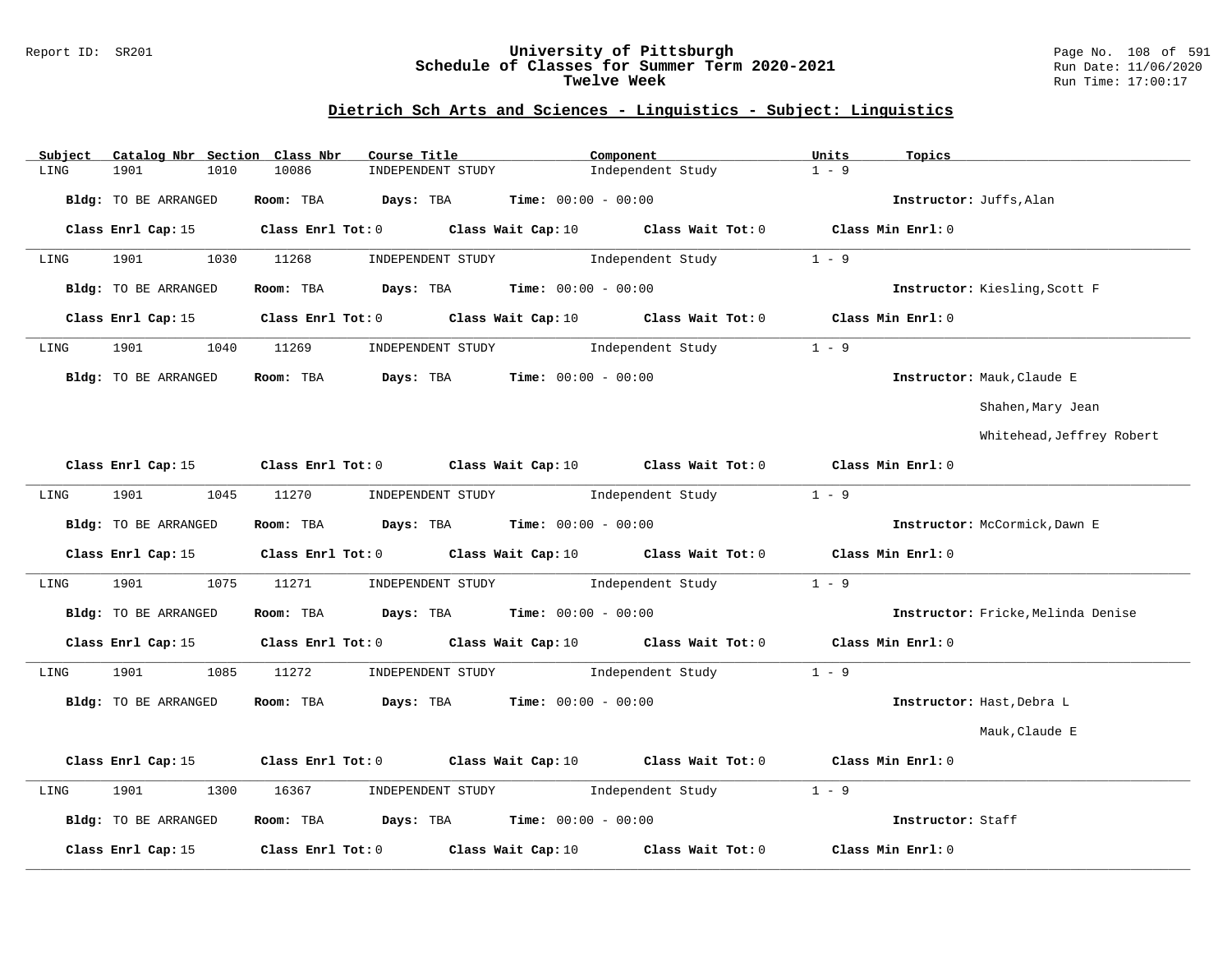| LING | 1901<br>1305                                      | 16373                                  | INDEPENDENT STUDY                                            | Independent Study                                            | $1 - 9$                            |
|------|---------------------------------------------------|----------------------------------------|--------------------------------------------------------------|--------------------------------------------------------------|------------------------------------|
|      | Bldg: TO BE ARRANGED                              | Room: TBA                              | <b>Days:</b> TBA <b>Time:</b> $00:00 - 00:00$                |                                                              | Instructor: Staff                  |
|      |                                                   | Class Enrl Cap: $15$ Class Enrl Tot: 0 |                                                              | Class Wait Cap: $10$ Class Wait Tot: $0$                     | Class Min Enrl: 0                  |
| LING | 1901<br>1310                                      | 16374                                  | INDEPENDENT STUDY                                            | Independent Study                                            | $1 - 9$                            |
|      | Bldg: TO BE ARRANGED                              | Room: TBA<br>Days: TBA                 | $Time: 00:00 - 00:00$                                        |                                                              | Instructor: Staff                  |
|      | Class Enrl Cap: 15                                |                                        |                                                              | Class Enrl Tot: $0$ Class Wait Cap: $10$ Class Wait Tot: $0$ | Class Min Enrl: 0                  |
| LING | 1903   1903                                       | 1020 11252                             | DIRECTED RESEARCH Directed Studies                           |                                                              | $1 - 3$                            |
|      | Bldg: TO BE ARRANGED                              | Room: TBA                              | <b>Days:</b> TBA <b>Time:</b> $00:00 - 00:00$                |                                                              | Instructor: Juffs, Alan            |
|      | Class Enrl Cap: 15<br>Attributes: Capstone Course | $Class$ $Enr1$ $Tot: 0$                |                                                              | Class Wait Cap: 10 Class Wait Tot: 0                         | Class Min Enrl: 0                  |
| LING | 1903<br>1025                                      | 11253                                  | DIRECTED RESEARCH Directed Studies                           |                                                              | $1 - 3$                            |
|      | Bldg: TO BE ARRANGED                              | Room: TBA                              | <b>Days:</b> TBA <b>Time:</b> $00:00 - 00:00$                |                                                              | Instructor: Kiesling, Scott F      |
|      | Class Enrl Cap: 15<br>Attributes: Capstone Course |                                        |                                                              | Class Enrl Tot: $0$ Class Wait Cap: $10$ Class Wait Tot: $0$ | Class Min Enrl: 0                  |
| LING | 1903<br>1035                                      | 11254                                  | DIRECTED RESEARCH                                            | Directed Studies                                             | $1 - 3$                            |
|      | Bldg: TO BE ARRANGED                              | Room: TBA                              | <b>Days:</b> TBA <b>Time:</b> $00:00 - 00:00$                |                                                              | Instructor: Fricke, Melinda Denise |
|      | Class Enrl Cap: 15<br>Attributes: Capstone Course |                                        |                                                              | Class Enrl Tot: $0$ Class Wait Cap: $10$ Class Wait Tot: $0$ | Class Min Enrl: 0                  |
| LING | 1903<br>1040                                      | 11255                                  | DIRECTED RESEARCH                                            | Directed Studies                                             | $1 - 3$                            |
|      | Bldg: TO BE ARRANGED                              | Room: TBA                              | <b>Days:</b> TBA <b>Time:</b> $00:00 - 00:00$                |                                                              | Instructor: McCormick, Dawn E      |
|      | Class Enrl Cap: 15<br>Attributes: Capstone Course |                                        | Class Enrl Tot: 0 Class Wait Cap: 10 Class Wait Tot: 0       |                                                              | Class Min Enrl: 0                  |
| LING | 1903<br>1065                                      | 11256                                  | DIRECTED RESEARCH                                            | Directed Studies                                             | $1 - 3$                            |
|      | Bldg: TO BE ARRANGED                              | Room: TBA                              | <b>Days:</b> TBA <b>Time:</b> $00:00 - 00:00$                |                                                              | Instructor: Han, Na-Rae            |
|      | Class Enrl Cap: 15<br>Attributes: Capstone Course |                                        | Class Enrl Tot: 0 Class Wait Cap: 10                         | Class Wait Tot: 0                                            | Class Min Enrl: 0                  |
| LING | 1903<br>1070                                      |                                        | 11257 DIRECTED RESEARCH Directed Studies                     |                                                              | $1 - 3$                            |
|      | Bldg: TO BE ARRANGED                              | Days: TBA<br>Room: TBA                 | <b>Time:</b> $00:00 - 00:00$                                 |                                                              | Instructor: DeLoge, Alana Nicole   |
|      | Class Enrl Cap: 15<br>Attributes: Capstone Course |                                        | Class Enrl Tot: $0$ Class Wait Cap: $10$ Class Wait Tot: $0$ |                                                              | Class Min Enrl: 0                  |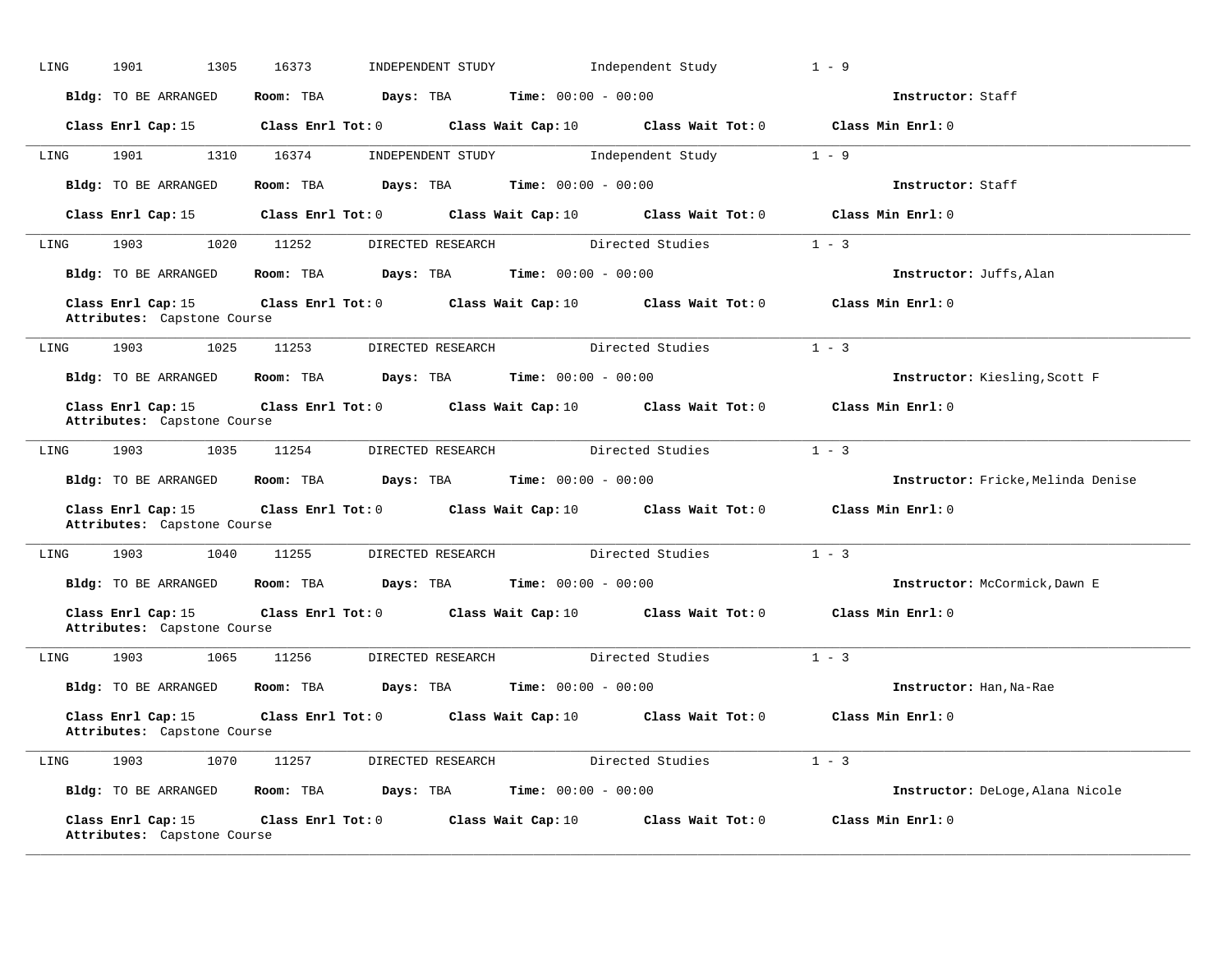#### Report ID: SR201 **University of Pittsburgh** Page No. 110 of 591 **Schedule of Classes for Summer Term 2020-2021** Run Date: 11/06/2020 **Twelve Week Run Time:** 17:00:17

# **Dietrich Sch Arts and Sciences - Linguistics - Subject: Linguistics**

| Catalog Nbr Section Class Nbr<br>Subject | Course Title                                                                                                                   | Component | Units<br>Topics               |
|------------------------------------------|--------------------------------------------------------------------------------------------------------------------------------|-----------|-------------------------------|
| LING<br>2000<br>1020                     | 11239<br>THESIS RES FOR THE MA DEGREE Thesis Research                                                                          |           | $1 - 9$                       |
| Bldg: TO BE ARRANGED                     | Room: TBA<br><b>Days:</b> TBA <b>Time:</b> $00:00 - 00:00$                                                                     |           | Instructor: Juffs, Alan       |
|                                          | Class Enrl Cap: 15 Class Enrl Tot: 0 Class Wait Cap: 0 Class Wait Tot: 0 Class Min Enrl: 0                                     |           |                               |
| 2000 000<br>LING                         | 1025<br>11240<br>THESIS RES FOR THE MA DEGREE Thesis Research                                                                  |           | $1 - 9$                       |
| Bldg: TO BE ARRANGED                     | Room: TBA $Days: TBA$ Time: $00:00 - 00:00$                                                                                    |           | Instructor: Kiesling, Scott F |
| Class Enrl Cap: 15                       | Class Enrl Tot: 0 Class Wait Cap: 0 Class Wait Tot: 0                                                                          |           | Class Min Enrl: 0             |
| 2000<br>1035<br>LING                     | 11241<br>THESIS RES FOR THE MA DEGREE Thesis Research                                                                          |           | $1 - 9$                       |
| Bldg: TO BE ARRANGED                     | Room: TBA $Days:$ TBA $Time: 00:00 - 00:00$                                                                                    |           | Instructor: Mauk, Claude E    |
|                                          | Class Enrl Cap: 15 Class Enrl Tot: 0 Class Wait Cap: 0 Class Wait Tot: 0 Class Min Enrl: 0                                     |           |                               |
| 2000<br>LING                             | 1040 11242<br>THESIS RES FOR THE MA DEGREE Thesis Research                                                                     |           | $1 - 9$                       |
| Bldg: TO BE ARRANGED                     | Room: TBA $Days: TBA$ Time: $00:00 - 00:00$                                                                                    |           | Instructor: McCormick, Dawn E |
| Class Enrl Cap: 15                       | Class Enrl Tot: $0$ Class Wait Cap: $0$ Class Wait Tot: $0$                                                                    |           | Class Min Enrl: 0             |
| 2195<br>LING                             | 1010 10087<br>PRACTICUM ESL TEACHING Practicum                                                                                 |           | $1 - 3$                       |
| Bldg: TO BE ARRANGED                     | Room: TBA $\rule{1em}{0.15mm}$ Days: TBA $\rule{1.5mm}{0.15mm}$ Time: $00:00 - 00:00$                                          |           | Instructor: McCormick, Dawn E |
| Class Enrl Cap: 10                       | Class Enrl Tot: $0$ Class Wait Cap: $0$ Class Wait Tot: $0$                                                                    |           | Class Min Enrl: 0             |
| 2902<br>1020<br>LING                     | 11203<br>DIRECTED STUDY FOR MA STUDENTSDirected Studies                                                                        |           | $1 - 9$                       |
| Bldg: TO BE ARRANGED                     | Room: TBA $Days:$ TBA $Time: 00:00 - 00:00$                                                                                    |           | Instructor: Juffs, Alan       |
|                                          | Class Enrl Cap: 20 $\qquad$ Class Enrl Tot: 0 $\qquad$ Class Wait Cap: 0 $\qquad$ Class Wait Tot: 0 $\qquad$ Class Min Enrl: 0 |           |                               |
| 2902<br>1025<br>LING                     | 11204<br>DIRECTED STUDY FOR MA STUDENTSDirected Studies                                                                        |           | $1 - 9$                       |
| Bldg: TO BE ARRANGED                     | Room: TBA $Days:$ TBA $Time: 00:00 - 00:00$                                                                                    |           | Instructor: Kiesling, Scott F |
|                                          | Class Enrl Cap: 20 Class Enrl Tot: 0 Class Wait Cap: 0 Class Wait Tot: 0                                                       |           | Class Min Enrl: 0             |
| 2902<br>1035<br>LING                     | 11205<br>DIRECTED STUDY FOR MA STUDENTSDirected Studies                                                                        |           | $1 - 9$                       |
| Bldg: TO BE ARRANGED                     | Room: TBA $Days: TBA$ Time: $00:00 - 00:00$                                                                                    |           | Instructor: Mauk, Claude E    |
| Class Enrl Cap: 20                       | Class Enrl Tot: $0$ $Class$ Wait Cap: $0$ $Class$ Wait Tot: $0$                                                                |           | Class Min Enrl: 0             |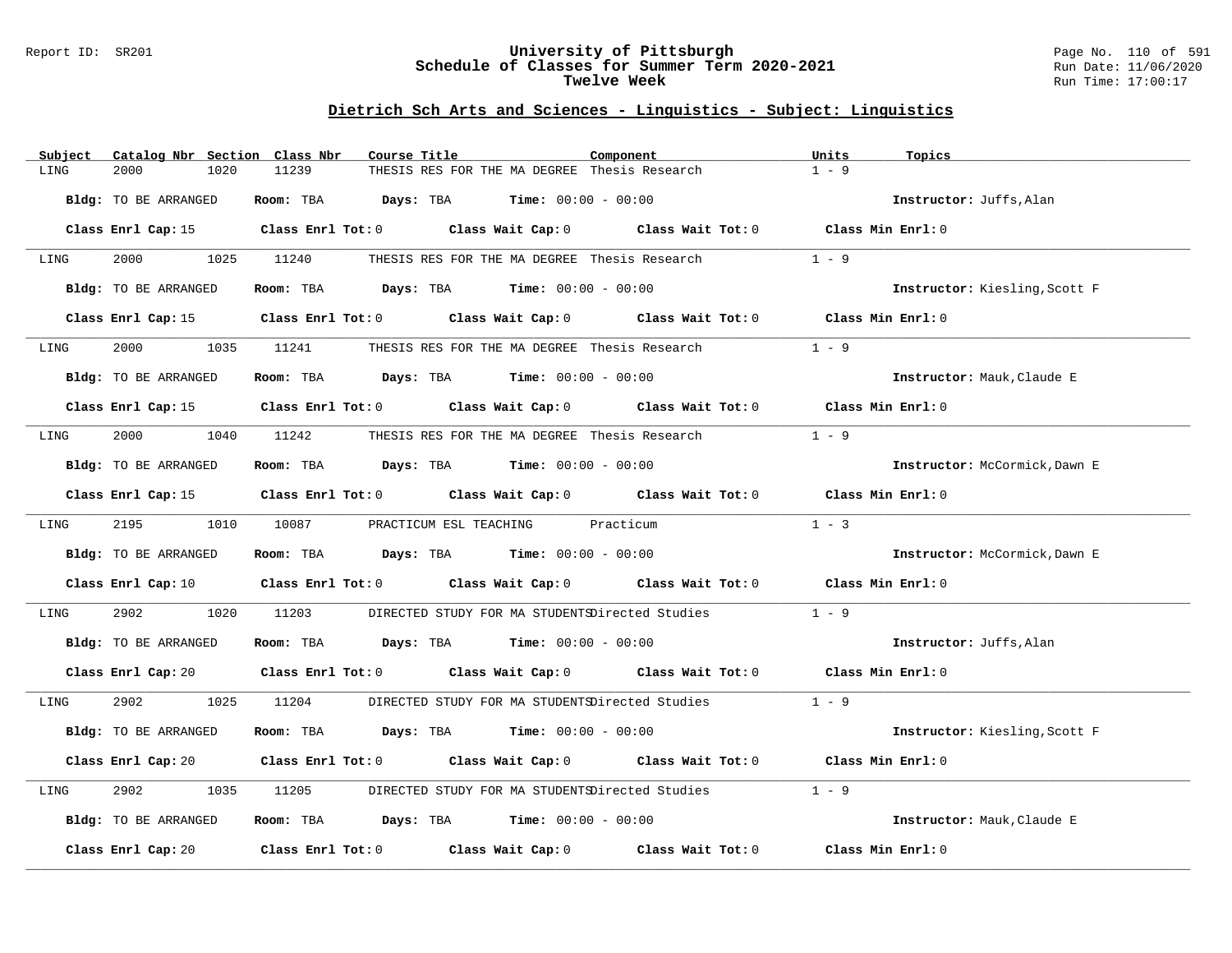| LING | 2902<br>1040         | 11206<br>DIRECTED STUDY FOR MA STUDENTSDirected Studies    |                   | $1 - 9$                               |
|------|----------------------|------------------------------------------------------------|-------------------|---------------------------------------|
|      | Bldg: TO BE ARRANGED | <b>Time:</b> $00:00 - 00:00$<br>Room: TBA<br>Days: TBA     |                   | Instructor: McCormick, Dawn E         |
|      | Class Enrl Cap: 20   | Class Enrl Tot: 0<br>Class Wait Cap: 0 Class Wait Tot: 0   |                   | Class Min Enrl: 0                     |
| LING | 2902<br>1070         | 11207<br>DIRECTED STUDY FOR MA STUDENTSDirected Studies    |                   | $1 - 9$                               |
|      | Bldg: TO BE ARRANGED | Days: TBA<br>$Time: 00:00 - 00:00$<br>Room: TBA            |                   | Instructor: Gooden, Shelome Antonette |
|      |                      |                                                            |                   | Ortega-Llebaria, Marta                |
|      | Class Enrl Cap: 20   | Class Enrl Tot: 0 Class Wait Cap: 0 Class Wait Tot: 0      |                   | Class Min Enrl: 0                     |
| LING | 2990<br>1020         | 11199<br>INDEPNDNT STUDY FOR MA STUDNTSIndependent Study   |                   | $1 - 9$                               |
|      | Bldg: TO BE ARRANGED | <b>Days:</b> TBA <b>Time:</b> $00:00 - 00:00$<br>Room: TBA |                   | Instructor: Juffs, Alan               |
|      | Class Enrl Cap: 15   | Class Enrl Tot: 0<br>Class Wait Cap: 0                     | Class Wait Tot: 0 | Class Min Enrl: 0                     |
| LING | 2990<br>1025         | 11200<br>INDEPNDNT STUDY FOR MA STUDNTSIndependent Study   |                   | $1 - 9$                               |
|      | Bldg: TO BE ARRANGED | Room: TBA<br><b>Days:</b> TBA <b>Time:</b> $00:00 - 00:00$ |                   | Instructor: Kiesling, Scott F         |
|      | Class Enrl Cap: 15   | Class Enrl Tot: 0<br>Class Wait Cap: 0 Class Wait Tot: 0   |                   | Class Min Enrl: 0                     |
| LING | 2990<br>1040         | 11201<br>INDEPNDNT STUDY FOR MA STUDNTSIndependent Study   |                   | $1 - 9$                               |
|      | Bldg: TO BE ARRANGED | <b>Days:</b> TBA <b>Time:</b> $00:00 - 00:00$<br>Room: TBA |                   | Instructor: McCormick, Dawn E         |
|      | Class Enrl Cap: 15   | Class Enrl Tot: 0<br>Class Wait Cap: 0                     | Class Wait Tot: 0 | Class Min Enrl: 0                     |
| LING | 1070<br>2990         | 11202<br>INDEPNDNT STUDY FOR MA STUDNTSIndependent Study   |                   | $1 - 9$                               |
|      | Bldg: TO BE ARRANGED | <b>Days:</b> TBA <b>Time:</b> $00:00 - 00:00$<br>Room: TBA |                   | Instructor: Mauk, Claude E            |
|      | Class Enrl Cap: 15   | Class Enrl Tot: 0<br>Class Wait Cap: 0                     | Class Wait Tot: 0 | Class Min Enrl: 0                     |
| LING | 3000<br>1015         | 11222<br>DISSERTATION RESEARCH FOR PHD Thesis Research     |                   | $1 - 9$                               |
|      | Bldg: TO BE ARRANGED | Room: TBA<br>Davs: TBA<br>$Time: 00:00 - 00:00$            |                   | Instructor: Juffs, Alan               |
|      | Class Enrl Cap: 15   | Class Enrl Tot: 0<br>Class Wait Cap: 0                     | Class Wait Tot: 0 | Class Min Enrl: 0                     |
| LING | 3000<br>1020         | 11223<br>DISSERTATION RESEARCH FOR PHD Thesis Research     |                   | $1 - 9$                               |
|      | Bldg: TO BE ARRANGED | <b>Time:</b> $00:00 - 00:00$<br>Room: TBA<br>Days: TBA     |                   | Instructor: Kiesling, Scott F         |
|      | Class Enrl Cap: 15   | Class Enrl Tot: 0<br>Class Wait Cap: 0                     | Class Wait Tot: 0 | Class Min Enrl: 0                     |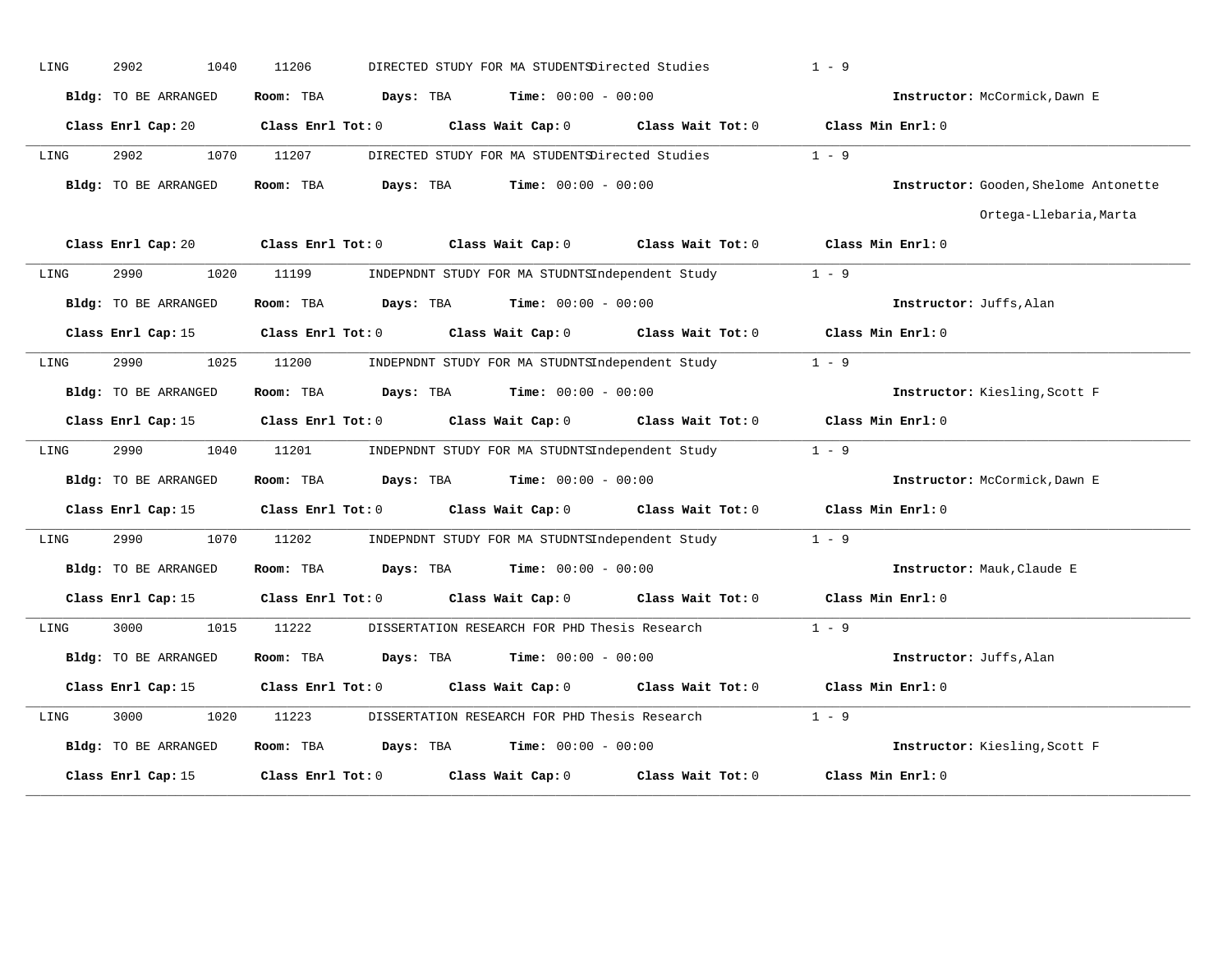#### Report ID: SR201 **University of Pittsburgh** Page No. 112 of 591 **Schedule of Classes for Summer Term 2020-2021** Run Date: 11/06/2020 **Twelve Week Run Time:** 17:00:17

# **Dietrich Sch Arts and Sciences - Linguistics - Subject: Linguistics**

| Catalog Nbr Section Class Nbr<br>Subject | Course Title                                                                               | Component                                       | Units<br>Topics                    |
|------------------------------------------|--------------------------------------------------------------------------------------------|-------------------------------------------------|------------------------------------|
| 3000<br>LING<br>1030                     | 11224<br>DISSERTATION RESEARCH FOR PHD Thesis Research                                     |                                                 | $1 - 9$                            |
| Bldg: TO BE ARRANGED                     | Room: TBA<br>Days: TBA                                                                     | <b>Time:</b> $00:00 - 00:00$                    | Instructor: Kanwit, Matthew H      |
| Class Enrl Cap: 15                       | Class Enrl Tot: $0$ Class Wait Cap: $0$ Class Wait Tot: $0$ Class Min Enrl: $0$            |                                                 |                                    |
| 3000<br>1035<br>LING                     | 11225<br>DISSERTATION RESEARCH FOR PHD Thesis Research                                     |                                                 | $1 - 9$                            |
| Bldg: TO BE ARRANGED                     | Room: TBA<br>$\texttt{Davis:}$ TBA $\texttt{Time:}$ 00:00 - 00:00                          |                                                 | Instructor: Fricke, Melinda Denise |
| Class Enrl Cap: 15                       | Class Enrl Tot: 0 Class Wait Cap: 0 Class Wait Tot: 0                                      |                                                 | Class Min Enrl: 0                  |
| 3000<br>1055<br>LING                     | 11226<br>DISSERTATION RESEARCH FOR PHD Thesis Research                                     |                                                 | $1 - 9$                            |
| Bldg: TO BE ARRANGED                     | Room: TBA $Days:$ TBA $Time: 00:00 - 00:00$                                                |                                                 | Instructor: Ortega-Llebaria, Marta |
|                                          | Class Enrl Cap: 15 Class Enrl Tot: 0 Class Wait Cap: 0 Class Wait Tot: 0 Class Min Enrl: 0 |                                                 |                                    |
| 3099<br>1015<br>LING                     | 11208<br>INDEPENDENT STUDY PHD STUDENT Independent Study                                   |                                                 | $1 - 9$                            |
| Bldg: TO BE ARRANGED                     | Room: TBA $Days: TBA$ Time: $00:00 - 00:00$                                                |                                                 | Instructor: Juffs.Alan             |
| Class Enrl Cap: 15                       | Class Enrl Tot: $0$ Class Wait Cap: $0$ Class Wait Tot: $0$                                |                                                 | Class Min Enrl: 0                  |
| 3099<br>1020<br>LING                     | 11209                                                                                      | INDEPENDENT STUDY PHD STUDENT Independent Study | $1 - 9$                            |
| Bldg: TO BE ARRANGED                     | Room: TBA $Days: TBA$ Time: $00:00 - 00:00$                                                |                                                 | Instructor: Kiesling, Scott F      |
| Class Enrl Cap: 15                       | Class Enrl Tot: 0 Class Wait Cap: 0 Class Wait Tot: 0                                      |                                                 | Class Min Enrl: 0                  |
| 3099<br>1035<br>LING                     | 11211                                                                                      | INDEPENDENT STUDY PHD STUDENT Independent Study | $1 - 9$                            |
| Bldg: TO BE ARRANGED                     | Room: TBA $Days:$ TBA $Time: 00:00 - 00:00$                                                |                                                 | Instructor: McCormick, Dawn E      |
| Class Enrl Cap: 15                       | Class Enrl Tot: 0 Class Wait Cap: 0 Class Wait Tot: 0 Class Min Enrl: 0                    |                                                 |                                    |
| 3099<br>1055<br>LING                     | 11212                                                                                      | INDEPENDENT STUDY PHD STUDENT Independent Study | $1 - 9$                            |
| Bldg: TO BE ARRANGED                     | $\texttt{Davis:}$ TBA $\texttt{Time:}$ 00:00 - 00:00<br>Room: TBA                          |                                                 | Instructor: Staff                  |
| Class Enrl Cap: 15                       | Class Enrl Tot: 0 Class Wait Cap: 0 Class Wait Tot: 0                                      |                                                 | Class Min Enrl: 0                  |
| 3902<br>1015<br>LING                     | 11193<br>DIRCTED STUDY FOR PHD STUDENTSDirected Studies                                    |                                                 | $1 - 9$                            |
| Bldg: TO BE ARRANGED                     | Room: TBA $Days:$ TBA $Time: 00:00 - 00:00$                                                |                                                 | Instructor: Juffs, Alan            |
| Class Enrl Cap: 20                       | Class Enrl Tot: 0 Class Wait Cap: 0                                                        | Class Wait Tot: 0                               | Class Min Enrl: 0                  |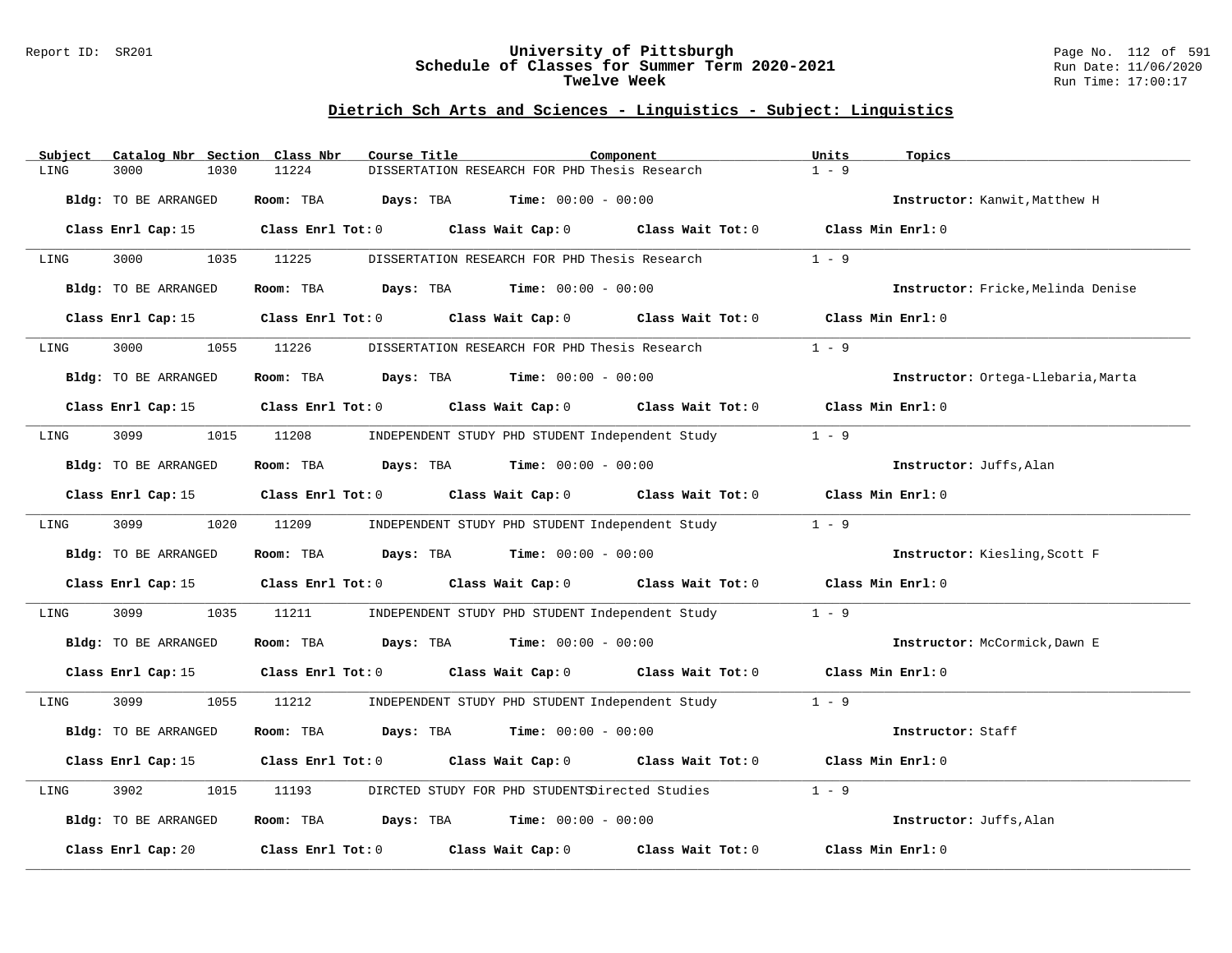| LING | 3902                        | 1020 | 11194               |           | DIRCTED STUDY FOR PHD STUDENTSDirected Studies |                                         | $1 - 9$ |                               |
|------|-----------------------------|------|---------------------|-----------|------------------------------------------------|-----------------------------------------|---------|-------------------------------|
|      | Bldg: TO BE ARRANGED        |      | Room: TBA           | Days: TBA | <b>Time:</b> $00:00 - 00:00$                   |                                         |         | Instructor: Kiesling, Scott F |
|      | Class Enrl Cap: 20          |      | Class Enrl Tot: 0   |           |                                                | Class Wait Cap: $0$ Class Wait Tot: $0$ |         | Class Min Enrl: 0             |
| LING | 3902                        | 1030 | 11195               |           | DIRCTED STUDY FOR PHD STUDENTSDirected Studies |                                         | $1 - 9$ |                               |
|      | Bldg: TO BE ARRANGED        |      | Room: TBA           | Days: TBA | $Time: 00:00 - 00:00$                          |                                         |         | Instructor: Mauk, Claude E    |
|      | Class Enrl Cap: 20          |      | Class Enrl Tot:0    |           |                                                | Class Wait Cap: $0$ Class Wait Tot: $0$ |         | Class Min Enrl: 0             |
| LING | 3902                        | 1035 | 11196               |           | DIRCTED STUDY FOR PHD STUDENTSDirected Studies |                                         | $1 - 9$ |                               |
|      | <b>Bldg:</b> TO BE ARRANGED |      | Room: TBA           | Days: TBA | $Time: 00:00 - 00:00$                          |                                         |         | Instructor: McCormick, Dawn E |
|      | Class Enrl Cap: 20          |      | Class Enrl Tot: $0$ |           |                                                | Class Wait Cap: $0$ Class Wait Tot: $0$ |         | Class Min Enrl: 0             |
| LING | 3902                        | 1055 | 11197               |           | DIRCTED STUDY FOR PHD STUDENTSDirected Studies |                                         | $1 - 9$ |                               |
|      | <b>Bldg:</b> TO BE ARRANGED |      | Room: TBA           | Days: TBA | <b>Time:</b> $00:00 - 00:00$                   |                                         |         | Instructor: Staff             |
|      | Class Enrl Cap: 20          |      | Class Enrl Tot: $0$ |           | Class Wait Cap: 0                              | Class Wait Tot: 0                       |         | Class Min Enrl: 0             |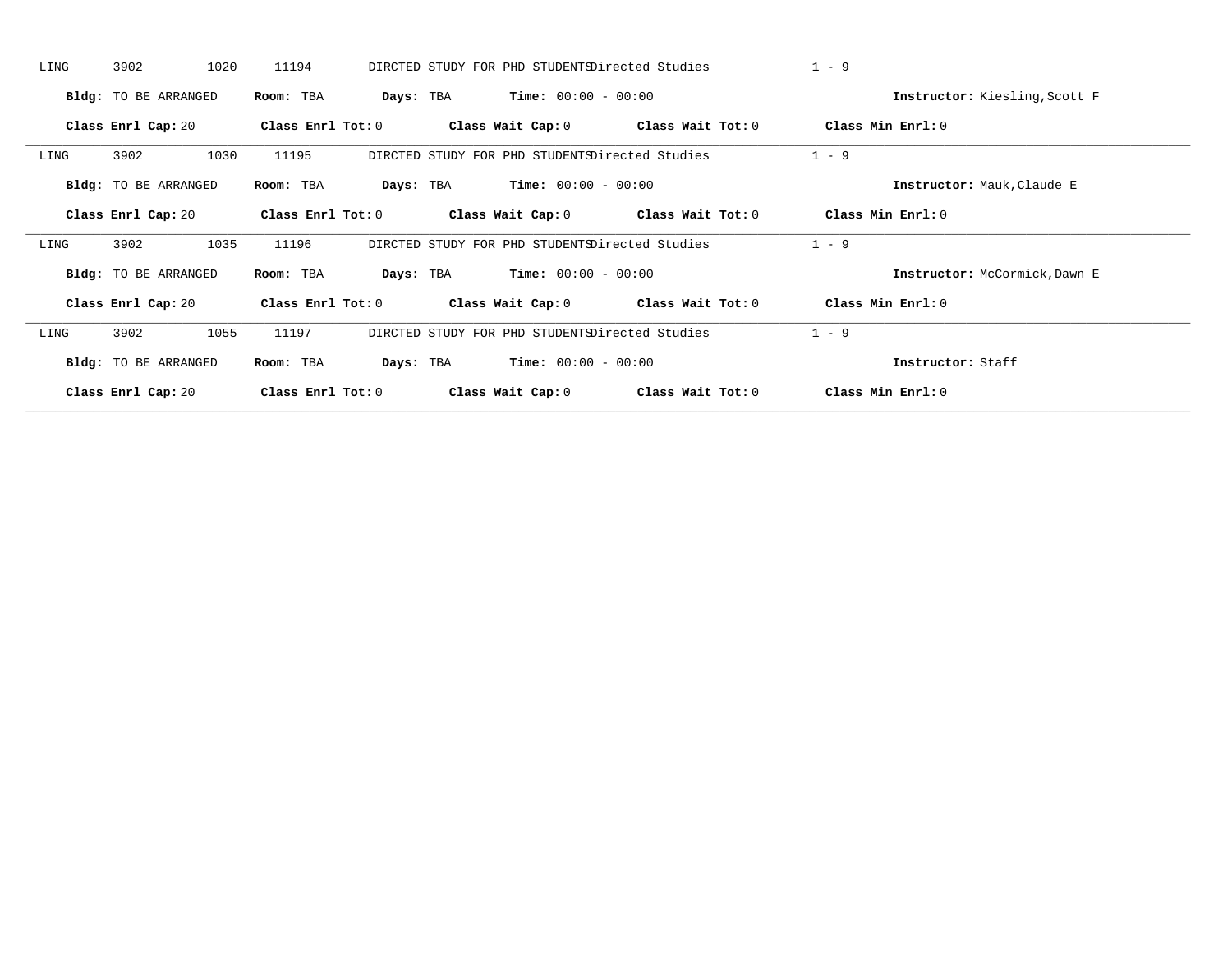# Report ID: SR201 **University of Pittsburgh University of Pittsburgh** Page No. 114 of 591 Page No. 114 of 591 **Schedule of Classes for Summer Term 2020-2021** Run Date: 11/06/2020 Schedule of Classes for Summer Term 2020-2021<br>Twelve Week

### **Dietrich Sch Arts and Sciences - Math - Subject: Mathematics**

| Subject   |                       |      | Catalog Nbr Section Class Nbr                                                                                                 | Course Title             | Component                                                                                                                                                                                                                                                                                                                                                                                          | Units<br>Topics                                                                                                                                                  |
|-----------|-----------------------|------|-------------------------------------------------------------------------------------------------------------------------------|--------------------------|----------------------------------------------------------------------------------------------------------------------------------------------------------------------------------------------------------------------------------------------------------------------------------------------------------------------------------------------------------------------------------------------------|------------------------------------------------------------------------------------------------------------------------------------------------------------------|
| MATH      | 0031                  | 1025 | 10398                                                                                                                         | ALGEBRA                  | Lecture                                                                                                                                                                                                                                                                                                                                                                                            | 3                                                                                                                                                                |
| Bldg: TBA |                       |      | Room: TBA                                                                                                                     | Days: TuTh               | <b>Time:</b> $09:00 - 10:45$                                                                                                                                                                                                                                                                                                                                                                       | Instructor: Bennett, Jordan Scott                                                                                                                                |
|           |                       |      |                                                                                                                               |                          |                                                                                                                                                                                                                                                                                                                                                                                                    | Tsepelev, Vladimir                                                                                                                                               |
|           | Class Enrl Cap: 25    |      | Class Enrl Tot: 0<br>Attributes: DSAS Algebra General Ed. Requirement<br>Room Characteristics: PeopleSoft - Scheduled (PS)(1) |                          | Class Wait Cap: 20<br>Class Wait Tot: 0                                                                                                                                                                                                                                                                                                                                                            | Class Min Enrl: 0                                                                                                                                                |
| MATH      | 0031                  | 1030 | 10399                                                                                                                         | ALGEBRA                  | Recitation                                                                                                                                                                                                                                                                                                                                                                                         | $\mathbf{3}$                                                                                                                                                     |
|           | Bldg: WEB Based Class |      | Room: TBA                                                                                                                     | Days: TuTh               | Time: $08:00 - 08:50$                                                                                                                                                                                                                                                                                                                                                                              | Instructor: Tsepelev, Vladimir                                                                                                                                   |
|           | Class Enrl Cap: 25    |      | Class Enrl Tot: 0<br>Room Characteristics: PeopleSoft - Scheduled (PS)(1)                                                     |                          | Class Wait Cap: 20<br>Class Wait Tot: 0                                                                                                                                                                                                                                                                                                                                                            | Class Min Enrl: 0                                                                                                                                                |
| MATH      | 0120                  | 1040 | 10089                                                                                                                         | <b>BUSINESS CALCULUS</b> | <b></b> >>>>The planned operational modality for this class is REMOTE. For more information please visit <a<br>href="http://www.provost.pitt.edu/students/student-success-flexpitt/flex-pitt-quarded-risk-posture-all-students-remote"<br/>target="_blank"&gt;http://www.provost.pitt.edu/students/student-success-flexpitt/flex-pitt-guarded-risk-posture-all-students-remote/<br/>Lecture</a<br> | $\overline{4}$                                                                                                                                                   |
| Bldg: TBA |                       |      | Room: TBA                                                                                                                     | Days: MWF                | <b>Time:</b> $18:50 - 19:50$                                                                                                                                                                                                                                                                                                                                                                       | Instructor: Harrell, Dexter                                                                                                                                      |
|           |                       |      |                                                                                                                               |                          |                                                                                                                                                                                                                                                                                                                                                                                                    | Guo, Jing                                                                                                                                                        |
|           | Class Enrl Cap: 25    |      | Class Enrl Tot: $0$<br>Room Characteristics: PeopleSoft - Scheduled (PS)(1)                                                   |                          | Class Wait Cap: 20<br>Class Wait Tot: 0                                                                                                                                                                                                                                                                                                                                                            | Class Min Enrl: 0<br>Attributes: DSAS Algebra General Ed. Requirement, DSAS Quant.-Formal Reason General Ed. Requirement, SCI Quantitative: Mathematics GE. Req. |
| MATH      | 0120                  | 1045 | 10364                                                                                                                         | BUSINESS CALCULUS        | Recitation                                                                                                                                                                                                                                                                                                                                                                                         | 4                                                                                                                                                                |
|           | Bldg: WEB Based Class |      | Room: TBA                                                                                                                     | Days: MWF                | <b>Time:</b> $18:00 - 18:40$                                                                                                                                                                                                                                                                                                                                                                       | Instructor: Guo, Jing                                                                                                                                            |
|           | Class Enrl Cap: 25    |      | Class Enrl Tot: 0<br>Room Characteristics: PeopleSoft - Scheduled (PS)(1)                                                     |                          | Class Wait Cap: 20<br>Class Wait Tot: 0                                                                                                                                                                                                                                                                                                                                                            | Class Min Enrl: 0                                                                                                                                                |
|           |                       |      |                                                                                                                               |                          | <b></b> The planned operational modality for this class is REMOTE. For more information please visit <a<br>href="http://www.provost.pitt.edu/students/student-success-flexpitt/flex-pitt-quarded-risk-posture-all-students-remote"</a<br>                                                                                                                                                          |                                                                                                                                                                  |

target="\_blank">http://www.provost.pitt.edu/students/student-success-flexpitt/flex-pitt-guarded-risk-posture-all-students-remote/</a>

**\_\_\_\_\_\_\_\_\_\_\_\_\_\_\_\_\_\_\_\_\_\_\_\_\_\_\_\_\_\_\_\_\_\_\_\_\_\_\_\_\_\_\_\_\_\_\_\_\_\_\_\_\_\_\_\_\_\_\_\_\_\_\_\_\_\_\_\_\_\_\_\_\_\_\_\_\_\_\_\_\_\_\_\_\_\_\_\_\_\_\_\_\_\_\_\_\_\_\_\_\_\_\_\_\_\_\_\_\_\_\_\_\_\_\_\_\_\_\_\_\_\_\_\_\_\_\_\_\_\_\_\_\_\_\_\_\_\_\_\_\_\_\_\_\_\_\_\_\_\_\_\_\_\_\_\_**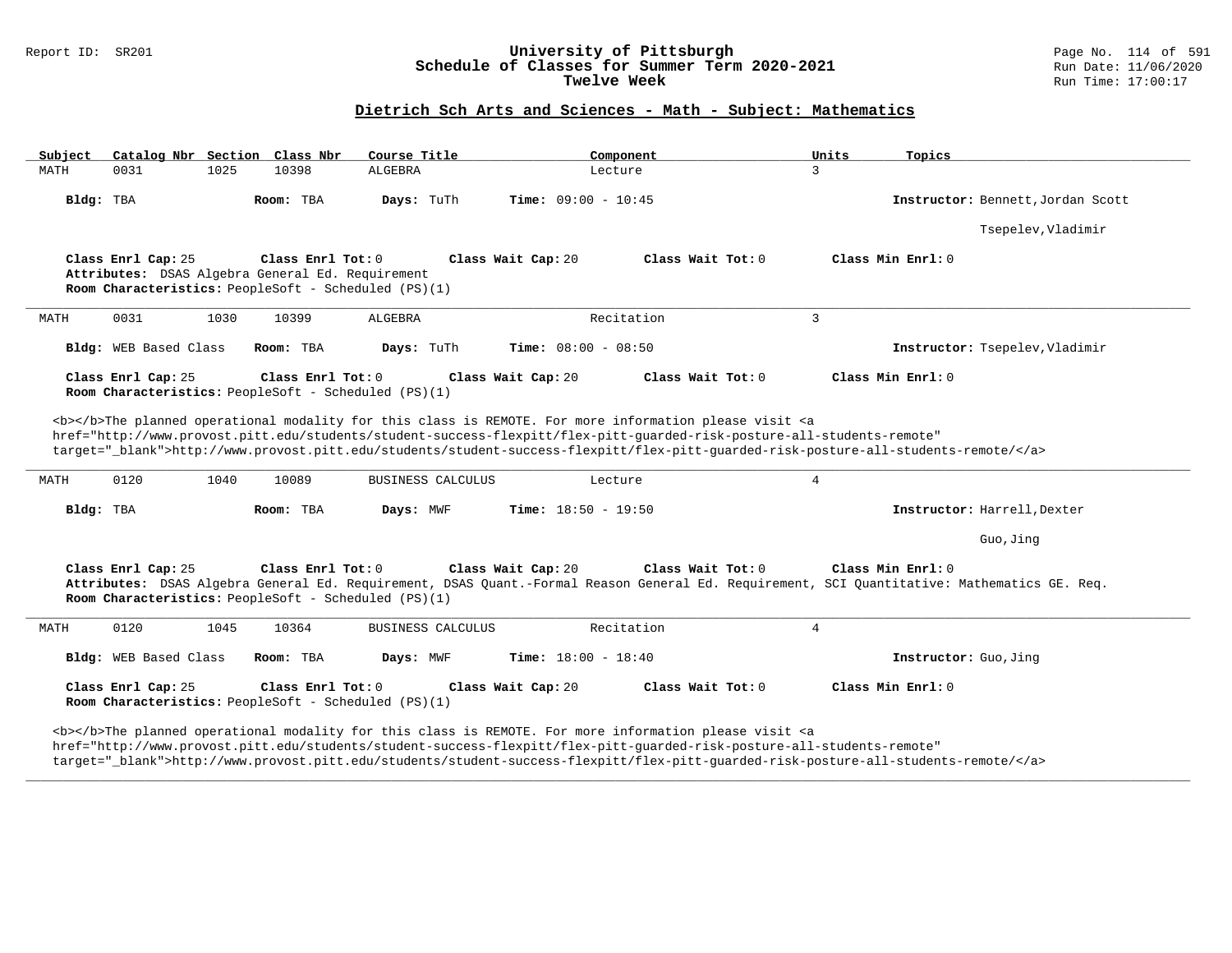# Report ID: SR201 **1988 Manusia Construment Bandwin Construment Construment Page No. 115 of 591** Page No. 115 of 591<br>**Schedule of Classes for Summer Term 2020-2021** Run Date: 11/06/2020 Schedule of Classes for Summer Term 2020-2021<br>Twelve Week

#### **Dietrich Sch Arts and Sciences - Math - Subject: Mathematics**

| Subject | Catalog Nbr Section Class Nbr                                              |      |                   | Course Title |                                          | Component                                                                                                                                                                                                                                                                                                                                                                          | Units             | Topics                                                                                                                                      |
|---------|----------------------------------------------------------------------------|------|-------------------|--------------|------------------------------------------|------------------------------------------------------------------------------------------------------------------------------------------------------------------------------------------------------------------------------------------------------------------------------------------------------------------------------------------------------------------------------------|-------------------|---------------------------------------------------------------------------------------------------------------------------------------------|
| MATH    | 0220                                                                       | 1025 | 10564             |              | ANALYTC GEOMETRY & CALCULUS 1 Lecture    |                                                                                                                                                                                                                                                                                                                                                                                    | $\overline{4}$    |                                                                                                                                             |
|         | Bldg: TBA                                                                  |      | Room: TBA         | Days: MWF    | Time: $08:30 - 09:30$                    |                                                                                                                                                                                                                                                                                                                                                                                    |                   | Instructor: Bennett, Jordan Scott                                                                                                           |
|         |                                                                            |      |                   |              |                                          |                                                                                                                                                                                                                                                                                                                                                                                    |                   | Guo, Jinq                                                                                                                                   |
|         | Class Enrl Cap: 25<br>Room Characteristics: PeopleSoft - Scheduled (PS)(1) |      | Class Enrl Tot: 0 |              | Class Wait Cap: 20                       | Class Wait Tot: 0                                                                                                                                                                                                                                                                                                                                                                  | Class Min Enrl: 0 | Attributes: DSAS Algebra General Ed. Requirement, DSAS Quant.-Formal Reason General Ed. Requirement, SCI Quantitative: Mathematics GE. Req. |
| MATH    | 0220                                                                       | 1030 | 10565             |              | ANALYTC GEOMETRY & CALCULUS 1 Recitation |                                                                                                                                                                                                                                                                                                                                                                                    | $\overline{4}$    |                                                                                                                                             |
|         | Bldg: WEB Based Class                                                      |      | Room: TBA         | Days: Th     | <b>Time:</b> $08:30 - 09:30$             |                                                                                                                                                                                                                                                                                                                                                                                    |                   | Instructor: Guo, Jing                                                                                                                       |
|         | Bldg: WEB Based Class                                                      |      | Room: TBA         | Days: Tu     | <b>Time:</b> $08:30 - 09:30$             |                                                                                                                                                                                                                                                                                                                                                                                    |                   | Instructor: Guo, Jing                                                                                                                       |
|         | Class Enrl Cap: 25<br>Room Characteristics: PeopleSoft - Scheduled (PS)(1) |      | Class Enrl Tot: 0 |              | Class Wait Cap: 20                       | Class Wait Tot: 0                                                                                                                                                                                                                                                                                                                                                                  | Class Min Enrl: 0 |                                                                                                                                             |
| MATH    | 0230                                                                       | 1015 | 10344             |              | ANALYTC GEOMETRY & CALCULUS 2 Lecture    | <b></b> The planned operational modality for this class is REMOTE. For more information please visit <a<br>href="http://www.provost.pitt.edu/students/student-success-flexpitt/flex-pitt-guarded-risk-posture-all-students-remote"<br/>target="_blank"&gt;http://www.provost.pitt.edu/students/student-success-flexpitt/flex-pitt-quarded-risk-posture-all-students-remote/</a<br> | $\overline{4}$    |                                                                                                                                             |
|         | Bldg: TBA                                                                  |      | Room: TBA         | Days: MWF    | <b>Time:</b> $18:00 - 18:55$             |                                                                                                                                                                                                                                                                                                                                                                                    |                   | Instructor: Gaona, Tyler Anthony                                                                                                            |
|         |                                                                            |      |                   |              |                                          |                                                                                                                                                                                                                                                                                                                                                                                    |                   | Nanayakkara, Thesath Chalaka                                                                                                                |
|         | Class Enrl Cap: 30<br>Room Characteristics: PeopleSoft - Scheduled (PS)(1) |      | Class Enrl Tot: 0 |              | Class Wait Cap: 20                       | Class Wait Tot: 0                                                                                                                                                                                                                                                                                                                                                                  | Class Min Enrl: 0 | Attributes: DSAS Algebra General Ed. Requirement, DSAS Quant.-Formal Reason General Ed. Requirement, SCI Quantitative: Mathematics GE. Req. |
| MATH    | 0230                                                                       | 1020 | 10362             |              | ANALYTC GEOMETRY & CALCULUS 2 Recitation |                                                                                                                                                                                                                                                                                                                                                                                    | $\overline{4}$    |                                                                                                                                             |
|         | Bldg: WEB Based Class                                                      |      | Room: TBA         | Days: Th     | <b>Time:</b> $18:00 - 19:00$             |                                                                                                                                                                                                                                                                                                                                                                                    |                   | Instructor: Nanayakkara, Thesath Chalaka                                                                                                    |
|         | Bldg: WEB Based Class                                                      |      | Room: TBA         | Days: Tu     | <b>Time:</b> $18:00 - 19:00$             |                                                                                                                                                                                                                                                                                                                                                                                    |                   | Instructor: Nanayakkara, Thesath Chalaka                                                                                                    |
|         |                                                                            |      |                   |              |                                          |                                                                                                                                                                                                                                                                                                                                                                                    |                   |                                                                                                                                             |
|         | Class Enrl Cap: 30<br>Room Characteristics: PeopleSoft - Scheduled (PS)(1) |      | Class Enrl Tot: 0 |              | Class Wait Cap: 20                       | Class Wait Tot: 0                                                                                                                                                                                                                                                                                                                                                                  | Class Min Enrl: 0 |                                                                                                                                             |

href="http://www.provost.pitt.edu/students/student-success-flexpitt/flex-pitt-guarded-risk-posture-all-students-remote"

target="\_blank">http://www.provost.pitt.edu/students/student-success-flexpitt/flex-pitt-guarded-risk-posture-all-students-remote/</a>

**\_\_\_\_\_\_\_\_\_\_\_\_\_\_\_\_\_\_\_\_\_\_\_\_\_\_\_\_\_\_\_\_\_\_\_\_\_\_\_\_\_\_\_\_\_\_\_\_\_\_\_\_\_\_\_\_\_\_\_\_\_\_\_\_\_\_\_\_\_\_\_\_\_\_\_\_\_\_\_\_\_\_\_\_\_\_\_\_\_\_\_\_\_\_\_\_\_\_\_\_\_\_\_\_\_\_\_\_\_\_\_\_\_\_\_\_\_\_\_\_\_\_\_\_\_\_\_\_\_\_\_\_\_\_\_\_\_\_\_\_\_\_\_\_\_\_\_\_\_\_\_\_\_\_\_\_**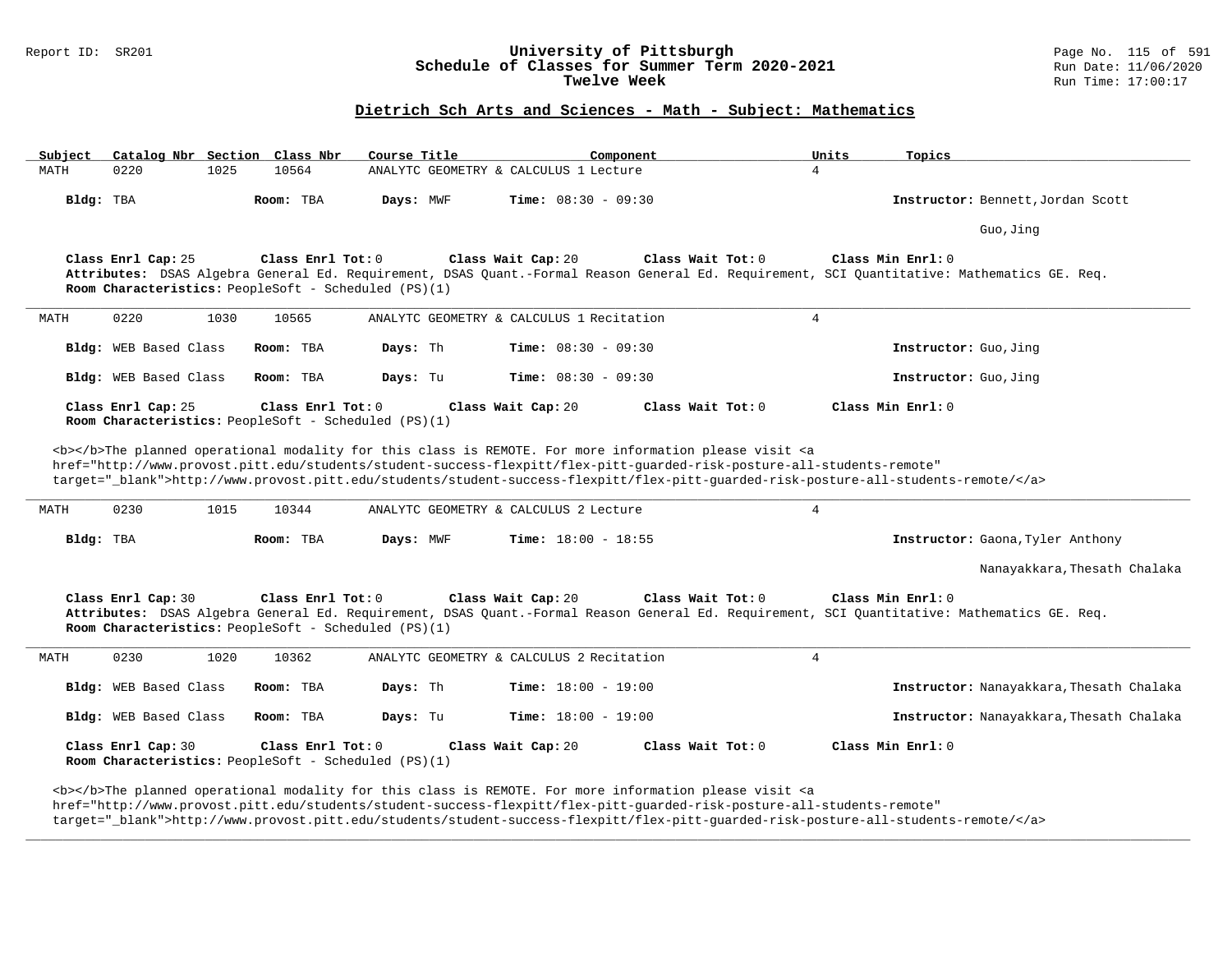#### Report ID: SR201 **University of Pittsburgh** Page No. 116 of 591 **Schedule of Classes for Summer Term 2020-2021** Run Date: 11/06/2020 **Twelve Week Run Time:** 17:00:17

# **Dietrich Sch Arts and Sciences - Math - Subject: Mathematics**

| Subject   |                       |      | Catalog Nbr Section Class Nbr                                                                                                     | Course Title                                         | Component                                                                                                                                                                                                                                                                                                                                                                          | Units          | Topics                                                                                                                                                           |
|-----------|-----------------------|------|-----------------------------------------------------------------------------------------------------------------------------------|------------------------------------------------------|------------------------------------------------------------------------------------------------------------------------------------------------------------------------------------------------------------------------------------------------------------------------------------------------------------------------------------------------------------------------------------|----------------|------------------------------------------------------------------------------------------------------------------------------------------------------------------|
| MATH      | 0240                  | 1010 | 10088                                                                                                                             |                                                      | ANALYTC GEOMETRY & CALCULUS 3 Lecture                                                                                                                                                                                                                                                                                                                                              | $\overline{4}$ |                                                                                                                                                                  |
| Bldg: TBA |                       |      | Room: TBA                                                                                                                         | Days: MWF                                            | <b>Time:</b> $19:00 - 20:00$                                                                                                                                                                                                                                                                                                                                                       |                | Instructor: Zytoon, Ahmed Mefleh Mahmmud                                                                                                                         |
|           |                       |      |                                                                                                                                   |                                                      |                                                                                                                                                                                                                                                                                                                                                                                    |                | Nanayakkara, Thesath Chalaka                                                                                                                                     |
|           | Class Enrl Cap: 25    |      | Class Enrl Tot: 0                                                                                                                 | Room Characteristics: PeopleSoft - Scheduled (PS)(1) | Class Wait Cap: 20<br>Class Wait Tot: 0                                                                                                                                                                                                                                                                                                                                            |                | Class Min Enrl: 0<br>Attributes: DSAS Algebra General Ed. Requirement, DSAS Quant.-Formal Reason General Ed. Requirement, SCI Quantitative: Mathematics GE. Req. |
| MATH      | 0240                  | 1015 | 10363                                                                                                                             |                                                      | ANALYTC GEOMETRY & CALCULUS 3 Recitation                                                                                                                                                                                                                                                                                                                                           | $\overline{4}$ |                                                                                                                                                                  |
|           | Bldg: WEB Based Class |      | Room: TBA                                                                                                                         | Days: MWF                                            | <b>Time:</b> $18:00 - 18:40$                                                                                                                                                                                                                                                                                                                                                       |                | Instructor: Nanayakkara, Thesath Chalaka                                                                                                                         |
|           | Class Enrl Cap: 25    |      | Class Enrl Tot: 0<br>Room Characteristics: PeopleSoft - Scheduled (PS)(1)                                                         |                                                      | Class Wait Cap: 20<br>Class Wait $Tot: 0$                                                                                                                                                                                                                                                                                                                                          |                | Class Min Enrl: 0                                                                                                                                                |
|           |                       |      |                                                                                                                                   |                                                      | <b></b> The planned operational modality for this class is REMOTE. For more information please visit <a<br>href="http://www.provost.pitt.edu/students/student-success-flexpitt/flex-pitt-quarded-risk-posture-all-students-remote"<br/>target="_blank"&gt;http://www.provost.pitt.edu/students/student-success-flexpitt/flex-pitt-guarded-risk-posture-all-students-remote/</a<br> |                |                                                                                                                                                                  |
| MATH      | 0280                  | 1020 | 11183                                                                                                                             |                                                      | INTRO TO MATRICES & LINEAR ALGLecture                                                                                                                                                                                                                                                                                                                                              | $\overline{3}$ |                                                                                                                                                                  |
| Bldg: TBA |                       |      | Room: TBA                                                                                                                         | Days: MWF                                            | Time: $11:00 - 12:00$                                                                                                                                                                                                                                                                                                                                                              |                | Instructor: Gaona, Tyler Anthony                                                                                                                                 |
|           | Class Enrl Cap: 33    |      | Class Enrl Tot: 0<br>Attributes: SCI Ouantitative: Mathematics GE. Req.<br>Room Characteristics: PeopleSoft - Scheduled (PS)(1)   |                                                      | Class Wait Cap: 20<br>Class Wait Tot: 0                                                                                                                                                                                                                                                                                                                                            |                | Class Min Enrl: 0                                                                                                                                                |
| MATH      | 0290                  | 1020 | 11182                                                                                                                             | DIFFERENTIAL EQUATIONS                               | Lecture                                                                                                                                                                                                                                                                                                                                                                            | 3              |                                                                                                                                                                  |
| Bldg: TBA |                       |      | Room: TBA                                                                                                                         | Days: TuTh                                           | Time: $10:30 - 12:15$                                                                                                                                                                                                                                                                                                                                                              |                | Instructor: Palkar, Grishma Gurudas                                                                                                                              |
|           | Class Enrl Cap: 31    |      | Class Enrl Tot: $0$<br>Attributes: SCI Quantitative: Mathematics GE. Req.<br>Room Characteristics: PeopleSoft - Scheduled (PS)(1) |                                                      | Class Wait Cap: 20<br>Class Wait Tot: 0                                                                                                                                                                                                                                                                                                                                            |                | Class Min Enrl: 0                                                                                                                                                |
| MATH      | 0290                  | 1040 | 15587                                                                                                                             | DIFFERENTIAL EQUATIONS                               | Lecture                                                                                                                                                                                                                                                                                                                                                                            | $\overline{3}$ |                                                                                                                                                                  |
| Bldg: TBA |                       |      | Room: TBA                                                                                                                         | Days: TuTh                                           | Time: $18:00 - 19:45$                                                                                                                                                                                                                                                                                                                                                              |                | Instructor: Zytoon, Ahmed Mefleh Mahmmud                                                                                                                         |
|           | Class Enrl Cap: 30    |      | Class Enrl Tot: $0$<br>Attributes: SCI Ouantitative: Mathematics GE. Req.<br>Room Characteristics: PeopleSoft - Scheduled (PS)(1) |                                                      | Class Wait Tot: 0<br>Class Wait Cap: 20                                                                                                                                                                                                                                                                                                                                            |                | Class Min Enrl: 0                                                                                                                                                |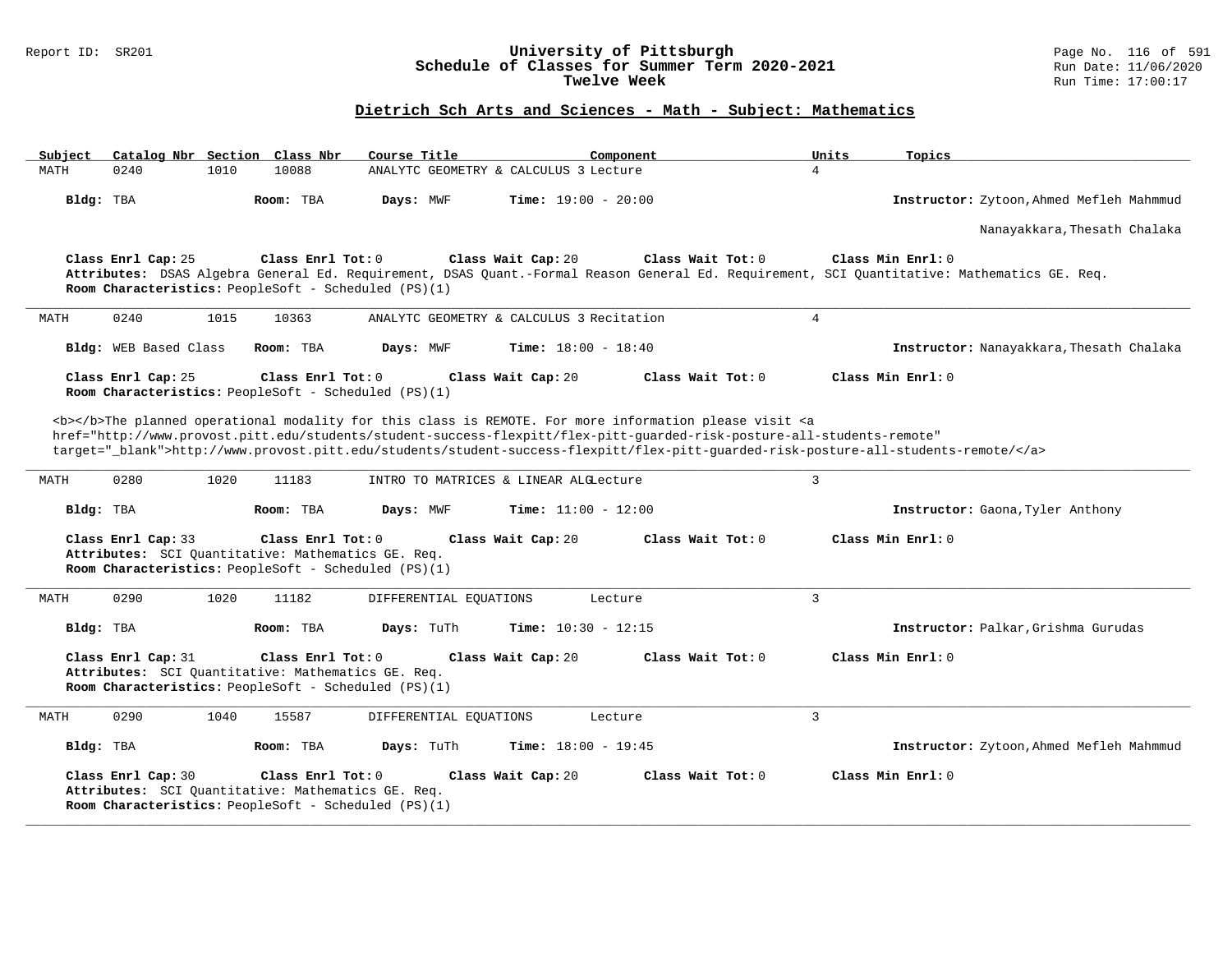#### Report ID: SR201 **University of Pittsburgh** Page No. 117 of 591 **Schedule of Classes for Summer Term 2020-2021** Run Date: 11/06/2020 **Twelve Week Run Time:** 17:00:17

### **Dietrich Sch Arts and Sciences - Math - Subject: Mathematics**

| Subject   | Catalog Nbr Section Class Nbr |      |                   | Course Title                                                |                              | Component                                                                                             | Units    | Topics                      |
|-----------|-------------------------------|------|-------------------|-------------------------------------------------------------|------------------------------|-------------------------------------------------------------------------------------------------------|----------|-----------------------------|
| MATH      | 0400                          | 1010 | 10420             | FINITE MATHEMATICS                                          |                              | Lecture                                                                                               | 3        |                             |
| Bldg: TBA |                               |      | Room: TBA         | Days: MW                                                    | <b>Time:</b> $18:00 - 19:45$ |                                                                                                       |          | Instructor: Esmayli, Behnam |
|           | Class Enrl Cap: 25            |      | Class Enrl Tot: 0 |                                                             | Class Wait Cap: 20           | Class Wait Tot: 0                                                                                     |          | Class Min Enrl: 0           |
|           |                               |      |                   |                                                             |                              | Attributes: DSAS Quant.-Formal Reason General Ed. Requirement, SCI Quantitative: Mathematics GE. Req. |          |                             |
|           |                               |      |                   | <b>Room Characteristics:</b> PeopleSoft - Scheduled (PS)(1) |                              |                                                                                                       |          |                             |
| MATH      | 2000                          | 1050 | 14269             | THESIS MS                                                   |                              | Thesis Research                                                                                       | $1 - 15$ |                             |
|           | Bldg: TO BE ARRANGED          |      | Room: TBA         | Days: TBA                                                   | <b>Time:</b> $00:00 - 00:00$ |                                                                                                       |          | Instructor: Hajlasz, Piotr  |
|           | Class Enrl Cap: 15            |      | Class Enrl Tot: 0 |                                                             | Class Wait Cap: 0            | Class Wait Tot: 0                                                                                     |          | Class Min Enrl: $0$         |
| MATH      | 3900                          | 1010 | 10529             | INTERNSHIP                                                  |                              | Internship                                                                                            | $1 - 9$  |                             |
|           | Bldg: TO BE ARRANGED          |      | Room: TBA         | Days: TBA                                                   | <b>Time:</b> $00:00 - 00:00$ |                                                                                                       |          | Instructor: Hajlasz, Piotr  |
|           | Class Enrl Cap: 10            |      | Class Enrl Tot: 0 |                                                             | Class Wait Cap: 0            | Class Wait Tot: 0                                                                                     |          | Class Min Enrl: 0           |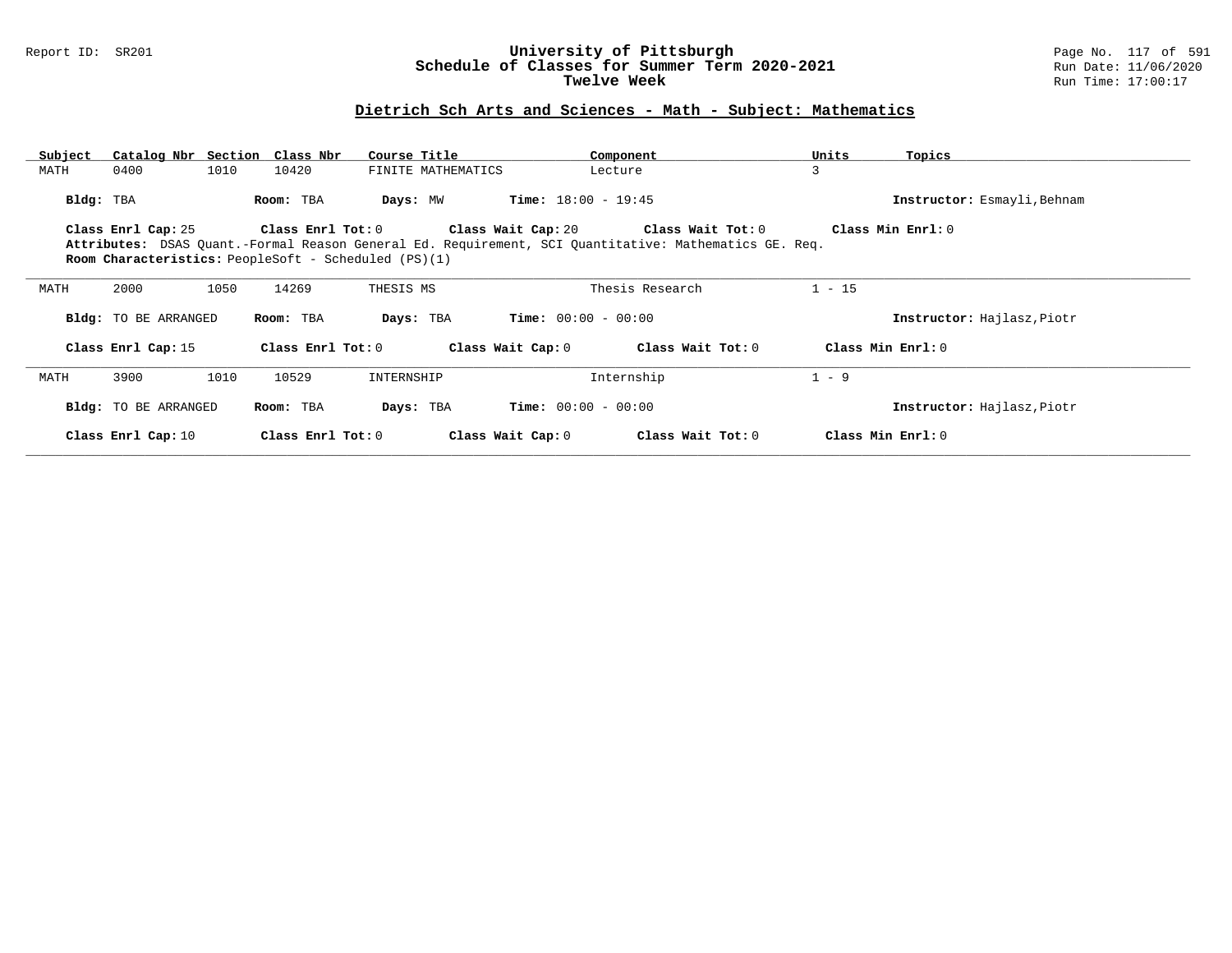#### Report ID: SR201 **University of Pittsburgh** Page No. 118 of 591 **Schedule of Classes for Summer Term 2020-2021** Run Date: 11/06/2020 **Twelve Week Run Time:** 17:00:17

# **Dietrich Sch Arts and Sciences - Music - Subject: Music**

| Catalog Nbr Section Class Nbr<br>Subject   | Course Title                                                                       | Component                                                                                          | Units<br>Topics   |
|--------------------------------------------|------------------------------------------------------------------------------------|----------------------------------------------------------------------------------------------------|-------------------|
| 1250<br>MUSIC<br>1903                      | 18464                                                                              | SPECIAL TOPICS-DIRCTED RSRCH Directed Studies                                                      | $1 - 3$           |
| Bldg: TO BE ARRANGED                       | Room: TBA                                                                          | <b>Days:</b> TBA <b>Time:</b> $00:00 - 00:00$                                                      | Instructor: Staff |
|                                            |                                                                                    | Class Enrl Cap: 35 Class Enrl Tot: 0 Class Wait Cap: 20 Class Wait Tot: 0 Class Min Enrl: 0        |                   |
| 1010<br>2000<br>MUSIC                      | 10090<br>MA THESIS                                                                 | Thesis Research                                                                                    | 3                 |
| Bldg: WEB Based Class                      | Room: TBA $Days:$ TBA $Time: 00:00 - 00:00$                                        |                                                                                                    | Instructor: Staff |
| Class Enrl Cap: 25                         |                                                                                    | Class Enrl Tot: 0 $\qquad$ Class Wait Cap: 0 $\qquad$ Class Wait Tot: 0 $\qquad$ Class Min Enrl: 0 |                   |
| 2990<br>1010<br>MUSIC                      | 10449<br>INDEPENDENT STUDY                                                         | Independent Study                                                                                  | $1 - 9$           |
| Bldg: WEB Based Class<br>Class Enrl Cap: 5 | Room: TBA $Days:$ TBA $Time: 00:00 - 00:00$<br>Class Enrl Tot: 0 Class Wait Cap: 0 | Class Wait Tot: $0$ Class Min Enrl: $0$                                                            | Instructor:       |
| 1010<br>MUSIC<br>3000                      | 10091                                                                              | PHD DISSERTATION Thesis Research                                                                   | $1 - 9$           |
| Bldg: WEB Based Class                      | Room: TBA                                                                          | <b>Days:</b> TBA <b>Time:</b> $00:00 - 00:00$                                                      | Instructor: Staff |
|                                            |                                                                                    | Class Enrl Cap: 25 Class Enrl Tot: 0 Class Wait Cap: 0 Class Wait Tot: 0 Class Min Enrl: 0         |                   |
| 1010<br>3902<br>MUSIC                      | 10092                                                                              | DIRECTED STUDY FOR PHD STUDENTDirected Studies                                                     | 3                 |
| Bldg: WEB Based Class                      | Room: TBA                                                                          | <b>Days:</b> TBA <b>Time:</b> $00:00 - 00:00$                                                      | Instructor: Staff |
|                                            |                                                                                    | Class Enrl Cap: 5 Class Enrl Tot: 0 Class Wait Cap: 0 Class Wait Tot: 0 Class Min Enrl: 0          |                   |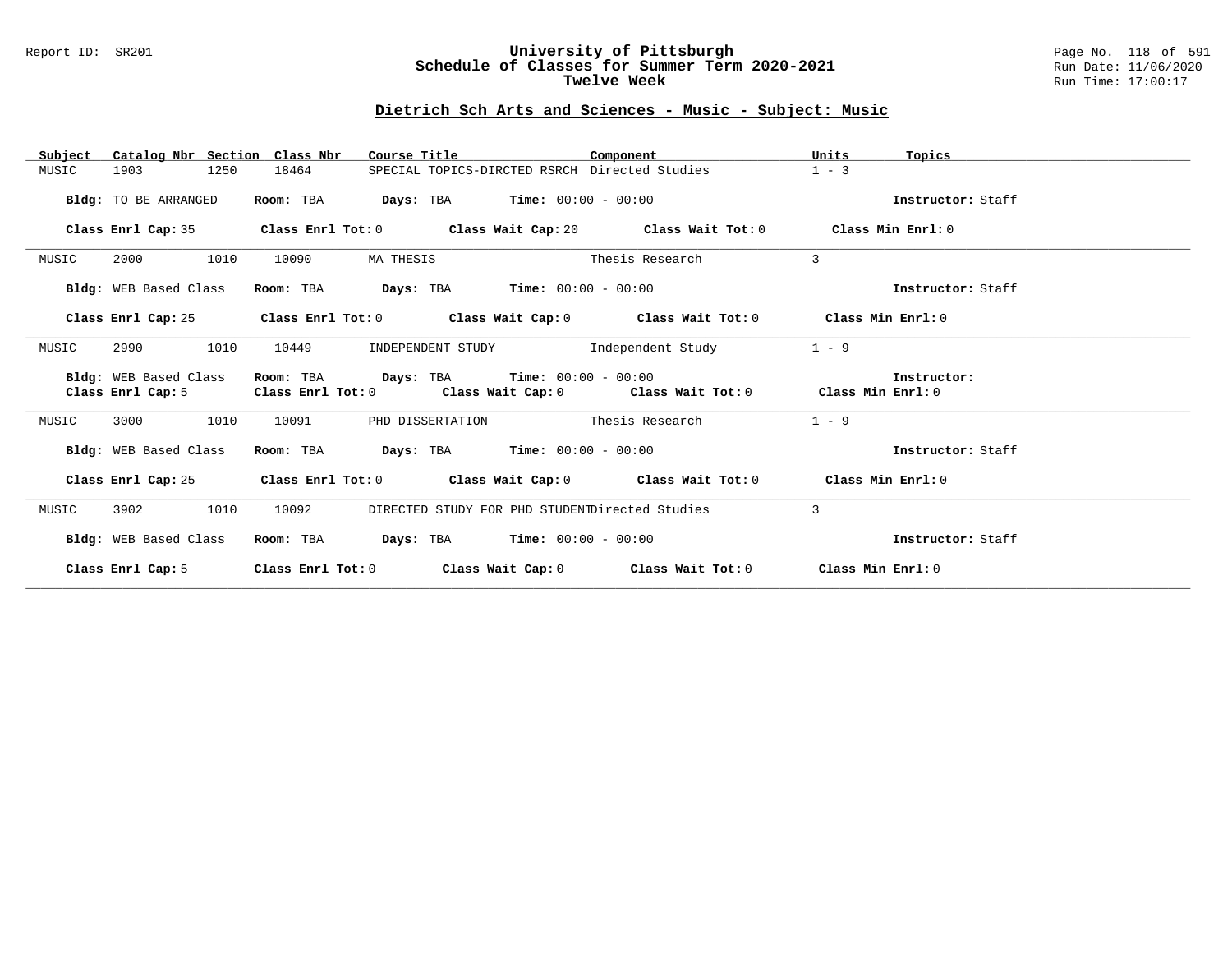#### Report ID: SR201 **University of Pittsburgh** Page No. 119 of 591 **Schedule of Classes for Summer Term 2020-2021** Run Date: 11/06/2020 **Twelve Week Run Time:** 17:00:17

### **Dietrich Sch Arts and Sciences - Neuroscience - Subject: Neuroscience**

| Catalog Nbr Section Class Nbr<br>Subject          | Course Title                                                                      | Component                                    | Units<br>Topics                |
|---------------------------------------------------|-----------------------------------------------------------------------------------|----------------------------------------------|--------------------------------|
| 1010<br>1901<br>NROSCI                            | 10016<br>INDEPENDENT STUDY                                                        | Independent Study                            | $1 - 6$                        |
| Bldg: TO BE ARRANGED                              | Room: TBA<br>Days: TBA                                                            | <b>Time:</b> $00:00 - 00:00$                 | Instructor: Meriney, Stephen D |
| Class Enrl Cap: 25<br>Attributes: Capstone Course | Class Enrl Tot: 0                                                                 | Class Wait Tot: 0<br>Class Wait Cap: 20      | Class Min Enrl: 0              |
| 1961<br>1010<br>NROSCI                            | 10017<br>THESIS RESEARCH                                                          | Independent Study                            | $1 - 6$                        |
| Bldg: TO BE ARRANGED                              | Room: TBA<br>Days: TBA                                                            | <b>Time:</b> $00:00 - 00:00$                 | Instructor: Meriney, Stephen D |
| Class Enrl Cap: 25<br>Attributes: Capstone Course | Class Enrl Tot: $0$                                                               | Class Wait Cap: 20<br>Class Wait Tot: 0      | Class Min Enrl: 0              |
| 1962<br>1010<br>NROSCI                            | 10345                                                                             | Independent Study<br>THESIS RESEARCH/WRITING |                                |
| Bldg: TO BE ARRANGED                              | Room: TBA<br>Days: TBA                                                            | <b>Time:</b> $00:00 - 00:00$                 | Instructor: Meriney, Stephen D |
| Class Enrl Cap: 25                                | Class Enrl Tot: 0<br>Attributes: Capstone Course, Writing Intensive Course (WRIT) | Class Wait Cap: 20<br>Class Wait Tot: 0      | Class Min Enrl: 0              |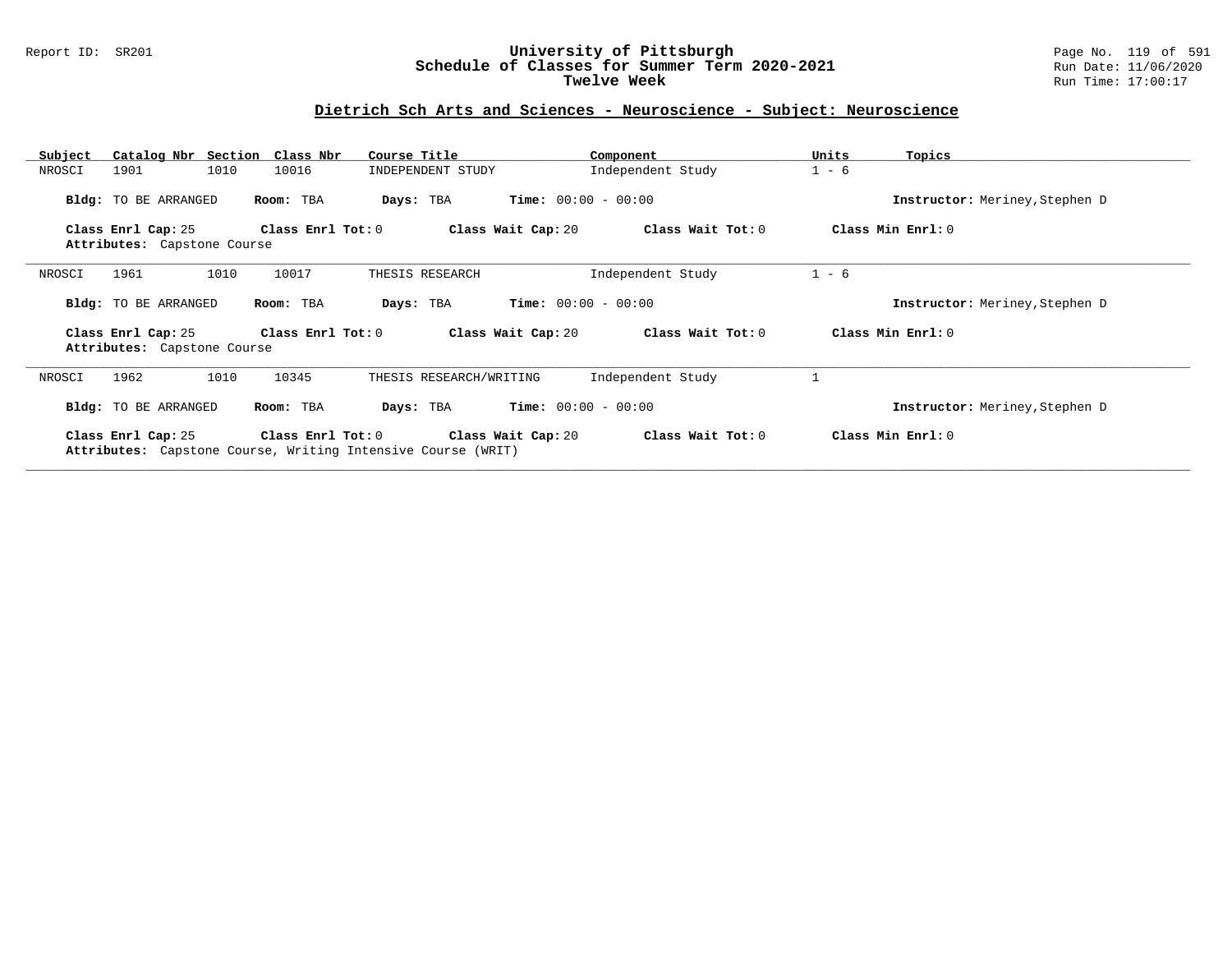#### Report ID: SR201 **University of Pittsburgh** Page No. 120 of 591 **Schedule of Classes for Summer Term 2020-2021** Run Date: 11/06/2020 **Twelve Week Run Time:** 17:00:17

| Catalog Nbr Section Class Nbr<br>Subject | Course Title                                                                          | Component                                                                                   | Units<br>Topics               |
|------------------------------------------|---------------------------------------------------------------------------------------|---------------------------------------------------------------------------------------------|-------------------------------|
| 1900<br>1010<br>ASTRON                   | 10010<br>INTERNSHIP                                                                   | Internship                                                                                  | $1 - 9$                       |
| Bldg: WEB Based Class                    | Room: TBA $Days:$ TBA $Time: 00:00 - 00:00$                                           |                                                                                             | Instructor: Staff             |
|                                          |                                                                                       | Class Enrl Cap: 25 Class Enrl Tot: 0 Class Wait Cap: 20 Class Wait Tot: 0 Class Min Enrl: 0 |                               |
| ASTRON 1901<br>1010                      | 10009                                                                                 | INDEPENDENT STUDY The Independent Study                                                     | $1 - 9$                       |
| Bldg: WEB Based Class                    | Room: TBA $\rule{1em}{0.15mm}$ Days: TBA $\rule{1.5mm}{0.15mm}$ Time: $00:00 - 00:00$ |                                                                                             | Instructor: Staff             |
|                                          |                                                                                       | Class Enrl Cap: 25 Class Enrl Tot: 0 Class Wait Cap: 20 Class Wait Tot: 0 Class Min Enrl: 0 |                               |
| ASTRON 1902<br>1010                      |                                                                                       | 10007 DIRECTED READING Directed Studies                                                     | $1 - 9$                       |
| Bldg: WEB Based Class                    | Room: TBA $Days:$ TBA $Time: 00:00 - 00:00$                                           |                                                                                             | Instructor: Staff             |
|                                          |                                                                                       | Class Enrl Cap: 25 Class Enrl Tot: 0 Class Wait Cap: 20 Class Wait Tot: 0 Class Min Enrl: 0 |                               |
| ASTRON 1903<br>1010                      |                                                                                       | 10008 DIRECTED RESEARCH Directed Studies                                                    | $1 - 9$                       |
| Bldg: WEB Based Class                    | Room: TBA $\rule{1em}{0.15mm}$ Days: TBA Time: $00:00 - 00:00$                        |                                                                                             | Instructor: Staff             |
|                                          |                                                                                       | Class Enrl Cap: 25 Class Enrl Tot: 0 Class Wait Cap: 20 Class Wait Tot: 0 Class Min Enrl: 0 |                               |
| 2000 000<br>1010<br>ASTRON               |                                                                                       | 10011               RESEARCH  AND  THESIS  MS  DEGREE Thesis  Research                      | $1 - 15$                      |
| Bldg: WEB Based Class                    | Room: TBA $Days:$ TBA $Time: 00:00 - 00:00$                                           |                                                                                             | Instructor: Staff             |
|                                          |                                                                                       | Class Enrl Cap: 15 Class Enrl Tot: 0 Class Wait Cap: 0 Class Wait Tot: 0 Class Min Enrl: 0  |                               |
| 2990<br>1010<br>ASTRON                   |                                                                                       | 10013 INDEPENDENT STUDY 1ndependent Study                                                   | $1 - 9$                       |
| Bldg: WEB Based Class                    | Room: TBA $Days:$ TBA $Time:$ 00:00 - 00:00                                           |                                                                                             | Instructor: Staff             |
|                                          |                                                                                       | Class Enrl Cap: 25 Class Enrl Tot: 0 Class Wait Cap: 0 Class Wait Tot: 0 Class Min Enrl: 0  |                               |
| 2998<br>1010<br>ASTRON                   | 10012 TEACHING OF ASTRONMY-PRACTICUMPracticum                                         |                                                                                             | $1 - 2$                       |
|                                          | Bldg: WEB Based Class Room: TBA Days: TBA Time: 00:00 - 00:00                         |                                                                                             | Instructor: Slogan, Michele F |
|                                          |                                                                                       |                                                                                             | Kosowsky, Arthur B            |
| Class Enrl Cap: 10                       |                                                                                       | Class Enrl Tot: $0$ Class Wait Cap: $0$ Class Wait Tot: $0$ Class Min Enrl: $0$             |                               |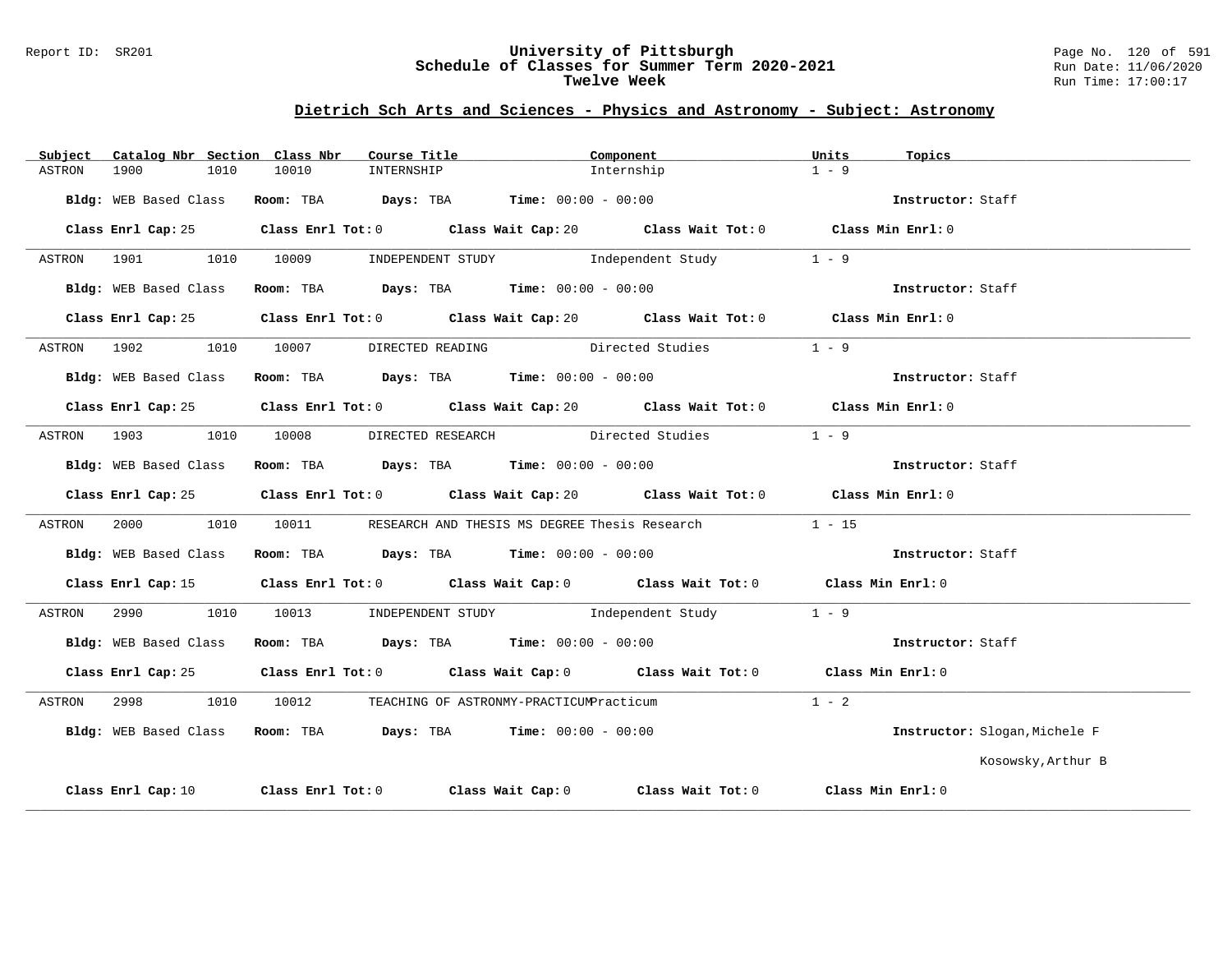#### Report ID: SR201 **University of Pittsburgh** Page No. 121 of 591 **Schedule of Classes for Summer Term 2020-2021** Run Date: 11/06/2020 **Twelve Week Run Time:** 17:00:17

| Subject               | Catalog Nbr Section Class Nbr | Course Title                                  | Component                    | Units<br>Topics               |  |
|-----------------------|-------------------------------|-----------------------------------------------|------------------------------|-------------------------------|--|
| 3000<br>ASTRON        | 1010<br>10014                 | RESEARCH AND DISSERTATION PHD Thesis Research |                              | $1 - 15$                      |  |
| Bldg: WEB Based Class | Room: TBA                     | Days: TBA                                     | <b>Time:</b> $00:00 - 00:00$ | Instructor: Slogan, Michele F |  |
| Class Enrl Cap: 15    | Class Enrl Tot: 0             | Class Wait Cap: 0                             | Class Wait Tot: 0            | Class Min Enrl: 0             |  |
| 3902<br>ASTRON        | 1010<br>10015                 | DIRECTED STUDY                                | Directed Studies             | $1 - 15$                      |  |
| Bldg: WEB Based Class | Room: TBA                     | Days: TBA                                     | <b>Time:</b> $00:00 - 00:00$ | Instructor: Slogan, Michele F |  |
|                       |                               |                                               |                              | Newman, Jeffrey A             |  |
| Class Enrl Cap: 25    | Class Enrl Tot: 0             | Class Wait Cap: 0                             | Class Wait Tot: 0            | Class Min Enrl: 0             |  |
| 3907<br>ASTRON        | 1300<br>17411                 | DIRECTED RESEARCH                             | Directed Studies             | $1 - 12$                      |  |
| Bldg: TO BE ARRANGED  | Room: TBA                     | Days: TBA                                     | <b>Time:</b> $00:00 - 00:00$ | Instructor: Slogan, Michele F |  |
| Class Enrl Cap: 30    | Class Enrl Tot: 0             | Class Wait Cap: 0                             | Class Wait Tot: 0            | Class Min Enrl: 0             |  |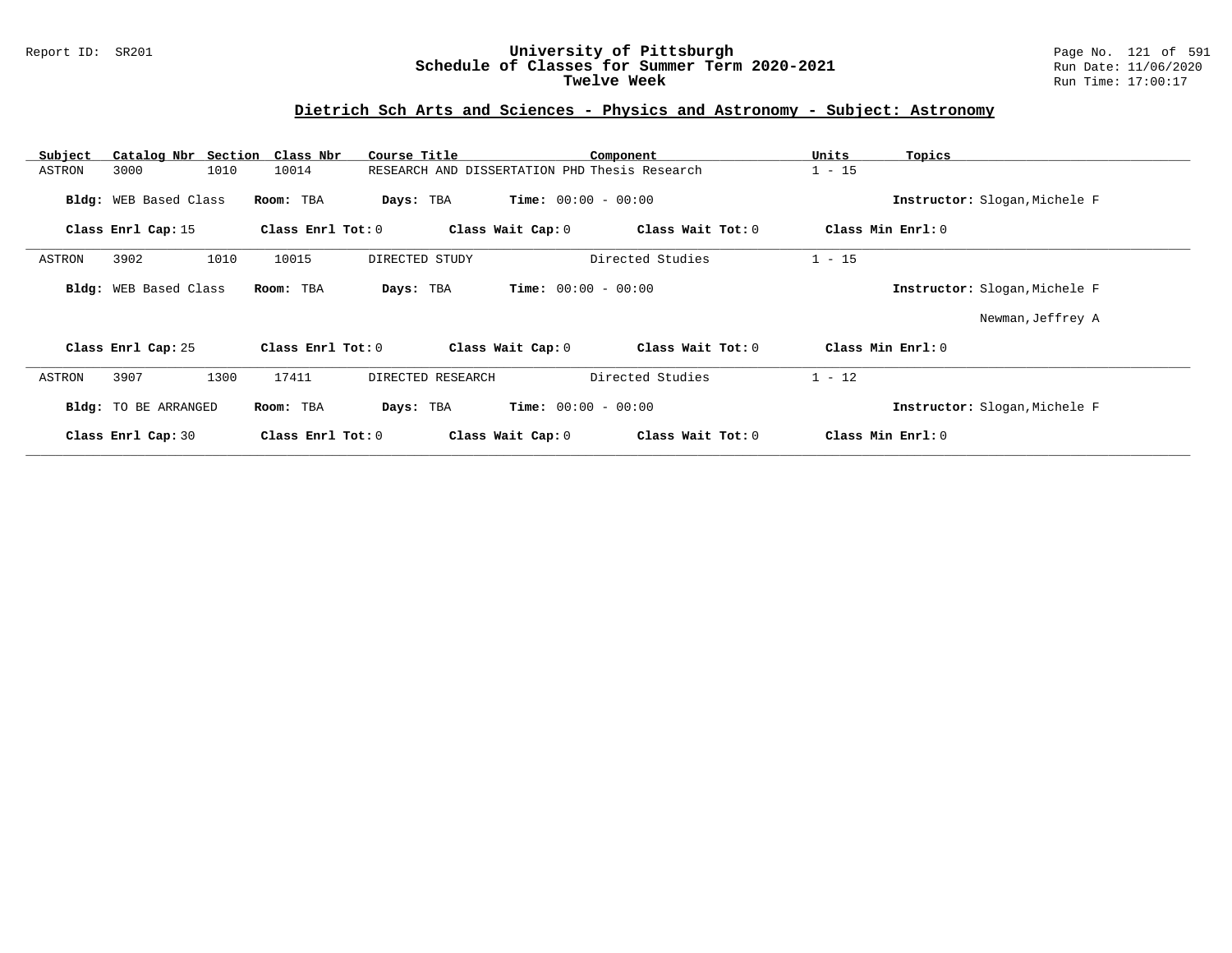#### Report ID: SR201 **University of Pittsburgh** Page No. 122 of 591 **Schedule of Classes for Summer Term 2020-2021** Run Date: 11/06/2020 **Twelve Week** Run Time: 17:00:17

| Subject | Catalog Nbr Section Class Nbr | Course Title                                                            | Component                                                                                   | Units<br>Topics               |
|---------|-------------------------------|-------------------------------------------------------------------------|---------------------------------------------------------------------------------------------|-------------------------------|
| PHYS    | 1900<br>1010                  | 10101<br>INTERNSHIP                                                     | Internship                                                                                  | $1 - 9$                       |
|         | Bldg: WEB Based Class         | Room: TBA $\rule{1em}{0.15mm}$ Days: TBA Time: $00:00 - 00:00$          |                                                                                             | Instructor: Staff             |
|         | Class Enrl Cap: 25            |                                                                         | Class Enrl Tot: $0$ Class Wait Cap: $20$ Class Wait Tot: $0$ Class Min Enrl: $0$            |                               |
| PHYS    | 1901 1010                     | 10333                                                                   | INDEPENDENT STUDY 1ndependent Study                                                         | $1 - 9$                       |
|         | Bldg: WEB Based Class         | Room: TBA $Days: TBA$ Time: $00:00 - 00:00$                             |                                                                                             | Instructor: Staff             |
|         | Class Enrl Cap: 25            |                                                                         | Class Enrl Tot: 0 Class Wait Cap: 20 Class Wait Tot: 0 Class Min Enrl: 0                    |                               |
| PHYS    | 1902 1010 10099               |                                                                         | DIRECTED READING Directed Studies                                                           | $1 - 9$                       |
|         | Bldg: WEB Based Class         | Room: TBA $Days: TBA$ Time: $00:00 - 00:00$                             |                                                                                             | Instructor: Staff             |
|         |                               |                                                                         | Class Enrl Cap: 25 Class Enrl Tot: 0 Class Wait Cap: 20 Class Wait Tot: 0 Class Min Enrl: 0 |                               |
| PHYS    | 1903 1010 10100               |                                                                         | DIRECTED RESEARCH Directed Studies                                                          | $1 - 9$                       |
|         |                               | Bldg: WEB Based Class Room: TBA Days: TBA Time: 00:00 - 00:00           |                                                                                             | Instructor: Slogan, Michele F |
|         | Attributes: Capstone Course   |                                                                         | Class Enrl Cap: 25 Class Enrl Tot: 0 Class Wait Cap: 20 Class Wait Tot: 0 Class Min Enrl: 0 |                               |
| PHYS    | 2000 1010                     | 10102                                                                   | RESEARCH AND THESIS MS DEGREE Thesis Research                                               | $1 - 15$                      |
|         | Bldg: WEB Based Class         | Room: TBA $Days:$ TBA $Time: 00:00 - 00:00$                             |                                                                                             | Instructor: Staff             |
|         |                               |                                                                         | Class Enrl Cap: 15 Class Enrl Tot: 0 Class Wait Cap: 0 Class Wait Tot: 0 Class Min Enrl: 0  |                               |
| PHYS    |                               | 2900 1010 10530 GRADUATE INTERNSHIP Internship                          |                                                                                             | $\mathbf{1}$                  |
|         | Bldg: WEB Based Class         | Room: TBA $\rule{1em}{0.15mm}$ Days: TBA $\qquad$ Time: $00:00 - 00:00$ |                                                                                             | Instructor: Staff             |
|         | Class Enrl Cap: 1             |                                                                         | Class Enrl Tot: 0 Class Wait Cap: 0 Class Wait Tot: 0 Class Min Enrl: 0                     |                               |
| PHYS    | 2903 1010                     |                                                                         | 10335 DIRECTED STUDY Directed Studies                                                       | $1 - 9$                       |
|         |                               | Bldg: WEB Based Class Room: TBA Days: TBA Time: 00:00 - 00:00           |                                                                                             | Instructor: Staff             |
|         |                               |                                                                         | Class Enrl Cap: 25 Class Enrl Tot: 0 Class Wait Cap: 0 Class Wait Tot: 0 Class Min Enrl: 0  |                               |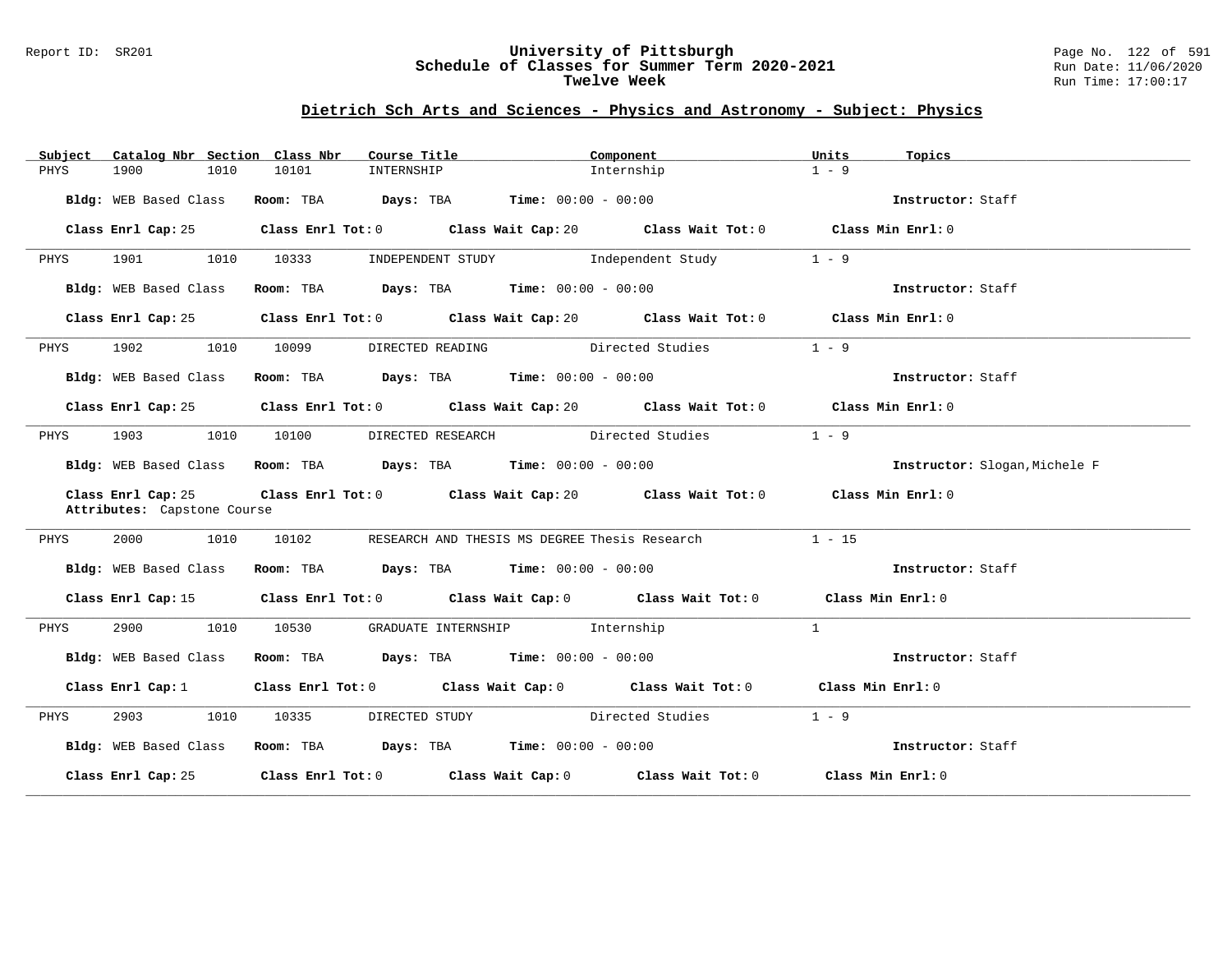#### Report ID: SR201 **University of Pittsburgh** Page No. 123 of 591 **Schedule of Classes for Summer Term 2020-2021** Run Date: 11/06/2020 **Twelve Week Run Time:** 17:00:17

| Subject |                       |      | Catalog Nbr Section Class Nbr | Course Title |                   |                                               | Component         | Units    | Topics            |                               |
|---------|-----------------------|------|-------------------------------|--------------|-------------------|-----------------------------------------------|-------------------|----------|-------------------|-------------------------------|
| PHYS    | 2990                  | 1010 | 10104                         |              | INDEPENDENT STUDY |                                               | Independent Study | $1 - 9$  |                   |                               |
|         | Bldg: WEB Based Class |      | Room: TBA                     | Days: TBA    |                   | Time: $00:00 - 00:00$                         |                   |          | Instructor: Staff |                               |
|         | Class Enrl Cap: 25    |      | Class Enrl Tot: 0             |              |                   | Class Wait Cap: 0                             | Class Wait Tot: 0 |          | Class Min Enrl: 0 |                               |
| PHYS    | 2998                  | 1010 | 10103                         |              |                   | TEACHING OF PHYSICS-PRACTICUM Practicum       |                   | $1 - 2$  |                   |                               |
|         | Bldg: WEB Based Class |      | Room: TBA                     | Days: TBA    |                   | Time: $00:00 - 00:00$                         |                   |          |                   | Instructor: Slogan, Michele F |
|         | Class Enrl Cap: 25    |      | Class Enrl Tot: 0             |              |                   | Class Wait Cap: 0                             | Class Wait Tot: 0 |          | Class Min Enrl: 0 |                               |
| PHYS    | 3000                  | 1010 | 10105                         |              |                   | RESEARCH AND DISSERTATION PHD Thesis Research |                   | $1 - 15$ |                   |                               |
|         | Bldg: WEB Based Class |      | Room: TBA                     | Days: TBA    |                   | Time: $00:00 - 00:00$                         |                   |          |                   | Instructor: Levy, Jeremy      |
|         |                       |      |                               |              |                   |                                               |                   |          |                   | Jasnow, David M               |
|         |                       |      |                               |              |                   |                                               |                   |          |                   | Petek, Hrvoje                 |
|         |                       |      |                               |              |                   |                                               |                   |          |                   | Boudreau, Joseph Francis      |
|         |                       |      |                               |              |                   |                                               |                   |          |                   | Wu, Xiao-Lun                  |
|         |                       |      |                               |              |                   |                                               |                   |          |                   | Slogan, Michele F             |
|         |                       |      |                               |              |                   |                                               |                   |          |                   | Shepard, Paul F               |
|         |                       |      |                               |              |                   |                                               |                   |          |                   | Paolone, Vittorio             |
|         |                       |      |                               |              |                   |                                               |                   |          |                   | Singh, Chandralekha           |
|         |                       |      |                               |              |                   |                                               |                   |          |                   | Boyanovsky, Daniel            |
|         |                       |      |                               |              |                   |                                               |                   |          |                   | Leibovich, Adam Keith         |
|         | Class Enrl Cap: 45    |      | Class Enrl Tot: 0             |              |                   | Class Wait Cap: 0                             | Class Wait Tot: 0 |          | Class Min Enrl: 0 |                               |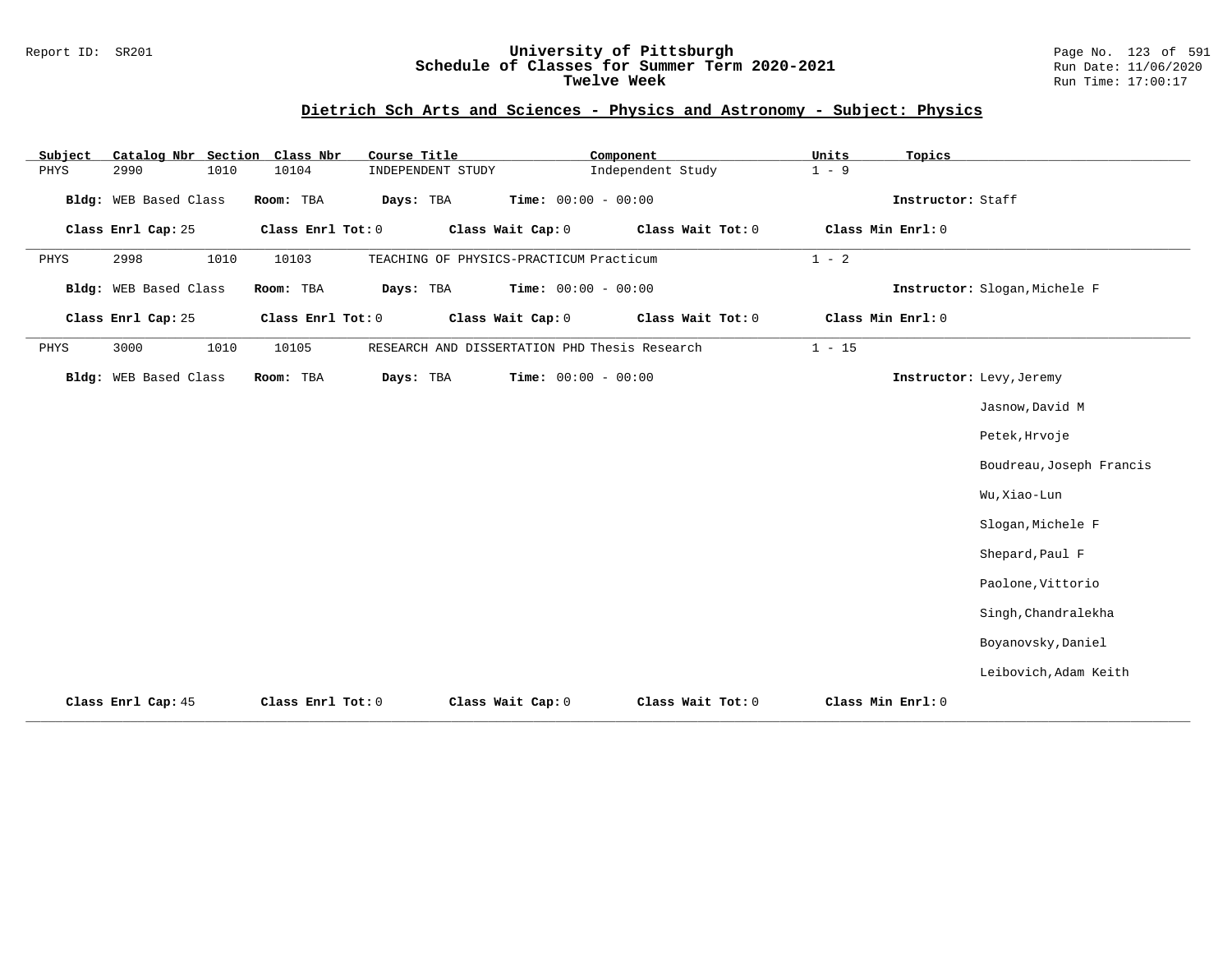#### Report ID: SR201 **University of Pittsburgh** Page No. 124 of 591 **Schedule of Classes for Summer Term 2020-2021** Run Date: 11/06/2020 **Twelve Week Run Time:** 17:00:17

| Subject | Catalog Nbr Section   | Class Nbr         | Course Title   | Component             |                   | Units             | Topics |                               |
|---------|-----------------------|-------------------|----------------|-----------------------|-------------------|-------------------|--------|-------------------------------|
| PHYS    | 3904<br>1010          | 10336             | DIRECTED STUDY |                       | Directed Studies  | $1 - 15$          |        |                               |
|         | Bldg: WEB Based Class | Room: TBA         | Days: TBA      | Time: $00:00 - 00:00$ |                   |                   |        | Instructor: Slogan, Michele F |
|         |                       |                   |                |                       |                   |                   |        | Hillier, Desmond J            |
|         |                       |                   |                |                       |                   |                   |        | Kosowsky, Arthur B            |
|         |                       |                   |                |                       |                   |                   |        | Snoke, David W                |
|         |                       |                   |                |                       |                   |                   |        | Swanson, Eric Scott           |
|         |                       |                   |                |                       |                   |                   |        | Turnshek, David A             |
|         |                       |                   |                |                       |                   |                   |        | Wu, Xiao-Lun                  |
|         |                       |                   |                |                       |                   |                   |        | Petek, Hrvoje                 |
|         |                       |                   |                |                       |                   |                   |        | Levy, Jeremy                  |
|         |                       |                   |                |                       |                   |                   |        | Liu, Wensheng Vincent         |
|         |                       |                   |                |                       |                   |                   |        | Goldburg, Walter I            |
|         |                       |                   |                |                       |                   |                   |        | Dutt, Gurudev                 |
|         |                       |                   |                |                       |                   |                   |        | Wood-Vasey, William Michael   |
|         |                       |                   |                |                       |                   |                   |        | D'Urso, Brian R               |
|         |                       |                   |                |                       |                   |                   |        | Salman, Hanna                 |
|         |                       |                   |                |                       |                   |                   |        | Newman, Jeffrey A             |
|         |                       |                   |                |                       |                   |                   |        | Rao, Sandhya M                |
|         |                       |                   |                |                       |                   |                   |        | Savinov, Vladimir             |
|         |                       |                   |                |                       |                   |                   |        | Freitas, Ayres Mario          |
|         |                       |                   |                |                       |                   |                   |        | Badenes, Carlos               |
|         | Class Enrl Cap: 25    | Class Enrl Tot: 0 |                | Class Wait Cap: 0     | Class Wait Tot: 0 | Class Min Enrl: 0 |        |                               |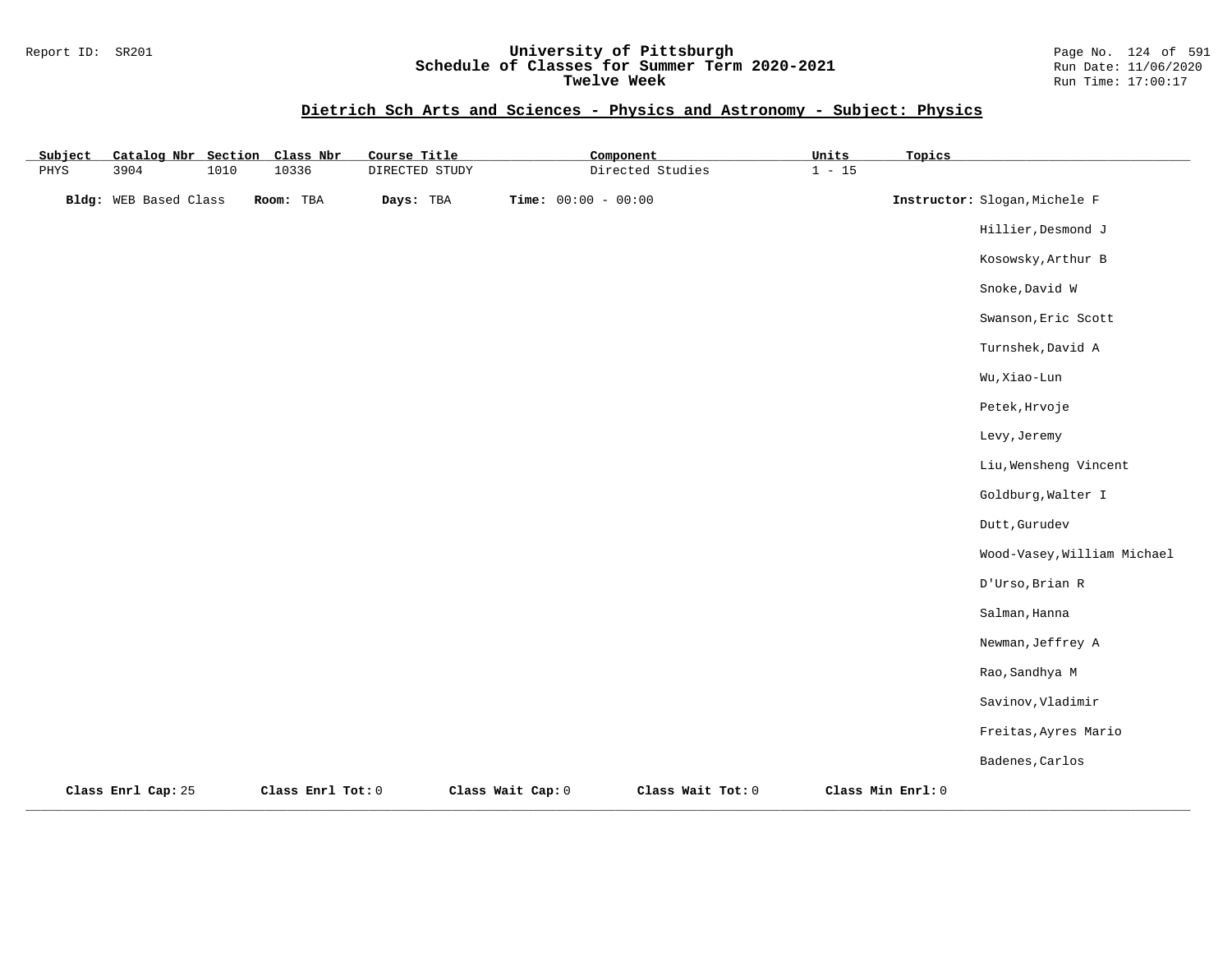#### Report ID: SR201 **University of Pittsburgh** Page No. 125 of 591 **Schedule of Classes for Summer Term 2020-2021** Run Date: 11/06/2020 **Twelve Week Run Time:** 17:00:17

| Subject | Catalog Nbr Section         |      | Class Nbr         | Course Title |                   | Component             |                   | Units    | Topics            |                               |
|---------|-----------------------------|------|-------------------|--------------|-------------------|-----------------------|-------------------|----------|-------------------|-------------------------------|
| PHYS    | 3907                        | 1310 | 17412             |              | DIRECTED RESEARCH |                       | Directed Studies  | $1 - 12$ |                   |                               |
|         | <b>Bldg:</b> TO BE ARRANGED |      | Room: TBA         | Days: TBA    |                   | Time: $00:00 - 00:00$ |                   |          |                   | Instructor: Slogan, Michele F |
|         |                             |      |                   |              |                   |                       |                   |          |                   | Hatridge, Michael Jonathan    |
|         |                             |      |                   |              |                   |                       |                   |          |                   | Singh, Chandralekha           |
|         |                             |      |                   |              |                   |                       |                   |          |                   | Levy, Jeremy                  |
|         |                             |      |                   |              |                   |                       |                   |          |                   | Petek, Hrvoje                 |
|         |                             |      |                   |              |                   |                       |                   |          |                   | Frolov, Sergey Maksimovich    |
|         |                             |      |                   |              |                   |                       |                   |          |                   | Han, Tao                      |
|         |                             |      |                   |              |                   |                       |                   |          |                   | Boudreau, Joseph Francis      |
|         |                             |      |                   |              |                   |                       |                   |          |                   | Savinov, Vladimir             |
|         |                             |      |                   |              |                   |                       |                   |          |                   | Zentner, Andrew Ronald        |
|         |                             |      |                   |              |                   |                       |                   |          |                   | Freitas, Ayres Mario          |
|         |                             |      |                   |              |                   |                       |                   |          |                   | Wu, Xiao-Lun                  |
|         |                             |      |                   |              |                   |                       |                   |          |                   | Kosowsky, Arthur B            |
|         |                             |      |                   |              |                   |                       |                   |          |                   | Mong, Roger                   |
|         |                             |      |                   |              |                   |                       |                   |          |                   | Batell, Brian T               |
|         |                             |      |                   |              |                   |                       |                   |          |                   | Liu, Wensheng Vincent         |
|         |                             |      |                   |              |                   |                       |                   |          |                   | Snoke, David W                |
|         |                             |      |                   |              |                   |                       |                   |          |                   | Swanson, Eric Scott           |
|         |                             |      |                   |              |                   |                       |                   |          |                   | Hong, Tae Min                 |
|         | Class Enrl Cap: 30          |      | Class Enrl Tot: 0 |              | Class Wait Cap: 0 |                       | Class Wait Tot: 0 |          | Class Min Enrl: 0 |                               |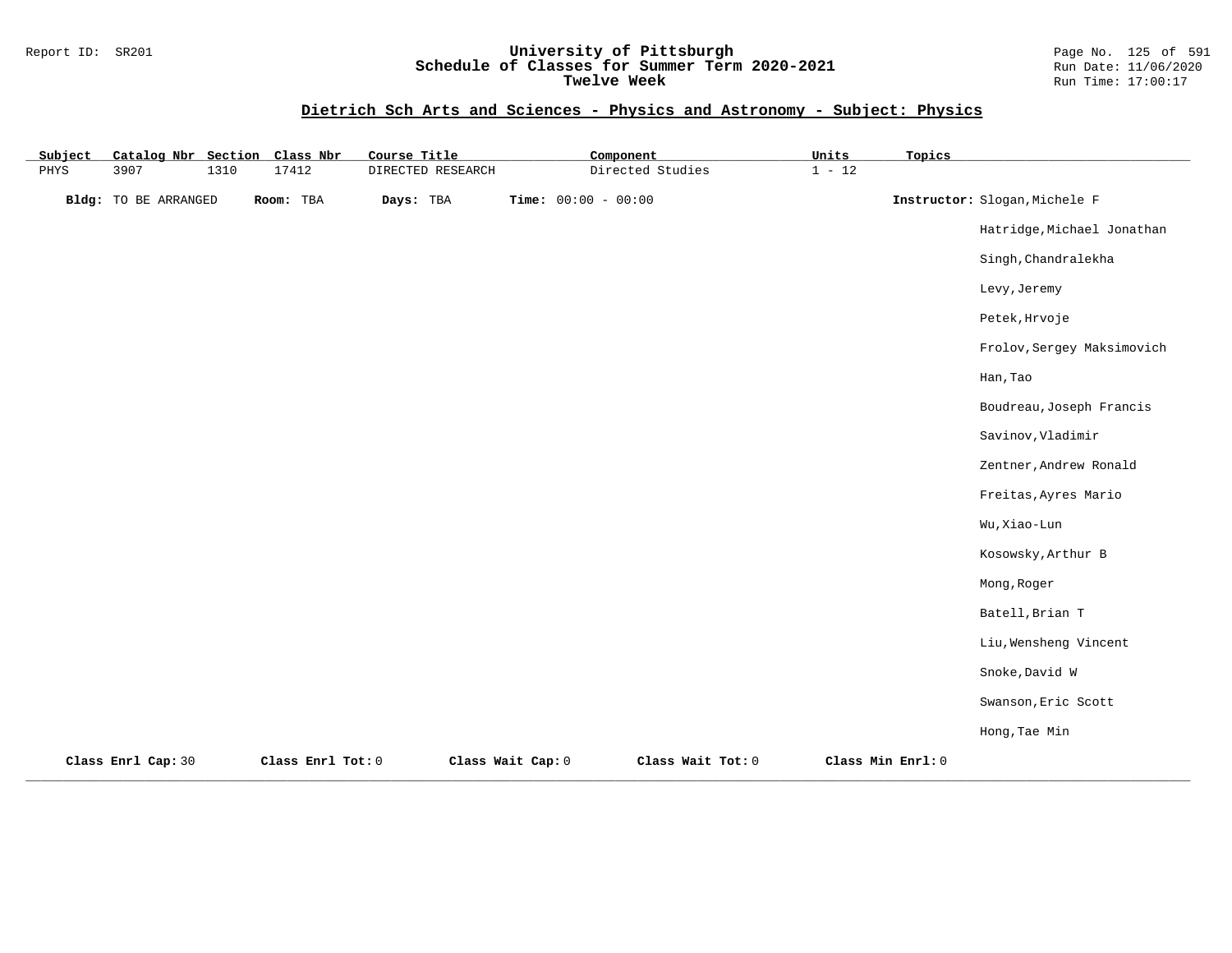#### Report ID: SR201 **University of Pittsburgh** Page No. 126 of 591 **Schedule of Classes for Summer Term 2020-2021** Run Date: 11/06/2020 **Twelve Week Run Time:** 17:00:17

### **Dietrich Sch Arts and Sciences - Political Science - Subject: Political Science**

| Subject | Catalog Nbr Section Class Nbr |                   | Course Title      |                              | Component         | Units<br>Topics   |                                |
|---------|-------------------------------|-------------------|-------------------|------------------------------|-------------------|-------------------|--------------------------------|
| PS      | 1900<br>1010                  | 10659             | INTERNSHIP        |                              | Internship        | $1 - 12$          |                                |
|         | Bldg: WEB Based Class         | Room: TBA         | Days: TBA         | <b>Time:</b> $00:00 - 00:00$ |                   |                   | Instructor: Lotz, Andrew Louis |
|         |                               |                   |                   |                              |                   |                   | Long, Meridith T               |
|         | Class Enrl Cap: 25            | Class Enrl Tot: 0 |                   | Class Wait Cap: 20           | Class Wait Tot: 0 | Class Min Enrl: 0 |                                |
| PS      | 1901<br>1015                  | 10554             | INDEPENDENT STUDY |                              | Independent Study | $1 - 6$           |                                |
|         | Bldg: WEB Based Class         | Room: TBA         | Days: TBA         | <b>Time:</b> $00:00 - 00:00$ |                   |                   | Instructor: Lotz, Andrew Louis |
|         |                               |                   |                   |                              |                   |                   | Long, Meridith T               |
|         | Class Enrl Cap: 25            | Class Enrl Tot: 0 |                   | Class Wait Cap: 20           | Class Wait Tot: 0 | Class Min Enrl: 0 |                                |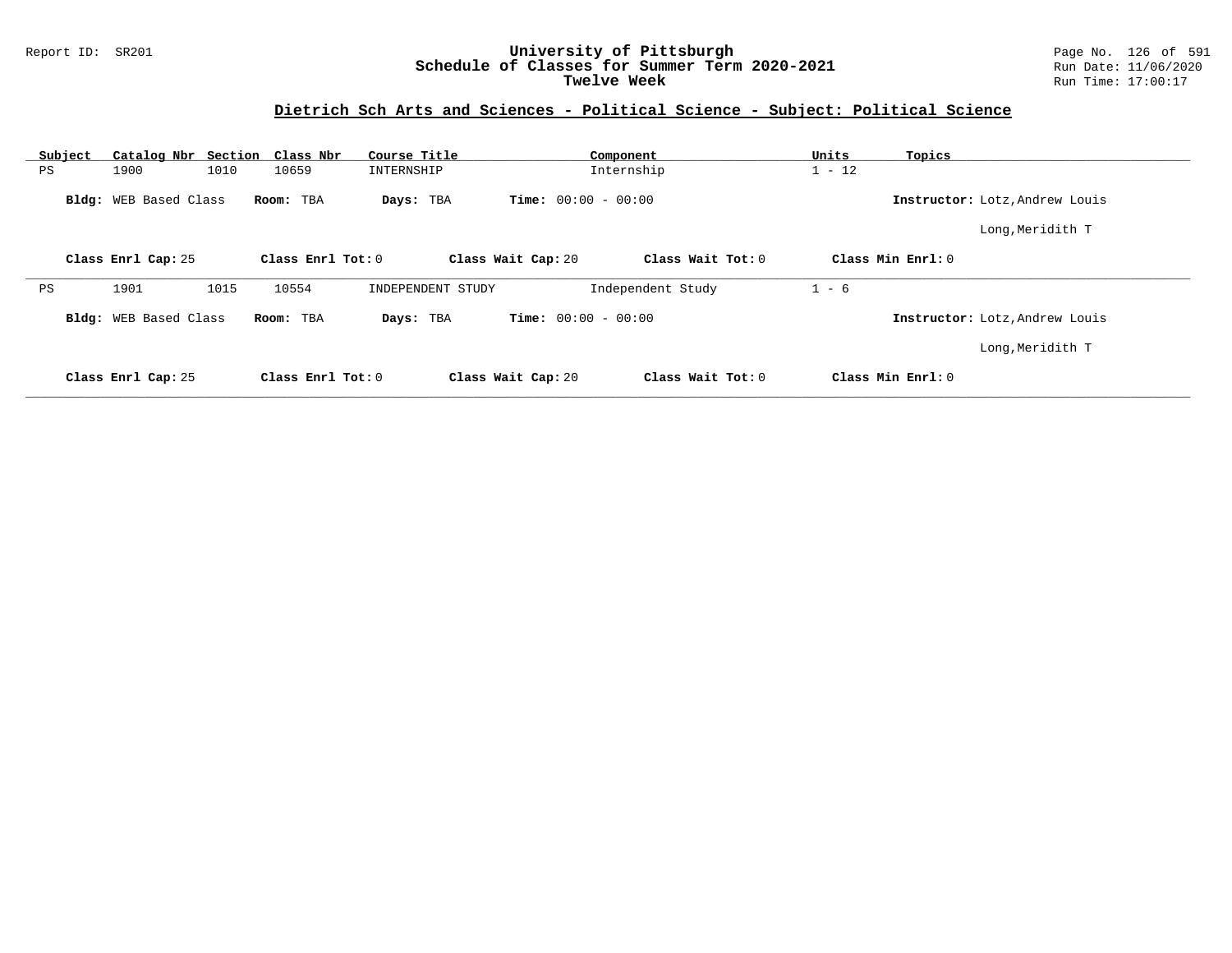#### Report ID: SR201 **University of Pittsburgh** Page No. 127 of 591 **Schedule of Classes for Summer Term 2020-2021** Run Date: 11/06/2020 **Twelve Week Run Time:** 17:00:17

### **Dietrich Sch Arts and Sciences - Psychology - Subject: Psychology**

| Subject   | Catalog Nbr Section Class Nbr                                                                                                |                   | Course Title                                                                                                  | Component                    | Units             | Topics                               |
|-----------|------------------------------------------------------------------------------------------------------------------------------|-------------------|---------------------------------------------------------------------------------------------------------------|------------------------------|-------------------|--------------------------------------|
| PSY       | 0035<br>1010                                                                                                                 | 10416             | RESEARCH METHODS                                                                                              | Lecture                      | $\overline{4}$    |                                      |
| Bldg: TBA |                                                                                                                              | Room: TBA         | Days: W                                                                                                       | <b>Time:</b> $09:00 - 12:15$ |                   | Instructor: Caulfield, Mary Kathleen |
|           | Class Enrl Cap: 4                                                                                                            | Class Enrl Tot: 0 | Class Wait Cap: 4                                                                                             | Class Wait Tot: 0            | Class Min Enrl: 0 |                                      |
|           | Attributes: Writing Intensive Course (WRIT)                                                                                  |                   |                                                                                                               |                              |                   |                                      |
|           |                                                                                                                              |                   | Room Characteristics: Media - Data Projector/Monitor(1), PeopleSoft - Scheduled (PS)(1)                       |                              |                   |                                      |
| PSY       | 0035<br>1020                                                                                                                 | 10415             | RESEARCH METHODS                                                                                              | Laboratory                   | $\overline{4}$    |                                      |
|           | Bldg: WEB Based Class                                                                                                        | Room: TBA         | Days: W                                                                                                       | <b>Time:</b> $13:30 - 16:45$ |                   | Instructor: Walsh, Rebecca           |
|           | Class Enrl Cap: 2                                                                                                            | Class Enrl Tot: 0 | Class Wait Cap: 2                                                                                             | Class Wait Tot: 0            | Class Min Enrl: 0 |                                      |
| PSY       | 0035<br>1025                                                                                                                 | 18480             | RESEARCH METHODS                                                                                              | Laboratory                   | $\overline{4}$    |                                      |
|           | Bldg: WEB Based Class                                                                                                        | Room: TBA         | Days: Th                                                                                                      | <b>Time:</b> $09:00 - 12:15$ |                   | Instructor: Colvin, Michelle Barbara |
|           | Class Enrl Cap: 2                                                                                                            | Class Enrl Tot: 0 | Class Wait Cap: 2                                                                                             | Class Wait Tot: 0            | Class Min Enrl: 0 |                                      |
| PSY       | 0036<br>1010                                                                                                                 | 19981             | RESEARCH METHODS LECTURE                                                                                      | Lecture                      | $\mathbf{3}$      |                                      |
| Bldg: TBA |                                                                                                                              | Room: TBA         | $Time: 09:00 - 12:15$<br>Days: W                                                                              |                              |                   | Instructor: Caulfield, Mary Kathleen |
|           | Class Enrl Cap: 36                                                                                                           | Class Enrl Tot: 0 | Class Wait Cap: 20<br>Room Characteristics: Media - Data Projector/Monitor(1), PeopleSoft - Scheduled (PS)(1) | Class Wait Tot: 0            |                   | Class Min Enrl: 0                    |
| PSY       | 0037<br>1010                                                                                                                 | 19982             | RESEARCH METHODS LABORATORY Credit Laboratory                                                                 |                              | $\overline{3}$    |                                      |
|           | Bldg: WEB Based Class                                                                                                        | Room: TBA         | <b>Days:</b> W <b>Time:</b> $13:30 - 16:45$                                                                   |                              |                   | Instructor: Walsh, Rebecca           |
|           | Class Enrl Cap: 18<br>Attributes: Writing Intensive Course (WRIT)<br>Room Characteristics: Media - Data Projector/Monitor(1) | Class Enrl Tot: 0 | Class Wait Cap: 10                                                                                            | Class Wait Tot: 0            |                   | Class Min Enrl: 0                    |
| PSY       | 0037<br>1020                                                                                                                 | 19983             | RESEARCH METHODS LABORATORY Credit Laboratory                                                                 |                              | $\overline{3}$    |                                      |
|           | Bldg: WEB Based Class                                                                                                        | Room: TBA         | Days: Th                                                                                                      | <b>Time:</b> $09:00 - 12:15$ |                   | Instructor: Colvin, Michelle Barbara |
|           | Class Enrl Cap: 18<br>Attributes: Writing Intensive Course (WRIT)<br>Room Characteristics: Media - Data Projector/Monitor(1) | Class Enrl Tot: 0 | Class Wait Cap: 10                                                                                            | Class Wait Tot: 0            |                   | Class Min Enrl: 0                    |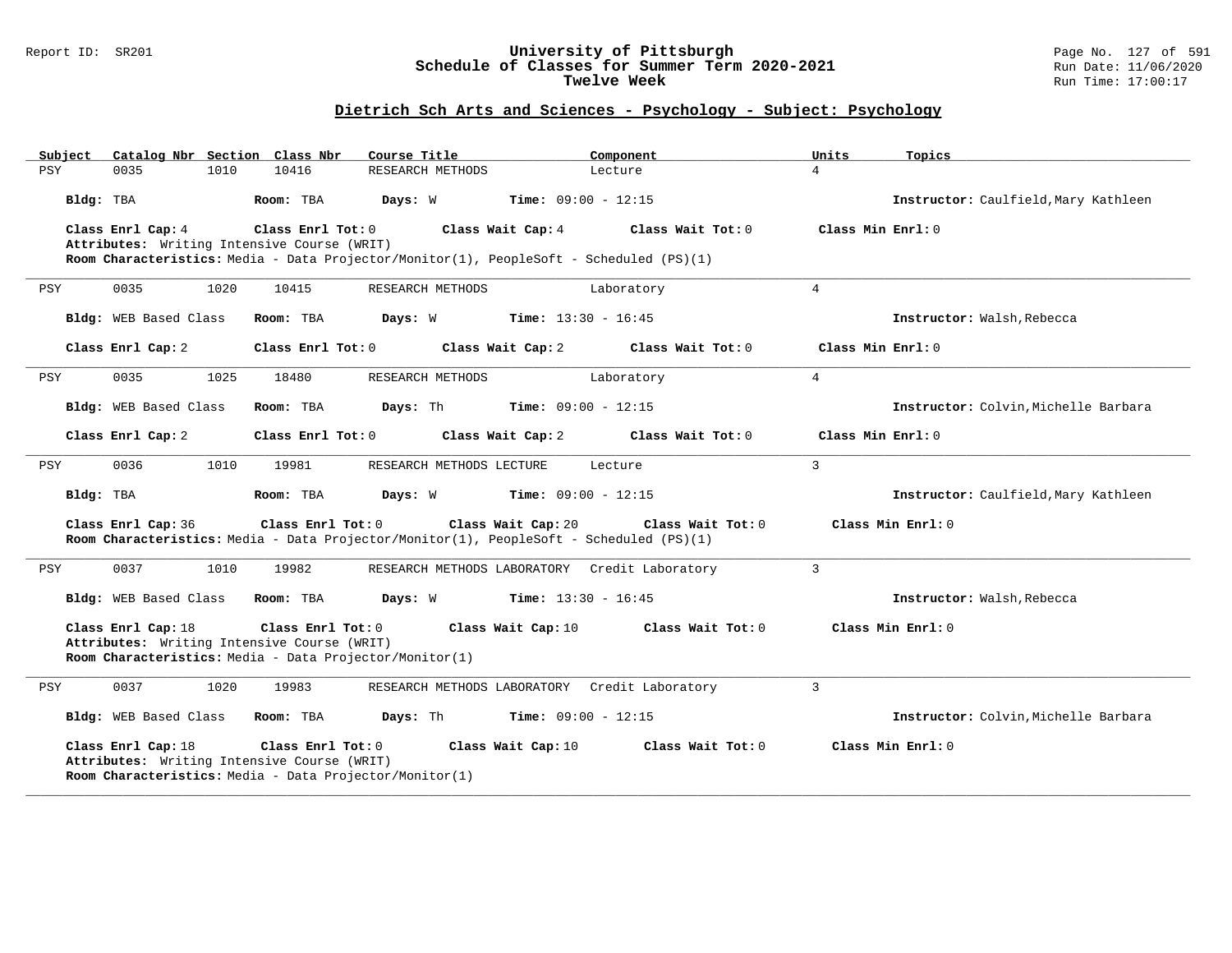#### Report ID: SR201 **University of Pittsburgh** Page No. 128 of 591 **Schedule of Classes for Summer Term 2020-2021** Run Date: 11/06/2020 **Twelve Week Run Time:** 17:00:17

### **Dietrich Sch Arts and Sciences - Psychology - Subject: Psychology**

| Subject    | Catalog Nbr Section Class Nbr                     |                     | Course Title                                                                       | Component                                      | Units<br>Topics                  |  |
|------------|---------------------------------------------------|---------------------|------------------------------------------------------------------------------------|------------------------------------------------|----------------------------------|--|
| <b>PSY</b> | 1900<br>1300                                      | 17508               | SUPERVISED FIELD PLACEMENT                                                         | Directed Studies                               | $1 - 3$                          |  |
|            | Bldg: TO BE ARRANGED                              | Room: TBA           | Days: TBA                                                                          | <b>Time:</b> $00:00 - 00:00$                   | Instructor: Streeter, Sybil Anne |  |
|            | Class Enrl Cap: 25                                | Class Enrl Tot: 0   | Class Wait Cap: 20                                                                 | Class Wait Tot: 0                              | Class Min Enrl: 0                |  |
|            | Attributes: Capstone Course                       |                     |                                                                                    |                                                |                                  |  |
| PSY        | 1902<br>1010                                      | 10107               | DIRECTED INDIVIDUAL READING                                                        | Directed Studies                               | $1 - 3$                          |  |
|            | Bldg: WEB Based Class                             | Room: TBA           | Days: TBA                                                                          | <b>Time:</b> $00:00 - 00:00$                   | Instructor: Streeter, Sybil Anne |  |
|            | Class Enrl Cap: 25<br>Attributes: Capstone Course | Class Enrl Tot: 0   | Class Wait Cap: 20                                                                 | Class Wait Tot: 0                              | Class Min Enrl: 0                |  |
| PSY        | 1903<br>1010                                      | 10106               |                                                                                    | DIRECTED INDIVIDUAL RSRCH S/NODirected Studies | $1 - 3$                          |  |
|            | Bldg: WEB Based Class                             | Room: TBA           | Days: TBA                                                                          | <b>Time:</b> $00:00 - 00:00$                   | Instructor: Streeter, Sybil Anne |  |
|            | Class Enrl Cap: 25                                | Class Enrl Tot: 0   | Class Wait Cap: 20                                                                 | Class Wait Tot: 0                              | Class Min Enrl: 0                |  |
| PSY        | 1903<br>1020                                      | 15084               |                                                                                    | DIRECTED INDIVIDUAL RSRCH S/NODirected Studies | $1 - 3$                          |  |
|            | Bldg: TO BE ARRANGED                              | Room: TBA           | Days: TBA                                                                          | <b>Time:</b> $00:00 - 00:00$                   | Instructor: Streeter, Sybil Anne |  |
|            | Class Enrl Cap: 25                                | Class Enrl Tot: 0   | Class Wait Cap: 20                                                                 | Class Wait Tot: 0                              | Class Min Enrl: 0                |  |
| PSY        | 1903<br>1030                                      | 15085               |                                                                                    | DIRECTED INDIVIDUAL RSRCH S/NODirected Studies | $1 - 3$                          |  |
|            | Bldg: TO BE ARRANGED                              | Room: TBA           | Days: TBA                                                                          | <b>Time:</b> $00:00 - 00:00$                   | Instructor: Streeter, Sybil Anne |  |
|            | Class Enrl Cap: 50                                | Class $Enr1 Tot: 0$ | Class Wait Cap: 20                                                                 | Class Wait Tot: 0                              | Class Min Enrl: 0                |  |
| PSY        | 1973<br>1030                                      | 13449               | HONORS DIRECTED RESEARCH                                                           | Directed Studies                               | $\overline{3}$                   |  |
|            | Bldg: WEB Based Class                             | Room: TBA           | Days: TBA                                                                          | <b>Time:</b> $00:00 - 00:00$                   | Instructor: Streeter, Sybil Anne |  |
|            | Class Enrl Cap: 25<br>Attributes: Capstone Course | Class Enrl Tot: 0   | Class Wait Cap: 20                                                                 | Class Wait Tot: 0                              | Class Min Enrl: 0                |  |
| PSY        | 1975<br>1010                                      | 10405               | HONORS THESIS/MAJORS                                                               | Directed Studies                               | $\overline{3}$                   |  |
|            | Bldg: WEB Based Class                             | Room: TBA           | Days: TBA                                                                          | <b>Time:</b> $00:00 - 00:00$                   | Instructor: Streeter, Sybil Anne |  |
|            | Class Enrl Cap: 25                                | Class Enrl Tot: 0   | Class Wait Cap: 20<br>Attributes: Capstone Course, Writing Intensive Course (WRIT) | Class Wait Tot: 0                              | Class Min Enrl: 0                |  |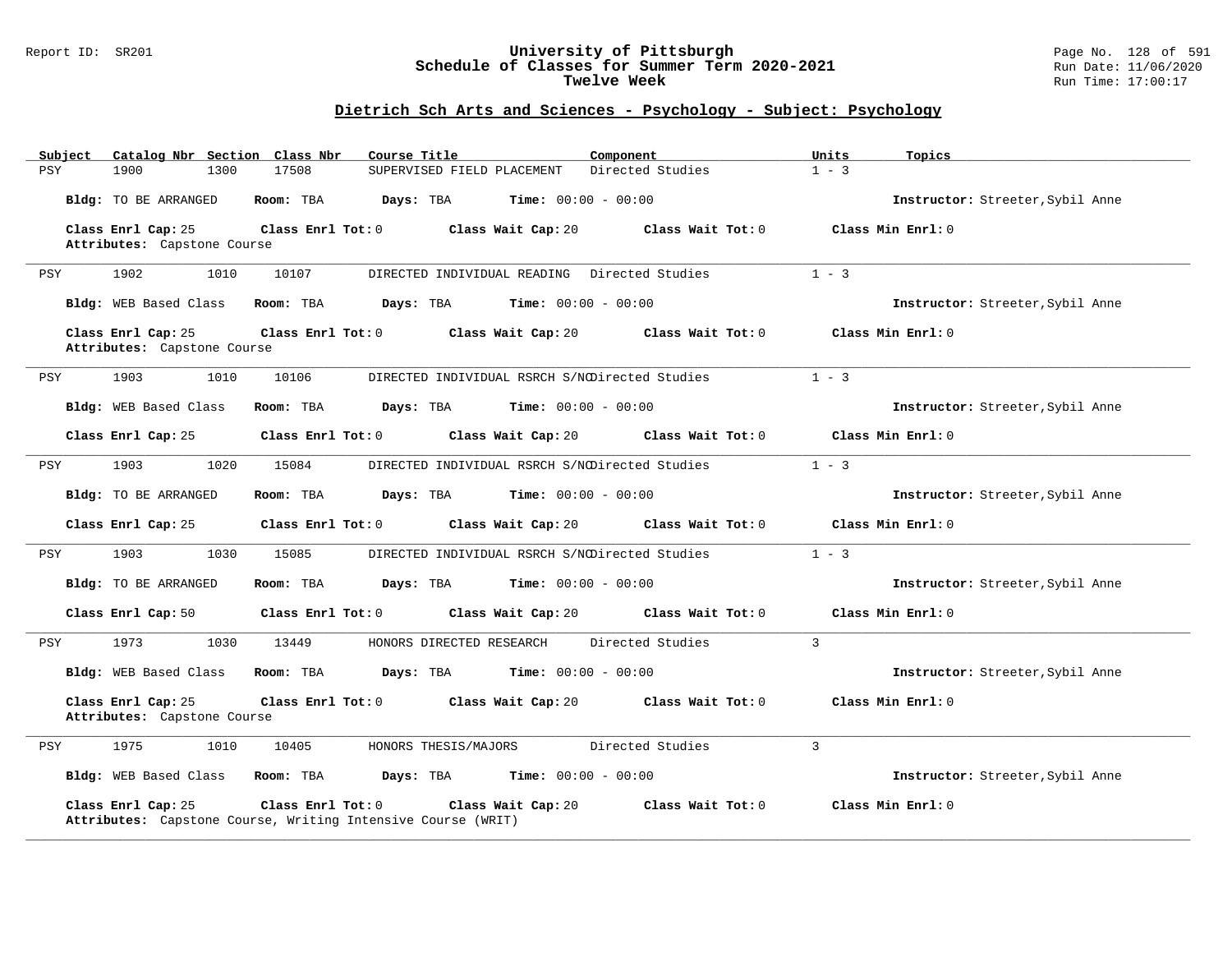#### Report ID: SR201 **University of Pittsburgh** Page No. 129 of 591 **Schedule of Classes for Summer Term 2020-2021** Run Date: 11/06/2020 **Twelve Week** Run Time: 17:00:17

# **Dietrich Sch Arts and Sciences - Religious Studies - Subject: Religious Studies**

| Subject   | Catalog Nbr Section Class Nbr |      |                   | Course Title                                                                     |                              | Component         | Units   | Topics                                                                                                                                                       |  |
|-----------|-------------------------------|------|-------------------|----------------------------------------------------------------------------------|------------------------------|-------------------|---------|--------------------------------------------------------------------------------------------------------------------------------------------------------------|--|
| RELGST    | 1144                          | 1230 | 16149             | CLASSICAL MYTHOLOGY & LIT                                                        |                              | Lecture           | 3       |                                                                                                                                                              |  |
| Bldg: TBA |                               |      | Room: TBA         | Days: W                                                                          | <b>Time:</b> $18:00 - 21:15$ |                   |         | Instructor: Scott, Wesley B                                                                                                                                  |  |
|           | Class Enrl Cap: 10            |      | Class Enrl Tot: 0 |                                                                                  | Class Wait Cap: 10           | Class Wait Tot: 0 |         | Class Min Enrl: 0                                                                                                                                            |  |
|           |                               |      |                   |                                                                                  |                              |                   |         | Attributes: DSAS Geographic Region General Ed. Requirement, DSAS Literature General Ed. Requirement, Medieval & Renaissance Studies, SCI Polymathic Contexts |  |
|           |                               |      |                   |                                                                                  |                              |                   |         | Global⨯ Cul GE. Req., SCI Polymathic Contexts: Humanistic GE. Req., European and Eurasian Studies, West European Studies                                     |  |
|           |                               |      |                   | <b>Room Characteristics:</b> PeopleSoft - Scheduled (PS)(1)                      |                              |                   |         |                                                                                                                                                              |  |
|           |                               |      |                   | <b>Combined Section ID:</b> $0038$ (CLASS/1130/RELGST/1140) - CLASS 1130(#16148) |                              |                   |         |                                                                                                                                                              |  |
| RELGST    | 1900                          | 1010 | 10508             | INTERNSHIP                                                                       |                              | Internship        | $1 - 3$ |                                                                                                                                                              |  |
|           | <b>Bldg:</b> TO BE ARRANGED   |      | Room: TBA         | Days: TBA                                                                        | <b>Time:</b> $00:00 - 00:00$ |                   |         | Instructor: Staff                                                                                                                                            |  |
|           | Class Enrl Cap: 10            |      | Class Enrl Tot: 0 |                                                                                  | Class Wait Cap: 10           | Class Wait Tot: 0 |         | Class Min Enrl: 0                                                                                                                                            |  |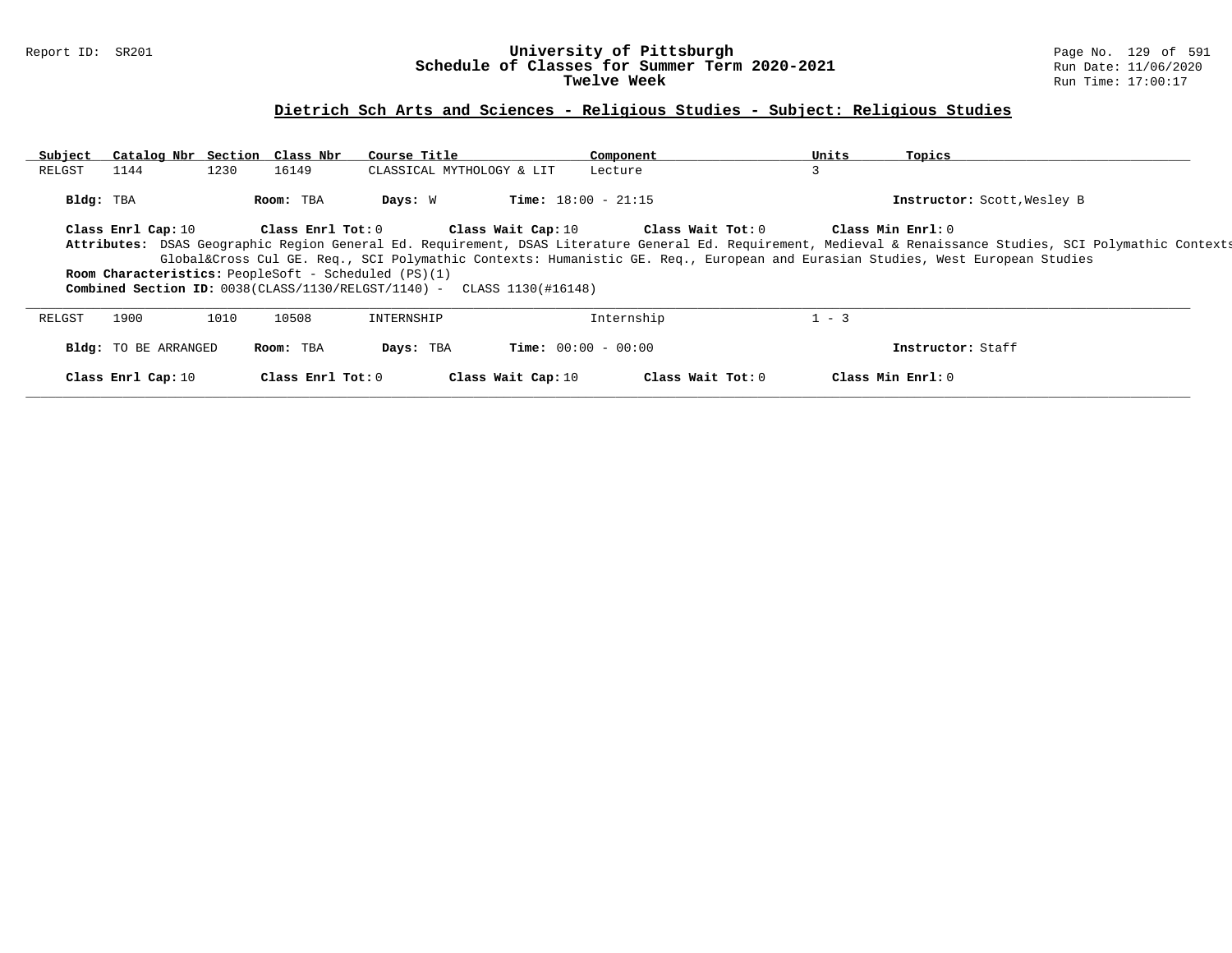#### Report ID: SR201 **University of Pittsburgh** Page No. 130 of 591 **Schedule of Classes for Summer Term 2020-2021** Run Date: 11/06/2020 **Twelve Week Run Time:** 17:00:17

# **Dietrich Sch Arts and Sciences - Studio Arts - Subject: Studio Arts**

| Subject | Catalog Nbr Section Class Nbr                    |      |                     | Course Title        |                              | Component           | Units               | Topics                       |
|---------|--------------------------------------------------|------|---------------------|---------------------|------------------------------|---------------------|---------------------|------------------------------|
| SA      | 1542                                             | 1010 | 20621               | WYOMING FIELD STUDY |                              | Independent Study   | د.                  |                              |
|         | Bldg: TBA                                        |      | Room: TBA           | Days: TBA           | Time: TBA                    |                     |                     | Instructor: Staff            |
|         | Class Enrl Cap: 4                                |      | Class Enrl Tot: $0$ |                     | Class Wait Cap: 4            | Class Wait Tot: $0$ | Class Min $Enrl: 0$ |                              |
| SA      | 1900                                             | 1100 | 10198               | INTERNSHIP          |                              | Internship          | $1 - 6$             |                              |
|         | Bldg: Frick Fine Arts BuiRoom: 00118             |      |                     | Days: TBA           | <b>Time:</b> $00:00 - 00:00$ |                     |                     | Instructor: Thomas, Lenore D |
|         | Class Enrl Cap: 5<br>Attributes: Capstone Course |      | Class Enrl Tot: $0$ |                     | Class Wait Cap: 5            | Class Wait Tot: 0   | Class Min Enrl: 0   |                              |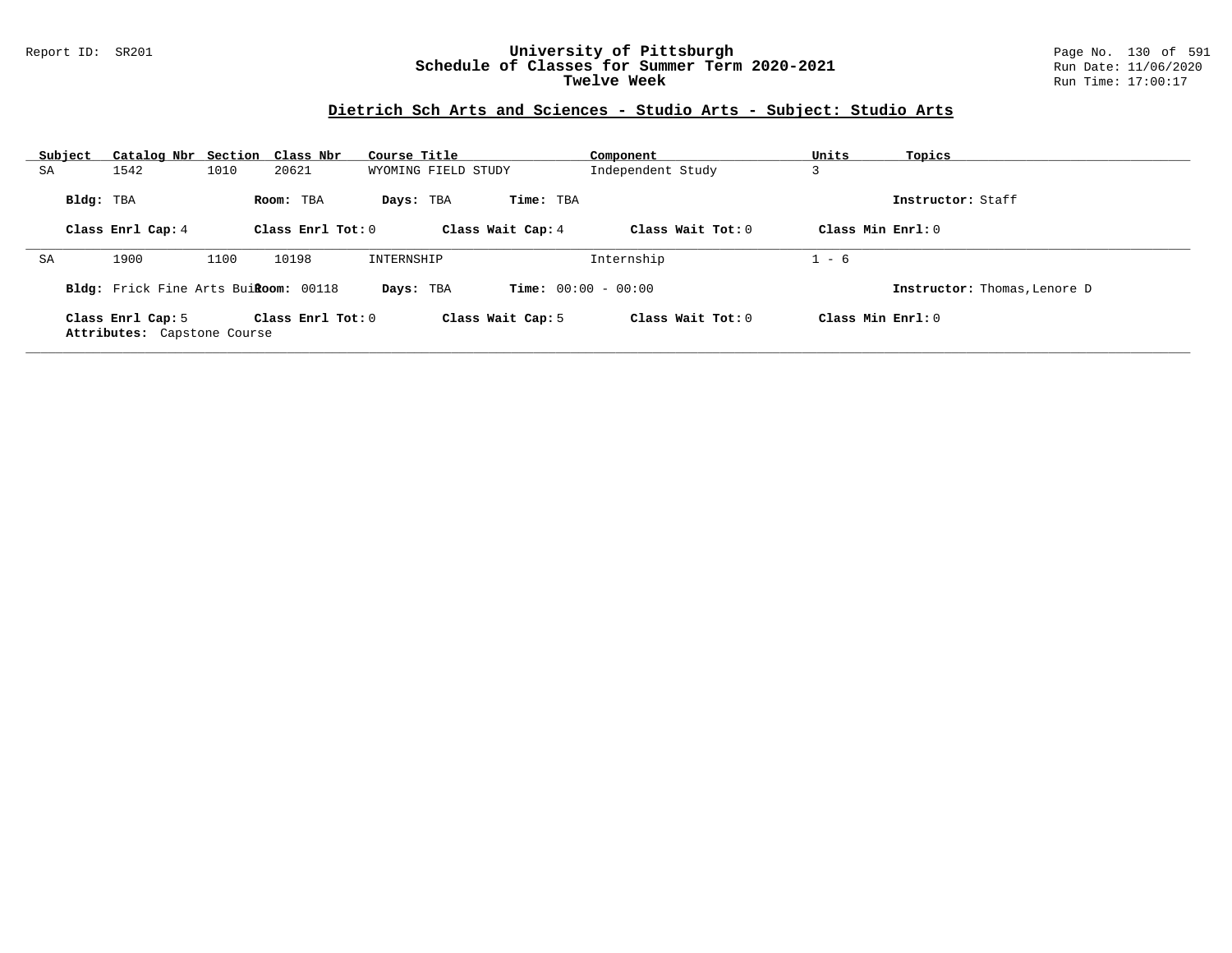#### Report ID: SR201 **University of Pittsburgh** Page No. 131 of 591 **Schedule of Classes for Summer Term 2020-2021** Run Date: 11/06/2020 **Twelve Week** Run Time: 17:00:17

### **Dietrich Sch Arts and Sciences - Slavic Languages and Literatures - Subject: Russian**

| Subject<br>RUSS | 1900                         | Catalog Nbr Section Class Nbr<br>1010<br>10343                   | Course Title<br>RUSSIAN INTERNSHIP            | Component<br>Internship      | Units<br>Topics<br>3 |  |
|-----------------|------------------------------|------------------------------------------------------------------|-----------------------------------------------|------------------------------|----------------------|--|
|                 | <b>Bldg:</b> TO BE ARRANGED  | Room: TBA                                                        | Days: TBA                                     | <b>Time:</b> $00:00 - 00:00$ | Instructor: Staff    |  |
|                 | Class Enrl Cap: 2            | Class Enrl Tot: 0<br>Attributes: Russian & East European Studies | Class Wait Cap: 2                             | Class Wait Tot: 0            | Class Min Enrl: 0    |  |
|                 | Special Permission required. |                                                                  |                                               |                              |                      |  |
| RUSS            | 3000                         | 10113<br>1010                                                    | RESEARCH AND DISSERTATION PHD Thesis Research |                              | $1 - 9$              |  |
|                 | Bldg: TO BE ARRANGED         | Room: TBA                                                        | Days: TBA                                     | <b>Time:</b> $00:00 - 00:00$ | Instructor: Staff    |  |
|                 | Class Enrl Cap: 6            | Class Enrl Tot: 0<br>Attributes: Russian & East European Studies | Class Wait Cap: 0                             | Class Wait Tot: 0            | Class Min Enrl: 0    |  |
|                 | SPECIAL PERMISSION REQUIRED  |                                                                  |                                               |                              |                      |  |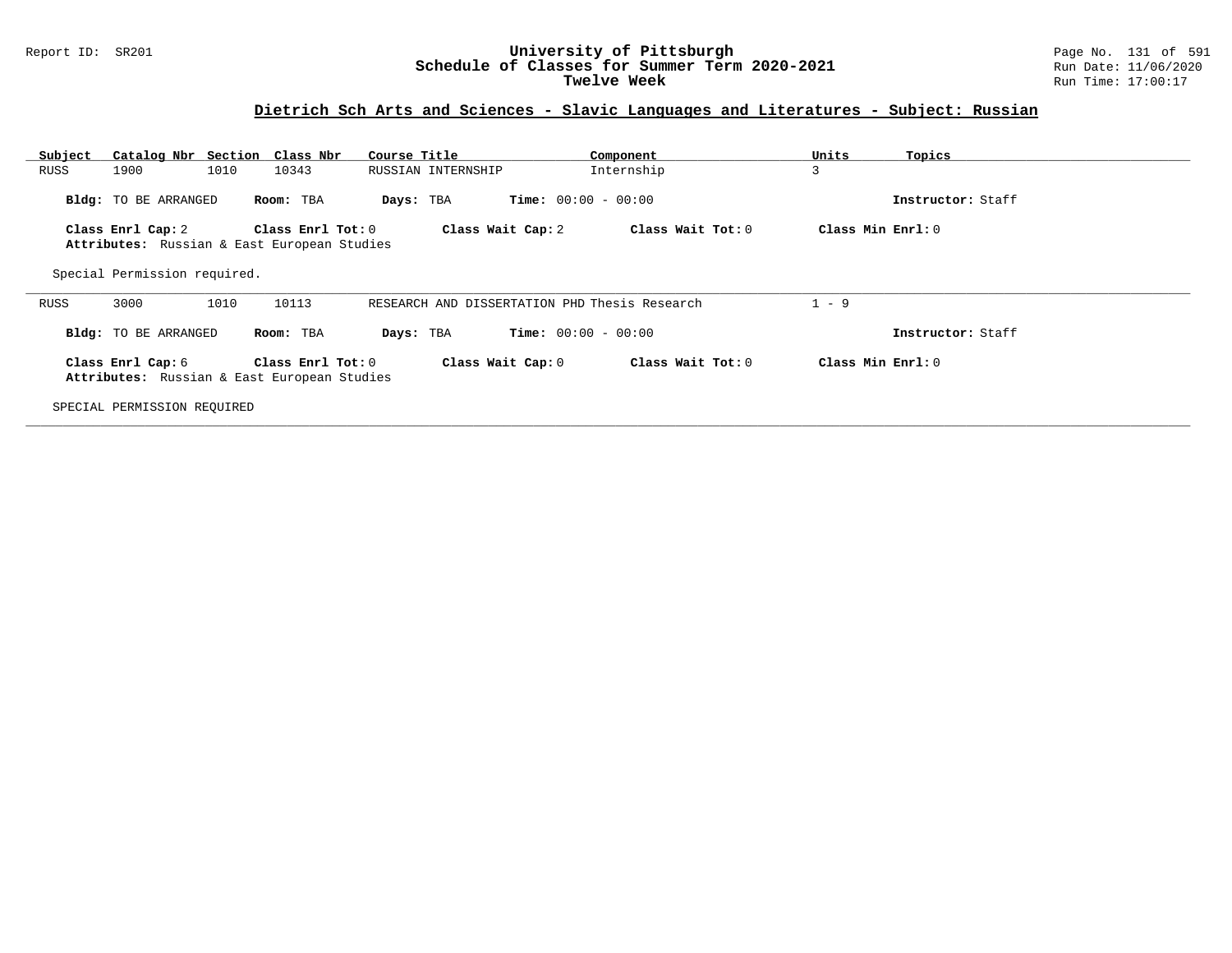#### Report ID: SR201 **University of Pittsburgh** Page No. 132 of 591 **Schedule of Classes for Summer Term 2020-2021** Run Date: 11/06/2020 **Twelve Week** Run Time: 17:00:17

# **Dietrich Sch Arts and Sciences - Slavic Languages and Literatures - Subject: Slavic**

|                                                                  | Catalog Nbr Section Class Nbr<br>Course Title | Component                                     | Units<br>Topics   |  |
|------------------------------------------------------------------|-----------------------------------------------|-----------------------------------------------|-------------------|--|
| <b>SLAV</b><br>1901<br>1010                                      | 10114<br>INDEPENDENT STUDY                    | Independent Study                             | $1 - 3$           |  |
| Bldg: TO BE ARRANGED                                             | Room: TBA                                     | <b>Days:</b> TBA <b>Time:</b> $00:00 - 00:00$ | Instructor: Staff |  |
| Class Enrl Cap: 5<br>Attributes: Russian & East European Studies | Class Enrl Tot: 0                             | Class Wait Cap: 5<br>Class Wait Tot: 0        | Class Min Enrl: 0 |  |
| SPECIAL PERMISSION REQUIRED                                      |                                               |                                               |                   |  |
| 2902<br>1010<br>SLAV                                             | 10115<br>DIRECTED STUDY                       | Directed Studies                              | $1 - 3$           |  |
| Bldg: TO BE ARRANGED                                             | Room: TBA<br>Days: TBA                        | <b>Time:</b> $00:00 - 00:00$                  | Instructor: Staff |  |
| Class Enrl Cap: 5<br>Attributes: Russian & East European Studies | Class Enrl Tot: 0                             | Class Wait Cap: 0<br>Class Wait Tot: 0        | Class Min Enrl: 0 |  |
| SPECIAL PERMISSION REQUIRED                                      |                                               |                                               |                   |  |
| 2990<br>1010<br><b>SLAV</b>                                      | 10116<br>INDEPENDENT STUDY                    | Independent Study                             | $1 - 3$           |  |
|                                                                  |                                               | <b>Days:</b> TBA <b>Time:</b> $00:00 - 00:00$ | Instructor: Staff |  |
| Bldg: TO BE ARRANGED                                             | Room: TBA                                     |                                               |                   |  |
| Class Enrl Cap: 5<br>Attributes: Russian & East European Studies | Class Enrl Tot: 0                             | Class Wait Cap: 0<br>Class Wait Tot: 0        | Class Min Enrl: 0 |  |
| SPECIAL PERMISSION REOUIRED                                      |                                               |                                               |                   |  |
| 3000<br>1010<br>SLAV                                             | 10117                                         | RESEARCH AND DISSERTATION PHD Thesis Research | $1 - 3$           |  |
| Bldg: TO BE ARRANGED                                             | Room: TBA<br>Days: TBA                        | $Time: 00:00 - 00:00$                         | Instructor: Staff |  |
| Class Enrl Cap: 5<br>Attributes: Russian & East European Studies | Class Enrl Tot: 0                             | Class Wait Cap: 0<br>Class Wait Tot: 0        | Class Min Enrl: 0 |  |

**\_\_\_\_\_\_\_\_\_\_\_\_\_\_\_\_\_\_\_\_\_\_\_\_\_\_\_\_\_\_\_\_\_\_\_\_\_\_\_\_\_\_\_\_\_\_\_\_\_\_\_\_\_\_\_\_\_\_\_\_\_\_\_\_\_\_\_\_\_\_\_\_\_\_\_\_\_\_\_\_\_\_\_\_\_\_\_\_\_\_\_\_\_\_\_\_\_\_\_\_\_\_\_\_\_\_\_\_\_\_\_\_\_\_\_\_\_\_\_\_\_\_\_\_\_\_\_\_\_\_\_\_\_\_\_\_\_\_\_\_\_\_\_\_\_\_\_\_\_\_\_\_\_\_\_\_**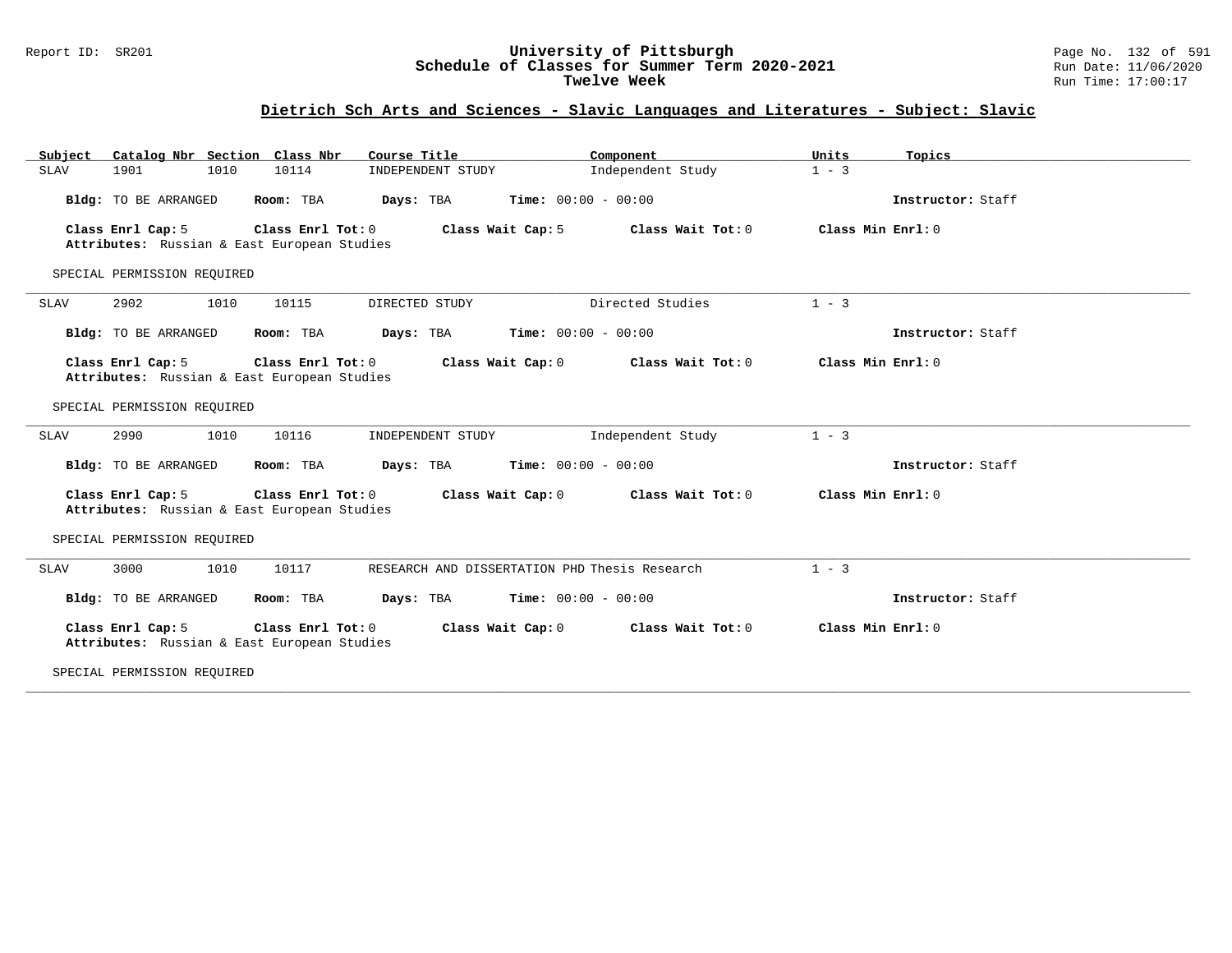#### Report ID: SR201 **University of Pittsburgh** Page No. 133 of 591 **Schedule of Classes for Summer Term 2020-2021** Run Date: 11/06/2020 **Twelve Week Run Time:** 17:00:17

# **Dietrich Sch Arts and Sciences - Sociology - Subject: Sociology**

| Subject | Catalog Nbr Section Class Nbr | Course Title        |                                                                                             | Component  | Units<br>Topics                       |
|---------|-------------------------------|---------------------|---------------------------------------------------------------------------------------------|------------|---------------------------------------|
| SOC     | 1900<br>1010                  | 10201<br>INTERNSHIP |                                                                                             | Internship | $1 - 6$                               |
|         | Bldg: WEB Based Class         |                     | Room: TBA $Days: TBA$ Time: $00:00 - 00:00$                                                 |            | Instructor: Staff                     |
|         |                               |                     | Class Enrl Cap: 25 Class Enrl Tot: 0 Class Wait Cap: 20 Class Wait Tot: 0 Class Min Enrl: 0 |            |                                       |
| SOC     | 2902                          | 1010 10323          | DIRECTED STUDY FOR MA STUDENTSDirected Studies                                              |            | $1 - 12$                              |
|         | Bldg: WEB Based Class         |                     | Room: TBA $Days:$ TBA $Time: 00:00 - 00:00$                                                 |            | Instructor: Hughes, Melanie M         |
|         | Class Enrl Cap: 25            |                     | Class Enrl Tot: 0 Class Wait Cap: 0 Class Wait Tot: 0                                       |            | Class Min Enrl: 0                     |
| SOC     | 2902<br>1267                  | 20063               | DIRECTED STUDY FOR MA STUDENTSDirected Studies                                              |            | $1 - 12$                              |
|         | Bldg: WEB Based Class         |                     | Room: TBA $Days:$ TBA $Time: 00:00 - 00:00$                                                 |            | Instructor: Blee, Kathleen M          |
|         |                               |                     | Class Enrl Cap: 25 Class Enrl Tot: 0 Class Wait Cap: 0 Class Wait Tot: 0 Class Min Enrl: 0  |            |                                       |
| SOC     | 2902<br>1268                  | 20064               | DIRECTED STUDY FOR MA STUDENTSDirected Studies                                              |            | $1 - 12$                              |
|         | Bldg: WEB Based Class         |                     | Room: TBA $Days:$ TBA $Time: 00:00 - 00:00$                                                 |            | Instructor: Murphy, Michael Warren II |
|         |                               |                     | Class Enrl Cap: 25 Class Enrl Tot: 0 Class Wait Cap: 0 Class Wait Tot: 0 Class Min Enrl: 0  |            |                                       |
| SOC     | 2902<br>1300                  | 18998               | DIRECTED STUDY FOR MA STUDENTSDirected Studies                                              |            | $1 - 12$                              |
|         | Bldg: TO BE ARRANGED          |                     | Room: TBA $Days:$ TBA $Time: 00:00 - 00:00$                                                 |            | Instructor: Smith, Jacquelyn Geryl    |
|         |                               |                     | Class Enrl Cap: 25 Class Enrl Tot: 0 Class Wait Cap: 0 Class Wait Tot: 0                    |            | Class Min Enrl: 0                     |
| SOC     | 2902<br>1305                  | 18999               | DIRECTED STUDY FOR MA STUDENTSDirected Studies                                              |            | $1 - 12$                              |
|         | Bldg: TO BE ARRANGED          |                     | Room: TBA $Days:$ TBA $Time: 00:00 - 00:00$                                                 |            | Instructor: Staggenborg, Suzanne      |
|         |                               |                     | Class Enrl Cap: 25 Class Enrl Tot: 0 Class Wait Cap: 0 Class Wait Tot: 0 Class Min Enrl: 0  |            |                                       |
| SOC.    | 2902<br>1310                  | 19000               | DIRECTED STUDY FOR MA STUDENTSDirected Studies                                              |            | $1 - 12$                              |
|         | Bldg: TO BE ARRANGED          |                     | Room: TBA $Days:$ TBA $Time: 00:00 - 00:00$                                                 |            | Instructor: Bamyeh, Mohammed A        |
|         |                               |                     | Class Enrl Cap: 25 Class Enrl Tot: 0 Class Wait Cap: 0 Class Wait Tot: 0 Class Min Enrl: 0  |            |                                       |
| SOC     | 2902<br>1315                  | 19001               | DIRECTED STUDY FOR MA STUDENTSDirected Studies                                              |            | $1 - 12$                              |
|         | Bldg: TO BE ARRANGED          |                     | Room: TBA $Days:$ TBA $Time: 00:00 - 00:00$                                                 |            | Instructor: Banerjee, Tarun D         |
|         | Class Enrl Cap: 25            |                     | Class Enrl Tot: $0$ Class Wait Cap: $0$ Class Wait Tot: $0$                                 |            | Class Min Enrl: 0                     |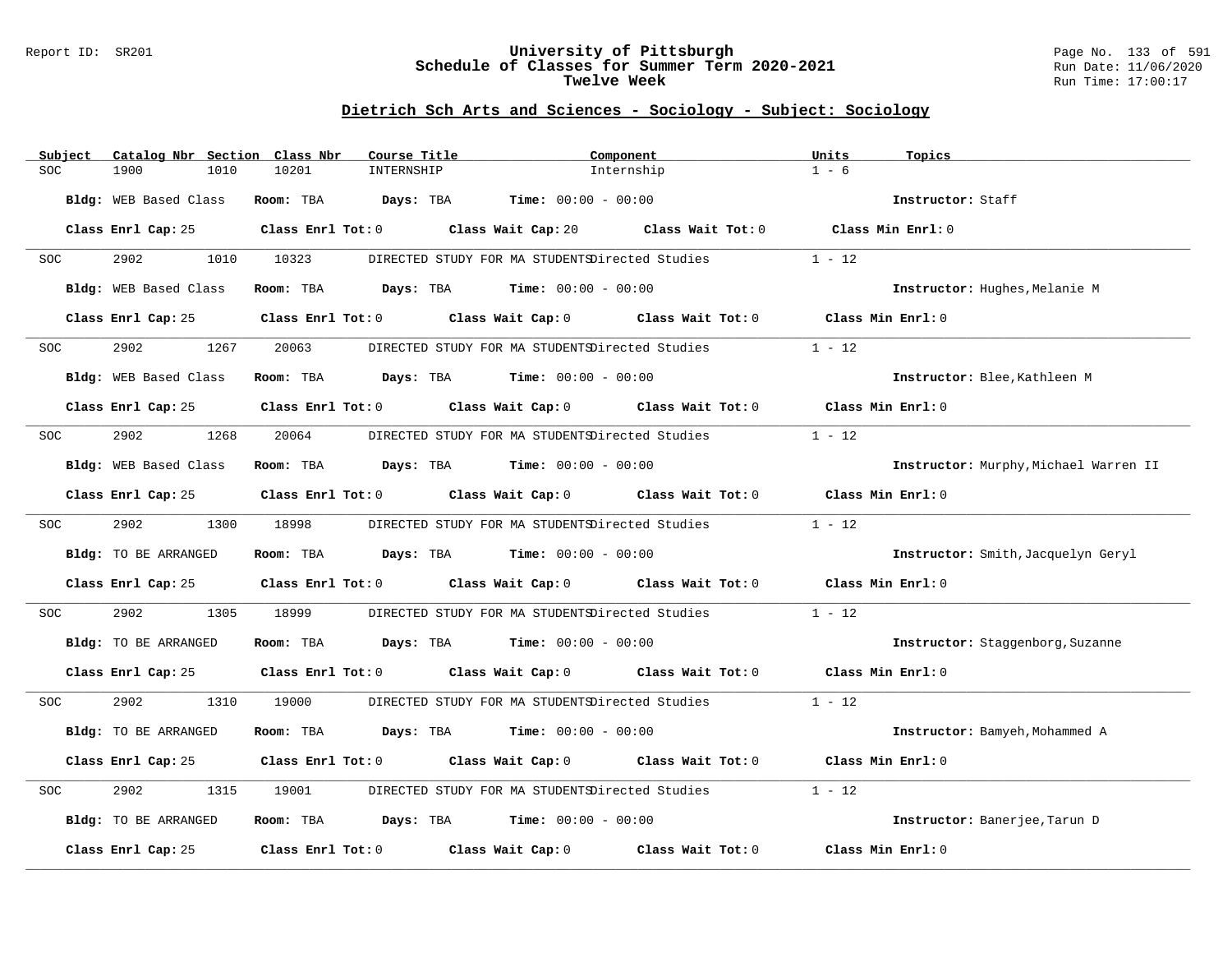| SOC        | 2902<br>1320         | 19002                                                          | DIRECTED STUDY FOR MA STUDENTSDirected Studies |                                                                                                     | $1 - 12$                                 |
|------------|----------------------|----------------------------------------------------------------|------------------------------------------------|-----------------------------------------------------------------------------------------------------|------------------------------------------|
|            | Bldg: TO BE ARRANGED | Room: TBA $Days:$ TBA $Time: 00:00 - 00:00$                    |                                                |                                                                                                     | Instructor: Bloom, Joshua                |
|            |                      |                                                                |                                                | Class Enrl Cap: 25 Class Enrl Tot: 0 Class Wait Cap: 0 Class Wait Tot: 0 Class Min Enrl: 0          |                                          |
| <b>SOC</b> | 2902 1325 19003      |                                                                |                                                | DIRECTED STUDY FOR MA STUDENTSDirected Studies 1 - 12                                               |                                          |
|            | Bldg: TO BE ARRANGED | Room: TBA $Days:$ TBA Time: $00:00 - 00:00$                    |                                                |                                                                                                     | Instructor: Brush, Lisa D                |
|            |                      |                                                                |                                                | Class Enrl Cap: 25 Class Enrl Tot: 0 Class Wait Cap: 0 Class Wait Tot: 0 Class Min Enrl: 0          |                                          |
|            |                      |                                                                |                                                | SOC 2902 1330 19004 DIRECTED STUDY FOR MA STUDENTSDirected Studies 1 - 12                           |                                          |
|            | Bldg: TO BE ARRANGED | Room: TBA $Days:$ TBA $Time: 00:00 - 00:00$                    |                                                |                                                                                                     | Instructor: Duck, Waverly 0              |
|            |                      |                                                                |                                                | Class Enrl Cap: 25 $\qquad$ Class Enrl Tot: 0 $\qquad$ Class Wait Cap: 0 $\qquad$ Class Wait Tot: 0 | Class Min Enrl: 0                        |
| <b>SOC</b> |                      | 2902 1335 19005 DIRECTED STUDY FOR MA STUDENTSDirected Studies |                                                |                                                                                                     | $1 - 12$                                 |
|            | Bldg: TO BE ARRANGED | Room: TBA $Days:$ TBA $Time: 00:00 - 00:00$                    |                                                |                                                                                                     | Instructor: Howell, Junia                |
|            |                      |                                                                |                                                | Class Enrl Cap: 25 Class Enrl Tot: 0 Class Wait Cap: 0 Class Wait Tot: 0 Class Min Enrl: 0          |                                          |
| SOC        |                      |                                                                |                                                | 2902 1340 19006 DIRECTED STUDY FOR MA STUDENTSDirected Studies 1 - 12                               |                                          |
|            | Bldg: TO BE ARRANGED | Room: TBA $Days: TBA$ Time: $00:00 - 00:00$                    |                                                |                                                                                                     | Instructor: Markoff, John                |
|            |                      |                                                                |                                                | Class Enrl Cap: 25 Class Enrl Tot: 0 Class Wait Cap: 0 Class Wait Tot: 0 Class Min Enrl: 0          |                                          |
| SOC        |                      |                                                                |                                                | 2902 1345 19007 DIRECTED STUDY FOR MA STUDENTSDirected Studies 1 - 12                               |                                          |
|            | Bldg: TO BE ARRANGED | Room: TBA $Days:$ TBA $Time: 00:00 - 00:00$                    |                                                |                                                                                                     | Instructor: Moss, Dana Marie             |
|            |                      |                                                                |                                                | Class Enrl Cap: 25 Class Enrl Tot: 0 Class Wait Cap: 0 Class Wait Tot: 0                            | Class Min Enrl: 0                        |
| SOC        | 2902                 | 1350 19008                                                     | DIRECTED STUDY FOR MA STUDENTSDirected Studies |                                                                                                     | $1 - 12$                                 |
|            | Bldg: TO BE ARRANGED | Room: TBA $Days:$ TBA $Time: 00:00 - 00:00$                    |                                                |                                                                                                     | Instructor: Paterson, Mark William David |
|            |                      |                                                                |                                                | Class Enrl Cap: 25 $\qquad$ Class Enrl Tot: 0 $\qquad$ Class Wait Cap: 0 $\qquad$ Class Wait Tot: 0 | Class Min Enrl: 0                        |
|            |                      |                                                                |                                                | SOC 2902 1355 19009 DIRECTED STUDY FOR MA STUDENTSDirected Studies 1 - 12                           |                                          |
|            | Bldg: TO BE ARRANGED | Room: TBA $Days:$ TBA $Time: 00:00 - 00:00$                    |                                                |                                                                                                     | Instructor: Singh, Vijai P               |
|            |                      |                                                                |                                                | Class Enrl Cap: 25 Class Enrl Tot: 0 Class Wait Cap: 0 Class Wait Tot: 0 Class Min Enrl: 0          |                                          |
|            |                      |                                                                |                                                | SOC 2990 1030 19014 INDEPENDENT STUDY Independent Study 1 - 12                                      |                                          |
|            | Bldg: TO BE ARRANGED |                                                                |                                                | Room: TBA $Days:$ TBA $Time:$ $00:00 - 00:00$                                                       | Instructor: Bamyeh, Mohammed A           |
|            | Class Enrl Cap: 25   |                                                                |                                                | Class Enrl Tot: $0$ Class Wait Cap: $0$ Class Wait Tot: $0$                                         | Class Min Enrl: 0                        |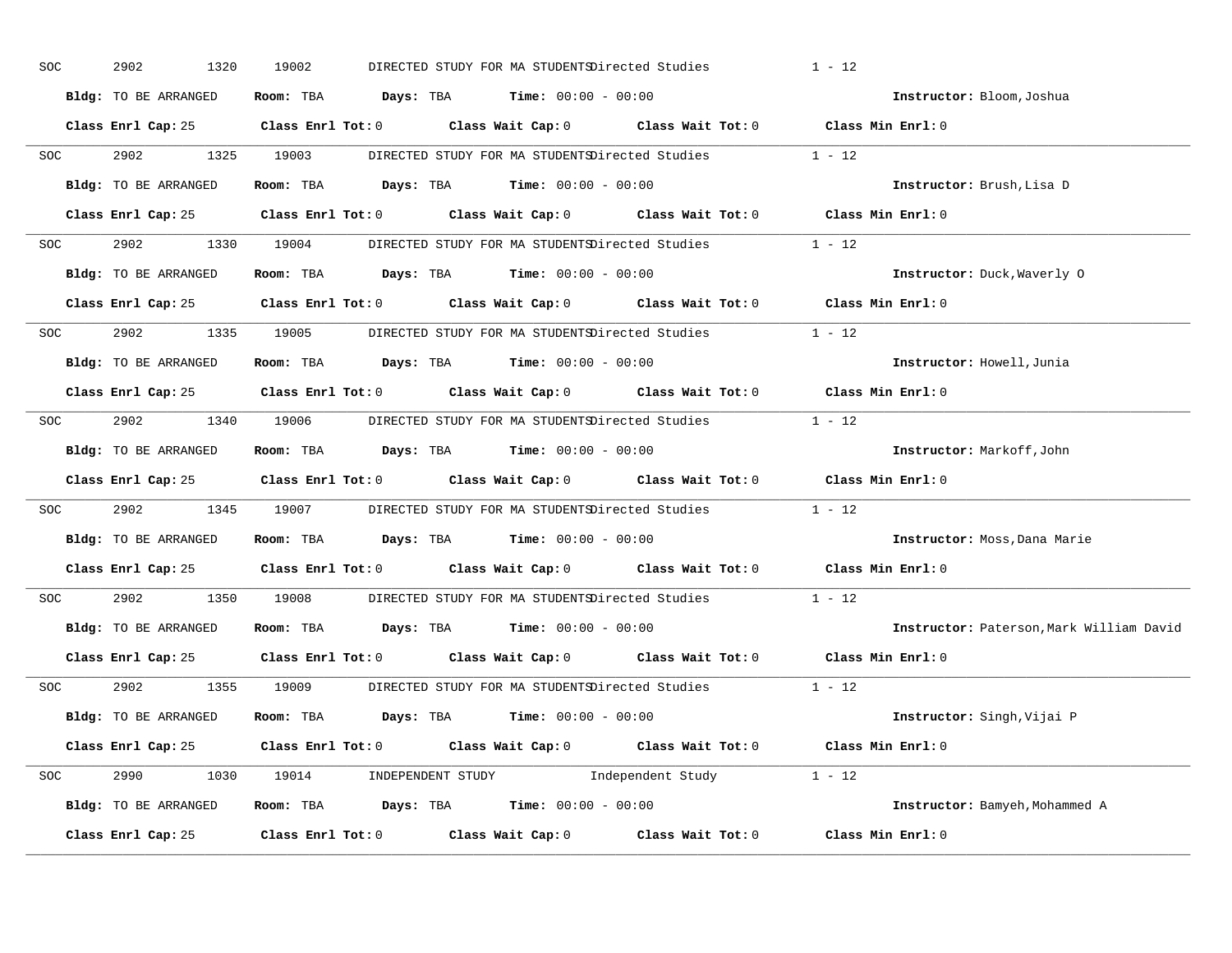#### Report ID: SR201 **University of Pittsburgh** Page No. 135 of 591 **Schedule of Classes for Summer Term 2020-2021** Run Date: 11/06/2020 **Twelve Week Run Time:** 17:00:17

# **Dietrich Sch Arts and Sciences - Sociology - Subject: Sociology**

| Subject          | Catalog Nbr Section Class Nbr | Course Title                                                                          |                   | Component                                                                                  | Units<br>Topics                          |  |
|------------------|-------------------------------|---------------------------------------------------------------------------------------|-------------------|--------------------------------------------------------------------------------------------|------------------------------------------|--|
| SOC              | 2990<br>1035                  | 19017                                                                                 | INDEPENDENT STUDY | Independent Study                                                                          | $1 - 12$                                 |  |
|                  | Bldg: TO BE ARRANGED          | Room: TBA $\rule{1em}{0.15mm}$ Days: TBA $\rule{1.5mm}{0.15mm}$ Time: $00:00 - 00:00$ |                   |                                                                                            | Instructor: Banerjee, Tarun D            |  |
|                  |                               |                                                                                       |                   | Class Enrl Cap: 25 Class Enrl Tot: 0 Class Wait Cap: 0 Class Wait Tot: 0 Class Min Enrl: 0 |                                          |  |
| SOC <b>SOC</b>   |                               |                                                                                       |                   | 2990 1040 19018 INDEPENDENT STUDY Independent Study 1 - 12                                 |                                          |  |
|                  | Bldg: TO BE ARRANGED          | Room: TBA $Days:$ TBA $Time: 00:00 - 00:00$                                           |                   |                                                                                            | Instructor: Bloom, Joshua                |  |
|                  |                               |                                                                                       |                   | Class Enrl Cap: 25 Class Enrl Tot: 0 Class Wait Cap: 0 Class Wait Tot: 0 Class Min Enrl: 0 |                                          |  |
| SOC <sup>o</sup> | 2990                          |                                                                                       |                   | 1045 19020 INDEPENDENT STUDY Independent Study                                             | $1 - 12$                                 |  |
|                  | Bldg: TO BE ARRANGED          | Room: TBA $Days:$ TBA $Time: 00:00 - 00:00$                                           |                   |                                                                                            | Instructor: Brush, Lisa D                |  |
|                  |                               |                                                                                       |                   | Class Enrl Cap: 25 Class Enrl Tot: 0 Class Wait Cap: 0 Class Wait Tot: 0 Class Min Enrl: 0 |                                          |  |
| <b>SOC</b>       |                               |                                                                                       |                   | 2990 1050 19021 INDEPENDENT STUDY Independent Study                                        | $1 - 12$                                 |  |
|                  | Bldg: TO BE ARRANGED          | Room: TBA $Days:$ TBA $Time: 00:00 - 00:00$                                           |                   |                                                                                            | Instructor: Duck, Waverly 0              |  |
|                  |                               |                                                                                       |                   | Class Enrl Cap: 25 Class Enrl Tot: 0 Class Wait Cap: 0 Class Wait Tot: 0 Class Min Enrl: 0 |                                          |  |
| <b>SOC</b>       |                               | 2990 1055 19023 INDEPENDENT STUDY                                                     |                   | Independent Study                                                                          | $1 - 12$                                 |  |
|                  | Bldg: TO BE ARRANGED          | Room: TBA $Days:$ TBA Time: $00:00 - 00:00$                                           |                   |                                                                                            | Instructor: Howell, Junia                |  |
|                  |                               |                                                                                       |                   | Class Enrl Cap: 25 Class Enrl Tot: 0 Class Wait Cap: 0 Class Wait Tot: 0 Class Min Enrl: 0 |                                          |  |
| SOC <b>SOC</b>   |                               |                                                                                       |                   | 2990 1060 19024 INDEPENDENT STUDY Independent Study                                        | $1 - 12$                                 |  |
|                  | Bldg: TO BE ARRANGED          | Room: TBA $\rule{1em}{0.15mm}$ Days: TBA Time: $00:00 - 00:00$                        |                   |                                                                                            | Instructor: Markoff, John                |  |
|                  |                               |                                                                                       |                   | Class Enrl Cap: 25 Class Enrl Tot: 0 Class Wait Cap: 0 Class Wait Tot: 0 Class Min Enrl: 0 |                                          |  |
|                  |                               |                                                                                       |                   | SOC 2990 1065 19025 INDEPENDENT STUDY Independent Study 1 - 12                             |                                          |  |
|                  | Bldg: TO BE ARRANGED          | Room: TBA $Days:$ TBA $Time: 00:00 - 00:00$                                           |                   |                                                                                            | Instructor: Moss, Dana Marie             |  |
|                  |                               |                                                                                       |                   | Class Enrl Cap: 25 Class Enrl Tot: 0 Class Wait Cap: 0 Class Wait Tot: 0 Class Min Enrl: 0 |                                          |  |
| SOC              | 2990                          |                                                                                       |                   | 1070 19026 INDEPENDENT STUDY Independent Study                                             | $1 - 12$                                 |  |
|                  | Bldg: TO BE ARRANGED          | Room: TBA $Days:$ TBA Time: $00:00 - 00:00$                                           |                   |                                                                                            | Instructor: Paterson, Mark William David |  |
|                  |                               |                                                                                       |                   | Class Enrl Cap: 25 Class Enrl Tot: 0 Class Wait Cap: 0 Class Wait Tot: 0                   | Class Min Enrl: 0                        |  |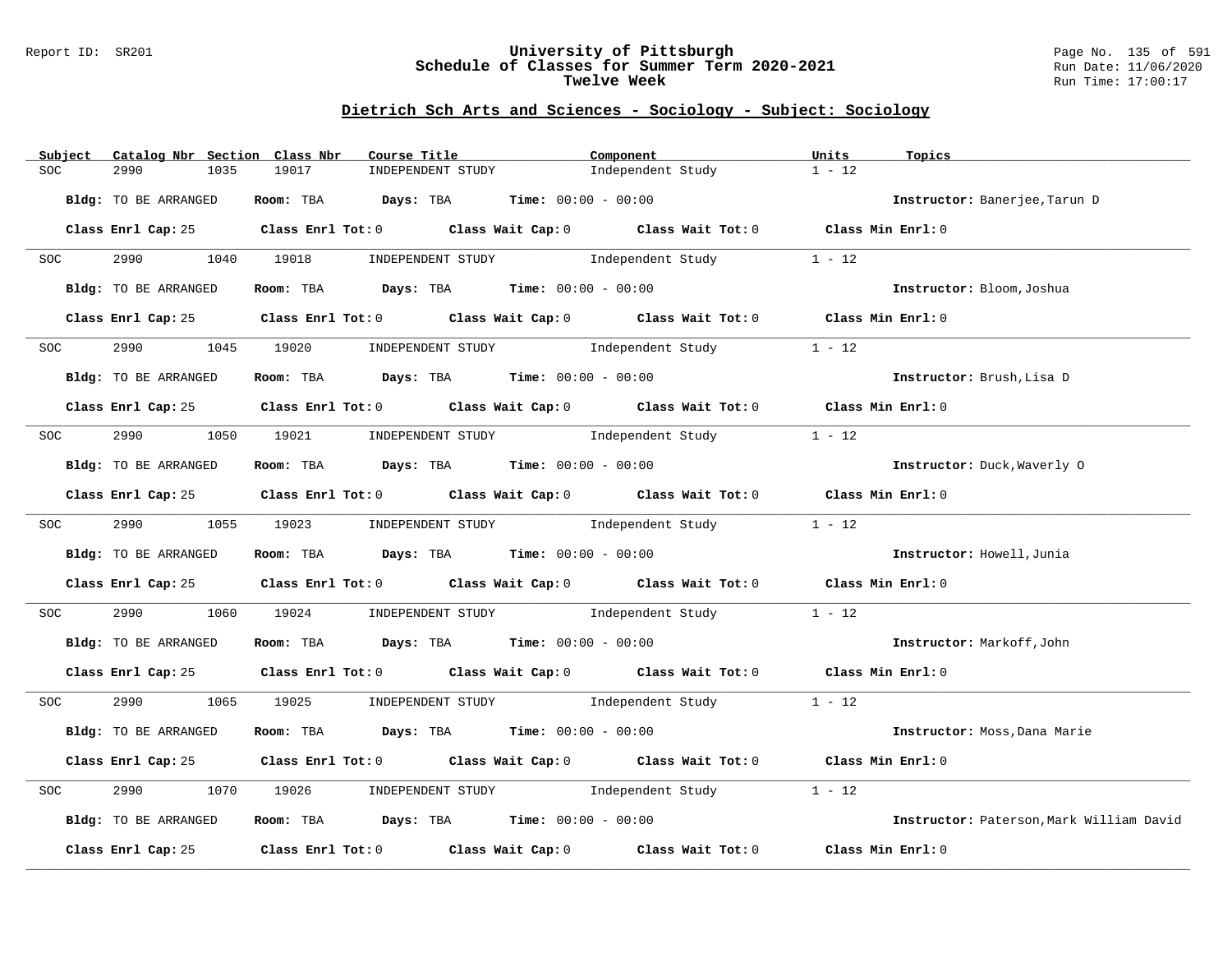| SOC            | 2990<br>1075          | 19028                                                                                               | INDEPENDENT STUDY Independent Study                                                                                           | $1 - 12$                              |
|----------------|-----------------------|-----------------------------------------------------------------------------------------------------|-------------------------------------------------------------------------------------------------------------------------------|---------------------------------------|
|                | Bldg: TO BE ARRANGED  | Room: TBA $Days:$ TBA $Time: 00:00 - 00:00$                                                         |                                                                                                                               | Instructor: Singh, Vijai P            |
|                |                       | Class Enrl Cap: 25 Class Enrl Tot: 0 Class Wait Cap: 0 Class Wait Tot: 0 Class Min Enrl: 0          |                                                                                                                               |                                       |
| SOC <b>SOC</b> | 2990 1080 19030       |                                                                                                     | $\begin{minipage}[c]{0.9\linewidth} \textbf{INDEX} & \textbf{STUDY} \\ \textbf{Independent Study} & 1 - 12 \\ \end{minipage}$ |                                       |
|                | Bldg: TO BE ARRANGED  | Room: TBA $\rule{1em}{0.15mm}$ Days: TBA Time: $00:00 - 00:00$                                      |                                                                                                                               | Instructor: Smith, Jacquelyn Geryl    |
|                |                       | Class Enrl Cap: 25 Class Enrl Tot: 0 Class Wait Cap: 0 Class Wait Tot: 0 Class Min Enrl: 0          |                                                                                                                               |                                       |
| SOC            |                       | 2990 1201 20065 INDEPENDENT STUDY Independent Study 1 - 12                                          |                                                                                                                               |                                       |
|                |                       | Bldg: WEB Based Class Room: TBA Days: TBA Time: 00:00 - 00:00                                       |                                                                                                                               | Instructor: Murphy, Michael Warren II |
|                |                       | Class Enrl Cap: 35 Class Enrl Tot: 0 Class Wait Cap: 0 Class Wait Tot: 0 Class Min Enrl: 0          |                                                                                                                               |                                       |
| SOC            |                       | 2990 1202 20066 INDEPENDENT STUDY Independent Study 1 - 12                                          |                                                                                                                               |                                       |
|                |                       | Bldg: WEB Based Class Room: TBA Days: TBA Time: 00:00 - 00:00                                       |                                                                                                                               | Instructor: Murphy, Michael Warren II |
|                |                       | Class Enrl Cap: 25 Class Enrl Tot: 0 Class Wait Cap: 0 Class Wait Tot: 0 Class Min Enrl: 0          |                                                                                                                               |                                       |
| <b>SOC</b>     |                       | 2990 1205 19145 INDEPENDENT STUDY Independent Study 1 - 12                                          |                                                                                                                               |                                       |
|                | Bldg: TO BE ARRANGED  | Room: TBA $\rule{1em}{0.15mm}$ Days: TBA $\rule{1.5mm}{0.15mm}$ Time: $00:00 - 00:00$               |                                                                                                                               | Instructor: Staggenborg, Suzanne      |
|                |                       | Class Enrl Cap: 25 Class Enrl Tot: 0 Class Wait Cap: 0 Class Wait Tot: 0 Class Min Enrl: 0          |                                                                                                                               |                                       |
| SOC            |                       | 2990 1212 19391 INDEPENDENT STUDY Independent Study 1 - 12                                          |                                                                                                                               |                                       |
|                | Bldg: TO BE ARRANGED  | Room: TBA $Days:$ TBA $Time: 00:00 - 00:00$                                                         |                                                                                                                               | Instructor: Blee, Kathleen M          |
|                |                       | Class Enrl Cap: 35 $\qquad$ Class Enrl Tot: 0 $\qquad$ Class Wait Cap: 0 $\qquad$ Class Wait Tot: 0 |                                                                                                                               | Class Min Enrl: 0                     |
| SOC            | 3902 200              | 1010 10321 DIRCTED STUDY FOR PHD STUDENTSDirected Studies                                           |                                                                                                                               | $1 - 12$                              |
|                | Bldg: WEB Based Class | Room: TBA $Days:$ TBA Time: $00:00 - 00:00$                                                         |                                                                                                                               | Instructor: Hughes, Melanie           |
|                | Class Enrl Cap: 25    | Class Enrl Tot: 0 Class Wait Cap: 0 Class Wait Tot: 0                                               |                                                                                                                               | Class Min Enrl: 0                     |
|                | SOC 3902              | 1205 18971 DIRCTED STUDY FOR PHD STUDENTSDirected Studies 1 - 12                                    |                                                                                                                               |                                       |
|                | Bldg: TO BE ARRANGED  | Room: TBA $Days:$ TBA $Time: 00:00 - 00:00$                                                         |                                                                                                                               | Instructor: Bamyeh, Mohammed A        |
|                |                       | Class Enrl Cap: 25 Class Enrl Tot: 0 Class Wait Cap: 0 Class Wait Tot: 0 Class Min Enrl: 0          |                                                                                                                               |                                       |
|                |                       | SOC 3902 1210 18972 DIRCTED STUDY FOR PHD STUDENTSDirected Studies 1 - 12                           |                                                                                                                               |                                       |
|                | Bldg: TO BE ARRANGED  | Room: TBA $Days: TBA$ Time: $00:00 - 00:00$                                                         |                                                                                                                               | Instructor: Banerjee, Tarun D         |
|                | Class Enrl Cap: 25    | Class Enrl Tot: $0$ Class Wait Cap: $0$ Class Wait Tot: $0$                                         |                                                                                                                               | Class Min Enrl: 0                     |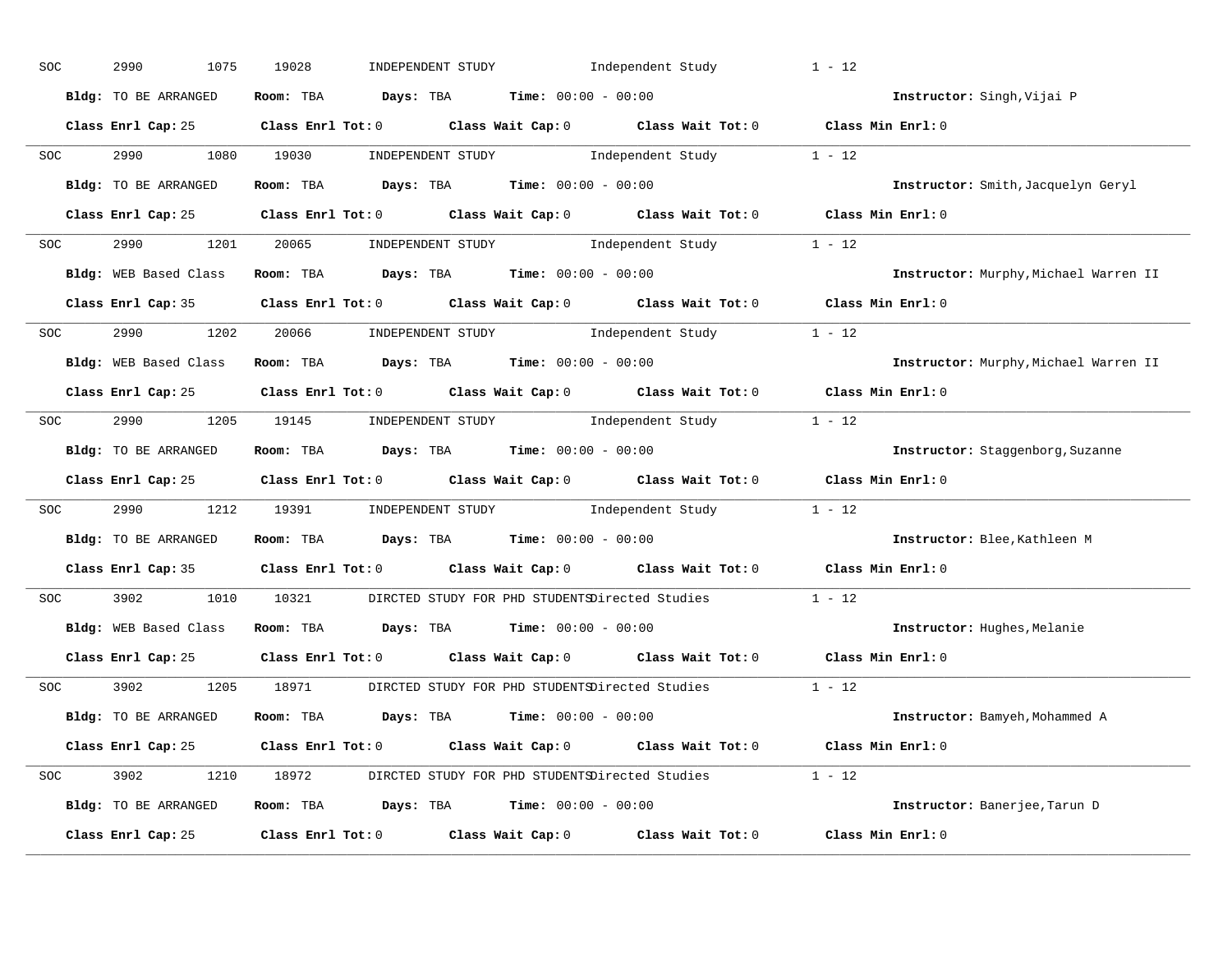#### Report ID: SR201 **University of Pittsburgh** Page No. 137 of 591 **Schedule of Classes for Summer Term 2020-2021** Run Date: 11/06/2020 **Twelve Week Run Time:** 17:00:17

# **Dietrich Sch Arts and Sciences - Sociology - Subject: Sociology**

| Subject              | Catalog Nbr Section Class Nbr | Course Title                                                                        |                                                | Component                                                                                  | Units<br>Topics              |                                          |
|----------------------|-------------------------------|-------------------------------------------------------------------------------------|------------------------------------------------|--------------------------------------------------------------------------------------------|------------------------------|------------------------------------------|
| 3902<br><b>SOC</b>   | 18973<br>1215                 |                                                                                     | DIRCTED STUDY FOR PHD STUDENTSDirected Studies |                                                                                            | $1 - 12$                     |                                          |
| Bldg: TO BE ARRANGED |                               | Room: TBA $Days:$ TBA $Time: 00:00 - 00:00$                                         |                                                |                                                                                            | Instructor: Bloom, Joshua    |                                          |
|                      |                               |                                                                                     |                                                | Class Enrl Cap: 25 Class Enrl Tot: 0 Class Wait Cap: 0 Class Wait Tot: 0 Class Min Enrl: 0 |                              |                                          |
| 3902<br><b>SOC</b>   | 1220 18974                    |                                                                                     |                                                | DIRCTED STUDY FOR PHD STUDENTSDirected Studies                                             | $1 - 12$                     |                                          |
| Bldg: TO BE ARRANGED |                               | Room: TBA $Days:$ TBA $Time: 00:00 - 00:00$                                         |                                                |                                                                                            | Instructor: Brush, Lisa D    |                                          |
| Class Enrl Cap: 25   |                               |                                                                                     |                                                | Class Enrl Tot: $0$ Class Wait Cap: $0$ Class Wait Tot: $0$ Class Min Enrl: $0$            |                              |                                          |
| 3902<br>SOC          | 1225<br>18975                 |                                                                                     | DIRCTED STUDY FOR PHD STUDENTSDirected Studies |                                                                                            | $1 - 12$                     |                                          |
| Bldg: TO BE ARRANGED |                               | Room: TBA $Days:$ TBA $Time: 00:00 - 00:00$                                         |                                                |                                                                                            | Instructor: Duck, Waverly 0  |                                          |
|                      |                               |                                                                                     |                                                | Class Enrl Cap: 25 Class Enrl Tot: 0 Class Wait Cap: 0 Class Wait Tot: 0 Class Min Enrl: 0 |                              |                                          |
| 3902 200<br>SOC SOC  | 1230 18976                    |                                                                                     | DIRCTED STUDY FOR PHD STUDENTSDirected Studies |                                                                                            | $1 - 12$                     |                                          |
| Bldg: TO BE ARRANGED |                               | Room: TBA $\rule{1em}{0.15mm}$ Days: TBA $\rule{1em}{0.15mm}$ Time: $00:00 - 00:00$ |                                                |                                                                                            | Instructor: Howell, Junia    |                                          |
|                      |                               |                                                                                     |                                                | Class Enrl Cap: 25 Class Enrl Tot: 0 Class Wait Cap: 0 Class Wait Tot: 0 Class Min Enrl: 0 |                              |                                          |
| 3902<br><b>SOC</b>   | 1235 18977                    |                                                                                     |                                                | DIRCTED STUDY FOR PHD STUDENTSDirected Studies                                             | $1 - 12$                     |                                          |
| Bldg: TO BE ARRANGED |                               | Room: TBA $Days:$ TBA $Time: 00:00 - 00:00$                                         |                                                |                                                                                            | Instructor: Markoff, John    |                                          |
|                      |                               |                                                                                     |                                                | Class Enrl Cap: 25 Class Enrl Tot: 0 Class Wait Cap: 0 Class Wait Tot: 0 Class Min Enrl: 0 |                              |                                          |
| 3902<br>SOC          | 1240<br>18978                 |                                                                                     |                                                | DIRCTED STUDY FOR PHD STUDENTSDirected Studies                                             | $1 - 12$                     |                                          |
| Bldg: TO BE ARRANGED |                               | Room: TBA $Days: TBA$ Time: $00:00 - 00:00$                                         |                                                |                                                                                            | Instructor: Moss, Dana Marie |                                          |
|                      |                               |                                                                                     |                                                | Class Enrl Cap: 25 Class Enrl Tot: 0 Class Wait Cap: 0 Class Wait Tot: 0 Class Min Enrl: 0 |                              |                                          |
| 3902<br>SOC          | 1245 18979                    |                                                                                     |                                                | DIRCTED STUDY FOR PHD STUDENTSDirected Studies                                             | $1 - 12$                     |                                          |
| Bldg: TO BE ARRANGED |                               | Room: TBA $Days:$ TBA $Time: 00:00 - 00:00$                                         |                                                |                                                                                            |                              | Instructor: Paterson, Mark William David |
|                      |                               |                                                                                     |                                                | Class Enrl Cap: 25 Class Enrl Tot: 0 Class Wait Cap: 0 Class Wait Tot: 0 Class Min Enrl: 0 |                              |                                          |
| 3902<br><b>SOC</b>   | 1250<br>18980                 |                                                                                     |                                                | DIRCTED STUDY FOR PHD STUDENTSDirected Studies                                             | $1 - 12$                     |                                          |
| Bldg: TO BE ARRANGED |                               | Room: TBA $Days:$ TBA $Time: 00:00 - 00:00$                                         |                                                |                                                                                            | Instructor: Singh, Vijai P   |                                          |
| Class Enrl Cap: 25   |                               |                                                                                     |                                                | Class Enrl Tot: $0$ Class Wait Cap: $0$ Class Wait Tot: $0$                                | Class Min Enrl: 0            |                                          |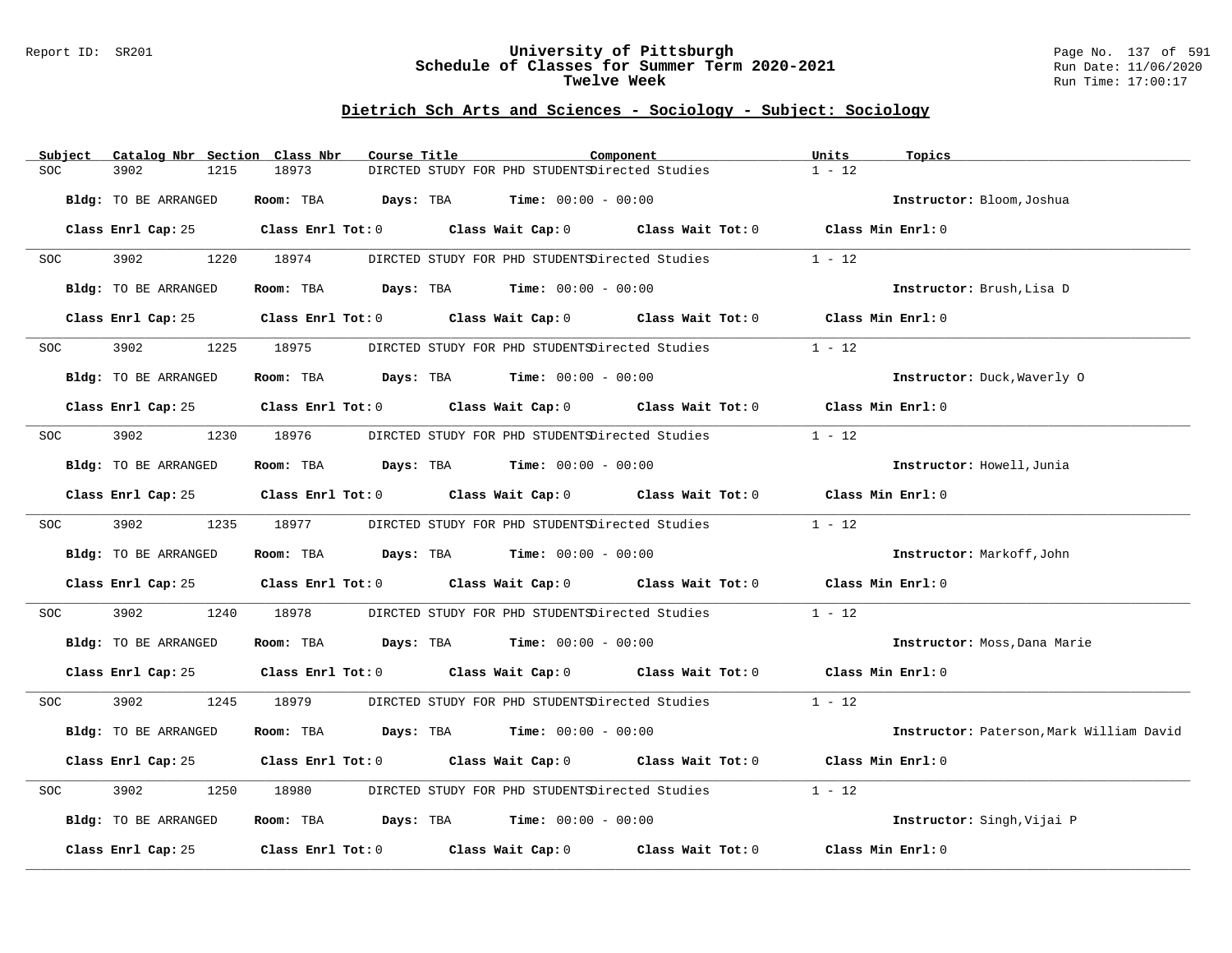| <b>SOC</b> | 3902<br>1255                | 18981                   | DIRCTED STUDY FOR PHD STUDENTSDirected Studies |                                     | $1 - 12$                              |
|------------|-----------------------------|-------------------------|------------------------------------------------|-------------------------------------|---------------------------------------|
|            | Bldg: TO BE ARRANGED        | Room: TBA               | <b>Time:</b> $00:00 - 00:00$<br>Days: TBA      |                                     | Instructor: Smith, Jacquelyn Geryl    |
|            | Class Enrl Cap: 25          | Class Enrl Tot: 0       | Class Wait Cap: 0                              | Class Wait Tot: 0                   | Class Min Enrl: 0                     |
| <b>SOC</b> | 3902<br>1260                | 18982                   | DIRCTED STUDY FOR PHD STUDENTSDirected Studies |                                     | $1 - 12$                              |
|            | Bldg: TO BE ARRANGED        | Room: TBA               | <b>Time:</b> $00:00 - 00:00$<br>Days: TBA      |                                     | Instructor: Staggenborg, Suzanne      |
|            | Class Enrl Cap: 25          | Class Enrl Tot: 0       |                                                | Class Wait Cap: 0 Class Wait Tot: 0 | Class Min Enrl: 0                     |
| <b>SOC</b> | 3902<br>1330                | 19818                   | DIRCTED STUDY FOR PHD STUDENTSDirected Studies |                                     | $1 - 12$                              |
|            | <b>Bldg:</b> TO BE ARRANGED | Room: TBA               | Days: TBA<br><b>Time:</b> $00:00 - 00:00$      |                                     | Instructor: Blee, Kathleen M          |
|            | Class Enrl Cap: 25          | Class Enrl Tot: 0       | Class Wait Cap: 0                              | Class Wait Tot: 0                   | Class Min Enrl: $0$                   |
| <b>SOC</b> | 3902<br>1331                | 20068                   | DIRCTED STUDY FOR PHD STUDENTSDirected Studies |                                     | $1 - 12$                              |
|            | Bldg: WEB Based Class       | Room: TBA               | <b>Time:</b> $00:00 - 00:00$<br>Days: TBA      |                                     | Instructor: Murphy, Michael Warren II |
|            | Class Enrl Cap: 25          | $Class$ $Enrl$ $Tot: 0$ | Class Wait Cap: 0 Class Wait Tot: 0            |                                     | Class Min Enrl: 0                     |
| <b>SOC</b> | 3902<br>1332                | 20069                   | DIRCTED STUDY FOR PHD STUDENTSDirected Studies |                                     | $1 - 12$                              |
|            | Bldg: WEB Based Class       | Room: TBA               | <b>Time:</b> $00:00 - 00:00$<br>Days: TBA      |                                     | Instructor: Staff                     |
|            | Class Enrl Cap: 25          | Class Enrl Tot: 0       | Class Wait Cap: 0                              | Class Wait Tot: 0                   | Class Min Enrl: $0$                   |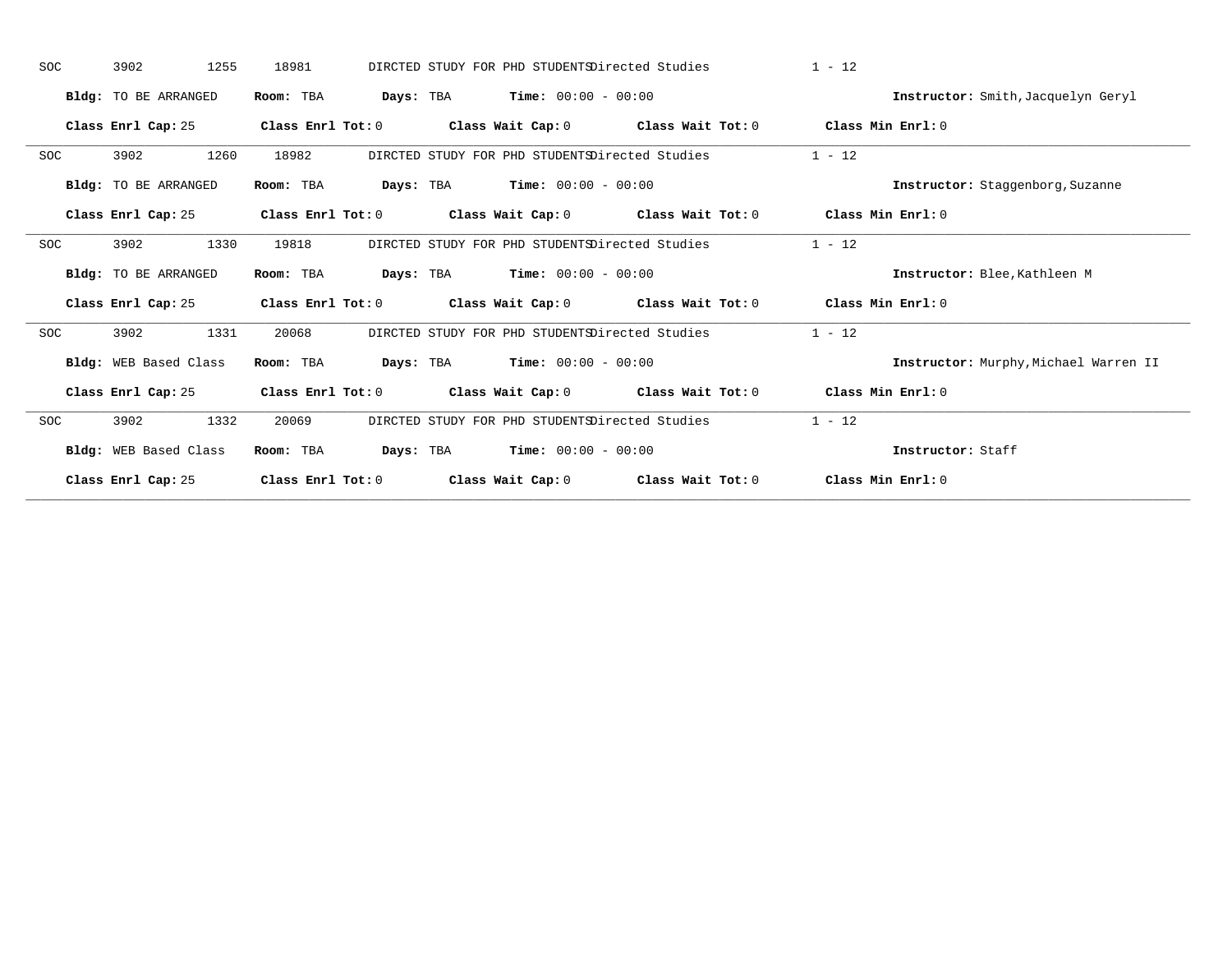#### Report ID: SR201 **University of Pittsburgh** Page No. 139 of 591 **Schedule of Classes for Summer Term 2020-2021** Run Date: 11/06/2020 **Twelve Week Run Time:** 17:00:17

| Subject<br>Catalog Nbr Section Class Nbr                                 | Course Title                              | Component           | Units<br>Topics   |                              |
|--------------------------------------------------------------------------|-------------------------------------------|---------------------|-------------------|------------------------------|
| 1900<br>10471<br><b>STAT</b><br>1010                                     | INTERNSHIP                                | Internship          | $1 - 3$           |                              |
| Bldg: TO BE ARRANGED<br>Room: TBA                                        | Time: $00:00 - 00:00$<br>Days: TBA        |                     |                   | Instructor: Iyengar, Satish  |
| Class Enrl Cap: 10<br>Class Enrl Tot: 0<br>Attributes: Capstone Course   | Class Wait Cap: 10                        | Class Wait Tot: 0   | Class Min Enrl: 0 |                              |
| 1900<br>1025<br>15344<br><b>STAT</b>                                     | INTERNSHIP                                | Internship          | $1 - 3$           |                              |
| Bldg: TO BE ARRANGED<br>Room: TBA                                        | <b>Time:</b> $00:00 - 00:00$<br>Days: TBA |                     |                   | Instructor: Cheng, Yu        |
| Class Enrl Cap: 10<br>Class Enrl Tot: 0<br>Attributes: Capstone Course   | Class Wait Cap: 10                        | Class Wait Tot: 0   | Class Min Enrl: 0 |                              |
| 1900<br>1030<br>15345<br><b>STAT</b>                                     | INTERNSHIP                                | Internship          | $1 - 3$           |                              |
| Bldg: TO BE ARRANGED<br>Room: TBA                                        | <b>Time:</b> $00:00 - 00:00$<br>Days: TBA |                     |                   | Instructor: Sampson, Allan   |
| Class Enrl Cap: 10<br>Class Enrl Tot: $0$<br>Attributes: Capstone Course | Class Wait Cap: 10                        | Class Wait $Tot: 0$ | Class Min Enrl: 0 |                              |
| 1900<br>1040<br>15346<br>STAT                                            | INTERNSHIP                                | Internship          | $1 - 3$           |                              |
| Bldg: TO BE ARRANGED<br>Room: TBA                                        | <b>Time:</b> $00:00 - 00:00$<br>Days: TBA |                     |                   | Instructor: Block, Henry W   |
| Class Enrl Cap: 10<br>Class Enrl Tot: 0<br>Attributes: Capstone Course   | Class Wait Cap: 10                        | Class Wait Tot: 0   | Class Min Enrl: 0 |                              |
| 1900<br>1045<br>15347<br><b>STAT</b>                                     | INTERNSHIP                                | Internship          | $1 - 3$           |                              |
| <b>Bldg:</b> TO BE ARRANGED<br>Room: TBA                                 | Days: TBA<br><b>Time:</b> $00:00 - 00:00$ |                     |                   | Instructor: Stoffer, David S |
| Class Enrl Cap: 10<br>Class Enrl Tot: 0<br>Attributes: Capstone Course   | Class Wait Cap: 10                        | Class Wait Tot: 0   | Class Min Enrl: 0 |                              |
| 1900<br>1050<br>16162<br><b>STAT</b>                                     | INTERNSHIP                                | Internship          | $1 - 3$           |                              |
| Bldg: TO BE ARRANGED<br>Room: TBA                                        | <b>Time:</b> $00:00 - 00:00$<br>Days: TBA |                     |                   | Instructor: Staff            |
| Class Enrl Cap: 10<br>Class Enrl Tot: 0<br>Attributes: Capstone Course   | Class Wait Cap: 10                        | Class Wait Tot: 0   | Class Min Enrl: 0 |                              |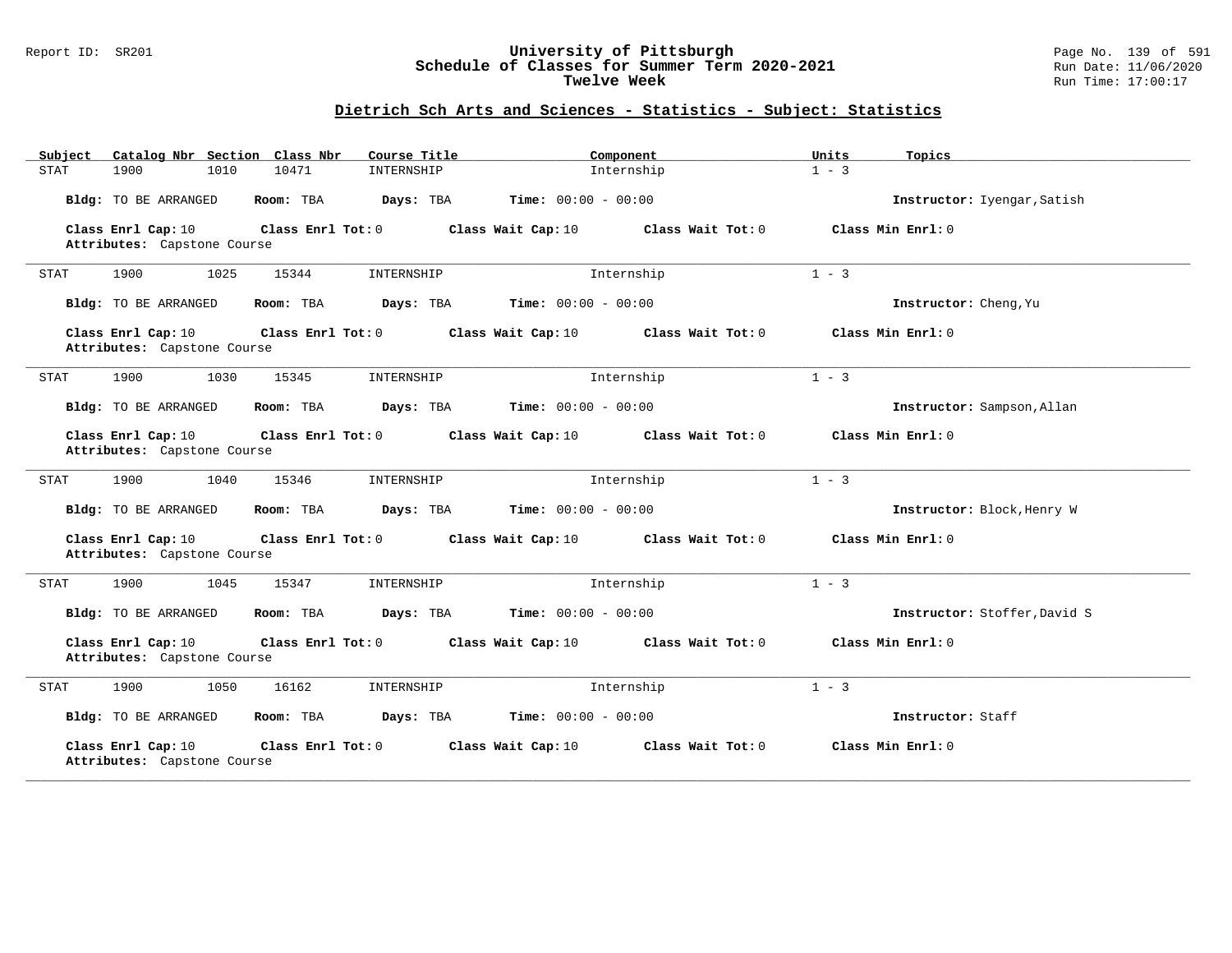#### Report ID: SR201 **University of Pittsburgh** Page No. 140 of 591 **Schedule of Classes for Summer Term 2020-2021** Run Date: 11/06/2020 **Twelve Week Run Time:** 17:00:17

| Subject<br>Catalog Nbr Section Class Nbr                               | Component<br>Course Title                 | Units<br>Topics             |
|------------------------------------------------------------------------|-------------------------------------------|-----------------------------|
| 1300<br>16390<br>STAT<br>1900                                          | Internship<br>INTERNSHIP                  | $1 - 3$                     |
| Bldg: TO BE ARRANGED<br>Room: TBA                                      | Days: TBA<br><b>Time:</b> $00:00 - 00:00$ | Instructor: Chen, Kehui     |
| Class Enrl Cap: 10<br>Class Enrl Tot: 0<br>Attributes: Capstone Course | Class Wait Cap: 10<br>Class Wait Tot: 0   | Class Min Enrl: 0           |
|                                                                        |                                           |                             |
| 1900<br>1310<br>17652<br><b>STAT</b>                                   | Internship<br>INTERNSHIP                  | $1 - 3$                     |
| Bldg: TO BE ARRANGED<br>Room: TBA                                      | <b>Time:</b> $00:00 - 00:00$<br>Days: TBA | Instructor: Ren, Zhao       |
| Class Enrl Cap: 10<br>Class Enrl Tot: 0                                | Class Wait Cap: 10<br>Class Wait Tot: 0   | Class Min Enrl: 0           |
| Attributes: Capstone Course                                            |                                           |                             |
| 1900<br>1320<br>18372<br>STAT                                          | Internship<br>INTERNSHIP                  | $1 - 3$                     |
| Bldg: TO BE ARRANGED<br>Room: TBA                                      | Time: $00:00 - 00:00$<br>Days: TBA        | Instructor: Staff           |
| Class Enrl Cap: 35<br>Class Enrl Tot: 0                                | Class Wait Cap: 20<br>Class Wait Tot: 0   | Class Min Enrl: 0           |
| Attributes: Capstone Course                                            |                                           |                             |
| 1902<br>10472<br>1010<br>STAT                                          | Directed Studies<br>DIRECTED STUDY        | $1 - 9$                     |
| Bldg: TO BE ARRANGED<br>Room: TBA                                      | Time: $00:00 - 00:00$<br>Days: TBA        | Instructor: Iyengar, Satish |
| Class Enrl Cap: 10<br>Class Enrl Tot: 0<br>Attributes: Capstone Course | Class Wait Cap: 10<br>Class Wait Tot: 0   | Class Min Enrl: 0           |
| 1902<br>1025<br>15348<br>STAT                                          | DIRECTED STUDY<br>Directed Studies        | $1 - 9$                     |
| Bldg: TO BE ARRANGED<br>Room: TBA                                      | Days: TBA<br><b>Time:</b> $00:00 - 00:00$ | Instructor: Cheng, Yu       |
| Class Enrl Cap: 10<br>Class Enrl Tot: 0<br>Attributes: Capstone Course | Class Wait Cap: 10<br>Class Wait Tot: 0   | Class Min Enrl: 0           |
| 1902<br>1030<br>15349<br>STAT                                          | Directed Studies<br>DIRECTED STUDY        | $1 - 9$                     |
| Bldg: TO BE ARRANGED<br>Room: TBA                                      | Days: TBA<br><b>Time:</b> $00:00 - 00:00$ | Instructor: Sampson, Allan  |
| Class Enrl Cap: 10<br>Class Enrl Tot: 0<br>Attributes: Capstone Course | Class Wait Cap: 10<br>Class Wait Tot: 0   | Class Min Enrl: 0           |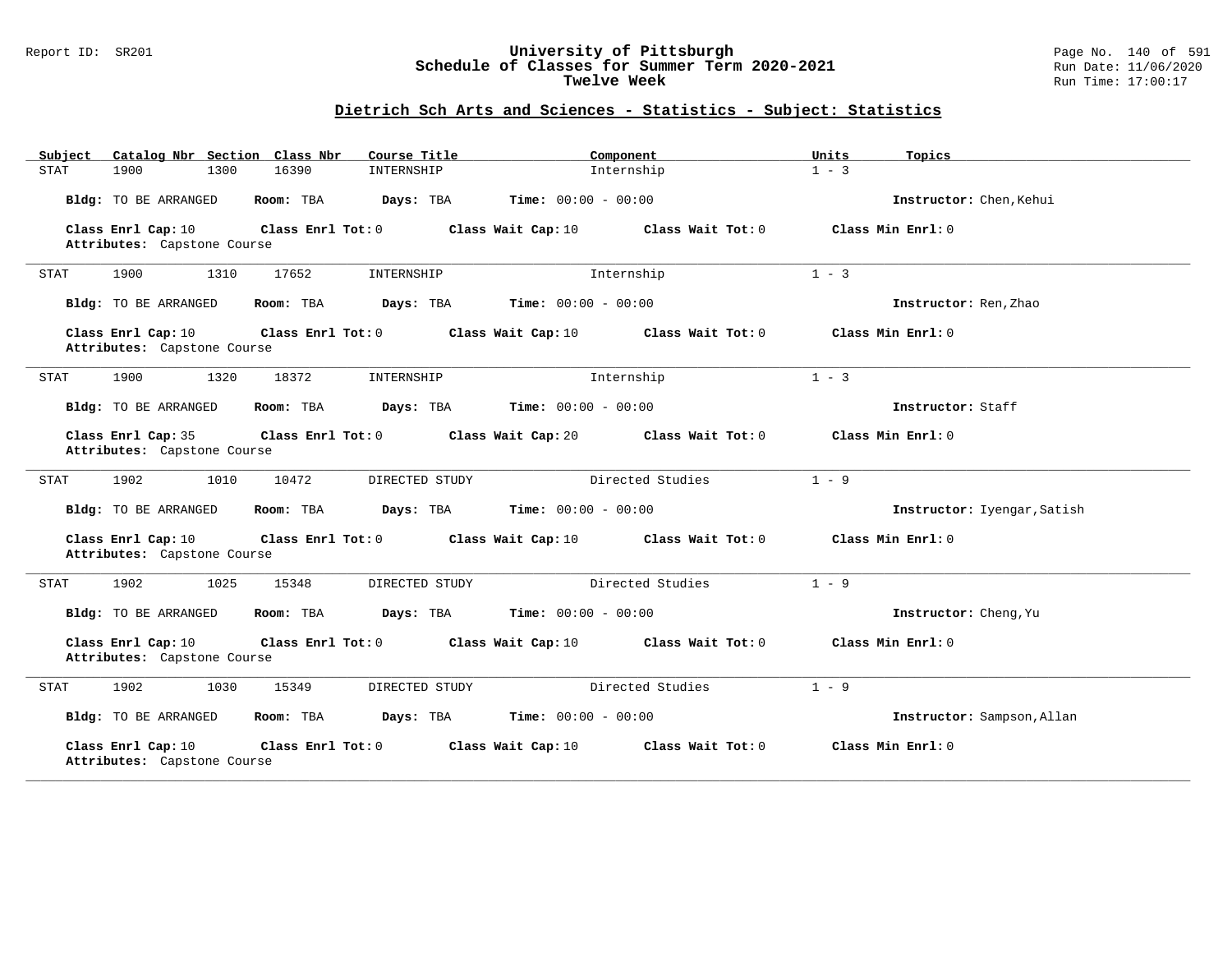#### Report ID: SR201 **University of Pittsburgh** Page No. 141 of 591 **Schedule of Classes for Summer Term 2020-2021** Run Date: 11/06/2020 **Twelve Week Run Time:** 17:00:17

| Subject<br>Catalog Nbr Section Class Nbr          | Course Title            | Component                               | Units<br>Topics              |
|---------------------------------------------------|-------------------------|-----------------------------------------|------------------------------|
| STAT<br>1902<br>1040                              | 15350<br>DIRECTED STUDY | Directed Studies                        | $1 - 9$                      |
| Bldg: TO BE ARRANGED                              | Room: TBA<br>Days: TBA  | <b>Time:</b> $00:00 - 00:00$            | Instructor: Block, Henry W   |
| Class Enrl Cap: 10                                | Class Enrl Tot: $0$     | Class Wait Cap: 10<br>Class Wait Tot: 0 | Class Min Enrl: 0            |
| Attributes: Capstone Course                       |                         |                                         |                              |
| 1902<br>1045<br>STAT                              | 15351<br>DIRECTED STUDY | Directed Studies                        | $1 - 9$                      |
| Bldg: TO BE ARRANGED                              | Room: TBA<br>Days: TBA  | <b>Time:</b> $00:00 - 00:00$            | Instructor: Stoffer, David S |
| Class Enrl Cap: 10<br>Attributes: Capstone Course | Class Enrl Tot: 0       | Class Wait Cap: 10<br>Class Wait Tot: 0 | Class Min Enrl: 0            |
| 1902<br>1050<br>STAT                              | 16163<br>DIRECTED STUDY | Directed Studies                        | $1 - 9$                      |
| Bldg: TO BE ARRANGED                              | Days: TBA<br>Room: TBA  | <b>Time:</b> $00:00 - 00:00$            | Instructor: Jung, Sung Kyu   |
| Class Enrl Cap: 10<br>Attributes: Capstone Course | Class Enrl Tot: 0       | Class Wait Cap: 10<br>Class Wait Tot: 0 | Class Min Enrl: 0            |
|                                                   |                         |                                         |                              |
| 1902<br>1300<br>STAT                              | 16391<br>DIRECTED STUDY | Directed Studies                        | $1 - 9$                      |
| Bldg: TO BE ARRANGED                              | Room: TBA<br>Days: TBA  | Time: $00:00 - 00:00$                   | Instructor: Chen, Kehui      |
| Class Enrl Cap: 10<br>Attributes: Capstone Course | Class Enrl Tot: 0       | Class Wait Cap: 10<br>Class Wait Tot: 0 | Class Min Enrl: 0            |
| 1902<br>1310<br>STAT                              | 17653<br>DIRECTED STUDY | Directed Studies                        | $1 - 9$                      |
| Bldg: TO BE ARRANGED                              | Room: TBA<br>Days: TBA  | <b>Time:</b> $00:00 - 00:00$            | Instructor: Ren, Zhao        |
| Class Enrl Cap: 10<br>Attributes: Capstone Course | Class Enrl Tot: 0       | Class Wait Cap: 10<br>Class Wait Tot: 0 | Class Min Enrl: 0            |
| 1902<br>1315<br>STAT                              | 18373<br>DIRECTED STUDY | Directed Studies                        | $1 - 9$                      |
| Bldg: TO BE ARRANGED                              | Room: TBA<br>Days: TBA  | <b>Time:</b> $00:00 - 00:00$            | Instructor: Staff            |
| Class Enrl Cap: 35<br>Attributes: Capstone Course | Class Enrl Tot: 0       | Class Wait Cap: 20<br>Class Wait Tot: 0 | Class Min Enrl: 0            |
| 2900<br><b>STAT</b><br>1300                       | 16392<br>INTERNSHIP     | Internship                              | $1 - 3$                      |
| Bldg: TO BE ARRANGED                              | Room: TBA<br>Days: TBA  | <b>Time:</b> $00:00 - 00:00$            | Instructor: Iyengar, Satish  |
| Class Enrl Cap: 10                                | Class Enrl Tot: 0       | Class Wait Cap: 0<br>Class Wait Tot: 0  | Class Min Enrl: 0            |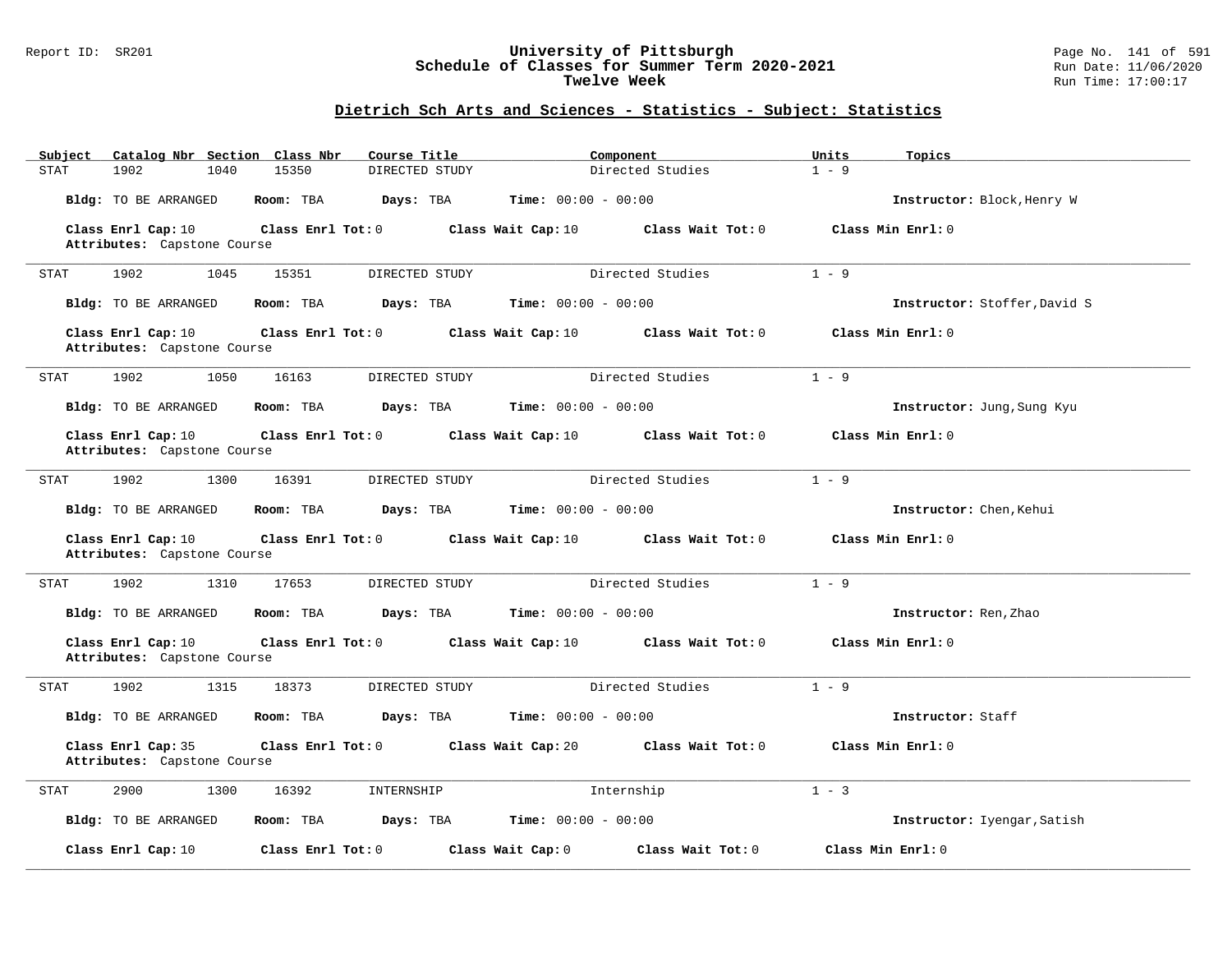| STAT        | 2900<br>1310         | 16393<br>INTERNSHIP             |                                                                                                                                | Internship | $1 - 3$                        |
|-------------|----------------------|---------------------------------|--------------------------------------------------------------------------------------------------------------------------------|------------|--------------------------------|
|             | Bldg: TO BE ARRANGED |                                 | Room: TBA $\rule{1em}{0.15mm}$ Days: TBA Time: $00:00 - 00:00$                                                                 |            | Instructor: Cheng, Yu          |
|             |                      |                                 | Class Enrl Cap: 10 $\qquad$ Class Enrl Tot: 0 $\qquad$ Class Wait Cap: 0 $\qquad$ Class Wait Tot: 0 $\qquad$ Class Min Enrl: 0 |            |                                |
|             |                      |                                 | STAT 2900 1315 16394 INTERNSHIP Internship                                                                                     |            | $1 - 3$                        |
|             | Bldg: TO BE ARRANGED |                                 | Room: TBA $\rule{1em}{0.15mm}$ Days: TBA Time: $00:00 - 00:00$                                                                 |            | Instructor: Sampson, Allan     |
|             |                      |                                 | Class Enrl Cap: 10 $\qquad$ Class Enrl Tot: 0 $\qquad$ Class Wait Cap: 0 $\qquad$ Class Wait Tot: 0 $\qquad$ Class Min Enrl: 0 |            |                                |
|             |                      | STAT 2900 1325 16395 INTERNSHIP | Internship                                                                                                                     |            | $1 - 3$                        |
|             |                      |                                 | Bldg: TO BE ARRANGED Room: TBA Days: TBA Time: 00:00 - 00:00                                                                   |            | Instructor: Block, Henry W     |
|             |                      |                                 | Class Enrl Cap: 10 $\qquad$ Class Enrl Tot: 0 $\qquad$ Class Wait Cap: 0 $\qquad$ Class Wait Tot: 0 $\qquad$ Class Min Enrl: 0 |            |                                |
|             |                      | STAT 2900 1330 16396 INTERNSHIP |                                                                                                                                | Internship | $1 - 3$                        |
|             | Bldg: TO BE ARRANGED |                                 | Room: TBA $\rule{1em}{0.15mm}$ Days: TBA Time: $00:00 - 00:00$                                                                 |            | Instructor: Stoffer, David S   |
|             |                      |                                 | Class Enrl Cap: 10 $\qquad$ Class Enrl Tot: 0 $\qquad$ Class Wait Cap: 0 $\qquad$ Class Wait Tot: 0 $\qquad$ Class Min Enrl: 0 |            |                                |
|             |                      | STAT 2900 1335 16397 INTERNSHIP | Internship                                                                                                                     |            | $1 - 3$                        |
|             | Bldg: TO BE ARRANGED |                                 | Room: TBA $\rule{1em}{0.15mm}$ Days: TBA $\rule{1.5mm}{0.15mm}$ Time: $00:00 - 00:00$                                          |            | Instructor: Jung, Sung Kyu     |
|             |                      |                                 | Class Enrl Cap: 10 Class Enrl Tot: 0 Class Wait Cap: 0 Class Wait Tot: 0 Class Min Enrl: 0                                     |            |                                |
| STAT        |                      | 2900 1340 16398 INTERNSHIP      | Internship                                                                                                                     |            | $1 - 3$                        |
|             | Bldg: TO BE ARRANGED |                                 | Room: TBA $\rule{1em}{0.15mm}$ Days: TBA Time: $00:00 - 00:00$                                                                 |            | Instructor: Chen, Kehui        |
|             |                      |                                 | Class Enrl Cap: 10 $\qquad$ Class Enrl Tot: 0 $\qquad$ Class Wait Cap: 0 $\qquad$ Class Wait Tot: 0                            |            | Class Min Enrl: 0              |
| <b>STAT</b> |                      | 2900 1350 17654 INTERNSHIP      |                                                                                                                                | Internship | $1 - 3$                        |
|             |                      |                                 | Bldg: TO BE ARRANGED Room: TBA Days: TBA Time: 00:00 - 00:00                                                                   |            | Instructor: Ren, Zhao          |
|             | Class Enrl Cap: 10   |                                 | Class Enrl Tot: $0$ Class Wait Cap: $0$ Class Wait Tot: $0$                                                                    |            | Class Min Enrl: 0              |
|             |                      | STAT 2900 1355 18374 INTERNSHIP |                                                                                                                                | Internship | $1 - 3$                        |
|             | Bldg: TO BE ARRANGED |                                 | Room: TBA $\rule{1em}{0.15mm}$ Days: TBA $\rule{1.15mm}]{0.15mm}$ Time: $0.0100 - 0.0100$                                      |            | Instructor: Mentch, Lucas Kirk |
|             |                      |                                 | Class Enrl Cap: 35 Class Enrl Tot: 0 Class Wait Cap: 0 Class Wait Tot: 0 Class Min Enrl: 0                                     |            |                                |
|             |                      |                                 | STAT 2991 1010 10456 INDEPENDENT STUDY Independent Study 1 - 9                                                                 |            |                                |
|             | Bldg: TO BE ARRANGED |                                 | Room: TBA $Days: TBA$ Time: $00:00 - 00:00$                                                                                    |            | Instructor: Iyengar, Satish    |
|             |                      |                                 | Class Enrl Cap: 10 Class Enrl Tot: 0 Class Wait Cap: 0 Class Wait Tot: 0 Class Min Enrl: 0                                     |            |                                |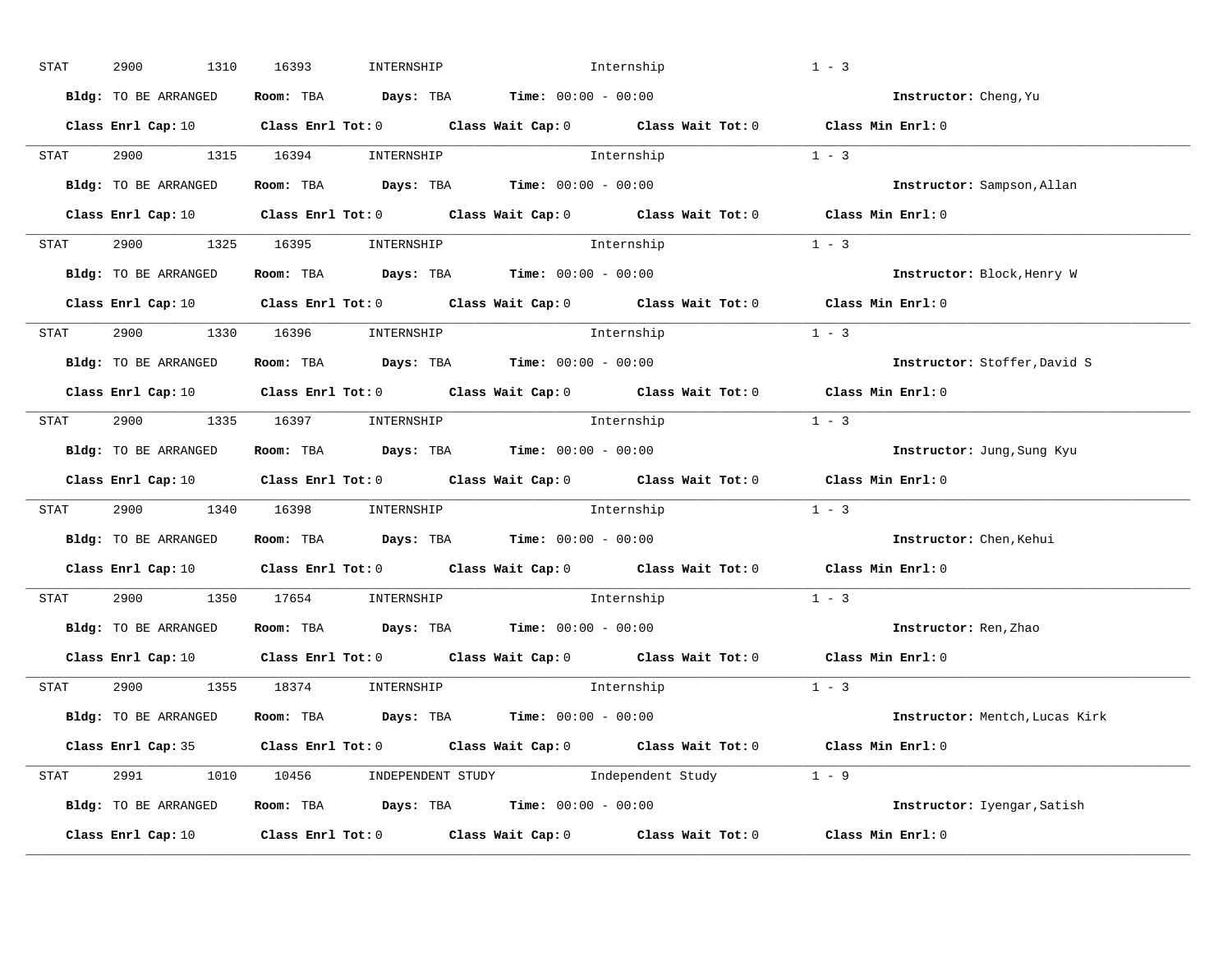#### Report ID: SR201 **University of Pittsburgh** Page No. 143 of 591 **Schedule of Classes for Summer Term 2020-2021** Run Date: 11/06/2020 **Twelve Week Run Time:** 17:00:17

| Subject<br>Catalog Nbr Section Class Nbr | Course Title                                | Component                                                                                                                                                                                                                     | Units<br>Topics                |
|------------------------------------------|---------------------------------------------|-------------------------------------------------------------------------------------------------------------------------------------------------------------------------------------------------------------------------------|--------------------------------|
| 2991<br>1025<br>STAT                     | 15352<br>INDEPENDENT STUDY                  | Independent Study                                                                                                                                                                                                             | $1 - 9$                        |
| Bldg: TO BE ARRANGED                     | Room: TBA $Days:$ TBA $Time: 00:00 - 00:00$ |                                                                                                                                                                                                                               | Instructor: Cheng, Yu          |
|                                          |                                             | Class Enrl Cap: 10 Class Enrl Tot: 0 Class Wait Cap: 0 Class Wait Tot: 0 Class Min Enrl: 0                                                                                                                                    |                                |
| <b>STAT</b>                              |                                             | 2991 1030 15353 INDEPENDENT STUDY Independent Study 1 - 9                                                                                                                                                                     |                                |
| Bldg: TO BE ARRANGED                     |                                             | Room: TBA $Days:$ TBA $Time: 00:00 - 00:00$                                                                                                                                                                                   | Instructor: Sampson, Allan     |
|                                          |                                             | Class Enrl Cap: 10 $\qquad$ Class Enrl Tot: 0 $\qquad$ Class Wait Cap: 0 $\qquad$ Class Wait Tot: 0 $\qquad$ Class Min Enrl: 0                                                                                                |                                |
| 2991 72<br>STAT                          |                                             | 1040 15355 INDEPENDENT STUDY Independent Study                                                                                                                                                                                | $1 - 9$                        |
| Bldg: TO BE ARRANGED                     | Room: TBA $Days:$ TBA $Time: 00:00 - 00:00$ |                                                                                                                                                                                                                               | Instructor: Stoffer, David S   |
|                                          |                                             | Class Enrl Cap: 10 Class Enrl Tot: 0 Class Wait Cap: 0 Class Wait Tot: 0 Class Min Enrl: 0                                                                                                                                    |                                |
| STAT                                     |                                             | 2991 1045 15354 INDEPENDENT STUDY Independent Study 1 - 9                                                                                                                                                                     |                                |
| Bldg: TO BE ARRANGED                     | Room: TBA Days: TBA Time: $00:00 - 00:00$   |                                                                                                                                                                                                                               | Instructor: Block, Henry W     |
|                                          |                                             | Class Enrl Cap: 10 $\qquad$ Class Enrl Tot: 0 $\qquad$ Class Wait Cap: 0 $\qquad$ Class Wait Tot: 0 $\qquad$ Class Min Enrl: 0                                                                                                |                                |
| STAT                                     |                                             | 2991 1050 15995 INDEPENDENT STUDY Independent Study 1 - 9                                                                                                                                                                     |                                |
| Bldg: TO BE ARRANGED                     | Room: TBA Days: TBA Time: $00:00 - 00:00$   |                                                                                                                                                                                                                               | Instructor: Jung, Sung Kyu     |
|                                          |                                             | Class Enrl Cap: 35 Class Enrl Tot: 0 Class Wait Cap: 0 Class Wait Tot: 0 Class Min Enrl: 0                                                                                                                                    |                                |
| 2991 200<br>STAT                         |                                             | 1300 16399 INDEPENDENT STUDY Independent Study                                                                                                                                                                                | $1 - 9$                        |
| Bldg: TO BE ARRANGED                     | Room: TBA $Days:$ TBA Time: $00:00 - 00:00$ |                                                                                                                                                                                                                               | Instructor: Chen, Kehui        |
|                                          |                                             | Class Enrl Cap: 10 Class Enrl Tot: 0 Class Wait Cap: 0 Class Wait Tot: 0 Class Min Enrl: 0                                                                                                                                    |                                |
| STAT                                     |                                             | 2991 1310 17655 INDEPENDENT STUDY Independent Study 1 - 9                                                                                                                                                                     |                                |
| Bldg: TO BE ARRANGED                     | Room: TBA $Days:$ TBA $Time:$ 00:00 - 00:00 |                                                                                                                                                                                                                               | Instructor: Ren, Zhao          |
|                                          |                                             | Class Enrl Cap: 10 $\qquad$ Class Enrl Tot: 0 $\qquad$ Class Wait Cap: 0 $\qquad$ Class Wait Tot: 0 $\qquad$ Class Min Enrl: 0                                                                                                |                                |
| 2991<br>STAT                             |                                             | 1315 18375 INDEPENDENT STUDY Independent Study                                                                                                                                                                                | $1 - 9$                        |
| Bldg: TO BE ARRANGED                     | Room: TBA $Days:$ TBA Time: $00:00 - 00:00$ |                                                                                                                                                                                                                               | Instructor: Mentch, Lucas Kirk |
|                                          |                                             | Class Enrl Cap: 35 $\,$ Class Enrl Tot: 0 $\,$ Class Wait Cap: 0 $\,$ Class Wait Tot: 0 $\,$ Class Enrl Tot: 0 $\,$ Class Enrl Tot: 0 $\,$ Class Enrl Tot: 0 $\,$ Class Enrl Tot: 0 $\,$ Class Enrl Tot: 0 $\,$ Class Enrl To | Class Min Enrl: 0              |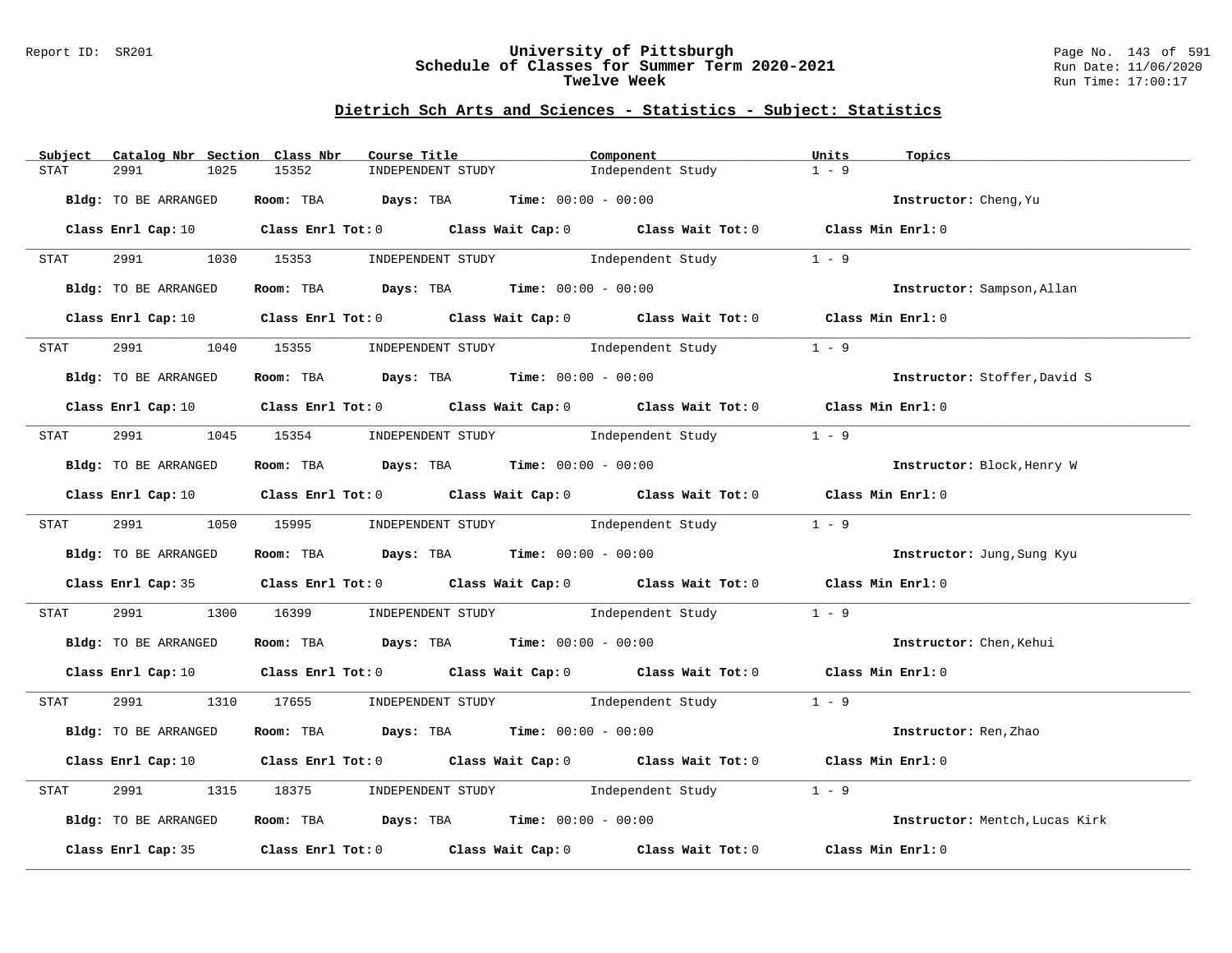| STAT | 3001<br>1010         | 10448<br>RESEARCH AND DISSERTATION PHD Thesis Research                                                                         | $1 - 9$                      |
|------|----------------------|--------------------------------------------------------------------------------------------------------------------------------|------------------------------|
|      | Bldg: TO BE ARRANGED | Room: TBA $Days:$ TBA $Time: 00:00 - 00:00$                                                                                    | Instructor: Iyengar, Satish  |
|      |                      | Class Enrl Cap: 10 $\qquad$ Class Enrl Tot: 0 $\qquad$ Class Wait Cap: 0 $\qquad$ Class Wait Tot: 0 $\qquad$ Class Min Enrl: 0 |                              |
|      |                      | STAT 3001 1025 15356 RESEARCH AND DISSERTATION PHD Thesis Research 1 - 9                                                       |                              |
|      | Bldg: TO BE ARRANGED | Room: TBA $Days:$ TBA Time: $00:00 - 00:00$                                                                                    | Instructor: Cheng, Yu        |
|      |                      | Class Enrl Cap: 10 $\qquad$ Class Enrl Tot: 0 $\qquad$ Class Wait Cap: 0 $\qquad$ Class Wait Tot: 0 $\qquad$ Class Min Enrl: 0 |                              |
|      |                      | STAT 3001 1030 15357 RESEARCH AND DISSERTATION PHD Thesis Research 1 - 9                                                       |                              |
|      |                      | <b>Bldg:</b> TO BE ARRANGED <b>Room:</b> TBA <b>Days:</b> TBA <b>Time:</b> $00:00 - 00:00$                                     | Instructor: Sampson, Allan   |
|      |                      | Class Enrl Cap: 10 $\qquad$ Class Enrl Tot: 0 $\qquad$ Class Wait Cap: 0 $\qquad$ Class Wait Tot: 0 $\qquad$ Class Min Enrl: 0 |                              |
|      |                      | STAT 3001 1040 15358 RESEARCH AND DISSERTATION PHD Thesis Research                                                             | $1 - 9$                      |
|      | Bldg: TO BE ARRANGED | Room: TBA $\rule{1em}{0.15mm}$ Days: TBA Time: $00:00 - 00:00$                                                                 | Instructor: Block, Henry W   |
|      |                      | Class Enrl Cap: 10 $\qquad$ Class Enrl Tot: 0 $\qquad$ Class Wait Cap: 0 $\qquad$ Class Wait Tot: 0 $\qquad$ Class Min Enrl: 0 |                              |
|      |                      | STAT 3001 1045 15359 RESEARCH AND DISSERTATION PHD Thesis Research 1 - 9                                                       |                              |
|      | Bldg: TO BE ARRANGED | Room: TBA $Days: TBA$ Time: $00:00 - 00:00$                                                                                    | Instructor: Stoffer, David S |
|      |                      | Class Enrl Cap: 10 $\qquad$ Class Enrl Tot: 0 $\qquad$ Class Wait Cap: 0 $\qquad$ Class Wait Tot: 0 $\qquad$ Class Min Enrl: 0 |                              |
| STAT |                      | 3001 1050 15996 RESEARCH AND DISSERTATION PHD Thesis Research 1 - 9                                                            |                              |
|      | Bldg: TO BE ARRANGED | Room: TBA $\rule{1em}{0.15mm}$ Days: TBA $\rule{1.15mm}{0.15mm}$ Time: $12:00 - 12:00$                                         | Instructor: Jung, Sung Kyu   |
|      |                      | Class Enrl Cap: 35 $\qquad$ Class Enrl Tot: 0 $\qquad$ Class Wait Cap: 0 $\qquad$ Class Wait Tot: 0                            | Class Min Enrl: 0            |
| STAT |                      | 3001 1300 16400 RESEARCH AND DISSERTATION PHD Thesis Research                                                                  | $1 - 9$                      |
|      |                      | Bldg: TO BE ARRANGED Room: TBA Days: TBA Time: 00:00 - 00:00                                                                   | Instructor: Chen, Kehui      |
|      |                      | Class Enrl Cap: 10 $\qquad$ Class Enrl Tot: 0 $\qquad$ Class Wait Cap: 0 $\qquad$ Class Wait Tot: 0                            | Class Min Enrl: 0            |
|      |                      | STAT 3001 1310 17656 RESEARCH AND DISSERTATION PHD Thesis Research 1 - 9                                                       |                              |
|      | Bldg: TO BE ARRANGED | Room: TBA $Days:$ TBA $Time: 00:00 - 00:00$                                                                                    | Instructor: Ren, Zhao        |
|      |                      | Class Enrl Cap: 10 $\qquad$ Class Enrl Tot: 0 $\qquad$ Class Wait Cap: 0 $\qquad$ Class Wait Tot: 0 $\qquad$ Class Min Enrl: 0 |                              |
|      |                      | STAT 3001 1320 18376 RESEARCH AND DISSERTATION PHD Thesis Research 1 - 9                                                       |                              |
|      |                      | Bldg: TO BE ARRANGED Room: TBA Days: TBA Time: 00:00 - 00:00                                                                   | Instructor: Staff            |
|      |                      | Class Enrl Cap: 35 $\qquad$ Class Enrl Tot: 0 $\qquad$ Class Wait Cap: 0 $\qquad$ Class Wait Tot: 0                            | Class Min Enrl: 0            |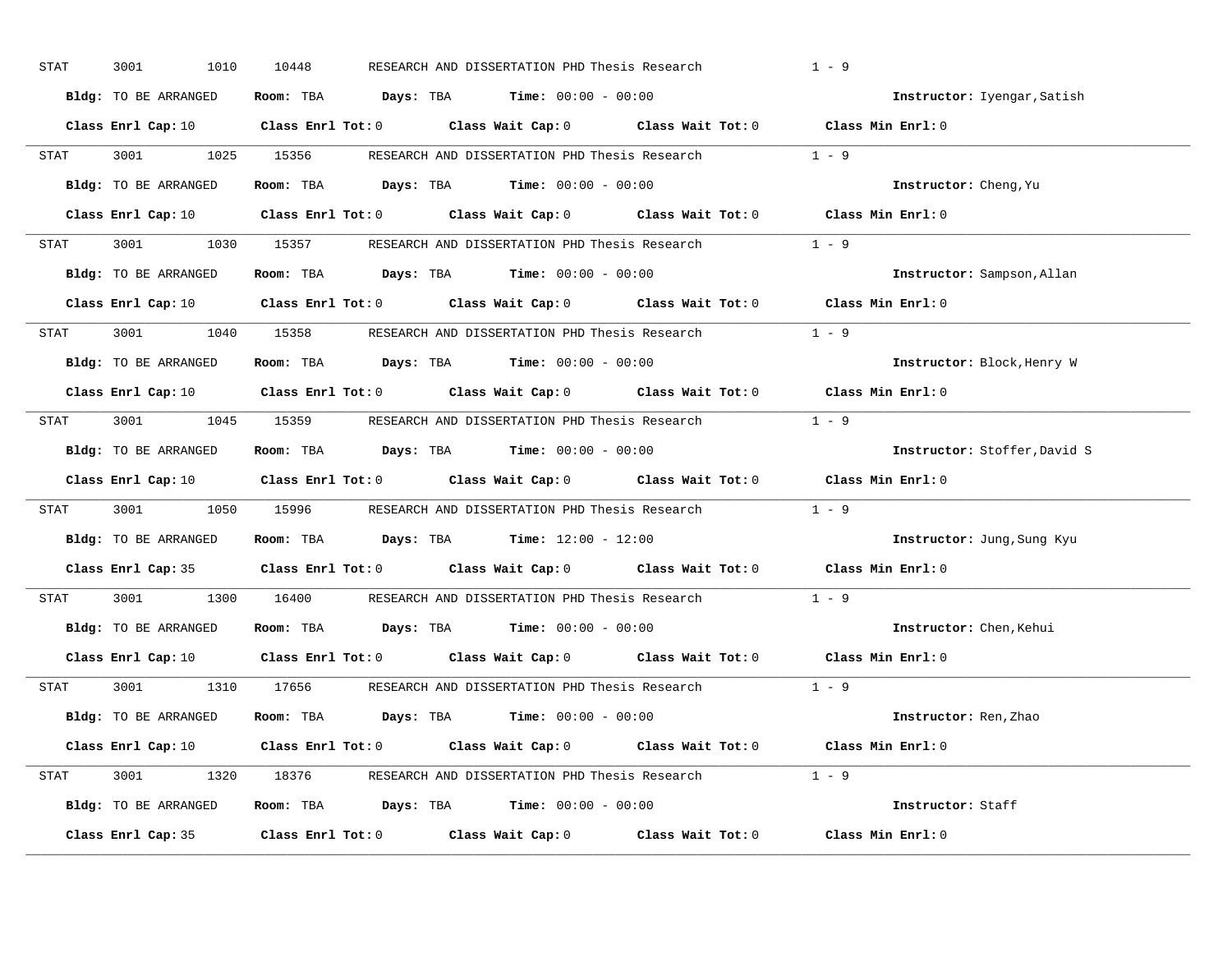#### Report ID: SR201 **University of Pittsburgh** Page No. 145 of 591 **Schedule of Classes for Summer Term 2020-2021** Run Date: 11/06/2020 **Twelve Week Run Time:** 17:00:17

# **Dietrich Sch Arts and Sciences - Statistics - Subject: Statistics**

| Subject              | Catalog Nbr Section Class Nbr<br>Course Title                                           | Component                                                                                                                      | Units<br>Topics              |
|----------------------|-----------------------------------------------------------------------------------------|--------------------------------------------------------------------------------------------------------------------------------|------------------------------|
| 3901<br>STAT<br>1010 | 10441<br>DIRECTED STUDY                                                                 | Directed Studies                                                                                                               | $1 - 9$                      |
| Bldg: TO BE ARRANGED | <b>Room:</b> TBA <b>Days:</b> TBA <b>Time:</b> 00:00 - 00:00                            |                                                                                                                                | Instructor: Iyengar, Satish  |
|                      |                                                                                         | Class Enrl Cap: 10 $\qquad$ Class Enrl Tot: 0 $\qquad$ Class Wait Cap: 0 $\qquad$ Class Wait Tot: 0 $\qquad$ Class Min Enrl: 0 |                              |
| <b>STAT</b>          |                                                                                         | 3901 1025 15360 DIRECTED STUDY Directed Studies                                                                                | $1 - 9$                      |
| Bldg: TO BE ARRANGED | Room: TBA $Days:$ TBA Time: $00:00 - 00:00$                                             |                                                                                                                                | Instructor: Cheng, Yu        |
|                      |                                                                                         | Class Enrl Cap: 10 $\qquad$ Class Enrl Tot: 0 $\qquad$ Class Wait Cap: 0 $\qquad$ Class Wait Tot: 0 $\qquad$ Class Min Enrl: 0 |                              |
| 3901 700<br>STAT     | 1030 15361<br>DIRECTED STUDY                                                            | Directed Studies                                                                                                               | $1 - 9$                      |
| Bldg: TO BE ARRANGED | Room: TBA $Days:$ TBA $Time: 00:00 - 00:00$                                             |                                                                                                                                | Instructor: Sampson, Allan   |
|                      |                                                                                         | Class Enrl Cap: 10 Class Enrl Tot: 0 Class Wait Cap: 0 Class Wait Tot: 0 Class Min Enrl: 0                                     |                              |
| STAT                 | 3901 1040 15362 DIRECTED STUDY                                                          | Directed Studies                                                                                                               | $1 - 9$                      |
| Bldg: TO BE ARRANGED | Room: TBA $Days:$ TBA $Time: 00:00 - 00:00$                                             |                                                                                                                                | Instructor: Block, Henry W   |
|                      |                                                                                         | Class Enrl Cap: 10 $\qquad$ Class Enrl Tot: 0 $\qquad$ Class Wait Cap: 0 $\qquad$ Class Wait Tot: 0 $\qquad$ Class Min Enrl: 0 |                              |
|                      | STAT 3901 1045 15363 DIRECTED STUDY                                                     | Directed Studies                                                                                                               | $1 - 9$                      |
| Bldg: TO BE ARRANGED | Room: TBA $Days:$ TBA Time: $00:00 - 00:00$                                             |                                                                                                                                | Instructor: Stoffer, David S |
|                      |                                                                                         | Class Enrl Cap: 10 $\qquad$ Class Enrl Tot: 0 $\qquad$ Class Wait Cap: 0 $\qquad$ Class Wait Tot: 0 $\qquad$ Class Min Enrl: 0 |                              |
| 3901 200<br>STAT     | 1050 15997                                                                              | DIRECTED STUDY Directed Studies                                                                                                | $1 - 9$                      |
| Bldg: TO BE ARRANGED | Room: TBA $\rule{1em}{0.15mm}$ Days: TBA $\rule{1.15mm}]{0.15mm}$ Time: $12:00 - 12:00$ |                                                                                                                                | Instructor: Jung, Sung Kyu   |
|                      |                                                                                         | Class Enrl Cap: 10 Class Enrl Tot: 0 Class Wait Cap: 0 Class Wait Tot: 0 Class Min Enrl: 0                                     |                              |
| STAT                 |                                                                                         | 3901 1300 16401 DIRECTED STUDY Directed Studies 1 - 9                                                                          |                              |
| Bldg: TO BE ARRANGED | Room: TBA $Days:$ TBA $Time: 00:00 - 00:00$                                             |                                                                                                                                | Instructor: Chen, Kehui      |
|                      |                                                                                         | Class Enrl Cap: 10 $\qquad$ Class Enrl Tot: 0 $\qquad$ Class Wait Cap: 0 $\qquad$ Class Wait Tot: 0 $\qquad$ Class Min Enrl: 0 |                              |
| 3901<br>STAT         | 1310 17657                                                                              | DIRECTED STUDY Directed Studies                                                                                                | $1 - 9$                      |
| Bldg: TO BE ARRANGED | Room: TBA $\rule{1em}{0.15mm}$ Days: TBA Time: $00:00 - 00:00$                          |                                                                                                                                | Instructor: Ren, Zhao        |
|                      |                                                                                         | Class Enrl Cap: 10 $\qquad$ Class Enrl Tot: 0 $\qquad$ Class Wait Cap: 0 $\qquad$ Class Wait Tot: 0                            | Class Min Enrl: 0            |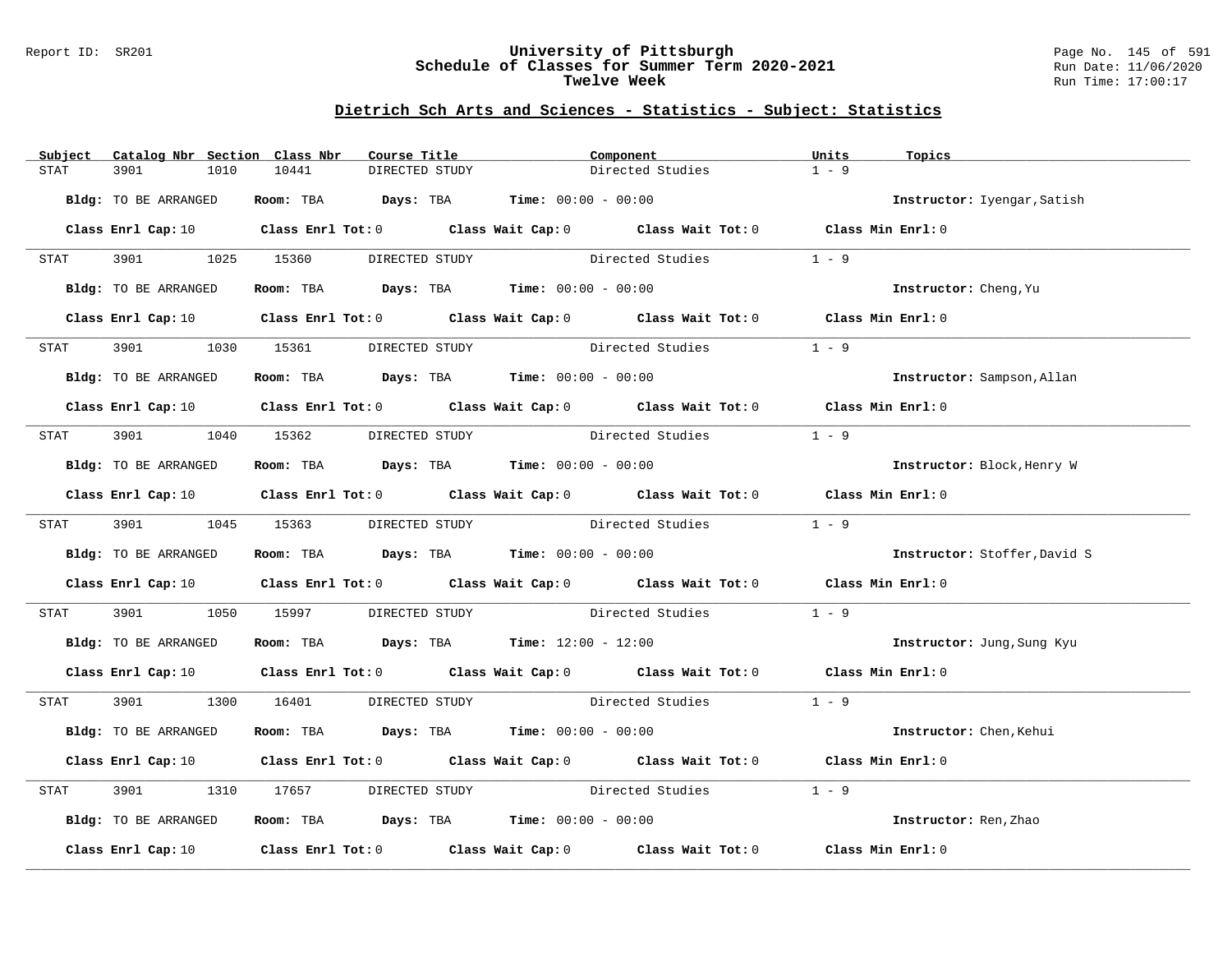| STAT | 3901                 | 1320 | 18377             | DIRECTED STUDY |                              | Directed Studies  | 1–9               |  |
|------|----------------------|------|-------------------|----------------|------------------------------|-------------------|-------------------|--|
|      | Bldg: TO BE ARRANGED |      | Room: TBA         | Days: TBA      | <b>Time:</b> $00:00 - 00:00$ |                   | Instructor: Staff |  |
|      | Class Enrl Cap: 35   |      | Class Enrl Tot: 0 |                | Class Wait Cap: 0            | Class Wait Tot: 0 | Class Min Enrl: 0 |  |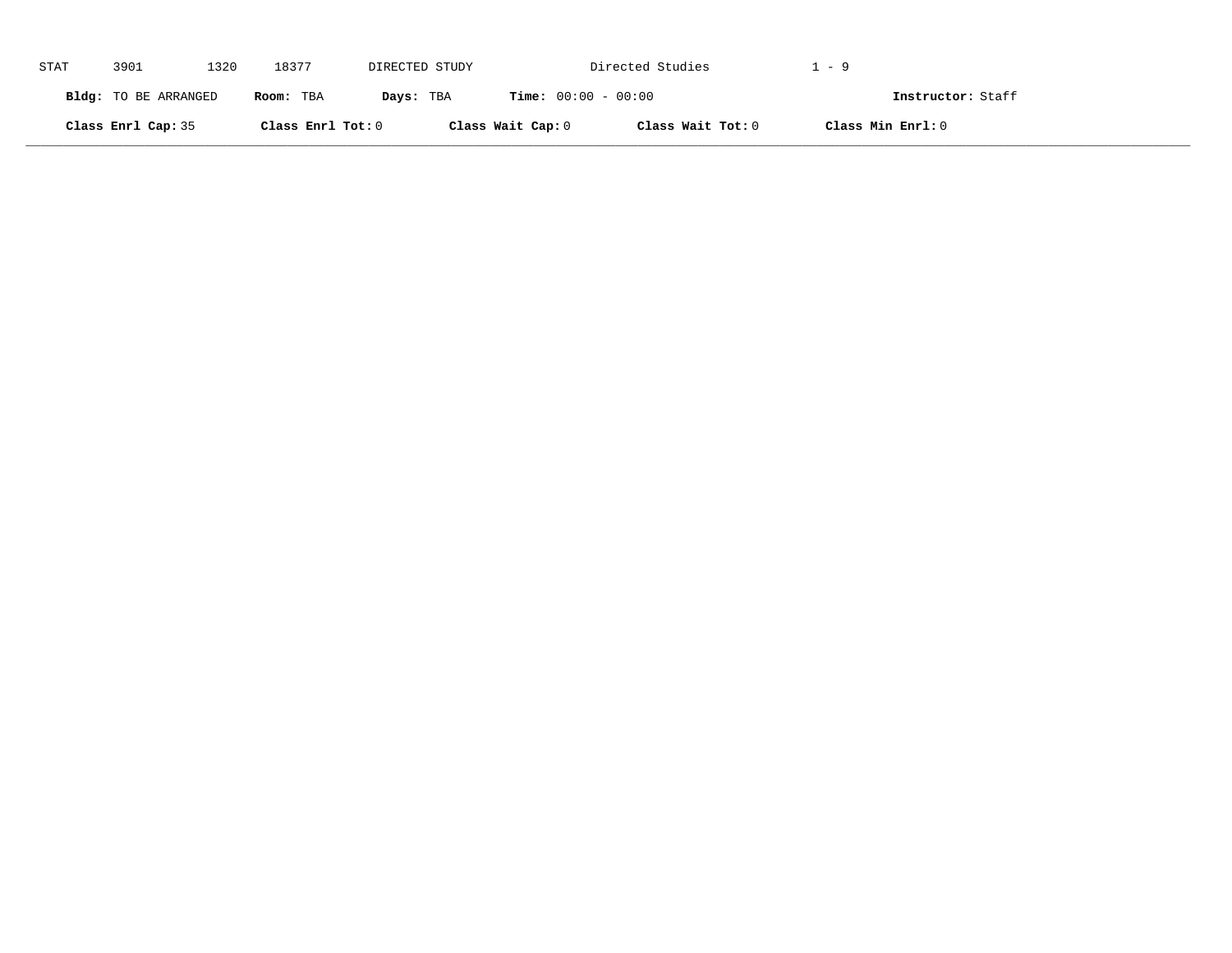#### Report ID: SR201 **University of Pittsburgh** Page No. 147 of 591 **Schedule of Classes for Summer Term 2020-2021** Run Date: 11/06/2020 **Twelve Week Run Time:** 17:00:17

| Catalog Nbr Section Class Nbr<br>Subject                                 | Course Title<br>Component                      | Units<br>Topics              |
|--------------------------------------------------------------------------|------------------------------------------------|------------------------------|
| 1030<br>14711<br>1480<br>THEA                                            | DIRECTED PROJECT SCENERY/PROPSDirected Studies | $1 - 3$                      |
| Bldg: TO BE ARRANGED<br>Room: TBA                                        | Days: TBA<br><b>Time:</b> $00:00 - 00:00$      | Instructor: Duggan, Annmarie |
| Class Enrl Cap: 25<br>Class Enrl Tot: $0$                                | Class Wait Tot: 0<br>Class Wait Cap: 20        | Class Min Enrl: 0            |
| Attributes: Capstone Course                                              |                                                |                              |
| 14714<br>THEA<br>1481<br>1020                                            | DIRECTED PROJECT CSTUME/MAKEUPDirected Studies | $1 - 3$                      |
| Bldg: TO BE ARRANGED<br>Room: TBA                                        | Days: TBA<br><b>Time:</b> $00:00 - 00:00$      | Instructor: Duggan, Annmarie |
| Class Enrl Cap: 25<br>Class Enrl Tot: 0                                  | Class Wait Cap: 20<br>Class Wait Tot: 0        | Class Min Enrl: 0            |
| Attributes: Capstone Course                                              |                                                |                              |
| THEA<br>1482<br>1020<br>14717                                            | DIRCTED PROJECT LIGHTING/SOUNDDirected Studies | $1 - 3$                      |
| Bldg: TO BE ARRANGED<br>Room: TBA                                        | Days: TBA<br><b>Time:</b> $00:00 - 00:00$      | Instructor: Duggan, Annmarie |
| Class Enrl Cap: 25<br>Class Enrl Tot: 0<br>Attributes: Capstone Course   | Class Wait Cap: 20<br>Class Wait Tot: 0        | Class Min Enrl: 0            |
|                                                                          |                                                |                              |
| 1483<br>1010<br>10435<br>THEA                                            | DIRCTED PROJECT DIRCTING/PERF Directed Studies | $1 - 3$                      |
| Bldg: WEB Based Class<br>Room: TBA                                       | Days: TBA<br><b>Time:</b> $00:00 - 00:00$      | Instructor: Duggan, Annmarie |
|                                                                          |                                                | Downs, Gian P                |
| Class Enrl Cap: 25<br>Class Enrl Tot: 0<br>Attributes: Capstone Course   | Class Wait Cap: 20<br>Class Wait Tot: 0        | Class Min Enrl: 0            |
| 1900<br>1015<br>10125<br>THEA                                            | Independent Study<br>INDEPENDENT STUDY         | $1 - 6$                      |
| Bldg: WEB Based Class<br>Room: TBA                                       | <b>Time:</b> $00:00 - 00:00$<br>Days: TBA      | Instructor: Duggan, Annmarie |
| Class Enrl Cap: 25<br>Class Enrl Tot: 0<br>Attributes: Capstone Course   | Class Wait Cap: 20<br>Class Wait Tot: 0        | Class Min Enrl: 0            |
| 1901<br>1300<br>19792<br>THEA                                            | Internship<br>INTERNSHIP                       | $1 - 6$                      |
| Bldg: WEB Based Class<br>Room: TBA                                       | Time: $00:00 - 00:00$<br>Days: TBA             | Instructor: Duggan, Annmarie |
| Class Enrl Cap: 25<br>Class Enrl Tot: $0$<br>Attributes: Capstone Course | Class Wait Cap: 20<br>Class Wait Tot: 0        | Class Min Enrl: 0            |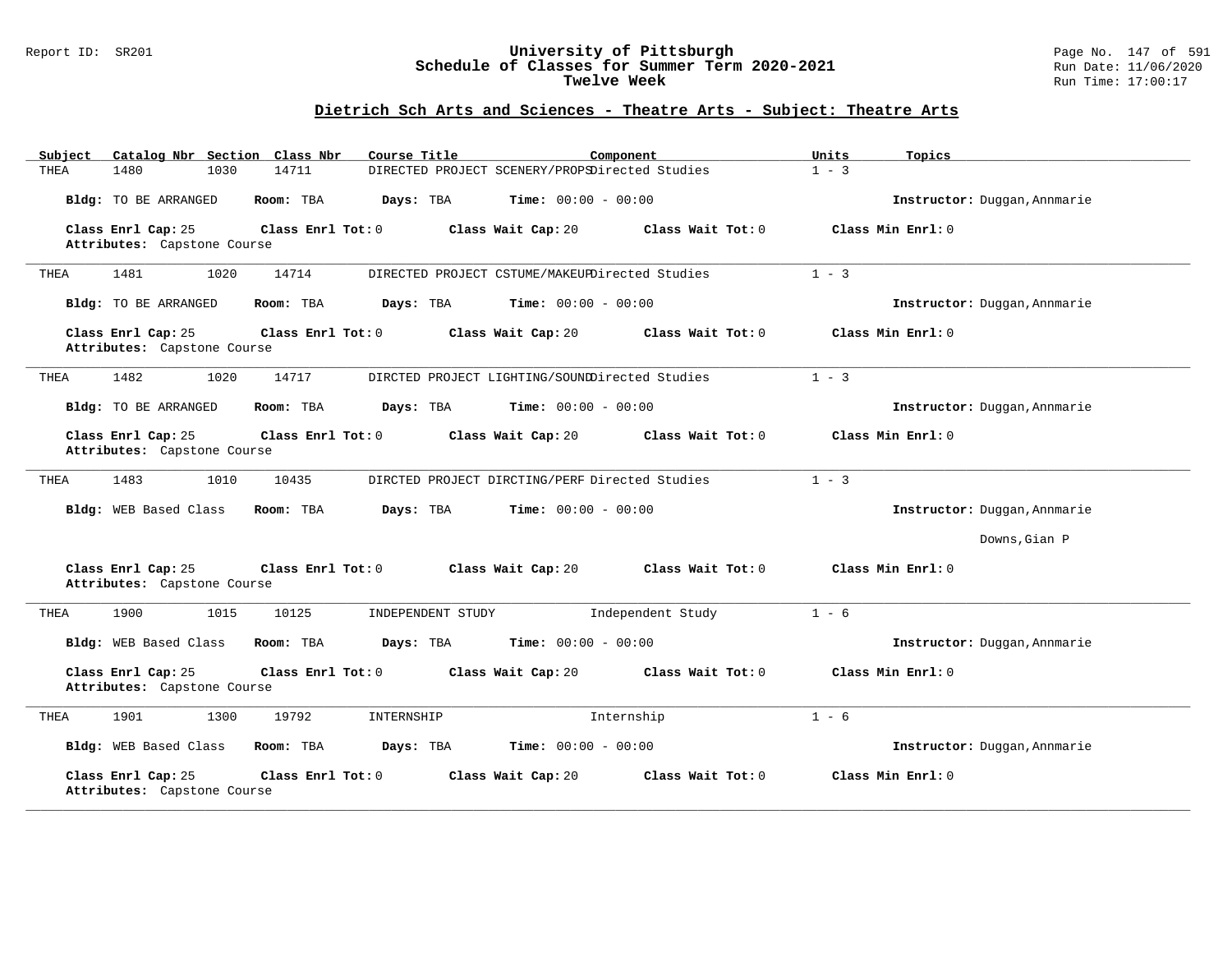#### Report ID: SR201 **University of Pittsburgh** Page No. 148 of 591 **Schedule of Classes for Summer Term 2020-2021** Run Date: 11/06/2020 **Twelve Week Run Time:** 17:00:17

| Catalog Nbr Section Class Nbr<br>Subject | Course Title                                                     | Component                                                                       | Units<br>Topics              |
|------------------------------------------|------------------------------------------------------------------|---------------------------------------------------------------------------------|------------------------------|
| 2000<br>THEA<br>1010                     | 10126                                                            | RESEARCH & THESIS MASTR'S DEGRThesis Research                                   | $1 - 12$                     |
| Bldg: WEB Based Class                    | Room: TBA<br>Days: TBA                                           | <b>Time:</b> $00:00 - 00:00$                                                    | Instructor: Duggan, Annmarie |
|                                          |                                                                  |                                                                                 | Croot, Cynthia A             |
| Class Enrl Cap: 25                       |                                                                  | Class Enrl Tot: $0$ Class Wait Cap: $0$ Class Wait Tot: $0$ Class Min Enrl: $0$ |                              |
| 2150<br>1010<br>THEA                     | 10434<br>DIRECTED STUDY-ACTING                                   | Directed Studies                                                                | $1 - 3$                      |
| Bldg: WEB Based Class                    | Room: TBA<br>$\texttt{DayS:}$ TBA $\texttt{Time:}$ 00:00 - 00:00 |                                                                                 | Instructor: Duggan, Annmarie |
| Class Enrl Cap: 25                       |                                                                  | Class Enrl Tot: 0 Class Wait Cap: 0 Class Wait Tot: 0 Class Min Enrl: 0         |                              |
| 2160<br>1010<br>THEA                     | 10433<br>DIRECTED STUDY-DIRECTING                                | Directed Studies                                                                | $1 - 3$                      |
| Bldg: WEB Based Class                    | Room: TBA<br><b>Days:</b> TBA <b>Time:</b> $00:00 - 00:00$       |                                                                                 | Instructor: Duggan, Annmarie |
| Class Enrl Cap: 25                       | Class Wait Cap: 0<br>$Class$ $Enr1$ $Tot: 0$                     | Class Wait Tot: 0 Class Min Enrl: 0                                             |                              |
| 2170<br>1010<br>THEA                     | 10432                                                            | DIR STUDY-SET, COSTUME, LIGHTSDirected Studies                                  | $1 - 9$                      |
| Bldg: WEB Based Class                    | <b>Days:</b> TBA <b>Time:</b> $00:00 - 00:00$<br>Room: TBA       |                                                                                 | Instructor: Duggan, Annmarie |
| Class Enrl Cap: 25                       | $Class$ $Enr1$ $Tot: 0$                                          | Class Wait Cap: $0$ Class Wait Tot: $0$                                         | Class Min Enrl: 0            |
| 2200<br>1010<br>THEA                     | 10127                                                            | DIR STUDY-HIST, LIT, CRITM, THRY Directed Studies                               | $1 - 12$                     |
| Bldg: WEB Based Class                    | Room: TBA<br><b>Days:</b> TBA <b>Time:</b> $00:00 - 00:00$       |                                                                                 | Instructor: Duggan, Annmarie |
| Class Enrl Cap: 25                       | Class Enrl Tot: 0 Class Wait Cap: 0 Class Wait Tot: 0            |                                                                                 | Class Min Enrl: 0            |
| 2990<br>1010<br>THEA                     | 10128<br>INDEPENDENT STUDY                                       | Independent Study                                                               | $1 - 12$                     |
| Bldg: WEB Based Class                    | Room: TBA $Days:$ TBA $Time: 00:00 - 00:00$                      |                                                                                 | Instructor: Duggan, Annmarie |
| Class Enrl Cap: 25                       | Class Wait Cap: 0<br>Class Enrl Tot: 0                           | Class Wait Tot: 0                                                               | Class Min Enrl: 0            |
| 2991<br>1010<br>THEA                     | 10407                                                            | PROFESSNL INTRNSHIP-PLAYWRTNG Internship                                        | $1 - 6$                      |
| Bldg: WEB Based Class                    | Room: TBA $Days: TBA$ Time: $00:00 - 00:00$                      |                                                                                 | Instructor: Duggan, Annmarie |
| Class Enrl Cap: 25                       | Class Enrl Tot: 0<br>Class Wait Cap: 0                           | Class Wait Tot: 0                                                               | Class Min Enrl: 0            |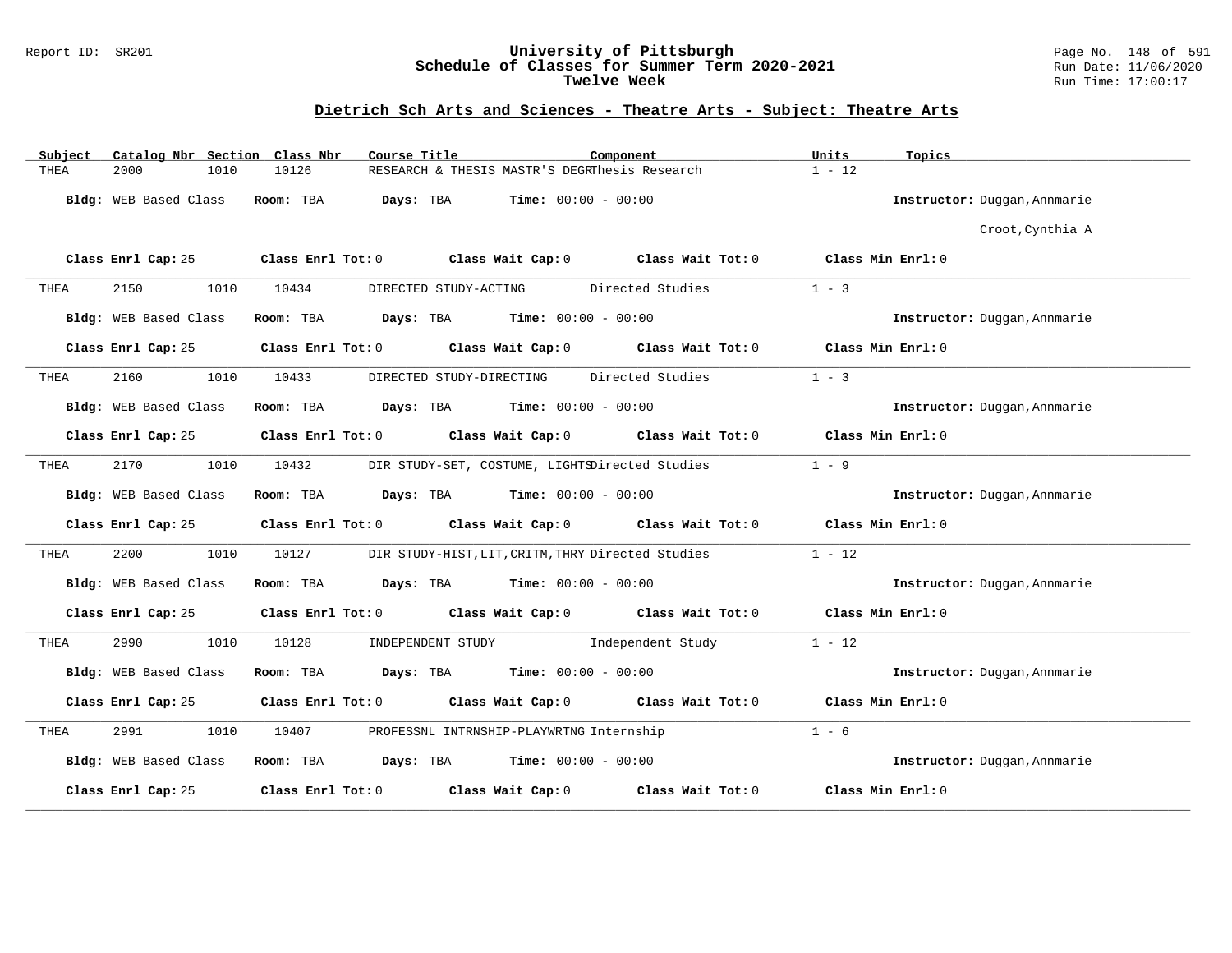#### Report ID: SR201 **University of Pittsburgh** Page No. 149 of 591 **Schedule of Classes for Summer Term 2020-2021** Run Date: 11/06/2020 **Twelve Week Run Time:** 17:00:17

| Catalog Nbr Section Class Nbr<br>Subject | Course Title                           | Component                                     | Units<br>Topics              |
|------------------------------------------|----------------------------------------|-----------------------------------------------|------------------------------|
| 2992<br>1010<br>THEA                     | 10408                                  | PROFESSNL INTERNSHIP-DRAMTURGYInternship      | $1 - 6$                      |
| Bldg: WEB Based Class                    | Room: TBA<br>Days: TBA                 | <b>Time:</b> $00:00 - 00:00$                  | Instructor: Cabaj, Stacey L  |
|                                          |                                        |                                               | Duggan, Annmarie             |
| Class Enrl Cap: 25                       | Class Enrl Tot: 0<br>Class Wait Cap: 0 | Class Wait Tot: 0                             | Class Min Enrl: 0            |
| 2993<br>1010<br>THEA                     | 10409                                  | PROFESSIONAL INTRNSHP-DIRCTINGInternship      | $1 - 6$                      |
| Bldg: WEB Based Class                    | Room: TBA<br>Days: TBA                 | $Time: 00:00 - 00:00$                         | Instructor: Duggan, Annmarie |
| Class Enrl Cap: 25                       | Class Enrl Tot: 0                      | Class Wait Cap: 0<br>Class Wait Tot: 0        | Class Min Enrl: 0            |
| 2994<br>1010<br>THEA                     | 10410                                  | PROFESSIONAL INTERNSHIP-ACTINGInternship      | $1 - 6$                      |
| Bldg: WEB Based Class                    | Room: TBA<br>Days: TBA                 | <b>Time:</b> $00:00 - 00:00$                  | Instructor: Duggan, Annmarie |
| Class Enrl Cap: 25                       | Class Enrl Tot: 0                      | Class Wait Cap: 0<br>Class Wait Tot: 0        | Class Min Enrl: 0            |
| 2995<br>1010<br>THEA                     | 10411                                  | PROFESSIONAL INTERNSHIP-DESIGNInternship      | $1 - 6$                      |
| Bldg: WEB Based Class                    | Room: TBA                              | <b>Days:</b> TBA <b>Time:</b> $00:00 - 00:00$ | Instructor: Duggan, Annmarie |
| Class Enrl Cap: 25                       | Class Enrl Tot: 0                      | Class Wait Cap: 0<br>Class Wait Tot: 0        | Class Min Enrl: 0            |
| 2996<br>1010<br>THEA                     | 10412                                  | PROFESSNL INTERNSHIP-STAGE MGTInternship      | $1 - 6$                      |
| Bldg: WEB Based Class                    | Room: TBA<br>Days: TBA                 | $Time: 00:00 - 00:00$                         | Instructor: Duggan, Annmarie |
| Class Enrl Cap: 25                       | Class Enrl Tot: 0                      | Class Wait Cap: 0<br>Class Wait Tot: 0        | Class Min Enrl: 0            |
| 2997<br>1010<br>THEA                     | 10413                                  | PROFSSNL INTRNSHP-THTR BUS MGTInternship      | $1 - 6$                      |
| Bldg: WEB Based Class                    | Room: TBA<br>Days: TBA                 | $Time: 00:00 - 00:00$                         | Instructor: Duggan, Annmarie |
| Class Enrl Cap: 25                       | Class Enrl Tot: 0                      | Class Wait Cap: 0<br>Class Wait Tot: 0        | Class Min Enrl: 0            |
| 2998<br>1010<br>THEA                     | 10406                                  | PROFESSNL INTRNSHIP-TECHNOLOGYInternship      | $1 - 6$                      |
| Bldg: WEB Based Class                    | Days: TBA<br>Room: TBA                 | $Time: 00:00 - 00:00$                         | Instructor: Duggan, Annmarie |
| Class Enrl Cap: 25                       | Class Enrl Tot: 0                      | Class Wait Cap: 0<br>Class Wait Tot: 0        | Class Min Enrl: 0            |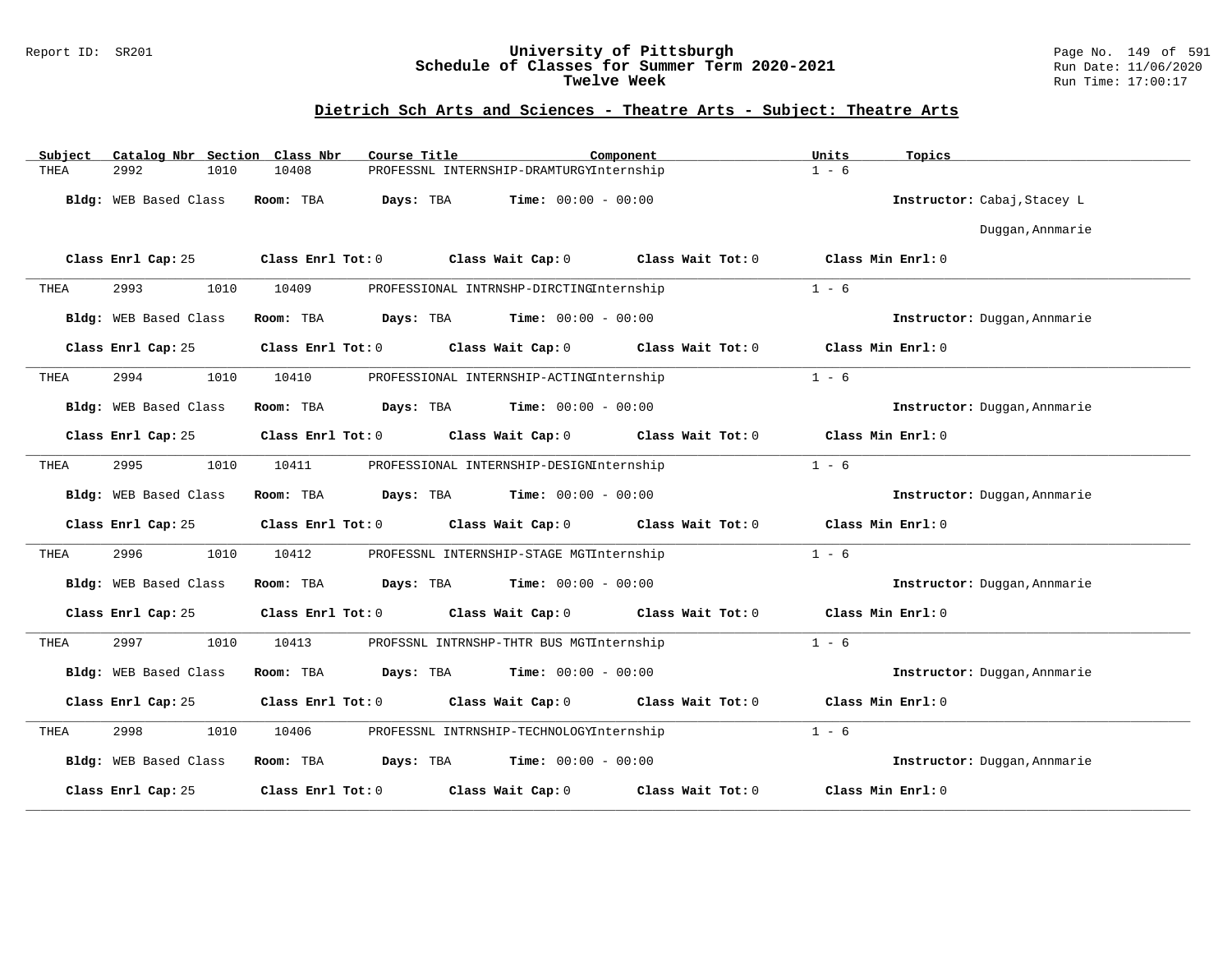#### Report ID: SR201 **University of Pittsburgh** Page No. 150 of 591 **Schedule of Classes for Summer Term 2020-2021** Run Date: 11/06/2020 **Twelve Week Run Time:** 17:00:17

| Subject | Catalog Nbr Section Class Nbr |      |                   | Course Title |                   | Component                                     | Units             | Topics                       |
|---------|-------------------------------|------|-------------------|--------------|-------------------|-----------------------------------------------|-------------------|------------------------------|
| THEA    | 3000                          | 1010 | 10129             |              |                   | DISSERTATION RESEARCH PHD DEGRThesis Research | $-12$             |                              |
|         | Bldg: WEB Based Class         |      | Room: TBA         | Days: TBA    |                   | <b>Time:</b> $00:00 - 00:00$                  |                   | Instructor: Duggan, Annmarie |
|         | Class Enrl Cap: 25            |      | Class Enrl Tot: 0 |              | Class Wait Cap: 0 | Class Wait Tot: 0                             | Class Min Enrl: 0 |                              |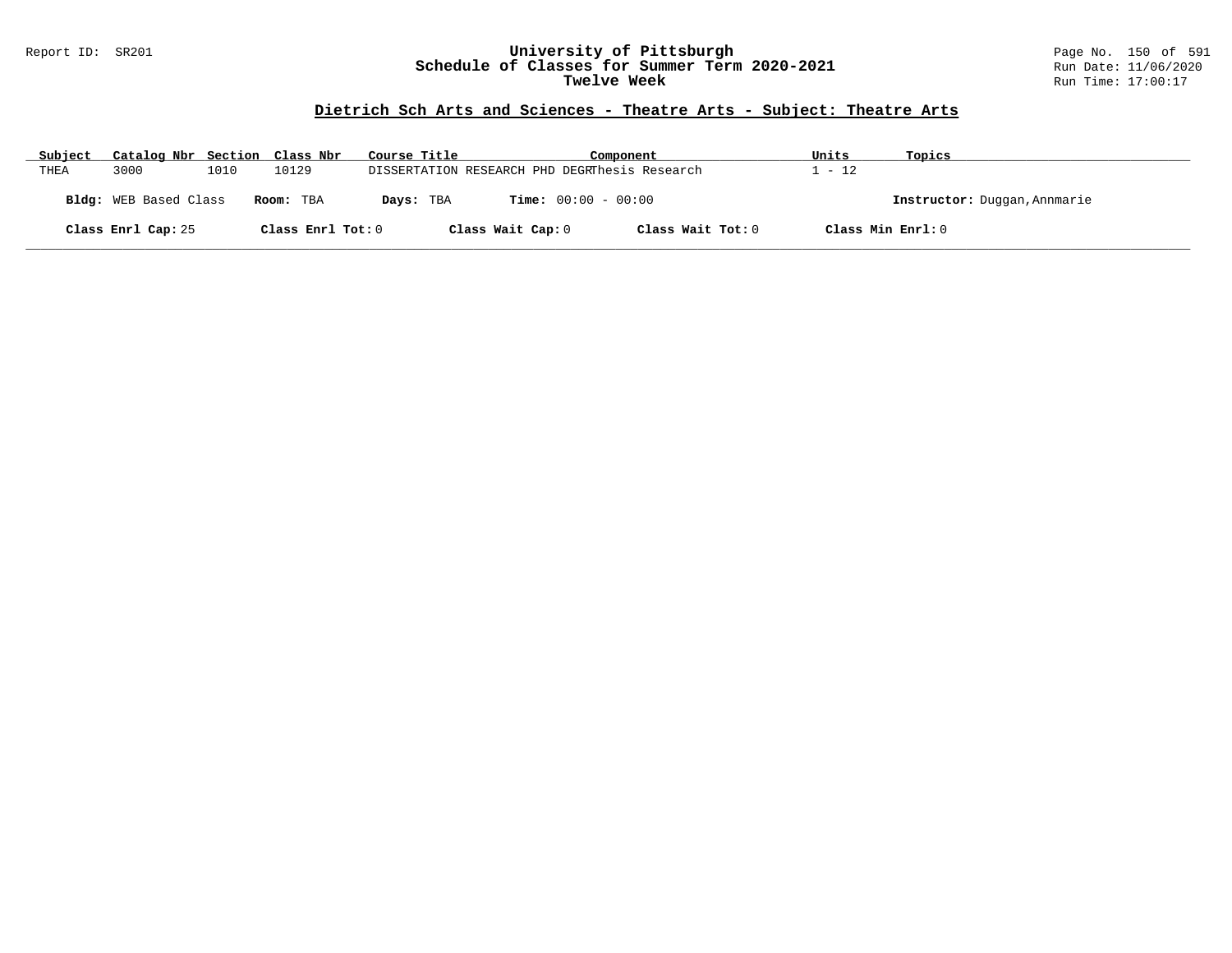#### Report ID: SR201 **University of Pittsburgh** Page No. 151 of 591 **Schedule of Classes for Summer Term 2020-2021** Run Date: 11/06/2020 **Twelve Week** Run Time: 17:00:17

# **Dietrich Sch Arts and Sciences - Gender, Sexuality, and Women's Studies - Subject: Gender Sexuality & Women's St**

| Subject |                              | Catalog Nbr Section Class Nbr                                     | Course Title      | Component                                 | Units<br>Topics               |
|---------|------------------------------|-------------------------------------------------------------------|-------------------|-------------------------------------------|-------------------------------|
| GSWS    | 1901                         | 1010<br>10130                                                     | INDEPENDENT STUDY | Independent Study                         | $1 - 3$                       |
|         | Bldg: WEB Based Class        | Room: TBA                                                         | Days: TBA         | <b>Time:</b> $00:00 - 00:00$              | Instructor: Cohen, Frayda N   |
|         | Class Enrl Cap: 20           | Class $Enr1 Tot: 0$<br>Attributes: Gender, Sexuality & Women's St |                   | Class Wait Cap: 20<br>Class Wait Tot: $0$ | Class Min $Enrl: 0$           |
| GSWS    | 2902                         | 1010<br>10131                                                     | DIRECTED STUDY    | Directed Studies                          |                               |
|         | <b>Bldg:</b> WEB Based Class | Room: TBA                                                         | Days: TBA         | <b>Time:</b> $00:00 - 00:00$              | Instructor: Kranson, Rachel L |
|         | Class Enrl Cap: 5            | Class Enrl Tot: $0$                                               | Class Wait Cap: 0 | Class Wait Tot: 0                         | Class Min Enrl: 0             |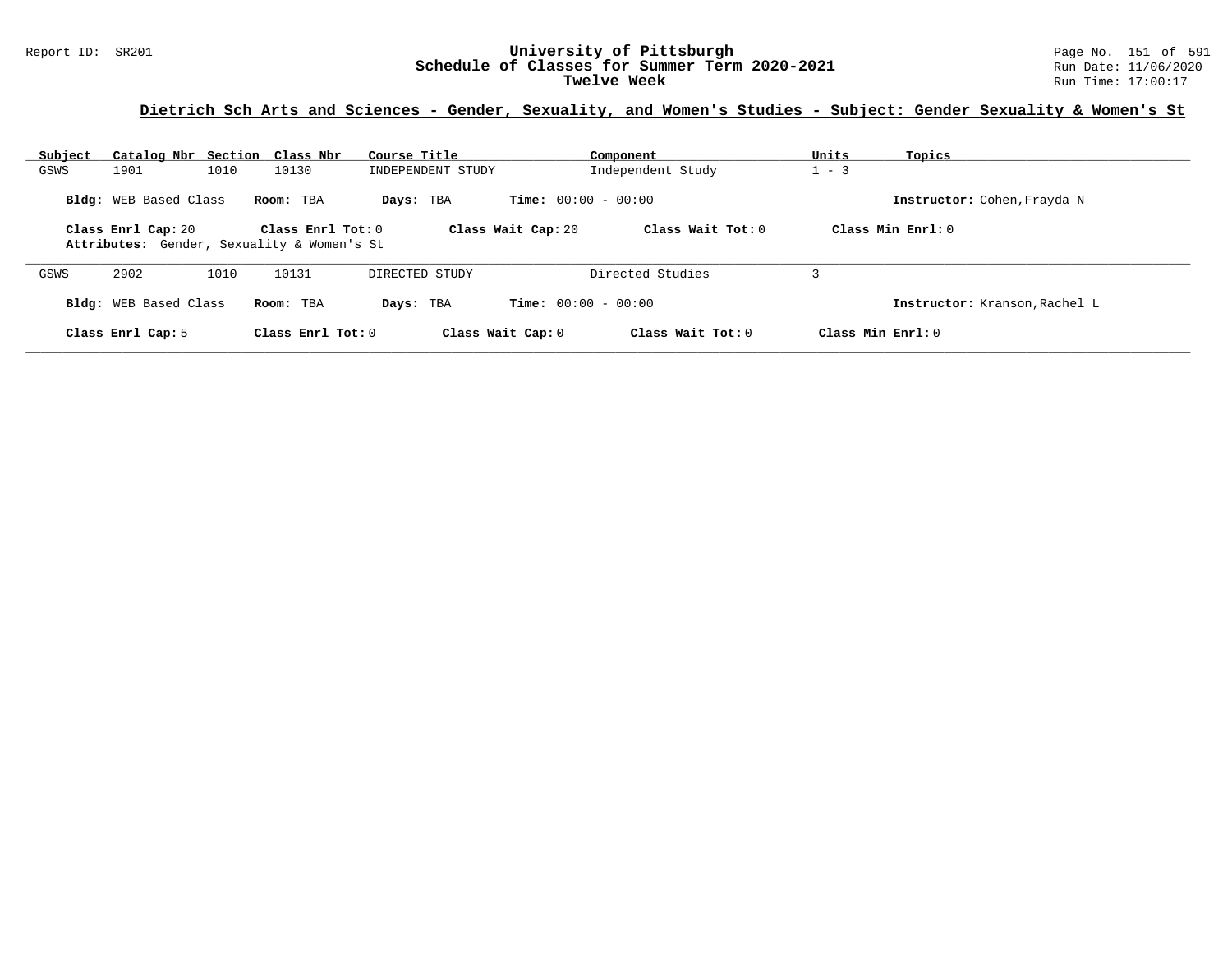#### Report ID: SR201 **University of Pittsburgh** Page No. 152 of 591 **Schedule of Classes for Summer Term 2020-2021** Run Date: 11/06/2020 **Twelve Week** Run Time: 17:00:17

### **Cooperative Education - Linguistics - Subject: English Language Institute**

| Subject |                      | Catalog Nbr Section Class Nbr | Course Title       |                              | Component                                                                                                                                                                                                                          | Units       | Topics              |  |
|---------|----------------------|-------------------------------|--------------------|------------------------------|------------------------------------------------------------------------------------------------------------------------------------------------------------------------------------------------------------------------------------|-------------|---------------------|--|
| ELI     | 0001                 | 1010<br>11348                 | ELI: ONE COURSE    | Clinical                     |                                                                                                                                                                                                                                    | $\Omega$    |                     |  |
|         | Bldg: TO BE ARRANGED | Room: TBA                     | Days: TBA          | Time: $00:00 - 00:00$        |                                                                                                                                                                                                                                    |             | Instructor: Staff   |  |
|         | Class Enrl Cap: 50   | Class Enrl Tot: 0             |                    | Class Wait Cap: 0            | Class Wait Tot: 0                                                                                                                                                                                                                  |             | Class Min Enrl: 0   |  |
|         |                      |                               |                    |                              | <b></b> This class has an additional fee. For more information go to <a <br="" href="http://www.registrar.pitt.edu">target="_blank"&gt;http://www.registrar.pitt.edu/</a> , and click on Faculty and Staff, then Course and Class. |             |                     |  |
| ELI     | 0002                 | 1010<br>11349                 | ELI: TWO COURSES   | Clinical                     |                                                                                                                                                                                                                                    | $\Omega$    |                     |  |
|         | Bldg: TO BE ARRANGED | Room: TBA                     | Days: TBA          | <b>Time:</b> $00:00 - 00:00$ |                                                                                                                                                                                                                                    |             | Instructor: Staff   |  |
|         | Class Enrl Cap: 50   | Class Enrl Tot: 0             |                    | Class Wait Cap: 0            | Class Wait Tot: 0                                                                                                                                                                                                                  |             | Class Min Enrl: 0   |  |
|         |                      |                               |                    |                              | <b></b> This class has an additional fee. For more information go to <a <br="" href="http://www.registrar.pitt.edu">target="_blank"&gt;http://www.registrar.pitt.edu/</a> , and click on Faculty and Staff, then Course and Class. |             |                     |  |
| ELI     | 0003                 | 1010<br>11350                 | ELI: THREE COURSES | Clinical                     |                                                                                                                                                                                                                                    | $\mathbf 0$ |                     |  |
|         | Bldg: TO BE ARRANGED | Room: TBA                     | Days: TBA          | <b>Time:</b> $00:00 - 00:00$ |                                                                                                                                                                                                                                    |             | Instructor: Staff   |  |
|         | Class Enrl Cap: 50   | Class Enrl Tot: 0             |                    | Class Wait Cap: 0            | Class Wait Tot: 0                                                                                                                                                                                                                  |             | Class Min Enrl: 0   |  |
|         |                      |                               |                    |                              | <b></b> This class has an additional fee. For more information go to <a <br="" href="http://www.registrar.pitt.edu">target="_blank"&gt;http://www.registrar.pitt.edu/</a> , and click on Faculty and Staff, then Course and Class. |             |                     |  |
| ELI     | 0004                 | 1010<br>11351                 | ELI: FOUR COURSES  | Clinical                     |                                                                                                                                                                                                                                    | $\mathsf 0$ |                     |  |
|         | Bldg: TO BE ARRANGED | Room: TBA                     | Days: TBA          | <b>Time:</b> $00:00 - 00:00$ |                                                                                                                                                                                                                                    |             | Instructor: Staff   |  |
|         | Class Enrl Cap: 50   | Class Enrl Tot: $0$           |                    | Class Wait Cap: 0            | Class Wait Tot: $0$                                                                                                                                                                                                                |             | Class Min $Enrl: 0$ |  |
|         |                      |                               |                    |                              | <b></b> This class has an additional fee. For more information go to <a <br="" href="http://www.registrar.pitt.edu">target="_blank"&gt;http://www.registrar.pitt.edu/</a> , and click on Faculty and Staff, then Course and Class. |             |                     |  |
| ELI     | 0005                 | 1010<br>11352                 | ELI: FIVE COURSES  | Clinical                     |                                                                                                                                                                                                                                    | $\mathbf 0$ |                     |  |
|         | Bldg: TO BE ARRANGED | Room: TBA                     | Days: TBA          | <b>Time:</b> $00:00 - 00:00$ |                                                                                                                                                                                                                                    |             | Instructor: Staff   |  |
|         | Class Enrl Cap: 150  | Class Enrl Tot: 0             |                    | Class Wait Cap: 0            | Class Wait Tot: 0                                                                                                                                                                                                                  |             | Class Min Enrl: 0   |  |
|         |                      |                               |                    |                              | <b></b> This class has an additional fee. For more information go to <a <br="" href="http://www.registrar.pitt.edu">target="_blank"&gt;http://www.registrar.pitt.edu/</a> , and click on Faculty and Staff, then Course and Class. |             |                     |  |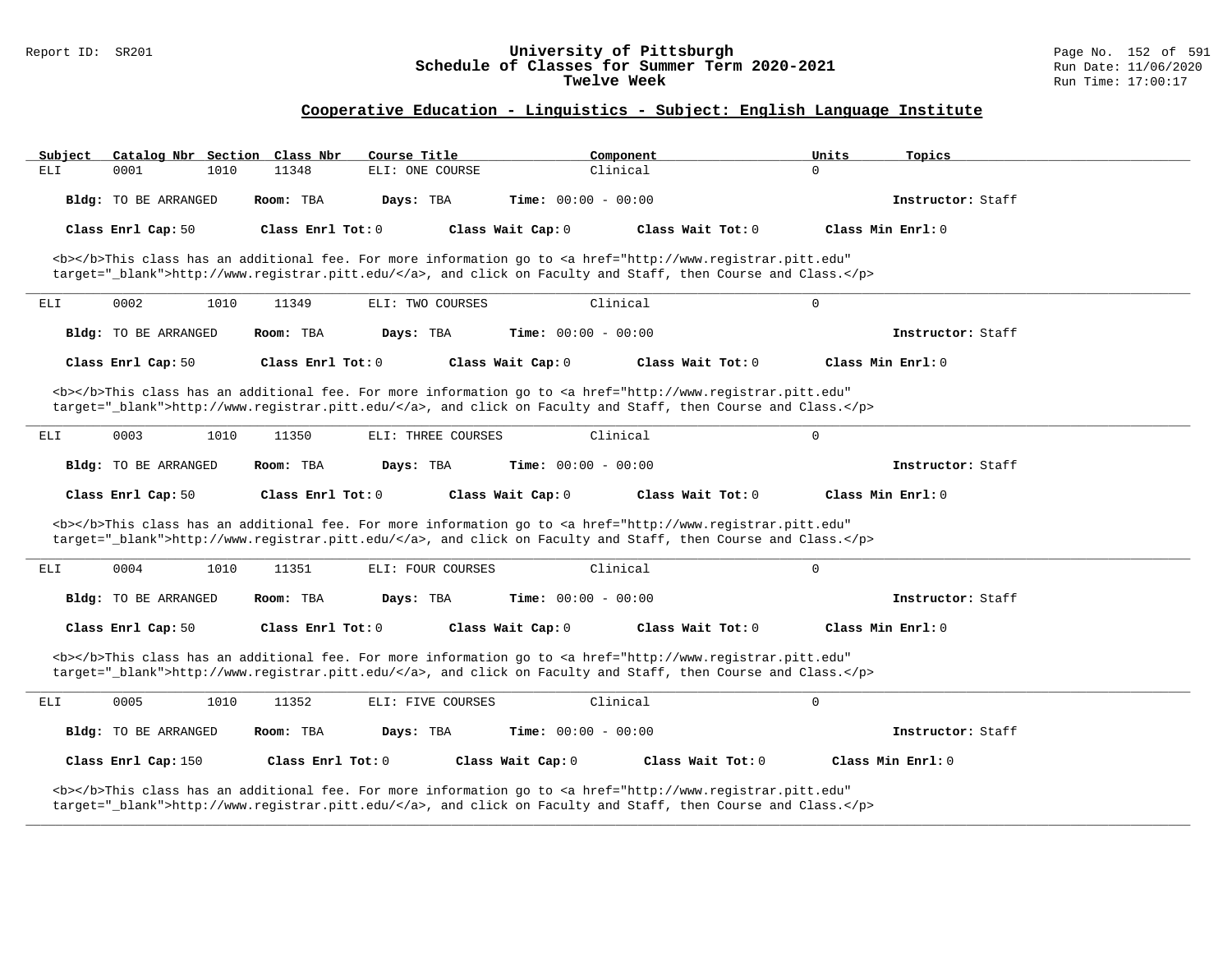# Report ID: SR201 **1988 1998 1998 1998 1998 1999 10: SChedule of Classes for Summer Term 2020-2021** Page No. 153 of 591<br>**Schedule of Classes for Summer Term 2020-2021** Run Date: 11/06/2020 Schedule of Classes for Summer Term 2020-2021<br>Twelve Week

### **Cooperative Education - Linguistics - Subject: English Language Institute**

| Subject | Catalog Nbr Section Class Nbr |      |                   | Course Title     |                              | Component         | Units             | Topics            |
|---------|-------------------------------|------|-------------------|------------------|------------------------------|-------------------|-------------------|-------------------|
| ELI     | 0006                          | 1010 | 14304             | ELI: SIX COURSES |                              | Clinical          | 0                 |                   |
|         | Bldg: TO BE ARRANGED          |      | Room: TBA         | Days: TBA        | <b>Time:</b> $00:00 - 00:00$ |                   |                   | Instructor: Staff |
|         | Class Enrl Cap: 25            |      | Class Enrl Tot: 0 |                  | Class Wait Cap: 0            | Class Wait Tot: 0 | Class Min Enrl: 0 |                   |
|         |                               |      |                   |                  |                              |                   |                   |                   |

**\_\_\_\_\_\_\_\_\_\_\_\_\_\_\_\_\_\_\_\_\_\_\_\_\_\_\_\_\_\_\_\_\_\_\_\_\_\_\_\_\_\_\_\_\_\_\_\_\_\_\_\_\_\_\_\_\_\_\_\_\_\_\_\_\_\_\_\_\_\_\_\_\_\_\_\_\_\_\_\_\_\_\_\_\_\_\_\_\_\_\_\_\_\_\_\_\_\_\_\_\_\_\_\_\_\_\_\_\_\_\_\_\_\_\_\_\_\_\_\_\_\_\_\_\_\_\_\_\_\_\_\_\_\_\_\_\_\_\_\_\_\_\_\_\_\_\_\_\_\_\_\_\_\_\_\_**

<b></b>This class has an additional fee. For more information go to <a href="http://www.registrar.pitt.edu" target="\_blank">http://www.registrar.pitt.edu/</a>, and click on Faculty and Staff, then Course and Class.</p>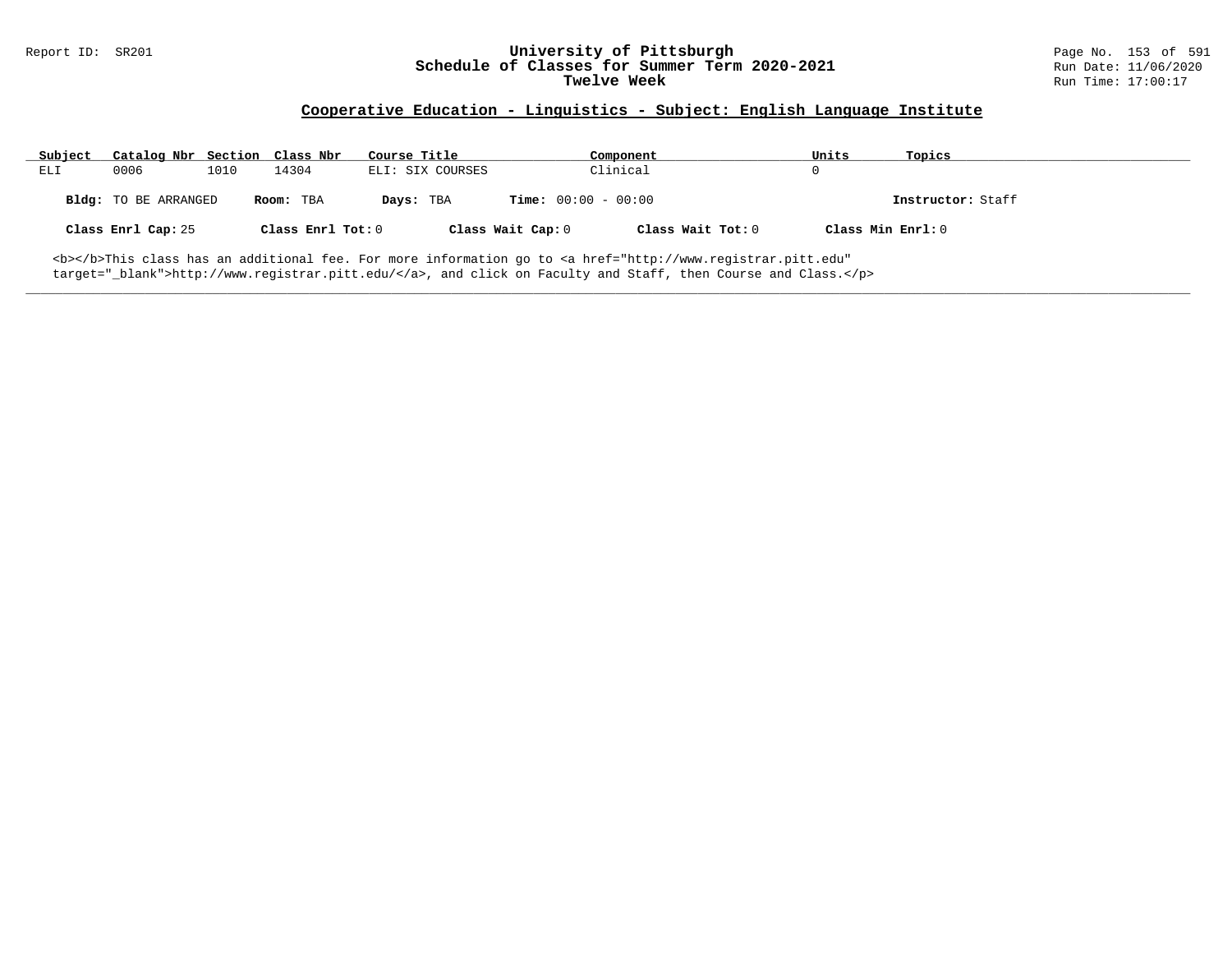#### Report ID: SR201 **1988 Chedule of Classes for Summer Term 2020-2021** Page No. 154 of 591 Page No. 154 of 591 **Schedule of Classes for Summer Term 2020-2021** Run Date: 11/06/2020 **Schedule of Classes for Summer Term 2020-2021** Run Date: 11/06/2021<br>**Four Week - First** Run Time: 17:00:17 Four Week - First

# **Dietrich Sch Arts and Sciences - Biological Sciences - Subject: Biological Sciences**

| Catalog Nbr Section Class Nbr<br>Subject                                                                                                                                                                                           | Course Title                                  | Component           | Units<br>Topics              |                                      |
|------------------------------------------------------------------------------------------------------------------------------------------------------------------------------------------------------------------------------------|-----------------------------------------------|---------------------|------------------------------|--------------------------------------|
| <b>BIOSC</b><br>0370<br>1650<br>10350                                                                                                                                                                                              | <b>ECOLOGY</b>                                | Lecture             | 3                            |                                      |
| Bldg: Pymatuning LaboratoRoom: TBA                                                                                                                                                                                                 | Days: MTuWThF<br><b>Time:</b> $09:00 - 17:00$ |                     |                              | Instructor: Venesky, Matthew Damien  |
|                                                                                                                                                                                                                                    |                                               |                     |                              | Howell, Kimberly                     |
| Class Enrl Cap: 25<br>Class Enrl Tot: 0<br>Attributes: Global Studies                                                                                                                                                              | Class Wait Cap: 20                            | Class Wait Tot: 0   | Class Min Enrl: 0            |                                      |
| <b>BIOSC</b><br>1140<br>1100<br>18073                                                                                                                                                                                              | BEHAVIORAL ECOLOGY                            | Lecture             | $\overline{3}$               |                                      |
| Bldg: Pymatuning LaboratoRoom: TBA                                                                                                                                                                                                 | <b>Time:</b> $09:00 - 17:00$<br>Days: MTuWThF |                     | Instructor: Regester, Kurt J |                                      |
| Class Enrl Cap: 15<br>Class Enrl Tot: 0<br>Attributes: Global Studies                                                                                                                                                              | Class Wait Cap: 10                            | Class Wait $Tot: 0$ | Class Min Enrl: 0            |                                      |
| 1140<br>1110<br>18074<br><b>BIOSC</b>                                                                                                                                                                                              | BEHAVIORAL ECOLOGY                            | Laboratory          | $\mathbf{3}$                 |                                      |
| Bldg: WEB Based Class<br>Room: TBA                                                                                                                                                                                                 | Days: TBA<br><b>Time:</b> $00:00 - 00:00$     |                     | Instructor: Staff            |                                      |
| Class Enrl Cap: 15<br>Class Enrl Tot: 0<br>Attributes: Global Studies                                                                                                                                                              | Class Wait Cap: 10                            | Class Wait Tot: 0   | Class Min Enrl: 0            |                                      |
| 1610<br>1510<br>13651<br><b>BIOSC</b>                                                                                                                                                                                              | CONSERVATION BIOLOGY                          | Lecture             | $\mathbf{3}$                 |                                      |
| Bldg: Pymatuning LaboratoRoom: TBA                                                                                                                                                                                                 | Days: MTuWThF<br><b>Time:</b> $09:00 - 17:00$ |                     | Instructor:                  | Saenz Calderon, Veronica             |
| Class Enrl Cap: 25<br>Class Enrl Tot: 0<br>Attributes: Global Studies                                                                                                                                                              | Class Wait Cap: 20                            | Class Wait $Tot: 0$ | Class Min Enrl: 0            |                                      |
| <b></b> This class has an additional fee. For more information go to <a <br="" href="http://www.registrar.pitt.edu">target="_blank"&gt;http://www.registrar.pitt.edu/</a> , and click on Faculty and Staff, then Course and Class. |                                               |                     |                              |                                      |
| 1610<br>1520<br>13652<br><b>BIOSC</b>                                                                                                                                                                                              | CONSERVATION BIOLOGY                          | Laboratory          | $\mathbf{3}$                 |                                      |
| Bldg: WEB Based Class<br>Room: TBA                                                                                                                                                                                                 | Days: TBA<br><b>Time:</b> $00:00 - 00:00$     |                     |                              | Instructor: Saenz Calderon, Veronica |
| Class Enrl Cap: 25<br>Class Enrl Tot: 0<br>Attributes: Global Studies                                                                                                                                                              | Class Wait Cap: 20                            | Class Wait Tot: 0   | Class Min Enrl: 0            |                                      |
| <b></b> This class has an additional fee. For more information go to <a <="" href="http://www.registrar.pitt.edu" td=""><td></td><td></td><td></td><td></td></a>                                                                   |                                               |                     |                              |                                      |

**\_\_\_\_\_\_\_\_\_\_\_\_\_\_\_\_\_\_\_\_\_\_\_\_\_\_\_\_\_\_\_\_\_\_\_\_\_\_\_\_\_\_\_\_\_\_\_\_\_\_\_\_\_\_\_\_\_\_\_\_\_\_\_\_\_\_\_\_\_\_\_\_\_\_\_\_\_\_\_\_\_\_\_\_\_\_\_\_\_\_\_\_\_\_\_\_\_\_\_\_\_\_\_\_\_\_\_\_\_\_\_\_\_\_\_\_\_\_\_\_\_\_\_\_\_\_\_\_\_\_\_\_\_\_\_\_\_\_\_\_\_\_\_\_\_\_\_\_\_\_\_\_\_\_\_\_**

target="\_blank">http://www.registrar.pitt.edu/</a>, and click on Faculty and Staff, then Course and Class.</p>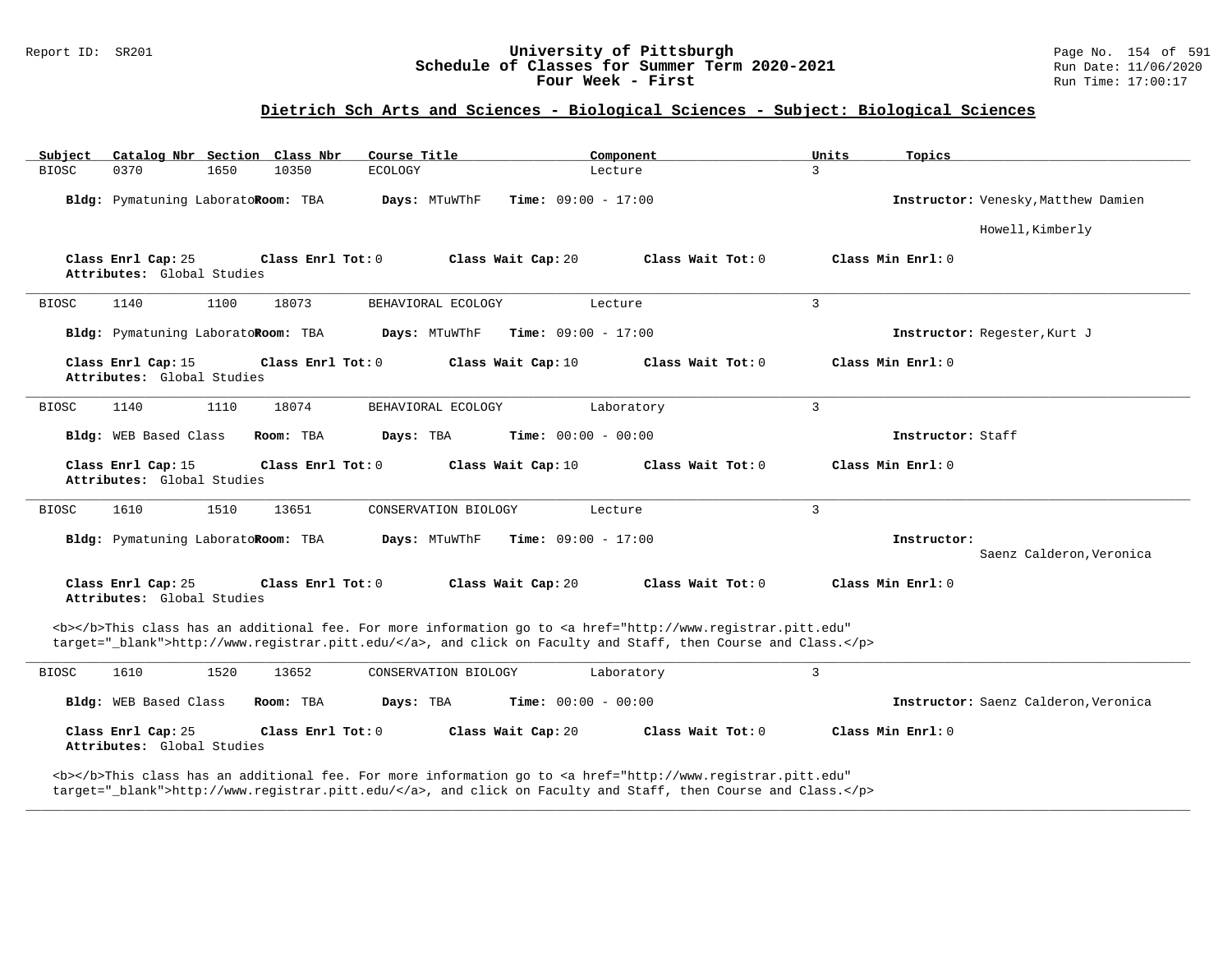#### Report ID: SR201 **University of Pittsburgh** Page No. 155 of 591 **Schedule of Classes for Summer Term 2020-2021** Run Date: 11/06/2020 **Four Week - First** Run Time: 17:00:17

| Subject      | Catalog Nbr Section Class Nbr |      |                   | Course Title |               |                                         | Component |                           | Units             | Topics                       |
|--------------|-------------------------------|------|-------------------|--------------|---------------|-----------------------------------------|-----------|---------------------------|-------------------|------------------------------|
| <b>BIOSC</b> | 2570                          | 1400 | 17876             |              |               | ENVRNMNTL SCI TEACHER'S WRKSHPPracticum |           |                           | $1 - 3$           |                              |
|              | Bldg: TO BE ARRANGED          |      | Room: TBA         |              | Days: MTuWThF | $Time: 09:00 - 17:00$                   |           | PITTSBURGH PUBLIC SCHOOLS |                   | Instructor: Gonda, Rebecca L |
|              | Class Enrl Cap: 10            |      | Class Enrl Tot: 0 |              |               | Class Wait Cap: 0                       |           | Class Wait Tot: 0         | Class Min Enrl: 0 |                              |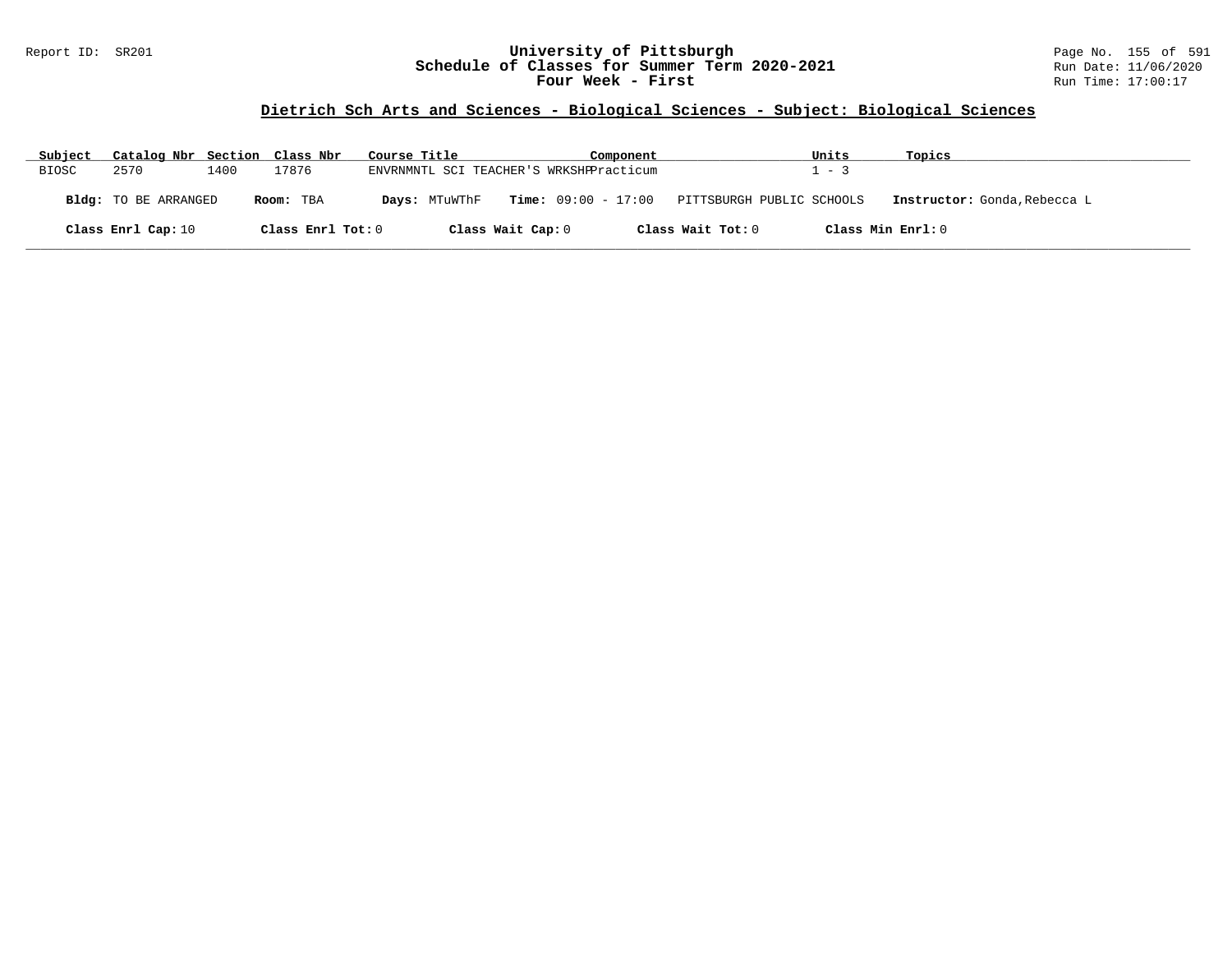#### Report ID: SR201 **University of Pittsburgh** Page No. 156 of 591 **Schedule of Classes for Summer Term 2020-2021** Run Date: 11/06/2020 **Four Week - First** Run Time: 17:00:17

# **Dietrich Sch Arts and Sciences - Undergraduate Instruction - Subject: Arts and Sciences**

| Catalog Nbr Section Class Nbr<br>Subject<br>15432<br>ARTSC<br>1250IS<br>1020                             | Course Title<br>Component<br>CZECH REPUBLIC & POLAND - IS Independent Study | Units<br>Topics<br>$\Omega$ |
|----------------------------------------------------------------------------------------------------------|-----------------------------------------------------------------------------|-----------------------------|
| Bldg: TO BE ARRANGED<br>Room: TBA                                                                        | Days: TBA<br><b>Time:</b> $00:00 - 00:00$                                   | Instructor: Staff           |
|                                                                                                          |                                                                             |                             |
| Class Enrl Cap: 35<br>Class Enrl Tot: 0<br>Attributes: Russian & East European Studies                   | Class Wait Cap: 20<br>Class Wait Tot: 0                                     | Class Min Enrl: 0           |
|                                                                                                          |                                                                             |                             |
| ARTSC<br>12500S<br>1020<br>15433                                                                         | CZECH REPUBLIC & POLAND - OS Independent Study                              | $\Omega$                    |
| Bldg: TO BE ARRANGED<br>Room: TBA                                                                        | <b>Days:</b> TBA <b>Time:</b> $00:00 - 00:00$                               | Instructor: Staff           |
| Class Enrl Cap: 35<br>Class Enrl Tot: 0<br>Attributes: Russian & East European Studies                   | Class Wait Cap: 20<br>Class Wait Tot: 0                                     | Class Min Enrl: 0           |
| 1260IS<br>1020<br>15434<br>ARTSC                                                                         | IFTA: ISTANBUL - IS<br>Independent Study                                    | $\Omega$                    |
| Bldg: TO BE ARRANGED<br>Room: TBA                                                                        | Days: TBA<br><b>Time:</b> $00:00 - 00:00$                                   | Instructor: Staff           |
| Class Enrl Cap: 35<br>Class Enrl Tot: 0<br>Attributes: Istanbul, Turkey, Russian & East European Studies | Class Wait Cap: 20<br>Class Wait Tot: 0                                     | Class Min Enrl: 0           |
| ARTSC<br>12600S<br>1020<br>15435                                                                         | IFTA: ISTANBUL - OS<br>Independent Study                                    | $\Omega$                    |
| Bldg: TO BE ARRANGED<br>Room: TBA                                                                        | Days: TBA<br>$Time: 00:00 - 00:00$                                          | Instructor: Staff           |
| Class Enrl Cap: 35<br>Class Enrl Tot: 0<br>Attributes: Istanbul, Turkey, Russian & East European Studies | Class Wait Cap: 20<br>Class Wait Tot: 0                                     | Class Min Enrl: 0           |
| 1676IS<br>1400<br>18498<br>ARTSC                                                                         | PITT IN CUBA SPRING BREAK IS Lecture                                        | $\Omega$                    |
| Bldg: TO BE ARRANGED<br>Room: TBA                                                                        | Days: TBA<br>$Time: 00:00 - 00:00$                                          | Instructor: Staff           |
| Class Enrl Cap: 35<br>Class Enrl Tot: 0                                                                  | Class Wait Cap: 20<br>Class Wait Tot: 0                                     | Class Min Enrl: 0           |
| ARTSC<br>16760S<br>1400<br>18499                                                                         | PITT IN CUBA SPRING BREAK OS Lecture                                        | $\Omega$                    |
| Bldg: TO BE ARRANGED<br>Room: TBA                                                                        | Days: TBA<br><b>Time:</b> $00:00 - 00:00$                                   | Instructor: Staff           |
| Class Enrl Cap: 35<br>Class Enrl Tot: 0                                                                  | Class Wait Cap: 20<br>Class Wait Tot: 0                                     | Class Min Enrl: 0           |
| 1709IS<br>1105<br>16497<br>ARTSC                                                                         | GLOBAL MNTL HEALTH PROF - IS Independent Study                              | $\Omega$                    |
| Bldg: TO BE ARRANGED<br>Room: TBA                                                                        | Days: TBA<br><b>Time:</b> $00:00 - 00:00$                                   | Instructor: Staff           |
| Class Enrl Cap: 35<br>Class Enrl Tot: 0<br>Attributes: Global Studies, Undergraduate Global Health       | Class Wait Tot: 0<br>Class Wait Cap: 20                                     | Class Min Enrl: 0           |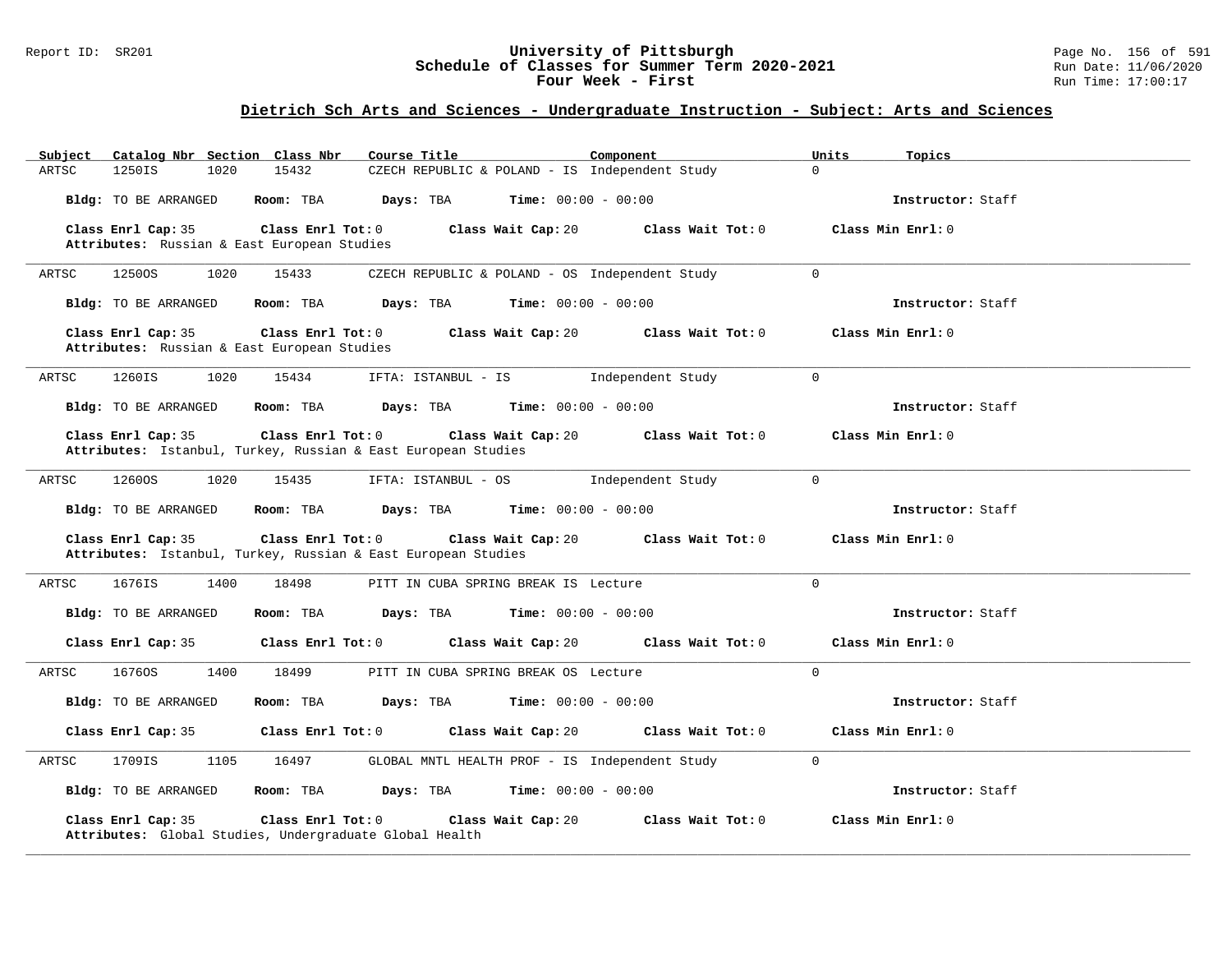#### Report ID: SR201 **University of Pittsburgh** Page No. 157 of 591 **Schedule of Classes for Summer Term 2020-2021** Run Date: 11/06/2020 **Four Week - First** Run Time: 17:00:17

# **Dietrich Sch Arts and Sciences - Undergraduate Instruction - Subject: Arts and Sciences**

| Subject | Catalog Nbr Section Class Nbr                                                 |      |                         | Course Title |                   |                              | Component                                      | Units          | Topics                      |
|---------|-------------------------------------------------------------------------------|------|-------------------------|--------------|-------------------|------------------------------|------------------------------------------------|----------------|-----------------------------|
| ARTSC   | 17090S                                                                        | 1110 | 16498                   |              |                   |                              | GLOBAL MNTL HEALTH PROF - OS Independent Study | $\overline{0}$ |                             |
|         | Bldg: TO BE ARRANGED                                                          |      | Room: TBA               | Days: TBA    |                   | <b>Time:</b> $00:00 - 00:00$ |                                                |                | Instructor: Staff           |
|         | Class Enrl Cap: 35<br>Attributes: Global Studies, Undergraduate Global Health |      | $Class$ $Enr1$ $Tot: 0$ |              |                   | Class Wait Cap: 20           | Class Wait Tot: $0$                            |                | Class Min $Enrl: 0$         |
| ARTSC   | 1901                                                                          | 1200 | 15429                   |              | INDEPENDENT STUDY |                              | Independent Study                              | $1 - 3$        |                             |
|         | Bldg: TO BE ARRANGED                                                          |      | Room: TBA               | Days: TBA    |                   | <b>Time:</b> $00:00 - 00:00$ |                                                |                | Instructor: Twyning, John A |
|         | Class Enrl Cap: 35                                                            |      | Class Enrl Tot: $0$     |              |                   | Class Wait Cap: 20           | Class Wait Tot: $0$                            |                | Class Min $Enr1: 0$         |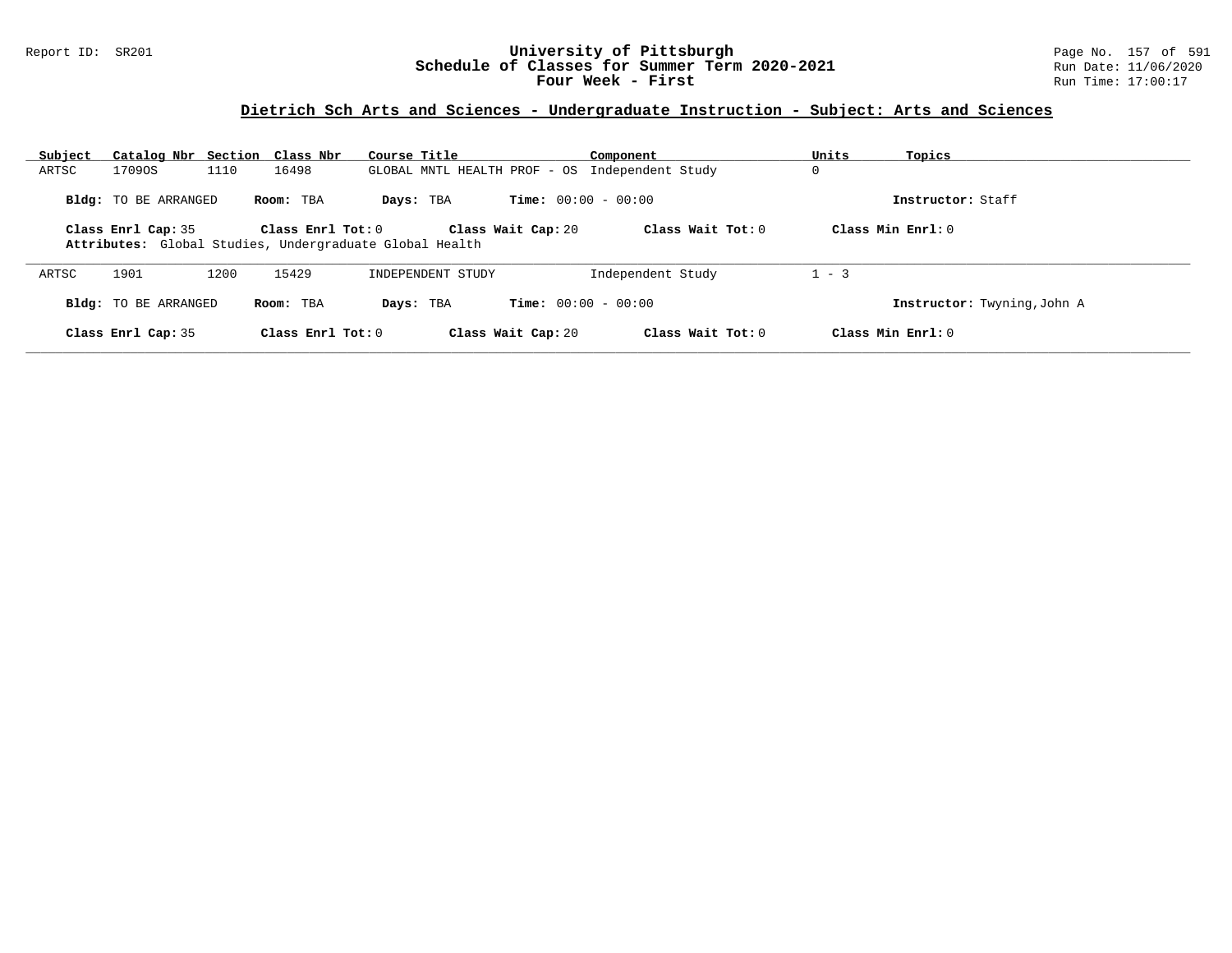#### Report ID: SR201 **University of Pittsburgh** Page No. 158 of 591 **Schedule of Classes for Summer Term 2020-2021** Run Date: 11/06/2020 **Four Week - First** Run Time: 17:00:17

# **Dietrich Sch Arts and Sciences - Communications - Subject: Communication: Rhet & Comm**

| Subject | Catalog Nbr Section Class Nbr |      |                   | Course Title                |                   | Component                    |                   | Units             | Topics                                                                                                                                                       |  |
|---------|-------------------------------|------|-------------------|-----------------------------|-------------------|------------------------------|-------------------|-------------------|--------------------------------------------------------------------------------------------------------------------------------------------------------------|--|
| COMMRC  | 0500                          | 1500 | 18195             | ARGUMENT                    |                   | Lecture                      |                   |                   |                                                                                                                                                              |  |
|         | Bldg: TO BE ARRANGED          |      | Room: TBA         | Days: TBA                   |                   | <b>Time:</b> $00:00 - 00:00$ |                   |                   | Instructor: Staff                                                                                                                                            |  |
|         | Class Enrl Cap: 999           |      | Class Enrl Tot: 0 |                             | Class Wait Cap: 0 |                              | Class Wait Tot: 0 | Class Min Enrl: 0 |                                                                                                                                                              |  |
|         | Req.                          |      |                   |                             |                   |                              |                   |                   | Attributes: College In High School, DSAS Creative Work General Ed. Requirement, SCI Expression: Communication General Ed. Req., SCI Polymathic Contexts: Hun |  |
|         | Reserve Capacity:             |      | 01-FEB-2021       | College in High School-UGRD |                   | Reserve Enrl Cap: 999        |                   | Reserve Enrl Tot: |                                                                                                                                                              |  |

**\_\_\_\_\_\_\_\_\_\_\_\_\_\_\_\_\_\_\_\_\_\_\_\_\_\_\_\_\_\_\_\_\_\_\_\_\_\_\_\_\_\_\_\_\_\_\_\_\_\_\_\_\_\_\_\_\_\_\_\_\_\_\_\_\_\_\_\_\_\_\_\_\_\_\_\_\_\_\_\_\_\_\_\_\_\_\_\_\_\_\_\_\_\_\_\_\_\_\_\_\_\_\_\_\_\_\_\_\_\_\_\_\_\_\_\_\_\_\_\_\_\_\_\_\_\_\_\_\_\_\_\_\_\_\_\_\_\_\_\_\_\_\_\_\_\_\_\_\_\_\_\_\_\_\_\_**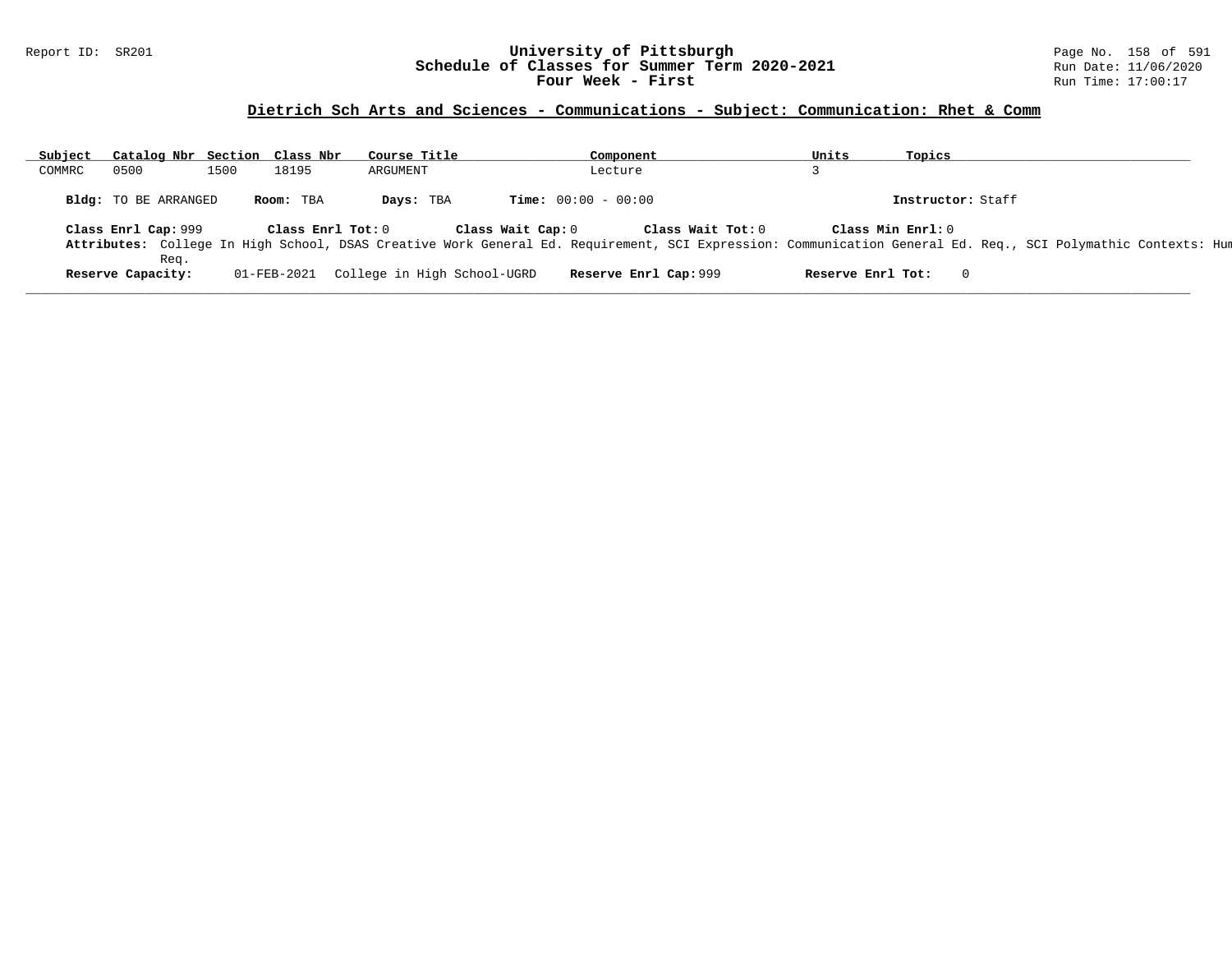#### Report ID: SR201 **University of Pittsburgh** Page No. 159 of 591 **Schedule of Classes for Summer Term 2020-2021** Run Date: 11/06/2020 **Four Week - First** Run Time: 17:00:17

# **Dietrich Sch Arts and Sciences - Economics - Subject: Economics**

| Subject | Catalog Nbr Section Class Nbr |      |                   | Course Title   |                              | Component         | Units | Topics            |
|---------|-------------------------------|------|-------------------|----------------|------------------------------|-------------------|-------|-------------------|
| ECON    | 0905                          | 1200 | 19842             | SPECIAL TOPICS |                              | Lecture           |       |                   |
|         | Bldg: TO BE ARRANGED          |      | Room: TBA         | Days: TBA      | <b>Time:</b> $00:00 - 00:00$ |                   |       | Instructor: Staff |
|         | Class Enrl Cap: 35            |      | Class Enrl Tot: 0 |                | Class Wait Cap: 20           | Class Wait Tot: 0 |       | Class Min Enrl: 0 |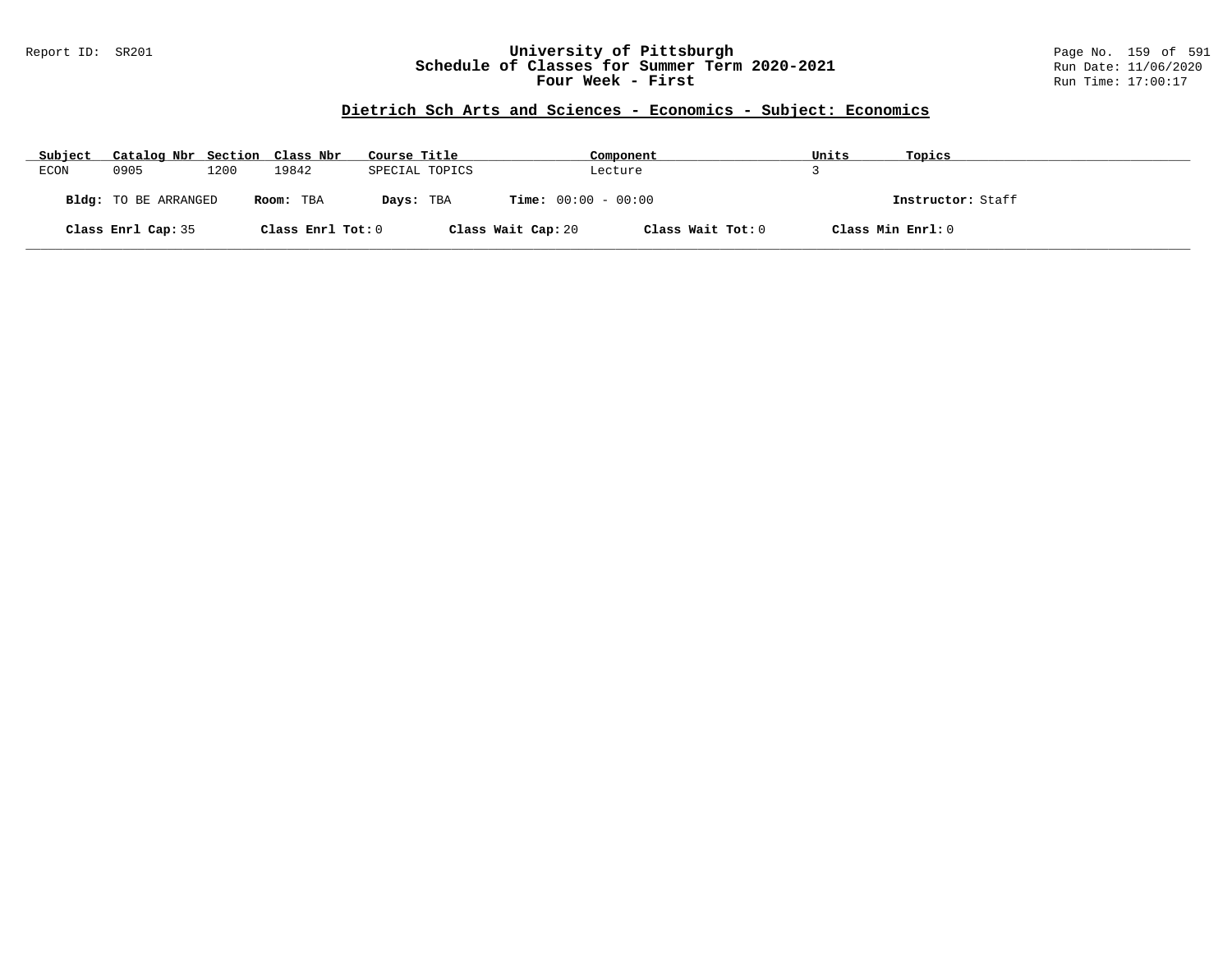#### Report ID: SR201 **University of Pittsburgh** Page No. 160 of 591 **Schedule of Classes for Summer Term 2020-2021** Run Date: 11/06/2020 **Four Week - First** Run Time: 17:00:17

### **Dietrich Sch Arts and Sciences - Physics and Astronomy - Subject: Physics**

| Subject | Catalog Nbr Section Class Nbr |                 |           | Course Title | Component                                                                                                                                                                                                                                                    | Units          | Topics            |  |  |
|---------|-------------------------------|-----------------|-----------|--------------|--------------------------------------------------------------------------------------------------------------------------------------------------------------------------------------------------------------------------------------------------------------|----------------|-------------------|--|--|
| PHYS    | 0174                          | 1020            | 17062     |              | BASC PHYS SCI & ENGR 1 (INTGD) Lecture                                                                                                                                                                                                                       | $4^{\circ}$    |                   |  |  |
|         | Bldg: TO BE ARRANGED          |                 | Room: TBA |              | <b>Days:</b> TBA <b>Time:</b> $00:00 - 00:00$                                                                                                                                                                                                                |                | Instructor: Staff |  |  |
|         |                               | NonSeq.GE. Req. |           |              | Class Enrl Cap: 9999 Class Enrl Tot: 0 Class Wait Cap: 0 Class Wait Tot: 0 Class Min Enrl: 0<br>Attributes: College In High School, DSAS Natural Science General Ed. Requirement, SCI Polymathic Contexts: Science Seq.GE. Req., SCI Polymathic Contexts: Sc |                |                   |  |  |
| PHYS    | 0174                          | 1050            | 17886     |              | BASC PHYS SCI & ENGR 1 (INTGD) Lecture                                                                                                                                                                                                                       | $\overline{4}$ |                   |  |  |
|         |                               |                 |           |              |                                                                                                                                                                                                                                                              |                |                   |  |  |
|         | Bldg: TO BE ARRANGED          |                 | Room: TBA |              | <b>Days:</b> TBA <b>Time:</b> $00:00 - 00:00$                                                                                                                                                                                                                |                | Instructor: Staff |  |  |
|         |                               | NonSeq.GE. Req. |           |              | Class Enrl Cap: 9999 Class Enrl Tot: 0 Class Wait Cap: 0 Class Wait Tot: 0 Class Min Enrl: 0<br>Attributes: College In High School, DSAS Natural Science General Ed. Requirement, SCI Polymathic Contexts: Science Seq.GE. Req., SCI Polymathic Contexts: Sc |                |                   |  |  |
| PHYS    | 0174                          | 1060            | 19691     |              | BASC PHYS SCI & ENGR 1 (INTGD) Lecture                                                                                                                                                                                                                       | $\overline{4}$ |                   |  |  |
|         | Bldg: TO BE ARRANGED          |                 | Room: TBA |              | <b>Days:</b> TBA <b>Time:</b> $00:00 - 00:00$                                                                                                                                                                                                                |                | Instructor: Staff |  |  |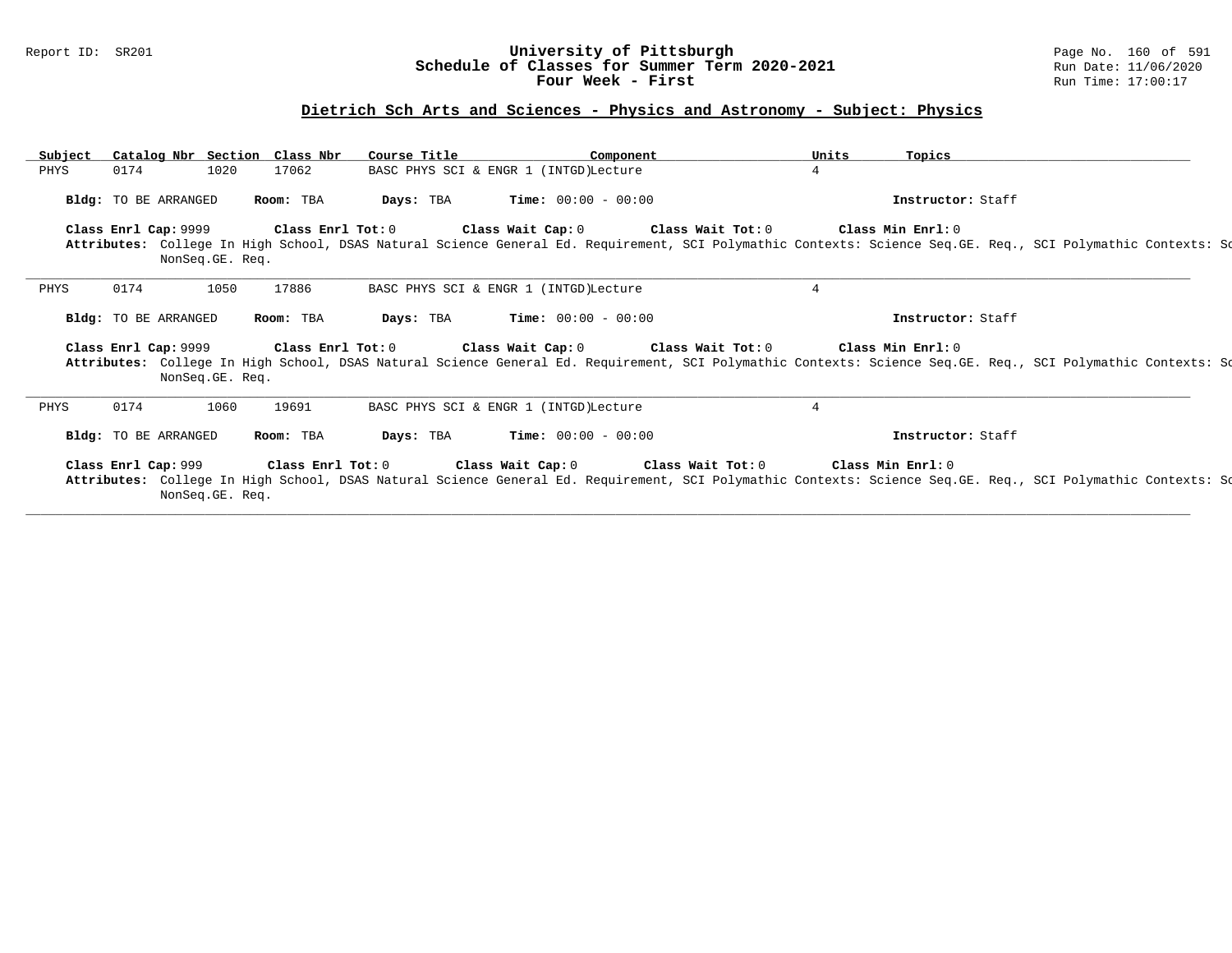#### Report ID: SR201 **University of Pittsburgh** Page No. 161 of 591 **Schedule of Classes for Summer Term 2020-2021** Run Date: 11/06/2020 **Four Week - First** Run Time: 17:00:17

# **Dietrich Sch Arts and Sciences - Statistics - Subject: Statistics**

| Subject | Catalog Nbr Section Class Nbr |           | Course Title                                  | Component | Units<br>Topics                                                                                                                                                                                                              |  |
|---------|-------------------------------|-----------|-----------------------------------------------|-----------|------------------------------------------------------------------------------------------------------------------------------------------------------------------------------------------------------------------------------|--|
| STAT    | 0200<br>1400                  | 16721     | BASIC APPLIED STATISTICS                      | Lecture   | 4                                                                                                                                                                                                                            |  |
|         | Bldg: TO BE ARRANGED          | Room: TBA | <b>Days:</b> TBA <b>Time:</b> $00:00 - 00:00$ |           | Instructor: Staff                                                                                                                                                                                                            |  |
|         |                               |           |                                               |           | Class Enrl Cap: 9999 Class Enrl Tot: 0 Class Wait Cap: 0 Class Wait Tot: 0 Class Min Enrl: 0                                                                                                                                 |  |
|         |                               |           |                                               |           | Attributes: College In High School, DSAS Quant.-Formal Reason General Ed. Requirement, SCI Quantitative: Statistics GE. Req.                                                                                                 |  |
| STAT    | 1405<br>0200                  | 17381     | BASIC APPLIED STATISTICS                      | Lecture   | $\overline{4}$                                                                                                                                                                                                               |  |
|         | Bldg: TO BE ARRANGED          | Room: TBA | <b>Days:</b> TBA <b>Time:</b> $00:00 - 00:00$ |           | Instructor: Staff                                                                                                                                                                                                            |  |
|         |                               |           |                                               |           | Class Enrl Cap: 9999 Class Enrl Tot: 0 Class Wait Cap: 0 Class Wait Tot: 0 Class Min Enrl: 0<br>Attributes: College In High School, DSAS Quant.-Formal Reason General Ed. Requirement, SCI Quantitative: Statistics GE. Reg. |  |
| STAT    | 1410<br>0200                  | 19922     | BASIC APPLIED STATISTICS                      | Lecture   | 4                                                                                                                                                                                                                            |  |
|         | <b>Bldg:</b> TO BE ARRANGED   | Room: TBA | <b>Days:</b> TBA <b>Time:</b> $00:00 - 00:00$ |           | Instructor: Staff                                                                                                                                                                                                            |  |
|         |                               |           |                                               |           | Class Enrl Cap: 9999 Class Enrl Tot: 0 Class Wait Cap: 0 Class Wait Tot: 0 Class Min Enrl: 0<br>Attributes: College In High School, DSAS Quant.-Formal Reason General Ed. Requirement, SCI Quantitative: Statistics GE. Req. |  |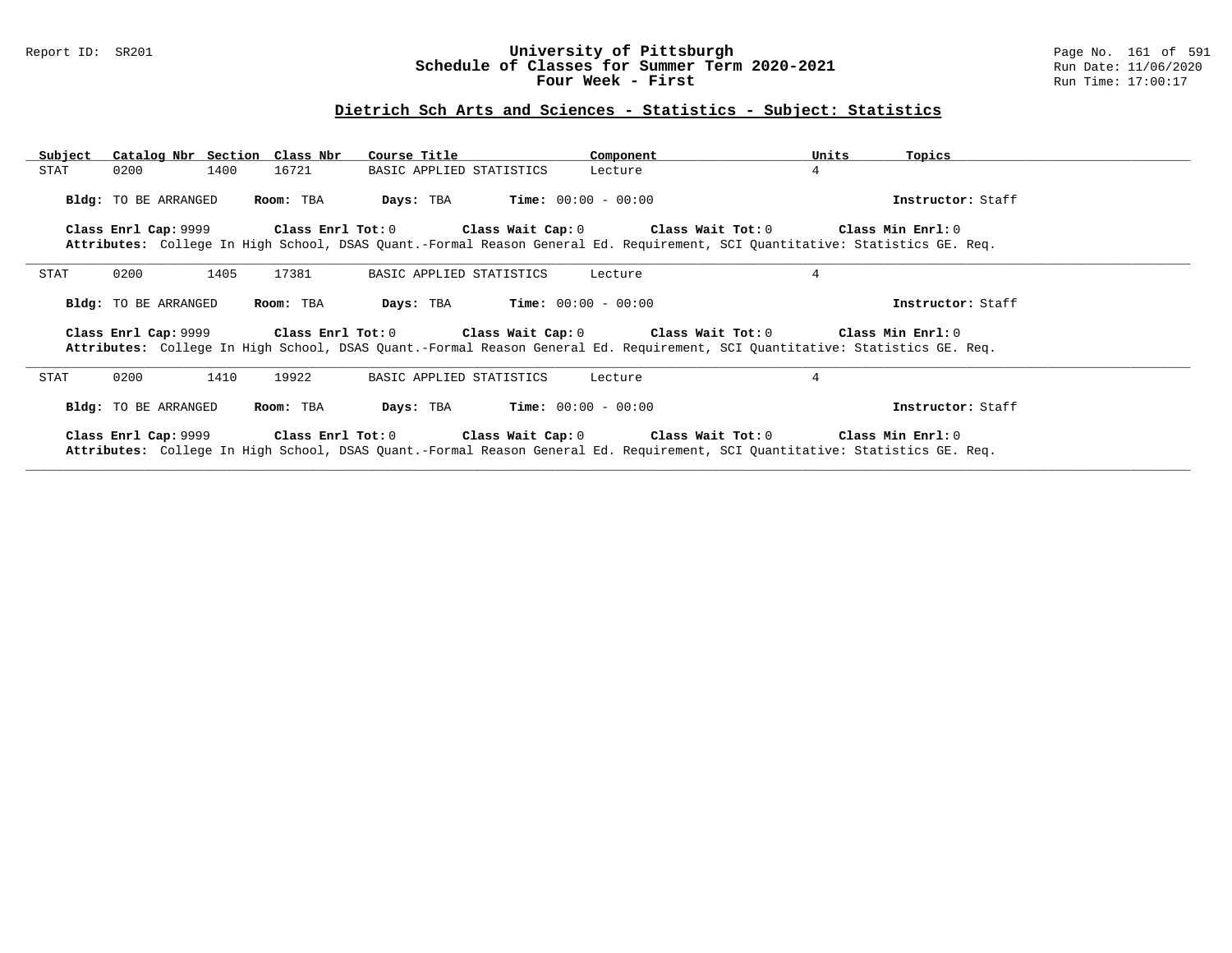#### Report ID: SR201 **University of Pittsburgh** Page No. 162 of 591 **Schedule of Classes for Summer Term 2020-2021** Run Date: 11/06/2020 **Four Week - First Run Time: 17:00:17 Run Time: 17:00:17**

# **Dietrich Sch Arts and Sciences - Urban Studies - Subject: Urban Studies**

| Subject<br>URBNST | Catalog Nbr Section Class Nbr<br>1200<br>1408    | 16545             | Course Title<br>GLOBAL CITY - FLORENCE | Component<br>Lecture         | Units<br>3 | Topics                                                                                                                                       |
|-------------------|--------------------------------------------------|-------------------|----------------------------------------|------------------------------|------------|----------------------------------------------------------------------------------------------------------------------------------------------|
|                   | <b>Bldg:</b> TO BE ARRANGED                      | Room: TBA         | Days: TBA                              | <b>Time:</b> $00:00 - 00:00$ |            | Instructor: Staff                                                                                                                            |
|                   | Class Enrl Cap: 35<br>Attributes: Global Studies | Class Enrl Tot: 0 | Class Wait Cap: 20                     | Class Wait Tot: 0            |            | Class Min Enrl: 0                                                                                                                            |
|                   |                                                  |                   |                                        |                              |            | This course is offered through Study Abroad Program. For details, please contact the Study Abroad Office at 412-648-7413 or abroad@pitt.edu. |
| URBNST            | 1615<br>1050                                     | 18371             | SUSTAINABLE CITIES 2                   | Seminar                      | 3          |                                                                                                                                              |
|                   | <b>Bldg:</b> TO BE ARRANGED                      | Room: TBA         | Days: TBA                              | <b>Time:</b> $00:00 - 00:00$ |            | Instructor: Staff                                                                                                                            |
|                   | Class Enrl Cap: 35<br>Attributes: Global Studies | Class Enrl Tot: 0 | Class Wait Cap: 20                     | Class Wait Tot: $0$          |            | Class Min $Enr1: 0$                                                                                                                          |

This course is offered through Study Abroad Program. For details, please contact the Study Abroad Office at 412-648-7413 or abroad@pitt.edu.

**\_\_\_\_\_\_\_\_\_\_\_\_\_\_\_\_\_\_\_\_\_\_\_\_\_\_\_\_\_\_\_\_\_\_\_\_\_\_\_\_\_\_\_\_\_\_\_\_\_\_\_\_\_\_\_\_\_\_\_\_\_\_\_\_\_\_\_\_\_\_\_\_\_\_\_\_\_\_\_\_\_\_\_\_\_\_\_\_\_\_\_\_\_\_\_\_\_\_\_\_\_\_\_\_\_\_\_\_\_\_\_\_\_\_\_\_\_\_\_\_\_\_\_\_\_\_\_\_\_\_\_\_\_\_\_\_\_\_\_\_\_\_\_\_\_\_\_\_\_\_\_\_\_\_\_\_**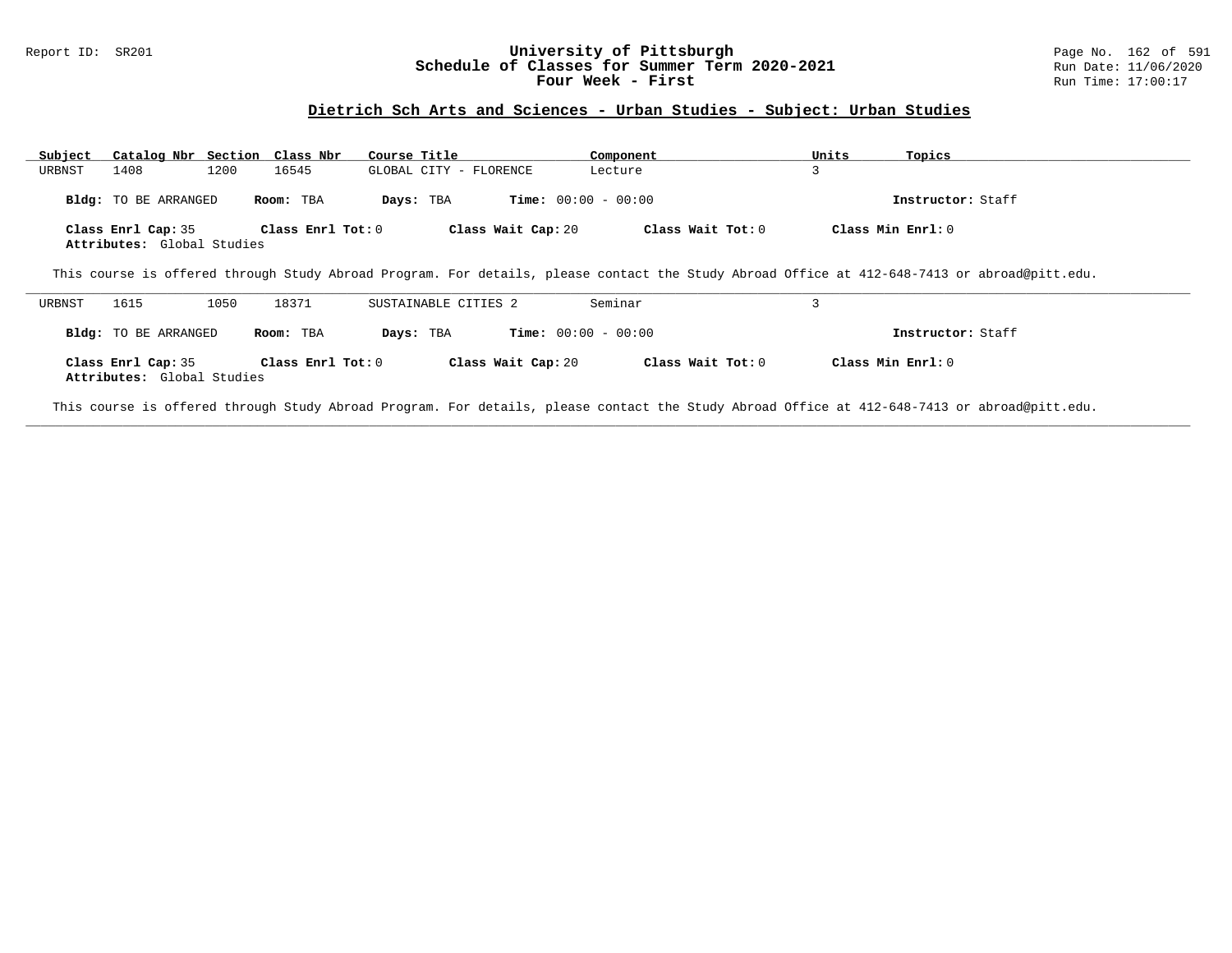#### Report ID: SR201 **University of Pittsburgh** Page No. 163 of 591 **Schedule of Classes for Summer Term 2020-2021** Run Date: 11/06/2020 **Four Week - Second Run Time: 17:00:17**

# **Dietrich Sch Arts and Sciences - Africana Studies - Subject: Africana Studies**

| Subject |                                                   | Catalog Nbr Section Class Nbr | Course Title                          | Component                                                                                                       | Units               | Topics                                |
|---------|---------------------------------------------------|-------------------------------|---------------------------------------|-----------------------------------------------------------------------------------------------------------------|---------------------|---------------------------------------|
| AFRCNA  | 0508                                              | 1100<br>14797                 | SWAHILI LANG & CULT IMMERSION Lecture |                                                                                                                 | 4                   |                                       |
|         | <b>Bldg:</b> TO BE ARRANGED                       | Room: TBA                     | Days: TBA                             | <b>Time:</b> $00:00 - 00:00$                                                                                    |                     | Instructor: Lelei, Macrina Chelagat   |
|         |                                                   |                               |                                       |                                                                                                                 |                     | Whitehead, Jeffrey Robert             |
|         | Class Enrl Cap: 35<br>Attributes: African Studies | Class Enrl Tot: $0$           | Class Wait Cap: 20                    | Class Wait Tot: 0                                                                                               | Class Min $Enr1: 0$ |                                       |
| AFRCNA  | 1725                                              | 1100<br>14046                 | EAST AFRICA ISSUES                    | Seminar                                                                                                         | 3                   |                                       |
|         | <b>Bldg:</b> TO BE ARRANGED                       | Room: TBA                     | Days: TBA                             | <b>Time:</b> $00:00 - 00:00$                                                                                    |                     | Instructor: Whitehead, Jeffrey Robert |
|         | Class Enrl Cap: 10                                | Class Enrl Tot: $0$           | Class Wait Cap: 10                    | Class Wait Tot: 0<br>Attributes: SCI Polymathic Contexts: Global⨯ Cul GE. Req., African Studies, Global Studies | Class Min $Enr1: 0$ |                                       |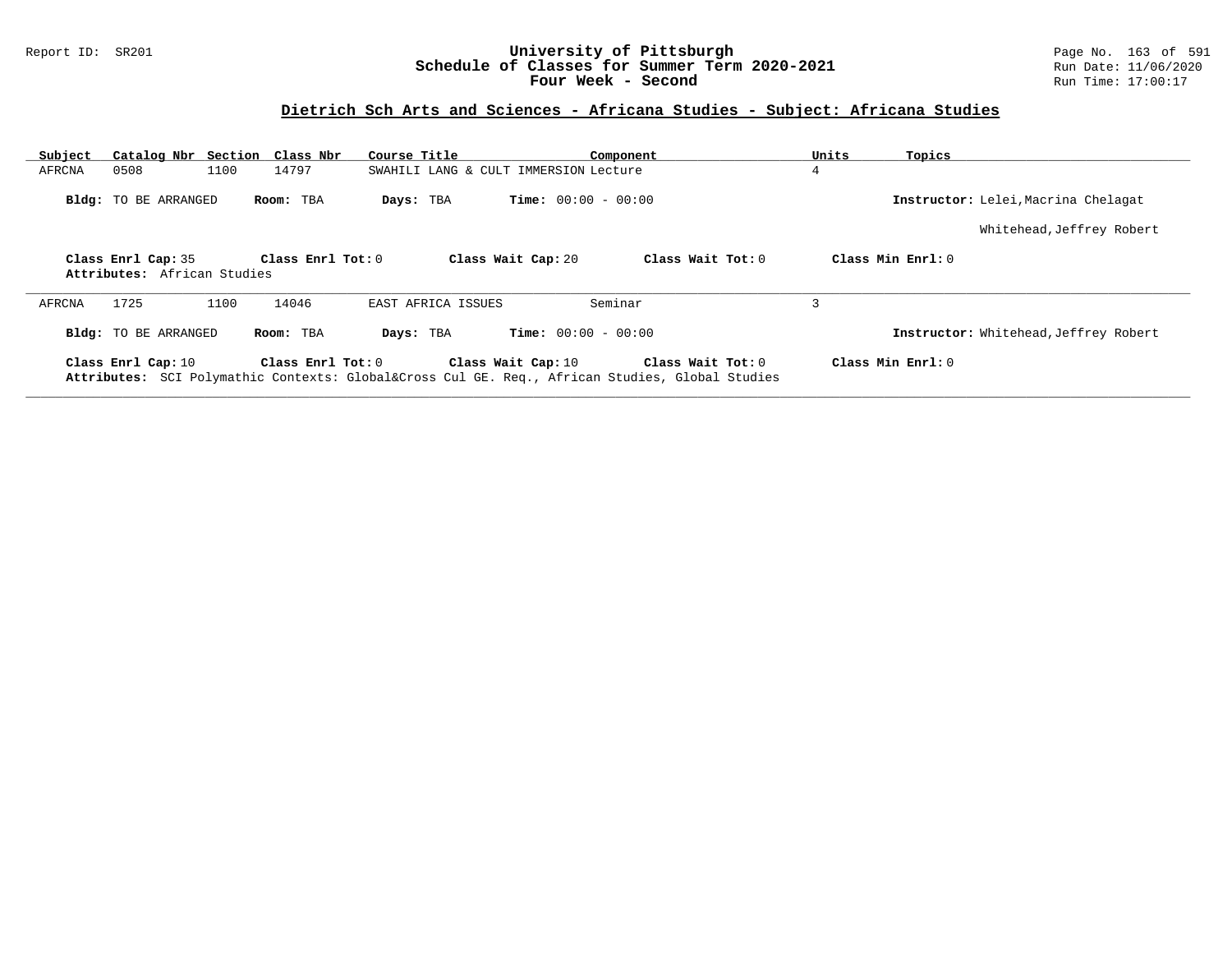#### Report ID: SR201 **University of Pittsburgh** Page No. 164 of 591 **Schedule of Classes for Summer Term 2020-2021** Run Date: 11/06/2020 **Four Week - Second Run Time: 17:00:17**

# **Dietrich Sch Arts and Sciences - Undergraduate Instruction - Subject: Arts and Sciences**

| Catalog Nbr Section Class Nbr<br>Subject          | Course Title                                                     | Component                            | Units<br>Topics             |
|---------------------------------------------------|------------------------------------------------------------------|--------------------------------------|-----------------------------|
| 1707IS<br>1550<br>ARTSC                           | 16508<br>PITT IN IRELAND - IS                                    | $\Omega$<br>Independent Study        |                             |
| Bldg: TO BE ARRANGED                              | Room: TBA<br>Days: TBA<br><b>Time:</b> $00:00 - 00:00$           |                                      | Instructor: Staff           |
| Class Enrl Cap: 35                                | Class Enrl Tot: 0                                                | Class Wait Cap: 20 Class Wait Tot: 0 | Class Min Enrl: 0           |
| ARTSC<br>17070S<br>1550                           | 16509<br>PITT IN IRELAND - OS                                    | Independent Study<br>$\mathbf 0$     |                             |
| Bldg: TO BE ARRANGED                              | <b>Time:</b> $00:00 - 00:00$<br>Room: TBA<br>Days: TBA           |                                      | Instructor: Staff           |
| Class Enrl Cap: 35                                | Class Wait Cap: 20<br>Class Enrl Tot: 0                          | Class Wait Tot: 0                    | Class Min Enrl: 0           |
| ARTSC<br>1750IS<br>1050                           | 14248<br>STUDY ABROAD: TANZANIA - IS Independent Study           | $\overline{0}$                       |                             |
| Bldg: TO BE ARRANGED                              | Room: TBA<br>$\texttt{Days:}$ TBA $\texttt{Time:}$ 00:00 - 00:00 |                                      | Instructor: Staff           |
| Class Enrl Cap: 35<br>Attributes: African Studies | Class Enrl Tot: 0 Class Wait Cap: 20                             | Class Wait Tot: 0                    | Class Min Enrl: 0           |
| 1050<br>ARTSC<br>1750OS                           | 14774<br>STUDY ABROAD: TANZANIA - OS Independent Study           | $\mathbf 0$                          |                             |
| Bldg: TO BE ARRANGED                              | $Time: 00:00 - 00:00$<br>Room: TBA<br>Days: TBA                  |                                      | Instructor: Staff           |
| Class Enrl Cap: 35<br>Attributes: African Studies | Class Enrl Tot: 0<br>Class Wait Cap: 20                          | Class Wait Tot: 0                    | Class Min Enrl: 0           |
| 1080<br>ARTSC<br>1751IS                           | 14798<br>STDY ABR:TANZANIA/SWAHILI - ISIndependent Study         | $\mathbf 0$                          |                             |
| Bldg: TO BE ARRANGED                              | Room: TBA<br>$\texttt{DayS:}$ TBA $\texttt{Time:}$ 00:00 - 00:00 |                                      | Instructor: Staff           |
| Class Enrl Cap: 35<br>Attributes: African Studies | Class Enrl Tot: 0 Class Wait Cap: 20                             | Class Wait Tot: 0                    | Class Min Enrl: 0           |
| 17510S<br>1080<br>ARTSC                           | 14799<br>STDY ABR:TANZANIA/SWAHILI - OSIndependent Study         | $\mathbf 0$                          |                             |
| Bldg: TO BE ARRANGED                              | $Time: 00:00 - 00:00$<br>Room: TBA<br>Days: TBA                  |                                      | Instructor: Staff           |
| Class Enrl Cap: 35<br>Attributes: African Studies | Class Enrl Tot: 0<br>Class Wait Cap: 20                          | Class Wait Tot: 0                    | Class Min Enrl: 0           |
| 1901<br>1400<br>ARTSC                             | 15430<br>INDEPENDENT STUDY                                       | Independent Study                    | $1 - 3$                     |
| Bldg: TO BE ARRANGED                              | Room: TBA<br>Days: TBA<br><b>Time:</b> $00:00 - 00:00$           |                                      | Instructor: Twyning, John A |
| Class Enrl Cap: 35                                | Class Enrl Tot: 0<br>Class Wait Cap: 20                          | Class Wait Tot: 0                    | Class Min Enrl: 0           |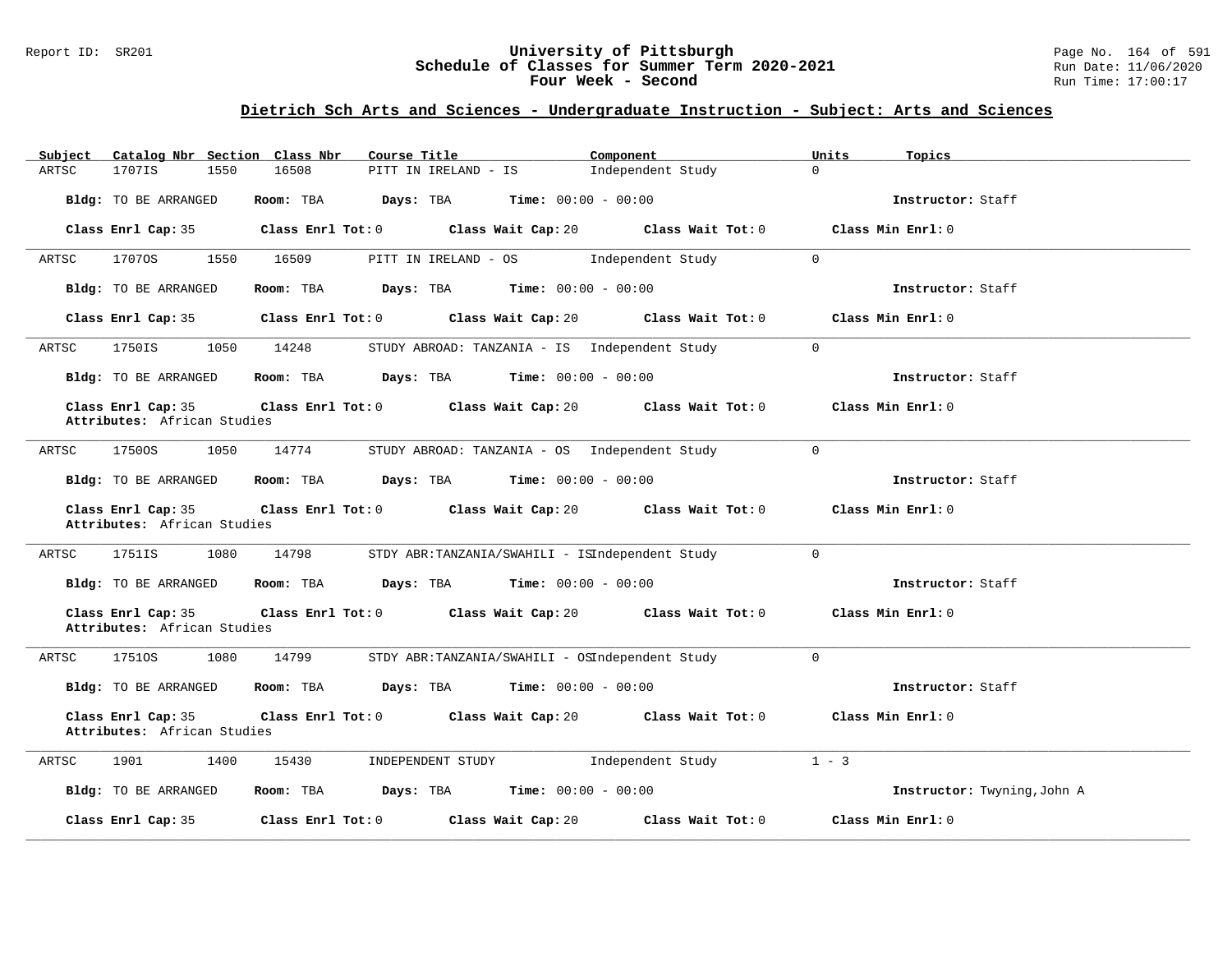#### Report ID: SR201 **University of Pittsburgh** Page No. 165 of 591 **Schedule of Classes for Summer Term 2020-2021** Run Date: 11/06/2020 **Four Week - Third Run Time: 17:00:17**

| Catalog Nbr Section Class Nbr<br>Subject         | Course Title                                                                                                                                                                                                                       | Component                                             | Units<br>Topics                              |                                         |
|--------------------------------------------------|------------------------------------------------------------------------------------------------------------------------------------------------------------------------------------------------------------------------------------|-------------------------------------------------------|----------------------------------------------|-----------------------------------------|
| 1610<br><b>BIOSC</b><br>1420                     | 14497<br>WILDLIFE MANAGEMENT                                                                                                                                                                                                       | Lecture                                               | 3                                            |                                         |
| Bldg: Pymatuning LaboratoRoom: TBA               | Days: MTuWThF                                                                                                                                                                                                                      | <b>Time:</b> $09:00 - 17:00$                          | Instructor:                                  | Schricker, Lauren Elizabeth             |
| Class Enrl Cap: 20<br>Attributes: Global Studies | Class Enrl Tot: 0                                                                                                                                                                                                                  | Class Wait Cap: 20<br>Class Wait Tot: 0               | Class Min Enrl: 0                            |                                         |
|                                                  | <b></b> This class has an additional fee. For more information go to <a <br="" href="http://www.registrar.pitt.edu">target="_blank"&gt;http://www.registrar.pitt.edu/</a> , and click on Faculty and Staff, then Course and Class. |                                                       |                                              |                                         |
| <b>BIOSC</b><br>1420<br>1615                     | 14498<br>WILDLIFE MANAGEMENT                                                                                                                                                                                                       | Laboratory                                            | $\overline{3}$                               |                                         |
| Bldg: WEB Based Class                            | Room: TBA<br>Days: TBA                                                                                                                                                                                                             | <b>Time:</b> $00:00 - 00:00$                          |                                              | Instructor: Schricker, Lauren Elizabeth |
| Class Enrl Cap: 20<br>Attributes: Global Studies | Class Enrl Tot: $0$                                                                                                                                                                                                                | Class Wait Cap: 20<br>Class Wait $Tot: 0$             | Class Min Enrl: 0                            |                                         |
|                                                  | <b></b> This class has an additional fee. For more information go to <a <br="" href="http://www.registrar.pitt.edu">target="_blank"&gt;http://www.registrar.pitt.edu/</a> , and click on Faculty and Staff, then Course and Class. |                                                       |                                              |                                         |
| 2570<br>1500<br><b>BIOSC</b>                     | 17077                                                                                                                                                                                                                              | ENVRNMNTL SCI TEACHER'S WRKSHPPracticum               | $1 - 3$                                      |                                         |
| Bldg: WEB Based Class                            | Room: TBA<br>Days: TBA                                                                                                                                                                                                             | <b>Time:</b> $00:00 - 00:00$                          | WATERSHEDS & WATER QUALITY Instructor: Staff |                                         |
| Class Enrl Cap: 25                               | Class Enrl Tot: 0                                                                                                                                                                                                                  | Class Wait Cap: 0<br>Class Wait Tot: 0                | Class Min Enrl: 0                            |                                         |
| 2570<br>1510<br><b>BIOSC</b>                     | 15420                                                                                                                                                                                                                              | ENVRNMNTL SCI TEACHER'S WRKSHPPracticum               | $1 - 3$                                      |                                         |
| Bldg: WEB Based Class                            | Room: TBA<br>Days: MTuWThF                                                                                                                                                                                                         | <b>Time:</b> $09:00 - 17:00$<br>DEVELOPMENTAL BIOLOGY | Instructor: Gonda, Rebecca L                 |                                         |
| Class Enrl Cap: 25                               | Class Enrl Tot: 0                                                                                                                                                                                                                  | Class Wait Cap: 0<br>Class Wait Tot: 0                | Class Min Enrl: 0                            |                                         |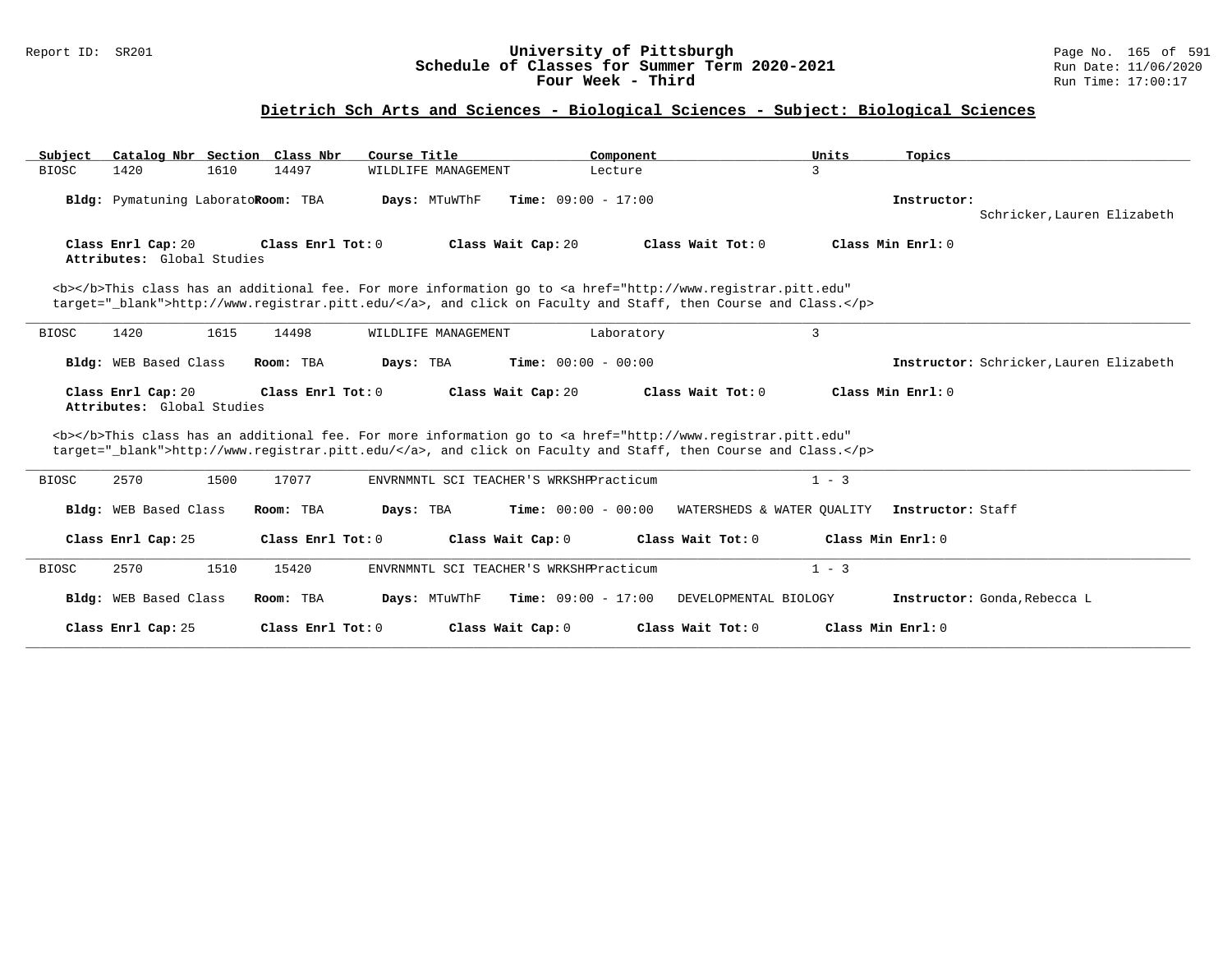#### Report ID: SR201 **University of Pittsburgh** Page No. 166 of 591 **Schedule of Classes for Summer Term 2020-2021** Run Date: 11/06/2020 **Four Week - Third Run Time: 17:00:17**

# **Dietrich Sch Arts and Sciences - Undergraduate Instruction - Subject: Arts and Sciences**

| Subject | Catalog Nbr Section Class Nbr |      |                     | Course Title                                                                      |                              | Component           | Units               | Topics                      |
|---------|-------------------------------|------|---------------------|-----------------------------------------------------------------------------------|------------------------------|---------------------|---------------------|-----------------------------|
| ARTSC   | 1556                          | 1010 | 10607               | STUDY ABROAD: NICARAGUA                                                           |                              | Independent Study   | $1 - 15$            |                             |
|         | <b>Bldg:</b> TO BE ARRANGED   |      | Room: TBA           | Days: TBA                                                                         | <b>Time:</b> $00:00 - 00:00$ |                     |                     | Instructor: Staff           |
|         | Class Enrl Cap: 5             |      | Class Enr1 Tot: 0   | Attributes: SCI Polymathic Contexts: Global⨯ Cul GE. Req., Latin American Studies | Class Wait Cap: 5            | Class Wait Tot: 0   | Class Min $Enrl: 0$ |                             |
| ARTSC   | 1901                          | 1600 | 15431               | INDEPENDENT STUDY                                                                 |                              | Independent Study   | $1 - 3$             |                             |
|         | Bldg: TO BE ARRANGED          |      | Room: TBA           | Days: TBA                                                                         | <b>Time:</b> $00:00 - 00:00$ |                     |                     | Instructor: Twyning, John A |
|         | Class Enrl Cap: 35            |      | Class Enrl Tot: $0$ |                                                                                   | Class Wait Cap: 20           | Class Wait Tot: $0$ |                     | Class Min Enrl: 0           |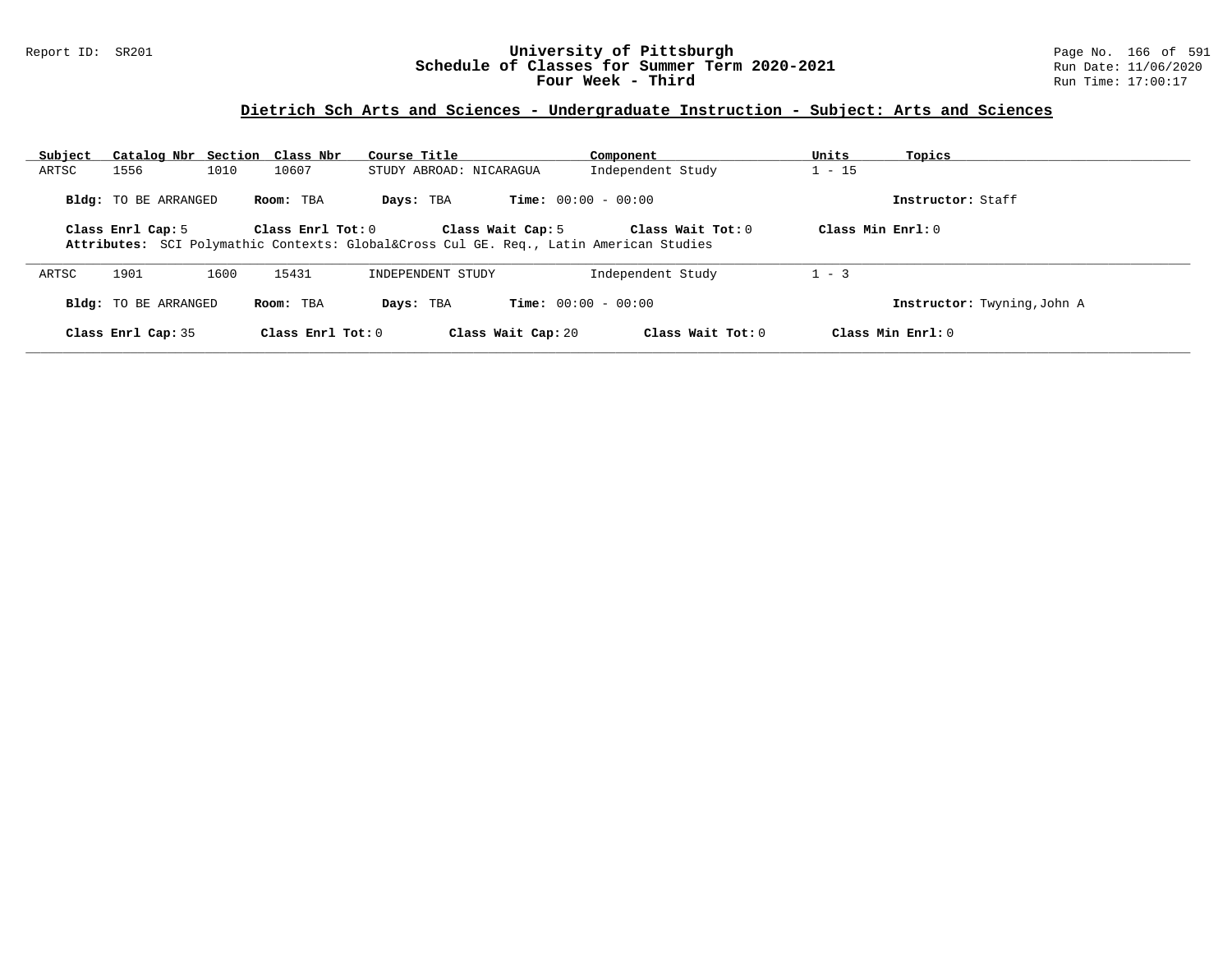#### Report ID: SR201 **University of Pittsburgh** Page No. 167 of 591 **Schedule of Classes for Summer Term 2020-2021** Run Date: 11/06/2020 **Four Week - Third Run Time: 17:00:17**

### **Dietrich Sch Arts and Sciences - East Asian Languages and Literature - Subject: Japanese**

| Subject | Catalog Nbr Section Class Nbr                  |      |                   | Course Title      | Component                    | Units               | Topics            |
|---------|------------------------------------------------|------|-------------------|-------------------|------------------------------|---------------------|-------------------|
| JPNSE   | 1901                                           | 1030 | 14828             | INDEPENDENT STUDY | Independent Study            | - 6                 |                   |
|         | <b>Bldg:</b> TO BE ARRANGED                    |      | Room: TBA         | Days: TBA         | <b>Time:</b> $00:00 - 00:00$ |                     | Instructor: Staff |
|         | Class Enrl Cap: 5<br>Attributes: Asian Studies |      | Class Enrl Tot: 0 | Class Wait Cap: 5 | Class Wait $Tot: 0$          | Class Min $Enrl: 0$ |                   |
|         | Special Permission Required                    |      |                   |                   |                              |                     |                   |

**\_\_\_\_\_\_\_\_\_\_\_\_\_\_\_\_\_\_\_\_\_\_\_\_\_\_\_\_\_\_\_\_\_\_\_\_\_\_\_\_\_\_\_\_\_\_\_\_\_\_\_\_\_\_\_\_\_\_\_\_\_\_\_\_\_\_\_\_\_\_\_\_\_\_\_\_\_\_\_\_\_\_\_\_\_\_\_\_\_\_\_\_\_\_\_\_\_\_\_\_\_\_\_\_\_\_\_\_\_\_\_\_\_\_\_\_\_\_\_\_\_\_\_\_\_\_\_\_\_\_\_\_\_\_\_\_\_\_\_\_\_\_\_\_\_\_\_\_\_\_\_\_\_\_\_\_**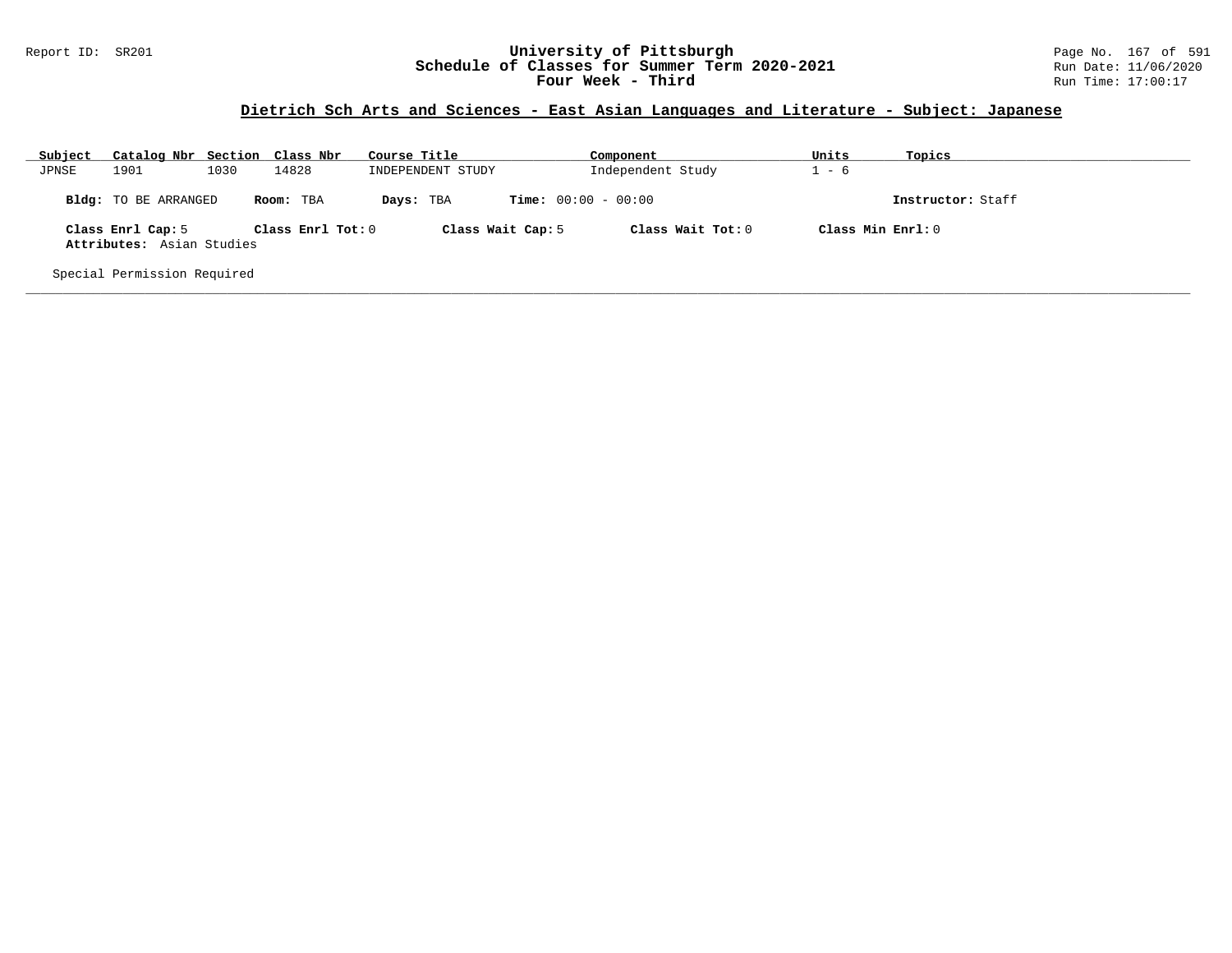#### Report ID: SR201 **University of Pittsburgh** Page No. 168 of 591 **Schedule of Classes for Summer Term 2020-2021** Run Date: 11/06/2020 **Four Week - Third Run Time: 17:00:17**

# **Dietrich Sch Arts and Sciences - English - Subject: English Literature**

| Subject<br>Catalog Nbr Section Class Nbr | Course Title                  | Component                         | Units             | Topics                                                                                                                                                       |
|------------------------------------------|-------------------------------|-----------------------------------|-------------------|--------------------------------------------------------------------------------------------------------------------------------------------------------------|
| 0612<br>1010<br>ENGLIT                   | 19380                         | Seminar<br>LITERATURE AND SCIENCE |                   |                                                                                                                                                              |
| <b>Bldg:</b> TO BE ARRANGED              | Days: TBA<br>Room: TBA        | <b>Time:</b> $00:00 - 00:00$      |                   | Instructor: Staff                                                                                                                                            |
| Class Enrl Cap: 35                       | Class Enrl Tot: 0             | Class Wait Cap: 20                | Class Wait Tot: 0 | Class Min Enrl: 0                                                                                                                                            |
|                                          | Contexts: Soc/Behav. GE. Req. |                                   |                   | Attributes: DSAS Historical Analysis General Ed. Requirement, DSAS Literature General Ed. Requirement, SCI Polymathic Contexts: Humanistic GE. Req., SCI Pol |
| 0636<br>1010<br>ENGLIT                   | 19379                         | THE GOTHIC IMAGINATION<br>Lecture |                   |                                                                                                                                                              |
| <b>Bldg:</b> TO BE ARRANGED              | Days: TBA<br>Room: TBA        | <b>Time:</b> $00:00 - 00:00$      |                   | Instructor: Staff                                                                                                                                            |
|                                          |                               |                                   |                   |                                                                                                                                                              |
| Class Enrl Cap: 35                       | Class Enrl Tot: 0             | Class Wait Cap: 20                | Class Wait Tot: 0 | Class Min Enrl: 0                                                                                                                                            |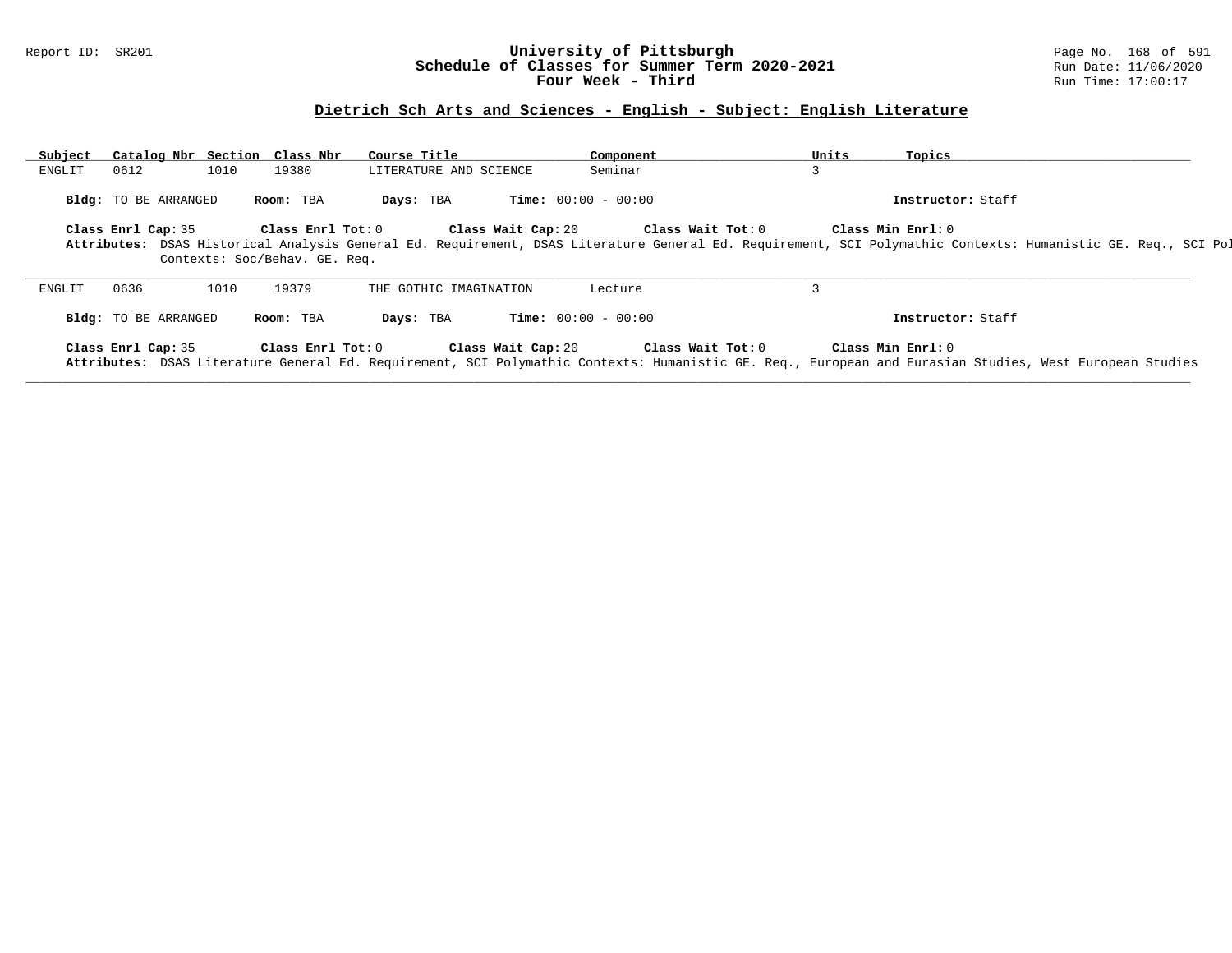#### Report ID: SR201 **University of Pittsburgh** Page No. 169 of 591 **Schedule of Classes for Summer Term 2020-2021** Run Date: 11/06/2020 **Four Week - Third Run Time: 17:00:17**

# **Dietrich Sch Arts and Sciences - Geology and Environmental Science - Subject: Geology**

| Subject | Catalog Nbr Section Class Nbr |      |                   | Course Title |                              | Component                                     | Units             | Topics            |
|---------|-------------------------------|------|-------------------|--------------|------------------------------|-----------------------------------------------|-------------------|-------------------|
| GEOL    | 3000                          | 1600 | 18477             |              |                              | RESEARCH AND DISSERTATION PHD Thesis Research | - 12              |                   |
|         | Bldg: TO BE ARRANGED          |      | Room: TBA         | Days: TBA    | <b>Time:</b> $00:00 - 00:00$ |                                               |                   | Instructor: Staff |
|         | Class Enrl Cap: $1$           |      | Class Enrl Tot: 0 |              | Class Wait Cap: 0            | Class Wait Tot: 0                             | Class Min Enrl: 0 |                   |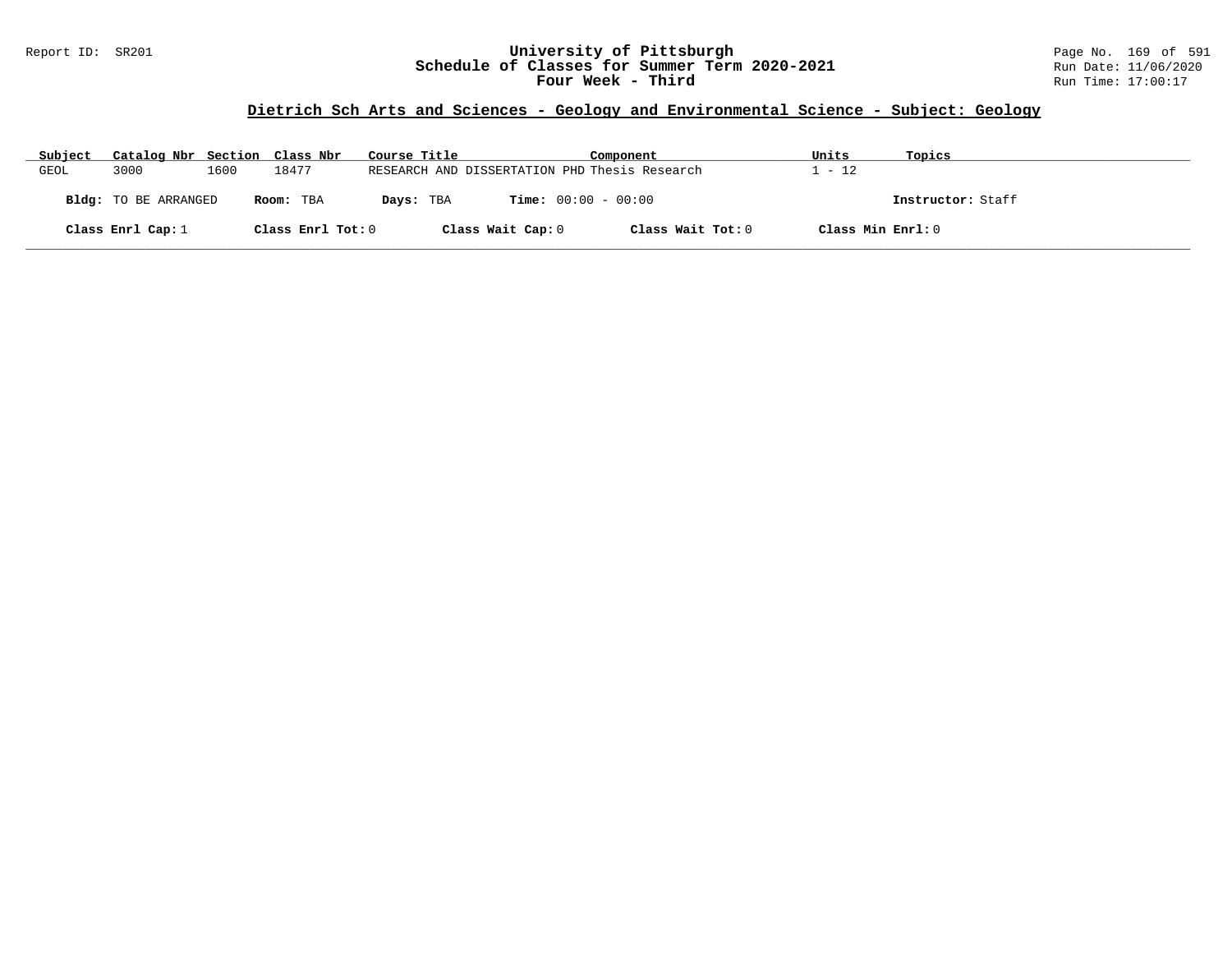#### Report ID: SR201 **University of Pittsburgh** Page No. 170 of 591 **Schedule of Classes for Summer Term 2020-2021** Run Date: 11/06/2020 **Six Week - First Run** Time: 17:00:17

### **Dietrich Sch Arts and Sciences - Africana Studies - Subject: Africana Studies**

| Subject |                             |                     | Catalog Nbr Section Class Nbr                                             | Course Title                                                                        | Component                                                                                                                                            | Units          | Topics                                                                                                                                                                                                                                                                                                                           |
|---------|-----------------------------|---------------------|---------------------------------------------------------------------------|-------------------------------------------------------------------------------------|------------------------------------------------------------------------------------------------------------------------------------------------------|----------------|----------------------------------------------------------------------------------------------------------------------------------------------------------------------------------------------------------------------------------------------------------------------------------------------------------------------------------|
| AFRCNA  | 0031                        | 1010                | 20128                                                                     |                                                                                     | INTRODUCTION TO AFRCNA STUDIESLecture                                                                                                                | $\mathbf{3}$   |                                                                                                                                                                                                                                                                                                                                  |
|         | Bldg: WEB Based Class       |                     | Room: TBA                                                                 | Days: TBA                                                                           | <b>Time:</b> $00:00 - 00:00$                                                                                                                         |                | Instructor: Germain, Felix Fernand                                                                                                                                                                                                                                                                                               |
|         | Class Enrl Cap: 30          |                     | Class Enrl Tot: 0                                                         |                                                                                     | Class Wait Cap: 20<br>Class Wait Tot: 0                                                                                                              |                | Class Min Enrl: 0<br>Attributes: DSAS Cross-Cult. Awareness General Ed. Requirement, DSAS Diversity General Ed. Requirement, DSAS Global Issues General Ed. Requirement, DSAS His<br>Analysis General Ed. Requirement, Online, SCI Polymathic Contexts: Global⨯ Cul GE. Req., SCI Polymathic Contexts: Soc/Behav. GE. Req., Afri |
| AFRCNA  | 0120                        | 1040                | 18087                                                                     |                                                                                     | AFRICAN AMER EXPERIENCE SPORTSLecture                                                                                                                | $\overline{3}$ |                                                                                                                                                                                                                                                                                                                                  |
|         | Bldg: TBA                   |                     | Room: TBA                                                                 | Days: MW                                                                            | <b>Time:</b> $12:00 - 15:15$                                                                                                                         |                | Instructor: Sharif, Oronde S.                                                                                                                                                                                                                                                                                                    |
|         | Class Enrl Cap: 30          | Soc/Behav. GE. Req. | Class Enrl Tot: 0<br>Room Characteristics: PeopleSoft - Scheduled (PS)(1) |                                                                                     | Class Wait Cap: 20<br>Class Wait Tot: 0                                                                                                              |                | Class Min Enrl: 0<br>Attributes: DSAS Diversity General Ed. Requirement, DSAS Social Science General Ed. Requirement, SCI Diversity General Ed. Requirements, SCI Polymathic Cont                                                                                                                                                |
| AFRCNA  | 0639                        | 1100                | 18134                                                                     | HISTORY OF JAZZ                                                                     | Lecture                                                                                                                                              | $\overline{3}$ |                                                                                                                                                                                                                                                                                                                                  |
|         | Bldg: TBA                   |                     | Room: TBA                                                                 | Days: TuTh                                                                          | <b>Time:</b> $12:00 - 15:15$                                                                                                                         |                | Instructor: Suzuki, Yoko                                                                                                                                                                                                                                                                                                         |
|         | Class Enrl Cap: 10          |                     | Class Enrl Tot: 0<br>Room Characteristics: PeopleSoft - Scheduled (PS)(1) | <b>Combined Section ID:</b> $0020 (AFRCNA/0639/MUSIC/0711)$ - MUSIC $0711 (#18103)$ | Class Wait Cap: 10<br>Class Wait Tot: 0                                                                                                              |                | Class Min Enrl: 0<br>Attributes: DSAS The Arts General Ed. Requirement, DSAS Historical Analysis General Ed. Requirement, SCI Polymathic Contexts: Humanistic GE. Req.                                                                                                                                                           |
| AFRCNA  | 1024                        | 1115                | 19278                                                                     |                                                                                     | WEST AFRICAN CULTURES AND SOCILecture                                                                                                                | $\overline{3}$ |                                                                                                                                                                                                                                                                                                                                  |
|         | <b>Bldg:</b> TO BE ARRANGED |                     | Room: TBA                                                                 | Days: TBA                                                                           | <b>Time:</b> $00:00 - 00:00$                                                                                                                         |                | Instructor: Beeko, Eric                                                                                                                                                                                                                                                                                                          |
|         | Class Enrl Cap: 20          |                     | Class Enrl Tot: 0                                                         |                                                                                     | Class Wait Cap: 20<br>Class Wait Tot: 0<br>Attributes: DSAS Geographic Region General Ed. Requirement, SCI Polymathic Contexts: Global⨯ Cul GE. Req. |                | Class Min Enrl: 0                                                                                                                                                                                                                                                                                                                |
| AFRCNA  | 1083                        | 1100                | 16676                                                                     |                                                                                     | SPC TP:LITERARY PAN-AFRICANISMSeminar                                                                                                                | 3              |                                                                                                                                                                                                                                                                                                                                  |
|         | <b>Bldg:</b> TO BE ARRANGED |                     | Room: TBA                                                                 | Days: TBA                                                                           | <b>Time:</b> $00:00 - 00:00$                                                                                                                         |                | Instructor: Lelei, Macrina Chelagat                                                                                                                                                                                                                                                                                              |
|         |                             |                     |                                                                           |                                                                                     |                                                                                                                                                      |                | Karnes, Anna-Maria W                                                                                                                                                                                                                                                                                                             |
|         |                             |                     |                                                                           |                                                                                     |                                                                                                                                                      |                | Lubua, Filipo Azza Gao                                                                                                                                                                                                                                                                                                           |
|         | Class Enrl Cap: 35          |                     | Class Enrl Tot: 0                                                         | Attributes: Writing Intensive Course (WRIT), African Studies                        | Class Wait Tot: 0<br>Class Wait Cap: 20                                                                                                              |                | Class Min Enrl: 0                                                                                                                                                                                                                                                                                                                |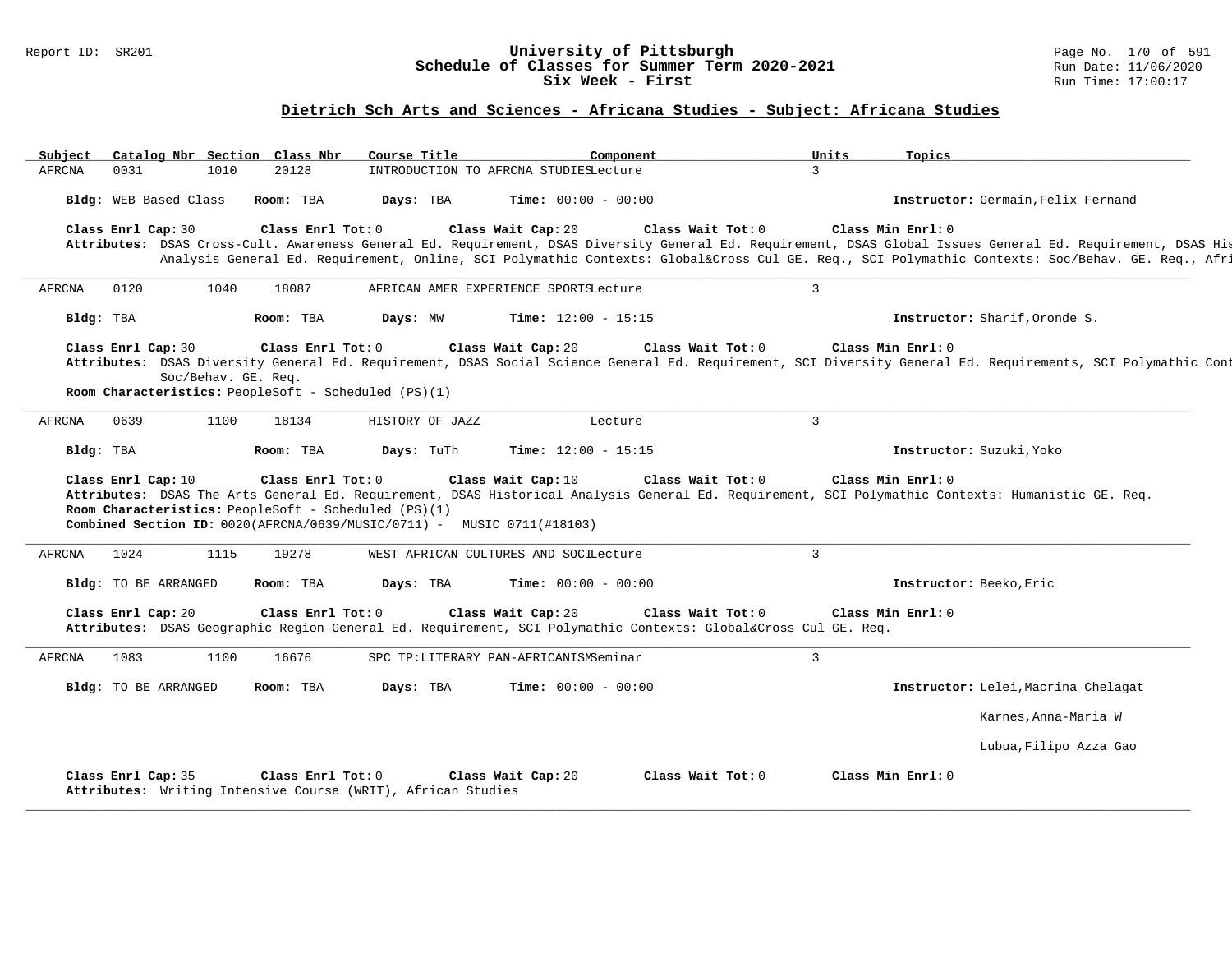#### Report ID: SR201 **University of Pittsburgh** Page No. 171 of 591 **Schedule of Classes for Summer Term 2020-2021** Run Date: 11/06/2020 **Six Week - First Run Time: 17:00:17**

### **Dietrich Sch Arts and Sciences - Africana Studies - Subject: Africana Studies**

| Catalog Nbr Section Class Nbr<br>Subject                   | Course Title                            | Component                                                                                                                                                               | Units<br>Topics               |
|------------------------------------------------------------|-----------------------------------------|-------------------------------------------------------------------------------------------------------------------------------------------------------------------------|-------------------------------|
| 1010<br>1900<br>AFRCNA                                     | 10651<br>INTERNSHIP                     | Internship                                                                                                                                                              | $1 - 6$                       |
| Bldg: WEB Based Class                                      | Room: TBA<br>Days: TBA                  | <b>Time:</b> $00:00 - 00:00$                                                                                                                                            | Instructor: Sharif, Oronde S. |
| Class Enrl Cap: 25<br>Attributes: Undergraduate Internship | Class Enrl Tot: 0                       | Class Wait Cap: 20<br>Class Wait Tot: 0                                                                                                                                 | Class Min Enrl: 0             |
| 1901<br>1010<br>AFRCNA                                     | 10219<br>INDEPENDENT STUDY              | Independent Study                                                                                                                                                       | $1 - 6$                       |
| Bldg: WEB Based Class                                      | Room: TBA<br>Days: TBA                  | $Time: 00:00 - 00:00$                                                                                                                                                   | Instructor: Sharif.Oronde S.  |
| Class Enrl Cap: 25<br>Attributes: African Studies          | Class Enrl Tot: 0<br>Class Wait Cap: 20 | Class Wait Tot: 0                                                                                                                                                       | Class Min Enrl: 0             |
| AFRCNA<br>1902<br>1010                                     | 10217<br>DIRECTED READING               | Directed Studies                                                                                                                                                        | $1 - 6$                       |
| Bldg: WEB Based Class                                      | Room: TBA<br>Days: TBA                  | $Time: 00:00 - 00:00$                                                                                                                                                   | Instructor: Sharif, Oronde S. |
| Class Enrl Cap: 25                                         |                                         | Class Enrl Tot: $0$ Class Wait Cap: $20$ Class Wait Tot: $0$<br>Attributes: SCI Polymathic Contexts: Global⨯ Cul GE. Req., SCI Polymathic Contexts: Soc/Behav. GE. Req. | Class Min Enrl: 0             |
|                                                            |                                         |                                                                                                                                                                         |                               |
| 1010<br>AFRCNA<br>1903                                     | 10218<br>DIRECTED RESEARCH              | Directed Studies                                                                                                                                                        | $1 - 6$                       |
| Bldg: TO BE ARRANGED                                       | Room: TBA                               | <b>Days:</b> TBA <b>Time:</b> $00:00 - 00:00$                                                                                                                           | Instructor: Staff             |
| Class Enrl Cap: 25                                         | Class Enrl Tot: 0                       | Class Wait Cap: 20<br>Class Wait Tot: 0                                                                                                                                 | Class Min Enrl: 0             |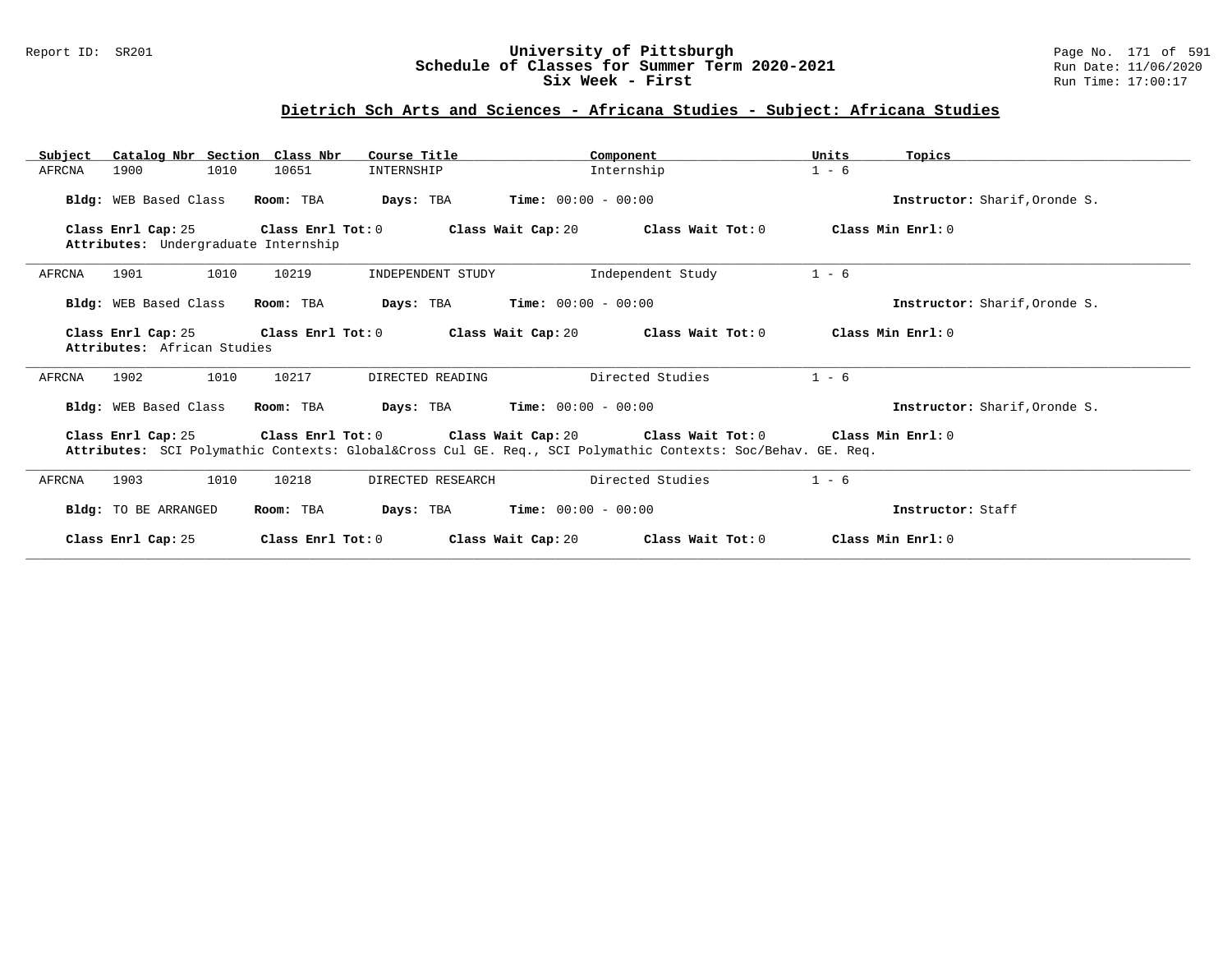#### Report ID: SR201 **University of Pittsburgh** Page No. 172 of 591 **Schedule of Classes for Summer Term 2020-2021** Run Date: 11/06/2020 **Six Week - First Run Time: 17:00:17**

# **Dietrich Sch Arts and Sciences - Anthropology - Subject: Anthropology**

| Subject     | Catalog Nbr Section Class Nbr |                |                    | Course Title                                                | Component                                                                                                                                                                                                                                 | Units<br>Topics                                                                                                                                                                                                                                                                                                                                                                                                                                                                                                                                                                                                                               |
|-------------|-------------------------------|----------------|--------------------|-------------------------------------------------------------|-------------------------------------------------------------------------------------------------------------------------------------------------------------------------------------------------------------------------------------------|-----------------------------------------------------------------------------------------------------------------------------------------------------------------------------------------------------------------------------------------------------------------------------------------------------------------------------------------------------------------------------------------------------------------------------------------------------------------------------------------------------------------------------------------------------------------------------------------------------------------------------------------------|
| ANTH        | 0538                          | 1010           | 10641              |                                                             | THE ARCHELOGST LOOKS AT DEATH Lecture                                                                                                                                                                                                     | $\mathcal{L}$                                                                                                                                                                                                                                                                                                                                                                                                                                                                                                                                                                                                                                 |
|             | Bldg: TBA                     |                | Room: TBA          | Days: MW                                                    | <b>Time:</b> $09:00 - 12:15$                                                                                                                                                                                                              | Instructor: Jolly, Sarah Anne                                                                                                                                                                                                                                                                                                                                                                                                                                                                                                                                                                                                                 |
|             | Class Enrl Cap: 25            |                | Class Enrl Tot: 0  |                                                             | Class Wait Cap: 20<br>Class Wait $Tot: 0$                                                                                                                                                                                                 | Class Min Enrl: 0                                                                                                                                                                                                                                                                                                                                                                                                                                                                                                                                                                                                                             |
|             |                               |                |                    |                                                             |                                                                                                                                                                                                                                           | Attributes: DSAS Geographic Region General Ed. Requirement, DSAS Social Science General Ed. Requirement, SCI Polymathic Contexts: Global⨯ Cul GE. Req.                                                                                                                                                                                                                                                                                                                                                                                                                                                                                        |
|             |                               |                |                    | Polymathic Contexts: Soc/Behav. GE. Req.                    |                                                                                                                                                                                                                                           |                                                                                                                                                                                                                                                                                                                                                                                                                                                                                                                                                                                                                                               |
|             |                               |                |                    | Room Characteristics: PeopleSoft - Scheduled (PS)(1)        |                                                                                                                                                                                                                                           |                                                                                                                                                                                                                                                                                                                                                                                                                                                                                                                                                                                                                                               |
| the living. |                               |                |                    |                                                             |                                                                                                                                                                                                                                           | Ancient tombs, crypts, frozen bodies, mummies, and graves have long been the stuff of adventure and fiction. Yet archaeological investigation of the causes<br>of death in the past, and how ancient peoples dealt with the dead, can tell us much about life in the past. This course will explore two topics: how<br>archaeological study of human burials can reconstruct past deathways (mortuary practices, including treatment of the corpse and funerary rites); and (2)<br>what the archaeological dead can reveal about health and diet in past populations, social dynamics, worldview, and the role of funerals (and the dead) for |
| ANTH        | 0680                          | 1010           | 10459              | INTRO PHYSICAL ANTHROPOLOGY                                 | Lecture                                                                                                                                                                                                                                   | $\overline{3}$                                                                                                                                                                                                                                                                                                                                                                                                                                                                                                                                                                                                                                |
|             | Bldg: TBA                     |                | Room: TBA          | Days: TuTh                                                  | Time: $12:00 - 15:15$                                                                                                                                                                                                                     | Instructor: Toth, Sharon Anne                                                                                                                                                                                                                                                                                                                                                                                                                                                                                                                                                                                                                 |
|             | Class Enrl Cap: 25            |                | Class Enrl Tot: 0  | Room Characteristics: PeopleSoft - Scheduled (PS)(1)        | Class Wait Cap: 20<br>Class Wait Tot: 0<br>Attributes: DSAS Natural Science General Ed. Requirement, SCI Polymathic Contexts: Science NonSeq. GE. Req.                                                                                    | Class Min Enrl: 0                                                                                                                                                                                                                                                                                                                                                                                                                                                                                                                                                                                                                             |
|             | 0768                          | 1010           |                    | will be paid to how humans have come to look the way we do. |                                                                                                                                                                                                                                           | This is an introduction to the various disciplines that have been brought to bear in the study of humans and other primates. The course will have an<br>evolutionary perspective as we review living primates (distribution, features of behavior and morphology) and their fossil histories. Particular attention<br>$\mathbf{3}$                                                                                                                                                                                                                                                                                                            |
|             | Bldg: WEB Based Class         |                | 10642<br>Room: TBA | Days: MW                                                    | HUMAN SEXUALITY IN CROS CULTURSeminar<br>Time: $18:00 - 21:15$                                                                                                                                                                            | Instructor: Bittle-Dockery, Darius Sherrod                                                                                                                                                                                                                                                                                                                                                                                                                                                                                                                                                                                                    |
| ANTH        |                               |                |                    |                                                             |                                                                                                                                                                                                                                           |                                                                                                                                                                                                                                                                                                                                                                                                                                                                                                                                                                                                                                               |
|             | Class Enrl Cap: 25            |                | Class Enrl Tot: 0  |                                                             | Class Wait Cap: 20<br>Class Wait Tot: 0                                                                                                                                                                                                   | Class Min Enrl: 0<br>Attributes: DSAS Cross-Cult. Awareness General Ed. Requirement, DSAS Diversity General Ed. Requirement, DSAS Global Issues General Ed. Requirement, DSAS Sod                                                                                                                                                                                                                                                                                                                                                                                                                                                             |
|             |                               |                |                    |                                                             |                                                                                                                                                                                                                                           | General Ed. Requirement, Gender, Sexuality & Women's St, SCI Polymathic Contexts: Global⨯ Cul GE. Req., SCI Polymathic Contexts: Soc/Behav.                                                                                                                                                                                                                                                                                                                                                                                                                                                                                                   |
|             |                               | Global Studies |                    | Room Characteristics: PeopleSoft - Scheduled (PS)(1)        |                                                                                                                                                                                                                                           |                                                                                                                                                                                                                                                                                                                                                                                                                                                                                                                                                                                                                                               |
|             |                               |                |                    |                                                             |                                                                                                                                                                                                                                           |                                                                                                                                                                                                                                                                                                                                                                                                                                                                                                                                                                                                                                               |
|             |                               |                |                    |                                                             | <b></b> The planned operational modality for this class is REMOTE. For more information please visit <a<br>href="http://www.provost.pitt.edu/students/student-success-flexpitt/flex-pitt-quarded-risk-posture-all-students-remote"</a<br> |                                                                                                                                                                                                                                                                                                                                                                                                                                                                                                                                                                                                                                               |
|             |                               |                |                    |                                                             |                                                                                                                                                                                                                                           | target="_blank">http://www.provost.pitt.edu/students/student-success-flexpitt/flex-pitt-guarded-risk-posture-all-students-remote/                                                                                                                                                                                                                                                                                                                                                                                                                                                                                                             |
|             |                               |                |                    |                                                             |                                                                                                                                                                                                                                           | This course will explore the expression of human sexuality across a diversity of cultural and social settings. It will include discussions of how human<br>groups manage sexuality and human reproduction; theories concerning the development of different marriage, family and household systems as they relate to                                                                                                                                                                                                                                                                                                                          |
|             |                               |                |                    |                                                             | span in different cultures; and approaches to understanding heterosexual and homosexual relationships and sexual violence.                                                                                                                | human sexuality; differences in values and expectations related to sexuality in different cultures; the development of sexual expression across the life                                                                                                                                                                                                                                                                                                                                                                                                                                                                                      |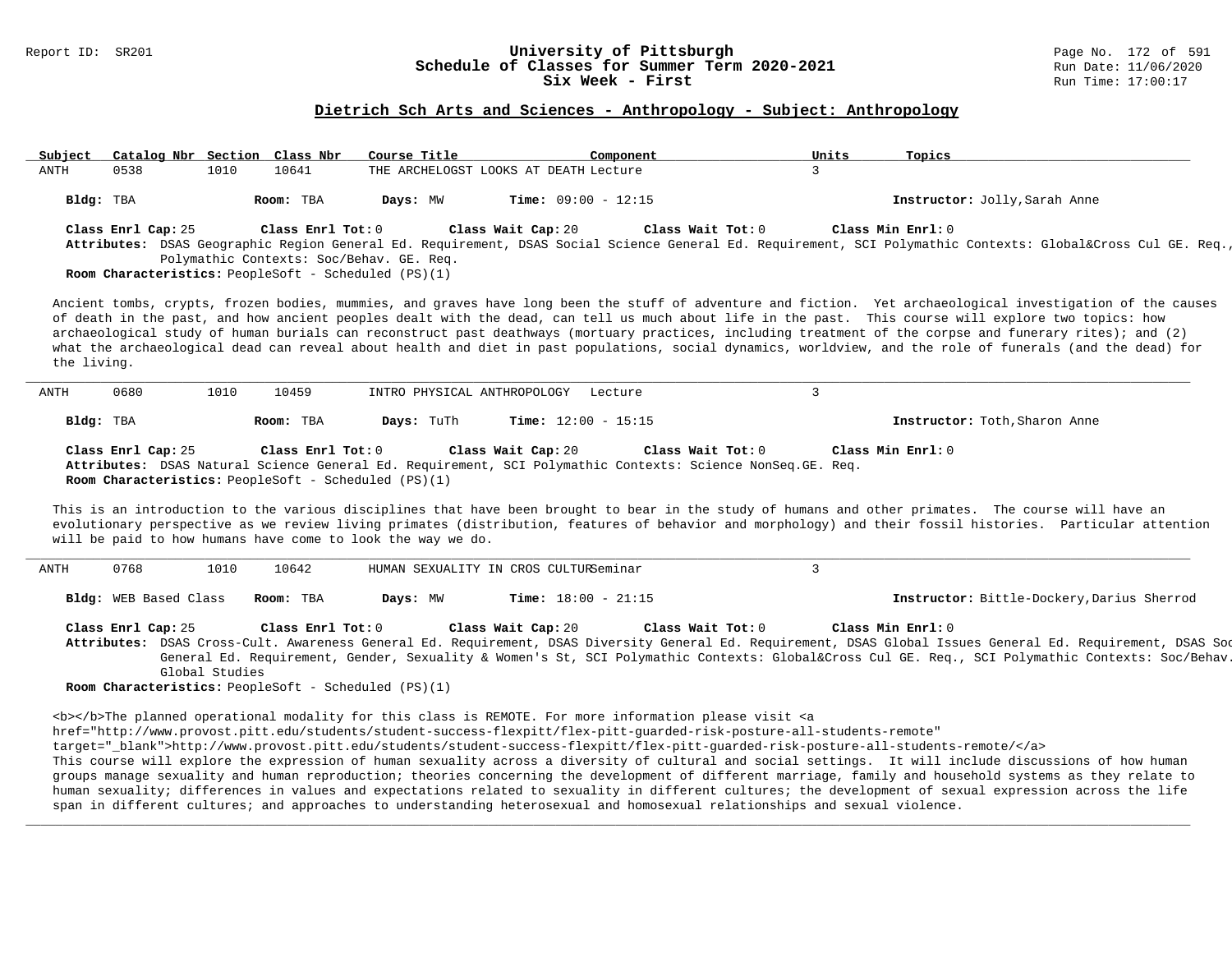# Report ID: SR201 **1988 Constrained Building Constrained Building Constrained Building Page No. 173 of 591 Const<br>
Schedule of Classes for Summer Term 2020-2021 1999 Run Date: 11/06/2020** Schedule of Classes for Summer Term 2020-2021<br>Six Week - First

#### **Dietrich Sch Arts and Sciences - Anthropology - Subject: Anthropology**

| Subject   |                      |      | Catalog Nbr Section Class Nbr                                             | Course Title                                               | Component                                                                                                               | Units                  | Topics                                                                                                                                                                                                                                                                                                                                                                                                                                                                       |  |
|-----------|----------------------|------|---------------------------------------------------------------------------|------------------------------------------------------------|-------------------------------------------------------------------------------------------------------------------------|------------------------|------------------------------------------------------------------------------------------------------------------------------------------------------------------------------------------------------------------------------------------------------------------------------------------------------------------------------------------------------------------------------------------------------------------------------------------------------------------------------|--|
| ANTH      | 0780                 | 1010 | 10473                                                                     |                                                            | INTRO TO CULTURAL ANTHROPOLOGYLecture                                                                                   | $\mathbf{3}$           |                                                                                                                                                                                                                                                                                                                                                                                                                                                                              |  |
|           | Bldg: TBA            |      | Room: TBA                                                                 | Days: MW                                                   | <b>Time:</b> $13:00 - 16:15$                                                                                            |                        | Instructor: Hoyos Gomez, Diana Rocio                                                                                                                                                                                                                                                                                                                                                                                                                                         |  |
|           | Class Enrl Cap: 25   |      | Class Enrl Tot: 0<br>Room Characteristics: PeopleSoft - Scheduled (PS)(1) |                                                            | Class Wait Cap: 20<br>Global⨯ Cul GE. Req., SCI Polymathic Contexts: Soc/Behav. GE. Req., Asian Studies, Global Studies | Class Wait Tot: 0      | Class Min Enrl: 0<br>Attributes: DSAS Cross-Cult. Awareness General Ed. Requirement, DSAS Social Science General Ed. Requirement, Children's Literature, SCI Polymathic Contexts:                                                                                                                                                                                                                                                                                            |  |
| lectures. |                      |      |                                                                           |                                                            |                                                                                                                         |                        | This course is designed to introduce students to cultural anthropological methods and concepts that are useful for gaining a better understanding of human<br>diversity. We will examine such topics as family systems, economic and political change, religion and ritual in order to encourage students to question<br>commonly held assumptions about what is "normal" and "natural" in human experience. Films, videos and slide presentations will supplement texts and |  |
| ANTH      | 1711                 | 1010 | 19257                                                                     |                                                            | ETNBIO AMZNIN RELIGION NATURELecture                                                                                    | $\overline{3}$         |                                                                                                                                                                                                                                                                                                                                                                                                                                                                              |  |
|           | Bldg: TO BE ARRANGED |      | Room: TBA                                                                 | Days: TBA                                                  | <b>Time:</b> $00:00 - 00:00$                                                                                            |                        | Instructor: Staff                                                                                                                                                                                                                                                                                                                                                                                                                                                            |  |
|           | Class Enrl Cap: 25   |      | Class Enrl Tot: 0                                                         |                                                            | Class Wait Cap: 20<br>Polymathic Contexts: Global⨯ Cul GE. Req., SCI Polymathic Contexts: Soc/Behav. GE. Req.           | Class Wait Tot: 0      | Class Min Enrl: 0<br>Attributes: DSAS Cross-Cult. Awareness General Ed. Requirement, DSAS Geographic Region General Ed. Requirement, DSAS Social Science General Ed. Requirement,                                                                                                                                                                                                                                                                                            |  |
| ANTH      | 1725                 | 1100 | 14045                                                                     |                                                            | SOCIAL HLTH ISSUES EAST AFRICASeminar                                                                                   | $\overline{3}$         |                                                                                                                                                                                                                                                                                                                                                                                                                                                                              |  |
|           | Bldg: TO BE ARRANGED |      | Room: TBA                                                                 | Days: TBA                                                  | <b>Time:</b> $00:00 - 00:00$                                                                                            |                        | Instructor: Staff                                                                                                                                                                                                                                                                                                                                                                                                                                                            |  |
|           | Class Enrl Cap: 10   |      | Class Enrl Tot: 0                                                         |                                                            | Class Wait Cap: 10<br>Attributes: SCI Polymathic Contexts: Global⨯ Cul GE. Req., Global Studies                         | Class Wait Tot: 0      | Class Min Enrl: 0                                                                                                                                                                                                                                                                                                                                                                                                                                                            |  |
| ANTH      | 1737                 | 1030 | 19256                                                                     |                                                            | SPECIAL TOPICS IN CULTRL ANTH Seminar                                                                                   | $\mathbf{3}$           |                                                                                                                                                                                                                                                                                                                                                                                                                                                                              |  |
|           | Bldg: TO BE ARRANGED |      | Room: TBA                                                                 | Days: TBA                                                  | <b>Time:</b> $00:00 - 00:00$                                                                                            | COMPARATIVE HEALTHCARE | Instructor: Staff                                                                                                                                                                                                                                                                                                                                                                                                                                                            |  |
|           | Class Enrl Cap: 25   |      | Class Enrl Tot: 0                                                         | Attributes: African Studies, Asian Studies, Global Studies | Class Wait Cap: 20                                                                                                      | Class Wait Tot: 0      | Class Min Enrl: 0                                                                                                                                                                                                                                                                                                                                                                                                                                                            |  |
| ANTH      | 1752                 | 1020 | 19255                                                                     | ANTHROPOLOGY OF FOOD                                       | Lecture                                                                                                                 | $\overline{3}$         |                                                                                                                                                                                                                                                                                                                                                                                                                                                                              |  |
|           | Bldg: TO BE ARRANGED |      | Room: TBA                                                                 | Days: TBA                                                  | <b>Time:</b> $00:00 - 00:00$                                                                                            |                        | Instructor: Cohen, Frayda N                                                                                                                                                                                                                                                                                                                                                                                                                                                  |  |
|           | Class Enrl Cap: 25   |      | Class Enrl Tot: 0<br>Studies, Undergraduate Global Health                 |                                                            | Class Wait Cap: 20                                                                                                      | Class Wait Tot: 0      | Class Min Enrl: 0<br>Attributes: DSAS Cross-Cult. Awareness General Ed. Requirement, DSAS Global Issues General Ed. Requirement, SCI Polymathic Contexts: Global⨯ Cul GE. Re                                                                                                                                                                                                                                                                                                 |  |

This course will examine the social ecology of human nutrition using an evolutionary perspective. It will apply the concepts and principles of anthropology to the study of human nutrition and diet. It asks the questions: ¿Where do cuisines come from? Discussions will focus on the origins of the human diet; human dietary adaptation to diverse ecological and technological situations; Social, cultural, behavioral and ecological factors that influence diet in technologically simple, modernizing and contemporary societies; the globalization of food supply and food security; and methodological issues in studying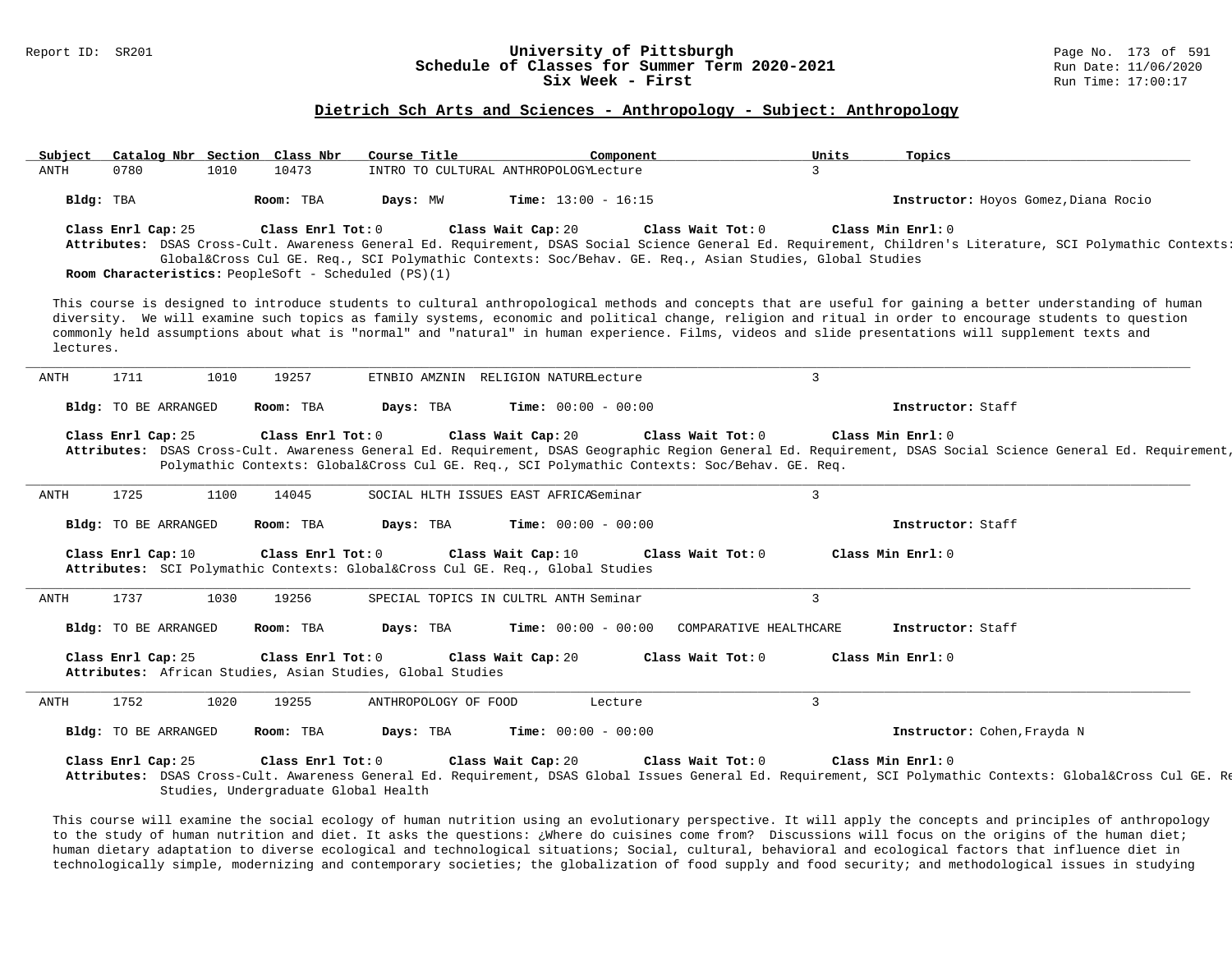food habits and assessing nutritional status.

| <b>ANTH</b> | 1797                        | 1010 | 19729                                                          |           | MOUNTAINS AND MEDICAL SYSTEMS Lecture |                   |                                                                                                                                                                                  |  |
|-------------|-----------------------------|------|----------------------------------------------------------------|-----------|---------------------------------------|-------------------|----------------------------------------------------------------------------------------------------------------------------------------------------------------------------------|--|
|             | <b>Bldg:</b> TO BE ARRANGED |      | Room: TBA                                                      | Days: TBA | <b>Time:</b> $00:00 - 00:00$          |                   | Instructor: Staff                                                                                                                                                                |  |
|             | Class Enrl Cap: 35          |      | Class Enrl Tot: 0<br>Polymathic Contexts: Global⨯ Cul GE. Req. |           | Class Wait Cap: 20                    | Class Wait Tot: 0 | Class Min Enrl: 0<br>Attributes: DSAS Cross-Cult. Awareness General Ed. Requirement, DSAS Global Issues General Ed. Requirement, DSAS Geographic Region General Ed. Requirement, |  |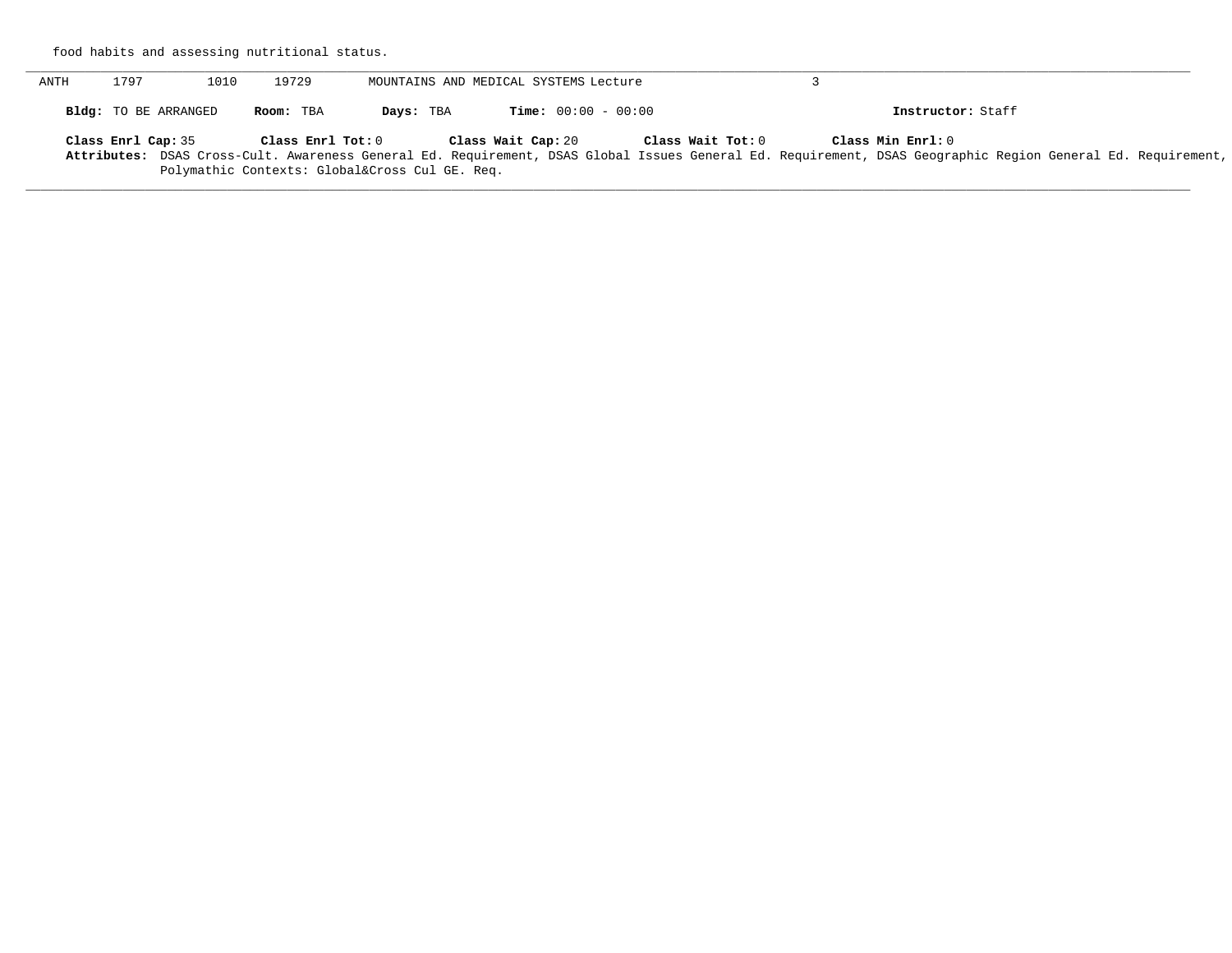#### Report ID: SR201 **University of Pittsburgh** Page No. 175 of 591 **Schedule of Classes for Summer Term 2020-2021** Run Date: 11/06/2020 **Six Week - First Run Time: 17:00:17**

| Catalog Nbr Section Class Nbr<br>Subject | Course Title                                                                                                                                                                                                                                                                                                                                                                       | Component                    | Units<br>Topics                                                                                                                                                                |
|------------------------------------------|------------------------------------------------------------------------------------------------------------------------------------------------------------------------------------------------------------------------------------------------------------------------------------------------------------------------------------------------------------------------------------|------------------------------|--------------------------------------------------------------------------------------------------------------------------------------------------------------------------------|
| <b>BIOSC</b><br>1010<br>0041             | 18304<br>ANATOMY HEALTH PROFESSIONS                                                                                                                                                                                                                                                                                                                                                | 3<br>Lecture                 |                                                                                                                                                                                |
| Bldg: TBA                                | Room: TBA<br>Days: MTuWTh                                                                                                                                                                                                                                                                                                                                                          | Time: $08:30 - 10:15$        | Instructor: Roccisana, Jennifer L.                                                                                                                                             |
| Class Enrl Cap: 20                       | Class Wait Cap: 20<br>Class Enrl Tot: 0<br>Room Characteristics: PeopleSoft - Scheduled (PS)(1)                                                                                                                                                                                                                                                                                    | Class Wait Tot: 0            | Class Min Enrl: 0                                                                                                                                                              |
| $\mathbf{1}$                             |                                                                                                                                                                                                                                                                                                                                                                                    |                              |                                                                                                                                                                                |
| <b>BIOSC</b><br>0042<br>1010             | 18305<br>ANATOMY HEALTH PROFESSIONS LABCredit Laboratory                                                                                                                                                                                                                                                                                                                           | $\mathbf{1}$                 |                                                                                                                                                                                |
| <b>Bldg:</b> WEB Based Class             | Room: TBA<br>Days: MTuW                                                                                                                                                                                                                                                                                                                                                            | <b>Time:</b> $10:45 - 13:00$ | Instructor: Roccisana, Jennifer L.                                                                                                                                             |
| Class Enrl Cap: 20                       | Class Enrl Tot: 0<br>Class Wait Cap: 20                                                                                                                                                                                                                                                                                                                                            | Class Wait Tot: 0            | Class Min Enrl: 0                                                                                                                                                              |
| 0150<br>1010<br><b>BIOSC</b>             | 10134<br>FOUNDATIONS OF BIOLOGY 1                                                                                                                                                                                                                                                                                                                                                  | $\mathbf{3}$<br>Lecture      |                                                                                                                                                                                |
| Bldg: TBA                                | Room: TBA<br>Days: MWF                                                                                                                                                                                                                                                                                                                                                             | Time: $09:00 - 11:15$        | Instructor: Gardner, Kathryn E                                                                                                                                                 |
| Class Enrl Cap: 36                       | Class Enrl Tot: 0<br>Class Wait Cap: 20<br>Room Characteristics: PeopleSoft - Scheduled (PS)(1)                                                                                                                                                                                                                                                                                    | Class Wait Tot: 0            | Class Min Enrl: 0<br>Attributes: DSAS Natural Science General Ed. Requirement, SCI Polymathic Contexts: Science Seq.GE. Req., SCI Polymathic Contexts: Science NonSeq.GE. Req. |
| 0150<br>1015<br><b>BIOSC</b>             | 10383<br>FOUNDATIONS OF BIOLOGY 1                                                                                                                                                                                                                                                                                                                                                  | $\overline{3}$<br>Recitation |                                                                                                                                                                                |
| Bldg: WEB Based Class                    | Room: TBA<br>Days: MW                                                                                                                                                                                                                                                                                                                                                              | <b>Time:</b> $11:30 - 12:20$ | Instructor: Gardner, Kathryn E                                                                                                                                                 |
| Class Enrl Cap: 36                       | Class Enrl Tot: 0<br>Class Wait Cap: 20<br>Room Characteristics: PeopleSoft - Scheduled (PS)(1)                                                                                                                                                                                                                                                                                    | Class Wait Tot: 0            | Class Min Enrl: 0                                                                                                                                                              |
|                                          | <b></b> The planned operational modality for this class is REMOTE. For more information please visit <a<br>href="http://www.provost.pitt.edu/students/student-success-flexpitt/flex-pitt-quarded-risk-posture-all-students-remote"<br/>target="_blank"&gt;http://www.provost.pitt.edu/students/student-success-flexpitt/flex-pitt-quarded-risk-posture-all-students-remote/</a<br> |                              |                                                                                                                                                                                |
| 0160<br>1100<br><b>BIOSC</b>             | 14706<br>FOUNDATIONS OF BIOLOGY 2                                                                                                                                                                                                                                                                                                                                                  | $\overline{3}$<br>Lecture    |                                                                                                                                                                                |
| Bldg: TBA                                | Room: TBA<br>Days: MWF                                                                                                                                                                                                                                                                                                                                                             | <b>Time:</b> $08:30 - 10:45$ | Instructor: Swigonova, Zuzana                                                                                                                                                  |
| Class Enrl Cap: 36                       | Class Enrl Tot: 0<br>Class Wait Cap: 20<br>Room Characteristics: PeopleSoft - Scheduled (PS)(1)                                                                                                                                                                                                                                                                                    | Class Wait Tot: 0            | Class Min Enrl: 0<br>Attributes: DSAS Natural Science General Ed. Requirement, SCI Polymathic Contexts: Science Seq.GE. Req., SCI Polymathic Contexts: Science NonSeq.GE. Req. |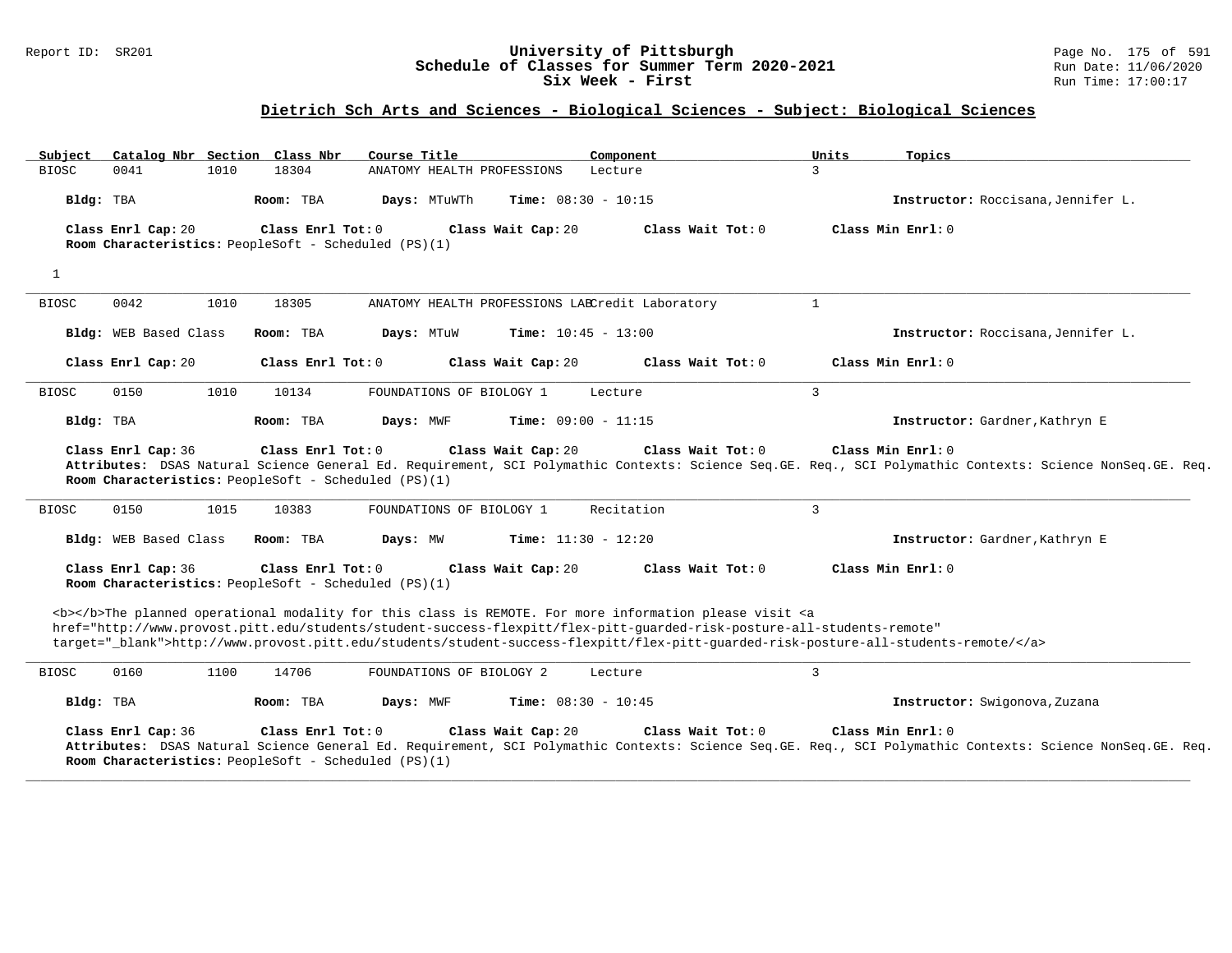#### Report ID: SR201 **University of Pittsburgh** Page No. 176 of 591 **Schedule of Classes for Summer Term 2020-2021** Run Date: 11/06/2020 **Six Week - First Run Time: 17:00:17**

| Subject      |                       |      | Catalog Nbr Section Class Nbr                                               | Course Title             |                                                                                                               | Component                                                                                                                                                                                                                                                                                                                                                                          | Units          | Topics                              |
|--------------|-----------------------|------|-----------------------------------------------------------------------------|--------------------------|---------------------------------------------------------------------------------------------------------------|------------------------------------------------------------------------------------------------------------------------------------------------------------------------------------------------------------------------------------------------------------------------------------------------------------------------------------------------------------------------------------|----------------|-------------------------------------|
| <b>BIOSC</b> | 0160                  | 1110 | 14707                                                                       | FOUNDATIONS OF BIOLOGY 2 |                                                                                                               | Recitation                                                                                                                                                                                                                                                                                                                                                                         | 3              |                                     |
|              | Bldg: WEB Based Class |      | Room: TBA                                                                   | Days: MW                 | <b>Time:</b> $11:00 - 11:50$                                                                                  |                                                                                                                                                                                                                                                                                                                                                                                    |                | Instructor: Swigonova, Zuzana       |
|              | Class Enrl Cap: 36    |      | Class Enrl Tot: 0                                                           |                          | Class Wait Cap: 20                                                                                            | Class Wait Tot: 0                                                                                                                                                                                                                                                                                                                                                                  |                | Class Min Enrl: 0                   |
|              |                       |      | Room Characteristics: PeopleSoft - Scheduled (PS)(1)                        |                          |                                                                                                               |                                                                                                                                                                                                                                                                                                                                                                                    |                |                                     |
|              |                       |      |                                                                             |                          |                                                                                                               | <b></b> The planned operational modality for this class is REMOTE. For more information please visit <a<br>href="http://www.provost.pitt.edu/students/student-success-flexpitt/flex-pitt-quarded-risk-posture-all-students-remote"<br/>target="_blank"&gt;http://www.provost.pitt.edu/students/student-success-flexpitt/flex-pitt-quarded-risk-posture-all-students-remote/</a<br> |                |                                     |
| <b>BIOSC</b> | 0350                  | 1010 | 10329                                                                       | GENETICS                 | Lecture                                                                                                       |                                                                                                                                                                                                                                                                                                                                                                                    | 3              |                                     |
| Bldg: TBA    |                       |      | Room: TBA                                                                   | Days: MTuThF             | <b>Time:</b> $09:00 - 10:45$                                                                                  |                                                                                                                                                                                                                                                                                                                                                                                    |                | Instructor: Schwacha, Anthony       |
|              |                       |      |                                                                             |                          |                                                                                                               |                                                                                                                                                                                                                                                                                                                                                                                    |                | Sanders, Jordan Bradley             |
|              | Class Enrl Cap: 65    |      | Class Enrl Tot: 0                                                           |                          | Class Wait Cap: 20<br>Room Characteristics: Media - Data Projector/Monitor(1), PeopleSoft - Scheduled (PS)(1) | Class Wait Tot: 0                                                                                                                                                                                                                                                                                                                                                                  |                | Class Min Enrl: 0                   |
| <b>BIOSC</b> | 0350                  | 1020 | 10475                                                                       | <b>GENETICS</b>          |                                                                                                               | Recitation                                                                                                                                                                                                                                                                                                                                                                         | 3              |                                     |
|              | Bldg: WEB Based Class |      | Room: TBA                                                                   | Days: TuF                | <b>Time:</b> $11:00 - 11:50$                                                                                  |                                                                                                                                                                                                                                                                                                                                                                                    |                | Instructor: Sanders, Jordan Bradley |
|              | Class Enrl Cap: 65    |      | Class Enrl Tot: 0                                                           |                          | Class Wait Cap: 20<br>Room Characteristics: Media - Data Projector/Monitor(1), PeopleSoft - Scheduled (PS)(1) | Class Wait Tot: 0                                                                                                                                                                                                                                                                                                                                                                  |                | Class Min Enrl: 0                   |
|              |                       |      |                                                                             |                          |                                                                                                               | <b></b> The planned operational modality for this class is REMOTE. For more information please visit <a<br>href="http://www.provost.pitt.edu/students/student-success-flexpitt/flex-pitt-quarded-risk-posture-all-students-remote"<br/>target="_blank"&gt;http://www.provost.pitt.edu/students/student-success-flexpitt/flex-pitt-guarded-risk-posture-all-students-remote/</a<br> |                |                                     |
| <b>BIOSC</b> | 0825                  | 1020 | 18282                                                                       |                          | SPEC TOPCS IN BIOL NON-MAJORS Practicum                                                                       |                                                                                                                                                                                                                                                                                                                                                                                    | $1 - 3$        |                                     |
|              | Bldg: TO BE ARRANGED  |      | Room: TBA                                                                   | Days: TBA                | <b>Time:</b> $00:00 - 00:00$                                                                                  | WILDLIFE ECOLOGY                                                                                                                                                                                                                                                                                                                                                                   |                | Instructor: Savisky, Timothy        |
|              | Class Enrl Cap: 20    |      | Class Enrl Tot: 0                                                           |                          | Class Wait Cap: 20                                                                                            | Class Wait Tot: 0                                                                                                                                                                                                                                                                                                                                                                  |                | Class Min Enrl: 0                   |
| <b>BIOSC</b> | 1000                  | 1000 | 20164                                                                       | <b>BIOCHEMISTRY</b>      | Lecture                                                                                                       |                                                                                                                                                                                                                                                                                                                                                                                    | $\overline{3}$ |                                     |
| Bldg: TBA    |                       |      | Room: TBA                                                                   | Days: MTuWTh             | <b>Time:</b> $09:00 - 10:45$                                                                                  |                                                                                                                                                                                                                                                                                                                                                                                    |                | Instructor: Xu, Lingging            |
|              |                       |      |                                                                             |                          |                                                                                                               |                                                                                                                                                                                                                                                                                                                                                                                    |                | Belashov,Ivan Alexandrovich         |
|              | Class Enrl Cap: 60    |      | Class Enrl Tot: $0$<br>Room Characteristics: PeopleSoft - Scheduled (PS)(1) |                          | Class Wait Cap: 20                                                                                            | Class Wait Tot: 0                                                                                                                                                                                                                                                                                                                                                                  |                | Class Min Enrl: 0                   |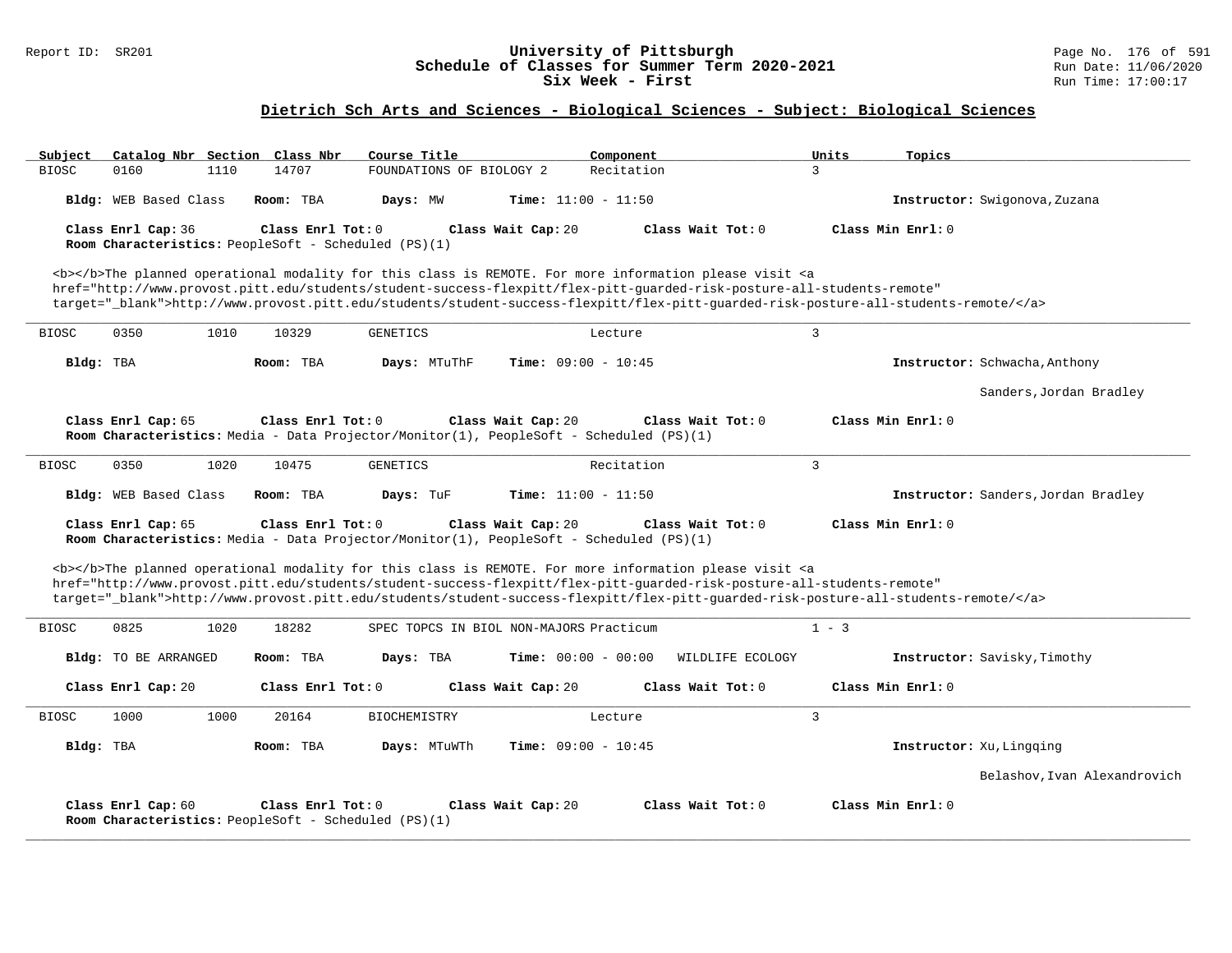#### Report ID: SR201 **1988 Chedule of Classes for Summer Term 2020-2021** Page No. 177 of 591 Page No. 177 of 591 Page No. 177 of 591 Page No. 177 of 591 Page No. 177 of 591 Page No. 177 of 591 Bummer Term 2020-2021 Run Date: 1 **Schedule of Classes for Summer Term 2020-2021** Run Date: 11/06/2020<br>Six Week - First Run Time: 17:00:17 Six Week - First

### **Dietrich Sch Arts and Sciences - Biological Sciences - Subject: Biological Sciences**

| Catalog Nbr Section Class Nbr<br>Subject                                          |                     | Course Title        | Component                                                                                                                                                                                                                                 | Units<br>Topics                                                                                                                   |
|-----------------------------------------------------------------------------------|---------------------|---------------------|-------------------------------------------------------------------------------------------------------------------------------------------------------------------------------------------------------------------------------------------|-----------------------------------------------------------------------------------------------------------------------------------|
| <b>BIOSC</b><br>1000<br>1001                                                      | 20165               | <b>BIOCHEMISTRY</b> | Recitation                                                                                                                                                                                                                                | $\mathbf{3}$                                                                                                                      |
| Bldg: WEB Based Class                                                             | Room: TBA           | Days: TuTh          | Time: $11:00 - 11:50$                                                                                                                                                                                                                     | Instructor: Belashov, Ivan Alexandrovich                                                                                          |
| Class Enrl Cap: 42<br><b>Room Characteristics:</b> PeopleSoft - Scheduled (PS)(1) | Class Enrl Tot: $0$ |                     | Class Wait Cap: 20<br>Class Wait Tot: 0                                                                                                                                                                                                   | Class Min Enrl: 0                                                                                                                 |
|                                                                                   |                     |                     | <b></b> The planned operational modality for this class is REMOTE. For more information please visit <a<br>href="http://www.provost.pitt.edu/students/student-success-flexpitt/flex-pitt-quarded-risk-posture-all-students-remote"</a<br> | target="blank">http://www.provost.pitt.edu/students/student-success-flexpitt/flex-pitt-quarded-risk-posture-all-students-remote/  |
| 1000<br>1002<br><b>BIOSC</b>                                                      | 20166               | <b>BIOCHEMISTRY</b> | Recitation                                                                                                                                                                                                                                | 3                                                                                                                                 |
| Bldg: WEB Based Class                                                             | Room: TBA           | Days: TuTh          | Time: $12:00 - 12:50$                                                                                                                                                                                                                     | Instructor: Belashov, Ivan Alexandrovich                                                                                          |
| Class Enrl Cap: 42<br>Room Characteristics: PeopleSoft - Scheduled (PS)(1)        | Class Enrl Tot: $0$ |                     | Class Wait Cap: 20<br>Class Wait Tot: 0                                                                                                                                                                                                   | Class Min Enrl: 0                                                                                                                 |
|                                                                                   |                     |                     | <b></b> The planned operational modality for this class is REMOTE. For more information please visit <a< td=""><td></td></a<>                                                                                                             |                                                                                                                                   |
|                                                                                   |                     |                     | href="http://www.provost.pitt.edu/students/student-success-flexpitt/flex-pitt-quarded-risk-posture-all-students-remote"                                                                                                                   | target="_blank">http://www.provost.pitt.edu/students/student-success-flexpitt/flex-pitt-guarded-risk-posture-all-students-remote/ |
| <b>BIOSC</b><br>1000<br>1100                                                      | 16530               | <b>BIOCHEMISTRY</b> | Lecture                                                                                                                                                                                                                                   | $\overline{3}$                                                                                                                    |
| Bldg: TBA                                                                         | Room: TBA           | Days: MTuWTh        | <b>Time:</b> $09:00 - 10:45$                                                                                                                                                                                                              | Instructor: Zapanta, Laura Schick                                                                                                 |
|                                                                                   |                     |                     |                                                                                                                                                                                                                                           | Googins, Matthew Ross                                                                                                             |
| Class Enrl Cap: 60                                                                | Class Enrl Tot: 0   |                     | Class Wait Cap: 20<br>Class Wait Tot: 0<br>Room Characteristics: Media - Data Projector/Monitor(1), PeopleSoft - Scheduled (PS)(1)                                                                                                        | Class Min Enrl: 0                                                                                                                 |
| <b>BIOSC</b><br>1000<br>1105                                                      | 16531               | <b>BIOCHEMISTRY</b> | Recitation                                                                                                                                                                                                                                | 3                                                                                                                                 |
| Bldg: WEB Based Class                                                             | Room: TBA           | Days: TuTh          | Time: $12:00 - 12:50$                                                                                                                                                                                                                     | Instructor: Googins, Matthew Ross                                                                                                 |
| Class Enrl Cap: 42<br>Room Characteristics: PeopleSoft - Scheduled (PS)(1)        | Class Enrl Tot: $0$ |                     | Class Wait Tot: 0<br>Class Wait Cap: 20                                                                                                                                                                                                   | Class Min Enrl: 0                                                                                                                 |

target="\_blank">http://www.provost.pitt.edu/students/student-success-flexpitt/flex-pitt-guarded-risk-posture-all-students-remote/</a>

**\_\_\_\_\_\_\_\_\_\_\_\_\_\_\_\_\_\_\_\_\_\_\_\_\_\_\_\_\_\_\_\_\_\_\_\_\_\_\_\_\_\_\_\_\_\_\_\_\_\_\_\_\_\_\_\_\_\_\_\_\_\_\_\_\_\_\_\_\_\_\_\_\_\_\_\_\_\_\_\_\_\_\_\_\_\_\_\_\_\_\_\_\_\_\_\_\_\_\_\_\_\_\_\_\_\_\_\_\_\_\_\_\_\_\_\_\_\_\_\_\_\_\_\_\_\_\_\_\_\_\_\_\_\_\_\_\_\_\_\_\_\_\_\_\_\_\_\_\_\_\_\_\_\_\_\_**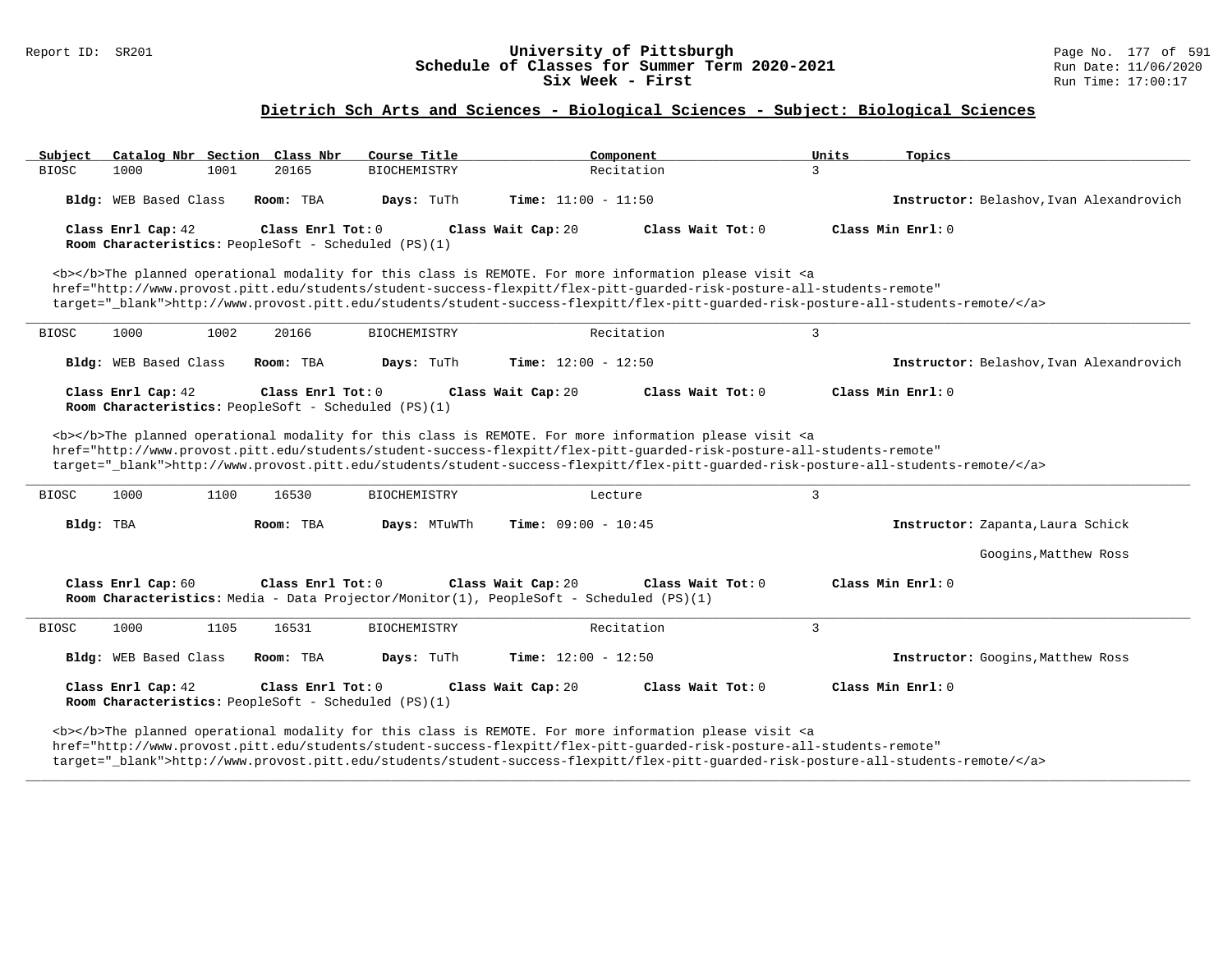#### Report ID: SR201 **University of Pittsburgh** Page No. 178 of 591 **Schedule of Classes for Summer Term 2020-2021** Run Date: 11/06/2020 **Six Week - First Run** Time: 17:00:17

| Subject<br>Catalog Nbr Section Class Nbr                                                                                                                                                                                                  | Course Title                                                 | Component                                                                                                                         | Units<br>Topics                        |  |  |  |  |  |  |
|-------------------------------------------------------------------------------------------------------------------------------------------------------------------------------------------------------------------------------------------|--------------------------------------------------------------|-----------------------------------------------------------------------------------------------------------------------------------|----------------------------------------|--|--|--|--|--|--|
| <b>BIOSC</b><br>1000<br>1110                                                                                                                                                                                                              | 18012<br><b>BIOCHEMISTRY</b>                                 | Recitation                                                                                                                        | $\mathbf{R}$                           |  |  |  |  |  |  |
| Bldg: WEB Based Class                                                                                                                                                                                                                     | Room: TBA<br>Days: TuTh                                      | <b>Time:</b> $11:00 - 11:50$                                                                                                      | Instructor: Googins, Matthew Ross      |  |  |  |  |  |  |
| Class Enrl Cap: 42<br>Room Characteristics: PeopleSoft - Scheduled (PS)(1)                                                                                                                                                                | Class Enrl Tot: 0                                            | Class Wait Cap: 20<br>Class Wait Tot: $0$                                                                                         | Class Min Enrl: 0                      |  |  |  |  |  |  |
|                                                                                                                                                                                                                                           |                                                              |                                                                                                                                   |                                        |  |  |  |  |  |  |
| <b></b> The planned operational modality for this class is REMOTE. For more information please visit <a<br>href="http://www.provost.pitt.edu/students/student-success-flexpitt/flex-pitt-quarded-risk-posture-all-students-remote"</a<br> |                                                              |                                                                                                                                   |                                        |  |  |  |  |  |  |
|                                                                                                                                                                                                                                           |                                                              | target="_blank">http://www.provost.pitt.edu/students/student-success-flexpitt/flex-pitt-quarded-risk-posture-all-students-remote/ |                                        |  |  |  |  |  |  |
|                                                                                                                                                                                                                                           |                                                              |                                                                                                                                   |                                        |  |  |  |  |  |  |
| 1010<br>1010<br><b>BIOSC</b>                                                                                                                                                                                                              | 20074<br>COM IN THE BIOLOGICAL SCIENCESLecture               |                                                                                                                                   | 2                                      |  |  |  |  |  |  |
| Bldg: TBA                                                                                                                                                                                                                                 | Days: TuTh<br>Room: TBA                                      | <b>Time:</b> $13:30 - 15:45$                                                                                                      | Instructor: Gribble, Suzanna Elizabeth |  |  |  |  |  |  |
|                                                                                                                                                                                                                                           |                                                              |                                                                                                                                   | Lesko                                  |  |  |  |  |  |  |
| Class Enrl Cap: 15                                                                                                                                                                                                                        | Class Enrl Tot: 0                                            | Class Wait Cap: 10<br>Class Wait Tot: 0                                                                                           | Class Min Enrl: 0                      |  |  |  |  |  |  |
| Room Characteristics: PeopleSoft - Scheduled (PS)(1)                                                                                                                                                                                      | Attributes: Capstone Course, Writing Intensive Course (WRIT) |                                                                                                                                   |                                        |  |  |  |  |  |  |
|                                                                                                                                                                                                                                           |                                                              |                                                                                                                                   |                                        |  |  |  |  |  |  |
| 1330<br>1010<br><b>BIOSC</b>                                                                                                                                                                                                              | 19465<br>FIELD BOTANY                                        | Lecture                                                                                                                           | 3                                      |  |  |  |  |  |  |
| Bldg: Pymatuning LaboratoRoom: TBA                                                                                                                                                                                                        | Days: MTuWThF                                                | <b>Time:</b> $09:00 - 17:00$                                                                                                      | Instructor: Olmsted, Castilleja Fallon |  |  |  |  |  |  |
| Class Enrl Cap: 15                                                                                                                                                                                                                        | Class Enrl Tot: 0                                            | Class Wait Tot: 0<br>Class Wait Cap: 10                                                                                           | Class Min Enrl: 0                      |  |  |  |  |  |  |
| 1330<br>1020<br><b>BIOSC</b>                                                                                                                                                                                                              | 19466<br>FIELD BOTANY                                        | Laboratory                                                                                                                        | $\overline{3}$                         |  |  |  |  |  |  |
| Bldg: WEB Based Class                                                                                                                                                                                                                     | Room: TBA<br>Days: TBA                                       | <b>Time:</b> $00:00 - 00:00$                                                                                                      | Instructor: Olmsted, Castilleja Fallon |  |  |  |  |  |  |
|                                                                                                                                                                                                                                           |                                                              |                                                                                                                                   |                                        |  |  |  |  |  |  |
| Class Enrl Cap: 15                                                                                                                                                                                                                        | Class Enrl Tot: 0                                            | Class Wait Cap: 10<br>Class Wait Tot: 0                                                                                           | Class Min Enrl: 0                      |  |  |  |  |  |  |
| 1340<br>1010<br><b>BIOSC</b>                                                                                                                                                                                                              | 20076<br>FIELD ENTOMOLOGY                                    | Lecture                                                                                                                           | 3                                      |  |  |  |  |  |  |
| Bldg: Pymatuning LaboratoRoom: TBA                                                                                                                                                                                                        | Days: MTuWThF                                                | <b>Time:</b> $09:00 - 17:00$                                                                                                      | Instructor: Layne, Jack Randall        |  |  |  |  |  |  |
| Class Enrl Cap: 15                                                                                                                                                                                                                        | Class Enrl Tot: 0                                            | Class Wait Tot: 0<br>Class Wait Cap: 10                                                                                           | Class Min Enrl: 0                      |  |  |  |  |  |  |
| 1340<br>1015<br><b>BIOSC</b>                                                                                                                                                                                                              | 20077<br>FIELD ENTOMOLOGY                                    | Laboratory                                                                                                                        | $\overline{3}$                         |  |  |  |  |  |  |
| Bldg: WEB Based Class                                                                                                                                                                                                                     | Room: TBA<br>Days: TBA                                       | <b>Time:</b> $00:00 - 00:00$                                                                                                      | Instructor: Staff                      |  |  |  |  |  |  |
| Class Enrl Cap: 15                                                                                                                                                                                                                        | Class Enrl Tot: $0$                                          | Class Wait Tot: 0<br>Class Wait Cap: 10                                                                                           | Class Min Enrl: 0                      |  |  |  |  |  |  |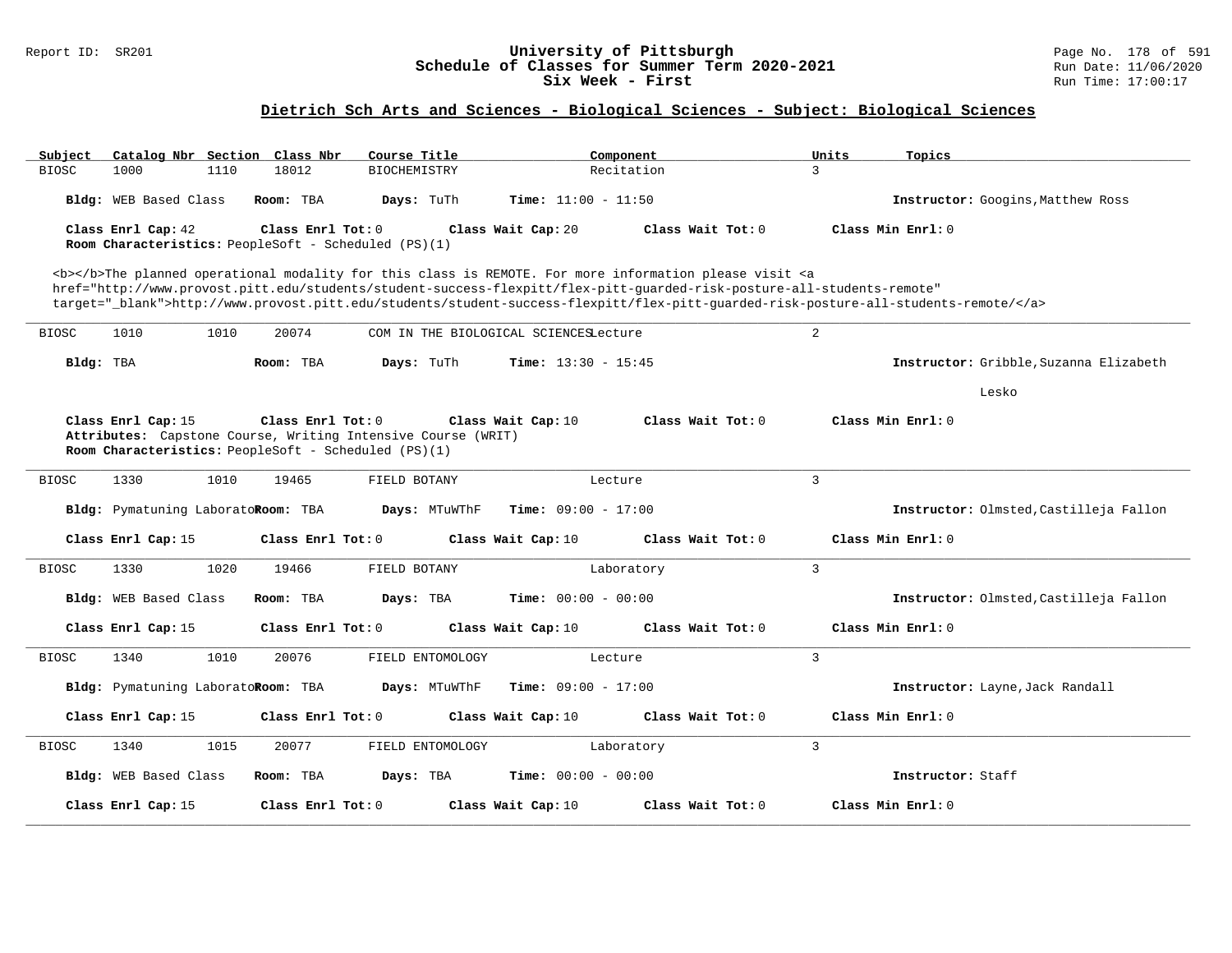#### Report ID: SR201 **University of Pittsburgh** Page No. 179 of 591 **Schedule of Classes for Summer Term 2020-2021** Run Date: 11/06/2020 **Six Week - First Run** Time: 17:00:17

| Catalog Nbr Section Class Nbr<br>Subject          | Course Title                                                              | Component                                                                                                                                                                                                                                                                                                                                                                               | Units<br>Topics                        |
|---------------------------------------------------|---------------------------------------------------------------------------|-----------------------------------------------------------------------------------------------------------------------------------------------------------------------------------------------------------------------------------------------------------------------------------------------------------------------------------------------------------------------------------------|----------------------------------------|
| <b>BIOSC</b><br>1850<br>1330                      | 15486<br>MICROBIOLOGY                                                     | Lecture                                                                                                                                                                                                                                                                                                                                                                                 | 3                                      |
| Bldg: TBA                                         | Room: TBA<br>Days: MWF                                                    | Time: $09:30 - 11:45$                                                                                                                                                                                                                                                                                                                                                                   | Instructor: McGreevy, Erica Margaret   |
|                                                   |                                                                           |                                                                                                                                                                                                                                                                                                                                                                                         | Denhart, Mariah                        |
| Class Enrl Cap: 65                                | Class Enrl Tot: 0<br>Room Characteristics: PeopleSoft - Scheduled (PS)(1) | Class Wait Cap: 20<br>Class Wait Tot: 0                                                                                                                                                                                                                                                                                                                                                 | Class Min Enrl: 0                      |
| 1850<br>1340<br><b>BIOSC</b>                      | 15487<br>MICROBIOLOGY                                                     | Recitation                                                                                                                                                                                                                                                                                                                                                                              | $\overline{3}$                         |
| Bldg: WEB Based Class                             | Room: TBA<br>Days: WF                                                     | Time: $08:30 - 09:20$                                                                                                                                                                                                                                                                                                                                                                   | Instructor: Denhart, Mariah            |
| Class Enrl Cap: 65                                | Class Enrl Tot: 0<br>Room Characteristics: PeopleSoft - Scheduled (PS)(1) | Class Wait Cap: 20<br>Class Wait Tot: 0                                                                                                                                                                                                                                                                                                                                                 | Class Min Enrl: 0                      |
|                                                   |                                                                           | <b></b> >>>>>The planned operational modality for this class is REMOTE. For more information please visit <a<br>href="http://www.provost.pitt.edu/students/student-success-flexpitt/flex-pitt-quarded-risk-posture-all-students-remote"<br/>target="_blank"&gt;http://www.provost.pitt.edu/students/student-success-flexpitt/flex-pitt-quarded-risk-posture-all-students-remote/</a<br> |                                        |
| <b>BIOSC</b><br>1901<br>1100                      | 10136<br>INDEPENDENT STUDY                                                | Independent Study                                                                                                                                                                                                                                                                                                                                                                       | $0.5 - 6$                              |
| Bldg: WEB Based Class                             | Room: TBA<br>Days: TBA                                                    | Time: $00:00 - 00:00$                                                                                                                                                                                                                                                                                                                                                                   | Instructor: Gribble, Suzanna Elizabeth |
|                                                   |                                                                           |                                                                                                                                                                                                                                                                                                                                                                                         | Lesko                                  |
| Class Enrl Cap: 25<br>Attributes: Capstone Course | Class Enrl Tot: 0                                                         | Class Wait Cap: 20<br>Class Wait Tot: 0                                                                                                                                                                                                                                                                                                                                                 | Class Min Enrl: 0                      |
| 1901<br>1110<br><b>BIOSC</b>                      | 10672<br>INDEPENDENT STUDY                                                | Independent Study                                                                                                                                                                                                                                                                                                                                                                       | $0.5 - 6$                              |
| Bldg: WEB Based Class                             | Room: TBA<br>Days: TBA                                                    | <b>Time:</b> $00:00 - 00:00$                                                                                                                                                                                                                                                                                                                                                            | Instructor: Staff                      |
| Class Enrl Cap: 25<br>Attributes: Capstone Course | Class Enrl Tot: 0                                                         | Class Wait Cap: 20<br>Class Wait Tot: 0                                                                                                                                                                                                                                                                                                                                                 | Class Min Enrl: 0                      |
| 1901<br>1120<br><b>BIOSC</b>                      | 10673<br>INDEPENDENT STUDY                                                | Independent Study                                                                                                                                                                                                                                                                                                                                                                       | $0.5 - 6$                              |
| Bldg: WEB Based Class                             | Room: TBA<br>Days: TBA                                                    | <b>Time:</b> $00:00 - 00:00$                                                                                                                                                                                                                                                                                                                                                            | Instructor: Staff                      |
| Class Enrl Cap: 25<br>Attributes: Capstone Course | Class Enrl Tot: 0                                                         | Class Wait Cap: 20<br>Class Wait Tot: 0                                                                                                                                                                                                                                                                                                                                                 | Class Min Enrl: 0                      |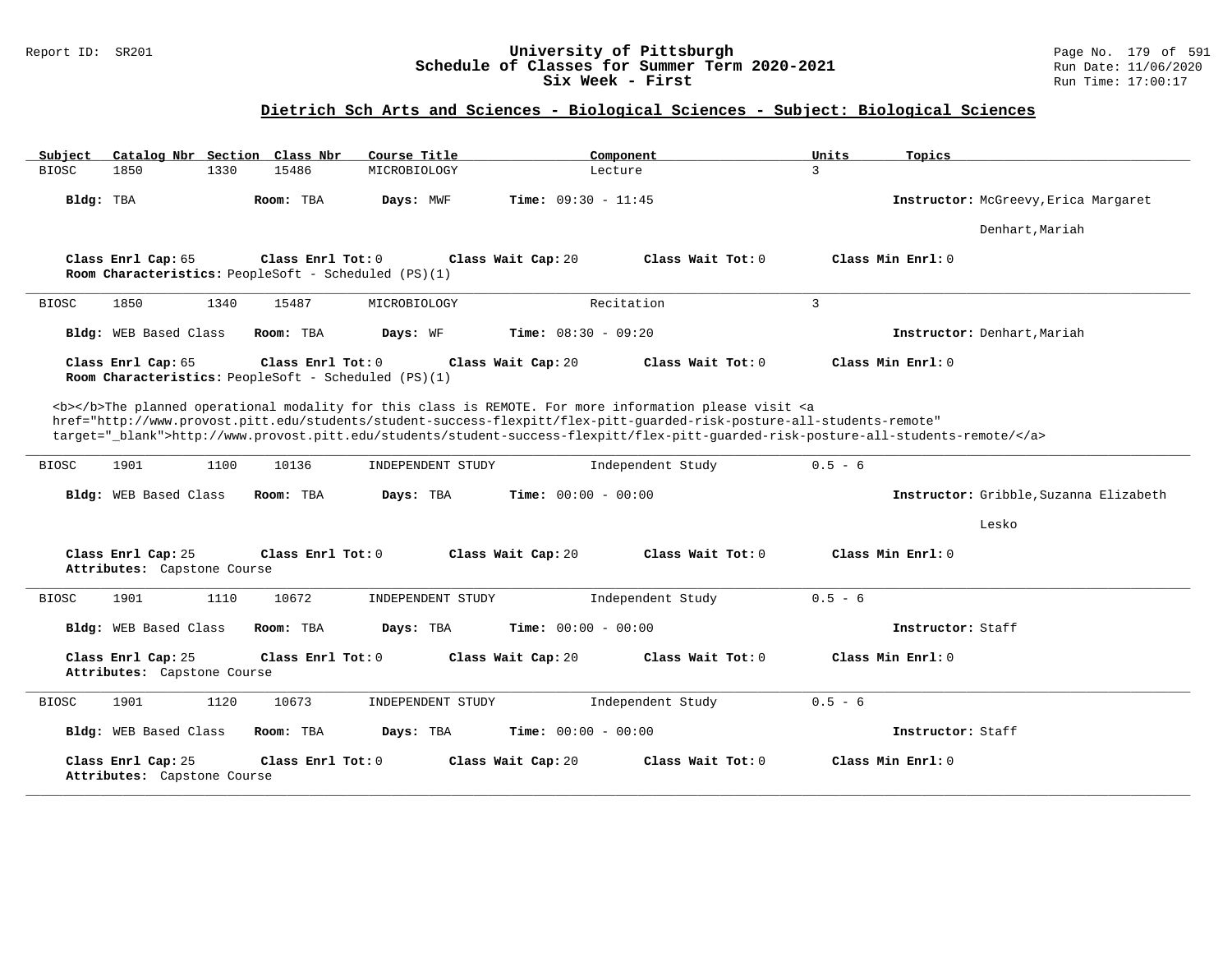#### Report ID: SR201 **University of Pittsburgh** Page No. 180 of 591 **Schedule of Classes for Summer Term 2020-2021** Run Date: 11/06/2020 **Six Week - First Run Time: 17:00:17**

| Subject      | Catalog Nbr Section Class Nbr                                                                                                                                                                                                           |       | Course Title                                                                                        | Component         | Units<br>Topics                        |
|--------------|-----------------------------------------------------------------------------------------------------------------------------------------------------------------------------------------------------------------------------------------|-------|-----------------------------------------------------------------------------------------------------|-------------------|----------------------------------------|
| <b>BIOSC</b> | 1901<br>1130                                                                                                                                                                                                                            | 10674 | INDEPENDENT STUDY                                                                                   | Independent Study | $0.5 - 6$                              |
|              |                                                                                                                                                                                                                                         |       | Bldg: WEB Based Class Room: TBA Days: TBA Time: 00:00 - 00:00                                       |                   | Instructor: Staff                      |
|              | Class Enrl Cap: 25                                                                                                                                                                                                                      |       | Class Enrl Tot: 0 Class Wait Cap: 20 Class Wait Tot: 0 Class Min Enrl: 0                            |                   |                                        |
|              | Attributes: Capstone Course                                                                                                                                                                                                             |       |                                                                                                     |                   |                                        |
| BIOSC        | 1903<br>1100                                                                                                                                                                                                                            | 10137 | UNDERGRADUATE RESEARCH 1ndependent Study                                                            |                   | $0.5 - 6$                              |
|              |                                                                                                                                                                                                                                         |       |                                                                                                     |                   |                                        |
|              | Bldg: WEB Based Class                                                                                                                                                                                                                   |       | Room: TBA $Days:$ TBA $Time: 00:00 - 00:00$                                                         |                   | Instructor: Kiselyov, Kirill Igorevich |
|              | Class Enrl Cap: 25                                                                                                                                                                                                                      |       | Class Enrl Tot: $0$ Class Wait Cap: $20$ Class Wait Tot: $0$ Class Min Enrl: $0$                    |                   |                                        |
| BIOSC        | 1903<br>1110                                                                                                                                                                                                                            | 10678 | UNDERGRADUATE RESEARCH Independent Study                                                            |                   | $0.5 - 6$                              |
|              | Bldg: WEB Based Class                                                                                                                                                                                                                   |       | Room: TBA $Days:$ TBA $Time: 00:00 - 00:00$                                                         |                   | Instructor: Durrant, Jacob Devin       |
|              | Class Enrl Cap: 25                                                                                                                                                                                                                      |       | Class Enrl Tot: 0 Class Wait Cap: 20 Class Wait Tot: 0 Class Min Enrl: 0                            |                   |                                        |
| BIOSC        | 1120<br>1903                                                                                                                                                                                                                            | 10679 | UNDERGRADUATE RESEARCH Independent Study                                                            |                   | $0.5 - 6$                              |
|              | Bldg: WEB Based Class                                                                                                                                                                                                                   |       | Room: TBA $Days:$ TBA $Time: 00:00 - 00:00$                                                         |                   | Instructor: Staff                      |
|              | Class Enrl Cap: 25                                                                                                                                                                                                                      |       | Class Enrl Tot: 0 Class Wait Cap: 20 Class Wait Tot: 0 Class Min Enrl: 0                            |                   |                                        |
| BIOSC        | 1903 — 1903 — 1904 — 1905 — 1905 — 1905 — 1905 — 1905 — 1905 — 1906 — 1906 — 1906 — 1906 — 1906 — 1906 — 1906 — 1906 — 1906 — 1906 — 1906 — 1906 — 1906 — 1906 — 1906 — 1906 — 1906 — 1906 — 1906 — 1906 — 1906 — 1906 — 1906 —<br>1130 | 10680 | UNDERGRADUATE RESEARCH and Independent Study                                                        |                   | $0.5 - 6$                              |
|              | Bldg: WEB Based Class                                                                                                                                                                                                                   |       | Room: TBA $Days: TBA$ Time: $00:00 - 00:00$                                                         |                   | Instructor: Staff                      |
|              | Class Enrl Cap: 25                                                                                                                                                                                                                      |       | Class Enrl Tot: $0$ Class Wait Cap: $20$ Class Wait Tot: $0$ Class Min Enrl: $0$                    |                   |                                        |
| <b>BIOSC</b> | 1904<br>1100                                                                                                                                                                                                                            | 10312 | UNDERGRADUATE HONORS RESEARCH Independent Study                                                     |                   | $0.5 - 6$                              |
|              | Bldg: WEB Based Class                                                                                                                                                                                                                   |       | Room: TBA $Days: TBA$ Time: $00:00 - 00:00$                                                         |                   | Instructor: Staff                      |
|              | Class Enrl Cap: 25<br>Attributes: Capstone Course                                                                                                                                                                                       |       | Class Enrl Tot: 0 $\qquad$ Class Wait Cap: 20 $\qquad$ Class Wait Tot: 0 $\qquad$ Class Min Enrl: 0 |                   |                                        |
| BIOSC        | 1904<br>1110                                                                                                                                                                                                                            | 10686 | UNDERGRADUATE HONORS RESEARCH Independent Study 0.5 - 6                                             |                   |                                        |
|              |                                                                                                                                                                                                                                         |       | Bldg: WEB Based Class Room: TBA Days: TBA Time: 00:00 - 00:00                                       |                   | Instructor: Staff                      |
|              | Class Enrl Cap: 25<br>Attributes: Capstone Course                                                                                                                                                                                       |       | Class Enrl Tot: 0 $\qquad$ Class Wait Cap: 20 $\qquad$ Class Wait Tot: 0 $\qquad$ Class Min Enrl: 0 |                   |                                        |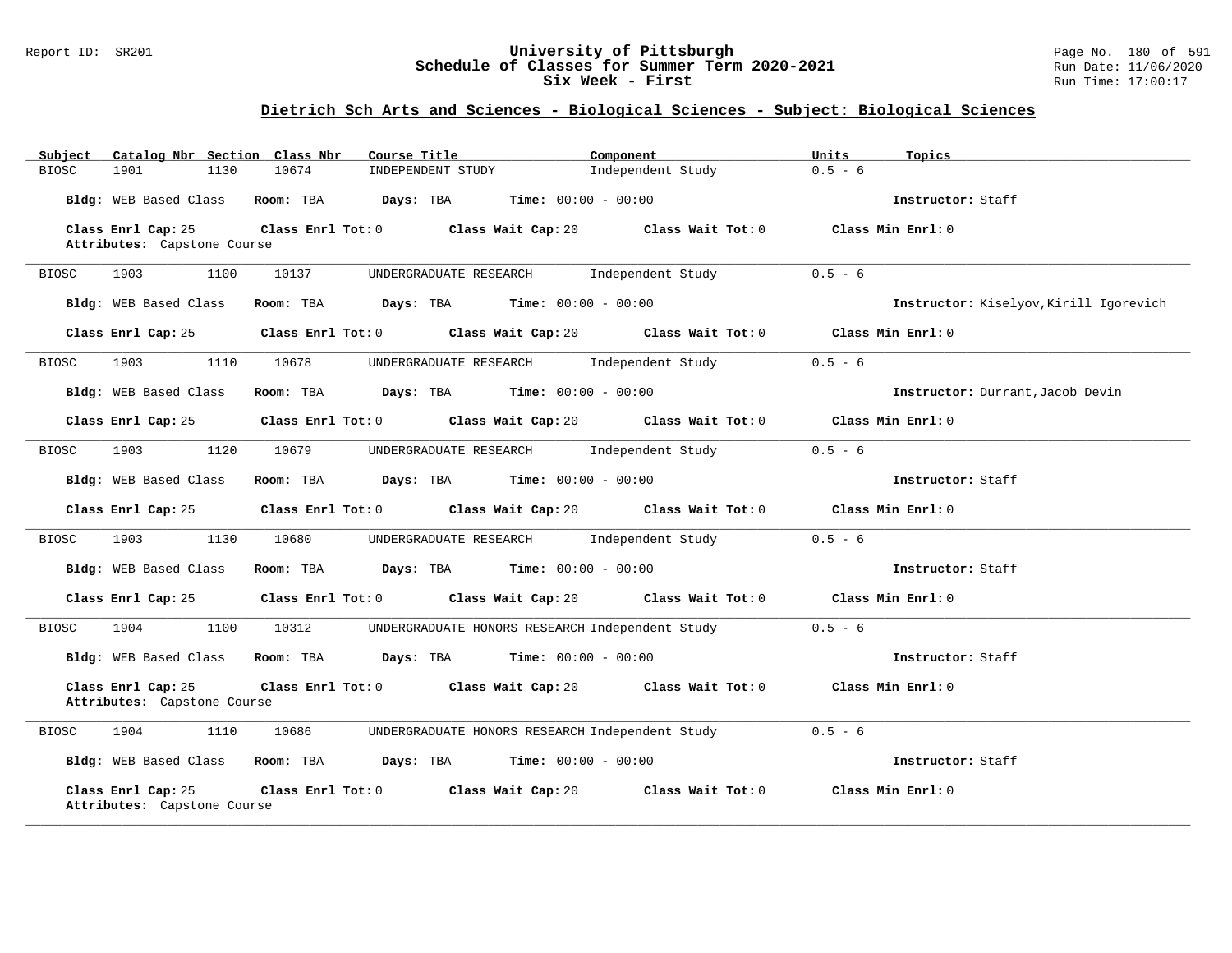### Report ID: SR201 **University of Pittsburgh** Page No. 181 of 591 **Schedule of Classes for Summer Term 2020-2021** Run Date: 11/06/2020 **Six Week - First Run Time: 17:00:17**

## **Dietrich Sch Arts and Sciences - Biological Sciences - Subject: Biological Sciences**

| Catalog Nbr Section<br>Subject | Class Nbr<br>Course Title  | Component                                       | Units<br>Topics   |  |
|--------------------------------|----------------------------|-------------------------------------------------|-------------------|--|
| 1904<br>1120<br>BIOSC          | 10687                      | UNDERGRADUATE HONORS RESEARCH Independent Study | $0.5 - 6$         |  |
| Bldg: WEB Based Class          | Room: TBA<br>Days: TBA     | $Time: 00:00 - 00:00$                           | Instructor: Staff |  |
| Class Enrl Cap: 25             | Class Enrl Tot: 0          | Class Wait Tot: 0<br>Class Wait Cap: 20         | Class Min Enrl: 0 |  |
| Attributes: Capstone Course    |                            |                                                 |                   |  |
| 1904<br>1130<br>BIOSC          | 10688                      | UNDERGRADUATE HONORS RESEARCH Independent Study | $0.5 - 6$         |  |
| Bldg: WEB Based Class          | Room: TBA<br>Days: TBA     | <b>Time:</b> $00:00 - 00:00$                    | Instructor: Staff |  |
| Class Enrl Cap: 25             | Class Enrl Tot: $0$        | Class Wait Cap: 20<br>Class Wait Tot: 0         | Class Min Enrl: 0 |  |
| Attributes: Capstone Course    |                            |                                                 |                   |  |
| 2990<br>1100<br>BIOSC          | 10139<br>INDEPENDENT STUDY | Independent Study                               | $1 - 9$           |  |
| Bldg: TO BE ARRANGED           | Room: TBA<br>Days: TBA     | <b>Time:</b> $00:00 - 00:00$                    | Instructor: Staff |  |
| Class Enrl Cap: 20             | Class Enrl Tot: 0          | Class Wait Cap: 0<br>Class Wait Tot: 0          | Class Min Enrl: 0 |  |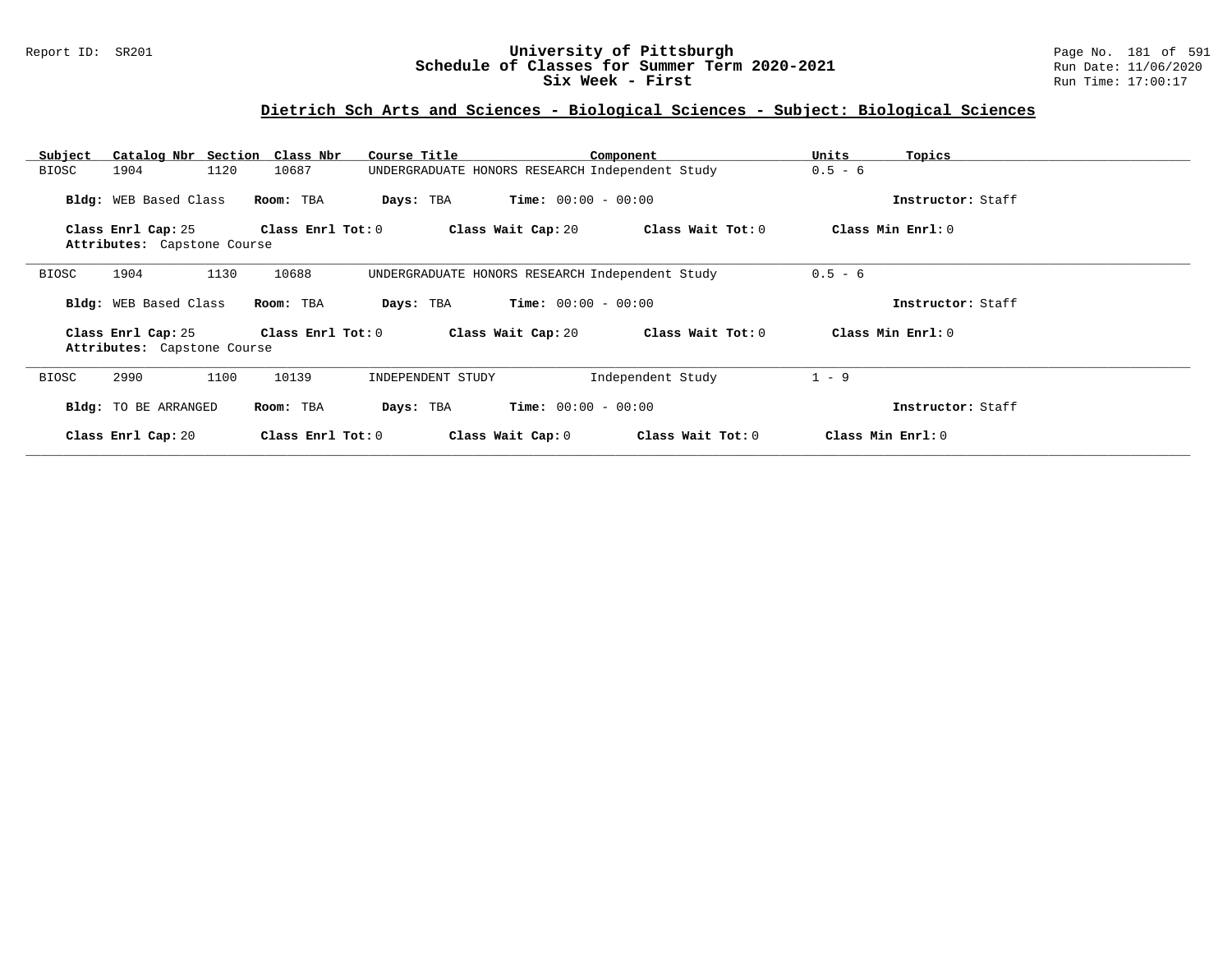### Report ID: SR201 **University of Pittsburgh** Page No. 182 of 591 **Schedule of Classes for Summer Term 2020-2021** Run Date: 11/06/2020 **Six Week - First Run Time: 17:00:17**

| Catalog Nbr Section Class Nbr<br>Subject                          | Course Title                                                                                                                        | Component                        | Units<br>Topics   |
|-------------------------------------------------------------------|-------------------------------------------------------------------------------------------------------------------------------------|----------------------------------|-------------------|
| 1001<br>1220<br>ARTSC                                             | 15558<br>INTERNATIONAL STUDIES - LONDONPracticum                                                                                    | $\mathcal{L}$                    |                   |
| Bldg: TO BE ARRANGED                                              | Room: TBA $\rule{1em}{0.15mm}$ Days: TBA $\rule{1.5mm}{0.15mm}$ Time: $00:00 - 00:00$                                               |                                  | Instructor: Staff |
| Class Enrl Cap: 35                                                | Class Enrl Tot: 0 Class Wait Cap: 20 Class Wait Tot: 0<br>Attributes: SCI Polymathic Contexts: Global⨯ Cul GE. Req., Global Studies |                                  | Class Min Enrl: 0 |
| ARTSC<br>1251IS<br>1300                                           | 15900<br>IFTA: THEATRE - IN-STATE                                                                                                   | Independent Study<br>$\mathbf 0$ |                   |
| <b>Bldg:</b> TO BE ARRANGED                                       | Room: TBA $Days:$ TBA $Time: 00:00 - 00:00$                                                                                         |                                  | Instructor: Staff |
|                                                                   | Class Enrl Cap: 35 $\qquad$ Class Enrl Tot: 0 $\qquad$ Class Wait Cap: 20 $\qquad$ Class Wait Tot: 0                                |                                  | Class Min Enrl: 0 |
| ARTSC<br>12510S<br>1300                                           | 15901<br>IFTA: THEATRE - OUT-OF-STATE Independent Study                                                                             | $\Omega$                         |                   |
| Bldg: TO BE ARRANGED                                              | <b>Room:</b> TBA <b>Days:</b> TBA <b>Time:</b> $00:00 - 00:00$                                                                      |                                  | Instructor: Staff |
|                                                                   | Class Enrl Cap: 35 $\qquad$ Class Enrl Tot: 0 $\qquad$ Class Wait Cap: 20 $\qquad$ Class Wait Tot: 0                                |                                  | Class Min Enrl: 0 |
| ARTSC<br>1403<br>1020                                             | ELECTIVE IN CHINA 1ndependent Study<br>19748                                                                                        |                                  | $3 - 15$          |
| Bldg: TO BE ARRANGED                                              | Room: TBA $Days:$ TBA Time: $00:00 - 00:00$                                                                                         |                                  | Instructor: Staff |
| Class Enrl Cap: 35                                                | Class Enrl Tot: $0$ Class Wait Cap: $20$ Class Wait Tot: $0$ Class Min Enrl: $0$                                                    |                                  |                   |
| 1532<br>1010<br>ARTSC                                             | 10591<br>STUDY ABROAD: GUATEMALA Independent Study                                                                                  |                                  | $1 - 15$          |
| Bldg: TO BE ARRANGED                                              | Room: TBA $Days: TBA$ Time: $00:00 - 00:00$                                                                                         |                                  | Instructor: Staff |
| Class Enrl Cap: 8                                                 | Class Enrl Tot: 0 Class Wait Cap: 8<br>Attributes: SCI Polymathic Contexts: Global⨯ Cul GE. Req., Latin American Studies            | Class Wait Tot: 0                | Class Min Enrl: 0 |
| 1563<br>1010<br>ARTSC                                             | 17449<br>STUDY ABROAD PORTUGAL                                                                                                      | Independent Study                | $1 - 15$          |
| Bldg: TO BE ARRANGED                                              | <b>Room:</b> TBA <b>Days:</b> TBA <b>Time:</b> $00:00 - 00:00$                                                                      |                                  | Instructor: Staff |
| Class Enrl Cap: 35                                                | Class Enrl Tot: 0 Class Wait Cap: 20 Class Wait Tot: 0                                                                              |                                  | Class Min Enrl: 0 |
| 1648IS<br>1100<br>ARTSC                                           | 15902<br>PITT IN GREECE - IN-STATE Independent Study                                                                                | $\overline{0}$                   |                   |
| Bldg: TO BE ARRANGED                                              | Room: TBA $Days:$ TBA $Time: 00:00 - 00:00$                                                                                         |                                  | Instructor: Staff |
| Class Enrl Cap: 35<br>Attributes: Russian & East European Studies | Class Enrl Tot: 0<br>Class Wait Cap: 20                                                                                             | Class Wait Tot: 0                | Class Min Enrl: 0 |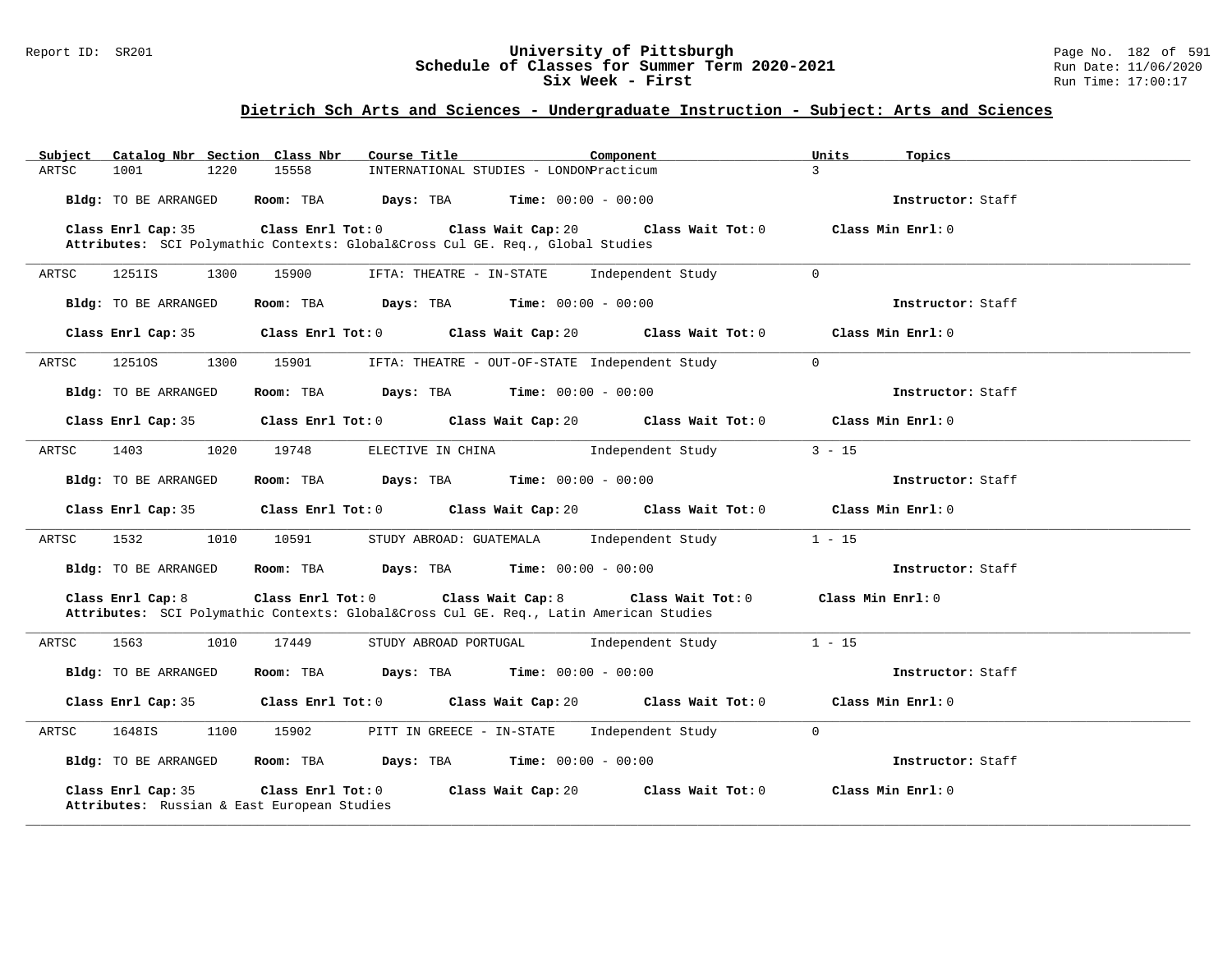### Report ID: SR201 **University of Pittsburgh** Page No. 183 of 591 **Schedule of Classes for Summer Term 2020-2021** Run Date: 11/06/2020 **Six Week - First Run Time: 17:00:17**

| Subject Catalog Nbr Section Class Nbr                             | Component<br>Course Title                                                                                               | Units<br>Topics                        |
|-------------------------------------------------------------------|-------------------------------------------------------------------------------------------------------------------------|----------------------------------------|
| ARTSC<br>16480S<br>1100                                           | PITT IN GREECE - OUT-OF-STATE Independent Study<br>15903                                                                | $\Omega$                               |
| Bldg: TO BE ARRANGED                                              | Room: TBA $Days:$ TBA $Time: 00:00 - 00:00$                                                                             | Instructor: Staff                      |
| Class Enrl Cap: 35<br>Attributes: Russian & East European Studies | Class Enrl Tot: $0$ Class Wait Cap: $20$ Class Wait Tot: $0$                                                            | Class Min Enrl: 0                      |
| 1100<br>ARTSC<br>1656IS                                           | 15906<br>PITT IN SPAIN-SUMMER 6W1 - IS Independent Study                                                                | $\Omega$                               |
| Bldg: TO BE ARRANGED                                              | Room: TBA $Days:$ TBA $Time: 00:00 - 00:00$                                                                             | Instructor: Staff                      |
| Class Enrl Cap: 35                                                | Class Enrl Tot: $0$ Class Wait Cap: $20$ Class Wait Tot: $0$                                                            | Class Min Enrl: 0                      |
| 16560S<br>1100<br>ARTSC                                           | 15907<br>PITT IN SPAIN-SUMMER 6W1 -OS Independent Study                                                                 | $\overline{0}$                         |
| Bldg: TO BE ARRANGED                                              | Room: TBA $Days:$ TBA $Time: 00:00 - 00:00$                                                                             | Instructor: Staff                      |
|                                                                   | Class Enrl Cap: 35 Class Enrl Tot: 0 Class Wait Cap: 20 Class Wait Tot: 0                                               | Class Min Enrl: 0                      |
| 1660IS<br>ARTSC<br>1050                                           | 11286<br>PITT IN LONDON TERM 1 Independent Study                                                                        | $\Omega$                               |
| Bldg: TO BE ARRANGED                                              | Room: TBA $Days:$ TBA $Time: 00:00 - 00:00$                                                                             | Instructor: Staff                      |
| Class Enrl Cap: 25                                                | Class Enrl Tot: $0$ Class Wait Cap: $20$ Class Wait Tot: $0$                                                            | Class Min Enrl: 0                      |
| 16600S<br>1010<br>ARTSC                                           | 14773<br>PITT IN LONDON - TERM 1-OS Independent Study                                                                   | $\overline{0}$                         |
| Bldg: TO BE ARRANGED                                              | Room: TBA $Days:$ TBA $Time: 00:00 - 00:00$                                                                             | Instructor: Staff                      |
|                                                                   | Class Enrl Cap: 35 $\,$ Class Enrl Tot: 0 $\,$ Class Wait Cap: 20 $\,$ Class Wait Tot: 0 $\,$                           | Class Min Enrl: 0                      |
| 1709<br>1100<br>ARTSC                                             | 16496<br>GLOBAL MNTL HEALTH PROF 1ndependent Study                                                                      | $\mathbf{1}$                           |
| Bldg: TO BE ARRANGED                                              | Room: TBA $Days:$ TBA $Time: 00:00 - 00:00$                                                                             | Instructor: Staff                      |
| Class Enrl Cap: 35                                                | Class Enrl Tot: $0$ Class Wait Cap: $20$ Class Wait Tot: $0$<br>Attributes: Global Studies, Undergraduate Global Health | Class Min Enrl: 0                      |
| 1718<br>1010<br>ARTSC                                             | PITT IN LOS ANGELES Independent Study<br>19749                                                                          | $3 - 15$                               |
| Bldg: TO BE ARRANGED                                              | Room: TBA $Days:$ TBA $Time: 00:00 - 00:00$                                                                             | Instructor: Staff                      |
| Class Enrl Cap: 35                                                | Class Enrl Tot: 0 Class Wait Cap: 20                                                                                    | Class Wait Tot: 0<br>Class Min Enrl: 0 |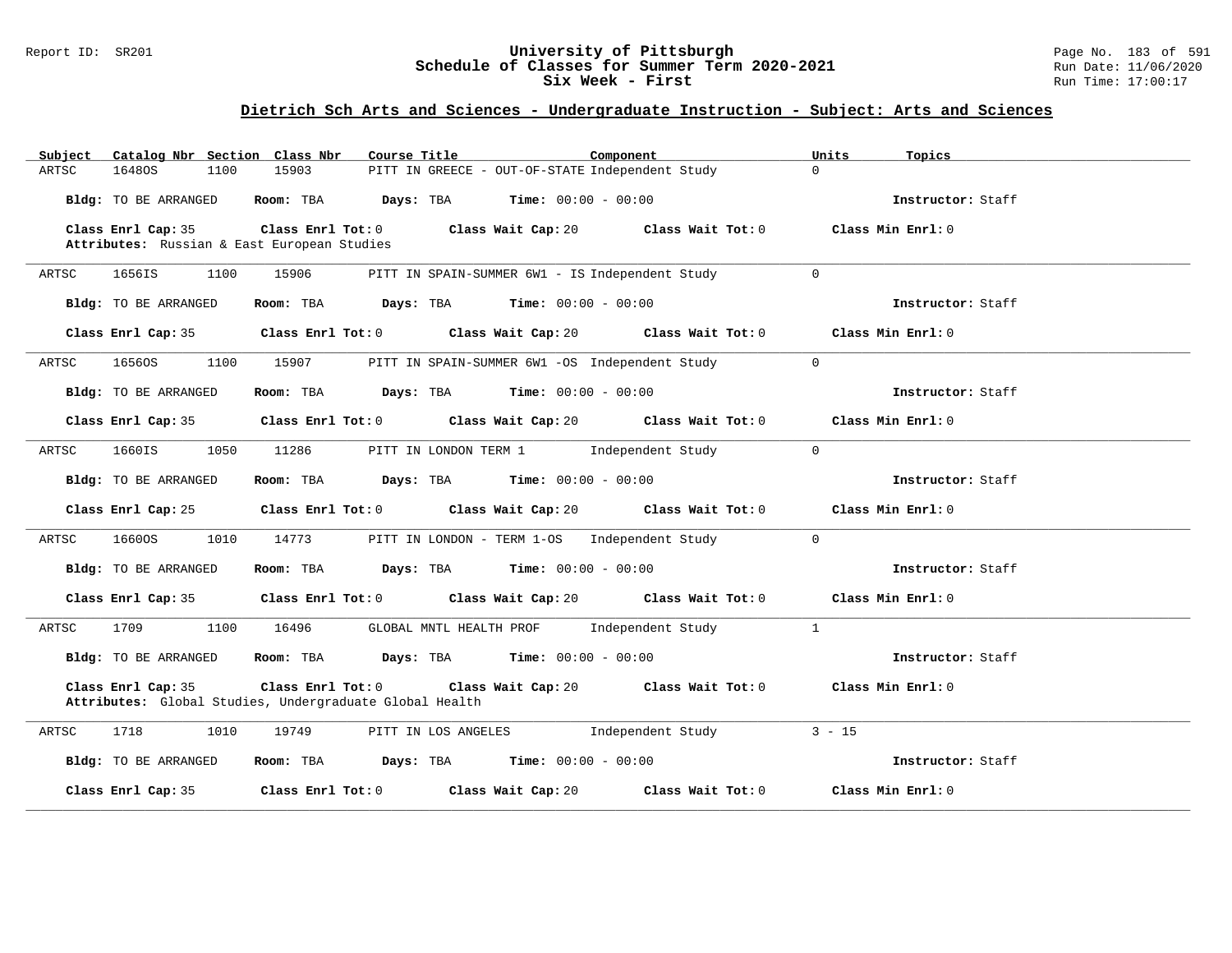### Report ID: SR201 **University of Pittsburgh** Page No. 184 of 591 **Schedule of Classes for Summer Term 2020-2021** Run Date: 11/06/2020 **Six Week - First Run Time: 17:00:17**

| Subject |                                                                                        |      | Catalog Nbr Section Class Nbr | Course Title  |                     |                                                      | Component                                       |             | Units    | Topics                          |
|---------|----------------------------------------------------------------------------------------|------|-------------------------------|---------------|---------------------|------------------------------------------------------|-------------------------------------------------|-------------|----------|---------------------------------|
| ARTSC   | 1718                                                                                   | 1020 | 19881                         |               | PITT IN LOS ANGELES |                                                      | Independent Study                               |             | $3 - 15$ |                                 |
|         | Bldg: TO BE ARRANGED                                                                   |      | Room: TBA                     | Days: TBA     |                     | <b>Time:</b> $00:00 - 00:00$                         |                                                 |             |          | Instructor: Taylor, Elizabeth H |
|         | Class Enrl Cap: 35                                                                     |      | Class Enrl Tot: 0             |               |                     | Class Wait Cap: 20                                   | Class Wait Tot: 0                               |             |          | Class Min Enrl: 0               |
| ARTSC   | 1718IS                                                                                 | 1010 | 19882                         | PITT IN LA IS |                     |                                                      | Independent Study                               | $\Omega$    |          |                                 |
|         | Bldg: TO BE ARRANGED                                                                   |      | Room: TBA                     | Days: TBA     |                     | $Time: 00:00 - 00:00$                                |                                                 |             |          | Instructor: Staff               |
|         | Class Enrl Cap: 35                                                                     |      | Class Enrl Tot: 0             |               |                     | Class Wait Cap: 20                                   | Class Wait Tot: 0                               |             |          | Class Min Enrl: 0               |
| ARTSC   | 17180S                                                                                 | 1010 | 19883                         | PITT IN LA OS |                     |                                                      | Independent Study                               | $\Omega$    |          |                                 |
|         | <b>Bldg:</b> TO BE ARRANGED                                                            |      | Room: TBA                     | Days: TBA     |                     | $Time: 00:00 - 00:00$                                |                                                 |             |          | Instructor: Staff               |
|         | Class Enrl Cap: 35                                                                     |      | Class Enrl Tot: 0             |               |                     |                                                      | Class Wait Cap: 20 Class Wait Tot: 0            |             |          | Class Min Enrl: 0               |
| ARTSC   | 1728IS                                                                                 | 1010 | 10632                         |               | STUDY ABROAD: INDIA |                                                      | Independent Study                               | $\mathbf 0$ |          |                                 |
|         | Bldg: TO BE ARRANGED                                                                   |      | Room: TBA                     | Days: TBA     |                     | $Time: 00:00 - 00:00$                                |                                                 |             |          | Instructor: Staff               |
|         | Class Enrl Cap: 35                                                                     |      | Class Enrl Tot: 0             |               |                     | Class Wait Cap: 20                                   | Class Wait Tot: 0                               |             |          | Class Min Enrl: 0               |
| ARTSC   | 17280S                                                                                 | 1020 | 14772                         |               |                     |                                                      | STUDY ABR: HYDERABAD INDIA -OSIndependent Study | $\mathbf 0$ |          |                                 |
|         | Bldg: TO BE ARRANGED                                                                   |      | Room: TBA                     |               |                     | <b>Days:</b> TBA <b>Time:</b> $00:00 - 00:00$        |                                                 |             |          | Instructor: Staff               |
|         | Class Enrl Cap: 35                                                                     |      | Class Enrl Tot: 0             |               |                     |                                                      | Class Wait Cap: 20 Class Wait Tot: 0            |             |          | Class Min Enrl: 0               |
| ARTSC   | 1737IS                                                                                 | 1010 | 10633                         |               | STDY ABROAD: ITALY  |                                                      | Independent Study                               | $\mathbf 0$ |          |                                 |
|         | Bldg: TO BE ARRANGED                                                                   |      | Room: TBA                     |               |                     | $\texttt{Davis:}$ TBA $\texttt{Time:}$ 00:00 - 00:00 |                                                 |             |          | Instructor: Staff               |
|         | Class Enrl Cap: 35<br>Attributes: European and Eurasian Studies, West European Studies |      | Class Enrl Tot: 0             |               |                     | Class Wait Cap: 20                                   | Class Wait Tot: 0                               |             |          | Class Min Enrl: 0               |
| ARTSC   | 17370S                                                                                 | 1010 | 14770                         |               |                     |                                                      | STDY ABROD: SYRACUSE ITALY -OSIndependent Study | $\mathsf 0$ |          |                                 |
|         | Bldg: TO BE ARRANGED                                                                   |      | Room: TBA                     |               |                     | $\texttt{Davis:}$ TBA $\texttt{Time:}$ 00:00 - 00:00 |                                                 |             |          | Instructor: Staff               |
|         | Class Enrl Cap: 35<br>Attributes: European and Eurasian Studies, West European Studies |      | Class Enrl Tot: 0             |               |                     | Class Wait Cap: 20                                   | Class Wait Tot: 0                               |             |          | Class Min Enrl: 0               |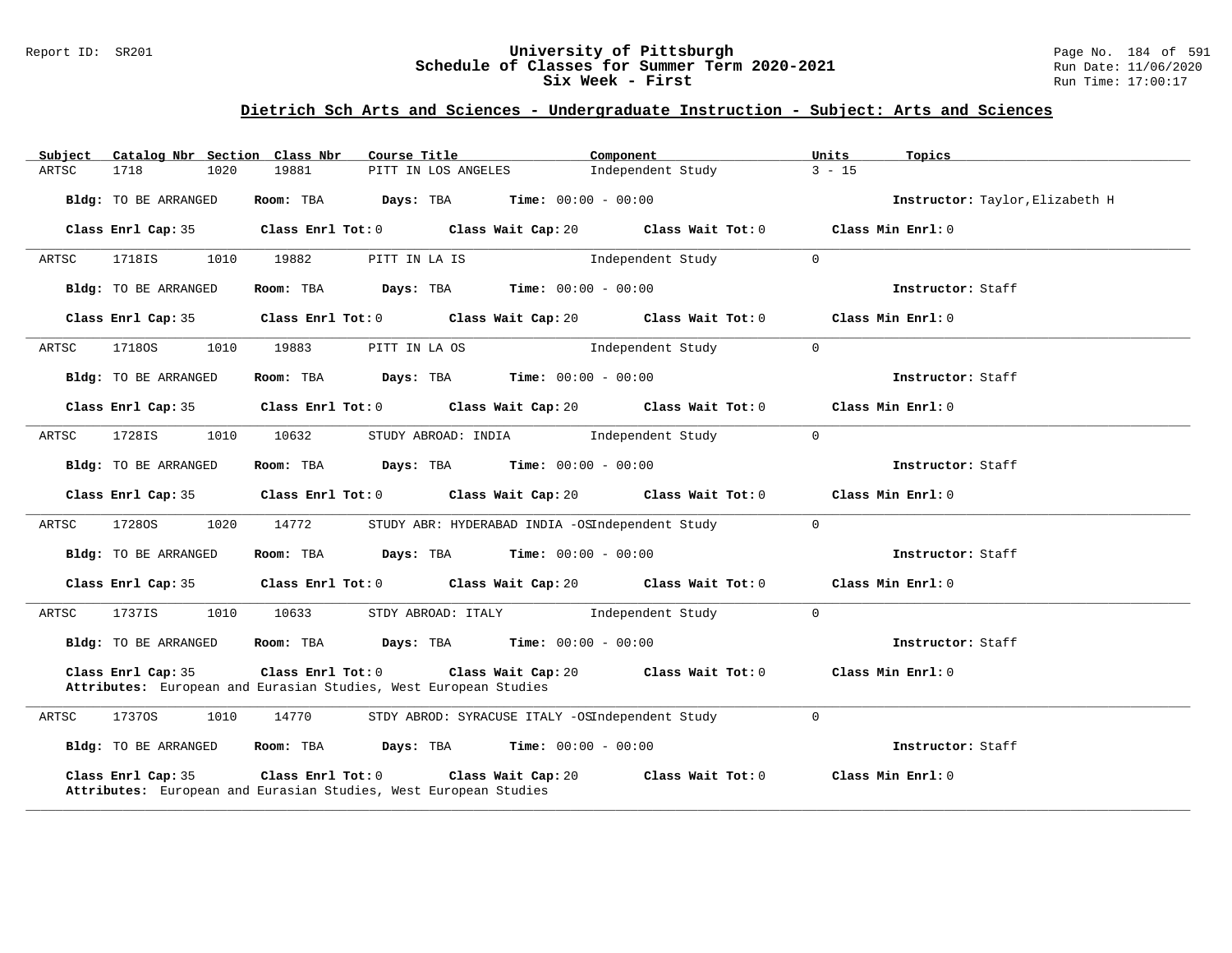### Report ID: SR201 **University of Pittsburgh** Page No. 185 of 591 **Schedule of Classes for Summer Term 2020-2021** Run Date: 11/06/2020 **Six Week - First Run Time: 17:00:17**

| Catalog Nbr Section Class Nbr<br>Subject                          | Course Title                                                                                                | Component                    | Units<br>Topics   |
|-------------------------------------------------------------------|-------------------------------------------------------------------------------------------------------------|------------------------------|-------------------|
| 1739IS<br>ARTSC<br>1010                                           | 10634<br>STUDY ABROAD: FRANCE                                                                               | Independent Study            | $\Omega$          |
| Bldg: TO BE ARRANGED                                              | Room: TBA<br>Days: TBA                                                                                      | <b>Time:</b> $00:00 - 00:00$ | Instructor: Staff |
| Class Enrl Cap: 35                                                | Class Enrl Tot: 0<br>Class Wait Cap: 20                                                                     | Class Wait Tot: 0            | Class Min Enrl: 0 |
|                                                                   | Attributes: European and Eurasian Studies, West European Studies                                            |                              |                   |
| ARTSC<br>17390S<br>1010                                           | STUDY ABROAD: NANTES FRANCE-OSIndependent Study<br>14771                                                    |                              | $\mathbf 0$       |
| <b>Bldg:</b> TO BE ARRANGED                                       | Room: TBA<br>Days: TBA                                                                                      | <b>Time:</b> $00:00 - 00:00$ | Instructor: Staff |
| Class Enrl Cap: 35                                                | Class Enrl Tot: 0<br>Class Wait Cap: 20<br>Attributes: European and Eurasian Studies, West European Studies | Class Wait Tot: 0            | Class Min Enrl: 0 |
| ARTSC<br>1757IS<br>1050                                           | 16152<br>PITT IN ECUADOR: TERM 1                                                                            | Independent Study            | $\mathbf 0$       |
| <b>Bldg:</b> TO BE ARRANGED                                       | Room: TBA<br>Days: TBA                                                                                      | <b>Time:</b> $00:00 - 00:00$ | Instructor: Staff |
| Class Enrl Cap: 35                                                | Class Enrl Tot: 0<br>Class Wait Cap: 20                                                                     | Class Wait Tot: 0            | Class Min Enrl: 0 |
| 17570S<br>1050<br>ARTSC                                           | 16154<br>PITT IN ECUADOR - OS                                                                               | Independent Study            | $\mathsf{O}$      |
| <b>Bldg:</b> TO BE ARRANGED                                       | Room: TBA<br>Days: TBA                                                                                      | <b>Time:</b> $00:00 - 00:00$ | Instructor: Staff |
| Class Enrl Cap: 35                                                | Class Enrl Tot: 0<br>Class Wait Cap: 20                                                                     | Class Wait Tot: 0            | Class Min Enrl: 0 |
| 1770IS<br>1050<br>ARTSC                                           | 16158<br>PITT IN ROMA - IS                                                                                  | Independent Study            | $\mathbf 0$       |
| <b>Bldg:</b> TO BE ARRANGED                                       | Room: TBA<br>Days: TBA                                                                                      | <b>Time:</b> $00:00 - 00:00$ | Instructor: Staff |
| Class Enrl Cap: 35<br>Attributes: Russian & East European Studies | Class Enrl Tot: 0<br>Class Wait Cap: 20                                                                     | Class Wait Tot: 0            | Class Min Enrl: 0 |
| 17700S<br>ARTSC<br>1050                                           | PITT IN ROMA - OS<br>16159                                                                                  | Independent Study            | $\mathbf 0$       |
| <b>Bldg:</b> TO BE ARRANGED                                       | Room: TBA<br>Days: TBA                                                                                      | <b>Time:</b> $00:00 - 00:00$ | Instructor: Staff |
| Class Enrl Cap: 35<br>Attributes: Russian & East European Studies | Class Enrl Tot: 0<br>Class Wait Cap: 20                                                                     | Class Wait Tot: 0            | Class Min Enrl: 0 |
| 1100<br>1899<br>ARTSC                                             | 19411<br>INTERNSHIP ABROAD                                                                                  | Internship                   | $1 - 12$          |
| <b>Bldg:</b> TO BE ARRANGED                                       | Room: TBA<br>Days: TBA                                                                                      | <b>Time:</b> $00:00 - 00:00$ | Instructor: Staff |
| Class Enrl Cap: 35                                                | Class Enrl Tot: 0<br>Class Wait Cap: 20                                                                     | Class Wait Tot: 0            | Class Min Enrl: 0 |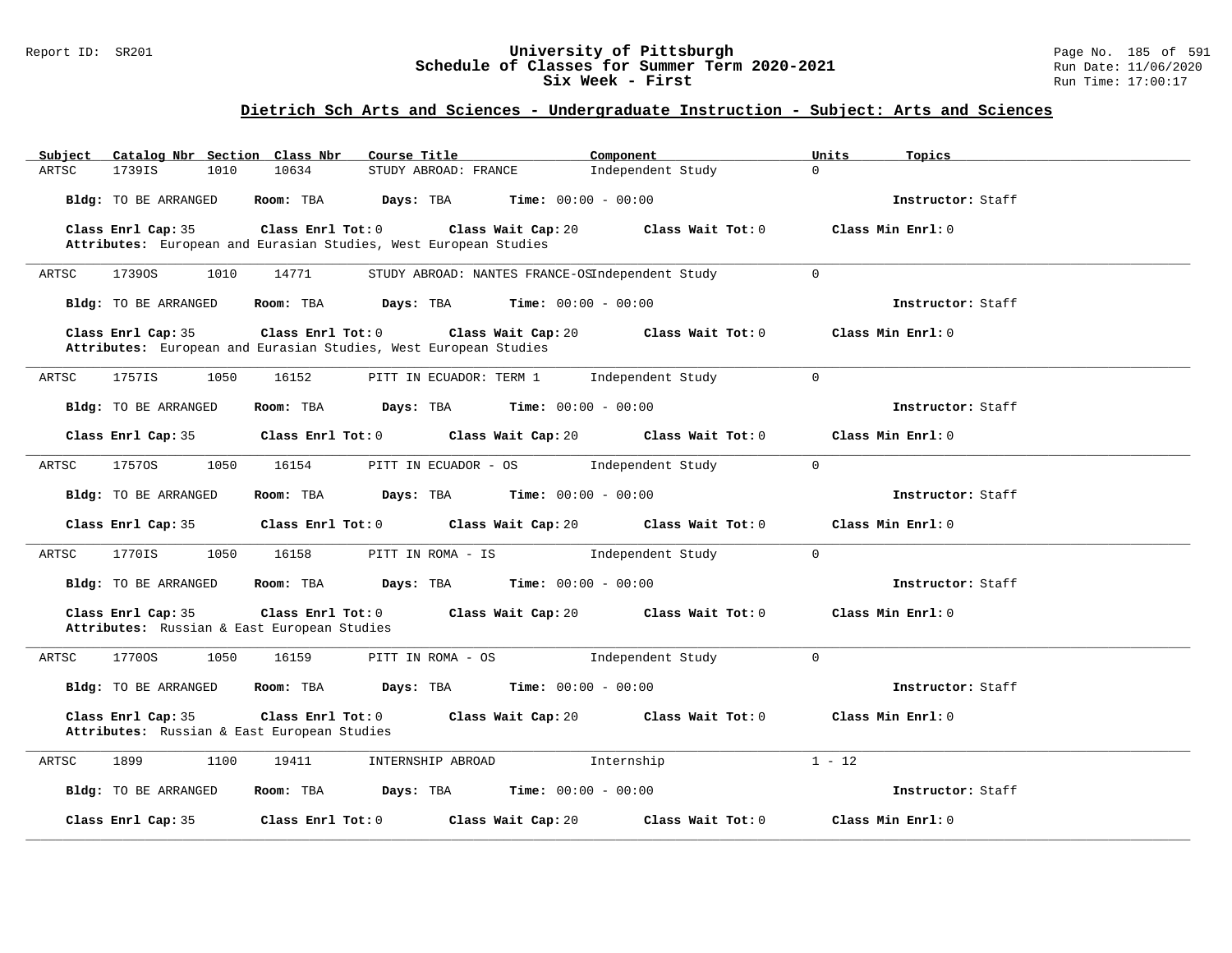### Report ID: SR201 **University of Pittsburgh** Page No. 186 of 591 **Schedule of Classes for Summer Term 2020-2021** Run Date: 11/06/2020 **Six Week - First Run Time: 17:00:17**

| Subject | Catalog Nbr Section Class Nbr |      |                   | Course Title      | Component                               | Units   | Topics                      |
|---------|-------------------------------|------|-------------------|-------------------|-----------------------------------------|---------|-----------------------------|
| ARTSC   | 1901                          | 1300 | 15427             | INDEPENDENT STUDY | Independent Study                       | $1 - 3$ |                             |
|         | Bldg: TO BE ARRANGED          |      | Room: TBA         | Days: TBA         | <b>Time:</b> $00:00 - 00:00$            |         | Instructor: Twyning, John A |
|         | Class Enrl Cap: 35            |      | Class Enrl Tot: 0 |                   | Class Wait Cap: 20<br>Class Wait Tot: 0 |         | Class Min Enrl: 0           |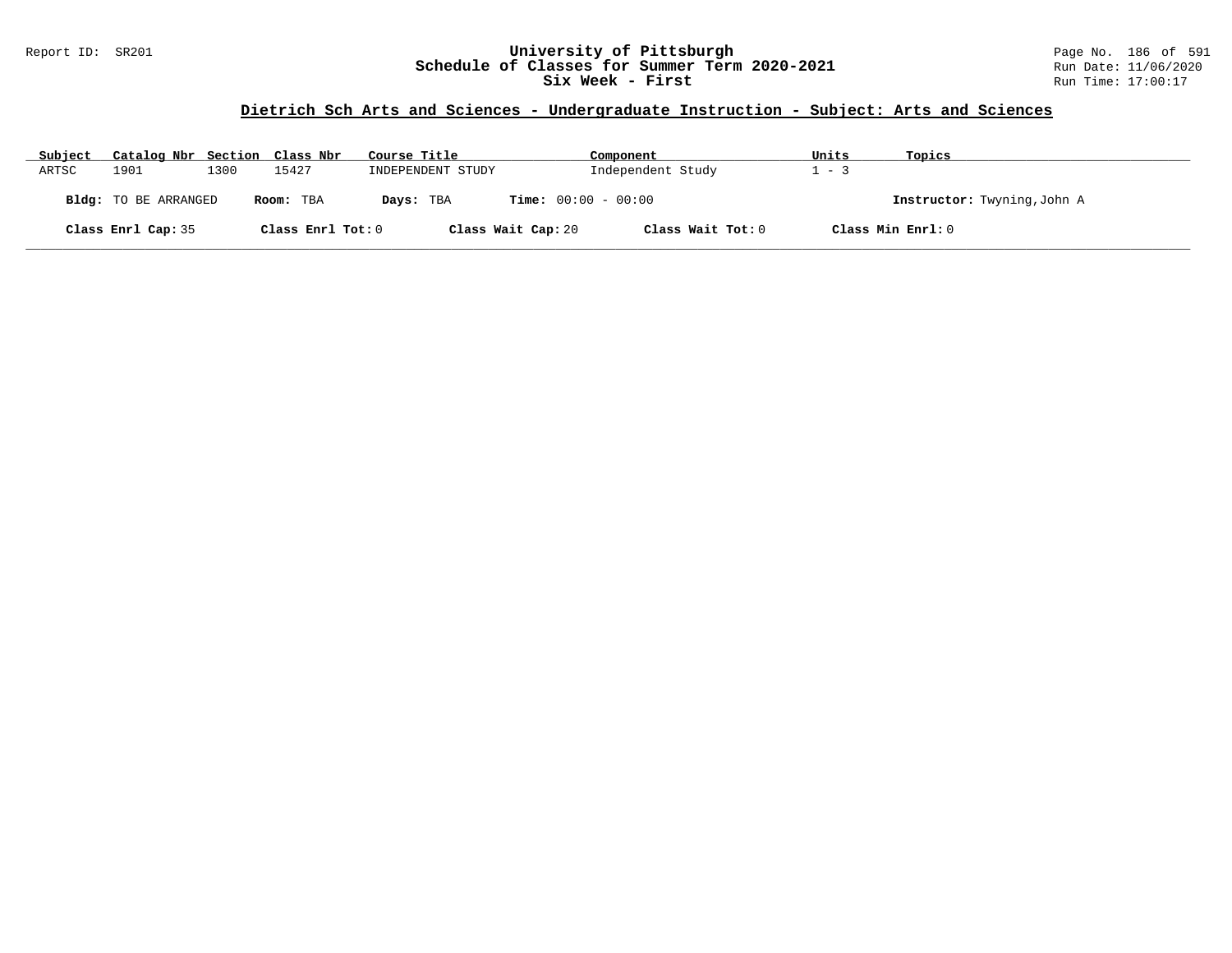### Report ID: SR201 **University of Pittsburgh** Page No. 187 of 591 **Schedule of Classes for Summer Term 2020-2021** Run Date: 11/06/2020 **Six Week - First Run Time: 17:00:17**

## **Dietrich Sch Arts and Sciences - Chemistry - Subject: Chemistry**

| Subject   |                                                                            |      | Catalog Nbr Section Class Nbr | Course Title |                     |                    | Component                    |                                                                                                                                                                                                                                    | Units          | Topics            |                                                                                                                                                           |
|-----------|----------------------------------------------------------------------------|------|-------------------------------|--------------|---------------------|--------------------|------------------------------|------------------------------------------------------------------------------------------------------------------------------------------------------------------------------------------------------------------------------------|----------------|-------------------|-----------------------------------------------------------------------------------------------------------------------------------------------------------|
| CHEM      | 0110                                                                       | 1100 | 10386                         |              | GENERAL CHEMISTRY 1 |                    | Lecture                      |                                                                                                                                                                                                                                    | $\overline{4}$ |                   |                                                                                                                                                           |
| Bldg: TBA |                                                                            |      | Room: TBA                     | Days: MTuThF |                     |                    | <b>Time:</b> $12:30 - 14:15$ |                                                                                                                                                                                                                                    |                |                   | Instructor: Vines, Margaret Anne                                                                                                                          |
|           | Class Enrl Cap: 44<br>Room Characteristics: PeopleSoft - Scheduled (PS)(1) |      | Class Enrl Tot: 0             |              |                     | Class Wait Cap: 20 |                              | Class Wait Tot: 0                                                                                                                                                                                                                  |                | Class Min Enrl: 0 | Attributes: DSAS Natural Science General Ed. Requirement, SCI Polymathic Contexts: Science Seq.GE. Req., SCI Polymathic Contexts: Science NonSeq.GE. Req. |
|           |                                                                            |      |                               |              |                     |                    |                              | <b></b> This class has an additional fee. For more information go to <a <br="" href="http://www.registrar.pitt.edu">target="_blank"&gt;http://www.registrar.pitt.edu/</a> , and click on Faculty and Staff, then Course and Class. |                |                   |                                                                                                                                                           |
| CHEM      | 0110                                                                       | 1110 | 10387                         |              | GENERAL CHEMISTRY 1 |                    | Laboratory                   |                                                                                                                                                                                                                                    | 4              |                   |                                                                                                                                                           |
|           | Bldg: WEB Based Class                                                      |      | Room: TBA                     | Days: MTh    |                     |                    | <b>Time:</b> $08:00 - 11:50$ |                                                                                                                                                                                                                                    |                |                   | Instructor: Paul, Stanley                                                                                                                                 |
|           |                                                                            |      |                               |              |                     |                    |                              |                                                                                                                                                                                                                                    |                |                   | Madison, Tamika Arlene                                                                                                                                    |
|           |                                                                            |      |                               |              |                     |                    |                              |                                                                                                                                                                                                                                    |                |                   | De Souza, Mattheus Linhares                                                                                                                               |
|           | Class Enrl Cap: 22                                                         |      | Class Enrl Tot: 0             |              |                     | Class Wait Cap: 20 |                              | Class Wait Tot: 0                                                                                                                                                                                                                  |                | Class Min Enrl: 0 |                                                                                                                                                           |
|           |                                                                            |      |                               |              |                     |                    |                              | <b></b> This class has an additional fee. For more information go to <a <br="" href="http://www.registrar.pitt.edu">target="_blank"&gt;http://www.registrar.pitt.edu/</a> , and click on Faculty and Staff, then Course and Class. |                |                   |                                                                                                                                                           |
| CHEM      | 0110                                                                       | 1120 | 10442                         |              | GENERAL CHEMISTRY 1 |                    | Laboratory                   |                                                                                                                                                                                                                                    | $\overline{4}$ |                   |                                                                                                                                                           |
|           | <b>Bldg:</b> WEB Based Class                                               |      | Room: TBA                     | Days: MTh    |                     |                    | <b>Time:</b> $08:00 - 11:50$ |                                                                                                                                                                                                                                    |                |                   | Instructor: Paul, Stanley                                                                                                                                 |
|           |                                                                            |      |                               |              |                     |                    |                              |                                                                                                                                                                                                                                    |                |                   | Madison, Tamika Arlene                                                                                                                                    |
|           |                                                                            |      |                               |              |                     |                    |                              |                                                                                                                                                                                                                                    |                |                   | Cacace, Mary                                                                                                                                              |
|           | Class Enrl Cap: 22                                                         |      | Class Enrl Tot: 0             |              |                     | Class Wait Cap: 20 |                              | Class Wait Tot: 0                                                                                                                                                                                                                  |                | Class Min Enrl: 0 |                                                                                                                                                           |
|           |                                                                            |      |                               |              |                     |                    |                              | <b></b> This class has an additional fee. For more information go to <a <br="" href="http://www.registrar.pitt.edu">target="_blank"&gt;http://www.registrar.pitt.edu/</a> , and click on Faculty and Staff, then Course and Class. |                |                   |                                                                                                                                                           |
| CHEM      | 0110                                                                       | 1130 | 17437                         |              | GENERAL CHEMISTRY 1 |                    | Laboratory                   |                                                                                                                                                                                                                                    | $\overline{4}$ |                   |                                                                                                                                                           |
|           | Bldg: WEB Based Class                                                      |      | Room: TBA                     | Days: MTh    |                     |                    | <b>Time:</b> $08:00 - 11:50$ |                                                                                                                                                                                                                                    |                |                   | Instructor: Paul, Stanley                                                                                                                                 |
|           |                                                                            |      |                               |              |                     |                    |                              |                                                                                                                                                                                                                                    |                |                   | Madison, Tamika Arlene                                                                                                                                    |
|           | Class Enrl Cap: 22                                                         |      | Class Enrl Tot: 0             |              |                     | Class Wait Cap: 20 |                              | Class Wait Tot: 0                                                                                                                                                                                                                  |                | Class Min Enrl: 0 |                                                                                                                                                           |
|           |                                                                            |      |                               |              |                     |                    |                              | <b></b> This class has an additional fee. For more information go to <a <br="" href="http://www.registrar.pitt.edu">target="_blank"&gt;http://www.registrar.pitt.edu/</a> , and click on Faculty and Staff, then Course and Class. |                |                   |                                                                                                                                                           |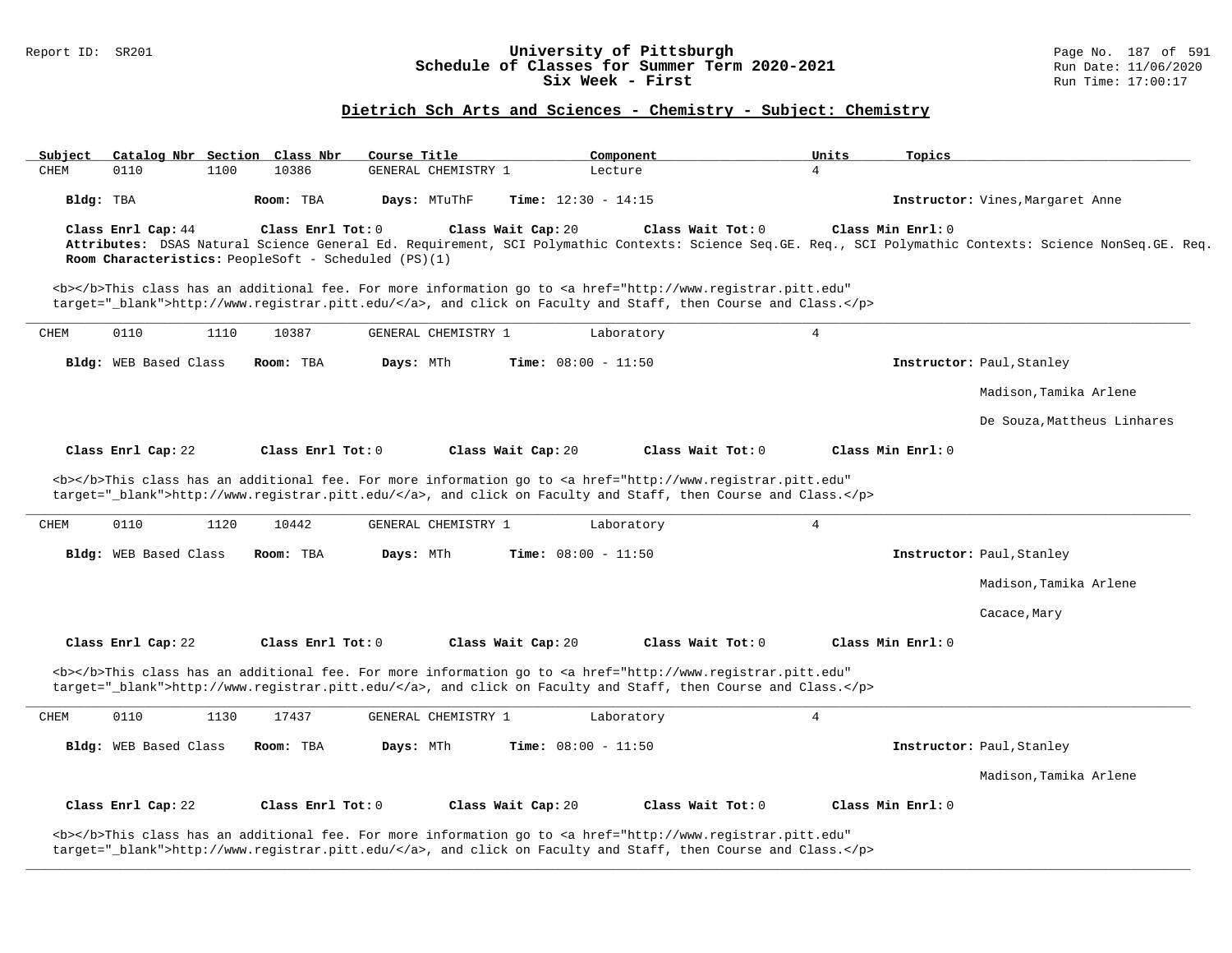| CHEM | 0120                  | 1100 | 10140                                                                     |              | GENERAL CHEMISTRY 2 |                    | Lecture                      |                                                                                                                                                                                                                                    | 4              |                   |                                                                                                                                                           |
|------|-----------------------|------|---------------------------------------------------------------------------|--------------|---------------------|--------------------|------------------------------|------------------------------------------------------------------------------------------------------------------------------------------------------------------------------------------------------------------------------------|----------------|-------------------|-----------------------------------------------------------------------------------------------------------------------------------------------------------|
|      | Bldg: TBA             |      | Room: TBA                                                                 | Days: MTuThF |                     |                    | <b>Time:</b> $10:30 - 12:15$ |                                                                                                                                                                                                                                    |                |                   | Instructor: Morris, Hannah Rose                                                                                                                           |
|      | Class Enrl Cap: 72    |      | Class Enrl Tot: 0<br>Room Characteristics: PeopleSoft - Scheduled (PS)(1) |              |                     | Class Wait Cap: 20 |                              | Class Wait Tot: 0                                                                                                                                                                                                                  |                | Class Min Enrl: 0 | Attributes: DSAS Natural Science General Ed. Requirement, SCI Polymathic Contexts: Science Seq.GE. Req., SCI Polymathic Contexts: Science NonSeq.GE. Req. |
|      |                       |      |                                                                           |              |                     |                    |                              | <b></b> This class has an additional fee. For more information go to <a <br="" href="http://www.registrar.pitt.edu">target="_blank"&gt;http://www.registrar.pitt.edu/</a> , and click on Faculty and Staff, then Course and Class. |                |                   |                                                                                                                                                           |
| CHEM | 0120                  | 1101 | 19857                                                                     |              | GENERAL CHEMISTRY 2 |                    | Laboratory                   |                                                                                                                                                                                                                                    | $\overline{4}$ |                   |                                                                                                                                                           |
|      | Bldg: WEB Based Class |      | Room: TBA                                                                 | Days: MTh    |                     |                    | <b>Time:</b> $13:00 - 16:50$ |                                                                                                                                                                                                                                    |                |                   | Instructor: Morris, Hannah Rose                                                                                                                           |
|      |                       |      |                                                                           |              |                     |                    |                              |                                                                                                                                                                                                                                    |                |                   | Paul, Stanley                                                                                                                                             |
|      |                       |      |                                                                           |              |                     |                    |                              |                                                                                                                                                                                                                                    |                |                   | Madison, Tamika Arlene                                                                                                                                    |
|      |                       |      |                                                                           |              |                     |                    |                              |                                                                                                                                                                                                                                    |                |                   | Perris, Brianna Lauren                                                                                                                                    |
|      |                       |      |                                                                           |              |                     |                    |                              |                                                                                                                                                                                                                                    |                |                   | Hinkelman, Kathryn Elizabeth                                                                                                                              |
|      | Class Enrl Cap: 24    |      | Class Enrl Tot: 0                                                         |              |                     | Class Wait Cap: 20 |                              | Class Wait Tot: 0                                                                                                                                                                                                                  |                | Class Min Enrl: 0 |                                                                                                                                                           |
| CHEM | 0120                  | 1110 | 11314                                                                     |              | GENERAL CHEMISTRY 2 |                    | Laboratory                   |                                                                                                                                                                                                                                    | 4              |                   |                                                                                                                                                           |
|      | Bldg: WEB Based Class |      | Room: TBA                                                                 | Days: MTh    |                     |                    | <b>Time:</b> $13:00 - 16:50$ |                                                                                                                                                                                                                                    |                |                   | Instructor: Paul, Stanley                                                                                                                                 |
|      |                       |      |                                                                           |              |                     |                    |                              |                                                                                                                                                                                                                                    |                |                   | Morris, Hannah Rose                                                                                                                                       |
|      |                       |      |                                                                           |              |                     |                    |                              |                                                                                                                                                                                                                                    |                |                   | Madison, Tamika Arlene                                                                                                                                    |
|      |                       |      |                                                                           |              |                     |                    |                              |                                                                                                                                                                                                                                    |                |                   | Clark, Megan Elizabeth                                                                                                                                    |
|      |                       |      |                                                                           |              |                     |                    |                              |                                                                                                                                                                                                                                    |                |                   | Wagner, Shana Belle                                                                                                                                       |
|      | Class Enrl Cap: 24    |      | Class Enrl Tot: 0                                                         |              |                     | Class Wait Cap: 20 |                              | Class Wait Tot: 0                                                                                                                                                                                                                  |                | Class Min Enrl: 0 |                                                                                                                                                           |
|      |                       |      |                                                                           |              |                     |                    |                              | <b></b> This class has an additional fee. For more information go to <a <br="" href="http://www.registrar.pitt.edu">target="_blank"&gt;http://www.registrar.pitt.edu/</a> , and click on Faculty and Staff, then Course and Class. |                |                   |                                                                                                                                                           |
| CHEM | 0120                  | 1120 | 10141                                                                     |              | GENERAL CHEMISTRY 2 |                    | Laboratory                   |                                                                                                                                                                                                                                    | $\overline{4}$ |                   |                                                                                                                                                           |
|      | Bldg: WEB Based Class |      | Room: TBA                                                                 | Days: MTh    |                     |                    | <b>Time:</b> $13:00 - 16:50$ |                                                                                                                                                                                                                                    |                |                   | Instructor: Morris, Hannah Rose                                                                                                                           |
|      |                       |      |                                                                           |              |                     |                    |                              |                                                                                                                                                                                                                                    |                |                   | Paul, Stanley                                                                                                                                             |
|      |                       |      |                                                                           |              |                     |                    |                              |                                                                                                                                                                                                                                    |                |                   | Madison, Tamika Arlene                                                                                                                                    |
|      |                       |      |                                                                           |              |                     |                    |                              |                                                                                                                                                                                                                                    |                |                   | Lucht, Brett                                                                                                                                              |
|      |                       |      |                                                                           |              |                     |                    |                              |                                                                                                                                                                                                                                    |                |                   | Scott, Valerie Lynn                                                                                                                                       |
|      | Class Enrl Cap: 24    |      | Class Enrl Tot: 0                                                         |              |                     | Class Wait Cap: 20 |                              | Class Wait Tot: 0                                                                                                                                                                                                                  |                | Class Min Enrl: 0 |                                                                                                                                                           |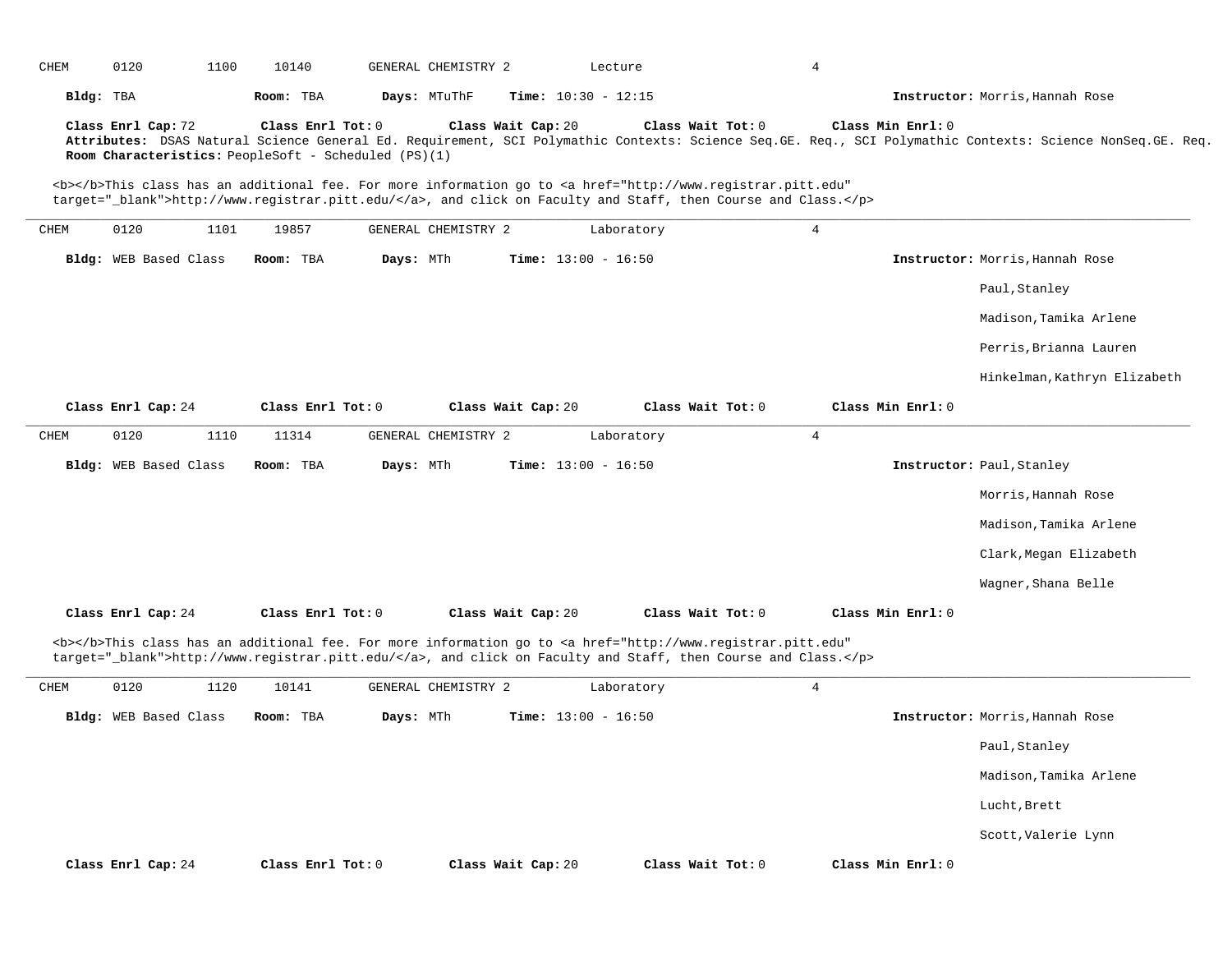<b></b>This class has an additional fee. For more information go to <a href="http://www.registrar.pitt.edu" target="\_blank">http://www.registrar.pitt.edu/</a>, and click on Faculty and Staff, then Course and Class.</p> **\_\_\_\_\_\_\_\_\_\_\_\_\_\_\_\_\_\_\_\_\_\_\_\_\_\_\_\_\_\_\_\_\_\_\_\_\_\_\_\_\_\_\_\_\_\_\_\_\_\_\_\_\_\_\_\_\_\_\_\_\_\_\_\_\_\_\_\_\_\_\_\_\_\_\_\_\_\_\_\_\_\_\_\_\_\_\_\_\_\_\_\_\_\_\_\_\_\_\_\_\_\_\_\_\_\_\_\_\_\_\_\_\_\_\_\_\_\_\_\_\_\_\_\_\_\_\_\_\_\_\_\_\_\_\_\_\_\_\_\_\_\_\_\_\_\_\_\_\_\_\_\_\_\_\_\_** CHEM 0250 1010 10509 INTRO ANALYTICAL CHEMISTRY Lecture 3 **Bldg:** TBA **Room:** TBA **Days:** MTuThF **Time:** 10:30 - 12:15 **Instructor:** Morgan,Michelle Marie **Class Enrl Cap:** 15 **Class Enrl Tot:** 0 **Class Wait Cap:** 10 **Class Wait Tot:** 0 **Class Min Enrl:** 0 **Room Characteristics:** PeopleSoft - Scheduled (PS)(1) **\_\_\_\_\_\_\_\_\_\_\_\_\_\_\_\_\_\_\_\_\_\_\_\_\_\_\_\_\_\_\_\_\_\_\_\_\_\_\_\_\_\_\_\_\_\_\_\_\_\_\_\_\_\_\_\_\_\_\_\_\_\_\_\_\_\_\_\_\_\_\_\_\_\_\_\_\_\_\_\_\_\_\_\_\_\_\_\_\_\_\_\_\_\_\_\_\_\_\_\_\_\_\_\_\_\_\_\_\_\_\_\_\_\_\_\_\_\_\_\_\_\_\_\_\_\_\_\_\_\_\_\_\_\_\_\_\_\_\_\_\_\_\_\_\_\_\_\_\_\_\_\_\_\_\_\_** CHEM 0250 1015 10510 INTRO ANALYTICAL CHEMISTRY Recitation 3 **Bldg:** WEB Based Class **Room:** TBA **Days:** W **Time:** 10:30 - 11:20 **Instructor:** Morgan,Michelle Marie **Class Enrl Cap:** 15 **Class Enrl Tot:** 0 **Class Wait Cap:** 10 **Class Wait Tot:** 0 **Class Min Enrl:** 0 **Room Characteristics:** PeopleSoft - Scheduled (PS)(1) <b></b>The planned operational modality for this class is REMOTE. For more information please visit <a href="http://www.provost.pitt.edu/students/student-success-flexpitt/flex-pitt-guarded-risk-posture-all-students-remote" target="\_blank">http://www.provost.pitt.edu/students/student-success-flexpitt/flex-pitt-guarded-risk-posture-all-students-remote/</a> **\_\_\_\_\_\_\_\_\_\_\_\_\_\_\_\_\_\_\_\_\_\_\_\_\_\_\_\_\_\_\_\_\_\_\_\_\_\_\_\_\_\_\_\_\_\_\_\_\_\_\_\_\_\_\_\_\_\_\_\_\_\_\_\_\_\_\_\_\_\_\_\_\_\_\_\_\_\_\_\_\_\_\_\_\_\_\_\_\_\_\_\_\_\_\_\_\_\_\_\_\_\_\_\_\_\_\_\_\_\_\_\_\_\_\_\_\_\_\_\_\_\_\_\_\_\_\_\_\_\_\_\_\_\_\_\_\_\_\_\_\_\_\_\_\_\_\_\_\_\_\_\_\_\_\_\_** CHEM 0310 1015 10142 ORGANIC CHEMISTRY 1 Lecture 3 **Bldg:** TBA **Room:** TBA **Days:** MTuThF **Time:** 09:00 - 10:45 **Instructor:** Tracey,Matthew Patrick **Class Enrl Cap:** 130 **Class Enrl Tot:** 0 **Class Wait Cap:** 20 **Class Wait Tot:** 0 **Class Min Enrl:** 0 **Room Characteristics:** PeopleSoft - Scheduled (PS)(1) **\_\_\_\_\_\_\_\_\_\_\_\_\_\_\_\_\_\_\_\_\_\_\_\_\_\_\_\_\_\_\_\_\_\_\_\_\_\_\_\_\_\_\_\_\_\_\_\_\_\_\_\_\_\_\_\_\_\_\_\_\_\_\_\_\_\_\_\_\_\_\_\_\_\_\_\_\_\_\_\_\_\_\_\_\_\_\_\_\_\_\_\_\_\_\_\_\_\_\_\_\_\_\_\_\_\_\_\_\_\_\_\_\_\_\_\_\_\_\_\_\_\_\_\_\_\_\_\_\_\_\_\_\_\_\_\_\_\_\_\_\_\_\_\_\_\_\_\_\_\_\_\_\_\_\_\_** CHEM 0310 1020 10352 ORGANIC CHEMISTRY 1 Recitation 3 **Bldg:** WEB Based Class **Room:** TBA **Days:** W **Time:** 11:00 - 11:50 **Instructor:** Tracey,Matthew Patrick **Class Enrl Cap:** 130 **Class Enrl Tot:** 0 **Class Wait Cap:** 20 **Class Wait Tot:** 0 **Class Min Enrl:** 0 **Room Characteristics:** PeopleSoft - Scheduled (PS)(1) <b></b>The planned operational modality for this class is REMOTE. For more information please visit <a href="http://www.provost.pitt.edu/students/student-success-flexpitt/flex-pitt-guarded-risk-posture-all-students-remote" target="\_blank">http://www.provost.pitt.edu/students/student-success-flexpitt/flex-pitt-guarded-risk-posture-all-students-remote/</a> **\_\_\_\_\_\_\_\_\_\_\_\_\_\_\_\_\_\_\_\_\_\_\_\_\_\_\_\_\_\_\_\_\_\_\_\_\_\_\_\_\_\_\_\_\_\_\_\_\_\_\_\_\_\_\_\_\_\_\_\_\_\_\_\_\_\_\_\_\_\_\_\_\_\_\_\_\_\_\_\_\_\_\_\_\_\_\_\_\_\_\_\_\_\_\_\_\_\_\_\_\_\_\_\_\_\_\_\_\_\_\_\_\_\_\_\_\_\_\_\_\_\_\_\_\_\_\_\_\_\_\_\_\_\_\_\_\_\_\_\_\_\_\_\_\_\_\_\_\_\_\_\_\_\_\_\_** CHEM 0320 1015 10143 ORGANIC CHEMISTRY 2 Lecture 3 **Bldg:** TBA **Room:** TBA **Days:** MTuThF **Time:** 13:00 - 14:45 **Instructor:** Tseng,Kuei-Nin **Class Enrl Cap:** 175 **Class Enrl Tot:** 0 **Class Wait Cap:** 20 **Class Wait Tot:** 0 **Class Min Enrl:** 0 **Room Characteristics:** PeopleSoft - Scheduled (PS)(1) **\_\_\_\_\_\_\_\_\_\_\_\_\_\_\_\_\_\_\_\_\_\_\_\_\_\_\_\_\_\_\_\_\_\_\_\_\_\_\_\_\_\_\_\_\_\_\_\_\_\_\_\_\_\_\_\_\_\_\_\_\_\_\_\_\_\_\_\_\_\_\_\_\_\_\_\_\_\_\_\_\_\_\_\_\_\_\_\_\_\_\_\_\_\_\_\_\_\_\_\_\_\_\_\_\_\_\_\_\_\_\_\_\_\_\_\_\_\_\_\_\_\_\_\_\_\_\_\_\_\_\_\_\_\_\_\_\_\_\_\_\_\_\_\_\_\_\_\_\_\_\_\_\_\_\_\_** CHEM 0320 1020 10351 ORGANIC CHEMISTRY 2 Recitation 3 **Bldg:** WEB Based Class **Room:** TBA **Days:** W **Time:** 13:00 - 13:50 **Instructor:** Tseng,Kuei-Nin **Class Enrl Cap:** 175 **Class Enrl Tot:** 0 **Class Wait Cap:** 20 **Class Wait Tot:** 0 **Class Min Enrl:** 0 **Room Characteristics:** PeopleSoft - Scheduled (PS)(1)

<b></b>The planned operational modality for this class is REMOTE. For more information please visit <a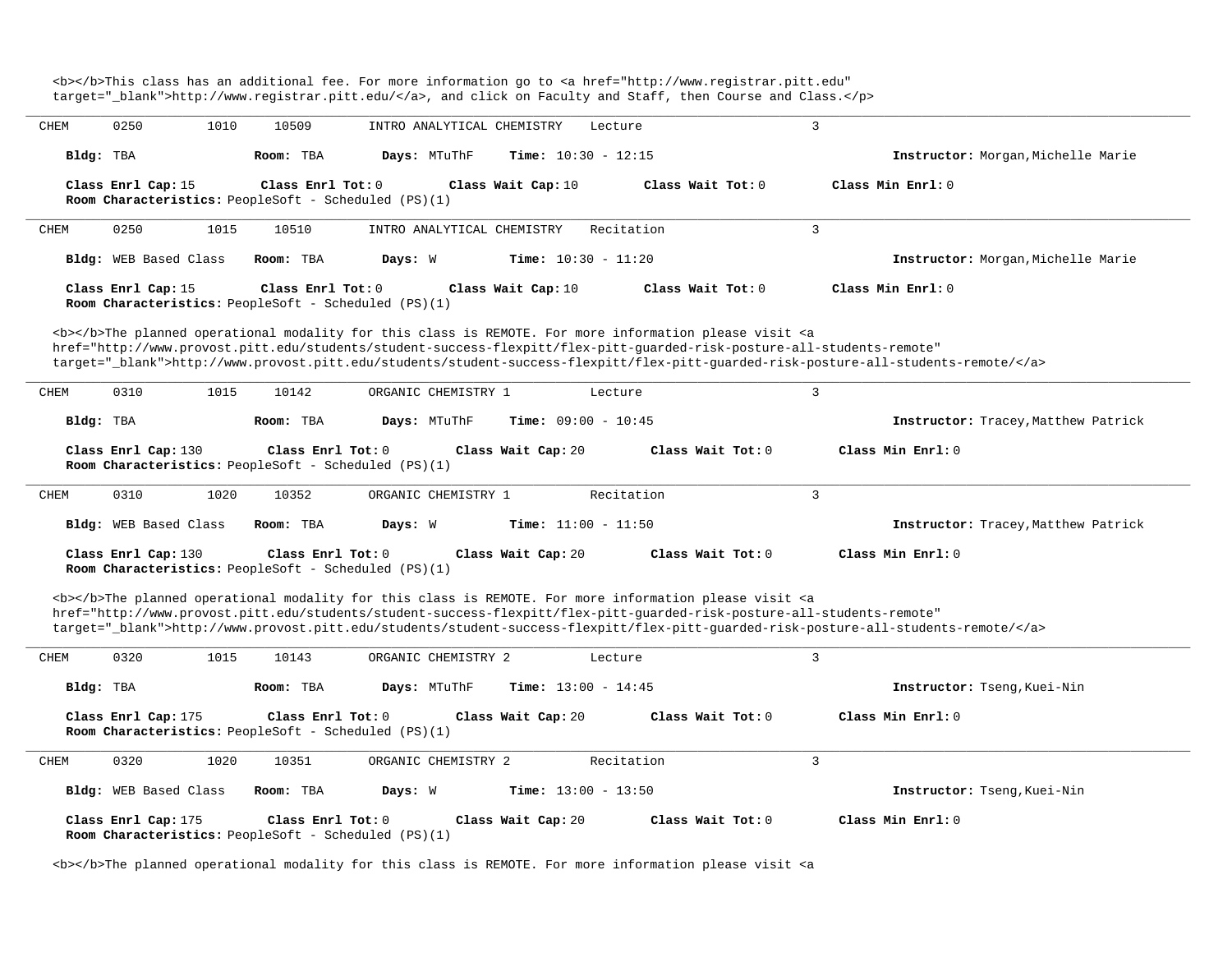href="http://www.provost.pitt.edu/students/student-success-flexpitt/flex-pitt-guarded-risk-posture-all-students-remote" target="\_blank">http://www.provost.pitt.edu/students/student-success-flexpitt/flex-pitt-guarded-risk-posture-all-students-remote/</a>

| CHEM      | 0345                  | 1010 | 18310             | ORGANIC LABORATORY                                   |                              | Credit Laboratory                                                                                                                | $\overline{a}$ |                   |                                  |
|-----------|-----------------------|------|-------------------|------------------------------------------------------|------------------------------|----------------------------------------------------------------------------------------------------------------------------------|----------------|-------------------|----------------------------------|
| Bldg: TBA |                       |      | Room: TBA         | Days: TuTh                                           | <b>Time:</b> $08:00 - 11:50$ |                                                                                                                                  |                |                   | Instructor: Huston, Ericka Marie |
|           |                       |      |                   |                                                      |                              |                                                                                                                                  |                |                   | Powell, Jaclyn Renee             |
|           |                       |      |                   |                                                      |                              |                                                                                                                                  |                |                   | Cole, Michael Thomas             |
|           |                       |      |                   |                                                      |                              |                                                                                                                                  |                |                   | Abarbanel, Omri David            |
|           |                       |      |                   |                                                      |                              |                                                                                                                                  |                |                   | Yang, Xiaole                     |
|           |                       |      |                   |                                                      |                              |                                                                                                                                  |                |                   | Corcoran, James Connell          |
|           |                       |      |                   |                                                      |                              |                                                                                                                                  |                |                   | Scrivener, Sarah Grace           |
|           |                       |      |                   |                                                      |                              |                                                                                                                                  |                |                   | Markaj, Paulo                    |
|           |                       |      |                   |                                                      |                              |                                                                                                                                  |                |                   | Conroy, William J                |
| Bldg: TBA |                       |      | Room: TBA         | Days: MW                                             | <b>Time:</b> $10:00 - 10:50$ |                                                                                                                                  |                |                   | Instructor: Huston, Ericka Marie |
|           |                       |      |                   |                                                      |                              |                                                                                                                                  |                |                   | Powell, Jaclyn Renee             |
|           |                       |      |                   |                                                      |                              |                                                                                                                                  |                |                   | Cole, Michael Thomas             |
|           |                       |      |                   |                                                      |                              |                                                                                                                                  |                |                   | Yang, Xiaole                     |
|           |                       |      |                   |                                                      |                              |                                                                                                                                  |                |                   | Abarbanel, Omri David            |
|           |                       |      |                   |                                                      |                              |                                                                                                                                  |                |                   | Corcoran, James Connell          |
|           |                       |      |                   |                                                      |                              |                                                                                                                                  |                |                   | Scrivener, Sarah Grace           |
|           |                       |      |                   |                                                      |                              |                                                                                                                                  |                |                   | Markaj, Paulo                    |
|           |                       |      |                   |                                                      |                              |                                                                                                                                  |                |                   | Conroy, William J                |
|           | Class Enrl Cap: 60    |      | Class Enrl Tot: 0 | Room Characteristics: PeopleSoft - Scheduled (PS)(1) | Class Wait Cap: 20           | Class Wait Tot: 0                                                                                                                |                | Class Min Enrl: 0 |                                  |
| CHEM      | 0410                  | 1100 | 10460             | GENERAL CHEMISTRY 1                                  |                              | Lecture                                                                                                                          | 3              |                   |                                  |
|           | Bldg: WEB Based Class |      | Room: TBA         | Days: TBA                                            | Time: $00:00 - 00:00$        |                                                                                                                                  |                |                   | Instructor: Vines, Margaret Anne |
|           | Class Enrl Cap: 25    |      | Class Enrl Tot: 0 |                                                      | Class Wait Cap: 20           | Class Wait Tot: 0<br>Attributes: DSAS Natural Science General Ed. Requirement, SCI Polymathic Contexts: Science NonSeq. GE. Req. |                | Class Min Enrl: 0 |                                  |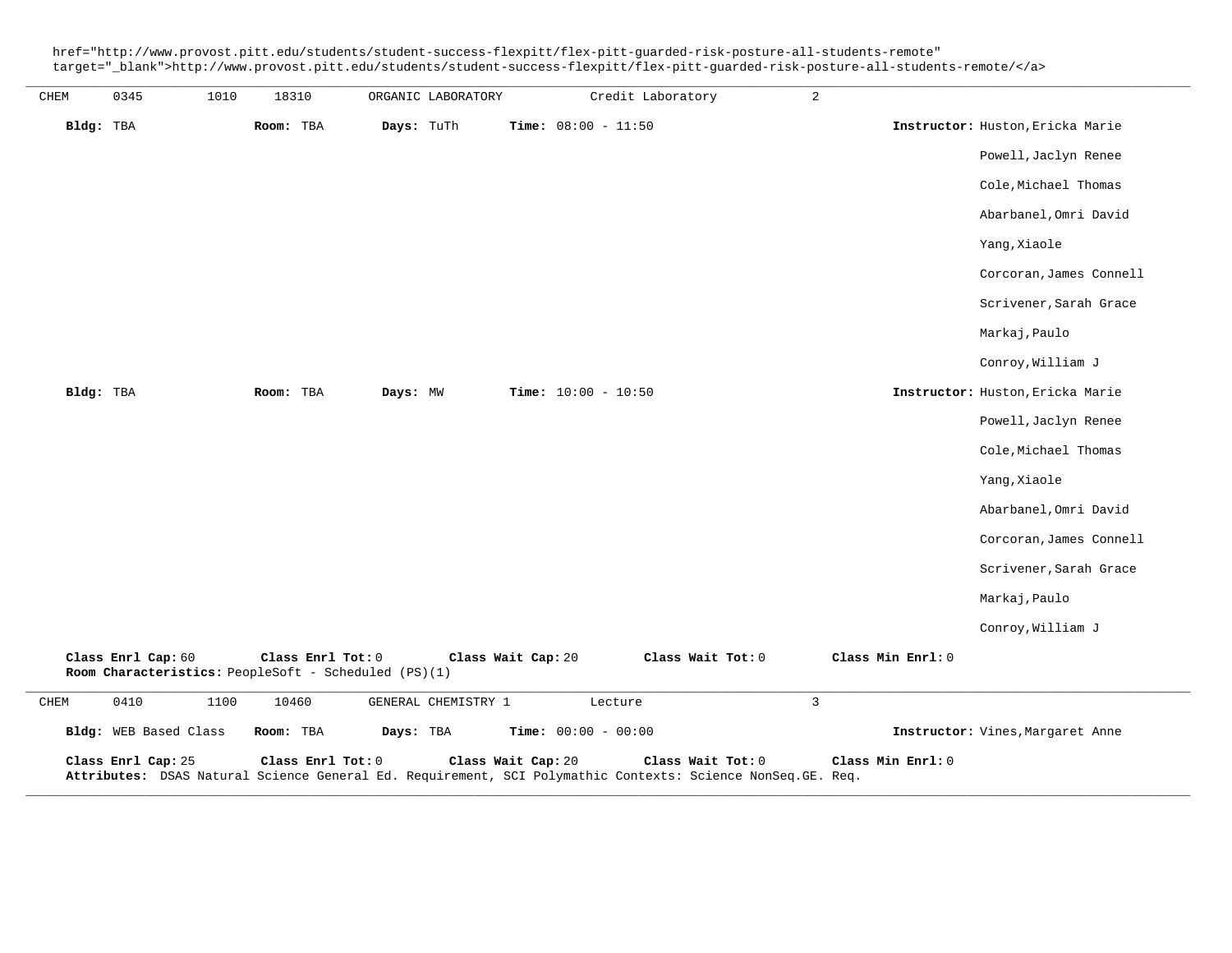### Report ID: SR201 **University of Pittsburgh** Page No. 191 of 591 **Schedule of Classes for Summer Term 2020-2021** Run Date: 11/06/2020 **Six Week - First Run Time: 17:00:17**

## **Dietrich Sch Arts and Sciences - Chemistry - Subject: Chemistry**

| Catalog Nbr Section Class Nbr<br>Subject          | Course Title                                                                                                                                                                                                                       | Component                    | Units<br>Topics                 |
|---------------------------------------------------|------------------------------------------------------------------------------------------------------------------------------------------------------------------------------------------------------------------------------------|------------------------------|---------------------------------|
| 0420<br>1100<br>CHEM                              | 10144<br>GENERAL CHEMISTRY 2                                                                                                                                                                                                       | Lecture                      | 3                               |
| Bldg: WEB Based Class                             | Room: TBA<br>Days: TBA                                                                                                                                                                                                             | <b>Time:</b> $00:00 - 00:00$ | Instructor: Morris, Hannah Rose |
| Class Enrl Cap: 25                                | Class Enrl Tot: $0$<br>Class Wait Cap: 20                                                                                                                                                                                          | Class Wait Tot: 0            | Class Min Enrl: 0               |
|                                                   | Attributes: DSAS Natural Science General Ed. Requirement, SCI Polymathic Contexts: Science NonSeq. GE. Req.                                                                                                                        |                              |                                 |
| 0430<br>1100<br>CHEM                              | 17079<br>GENERAL CHEMISTRY 1 LABORATORYCredit Laboratory                                                                                                                                                                           |                              | $\mathbf{1}$                    |
| Bldg: WEB Based Class                             | Room: TBA<br>Days: MTh                                                                                                                                                                                                             | <b>Time:</b> $08:00 - 11:50$ | Instructor: Paul, Stanley       |
| Class Enrl Cap: 25                                | Class Enrl Tot: 0<br>Class Wait Cap: 20                                                                                                                                                                                            | Class Wait Tot: $0$          | Class Min $Enr1: 0$             |
|                                                   | <b></b> This class has an additional fee. For more information go to <a <br="" href="http://www.registrar.pitt.edu">target="_blank"&gt;http://www.registrar.pitt.edu/</a> , and click on Faculty and Staff, then Course and Class. |                              |                                 |
| 0440<br>1100<br>CHEM                              | 16818<br>GENERAL CHEMISTRY 2 LABORATORYCredit Laboratory                                                                                                                                                                           |                              | $\mathbf{1}$                    |
| Bldg: WEB Based Class                             | Days: MTh<br>Room: TBA                                                                                                                                                                                                             | <b>Time:</b> $13:00 - 16:50$ | Instructor: Paul, Stanley       |
| Class Enrl Cap: 25                                | Class Enrl Tot: 0<br>Class Wait Cap: 20                                                                                                                                                                                            | Class Wait Tot: 0            | Class Min Enrl: 0               |
|                                                   | <b></b> This class has an additional fee. For more information go to <a <br="" href="http://www.registrar.pitt.edu">target="_blank"&gt;http://www.registrar.pitt.edu/</a> , and click on Faculty and Staff, then Course and Class. |                              |                                 |
| 1710<br>1100<br><b>CHEM</b>                       | 10146<br>UNDERGRADUATE RESEARCH                                                                                                                                                                                                    | Practicum                    | $1 - 6$                         |
| Bldg: WEB Based Class                             | Days: TBA<br>Room: TBA                                                                                                                                                                                                             | <b>Time:</b> $00:00 - 00:00$ | Instructor: Bandik, George C    |
|                                                   |                                                                                                                                                                                                                                    |                              | Grabowski, Joseph J             |
| Class Enrl Cap: 25<br>Attributes: Capstone Course | Class Enrl Tot: 0<br>Class Wait Cap: 20                                                                                                                                                                                            | Class Wait Tot: 0            | Class Min Enrl: 0               |
| 1711<br>1100<br>CHEM                              | 10145<br>UNDGR RESEARCH WRITING PRACTCMPracticum                                                                                                                                                                                   |                              | $\mathbf{1}$                    |
| Bldg: WEB Based Class                             | Room: TBA<br>Days: TBA                                                                                                                                                                                                             | <b>Time:</b> $00:00 - 00:00$ | Instructor: Bandik, George C    |
| Class Enrl Cap: 5                                 | Class Enrl Tot: 0<br>Class Wait Cap: 5<br>Attributes: Capstone Course, Writing Intensive Course (WRIT)                                                                                                                             | Class Wait Tot: 0            | Class Min Enrl: 0               |
| 1720<br>1100<br>CHEM                              | 10491<br>UNDERGRAD TEACHING EXPERIENCE Practicum                                                                                                                                                                                   |                              | $1 - 4$                         |
| Bldg: WEB Based Class                             | Room: TBA<br>Days: TBA                                                                                                                                                                                                             | <b>Time:</b> $00:00 - 00:00$ | Instructor: Bandik, George C    |
| Class Enrl Cap: 25<br>Attributes: Capstone Course | Class Enrl Tot: 0<br>Class Wait Cap: 20                                                                                                                                                                                            | Class Wait Tot: 0            | Class Min Enrl: 0               |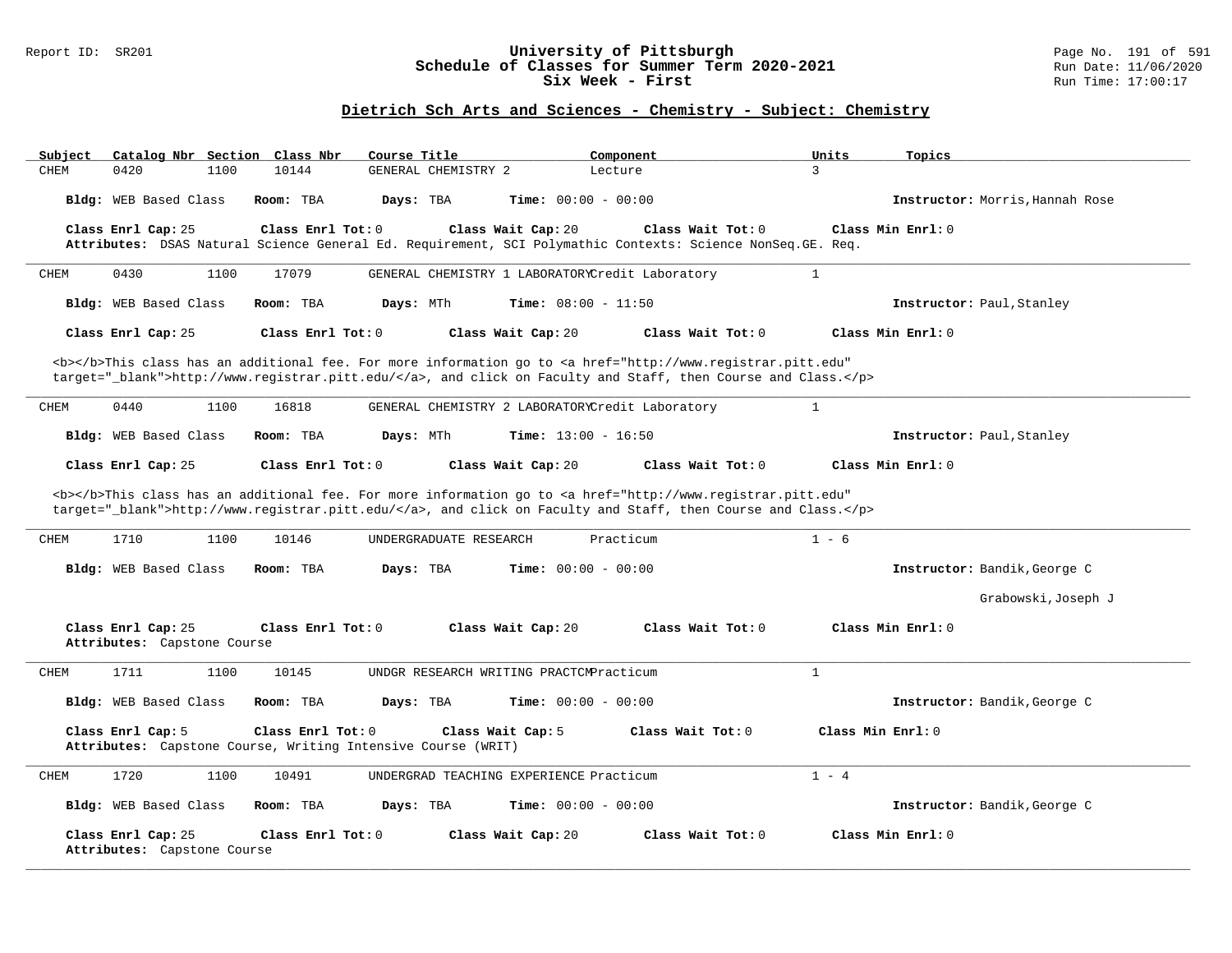| CHEM | 1902                  | 1100 | 10147             | DIRECTED STUDY |                              | Directed Studies  | 1 - 6                        |
|------|-----------------------|------|-------------------|----------------|------------------------------|-------------------|------------------------------|
|      | Bldg: WEB Based Class |      | Room: TBA         | Days: TBA      | <b>Time:</b> $00:00 - 00:00$ |                   | Instructor: Bandik, George C |
|      | Class Enrl Cap: 5     |      | Class Enrl Tot: 0 |                | Class Wait Cap: 5            | Class Wait Tot: 0 | Class Min Enrl: 0            |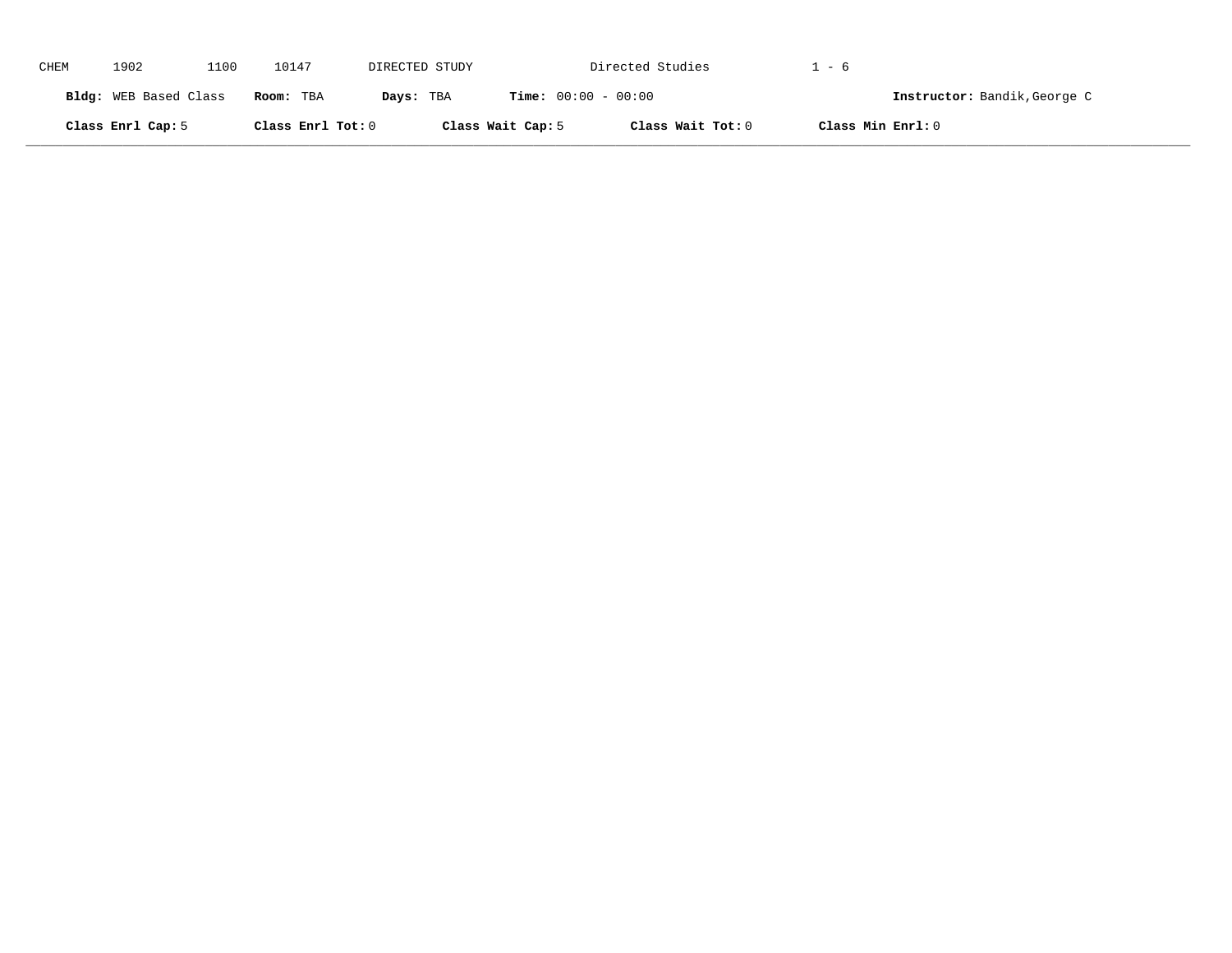#### Report ID: SR201 **1988 Constrained Build and Schedule of Classes for Summer Term 2020-2021** Page No. 193 of 591<br>**Schedule of Classes for Summer Term 2020-2021** Run Date: 11/06/2020 **Schedule of Classes for Summer Term 2020-2021** Run Date: 11/06/20<br>Six Week - First Six Week - First

#### **Dietrich Sch Arts and Sciences - Classics - Subject: Classics**

| Subject   | Catalog Nbr Section Class Nbr |      |                   | Course Title                                                                            | Component                    | Units | Topics                                                                                                                                                                       |
|-----------|-------------------------------|------|-------------------|-----------------------------------------------------------------------------------------|------------------------------|-------|------------------------------------------------------------------------------------------------------------------------------------------------------------------------------|
| CLASS     | 0020                          | 1220 | 17498             | ROMAN CIVILIZATION                                                                      | Lecture                      |       |                                                                                                                                                                              |
| Bldg: TBA |                               |      | Room: TBA         | Days: MW                                                                                | <b>Time:</b> $12:00 - 15:15$ |       | Instructor: Korzeniewski, Andrew J.                                                                                                                                          |
|           | Class Enrl Cap: 20            |      | Class Enrl Tot: 0 | Class Wait Cap: 20                                                                      | Class Wait Tot: 0            |       | Class Min Enrl: 0<br>Attributes: DSAS Geographic Region General Ed. Requirement, Medieval & Renaissance Studies, SCI Polymathic Contexts: Global⨯ Cul GE. Req., West Europea |
|           |                               |      |                   | Room Characteristics: Media - Data Projector/Monitor(1), PeopleSoft - Scheduled (PS)(1) |                              |       |                                                                                                                                                                              |

This course will survey the major achievements of ancient Roman civilization. Arranged on a topical basis, the readings and lectures will cover Rome's claims to ties to the heroic Bronze Age, its ideals, the realities of life, the characteristics and events that led to its emergence as a world power, and a survey of its intellectual and artistic achievements. Although the social, political, and military background will not be neglected, the chief emphasis will be placed on those aspects of Roman civilization that have retained a perennial significance for Western societies, and which serve as examples of what it means to be a civilized society.

| CLASS     | 0030               | 10371<br>1100 |                                                                                                                                                                                                                                 | MYTHOLOGY IN THE ANCIENT WORLDLecture                                                          |                                                                                                                                                         |
|-----------|--------------------|---------------|---------------------------------------------------------------------------------------------------------------------------------------------------------------------------------------------------------------------------------|------------------------------------------------------------------------------------------------|---------------------------------------------------------------------------------------------------------------------------------------------------------|
|           |                    |               |                                                                                                                                                                                                                                 |                                                                                                |                                                                                                                                                         |
| Bldg: TBA |                    | Room: TBA     | <b>Days:</b> TuTh                                                                                                                                                                                                               | <b>Time:</b> $08:30 - 11:45$                                                                   | Instructor: Korzeniewski, Andrew J.                                                                                                                     |
|           | Class Enrl Cap: 10 |               | Class Enrl Tot: 0                                                                                                                                                                                                               | Class Wait Cap: 10                                                                             | Class Wait Tot: 0<br>Class Min Enrl: 0                                                                                                                  |
|           |                    |               |                                                                                                                                                                                                                                 |                                                                                                | Attributes: DSAS Geographic Region General Ed. Requirement, Children's Literature, Medieval & Renaissance Studies, SCI Polymathic Contexts: Global⨯ Cul |
|           |                    |               | European and Eurasian Studies, West European Studies                                                                                                                                                                            |                                                                                                |                                                                                                                                                         |
|           |                    |               |                                                                                                                                                                                                                                 | <b>Room Characteristics:</b> Media - Data Projector/Monitor(1), PeopleSoft - Scheduled (PS)(1) |                                                                                                                                                         |
|           |                    |               | $\sim$ . The contract of the contract of the contract of the contract of the contract of the contract of the contract of the contract of the contract of the contract of the contract of the contract of the contract of the co |                                                                                                |                                                                                                                                                         |

**Combined Section ID:** 0003(CLASS 0030/RELGST 0083) - RELGST 0083(#10361)

Our subject will be the traditional stories--myths, legends, and folktales--of the Greeks and Romans. Traditional stories are ones that, by virtue of some compelling attraction, manage to survive from generation to generation, so our main task will be to discover just what that 'compelling attraction' was. The creation of the universe, the first woman Pandora, the Twelve Gods and Goddesses, the theft of fire by Prometheus, Helen and the Trojan War, the foundation of Rome by Aeneas, and Ovid's fanciful metamorphoses are examples of the stories from our modern illustrated reader <em>Classical Myth</em> by Barry B. Powell. By way of providing a context for our stories, the instructor will also devote much attention to such topics as popular belief and superstition, cult rituals, sanctuaries of the gods, oracles and prophets, the conceptualization of male and female, sexuality, and the social and cultural basis of myth in general. Throughout, we shall examine the many theories about the meaning of traditional stories from antiquity down to our own day.

| CLASS     | 1210               | 1250 | 17501             | GREEK HISTORY                                                       | Lecture                                                                                        |                                                                                                                                                              |
|-----------|--------------------|------|-------------------|---------------------------------------------------------------------|------------------------------------------------------------------------------------------------|--------------------------------------------------------------------------------------------------------------------------------------------------------------|
| Bldg: TBA |                    |      | Room: TBA         | <b>Days:</b> TuTh                                                   | <b>Time:</b> $12:00 - 15:15$                                                                   | Instructor: Bromberg, Jacques Albert                                                                                                                         |
|           | Class Enrl Cap: 10 |      | Class Enrl Tot: 0 |                                                                     | Class Wait Cap: 10<br>Class Wait Tot: 0                                                        | Class Min Enrl: 0                                                                                                                                            |
|           |                    |      |                   |                                                                     |                                                                                                | Attributes: DSAS Geographic Region General Ed. Requirement, DSAS Historical Analysis General Ed. Requirement, Medieval & Renaissance Studies, SCI Polymathic |
|           |                    |      |                   |                                                                     |                                                                                                | Global⨯ Cul GE. Req., SCI Polymathic Contexts: Soc/Behav. GE. Req., European and Eurasian Studies, West European Studies                                     |
|           |                    |      |                   |                                                                     | <b>Room Characteristics:</b> Media - Data Projector/Monitor(1), PeopleSoft - Scheduled (PS)(1) |                                                                                                                                                              |
|           |                    |      |                   | Combined Section ID: 0007(CLASS 1210/HIST 1783) - HIST 1783(#17500) |                                                                                                |                                                                                                                                                              |
|           |                    |      |                   |                                                                     |                                                                                                |                                                                                                                                                              |

This course will survey the history of ancient Greece from the Minoan civilization in the second millennium BC to the end of the Classical Period in the 4th century BC. We will investigate the major political, intellectual, economic and social factors that contributed to the nature and development of Greek history. We will pay particular attention to the Golden Age of Athens in the 5th century BC and its relations with the Persian Empire, Sparta and the other Greek city-states. Also, we will look at the many political and cultural institutions that combined to make this age unique. Finally, the course will close with the Greek's efforts to cope with the rising power of Macedon.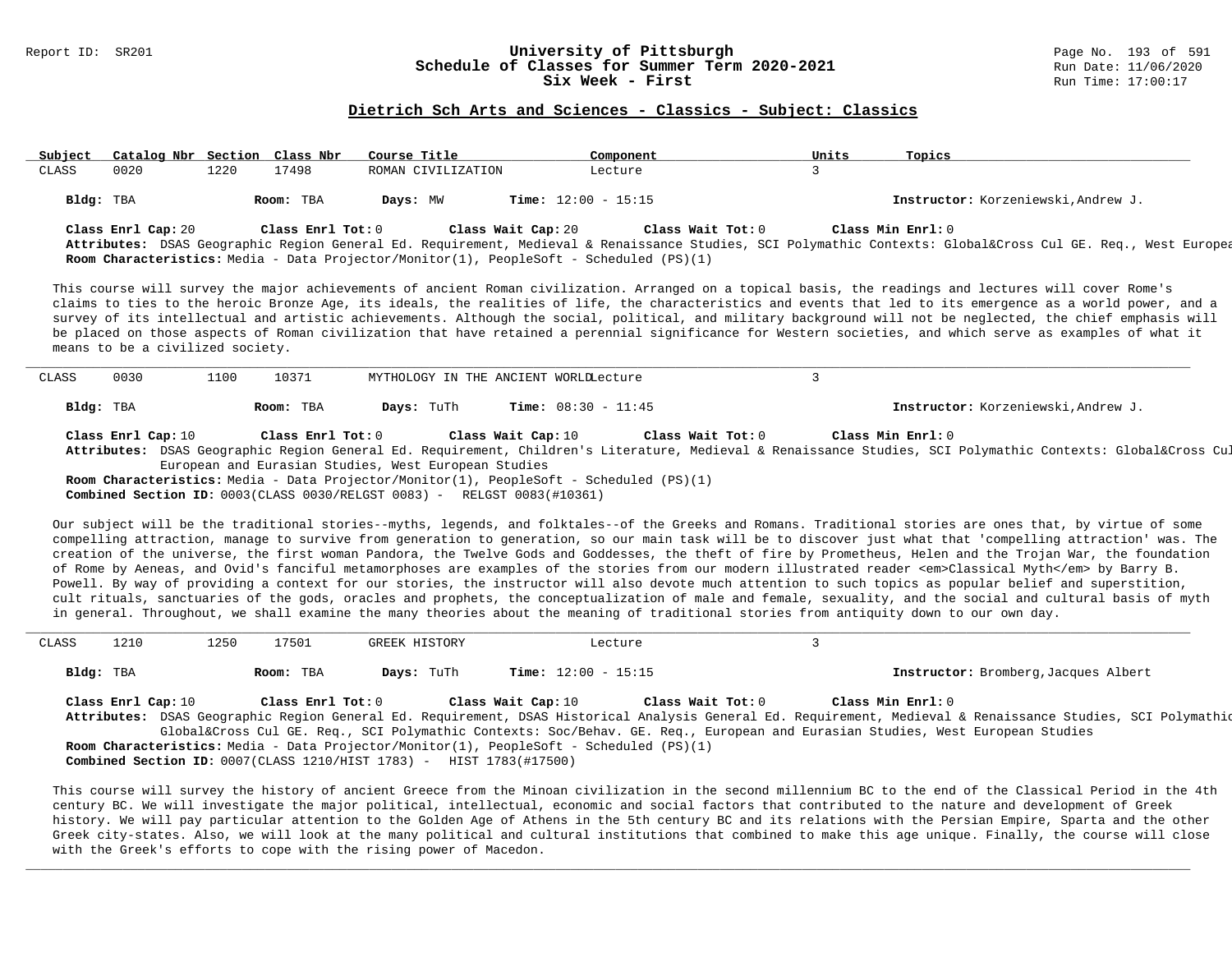| CLASS     | 1430<br>1010                                                        | 20618                                                | ORIGINS OF CHRISTIANITY                                                                      | Lecture                                                                                                                                                                                                                                                                                               | 3                 |                                                                                                                                                                                                                                                                                                                                                                                                                                                                                                                                                                                                                                                |
|-----------|---------------------------------------------------------------------|------------------------------------------------------|----------------------------------------------------------------------------------------------|-------------------------------------------------------------------------------------------------------------------------------------------------------------------------------------------------------------------------------------------------------------------------------------------------------|-------------------|------------------------------------------------------------------------------------------------------------------------------------------------------------------------------------------------------------------------------------------------------------------------------------------------------------------------------------------------------------------------------------------------------------------------------------------------------------------------------------------------------------------------------------------------------------------------------------------------------------------------------------------------|
| Bldg: TBA |                                                                     | Room: TBA                                            | Days: TuTh                                                                                   | <b>Time:</b> $14:00 - 17:15$                                                                                                                                                                                                                                                                          |                   | Instructor: Denova, Rebecca I                                                                                                                                                                                                                                                                                                                                                                                                                                                                                                                                                                                                                  |
|           | Class Enrl Cap: 10                                                  |                                                      | Class Enrl Tot: 0 Class Wait Cap: 10<br>Contexts: Soc/Behav. GE. Req., West European Studies | Class Wait Tot: 0<br>Combined Section ID: 0019(RELGST/1120/HIST/1775/CLASS/14) - RELGST 1120(#20616), HIST 1775(#20617)                                                                                                                                                                               | Class Min Enrl: 0 | Attributes: DSAS Historical Analysis General Ed. Requirement, Medieval & Renaissance Studies, SCI Polymathic Contexts: Global⨯ Cul GE. Req., SCI Polyma                                                                                                                                                                                                                                                                                                                                                                                                                                                                                        |
| CLASS     | 1430<br>1100                                                        | 17049                                                | ORIGINS OF CHRISTIANITY                                                                      | Lecture                                                                                                                                                                                                                                                                                               | 3                 |                                                                                                                                                                                                                                                                                                                                                                                                                                                                                                                                                                                                                                                |
| Bldg: TBA |                                                                     | Room: TBA                                            | Days: TuTh                                                                                   | <b>Time:</b> $14:00 - 17:15$                                                                                                                                                                                                                                                                          |                   | Instructor: Denova, Rebecca I                                                                                                                                                                                                                                                                                                                                                                                                                                                                                                                                                                                                                  |
|           |                                                                     | Room Characteristics: PeopleSoft - Scheduled (PS)(1) |                                                                                              | Contexts: Soc/Behav. GE. Req., European and Eurasian Studies, West European Studies<br>Combined Section ID: 0008(CLASS1430/HIST1776/RELGST 1120)- HIST 1775(#17050), RELGST 1120(#17051)<br>addition there will be assignments from various modern New Testament critics, historians and theologians. |                   | Attributes: DSAS Historical Analysis General Ed. Requirement, Medieval & Renaissance Studies, SCI Polymathic Contexts: Global⨯ Cul GE. Req., SCI Polyma<br>his course presents an historical-critical investigation of Christian origins. Special attention is paid to varieties of 1st century Hellenistic and<br>Palestinian Judaism within the Greco-Roman world. Primary readings include selected Biblical passages and apocrypha, 1st century historians and philosophers<br>(Josephus, Tacitus, Suetonius, and Philo), the New Testament corpus (including Paul and the Pastorals), and selected readings from the Dead Sea Scrolls. In |
| CLASS     | 1100<br>2995                                                        | 10425                                                | DIRECTED STUDY                                                                               | Directed Studies                                                                                                                                                                                                                                                                                      | $1 - 9$           |                                                                                                                                                                                                                                                                                                                                                                                                                                                                                                                                                                                                                                                |
|           | Bldg: TO BE ARRANGED                                                | Room: TBA                                            | Days: TBA                                                                                    | <b>Time:</b> $00:00 - 00:00$                                                                                                                                                                                                                                                                          |                   | Instructor: Possanza, D Mark                                                                                                                                                                                                                                                                                                                                                                                                                                                                                                                                                                                                                   |
|           | Class Enrl Cap: 25                                                  | Class Enrl Tot: 0                                    | Class Wait Cap: 0                                                                            | Class Wait Tot: 0                                                                                                                                                                                                                                                                                     | Class Min Enrl: 0 |                                                                                                                                                                                                                                                                                                                                                                                                                                                                                                                                                                                                                                                |
|           | $\alpha$ and $\alpha$ is the set of $\alpha$ is the set of $\alpha$ |                                                      |                                                                                              |                                                                                                                                                                                                                                                                                                       |                   |                                                                                                                                                                                                                                                                                                                                                                                                                                                                                                                                                                                                                                                |

**\_\_\_\_\_\_\_\_\_\_\_\_\_\_\_\_\_\_\_\_\_\_\_\_\_\_\_\_\_\_\_\_\_\_\_\_\_\_\_\_\_\_\_\_\_\_\_\_\_\_\_\_\_\_\_\_\_\_\_\_\_\_\_\_\_\_\_\_\_\_\_\_\_\_\_\_\_\_\_\_\_\_\_\_\_\_\_\_\_\_\_\_\_\_\_\_\_\_\_\_\_\_\_\_\_\_\_\_\_\_\_\_\_\_\_\_\_\_\_\_\_\_\_\_\_\_\_\_\_\_\_\_\_\_\_\_\_\_\_\_\_\_\_\_\_\_\_\_\_\_\_\_\_\_\_\_**

Special Permission Required.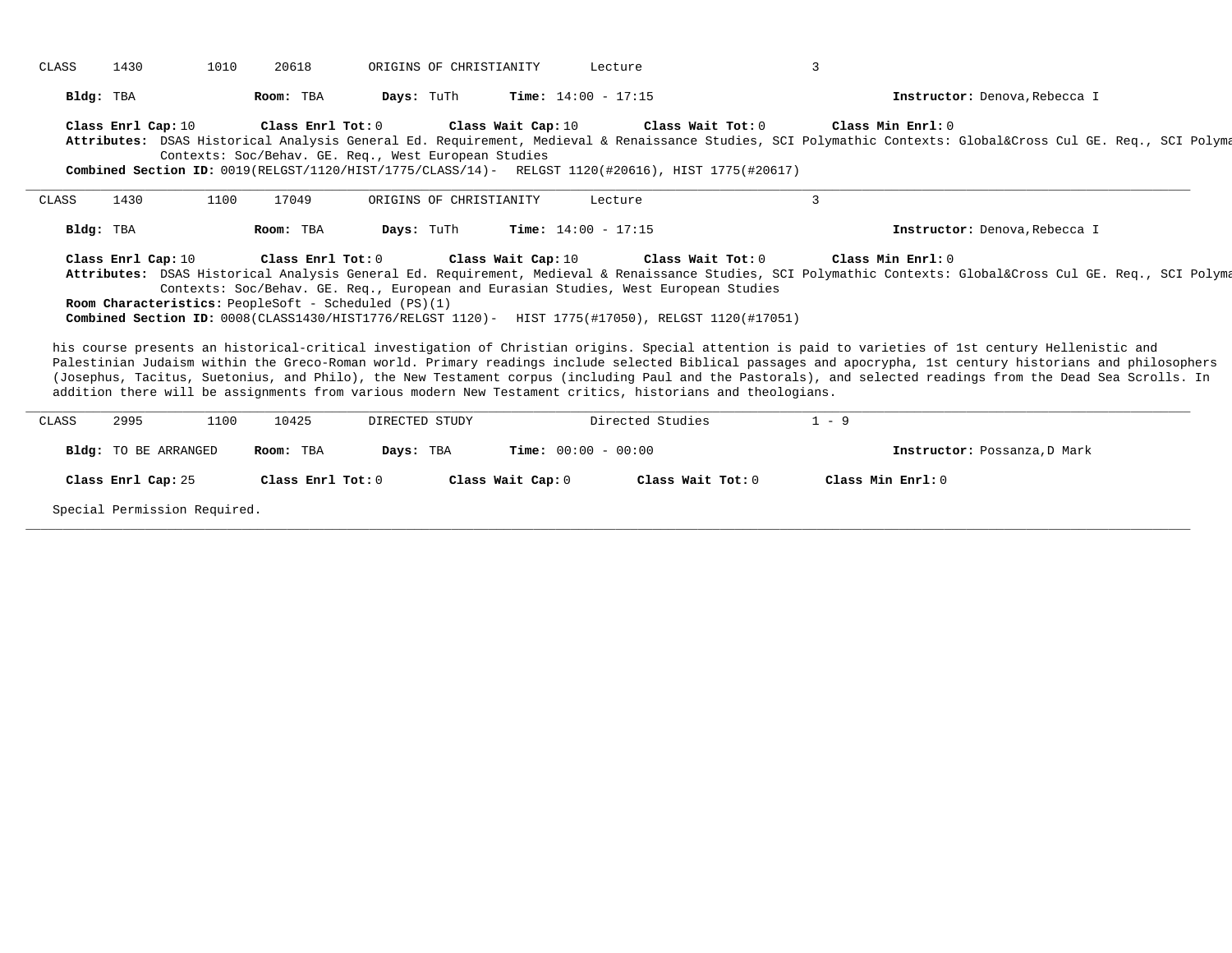### Report ID: SR201 **University of Pittsburgh** Page No. 195 of 591 **Schedule of Classes for Summer Term 2020-2021** Run Date: 11/06/2020 **Six Week - First Run Time: 17:00:17**

## **Dietrich Sch Arts and Sciences - Classics - Subject: Greek**

| Subject |                             | Catalog Nbr Section Class Nbr | Course Title                                   |                              | Component         | Units   | Topics                       |
|---------|-----------------------------|-------------------------------|------------------------------------------------|------------------------------|-------------------|---------|------------------------------|
| GREEK   | 2902                        | 1100<br>10458                 | DIRCTED STUDY FOR M.A. STUDNTSDirected Studies |                              |                   | $1 - 9$ |                              |
|         | <b>Bldg:</b> TO BE ARRANGED | Room: TBA                     | Days: TBA                                      | <b>Time:</b> $00:00 - 00:00$ |                   |         | Instructor: Floyd, Edwin D   |
|         | Class Enrl Cap: 25          | Class Enrl Tot: 0             |                                                | Class Wait Cap: 0            | Class Wait Tot: 0 |         | Class Min Enrl: 0            |
| GREEK   | 2990                        | 1100<br>10454                 | INDEPENDENT STUDY                              |                              | Independent Study | $1 - 9$ |                              |
|         | Bldg: TO BE ARRANGED        | Room: TBA                     | Days: TBA                                      | <b>Time:</b> $00:00 - 00:00$ |                   |         | Instructor: Possanza, D Mark |
|         | Class Enrl Cap: 25          | Class Enrl Tot: 0             |                                                | Class Wait Cap: 0            | Class Wait Tot: 0 |         | Class Min Enrl: 0            |
| GREEK   | 2995                        | 1100<br>10423                 | DIRECTED STUDY                                 |                              | Directed Studies  | $1 - 9$ |                              |
|         | <b>Bldg:</b> TO BE ARRANGED | Room: TBA                     | Days: TBA                                      | <b>Time:</b> $00:00 - 00:00$ |                   |         | Instructor: Floyd, Edwin D   |
|         | Class Enrl Cap: 25          | Class Enrl Tot: $0$           |                                                | Class Wait Cap: 0            | Class Wait Tot: 0 |         | Class Min Enrl: 0            |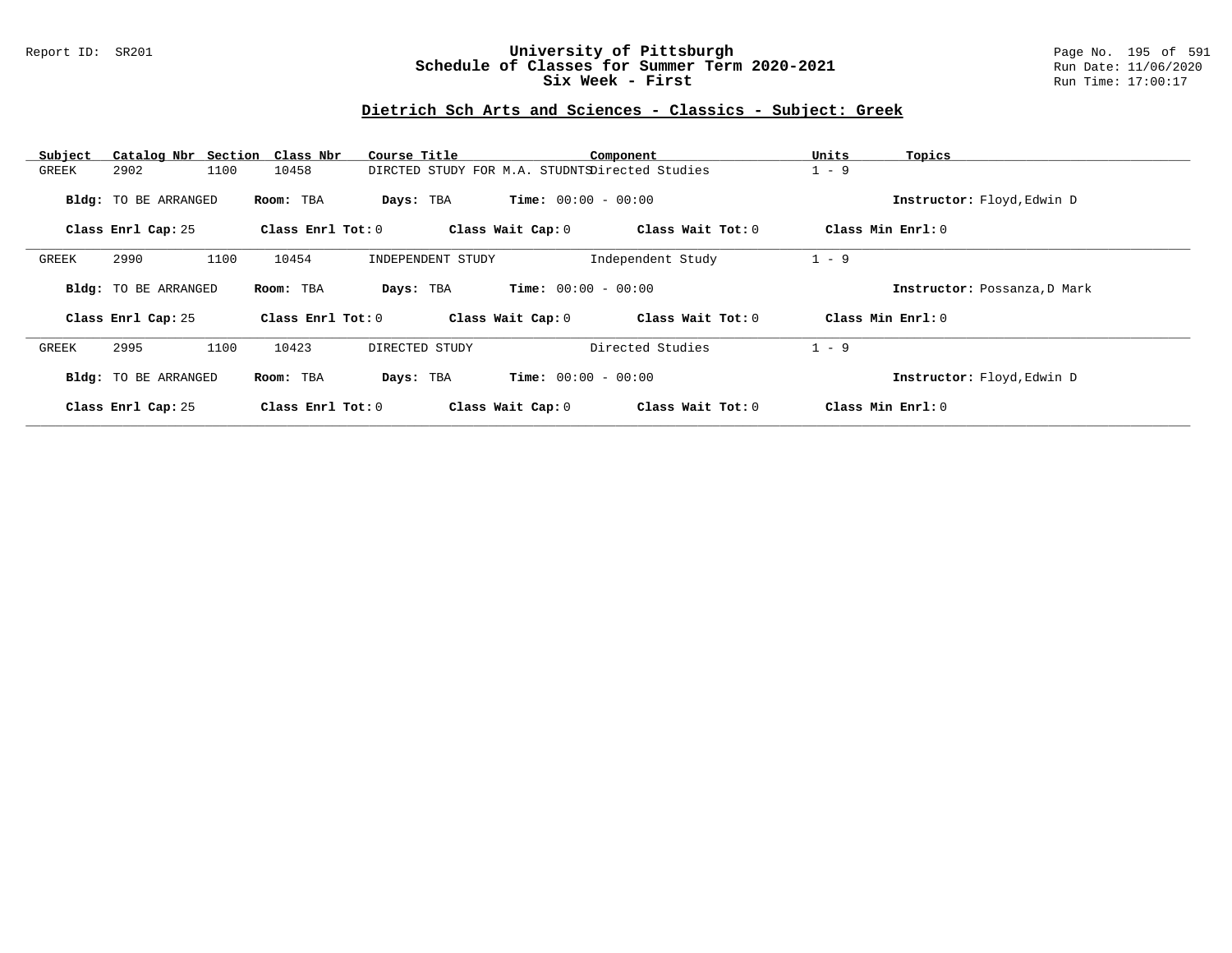### Report ID: SR201 **University of Pittsburgh** Page No. 196 of 591 **Schedule of Classes for Summer Term 2020-2021** Run Date: 11/06/2020 **Six Week - First Run Time: 17:00:17**

## **Dietrich Sch Arts and Sciences - Classics - Subject: Latin**

| Subject | Catalog Nbr Section Class Nbr |                     | Course Title                                   |                              | Component         | Units   | Topics                       |
|---------|-------------------------------|---------------------|------------------------------------------------|------------------------------|-------------------|---------|------------------------------|
| LATIN   | 2902<br>1100                  | 10457               | DIRCTED STUDY FOR M.A. STUDNTSDirected Studies |                              |                   | $1 - 9$ |                              |
|         | <b>Bldg:</b> TO BE ARRANGED   | Room: TBA           | Days: TBA                                      | <b>Time:</b> $00:00 - 00:00$ |                   |         | Instructor: Possanza, D Mark |
|         | Class Enrl Cap: 25            | Class Enrl Tot: 0   |                                                | Class Wait Cap: 0            | Class Wait Tot: 0 |         | Class Min $Enr1: 0$          |
| LATIN   | 1100<br>2990                  | 10452               | INDEPENDENT STUDY                              |                              | Independent Study | $1 - 9$ |                              |
|         | Bldg: TO BE ARRANGED          | Room: TBA           | Days: TBA                                      | <b>Time:</b> $00:00 - 00:00$ |                   |         | Instructor: Floyd, Edwin D   |
|         | Class Enrl Cap: 25            | Class Enrl Tot: 0   |                                                | Class Wait Cap: 0            | Class Wait Tot: 0 |         | Class Min Enrl: 0            |
| LATIN   | 2995<br>1100                  | 10422               | DIRECTED STUDY                                 |                              | Directed Studies  | $1 - 9$ |                              |
|         | Bldg: TO BE ARRANGED          | Room: TBA           | Days: TBA                                      | <b>Time:</b> $00:00 - 00:00$ |                   |         | Instructor: Possanza, D Mark |
|         | Class Enrl Cap: 25            | Class Enrl Tot: $0$ |                                                | Class Wait Cap: 0            | Class Wait Tot: 0 |         | Class Min Enrl: 0            |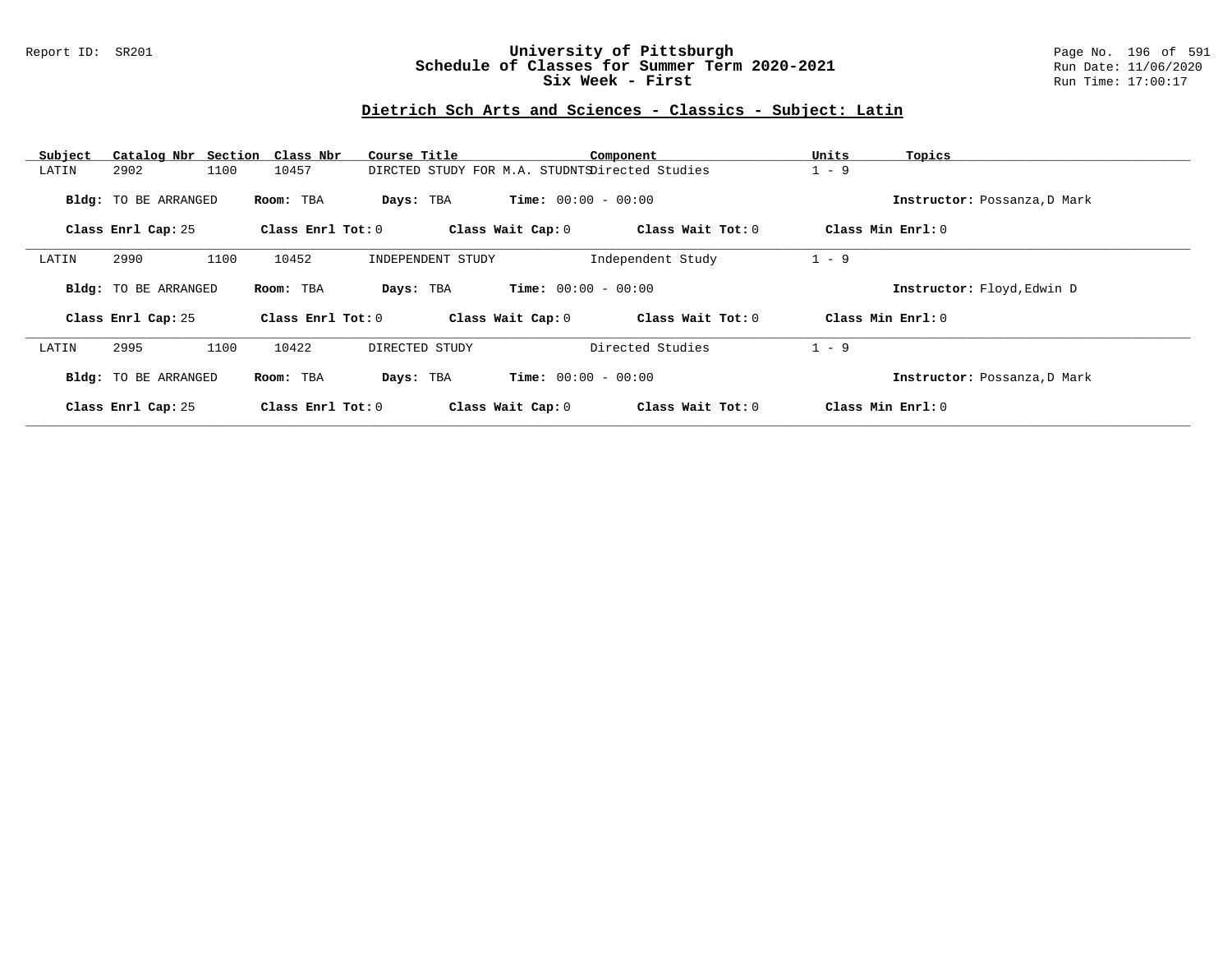# Report ID: SR201 **197 of Schedule of Classes for Summer Term 2020-2021** Page No. 197 of 591 **Schedule of Classes for Summer Term 2020-2021**<br>Six Week - First

#### **Dietrich Sch Arts and Sciences - Communications - Subject: Communication: Rhet & Comm**

| Subject   | Catalog Nbr Section Class Nbr |      |                   | Course Title                                                          |                    | Component                    | Units | Topics            |                                                                                                                                                              |  |
|-----------|-------------------------------|------|-------------------|-----------------------------------------------------------------------|--------------------|------------------------------|-------|-------------------|--------------------------------------------------------------------------------------------------------------------------------------------------------------|--|
| COMMRC    | 0310                          | 1100 | 10148             | RHETORICAL PROCESS                                                    |                    | Lecture                      |       |                   |                                                                                                                                                              |  |
|           |                               |      |                   |                                                                       |                    |                              |       |                   |                                                                                                                                                              |  |
| Bldg: TBA |                               |      | Room: TBA         | Davs: MW                                                              |                    | <b>Time:</b> $12:00 - 15:15$ |       | Instructor:       |                                                                                                                                                              |  |
|           | Class Enrl Cap: 30            |      | Class Enrl Tot: 0 |                                                                       | Class Wait Cap: 20 | Class Wait Tot: 0            |       | Class Min Enrl: 0 |                                                                                                                                                              |  |
|           |                               |      |                   |                                                                       |                    |                              |       |                   | Attributes: DSAS Literature General Ed. Requirement, DSAS Phil. Think or Ethics General Ed. Requirement, SCI Polymathic Contexts: Ethical/Policy GE. Req., S |  |
|           |                               |      |                   | Polymathic Contexts: Humanistic GE. Req.                              |                    |                              |       |                   |                                                                                                                                                              |  |
|           |                               |      |                   | <b>Room Characteristics:</b> $(1)$ , PeopleSoft - Scheduled $(PS)(1)$ |                    |                              |       |                   |                                                                                                                                                              |  |

Rhetorical Process is an introduction to the study of rhetoric as persuasive communication and to its function in society. The objective of this course is to give students a sense of the significant role that rhetoric plays socially, politically, and culturally, and to introduce students to a variety of traditional and contemporary approaches to the analysis of rhetorical action. Rhetoric as persuasive communication is used in political speeches, public arguments, news reporting, public relations, editorials, advertising, music, resistance movements and other forms of oral, visual, and textual appeals to the public. In this course, we will learn the origins of the study of rhetoric, how to recognize it in action, how to apply it to create persuasive arguments, and how to use it in interpreting the messages we receive in everyday life. Evaluation by objective midterm and final exams, recitation performance, and reading response paper.

| COMMRC    | 0500               | 1230 | 15804             | ARGUMENT                                                                                       |                              | Lecture           |                                                                                                                                                      |  |
|-----------|--------------------|------|-------------------|------------------------------------------------------------------------------------------------|------------------------------|-------------------|------------------------------------------------------------------------------------------------------------------------------------------------------|--|
|           |                    |      |                   |                                                                                                |                              |                   |                                                                                                                                                      |  |
|           |                    |      |                   |                                                                                                |                              |                   |                                                                                                                                                      |  |
| Bldg: TBA |                    |      | Room: TBA         | <b>Days:</b> TuTh                                                                              | <b>Time:</b> $18:00 - 21:15$ |                   | Instructor:                                                                                                                                          |  |
|           | Class Enrl Cap: 22 |      | Class Enrl Tot: 0 |                                                                                                | Class Wait Cap: 20           | Class Wait Tot: 0 | Class Min Enrl: 0                                                                                                                                    |  |
|           |                    |      |                   |                                                                                                |                              |                   | Attributes: DSAS Creative Work General Ed. Requirement, SCI Expression: Communication General Ed. Req., SCI Polymathic Contexts: Humanistic GE. Req. |  |
|           |                    |      |                   | <b>Room Characteristics:</b> Media - Data Projector/Monitor(1), PeopleSoft - Scheduled (PS)(1) |                              |                   |                                                                                                                                                      |  |

This course introduces students to fundamental principles of argument, and develops argumentative skills through practice analysis and criticism.

| COMMRC    | 0520                           | 1000 | 19638             | PUBLIC SPEAKING | Lecture                      |                   |                                                                                      |  |
|-----------|--------------------------------|------|-------------------|-----------------|------------------------------|-------------------|--------------------------------------------------------------------------------------|--|
| Bldg: TBA |                                |      | Room: TBA         | Days: TuWTh     | <b>Time:</b> $11:00 - 13:15$ |                   | Instructor: Gareis, John W                                                           |  |
|           | Class Enrl Cap: 22<br>________ |      | Class Enrl Tot: 0 |                 | Class Wait Cap: 20           | Class Wait Tot: 0 | Class Min Enrl: 0<br>المساهدة المنافرة المتحدث المسافرة والمستنقص المستنقص والمستنقص |  |

**Attributes:** DSAS Creative Work General Ed. Requirement, SCI Expression: Communication General Ed. Req., SCI Polymathic Contexts: Humanistic GE. Req. **Room Characteristics:** PeopleSoft - Scheduled (PS)(1)

This course is designed to develop rhetorical understanding and increased skill in public speaking. Students will learn to research, organize, compose, and deliver public speeches.

| COMMRC    | 0520               | 1110 | 10525                          | PUBLIC SPEAKING                                                            | Lecture                                                                 |                                                                                                                                                                                          |
|-----------|--------------------|------|--------------------------------|----------------------------------------------------------------------------|-------------------------------------------------------------------------|------------------------------------------------------------------------------------------------------------------------------------------------------------------------------------------|
| Bldg: TBA | Class Enrl Cap: 22 |      | Room: TBA<br>Class Enrl Tot: 0 | Days: TuWTh<br><b>Room Characteristics:</b> PeopleSoft - Scheduled (PS)(1) | <b>Time:</b> $18:00 - 20:15$<br>Class Wait Tot: 0<br>Class Wait Cap: 20 | Instructor:<br>Class Min Enrl: 0<br>Attributes: DSAS Creative Work General Ed. Requirement, SCI Expression: Communication General Ed. Req., SCI Polymathic Contexts: Humanistic GE. Req. |

This course is designed to develop rhetorical understanding and increased skill in public speaking. Students will learn to research, organize, compose, and deliver public speeches.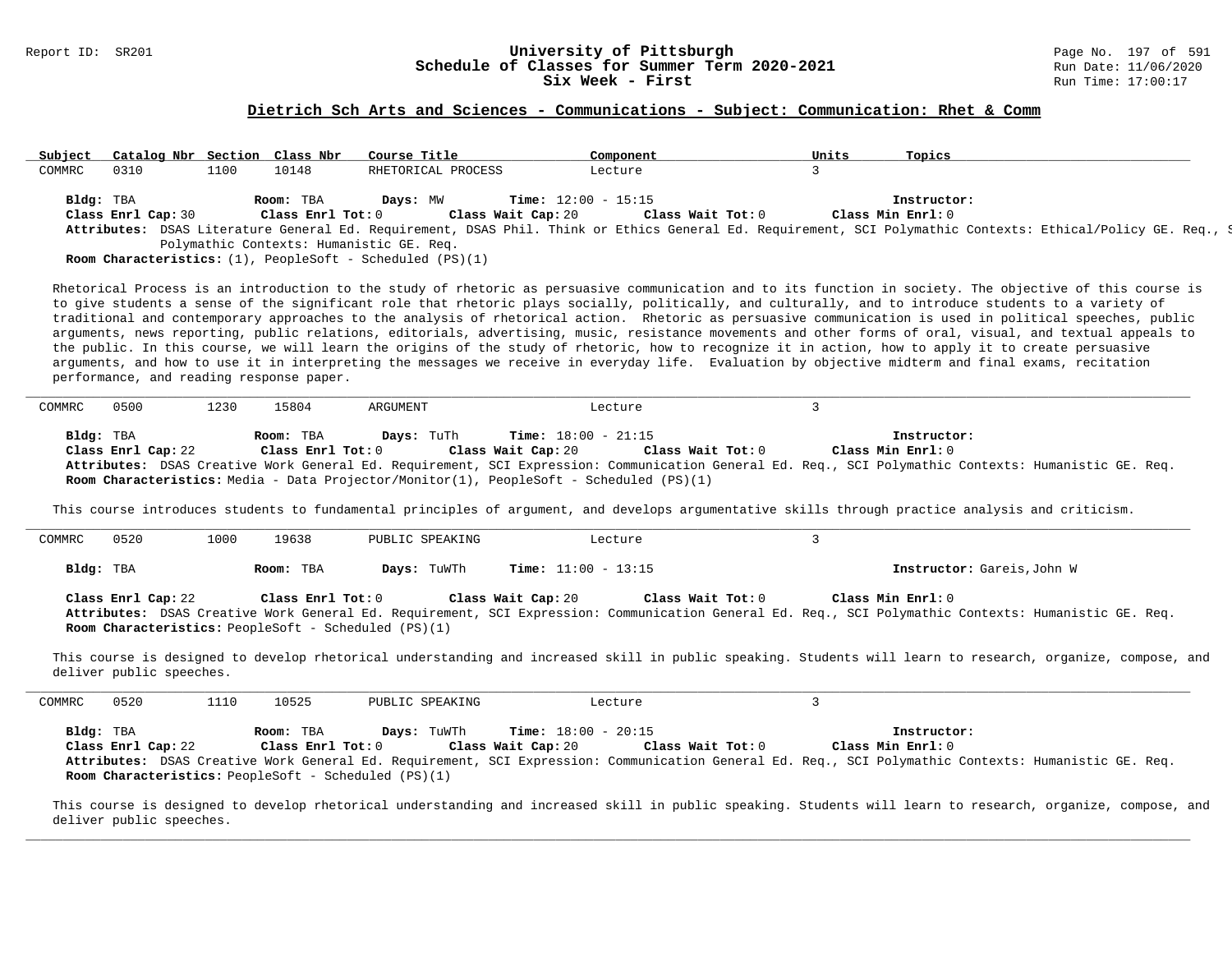### Report ID: SR201 **University of Pittsburgh** Page No. 198 of 591 **Schedule of Classes for Summer Term 2020-2021** Run Date: 11/06/2020 **Six Week - First Run Time: 17:00:17**

## **Dietrich Sch Arts and Sciences - Communications - Subject: Communication: Rhet & Comm**

| Catalog Nbr Section Class Nbr<br>Subject | Course Title                                                                                        | Component                                                                       | Units<br>Topics              |
|------------------------------------------|-----------------------------------------------------------------------------------------------------|---------------------------------------------------------------------------------|------------------------------|
| 1901<br>1100<br>COMMRC                   | 10149<br>INDEPENDENT STUDY                                                                          | Independent Study                                                               | $1 - 3$                      |
| Bldg: WEB Based Class                    | <b>Days:</b> TBA <b>Time:</b> $00:00 - 00:00$<br>Room: TBA                                          |                                                                                 | Instructor: Staff            |
| Class Enrl Cap: 25                       | Class Enrl Tot: 0 $\qquad$ Class Wait Cap: 20 $\qquad$ Class Wait Tot: 0 $\qquad$ Class Min Enrl: 0 |                                                                                 |                              |
|                                          | Research taken under the direction of a faculty sponsor.                                            |                                                                                 |                              |
| 2000<br>1100<br>COMMRC                   | 10150<br>THESIS FOR MASTERS DEGREE                                                                  | Thesis Research                                                                 | $1 - 6$                      |
| Bldg: WEB Based Class                    | $\texttt{Davis:}$ TBA $\texttt{Time:}$ 00:00 - 00:00<br>Room: TBA                                   |                                                                                 | Instructor: Zboray, Ronald J |
| Class Enrl Cap: 25                       |                                                                                                     | Class Enrl Tot: $0$ Class Wait Cap: $0$ Class Wait Tot: $0$ Class Min Enrl: $0$ |                              |
| 1100<br>2902<br>COMMRC                   | 10319                                                                                               | DIRECTED STUDY FOR MA STUDENTSDirected Studies                                  | 3                            |
| Bldg: WEB Based Class                    | Room: TBA<br><b>Days:</b> TBA <b>Time:</b> $00:00 - 00:00$                                          |                                                                                 | Instructor: Staff            |
| Class Enrl Cap: 25                       | Class Enrl Tot: $0$ Class Wait Cap: $0$ Class Wait Tot: $0$ Class Min Enrl: $0$                     |                                                                                 |                              |
| 1100<br>2990<br>COMMRC                   | 10151<br>INDEPENDENT STUDY                                                                          | Independent Study                                                               | $1 - 9$                      |
| Bldg: WEB Based Class                    | $\texttt{Davis:}$ TBA $\texttt{Time:}$ 00:00 - 00:00<br>Room: TBA                                   |                                                                                 | Instructor: Staff            |
| Class Enrl Cap: 25                       |                                                                                                     | Class Enrl Tot: $0$ Class Wait Cap: $0$ Class Wait Tot: $0$ Class Min Enrl: $0$ |                              |
| 1100<br>3000<br>COMMRC                   | 10152                                                                                               | DISSERTATION RESEARCH PHD DEGRThesis Research                                   | $1 - 12$                     |
| Bldg: WEB Based Class                    | <b>Days:</b> TBA <b>Time:</b> $00:00 - 00:00$<br>Room: TBA                                          |                                                                                 | Instructor: Staff            |
| Class Enrl Cap: 25                       | Class Enrl Tot: $0$ Class Wait Cap: $0$ Class Wait Tot: $0$                                         |                                                                                 | Class Min Enrl: 0            |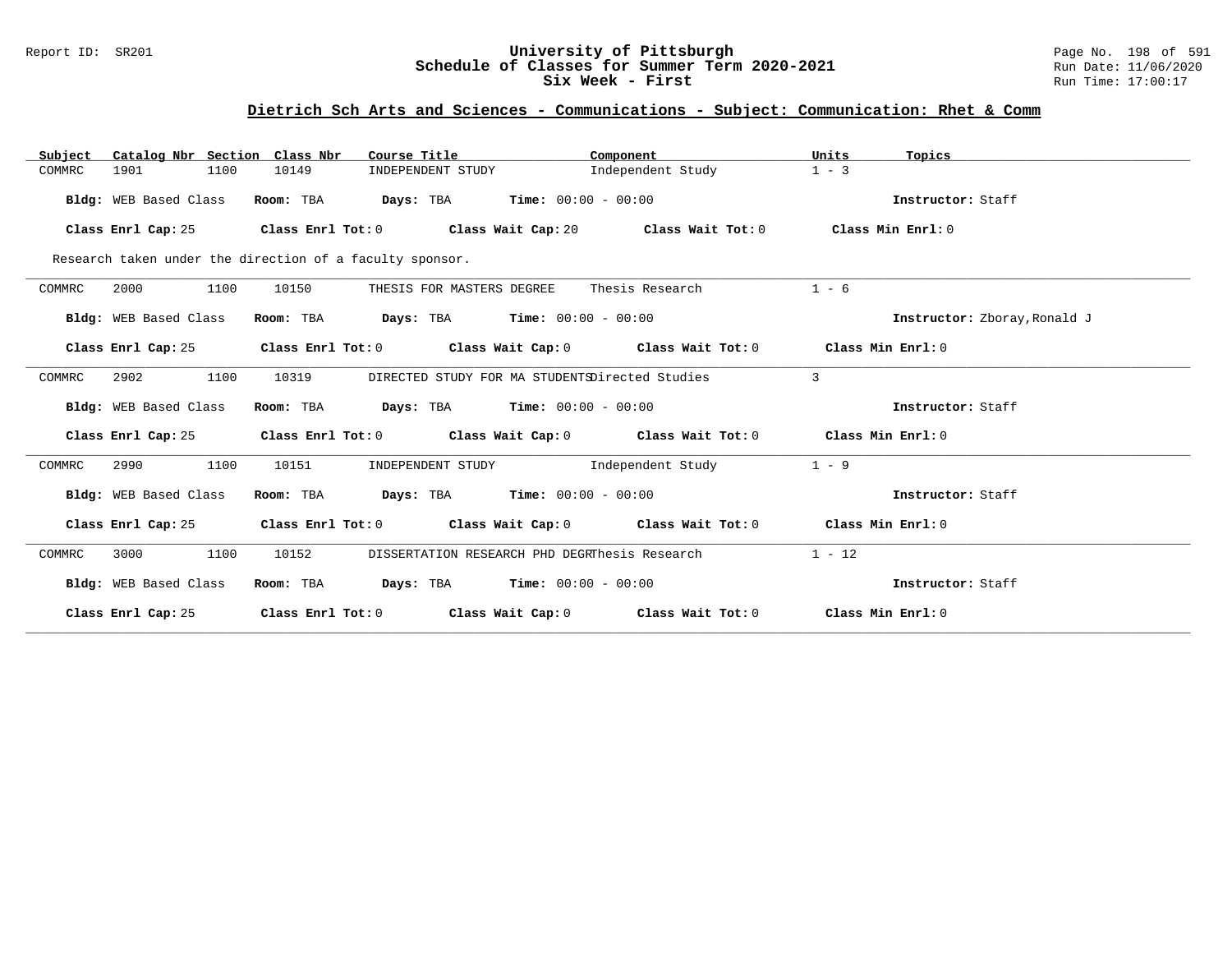### Report ID: SR201 **University of Pittsburgh** Page No. 199 of 591 **Schedule of Classes for Summer Term 2020-2021** Run Date: 11/06/2020 **Six Week - First Run Time: 17:00:17**

## **Dietrich Sch Arts and Sciences - East Asian Languages and Literature - Subject: Chinese**

| Subject | Catalog Nbr Section                                               | Class Nbr               | Course Title                                            | Component                                | Units<br>Topics   |
|---------|-------------------------------------------------------------------|-------------------------|---------------------------------------------------------|------------------------------------------|-------------------|
| CHIN    | 1010<br>0001                                                      | 20554                   | FIRST YEAR CHINESE 1                                    | Lecture                                  | 5                 |
|         | Bldg: WEB Based Class                                             | Room: TBA               | <b>Days:</b> MTuWThF $Time: 09:30 - 10:40$              |                                          | Instructor: Staff |
|         | Class Enrl Cap: 24                                                | $Class$ $Enrl$ $Tot: 0$ |                                                         | Class Wait Cap: 20 Class Wait Tot: 0     | Class Min Enrl: 0 |
|         | Attributes: Asian Studies                                         |                         |                                                         |                                          |                   |
| CHIN    | 1011<br>0001                                                      | 20556                   | FIRST YEAR CHINESE 1                                    | Recitation                               | 5                 |
|         | Bldg: WEB Based Class                                             | Room: TBA               | $\texttt{DayS:}$ MTuWThF $\texttt{Time:}$ 10:50 - 12:00 |                                          | Instructor: Staff |
|         | Class Enrl Cap: 12<br>Attributes: Asian Studies                   | Class Enrl Tot: 0       |                                                         | Class Wait Cap: $10$ Class Wait Tot: $0$ | Class Min Enrl: 0 |
| CHIN    | 1012<br>0001                                                      | 20557                   | FIRST YEAR CHINESE 1                                    | Recitation                               | 5                 |
|         | Bldg: WEB Based Class                                             | Room: TBA               | <b>Days:</b> MTuWThF <b>Time:</b> $13:00 - 14:45$       |                                          | Instructor: Staff |
|         | Class Enrl Cap: 12 Class Enrl Tot: 0<br>Attributes: Asian Studies |                         | Class Wait Cap: 10                                      | Class Wait Tot: 0                        | Class Min Enrl: 0 |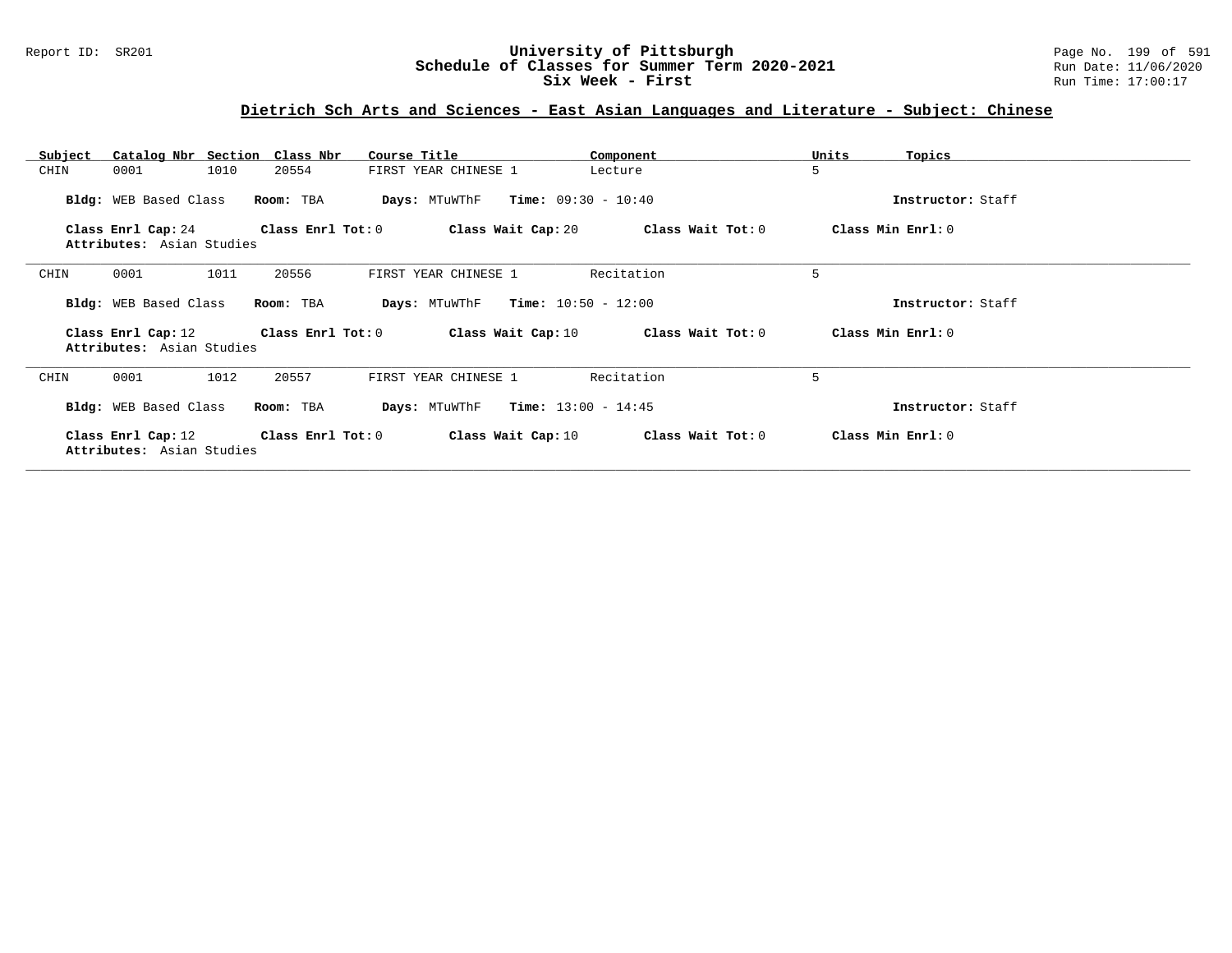### Report ID: SR201 **University of Pittsburgh** Page No. 200 of 591 **Schedule of Classes for Summer Term 2020-2021** Run Date: 11/06/2020 **Six Week - First Run Time: 17:00:17**

## **Dietrich Sch Arts and Sciences - East Asian Languages and Literature - Subject: Japanese**

| Subject                     | Catalog Nbr Section Class Nbr                  |      |                   | Course Title      | Component                    | Units             | Topics            |  |  |  |
|-----------------------------|------------------------------------------------|------|-------------------|-------------------|------------------------------|-------------------|-------------------|--|--|--|
| JPNSE                       | 1901                                           | 1300 | 16742             | INDEPENDENT STUDY | Independent Study            | - 6               |                   |  |  |  |
|                             | Bldg: TO BE ARRANGED                           |      | Room: TBA         | Days: TBA         | <b>Time:</b> $00:00 - 00:00$ |                   | Instructor: Staff |  |  |  |
|                             | Class Enrl Cap: 5<br>Attributes: Asian Studies |      | Class Enrl Tot: 0 | Class Wait Cap: 5 | Class Wait Tot: 0            | Class Min Enrl: 0 |                   |  |  |  |
| Special Permission Required |                                                |      |                   |                   |                              |                   |                   |  |  |  |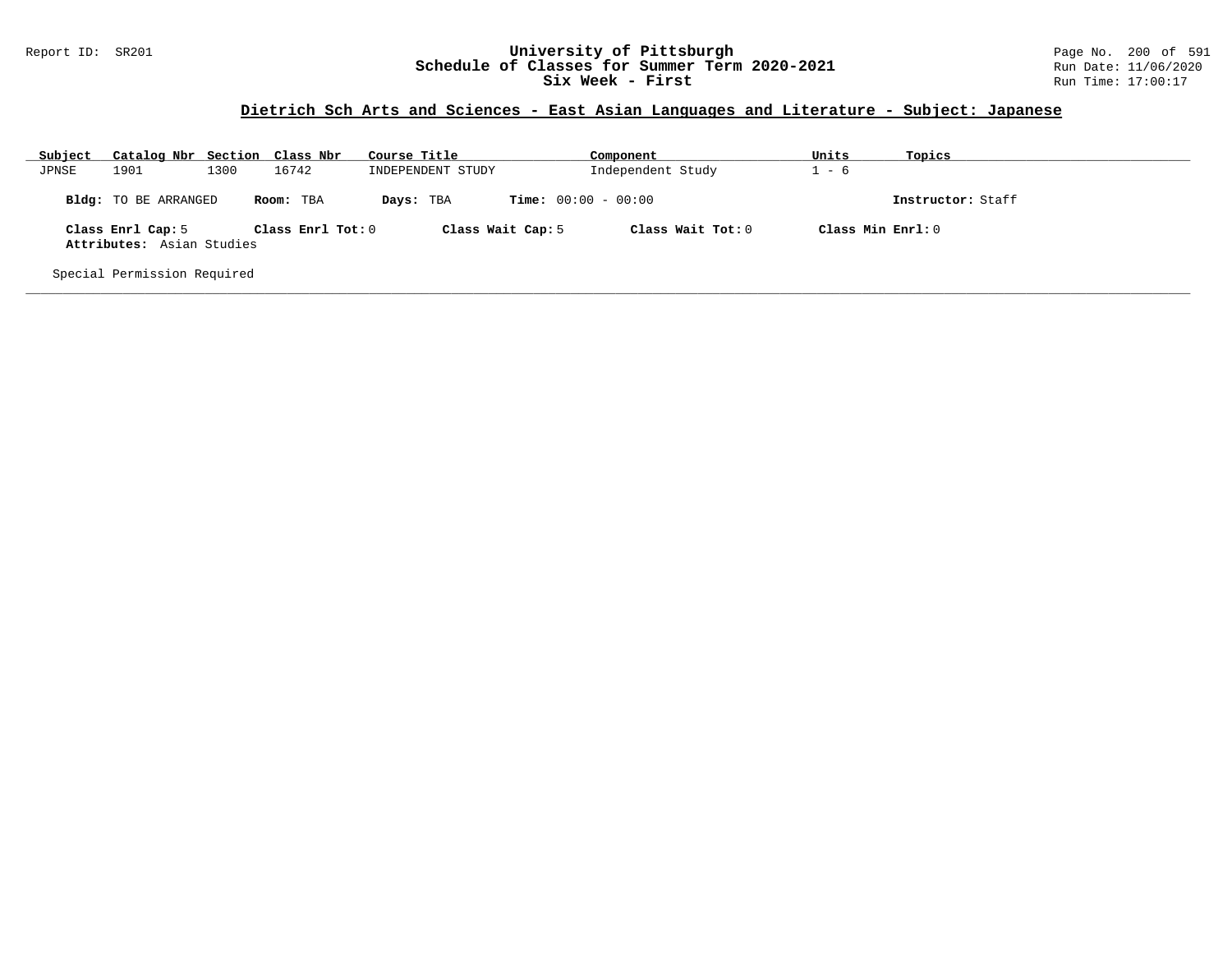#### Report ID: SR201 **University of Pittsburgh University of Pittsburgh** Page No. 201 of 591 **Schedule of Classes for Summer Term 2020-2021** Page No. 201 of 591 **Schedule of Classes for Summer Term 2020-2021 Schedule of Classes for Summer Term 2020-2021** Run Date: 11/06/2020<br>Six Week - First Run Time: 17:00:17 Six Week - First

### **Dietrich Sch Arts and Sciences - Economics - Subject: Economics**

| Catalog Nbr Section Class Nbr<br>Subject                                                                                                                                                                                                  | Course Title                                                                    | Component                 | Units<br>Topics   |
|-------------------------------------------------------------------------------------------------------------------------------------------------------------------------------------------------------------------------------------------|---------------------------------------------------------------------------------|---------------------------|-------------------|
| 1100<br>10376<br>ECON<br>0100                                                                                                                                                                                                             | INTRO MICROECONOMIC THEORY                                                      | 3<br>Lecture              |                   |
| Bldg: TBA<br>Room: TBA                                                                                                                                                                                                                    | Days: MW<br><b>Time:</b> $12:00 - 14:15$                                        |                           | Instructor: Staff |
| Class Enrl Cap: 30<br>Class Enrl Tot: 0<br>Attributes: DSAS Social Science General Ed. Requirement, SCI Polymathic Contexts: Soc/Behav. GE. Req.                                                                                          | Class Wait Cap: 20                                                              | Class Wait Tot: 0         | Class Min Enrl: 0 |
| 0100<br>1110<br>10382<br>ECON                                                                                                                                                                                                             | INTRO MICROECONOMIC THEORY                                                      | 3<br>Recitation           |                   |
| Bldg: WEB Based Class<br>Room: TBA                                                                                                                                                                                                        | Days: MW<br><b>Time:</b> $14:25 - 15:15$                                        |                           | Instructor: Staff |
| Class Enrl Cap: 30<br>Class Enrl Tot: 0                                                                                                                                                                                                   | Class Wait Cap: 20                                                              | Class Wait Tot: 0         | Class Min Enrl: 0 |
| 1140<br>0100<br>10648<br>ECON                                                                                                                                                                                                             | INTRO MICROECONOMIC THEORY                                                      | $\overline{3}$<br>Lecture |                   |
| Room: TBA<br>Bldg: TBA                                                                                                                                                                                                                    | Days: MW<br><b>Time:</b> $18:00 - 20:15$                                        |                           | Instructor: Staff |
| Class Enrl Cap: 30<br>Class Enrl Tot: 0<br>Attributes: DSAS Social Science General Ed. Requirement, SCI Polymathic Contexts: Soc/Behav. GE. Req.                                                                                          | Class Wait Cap: 20                                                              | Class Wait Tot: 0         | Class Min Enrl: 0 |
| 1150<br>0100<br>10377<br>ECON                                                                                                                                                                                                             | INTRO MICROECONOMIC THEORY                                                      | 3<br>Recitation           |                   |
| Bldg: WEB Based Class<br>Room: TBA                                                                                                                                                                                                        | <b>Days:</b> MW <b>Time:</b> $20:25 - 21:15$                                    |                           | Instructor: Staff |
| Class Enrl Cap: 30<br>$Class$ $Enr1$ $Tot: 0$                                                                                                                                                                                             | Class Wait Cap: 20                                                              | Class Wait Tot: 0         | Class Min Enrl: 0 |
| 0110<br>1100<br>10378<br>ECON                                                                                                                                                                                                             | INTRO MACROECONOMIC THEORY                                                      | 3<br>Lecture              |                   |
| Bldg: TBA<br>Room: TBA                                                                                                                                                                                                                    | Days: MW<br><b>Time:</b> $12:00 - 14:15$                                        |                           | Instructor: Staff |
| Class Enrl Cap: 30<br>Class Enrl Tot: 0<br>Attributes: DSAS Social Science General Ed. Requirement, SCI Polymathic Contexts: Soc/Behav. GE. Req.<br>Room Characteristics: PeopleSoft - Scheduled (PS)(1)                                  | Class Wait Cap: 20                                                              | Class Wait Tot: 0         | Class Min Enrl: 0 |
| 0110<br>1110<br>ECON<br>10647                                                                                                                                                                                                             | INTRO MACROECONOMIC THEORY                                                      | 3<br>Recitation           |                   |
| Bldg: WEB Based Class                                                                                                                                                                                                                     | <b>Room:</b> TBA $\qquad$ <b>Days:</b> MW $\qquad$ <b>Time:</b> $14:25 - 15:15$ |                           | Instructor: Staff |
| Class Enrl Cap: 30<br>Class Enrl Tot: 0<br>Room Characteristics: PeopleSoft - Scheduled (PS)(1)                                                                                                                                           | Class Wait Cap: 20                                                              | Class Wait Tot: 0         | Class Min Enrl: 0 |
| <b></b> The planned operational modality for this class is REMOTE. For more information please visit <a<br>href="http://www.provost.pitt.edu/students/student-success-flexpitt/flex-pitt-quarded-risk-posture-all-students-remote"</a<br> |                                                                                 |                           |                   |

target="\_blank">http://www.provost.pitt.edu/students/student-success-flexpitt/flex-pitt-guarded-risk-posture-all-students-remote/</a>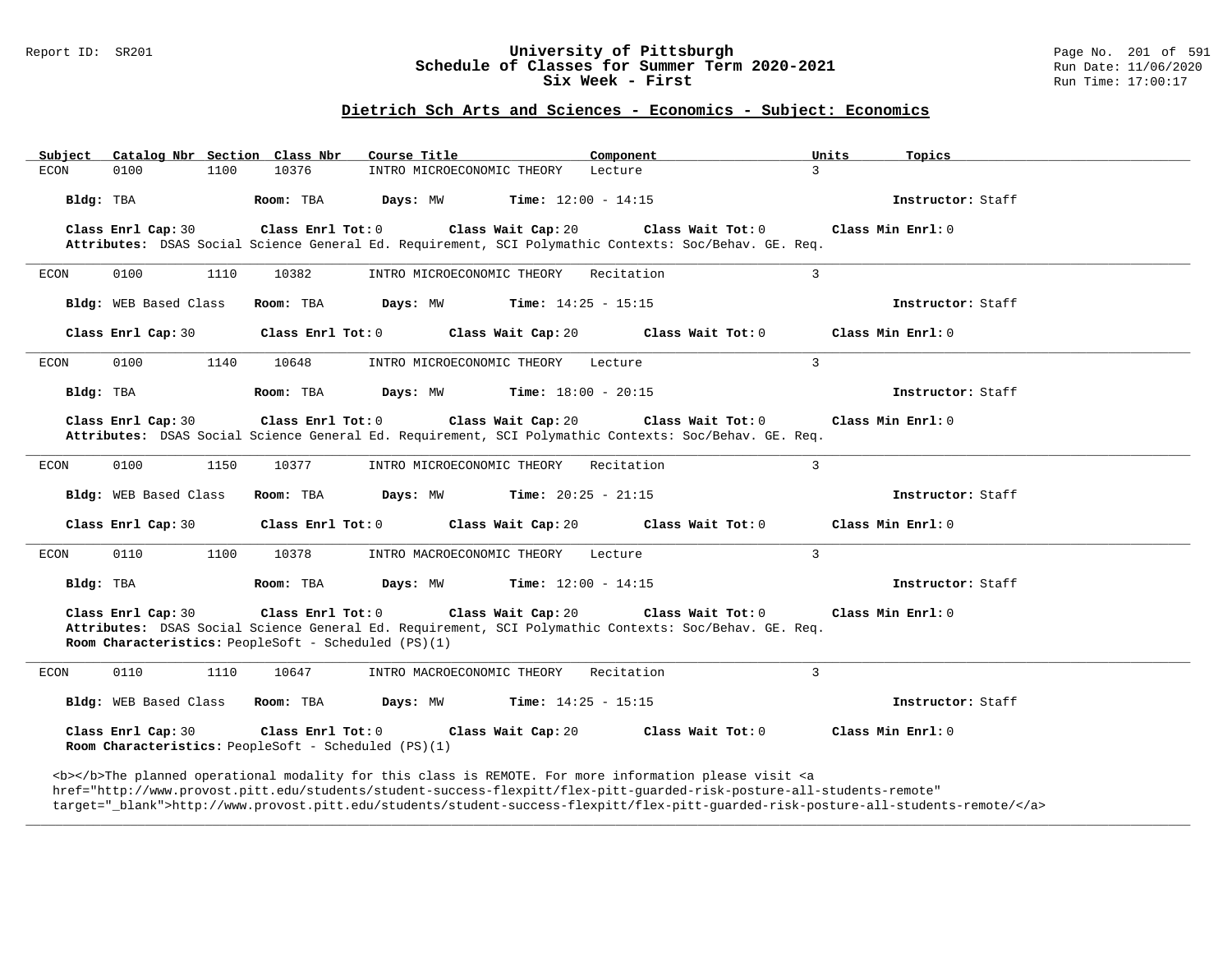### Report ID: SR201 **University of Pittsburgh** Page No. 202 of 591 **Schedule of Classes for Summer Term 2020-2021** Run Date: 11/06/2020 **Six Week - First Run Time: 17:00:17**

## **Dietrich Sch Arts and Sciences - Economics - Subject: Economics**

| Catalog Nbr Section Class Nbr<br>Subject | Course Title                                                                                                                                     | Component                    | Units<br>Topics                                                                                                                                                               |
|------------------------------------------|--------------------------------------------------------------------------------------------------------------------------------------------------|------------------------------|-------------------------------------------------------------------------------------------------------------------------------------------------------------------------------|
| 0110<br>1130<br><b>ECON</b>              | 16160<br>INTRO MACROECONOMIC THEORY                                                                                                              | Lecture                      | $\overline{3}$                                                                                                                                                                |
| Bldg: TBA                                | Days: TuTh<br>Room: TBA                                                                                                                          | <b>Time:</b> $12:00 - 14:15$ | Instructor: Staff                                                                                                                                                             |
| Class Enrl Cap: 30                       | Class Enrl Tot: 0<br>Class Wait Cap: 20<br>Attributes: DSAS Social Science General Ed. Requirement, SCI Polymathic Contexts: Soc/Behav. GE. Req. | Class Wait Tot: 0            | Class Min Enrl: 0                                                                                                                                                             |
| 0110<br>1135<br>ECON                     | 16161<br>INTRO MACROECONOMIC THEORY                                                                                                              | Recitation                   | $\mathbf{3}$                                                                                                                                                                  |
| Bldg: WEB Based Class                    | Room: TBA<br>Days: TuTh                                                                                                                          | <b>Time:</b> $14:25 - 15:15$ | Instructor: Staff                                                                                                                                                             |
| Class Enrl Cap: 30                       | Class Enrl Tot: 0<br>Class Wait Cap: 20                                                                                                          | Class Wait Tot: 0            | Class Min Enrl: 0                                                                                                                                                             |
| ECON<br>0150<br>1010                     | 19708<br>ECONOMIC DATA ANALYSIS                                                                                                                  | Lecture                      | 3                                                                                                                                                                             |
| Bldg: TBA                                | Room: TBA<br>Days: TuTh                                                                                                                          | <b>Time:</b> $12:00 - 15:15$ | Instructor: Staff                                                                                                                                                             |
| Class Enrl Cap: 35                       | Class Wait Cap: 20<br>Class Enrl Tot: 0<br>Room Characteristics: PeopleSoft - Scheduled (PS)(1)                                                  | Class Wait Tot: 0            | Class Min Enrl: 0                                                                                                                                                             |
| 0200<br><b>ECON</b><br>1100              | 11179<br>GAME THEORY PRINCIPLES                                                                                                                  | Lecture                      | 3                                                                                                                                                                             |
| Bldg: TBA                                | Room: TBA<br>Days: TuTh                                                                                                                          | <b>Time:</b> $18:00 - 21:15$ | Instructor: Staff                                                                                                                                                             |
| Class Enrl Cap: 30                       | Class Enrl Tot: 0<br>Class Wait Cap: 20<br>Room Characteristics: PeopleSoft - Scheduled (PS)(1)                                                  | Class Wait Tot: 0            | Class Min Enrl: 0<br>Attributes: DSAS Quant.-Formal Reason General Ed. Requirement, DSAS Social Science General Ed. Requirement, SCI Polymathic Contexts: Soc/Behav. GE. Req. |
| 0220<br>1050<br><b>ECON</b>              | 20345<br>INTRO TO HEALTH ECONOMICS                                                                                                               | Lecture                      | 3                                                                                                                                                                             |
| Bldg: TBA                                | Room: TBA<br>Days: MW                                                                                                                            | <b>Time:</b> $12:00 - 15:15$ | Instructor: Staff                                                                                                                                                             |
| Class Enrl Cap: 35                       | Class Enrl Tot: 0<br>Class Wait Cap: 20<br>Room Characteristics: PeopleSoft - Scheduled (PS)(1)                                                  | Class Wait Tot: 0            | Class Min Enrl: 0                                                                                                                                                             |
| <b>ECON</b><br>0460<br>1010              | 20227<br>SPORTS ECONOMICS                                                                                                                        | Lecture                      | 3                                                                                                                                                                             |
| Bldg: TBA                                | Room: TBA<br>Days: MW                                                                                                                            | <b>Time:</b> $18:00 - 21:15$ | Instructor: Staff                                                                                                                                                             |
| Class Enrl Cap: 30                       | Class Enrl Tot: 0<br>Class Wait Cap: 20<br>Room Characteristics: PeopleSoft - Scheduled (PS)(1)                                                  | Class Wait Tot: 0            | Class Min Enrl: 0                                                                                                                                                             |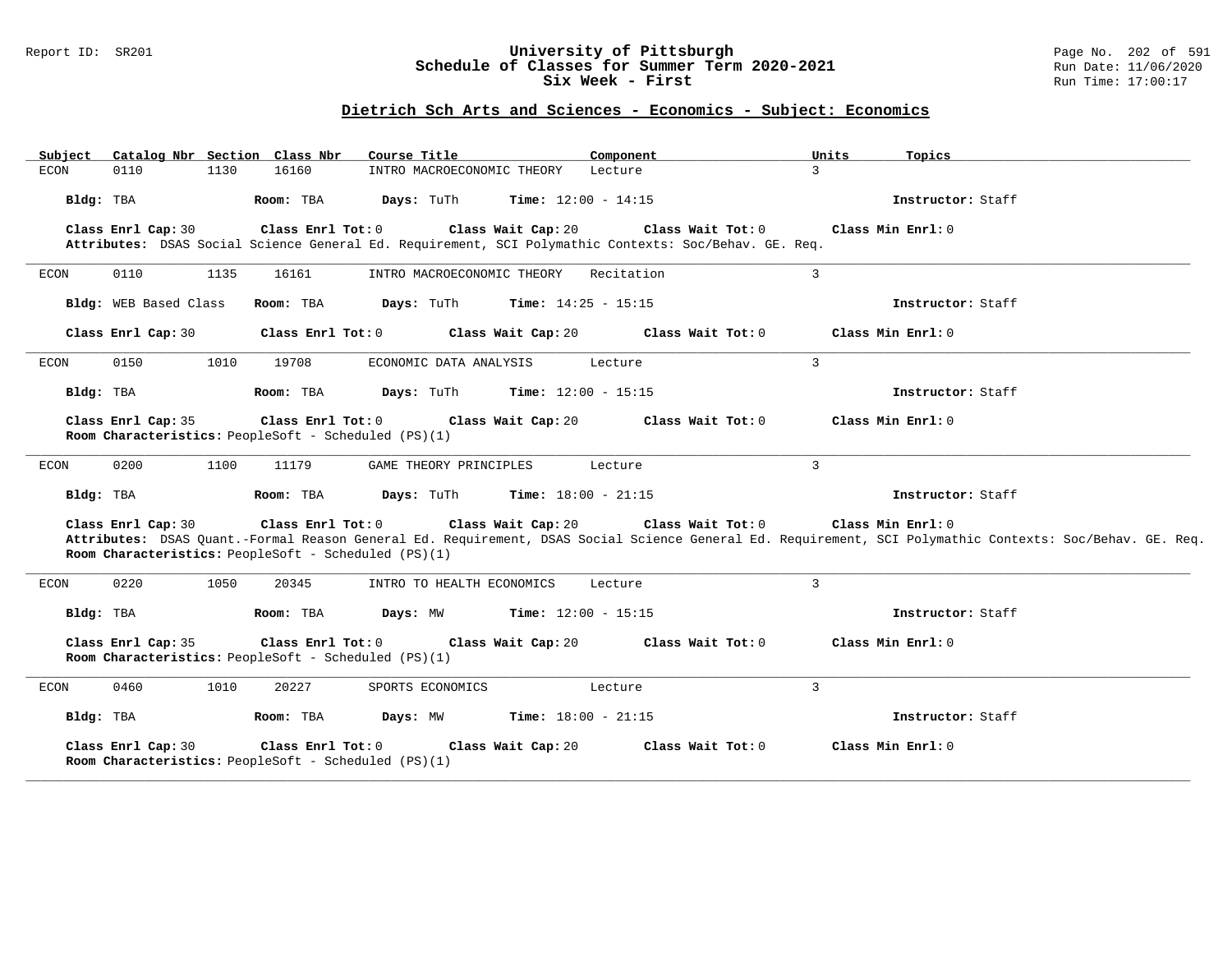# Report ID: SR201 **1988 Constrained Building Constrained Building Constrained Building Page No. 203 of 591 Constrained Building Page No. 203 of 591 Constrained Building Page No. 2006 591 Schedule of Classes for Summer Term** Schedule of Classes for Summer Term 2020-2021<br>Six Week - First

**Six Week - First** Run Time: 17:00:17

### **Dietrich Sch Arts and Sciences - Economics - Subject: Economics**

| Catalog Nbr Section Class Nbr<br>Subject                                                                                | Course Title<br>Component                      | Units<br>Topics                        |
|-------------------------------------------------------------------------------------------------------------------------|------------------------------------------------|----------------------------------------|
| 1100<br>ECON<br>1100<br>16145                                                                                           | INTERMEDIATE MICROECONOMICS<br>Lecture         | $\mathbf{R}$                           |
| Bldg: TBA<br>Room: TBA                                                                                                  | <b>Days:</b> TuTh <b>Time:</b> $08:30 - 11:45$ | Instructor: Staff                      |
| Class Enrl Cap: 40<br>Class Enrl Tot: 0<br>Attributes: Global Studies                                                   | Class Wait Cap: 20                             | Class Min Enrl: 0<br>Class Wait Tot: 0 |
| Room Characteristics: PeopleSoft - Scheduled (PS)(1)                                                                    |                                                |                                        |
| 1110<br>1150<br>16146<br>ECON                                                                                           | INTERMEDIATE MACROECONOMICS Lecture            | 3                                      |
| Room: TBA<br>Bldg: TBA                                                                                                  | <b>Days:</b> $MW$ <b>Time:</b> $08:30 - 11:45$ | Instructor: Staff                      |
| Class Enrl Cap: 40<br>Class Enrl Tot: 0                                                                                 | Class Wait Cap: 20                             | Class Wait Tot: 0<br>Class Min Enrl: 0 |
| Attributes: Global Studies<br>Room Characteristics: PeopleSoft - Scheduled (PS)(1)                                      |                                                |                                        |
|                                                                                                                         |                                                |                                        |
| 1150<br>1220<br>16175<br>ECON                                                                                           | APPLIED ECONOMETRICS 1<br>Lecture              | 3                                      |
| Bldg: TBA<br>Room: TBA                                                                                                  | <b>Days:</b> TuTh <b>Time:</b> $12:00 - 15:15$ | Instructor: Staff                      |
| Class Enrl Tot: 0<br>Class Enrl Cap: 20                                                                                 | Class Wait Cap: 20                             | Class Wait Tot: 0<br>Class Min Enrl: 0 |
| Attributes: DSAS Quant.-Formal Reason General Ed. Requirement<br>Room Characteristics: PeopleSoft - Scheduled (PS)(1)   |                                                |                                        |
|                                                                                                                         |                                                |                                        |
| 1200<br>1270<br>ECON<br>16843                                                                                           | <b>GAME THEORY</b><br>Lecture                  | 3                                      |
| Room: TBA<br>Bldg: TBA                                                                                                  | <b>Days:</b> TuTh <b>Time:</b> $18:00 - 21:15$ | Instructor: Staff                      |
| Class Enrl Cap: 30                                                                                                      | Class Enrl Tot: 0 Class Wait Cap: 20           | Class Wait Tot: 0<br>Class Min Enrl: 0 |
| 1700<br>1110<br>16877<br>ECON                                                                                           | CAPSTONE SEMINAR IN MICROECON Lecture          | $\overline{3}$                         |
| Room: TBA<br>Bldg: TBA                                                                                                  | <b>Days:</b> MW <b>Time:</b> $12:00 - 15:15$   | Instructor: Staff                      |
| Class Enrl Tot: 0<br>Class Enrl Cap: 16<br>Attributes: Capstone Course, Writing Intensive Course (WRIT), Global Studies | Class Wait Cap: 10                             | Class Min Enrl: 0<br>Class Wait Tot: 0 |

This course has two objectives: First, giving students hands-on experience responding to public policy issues by analyzing micro data (large scale datasets covering demographic, economic and social attributes of a population). Second, providing students a level of intuition regarding appropriate tools for each level of analysis, and be able to criticize results of inappropriately used tools. Students will briefly be introduced to survey design and implementation, and engage in data management (data cleaning, dealing with outliers, duplicates, missing variables, modifying, reshaping, collapsing, combining¿etc.).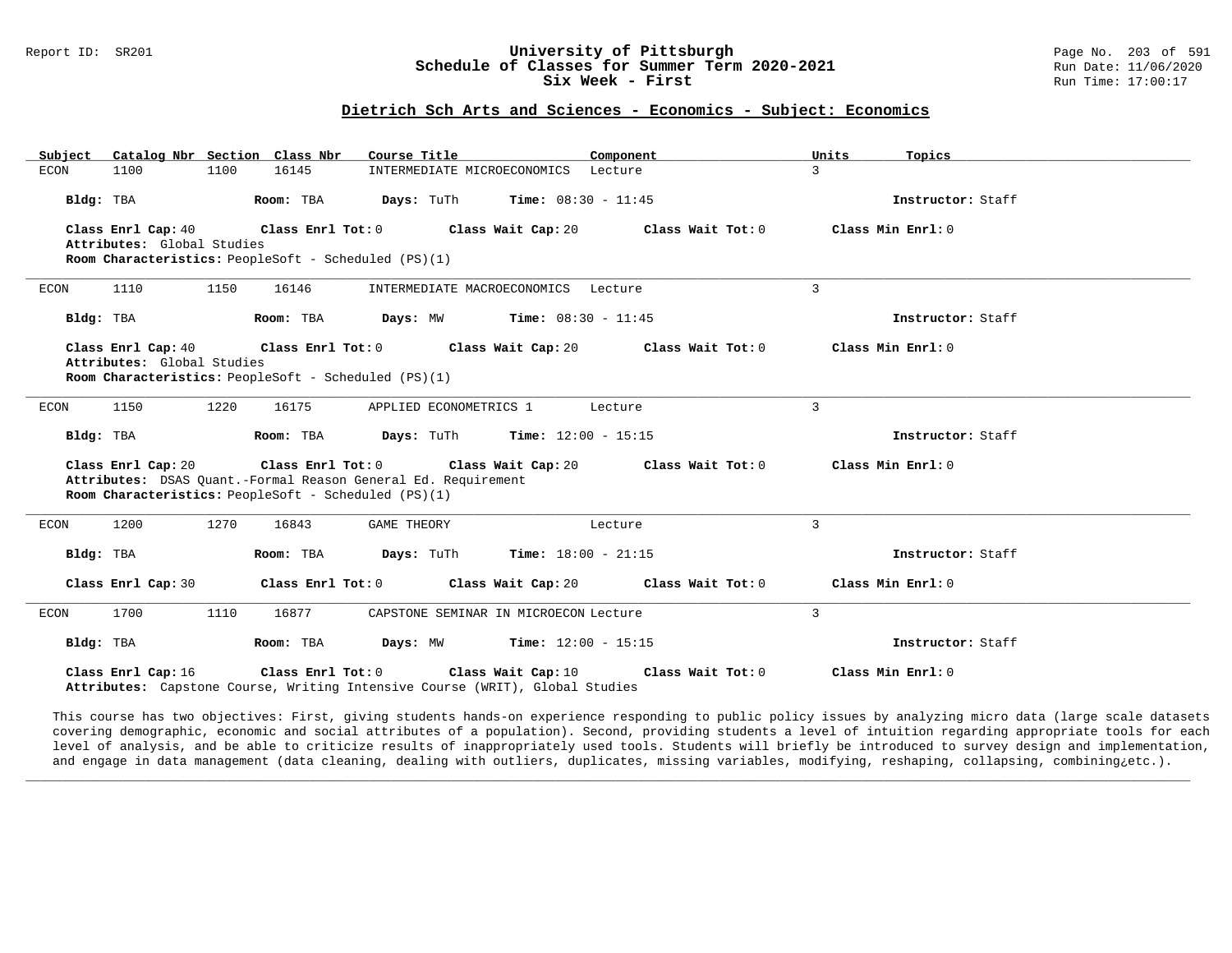#### Report ID: SR201 **University of Pittsburgh** Page No. 204 of 591 **Schedule of Classes for Summer Term 2020-2021** Run Date: 11/06/2020 **Six Week - First Run Time: 17:00:17**

## **Dietrich Sch Arts and Sciences - Economics - Subject: Economics**

| Catalog Nbr Section Class Nbr<br>Subject          | Course Title                                               | Component                               | Units<br>Topics   |
|---------------------------------------------------|------------------------------------------------------------|-----------------------------------------|-------------------|
| 1901<br>1110<br><b>ECON</b>                       | 10154<br>INDEPENDENT STUDY                                 | Independent Study                       | $1 - 12$          |
| Bldg: TO BE ARRANGED                              | Room: TBA<br>Days: TBA                                     | <b>Time:</b> $00:00 - 00:00$            | Instructor: Staff |
| Class Enrl Cap: 10                                | Class Enrl Tot: 0<br>Class Wait Cap: 10                    | Class Wait Tot: 0                       | Class Min Enrl: 0 |
| Attributes: Capstone Course                       |                                                            |                                         |                   |
|                                                   |                                                            |                                         |                   |
| 1901<br>1115<br>ECON                              | 16735<br>INDEPENDENT STUDY                                 | Independent Study                       | $1 - 12$          |
| Bldg: TO BE ARRANGED                              | Room: TBA<br><b>Days:</b> TBA <b>Time:</b> $00:00 - 00:00$ |                                         | Instructor: Staff |
| Class Enrl Cap: 5                                 | Class Enrl Tot: 0<br>Class Wait Cap: 5                     | Class Wait Tot: 0                       | Class Min Enrl: 0 |
| Attributes: Capstone Course                       |                                                            |                                         |                   |
| 1901<br>1140<br>ECON                              | 16736<br>INDEPENDENT STUDY                                 | Independent Study                       | $1 - 12$          |
| Bldg: TO BE ARRANGED                              | Room: TBA<br>Days: TBA                                     | <b>Time:</b> $00:00 - 00:00$            | Instructor: Staff |
| Class Enrl Cap: 5                                 | Class Enrl Tot: 0<br>Class Wait Cap: 5                     | Class Wait Tot: 0                       | Class Min Enrl: 0 |
| Attributes: Capstone Course                       |                                                            |                                         |                   |
|                                                   |                                                            |                                         |                   |
| 1901<br>1500<br>ECON                              | 18448<br>INDEPENDENT STUDY                                 | Independent Study                       | $1 - 12$          |
| Bldg: TO BE ARRANGED                              | Room: TBA<br>Days: TBA                                     | <b>Time:</b> $00:00 - 00:00$            | Instructor: Staff |
| Class Enrl Cap: 20<br>Attributes: Capstone Course | Class Enrl Tot: 0<br>Class Wait Cap: 20                    | Class Wait Tot: 0                       | Class Min Enrl: 0 |
| 1902<br>1100<br>ECON                              | 16384<br>DIRECTED STUDY                                    | Directed Studies                        | $1 - 12$          |
| Bldg: TO BE ARRANGED                              | Room: TBA<br>Days: TBA                                     | <b>Time:</b> $00:00 - 00:00$            | Instructor:       |
| Class Enrl Cap: 5                                 | Class Enrl Tot: 0 Class Wait Cap: 5                        | Class Wait Tot: $0$ Class Min Enrl: $0$ |                   |
| Attributes: Capstone Course                       |                                                            |                                         |                   |
| 1906<br>1030<br>ECON                              | 19293<br>INTERNSHIP                                        | Internship                              | $1 - 3$           |
| Bldg: TO BE ARRANGED                              | Room: TBA<br>Days: TBA                                     | $Time: 00:00 - 00:00$                   | Instructor: Staff |
| Class Enrl Cap: 5                                 | Class Enrl Tot: 0<br>Class Wait Cap: 5                     | Class Wait Tot: 0                       | Class Min Enrl: 0 |
| 1907<br>1010<br>ECON                              | 19290<br>UNDERGRADUATE TEACHING ASSISTAIndependent Study   |                                         | $1 - 3$           |
| Bldg: TO BE ARRANGED                              | Room: TBA<br>Days: TBA                                     | <b>Time:</b> $00:00 - 00:00$            | Instructor: Staff |
| Class Enrl Cap: 5                                 | Class Enrl Tot: 0<br>Class Wait Cap: 5                     | Class Wait Tot: 0                       | Class Min Enrl: 0 |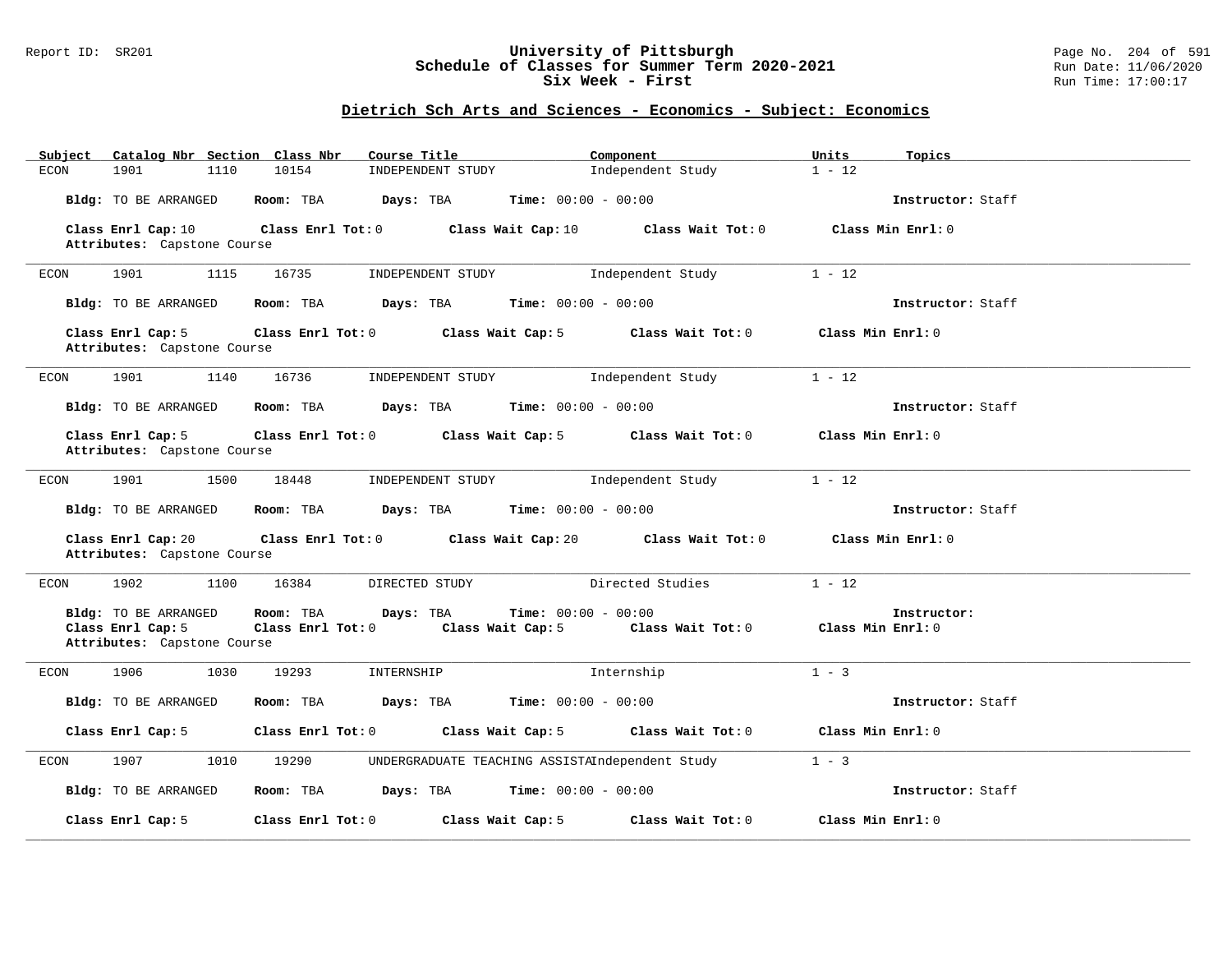#### Report ID: SR201 **University of Pittsburgh** Page No. 205 of 591 **Schedule of Classes for Summer Term 2020-2021** Run Date: 11/06/2020 **Six Week - First Run Time: 17:00:17**

## **Dietrich Sch Arts and Sciences - Economics - Subject: Economics**

| Subject      | Catalog Nbr Section Class Nbr |       | Course Title                                                                                           | Component | Units<br>Topics   |  |
|--------------|-------------------------------|-------|--------------------------------------------------------------------------------------------------------|-----------|-------------------|--|
| 1907<br>ECON | 1020                          | 19291 | UNDERGRADUATE TEACHING ASSISTAIndependent Study                                                        |           | $1 - 3$           |  |
|              | Bldg: TO BE ARRANGED          |       | Room: TBA $Days:$ TBA $Time: 00:00 - 00:00$                                                            |           | Instructor: Staff |  |
|              |                               |       | Class Enrl Cap: 5 Class Enrl Tot: 0 Class Wait Cap: 5 Class Wait Tot: 0 Class Min Enrl: 0              |           |                   |  |
|              |                               |       | ECON 3950 1100 11315 INDEPENDENT STUDY Independent Study                                               |           | $1 - 12$          |  |
|              | Bldg: TO BE ARRANGED          |       | Room: TBA $Days:$ TBA $Time:$ $00:00 - 00:00$                                                          |           | Instructor: Staff |  |
|              |                               |       | Class Enrl Cap: 35 Class Enrl Tot: 0 Class Wait Cap: 0 Class Wait Tot: 0 Class Min Enrl: 0             |           |                   |  |
| ECON         |                               |       | 3950 1110 11316 INDEPENDENT STUDY Independent Study                                                    |           | $1 - 12$          |  |
|              | Bldg: TO BE ARRANGED          |       | Room: TBA $\rule{1em}{0.15mm}$ Days: TBA Time: $00:00 - 00:00$                                         |           | Instructor: Staff |  |
|              |                               |       | Class Enrl Cap: 35 Class Enrl Tot: 0 Class Wait Cap: 0 Class Wait Tot: 0 Class Min Enrl: 0             |           |                   |  |
|              |                               |       | ECON 3950 1120 10155 INDEPENDENT STUDY Independent Study                                               |           | $1 - 12$          |  |
|              | Bldg: TO BE ARRANGED          |       | Room: TBA $Days:$ TBA $Time: 00:00 - 00:00$                                                            |           | Instructor: Staff |  |
|              |                               |       | Class Enrl Cap: 20 Class Enrl Tot: 0 Class Wait Cap: 0 Class Wait Tot: 0 Class Min Enrl: 0             |           |                   |  |
|              |                               |       | ECON 3950 1130 11308 INDEPENDENT STUDY Independent Study 1 - 12                                        |           |                   |  |
|              | Bldg: TO BE ARRANGED          |       | Room: TBA $Days:$ TBA $Time: 00:00 - 00:00$                                                            |           | Instructor: Staff |  |
|              |                               |       | Class Enrl Cap: 20 		 Class Enrl Tot: 0 		 Class Wait Cap: 0 		 Class Wait Tot: 0 		 Class Min Enrl: 0 |           |                   |  |
| ECON         | 3950                          |       | 1140 11309 INDEPENDENT STUDY Independent Study 1 - 12                                                  |           |                   |  |
|              | Bldg: TO BE ARRANGED          |       | Room: TBA $\rule{1em}{0.15mm}$ Days: TBA Time: $00:00 - 00:00$                                         |           | Instructor: Staff |  |
|              |                               |       | Class Enrl Cap: 20 Class Enrl Tot: 0 Class Wait Cap: 0 Class Wait Tot: 0 Class Min Enrl: 0             |           |                   |  |
|              |                               |       | ECON 3950 1150 11310 INDEPENDENT STUDY Independent Study 1 - 12                                        |           |                   |  |
|              | Bldg: TO BE ARRANGED          |       | Room: TBA $Days:$ TBA Time: $00:00 - 00:00$                                                            |           | Instructor: Staff |  |
|              |                               |       | Class Enrl Cap: 20 		 Class Enrl Tot: 0 		 Class Wait Cap: 0 		 Class Wait Tot: 0 		 Class Min Enrl: 0 |           |                   |  |
| 3950<br>ECON |                               |       | 1160 11311 INDEPENDENT STUDY Independent Study 1 - 12                                                  |           |                   |  |
|              | Bldg: TO BE ARRANGED          |       | Room: TBA $Days:$ TBA $Time: 00:00 - 00:00$                                                            |           | Instructor: Staff |  |
|              |                               |       | Class Enrl Cap: 20 		 Class Enrl Tot: 0 		 Class Wait Cap: 0 		 Class Wait Tot: 0 		 Class Min Enrl: 0 |           |                   |  |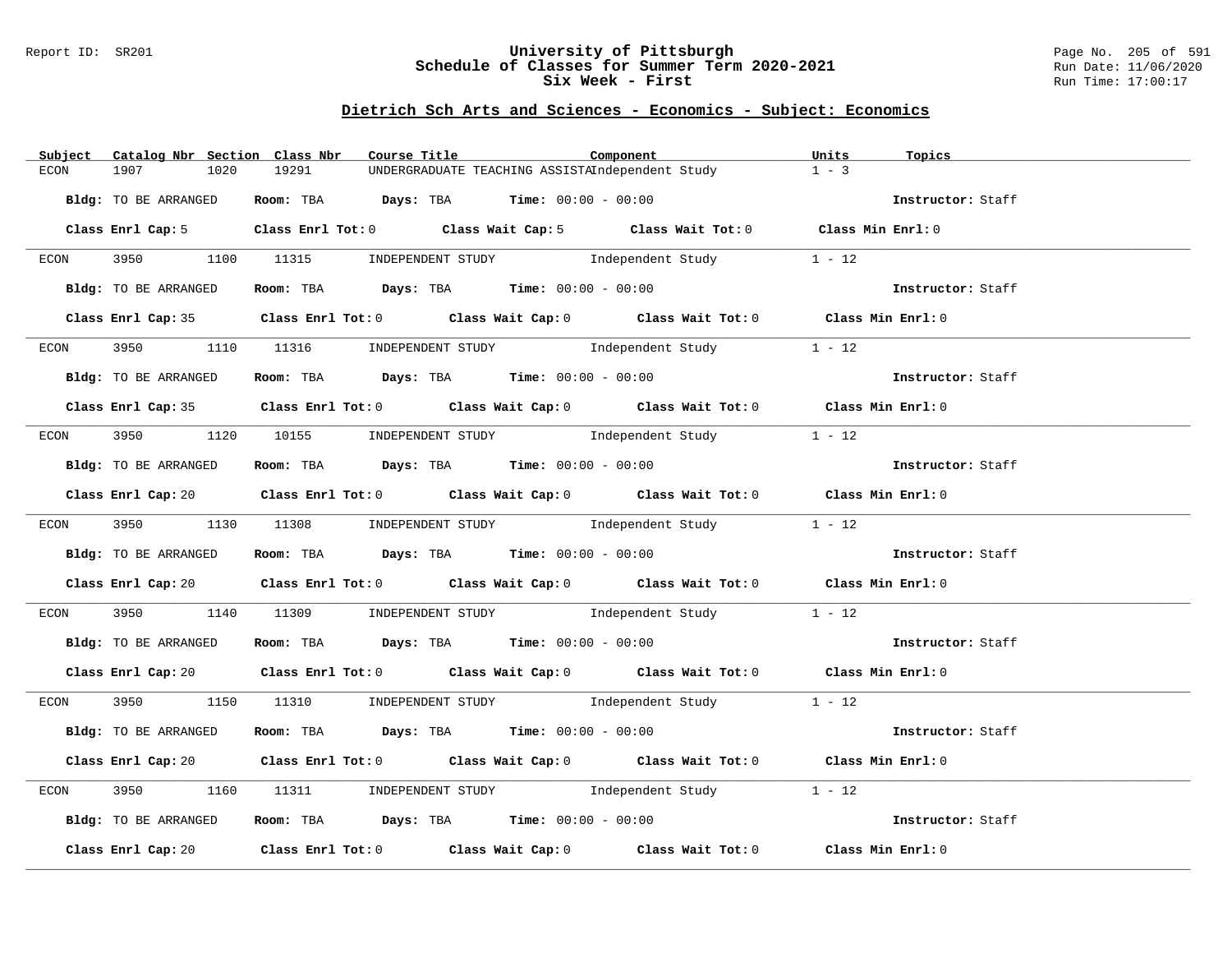| <b>ECON</b> | 3990<br>1100                                      | 10156                          | RESEARCH AND DISSERTATION PHD Thesis Research           |                   | $1 - 12$                         |  |
|-------------|---------------------------------------------------|--------------------------------|---------------------------------------------------------|-------------------|----------------------------------|--|
|             | <b>Bldg:</b> TO BE ARRANGED<br>Class Enrl Cap: 90 | Room: TBA<br>Class Enrl Tot: 0 | $Time: 00:00 - 00:00$<br>Days: TBA<br>Class Wait Cap: 0 | Class Wait Tot: 0 | Instructor:<br>Class Min Enrl: 0 |  |
| ECON        | 1105<br>3990                                      | 16786                          | RESEARCH AND DISSERTATION PHD Thesis Research           |                   | $1 - 12$                         |  |
|             | Bldg: TO BE ARRANGED                              | Room: TBA                      | <b>Time:</b> $00:00 - 00:00$<br>Days: TBA               |                   | Instructor: Staff                |  |
|             | Class Enrl Cap: 5                                 | Class Enrl Tot: 0              | Class Wait Cap: 0                                       | Class Wait Tot: 0 | Class Min Enrl: 0                |  |
|             |                                                   |                                |                                                         |                   |                                  |  |
| ECON        | 1110<br>3990                                      | 16787                          | RESEARCH AND DISSERTATION PHD Thesis Research           |                   | $1 - 12$                         |  |
|             | Bldg: TO BE ARRANGED                              | Room: TBA                      | <b>Time:</b> $00:00 - 00:00$<br>Days: TBA               |                   | Instructor: Staff                |  |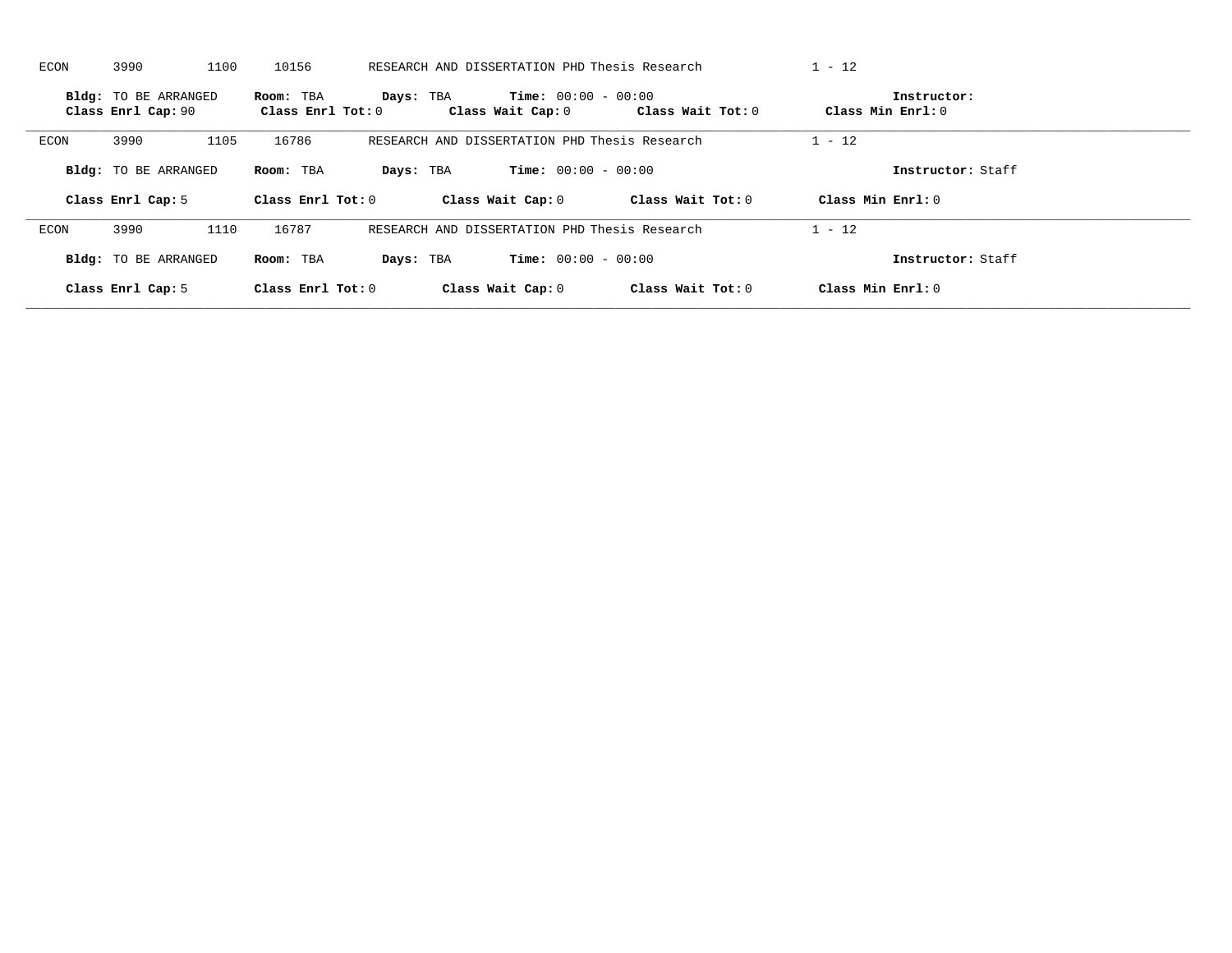### Report ID: SR201 **University of Pittsburgh** Page No. 207 of 591 **Schedule of Classes for Summer Term 2020-2021** Run Date: 11/06/2020 **Six Week - First Run Time: 17:00:17**

## **Dietrich Sch Arts and Sciences - English - Subject: English Composition**

| Seminar<br>0200<br>1050<br>19157<br><b>ENGCMP</b><br>SEMINAR IN COMPOSITION<br>Bldg: WEB Based Class<br>Room: TBA<br>Days: TBA<br><b>Time:</b> $00:00 - 00:00$                                                                                                         |                   |
|------------------------------------------------------------------------------------------------------------------------------------------------------------------------------------------------------------------------------------------------------------------------|-------------------|
|                                                                                                                                                                                                                                                                        | 3                 |
|                                                                                                                                                                                                                                                                        | Instructor: Staff |
| Class Enrl Cap: 19<br>Class Enrl Tot: 0<br>Class Wait Cap: 10<br>Class Wait Tot: 0                                                                                                                                                                                     | Class Min Enrl: 0 |
| Attributes: DSAS Seminar in Comp. General Ed. Requirement, DSAS Workshop in Comp. General Ed. Requirement, Online, SCI Expression: Intro Composition General                                                                                                           |                   |
| Directed Studies<br>ENGCMP<br>0201<br>1100<br>10390<br>COMPOSITION TUTORIAL                                                                                                                                                                                            | $\mathbf{1}$      |
| Bldg: WEB Based Class<br>Room: TBA<br>Days: TBA<br><b>Time:</b> $00:00 - 00:00$                                                                                                                                                                                        | Instructor: Staff |
| Class Enrl Tot: 0<br>Class Wait Cap: 10<br>Class Enrl Cap: 10<br>Class Wait Tot: 0<br>Attributes: DSAS Workshop in Comp. General Ed. Requirement                                                                                                                       | Class Min Enrl: 0 |
| WRITTEN PROFESSNL COMMUNICTN Seminar<br>ENGCMP<br>0400<br>1100<br>10515                                                                                                                                                                                                | $\overline{3}$    |
| Days: MW<br><b>Time:</b> $18:00 - 21:15$<br>Bldg: TBA<br>Room: TBA                                                                                                                                                                                                     | Instructor: Staff |
| Class Enrl Tot: 0<br>Class Wait Cap: 20<br>Class Enrl Cap: 22<br>Class Wait Tot: 0<br>Attributes: Writing Intensive Course (WRIT), SCI Expression: Tech/Bus/Res writing Gen. Ed. Req.<br>Room Characteristics: PeopleSoft - Scheduled (PS)(1)                          | Class Min Enrl: 0 |
| 0400<br>1130<br>10354<br>WRITTEN PROFESSNL COMMUNICTN Seminar<br>ENGCMP                                                                                                                                                                                                | $\overline{3}$    |
| Days: TuTh<br>Time: $08:30 - 11:45$<br>Bldg: TBA<br>Room: TBA                                                                                                                                                                                                          | Instructor: Staff |
| Class Enrl Cap: 22<br>Class Enrl Tot: 0<br>Class Wait Cap: 20<br>Class Wait Tot: 0<br>Attributes: Writing Intensive Course (WRIT), SCI Expression: Tech/Bus/Res writing Gen. Ed. Req.<br>Room Characteristics: Seating - Moveable(1), PeopleSoft - Scheduled $(PS)(1)$ | Class Min Enrl: 0 |
| 0400<br>WRITTEN PROFESSNL COMMUNICTN Seminar<br>ENGCMP<br>1135<br>17851                                                                                                                                                                                                | $\overline{3}$    |
|                                                                                                                                                                                                                                                                        | Instructor: Staff |
| Time: $14:00 - 17:15$<br>Bldg: TBA<br>Room: TBA<br>Days: MW                                                                                                                                                                                                            |                   |
| Class Enrl Cap: 22<br>Class Enrl Tot: 0<br>Class Wait Cap: 20<br>Class Wait Tot: 0<br>Attributes: Writing Intensive Course (WRIT), SCI Expression: Tech/Bus/Res writing Gen. Ed. Req.<br>Room Characteristics: Seating - Moveable(1), PeopleSoft - Scheduled $(PS)(1)$ | Class Min Enrl: 0 |
| 0401<br>1100<br>19639<br>WRITTEN PROF COMM: DIVERSITY Seminar<br><b>ENGCMP</b>                                                                                                                                                                                         | 3                 |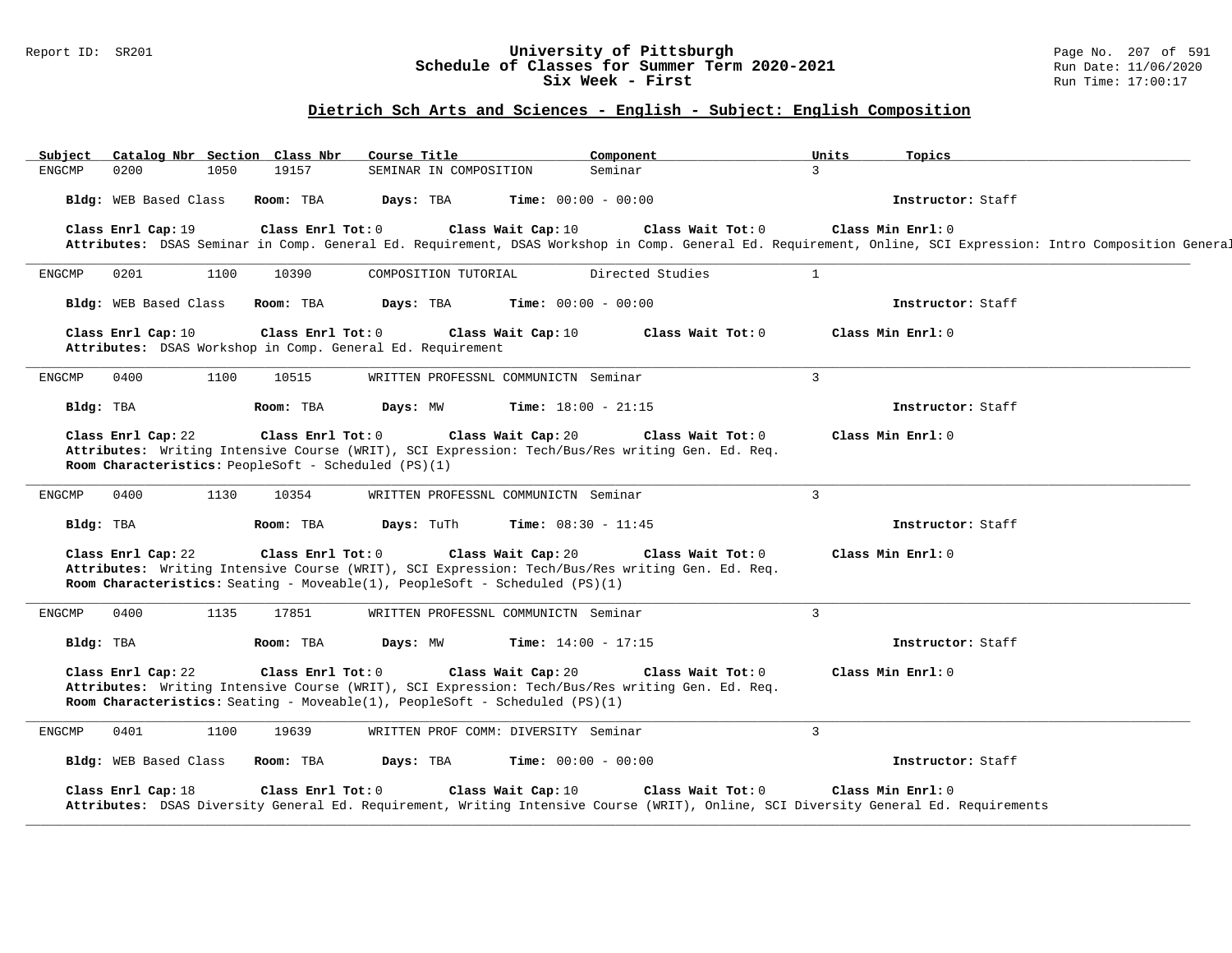#### Report ID: SR201 **University of Pittsburgh** Page No. 208 of 591 **Schedule of Classes for Summer Term 2020-2021** Run Date: 11/06/2020 **Six Week - First Run Time: 17:00:17**

## **Dietrich Sch Arts and Sciences - English - Subject: English Composition**

| Subject       |                                                                   |                     | Catalog Nbr Section Class Nbr | Course Title                                                                          |                                       | Component                                                                                           | Units<br>Topics                                                                                                                                                                  |  |
|---------------|-------------------------------------------------------------------|---------------------|-------------------------------|---------------------------------------------------------------------------------------|---------------------------------------|-----------------------------------------------------------------------------------------------------|----------------------------------------------------------------------------------------------------------------------------------------------------------------------------------|--|
| <b>ENGCMP</b> | 0420                                                              | 1010                | 20034                         | WRITING FOR THE PUBLIC                                                                |                                       | Seminar                                                                                             | $\mathbf{3}$                                                                                                                                                                     |  |
|               | Bldg: WEB Based Class                                             |                     | Room: TBA                     | Days: TBA                                                                             | <b>Time:</b> $00:00 - 00:00$          |                                                                                                     | Instructor: Staff                                                                                                                                                                |  |
|               | Class Enrl Cap: 18                                                |                     | Class Enrl Tot: 0             |                                                                                       | Class Wait Cap: 10                    | Class Wait Tot: 0                                                                                   | Class Min Enrl: 0                                                                                                                                                                |  |
|               |                                                                   |                     |                               | Attributes: Writing Intensive Course (WRIT), Online                                   |                                       |                                                                                                     |                                                                                                                                                                                  |  |
| <b>ENGCMP</b> | 0420                                                              | 1100                | 10644                         | WRITING FOR THE PUBLIC                                                                |                                       | Seminar                                                                                             | $\mathbf{3}$                                                                                                                                                                     |  |
|               | Bldg: TBA                                                         |                     | Room: TBA                     | Days: MW                                                                              | Time: $18:00 - 21:15$                 |                                                                                                     | Instructor: Staff                                                                                                                                                                |  |
|               | Class Enrl Cap: 22<br>Attributes: Writing Intensive Course (WRIT) |                     | Class Enrl Tot: 0             | <b>Room Characteristics:</b> Seating - Moveable(1), PeopleSoft - Scheduled $(PS)(1)$  | Class Wait Cap: 20                    | Class Wait Tot: 0                                                                                   | Class Min Enrl: 0                                                                                                                                                                |  |
|               | Reserve Capacity:                                                 |                     |                               | 01-FEB-2021 STUDENT ATHLETES ONLY                                                     |                                       | Reserve Enrl Cap: 22                                                                                | Reserve Enrl Tot:<br>$\mathbf 0$                                                                                                                                                 |  |
|               |                                                                   |                     |                               | 08-APR-2021 STUDENT ATHLETES ONLY                                                     |                                       | $\Omega$                                                                                            | $\Omega$                                                                                                                                                                         |  |
| <b>ENGCMP</b> | 0500                                                              | 1210                | 19283                         | TOPICS IN COMPOSITION                                                                 |                                       | Workshop                                                                                            | $\overline{3}$                                                                                                                                                                   |  |
|               | Bldg: TO BE ARRANGED                                              |                     | Room: TBA                     | Days: TBA                                                                             | <b>Time:</b> $00:00 - 00:00$          |                                                                                                     | Instructor: Staff                                                                                                                                                                |  |
|               | Class Enrl Cap: 25<br>Attributes: Writing Intensive Course (WRIT) |                     | Class Enrl Tot: 0             |                                                                                       | Class Wait Cap: 20                    | Class Wait Tot: 0                                                                                   | Class Min Enrl: 0                                                                                                                                                                |  |
| ENGCMP        | 0520                                                              | 1240                | 15397                         |                                                                                       | INTEGRATING WRITING AND DESIGNSeminar |                                                                                                     | $\mathbf{3}$                                                                                                                                                                     |  |
|               | Bldg: TBA                                                         |                     | Room: TBA                     | Days: MW                                                                              | <b>Time:</b> $12:00 - 15:15$          |                                                                                                     | Instructor: Staff                                                                                                                                                                |  |
|               | Class Enrl Cap: 19                                                |                     | Class Enrl Tot: 0             |                                                                                       | Class Wait Cap: 10                    | Class Wait Tot: 0                                                                                   | Class Min Enrl: 0                                                                                                                                                                |  |
|               |                                                                   |                     |                               |                                                                                       |                                       |                                                                                                     | Attributes: DSAS Creative Work General Ed. Requirement, Writing Intensive Course (WRIT), SCI Polymathic Contexts: Humanistic GE. Req.                                            |  |
|               |                                                                   |                     |                               |                                                                                       |                                       | Room Characteristics: Air Conditioning(1), Media - Data Projector/Monitor(1), Seating - Moveable(1) |                                                                                                                                                                                  |  |
| <b>ENGCMP</b> | 0560                                                              | 1210                | 20623                         | WRITING ARGUMENTS                                                                     |                                       | Seminar                                                                                             | $\overline{3}$                                                                                                                                                                   |  |
|               | Bldg: WEB Based Class                                             |                     | Room: TBA                     | Days: TBA                                                                             | <b>Time:</b> $00:00 - 00:00$          |                                                                                                     | Instructor: Staff                                                                                                                                                                |  |
|               | Class Enrl Cap: 22<br>Attributes: Writing Intensive Course (WRIT) |                     | Class Enrl Tot: 0             |                                                                                       | Class Wait Cap: 20                    | Class Wait Tot: 0                                                                                   | Class Min Enrl: 0                                                                                                                                                                |  |
| <b>ENGCMP</b> | 0610                                                              | 1200                | 18322                         | COMPOSING DIGITAL MEDIA                                                               |                                       | Seminar                                                                                             | $\mathbf{3}$                                                                                                                                                                     |  |
|               | Bldg: WEB Based Class                                             |                     | Room: TBA                     | Days: TuTh                                                                            | Time: $10:00 - 13:15$                 |                                                                                                     | Instructor: Staff                                                                                                                                                                |  |
|               | Class Enrl Cap: 19                                                | Humanistic GE. Req. | Class Enrl Tot: 0             | <b>Room Characteristics:</b> Media - Data Projector/Monitor(1), Seating - Moveable(1) | Class Wait Cap: 10                    | Class Wait Tot: 0                                                                                   | Class Min Enrl: 0<br>Attributes: DSAS Creative Work General Ed. Requirement, Writing Intensive Course (WRIT), SCI Expression: Tech/Bus/Res writing Gen. Ed. Req., SCI Polymathic |  |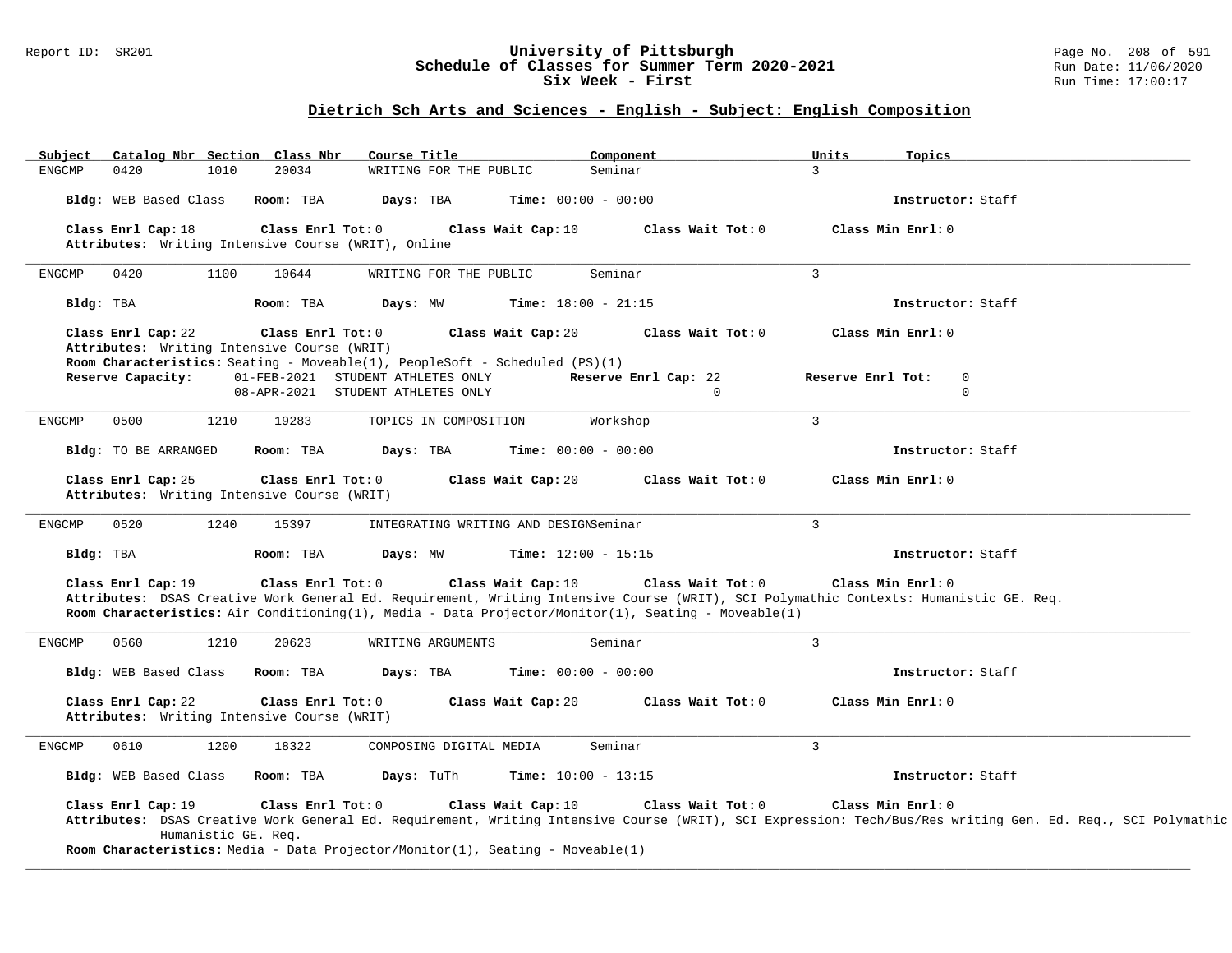| ENGCMP | 1112                  | 1210                | 20624             | PROF USES OF SOCIAL MEDIA |                    | Seminar                      |                                                                                                                                                                                                       |
|--------|-----------------------|---------------------|-------------------|---------------------------|--------------------|------------------------------|-------------------------------------------------------------------------------------------------------------------------------------------------------------------------------------------------------|
|        | Bldg: WEB Based Class |                     | Room: TBA         | Days: TBA                 |                    | <b>Time:</b> $00:00 - 00:00$ | Instructor: Staff                                                                                                                                                                                     |
|        | Class Enrl Cap: 22    | Humanistic GE. Req. | Class Enrl Tot: 0 |                           | Class Wait Cap: 20 |                              | Class Min Enrl: 0<br>Class Wait Tot: 0<br>Attributes: DSAS Creative Work General Ed. Requirement, Writing Intensive Course (WRIT), SCI Expression: Tech/Bus/Res writing Gen. Ed. Req., SCI Polymathic |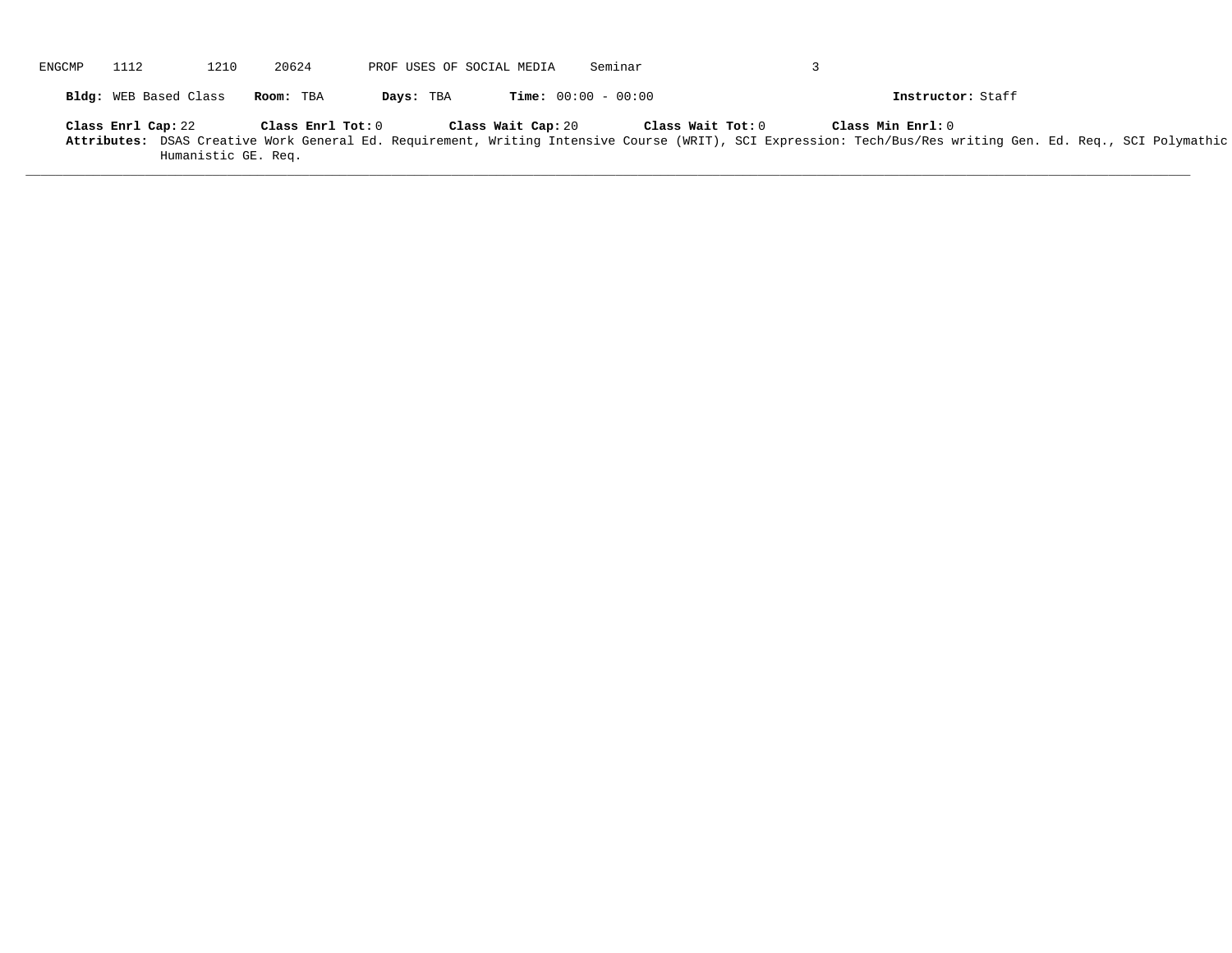#### Report ID: SR201 **1988 1998 12: SR201 University of Pittsburgh University of Pittsburgh** Page No. 210 of 591 **Schedule of Classes for Summer Term 2020-2021** Run Date: 11/06/20<br>Six Week - First Run Time: 17:00:17 Six Week - First

#### **Dietrich Sch Arts and Sciences - English - Subject: English Film Studies**

Subject Catalog\_Nbr Section Class\_Nbr Course\_Title \_\_\_\_\_\_\_\_\_\_\_\_\_\_\_Component \_\_\_\_\_\_\_\_\_\_\_\_\_\_\_\_\_\_\_Units \_\_\_\_\_\_\_\_\_<br>ENGFLM 0400 1140 16003 INTRODUCTION\_TO\_FILM Seminar \_\_\_\_\_\_\_\_\_\_\_\_\_\_\_\_\_\_\_\_\_\_\_\_\_\_\_\_ INTRODUCTION TO FILM Seminar **Bldg:** WEB Based Class **Room:** TBA **Days:** TuTh **Time:** 18:00 - 21:50 **Instructor:** Staff **Class Enrl Cap:** 18 **Class Enrl Tot:** 0 **Class Wait Cap:** 10 **Class Wait Tot:** 0 **Class Min Enrl:** 0 **Attributes:** DSAS The Arts General Ed. Requirement, Film Studies, SCI Polymathic Contexts: Humanistic GE. Req., Russian & East European Studies **Room Characteristics:** PeopleSoft - Scheduled (PS)(1) **Combined Section ID:** 0049(ENGFLM 0400/FMST 0120) - FMST 0120(#20092) **\_\_\_\_\_\_\_\_\_\_\_\_\_\_\_\_\_\_\_\_\_\_\_\_\_\_\_\_\_\_\_\_\_\_\_\_\_\_\_\_\_\_\_\_\_\_\_\_\_\_\_\_\_\_\_\_\_\_\_\_\_\_\_\_\_\_\_\_\_\_\_\_\_\_\_\_\_\_\_\_\_\_\_\_\_\_\_\_\_\_\_\_\_\_\_\_\_\_\_\_\_\_\_\_\_\_\_\_\_\_\_\_\_\_\_\_\_\_\_\_\_\_\_\_\_\_\_\_\_\_\_\_\_\_\_\_\_\_\_\_\_\_\_\_\_\_\_\_\_\_\_\_\_\_\_\_** ENGFLM 0540 1230 14346 WORLD FILM HISTORY Lecture 3 **Bldg:** TBA **Room:** TBA **Days:** MW **Time:** 12:00 - 15:50 **Instructor:** Staff **Class Enrl Cap:** 18 **Class Enrl Tot:** 0 **Class Wait Cap:** 10 **Class Wait Tot:** 0 **Class Min Enrl:** 0 Attributes: DSAS The Arts General Ed. Requirement, DSAS Historical Analysis General Ed. Requirement, Film Studies, SCI Polymathic Contexts: Humanistic GE. R Polymathic Contexts: Soc/Behav. GE. Req., European and Eurasian Studies, Global Studies, West European Studies **Room Characteristics:** Media - Data Projector/Monitor(1), PeopleSoft - Scheduled (PS)(1) **Combined Section ID:** 0055(ENGFLM 0540/FMST 0170) - FMST 0170(#20090) We will pay special attention to the historical relationship between film and politics and additionally stress the question of film genres. **\_\_\_\_\_\_\_\_\_\_\_\_\_\_\_\_\_\_\_\_\_\_\_\_\_\_\_\_\_\_\_\_\_\_\_\_\_\_\_\_\_\_\_\_\_\_\_\_\_\_\_\_\_\_\_\_\_\_\_\_\_\_\_\_\_\_\_\_\_\_\_\_\_\_\_\_\_\_\_\_\_\_\_\_\_\_\_\_\_\_\_\_\_\_\_\_\_\_\_\_\_\_\_\_\_\_\_\_\_\_\_\_\_\_\_\_\_\_\_\_\_\_\_\_\_\_\_\_\_\_\_\_\_\_\_\_\_\_\_\_\_\_\_\_\_\_\_\_\_\_\_\_\_\_\_\_** ENGFLM 1390 1010 19620 CONTEMPORARY FILM Seminar 3 **Bldg:** WEB Based Class **Room:** TBA **Days:** TuTh **Time:** 12:00 - 15:50 **Instructor:** Staff **Class Enrl Cap:** 11 **Class Enrl Tot:** 0 **Class Wait Cap:** 10 **Class Wait Tot:** 0 **Class Min Enrl:** 0 Attributes: DSAS The Arts General Ed. Requirement, Writing Intensive Course (WRIT), Film Studies, SCI Polymathic Contexts: Humanistic GE. Req., European and Studies, Global Studies, Transatlantic Studies, West European Studies **Combined Section ID:** 0051(ENGFLM 1390/FMST 1275) - FMST 1275(#20091) **\_\_\_\_\_\_\_\_\_\_\_\_\_\_\_\_\_\_\_\_\_\_\_\_\_\_\_\_\_\_\_\_\_\_\_\_\_\_\_\_\_\_\_\_\_\_\_\_\_\_\_\_\_\_\_\_\_\_\_\_\_\_\_\_\_\_\_\_\_\_\_\_\_\_\_\_\_\_\_\_\_\_\_\_\_\_\_\_\_\_\_\_\_\_\_\_\_\_\_\_\_\_\_\_\_\_\_\_\_\_\_\_\_\_\_\_\_\_\_\_\_\_\_\_\_\_\_\_\_\_\_\_\_\_\_\_\_\_\_\_\_\_\_\_\_\_\_\_\_\_\_\_\_\_\_\_** ENGFLM 1391 1010 19730 TOPICS IN CONTEMPORARY CINEMA Lecture 3 **Bldg:** TO BE ARRANGED **Room:** TBA **Days:** TBA **Time:** 00:00 - 00:00 **Instructor:** Staff **Class Enrl Cap:** 35 **Class Enrl Tot:** 0 **Class Wait Cap:** 20 **Class Wait Tot:** 0 **Class Min Enrl:** 0 **Attributes:** Film Studies **\_\_\_\_\_\_\_\_\_\_\_\_\_\_\_\_\_\_\_\_\_\_\_\_\_\_\_\_\_\_\_\_\_\_\_\_\_\_\_\_\_\_\_\_\_\_\_\_\_\_\_\_\_\_\_\_\_\_\_\_\_\_\_\_\_\_\_\_\_\_\_\_\_\_\_\_\_\_\_\_\_\_\_\_\_\_\_\_\_\_\_\_\_\_\_\_\_\_\_\_\_\_\_\_\_\_\_\_\_\_\_\_\_\_\_\_\_\_\_\_\_\_\_\_\_\_\_\_\_\_\_\_\_\_\_\_\_\_\_\_\_\_\_\_\_\_\_\_\_\_\_\_\_\_\_\_** ENGFLM 1480 1010 19731 TOPICS IN FILM Practicum 3 **Bldg:** TO BE ARRANGED **Room:** TBA **Days:** TBA **Time:** 00:00 - 00:00 THE AMERICAN FILM INDUSTRY **Instructor:** Staff **Class Enrl Cap:** 15 **Class Enrl Tot:** 0 **Class Wait Cap:** 10 **Class Wait Tot:** 0 **Class Min Enrl:** 0 **Attributes:** Film Studies **\_\_\_\_\_\_\_\_\_\_\_\_\_\_\_\_\_\_\_\_\_\_\_\_\_\_\_\_\_\_\_\_\_\_\_\_\_\_\_\_\_\_\_\_\_\_\_\_\_\_\_\_\_\_\_\_\_\_\_\_\_\_\_\_\_\_\_\_\_\_\_\_\_\_\_\_\_\_\_\_\_\_\_\_\_\_\_\_\_\_\_\_\_\_\_\_\_\_\_\_\_\_\_\_\_\_\_\_\_\_\_\_\_\_\_\_\_\_\_\_\_\_\_\_\_\_\_\_\_\_\_\_\_\_\_\_\_\_\_\_\_\_\_\_\_\_\_\_\_\_\_\_\_\_\_\_**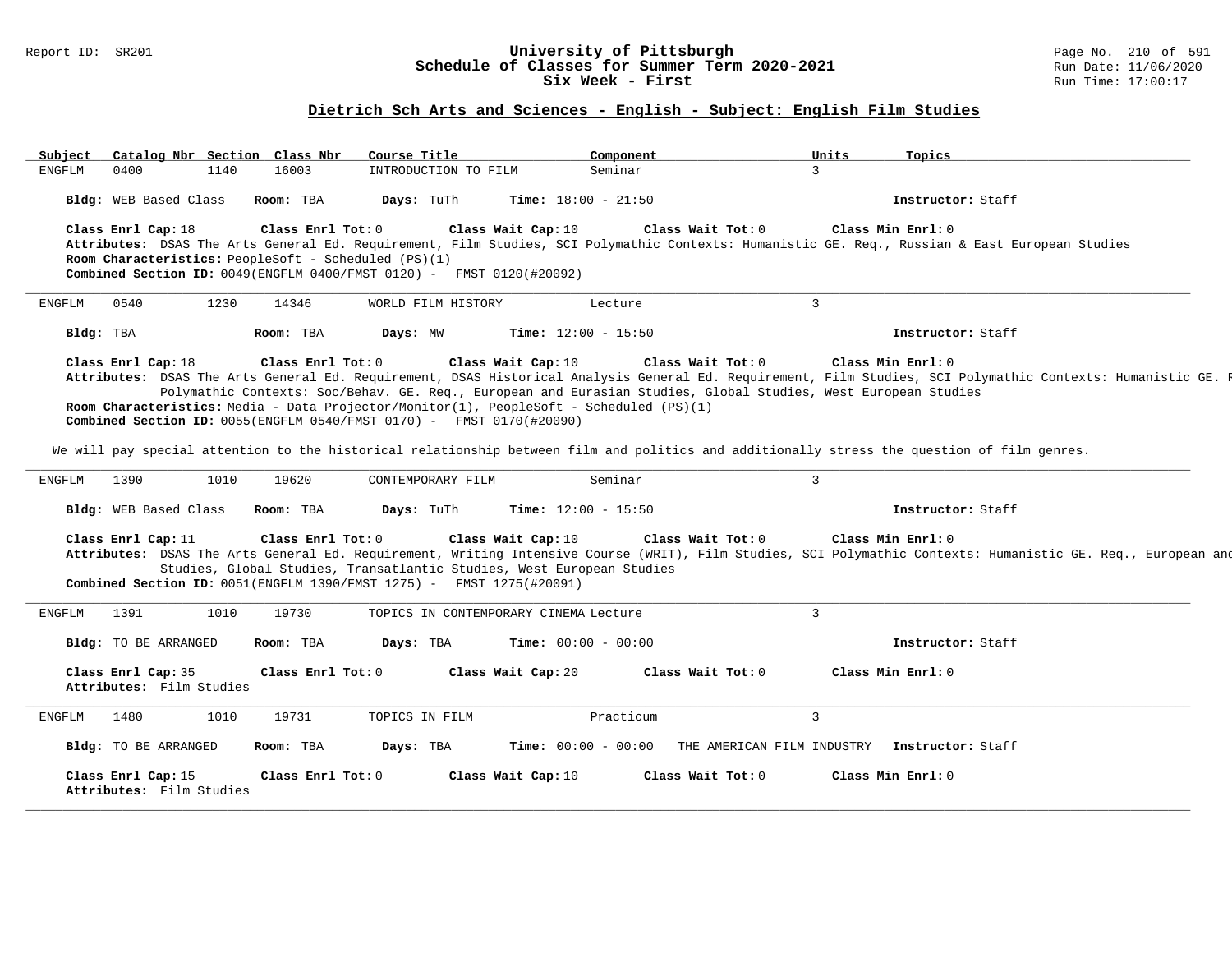### Report ID: SR201 **University of Pittsburgh** Page No. 211 of 591 **Schedule of Classes for Summer Term 2020-2021** Run Date: 11/06/2020 **Six Week - First Run Time: 17:00:17**

## **Dietrich Sch Arts and Sciences - English - Subject: English Film Studies**

| Subject | Catalog Nbr Section Class Nbr |      |                     | Course Title           |                              | Component                                                                                                                   | Units              | Topics              |
|---------|-------------------------------|------|---------------------|------------------------|------------------------------|-----------------------------------------------------------------------------------------------------------------------------|--------------------|---------------------|
| ENGFLM  | 1671                          | 1010 | 19791               | MAKING THE DOCUMENTARY |                              | Workshop                                                                                                                    | $\mathbf{\hat{z}}$ |                     |
|         | Bldg: TO BE ARRANGED          |      | Room: TBA           | Days: TBA              | <b>Time:</b> $00:00 - 00:00$ |                                                                                                                             |                    | Instructor: Staff   |
|         | Class Enrl Cap: 15            |      | Class Enrl Tot: 0   |                        | Class Wait Cap: 10           | Class Wait Tot: $0$<br>Attributes: DSAS Creative Work General Ed. Requirement, SCI Polymathic Contexts: Humanistic GE. Req. |                    | Class Min $Enr1:0$  |
| ENGFLM  | 1901                          | 1150 | 17420               | INDEPENDENT STUDY      |                              | Independent Study                                                                                                           | $1 - 6$            |                     |
|         | Bldg: TO BE ARRANGED          |      | Room: TBA           | Days: TBA              | <b>Time:</b> $00:00 - 00:00$ |                                                                                                                             |                    | Instructor: Staff   |
|         | Class Enrl Cap: 35            |      | Class Enrl Tot: $0$ |                        | Class Wait Cap: 20           | Class Wait Tot: $0$                                                                                                         |                    | Class Min $Enrl: 0$ |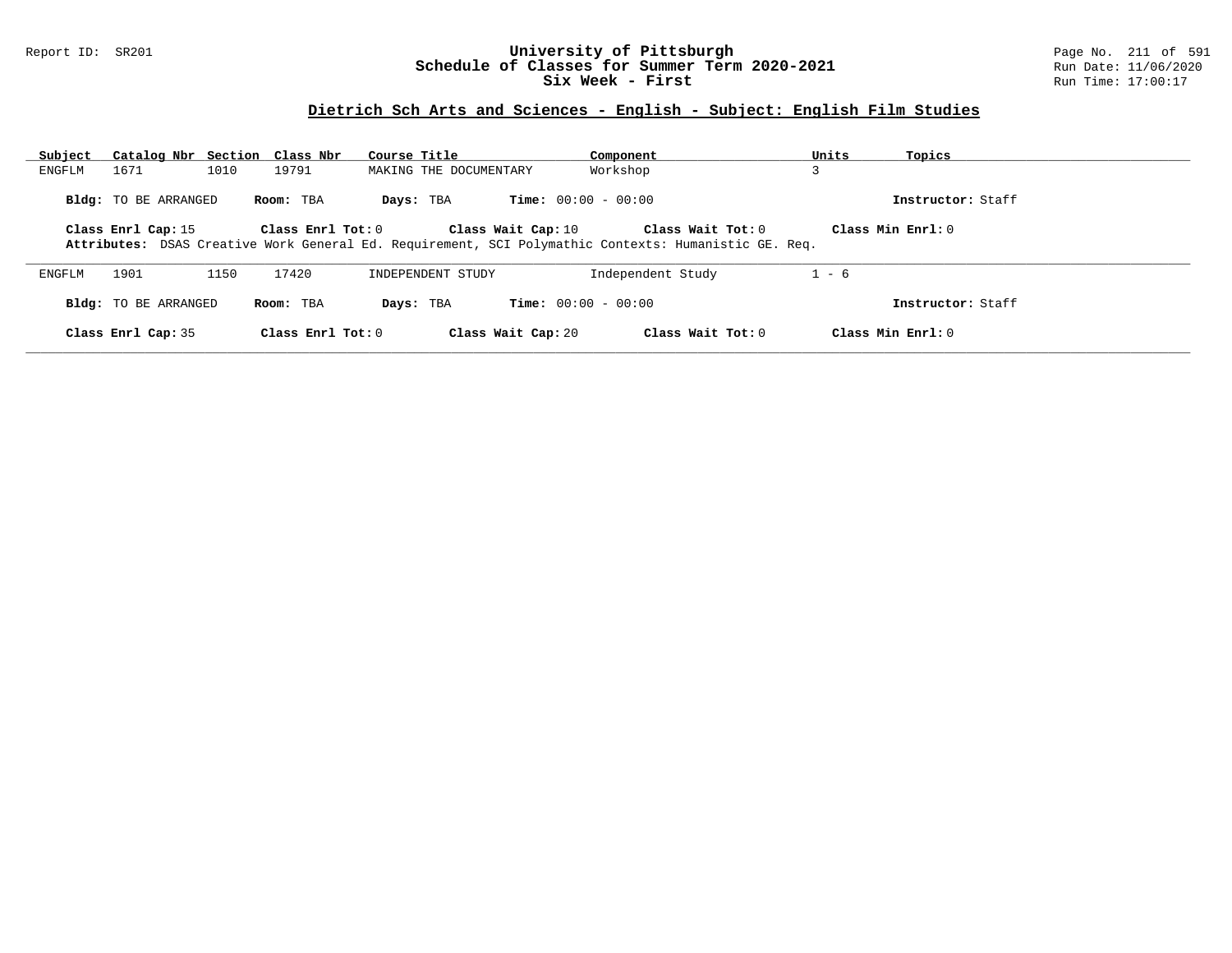### Report ID: SR201 **University of Pittsburgh** Page No. 212 of 591 **Schedule of Classes for Summer Term 2020-2021** Run Date: 11/06/2020 **Six Week - First Run Time: 17:00:17**

## **Dietrich Sch Arts and Sciences - English - Subject: English Literature**

| Subject   | Catalog Nbr Section Class Nbr |      |                                                      | Course Title                                                 | Component                                                                          |                                                                                                                                    | Units          | Topics                                                                                                                                                       |
|-----------|-------------------------------|------|------------------------------------------------------|--------------------------------------------------------------|------------------------------------------------------------------------------------|------------------------------------------------------------------------------------------------------------------------------------|----------------|--------------------------------------------------------------------------------------------------------------------------------------------------------------|
| ENGLIT    | 0310                          | 1100 | 19707                                                | THE DRAMATIC IMAGINATION                                     | Seminar                                                                            |                                                                                                                                    | $\overline{3}$ |                                                                                                                                                              |
| Bldg: TBA |                               |      | Room: TBA                                            | Days: TuTh                                                   | Time: $14:00 - 17:15$                                                              |                                                                                                                                    |                | Instructor: Staff                                                                                                                                            |
|           | Class Enrl Cap: 22            |      | Class Enrl Tot: 0                                    |                                                              | Class Wait Cap: 20                                                                 | Class Wait Tot: 0                                                                                                                  |                | Class Min Enrl: 0                                                                                                                                            |
|           |                               |      |                                                      |                                                              |                                                                                    | Attributes: DSAS Literature General Ed. Requirement, Writing Intensive Course (WRIT), SCI Polymathic Contexts: Humanistic GE. Req. |                |                                                                                                                                                              |
|           |                               |      |                                                      | Room Characteristics: PeopleSoft - Scheduled (PS)(1)         |                                                                                    |                                                                                                                                    |                |                                                                                                                                                              |
| ENGLIT    | 0315                          | 1100 | 10538                                                | READING POETRY                                               | Lecture                                                                            |                                                                                                                                    | $\overline{3}$ |                                                                                                                                                              |
| Bldg: TBA |                               |      | Room: TBA                                            | Days: TuTh                                                   | Time: $10:00 - 13:15$                                                              |                                                                                                                                    |                | Instructor: Staff                                                                                                                                            |
|           | Class Enrl Cap: 22            |      | Class Enrl Tot: 0                                    |                                                              | Class Wait Cap: 20                                                                 | Class Wait Tot: 0                                                                                                                  |                | Class Min Enrl: 0                                                                                                                                            |
|           |                               |      |                                                      |                                                              |                                                                                    | Attributes: DSAS Literature General Ed. Requirement, Writing Intensive Course (WRIT), SCI Polymathic Contexts: Humanistic GE. Req. |                |                                                                                                                                                              |
|           |                               |      |                                                      |                                                              | <b>Room Characteristics:</b> Seating - Moveable(1), PeopleSoft - Scheduled (PS)(1) |                                                                                                                                    |                |                                                                                                                                                              |
| ENGLIT    | 0318                          | 1115 | 19269                                                | WRITING IN PARIS                                             | Lecture                                                                            |                                                                                                                                    | $\overline{3}$ |                                                                                                                                                              |
|           | <b>Bldg:</b> TO BE ARRANGED   |      | Room: TBA                                            | Days: TBA                                                    | <b>Time:</b> $00:00 - 00:00$                                                       | LITERATURE/WRITING PARIS                                                                                                           |                | Instructor: Staff                                                                                                                                            |
|           |                               |      |                                                      |                                                              |                                                                                    |                                                                                                                                    |                |                                                                                                                                                              |
|           | Class Enrl Cap: 25            |      | Class Enrl Tot: 0                                    |                                                              | Class Wait Cap: 20                                                                 | Class Wait Tot: 0                                                                                                                  |                | Class Min Enrl: 0                                                                                                                                            |
|           |                               |      | Contexts: Humanistic GE. Req.                        |                                                              |                                                                                    |                                                                                                                                    |                | Attributes: DSAS Geographic Region General Ed. Requirement, DSAS Literature General Ed. Requirement, SCI Polymathic Contexts: Global⨯ Cul GE. Req., SCI      |
|           |                               |      |                                                      |                                                              |                                                                                    |                                                                                                                                    |                |                                                                                                                                                              |
| ENGLIT    | 0325                          | 1030 | 19140                                                | THE SHORT STORY                                              | Seminar                                                                            |                                                                                                                                    | $\overline{3}$ |                                                                                                                                                              |
| Bldg: TBA |                               |      | Room: TBA                                            | Days: MW                                                     | Time: $12:00 - 15:15$                                                              |                                                                                                                                    |                | Instructor: Staff                                                                                                                                            |
|           | Class Enrl Cap: 22            |      | Class Enrl Tot: 0                                    |                                                              | Class Wait Cap: 20                                                                 | Class Wait Tot: 0                                                                                                                  |                | Class Min Enrl: 0                                                                                                                                            |
|           |                               |      |                                                      |                                                              |                                                                                    | Attributes: DSAS Literature General Ed. Requirement, Writing Intensive Course (WRIT), SCI Polymathic Contexts: Humanistic GE. Req. |                |                                                                                                                                                              |
|           |                               |      |                                                      |                                                              |                                                                                    | Room Characteristics: Media - Data Projector/Monitor(1), Seating - Moveable(1), PeopleSoft - Scheduled (PS)(1)                     |                |                                                                                                                                                              |
| ENGLIT    | 0333                          | 1120 | 19270                                                | PARIS THROUGH THE AGES                                       | Lecture                                                                            |                                                                                                                                    | $\overline{3}$ |                                                                                                                                                              |
|           | Bldg: TO BE ARRANGED          |      | Room: TBA                                            | Days: TBA                                                    | <b>Time:</b> $00:00 - 00:00$                                                       | LITERATURE/WRITING PARIS                                                                                                           |                | Instructor: Staff                                                                                                                                            |
|           | Class Enrl Cap: 25            |      | Class Enrl Tot: 0                                    |                                                              | Class Wait Cap: 20                                                                 | Class Wait Tot: 0                                                                                                                  |                | Class Min Enrl: 0                                                                                                                                            |
|           |                               |      |                                                      |                                                              |                                                                                    |                                                                                                                                    |                |                                                                                                                                                              |
| ENGLIT    | 0365                          | 1100 | 19692                                                | IMAGINING SOCIAL JUSTICE                                     | Seminar                                                                            |                                                                                                                                    | $\overline{3}$ |                                                                                                                                                              |
| Bldg: TBA |                               |      | Room: TBA                                            | Days: TuTh                                                   | <b>Time:</b> $12:00 - 15:15$                                                       |                                                                                                                                    |                | Instructor: Staff                                                                                                                                            |
|           | Class Enrl Cap: 22            |      | Class Enrl Tot: 0                                    |                                                              | Class Wait Cap: 20                                                                 | Class Wait Tot: 0                                                                                                                  |                | Class Min Enrl: 0                                                                                                                                            |
|           |                               |      |                                                      |                                                              |                                                                                    |                                                                                                                                    |                | Attributes: DSAS Diversity General Ed. Requirement, DSAS Literature General Ed. Requirement, Writing Intensive Course (WRIT), SCI Diversity General Ed. Requ |
|           |                               |      |                                                      | SCI Polymathic Contexts: Humanistic GE. Req., Global Studies |                                                                                    |                                                                                                                                    |                |                                                                                                                                                              |
|           |                               |      | Room Characteristics: PeopleSoft - Scheduled (PS)(1) |                                                              |                                                                                    |                                                                                                                                    |                |                                                                                                                                                              |
|           |                               |      |                                                      |                                                              |                                                                                    |                                                                                                                                    |                |                                                                                                                                                              |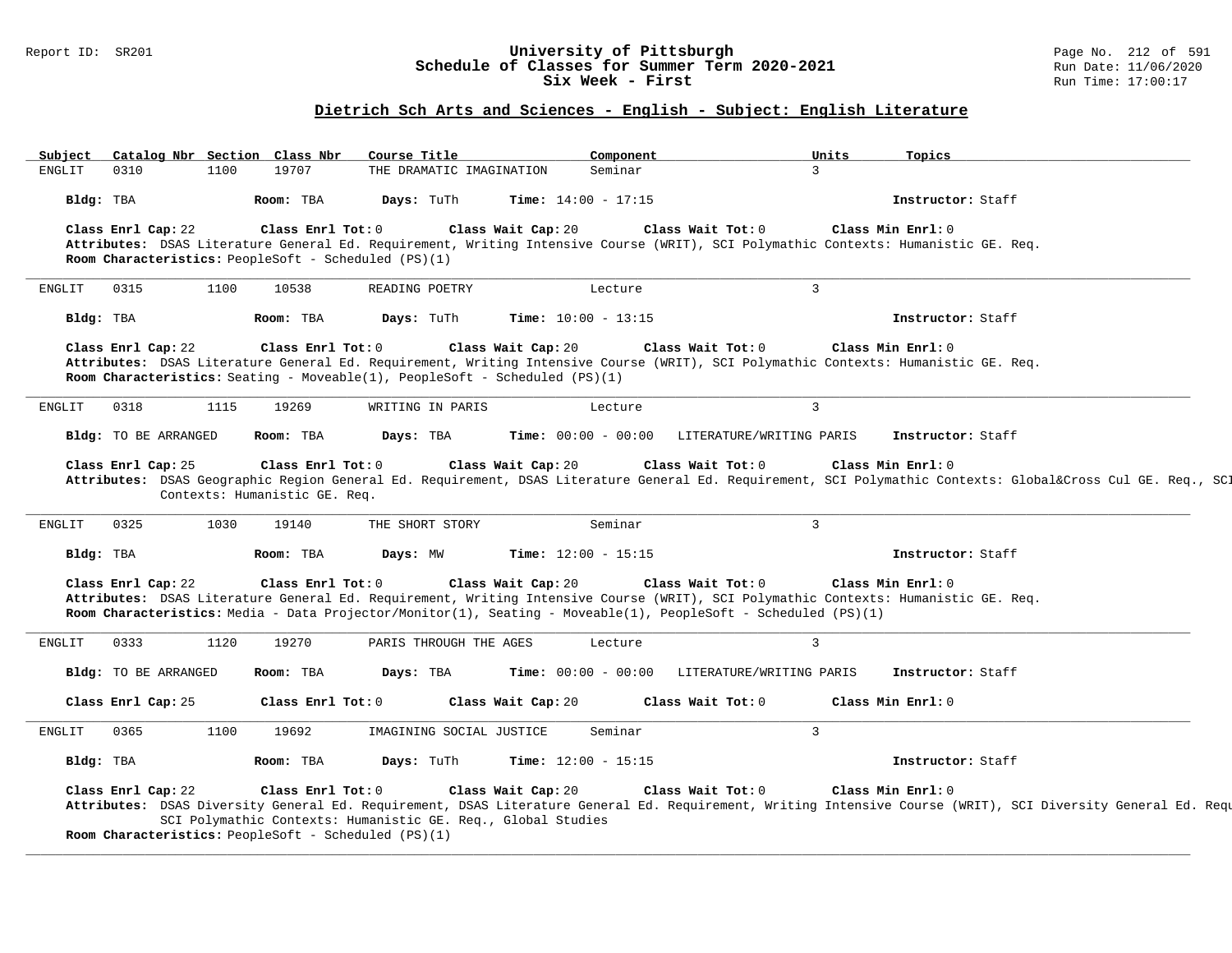### Report ID: SR201 **University of Pittsburgh** Page No. 213 of 591 **Schedule of Classes for Summer Term 2020-2021** Run Date: 11/06/2020 **Six Week - First Run Time: 17:00:17**

## **Dietrich Sch Arts and Sciences - English - Subject: English Literature**

| 3<br>0562<br><b>ENGLIT</b><br>1100<br>10557<br>CHILDHOOD'S BOOKS<br>Lecture<br>Time: $15:00 - 18:15$<br>Bldg: TBA<br>Room: TBA<br>Days: MW<br>Instructor: Staff<br>Class Enrl Cap: 35<br>Class Enrl Tot: 0<br>Class Wait Cap: 20<br>Class Wait Tot: 0<br>Class Min Enrl: 0<br>Attributes: DSAS Historical Analysis General Ed. Requirement, DSAS Literature General Ed. Requirement, Children's Literature, SCI Polymathic Contexts: Humar<br>Req., SCI Polymathic Contexts: Soc/Behav. GE. Req., European and Eurasian Studies, West European Studies<br><b>Room Characteristics:</b> Seating - Moveable(1), PeopleSoft - Scheduled $(PS)(1)$<br>$\overline{3}$<br>0580<br>1215<br>19264<br>INTRODUCTION TO SHAKESPEARE Seminar<br><b>ENGLIT</b><br>Time: $00:00 - 00:00$<br>Bldg: TO BE ARRANGED<br>Room: TBA<br>Days: TBA<br>Instructor: Staff<br>Class Enrl Cap: 25<br>Class Enrl Tot: 0<br>Class Wait Cap: 20<br>Class Wait Tot: 0<br>Class Min Enrl: 0<br>Attributes: DSAS Literature General Ed. Requirement, Writing Intensive Course (WRIT), Medieval & Renaissance Studies, SCI Polymathic Contexts: Humanistic GE<br>European and Eurasian Studies, West European Studies<br>$\overline{3}$<br>19732<br><b>ENGLIT</b><br>1199<br>1010<br>TOPICS IN BRITISH LITERATURE Seminar<br>Days: TBA<br><b>Time:</b> $00:00 - 00:00$<br>Bldg: TO BE ARRANGED<br>Room: TBA<br>Instructor: Staff<br>Class Enrl Tot: 0<br>Class Wait Cap: 20<br>Class Wait Tot: 0<br>Class Min Enrl: 0<br>Class Enrl Cap: 35<br>Attributes: DSAS Literature General Ed. Requirement, SCI Polymathic Contexts: Humanistic GE. Req., European and Eurasian Studies, West European Studies<br>3<br>1760<br>1115<br>19266<br>TOPICS IN POPULAR CULTURE<br>Seminar<br>ENGLIT<br>Bldg: TO BE ARRANGED<br>Room: TBA<br>Days: TBA<br><b>Time:</b> $00:00 - 00:00$<br>POST-WAR BRITAIN POP CULTURE Instructor: Staff<br>Class Enrl Cap: 25<br>Class Enrl Tot: 0<br>Class Wait Cap: 20<br>Class Wait Tot: 0<br>Class Min Enrl: 0<br>Attributes: European and Eurasian Studies, West European Studies |  |
|--------------------------------------------------------------------------------------------------------------------------------------------------------------------------------------------------------------------------------------------------------------------------------------------------------------------------------------------------------------------------------------------------------------------------------------------------------------------------------------------------------------------------------------------------------------------------------------------------------------------------------------------------------------------------------------------------------------------------------------------------------------------------------------------------------------------------------------------------------------------------------------------------------------------------------------------------------------------------------------------------------------------------------------------------------------------------------------------------------------------------------------------------------------------------------------------------------------------------------------------------------------------------------------------------------------------------------------------------------------------------------------------------------------------------------------------------------------------------------------------------------------------------------------------------------------------------------------------------------------------------------------------------------------------------------------------------------------------------------------------------------------------------------------------------------------------------------------------------------------------------------------------------------------------------------------------------------------------------------------------------------------------------------------------------------------------------|--|
|                                                                                                                                                                                                                                                                                                                                                                                                                                                                                                                                                                                                                                                                                                                                                                                                                                                                                                                                                                                                                                                                                                                                                                                                                                                                                                                                                                                                                                                                                                                                                                                                                                                                                                                                                                                                                                                                                                                                                                                                                                                                          |  |
|                                                                                                                                                                                                                                                                                                                                                                                                                                                                                                                                                                                                                                                                                                                                                                                                                                                                                                                                                                                                                                                                                                                                                                                                                                                                                                                                                                                                                                                                                                                                                                                                                                                                                                                                                                                                                                                                                                                                                                                                                                                                          |  |
|                                                                                                                                                                                                                                                                                                                                                                                                                                                                                                                                                                                                                                                                                                                                                                                                                                                                                                                                                                                                                                                                                                                                                                                                                                                                                                                                                                                                                                                                                                                                                                                                                                                                                                                                                                                                                                                                                                                                                                                                                                                                          |  |
|                                                                                                                                                                                                                                                                                                                                                                                                                                                                                                                                                                                                                                                                                                                                                                                                                                                                                                                                                                                                                                                                                                                                                                                                                                                                                                                                                                                                                                                                                                                                                                                                                                                                                                                                                                                                                                                                                                                                                                                                                                                                          |  |
|                                                                                                                                                                                                                                                                                                                                                                                                                                                                                                                                                                                                                                                                                                                                                                                                                                                                                                                                                                                                                                                                                                                                                                                                                                                                                                                                                                                                                                                                                                                                                                                                                                                                                                                                                                                                                                                                                                                                                                                                                                                                          |  |
|                                                                                                                                                                                                                                                                                                                                                                                                                                                                                                                                                                                                                                                                                                                                                                                                                                                                                                                                                                                                                                                                                                                                                                                                                                                                                                                                                                                                                                                                                                                                                                                                                                                                                                                                                                                                                                                                                                                                                                                                                                                                          |  |
|                                                                                                                                                                                                                                                                                                                                                                                                                                                                                                                                                                                                                                                                                                                                                                                                                                                                                                                                                                                                                                                                                                                                                                                                                                                                                                                                                                                                                                                                                                                                                                                                                                                                                                                                                                                                                                                                                                                                                                                                                                                                          |  |
|                                                                                                                                                                                                                                                                                                                                                                                                                                                                                                                                                                                                                                                                                                                                                                                                                                                                                                                                                                                                                                                                                                                                                                                                                                                                                                                                                                                                                                                                                                                                                                                                                                                                                                                                                                                                                                                                                                                                                                                                                                                                          |  |
|                                                                                                                                                                                                                                                                                                                                                                                                                                                                                                                                                                                                                                                                                                                                                                                                                                                                                                                                                                                                                                                                                                                                                                                                                                                                                                                                                                                                                                                                                                                                                                                                                                                                                                                                                                                                                                                                                                                                                                                                                                                                          |  |
|                                                                                                                                                                                                                                                                                                                                                                                                                                                                                                                                                                                                                                                                                                                                                                                                                                                                                                                                                                                                                                                                                                                                                                                                                                                                                                                                                                                                                                                                                                                                                                                                                                                                                                                                                                                                                                                                                                                                                                                                                                                                          |  |
|                                                                                                                                                                                                                                                                                                                                                                                                                                                                                                                                                                                                                                                                                                                                                                                                                                                                                                                                                                                                                                                                                                                                                                                                                                                                                                                                                                                                                                                                                                                                                                                                                                                                                                                                                                                                                                                                                                                                                                                                                                                                          |  |
|                                                                                                                                                                                                                                                                                                                                                                                                                                                                                                                                                                                                                                                                                                                                                                                                                                                                                                                                                                                                                                                                                                                                                                                                                                                                                                                                                                                                                                                                                                                                                                                                                                                                                                                                                                                                                                                                                                                                                                                                                                                                          |  |
|                                                                                                                                                                                                                                                                                                                                                                                                                                                                                                                                                                                                                                                                                                                                                                                                                                                                                                                                                                                                                                                                                                                                                                                                                                                                                                                                                                                                                                                                                                                                                                                                                                                                                                                                                                                                                                                                                                                                                                                                                                                                          |  |
|                                                                                                                                                                                                                                                                                                                                                                                                                                                                                                                                                                                                                                                                                                                                                                                                                                                                                                                                                                                                                                                                                                                                                                                                                                                                                                                                                                                                                                                                                                                                                                                                                                                                                                                                                                                                                                                                                                                                                                                                                                                                          |  |
|                                                                                                                                                                                                                                                                                                                                                                                                                                                                                                                                                                                                                                                                                                                                                                                                                                                                                                                                                                                                                                                                                                                                                                                                                                                                                                                                                                                                                                                                                                                                                                                                                                                                                                                                                                                                                                                                                                                                                                                                                                                                          |  |
|                                                                                                                                                                                                                                                                                                                                                                                                                                                                                                                                                                                                                                                                                                                                                                                                                                                                                                                                                                                                                                                                                                                                                                                                                                                                                                                                                                                                                                                                                                                                                                                                                                                                                                                                                                                                                                                                                                                                                                                                                                                                          |  |
|                                                                                                                                                                                                                                                                                                                                                                                                                                                                                                                                                                                                                                                                                                                                                                                                                                                                                                                                                                                                                                                                                                                                                                                                                                                                                                                                                                                                                                                                                                                                                                                                                                                                                                                                                                                                                                                                                                                                                                                                                                                                          |  |
|                                                                                                                                                                                                                                                                                                                                                                                                                                                                                                                                                                                                                                                                                                                                                                                                                                                                                                                                                                                                                                                                                                                                                                                                                                                                                                                                                                                                                                                                                                                                                                                                                                                                                                                                                                                                                                                                                                                                                                                                                                                                          |  |
|                                                                                                                                                                                                                                                                                                                                                                                                                                                                                                                                                                                                                                                                                                                                                                                                                                                                                                                                                                                                                                                                                                                                                                                                                                                                                                                                                                                                                                                                                                                                                                                                                                                                                                                                                                                                                                                                                                                                                                                                                                                                          |  |
|                                                                                                                                                                                                                                                                                                                                                                                                                                                                                                                                                                                                                                                                                                                                                                                                                                                                                                                                                                                                                                                                                                                                                                                                                                                                                                                                                                                                                                                                                                                                                                                                                                                                                                                                                                                                                                                                                                                                                                                                                                                                          |  |
|                                                                                                                                                                                                                                                                                                                                                                                                                                                                                                                                                                                                                                                                                                                                                                                                                                                                                                                                                                                                                                                                                                                                                                                                                                                                                                                                                                                                                                                                                                                                                                                                                                                                                                                                                                                                                                                                                                                                                                                                                                                                          |  |
| 1903<br>17078<br>DIRECTED RESEARCH LITERATURE Directed Studies<br>$1 - 3$<br><b>ENGLIT</b><br>1100                                                                                                                                                                                                                                                                                                                                                                                                                                                                                                                                                                                                                                                                                                                                                                                                                                                                                                                                                                                                                                                                                                                                                                                                                                                                                                                                                                                                                                                                                                                                                                                                                                                                                                                                                                                                                                                                                                                                                                       |  |
|                                                                                                                                                                                                                                                                                                                                                                                                                                                                                                                                                                                                                                                                                                                                                                                                                                                                                                                                                                                                                                                                                                                                                                                                                                                                                                                                                                                                                                                                                                                                                                                                                                                                                                                                                                                                                                                                                                                                                                                                                                                                          |  |
| Bldg: TO BE ARRANGED<br>Room: TBA<br>Days: TBA<br><b>Time:</b> $00:00 - 00:00$<br>Instructor: Staff                                                                                                                                                                                                                                                                                                                                                                                                                                                                                                                                                                                                                                                                                                                                                                                                                                                                                                                                                                                                                                                                                                                                                                                                                                                                                                                                                                                                                                                                                                                                                                                                                                                                                                                                                                                                                                                                                                                                                                      |  |
| Class Enrl Cap: 35<br>Class Enrl Tot: 0<br>Class Wait Cap: 20<br>Class Wait Tot: 0<br>Class Min Enrl: 0                                                                                                                                                                                                                                                                                                                                                                                                                                                                                                                                                                                                                                                                                                                                                                                                                                                                                                                                                                                                                                                                                                                                                                                                                                                                                                                                                                                                                                                                                                                                                                                                                                                                                                                                                                                                                                                                                                                                                                  |  |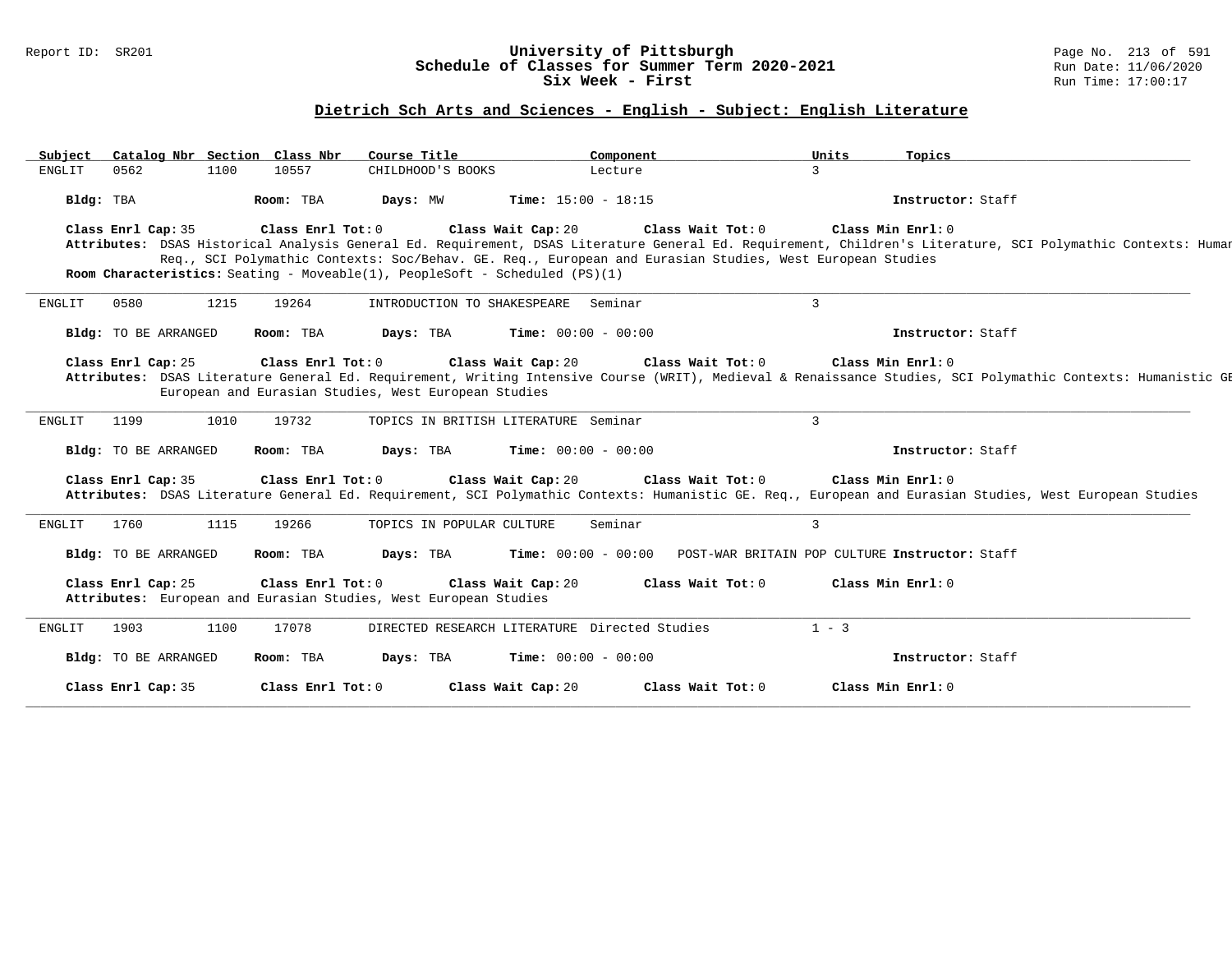### Report ID: SR201 **University of Pittsburgh** Page No. 214 of 591 **Schedule of Classes for Summer Term 2020-2021** Run Date: 11/06/2020 **Six Week - First Run Time: 17:00:17**

## **Dietrich Sch Arts and Sciences - English - Subject: English Writing**

| Catalog Nbr Section Class Nbr<br>Subject                                                                                                                                                                | Course Title                          | Component                                      | Units<br>Topics                                                                                                                                                                                                                                                                                                                                                                                                                                                                                                                                                                                                                      |
|---------------------------------------------------------------------------------------------------------------------------------------------------------------------------------------------------------|---------------------------------------|------------------------------------------------|--------------------------------------------------------------------------------------------------------------------------------------------------------------------------------------------------------------------------------------------------------------------------------------------------------------------------------------------------------------------------------------------------------------------------------------------------------------------------------------------------------------------------------------------------------------------------------------------------------------------------------------|
| 0400<br>1000<br>19636<br>ENGWRT                                                                                                                                                                         | INTRO TO CREATIVE WRITING             | Seminar                                        | $\overline{3}$                                                                                                                                                                                                                                                                                                                                                                                                                                                                                                                                                                                                                       |
| Bldg: TBA<br>Room: TBA                                                                                                                                                                                  | Days: TuTh                            | <b>Time:</b> $08:30 - 11:45$                   | Instructor: Staff                                                                                                                                                                                                                                                                                                                                                                                                                                                                                                                                                                                                                    |
| Class Enrl Cap: 19<br>Class Enrl Tot: 0<br>Attributes: DSAS Creative Work General Ed. Requirement, SCI Polymathic Contexts: Humanistic GE. Req.<br>Room Characteristics: PeopleSoft - Scheduled (PS)(1) | Class Wait Cap: 10                    | Class Wait Tot: 0                              | Class Min Enrl: 0                                                                                                                                                                                                                                                                                                                                                                                                                                                                                                                                                                                                                    |
| 0610<br>1010<br>20035<br>ENGWRT                                                                                                                                                                         | INTRO JOURNALISM & NONFICTION Seminar |                                                | 3                                                                                                                                                                                                                                                                                                                                                                                                                                                                                                                                                                                                                                    |
| Bldg: TBA<br>Room: TBA                                                                                                                                                                                  | Days: TuTh                            | Time: $18:00 - 21:15$                          | Instructor: Staff                                                                                                                                                                                                                                                                                                                                                                                                                                                                                                                                                                                                                    |
| Class Enrl Tot: 0<br>Class Enrl Cap: 19<br>Room Characteristics: PeopleSoft - Scheduled (PS)(1)                                                                                                         | Class Wait Cap: 10                    | Class Wait Tot: 0                              | Class Min Enrl: 0                                                                                                                                                                                                                                                                                                                                                                                                                                                                                                                                                                                                                    |
| Iran.                                                                                                                                                                                                   |                                       |                                                | This course is designed to provide students with a practical overview of the professional practice of journalism, while venturing outside of the 24/7 news<br>cycle to explore slower forms of creative nonfiction ¿ literary journalism, travelogue, personal essay, memoir, and criticism. We will discuss the<br>nonfiction art of storytelling: how to shape facts into an engaging story while drawing on the narrative devices of fiction. Readings will center on<br>cross-cultural encounters in Asia and the Middle East, including lesser-considered places like Hong Kong, North Korea, Kashmir, Libya, Egypt, Syria, and |
| 1115<br>ENGWRT<br>1200<br>19268                                                                                                                                                                         | WRITING THE CITY                      | Lecture                                        | $\overline{3}$                                                                                                                                                                                                                                                                                                                                                                                                                                                                                                                                                                                                                       |
| Bldg: TO BE ARRANGED<br>Room: TBA                                                                                                                                                                       | Days: TBA                             | Time: $00:00 - 00:00$                          | Instructor: Staff                                                                                                                                                                                                                                                                                                                                                                                                                                                                                                                                                                                                                    |
| Class Enrl Cap: 25<br>Class Enrl Tot: 0<br>Attributes: Writing Intensive Course (WRIT)                                                                                                                  | Class Wait Cap: 20                    | Class Wait Tot: 0                              | Class Min Enrl: 0                                                                                                                                                                                                                                                                                                                                                                                                                                                                                                                                                                                                                    |
| <b>ENGWRT</b><br>1200<br>1120<br>19271                                                                                                                                                                  | WRITING THE CITY                      | Lecture                                        | $\overline{3}$                                                                                                                                                                                                                                                                                                                                                                                                                                                                                                                                                                                                                       |
| Bldg: TO BE ARRANGED<br>Room: TBA                                                                                                                                                                       | Days: TBA                             | <b>Time:</b> $00:00 - 00:00$<br>PITT IN SYDNEY | Instructor: Staff                                                                                                                                                                                                                                                                                                                                                                                                                                                                                                                                                                                                                    |
| Class Enrl Cap: 25<br>Class Enrl Tot: 0<br>Attributes: Writing Intensive Course (WRIT)                                                                                                                  | Class Wait Cap: 20                    | Class Wait Tot: 0                              | Class Min Enrl: 0                                                                                                                                                                                                                                                                                                                                                                                                                                                                                                                                                                                                                    |
| <b>ENGWRT</b><br>19733<br>1200<br>1300                                                                                                                                                                  | WRITING THE CITY                      | Lecture                                        | 3                                                                                                                                                                                                                                                                                                                                                                                                                                                                                                                                                                                                                                    |
| Bldg: TO BE ARRANGED<br>Room: TBA                                                                                                                                                                       | Days: TBA                             | <b>Time:</b> $00:00 - 00:00$                   | Instructor: Staff                                                                                                                                                                                                                                                                                                                                                                                                                                                                                                                                                                                                                    |
| Class Enrl Cap: 35<br>Class Enrl Tot: 0<br>Attributes: Writing Intensive Course (WRIT)                                                                                                                  | Class Wait Cap: 20                    | Class Wait Tot: 0                              | Class Min Enrl: 0                                                                                                                                                                                                                                                                                                                                                                                                                                                                                                                                                                                                                    |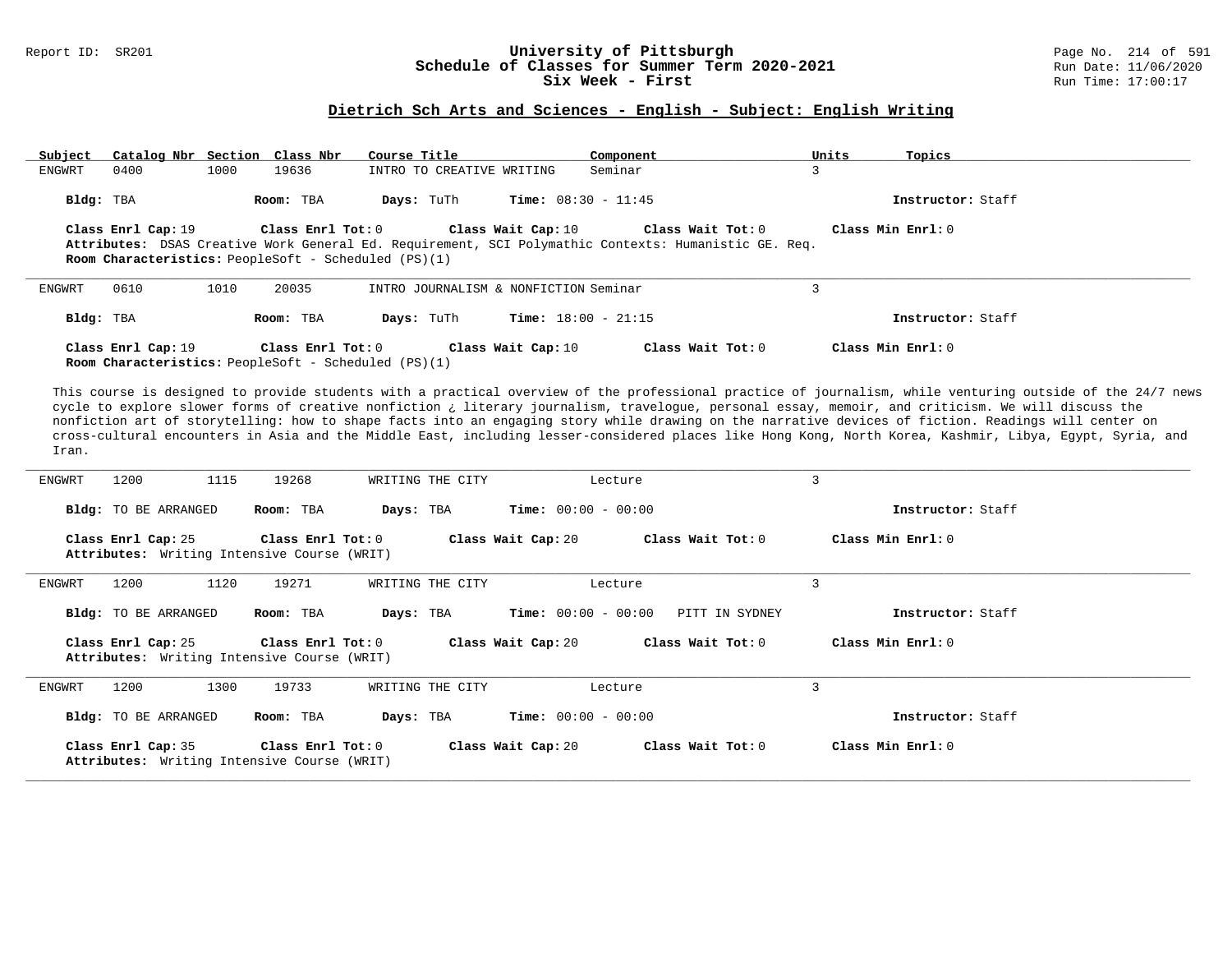### Report ID: SR201 **University of Pittsburgh** Page No. 215 of 591 **Schedule of Classes for Summer Term 2020-2021** Run Date: 11/06/2020 **Six Week - First Run Time: 17:00:17**

## **Dietrich Sch Arts and Sciences - Film and Media Studies - Subject: Film and Media Studies**

| Subject |                       |      | Catalog Nbr Section Class Nbr | Course Title                                                                                                                      | Component                                                                                                     |                                                                                                                                                                                                                                                                                                                                                                                                                                                                                                                          | Units        | Topics                                                                                                                                                                                                                                                                                                                         |
|---------|-----------------------|------|-------------------------------|-----------------------------------------------------------------------------------------------------------------------------------|---------------------------------------------------------------------------------------------------------------|--------------------------------------------------------------------------------------------------------------------------------------------------------------------------------------------------------------------------------------------------------------------------------------------------------------------------------------------------------------------------------------------------------------------------------------------------------------------------------------------------------------------------|--------------|--------------------------------------------------------------------------------------------------------------------------------------------------------------------------------------------------------------------------------------------------------------------------------------------------------------------------------|
| FMST    | 0120                  | 1140 | 20092                         | INTRODUCTION TO FILM                                                                                                              | Seminar                                                                                                       |                                                                                                                                                                                                                                                                                                                                                                                                                                                                                                                          | $\mathbf{3}$ |                                                                                                                                                                                                                                                                                                                                |
|         | Bldg: WEB Based Class |      | Room: TBA                     | Days: TuTh                                                                                                                        | <b>Time:</b> $18:00 - 21:50$                                                                                  |                                                                                                                                                                                                                                                                                                                                                                                                                                                                                                                          |              | Instructor: Staff                                                                                                                                                                                                                                                                                                              |
|         | Class Enrl Cap: 17    |      | Class Enrl Tot: 0             | Class Wait Cap: 10<br>Combined Section ID: 0049(ENGFLM 0400/FMST 0120) - ENGFLM 0400(#16003)                                      | Room Characteristics: Media - Data Projector/Monitor(1), PeopleSoft - Scheduled (PS)(1)                       | Class Wait Tot: 0<br>Attributes: DSAS The Arts General Ed. Requirement, Film Studies, SCI Polymathic Contexts: Humanistic GE. Req.<br><b></b> The planned operational modality for this class is REMOTE. For more information please visit <a<br>href="http://www.provost.pitt.edu/students/student-success-flexpitt/flex-pitt-quarded-risk-posture-all-students-remote"<br/>target="_blank"&gt;http://www.provost.pitt.edu/students/student-success-flexpitt/flex-pitt-guarded-risk-posture-all-students-remote/</a<br> |              | Class Min Enrl: 0                                                                                                                                                                                                                                                                                                              |
| FMST    | 0170                  | 1230 | 20090                         | WORLD FILM HISTORY                                                                                                                | Lecture                                                                                                       |                                                                                                                                                                                                                                                                                                                                                                                                                                                                                                                          | 3            |                                                                                                                                                                                                                                                                                                                                |
|         | Bldg: TBA             |      | Room: TBA                     | Days: MW                                                                                                                          | Time: $12:00 - 15:50$                                                                                         |                                                                                                                                                                                                                                                                                                                                                                                                                                                                                                                          |              | Instructor: Staff                                                                                                                                                                                                                                                                                                              |
|         | Class Enrl Cap: 17    |      | Class Enrl Tot: 0             | Combined Section ID: 0055(ENGFLM 0540/FMST 0170) - ENGFLM 0540(#14346)                                                            | Class Wait Cap: 10<br>Room Characteristics: Media - Data Projector/Monitor(1), PeopleSoft - Scheduled (PS)(1) | Class Wait Tot: 0<br>Polymathic Contexts: Soc/Behav. GE. Req., Global Studies, Russian & East European Studies                                                                                                                                                                                                                                                                                                                                                                                                           |              | Class Min Enrl: 0<br>Attributes: DSAS The Arts General Ed. Requirement, DSAS Historical Analysis General Ed. Requirement, Film Studies, SCI Polymathic Contexts: Humanistic GE.<br>We will pay special attention to the historical relationship between film and politics and additionally stress the question of film genres. |
| FMST    | 1275                  | 1010 | 20091                         | CONTEMPORARY FILM                                                                                                                 | Seminar                                                                                                       |                                                                                                                                                                                                                                                                                                                                                                                                                                                                                                                          | 3            |                                                                                                                                                                                                                                                                                                                                |
|         | Bldg: WEB Based Class |      | Room: TBA                     | Days: TuTh                                                                                                                        | <b>Time:</b> $12:00 - 15:50$                                                                                  |                                                                                                                                                                                                                                                                                                                                                                                                                                                                                                                          |              | Instructor: Staff                                                                                                                                                                                                                                                                                                              |
|         | Class Enrl Cap: 11    |      | Class Enrl Tot: 0             | Room Characteristics: Media - Data Projector/Monitor(1)<br>Combined Section ID: 0051(ENGFLM 1390/FMST 1275) - ENGFLM 1390(#19620) | Class Wait Cap: 10                                                                                            | Class Wait Tot: 0                                                                                                                                                                                                                                                                                                                                                                                                                                                                                                        |              | Class Min Enrl: 0<br>Attributes: DSAS The Arts General Ed. Requirement, Writing Intensive Course (WRIT), Film Studies, SCI Polymathic Contexts: Humanistic GE. Req., Global Studi                                                                                                                                              |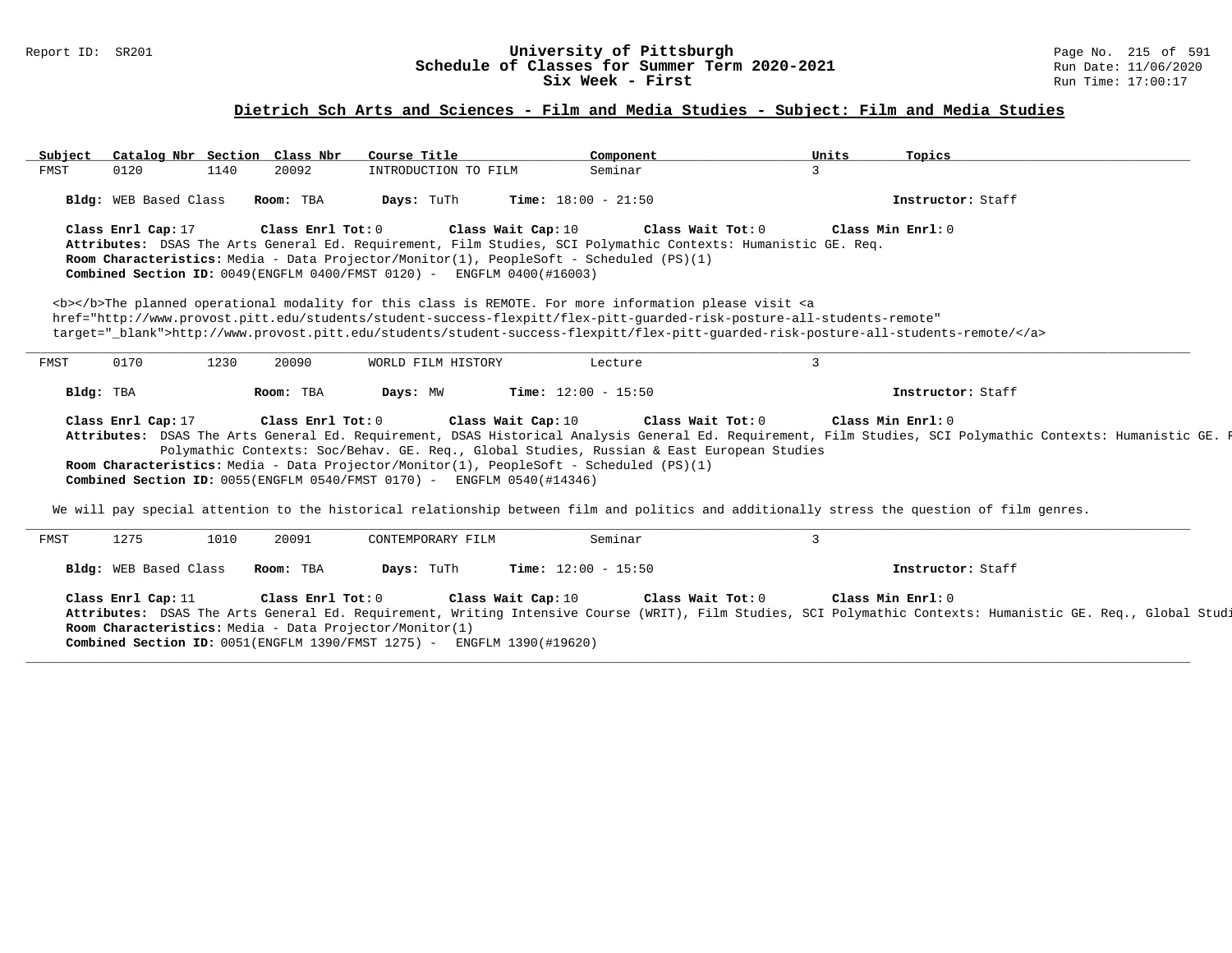#### Report ID: SR201 **1988 1998 10: SR201 University of Pittsburgh** Page No. 216 of 591 **Chedule of Classes for Summer Term 2020-2021** Page No. 216 of 591 **Schedule of Classes for Summer Term 2020-2021** Run Date: 11/06/2021<br>Six Week - First Run Time: 17:00:17 Six Week - First

#### **Dietrich Sch Arts and Sciences - French and Italian - Subject: French**

| Subject | Catalog Nbr Section Class Nbr                     |                   | Course Title        | Component                                                                                                       |                   | Units          | Topics                                                                                                                                                                            |  |
|---------|---------------------------------------------------|-------------------|---------------------|-----------------------------------------------------------------------------------------------------------------|-------------------|----------------|-----------------------------------------------------------------------------------------------------------------------------------------------------------------------------------|--|
| FR      | 0006<br>1400                                      | 13653             |                     | SPECIAL TOPICS IN CONVR & CULTDirected Studies                                                                  |                   | $1 - 6$        |                                                                                                                                                                                   |  |
|         | Bldg: TO BE ARRANGED                              | Room: TBA         | Days: TBA           | Time: 00:00 - 00:00 MEDIA IN FRENCH CULTURE                                                                     |                   |                | Instructor: Staff                                                                                                                                                                 |  |
|         | Class Enrl Cap: 19                                | Class Enrl Tot: 0 |                     | Class Wait Cap: 10                                                                                              | Class Wait Tot: 0 |                | Class Min Enrl: 0                                                                                                                                                                 |  |
|         |                                                   |                   |                     | LOCATION: NANTES FRANCE (MORE INFORMATION AVAILABLE FROM PITT'S STUDY-ABROAD OFFICE)                            |                   |                |                                                                                                                                                                                   |  |
| FR      | 0006<br>1420                                      | 14055             |                     | SPECIAL TOPICS IN CONVR & CULTDirected Studies                                                                  |                   | $1 - 6$        |                                                                                                                                                                                   |  |
|         | Bldg: TO BE ARRANGED                              | Room: TBA         | Days: TBA           | Time: 00:00 - 00:00 LE FRANCAIS DES AFFAIRES                                                                    |                   |                | Instructor: Staff                                                                                                                                                                 |  |
|         | Class Enrl Cap: 19                                | Class Enrl Tot: 0 |                     | Class Wait Cap: 10                                                                                              | Class Wait Tot: 0 |                | Class Min Enrl: 0                                                                                                                                                                 |  |
|         |                                                   |                   |                     | LOCATION: NANTES FRANCE (MORE INFORMATION AVAILABLE FROM PITT'S STUDY-ABROAD OFFICE)                            |                   |                |                                                                                                                                                                                   |  |
| FR      | 0012<br>1010                                      | 20424             | FRENCH KISS         | Lecture                                                                                                         |                   | $\overline{3}$ |                                                                                                                                                                                   |  |
|         | Bldg: WEB Based Class                             | Room: TBA         | Days: TBA           | Time: TBA                                                                                                       |                   |                | Instructor: Staff                                                                                                                                                                 |  |
|         | Bldg: TBA                                         | Room: TBA         | Days: TuWTh         | <b>Time:</b> $18:00 - 20:15$                                                                                    |                   |                | Instructor: Staff                                                                                                                                                                 |  |
|         | Class Enrl Cap: 40                                | Class Enrl Tot: 0 |                     | Class Wait Cap: 20<br>St, SCI Diversity General Ed. Requirements, SCI Polymathic Contexts: Global⨯ Cul GE. Req. | Class Wait Tot: 0 |                | Class Min Enrl: 0<br>Attributes: DSAS Diversity General Ed. Requirement, DSAS Geographic Region General Ed. Requirement, DSAS Literature General Ed. Requirement, Gender, Sexuali |  |
| FR      | 1100<br>0101                                      | 19377             | ELEMENTARY FRENCH 1 | Lecture                                                                                                         |                   | 3              |                                                                                                                                                                                   |  |
|         | Bldg: TBA                                         | Room: TBA         | Days: TuWTh         | <b>Time:</b> $11:00 - 13:15$                                                                                    |                   |                | Instructor: Staff                                                                                                                                                                 |  |
|         | Class Enrl Cap: 19<br>Attributes: African Studies | Class Enrl Tot: 0 |                     | Class Wait Cap: 10<br><b>Room Characteristics:</b> (1), Seating - Moveable(1), PeopleSoft - Scheduled (PS)(1)   | Class Wait Tot: 0 |                | Class Min Enrl: 0                                                                                                                                                                 |  |

This elementary three-credit course introduces students to the French language and is designed to develop both linguistic and sociolinguistic competence in both spoken and written French. Because the focus is on task-centered communication, the class is conducted entirely in the target language. Course objectives for Elementary French 0101 are: a) to speak French well enough to describe, narrate and ask simple questions in the present about a variety of everyday topics such as family, work, eating and traveling; b) to understand French well enough to grasp main ideas in short conversations about everyday topics; c) to understand simple written French well enough to grasp main ideas; d) to write sentences and short paragraphs on everyday topics; f) to develop an awareness of French-speaking cultures; f) to understand, at a very basic level, how French functions as a language. This course is for students with little or no previous exposure to the language and its cultures. TAUGHT IN FRENCH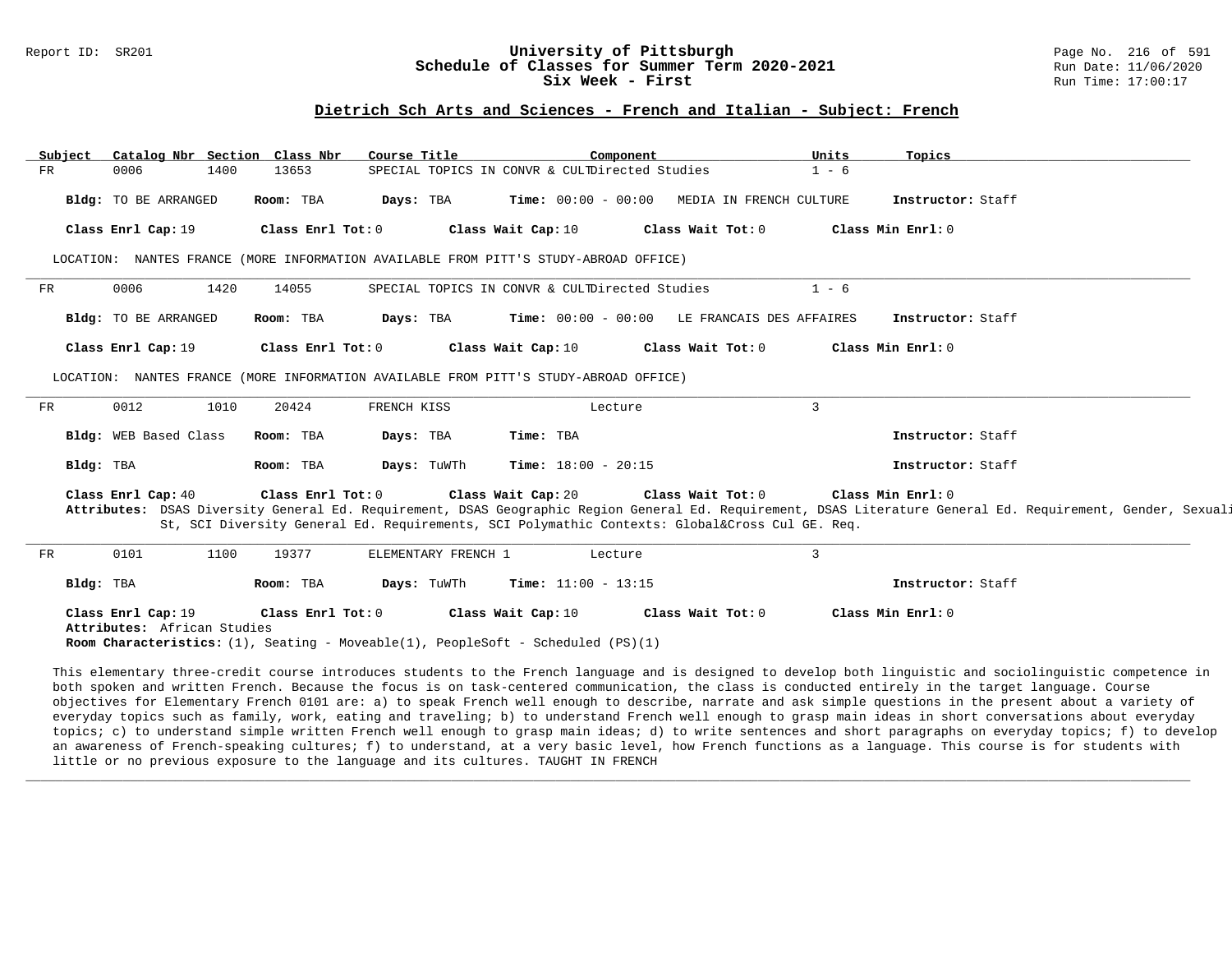# Report ID: SR201 **1988 1998 12: SR201 University of Pittsburgh University of Pittsburgh** Page No. 217 of 591 **Schedule of Classes for Summer Term 2020-2021**<br>Six Week - First

#### **Dietrich Sch Arts and Sciences - French and Italian - Subject: French**

| Subject | Catalog Nbr Section Class Nbr |      |                   | Course Title                                                                                    | Component                    | Units             | Topics            |
|---------|-------------------------------|------|-------------------|-------------------------------------------------------------------------------------------------|------------------------------|-------------------|-------------------|
| FR      | 0103                          | 1400 | 19375             | INTERMEDIATE FRENCH 1                                                                           | Lecture                      |                   |                   |
|         | Bldg: TO BE ARRANGED          |      | Room: TBA         | Days: TBA                                                                                       | <b>Time:</b> $00:00 - 00:00$ |                   | Instructor: Staff |
|         | Class Enrl Cap: 20            |      | Class Enrl Tot: 0 | Class Wait Cap: 20<br>Attributes: DSAS Second Language General Ed. Requirement, African Studies | Class Wait Tot: 0            | Class Min Enrl: 0 |                   |

LOCATION: NANTES FRANCE (THROUGH STUDY-ABROAD) This intermediate, three hour-per-week course builds on the skills acquired during the first year of study while further developing linguistic and sociolinguistic competence in French. Because the focus is on communication, the course is taught entirely in the target language. Course objectives for French 0103 are as follows: 1) speak French well enough to ask and answer questions in various situations beyond what is needed to simply "survive" in a francophone culture, i.e., the ability to talk about self and surroundings in some detail; 2) understand enough spoken French to grasp main ideas and some supporting details in short conversations related to topics above; 3) read well enough to understand principal themes and most details in simple literary and non-literary texts; 4) write longer and more cohesive paragraphs; 5) cultivate a deeper understanding of French-speaking cultures; 6) gain a better understanding of how French works as a language. TAUGHT IN FRENCH

| FR | 0104                 | 1400 | 19376             |           | INTM FR 2: FRENCH GLOBAL CNTXTLecture |                   |                                                                                                                                             |  |
|----|----------------------|------|-------------------|-----------|---------------------------------------|-------------------|---------------------------------------------------------------------------------------------------------------------------------------------|--|
|    | Bldg: TO BE ARRANGED |      | Room: TBA         | Days: TBA | <b>Time:</b> $00:00 - 00:00$          |                   | Instructor: Staff                                                                                                                           |  |
|    | Class Enrl Cap: 19   |      | Class Enrl Tot: 0 |           | Class Wait Cap: 10                    | Class Wait Tot: 0 | Class Min Enrl: 0<br>Attributes: DSAS Global Issues General Ed. Requirement, SCI Polymathic Contexts: Global⨯ Cul GE. Req., African Studies |  |

LOCATION: NANTES FRANCE (THROUGH STUDY-ABROAD) As a continuation of French 0103, this 3-hour course builds on the linguistic and sociolinguistic skills acquired in French 0103. The focus is on communication and instruction is entirely in the target language. Course objectives for French 0104 are as follows: 1) speak French well enough to ask and answer questions in various situations beyond what is needed to simply "get along" in a francophone culture, i.e., the ability to talk about self and surroundings with a bit of detail; 2) understand enough spoken French to grasp main ideas and some supporting details in short conversations related to topics above; 3) read well enough to understand principal themes and most details in simple literary and non-literary texts; 4) write longer and more cohesive paragraphs; 5) cultivate a deeper understanding of French-speaking cultures; 6) gain a better understanding of how French works as a language. TAUGHT IN FRENCH

| FR. | 0255<br>1400                | 14271                 | SPEAKING FRENCH                                                  | Lecture                      |                   |                    |  |
|-----|-----------------------------|-----------------------|------------------------------------------------------------------|------------------------------|-------------------|--------------------|--|
|     | <b>Bldg:</b> TO BE ARRANGED | Room: TBA             | Days: TBA                                                        | <b>Time:</b> $00:00 - 00:00$ |                   | Instructor: Staff  |  |
|     | Class Enrl Cap: 20          | Class Enrl Tot: 0     | Attributes: European and Eurasian Studies, West European Studies | Class Wait Cap: 20           | Class Wait Tot: 0 | Class Min $Enr1:0$ |  |
| FR  | 1032<br>1110                | 16703                 | ADV GRAMMAR AND STYLISTICS                                       | Lecture                      |                   | 3                  |  |
|     | <b>Bldg:</b> TO BE ARRANGED | Room: TBA             | Days: TBA                                                        | <b>Time:</b> $00:00 - 00:00$ |                   | Instructor: Staff  |  |
|     | Class Enrl Cap: 20          | Class $Enr1$ Tot: $0$ | Attributes: European and Eurasian Studies, West European Studies | Class Wait Cap: 20           | Class Wait Tot: 0 | Class Min Enrl: 0  |  |

**\_\_\_\_\_\_\_\_\_\_\_\_\_\_\_\_\_\_\_\_\_\_\_\_\_\_\_\_\_\_\_\_\_\_\_\_\_\_\_\_\_\_\_\_\_\_\_\_\_\_\_\_\_\_\_\_\_\_\_\_\_\_\_\_\_\_\_\_\_\_\_\_\_\_\_\_\_\_\_\_\_\_\_\_\_\_\_\_\_\_\_\_\_\_\_\_\_\_\_\_\_\_\_\_\_\_\_\_\_\_\_\_\_\_\_\_\_\_\_\_\_\_\_\_\_\_\_\_\_\_\_\_\_\_\_\_\_\_\_\_\_\_\_\_\_\_\_\_\_\_\_\_\_\_\_\_**

LOCATION: NANTES FRANCE (MORE INFORMATION AVAILABLE FROM PITT'S STUDY-ABROAD OFFICE)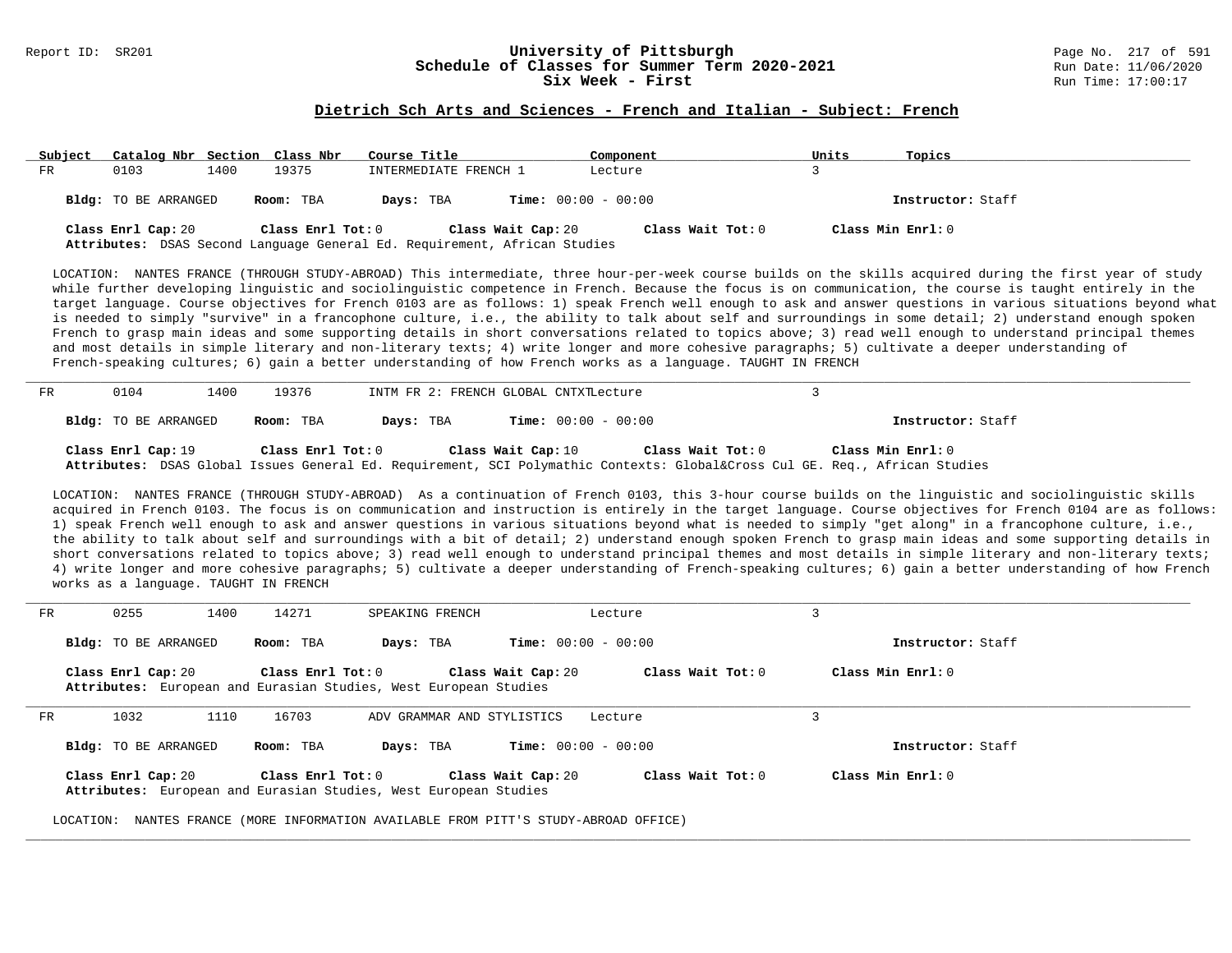## Report ID: SR201 **University of Pittsburgh** Page No. 218 of 591 **Schedule of Classes for Summer Term 2020-2021** Run Date: 11/06/2020 **Six Week - First Run Time: 17:00:17**

# **Dietrich Sch Arts and Sciences - French and Italian - Subject: French**

| Catalog Nbr Section Class Nbr<br>Subject | Course Title                                                                                                                                                                  | Component                                            | Units<br>Topics       |                                |
|------------------------------------------|-------------------------------------------------------------------------------------------------------------------------------------------------------------------------------|------------------------------------------------------|-----------------------|--------------------------------|
| 1052<br>1100<br>FR                       | 18458                                                                                                                                                                         | SPEC TOPICS IN FR CIVILIZATION Lecture               | $\overline{3}$        |                                |
| Bldg: TO BE ARRANGED                     | Room: TBA<br>Days: TBA                                                                                                                                                        | $Time: 00:00 - 00:00$                                | EXPERIENTIAL LEARNING | Instructor: Wells, Brett David |
| Class Enrl Cap: 20                       | Class Enrl Tot: 0<br>Attributes: European and Eurasian Studies, West European Studies                                                                                         | Class Wait Cap: 20<br>Class Wait Tot: 0              | Class Min Enrl: 0     |                                |
|                                          | LOCATION: NANTES FRANCE (MORE INFORMATION AVAILABLE FROM PITT'S STUDY-ABROAD OFFICE)                                                                                          |                                                      |                       |                                |
| 1052<br>1400<br>FR                       | 10568                                                                                                                                                                         | SPEC TOPICS IN FR CIVILIZATION Lecture               | 3                     |                                |
| Bldg: TO BE ARRANGED                     | Room: TBA<br>Days: TBA                                                                                                                                                        | $Time: 00:00 - 00:00$ ART HISTORY OF NANTES          |                       | Instructor: Wells, Brett David |
| Class Enrl Cap: 20                       | Class Enrl Tot: 0<br>Attributes: European and Eurasian Studies, West European Studies<br>LOCATION: NANTES FRANCE (MORE INFORMATION AVAILABLE FROM PITT'S STUDY-ABROAD OFFICE) | Class Wait Cap: 20<br>Class Wait Tot: 0              | Class Min Enrl: 0     |                                |
| 1059<br>1010<br>FR                       | 19863                                                                                                                                                                         | 20THC FR CIVILZTN: SPEC TOPIC Lecture                | $\overline{3}$        |                                |
| Bldg: TO BE ARRANGED                     | Days: TBA<br>Room: TBA                                                                                                                                                        | $Time: 00:00 - 00:00$                                | TODAY'S FRENCH CINEMA | Instructor: Wells, Brett David |
| Class Enrl Cap: 10                       | Class Enrl Tot: 0<br>Attributes: Writing Intensive Course (WRIT), European and Eurasian Studies, West European Studies                                                        | Class Wait Cap: 10<br>Class Wait Tot: 0              | Class Min $Enr1: 0$   |                                |
| 1010<br>1095<br>FR                       | 20241                                                                                                                                                                         | FR PROFESSIONAL TRANSLATION 1 Lecture                | $\overline{3}$        |                                |
| Bldg: TO BE ARRANGED                     | Days: TBA<br>Room: TBA                                                                                                                                                        | $Time: 00:00 - 00:00$ Technical Translation          |                       | Instructor: Wells, Brett David |
| Class Enrl Cap: 10                       | Class Enrl Tot: 0                                                                                                                                                             | Class Wait Cap: 10<br>Class Wait Tot: 0              | Class Min Enrl: 0     |                                |
| 1098<br>1010<br>FR                       | 20431<br>FRENCH LANGUAGE RIDER                                                                                                                                                | Credit Laboratory                                    | $1 - 3$               |                                |
| Bldg: WEB Based Class                    | Room: TBA<br>Days: TBA                                                                                                                                                        | <b>Time:</b> $00:00 - 00:00$ FR $0012 -$ FRENCH KISS |                       | Instructor: Wells, Brett David |
| Class Enrl Cap: 10<br>Attributes: Online | Class Enrl Tot: 0                                                                                                                                                             | Class Wait Cap: 10<br>Class Wait Tot: 0              | Class Min Enrl: 0     |                                |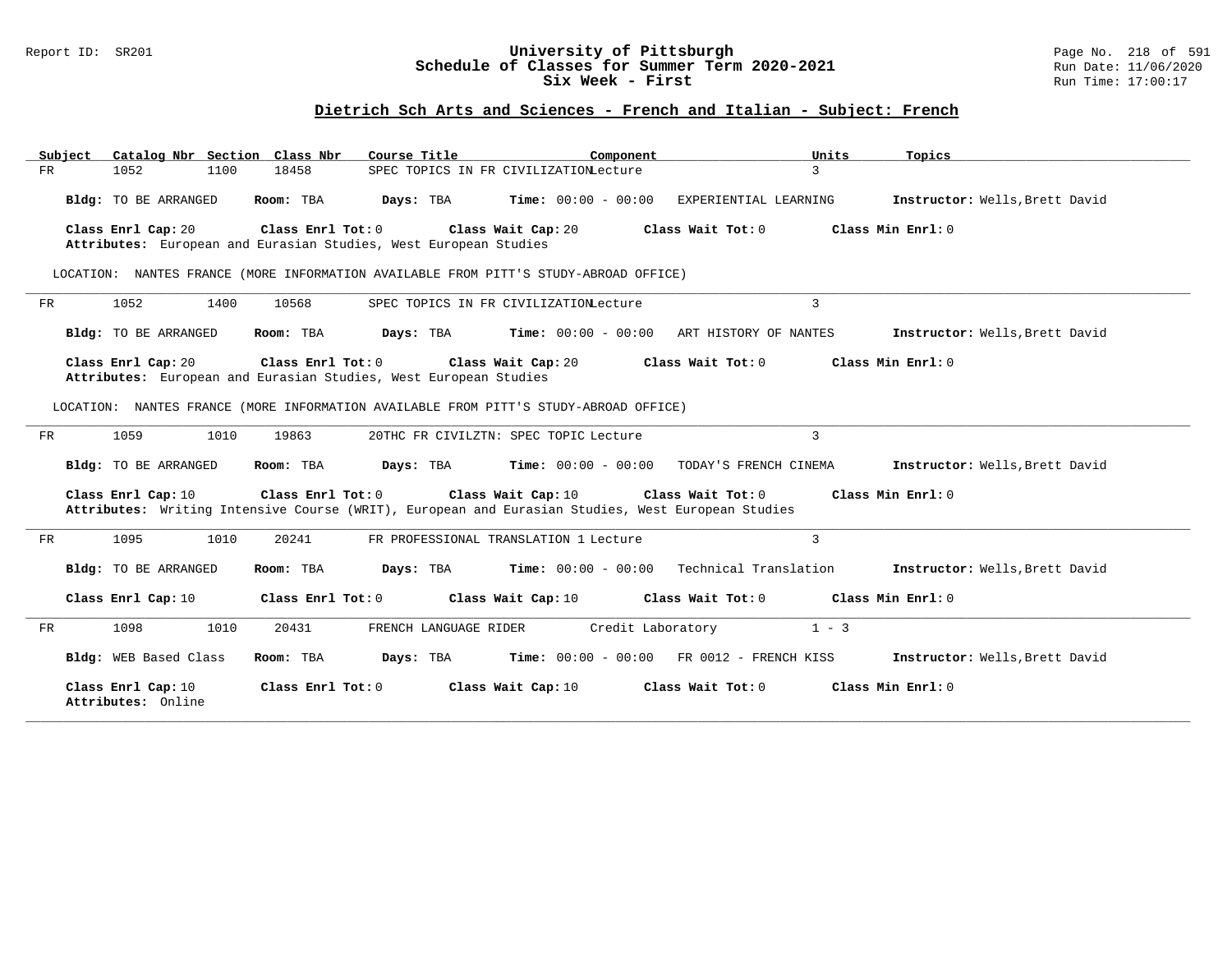## Report ID: SR201 **University of Pittsburgh** Page No. 219 of 591 **Schedule of Classes for Summer Term 2020-2021** Run Date: 11/06/2020 **Six Week - First Run Time: 17:00:17**

# **Dietrich Sch Arts and Sciences - French and Italian - Subject: Italian**

| Subject     |                                          |                             | Catalog Nbr Section Class Nbr                             | Course Title                                                          | Component                                                                                                                                                 | Units          | Topics                                                                                                                                                                                                                                                                                                                                                                                                                                                                                                                                                                                                                                                                                                                                                                                                      |
|-------------|------------------------------------------|-----------------------------|-----------------------------------------------------------|-----------------------------------------------------------------------|-----------------------------------------------------------------------------------------------------------------------------------------------------------|----------------|-------------------------------------------------------------------------------------------------------------------------------------------------------------------------------------------------------------------------------------------------------------------------------------------------------------------------------------------------------------------------------------------------------------------------------------------------------------------------------------------------------------------------------------------------------------------------------------------------------------------------------------------------------------------------------------------------------------------------------------------------------------------------------------------------------------|
| <b>ITAL</b> | 0004                                     |                             | 1010<br>20573                                             | INTERMEDIATE ITALIAN 2                                                | Lecture                                                                                                                                                   | $\mathcal{E}$  |                                                                                                                                                                                                                                                                                                                                                                                                                                                                                                                                                                                                                                                                                                                                                                                                             |
|             |                                          | Bldg: TO BE ARRANGED        | Room: TBA                                                 | Days: TBA                                                             | <b>Time:</b> $00:00 - 00:00$                                                                                                                              |                | Instructor: Whitehead, Jeffrey Robert                                                                                                                                                                                                                                                                                                                                                                                                                                                                                                                                                                                                                                                                                                                                                                       |
|             | Class Enrl Cap: 35                       |                             | Class Enrl Tot: 0                                         |                                                                       | Class Wait Cap: 20<br>Class Wait Tot: 0<br>Attributes: SCI Polymathic Contexts: Global⨯ Cul GE. Req., West European Studies                               |                | Class Min Enrl: 0                                                                                                                                                                                                                                                                                                                                                                                                                                                                                                                                                                                                                                                                                                                                                                                           |
| ITAL        | 0060                                     |                             | 20569<br>1010                                             | LITERARY ITALIAN 1                                                    | Lecture                                                                                                                                                   | $\mathbf{3}$   |                                                                                                                                                                                                                                                                                                                                                                                                                                                                                                                                                                                                                                                                                                                                                                                                             |
|             |                                          | Bldg: TO BE ARRANGED        | Room: TBA                                                 | Days: TBA                                                             | Time: $00:00 - 00:00$                                                                                                                                     |                | Instructor: Whitehead, Jeffrey Robert                                                                                                                                                                                                                                                                                                                                                                                                                                                                                                                                                                                                                                                                                                                                                                       |
|             | Class Enrl Cap: 35                       |                             | Class Enrl Tot: 0                                         |                                                                       | Class Wait Cap: 20<br>Class Wait Tot: 0<br>Attributes: Writing Intensive Course (WRIT), Medieval & Renaissance Studies, West European Studies             |                | Class Min Enrl: 0                                                                                                                                                                                                                                                                                                                                                                                                                                                                                                                                                                                                                                                                                                                                                                                           |
| ITAL        | 0087                                     |                             | 1010<br>20567                                             | FOOD FOR THOUGHT                                                      | Lecture                                                                                                                                                   | $\overline{3}$ |                                                                                                                                                                                                                                                                                                                                                                                                                                                                                                                                                                                                                                                                                                                                                                                                             |
|             | Bldg: TBA                                |                             | Room: TBA                                                 | Days: TuTh                                                            | Time: $14:00 - 17:15$                                                                                                                                     |                | Instructor: Denman, Lorraine R                                                                                                                                                                                                                                                                                                                                                                                                                                                                                                                                                                                                                                                                                                                                                                              |
| <b>ITAL</b> | 0101                                     |                             | Polymathic Contexts: Soc/Behav. GE. Req.<br>1150<br>19371 |                                                                       | ITALIAN LANGUAGE AND CULTURE LLecture                                                                                                                     | $\overline{4}$ |                                                                                                                                                                                                                                                                                                                                                                                                                                                                                                                                                                                                                                                                                                                                                                                                             |
|             | Bldg: TBA                                |                             | Room: TBA                                                 | Days: TuWTh                                                           | Time: $18:00 - 20:15$<br>HERE AND NOW                                                                                                                     |                | Instructor: Staff                                                                                                                                                                                                                                                                                                                                                                                                                                                                                                                                                                                                                                                                                                                                                                                           |
|             | Class Enrl Cap: 19<br>Attributes: Hybrid |                             | Class Enrl Tot: 0                                         |                                                                       | Class Wait Cap: 10<br>Class Wait Tot: 0<br>Room Characteristics: Media - Data Projector/Monitor(1), Seating - Moveable(1), PeopleSoft - Scheduled (PS)(1) |                | Class Min Enrl: 0                                                                                                                                                                                                                                                                                                                                                                                                                                                                                                                                                                                                                                                                                                                                                                                           |
|             |                                          |                             |                                                           | Italian cuisine and foodways. No prerequisites! NO TEXTBOOK REQUIRED. |                                                                                                                                                           |                | Learn Italian in a comfortable and interactive classroom environment! This beginners class (max. 19 students) will teach you the basic vocabulary and<br>grammar you need to navigate Italian culture, history, and society. Our innovative class format consists of face-to-face class meetings (3 days per week) in<br>which students practice their Italian in communicative activities. An additional credit hour is online, and students use this time to watch/listen/read<br>lectures, complete exercises to hone their linguistic skills, and interact with apps and websites (Extempore, Quizlet, etc.) to better their Italian. In<br>addition, students will learn about Italian culture, including Italian university life, Italian geography, popular and less-common travel destinations, and |
| ITAL        | 0101                                     |                             | 1160<br>19372                                             |                                                                       | ITALIAN LANGUAGE AND CULTURE lLecture                                                                                                                     | $\overline{4}$ |                                                                                                                                                                                                                                                                                                                                                                                                                                                                                                                                                                                                                                                                                                                                                                                                             |
|             |                                          | <b>Bldg:</b> TO BE ARRANGED | Room: TBA                                                 | Days: TBA                                                             | <b>Time:</b> $00:00 - 00:00$                                                                                                                              |                | Instructor: Staff                                                                                                                                                                                                                                                                                                                                                                                                                                                                                                                                                                                                                                                                                                                                                                                           |
|             | Class Enrl Cap: 35                       |                             | Class Enrl Tot: 0                                         |                                                                       | Class Wait Cap: 20<br>Class Wait Tot: 0                                                                                                                   |                | Class Min Enrl: 0                                                                                                                                                                                                                                                                                                                                                                                                                                                                                                                                                                                                                                                                                                                                                                                           |
|             |                                          |                             |                                                           |                                                                       | LOCATION: ITALY. More information available through the Study-Abroad Office and the Department of French and Italian.                                     |                |                                                                                                                                                                                                                                                                                                                                                                                                                                                                                                                                                                                                                                                                                                                                                                                                             |
|             |                                          |                             |                                                           |                                                                       |                                                                                                                                                           |                |                                                                                                                                                                                                                                                                                                                                                                                                                                                                                                                                                                                                                                                                                                                                                                                                             |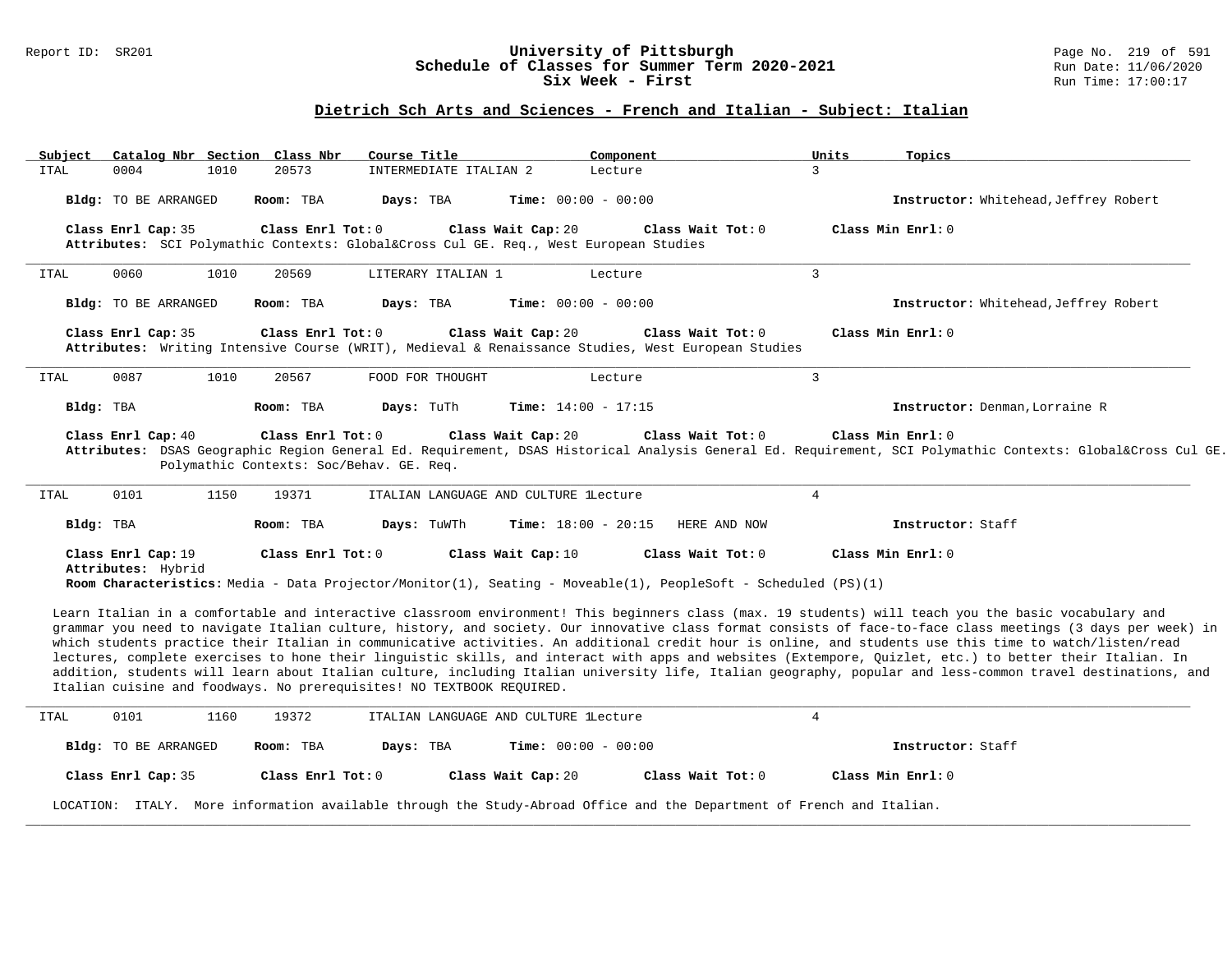### Report ID: SR201 **1988 Chedule of Classes for Summer Term 2020-2021** Page No. 220 of 591 Page No. 220 of 591 **Schedule of Classes for Summer Term 2020-2021** Run Date: 11/06/2020 **Schedule of Classes for Summer Term 2020-2021** Run Date: 11/06/2020<br>Six Week - First Run Time: 17:00:17 Six Week - First

# **Dietrich Sch Arts and Sciences - French and Italian - Subject: Italian**

| Subject              | Catalog Nbr Section Class Nbr                                                         | Course Title                | Component                                                                                                             |                     | Units<br>Topics   |                                                                                                                                                         |
|----------------------|---------------------------------------------------------------------------------------|-----------------------------|-----------------------------------------------------------------------------------------------------------------------|---------------------|-------------------|---------------------------------------------------------------------------------------------------------------------------------------------------------|
| 0102<br>ITAL         | 1210<br>19373                                                                         |                             | ITALIAN LANGUAGE AND CULTURE ZLecture                                                                                 | $\overline{4}$      |                   |                                                                                                                                                         |
| Bldg: TO BE ARRANGED | Room: TBA                                                                             | Days: TBA                   | <b>Time:</b> $00:00 - 00:00$                                                                                          |                     | Instructor: Staff |                                                                                                                                                         |
| Class Enrl Cap: 35   | Class Enrl Tot: 0<br>Attributes: DSAS Second Language General Ed. Requirement         |                             | Class Wait Cap: 20                                                                                                    | Class Wait Tot: 0   | Class Min Enrl: 0 |                                                                                                                                                         |
|                      |                                                                                       |                             | LOCATION: ITALY. More information available through the Study-Abroad Office and the Department of French and Italian. |                     |                   |                                                                                                                                                         |
| 0103<br>ITAL         | 1200<br>19370                                                                         |                             | ITALIAN LANGUAGE AND CULTURE 3Lecture                                                                                 | $\overline{4}$      |                   |                                                                                                                                                         |
| Bldg: TO BE ARRANGED | Room: TBA                                                                             | Days: TBA                   | <b>Time:</b> $00:00 - 00:00$                                                                                          |                     | Instructor: Staff |                                                                                                                                                         |
| Class Enrl Cap: 20   | Class Enrl Tot: 0                                                                     |                             | Class Wait Cap: 20                                                                                                    | Class Wait Tot: 0   | Class Min Enrl: 0 |                                                                                                                                                         |
|                      |                                                                                       |                             |                                                                                                                       |                     |                   | Attributes: DSAS Geographic Region General Ed. Requirement, DSAS Second Language General Ed. Requirement, SCI Polymathic Contexts: Global⨯ Cul GE. Req. |
|                      |                                                                                       |                             | LOCATION: ITALY. More information available through the Study-Abroad Office and the Department of French and Italian. |                     |                   |                                                                                                                                                         |
| 0110<br>ITAL         | 1010<br>19785                                                                         | MODERN ITALY                | Lecture                                                                                                               | $\overline{3}$      |                   |                                                                                                                                                         |
| Bldg: TO BE ARRANGED | Room: TBA                                                                             | Days: TBA                   | <b>Time:</b> $00:00 - 00:00$                                                                                          |                     | Instructor: Staff |                                                                                                                                                         |
| Class Enrl Cap: 20   | Class Enrl Tot: 0                                                                     |                             | Class Wait Cap: 20                                                                                                    | Class Wait Tot: 0   | Class Min Enrl: 0 |                                                                                                                                                         |
| 0113<br><b>ITAL</b>  | 1010<br>19758                                                                         |                             | MODERN AND CONTEMPORARY CULTURLecture                                                                                 | $\overline{3}$      |                   |                                                                                                                                                         |
| Bldg: TO BE ARRANGED | Room: TBA                                                                             | Days: TBA                   | <b>Time:</b> $00:00 - 00:00$                                                                                          |                     | Instructor: Staff |                                                                                                                                                         |
| Class Enrl Cap: 15   | Class Enrl Tot: 0<br>Attributes: DSAS Geographic Region General Ed. Requirement       |                             | Class Wait Cap: 10                                                                                                    | Class Wait Tot: 0   | Class Min Enrl: 0 |                                                                                                                                                         |
| 0119<br>ITAL         | 1010<br>19787                                                                         | ITALIAN CULTURE IN PRACTICE | Lecture                                                                                                               | $\overline{3}$      |                   |                                                                                                                                                         |
| Bldg: TO BE ARRANGED | Room: TBA                                                                             | Days: TBA                   | <b>Time:</b> $00:00 - 00:00$                                                                                          |                     | Instructor: Staff |                                                                                                                                                         |
| Class Enrl Cap: 20   | Class Enrl Tot: 0                                                                     |                             | Class Wait Cap: 20                                                                                                    | Class Wait Tot: 0   | Class Min Enrl: 0 |                                                                                                                                                         |
| 1089<br>ITAL         | 16385<br>1010                                                                         | SPECIAL TOPICS              | Lecture                                                                                                               | $\overline{3}$      |                   |                                                                                                                                                         |
| Bldg: TO BE ARRANGED | Room: TBA                                                                             | Days: TBA                   | <b>Time:</b> $00:00 - 00:00$                                                                                          | MODERN ITALY        | Instructor: Staff |                                                                                                                                                         |
| Class Enrl Cap: 20   | Class Enrl Tot: 0<br>Attributes: European and Eurasian Studies, West European Studies |                             | Class Wait Cap: 20                                                                                                    | Class Wait $Tot: 0$ | Class Min Enrl: 0 |                                                                                                                                                         |

**\_\_\_\_\_\_\_\_\_\_\_\_\_\_\_\_\_\_\_\_\_\_\_\_\_\_\_\_\_\_\_\_\_\_\_\_\_\_\_\_\_\_\_\_\_\_\_\_\_\_\_\_\_\_\_\_\_\_\_\_\_\_\_\_\_\_\_\_\_\_\_\_\_\_\_\_\_\_\_\_\_\_\_\_\_\_\_\_\_\_\_\_\_\_\_\_\_\_\_\_\_\_\_\_\_\_\_\_\_\_\_\_\_\_\_\_\_\_\_\_\_\_\_\_\_\_\_\_\_\_\_\_\_\_\_\_\_\_\_\_\_\_\_\_\_\_\_\_\_\_\_\_\_\_\_\_**

LOCATION: ITALY. More information available through the Study-Abroad Office and the Department of French and Italian.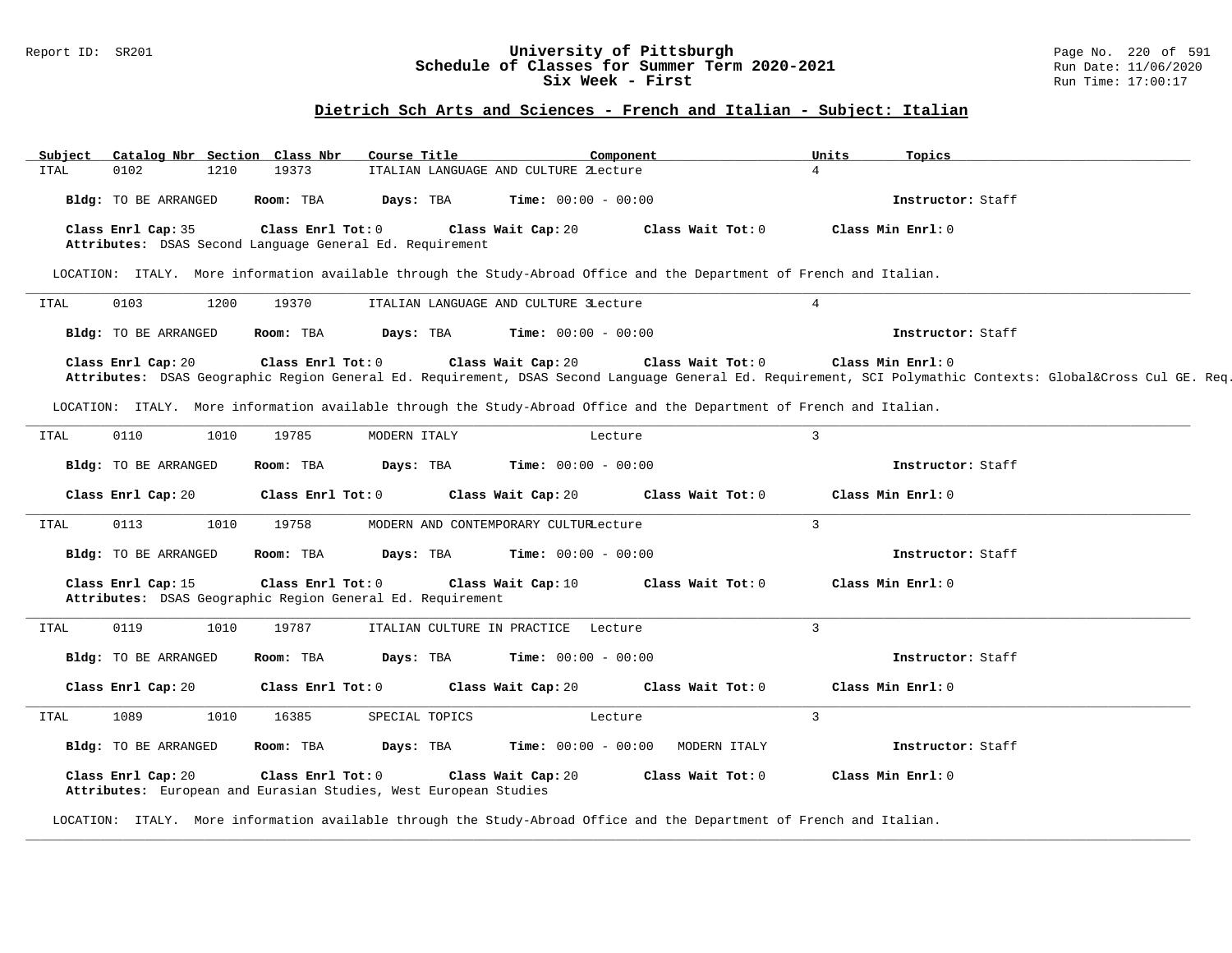## Report ID: SR201 **University of Pittsburgh** Page No. 221 of 591 **Schedule of Classes for Summer Term 2020-2021** Run Date: 11/06/2020 **Six Week - First Run Time: 17:00:17**

# **Dietrich Sch Arts and Sciences - French and Italian - Subject: Italian**

| Subject     | Catalog Nbr Section Class Nbr |                         | Course Title                                                                     | Component                    |                   | Units             | Topics                       |
|-------------|-------------------------------|-------------------------|----------------------------------------------------------------------------------|------------------------------|-------------------|-------------------|------------------------------|
| <b>ITAL</b> | 1111<br>1010                  | 19788                   | READING (IN) ITALY                                                               | Lecture                      | $\mathcal{E}$     |                   |                              |
|             |                               |                         |                                                                                  |                              |                   |                   |                              |
|             | Bldg: TO BE ARRANGED          | Room: TBA               | Days: TBA                                                                        | <b>Time:</b> $00:00 - 00:00$ |                   |                   | Instructor:                  |
|             | Class Enrl Cap: 20            | Class Enrl Tot: 0       | Class Wait Cap: 20                                                               |                              | Class Wait Tot: 0 | Class Min Enrl: 0 |                              |
|             |                               |                         |                                                                                  |                              |                   |                   |                              |
| ITAL        | 1111<br>1020                  | 20563                   | READING (IN) ITALY                                                               | Lecture                      | $\mathbf{3}$      |                   |                              |
|             |                               |                         |                                                                                  |                              |                   |                   |                              |
|             | Bldg: TO BE ARRANGED          | Room: TBA               | Days: TBA                                                                        | <b>Time:</b> $00:00 - 00:00$ |                   |                   | Instructor: Staff            |
|             |                               |                         |                                                                                  |                              |                   |                   |                              |
|             | Class Enrl Cap: 35            | Class Enrl Tot: 0       | Class Wait Cap: 20                                                               |                              | Class Wait Tot: 0 | Class Min Enrl: 0 |                              |
|             |                               |                         |                                                                                  |                              |                   |                   |                              |
| ITAL        | 1119<br>1010                  | 19789                   | ITALIAN CULTURE IN PRACTICE 2 Lecture                                            |                              | $\overline{3}$    |                   |                              |
|             | Bldg: TO BE ARRANGED          | Room: TBA               | Days: TBA                                                                        | <b>Time:</b> $00:00 - 00:00$ |                   |                   | Instructor: Staff            |
|             |                               |                         |                                                                                  |                              |                   |                   |                              |
|             | Class Enrl Cap: 20            | Class Enrl Tot: 0       | Class Wait Cap: 20                                                               |                              | Class Wait Tot: 0 | Class Min Enrl: 0 |                              |
|             |                               |                         |                                                                                  |                              |                   |                   |                              |
| ITAL        | 1902<br>1100                  | 10173                   | DIRECTED STUDY                                                                   | Directed Studies             |                   | $1 - 4$           |                              |
|             |                               |                         |                                                                                  |                              |                   |                   |                              |
|             | Bldg: WEB Based Class         | Room: TBA               | $\texttt{Davis:}$ TBA $\texttt{Time:}$ 00:00 - 00:00                             |                              |                   |                   | Instructor: Insana, Lina N   |
|             |                               |                         |                                                                                  |                              |                   |                   |                              |
|             | Class Enrl Cap: 15            | $Class$ $Enr1$ $Tot: 0$ | Class Wait Cap: 10                                                               |                              | Class Wait Tot: 0 | Class Min Enrl: 0 |                              |
|             |                               |                         |                                                                                  |                              |                   |                   |                              |
|             | Special Permission Required   |                         |                                                                                  |                              |                   |                   |                              |
|             |                               |                         |                                                                                  |                              |                   |                   |                              |
| ITAL        | 1175<br>1902                  | 10253                   | DIRECTED STUDY                                                                   | Directed Studies             |                   | $1 - 4$           |                              |
|             | Bldg: WEB Based Class         | Room: TBA               | Days: TBA                                                                        | <b>Time:</b> $00:00 - 00:00$ |                   |                   |                              |
|             |                               |                         |                                                                                  |                              |                   |                   | Instructor: Coleman, James K |
|             | Class Enrl Cap: 15            | Class Enrl Tot: 0       | Class Wait Cap: 10                                                               |                              | Class Wait Tot: 0 | Class Min Enrl: 0 |                              |
|             |                               |                         |                                                                                  |                              |                   |                   |                              |
|             | Special Permission Required   |                         |                                                                                  |                              |                   |                   |                              |
|             |                               |                         |                                                                                  |                              |                   |                   |                              |
| ITAL        | 1902<br>1200                  | 19756                   | DIRECTED STUDY                                                                   | Directed Studies             |                   | $1 - 4$           |                              |
|             |                               |                         |                                                                                  |                              |                   |                   |                              |
|             | Bldg: TO BE ARRANGED          | Room: TBA               | Days: TBA Time: 00:00 - 00:00 HISTORY & CULTURE OF GENOA Instructor: Staff       |                              |                   |                   |                              |
|             |                               |                         |                                                                                  |                              |                   |                   |                              |
|             | Class Enrl Cap: 15            | Class Enrl Tot: 0       | Class Wait Cap: 10                                                               |                              | Class Wait Tot: 0 | Class Min Enrl: 0 |                              |
|             |                               |                         | Attributes: European and Eurasian Studies, West European Studies                 |                              |                   |                   |                              |
|             |                               |                         |                                                                                  |                              |                   | $1 - 4$           |                              |
| ITAL        | 1902<br>1205                  | 19757                   | DIRECTED STUDY                                                                   | Directed Studies             |                   |                   |                              |
|             | Bldg: TO BE ARRANGED          | Room: TBA               | <b>Days: TBA Time:</b> 00:00 - 00:00 HISTORY & CULTURE OF ROME Instructor: Staff |                              |                   |                   |                              |
|             |                               |                         |                                                                                  |                              |                   |                   |                              |
|             | Class Enrl Cap: 15            | Class Enrl Tot: 0       | Class Wait Cap: 10                                                               |                              | Class Wait Tot: 0 | Class Min Enrl: 0 |                              |
|             |                               |                         | Attributes: European and Eurasian Studies, West European Studies                 |                              |                   |                   |                              |
|             |                               |                         |                                                                                  |                              |                   |                   |                              |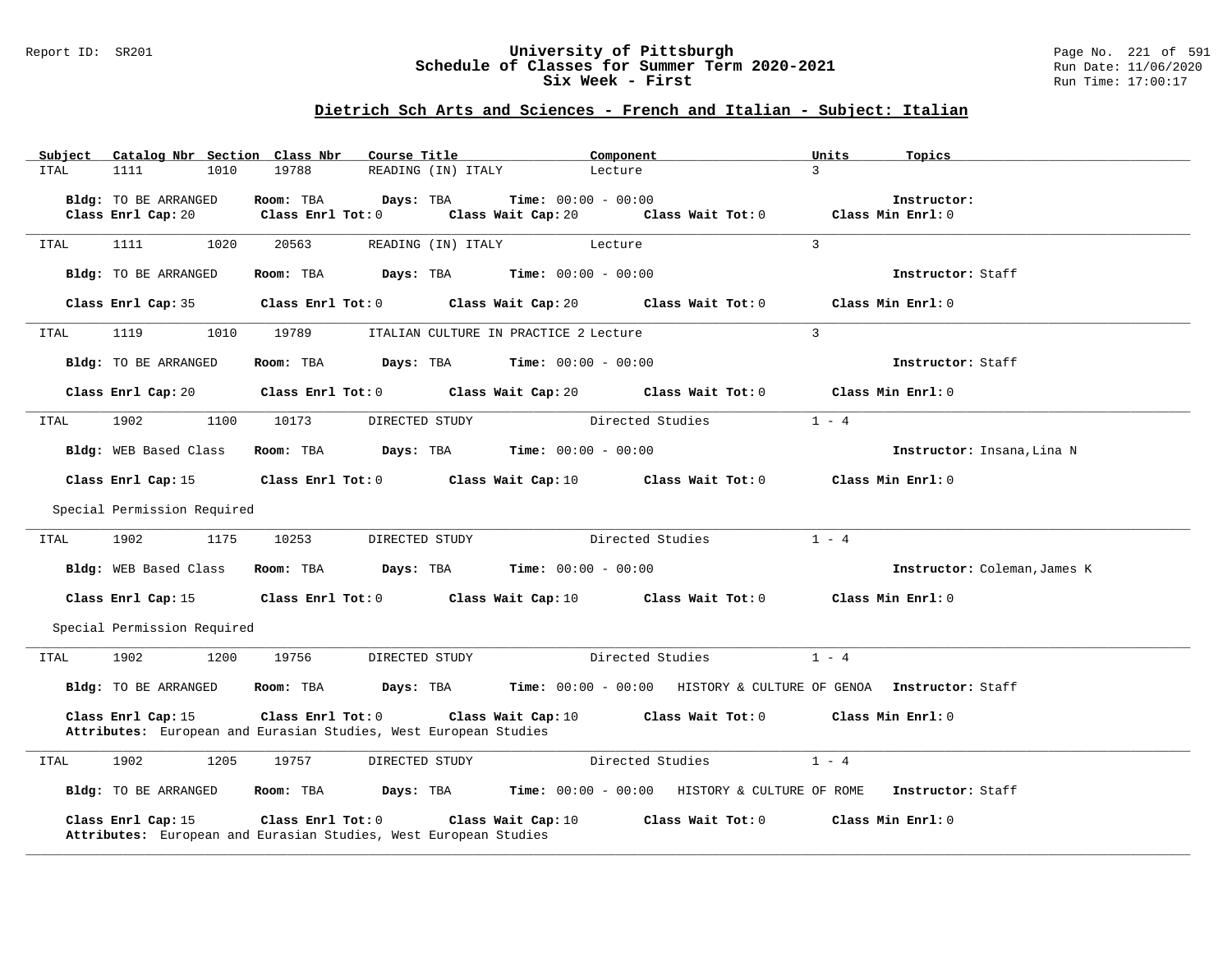## Report ID: SR201 **University of Pittsburgh** Page No. 222 of 591 **Schedule of Classes for Summer Term 2020-2021** Run Date: 11/06/2020 **Six Week - First Run Time: 17:00:17**

# **Dietrich Sch Arts and Sciences - French and Italian - Subject: Italian**

| Subject     | Catalog Nbr Section Class Nbr                          |                   | Course Title                              | Component         | Units              | Topics                     |
|-------------|--------------------------------------------------------|-------------------|-------------------------------------------|-------------------|--------------------|----------------------------|
| <b>ITAL</b> | 1905<br>1020                                           | 19985             | INTERNSHIP IN ITALIAN                     | Internship        | $1 - 6$            |                            |
|             | Bldg: TO BE ARRANGED                                   | Room: TBA         | <b>Time:</b> $00:00 - 00:00$<br>Days: TBA |                   |                    | Instructor: Insana, Lina N |
|             | Class Enrl Cap: 5                                      | Class Enrl Tot: 0 | Class Wait Cap: 5                         | Class Wait Tot: 0 | Class Min $Enr1:0$ |                            |
|             | Attributes: West European Studies                      |                   |                                           |                   |                    |                            |
| ITAL        | 2902<br>1020                                           | 19986             | DIRECTED STUDY                            | Directed Studies  | $1 - 3$            |                            |
|             | Bldg: TO BE ARRANGED                                   | Room: TBA         | <b>Time:</b> $00:00 - 00:00$<br>Days: TBA |                   |                    | Instructor: Insana, Lina N |
|             | Class Enrl Cap: 5                                      | Class Enrl Tot: 0 | Class Wait Cap: 0                         | Class Wait Tot: 0 | Class Min $Enr1:0$ |                            |
|             | Attributes: West European Studies                      |                   |                                           |                   |                    |                            |
| ITAL        | 2902<br>1030                                           | 19987             | DIRECTED STUDY                            | Directed Studies  | $1 - 3$            |                            |
|             | Bldg: TO BE ARRANGED                                   | Room: TBA         | <b>Time:</b> $00:00 - 00:00$<br>Days: TBA |                   |                    | Instructor: Staff          |
|             | Class Enrl Cap: 5<br>Attributes: West European Studies | Class Enrl Tot: 0 | Class Wait Cap: 0                         | Class Wait Tot: 0 | Class Min $Enr1:0$ |                            |
| <b>ITAL</b> | 1020<br>2990                                           | 19984             | INDEPENDENT STUDY                         | Independent Study | $1 - 3$            |                            |
|             | Bldg: TO BE ARRANGED                                   | Room: TBA         | <b>Time:</b> $00:00 - 00:00$<br>Days: TBA |                   |                    | Instructor: Staff          |
|             | Class Enrl Cap: 5<br>Attributes: West European Studies | Class Enrl Tot: 0 | Class Wait Cap: 0                         | Class Wait Tot: 0 | Class Min Enrl: 0  |                            |
| ITAL        | 2990<br>1030                                           | 19988             | INDEPENDENT STUDY                         | Independent Study | $1 - 3$            |                            |
|             | Bldg: TO BE ARRANGED                                   | Room: TBA         | <b>Time:</b> $00:00 - 00:00$<br>Days: TBA |                   |                    | Instructor: Staff          |
|             | Class Enrl Cap: 5<br>Attributes: West European Studies | Class Enrl Tot: 0 | Class Wait Cap: 0                         | Class Wait Tot: 0 | Class Min Enrl: 0  |                            |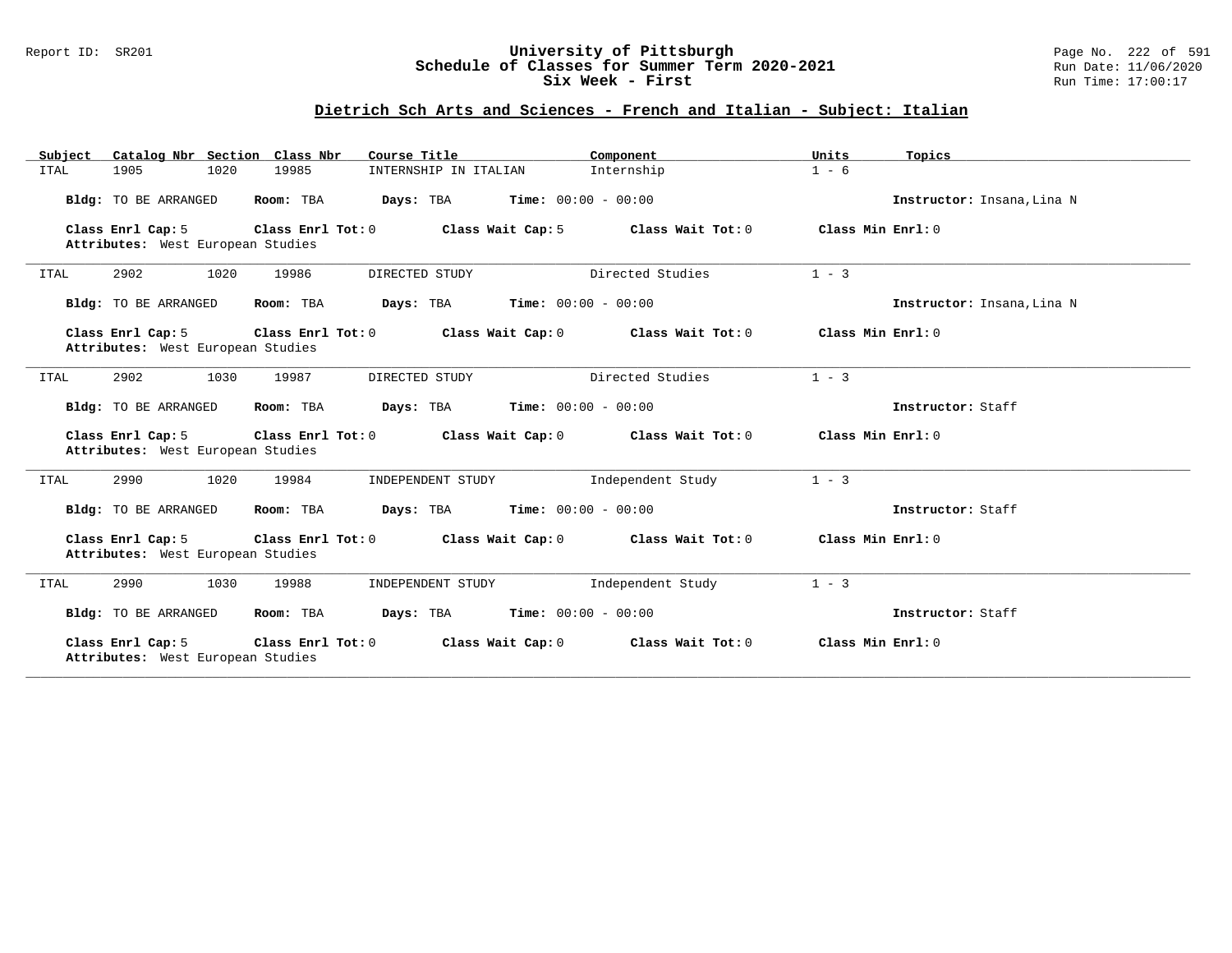#### Report ID: SR201 **University of Pittsburgh** Page No. 223 of 591 **Schedule of Classes for Summer Term 2020-2021** Run Date: 11/06/2020 **Six Week - First Run** Time: 17:00:17

# **Dietrich Sch Arts and Sciences - Geology and Environmental Science - Subject: Geology**

| <b>GEOL</b> | Subject               |                            | Catalog Nbr Section Class Nbr | Course Title                                         | Component                                                                                                                                        |                   | Units<br>Topics                    |
|-------------|-----------------------|----------------------------|-------------------------------|------------------------------------------------------|--------------------------------------------------------------------------------------------------------------------------------------------------|-------------------|------------------------------------|
|             | 0800                  | 1010                       | 19142                         | GEOLOGY                                              | Lecture                                                                                                                                          | $\overline{3}$    |                                    |
| Bldg: TBA   |                       |                            | Room: TBA                     | Days: MW                                             | <b>Time:</b> $19:00 - 20:25$                                                                                                                     |                   | Instructor: Williams, Daniel Blair |
|             | Class Enrl Cap: 25    |                            | Class Enrl Tot: 0             |                                                      | Class Wait Cap: 20                                                                                                                               | Class Wait Tot: 0 | Class Min Enrl: 0                  |
|             |                       |                            |                               |                                                      | Attributes: DSAS Natural Science General Ed. Requirement, SCI Polymathic Contexts: Science NonSeq.GE. Req., Global Studies                       |                   |                                    |
| GEOL        | 0800                  | 1030                       | 19258                         | GEOLOGY                                              | Recitation                                                                                                                                       | $\mathbf{3}$      |                                    |
|             | Bldg: WEB Based Class |                            | Room: TBA                     | Days: MW                                             | <b>Time:</b> $20:35 - 21:25$                                                                                                                     |                   | Instructor: Williams, Daniel Blair |
|             |                       |                            |                               |                                                      |                                                                                                                                                  |                   | Matecha, Rebecca Miriam            |
|             | Class Enrl Cap: 25    | Attributes: Global Studies | Class Enrl Tot: 0             |                                                      | Class Wait Cap: 20                                                                                                                               | Class Wait Tot: 0 | Class Min Enrl: 0                  |
| GEOL        | 0802                  | 1110                       | 16277                         |                                                      | GEOLOGY OF THE NATIONAL PARKS Lecture                                                                                                            | $\overline{3}$    |                                    |
| Bldg: TBA   |                       |                            | Room: TBA                     | Days: TuTh                                           | <b>Time:</b> $18:00 - 19:25$                                                                                                                     |                   | Instructor: Capo, Rosemary Clare   |
|             |                       |                            |                               |                                                      | Class Wait Cap: 20                                                                                                                               |                   | Class Min Enrl: 0                  |
|             | Class Enrl Cap: 22    |                            | Class Enrl Tot: 0             |                                                      | Attributes: DSAS Natural Science General Ed. Requirement, SCI Polymathic Contexts: Science NonSeq. GE. Req.                                      | Class Wait Tot: 0 |                                    |
|             |                       |                            |                               |                                                      |                                                                                                                                                  |                   |                                    |
| <b>GEOL</b> | 0802                  | 1120                       | 16278                         |                                                      | GEOLOGY OF THE NATIONAL PARKS Recitation                                                                                                         | $\mathbf{3}$      |                                    |
|             | Bldg: WEB Based Class |                            | Room: TBA                     | Days: TuTh                                           | <b>Time:</b> $19:35 - 20:25$                                                                                                                     |                   | Instructor: Capo, Rosemary Clare   |
|             |                       |                            |                               |                                                      |                                                                                                                                                  |                   |                                    |
|             |                       |                            |                               |                                                      |                                                                                                                                                  |                   | McKeeby, Benjamin                  |
|             | Class Enrl Cap: 22    |                            | Class Enrl Tot: 0             |                                                      | Class Wait Cap: 20                                                                                                                               | Class Wait Tot: 0 | Class Min Enrl: 0                  |
|             | 0890                  | 1100                       | 17864                         | OCEANOGRAPHY                                         | Lecture                                                                                                                                          | 3                 |                                    |
| Bldg: TBA   |                       |                            | Room: TBA                     | Days: MW                                             | <b>Time:</b> $18:00 - 19:25$                                                                                                                     |                   | Instructor: Jones, Charles E       |
| GEOL        | Class Enrl Cap: 30    |                            | Class Enrl Tot: 0             | Room Characteristics: PeopleSoft - Scheduled (PS)(1) | Class Wait Cap: 20<br>Attributes: DSAS Natural Science General Ed. Requirement, SCI Polymathic Contexts: Science NonSeq.GE. Req., Global Studies | Class Wait Tot: 0 | Class Min Enrl: 0                  |
| <b>GEOL</b> | 0890                  | 1110                       | 18075                         | <b>OCEANOGRAPHY</b>                                  | Recitation                                                                                                                                       | $\overline{3}$    |                                    |
|             | Bldg: WEB Based Class |                            | Room: TBA                     | Days: MW                                             | <b>Time:</b> $19:35 - 20:35$                                                                                                                     |                   | Instructor: Jones, Charles E       |
|             |                       |                            |                               |                                                      |                                                                                                                                                  |                   | Vornlocher, Jamie Rae              |
|             | Class Enrl Cap: 30    |                            | Class Enrl Tot: 0             |                                                      | Class Wait Cap: 20                                                                                                                               | Class Wait Tot: 0 | Class Min Enrl: 0                  |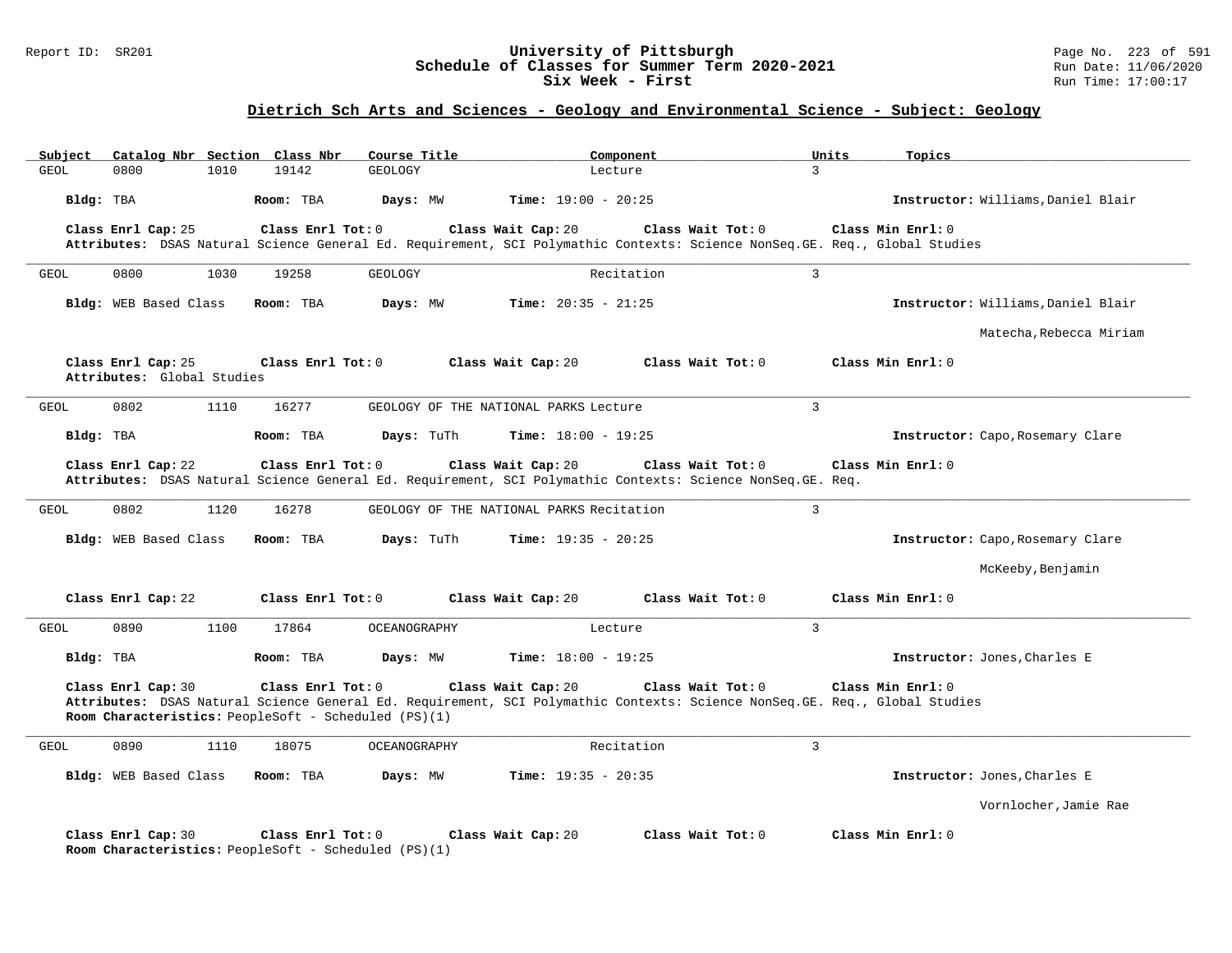|             |                             | href="http://www.provost.pitt.edu/students/student-success-flexpitt/flex-pitt-quarded-risk-posture-all-students-remote" |                     |                                                         |                                                                                                       |                                                                                                              | target="_blank">http://www.provost.pitt.edu/students/student-success-flexpitt/flex-pitt-quarded-risk-posture-all-students-remote/                                                 |
|-------------|-----------------------------|-------------------------------------------------------------------------------------------------------------------------|---------------------|---------------------------------------------------------|-------------------------------------------------------------------------------------------------------|--------------------------------------------------------------------------------------------------------------|-----------------------------------------------------------------------------------------------------------------------------------------------------------------------------------|
| <b>GEOL</b> | 1300                        | 1010                                                                                                                    | 19467               |                                                         | ENV EDUCATION SOCIAL CHANGE                                                                           | Lecture                                                                                                      | $\overline{3}$                                                                                                                                                                    |
|             | <b>Bldg:</b> TO BE ARRANGED |                                                                                                                         | Room: TBA           | Days: TBA                                               |                                                                                                       | <b>Time:</b> $00:00 - 00:00$                                                                                 | Instructor: Whitehead, Jeffrey Robert                                                                                                                                             |
|             |                             |                                                                                                                         |                     |                                                         |                                                                                                       |                                                                                                              | Andrews-Brown, Danielle Monica                                                                                                                                                    |
|             | Class Enrl Cap: 20          |                                                                                                                         | Class Enrl Tot: 0   |                                                         | Class Wait Cap: 20                                                                                    | Class Wait Tot: 0<br>General Ed. Requirements, SCI Polymathic Contexts: Global⨯ Cul GE. Req., Global Studies | Class Min Enrl: 0<br>Attributes: DSAS Cross-Cult. Awareness General Ed. Requirement, DSAS Diversity General Ed. Requirement, DSAS Global Issues General Ed. Requirement, SCI Dive |
| <b>GEOL</b> | 1314                        | 1010                                                                                                                    | 19747               |                                                         | PEOPLE, PLACE, & CULTURE: ENV Lecture                                                                 |                                                                                                              | 3                                                                                                                                                                                 |
|             | Bldg: TO BE ARRANGED        |                                                                                                                         | Room: TBA           | Days: TBA                                               |                                                                                                       | Time: $00:00 - 00:00$                                                                                        | Instructor: Whitehead, Jeffrey Robert                                                                                                                                             |
|             |                             |                                                                                                                         |                     |                                                         |                                                                                                       |                                                                                                              | Andrews-Brown, Danielle Monica                                                                                                                                                    |
|             | Class Enrl Cap: 20          |                                                                                                                         | Class Enrl Tot: 0   |                                                         | Class Wait Cap: 20                                                                                    | Class Wait Tot: $0$                                                                                          | Class Min Enrl: 0                                                                                                                                                                 |
| GEOL        | 1445                        | 1100                                                                                                                    | 10497               |                                                         | GIS, GPS, AND COMPUTER METHODSLecture                                                                 |                                                                                                              | $\overline{3}$                                                                                                                                                                    |
|             |                             |                                                                                                                         |                     |                                                         |                                                                                                       |                                                                                                              |                                                                                                                                                                                   |
|             | Bldg: TBA                   |                                                                                                                         | Room: TBA           | Days: MW                                                |                                                                                                       | <b>Time:</b> $18:00 - 21:15$                                                                                 | Instructor: Whittinghill, Kyle A                                                                                                                                                  |
|             |                             |                                                                                                                         |                     |                                                         |                                                                                                       |                                                                                                              | Ghoshal, Suryodoy                                                                                                                                                                 |
|             | Class Enrl Cap: 20          |                                                                                                                         | Class Enrl Tot: $0$ | Attributes: Global Studies, Undergraduate Global Health | Class Wait Cap: 20<br><b>Combined Section ID:</b> $0006$ (GEOL $1445$ /GEOL 2449) - GEOL 2449(#10528) | Class Wait Tot: 0                                                                                            | Class Min Enrl: 0                                                                                                                                                                 |
| GEOL        | 1900                        | 1100                                                                                                                    | 19722               | INTERNSHIP                                              |                                                                                                       | Internship                                                                                                   | $1 - 4$                                                                                                                                                                           |
|             | Bldg: TO BE ARRANGED        |                                                                                                                         | Room: TBA           | Days: TBA                                               |                                                                                                       | <b>Time:</b> $00:00 - 00:00$                                                                                 | Instructor: Andrews-Brown, Danielle Monica                                                                                                                                        |
|             | Class Enrl Cap: 35          | Attributes: Capstone Course                                                                                             | Class Enrl Tot: 0   |                                                         | Class Wait Cap: 20                                                                                    | Class Wait Tot: 0                                                                                            | Class Min Enrl: 0                                                                                                                                                                 |
| GEOL        | 1901                        | 1140                                                                                                                    | 15781               |                                                         | INDEPENDENT STUDY                                                                                     | Independent Study                                                                                            | $1 - 4$                                                                                                                                                                           |
|             | Bldg: TO BE ARRANGED        |                                                                                                                         | Room: TBA           | Days: TBA                                               |                                                                                                       | <b>Time:</b> $00:00 - 00:00$                                                                                 | Instructor: Harbert, William P                                                                                                                                                    |
|             | Class Enrl Cap: 1           |                                                                                                                         | Class Enrl Tot: 0   |                                                         | Class Wait Cap: 1                                                                                     | Class Wait Tot: 0                                                                                            | Class Min Enrl: 0                                                                                                                                                                 |
| GEOL        | 1901                        | 1145                                                                                                                    | 15782               |                                                         | INDEPENDENT STUDY                                                                                     | Independent Study                                                                                            | $1 - 4$                                                                                                                                                                           |
|             | <b>Bldg:</b> TO BE ARRANGED |                                                                                                                         | Room: TBA           | Days: TBA                                               |                                                                                                       | <b>Time:</b> $00:00 - 00:00$                                                                                 | Instructor: Abbott, Mark Bunker                                                                                                                                                   |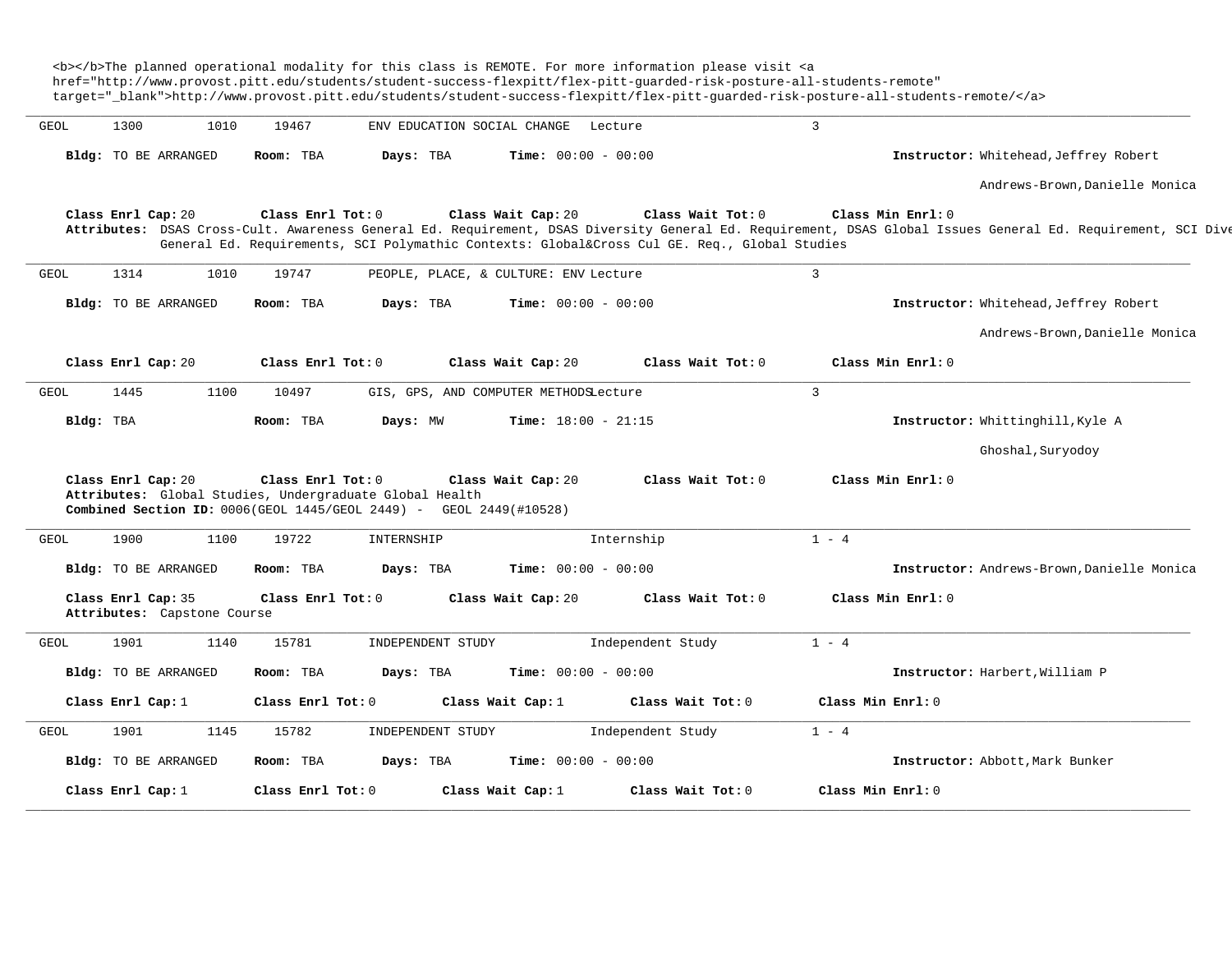## Report ID: SR201 **University of Pittsburgh** Page No. 225 of 591 **Schedule of Classes for Summer Term 2020-2021** Run Date: 11/06/2020 **Six Week - First Run Time: 17:00:17**

# **Dietrich Sch Arts and Sciences - Geology and Environmental Science - Subject: Geology**

| Catalog Nbr Section Class Nbr<br>Subject                                                                           | Course Title                                                                    | Component                                     | Units<br>Topics                            |
|--------------------------------------------------------------------------------------------------------------------|---------------------------------------------------------------------------------|-----------------------------------------------|--------------------------------------------|
| GEOL<br>1901<br>1150                                                                                               | 15783<br>INDEPENDENT STUDY                                                      | Independent Study                             | $1 - 4$                                    |
| Bldg: TO BE ARRANGED                                                                                               | Room: TBA $Days:$ TBA $Time: 00:00 - 00:00$                                     |                                               | Instructor: Bain, Daniel Joseph            |
| Class Enrl Cap: 1                                                                                                  | Class Enrl Tot: $0$ Class Wait Cap: $1$ Class Wait Tot: $0$ Class Min Enrl: $0$ |                                               |                                            |
| 1901 - 1901 - 1902 1914 1920 1930 1931 1932 1933 1934 1935 1936 1937 1938 1938 1938 1938 1938 1938 1938 19<br>GEOL | 1155 15784                                                                      | INDEPENDENT STUDY 1ndependent Study           | $1 - 4$                                    |
| Bldg: TO BE ARRANGED                                                                                               | Room: TBA $Days: TBA$ Time: $00:00 - 00:00$                                     |                                               | Instructor: Staff                          |
| Class Enrl Cap: 1                                                                                                  | Class Enrl Tot: $0$ Class Wait Cap: $1$ Class Wait Tot: $0$                     |                                               | Class Min Enrl: 0                          |
| 1903<br>GEOL                                                                                                       | 1140 15789<br>UNDERGRADUATE RESEARCH Practicum                                  |                                               | $1 - 4$                                    |
| Bldg: TO BE ARRANGED                                                                                               | Room: TBA $Days:$ TBA $Time: 00:00 - 00:00$                                     |                                               | Instructor: Bain, Daniel Joseph            |
| Class Enrl Cap: 1                                                                                                  | Class Enrl Tot: $0$ Class Wait Cap: 1 Class Wait Tot: 0                         |                                               | Class Min Enrl: 0                          |
| 1903<br>GEOL                                                                                                       | UNDERGRADUATE RESEARCH Practicum<br>1145 15790                                  |                                               | $1 - 4$                                    |
| Bldg: TO BE ARRANGED                                                                                               | Room: TBA $Days:$ TBA $Time: 00:00 - 00:00$                                     |                                               | Instructor: Werne, Josef P                 |
| Class Enrl Cap: 1                                                                                                  | Class Enrl Tot: 0 Class Wait Cap: 1 Class Wait Tot: 0                           |                                               | Class Min Enrl: 0                          |
| 1903<br>GEOL                                                                                                       | 1150 15791<br>UNDERGRADUATE RESEARCH Practicum                                  |                                               | $1 - 4$                                    |
| Bldg: TO BE ARRANGED                                                                                               | Room: TBA $Days:$ TBA $Time: 00:00 - 00:00$                                     |                                               | Instructor: Stewart, Brian W               |
| Class Enrl Cap: 1                                                                                                  | Class Enrl Tot: $0$ Class Wait Cap: 1 Class Wait Tot: 0                         |                                               | Class Min Enrl: 0                          |
| 1903<br>1155<br>GEOL                                                                                               | 15792<br>UNDERGRADUATE RESEARCH Practicum                                       |                                               | $1 - 4$                                    |
| Bldg: TO BE ARRANGED                                                                                               | Room: TBA $Days:$ TBA $Time: 00:00 - 00:00$                                     |                                               | Instructor: McQuarrie, Nadine              |
| Class Enrl Cap: 1                                                                                                  | Class Enrl Tot: 0 Class Wait Cap: 1 Class Wait Tot: 0 Class Min Enrl: 0         |                                               |                                            |
| 1908 1908<br>GEOL                                                                                                  | 1010 19808<br>UNDERGRADUATE FIELD STUDY EXPEPracticum                           |                                               | $1 - 4$                                    |
| Bldg: TO BE ARRANGED                                                                                               | <b>Days:</b> TBA <b>Time:</b> $00:00 - 00:00$<br>Room: TBA                      |                                               | Instructor: Andrews-Brown, Danielle Monica |
| Class Enrl Cap: 3                                                                                                  | Class Enrl Tot: $0$ Class Wait Cap: 3 Class Wait Tot: $0$                       |                                               | Class Min Enrl: 0                          |
| 2000<br>GEOL<br>1100                                                                                               | 10161                                                                           | RESEARCH AND THESIS MS DEGREE Thesis Research | $1 - 12$                                   |
| Bldg: WEB Based Class                                                                                              | <b>Room:</b> TBA $Days: TBA$ <b>Time:</b> $00:00 - 00:00$                       |                                               | Instructor: Werne, Josef P                 |
| Class Enrl Cap: 4                                                                                                  | Class Enrl Tot: 0 Class Wait Cap: 0                                             | Class Wait Tot: 0                             | Class Min Enrl: 0                          |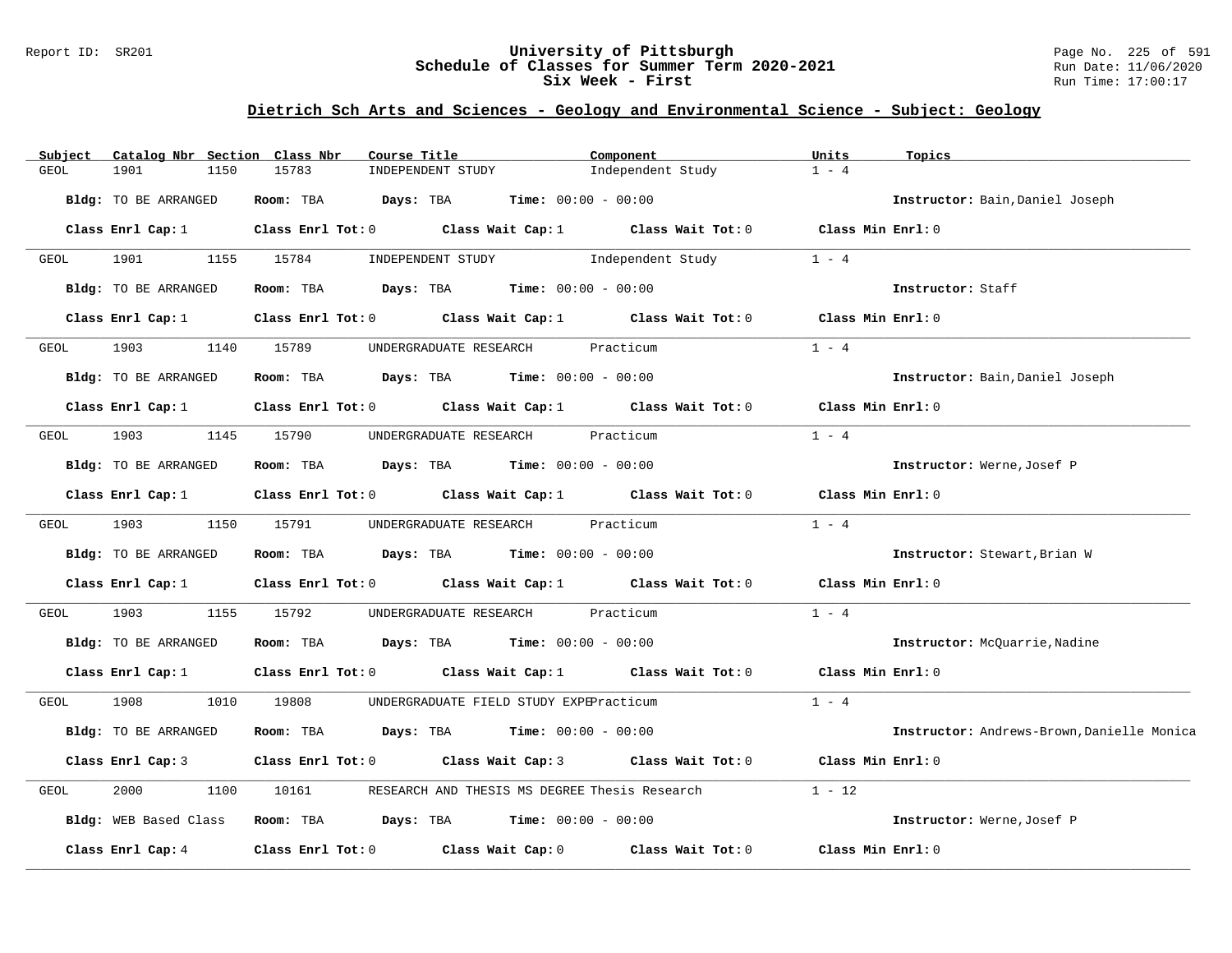| <b>GEOL</b> | 2000<br>1110                                                                                                                                       | 18519             |                   | RESEARCH AND THESIS MS DEGREE Thesis Research |                   | $1 - 12$                         |
|-------------|----------------------------------------------------------------------------------------------------------------------------------------------------|-------------------|-------------------|-----------------------------------------------|-------------------|----------------------------------|
|             | Bldg: TO BE ARRANGED                                                                                                                               | Room: TBA         | Days: TBA         | <b>Time:</b> $00:00 - 00:00$                  |                   | Instructor: Bain, Daniel Joseph  |
|             | Class Enrl Cap: 35                                                                                                                                 | Class Enrl Tot: 0 |                   | Class Wait Cap: 0                             | Class Wait Tot: 0 | Class Min Enrl: 0                |
| <b>GEOL</b> | 2449<br>1100                                                                                                                                       | 10528             |                   | GIS, GPS, AND COMPUTER METHODSLecture         |                   | $\overline{3}$                   |
| Bldg: TBA   |                                                                                                                                                    | Room: TBA         | Days: MW          | <b>Time:</b> $18:00 - 21:15$                  |                   | Instructor: Whittinghill, Kyle A |
|             |                                                                                                                                                    |                   |                   |                                               |                   | Ghoshal, Suryodoy                |
|             | Class Enrl Cap: 4<br>Attributes: Global Studies, Undergraduate Global Health<br>Combined Section ID: 0006(GEOL 1445/GEOL 2449) - GEOL 1445(#10497) | Class Enrl Tot: 0 |                   | Class Wait Cap: 0                             | Class Wait Tot: 0 | Class Min Enrl: 0                |
| GEOL        | 2990<br>1100                                                                                                                                       | 10499             | INDEPENDENT STUDY |                                               | Independent Study | $1 - 12$                         |
|             | Bldg: WEB Based Class                                                                                                                              | Room: TBA         | Days: TBA         | <b>Time:</b> $00:00 - 00:00$                  |                   | Instructor: Bain, Daniel Joseph  |
|             | Class Enrl Cap: 1                                                                                                                                  | Class Enrl Tot: 0 |                   | Class Wait Cap: 0                             | Class Wait Tot: 0 | Class Min Enrl: 0                |
| <b>GEOL</b> | 3000<br>1100                                                                                                                                       | 10162             |                   | RESEARCH AND DISSERTATION PHD Thesis Research |                   | $1 - 12$                         |
|             | Bldg: WEB Based Class                                                                                                                              | Room: TBA         | Days: TBA         | <b>Time:</b> $00:00 - 00:00$                  |                   | Instructor: Bain, Daniel Joseph  |
|             | Class Enrl Cap: 5                                                                                                                                  | Class Enrl Tot: 0 |                   | Class Wait Cap: 0                             | Class Wait Tot: 0 | Class Min Enrl: 0                |
| GEOL        | 3000<br>1110                                                                                                                                       | 18115             |                   | RESEARCH AND DISSERTATION PHD Thesis Research |                   | $1 - 12$                         |
|             | <b>Bldg:</b> TO BE ARRANGED                                                                                                                        | Room: TBA         | Days: TBA         | <b>Time:</b> $00:00 - 00:00$                  |                   | Instructor: Staff                |
|             | Class Enrl Cap: 35                                                                                                                                 | Class Enrl Tot: 0 |                   | Class Wait Cap: 0                             | Class Wait Tot: 0 | Class Min Enrl: 0                |
| GEOL        | 3000<br>1115                                                                                                                                       | 18116             |                   | RESEARCH AND DISSERTATION PHD Thesis Research |                   | $1 - 12$                         |
|             | <b>Bldg:</b> TO BE ARRANGED                                                                                                                        | Room: TBA         | Days: TBA         | <b>Time:</b> $00:00 - 00:00$                  |                   | Instructor: Staff                |
|             | Class Enrl Cap: 35                                                                                                                                 | Class Enrl Tot: 0 |                   | Class Wait Cap: 0                             | Class Wait Tot: 0 | Class Min Enrl: 0                |
| <b>GEOL</b> | 3000<br>1120                                                                                                                                       | 18117             |                   | RESEARCH AND DISSERTATION PHD Thesis Research |                   | $1 - 12$                         |
|             | <b>Bldg:</b> TO BE ARRANGED                                                                                                                        | Room: TBA         | Days: TBA         | <b>Time:</b> $00:00 - 00:00$                  |                   | Instructor: Staff                |
|             | Class Enrl Cap: 35                                                                                                                                 | Class Enrl Tot: 0 |                   | Class Wait Cap: 0                             | Class Wait Tot: 0 | Class Min Enrl: 0                |
| GEOL        | 3000<br>1125                                                                                                                                       | 18118             |                   | RESEARCH AND DISSERTATION PHD Thesis Research |                   | $1 - 12$                         |
|             | Bldg: TO BE ARRANGED                                                                                                                               | Room: TBA         | Days: TBA         | <b>Time:</b> $00:00 - 00:00$                  |                   | Instructor: Staff                |
|             |                                                                                                                                                    |                   |                   |                                               |                   |                                  |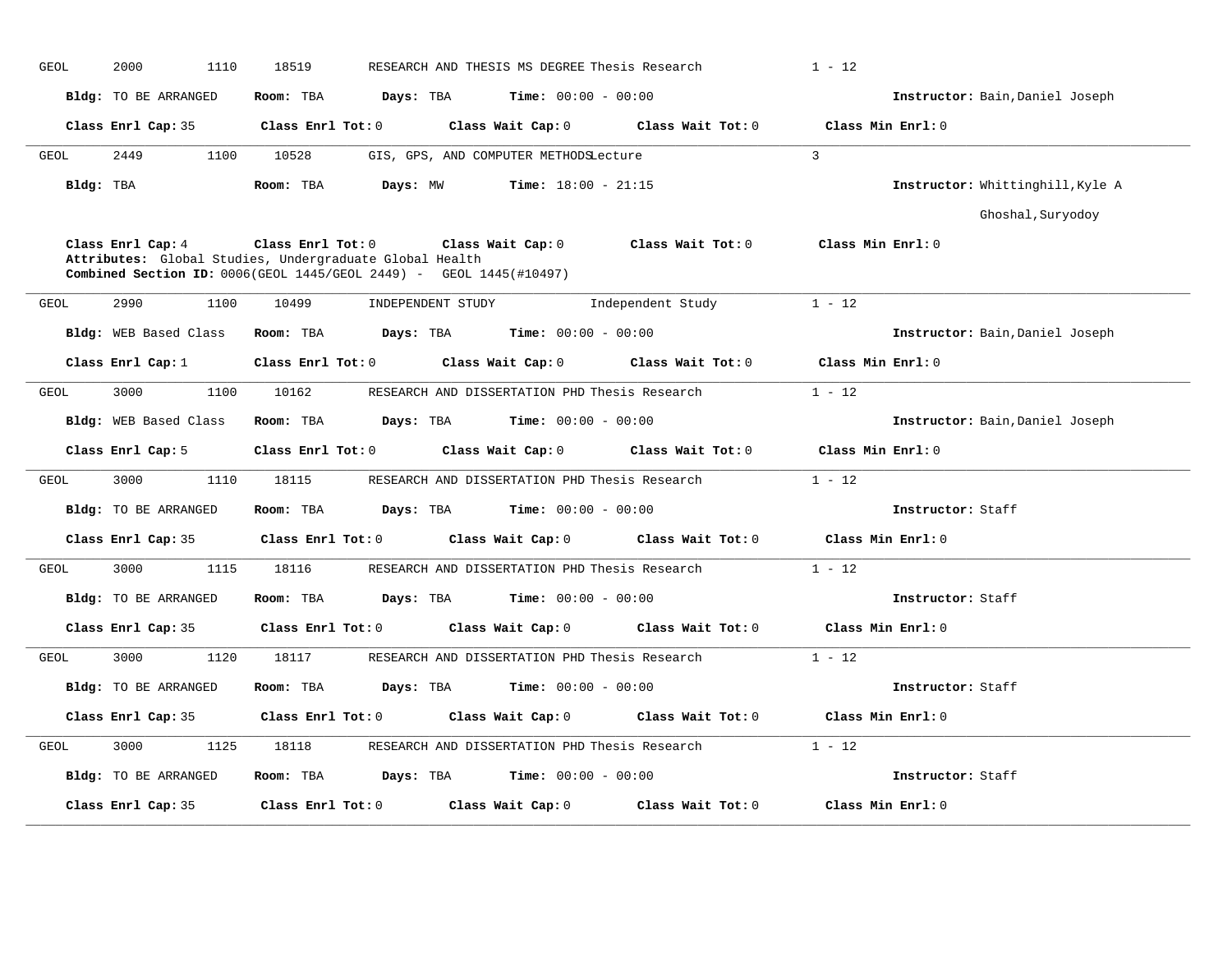## Report ID: SR201 **University of Pittsburgh** Page No. 227 of 591 **Schedule of Classes for Summer Term 2020-2021** Run Date: 11/06/2020 **Six Week - First Run Time: 17:00:17**

# **Dietrich Sch Arts and Sciences - Geology and Environmental Science - Subject: Geology**

| Subject      | Catalog Nbr Section Class Nbr |           | Course Title                                              | Component        |                                                                                            | Units    | Topics                           |
|--------------|-------------------------------|-----------|-----------------------------------------------------------|------------------|--------------------------------------------------------------------------------------------|----------|----------------------------------|
| 3000<br>GEOL | 1130                          | 18119     | RESEARCH AND DISSERTATION PHD Thesis Research             |                  |                                                                                            | $1 - 12$ |                                  |
|              | Bldg: TO BE ARRANGED          | Room: TBA | <b>Days:</b> TBA <b>Time:</b> $00:00 - 00:00$             |                  |                                                                                            |          | Instructor: Staff                |
|              |                               |           |                                                           |                  | Class Enrl Cap: 35 Class Enrl Tot: 0 Class Wait Cap: 0 Class Wait Tot: 0 Class Min Enrl: 0 |          |                                  |
| 3000<br>GEOL | 1135                          | 18120     | RESEARCH AND DISSERTATION PHD Thesis Research             |                  |                                                                                            | $1 - 12$ |                                  |
|              | Bldg: TO BE ARRANGED          | Room: TBA | <b>Days:</b> TBA <b>Time:</b> $00:00 - 00:00$             |                  |                                                                                            |          | Instructor: Staff                |
|              |                               |           |                                                           |                  | Class Enrl Cap: 35 Class Enrl Tot: 0 Class Wait Cap: 0 Class Wait Tot: 0 Class Min Enrl: 0 |          |                                  |
| 3000<br>GEOL | 1140                          | 18121     | RESEARCH AND DISSERTATION PHD Thesis Research             |                  |                                                                                            | $1 - 12$ |                                  |
|              | Bldg: TO BE ARRANGED          |           | Room: TBA $Days:$ TBA $Time: 00:00 - 00:00$               |                  |                                                                                            |          | Instructor: Staff                |
|              |                               |           |                                                           |                  | Class Enrl Cap: 35 Class Enrl Tot: 0 Class Wait Cap: 0 Class Wait Tot: 0 Class Min Enrl: 0 |          |                                  |
| 3000<br>GEOL | 1145                          | 18122     |                                                           |                  | RESEARCH AND DISSERTATION PHD Thesis Research                                              | $1 - 12$ |                                  |
|              | Bldg: TO BE ARRANGED          |           | Room: TBA $Days:$ TBA $Time: 00:00 - 00:00$               |                  |                                                                                            |          | Instructor: Staff                |
|              |                               |           |                                                           |                  | Class Enrl Cap: 35 Class Enrl Tot: 0 Class Wait Cap: 0 Class Wait Tot: 0 Class Min Enrl: 0 |          |                                  |
| 3000<br>GEOL | 1150                          | 18123     |                                                           |                  | RESEARCH AND DISSERTATION PHD Thesis Research                                              | $1 - 12$ |                                  |
|              | Bldg: TO BE ARRANGED          |           | Room: TBA $Days:$ TBA $Time: 00:00 - 00:00$               |                  |                                                                                            |          | Instructor: Staff                |
|              |                               |           |                                                           |                  | Class Enrl Cap: 35 Class Enrl Tot: 0 Class Wait Cap: 0 Class Wait Tot: 0 Class Min Enrl: 0 |          |                                  |
| 3902<br>GEOL | 1100                          | 10163     | DIRECTED STUDY                                            | Directed Studies |                                                                                            | $1 - 12$ |                                  |
|              | Bldg: WEB Based Class         |           | <b>Room:</b> TBA $Days: TBA$ <b>Time:</b> $00:00 - 00:00$ |                  |                                                                                            |          | Instructor: Ramsey, Michael Sean |
|              |                               |           |                                                           |                  | Class Enrl Cap: 1 Class Enrl Tot: 0 Class Wait Cap: 0 Class Wait Tot: 0 Class Min Enrl: 0  |          |                                  |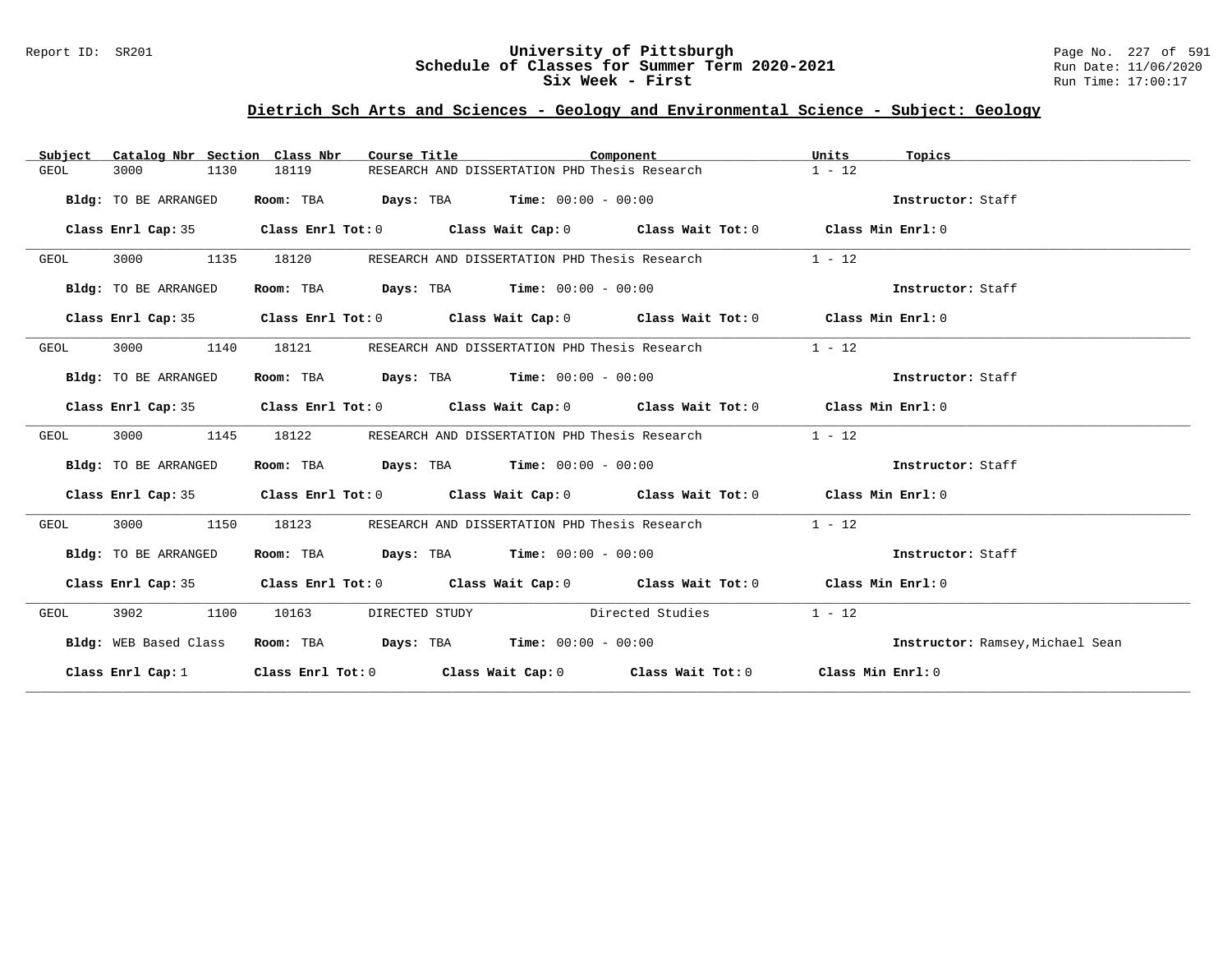# Report ID: SR201 **1988 Constrained Building Constrained Building Constrained Building Page No. 228 of 591 Const<br>
Schedule of Classes for Summer Term 2020-2021 2020 Run Date: 11/06/2020 Schedule of Classes for Summer Term 2020-2021**<br>Six Week - First

#### **Dietrich Sch Arts and Sciences - Germanic Languages and Literature - Subject: German**

| Subject   | Catalog Nbr Section Class Nbr                                                                                                                                                                                                                                                                                                                                                                                                                                                                                                                    |      |                   | Course Title                                                                                                                        | Component                                                                                                                                                 | Units          | Topics                                                                                                                                                  |  |  |  |  |
|-----------|--------------------------------------------------------------------------------------------------------------------------------------------------------------------------------------------------------------------------------------------------------------------------------------------------------------------------------------------------------------------------------------------------------------------------------------------------------------------------------------------------------------------------------------------------|------|-------------------|-------------------------------------------------------------------------------------------------------------------------------------|-----------------------------------------------------------------------------------------------------------------------------------------------------------|----------------|---------------------------------------------------------------------------------------------------------------------------------------------------------|--|--|--|--|
| GER       | 0021                                                                                                                                                                                                                                                                                                                                                                                                                                                                                                                                             | 1100 | 16820             | GERMAN READING 1                                                                                                                    | Lecture                                                                                                                                                   | $\overline{4}$ |                                                                                                                                                         |  |  |  |  |
|           | Bldg: WEB Based Class                                                                                                                                                                                                                                                                                                                                                                                                                                                                                                                            |      | Room: TBA         | Days: TBA                                                                                                                           | <b>Time:</b> $00:00 - 00:00$                                                                                                                              |                | Instructor: Waeltermann, Dieter J                                                                                                                       |  |  |  |  |
|           | Class Enrl Cap: 20                                                                                                                                                                                                                                                                                                                                                                                                                                                                                                                               |      | Class Enrl Tot: 0 | Attributes: Online, European and Eurasian Studies, West European Studies<br>Room Characteristics: Media - Data Projector/Monitor(1) | Class Wait Cap: 20<br>Class Wait Tot: 0                                                                                                                   |                | Class Min Enrl: 0                                                                                                                                       |  |  |  |  |
|           | German Reading 1 is an intensive course designed for students who need to read German for their research or who are preparing for a departmental reading<br>exam. It requires no previous German knowledge and is conducted entirely in English. Students will acquire a basic vocabulary for reading, learn about all<br>the fundamental grammatical structures of German, and develop reading strategies for understanding German texts from various disciplines (students, specific<br>interests will be taken into consideration).           |      |                   |                                                                                                                                     |                                                                                                                                                           |                |                                                                                                                                                         |  |  |  |  |
|           |                                                                                                                                                                                                                                                                                                                                                                                                                                                                                                                                                  |      |                   |                                                                                                                                     | online meetings and online discussions, as well as individual and peer translation assignments.                                                           |                | German Reading 1 is offered entirely online, using Canvas, and will consist of a combination of online and off-line activities, participation in weekly |  |  |  |  |
| GER       | 0058                                                                                                                                                                                                                                                                                                                                                                                                                                                                                                                                             | 1010 | 19308             |                                                                                                                                     | MUNICH: HIST, CULTURE, SOCIETYLecture                                                                                                                     | 3              |                                                                                                                                                         |  |  |  |  |
|           | Bldg: TO BE ARRANGED                                                                                                                                                                                                                                                                                                                                                                                                                                                                                                                             |      | Room: TBA         | Days: TBA                                                                                                                           | <b>Time:</b> $00:00 - 00:00$                                                                                                                              |                | Instructor: Kurash, Jaclyn Rose                                                                                                                         |  |  |  |  |
|           | Class Min Enrl: 0<br>Class Enrl Cap: 25<br>Class Enrl Tot: 0<br>Class Wait Cap: 20<br>Class Wait Tot: 0<br>Attributes: DSAS Geographic Region General Ed. Requirement, DSAS Literature General Ed. Requirement, DSAS Social Science General Ed. Requirement, SCI Polyma<br>Contexts: Global⨯ Cul GE. Req., SCI Polymathic Contexts: Humanistic GE. Req., SCI Polymathic Contexts: Soc/Behav. GE. Req.<br>LOCATION: GERMANY. More information is available from the Study-Abroad Office and the Department of Germanic Languages and Literatures. |      |                   |                                                                                                                                     |                                                                                                                                                           |                |                                                                                                                                                         |  |  |  |  |
| GER       | 0101                                                                                                                                                                                                                                                                                                                                                                                                                                                                                                                                             | 1010 | 19474             | BEGINNING GERMAN 1                                                                                                                  | Lecture                                                                                                                                                   | 3              |                                                                                                                                                         |  |  |  |  |
| Bldg: TBA |                                                                                                                                                                                                                                                                                                                                                                                                                                                                                                                                                  |      | Room: TBA         | Days: MWF                                                                                                                           | <b>Time:</b> $10:00 - 12:15$                                                                                                                              |                | Instructor: Stender, Uwe                                                                                                                                |  |  |  |  |
|           | Class Enrl Cap: 20                                                                                                                                                                                                                                                                                                                                                                                                                                                                                                                               |      | Class Enrl Tot: 0 |                                                                                                                                     | Class Wait Cap: 20<br>Class Wait Tot: 0<br>Room Characteristics: Media - Data Projector/Monitor(1), Seating - Moveable(1), PeopleSoft - Scheduled (PS)(1) |                | Class Min Enrl: 0                                                                                                                                       |  |  |  |  |

This is an elementary language course for students who have not previously studied any German. In this proficiency-oriented course students begin to learn how to communicate in German. This course meets three hours per week, and students are expected to study regularly on their own to keep up with the material. The course emphasizes all four skills: speaking, listening, reading, and writing, and introduces students to the culture of the German-speaking countries. Students will be working towards the A1-Exam of the Goethe Institut, which follows the Common European Framework of Reference and is accepted worldwide. Students should plan to take 0102 during the following semester.

**\_\_\_\_\_\_\_\_\_\_\_\_\_\_\_\_\_\_\_\_\_\_\_\_\_\_\_\_\_\_\_\_\_\_\_\_\_\_\_\_\_\_\_\_\_\_\_\_\_\_\_\_\_\_\_\_\_\_\_\_\_\_\_\_\_\_\_\_\_\_\_\_\_\_\_\_\_\_\_\_\_\_\_\_\_\_\_\_\_\_\_\_\_\_\_\_\_\_\_\_\_\_\_\_\_\_\_\_\_\_\_\_\_\_\_\_\_\_\_\_\_\_\_\_\_\_\_\_\_\_\_\_\_\_\_\_\_\_\_\_\_\_\_\_\_\_\_\_\_\_\_\_\_\_\_\_**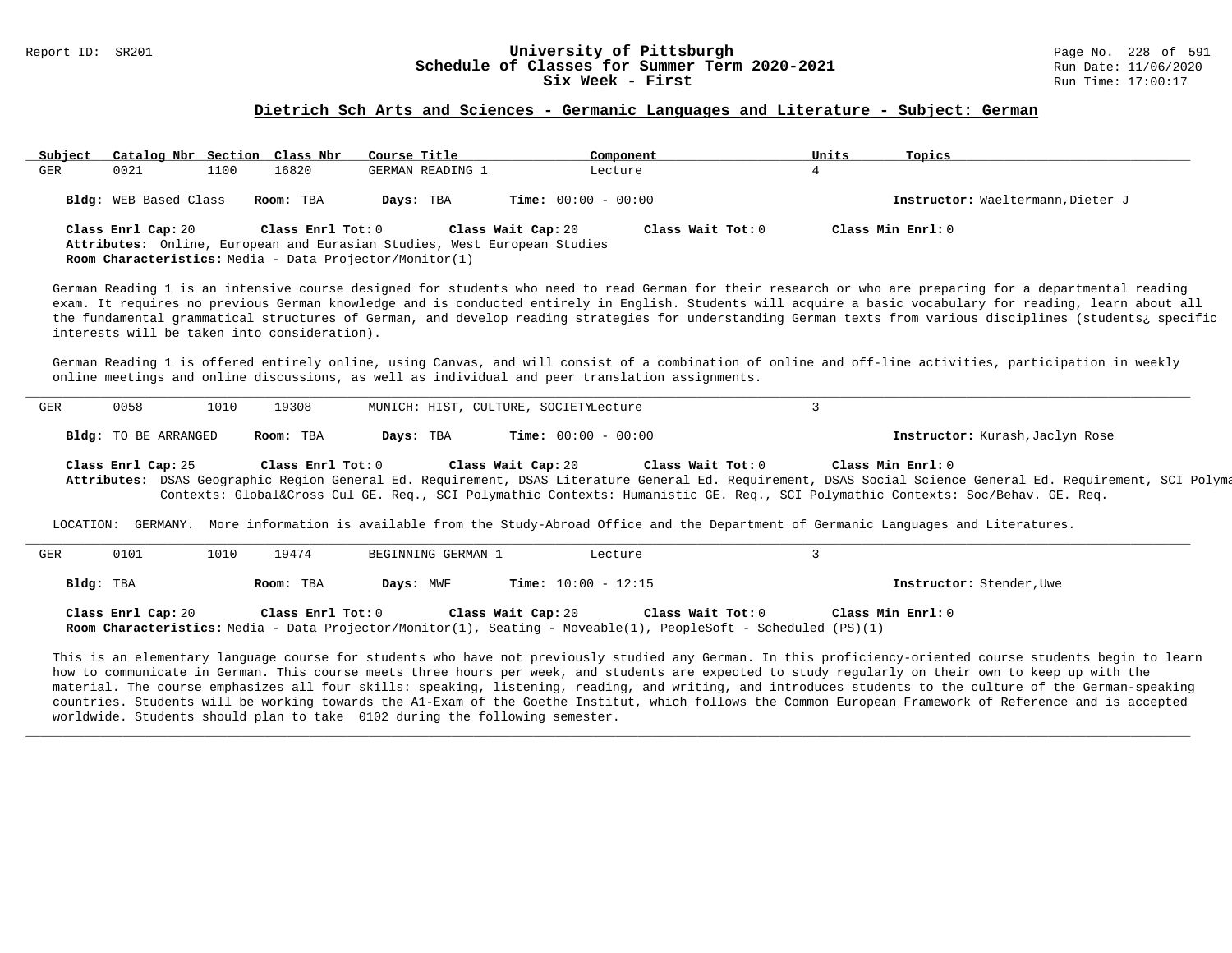#### Report ID: SR201 **University of Pittsburgh** Page No. 229 of 591 **Schedule of Classes for Summer Term 2020-2021** Run Date: 11/06/2020 **Six Week - First Run** Time: 17:00:17

# **Dietrich Sch Arts and Sciences - Germanic Languages and Literature - Subject: German**

| Subject    |                             |      | Catalog Nbr Section Class Nbr                        | Course Title                                                     | Component                                                                                                     | Units                    | Topics                                                                                                                                                                                                                                                                                                                                                                                                                                                                                                                                                                                                                                                                                                                                                                                                                                                                                                                                                                                                                                                                                                                     |
|------------|-----------------------------|------|------------------------------------------------------|------------------------------------------------------------------|---------------------------------------------------------------------------------------------------------------|--------------------------|----------------------------------------------------------------------------------------------------------------------------------------------------------------------------------------------------------------------------------------------------------------------------------------------------------------------------------------------------------------------------------------------------------------------------------------------------------------------------------------------------------------------------------------------------------------------------------------------------------------------------------------------------------------------------------------------------------------------------------------------------------------------------------------------------------------------------------------------------------------------------------------------------------------------------------------------------------------------------------------------------------------------------------------------------------------------------------------------------------------------------|
| <b>GER</b> | 1502                        | 1200 | 17061                                                | INDO-EUROPEAN FOLKTALES                                          | Lecture                                                                                                       | $\overline{3}$           |                                                                                                                                                                                                                                                                                                                                                                                                                                                                                                                                                                                                                                                                                                                                                                                                                                                                                                                                                                                                                                                                                                                            |
|            | Bldg: TBA                   |      | Room: TBA                                            | Days: MWF                                                        | Time: $10:00 - 12:15$                                                                                         |                          | Instructor: Brand, Benjamin Martin Wilhelm                                                                                                                                                                                                                                                                                                                                                                                                                                                                                                                                                                                                                                                                                                                                                                                                                                                                                                                                                                                                                                                                                 |
|            | Class Enrl Cap: 25          |      | Class Enrl Tot: 0                                    | European Studies, West European Studies                          | Class Wait Cap: 20<br>Room Characteristics: Media - Data Projector/Monitor(1), PeopleSoft - Scheduled (PS)(1) | Class Wait Tot: 0        | Class Min Enrl: 0<br>Attributes: DSAS Geographic Region General Ed. Requirement, DSAS Literature General Ed. Requirement, Children's Literature, Medieval & Renaissance Studies,<br>Polymathic Contexts: Global⨯ Cul GE. Req., SCI Polymathic Contexts: Humanistic GE. Req., European and Eurasian Studies, Global Studies, Rus                                                                                                                                                                                                                                                                                                                                                                                                                                                                                                                                                                                                                                                                                                                                                                                            |
|            |                             |      | Geographic Region in the School of Arts and Sciences |                                                                  |                                                                                                               |                          | This course introduces students to both a wide selection of Indo-European folktales as well as numerous perspectives from which to understand these<br>folktales. We will examine the aesthetic, social, historical, and psychological values that these tales reflect. In addition, we will discuss significant<br>theoretical and methodological paradigms in the field of folklore studies, including structural, socio-historical, psychoanalytic, and feminist<br>perspectives. Finally, we will analyze the continuing influence of this folk tradition on popular and high culture of our time. Upon completion of this<br>course, the students should be familiar with a wide variety of Indo-European folktales, be able to discuss several approaches to studying them, be able to<br>identify the most important motifs of these tales, be familiar with some of the most influential folklorists, writers, and editors of the tales, and be able<br>to assess the significance of folktales for contemporary western culture. This course satisfies General Education requirements for Literature and Specific |
| <b>GER</b> | 1901                        | 1010 | 19386                                                | INDEPENDENT STUDY                                                | Independent Study                                                                                             | $1 - 5$                  |                                                                                                                                                                                                                                                                                                                                                                                                                                                                                                                                                                                                                                                                                                                                                                                                                                                                                                                                                                                                                                                                                                                            |
|            | Bldg: TO BE ARRANGED        |      | Room: TBA                                            | Days: TBA                                                        | <b>Time:</b> $00:00 - 00:00$                                                                                  | CONTINUING GERMAN ABROAD | <b>Instructor:</b> Whitehead, Jeffrey Robert                                                                                                                                                                                                                                                                                                                                                                                                                                                                                                                                                                                                                                                                                                                                                                                                                                                                                                                                                                                                                                                                               |
|            | Class Enrl Cap: 15          |      | Class Enrl Tot: 0                                    | Attributes: European and Eurasian Studies, West European Studies | Class Wait Cap: 10                                                                                            | Class Wait Tot: $0$      | Class Min Enrl: 0                                                                                                                                                                                                                                                                                                                                                                                                                                                                                                                                                                                                                                                                                                                                                                                                                                                                                                                                                                                                                                                                                                          |
|            | Special Permission Required |      |                                                      |                                                                  |                                                                                                               |                          |                                                                                                                                                                                                                                                                                                                                                                                                                                                                                                                                                                                                                                                                                                                                                                                                                                                                                                                                                                                                                                                                                                                            |
| GER        | 1901                        | 1020 | 19387                                                | INDEPENDENT STUDY                                                | Independent Study                                                                                             | $1 - 5$                  |                                                                                                                                                                                                                                                                                                                                                                                                                                                                                                                                                                                                                                                                                                                                                                                                                                                                                                                                                                                                                                                                                                                            |
|            | <b>Bldg:</b> TO BE ARRANGED |      | Room: TBA                                            | Days: TBA                                                        | <b>Time:</b> $00:00 - 00:00$                                                                                  | BEGINNING GERMAN ABROAD  | Instructor: Whitehead, Jeffrey Robert                                                                                                                                                                                                                                                                                                                                                                                                                                                                                                                                                                                                                                                                                                                                                                                                                                                                                                                                                                                                                                                                                      |
|            | Class Enrl Cap: 15          |      | Class Enrl Tot: $0$                                  | Attributes: European and Eurasian Studies, West European Studies | Class Wait Cap: 10                                                                                            | Class Wait Tot: 0        | Class Min Enrl: 0                                                                                                                                                                                                                                                                                                                                                                                                                                                                                                                                                                                                                                                                                                                                                                                                                                                                                                                                                                                                                                                                                                          |
|            | Special Permission Required |      |                                                      |                                                                  |                                                                                                               |                          |                                                                                                                                                                                                                                                                                                                                                                                                                                                                                                                                                                                                                                                                                                                                                                                                                                                                                                                                                                                                                                                                                                                            |
| GER        | 1903                        | 1010 | 20414                                                | GERMAN LANGUAGE TRAILER                                          | Credit Laboratory                                                                                             | $\mathbf{1}$             |                                                                                                                                                                                                                                                                                                                                                                                                                                                                                                                                                                                                                                                                                                                                                                                                                                                                                                                                                                                                                                                                                                                            |
|            | Bldg: TO BE ARRANGED        |      | Room: TBA                                            | Days: TBA                                                        | <b>Time:</b> $00:00 - 00:00$                                                                                  |                          | Instructor: Brand, Benjamin Martin Wilhelm                                                                                                                                                                                                                                                                                                                                                                                                                                                                                                                                                                                                                                                                                                                                                                                                                                                                                                                                                                                                                                                                                 |
|            | Class Enrl Cap: 10          |      | Class Enrl Tot: 0                                    |                                                                  | Class Wait Cap: 10                                                                                            | Class Wait Tot: 0        | Class Min Enrl: 0                                                                                                                                                                                                                                                                                                                                                                                                                                                                                                                                                                                                                                                                                                                                                                                                                                                                                                                                                                                                                                                                                                          |
|            |                             |      |                                                      |                                                                  |                                                                                                               |                          |                                                                                                                                                                                                                                                                                                                                                                                                                                                                                                                                                                                                                                                                                                                                                                                                                                                                                                                                                                                                                                                                                                                            |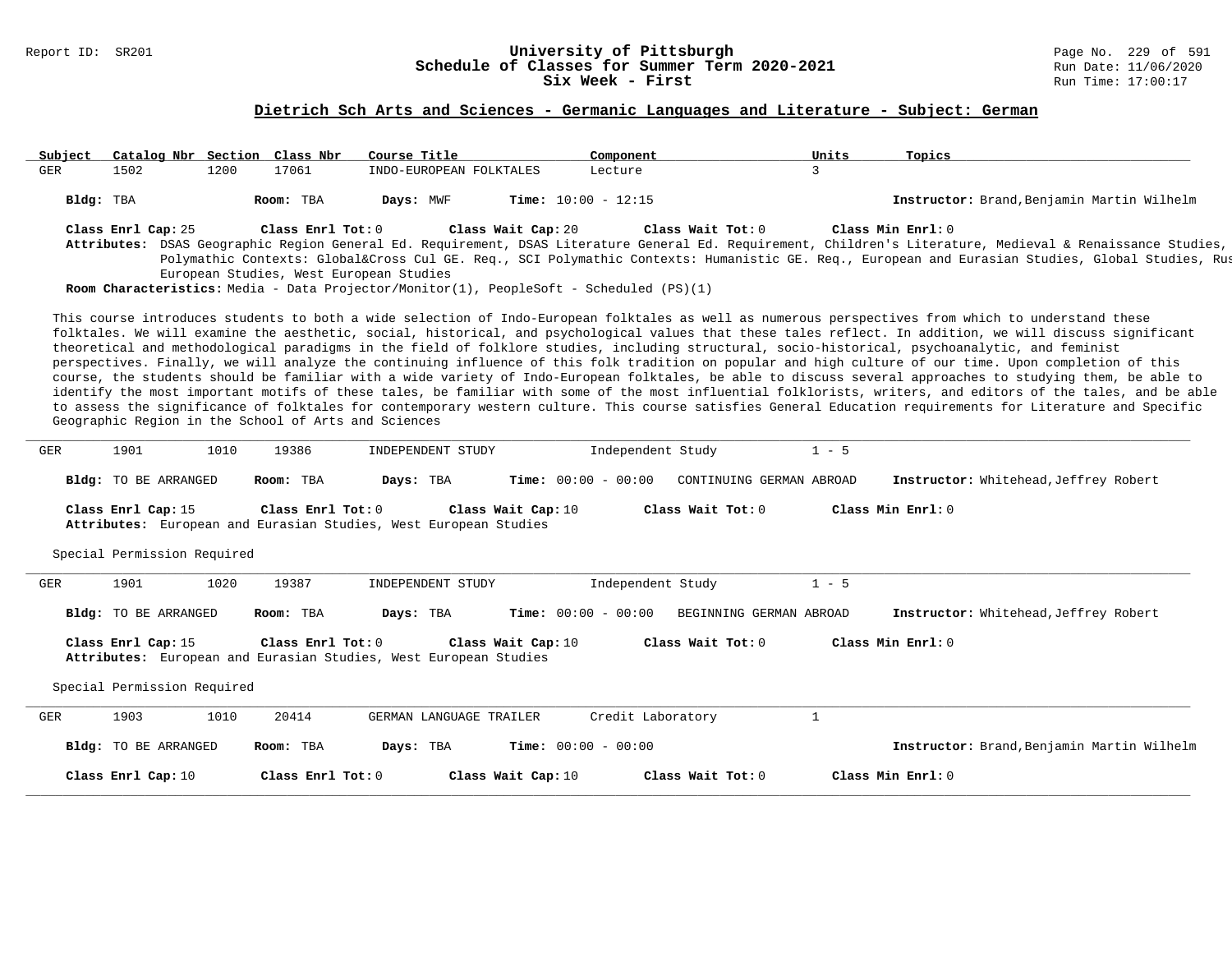## Report ID: SR201 **University of Pittsburgh** Page No. 230 of 591 **Schedule of Classes for Summer Term 2020-2021** Run Date: 11/06/2020 **Six Week - First Run Time: 17:00:17**

# **Dietrich Sch Arts and Sciences - Germanic Languages and Literature - Subject: German**

| Subject | Catalog Nbr Section Class Nbr |      |                   | Course Title |                              | Component           | Units             | Topics            |
|---------|-------------------------------|------|-------------------|--------------|------------------------------|---------------------|-------------------|-------------------|
| GER     | 1905                          | 1200 | 18385             | GERMAN       | INTERNSHIP 1                 | Internship          | $1 - 3$           |                   |
|         | Bldg: TO BE ARRANGED          |      | Room: TBA         | Days: TBA    | <b>Time:</b> $00:00 - 00:00$ |                     |                   | Instructor: Staff |
|         | Class Enrl Cap: 35            |      | Class Enrl Tot: 0 |              | Class Wait Cap: 20           | Class Wait Tot: $0$ | Class Min Enrl: 0 |                   |
|         | Special Permission Required   |      |                   |              |                              |                     |                   |                   |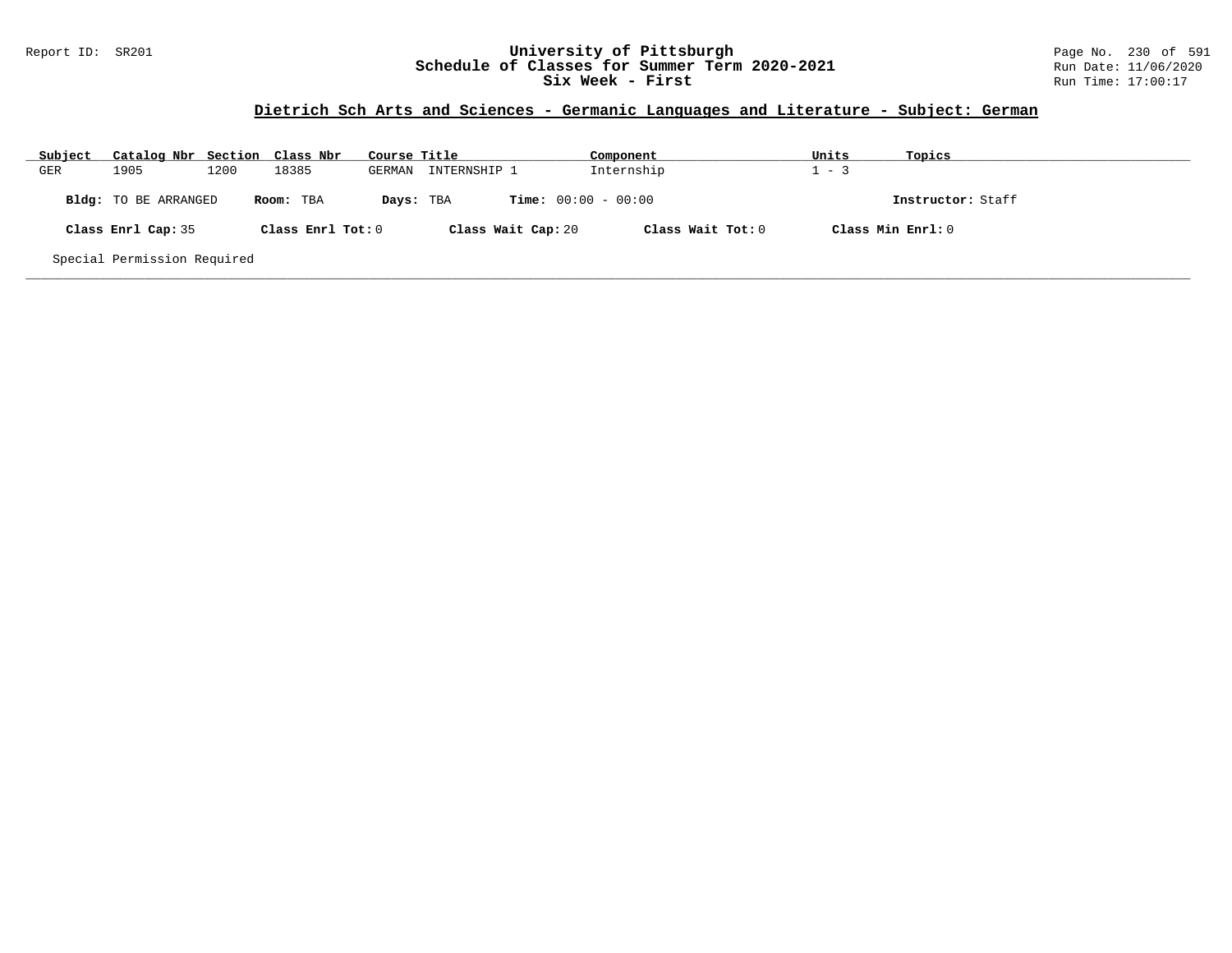#### Report ID: SR201 **1988 Constrained Building Constrained Building Constrained Building Page No. 231 of 591 Const<br>
Schedule of Classes for Summer Term 2020-2021 2020 Run Date: 11/06/2020 Schedule of Classes for Summer Term 2020-2021** Run Date: 11/06/2021<br>Six Week - First Run Time: 17:00:17 Six Week - First

# **Dietrich Sch Arts and Sciences - History of Art and Architecture - Subject: History of Art & Architecture**

| Subject   | Catalog Nbr Section Class Nbr                                                                                                                                                                                                                                                                                                                                                                  |      |                   | Course Title                                   |                    | Component                    | Units | Topics                                                                                                                                                                            |  |
|-----------|------------------------------------------------------------------------------------------------------------------------------------------------------------------------------------------------------------------------------------------------------------------------------------------------------------------------------------------------------------------------------------------------|------|-------------------|------------------------------------------------|--------------------|------------------------------|-------|-----------------------------------------------------------------------------------------------------------------------------------------------------------------------------------|--|
| HAA       | 0020                                                                                                                                                                                                                                                                                                                                                                                           | 1010 | 20072             | INTRODUCTION TO ASIAN ART                      |                    | Lecture                      |       |                                                                                                                                                                                   |  |
| Bldg: TBA |                                                                                                                                                                                                                                                                                                                                                                                                |      | Room: TBA         | Days: TuTh                                     |                    | <b>Time:</b> $18:00 - 21:15$ |       | Instructor: Wang, Yijing                                                                                                                                                          |  |
|           | Class Enrl Cap: 25<br>Class Enrl Tot: 0<br>Class Min $Enrl: 0$<br>Class Wait Cap: 20<br>Class Wait Tot: 0<br>Attributes: DSAS The Arts General Ed. Requirement, DSAS Cross-Cult. Awareness General Ed. Requirement, SCI Polymathic Contexts: Global⨯ Cul GE. Req., S<br>Polymathic Contexts: Humanistic GE. Req., Asian Studies<br><b>Room Characteristics:</b> PeopleSoft - Scheduled (PS)(1) |      |                   |                                                |                    |                              |       |                                                                                                                                                                                   |  |
| HAA       | 0030                                                                                                                                                                                                                                                                                                                                                                                           | 1100 | 19064             | INTRODUCTION TO MODERN ART                     |                    | Lecture                      |       |                                                                                                                                                                                   |  |
| Bldg: TBA |                                                                                                                                                                                                                                                                                                                                                                                                |      | Room: TBA         | Days: MW                                       |                    | <b>Time:</b> $13:00 - 16:15$ |       | Instructor: Giordano, Rebecca                                                                                                                                                     |  |
|           | Class Enrl Cap: 25                                                                                                                                                                                                                                                                                                                                                                             |      | Class Enrl Tot: 0 |                                                | Class Wait Cap: 20 | Class Wait Tot: 0            |       | Class Min Enrl: 0<br>Attributes: DSAS The Arts General Ed. Requirement, DSAS Geographic Region General Ed. Requirement, DSAS Historical Analysis General Ed. Requirement, SCI Pol |  |
|           |                                                                                                                                                                                                                                                                                                                                                                                                |      |                   | Studies, Global Studies, West European Studies |                    |                              |       | Contexts: Global⨯ Cul GE. Req., SCI Polymathic Contexts: Humanistic GE. Req., SCI Polymathic Contexts: Soc/Behav. GE. Req., European and Eu                                       |  |

**Room Characteristics:** PeopleSoft - Scheduled (PS)(1)

Course Description for Summer 2197: This course addresses critical issues in the history of painting, sculpture, photography, and architecture from the mid-19th century to the late 20th century. The first weeks will be devoted to discussion of the history and cultural practices of artistic Modernism with special attention to the work of the Impressionists, the Surrealists, and the Abstract Expressionists among others. The second part of the course will explore the significance of feminist and multicultural challenges to the Modernist tradition and the role of those challenges in the profound redefinition of Western culture unfolding in our society today.

| HAA | 1901<br>1100                 | 10157             | INDEPENDENT STUDY                             | Independent Study   | $1 - 3$                                 |
|-----|------------------------------|-------------------|-----------------------------------------------|---------------------|-----------------------------------------|
|     | <b>Bldg:</b> WEB Based Class | Room: TBA         | <b>Time:</b> $00:00 - 00:00$<br>Days: TBA     |                     | Instructor: Bender, Gretchen Holtzapple |
|     | Class Enrl Cap: 6            | Class Enrl Tot: 0 | Class Wait Cap: 6                             | Class Wait Tot: 0   | Class Min Enrl: 0                       |
| HAA | 1901<br>1150                 | 17419             | INDEPENDENT STUDY                             | Independent Study   | $1 - 3$                                 |
|     | <b>Bldg:</b> TO BE ARRANGED  | Room: TBA         | <b>Time:</b> $00:00 - 00:00$<br>Days: TBA     |                     | Instructor: Staff                       |
|     | Class Enrl Cap: 35           | Class Enrl Tot: 0 | Class Wait Cap: 20                            | Class Wait $Tot: 0$ | Class Min Enrl: 0                       |
| HAA | 2000<br>1100                 | 10158             | RESEARCH AND THESIS MA DEGREE Thesis Research |                     | $1 - 6$                                 |
|     | <b>Bldg:</b> WEB Based Class | Room: TBA         | <b>Time:</b> $00:00 - 00:00$<br>Days: TBA     |                     | Instructor: Savage, Kirk E.             |
|     | Class Enrl Cap: 10           | Class Enrl Tot: 0 | Class Wait Cap: 0                             | Class Wait Tot: 0   | Class Min Enrl: 0                       |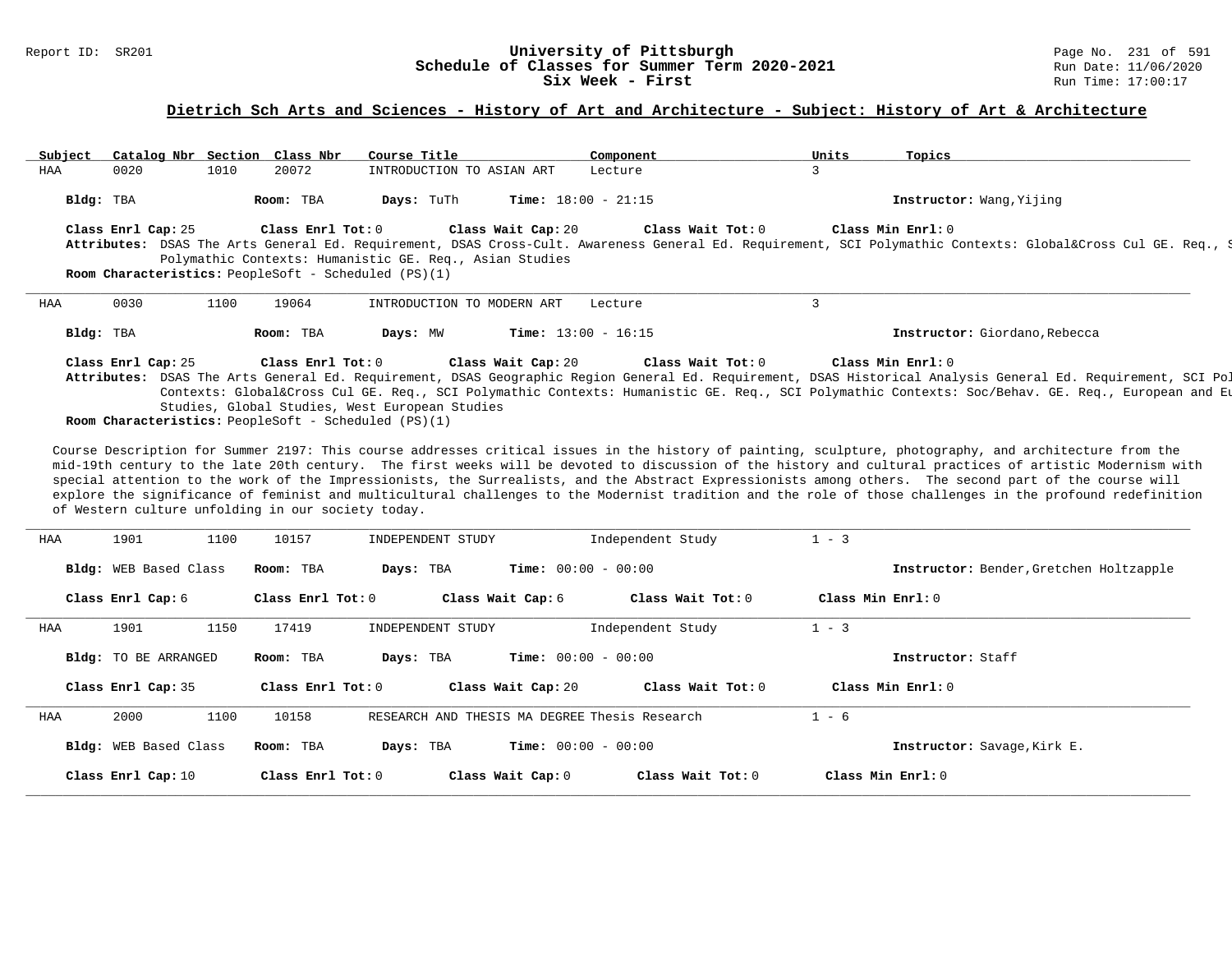### Report ID: SR201 **1988 Chedule of Classes for Summer Term 2020-2021** Page No. 232 of 591 Page No. 232 of 591 Page No. 232 of 591 Page No. 232 of 591 Page No. 232 of 591 Page No. 232 of 591 Bate: 11/06/2020 **Schedule of Classes for Summer Term 2020-2021** Run Date: 11/06/2021<br>Six Week - First Run Time: 17:00:17 Six Week - First

| Subject | Catalog Nbr Section Class Nbr |                         | Course Title                                                                    | Component                           | Units   | Topics                                     |
|---------|-------------------------------|-------------------------|---------------------------------------------------------------------------------|-------------------------------------|---------|--------------------------------------------|
| HAA     | 2000<br>1105                  | 15135                   | RESEARCH AND THESIS MA DEGREE Thesis Research                                   |                                     | $1 - 6$ |                                            |
|         | Bldg: WEB Based Class         | Room: TBA               | Days: TBA<br>$Time: 00:00 - 00:00$                                              |                                     |         | Instructor: Armstrong, Christopher Drew    |
|         | Class Enrl Cap: 10            |                         | Class Enrl Tot: 0 Class Wait Cap: 0 Class Wait Tot: 0 Class Min Enrl: 0         |                                     |         |                                            |
| HAA     | 2000<br>1110                  | 15136                   | RESEARCH AND THESIS MA DEGREE Thesis Research                                   |                                     | $1 - 6$ |                                            |
|         | Bldg: WEB Based Class         | Room: TBA               | <b>Days:</b> TBA <b>Time:</b> $00:00 - 00:00$                                   |                                     |         | Instructor: Rajagopalan, Mrinalini         |
|         | Class Enrl Cap: 10            | $Class$ $Enrl$ $Tot: 0$ | Class Wait Cap: 0                                                               | Class Wait Tot: 0                   |         | Class Min Enrl: 0                          |
| HAA     | 2000<br>1115                  | 15137                   | RESEARCH AND THESIS MA DEGREE Thesis Research                                   |                                     | $1 - 6$ |                                            |
|         | Bldg: WEB Based Class         | Room: TBA               | <b>Days:</b> TBA <b>Time:</b> $00:00 - 00:00$                                   |                                     |         | Instructor: Ellenbogen, Joshua Martin      |
|         | Class Enrl Cap: 10            | Class Enrl Tot: 0       |                                                                                 | Class Wait Cap: 0 Class Wait Tot: 0 |         | Class Min Enrl: 0                          |
| HAA     | 2000<br>1120                  | 15138                   | RESEARCH AND THESIS MA DEGREE Thesis Research                                   |                                     | $1 - 6$ |                                            |
|         | Bldg: WEB Based Class         | Room: TBA               | <b>Days:</b> TBA <b>Time:</b> $00:00 - 00:00$                                   |                                     |         | Instructor: Gao, Minglu                    |
|         | Class Enrl Cap: 10            |                         | Class Enrl Tot: $0$ Class Wait Cap: $0$ Class Wait Tot: $0$ Class Min Enrl: $0$ |                                     |         |                                            |
| HAA     | 2000<br>1125                  | 15139                   | RESEARCH AND THESIS MA DEGREE Thesis Research                                   |                                     | $1 - 6$ |                                            |
|         | Bldg: WEB Based Class         | Room: TBA               | Days: TBA<br><b>Time:</b> $00:00 - 00:00$                                       |                                     |         | Instructor:                                |
|         | Class Enrl Cap: 10            | Class Enrl Tot: 0       | Class Wait Cap: 0                                                               | Class Wait Tot: 0 Class Min Enrl: 0 |         |                                            |
| HAA     | 2000<br>1130                  | 15140                   | RESEARCH AND THESIS MA DEGREE Thesis Research                                   |                                     | $1 - 6$ |                                            |
|         | Bldg: WEB Based Class         | Room: TBA               | <b>Days:</b> TBA <b>Time:</b> $00:00 - 00:00$                                   |                                     |         | Instructor: Jones, Shirin Asgharzadeh-Fozi |
|         | Class Enrl Cap: 10            |                         | Class Enrl Tot: 0 Class Wait Cap: 0 Class Wait Tot: 0                           |                                     |         | Class Min Enrl: 0                          |
| HAA     | 2000<br>1135                  | 15141                   | RESEARCH AND THESIS MA DEGREE Thesis Research                                   |                                     | $1 - 6$ |                                            |
|         | Bldg: WEB Based Class         | Room: TBA               | $\texttt{Davis:}$ TBA $\texttt{Time:}$ 00:00 - 00:00                            |                                     |         | Instructor: Taylor, Alexander James        |
|         | Class Enrl Cap: 10            |                         | Class Enrl Tot: 0 Class Wait Cap: 0 Class Wait Tot: 0                           |                                     |         | Class Min Enrl: 0                          |
| HAA     | 2000<br>1140                  | 15142                   | RESEARCH AND THESIS MA DEGREE Thesis Research                                   |                                     | $1 - 6$ |                                            |
|         | Bldg: WEB Based Class         |                         | <b>Room:</b> TBA <b>Days:</b> TBA <b>Time:</b> 00:00 - 00:00                    |                                     |         | Instructor: McCloskey, Barbara             |
|         | Class Enrl Cap: 10            | $Class$ $Enr1$ $Tot: 0$ | Class Wait Cap: 0                                                               | Class Wait Tot: 0                   |         | Class Min Enrl: 0                          |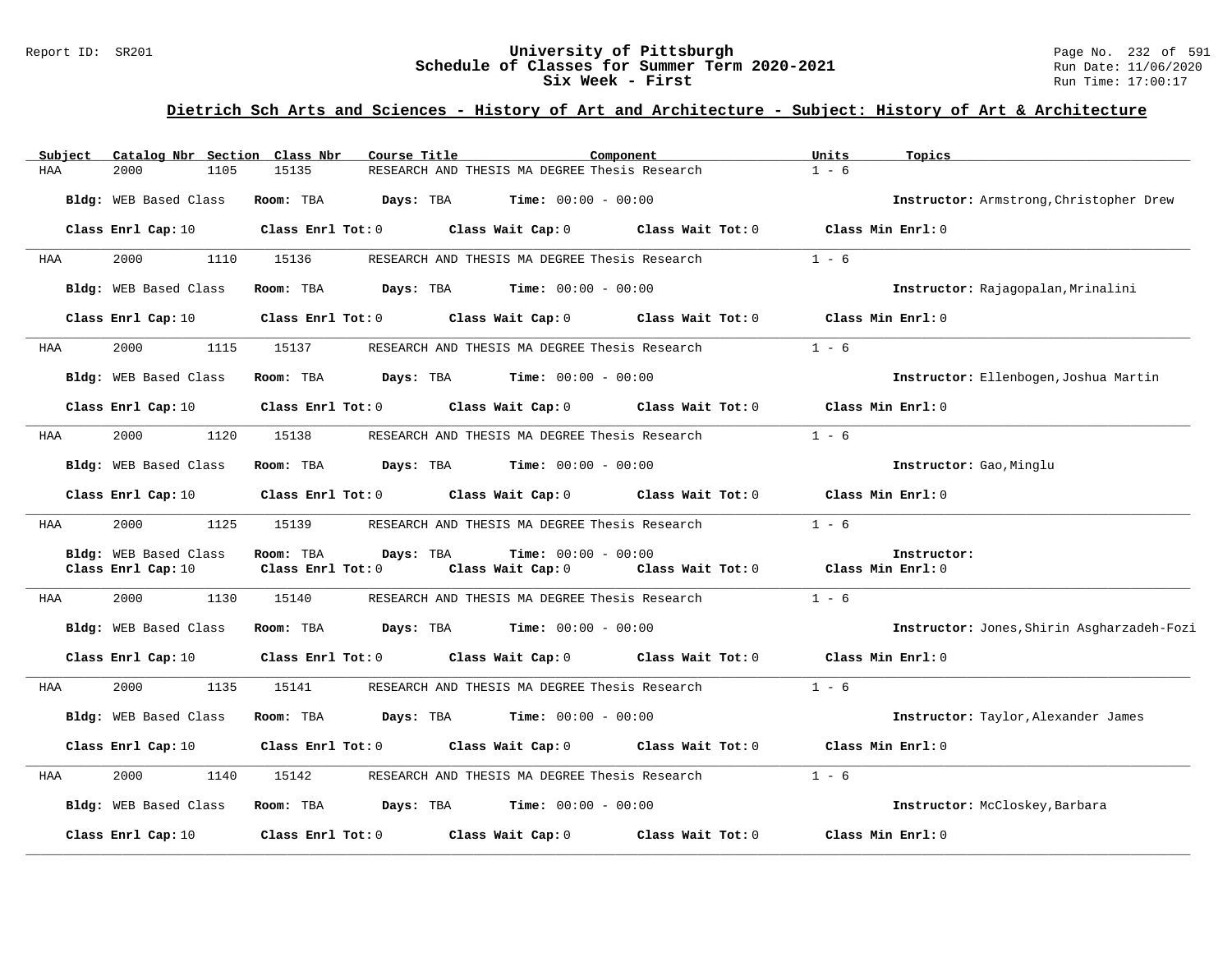### Report ID: SR201 **1988 Chedule of Classes for Summer Term 2020-2021** Page No. 233 of 591 Page No. 233 of 591 Page No. 233 of 591 Page No. 233 of 591 Page No. 233 of 591 Page No. 2020-2021 Page No. 2020-2021 Page No. 2020-2 **Schedule of Classes for Summer Term 2020-2021** Run Date: 11/06/2021<br>Six Week - First Run Time: 17:00:17 Six Week - First

| Subject    | Catalog Nbr Section Class Nbr | Course Title                                                                                                                   | Component                                     | Units<br>Topics                         |
|------------|-------------------------------|--------------------------------------------------------------------------------------------------------------------------------|-----------------------------------------------|-----------------------------------------|
| HAA        | 2000<br>1145                  | 15143                                                                                                                          | RESEARCH AND THESIS MA DEGREE Thesis Research | $1 - 6$                                 |
|            | Bldg: WEB Based Class         | Room: TBA $Days:$ TBA $Time: 00:00 - 00:00$                                                                                    |                                               | Instructor: Smith, Terence E            |
|            |                               | Class Enrl Cap: 10 $\qquad$ Class Enrl Tot: 0 $\qquad$ Class Wait Cap: 0 $\qquad$ Class Wait Tot: 0 $\qquad$ Class Min Enrl: 0 |                                               |                                         |
| HAA        | 2000 000                      | 1150 15144                                                                                                                     | RESEARCH AND THESIS MA DEGREE Thesis Research | $1 - 6$                                 |
|            | Bldg: WEB Based Class         | Room: TBA $Days:$ TBA $Time: 00:00 - 00:00$                                                                                    |                                               | Instructor: Josten, Jennifer            |
|            |                               | Class Enrl Cap: 10 Class Enrl Tot: 0 Class Wait Cap: 0 Class Wait Tot: 0 Class Min Enrl: 0                                     |                                               |                                         |
| <b>HAA</b> | 2000                          | 1155 15145                                                                                                                     | RESEARCH AND THESIS MA DEGREE Thesis Research | $1 - 6$                                 |
|            | Bldg: WEB Based Class         | Room: TBA $Days:$ TBA $Time: 00:00 - 00:00$                                                                                    |                                               | Instructor: McCoy, Michelle             |
|            |                               | Class Enrl Cap: 10 $\qquad$ Class Enrl Tot: 0 $\qquad$ Class Wait Cap: 0 $\qquad$ Class Wait Tot: 0 $\qquad$ Class Min Enrl: 0 |                                               |                                         |
| HAA        |                               | 2000 1160 15146 RESEARCH AND THESIS MA DEGREE Thesis Research                                                                  |                                               | $1 - 6$                                 |
|            | Bldg: WEB Based Class         | Room: TBA $Days:$ TBA $Time: 00:00 - 00:00$                                                                                    |                                               | Instructor: Weis, H Anne                |
|            |                               | Class Enrl Cap: 10 $\qquad$ Class Enrl Tot: 0 $\qquad$ Class Wait Cap: 0 $\qquad$ Class Wait Tot: 0 $\qquad$ Class Min Enrl: 0 |                                               |                                         |
| <b>HAA</b> | 2000 1165 17787               |                                                                                                                                | RESEARCH AND THESIS MA DEGREE Thesis Research | $1 - 6$                                 |
|            | Bldg: WEB Based Class         | Room: TBA $Days:$ TBA $Time: 00:00 - 00:00$                                                                                    |                                               | Instructor: Nygren, Christopher J       |
|            |                               | Class Enrl Cap: 10 $\qquad$ Class Enrl Tot: 0 $\qquad$ Class Wait Cap: 0 $\qquad$ Class Wait Tot: 0 $\qquad$ Class Min Enrl: 0 |                                               |                                         |
| HAA        | 2901<br>1100                  | 10331                                                                                                                          | DIRECTED STUDY Directed Studies               | $1 - 9$                                 |
|            | Bldg: WEB Based Class         | Room: TBA $Days:$ TBA $Time: 00:00 - 00:00$                                                                                    |                                               | Instructor: Savage, Kirk E.             |
|            |                               | Class Enrl Cap: 10 $\qquad$ Class Enrl Tot: 0 $\qquad$ Class Wait Cap: 0 $\qquad$ Class Wait Tot: 0 $\qquad$ Class Min Enrl: 0 |                                               |                                         |
| HAA        | 2901 2002                     | 1105 15171                                                                                                                     | DIRECTED STUDY Directed Studies 1 - 9         |                                         |
|            | Bldg: WEB Based Class         | Room: TBA $Days:$ TBA $Time: 00:00 - 00:00$                                                                                    |                                               | Instructor: Armstrong, Christopher Drew |
|            | Class Enrl Cap: 10            | Class Enrl Tot: 0 $\qquad$ Class Wait Cap: 0 $\qquad$ Class Wait Tot: 0 $\qquad$ Class Min Enrl: 0                             |                                               |                                         |
| HAA        | 2901<br>1110                  | 15172                                                                                                                          | DIRECTED STUDY Directed Studies               | $1 - 9$                                 |
|            | Bldg: WEB Based Class         | Room: TBA $Days:$ TBA $Time: 00:00 - 00:00$                                                                                    |                                               | Instructor: Rajagopalan, Mrinalini      |
|            | Class Enrl Cap: 10            | Class Enrl Tot: $0$ Class Wait Cap: $0$ Class Wait Tot: $0$                                                                    |                                               | Class Min Enrl: 0                       |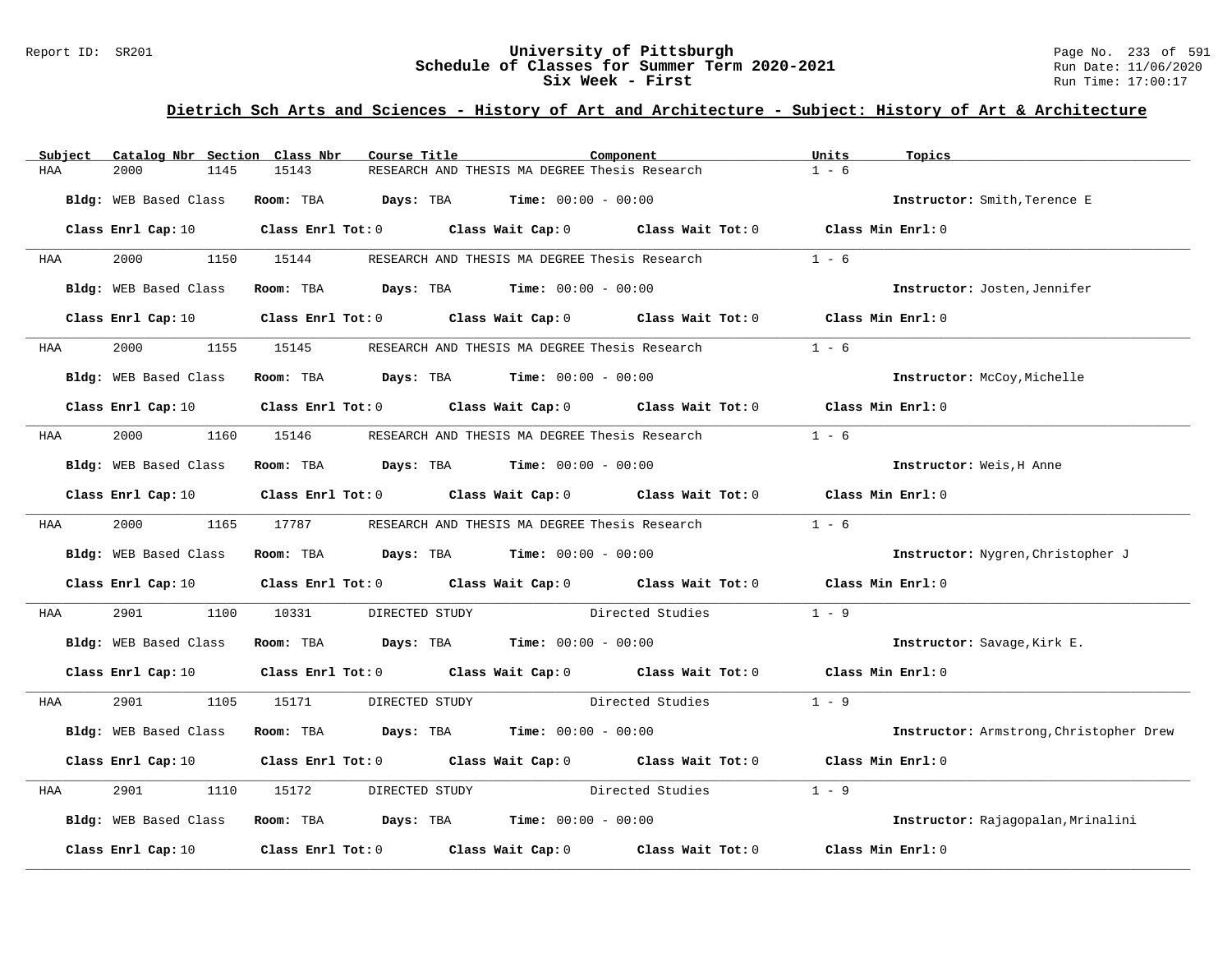| HAA        | 2901<br>1115          | 15173<br>DIRECTED STUDY                                                                                                        |                                                                                       | Directed Studies | $1 - 9$                                    |
|------------|-----------------------|--------------------------------------------------------------------------------------------------------------------------------|---------------------------------------------------------------------------------------|------------------|--------------------------------------------|
|            | Bldg: WEB Based Class | Room: TBA $Days:$ TBA $Time: 00:00 - 00:00$                                                                                    |                                                                                       |                  | Instructor: Ellenbogen, Joshua Martin      |
|            |                       | Class Enrl Cap: 10 $\qquad$ Class Enrl Tot: 0 $\qquad$ Class Wait Cap: 0 $\qquad$ Class Wait Tot: 0 $\qquad$ Class Min Enrl: 0 |                                                                                       |                  |                                            |
| HAA        |                       | 2901 1120 15174 DIRECTED STUDY Directed Studies                                                                                |                                                                                       |                  | $1 - 9$                                    |
|            | Class Enrl Cap: 10    | Bldg: WEB Based Class Room: TBA Days: TBA<br>Class Enrl Tot: $0$                                                               | <b>Time:</b> $00:00 - 00:00$<br>Class Wait Cap: 0 Class Wait Tot: 0 Class Min Enrl: 0 |                  | Instructor:                                |
| HAA        | 2901                  | 1125 15175 DIRECTED STUDY Directed Studies                                                                                     |                                                                                       |                  | $1 - 9$                                    |
|            |                       | Bldg: WEB Based Class Room: TBA Days: TBA Time: 00:00 - 00:00                                                                  |                                                                                       |                  | Instructor: Gao, Minglu                    |
|            |                       | Class Enrl Cap: 10 $\qquad$ Class Enrl Tot: 0 $\qquad$ Class Wait Cap: 0 $\qquad$ Class Wait Tot: 0                            |                                                                                       |                  | Class Min Enrl: 0                          |
| <b>HAA</b> |                       | 2901 1130 15176 DIRECTED STUDY Directed Studies                                                                                |                                                                                       |                  | $1 - 9$                                    |
|            |                       | Bldg: WEB Based Class Room: TBA Days: TBA Time: 00:00 - 00:00                                                                  |                                                                                       |                  | Instructor: Jones, Shirin Asgharzadeh-Fozi |
|            |                       | Class Enrl Cap: 10 $\qquad$ Class Enrl Tot: 0 $\qquad$ Class Wait Cap: 0 $\qquad$ Class Wait Tot: 0 $\qquad$ Class Min Enrl: 0 |                                                                                       |                  |                                            |
| <b>HAA</b> |                       | 2901 1135 15177 DIRECTED STUDY Directed Studies 1 - 9                                                                          |                                                                                       |                  |                                            |
|            |                       | Bldg: WEB Based Class Room: TBA Days: TBA Time: 00:00 - 00:00                                                                  |                                                                                       |                  | Instructor: Taylor, Alexander James        |
|            |                       | Class Enrl Cap: 10 $\qquad$ Class Enrl Tot: 0 $\qquad$ Class Wait Cap: 0 $\qquad$ Class Wait Tot: 0 $\qquad$ Class Min Enrl: 0 |                                                                                       |                  |                                            |
| <b>HAA</b> |                       | 2901 1140 15178 DIRECTED STUDY Directed Studies                                                                                |                                                                                       |                  | $1 - 9$                                    |
|            |                       | Bldg: WEB Based Class Room: TBA Days: TBA Time: 00:00 - 00:00                                                                  |                                                                                       |                  | Instructor: McCloskey, Barbara             |
|            |                       | Class Enrl Cap: 10 $\qquad$ Class Enrl Tot: 0 $\qquad$ Class Wait Cap: 0 $\qquad$ Class Wait Tot: 0 $\qquad$ Class Min Enrl: 0 |                                                                                       |                  |                                            |
| HAA        |                       | 2901 1145 15179 DIRECTED STUDY Directed Studies                                                                                |                                                                                       |                  | $1 - 9$                                    |
|            |                       | Bldg: WEB Based Class Room: TBA Days: TBA Time: 00:00 - 00:00                                                                  |                                                                                       |                  | Instructor: Smith, Terence E               |
|            |                       | Class Enrl Cap: 10 Class Enrl Tot: 0 Class Wait Cap: 0 Class Wait Tot: 0                                                       |                                                                                       |                  | Class Min Enrl: 0                          |
| HAA        | 2901 2002<br>1150     | 15180                                                                                                                          | DIRECTED STUDY                                                                        | Directed Studies | $1 - 9$                                    |
|            |                       | Bldg: WEB Based Class Room: TBA Days: TBA Time: 00:00 - 00:00                                                                  |                                                                                       |                  | Instructor: Josten, Jennifer               |
|            |                       | Class Enrl Cap: 10 $\qquad$ Class Enrl Tot: 0 $\qquad$ Class Wait Cap: 0 $\qquad$ Class Wait Tot: 0 $\qquad$ Class Min Enrl: 0 |                                                                                       |                  |                                            |
| <b>HAA</b> |                       | 2901 1155 15181 DIRECTED STUDY                                                                                                 |                                                                                       | Directed Studies | $1 - 9$                                    |
|            |                       | Bldg: WEB Based Class Room: TBA Days: TBA Time: 00:00 - 00:00                                                                  |                                                                                       |                  | Instructor: McCoy, Michelle                |
|            |                       |                                                                                                                                |                                                                                       |                  |                                            |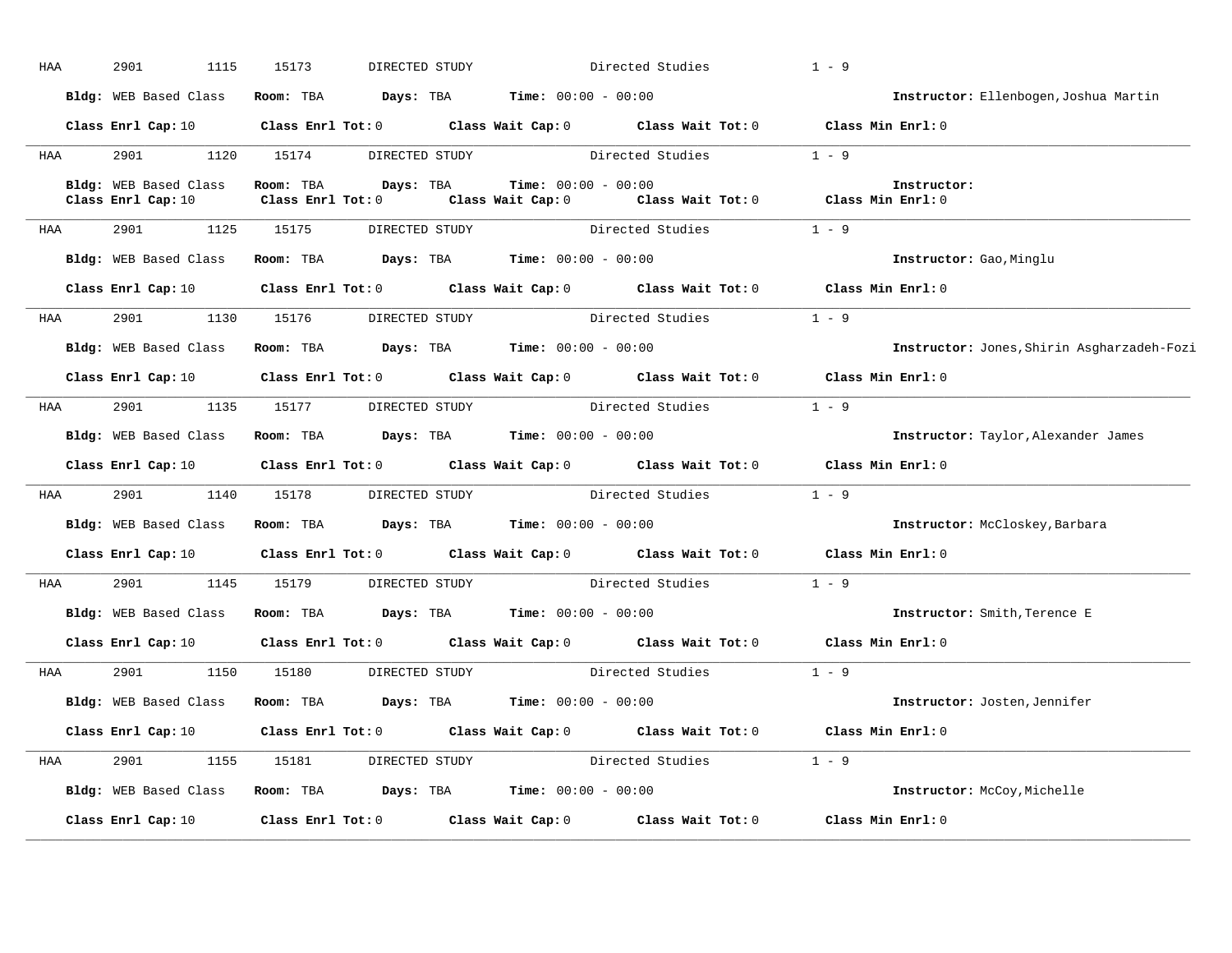### Report ID: SR201 **1988 Chedule of Classes for Summer Term 2020-2021** Page No. 235 of 591 Page No. 235 of 591 Page No. 235 of 591 Page No. 235 of 591 Page No. 235 of 591 Page No. 235 of 591 Bate: 11/06/2020 **Schedule of Classes for Summer Term 2020-2021** Run Date: 11/06/2021<br>Six Week - First Run Time: 17:00:17 Six Week - First

| Subject    | Catalog Nbr Section Class Nbr | Course Title                                                                          | Component                                                                                                                      | Units<br>Topics                         |
|------------|-------------------------------|---------------------------------------------------------------------------------------|--------------------------------------------------------------------------------------------------------------------------------|-----------------------------------------|
| HAA        | 2901<br>1160                  | 15182<br>DIRECTED STUDY                                                               | Directed Studies                                                                                                               | $1 - 9$                                 |
|            | Bldg: WEB Based Class         | <b>Room:</b> TBA $Days:$ TBA $Time: 00:00 - 00:00$                                    |                                                                                                                                | Instructor: Weis, H Anne                |
|            |                               |                                                                                       | Class Enrl Cap: 10 $\qquad$ Class Enrl Tot: 0 $\qquad$ Class Wait Cap: 0 $\qquad$ Class Wait Tot: 0 $\qquad$ Class Min Enrl: 0 |                                         |
| <b>HAA</b> | 2901 2002                     | 1165 17794<br>DIRECTED STUDY                                                          | Directed Studies                                                                                                               | $1 - 9$                                 |
|            | Bldg: WEB Based Class         | Room: TBA $Days:$ TBA $Time: 00:00 - 00:00$                                           |                                                                                                                                | Instructor: Nygren, Christopher J       |
|            |                               |                                                                                       | Class Enrl Cap: 10 Class Enrl Tot: 0 Class Wait Cap: 0 Class Wait Tot: 0 Class Min Enrl: 0                                     |                                         |
| <b>HAA</b> | 2902                          | 1100 10159<br>DIRECTED STUDY                                                          | Directed Studies                                                                                                               | $1 - 9$                                 |
|            | Bldg: WEB Based Class         | Room: TBA $\rule{1em}{0.15mm}$ Days: TBA $\rule{1.5mm}{0.15mm}$ Time: $00:00 - 00:00$ |                                                                                                                                | Instructor: Savage, Kirk E.             |
|            |                               |                                                                                       | Class Enrl Cap: 10 $\qquad$ Class Enrl Tot: 0 $\qquad$ Class Wait Cap: 0 $\qquad$ Class Wait Tot: 0 $\qquad$ Class Min Enrl: 0 |                                         |
| <b>HAA</b> | 2902 1105 15207               | DIRECTED STUDY                                                                        | Directed Studies                                                                                                               | $1 - 9$                                 |
|            | Bldg: WEB Based Class         | Room: TBA $\rule{1em}{0.15mm}$ Days: TBA Time: $00:00 - 00:00$                        |                                                                                                                                | Instructor: Armstrong, Christopher Drew |
|            |                               |                                                                                       | Class Enrl Cap: 10 $\qquad$ Class Enrl Tot: 0 $\qquad$ Class Wait Cap: 0 $\qquad$ Class Wait Tot: 0 $\qquad$ Class Min Enrl: 0 |                                         |
|            | HAA 2902 1110 15208           | DIRECTED STUDY                                                                        | Directed Studies                                                                                                               | $1 - 9$                                 |
|            | Bldg: WEB Based Class         | Room: TBA $Days:$ TBA $Time: 00:00 - 00:00$                                           |                                                                                                                                | Instructor: Rajagopalan, Mrinalini      |
|            |                               |                                                                                       | Class Enrl Cap: 10 $\qquad$ Class Enrl Tot: 0 $\qquad$ Class Wait Cap: 0 $\qquad$ Class Wait Tot: 0 $\qquad$ Class Min Enrl: 0 |                                         |
| HAA        | 2902<br>1115                  | 15209                                                                                 | DIRECTED STUDY Directed Studies                                                                                                | $1 - 9$                                 |
|            |                               | Bldg: WEB Based Class Room: TBA Days: TBA Time: 00:00 - 00:00                         |                                                                                                                                | Instructor: Ellenbogen, Joshua Martin   |
|            |                               |                                                                                       | Class Enrl Cap: 10 $\qquad$ Class Enrl Tot: 0 $\qquad$ Class Wait Cap: 0 $\qquad$ Class Wait Tot: 0 $\qquad$ Class Min Enrl: 0 |                                         |
| <b>HAA</b> | 2902                          | 1120 15210                                                                            | DIRECTED STUDY Directed Studies 1 - 9                                                                                          |                                         |
|            | Bldg: WEB Based Class         | Room: TBA $Days: TBA$ Time: $00:00 - 00:00$                                           |                                                                                                                                | Instructor: Gerhart, Karen M            |
|            |                               |                                                                                       | Class Enrl Cap: 10 $\qquad$ Class Enrl Tot: 0 $\qquad$ Class Wait Cap: 0 $\qquad$ Class Wait Tot: 0 $\qquad$ Class Min Enrl: 0 |                                         |
| HAA        | 2902<br>1125                  | 15211                                                                                 | DIRECTED STUDY Directed Studies                                                                                                | $1 - 9$                                 |
|            |                               | Bldg: WEB Based Class Room: TBA Days: TBA Time: 00:00 - 00:00                         |                                                                                                                                | Instructor: Gao, Minglu                 |
|            |                               |                                                                                       | Class Enrl Cap: 10 $\qquad$ Class Enrl Tot: 0 $\qquad$ Class Wait Cap: 0 $\qquad$ Class Wait Tot: 0                            | Class Min Enrl: 0                       |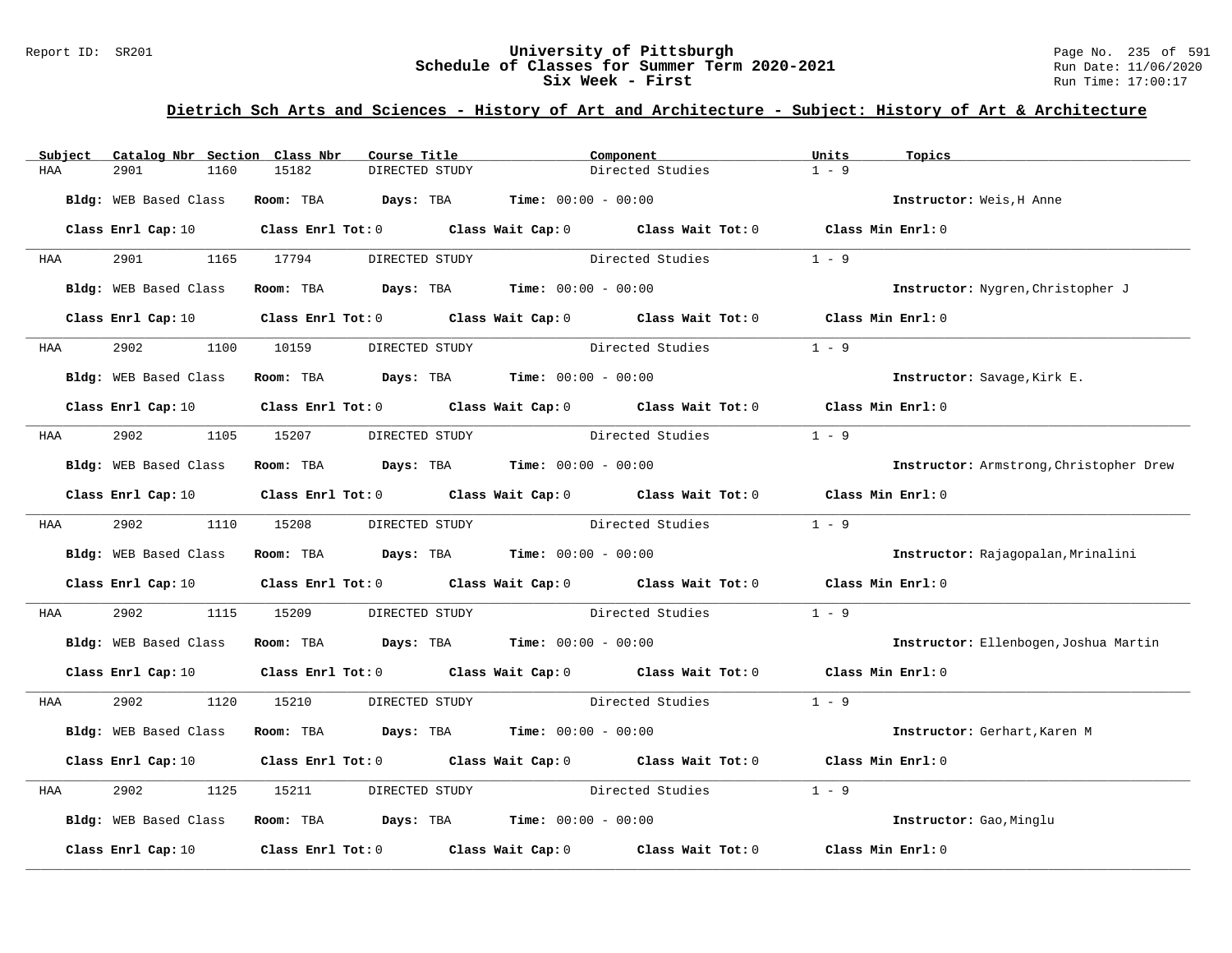| HAA | 2902<br>1130                                                  | 15212                   | DIRECTED STUDY                                                 | Directed Studies                                                                                                               | $1 - 9$                                    |
|-----|---------------------------------------------------------------|-------------------------|----------------------------------------------------------------|--------------------------------------------------------------------------------------------------------------------------------|--------------------------------------------|
|     | Bldg: WEB Based Class                                         |                         | Room: TBA $Days:$ TBA $Time: 00:00 - 00:00$                    |                                                                                                                                | Instructor: Jones, Shirin Asgharzadeh-Fozi |
|     |                                                               |                         |                                                                | Class Enrl Cap: 10 Class Enrl Tot: 0 Class Wait Cap: 0 Class Wait Tot: 0 Class Min Enrl: 0                                     |                                            |
| HAA | 2902                                                          | 1135 15213              |                                                                | DIRECTED STUDY Directed Studies 1 - 9                                                                                          |                                            |
|     | Bldg: WEB Based Class                                         |                         | Room: TBA $Days:$ TBA $Time: 00:00 - 00:00$                    |                                                                                                                                | Instructor: Taylor, Alexander James        |
|     |                                                               |                         |                                                                | Class Enrl Cap: 10 $\qquad$ Class Enrl Tot: 0 $\qquad$ Class Wait Cap: 0 $\qquad$ Class Wait Tot: 0 $\qquad$ Class Min Enrl: 0 |                                            |
| HAA | 2902                                                          |                         |                                                                | 1140 15214 DIRECTED STUDY Directed Studies 1 - 9                                                                               |                                            |
|     | Bldg: WEB Based Class Room: TBA Days: TBA Time: 00:00 - 00:00 |                         |                                                                |                                                                                                                                | Instructor: McCloskey, Barbara             |
|     |                                                               |                         |                                                                | Class Enrl Cap: 10 $\qquad$ Class Enrl Tot: 0 $\qquad$ Class Wait Cap: 0 $\qquad$ Class Wait Tot: 0 $\qquad$ Class Min Enrl: 0 |                                            |
| HAA | 2902                                                          | 1145 15215              | DIRECTED STUDY                                                 | Directed Studies                                                                                                               | $1 - 9$                                    |
|     | Bldg: WEB Based Class                                         |                         | Room: TBA $Days:$ TBA $Time: 00:00 - 00:00$                    |                                                                                                                                | Instructor: Smith, Terence E               |
|     |                                                               |                         |                                                                | Class Enrl Cap: 10 Class Enrl Tot: 0 Class Wait Cap: 0 Class Wait Tot: 0                                                       | Class Min Enrl: 0                          |
| HAA | 2902                                                          |                         | 1150 15216 DIRECTED STUDY                                      | Directed Studies 1 - 9                                                                                                         |                                            |
|     | Bldg: WEB Based Class                                         |                         | Room: TBA $Days: TBA$ Time: $00:00 - 00:00$                    |                                                                                                                                | Instructor: Josten, Jennifer               |
|     |                                                               |                         |                                                                | Class Enrl Cap: 10 $\qquad$ Class Enrl Tot: 0 $\qquad$ Class Wait Cap: 0 $\qquad$ Class Wait Tot: 0 $\qquad$ Class Min Enrl: 0 |                                            |
| HAA | 2902<br>1155                                                  | 15217                   |                                                                | DIRECTED STUDY Directed Studies 1 - 9                                                                                          |                                            |
|     | Bldg: WEB Based Class                                         |                         | Room: TBA $\rule{1em}{0.15mm}$ Days: TBA Time: $00:00 - 00:00$ |                                                                                                                                | Instructor: McCoy, Michelle                |
|     |                                                               |                         |                                                                | Class Enrl Cap: 10 Class Enrl Tot: 0 Class Wait Cap: 0 Class Wait Tot: 0                                                       | Class Min $Enrl: 0$                        |
| HAA | 2902<br>1160                                                  | 15218                   |                                                                | DIRECTED STUDY Directed Studies 1 - 9                                                                                          |                                            |
|     | Bldg: WEB Based Class                                         |                         | Room: TBA $Days: TBA$ Time: $00:00 - 00:00$                    |                                                                                                                                | Instructor: Weis, H Anne                   |
|     |                                                               |                         |                                                                | Class Enrl Cap: 10 $\qquad$ Class Enrl Tot: 0 $\qquad$ Class Wait Cap: 0 $\qquad$ Class Wait Tot: 0                            | Class Min Enrl: 0                          |
| HAA | 2902                                                          | 1165 17795              | DIRECTED STUDY                                                 | Directed Studies 1 - 9                                                                                                         |                                            |
|     | Bldg: WEB Based Class                                         |                         | Room: TBA $Days: TBA$ Time: $00:00 - 00:00$                    |                                                                                                                                | Instructor: Nygren, Christopher J          |
|     |                                                               |                         |                                                                | Class Enrl Cap: 10 $\qquad$ Class Enrl Tot: 0 $\qquad$ Class Wait Cap: 0 $\qquad$ Class Wait Tot: 0                            | Class Min $Enr1:0$                         |
| HAA | 2903                                                          |                         | 1150 16885 GRADUATE INTERNSHIP 1nternship                      |                                                                                                                                | $\overline{3}$                             |
|     | Bldg: WEB Based Class Room: TBA Days: TBA Time: 00:00 - 00:00 |                         |                                                                |                                                                                                                                | Instructor: Staff                          |
|     | Class Enrl Cap: 5                                             | $Class$ $Enr1$ $Tot: 0$ |                                                                | Class Wait Cap: 0 Class Wait Tot: 0                                                                                            | Class Min Enrl: 0                          |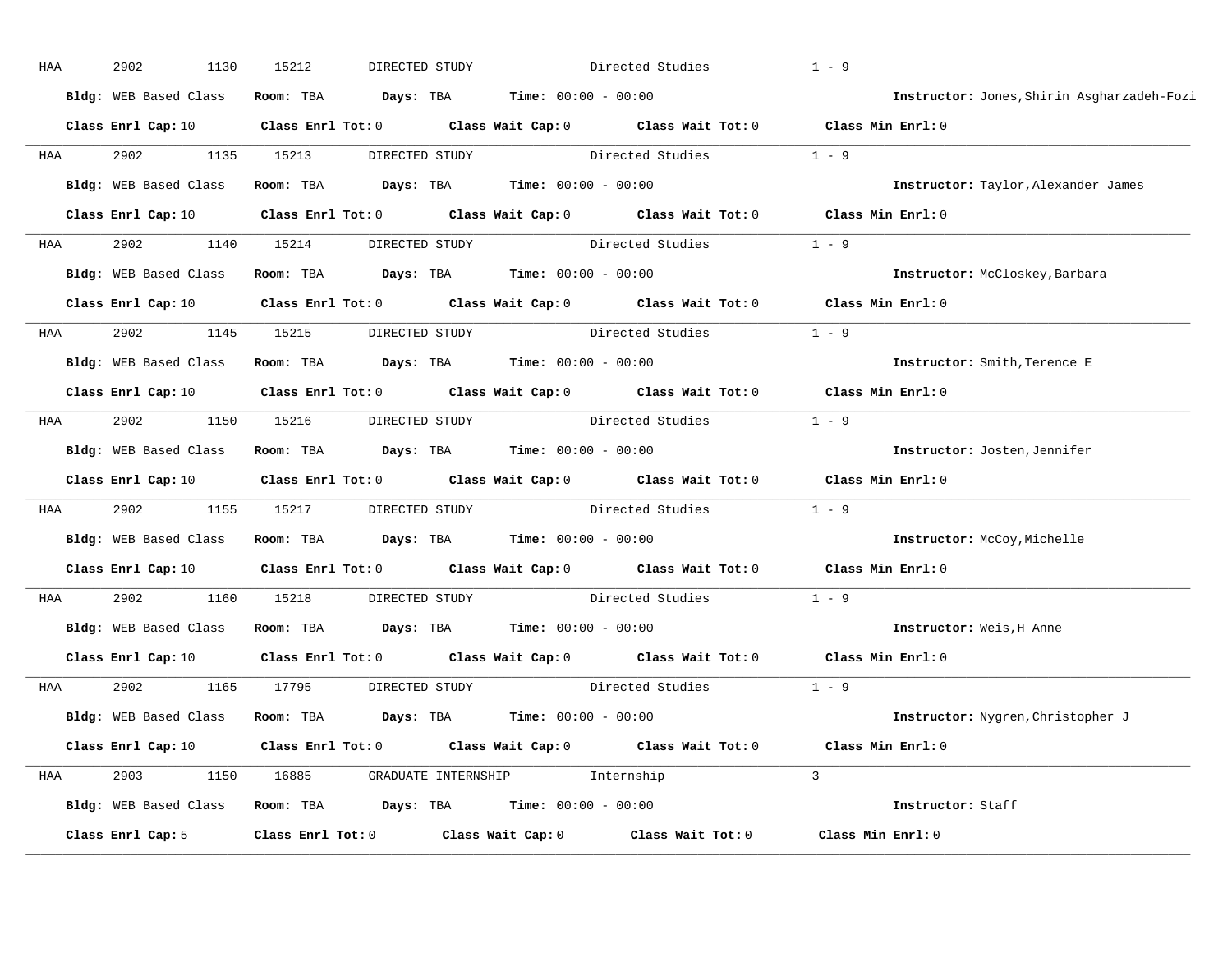#### Report ID: SR201 **University of Pittsburgh** Page No. 237 of 591 **Schedule of Classes for Summer Term 2020-2021** Run Date: 11/06/2020 **Six Week - First Run Time: 17:00:17**

| Subject | Catalog Nbr Section Class Nbr | Course Title            |                                                      | Component         | Units<br>Topics                    |                                            |
|---------|-------------------------------|-------------------------|------------------------------------------------------|-------------------|------------------------------------|--------------------------------------------|
| HAA     | 3000<br>1100                  | 10160                   | RESEARCH AND DISSERTATION PHD Directed Studies       |                   | $1 - 9$                            |                                            |
|         | Bldg: WEB Based Class         | Room: TBA<br>Days: TBA  | $Time: 00:00 - 00:00$                                |                   | Instructor: Savage, Kirk E.        |                                            |
|         | Class Enrl Cap: 10            | Class Enrl Tot: 0       | Class Wait Cap: 0                                    | Class Wait Tot: 0 | Class Min Enrl: 0                  |                                            |
| HAA     | 3000<br>1105                  | 15267                   | RESEARCH AND DISSERTATION PHD Directed Studies       |                   | $1 - 9$                            |                                            |
|         | Bldg: WEB Based Class         | Room: TBA               | <b>Days:</b> TBA <b>Time:</b> $00:00 - 00:00$        |                   |                                    | Instructor: Armstrong, Christopher Drew    |
|         | Class Enrl Cap: 10            | $Class$ $Enr1$ $Tot: 0$ | Class Wait Cap: 0                                    | Class Wait Tot: 0 | Class Min Enrl: 0                  |                                            |
| HAA     | 3000<br>1110                  | 15268                   | RESEARCH AND DISSERTATION PHD Directed Studies       |                   | $1 - 9$                            |                                            |
|         | Bldg: WEB Based Class         | Room: TBA               | <b>Days:</b> TBA <b>Time:</b> $00:00 - 00:00$        |                   | Instructor: Rajagopalan, Mrinalini |                                            |
|         | Class Enrl Cap: 10            | $Class$ $Enr1$ $Tot: 0$ | Class Wait Cap: 0                                    | Class Wait Tot: 0 | Class Min Enrl: 0                  |                                            |
| HAA     | 3000<br>1115                  | 15269                   | RESEARCH AND DISSERTATION PHD Directed Studies       |                   | $1 - 9$                            |                                            |
|         | Bldg: WEB Based Class         | Room: TBA               | $\texttt{Davis:}$ TBA $\texttt{Time:}$ 00:00 - 00:00 |                   |                                    | Instructor: Ellenbogen, Joshua Martin      |
|         | Class Enrl Cap: 10            | $Class$ $Enr1$ $Tot: 0$ | Class Wait Cap: 0                                    | Class Wait Tot: 0 | Class Min Enrl: 0                  |                                            |
| HAA     | 3000<br>1120                  | 15270                   | RESEARCH AND DISSERTATION PHD Directed Studies       |                   | $1 - 9$                            |                                            |
|         | Bldg: WEB Based Class         | Room: TBA<br>Days: TBA  | $Time: 00:00 - 00:00$                                |                   | Instructor: Gerhart, Karen M       |                                            |
|         | Class Enrl Cap: 10            | $Class$ $Enr1$ $Tot: 0$ | Class Wait Cap: 0 Class Wait Tot: 0                  |                   | Class Min Enrl: 0                  |                                            |
| HAA     | 3000<br>1125                  | 15271                   | RESEARCH AND DISSERTATION PHD Directed Studies       |                   | $1 - 9$                            |                                            |
|         | Bldg: WEB Based Class         | Room: TBA               | <b>Days:</b> TBA <b>Time:</b> $00:00 - 00:00$        |                   | Instructor: Gao, Minglu            |                                            |
|         | Class Enrl Cap: 10            | Class Enrl Tot: 0       | Class Wait Cap: 0                                    | Class Wait Tot: 0 | Class Min Enrl: 0                  |                                            |
| HAA     | 3000<br>1130                  | 15272                   | RESEARCH AND DISSERTATION PHD Directed Studies       |                   | $1 - 9$                            |                                            |
|         | Bldg: WEB Based Class         | Days: TBA<br>Room: TBA  | $Time: 00:00 - 00:00$                                |                   |                                    | Instructor: Jones, Shirin Asgharzadeh-Fozi |
|         | Class Enrl Cap: 10            | Class Enrl Tot: 0       | Class Wait Cap: $0$ Class Wait Tot: $0$              |                   | Class Min Enrl: 0                  |                                            |
| HAA     | 3000<br>1135                  | 15273                   | RESEARCH AND DISSERTATION PHD Directed Studies       |                   | $1 - 9$                            |                                            |
|         | Bldg: WEB Based Class         | Room: TBA<br>Days: TBA  | $Time: 00:00 - 00:00$                                |                   |                                    | Instructor: Taylor, Alexander James        |
|         | Class Enrl Cap: 10            | Class Enrl Tot: 0       | Class Wait Cap: 0                                    | Class Wait Tot: 0 | Class Min Enrl: 0                  |                                            |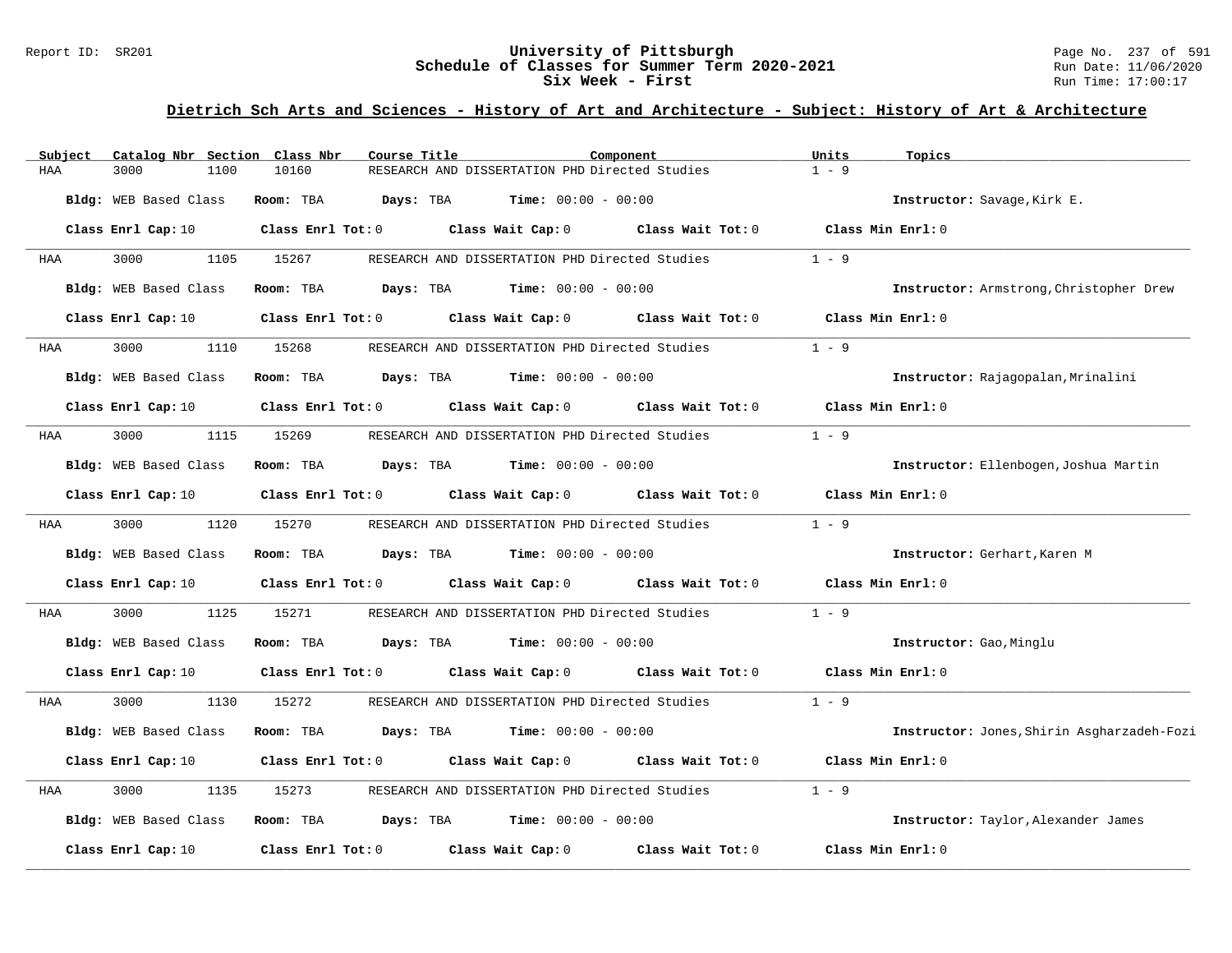| HAA | 3000<br>1140          | 15274 | RESEARCH AND DISSERTATION PHD Directed Studies                                                                                 | $1 - 9$                           |
|-----|-----------------------|-------|--------------------------------------------------------------------------------------------------------------------------------|-----------------------------------|
|     | Bldg: WEB Based Class |       | Room: TBA $Days:$ TBA $Time: 00:00 - 00:00$                                                                                    | Instructor: McCloskey, Barbara    |
|     | Class Enrl Cap: 10    |       | Class Enrl Tot: 0 $\qquad$ Class Wait Cap: 0 $\qquad$ Class Wait Tot: 0 $\qquad$ Class Min Enrl: 0                             |                                   |
| HAA | 3000<br>1145          | 15275 | RESEARCH AND DISSERTATION PHD Directed Studies                                                                                 | $1 - 9$                           |
|     | Bldg: WEB Based Class |       | Room: TBA $Days:$ TBA $Time: 00:00 - 00:00$                                                                                    | Instructor: Smith, Terence E      |
|     |                       |       | Class Enrl Cap: 10 Class Enrl Tot: 0 Class Wait Cap: 0 Class Wait Tot: 0 Class Min Enrl: 0                                     |                                   |
| HAA | 3000<br>1150          | 15276 | RESEARCH AND DISSERTATION PHD Directed Studies                                                                                 | $1 - 9$                           |
|     | Bldg: WEB Based Class |       | Room: TBA $\rule{1em}{0.15mm}$ Days: TBA Time: $00:00 - 00:00$                                                                 | Instructor: Josten, Jennifer      |
|     |                       |       | Class Enrl Cap: 10 $\qquad$ Class Enrl Tot: 0 $\qquad$ Class Wait Cap: 0 $\qquad$ Class Wait Tot: 0 $\qquad$ Class Min Enrl: 0 |                                   |
| HAA | 3000<br>1155          | 15277 | RESEARCH AND DISSERTATION PHD Directed Studies                                                                                 | $1 - 9$                           |
|     | Bldg: WEB Based Class |       | Room: TBA $Days:$ TBA $Time: 00:00 - 00:00$                                                                                    | Instructor: McCoy, Michelle       |
|     |                       |       | Class Enrl Cap: 10 Class Enrl Tot: 0 Class Wait Cap: 0 Class Wait Tot: 0 Class Min Enrl: 0                                     |                                   |
| HAA | 3000<br>1160          | 15278 | RESEARCH AND DISSERTATION PHD Directed Studies                                                                                 | $1 - 9$                           |
|     | Bldg: WEB Based Class |       | Room: TBA $Days: TBA$ Time: $00:00 - 00:00$                                                                                    | Instructor: Weis, H Anne          |
|     |                       |       | Class Enrl Cap: 10 $\qquad$ Class Enrl Tot: 0 $\qquad$ Class Wait Cap: 0 $\qquad$ Class Wait Tot: 0 $\qquad$ Class Min Enrl: 0 |                                   |
| HAA | 3000<br>1165          | 17796 | RESEARCH AND DISSERTATION PHD Directed Studies                                                                                 | $1 - 9$                           |
|     | Bldg: WEB Based Class |       | Room: TBA $Days: TBA$ Time: $00:00 - 00:00$                                                                                    | Instructor: Nygren, Christopher J |
|     |                       |       | Class Enrl Cap: 10 Class Enrl Tot: 0 Class Wait Cap: 0 Class Wait Tot: 0 Class Min Enrl: 0                                     |                                   |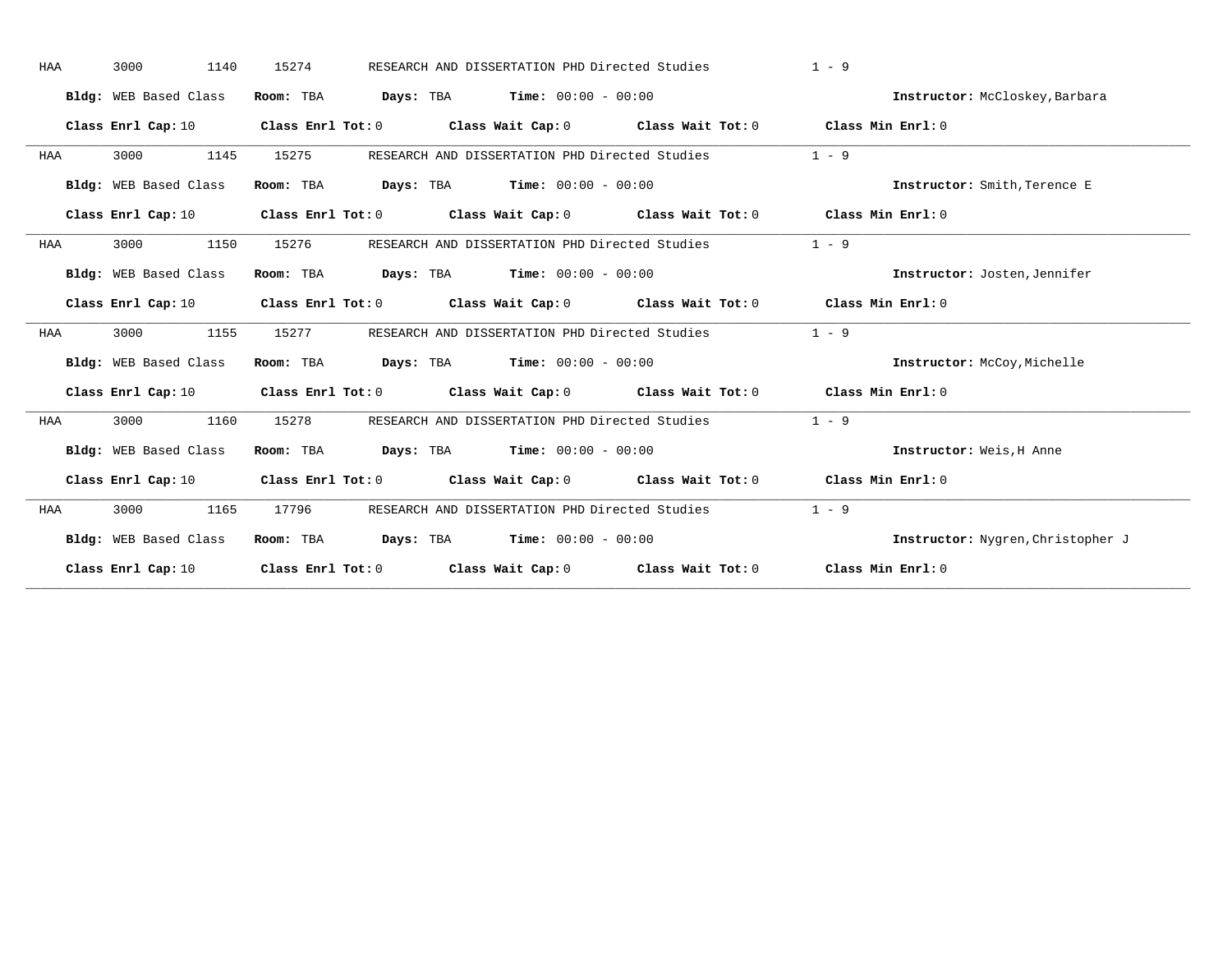### Report ID: SR201 **1988 Chedule of Classes for Summer Term 2020-2021** Page No. 239 of 591 Page No. 239 of 591 **Schedule of Classes for Summer Term 2020-2021** Run Date: 11/06/2020 **Schedule of Classes for Summer Term 2020-2021** Run Date: 11/06/2020<br>Six Week - First Run Time: 17:00:17 Six Week - First

## **Dietrich Sch Arts and Sciences - Hispanic Languages and Literatures - Subject: Spanish**

| Subject | Catalog Nbr Section Class Nbr |                   | Course Title                                                     | Component                                                                            |                     | Units<br>Topics                                |                                                                                                                                                   |
|---------|-------------------------------|-------------------|------------------------------------------------------------------|--------------------------------------------------------------------------------------|---------------------|------------------------------------------------|---------------------------------------------------------------------------------------------------------------------------------------------------|
| SPAN    | 0101<br>1020                  | 20451             | ELEMENTARY SPANISH 1                                             | Lecture                                                                              |                     | 3                                              |                                                                                                                                                   |
|         | Bldg: WEB Based Class         | Room: TBA         | Days: MWF                                                        | <b>Time:</b> $08:30 - 09:30$                                                         |                     | Instructor: Staff                              |                                                                                                                                                   |
|         | Class Enrl Cap: 18            | Class Enrl Tot: 0 |                                                                  | Class Wait Cap: 10                                                                   | Class Wait Tot: 0   | Class Min Enrl: 0                              |                                                                                                                                                   |
|         |                               |                   |                                                                  | Attributes: UPB Global General Ed. Requirement, UPB Language General Ed. Requirement |                     |                                                |                                                                                                                                                   |
|         |                               |                   |                                                                  |                                                                                      |                     | 3                                              |                                                                                                                                                   |
| SPAN    | 1306<br>1060                  | 19276             |                                                                  | SPEC TOPICS APPLD LINGUISTICS Lecture                                                |                     |                                                |                                                                                                                                                   |
|         | Bldg: TO BE ARRANGED          | Room: TBA         | Days: TBA                                                        | <b>Time:</b> $00:00 - 00:00$                                                         |                     | Instructor: Staff                              |                                                                                                                                                   |
|         | Class Enrl Cap: 25            | Class Enrl Tot: 0 |                                                                  | Class Wait Cap: 20                                                                   | Class Wait Tot: 0   | Class Min Enrl: 0                              |                                                                                                                                                   |
|         |                               |                   |                                                                  |                                                                                      |                     |                                                | This is a study-abroad course. Information is available through the Study Abroad office. Special permission required to register for this course. |
| SPAN    | 1306<br>1065                  | 19916             |                                                                  | SPEC TOPICS APPLD LINGUISTICS Lecture                                                |                     | $\overline{3}$                                 |                                                                                                                                                   |
|         | Bldg: TO BE ARRANGED          | Room: TBA         | Days: TBA                                                        | <b>Time:</b> $00:00 - 00:00$                                                         |                     | MEDICAL TRANSLATION IN ALCALAInstructor: Staff |                                                                                                                                                   |
|         | Class Enrl Cap: 35            | Class Enrl Tot: 0 |                                                                  | Class Wait Cap: 20                                                                   | Class Wait Tot: 0   | Class Min Enrl: 0                              |                                                                                                                                                   |
| SPAN    | 1306<br>1100                  | 18457             |                                                                  | SPEC TOPICS APPLD LINGUISTICS Lecture                                                |                     | $\overline{3}$                                 |                                                                                                                                                   |
|         | Bldg: TO BE ARRANGED          | Room: TBA         | Days: TBA                                                        | <b>Time:</b> $00:00 - 00:00$                                                         |                     | INTENSIVE SPANISH LANGUAGE Instructor: Staff   |                                                                                                                                                   |
|         | Class Enrl Cap: 20            | Class Enrl Tot: 0 |                                                                  | Class Wait Cap: 20                                                                   | Class Wait Tot: 0   | Class Min Enrl: 0                              |                                                                                                                                                   |
|         |                               |                   |                                                                  |                                                                                      |                     |                                                | This is a study-abroad course. Information is available through the Study Abroad office. Special permission required to register for this course. |
| SPAN    | 1310<br>1150                  | 15881             | LINGUISTIC SEMINAR                                               | Seminar                                                                              |                     | $\overline{3}$                                 |                                                                                                                                                   |
|         | Bldg: TO BE ARRANGED          | Room: TBA         | Days: TBA                                                        | <b>Time:</b> $00:00 - 00:00$                                                         |                     | TRADUCCION EN UN CONTEXTO BILInstructor: Staff |                                                                                                                                                   |
|         | Class Enrl Cap: 35            | Class Enrl Tot: 0 | Attributes: European and Eurasian Studies, West European Studies | Class Wait Cap: 20                                                                   | Class Wait Tot: 0   | Class Min Enrl: 0                              |                                                                                                                                                   |
|         |                               |                   |                                                                  |                                                                                      |                     |                                                | This is a study-abroad course. Information is available through the Study Abroad office. Special permission required to register for this course. |
| SPAN    | 1321<br>1250                  | 15887             | BUSINESS SPANISH 1                                               | Lecture                                                                              |                     | $\overline{3}$                                 |                                                                                                                                                   |
|         | Bldg: TO BE ARRANGED          | Room: TBA         | Days: TBA                                                        | <b>Time:</b> $00:00 - 00:00$                                                         | ESPANOL DE NEGOCIOS | Instructor: Staff                              |                                                                                                                                                   |
|         | Class Enrl Cap: 35            | Class Enrl Tot: 0 | Attributes: European and Eurasian Studies, West European Studies | Class Wait Cap: 20                                                                   | Class Wait Tot: 0   | Class Min Enrl: 0                              |                                                                                                                                                   |

This is a study-abroad course. Information is available through the Study Abroad office. Special permission required to register for this course. **\_\_\_\_\_\_\_\_\_\_\_\_\_\_\_\_\_\_\_\_\_\_\_\_\_\_\_\_\_\_\_\_\_\_\_\_\_\_\_\_\_\_\_\_\_\_\_\_\_\_\_\_\_\_\_\_\_\_\_\_\_\_\_\_\_\_\_\_\_\_\_\_\_\_\_\_\_\_\_\_\_\_\_\_\_\_\_\_\_\_\_\_\_\_\_\_\_\_\_\_\_\_\_\_\_\_\_\_\_\_\_\_\_\_\_\_\_\_\_\_\_\_\_\_\_\_\_\_\_\_\_\_\_\_\_\_\_\_\_\_\_\_\_\_\_\_\_\_\_\_\_\_\_\_\_\_**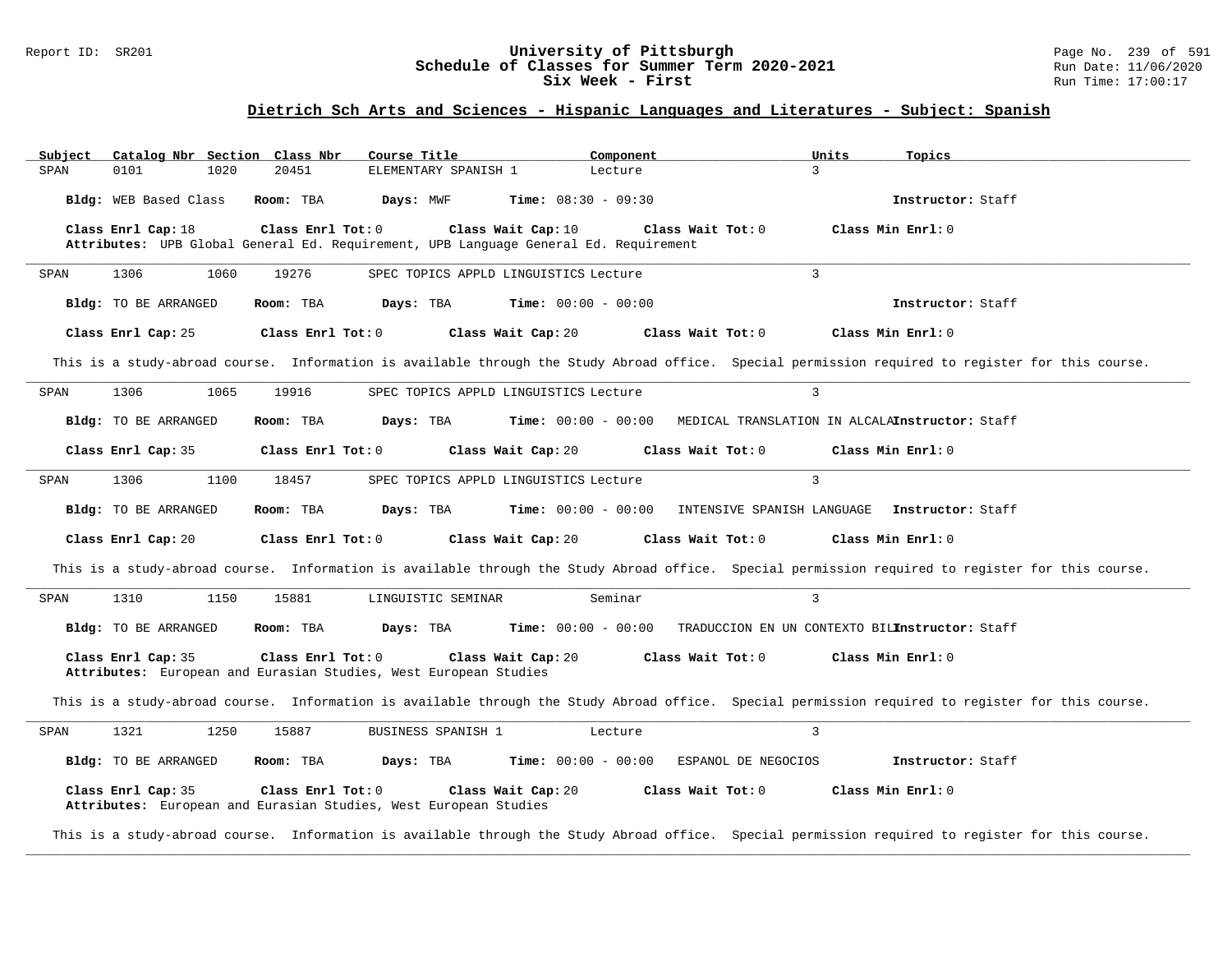### Report ID: SR201 **1988 Construment Supervisity of Pittsburgh** Page No. 240 of 591 **University of Pittsburgh** Page No. 240 of 591 **Schedule of Classes for Summer Term 2020-2021** Run Date: 11/06/2020 **Schedule of Classes for Summer Term 2020-2021** Run Date: 11/06/2020<br>Six Week - First Run Time: 17:00:17 Six Week - First

# **Dietrich Sch Arts and Sciences - Hispanic Languages and Literatures - Subject: Spanish**

| Subject<br>Catalog Nbr Section Class Nbr                | Course Title          | Component                                    | Units<br>Topics                                                                                                                                   |  |
|---------------------------------------------------------|-----------------------|----------------------------------------------|---------------------------------------------------------------------------------------------------------------------------------------------------|--|
| SPAN<br>1323<br>1065<br>19923                           | MEDICAL SPANISH       | Lecture                                      | 3                                                                                                                                                 |  |
|                                                         |                       |                                              |                                                                                                                                                   |  |
| Bldg: TO BE ARRANGED<br>Room: TBA                       | Days: TBA             | <b>Time:</b> $00:00 - 00:00$                 | MEDICAL TRANSLATION IN ALCALAInstructor: Staff                                                                                                    |  |
|                                                         |                       |                                              |                                                                                                                                                   |  |
| Class Enrl Cap: 35<br>Class Enrl Tot: 0                 |                       | Class Wait Cap: 20<br>Class Wait Tot: 0      | Class Min Enrl: 0                                                                                                                                 |  |
|                                                         |                       |                                              |                                                                                                                                                   |  |
| 1323<br>1105<br>16546<br>SPAN                           | MEDICAL SPANISH       | Lecture                                      | $\overline{3}$                                                                                                                                    |  |
|                                                         |                       |                                              |                                                                                                                                                   |  |
| Bldg: TO BE ARRANGED<br>Room: TBA                       | Days: TBA             | <b>Time:</b> $00:00 - 00:00$<br>ESP SALUD    | Instructor: Staff                                                                                                                                 |  |
|                                                         |                       |                                              |                                                                                                                                                   |  |
| Class Enrl Tot: 0<br>Class Enrl Cap: 35                 |                       | Class Wait Cap: 20<br>Class Wait Tot: 0      | Class Min Enrl: 0                                                                                                                                 |  |
| Attributes: Global Studies, Undergraduate Global Health |                       |                                              |                                                                                                                                                   |  |
|                                                         |                       |                                              |                                                                                                                                                   |  |
|                                                         |                       |                                              | This is a study-abroad course. Information is available through the Study Abroad office. Special permission required to register for this course. |  |
|                                                         |                       |                                              |                                                                                                                                                   |  |
| 1400<br>1150<br>15882<br>SPAN                           |                       | SURVEY LATIN AMERCN LITERATURELecture        | 3                                                                                                                                                 |  |
|                                                         |                       |                                              |                                                                                                                                                   |  |
| Bldg: TO BE ARRANGED<br>Room: TBA                       | Days: TBA             | $Time: 00:00 - 00:00$<br>INTRO LIT - LA      | Instructor: Whitehead, Jeffrey Robert                                                                                                             |  |
|                                                         |                       |                                              |                                                                                                                                                   |  |
| Class Enrl Cap: 35<br>Class Enrl Tot: 0                 |                       | Class Wait Cap: 20<br>Class Wait Tot: 0      | Class Min Enrl: 0                                                                                                                                 |  |
| Attributes: Latin American Studies                      |                       |                                              |                                                                                                                                                   |  |
|                                                         |                       |                                              |                                                                                                                                                   |  |
|                                                         |                       |                                              | This is a study-abroad course. Information is available through the Study Abroad office. Special permission required to register for this course. |  |
|                                                         |                       |                                              |                                                                                                                                                   |  |
| 1404<br>1020<br>19820<br>SPAN                           | LATIN AMERICAN TOPICS | Lecture                                      | $\mathbf{3}$                                                                                                                                      |  |
|                                                         |                       |                                              |                                                                                                                                                   |  |
| Bldg: TO BE ARRANGED<br>Room: TBA                       | Days: TBA             | <b>Time:</b> $00:00 - 00:00$                 | CUBAN HISTORY & CULTURE<br>Instructor: Staff                                                                                                      |  |
|                                                         |                       |                                              |                                                                                                                                                   |  |
| Class Enrl Cap: 20<br>Class Enrl Tot: 0                 |                       | Class Wait Cap: 20<br>Class Wait Tot: 0      | Class Min Enrl: 0                                                                                                                                 |  |
| Attributes: Latin American Studies                      |                       |                                              |                                                                                                                                                   |  |
|                                                         |                       |                                              |                                                                                                                                                   |  |
| 1404<br>1040<br>18167<br>SPAN                           | LATIN AMERICAN TOPICS | Lecture                                      | $\overline{3}$                                                                                                                                    |  |
|                                                         |                       |                                              |                                                                                                                                                   |  |
| Bldg: TO BE ARRANGED<br>Room: TBA                       | Days: TBA             | <b>Time:</b> $00:00 - 00:00$<br>CUBAN CINEMA |                                                                                                                                                   |  |
|                                                         |                       |                                              | Instructor: Staff                                                                                                                                 |  |
|                                                         |                       |                                              |                                                                                                                                                   |  |
| Class Enrl Cap: 20<br>Class Enrl Tot: 0                 |                       | Class Wait Cap: 20<br>Class Wait Tot: 0      | Class Min Enrl: 0                                                                                                                                 |  |
| Attributes: Latin American Studies                      |                       |                                              |                                                                                                                                                   |  |
|                                                         |                       |                                              |                                                                                                                                                   |  |
|                                                         |                       |                                              | This is a study-abroad course. Information is available through the Study Abroad office. Special permission required to register for this course. |  |
|                                                         |                       |                                              |                                                                                                                                                   |  |
| 1405<br>1500<br>18166<br>SPAN                           |                       | SEM: LATIN AMER LIT & CULTURE Seminar        | $\mathbf{3}$                                                                                                                                      |  |
|                                                         |                       |                                              |                                                                                                                                                   |  |
| Bldg: TO BE ARRANGED<br>Room: TBA                       | Days: TBA             | <b>Time:</b> $00:00 - 00:00$                 | Instructor: Staff                                                                                                                                 |  |
|                                                         |                       |                                              |                                                                                                                                                   |  |
| Class Enrl Cap: 20<br>Class Enrl Tot: 0                 |                       | Class Wait Cap: 20<br>Class Wait Tot: 0      | Class Min Enrl: 0                                                                                                                                 |  |

This is a study-abroad course. Information is available through the Study Abroad office. Special permission required to register for this course.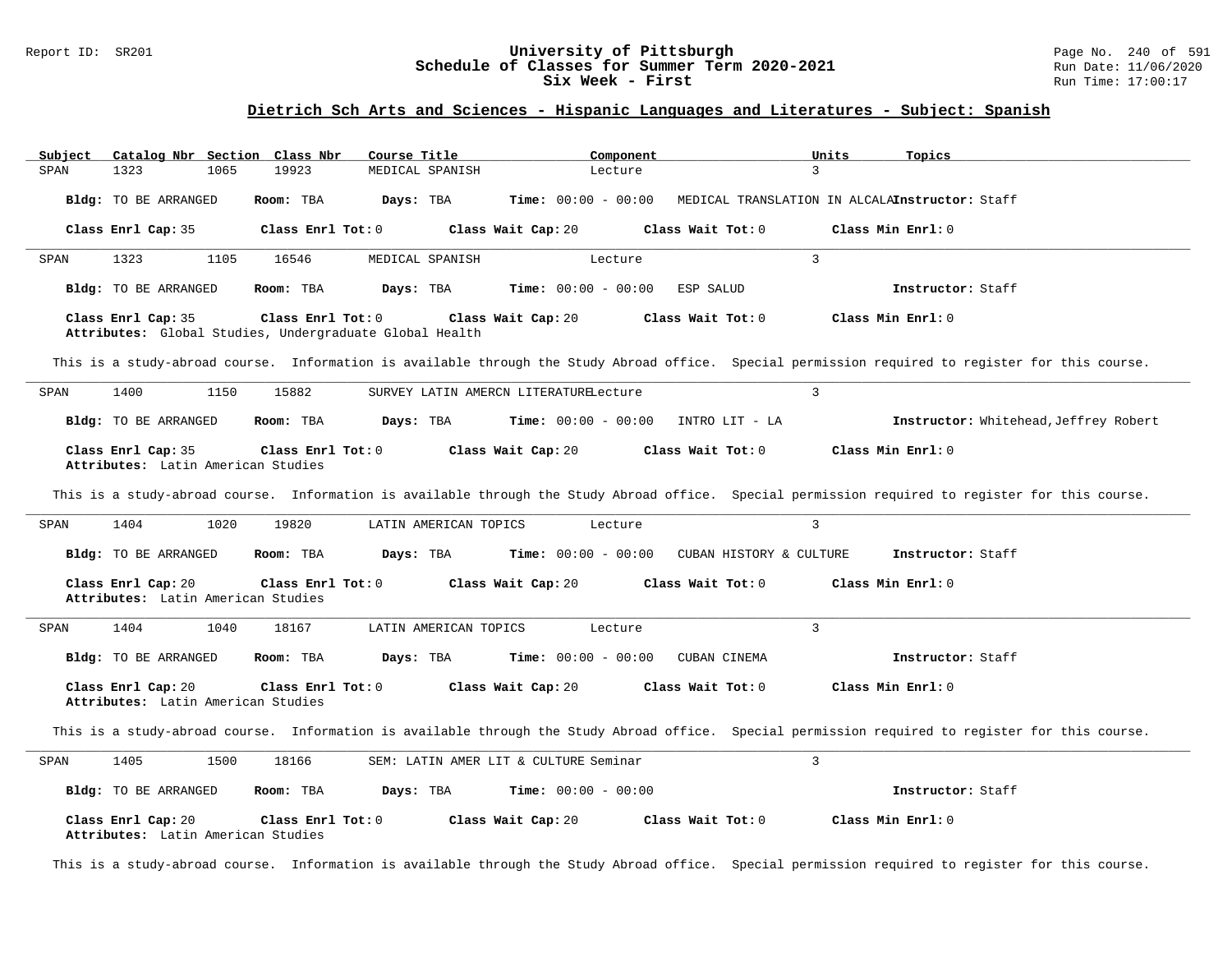| SPAN | 1417               | 1010                 | 19821                          |                                                                                                       | LATIN AMERICAN FILM & MEDIA Lecture                           |                   | $\mathbf{3}$        |                                                                                                                                                                                                                                                                                                |  |
|------|--------------------|----------------------|--------------------------------|-------------------------------------------------------------------------------------------------------|---------------------------------------------------------------|-------------------|---------------------|------------------------------------------------------------------------------------------------------------------------------------------------------------------------------------------------------------------------------------------------------------------------------------------------|--|
|      |                    | Bldg: TO BE ARRANGED | Room: TBA                      | Days: TBA                                                                                             | Time: $00:00 - 00:00$                                         |                   |                     | Instructor: Staff                                                                                                                                                                                                                                                                              |  |
|      | Class Enrl Cap: 20 |                      | Class Enrl Tot: 0              |                                                                                                       | Class Wait Cap: 20                                            | Class Wait Tot: 0 |                     | Class Min Enrl: 0<br>Attributes: DSAS The Arts General Ed. Requirement, DSAS Diversity General Ed. Requirement, DSAS Geographic Region General Ed. Requirement, SCI Diversity Ger<br>Requirements, SCI Polymathic Contexts: Global⨯ Cul GE. Req., SCI Polymathic Contexts: Humanistic GE. Req. |  |
| SPAN | 1601               | 1150                 | 15883                          | PENINSULAR LITERATURE                                                                                 |                                                               | Lecture           | 3                   |                                                                                                                                                                                                                                                                                                |  |
|      |                    | Bldg: TO BE ARRANGED | Room: TBA                      | Days: TBA                                                                                             | <b>Time:</b> $00:00 - 00:00$                                  |                   | CERVANTES Y SU OBRA | Instructor: Staff                                                                                                                                                                                                                                                                              |  |
|      | Class Enrl Cap: 35 |                      | Class Enrl Tot: 0              | Attributes: European and Eurasian Studies, West European Studies                                      | Class Wait Cap: 20                                            | Class Wait Tot: 0 |                     | Class Min Enrl: 0                                                                                                                                                                                                                                                                              |  |
|      |                    |                      |                                |                                                                                                       |                                                               |                   |                     | This is a study-abroad course. Information is available through the Study Abroad office. Special permission required to register for this course.                                                                                                                                              |  |
| SPAN | 1603               | 1160                 | 15884                          | PENINSULAR TOPICS                                                                                     |                                                               | Lecture           | $\mathbf{3}$        |                                                                                                                                                                                                                                                                                                |  |
|      | Class Enrl Cap: 35 | Bldg: TO BE ARRANGED | Room: TBA<br>Class Enrl Tot: 0 | Days: TBA<br>Attributes: European and Eurasian Studies, Latin American Studies, West European Studies | $Time: 00:00 - 00:00$ SOCIEDAD ESP CINE<br>Class Wait Cap: 20 | Class Wait Tot: 0 |                     | Instructor:<br>Class Min Enrl: 0                                                                                                                                                                                                                                                               |  |
|      |                    |                      |                                |                                                                                                       |                                                               |                   |                     | This is a study-abroad course. Information is available through the Study Abroad office. Special permission required to register for this course.                                                                                                                                              |  |
| SPAN | 1603               | 1165                 | 17382                          | PENINSULAR TOPICS                                                                                     |                                                               | Lecture           | $\mathbf{3}$        |                                                                                                                                                                                                                                                                                                |  |
|      |                    | Bldg: TO BE ARRANGED | Room: TBA                      | Days: TBA                                                                                             |                                                               |                   |                     | Time: 00:00 - 00:00 OBRAS DE LA LIT ESPAN POR CINEnstructor: Lamana, Gonzalo                                                                                                                                                                                                                   |  |
|      | Class Enrl Cap: 20 |                      | Class Enrl Tot: 0              | Attributes: European and Eurasian Studies, Latin American Studies, West European Studies              | Class Wait Cap: 20                                            | Class Wait Tot: 0 |                     | Class Min Enrl: 0                                                                                                                                                                                                                                                                              |  |
|      |                    |                      |                                |                                                                                                       |                                                               |                   |                     | This is a study-abroad course. Information is available through the Study Abroad office. Special permission required to register for this course.                                                                                                                                              |  |
| SPAN | 1603               | 1170                 | 15885                          | PENINSULAR TOPICS                                                                                     |                                                               | Lecture           | $\overline{3}$      |                                                                                                                                                                                                                                                                                                |  |
|      |                    | Bldg: TO BE ARRANGED | Room: TBA                      | Days: TBA                                                                                             | Time: $00:00 - 00:00$ CIV Y CULT ESP                          |                   |                     | Instructor: Lamana, Gonzalo                                                                                                                                                                                                                                                                    |  |
|      | Class Enrl Cap: 35 |                      | Class Enrl Tot: 0              | Attributes: European and Eurasian Studies, Latin American Studies, West European Studies              | Class Wait Cap: 20                                            | Class Wait Tot: 0 |                     | Class Min Enrl: 0                                                                                                                                                                                                                                                                              |  |
|      |                    |                      |                                |                                                                                                       |                                                               |                   |                     |                                                                                                                                                                                                                                                                                                |  |
|      |                    |                      |                                |                                                                                                       |                                                               |                   |                     | This is a study-abroad course. Information is available through the Study Abroad office. Special permission required to register for this course.                                                                                                                                              |  |
| SPAN | 1603               | 1250                 | 15889                          | PENINSULAR TOPICS                                                                                     |                                                               | Lecture           | $\mathbf{3}$        |                                                                                                                                                                                                                                                                                                |  |
|      |                    | Bldg: TO BE ARRANGED | Room: TBA                      | Days: TBA                                                                                             | <b>Time:</b> $00:00 - 00:00$                                  |                   |                     | GRANDES PINTORES ESPANOLES Instructor: Lamana, Gonzalo                                                                                                                                                                                                                                         |  |
|      | Class Enrl Cap: 35 |                      | Class Enrl Tot: 0              | Attributes: European and Eurasian Studies, Latin American Studies, West European Studies              | Class Wait Cap: 20                                            | Class Wait Tot: 0 |                     | Class Min Enrl: 0                                                                                                                                                                                                                                                                              |  |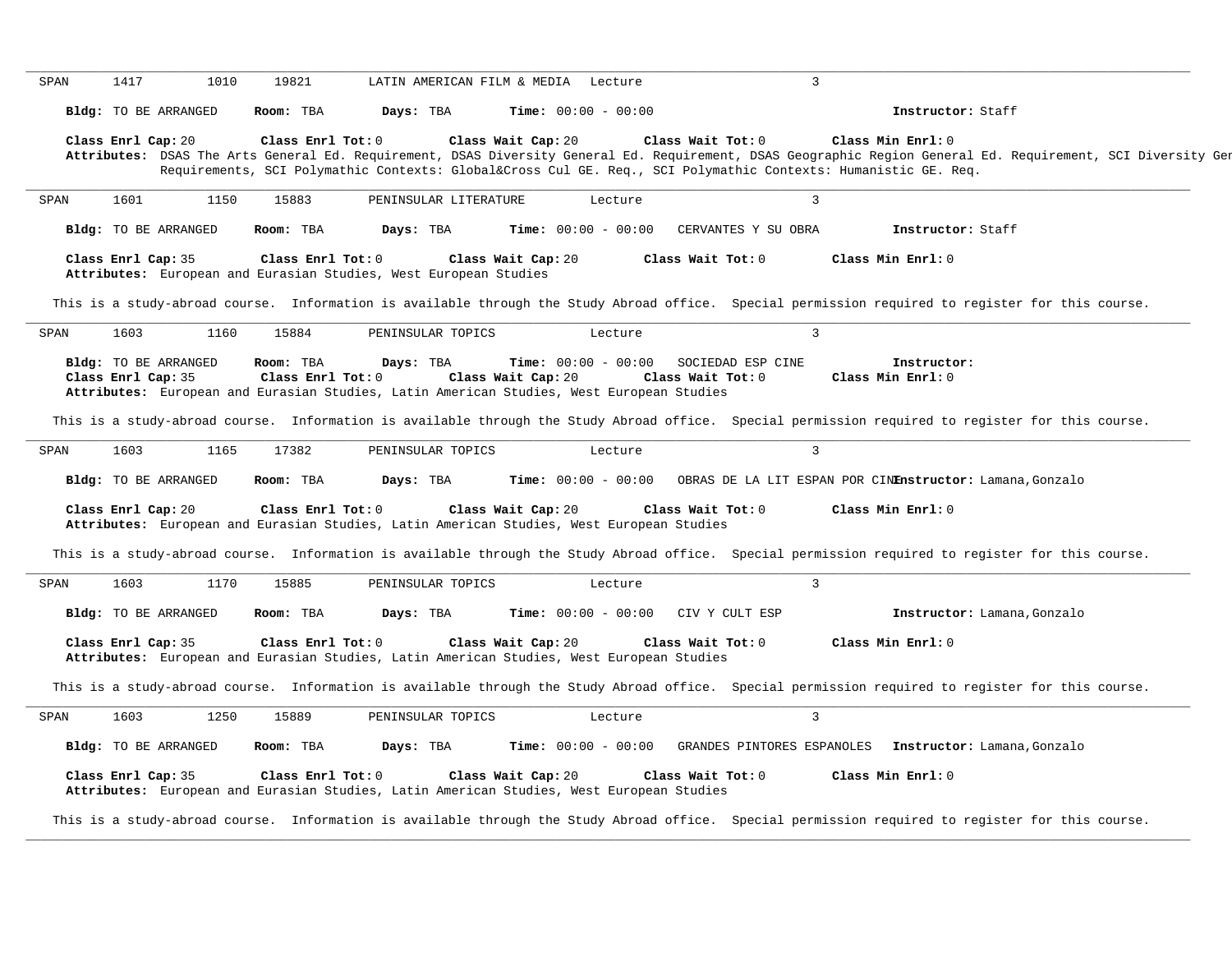## Report ID: SR201 **University of Pittsburgh** Page No. 242 of 591 **Schedule of Classes for Summer Term 2020-2021** Run Date: 11/06/2020 **Six Week - First Run Time: 17:00:17**

# **Dietrich Sch Arts and Sciences - Hispanic Languages and Literatures - Subject: Spanish**

| Catalog Nbr Section<br>Subject<br>1700<br>1010           | Class Nbr<br>Course Title<br>19754                          | Component                                                          | Units<br>Topics<br>3                       |
|----------------------------------------------------------|-------------------------------------------------------------|--------------------------------------------------------------------|--------------------------------------------|
| SPAN                                                     | COMPARATIVE HISPANIC TOPICS                                 | Lecture                                                            |                                            |
| Bldg: TO BE ARRANGED                                     | Room: TBA<br>Days: TBA                                      | Time: $00:00 - 00:00$ LITERATURE OF THE AMERICAS Instructor: Staff |                                            |
| Class Enrl Cap: 20<br>Attributes: Latin American Studies | Class Wait Cap: 20<br>Class Enrl Tot: 0                     | Class Wait Tot: 0                                                  | Class Min Enrl: 0                          |
| 1901<br>1010<br>SPAN                                     | 19197<br>INDEPENDENT STUDY                                  | Independent Study                                                  | $1 - 6$                                    |
| Bldg: TO BE ARRANGED                                     | Days: TBA<br>Room: TBA                                      | $Time: 00:00 - 00:00$ CONTINUING SPANISH ABROAD                    | Instructor: Staff                          |
| Class Enrl Cap: 15                                       | Class Enrl Tot: 0<br>Class Wait Cap: 10                     | Class Wait Tot: 0                                                  | Class Min Enrl: 0                          |
|                                                          | Special permission is required to register for this course. |                                                                    |                                            |
| 1901<br>1020<br>SPAN                                     | 19198<br>INDEPENDENT STUDY                                  | Independent Study                                                  | $1 - 6$                                    |
| Bldg: TO BE ARRANGED                                     | Room: TBA<br>Days: TBA                                      | Time: 00:00 - 00:00 BEGINNING SPANISH ABROAD                       | Instructor: Staff                          |
| Class Enrl Cap: 15                                       | Class Enrl Tot: 0<br>Class Wait Cap: 10                     | Class Wait Tot: 0                                                  | Class Min Enrl: 0                          |
|                                                          | Special permission is required to register for this course. |                                                                    |                                            |
| 1902<br>1100<br>SPAN                                     | 10202<br>DIRECTED STUDY                                     | Directed Studies                                                   | $1 - 6$                                    |
| Bldg: WEB Based Class                                    | Room: TBA<br>Days: TBA                                      | <b>Time:</b> $00:00 - 00:00$                                       | Instructor: Staff                          |
| Class Enrl Cap: 5                                        | Class Enrl Tot: 0<br>Class Wait Cap: 5                      | Class Wait Tot: 0                                                  | Class Min Enrl: 0                          |
|                                                          | Special permission is required to register for this course. |                                                                    |                                            |
| 2902<br>1100<br>SPAN                                     | 10204<br>MA DIRECTED STUDY                                  | Directed Studies                                                   | $1 - 3$                                    |
| Bldg: WEB Based Class                                    | Days: TBA<br>Room: TBA                                      | <b>Time:</b> $00:00 - 00:00$                                       | Instructor: Branche, Jerome Clairmont Alan |
| Class Enrl Cap: 15                                       | Class Enrl Tot: 0<br>Class Wait Cap: 0                      | Class Wait Tot: 0                                                  | Class Min Enrl: 0                          |
|                                                          | Special permission is required to register for this course. |                                                                    |                                            |
| 2990<br>SPAN<br>1100                                     | 10203                                                       | MA COMPREHENSIVE INDEPENDENT Independent Study                     | $1 - 3$                                    |
| Bldg: WEB Based Class                                    | Room: TBA<br>Days: TBA                                      | <b>Time:</b> $00:00 - 00:00$                                       | Instructor: Staff                          |
| Class Enrl Cap: 15                                       | Class Enrl Tot: 0<br>Class Wait Cap: 0                      | Class Wait Tot: 0                                                  | Class Min Enrl: 0                          |
|                                                          | Special permission is required to register for this course. |                                                                    |                                            |

**\_\_\_\_\_\_\_\_\_\_\_\_\_\_\_\_\_\_\_\_\_\_\_\_\_\_\_\_\_\_\_\_\_\_\_\_\_\_\_\_\_\_\_\_\_\_\_\_\_\_\_\_\_\_\_\_\_\_\_\_\_\_\_\_\_\_\_\_\_\_\_\_\_\_\_\_\_\_\_\_\_\_\_\_\_\_\_\_\_\_\_\_\_\_\_\_\_\_\_\_\_\_\_\_\_\_\_\_\_\_\_\_\_\_\_\_\_\_\_\_\_\_\_\_\_\_\_\_\_\_\_\_\_\_\_\_\_\_\_\_\_\_\_\_\_\_\_\_\_\_\_\_\_\_\_\_**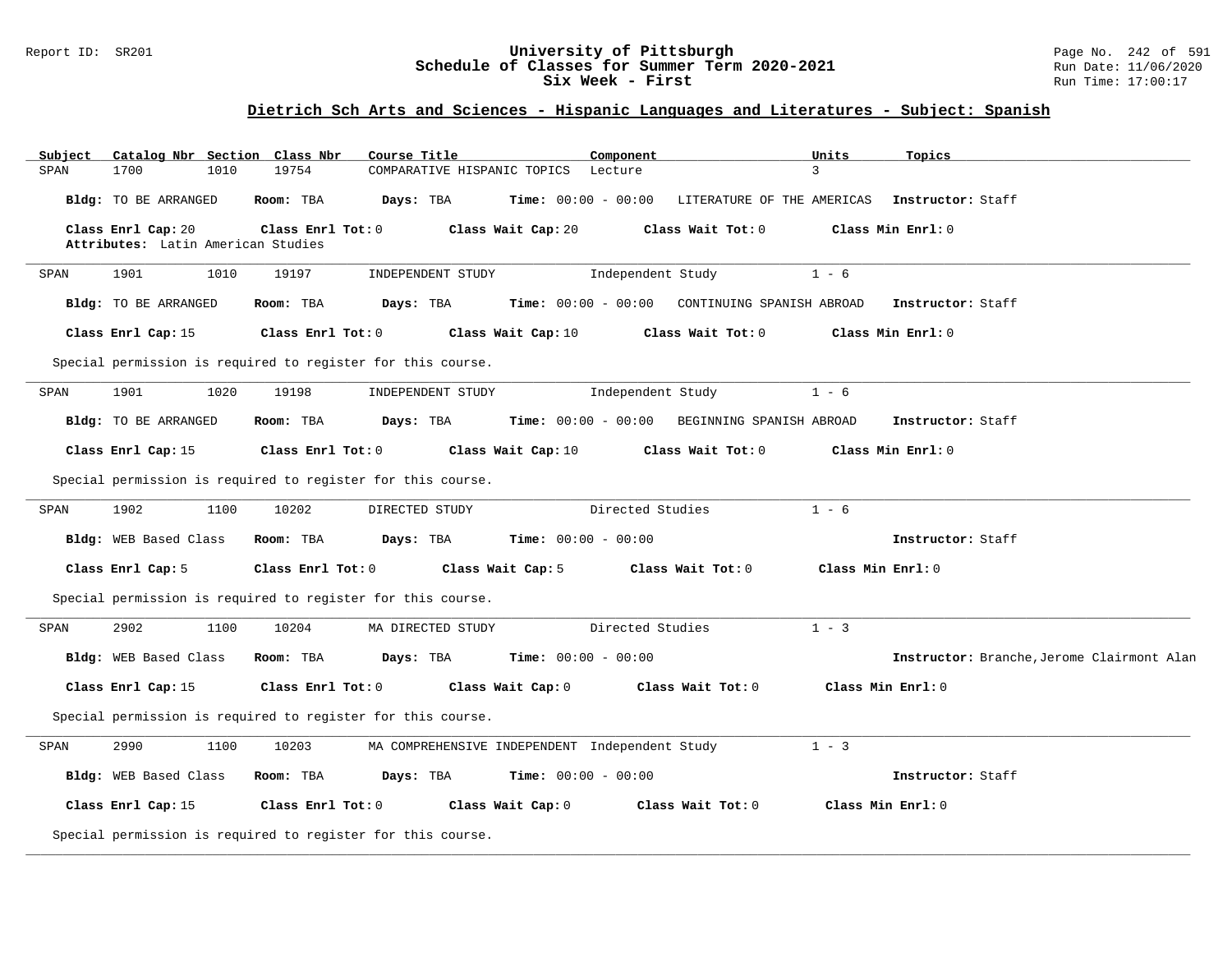## Report ID: SR201 **University of Pittsburgh** Page No. 243 of 591 **Schedule of Classes for Summer Term 2020-2021** Run Date: 11/06/2020 **Six Week - First Run Time: 17:00:17**

# **Dietrich Sch Arts and Sciences - Hispanic Languages and Literatures - Subject: Spanish**

| Catalog Nbr Section Class Nbr<br>Subject | Course Title                                                | Component                                      | Units<br>Topics                  |
|------------------------------------------|-------------------------------------------------------------|------------------------------------------------|----------------------------------|
| 3000<br>1100<br>SPAN                     | 10207<br>PHD DISSERTATION                                   | Thesis Research                                | $1 - 12$                         |
| Bldg: WEB Based Class                    | Room: TBA<br>Days: TBA                                      | Time: $00:00 - 00:00$                          | Instructor: Balderston, Daniel E |
| Class Enrl Cap: 15                       | Class Enrl Tot: 0                                           | Class Wait Cap: 0<br>Class Wait Tot: 0         | Class Min Enrl: 0                |
|                                          | Special permission is required to register for this course. |                                                |                                  |
| 3902<br>1100<br>SPAN                     | 10205<br>PHD DIRECTED STUDY                                 | Directed Studies                               | $1 - 3$                          |
| Bldg: WEB Based Class                    | Room: TBA<br>Days: TBA                                      | <b>Time:</b> $00:00 - 00:00$                   | Instructor: Kim, Junyoung        |
| Class Enrl Cap: 5                        | Class Enrl Tot: 0                                           | Class Wait Cap: 0<br>Class Wait Tot: 0         | Class Min Enrl: 0                |
|                                          | Special permission is required to register for this course. |                                                |                                  |
| 1100<br>3910<br>SPAN                     | 10349                                                       | COMPREHNSV EXAMINATION, PH.D Independent Study | $1 - 6$                          |
| Bldg: WEB Based Class                    | Room: TBA<br>Days: TBA                                      | Time: $00:00 - 00:00$                          | Instructor: Staff                |
| Class Enrl Cap: 25                       | Class Enrl Tot: 0                                           | Class Wait Cap: 0<br>Class Wait Tot: 0         | Class Min Enrl: 0                |
|                                          | Special permission is required to register for this course. |                                                |                                  |
| 3990<br>1100<br>SPAN                     | 10206<br>PHD INDEPENDENT STUDY                              | Independent Study                              | $1 - 3$                          |
| Bldg: WEB Based Class                    | Room: TBA<br>Days: TBA                                      | <b>Time:</b> $00:00 - 00:00$                   | Instructor: Staff                |
| Class Enrl Cap: 5                        | Class Enrl Tot: 0                                           | Class Wait Cap: 0<br>Class Wait Tot: 0         | Class Min Enrl: 0                |
|                                          | Special permission is required to register for this course. |                                                |                                  |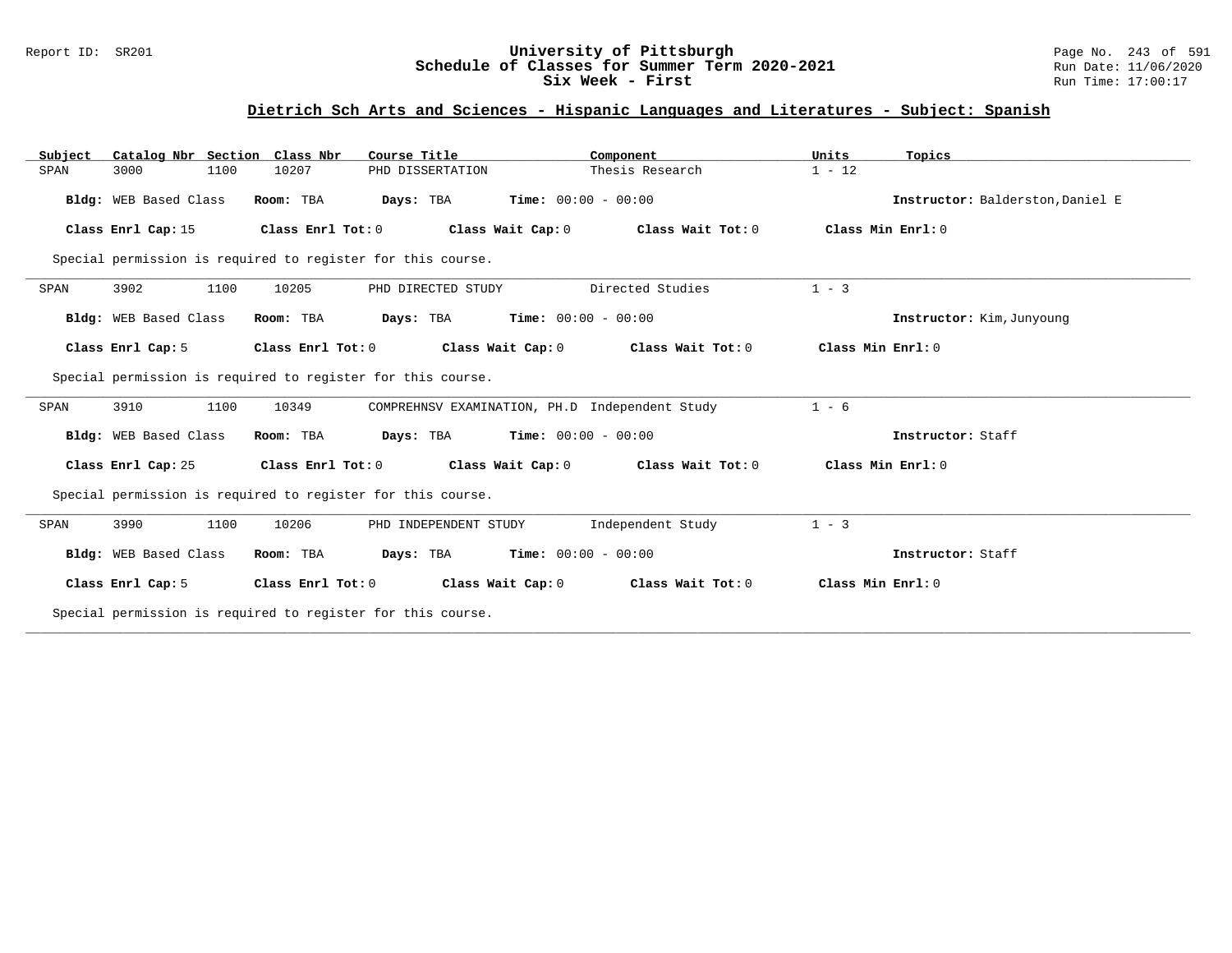#### **Dietrich Sch Arts and Sciences - History - Subject: History**

| $\mathbf{3}$<br>0125<br>HIST<br>1000<br>20088<br>RELIGIONS OF THE WEST<br>Lecture                                                                                                                                                                                                                          |  |
|------------------------------------------------------------------------------------------------------------------------------------------------------------------------------------------------------------------------------------------------------------------------------------------------------------|--|
|                                                                                                                                                                                                                                                                                                            |  |
| Days: TuTh<br>Bldg: TBA<br>Room: TBA<br><b>Time:</b> $18:00 - 21:15$<br>Instructor: Brady, Joel Christopher                                                                                                                                                                                                |  |
| Class Enrl Cap: 9 Class Enrl Tot: 0<br>Class Wait Cap: 9 Class Wait Tot: 0<br>Class Min Enrl: 0                                                                                                                                                                                                            |  |
| Attributes: DSAS Global Issues General Ed. Requirement, DSAS Historical Analysis General Ed. Requirement, SCI Polymathic Contexts: Global⨯ Cul GE. Req.                                                                                                                                                    |  |
| Polymathic Contexts: Soc/Behav. GE. Req., European and Eurasian Studies, West European Studies<br>Room Characteristics: Media - Data Projector/Monitor(1), PeopleSoft - Scheduled (PS)(1)                                                                                                                  |  |
| <b>Combined Section ID:</b> 0004(RELGST 0105/HIST 0125) - RELGST 0105(#20089)                                                                                                                                                                                                                              |  |
|                                                                                                                                                                                                                                                                                                            |  |
| $\mathbf{3}$<br>HIST<br>0125<br>1010<br>20613<br>RELIGIONS OF THE WEST<br>Lecture                                                                                                                                                                                                                          |  |
| Room: TBA<br>Days: TuTh<br><b>Time:</b> $18:00 - 21:15$                                                                                                                                                                                                                                                    |  |
| Instructor: Brady, Joel Christopher<br>Bldg: TBA                                                                                                                                                                                                                                                           |  |
| Class Enrl Tot: $0$ Class Wait Cap: $9$ Class Wait Tot: $0$<br>Class Min Enrl: 0<br>Class Enrl Cap: 9                                                                                                                                                                                                      |  |
| Attributes: DSAS Global Issues General Ed. Requirement, DSAS Historical Analysis General Ed. Requirement, SCI Polymathic Contexts: Global⨯ Cul GE. Req.                                                                                                                                                    |  |
| Polymathic Contexts: Soc/Behav. GE. Req., West European Studies                                                                                                                                                                                                                                            |  |
| <b>Combined Section ID:</b> $0022(HIST/0125/RELGST/0105)$ - RELGST $0105(H20611)$                                                                                                                                                                                                                          |  |
| 3<br>0187<br>HIST<br>1100<br>15752<br>WORLD WAR II-EUROPE<br>Lecture                                                                                                                                                                                                                                       |  |
| Bldg: WEB Based Class<br>Room: TBA<br>Days: TuTh<br><b>Time:</b> $09:00 - 12:15$<br>Instructor: Hammond, Leslie Ann                                                                                                                                                                                        |  |
|                                                                                                                                                                                                                                                                                                            |  |
| Class Enrl Cap: 35<br>Class Enrl Tot: 0<br>Class Wait Cap: 20<br>Class Wait Tot: 0<br>Class Min Enrl: 0                                                                                                                                                                                                    |  |
| Attributes: DSAS Geographic Region General Ed. Requirement, DSAS Historical Analysis General Ed. Requirement, Online, SCI Polymathic Contexts: Global⨯<br>Reg., SCI Polymathic Contexts: Soc/Behav. GE. Reg., European and Eurasian Studies, European Union Studies, Russian & East European Studies, West |  |
| Studies                                                                                                                                                                                                                                                                                                    |  |
| <b>Room Characteristics:</b> Media - DVD/Blue-ray(1), $(1)$ , Media - Data Projector/Monitor(1)                                                                                                                                                                                                            |  |

In this course, we will survey the causes, conduct and conclusion of World War II in Europe. We will emphasize such topics as nationalism, racism, and propaganda and their roots in the nineteenth century. We will talk about the development of the modern armaments industry and arms races as they played out in the era before the Second World War. We will explore models of conflict and peace that have defined debates about international relations for the past two hundred years, and we will see how these ideas influenced international competition, alliance systems, the establishment of the League of Nations, interwar appeasement, and the foundation of the United Nations. We will think about wartime dynamics, spending time examining the changing ideals of war and relating these trends to technological development and growing industrial capacity on the one hand, and changing social and political attitudes on the other hand. We will seriously engage the topic of the relationship between culture and war by reading many types of sources, by examining images and films and even architecture, and by listening to radio addresses and viewing newsreel footage. In addition to discussing battles in the European theater and exploring the experiences of the soldiers in battle, we will think about the impact of war on civilians and the role of civilians during war, in resistance and in collaboration. We will talk about the origins and experience of the Holocaust, and about guilt, responsibility and memory. Throughout the

| HIST | 0755               | 1010 | 20608             | RELIGION IN ASIA | Lecture                      |                                                                                                                                                   |                    |                                        |
|------|--------------------|------|-------------------|------------------|------------------------------|---------------------------------------------------------------------------------------------------------------------------------------------------|--------------------|----------------------------------------|
|      | Bldg: TBA          |      | Room: TBA         | Days: MW         | <b>Time:</b> $18:00 - 21:15$ |                                                                                                                                                   |                    | Instructor: Delgado Creamer, Margarita |
|      |                    |      |                   |                  |                              |                                                                                                                                                   |                    | Angelica                               |
|      | Class Enrl Cap: 15 |      | Class Enrl Tot: 0 |                  | Class Wait Cap: 10           | Class Wait Tot: 0<br>Attributes: DSAS Cross-Cult. Awareness General Ed. Requirement, SCI Polymathic Contexts: Global⨯ Cul GE. Req., Asian Studies | Class Min Ernst: 0 |                                        |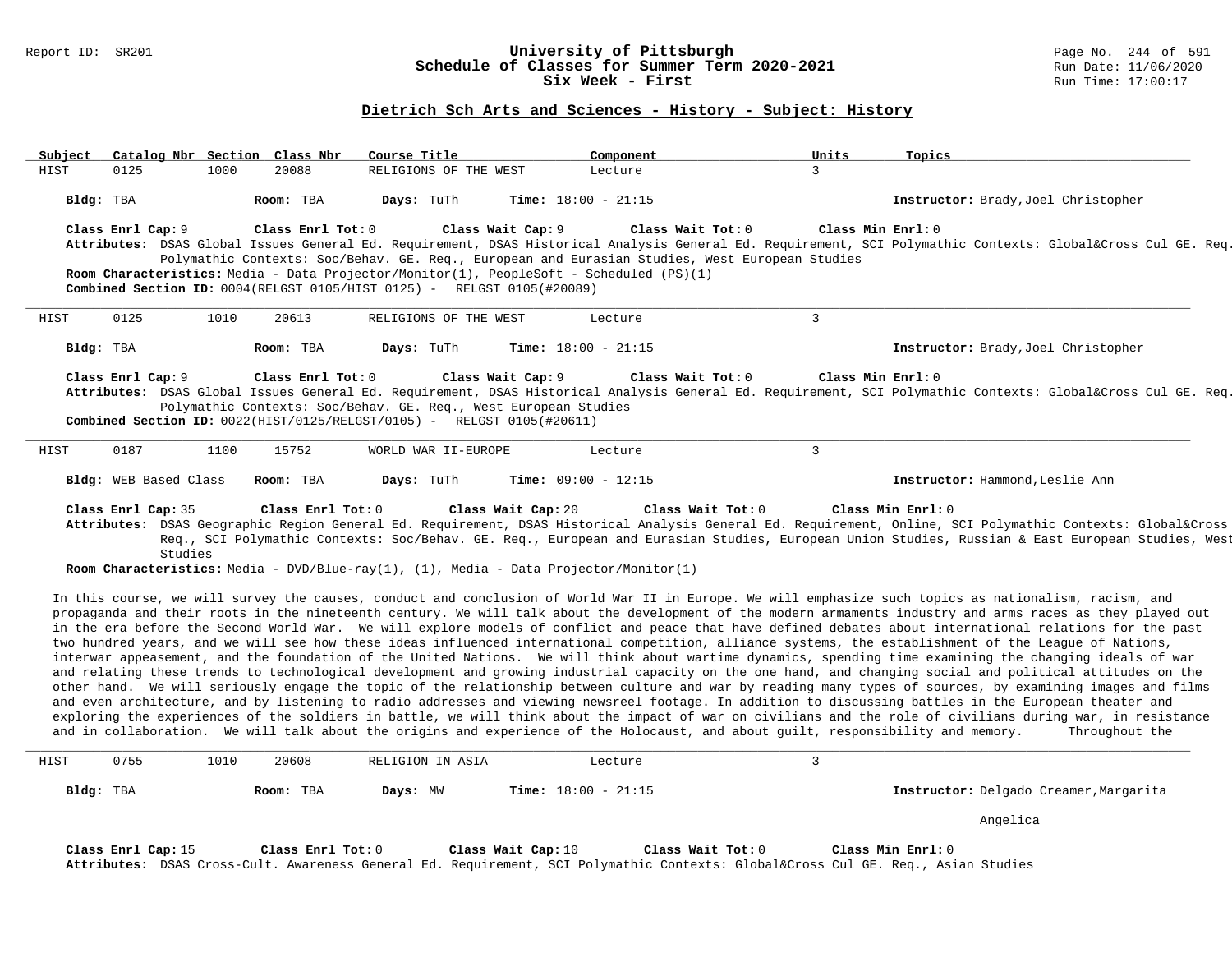| Combined Section ID: 0001(HIST/0755/RELGST/0505) - RELGST 0505(#20607) |                                 |                       |                                |                                                                                                                                |                                                                                                                                                                                                      |                                                                                                                                                                                                                                                                                                               |
|------------------------------------------------------------------------|---------------------------------|-----------------------|--------------------------------|--------------------------------------------------------------------------------------------------------------------------------|------------------------------------------------------------------------------------------------------------------------------------------------------------------------------------------------------|---------------------------------------------------------------------------------------------------------------------------------------------------------------------------------------------------------------------------------------------------------------------------------------------------------------|
| HIST                                                                   | 0755                            | 1160                  | 16973                          | RELIGION IN ASIA                                                                                                               | Lecture                                                                                                                                                                                              | $\overline{3}$                                                                                                                                                                                                                                                                                                |
|                                                                        | Bldg: TBA                       |                       | Room: TBA                      | Days: MW                                                                                                                       | Time: $18:00 - 21:15$                                                                                                                                                                                | Instructor: Delgado Creamer, Margarita                                                                                                                                                                                                                                                                        |
|                                                                        |                                 |                       |                                |                                                                                                                                |                                                                                                                                                                                                      | Angelica                                                                                                                                                                                                                                                                                                      |
|                                                                        | Class Enrl Cap: 15              |                       | Class Enrl Tot: 0              | Room Characteristics: PeopleSoft - Scheduled (PS)(1)<br>Combined Section ID: 0056(HIST/0755/RELGST/0505) - RELGST 0505(#16974) | Class Wait Cap: 10<br>Class Wait Tot: 0                                                                                                                                                              | Class Min Enrl: 0<br>Attributes: DSAS Cross-Cult. Awareness General Ed. Requirement, SCI Polymathic Contexts: Global⨯ Cul GE. Req., Asian Studies, Global Studies                                                                                                                                             |
| HIST                                                                   | 1775                            | 1010                  | 20617                          | ORIGINS OF CHRISTIANITY                                                                                                        | Lecture                                                                                                                                                                                              | $\overline{3}$                                                                                                                                                                                                                                                                                                |
|                                                                        | Bldg: TBA                       |                       | Room: TBA                      | Days: TuTh                                                                                                                     | Time: $14:00 - 17:15$                                                                                                                                                                                | Instructor: Denova, Rebecca I                                                                                                                                                                                                                                                                                 |
|                                                                        | Class Enrl Cap: 10              |                       | Class Enrl Tot: 0              | Contexts: Soc/Behav. GE. Req., West European Studies                                                                           | Class Wait Cap: 10<br>Class Wait Tot: 0<br>Combined Section ID: 0019(RELGST/1120/HIST/1775/CLASS/14)- RELGST 1120(#20616), CLASS 1430(#20618)                                                        | Class Min Enrl: 0<br>Attributes: DSAS Historical Analysis General Ed. Requirement, Medieval & Renaissance Studies, SCI Polymathic Contexts: Global⨯ Cul GE. Req., SCI Polyma                                                                                                                                  |
| HIST                                                                   | 1775                            | 1100                  | 17050                          | ORIGINS OF CHRISTIANITY                                                                                                        | Lecture                                                                                                                                                                                              | $\mathbf{3}$                                                                                                                                                                                                                                                                                                  |
|                                                                        |                                 |                       |                                |                                                                                                                                |                                                                                                                                                                                                      |                                                                                                                                                                                                                                                                                                               |
|                                                                        | Bldg: TBA<br>Class Enrl Cap: 10 |                       | Room: TBA<br>Class Enrl Tot: 0 | Days: TuTh                                                                                                                     | Time: $14:00 - 17:15$<br>Class Wait Tot: 0<br>Class Wait Cap: 10                                                                                                                                     | Instructor: Denova, Rebecca I<br>Class Min Enrl: 0<br>Attributes: DSAS Historical Analysis General Ed. Requirement, Medieval & Renaissance Studies, SCI Polymathic Contexts: Global⨯ Cul GE. Req., SCI Polyma                                                                                                 |
| HIST                                                                   | 1783                            | 1250                  | 17500                          | Room Characteristics: PeopleSoft - Scheduled (PS)(1)<br><b>GREEK HISTORY</b>                                                   | Contexts: Soc/Behav. GE. Req., European and Eurasian Studies, West European Studies<br>Combined Section ID: 0008(CLASS1430/HIST1776/RELGST 1120)- CLASS 1430(#17049), RELGST 1120(#17051)<br>Lecture | 3                                                                                                                                                                                                                                                                                                             |
|                                                                        | Bldg: TBA                       |                       | Room: TBA                      | Days: TuTh                                                                                                                     | Time: $12:00 - 15:15$                                                                                                                                                                                | Instructor: Bromberg, Jacques Albert                                                                                                                                                                                                                                                                          |
|                                                                        | Class Enrl Cap: 10              |                       | Class Enrl Tot: 0              | Combined Section ID: $0007$ (CLASS 1210/HIST 1783) - CLASS 1210(#17501)                                                        | Class Wait Cap: 10<br>Class Wait Tot: 0<br>Room Characteristics: Media - Data Projector/Monitor(1), PeopleSoft - Scheduled (PS)(1)                                                                   | Class Min Enrl: 0<br>Attributes: DSAS Geographic Region General Ed. Requirement, DSAS Historical Analysis General Ed. Requirement, Medieval & Renaissance Studies, SCI Polymathiq<br>Global⨯ Cul GE. Req., SCI Polymathic Contexts: Soc/Behav. GE. Req., European and Eurasian Studies, West European Studies |
| HIST                                                                   | 1901                            | 1020                  | 10164                          | INDEPENDENT STUDY                                                                                                              | Independent Study                                                                                                                                                                                    | $1 - 9$                                                                                                                                                                                                                                                                                                       |
|                                                                        |                                 | Bldg: WEB Based Class | Room: TBA                      | Days: TBA                                                                                                                      | <b>Time:</b> $00:00 - 00:00$                                                                                                                                                                         | Instructor: Andrews, George Reid                                                                                                                                                                                                                                                                              |
|                                                                        | Class Enrl Cap: 25              |                       | Class Enrl Tot: 0              |                                                                                                                                | Class Wait Cap: 20<br>Class Wait Tot: 0                                                                                                                                                              | Class Min Enrl: 0                                                                                                                                                                                                                                                                                             |
| HIST                                                                   | 1901                            | 1025                  | 16017                          | INDEPENDENT STUDY                                                                                                              | Independent Study                                                                                                                                                                                    | $1 - 9$                                                                                                                                                                                                                                                                                                       |
|                                                                        |                                 | Bldg: WEB Based Class | Room: TBA                      | Days: TBA                                                                                                                      | <b>Time:</b> $00:00 - 00:00$                                                                                                                                                                         | Instructor: Thum, Gregor                                                                                                                                                                                                                                                                                      |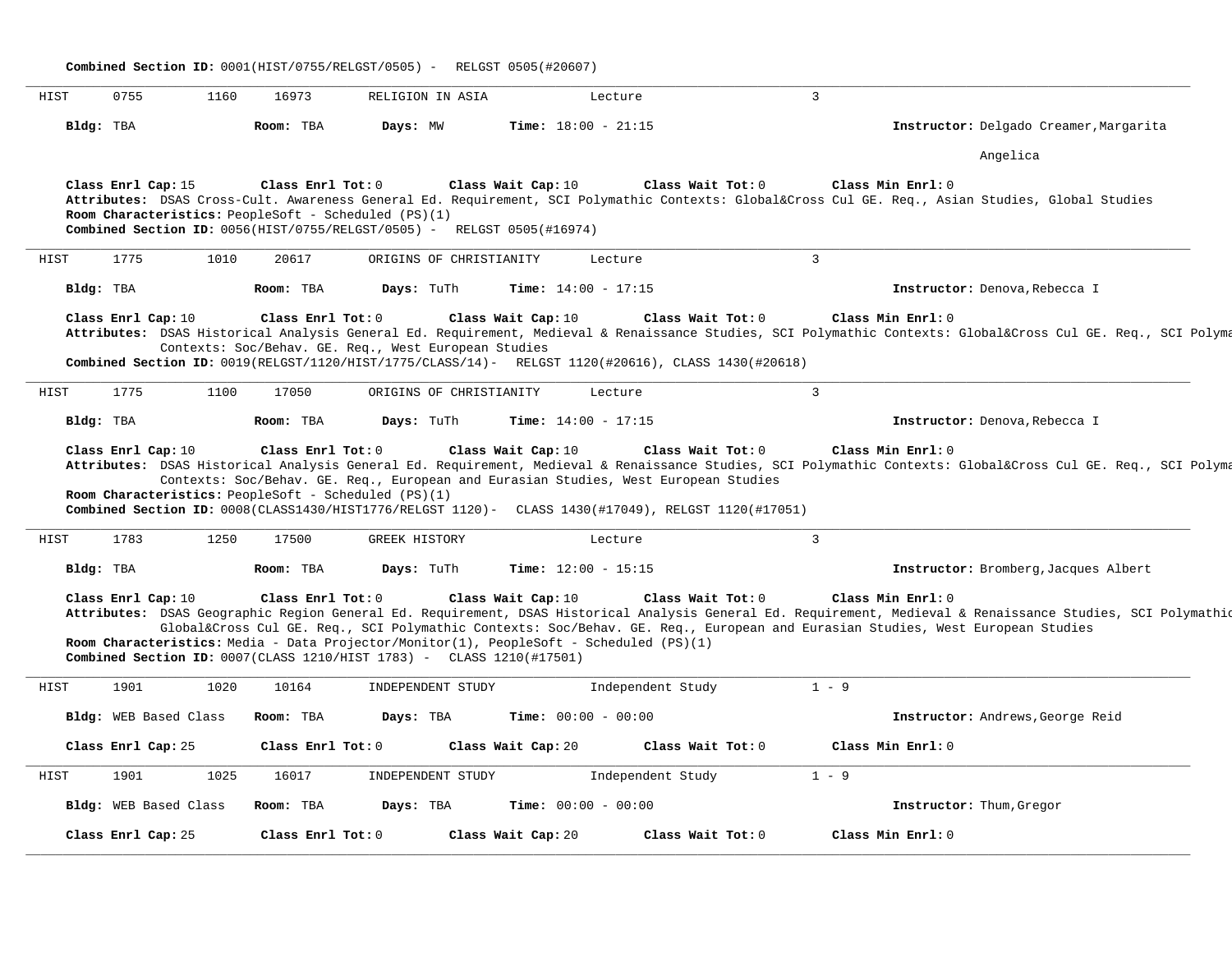## Report ID: SR201 **University of Pittsburgh** Page No. 246 of 591 **Schedule of Classes for Summer Term 2020-2021** Run Date: 11/06/2020 **Six Week - First Run Time: 17:00:17**

| Catalog Nbr Section Class Nbr<br>Subject | Course Title                                                  | Component                                                                                            | Units<br>Topics                      |
|------------------------------------------|---------------------------------------------------------------|------------------------------------------------------------------------------------------------------|--------------------------------------|
| HIST<br>1901<br>1030                     | 10727<br>INDEPENDENT STUDY                                    | Independent Study                                                                                    | $1 - 9$                              |
| Bldg: WEB Based Class                    | Room: TBA $Days:$ TBA $Time: 00:00 - 00:00$                   |                                                                                                      | Instructor: Erlen, Jonathon          |
| Class Enrl Cap: 25                       |                                                               | Class Enrl Tot: $0$ Class Wait Cap: $20$ Class Wait Tot: $0$ Class Min Enrl: $0$                     |                                      |
| <b>HIST</b>                              |                                                               | 1901 1035 16018 INDEPENDENT STUDY Independent Study 1 - 9                                            |                                      |
| Bldg: WEB Based Class                    |                                                               | Room: TBA $Days:$ TBA $Time: 00:00 - 00:00$                                                          | Instructor: Staff                    |
| Class Enrl Cap: 25                       |                                                               | Class Enrl Tot: 0 Class Wait Cap: 20 Class Wait Tot: 0 Class Min Enrl: 0                             |                                      |
| 1901<br>1040<br>HIST                     |                                                               | 10728 INDEPENDENT STUDY 1ndependent Study                                                            | $1 - 9$                              |
| Bldg: WEB Based Class                    | Room: TBA $Days:$ TBA $Time: 00:00 - 00:00$                   |                                                                                                      | Instructor: Frykman, Niklas E        |
|                                          |                                                               | Class Enrl Cap: 25 Class Enrl Tot: 0 Class Wait Cap: 20 Class Wait Tot: 0 Class Min Enrl: 0          |                                      |
| HIST                                     |                                                               | 1901 1045 16019 INDEPENDENT STUDY Independent Study 1 - 9                                            |                                      |
| Bldg: WEB Based Class                    | Room: TBA Days: TBA Time: $00:00 - 00:00$                     |                                                                                                      | Instructor: Gotkowitz, Laura Estelle |
|                                          |                                                               | Class Enrl Cap: 25 Class Enrl Tot: 0 Class Wait Cap: 20 Class Wait Tot: 0 Class Min Enrl: 0          |                                      |
| HIST                                     |                                                               | 1901 1050 10729 INDEPENDENT STUDY Independent Study 1 - 9                                            |                                      |
|                                          | Bldg: WEB Based Class Room: TBA Days: TBA Time: 00:00 - 00:00 |                                                                                                      | Instructor: Nappi, Carla Suzan       |
|                                          |                                                               | Class Enrl Cap: 25 Class Enrl Tot: 0 Class Wait Cap: 20 Class Wait Tot: 0 Class Min Enrl: 0          |                                      |
| 1901 1901<br>1055<br>HIST                |                                                               | 16020 INDEPENDENT STUDY Independent Study                                                            | $1 - 9$                              |
| Bldg: WEB Based Class                    | Room: TBA Days: TBA Time: $00:00 - 00:00$                     |                                                                                                      | Instructor: Holstein, Diego          |
|                                          |                                                               | Class Enrl Cap: 25 Class Enrl Tot: 0 Class Wait Cap: 20 Class Wait Tot: 0 Class Min Enrl: 0          |                                      |
| HIST                                     |                                                               | 1901 1060 10730 INDEPENDENT STUDY Independent Study 1 - 9                                            |                                      |
| Bldg: WEB Based Class                    | Room: TBA $Days:$ TBA $Time:$ 00:00 - 00:00                   |                                                                                                      | Instructor: Roege, Pernille          |
| Class Enrl Cap: 25                       |                                                               | Class Enrl Tot: $0$ Class Wait Cap: $20$ Class Wait Tot: $0$ Class Min Enrl: $0$                     |                                      |
| 1901<br>1065<br>HIST                     | 16021                                                         | INDEPENDENT STUDY The Independent Study                                                              | $1 - 9$                              |
| Bldg: WEB Based Class                    | Room: TBA $Days:$ TBA $Time: 00:00 - 00:00$                   |                                                                                                      | Instructor: Gobat, Michel Charles    |
|                                          |                                                               | Class Enrl Cap: 25 $\qquad$ Class Enrl Tot: 0 $\qquad$ Class Wait Cap: 20 $\qquad$ Class Wait Tot: 0 | Class Min Enrl: 0                    |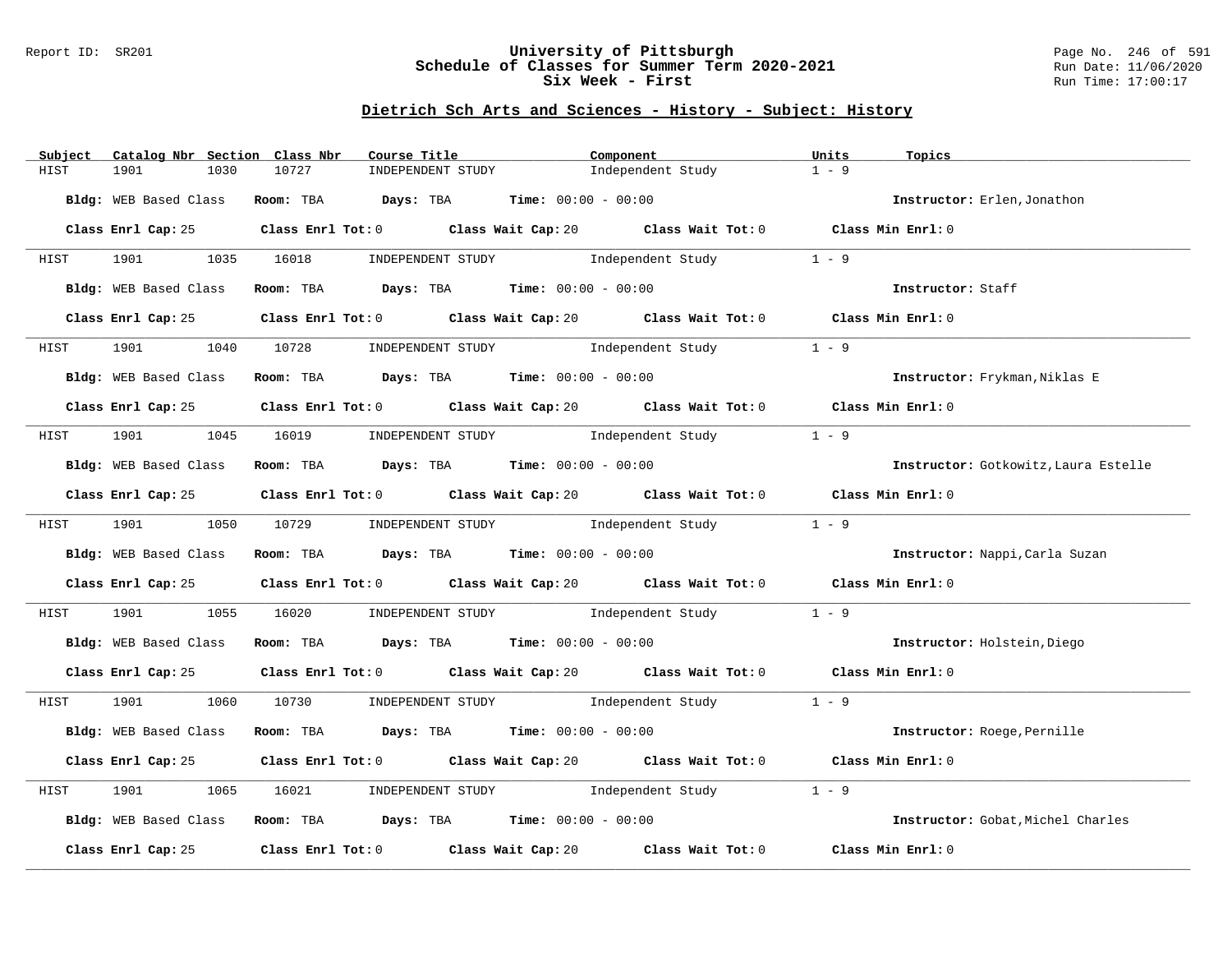| HIST | 1070<br>1901          | 10731<br>INDEPENDENT STUDY                                                                               | Independent Study | $1 - 9$                               |
|------|-----------------------|----------------------------------------------------------------------------------------------------------|-------------------|---------------------------------------|
|      | Bldg: TO BE ARRANGED  | Room: TBA $Days:$ TBA $Time: 00:00 - 00:00$                                                              |                   | Instructor: Whitehead, Jeffrey Robert |
|      |                       |                                                                                                          |                   | Novosel, Anthony Stephen              |
|      |                       | Class Enrl Cap: 25 Class Enrl Tot: 0 Class Wait Cap: 20 Class Wait Tot: 0 Class Min Enrl: 0              |                   |                                       |
|      |                       | HIST 1901 1075 16022 INDEPENDENT STUDY Independent Study 1 - 9                                           |                   |                                       |
|      |                       | Bldg: WEB Based Class Room: TBA Days: TBA Time: 00:00 - 00:00                                            |                   | Instructor: Adal, Raja                |
|      |                       | Class Enrl Cap: 25 Class Enrl Tot: 0 Class Wait Cap: 20 Class Wait Tot: 0 Class Min Enrl: 0              |                   |                                       |
|      |                       | HIST 1901 1080 10732 INDEPENDENT STUDY Independent Study 1 - 9                                           |                   |                                       |
|      | Bldg: WEB Based Class | Room: TBA $\rule{1em}{0.15mm}$ Days: TBA Time: $00:00 - 00:00$                                           |                   | Instructor: Staff                     |
|      |                       | Class Enrl Cap: 25 Class Enrl Tot: 0 Class Wait Cap: 20 Class Wait Tot: 0 Class Min Enrl: 0              |                   |                                       |
|      |                       | HIST 1901 1100 10733 INDEPENDENT STUDY Independent Study 1 - 9                                           |                   |                                       |
|      |                       | Bldg: WEB Based Class Room: TBA Days: TBA Time: 00:00 - 00:00                                            |                   | Instructor: Warsh, Molly Annis        |
|      |                       | Class Enrl Cap: 25 Class Enrl Tot: 0 Class Wait Cap: 20 Class Wait Tot: 0 Class Min Enrl: 0              |                   |                                       |
|      |                       | HIST 1901 1110 10734 INDEPENDENT STUDY Independent Study 1 - 9                                           |                   |                                       |
|      | Bldg: WEB Based Class | Room: TBA $Days:$ TBA $Time: 00:00 - 00:00$                                                              |                   | Instructor: Webel, Mari K             |
|      | Class Enrl Cap: 25    | Class Enrl Tot: 0 $\qquad$ Class Wait Cap: 20 $\qquad$ Class Wait Tot: 0 $\qquad$ Class Min Enrl: 0      |                   |                                       |
| HIST |                       | 1901 1120 10735 INDEPENDENT STUDY Independent Study 1 - 9                                                |                   |                                       |
|      |                       | Bldg: WEB Based Class Room: TBA Days: TBA Time: 00:00 - 00:00                                            |                   | Instructor: Glasco, Laurence          |
|      |                       | Class Enrl Cap: 25 Class Enrl Tot: 0 Class Wait Cap: 20 Class Wait Tot: 0 Class Min Enrl: 0              |                   |                                       |
|      |                       | HIST 1901 1130 10736 INDEPENDENT STUDY Independent Study 1 - 9                                           |                   |                                       |
|      | Bldg: WEB Based Class | Room: TBA $Days:$ TBA $Time: 00:00 - 00:00$                                                              |                   | Instructor: Staff                     |
|      | Class Enrl Cap: 25    | Class Enrl Tot: 0 $\qquad$ Class Wait Cap: 20 $\qquad$ Class Wait Tot: 0 $\qquad$ Class Min Enrl: 0      |                   |                                       |
| HIST | 1901 1901             | 1140 10737 INDEPENDENT STUDY Independent Study 1 - 9                                                     |                   |                                       |
|      |                       | Bldg: WEB Based Class Room: TBA Days: TBA Time: 00:00 - 00:00 000 100 100 Instructor: Greenwald, Maurine |                   |                                       |
|      | Class Enrl Cap: 25    | Class Enrl Tot: $0$ Class Wait Cap: $20$ Class Wait Tot: $0$                                             |                   | Class Min Enrl: 0                     |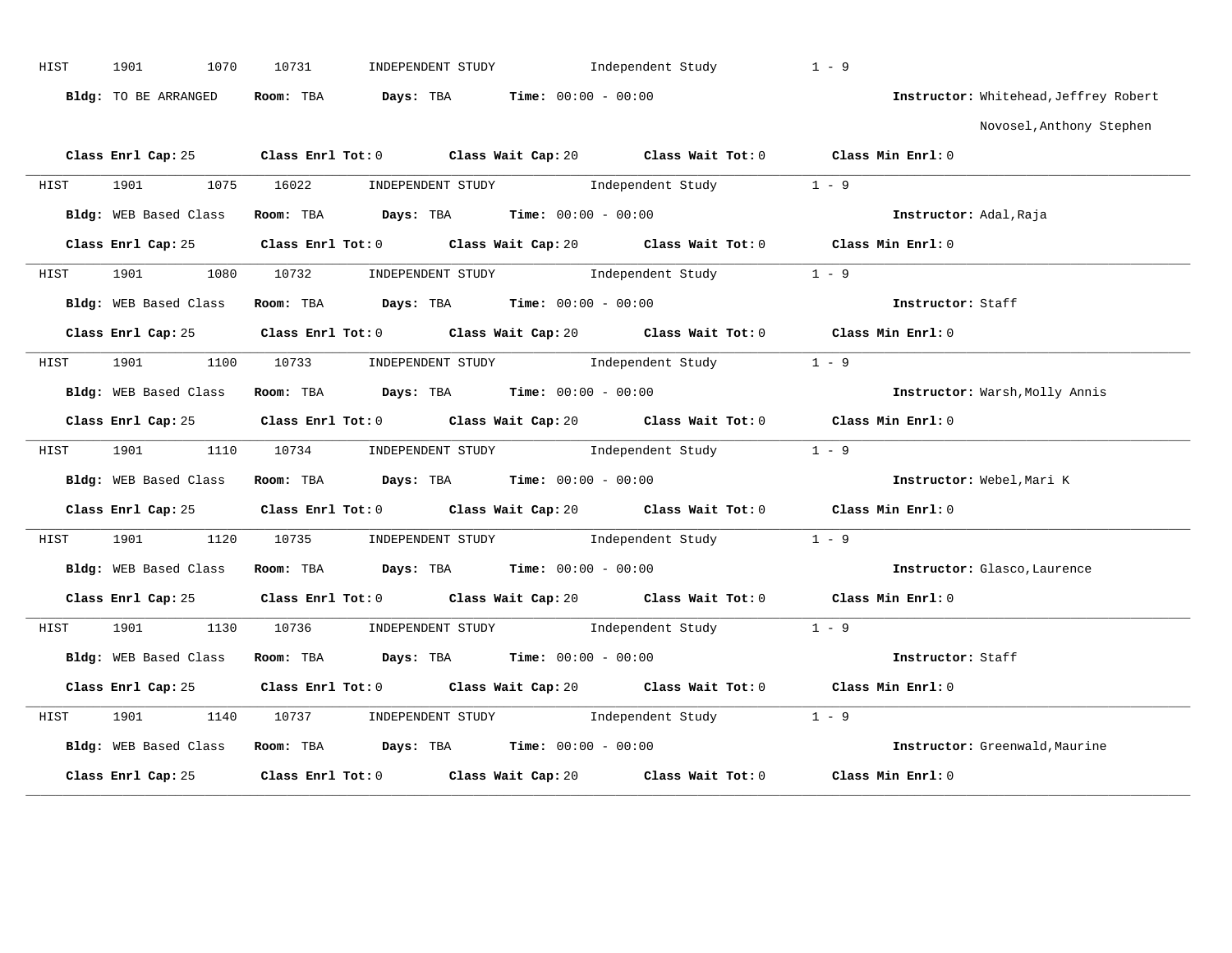## Report ID: SR201 **University of Pittsburgh** Page No. 248 of 591 **Schedule of Classes for Summer Term 2020-2021** Run Date: 11/06/2020 **Six Week - First Run Time: 17:00:17**

| Subject | Catalog Nbr Section Class Nbr | Course Title                                                  | Component                                                                                           | Units<br>Topics                     |
|---------|-------------------------------|---------------------------------------------------------------|-----------------------------------------------------------------------------------------------------|-------------------------------------|
| HIST    | 1901<br>1150                  | 10738<br>INDEPENDENT STUDY                                    | Independent Study                                                                                   | $1 - 9$                             |
|         | Bldg: WEB Based Class         | Room: TBA Days: TBA Time: $00:00 - 00:00$                     |                                                                                                     | Instructor: Hagerty, Bernard George |
|         |                               |                                                               | Class Enrl Cap: 25 Class Enrl Tot: 0 Class Wait Cap: 20 Class Wait Tot: 0 Class Min Enrl: 0         |                                     |
|         |                               |                                                               | HIST 1901 1155 17418 INDEPENDENT STUDY Independent Study 1 - 9                                      |                                     |
|         | Bldg: TO BE ARRANGED          | Room: TBA $Days:$ TBA $Time: 00:00 - 00:00$                   |                                                                                                     | Instructor: Staff                   |
|         | Class Enrl Cap: 25            |                                                               | Class Enrl Tot: 0 $\qquad$ Class Wait Cap: 20 $\qquad$ Class Wait Tot: 0 $\qquad$ Class Min Enrl: 0 |                                     |
| HIST    | 1901 1901                     |                                                               | 1160 10739 INDEPENDENT STUDY Independent Study                                                      | $1 - 9$                             |
|         | Bldg: WEB Based Class         | Room: TBA $Days:$ TBA Time: $00:00 - 00:00$                   |                                                                                                     | Instructor: Shimizu, Kaoru          |
|         |                               |                                                               | Class Enrl Cap: 25 Class Enrl Tot: 0 Class Wait Cap: 20 Class Wait Tot: 0 Class Min Enrl: 0         |                                     |
|         |                               |                                                               | HIST 1901 1170 10740 INDEPENDENT STUDY Independent Study                                            | $1 - 9$                             |
|         | Bldg: WEB Based Class         | Room: TBA $Days:$ TBA Time: $00:00 - 00:00$                   |                                                                                                     | Instructor: Hammond, Leslie Ann     |
|         |                               |                                                               | Class Enrl Cap: 25 Class Enrl Tot: 0 Class Wait Cap: 20 Class Wait Tot: 0 Class Min Enrl: 0         |                                     |
|         |                               |                                                               | HIST 1901 1180 10741 INDEPENDENT STUDY Independent Study 1 - 9                                      |                                     |
|         |                               | Bldg: WEB Based Class Room: TBA Days: TBA Time: 00:00 - 00:00 |                                                                                                     | Instructor: Staff                   |
|         |                               |                                                               | Class Enrl Cap: 25 Class Enrl Tot: 0 Class Wait Cap: 20 Class Wait Tot: 0 Class Min Enrl: 0         |                                     |
| HIST    |                               |                                                               | 1901 190 10742 INDEPENDENT STUDY Independent Study 1 - 9                                            |                                     |
|         |                               | Bldg: WEB Based Class Room: TBA Days: TBA Time: 00:00 - 00:00 |                                                                                                     | Instructor: Livezeanu, Irina        |
|         |                               |                                                               | Class Enrl Cap: 25 Class Enrl Tot: 0 Class Wait Cap: 20 Class Wait Tot: 0 Class Min Enrl: 0         |                                     |
|         |                               |                                                               | HIST 1901 1200 10743 INDEPENDENT STUDY Independent Study 1 - 9                                      |                                     |
|         | Bldg: TO BE ARRANGED          | Room: TBA $Days:$ TBA $Time:$ 00:00 - 00:00                   |                                                                                                     | Instructor: Stoner, John C          |
|         |                               |                                                               | Class Enrl Cap: 25 Class Enrl Tot: 0 Class Wait Cap: 20 Class Wait Tot: 0 Class Min Enrl: 0         |                                     |
| HIST    | 1901<br>1210                  |                                                               | 10744 INDEPENDENT STUDY Independent Study                                                           | $1 - 9$                             |
|         |                               | Bldg: WEB Based Class Room: TBA Days: TBA Time: 00:00 - 00:00 |                                                                                                     | Instructor: Staff                   |
|         |                               |                                                               | Class Enrl Cap: 25 Class Enrl Tot: 0 Class Wait Cap: 20 Class Wait Tot: 0 Class Min Enrl: 0         |                                     |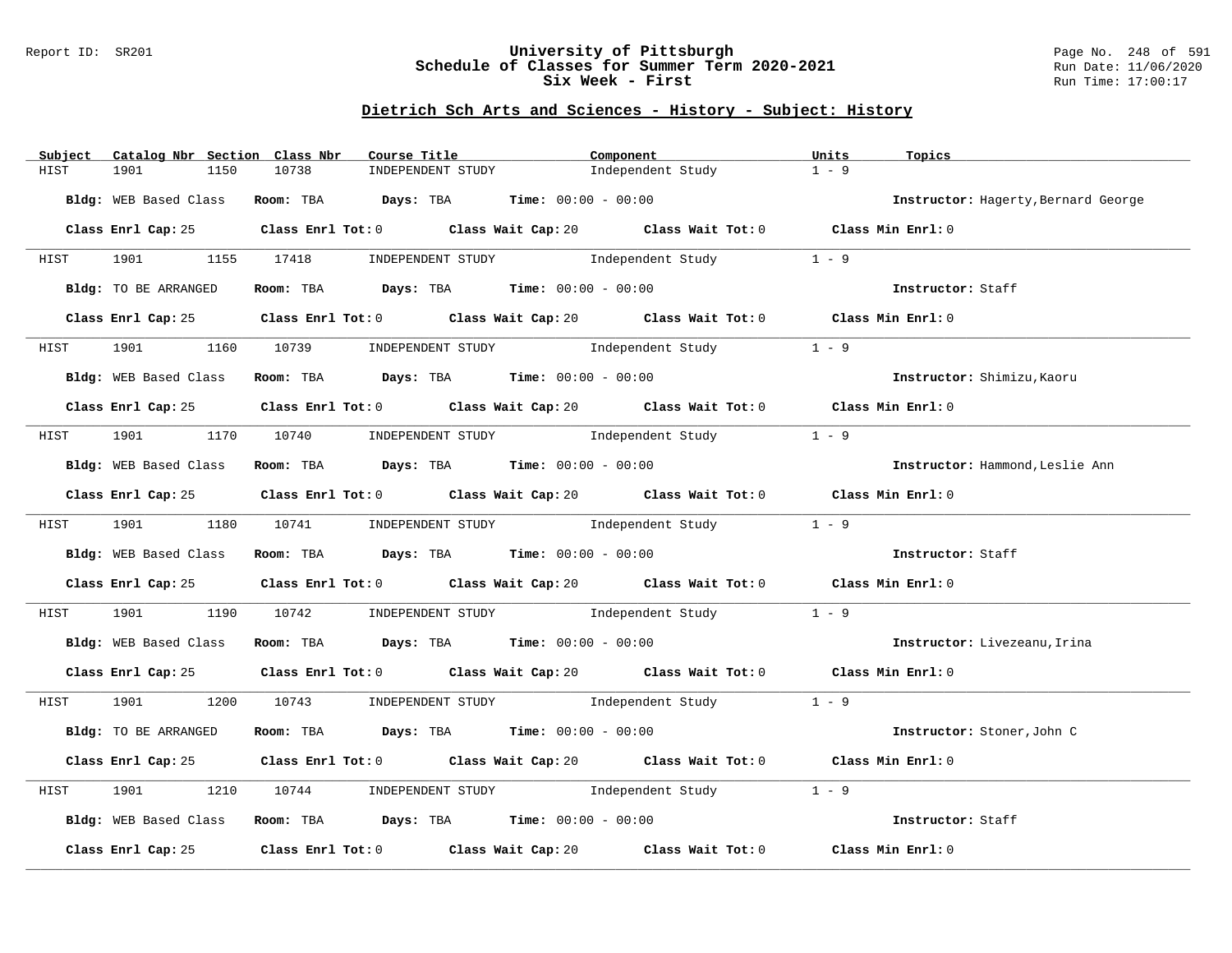| HIST | 1901<br>1220          | INDEPENDENT STUDY 1ndependent Study<br>10745                                                | $1 - 9$                              |
|------|-----------------------|---------------------------------------------------------------------------------------------|--------------------------------------|
|      | Bldg: WEB Based Class | Room: TBA $\rule{1em}{0.15mm}$ Days: TBA $\rule{1.15mm}]{0.15mm}$ Time: $0.000 - 0.000$     | Instructor: Staff                    |
|      |                       | Class Enrl Cap: 25 Class Enrl Tot: 0 Class Wait Cap: 20 Class Wait Tot: 0 Class Min Enrl: 0 |                                      |
|      |                       | HIST 1901 1230 10746 INDEPENDENT STUDY Independent Study 1 - 9                              |                                      |
|      |                       | Bldg: WEB Based Class Room: TBA Days: TBA Time: 00:00 - 00:00                               | Instructor: Novosel, Anthony Stephen |
|      |                       | Class Enrl Cap: 25 Class Enrl Tot: 0 Class Wait Cap: 20 Class Wait Tot: 0 Class Min Enrl: 0 |                                      |
|      |                       | HIST 1901 1240 10747 INDEPENDENT STUDY Independent Study 1 - 9                              |                                      |
|      |                       | Bldg: WEB Based Class Room: TBA Days: TBA Time: 00:00 - 00:00                               | Instructor: Blain, Keisha N          |
|      |                       | Class Enrl Cap: 25 Class Enrl Tot: 0 Class Wait Cap: 20 Class Wait Tot: 0 Class Min Enrl: 0 |                                      |
|      |                       | HIST 1901 1250 10748 INDEPENDENT STUDY Independent Study 1 - 9                              |                                      |
|      |                       | Bldg: WEB Based Class Room: TBA Days: TBA Time: 00:00 - 00:00                               | Instructor: Putnam, Lara Elizabeth   |
|      |                       | Class Enrl Cap: 25 Class Enrl Tot: 0 Class Wait Cap: 20 Class Wait Tot: 0 Class Min Enrl: 0 |                                      |
|      |                       | HIST 1901 1260 10749 INDEPENDENT STUDY Independent Study 1 - 9                              |                                      |
|      |                       | Bldg: WEB Based Class Room: TBA Days: TBA Time: 00:00 - 00:00                               | Instructor: Pickett, James R         |
|      |                       | Class Enrl Cap: 25 Class Enrl Tot: 0 Class Wait Cap: 20 Class Wait Tot: 0 Class Min Enrl: 0 |                                      |
|      |                       | HIST 1901 1270 10750 INDEPENDENT STUDY Independent Study 1 - 9                              |                                      |
|      |                       | Bldg: WEB Based Class Room: TBA Days: TBA Time: 00:00 - 00:00                               | Instructor: Rediker, Marcus          |
|      |                       | Class Enrl Cap: 25 Class Enrl Tot: 0 Class Wait Cap: 20 Class Wait Tot: 0 Class Min Enrl: 0 |                                      |
| HIST |                       | 1901 1280 10751 INDEPENDENT STUDY Independent Study 1 - 9                                   |                                      |
|      |                       | Bldg: WEB Based Class Room: TBA Days: TBA Time: 00:00 - 00:00                               | Instructor: Ruck, Robert             |
|      |                       | Class Enrl Cap: 25 Class Enrl Tot: 0 Class Wait Cap: 20 Class Wait Tot: 0 Class Min Enrl: 0 |                                      |
|      |                       | HIST 1901 1290 10752 INDEPENDENT STUDY Independent Study 1 - 9                              |                                      |
|      |                       | Bldg: WEB Based Class Room: TBA Days: TBA Time: 00:00 - 00:00                               | Instructor: Tsoukas, Liann E         |
|      |                       | Class Enrl Cap: 25 Class Enrl Tot: 0 Class Wait Cap: 20 Class Wait Tot: 0 Class Min Enrl: 0 |                                      |
|      |                       | HIST 1901 1300 10753 INDEPENDENT STUDY Independent Study 1 - 9                              |                                      |
|      |                       |                                                                                             |                                      |
|      |                       | Bldg: WEB Based Class Room: TBA Days: TBA Time: 00:00 - 00:00                               | Instructor: Staff                    |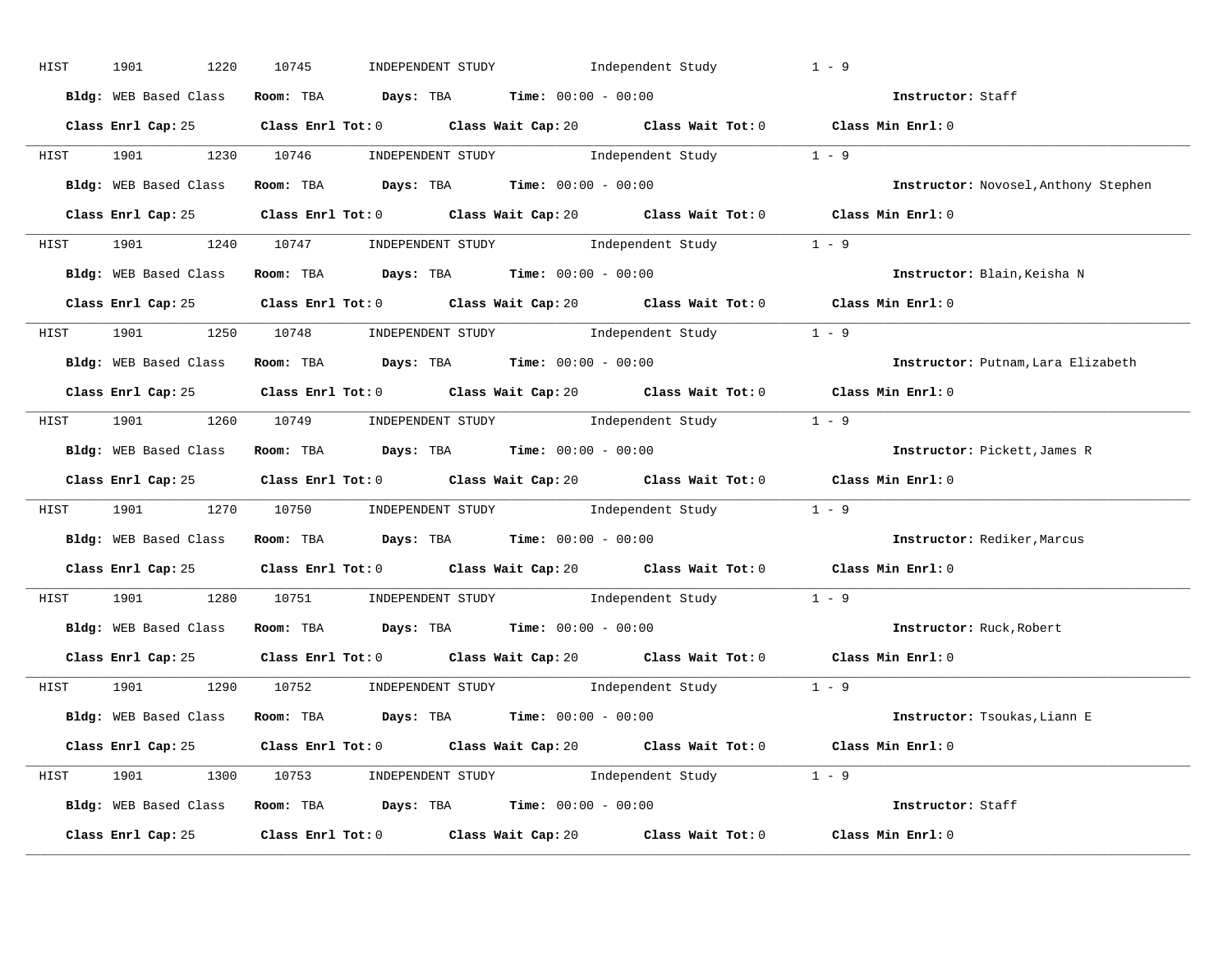## Report ID: SR201 **University of Pittsburgh** Page No. 250 of 591 **Schedule of Classes for Summer Term 2020-2021** Run Date: 11/06/2020 **Six Week - First Run Time: 17:00:17**

| Subject | Catalog Nbr Section Class Nbr | Course Title                                                                          | Component                                                                                   | Units<br>Topics                   |
|---------|-------------------------------|---------------------------------------------------------------------------------------|---------------------------------------------------------------------------------------------|-----------------------------------|
| HIST    | 1901<br>1310                  | 10754<br>INDEPENDENT STUDY                                                            | Independent Study                                                                           | $1 - 9$                           |
|         | Bldg: WEB Based Class         | Room: TBA $Days:$ TBA $Time: 00:00 - 00:00$                                           |                                                                                             | Instructor: Staff                 |
|         |                               |                                                                                       | Class Enrl Cap: 25 Class Enrl Tot: 0 Class Wait Cap: 20 Class Wait Tot: 0 Class Min Enrl: 0 |                                   |
| HIST    | 1320<br>1901                  | 10755                                                                                 | INDEPENDENT STUDY 1ndependent Study                                                         | $1 - 9$                           |
|         | Bldg: WEB Based Class         | Room: TBA $Days:$ TBA $Time: 00:00 - 00:00$                                           |                                                                                             | Instructor: Mostern, Ruth Ann     |
|         | Class Enrl Cap: 25            |                                                                                       | Class Enrl Tot: 0 Class Wait Cap: 20 Class Wait Tot: 0 Class Min Enrl: 0                    |                                   |
| HIST    | 1901 1901<br>1330             |                                                                                       | 10756 INDEPENDENT STUDY 1ndependent Study                                                   | $1 - 9$                           |
|         | Bldg: WEB Based Class         | Room: TBA $\rule{1em}{0.15mm}$ Days: TBA $\rule{1.5mm}{0.15mm}$ Time: $00:00 - 00:00$ |                                                                                             | Instructor: Hoock, Holger         |
|         | Class Enrl Cap: 25            |                                                                                       | Class Enrl Tot: $0$ Class Wait Cap: $20$ Class Wait Tot: $0$ Class Min Enrl: $0$            |                                   |
| HIST    | 1901 1340                     |                                                                                       | 10757 INDEPENDENT STUDY Independent Study                                                   | $1 - 9$                           |
|         | Bldg: WEB Based Class         |                                                                                       | Room: TBA $\rule{1em}{0.15mm}$ Days: TBA $\rule{1.5mm}{0.15mm}$ Time: $00:00 - 00:00$       | Instructor: Venarde, Bruce Lanier |
|         | Class Enrl Cap: 25            |                                                                                       | Class Enrl Tot: 0 Class Wait Cap: 20 Class Wait Tot: 0 Class Min Enrl: 0                    |                                   |
| HIST    |                               |                                                                                       | 1901 1350 10758 INDEPENDENT STUDY Independent Study                                         | $1 - 9$                           |
|         | Bldg: WEB Based Class         | Room: TBA $Days:$ TBA $Time: 00:00 - 00:00$                                           |                                                                                             | Instructor: Cook, James Alexander |
|         |                               |                                                                                       | Class Enrl Cap: 25 Class Enrl Tot: 0 Class Wait Cap: 20 Class Wait Tot: 0 Class Min Enrl: 0 |                                   |
| HIST    |                               | 1901 1360 10759 INDEPENDENT STUDY Independent Study                                   |                                                                                             | $1 - 9$                           |
|         | Bldg: WEB Based Class         | Room: TBA $\rule{1em}{0.15mm}$ Days: TBA Time: $00:00 - 00:00$                        |                                                                                             | Instructor: Tsoukas, Liann E      |
|         |                               |                                                                                       | Class Enrl Cap: 25 Class Enrl Tot: 0 Class Wait Cap: 20 Class Wait Tot: 0 Class Min Enrl: 0 |                                   |
| HIST    |                               | 1903 1010 10165 HONORS THESIS/MAJORS Thesis Research                                  |                                                                                             | $1 - 9$                           |
|         |                               | Bldg: WEB Based Class Room: TBA Days: TBA Time: 00:00 - 00:00                         |                                                                                             | Instructor: Andrews, George Reid  |
|         | Class Enrl Cap: 5             | Attributes: Writing Intensive Course (WRIT)                                           | Class Enrl Tot: 0 Class Wait Cap: 5 Class Wait Tot: 0 Class Min Enrl: 0                     |                                   |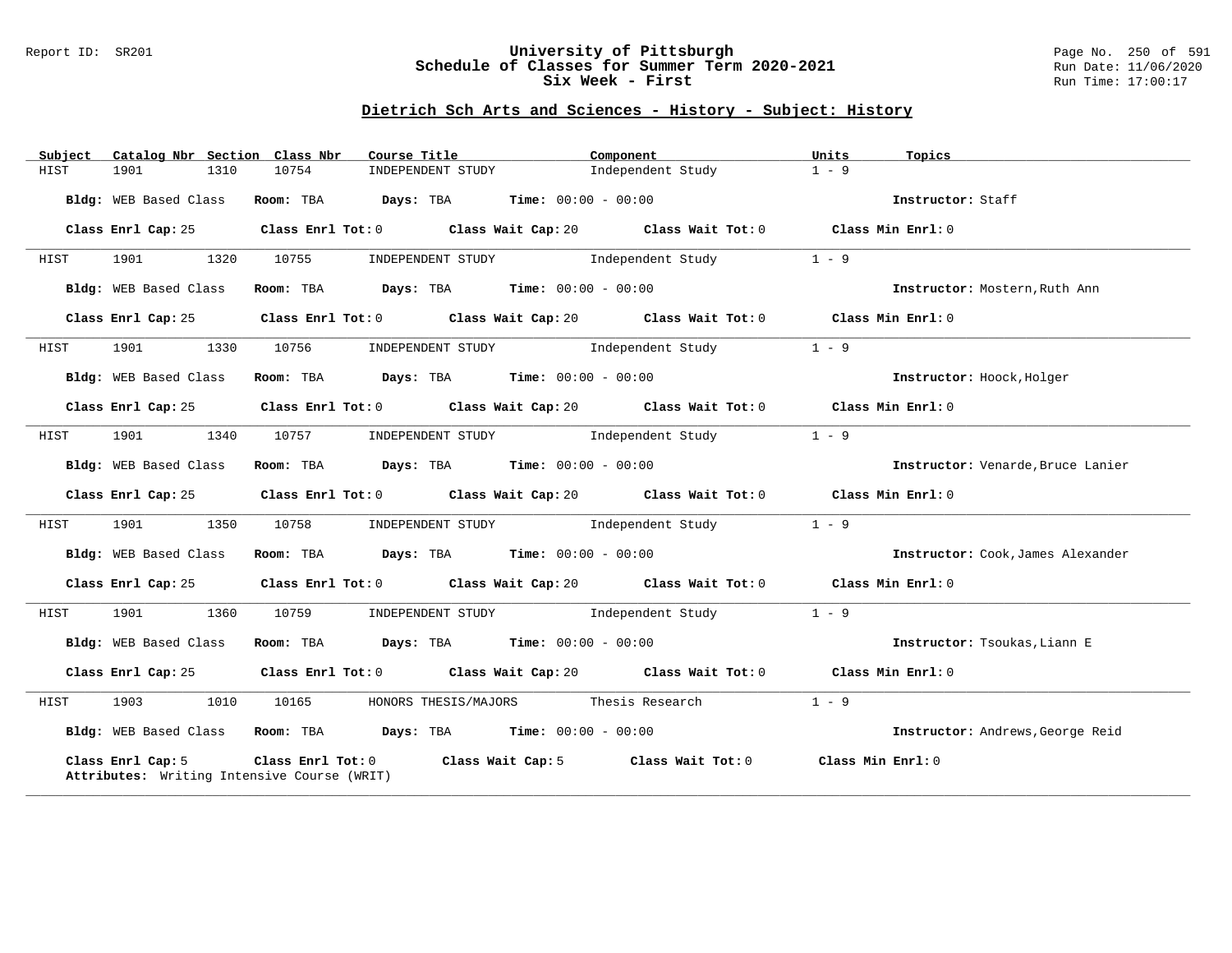## Report ID: SR201 **University of Pittsburgh** Page No. 251 of 591 **Schedule of Classes for Summer Term 2020-2021** Run Date: 11/06/2020 **Six Week - First Run Time: 17:00:17**

| Subject<br>Catalog Nbr Section Class Nbr                                                                                                               | Course Title                           | Component                    | Units<br>Topics                |  |  |  |
|--------------------------------------------------------------------------------------------------------------------------------------------------------|----------------------------------------|------------------------------|--------------------------------|--|--|--|
| 10794<br>HIST<br>1903<br>1015                                                                                                                          | HONORS THESIS/MAJORS                   | Thesis Research              | $1 - 9$                        |  |  |  |
| Bldg: WEB Based Class<br>Room: TBA                                                                                                                     | Days: TBA                              | <b>Time:</b> $00:00 - 00:00$ | Instructor: Erlen, Jonathon    |  |  |  |
| Class Enrl Cap: 5<br>Attributes: Writing Intensive Course (WRIT)                                                                                       | Class Enrl Tot: 0<br>Class Wait Cap: 5 | Class Wait Tot: 0            | Class Min Enrl: 0              |  |  |  |
| 1903<br>1020<br>10795<br>HIST                                                                                                                          | HONORS THESIS/MAJORS                   | Thesis Research              | $1 - 9$                        |  |  |  |
| Bldg: WEB Based Class<br>Room: TBA                                                                                                                     | Days: TBA                              | <b>Time:</b> $00:00 - 00:00$ | Instructor: Frykman, Niklas E  |  |  |  |
| Class Enrl Cap: 5<br>Attributes: Writing Intensive Course (WRIT)                                                                                       | Class Enrl Tot: 0<br>Class Wait Cap: 5 | Class Wait Tot: 0            | Class Min Enrl: 0              |  |  |  |
| 1025<br>1903<br>10796<br>HIST                                                                                                                          | HONORS THESIS/MAJORS                   | Thesis Research              | $1 - 9$                        |  |  |  |
| Bldg: WEB Based Class<br>Room: TBA                                                                                                                     | Days: TBA                              | <b>Time:</b> $00:00 - 00:00$ | Instructor: Nappi, Carla Suzan |  |  |  |
| Class Enrl Cap: 5<br>Class Enrl Tot: 0<br>Class Wait Cap: 5<br>Class Min Enrl: 0<br>Class Wait Tot: $0$<br>Attributes: Writing Intensive Course (WRIT) |                                        |                              |                                |  |  |  |
| 1903<br>1030<br>HIST<br>10797                                                                                                                          | HONORS THESIS/MAJORS                   | Thesis Research              | $1 - 9$                        |  |  |  |
| Room: TBA<br>Bldg: WEB Based Class                                                                                                                     | Days: TBA                              | <b>Time:</b> $00:00 - 00:00$ | Instructor: Roege, Pernille    |  |  |  |
| Class Enrl Cap: 5<br>Class Enrl Tot: 0<br>Attributes: Writing Intensive Course (WRIT)                                                                  | Class Wait Cap: 5                      | Class Wait Tot: 0            | Class Min Enrl: 0              |  |  |  |
| 1903<br>1035<br>HIST<br>10798                                                                                                                          | HONORS THESIS/MAJORS                   | Thesis Research              | $1 - 9$                        |  |  |  |
| Bldg: WEB Based Class<br>Room: TBA                                                                                                                     | Days: TBA                              | <b>Time:</b> $00:00 - 00:00$ | Instructor: Staff              |  |  |  |
| Class Enrl Tot: 0<br>Class Enrl Cap: 5<br>Attributes: Writing Intensive Course (WRIT)                                                                  | Class Wait Cap: 5                      | Class Wait Tot: 0            | Class Min Enrl: 0              |  |  |  |
| 1903<br>1040<br>10799<br>HIST                                                                                                                          | HONORS THESIS/MAJORS                   | Thesis Research              | $1 - 9$                        |  |  |  |
| Bldg: WEB Based Class<br>Room: TBA                                                                                                                     | Days: TBA                              | <b>Time:</b> $00:00 - 00:00$ | Instructor: Staff              |  |  |  |
| Class Enrl Cap: 5<br>Class Enrl Tot: 0<br>Attributes: Writing Intensive Course (WRIT)                                                                  | Class Wait Cap: 5                      | Class Wait Tot: 0            | Class Min Enrl: 0              |  |  |  |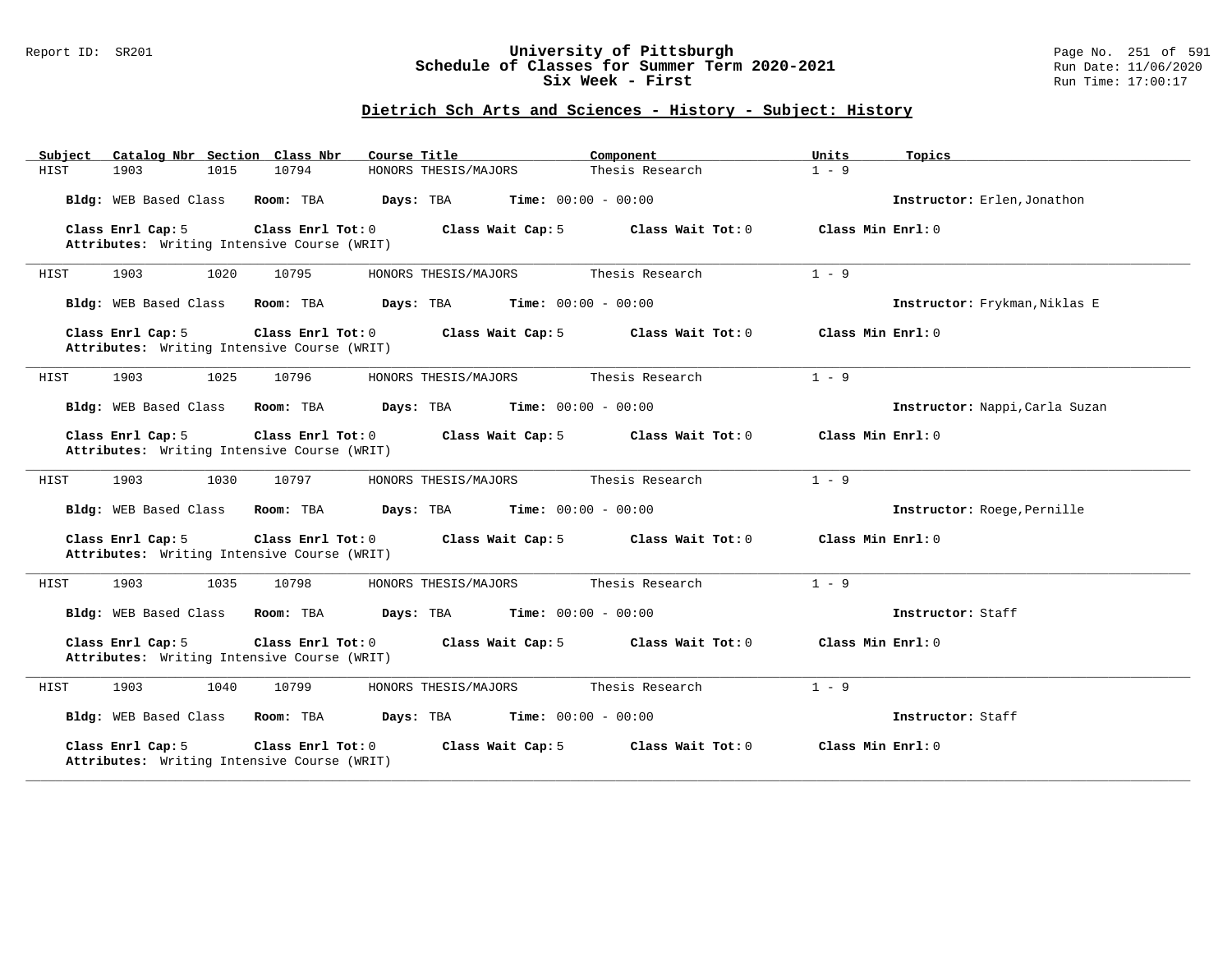## Report ID: SR201 **University of Pittsburgh** Page No. 252 of 591 **Schedule of Classes for Summer Term 2020-2021** Run Date: 11/06/2020 **Six Week - First Run Time: 17:00:17**

| Catalog Nbr Section Class Nbr<br>Subject                         | Course Title                                           | Component<br>Units                       | Topics                         |
|------------------------------------------------------------------|--------------------------------------------------------|------------------------------------------|--------------------------------|
| 1903<br>1045<br>HIST                                             | 10800<br>HONORS THESIS/MAJORS                          | Thesis Research<br>$1 - 9$               |                                |
| Bldg: WEB Based Class                                            | Time: $00:00 - 00:00$<br>Room: TBA<br>Days: TBA        |                                          | Instructor: Warsh, Molly Annis |
| Class Enrl Cap: 5<br>Attributes: Writing Intensive Course (WRIT) | Class Enrl Tot: 0<br>Class Wait Cap: 5                 | Class Wait Tot: 0<br>Class Min $Enr1: 0$ |                                |
| 1903<br>1050<br>HIST                                             | 10801<br>HONORS THESIS/MAJORS                          | Thesis Research<br>$1 - 9$               |                                |
| Bldg: WEB Based Class                                            | Room: TBA<br>Days: TBA<br><b>Time:</b> $00:00 - 00:00$ |                                          | Instructor: Webel, Mari K      |
| Class Enrl Cap: 5<br>Attributes: Writing Intensive Course (WRIT) | Class Enrl Tot: 0<br>Class Wait Cap: 5                 | Class Wait Tot: 0<br>Class Min $Enr1: 0$ |                                |
| 1903<br>1055<br>HIST                                             | 10802<br>HONORS THESIS/MAJORS                          | $1 - 9$<br>Thesis Research               |                                |
| Bldg: WEB Based Class                                            | Room: TBA<br>Days: TBA<br><b>Time:</b> $00:00 - 00:00$ |                                          | Instructor: Adal, Raja         |
| Class Enrl Cap: 5<br>Attributes: Writing Intensive Course (WRIT) | Class Enrl Tot: 0<br>Class Wait Cap: 5                 | Class Wait Tot: 0<br>Class Min Enrl: 0   |                                |
| 1903<br>1060<br>HIST                                             | 10803<br>HONORS THESIS/MAJORS                          | $1 - 9$<br>Thesis Research               |                                |
| Bldg: WEB Based Class                                            | Room: TBA<br>Days: TBA<br><b>Time:</b> $00:00 - 00:00$ |                                          | Instructor: Glasco, Laurence   |
| Class Enrl Cap: 5<br>Attributes: Writing Intensive Course (WRIT) | Class Enrl Tot: 0<br>Class Wait Cap: 5                 | Class Wait Tot: 0<br>Class Min $Enr1: 0$ |                                |
| 1903<br>HIST<br>1065                                             | 10804<br>HONORS THESIS/MAJORS                          | $1 - 9$<br>Thesis Research               |                                |
| Bldg: WEB Based Class                                            | Room: TBA<br>Days: TBA<br><b>Time:</b> $00:00 - 00:00$ |                                          | Instructor: Staff              |
| Class Enrl Cap: 5<br>Attributes: Writing Intensive Course (WRIT) | Class Enrl Tot: 0<br>Class Wait Cap: 5                 | Class Wait Tot: 0<br>Class Min Enrl: 0   |                                |
| 1903<br>1070<br>HIST                                             | 10805<br>HONORS THESIS/MAJORS                          | $1 - 9$<br>Thesis Research               |                                |
| Bldg: WEB Based Class                                            | Room: TBA<br>Days: TBA<br><b>Time:</b> $00:00 - 00:00$ |                                          | Instructor: Greenwald, Maurine |
| Class Enrl Cap: 5<br>Attributes: Writing Intensive Course (WRIT) | Class Enrl Tot: 0<br>Class Wait Cap: 5                 | Class Wait Tot: 0<br>Class Min Enrl: 0   |                                |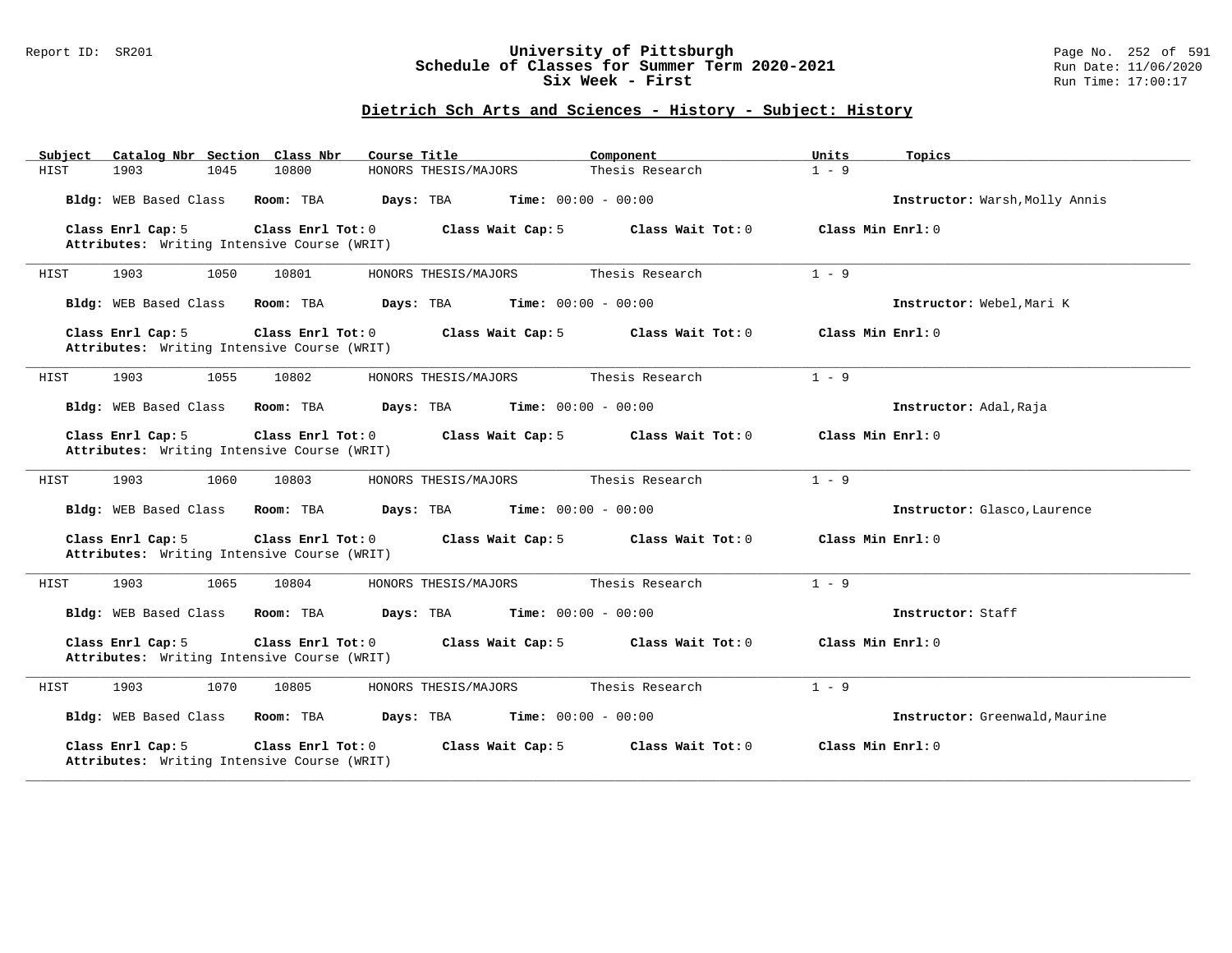### Report ID: SR201 **University of Pittsburgh** Page No. 253 of 591 **Schedule of Classes for Summer Term 2020-2021** Run Date: 11/06/2020 **Six Week - First Run Time: 17:00:17**

| Catalog Nbr Section Class Nbr<br>Subject                                              | Course Title<br>Component                 | Units<br>Topics                     |
|---------------------------------------------------------------------------------------|-------------------------------------------|-------------------------------------|
| HIST<br>1903<br>1075<br>10806                                                         | HONORS THESIS/MAJORS<br>Thesis Research   | $1 - 9$                             |
| Bldg: WEB Based Class<br>Room: TBA                                                    | Days: TBA<br><b>Time:</b> $00:00 - 00:00$ | Instructor: Hagerty, Bernard George |
| Class Enrl Cap: 5<br>Class Enrl Tot: 0<br>Attributes: Writing Intensive Course (WRIT) | Class Wait Cap: 5<br>Class Wait Tot: 0    | Class Min Enrl: 0                   |
| 1903<br>1080<br>10807<br>HIST                                                         | Thesis Research<br>HONORS THESIS/MAJORS   | $1 - 9$                             |
| Bldg: WEB Based Class<br>Room: TBA                                                    | <b>Time:</b> $00:00 - 00:00$<br>Days: TBA | Instructor: Shimizu, Kaoru          |
| Class Enrl Cap: 5<br>Class Enrl Tot: 0<br>Attributes: Writing Intensive Course (WRIT) | Class Wait Cap: 5<br>Class Wait Tot: 0    | Class Min $Enr1: 0$                 |
| 1903<br>1085<br>10808<br>HIST                                                         | Thesis Research<br>HONORS THESIS/MAJORS   | $1 - 9$                             |
| Bldg: WEB Based Class<br>Room: TBA                                                    | Days: TBA<br><b>Time:</b> $00:00 - 00:00$ | Instructor: Staff                   |
| Class Enrl Cap: 5<br>Class Enrl Tot: 0<br>Attributes: Writing Intensive Course (WRIT) | Class Wait Cap: 5<br>Class Wait Tot: 0    | Class Min Enrl: 0                   |
| HIST<br>1903<br>1090<br>10809                                                         | HONORS THESIS/MAJORS<br>Thesis Research   | $1 - 9$                             |
| Bldg: WEB Based Class<br>Room: TBA                                                    | Days: TBA<br><b>Time:</b> $00:00 - 00:00$ | Instructor: Staff                   |
| Class Enrl Cap: 5<br>Class Enrl Tot: 0<br>Attributes: Writing Intensive Course (WRIT) | Class Wait Cap: 5<br>Class Wait Tot: 0    | Class Min Enrl: 0                   |
| 1903<br>1095<br>HIST<br>10810                                                         | HONORS THESIS/MAJORS<br>Thesis Research   | $1 - 9$                             |
| Bldg: WEB Based Class<br>Room: TBA                                                    | Days: TBA<br><b>Time:</b> $00:00 - 00:00$ | Instructor: Livezeanu, Irina        |
| Class Enrl Cap: 5<br>Class Enrl Tot: 0<br>Attributes: Writing Intensive Course (WRIT) | Class Wait Cap: 5<br>Class Wait Tot: 0    | Class Min Enrl: 0                   |
| 1903<br>1100<br>10811<br>HIST                                                         | HONORS THESIS/MAJORS<br>Thesis Research   | $1 - 9$                             |
| Bldg: WEB Based Class<br>Room: TBA                                                    | Days: TBA<br><b>Time:</b> $00:00 - 00:00$ | Instructor: Stoner, John C          |
| Class Enrl Cap: 5<br>Class Enrl Tot: 0<br>Attributes: Writing Intensive Course (WRIT) | Class Wait Cap: 5<br>Class Wait Tot: 0    | Class Min Enrl: 0                   |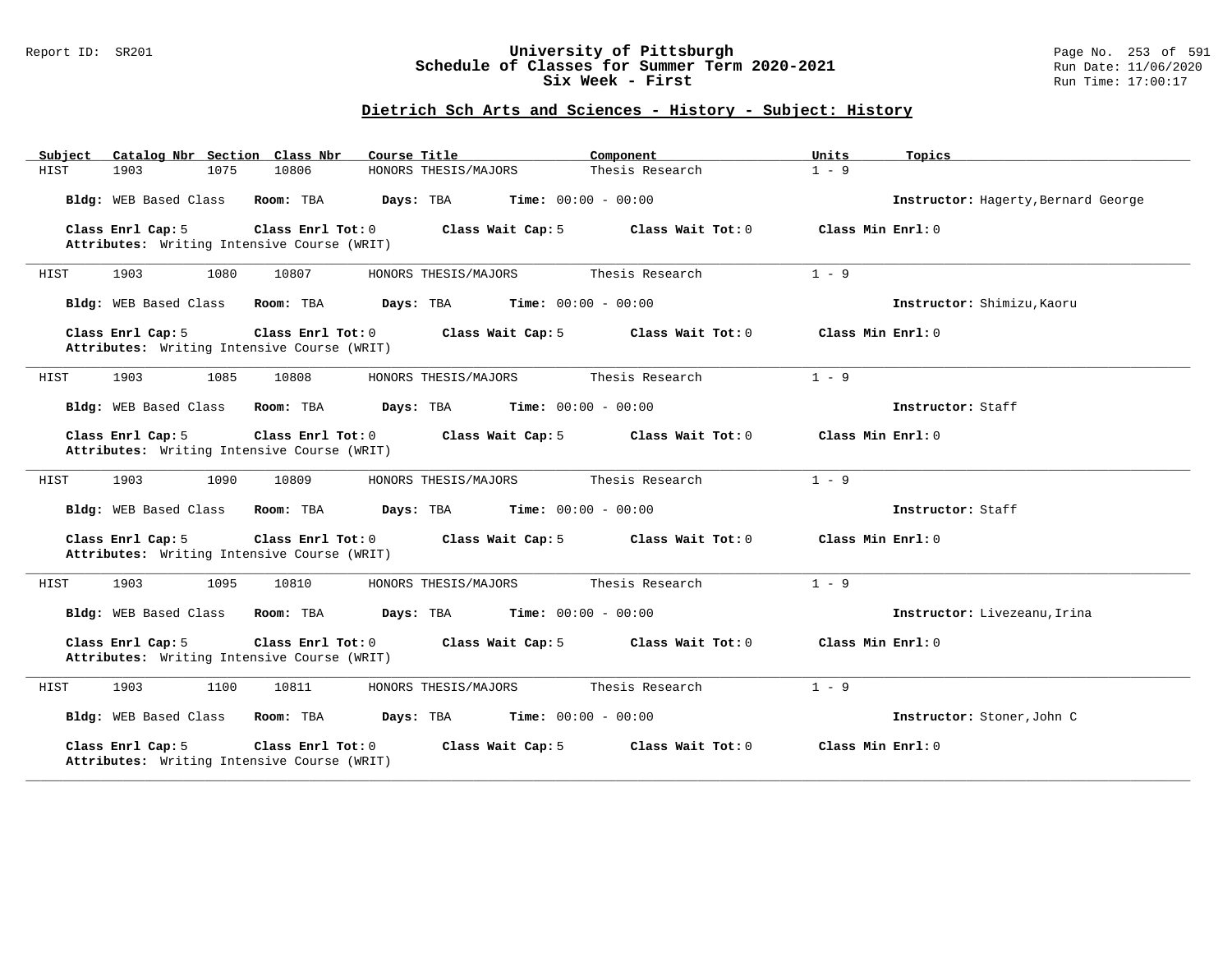### Report ID: SR201 **University of Pittsburgh** Page No. 254 of 591 **Schedule of Classes for Summer Term 2020-2021** Run Date: 11/06/2020 **Six Week - First Run Time: 17:00:17**

| Catalog Nbr Section Class Nbr<br>Subject                         | Course Title                                           | Units<br>Component                       | Topics                               |
|------------------------------------------------------------------|--------------------------------------------------------|------------------------------------------|--------------------------------------|
| 1903<br>1105<br>HIST                                             | 10812<br>HONORS THESIS/MAJORS                          | Thesis Research<br>$1 - 9$               |                                      |
| Bldg: WEB Based Class                                            | Room: TBA<br>Days: TBA<br><b>Time:</b> $00:00 - 00:00$ |                                          | Instructor: Staff                    |
| Class Enrl Cap: 5<br>Attributes: Writing Intensive Course (WRIT) | Class Enrl Tot: 0<br>Class Wait Cap: 5                 | Class Wait Tot: 0<br>Class Min $Enr1: 0$ |                                      |
| 1903<br>1110<br>HIST                                             | 10813<br>HONORS THESIS/MAJORS                          | Thesis Research<br>$1 - 9$               |                                      |
| Bldg: WEB Based Class                                            | <b>Time:</b> $00:00 - 00:00$<br>Room: TBA<br>Days: TBA |                                          | Instructor: Staff                    |
| Class Enrl Cap: 5<br>Attributes: Writing Intensive Course (WRIT) | Class Enrl Tot: 0<br>Class Wait Cap: 5                 | Class Wait Tot: 0<br>Class Min Enrl: 0   |                                      |
| 1903<br>1115<br>HIST                                             | 10814<br>HONORS THESIS/MAJORS                          | $1 - 9$<br>Thesis Research               |                                      |
| Bldg: WEB Based Class                                            | Room: TBA<br>Days: TBA<br><b>Time:</b> $00:00 - 00:00$ |                                          | Instructor: Novosel, Anthony Stephen |
| Class Enrl Cap: 5<br>Attributes: Writing Intensive Course (WRIT) | Class Enrl Tot: 0<br>Class Wait Cap: 5                 | Class Wait Tot: 0<br>Class Min Enrl: 0   |                                      |
| 1903<br>1120<br>HIST                                             | 10815<br>HONORS THESIS/MAJORS                          | $1 - 9$<br>Thesis Research               |                                      |
| Bldg: WEB Based Class                                            | Room: TBA<br>Days: TBA<br><b>Time:</b> $00:00 - 00:00$ |                                          | Instructor: Blain, Keisha N          |
| Class Enrl Cap: 5<br>Attributes: Writing Intensive Course (WRIT) | Class Enrl Tot: 0<br>Class Wait Cap: 5                 | Class Wait Tot: 0<br>Class Min $Enr1: 0$ |                                      |
| 1903<br>1125<br>HIST                                             | 10816<br>HONORS THESIS/MAJORS                          | $1 - 9$<br>Thesis Research               |                                      |
| Bldg: WEB Based Class                                            | Room: TBA<br>Days: TBA<br><b>Time:</b> $00:00 - 00:00$ |                                          | Instructor: Putnam, Lara Elizabeth   |
| Class Enrl Cap: 5<br>Attributes: Writing Intensive Course (WRIT) | Class Enrl Tot: 0<br>Class Wait Cap: 5                 | Class Wait Tot: 0<br>Class Min Enrl: 0   |                                      |
| 1903<br>1130<br>HIST                                             | 10817<br>HONORS THESIS/MAJORS                          | $1 - 9$<br>Thesis Research               |                                      |
| Bldg: WEB Based Class                                            | Room: TBA<br>Days: TBA<br><b>Time:</b> $00:00 - 00:00$ |                                          | Instructor: Pickett, James R         |
| Class Enrl Cap: 5<br>Attributes: Writing Intensive Course (WRIT) | Class Enrl Tot: 0<br>Class Wait Cap: 5                 | Class Wait Tot: 0<br>Class Min Enrl: 0   |                                      |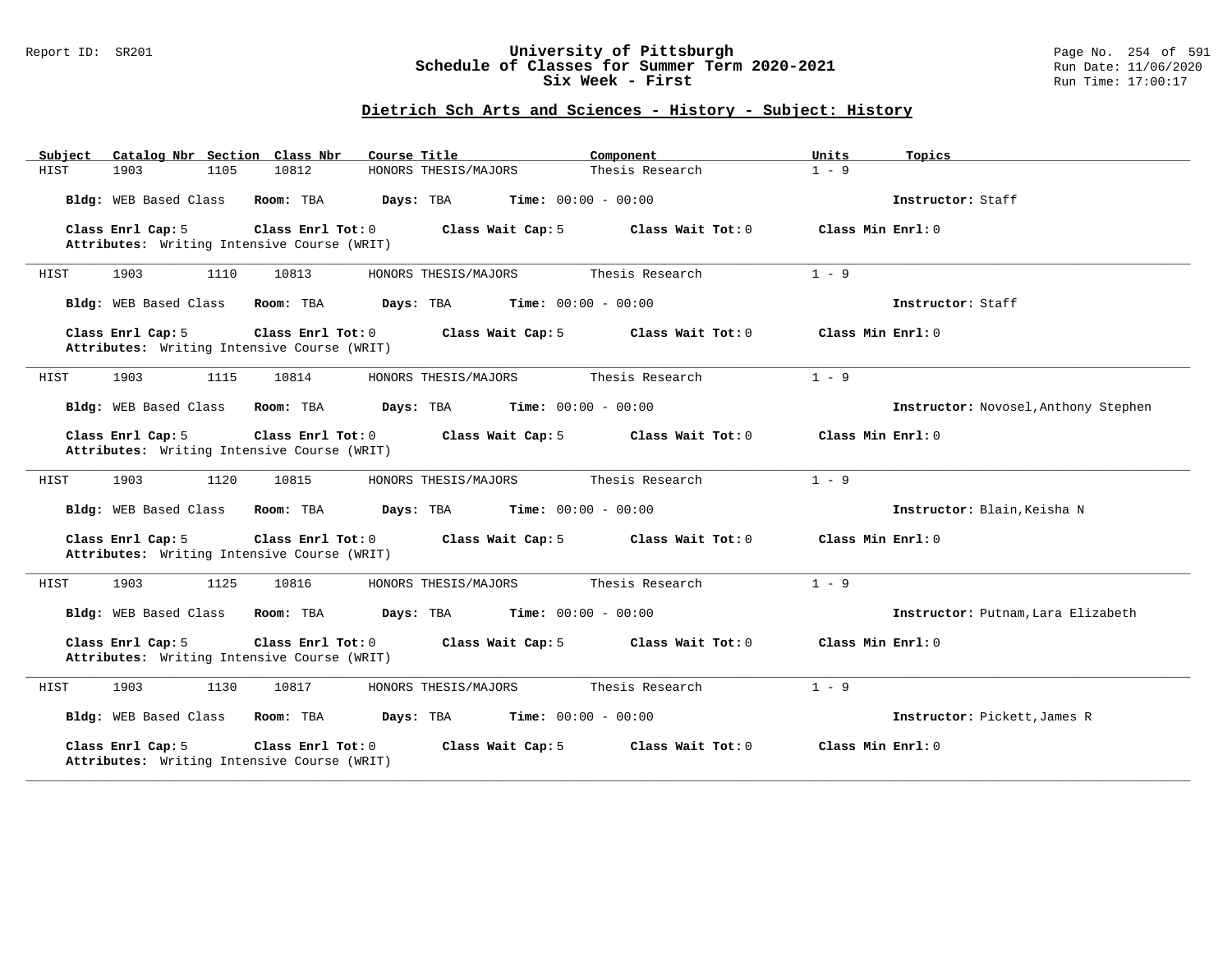### Report ID: SR201 **University of Pittsburgh** Page No. 255 of 591 **Schedule of Classes for Summer Term 2020-2021** Run Date: 11/06/2020 **Six Week - First Run Time: 17:00:17**

| Catalog Nbr Section Class Nbr<br>Subject                                              | Course Title                              | Component         | Units<br>Topics                   |  |
|---------------------------------------------------------------------------------------|-------------------------------------------|-------------------|-----------------------------------|--|
| 10818<br>HIST<br>1903<br>1135                                                         | HONORS THESIS/MAJORS                      | Thesis Research   | $1 - 9$                           |  |
| Bldg: WEB Based Class<br>Room: TBA                                                    | <b>Time:</b> $00:00 - 00:00$<br>Days: TBA |                   | Instructor: Rediker, Marcus       |  |
| Class Enrl Cap: 5<br>Class Enrl Tot: 0<br>Attributes: Writing Intensive Course (WRIT) | Class Wait Cap: 5                         | Class Wait Tot: 0 | Class Min Enrl: 0                 |  |
| 1903<br>1140<br>10819<br>HIST                                                         | HONORS THESIS/MAJORS                      | Thesis Research   | $1 - 9$                           |  |
| Bldg: WEB Based Class<br>Room: TBA                                                    | Days: TBA<br><b>Time:</b> $00:00 - 00:00$ |                   | Instructor: Ruck, Robert          |  |
| Class Enrl Cap: 5<br>Class Enrl Tot: 0<br>Attributes: Writing Intensive Course (WRIT) | Class Wait Cap: 5                         | Class Wait Tot: 0 | Class Min Enrl: 0                 |  |
| 1145<br>1903<br>10820<br>HIST                                                         | HONORS THESIS/MAJORS                      | Thesis Research   | $1 - 9$                           |  |
| Bldg: WEB Based Class<br>Room: TBA                                                    | Days: TBA<br><b>Time:</b> $00:00 - 00:00$ |                   | Instructor: Hoock, Holger         |  |
| Class Enrl Cap: 5<br>Class Enrl Tot: 0<br>Attributes: Writing Intensive Course (WRIT) | Class Wait Cap: 5                         | Class Wait Tot: 0 | Class Min Enrl: 0                 |  |
| 1903<br>1150<br>10821<br>HIST                                                         | HONORS THESIS/MAJORS                      | Thesis Research   | $1 - 9$                           |  |
| Bldg: WEB Based Class<br>Room: TBA                                                    | <b>Time:</b> $00:00 - 00:00$<br>Days: TBA |                   | Instructor: Cook, James Alexander |  |
| Class Enrl Cap: 5<br>Class Enrl Tot: 0<br>Attributes: Writing Intensive Course (WRIT) | Class Wait Cap: 5                         | Class Wait Tot: 0 | Class Min Enrl: 0                 |  |
| 1903<br>1155<br>10822<br>HIST                                                         | HONORS THESIS/MAJORS                      | Thesis Research   | $1 - 9$                           |  |
| Bldg: WEB Based Class<br>Room: TBA                                                    | Days: TBA<br><b>Time:</b> $00:00 - 00:00$ |                   | Instructor: Staff                 |  |
| Class Enrl Tot: 0<br>Class Enrl Cap: 5<br>Attributes: Writing Intensive Course (WRIT) | Class Wait Cap: 5                         | Class Wait Tot: 0 | Class Min Enrl: 0                 |  |
| 1903<br>1160<br>10823<br>HIST                                                         | HONORS THESIS/MAJORS                      | Thesis Research   | $1 - 9$                           |  |
| Bldg: WEB Based Class<br>Room: TBA                                                    | Time: $00:00 - 00:00$<br>Days: TBA        |                   | Instructor: Mostern, Ruth Ann     |  |
| Class Enrl Cap: 5<br>Class Enrl Tot: 0<br>Attributes: Writing Intensive Course (WRIT) | Class Wait Cap: 5                         | Class Wait Tot: 0 | Class Min Enrl: 0                 |  |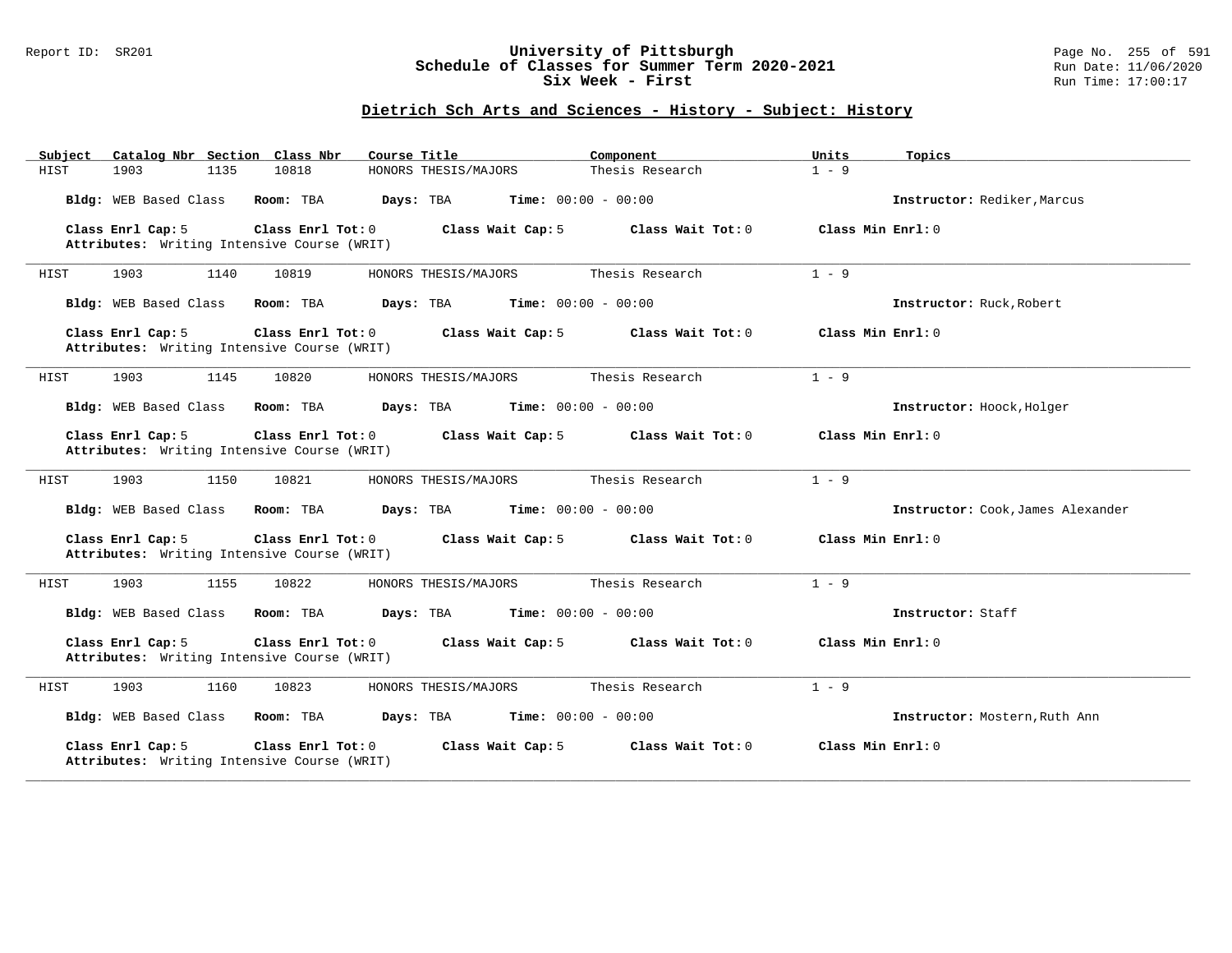### Report ID: SR201 **University of Pittsburgh** Page No. 256 of 591 **Schedule of Classes for Summer Term 2020-2021** Run Date: 11/06/2020 **Six Week - First Run Time: 17:00:17**

| Catalog Nbr Section Class Nbr<br>Subject                         | Course Title                              | Units<br>Component                     | Topics                            |
|------------------------------------------------------------------|-------------------------------------------|----------------------------------------|-----------------------------------|
| 10824<br>HIST<br>1903<br>1165                                    | HONORS THESIS/MAJORS                      | $1 - 9$<br>Thesis Research             |                                   |
| Bldg: WEB Based Class<br>Room: TBA                               | Days: TBA<br><b>Time:</b> $00:00 - 00:00$ |                                        | Instructor: Gobat, Michel Charles |
| Class Enrl Cap: 5<br>Attributes: Writing Intensive Course (WRIT) | Class Enrl Tot: 0<br>Class Wait Cap: 5    | Class Wait Tot: 0<br>Class Min Enrl: 0 |                                   |
| 1170<br>1903<br>10825<br>HIST                                    | HONORS THESIS/MAJORS                      | Thesis Research<br>$1 - 9$             |                                   |
| Bldg: WEB Based Class<br>Room: TBA                               | <b>Time:</b> $00:00 - 00:00$<br>Days: TBA |                                        | Instructor: Venarde, Bruce Lanier |
| Class Enrl Cap: 5<br>Attributes: Writing Intensive Course (WRIT) | Class Enrl Tot: 0<br>Class Wait Cap: 5    | Class Wait Tot: 0                      | Class Min $Enrl: 0$               |
| 1903<br>1175<br>10826<br>HIST                                    | HONORS THESIS/MAJORS                      | Thesis Research<br>$1 - 9$             |                                   |
| Bldg: WEB Based Class<br>Room: TBA                               | <b>Time:</b> $00:00 - 00:00$<br>Days: TBA |                                        | Instructor: Staff                 |
| Class Enrl Cap: 5<br>Attributes: Writing Intensive Course (WRIT) | Class Enrl Tot: 0<br>Class Wait Cap: 5    | Class Wait $Tot: 0$                    | Class Min Enrl: 0                 |
| 1903<br>1180<br>10827<br>HIST                                    | HONORS THESIS/MAJORS                      | $1 - 9$<br>Thesis Research             |                                   |
| Bldg: WEB Based Class<br>Room: TBA                               | Days: TBA<br><b>Time:</b> $00:00 - 00:00$ |                                        | Instructor: Staff                 |
| Class Enrl Cap: 5<br>Attributes: Writing Intensive Course (WRIT) | Class Enrl Tot: 0<br>Class Wait Cap: 5    | Class Wait Tot: 0                      | Class Min Enrl: 0                 |
| 1903<br>1185<br>10828<br>HIST                                    | HONORS THESIS/MAJORS                      | $1 - 9$<br>Thesis Research             |                                   |
| Bldg: WEB Based Class<br>Room: TBA                               | Days: TBA<br><b>Time:</b> $00:00 - 00:00$ |                                        | Instructor: Staff                 |
| Class Enrl Cap: 5<br>Attributes: Writing Intensive Course (WRIT) | Class Enrl Tot: 0<br>Class Wait Cap: 5    | Class Wait Tot: 0                      | Class Min Enrl: 0                 |
| 1903<br>1400<br>16029<br>HIST                                    | HONORS THESIS/MAJORS                      | $1 - 9$<br>Thesis Research             |                                   |
| Bldg: WEB Based Class<br>Room: TBA                               | <b>Time:</b> $00:00 - 00:00$<br>Days: TBA |                                        | Instructor: Thum, Gregor          |
| Class Enrl Cap: 5<br>Attributes: Writing Intensive Course (WRIT) | Class Enrl Tot: 0<br>Class Wait Cap: 5    | Class Wait Tot: 0                      | Class Min Enrl: 0                 |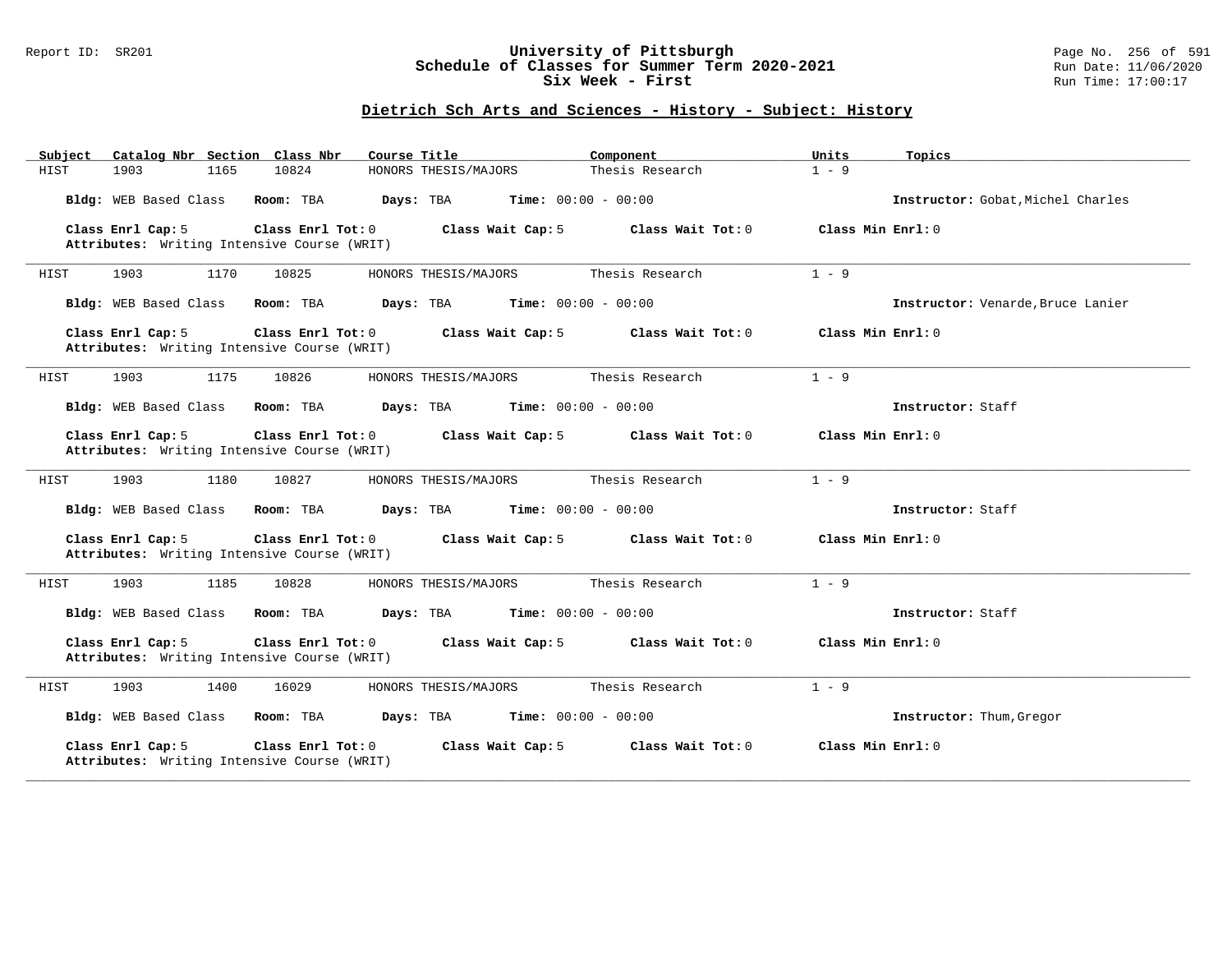### Report ID: SR201 **University of Pittsburgh** Page No. 257 of 591 **Schedule of Classes for Summer Term 2020-2021** Run Date: 11/06/2020 **Six Week - First Run Time: 17:00:17**

| Subject | Catalog Nbr Section Class Nbr                                    |                   | Course Title                                  |                              | Component           | Units             | Topics                               |
|---------|------------------------------------------------------------------|-------------------|-----------------------------------------------|------------------------------|---------------------|-------------------|--------------------------------------|
| HIST    | 1903<br>1410                                                     | 16030             | HONORS THESIS/MAJORS                          |                              | Thesis Research     | $1 - 9$           |                                      |
|         | Bldg: WEB Based Class                                            | Room: TBA         | Days: TBA                                     | Time: $00:00 - 00:00$        |                     |                   | Instructor: Staff                    |
|         | Class Enrl Cap: 5                                                | Class Enrl Tot: 0 |                                               | Class Wait Cap: 5            | Class Wait Tot: $0$ | Class Min Enrl: 0 |                                      |
|         | Attributes: Writing Intensive Course (WRIT)                      |                   |                                               |                              |                     |                   |                                      |
|         |                                                                  |                   |                                               |                              |                     |                   |                                      |
| HIST    | 1903<br>1420                                                     | 16031             | HONORS THESIS/MAJORS                          |                              | Thesis Research     | $1 - 9$           |                                      |
|         | Bldg: WEB Based Class                                            | Room: TBA         | Days: TBA                                     | <b>Time:</b> $00:00 - 00:00$ |                     |                   | Instructor: Gotkowitz, Laura Estelle |
|         | Class Enrl Cap: 5                                                | Class Enrl Tot: 0 |                                               | Class Wait Cap: 5            | Class Wait Tot: 0   | Class Min Enrl: 0 |                                      |
|         | Attributes: Writing Intensive Course (WRIT)                      |                   |                                               |                              |                     |                   |                                      |
| HIST    | 1903<br>1430                                                     | 16032             | HONORS THESIS/MAJORS                          |                              | Thesis Research     | $1 - 9$           |                                      |
|         |                                                                  |                   |                                               |                              |                     |                   |                                      |
|         | Bldg: WEB Based Class                                            | Room: TBA         | <b>Days:</b> TBA <b>Time:</b> $00:00 - 00:00$ |                              |                     |                   | Instructor: Holstein, Diego          |
|         |                                                                  | Class Enrl Tot: 0 |                                               |                              | Class Wait Tot: 0   | Class Min Enrl: 0 |                                      |
|         | Class Enrl Cap: 5<br>Attributes: Writing Intensive Course (WRIT) |                   |                                               | Class Wait Cap: 5            |                     |                   |                                      |
|         |                                                                  |                   |                                               |                              |                     |                   |                                      |
| HIST    | 1903<br>1440                                                     | 16033             | HONORS THESIS/MAJORS                          |                              | Thesis Research     | $1 - 9$           |                                      |
|         |                                                                  |                   |                                               |                              |                     |                   |                                      |
|         | Bldg: WEB Based Class                                            | Room: TBA         | Days: TBA                                     | <b>Time:</b> $00:00 - 00:00$ |                     |                   | Instructor: Staff                    |
|         |                                                                  |                   |                                               |                              |                     |                   |                                      |
|         |                                                                  |                   |                                               |                              |                     |                   |                                      |
|         | Class Enrl Cap: 5                                                | Class Enrl Tot: 0 |                                               | Class Wait Cap: 5            | Class Wait Tot: 0   | Class Min Enrl: 0 |                                      |
|         | Attributes: Writing Intensive Course (WRIT)                      |                   |                                               |                              |                     |                   |                                      |
|         |                                                                  |                   |                                               |                              |                     |                   |                                      |
| HIST    | 1903<br>1450                                                     | 16034             | HONORS THESIS/MAJORS                          |                              | Thesis Research     | $1 - 9$           |                                      |
|         | Bldg: WEB Based Class                                            | Room: TBA         | Days: TBA                                     | $Time: 00:00 - 00:00$        |                     |                   | Instructor: Staff                    |
|         |                                                                  |                   |                                               |                              |                     |                   |                                      |
|         | Class Enrl Cap: 5                                                | Class Enrl Tot: 0 |                                               | Class Wait Cap: 5            | Class Wait Tot: 0   | Class Min Enrl: 0 |                                      |
|         | Attributes: Writing Intensive Course (WRIT)                      |                   |                                               |                              |                     |                   |                                      |
|         |                                                                  |                   |                                               |                              |                     |                   |                                      |
| HIST    | 2902<br>1010                                                     | 10071             | DIRECTED STUDY                                |                              | Directed Studies    | $1 - 12$          |                                      |
|         | Bldg: WEB Based Class                                            | Room: TBA         | Days: TBA                                     | $Time: 00:00 - 00:00$        |                     |                   | Instructor: Andrews, George Reid     |
|         |                                                                  |                   |                                               |                              |                     |                   |                                      |
|         | Class Enrl Cap: 10                                               | Class Enrl Tot: 0 |                                               | Class Wait Cap: 0            | Class Wait Tot: 0   |                   | Class Min Enrl: 0                    |
|         |                                                                  |                   |                                               |                              |                     |                   |                                      |
| HIST    | 2902<br>1015                                                     | 10899             | DIRECTED STUDY                                |                              | Directed Studies    | $1 - 12$          |                                      |
|         |                                                                  |                   |                                               |                              |                     |                   |                                      |
|         | Bldg: WEB Based Class                                            | Room: TBA         | Days: TBA                                     | <b>Time:</b> $00:00 - 00:00$ |                     |                   | Instructor: Frykman, Niklas E        |
|         | Class Enrl Cap: 10                                               | Class Enrl Tot: 0 |                                               | Class Wait Cap: 0            | Class Wait Tot: 0   |                   | Class Min Enrl: 0                    |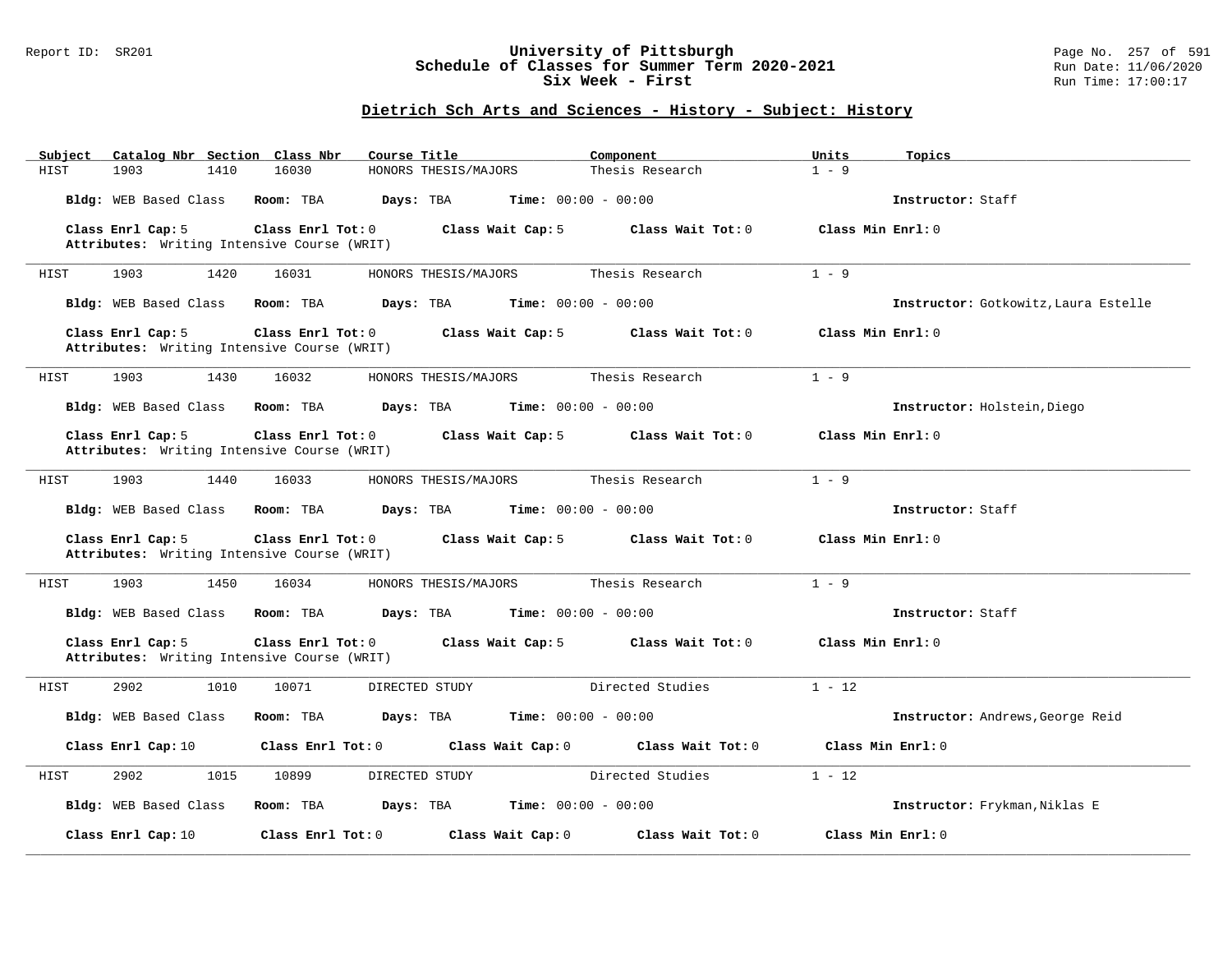### Report ID: SR201 **University of Pittsburgh** Page No. 258 of 591 **Schedule of Classes for Summer Term 2020-2021** Run Date: 11/06/2020 **Six Week - First Run Time: 17:00:17**

| Subject | Catalog Nbr Section Class Nbr | Course Title                        | Component                                                                                                                      |                  | Units<br>Topics                |
|---------|-------------------------------|-------------------------------------|--------------------------------------------------------------------------------------------------------------------------------|------------------|--------------------------------|
| HIST    | 2902<br>1020                  | 10900<br>DIRECTED STUDY             |                                                                                                                                | Directed Studies | $1 - 12$                       |
|         |                               |                                     | Bldg: WEB Based Class Room: TBA Days: TBA Time: 00:00 - 00:00                                                                  |                  | Instructor: Roege, Pernille    |
|         |                               |                                     |                                                                                                                                |                  |                                |
|         |                               |                                     | Class Enrl Cap: 10 $\qquad$ Class Enrl Tot: 0 $\qquad$ Class Wait Cap: 0 $\qquad$ Class Wait Tot: 0 $\qquad$ Class Min Enrl: 0 |                  |                                |
|         |                               |                                     | HIST 2902 1025 10901 DIRECTED STUDY Directed Studies 1 - 12                                                                    |                  |                                |
|         | Bldg: WEB Based Class         |                                     | Room: TBA $Days:$ TBA $Time:$ $00:00 - 00:00$                                                                                  |                  | Instructor: Nappi, Carla Suzan |
|         |                               |                                     | Class Enrl Cap: 10 Class Enrl Tot: 0 Class Wait Cap: 0 Class Wait Tot: 0 Class Min Enrl: 0                                     |                  |                                |
| HIST    | 2902                          |                                     | 1030 10902 DIRECTED STUDY Directed Studies                                                                                     |                  | $1 - 12$                       |
|         | Bldg: WEB Based Class         |                                     | Room: TBA $Days:$ TBA $Time: 00:00 - 00:00$                                                                                    |                  | Instructor: Warsh, Molly Annis |
|         |                               |                                     | Class Enrl Cap: 10 $\qquad$ Class Enrl Tot: 0 $\qquad$ Class Wait Cap: 0 $\qquad$ Class Wait Tot: 0 $\qquad$ Class Min Enrl: 0 |                  |                                |
|         |                               | HIST 2902 1035 10903 DIRECTED STUDY | Directed Studies                                                                                                               |                  | $1 - 12$                       |
|         | Bldg: WEB Based Class         |                                     | Room: TBA $Days:$ TBA $Time: 00:00 - 00:00$                                                                                    |                  | Instructor: Staff              |
|         |                               |                                     | Class Enrl Cap: 10 Class Enrl Tot: 0 Class Wait Cap: 0 Class Wait Tot: 0 Class Min Enrl: 0                                     |                  |                                |
| HIST    |                               | 2902 1040 10904 DIRECTED STUDY      | Directed Studies                                                                                                               | $1 - 12$         |                                |
|         |                               |                                     | Bldg: WEB Based Class Room: TBA Days: TBA Time: 00:00 - 00:00                                                                  |                  | Instructor: Staff              |
|         |                               |                                     | Class Enrl Cap: 10 Class Enrl Tot: 0 Class Wait Cap: 0 Class Wait Tot: 0 Class Min Enrl: 0                                     |                  |                                |
| HIST    |                               |                                     | 2902 1045 10905 DIRECTED STUDY Directed Studies                                                                                |                  | $1 - 12$                       |
|         |                               |                                     | Bldg: WEB Based Class Room: TBA Days: TBA Time: 00:00 - 00:00                                                                  |                  | Instructor: Webel, Mari K      |
|         |                               |                                     | Class Enrl Cap: 10 $\qquad$ Class Enrl Tot: 0 $\qquad$ Class Wait Cap: 0 $\qquad$ Class Wait Tot: 0 $\qquad$ Class Min Enrl: 0 |                  |                                |
|         |                               |                                     | HIST 2902 1050 10906 DIRECTED STUDY Directed Studies 1 - 12                                                                    |                  |                                |
|         | Bldg: WEB Based Class         |                                     | Room: TBA $Days:$ TBA $Time:$ $00:00 - 00:00$                                                                                  |                  | Instructor: Staff              |
|         |                               |                                     | Class Enrl Cap: 10 $\qquad$ Class Enrl Tot: 0 $\qquad$ Class Wait Cap: 0 $\qquad$ Class Wait Tot: 0 $\qquad$ Class Min Enrl: 0 |                  |                                |
| HIST    | 2902                          |                                     | 1055 10907 DIRECTED STUDY Directed Studies                                                                                     |                  | $1 - 12$                       |
|         |                               |                                     | Bldg: WEB Based Class Room: TBA Days: TBA Time: 00:00 - 00:00                                                                  |                  | Instructor: Adal, Raja         |
|         |                               |                                     | Class Enrl Cap: 10 $\qquad$ Class Enrl Tot: 0 $\qquad$ Class Wait Cap: 0 $\qquad$ Class Wait Tot: 0 $\qquad$ Class Min Enrl: 0 |                  |                                |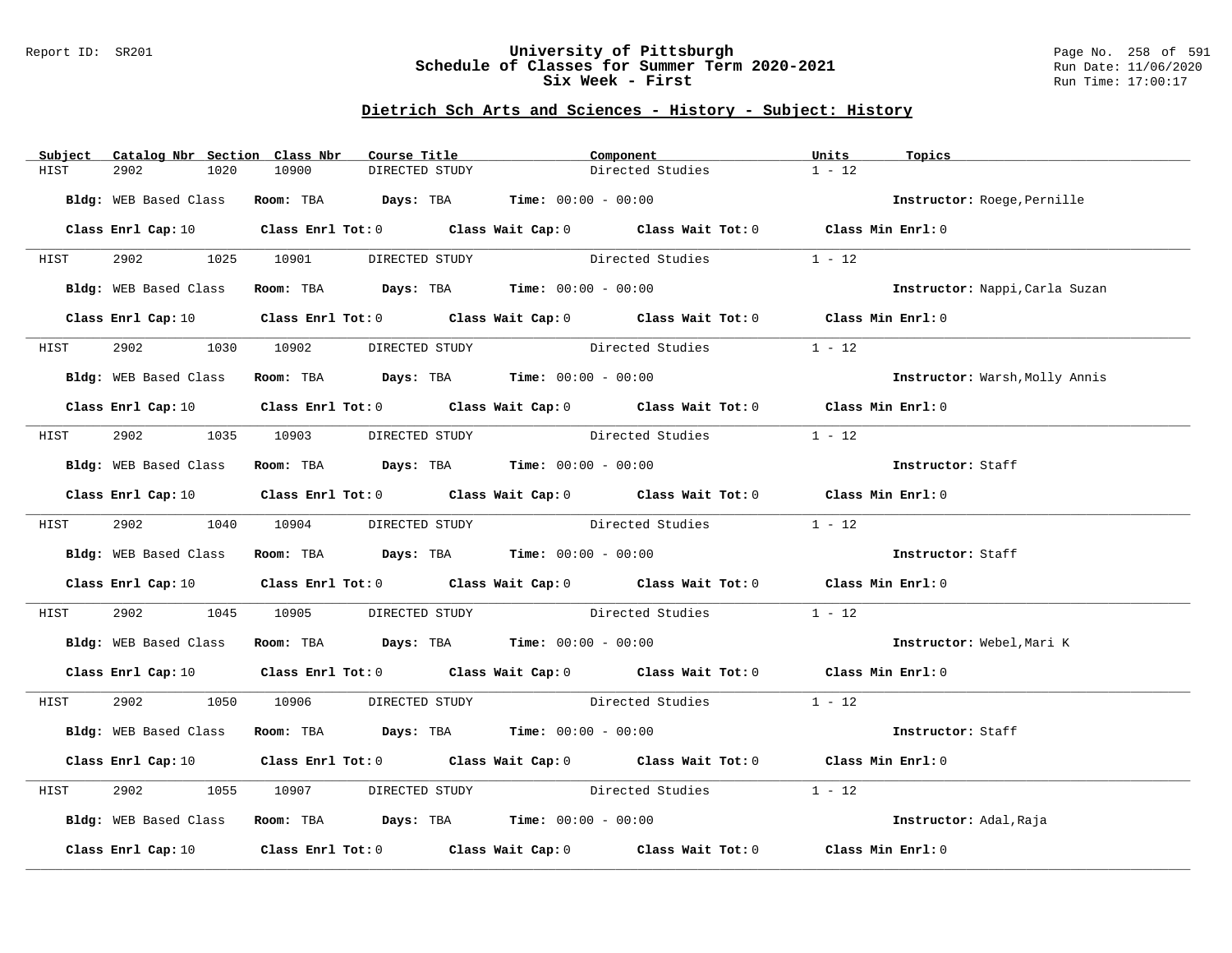| HIST | 2902 | 1060                                | 10908 | DIRECTED STUDY |                                                               | Directed Studies                                                                                    | $1 - 12$                                                                                                                       |
|------|------|-------------------------------------|-------|----------------|---------------------------------------------------------------|-----------------------------------------------------------------------------------------------------|--------------------------------------------------------------------------------------------------------------------------------|
|      |      |                                     |       |                | Bldg: WEB Based Class Room: TBA Days: TBA Time: 00:00 - 00:00 |                                                                                                     | Instructor: Glasco, Laurence                                                                                                   |
|      |      |                                     |       |                |                                                               |                                                                                                     | Class Enrl Cap: 10 $\qquad$ Class Enrl Tot: 0 $\qquad$ Class Wait Cap: 0 $\qquad$ Class Wait Tot: 0 $\qquad$ Class Min Enrl: 0 |
|      |      |                                     |       |                |                                                               | HIST 2902 1065 10909 DIRECTED STUDY Directed Studies 1 - 12                                         |                                                                                                                                |
|      |      |                                     |       |                | Bldg: WEB Based Class Room: TBA Days: TBA Time: 00:00 - 00:00 |                                                                                                     | Instructor: Staff                                                                                                              |
|      |      |                                     |       |                |                                                               |                                                                                                     | Class Enrl Cap: 10 $\qquad$ Class Enrl Tot: 0 $\qquad$ Class Wait Cap: 0 $\qquad$ Class Wait Tot: 0 $\qquad$ Class Min Enrl: 0 |
|      |      |                                     |       |                |                                                               | HIST 2902 1070 10910 DIRECTED STUDY Directed Studies 1 - 12                                         |                                                                                                                                |
|      |      |                                     |       |                | Bldg: WEB Based Class Room: TBA Days: TBA Time: 00:00 - 00:00 |                                                                                                     | Instructor: Greenwald, Maurine                                                                                                 |
|      |      |                                     |       |                |                                                               |                                                                                                     | Class Enrl Cap: 10 $\qquad$ Class Enrl Tot: 0 $\qquad$ Class Wait Cap: 0 $\qquad$ Class Wait Tot: 0 $\qquad$ Class Min Enrl: 0 |
|      |      | HIST 2902 1075 10911 DIRECTED STUDY |       |                |                                                               | Directed Studies                                                                                    | $1 - 12$                                                                                                                       |
|      |      |                                     |       |                | Bldg: WEB Based Class Room: TBA Days: TBA Time: 00:00 - 00:00 |                                                                                                     | Instructor: Hagerty, Bernard George                                                                                            |
|      |      |                                     |       |                |                                                               |                                                                                                     | Class Enrl Cap: 10 $\qquad$ Class Enrl Tot: 0 $\qquad$ Class Wait Cap: 0 $\qquad$ Class Wait Tot: 0 $\qquad$ Class Min Enrl: 0 |
|      |      |                                     |       |                |                                                               | HIST 2902 1080 10912 DIRECTED STUDY Directed Studies 1 - 12                                         |                                                                                                                                |
|      |      |                                     |       |                | Bldg: WEB Based Class Room: TBA Days: TBA Time: 00:00 - 00:00 |                                                                                                     | Instructor: Shimizu, Kaoru                                                                                                     |
|      |      |                                     |       |                |                                                               |                                                                                                     | Class Enrl Cap: 10 $\qquad$ Class Enrl Tot: 0 $\qquad$ Class Wait Cap: 0 $\qquad$ Class Wait Tot: 0 $\qquad$ Class Min Enrl: 0 |
| HIST |      |                                     |       |                |                                                               | 2902 1085 10913 DIRECTED STUDY Directed Studies 1 - 12                                              |                                                                                                                                |
|      |      |                                     |       |                | Bldg: WEB Based Class Room: TBA Days: TBA Time: 00:00 - 00:00 |                                                                                                     | Instructor: Gobat, Michel Charles                                                                                              |
|      |      |                                     |       |                |                                                               | Class Enrl Cap: 10 $\qquad$ Class Enrl Tot: 0 $\qquad$ Class Wait Cap: 0 $\qquad$ Class Wait Tot: 0 | Class Min Enrl: 0                                                                                                              |
| HIST |      |                                     |       |                |                                                               | 2902 1090 10914 DIRECTED STUDY Directed Studies                                                     | $1 - 12$                                                                                                                       |
|      |      |                                     |       |                | Bldg: WEB Based Class Room: TBA Days: TBA Time: 00:00 - 00:00 |                                                                                                     | Instructor: Staff                                                                                                              |
|      |      |                                     |       |                |                                                               |                                                                                                     | Class Enrl Cap: 10 $\qquad$ Class Enrl Tot: 0 $\qquad$ Class Wait Cap: 0 $\qquad$ Class Wait Tot: 0 $\qquad$ Class Min Enrl: 0 |
|      |      | HIST 2902 1095 10915 DIRECTED STUDY |       |                |                                                               | Directed Studies 1 - 12                                                                             |                                                                                                                                |
|      |      |                                     |       |                | Bldg: WEB Based Class Room: TBA Days: TBA Time: 00:00 - 00:00 |                                                                                                     | Instructor: Livezeanu, Irina                                                                                                   |
|      |      |                                     |       |                |                                                               |                                                                                                     | Class Enrl Cap: 10 $\qquad$ Class Enrl Tot: 0 $\qquad$ Class Wait Cap: 0 $\qquad$ Class Wait Tot: 0 $\qquad$ Class Min Enrl: 0 |
|      |      |                                     |       |                |                                                               | HIST 2902 1100 10916 DIRECTED STUDY Directed Studies 1 - 12                                         |                                                                                                                                |
|      |      |                                     |       |                | Bldg: WEB Based Class Room: TBA Days: TBA Time: 00:00 - 00:00 |                                                                                                     | Instructor: Stoner, John C                                                                                                     |
|      |      |                                     |       |                |                                                               |                                                                                                     | Class Enrl Cap: 10 $\qquad$ Class Enrl Tot: 0 $\qquad$ Class Wait Cap: 0 $\qquad$ Class Wait Tot: 0 $\qquad$ Class Min Enrl: 0 |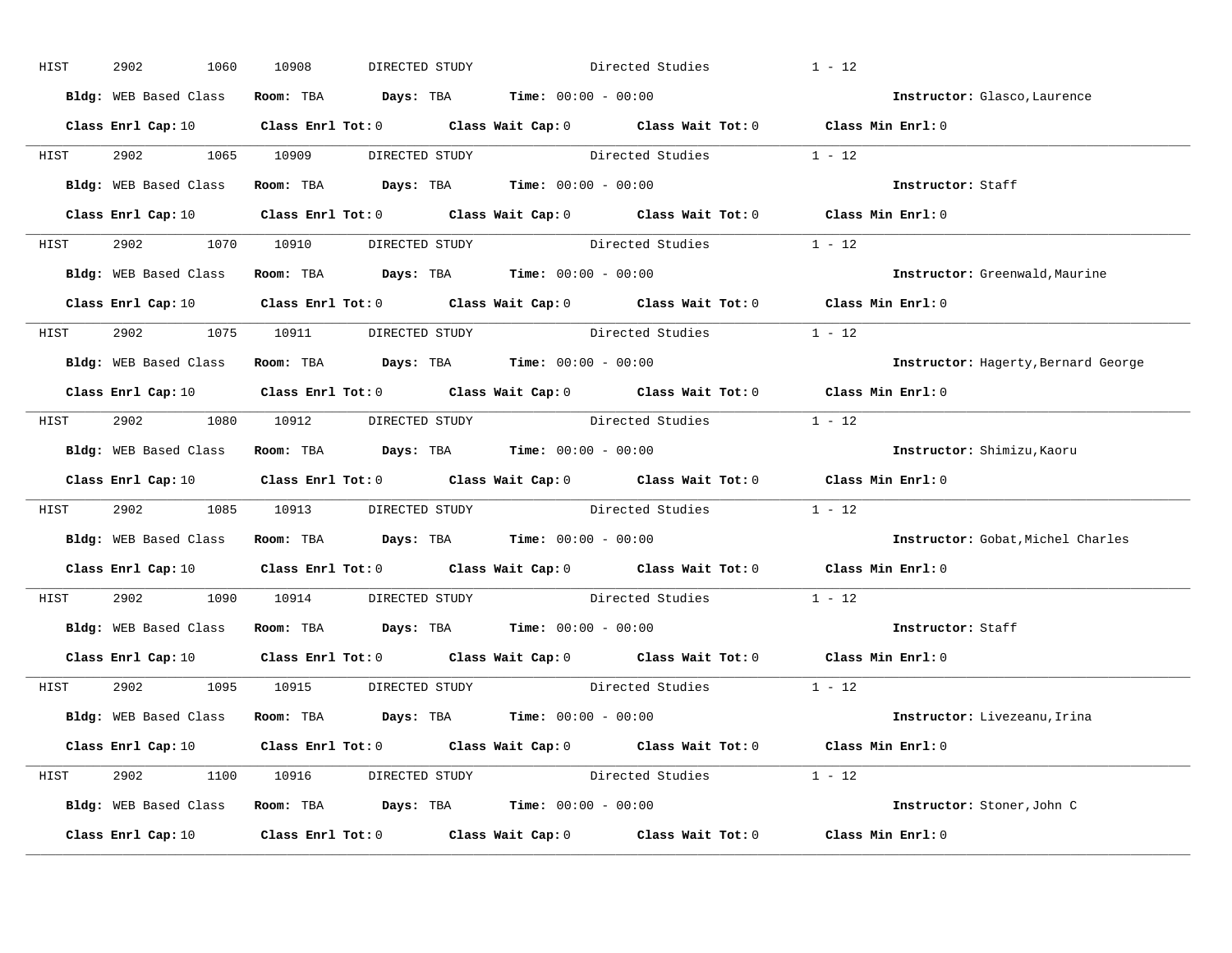### Report ID: SR201 **University of Pittsburgh** Page No. 260 of 591 **Schedule of Classes for Summer Term 2020-2021** Run Date: 11/06/2020 **Six Week - First Run Time: 17:00:17**

| Subject | Catalog Nbr Section Class Nbr |       | Course Title                                                  | Component                                                                                                                      |                                                                                                                                | Units             | Topics                               |
|---------|-------------------------------|-------|---------------------------------------------------------------|--------------------------------------------------------------------------------------------------------------------------------|--------------------------------------------------------------------------------------------------------------------------------|-------------------|--------------------------------------|
| HIST    | 2902<br>1110                  | 10917 | DIRECTED STUDY                                                |                                                                                                                                | Directed Studies                                                                                                               | $1 - 12$          |                                      |
|         | Bldg: WEB Based Class         |       | Room: TBA $Days:$ TBA $Time: 00:00 - 00:00$                   |                                                                                                                                |                                                                                                                                |                   | Instructor: Staff                    |
|         |                               |       |                                                               | Class Enrl Cap: 10 $\qquad$ Class Enrl Tot: 0 $\qquad$ Class Wait Cap: 0 $\qquad$ Class Wait Tot: 0 $\qquad$ Class Min Enrl: 0 |                                                                                                                                |                   |                                      |
| HIST    |                               |       |                                                               |                                                                                                                                | 2902 1115 10918 DIRECTED STUDY Directed Studies 1 - 12                                                                         |                   |                                      |
|         | Bldg: WEB Based Class         |       | Room: TBA $Days:$ TBA Time: $00:00 - 00:00$                   |                                                                                                                                |                                                                                                                                |                   | Instructor: Staff                    |
|         | Class Enrl Cap: 10            |       |                                                               |                                                                                                                                | Class Enrl Tot: 0 Class Wait Cap: 0 Class Wait Tot: 0 Class Min Enrl: 0                                                        |                   |                                      |
| HIST    | 2902 200                      |       | 1120 10919 DIRECTED STUDY Directed Studies                    |                                                                                                                                |                                                                                                                                | $1 - 12$          |                                      |
|         | Bldg: WEB Based Class         |       | Room: TBA $Days:$ TBA $Time: 00:00 - 00:00$                   |                                                                                                                                |                                                                                                                                |                   | Instructor: Novosel, Anthony Stephen |
|         |                               |       |                                                               |                                                                                                                                | Class Enrl Cap: 10 $\qquad$ Class Enrl Tot: 0 $\qquad$ Class Wait Cap: 0 $\qquad$ Class Wait Tot: 0 $\qquad$ Class Min Enrl: 0 |                   |                                      |
| HIST    |                               |       | 2902 1125 10920 DIRECTED STUDY                                | Directed Studies                                                                                                               |                                                                                                                                | $1 - 12$          |                                      |
|         | Bldg: WEB Based Class         |       | Room: TBA $Days:$ TBA $Time:$ 00:00 - 00:00                   |                                                                                                                                |                                                                                                                                |                   | Instructor: Blain, Keisha N          |
|         |                               |       |                                                               |                                                                                                                                | Class Enrl Cap: 10 Class Enrl Tot: 0 Class Wait Cap: 0 Class Wait Tot: 0 Class Min Enrl: 0                                     |                   |                                      |
| HIST    |                               |       | 2902 1130 10921 DIRECTED STUDY                                | Directed Studies                                                                                                               |                                                                                                                                | $1 - 12$          |                                      |
|         |                               |       | Bldg: WEB Based Class Room: TBA Days: TBA Time: 00:00 - 00:00 |                                                                                                                                |                                                                                                                                |                   | Instructor: Putnam, Lara Elizabeth   |
|         |                               |       |                                                               |                                                                                                                                | Class Enrl Cap: 10 $\qquad$ Class Enrl Tot: 0 $\qquad$ Class Wait Cap: 0 $\qquad$ Class Wait Tot: 0 $\qquad$ Class Min Enrl: 0 |                   |                                      |
| HIST    | 2902                          |       |                                                               |                                                                                                                                | 1135 10922 DIRECTED STUDY Directed Studies                                                                                     | $1 - 12$          |                                      |
|         |                               |       | Bldg: WEB Based Class Room: TBA Days: TBA Time: 00:00 - 00:00 |                                                                                                                                |                                                                                                                                |                   | Instructor: Pickett, James R         |
|         |                               |       |                                                               |                                                                                                                                | Class Enrl Cap: 10 Class Enrl Tot: 0 Class Wait Cap: 0 Class Wait Tot: 0 Class Min Enrl: 0                                     |                   |                                      |
| HIST    |                               |       |                                                               |                                                                                                                                | 2902 1140 10923 DIRECTED STUDY Directed Studies 1 - 12                                                                         |                   |                                      |
|         | Bldg: WEB Based Class         |       | Room: TBA $Days:$ TBA $Time: 00:00 - 00:00$                   |                                                                                                                                |                                                                                                                                |                   | Instructor: Rediker, Marcus          |
|         |                               |       |                                                               |                                                                                                                                | Class Enrl Cap: 10 $\qquad$ Class Enrl Tot: 0 $\qquad$ Class Wait Cap: 0 $\qquad$ Class Wait Tot: 0 $\qquad$ Class Min Enrl: 0 |                   |                                      |
| HIST    | 2902<br>1145                  | 10924 |                                                               |                                                                                                                                | DIRECTED STUDY Directed Studies                                                                                                | $1 - 12$          |                                      |
|         |                               |       | Bldg: WEB Based Class Room: TBA Days: TBA Time: 00:00 - 00:00 |                                                                                                                                |                                                                                                                                |                   | Instructor: Ruck, Robert             |
|         | Class Enrl Cap: 10            |       |                                                               |                                                                                                                                | Class Enrl Tot: $0$ Class Wait Cap: $0$ Class Wait Tot: $0$                                                                    | Class Min Enrl: 0 |                                      |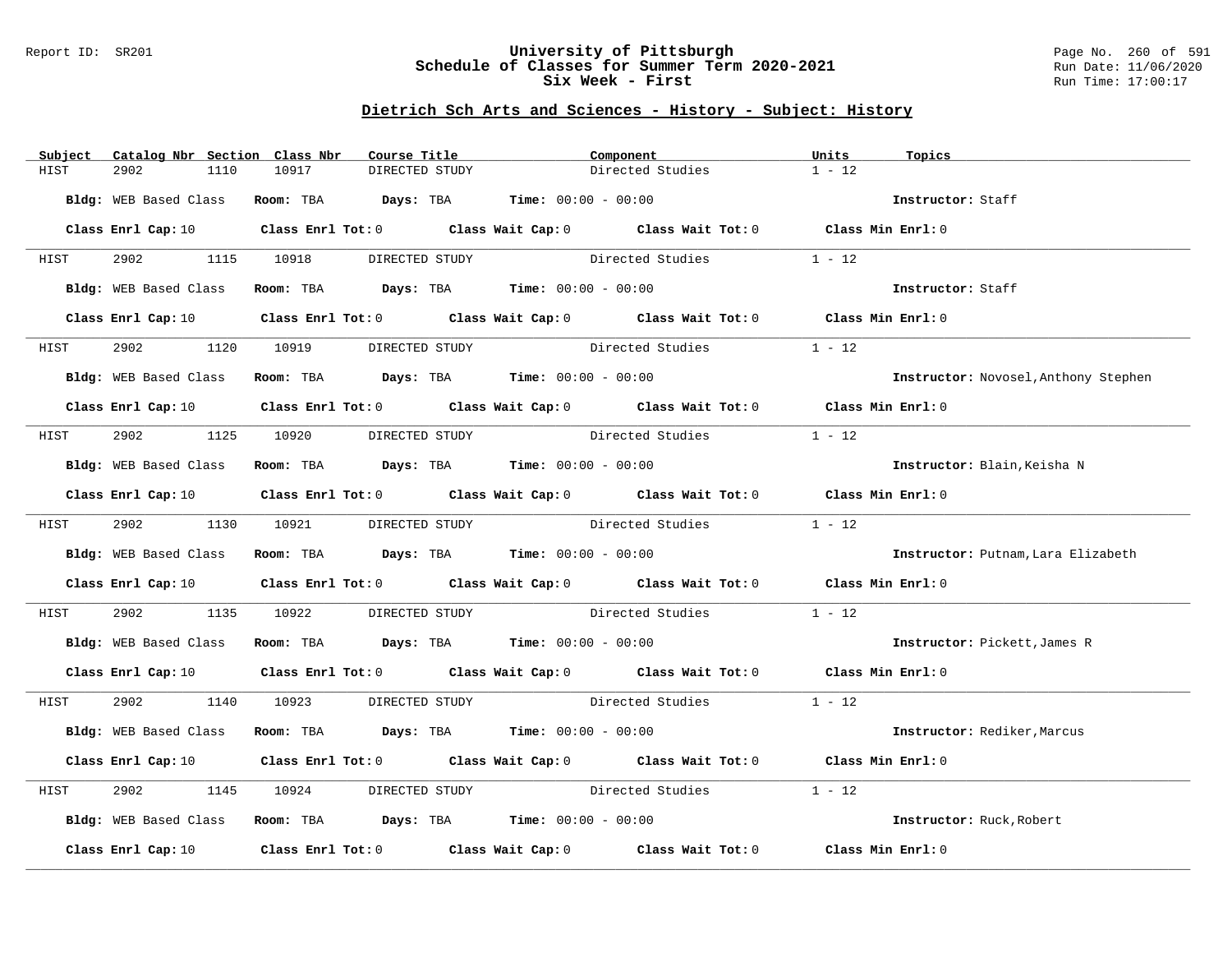| HIST | 2902 | 1150 | 10925 | DIRECTED STUDY                      |                                                               | Directed Studies                                                                                    | $1 - 12$                                                                                                                       |
|------|------|------|-------|-------------------------------------|---------------------------------------------------------------|-----------------------------------------------------------------------------------------------------|--------------------------------------------------------------------------------------------------------------------------------|
|      |      |      |       |                                     | Bldg: WEB Based Class Room: TBA Days: TBA Time: 00:00 - 00:00 |                                                                                                     | Instructor: Hoock, Holger                                                                                                      |
|      |      |      |       |                                     |                                                               |                                                                                                     | Class Enrl Cap: 10 $\qquad$ Class Enrl Tot: 0 $\qquad$ Class Wait Cap: 0 $\qquad$ Class Wait Tot: 0 $\qquad$ Class Min Enrl: 0 |
|      |      |      |       |                                     |                                                               | HIST 2902 1155 10926 DIRECTED STUDY Directed Studies 1 - 12                                         |                                                                                                                                |
|      |      |      |       |                                     | Bldg: WEB Based Class Room: TBA Days: TBA Time: 00:00 - 00:00 |                                                                                                     | Instructor: Cook, James Alexander                                                                                              |
|      |      |      |       |                                     |                                                               |                                                                                                     | Class Enrl Cap: 10 $\qquad$ Class Enrl Tot: 0 $\qquad$ Class Wait Cap: 0 $\qquad$ Class Wait Tot: 0 $\qquad$ Class Min Enrl: 0 |
|      |      |      |       |                                     |                                                               | HIST 2902 1160 10927 DIRECTED STUDY Directed Studies 1 - 12                                         |                                                                                                                                |
|      |      |      |       |                                     | Bldg: WEB Based Class Room: TBA Days: TBA Time: 00:00 - 00:00 |                                                                                                     | Instructor: Staff                                                                                                              |
|      |      |      |       |                                     |                                                               |                                                                                                     | Class Enrl Cap: 10 $\qquad$ Class Enrl Tot: 0 $\qquad$ Class Wait Cap: 0 $\qquad$ Class Wait Tot: 0 $\qquad$ Class Min Enrl: 0 |
|      |      |      |       | HIST 2902 1165 10928 DIRECTED STUDY |                                                               | Directed Studies                                                                                    | $1 - 12$                                                                                                                       |
|      |      |      |       |                                     | Bldg: WEB Based Class Room: TBA Days: TBA Time: 00:00 - 00:00 |                                                                                                     | Instructor: Tsoukas, Liann E                                                                                                   |
|      |      |      |       |                                     |                                                               |                                                                                                     | Class Enrl Cap: 10 $\qquad$ Class Enrl Tot: 0 $\qquad$ Class Wait Cap: 0 $\qquad$ Class Wait Tot: 0 $\qquad$ Class Min Enrl: 0 |
|      |      |      |       |                                     |                                                               | HIST 2902 1170 10929 DIRECTED STUDY Directed Studies 1 - 12                                         |                                                                                                                                |
|      |      |      |       |                                     | Bldg: WEB Based Class Room: TBA Days: TBA Time: 00:00 - 00:00 |                                                                                                     | Instructor: Landon, Patricia Ann                                                                                               |
|      |      |      |       |                                     |                                                               |                                                                                                     | Class Enrl Cap: 10 $\qquad$ Class Enrl Tot: 0 $\qquad$ Class Wait Cap: 0 $\qquad$ Class Wait Tot: 0 $\qquad$ Class Min Enrl: 0 |
| HIST |      |      |       |                                     |                                                               | 2902 1175 10930 DIRECTED STUDY Directed Studies 1 - 12                                              |                                                                                                                                |
|      |      |      |       |                                     | Bldg: WEB Based Class Room: TBA Days: TBA Time: 00:00 - 00:00 |                                                                                                     | Instructor: Venarde, Bruce Lanier                                                                                              |
|      |      |      |       |                                     |                                                               | Class Enrl Cap: 10 $\qquad$ Class Enrl Tot: 0 $\qquad$ Class Wait Cap: 0 $\qquad$ Class Wait Tot: 0 | Class Min Enrl: 0                                                                                                              |
| HIST |      |      |       |                                     |                                                               | 2902 1180 10931 DIRECTED STUDY Directed Studies                                                     | $1 - 12$                                                                                                                       |
|      |      |      |       |                                     | Bldg: WEB Based Class Room: TBA Days: TBA Time: 00:00 - 00:00 |                                                                                                     | Instructor: Mostern, Ruth Ann                                                                                                  |
|      |      |      |       |                                     |                                                               |                                                                                                     | Class Enrl Cap: 10 $\qquad$ Class Enrl Tot: 0 $\qquad$ Class Wait Cap: 0 $\qquad$ Class Wait Tot: 0 $\qquad$ Class Min Enrl: 0 |
|      |      |      |       | HIST 2902 1185 10932 DIRECTED STUDY |                                                               | Directed Studies 1 - 12                                                                             |                                                                                                                                |
|      |      |      |       |                                     | Bldg: WEB Based Class Room: TBA Days: TBA Time: 00:00 - 00:00 |                                                                                                     | Instructor: Staff                                                                                                              |
|      |      |      |       |                                     |                                                               |                                                                                                     | Class Enrl Cap: 10 $\qquad$ Class Enrl Tot: 0 $\qquad$ Class Wait Cap: 0 $\qquad$ Class Wait Tot: 0 $\qquad$ Class Min Enrl: 0 |
|      |      |      |       |                                     |                                                               | HIST 2902 1190 10933 DIRECTED STUDY Directed Studies 1 - 12                                         |                                                                                                                                |
|      |      |      |       |                                     | Bldg: WEB Based Class Room: TBA Days: TBA Time: 00:00 - 00:00 |                                                                                                     | Instructor: Staff                                                                                                              |
|      |      |      |       |                                     |                                                               |                                                                                                     | Class Enrl Cap: 10 $\qquad$ Class Enrl Tot: 0 $\qquad$ Class Wait Cap: 0 $\qquad$ Class Wait Tot: 0 $\qquad$ Class Min Enrl: 0 |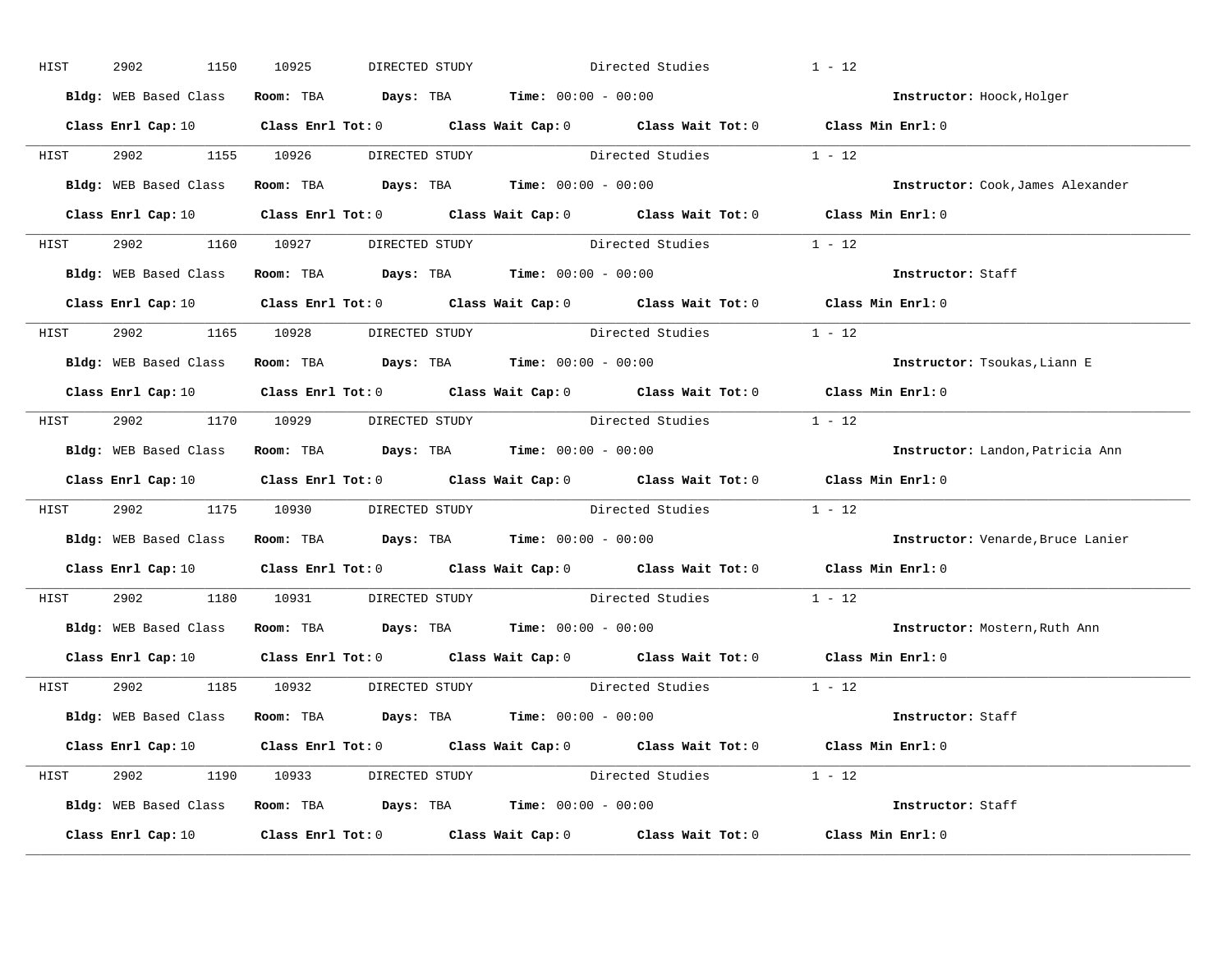### Report ID: SR201 **University of Pittsburgh** Page No. 262 of 591 **Schedule of Classes for Summer Term 2020-2021** Run Date: 11/06/2020 **Six Week - First Run Time: 17:00:17**

| Subject     | Catalog Nbr Section Class Nbr | Course Title                                                                            | Component                                                                                                                      | Units<br>Topics                      |
|-------------|-------------------------------|-----------------------------------------------------------------------------------------|--------------------------------------------------------------------------------------------------------------------------------|--------------------------------------|
| HIST        | 2902<br>1410                  | 16047<br>DIRECTED STUDY                                                                 | Directed Studies                                                                                                               | $1 - 12$                             |
|             |                               | Bldg: WEB Based Class Room: TBA Days: TBA Time: 00:00 - 00:00                           |                                                                                                                                | Instructor: Thum, Gregor             |
|             |                               |                                                                                         |                                                                                                                                |                                      |
|             |                               |                                                                                         | Class Enrl Cap: 10 $\qquad$ Class Enrl Tot: 0 $\qquad$ Class Wait Cap: 0 $\qquad$ Class Wait Tot: 0 $\qquad$ Class Min Enrl: 0 |                                      |
| <b>HIST</b> |                               |                                                                                         | 2902 1420 16048 DIRECTED STUDY Directed Studies 1 - 12                                                                         |                                      |
|             |                               | Bldg: WEB Based Class Room: TBA Days: TBA Time: 00:00 - 00:00                           |                                                                                                                                | Instructor: Staff                    |
|             |                               |                                                                                         | Class Enrl Cap: 10 $\qquad$ Class Enrl Tot: 0 $\qquad$ Class Wait Cap: 0 $\qquad$ Class Wait Tot: 0 $\qquad$ Class Min Enrl: 0 |                                      |
| HIST        | 2902                          |                                                                                         | 1430 16049 DIRECTED STUDY Directed Studies                                                                                     | $1 - 12$                             |
|             | Bldg: WEB Based Class         | Room: TBA $\rule{1em}{0.15mm}$ Days: TBA $\rule{1.15mm}]{0.15mm}$ Time: $0.000 - 0.000$ |                                                                                                                                | Instructor: Gotkowitz, Laura Estelle |
|             |                               |                                                                                         | Class Enrl Cap: 10 $\qquad$ Class Enrl Tot: 0 $\qquad$ Class Wait Cap: 0 $\qquad$ Class Wait Tot: 0 $\qquad$ Class Min Enrl: 0 |                                      |
| HIST        |                               | 2902 1440 16050 DIRECTED STUDY                                                          | Directed Studies                                                                                                               | $1 - 12$                             |
|             |                               | Bldg: WEB Based Class Room: TBA Days: TBA Time: 00:00 - 00:00                           |                                                                                                                                | Instructor: Holstein, Diego          |
|             |                               |                                                                                         | Class Enrl Cap: 10 $\qquad$ Class Enrl Tot: 0 $\qquad$ Class Wait Cap: 0 $\qquad$ Class Wait Tot: 0 $\qquad$ Class Min Enrl: 0 |                                      |
|             |                               |                                                                                         |                                                                                                                                |                                      |
| HIST        |                               | 2902 1450 16051 DIRECTED STUDY                                                          | Directed Studies                                                                                                               | $1 - 12$                             |
|             |                               | Bldg: WEB Based Class Room: TBA Days: TBA Time: 00:00 - 00:00                           |                                                                                                                                | Instructor: Staff                    |
|             |                               |                                                                                         | Class Enrl Cap: 10 Class Enrl Tot: 0 Class Wait Cap: 0 Class Wait Tot: 0 Class Min Enrl: 0                                     |                                      |
| HIST        |                               |                                                                                         | 2902 1460 16052 DIRECTED STUDY Directed Studies                                                                                | $1 - 12$                             |
|             |                               | Bldg: WEB Based Class Room: TBA Days: TBA Time: 00:00 - 00:00                           |                                                                                                                                | Instructor: Staff                    |
|             |                               |                                                                                         | Class Enrl Cap: 10 $\qquad$ Class Enrl Tot: 0 $\qquad$ Class Wait Cap: 0 $\qquad$ Class Wait Tot: 0 $\qquad$ Class Min Enrl: 0 |                                      |
|             |                               |                                                                                         | HIST 2990 1010 10072 INDEPENDENT STUDY Independent Study 1 - 12                                                                |                                      |
|             |                               |                                                                                         | Bldg: WEB Based Class Room: TBA Days: TBA Time: 00:00 - 00:00                                                                  | Instructor: Andrews, George Reid     |
|             |                               |                                                                                         | Class Enrl Cap: 15 Class Enrl Tot: 0 Class Wait Cap: 0 Class Wait Tot: 0 Class Min Enrl: 0                                     |                                      |
| HIST        | 2990                          |                                                                                         | 1015 10969 INDEPENDENT STUDY 1ndependent Study                                                                                 | $1 - 12$                             |
|             |                               |                                                                                         | Bldg: WEB Based Class Room: TBA Days: TBA Time: 00:00 - 00:00                                                                  | Instructor: Adal, Raja               |
|             | Class Enrl Cap: 15            |                                                                                         | Class Enrl Tot: 0 $\qquad$ Class Wait Cap: 0 $\qquad$ Class Wait Tot: 0 $\qquad$ Class Min Enrl: 0                             |                                      |
|             |                               |                                                                                         |                                                                                                                                |                                      |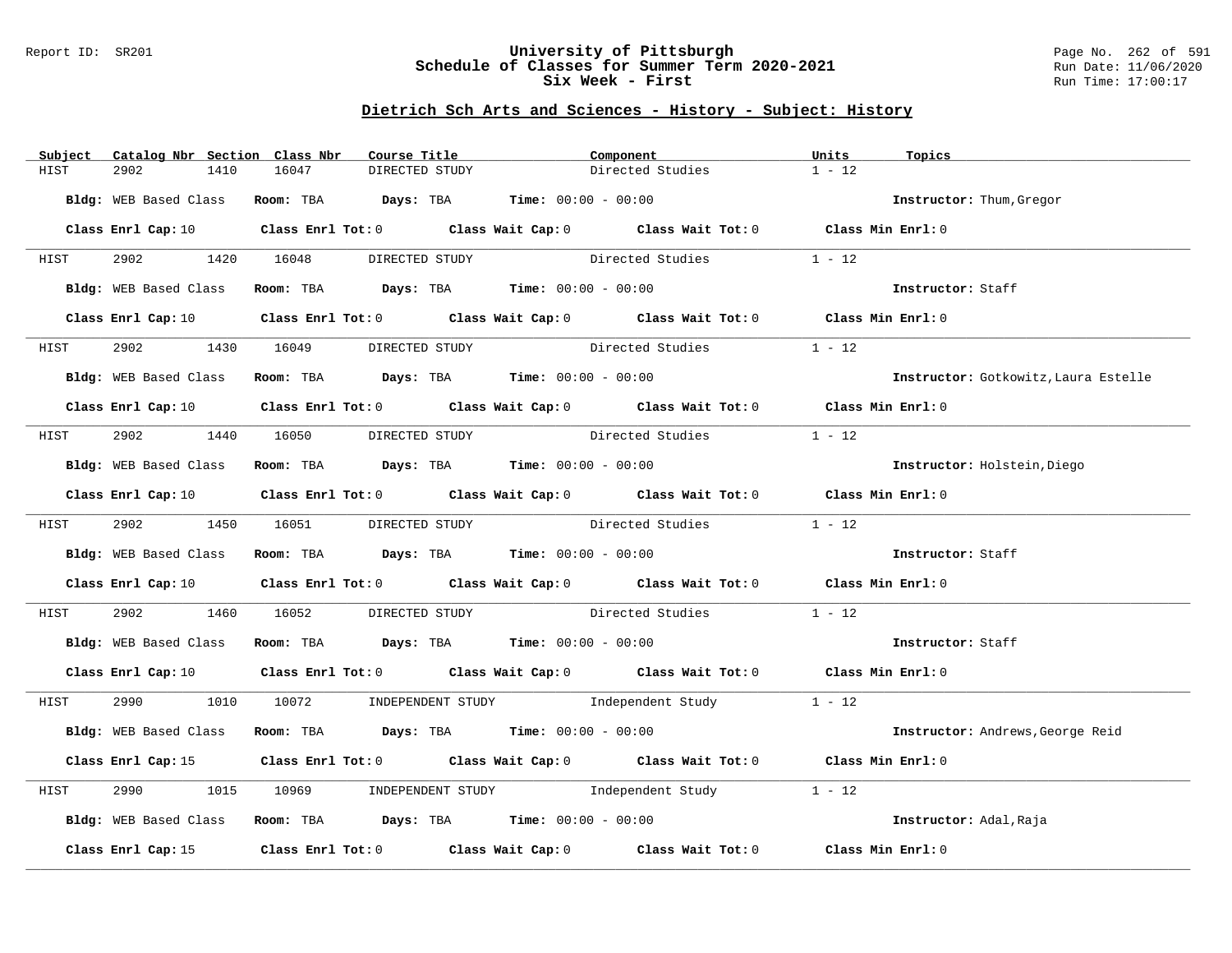| HIST | 2990<br>1020          | INDEPENDENT STUDY 1ndependent Study<br>10970                                                       | $1 - 12$                       |
|------|-----------------------|----------------------------------------------------------------------------------------------------|--------------------------------|
|      | Bldg: WEB Based Class | Room: TBA $Days:$ TBA $Time: 00:00 - 00:00$                                                        | Instructor: Frykman, Niklas E  |
|      |                       | Class Enrl Cap: 15 Class Enrl Tot: 0 Class Wait Cap: 0 Class Wait Tot: 0 Class Min Enrl: 0         |                                |
|      |                       | HIST 2990 1025 10971 INDEPENDENT STUDY Independent Study 1 - 12                                    |                                |
|      |                       | Bldg: WEB Based Class Room: TBA Days: TBA Time: 00:00 - 00:00                                      | Instructor: Nappi, Carla Suzan |
|      |                       | Class Enrl Cap: 15 Class Enrl Tot: 0 Class Wait Cap: 0 Class Wait Tot: 0 Class Min Enrl: 0         |                                |
|      |                       | HIST 2990 1030 10972 INDEPENDENT STUDY Independent Study 1 - 12                                    |                                |
|      |                       | Bldg: WEB Based Class Room: TBA Days: TBA Time: 00:00 - 00:00                                      | Instructor: Roege, Pernille    |
|      |                       | Class Enrl Cap: 15 Class Enrl Tot: 0 Class Wait Cap: 0 Class Wait Tot: 0 Class Min Enrl: 0         |                                |
|      |                       | HIST 2990 1035 10973 INDEPENDENT STUDY Independent Study 1 - 12                                    |                                |
|      |                       | Bldg: WEB Based Class Room: TBA Days: TBA Time: 00:00 - 00:00                                      | Instructor: Staff              |
|      |                       | Class Enrl Cap: 15 Class Enrl Tot: 0 Class Wait Cap: 0 Class Wait Tot: 0 Class Min Enrl: 0         |                                |
|      |                       | HIST 2990 1040 10974 INDEPENDENT STUDY Independent Study 1 - 12                                    |                                |
|      |                       | Bldg: WEB Based Class Room: TBA Days: TBA Time: 00:00 - 00:00                                      | Instructor: Staff              |
|      |                       | Class Enrl Cap: 15 Class Enrl Tot: 0 Class Wait Cap: 0 Class Wait Tot: 0 Class Min Enrl: 0         |                                |
|      |                       |                                                                                                    |                                |
| HIST |                       | 2990 1045 10975 INDEPENDENT STUDY Independent Study 1 - 12                                         |                                |
|      |                       | Bldg: WEB Based Class Room: TBA Days: TBA Time: 00:00 - 00:00                                      | Instructor: Warsh, Molly Annis |
|      |                       | Class Enrl Cap: 15 Class Enrl Tot: 0 Class Wait Cap: 0 Class Wait Tot: 0 Class Min Enrl: 0         |                                |
| HIST |                       | 2990 1050 10976 INDEPENDENT STUDY Independent Study 1 - 12                                         |                                |
|      |                       | Bldg: WEB Based Class Room: TBA Days: TBA Time: 00:00 - 00:00                                      | Instructor: Webel, Mari K      |
|      | Class Enrl Cap: 15    | Class Enrl Tot: 0 $\qquad$ Class Wait Cap: 0 $\qquad$ Class Wait Tot: 0 $\qquad$ Class Min Enrl: 0 |                                |
|      |                       | HIST 2990 1055 10977 INDEPENDENT STUDY Independent Study 1 - 12                                    |                                |
|      |                       | Bldg: WEB Based Class Room: TBA Days: TBA Time: 00:00 - 00:00                                      | Instructor: Shimizu, Kaoru     |
|      |                       | Class Enrl Cap: 15 Class Enrl Tot: 0 Class Wait Cap: 0 Class Wait Tot: 0 Class Min Enrl: 0         |                                |
|      |                       | HIST 2990 1060 10978 INDEPENDENT STUDY Independent Study 1 - 12                                    |                                |
|      |                       | Bldg: WEB Based Class Room: TBA Days: TBA Time: 00:00 - 00:00                                      | Instructor: Glasco, Laurence   |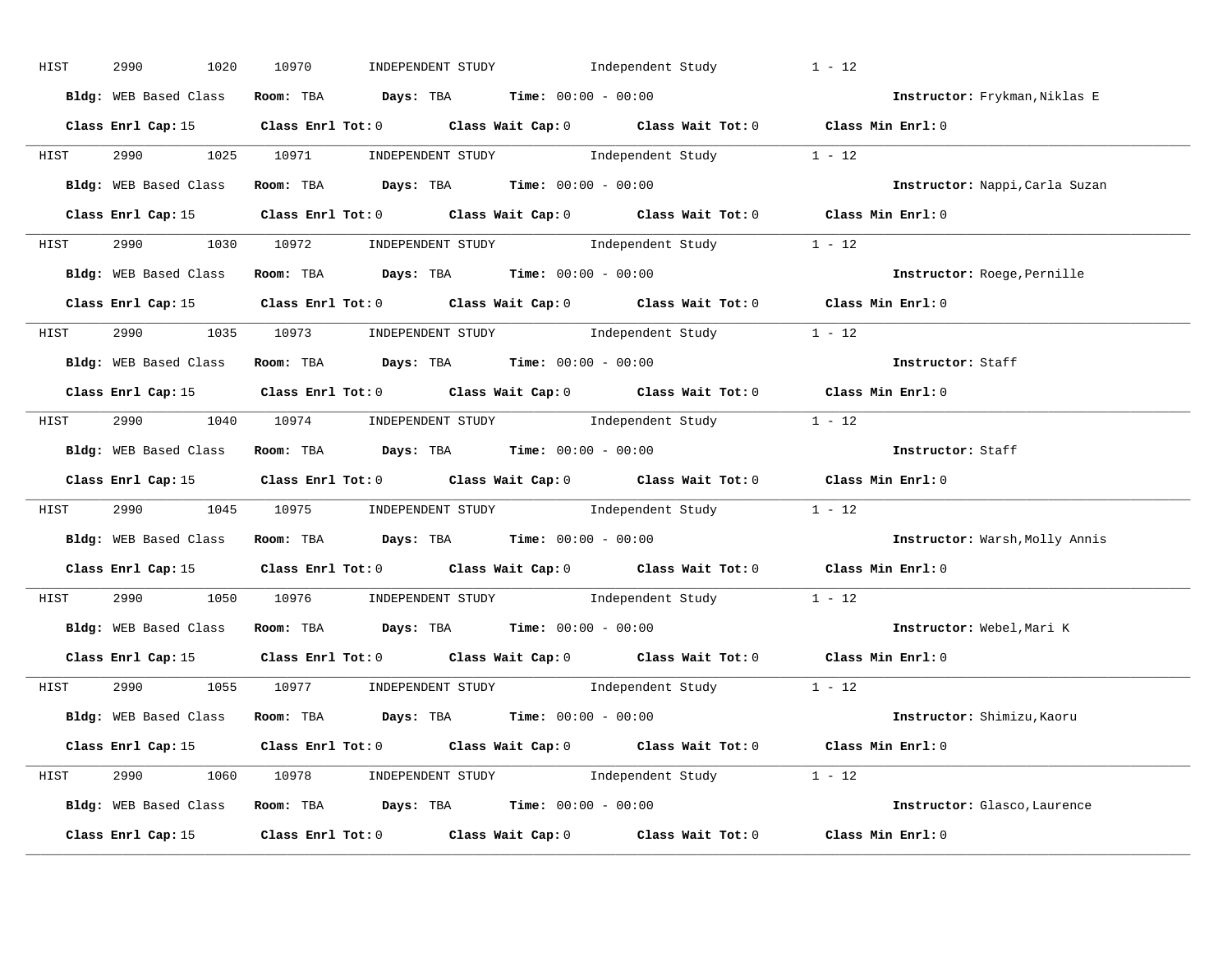### Report ID: SR201 **University of Pittsburgh** Page No. 264 of 591 **Schedule of Classes for Summer Term 2020-2021** Run Date: 11/06/2020 **Six Week - First Run Time: 17:00:17**

| Subject               | Catalog Nbr Section Class Nbr |       | Course Title                                                  | Component |                                                                                                 | Units             | Topics                              |
|-----------------------|-------------------------------|-------|---------------------------------------------------------------|-----------|-------------------------------------------------------------------------------------------------|-------------------|-------------------------------------|
| 2990<br>HIST          | 1065                          | 10979 | INDEPENDENT STUDY                                             |           | Independent Study                                                                               | $1 - 12$          |                                     |
|                       |                               |       | Bldg: WEB Based Class Room: TBA Days: TBA Time: 00:00 - 00:00 |           |                                                                                                 |                   | Instructor: Staff                   |
|                       |                               |       |                                                               |           | Class Enrl Cap: 15 Class Enrl Tot: 0 Class Wait Cap: 0 Class Wait Tot: 0 Class Min Enrl: 0      |                   |                                     |
|                       |                               |       |                                                               |           | HIST 2990 1070 10980 INDEPENDENT STUDY Independent Study 1 - 12                                 |                   |                                     |
| Bldg: WEB Based Class |                               |       | Room: TBA $Days:$ TBA $Time: 00:00 - 00:00$                   |           |                                                                                                 |                   | Instructor: Greenwald, Maurine      |
|                       |                               |       |                                                               |           | Class Enrl Cap: 15 Class Enrl Tot: 0 Class Wait Cap: 0 Class Wait Tot: 0 Class Min Enrl: 0      |                   |                                     |
| HIST                  |                               |       |                                                               |           | 2990 1075 10981 INDEPENDENT STUDY Independent Study                                             | $1 - 12$          |                                     |
|                       |                               |       | Bldg: WEB Based Class Room: TBA Days: TBA Time: 00:00 - 00:00 |           |                                                                                                 |                   | Instructor: Hagerty, Bernard George |
|                       |                               |       |                                                               |           | Class Enrl Cap: 15 Class Enrl Tot: 0 Class Wait Cap: 0 Class Wait Tot: 0 Class Min Enrl: 0      |                   |                                     |
|                       |                               |       |                                                               |           | HIST 2990 1080 10982 INDEPENDENT STUDY Independent Study                                        | $1 - 12$          |                                     |
|                       |                               |       | Bldg: WEB Based Class Room: TBA Days: TBA Time: 00:00 - 00:00 |           |                                                                                                 |                   | Instructor: Pickett, James R        |
|                       |                               |       |                                                               |           | Class Enrl Cap: 15 Class Enrl Tot: 0 Class Wait Cap: 0 Class Wait Tot: 0 Class Min Enrl: 0      |                   |                                     |
| HIST                  |                               |       | 2990 1085 10983 INDEPENDENT STUDY Independent Study           |           |                                                                                                 | $1 - 12$          |                                     |
|                       |                               |       | Bldg: WEB Based Class Room: TBA Days: TBA Time: 00:00 - 00:00 |           |                                                                                                 |                   | Instructor: Staff                   |
|                       |                               |       |                                                               |           | Class Enrl Cap: 15 (Class Enrl Tot: 0 (Class Wait Cap: 0 (Class Wait Tot: 0 (Class Min Enrl: 0) |                   |                                     |
| HIST                  |                               |       |                                                               |           | 2990 1090 10984 INDEPENDENT STUDY Independent Study                                             | $1 - 12$          |                                     |
|                       |                               |       | Bldg: WEB Based Class Room: TBA Days: TBA Time: 00:00 - 00:00 |           |                                                                                                 |                   | Instructor: Staff                   |
|                       |                               |       |                                                               |           | Class Enrl Cap: 15 Class Enrl Tot: 0 Class Wait Cap: 0 Class Wait Tot: 0 Class Min Enrl: 0      |                   |                                     |
|                       |                               |       |                                                               |           | HIST 2990 1095 10985 INDEPENDENT STUDY Independent Study 1 - 12                                 |                   |                                     |
|                       |                               |       | Bldg: WEB Based Class Room: TBA Days: TBA Time: 00:00 - 00:00 |           |                                                                                                 |                   | Instructor: Livezeanu, Irina        |
|                       |                               |       |                                                               |           | Class Enrl Cap: 15 (Class Enrl Tot: 0 (Class Wait Cap: 0 (Class Wait Tot: 0 (Class Min Enrl: 0) |                   |                                     |
| 2990<br>HIST          |                               |       |                                                               |           | 1100 10986 INDEPENDENT STUDY Independent Study                                                  | $1 - 12$          |                                     |
|                       |                               |       | Bldg: WEB Based Class Room: TBA Days: TBA Time: 00:00 - 00:00 |           |                                                                                                 |                   | Instructor: Stoner, John C          |
|                       |                               |       |                                                               |           | Class Enrl Cap: 15 (class Enrl Tot: 0 (class Wait Cap: 0 (class Wait Tot: 0 $\sim$ 0            | Class Min Enrl: 0 |                                     |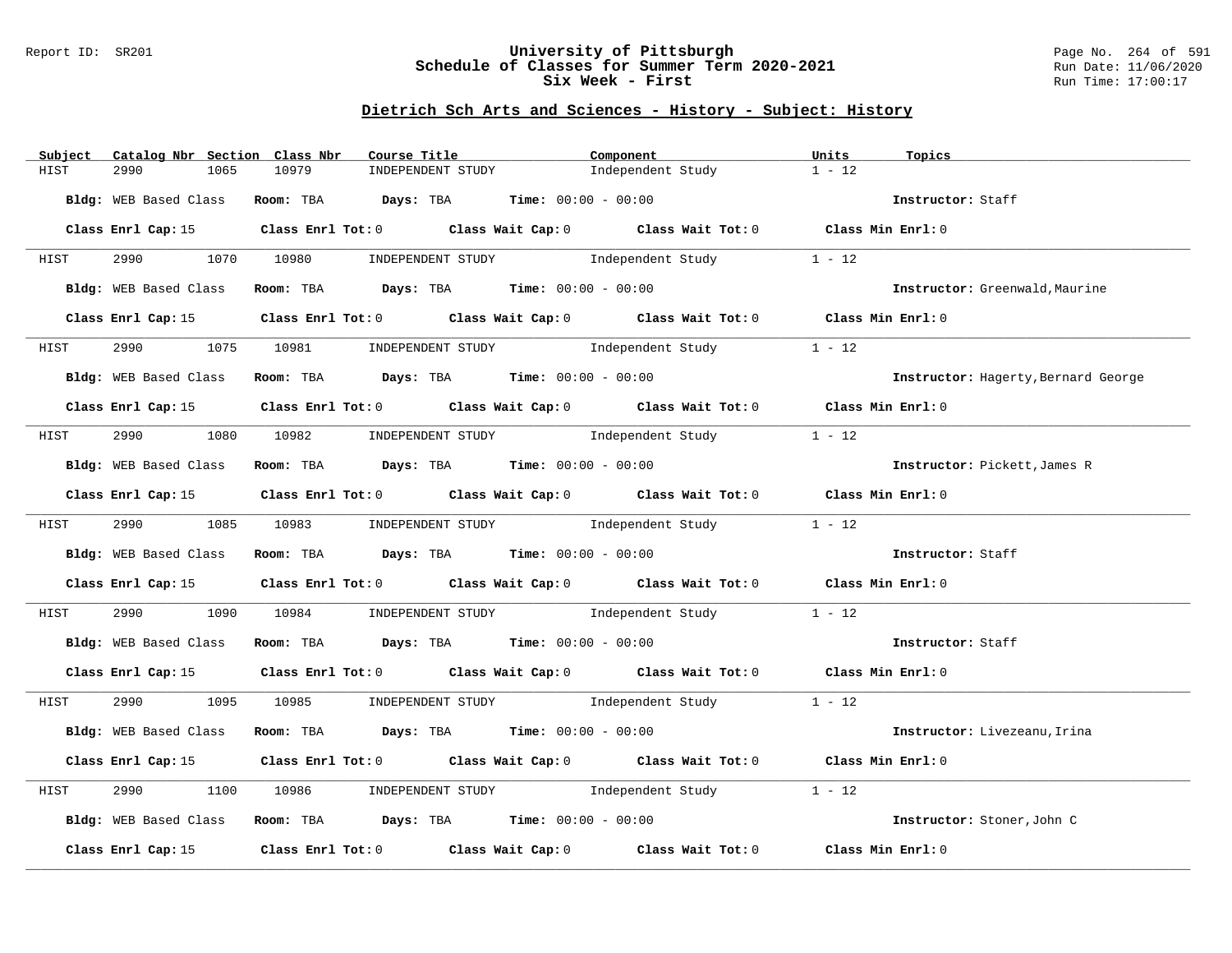| HIST | 2990<br>1105 | INDEPENDENT STUDY 1ndependent Study<br>10987                                                    | $1 - 12$ |                                      |
|------|--------------|-------------------------------------------------------------------------------------------------|----------|--------------------------------------|
|      |              | Bldg: WEB Based Class Room: TBA Days: TBA Time: 00:00 - 00:00                                   |          | Instructor: Staff                    |
|      |              | Class Enrl Cap: 15 Class Enrl Tot: 0 Class Wait Cap: 0 Class Wait Tot: 0 Class Min Enrl: 0      |          |                                      |
|      |              | HIST 2990 1110 10988 INDEPENDENT STUDY Independent Study 1 - 12                                 |          |                                      |
|      |              | Bldg: WEB Based Class Room: TBA Days: TBA Time: 00:00 - 00:00                                   |          | Instructor: Staff                    |
|      |              | Class Enrl Cap: 15 (Class Enrl Tot: 0 (Class Wait Cap: 0 (Class Wait Tot: 0 (Class Min Enrl: 0) |          |                                      |
|      |              | HIST 2990 1115 10989 INDEPENDENT STUDY Independent Study 1 - 12                                 |          |                                      |
|      |              | Bldg: WEB Based Class Room: TBA Days: TBA Time: 00:00 - 00:00                                   |          | Instructor: Novosel, Anthony Stephen |
|      |              | Class Enrl Cap: 15 Class Enrl Tot: 0 Class Wait Cap: 0 Class Wait Tot: 0 Class Min Enrl: 0      |          |                                      |
|      |              | HIST 2990 1120 10990 INDEPENDENT STUDY Independent Study 1 - 12                                 |          |                                      |
|      |              | Bldg: WEB Based Class Room: TBA Days: TBA Time: 00:00 - 00:00                                   |          | Instructor: Blain, Keisha N          |
|      |              | Class Enrl Cap: 15 Class Enrl Tot: 0 Class Wait Cap: 0 Class Wait Tot: 0 Class Min Enrl: 0      |          |                                      |
|      |              | HIST 2990 1125 10991 INDEPENDENT STUDY Independent Study 1 - 12                                 |          |                                      |
|      |              | Bldg: WEB Based Class Room: TBA Days: TBA Time: 00:00 - 00:00                                   |          | Instructor: Putnam, Lara Elizabeth   |
|      |              | Class Enrl Cap: 15 (Class Enrl Tot: 0 (Class Wait Cap: 0 (Class Wait Tot: 0 (Class Min Enrl: 0  |          |                                      |
| HIST |              | 2990 1130 10992 INDEPENDENT STUDY Independent Study 1 - 12                                      |          |                                      |
|      |              | Bldg: WEB Based Class Room: TBA Days: TBA Time: 00:00 - 00:00                                   |          | Instructor: Mostern, Ruth Ann        |
|      |              | Class Enrl Cap: 15 (Class Enrl Tot: 0 (Class Wait Cap: 0 (Class Wait Tot: 0 (Class Min Enrl: 0) |          |                                      |
| HIST |              | 2990 1135 10993 INDEPENDENT STUDY Independent Study 1 - 12                                      |          |                                      |
|      |              | Bldg: WEB Based Class Room: TBA Days: TBA Time: 00:00 - 00:00                                   |          | Instructor: Rediker, Marcus          |
|      |              | Class Enrl Cap: 15 (Class Enrl Tot: 0 (Class Wait Cap: 0 (Class Wait Tot: 0 (Class Min Enrl: 0) |          |                                      |
|      |              | HIST 2990 1140 10994 INDEPENDENT STUDY Independent Study 1 - 12                                 |          |                                      |
|      |              | Bldg: WEB Based Class Room: TBA Days: TBA Time: 00:00 - 00:00                                   |          | Instructor: Ruck, Robert             |
|      |              | Class Enrl Cap: 15 (Class Enrl Tot: 0 (Class Wait Cap: 0 (Class Wait Tot: 0 (Class Min Enrl: 0  |          |                                      |
|      |              | HIST 2990 1145 10995 INDEPENDENT STUDY Independent Study 1 - 12                                 |          |                                      |
|      |              | Bldg: WEB Based Class Room: TBA Days: TBA Time: 00:00 - 00:00                                   |          | Instructor: Hoock, Holger            |
|      |              | Class Enrl Cap: 15 Class Enrl Tot: 0 Class Wait Cap: 0 Class Wait Tot: 0 Class Min Enrl: 0      |          |                                      |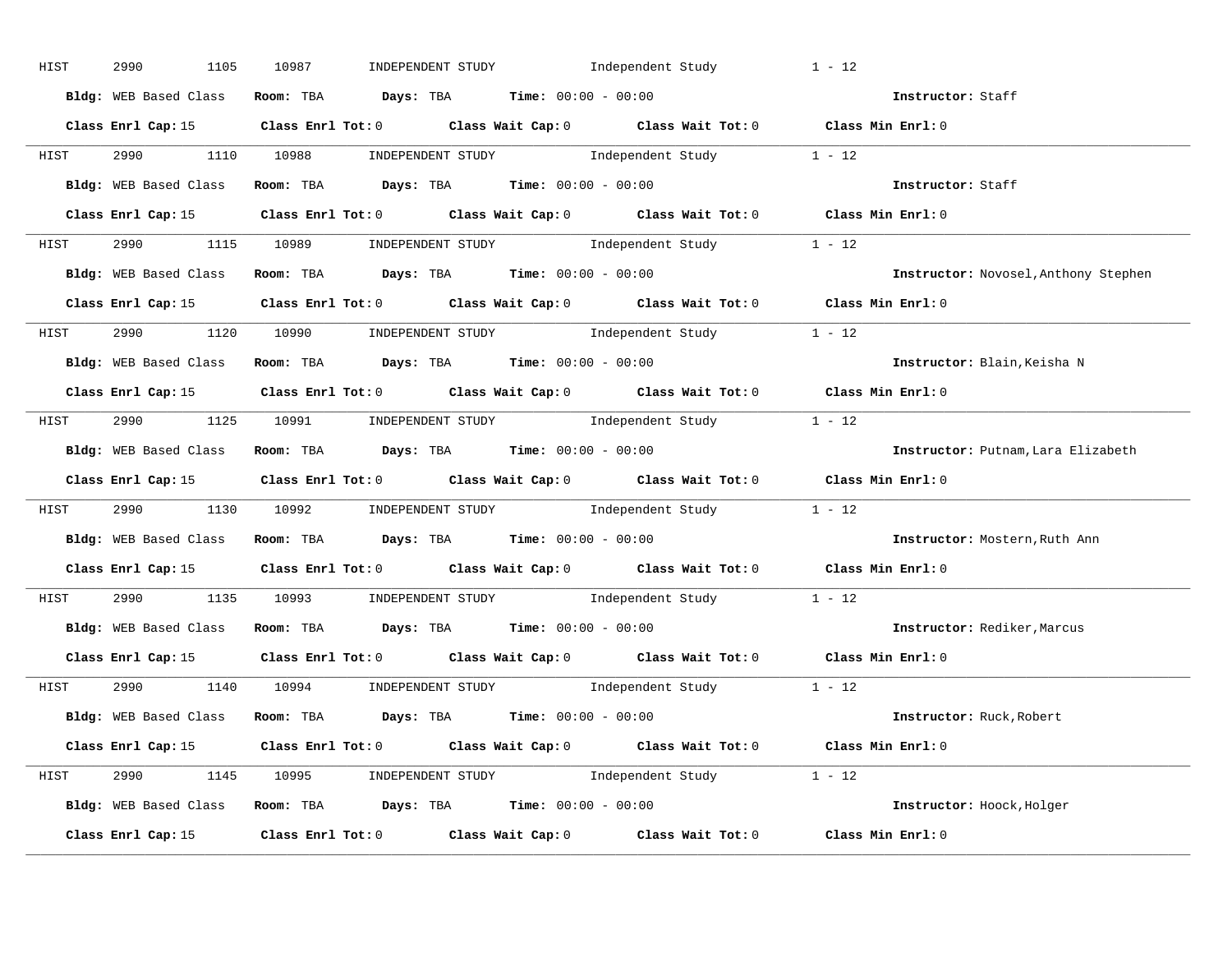### Report ID: SR201 **University of Pittsburgh** Page No. 266 of 591 **Schedule of Classes for Summer Term 2020-2021** Run Date: 11/06/2020 **Six Week - First Run Time: 17:00:17**

| Subject<br>Catalog Nbr Section Class Nbr | Course Title                                                                                    | Component         | Units<br>Topics                   |
|------------------------------------------|-------------------------------------------------------------------------------------------------|-------------------|-----------------------------------|
| 2990<br>1150<br>HIST                     | 10996<br>INDEPENDENT STUDY                                                                      | Independent Study | $1 - 12$                          |
| Bldg: WEB Based Class                    | Room: TBA $\rule{1em}{0.15mm}$ Days: TBA Time: $00:00 - 00:00$                                  |                   | Instructor: Gobat, Michel Charles |
|                                          | Class Enrl Cap: 15 Class Enrl Tot: 0 Class Wait Cap: 0 Class Wait Tot: 0 Class Min Enrl: 0      |                   |                                   |
| HIST                                     | 2990 1155 10997 INDEPENDENT STUDY Independent Study 1 - 12                                      |                   |                                   |
|                                          | Bldg: WEB Based Class Room: TBA Days: TBA Time: 00:00 - 00:00                                   |                   | Instructor: Staff                 |
|                                          | Class Enrl Cap: 15 Class Enrl Tot: 0 Class Wait Cap: 0 Class Wait Tot: 0 Class Min Enrl: 0      |                   |                                   |
| HIST                                     | 2990 1160 10998 INDEPENDENT STUDY Independent Study                                             |                   | $1 - 12$                          |
| Bldg: WEB Based Class                    | Room: TBA $\rule{1em}{0.15mm}$ Days: TBA Time: $00:00 - 00:00$                                  |                   | Instructor: Staff                 |
|                                          | Class Enrl Cap: 15 Class Enrl Tot: 0 Class Wait Cap: 0 Class Wait Tot: 0 Class Min Enrl: 0      |                   |                                   |
| HIST                                     | 2990 1165 10999 INDEPENDENT STUDY Independent Study 1 - 12                                      |                   |                                   |
|                                          | Bldg: WEB Based Class Room: TBA Days: TBA Time: 00:00 - 00:00                                   |                   | Instructor: Staff                 |
|                                          | Class Enrl Cap: 15 Class Enrl Tot: 0 Class Wait Cap: 0 Class Wait Tot: 0 Class Min Enrl: 0      |                   |                                   |
| HIST                                     | 2990 1170 11000 INDEPENDENT STUDY Independent Study 1 - 12                                      |                   |                                   |
|                                          | Bldg: WEB Based Class Room: TBA Days: TBA Time: 00:00 - 00:00                                   |                   | Instructor: Venarde, Bruce Lanier |
|                                          | Class Enrl Cap: 15 Class Enrl Tot: 0 Class Wait Cap: 0 Class Wait Tot: 0 Class Min Enrl: 0      |                   |                                   |
| HIST                                     | 2990 1175 11001 INDEPENDENT STUDY Independent Study 1 - 12                                      |                   |                                   |
|                                          | Bldg: WEB Based Class Room: TBA Days: TBA Time: 00:00 - 00:00                                   |                   | Instructor: Staff                 |
|                                          | Class Enrl Cap: 15 Class Enrl Tot: 0 Class Wait Cap: 0 Class Wait Tot: 0 Class Min Enrl: 0      |                   |                                   |
|                                          | HIST 2990 1180 11002 INDEPENDENT STUDY Independent Study 1 - 12                                 |                   |                                   |
| Bldg: WEB Based Class                    | Room: TBA Days: TBA Time: $00:00 - 00:00$                                                       |                   | Instructor: Cook, James Alexander |
|                                          | Class Enrl Cap: 15 (Class Enrl Tot: 0 (Class Wait Cap: 0 (Class Wait Tot: 0 (Class Min Enrl: 0) |                   |                                   |
| 2990<br>HIST                             | 1185 11003 INDEPENDENT STUDY Independent Study                                                  |                   | $1 - 12$                          |
|                                          | Bldg: WEB Based Class Room: TBA Days: TBA Time: 00:00 - 00:00                                   |                   | Instructor: Staff                 |
|                                          | Class Enrl Cap: 15 (Class Enrl Tot: 0 (Class Wait Cap: 0 (Class Wait Tot: 0 (Class Min Enrl: 0) |                   |                                   |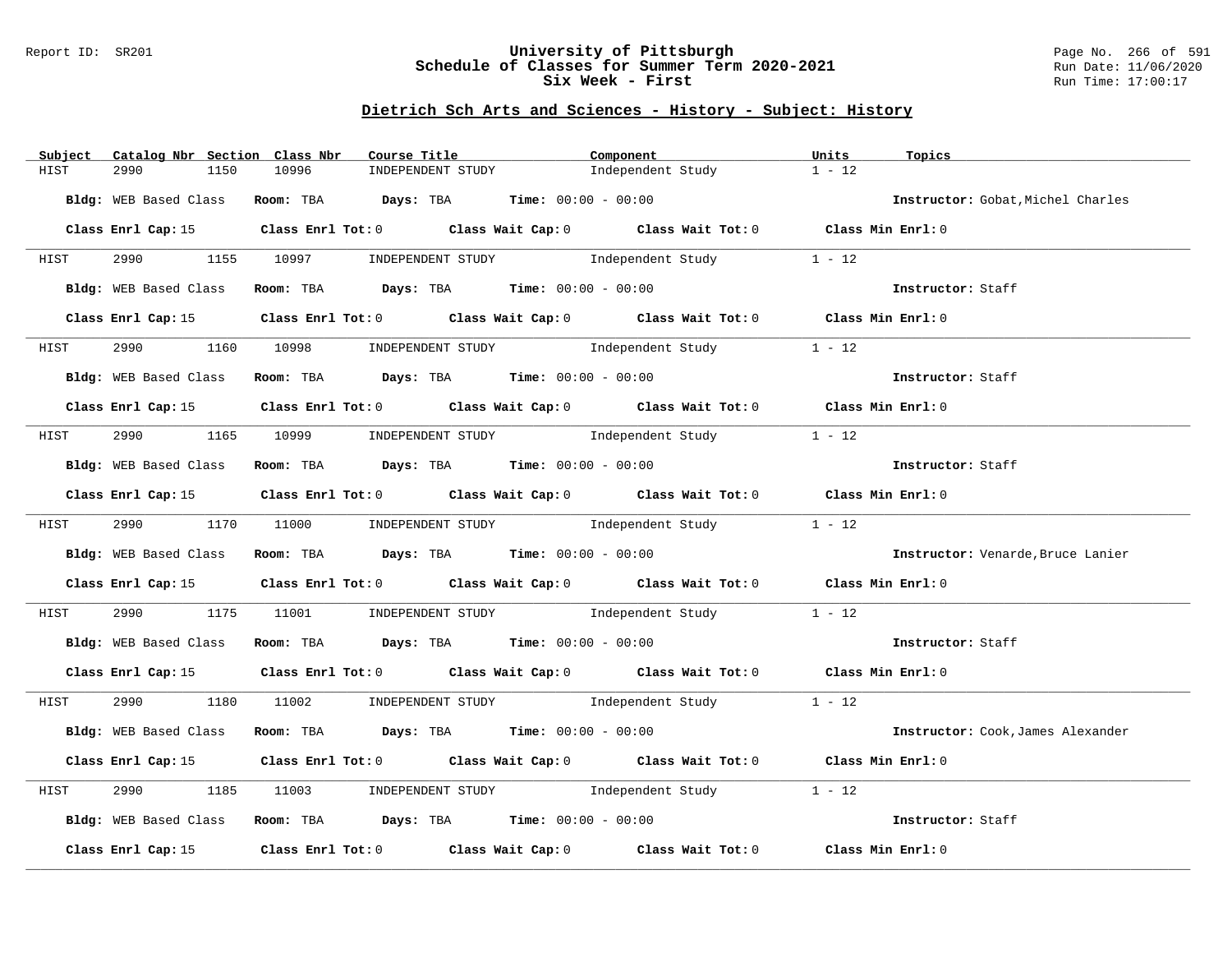| HIST | 2990<br>1410          | INDEPENDENT STUDY Independent Study<br>16059                                                    | $1 - 12$                             |
|------|-----------------------|-------------------------------------------------------------------------------------------------|--------------------------------------|
|      | Bldg: WEB Based Class | Room: TBA $Days:$ TBA $Time: 00:00 - 00:00$                                                     | Instructor: Thum, Gregor             |
|      |                       | Class Enrl Cap: 15 (Class Enrl Tot: 0 (Class Wait Cap: 0 (Class Wait Tot: 0 (Class Min Enrl: 0) |                                      |
|      |                       | HIST 2990 1420 16060 INDEPENDENT STUDY Independent Study 1 - 12                                 |                                      |
|      |                       | Bldg: WEB Based Class Room: TBA Days: TBA Time: 00:00 - 00:00                                   | Instructor: Staff                    |
|      |                       | Class Enrl Cap: 15 Class Enrl Tot: 0 Class Wait Cap: 0 Class Wait Tot: 0 Class Min Enrl: 0      |                                      |
|      |                       | HIST 2990 1430 16061 INDEPENDENT STUDY Independent Study 1 - 12                                 |                                      |
|      |                       | Bldg: WEB Based Class Room: TBA Days: TBA Time: 00:00 - 00:00                                   | Instructor: Gotkowitz, Laura Estelle |
|      |                       | Class Enrl Cap: 15 Class Enrl Tot: 0 Class Wait Cap: 0 Class Wait Tot: 0 Class Min Enrl: 0      |                                      |
|      |                       | HIST 2990 1440 16062 INDEPENDENT STUDY Independent Study 1 - 12                                 |                                      |
|      |                       | Bldg: WEB Based Class Room: TBA Days: TBA Time: 00:00 - 00:00                                   | Instructor: Holstein, Diego          |
|      |                       | Class Enrl Cap: 15 Class Enrl Tot: 0 Class Wait Cap: 0 Class Wait Tot: 0 Class Min Enrl: 0      |                                      |
|      |                       | HIST 2990 1450 16063 INDEPENDENT STUDY Independent Study 1 - 12                                 |                                      |
|      |                       | Bldg: WEB Based Class Room: TBA Days: TBA Time: 00:00 - 00:00                                   | Instructor: Staff                    |
|      |                       |                                                                                                 |                                      |
|      |                       | Class Enrl Cap: 15 Class Enrl Tot: 0 Class Wait Cap: 0 Class Wait Tot: 0 Class Min Enrl: 0      |                                      |
| HIST |                       | 2990 1460 16064 INDEPENDENT STUDY Independent Study 1 - 12                                      |                                      |
|      |                       | Bldg: WEB Based Class Room: TBA Days: TBA Time: 00:00 - 00:00                                   | Instructor: Staff                    |
|      |                       | Class Enrl Cap: 15 Class Enrl Tot: 0 Class Wait Cap: 0 Class Wait Tot: 0 Class Min Enrl: 0      |                                      |
| HIST |                       | 3000 1010 10073 RESEARCH AND DISSERTATION PHD Directed Studies 1 - 12                           |                                      |
|      |                       | Bldg: WEB Based Class Room: TBA Days: TBA Time: 00:00 - 00:00                                   | Instructor: Andrews, George Reid     |
|      |                       | Class Enrl Cap: 15 (Class Enrl Tot: 0 (Class Wait Cap: 0 (Class Wait Tot: 0 (Class Min Enrl: 0  |                                      |
|      |                       | HIST 3000 1015 11039 RESEARCH AND DISSERTATION PHD Directed Studies 1 - 12                      |                                      |
|      |                       | Bldg: WEB Based Class Room: TBA Days: TBA Time: 00:00 - 00:00                                   | Instructor: Adal,Raja                |
|      |                       | Class Enrl Cap: 15 Class Enrl Tot: 0 Class Wait Cap: 0 Class Wait Tot: 0 Class Min Enrl: 0      |                                      |
|      |                       | HIST 3000 1020 11040 RESEARCH AND DISSERTATION PHD Directed Studies 1 - 12                      |                                      |
|      |                       | Bldg: WEB Based Class Room: TBA Days: TBA Time: 00:00 - 00:00                                   | Instructor: Frykman, Niklas E        |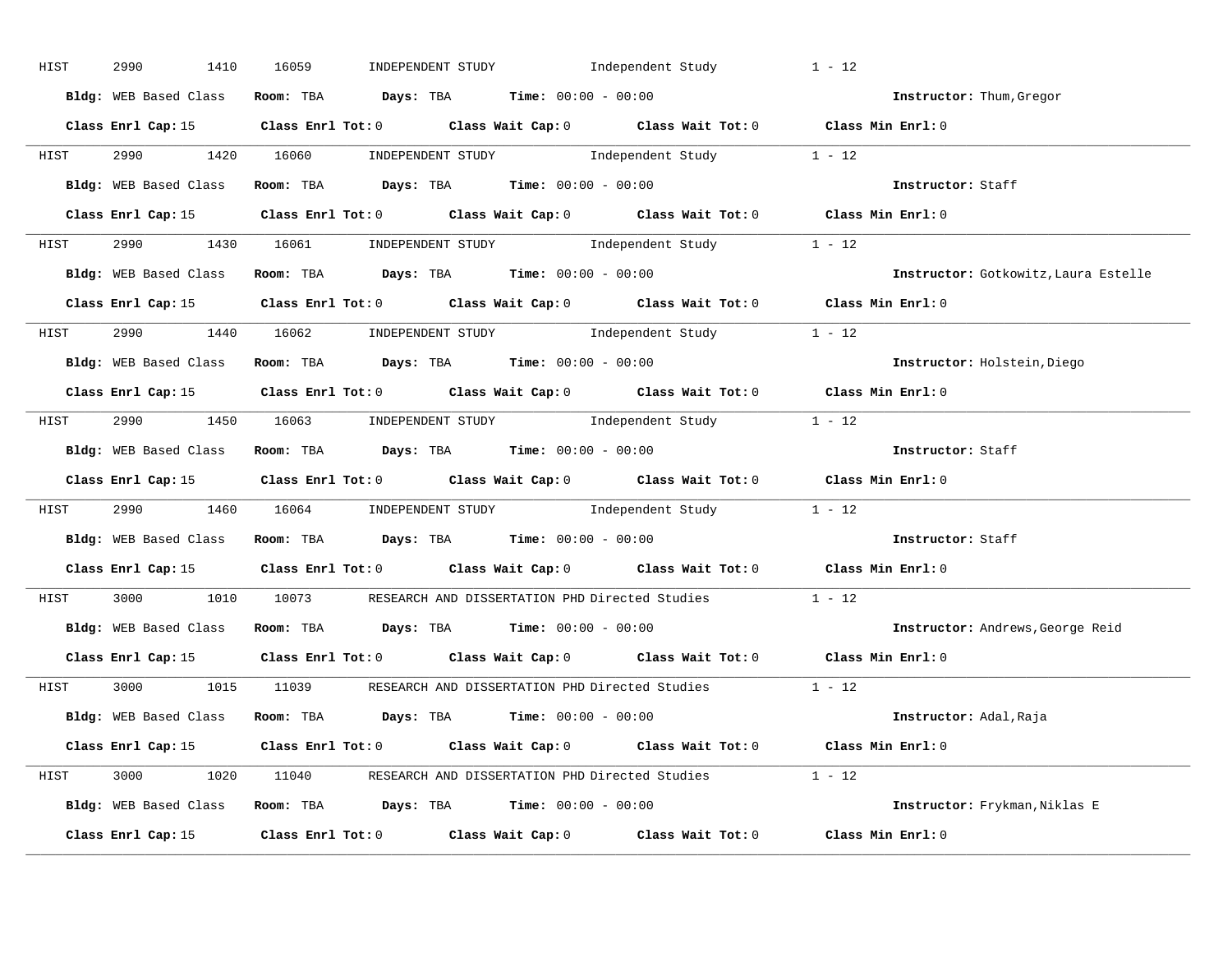### Report ID: SR201 **University of Pittsburgh** Page No. 268 of 591 **Schedule of Classes for Summer Term 2020-2021** Run Date: 11/06/2020 **Six Week - First Run Time: 17:00:17**

| Catalog Nbr Section Class Nbr<br>Subject | Course Title                                                                                        | Component | Units<br>Topics                |
|------------------------------------------|-----------------------------------------------------------------------------------------------------|-----------|--------------------------------|
| HIST<br>3000<br>1025                     | RESEARCH AND DISSERTATION PHD Directed Studies<br>11041                                             |           | $1 - 12$                       |
| Bldg: WEB Based Class                    | Room: TBA $Days:$ TBA $Time: 00:00 - 00:00$                                                         |           | Instructor: Nappi, Carla Suzan |
|                                          | Class Enrl Cap: 15 Class Enrl Tot: 0 Class Wait Cap: 0 Class Wait Tot: 0 Class Min Enrl: 0          |           |                                |
| <b>HIST</b>                              | 3000 1030 11042 RESEARCH AND DISSERTATION PHD Directed Studies                                      |           | $1 - 12$                       |
| Bldg: WEB Based Class                    | Room: TBA $Days:$ TBA $Time: 00:00 - 00:00$                                                         |           | Instructor: Roege, Pernille    |
|                                          | Class Enrl Cap: 15 Class Enrl Tot: 0 Class Wait Cap: 0 Class Wait Tot: 0 Class Min Enrl: 0          |           |                                |
| 3000<br>HIST                             | 1035 11043 RESEARCH AND DISSERTATION PHD Directed Studies                                           |           | $1 - 12$                       |
| Bldg: WEB Based Class                    | Room: TBA $\rule{1em}{0.15mm}$ Days: TBA Time: $00:00 - 00:00$                                      |           | Instructor: Staff              |
|                                          | Class Enrl Cap: 15 Class Enrl Tot: 0 Class Wait Cap: 0 Class Wait Tot: 0 Class Min Enrl: 0          |           |                                |
| HIST                                     | 3000 1040 11044 RESEARCH AND DISSERTATION PHD Directed Studies                                      |           | $1 - 12$                       |
| Bldg: WEB Based Class                    | Room: TBA $\rule{1em}{0.15mm}$ Days: TBA Time: $00:00 - 00:00$                                      |           | Instructor: Staff              |
|                                          | Class Enrl Cap: 15 (class Enrl Tot: 0 (class Wait Cap: 0 (class Wait Tot: 0 (class Min Enrl: 0)     |           |                                |
| HIST                                     | 3000 1045 11045 RESEARCH AND DISSERTATION PHD Directed Studies                                      |           | $1 - 12$                       |
| Bldg: WEB Based Class                    | Room: TBA $Days:$ TBA Time: $00:00 - 00:00$                                                         |           | Instructor: Warsh, Molly Annis |
|                                          | Class Enrl Cap: 15 Class Enrl Tot: 0 Class Wait Cap: 0 Class Wait Tot: 0 Class Min Enrl: 0          |           |                                |
| 3000<br>1050<br>HIST                     | 11046 RESEARCH AND DISSERTATION PHD Directed Studies                                                |           | $1 - 12$                       |
|                                          | Bldg: WEB Based Class Room: TBA Days: TBA Time: 00:00 - 00:00                                       |           | Instructor: Webel, Mari K      |
|                                          | Class Enrl Cap: 15 (Class Enrl Tot: 0 (Class Wait Cap: 0 (Class Wait Tot: 0 (Class Min Enrl: 0)     |           |                                |
| HIST                                     | 3000 1055 11047 RESEARCH AND DISSERTATION PHD Directed Studies                                      |           | $1 - 12$                       |
| Bldg: WEB Based Class                    | Room: TBA $Days:$ TBA $Time: 00:00 - 00:00$                                                         |           | Instructor: Shimizu, Kaoru     |
|                                          | Class Enrl Cap: 15 (Class Enrl Tot: 0 (Class Wait Cap: 0 (Class Wait Tot: 0 (Class Min Enrl: 0)     |           |                                |
| 3000<br>1060<br>HIST                     | 11048<br>RESEARCH AND DISSERTATION PHD Directed Studies                                             |           | $1 - 12$                       |
|                                          | Bldg: WEB Based Class Room: TBA Days: TBA Time: 00:00 - 00:00                                       |           | Instructor: Glasco, Laurence   |
|                                          | Class Enrl Cap: 15 $\qquad$ Class Enrl Tot: 0 $\qquad$ Class Wait Cap: 0 $\qquad$ Class Wait Tot: 0 |           | Class Min Enrl: 0              |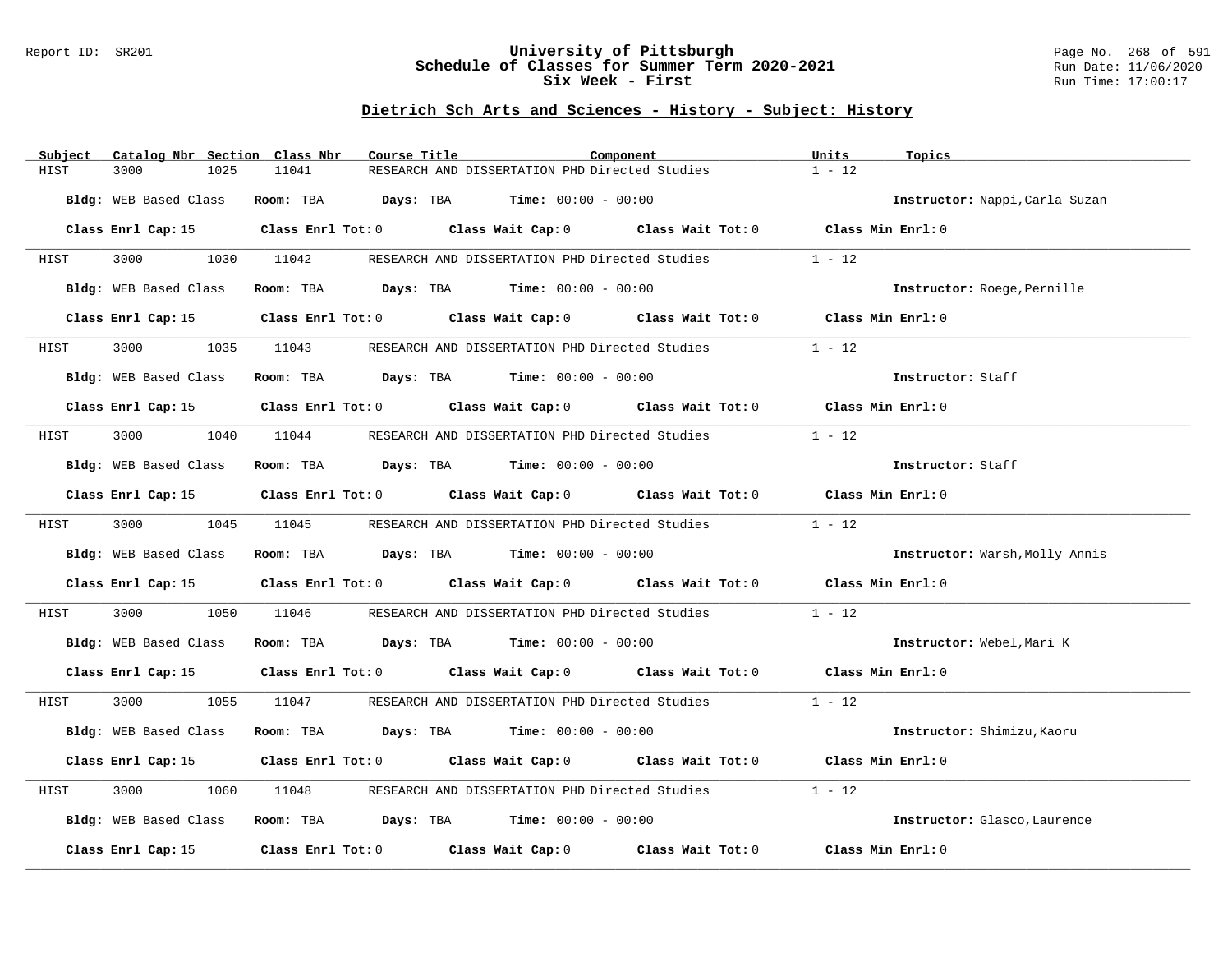| HIST | 3000<br>1065 | 11049<br>RESEARCH AND DISSERTATION PHD Directed Studies                                             | $1 - 12$                            |
|------|--------------|-----------------------------------------------------------------------------------------------------|-------------------------------------|
|      |              | Bldg: WEB Based Class Room: TBA Days: TBA Time: 00:00 - 00:00                                       | Instructor: Staff                   |
|      |              | Class Enrl Cap: 15 Class Enrl Tot: 0 Class Wait Cap: 0 Class Wait Tot: 0 Class Min Enrl: 0          |                                     |
|      |              | HIST 3000 1070 11050 RESEARCH AND DISSERTATION PHD Directed Studies 1 - 12                          |                                     |
|      |              | Bldg: WEB Based Class Room: TBA Days: TBA Time: 00:00 - 00:00                                       | Instructor: Greenwald, Maurine      |
|      |              | Class Enrl Cap: 15 (Class Enrl Tot: 0 (Class Wait Cap: 0 (Class Wait Tot: 0 (Class Min Enrl: 0)     |                                     |
|      |              | HIST 3000 1075 11051 RESEARCH AND DISSERTATION PHD Directed Studies 1 - 12                          |                                     |
|      |              | Bldg: WEB Based Class Room: TBA Days: TBA Time: 00:00 - 00:00                                       | Instructor: Hagerty, Bernard George |
|      |              | Class Enrl Cap: 15 Class Enrl Tot: 0 Class Wait Cap: 0 Class Wait Tot: 0 Class Min Enrl: 0          |                                     |
|      |              | HIST 3000 1080 11052 RESEARCH AND DISSERTATION PHD Directed Studies                                 | $1 - 12$                            |
|      |              | Bldg: WEB Based Class Room: TBA Days: TBA Time: 00:00 - 00:00                                       | Instructor: Pickett, James R        |
|      |              | Class Enrl Cap: 15 Class Enrl Tot: 0 Class Wait Cap: 0 Class Wait Tot: 0 Class Min Enrl: 0          |                                     |
|      |              | HIST 3000 1085 11053 RESEARCH AND DISSERTATION PHD Directed Studies 1 - 12                          |                                     |
|      |              | Bldg: WEB Based Class Room: TBA Days: TBA Time: 00:00 - 00:00                                       | Instructor: Staff                   |
|      |              | Class Enrl Cap: 15 Class Enrl Tot: 0 Class Wait Cap: 0 Class Wait Tot: 0 Class Min Enrl: 0          |                                     |
| HIST |              | 3000 1090 11054 RESEARCH AND DISSERTATION PHD Directed Studies 1 - 12                               |                                     |
|      |              | Bldg: WEB Based Class Room: TBA Days: TBA Time: 00:00 - 00:00                                       | Instructor: Staff                   |
|      |              | Class Enrl Cap: 15 $\qquad$ Class Enrl Tot: 0 $\qquad$ Class Wait Cap: 0 $\qquad$ Class Wait Tot: 0 | Class Min Enrl: 0                   |
| HIST |              | 3000 1095 11055 RESEARCH AND DISSERTATION PHD Directed Studies                                      | $1 - 12$                            |
|      |              | Bldg: WEB Based Class Room: TBA Days: TBA Time: 00:00 - 00:00                                       | Instructor: Livezeanu, Irina        |
|      |              | Class Enrl Cap: 15 Class Enrl Tot: 0 Class Wait Cap: 0 Class Wait Tot: 0 Class Min Enrl: 0          |                                     |
|      |              | HIST 3000 1100 11056 RESEARCH AND DISSERTATION PHD Directed Studies 1 - 12                          |                                     |
|      |              | Bldg: WEB Based Class Room: TBA Days: TBA Time: 00:00 - 00:00                                       | Instructor: Stoner, John C          |
|      |              | Class Enrl Cap: 15 Class Enrl Tot: 0 Class Wait Cap: 0 Class Wait Tot: 0 Class Min Enrl: 0          |                                     |
|      |              | HIST 3000 1105 11057 RESEARCH AND DISSERTATION PHD Directed Studies 1 - 12                          |                                     |
|      |              | Bldg: WEB Based Class Room: TBA Days: TBA Time: 00:00 - 00:00                                       | Instructor: Staff                   |
|      |              | Class Enrl Cap: 15 Class Enrl Tot: 0 Class Wait Cap: 0 Class Wait Tot: 0 Class Min Enrl: 0          |                                     |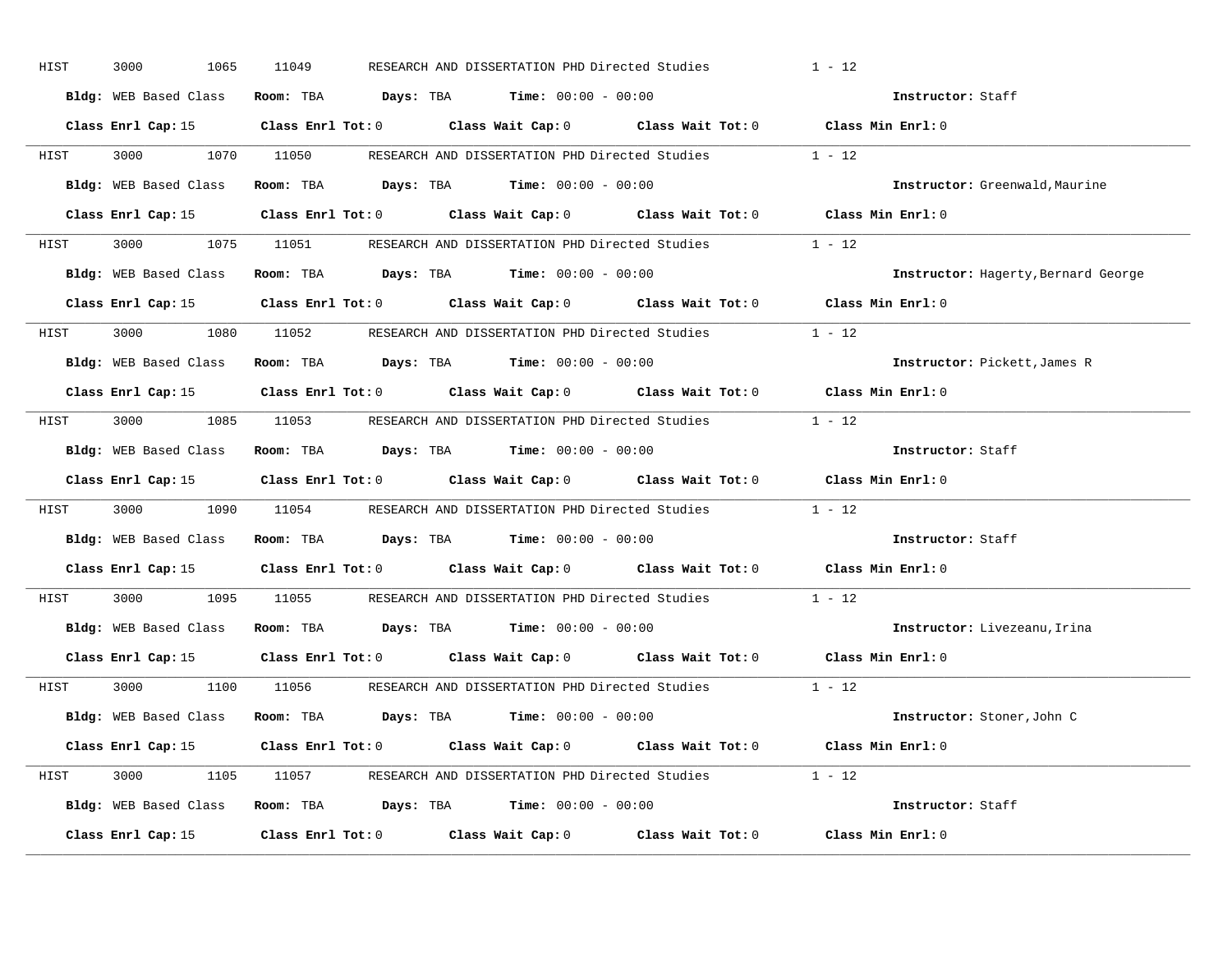### Report ID: SR201 **University of Pittsburgh** Page No. 270 of 591 **Schedule of Classes for Summer Term 2020-2021** Run Date: 11/06/2020 **Six Week - First Run Time: 17:00:17**

| Subject               | Catalog Nbr Section Class Nbr | Course Title                                                                            |                                                | Component                                                                                           | Units<br>Topics   |                                      |
|-----------------------|-------------------------------|-----------------------------------------------------------------------------------------|------------------------------------------------|-----------------------------------------------------------------------------------------------------|-------------------|--------------------------------------|
| HIST<br>3000          | 1110<br>11058                 |                                                                                         | RESEARCH AND DISSERTATION PHD Directed Studies |                                                                                                     | $1 - 12$          |                                      |
| Bldg: WEB Based Class |                               | Room: TBA $Days:$ TBA $Time: 00:00 - 00:00$                                             |                                                |                                                                                                     | Instructor: Staff |                                      |
|                       |                               |                                                                                         |                                                | Class Enrl Cap: 15 Class Enrl Tot: 0 Class Wait Cap: 0 Class Wait Tot: 0 Class Min Enrl: 0          |                   |                                      |
| <b>HIST</b>           |                               |                                                                                         |                                                | 3000 1115 11059 RESEARCH AND DISSERTATION PHD Directed Studies                                      | $1 - 12$          |                                      |
| Bldg: WEB Based Class |                               | Room: TBA $Days:$ TBA $Time: 00:00 - 00:00$                                             |                                                |                                                                                                     |                   | Instructor: Novosel, Anthony Stephen |
|                       |                               |                                                                                         |                                                | Class Enrl Cap: 15 Class Enrl Tot: 0 Class Wait Cap: 0 Class Wait Tot: 0 Class Min Enrl: 0          |                   |                                      |
| 3000<br>HIST          | 1120                          | 11060 RESEARCH AND DISSERTATION PHD Directed Studies                                    |                                                |                                                                                                     | $1 - 12$          |                                      |
| Bldg: WEB Based Class |                               | Room: TBA $Days:$ TBA Time: $00:00 - 00:00$                                             |                                                |                                                                                                     |                   | Instructor: Blain, Keisha N          |
|                       |                               |                                                                                         |                                                | Class Enrl Cap: 15 Class Enrl Tot: 0 Class Wait Cap: 0 Class Wait Tot: 0 Class Min Enrl: 0          |                   |                                      |
| HIST                  |                               | 3000 1125 11061 RESEARCH AND DISSERTATION PHD Directed Studies                          |                                                |                                                                                                     | $1 - 12$          |                                      |
| Bldg: WEB Based Class |                               | Room: TBA $Days:$ TBA Time: $00:00 - 00:00$                                             |                                                |                                                                                                     |                   | Instructor: Putnam, Lara Elizabeth   |
|                       |                               |                                                                                         |                                                | Class Enrl Cap: 15 (class Enrl Tot: 0 (class Wait Cap: 0 (class Wait Tot: 0 (class Min Enrl: 0)     |                   |                                      |
| 3000 000<br>HIST      |                               | 1130 11062 RESEARCH AND DISSERTATION PHD Directed Studies                               |                                                |                                                                                                     | $1 - 12$          |                                      |
| Bldg: WEB Based Class |                               | Room: TBA $Days: TBA$ Time: $00:00 - 00:00$                                             |                                                |                                                                                                     |                   | Instructor: Mostern, Ruth Ann        |
|                       |                               |                                                                                         |                                                | Class Enrl Cap: 15 Class Enrl Tot: 0 Class Wait Cap: 0 Class Wait Tot: 0 Class Min Enrl: 0          |                   |                                      |
| 3000<br>HIST          | 1135                          |                                                                                         |                                                | 11063 RESEARCH AND DISSERTATION PHD Directed Studies                                                | $1 - 12$          |                                      |
|                       |                               | Bldg: WEB Based Class Room: TBA Days: TBA Time: 00:00 - 00:00                           |                                                |                                                                                                     |                   | Instructor: Rediker, Marcus          |
|                       |                               |                                                                                         |                                                | Class Enrl Cap: 15 (class Enrl Tot: 0 (class Wait Cap: 0 (class Wait Tot: 0 (class Min Enrl: 0)     |                   |                                      |
| HIST                  |                               |                                                                                         |                                                | 3000 1140 11064 RESEARCH AND DISSERTATION PHD Directed Studies                                      | $1 - 12$          |                                      |
| Bldg: WEB Based Class |                               | Room: TBA $Days:$ TBA $Time: 00:00 - 00:00$                                             |                                                |                                                                                                     |                   | Instructor: Ruck, Robert             |
|                       |                               |                                                                                         |                                                | Class Enrl Cap: 15 (Class Enrl Tot: 0 (Class Wait Cap: 0 (Class Wait Tot: 0 (Class Min Enrl: 0)     |                   |                                      |
| 3000<br>HIST          | 1145<br>11065                 |                                                                                         |                                                | RESEARCH AND DISSERTATION PHD Directed Studies                                                      | $1 - 12$          |                                      |
| Bldg: WEB Based Class |                               | Room: TBA $\rule{1em}{0.15mm}$ Days: TBA $\rule{1.15mm}]{0.15mm}$ Time: $0.000 - 0.000$ |                                                |                                                                                                     |                   | Instructor: Hoock, Holger            |
|                       |                               |                                                                                         |                                                | Class Enrl Cap: 15 $\qquad$ Class Enrl Tot: 0 $\qquad$ Class Wait Cap: 0 $\qquad$ Class Wait Tot: 0 | Class Min Enrl: 0 |                                      |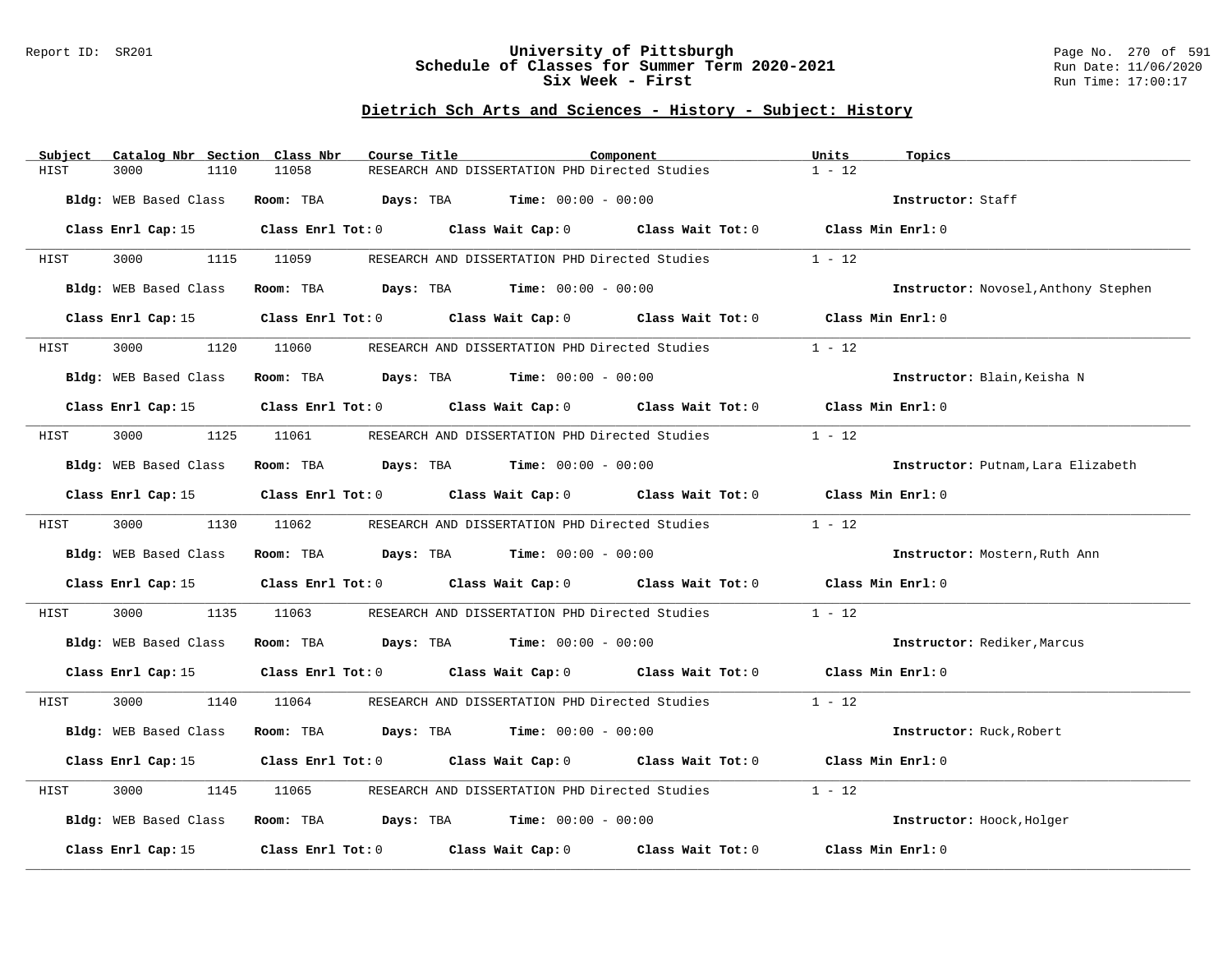| HIST | 3000<br>1150          | 11066 | RESEARCH AND DISSERTATION PHD Directed Studies                                                 | $1 - 12$                          |
|------|-----------------------|-------|------------------------------------------------------------------------------------------------|-----------------------------------|
|      | Bldg: WEB Based Class |       | Room: TBA $Days:$ TBA $Time: 00:00 - 00:00$                                                    | Instructor: Gobat, Michel Charles |
|      |                       |       | Class Enrl Cap: 15 (Class Enrl Tot: 0 (Class Wait Cap: 0 (Class Wait Tot: 0 (Class Min Enrl: 0 |                                   |
|      |                       |       | HIST 3000 1155 11067 RESEARCH AND DISSERTATION PHD Directed Studies 1 - 12                     |                                   |
|      |                       |       | Bldg: WEB Based Class Room: TBA Days: TBA Time: 00:00 - 00:00                                  | Instructor: Staff                 |
|      |                       |       | Class Enrl Cap: 15 Class Enrl Tot: 0 Class Wait Cap: 0 Class Wait Tot: 0 Class Min Enrl: 0     |                                   |
|      |                       |       | HIST 3000 1160 11068 RESEARCH AND DISSERTATION PHD Directed Studies 1 - 12                     |                                   |
|      |                       |       | Bldg: WEB Based Class Room: TBA Days: TBA Time: 00:00 - 00:00                                  | Instructor: Cook, James Alexander |
|      |                       |       | Class Enrl Cap: 15 Class Enrl Tot: 0 Class Wait Cap: 0 Class Wait Tot: 0 Class Min Enrl: 0     |                                   |
|      |                       |       | HIST 3000 1165 11069 RESEARCH AND DISSERTATION PHD Directed Studies 1 - 12                     |                                   |
|      |                       |       | Bldg: WEB Based Class Room: TBA Days: TBA Time: 00:00 - 00:00                                  | Instructor: Staff                 |
|      |                       |       | Class Enrl Cap: 15 Class Enrl Tot: 0 Class Wait Cap: 0 Class Wait Tot: 0 Class Min Enrl: 0     |                                   |
|      |                       |       | HIST 3000 1170 11070 RESEARCH AND DISSERTATION PHD Directed Studies 1 - 12                     |                                   |
|      |                       |       | Bldg: WEB Based Class Room: TBA Days: TBA Time: 00:00 - 00:00                                  | Instructor: Venarde, Bruce Lanier |
|      |                       |       | Class Enrl Cap: 15 Class Enrl Tot: 0 Class Wait Cap: 0 Class Wait Tot: 0 Class Min Enrl: 0     |                                   |
| HIST |                       |       | 3000 1175 11071 RESEARCH AND DISSERTATION PHD Directed Studies 1 - 12                          |                                   |
|      |                       |       | Bldg: WEB Based Class Room: TBA Days: TBA Time: 00:00 - 00:00                                  | Instructor: Staff                 |
|      |                       |       | Class Enrl Cap: 15 (Class Enrl Tot: 0 (Class Wait Cap: 0 (Class Wait Tot: 0 (Class Min Enrl: 0 |                                   |
| HIST |                       |       | 3000 1180 11072 RESEARCH AND DISSERTATION PHD Directed Studies 1 - 12                          |                                   |
|      |                       |       | Bldg: WEB Based Class Room: TBA Days: TBA Time: 00:00 - 00:00                                  | Instructor: Staff                 |
|      |                       |       | Class Enrl Cap: 15 Class Enrl Tot: 0 Class Wait Cap: 0 Class Wait Tot: 0 Class Min Enrl: 0     |                                   |
|      |                       |       | HIST 3000 1185 11073 RESEARCH AND DISSERTATION PHD Directed Studies 1 - 12                     |                                   |
|      |                       |       | Bldg: WEB Based Class Room: TBA Days: TBA Time: 00:00 - 00:00                                  | Instructor: Staff                 |
|      |                       |       | Class Enrl Cap: 15 Class Enrl Tot: 0 Class Wait Cap: 0 Class Wait Tot: 0 Class Min Enrl: 0     |                                   |
|      |                       |       | HIST 3000 1400 16071 RESEARCH AND DISSERTATION PHD Directed Studies 1 - 12                     |                                   |
|      |                       |       | Bldg: WEB Based Class Room: TBA Days: TBA Time: 00:00 - 00:00                                  | Instructor: Thum, Gregor          |
|      |                       |       | Class Enrl Cap: 15 Class Enrl Tot: 0 Class Wait Cap: 0 Class Wait Tot: 0 Class Min Enrl: 0     |                                   |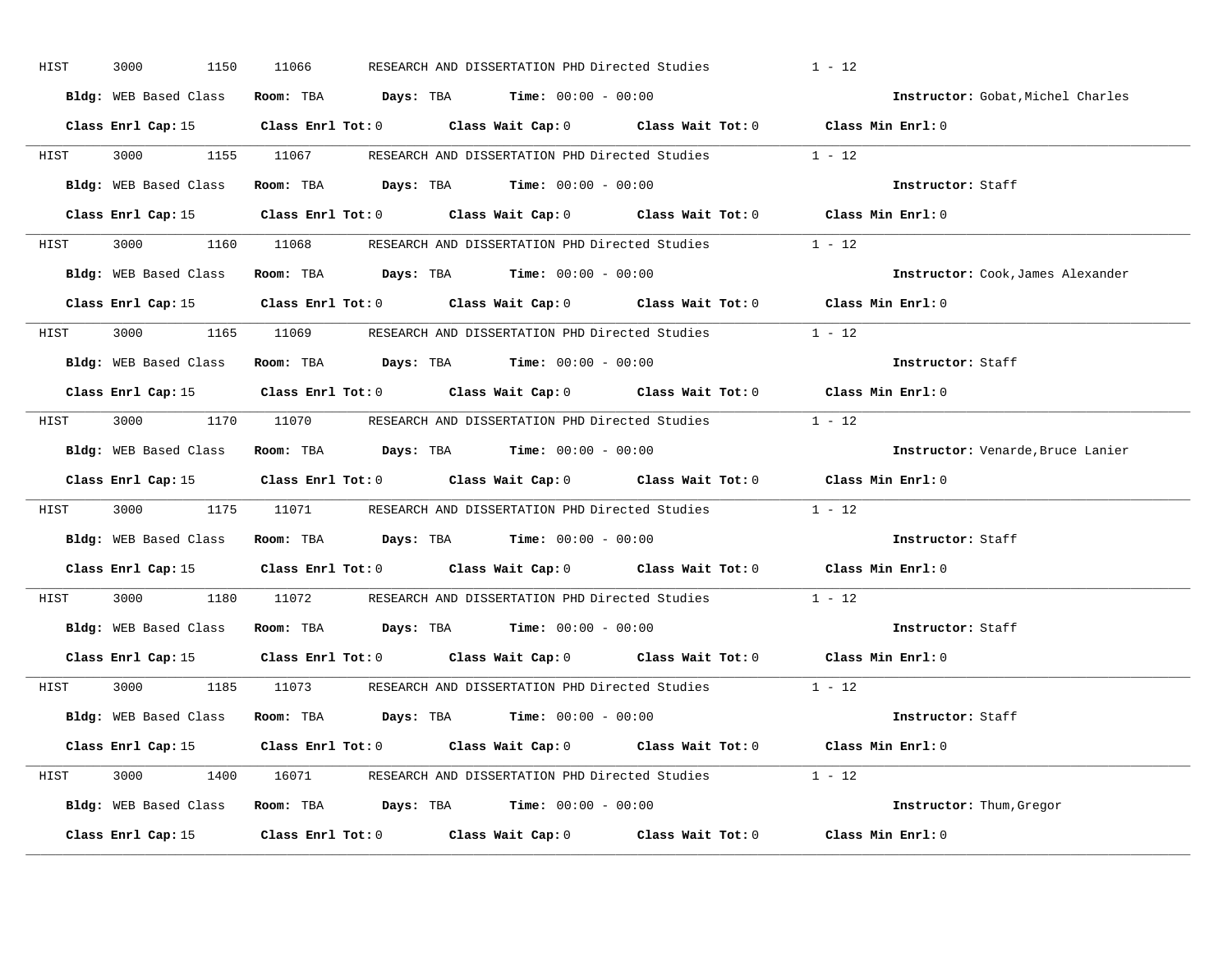### Report ID: SR201 **University of Pittsburgh** Page No. 272 of 591 **Schedule of Classes for Summer Term 2020-2021** Run Date: 11/06/2020 **Six Week - First Run Time: 17:00:17**

| Subject               | Catalog Nbr Section Class Nbr | Course Title                                                   |                                                | Component                                                                                       | Units<br>Topics   |                                      |
|-----------------------|-------------------------------|----------------------------------------------------------------|------------------------------------------------|-------------------------------------------------------------------------------------------------|-------------------|--------------------------------------|
| HIST<br>3000          | 16072<br>1405                 |                                                                | RESEARCH AND DISSERTATION PHD Directed Studies |                                                                                                 | $1 - 12$          |                                      |
| Bldg: WEB Based Class |                               | Room: TBA $Days:$ TBA Time: $00:00 - 00:00$                    |                                                |                                                                                                 | Instructor: Staff |                                      |
|                       |                               |                                                                |                                                | Class Enrl Cap: 15 Class Enrl Tot: 0 Class Wait Cap: 0 Class Wait Tot: 0 Class Min Enrl: 0      |                   |                                      |
| <b>HIST</b>           |                               |                                                                |                                                | 3000 1410 16073 RESEARCH AND DISSERTATION PHD Directed Studies                                  | $1 - 12$          |                                      |
| Bldg: WEB Based Class |                               | Room: TBA $Days:$ TBA $Time: 00:00 - 00:00$                    |                                                |                                                                                                 |                   | Instructor: Gotkowitz, Laura Estelle |
| Class Enrl Cap: 15    |                               |                                                                |                                                | Class Enrl Tot: 0 Class Wait Cap: 0 Class Wait Tot: 0 Class Min Enrl: 0                         |                   |                                      |
| 3000 000<br>HIST      |                               | 1415 16074 RESEARCH AND DISSERTATION PHD Directed Studies      |                                                |                                                                                                 | $1 - 12$          |                                      |
| Bldg: WEB Based Class |                               | Room: TBA $Days:$ TBA $Time: 00:00 - 00:00$                    |                                                |                                                                                                 |                   | Instructor: Holstein, Diego          |
|                       |                               |                                                                |                                                | Class Enrl Cap: 15 Class Enrl Tot: 0 Class Wait Cap: 0 Class Wait Tot: 0 Class Min Enrl: 0      |                   |                                      |
| HIST                  |                               | 3000 1420 16075 RESEARCH AND DISSERTATION PHD Directed Studies |                                                |                                                                                                 | $1 - 12$          |                                      |
| Bldg: WEB Based Class |                               | Room: TBA $Days:$ TBA $Time: 00:00 - 00:00$                    |                                                |                                                                                                 | Instructor: Staff |                                      |
|                       |                               |                                                                |                                                | Class Enrl Cap: 15 Class Enrl Tot: 0 Class Wait Cap: 0 Class Wait Tot: 0 Class Min Enrl: 0      |                   |                                      |
| HIST                  |                               | 3000 1425 16076 RESEARCH AND DISSERTATION PHD Directed Studies |                                                |                                                                                                 | $1 - 12$          |                                      |
|                       |                               | Bldg: WEB Based Class Room: TBA Days: TBA Time: 00:00 - 00:00  |                                                |                                                                                                 | Instructor: Staff |                                      |
|                       |                               |                                                                |                                                | Class Enrl Cap: 15 (Class Enrl Tot: 0 (Class Wait Cap: 0 (Class Wait Tot: 0 (Class Min Enrl: 0) |                   |                                      |
| 3902<br>HIST          | 1010 10074                    |                                                                |                                                | DIRECTED STUDY Directed Studies                                                                 | $1 - 12$          |                                      |
|                       |                               | Bldg: WEB Based Class Room: TBA Days: TBA Time: 00:00 - 00:00  |                                                |                                                                                                 |                   | Instructor: Andrews, George Reid     |
|                       |                               |                                                                |                                                | Class Enrl Cap: 15 Class Enrl Tot: 0 Class Wait Cap: 0 Class Wait Tot: 0 Class Min Enrl: 0      |                   |                                      |
| HIST                  |                               |                                                                |                                                | 3902 1013 16083 DIRECTED STUDY Directed Studies                                                 | $1 - 12$          |                                      |
|                       |                               | Bldg: WEB Based Class Room: TBA Days: TBA Time: 00:00 - 00:00  |                                                |                                                                                                 |                   | Instructor: Adal, Raja               |
|                       |                               |                                                                |                                                | Class Enrl Cap: 15 Class Enrl Tot: 0 Class Wait Cap: 0 Class Wait Tot: 0 Class Min Enrl: 0      |                   |                                      |
| 3902<br>HIST          | 1015<br>11109                 |                                                                |                                                | DIRECTED STUDY Directed Studies                                                                 | $1 - 12$          |                                      |
|                       |                               | Bldg: WEB Based Class Room: TBA Days: TBA Time: 00:00 - 00:00  |                                                |                                                                                                 |                   | Instructor: Shimizu, Kaoru           |
|                       |                               |                                                                |                                                | Class Enrl Cap: 15 (Class Enrl Tot: 0 (Class Wait Cap: 0 (Class Wait Tot: 0 (Class Min Enrl: 0) |                   |                                      |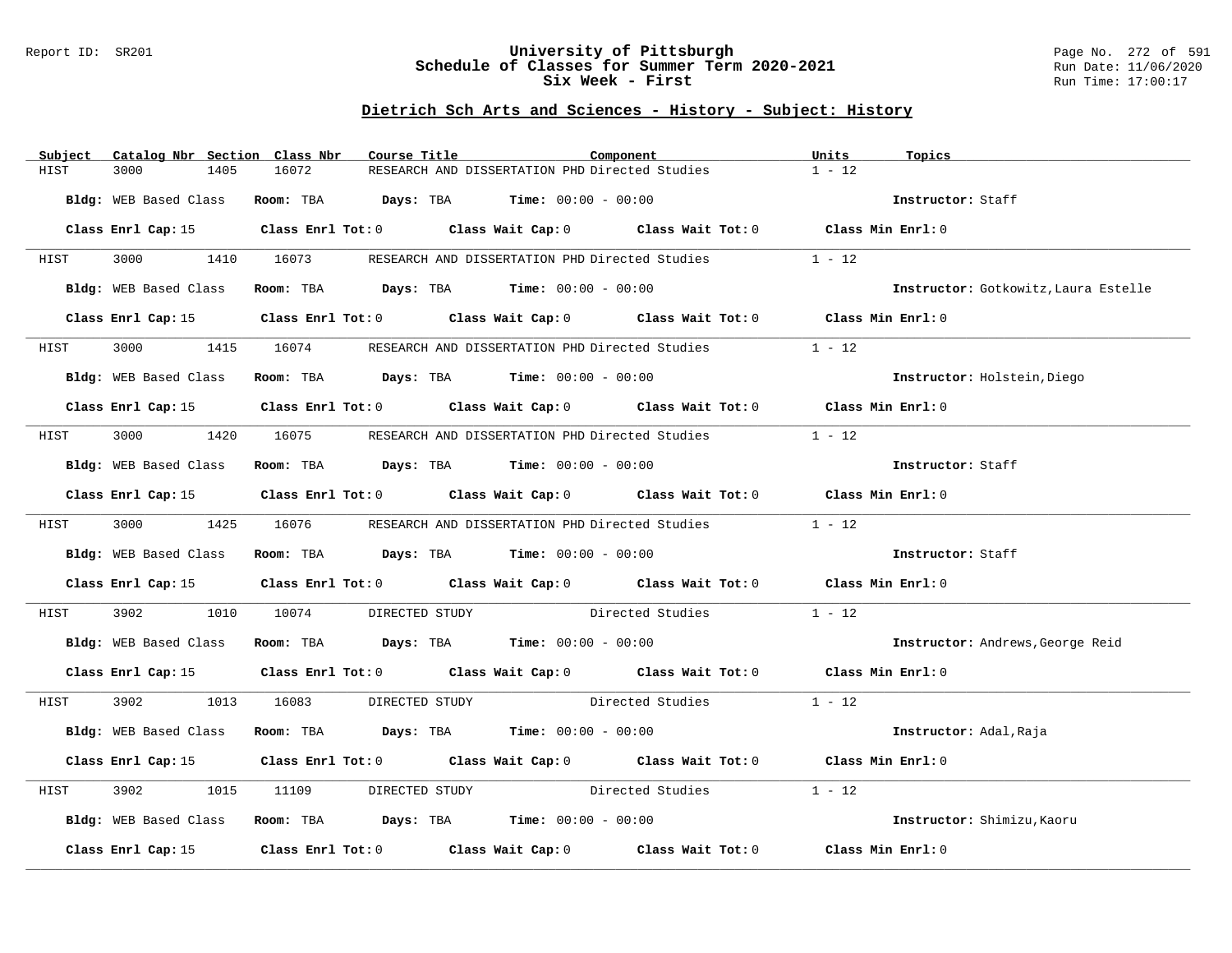| HIST | 3902<br>1017 | 16084<br>DIRECTED STUDY                                       | Directed Studies                                                                                    | $1 - 12$                             |
|------|--------------|---------------------------------------------------------------|-----------------------------------------------------------------------------------------------------|--------------------------------------|
|      |              | Bldg: WEB Based Class Room: TBA Days: TBA Time: 00:00 - 00:00 |                                                                                                     | Instructor: Pickett, James R         |
|      |              |                                                               | Class Enrl Cap: 15 Class Enrl Tot: 0 Class Wait Cap: 0 Class Wait Tot: 0 Class Min Enrl: 0          |                                      |
|      |              |                                                               | HIST 3902 1020 11110 DIRECTED STUDY Directed Studies 1 - 12                                         |                                      |
|      |              | Bldg: WEB Based Class Room: TBA Days: TBA Time: 00:00 - 00:00 |                                                                                                     | Instructor: Frykman, Niklas E        |
|      |              |                                                               | Class Enrl Cap: 15 (Class Enrl Tot: 0 (Class Wait Cap: 0 (Class Wait Tot: 0 (Class Min Enrl: 0)     |                                      |
|      |              |                                                               | HIST 3902 1023 16085 DIRECTED STUDY Directed Studies 1 - 12                                         |                                      |
|      |              | Bldg: WEB Based Class Room: TBA Days: TBA Time: 00:00 - 00:00 |                                                                                                     | Instructor: Cook, James Alexander    |
|      |              |                                                               | Class Enrl Cap: 15 Class Enrl Tot: 0 Class Wait Cap: 0 Class Wait Tot: 0 Class Min Enrl: 0          |                                      |
|      |              | HIST 3902 1025 11111 DIRECTED STUDY                           | Directed Studies                                                                                    | $1 - 12$                             |
|      |              | Bldg: WEB Based Class Room: TBA Days: TBA Time: 00:00 - 00:00 |                                                                                                     | Instructor: Nappi, Carla Suzan       |
|      |              |                                                               | Class Enrl Cap: 15 Class Enrl Tot: 0 Class Wait Cap: 0 Class Wait Tot: 0 Class Min Enrl: 0          |                                      |
|      |              |                                                               | HIST 3902 1027 16086 DIRECTED STUDY Directed Studies 1 - 12                                         |                                      |
|      |              | Bldg: WEB Based Class Room: TBA Days: TBA Time: 00:00 - 00:00 |                                                                                                     | <b>Instructor:</b> Thum, Gregor      |
|      |              |                                                               | Class Enrl Cap: 15 (Class Enrl Tot: 0 (Class Wait Cap: 0 (Class Wait Tot: 0 (Class Min Enrl: 0      |                                      |
| HIST |              |                                                               | 3902 1030 11112 DIRECTED STUDY Directed Studies 1 - 12                                              |                                      |
|      |              | Bldg: WEB Based Class Room: TBA Days: TBA Time: 00:00 - 00:00 |                                                                                                     | Instructor: Roege, Pernille          |
|      |              |                                                               | Class Enrl Cap: 15 $\qquad$ Class Enrl Tot: 0 $\qquad$ Class Wait Cap: 0 $\qquad$ Class Wait Tot: 0 | Class Min Enrl: 0                    |
| HIST |              |                                                               | 3902 1033 16087 DIRECTED STUDY Directed Studies                                                     | $1 - 12$                             |
|      |              | Bldg: WEB Based Class Room: TBA Days: TBA Time: 00:00 - 00:00 |                                                                                                     | Instructor: Staff                    |
|      |              |                                                               | Class Enrl Cap: 15 Class Enrl Tot: 0 Class Wait Cap: 0 Class Wait Tot: 0 Class Min Enrl: 0          |                                      |
|      |              | HIST 3902 1035 11113 DIRECTED STUDY                           | Directed Studies 1 - 12                                                                             |                                      |
|      |              | Bldg: WEB Based Class Room: TBA Days: TBA Time: 00:00 - 00:00 |                                                                                                     | Instructor: Staff                    |
|      |              |                                                               | Class Enrl Cap: 15 Class Enrl Tot: 0 Class Wait Cap: 0 Class Wait Tot: 0 Class Min Enrl: 0          |                                      |
|      |              |                                                               | HIST 3902 1037 16088 DIRECTED STUDY Directed Studies 1 - 12                                         |                                      |
|      |              | Bldg: WEB Based Class Room: TBA Days: TBA Time: 00:00 - 00:00 |                                                                                                     | Instructor: Gotkowitz, Laura Estelle |
|      |              |                                                               | Class Enrl Cap: 15 Class Enrl Tot: 0 Class Wait Cap: 0 Class Wait Tot: 0 Class Min Enrl: 0          |                                      |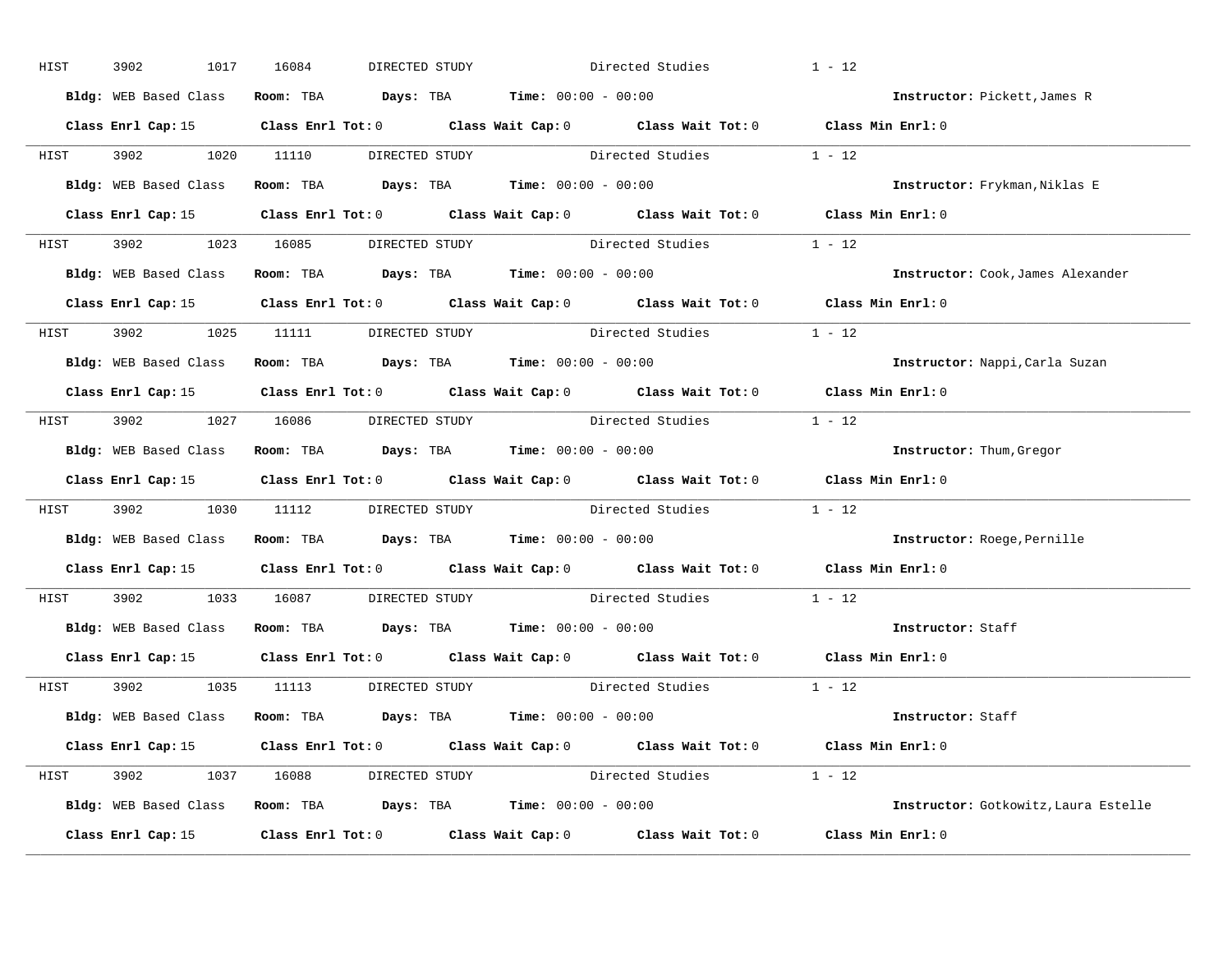### Report ID: SR201 **University of Pittsburgh** Page No. 274 of 591 **Schedule of Classes for Summer Term 2020-2021** Run Date: 11/06/2020 **Six Week - First Run Time: 17:00:17**

| $1 - 12$<br>11114<br>DIRECTED STUDY<br>Directed Studies<br>HIST<br>3902<br>1040<br>Room: TBA $Days:$ TBA $Time: 00:00 - 00:00$<br>Bldg: WEB Based Class<br>Instructor: Staff<br>Class Enrl Cap: 15 Class Enrl Tot: 0 Class Wait Cap: 0 Class Wait Tot: 0 Class Min Enrl: 0<br>HIST<br>3902 1045 11115 DIRECTED STUDY Directed Studies<br>$1 - 12$<br>Room: TBA $Days: TBA$ Time: $00:00 - 00:00$<br>Bldg: WEB Based Class<br>Instructor: Warsh, Molly Annis<br>Class Enrl Tot: 0 Class Wait Cap: 0 Class Wait Tot: 0 Class Min Enrl: 0<br>Class Enrl Cap: 15<br>Directed Studies<br>$1 - 12$<br>3902 200<br>1050 11116 DIRECTED STUDY<br>HIST<br>Room: TBA $Days:$ TBA $Time:$ $00:00 - 00:00$<br>Bldg: WEB Based Class<br>Instructor: Webel, Mari K<br>Class Enrl Cap: 15 (class Enrl Tot: 0 (class Wait Cap: 0 (class Wait Tot: 0 (class Min Enrl: 0)<br>Directed Studies<br>$1 - 12$<br>3902 1055 11117 DIRECTED STUDY<br>HIST<br>Bldg: WEB Based Class Room: TBA Days: TBA Time: 00:00 - 00:00<br>Instructor: Holstein, Diego<br>Class Enrl Cap: 15 Class Enrl Tot: 0 Class Wait Cap: 0 Class Wait Tot: 0 Class Min Enrl: 0<br>$1 - 12$<br>3902 1060 11118 DIRECTED STUDY<br>Directed Studies<br>HIST<br>Bldg: WEB Based Class Room: TBA Days: TBA Time: 00:00 - 00:00<br>Instructor: Glasco, Laurence<br>Class Enrl Cap: 15 Class Enrl Tot: 0 Class Wait Cap: 0 Class Wait Tot: 0 Class Min Enrl: 0<br>$1 - 12$<br>3902 200<br>1065 11119<br>DIRECTED STUDY Directed Studies<br>HIST<br>Bldg: WEB Based Class Room: TBA Days: TBA Time: 00:00 - 00:00<br>Instructor: Staff<br>Class Enrl Cap: 15 Class Enrl Tot: 0 Class Wait Cap: 0 Class Wait Tot: 0 Class Min Enrl: 0<br>3902 1070 11120 DIRECTED STUDY Directed Studies 1 - 12<br>HIST<br>Room: TBA $Days:$ TBA $Time: 00:00 - 00:00$<br>Bldg: WEB Based Class<br>Instructor: Greenwald, Maurine<br>Class Enrl Cap: 15 (Class Enrl Tot: 0 (Class Wait Cap: 0 (Class Wait Tot: 0 (Class Min Enrl: 0)<br>DIRECTED STUDY Directed Studies<br>$1 - 12$<br>3902<br>1075<br>HIST<br>11121<br>Bldg: WEB Based Class Room: TBA Days: TBA Time: 00:00 - 00:00<br>Instructor: Hagerty, Bernard George<br>Class Enrl Tot: $0$ Class Wait Cap: $0$ Class Wait Tot: $0$<br>Class Enrl Cap: 15<br>Class Min Enrl: 0 | Subject | Catalog Nbr Section Class Nbr | Course Title | Component | Units<br>Topics |
|----------------------------------------------------------------------------------------------------------------------------------------------------------------------------------------------------------------------------------------------------------------------------------------------------------------------------------------------------------------------------------------------------------------------------------------------------------------------------------------------------------------------------------------------------------------------------------------------------------------------------------------------------------------------------------------------------------------------------------------------------------------------------------------------------------------------------------------------------------------------------------------------------------------------------------------------------------------------------------------------------------------------------------------------------------------------------------------------------------------------------------------------------------------------------------------------------------------------------------------------------------------------------------------------------------------------------------------------------------------------------------------------------------------------------------------------------------------------------------------------------------------------------------------------------------------------------------------------------------------------------------------------------------------------------------------------------------------------------------------------------------------------------------------------------------------------------------------------------------------------------------------------------------------------------------------------------------------------------------------------------------------------------------------------------------------------------------------------------------------------------------------------------------------------------------------------------------------------------------------------------------------|---------|-------------------------------|--------------|-----------|-----------------|
|                                                                                                                                                                                                                                                                                                                                                                                                                                                                                                                                                                                                                                                                                                                                                                                                                                                                                                                                                                                                                                                                                                                                                                                                                                                                                                                                                                                                                                                                                                                                                                                                                                                                                                                                                                                                                                                                                                                                                                                                                                                                                                                                                                                                                                                                |         |                               |              |           |                 |
|                                                                                                                                                                                                                                                                                                                                                                                                                                                                                                                                                                                                                                                                                                                                                                                                                                                                                                                                                                                                                                                                                                                                                                                                                                                                                                                                                                                                                                                                                                                                                                                                                                                                                                                                                                                                                                                                                                                                                                                                                                                                                                                                                                                                                                                                |         |                               |              |           |                 |
|                                                                                                                                                                                                                                                                                                                                                                                                                                                                                                                                                                                                                                                                                                                                                                                                                                                                                                                                                                                                                                                                                                                                                                                                                                                                                                                                                                                                                                                                                                                                                                                                                                                                                                                                                                                                                                                                                                                                                                                                                                                                                                                                                                                                                                                                |         |                               |              |           |                 |
|                                                                                                                                                                                                                                                                                                                                                                                                                                                                                                                                                                                                                                                                                                                                                                                                                                                                                                                                                                                                                                                                                                                                                                                                                                                                                                                                                                                                                                                                                                                                                                                                                                                                                                                                                                                                                                                                                                                                                                                                                                                                                                                                                                                                                                                                |         |                               |              |           |                 |
|                                                                                                                                                                                                                                                                                                                                                                                                                                                                                                                                                                                                                                                                                                                                                                                                                                                                                                                                                                                                                                                                                                                                                                                                                                                                                                                                                                                                                                                                                                                                                                                                                                                                                                                                                                                                                                                                                                                                                                                                                                                                                                                                                                                                                                                                |         |                               |              |           |                 |
|                                                                                                                                                                                                                                                                                                                                                                                                                                                                                                                                                                                                                                                                                                                                                                                                                                                                                                                                                                                                                                                                                                                                                                                                                                                                                                                                                                                                                                                                                                                                                                                                                                                                                                                                                                                                                                                                                                                                                                                                                                                                                                                                                                                                                                                                |         |                               |              |           |                 |
|                                                                                                                                                                                                                                                                                                                                                                                                                                                                                                                                                                                                                                                                                                                                                                                                                                                                                                                                                                                                                                                                                                                                                                                                                                                                                                                                                                                                                                                                                                                                                                                                                                                                                                                                                                                                                                                                                                                                                                                                                                                                                                                                                                                                                                                                |         |                               |              |           |                 |
|                                                                                                                                                                                                                                                                                                                                                                                                                                                                                                                                                                                                                                                                                                                                                                                                                                                                                                                                                                                                                                                                                                                                                                                                                                                                                                                                                                                                                                                                                                                                                                                                                                                                                                                                                                                                                                                                                                                                                                                                                                                                                                                                                                                                                                                                |         |                               |              |           |                 |
|                                                                                                                                                                                                                                                                                                                                                                                                                                                                                                                                                                                                                                                                                                                                                                                                                                                                                                                                                                                                                                                                                                                                                                                                                                                                                                                                                                                                                                                                                                                                                                                                                                                                                                                                                                                                                                                                                                                                                                                                                                                                                                                                                                                                                                                                |         |                               |              |           |                 |
|                                                                                                                                                                                                                                                                                                                                                                                                                                                                                                                                                                                                                                                                                                                                                                                                                                                                                                                                                                                                                                                                                                                                                                                                                                                                                                                                                                                                                                                                                                                                                                                                                                                                                                                                                                                                                                                                                                                                                                                                                                                                                                                                                                                                                                                                |         |                               |              |           |                 |
|                                                                                                                                                                                                                                                                                                                                                                                                                                                                                                                                                                                                                                                                                                                                                                                                                                                                                                                                                                                                                                                                                                                                                                                                                                                                                                                                                                                                                                                                                                                                                                                                                                                                                                                                                                                                                                                                                                                                                                                                                                                                                                                                                                                                                                                                |         |                               |              |           |                 |
|                                                                                                                                                                                                                                                                                                                                                                                                                                                                                                                                                                                                                                                                                                                                                                                                                                                                                                                                                                                                                                                                                                                                                                                                                                                                                                                                                                                                                                                                                                                                                                                                                                                                                                                                                                                                                                                                                                                                                                                                                                                                                                                                                                                                                                                                |         |                               |              |           |                 |
|                                                                                                                                                                                                                                                                                                                                                                                                                                                                                                                                                                                                                                                                                                                                                                                                                                                                                                                                                                                                                                                                                                                                                                                                                                                                                                                                                                                                                                                                                                                                                                                                                                                                                                                                                                                                                                                                                                                                                                                                                                                                                                                                                                                                                                                                |         |                               |              |           |                 |
|                                                                                                                                                                                                                                                                                                                                                                                                                                                                                                                                                                                                                                                                                                                                                                                                                                                                                                                                                                                                                                                                                                                                                                                                                                                                                                                                                                                                                                                                                                                                                                                                                                                                                                                                                                                                                                                                                                                                                                                                                                                                                                                                                                                                                                                                |         |                               |              |           |                 |
|                                                                                                                                                                                                                                                                                                                                                                                                                                                                                                                                                                                                                                                                                                                                                                                                                                                                                                                                                                                                                                                                                                                                                                                                                                                                                                                                                                                                                                                                                                                                                                                                                                                                                                                                                                                                                                                                                                                                                                                                                                                                                                                                                                                                                                                                |         |                               |              |           |                 |
|                                                                                                                                                                                                                                                                                                                                                                                                                                                                                                                                                                                                                                                                                                                                                                                                                                                                                                                                                                                                                                                                                                                                                                                                                                                                                                                                                                                                                                                                                                                                                                                                                                                                                                                                                                                                                                                                                                                                                                                                                                                                                                                                                                                                                                                                |         |                               |              |           |                 |
|                                                                                                                                                                                                                                                                                                                                                                                                                                                                                                                                                                                                                                                                                                                                                                                                                                                                                                                                                                                                                                                                                                                                                                                                                                                                                                                                                                                                                                                                                                                                                                                                                                                                                                                                                                                                                                                                                                                                                                                                                                                                                                                                                                                                                                                                |         |                               |              |           |                 |
|                                                                                                                                                                                                                                                                                                                                                                                                                                                                                                                                                                                                                                                                                                                                                                                                                                                                                                                                                                                                                                                                                                                                                                                                                                                                                                                                                                                                                                                                                                                                                                                                                                                                                                                                                                                                                                                                                                                                                                                                                                                                                                                                                                                                                                                                |         |                               |              |           |                 |
|                                                                                                                                                                                                                                                                                                                                                                                                                                                                                                                                                                                                                                                                                                                                                                                                                                                                                                                                                                                                                                                                                                                                                                                                                                                                                                                                                                                                                                                                                                                                                                                                                                                                                                                                                                                                                                                                                                                                                                                                                                                                                                                                                                                                                                                                |         |                               |              |           |                 |
|                                                                                                                                                                                                                                                                                                                                                                                                                                                                                                                                                                                                                                                                                                                                                                                                                                                                                                                                                                                                                                                                                                                                                                                                                                                                                                                                                                                                                                                                                                                                                                                                                                                                                                                                                                                                                                                                                                                                                                                                                                                                                                                                                                                                                                                                |         |                               |              |           |                 |
|                                                                                                                                                                                                                                                                                                                                                                                                                                                                                                                                                                                                                                                                                                                                                                                                                                                                                                                                                                                                                                                                                                                                                                                                                                                                                                                                                                                                                                                                                                                                                                                                                                                                                                                                                                                                                                                                                                                                                                                                                                                                                                                                                                                                                                                                |         |                               |              |           |                 |
|                                                                                                                                                                                                                                                                                                                                                                                                                                                                                                                                                                                                                                                                                                                                                                                                                                                                                                                                                                                                                                                                                                                                                                                                                                                                                                                                                                                                                                                                                                                                                                                                                                                                                                                                                                                                                                                                                                                                                                                                                                                                                                                                                                                                                                                                |         |                               |              |           |                 |
|                                                                                                                                                                                                                                                                                                                                                                                                                                                                                                                                                                                                                                                                                                                                                                                                                                                                                                                                                                                                                                                                                                                                                                                                                                                                                                                                                                                                                                                                                                                                                                                                                                                                                                                                                                                                                                                                                                                                                                                                                                                                                                                                                                                                                                                                |         |                               |              |           |                 |
|                                                                                                                                                                                                                                                                                                                                                                                                                                                                                                                                                                                                                                                                                                                                                                                                                                                                                                                                                                                                                                                                                                                                                                                                                                                                                                                                                                                                                                                                                                                                                                                                                                                                                                                                                                                                                                                                                                                                                                                                                                                                                                                                                                                                                                                                |         |                               |              |           |                 |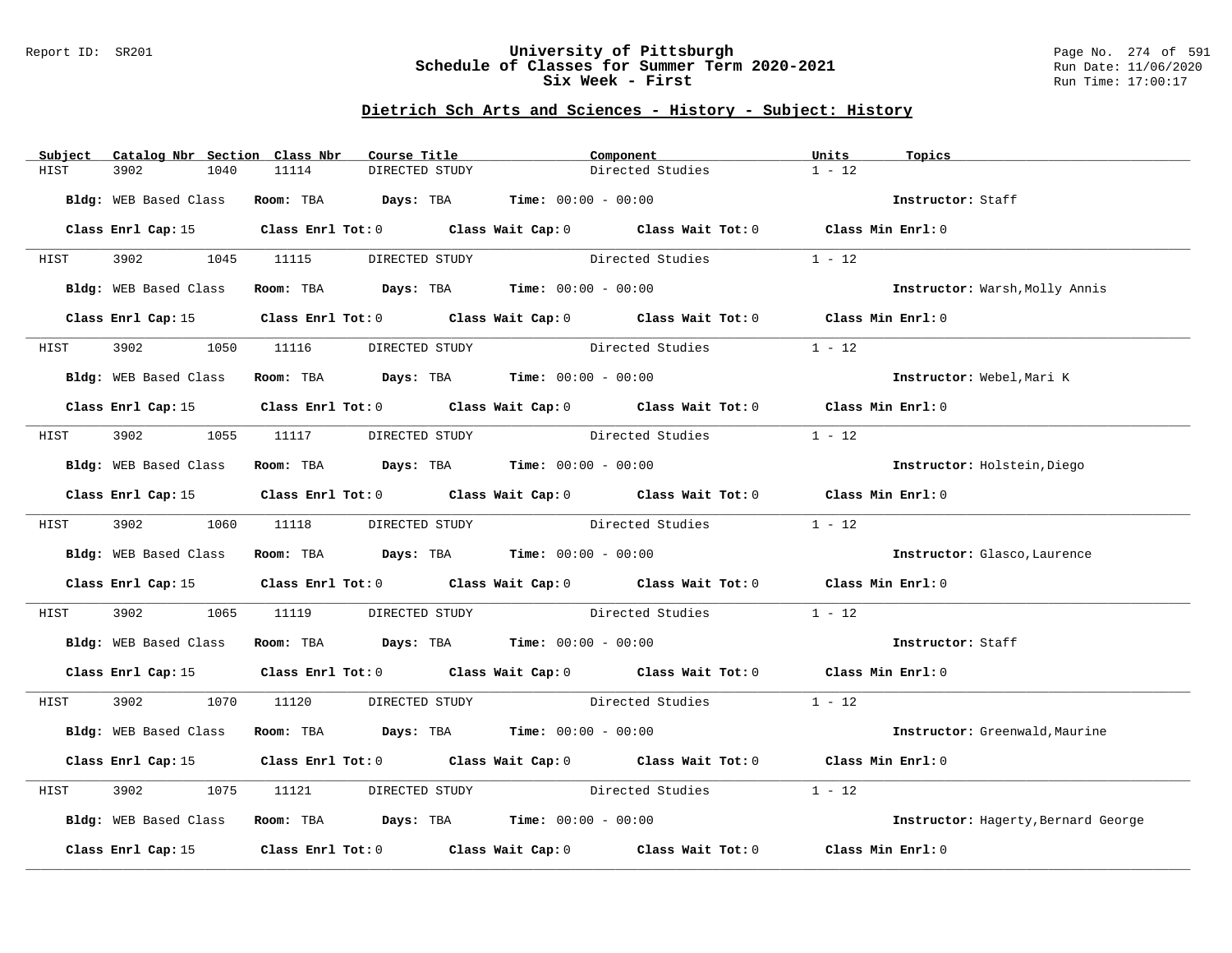| HIST | 3902<br>1080          | 11122<br>DIRECTED STUDY                                                                         | Directed Studies        | $1 - 12$                             |
|------|-----------------------|-------------------------------------------------------------------------------------------------|-------------------------|--------------------------------------|
|      | Bldg: WEB Based Class | Room: TBA $Days:$ TBA $Time: 00:00 - 00:00$                                                     |                         | Instructor: Landon, Patricia Ann     |
|      |                       | Class Enrl Cap: 15 (Class Enrl Tot: 0 (Class Wait Cap: 0 (Class Wait Tot: 0 (Class Min Enrl: 0) |                         |                                      |
|      |                       | HIST 3902 1085 11123 DIRECTED STUDY Directed Studies 1 - 12                                     |                         |                                      |
|      |                       | Bldg: WEB Based Class Room: TBA Days: TBA Time: 00:00 - 00:00                                   |                         | Instructor: Staff                    |
|      |                       | Class Enrl Cap: 15 Class Enrl Tot: 0 Class Wait Cap: 0 Class Wait Tot: 0 Class Min Enrl: 0      |                         |                                      |
|      |                       | HIST 3902 1090 11124 DIRECTED STUDY Directed Studies 1 - 12                                     |                         |                                      |
|      |                       | Bldg: WEB Based Class Room: TBA Days: TBA Time: 00:00 - 00:00                                   |                         | Instructor: Staff                    |
|      |                       | Class Enrl Cap: 15 Class Enrl Tot: 0 Class Wait Cap: 0 Class Wait Tot: 0 Class Min Enrl: 0      |                         |                                      |
|      |                       | HIST 3902 1095 11125 DIRECTED STUDY Directed Studies 1 - 12                                     |                         |                                      |
|      |                       | Bldg: WEB Based Class Room: TBA Days: TBA Time: 00:00 - 00:00                                   |                         | Instructor: Livezeanu, Irina         |
|      |                       | Class Enrl Cap: 15 Class Enrl Tot: 0 Class Wait Cap: 0 Class Wait Tot: 0 Class Min Enrl: 0      |                         |                                      |
|      |                       | HIST 3902 1100 11126 DIRECTED STUDY Directed Studies 1 - 12                                     |                         |                                      |
|      |                       | Bldg: WEB Based Class Room: TBA Days: TBA Time: 00:00 - 00:00                                   |                         | Instructor: Stoner, John C           |
|      |                       | Class Enrl Cap: 15 Class Enrl Tot: 0 Class Wait Cap: 0 Class Wait Tot: 0 Class Min Enrl: 0      |                         |                                      |
| HIST |                       | 3902 1105 11127 DIRECTED STUDY Directed Studies 1 - 12                                          |                         |                                      |
|      |                       | Bldg: WEB Based Class Room: TBA Days: TBA Time: 00:00 - 00:00                                   |                         | Instructor: Staff                    |
|      |                       | Class Enrl Cap: 15 Class Enrl Tot: 0 Class Wait Cap: 0 Class Wait Tot: 0 Class Min Enrl: 0      |                         |                                      |
| HIST |                       | 3902 1110 11128 DIRECTED STUDY Directed Studies 1 - 12                                          |                         |                                      |
|      |                       | Bldg: Wesley W Posvar Halkoom: 03710 Days: TBA Time: 00:00 - 00:00                              |                         | Instructor: Staff                    |
|      |                       | Class Enrl Cap: 15 Class Enrl Tot: 0 Class Wait Cap: 0 Class Wait Tot: 0 Class Min Enrl: 0      |                         |                                      |
|      |                       | HIST 3902 1115 11129 DIRECTED STUDY                                                             | Directed Studies 1 - 12 |                                      |
|      |                       | Bldg: Wesley W Posvar Halkoom: 03710 Days: TBA Time: 00:00 - 00:00                              |                         | Instructor: Novosel, Anthony Stephen |
|      |                       | Class Enrl Cap: 15 Class Enrl Tot: 0 Class Wait Cap: 0 Class Wait Tot: 0 Class Min Enrl: 0      |                         |                                      |
|      |                       | HIST 3902 1120 11130 DIRECTED STUDY Directed Studies 1 - 12                                     |                         |                                      |
|      |                       | Bldg: WEB Based Class Room: TBA Days: TBA Time: 00:00 - 00:00                                   |                         | Instructor: Blain, Keisha N          |
|      |                       |                                                                                                 |                         |                                      |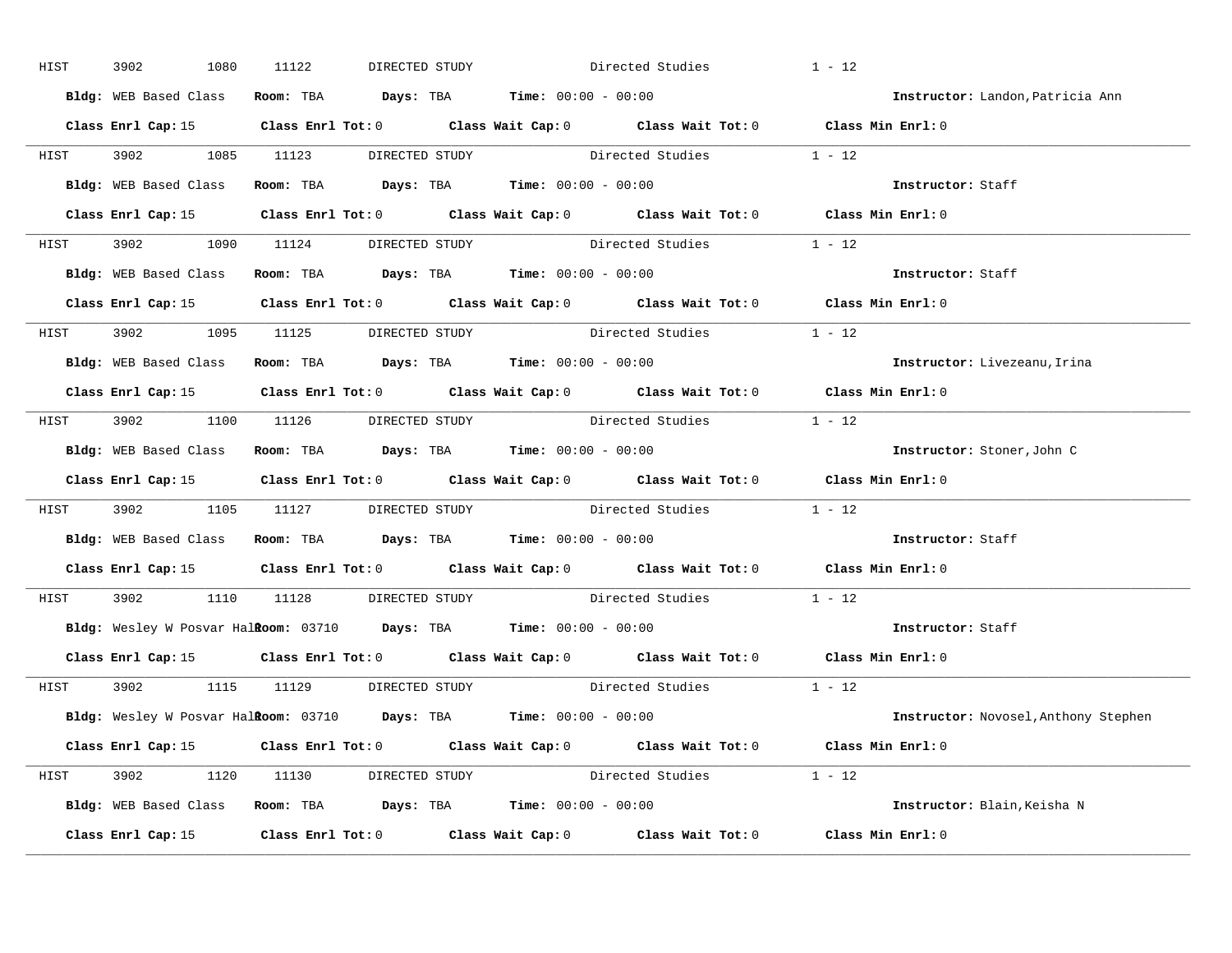### Report ID: SR201 **University of Pittsburgh** Page No. 276 of 591 **Schedule of Classes for Summer Term 2020-2021** Run Date: 11/06/2020 **Six Week - First Run Time: 17:00:17**

| Subject | Catalog Nbr Section Class Nbr |                                                               | Course Title   | Component                                                                                       | Units<br>Topics               |                                    |
|---------|-------------------------------|---------------------------------------------------------------|----------------|-------------------------------------------------------------------------------------------------|-------------------------------|------------------------------------|
| HIST    | 3902<br>1125                  | 11131                                                         | DIRECTED STUDY | Directed Studies                                                                                | $1 - 12$                      |                                    |
|         |                               | Bldg: WEB Based Class Room: TBA Days: TBA Time: 00:00 - 00:00 |                |                                                                                                 |                               | Instructor: Putnam, Lara Elizabeth |
|         |                               |                                                               |                |                                                                                                 |                               |                                    |
|         |                               |                                                               |                | Class Enrl Cap: 15 (Class Enrl Tot: 0 (Class Wait Cap: 0 (Class Wait Tot: 0 (Class Min Enrl: 0) |                               |                                    |
| HIST    |                               |                                                               |                | 3902 1130 11132 DIRECTED STUDY Directed Studies 1 - 12                                          |                               |                                    |
|         |                               | Bldg: WEB Based Class Room: TBA Days: TBA Time: 00:00 - 00:00 |                |                                                                                                 | Instructor: Mostern, Ruth Ann |                                    |
|         |                               |                                                               |                | Class Enrl Cap: 15 (Class Enrl Tot: 0 (Class Wait Cap: 0 (Class Wait Tot: 0 (Class Min Enrl: 0) |                               |                                    |
| HIST    | 3902                          |                                                               |                | 1135 11133 DIRECTED STUDY Directed Studies                                                      | $1 - 12$                      |                                    |
|         |                               | Bldg: WEB Based Class Room: TBA Days: TBA Time: 00:00 - 00:00 |                |                                                                                                 | Instructor: Rediker, Marcus   |                                    |
|         |                               |                                                               |                | Class Enrl Cap: 15 (Class Enrl Tot: 0 (Class Wait Cap: 0 (Class Wait Tot: 0 (Class Min Enrl: 0) |                               |                                    |
|         |                               | HIST 3902 1140 11134 DIRECTED STUDY                           |                | Directed Studies                                                                                | $1 - 12$                      |                                    |
|         |                               | Bldg: WEB Based Class Room: TBA Days: TBA Time: 00:00 - 00:00 |                |                                                                                                 | Instructor: Ruck, Robert      |                                    |
|         |                               |                                                               |                | Class Enrl Cap: 15 (Class Enrl Tot: 0 (Class Wait Cap: 0 (Class Wait Tot: 0 (Class Min Enrl: 0) |                               |                                    |
| HIST    |                               | 3902 1145 11135 DIRECTED STUDY                                |                | Directed Studies                                                                                | $1 - 12$                      |                                    |
|         |                               | Bldg: WEB Based Class Room: TBA Days: TBA Time: 00:00 - 00:00 |                |                                                                                                 | Instructor: Hoock, Holger     |                                    |
|         |                               |                                                               |                | Class Enrl Cap: 15 (class Enrl Tot: 0 (class Wait Cap: 0 (class Wait Tot: 0 (class Min Enrl: 0) |                               |                                    |
| HIST    | 3902 390                      |                                                               |                | 1150 11136 DIRECTED STUDY Directed Studies                                                      | $1 - 12$                      |                                    |
|         |                               | Bldg: WEB Based Class Room: TBA Days: TBA Time: 00:00 - 00:00 |                |                                                                                                 |                               | Instructor: Gobat, Michel Charles  |
|         |                               |                                                               |                | Class Enrl Cap: 15 (Class Enrl Tot: 0 (Class Wait Cap: 0 (Class Wait Tot: 0 (Class Min Enrl: 0) |                               |                                    |
|         |                               |                                                               |                | HIST 3902 1155 11137 DIRECTED STUDY Directed Studies 1 - 12                                     |                               |                                    |
|         |                               |                                                               |                | Bldg: WEB Based Class Room: TBA Days: TBA Time: 00:00 - 00:00                                   | Instructor: Staff             |                                    |
|         |                               |                                                               |                | Class Enrl Cap: 15 Class Enrl Tot: 0 Class Wait Cap: 0 Class Wait Tot: 0 Class Min Enrl: 0      |                               |                                    |
| HIST    | 3902                          |                                                               |                | 1160 11138 DIRECTED STUDY Directed Studies                                                      | $1 - 12$                      |                                    |
|         |                               | Bldg: WEB Based Class Room: TBA Days: TBA Time: 00:00 - 00:00 |                |                                                                                                 | Instructor: Staff             |                                    |
|         |                               |                                                               |                | Class Enrl Cap: 15 Class Enrl Tot: 0 Class Wait Cap: 0 Class Wait Tot: 0 Class Min Enrl: 0      |                               |                                    |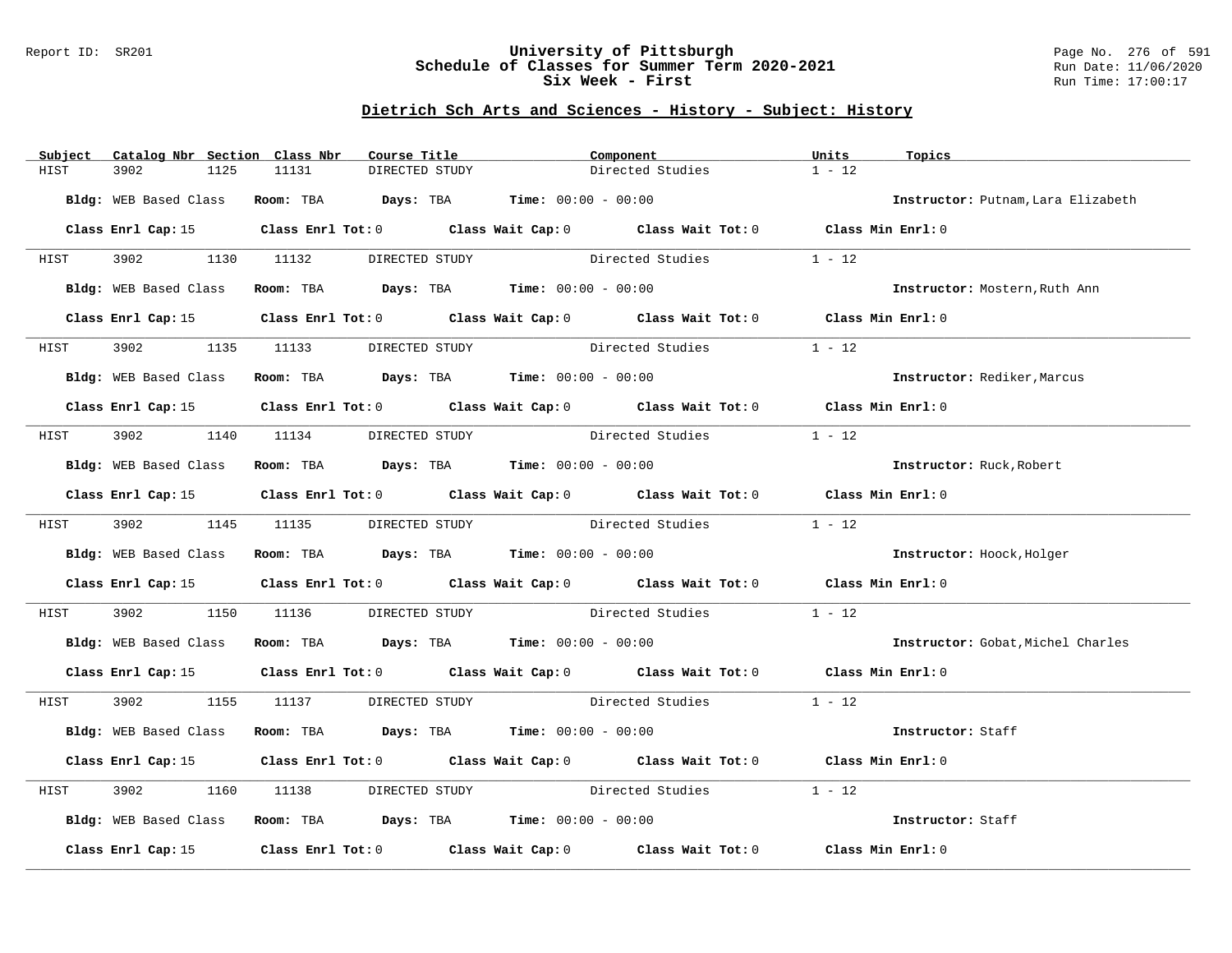| HIST | 3902<br>1165          | 11139<br>DIRECTED STUDY                     |                                               | Directed Studies                                                                                   | $1 - 12$                          |
|------|-----------------------|---------------------------------------------|-----------------------------------------------|----------------------------------------------------------------------------------------------------|-----------------------------------|
|      | Bldg: WEB Based Class | Room: TBA                                   | <b>Days:</b> TBA <b>Time:</b> $00:00 - 00:00$ |                                                                                                    | Instructor: Staff                 |
|      | Class Enrl Cap: 15    |                                             |                                               | Class Enrl Tot: $0$ Class Wait Cap: $0$ Class Wait Tot: $0$ Class Min Enrl: $0$                    |                                   |
| HIST | 1170<br>3902          | 11140<br>DIRECTED STUDY                     |                                               | Directed Studies                                                                                   | $1 - 12$                          |
|      | Bldg: WEB Based Class | Room: TBA $Days:$ TBA $Time: 00:00 - 00:00$ |                                               |                                                                                                    | Instructor: Venarde, Bruce Lanier |
|      |                       |                                             |                                               | Class Enrl Cap: 15 (Class Enrl Tot: 0 (Class Wait Cap: 0 (Class Wait Tot: 0 (Class Min Enrl: 0)    |                                   |
| HIST | 1175<br>3902          | 11141<br>DIRECTED STUDY                     |                                               | Directed Studies                                                                                   | $1 - 12$                          |
|      | Bldg: WEB Based Class | Room: TBA $Days:$ TBA $Time: 00:00 - 00:00$ |                                               |                                                                                                    | Instructor: Staff                 |
|      | Class Enrl Cap: 15    |                                             |                                               | Class Enrl Tot: 0 $\qquad$ Class Wait Cap: 0 $\qquad$ Class Wait Tot: 0 $\qquad$ Class Min Enrl: 0 |                                   |
| HIST | 3902<br>1180          | 11142<br>DIRECTED STUDY                     |                                               | Directed Studies                                                                                   | $1 - 12$                          |
|      | Bldg: WEB Based Class | Room: TBA                                   | <b>Days:</b> TBA <b>Time:</b> $00:00 - 00:00$ |                                                                                                    | Instructor: Staff                 |
|      |                       |                                             |                                               | Class Enrl Cap: 15 (Class Enrl Tot: 0 (Class Wait Cap: 0 (Class Wait Tot: 0 (Class Min Enrl: 0)    |                                   |
| HIST | 3902<br>1185          | 11143<br>DIRECTED STUDY                     |                                               | Directed Studies                                                                                   | $1 - 12$                          |
|      | Bldg: WEB Based Class |                                             |                                               | Room: TBA Days: TBA Time: $00:00 - 00:00$                                                          | Instructor: Staff                 |
|      |                       |                                             |                                               | Class Enrl Cap: 15 Class Enrl Tot: 0 Class Wait Cap: 0 Class Wait Tot: 0 Class Min Enrl: 0         |                                   |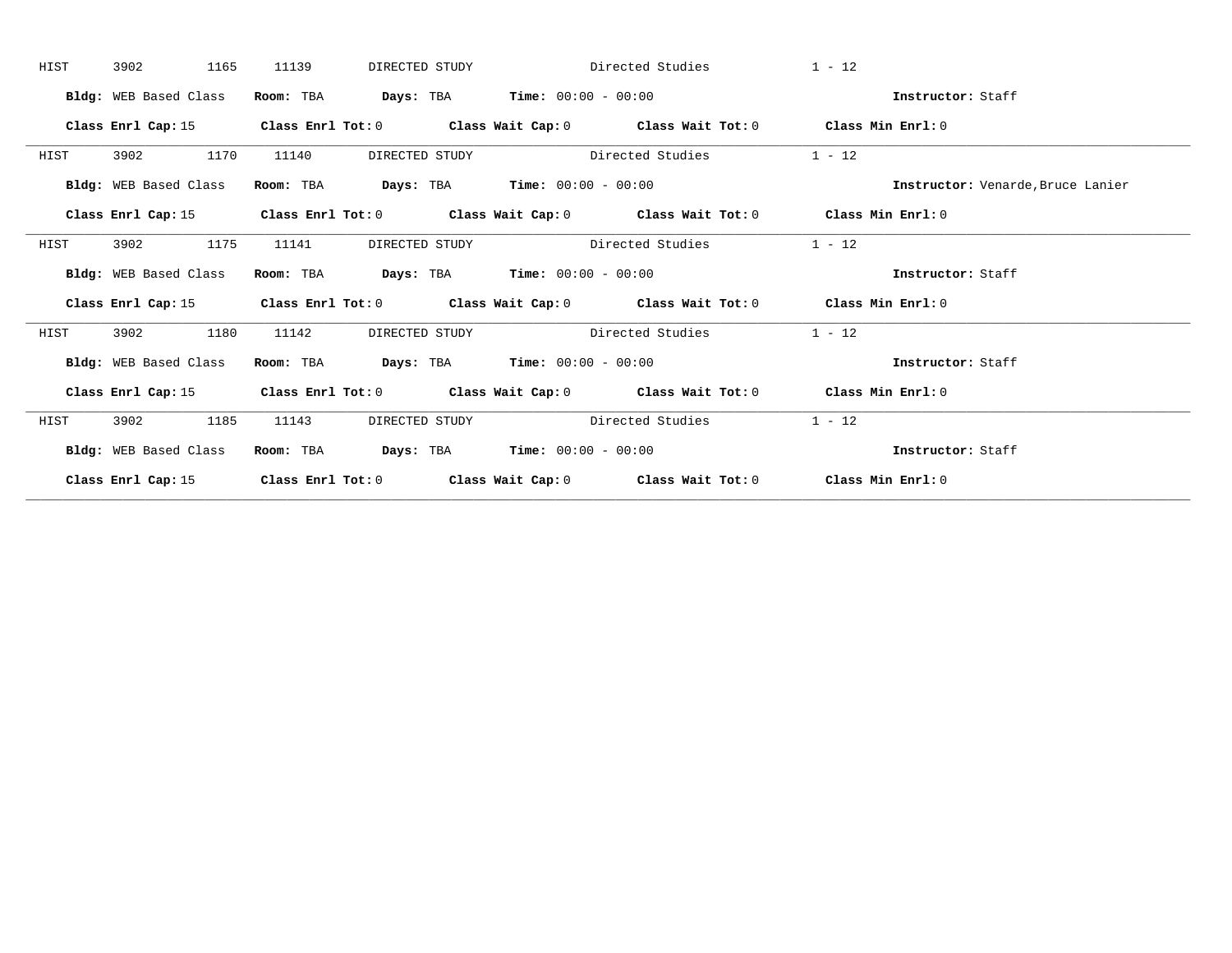# Report ID: SR201 **1988 Constrained Building Constrained Building University of Pittsburgh** Page No. 278 of 591 **University of Pittsburgh** Page No. 278 of 591 **Schedule of Classes for Summer Term 2020-2021** Run Date: 11/06/ **Schedule of Classes for Summer Term 2020-2021**<br>Six Week - First

#### **Dietrich Sch Arts and Sciences - History and Philosophy of Science - Subject: History and Phil of Science**

| Subject   | Catalog Nbr Section Class Nbr |      |                   | Course Title                                                | Component                                                                                                                               | Units | Topics                         |
|-----------|-------------------------------|------|-------------------|-------------------------------------------------------------|-----------------------------------------------------------------------------------------------------------------------------------------|-------|--------------------------------|
| HPS       | 0613                          | 1210 | 19141             | MORALITY AND MEDICINE                                       | Lecture                                                                                                                                 |       |                                |
| Bldg: TBA |                               |      | Room: TBA         | Days: TuTh                                                  | <b>Time:</b> $12:00 - 15:15$                                                                                                            |       | Instructor: Borg, George Andre |
|           | Class Enrl Cap: 25            |      | Class Enrl Tot: 0 | Class Wait Cap: 20                                          | Class Wait Tot: $0$<br>Attributes: DSAS Phil. Think or Ethics General Ed. Requirement, SCI Polymathic Contexts: Ethical/Policy GE. Req. |       | Class Min Enrl: 0              |
|           |                               |      |                   | <b>Room Characteristics:</b> PeopleSoft - Scheduled (PS)(1) |                                                                                                                                         |       |                                |

Ethical dilemmas in the practice of health care continue to proliferate and receive increasing attention from members of the health care profession, ethicists, policy makers, and the general public as health care consumers. In this course we will examine a number of ethical issues that arise in the context of contemporary medical practice and research by analyzing articles and decision scenarios. Topics to be covered include the physician-patient relationship; informed consent; medical experimentation; abortion; responsibility; resource allocation; animal rights; race-based medicine; and health care reform. Students who successfully complete this course will be able to identify and analyze different philosophical approaches to selected issues in medical ethics; have gained insight into how to read and critically interpret philosophical arguments; and have developed skills that will enable them to think clearly about ethical questions as future or current health care providers, policy makers, and consumers.

| HPS | 1901<br>1100                | 10166<br>INDEPENDENT STUDY                                                                | Independent Study                                                       | $1 - 6$           |
|-----|-----------------------------|-------------------------------------------------------------------------------------------|-------------------------------------------------------------------------|-------------------|
|     | Bldg: TO BE ARRANGED        | $\texttt{Days:}$ TBA $\texttt{Time:}$ 00:00 - 00:00<br>Room: TBA                          |                                                                         | Instructor: Staff |
|     |                             | Class Enrl Cap: 5 Class Enrl Tot: 0 Class Wait Cap: 5 Class Wait Tot: 0 Class Min Enrl: 0 |                                                                         |                   |
| HPS | 1110<br>1901                | 15598<br>INDEPENDENT STUDY                                                                | Independent Study                                                       | $1 - 6$           |
|     | Bldg: TO BE ARRANGED        | <b>Days:</b> TBA <b>Time:</b> $00:00 - 00:00$<br>Room: TBA                                |                                                                         | Instructor: Staff |
|     | Class Enrl Cap: 5           |                                                                                           | Class Enrl Tot: 0 Class Wait Cap: 5 Class Wait Tot: 0 Class Min Enrl: 0 |                   |
| HPS | 1120<br>1901                | 15599                                                                                     | INDEPENDENT STUDY 1ndependent Study                                     | $1 - 6$           |
|     | Bldg: TO BE ARRANGED        | $Days: TBA$ Time: $00:00 - 00:00$<br>Room: TBA                                            |                                                                         | Instructor: Staff |
|     |                             | Class Enrl Cap: 5 Class Enrl Tot: 0 Class Wait Cap: 5 Class Wait Tot: 0 Class Min Enrl: 0 |                                                                         |                   |
| HPS | 1125<br>1901                | 15600<br>INDEPENDENT STUDY                                                                | Independent Study                                                       | $1 - 6$           |
|     | Bldg: TO BE ARRANGED        | <b>Days:</b> TBA <b>Time:</b> $00:00 - 00:00$<br>Room: TBA                                |                                                                         | Instructor: Staff |
|     |                             | Class Enrl Cap: 5 Class Enrl Tot: 0 Class Wait Cap: 5 Class Wait Tot: 0                   |                                                                         | Class Min Enrl: 0 |
| HPS | 1130<br>1901                | 15601                                                                                     | INDEPENDENT STUDY 1ndependent Study                                     | $1 - 6$           |
|     | <b>Bldg:</b> TO BE ARRANGED | Room: TBA                                                                                 | <b>Days:</b> TBA <b>Time:</b> $00:00 - 00:00$                           | Instructor: Staff |
|     | Class Enrl Cap: 5           | Class Enrl Tot: 0                                                                         | Class Wait Cap: 5 $\qquad$ Class Wait Tot: 0 $\qquad$ Class Min Enrl: 0 |                   |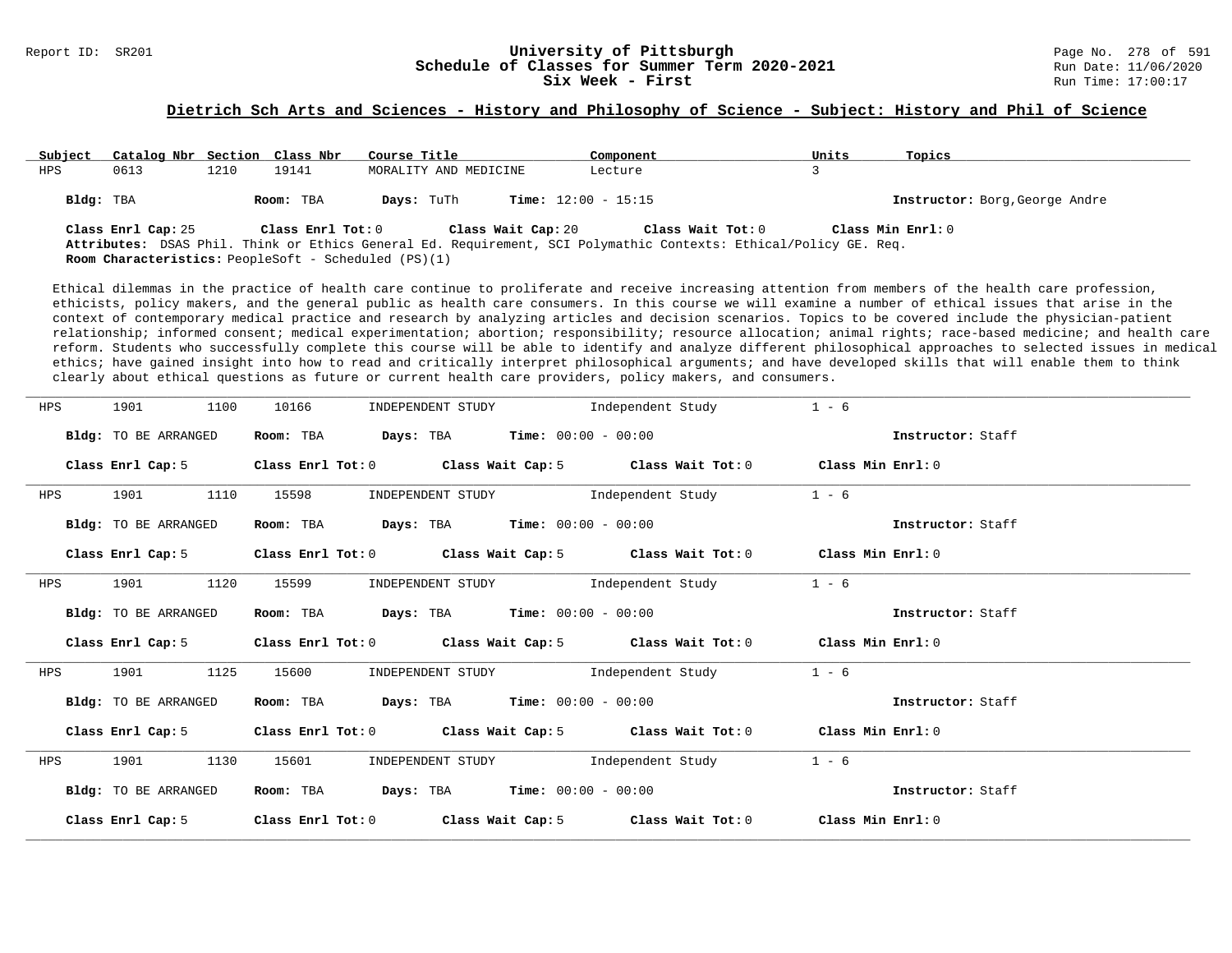#### Report ID: SR201 **University of Pittsburgh University of Pittsburgh** Page No. 279 of 591 **Schedule of Classes for Summer Term 2020-2021** Page No. 279 of 591 **Schedule of Classes for Summer Term 2020-2021 Schedule of Classes for Summer Term 2020-2021** Run Date: 11/06/2021<br>Six Week - First Run Time: 17:00:17 Six Week - First

# **Dietrich Sch Arts and Sciences - History and Philosophy of Science - Subject: History and Phil of Science**

| Subject    | Catalog Nbr Section Class Nbr | Course Title                                                 | Component                                                                                                                      | Units<br>Topics   |
|------------|-------------------------------|--------------------------------------------------------------|--------------------------------------------------------------------------------------------------------------------------------|-------------------|
| HPS        | 1901<br>1135                  | 15602<br>INDEPENDENT STUDY                                   | Independent Study                                                                                                              | $1 - 6$           |
|            | Bldg: TO BE ARRANGED          | Room: TBA $Days:$ TBA Time: $00:00 - 00:00$                  |                                                                                                                                | Instructor: Staff |
|            |                               |                                                              | Class Enrl Cap: 5 Class Enrl Tot: 0 Class Wait Cap: 5 Class Wait Tot: 0 Class Min Enrl: 0                                      |                   |
|            |                               | HPS 1901 1140 15603 INDEPENDENT STUDY Independent Study      |                                                                                                                                | $1 - 6$           |
|            | Bldg: TO BE ARRANGED          |                                                              | Room: TBA Days: TBA Time: $00:00 - 00:00$                                                                                      |                   |
|            |                               |                                                              | Class Enrl Cap: 5 Class Enrl Tot: 0 Class Wait Cap: 5 Class Wait Tot: 0 Class Min Enrl: 0                                      |                   |
|            |                               | HPS 1901 1145 15604 INDEPENDENT STUDY Independent Study      |                                                                                                                                | $1 - 6$           |
|            | Bldg: TO BE ARRANGED          | Room: TBA $Days:$ TBA $Time: 00:00 - 00:00$                  |                                                                                                                                | Instructor: Staff |
|            |                               |                                                              | Class Enrl Cap: 5 Class Enrl Tot: 0 Class Wait Cap: 5 Class Wait Tot: 0 Class Min Enrl: 0                                      |                   |
|            |                               |                                                              | HPS 1901 1150 15605 INDEPENDENT STUDY Independent Study                                                                        | $1 - 6$           |
|            |                               | Bldg: TO BE ARRANGED Room: TBA Days: TBA Time: 00:00 - 00:00 |                                                                                                                                | Instructor: Staff |
|            |                               |                                                              | Class Enrl Cap: 5 Class Enrl Tot: 0 Class Wait Cap: 5 Class Wait Tot: 0 Class Min Enrl: 0                                      |                   |
|            |                               |                                                              | HPS 1901 1155 15606 INDEPENDENT STUDY Independent Study 1 - 6                                                                  |                   |
|            | Bldg: TO BE ARRANGED          |                                                              | Room: TBA $Days:$ TBA $Time: 00:00 - 00:00$                                                                                    | Instructor: Staff |
|            |                               |                                                              | Class Enrl Cap: 5 Class Enrl Tot: 0 Class Wait Cap: 5 Class Wait Tot: 0 Class Min Enrl: 0                                      |                   |
| <b>HPS</b> |                               |                                                              | 2530 1100 10167 READING SEM HIST OF SCIENCE Directed Studies 1 - 6                                                             |                   |
|            | Bldg: TO BE ARRANGED          | Room: TBA Days: TBA Time: $00:00 - 00:00$                    |                                                                                                                                | Instructor: Staff |
|            |                               |                                                              | Class Enrl Cap: 10 $\qquad$ Class Enrl Tot: 0 $\qquad$ Class Wait Cap: 0 $\qquad$ Class Wait Tot: 0 $\qquad$ Class Min Enrl: 0 |                   |
|            |                               |                                                              | HPS 2902 1100 10356 PRE MA DIRECTED STUDY Directed Studies 1 - 9                                                               |                   |
|            | Bldg: TO BE ARRANGED          | Room: TBA $Days:$ TBA $Time: 00:00 - 00:00$                  |                                                                                                                                | Instructor: Staff |
|            |                               |                                                              | Class Enrl Cap: 10 Class Enrl Tot: 0 Class Wait Cap: 0 Class Wait Tot: 0 Class Min Enrl: 0                                     |                   |
| <b>HPS</b> | 2902 200                      |                                                              | 1105 15634 PRE MA DIRECTED STUDY Directed Studies 1 - 9                                                                        |                   |
|            | Bldg: TO BE ARRANGED          | Room: TBA $Days:$ TBA $Time: 00:00 - 00:00$                  |                                                                                                                                | Instructor: Staff |
|            |                               |                                                              | Class Enrl Cap: 5 Class Enrl Tot: 0 Class Wait Cap: 0 Class Wait Tot: 0 Class Min Enrl: 0                                      |                   |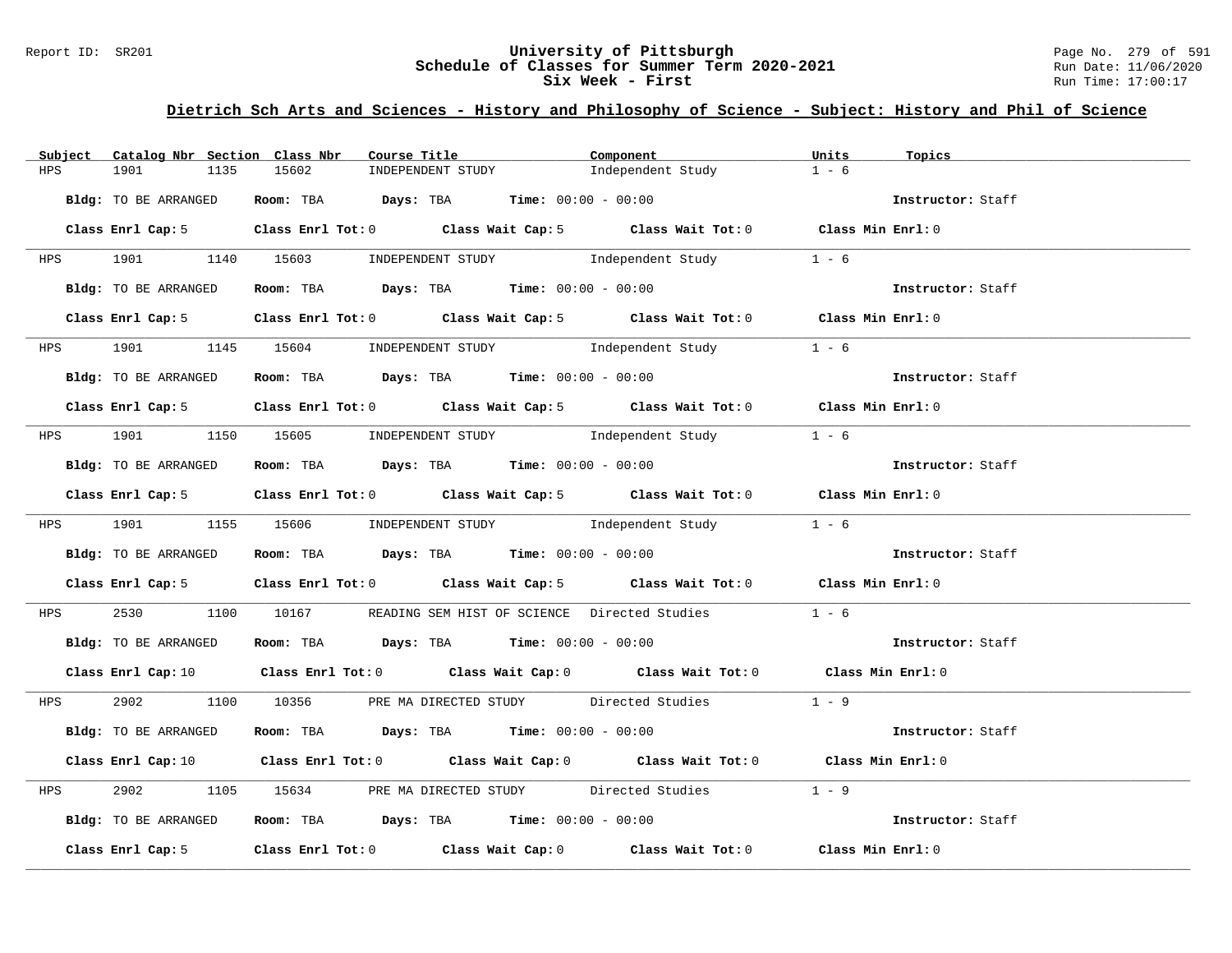| HPS | 2902                 | 1110 15635                                                                                         | PRE MA DIRECTED STUDY | Directed Studies    | $1 - 9$                            |
|-----|----------------------|----------------------------------------------------------------------------------------------------|-----------------------|---------------------|------------------------------------|
|     |                      | Bldg: TO BE ARRANGED Room: TBA Days: TBA Time: 00:00 - 00:00                                       |                       |                     | Instructor: Staff                  |
|     |                      | Class Enrl Cap: 5 Class Enrl Tot: 0 Class Wait Cap: 0 Class Wait Tot: 0 Class Min Enrl: 0          |                       |                     |                                    |
|     |                      | HPS 2902 1115 15636 PRE MA DIRECTED STUDY Directed Studies 1 - 9                                   |                       |                     |                                    |
|     |                      | Bldg: TO BE ARRANGED Room: TBA Days: TBA Time: 00:00 - 00:00                                       |                       |                     | Instructor: Staff                  |
|     |                      | Class Enrl Cap: 5 Class Enrl Tot: 0 Class Wait Cap: 0 Class Wait Tot: 0 Class Min Enrl: 0          |                       |                     |                                    |
|     |                      | HPS 2902 1120 15637 PRE MA DIRECTED STUDY Directed Studies 1 - 9                                   |                       |                     |                                    |
|     |                      | Bldg: TO BE ARRANGED Room: TBA Days: TBA Time: 00:00 - 00:00                                       |                       |                     | <b>Instructor:</b> Staff           |
|     |                      | Class Enrl Cap: 5 Class Enrl Tot: 0 Class Wait Cap: 0 Class Wait Tot: 0 Class Min Enrl: 0          |                       |                     |                                    |
|     |                      | HPS 2902 1125 15638 PRE MADIRECTED STUDY Directed Studies 1 - 9                                    |                       |                     |                                    |
|     |                      | Bldg: TO BE ARRANGED Room: TBA Days: TBA Time: 00:00 - 00:00                                       |                       |                     | Instructor: Staff                  |
|     |                      | Class Enrl Cap: 5 Class Enrl Tot: 0 Class Wait Cap: 0 Class Wait Tot: 0 Class Min Enrl: 0          |                       |                     |                                    |
|     |                      | HPS 2902 1130 15639 PRE MA DIRECTED STUDY Directed Studies 1 - 9                                   |                       |                     |                                    |
|     |                      | Bldg: TO BE ARRANGED Room: TBA Days: TBA Time: 00:00 - 00:00                                       |                       |                     | Instructor: Staff                  |
|     |                      | Class Enrl Cap: 5 $\qquad$ Class Enrl Tot: 0 $\qquad$ Class Wait Cap: 0 $\qquad$ Class Wait Tot: 0 |                       |                     | Class Min Enrl: 0                  |
|     |                      | HPS 2902 1135 15640 PRE MA DIRECTED STUDY Directed Studies 1 - 9                                   |                       |                     |                                    |
|     |                      | Bldg: TO BE ARRANGED Room: TBA Days: TBA Time: 00:00 - 00:00                                       |                       |                     | Instructor: Staff                  |
|     |                      | Class Enrl Cap: 5 $\qquad$ Class Enrl Tot: 0 $\qquad$ Class Wait Cap: 0 $\qquad$ Class Wait Tot: 0 |                       |                     | Class Min Enrl: 0                  |
|     |                      | HPS 2902 1140 15641 PRE MA DIRECTED STUDY Directed Studies 1 - 9                                   |                       |                     |                                    |
|     |                      | Bldg: TO BE ARRANGED Room: TBA Days: TBA Time: 00:00 - 00:00                                       |                       |                     | Instructor: Staff                  |
|     |                      | Class Enrl Cap: 5 $\qquad$ Class Enrl Tot: 0 $\qquad$ Class Wait Cap: 0 $\qquad$ Class Wait Tot: 0 |                       |                     | Class Min Enrl: 0                  |
|     |                      | HPS 2902 1145 15642 PRE MA DIRECTED STUDY Directed Studies                                         |                       |                     | $1 - 9$                            |
|     |                      | Bldg: TO BE ARRANGED Room: TBA Days: TBA Time: 00:00 - 00:00                                       |                       |                     | Instructor: Staff                  |
|     |                      | Class Enrl Cap: 5 Class Enrl Tot: 0 Class Wait Cap: 0 Class Wait Tot: 0 Class Min Enrl: 0          |                       |                     |                                    |
|     |                      | HPS 2990 1100 10168 INDEPENDENT STUDY Independent Study 1 - 9                                      |                       |                     |                                    |
|     | Bldg: TO BE ARRANGED | <b>Room:</b> TBA $Days: TBA$ <b>Time:</b> $00:00 - 00:00$                                          |                       |                     | Instructor: Mitchell, Sandra Diane |
|     |                      |                                                                                                    |                       |                     | Earman, John S                     |
|     | Class Enrl Cap: 10   | Class Enrl Tot: 0                                                                                  | Class Wait Cap: 0     | Class Wait Tot: $0$ | $Class$ Min $Enr1:0$               |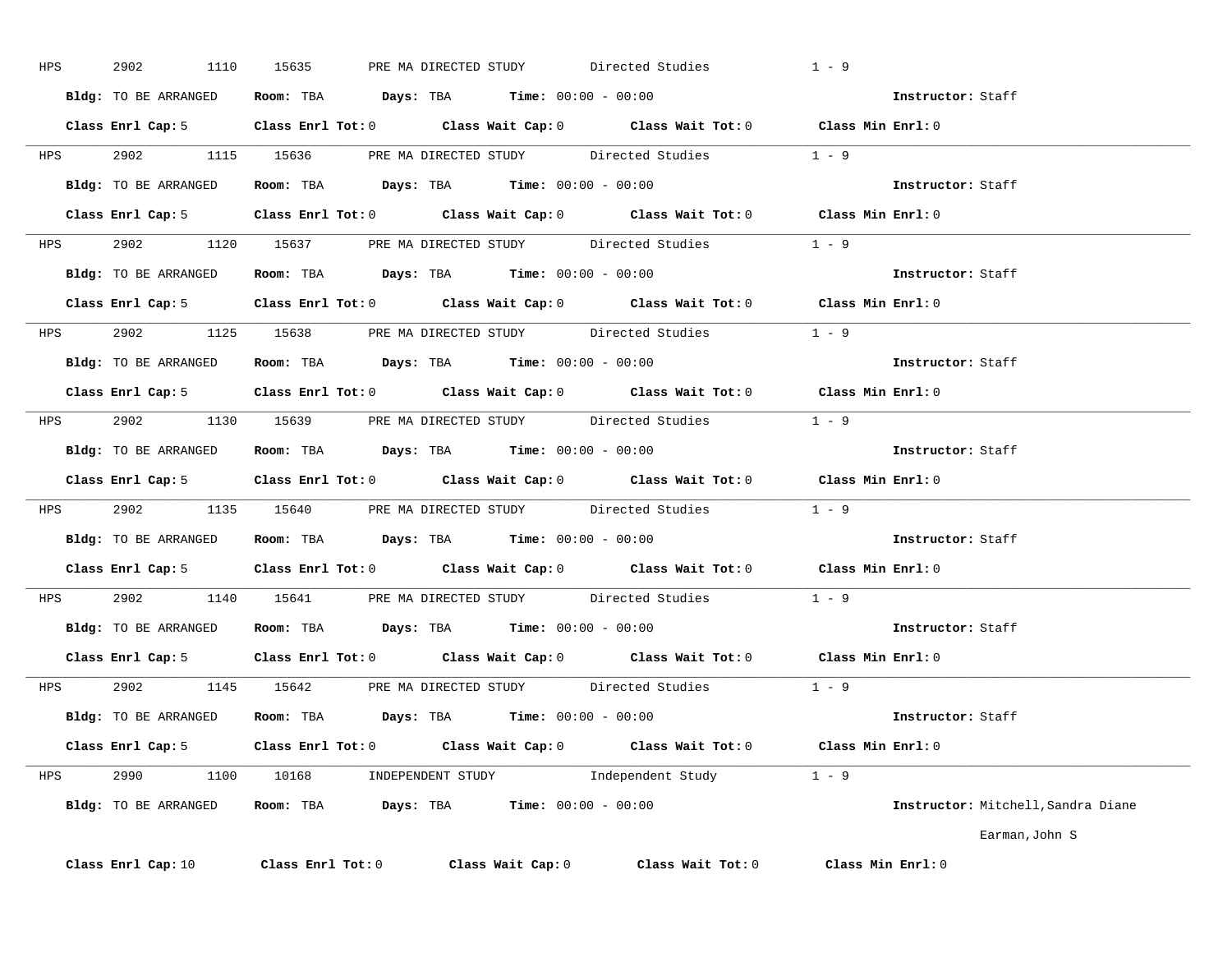| HPS | 2990 700<br>1110     | 15652 INDEPENDENT STUDY                                                                    | Independent Study | $1 - 9$                  |
|-----|----------------------|--------------------------------------------------------------------------------------------|-------------------|--------------------------|
|     | Bldg: TO BE ARRANGED | Room: TBA $\rule{1em}{0.15mm}$ Days: TBA Time: $00:00 - 00:00$                             |                   | Instructor: Staff        |
|     |                      | Class Enrl Cap: 5 Class Enrl Tot: 0 Class Wait Cap: 0 Class Wait Tot: 0 Class Min Enrl: 0  |                   |                          |
|     |                      | HPS 2990 1115 15653 INDEPENDENT STUDY Independent Study 1 - 9                              |                   |                          |
|     | Bldg: TO BE ARRANGED | Room: TBA $Days:$ TBA $Time:$ 00:00 - 00:00                                                |                   | Instructor: Staff        |
|     |                      | Class Enrl Cap: 5 Class Enrl Tot: 0 Class Wait Cap: 0 Class Wait Tot: 0 Class Min Enrl: 0  |                   |                          |
|     |                      | HPS 2990 1120 15654 INDEPENDENT STUDY Independent Study 1 - 9                              |                   |                          |
|     |                      | Bldg: TO BE ARRANGED Room: TBA Days: TBA Time: 00:00 - 00:00                               |                   | Instructor: Staff        |
|     |                      | Class Enrl Cap: 5 Class Enrl Tot: 0 Class Wait Cap: 0 Class Wait Tot: 0 Class Min Enrl: 0  |                   |                          |
|     |                      | HPS 2990 1125 15655 INDEPENDENT STUDY Independent Study 1 - 9                              |                   |                          |
|     |                      | Bldg: TO BE ARRANGED Room: TBA Days: TBA Time: 00:00 - 00:00                               |                   | Instructor: Staff        |
|     |                      | Class Enrl Cap: 5 Class Enrl Tot: 0 Class Wait Cap: 0 Class Wait Tot: 0 Class Min Enrl: 0  |                   |                          |
|     |                      | HPS 2990 1130 15656 INDEPENDENT STUDY Independent Study 1 - 9                              |                   |                          |
|     |                      | <b>Bldg:</b> TO BE ARRANGED <b>Room:</b> TBA <b>Days:</b> TBA <b>Time:</b> $00:00 - 00:00$ |                   | Instructor: Staff        |
|     |                      | Class Enrl Cap: 5 Class Enrl Tot: 0 Class Wait Cap: 0 Class Wait Tot: 0 Class Min Enrl: 0  |                   |                          |
|     |                      | HPS 2990 1135 15657 INDEPENDENT STUDY Independent Study 1 - 9                              |                   |                          |
|     | Bldg: TO BE ARRANGED | Room: TBA $Days:$ TBA Time: $00:00 - 00:00$                                                |                   | Instructor: Staff        |
|     |                      | Class Enrl Cap: 5 Class Enrl Tot: 0 Class Wait Cap: 0 Class Wait Tot: 0 Class Min Enrl: 0  |                   |                          |
|     |                      | HPS 2990 1140 15658 INDEPENDENT STUDY Independent Study 1 - 9                              |                   |                          |
|     | Bldg: TO BE ARRANGED | Room: TBA $Days:$ TBA $Time: 00:00 - 00:00$                                                |                   | Instructor: Staff        |
|     |                      | Class Enrl Cap: 5 Class Enrl Tot: 0 Class Wait Cap: 0 Class Wait Tot: 0 Class Min Enrl: 0  |                   |                          |
|     |                      | HPS 2990 1145 15659 INDEPENDENT STUDY Independent Study 1 - 9                              |                   |                          |
|     |                      | Bldg: TO BE ARRANGED ROOM: TBA Days: TBA Time: 00:00 - 00:00                               |                   | <b>Instructor:</b> Staff |
|     |                      | Class Enrl Cap: 5 Class Enrl Tot: 0 Class Wait Cap: 0 Class Wait Tot: 0 Class Min Enrl: 0  |                   |                          |
|     |                      | HPS 2999 1100 15678 PROSPECTUS RESEARCH Independent Study 1 - 6                            |                   |                          |
|     |                      | Bldg: TO BE ARRANGED Room: TBA Days: TBA Time: 00:00 - 00:00                               |                   | Instructor: Staff        |
|     |                      | Class Enrl Cap: 5 Class Enrl Tot: 0 Class Wait Cap: 0 Class Wait Tot: 0 Class Min Enrl: 0  |                   |                          |
|     |                      |                                                                                            |                   |                          |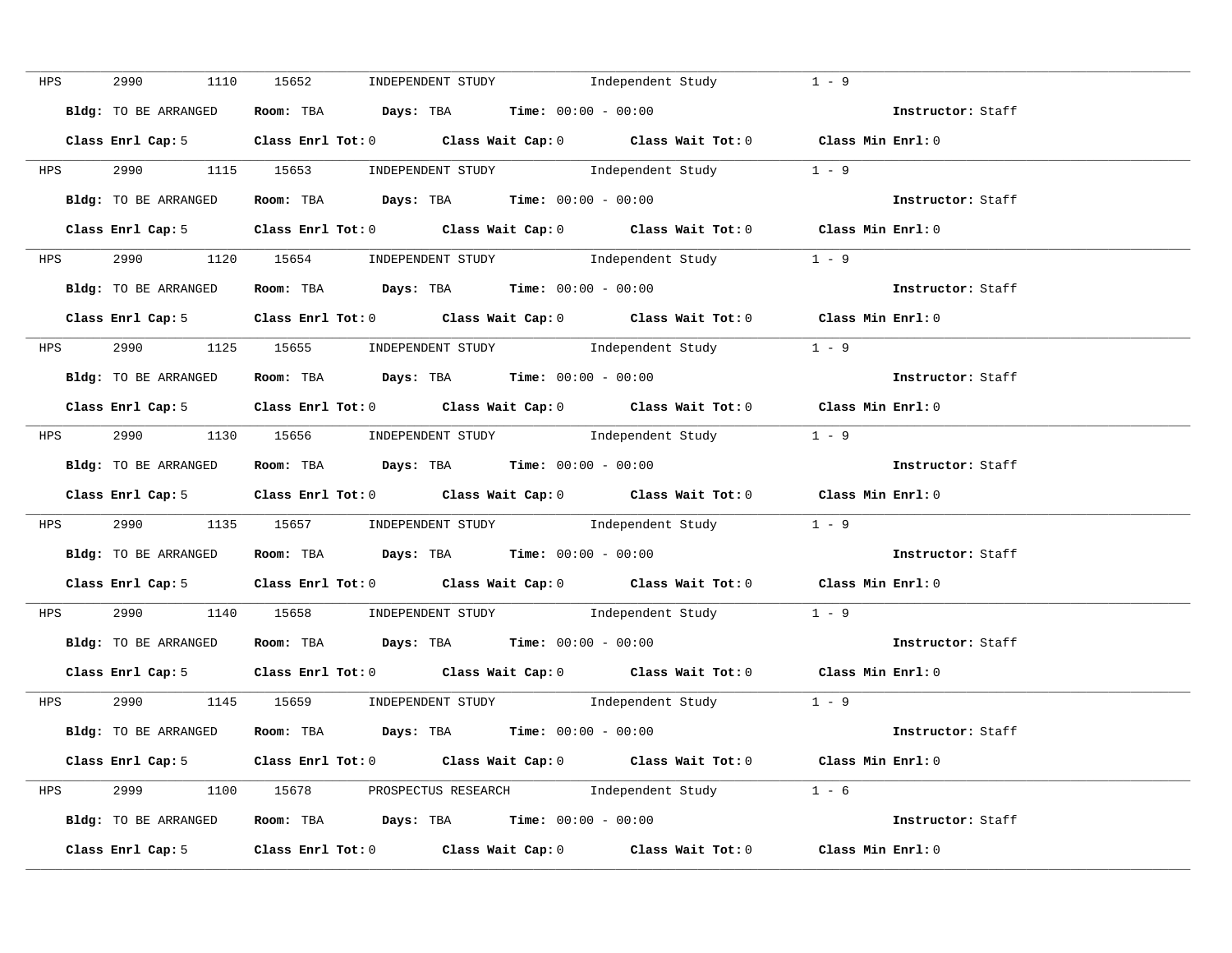| HPS | 2999                 | 1110 15679<br>PROSPECTUS RESEARCH                                                                  | Independent Study | $1 - 6$                            |
|-----|----------------------|----------------------------------------------------------------------------------------------------|-------------------|------------------------------------|
|     |                      | Bldg: TO BE ARRANGED Room: TBA Days: TBA Time: 00:00 - 00:00                                       |                   | Instructor: Staff                  |
|     |                      | Class Enrl Cap: 5 Class Enrl Tot: 0 Class Wait Cap: 0 Class Wait Tot: 0 Class Min Enrl: 0          |                   |                                    |
|     |                      | HPS 2999 1115 15680 PROSPECTUS RESEARCH Independent Study 1 - 6                                    |                   |                                    |
|     |                      | Bldg: TO BE ARRANGED Room: TBA Days: TBA Time: 00:00 - 00:00                                       |                   | Instructor: Staff                  |
|     |                      | Class Enrl Cap: 5 Class Enrl Tot: 0 Class Wait Cap: 0 Class Wait Tot: 0 Class Min Enrl: 0          |                   |                                    |
|     |                      | HPS 2999 1120 15681 PROSPECTUS RESEARCH Independent Study 1 - 6                                    |                   |                                    |
|     |                      | Bldg: TO BE ARRANGED Room: TBA Days: TBA Time: 00:00 - 00:00                                       |                   | Instructor: Staff                  |
|     |                      | Class Enrl Cap: 5 Class Enrl Tot: 0 Class Wait Cap: 0 Class Wait Tot: 0 Class Min Enrl: 0          |                   |                                    |
|     |                      | HPS 2999 1125 15682 PROSPECTUS RESEARCH Independent Study 1 - 6                                    |                   |                                    |
|     |                      | <b>Bldg:</b> TO BE ARRANGED <b>Room:</b> TBA <b>Days:</b> TBA <b>Time:</b> $00:00 - 00:00$         |                   | Instructor: Staff                  |
|     |                      | Class Enrl Cap: 5 Class Enrl Tot: 0 Class Wait Cap: 0 Class Wait Tot: 0 Class Min Enrl: 0          |                   |                                    |
|     |                      | HPS 2999 1130 15683 PROSPECTUS RESEARCH Independent Study 1 - 6                                    |                   |                                    |
|     |                      | Bldg: TO BE ARRANGED Room: TBA Days: TBA Time: 00:00 - 00:00                                       |                   | Instructor: Staff                  |
|     |                      | Class Enrl Cap: 5 $\qquad$ Class Enrl Tot: 0 $\qquad$ Class Wait Cap: 0 $\qquad$ Class Wait Tot: 0 |                   | Class Min Enrl: 0                  |
|     |                      | HPS 2999 1135 15684 PROSPECTUS RESEARCH Independent Study 1 - 6                                    |                   |                                    |
|     |                      | Bldg: TO BE ARRANGED Room: TBA Days: TBA Time: 00:00 - 00:00                                       |                   | <b>Instructor:</b> Staff           |
|     |                      | Class Enrl Cap: 5 Class Enrl Tot: 0 Class Wait Cap: 0 Class Wait Tot: 0 Class Min Enrl: 0          |                   |                                    |
|     |                      | HPS 2999 1140 15685 PROSPECTUS RESEARCH Independent Study 1 - 6                                    |                   |                                    |
|     |                      | Bldg: TO BE ARRANGED Room: TBA Days: TBA Time: 00:00 - 00:00                                       |                   | Instructor: Staff                  |
|     |                      | Class Enrl Cap: 5 Class Enrl Tot: 0 Class Wait Cap: 0 Class Wait Tot: 0 Class Min Enrl: 0          |                   |                                    |
|     |                      | HPS 2999 1145 15686 PROSPECTUS RESEARCH Independent Study 1 - 6                                    |                   |                                    |
|     |                      | <b>Bldg:</b> TO BE ARRANGED <b>ROOM:</b> TBA <b>Days:</b> TBA <b>Time:</b> $00:00 - 00:00$         |                   | Instructor: Staff                  |
|     |                      | Class Enrl Cap: 5 Class Enrl Tot: 0 Class Wait Cap: 0 Class Wait Tot: 0 Class Min Enrl: 0          |                   |                                    |
|     |                      | HPS 3000 1100 10169 DISSERTATION RESEARCH Thesis Research                                          |                   | $1 - 12$                           |
|     | Bldg: TO BE ARRANGED | Room: TBA $Days:$ TBA $Time: 00:00 - 00:00$                                                        |                   | Instructor: Mitchell, Sandra Diane |
|     |                      |                                                                                                    |                   | Earman, John S                     |
|     | Class Enrl Cap: 10   | $Class$ $Enr1$ $Tot: 0$<br>Class Wait Cap: 0                                                       | Class Wait Tot: 0 | Class Min Enrl: 0                  |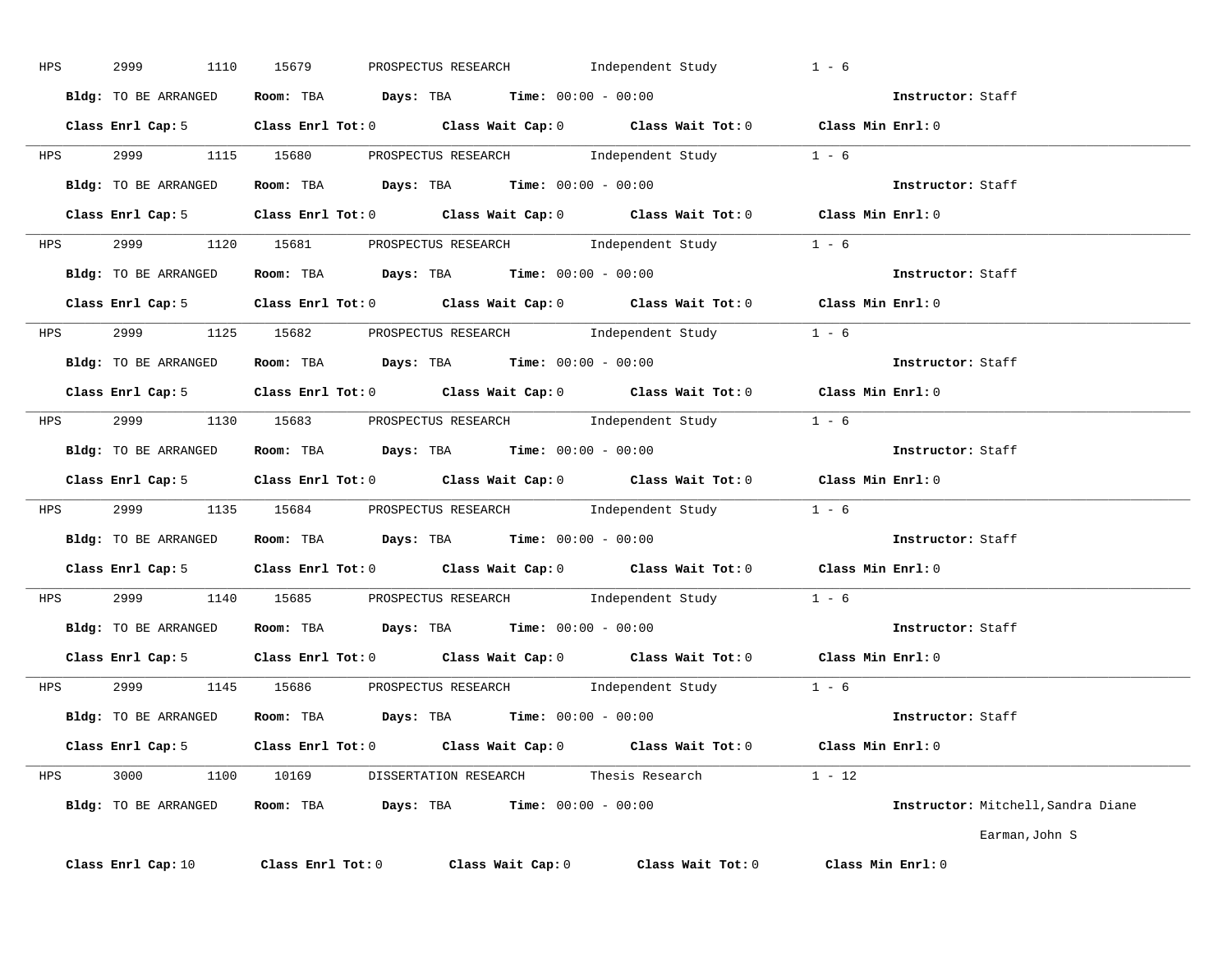| HPS |            | 3000 000<br>1110     | 15705<br>DISSERTATION RESEARCH Thesis Research                                            | $1 - 12$                   |
|-----|------------|----------------------|-------------------------------------------------------------------------------------------|----------------------------|
|     |            | Bldg: TO BE ARRANGED | Room: TBA $Days:$ TBA Time: $00:00 - 00:00$                                               | Instructor: Norton, John D |
|     |            |                      | Class Enrl Cap: 5 Class Enrl Tot: 0 Class Wait Cap: 0 Class Wait Tot: 0 Class Min Enrl: 0 |                            |
|     |            |                      | HPS 3000 1115 15706 DISSERTATION RESEARCH Thesis Research 1 - 12                          |                            |
|     |            | Bldg: TO BE ARRANGED | Room: TBA $Days:$ TBA $Time: 00:00 - 00:00$                                               | Instructor: Staff          |
|     |            |                      | Class Enrl Cap: 5 Class Enrl Tot: 0 Class Wait Cap: 0 Class Wait Tot: 0 Class Min Enrl: 0 |                            |
|     |            |                      | HPS 3000 1120 15707 DISSERTATION RESEARCH Thesis Research                                 | $1 - 12$                   |
|     |            |                      | Bldg: TO BE ARRANGED Room: TBA Days: TBA Time: 00:00 - 00:00                              | Instructor: Staff          |
|     |            |                      | Class Enrl Cap: 5 Class Enrl Tot: 0 Class Wait Cap: 0 Class Wait Tot: 0 Class Min Enrl: 0 |                            |
|     | <b>HPS</b> |                      | 3000 1125 15708 DISSERTATION RESEARCH Thesis Research 1 - 12                              |                            |
|     |            |                      | Bldg: TO BE ARRANGED Room: TBA Days: TBA Time: 00:00 - 00:00                              | Instructor: Staff          |
|     |            |                      | Class Enrl Cap: 5 Class Enrl Tot: 0 Class Wait Cap: 0 Class Wait Tot: 0                   | Class Min Enrl: 0          |
|     |            |                      | HPS 3000 1130 15709 DISSERTATION RESEARCH Thesis Research 1 - 12                          |                            |
|     |            |                      | Bldg: TO BE ARRANGED Room: TBA Days: TBA Time: 00:00 - 00:00                              | Instructor: Staff          |
|     |            |                      | Class Enrl Cap: 5 Class Enrl Tot: 0 Class Wait Cap: 0 Class Wait Tot: 0 Class Min Enrl: 0 |                            |
|     |            |                      | HPS 3000 1135 15710 DISSERTATION RESEARCH Thesis Research                                 | $1 - 12$                   |
|     |            |                      | Bldg: TO BE ARRANGED Room: TBA Days: TBA Time: 00:00 - 00:00                              | Instructor: Staff          |
|     |            |                      | Class Enrl Cap: 5 Class Enrl Tot: 0 Class Wait Cap: 0 Class Wait Tot: 0 Class Min Enrl: 0 |                            |
|     |            |                      | HPS 3000 1140 15711 DISSERTATION RESEARCH Thesis Research 1 - 12                          |                            |
|     |            | Bldg: TO BE ARRANGED | Room: TBA $Days:$ TBA $Time: 00:00 - 00:00$                                               | Instructor: Staff          |
|     |            |                      | Class Enrl Cap: 5 Class Enrl Tot: 0 Class Wait Cap: 0 Class Wait Tot: 0 Class Min Enrl: 0 |                            |
|     |            |                      | HPS 3000 1145 15712 DISSERTATION RESEARCH Thesis Research 1 - 12                          |                            |
|     |            |                      | Bldg: TO BE ARRANGED Room: TBA Days: TBA Time: 00:00 - 00:00                              | Instructor: Staff          |
|     |            |                      | Class Enrl Cap: 5 Class Enrl Tot: 0 Class Wait Cap: 0 Class Wait Tot: 0 Class Min Enrl: 0 |                            |
|     |            |                      | HPS 3000 1150 15713 DISSERTATION RESEARCH Thesis Research 1 - 12                          |                            |
|     |            |                      | Bldg: TO BE ARRANGED Room: TBA Days: TBA Time: 00:00 - 00:00                              | Instructor: Staff          |
|     |            |                      | Class Enrl Cap: 5 Class Enrl Tot: 0 Class Wait Cap: 0 Class Wait Tot: 0 Class Min Enrl: 0 |                            |
|     |            |                      |                                                                                           |                            |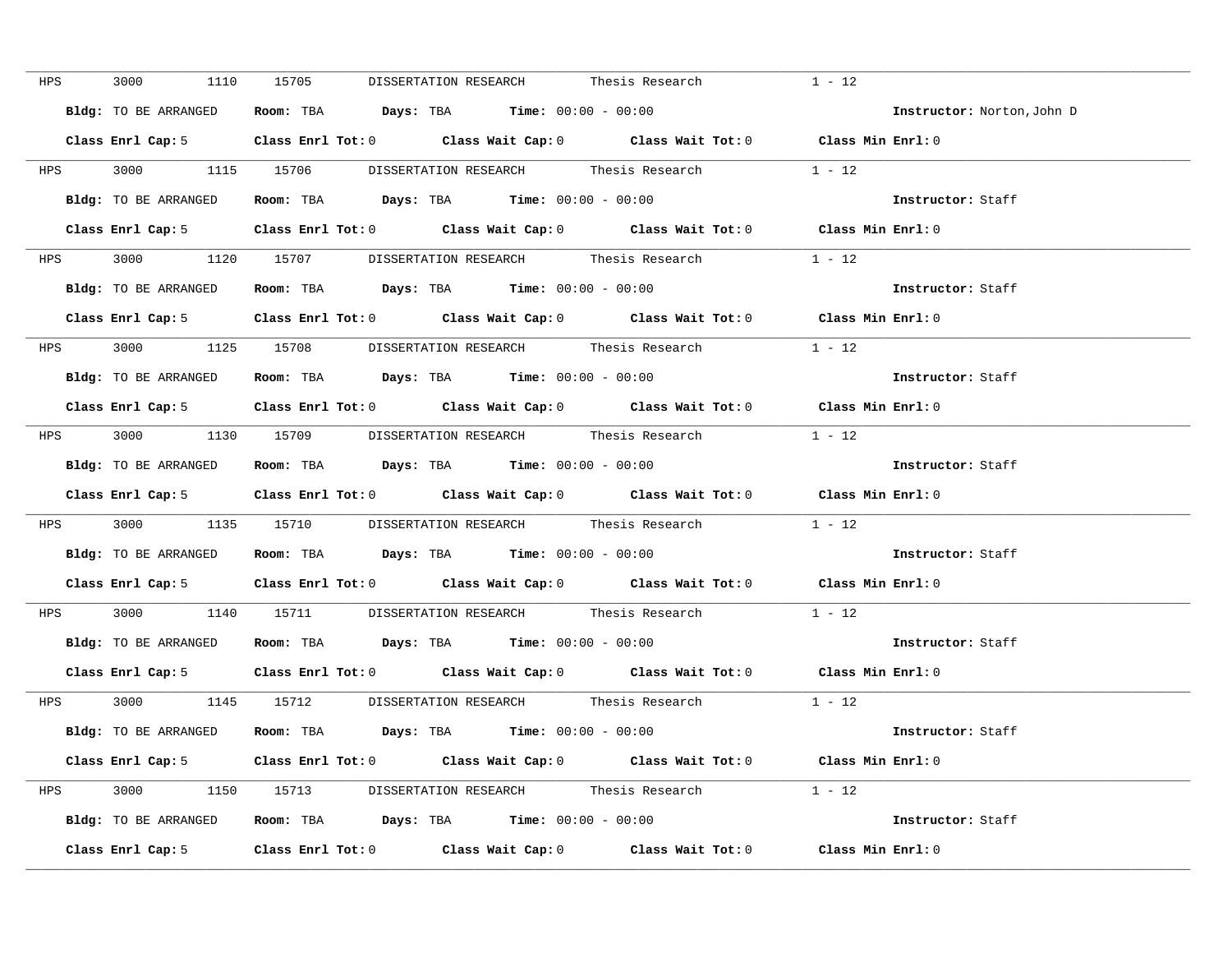| <b>HPS</b> | 3902<br>1100         | 15733<br>ADVANCED DIRECTED STUDY Directed Studies                                         | $1 - 12$          |
|------------|----------------------|-------------------------------------------------------------------------------------------|-------------------|
|            | Bldg: TO BE ARRANGED | Room: TBA $Days:$ TBA $Time: 00:00 - 00:00$                                               | Instructor: Staff |
|            |                      | Class Enrl Cap: 5 Class Enrl Tot: 0 Class Wait Cap: 0 Class Wait Tot: 0 Class Min Enrl: 0 |                   |
|            |                      | HPS 3902 1110 15734 ADVANCED DIRECTED STUDY Directed Studies 1 - 12                       |                   |
|            |                      | Bldg: TO BE ARRANGED Room: TBA Days: TBA Time: 00:00 - 00:00                              | Instructor: Staff |
|            |                      | Class Enrl Cap: 5 Class Enrl Tot: 0 Class Wait Cap: 0 Class Wait Tot: 0 Class Min Enrl: 0 |                   |
|            |                      | HPS 3902 1115 15735 ADVANCED DIRECTED STUDY Directed Studies 1 - 12                       |                   |
|            |                      | Bldg: TO BE ARRANGED Room: TBA Days: TBA Time: 00:00 - 00:00                              | Instructor: Staff |
|            |                      | Class Enrl Cap: 5 Class Enrl Tot: 0 Class Wait Cap: 0 Class Wait Tot: 0 Class Min Enrl: 0 |                   |
|            |                      | HPS 3902 1120 15736 ADVANCED DIRECTED STUDY Directed Studies 1 - 12                       |                   |
|            | Bldg: TO BE ARRANGED | Room: TBA $Days:$ TBA $Time: 00:00 - 00:00$                                               | Instructor: Staff |
|            |                      | Class Enrl Cap: 5 Class Enrl Tot: 0 Class Wait Cap: 0 Class Wait Tot: 0 Class Min Enrl: 0 |                   |
|            |                      | HPS 3902 1125 15737 ADVANCED DIRECTED STUDY Directed Studies 1 - 12                       |                   |
|            |                      | Bldg: TO BE ARRANGED Room: TBA Days: TBA Time: 00:00 - 00:00                              | Instructor: Staff |
|            |                      | Class Enrl Cap: 5 Class Enrl Tot: 0 Class Wait Cap: 0 Class Wait Tot: 0 Class Min Enrl: 0 |                   |
|            |                      | HPS 3902 1130 15738 ADVANCED DIRECTED STUDY Directed Studies 1 - 12                       |                   |
|            |                      | Bldg: TO BE ARRANGED Room: TBA Days: TBA Time: 00:00 - 00:00                              | Instructor: Staff |
|            |                      | Class Enrl Cap: 5 Class Enrl Tot: 0 Class Wait Cap: 0 Class Wait Tot: 0 Class Min Enrl: 0 |                   |
|            |                      | HPS 3902 1135 15739 ADVANCED DIRECTED STUDY Directed Studies 1 - 12                       |                   |
|            |                      |                                                                                           |                   |
|            |                      | Bldg: TO BE ARRANGED Room: TBA Days: TBA Time: 00:00 - 00:00                              | Instructor: Staff |
|            |                      | Class Enrl Cap: 5 Class Enrl Tot: 0 Class Wait Cap: 0 Class Wait Tot: 0 Class Min Enrl: 0 |                   |
|            |                      | HPS 3902 1140 15740 ADVANCED DIRECTED STUDY Directed Studies 1 - 12                       |                   |
|            |                      | Bldg: TO BE ARRANGED Room: TBA Days: TBA Time: 00:00 - 00:00                              | Instructor: Staff |
|            |                      | Class Enrl Cap: 5 Class Enrl Tot: 0 Class Wait Cap: 0 Class Wait Tot: 0 Class Min Enrl: 0 |                   |
|            |                      | HPS 3902 1145 15741 ADVANCED DIRECTED STUDY Directed Studies 1 - 12                       |                   |
|            |                      | Bldg: TO BE ARRANGED Room: TBA Days: TBA Time: $00:00 - 00:00$                            | Instructor: Staff |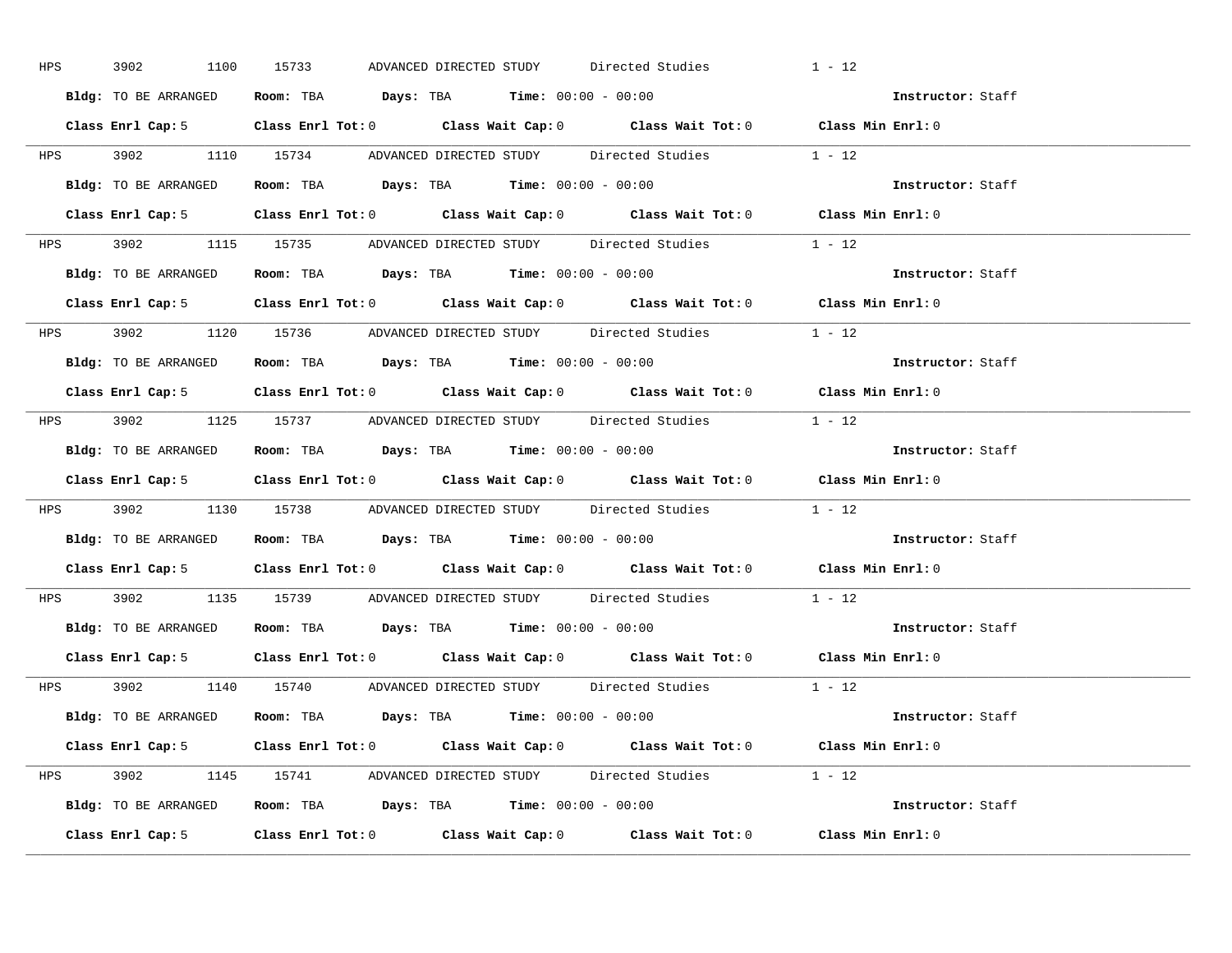### Report ID: SR201 **University of Pittsburgh** Page No. 285 of 591 **Schedule of Classes for Summer Term 2020-2021** Run Date: 11/06/2020 **Six Week - First Run Time: 17:00:17**

### **Dietrich Sch Arts and Sciences - Jewish Studies - Subject: Jewish Studies**

| Subject | Catalog Nbr Section Class Nbr                     |      |                   | Course Title      | Component                    | Units             | Topics            |  |
|---------|---------------------------------------------------|------|-------------------|-------------------|------------------------------|-------------------|-------------------|--|
| JS      | 1901                                              | 1100 | 10468             | INDEPENDENT STUDY | Independent Study            | $-4$              |                   |  |
|         | <b>Bldg:</b> TO BE ARRANGED                       |      | Room: TBA         | Days: TBA         | <b>Time:</b> $00:00 - 00:00$ |                   | Instructor: Staff |  |
|         | Class Enrl Cap: 25<br>Attributes: Capstone Course |      | Class Enrl Tot: 0 |                   | Class Wait Cap: 20           | Class Wait Tot: 0 | Class Min Enrl: 0 |  |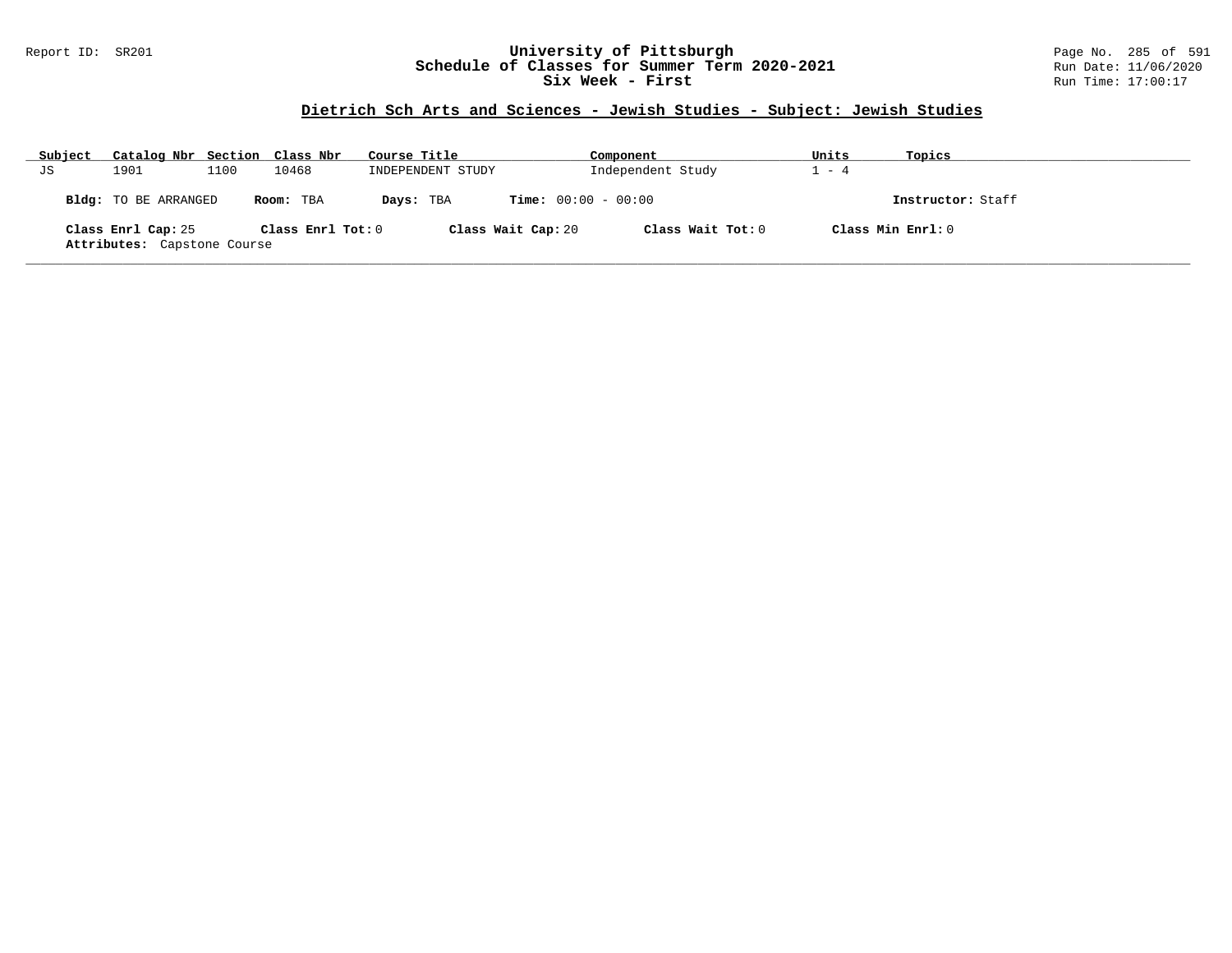### Report ID: SR201 **University of Pittsburgh** Page No. 286 of 591 **Schedule of Classes for Summer Term 2020-2021** Run Date: 11/06/2020 **Six Week - First Run Time: 17:00:17**

# **Dietrich Sch Arts and Sciences - Linguistics - Subject: American Sign Language**

| Subject | Catalog Nbr Section  | Class Nbr<br>Course Title | Component                               | Units<br>Topics                                        |                           |
|---------|----------------------|---------------------------|-----------------------------------------|--------------------------------------------------------|---------------------------|
| ASL     | 0111<br>1010         | 19746                     | INTRO TO BRITISH SIGN LANGUAGELecture   | 3                                                      |                           |
|         | Bldg: TO BE ARRANGED | Days: TBA<br>Room: TBA    | $Time: 00:00 - 00:00$                   | Instructor: Staff                                      |                           |
|         | Class Enrl Cap: 20   | Class Enrl Tot: 0         | Class Wait Cap: 20                      | Class Min Enrl: 0<br>Class Wait Tot: 0                 |                           |
| ASL     | 1010<br>1700         | 19745                     | ASL-BSL COMPARATIVE ANALYSIS Lecture    | 3                                                      |                           |
|         | Bldg: TO BE ARRANGED | Room: TBA<br>Days: TBA    | $Time: 00:00 - 00:00$                   | Instructor: Staff                                      |                           |
|         | Class Enrl Cap: 20   | Class Enrl Tot: 0         | Class Wait Cap: 20<br>Class Wait Tot: 0 | Class Min Enrl: 0                                      |                           |
| ASL     | 1100<br>1901         | 18425                     | Independent Study<br>INDEPENDENT STUDY  | $1 - 9$                                                |                           |
|         | Bldg: TO BE ARRANGED | Room: TBA<br>Days: TBA    | $Time: 00:00 - 00:00$                   | BRITISH SIGN LANGUAGE                                  | Instructor: Hast, Debra L |
|         |                      |                           |                                         |                                                        | De Haan, Kenneth J        |
|         | Class Enrl Cap: 20   | Class Enrl Tot: 0         | Class Wait Cap: 20<br>Class Wait Tot: 0 | Class Min Enrl: 0                                      |                           |
| ASL     | 1100<br>1909         | 18426                     | TOPICS SIGN LANGUAGE STUDIES Lecture    | 3                                                      |                           |
|         | Bldg: TO BE ARRANGED | Room: TBA<br>Days: TBA    | $Time: 00:00 - 00:00$                   | ASL-BSL LANG, CULT, AND LING Instructor: Hast, Debra L |                           |
|         |                      |                           |                                         |                                                        | De Haan, Kenneth J        |
|         | Class Enrl Cap: 20   | Class Enrl Tot: 0         | Class Wait Cap: 20                      | Class Min Enrl: 0<br>Class Wait Tot: 0                 |                           |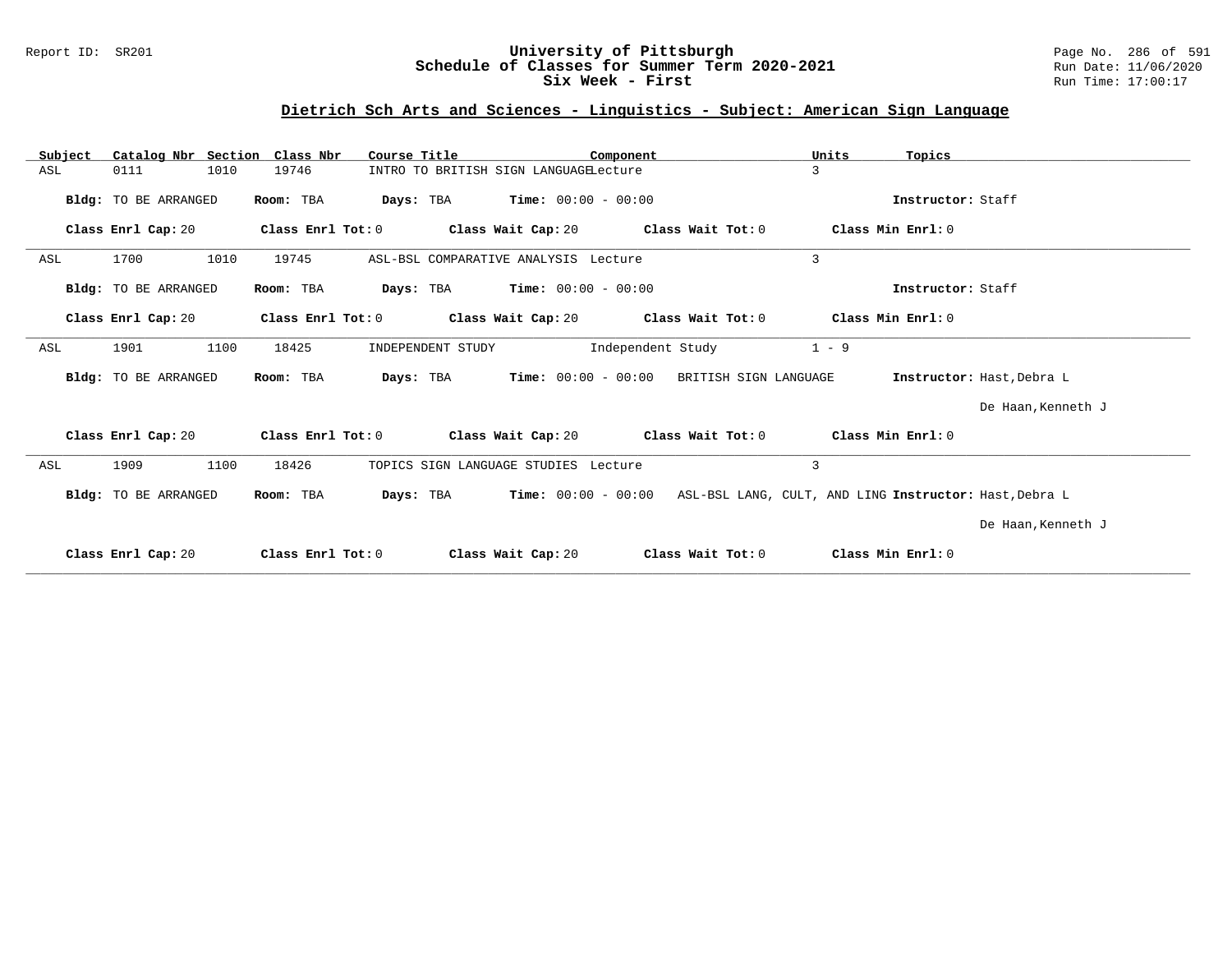### Report ID: SR201 **University of Pittsburgh** Page No. 287 of 591 **Schedule of Classes for Summer Term 2020-2021** Run Date: 11/06/2020 **Six Week - First Run Time: 17:00:17**

# **Dietrich Sch Arts and Sciences - Linguistics - Subject: Irish**

| Subject | Catalog Nbr Section Class Nbr |      |                     | Course Title                          |                              | Component         | Units<br>Topics                                |                   |
|---------|-------------------------------|------|---------------------|---------------------------------------|------------------------------|-------------------|------------------------------------------------|-------------------|
| IRISH   | 1620                          | 1010 | 19744               | CULTURAL IMMERSION IN IRELAND Lecture |                              |                   |                                                |                   |
|         | <b>Bldg:</b> TO BE ARRANGED   |      | Room: TBA           | Days: TBA                             | <b>Time:</b> $00:00 - 00:00$ |                   |                                                | Instructor: Staff |
|         | Class Enrl Cap: 20            |      | Class Enrl Tot: $0$ |                                       | Class Wait Cap: 20           | Class Wait Tot: 0 | Class Min Enrl: 0                              |                   |
| IRISH   | 1909                          | 1010 | 19284               | SPECIAL TOPICS IN IRISH               |                              | Lecture           |                                                |                   |
|         | <b>Bldg:</b> TO BE ARRANGED   |      | Room: TBA           | Days: TBA                             | <b>Time:</b> $00:00 - 00:00$ |                   | CULTURAL IMMERSION IN IRELANDInstructor: Staff |                   |
|         | Class Enrl Cap: 25            |      | Class Enrl Tot: $0$ |                                       | Class Wait Cap: 20           | Class Wait Tot: 0 | Class Min Enrl: 0                              |                   |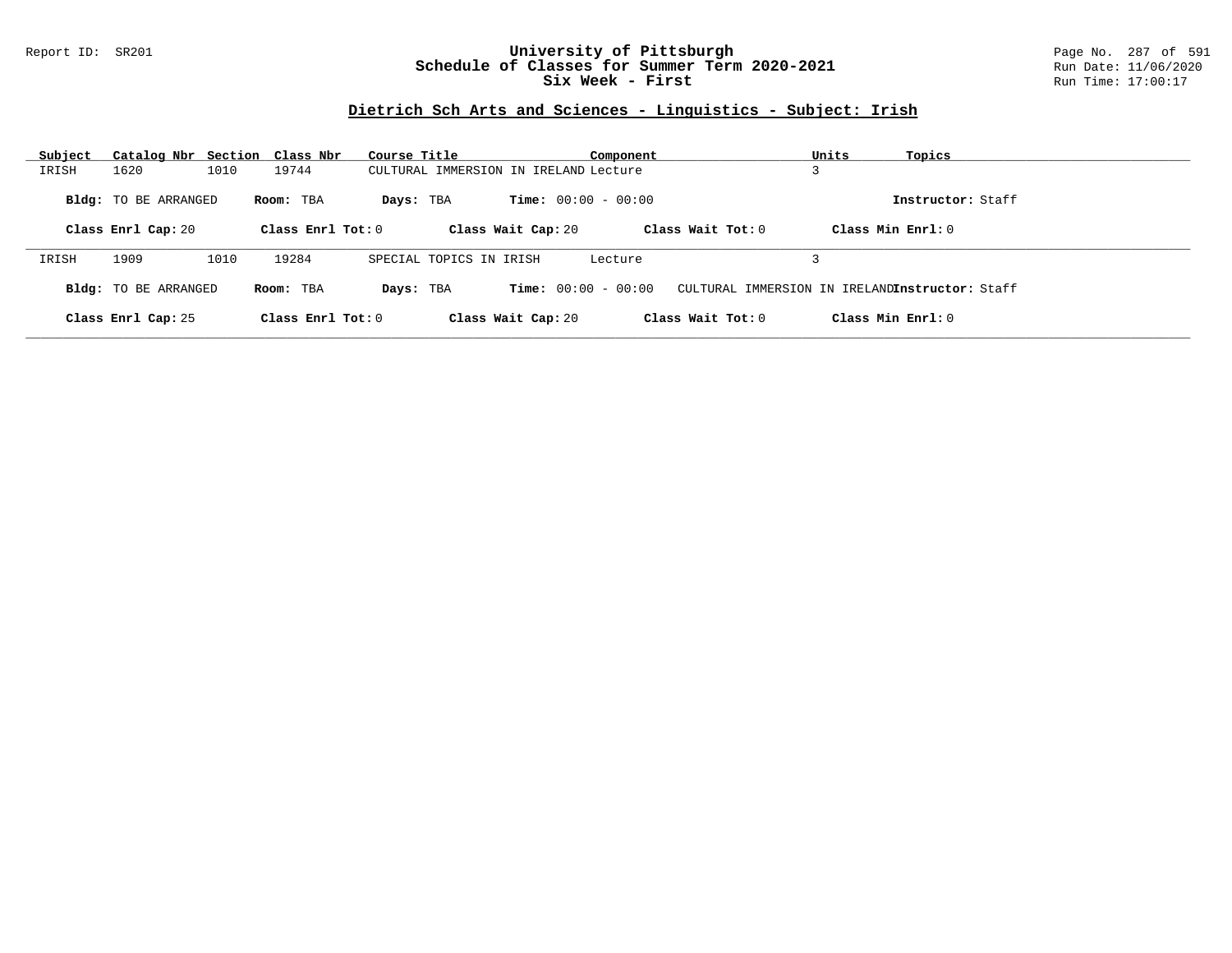### Report ID: SR201 **University of Pittsburgh** Page No. 288 of 591 **Schedule of Classes for Summer Term 2020-2021** Run Date: 11/06/2020 **Six Week - First Run Time: 17:00:17**

# **Dietrich Sch Arts and Sciences - Linguistics - Subject: Linguistics**

| Catalog Nbr Section Class Nbr<br>Subject                                                                              | Course Title                                         | Component                               | Units<br>Topics                  |
|-----------------------------------------------------------------------------------------------------------------------|------------------------------------------------------|-----------------------------------------|----------------------------------|
| LING<br>1000<br>1100                                                                                                  | 10646<br>INTRODUCTION TO LINGUISTICS                 | Lecture                                 | 3                                |
| Bldg: TBA                                                                                                             | Days: TuTh<br>Room: TBA                              | <b>Time:</b> $18:00 - 21:15$            | Instructor: Soto Lucena, Irene   |
| Class Enrl Cap: 30                                                                                                    | Class Enrl Tot: 0<br>Class Wait Cap: 20              | Class Wait Tot: 0                       | Class Min Enrl: 0                |
| Attributes: SCI Polymathic Contexts: Soc/Behav. GE. Req., Global Studies                                              |                                                      |                                         |                                  |
|                                                                                                                       | Room Characteristics: PeopleSoft - Scheduled (PS)(1) |                                         |                                  |
|                                                                                                                       |                                                      |                                         |                                  |
| 1263<br>1100<br>LING                                                                                                  | 18379<br>CROSS-CULTURAL COMMUNICATION Lecture        |                                         | $\overline{3}$                   |
| Bldg: TBA                                                                                                             | Days: MWF<br>Room: TBA                               | <b>Time:</b> $12:00 - 14:15$            | Instructor: Hadodo, Matthew John |
| Class Enrl Cap: 25                                                                                                    | Class Enrl Tot: 0<br>Class Wait Cap: 20              | Class Wait Tot: 0                       | Class Min Enrl: 0                |
| Attributes: SCI Polymathic Contexts: Global⨯ Cul GE. Req., Asian Studies, Global Studies, Undergraduate Global Health |                                                      |                                         |                                  |
| Room Characteristics: Media - Data Projector/Monitor(1), PeopleSoft - Scheduled (PS)(1)                               |                                                      |                                         |                                  |
|                                                                                                                       |                                                      |                                         |                                  |
| 1447<br>1050<br>LING                                                                                                  | 17906<br>LANGUAGE, CULTURE AND SOCIETY Lecture       |                                         | $\overline{3}$                   |
|                                                                                                                       |                                                      |                                         |                                  |
| Bldg: TO BE ARRANGED                                                                                                  | Room: TBA<br>Days: TBA                               | <b>Time:</b> $00:00 - 00:00$<br>BOLIVIA | Instructor: DeLoge, Alana Nicole |
| Class Enrl Cap: 18                                                                                                    | Class Enrl Tot: 0<br>Class Wait Cap: 10              | Class Wait Tot: 0                       | Class Min Enrl: 0                |
| Attributes: Global Studies                                                                                            |                                                      |                                         |                                  |
|                                                                                                                       |                                                      |                                         |                                  |
| 1901<br>1100<br>LING                                                                                                  | 16368<br>INDEPENDENT STUDY                           | Independent Study                       | $1 - 9$                          |
|                                                                                                                       |                                                      |                                         |                                  |
| <b>Bldg:</b> TO BE ARRANGED                                                                                           | Room: TBA<br>Days: TBA                               | <b>Time:</b> $00:00 - 00:00$            | Instructor: Staff                |
| Class Enrl Cap: 15                                                                                                    | Class Enrl Tot: 0<br>Class Wait Cap: 10              | Class Wait Tot: 0                       | Class Min Enrl: 0                |
|                                                                                                                       |                                                      |                                         |                                  |
| 1901<br>1105<br>LING                                                                                                  | 16371<br>INDEPENDENT STUDY                           | Independent Study                       | $1 - 9$                          |
|                                                                                                                       |                                                      |                                         |                                  |
| Bldg: TO BE ARRANGED                                                                                                  | Room: TBA<br>Days: TBA                               | <b>Time:</b> $00:00 - 00:00$            | Instructor: Staff                |
| Class Enrl Cap: 15                                                                                                    | Class Enrl Tot: 0<br>Class Wait Cap: 10              | Class Wait Tot: 0                       | Class Min Enrl: 0                |
|                                                                                                                       |                                                      |                                         |                                  |
| 1901<br>1110<br>LING                                                                                                  | 16372<br>INDEPENDENT STUDY                           | Independent Study                       | $1 - 9$                          |
|                                                                                                                       |                                                      |                                         |                                  |
| Bldg: TO BE ARRANGED                                                                                                  | Room: TBA<br>Days: TBA                               | <b>Time:</b> $00:00 - 00:00$            | Instructor: Staff                |
|                                                                                                                       |                                                      |                                         |                                  |
| Class Enrl Cap: 15                                                                                                    | Class Enrl Tot: 0<br>Class Wait Cap: 10              | Class Wait $Tot: 0$                     | Class Min Enrl: 0                |
| 1901<br>1120<br>LING                                                                                                  | 11273<br>INDEPENDENT STUDY                           | Independent Study                       | $1 - 9$                          |
|                                                                                                                       |                                                      |                                         |                                  |
| <b>Bldg:</b> TO BE ARRANGED                                                                                           |                                                      | <b>Time:</b> $00:00 - 00:00$            |                                  |
|                                                                                                                       | Days: TBA<br>Room: TBA                               |                                         | Instructor: Kiesling, Scott F    |
|                                                                                                                       |                                                      |                                         |                                  |
| Class Enrl Cap: 15                                                                                                    | Class Enrl Tot: 0<br>Class Wait Cap: 10              | Class Wait Tot: 0                       | Class Min Enrl: 0                |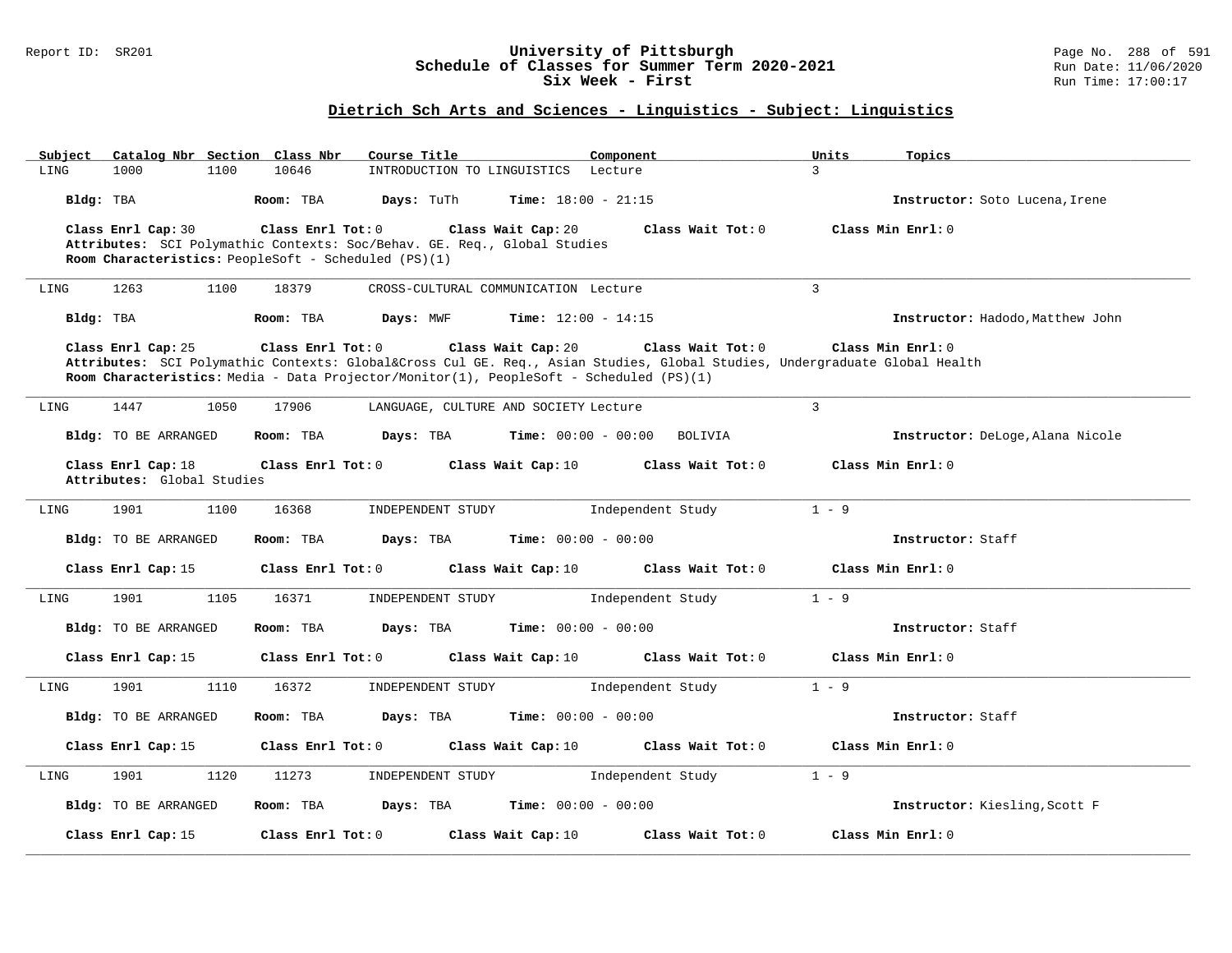### Report ID: SR201 **University of Pittsburgh** Page No. 289 of 591 **Schedule of Classes for Summer Term 2020-2021** Run Date: 11/06/2020 **Six Week - First Run Time: 17:00:17**

# **Dietrich Sch Arts and Sciences - Linguistics - Subject: Linguistics**

| Subject | Catalog Nbr Section Class Nbr | Course Title                                                   | Component                                                                                   | Units<br>Topics                     |
|---------|-------------------------------|----------------------------------------------------------------|---------------------------------------------------------------------------------------------|-------------------------------------|
| LING    | 1901<br>1130                  | 11274<br>INDEPENDENT STUDY                                     | Independent Study                                                                           | $1 - 9$                             |
|         | Bldg: TO BE ARRANGED          | Room: TBA $Days:$ TBA $Time: 00:00 - 00:00$                    |                                                                                             | Instructor: Mauk, Claude E          |
|         | Class Enrl Cap: 15            |                                                                | Class Enrl Tot: $0$ Class Wait Cap: $10$ Class Wait Tot: $0$ Class Min Enrl: $0$            |                                     |
| LING    |                               |                                                                | 1901 1135 11275 INDEPENDENT STUDY Independent Study                                         | $1 - 9$                             |
|         | Bldg: TO BE ARRANGED          |                                                                | <b>Room:</b> TBA <b>Days:</b> TBA <b>Time:</b> 00:00 - 00:00                                | Instructor: McCormick, Dawn E       |
|         |                               |                                                                | Class Enrl Cap: 15 Class Enrl Tot: 0 Class Wait Cap: 10 Class Wait Tot: 0 Class Min Enrl: 0 |                                     |
| LING    |                               |                                                                | 1901 1165 11276 INDEPENDENT STUDY 1ndependent Study                                         | $1 - 9$                             |
|         | Bldg: TO BE ARRANGED          | Room: TBA $Days:$ TBA $Time: 00:00 - 00:00$                    |                                                                                             | Instructor: Staff                   |
|         |                               |                                                                | Class Enrl Cap: 15 Class Enrl Tot: 0 Class Wait Cap: 10 Class Wait Tot: 0 Class Min Enrl: 0 |                                     |
| LING    |                               |                                                                | 1901 1175 11277 INDEPENDENT STUDY Independent Study 1 - 9                                   |                                     |
|         | Bldg: TO BE ARRANGED          | Room: TBA $\rule{1em}{0.15mm}$ Days: TBA Time: $00:00 - 00:00$ |                                                                                             | <b>Example 21 Instructor:</b> Staff |
|         |                               |                                                                | Class Enrl Cap: 15 Class Enrl Tot: 0 Class Wait Cap: 10 Class Wait Tot: 0 Class Min Enrl: 0 |                                     |
| LING    | 1901 1901<br>1180             |                                                                | 16748 INDEPENDENT STUDY Independent Study 1 - 9                                             |                                     |
|         | Bldg: TO BE ARRANGED          |                                                                | Room: TBA Days: TBA Time: 00:00 - 00:00 INTENSIVE KICHWA LANG & CULT Instructor: Staff      |                                     |
|         |                               |                                                                | Class Enrl Cap: 15 Class Enrl Tot: 0 Class Wait Cap: 10 Class Wait Tot: 0 Class Min Enrl: 0 |                                     |
| LING    | 1901 1185                     |                                                                | 16773 INDEPENDENT STUDY Independent Study 1 - 9                                             |                                     |
|         | Bldg: TO BE ARRANGED          |                                                                | Room: TBA Days: TBA Time: 00:00 - 00:00 INTENSIVE KICHWA LANG & CULT Enstructor: Staff      |                                     |
|         |                               |                                                                | Class Enrl Cap: 15 Class Enrl Tot: 0 Class Wait Cap: 10 Class Wait Tot: 0 Class Min Enrl: 0 |                                     |
| LING    |                               |                                                                | 1901 1190 17430 INDEPENDENT STUDY Independent Study 1 - 9                                   |                                     |
|         | Bldg: TO BE ARRANGED          |                                                                | Room: TBA Days: TBA Time: 00:00 - 00:00 ADVANCED INTENSIVE HINDI Instructor: Rouse, Roger   |                                     |
|         |                               |                                                                | Class Enrl Cap: 5 Class Enrl Tot: 0 Class Wait Cap: 5 Class Wait Tot: 0 Class Min Enrl: 0   |                                     |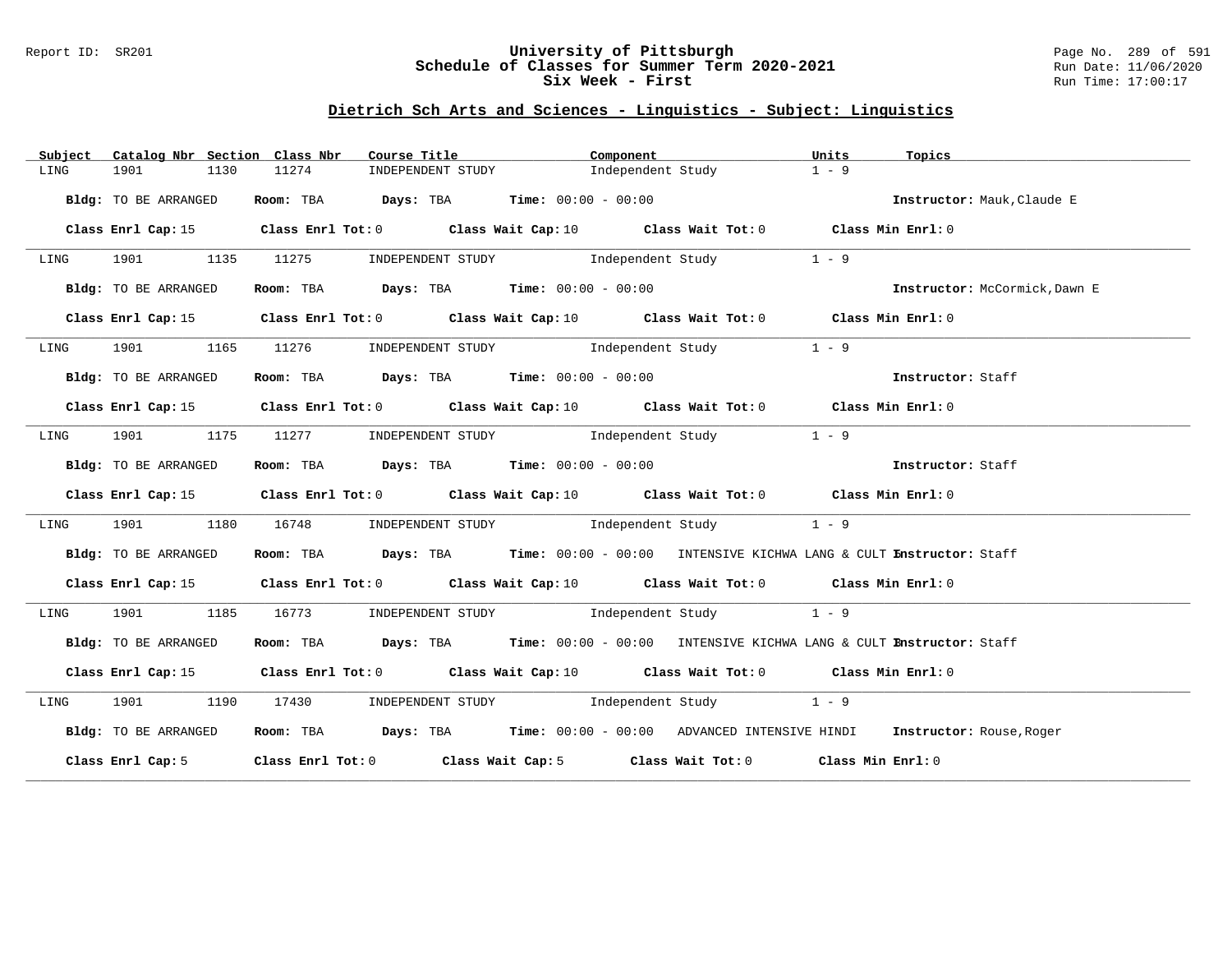## Report ID: SR201 **University of Pittsburgh** Page No. 290 of 591 **Schedule of Classes for Summer Term 2020-2021** Run Date: 11/06/2020 **Six Week - First Run Time: 17:00:17**

# **Dietrich Sch Arts and Sciences - Linguistics - Subject: Linguistics**

| Catalog Nbr Section Class Nbr<br>Subject          | Course Title               | Component                                    | Units<br>Topics                    |
|---------------------------------------------------|----------------------------|----------------------------------------------|------------------------------------|
| LING<br>1903<br>1110                              | 11258<br>DIRECTED RESEARCH | Directed Studies                             | $1 - 3$                            |
| Bldg: TO BE ARRANGED                              | Room: TBA<br>Days: TBA     | <b>Time:</b> $00:00 - 00:00$                 | Instructor: Fricke. Melinda Denise |
| Class Enrl Cap: 15<br>Attributes: Capstone Course | Class Enrl Tot: 0          | Class Wait Cap: 10<br>Class Wait Tot: 0      | Class Min Enrl: 0                  |
|                                                   |                            |                                              |                                    |
| 1903<br>1115<br>LING                              | 11259<br>DIRECTED RESEARCH | Directed Studies                             | $1 - 3$                            |
| Bldg: TO BE ARRANGED                              | Room: TBA<br>Days: TBA     | Time: $00:00 - 00:00$                        | Instructor: Kiesling, Scott F      |
| Class Enrl Cap: 15<br>Attributes: Capstone Course | Class Enrl Tot: 0          | Class Wait Cap: 10<br>Class Wait Tot: 0      | Class Min Enrl: 0                  |
| 1903<br>1125<br>LING                              | 11260<br>DIRECTED RESEARCH | Directed Studies                             | $1 - 3$                            |
| Bldg: TO BE ARRANGED                              | Room: TBA<br>Days: TBA     | <b>Time:</b> $00:00 - 00:00$                 | Instructor: Mauk, Claude E         |
| Class Enrl Cap: 15<br>Attributes: Capstone Course | Class Enrl Tot: 0          | Class Wait Cap: 10<br>Class Wait Tot: 0      | Class Min Enrl: 0                  |
| 1903<br>1130<br>LING                              | 11261<br>DIRECTED RESEARCH | Directed Studies                             | $1 - 3$                            |
| Bldg: TO BE ARRANGED                              | Room: TBA<br>Days: TBA     | <b>Time:</b> $00:00 - 00:00$                 | Instructor: McCormick, Dawn E      |
| Class Enrl Cap: 15<br>Attributes: Capstone Course | Class Enrl Tot: 0          | Class Wait Tot: 0<br>Class Wait Cap: 10      | Class Min Enrl: 0                  |
| 1903<br>1160<br>LING                              | 11262<br>DIRECTED RESEARCH | Directed Studies                             | $1 - 3$                            |
| Bldg: TO BE ARRANGED                              | Days: TBA<br>Room: TBA     | <b>Time:</b> $00:00 - 00:00$                 | Instructor: Warren, Tessa C        |
| Class Enrl Cap: 15<br>Attributes: Capstone Course | Class Enrl Tot: 0          | Class Wait Cap: 10<br>Class Wait Tot: 0      | Class Min Enrl: 0                  |
| 2000<br>1110<br>LING                              | 11243                      | THESIS RES FOR THE MA DEGREE Thesis Research | $1 - 9$                            |
| Bldg: TO BE ARRANGED                              | Room: TBA<br>Days: TBA     | $Time: 00:00 - 00:00$                        | Instructor: Juffs, Alan            |
| Class Enrl Cap: 15                                | Class Enrl Tot: 0          | Class Wait Cap: 0<br>Class Wait Tot: 0       | Class Min Enrl: 0                  |
| 2000<br>1115<br>LING                              | 11244                      | THESIS RES FOR THE MA DEGREE Thesis Research | $1 - 9$                            |
| Bldg: TO BE ARRANGED                              | Room: TBA<br>Days: TBA     | <b>Time:</b> $00:00 - 00:00$                 | Instructor: Kiesling, Scott F      |
| Class Enrl Cap: 15                                | Class Enrl Tot: 0          | Class Wait Tot: 0<br>Class Wait Cap: 0       | Class Min Enrl: 0                  |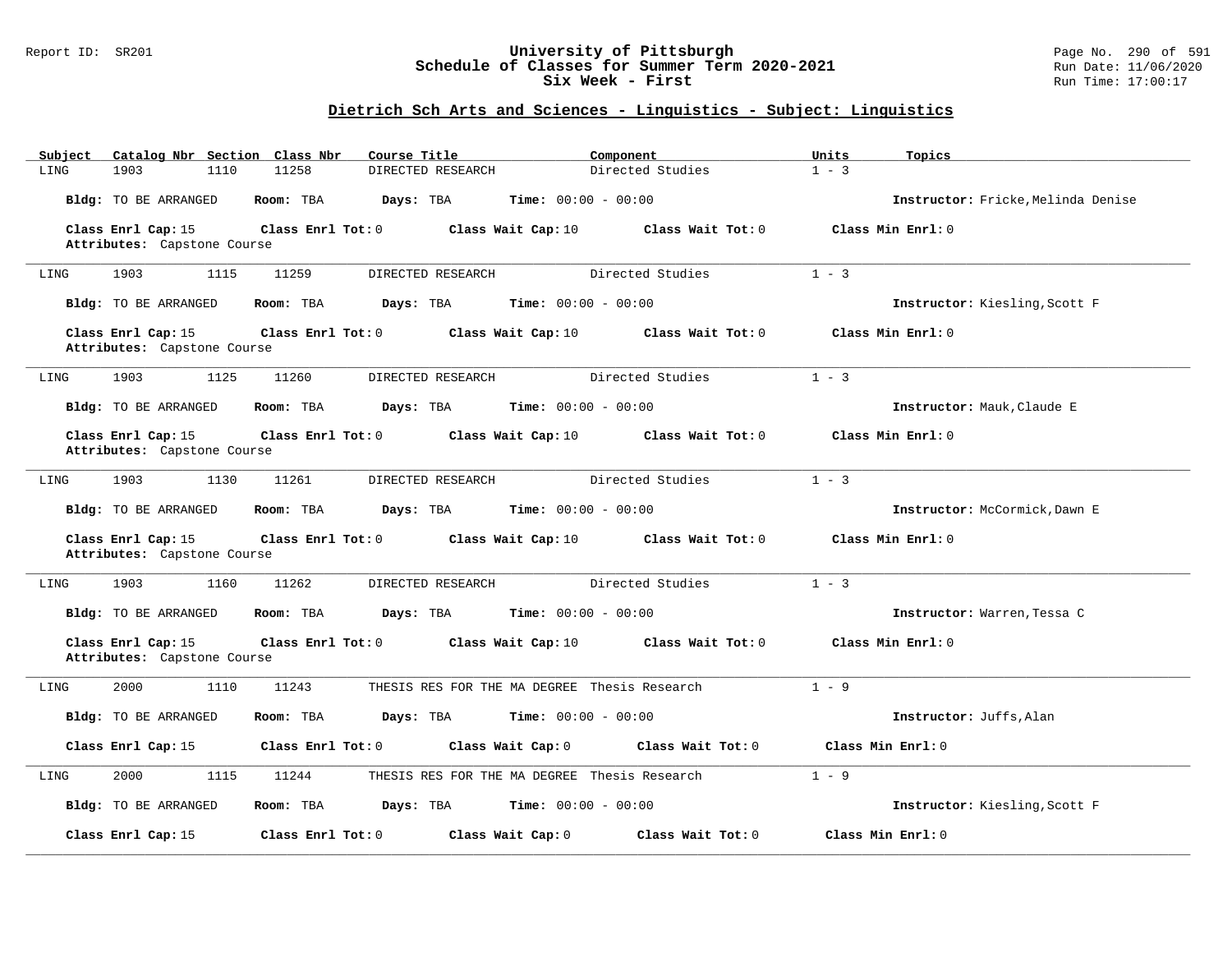### Report ID: SR201 **University of Pittsburgh** Page No. 291 of 591 **Schedule of Classes for Summer Term 2020-2021** Run Date: 11/06/2020 **Six Week - First Run Time: 17:00:17**

# **Dietrich Sch Arts and Sciences - Linguistics - Subject: Linguistics**

| Catalog Nbr Section Class Nbr<br>Subject | Course Title                                                                                    | Component         | Units<br>Topics                       |
|------------------------------------------|-------------------------------------------------------------------------------------------------|-------------------|---------------------------------------|
| LING<br>2000<br>1125                     | 11245<br>THESIS RES FOR THE MA DEGREE Thesis Research                                           |                   | $1 - 9$                               |
| Bldg: TO BE ARRANGED                     | Room: TBA $Days:$ TBA $Time: 00:00 - 00:00$                                                     |                   | Instructor: Mauk, Claude E            |
|                                          | Class Enrl Cap: 15 Class Enrl Tot: 0 Class Wait Cap: 0 Class Wait Tot: 0 Class Min Enrl: 0      |                   |                                       |
| 2000 000<br>LING                         | 1130 11246<br>THESIS RES FOR THE MA DEGREE Thesis Research                                      |                   | $1 - 9$                               |
| Bldg: TO BE ARRANGED                     | Room: TBA $Days:$ TBA $Time: 00:00 - 00:00$                                                     |                   | Instructor: McCormick, Dawn E         |
| Class Enrl Cap: 15                       | Class Enrl Tot: 0 Class Wait Cap: 0 Class Wait Tot: 0                                           |                   | Class Min Enrl: 0                     |
| 3000<br>LING<br>1110                     | 11227<br>DISSERTATION RESEARCH FOR PHD Thesis Research                                          |                   | $1 - 9$                               |
| Bldg: TO BE ARRANGED                     | Room: TBA $Days: TBA$ Time: $00:00 - 00:00$                                                     |                   | Instructor: Fricke, Melinda Denise    |
|                                          | Class Enrl Cap: 15 (Class Enrl Tot: 0 (Class Wait Cap: 0 (Class Wait Tot: 0 (Class Min Enrl: 0) |                   |                                       |
| 3000 000<br>LING                         | 1120 11228<br>DISSERTATION RESEARCH FOR PHD Thesis Research                                     |                   | $1 - 9$                               |
| Bldg: TO BE ARRANGED                     | Room: TBA $\rule{1em}{0.15mm}$ Days: TBA $\rule{1.5mm}{0.15mm}$ Time: $00:00 - 00:00$           |                   | Instructor: Mauk, Claude E            |
|                                          | Class Enrl Cap: 15 Class Enrl Tot: 0 Class Wait Cap: 0 Class Wait Tot: 0 Class Min Enrl: 0      |                   |                                       |
| 3000<br>LING                             | 1125 11229<br>DISSERTATION RESEARCH FOR PHD Thesis Research                                     |                   | $1 - 9$                               |
| Bldg: TO BE ARRANGED                     | Room: TBA $Days:$ TBA $Time: 00:00 - 00:00$                                                     |                   | Instructor: McCormick, Dawn E         |
|                                          | Class Enrl Cap: 15 Class Enrl Tot: 0 Class Wait Cap: 0 Class Wait Tot: 0 Class Min Enrl: 0      |                   |                                       |
| 3000<br>1135<br>LING                     | 11230<br>DISSERTATION RESEARCH FOR PHD Thesis Research                                          |                   | $1 - 9$                               |
| Bldg: TO BE ARRANGED                     | Room: TBA $Days: TBA$ Time: $00:00 - 00:00$                                                     |                   | Instructor: Staff                     |
| Class Enrl Cap: 15                       | Class Enrl Tot: 0 Class Wait Cap: 0 Class Wait Tot: 0 Class Min Enrl: 0                         |                   |                                       |
| 3000 000<br>1145<br>LING                 | 11231<br>DISSERTATION RESEARCH FOR PHD Thesis Research                                          |                   | $1 - 9$                               |
| Bldg: TO BE ARRANGED                     | Room: TBA $Days:$ TBA $Time: 00:00 - 00:00$                                                     |                   | Instructor: Gooden, Shelome Antonette |
| Class Enrl Cap: 15                       | Class Enrl Tot: $0$ Class Wait Cap: $0$ Class Wait Tot: $0$                                     |                   | Class Min Enrl: 0                     |
| 3099<br>LING<br>1105                     | INDEPENDENT STUDY PHD STUDENT Independent Study<br>11213                                        |                   | $1 - 9$                               |
| Bldg: TO BE ARRANGED                     | Room: TBA $Days: TBA$ Time: $00:00 - 00:00$                                                     |                   | Instructor: Juffs, Alan               |
| Class Enrl Cap: 15                       | Class Enrl Tot: 0 Class Wait Cap: 0                                                             | Class Wait Tot: 0 | Class Min Enrl: 0                     |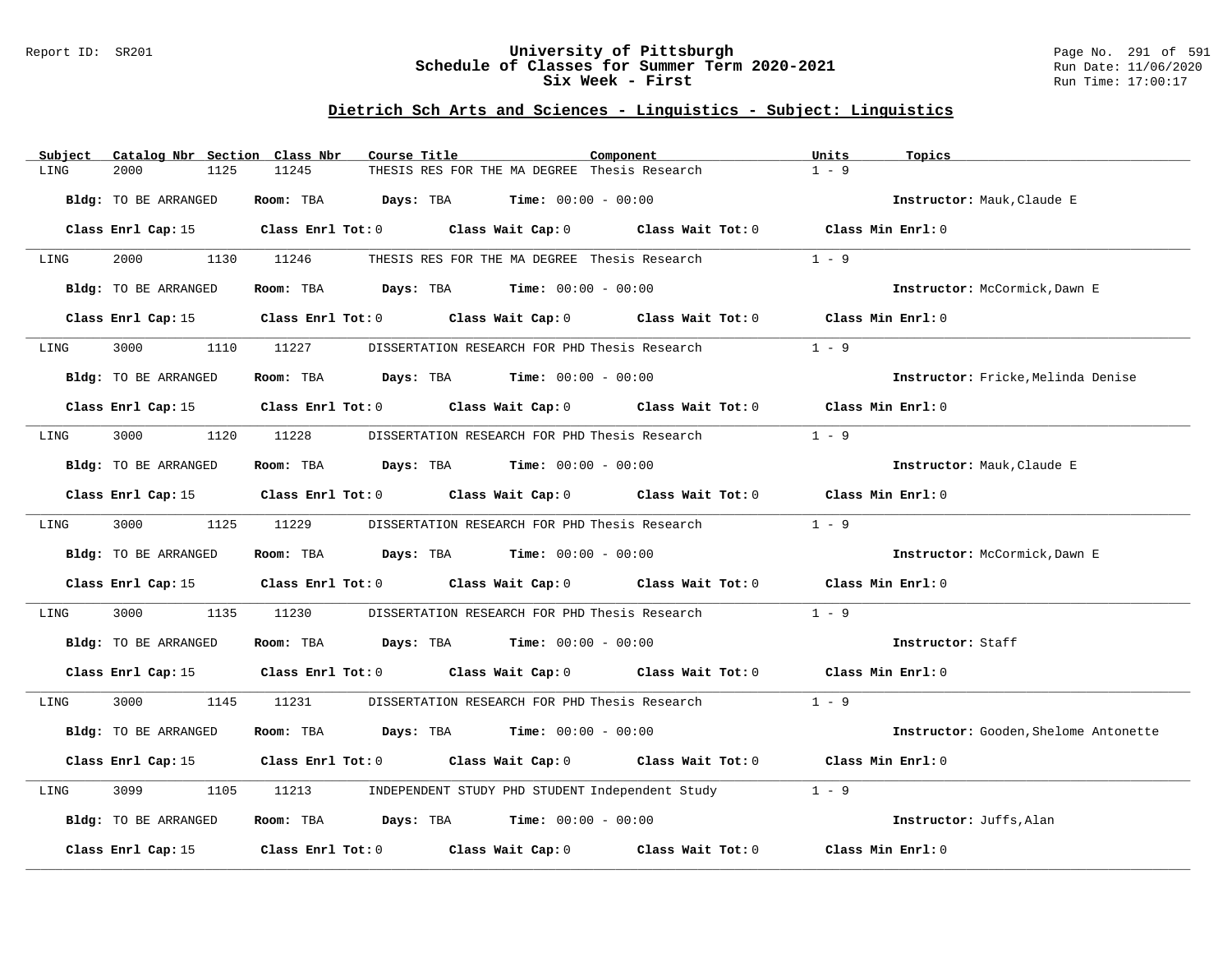| LING | 3099<br>1110                | 11214             |           |                              | INDEPENDENT STUDY PHD STUDENT Independent Study | $1 - 9$                            |
|------|-----------------------------|-------------------|-----------|------------------------------|-------------------------------------------------|------------------------------------|
|      | Bldg: TO BE ARRANGED        | Room: TBA         | Days: TBA | <b>Time:</b> $00:00 - 00:00$ |                                                 | Instructor: Kiesling, Scott F      |
|      | Class Enrl Cap: 15          | Class Enrl Tot: 0 |           | Class Wait Cap: 0            | Class Wait Tot: 0                               | Class Min Enrl: 0                  |
| LING | 3099<br>1120                | 11215             |           |                              | INDEPENDENT STUDY PHD STUDENT Independent Study | $1 - 9$                            |
|      | Bldg: TO BE ARRANGED        | Room: TBA         | Days: TBA | <b>Time:</b> $00:00 - 00:00$ |                                                 | Instructor: Mauk, Claude E         |
|      | Class Enrl Cap: 15          | Class Enrl Tot: 0 |           | Class Wait Cap: 0            | Class Wait Tot: 0                               | Class Min Enrl: 0                  |
| LING | 1125<br>3099                | 11216             |           |                              | INDEPENDENT STUDY PHD STUDENT Independent Study | $1 - 9$                            |
|      | <b>Bldg:</b> TO BE ARRANGED | Room: TBA         | Days: TBA | <b>Time:</b> $00:00 - 00:00$ |                                                 | Instructor: McCormick, Dawn E      |
|      | Class Enrl Cap: 15          | Class Enrl Tot: 0 |           | Class Wait Cap: 0            | Class Wait Tot: 0                               | Class Min Enrl: 0                  |
| LING | 3099<br>1145                | 11217             |           |                              | INDEPENDENT STUDY PHD STUDENT Independent Study | $1 - 9$                            |
|      | <b>Bldg:</b> TO BE ARRANGED | Room: TBA         | Days: TBA | <b>Time:</b> $00:00 - 00:00$ |                                                 | Instructor: Ortega-Llebaria, Marta |
|      | Class Enrl Cap: 15          | Class Enrl Tot: 0 |           | Class Wait Cap: 0            | Class Wait Tot: 0                               | Class Min Enrl: 0                  |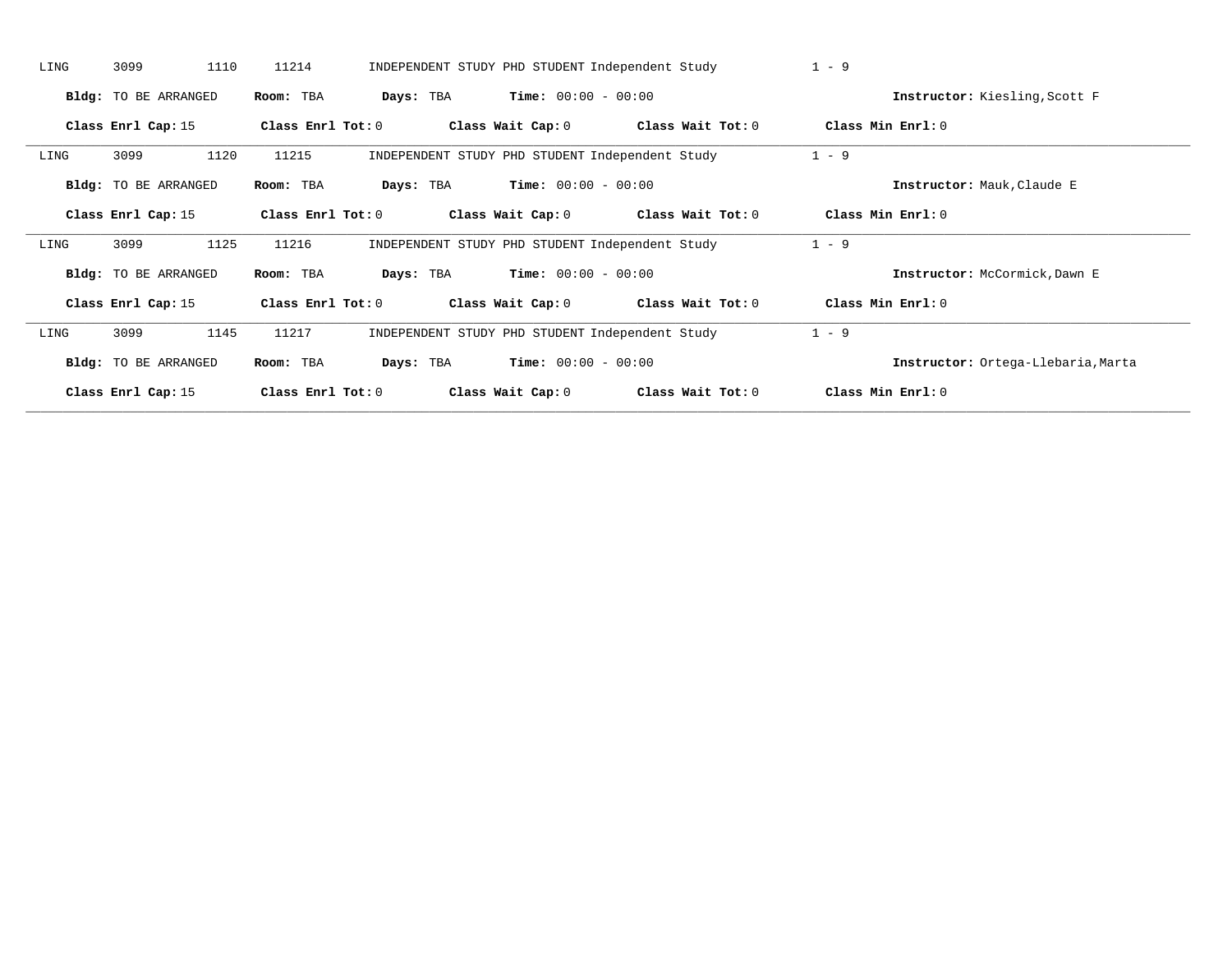### Report ID: SR201 **University of Pittsburgh** Page No. 293 of 591 **Schedule of Classes for Summer Term 2020-2021** Run Date: 11/06/2020 **Six Week - First Run Time: 17:00:17**

# **Dietrich Sch Arts and Sciences - Linguistics - Subject: Quechua/Kichwa**

| Subject<br>Catalog Nbr Section Class Nbr | Course Title                                                                                | Component | Units<br>Topics   |
|------------------------------------------|---------------------------------------------------------------------------------------------|-----------|-------------------|
| QUECH<br>0131<br>1100                    | 18451<br>INTENSIVE KICHWA IN ECUADOR 1 Lecture                                              |           | $\mathcal{L}$     |
| Bldg: TO BE ARRANGED                     | Room: TBA $Days: TBA$ Time: $00:00 - 00:00$                                                 |           | Instructor: Staff |
| Class Enrl Cap: 20                       | Class Enrl Tot: $0$ Class Wait Cap: $20$ Class Wait Tot: $0$ Class Min Enrl: $0$            |           |                   |
| Attributes: Global Studies               |                                                                                             |           |                   |
| 0133 1010<br>QUECH                       | 19743<br>INTENSIVE KICHWA IN ECUADOR 3 Lecture                                              |           | $\mathbf{3}$      |
|                                          |                                                                                             |           |                   |
| Bldg: TO BE ARRANGED                     | Room: TBA $\rule{1em}{0.15mm}$ Days: TBA $\rule{1.5mm}{0.15mm}$ Time: $00:00 - 00:00$       |           | Instructor: Staff |
|                                          | Class Enrl Cap: 20 Class Enrl Tot: 0 Class Wait Cap: 20 Class Wait Tot: 0 Class Min Enrl: 0 |           |                   |
|                                          |                                                                                             |           |                   |
| 0134 1010<br>OUECH                       | 19742<br>INTENSIVE KICHWA IN ECUADOR 4 Lecture                                              |           | $\overline{3}$    |
| Bldg: TO BE ARRANGED                     | Room: TBA $Days:$ TBA $Time: 00:00 - 00:00$                                                 |           | Instructor: Staff |
|                                          | Class Enrl Cap: 20 Class Enrl Tot: 0 Class Wait Cap: 20 Class Wait Tot: 0 Class Min Enrl: 0 |           |                   |
|                                          |                                                                                             |           |                   |
|                                          | QUECH 1901 1070 19286 INDEPENDENT STUDY Independent Study 1 - 9                             |           |                   |
|                                          | Room: TBA Days: TBA Time: 00:00 - 00:00 CONTINUING AYMARA ABROAD Instructor: Staff          |           |                   |
| Bldg: TO BE ARRANGED                     |                                                                                             |           |                   |
|                                          | Class Enrl Cap: 25 Class Enrl Tot: 0 Class Wait Cap: 20 Class Wait Tot: 0 Class Min Enrl: 0 |           |                   |
| QUECH                                    | 1901 1080 19287 INDEPENDENT STUDY Independent Study 1 - 9                                   |           |                   |
|                                          |                                                                                             |           |                   |
| Bldg: TO BE ARRANGED                     | Room: TBA Days: TBA Time: 00:00 - 00:00 CONTINUING OUECHUA ABROAD Instructor: Staff         |           |                   |
|                                          | Class Enrl Cap: 25 Class Enrl Tot: 0 Class Wait Cap: 20 Class Wait Tot: 0 Class Min Enrl: 0 |           |                   |
|                                          |                                                                                             |           |                   |
|                                          | QUECH 1901 1100 18427 INDEPENDENT STUDY Independent Study 1 - 9                             |           |                   |
| Bldg: TO BE ARRANGED                     | Room: TBA Days: TBA Time: 00:00 - 00:00 INT TO QUECHUA ABROAD Instructor: Staff             |           |                   |
|                                          |                                                                                             |           |                   |
|                                          | Class Enrl Cap: 20 Class Enrl Tot: 0 Class Wait Cap: 20 Class Wait Tot: 0 Class Min Enrl: 0 |           |                   |
|                                          | QUECH 1901 1105 18428 INDEPENDENT STUDY Independent Study 1 - 9                             |           |                   |
| Bldg: TO BE ARRANGED                     | Room: TBA Days: TBA Time: $00:00 - 00:00$ INT TO AYMARA ABROAD Instructor: Staff            |           |                   |
|                                          | Class Enrl Cap: 20 Class Enrl Tot: 0 Class Wait Cap: 20 Class Wait Tot: 0 Class Min Enrl: 0 |           |                   |
|                                          |                                                                                             |           |                   |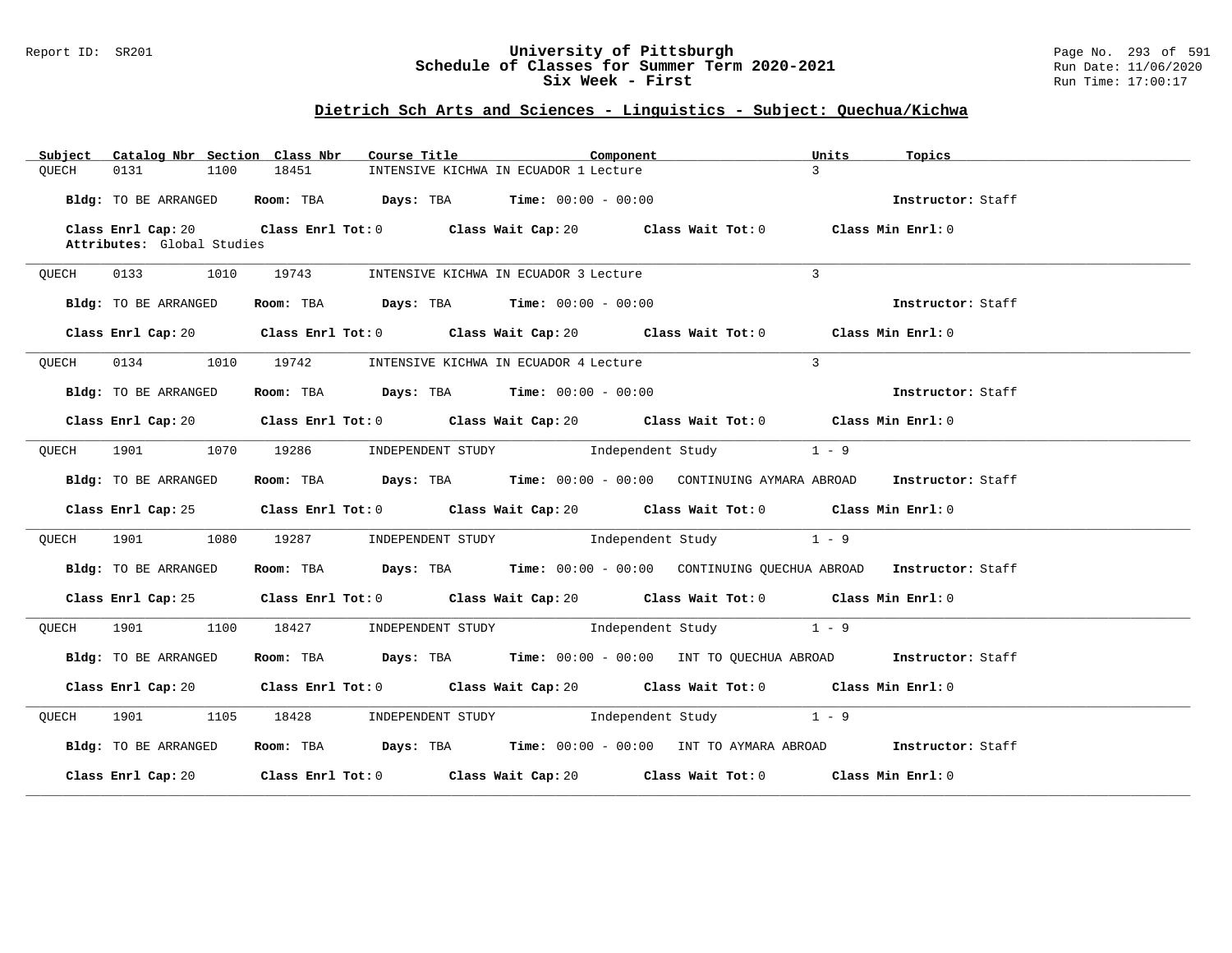## Report ID: SR201 **University of Pittsburgh** Page No. 294 of 591 **Schedule of Classes for Summer Term 2020-2021** Run Date: 11/06/2020 **Six Week - First Run Time: 17:00:17**

# **Dietrich Sch Arts and Sciences - Linguistics - Subject: Quechua/Kichwa**

| Subject | Catalog Nbr Section Class Nbr              |      |                                | Course Title      |                                             | Component         |                     | Units   | Topics                                                                |
|---------|--------------------------------------------|------|--------------------------------|-------------------|---------------------------------------------|-------------------|---------------------|---------|-----------------------------------------------------------------------|
| OUECH   | 1901                                       | 1110 | 18453                          | INDEPENDENT STUDY |                                             | Independent Study |                     | $-9$    |                                                                       |
|         | Bldg: TO BE ARRANGED<br>Class Enrl Cap: 20 |      | Room: TBA<br>Class Enrl Tot: 0 | Days: TBA         | $Time: 00:00 - 00:00$<br>Class Wait Cap: 20 |                   | Class Wait Tot: 0   |         | KICHWA LANGUAGE AND CULTURE 3Instructor: Staff<br>Class Min $Enr1: 0$ |
|         |                                            |      |                                |                   |                                             |                   |                     |         |                                                                       |
| OUECH   | 1901                                       | 1115 | 18455                          | INDEPENDENT STUDY |                                             | Independent Study |                     | $1 - 9$ |                                                                       |
|         | Bldg: TO BE ARRANGED                       |      | Room: TBA                      | Days: TBA         | <b>Time:</b> $00:00 - 00:00$                |                   |                     |         | KICHWA LANGUAGE AND CULTURE 5Instructor: Staff                        |
|         | Class Enrl Cap: 20                         |      | Class Enrl Tot: 0              |                   | Class Wait Cap: 20                          |                   | Class Wait Tot: $0$ |         | Class Min $Enr1: 0$                                                   |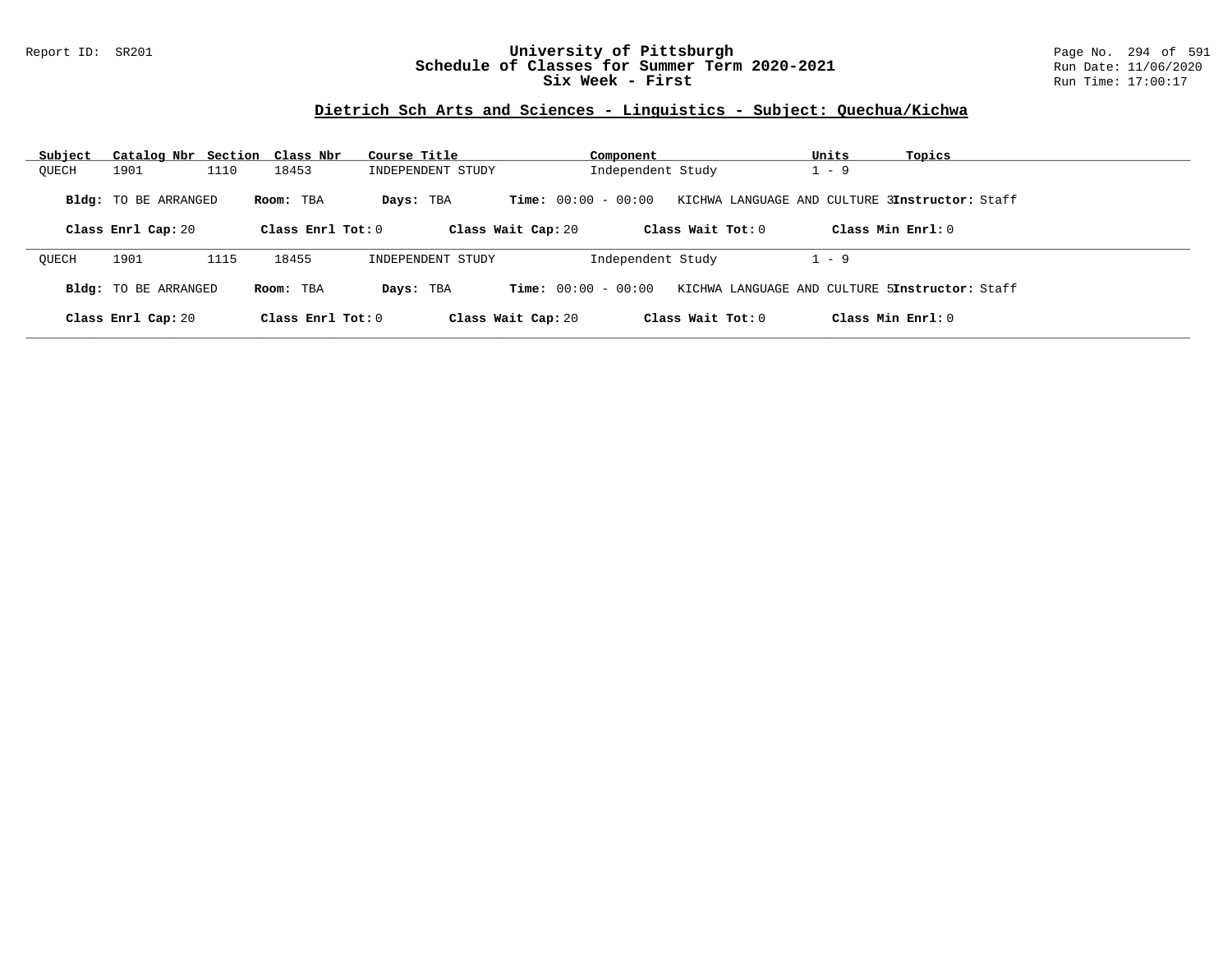## Report ID: SR201 **University of Pittsburgh** Page No. 295 of 591 **Schedule of Classes for Summer Term 2020-2021** Run Date: 11/06/2020 **Six Week - First Run Time: 17:00:17**

# **Dietrich Sch Arts and Sciences - Linguistics - Subject: Swahili**

| Catalog Nbr Section<br>Subject                   | Class Nbr               | Course Title              | Component                    | Units<br>Topics   |  |
|--------------------------------------------------|-------------------------|---------------------------|------------------------------|-------------------|--|
| 0111<br>SWAHIL                                   | 1100<br>18435           | INTRO TO SWAHILI ABROAD   | Lecture                      | 3                 |  |
| <b>Bldg:</b> TO BE ARRANGED                      | Room: TBA               | Days: TBA                 | <b>Time:</b> $00:00 - 00:00$ | Instructor: Staff |  |
| Class Enrl Cap: 20<br>Attributes: Global Studies | $Class$ $Enr1$ $Tot: 0$ | Class Wait Cap: 20        | Class Wait $Tot: 0$          | Class Min Enrl: 0 |  |
| 0112<br>SWAHIL                                   | 1010<br>19741           | CONTINUING SWAHILI ABROAD | Lecture                      |                   |  |
| <b>Bldg:</b> TO BE ARRANGED                      | Room: TBA               | Days: TBA                 | <b>Time:</b> $00:00 - 00:00$ | Instructor: Staff |  |
| Class Enrl Cap: 20                               | Class Enrl Tot: $0$     | Class Wait Cap: 20        | Class Wait Tot: 0            | Class Min Enrl: 0 |  |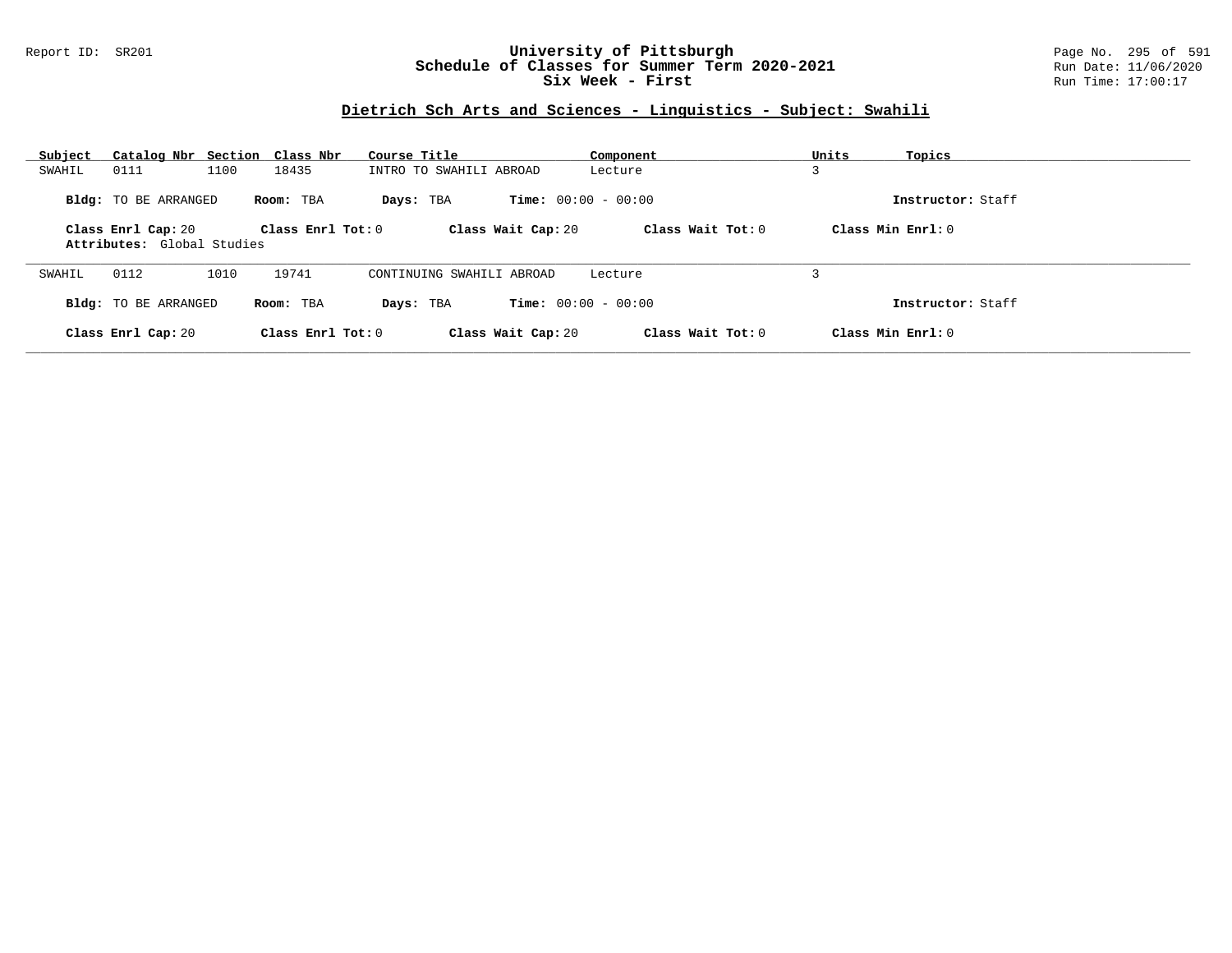## Report ID: SR201 **University of Pittsburgh** Page No. 296 of 591 **Schedule of Classes for Summer Term 2020-2021** Run Date: 11/06/2020 **Six Week - First Run Time: 17:00:17**

# **Dietrich Sch Arts and Sciences - Linguistics - Subject: Swedish**

| Subject |                      |      | Catalog Nbr Section Class Nbr | Course Title                                        |                                      | Component |                                                                                             | Units          | Topics                                                                                                  |  |
|---------|----------------------|------|-------------------------------|-----------------------------------------------------|--------------------------------------|-----------|---------------------------------------------------------------------------------------------|----------------|---------------------------------------------------------------------------------------------------------|--|
| SWE     | 0111                 | 1010 | 19739                         |                                                     | INTRO TO SWEDISH IN SWEDEN           | Lecture   |                                                                                             | $\mathcal{L}$  |                                                                                                         |  |
|         | Bldg: TO BE ARRANGED |      | Room: TBA                     | <b>Days:</b> TBA <b>Time:</b> $00:00 - 00:00$       |                                      |           |                                                                                             |                | Instructor: Albertsson, Eva Ulrika                                                                      |  |
|         | Class Enrl Cap: 20   |      |                               |                                                     |                                      |           | Class Enrl Tot: $0$ Class Wait Cap: $20$ Class Wait Tot: $0$                                |                | Class Min Enrl: 0                                                                                       |  |
| SWE     | 0112                 | 1010 | 19738                         |                                                     | CONTINUING SWEDISH IN SWEDEN Lecture |           |                                                                                             | $\overline{3}$ |                                                                                                         |  |
|         | Bldg: TO BE ARRANGED |      | Room: TBA                     | <b>Days:</b> TBA <b>Time:</b> $00:00 - 00:00$       |                                      |           |                                                                                             |                | Instructor: Staff                                                                                       |  |
|         | Class Enrl Cap: 20   |      |                               |                                                     |                                      |           | Class Enrl Tot: $0$ Class Wait Cap: $20$ Class Wait Tot: $0$                                |                | Class Min Enrl: 0                                                                                       |  |
| SWE     | 1620                 | 1010 | 19740                         |                                                     | SWEDEN HERE AND NOW Lecture          |           |                                                                                             | $\mathbf{3}$   |                                                                                                         |  |
|         | Bldg: TO BE ARRANGED |      | Room: TBA                     | $\texttt{Days:}$ TBA $\texttt{Time:}$ 00:00 - 00:00 |                                      |           |                                                                                             |                | Instructor: Albertsson, Eva Ulrika                                                                      |  |
|         | Class Enrl Cap: 20   |      |                               |                                                     |                                      |           | Class Enrl Tot: 0 Class Wait Cap: 20 Class Wait Tot: 0 Class Min Enrl: 0                    |                |                                                                                                         |  |
| SWE     | 1901                 | 1100 | 18429                         |                                                     |                                      |           | INDEPENDENT STUDY 1ndependent Study                                                         | $1 - 9$        |                                                                                                         |  |
|         | Bldg: TO BE ARRANGED |      |                               |                                                     |                                      |           |                                                                                             |                | Room: TBA Days: TBA Time: 00:00 - 00:00 CONTINUING SWEDISH IN SWEDEN Instructor: Albertsson, Eva Ulrika |  |
|         |                      |      |                               |                                                     |                                      |           | Class Enrl Cap: 20 Class Enrl Tot: 0 Class Wait Cap: 20 Class Wait Tot: 0 Class Min Enrl: 0 |                |                                                                                                         |  |
| SWE     | 1901                 | 1105 | 18430                         |                                                     |                                      |           | INDEPENDENT STUDY 1ndependent Study                                                         | $1 - 9$        |                                                                                                         |  |
|         | Bldg: TO BE ARRANGED |      |                               |                                                     |                                      |           | Room: TBA Days: TBA Time: 00:00 - 00:00 INT TO SWEDISH IN SWEDEN                            |                | Instructor: Albertsson, Eva Ulrika                                                                      |  |
|         |                      |      |                               |                                                     |                                      |           | Class Enrl Cap: 20 Class Enrl Tot: 0 Class Wait Cap: 20 Class Wait Tot: 0 Class Min Enrl: 0 |                |                                                                                                         |  |
| SWE     | 1909                 | 1100 | 18431                         |                                                     | SPECIAL TOPICS IN SWEDISH Lecture    |           |                                                                                             | $\overline{3}$ |                                                                                                         |  |
|         | Bldg: TO BE ARRANGED |      |                               |                                                     |                                      |           |                                                                                             |                | Room: TBA Days: TBA Time: 00:00 - 00:00 SWEDEN HERE AND NOW Instructor: Albertsson, Eva Ulrika          |  |
|         |                      |      |                               |                                                     |                                      |           | Class Enrl Cap: 20 Class Enrl Tot: 0 Class Wait Cap: 20 Class Wait Tot: 0 Class Min Enrl: 0 |                |                                                                                                         |  |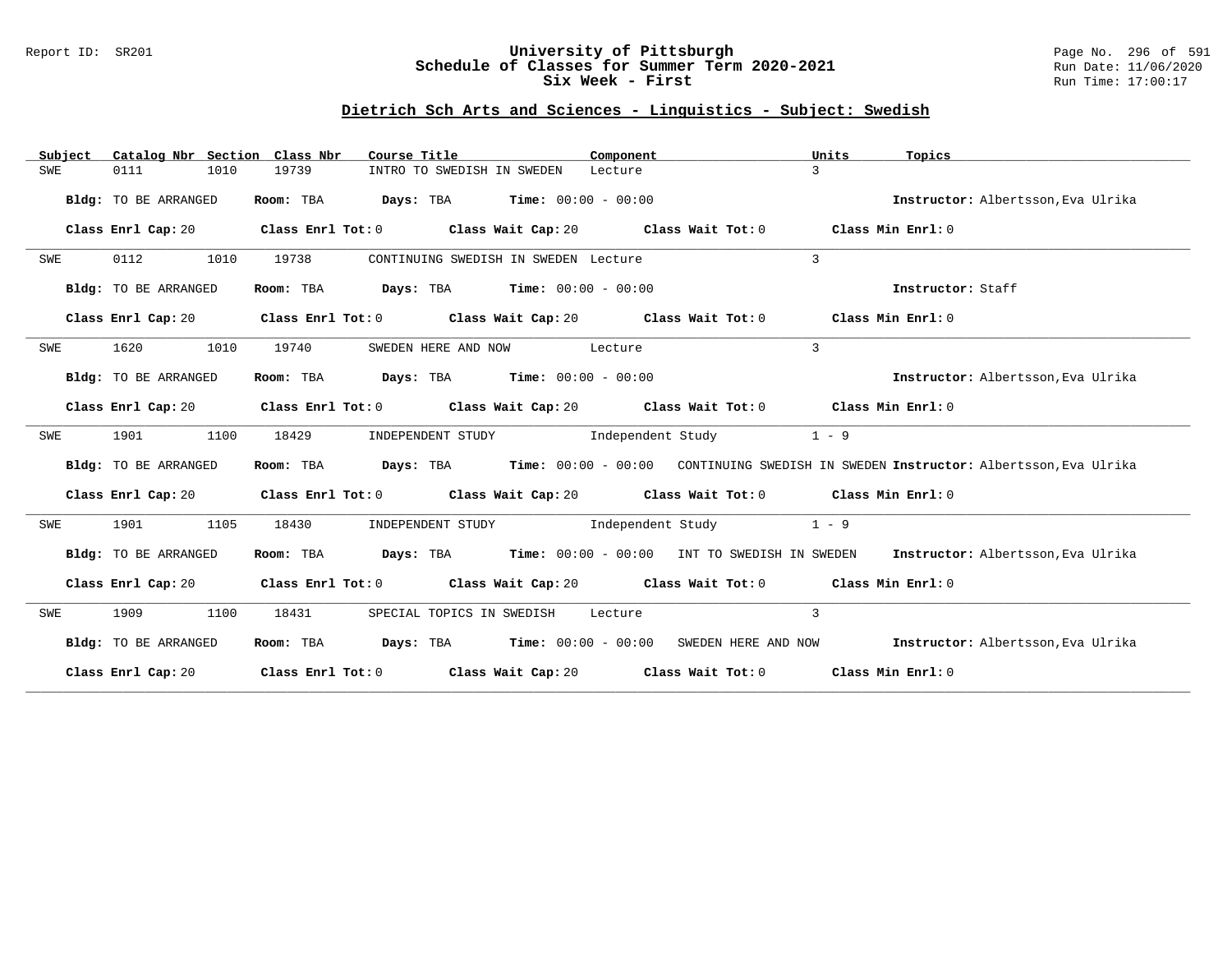### Report ID: SR201 **197 of Schedule of Classes for Summer Term 2020-2021** Page No. 297 of 591 Page No. 297 of 591<br>**Schedule of Classes for Summer Term 2020-2021** Run Date: 11/06/2020 **Schedule of Classes for Summer Term 2020-2021** Run Date: 11/06/2020<br>Six Week - First Run Time: 17:00:17 Six Week - First

## **Dietrich Sch Arts and Sciences - Math - Subject: Mathematics**

| Subject   |                                                         |      | Catalog Nbr Section Class Nbr                                             | Course Title             | Component                                                                                                                                                                                                                                                                                                                                                                          | Units<br>Topics                  |                          |
|-----------|---------------------------------------------------------|------|---------------------------------------------------------------------------|--------------------------|------------------------------------------------------------------------------------------------------------------------------------------------------------------------------------------------------------------------------------------------------------------------------------------------------------------------------------------------------------------------------------|----------------------------------|--------------------------|
| MATH      | 0120                                                    | 1100 | 10543                                                                     | BUSINESS CALCULUS        | Lecture                                                                                                                                                                                                                                                                                                                                                                            | $\overline{4}$                   |                          |
| Bldg: TBA |                                                         |      | Room: TBA                                                                 | Days: MTuWTh             | <b>Time:</b> $09:00 - 10:45$                                                                                                                                                                                                                                                                                                                                                       | Instructor: Yazici, Ibrahim      |                          |
|           |                                                         |      |                                                                           |                          |                                                                                                                                                                                                                                                                                                                                                                                    | Berge, Astrid Isabel             |                          |
|           | Class Enrl Cap: 25                                      |      | Class Enrl Tot: 0<br>Room Characteristics: PeopleSoft - Scheduled (PS)(1) |                          | Class Wait Cap: 20<br>Class Wait Tot: 0<br>Attributes: DSAS Algebra General Ed. Requirement, DSAS Quant.-Formal Reason General Ed. Requirement, SCI Quantitative: Mathematics GE. Req.                                                                                                                                                                                             | Class Min Enrl: 0                |                          |
| MATH      | 0120                                                    | 1110 | 10544                                                                     | <b>BUSINESS CALCULUS</b> | Recitation                                                                                                                                                                                                                                                                                                                                                                         | 4                                |                          |
|           | Bldg: WEB Based Class                                   |      | Room: TBA                                                                 | Days: MTuWTh             | <b>Time:</b> $08:00 - 08:50$                                                                                                                                                                                                                                                                                                                                                       | Instructor: Berge, Astrid Isabel |                          |
|           | Class Enrl Cap: 25                                      |      | Class Enrl Tot: 0<br>Room Characteristics: PeopleSoft - Scheduled (PS)(1) |                          | Class Wait Cap: 20<br>Class Wait Tot: 0                                                                                                                                                                                                                                                                                                                                            | Class Min Enrl: 0                |                          |
|           |                                                         |      |                                                                           |                          | <b></b> The planned operational modality for this class is REMOTE. For more information please visit <a<br>href="http://www.provost.pitt.edu/students/student-success-flexpitt/flex-pitt-quarded-risk-posture-all-students-remote"<br/>target="_blank"&gt;http://www.provost.pitt.edu/students/student-success-flexpitt/flex-pitt-quarded-risk-posture-all-students-remote/</a<br> |                                  |                          |
| MATH      | 0220                                                    | 1100 | 10174                                                                     |                          | ANALYTC GEOMETRY & CALCULUS 1 Lecture                                                                                                                                                                                                                                                                                                                                              | 4                                |                          |
| Bldg: TBA |                                                         |      | Room: TBA                                                                 | Days: MTuWTh             | <b>Time:</b> $08:30 - 09:45$                                                                                                                                                                                                                                                                                                                                                       | Instructor: Rubin, Louis Jacob   |                          |
|           |                                                         |      |                                                                           |                          |                                                                                                                                                                                                                                                                                                                                                                                    |                                  | Cappello, Anthony Robert |
|           | Class Enrl Cap: 37                                      |      | Class Enrl Tot: 0<br>Room Characteristics: PeopleSoft - Scheduled (PS)(1) |                          | Class Wait Cap: 20<br>Class Wait Tot: 0<br>Attributes: DSAS Algebra General Ed. Requirement, DSAS Quant.-Formal Reason General Ed. Requirement, SCI Quantitative: Mathematics GE. Req.                                                                                                                                                                                             | Class Min Enrl: 0                |                          |
| MATH      | 0220                                                    | 1110 | 11181                                                                     |                          | ANALYTC GEOMETRY & CALCULUS 1 Recitation                                                                                                                                                                                                                                                                                                                                           | $\overline{4}$                   |                          |
|           | Bldg: WEB Based Class                                   |      | Room: TBA                                                                 | Days: TuTh               | <b>Time:</b> $10:00 - 10:55$                                                                                                                                                                                                                                                                                                                                                       | Instructor: Rubin, Louis Jacob   |                          |
|           | Bldg: WEB Based Class                                   |      | Room: TBA                                                                 | Days: MW                 | Time: $10:00 - 11:00$                                                                                                                                                                                                                                                                                                                                                              | Instructor: Rubin, Louis Jacob   |                          |
|           | Class Enrl Cap: 37<br>Attributes: Architectural Studies |      | Class Enrl Tot: 0<br>Room Characteristics: PeopleSoft - Scheduled (PS)(1) |                          | Class Wait Cap: 20<br>Class Wait Tot: 0                                                                                                                                                                                                                                                                                                                                            | Class Min $Enr1: 0$              |                          |
|           |                                                         |      |                                                                           |                          | <b></b> The planned operational modality for this class is REMOTE. For more information please visit <a< td=""><td></td><td></td></a<>                                                                                                                                                                                                                                             |                                  |                          |

href="http://www.provost.pitt.edu/students/student-success-flexpitt/flex-pitt-guarded-risk-posture-all-students-remote"

target="\_blank">http://www.provost.pitt.edu/students/student-success-flexpitt/flex-pitt-guarded-risk-posture-all-students-remote/</a>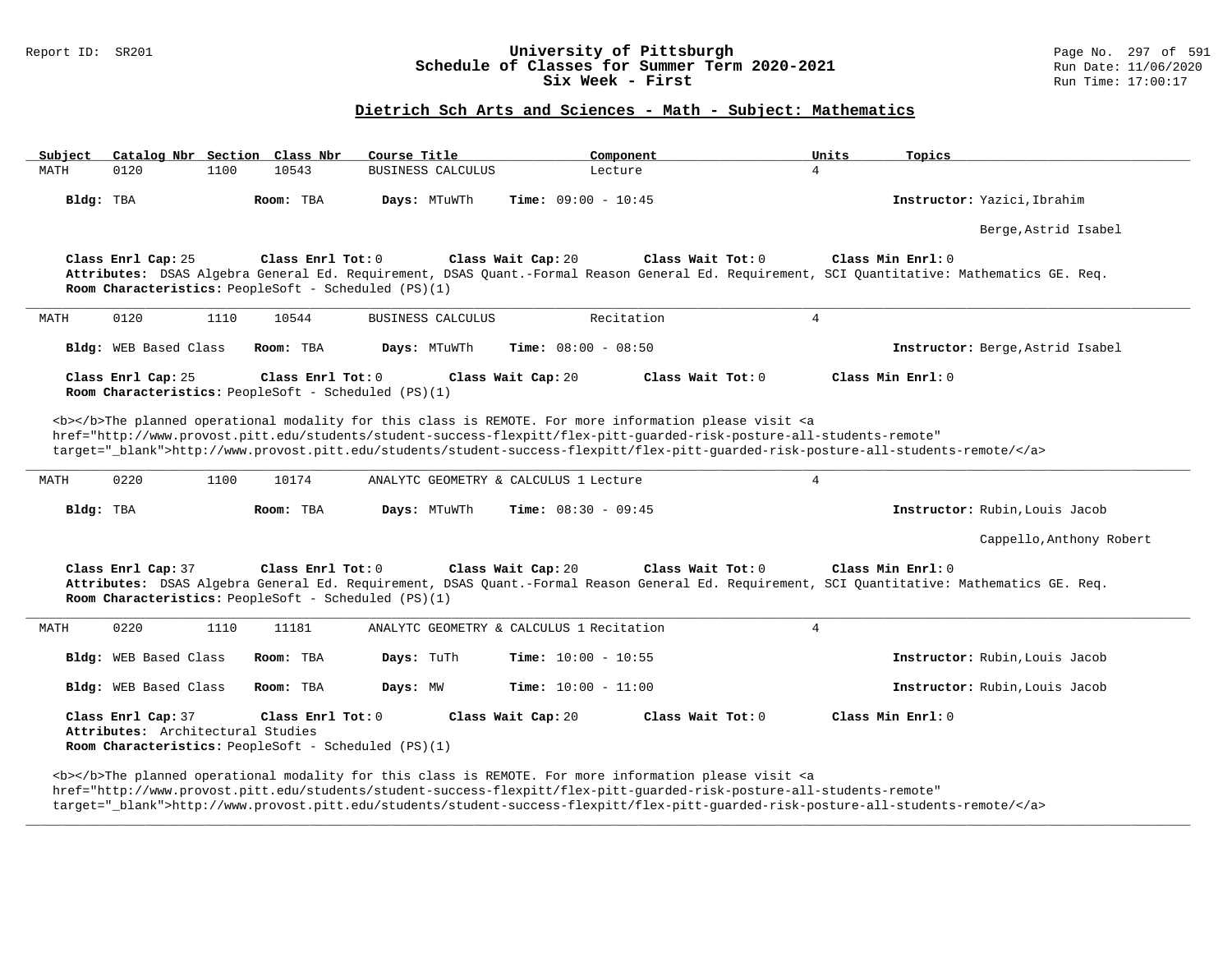### Report ID: SR201 **198 of September 198 of September 10: SR201** Page No. 298 of 591 **University of Pittsburgh** Page No. 298 of 591 **Schedule of Classes for Summer Term 2020-2021** Run Date: 11/06/2020 **Schedule of Classes for Summer Term 2020-2021** Run Date: 11/06/2020<br>Six Week - First Run Time: 17:00:17 Six Week - First

## **Dietrich Sch Arts and Sciences - Math - Subject: Mathematics**

| Subject   |                       |      | Catalog Nbr Section Class Nbr                                             | Course Title | Component                                |                   | Units          | Topics                                                                                                                                                           |
|-----------|-----------------------|------|---------------------------------------------------------------------------|--------------|------------------------------------------|-------------------|----------------|------------------------------------------------------------------------------------------------------------------------------------------------------------------|
| MATH      | 0220                  | 1130 | 10400                                                                     |              | ANALYTC GEOMETRY & CALCULUS 1 Lecture    |                   | $\overline{4}$ |                                                                                                                                                                  |
| Bldg: TBA |                       |      | Room: TBA                                                                 | Days: MTuWTh | <b>Time:</b> $18:00 - 19:45$             |                   |                | Instructor: Ftaka, Evangelia                                                                                                                                     |
|           |                       |      |                                                                           |              |                                          |                   |                | Otus, Muharrem Baris                                                                                                                                             |
|           | Class Enrl Cap: 37    |      | Class Enrl Tot: 0<br>Room Characteristics: PeopleSoft - Scheduled (PS)(1) |              | Class Wait Cap: 20                       | Class Wait Tot: 0 |                | Class Min Enrl: 0<br>Attributes: DSAS Algebra General Ed. Requirement, DSAS Quant.-Formal Reason General Ed. Requirement, SCI Quantitative: Mathematics GE. Req. |
| MATH      | 0220                  | 1140 | 10401                                                                     |              | ANALYTC GEOMETRY & CALCULUS 1 Recitation |                   | $\overline{4}$ |                                                                                                                                                                  |
|           | Bldg: WEB Based Class |      | Room: TBA                                                                 | Days: TuTh   | Time: $20:00 - 21:00$                    |                   |                | Instructor: Ftaka, Evangelia                                                                                                                                     |
|           | Bldg: WEB Based Class |      | Room: TBA                                                                 | Days: MW     | Time: $20:00 - 21:00$                    |                   |                | Instructor: Ftaka, Evangelia                                                                                                                                     |
|           | Class Enrl Cap: 37    |      | Class Enrl Tot: 0<br>Room Characteristics: PeopleSoft - Scheduled (PS)(1) |              | Class Wait Cap: 20                       | Class Wait Tot: 0 |                | Class Min Enrl: 0                                                                                                                                                |
| MATH      | 0230                  | 1100 | 10176                                                                     |              | ANALYTC GEOMETRY & CALCULUS 2 Lecture    |                   | $\overline{4}$ | target="_blank">http://www.provost.pitt.edu/students/student-success-flexpitt/flex-pitt-quarded-risk-posture-all-students-remote/                                |
| Bldg: TBA |                       |      | Room: TBA                                                                 | Days: MTuWTh | <b>Time:</b> $08:00 - 09:45$             |                   |                | Instructor: Singh, Rahul                                                                                                                                         |
|           |                       |      |                                                                           |              |                                          |                   |                | Dalal, Aashi                                                                                                                                                     |
|           | Class Enrl Cap: 30    |      | Class Enrl Tot: 0<br>Room Characteristics: PeopleSoft - Scheduled (PS)(1) |              | Class Wait Cap: 20                       | Class Wait Tot: 0 |                | Class Min Enrl: 0<br>Attributes: DSAS Algebra General Ed. Requirement, DSAS Quant.-Formal Reason General Ed. Requirement, SCI Quantitative: Mathematics GE. Req. |
| MATH      | 0230                  | 1103 | 10366                                                                     |              | ANALYTC GEOMETRY & CALCULUS 2 Recitation |                   | $\overline{4}$ |                                                                                                                                                                  |
|           | Bldg: WEB Based Class |      | Room: TBA                                                                 | Days: TuTh   | <b>Time:</b> $10:00 - 10:55$             |                   |                | Instructor: Dalal, Aashi                                                                                                                                         |
|           | Bldg: WEB Based Class |      | Room: TBA                                                                 | Days: MW     | <b>Time:</b> $10:00 - 11:00$             |                   |                | Instructor: Dalal, Aashi                                                                                                                                         |
|           | Class Enrl Cap: 30    |      | Class Enrl Tot: 0<br>Room Characteristics: PeopleSoft - Scheduled (PS)(1) |              | Class Wait Cap: 20                       | Class Wait Tot: 0 |                | Class Min Enrl: 0                                                                                                                                                |
|           |                       |      |                                                                           |              |                                          |                   |                |                                                                                                                                                                  |

href="http://www.provost.pitt.edu/students/student-success-flexpitt/flex-pitt-guarded-risk-posture-all-students-remote"

target="\_blank">http://www.provost.pitt.edu/students/student-success-flexpitt/flex-pitt-guarded-risk-posture-all-students-remote/</a>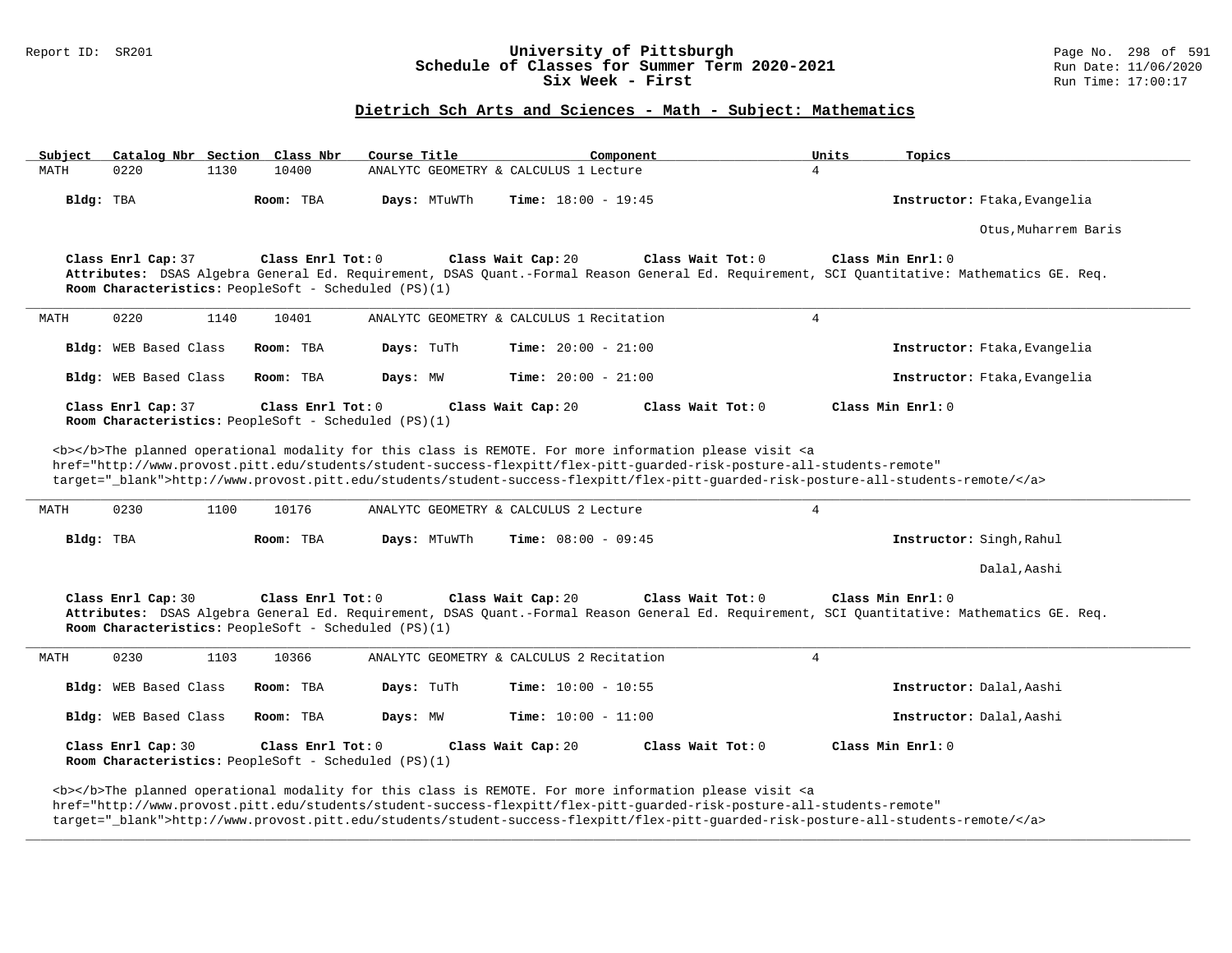### Report ID: SR201 **199 of September 1994 University of Pittsburgh** Page No. 2010 Page No. 299 of 591 **Schedule of Classes for Summer Term 2020-2021** Page No. 2010 Run Date: 11/06/2020 **Schedule of Classes for Summer Term 2020-2021** Run Date: 11/06/2020<br>Six Week - First Run Time: 17:00:17 Six Week - First

## **Dietrich Sch Arts and Sciences - Math - Subject: Mathematics**

| Subject | Catalog Nbr Section Class Nbr                                              |      |                   | Course Title |              | Component                                                                                                                                                                                                                                                                                                                                                                                                                            | Units          | Topics                                                                                                                                                                            |
|---------|----------------------------------------------------------------------------|------|-------------------|--------------|--------------|--------------------------------------------------------------------------------------------------------------------------------------------------------------------------------------------------------------------------------------------------------------------------------------------------------------------------------------------------------------------------------------------------------------------------------------|----------------|-----------------------------------------------------------------------------------------------------------------------------------------------------------------------------------|
| MATH    | 0230                                                                       | 1105 | 17403             |              |              | ANALYTC GEOMETRY & CALCULUS 2 Lecture                                                                                                                                                                                                                                                                                                                                                                                                | $\overline{4}$ |                                                                                                                                                                                   |
|         | Bldg: TBA                                                                  |      | Room: TBA         |              | Days: MTuWTh | <b>Time:</b> $08:00 - 09:45$                                                                                                                                                                                                                                                                                                                                                                                                         |                | Instructor: Bedich, Joseph Matthew                                                                                                                                                |
|         |                                                                            |      |                   |              |              |                                                                                                                                                                                                                                                                                                                                                                                                                                      |                | Reyes Farina, Silvino                                                                                                                                                             |
|         | Class Enrl Cap: 30<br>Room Characteristics: PeopleSoft - Scheduled (PS)(1) |      | Class Enrl Tot: 0 |              |              | Class Wait Cap: 20<br>Class Wait Tot: 0                                                                                                                                                                                                                                                                                                                                                                                              |                | Class Min Enrl: 0<br>Attributes: DSAS Algebra General Ed. Requirement, DSAS Quant.-Formal Reason General Ed. Requirement, Architectural Studies, SCI Quantitative: Mathematics GH |
| MATH    | 0230                                                                       | 1106 | 17404             |              |              | ANALYTC GEOMETRY & CALCULUS 2 Recitation                                                                                                                                                                                                                                                                                                                                                                                             | $\overline{4}$ |                                                                                                                                                                                   |
|         | Bldg: WEB Based Class                                                      |      | Room: TBA         | Days: TuTh   |              | Time: $10:00 - 10:50$                                                                                                                                                                                                                                                                                                                                                                                                                |                | Instructor: Reyes Farina, Silvino                                                                                                                                                 |
|         | Bldg: WEB Based Class                                                      |      | Room: TBA         | Days: MW     |              | Time: $10:00 - 10:50$                                                                                                                                                                                                                                                                                                                                                                                                                |                | Instructor: Reyes Farina, Silvino                                                                                                                                                 |
|         | Class Enrl Cap: 30<br>Attributes: Architectural Studies                    |      | Class Enrl Tot: 0 |              |              | Class Wait Tot: 0<br>Class Wait Cap: 20                                                                                                                                                                                                                                                                                                                                                                                              |                | Class Min Enrl: 0                                                                                                                                                                 |
|         | Room Characteristics: PeopleSoft - Scheduled $(PS)(1)$                     |      |                   |              |              |                                                                                                                                                                                                                                                                                                                                                                                                                                      |                |                                                                                                                                                                                   |
|         | 0230                                                                       | 1130 | 10175             |              |              | <b></b> >>>>The planned operational modality for this class is REMOTE. For more information please visit <a<br>href="http://www.provost.pitt.edu/students/student-success-flexpitt/flex-pitt-quarded-risk-posture-all-students-remote"<br/>target="_blank"&gt;http://www.provost.pitt.edu/students/student-success-flexpitt/flex-pitt-guarded-risk-posture-all-students-remote/<br/>ANALYTC GEOMETRY &amp; CALCULUS 2 Lecture</a<br> | $\overline{4}$ |                                                                                                                                                                                   |
|         | Bldg: TBA                                                                  |      | Room: TBA         |              | Days: MTuWTh | Time: $18:00 - 19:45$                                                                                                                                                                                                                                                                                                                                                                                                                |                | Instructor: Lindsey, Steven Michael                                                                                                                                               |
| MATH    |                                                                            |      |                   |              |              |                                                                                                                                                                                                                                                                                                                                                                                                                                      |                | Liu, Lingyu                                                                                                                                                                       |
|         | Class Enrl Cap: 32<br>Room Characteristics: PeopleSoft - Scheduled (PS)(1) |      | Class Enrl Tot: 0 |              |              | Class Wait Cap: 20<br>Class Wait Tot: 0<br>Attributes: DSAS Algebra General Ed. Requirement, DSAS Quant.-Formal Reason General Ed. Requirement, SCI Quantitative: Mathematics GE. Req.                                                                                                                                                                                                                                               |                | Class Min Enrl: 0                                                                                                                                                                 |
| MATH    | 0230                                                                       | 1140 | 10365             |              |              | ANALYTC GEOMETRY & CALCULUS 2 Recitation                                                                                                                                                                                                                                                                                                                                                                                             | $\overline{4}$ |                                                                                                                                                                                   |
|         | Bldg: WEB Based Class                                                      |      | Room: TBA         | Days: TuTh   |              | Time: $20:00 - 21:00$                                                                                                                                                                                                                                                                                                                                                                                                                |                | Instructor: Liu, Lingyu                                                                                                                                                           |
|         | Bldg: WEB Based Class                                                      |      | Room: TBA         | Days: MW     |              | <b>Time:</b> $20:00 - 20:50$                                                                                                                                                                                                                                                                                                                                                                                                         |                | Instructor: Liu, Lingyu                                                                                                                                                           |

href="http://www.provost.pitt.edu/students/student-success-flexpitt/flex-pitt-guarded-risk-posture-all-students-remote"

target="\_blank">http://www.provost.pitt.edu/students/student-success-flexpitt/flex-pitt-guarded-risk-posture-all-students-remote/</a>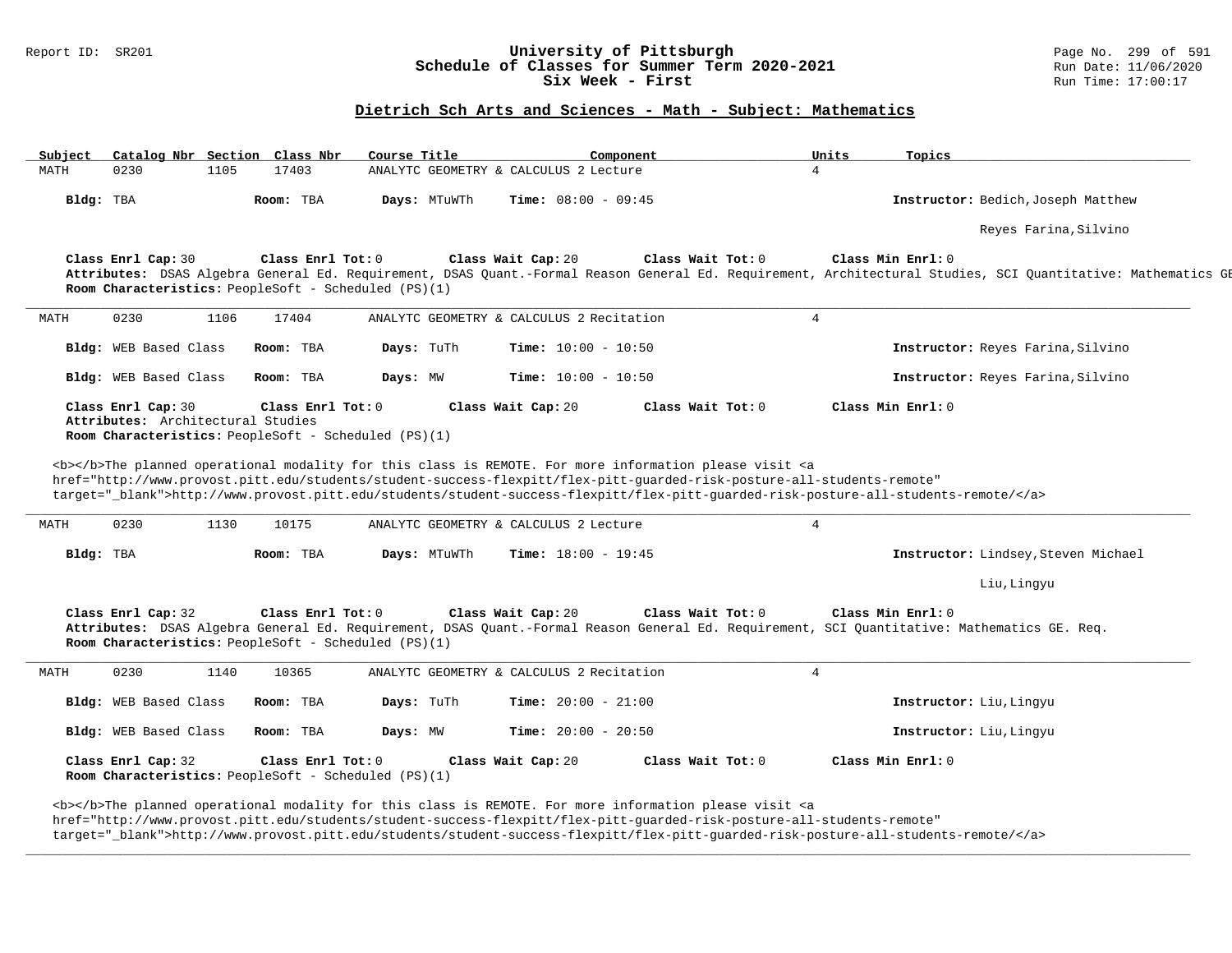### Report ID: SR201 **University of Pittsburgh University of Pittsburgh** Page No. 300 of 591 **Schedule of Classes for Summer Term 2020-2021** Run Date: 11/06/2020 **Schedule of Classes for Summer Term 2020-2021** Run Date: 11/06/2020<br>Six Week - First Run Time: 17:00:17 Six Week - First

## **Dietrich Sch Arts and Sciences - Math - Subject: Mathematics**

| Catalog Nbr Section Class Nbr<br>Subject                                                        | Course Title<br>Component                                                                                                                                                                                                                                                                                                                                                                                                            | Units<br>Topics                                                                                                                                                                       |
|-------------------------------------------------------------------------------------------------|--------------------------------------------------------------------------------------------------------------------------------------------------------------------------------------------------------------------------------------------------------------------------------------------------------------------------------------------------------------------------------------------------------------------------------------|---------------------------------------------------------------------------------------------------------------------------------------------------------------------------------------|
| 14493<br>0240<br>1130<br>MATH                                                                   | ANALYTC GEOMETRY & CALCULUS 3 Lecture                                                                                                                                                                                                                                                                                                                                                                                                | $\overline{4}$                                                                                                                                                                        |
| Bldg: TBA<br>Room: TBA                                                                          | Days: MTuWTh<br><b>Time:</b> $08:30 - 10:15$                                                                                                                                                                                                                                                                                                                                                                                         | Instructor: Lindsey, Steven Michael                                                                                                                                                   |
|                                                                                                 |                                                                                                                                                                                                                                                                                                                                                                                                                                      | Gharagozlou, Arshia                                                                                                                                                                   |
| Class Enrl Cap: 25<br>Class Enrl Tot: 0<br>Room Characteristics: PeopleSoft - Scheduled (PS)(1) | Class Wait Cap: 20                                                                                                                                                                                                                                                                                                                                                                                                                   | Class Wait Tot: 0<br>Class Min Enrl: 0<br>Attributes: DSAS Algebra General Ed. Requirement, DSAS Quant.-Formal Reason General Ed. Requirement, SCI Quantitative: Mathematics GE. Req. |
| 0240<br>1140<br>14494<br>MATH                                                                   | ANALYTC GEOMETRY & CALCULUS 3 Recitation                                                                                                                                                                                                                                                                                                                                                                                             | $\overline{4}$                                                                                                                                                                        |
| <b>Bldg:</b> WEB Based Class<br>Room: TBA                                                       | Days: MTuWTh<br><b>Time:</b> $10:30 - 11:30$                                                                                                                                                                                                                                                                                                                                                                                         | Instructor: Gharagozlou, Arshia                                                                                                                                                       |
| Class Enrl Cap: 25<br>Class Enrl Tot: 0<br>Room Characteristics: PeopleSoft - Scheduled (PS)(1) | Class Wait Cap: 20                                                                                                                                                                                                                                                                                                                                                                                                                   | Class Wait Tot: 0<br>Class Min Enrl: 0                                                                                                                                                |
| MATH<br>0240<br>1145<br>16180                                                                   | <b></b> >>>>The planned operational modality for this class is REMOTE. For more information please visit <a<br>href="http://www.provost.pitt.edu/students/student-success-flexpitt/flex-pitt-quarded-risk-posture-all-students-remote"<br/>target="_blank"&gt;http://www.provost.pitt.edu/students/student-success-flexpitt/flex-pitt-guarded-risk-posture-all-students-remote/<br/>ANALYTC GEOMETRY &amp; CALCULUS 3 Lecture</a<br> | 4                                                                                                                                                                                     |
| Bldg: TBA<br>Room: TBA                                                                          | Days: MTuWTh<br><b>Time:</b> $18:00 - 19:45$                                                                                                                                                                                                                                                                                                                                                                                         | Instructor: Wang, Lifeng                                                                                                                                                              |
|                                                                                                 |                                                                                                                                                                                                                                                                                                                                                                                                                                      | Duan, Xiaoyu                                                                                                                                                                          |
| Class Enrl Cap: 25<br>Class Enrl Tot: 0<br>Room Characteristics: PeopleSoft - Scheduled (PS)(1) | Class Wait Cap: 20                                                                                                                                                                                                                                                                                                                                                                                                                   | Class Wait Tot: 0<br>Class Min Enrl: 0<br>Attributes: DSAS Algebra General Ed. Requirement, DSAS Quant.-Formal Reason General Ed. Requirement, SCI Quantitative: Mathematics GE. Req. |
| 0240<br>1150<br>16181<br>MATH                                                                   | ANALYTC GEOMETRY & CALCULUS 3 Recitation                                                                                                                                                                                                                                                                                                                                                                                             | 4                                                                                                                                                                                     |
| Bldg: WEB Based Class<br>Room: TBA                                                              | Days: MTuWTh<br><b>Time:</b> $20:00 - 21:00$                                                                                                                                                                                                                                                                                                                                                                                         | Instructor: Duan, Xiaoyu                                                                                                                                                              |
| Class Enrl Cap: 25<br>Class Enrl Tot: 0<br>Room Characteristics: PeopleSoft - Scheduled (PS)(1) | Class Wait Cap: 20                                                                                                                                                                                                                                                                                                                                                                                                                   | Class Min Enrl: 0<br>Class Wait Tot: 0                                                                                                                                                |
|                                                                                                 | <b></b> The planned operational modality for this class is REMOTE. For more information please visit <a< td=""><td></td></a<>                                                                                                                                                                                                                                                                                                        |                                                                                                                                                                                       |

target="\_blank">http://www.provost.pitt.edu/students/student-success-flexpitt/flex-pitt-guarded-risk-posture-all-students-remote/</a>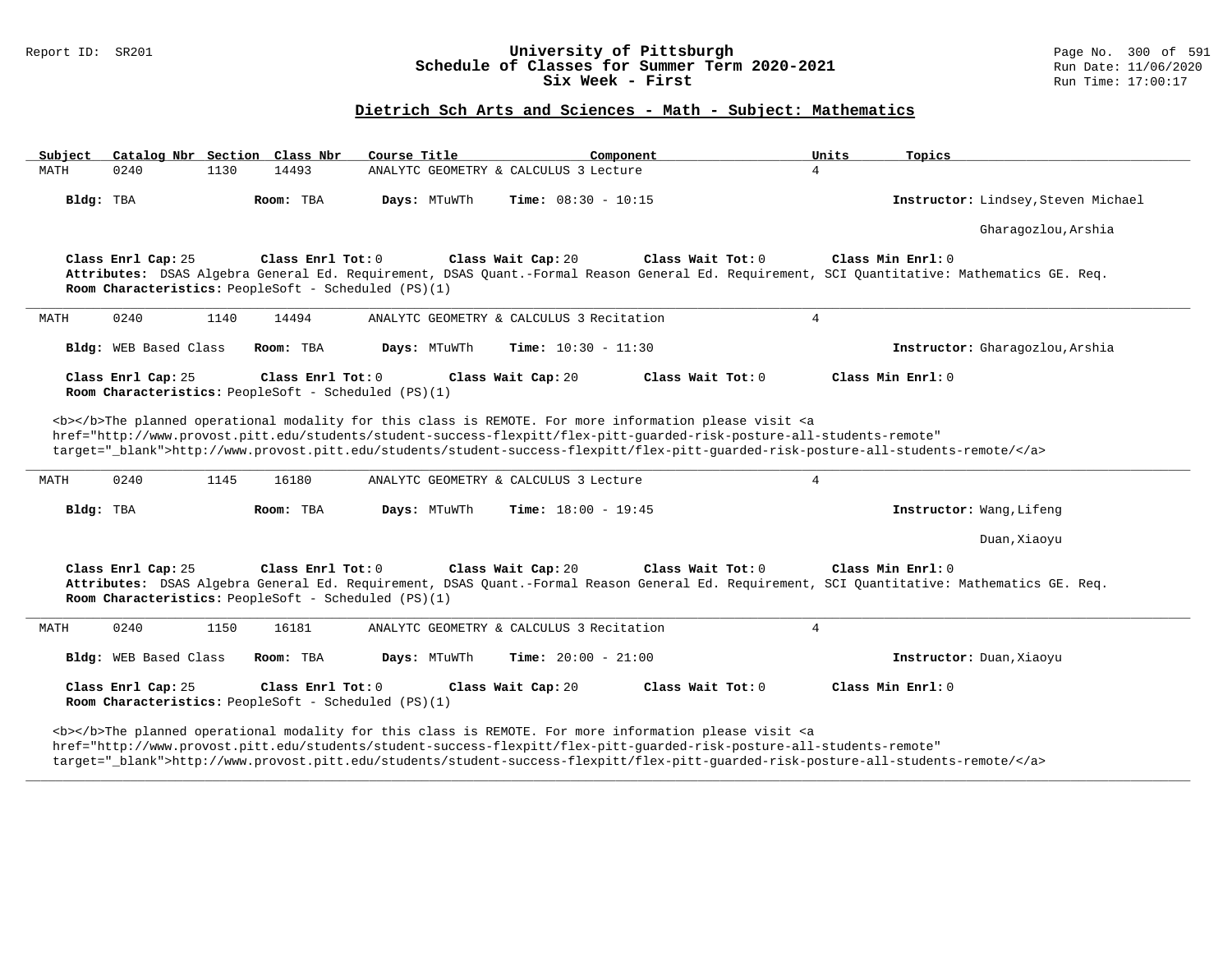### Report ID: SR201 **University of Pittsburgh** Page No. 301 of 591 **Schedule of Classes for Summer Term 2020-2021** Run Date: 11/06/2020 **Six Week - First Run Time: 17:00:17**

# **Dietrich Sch Arts and Sciences - Math - Subject: Mathematics**

| Subject<br>Catalog Nbr Section Class Nbr                                                        | Course Title<br>Component                                                                                                         | Units<br>Topics              |
|-------------------------------------------------------------------------------------------------|-----------------------------------------------------------------------------------------------------------------------------------|------------------------------|
| 14495<br>MATH<br>0280<br>1100                                                                   | INTRO TO MATRICES & LINEAR ALGLecture                                                                                             | 3                            |
| Bldg: TBA<br>Room: TBA                                                                          | Days: MTuWTh<br>Time: $10:30 - 12:15$                                                                                             | Instructor: Wu, Dongyu       |
| Class Enrl Cap: 27<br>Class Enrl Tot: 0                                                         | Class Wait Cap: 20<br>Class Wait Tot: 0                                                                                           | Class Min Enrl: 0            |
| Attributes: SCI Quantitative: Mathematics GE. Req.                                              |                                                                                                                                   |                              |
| Room Characteristics: PeopleSoft - Scheduled (PS)(1)                                            |                                                                                                                                   |                              |
| 1240<br>14251<br>0413<br>MATH                                                                   | INTRO THEORETICAL MATHEMATICS Lecture                                                                                             | $\overline{4}$               |
| Bldg: TBA<br>Room: TBA                                                                          | Days: MTuWTh<br>Time: $18:00 - 19:30$                                                                                             | Instructor: Pan, Yibiao      |
| Class Enrl Cap: 25<br>Class Enrl Tot: 0<br>Room Characteristics: PeopleSoft - Scheduled (PS)(1) | Class Wait Cap: 20<br>Class Wait Tot: 0<br>Attributes: Writing Intensive Course (WRIT), SCI Quantitative: Mathematics GE. Req.    | Class Min Enrl: 0            |
| 0413<br>1250<br>14252<br>MATH                                                                   | INTRO THEORETICAL MATHEMATICS Recitation                                                                                          | $\overline{4}$               |
| Bldg: WEB Based Class<br>Room: TBA                                                              | Days: MTuWTh<br>Time: $19:40 - 20:35$                                                                                             | Instructor: Ouyang, Bowei    |
| Class Enrl Cap: 25<br>Class Enrl Tot: 0                                                         | Class Wait Cap: 20<br>Class Wait Tot: 0                                                                                           | Class Min Enrl: 0            |
| Room Characteristics: PeopleSoft - Scheduled (PS)(1)                                            |                                                                                                                                   |                              |
|                                                                                                 | <b></b> The planned operational modality for this class is REMOTE. For more information please visit <a< td=""><td></td></a<>     |                              |
|                                                                                                 | href="http://www.provost.pitt.edu/students/student-success-flexpitt/flex-pitt-quarded-risk-posture-all-students-remote"           |                              |
|                                                                                                 | target="_blank">http://www.provost.pitt.edu/students/student-success-flexpitt/flex-pitt-quarded-risk-posture-all-students-remote/ |                              |
|                                                                                                 |                                                                                                                                   |                              |
| MATH<br>1119<br>1010<br>20205                                                                   | APPL PROB FOR ACTUARIES<br>Lecture                                                                                                | $\overline{3}$               |
| Bldg: TBA<br>Room: TBA                                                                          | Time: $14:00 - 15:45$<br>Days: MTuWTh                                                                                             | Instructor: Xiong, Sheng     |
| Class Enrl Cap: 25<br>Class Enrl Tot: 0                                                         | Class Wait Cap: 20<br>Class Wait Tot: 0                                                                                           | Class Min Enrl: 0            |
| Room Characteristics: PeopleSoft - Scheduled (PS)(1)                                            |                                                                                                                                   |                              |
| 1180<br>1140<br>15998<br>MATH                                                                   | LINEAR ALGEBRA 1<br>Lecture                                                                                                       | 3                            |
|                                                                                                 |                                                                                                                                   |                              |
| Bldg: TBA<br>Room: TBA                                                                          | Days: MTuWTh<br>Time: $18:00 - 19:45$                                                                                             | Instructor: Bao, Shiting     |
| Class Enrl Cap: 25<br>Class Enrl Tot: 0                                                         | Class Wait Cap: 20<br>Class Wait Tot: 0                                                                                           | Class Min Enrl: 0            |
| Room Characteristics: PeopleSoft - Scheduled (PS)(1)                                            |                                                                                                                                   |                              |
| 1470<br>1010<br>20206<br>MATH                                                                   | PARTIAL DIFFERNTL EQUATIONS 1 Lecture                                                                                             | $\overline{3}$               |
| Bldg: TBA<br>Room: TBA                                                                          | <b>Time:</b> $10:00 - 11:45$<br>Days: MTuWTh                                                                                      | Instructor: Sparling, George |
| Class Enrl Cap: 25<br>Class Enrl Tot: 0<br>Room Characteristics: PeopleSoft - Scheduled (PS)(1) | Class Wait Cap: 20<br>Class Wait Tot: 0                                                                                           | Class Min Enrl: 0            |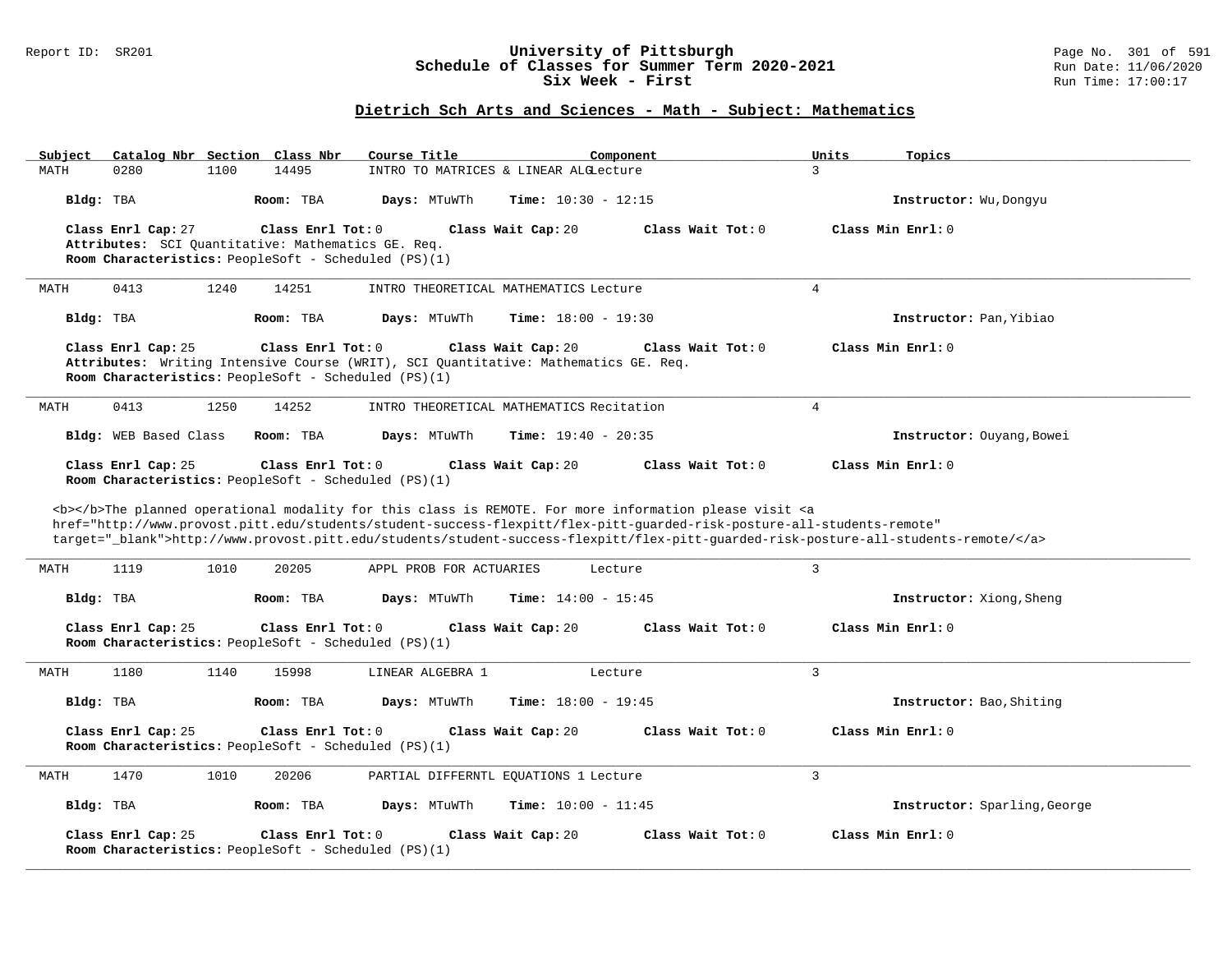| MATH      | 1560<br>1010          | 20043                                                                           | COMPLEX VARIABLES & APPLICATNSLecture                                                                                                                                | $\overline{3}$                 |
|-----------|-----------------------|---------------------------------------------------------------------------------|----------------------------------------------------------------------------------------------------------------------------------------------------------------------|--------------------------------|
| Bldg: TBA |                       | Room: TBA                                                                       | <b>Days:</b> MTuWTh $\blacksquare$ <b>Time:</b> $12:30 - 14:15$                                                                                                      | Instructor: Wheeler, Jeffrey P |
|           | Class Enrl Cap: 25    | Class Enrl Tot: 0                                                               | Class Wait Cap: 20<br>Class Wait Tot: 0<br>Room Characteristics: Board - Dry Erase White Board(1), Media - Data Projector/Monitor(1), PeopleSoft - Scheduled (PS)(1) | Class Min Enrl: 0              |
| MATH      | 2000<br>1100          | 10177<br>THESIS MS                                                              | Thesis Research                                                                                                                                                      | $1 - 15$                       |
|           | Bldg: WEB Based Class | Room: TBA                                                                       | <b>Days:</b> TBA <b>Time:</b> $00:00 - 00:00$                                                                                                                        | Instructor: Hajlasz, Piotr     |
|           | Class Enrl Cap: 15    |                                                                                 | Class Enrl Tot: 0 Class Wait Cap: 0 Class Wait Tot: 0 Class Min Enrl: 0                                                                                              |                                |
| MATH      | 2020<br>1120          | 18169<br>PROGRESS IN MATH                                                       | Lecture                                                                                                                                                              | $\overline{3}$                 |
| Bldg: TBA |                       | <b>Room:</b> TBA $Days: MTuWTh$ <b>Time:</b> $16:00 - 17:45$                    |                                                                                                                                                                      | Instructor: Sparling, George   |
|           | Class Enrl Cap: 25    | $Class$ $Enrl$ $Tot: 0$<br>Room Characteristics: PeopleSoft - Scheduled (PS)(1) | Class Wait Cap: 20 $\qquad$ Class Wait Tot: 0                                                                                                                        | Class Min Enrl: 0              |
| MATH      | 2990<br>1100          | 10178<br>INDEPENDENT STUDY                                                      | Independent Study                                                                                                                                                    | $1 - 15$                       |
|           | Bldg: WEB Based Class | Room: TBA Days: TBA                                                             | <b>Time:</b> $00:00 - 00:00$                                                                                                                                         | Instructor: Hajlasz, Piotr     |
|           | Class Enrl Cap: 30    |                                                                                 | Class Enrl Tot: 0 Class Wait Cap: 0 Class Wait Tot: 0 Class Min Enrl: 0                                                                                              |                                |
| MATH      | 3000<br>1100          | 10179<br>THESIS PH.D.                                                           | Thesis Research                                                                                                                                                      | $1 - 15$                       |
|           | Bldg: WEB Based Class | Room: TBA                                                                       | <b>Days:</b> TBA <b>Time:</b> $00:00 - 00:00$                                                                                                                        | Instructor: Hajlasz, Piotr     |
|           | Class Enrl Cap: 80    |                                                                                 | Class Enrl Tot: 0 Class Wait Cap: 0 Class Wait Tot: 0                                                                                                                | Class Min $Enrl: 0$            |
| MATH      | 3900<br>1100          | 10542<br>INTERNSHIP                                                             | Internship                                                                                                                                                           | $1 - 9$                        |
|           | Bldg: TO BE ARRANGED  | Room: TBA                                                                       | <b>Days:</b> TBA <b>Time:</b> $00:00 - 00:00$                                                                                                                        | Instructor: Hajlasz, Piotr     |
|           | Class Enrl Cap: 10    |                                                                                 | Class Enrl Tot: 0 Class Wait Cap: 0 Class Wait Tot: 0 Class Min Enrl: 0                                                                                              |                                |
| MATH      | 3902<br>1100          | 10180<br>DIRECTED STUDY                                                         | Directed Studies                                                                                                                                                     | $1 - 9$                        |
|           | Bldg: WEB Based Class | Room: TBA                                                                       | <b>Days:</b> TBA <b>Time:</b> $00:00 - 00:00$                                                                                                                        | Instructor: Hajlasz, Piotr     |
|           | Class Enrl Cap: 80    |                                                                                 | Class Enrl Tot: 0 Class Wait Cap: 0 Class Wait Tot: 0                                                                                                                | Class Min Enrl: 0              |
| MATH      | 3902<br>1110          | 18525<br>DIRECTED STUDY                                                         | Directed Studies                                                                                                                                                     | $1 - 9$                        |
|           | Bldg: TO BE ARRANGED  | Room: TBA                                                                       | <b>Days:</b> TBA <b>Time:</b> $00:00 - 00:00$                                                                                                                        | Instructor: Hajlasz, Piotr     |
|           | Class Enrl Cap: 35    | Class Enrl Tot: 0 Class Wait Cap: 0                                             | Class Wait Tot: 0                                                                                                                                                    | Class Min Enrl: 0              |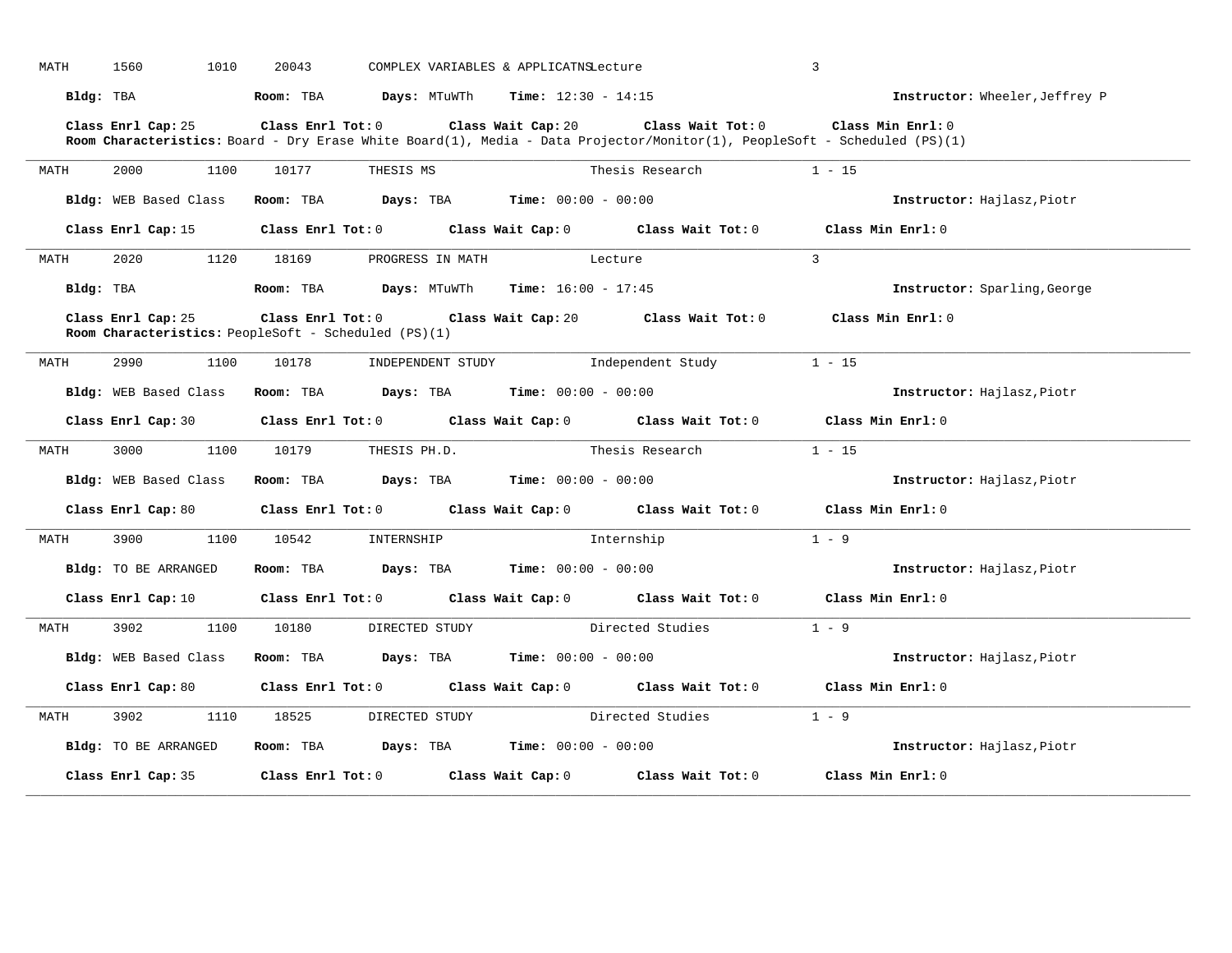## Report ID: SR201 **University of Pittsburgh** Page No. 303 of 591 **Schedule of Classes for Summer Term 2020-2021** Run Date: 11/06/2020 **Six Week - First Run Time: 17:00:17**

## **Dietrich Sch Arts and Sciences - Music - Subject: Music**

|       | Catalog Nbr Section Class Nbr              |                               |                                                                           | Course Title                                                                                  | Component                                                                                                            | Units<br>Topics                                                                                                                                                                   |
|-------|--------------------------------------------|-------------------------------|---------------------------------------------------------------------------|-----------------------------------------------------------------------------------------------|----------------------------------------------------------------------------------------------------------------------|-----------------------------------------------------------------------------------------------------------------------------------------------------------------------------------|
| MUSIC | 0100                                       | 18331<br>1100                 |                                                                           | FUNDAMENTALS OF WESTERN MUSIC Lecture                                                         |                                                                                                                      | $\overline{3}$                                                                                                                                                                    |
|       | Bldg: TBA                                  | Room: TBA                     |                                                                           | Days: MTuTh                                                                                   | <b>Time:</b> $13:30 - 15:45$                                                                                         | Instructor: Pierson, Marcelle                                                                                                                                                     |
|       | Class Enrl Cap: 20                         |                               | Class Enrl Tot: 0                                                         | Class Wait Cap: 20                                                                            | Class Wait Tot: 0<br>Attributes: DSAS The Arts General Ed. Requirement, SCI Polymathic Contexts: Humanistic GE. Req. | Class Min Enrl: 0                                                                                                                                                                 |
| MUSIC | 0711                                       | 1100<br>18103                 |                                                                           | HISTORY OF JAZZ                                                                               | Lecture                                                                                                              | $\overline{3}$                                                                                                                                                                    |
|       | Bldg: TBA                                  | Room: TBA                     | Days: TuTh                                                                |                                                                                               | <b>Time:</b> $12:00 - 15:15$                                                                                         | Instructor: Suzuki, Yoko                                                                                                                                                          |
|       | Class Enrl Cap: 20                         | Contexts: Soc/Behav. GE. Req. | Class Enrl Tot: 0<br>Room Characteristics: PeopleSoft - Scheduled (PS)(1) | Class Wait Cap: 20<br>Combined Section ID: 0020(AFRCNA/0639/MUSIC/0711) - AFRCNA 0639(#18134) | Class Wait Tot: 0                                                                                                    | Class Min Enrl: 0<br>Attributes: DSAS The Arts General Ed. Requirement, DSAS Historical Analysis General Ed. Requirement, SCI Polymathic Contexts: Humanistic GE. Req., SCI Polym |
| MUSIC | 1341                                       | 19274<br>1020                 |                                                                           | WEST AFRICAN PERFORMING ARTS Lecture                                                          |                                                                                                                      | $\mathbf{3}$                                                                                                                                                                      |
|       | Bldg: TO BE ARRANGED                       | Room: TBA                     | Days: TBA                                                                 |                                                                                               | <b>Time:</b> $00:00 - 00:00$                                                                                         | Instructor: Beeko, Eric                                                                                                                                                           |
|       |                                            |                               |                                                                           |                                                                                               |                                                                                                                      |                                                                                                                                                                                   |
|       | Class Enrl Cap: 35                         | Contexts: Humanistic GE. Req. | Class Enrl Tot: 0                                                         | Class Wait Cap: 20                                                                            | Class Wait Tot: 0                                                                                                    | Class Min Enrl: 0<br>Attributes: DSAS The Arts General Ed. Requirement, DSAS Geographic Region General Ed. Requirement, SCI Polymathic Contexts: Global⨯ Cul GE. Req., SCI E      |
| MUSIC | 1903                                       | 1100<br>18462                 |                                                                           |                                                                                               | SPECIAL TOPICS-DIRCTED RSRCH Directed Studies                                                                        | $1 - 3$                                                                                                                                                                           |
|       | Bldg: TO BE ARRANGED                       | Room: TBA                     | Days: TBA                                                                 |                                                                                               | <b>Time:</b> $00:00 - 00:00$                                                                                         | Instructor: Staff                                                                                                                                                                 |
|       | Class Enrl Cap: 35                         |                               | Class Enrl Tot: 0                                                         | Class Wait Cap: 20                                                                            | Class Wait Tot: 0                                                                                                    | Class Min Enrl: 0                                                                                                                                                                 |
| MUSIC | 2000                                       | 1100<br>10182                 | MA THESIS                                                                 |                                                                                               | Thesis Research                                                                                                      | $\overline{3}$                                                                                                                                                                    |
|       | Bldg: WEB Based Class                      | Room: TBA                     | Days: TBA                                                                 |                                                                                               | <b>Time:</b> $00:00 - 00:00$                                                                                         | Instructor: Staff                                                                                                                                                                 |
|       | Class Enrl Cap: 25                         |                               | Class Enrl Tot: 0                                                         | Class Wait Cap: 0                                                                             | Class Wait Tot: 0                                                                                                    | Class Min Enrl: 0                                                                                                                                                                 |
| MUSIC | 2990                                       | 1100<br>10183                 |                                                                           | INDEPENDENT STUDY                                                                             | Independent Study                                                                                                    | $1 - 9$                                                                                                                                                                           |
|       | Bldg: WEB Based Class<br>Class Enrl Cap: 5 | Room: TBA                     | Days: TBA<br>Class Enrl Tot: 0                                            | Class Wait Cap: 0                                                                             | <b>Time:</b> $00:00 - 00:00$<br>Class Wait Tot: 0                                                                    | Instructor:<br>Class Min Enrl: 0                                                                                                                                                  |
| MUSIC | 3000                                       | 1100<br>10184                 |                                                                           | PHD DISSERTATION                                                                              | Thesis Research                                                                                                      | $1 - 9$                                                                                                                                                                           |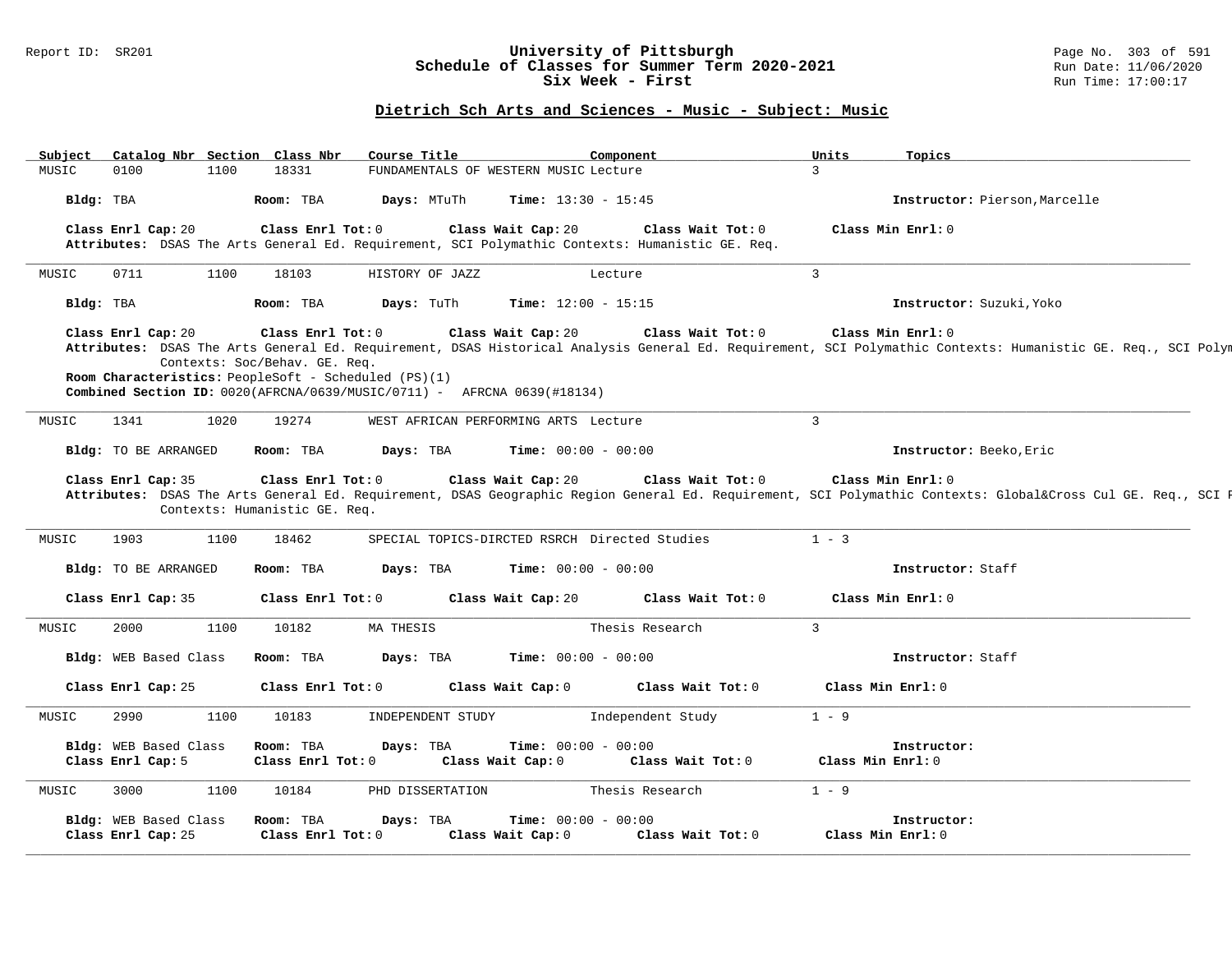## Report ID: SR201 **University of Pittsburgh** Page No. 304 of 591 **Schedule of Classes for Summer Term 2020-2021** Run Date: 11/06/2020 **Six Week - First Run Time: 17:00:17**

## **Dietrich Sch Arts and Sciences - Music - Subject: Music**

| Subject | Catalog Nbr Section Class Nbr |      |                   | Course Title                                   | Component                    |                   | Units             | Topics            |
|---------|-------------------------------|------|-------------------|------------------------------------------------|------------------------------|-------------------|-------------------|-------------------|
| MUSIC   | 3902                          | 1100 | 10185             | DIRECTED STUDY FOR PHD STUDENTDirected Studies |                              |                   |                   |                   |
|         | <b>Bldg:</b> WEB Based Class  |      | Room: TBA         | Days: TBA                                      | <b>Time:</b> $00:00 - 00:00$ |                   |                   | Instructor: Staff |
|         | Class Enrl Cap: 5             |      | Class Enrl Tot: 0 |                                                | Class Wait Cap: 0            | Class Wait Tot: 0 | Class Min Enrl: 0 |                   |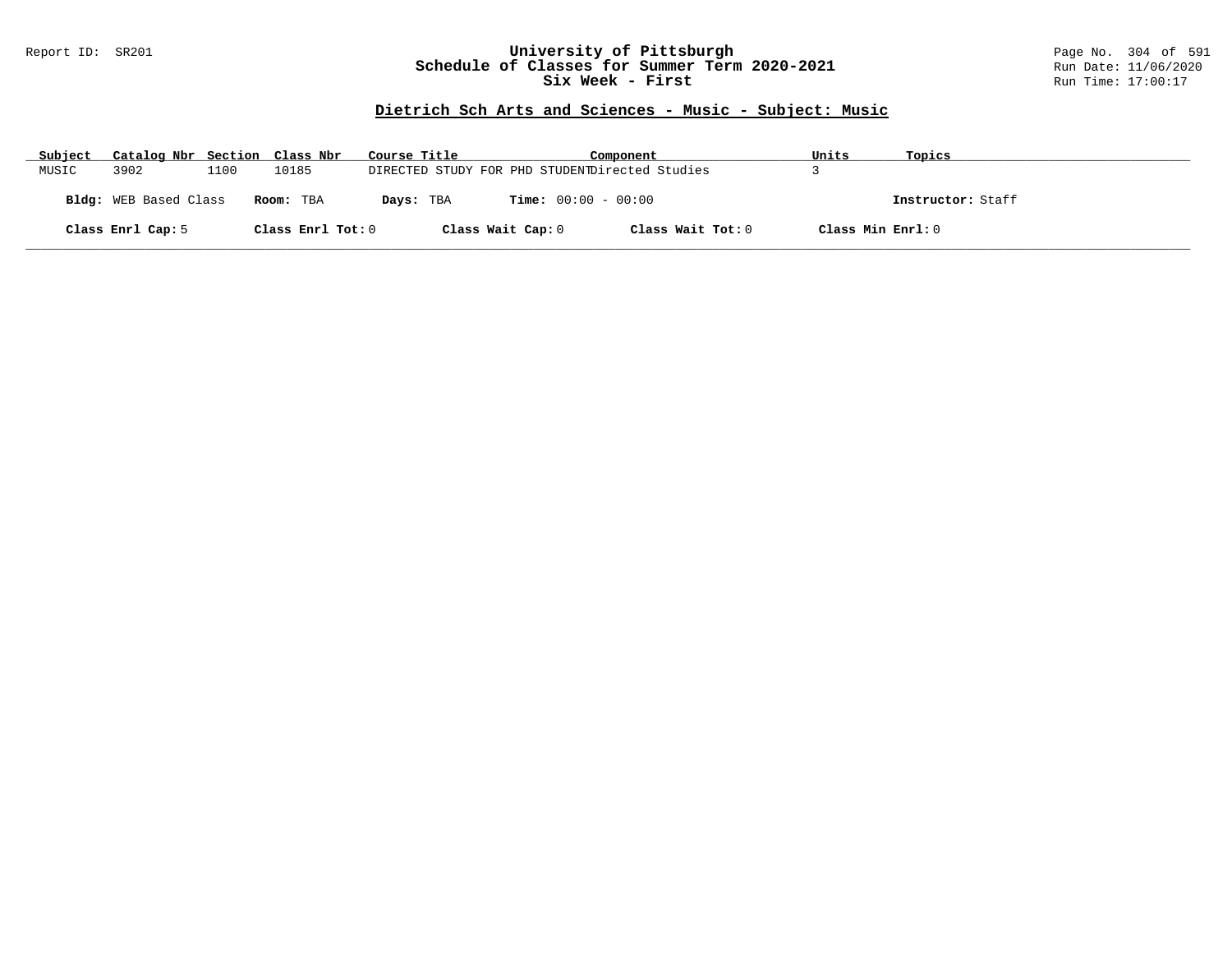### Report ID: SR201 **University of Pittsburgh** Page No. 305 of 591 **Schedule of Classes for Summer Term 2020-2021** Run Date: 11/06/2020 **Six Week - First Run Time: 17:00:17**

# **Dietrich Sch Arts and Sciences - Neuroscience - Subject: Neuroscience**

| Subject<br>Catalog Nbr Section Class Nbr          | Course Title                                                              | Component                                                                                                                                              | Units<br>Topics                                                                                                                                                                |
|---------------------------------------------------|---------------------------------------------------------------------------|--------------------------------------------------------------------------------------------------------------------------------------------------------|--------------------------------------------------------------------------------------------------------------------------------------------------------------------------------|
| NROSCI<br>0080<br>1100                            | 10490<br>BRAIN AND BEHAVIOR                                               | Lecture                                                                                                                                                | 3                                                                                                                                                                              |
| Bldg: TBA                                         | Room: TBA<br>Days: TuTh                                                   | <b>Time:</b> $18:00 - 21:15$                                                                                                                           | Instructor: Artim, Debra                                                                                                                                                       |
| Class Enrl Cap: 35                                | Class Enrl Tot: 0<br>Room Characteristics: PeopleSoft - Scheduled (PS)(1) | Class Wait Cap: 20<br>Class Wait Tot: 0                                                                                                                | Class Min Enrl: 0<br>Attributes: DSAS Natural Science General Ed. Requirement, SCI Polymathic Contexts: Science Seq.GE. Req., SCI Polymathic Contexts: Science NonSeq.GE. Req. |
| 0081<br>NROSCI<br>1100                            | 10465<br>DRUGS AND BEHAVIOR                                               | Lecture                                                                                                                                                | 3                                                                                                                                                                              |
| Bldg: TBA                                         | Room: TBA<br>Days: TuTh                                                   | <b>Time:</b> $09:00 - 12:15$                                                                                                                           | Instructor: Povysheva, Nadezda                                                                                                                                                 |
| Class Enrl Cap: 35                                | Class Enrl Tot: 0<br>Room Characteristics: PeopleSoft - Scheduled (PS)(1) | Class Wait Cap: 20<br>Class Wait $Tot: 0$                                                                                                              | Class Min Enrl: 0<br>Attributes: DSAS Natural Science General Ed. Requirement, SCI Polymathic Contexts: Science Seq.GE. Req., SCI Polymathic Contexts: Science NonSeq.GE. Req. |
| 1000<br>NROSCI<br>1100                            | 17052<br>INTRO TO NEUROSCIENCE                                            | Lecture                                                                                                                                                | 3                                                                                                                                                                              |
| Bldg: TBA                                         | Days: TuTh<br>Room: TBA                                                   | <b>Time:</b> $09:00 - 12:15$                                                                                                                           | Instructor: Artim, Debra                                                                                                                                                       |
| Class Enrl Cap: 25                                | Class Enrl Tot: 0<br>Room Characteristics: PeopleSoft - Scheduled (PS)(1) | Class Wait Cap: 20<br>Class Wait Tot: 0<br>Attributes: DSAS Natural Science General Ed. Requirement, SCI Polymathic Contexts: Science NonSeq. GE. Req. | Class Min Enrl: 0                                                                                                                                                              |
| 1010<br>1045<br>NROSCI                            | 19259<br>TOPICS IN NEUROSCIENCE                                           | Practicum                                                                                                                                              | $1 - 6$                                                                                                                                                                        |
| Bldg: TO BE ARRANGED                              | Days: TBA<br>Room: TBA                                                    | <b>Time:</b> $00:00 - 00:00$                                                                                                                           | Instructor: Staff                                                                                                                                                              |
| Class Enrl Cap: 25                                | Class Enrl Tot: 0                                                         | Class Wait Cap: 20<br>Class Wait Tot: 0                                                                                                                | Class Min Enrl: 0                                                                                                                                                              |
| 1100<br>NROSCI<br>1901                            | 10132<br>INDEPENDENT STUDY                                                | Independent Study                                                                                                                                      | $1 - 6$                                                                                                                                                                        |
| <b>Bldg:</b> TO BE ARRANGED                       | Room: TBA<br>Days: TBA                                                    | <b>Time:</b> $00:00 - 00:00$                                                                                                                           | Instructor: Meriney, Stephen D                                                                                                                                                 |
| Class Enrl Cap: 25<br>Attributes: Capstone Course | Class Enrl Tot: 0                                                         | Class Wait Cap: 20<br>Class Wait Tot: 0                                                                                                                | Class Min Enrl: 0                                                                                                                                                              |
| 1961<br>1100<br>NROSCI                            | 10133<br>THESIS RESEARCH                                                  | Independent Study                                                                                                                                      | $1 - 6$                                                                                                                                                                        |
| <b>Bldg:</b> TO BE ARRANGED                       | Days: TBA<br>Room: TBA                                                    | <b>Time:</b> $00:00 - 00:00$                                                                                                                           | Instructor: Meriney, Stephen D                                                                                                                                                 |
| Class Enrl Cap: 25<br>Attributes: Capstone Course | Class Enrl Tot: 0                                                         | Class Wait Cap: 20<br>Class Wait Tot: 0                                                                                                                | Class Min Enrl: 0                                                                                                                                                              |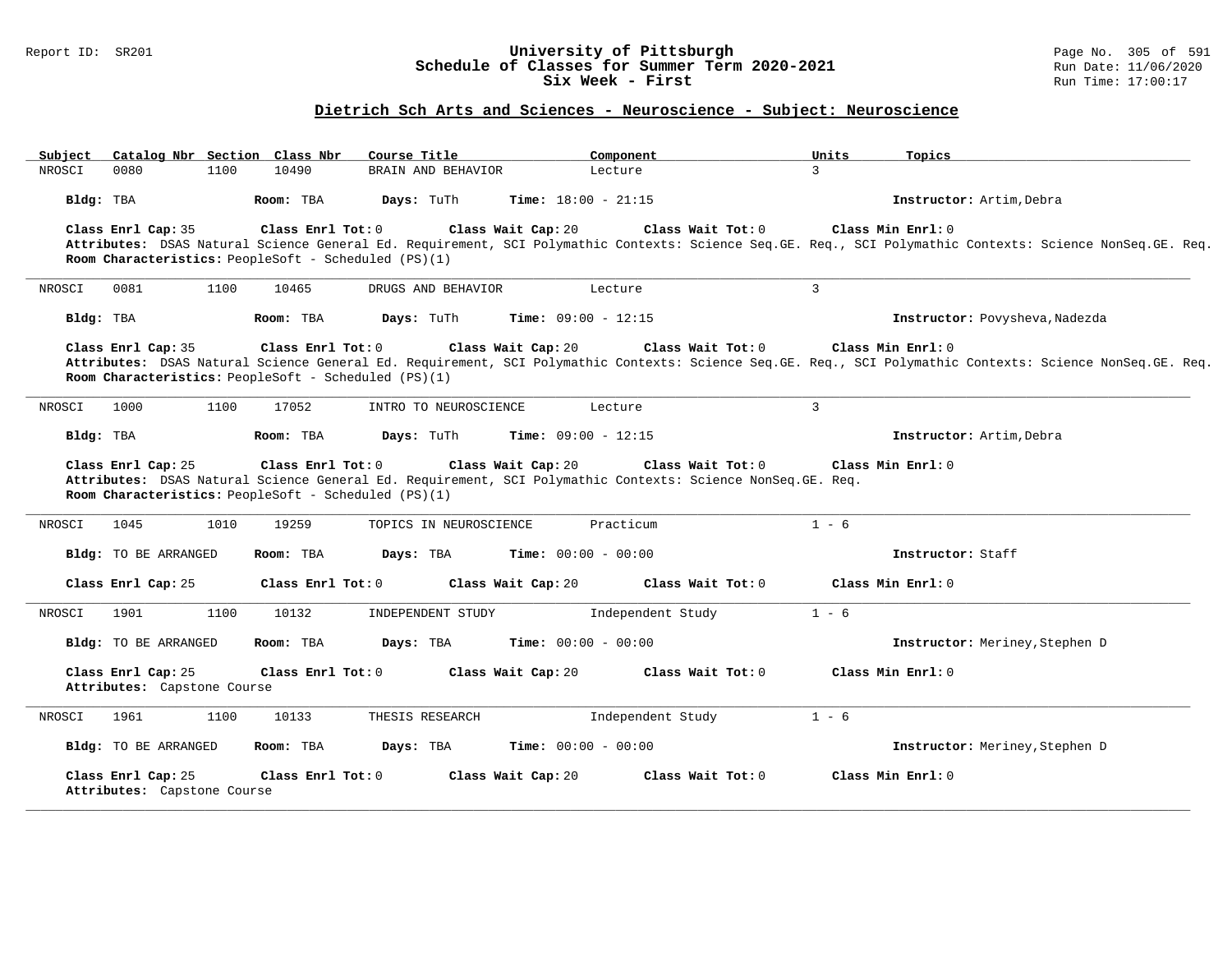## Report ID: SR201 **University of Pittsburgh** Page No. 306 of 591 **Schedule of Classes for Summer Term 2020-2021** Run Date: 11/06/2020 **Six Week - First Run Time: 17:00:17**

# **Dietrich Sch Arts and Sciences - Neuroscience - Subject: Neuroscience**

| Subject | Catalog Nbr Section Class Nbr |      |                   | Course Title |                                                                                    | Component         | Units             | Topics                         |
|---------|-------------------------------|------|-------------------|--------------|------------------------------------------------------------------------------------|-------------------|-------------------|--------------------------------|
| NROSCI  | 1962                          | 1100 | 10346             |              | THESIS RESEARCH/WRITING                                                            | Independent Study |                   |                                |
|         | Bldg: TO BE ARRANGED          |      | Room: TBA         |              | <b>Time:</b> $00:00 - 00:00$<br>Days: TBA                                          |                   |                   | Instructor: Meriney, Stephen D |
|         | Class Enrl Cap: 25            |      | Class Enrl Tot: 0 |              | Class Wait Cap: 20<br>Attributes: Capstone Course, Writing Intensive Course (WRIT) | Class Wait Tot: 0 | Class Min Enrl: 0 |                                |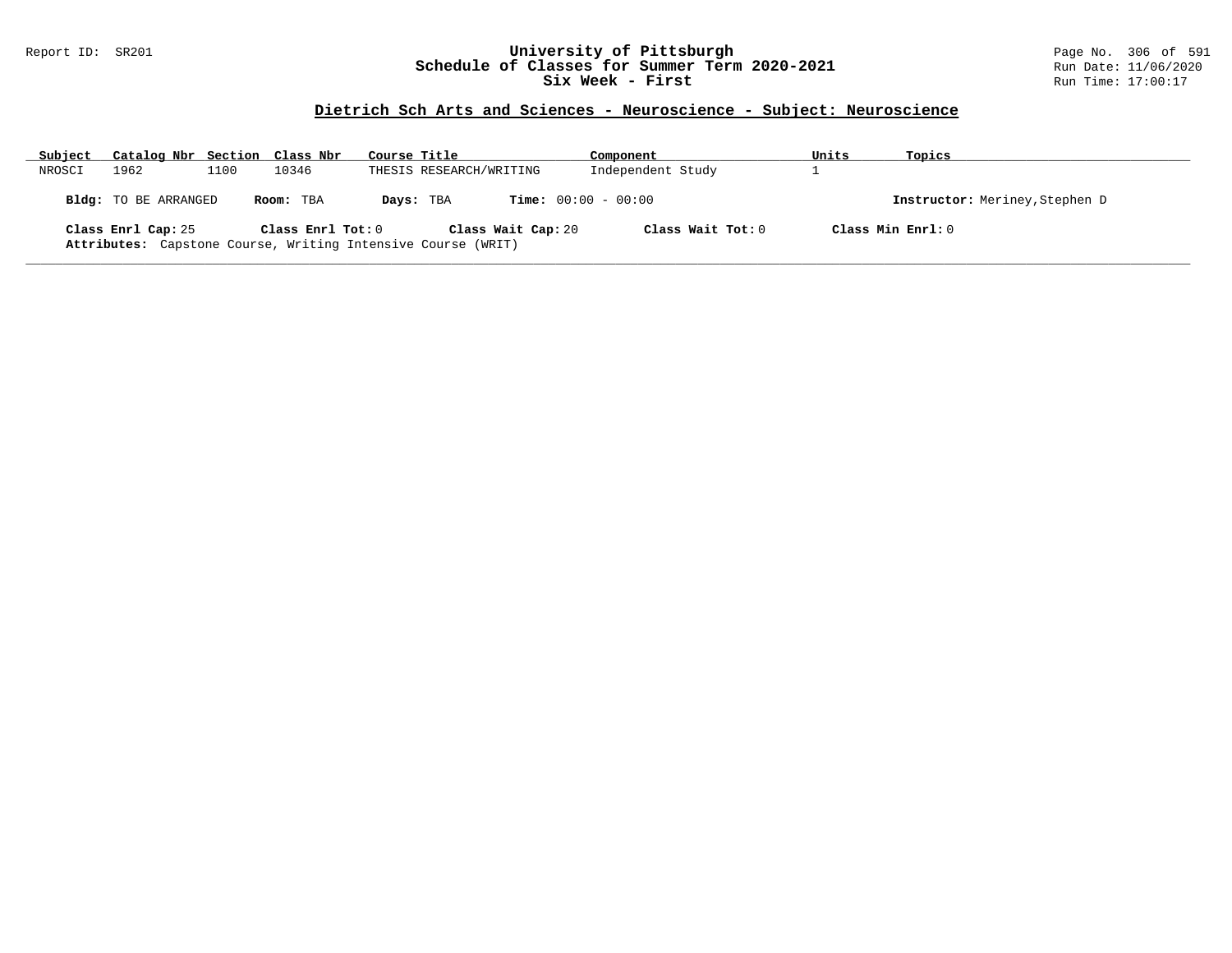# Report ID: SR201 **1988 1999 12: SR201 University of Pittsburgh University of Pittsburgh** Page No. 307 of 591 **Schedule of Classes for Summer Term 2020-2021**<br>Six Week - First

#### **Dietrich Sch Arts and Sciences - Philosophy - Subject: Philosophy**

| Subject   | Catalog Nbr Section Class Nbr |      |                   | Course Title | Component                                                                                                            |                   | Units | Topics                                                                                                                                                                                                                                                                                                                                                                                                                                                                            |  |
|-----------|-------------------------------|------|-------------------|--------------|----------------------------------------------------------------------------------------------------------------------|-------------------|-------|-----------------------------------------------------------------------------------------------------------------------------------------------------------------------------------------------------------------------------------------------------------------------------------------------------------------------------------------------------------------------------------------------------------------------------------------------------------------------------------|--|
| PHIL      | 0080                          | 1120 | 14913             |              | INTRO TO PHILOSOPHCAL PROBLEMSLecture                                                                                |                   |       |                                                                                                                                                                                                                                                                                                                                                                                                                                                                                   |  |
| Bldg: TBA |                               |      | Room: TBA         | Days: TuTh   | <b>Time:</b> $18:00 - 21:15$                                                                                         |                   |       | Instructor: Hag, Anwar Ul                                                                                                                                                                                                                                                                                                                                                                                                                                                         |  |
|           | Class Enrl Cap: 30            |      | Class Enrl Tot: 0 |              | Class Wait Cap: 20<br><b>Room Characteristics:</b> Media - Data Projector/Monitor(1), PeopleSoft - Scheduled (PS)(1) | Class Wait Tot: 0 |       | Class Min $Enr1:0$<br>Attributes: DSAS Phil. Think or Ethics General Ed. Requirement, SCI Polymathic Contexts: Ethical/Policy GE. Req., West European Studies                                                                                                                                                                                                                                                                                                                     |  |
|           |                               |      |                   |              |                                                                                                                      |                   |       | The goal of this course is to have you gain some familiarity with the methods and subject matter of philosophy by looking at a series of classic questions:<br>Do we have minds or souls that are distinct from our bodies? What does it take for us to survive, and why does it matter to us? Is justice rational? Or<br>equivalently: is the wise person also just? Should we fear death? Readings are drawn from historical and contemporary works. An effort has been made to |  |

equivalently: is the wise person also just? Should we fear death? Readings are drawn from historical and contemporary works. An effort has been made to include a few resources from non-Western philosophical traditions.

The texts will be posted on the course website.

| PHIL | 0200      | 1100 | 18157     |          | HISTORY OF ANCIENT PHILOSOPHY Lecture |                               |
|------|-----------|------|-----------|----------|---------------------------------------|-------------------------------|
|      | Bldg: TBA |      | Room: TBA | Days: MW | <b>Time:</b> $14:00 - 17:15$          | Instructor: Feldblyum, Vivian |

**Class Enrl Cap:** 30 **Class Enrl Tot:** 0 **Class Wait Cap:** 20 **Class Wait Tot:** 0 **Class Min Enrl:** 0 Attributes: DSAS Phil. Think or Ethics General Ed. Requirement, Medieval & Renaissance Studies, SCI Polymathic Contexts: Ethical/Policy GE. Req., European a Studies, West European Studies

**Room Characteristics:** Media - Data Projector/Monitor(1), PeopleSoft - Scheduled (PS)(1)

This course is an introduction to ancient philosophy; it will acquaint the student with some of the most important ancient Greek, Chinese, and Indian contributions to the philosophical and scientific tradition. We will examine a broad range of central philosophical themes, such as courage, democracy, friendship, justice, virtue, happiness, death, and the nature of language. Some of the philosophy we will be reading includes: Plato, Aristotle, Confucius, the Dao De Jing, early texts of Madhyamaka Buddhism, and Epictetus.

Our primary goal will be to understand these philosophers¿ characteristic methods and views, and (more importantly) their reasons for holding these views. In the process of exploring these ideas, we may find ourselves shocked, confused, or outraged. This is especially important because by understanding why we agree or disagree with certain ideas, we will be able to more clearly articulate our own views, and then we will have to justify them. That is, we will not merely be studying the history of philosophy; we will be doing it.

| PHIL | 0300               | 1100 | 10186                                                                            |          | INTRODUCTION TO ETHICS | Lecture                      |                   |                                                                                                                                                                |
|------|--------------------|------|----------------------------------------------------------------------------------|----------|------------------------|------------------------------|-------------------|----------------------------------------------------------------------------------------------------------------------------------------------------------------|
|      | Bldg: TBA          |      | Room: TBA                                                                        | Days: MW |                        | <b>Time:</b> $18:00 - 21:15$ |                   | Instructor: Webber, Daniel Frederick                                                                                                                           |
|      | Class Enrl Cap: 30 |      | Class Enrl Tot: 0<br><b>Room Characteristics:</b> PeopleSoft - Scheduled (PS)(1) |          | Class Wait Cap: 20     |                              | Class Wait Tot: 0 | Class Min $Enrl: 0$<br>Attributes: DSAS Phil. Think or Ethics General Ed. Requirement, SCI Polymathic Contexts: Ethical/Policy GE. Req., West European Studies |

We have all been taught that we should do such things as keep our word and refrain from stealing and cheating, even when we could get away with it. But is there actually good reason to do such things, or is morality really just a kind of superstition or fraud? And how can we determine what morality requires of us in more complicated cases? In this introductory course, we will grapple with these questions with the help of classic and contemporary philosophical texts.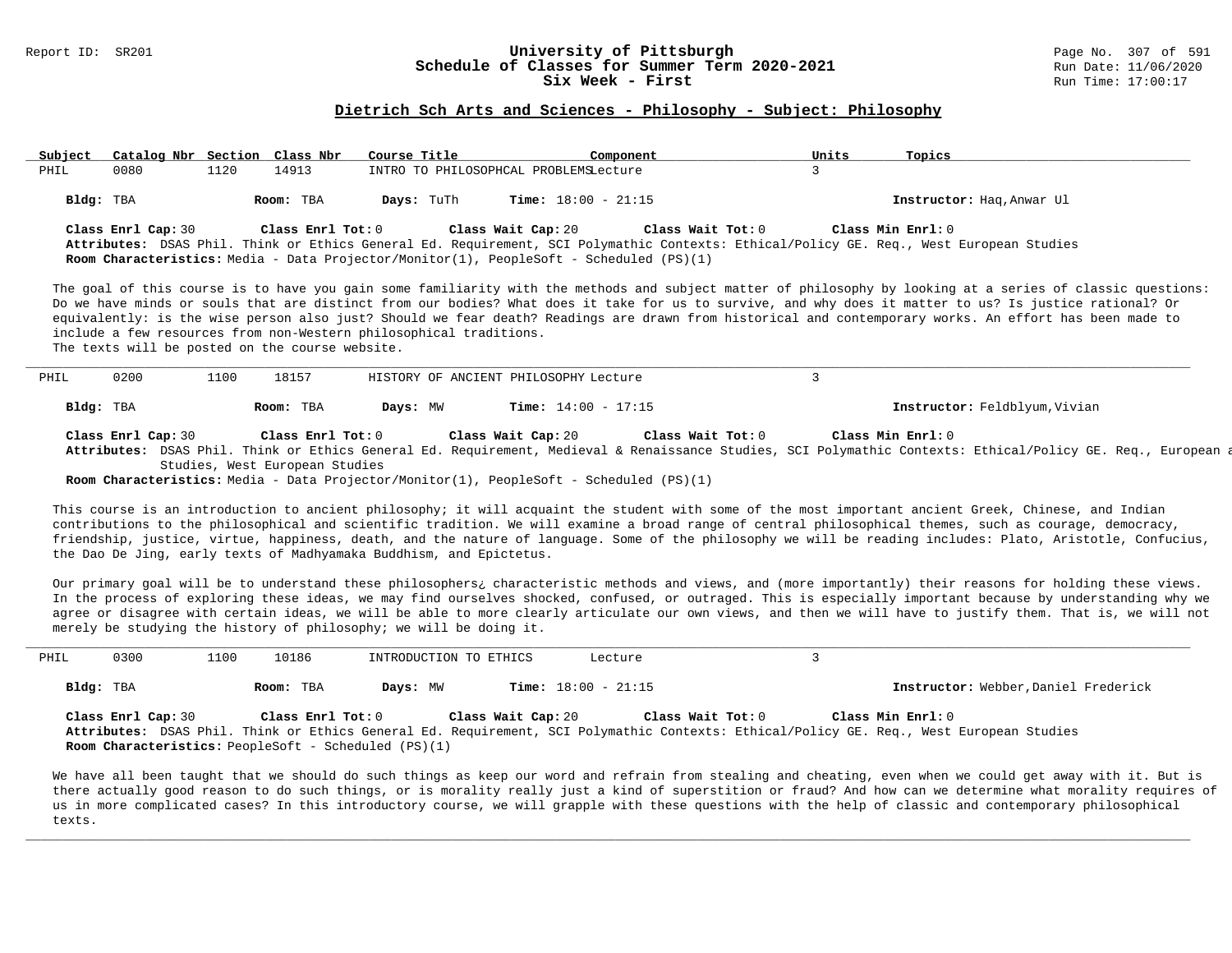# Report ID: SR201 **1988 Conserversity of Pittsburgh University of Pittsburgh** Page No. 308 of 591 **Classes for Summer Term 2020-2021** Page No. 308 of 591 Page No. 308 of 591 Page No. 308 of 591 Page No. 2020 Page 11/06/20 **Schedule of Classes for Summer Term 2020-2021**<br>Six Week - First

## **Dietrich Sch Arts and Sciences - Philosophy - Subject: Philosophy**

| Subject |                    | Catalog Nbr Section Class Nbr |                   | Course Title                                                                      |                    | Component                                                                                                    | Units        | Topics                                                                                                                                                                                                                                                                                                                                                                                                                                                                                                                                                                                                                     |
|---------|--------------------|-------------------------------|-------------------|-----------------------------------------------------------------------------------|--------------------|--------------------------------------------------------------------------------------------------------------|--------------|----------------------------------------------------------------------------------------------------------------------------------------------------------------------------------------------------------------------------------------------------------------------------------------------------------------------------------------------------------------------------------------------------------------------------------------------------------------------------------------------------------------------------------------------------------------------------------------------------------------------------|
| PHIL    | 0330               | 1010                          | 20053             | POLITICAL PHILOSOPHY                                                              |                    | Lecture                                                                                                      | 3            |                                                                                                                                                                                                                                                                                                                                                                                                                                                                                                                                                                                                                            |
|         | Bldg: TBA          |                               | Room: TBA         | Days: TuTh                                                                        |                    | Time: $14:00 - 17:15$                                                                                        |              | Instructor: Salomon, Aaron Michael                                                                                                                                                                                                                                                                                                                                                                                                                                                                                                                                                                                         |
|         | Class Enrl Cap: 30 | European Studies              | Class Enrl Tot: 0 | Room Characteristics: PeopleSoft - Scheduled (PS)(1)                              | Class Wait Cap: 20 | Class Wait Tot: 0                                                                                            |              | Class Min Enrl: 0<br>Attributes: DSAS Phil. Think or Ethics General Ed. Requirement, SCI Polymathic Contexts: Ethical/Policy GE. Req., European and Eurasian Studies, Global Stud                                                                                                                                                                                                                                                                                                                                                                                                                                          |
|         |                    |                               |                   |                                                                                   |                    |                                                                                                              |              | This course will introduce students to political philosophy by way of focusing on three topics which are both central to political philosophy and of current<br>political importance: immigration, punishment, and domestic economic justice. We¿ll ask questions such as: Do states have the authority to control<br>immigration, punish people for their crimes, and regulate economic activity? And if they do have this authority, how should it be exercised? Emphasis will<br>be placed on students developing the ability to charitably reconstruct and critically assess arguments for answers to these questions. |
| PHIL    | 0473               | 1000                          | 20094             | PHILOSOPHY OF RELIGION                                                            |                    | Lecture                                                                                                      | $\mathbf{3}$ |                                                                                                                                                                                                                                                                                                                                                                                                                                                                                                                                                                                                                            |
|         | Bldg: TBA          |                               | Room: TBA         | Days: TuTh                                                                        |                    | Time: $09:00 - 12:15$                                                                                        |              | Instructor: Bahler, Brock A                                                                                                                                                                                                                                                                                                                                                                                                                                                                                                                                                                                                |
|         | Class Enrl Cap: 15 |                               | Class Enrl Tot: 0 | Combined Section ID: 0009(RELGST 0715/PHIL 0473) - RELGST 0715(#20093)            | Class Wait Cap: 10 | Class Wait Tot: 0<br>Room Characteristics: Media - Data Projector/Monitor(1), PeopleSoft - Scheduled (PS)(1) |              | Class Min Enrl: 0<br>Attributes: DSAS Phil. Think or Ethics General Ed. Requirement, SCI Polymathic Contexts: Ethical/Policy GE. Req., European and Eurasian Studies, West Europe                                                                                                                                                                                                                                                                                                                                                                                                                                          |
|         |                    |                               |                   |                                                                                   |                    |                                                                                                              |              | This course examines topics central to philosophy of religion, including arguments for and against the existence of God, the nature of religious<br>experiences, the relation between faith & reason, the personal and cultural usefulness of religion & religious practices, and religious responses to evil<br>(theodicy). Members of the class will develop a working knowledge of the issues by reading and discussing traditional and contemporary scholarly texts.                                                                                                                                                   |
| PHIL    | 0473               | 1010                          | 20610             | PHILOSOPHY OF RELIGION                                                            |                    | Lecture                                                                                                      | $\mathbf{3}$ |                                                                                                                                                                                                                                                                                                                                                                                                                                                                                                                                                                                                                            |
|         | Bldg: TBA          |                               | Room: TBA         | Days: TuTh                                                                        |                    | Time: $09:00 - 12:15$                                                                                        |              | Instructor: Bahler, Brock A                                                                                                                                                                                                                                                                                                                                                                                                                                                                                                                                                                                                |
|         | Class Enrl Cap: 15 |                               | Class Enrl Tot: 0 | <b>Combined Section ID:</b> $0044(RELGST/0715/PHIL/0473)$ - RELGST $0715(H20609)$ | Class Wait Cap: 10 | Class Wait Tot: 0                                                                                            |              | Class Min Enrl: 0<br>Attributes: DSAS Phil. Think or Ethics General Ed. Requirement, SCI Polymathic Contexts: Ethical/Policy GE. Req., Global Studies, West European Studies                                                                                                                                                                                                                                                                                                                                                                                                                                               |
| PHIL    | 0500               | 1100                          | 19579             | INTRODUCTION TO LOGIC                                                             |                    | Lecture                                                                                                      | $\mathbf{3}$ |                                                                                                                                                                                                                                                                                                                                                                                                                                                                                                                                                                                                                            |
|         | Bldg: TBA          |                               | Room: TBA         | Days: MW                                                                          |                    | Time: $10:00 - 13:15$                                                                                        |              | Instructor: Davis, Laura Ann                                                                                                                                                                                                                                                                                                                                                                                                                                                                                                                                                                                               |

We all reason. Sometimes we reason to convince others of things; sometimes we reason to figure something out for ourselves. Some of our uses of reason are good and some are bad. Some kinds of good reasoning we call "logical"; some kinds of bad reasoning "illogical". This course explores some traditional accounts of what we might mean by calling good reasoning "logical" and bad reasoning "illogical". In particular, we will devote a substantial amount of time to what is called "propositional logic" and "first-order logic". These are formal systems for modeling the behavior of logical words like "and", "or", "if... then", "not", etc. Exploring these formal systems should prove not only useful for more critically evaluating arguments, but, since principles of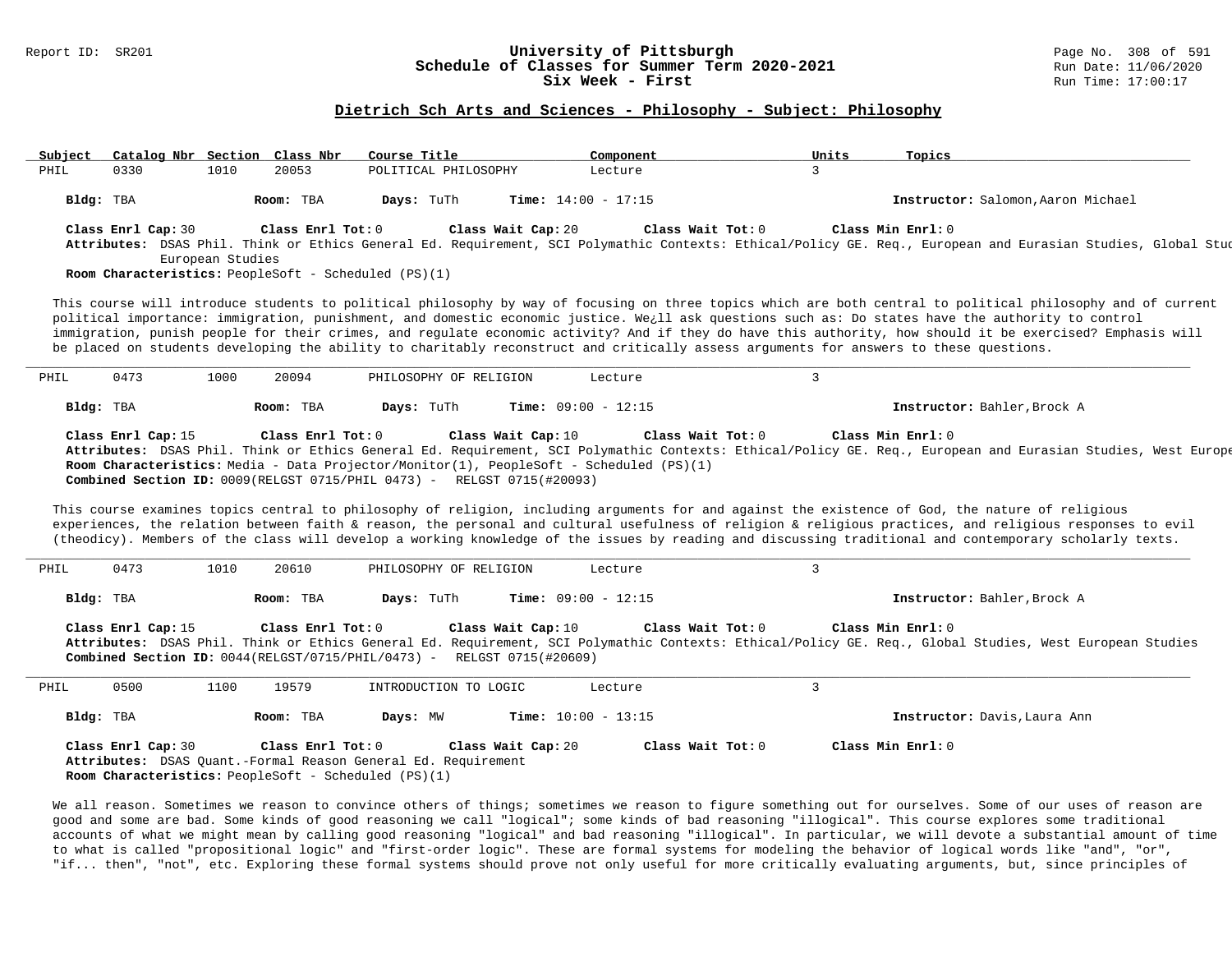these systems are widespread in mathematics, computer science, and other formal disciplines, this course may also prove useful for those disciplines as well. For the same reason, the material covered in this class can be useful for e.g. LSAT prep. This course fulfills the Dietrich School General Education Requirement in Formal and Quantitative Reasoning.

| PHIL | 1902                  | 1100 | 10269             |           | DIRECTED STUDY--UNDERGRADUATE Directed Studies |                   | $-9$                            |
|------|-----------------------|------|-------------------|-----------|------------------------------------------------|-------------------|---------------------------------|
|      | Bldg: WEB Based Class |      | Room: TBA         | Days: TBA | $Time: 00:00 - 00:00$                          |                   | Instructor: Thompson, Michael J |
|      | Class Enrl Cap: 30    |      | Class Enrl Tot: 0 |           | Class Wait Cap: 20                             | Class Wait Tot: 0 | Class Min Enrl: 0               |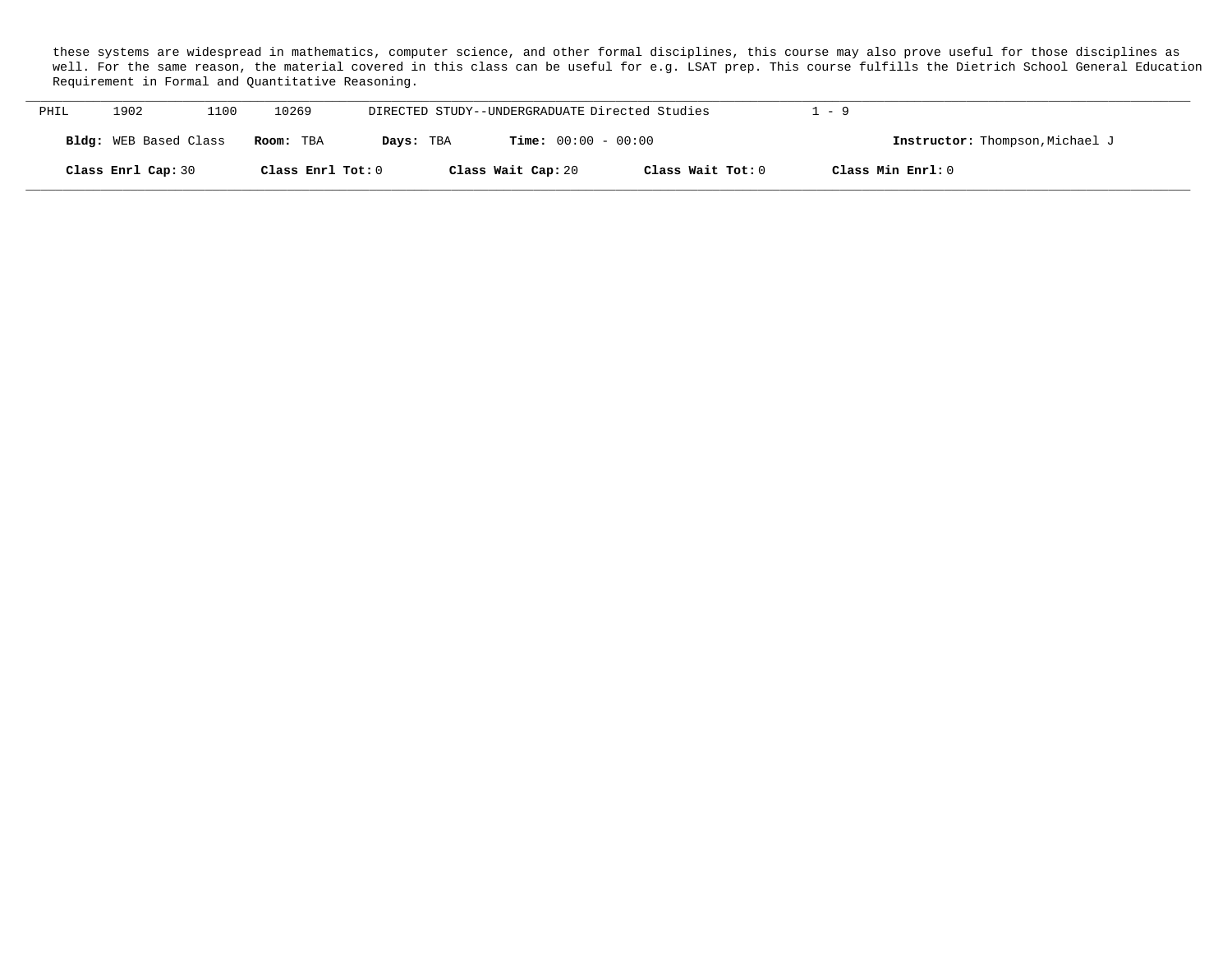## Report ID: SR201 **University of Pittsburgh** Page No. 310 of 591 **Schedule of Classes for Summer Term 2020-2021** Run Date: 11/06/2020 **Six Week - First Run Time: 17:00:17**

# **Dietrich Sch Arts and Sciences - Physics and Astronomy - Subject: Astronomy**

| Subject   |                       |      | Catalog Nbr Section Class Nbr                                                    | Course Title |                                          | Component                                                                                                                                                                                                                                                                                                                                                                          | Units | Topics                            |
|-----------|-----------------------|------|----------------------------------------------------------------------------------|--------------|------------------------------------------|------------------------------------------------------------------------------------------------------------------------------------------------------------------------------------------------------------------------------------------------------------------------------------------------------------------------------------------------------------------------------------|-------|-----------------------------------|
| ASTRON    | 0089                  | 1100 | 15086                                                                            |              | STARS, GALAXIES AND THE COSMOSLecture    |                                                                                                                                                                                                                                                                                                                                                                                    | 3     |                                   |
| Bldg: TBA |                       |      | Room: TBA                                                                        | Days: MW     | <b>Time:</b> $09:30 - 12:10$             |                                                                                                                                                                                                                                                                                                                                                                                    |       | Instructor: Nero, David J         |
|           | Class Enrl Cap: 20    |      | $\texttt{Class}$ $\texttt{Enrl}$ $\texttt{Tot:}$ $0$                             |              | Class Wait Cap: 20                       | Class Wait Tot: 0                                                                                                                                                                                                                                                                                                                                                                  |       | Class Min $Enr1:0$                |
|           |                       |      |                                                                                  |              |                                          | Attributes: DSAS Natural Science General Ed. Requirement, SCI Polymathic Contexts: Science NonSeq.GE. Req.                                                                                                                                                                                                                                                                         |       |                                   |
|           |                       |      | <b>Room Characteristics:</b> PeopleSoft - Scheduled (PS)(1)                      |              |                                          |                                                                                                                                                                                                                                                                                                                                                                                    |       |                                   |
|           |                       |      |                                                                                  |              |                                          |                                                                                                                                                                                                                                                                                                                                                                                    |       |                                   |
| ASTRON    | 0089                  | 1110 | 15087                                                                            |              | STARS, GALAXIES AND THE COSMOSRecitation |                                                                                                                                                                                                                                                                                                                                                                                    | 3     |                                   |
|           | Bldg: WEB Based Class |      | Room: TBA                                                                        | Days: MW     | <b>Time:</b> $12:15 - 12:50$             |                                                                                                                                                                                                                                                                                                                                                                                    |       | Instructor: Court, Travis Anthony |
|           | Class Enrl Cap: 20    |      | Class Enrl Tot: 0<br><b>Room Characteristics:</b> PeopleSoft - Scheduled (PS)(1) |              | Class Wait Cap: 20                       | Class Wait Tot: 0                                                                                                                                                                                                                                                                                                                                                                  |       | Class Min $Enr1:0$                |
|           |                       |      |                                                                                  |              |                                          | <b></b> The planned operational modality for this class is REMOTE. For more information please visit <a<br>href="http://www.provost.pitt.edu/students/student-success-flexpitt/flex-pitt-quarded-risk-posture-all-students-remote"<br/>target="_blank"&gt;http://www.provost.pitt.edu/students/student-success-flexpitt/flex-pitt-quarded-risk-posture-all-students-remote/</a<br> |       |                                   |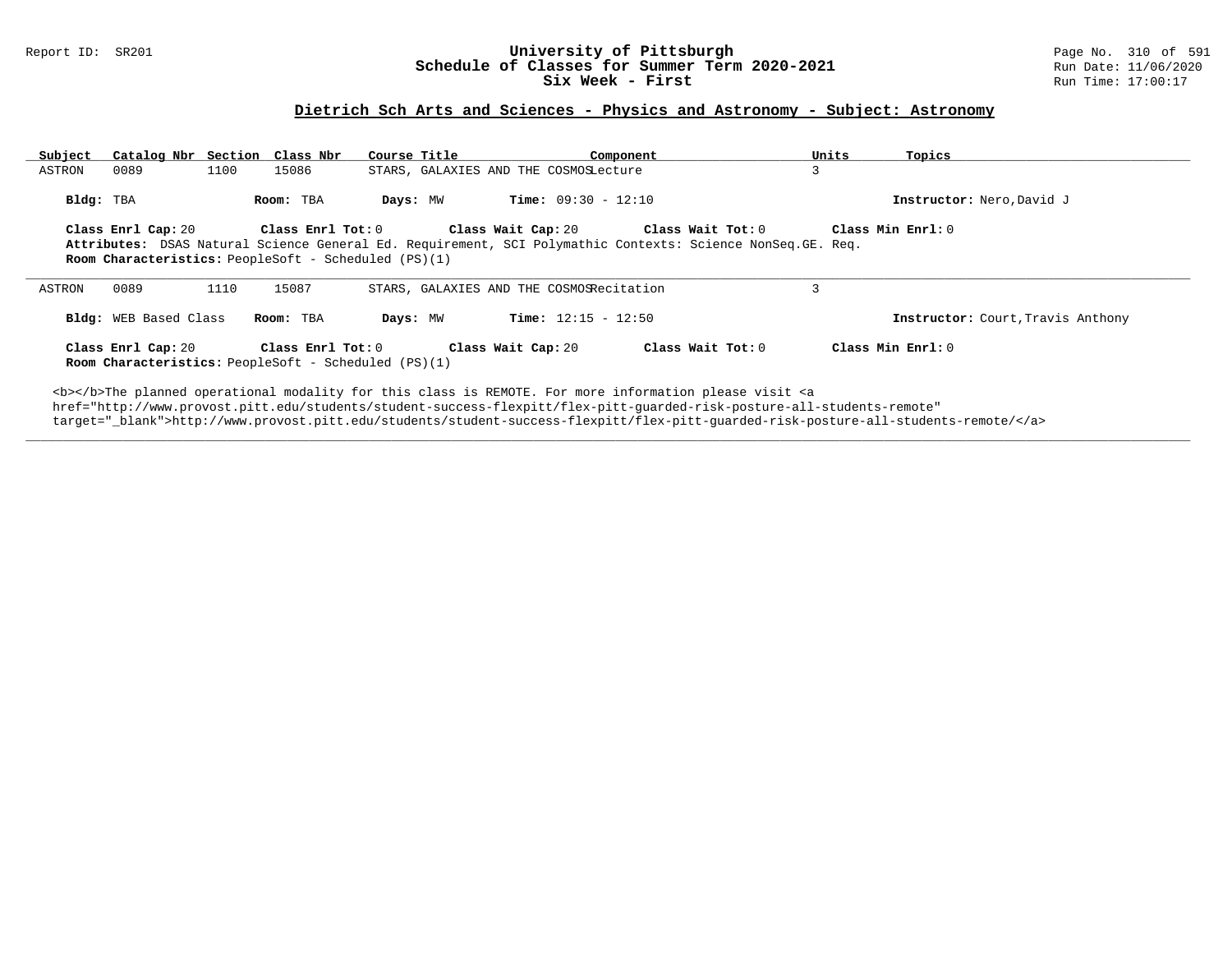### Report ID: SR201 **University of Pittsburgh** Page No. 311 of 591 **Schedule of Classes for Summer Term 2020-2021** Run Date: 11/06/2020<br>Six Week - First Run Time: 17:00:17 Six Week - First

## **Dietrich Sch Arts and Sciences - Physics and Astronomy - Subject: Physics**

| Subject               | Catalog Nbr Section Class Nbr                                                                                                                                                                                                                                                           | Course Title              | Component                                                                                                                                                                                                                                 | Topics<br>Units                                                                                                                                                                |  |  |  |  |  |  |  |
|-----------------------|-----------------------------------------------------------------------------------------------------------------------------------------------------------------------------------------------------------------------------------------------------------------------------------------|---------------------------|-------------------------------------------------------------------------------------------------------------------------------------------------------------------------------------------------------------------------------------------|--------------------------------------------------------------------------------------------------------------------------------------------------------------------------------|--|--|--|--|--|--|--|
| PHYS<br>0110          | 1100<br>10187                                                                                                                                                                                                                                                                           | INTRODUCTION TO PHYSICS 1 | Lecture                                                                                                                                                                                                                                   | 3                                                                                                                                                                              |  |  |  |  |  |  |  |
| Bldg: TBA             | Room: TBA                                                                                                                                                                                                                                                                               | Days: TuTh                | <b>Time:</b> $18:00 - 20:15$                                                                                                                                                                                                              | Instructor: Raen, Troy Joseph                                                                                                                                                  |  |  |  |  |  |  |  |
| Bldg: TBA             | Room: TBA                                                                                                                                                                                                                                                                               | Days: MW                  | <b>Time:</b> $18:00 - 19:25$                                                                                                                                                                                                              | Instructor: Raen, Troy Joseph                                                                                                                                                  |  |  |  |  |  |  |  |
| Class Enrl Cap: 80    | Class Enrl Tot: 0<br>Room Characteristics: PeopleSoft - Scheduled (PS)(1)                                                                                                                                                                                                               |                           | Class Wait Cap: 20<br>Class Wait Tot: 0                                                                                                                                                                                                   | Class Min Enrl: 0<br>Attributes: DSAS Natural Science General Ed. Requirement, SCI Polymathic Contexts: Science Seq.GE. Req., SCI Polymathic Contexts: Science NonSeq.GE. Req. |  |  |  |  |  |  |  |
| 0110<br>PHYS          | 1105<br>20396                                                                                                                                                                                                                                                                           | INTRODUCTION TO PHYSICS 1 | Recitation                                                                                                                                                                                                                                | $\overline{3}$                                                                                                                                                                 |  |  |  |  |  |  |  |
| Bldg: WEB Based Class | Room: TBA                                                                                                                                                                                                                                                                               | Days: MW                  | <b>Time:</b> $19:30 - 20:15$                                                                                                                                                                                                              | Instructor: Mezini, Lorena                                                                                                                                                     |  |  |  |  |  |  |  |
| Class Enrl Cap: 20    | Class Enrl Tot: 0                                                                                                                                                                                                                                                                       |                           | Class Wait Tot: 0<br>Class Wait Cap: 20                                                                                                                                                                                                   | Class Min Enrl: 0<br>Attributes: DSAS Natural Science General Ed. Requirement, SCI Polymathic Contexts: Science Seq.GE. Req., SCI Polymathic Contexts: Science NonSeq.GE. Req. |  |  |  |  |  |  |  |
| PHYS<br>0110          | 1110<br>11185                                                                                                                                                                                                                                                                           | INTRODUCTION TO PHYSICS 1 | Recitation                                                                                                                                                                                                                                | $\overline{3}$                                                                                                                                                                 |  |  |  |  |  |  |  |
| Bldg: WEB Based Class | Room: TBA                                                                                                                                                                                                                                                                               | Days: MW                  | Time: $19:30 - 20:15$                                                                                                                                                                                                                     | Instructor: Splettstoesser, Megan Renee                                                                                                                                        |  |  |  |  |  |  |  |
|                       | Class Wait Cap: 20<br>Class Wait Tot: 0<br>Class Min Enrl: 0<br>Class Enrl Cap: 20<br>Class Enrl Tot: 0<br>Room Characteristics: PeopleSoft - Scheduled (PS)(1)<br><b></b> The planned operational modality for this class is REMOTE. For more information please visit <a< td=""></a<> |                           |                                                                                                                                                                                                                                           |                                                                                                                                                                                |  |  |  |  |  |  |  |
|                       |                                                                                                                                                                                                                                                                                         |                           | href="http://www.provost.pitt.edu/students/student-success-flexpitt/flex-pitt-quarded-risk-posture-all-students-remote"                                                                                                                   | target="_blank">http://www.provost.pitt.edu/students/student-success-flexpitt/flex-pitt-guarded-risk-posture-all-students-remote/                                              |  |  |  |  |  |  |  |
| 0110<br>PHYS          | 1115<br>15408                                                                                                                                                                                                                                                                           | INTRODUCTION TO PHYSICS 1 | Recitation                                                                                                                                                                                                                                | 3                                                                                                                                                                              |  |  |  |  |  |  |  |
| Bldg: WEB Based Class | Room: TBA                                                                                                                                                                                                                                                                               | Days: MW                  | Time: $19:30 - 20:15$                                                                                                                                                                                                                     | Instructor: Hougland, Nicholas Mario                                                                                                                                           |  |  |  |  |  |  |  |
| Class Enrl Cap: 20    | Class Enrl Tot: 0<br>Room Characteristics: PeopleSoft - Scheduled (PS)(1)                                                                                                                                                                                                               |                           | Class Wait Cap: 20<br>Class Wait Tot: 0                                                                                                                                                                                                   | Class Min Enrl: 0                                                                                                                                                              |  |  |  |  |  |  |  |
|                       |                                                                                                                                                                                                                                                                                         |                           | <b></b> The planned operational modality for this class is REMOTE. For more information please visit <a<br>href="http://www.provost.pitt.edu/students/student-success-flexpitt/flex-pitt-guarded-risk-posture-all-students-remote"</a<br> | target="_blank">http://www.provost.pitt.edu/students/student-success-flexpitt/flex-pitt-guarded-risk-posture-all-students-remote/                                              |  |  |  |  |  |  |  |
| PHYS<br>0110          | 1120<br>11186                                                                                                                                                                                                                                                                           | INTRODUCTION TO PHYSICS 1 | Recitation                                                                                                                                                                                                                                | 3                                                                                                                                                                              |  |  |  |  |  |  |  |
| Bldg: WEB Based Class | Room: TBA                                                                                                                                                                                                                                                                               | Days: MW                  | <b>Time:</b> $19:30 - 20:15$                                                                                                                                                                                                              | Instructor: Koester, Ryan William                                                                                                                                              |  |  |  |  |  |  |  |
| Class Enrl Cap: 20    | Class Enrl Tot: 0<br>Room Characteristics: PeopleSoft - Scheduled (PS)(1)                                                                                                                                                                                                               |                           | Class Wait Cap: 20<br>Class Wait Tot: 0                                                                                                                                                                                                   | Class Min Enrl: 0                                                                                                                                                              |  |  |  |  |  |  |  |

<b></b>The planned operational modality for this class is REMOTE. For more information please visit <a href="http://www.provost.pitt.edu/students/student-success-flexpitt/flex-pitt-guarded-risk-posture-all-students-remote"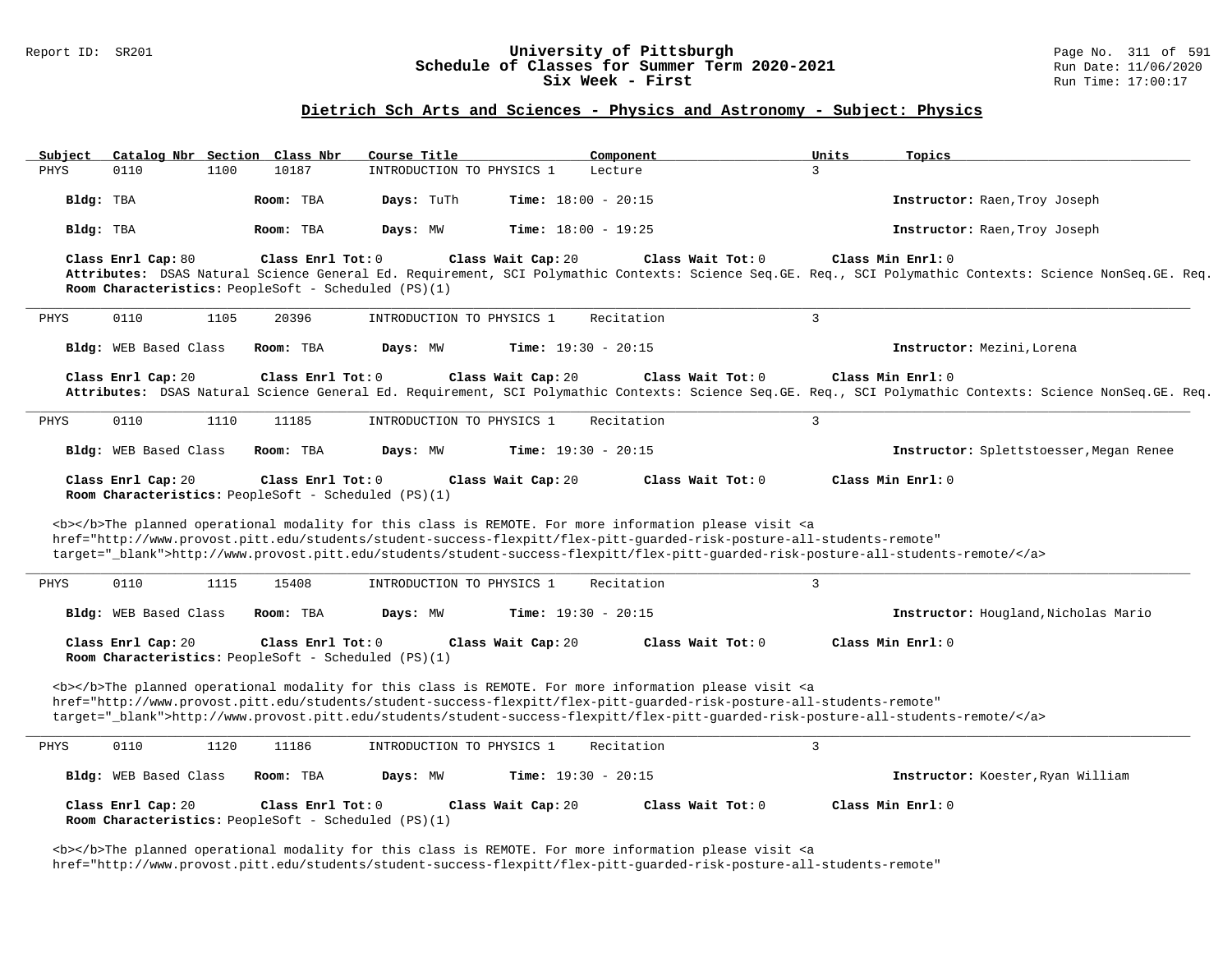target="\_blank">http://www.provost.pitt.edu/students/student-success-flexpitt/flex-pitt-guarded-risk-posture-all-students-remote/</a> **\_\_\_\_\_\_\_\_\_\_\_\_\_\_\_\_\_\_\_\_\_\_\_\_\_\_\_\_\_\_\_\_\_\_\_\_\_\_\_\_\_\_\_\_\_\_\_\_\_\_\_\_\_\_\_\_\_\_\_\_\_\_\_\_\_\_\_\_\_\_\_\_\_\_\_\_\_\_\_\_\_\_\_\_\_\_\_\_\_\_\_\_\_\_\_\_\_\_\_\_\_\_\_\_\_\_\_\_\_\_\_\_\_\_\_\_\_\_\_\_\_\_\_\_\_\_\_\_\_\_\_\_\_\_\_\_\_\_\_\_\_\_\_\_\_\_\_\_\_\_\_\_\_\_\_\_** PHYS 0110 1300 20044 INTRODUCTION TO PHYSICS 1 Lecture 3 **Bldg:** TBA **Room:** TBA **Days:** TuTh **Time:** 09:00 - 11:15 **Instructor:** Broccio,Matteo **Bldg:** TBA **Room:** TBA **Days:** MW **Time:** 09:00 - 10:25 **Instructor:** Broccio,Matteo **Class Enrl Cap:** 60 **Class Enrl Tot:** 0 **Class Wait Cap:** 20 **Class Wait Tot:** 0 **Class Min Enrl:** 0 **Attributes:** DSAS Natural Science General Ed. Requirement, SCI Polymathic Contexts: Science Seq.GE. Req., SCI Polymathic Contexts: Science NonSeq.GE. Req. **Room Characteristics:** PeopleSoft - Scheduled (PS)(1) **\_\_\_\_\_\_\_\_\_\_\_\_\_\_\_\_\_\_\_\_\_\_\_\_\_\_\_\_\_\_\_\_\_\_\_\_\_\_\_\_\_\_\_\_\_\_\_\_\_\_\_\_\_\_\_\_\_\_\_\_\_\_\_\_\_\_\_\_\_\_\_\_\_\_\_\_\_\_\_\_\_\_\_\_\_\_\_\_\_\_\_\_\_\_\_\_\_\_\_\_\_\_\_\_\_\_\_\_\_\_\_\_\_\_\_\_\_\_\_\_\_\_\_\_\_\_\_\_\_\_\_\_\_\_\_\_\_\_\_\_\_\_\_\_\_\_\_\_\_\_\_\_\_\_\_\_** PHYS 0110 1301 20045 INTRODUCTION TO PHYSICS 1 Recitation 3 **Bldg:** WEB Based Class **Room:** TBA **Days:** MW **Time:** 10:30 - 11:15 **Instructor:** Monroy,Raphael Reynolds **Class Enrl Cap:** 20 **Class Enrl Tot:** 0 **Class Wait Cap:** 20 **Class Wait Tot:** 0 **Class Min Enrl:** 0 **Room Characteristics:** PeopleSoft - Scheduled (PS)(1) <b></b>The planned operational modality for this class is REMOTE. For more information please visit <a href="http://www.provost.pitt.edu/students/student-success-flexpitt/flex-pitt-guarded-risk-posture-all-students-remote" target="\_blank">http://www.provost.pitt.edu/students/student-success-flexpitt/flex-pitt-guarded-risk-posture-all-students-remote/</a> **\_\_\_\_\_\_\_\_\_\_\_\_\_\_\_\_\_\_\_\_\_\_\_\_\_\_\_\_\_\_\_\_\_\_\_\_\_\_\_\_\_\_\_\_\_\_\_\_\_\_\_\_\_\_\_\_\_\_\_\_\_\_\_\_\_\_\_\_\_\_\_\_\_\_\_\_\_\_\_\_\_\_\_\_\_\_\_\_\_\_\_\_\_\_\_\_\_\_\_\_\_\_\_\_\_\_\_\_\_\_\_\_\_\_\_\_\_\_\_\_\_\_\_\_\_\_\_\_\_\_\_\_\_\_\_\_\_\_\_\_\_\_\_\_\_\_\_\_\_\_\_\_\_\_\_\_** PHYS 0110 1302 20046 INTRODUCTION TO PHYSICS 1 Recitation 3 **Bldg:** WEB Based Class **Room:** TBA **Days:** MW **Time:** 10:30 - 11:15 **Instructor:** Omran,Ahmed Osama Omran Mohmed **Class Enrl Cap:** 20 **Class Enrl Tot:** 0 **Class Wait Cap:** 20 **Class Wait Tot:** 0 **Class Min Enrl:** 0 **Room Characteristics:** PeopleSoft - Scheduled (PS)(1) <b></b>The planned operational modality for this class is REMOTE. For more information please visit <a href="http://www.provost.pitt.edu/students/student-success-flexpitt/flex-pitt-guarded-risk-posture-all-students-remote" target="\_blank">http://www.provost.pitt.edu/students/student-success-flexpitt/flex-pitt-guarded-risk-posture-all-students-remote/</a> **\_\_\_\_\_\_\_\_\_\_\_\_\_\_\_\_\_\_\_\_\_\_\_\_\_\_\_\_\_\_\_\_\_\_\_\_\_\_\_\_\_\_\_\_\_\_\_\_\_\_\_\_\_\_\_\_\_\_\_\_\_\_\_\_\_\_\_\_\_\_\_\_\_\_\_\_\_\_\_\_\_\_\_\_\_\_\_\_\_\_\_\_\_\_\_\_\_\_\_\_\_\_\_\_\_\_\_\_\_\_\_\_\_\_\_\_\_\_\_\_\_\_\_\_\_\_\_\_\_\_\_\_\_\_\_\_\_\_\_\_\_\_\_\_\_\_\_\_\_\_\_\_\_\_\_\_** PHYS 0110 1303 20394 INTRODUCTION TO PHYSICS 1 Recitation 3 **Bldg:** WEB Based Class **Room:** TBA **Days:** MW **Time:** 10:30 - 11:15 **Instructor:** Caddy,Robert Vernon **Class Enrl Cap:** 20 **Class Enrl Tot:** 0 **Class Wait Cap:** 20 **Class Wait Tot:** 0 **Class Min Enrl:** 0 **Attributes:** DSAS Natural Science General Ed. Requirement, SCI Polymathic Contexts: Science Seq.GE. Req., SCI Polymathic Contexts: Science NonSeq.GE. Req. **\_\_\_\_\_\_\_\_\_\_\_\_\_\_\_\_\_\_\_\_\_\_\_\_\_\_\_\_\_\_\_\_\_\_\_\_\_\_\_\_\_\_\_\_\_\_\_\_\_\_\_\_\_\_\_\_\_\_\_\_\_\_\_\_\_\_\_\_\_\_\_\_\_\_\_\_\_\_\_\_\_\_\_\_\_\_\_\_\_\_\_\_\_\_\_\_\_\_\_\_\_\_\_\_\_\_\_\_\_\_\_\_\_\_\_\_\_\_\_\_\_\_\_\_\_\_\_\_\_\_\_\_\_\_\_\_\_\_\_\_\_\_\_\_\_\_\_\_\_\_\_\_\_\_\_\_** PHYS 0111 1100 15409 INTRODUCTION TO PHYSICS 2 Lecture 3 **Bldg:** TBA **Room:** TBA **Days:** TuTh **Time:** 13:30 - 15:45 **Instructor:** Jardine,Malcolm John **Bldg:** TBA **Room:** TBA **Days:** MW **Time:** 13:30 - 14:55 **Instructor:** Jardine,Malcolm John **Class Enrl Cap:** 100 **Class Enrl Tot:** 0 **Class Wait Cap:** 20 **Class Wait Tot:** 0 **Class Min Enrl:** 0 **Attributes:** DSAS Natural Science General Ed. Requirement, SCI Polymathic Contexts: Science Seq.GE. Req., SCI Polymathic Contexts: Science NonSeq.GE. Req. **Room Characteristics:** PeopleSoft - Scheduled (PS)(1)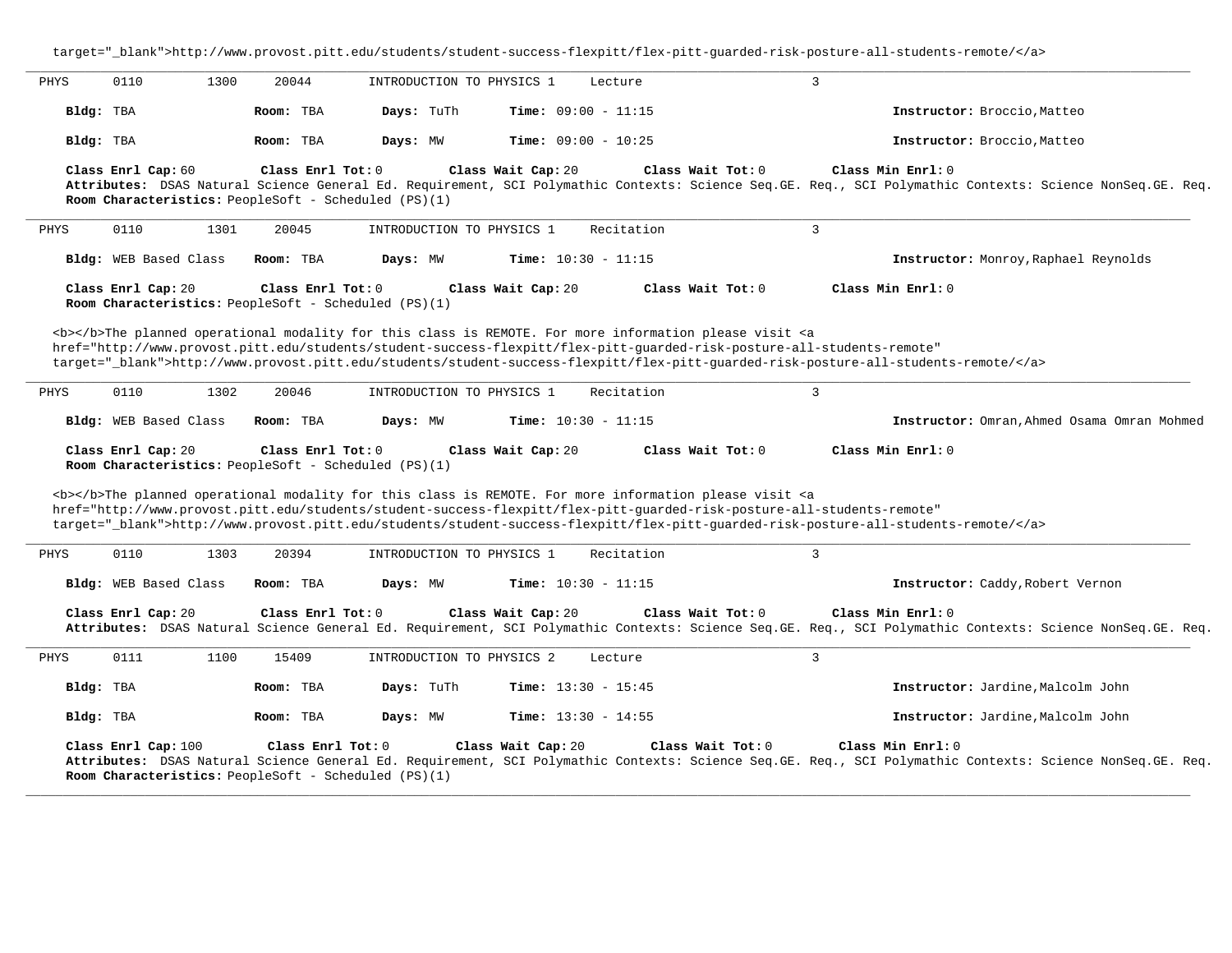## Report ID: SR201 **University of Pittsburgh** Page No. 313 of 591 **Schedule of Classes for Summer Term 2020-2021** Run Date: 11/06/2020 **Six Week - First Run Time: 17:00:17**

# **Dietrich Sch Arts and Sciences - Physics and Astronomy - Subject: Physics**

| Subject               | Catalog Nbr Section Class Nbr | Course Title                                                                                                                                                                                                                                                                                                                                                                       | Component                    | Units               | Topics                                                                                                                                                                         |
|-----------------------|-------------------------------|------------------------------------------------------------------------------------------------------------------------------------------------------------------------------------------------------------------------------------------------------------------------------------------------------------------------------------------------------------------------------------|------------------------------|---------------------|--------------------------------------------------------------------------------------------------------------------------------------------------------------------------------|
| PHYS<br>0111          | 1110<br>15410                 | INTRODUCTION TO PHYSICS 2                                                                                                                                                                                                                                                                                                                                                          | Recitation                   | 3                   |                                                                                                                                                                                |
| Bldg: WEB Based Class | Room: TBA                     | Days: MW                                                                                                                                                                                                                                                                                                                                                                           | Time: $15:00 - 15:45$        |                     | Instructor: Gomanko, Maksim                                                                                                                                                    |
|                       |                               |                                                                                                                                                                                                                                                                                                                                                                                    |                              |                     | Jardine, Malcolm John                                                                                                                                                          |
| Class Enrl Cap: 20    |                               | Class Enrl Tot: 0<br>Room Characteristics: PeopleSoft - Scheduled (PS)(1)                                                                                                                                                                                                                                                                                                          | Class Wait Cap: 20           | Class Wait Tot: $0$ | Class Min Enrl: 0                                                                                                                                                              |
|                       |                               | <b></b> The planned operational modality for this class is REMOTE. For more information please visit <a<br>href="http://www.provost.pitt.edu/students/student-success-flexpitt/flex-pitt-quarded-risk-posture-all-students-remote"<br/>target="_blank"&gt;http://www.provost.pitt.edu/students/student-success-flexpitt/flex-pitt-quarded-risk-posture-all-students-remote/</a<br> |                              |                     |                                                                                                                                                                                |
| 0111<br>PHYS          | 1115<br>16708                 | INTRODUCTION TO PHYSICS 2                                                                                                                                                                                                                                                                                                                                                          | Recitation                   | $\overline{3}$      |                                                                                                                                                                                |
| Bldg: WEB Based Class | Room: TBA                     | Days: MW                                                                                                                                                                                                                                                                                                                                                                           | <b>Time:</b> $15:00 - 15:45$ |                     | Instructor: Jardine, Malcolm John                                                                                                                                              |
|                       |                               |                                                                                                                                                                                                                                                                                                                                                                                    |                              |                     | Sanderson, Amy Elizabeth                                                                                                                                                       |
| Class Enrl Cap: 20    |                               | Class Enrl Tot: 0<br>Room Characteristics: PeopleSoft - Scheduled (PS)(1)                                                                                                                                                                                                                                                                                                          | Class Wait Cap: 20           | Class Wait Tot: 0   | Class Min Enrl: 0                                                                                                                                                              |
|                       |                               | <b></b> The planned operational modality for this class is REMOTE. For more information please visit <a<br>href="http://www.provost.pitt.edu/students/student-success-flexpitt/flex-pitt-quarded-risk-posture-all-students-remote"<br/>target="_blank"&gt;http://www.provost.pitt.edu/students/student-success-flexpitt/flex-pitt-quarded-risk-posture-all-students-remote/</a<br> |                              |                     |                                                                                                                                                                                |
| 0111<br>PHYS          | 1120<br>19838                 | INTRODUCTION TO PHYSICS 2                                                                                                                                                                                                                                                                                                                                                          | Recitation                   | 3                   |                                                                                                                                                                                |
| Bldg: WEB Based Class | Room: TBA                     | Days: MW                                                                                                                                                                                                                                                                                                                                                                           | Time: $15:00 - 15:45$        |                     | Instructor: Li, Zhuan                                                                                                                                                          |
|                       |                               |                                                                                                                                                                                                                                                                                                                                                                                    |                              |                     | Jardine, Malcolm John                                                                                                                                                          |
| Class Enrl Cap: 20    |                               | Class Enrl Tot: 0<br>Room Characteristics: PeopleSoft - Scheduled (PS)(1)                                                                                                                                                                                                                                                                                                          | Class Wait Cap: 20           | Class Wait Tot: 0   | Class Min Enrl: 0                                                                                                                                                              |
|                       |                               | <b></b> The planned operational modality for this class is REMOTE. For more information please visit <a<br>href="http://www.provost.pitt.edu/students/student-success-flexpitt/flex-pitt-quarded-risk-posture-all-students-remote"<br/>target="_blank"&gt;http://www.provost.pitt.edu/students/student-success-flexpitt/flex-pitt-quarded-risk-posture-all-students-remote/</a<br> |                              |                     |                                                                                                                                                                                |
| 0111<br>PHYS          | 1125<br>20395                 | INTRODUCTION TO PHYSICS 2                                                                                                                                                                                                                                                                                                                                                          | Recitation                   | 3                   |                                                                                                                                                                                |
| Bldg: WEB Based Class | Room: TBA                     | Days: MW                                                                                                                                                                                                                                                                                                                                                                           | <b>Time:</b> $15:00 - 15:45$ |                     | Instructor: Hyatt, Thomas Chuanhaogao                                                                                                                                          |
|                       |                               |                                                                                                                                                                                                                                                                                                                                                                                    |                              |                     | Jardine, Malcolm John                                                                                                                                                          |
| Class Enrl Cap: 20    |                               | Class Enrl Tot: 0                                                                                                                                                                                                                                                                                                                                                                  | Class Wait Cap: 20           | Class Wait Tot: 0   | Class Min Enrl: 0<br>Attributes: DSAS Natural Science General Ed. Requirement, SCI Polymathic Contexts: Science Seq.GE. Req., SCI Polymathic Contexts: Science NonSeq.GE. Req. |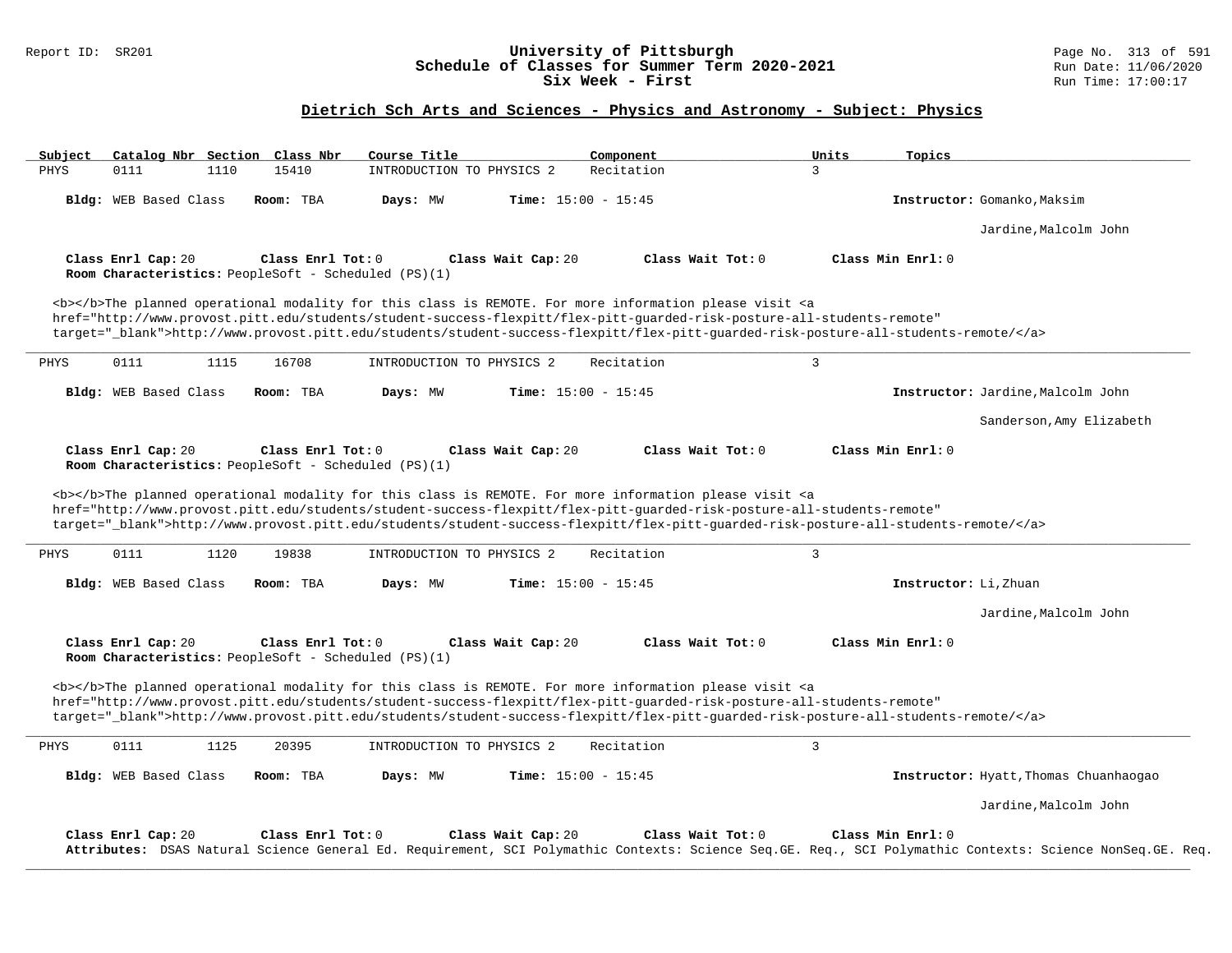| PHYS | 0111<br>1130                             | 20438                                                                     | INTRODUCTION TO PHYSICS 2<br>Recitation  |                   | $\overline{3}$                                                                                                                                                                    |
|------|------------------------------------------|---------------------------------------------------------------------------|------------------------------------------|-------------------|-----------------------------------------------------------------------------------------------------------------------------------------------------------------------------------|
|      | Bldg: WEB Based Class                    | Days: MW<br>Room: TBA                                                     | <b>Time:</b> $15:00 - 15:50$             |                   | Instructor: Ghosh, Atreyie                                                                                                                                                        |
|      |                                          |                                                                           |                                          |                   | Jardine, Malcolm John                                                                                                                                                             |
|      | Class Enrl Cap: 20                       | Class Enrl Tot: 0                                                         | Class Wait Cap: 20                       | Class Wait Tot: 0 | Class Min Enrl: 0<br>Attributes: DSAS Natural Science General Ed. Requirement, SCI Polymathic Contexts: Science Seq.GE. Req., SCI Polymathic Contexts: Science NonSeq.GE. Req.    |
| PHYS | 0174<br>1100                             | 10531                                                                     | BASC PHYS SCI & ENGR 1 (INTGD) Lecture   |                   | $\overline{4}$                                                                                                                                                                    |
|      | Bldg: TBA                                | Room: TBA<br>Days: TuTh                                                   | <b>Time:</b> $18:00 - 19:55$             |                   | Instructor: Danko, Istvan                                                                                                                                                         |
|      | Bldg: TBA                                | Days: MW<br>Room: TBA                                                     | <b>Time:</b> $18:00 - 21:00$             |                   | Instructor: Danko, Istvan                                                                                                                                                         |
|      | Class Enrl Cap: 40                       | Class Enrl Tot: 0                                                         | Class Wait Cap: 20                       | Class Wait Tot: 0 | Class Min Enrl: 0<br>Attributes: DSAS Natural Science General Ed. Requirement, SCI Polymathic Contexts: Science Seq.GE. Req., SCI Polymathic Contexts: Science NonSeq.GE. Req.    |
| PHYS | 0174<br>1105                             | 20328                                                                     | BASC PHYS SCI & ENGR 1 (INTGD)Recitation |                   | $\overline{4}$                                                                                                                                                                    |
|      | Bldg: WEB Based Class                    | Days: TuTh<br>Room: TBA                                                   | <b>Time:</b> $20:00 - 20:50$             |                   | Instructor: Alnatah, Hassan Ali                                                                                                                                                   |
|      | Class Enrl Cap: 20                       | Class Enrl Tot: 0                                                         | Class Wait Cap: 20                       | Class Wait Tot: 0 | Class Min Enrl: 0                                                                                                                                                                 |
| PHYS | 0174<br>1110                             | 11190                                                                     | BASC PHYS SCI & ENGR 1 (INTGD)Recitation |                   | $\overline{4}$                                                                                                                                                                    |
|      | Bldg: WEB Based Class                    | Room: TBA<br>Days: TuTh                                                   | Time: $20:00 - 21:00$                    |                   | Instructor: Elgamel, Motasem                                                                                                                                                      |
|      | Class Enrl Cap: 20                       | Class Enrl Tot: 0                                                         | Class Wait Cap: 20                       | Class Wait Tot: 0 | Class Min Enrl: 0                                                                                                                                                                 |
| PHYS | 0175<br>1100                             | 15088                                                                     | BASC PHYS SCI & ENGR 2 (INTGD) Lecture   |                   | $\overline{4}$                                                                                                                                                                    |
|      | Bldg: TBA                                | Days: TuTh<br>Room: TBA                                                   | <b>Time:</b> $12:30 - 14:25$             |                   | Instructor: Dominick, Corey N                                                                                                                                                     |
|      | Bldg: TBA                                | Days: MW<br>Room: TBA                                                     | <b>Time:</b> $12:30 - 15:30$             |                   | Instructor: Dominick, Corey N                                                                                                                                                     |
|      | Class Enrl Cap: 80                       | Class Enrl Tot: 0<br>Room Characteristics: PeopleSoft - Scheduled (PS)(1) | Class Wait Cap: 20                       | Class Wait Tot: 0 | Class Min Enrl: 0<br>Attributes: DSAS Natural Science General Ed. Requirement, Online, SCI Polymathic Contexts: Science Seq.GE. Req., SCI Polymathic Contexts: Science NonSeq.GE. |
| PHYS | 0175<br>1110                             | 15089                                                                     | BASC PHYS SCI & ENGR 2 (INTGD)Recitation |                   | $\overline{4}$                                                                                                                                                                    |
|      | Bldg: WEB Based Class                    | Days: TuTh<br>Room: TBA                                                   | <b>Time:</b> $14:30 - 15:30$             |                   | Instructor: LeFebre, Ryan William                                                                                                                                                 |
|      | Class Enrl Cap: 20                       | Class Enrl Tot: 0                                                         | Class Wait Cap: 20                       | Class Wait Tot: 0 | Class Min Enrl: 0                                                                                                                                                                 |
| PHYS | 0175<br>1120                             | 15090                                                                     | BASC PHYS SCI & ENGR 2 (INTGD)Recitation |                   | $\overline{4}$                                                                                                                                                                    |
|      | Bldg: WEB Based Class                    | Days: TuTh<br>Room: TBA                                                   | <b>Time:</b> $14:30 - 15:30$             |                   | Instructor: Khanna, Mihir                                                                                                                                                         |
|      | Class Enrl Cap: 20<br>Attributes: Online | Class Enrl Tot: 0                                                         | Class Wait Cap: 20                       | Class Wait Tot: 0 | Class Min Enrl: 0                                                                                                                                                                 |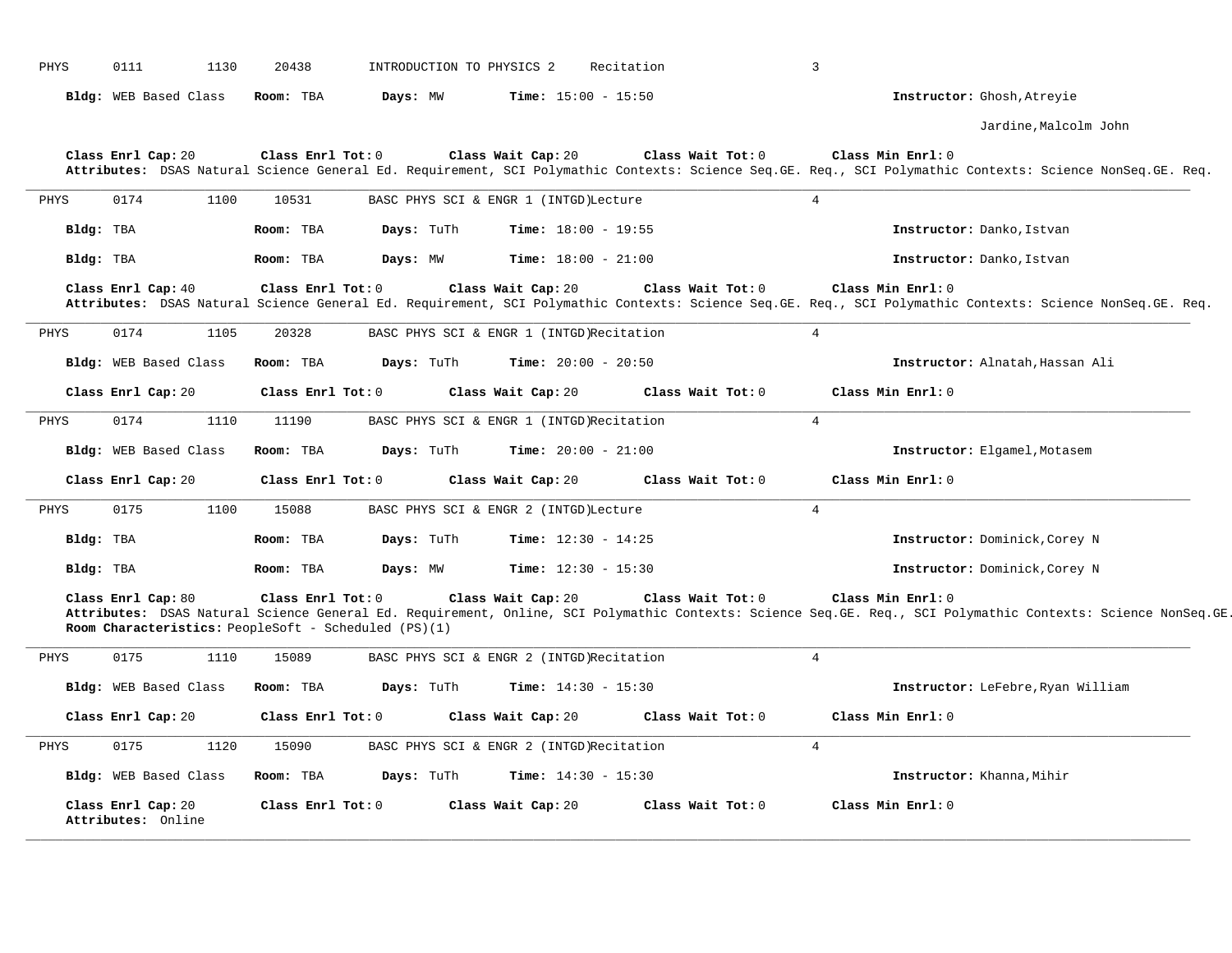### Report ID: SR201 **University of Pittsburgh** Page No. 315 of 591 **Schedule of Classes for Summer Term 2020-2021** Run Date: 11/06/2020 **Six Week - First Run Time: 17:00:17**

# **Dietrich Sch Arts and Sciences - Physics and Astronomy - Subject: Physics**

| Catalog Nbr Section Class Nbr<br>Subject          | Course Title               | Component                                | Units<br>Topics                                                                                                                                                                |
|---------------------------------------------------|----------------------------|------------------------------------------|--------------------------------------------------------------------------------------------------------------------------------------------------------------------------------|
| 0175<br>1130<br>PHYS                              | 16725                      | BASC PHYS SCI & ENGR 2 (INTGD)Recitation | $\overline{4}$                                                                                                                                                                 |
| Bldg: WEB Based Class                             | Room: TBA<br>Days: TuTh    | <b>Time:</b> $14:30 - 15:30$             | Instructor: Fierro, Erin Michelle                                                                                                                                              |
| Class Enrl Cap: 20<br>Attributes: Online          | Class Enrl Tot: 0          | Class Wait Cap: 20<br>Class Wait Tot: 0  | Class Min Enrl: 0                                                                                                                                                              |
| 0175<br>1140<br>PHYS                              | 20466                      | BASC PHYS SCI & ENGR 2 (INTGD)Recitation | $\overline{4}$                                                                                                                                                                 |
| Bldg: WEB Based Class                             | Days: TuTh<br>Room: TBA    | <b>Time:</b> $14:30 - 15:30$             | Instructor: Purkayastha, Amrita                                                                                                                                                |
| Class Enrl Cap: 20                                | Class Enrl Tot: 0          | Class Wait Cap: 20<br>Class Wait Tot: 0  | Class Min Enrl: 0<br>Attributes: DSAS Natural Science General Ed. Requirement, SCI Polymathic Contexts: Science Seq.GE. Req., SCI Polymathic Contexts: Science NonSeq.GE. Req. |
| 1900<br>1100<br>PHYS                              | 10191<br>INTERNSHIP        | Internship                               | $1 - 9$                                                                                                                                                                        |
| Bldg: WEB Based Class                             | Room: TBA<br>Days: TBA     | <b>Time:</b> $00:00 - 00:00$             | Instructor: Staff                                                                                                                                                              |
| Class Enrl Cap: 25                                | Class Enrl Tot: 0          | Class Wait Cap: 20<br>Class Wait Tot: 0  | Class Min Enrl: 0                                                                                                                                                              |
| 1901<br>1100<br>PHYS                              | 10190<br>INDEPENDENT STUDY | Independent Study                        | $1 - 9$                                                                                                                                                                        |
| Bldg: WEB Based Class                             | Days: TBA<br>Room: TBA     | <b>Time:</b> $00:00 - 00:00$             | Instructor: Staff                                                                                                                                                              |
| Class Enrl Cap: 25                                | Class Enrl Tot: 0          | Class Wait Cap: 20<br>Class Wait Tot: 0  | Class Min Enrl: 0                                                                                                                                                              |
| 1902<br>PHYS<br>1100                              | 10188<br>DIRECTED READING  | Directed Studies                         | $1 - 9$                                                                                                                                                                        |
| Bldg: WEB Based Class                             | Room: TBA<br>Days: TBA     | <b>Time:</b> $00:00 - 00:00$             | Instructor: Staff                                                                                                                                                              |
| Class Enrl Cap: 25                                | Class Enrl Tot: 0          | Class Wait Cap: 20<br>Class Wait Tot: 0  | Class Min Enrl: 0                                                                                                                                                              |
| 1903<br>1100<br>PHYS                              | 10189<br>DIRECTED RESEARCH | Directed Studies                         | $1 - 9$                                                                                                                                                                        |
| Bldg: WEB Based Class                             | Room: TBA<br>Days: TBA     | <b>Time:</b> $00:00 - 00:00$             | Instructor: Staff                                                                                                                                                              |
| Class Enrl Cap: 25<br>Attributes: Capstone Course | Class Enrl Tot: 0          | Class Wait Cap: 20<br>Class Wait Tot: 0  | Class Min Enrl: 0                                                                                                                                                              |
| 2990<br>1100<br>PHYS                              | 10192<br>INDEPENDENT STUDY | Independent Study                        | $1 - 9$                                                                                                                                                                        |
| Bldg: WEB Based Class                             | Days: TBA<br>Room: TBA     | <b>Time:</b> $00:00 - 00:00$             | Instructor: Staff                                                                                                                                                              |
| Class Enrl Cap: 25                                | Class Enrl Tot: 0          | Class Wait Cap: 0<br>Class Wait Tot: 0   | Class Min Enrl: 0                                                                                                                                                              |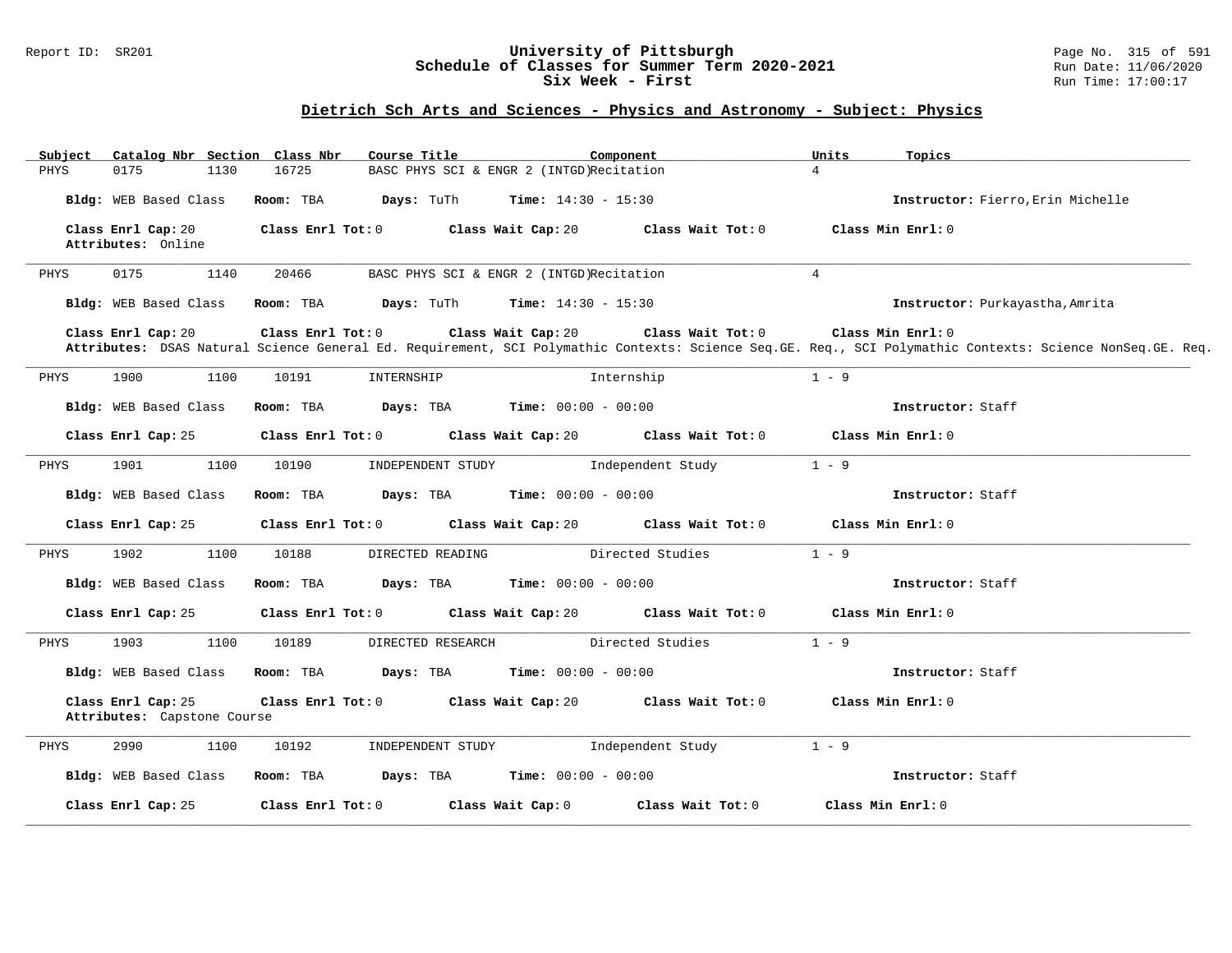## Report ID: SR201 **University of Pittsburgh** Page No. 316 of 591 **Schedule of Classes for Summer Term 2020-2021** Run Date: 11/06/2020 **Six Week - First Run Time: 17:00:17**

# **Dietrich Sch Arts and Sciences - Physics and Astronomy - Subject: Physics**

| Subject                                                                                                                                                  | Catalog Nbr Section Class Nbr |                     |                                          | Course Title                                  |                                         | Component           | Units             | Topics |
|----------------------------------------------------------------------------------------------------------------------------------------------------------|-------------------------------|---------------------|------------------------------------------|-----------------------------------------------|-----------------------------------------|---------------------|-------------------|--------|
| PHYS                                                                                                                                                     | 2998                          | 1100                | 10426                                    |                                               | TEACHING OF PHYSICS-PRACTICUM Practicum |                     |                   |        |
| <b>Bldg:</b> WEB Based Class<br><b>Time:</b> $00:00 - 00:00$<br>Room: TBA<br>Days: TBA<br>Class Enrl Cap: 25<br>Class Enrl Tot: $0$<br>Class Wait Cap: 0 |                               | Class Wait $Tot: 0$ | Instructor: Staff<br>Class Min $Enrl: 0$ |                                               |                                         |                     |                   |        |
|                                                                                                                                                          |                               |                     |                                          |                                               |                                         |                     |                   |        |
| PHYS                                                                                                                                                     | 3000                          | 1100                | 10427                                    | RESEARCH AND DISSERTATION PHD Thesis Research |                                         |                     | $1 - 15$          |        |
| Bldg: WEB Based Class                                                                                                                                    |                               |                     | Room: TBA                                | <b>Time:</b> $00:00 - 00:00$<br>Days: TBA     |                                         |                     | Instructor: Staff |        |
|                                                                                                                                                          | Class Enrl Cap: 80            |                     | Class Enrl Tot: $0$                      |                                               | Class Wait Cap: 0                       | Class Wait $Tot: 0$ | Class Min Enrl: 0 |        |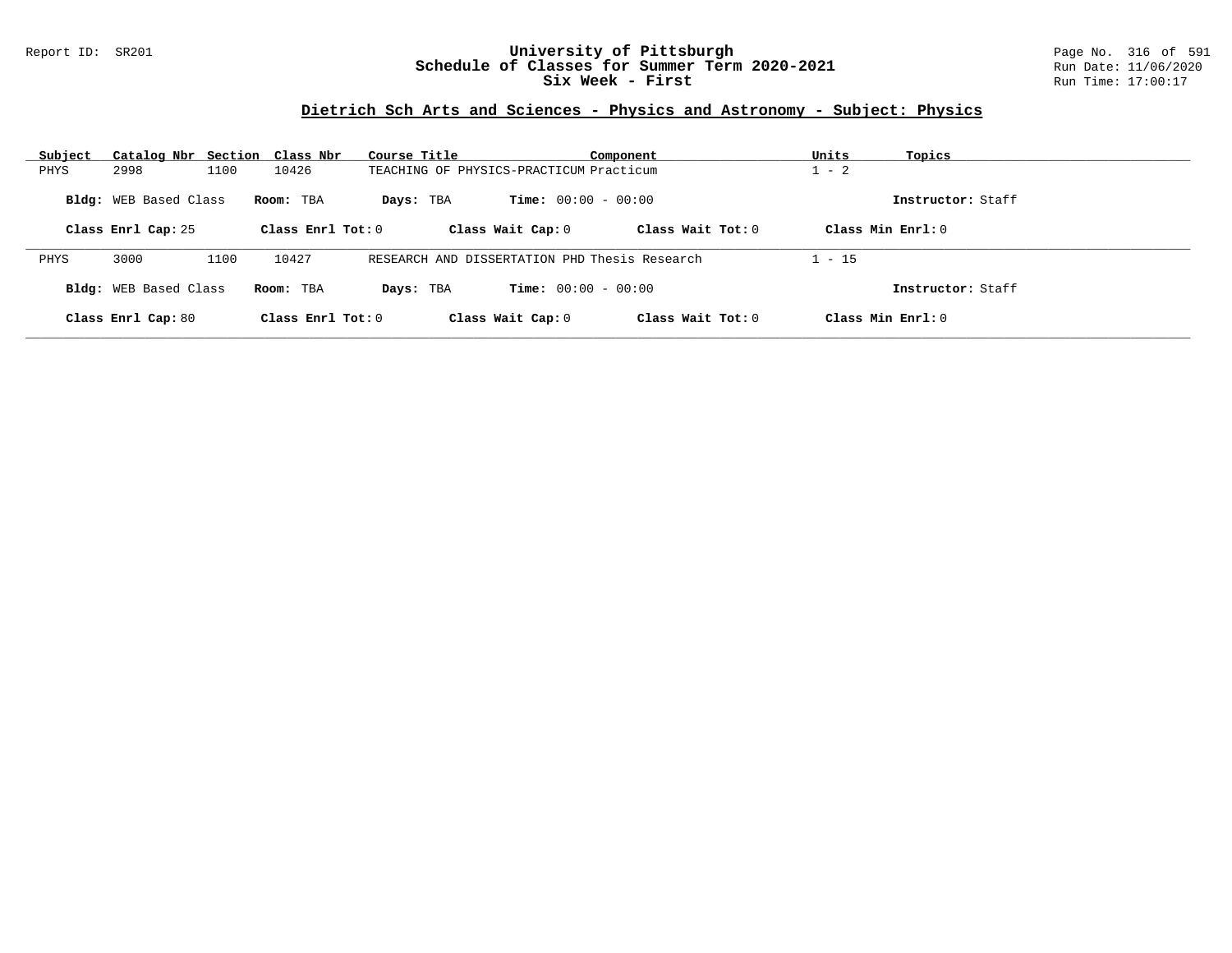### Report ID: SR201 **University of Pittsburgh** Page No. 317 of 591 **Schedule of Classes for Summer Term 2020-2021** Run Date: 11/06/2020 **Six Week - First Run Time: 17:00:17**

# **Dietrich Sch Arts and Sciences - Political Science - Subject: Political Science**

|    | Subject   |                      |                       | Catalog Nbr Section Class Nbr | Course Title                                                  |                                       | Component                                                                                                                                                                                                                                  | Units          | Topics                                                                                                                                                                            |
|----|-----------|----------------------|-----------------------|-------------------------------|---------------------------------------------------------------|---------------------------------------|--------------------------------------------------------------------------------------------------------------------------------------------------------------------------------------------------------------------------------------------|----------------|-----------------------------------------------------------------------------------------------------------------------------------------------------------------------------------|
| PS |           | 0500                 | 1100                  | 17484                         | INTERNATIONAL RELATIONS                                       |                                       | Lecture                                                                                                                                                                                                                                    | 3              |                                                                                                                                                                                   |
|    | Bldg: TBA |                      |                       | Room: TBA                     | Days: TuTh                                                    | <b>Time:</b> $12:00 - 15:15$          |                                                                                                                                                                                                                                            |                | Instructor: Zarpli, Omer                                                                                                                                                          |
|    |           | Class Enrl Cap: 35   |                       | Class Enrl Tot: 0             |                                                               | Class Wait Cap: 20                    | Class Wait Tot: 0<br>Contexts: Soc/Behav. GE. Req., European and Eurasian Studies, Global Studies, West European Studies<br>Room Characteristics: Media - Data Projector/Monitor(1), Seating - Moveable(1), PeopleSoft - Scheduled (PS)(1) |                | Class Min Enrl: 0<br>Attributes: DSAS Global Issues General Ed. Requirement, DSAS Social Science General Ed. Requirement, SCI Polymathic Contexts: Global⨯ Cul GE. Req., SCI      |
| PS |           | 0600                 | 1100                  | 16971                         | POLITICAL THEORY                                              |                                       | Lecture                                                                                                                                                                                                                                    | $\overline{3}$ |                                                                                                                                                                                   |
|    | Bldg: TBA |                      |                       | Room: TBA                     | Days: MWF                                                     | <b>Time:</b> $13:30 - 15:45$          |                                                                                                                                                                                                                                            |                | Instructor: Lotz, Andrew Louis                                                                                                                                                    |
|    |           | Class Enrl Cap: 35   | European Studies      | Class Enrl Tot: 0             |                                                               | Class Wait Cap: 20                    | Class Wait Tot: 0<br>Room Characteristics: Media - Data Projector/Monitor(1), Seating - Moveable(1), PeopleSoft - Scheduled (PS)(1)                                                                                                        |                | Class Min Enrl: 0<br>Attributes: DSAS Phil. Think or Ethics General Ed. Requirement, SCI Polymathic Contexts: Ethical/Policy GE. Req., European and Eurasian Studies, Global Stud |
| PS |           | 0700                 | 1100                  | 19566                         |                                                               | RSRCH METHDS POLITICAL SCIENCELecture |                                                                                                                                                                                                                                            | $\mathbf{3}$   |                                                                                                                                                                                   |
|    | Bldg: TBA |                      |                       | Room: TBA                     | Days: TuTh                                                    | <b>Time:</b> $08:30 - 11:45$          |                                                                                                                                                                                                                                            |                | Instructor: Han, Jungmin                                                                                                                                                          |
|    |           | Class Enrl Cap: 35   |                       | Class Enrl Tot: 0             | Attributes: DSAS Quant.-Formal Reason General Ed. Requirement | Class Wait Cap: 20                    | Class Wait Tot: 0<br>Room Characteristics: Media - Data Projector/Monitor(1), Seating - Moveable(1), PeopleSoft - Scheduled (PS)(1)                                                                                                        |                | Class Min Enrl: 0                                                                                                                                                                 |
| PS |           | 1232                 | 1010                  | 20597                         |                                                               | POLITCL ATTITDE & PUBLIC OPIN Lecture |                                                                                                                                                                                                                                            | $\mathcal{E}$  |                                                                                                                                                                                   |
|    | Bldg: TBA |                      |                       | Room: TBA                     | Days: MWF                                                     | <b>Time:</b> $11:00 - 13:15$          |                                                                                                                                                                                                                                            |                | Instructor: Guedes Neto, Joao Victor                                                                                                                                              |
|    |           | Class Enrl Cap: 35   |                       | Class Enrl Tot: 0             |                                                               | Class Wait Cap: 20                    | Class Wait Tot: 0                                                                                                                                                                                                                          |                | Class Min Enrl: 0                                                                                                                                                                 |
| PS |           | 1311                 | 1100                  | 10668                         |                                                               | WESTERN EURP GOVERMNT & POLIT Lecture |                                                                                                                                                                                                                                            | $\overline{3}$ |                                                                                                                                                                                   |
|    |           | Bldg: TO BE ARRANGED |                       | Room: TBA                     | Days: TBA                                                     | <b>Time:</b> $00:00 - 00:00$          |                                                                                                                                                                                                                                            |                | Instructor: Staff                                                                                                                                                                 |
|    |           |                      |                       |                               |                                                               |                                       |                                                                                                                                                                                                                                            |                |                                                                                                                                                                                   |
|    |           | Class Enrl Cap: 25   | West European Studies | Class Enrl Tot: 0             |                                                               | Class Wait Cap: 20                    | Class Wait Tot: 0                                                                                                                                                                                                                          |                | Class Min Enrl: 0<br>Attributes: DSAS Geographic Region General Ed. Requirement, SCI Polymathic Contexts: Global⨯ Cul GE. Reg., European and Eurasian Studies, European Unid      |
| PS |           | 1328                 | 1010                  | 20599                         |                                                               | AUTHORITA STATECRAFT&RESIST Lecture   |                                                                                                                                                                                                                                            | $\overline{3}$ |                                                                                                                                                                                   |
|    | Bldg: TBA |                      |                       | Room: TBA                     | Days: MW                                                      | <b>Time:</b> $18:00 - 21:15$          |                                                                                                                                                                                                                                            |                | Instructor: Zhang, Yixuan                                                                                                                                                         |
|    |           | Class Enrl Cap: 35   |                       | Class Enrl Tot: 0             |                                                               | Class Wait Cap: 20                    | Class Wait Tot: 0                                                                                                                                                                                                                          |                | Class Min Enrl: 0                                                                                                                                                                 |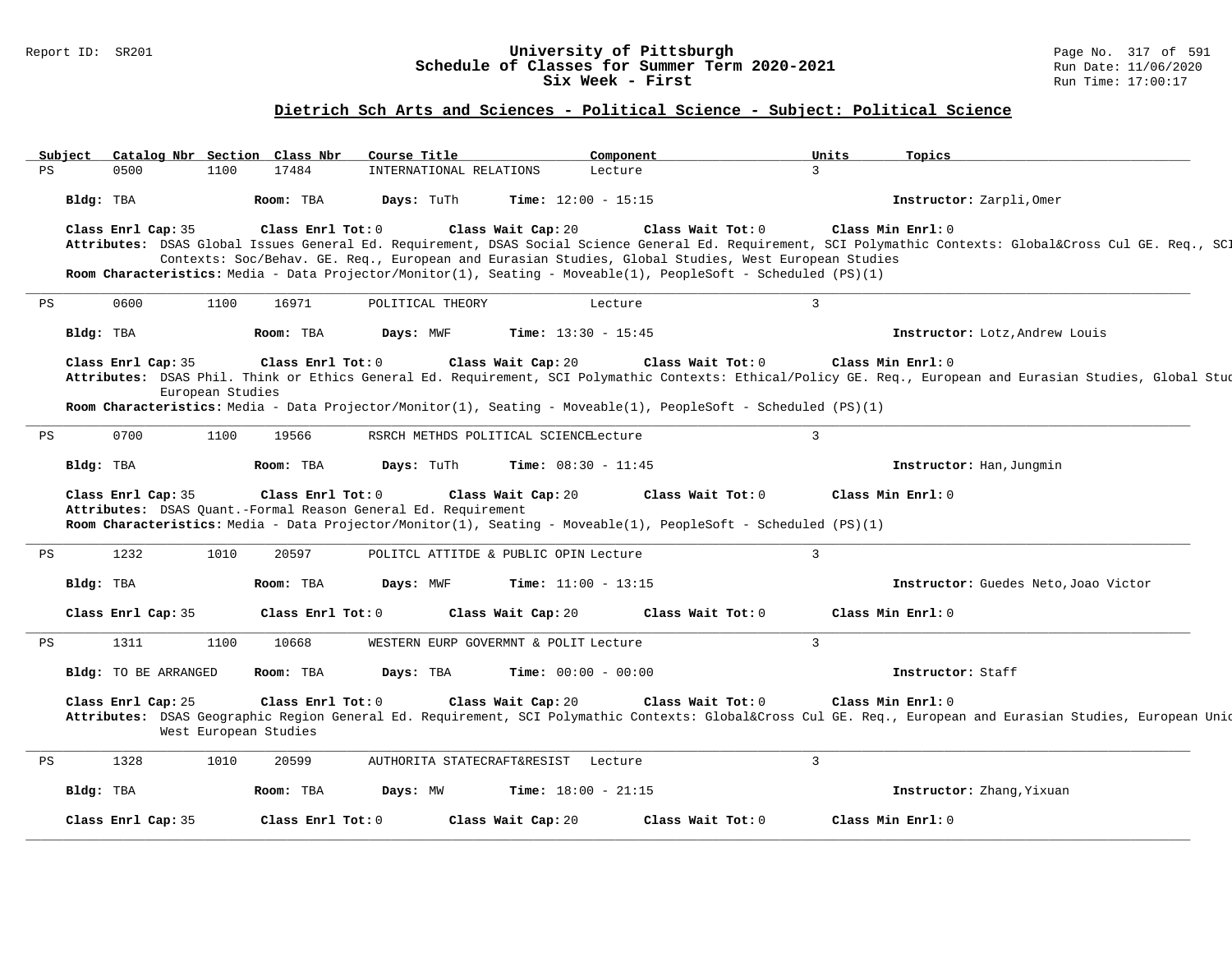### Report ID: SR201 **University of Pittsburgh** Page No. 318 of 591 **Schedule of Classes for Summer Term 2020-2021** Run Date: 11/06/2020 **Six Week - First Run Time: 17:00:17**

# **Dietrich Sch Arts and Sciences - Political Science - Subject: Political Science**

|    | Subject |                             |      | Catalog Nbr Section Class Nbr | Course Title        |                              | Component         | Units                                                                                                                           | Topics                       |  |
|----|---------|-----------------------------|------|-------------------------------|---------------------|------------------------------|-------------------|---------------------------------------------------------------------------------------------------------------------------------|------------------------------|--|
| PS |         | 1345                        | 1010 | 19275                         | POLITICS OF OCEANIA |                              | Lecture           | 3                                                                                                                               |                              |  |
|    |         | Bldg: TO BE ARRANGED        |      | Room: TBA                     | Days: TBA           | <b>Time:</b> $00:00 - 00:00$ |                   |                                                                                                                                 | Instructor: Staff            |  |
|    |         | Class Enrl Cap: 25          |      | Class Enrl Tot: 0             |                     | Class Wait Cap: 20           | Class Wait Tot: 0 |                                                                                                                                 | Class Min Enrl: 0            |  |
| PS |         | 1349                        | 1010 | 19654                         |                     | TRNSATLNTC GVRNC AND POLICY  | Seminar           | 3                                                                                                                               |                              |  |
|    |         | <b>Bldg:</b> TO BE ARRANGED |      | Room: TBA                     | Days: TBA           | Time: $00:00 - 00:00$        |                   |                                                                                                                                 | Instructor: Marolda, Gemma   |  |
|    |         | Class Enrl Cap: 35          |      | Class Enrl Tot: 0             |                     | Class Wait Cap: 20           | Class Wait Tot: 0 | Attributes: European and Eurasian Studies, European Union Studies, Global Studies, Transatlantic Studies, West European Studies | Class Min Enrl: 0            |  |
| PS |         | 1900                        | 1100 | 10660                         | INTERNSHIP          |                              | Internship        | $1 - 12$                                                                                                                        |                              |  |
|    |         | Bldg: WEB Based Class       |      | Room: TBA                     | Days: TBA           | $Time: 00:00 - 00:00$        |                   |                                                                                                                                 | Instructor: Long, Meridith T |  |
|    |         |                             |      |                               |                     |                              |                   |                                                                                                                                 | Lotz, Andrew Louis           |  |
|    |         | Class Enrl Cap: 25          |      | Class Enrl Tot: 0             |                     | Class Wait Cap: 20           | Class Wait Tot: 0 |                                                                                                                                 | Class Min Enrl: 0            |  |
| PS |         | 1901                        | 1100 | 10194                         | INDEPENDENT STUDY   |                              | Independent Study | $1 - 6$                                                                                                                         |                              |  |
|    |         | Bldg: WEB Based Class       |      | Room: TBA                     | Days: TBA           | <b>Time:</b> $00:00 - 00:00$ |                   |                                                                                                                                 | Instructor: Long, Meridith T |  |
|    |         |                             |      |                               |                     |                              |                   |                                                                                                                                 | Lotz, Andrew Louis           |  |
|    |         | Class Enrl Cap: 25          |      | Class Enrl Tot: 0             |                     | Class Wait Cap: 20           | Class Wait Tot: 0 |                                                                                                                                 | Class Min Enrl: 0            |  |
| PS |         | 1902                        | 1100 | 10193                         | DIRECTED READING    |                              | Directed Studies  | $1 - 3$                                                                                                                         |                              |  |
|    |         | Bldg: WEB Based Class       |      | Room: TBA                     | Days: TBA           | Time: $00:00 - 00:00$        |                   |                                                                                                                                 | Instructor: Long, Meridith T |  |
|    |         |                             |      |                               |                     |                              |                   |                                                                                                                                 | Lotz, Andrew Louis           |  |
|    |         | Class Enrl Cap: 25          |      | Class Enrl Tot: 0             |                     | Class Wait Cap: 20           | Class Wait Tot: 0 |                                                                                                                                 | Class Min Enrl: 0            |  |
| PS |         | 2902                        | 1100 | 10662                         | DIRECTED READING    |                              | Directed Studies  | $1 - 6$                                                                                                                         |                              |  |
|    |         | Bldg: WEB Based Class       |      | Room: TBA                     | Days: TBA           | <b>Time:</b> $00:00 - 00:00$ |                   |                                                                                                                                 | Instructor: Savun, Burcu     |  |
|    |         | Class Enrl Cap: 35          |      | Class Enrl Tot: 0             |                     | Class Wait Cap: 0            | Class Wait Tot: 0 |                                                                                                                                 | Class Min Enrl: 0            |  |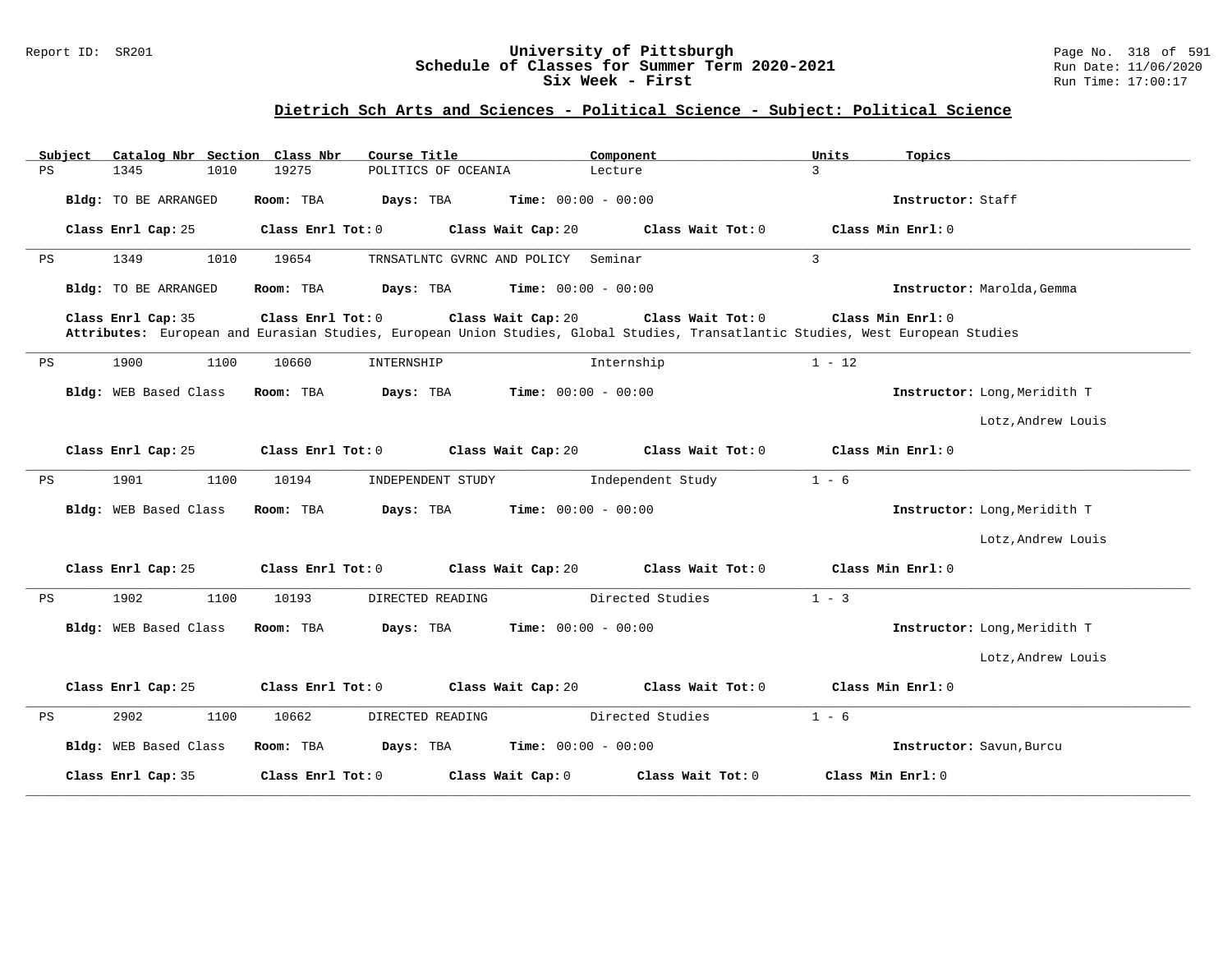## Report ID: SR201 **University of Pittsburgh** Page No. 319 of 591 **Schedule of Classes for Summer Term 2020-2021** Run Date: 11/06/2020 **Six Week - First Run Time: 17:00:17**

## **Dietrich Sch Arts and Sciences - Political Science - Subject: Political Science**

| Subject | Catalog Nbr Section Class Nbr |      |                   | Course Title      | Component                    | Units             | Topics                   |
|---------|-------------------------------|------|-------------------|-------------------|------------------------------|-------------------|--------------------------|
| ΡS      | 2990                          | 1100 | 10195             | INDEPENDENT STUDY | Independent Study            | $1 - 6$           |                          |
|         | <b>Bldg:</b> WEB Based Class  |      | Room: TBA         | Days: TBA         | <b>Time:</b> $00:00 - 00:00$ |                   | Instructor: Savun, Burcu |
|         | Class Enrl Cap: 10            |      | Class Enrl Tot: 0 | Class Wait Cap: 0 | Class Wait Tot: 0            | Class Min Enrl: 0 |                          |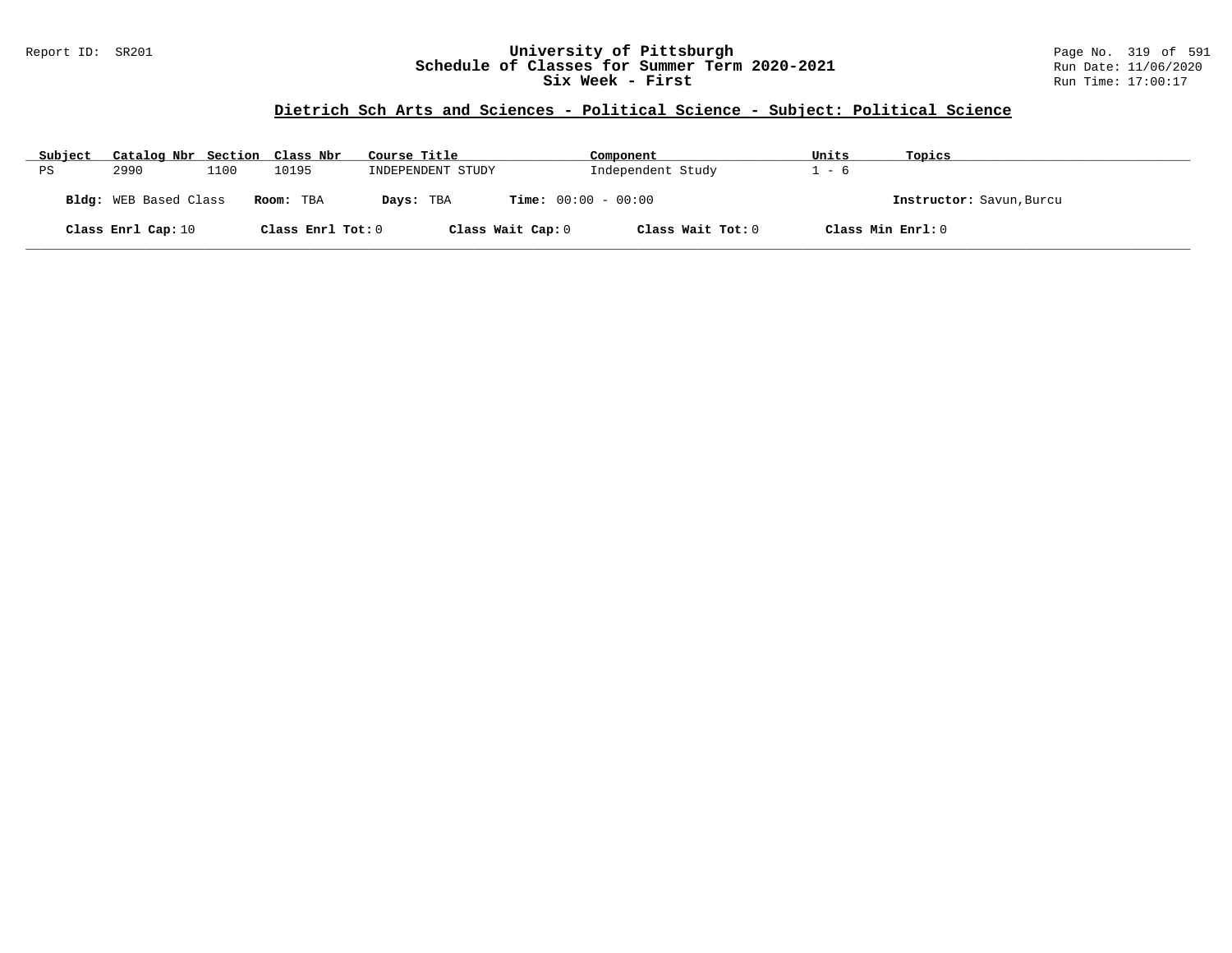### Report ID: SR201 **University of Pittsburgh** Page No. 320 of 591 **Schedule of Classes for Summer Term 2020-2021** Run Date: 11/06/2020 **Six Week - First Run Time: 17:00:17**

# **Dietrich Sch Arts and Sciences - Psychology - Subject: Psychology**

| Subject | Catalog Nbr Section Class Nbr                           |      |                    | Course Title                                                                            |                              | Component | 3                                                                                                                                | Units | Topics                                     |
|---------|---------------------------------------------------------|------|--------------------|-----------------------------------------------------------------------------------------|------------------------------|-----------|----------------------------------------------------------------------------------------------------------------------------------|-------|--------------------------------------------|
| PSY     | 0010<br>Bldg: TBA                                       | 1100 | 10481<br>Room: TBA | INTRODUCTION TO PSYCHOLOGY<br>Days: TuTh                                                | <b>Time:</b> $18:00 - 21:15$ | Lecture   |                                                                                                                                  |       | Instructor: McKone, Kirsten Marie Peterson |
|         | Class Enrl Cap: 30                                      |      | Class Enrl Tot: 0  | Room Characteristics: Media - Data Projector/Monitor(1), PeopleSoft - Scheduled (PS)(1) | Class Wait Cap: 20           |           | Class Wait Tot: 0<br>Attributes: DSAS Natural Science General Ed. Requirement, SCI Polymathic Contexts: Science NonSeq. GE. Req. |       | Class Min Enrl: 0                          |
| PSY     | 0010                                                    | 1120 | 15404              | INTRODUCTION TO PSYCHOLOGY                                                              |                              | Lecture   | $\overline{3}$                                                                                                                   |       |                                            |
|         | Bldg: TBA                                               |      | Room: TBA          | Days: MW                                                                                | <b>Time:</b> $14:00 - 17:15$ |           |                                                                                                                                  |       | Instructor: Petkova, Aleksandra Velizarova |
|         | Class Enrl Cap: 30                                      |      | Class Enrl Tot: 0  | Room Characteristics: Media - Data Projector/Monitor(1), PeopleSoft - Scheduled (PS)(1) | Class Wait Cap: 20           |           | Class Wait Tot: 0<br>Attributes: DSAS Natural Science General Ed. Requirement, SCI Polymathic Contexts: Science NonSeq. GE. Req. |       | Class Min Enrl: 0                          |
| PSY     | 0105                                                    | 1130 | 18010              | INTRODUCTION TO SOCIAL PSYCH Lecture                                                    |                              |           | $\overline{3}$                                                                                                                   |       |                                            |
|         | Bldg: TBA                                               |      | Room: TBA          | Days: MW                                                                                | <b>Time:</b> $09:00 - 12:15$ |           |                                                                                                                                  |       | Instructor: Bowdring, Molly Anne           |
|         | Class Enrl Cap: 30                                      |      | Class Enrl Tot: 0  | Room Characteristics: Media - Data Projector/Monitor(1), PeopleSoft - Scheduled (PS)(1) | Class Wait Cap: 20           |           | Class Wait Tot: 0<br>Attributes: DSAS Social Science General Ed. Requirement, SCI Polymathic Contexts: Soc/Behav. GE. Req.       |       | Class Min Enrl: 0                          |
| PSY     | 0205                                                    | 1010 | 19979              | PSYCHOPATHOLOGY                                                                         |                              | Lecture   | 3                                                                                                                                |       |                                            |
|         | Bldg: TBA                                               |      | Room: TBA          | Days: MW                                                                                | <b>Time:</b> $13:00 - 16:15$ |           |                                                                                                                                  |       | Instructor: Edershile, Elizabeth Ann       |
|         | Class Enrl Cap: 28                                      |      | Class Enrl Tot: 0  | Room Characteristics: Media - Data Projector/Monitor(1), PeopleSoft - Scheduled (PS)(1) | Class Wait Cap: 20           |           | Class Wait Tot: 0                                                                                                                |       | Class Min Enrl: 0                          |
| PSY     | 0310                                                    | 1100 | 10466              | DEVELOPMENTAL PSYCHOLOGY                                                                |                              | Lecture   | $\mathbf{3}$                                                                                                                     |       |                                            |
|         | Bldg: TBA                                               |      | Room: TBA          | Days: MW                                                                                | <b>Time:</b> $18:00 - 21:15$ |           |                                                                                                                                  |       | Instructor: Jamal Orozco, Nabila P         |
|         | Class Enrl Cap: 30<br>Attributes: Children's Literature |      | Class Enrl Tot: 0  | Room Characteristics: Media - Data Projector/Monitor(1), PeopleSoft - Scheduled (PS)(1) | Class Wait Cap: 20           |           | Class Wait Tot: 0                                                                                                                |       | Class Min Enrl: 0                          |
| PSY     | 0422                                                    | 1100 | 16012              | COGNITIVE PSYCHOLOGY                                                                    |                              | Lecture   | $\mathbf{3}$                                                                                                                     |       |                                            |
|         | Bldg: TBA                                               |      | Room: TBA          | Days: TuTh                                                                              | <b>Time:</b> $13:00 - 16:15$ |           |                                                                                                                                  |       | Instructor: Terrazas Duarte, Gabriela      |
|         | Class Enrl Cap: 30                                      |      | Class Enrl Tot: 0  | Room Characteristics: Media - Data Projector/Monitor(1), PeopleSoft - Scheduled (PS)(1) | Class Wait Cap: 20           |           | Class Wait Tot: 0<br>Attributes: DSAS Natural Science General Ed. Requirement, SCI Polymathic Contexts: Science NonSeq. GE. Req. |       | Class Min Enrl: 0                          |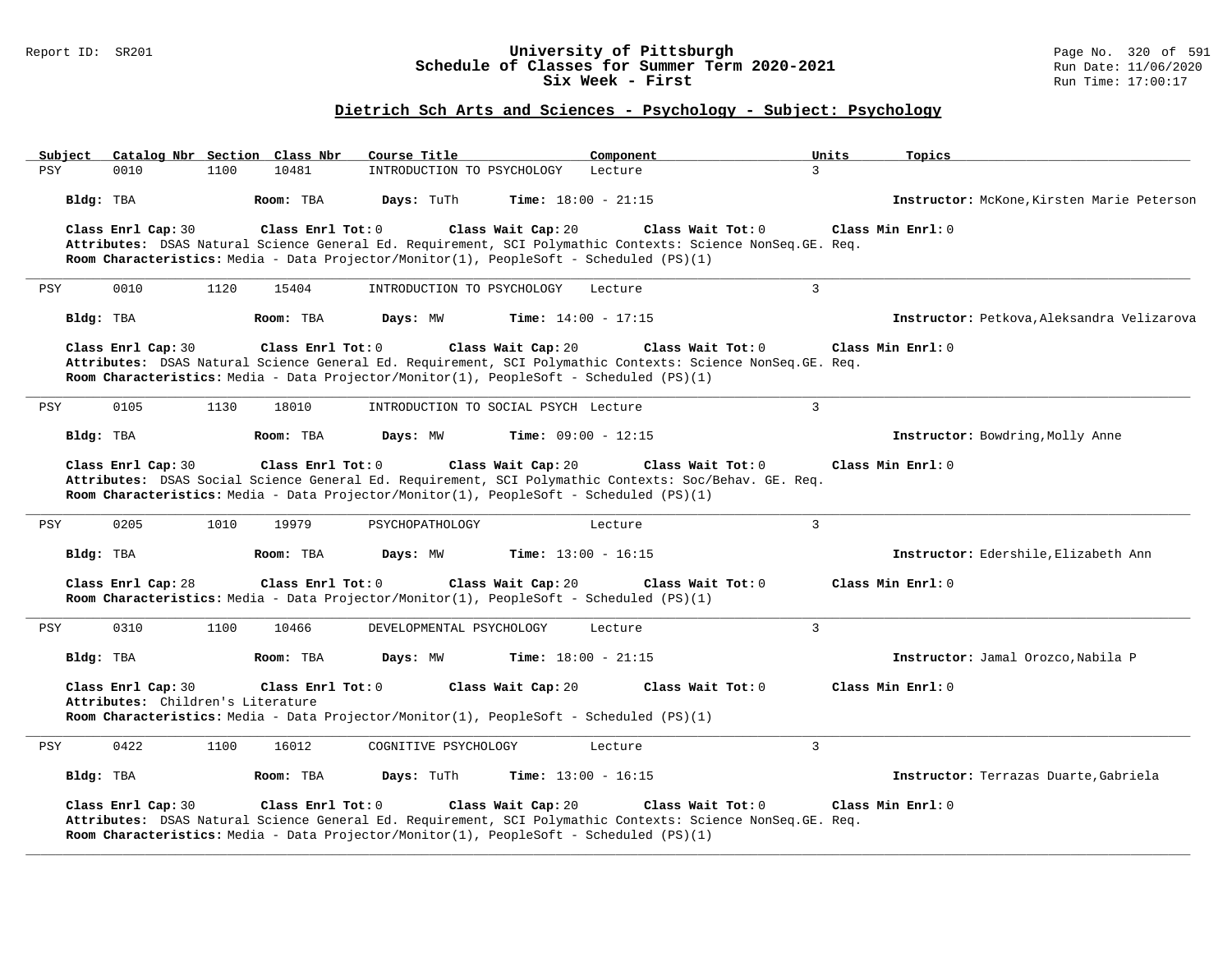## Report ID: SR201 **University of Pittsburgh** Page No. 321 of 591 **Schedule of Classes for Summer Term 2020-2021** Run Date: 11/06/2020 **Six Week - First Run Time: 17:00:17**

## **Dietrich Sch Arts and Sciences - Psychology - Subject: Psychology**

| Subject | Catalog Nbr Section Class Nbr |                   | Course Title                                                                                                                                     | Component                                                                                                  | Units<br>Topics                      |
|---------|-------------------------------|-------------------|--------------------------------------------------------------------------------------------------------------------------------------------------|------------------------------------------------------------------------------------------------------------|--------------------------------------|
| PSY     | 1200<br>0505                  | 10502             | INTRO TO BIOPSYCHOLOGY                                                                                                                           | Lecture                                                                                                    | 3                                    |
|         | Bldg: TBA                     | Room: TBA         | $Time: 09:00 - 12:15$<br>Days: MW                                                                                                                |                                                                                                            | Instructor: Carson, Mary Yaeno       |
|         | Class Enrl Cap: 30            | Class Enrl Tot: 0 |                                                                                                                                                  | Class Wait Cap: 20 $\qquad$ Class Wait Tot: 0 $\qquad$ Class Min Enrl: 0                                   |                                      |
|         |                               |                   |                                                                                                                                                  | Attributes: DSAS Natural Science General Ed. Requirement, SCI Polymathic Contexts: Science NonSeq.GE. Req. |                                      |
|         |                               |                   | Room Characteristics: Media - Data Projector/Monitor(1), PeopleSoft - Scheduled (PS)(1)                                                          |                                                                                                            |                                      |
| PSY     | 1050<br>1100                  | 11198             | TOPICS IN PSYCHOLOGY                                                                                                                             | Lecture                                                                                                    | 3                                    |
|         | <b>Bldg:</b> TO BE ARRANGED   | Room: TBA         | $Time: 00:00 - 00:00$<br>Days: TBA                                                                                                               | CHILD DEVELOPMENT                                                                                          | Instructor: Staff                    |
|         | Class Enrl Cap: 25            | Class Enrl Tot: 0 |                                                                                                                                                  | Class Wait Cap: 20 $\hbox{Class Wait Tot: 0}$ Class Min Enrl: 0                                            |                                      |
| PSY     | 1300<br>1050                  | 19661             | TOPICS IN PSYCHOLOGY                                                                                                                             | Lecture                                                                                                    | 3                                    |
|         | <b>Bldg:</b> TO BE ARRANGED   | Room: TBA         | $Time: 00:00 - 00:00$<br>Days: TBA                                                                                                               | WAR AND CHILDREN                                                                                           | Instructor: Gallen, Robert Timothy   |
|         | Class Enrl Cap: 25            |                   |                                                                                                                                                  | Class Enrl Tot: 0 Class Wait Cap: 20 Class Wait Tot: 0                                                     | Class Min Enrl: 0                    |
| PSY     | 1100<br>1205                  | 10533             | ABNORMAL PSYCHOLOGY                                                                                                                              | Lecture                                                                                                    | 3                                    |
|         | Bldg: TBA                     | Room: TBA         | Days: MW<br><b>Time:</b> $13:00 - 16:15$                                                                                                         |                                                                                                            | Instructor: Edershile, Elizabeth Ann |
|         | Class Enrl Cap: 2             |                   | Class Enrl Tot: 0 Class Wait Cap: 2 Class Wait Tot: 0<br>Room Characteristics: Media - Data Projector/Monitor(1), PeopleSoft - Scheduled (PS)(1) |                                                                                                            | Class Min Enrl: 0                    |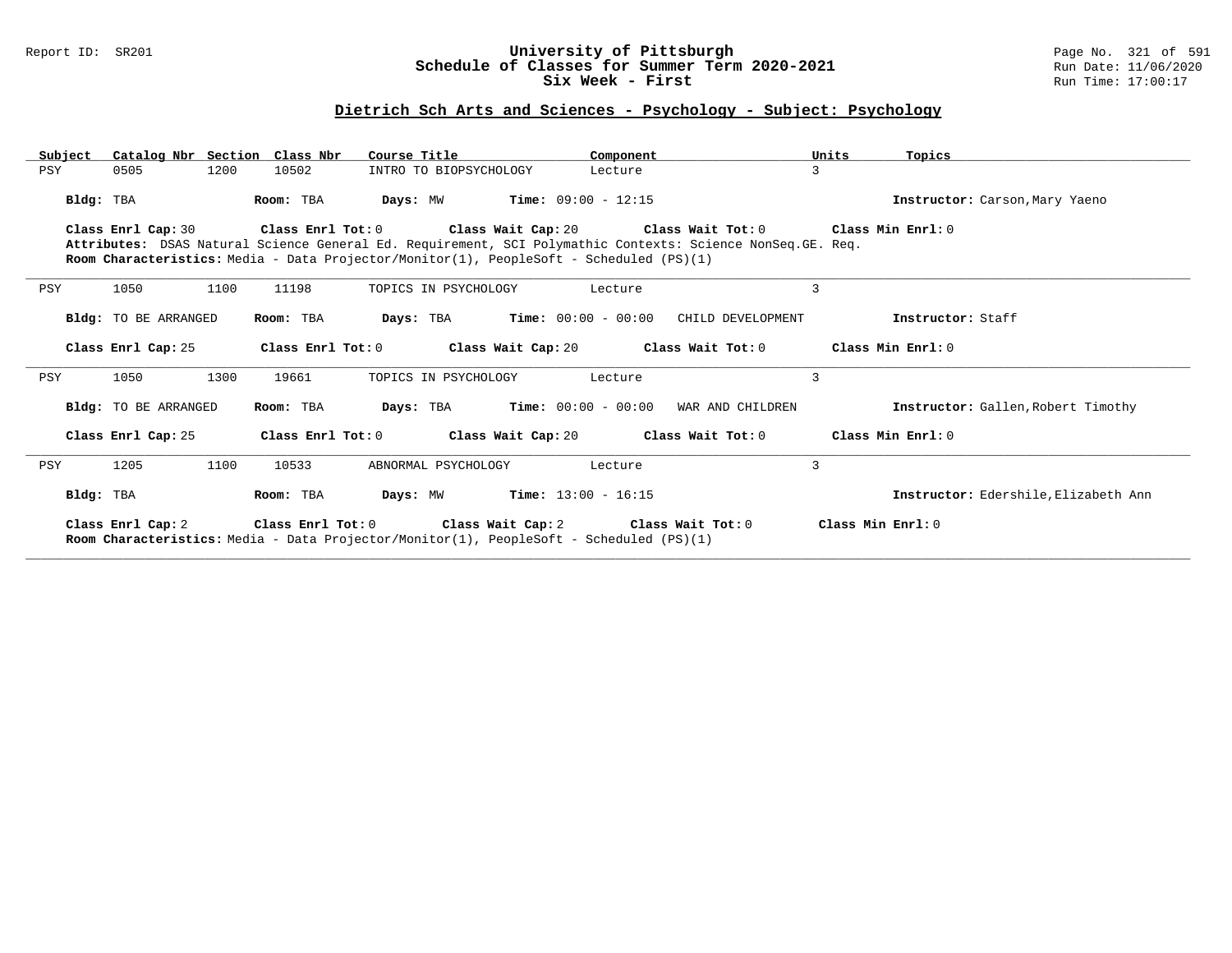## Report ID: SR201 **University of Pittsburgh** Page No. 322 of 591 **Schedule of Classes for Summer Term 2020-2021** Run Date: 11/06/2020 **Six Week - First Run Time: 17:00:17**

# **Dietrich Sch Arts and Sciences - Religious Studies - Subject: Coop Program in Religion**

| Subject                      | Catalog Nbr Section Class Nbr |      |                     | Course Title                                  | Component                    | Units                | Topics            |
|------------------------------|-------------------------------|------|---------------------|-----------------------------------------------|------------------------------|----------------------|-------------------|
| REL                          | 2902                          | 1100 | 10327               | DIRECTED STUDY-M.A. STUDENTS Directed Studies |                              | $3 - 9$              |                   |
| <b>Bldg:</b> WEB Based Class |                               |      | Room: TBA           | Days: TBA                                     | <b>Time:</b> $00:00 - 00:00$ |                      | Instructor: Staff |
|                              | Class Enrl Cap: 10            |      | Class Enrl Tot: $0$ | Class Wait Cap: 0                             | Class Wait $Tot: 0$          | $Class Min Ernst: 0$ |                   |
| REL                          | 3902                          | 1100 | 10196               | DIRECTED STUDY-PH.D. LEVEL                    | Directed Studies             | $3 - 9$              |                   |
|                              | <b>Bldg:</b> WEB Based Class  |      | Room: TBA           | Days: TBA                                     | <b>Time:</b> $00:00 - 00:00$ |                      | Instructor: Staff |
|                              | Class Enrl Cap: 5             |      | Class Enrl Tot: 0   | Class Wait Cap: 0                             | Class Wait Tot: $0$          | $Class Min Ernst: 0$ |                   |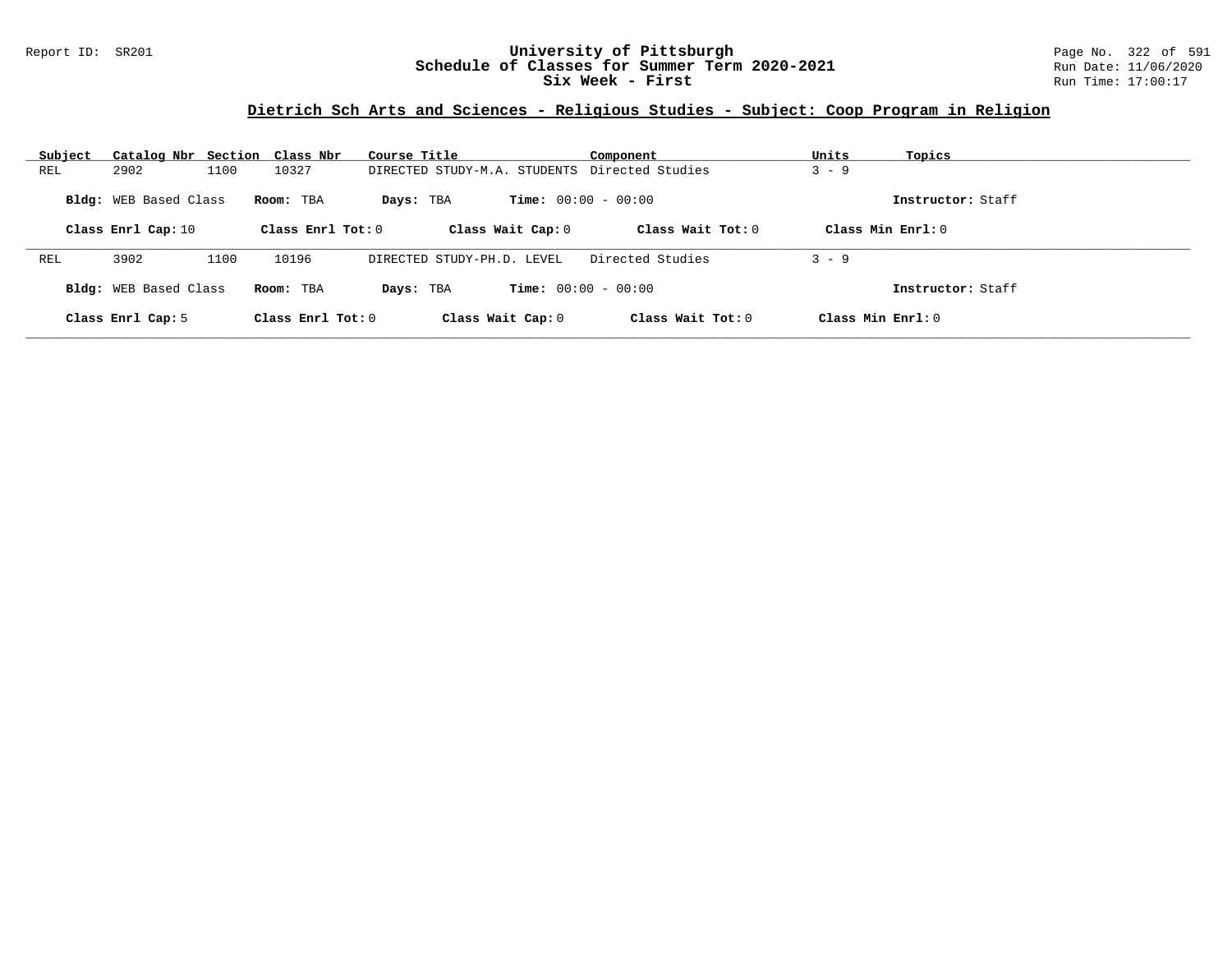#### Report ID: SR201 **1988 1998 12: SR201 University of Pittsburgh University of Pittsburgh** Page No. 323 of 591 **Schedule of Classes for Summer Term 2020-2021** Run Date: 11/06/20<br>Six Week - First Run Time: 17:00:17 Six Week - First

### **Dietrich Sch Arts and Sciences - Religious Studies - Subject: Religious Studies**

Subject Catalog Nbr Section Class Nbr Course Title \_\_\_\_\_\_\_\_\_\_\_\_\_\_\_Component \_\_\_\_\_\_\_\_\_\_\_\_\_\_\_\_\_\_\_Units \_\_\_\_\_\_\_\_\_<br>RELGST 0083 1100 10361 MYTHOLOGY IN THE ANCIENT WORLLLecture 3 MYTHOLOGY IN THE ANCIENT WORLDLecture **Bldg:** TBA **Room:** TBA **Days:** TuTh **Time:** 08:30 - 11:45 **Instructor:** Korzeniewski,Andrew J. **Class Enrl Cap:** 10 **Class Enrl Tot:** 0 **Class Wait Cap:** 10 **Class Wait Tot:** 0 **Class Min Enrl:** 0 Attributes: DSAS Geographic Region General Ed. Requirement, Children's Literature, Medieval & Renaissance Studies, SCI Polymathic Contexts: Global&Cross Cu European and Eurasian Studies, West European Studies **Room Characteristics:** Media - Data Projector/Monitor(1), PeopleSoft - Scheduled (PS)(1) **Combined Section ID:** 0003(CLASS 0030/RELGST 0083) - CLASS 0030(#10371) **\_\_\_\_\_\_\_\_\_\_\_\_\_\_\_\_\_\_\_\_\_\_\_\_\_\_\_\_\_\_\_\_\_\_\_\_\_\_\_\_\_\_\_\_\_\_\_\_\_\_\_\_\_\_\_\_\_\_\_\_\_\_\_\_\_\_\_\_\_\_\_\_\_\_\_\_\_\_\_\_\_\_\_\_\_\_\_\_\_\_\_\_\_\_\_\_\_\_\_\_\_\_\_\_\_\_\_\_\_\_\_\_\_\_\_\_\_\_\_\_\_\_\_\_\_\_\_\_\_\_\_\_\_\_\_\_\_\_\_\_\_\_\_\_\_\_\_\_\_\_\_\_\_\_\_\_** RELGST 0105 1000 20089 RELIGIONS OF THE WEST Lecture 3 **Bldg:** TBA **Room:** TBA **Days:** TuTh **Time:** 18:00 - 21:15 **Instructor:** Brady,Joel Christopher **Class Enrl Cap:** 21 **Class Enrl Tot:** 0 **Class Wait Cap:** 20 **Class Wait Tot:** 0 **Class Min Enrl:** 0 **Attributes:** DSAS Global Issues General Ed. Requirement, DSAS Historical Analysis General Ed. Requirement, SCI Polymathic Contexts: Global&Cross Cul GE. Req., SCI Polymathic Contexts: Soc/Behav. GE. Req., European and Eurasian Studies, West European Studies **Room Characteristics:** Media - Data Projector/Monitor(1), PeopleSoft - Scheduled (PS)(1) **Combined Section ID:** 0004(RELGST 0105/HIST 0125) - HIST 0125(#20088) **\_\_\_\_\_\_\_\_\_\_\_\_\_\_\_\_\_\_\_\_\_\_\_\_\_\_\_\_\_\_\_\_\_\_\_\_\_\_\_\_\_\_\_\_\_\_\_\_\_\_\_\_\_\_\_\_\_\_\_\_\_\_\_\_\_\_\_\_\_\_\_\_\_\_\_\_\_\_\_\_\_\_\_\_\_\_\_\_\_\_\_\_\_\_\_\_\_\_\_\_\_\_\_\_\_\_\_\_\_\_\_\_\_\_\_\_\_\_\_\_\_\_\_\_\_\_\_\_\_\_\_\_\_\_\_\_\_\_\_\_\_\_\_\_\_\_\_\_\_\_\_\_\_\_\_\_** RELGST 0105 1010 20611 RELIGIONS OF THE WEST Lecture 3 **Bldg:** TBA **Room:** TBA **Days:** TuTh **Time:** 18:00 - 21:15 **Instructor:** Brady,Joel Christopher **Class Enrl Cap:** 30 **Class Enrl Tot:** 0 **Class Wait Cap:** 20 **Class Wait Tot:** 0 **Class Min Enrl:** 0 **Attributes:** DSAS Global Issues General Ed. Requirement, DSAS Historical Analysis General Ed. Requirement, Medieval & Renaissance Studies, SCI Polymathic Contexts: Global&Cross Cul GE. Req., SCI Polymathic Contexts: Soc/Behav. GE. Req., West European Studies **Combined Section ID:** 0022(HIST/0125/RELGST/0105) - HIST 0125(#20613) **\_\_\_\_\_\_\_\_\_\_\_\_\_\_\_\_\_\_\_\_\_\_\_\_\_\_\_\_\_\_\_\_\_\_\_\_\_\_\_\_\_\_\_\_\_\_\_\_\_\_\_\_\_\_\_\_\_\_\_\_\_\_\_\_\_\_\_\_\_\_\_\_\_\_\_\_\_\_\_\_\_\_\_\_\_\_\_\_\_\_\_\_\_\_\_\_\_\_\_\_\_\_\_\_\_\_\_\_\_\_\_\_\_\_\_\_\_\_\_\_\_\_\_\_\_\_\_\_\_\_\_\_\_\_\_\_\_\_\_\_\_\_\_\_\_\_\_\_\_\_\_\_\_\_\_\_** RELGST 0505 1010 20607 RELIGION IN ASIA Lecture 3 **Bldg:** TBA **Room:** TBA **Days:** MW **Time:** 18:00 - 21:15 **Instructor:** Delgado Creamer,Margarita Angelica **Class Enrl Cap:** 30 **Class Enrl Tot:** 0 **Class Wait Cap:** 20 **Class Wait Tot:** 0 **Class Min Enrl:** 0 **Attributes:** DSAS Cross-Cult. Awareness General Ed. Requirement, SCI Polymathic Contexts: Global&Cross Cul GE. Req., Asian Studies **Combined Section ID:** 0001(HIST/0755/RELGST/0505) - HIST 0755(#20608) **\_\_\_\_\_\_\_\_\_\_\_\_\_\_\_\_\_\_\_\_\_\_\_\_\_\_\_\_\_\_\_\_\_\_\_\_\_\_\_\_\_\_\_\_\_\_\_\_\_\_\_\_\_\_\_\_\_\_\_\_\_\_\_\_\_\_\_\_\_\_\_\_\_\_\_\_\_\_\_\_\_\_\_\_\_\_\_\_\_\_\_\_\_\_\_\_\_\_\_\_\_\_\_\_\_\_\_\_\_\_\_\_\_\_\_\_\_\_\_\_\_\_\_\_\_\_\_\_\_\_\_\_\_\_\_\_\_\_\_\_\_\_\_\_\_\_\_\_\_\_\_\_\_\_\_\_** RELGST 0505 1160 16974 RELIGION IN ASIA Lecture 23 **Bldg:** TBA **Room:** TBA **Days:** MW **Time:** 18:00 - 21:15 **Instructor:** Delgado Creamer,Margarita Angelica **Class Enrl Cap:** 15 **Class Enrl Tot:** 0 **Class Wait Cap:** 10 **Class Wait Tot:** 0 **Class Min Enrl:** 0 **Attributes:** DSAS Cross-Cult. Awareness General Ed. Requirement, SCI Polymathic Contexts: Global&Cross Cul GE. Req., Asian Studies **Room Characteristics:** PeopleSoft - Scheduled (PS)(1)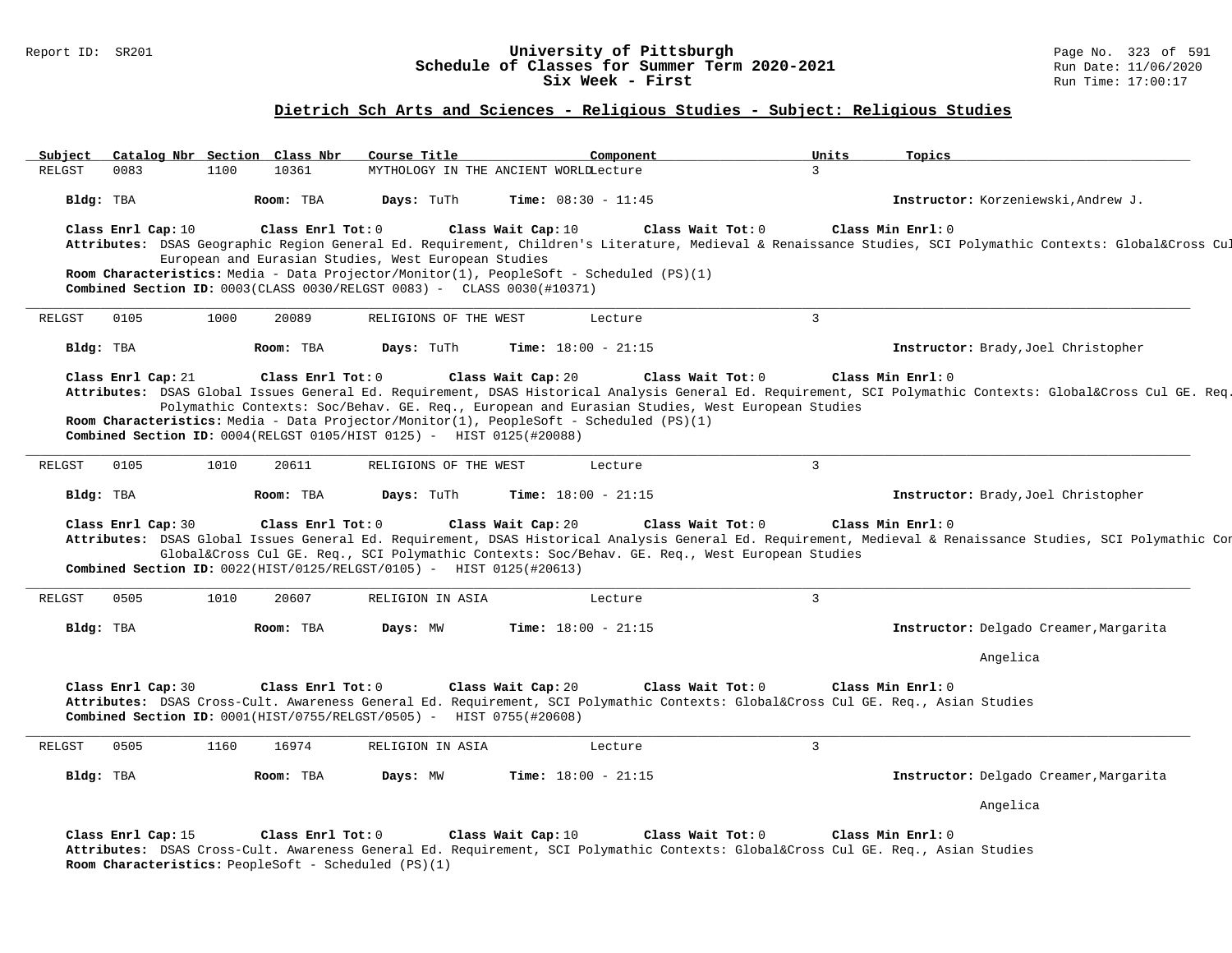**Combined Section ID:** 0056(HIST/0755/RELGST/0505) - HIST 0755(#16973) **\_\_\_\_\_\_\_\_\_\_\_\_\_\_\_\_\_\_\_\_\_\_\_\_\_\_\_\_\_\_\_\_\_\_\_\_\_\_\_\_\_\_\_\_\_\_\_\_\_\_\_\_\_\_\_\_\_\_\_\_\_\_\_\_\_\_\_\_\_\_\_\_\_\_\_\_\_\_\_\_\_\_\_\_\_\_\_\_\_\_\_\_\_\_\_\_\_\_\_\_\_\_\_\_\_\_\_\_\_\_\_\_\_\_\_\_\_\_\_\_\_\_\_\_\_\_\_\_\_\_\_\_\_\_\_\_\_\_\_\_\_\_\_\_\_\_\_\_\_\_\_\_\_\_\_\_** RELGST 0715 1000 20093 PHILOSOPHY OF RELIGION Lecture 3 **Bldg:** TBA **Room:** TBA **Days:** TuTh **Time:** 09:00 - 12:15 **Instructor:** Bahler,Brock A **Class Enrl Cap:** 15 **Class Enrl Tot:** 0 **Class Wait Cap:** 10 **Class Wait Tot:** 0 **Class Min Enrl:** 0 **Attributes:** DSAS Phil. Think or Ethics General Ed. Requirement, SCI Polymathic Contexts: Ethical/Policy GE. Req., European and Eurasian Studies, West European Studies **Room Characteristics:** Media - Data Projector/Monitor(1), PeopleSoft - Scheduled (PS)(1) **Combined Section ID:** 0009(RELGST 0715/PHIL 0473) - PHIL 0473(#20094) **\_\_\_\_\_\_\_\_\_\_\_\_\_\_\_\_\_\_\_\_\_\_\_\_\_\_\_\_\_\_\_\_\_\_\_\_\_\_\_\_\_\_\_\_\_\_\_\_\_\_\_\_\_\_\_\_\_\_\_\_\_\_\_\_\_\_\_\_\_\_\_\_\_\_\_\_\_\_\_\_\_\_\_\_\_\_\_\_\_\_\_\_\_\_\_\_\_\_\_\_\_\_\_\_\_\_\_\_\_\_\_\_\_\_\_\_\_\_\_\_\_\_\_\_\_\_\_\_\_\_\_\_\_\_\_\_\_\_\_\_\_\_\_\_\_\_\_\_\_\_\_\_\_\_\_\_** RELGST 0715 1010 20609 PHILOSOPHY OF RELIGION Lecture 3 **Bldg:** TBA **Room:** TBA **Days:** TuTh **Time:** 09:00 - 12:15 **Instructor:** Bahler,Brock A **Class Enrl Cap:** 30 **Class Enrl Tot:** 0 **Class Wait Cap:** 20 **Class Wait Tot:** 0 **Class Min Enrl:** 0 **Attributes:** DSAS Phil. Think or Ethics General Ed. Requirement, SCI Polymathic Contexts: Ethical/Policy GE. Req., Global Studies, West European Studies **Combined Section ID:** 0044(RELGST/0715/PHIL/0473) - PHIL 0473(#20610) **\_\_\_\_\_\_\_\_\_\_\_\_\_\_\_\_\_\_\_\_\_\_\_\_\_\_\_\_\_\_\_\_\_\_\_\_\_\_\_\_\_\_\_\_\_\_\_\_\_\_\_\_\_\_\_\_\_\_\_\_\_\_\_\_\_\_\_\_\_\_\_\_\_\_\_\_\_\_\_\_\_\_\_\_\_\_\_\_\_\_\_\_\_\_\_\_\_\_\_\_\_\_\_\_\_\_\_\_\_\_\_\_\_\_\_\_\_\_\_\_\_\_\_\_\_\_\_\_\_\_\_\_\_\_\_\_\_\_\_\_\_\_\_\_\_\_\_\_\_\_\_\_\_\_\_\_** RELGST 1120 1010 20616 ORIGINS OF CHRISTIANITY Lecture 3 **Bldg:** TBA **Room:** TBA **Days:** TuTh **Time:** 14:00 - 17:15 **Instructor:** Denova,Rebecca I **Class Enrl Cap:** 30 **Class Enrl Tot:** 0 **Class Wait Cap:** 20 **Class Wait Tot:** 0 **Class Min Enrl:** 0 **Attributes:** DSAS Historical Analysis General Ed. Requirement, Medieval & Renaissance Studies, SCI Polymathic Contexts: Global&Cross Cul GE. Req., SCI Polymathic Contexts: Soc/Behav. GE. Req., West European Studies **Combined Section ID:** 0019(RELGST/1120/HIST/1775/CLASS/14) - HIST 1775(#20617), CLASS 1430(#20618) **\_\_\_\_\_\_\_\_\_\_\_\_\_\_\_\_\_\_\_\_\_\_\_\_\_\_\_\_\_\_\_\_\_\_\_\_\_\_\_\_\_\_\_\_\_\_\_\_\_\_\_\_\_\_\_\_\_\_\_\_\_\_\_\_\_\_\_\_\_\_\_\_\_\_\_\_\_\_\_\_\_\_\_\_\_\_\_\_\_\_\_\_\_\_\_\_\_\_\_\_\_\_\_\_\_\_\_\_\_\_\_\_\_\_\_\_\_\_\_\_\_\_\_\_\_\_\_\_\_\_\_\_\_\_\_\_\_\_\_\_\_\_\_\_\_\_\_\_\_\_\_\_\_\_\_\_** RELGST 1120 1100 17051 ORIGINS OF CHRISTIANITY Lecture 3 **Bldg:** TBA **Room:** TBA **Days:** TuTh **Time:** 14:00 - 17:15 **Instructor:** Denova,Rebecca I **Class Enrl Cap:** 10 **Class Enrl Tot:** 0 **Class Wait Cap:** 10 **Class Wait Tot:** 0 **Class Min Enrl:** 0 **Attributes:** DSAS Historical Analysis General Ed. Requirement, Medieval & Renaissance Studies, SCI Polymathic Contexts: Global&Cross Cul GE. Req., SCI Polymathic Contexts: Soc/Behav. GE. Req., European and Eurasian Studies, West European Studies **Room Characteristics:** PeopleSoft - Scheduled (PS)(1) **Combined Section ID:** 0008(CLASS1430/HIST1776/RELGST 1120) - CLASS 1430(#17049), HIST 1775(#17050) **\_\_\_\_\_\_\_\_\_\_\_\_\_\_\_\_\_\_\_\_\_\_\_\_\_\_\_\_\_\_\_\_\_\_\_\_\_\_\_\_\_\_\_\_\_\_\_\_\_\_\_\_\_\_\_\_\_\_\_\_\_\_\_\_\_\_\_\_\_\_\_\_\_\_\_\_\_\_\_\_\_\_\_\_\_\_\_\_\_\_\_\_\_\_\_\_\_\_\_\_\_\_\_\_\_\_\_\_\_\_\_\_\_\_\_\_\_\_\_\_\_\_\_\_\_\_\_\_\_\_\_\_\_\_\_\_\_\_\_\_\_\_\_\_\_\_\_\_\_\_\_\_\_\_\_\_** RELGST 1558 1010 18969 BUDDHISM AND PSYCHOLOGY Lecture 3 **Bldg:** TBA **Room:** TBA **Days:** MW **Time:** 14:00 - 17:15 **Instructor:** Chilson,Clark Van Doren **Class Enrl Cap:** 30 **Class Enrl Tot:** 0 **Class Wait Cap:** 20 **Class Wait Tot:** 0 **Class Min Enrl:** 0 **Attributes:** DSAS Cross-Cult. Awareness General Ed. Requirement, SCI Polymathic Contexts: Global&Cross Cul GE. Req. **Room Characteristics:** Media - Data Projector/Monitor(1), PeopleSoft - Scheduled (PS)(1) **\_\_\_\_\_\_\_\_\_\_\_\_\_\_\_\_\_\_\_\_\_\_\_\_\_\_\_\_\_\_\_\_\_\_\_\_\_\_\_\_\_\_\_\_\_\_\_\_\_\_\_\_\_\_\_\_\_\_\_\_\_\_\_\_\_\_\_\_\_\_\_\_\_\_\_\_\_\_\_\_\_\_\_\_\_\_\_\_\_\_\_\_\_\_\_\_\_\_\_\_\_\_\_\_\_\_\_\_\_\_\_\_\_\_\_\_\_\_\_\_\_\_\_\_\_\_\_\_\_\_\_\_\_\_\_\_\_\_\_\_\_\_\_\_\_\_\_\_\_\_\_\_\_\_\_\_** RELGST 1558 1020 20615 BUDDHISM AND PSYCHOLOGY Lecture 3 **Bldg:** TBA **Room:** TBA **Days:** MW **Time:** 14:00 - 17:15 **Instructor:** Chilson,Clark Van Doren **Class Enrl Cap:** 30 **Class Enrl Tot:** 0 **Class Wait Cap:** 20 **Class Wait Tot:** 0 **Class Min Enrl:** 0 **Attributes:** DSAS Cross-Cult. Awareness General Ed. Requirement, SCI Polymathic Contexts: Global&Cross Cul GE. Req.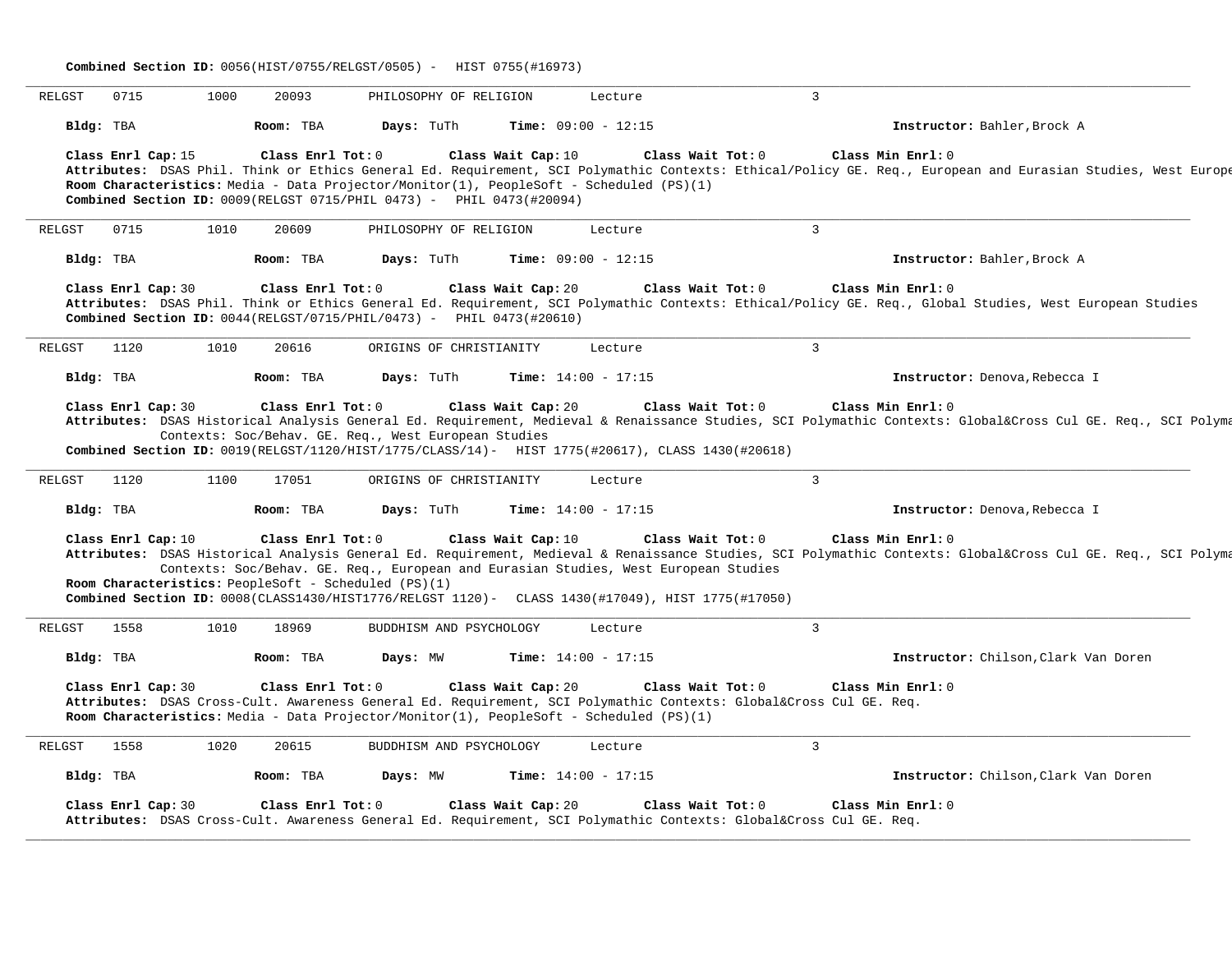### Report ID: SR201 **University of Pittsburgh** Page No. 325 of 591 **Schedule of Classes for Summer Term 2020-2021** Run Date: 11/06/2020 **Six Week - First Run Time: 17:00:17**

# **Dietrich Sch Arts and Sciences - Studio Arts - Subject: Studio Arts**

| Subject       | Catalog Nbr Section Class Nbr        |                         | Course Title       | Component                                                                                                                                                            | Units   | Topics                                                                                                                                                       |
|---------------|--------------------------------------|-------------------------|--------------------|----------------------------------------------------------------------------------------------------------------------------------------------------------------------|---------|--------------------------------------------------------------------------------------------------------------------------------------------------------------|
| SA            | 1020<br>0130                         | 20430                   | DRAWING STUDIO 1   | Lecture                                                                                                                                                              | 3       |                                                                                                                                                              |
|               | Bldg: Frick Fine Arts BuiRoom: 00B15 |                         | <b>Days:</b> TuTh  | <b>Time:</b> $08:30 - 11:45$                                                                                                                                         |         | Instructor: Batista, Kenneth                                                                                                                                 |
|               | Class Enrl Cap: 15                   | $Class$ $Enr1$ $Tot: 0$ | Class Wait Cap: 10 | Class Wait Tot: 0                                                                                                                                                    |         | Class Min Enrl: 0                                                                                                                                            |
|               |                                      |                         |                    | Attributes: DSAS Creative Work General Ed. Requirement, SCI Polymathic Contexts: Humanistic GE. Req.                                                                 |         |                                                                                                                                                              |
| SA            | 1110<br>0140                         | 17483                   | SCULPTURE STUDIO 1 | Lecture                                                                                                                                                              | 3       |                                                                                                                                                              |
|               | Bldg: Frick Fine Arts BuiRoom: 000B6 |                         | Days: MW           | <b>Time:</b> $08:30 - 11:45$                                                                                                                                         |         | Instructor: Piscitelli, Paolo                                                                                                                                |
|               | Class Enrl Cap: 14                   |                         |                    | Class Enrl Tot: $0$ Class Wait Cap: $10$ Class Wait Tot: $0$<br>Attributes: DSAS Creative Work General Ed. Requirement, SCI Polymathic Contexts: Humanistic GE. Req. |         | Class Min Enrl: 0                                                                                                                                            |
| Related Fees. |                                      |                         |                    |                                                                                                                                                                      |         | This course has an additional fee. For more information go to www.registrar.pitt.edu, and click on Faculty and Staff, then Course/Class, then Special Course |
| SA            | 1150<br>1902                         | 17417                   | DIRECTED RESEARCH  | Directed Studies                                                                                                                                                     | $1 - 3$ |                                                                                                                                                              |
|               | Bldg: TO BE ARRANGED                 | Room: TBA               | Days: TBA          | <b>Time:</b> $00:00 - 00:00$                                                                                                                                         |         | Instructor: Staff                                                                                                                                            |
|               | Class Enrl Cap: 35                   | Class Enrl Tot: 0       |                    | Class Wait Cap: 20<br>Class Wait Tot: 0                                                                                                                              |         | Class Min Enrl: 0                                                                                                                                            |
|               |                                      |                         |                    |                                                                                                                                                                      |         |                                                                                                                                                              |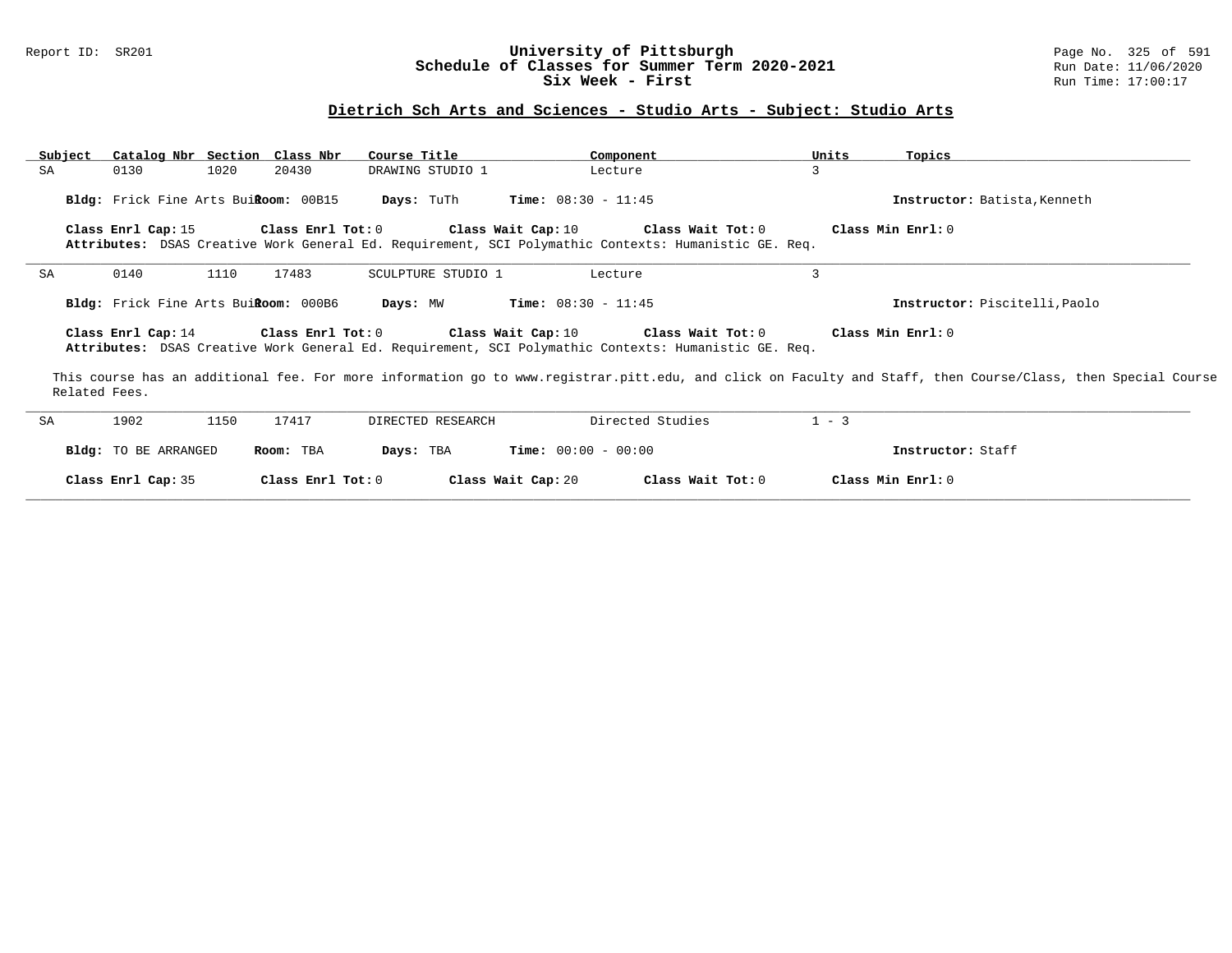#### Report ID: SR201 **1988 Constrained Building Constrained Building Constrained Building Page No. 326 of 591 Const<br>
Schedule of Classes for Summer Term 2020-2021 2020 Run Date: 11/06/2020 Schedule of Classes for Summer Term 2020-2021** Run Date: 11/06/2020<br>Six Week - First Run Time: 17:00:17 Six Week - First

### **Dietrich Sch Arts and Sciences - Slavic Languages and Literatures - Subject: Russian**

| Subject   | Catalog Nbr Section Class Nbr |      |                   | Course Title        | Component                                                                                      | Units | Topics                                                                                                                                                                                                                                                                                                                |
|-----------|-------------------------------|------|-------------------|---------------------|------------------------------------------------------------------------------------------------|-------|-----------------------------------------------------------------------------------------------------------------------------------------------------------------------------------------------------------------------------------------------------------------------------------------------------------------------|
| RUSS      | 0090                          | 1100 | 10485             | RUSSIAN FAIRY TALES | Lecture                                                                                        |       |                                                                                                                                                                                                                                                                                                                       |
| Bldg: TBA |                               |      | Room: TBA         | Days: TuTh          | <b>Time:</b> $18:00 - 21:15$                                                                   |       | Instructor: Soekorv, Eleanor Birgit                                                                                                                                                                                                                                                                                   |
|           | Class Enrl Cap: 28            |      | Class Enrl Tot: 0 |                     | Class Wait Cap: 20<br>Class Wait Tot: 0                                                        |       | Class Min Enrl: 0                                                                                                                                                                                                                                                                                                     |
|           |                               |      |                   |                     |                                                                                                |       | Attributes: DSAS Geographic Region General Ed. Requirement, DSAS Literature General Ed. Requirement, Children's Literature, SCI Polymathic Contexts: Global&                                                                                                                                                          |
|           |                               |      |                   |                     | GE. Req., SCI Polymathic Contexts: Humanistic GE. Req., Russian & East European Studies        |       |                                                                                                                                                                                                                                                                                                                       |
|           |                               |      |                   |                     | <b>Room Characteristics:</b> Media - Data Projector/Monitor(1), PeopleSoft - Scheduled (PS)(1) |       |                                                                                                                                                                                                                                                                                                                       |
|           |                               |      |                   |                     |                                                                                                |       | This course introduces students to Russian fairy tales, a fascinating and productive genre of folklore that reveals a great deal about Russian traditions<br>and modes of thought. Taking a psychological approach to the materials, the course examines not only the tales, but also the beliefs informing the magic |

world of these narratives. Since the humans, spirits, and beasts populating this world are richly portrayed in Russian art, a significant component of the course will consist of visual and audio representations of figures and scenes from fairy tales. We shall examine slides of posters, paintings, book illustrations, postcards, etc., and shall listen to music based on characters, situations, and narratives drawn from the tales (e.g., extracts from Glinka, Rimsky-Korsakov, Chaikovsky, and Mussorgsky).

| <b>RUSS</b> | 1901                 | 1010 | 10197                                       | INDEPENDENT STUDY |                              | Independent Study | $1 - 6$           |
|-------------|----------------------|------|---------------------------------------------|-------------------|------------------------------|-------------------|-------------------|
|             | Bldg: TO BE ARRANGED |      | Room: TBA                                   | Days: TBA         | <b>Time:</b> $00:00 - 00:00$ |                   | Instructor: Staff |
|             | Class Enrl Cap: 10   |      | Class Enrl Tot: 0                           |                   | Class Wait Cap: 10           | Class Wait Tot: 0 | Class Min Enrl: 0 |
|             |                      |      | Attributes: Russian & East European Studies |                   |                              |                   |                   |

**\_\_\_\_\_\_\_\_\_\_\_\_\_\_\_\_\_\_\_\_\_\_\_\_\_\_\_\_\_\_\_\_\_\_\_\_\_\_\_\_\_\_\_\_\_\_\_\_\_\_\_\_\_\_\_\_\_\_\_\_\_\_\_\_\_\_\_\_\_\_\_\_\_\_\_\_\_\_\_\_\_\_\_\_\_\_\_\_\_\_\_\_\_\_\_\_\_\_\_\_\_\_\_\_\_\_\_\_\_\_\_\_\_\_\_\_\_\_\_\_\_\_\_\_\_\_\_\_\_\_\_\_\_\_\_\_\_\_\_\_\_\_\_\_\_\_\_\_\_\_\_\_\_\_\_\_**

SPECIAL PERMISSION REQUIRED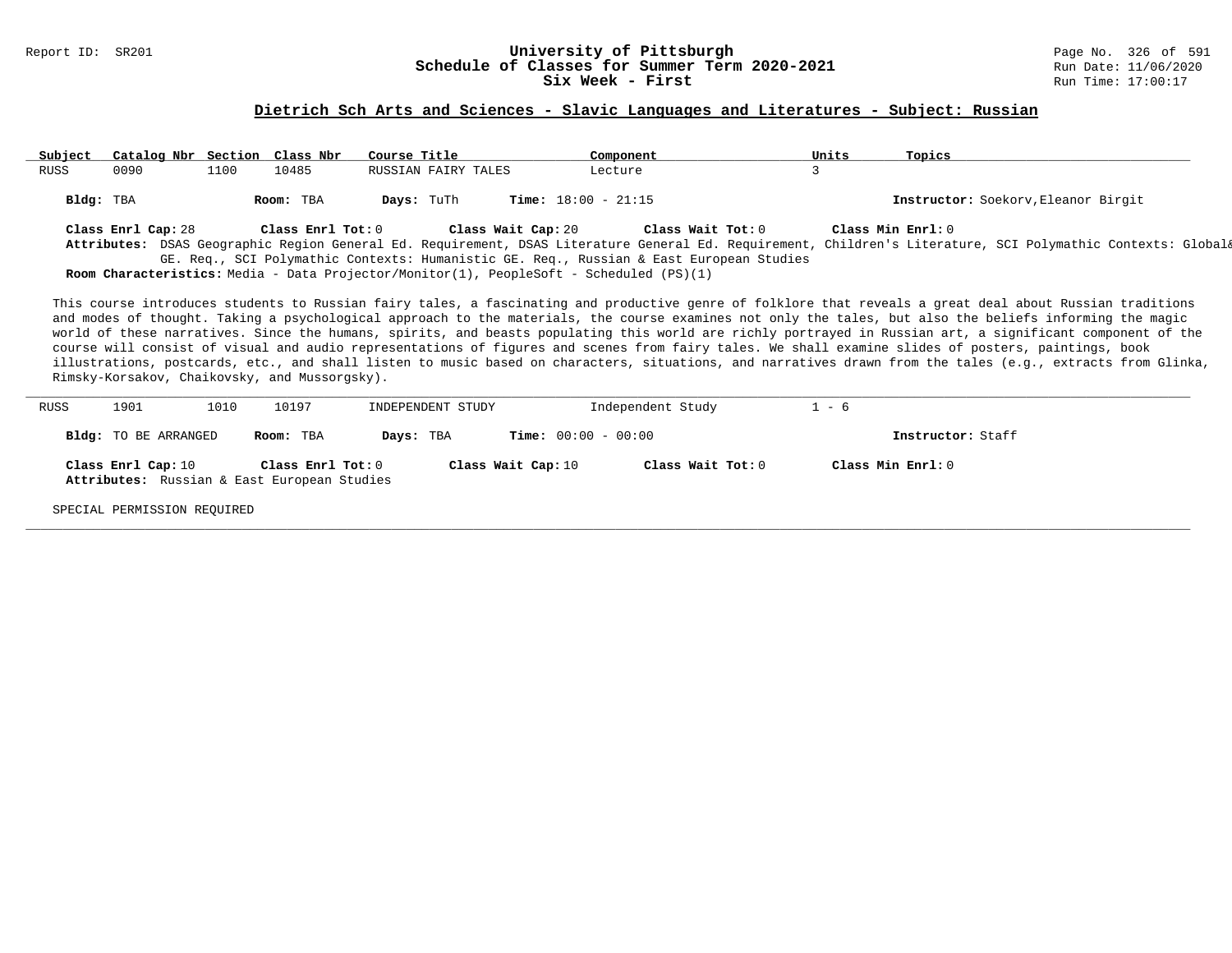### Report ID: SR201 **University of Pittsburgh** Page No. 327 of 591 **Schedule of Classes for Summer Term 2020-2021** Run Date: 11/06/2020 **Six Week - First Run Time: 17:00:17**

# **Dietrich Sch Arts and Sciences - Sociology - Subject: Sociology**

| Subject    |                               |      | Catalog Nbr Section Class Nbr | Course Title                                          | Component                                                                                                                                                                                                                              |                                                | Units<br>Topics   |                                                                                                                                                         |
|------------|-------------------------------|------|-------------------------------|-------------------------------------------------------|----------------------------------------------------------------------------------------------------------------------------------------------------------------------------------------------------------------------------------------|------------------------------------------------|-------------------|---------------------------------------------------------------------------------------------------------------------------------------------------------|
| SOC        | 0005                          | 1010 | 18970                         | SOCIETIES                                             | Lecture                                                                                                                                                                                                                                | $\mathcal{L}$                                  |                   |                                                                                                                                                         |
|            | Bldg: TBA                     |      | Room: TBA                     | Days: TuTh                                            | <b>Time:</b> $09:00 - 12:15$                                                                                                                                                                                                           |                                                |                   | Instructor: Schroering, Caitlin Hays                                                                                                                    |
|            | Class Enrl Cap: 49            |      | Class Enrl Tot: 0             | Studies, Transatlantic Studies, West European Studies | Class Wait Cap: 20<br>Room Characteristics: Media - Data Projector/Monitor(1), PeopleSoft - Scheduled (PS)(1)                                                                                                                          | Class Wait Tot: 0                              | Class Min Enrl: 0 | Attributes: DSAS Global Issues General Ed. Requirement, SCI Polymathic Contexts: Global⨯ Cul GE. Req., Asian Studies, European and Eurasian Studies, Gl |
| SOC.       | 0150                          | 1000 | 19617                         | SOCIAL THEORY                                         | Lecture                                                                                                                                                                                                                                | $\overline{3}$                                 |                   |                                                                                                                                                         |
|            | Bldg: TBA                     |      | Room: TBA                     | Days: MW                                              | <b>Time:</b> $09:00 - 12:15$                                                                                                                                                                                                           |                                                |                   | Instructor: Robinson, Candice Ciarra                                                                                                                    |
|            | Class Enrl Cap: 49            |      | Class Enrl Tot: 0             |                                                       | Class Wait Cap: 20<br>Attributes: DSAS Social Science General Ed. Requirement, SCI Polymathic Contexts: Soc/Behav. GE. Req., Global Studies<br>Room Characteristics: Media - Data Projector/Monitor(1), PeopleSoft - Scheduled (PS)(1) | Class Wait Tot: 0                              | Class Min Enrl: 0 |                                                                                                                                                         |
| <b>SOC</b> | 0465                          | 1010 | 19734                         | SOCIOLOGY OF SPORTS                                   | Lecture                                                                                                                                                                                                                                | 3                                              |                   |                                                                                                                                                         |
|            | Bldg: TO BE ARRANGED          |      | Room: TBA                     | Days: TBA                                             | <b>Time:</b> $00:00 - 00:00$                                                                                                                                                                                                           |                                                | Instructor: Staff |                                                                                                                                                         |
|            | Class Enrl Cap: 20            |      | Class Enrl Tot: 0             |                                                       | Class Wait Cap: 20                                                                                                                                                                                                                     | Class Wait Tot: 0                              | Class Min Enrl: 0 |                                                                                                                                                         |
| SOC.       | 0471                          | 1010 | 20057                         |                                                       | DEVIANCE AND SOCIAL CONTROL Lecture                                                                                                                                                                                                    | 3                                              |                   |                                                                                                                                                         |
|            | Bldg: TBA                     |      | Room: TBA                     | Days: MW                                              | <b>Time:</b> $13:00 - 16:15$                                                                                                                                                                                                           |                                                |                   | Instructor: Caisey, Alannah Sheri                                                                                                                       |
|            | Class Enrl Cap: 49            |      | Class Enrl Tot: 0             |                                                       | Class Wait Cap: 20<br>Attributes: DSAS Social Science General Ed. Requirement, SCI Polymathic Contexts: Soc/Behav. GE. Req., Global Studies<br>Room Characteristics: Media - Data Projector/Monitor(1), PeopleSoft - Scheduled (PS)(1) | Class Wait Tot: 0                              | Class Min Enrl: 0 |                                                                                                                                                         |
| <b>SOC</b> | 1437                          | 1010 | 18308                         | COMMUNITY/TOURISM ANALYSIS                            | Lecture                                                                                                                                                                                                                                | $\mathbf{3}$                                   |                   |                                                                                                                                                         |
|            | Bldg: TO BE ARRANGED          |      | Room: TBA                     | Days: TBA                                             | <b>Time:</b> $00:00 - 00:00$                                                                                                                                                                                                           |                                                |                   | Instructor: Epitropoulos, Mike F                                                                                                                        |
|            | Class Enrl Cap: 35<br>Studies |      | Class Enrl Tot: 0             |                                                       | Class Wait Cap: 20                                                                                                                                                                                                                     | Class Wait Tot: 0                              | Class Min Enrl: 0 | Attributes: DSAS Geographic Region General Ed. Requirement, DSAS Social Science General Ed. Requirement, SCI Polymathic Contexts: Global⨯ Cul GE. Req.  |
| <b>SOC</b> | 1503                          | 1010 | 20058                         |                                                       | CONTEMPORARY ISSUES: BOLIVIA Lecture                                                                                                                                                                                                   | $\mathbf{3}$                                   |                   |                                                                                                                                                         |
|            | Bldg: TO BE ARRANGED          |      | Room: TBA                     | Days: TBA                                             | $Time: 00:00 - 00:00$                                                                                                                                                                                                                  | CONTEMPORARY ISSUES: BOLIVIA Instructor: Staff |                   |                                                                                                                                                         |
|            | Class Enrl Cap: 20            |      | Class Enrl Tot: 0             |                                                       | Class Wait Cap: 20                                                                                                                                                                                                                     | Class Wait Tot: 0                              | Class Min Enrl: 0 |                                                                                                                                                         |

**\_\_\_\_\_\_\_\_\_\_\_\_\_\_\_\_\_\_\_\_\_\_\_\_\_\_\_\_\_\_\_\_\_\_\_\_\_\_\_\_\_\_\_\_\_\_\_\_\_\_\_\_\_\_\_\_\_\_\_\_\_\_\_\_\_\_\_\_\_\_\_\_\_\_\_\_\_\_\_\_\_\_\_\_\_\_\_\_\_\_\_\_\_\_\_\_\_\_\_\_\_\_\_\_\_\_\_\_\_\_\_\_\_\_\_\_\_\_\_\_\_\_\_\_\_\_\_\_\_\_\_\_\_\_\_\_\_\_\_\_\_\_\_\_\_\_\_\_\_\_\_\_\_\_\_\_**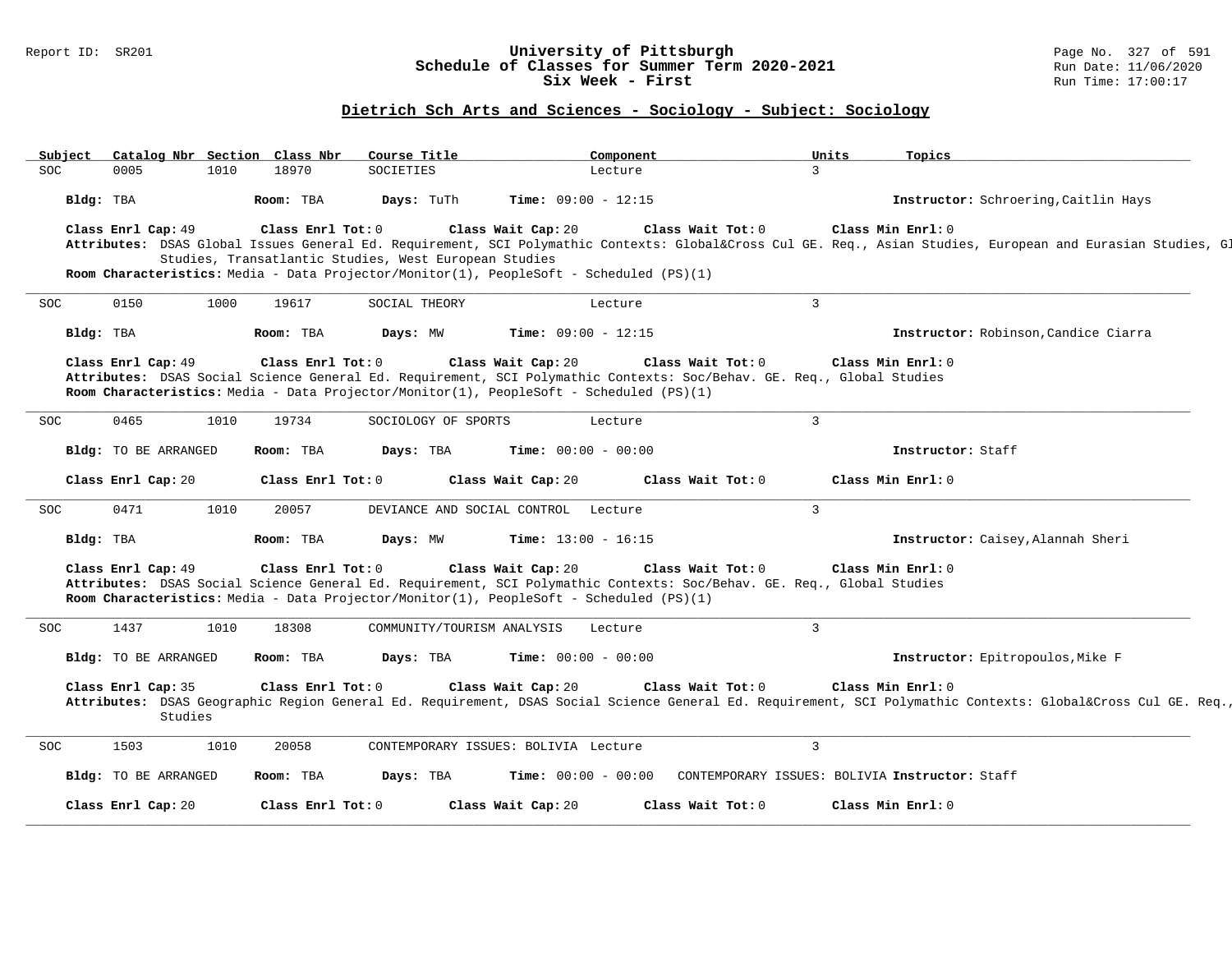### Report ID: SR201 **University of Pittsburgh** Page No. 328 of 591 **Schedule of Classes for Summer Term 2020-2021** Run Date: 11/06/2020 **Six Week - First Run Time: 17:00:17**

# **Dietrich Sch Arts and Sciences - Sociology - Subject: Sociology**

| Subject | Catalog Nbr Section Class Nbr |      |                     | Course Title |                                               |                       | Component         |                                                                          | Units   | Topics            |  |
|---------|-------------------------------|------|---------------------|--------------|-----------------------------------------------|-----------------------|-------------------|--------------------------------------------------------------------------|---------|-------------------|--|
| SOC     | 1508                          | 1010 | 20059               |              | IMMIGRATION & MIGRATION-SYDNEYLecture         |                       |                   |                                                                          | 3       |                   |  |
|         | Bldg: TO BE ARRANGED          |      | Room: TBA           |              | <b>Days:</b> TBA <b>Time:</b> $00:00 - 00:00$ |                       |                   | IMMIGRATION AND MIGRATION                                                |         | Instructor: Staff |  |
|         | Class Enrl Cap: 20            |      | Class Enrl Tot: 0   |              |                                               |                       |                   | Class Wait Cap: 20 $\qquad$ Class Wait Tot: 0 $\qquad$ Class Min Enrl: 0 |         |                   |  |
| SOC     | 1511                          | 1010 | 20060               |              | SERVICE-LEARNING                              |                       | Lecture           |                                                                          | 3       |                   |  |
|         | Bldg: TO BE ARRANGED          |      | Room: TBA           |              | <b>Days:</b> TBA <b>Time:</b> $00:00 - 00:00$ |                       |                   | SERVICE LEARNING                                                         |         | Instructor: Staff |  |
|         | Class Enrl Cap: 20            |      | Class Enrl Tot: 0   |              |                                               |                       |                   | Class Wait Cap: 20 $\hspace{1.6cm}$ Class Wait Tot: 0                    |         | Class Min Enrl: 0 |  |
| SOC     | 1901                          | 1100 | 10200               |              | INDEPENDENT STUDY                             |                       | Independent Study |                                                                          | $1 - 6$ |                   |  |
|         | Bldg: WEB Based Class         |      | Room: TBA           | Days: TBA    |                                               | $Time: 00:00 - 00:00$ |                   |                                                                          |         | Instructor: Staff |  |
|         | Class Enrl Cap: 25            |      |                     |              |                                               |                       |                   | Class Enrl Tot: $0$ Class Wait Cap: 20 $20$ Class Wait Tot: $0$          |         | Class Min Enrl: 0 |  |
| SOC     | 1902                          | 1100 | 10199               |              | DIRECTED READING                              |                       | Directed Studies  |                                                                          | $1 - 6$ |                   |  |
|         | Bldg: WEB Based Class         |      | Room: TBA           | Days: TBA    |                                               | $Time: 00:00 - 00:00$ |                   |                                                                          |         | Instructor: Staff |  |
|         | Class Enrl Cap: 25            |      | Class Enrl Tot: $0$ |              | Class Wait Cap: 20                            |                       |                   | Class Wait Tot: 0                                                        |         | Class Min Enrl: 0 |  |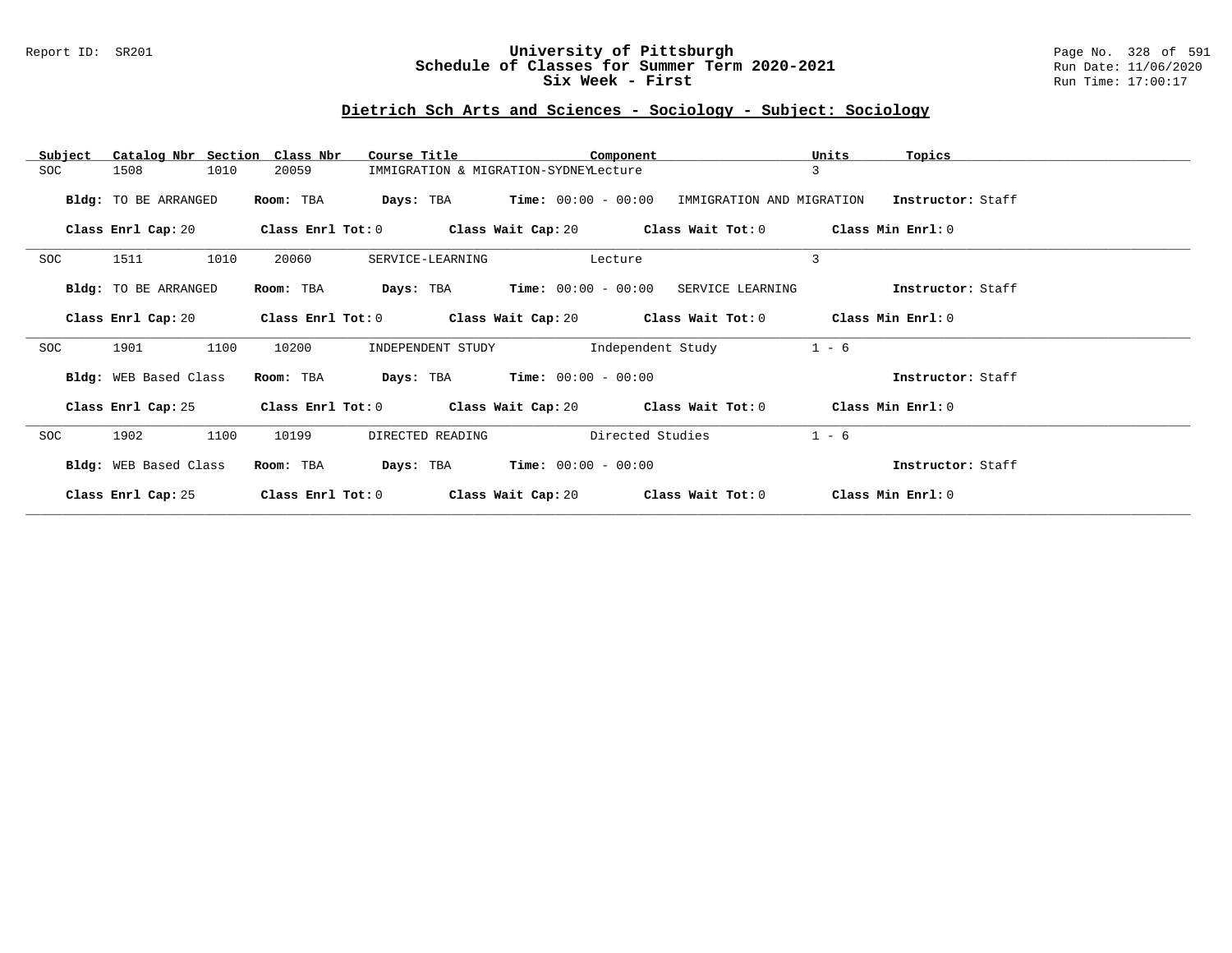### Report ID: SR201 **University of Pittsburgh** Page No. 329 of 591 **Schedule of Classes for Summer Term 2020-2021** Run Date: 11/06/2020 **Six Week - First Run Time: 17:00:17**

# **Dietrich Sch Arts and Sciences - Statistics - Subject: Statistics**

| Subject     |                       |      | Catalog Nbr Section Class Nbr | Course Title                                                                                                          |                    | Component                    |                                                                                                                                                                                                                                                         | Units           | Topics                                                                                                                            |
|-------------|-----------------------|------|-------------------------------|-----------------------------------------------------------------------------------------------------------------------|--------------------|------------------------------|---------------------------------------------------------------------------------------------------------------------------------------------------------------------------------------------------------------------------------------------------------|-----------------|-----------------------------------------------------------------------------------------------------------------------------------|
| <b>STAT</b> | 0200                  | 1100 | 10404                         | BASIC APPLIED STATISTICS                                                                                              |                    | Lecture                      | $\overline{4}$                                                                                                                                                                                                                                          |                 |                                                                                                                                   |
| Bldg: TBA   |                       |      | Room: TBA                     | Days: MTuWTh                                                                                                          |                    | Time: $10:00 - 11:25$        |                                                                                                                                                                                                                                                         |                 | Instructor: Parker, Channing Stephanie                                                                                            |
|             | Class Enrl Cap: 44    |      | Class Enrl Tot: 0             | Room Characteristics: $(1)$ , Media - Data Projector/Monitor(1), PeopleSoft - Scheduled (PS)(1)                       | Class Wait Cap: 20 |                              | Class Wait Tot: 0<br>Attributes: DSAS Quant.-Formal Reason General Ed. Requirement, SCI Quantitative: Statistics GE. Req.                                                                                                                               |                 | Class Min Enrl: 0                                                                                                                 |
| <b>STAT</b> | 0200                  | 1110 | 19491                         | BASIC APPLIED STATISTICS                                                                                              |                    | Recitation                   |                                                                                                                                                                                                                                                         | $4\overline{ }$ |                                                                                                                                   |
|             | Bldg: WEB Based Class |      | Room: TBA                     | Days: MW                                                                                                              |                    | Time: $12:00 - 12:55$        |                                                                                                                                                                                                                                                         |                 | Instructor: Garcia Acosta, Manuel Alejandro                                                                                       |
|             | Class Enrl Cap: 22    |      | Class Enrl Tot: 0             |                                                                                                                       | Class Wait Cap: 20 |                              | Class Wait Tot: 0<br>Room Characteristics: Media - Data Projector/Monitor(1), Board - DryE White >=100 Sq Ft(1), PeopleSoft - Scheduled (PS)(1)                                                                                                         |                 | Class Min Enrl: 0                                                                                                                 |
|             |                       |      |                               |                                                                                                                       |                    |                              | <b></b> The planned operational modality for this class is REMOTE. For more information please visit <a<br>href="http://www.provost.pitt.edu/students/student-success-flexpitt/flex-pitt-quarded-risk-posture-all-students-remote"</a<br>               |                 | target="_blank">http://www.provost.pitt.edu/students/student-success-flexpitt/flex-pitt-quarded-risk-posture-all-students-remote/ |
| <b>STAT</b> | 0200                  | 1120 | 10504                         | BASIC APPLIED STATISTICS                                                                                              |                    | Recitation                   | $\overline{4}$                                                                                                                                                                                                                                          |                 |                                                                                                                                   |
|             | Bldg: WEB Based Class |      | Room: TBA                     | Days: MW                                                                                                              |                    | <b>Time:</b> $13:00 - 13:55$ |                                                                                                                                                                                                                                                         |                 | Instructor: Garcia Acosta, Manuel Alejandro                                                                                       |
|             | Class Enrl Cap: 22    |      | Class Enrl Tot: 0             |                                                                                                                       | Class Wait Cap: 20 |                              | Class Wait Tot: 0<br>Room Characteristics: Media - Data Projector/Monitor(1), Board - DryE White >=100 Sq Ft(1), PeopleSoft - Scheduled (PS)(1)                                                                                                         |                 | Class Min Enrl: 0                                                                                                                 |
|             |                       |      |                               |                                                                                                                       |                    |                              | <b></b> The planned operational modality for this class is REMOTE. For more information please visit <a<br>href="http://www.provost.pitt.edu/students/student-success-flexpitt/flex-pitt-quarded-risk-posture-all-students-remote"</a<br>               |                 | target="_blank">http://www.provost.pitt.edu/students/student-success-flexpitt/flex-pitt-quarded-risk-posture-all-students-remote/ |
| <b>STAT</b> | 0800                  | 1010 | 19664                         | STATISTICS IN THE MODERN WORLDLecture                                                                                 |                    |                              | $\overline{3}$                                                                                                                                                                                                                                          |                 |                                                                                                                                   |
| Bldg: TBA   |                       |      | Room: TBA                     | Days: MW                                                                                                              |                    | Time: $12:00 - 15:15$        |                                                                                                                                                                                                                                                         |                 | Instructor: Richards, Marc Marc                                                                                                   |
|             | Class Enrl Cap: 30    |      | Class Enrl Tot: 0             | Attributes: DSAS Quant.-Formal Reason General Ed. Requirement<br>Room Characteristics: PeopleSoft - Scheduled (PS)(1) | Class Wait Cap: 20 |                              | Class Wait $Tot: 0$                                                                                                                                                                                                                                     |                 | Class Min Enrl: 0                                                                                                                 |
| <b>STAT</b> | 1000                  | 1100 | 10484                         | APPLIED STATISTICAL METHODS                                                                                           |                    | Lecture                      | $\overline{4}$                                                                                                                                                                                                                                          |                 |                                                                                                                                   |
| Bldg: TBA   |                       |      | Room: TBA                     | Days: MTuWTh                                                                                                          |                    | Time: $16:00 - 17:25$        |                                                                                                                                                                                                                                                         |                 | Instructor: Zhou, Siyu                                                                                                            |
|             | Class Enrl Cap: 44    |      | Class Enrl Tot: 0             |                                                                                                                       | Class Wait Cap: 20 |                              | Class Wait Tot: 0<br>Attributes: DSAS Quant.-Formal Reason General Ed. Requirement, SCI Quantitative: Statistics GE. Req.<br>Room Characteristics: Media - Data Projector/Monitor(1), Board - DryE White >=100 Sq Ft(1), PeopleSoft - Scheduled (PS)(1) |                 | Class Min Enrl: 0                                                                                                                 |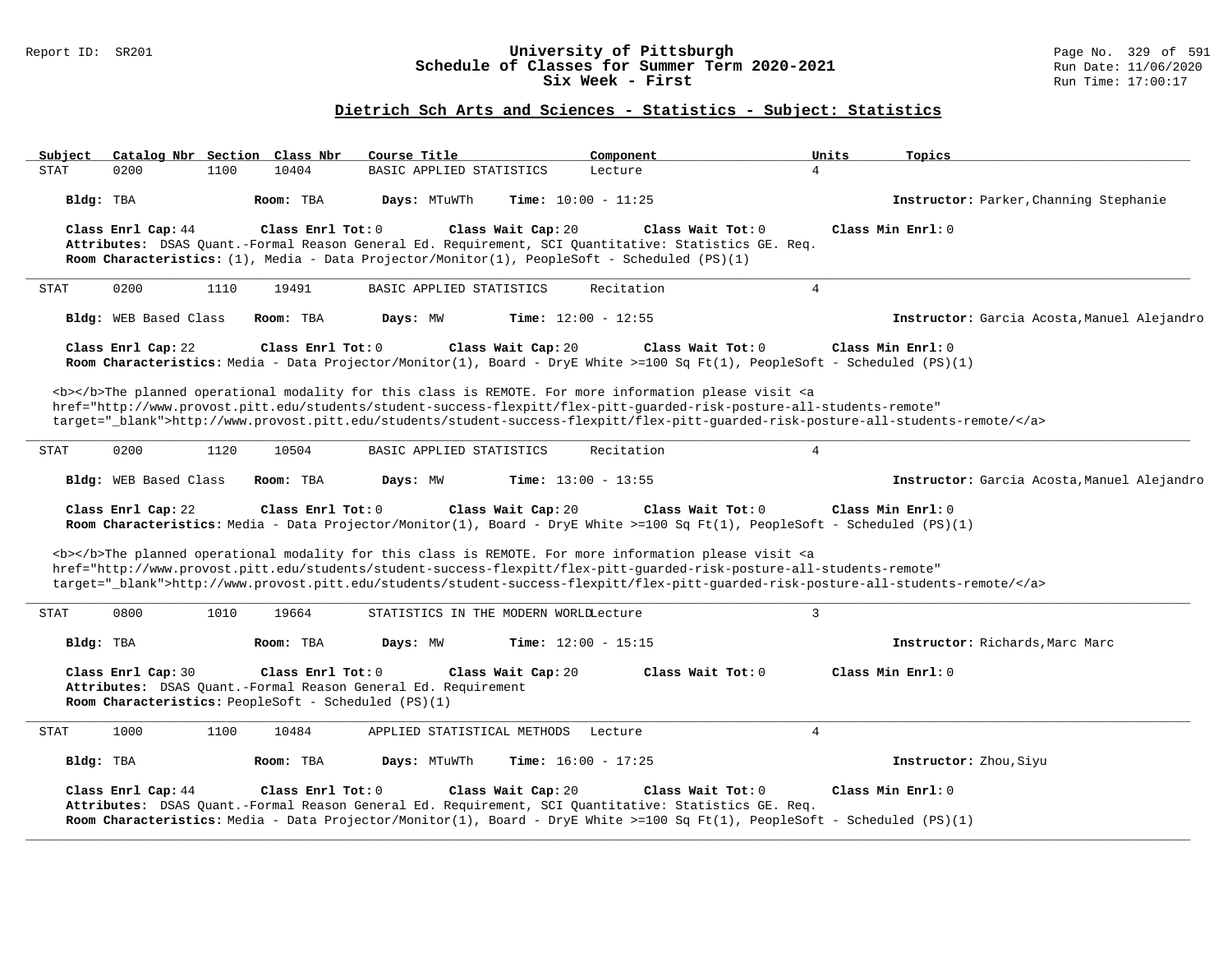### Report ID: SR201 **University of Pittsburgh** Page No. 330 of 591 **Schedule of Classes for Summer Term 2020-2021** Run Date: 11/06/2020 **Six Week - First Run Time: 17:00:17**

# **Dietrich Sch Arts and Sciences - Statistics - Subject: Statistics**

| Catalog Nbr Section Class Nbr<br>Subject | Course Title                                      | Component                                                                                                                                                                                                                                                                                                                                                                                                                                                                                                                                                   | Units<br>Topics           |
|------------------------------------------|---------------------------------------------------|-------------------------------------------------------------------------------------------------------------------------------------------------------------------------------------------------------------------------------------------------------------------------------------------------------------------------------------------------------------------------------------------------------------------------------------------------------------------------------------------------------------------------------------------------------------|---------------------------|
| <b>STAT</b><br>1000<br>1120              | APPLIED STATISTICAL METHODS<br>15336              | Recitation                                                                                                                                                                                                                                                                                                                                                                                                                                                                                                                                                  | $\overline{4}$            |
| Bldg: WEB Based Class                    | Days: MW<br>Room: TBA                             | <b>Time:</b> $14:00 - 14:55$                                                                                                                                                                                                                                                                                                                                                                                                                                                                                                                                | Instructor: Kang, Rui     |
| Class Enrl Cap: 22                       | Class Enrl Tot: 0                                 | Class Wait Cap: 20<br>Class Wait Tot: 0<br>Room Characteristics: Media - Data Projector/Monitor(1), Board - DryE White >=100 Sq Ft(1), PeopleSoft - Scheduled (PS)(1)                                                                                                                                                                                                                                                                                                                                                                                       | Class Min Enrl: 0         |
|                                          |                                                   | <b></b> The planned operational modality for this class is REMOTE. For more information please visit <a<br>href="http://www.provost.pitt.edu/students/student-success-flexpitt/flex-pitt-guarded-risk-posture-all-students-remote"<br/>target="_blank"&gt;http://www.provost.pitt.edu/students/student-success-flexpitt/flex-pitt-quarded-risk-posture-all-students-remote/</a<br>                                                                                                                                                                          |                           |
| 1000<br>1130<br><b>STAT</b>              | APPLIED STATISTICAL METHODS<br>10567              | Recitation                                                                                                                                                                                                                                                                                                                                                                                                                                                                                                                                                  | $\overline{4}$            |
| Bldg: WEB Based Class                    | Room: TBA<br>Days: MW                             | Time: $15:00 - 15:55$                                                                                                                                                                                                                                                                                                                                                                                                                                                                                                                                       | Instructor: Kang, Rui     |
| Class Enrl Cap: 22                       | Class Enrl Tot: 0                                 | Class Wait Cap: 20<br>Class Wait Tot: 0<br>Room Characteristics: Media - Data Projector/Monitor(1), Board - DryE White >=100 Sq Ft(1), PeopleSoft - Scheduled (PS)(1)<br><b></b> The planned operational modality for this class is REMOTE. For more information please visit <a<br>href="http://www.provost.pitt.edu/students/student-success-flexpitt/flex-pitt-quarded-risk-posture-all-students-remote"<br/>target="_blank"&gt;http://www.provost.pitt.edu/students/student-success-flexpitt/flex-pitt-guarded-risk-posture-all-students-remote/</a<br> | Class Min Enrl: 0         |
| 1100<br>1100<br>STAT                     | 10419<br>STAT & PROBLTY FOR BUS MGT               | Lecture                                                                                                                                                                                                                                                                                                                                                                                                                                                                                                                                                     | $\overline{4}$            |
| Bldg: TBA                                | Days: MWTh<br>Room: TBA                           | Time: $17:45 - 19:45$                                                                                                                                                                                                                                                                                                                                                                                                                                                                                                                                       | Instructor: Duan, Jiaxuan |
| Class Enrl Cap: 44                       | Class Enrl Tot: 0                                 | Class Wait Cap: 20<br>Class Wait Tot: 0                                                                                                                                                                                                                                                                                                                                                                                                                                                                                                                     | Class Min Enrl: 0         |
|                                          | Attributes: SCI Ouantitative: Statistics GE. Req. | Room Characteristics: Media - Data Projector/Monitor(1), Board - DryE White >=100 Sq Ft(1), PeopleSoft - Scheduled (PS)(1)                                                                                                                                                                                                                                                                                                                                                                                                                                  |                           |
| 1100<br>1110<br><b>STAT</b>              | 19492<br>STAT & PROBLTY FOR BUS MGT               | Recitation                                                                                                                                                                                                                                                                                                                                                                                                                                                                                                                                                  | $\overline{4}$            |
|                                          |                                                   |                                                                                                                                                                                                                                                                                                                                                                                                                                                                                                                                                             |                           |
| Bldg: WEB Based Class                    | Room: TBA<br>Days: MTh                            | <b>Time:</b> $15:00 - 15:55$                                                                                                                                                                                                                                                                                                                                                                                                                                                                                                                                | Instructor: Peng, Wei     |
| Class Enrl Cap: 22                       | Class Enrl Tot: 0                                 | Class Wait Cap: 20<br>Class Wait Tot: 0<br>Room Characteristics: Media - Data Projector/Monitor(1), Board - DryE White >=100 Sq Ft(1), PeopleSoft - Scheduled (PS)(1)                                                                                                                                                                                                                                                                                                                                                                                       | Class Min Enrl: 0         |

**\_\_\_\_\_\_\_\_\_\_\_\_\_\_\_\_\_\_\_\_\_\_\_\_\_\_\_\_\_\_\_\_\_\_\_\_\_\_\_\_\_\_\_\_\_\_\_\_\_\_\_\_\_\_\_\_\_\_\_\_\_\_\_\_\_\_\_\_\_\_\_\_\_\_\_\_\_\_\_\_\_\_\_\_\_\_\_\_\_\_\_\_\_\_\_\_\_\_\_\_\_\_\_\_\_\_\_\_\_\_\_\_\_\_\_\_\_\_\_\_\_\_\_\_\_\_\_\_\_\_\_\_\_\_\_\_\_\_\_\_\_\_\_\_\_\_\_\_\_\_\_\_\_\_\_\_**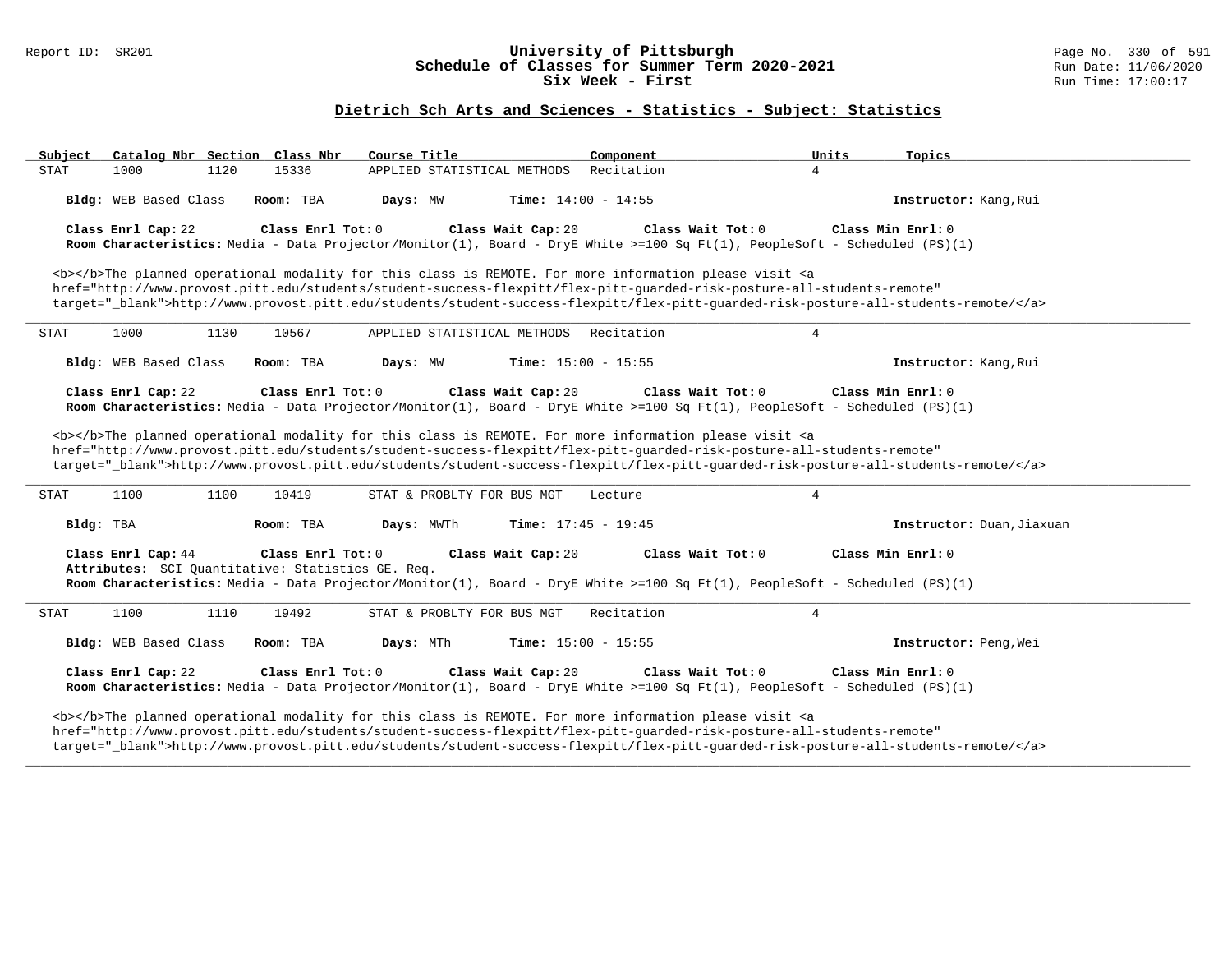### Report ID: SR201 **University of Pittsburgh** Page No. 331 of 591 **Schedule of Classes for Summer Term 2020-2021** Run Date: 11/06/2020 **Six Week - First Run Time: 17:00:17**

# **Dietrich Sch Arts and Sciences - Statistics - Subject: Statistics**

| Subject | Catalog Nbr Section Class Nbr                                           |      |                   | Course Title                                                                                                                                                                                                                                                                                                                                                                                                                 |                              | Component                            |                                                                                                                                                        | Units | Topics                                                                                                                            |
|---------|-------------------------------------------------------------------------|------|-------------------|------------------------------------------------------------------------------------------------------------------------------------------------------------------------------------------------------------------------------------------------------------------------------------------------------------------------------------------------------------------------------------------------------------------------------|------------------------------|--------------------------------------|--------------------------------------------------------------------------------------------------------------------------------------------------------|-------|-----------------------------------------------------------------------------------------------------------------------------------|
| STAT    | 1100                                                                    | 1120 | 10470             | STAT & PROBLTY FOR BUS MGT                                                                                                                                                                                                                                                                                                                                                                                                   |                              | Recitation                           | 4                                                                                                                                                      |       |                                                                                                                                   |
|         | <b>Bldg:</b> WEB Based Class                                            |      | Room: TBA         | Days: MTh                                                                                                                                                                                                                                                                                                                                                                                                                    | <b>Time:</b> $16:00 - 16:55$ |                                      |                                                                                                                                                        |       | Instructor: Peng, Wei                                                                                                             |
|         | Class Enrl Cap: 22                                                      |      | Class Enrl Tot: 0 |                                                                                                                                                                                                                                                                                                                                                                                                                              |                              | Class Wait Cap: 20 Class Wait Tot: 0 | <b>Room Characteristics:</b> Media - Data Projector/Monitor(1), Board - DryE White >=100 Sq Ft(1), PeopleSoft - Scheduled (PS)(1)                      |       | Class Min Enrl: 0                                                                                                                 |
|         |                                                                         |      |                   | <b></b> The planned operational modality for this class is REMOTE. For more information please visit <a< td=""><td></td><td></td><td>href="http://www.provost.pitt.edu/students/student-success-flexpitt/flex-pitt-quarded-risk-posture-all-students-remote"</td><td></td><td>target="_blank"&gt;http://www.provost.pitt.edu/students/student-success-flexpitt/flex-pitt-guarded-risk-posture-all-students-remote/</td></a<> |                              |                                      | href="http://www.provost.pitt.edu/students/student-success-flexpitt/flex-pitt-quarded-risk-posture-all-students-remote"                                |       | target="_blank">http://www.provost.pitt.edu/students/student-success-flexpitt/flex-pitt-guarded-risk-posture-all-students-remote/ |
| STAT    | 1151                                                                    | 1150 | 16709             | INTRODUCTION TO PROBABILITY                                                                                                                                                                                                                                                                                                                                                                                                  |                              | Lecture                              | 3                                                                                                                                                      |       |                                                                                                                                   |
|         | Bldg: TBA                                                               |      | Room: TBA         | Days: MW                                                                                                                                                                                                                                                                                                                                                                                                                     | <b>Time:</b> $13:00 - 16:15$ |                                      |                                                                                                                                                        |       | Instructor: Coleman, Timothy Stephen                                                                                              |
|         |                                                                         |      |                   |                                                                                                                                                                                                                                                                                                                                                                                                                              |                              |                                      |                                                                                                                                                        |       | Zhao, Kanqyi                                                                                                                      |
|         | Class Enrl Cap: 30<br>Attributes: SCI Quantitative: Statistics GE. Req. |      | Class Enrl Tot: 0 |                                                                                                                                                                                                                                                                                                                                                                                                                              | Class Wait Cap: 20           |                                      | Class Wait Tot: 0<br><b>Room Characteristics:</b> Media - Data Projector/Monitor(1), Board - DryE White >=100 Sq Ft(1), PeopleSoft - Scheduled (PS)(1) |       | Class Min Enrl: 0                                                                                                                 |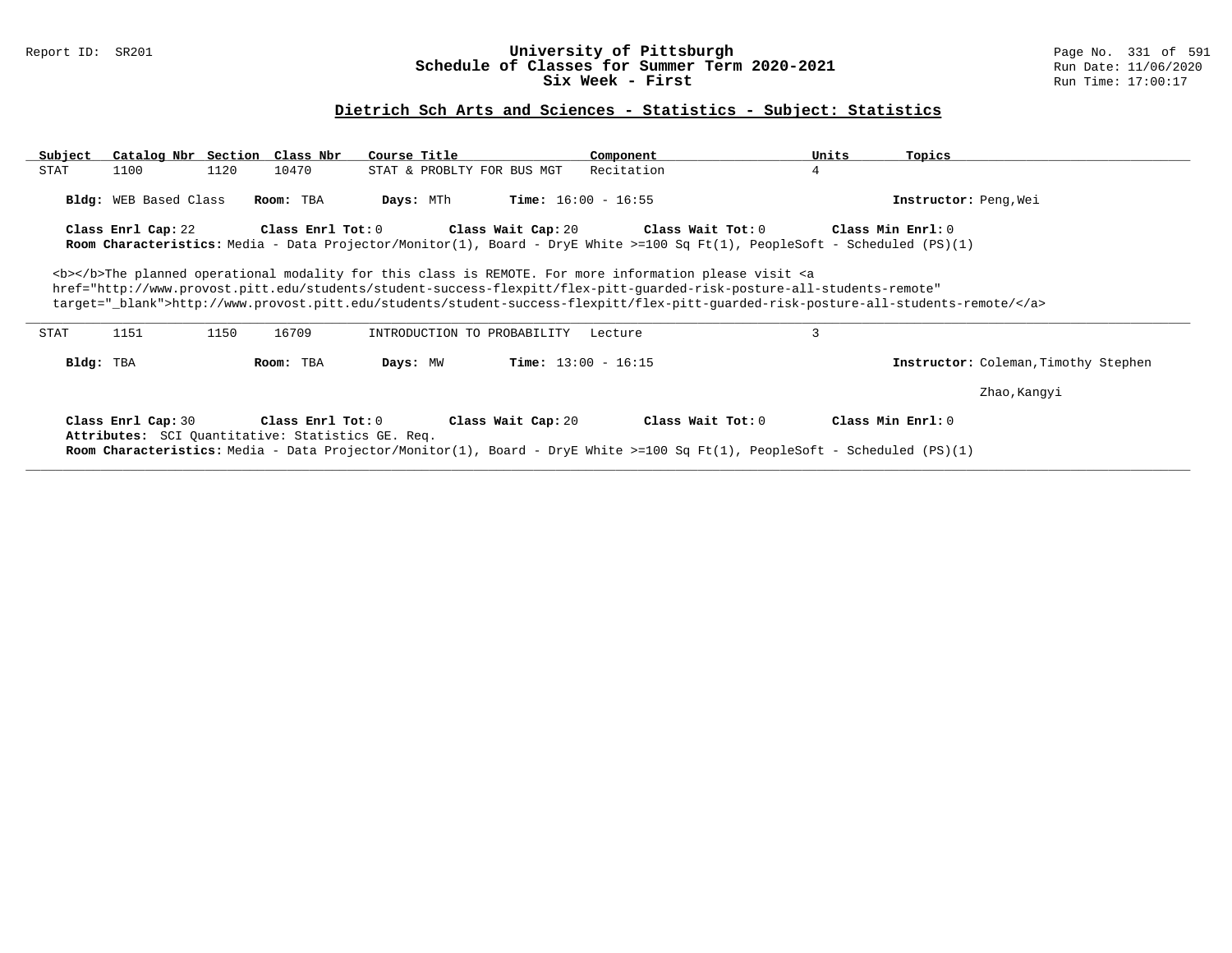#### Report ID: SR201 **University of Pittsburgh** Page No. 332 of 591 **Schedule of Classes for Summer Term 2020-2021** Run Date: 11/06/2020 **Six Week - First Run Time: 17:00:17**

# **Dietrich Sch Arts and Sciences - Theatre Arts - Subject: Theatre Arts**

| Subject                                           | Catalog Nbr Section Class Nbr | Course Title                                   | Component                                                                                                                             | Units<br>Topics                 |
|---------------------------------------------------|-------------------------------|------------------------------------------------|---------------------------------------------------------------------------------------------------------------------------------------|---------------------------------|
| 0830<br>THEA                                      | 15425<br>1030                 | INTRODUCTION TO PERFORMANCE                    | Lecture                                                                                                                               | 3                               |
| Bldg: TBA                                         | Room: TBA                     | <b>Time:</b> $18:00 - 20:30$<br>Days: TuTh     |                                                                                                                                       | Instructor: Gunoe, Andrea Marie |
| Class Enrl Cap: 18                                | Class Enrl Tot: 0             | Class Wait Cap: 10                             | Class Wait Tot: 0                                                                                                                     | Class Min Enrl: 0               |
|                                                   |                               |                                                | Attributes: DSAS Creative Work General Ed. Requirement, SCI Polymathic Contexts: Humanistic GE. Req.                                  |                                 |
|                                                   |                               |                                                | <b></b> This class has an additional fee. For more information go to <a <="" href="http://www.registrar.pitt.edu" td=""><td></td></a> |                                 |
|                                                   |                               |                                                | target="_blank">http://www.registrar.pitt.edu/, and click on Faculty and Staff, then Course and Class.                                |                                 |
| 1480<br>THEA                                      | 1150<br>14709                 | DIRECTED PROJECT SCENERY/PROPSDirected Studies |                                                                                                                                       | $1 - 3$                         |
| Bldg: TO BE ARRANGED                              | Room: TBA                     | Days: TBA<br><b>Time:</b> $00:00 - 00:00$      |                                                                                                                                       | Instructor: Duggan, Annmarie    |
| Class Enrl Cap: 25                                | Class Enrl Tot: 0             | Class Wait Cap: 20                             | Class Wait Tot: 0                                                                                                                     | Class Min Enrl: 0               |
| Attributes: Capstone Course                       |                               |                                                |                                                                                                                                       |                                 |
| 1481<br>THEA                                      | 1150<br>14713                 | DIRECTED PROJECT CSTUME/MAKEUPDirected Studies |                                                                                                                                       | $1 - 3$                         |
| Bldg: TO BE ARRANGED                              | Room: TBA                     | <b>Time:</b> $00:00 - 00:00$<br>Days: TBA      |                                                                                                                                       | Instructor: Duggan, Annmarie    |
| Class Enrl Cap: 25<br>Attributes: Capstone Course | Class Enrl Tot: 0             | Class Wait Cap: 20                             | Class Wait Tot: 0                                                                                                                     | Class Min Enrl: 0               |
|                                                   |                               |                                                |                                                                                                                                       |                                 |
| 1482<br>THEA                                      | 1150<br>14716                 | DIRCTED PROJECT LIGHTING/SOUNDDirected Studies |                                                                                                                                       | $1 - 3$                         |
| Bldg: TO BE ARRANGED                              | Room: TBA                     | Days: TBA<br><b>Time:</b> $00:00 - 00:00$      |                                                                                                                                       | Instructor: Duggan, Annmarie    |
| Class Enrl Cap: 25                                | Class Enrl Tot: 0             | Class Wait Cap: 20                             | Class Wait Tot: 0                                                                                                                     | Class Min Enrl: 0               |
| Attributes: Capstone Course                       |                               |                                                |                                                                                                                                       |                                 |
| 1483<br>THEA                                      | 1100<br>10439                 | DIRCTED PROJECT DIRCTING/PERF Directed Studies |                                                                                                                                       | $1 - 3$                         |
| Bldg: WEB Based Class                             | Room: TBA                     | <b>Time:</b> $00:00 - 00:00$<br>Days: TBA      |                                                                                                                                       | Instructor: Duggan, Annmarie    |
| Class Enrl Cap: 25                                | Class Enrl Tot: 0             | Class Wait Cap: 20                             | Class Wait Tot: 0                                                                                                                     | Class Min Enrl: 0               |
| Attributes: Capstone Course                       |                               |                                                |                                                                                                                                       |                                 |
| 1487<br>THEA                                      | 1200<br>18171                 | DIR PROJ UG TEACHING ASSISTANTDirected Studies |                                                                                                                                       | $1 - 3$                         |
| Bldg: TO BE ARRANGED                              | Room: TBA                     | <b>Time:</b> $00:00 - 00:00$<br>Days: TBA      |                                                                                                                                       | Instructor: Duggan, Annmarie    |
| Class Enrl Cap: 5                                 | Class Enrl Tot: 0             | Class Wait Cap: 5                              | Class Wait Tot: 0                                                                                                                     | Class Min Enrl: 0               |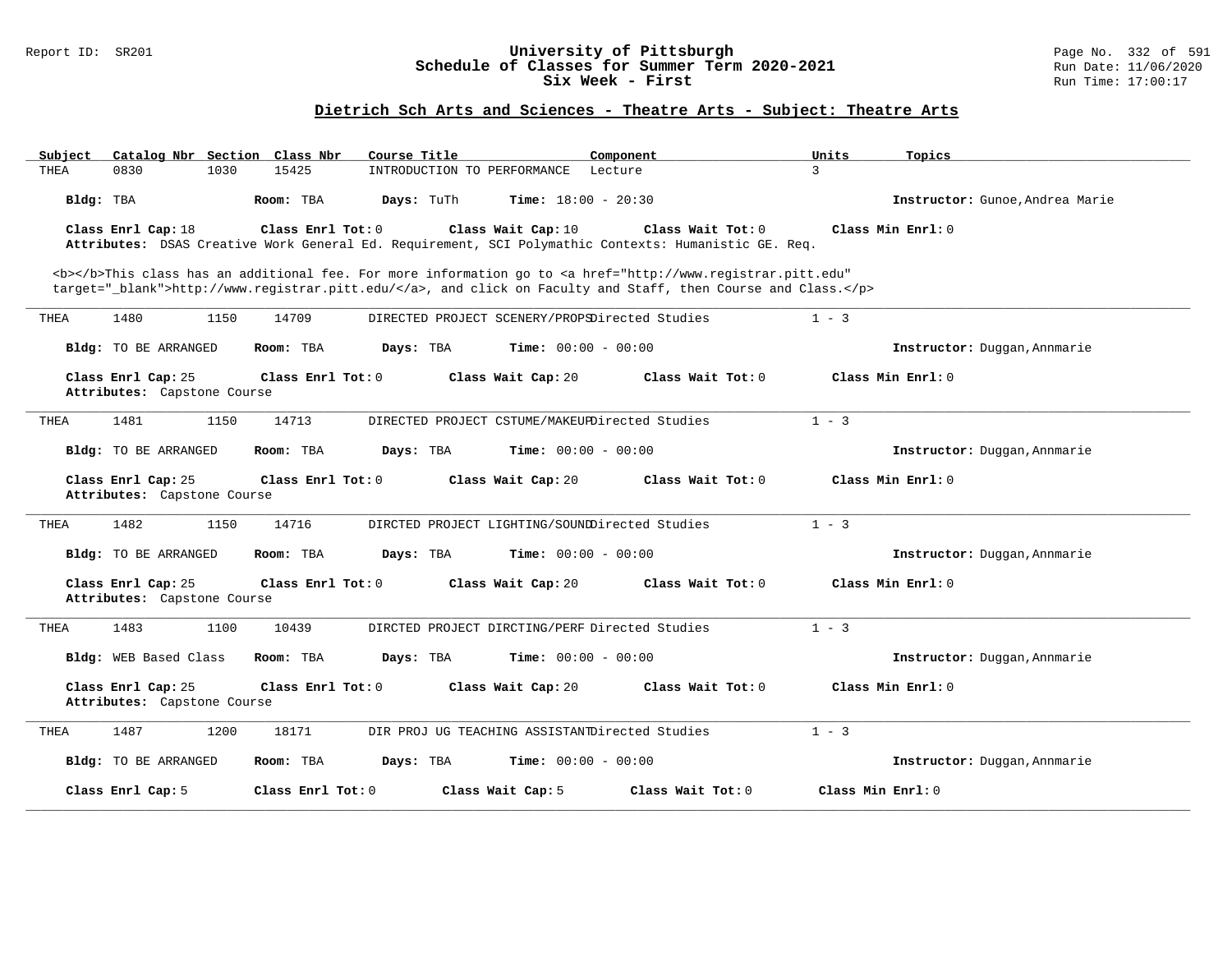#### Report ID: SR201 **University of Pittsburgh** Page No. 333 of 591 **Schedule of Classes for Summer Term 2020-2021** Run Date: 11/06/2020 **Six Week - First Run Time: 17:00:17**

# **Dietrich Sch Arts and Sciences - Theatre Arts - Subject: Theatre Arts**

| Subject | Catalog Nbr Section Class Nbr |                         | Course Title                                      | Component                    |                   | Units    | Topics                       |
|---------|-------------------------------|-------------------------|---------------------------------------------------|------------------------------|-------------------|----------|------------------------------|
| THEA    | 1900<br>1100                  | 10304                   | INDEPENDENT STUDY                                 |                              | Independent Study | $1 - 6$  |                              |
|         | Bldg: WEB Based Class         | Room: TBA               | Days: TBA                                         | <b>Time:</b> $00:00 - 00:00$ |                   |          | Instructor: Duggan, Annmarie |
|         | Class Enrl Cap: 25            |                         | Class Enrl Tot: 0 Class Wait Cap: 20              |                              | Class Wait Tot: 0 |          | Class Min Enrl: 0            |
|         | Attributes: Capstone Course   |                         |                                                   |                              |                   |          |                              |
|         |                               |                         |                                                   |                              |                   |          |                              |
| THEA    | 2000<br>1100                  | 10305                   | RESEARCH & THESIS MASTR'S DEGRIDesis Research     |                              |                   | $1 - 12$ |                              |
|         | Bldg: WEB Based Class         | Room: TBA               | Days: TBA                                         | <b>Time:</b> $00:00 - 00:00$ |                   |          | Instructor: Duggan, Annmarie |
|         | Class Enrl Cap: 25            | $Class$ $Enr1$ $Tot: 0$ |                                                   | Class Wait Cap: 0            | Class Wait Tot: 0 |          | Class Min Enrl: 0            |
| THEA    | 2150<br>1100                  | 10438                   | DIRECTED STUDY-ACTING                             |                              | Directed Studies  | $1 - 3$  |                              |
|         | Bldg: WEB Based Class         | Room: TBA               | <b>Days:</b> TBA <b>Time:</b> $00:00 - 00:00$     |                              |                   |          | Instructor: Duggan, Annmarie |
|         | Class Enrl Cap: 25            | Class Enrl Tot: 0       |                                                   | Class Wait Cap: 0            | Class Wait Tot: 0 |          | Class Min Enrl: 0            |
| THEA    | 2160<br>1100                  | 10437                   | DIRECTED STUDY-DIRECTING                          |                              | Directed Studies  | $1 - 3$  |                              |
|         | Bldg: WEB Based Class         | Room: TBA               | Days: TBA                                         | $Time: 00:00 - 00:00$        |                   |          | Instructor: Duggan, Annmarie |
|         | Class Enrl Cap: 25            | Class Enrl Tot: 0       |                                                   | Class Wait Cap: 0            | Class Wait Tot: 0 |          | Class Min Enrl: 0            |
| THEA    | 2170<br>1100                  | 10436                   | DIR STUDY-SET, COSTUME, LIGHTSDirected Studies    |                              |                   | $1 - 9$  |                              |
|         | Bldg: WEB Based Class         | Room: TBA               | Days: TBA                                         | $Time: 00:00 - 00:00$        |                   |          | Instructor: Duggan, Annmarie |
|         | Class Enrl Cap: 25            | Class Enrl Tot: 0       |                                                   | Class Wait Cap: 0            | Class Wait Tot: 0 |          | Class Min Enrl: 0            |
| THEA    | 1100<br>2200                  | 10306                   | DIR STUDY-HIST, LIT, CRITM, THRY Directed Studies |                              |                   | $1 - 12$ |                              |
|         | Bldg: WEB Based Class         | Room: TBA               | Days: TBA                                         | $Time: 00:00 - 00:00$        |                   |          | Instructor: Duggan, Annmarie |
|         |                               |                         |                                                   |                              |                   |          | Jackson-Schebetta, Lisa      |
|         |                               |                         |                                                   |                              |                   |          | Katheleen                    |
|         | Class Enrl Cap: 25            | Class Enrl Tot: 0       | Class Wait Cap: 0                                 |                              | Class Wait Tot: 0 |          | Class Min Enrl: 0            |
| THEA    | 2990<br>1100                  | 10307                   | INDEPENDENT STUDY                                 |                              | Independent Study | $1 - 12$ |                              |
|         | Bldg: WEB Based Class         | Room: TBA               | Days: TBA                                         | Time: $00:00 - 00:00$        |                   |          | Instructor: Duggan, Annmarie |
|         |                               |                         |                                                   |                              |                   |          | McKelvey, Patrick Timothy    |
|         | Class Enrl Cap: 25            | Class Enrl Tot: 0       |                                                   | Class Wait Cap: 0            | Class Wait Tot: 0 |          | Class Min Enrl: 0            |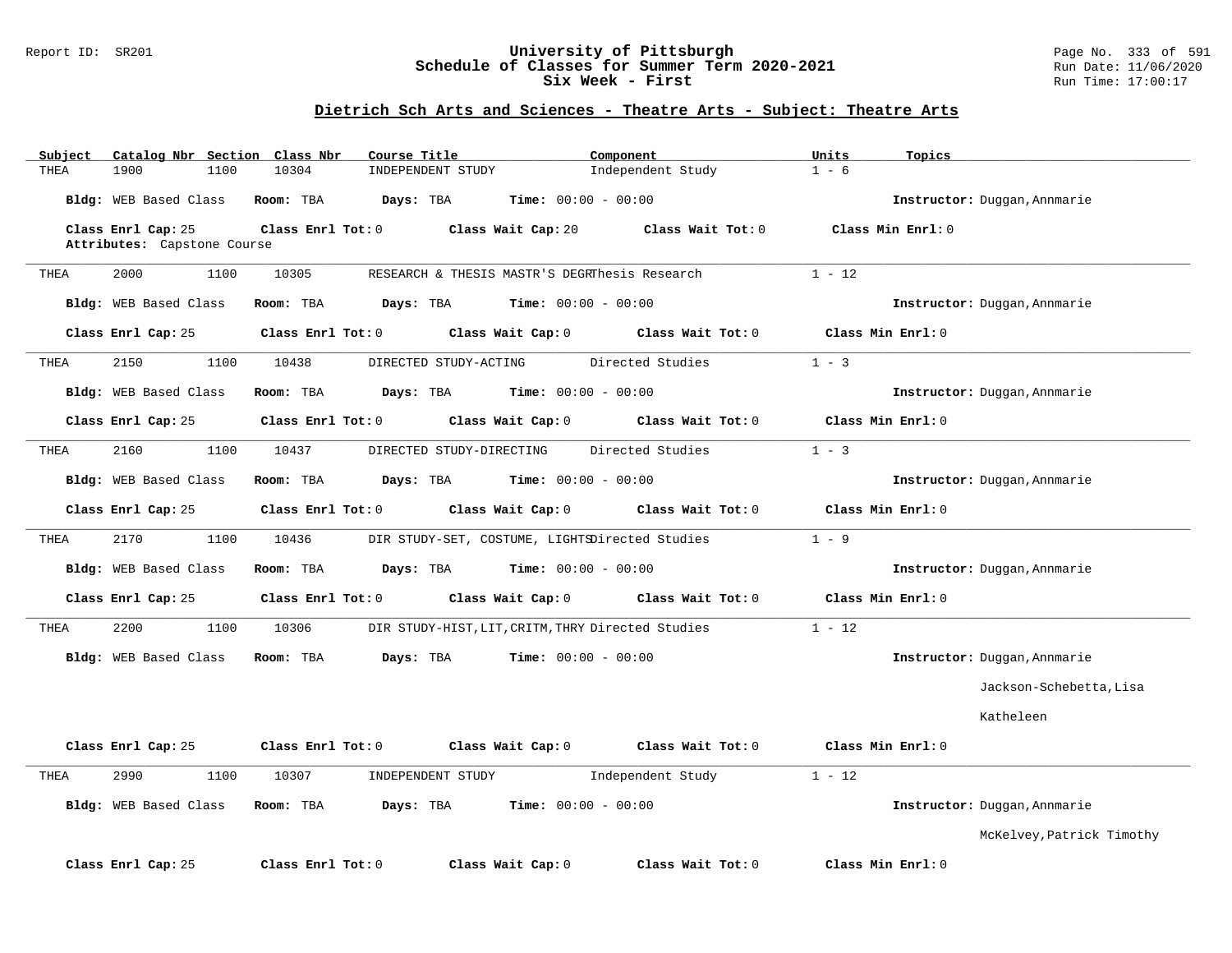| THEA | 3000                  | 1100 | 10308             |           | DISSERTATION RESEARCH PHD DEGRThesis Research |                   | $1 - 12$                     |
|------|-----------------------|------|-------------------|-----------|-----------------------------------------------|-------------------|------------------------------|
|      | Bldg: WEB Based Class |      | Room: TBA         | Days: TBA | <b>Time:</b> $00:00 - 00:00$                  |                   | Instructor: Duggan, Annmarie |
|      | Class Enrl Cap: 25    |      | Class Enrl Tot: 0 |           | Class Wait Cap: 0                             | Class Wait Tot: 0 | Class Min Enrl: 0            |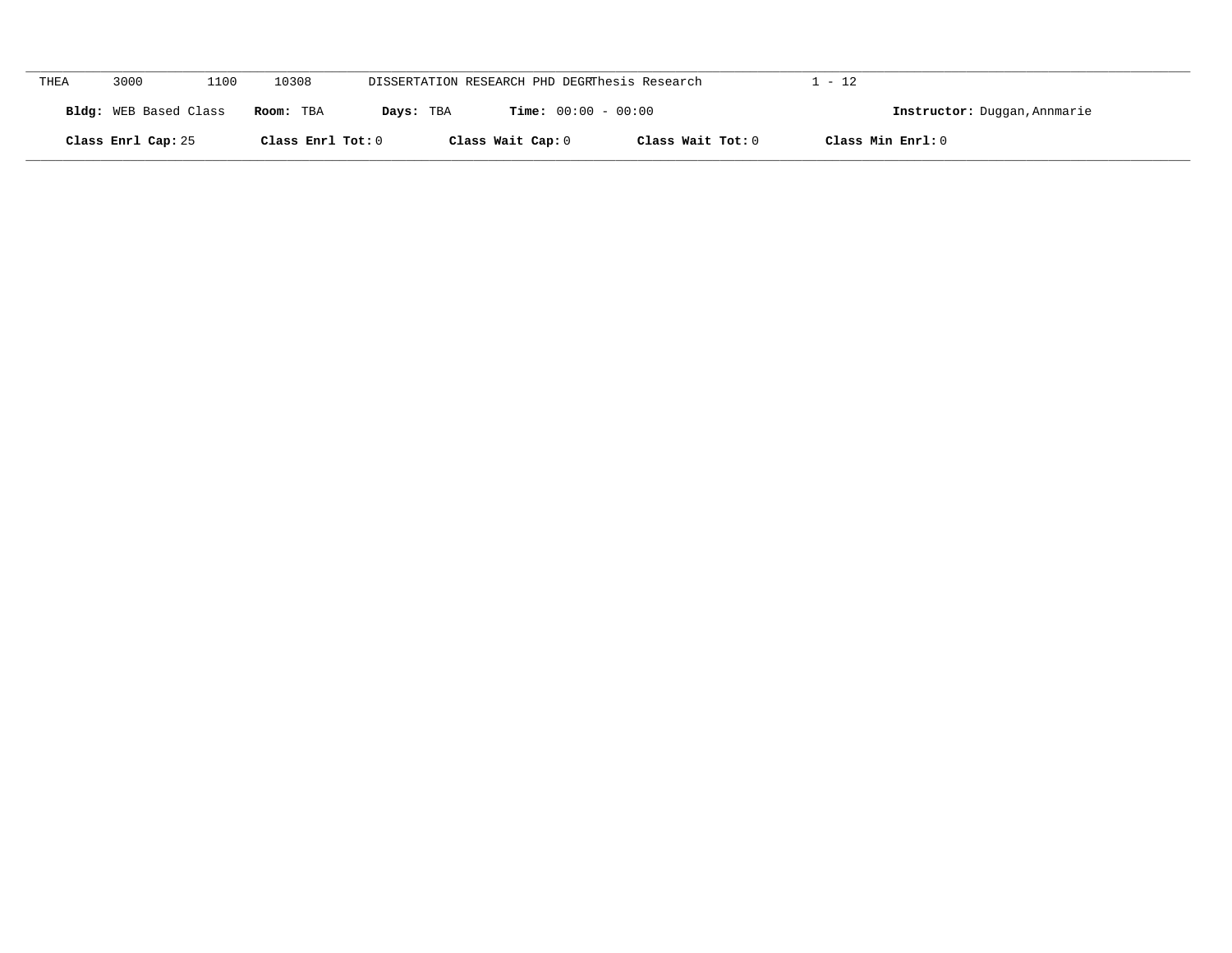# Report ID: SR201 **1988 Conserversity of Pittsburgh University of Pittsburgh** Page No. 335 of 591 **Classes for Summer Term 2020-2021** Page No. 335 of 591 Page No. 335 of 591 Page No. 335 of 591 Page No. 2020 Page 11/06/20 **Schedule of Classes for Summer Term 2020-2021**<br>Six Week - First

#### **Dietrich Sch Arts and Sciences - Urban Studies - Subject: Urban Studies**

| Subject | Catalog Nbr Section Class Nbr |      |                   | Course Title                                                                                   |                              | Component           | Units | Topics                                    |
|---------|-------------------------------|------|-------------------|------------------------------------------------------------------------------------------------|------------------------------|---------------------|-------|-------------------------------------------|
| URBNST  | 1110                          | 1010 | 20217             | GIS AND COMMUNITY DATA                                                                         |                              | Seminar             |       |                                           |
|         | <b>Bldg:</b> WEB Based Class  |      | Room: TBA         | Days: TuTh                                                                                     | <b>Time:</b> $09:00 - 12:15$ |                     |       | Instructor: Mendonca De Carvalho, Roberta |
|         |                               |      |                   |                                                                                                |                              |                     |       | Glass, Michael Roy                        |
|         | Class Enrl Cap: 20            |      | Class Enrl Tot: 0 | <b>Room Characteristics:</b> Media - Data Projector/Monitor(1), PeopleSoft - Scheduled (PS)(1) | Class Wait Cap: 20           | Class Wait $Tot: 0$ |       | Class Min $Enr1:0$                        |

<b></b>The planned operational modality for this class is REMOTE. For more information please visit <a href="http://www.provost.pitt.edu/students/student-success-flexpitt/flex-pitt-guarded-risk-posture-all-students-remote" target="\_blank">http://www.provost.pitt.edu/students/student-success-flexpitt/flex-pitt-guarded-risk-posture-all-students-remote/</a> This course will introduce students to the application of mapping community data to inform decisions at the municipal level. The ability to problem scope, analyze and think critically about complex local issues is critical to the successful application of GIS to decision making by local groups/ actors including Community Development Corporations (CDCs), neighborhood associations, resident associations and planning groups using different types of community data. Throughout the course, students will explore real world scenarios involving real stakeholders using local data and GIS to make decisions and practice planning. Students will be expected to engage with community stakeholders and data about technical and non-technical issues to complete exercise and projects. The course will primarily use ArcGIS Desktop, Microsoft Excel, and Carto online mapping software.

Pre-req: Introduction to GIS or similar vector-based GIS experience. Students should have a basic familiarity with Excel.

| URBNST | 1406                                             | 1500<br>16883     | IRISH POPULAR CULTURE                                                                                                                        | Seminar                      | 3                                       |                   |
|--------|--------------------------------------------------|-------------------|----------------------------------------------------------------------------------------------------------------------------------------------|------------------------------|-----------------------------------------|-------------------|
|        | <b>Bldg:</b> TO BE ARRANGED                      | Room: TBA         | Days: TBA                                                                                                                                    | <b>Time:</b> $00:00 - 00:00$ |                                         | Instructor: Staff |
|        | Class Enrl Cap: 35                               | Class Enrl Tot:0  | Class Wait Cap: 20                                                                                                                           |                              | Class Wait Tot: 0<br>Class Min Enrl: 0  |                   |
|        |                                                  |                   | This course is offered through Study Abroad Program. For details, please contact the Study Abroad Office at 412-648-7413 or abroad@pitt.edu. |                              |                                         |                   |
| URBNST | 1410                                             | 16408<br>1100     | GLOBAL CITY - LONDON                                                                                                                         | Lecture                      | 3                                       |                   |
|        | <b>Bldg:</b> TO BE ARRANGED                      | Room: TBA         | Days: TBA                                                                                                                                    | $Time: 00:00 - 00:00$        |                                         | Instructor: Staff |
|        | Class Enrl Cap: 35<br>Attributes: Global Studies | Class Enrl Tot: 0 | Class Wait Cap: 20                                                                                                                           |                              | Class Wait Tot: 0<br>Class Min $Err1:0$ |                   |
|        |                                                  |                   | This course is offered through Study Abroad Program. For details, please contact the Study Abroad Office at 412-648-7413 or abroad@pitt.edu. |                              |                                         |                   |
| URBNST | 1416                                             | 19728<br>1010     | ANLZNG & EXPLG GLBL CITY                                                                                                                     | Seminar                      | 3                                       |                   |
|        | <b>Bldg:</b> TO BE ARRANGED                      | Room: TBA         | Days: TBA                                                                                                                                    | <b>Time:</b> $00:00 - 00:00$ |                                         | Instructor: Staff |
|        | Class Enrl Cap: 35                               | Class Enrl Tot: 0 | Class Wait Cap: 20                                                                                                                           | Class Wait Tot: 0            | Class Min Enrl: 0                       |                   |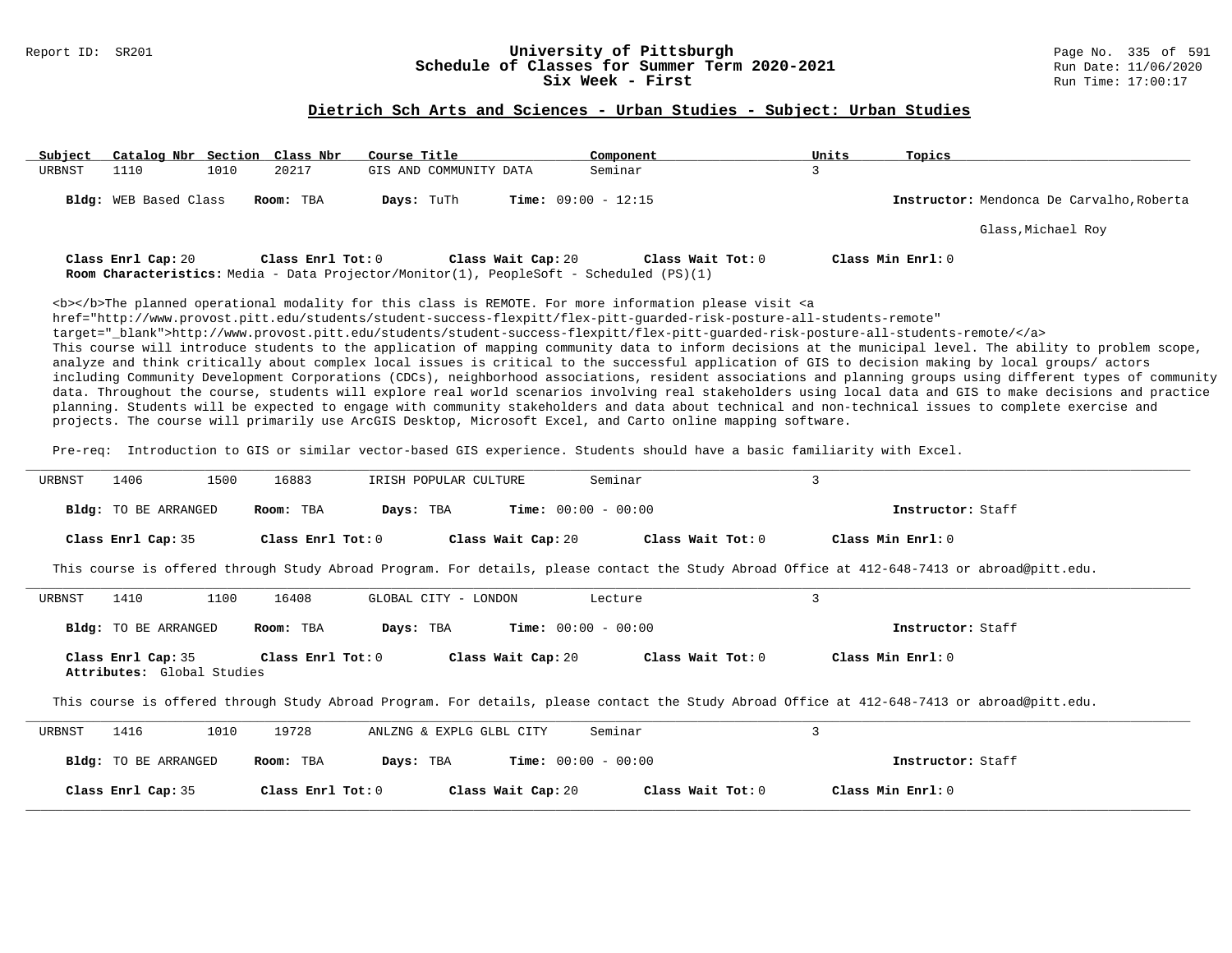#### Report ID: SR201 **1988 Chedule of Classes for Summer Term 2020-2021** Page No. 336 of 591 Page No. 336 of 591 Bage No. 336 of 591 Bage No. 336 of 591 Bage No. 336 of 591 Bage No. 336 of 591 Bate: 11/06/2020 **Schedule of Classes for Summer Term 2020-2021** Run Date: 11/06/2020<br>Six Week - First Run Time: 17:00:17 Six Week - First

### **Dietrich Sch Arts and Sciences - Urban Studies - Subject: Urban Studies**

| Subject | Catalog Nbr Section Class Nbr                    |      |                   | Course Title                              | Component         | Units             | Topics            |
|---------|--------------------------------------------------|------|-------------------|-------------------------------------------|-------------------|-------------------|-------------------|
| URBNST  | 1613                                             | 1010 | 18378             | SUSTAINABLE CITIES 1                      | Seminar           |                   |                   |
|         | Bldg: TO BE ARRANGED                             |      | Room: TBA         | <b>Time:</b> $00:00 - 00:00$<br>Days: TBA |                   |                   | Instructor: Staff |
|         | Class Enrl Cap: 35<br>Attributes: Global Studies |      | Class Enrl Tot: 0 | Class Wait Cap: 20                        | Class Wait Tot: 0 | Class Min Enrl: 0 |                   |

**\_\_\_\_\_\_\_\_\_\_\_\_\_\_\_\_\_\_\_\_\_\_\_\_\_\_\_\_\_\_\_\_\_\_\_\_\_\_\_\_\_\_\_\_\_\_\_\_\_\_\_\_\_\_\_\_\_\_\_\_\_\_\_\_\_\_\_\_\_\_\_\_\_\_\_\_\_\_\_\_\_\_\_\_\_\_\_\_\_\_\_\_\_\_\_\_\_\_\_\_\_\_\_\_\_\_\_\_\_\_\_\_\_\_\_\_\_\_\_\_\_\_\_\_\_\_\_\_\_\_\_\_\_\_\_\_\_\_\_\_\_\_\_\_\_\_\_\_\_\_\_\_\_\_\_\_**

This course is offered through Study Abroad Program. For details, please contact the Study Abroad Office at 412-648-7413 or abroad@pitt.edu.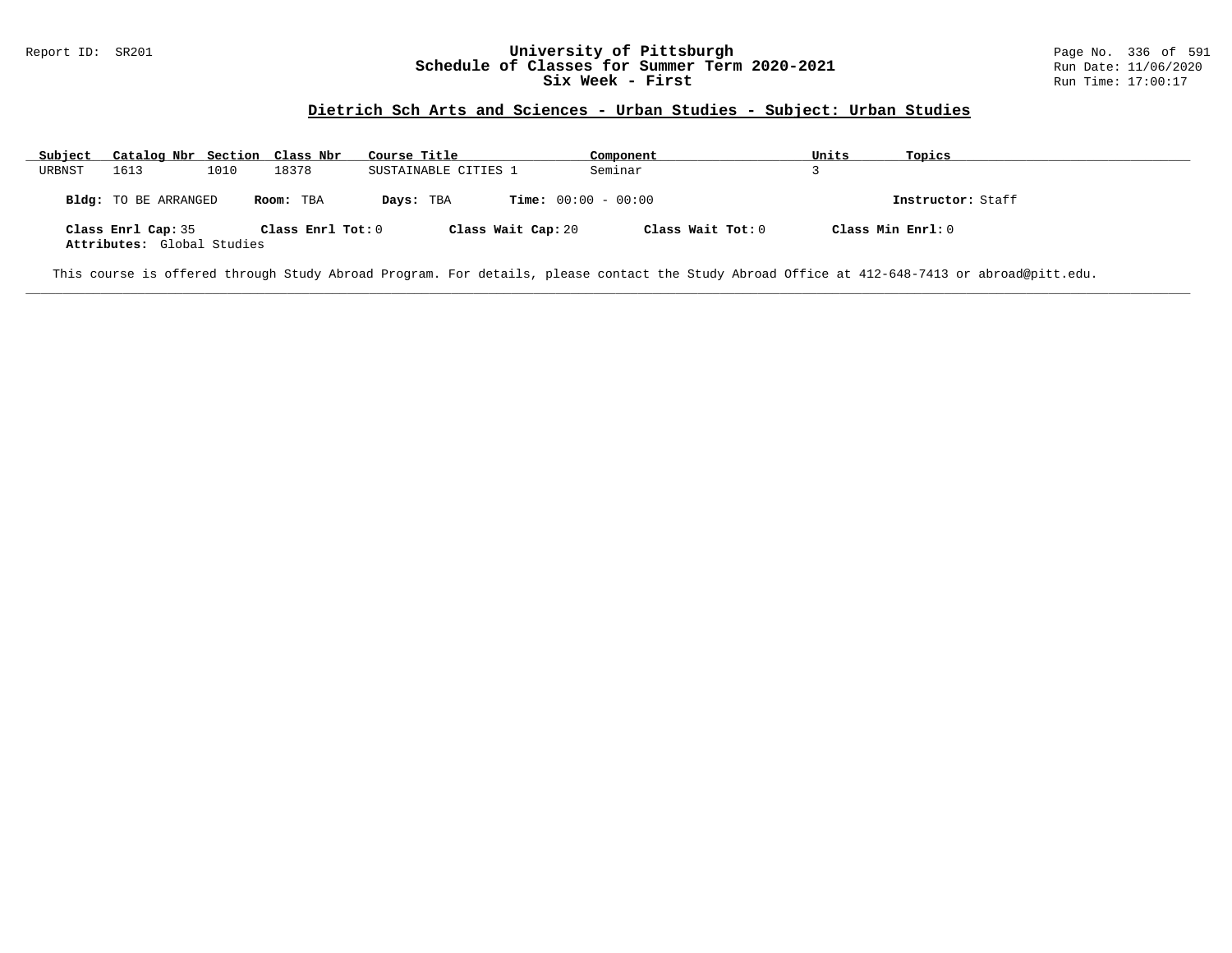# Report ID: SR201 **1988 Constrained Building Constrained Building Constrained Building Page No. 2021** Page No. 337 of 591 **Schedule of Classes for Summer Term 2020-2021** Run Date: 11/06/2020 **Schedule of Classes for Summer Term 2020-2021**<br>Six Week - First

#### **Dietrich Sch Arts and Sciences - Gender, Sexuality, and Women's Studies - Subject: Gender Sexuality & Women's St**

Subject Catalog Nbr Section Class Nbr Course Title \_\_\_\_\_\_\_\_\_\_\_\_\_Component \_\_\_\_\_\_\_\_\_\_\_\_\_\_\_\_\_\_Units \_\_\_\_\_\_Topics<br>GSWS 0100 1040 18312 INT TO GENDER, SEXTY, & WOMNSTSeminar 3 GSWS 0100 1040 18312 INT TO GENDER, SEXTY, & WOMNSTSeminar **Bldg:** WEB Based Class **Room:** TBA **Days:** MW **Time:** 14:00 - 17:15 **Instructor:** Beaulieu,Julie R **Class Enrl Cap:** 19 **Class Enrl Tot:** 0 **Class Wait Cap:** 10 **Class Wait Tot:** 0 **Class Min Enrl:** 0 Attributes: DSAS Diversity General Ed. Requirement, DSAS Social Science General Ed. Requirement, Writing Intensive Course (WRIT), Gender, Sexuality & Women Diversity General Ed. Requirements **\_\_\_\_\_\_\_\_\_\_\_\_\_\_\_\_\_\_\_\_\_\_\_\_\_\_\_\_\_\_\_\_\_\_\_\_\_\_\_\_\_\_\_\_\_\_\_\_\_\_\_\_\_\_\_\_\_\_\_\_\_\_\_\_\_\_\_\_\_\_\_\_\_\_\_\_\_\_\_\_\_\_\_\_\_\_\_\_\_\_\_\_\_\_\_\_\_\_\_\_\_\_\_\_\_\_\_\_\_\_\_\_\_\_\_\_\_\_\_\_\_\_\_\_\_\_\_\_\_\_\_\_\_\_\_\_\_\_\_\_\_\_\_\_\_\_\_\_\_\_\_\_\_\_\_\_** GSWS 0500 1100 16386 INTRO TO FEMINIST THEORY Seminar 3 **Bldg:** WEB Based Class **Room:** TBA **Days:** TuTh **Time:** 18:00 - 21:15 **Instructor:** Lovett,Matthew T **Class Enrl Cap:** 19 **Class Enrl Tot:** 0 **Class Wait Cap:** 10 **Class Wait Tot:** 0 **Class Min Enrl:** 0 Attributes: DSAS Diversity General Ed. Requirement, DSAS Phil. Think or Ethics General Ed. Requirement, Writing Intensive Course (WRIT), Gender, Sexuality & SCI Diversity General Ed. Requirements, SCI Polymathic Contexts: Ethical/Policy GE. Req. **\_\_\_\_\_\_\_\_\_\_\_\_\_\_\_\_\_\_\_\_\_\_\_\_\_\_\_\_\_\_\_\_\_\_\_\_\_\_\_\_\_\_\_\_\_\_\_\_\_\_\_\_\_\_\_\_\_\_\_\_\_\_\_\_\_\_\_\_\_\_\_\_\_\_\_\_\_\_\_\_\_\_\_\_\_\_\_\_\_\_\_\_\_\_\_\_\_\_\_\_\_\_\_\_\_\_\_\_\_\_\_\_\_\_\_\_\_\_\_\_\_\_\_\_\_\_\_\_\_\_\_\_\_\_\_\_\_\_\_\_\_\_\_\_\_\_\_\_\_\_\_\_\_\_\_\_** GSWS 0550 1100 18952 SEX AND SEXUALITIES Seminar 3 **Bldg:** WEB Based Class **Room:** TBA **Days:** MW **Time:** 18:00 - 21:15 **Instructor:** Keown,Bridget Elizabeth **Class Enrl Cap:** 22 **Class Enrl Tot:** 0 **Class Wait Cap:** 20 **Class Wait Tot:** 0 **Class Min Enrl:** 0 **Attributes:** DSAS Diversity General Ed. Requirement, DSAS Historical Analysis General Ed. Requirement, Gender, Sexuality & Women's St, SCI Diversity General Ed. Requirements, SCI Polymathic Contexts: Soc/Behav. GE. Req. **\_\_\_\_\_\_\_\_\_\_\_\_\_\_\_\_\_\_\_\_\_\_\_\_\_\_\_\_\_\_\_\_\_\_\_\_\_\_\_\_\_\_\_\_\_\_\_\_\_\_\_\_\_\_\_\_\_\_\_\_\_\_\_\_\_\_\_\_\_\_\_\_\_\_\_\_\_\_\_\_\_\_\_\_\_\_\_\_\_\_\_\_\_\_\_\_\_\_\_\_\_\_\_\_\_\_\_\_\_\_\_\_\_\_\_\_\_\_\_\_\_\_\_\_\_\_\_\_\_\_\_\_\_\_\_\_\_\_\_\_\_\_\_\_\_\_\_\_\_\_\_\_\_\_\_\_** GSWS 1901 1050 19865 INDEPENDENT STUDY Independent Study 1 - 3 **Bldg:** TO BE ARRANGED **Room:** TBA **Days:** TBA **Time:** 00:00 - 00:00 **Instructor:** Cohen,Frayda N **Class Enrl Cap:** 10 **Class Enrl Tot:** 0 **Class Wait Cap:** 10 **Class Wait Tot:** 0 **Class Min Enrl:** 0 **Attributes:** Gender, Sexuality & Women's St **\_\_\_\_\_\_\_\_\_\_\_\_\_\_\_\_\_\_\_\_\_\_\_\_\_\_\_\_\_\_\_\_\_\_\_\_\_\_\_\_\_\_\_\_\_\_\_\_\_\_\_\_\_\_\_\_\_\_\_\_\_\_\_\_\_\_\_\_\_\_\_\_\_\_\_\_\_\_\_\_\_\_\_\_\_\_\_\_\_\_\_\_\_\_\_\_\_\_\_\_\_\_\_\_\_\_\_\_\_\_\_\_\_\_\_\_\_\_\_\_\_\_\_\_\_\_\_\_\_\_\_\_\_\_\_\_\_\_\_\_\_\_\_\_\_\_\_\_\_\_\_\_\_\_\_\_** GSWS 1901 1100 10208 INDEPENDENT STUDY Independent Study 1 - 3 **Bldg:** WEB Based Class **Room:** TBA **Days:** TBA **Time:** 00:00 - 00:00 **Instructor:** Cohen,Frayda N **Class Enrl Cap:** 10 **Class Enrl Tot:** 0 **Class Wait Cap:** 10 **Class Wait Tot:** 0 **Class Min Enrl:** 0 **Attributes:** Gender, Sexuality & Women's St **\_\_\_\_\_\_\_\_\_\_\_\_\_\_\_\_\_\_\_\_\_\_\_\_\_\_\_\_\_\_\_\_\_\_\_\_\_\_\_\_\_\_\_\_\_\_\_\_\_\_\_\_\_\_\_\_\_\_\_\_\_\_\_\_\_\_\_\_\_\_\_\_\_\_\_\_\_\_\_\_\_\_\_\_\_\_\_\_\_\_\_\_\_\_\_\_\_\_\_\_\_\_\_\_\_\_\_\_\_\_\_\_\_\_\_\_\_\_\_\_\_\_\_\_\_\_\_\_\_\_\_\_\_\_\_\_\_\_\_\_\_\_\_\_\_\_\_\_\_\_\_\_\_\_\_\_**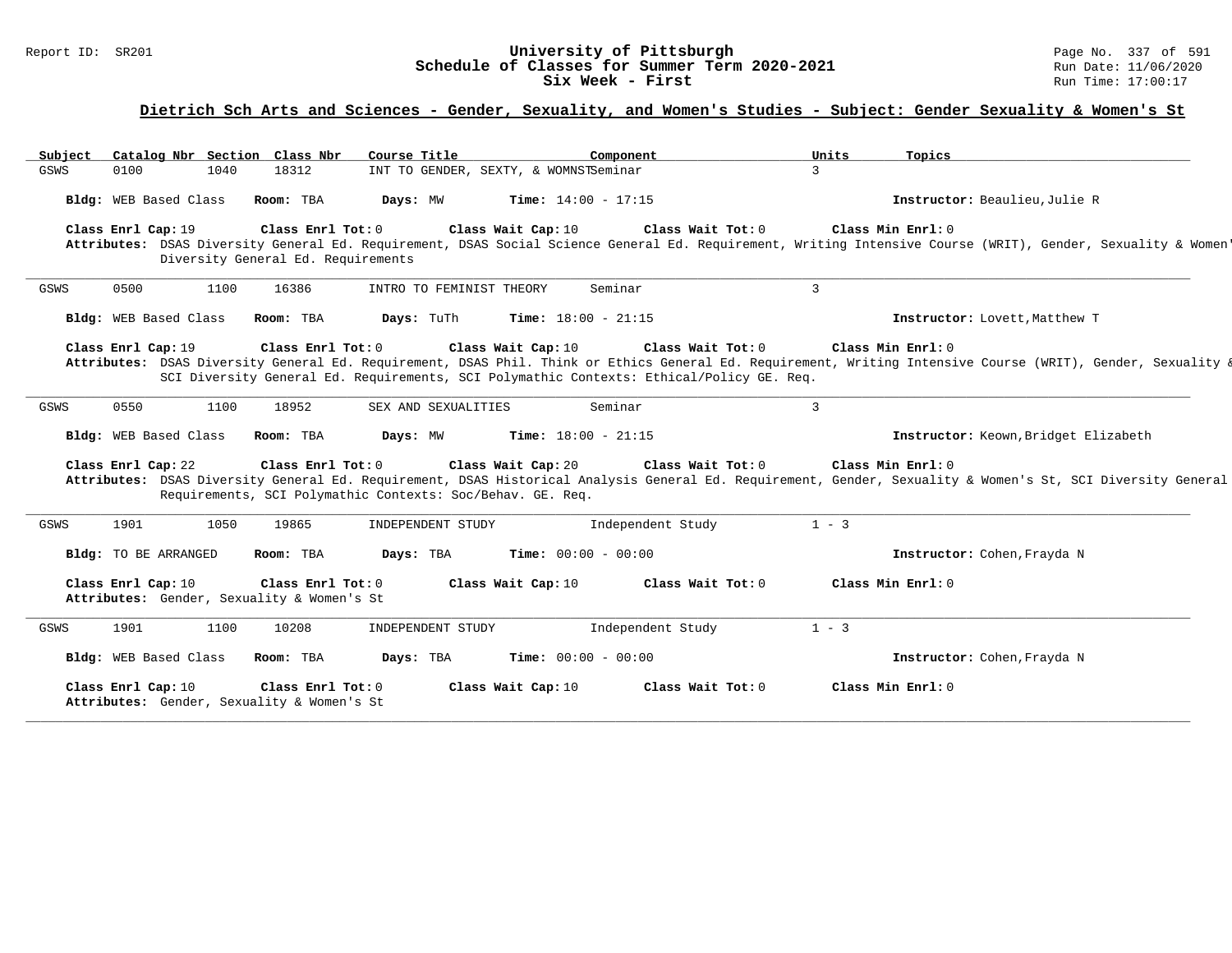#### Report ID: SR201 **University of Pittsburgh** Page No. 338 of 591 **Schedule of Classes for Summer Term 2020-2021** Run Date: 11/06/2020 **Six Week - Second Run Time: 17:00:17**

### **Dietrich Sch Arts and Sciences - Africana Studies - Subject: Africana Studies**

| Subject   |                                                   |      | Catalog Nbr Section Class Nbr        | Course Title                                         |                              | Component                                                                                                                    | Units   | Topics                                                                                                                                                  |
|-----------|---------------------------------------------------|------|--------------------------------------|------------------------------------------------------|------------------------------|------------------------------------------------------------------------------------------------------------------------------|---------|---------------------------------------------------------------------------------------------------------------------------------------------------------|
| AFRCNA    | 0127                                              | 1010 | 19630                                | INTRODUCTION TO AFRICA                               |                              | Lecture                                                                                                                      | 3       |                                                                                                                                                         |
| Bldg: TBA |                                                   |      | Room: TBA                            | Days: MW                                             | Time: $12:00 - 15:15$        |                                                                                                                              |         | Instructor: Beeko, Eric                                                                                                                                 |
|           | Class Enrl Cap: 30                                |      | Class Enrl Tot: 0                    |                                                      | Class Wait Cap: 20           | Class Wait Tot: 0                                                                                                            |         | Class Min Enrl: 0                                                                                                                                       |
|           |                                                   |      |                                      | Room Characteristics: PeopleSoft - Scheduled (PS)(1) |                              |                                                                                                                              |         | Attributes: DSAS Diversity General Ed. Requirement, DSAS Geographic Region General Ed. Requirement, SCI Polymathic Contexts: Global⨯ Cul GE. Req., Afri |
|           |                                                   |      |                                      |                                                      |                              |                                                                                                                              |         |                                                                                                                                                         |
| AFRCNA    | 1900                                              | 1210 | 10489                                | INTERNSHIP                                           |                              | Internship                                                                                                                   | $1 - 6$ |                                                                                                                                                         |
|           | Bldg: WEB Based Class                             |      | Room: TBA                            | Days: TBA                                            | <b>Time:</b> $00:00 - 00:00$ |                                                                                                                              |         | Instructor: Sharif, Oronde S.                                                                                                                           |
|           | Class Enrl Cap: 25                                |      | Class Enrl Tot: 0                    |                                                      | Class Wait Cap: 20           | Class Wait Tot: 0                                                                                                            |         | Class Min Enrl: 0                                                                                                                                       |
|           |                                                   |      | Attributes: Undergraduate Internship |                                                      |                              |                                                                                                                              |         |                                                                                                                                                         |
| AFRCNA    | 1901                                              | 1210 | 10488                                | INDEPENDENT STUDY                                    |                              | Independent Study                                                                                                            | $1 - 6$ |                                                                                                                                                         |
|           | Bldg: WEB Based Class                             |      | Room: TBA                            | Days: TBA                                            | <b>Time:</b> $00:00 - 00:00$ |                                                                                                                              |         | Instructor: Sharif.Oronde S.                                                                                                                            |
|           | Class Enrl Cap: 25<br>Attributes: African Studies |      | Class Enrl Tot: 0                    |                                                      | Class Wait Cap: 20           | Class Wait Tot: 0                                                                                                            |         | Class Min Enrl: 0                                                                                                                                       |
|           |                                                   |      |                                      |                                                      |                              |                                                                                                                              |         |                                                                                                                                                         |
| AFRCNA    | 1902                                              | 1210 | 10486                                | DIRECTED READING                                     |                              | Directed Studies                                                                                                             | $1 - 6$ |                                                                                                                                                         |
|           | Bldg: WEB Based Class                             |      | Room: TBA                            | Days: TBA                                            | <b>Time:</b> $00:00 - 00:00$ |                                                                                                                              |         | Instructor: Sharif, Oronde S.                                                                                                                           |
|           | Class Enrl Cap: 25                                |      | Class Enrl Tot: 0                    |                                                      | Class Wait Cap: 20           | Class Wait Tot: 0<br>Attributes: SCI Polymathic Contexts: Global⨯ Cul GE. Req., SCI Polymathic Contexts: Soc/Behav. GE. Req. |         | Class Min Enrl: 0                                                                                                                                       |
| AFRCNA    | 1903                                              | 1210 | 10487                                | DIRECTED RESEARCH                                    |                              | Directed Studies                                                                                                             | $1 - 6$ |                                                                                                                                                         |
|           | Bldg: WEB Based Class                             |      | Room: TBA                            | Days: TBA                                            | Time: $00:00 - 00:00$        |                                                                                                                              |         | Instructor: Sharif, Oronde S.                                                                                                                           |
|           | Class Enrl Cap: 25                                |      | Class Enrl Tot: 0                    |                                                      | Class Wait Cap: 20           | Class Wait Tot: 0                                                                                                            |         | Class Min Enrl: 0                                                                                                                                       |
|           |                                                   |      |                                      |                                                      |                              |                                                                                                                              |         |                                                                                                                                                         |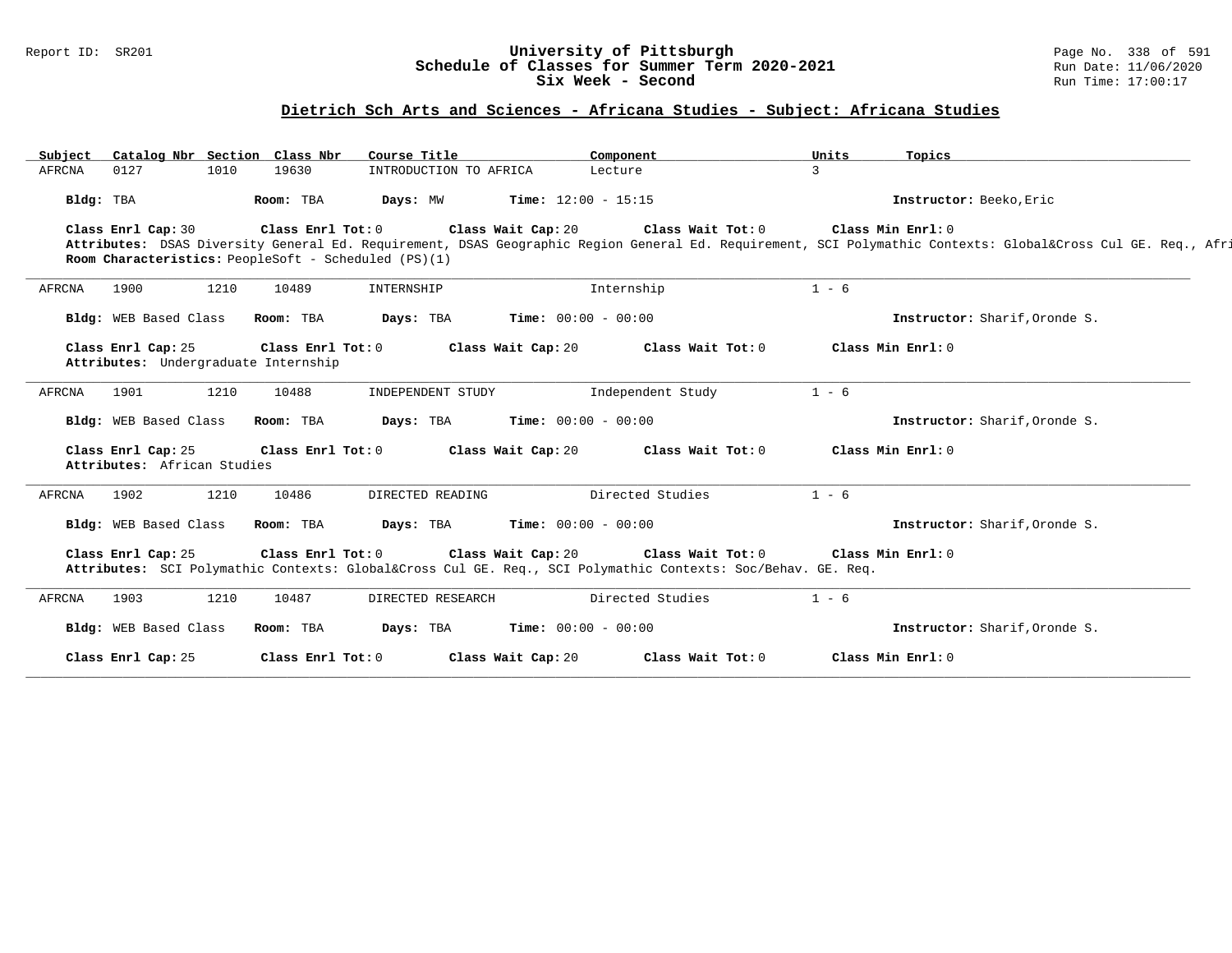### Report ID: SR201 **University of Pittsburgh** Page No. 339 of 591 **Schedule of Classes for Summer Term 2020-2021** Run Date: 11/06/2020 **Six Week - Second Run Time: 17:00:17**

# **Dietrich Sch Arts and Sciences - Anthropology - Subject: Anthropology**

| Subject   |                      |      | Catalog Nbr Section Class Nbr                                  | Course Title                                                                                                                                                                                                                            |                              | Component |                     | Units          | Topics                                                                                                                                                                                                                                                                                                                                                                                                                                                                                                                                                                                                                                                                                                                                                                                                     |
|-----------|----------------------|------|----------------------------------------------------------------|-----------------------------------------------------------------------------------------------------------------------------------------------------------------------------------------------------------------------------------------|------------------------------|-----------|---------------------|----------------|------------------------------------------------------------------------------------------------------------------------------------------------------------------------------------------------------------------------------------------------------------------------------------------------------------------------------------------------------------------------------------------------------------------------------------------------------------------------------------------------------------------------------------------------------------------------------------------------------------------------------------------------------------------------------------------------------------------------------------------------------------------------------------------------------------|
| ANTH      | 0582                 | 1200 | 16880                                                          | INTRODUCTION TO ARCHEOLOGY                                                                                                                                                                                                              |                              | Lecture   |                     | 3              |                                                                                                                                                                                                                                                                                                                                                                                                                                                                                                                                                                                                                                                                                                                                                                                                            |
|           | Bldg: TBA            |      | Room: TBA                                                      | Days: TuTh                                                                                                                                                                                                                              | Time: $14:00 - 17:15$        |           |                     |                | Instructor: Kennedy, Sarah                                                                                                                                                                                                                                                                                                                                                                                                                                                                                                                                                                                                                                                                                                                                                                                 |
|           | Class Enrl Cap: 25   |      | Class Enrl Tot: 0                                              | Polymathic Contexts: Global⨯ Cul GE. Req., SCI Polymathic Contexts: Soc/Behav. GE. Req.<br>Room Characteristics: PeopleSoft - Scheduled (PS)(1)                                                                                         | Class Wait Cap: 20           |           | Class Wait Tot: 0   |                | Class Min Enrl: 0<br>Attributes: DSAS Cross-Cult. Awareness General Ed. Requirement, DSAS Historical Analysis General Ed. Requirement, DSAS Social Science General Ed. Requiremen                                                                                                                                                                                                                                                                                                                                                                                                                                                                                                                                                                                                                          |
| collapse? |                      |      |                                                                |                                                                                                                                                                                                                                         |                              |           |                     |                | Archaeologists study the material remains of past cultures. These past cultures are fascinating in their own right, but on a more fundamental level, they<br>help us understand how human societies work and how they change over time. In this course, the practice of archaeology - the history of archaeological<br>research, theoretical approaches in archaeology, and archaeological methods - will be interwoven with a basic overview of prehistory. Special emphasis is<br>placed on some of the most compelling questions about our past: How did humans evolve? How did our nomadic hunter-and-gatherer ancestors become sedentary<br>farmers? Can we explain why social inequality first arose, and how it became entrenched? How and why did ancient ¿civilizations¿ emerge, and why did they |
| ANTH      | 0620                 | 1205 | 20102                                                          | BIOCULTURAL ANTHROPOLOGY                                                                                                                                                                                                                |                              | Lecture   |                     | $\mathbf{3}$   |                                                                                                                                                                                                                                                                                                                                                                                                                                                                                                                                                                                                                                                                                                                                                                                                            |
|           | Bldg: TBA            |      | Room: TBA                                                      | Days: MW                                                                                                                                                                                                                                | Time: $18:00 - 21:15$        |           |                     |                | Instructor: Neidich, Deborah Lyn                                                                                                                                                                                                                                                                                                                                                                                                                                                                                                                                                                                                                                                                                                                                                                           |
|           | Class Enrl Cap: 25   |      | Class Enrl Tot: 0                                              | Attributes: DSAS Social Science General Ed. Requirement, SCI Polymathic Contexts: Soc/Behav. GE. Req., Global Studies<br>Room Characteristics: Media - Data Projector/Monitor(1), Seating - Moveable(1), PeopleSoft - Scheduled (PS)(1) | Class Wait Cap: 20           |           | Class Wait $Tot: 0$ |                | Class Min $Enrl: 0$                                                                                                                                                                                                                                                                                                                                                                                                                                                                                                                                                                                                                                                                                                                                                                                        |
| ANTH      | 1713                 | 1050 | 16193                                                          | HLTH, NUTRITION & POPULATION lLecture                                                                                                                                                                                                   |                              |           |                     | $\overline{3}$ |                                                                                                                                                                                                                                                                                                                                                                                                                                                                                                                                                                                                                                                                                                                                                                                                            |
|           | Bldg: TO BE ARRANGED |      | Room: TBA                                                      | Days: TBA                                                                                                                                                                                                                               | <b>Time:</b> $00:00 - 00:00$ |           |                     |                | <b>Instructor:</b> Whitehead, Jeffrey Robert                                                                                                                                                                                                                                                                                                                                                                                                                                                                                                                                                                                                                                                                                                                                                               |
|           |                      |      |                                                                |                                                                                                                                                                                                                                         |                              |           |                     |                | Preaux, Annie Elizabeth                                                                                                                                                                                                                                                                                                                                                                                                                                                                                                                                                                                                                                                                                                                                                                                    |
|           | Class Enrl Cap: 40   |      | Class Enrl Tot: 0                                              |                                                                                                                                                                                                                                         | Class Wait Cap: 20           |           | Class Wait Tot: 0   |                | Class Min Enrl: 0<br>Attributes: DSAS Global Issues General Ed. Requirement, DSAS Geographic Region General Ed. Requirement, DSAS Social Science General Ed. Requirement, SCI Pol<br>Contexts: Global⨯ Cul GE. Req., SCI Polymathic Contexts: Soc/Behav. GE. Req., Global Studies, Undergraduate Global Health                                                                                                                                                                                                                                                                                                                                                                                                                                                                                             |
| ANTH      | 1737                 | 1210 | 16692                                                          | SPECIAL TOPICS IN CULTRL ANTH Seminar                                                                                                                                                                                                   |                              |           |                     | $\mathbf{3}$   |                                                                                                                                                                                                                                                                                                                                                                                                                                                                                                                                                                                                                                                                                                                                                                                                            |
|           | Bldg: TO BE ARRANGED |      | Room: TBA                                                      | Days: TBA                                                                                                                                                                                                                               | <b>Time:</b> $00:00 - 00:00$ |           |                     |                | COMPARATIVE MEDICAL SYSTEMS Instructor: Staff                                                                                                                                                                                                                                                                                                                                                                                                                                                                                                                                                                                                                                                                                                                                                              |
|           | Class Enrl Cap: 20   |      | Class Enrl Tot: 0<br>Attributes: Asian Studies, Global Studies |                                                                                                                                                                                                                                         | Class Wait Cap: 20           |           | Class Wait $Tot: 0$ |                | Class Min Enrl: 0                                                                                                                                                                                                                                                                                                                                                                                                                                                                                                                                                                                                                                                                                                                                                                                          |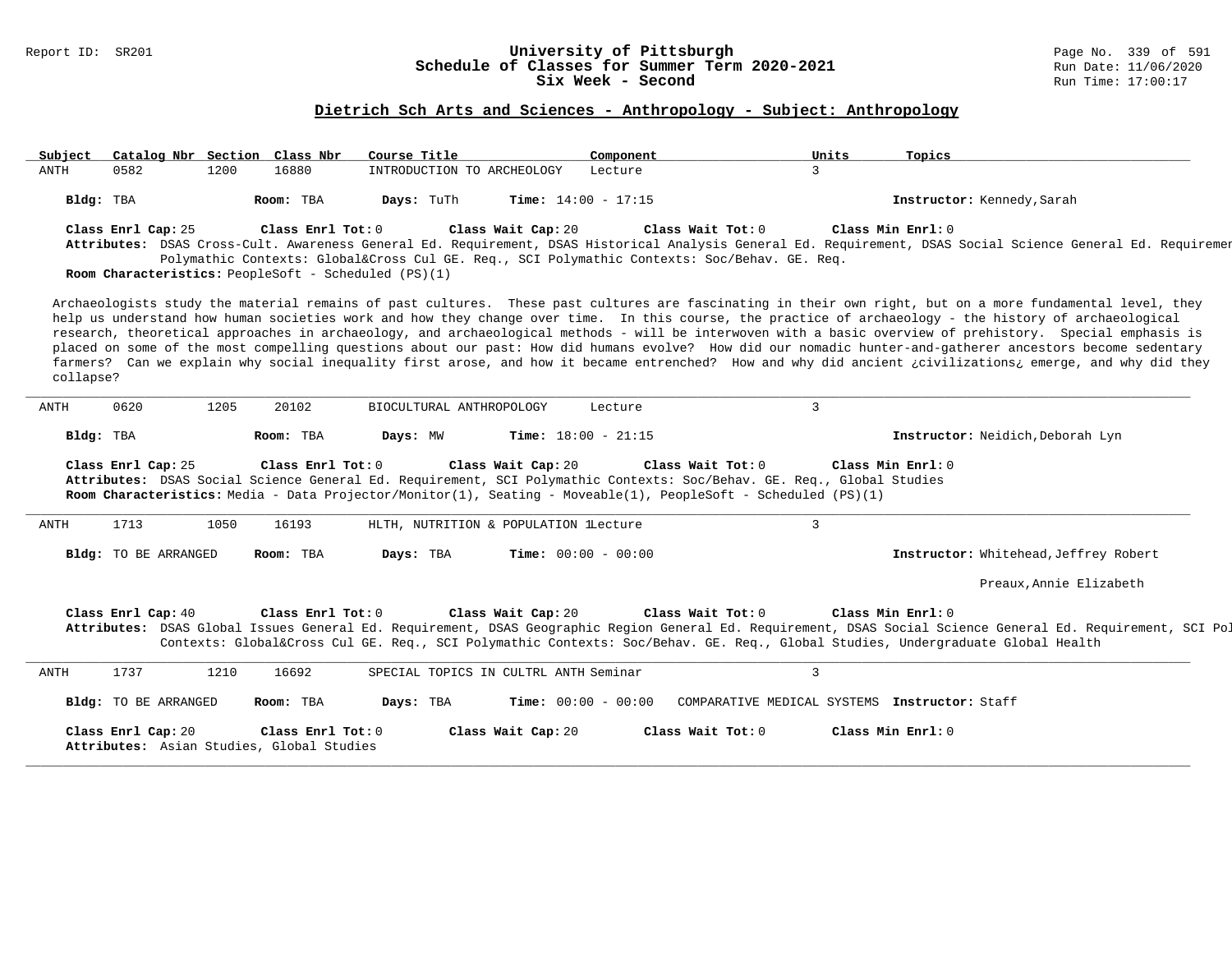### Report ID: SR201 **University of Pittsburgh** Page No. 340 of 591 **Schedule of Classes for Summer Term 2020-2021** Run Date: 11/06/2020 **Six Week - Second Run Time: 17:00:17**

# **Dietrich Sch Arts and Sciences - Anthropology - Subject: Anthropology**

| Subject |           | Catalog Nbr Section Class Nbr |      |                                                                                                     | Course Title         |                    |                              |         | Component |                   | Units | Topics            |                              |                                                                                                                                                         |  |
|---------|-----------|-------------------------------|------|-----------------------------------------------------------------------------------------------------|----------------------|--------------------|------------------------------|---------|-----------|-------------------|-------|-------------------|------------------------------|---------------------------------------------------------------------------------------------------------------------------------------------------------|--|
| ANTH    |           | 1752                          | 1010 | 10643                                                                                               | ANTHROPOLOGY OF FOOD |                    |                              | Lecture |           |                   |       |                   |                              |                                                                                                                                                         |  |
|         | Bldg: TBA |                               |      | Room: TBA                                                                                           | Days: TuTh           |                    | <b>Time:</b> $18:00 - 21:15$ |         |           |                   |       |                   | Instructor: Bk, Amar Bahadur |                                                                                                                                                         |  |
|         |           | Class Enrl Cap: 40            |      | Class Enrl Tot: 0                                                                                   |                      | Class Wait Cap: 20 |                              |         |           | Class Wait Tot: 0 |       | Class Min Enrl: 0 |                              | Attributes: DSAS Cross-Cult. Awareness General Ed. Requirement, DSAS Global Issues General Ed. Requirement, SCI Polymathic Contexts: Global⨯ Cul GE. Re |  |
|         |           |                               |      | Studies, Undergraduate Global Health<br><b>Room Characteristics:</b> PeopleSoft - Scheduled (PS)(1) |                      |                    |                              |         |           |                   |       |                   |                              |                                                                                                                                                         |  |

**\_\_\_\_\_\_\_\_\_\_\_\_\_\_\_\_\_\_\_\_\_\_\_\_\_\_\_\_\_\_\_\_\_\_\_\_\_\_\_\_\_\_\_\_\_\_\_\_\_\_\_\_\_\_\_\_\_\_\_\_\_\_\_\_\_\_\_\_\_\_\_\_\_\_\_\_\_\_\_\_\_\_\_\_\_\_\_\_\_\_\_\_\_\_\_\_\_\_\_\_\_\_\_\_\_\_\_\_\_\_\_\_\_\_\_\_\_\_\_\_\_\_\_\_\_\_\_\_\_\_\_\_\_\_\_\_\_\_\_\_\_\_\_\_\_\_\_\_\_\_\_\_\_\_\_\_**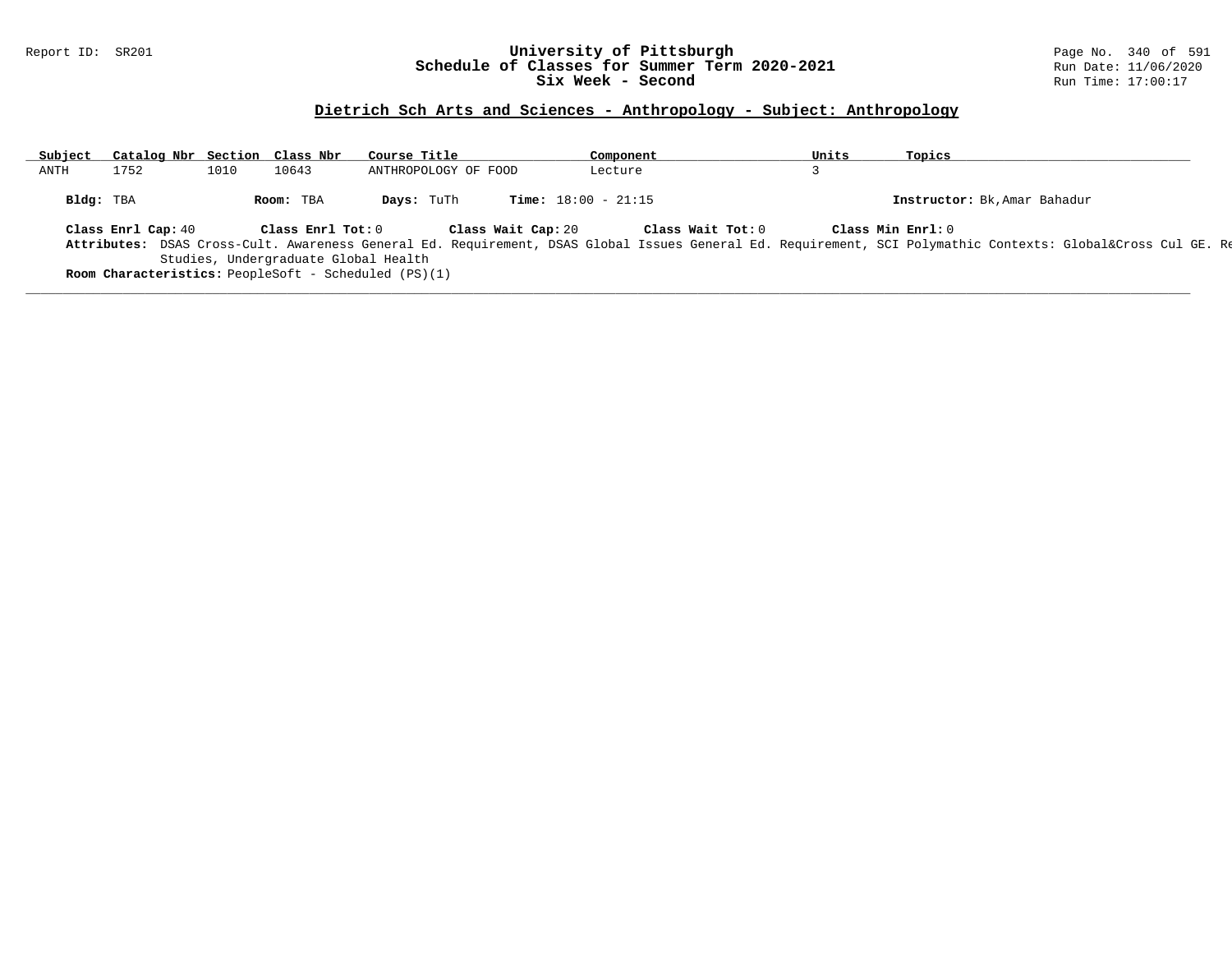### Report ID: SR201 **University of Pittsburgh** Page No. 341 of 591 **Schedule of Classes for Summer Term 2020-2021** Run Date: 11/06/2020 **Six Week - Second Run Time: 17:00:17**

### **Dietrich Sch Arts and Sciences - Biological Sciences - Subject: Biological Sciences**

| Subject      | Catalog Nbr Section Class Nbr                    |      |                     | Course Title                                         |                                                 | Component                                                                                                                                                                                                                                                                                                                                                                          | Units          | Topics                                                                                                                                                                           |
|--------------|--------------------------------------------------|------|---------------------|------------------------------------------------------|-------------------------------------------------|------------------------------------------------------------------------------------------------------------------------------------------------------------------------------------------------------------------------------------------------------------------------------------------------------------------------------------------------------------------------------------|----------------|----------------------------------------------------------------------------------------------------------------------------------------------------------------------------------|
| <b>BIOSC</b> | 0068                                             | 1000 | 20420               |                                                      | FDS OF BIOLGY SEA-PHAGES LAB 2Credit Laboratory |                                                                                                                                                                                                                                                                                                                                                                                    | 1              |                                                                                                                                                                                  |
|              | Bldg: WEB Based Class                            |      | Room: TBA           | Days: MTh                                            | <b>Time:</b> $13:00 - 16:00$                    |                                                                                                                                                                                                                                                                                                                                                                                    |                | Instructor: Barbieri, Meredith                                                                                                                                                   |
|              | Class Enrl Cap: 18                               |      | Class Enrl Tot: 0   |                                                      | Class Wait Cap: 10                              | Class Wait Tot: 0                                                                                                                                                                                                                                                                                                                                                                  |                | Class Min Enrl: 0                                                                                                                                                                |
| <b>BIOSC</b> | 0068                                             | 1010 | 20421               |                                                      | FDS OF BIOLGY SEA-PHAGES LAB 2Credit Laboratory |                                                                                                                                                                                                                                                                                                                                                                                    | $\mathbf{1}$   |                                                                                                                                                                                  |
|              | Bldg: WEB Based Class                            |      | Room: TBA           | Days: TuF                                            | <b>Time:</b> $13:00 - 16:00$                    |                                                                                                                                                                                                                                                                                                                                                                                    |                | Instructor: Barbieri, Meredith                                                                                                                                                   |
|              | Class Enrl Cap: 18                               |      | Class Enrl Tot: 0   |                                                      | Class Wait Cap: 10                              | Class Wait Tot: 0                                                                                                                                                                                                                                                                                                                                                                  |                | Class Min Enrl: 0                                                                                                                                                                |
| <b>BIOSC</b> | 0160                                             | 1010 | 10135               |                                                      | FOUNDATIONS OF BIOLOGY 2                        | Lecture                                                                                                                                                                                                                                                                                                                                                                            | $\overline{3}$ |                                                                                                                                                                                  |
| Bldg: TBA    |                                                  |      | Room: TBA           | Days: MWF                                            | <b>Time:</b> $08:30 - 10:45$                    |                                                                                                                                                                                                                                                                                                                                                                                    |                | Instructor: West, Abagael                                                                                                                                                        |
|              | Class Enrl Cap: 36                               |      | Class Enrl Tot: $0$ | Room Characteristics: PeopleSoft - Scheduled (PS)(1) | Class Wait Cap: 20                              | Class Wait Tot: $0$                                                                                                                                                                                                                                                                                                                                                                |                | Class Min $Enr1: 0$<br>Attributes: DSAS Natural Science General Ed. Requirement, SCI Polymathic Contexts: Science Seq.GE. Req., SCI Polymathic Contexts: Science NonSeq.GE. Req. |
| <b>BIOSC</b> | 0160                                             | 1015 | 10539               |                                                      | FOUNDATIONS OF BIOLOGY 2                        | Recitation                                                                                                                                                                                                                                                                                                                                                                         | 3              |                                                                                                                                                                                  |
|              | Bldg: WEB Based Class                            |      | Room: TBA           | Days: MW                                             | <b>Time:</b> $11:00 - 11:50$                    |                                                                                                                                                                                                                                                                                                                                                                                    |                | Instructor: West, Abagael                                                                                                                                                        |
|              | Class Enrl Cap: 36                               |      | Class Enrl Tot: 0   | Room Characteristics: PeopleSoft - Scheduled (PS)(1) | Class Wait Cap: 20                              | Class Wait Tot: 0                                                                                                                                                                                                                                                                                                                                                                  |                | Class Min Enrl: 0                                                                                                                                                                |
|              |                                                  |      |                     |                                                      |                                                 | <b></b> The planned operational modality for this class is REMOTE. For more information please visit <a<br>href="http://www.provost.pitt.edu/students/student-success-flexpitt/flex-pitt-quarded-risk-posture-all-students-remote"<br/>target="_blank"&gt;http://www.provost.pitt.edu/students/student-success-flexpitt/flex-pitt-guarded-risk-posture-all-students-remote/</a<br> |                |                                                                                                                                                                                  |
| <b>BIOSC</b> | 0370                                             | 1150 | 16000               | <b>ECOLOGY</b>                                       |                                                 | Lecture                                                                                                                                                                                                                                                                                                                                                                            | 3              |                                                                                                                                                                                  |
|              | Bldg: Pymatuning LaboratoRoom: TBA               |      |                     | Days: MTuWThF                                        | <b>Time:</b> $09:00 - 17:00$                    |                                                                                                                                                                                                                                                                                                                                                                                    |                | Instructor: Cothran, Rickey Duane                                                                                                                                                |
|              |                                                  |      |                     |                                                      |                                                 |                                                                                                                                                                                                                                                                                                                                                                                    |                | Olmsted, Castilleja Fallon                                                                                                                                                       |
|              | Class Enrl Cap: 25<br>Attributes: Global Studies |      | Class Enrl Tot: 0   |                                                      | Class Wait Cap: 20                              | Class Wait Tot: 0                                                                                                                                                                                                                                                                                                                                                                  |                | Class Min Enrl: 0                                                                                                                                                                |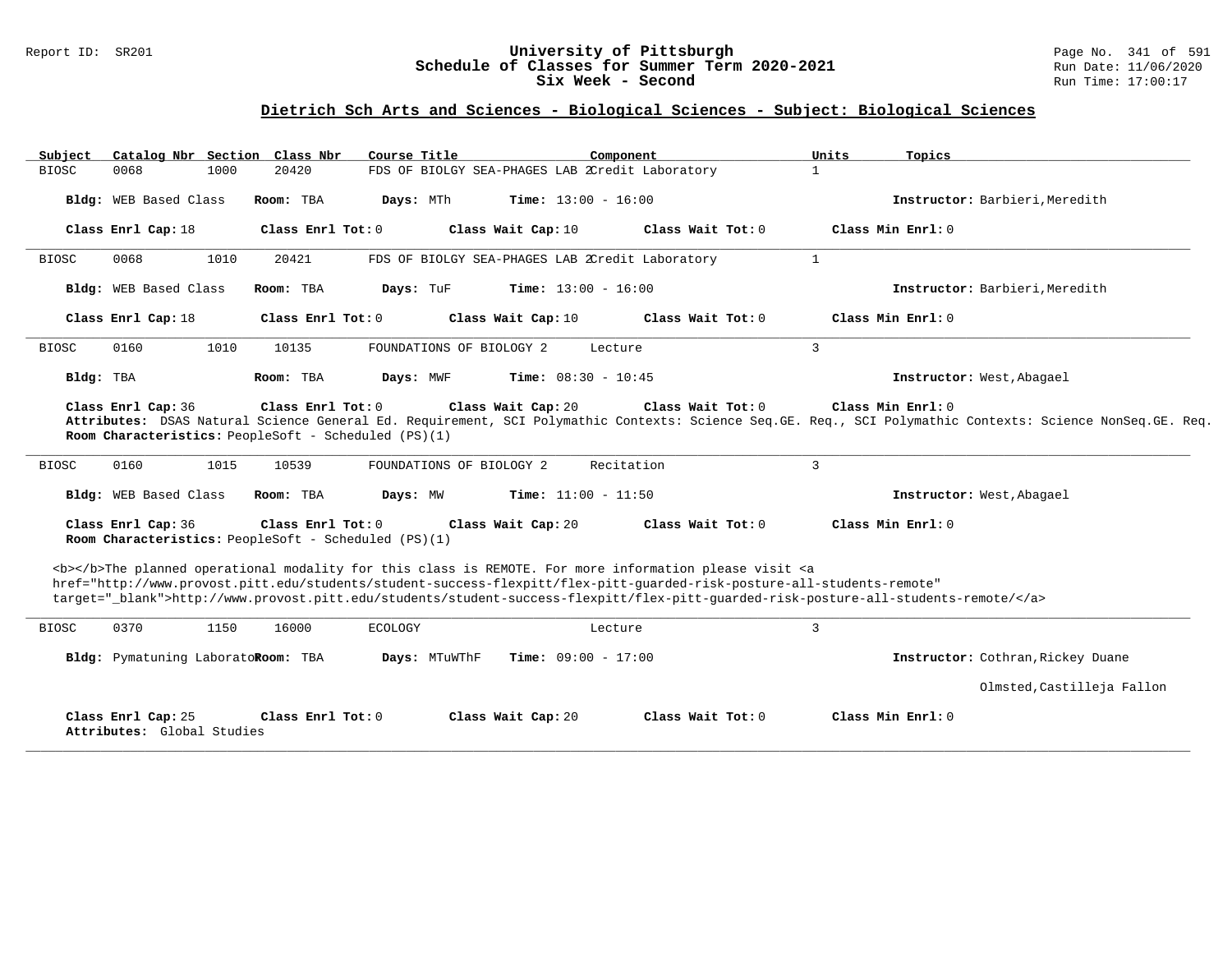### Report ID: SR201 **University of Pittsburgh** Page No. 342 of 591 **Schedule of Classes for Summer Term 2020-2021** Run Date: 11/06/2020 **Six Week - Second Run Time: 17:00:17**

# **Dietrich Sch Arts and Sciences - Biological Sciences - Subject: Biological Sciences**

| Catalog Nbr Section Class Nbr<br>Subject | Course Title                                                                                   | Component                                                                                                                                                                                                                                 | Units<br>Topics                     |
|------------------------------------------|------------------------------------------------------------------------------------------------|-------------------------------------------------------------------------------------------------------------------------------------------------------------------------------------------------------------------------------------------|-------------------------------------|
| <b>BIOSC</b><br>1000<br>1010             | 10340<br><b>BIOCHEMISTRY</b>                                                                   | Lecture                                                                                                                                                                                                                                   | $\overline{3}$                      |
| Bldg: TBA                                | Room: TBA<br>Days: MTuWTh                                                                      | <b>Time:</b> $09:00 - 10:45$                                                                                                                                                                                                              | Instructor: Liu, Lingfeng           |
|                                          |                                                                                                |                                                                                                                                                                                                                                           | Francette, Alex Michael             |
|                                          |                                                                                                |                                                                                                                                                                                                                                           | Googins, Matthew Ross               |
| Class Enrl Cap: 125                      | Class Enrl Tot: 0                                                                              | Class Wait Cap: 20<br>Class Wait Tot: 0                                                                                                                                                                                                   | Class Min Enrl: 0                   |
| Reserve Capacity:                        | Room Characteristics: PeopleSoft - Scheduled (PS)(1)<br>15-FEB-2021 College of General Studies | Reserve Enrl Cap: 12                                                                                                                                                                                                                      | Reserve Enrl Tot:<br>$\mathbf 0$    |
|                                          | 03-APR-2021 College of General Studies                                                         | $\Omega$                                                                                                                                                                                                                                  | $\Omega$                            |
| 1000<br>1020<br><b>BIOSC</b>             | 15407<br><b>BIOCHEMISTRY</b>                                                                   | Recitation                                                                                                                                                                                                                                | $\overline{3}$                      |
|                                          |                                                                                                |                                                                                                                                                                                                                                           |                                     |
| Bldg: WEB Based Class                    | Room: TBA<br>Days: TuTh                                                                        | Time: $11:00 - 11:50$                                                                                                                                                                                                                     | Instructor: Francette, Alex Michael |
|                                          |                                                                                                |                                                                                                                                                                                                                                           | Googins, Matthew Ross               |
| Class Enrl Cap: 45                       | Class $Enr1 Tot: 0$                                                                            | Class Wait Cap: 20<br>Class Wait Tot: 0                                                                                                                                                                                                   | Class Min Enrl: 0                   |
|                                          | Room Characteristics: PeopleSoft - Scheduled (PS)(1)                                           |                                                                                                                                                                                                                                           |                                     |
|                                          |                                                                                                | <b></b> The planned operational modality for this class is REMOTE. For more information please visit <a< td=""><td></td></a<>                                                                                                             |                                     |
|                                          |                                                                                                |                                                                                                                                                                                                                                           |                                     |
|                                          |                                                                                                | href="http://www.provost.pitt.edu/students/student-success-flexpitt/flex-pitt-guarded-risk-posture-all-students-remote"                                                                                                                   |                                     |
|                                          |                                                                                                | target="_blank">http://www.provost.pitt.edu/students/student-success-flexpitt/flex-pitt-quarded-risk-posture-all-students-remote/                                                                                                         |                                     |
| 1000<br>1025<br><b>BIOSC</b>             | 18966<br><b>BIOCHEMISTRY</b>                                                                   | Recitation                                                                                                                                                                                                                                | 3                                   |
| Bldg: WEB Based Class                    | Room: TBA<br>Days: TuTh                                                                        | <b>Time:</b> $12:00 - 12:50$                                                                                                                                                                                                              | Instructor: Francette, Alex Michael |
|                                          |                                                                                                |                                                                                                                                                                                                                                           | Googins, Matthew Ross               |
|                                          |                                                                                                |                                                                                                                                                                                                                                           |                                     |
| Class Enrl Cap: 45                       | Class Enrl Tot: 0<br>Room Characteristics: PeopleSoft - Scheduled (PS)(1)                      | Class Wait Tot: 0<br>Class Wait Cap: 20                                                                                                                                                                                                   | Class Min Enrl: 0                   |
|                                          |                                                                                                |                                                                                                                                                                                                                                           |                                     |
|                                          |                                                                                                | <b></b> The planned operational modality for this class is REMOTE. For more information please visit <a<br>href="http://www.provost.pitt.edu/students/student-success-flexpitt/flex-pitt-quarded-risk-posture-all-students-remote"</a<br> |                                     |
|                                          |                                                                                                | target="_blank">http://www.provost.pitt.edu/students/student-success-flexpitt/flex-pitt-quarded-risk-posture-all-students-remote/                                                                                                         |                                     |
| 1000<br>1030<br><b>BIOSC</b>             | <b>BIOCHEMISTRY</b><br>20075                                                                   | Recitation                                                                                                                                                                                                                                | 3                                   |
| Bldg: WEB Based Class                    | Room: TBA<br>Days: TuTh                                                                        | <b>Time:</b> $13:00 - 13:50$                                                                                                                                                                                                              | Instructor: Francette, Alex Michael |
|                                          |                                                                                                |                                                                                                                                                                                                                                           | Googins, Matthew Ross               |
| Class Enrl Cap: 45                       | Class Enrl Tot: 0                                                                              | Class Wait Tot: 0<br>Class Wait Cap: 20                                                                                                                                                                                                   | Class Min Enrl: 0                   |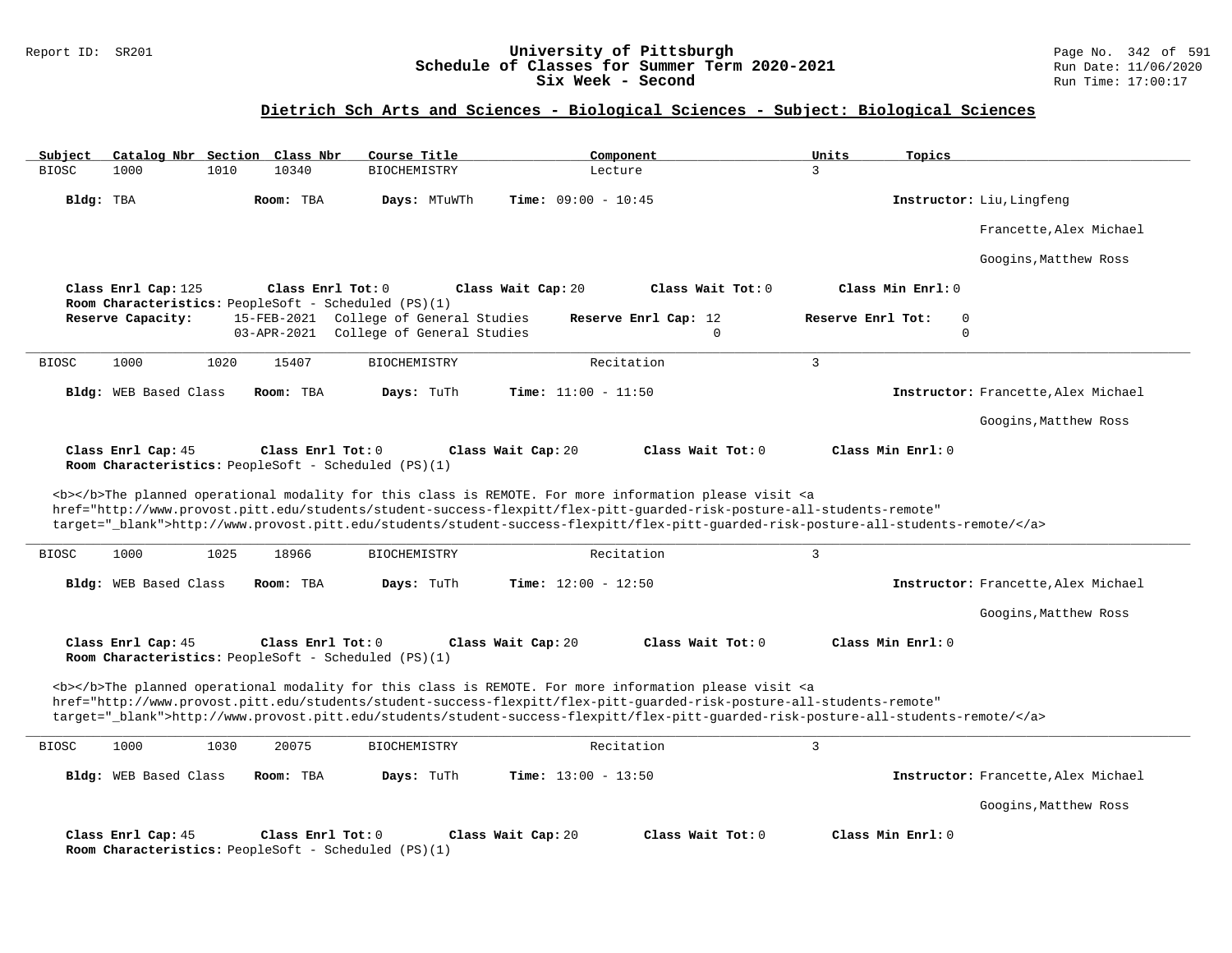<b></b>The planned operational modality for this class is REMOTE. For more information please visit <a href="http://www.provost.pitt.edu/students/student-success-flexpitt/flex-pitt-guarded-risk-posture-all-students-remote" target="\_blank">http://www.provost.pitt.edu/students/student-success-flexpitt/flex-pitt-guarded-risk-posture-all-students-remote/</a>

| <b>BIOSC</b> | 1220<br>1200                                     | 18506                                                                     | ECOLOGICAL FIELD STUDIES<br>Lecture                      |                         | 3                                    |
|--------------|--------------------------------------------------|---------------------------------------------------------------------------|----------------------------------------------------------|-------------------------|--------------------------------------|
|              | Bldg: TO BE ARRANGED                             | Room: TBA<br>Days: TBA                                                    | <b>Time:</b> $00:00 - 00:00$                             | EDUCADOR FOREST ECOLOGY | Instructor: Carson, Walter Page      |
|              | Class Enrl Cap: 20                               | Class Enrl Tot: 0                                                         | Class Wait Cap: 20                                       | Class Wait Tot: 0       | Class Min Enrl: 0                    |
| <b>BIOSC</b> | 1020<br>1250                                     | 18306                                                                     | HUMAN PHYSIOLOGY<br>Lecture                              |                         | $\mathbf{3}$                         |
|              | Bldg: TBA                                        | Room: TBA                                                                 | Days: MTuWTh<br><b>Time:</b> $10:00 - 11:45$             |                         | Instructor: Gharaibeh, Burhan Moh'd  |
|              | Class Enrl Cap: 44                               | Class Enrl Tot: 0<br>Room Characteristics: PeopleSoft - Scheduled (PS)(1) | Class Wait Cap: 20                                       | Class Wait Tot: 0       | Class Min Enrl: 0                    |
| <b>BIOSC</b> | 1255<br>1020                                     | 18307                                                                     | PHYSIOLOGY LABORATORY                                    | Credit Laboratory       | $\mathbf{1}$                         |
|              | Bldg: WEB Based Class                            | Days: TuWTh<br>Room: TBA                                                  | <b>Time:</b> $13:00 - 16:50$                             |                         | Instructor: Gharaibeh, Burhan Moh'd  |
|              | Class Enrl Cap: 22                               | Class Enrl Tot: 0                                                         | Class Wait Cap: 20                                       | Class Wait Tot: 0       | Class Min Enrl: 0                    |
| BIOSC        | 1200<br>1400                                     | 18078                                                                     | DISEASE ECOLOGY<br>Lecture                               |                         | 3                                    |
|              | Bldg: Pymatuning LaboratoRoom: TBA               |                                                                           | $\texttt{Davis:}$ MTuWThF $\texttt{Time:}$ 09:00 - 17:00 |                         | Instructor: Hanlon, Shane Michael    |
|              |                                                  |                                                                           |                                                          |                         | Saenz Calderon, Veronica             |
|              | Class Enrl Cap: 25<br>Attributes: Global Studies | Class Enrl Tot: 0                                                         | Class Wait Cap: 20                                       | Class Wait Tot: 0       | Class Min Enrl: 0                    |
| <b>BIOSC</b> | 1400<br>1250                                     | 18079                                                                     | DISEASE ECOLOGY<br>Laboratory                            |                         | 3                                    |
|              | Bldg: WEB Based Class                            | Room: TBA<br>Days: TBA                                                    | $Time: 00:00 - 00:00$                                    |                         | Instructor: Saenz Calderon, Veronica |
|              | Class Enrl Cap: 25<br>Attributes: Global Studies | Class Enrl Tot: 0                                                         | Class Wait Cap: 20                                       | Class Wait Tot: 0       | Class Min Enrl: 0                    |
| <b>BIOSC</b> | 1200<br>1690                                     | 18528                                                                     | EXPERNC IN UNDERGRAD TEACHING Independent Study          |                         | $0.5 - 6$                            |
|              | <b>Bldg:</b> TO BE ARRANGED                      | Room: TBA<br>Days: TBA                                                    | $Time: 00:00 - 00:00$                                    |                         | Instructor: Gharaibeh, Burhan Moh'd  |
|              | Class Enrl Cap: 15                               | Class Enrl Tot: 0                                                         | Class Wait Cap: 10                                       | Class Wait Tot: 0       | Class Min Enrl: 0                    |
| <b>BIOSC</b> | 1690<br>1210                                     | 18529                                                                     | EXPERNC IN UNDERGRAD TEACHING Independent Study          |                         | $0.5 - 6$                            |
|              | Bldg: TO BE ARRANGED                             | Room: TBA<br>Days: TBA                                                    | <b>Time:</b> $00:00 - 00:00$                             |                         | Instructor: Baker, Natasha           |
|              | Class Enrl Cap: 15                               | Class Enrl Tot: 0                                                         | Class Wait Cap: 10                                       | Class Wait Tot: 0       | Class Min Enrl: 0                    |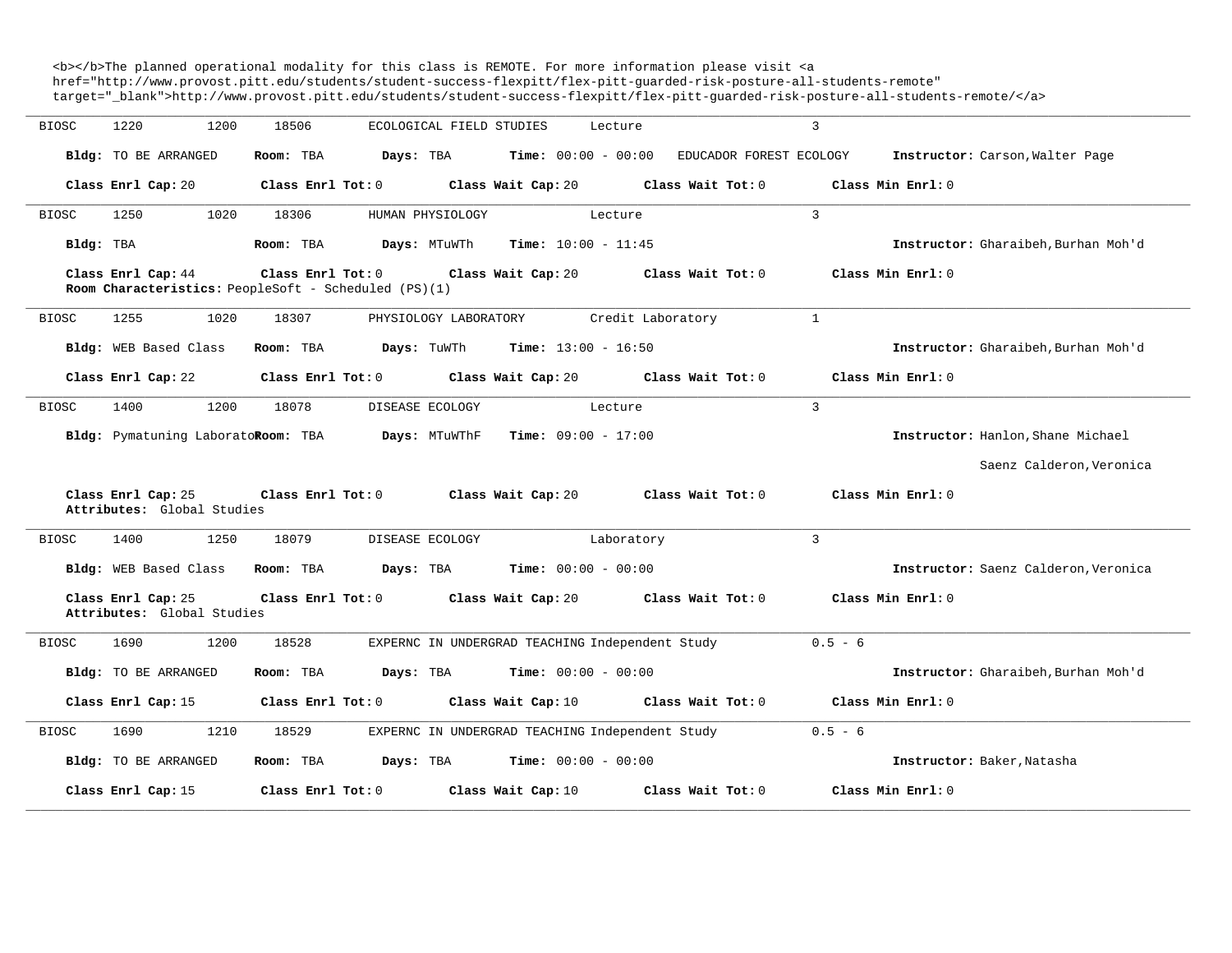#### Report ID: SR201 **University of Pittsburgh** Page No. 344 of 591 **Schedule of Classes for Summer Term 2020-2021** Run Date: 11/06/2020 **Six Week - Second Run Time: 17:00:17**

# **Dietrich Sch Arts and Sciences - Biological Sciences - Subject: Biological Sciences**

| Subject      | Catalog Nbr Section Class Nbr                                                                                                                                                                                                           |                         | Course Title                                                                     | Component                                              | Units<br>Topics                        |
|--------------|-----------------------------------------------------------------------------------------------------------------------------------------------------------------------------------------------------------------------------------------|-------------------------|----------------------------------------------------------------------------------|--------------------------------------------------------|----------------------------------------|
| <b>BIOSC</b> | 1690<br>1215                                                                                                                                                                                                                            | 18530                   | EXPERNC IN UNDERGRAD TEACHING Independent Study                                  |                                                        | $0.5 - 6$                              |
|              | Bldg: TO BE ARRANGED                                                                                                                                                                                                                    | Room: TBA Days: TBA     | $Time: 00:00 - 00:00$                                                            |                                                        | Instructor: Staff                      |
|              | Class Enrl Cap: 15                                                                                                                                                                                                                      | $Class$ $Enr1$ $Tot: 0$ |                                                                                  | Class Wait Cap: 10 Class Wait Tot: 0 Class Min Enrl: 0 |                                        |
| BIOSC        | 1690<br>1220                                                                                                                                                                                                                            | 18531                   | EXPERNC IN UNDERGRAD TEACHING Independent Study                                  |                                                        | $0.5 - 6$                              |
|              | Bldg: TO BE ARRANGED                                                                                                                                                                                                                    |                         | <b>Room:</b> TBA <b>Days:</b> TBA <b>Time:</b> 00:00 - 00:00                     |                                                        | Instructor: Staff                      |
|              | Class Enrl Cap: 15                                                                                                                                                                                                                      |                         | Class Enrl Tot: $0$ Class Wait Cap: $10$ Class Wait Tot: $0$                     |                                                        | Class Min Enrl: 0                      |
| BIOSC        | 1855<br>1020                                                                                                                                                                                                                            | 20419                   | INTRO TO MICROBIOLOGY LAB                                                        | Credit Laboratory                                      | $\mathbf{1}$                           |
|              | Bldg: WEB Based Class                                                                                                                                                                                                                   |                         | Room: TBA $Days: MWF$ Time: $13:00 - 16:00$                                      |                                                        | Instructor: Payne, Kimberly Marie      |
|              | Class Enrl Cap: 16                                                                                                                                                                                                                      |                         | Class Enrl Tot: $0$ Class Wait Cap: $10$ Class Wait Tot: $0$ Class Min Enrl: $0$ |                                                        |                                        |
| <b>BIOSC</b> | 1901<br>1200                                                                                                                                                                                                                            | 10213                   | INDEPENDENT STUDY                                                                | Independent Study                                      | $0.5 - 6$                              |
|              | Bldg: WEB Based Class                                                                                                                                                                                                                   |                         | Room: TBA $Days:$ TBA $Time: 00:00 - 00:00$                                      |                                                        | Instructor: Oke, Valerie               |
|              | Class Enrl Cap: 25<br>Attributes: Capstone Course                                                                                                                                                                                       |                         | Class Enrl Tot: $0$ Class Wait Cap: $20$ Class Wait Tot: $0$ Class Min Enrl: $0$ |                                                        |                                        |
| <b>BIOSC</b> | 1210<br>1901                                                                                                                                                                                                                            | 10664                   | INDEPENDENT STUDY                                                                | Independent Study                                      | $0.5 - 6$                              |
|              | Bldg: WEB Based Class Room: TBA                                                                                                                                                                                                         |                         | $Days: TBA$ $Time: 00:00 - 00:00$                                                |                                                        | Instructor: Gribble, Suzanna Elizabeth |
|              |                                                                                                                                                                                                                                         |                         |                                                                                  |                                                        | Lesko                                  |
|              | Class Enrl Cap: 25<br>Attributes: Capstone Course                                                                                                                                                                                       |                         | Class Enrl Tot: 0 Class Wait Cap: 20                                             | Class Wait Tot: $0$ Class Min Enrl: $0$                |                                        |
| BIOSC        | 1901<br>1220                                                                                                                                                                                                                            | 10665                   | INDEPENDENT STUDY                                                                | Independent Study                                      | $0.5 - 6$                              |
|              | Bldg: WEB Based Class                                                                                                                                                                                                                   |                         | Room: TBA $Days:$ TBA $Time: 00:00 - 00:00$                                      |                                                        | Instructor: Staff                      |
|              | Class Enrl Cap: 25<br>Attributes: Capstone Course                                                                                                                                                                                       |                         | Class Enrl Tot: $0$ Class Wait Cap: $20$ Class Wait Tot: $0$                     |                                                        | Class Min Enrl: 0                      |
| BIOSC        | 1230<br>1901 — 1901 — 1902 — 1903 — 1904 — 1904 — 1904 — 1904 — 1904 — 1904 — 1904 — 1904 — 1905 — 1905 — 1905 — 1906 — 1905 — 1905 — 1905 — 1905 — 1906 — 1905 — 1905 — 1905 — 1906 — 1906 — 1906 — 1906 — 1906 — 1906 — 1906 — 1906 — | 10666                   | INDEPENDENT STUDY                                                                | Independent Study                                      | $0.5 - 6$                              |
|              |                                                                                                                                                                                                                                         |                         | Bldg: WEB Based Class Room: TBA Days: TBA Time: 00:00 - 00:00                    |                                                        | Instructor: Staff                      |
|              | Class Enrl Cap: 25<br>Attributes: Capstone Course                                                                                                                                                                                       |                         | Class Enrl Tot: 0 Class Wait Cap: 20                                             | Class Wait Tot: 0                                      | Class Min Enrl: 0                      |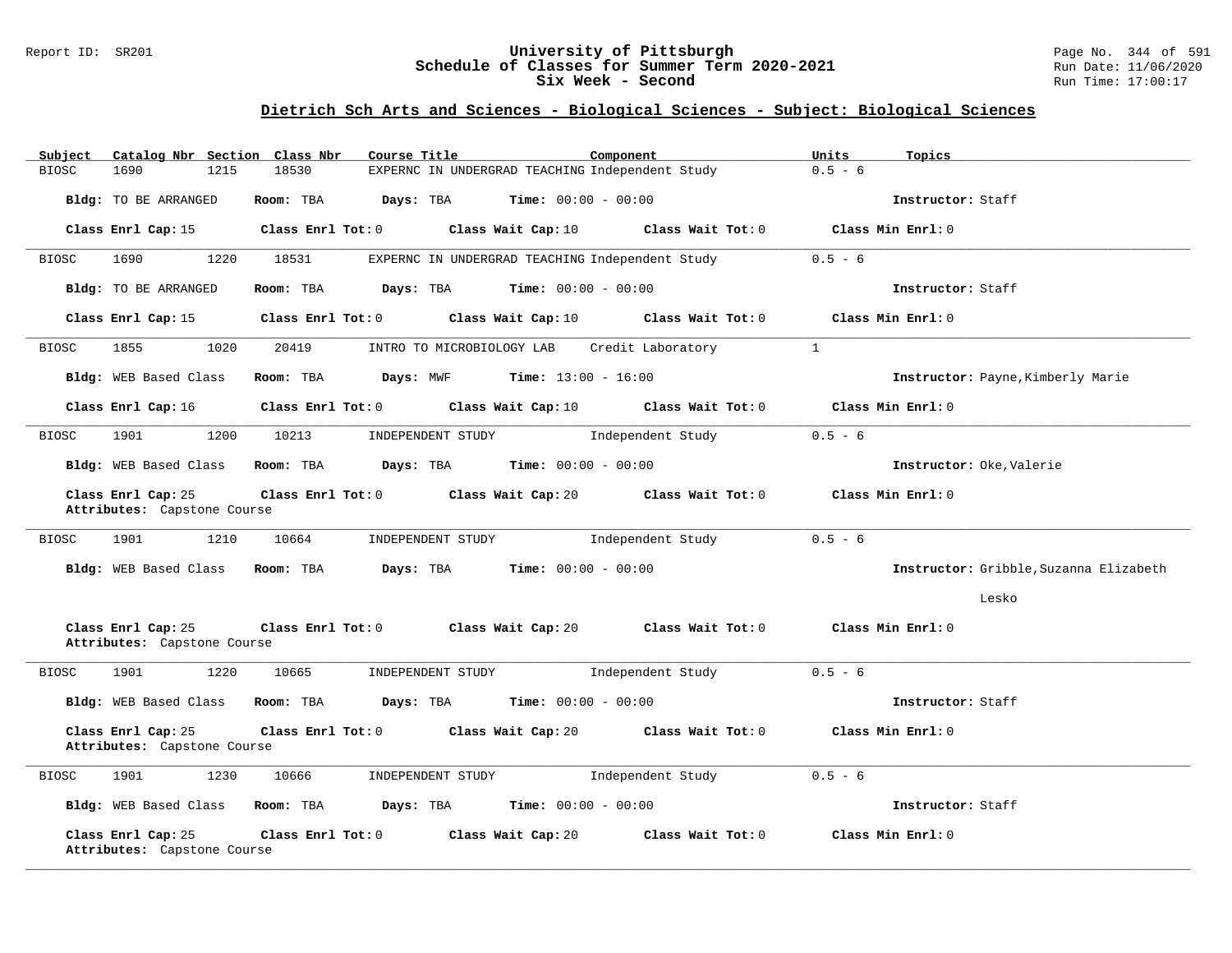| <b>BIOSC</b> | 1903<br>1200                                      | 10214<br>UNDERGRADUATE RESEARCH<br>Independent Study                                     | $0.5 - 6$                              |
|--------------|---------------------------------------------------|------------------------------------------------------------------------------------------|----------------------------------------|
|              | Bldg: WEB Based Class                             | Room: TBA $Days:$ TBA $Time: 00:00 - 00:00$                                              | Instructor: Oke, Valerie               |
|              | Class Enrl Cap: 25                                | Class Enrl Tot: 0 Class Wait Cap: 20 Class Wait Tot: 0                                   | Class Min Enrl: 0                      |
| <b>BIOSC</b> | 1210<br>1903                                      | 10667<br>UNDERGRADUATE RESEARCH Independent Study                                        | $0.5 - 6$                              |
|              | Bldg: WEB Based Class                             | Room: TBA $Days:$ TBA $Time: 00:00 - 00:00$                                              | Instructor: Polinko, Eric              |
|              | Class Enrl Cap: 25                                | Class Enrl Tot: $0$ Class Wait Cap: $20$ Class Wait Tot: $0$                             | Class Min Enrl: 0                      |
| BIOSC        | 1903<br>1220                                      | UNDERGRADUATE RESEARCH and independent Study 0.5 - 6<br>10681                            |                                        |
|              | <b>Bldg:</b> TO BE ARRANGED                       | Room: TBA $Days:$ TBA $Time: 00:00 - 00:00$                                              | Instructor: Staff                      |
|              | Class Enrl Cap: 25                                | Class Enrl Tot: $0$ Class Wait Cap: $20$ Class Wait Tot: $0$                             | Class Min Enrl: 0                      |
| <b>BIOSC</b> | 1903<br>1230                                      | 10682<br>UNDERGRADUATE RESEARCH<br>Independent Study                                     | $0.5 - 6$                              |
|              | Bldg: WEB Based Class                             | Room: TBA $\rule{1em}{0.15mm}$ Days: TBA $\rule{1.15mm}]{0.15mm}$ Time: $0.000 - 0.0000$ | Instructor: Kiselyov, Kirill Igorevich |
|              | Class Enrl Cap: 25                                | Class Enrl Tot: 0 Class Wait Cap: 20 Class Wait Tot: 0                                   | Class Min Enrl: 0                      |
| <b>BIOSC</b> | 1904 720                                          | 1200 10215<br>UNDERGRADUATE HONORS RESEARCH Independent Study                            | $0.5 - 6$                              |
|              |                                                   | Bldg: WEB Based Class Room: TBA Days: TBA Time: 00:00 - 00:00                            | Instructor: Staff                      |
|              | Class Enrl Cap: 25<br>Attributes: Capstone Course | Class Enrl Tot: $0$ Class Wait Cap: $20$ Class Wait Tot: $0$                             | Class Min Enrl: 0                      |
| <b>BIOSC</b> | 1904<br>1210                                      | 10689<br>UNDERGRADUATE HONORS RESEARCH Independent Study                                 | $0.5 - 6$                              |
|              |                                                   | Bldg: WEB Based Class Room: TBA Days: TBA Time: 00:00 - 00:00                            | Instructor: Staff                      |
|              | Class Enrl Cap: 25<br>Attributes: Capstone Course | Class Enrl Tot: 0 Class Wait Cap: 20 Class Wait Tot: 0                                   | Class Min Enrl: 0                      |
| <b>BIOSC</b> | 1904<br>1220                                      | 10690<br>UNDERGRADUATE HONORS RESEARCH Independent Study                                 | $0.5 - 6$                              |
|              | Bldg: WEB Based Class                             | Room: TBA $Days:$ TBA $Time: 00:00 - 00:00$                                              | Instructor: Staff                      |
|              | Class Enrl Cap: 25<br>Attributes: Capstone Course | Class Enrl Tot: 0 Class Wait Cap: 20 Class Wait Tot: 0                                   | Class Min Enrl: 0                      |
| BIOSC        | 1904<br>1230                                      | 10691<br>UNDERGRADUATE HONORS RESEARCH Independent Study                                 | $0.5 - 6$                              |
|              |                                                   | Bldg: WEB Based Class Room: TBA Days: TBA<br><b>Time:</b> $00:00 - 00:00$                | Instructor: Staff                      |
|              | Class Enrl Cap: 25<br>Attributes: Capstone Course | Class Enrl Tot: 0 Class Wait Cap: 20 Class Wait Tot: 0                                   | Class Min Enrl: 0                      |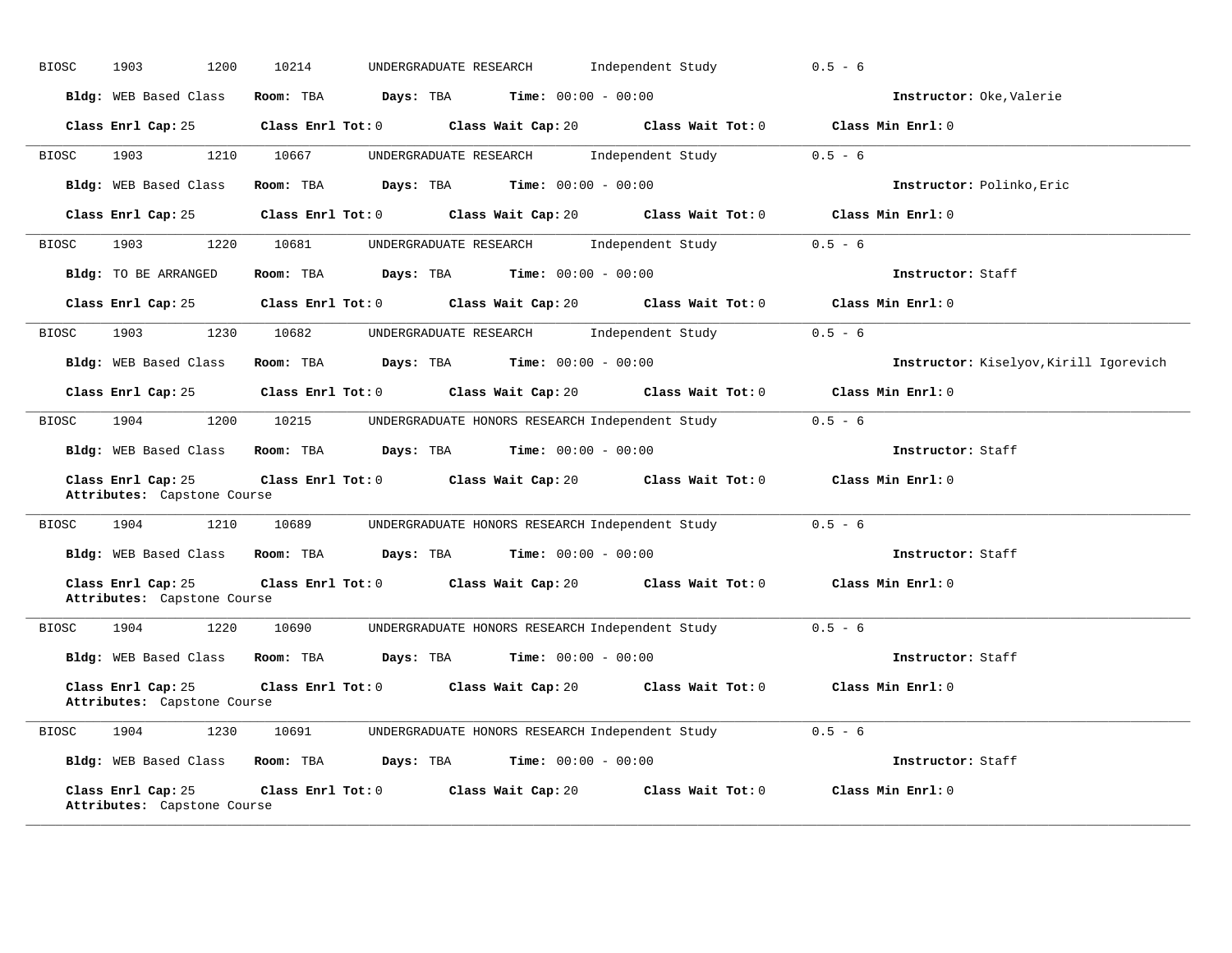### Report ID: SR201 **University of Pittsburgh** Page No. 346 of 591 **Schedule of Classes for Summer Term 2020-2021** Run Date: 11/06/2020 **Six Week - Second Run Time: 17:00:17**

# **Dietrich Sch Arts and Sciences - Biological Sciences - Subject: Biological Sciences**

| Subject      | Catalog Nbr Section Class Nbr |      |                   | Course Title      | Component                    | Units             | Topics            |
|--------------|-------------------------------|------|-------------------|-------------------|------------------------------|-------------------|-------------------|
| <b>BIOSC</b> | 2990                          | 1200 | 10216             | INDEPENDENT STUDY | Independent Study            | $1 - 9$           |                   |
|              | Bldg: TO BE ARRANGED          |      | Room: TBA         | Days: TBA         | <b>Time:</b> $00:00 - 00:00$ |                   | Instructor: Staff |
|              | Class Enrl Cap: 20            |      | Class Enrl Tot: 0 | Class Wait Cap: 0 | Class Wait Tot: 0            | Class Min Enrl: 0 |                   |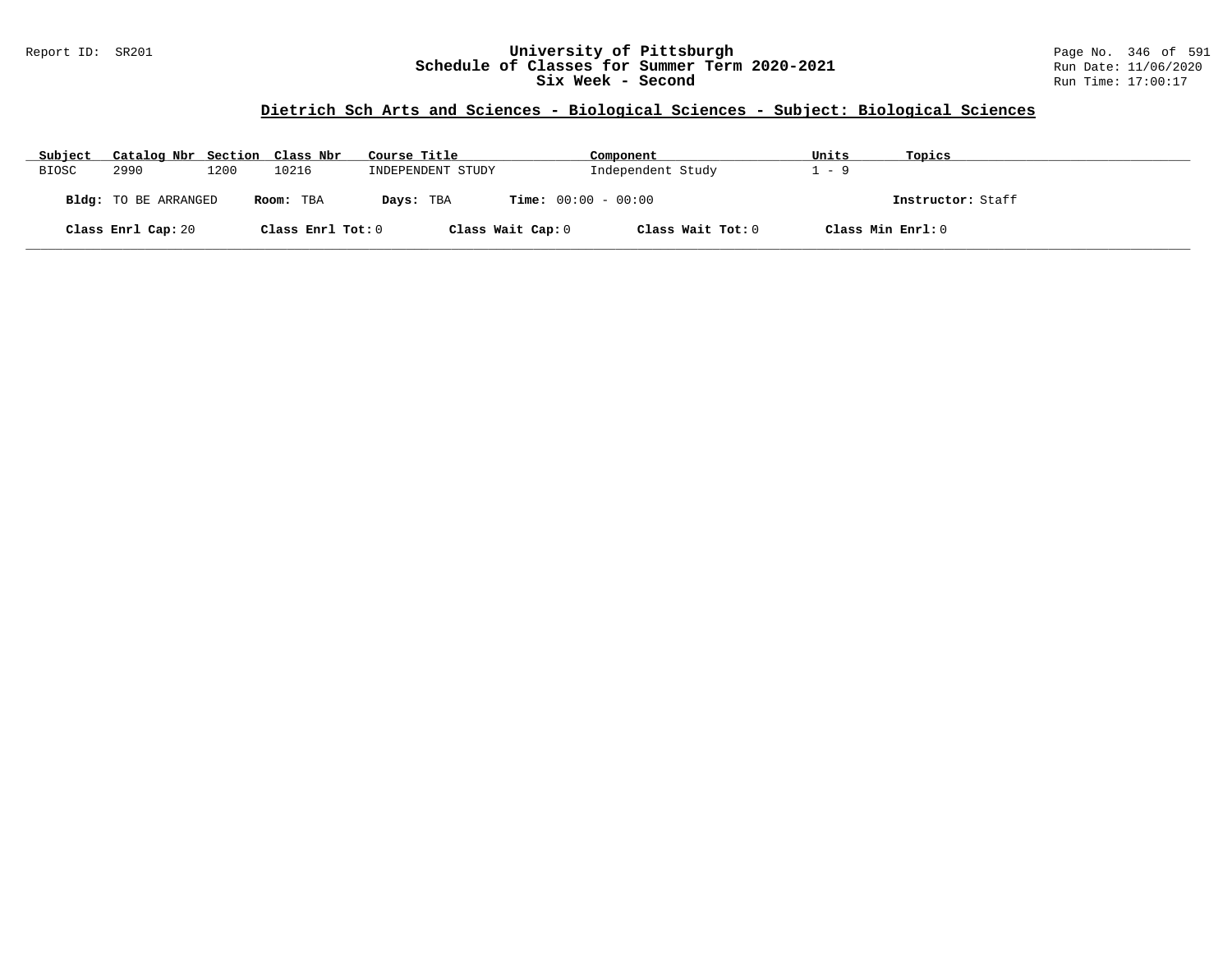#### Report ID: SR201 **University of Pittsburgh** Page No. 347 of 591 **Schedule of Classes for Summer Term 2020-2021** Run Date: 11/06/2020 **Six Week - Second Run Time: 17:00:17**

| Catalog Nbr Section Class Nbr<br>Subject         | Course Title                                                                             | Component                                                    | Units<br>Topics   |
|--------------------------------------------------|------------------------------------------------------------------------------------------|--------------------------------------------------------------|-------------------|
| ARTSC<br>1001<br>1320                            | 15559                                                                                    | INTERNATIONAL STUDIES - LONDONPracticum                      | $\overline{3}$    |
| Bldg: TO BE ARRANGED                             | <b>Room:</b> TBA $Days: TBA$ <b>Time:</b> $00:00 - 00:00$                                |                                                              | Instructor: Staff |
| Class Enrl Cap: 35                               | Attributes: SCI Polymathic Contexts: Global⨯ Cul GE. Req., Global Studies                | Class Enrl Tot: $0$ Class Wait Cap: $20$ Class Wait Tot: $0$ | Class Min Enrl: 0 |
| 1300<br>ARTSC<br>1003IS                          | 17406<br>GLOBAL JUSTICE- IS                                                              | Independent Study                                            | $\Omega$          |
| Bldg: TO BE ARRANGED                             | Room: TBA $Days:$ TBA $Time: 00:00 - 00:00$                                              |                                                              | Instructor: Staff |
| Class Enrl Cap: 35<br>Attributes: Global Studies |                                                                                          | Class Enrl Tot: 0 Class Wait Cap: 20 Class Wait Tot: 0       | Class Min Enrl: 0 |
| 1300<br>ARTSC<br>10030S                          | 17405                                                                                    | GLOBAL JUSTICE- OS [Independent Study                        | $\Omega$          |
| Bldg: TO BE ARRANGED                             | Room: TBA $Days: TBA$ Time: $00:00 - 00:00$                                              |                                                              | Instructor: Staff |
| Class Enrl Cap: 35<br>Attributes: Global Studies |                                                                                          | Class Enrl Tot: $0$ Class Wait Cap: $20$ Class Wait Tot: $0$ | Class Min Enrl: 0 |
| 1455 1010<br>ARTSC                               | 19750                                                                                    | YELLOWSTONE FIELD STUDIES Independent Study                  | $\Omega$          |
| Bldg: TO BE ARRANGED                             | Room: TBA $Days:$ TBA $Time: 00:00 - 00:00$                                              |                                                              | Instructor: Staff |
| Class Enrl Cap: 35                               |                                                                                          | Class Enrl Tot: $0$ Class Wait Cap: $20$ Class Wait Tot: $0$ | Class Min Enrl: 0 |
| 1455IS<br>1010<br>ARTSC                          | 19822                                                                                    | YELLOWSTONE FIELD STUDIES IS Independent Study               | $\Omega$          |
| Bldg: TO BE ARRANGED                             | Room: TBA $Days:$ TBA $Time: 00:00 - 00:00$                                              |                                                              | Instructor: Staff |
| Class Enrl Cap: 35                               |                                                                                          | Class Enrl Tot: 0 Class Wait Cap: 20 Class Wait Tot: 0       | Class Min Enrl: 0 |
| 1010<br>ARTSC<br>14550S                          | 19823                                                                                    | YELLOWSTONE FIELD STUDIES OS Independent Study               | $\overline{0}$    |
| Bldg: TO BE ARRANGED                             | Room: TBA $Days:$ TBA $Time: 00:00 - 00:00$                                              |                                                              | Instructor: Staff |
| Class Enrl Cap: 35                               |                                                                                          | Class Enrl Tot: 0 Class Wait Cap: 20 Class Wait Tot: 0       | Class Min Enrl: 0 |
| 1460<br>1010<br>ARTSC                            | 19751                                                                                    | WYOMING FIELD STUDIES The Independent Study                  | $\Omega$          |
| Bldg: TO BE ARRANGED                             | Room: TBA $\rule{1em}{0.15mm}$ Days: TBA $\rule{1.15mm}]{0.15mm}$ Time: $0.000 - 0.0000$ |                                                              | Instructor: Staff |
| Class Enrl Cap: 35                               | Class Enrl Tot: 0 Class Wait Cap: 20                                                     | Class Wait Tot: 0                                            | Class Min Enrl: 0 |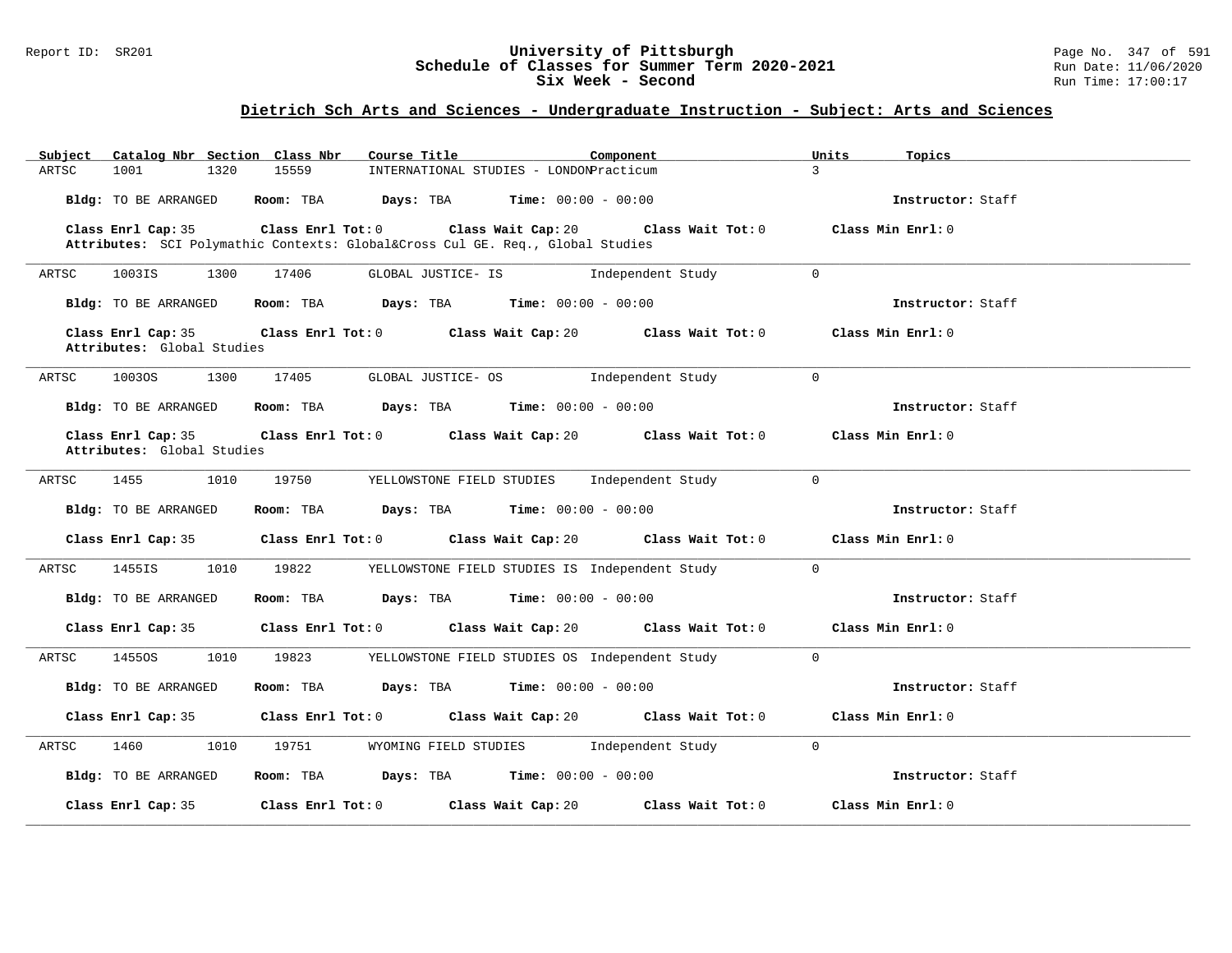#### Report ID: SR201 **University of Pittsburgh** Page No. 348 of 591 **Schedule of Classes for Summer Term 2020-2021** Run Date: 11/06/2020 **Six Week - Second Run Time: 17:00:17**

| Subject | Catalog Nbr Section Class Nbr |      |                   | Course Title      |                                                                                                        | Component                                                                | Units    | Topics            |  |
|---------|-------------------------------|------|-------------------|-------------------|--------------------------------------------------------------------------------------------------------|--------------------------------------------------------------------------|----------|-------------------|--|
| ARTSC   | 1460IS                        | 1010 | 19826             |                   | WYOMING FIELD STUDIES IS                                                                               | Independent Study                                                        | $\Omega$ |                   |  |
|         | Bldg: TO BE ARRANGED          |      |                   |                   | Room: TBA $\rule{1em}{0.15mm}$ Days: TBA $\rule{1.5mm}{0.15mm}$ Time: $00:00 - 00:00$                  |                                                                          |          | Instructor: Staff |  |
|         | Class Enrl Cap: 35            |      |                   | Class Enrl Tot: 0 |                                                                                                        | Class Wait Cap: 20 Class Wait Tot: 0                                     |          | Class Min Enrl: 0 |  |
| ARTSC   | 1460OS                        | 1010 | 19827             |                   | WYOMING FIELD STUDIES OS                                                                               | Independent Study                                                        | $\Omega$ |                   |  |
|         | Bldg: TO BE ARRANGED          |      |                   |                   | Room: TBA $Days:$ TBA $Time: 00:00 - 00:00$                                                            |                                                                          |          | Instructor: Staff |  |
|         | Class Enrl Cap: 35            |      |                   |                   |                                                                                                        | Class Enrl Tot: $0$ Class Wait Cap: $20$ Class Wait Tot: $0$             |          | Class Min Enrl: 0 |  |
| ARTSC   | 1461                          | 1010 | 19752             |                   | WYOMING STUDIO ARTS [Independent Study                                                                 |                                                                          | $\Omega$ |                   |  |
|         | Bldg: TO BE ARRANGED          |      |                   |                   | <b>Room:</b> TBA <b>Days:</b> TBA <b>Time:</b> 00:00 - 00:00                                           |                                                                          |          | Instructor: Staff |  |
|         | Class Enrl Cap: 35            |      |                   |                   |                                                                                                        | Class Enrl Tot: 0 Class Wait Cap: 20 Class Wait Tot: 0                   |          | Class Min Enrl: 0 |  |
| ARTSC   | 1461IS                        | 1010 | 19824             |                   | WYOMING STUDIO ARTS IS                                                                                 | Independent Study                                                        | $\Omega$ |                   |  |
|         | <b>Bldg:</b> TO BE ARRANGED   |      |                   |                   | Room: TBA $Days:$ TBA $Time: 00:00 - 00:00$                                                            |                                                                          |          | Instructor: Staff |  |
|         | Class Enrl Cap: 35            |      |                   |                   |                                                                                                        | Class Enrl Tot: 0 Class Wait Cap: 20 Class Wait Tot: 0                   |          | Class Min Enrl: 0 |  |
| ARTSC   | 14610S                        | 1010 | 19825             |                   | WYOMING STUDIO ARTS OS Independent Study                                                               |                                                                          | $\Omega$ |                   |  |
|         | Bldg: TO BE ARRANGED          |      |                   |                   | Room: TBA $Days: TBA$ Time: $00:00 - 00:00$                                                            |                                                                          |          | Instructor: Staff |  |
|         | Class Enrl Cap: 35            |      |                   |                   |                                                                                                        | Class Enrl Tot: 0 Class Wait Cap: 20 Class Wait Tot: 0 Class Min Enrl: 0 |          |                   |  |
| ARTSC   | 1500                          | 1200 | 14668             |                   | STUDY ABROAD: EL SALVADOR Independent Study                                                            |                                                                          | $1 - 15$ |                   |  |
|         | Bldg: TO BE ARRANGED          |      |                   |                   | Room: TBA $Days: TBA$ Time: $00:00 - 00:00$                                                            |                                                                          |          | Instructor: Staff |  |
|         | Class Enrl Cap: 35            |      | Class Enrl Tot: 0 |                   | Attributes: SCI Polymathic Contexts: Global⨯ Cul GE. Req., Latin American Studies                      | Class Wait Cap: 20 $\hspace{1.6cm}$ Class Wait Tot: 0                    |          | Class Min Enrl: 0 |  |
| ARTSC   | 1505                          | 1010 | 10571             |                   | STUDY ABROAD: ARGENTINA Independent Study                                                              |                                                                          | $1 - 15$ |                   |  |
|         | Bldg: TO BE ARRANGED          |      |                   |                   | Room: TBA $Days:$ TBA $Time: 00:00 - 00:00$                                                            |                                                                          |          | Instructor: Staff |  |
|         | Class Enrl Cap: 2             |      | Class Enrl Tot: 0 |                   | Class Wait Cap: 2<br>Attributes: SCI Polymathic Contexts: Global⨯ Cul GE. Req., Latin American Studies | Class Wait Tot: 0                                                        |          | Class Min Enrl: 0 |  |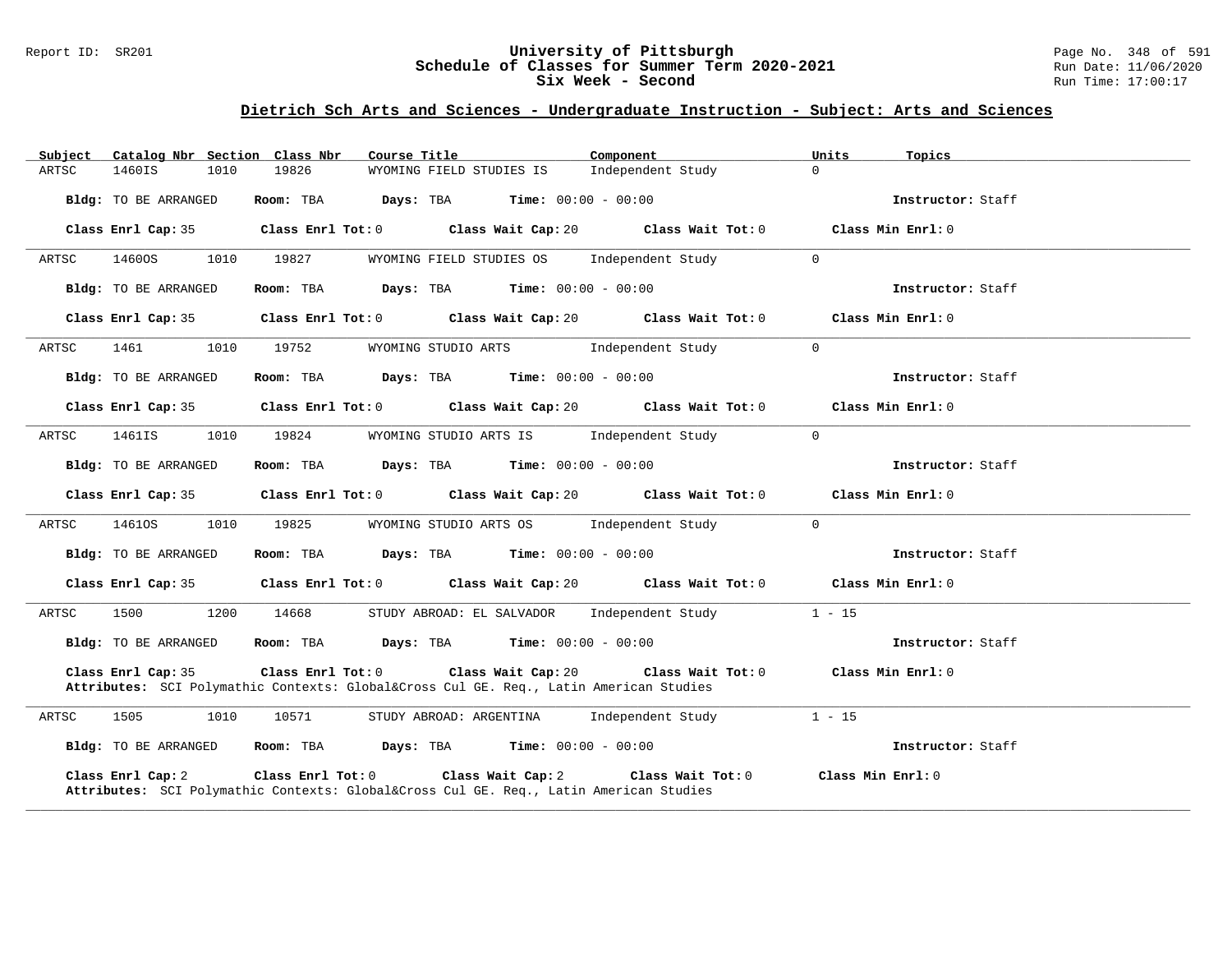#### Report ID: SR201 **University of Pittsburgh** Page No. 349 of 591 **Schedule of Classes for Summer Term 2020-2021** Run Date: 11/06/2020 **Six Week - Second Run Time: 17:00:17**

| Catalog Nbr Section Class Nbr<br>Subject                                                                                    | Course Title            | Component                    | Units<br>Topics   |
|-----------------------------------------------------------------------------------------------------------------------------|-------------------------|------------------------------|-------------------|
| 1506<br>1010<br>10572<br>ARTSC                                                                                              | STUDY ABROAD: AUSTRALIA | Independent Study            | $1 - 15$          |
| Bldg: TO BE ARRANGED<br>Room: TBA                                                                                           | Days: TBA               | <b>Time:</b> $00:00 - 00:00$ | Instructor: Staff |
| Class Enrl Cap: 8<br>Class Enrl Tot: 0<br>Attributes: SCI Polymathic Contexts: Global⨯ Cul GE. Req.                         | Class Wait Cap: 8       | Class Wait Tot: 0            | Class Min Enrl: 0 |
| 1507<br>10573<br>ARTSC<br>1010                                                                                              | STUDY ABROAD: AUSTRIA   | Independent Study            | $1 - 15$          |
| Bldg: TO BE ARRANGED<br>Room: TBA                                                                                           | Days: TBA               | <b>Time:</b> $00:00 - 00:00$ | Instructor: Staff |
| Class Enrl Cap: 20<br>Class Enrl Tot: 0<br>Attributes: SCI Polymathic Contexts: Global⨯ Cul GE. Req., West European Studies | Class Wait Cap: 20      | Class Wait Tot: 0            | Class Min Enrl: 0 |
| ARTSC<br>1508<br>1010<br>10574                                                                                              | STUDY ABROAD: BRAZIL    | Independent Study            | $1 - 15$          |
| Bldg: TO BE ARRANGED<br>Room: TBA                                                                                           | Days: TBA               | <b>Time:</b> $00:00 - 00:00$ | Instructor: Staff |
| Class Enrl Cap: 5<br>Class Enrl Tot: 0<br>Attributes: SCI Polymathic Contexts: Global⨯ Cul GE. Req., Latin American Studies | Class Wait Cap: 5       | Class Wait Tot: 0            | Class Min Enrl: 0 |
| ARTSC<br>1509<br>10575<br>1010                                                                                              | STUDY ABROAD: BELGIUM   | Independent Study            | $1 - 15$          |
| Bldg: TO BE ARRANGED<br>Room: TBA                                                                                           | Days: TBA               | <b>Time:</b> $00:00 - 00:00$ | Instructor: Staff |
| Class Enrl Cap: 5<br>Class Enrl Tot: 0<br>Attributes: SCI Polymathic Contexts: Global⨯ Cul GE. Req., West European Studies  | Class Wait Cap: 5       | Class Wait Tot: 0            | Class Min Enrl: 0 |
| ARTSC<br>1510<br>1010<br>10576                                                                                              | STUDY ABROAD: CANADA    | Independent Study            | $1 - 15$          |
| Bldg: TO BE ARRANGED<br>Room: TBA                                                                                           | Days: TBA               | <b>Time:</b> $00:00 - 00:00$ | Instructor: Staff |
| Class Enrl Cap: 5<br>Class Enrl Tot: 0<br>Attributes: SCI Polymathic Contexts: Global⨯ Cul GE. Req.                         | Class Wait Cap: 5       | Class Wait Tot: 0            | Class Min Enrl: 0 |
| 10577<br>ARTSC<br>1511<br>1010                                                                                              | STUDY ABROAD: BOLIVIA   | Independent Study            | $1 - 15$          |
| Bldg: TO BE ARRANGED<br>Room: TBA                                                                                           | Days: TBA               | <b>Time:</b> $00:00 - 00:00$ | Instructor: Staff |
| Class Enrl Cap: 5<br>Class Enrl Tot: 0<br>Attributes: SCI Polymathic Contexts: Global⨯ Cul GE. Req., Latin American Studies | Class Wait Cap: 5       | Class Wait Tot: 0            | Class Min Enrl: 0 |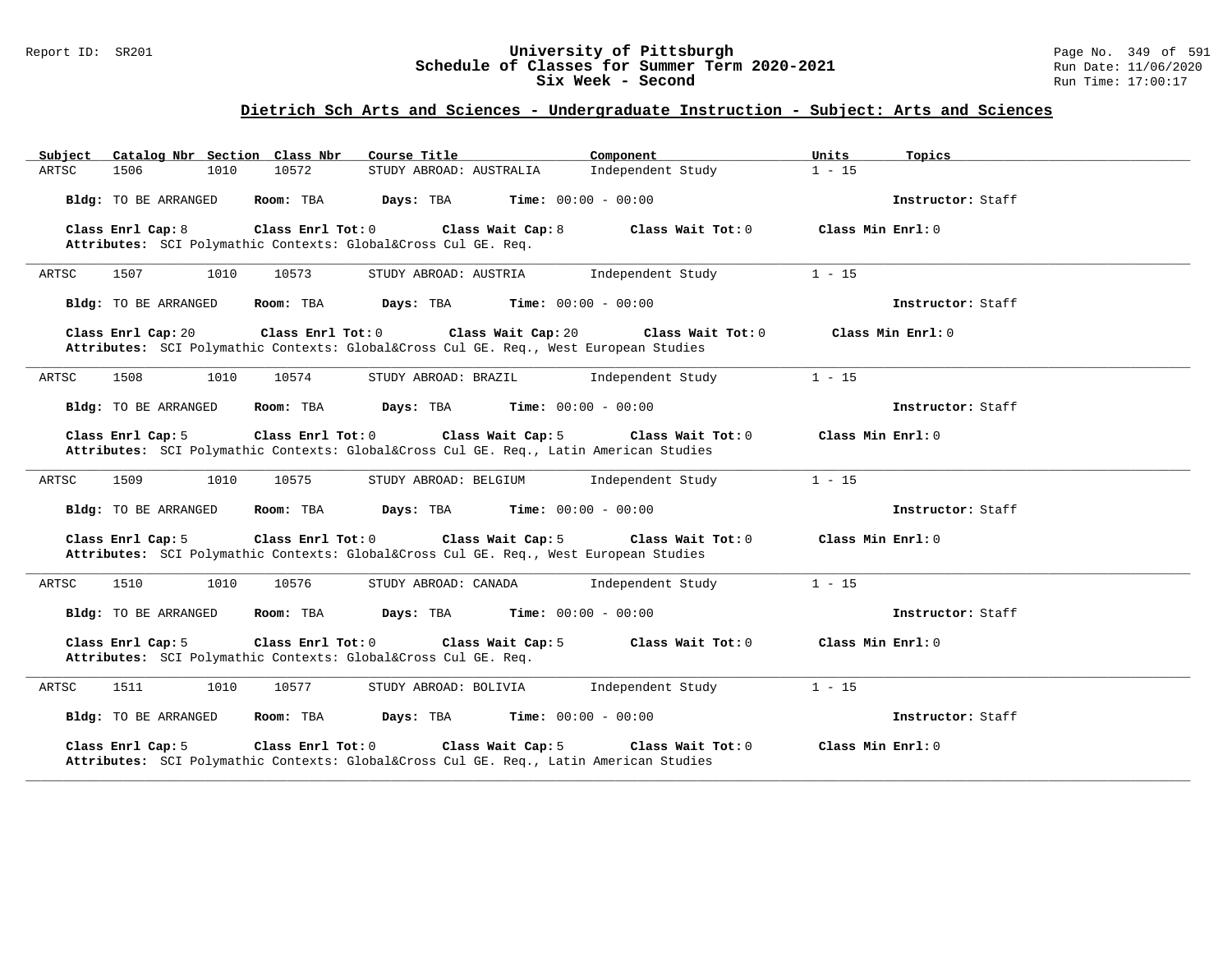#### Report ID: SR201 **University of Pittsburgh** Page No. 350 of 591 **Schedule of Classes for Summer Term 2020-2021** Run Date: 11/06/2020 **Six Week - Second Run Time: 17:00:17**

| Subject |                             | Catalog Nbr Section Class Nbr | Course Title                                                                   | Component                                                                                              | Units             | Topics                                                                                                                                           |
|---------|-----------------------------|-------------------------------|--------------------------------------------------------------------------------|--------------------------------------------------------------------------------------------------------|-------------------|--------------------------------------------------------------------------------------------------------------------------------------------------|
| ARTSC   | 1512                        | 10578<br>1010                 | STUDY ABROAD: CHILE                                                            | Independent Study                                                                                      | $1 - 15$          |                                                                                                                                                  |
|         | <b>Bldg:</b> TO BE ARRANGED | Room: TBA                     | Days: TBA                                                                      | <b>Time:</b> $00:00 - 00:00$                                                                           |                   | Instructor: Staff                                                                                                                                |
|         | Class Enrl Cap: 10          | Class Enrl Tot: 0             | Class Wait Cap: 10                                                             | Class Wait Tot: 0<br>Attributes: SCI Polymathic Contexts: Global⨯ Cul GE. Req., Latin American Studies |                   | Class Min $Enr1: 0$                                                                                                                              |
| ARTSC   | 1514                        | 1010<br>10650                 | STUDY ABROAD: CYPRUS                                                           | Independent Study                                                                                      | $1 - 15$          |                                                                                                                                                  |
|         | <b>Bldg:</b> TO BE ARRANGED | Room: TBA                     | Days: TBA                                                                      | <b>Time:</b> $00:00 - 00:00$                                                                           |                   | Instructor: Staff                                                                                                                                |
|         | Class Enrl Cap: 35          | Class Enrl Tot: 0             | Class Wait Cap: 20                                                             | Class Wait Tot: 0                                                                                      |                   | Class Min Enrl: 0                                                                                                                                |
|         |                             |                               |                                                                                |                                                                                                        |                   | Attributes: SCI Polymathic Contexts: Global⨯ Cul GE. Req., European and Eurasian Studies, Russian & East European Studies, West European Studies |
| ARTSC   | 1515                        | 10579<br>1010                 | STUDY ABROAD: CHINA                                                            | Independent Study                                                                                      | $1 - 15$          |                                                                                                                                                  |
|         | Bldg: TO BE ARRANGED        | Room: TBA                     | Days: TBA                                                                      | <b>Time:</b> $00:00 - 00:00$                                                                           |                   | Instructor: Staff                                                                                                                                |
|         | Class Enrl Cap: 3           | Class Enrl Tot: 0             | Class Wait Cap: 3<br>Attributes: SCI Polymathic Contexts: Global⨯ Cul GE. Req. | Class Wait Tot: 0                                                                                      | Class Min Enrl: 0 |                                                                                                                                                  |
| ARTSC   | 1517                        | 1010<br>10580                 | STUDY ABROAD: COLOMBIA                                                         | Independent Study                                                                                      | $1 - 15$          |                                                                                                                                                  |
|         | <b>Bldg:</b> TO BE ARRANGED | Room: TBA                     | Days: TBA                                                                      | <b>Time:</b> $00:00 - 00:00$                                                                           |                   | Instructor: Staff                                                                                                                                |
|         | Class Enrl Cap: 2           | Class Enrl Tot: 0             | Class Wait Cap: 2                                                              | Class Wait Tot: 0<br>Attributes: SCI Polymathic Contexts: Global⨯ Cul GE. Req., Latin American Studies | Class Min Enrl: 0 |                                                                                                                                                  |
| ARTSC   | 1519                        | 10582<br>1010                 |                                                                                | STUDY ABROAD: CZECH REPUBLIC Independent Study                                                         | $1 - 15$          |                                                                                                                                                  |
|         | Bldg: TO BE ARRANGED        | Room: TBA                     | Days: TBA                                                                      | <b>Time:</b> $00:00 - 00:00$                                                                           |                   | Instructor: Staff                                                                                                                                |
|         | Class Enrl Cap: 5           | Class Enrl Tot: 0             | Class Wait Cap: 5                                                              | Class Wait Tot: 0                                                                                      | Class Min Enrl: 0 | Attributes: SCI Polymathic Contexts: Global⨯ Cul GE. Req., European and Eurasian Studies, Russian & East European Studies, West European Studies |
| ARTSC   | 1520                        | 1010<br>10583                 | STUDY ABROAD: SLOVAKIA                                                         | Independent Study                                                                                      | $1 - 15$          |                                                                                                                                                  |
|         | Bldg: TO BE ARRANGED        | Room: TBA                     | Days: TBA                                                                      | <b>Time:</b> $00:00 - 00:00$                                                                           |                   | Instructor: Staff                                                                                                                                |
|         | Class Enrl Cap: 5           | Class Enrl Tot: 0             | Class Wait Cap: 5                                                              | Class Wait Tot: 0                                                                                      | Class Min Enrl: 0 | Attributes: SCI Polymathic Contexts: Global⨯ Cul GE. Req., European and Eurasian Studies, Russian & East European Studies, West European Studies |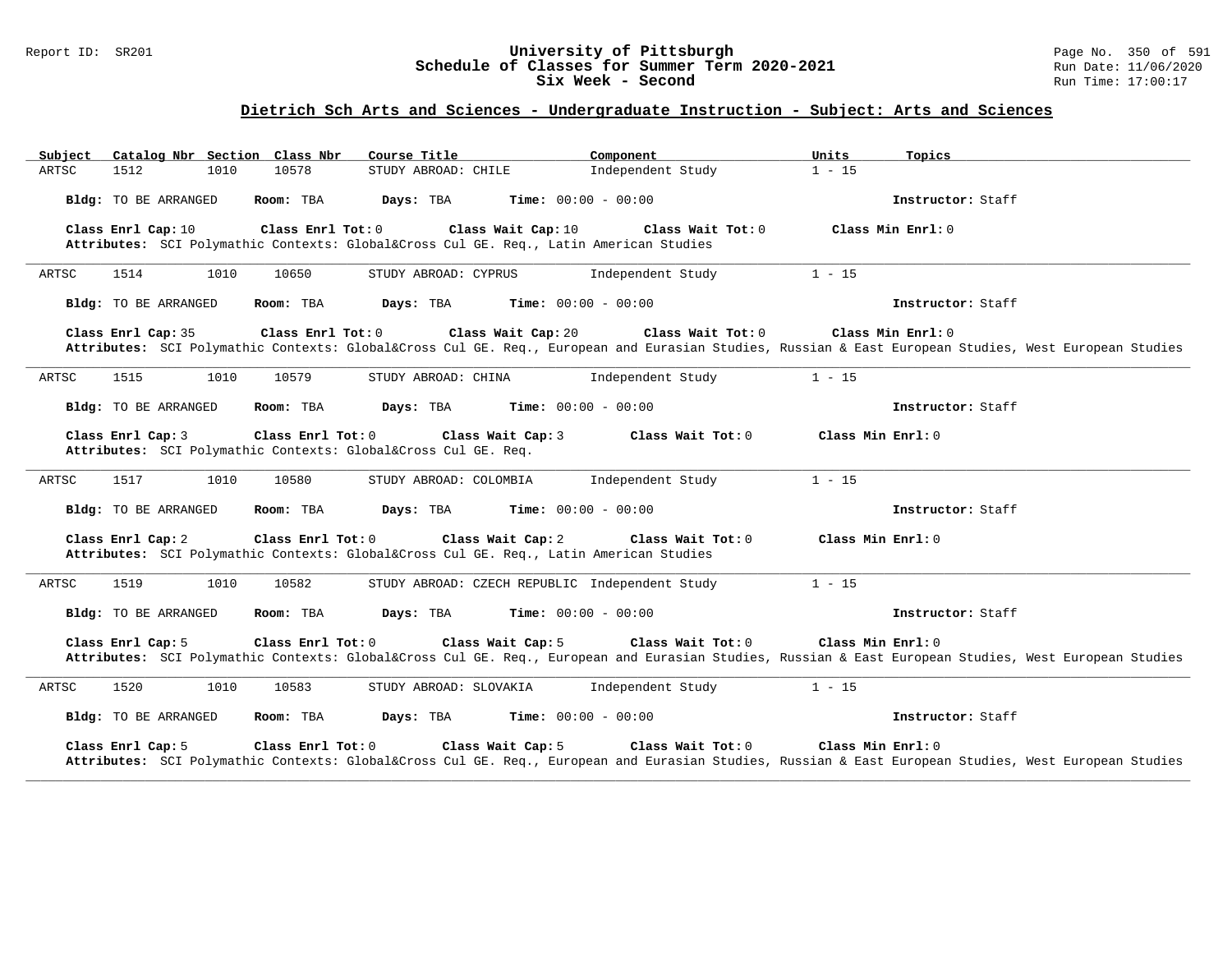#### Report ID: SR201 **University of Pittsburgh** Page No. 351 of 591 **Schedule of Classes for Summer Term 2020-2021** Run Date: 11/06/2020 **Six Week - Second Run Time: 17:00:17**

| Catalog Nbr Section Class Nbr<br>Subject                                                                                    | Course Title                                    | Component         | Units<br>Topics                                                                                                                                                       |
|-----------------------------------------------------------------------------------------------------------------------------|-------------------------------------------------|-------------------|-----------------------------------------------------------------------------------------------------------------------------------------------------------------------|
| 10584<br>ARTSC<br>1521<br>1010                                                                                              | STUDY ABROAD: DOMINICAN REPUBLIndependent Study |                   | $1 - 15$                                                                                                                                                              |
| Room: TBA<br>Bldg: TO BE ARRANGED                                                                                           | Days: TBA<br><b>Time:</b> $00:00 - 00:00$       |                   | Instructor: Staff                                                                                                                                                     |
| Class Enrl Cap: 5<br>Class Enrl Tot: 0<br>Attributes: SCI Polymathic Contexts: Global⨯ Cul GE. Req., Latin American Studies | Class Wait Cap: 5                               | Class Wait Tot: 0 | Class Min Enrl: 0                                                                                                                                                     |
| 1522<br>ARTSC<br>1010<br>10585                                                                                              | STUDY ABROAD: DENMARK                           | Independent Study | $1 - 15$                                                                                                                                                              |
| Bldg: TO BE ARRANGED<br>Room: TBA                                                                                           | Days: TBA<br><b>Time:</b> $00:00 - 00:00$       |                   | Instructor: Staff                                                                                                                                                     |
| Class Enrl Cap: 5<br>Class Enrl Tot: 0<br>Attributes: SCI Polymathic Contexts: Global⨯ Cul GE. Req., West European Studies  | Class Wait Cap: 5                               | Class Wait Tot: 0 | Class Min Enrl: 0                                                                                                                                                     |
| ARTSC<br>1525<br>1010<br>10587                                                                                              | STUDY ABROAD: ENGLAND                           | Independent Study | $1 - 15$                                                                                                                                                              |
| Bldg: TO BE ARRANGED<br>Room: TBA                                                                                           | Time: $00:00 - 00:00$<br>Days: TBA              |                   | Instructor: Staff                                                                                                                                                     |
| Class Enrl Cap: 5<br>Class Enrl Tot: 0<br>Attributes: SCI Polymathic Contexts: Global⨯ Cul GE. Req., West European Studies  | Class Wait Cap: 5                               | Class Wait Tot: 0 | Class Min Enrl: 0                                                                                                                                                     |
| 1527<br>ARTSC<br>1010<br>10588                                                                                              | STUDY ABROAD: FRANCE                            | Independent Study | $1 - 15$                                                                                                                                                              |
| Bldg: TO BE ARRANGED<br>Room: TBA                                                                                           | Days: TBA<br><b>Time:</b> $00:00 - 00:00$       |                   | Instructor: Staff                                                                                                                                                     |
| Class Enrl Cap: 15<br>Class Enrl Tot: 0<br>Attributes: SCI Polymathic Contexts: Global⨯ Cul GE. Req., West European Studies | Class Wait Cap: 10                              | Class Wait Tot: 0 | Class Min Enrl: 0                                                                                                                                                     |
| 1529<br>ARTSC<br>1010<br>10589                                                                                              | STUDY ABROAD: GERMANY                           | Independent Study | $1 - 18$                                                                                                                                                              |
| Bldg: TO BE ARRANGED<br>Room: TBA                                                                                           | <b>Time:</b> $00:00 - 00:00$<br>Days: TBA       |                   | Instructor: Staff                                                                                                                                                     |
| Class Enrl Cap: 11<br>Class Enrl Tot: 0<br>Attributes: SCI Polymathic Contexts: Global⨯ Cul GE. Req., West European Studies | Class Wait Cap: 10                              | Class Wait Tot: 0 | Class Min $Enr1: 0$                                                                                                                                                   |
| ARTSC<br>1531<br>1010<br>10590                                                                                              | STUDY ABROAD: GREECE                            | Independent Study | $1 - 15$                                                                                                                                                              |
| Bldg: TO BE ARRANGED<br>Room: TBA                                                                                           | Days: TBA<br><b>Time:</b> $00:00 - 00:00$       |                   | Instructor: Staff                                                                                                                                                     |
| Class Enrl Cap: 5<br>Class Enrl Tot: 0                                                                                      | Class Wait Cap: 5                               | Class Wait Tot: 0 | Class Min Enrl: 0<br>Attributes: SCI Polymathic Contexts: Global⨯ Cul GE. Req., European and Eurasian Studies, Russian & East European Studies, West European Studies |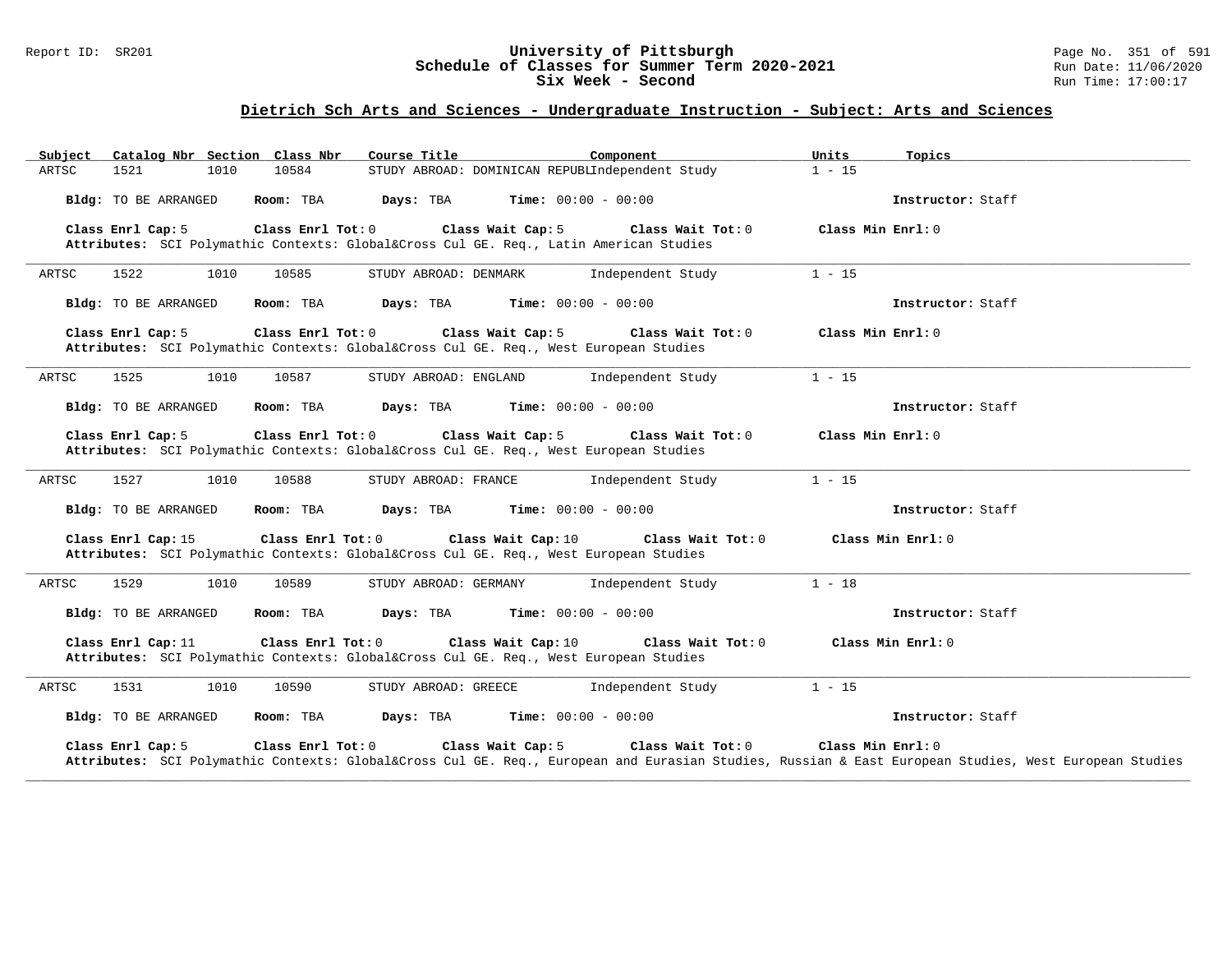#### Report ID: SR201 **University of Pittsburgh** Page No. 352 of 591 **Schedule of Classes for Summer Term 2020-2021** Run Date: 11/06/2020 **Six Week - Second Run Time: 17:00:17**

# **Dietrich Sch Arts and Sciences - Undergraduate Instruction - Subject: Arts and Sciences**

| Catalog Nbr Section Class Nbr<br>Subject | Course Title                                                                                                                                     | Component                            | Units<br>Topics   |  |
|------------------------------------------|--------------------------------------------------------------------------------------------------------------------------------------------------|--------------------------------------|-------------------|--|
| 1533<br>1010<br>ARTSC                    | 10592<br>STUDY ABROAD: HUNGARY                                                                                                                   | Independent Study                    | $1 - 15$          |  |
| Bldg: TO BE ARRANGED                     | Room: TBA<br>Days: TBA<br><b>Time:</b> $00:00 - 00:00$                                                                                           |                                      | Instructor: Staff |  |
| Class Enrl Cap: 5                        | Class Enrl Tot: 0<br>Class Wait Cap: 5                                                                                                           | Class Wait Tot: 0                    | Class Min Enrl: 0 |  |
|                                          | Attributes: SCI Polymathic Contexts: Global⨯ Cul GE. Req., European and Eurasian Studies, Russian & East European Studies, West European Studies |                                      |                   |  |
| ARTSC<br>1534<br>1010                    | 10593<br>STUDY ABROAD: HONG KONG                                                                                                                 | Independent Study                    | $3 - 15$          |  |
| Bldg: TO BE ARRANGED                     | <b>Days:</b> TBA <b>Time:</b> $00:00 - 00:00$<br>Room: TBA                                                                                       |                                      | Instructor: Staff |  |
| Class Enrl Cap: 5                        | Class Enrl Tot: 0<br>Class Wait Cap: 5<br>Attributes: SCI Polymathic Contexts: Global⨯ Cul GE. Req.                                              | Class Wait Tot: 0                    | Class Min Enrl: 0 |  |
| 1535<br>ARTSC<br>1010                    | 10594<br>STUDY ABROAD: IRELAND                                                                                                                   | Independent Study                    | $1 - 15$          |  |
| Bldg: TO BE ARRANGED                     | Room: TBA<br><b>Days:</b> TBA <b>Time:</b> $00:00 - 00:00$                                                                                       |                                      | Instructor: Staff |  |
| Class Enrl Cap: 10                       | Class Enrl Tot: 0<br>Class Wait Cap: 10<br>Attributes: SCI Polymathic Contexts: Global⨯ Cul GE. Req., West European Studies                      | Class Wait Tot: 0                    | Class Min Enrl: 0 |  |
| 1537<br>1010<br>ARTSC                    | 10654<br>STUDY ABROAD: HONDURAS                                                                                                                  | Independent Study                    | $1 - 15$          |  |
| Bldg: TO BE ARRANGED                     | <b>Days:</b> TBA <b>Time:</b> $00:00 - 00:00$<br>Room: TBA                                                                                       |                                      | Instructor: Staff |  |
| Class Enrl Cap: 35                       | Class Wait Cap: 20<br>Class Enrl Tot: 0                                                                                                          | Class Wait Tot: 0                    | Class Min Enrl: 0 |  |
| 1010<br>ARTSC<br>1538                    | 10595<br>STUDY ABROAD: ISRAEL                                                                                                                    | Independent Study                    | $1 - 15$          |  |
| Bldg: TO BE ARRANGED                     | Days: TBA<br><b>Time:</b> $00:00 - 00:00$<br>Room: TBA                                                                                           |                                      | Instructor: Staff |  |
| Class Enrl Cap: 5                        | Class Enrl Tot: 0<br>Class Wait Cap: 5<br>Attributes: SCI Polymathic Contexts: Global⨯ Cul GE. Req.                                              | Class Wait Tot: 0                    | Class Min Enrl: 0 |  |
| 1539<br>1010<br>ARTSC                    | 14670<br>STUDY ABROAD: NORTHERN IRELANDIndependent Study                                                                                         |                                      | $3 - 15$          |  |
| Bldg: TO BE ARRANGED                     | $Time: 00:00 - 00:00$<br>Room: TBA<br>Days: TBA                                                                                                  |                                      | Instructor: Staff |  |
| Class Enrl Cap: 35                       | Class Enrl Tot: 0                                                                                                                                | Class Wait Cap: 20 Class Wait Tot: 0 | Class Min Enrl: 0 |  |
| 1540<br>1010<br>ARTSC                    | 10596<br>STUDY ABROAD: ITALY                                                                                                                     | Independent Study                    | $1 - 15$          |  |
| Bldg: TO BE ARRANGED                     | Room: TBA<br>Days: TBA<br><b>Time:</b> $00:00 - 00:00$                                                                                           |                                      | Instructor: Staff |  |
| Class Enrl Cap: 10                       | Class Enrl Tot: 0<br>Class Wait Cap: 10<br>Attributes: SCI Polymathic Contexts: Global⨯ Cul GE. Req., West European Studies                      | Class Wait Tot: 0                    | Class Min Enrl: 0 |  |

**\_\_\_\_\_\_\_\_\_\_\_\_\_\_\_\_\_\_\_\_\_\_\_\_\_\_\_\_\_\_\_\_\_\_\_\_\_\_\_\_\_\_\_\_\_\_\_\_\_\_\_\_\_\_\_\_\_\_\_\_\_\_\_\_\_\_\_\_\_\_\_\_\_\_\_\_\_\_\_\_\_\_\_\_\_\_\_\_\_\_\_\_\_\_\_\_\_\_\_\_\_\_\_\_\_\_\_\_\_\_\_\_\_\_\_\_\_\_\_\_\_\_\_\_\_\_\_\_\_\_\_\_\_\_\_\_\_\_\_\_\_\_\_\_\_\_\_\_\_\_\_\_\_\_\_\_**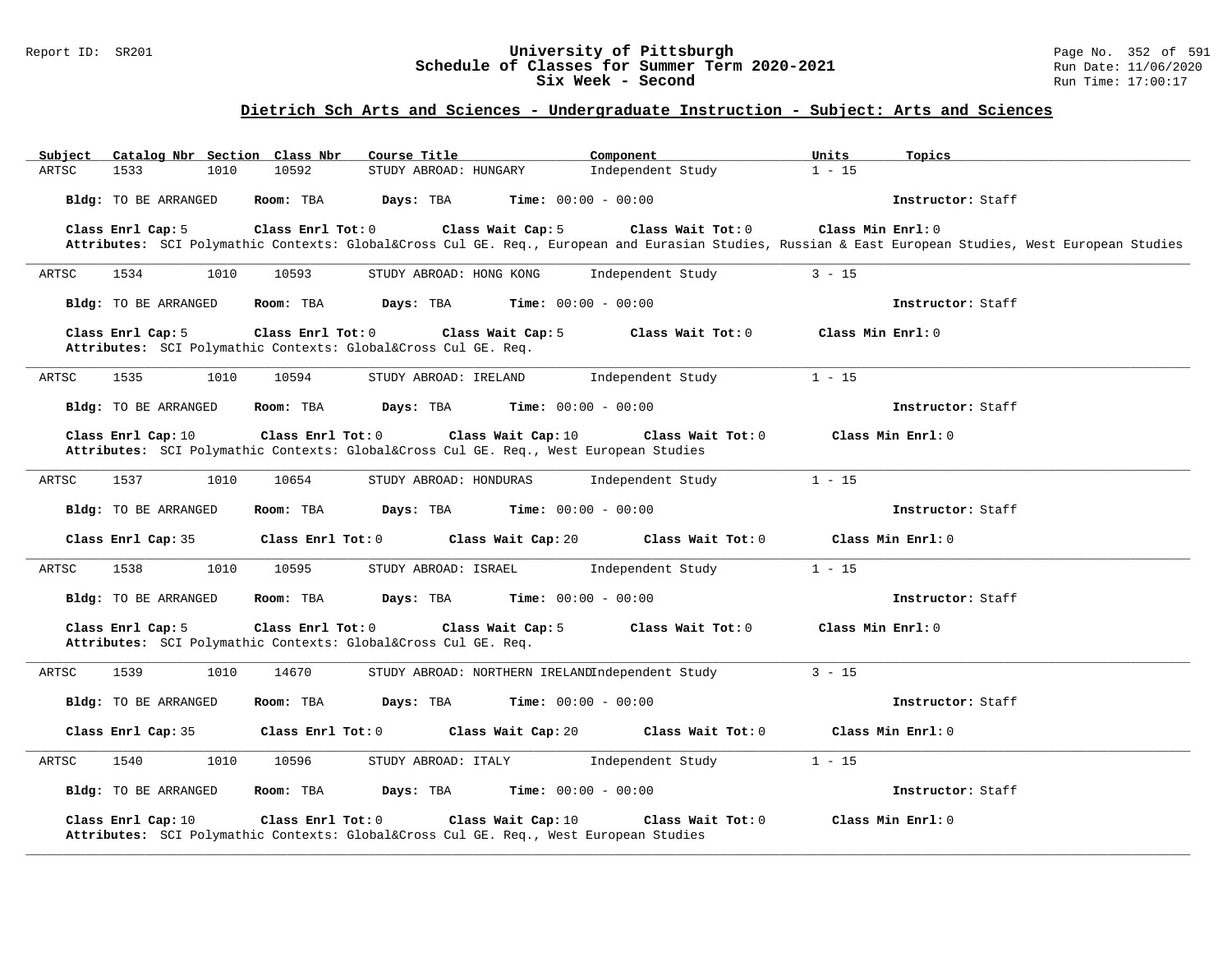#### Report ID: SR201 **University of Pittsburgh** Page No. 353 of 591 **Schedule of Classes for Summer Term 2020-2021** Run Date: 11/06/2020 **Six Week - Second Run Time: 17:00:17**

| Catalog Nbr Section Class Nbr<br>Subject                                                                                                    | Course Title              | Component                    | Units<br>Topics     |
|---------------------------------------------------------------------------------------------------------------------------------------------|---------------------------|------------------------------|---------------------|
| 1542<br>10597<br>ARTSC<br>1010                                                                                                              | STUDY ABROAD: JAPAN       | Independent Study            | $1 - 15$            |
| Bldg: TO BE ARRANGED<br>Room: TBA                                                                                                           | Days: TBA                 | <b>Time:</b> $00:00 - 00:00$ | Instructor: Staff   |
| Class Enrl Cap: 10<br>Class Enrl Tot: 0<br>Attributes: SCI Polymathic Contexts: Global⨯ Cul GE. Req.                                        | Class Wait Cap: 10        | Class Wait Tot: 0            | Class Min $Enr1: 0$ |
| 1544<br>1020<br>14802<br>ARTSC                                                                                                              | STUDY ABROAD: JORDAN      | Independent Study            | $1 - 16$            |
| Bldg: TO BE ARRANGED<br>Room: TBA                                                                                                           | Days: TBA                 | <b>Time:</b> $00:00 - 00:00$ | Instructor: Staff   |
| Class Enrl Tot: 0<br>Class Enrl Cap: 30<br>Attributes: SCI Polymathic Contexts: Global⨯ Cul GE. Req.                                        | Class Wait Cap: 20        | Class Wait Tot: 0            | Class Min Enrl: 0   |
| ARTSC<br>1545<br>1010<br>10598                                                                                                              | STUDY ABROAD: KENYA       | Independent Study            | $1 - 15$            |
| Bldg: TO BE ARRANGED<br>Room: TBA                                                                                                           | Days: TBA                 | <b>Time:</b> $00:00 - 00:00$ | Instructor: Staff   |
| Class Enrl Cap: 2<br>Class Enrl Tot: 0<br>Attributes: SCI Polymathic Contexts: Global⨯ Cul GE. Req., African Studies                        | Class Wait Cap: 2         | Class Wait Tot: 0            | Class Min Enrl: 0   |
| ARTSC<br>1547<br>1010<br>10600                                                                                                              | STUDY ABROAD: SOUTH KOREA | Independent Study            | $1 - 15$            |
| Bldg: TO BE ARRANGED<br>Room: TBA                                                                                                           | Days: TBA                 | <b>Time:</b> $00:00 - 00:00$ | Instructor: Staff   |
| Class Enrl Cap: 5<br>Class Enrl Tot: 0<br>Attributes: SCI Polymathic Contexts: Global⨯ Cul GE. Req.                                         | Class Wait Cap: 5         | Class Wait Tot: 0            | Class Min Enrl: 0   |
| ARTSC<br>1548<br>1010<br>10601                                                                                                              | STUDY ABROAD: LITHUANIA   | Independent Study            | $1 - 15$            |
| Bldg: TO BE ARRANGED<br>Room: TBA                                                                                                           | Days: TBA                 | <b>Time:</b> $00:00 - 00:00$ | Instructor: Staff   |
| Class Enrl Cap: 5<br>Class Enrl Tot: 0<br>Attributes: European and Eurasian Studies, Russian & East European Studies, West European Studies | Class Wait Cap: 5         | Class Wait Tot: 0            | Class Min Enrl: 0   |
| ARTSC<br>1550<br>1010<br>10602                                                                                                              | STUDY ABROAD: MEXICO      | Independent Study            | $1 - 15$            |
| Bldg: TO BE ARRANGED<br>Room: TBA                                                                                                           | Days: TBA                 | <b>Time:</b> $00:00 - 00:00$ | Instructor: Staff   |
| Class Enrl Cap: 5<br>Class Enrl Tot: 0<br>Attributes: SCI Polymathic Contexts: Global⨯ Cul GE. Req., Latin American Studies                 | Class Wait Cap: 5         | Class Wait Tot: 0            | Class Min Enrl: 0   |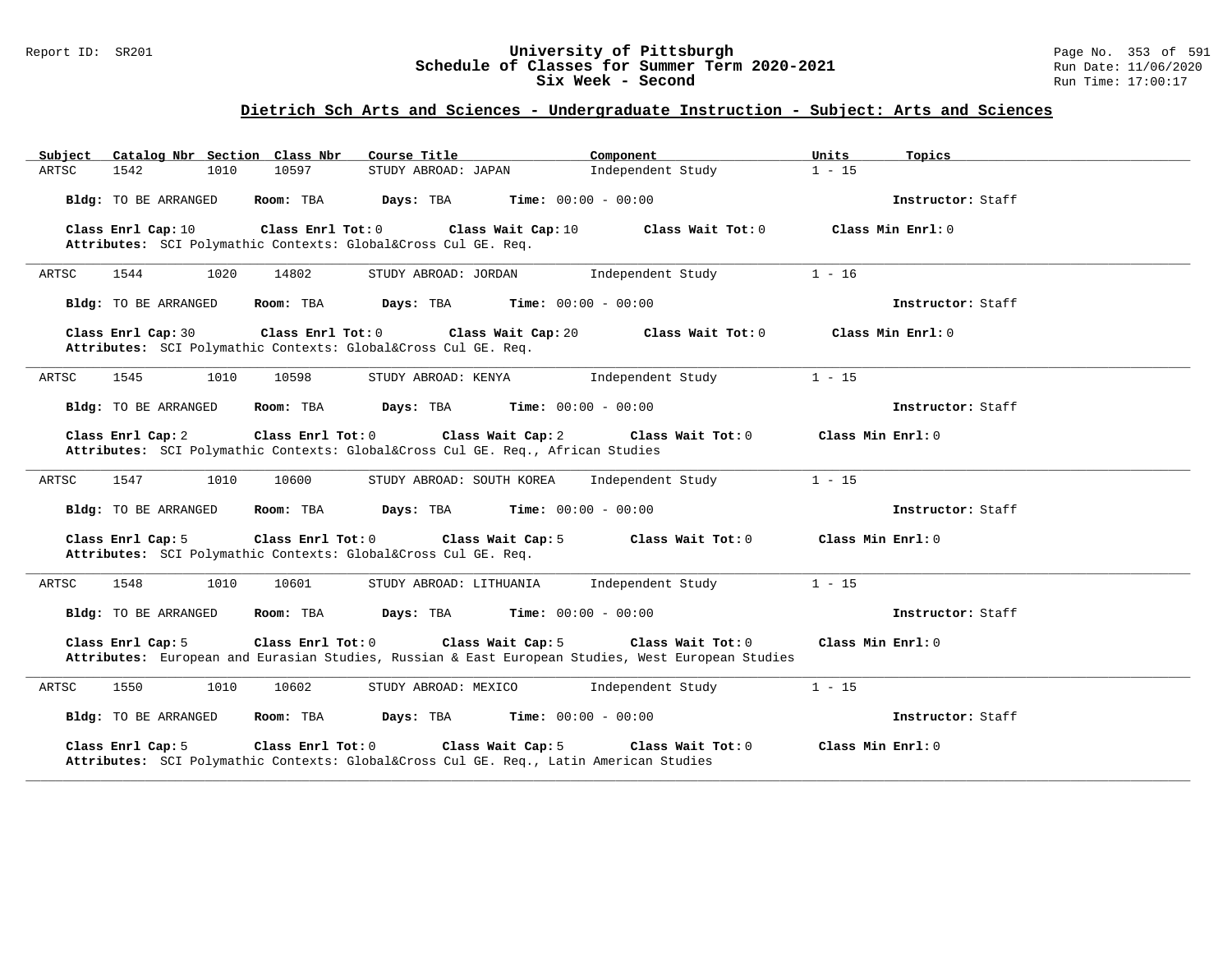#### Report ID: SR201 **University of Pittsburgh** Page No. 354 of 591 **Schedule of Classes for Summer Term 2020-2021** Run Date: 11/06/2020 **Six Week - Second Run Time: 17:00:17**

| Catalog Nbr Section Class Nbr<br>Subject                                                                                   | Course Title              | Component                    | Units<br>Topics                                                                                                                                                       |
|----------------------------------------------------------------------------------------------------------------------------|---------------------------|------------------------------|-----------------------------------------------------------------------------------------------------------------------------------------------------------------------|
| 10603<br>ARTSC<br>1551<br>1010                                                                                             | STUDY ABROAD: MOROCCO     | Independent Study            | $1 - 15$                                                                                                                                                              |
| <b>Bldg:</b> TO BE ARRANGED<br>Room: TBA                                                                                   | Days: TBA                 | <b>Time:</b> $00:00 - 00:00$ | Instructor: Staff                                                                                                                                                     |
| Class Enrl Tot: 0<br>Class Enrl Cap: 10<br>Attributes: SCI Polymathic Contexts: Global⨯ Cul GE. Req., African Studies      | Class Wait Cap: 10        | Class Wait Tot: 0            | Class Min Enrl: 0                                                                                                                                                     |
| 1552<br>1010<br>10604<br>ARTSC                                                                                             | STUDY ABROAD: NETHERLANDS | Independent Study            | $1 - 15$                                                                                                                                                              |
| Bldg: TO BE ARRANGED<br>Room: TBA                                                                                          | Days: TBA                 | <b>Time:</b> $00:00 - 00:00$ | Instructor: Staff                                                                                                                                                     |
| Class Enrl Cap: 5<br>Class Enrl Tot: 0<br>Attributes: SCI Polymathic Contexts: Global⨯ Cul GE. Req., West European Studies | Class Wait Cap: 5         | Class Wait Tot: 0            | Class Min Enrl: 0                                                                                                                                                     |
| ARTSC<br>1553<br>1030<br>11306                                                                                             | STUDY ABROAD: NEW ZEALAND | Independent Study            | $3 - 15$                                                                                                                                                              |
| Bldg: TO BE ARRANGED<br>Room: TBA                                                                                          | Days: TBA                 | <b>Time:</b> $00:00 - 00:00$ | Instructor: Staff                                                                                                                                                     |
| Class Enrl Cap: 5<br>Class Enrl Tot: 0<br>Attributes: SCI Polymathic Contexts: Global⨯ Cul GE. Req.                        | Class Wait Cap: 5         | Class Wait Tot: 0            | Class Min Enrl: 0                                                                                                                                                     |
| ARTSC<br>1554<br>1010<br>10605                                                                                             | STUDY ABROAD: NORWAY      | Independent Study            | $1 - 15$                                                                                                                                                              |
| <b>Bldg:</b> TO BE ARRANGED<br>Room: TBA                                                                                   | Days: TBA                 | <b>Time:</b> $00:00 - 00:00$ | Instructor: Staff                                                                                                                                                     |
| Class Enrl Cap: 7<br>Class Enrl Tot: 0<br>Attributes: SCI Polymathic Contexts: Global⨯ Cul GE. Req., West European Studies | Class Wait Cap: 7         | Class Wait Tot: 0            | Class Min Enrl: 0                                                                                                                                                     |
| ARTSC<br>1555<br>1010<br>10606                                                                                             | STUDY ABROAD: NEPAL       | Independent Study            | $1 - 15$                                                                                                                                                              |
| <b>Bldg:</b> TO BE ARRANGED<br>Room: TBA                                                                                   | Days: TBA                 | <b>Time:</b> $00:00 - 00:00$ | Instructor: Staff                                                                                                                                                     |
| Class Enrl Tot: 0<br>Class Enrl Cap: 35<br>Attributes: SCI Polymathic Contexts: Global⨯ Cul GE. Req.                       | Class Wait Cap: 20        | Class Wait Tot: 0            | Class Min Enrl: 0                                                                                                                                                     |
| ARTSC<br>1558<br>1010<br>10608                                                                                             | STUDY ABROAD: POLAND      | Independent Study            | $1 - 15$                                                                                                                                                              |
| Bldg: TO BE ARRANGED<br>Room: TBA                                                                                          | Days: TBA                 | <b>Time:</b> $00:00 - 00:00$ | Instructor: Staff                                                                                                                                                     |
| Class Enrl Cap: 5<br>Class Enrl Tot: 0                                                                                     | Class Wait Cap: 5         | Class Wait Tot: 0            | Class Min Enrl: 0<br>Attributes: SCI Polymathic Contexts: Global⨯ Cul GE. Req., European and Eurasian Studies, Russian & East European Studies, West European Studies |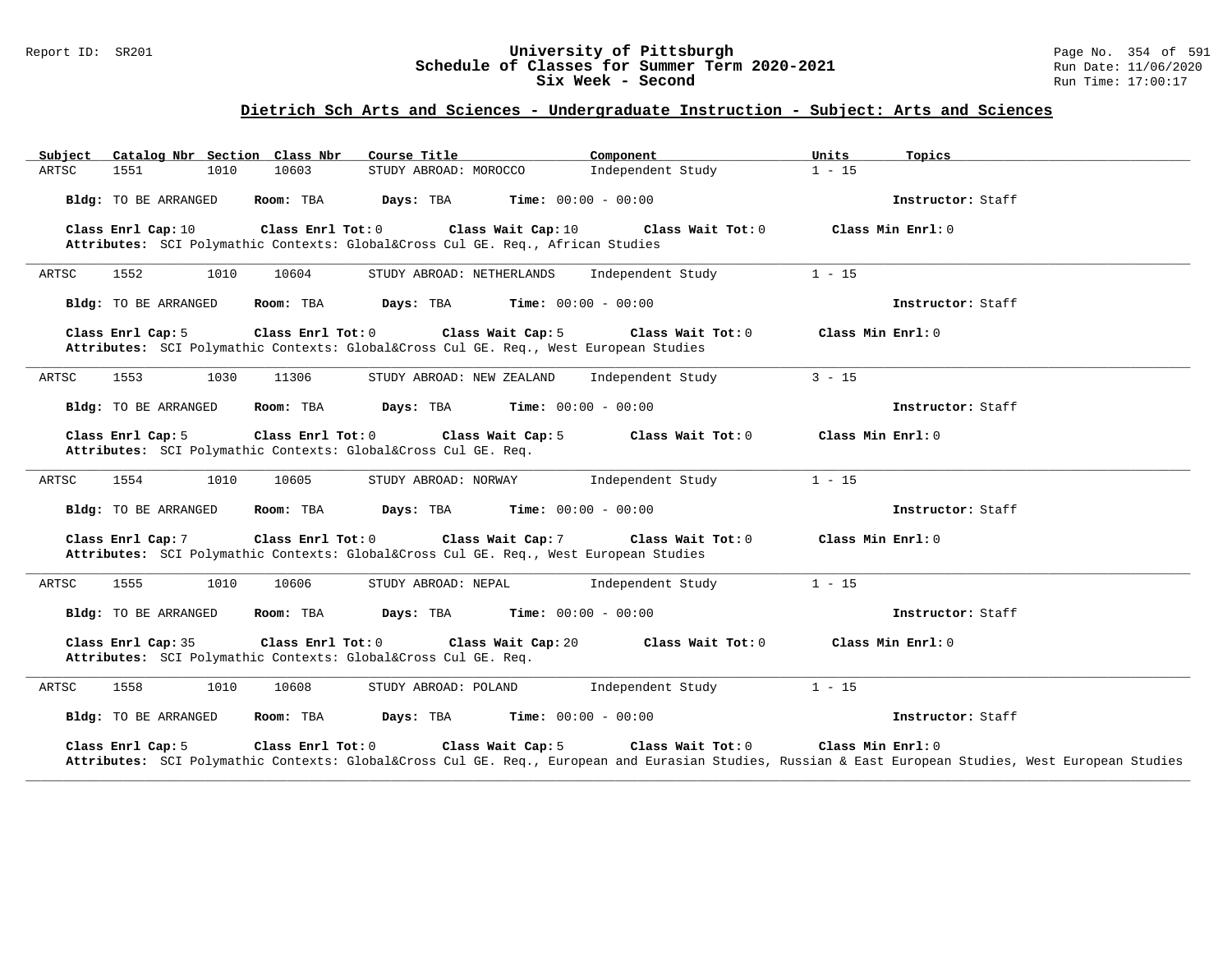#### Report ID: SR201 **University of Pittsburgh** Page No. 355 of 591 **Schedule of Classes for Summer Term 2020-2021** Run Date: 11/06/2020 **Six Week - Second Run Time: 17:00:17**

| Catalog Nbr Section Class Nbr<br>Subject                                                                                             | Course Title           | Component                    | Units<br>Topics   |  |
|--------------------------------------------------------------------------------------------------------------------------------------|------------------------|------------------------------|-------------------|--|
| 1562<br>1010<br>10609<br>ARTSC                                                                                                       | STUDY ABROAD: RUSSIA   | Independent Study            | $1 - 15$          |  |
| Bldg: TO BE ARRANGED<br>Room: TBA                                                                                                    | Days: TBA              | <b>Time:</b> $00:00 - 00:00$ | Instructor: Staff |  |
| Class Enrl Cap: 5<br>Class Enrl Tot: 0<br>Attributes: SCI Polymathic Contexts: Global⨯ Cul GE. Req., Russian & East European Studies | Class Wait Cap: 5      | Class Wait Tot: 0            | Class Min Enrl: 0 |  |
| 1564<br>1010<br>10610<br>ARTSC                                                                                                       | STUDY ABROAD: SCOTLAND | Independent Study            | $1 - 15$          |  |
| Bldg: TO BE ARRANGED<br>Room: TBA                                                                                                    | Days: TBA              | <b>Time:</b> $00:00 - 00:00$ | Instructor: Staff |  |
| Class Enrl Cap: 5<br>Class Enrl Tot: 0<br>Attributes: SCI Polymathic Contexts: Global⨯ Cul GE. Req., West European Studies           | Class Wait Cap: 5      | Class Wait Tot: 0            | Class Min Enrl: 0 |  |
| 1566<br>ARTSC<br>1010<br>10611                                                                                                       | STUDY ABROAD: SPAIN    | Independent Study            | $1 - 18$          |  |
| Bldg: TO BE ARRANGED<br>Room: TBA                                                                                                    | Days: TBA              | <b>Time:</b> $00:00 - 00:00$ | Instructor: Staff |  |
| Class Enrl Cap: 10<br>Class Enrl Tot: 0<br>Attributes: SCI Polymathic Contexts: Global⨯ Cul GE. Req., West European Studies          | Class Wait Cap: 10     | Class Wait Tot: 0            | Class Min Enrl: 0 |  |
| ARTSC<br>1570<br>10612<br>1010                                                                                                       | STUDY ABROAD: SWEDEN   | Independent Study            | $1 - 15$          |  |
| Bldg: TO BE ARRANGED<br>Room: TBA                                                                                                    | Days: TBA              | <b>Time:</b> $00:00 - 00:00$ | Instructor: Staff |  |
| Class Enrl Cap: 3<br>Class Enrl Tot: 0<br>Attributes: SCI Polymathic Contexts: Global⨯ Cul GE. Req., West European Studies           | Class Wait Cap: 3      | Class Wait Tot: 0            | Class Min Enrl: 0 |  |
| ARTSC<br>1574<br>1010<br>10613                                                                                                       | STUDY ABROAD: TONGA    | Independent Study            | $1 - 15$          |  |
| Bldg: TO BE ARRANGED<br>Room: TBA                                                                                                    | Days: TBA              | <b>Time:</b> $00:00 - 00:00$ | Instructor: Staff |  |
| Class Enrl Cap: 5<br>Class Enrl Tot: 0<br>Attributes: SCI Polymathic Contexts: Global⨯ Cul GE. Req.                                  | Class Wait Cap: 5      | Class Wait Tot: 0            | Class Min Enrl: 0 |  |
| 1575<br>ARTSC<br>1010<br>10614                                                                                                       | STUDY ABROAD: TAIWAN   | Independent Study            | $1 - 15$          |  |
| Bldg: TO BE ARRANGED<br>Room: TBA                                                                                                    | Days: TBA              | <b>Time:</b> $00:00 - 00:00$ | Instructor: Staff |  |
| Class Enrl Cap: 15<br>Class Enrl Tot: 0<br>Attributes: SCI Polymathic Contexts: Global⨯ Cul GE. Req.                                 | Class Wait Cap: 10     | Class Wait Tot: 0            | Class Min Enrl: 0 |  |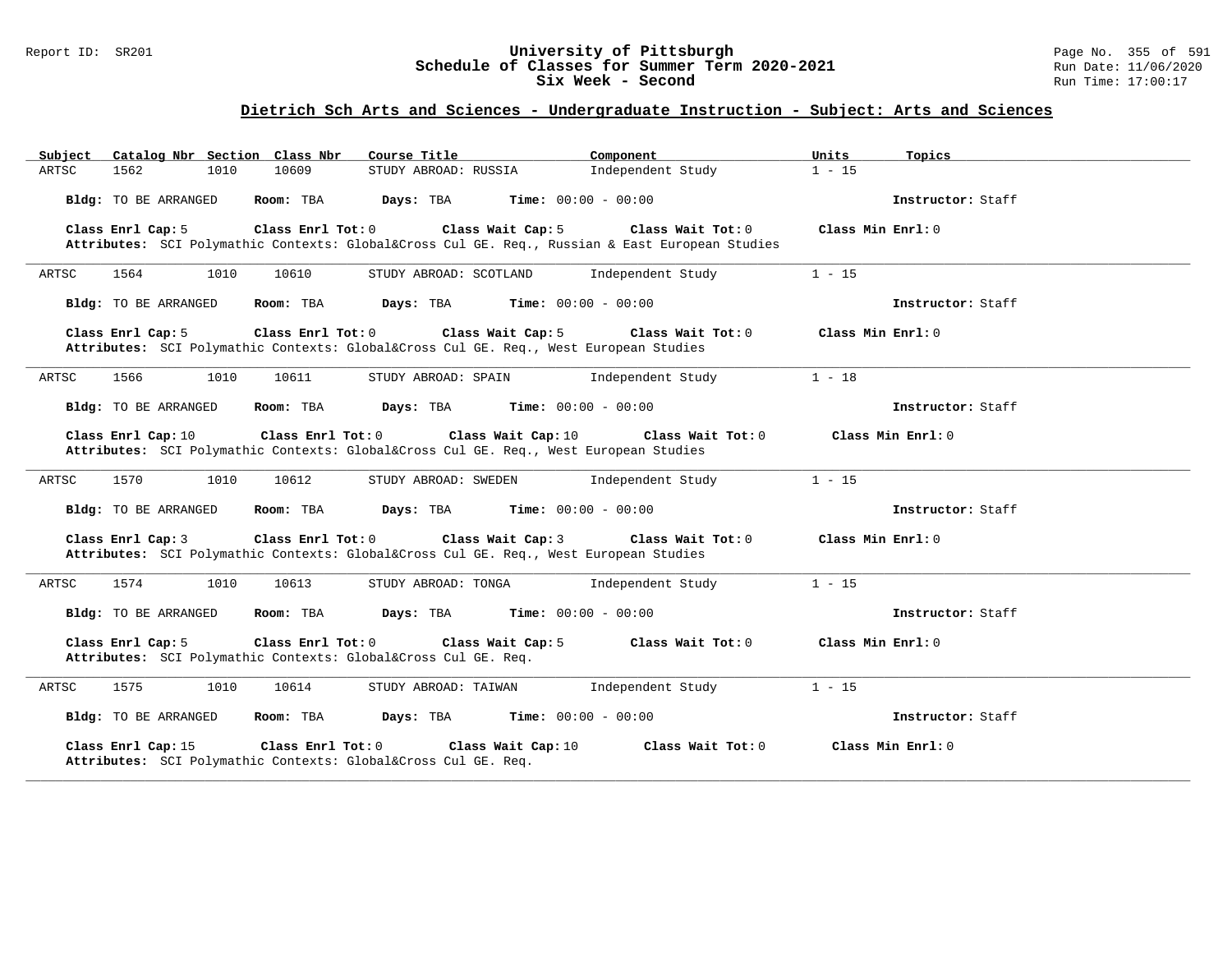#### Report ID: SR201 **University of Pittsburgh** Page No. 356 of 591 **Schedule of Classes for Summer Term 2020-2021** Run Date: 11/06/2020 **Six Week - Second Run Time: 17:00:17**

| Catalog Nbr Section Class Nbr<br>Subject | Course Title                                                                                                         | Component<br>Units            | Topics            |
|------------------------------------------|----------------------------------------------------------------------------------------------------------------------|-------------------------------|-------------------|
| 1576<br>ARTSC<br>1010                    | 10615<br>STUDY ABROAD: TURKEY                                                                                        | Independent Study             | $1 - 15$          |
| Bldg: TO BE ARRANGED                     | Days: TBA<br>Room: TBA                                                                                               | <b>Time:</b> $00:00 - 00:00$  | Instructor: Staff |
| Class Enrl Cap: 5                        | Class Wait Cap: 5<br>Class Enrl Tot: 0                                                                               | Class Wait Tot: 0             | Class Min Enrl: 0 |
|                                          | Attributes: SCI Polymathic Contexts: Global⨯ Cul GE. Req., Russian & East European Studies                           |                               |                   |
| ARTSC<br>1578<br>1010                    | 10616<br>STUDY ABROAD: UGANDA                                                                                        | Independent Study             | $1 - 15$          |
| <b>Bldg:</b> TO BE ARRANGED              | Days: TBA<br>Room: TBA                                                                                               | <b>Time:</b> $00:00 - 00:00$  | Instructor: Staff |
| Class Enrl Cap: 5                        | Class Enrl Tot: 0<br>Class Wait Cap: 5<br>Attributes: SCI Polymathic Contexts: Global⨯ Cul GE. Req.                  | Class Wait Tot: 0             | Class Min Enrl: 0 |
| 1579<br>ARTSC<br>1200                    | ST ABR: AUSTRALIA &NEW ZEALANDIndependent Study<br>17458                                                             | $1 - 15$                      |                   |
| Bldg: TO BE ARRANGED                     | $Time: 00:00 - 00:00$<br>Room: TBA<br>Days: TBA                                                                      |                               | Instructor: Staff |
| Class Enrl Cap: 35                       | Class Enrl Tot: 0<br>Class Wait Cap: 20                                                                              | Class Wait Tot: 0             | Class Min Enrl: 0 |
| ARTSC<br>1579IS<br>1200                  | 17459<br>ST ABR: ASTRLA &NEW ZEALAND ISIndependent Study                                                             | $\mathbf 0$                   |                   |
| Bldg: TO BE ARRANGED                     | Days: TBA<br>Room: TBA                                                                                               | <b>Time:</b> $00:00 - 00:00$  | Instructor: Staff |
| Class Enrl Cap: 35                       | Class Wait Cap: 20<br>Class Enrl Tot: 0                                                                              | Class Wait Tot: 0             | Class Min Enrl: 0 |
| ARTSC<br>15790S<br>1200                  | 17460<br>ST ABR: ASTRLA &NEW ZEALAND OSIndependent Study                                                             | $\mathbf 0$                   |                   |
| Bldg: TO BE ARRANGED                     | Days: TBA<br>Room: TBA                                                                                               | <b>Time:</b> $00:00 - 00:00$  | Instructor: Staff |
| Class Enrl Cap: 35                       | Class Wait Cap: 20<br>Class Enrl Tot: 0                                                                              | Class Wait Tot: 0             | Class Min Enrl: 0 |
| ARTSC<br>1584<br>1060                    | 14291<br>STUDY ABROAD: VIETNAM                                                                                       | Independent Study             | $3 - 15$          |
| <b>Bldg:</b> TO BE ARRANGED              | Days: TBA<br>Room: TBA                                                                                               | <b>Time:</b> $00:00 - 00:00$  | Instructor: Staff |
| Class Enrl Cap: 15                       | Class Enrl Tot: 0<br>Class Wait Cap: 10<br>Attributes: SCI Polymathic Contexts: Global⨯ Cul GE. Req.                 | Class Wait Tot: 0             | Class Min Enrl: 0 |
| 1586<br>1010<br>ARTSC                    | 10620<br>STUDY ABROAD: ZIMBABWE                                                                                      | $1 - 15$<br>Independent Study |                   |
| <b>Bldg:</b> TO BE ARRANGED              | Room: TBA<br>Days: TBA                                                                                               | <b>Time:</b> $00:00 - 00:00$  | Instructor: Staff |
| Class Enrl Cap: 5                        | Class Enrl Tot: 0<br>Class Wait Cap: 5<br>Attributes: SCI Polymathic Contexts: Global⨯ Cul GE. Req., African Studies | Class Wait Tot: 0             | Class Min Enrl: 0 |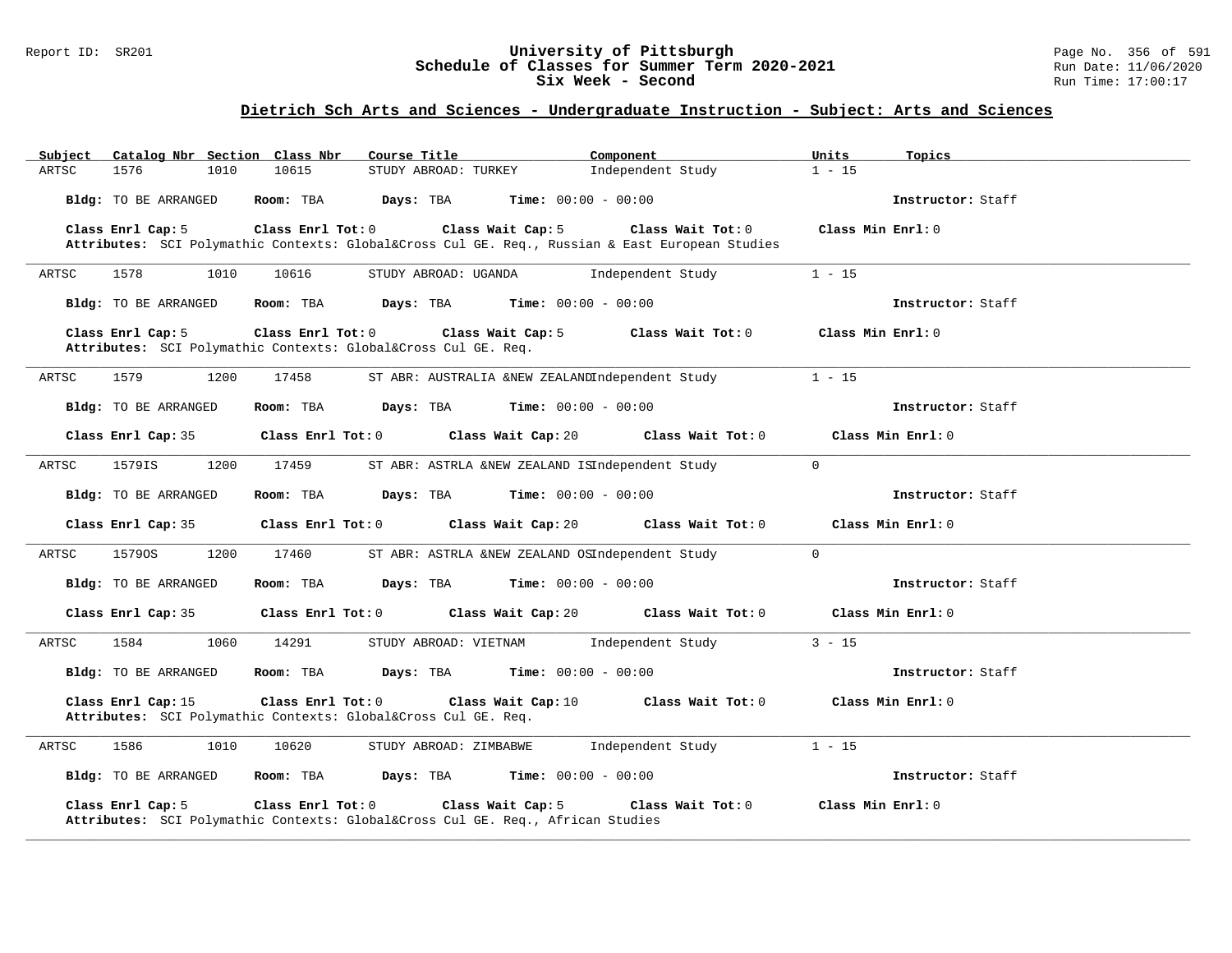#### Report ID: SR201 **University of Pittsburgh** Page No. 357 of 591 **Schedule of Classes for Summer Term 2020-2021** Run Date: 11/06/2020 **Six Week - Second Run Time: 17:00:17**

| Catalog Nbr Section Class Nbr<br>Subject | Course Title                                                                                                                          | Component<br>Units            | Topics            |
|------------------------------------------|---------------------------------------------------------------------------------------------------------------------------------------|-------------------------------|-------------------|
| 1618<br>ARTSC<br>1010                    | 10621<br>STUDY ABROAD: INDIA                                                                                                          | $1 - 15$<br>Independent Study |                   |
| Bldg: TO BE ARRANGED                     | Room: TBA<br>Days: TBA<br><b>Time:</b> $00:00 - 00:00$                                                                                |                               | Instructor: Staff |
| Class Enrl Cap: 10                       | Class Enrl Tot: 0<br>Class Wait Cap: 10                                                                                               | Class Wait Tot: 0             | Class Min Enrl: 0 |
|                                          | Attributes: SCI Polymathic Contexts: Global⨯ Cul GE. Req.                                                                             |                               |                   |
| ARTSC<br>1619<br>1010                    | 10622<br>STUDY ABROAD: EGYPT                                                                                                          | Independent Study<br>$1 - 15$ |                   |
| Bldg: TO BE ARRANGED                     | <b>Time:</b> $00:00 - 00:00$<br>Room: TBA<br>Days: TBA                                                                                |                               | Instructor: Staff |
| Class Enrl Cap: 5                        | Class Enrl Tot: 0<br>Class Wait Cap: 5<br>Attributes: SCI Polymathic Contexts: Global⨯ Cul GE. Req., African Studies                  | Class Wait Tot: 0             | Class Min Enrl: 0 |
| 1620<br>ARTSC<br>1010                    | 10623<br>STUDY ABROAD: ICELAND                                                                                                        | Independent Study<br>$1 - 15$ |                   |
| Bldg: TO BE ARRANGED                     | Room: TBA<br>Days: TBA<br><b>Time:</b> $00:00 - 00:00$                                                                                |                               | Instructor: Staff |
| Class Enrl Cap: 5                        | Class Wait Cap: 5<br>Class Enrl Tot: 0<br>Attributes: SCI Polymathic Contexts: Global⨯ Cul GE. Req.                                   | Class Wait Tot: $0$           | Class Min Enrl: 0 |
| 1621<br>1010<br>ARTSC                    | 10624<br>STUDY ABROAD: SERBIA                                                                                                         | $1 - 15$<br>Independent Study |                   |
| Bldg: TO BE ARRANGED                     | Room: TBA<br>Days: TBA<br><b>Time:</b> $00:00 - 00:00$                                                                                |                               | Instructor: Staff |
| Class Enrl Cap: 10                       | Class Wait Cap: 10<br>Class Enrl Tot: 0<br>Attributes: SCI Polymathic Contexts: Global⨯ Cul GE. Req., Russian & East European Studies | Class Wait Tot: 0             | Class Min Enrl: 0 |
| 1623<br>1010<br>ARTSC                    | 10625<br>STUDY ABROAD: GHANA                                                                                                          | $1 - 15$<br>Independent Study |                   |
| Bldg: TO BE ARRANGED                     | Room: TBA<br>Days: TBA<br>$Time: 00:00 - 00:00$                                                                                       |                               | Instructor: Staff |
| Class Enrl Cap: 5                        | Class Enrl Tot: 0<br>Class Wait Cap: 5<br>Attributes: SCI Polymathic Contexts: Global⨯ Cul GE. Req., African Studies                  | Class Wait Tot: 0             | Class Min Enrl: 0 |
| ARTSC<br>1633<br>1010                    | STUDY ABR: UNTD ARAB EMIRATES Independent Study<br>14669                                                                              | $3 - 15$                      |                   |
| Bldg: TO BE ARRANGED                     | Days: TBA<br><b>Time:</b> $00:00 - 00:00$<br>Room: TBA                                                                                |                               | Instructor: Staff |
| Class Enrl Cap: 35                       | Class Enrl Tot: 0<br>Class Wait Cap: 20                                                                                               | Class Wait Tot: 0             | Class Min Enrl: 0 |
| 1010<br>ARTSC<br>1636                    | 10626<br>STUDY ABROAD: PHILIPPINES                                                                                                    | $1 - 15$<br>Independent Study |                   |
| Bldg: TO BE ARRANGED                     | Room: TBA<br>Days: TBA<br><b>Time:</b> $00:00 - 00:00$                                                                                |                               | Instructor: Staff |
| Class Enrl Cap: 5                        | Class Enrl Tot: 0<br>Class Wait Cap: 5<br>Attributes: SCI Polymathic Contexts: Global⨯ Cul GE. Req.                                   | Class Wait Tot: 0             | Class Min Enrl: 0 |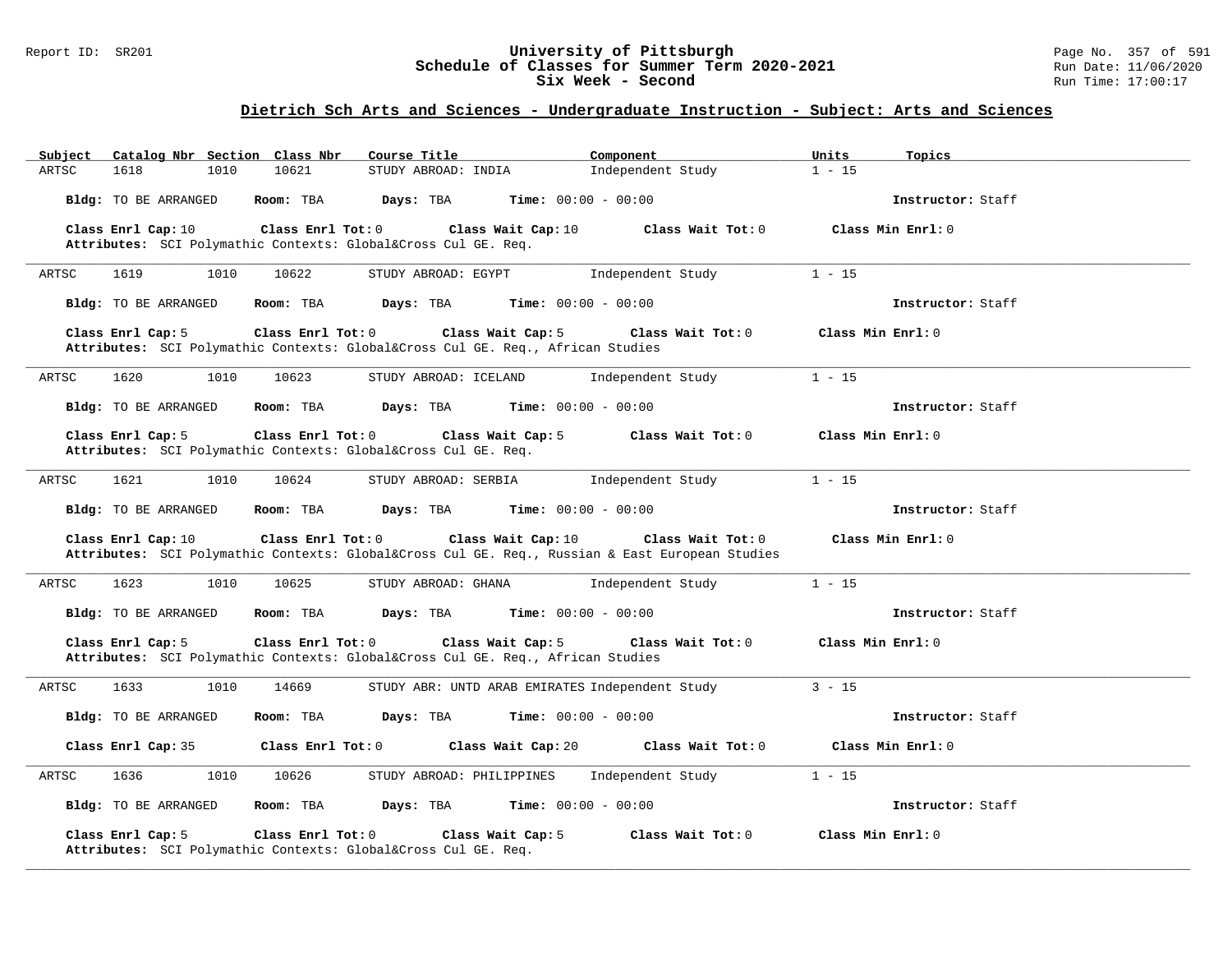| 1638<br>1010<br>ARTSC   | 10627<br>STUDY ABROAD: TANZANIA                                                                                              | Independent Study<br>$1 - 15$                               |
|-------------------------|------------------------------------------------------------------------------------------------------------------------------|-------------------------------------------------------------|
| Bldg: TO BE ARRANGED    | Room: TBA<br><b>Days:</b> TBA <b>Time:</b> $00:00 - 00:00$                                                                   | Instructor: Staff                                           |
| Class Enrl Cap: 5       | Class Enrl Tot: 0<br>Class Wait Cap: 5<br>Attributes: SCI Polymathic Contexts: Global⨯ Cul GE. Req., African Studies         | Class Wait Tot: 0<br>Class Min Enrl: 0                      |
| ARTSC<br>1639<br>1010   | 10653                                                                                                                        | STUDY ABROAD: SOUTH AFRICA Independent Study<br>$1 - 15$    |
| Bldg: TO BE ARRANGED    | Room: TBA<br><b>Days:</b> TBA <b>Time:</b> $00:00 - 00:00$                                                                   | Instructor: Staff                                           |
| Class Enrl Cap: 15      | Class Enrl Tot: 0<br>Attributes: SCI Polymathic Contexts: Global⨯ Cul GE. Req., African Studies                              | Class Wait Cap: 10 Class Wait Tot: 0<br>Class Min Enrl: 0   |
| ARTSC<br>1642<br>1010   | 10629<br>STUDY ABROAD: CUBA                                                                                                  | $1 - 15$<br>Independent Study                               |
| Bldg: TO BE ARRANGED    | Room: TBA<br><b>Days:</b> TBA <b>Time:</b> $00:00 - 00:00$                                                                   | Instructor: Staff                                           |
| Class Enrl Cap: 35      | Class Enrl Tot: 0<br>Class Wait Cap: 20<br>Attributes: SCI Polymathic Contexts: Global⨯ Cul GE. Req., Latin American Studies | Class Wait Tot: $0$<br>Class Min Enrl: 0                    |
| 1644<br>ARTSC<br>1010   | 10630<br>STUDY ABROAD: BELIZE                                                                                                | $1 - 15$<br>Independent Study                               |
| Bldg: TO BE ARRANGED    | <b>Room:</b> TBA $Days: TBA$ <b>Time:</b> $00:00 - 00:00$                                                                    | Instructor: Staff                                           |
| Class Enrl Cap: 5       | Class Enrl Tot: 0<br>Class Wait Cap: 5                                                                                       | Class Wait Tot: 0<br>Class Min Enrl: 0                      |
|                         | Attributes: SCI Polymathic Contexts: Global⨯ Cul GE. Req., Latin American Studies                                            |                                                             |
| 1646<br>1030<br>ARTSC   | 14289<br>STUDY ABROAD: FIJI                                                                                                  | Independent Study<br>$1 - 15$                               |
| Bldg: TO BE ARRANGED    | <b>Days:</b> TBA <b>Time:</b> $00:00 - 00:00$<br>Room: TBA                                                                   | Instructor: Staff                                           |
|                         | Class Enrl Cap: 15 		 Class Enrl Tot: 0 		 Class Wait Cap: 10 		 Class Wait Tot: 0                                           | Class Min Enrl: 0                                           |
| 1649IS<br>1050<br>ARTSC | 16226<br>PITT IN THE AEGEAN -IS                                                                                              | $\overline{0}$<br>Independent Study                         |
| Bldg: TO BE ARRANGED    | Room: TBA<br>Days: TBA                                                                                                       | <b>Time:</b> $00:00 - 00:00$<br>Instructor: Staff           |
| Class Enrl Cap: 35      | Class Enrl Tot: 0 Class Wait Cap: 20                                                                                         | Class Wait Tot: 0<br>Class Min Enrl: 0                      |
| 16490S<br>1050<br>ARTSC | 16227<br>PITT IN THE AEGEAN -OS                                                                                              | $\overline{0}$<br>Independent Study                         |
| Bldg: TO BE ARRANGED    | Room: TBA<br><b>Days:</b> TBA <b>Time:</b> $00:00 - 00:00$                                                                   | Instructor: Staff                                           |
| Class Enrl Cap: 35      | $Class$ $Enr1$ $Tot: 0$<br>Class Wait Cap: 20                                                                                | Class Wait Tot: 0<br>Class Min Enrl: 0                      |
| 1657IS<br>1100<br>ARTSC | 15908                                                                                                                        | $\Omega$<br>PITT IN SPAIN-SUMMER 6W2 - IS Independent Study |
| Bldg: TO BE ARRANGED    | Room: TBA $Days: TBA$ Time: $00:00 - 00:00$                                                                                  | Instructor: Staff                                           |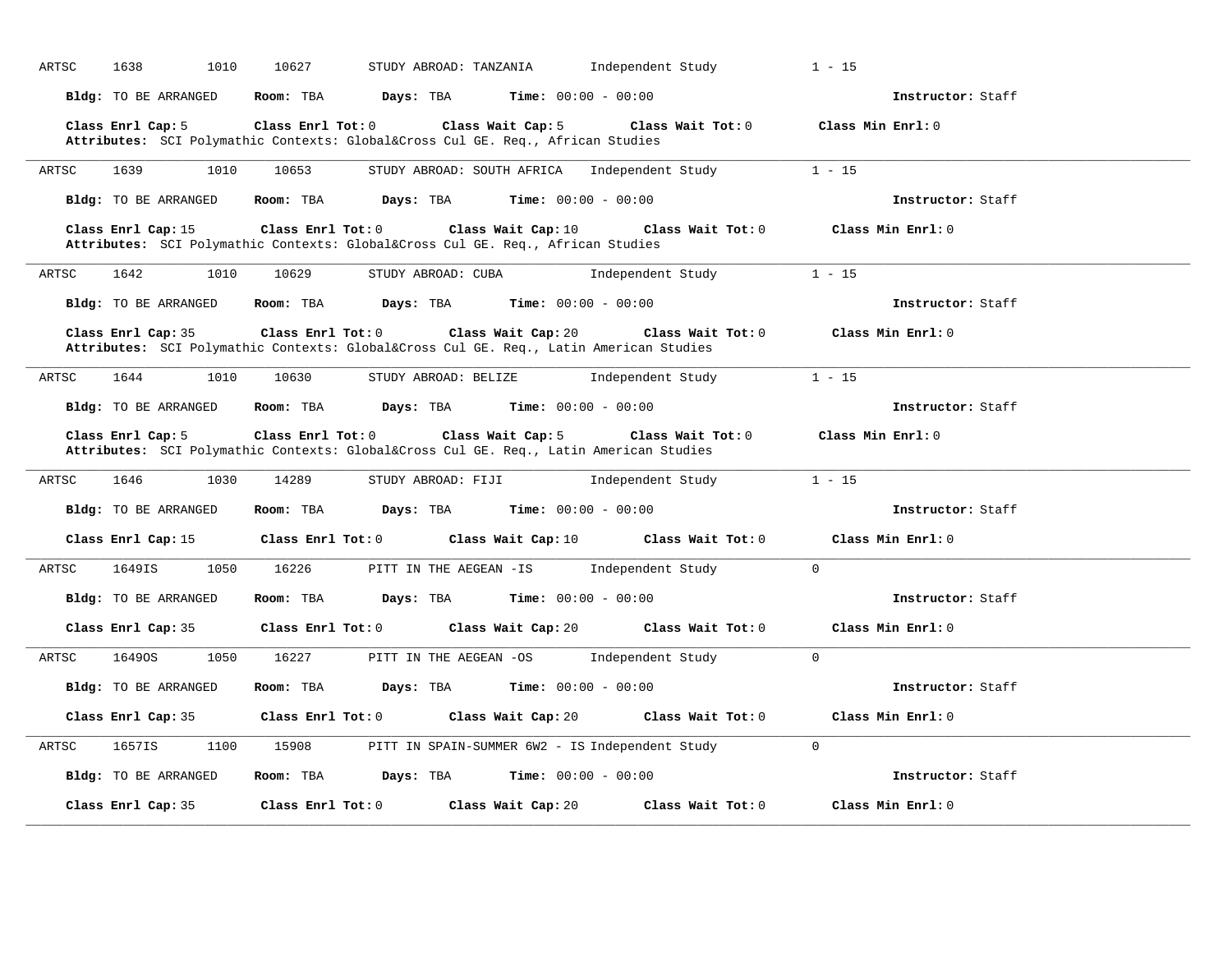#### Report ID: SR201 **University of Pittsburgh** Page No. 359 of 591 **Schedule of Classes for Summer Term 2020-2021** Run Date: 11/06/2020 **Six Week - Second Run Time: 17:00:17**

| Catalog Nbr Section Class Nbr<br>Subject         | Course Title                                                                                         | Component                                         | Units<br>Topics   |
|--------------------------------------------------|------------------------------------------------------------------------------------------------------|---------------------------------------------------|-------------------|
| ARTSC<br>16570S<br>1100                          | 15909<br>PITT IN SPAIN-SUMMER 6W2 - OS Independent Study                                             | $\Omega$                                          |                   |
| <b>Bldg:</b> TO BE ARRANGED                      | Room: TBA $\rule{1em}{0.15mm}$ Days: TBA $\rule{1.5mm}{0.15mm}$ Time: $00:00 - 00:00$                |                                                   | Instructor: Staff |
|                                                  | Class Enrl Cap: 35 $\,$ Class Enrl Tot: 0 $\,$ Class Wait Cap: 20 $\,$ Class Wait Tot: 0 $\,$        |                                                   | Class Min Enrl: 0 |
| 1670IS<br>ARTSC                                  | 1050 11287<br>PITT IN LONDON -TERM 2 Independent Study                                               | $\overline{0}$                                    |                   |
| Bldg: TO BE ARRANGED                             | Room: TBA $Days:$ TBA $Time: 00:00 - 00:00$                                                          |                                                   | Instructor: Staff |
|                                                  | Class Enrl Cap: 25 Class Enrl Tot: 0 Class Wait Cap: 20 Class Wait Tot: 0 Class Min Enrl: 0          |                                                   |                   |
| 16700S<br>ARTSC                                  | 1010 14775                                                                                           | PITT IN LONDON -SUMM10 WK -OS Independent Study 0 |                   |
| Bldg: TO BE ARRANGED                             | Room: TBA $Days: TBA$ Time: $00:00 - 00:00$                                                          |                                                   | Instructor: Staff |
|                                                  | Class Enrl Cap: 35 Class Enrl Tot: 0 Class Wait Cap: 20 Class Wait Tot: 0 Class Min Enrl: 0          |                                                   |                   |
| ARTSC<br>1691IS                                  | 1200 18279                                                                                           | COMP EDUCATION IN GERMANY - ISIndependent Study 0 |                   |
| Bldg: TO BE ARRANGED                             | Room: TBA $Days:$ TBA $Time: 00:00 - 00:00$                                                          |                                                   | Instructor: Staff |
| Class Enrl Cap: 30<br>Attributes: Global Studies | Class Enrl Tot: 0 $\qquad$ Class Wait Cap: 20 $\qquad$ Class Wait Tot: 0 $\qquad$ Class Min Enrl: 0  |                                                   |                   |
| ARTSC 1708IS 1050 16506                          | PITT IN ITALY - IS Sandbroom and independent Study                                                   | $\Omega$                                          |                   |
| Bldg: TO BE ARRANGED                             | Room: TBA $Days:$ TBA Time: $00:00 - 00:00$                                                          |                                                   | Instructor: Staff |
|                                                  | Class Enrl Cap: 35 Class Enrl Tot: 0 Class Wait Cap: 20 Class Wait Tot: 0 Class Min Enrl: 0          |                                                   |                   |
| 1708OS<br>ARTSC                                  | 1050 16507<br>PITT IN ITALY - OS [Independent Study                                                  | $\overline{0}$                                    |                   |
| Bldg: TO BE ARRANGED                             | Room: TBA $Days:$ TBA $Time: 00:00 - 00:00$                                                          |                                                   | Instructor: Staff |
|                                                  | Class Enrl Cap: 35 Class Enrl Tot: 0 Class Wait Cap: 20 Class Wait Tot: 0 Class Min Enrl: 0          |                                                   |                   |
| 1010<br>1725IS<br>ARTSC                          | 10631                                                                                                | STUDY ABROAD: CHINA 1ndependent Study 0           |                   |
| Bldg: TO BE ARRANGED                             | Room: TBA $Days:$ TBA Time: $00:00 - 00:00$                                                          |                                                   | Instructor: Staff |
|                                                  | Class Enrl Cap: 35 $\qquad$ Class Enrl Tot: 0 $\qquad$ Class Wait Cap: 20 $\qquad$ Class Wait Tot: 0 |                                                   | Class Min Enrl: 0 |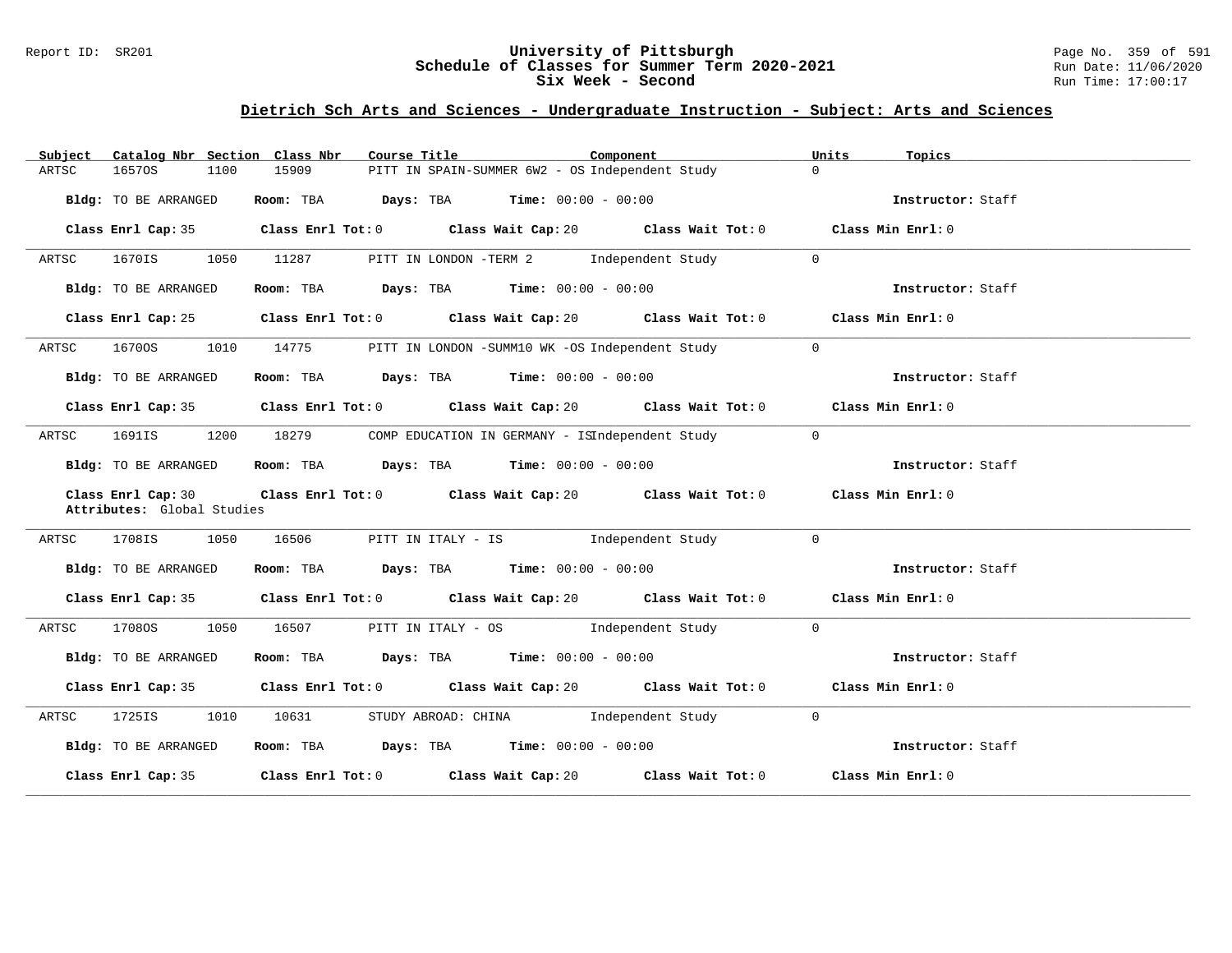#### Report ID: SR201 **University of Pittsburgh** Page No. 360 of 591 **Schedule of Classes for Summer Term 2020-2021** Run Date: 11/06/2020 **Six Week - Second Run Time: 17:00:17**

| Subject            | Catalog Nbr Section Class Nbr |      |                                                            | Course Title                                         |                                                 | Component                                                                                                              | Units                       | Topics                      |
|--------------------|-------------------------------|------|------------------------------------------------------------|------------------------------------------------------|-------------------------------------------------|------------------------------------------------------------------------------------------------------------------------|-----------------------------|-----------------------------|
| ARTSC              | 17250S                        | 1010 | 14765                                                      |                                                      | STUDY ABROAD: CHENGDU/TIBET-OSIndependent Study |                                                                                                                        | $\Omega$                    |                             |
|                    | Bldg: TO BE ARRANGED          |      | Room: TBA                                                  | Days: TBA                                            | <b>Time:</b> $00:00 - 00:00$                    |                                                                                                                        |                             | Instructor: Staff           |
|                    | Class Enrl Cap: 35            |      | Class Enrl Tot: 0                                          |                                                      | Class Wait Cap: 20                              | Class Wait Tot: 0                                                                                                      |                             | Class Min Enrl: 0           |
| ARTSC              | 1746                          | 1010 | 10635                                                      | STUDY ABROAD: SLOVAKIA                               |                                                 | Independent Study                                                                                                      | 9                           |                             |
|                    | Bldg: TO BE ARRANGED          |      | Room: TBA                                                  |                                                      | <b>Days:</b> TBA <b>Time:</b> $00:00 - 00:00$   |                                                                                                                        |                             | Instructor: Staff           |
|                    | Class Enrl Cap: 35            |      | Class Enrl Tot: 0                                          |                                                      | Class Wait Cap: 20                              | Class Wait Tot: 0<br>Attributes: European and Eurasian Studies, Russian & East European Studies, West European Studies |                             | Class Min Enrl: 0           |
| ARTSC              | 1758IS                        | 1050 | 16153                                                      | PITT IN ECUADOR: TERM 2                              |                                                 | Independent Study                                                                                                      | $\Omega$                    |                             |
|                    | Bldg: TO BE ARRANGED          |      | Room: TBA                                                  | $\texttt{DayS:}$ TBA $\texttt{Time:}$ 00:00 - 00:00  |                                                 |                                                                                                                        |                             | Instructor: Staff           |
|                    | Class Enrl Cap: 35            |      |                                                            | Class Enrl Tot: 0 Class Wait Cap: 20                 |                                                 | Class Wait Tot: 0                                                                                                      |                             | Class Min Enrl: 0           |
| ARTSC              | 17580S                        | 1050 | 16155                                                      | PITT IN ECUADOR - OS                                 |                                                 | Independent Study                                                                                                      | $\mathbf{0}$                |                             |
|                    | Bldg: TO BE ARRANGED          |      | Room: TBA                                                  | <b>Days:</b> TBA <b>Time:</b> $00:00 - 00:00$        |                                                 |                                                                                                                        |                             | Instructor: Staff           |
|                    | Class Enrl Cap: 35            |      | Class Enrl Tot: 0                                          |                                                      | Class Wait Cap: 20                              | Class Wait Tot: 0                                                                                                      |                             | Class Min Enrl: 0           |
| ARTSC              | 1899                          | 1120 | 19412                                                      | INTERNSHIP ABROAD                                    |                                                 | Internship                                                                                                             | $1 - 12$                    |                             |
|                    | Bldg: TO BE ARRANGED          |      | Room: TBA                                                  | $\texttt{Davis:}$ TBA $\texttt{Time:}$ 00:00 - 00:00 |                                                 |                                                                                                                        |                             | Instructor: Staff           |
|                    | Class Enrl Cap: 35            |      |                                                            | Class Enrl Tot: 0 Class Wait Cap: 20                 |                                                 | Class Wait Tot: 0                                                                                                      |                             | Class Min Enrl: 0           |
| ARTSC              | 1900                          | 1200 | 10638                                                      | ARTSC ACADEMIC INTERNSHIP                            |                                                 | Internship                                                                                                             | $1 - 3$                     |                             |
|                    | Bldg: TO BE ARRANGED          |      | <b>Days:</b> TBA <b>Time:</b> $00:00 - 00:00$<br>Room: TBA |                                                      |                                                 |                                                                                                                        | Instructor: Twyning, John A |                             |
|                    | Class Enrl Cap: 35            |      |                                                            | Class Enrl Tot: 0 Class Wait Cap: 20                 |                                                 | Class Wait Tot: 0                                                                                                      |                             | Class Min Enrl: 0           |
| ARTSC              | 1901                          | 1500 | 15428                                                      | INDEPENDENT STUDY                                    |                                                 | Independent Study                                                                                                      | $1 - 3$                     |                             |
|                    | Bldg: TO BE ARRANGED          |      |                                                            | Room: TBA $Days:$ TBA $Time: 00:00 - 00:00$          |                                                 |                                                                                                                        |                             | Instructor: Twyning, John A |
| Class Enrl Cap: 35 |                               |      | Class Enrl Tot: 0                                          |                                                      | Class Wait Cap: 20                              | Class Wait Tot: 0                                                                                                      |                             | Class Min Enrl: 0           |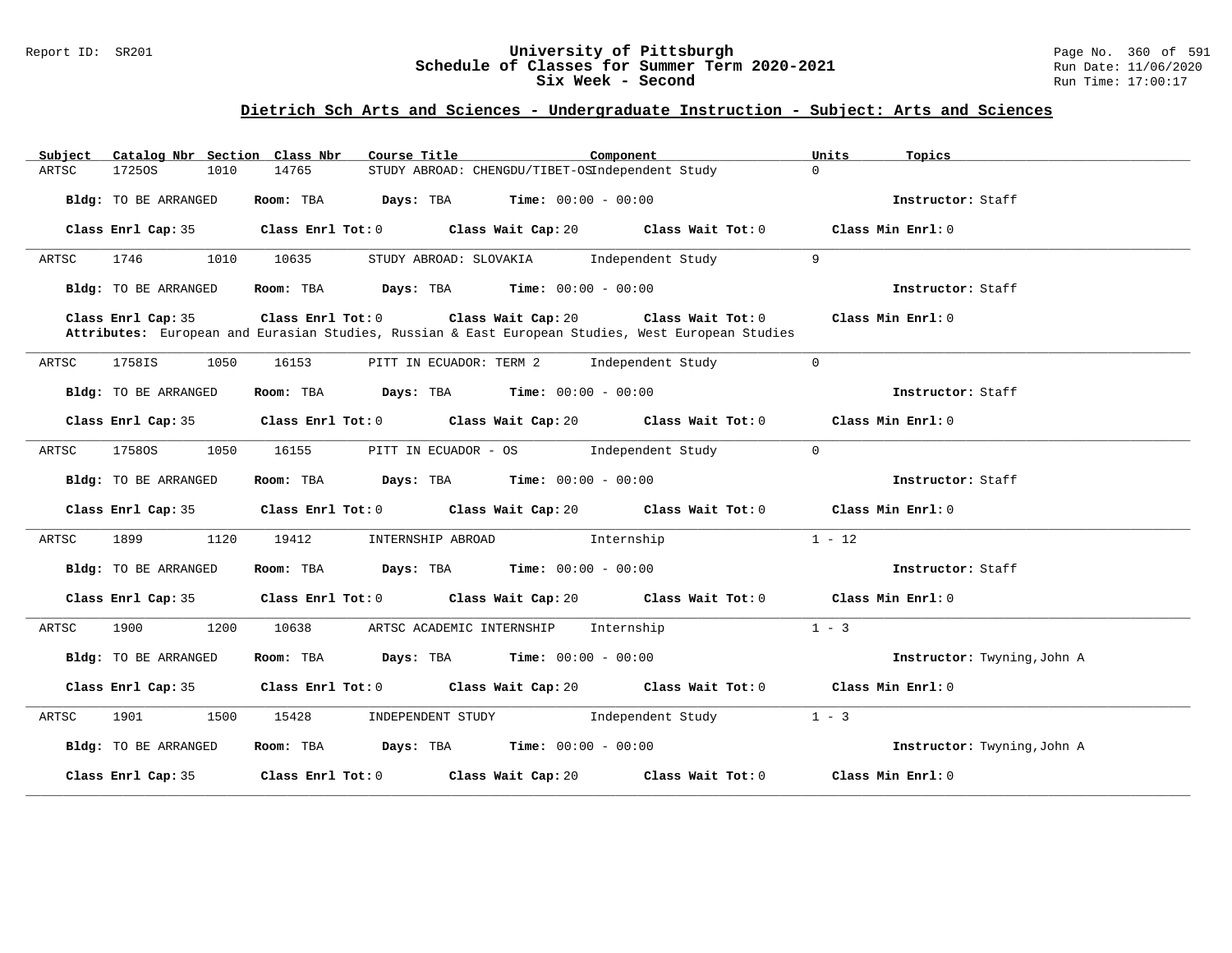## Report ID: SR201 **University of Pittsburgh** Page No. 361 of 591 **Schedule of Classes for Summer Term 2020-2021** Run Date: 11/06/2020 **Six Week - Second Run Time: 17:00:17**

# **Dietrich Sch Arts and Sciences - Undergraduate Instruction - Subject: Arts and Sciences**

| Subject |                             | Catalog Nbr Section Class Nbr | Course Title          |                              | Component                                                                                                                            | Units    | Topics             |
|---------|-----------------------------|-------------------------------|-----------------------|------------------------------|--------------------------------------------------------------------------------------------------------------------------------------|----------|--------------------|
| ARTSC   | 1903                        | 1060<br>16851                 | INTERNSHIP IN LONDON  |                              | Independent Study                                                                                                                    | $3 - 6$  |                    |
|         | <b>Bldg:</b> TO BE ARRANGED | Room: TBA                     | Days: TBA             | <b>Time:</b> $00:00 - 00:00$ |                                                                                                                                      |          | Instructor: Staff  |
|         | Class Enrl Cap: 35          |                               | Class Enrl Tot: 0     | Class Wait Cap: 20           | Class Wait Tot: 0<br>Attributes: SCI Polymathic Contexts: Global⨯ Cul GE. Req., European and Eurasian Studies, West European Studies |          | Class Min Ernst: 0 |
| ARTSC   | 1930                        | 1010<br>10639                 | STUDY ABROAD: ESTONIA |                              | Independent Study                                                                                                                    | $1 - 15$ |                    |
|         | Bldg: TO BE ARRANGED        | Room: TBA                     | Days: TBA             | <b>Time:</b> $00:00 - 00:00$ |                                                                                                                                      |          | Instructor: Staff  |
|         | Class Enrl Cap: 35          |                               | Class Enrl Tot: 0     | Class Wait Cap: 20           | Class Wait Tot: 0<br>Attributes: European and Eurasian Studies, Russian & East European Studies, West European Studies               |          | Class Min Ernst: 0 |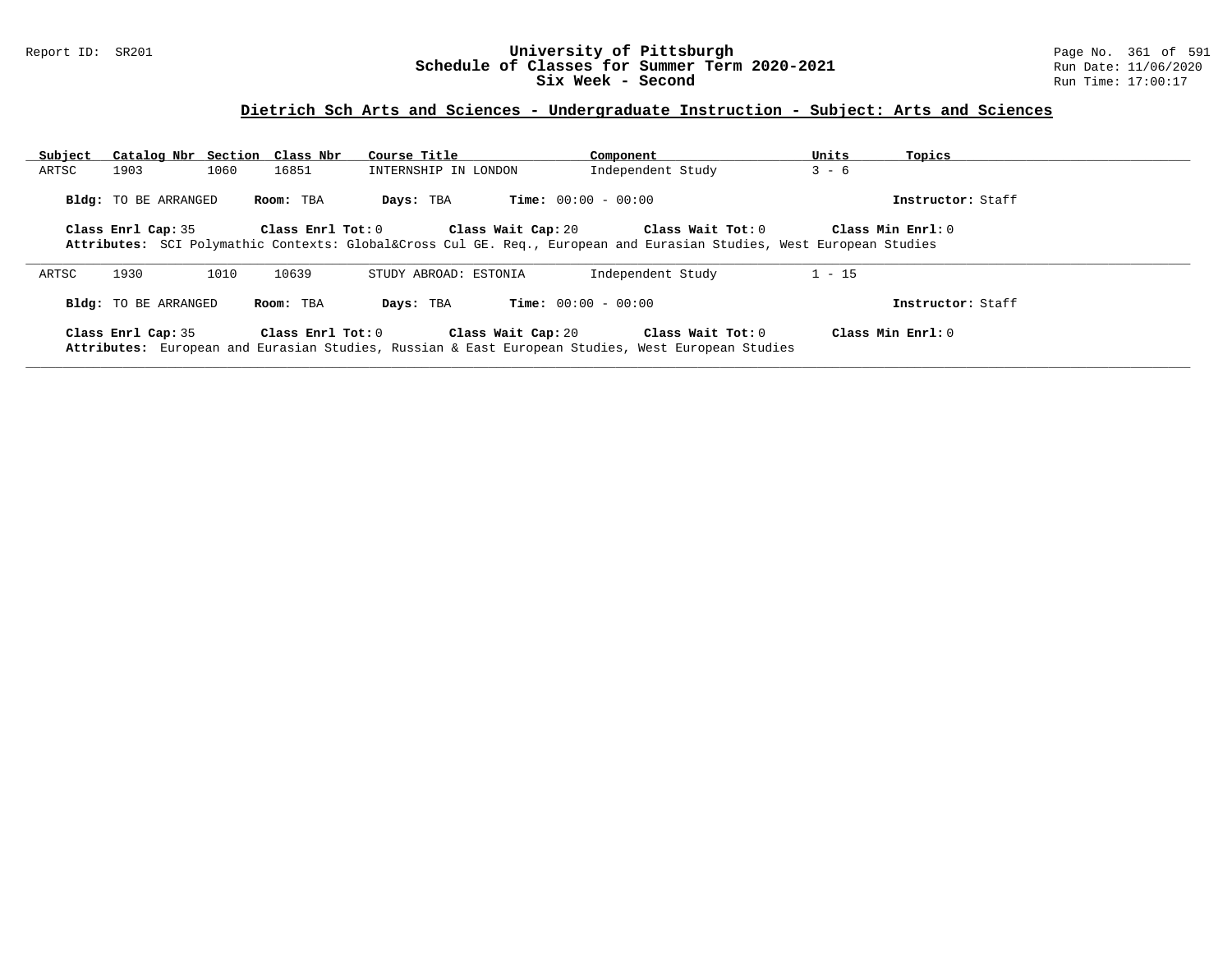### Report ID: SR201 **1988 Chedule of Classes for Summer Term 2020-2021** Page No. 362 of 591 Page No. 362 of 591 Bage No. 362 of 591 Bage No. 362 of 591 Bage No. 362 of 591 Bage No. 362 of 591 Bate: 11/06/2020 **Schedule of Classes for Summer Term 2020-2021** Run Date: 11/06/2021<br>Six Week - Second Run Time: 17:00:17 Six Week - Second

## **Dietrich Sch Arts and Sciences - Chemistry - Subject: Chemistry**

| Subject   | Catalog Nbr Section Class Nbr |      |                                                                           | Course Title                                                                                                                                                                                                                                              |                    | Component                    |                   | Units           | Topics            |                                                                                                                                                           |
|-----------|-------------------------------|------|---------------------------------------------------------------------------|-----------------------------------------------------------------------------------------------------------------------------------------------------------------------------------------------------------------------------------------------------------|--------------------|------------------------------|-------------------|-----------------|-------------------|-----------------------------------------------------------------------------------------------------------------------------------------------------------|
| CHEM      | 0110                          | 1200 | 10220                                                                     | GENERAL CHEMISTRY 1                                                                                                                                                                                                                                       |                    | Lecture                      |                   | $\overline{4}$  |                   |                                                                                                                                                           |
| Bldg: TBA |                               |      | Room: TBA                                                                 | Days: MTuThF                                                                                                                                                                                                                                              |                    | <b>Time:</b> $10:30 - 12:15$ |                   |                 |                   | Instructor: Bell, Peter Aaron                                                                                                                             |
|           | Class Enrl Cap: 44            |      | Class Enrl Tot: 0<br>Room Characteristics: PeopleSoft - Scheduled (PS)(1) |                                                                                                                                                                                                                                                           | Class Wait Cap: 20 |                              | Class Wait Tot: 0 |                 | Class Min Enrl: 0 | Attributes: DSAS Natural Science General Ed. Requirement, SCI Polymathic Contexts: Science Seq.GE. Req., SCI Polymathic Contexts: Science NonSeq.GE. Req. |
|           |                               |      |                                                                           | <b></b> This class has an additional fee. For more information go to <a <br="" href="http://www.registrar.pitt.edu">target="_blank"&gt;http://www.registrar.pitt.edu/</a> , and click on Faculty and Staff, then Course and Class.                        |                    |                              |                   |                 |                   |                                                                                                                                                           |
| CHEM      | 0110                          | 1210 | 10221                                                                     | GENERAL CHEMISTRY 1                                                                                                                                                                                                                                       |                    | Laboratory                   |                   | 4               |                   |                                                                                                                                                           |
|           | Bldg: WEB Based Class         |      | Room: TBA                                                                 | Days: MTh                                                                                                                                                                                                                                                 |                    | <b>Time:</b> $13:00 - 16:50$ |                   |                 |                   | Instructor: Paul, Stanley                                                                                                                                 |
|           |                               |      |                                                                           |                                                                                                                                                                                                                                                           |                    |                              |                   |                 |                   | Madison, Tamika Arlene                                                                                                                                    |
|           |                               |      |                                                                           |                                                                                                                                                                                                                                                           |                    |                              |                   |                 |                   | Hankinson, Chasity Paige                                                                                                                                  |
|           | Class Enrl Cap: 22            |      | Class Enrl Tot: 0                                                         |                                                                                                                                                                                                                                                           | Class Wait Cap: 20 |                              | Class Wait Tot: 0 |                 | Class Min Enrl: 0 |                                                                                                                                                           |
| CHEM      | 0110                          | 1215 | 19894                                                                     | <b></b> This class has an additional fee. For more information go to <a <br="" href="http://www.registrar.pitt.edu">target="_blank"&gt;http://www.registrar.pitt.edu/</a> , and click on Faculty and Staff, then Course and Class.<br>GENERAL CHEMISTRY 1 |                    | Laboratory                   |                   | $4\overline{ }$ |                   |                                                                                                                                                           |
|           | Bldg: WEB Based Class         |      | Room: TBA                                                                 | Days: MTh                                                                                                                                                                                                                                                 |                    | <b>Time:</b> $13:00 - 16:50$ |                   |                 |                   | Instructor: Paul, Stanley                                                                                                                                 |
|           |                               |      |                                                                           |                                                                                                                                                                                                                                                           |                    |                              |                   |                 |                   |                                                                                                                                                           |
|           |                               |      |                                                                           |                                                                                                                                                                                                                                                           |                    |                              |                   |                 |                   | Madison, Tamika Arlene                                                                                                                                    |
|           |                               |      |                                                                           |                                                                                                                                                                                                                                                           |                    |                              |                   |                 |                   | Johnson, Elizabeth Blair                                                                                                                                  |
|           | Class Enrl Cap: 22            |      | Class Enrl Tot: 0                                                         |                                                                                                                                                                                                                                                           | Class Wait Cap: 20 |                              | Class Wait Tot: 0 |                 | Class Min Enrl: 0 |                                                                                                                                                           |
| CHEM      | 0120                          | 1200 | 10388                                                                     | GENERAL CHEMISTRY 2                                                                                                                                                                                                                                       |                    | Lecture                      |                   | 4               |                   |                                                                                                                                                           |
| Bldg: TBA |                               |      | Room: TBA                                                                 | Days: MTuThF                                                                                                                                                                                                                                              |                    | <b>Time:</b> $12:30 - 14:15$ |                   |                 |                   | Instructor: Ewing, David William                                                                                                                          |
|           | Class Enrl Cap: 72            |      | Class Enrl Tot: 0<br>Room Characteristics: PeopleSoft - Scheduled (PS)(1) |                                                                                                                                                                                                                                                           | Class Wait Cap: 20 |                              | Class Wait Tot: 0 |                 | Class Min Enrl: 0 | Attributes: DSAS Natural Science General Ed. Requirement, SCI Polymathic Contexts: Science Seq.GE. Req., SCI Polymathic Contexts: Science NonSeq.GE. Req. |
|           |                               |      |                                                                           | <b></b> This class has an additional fee. For more information go to <a <="" href="http://www.registrar.pitt.edu" td=""><td></td><td></td><td></td><td></td><td></td><td></td></a>                                                                        |                    |                              |                   |                 |                   |                                                                                                                                                           |

**\_\_\_\_\_\_\_\_\_\_\_\_\_\_\_\_\_\_\_\_\_\_\_\_\_\_\_\_\_\_\_\_\_\_\_\_\_\_\_\_\_\_\_\_\_\_\_\_\_\_\_\_\_\_\_\_\_\_\_\_\_\_\_\_\_\_\_\_\_\_\_\_\_\_\_\_\_\_\_\_\_\_\_\_\_\_\_\_\_\_\_\_\_\_\_\_\_\_\_\_\_\_\_\_\_\_\_\_\_\_\_\_\_\_\_\_\_\_\_\_\_\_\_\_\_\_\_\_\_\_\_\_\_\_\_\_\_\_\_\_\_\_\_\_\_\_\_\_\_\_\_\_\_\_\_\_**

target="\_blank">http://www.registrar.pitt.edu/</a>, and click on Faculty and Staff, then Course and Class.</p>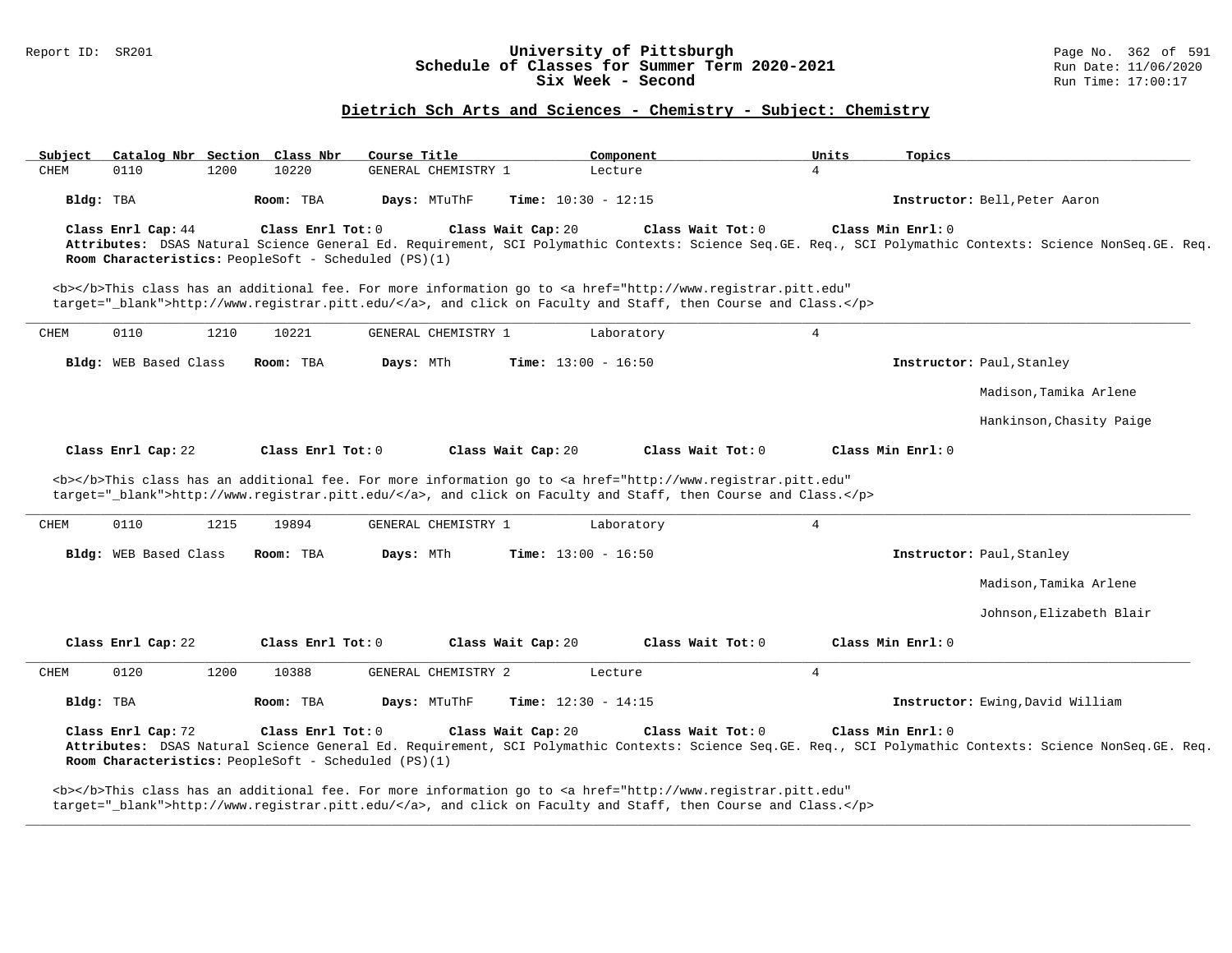## Report ID: SR201 **University of Pittsburgh** Page No. 363 of 591 **Schedule of Classes for Summer Term 2020-2021** Run Date: 11/06/2020 **Six Week - Second Run Time: 17:00:17**

## **Dietrich Sch Arts and Sciences - Chemistry - Subject: Chemistry**

| Subject |                       |      | Catalog Nbr Section Class Nbr | Course Title |                     |                              | Component                                                                                                                                                                                                                          |                | Units | Topics            |                           |
|---------|-----------------------|------|-------------------------------|--------------|---------------------|------------------------------|------------------------------------------------------------------------------------------------------------------------------------------------------------------------------------------------------------------------------------|----------------|-------|-------------------|---------------------------|
| CHEM    | 0120                  | 1210 | 10389                         |              | GENERAL CHEMISTRY 2 |                              | Laboratory                                                                                                                                                                                                                         | $\overline{4}$ |       |                   |                           |
|         | Bldg: WEB Based Class |      | Room: TBA                     | Days: MTh    |                     | Time: $08:00 - 11:50$        |                                                                                                                                                                                                                                    |                |       |                   | Instructor: Paul, Stanley |
|         |                       |      |                               |              |                     |                              |                                                                                                                                                                                                                                    |                |       |                   | Madison, Tamika Arlene    |
|         |                       |      |                               |              |                     |                              |                                                                                                                                                                                                                                    |                |       |                   | Zhang, Chao               |
|         |                       |      |                               |              |                     |                              |                                                                                                                                                                                                                                    |                |       |                   | Clark, Megan Elizabeth    |
|         |                       |      |                               |              |                     |                              |                                                                                                                                                                                                                                    |                |       |                   | Ewing, David William      |
|         | Class Enrl Cap: 24    |      | Class Enrl Tot: 0             |              |                     | Class Wait Cap: 20           | Class Wait Tot: 0                                                                                                                                                                                                                  |                |       | Class Min Enrl: 0 |                           |
|         |                       |      |                               |              |                     |                              | <b></b> This class has an additional fee. For more information go to <a <br="" href="http://www.registrar.pitt.edu">target="_blank"&gt;http://www.registrar.pitt.edu/</a> , and click on Faculty and Staff, then Course and Class. |                |       |                   |                           |
| CHEM    | 0120                  | 1215 | 15982                         |              | GENERAL CHEMISTRY 2 |                              | Laboratory                                                                                                                                                                                                                         | $\overline{4}$ |       |                   |                           |
|         | Bldg: WEB Based Class |      | Room: TBA                     | Days: MTh    |                     | Time: $08:00 - 11:50$        |                                                                                                                                                                                                                                    |                |       |                   | Instructor: Paul, Stanley |
|         |                       |      |                               |              |                     |                              |                                                                                                                                                                                                                                    |                |       |                   | Madison, Tamika Arlene    |
|         |                       |      |                               |              |                     |                              |                                                                                                                                                                                                                                    |                |       |                   | Lucht, Brett              |
|         |                       |      |                               |              |                     |                              |                                                                                                                                                                                                                                    |                |       |                   | Osei, Manasseh Kusi       |
|         |                       |      |                               |              |                     |                              |                                                                                                                                                                                                                                    |                |       |                   | Ewing, David William      |
|         | Class Enrl Cap: 24    |      | Class Enrl Tot: 0             |              |                     | Class Wait Cap: 20           | Class Wait Tot: 0                                                                                                                                                                                                                  |                |       | Class Min Enrl: 0 |                           |
|         |                       |      |                               |              |                     |                              | <b></b> This class has an additional fee. For more information go to <a <br="" href="http://www.registrar.pitt.edu">target="_blank"&gt;http://www.registrar.pitt.edu/</a> , and click on Faculty and Staff, then Course and Class. |                |       |                   |                           |
| CHEM    | 0120                  | 1220 | 10446                         |              | GENERAL CHEMISTRY 2 |                              | Laboratory                                                                                                                                                                                                                         | $\overline{4}$ |       |                   |                           |
|         | Bldg: WEB Based Class |      | Room: TBA                     | Days: MTh    |                     | <b>Time:</b> $08:00 - 11:50$ |                                                                                                                                                                                                                                    |                |       |                   | Instructor: Paul, Stanley |
|         |                       |      |                               |              |                     |                              |                                                                                                                                                                                                                                    |                |       |                   | Madison, Tamika Arlene    |
|         |                       |      |                               |              |                     |                              |                                                                                                                                                                                                                                    |                |       |                   | Huang, Jun                |
|         |                       |      |                               |              |                     |                              |                                                                                                                                                                                                                                    |                |       |                   | Perris, Brianna Lauren    |
|         |                       |      |                               |              |                     |                              |                                                                                                                                                                                                                                    |                |       |                   | Ewing, David William      |
|         | Class Enrl Cap: 24    |      | Class Enrl Tot: 0             |              |                     | Class Wait Cap: 20           | Class Wait Tot: 0                                                                                                                                                                                                                  |                |       | Class Min Enrl: 0 |                           |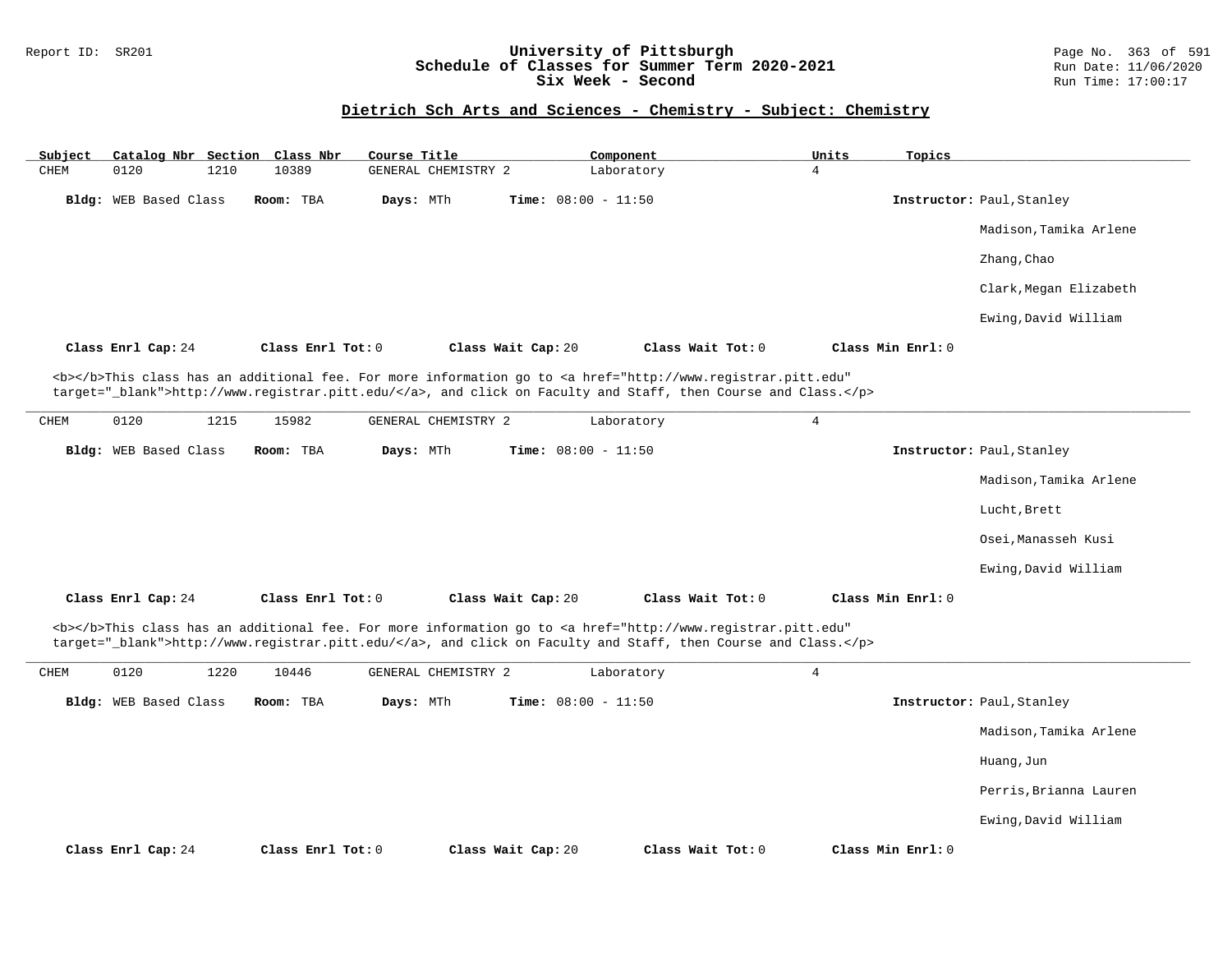<b></b>This class has an additional fee. For more information go to <a href="http://www.registrar.pitt.edu" target="\_blank">http://www.registrar.pitt.edu/</a>, and click on Faculty and Staff, then Course and Class.</p>

| CHEM | 0310                  | 1200 | 15915             | ORGANIC CHEMISTRY 1                                                                                                                                                                                                                       |                              | Lecture           | 3                   |                                                                                                                                  |
|------|-----------------------|------|-------------------|-------------------------------------------------------------------------------------------------------------------------------------------------------------------------------------------------------------------------------------------|------------------------------|-------------------|---------------------|----------------------------------------------------------------------------------------------------------------------------------|
|      | Bldg: TBA             |      | Room: TBA         | Days: MTuThF                                                                                                                                                                                                                              | <b>Time:</b> $13:00 - 14:45$ |                   |                     | Instructor: Fortney, Carol F.                                                                                                    |
|      | Class Enrl Cap: 75    |      | Class Enrl Tot: 0 | Room Characteristics: PeopleSoft - Scheduled (PS)(1)                                                                                                                                                                                      | Class Wait Cap: 20           | Class Wait Tot: 0 |                     | Class Min Enrl: 0                                                                                                                |
| CHEM | 0310                  | 1210 | 15916             | ORGANIC CHEMISTRY 1                                                                                                                                                                                                                       |                              | Recitation        | 3                   |                                                                                                                                  |
|      | Bldg: WEB Based Class |      | Room: TBA         | Days: W                                                                                                                                                                                                                                   | <b>Time:</b> $13:00 - 13:50$ |                   |                     | Instructor: Fortney, Carol F.                                                                                                    |
|      | Class Enrl Cap: 75    |      | Class Enrl Tot: 0 | Room Characteristics: PeopleSoft - Scheduled (PS)(1)                                                                                                                                                                                      | Class Wait Cap: 20           | Class Wait Tot: 0 |                     | Class Min Enrl: 0                                                                                                                |
|      |                       |      |                   | <b></b> The planned operational modality for this class is REMOTE. For more information please visit <a<br>href="http://www.provost.pitt.edu/students/student-success-flexpitt/flex-pitt-quarded-risk-posture-all-students-remote"</a<br> |                              |                   |                     | target="blank">http://www.provost.pitt.edu/students/student-success-flexpitt/flex-pitt-quarded-risk-posture-all-students-remote/ |
| CHEM | 0320                  | 1025 | 10222             | ORGANIC CHEMISTRY 2                                                                                                                                                                                                                       |                              | Lecture           | 3                   |                                                                                                                                  |
|      | Bldg: TBA             |      | Room: TBA         | Days: MTuThF                                                                                                                                                                                                                              | <b>Time:</b> $09:00 - 10:45$ |                   |                     | Instructor: Tseng, Kuei-Nin                                                                                                      |
|      | Class Enrl Cap: 130   |      | Class Enrl Tot: 0 | Room Characteristics: PeopleSoft - Scheduled (PS)(1)                                                                                                                                                                                      | Class Wait Cap: 20           |                   | Class Wait Tot: 0   | Class Min Enrl: 0                                                                                                                |
| CHEM | 0320                  | 1045 | 19175             | ORGANIC CHEMISTRY 2                                                                                                                                                                                                                       |                              | Recitation        | 3                   |                                                                                                                                  |
|      | Bldg: WEB Based Class |      | Room: TBA         | Days: W                                                                                                                                                                                                                                   | Time: $11:00 - 11:50$        |                   |                     | Instructor: Tseng, Kuei-Nin                                                                                                      |
|      | Class Enrl Cap: 130   |      | Class Enrl Tot: 0 | Room Characteristics: PeopleSoft - Scheduled (PS)(1)                                                                                                                                                                                      | Class Wait Cap: 20           |                   | Class Wait $Tot: 0$ | Class Min Enrl: 0                                                                                                                |
|      |                       |      |                   | <b></b> The planned operational modality for this class is REMOTE. For more information please visit <a<br>the milion flows and well also all fundamental contracts of confirming the annual also assume the sending adventure</a<br>     |                              |                   |                     |                                                                                                                                  |

**\_\_\_\_\_\_\_\_\_\_\_\_\_\_\_\_\_\_\_\_\_\_\_\_\_\_\_\_\_\_\_\_\_\_\_\_\_\_\_\_\_\_\_\_\_\_\_\_\_\_\_\_\_\_\_\_\_\_\_\_\_\_\_\_\_\_\_\_\_\_\_\_\_\_\_\_\_\_\_\_\_\_\_\_\_\_\_\_\_\_\_\_\_\_\_\_\_\_\_\_\_\_\_\_\_\_\_\_\_\_\_\_\_\_\_\_\_\_\_\_\_\_\_\_\_\_\_\_\_\_\_\_\_\_\_\_\_\_\_\_\_\_\_\_\_\_\_\_\_\_\_\_\_\_\_\_**

href="http://www.provost.pitt.edu/students/student-success-flexpitt/flex-pitt-guarded-risk-posture-all-students-remote"

target="\_blank">http://www.provost.pitt.edu/students/student-success-flexpitt/flex-pitt-guarded-risk-posture-all-students-remote/</a>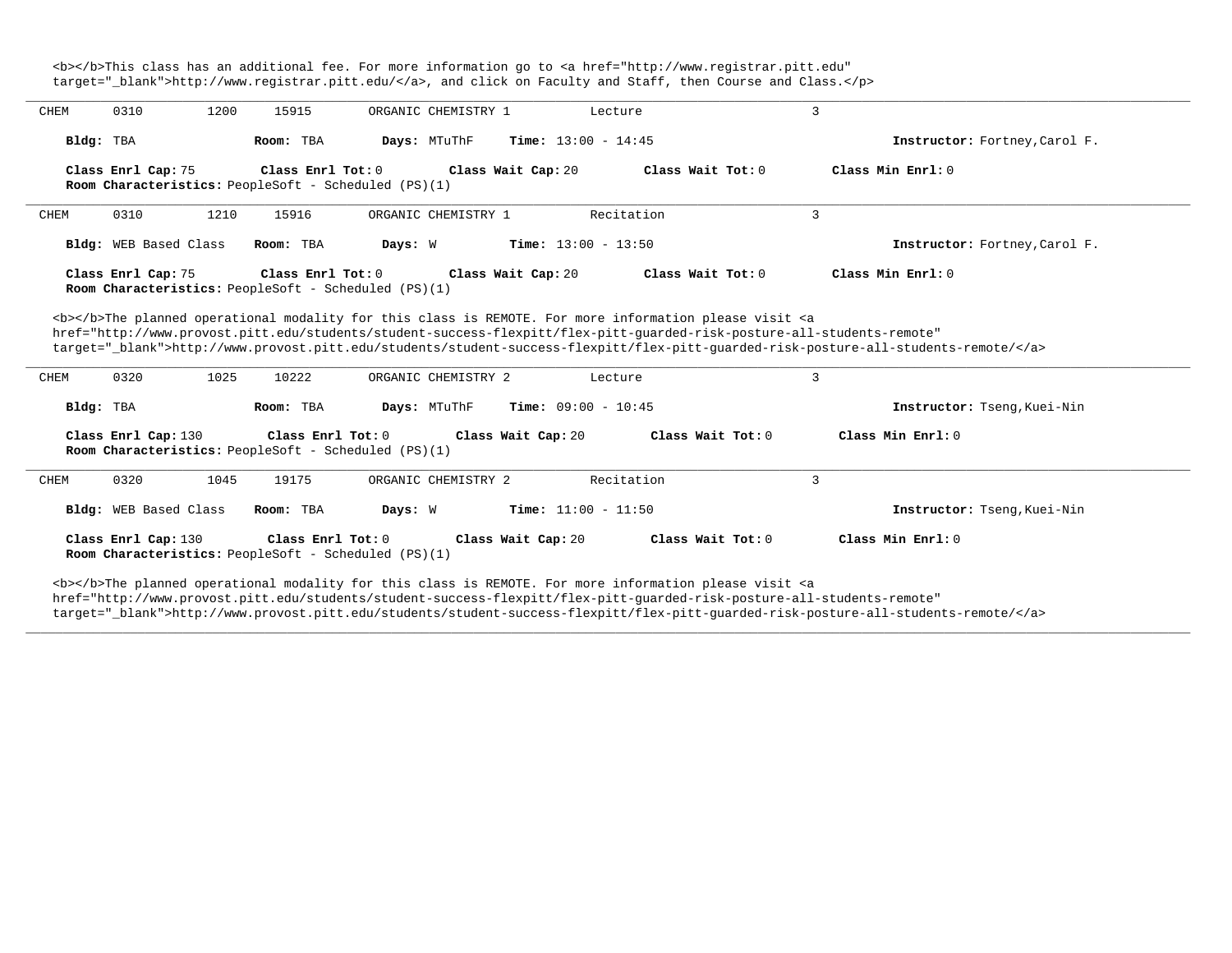## Report ID: SR201 **University of Pittsburgh** Page No. 365 of 591 **Schedule of Classes for Summer Term 2020-2021** Run Date: 11/06/2020 **Six Week - Second Run Time: 17:00:17**

# **Dietrich Sch Arts and Sciences - Chemistry - Subject: Chemistry**

| Subject   | Catalog Nbr Section Class Nbr                                              |      |                   | Course Title |                    |                       | Component         | Units          | Topics            |                                  |
|-----------|----------------------------------------------------------------------------|------|-------------------|--------------|--------------------|-----------------------|-------------------|----------------|-------------------|----------------------------------|
| CHEM      | 0345                                                                       | 1020 | 18309             |              | ORGANIC LABORATORY |                       | Credit Laboratory | $\overline{a}$ |                   |                                  |
| Bldg: TBA |                                                                            |      | Room: TBA         | Days: TuTh   |                    | Time: $13:00 - 16:50$ |                   |                |                   | Instructor: Huston, Ericka Marie |
|           |                                                                            |      |                   |              |                    |                       |                   |                |                   | Powell, Jaclyn Renee             |
|           |                                                                            |      |                   |              |                    |                       |                   |                |                   | Cole, Michael Thomas             |
|           |                                                                            |      |                   |              |                    |                       |                   |                |                   | Chedid, Sara Zakhia              |
|           |                                                                            |      |                   |              |                    |                       |                   |                |                   | Proviano Burrows, James Arthur   |
|           |                                                                            |      |                   |              |                    |                       |                   |                |                   | Kavoosi, Sam                     |
|           |                                                                            |      |                   |              |                    |                       |                   |                |                   | Corcoran, James Connell          |
|           |                                                                            |      |                   |              |                    |                       |                   |                |                   | Scrivener, Sarah Grace           |
|           |                                                                            |      |                   |              |                    |                       |                   |                |                   | Markaj, Paulo                    |
|           |                                                                            |      |                   |              |                    |                       |                   |                |                   | Conroy, William J                |
| Bldg: TBA |                                                                            |      | Room: TBA         | Days: MW     |                    | Time: $13:00 - 13:50$ |                   |                |                   | Instructor: Powell, Jaclyn Renee |
|           |                                                                            |      |                   |              |                    |                       |                   |                |                   | Huston, Ericka Marie             |
|           |                                                                            |      |                   |              |                    |                       |                   |                |                   | Cole, Michael Thomas             |
|           |                                                                            |      |                   |              |                    |                       |                   |                |                   | Chedid, Sara Zakhia              |
|           |                                                                            |      |                   |              |                    |                       |                   |                |                   | Kavoosi, Sam                     |
|           |                                                                            |      |                   |              |                    |                       |                   |                |                   | Proviano Burrows, James Arthur   |
|           |                                                                            |      |                   |              |                    |                       |                   |                |                   | Corcoran, James Connell          |
|           |                                                                            |      |                   |              |                    |                       |                   |                |                   | Scrivener, Sarah Grace           |
|           |                                                                            |      |                   |              |                    |                       |                   |                |                   | Markaj, Paulo                    |
|           |                                                                            |      |                   |              |                    |                       |                   |                |                   | Conroy, William J                |
|           | Class Enrl Cap: 72<br>Room Characteristics: PeopleSoft - Scheduled (PS)(1) |      | Class Enrl Tot: 0 |              | Class Wait Cap: 20 |                       | Class Wait Tot: 0 |                | Class Min Enrl: 0 |                                  |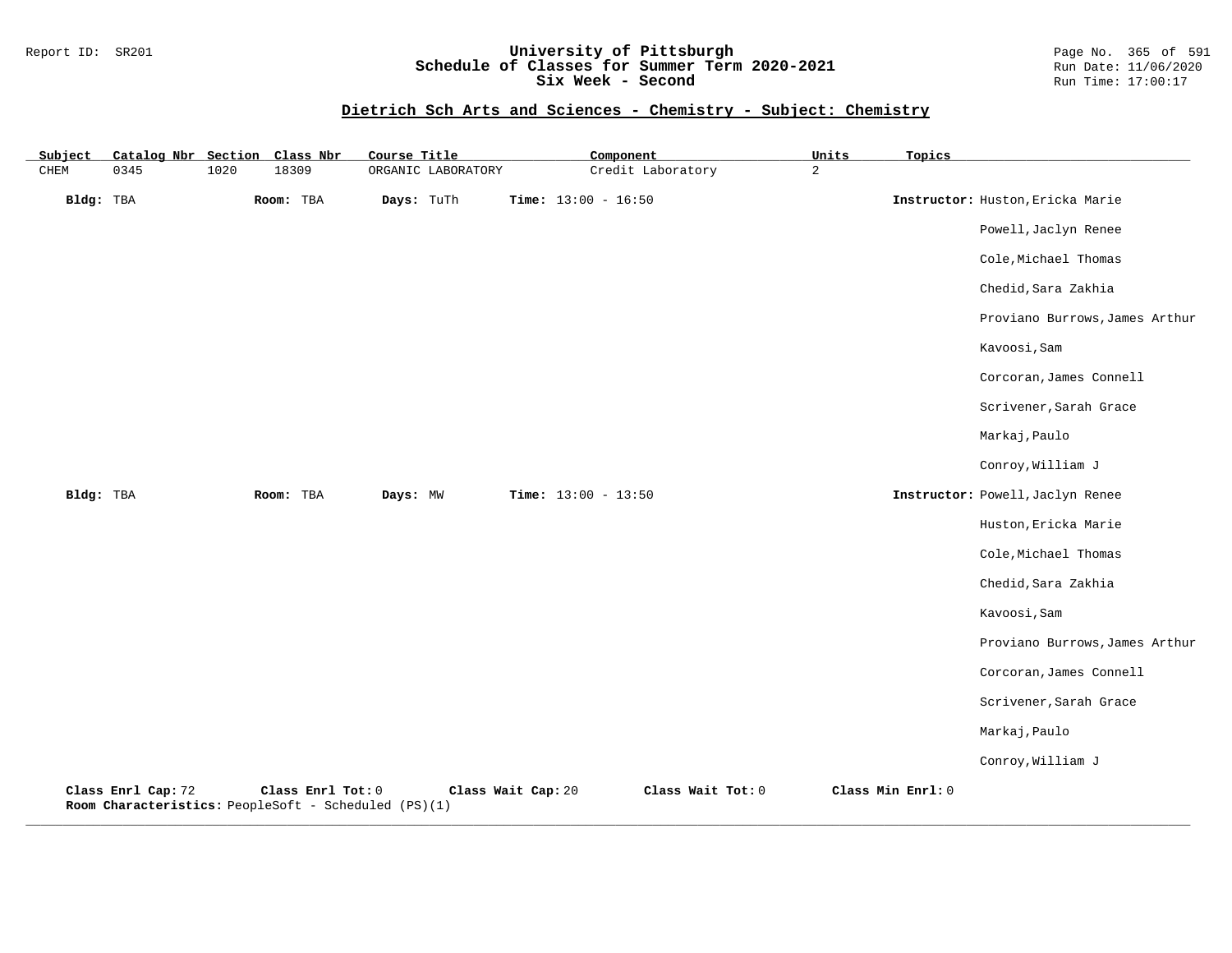### Report ID: SR201 **University of Pittsburgh** Page No. 366 of 591 **Schedule of Classes for Summer Term 2020-2021** Run Date: 11/06/2020 **Six Week - Second Run Time: 17:00:17**

## **Dietrich Sch Arts and Sciences - Chemistry - Subject: Chemistry**

| Catalog Nbr Section Class Nbr<br>Subject                          | Course Title                                                                                                                                                                                                                       | Component                    | Units<br>Topics                  |
|-------------------------------------------------------------------|------------------------------------------------------------------------------------------------------------------------------------------------------------------------------------------------------------------------------------|------------------------------|----------------------------------|
| CHEM<br>0410<br>1200                                              | 10223<br>GENERAL CHEMISTRY 1                                                                                                                                                                                                       | 3<br>Lecture                 |                                  |
| Bldg: WEB Based Class                                             | Room: TBA<br>Days: TBA                                                                                                                                                                                                             | Time: $00:00 - 00:00$        | Instructor: Bell, Peter Aaron    |
| Class Enrl Cap: 25                                                | Class Enrl Tot: 0<br>Class Wait Cap: 20                                                                                                                                                                                            | Class Wait Tot: 0            | Class Min Enrl: 0                |
|                                                                   | Attributes: DSAS Natural Science General Ed. Requirement, SCI Polymathic Contexts: Science NonSeq. GE. Req.                                                                                                                        |                              |                                  |
| CHEM<br>0420<br>1200                                              | 10461<br>GENERAL CHEMISTRY 2                                                                                                                                                                                                       | 3<br>Lecture                 |                                  |
| Bldg: WEB Based Class                                             | Room: TBA<br>Days: TBA                                                                                                                                                                                                             | Time: $00:00 - 00:00$        | Instructor: Ewing, David William |
| Class Enrl Cap: 25                                                | Class Enrl Tot: 0<br>Class Wait Cap: 20<br>Attributes: DSAS Natural Science General Ed. Requirement, SCI Polymathic Contexts: Science NonSeq. GE. Req.                                                                             | Class Wait Tot: $0$          | Class Min Enrl: 0                |
| 0430<br>1200<br>CHEM                                              | GENERAL CHEMISTRY 1 LABORATORYCredit Laboratory<br>17080                                                                                                                                                                           | $\mathbf{1}$                 |                                  |
| Bldg: WEB Based Class                                             | Days: MTh<br>Room: TBA                                                                                                                                                                                                             | <b>Time:</b> $13:00 - 16:50$ | Instructor: Paul, Stanley        |
| Class Enrl Cap: 25                                                | Class Enrl Tot: 0<br>Class Wait Cap: 20                                                                                                                                                                                            | Class Wait Tot: 0            | Class Min Enrl: 0                |
|                                                                   | <b></b> This class has an additional fee. For more information go to <a <br="" href="http://www.registrar.pitt.edu">target="_blank"&gt;http://www.registrar.pitt.edu/</a> , and click on Faculty and Staff, then Course and Class. |                              |                                  |
| 0440<br>1200<br>CHEM                                              | 16819<br>GENERAL CHEMISTRY 2 LABORATORYCredit Laboratory                                                                                                                                                                           | $\mathbf{1}$                 |                                  |
| Bldg: WEB Based Class                                             | Room: TBA<br>Days: MTh                                                                                                                                                                                                             | <b>Time:</b> $08:00 - 11:50$ | Instructor: Paul, Stanley        |
| Class Enrl Cap: 25                                                | Class Enrl Tot: 0<br>Class Wait Cap: 20                                                                                                                                                                                            | Class Wait $Tot: 0$          | Class Min Enrl: 0                |
|                                                                   | <b></b> This class has an additional fee. For more information go to <a <br="" href="http://www.registrar.pitt.edu">target="_blank"&gt;http://www.registrar.pitt.edu/</a> , and click on Faculty and Staff, then Course and Class. |                              |                                  |
| 1431<br>1010<br>CHEM                                              | 10328<br>TOPCS IN PHYSCL CHEM WRIT PRACPracticum                                                                                                                                                                                   | $\mathbf{1}$                 |                                  |
| Bldg: WEB Based Class                                             | Room: TBA<br>Days: TBA                                                                                                                                                                                                             | Time: $00:00 - 00:00$        | Instructor: Wagner, Eugene P     |
| Class Enrl Cap: 25<br>Attributes: Writing Intensive Course (WRIT) | Class Enrl Tot: 0<br>Class Wait Cap: 20                                                                                                                                                                                            | Class Wait Tot: 0            | Class Min Enrl: 0                |
| 1710<br>1200<br>CHEM                                              | 10225<br>UNDERGRADUATE RESEARCH                                                                                                                                                                                                    | Practicum                    | $1 - 6$                          |
| Bldg: WEB Based Class                                             | Days: TBA<br>Room: TBA                                                                                                                                                                                                             | <b>Time:</b> $00:00 - 00:00$ | Instructor: Bandik, George C     |
|                                                                   |                                                                                                                                                                                                                                    |                              | Grabowski, Joseph J              |
| Class Enrl Cap: 25<br>Attributes: Capstone Course                 | Class Enrl Tot: 0<br>Class Wait Cap: 20                                                                                                                                                                                            | Class Wait Tot: 0            | Class Min Enrl: 0                |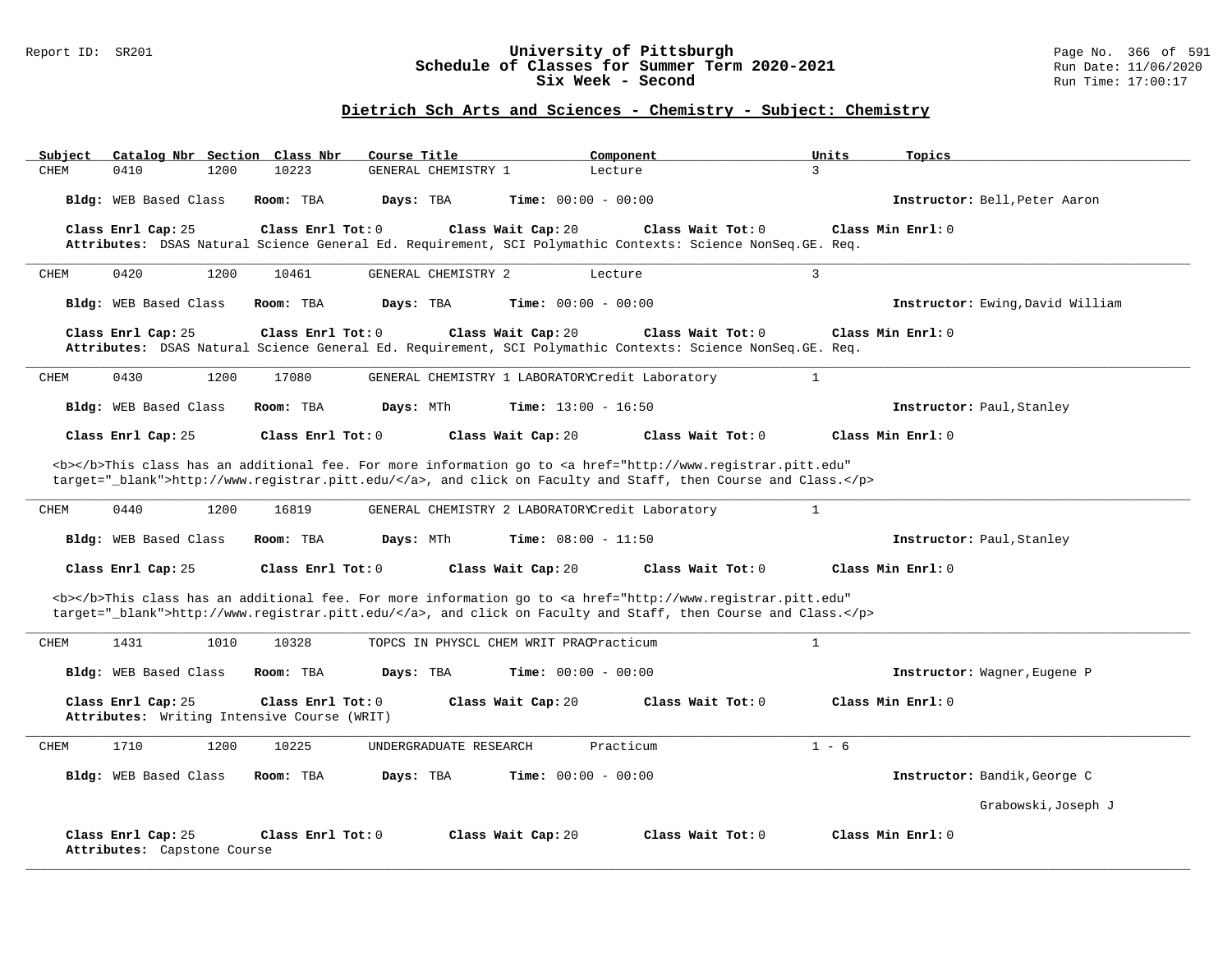| CHEM | 1711<br>1200                                                                      | 10224             |                   | UNDGR RESEARCH WRITING PRACTCMPracticum       |                                     | $\mathbf{1}$                            |
|------|-----------------------------------------------------------------------------------|-------------------|-------------------|-----------------------------------------------|-------------------------------------|-----------------------------------------|
|      | Bldg: WEB Based Class                                                             | Room: TBA         | Days: TBA         | <b>Time:</b> $00:00 - 00:00$                  |                                     | Instructor: Bandik, George C            |
|      | Class Enrl Cap: 5<br>Attributes: Capstone Course, Writing Intensive Course (WRIT) | Class Enrl Tot: 0 |                   | Class Wait Cap: 5                             | Class Wait Tot: 0                   | Class Min Enrl: 0                       |
| CHEM | 1720<br>1200                                                                      | 10492             |                   | UNDERGRAD TEACHING EXPERIENCE Practicum       |                                     | $1 - 4$                                 |
|      | Bldg: WEB Based Class                                                             | Room: TBA         | Days: TBA         | <b>Time:</b> $00:00 - 00:00$                  |                                     | Instructor: Bandik, George C            |
|      | Class Enrl Cap: 25<br>Attributes: Capstone Course                                 | Class Enrl Tot: 0 |                   | Class Wait Cap: 20                            | Class Wait Tot: 0                   | Class Min Enrl: 0                       |
| CHEM | 1902<br>1200                                                                      | 10226             | DIRECTED STUDY    |                                               | Directed Studies                    | $1 - 6$                                 |
|      | Bldg: WEB Based Class                                                             | Room: TBA         | Days: TBA         | <b>Time:</b> $00:00 - 00:00$                  |                                     | Instructor: Bandik, George C            |
|      | Class Enrl Cap: 5                                                                 | Class Enrl Tot: 0 |                   | Class Wait Cap: 5                             | Class Wait Tot: 0                   | Class Min Enrl: 0                       |
| CHEM | 2000<br>1200                                                                      | 10227             |                   | RESEARCH AND THESIS MS DEGREE Thesis Research |                                     | $1 - 12$                                |
|      | Bldg: WEB Based Class                                                             | Room: TBA         | Days: TBA         | <b>Time:</b> $00:00 - 00:00$                  |                                     | Instructor: Floreancig, Paul Edward     |
|      | Class Enrl Cap: 300                                                               | Class Enrl Tot: 0 |                   |                                               | Class Wait Cap: 0 Class Wait Tot: 0 | Class Min Enrl: 0                       |
| CHEM | 2990<br>1200                                                                      | 10228             | INDEPENDENT STUDY |                                               | Independent Study                   | $1 - 12$                                |
|      | Bldg: WEB Based Class                                                             | Room: TBA         | Days: TBA         | <b>Time:</b> $00:00 - 00:00$                  |                                     | Instructor: Floreancig, Paul Edward     |
|      | Class Enrl Cap: 300                                                               | Class Enrl Tot: 0 |                   | Class Wait Cap: 0                             | Class Wait Tot: 0                   | Class Min Enrl: 0                       |
| CHEM | 3000<br>1200                                                                      | 10229             |                   | RESEARCH AND DISSERTATION PHD Thesis Research |                                     | $1 - 12$                                |
|      | Bldg: WEB Based Class                                                             | Room: TBA         | Days: TBA         | <b>Time:</b> $00:00 - 00:00$                  |                                     | Instructor: Floreancig, Paul Edward     |
|      | Class Enrl Cap: 300                                                               | Class Enrl Tot: 0 |                   | Class Wait Cap: 0                             | Class Wait Tot: 0                   | Class Min Enrl: 0                       |
| CHEM | 3700<br>1010                                                                      | 19406             |                   | SCIENTIFIC PROPOSAL WRITING Seminar           |                                     | $\mathbf{1}$                            |
|      | Bldg: WEB Based Class                                                             | Room: TBA         | Days: M           | Time: $13:00 - 14:50$                         |                                     | Instructor: Lambrecht, Daniel Sebastian |
|      | Class Enrl Cap: 17                                                                | Class Enrl Tot: 0 |                   | Class Wait Cap: 0                             | Class Wait $Tot: 0$                 | Class Min Enrl: 0                       |
| CHEM | 3902<br>1200                                                                      | 10314             | DIRECTED STUDY    |                                               | Directed Studies                    | $1 - 12$                                |
|      | Bldg: WEB Based Class                                                             | Room: TBA         | Days: TBA         | <b>Time:</b> $00:00 - 00:00$                  |                                     | Instructor: Floreancig, Paul Edward     |
|      | Class Enrl Cap: 15                                                                | Class Enrl Tot: 0 |                   | Class Wait Cap: 0                             | Class Wait Tot: 0                   | Class Min Enrl: 0                       |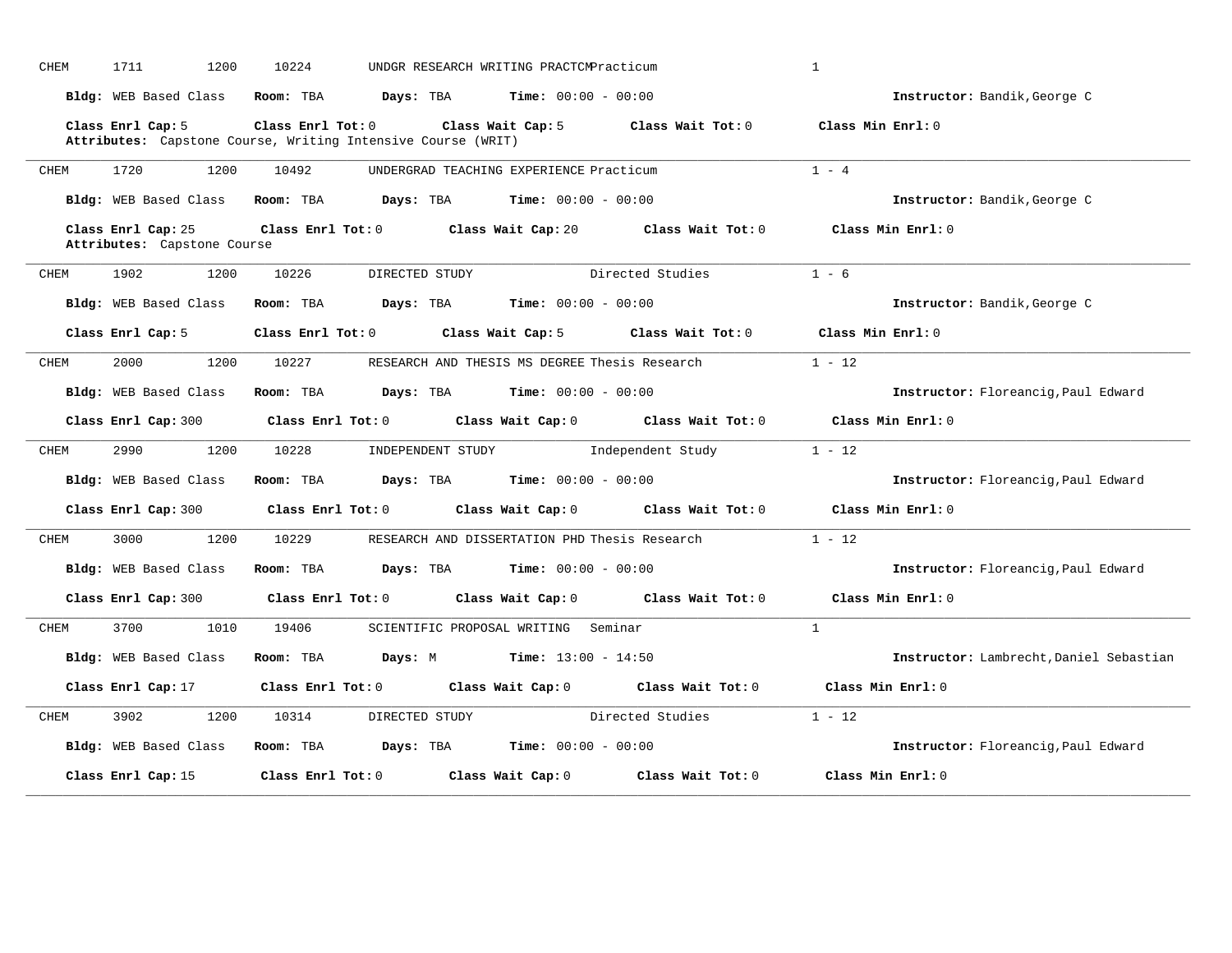#### Report ID: SR201 **1988 Constrained Build and Schedule of Classes for Summer Term 2020-2021** Page No. 368 of 591<br>**Schedule of Classes for Summer Term 2020-2021** Run Date: 11/06/2020 **Schedule of Classes for Summer Term 2020-2021** Run Date: 11/06/2021<br>Six Week - Second Six Week - Second

#### **Dietrich Sch Arts and Sciences - Classics - Subject: Classics**

| Subject | Catalog Nbr Section Class Nbr |      |                   | Course Title                                                                                                  | Component                    | Units | Topics                                                                                                                                                                       |
|---------|-------------------------------|------|-------------------|---------------------------------------------------------------------------------------------------------------|------------------------------|-------|------------------------------------------------------------------------------------------------------------------------------------------------------------------------------|
| CLASS   | 0010                          | 1100 | 18007             | GREEK CIVILIZATION                                                                                            | Lecture                      |       |                                                                                                                                                                              |
|         | Bldg: TBA                     |      | Room: TBA         | Days: MW                                                                                                      | <b>Time:</b> $12:00 - 15:15$ |       | Instructor: Korzeniewski, Andrew J.                                                                                                                                          |
|         | Class Enrl Cap: 20            |      | Class Enrl Tot: 0 | Class Wait Cap: 20<br>Room Characteristics: Media - Data Projector/Monitor(1), PeopleSoft - Scheduled (PS)(1) | Class Wait Tot: 0            |       | Class Min Enrl: 0<br>Attributes: DSAS Geographic Region General Ed. Requirement, Medieval & Renaissance Studies, SCI Polymathic Contexts: Global⨯ Cul GE. Req., West Europea |

Covering a thousand years of ancient Greek culture, this course will survey in roughly chronological order the major achievements of the ancient Greeks. The readings and lectures will start with epic poetry¿s presentation of Bronze Age heroes, and then move on to the literary innovations of the Archaic Age. Next, the cultural disparities of Athens and Sparta will highlight our survey of the Classical Age, the high point of ancient Greek civilization. Although social and economic aspects will not be neglected, the course will focus on those aspects of ancient Greek civilization that have retained a perennial significance: its literature, politics, historical writings, philosophy, art, and architecture.

| CLASS     | 1220               | 1100      | 17053<br>ROMAN HISTORY                                      |                                                                              | Lecture                      |                                                                                                                                                                                                                                                                                          |  |
|-----------|--------------------|-----------|-------------------------------------------------------------|------------------------------------------------------------------------------|------------------------------|------------------------------------------------------------------------------------------------------------------------------------------------------------------------------------------------------------------------------------------------------------------------------------------|--|
| Bldg: TBA |                    | Room: TBA | Days: TuTh                                                  |                                                                              | <b>Time:</b> $18:00 - 21:15$ | Instructor: Persyn, Marcie Gwen                                                                                                                                                                                                                                                          |  |
|           | Class Enrl Cap: 10 |           | Class Enrl Tot: 0                                           | Class Wait Cap: 10                                                           | Class Wait Tot: 0            | Class Min Enrl: 0                                                                                                                                                                                                                                                                        |  |
|           |                    |           |                                                             |                                                                              |                              | Attributes: DSAS Geographic Region General Ed. Requirement, DSAS Historical Analysis General Ed. Requirement, Medieval & Renaissance Studies, SCI Polymathic<br>Global⨯ Cul GE. Req., SCI Polymathic Contexts: Soc/Behav. GE. Req., European and Eurasian Studies, West European Studies |  |
|           |                    |           | <b>Room Characteristics:</b> PeopleSoft - Scheduled (PS)(1) | <b>Combined Section ID:</b> $0006(CLASS/1220/HIST/1781)$ - HIST 1781(#10394) |                              |                                                                                                                                                                                                                                                                                          |  |

This course is a survey of Roman history from the founding of the city of Rome in the 8th Century BCE to her zenith when her reign stretched from Britain in the West to the Tigris and Euphrates in the East and, finally, to her gradual overexpansion, mismanagement, and decline. This class will investigate Rome¿s transition from monarchy to republic and how Julius Caesar and a bloody civil war pushed control of the state into the hands of an emperor. As we read a modern narrative history of Rome along with the works of ancient historians, we will examine how she acquired and governed her empire; under what forms of government and under whose leadership the affairs of the Roman People were administered; and what causes led to the breakup of the Roman Empire. Simultaneously, we shall discuss how the idea of Rome still exists today and how Roman influences continue to pervade and influence our modern culture. Class time will be devoted to lecture, visual presentations (slides, videos, Power Points¿), as well as possibly student reports.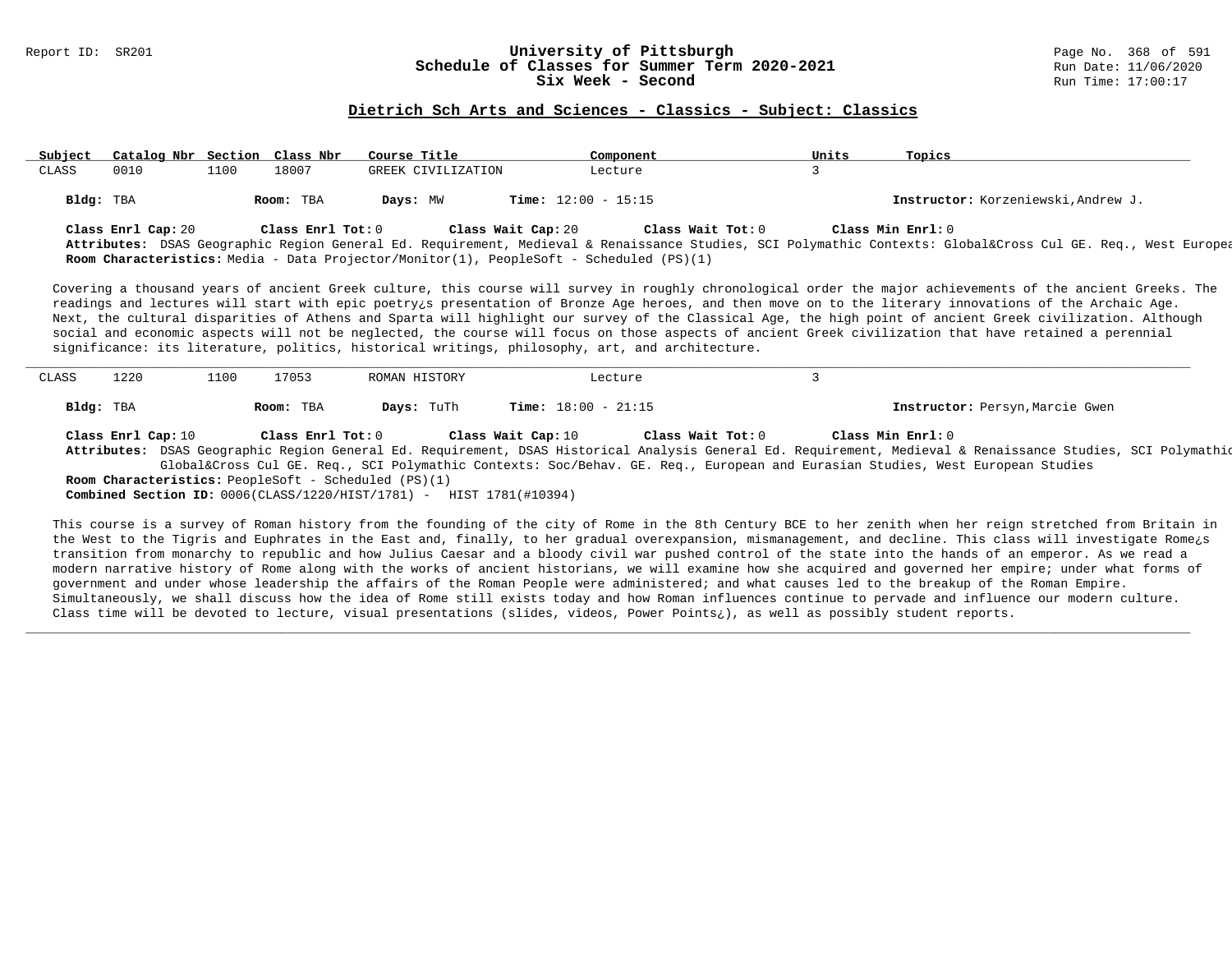## Report ID: SR201 **University of Pittsburgh** Page No. 369 of 591 **Schedule of Classes for Summer Term 2020-2021** Run Date: 11/06/2020 **Six Week - Second Run Time: 17:00:17**

## **Dietrich Sch Arts and Sciences - Classics - Subject: Greek**

| Subject | Catalog Nbr Section Class Nbr |      |                     | Course Title      |                              | Component           | Units   | Topics                     |
|---------|-------------------------------|------|---------------------|-------------------|------------------------------|---------------------|---------|----------------------------|
| GREEK   | 2990                          | 1200 | 10455               | INDEPENDENT STUDY |                              | Independent Study   | $1 - 9$ |                            |
|         | <b>Bldg:</b> TO BE ARRANGED   |      | Room: TBA           | Days: TBA         | <b>Time:</b> $00:00 - 00:00$ |                     |         | Instructor: Floyd, Edwin D |
|         | Class Enrl Cap: 25            |      | Class Enrl Tot: $0$ |                   | Class Wait Cap: 0            | Class Wait $Tot: 0$ |         | Class Min $Enrl: 0$        |
| GREEK   | 2995                          | 1200 | 10424               | DIRECTED STUDY    |                              | Directed Studies    | $1 - 9$ |                            |
|         | <b>Bldg:</b> TO BE ARRANGED   |      | Room: TBA           | Days: TBA         | <b>Time:</b> $00:00 - 00:00$ |                     |         | Instructor: Floyd, Edwin D |
|         | Class Enrl Cap: 25            |      | Class Enrl Tot: $0$ |                   | Class Wait Cap: 0            | Class Wait Tot: 0   |         | Class Min $Enrl: 0$        |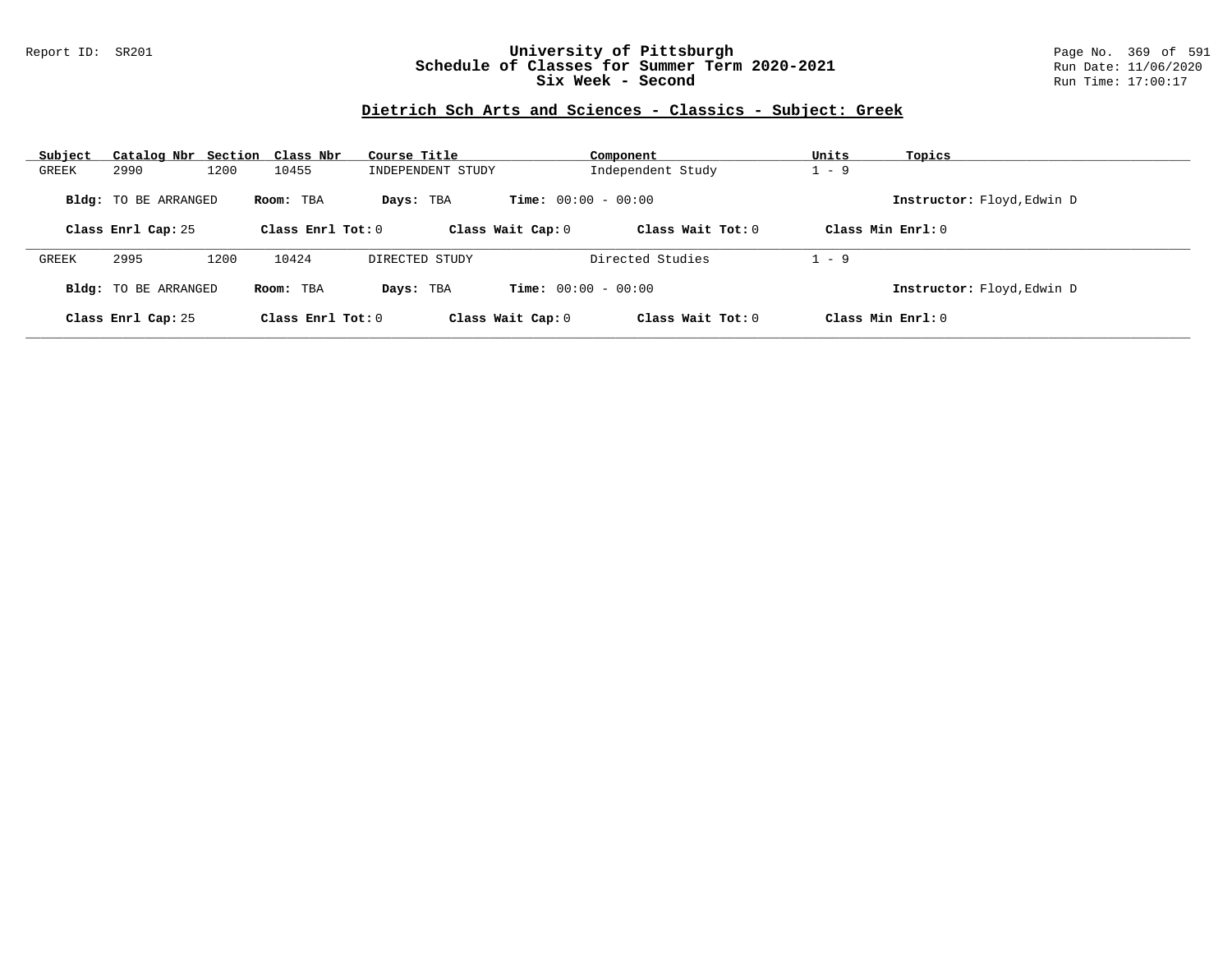## Report ID: SR201 **University of Pittsburgh** Page No. 370 of 591 **Schedule of Classes for Summer Term 2020-2021** Run Date: 11/06/2020 **Six Week - Second Run Time: 17:00:17**

# **Dietrich Sch Arts and Sciences - Classics - Subject: Latin**

| Subject |                      | Catalog Nbr Section Class Nbr | Course Title                                   |                              | Component         | Units             | Topics                        |
|---------|----------------------|-------------------------------|------------------------------------------------|------------------------------|-------------------|-------------------|-------------------------------|
| LATIN   | 1902<br>1250         | 17468                         | DIRECTED STUDY FOR UNDERGRADS Directed Studies |                              |                   | $1 - 6$           |                               |
|         | Bldg: TO BE ARRANGED | Room: TBA                     | Days: TBA                                      | <b>Time:</b> $00:00 - 00:00$ |                   |                   | Instructor: Jones, Nicholas F |
|         | Class Enrl Cap: 2    | Class Enrl Tot: 0             |                                                | Class Wait Cap: 2            | Class Wait Tot: 0 | Class Min Enrl: 0 |                               |
| LATIN   | 1200<br>2990         | 10450                         | INDEPENDENT STUDY                              |                              | Independent Study | $1 - 9$           |                               |
|         | Bldg: TO BE ARRANGED | Room: TBA                     | Days: TBA                                      | <b>Time:</b> $00:00 - 00:00$ |                   |                   | Instructor: Floyd, Edwin D    |
|         | Class Enrl Cap: 25   | Class Enrl Tot: 0             |                                                | Class Wait Cap: 0            | Class Wait Tot: 0 |                   | Class Min $Enr1: 0$           |
| LATIN   | 2995<br>1200         | 10421                         | DIRECTED STUDY                                 |                              | Directed Studies  | $1 - 9$           |                               |
|         | Bldg: TO BE ARRANGED | Room: TBA                     | Days: TBA                                      | <b>Time:</b> $00:00 - 00:00$ |                   |                   | Instructor: Floyd, Edwin D    |
|         | Class Enrl Cap: 25   | Class Enrl Tot: 0             |                                                | Class Wait Cap: 0            | Class Wait Tot: 0 |                   | Class Min Enrl: 0             |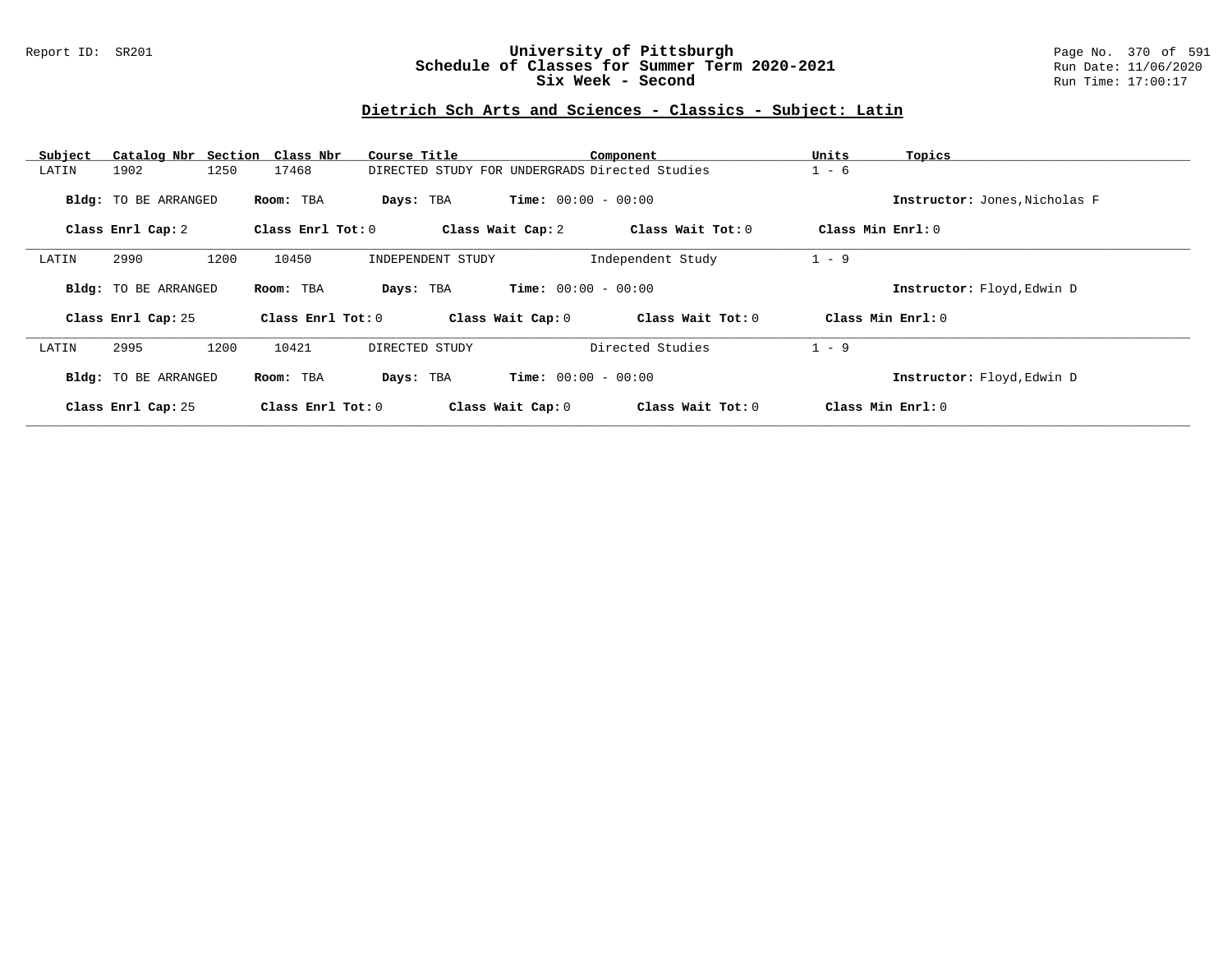#### Report ID: SR201 **1988 Constrained Building Constrained Building Constrained Building Page No. 371 of 591 Const<br>
Schedule of Classes for Summer Term 2020-2021 1999 Run Date: 11/06/2020 Schedule of Classes for Summer Term 2020-2021** Run Date: 11/06/2021<br>Six Week - Second Run Time: 17:00:17 Six Week - Second

#### **Dietrich Sch Arts and Sciences - Communications - Subject: Communication: Rhet & Comm**

| Subject                         | Catalog Nbr Section Class Nbr<br>Course Title                                                                                            | Component                                                               | Units<br>Topics                                                                                                                                                                          |  |
|---------------------------------|------------------------------------------------------------------------------------------------------------------------------------------|-------------------------------------------------------------------------|------------------------------------------------------------------------------------------------------------------------------------------------------------------------------------------|--|
| COMMRC<br>0520                  | 10385<br>1100<br>PUBLIC SPEAKING                                                                                                         | Lecture                                                                 | 3                                                                                                                                                                                        |  |
| Bldg: TBA<br>Class Enrl Cap: 22 | Room: TBA<br>Days: MW<br>Class Enr1 Tot: 0<br>Room Characteristics: Media - Data Projector/Monitor(1), PeopleSoft - Scheduled (PS)(1)    | <b>Time:</b> $08:30 - 11:45$<br>Class Wait Cap: 20<br>Class Wait Tot: 0 | Instructor:<br>Class Min Enrl: 0<br>Attributes: DSAS Creative Work General Ed. Requirement, SCI Expression: Communication General Ed. Req., SCI Polymathic Contexts: Humanistic GE. Req. |  |
| deliver public speeches.        |                                                                                                                                          |                                                                         | This course is designed to develop rhetorical understanding and increased skill in public speaking. Students will learn to research, organize, compose, and                              |  |
| 0520<br>COMMRC                  | 1210<br>10384<br>PUBLIC SPEAKING                                                                                                         | Lecture                                                                 | $\mathbf{3}$                                                                                                                                                                             |  |
| Bldg: TBA<br>Class Enrl Cap: 22 | Days: TuTh<br>Room: TBA<br>Class Enrl Tot: 0<br>Room Characteristics: Media - Data Projector/Monitor(1), PeopleSoft - Scheduled (PS)(1)  | <b>Time:</b> $18:00 - 21:15$<br>Class Wait Cap: 20<br>Class Wait Tot: 0 | Instructor:<br>Class Min Enrl: 0<br>Attributes: DSAS Creative Work General Ed. Requirement, SCI Expression: Communication General Ed. Req., SCI Polymathic Contexts: Humanistic GE. Req. |  |
| deliver public speeches.        |                                                                                                                                          |                                                                         | This course is designed to develop rhetorical understanding and increased skill in public speaking. Students will learn to research, organize, compose, and                              |  |
| COMMRC<br>0520                  | 1220<br>17488<br>PUBLIC SPEAKING                                                                                                         | Lecture                                                                 | $\mathbf{3}$                                                                                                                                                                             |  |
| Bldg: TBA<br>Class Enrl Cap: 22 | Days: TuWTh<br>Room: TBA<br>Class Enrl Tot: 0<br>Room Characteristics: Media - Data Projector/Monitor(1), PeopleSoft - Scheduled (PS)(1) | <b>Time:</b> $13:30 - 15:45$<br>Class Wait Cap: 20<br>Class Wait Tot: 0 | Instructor:<br>Class Min Enrl: 0<br>Attributes: DSAS Creative Work General Ed. Requirement, SCI Expression: Communication General Ed. Req., SCI Polymathic Contexts: Humanistic GE. Req. |  |
| deliver public speeches.        |                                                                                                                                          |                                                                         | This course is designed to develop rhetorical understanding and increased skill in public speaking. Students will learn to research, organize, compose, and                              |  |
| COMMRC<br>1710                  | 1200<br>10231                                                                                                                            | SENIOR THESIS IN COMMUNICATIONThesis Research                           | $\mathbf{3}$                                                                                                                                                                             |  |
| Bldg: WEB Based Class           | Days: TBA<br>Room: TBA                                                                                                                   | <b>Time:</b> $00:00 - 00:00$                                            | Instructor: Guthrie, Meredith R                                                                                                                                                          |  |
| Class Enrl Cap: 25              | Class Enrl Tot: 0                                                                                                                        | Class Wait Cap: 20<br>Class Wait $Tot: 0$                               | Class Min $Enrl: 0$                                                                                                                                                                      |  |
| COMMRC<br>1900                  | 1100<br>10232<br>COMMUNICATION INTERNSHIP                                                                                                | Internship                                                              | $1 - 3$                                                                                                                                                                                  |  |
| Bldg: WEB Based Class           | Room: TBA<br>Days: TBA                                                                                                                   | <b>Time:</b> $00:00 - 00:00$                                            | Instructor: Guthrie, Meredith R                                                                                                                                                          |  |
| Class Enrl Cap: 25              | Class Enrl Tot: 0                                                                                                                        | Class Wait Cap: 20<br>Class Wait Tot: 0                                 | Class Min $Enr1: 0$                                                                                                                                                                      |  |

One of the primary objectives of the course is to provide students with the opportunity to integrate the theory and concepts of their communication and related courses with their on-site experience in a professional environment. To register for the course the students must be preapproved for an internship by one of the communication department advisors. The internship itself must meet certain department requirements. The purpose of the seminar is to allow students to compare/contrast their experience with their peers. It is also an opportunity for students to discuss any issues or concerns relevant to their experience on-site with the instructor and receive any necessary guidance. Class/internship requirements: 12 to 15 hours on-site; provide a weekly email progress report; develop a professional resume¿ and portfolio; complete a written evaluation of the experience. Grading is S/N. Students whose schedules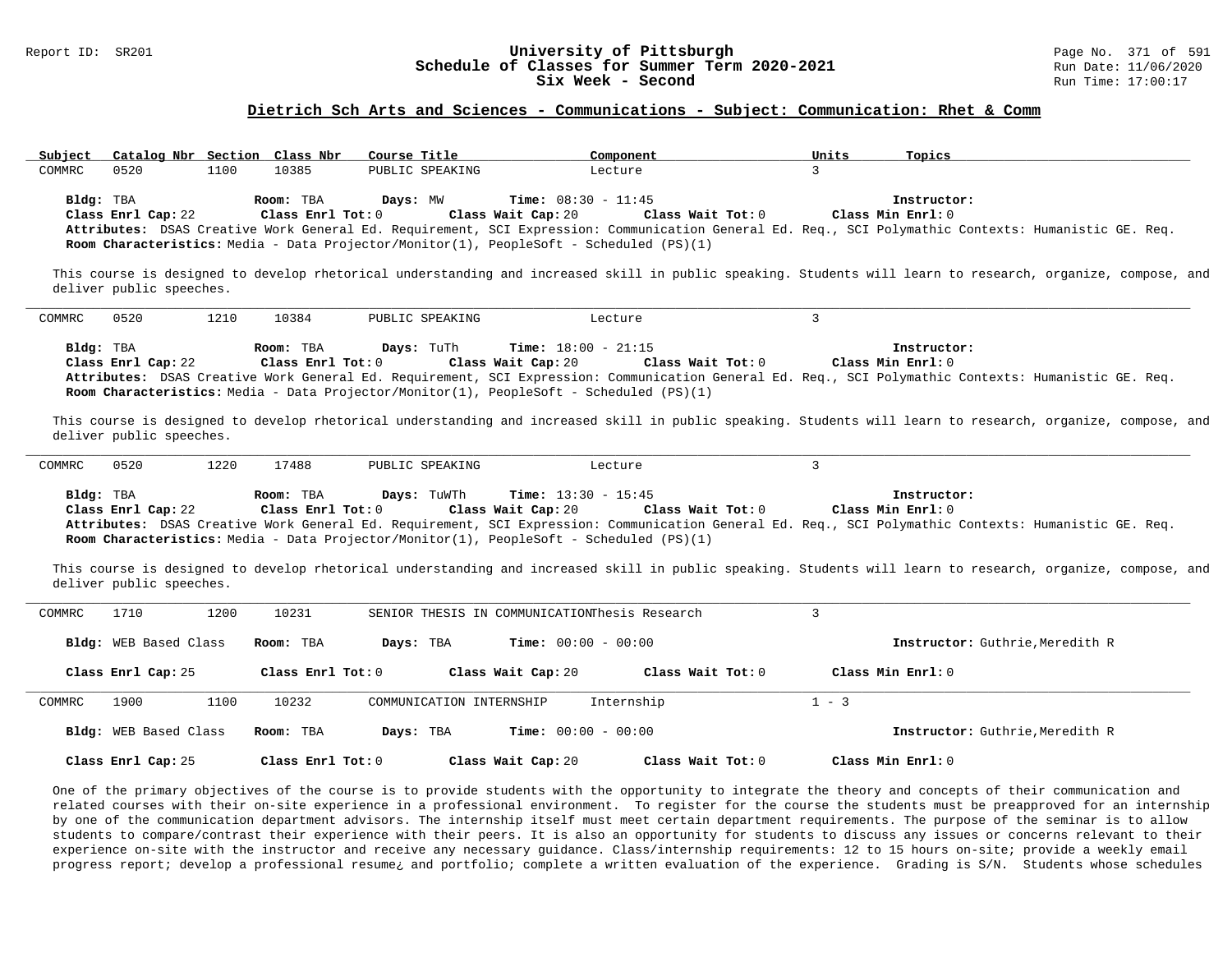prevent attendance at seminars are required to meet with the instructor regularly.

| COMMRC | 1901<br>1200          | 10230                                                    | INDEPENDENT STUDY                                                                        | Independent Study                                                                           | $1 - 3$           |  |
|--------|-----------------------|----------------------------------------------------------|------------------------------------------------------------------------------------------|---------------------------------------------------------------------------------------------|-------------------|--|
|        | Bldg: WEB Based Class |                                                          | Room: TBA $Days:$ TBA $Time: 00:00 - 00:00$                                              |                                                                                             | Instructor: Staff |  |
|        |                       |                                                          |                                                                                          | Class Enrl Cap: 25 Class Enrl Tot: 0 Class Wait Cap: 20 Class Wait Tot: 0 Class Min Enrl: 0 |                   |  |
|        |                       | Research taken under the direction of a faculty sponsor. |                                                                                          |                                                                                             |                   |  |
| COMMRC | 1200                  |                                                          |                                                                                          | 10233 THESIS FOR MASTERS DEGREE Thesis Research                                             | $1 - 6$           |  |
|        | Bldg: WEB Based Class |                                                          | Room: TBA $\rule{1em}{0.15mm}$ Days: TBA $\rule{1.5mm}{0.15mm}$ Time: $00:00 - 00:00$    |                                                                                             | Instructor: Staff |  |
|        |                       |                                                          |                                                                                          | Class Enrl Cap: 25 Class Enrl Tot: 0 Class Wait Cap: 0 Class Wait Tot: 0 Class Min Enrl: 0  |                   |  |
| COMMRC |                       |                                                          |                                                                                          | 2902 1200 10320 DIRECTED STUDY FOR MA STUDENTSDirected Studies 3                            |                   |  |
|        | Bldg: WEB Based Class |                                                          | Room: TBA $Days:$ TBA Time: $00:00 - 00:00$                                              |                                                                                             | Instructor: Staff |  |
|        |                       |                                                          |                                                                                          | Class Enrl Cap: 25 Class Enrl Tot: 0 Class Wait Cap: 0 Class Wait Tot: 0 Class Min Enrl: 0  |                   |  |
| COMMRC |                       | 2990 1200 10234 INDEPENDENT STUDY Independent Study      |                                                                                          |                                                                                             | $1 - 9$           |  |
|        | Bldg: WEB Based Class |                                                          | Room: TBA $\rule{1em}{0.15mm}$ Days: TBA Time: $00:00 - 00:00$                           |                                                                                             | Instructor: Staff |  |
|        |                       |                                                          |                                                                                          | Class Enrl Cap: 25 Class Enrl Tot: 0 Class Wait Cap: 0 Class Wait Tot: 0 Class Min Enrl: 0  |                   |  |
| COMMRC |                       |                                                          |                                                                                          | 3000 1200 10235 DISSERTATION RESEARCH PHD DEGRThesis Research 1 - 12                        |                   |  |
|        | Bldg: WEB Based Class |                                                          | Room: TBA $Days:$ TBA $Time: 00:00 - 00:00$                                              |                                                                                             | Instructor: Staff |  |
|        | Class Enrl Cap: 25    |                                                          |                                                                                          | Class Enrl Tot: 0 Class Wait Cap: 0 Class Wait Tot: 0 Class Min Enrl: 0                     |                   |  |
| COMMRC | 3902 1100             |                                                          |                                                                                          | 10153 DIRCTED STUDY FOR PHD STUDENTSDirected Studies 3                                      |                   |  |
|        | Bldg: WEB Based Class |                                                          | Room: TBA $\rule{1em}{0.15mm}$ Days: TBA $\rule{1.15mm}]{0.15mm}$ Time: $0.000 - 0.0000$ |                                                                                             | Instructor: Staff |  |
|        | Class Enrl Cap: 25    |                                                          |                                                                                          | Class Enrl Tot: 0 Class Wait Cap: 0 Class Wait Tot: 0 Class Min Enrl: 0                     |                   |  |
| COMMRC |                       |                                                          |                                                                                          | 3902 1200 10236 DIRCTED STUDY FOR PHD STUDENTSDirected Studies 3                            |                   |  |
|        | Bldg: WEB Based Class |                                                          | Room: TBA $Days:$ TBA $Time: 00:00 - 00:00$                                              |                                                                                             | Instructor: Staff |  |
|        |                       |                                                          |                                                                                          | Class Enrl Cap: 25 Class Enrl Tot: 0 Class Wait Cap: 0 Class Wait Tot: 0 Class Min Enrl: 0  |                   |  |
|        |                       |                                                          |                                                                                          |                                                                                             |                   |  |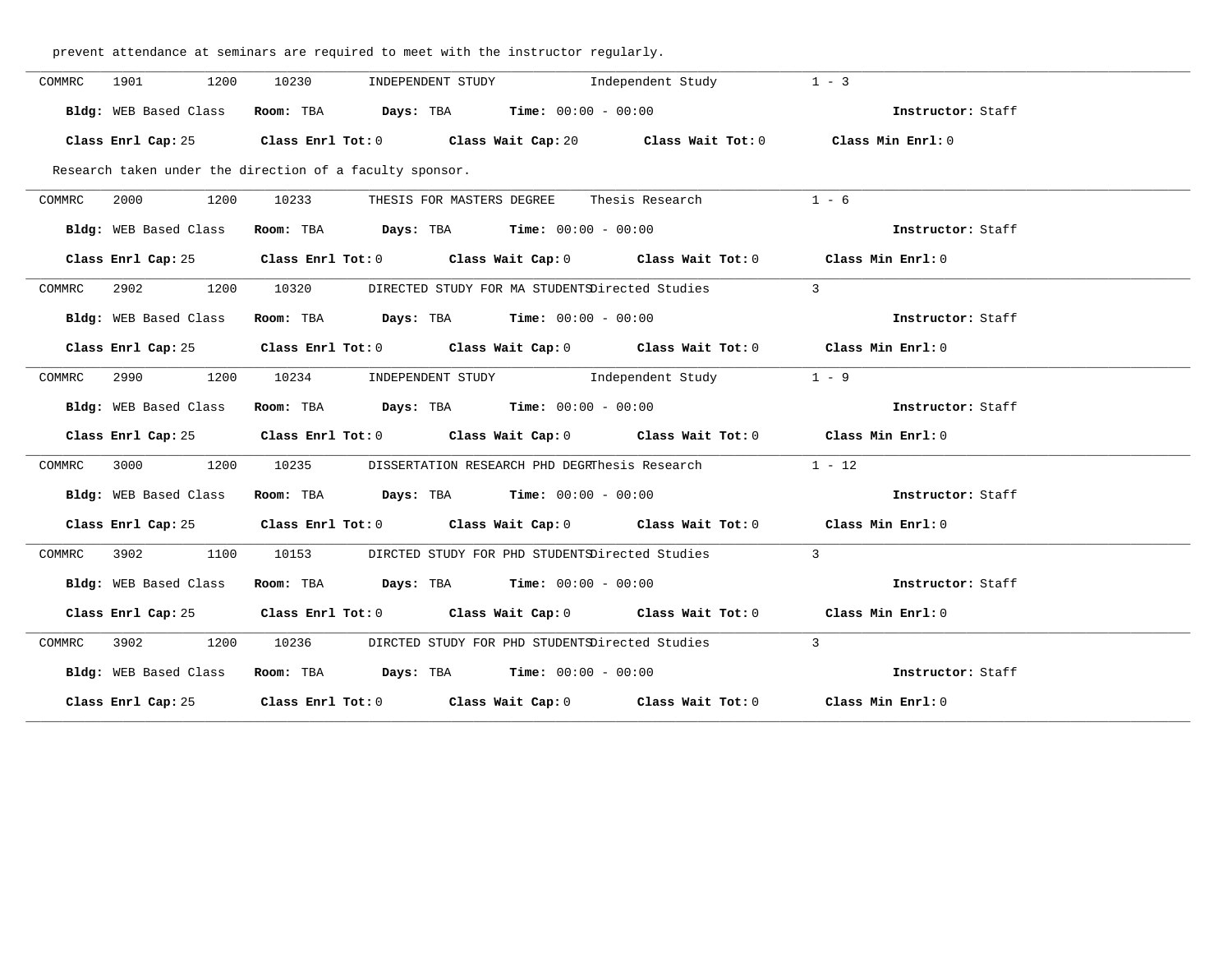## Report ID: SR201 **University of Pittsburgh** Page No. 373 of 591 **Schedule of Classes for Summer Term 2020-2021** Run Date: 11/06/2020 **Six Week - Second Run Time: 17:00:17**

# **Dietrich Sch Arts and Sciences - East Asian Languages and Literature - Subject: Chinese**

| Subject<br>Catalog Nbr Section Class Nbr<br>Course Title                                                                                 | Component<br>Units<br>Topics                                       |
|------------------------------------------------------------------------------------------------------------------------------------------|--------------------------------------------------------------------|
| CHIN<br>0002<br>1010<br>20559<br>FIRST YEAR CHINESE 2<br>Lecture                                                                         | 5                                                                  |
| Bldg: WEB Based Class<br>Days: MTuWThF<br><b>Time:</b> $09:30 - 10:40$<br>Room: TBA                                                      | Instructor: Staff                                                  |
| Class Enrl Cap: 24<br>Class Enrl Tot: 0<br>Class Wait Cap: 20                                                                            | Class Wait Tot: 0<br>Class Min Enrl: 0                             |
| Attributes: DSAS Second Language General Ed. Requirement, Asian Studies                                                                  |                                                                    |
| 0002<br>1011<br>20560<br>FIRST YEAR CHINESE 2<br>CHIN                                                                                    | Recitation<br>5                                                    |
| Days: MTuWThF<br><b>Time:</b> $13:00 - 14:45$<br>Bldg: WEB Based Class<br>Room: TBA                                                      | Instructor: Staff                                                  |
| Class Enrl Tot: 0<br>Class Wait Cap: 10<br>Class Enrl Cap: 12<br>Attributes: DSAS Second Language General Ed. Requirement, Asian Studies | Class Min Enrl: 0<br>Class Wait Tot: 0                             |
| FIRST YEAR CHINESE 2<br>0002<br>1012<br>20561                                                                                            | 5<br>Recitation                                                    |
| CHIN                                                                                                                                     |                                                                    |
| Time: $10:50 - 12:00$<br>Bldg: WEB Based Class<br>Room: TBA<br>Days: MTuWThF                                                             | Instructor: Staff                                                  |
| Class Enrl Cap: 12<br>Class Enrl Tot: 0<br>Class Wait Cap: 10<br>Attributes: DSAS Second Language General Ed. Requirement, Asian Studies | Class Wait Tot: 0<br>Class Min Enrl: 0                             |
| 1901<br>1200<br>10440<br>INDEPENDENT STUDY<br>CHIN                                                                                       | Independent Study<br>$1 - 6$                                       |
| <b>Time:</b> $00:00 - 00:00$<br>Bldg: TO BE ARRANGED<br>Room: TBA<br>Days: TBA                                                           | Instructor: Staff                                                  |
|                                                                                                                                          |                                                                    |
| Class Enrl Cap: 25<br>Class Enrl Tot: 0<br>Class Wait Cap: 20<br>Attributes: Asian Studies                                               | Class Min Enrl: 0<br>Class Wait Tot: 0                             |
| Special Permission Required                                                                                                              |                                                                    |
| 1901<br>1400<br>10483<br>CHIN<br>INDEPENDENT STUDY                                                                                       | $1 - 6$<br>Independent Study                                       |
| Bldg: TO BE ARRANGED<br>Room: TBA<br>Days: TBA                                                                                           | Time: 00:00 - 00:00 CHINESE LANGUAGE IN WUHAN<br>Instructor: Staff |
| Class Enrl Cap: 10<br>Class Enrl Tot: 0<br>Class Wait Cap: 10<br>Attributes: Asian Studies                                               | Class Min Enrl: 0<br>Class Wait Tot: 0                             |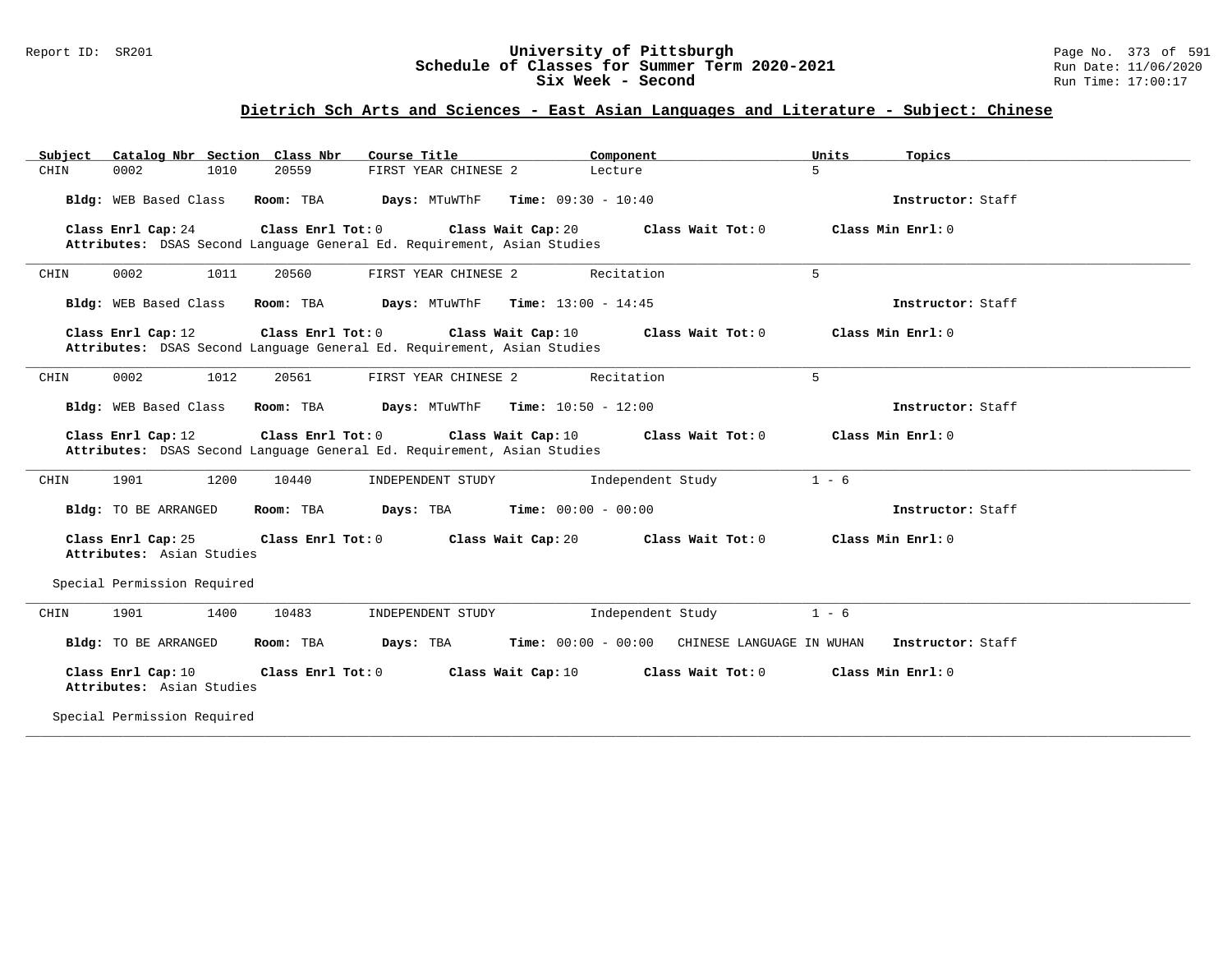### Report ID: SR201 **University of Pittsburgh** Page No. 374 of 591 **Schedule of Classes for Summer Term 2020-2021** Run Date: 11/06/2020 **Six Week - Second Run Time: 17:00:17**

## **Dietrich Sch Arts and Sciences - East Asian Languages and Literature - Subject: Japanese**

| Subject | Catalog Nbr Section Class Nbr                   |      |                   | Course Title      |                              | Component         | Units             | Topics                                |
|---------|-------------------------------------------------|------|-------------------|-------------------|------------------------------|-------------------|-------------------|---------------------------------------|
| JPNSE   | 1901                                            | 1060 | 19448             | INDEPENDENT STUDY |                              | Independent Study | $1 - 6$           |                                       |
|         | Bldg: TO BE ARRANGED                            |      | Room: TBA         | Days: TBA         | <b>Time:</b> $00:00 - 00:00$ |                   |                   | Instructor: Whitehead, Jeffrey Robert |
|         | Class Enrl Cap: 20<br>Attributes: Asian Studies |      | Class Enrl Tot: 0 |                   | Class Wait Cap: 20           | Class Wait Tot: 0 |                   | Class Min Enrl: 0                     |
|         | Special Permission Required                     |      |                   |                   |                              |                   |                   |                                       |
| JPNSE   | 1901                                            | 1200 | 10658             | INDEPENDENT STUDY |                              | Independent Study | $1 - 6$           |                                       |
|         | Bldg: TO BE ARRANGED                            |      | Room: TBA         | Days: TBA         | <b>Time:</b> $00:00 - 00:00$ |                   |                   | Instructor: Staff                     |
|         | Class Enrl Cap: 35<br>Attributes: Asian Studies |      | Class Enrl Tot: 0 |                   | Class Wait Cap: 20           | Class Wait Tot: 0 |                   | Class Min Enrl: 0                     |
|         | Special Permission Required                     |      |                   |                   |                              |                   |                   |                                       |
| JPNSE   | 1901                                            | 1205 | 19920             | INDEPENDENT STUDY |                              | Independent Study | $1 - 6$           |                                       |
|         | Bldg: TO BE ARRANGED                            |      | Room: TBA         | Days: TBA         | <b>Time:</b> $00:00 - 00:00$ |                   |                   | Instructor: Staff                     |
|         | Class Enrl Cap: 6<br>Attributes: Asian Studies  |      | Class Enrl Tot: 0 |                   | Class Wait Cap: 6            | Class Wait Tot: 0 | Class Min Enrl: 0 |                                       |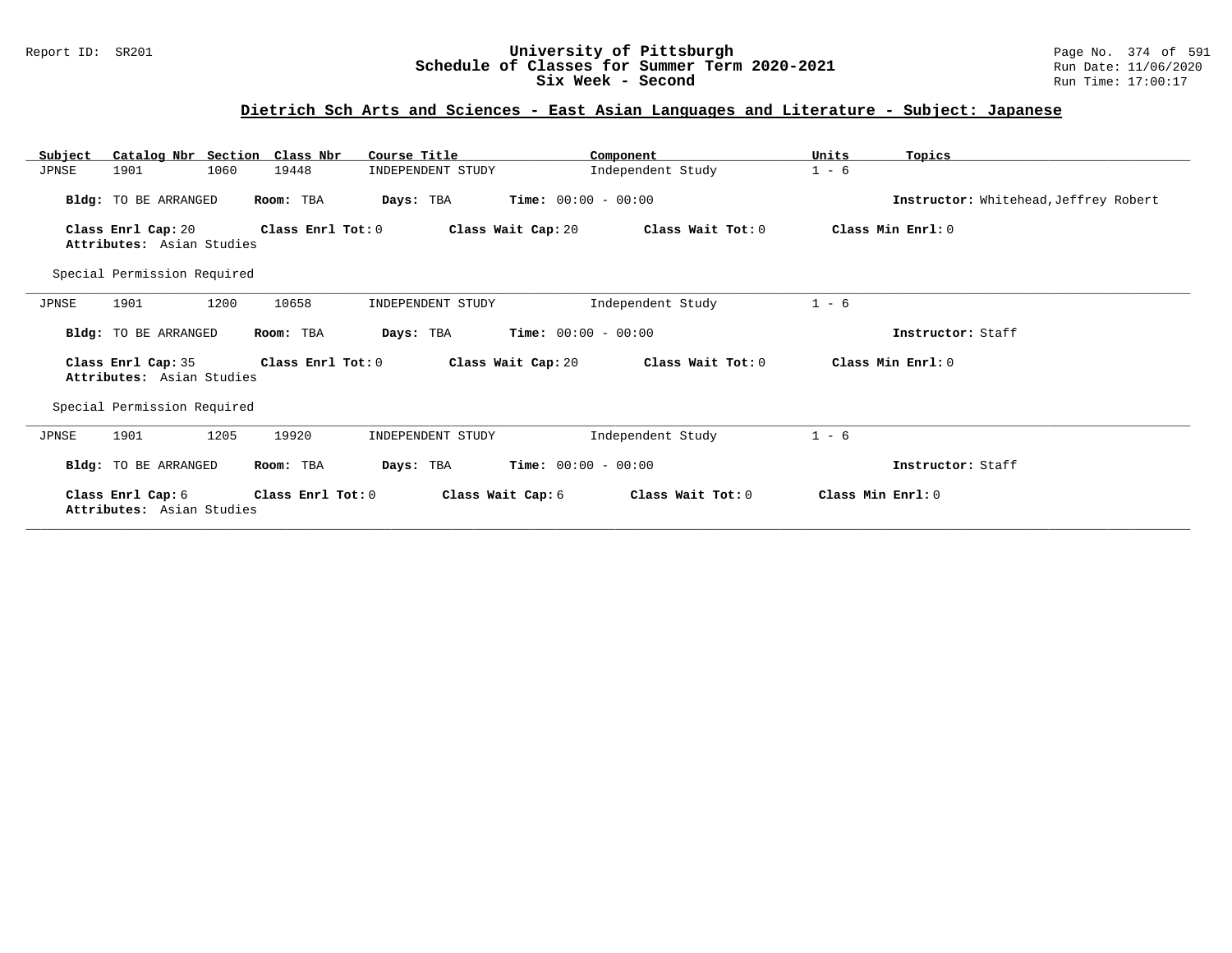## Report ID: SR201 **University of Pittsburgh** Page No. 375 of 591 **Schedule of Classes for Summer Term 2020-2021** Run Date: 11/06/2020 **Six Week - Second Run Time: 17:00:17**

# **Dietrich Sch Arts and Sciences - Economics - Subject: Economics**

| Subject                                                                    | Catalog Nbr Section Class Nbr<br>Course Title                                                                                                                                                                                             | Component                    | Units<br>Topics                                                                                                                                        |
|----------------------------------------------------------------------------|-------------------------------------------------------------------------------------------------------------------------------------------------------------------------------------------------------------------------------------------|------------------------------|--------------------------------------------------------------------------------------------------------------------------------------------------------|
| 1200<br><b>ECON</b><br>0100                                                | 10379<br>INTRO MICROECONOMIC THEORY                                                                                                                                                                                                       | $\overline{3}$<br>Lecture    |                                                                                                                                                        |
| Bldg: TBA                                                                  | Days: TuTh<br>Time: $12:00 - 14:15$<br>Room: TBA                                                                                                                                                                                          |                              | Instructor: Staff                                                                                                                                      |
| Class Enrl Cap: 30                                                         | Class Enrl Tot: 0<br>Class Wait Cap: 20                                                                                                                                                                                                   | Class Wait Tot: 0            | Class Min Enrl: 0                                                                                                                                      |
|                                                                            | Attributes: DSAS Social Science General Ed. Requirement, SCI Polymathic Contexts: Soc/Behav. GE. Req.<br>Room Characteristics: Board - Dry Erase White Board(1), Media - Data Projector/Monitor(1), PeopleSoft - Scheduled (PS)(1)        |                              |                                                                                                                                                        |
|                                                                            |                                                                                                                                                                                                                                           |                              |                                                                                                                                                        |
| 0100<br>1210<br>ECON                                                       | 10649<br>INTRO MICROECONOMIC THEORY                                                                                                                                                                                                       | $\overline{3}$<br>Recitation |                                                                                                                                                        |
| Bldg: WEB Based Class                                                      | Room: TBA<br>Days: TuTh<br>Time: $14:25 - 15:15$                                                                                                                                                                                          |                              | Instructor: Staff                                                                                                                                      |
| Class Enrl Cap: 30                                                         | Class Enrl Tot: 0<br>Class Wait Cap: 20                                                                                                                                                                                                   | Class Wait Tot: 0            | Class Min Enrl: 0                                                                                                                                      |
| Room Characteristics: PeopleSoft - Scheduled (PS)(1)                       |                                                                                                                                                                                                                                           |                              |                                                                                                                                                        |
|                                                                            | <b></b> The planned operational modality for this class is REMOTE. For more information please visit <a< td=""><td></td><td></td></a<>                                                                                                    |                              |                                                                                                                                                        |
|                                                                            | href="http://www.provost.pitt.edu/students/student-success-flexpitt/flex-pitt-guarded-risk-posture-all-students-remote"                                                                                                                   |                              |                                                                                                                                                        |
|                                                                            | target="_blank">http://www.provost.pitt.edu/students/student-success-flexpitt/flex-pitt-quarded-risk-posture-all-students-remote/                                                                                                         |                              |                                                                                                                                                        |
| 0110<br>1200<br>ECON                                                       | 10380<br>INTRO MACROECONOMIC THEORY                                                                                                                                                                                                       | $\overline{3}$<br>Lecture    |                                                                                                                                                        |
|                                                                            |                                                                                                                                                                                                                                           |                              |                                                                                                                                                        |
| Bldg: TBA                                                                  | Time: $12:00 - 14:15$<br>Room: TBA<br>Days: MW                                                                                                                                                                                            |                              | Instructor: Staff                                                                                                                                      |
| Class Enrl Cap: 30                                                         | Class Enrl Tot: $0$<br>Class Wait Cap: 20<br>Attributes: DSAS Social Science General Ed. Requirement, SCI Polymathic Contexts: Soc/Behav. GE. Req.                                                                                        | Class Wait Tot: 0            | Class Min Enrl: 0                                                                                                                                      |
|                                                                            |                                                                                                                                                                                                                                           |                              |                                                                                                                                                        |
| Room Characteristics: PeopleSoft - Scheduled (PS)(1)                       |                                                                                                                                                                                                                                           |                              |                                                                                                                                                        |
| 0110<br>1210<br><b>ECON</b>                                                | 10381<br>INTRO MACROECONOMIC THEORY                                                                                                                                                                                                       | $\overline{3}$<br>Recitation |                                                                                                                                                        |
| Bldg: WEB Based Class                                                      | Room: TBA<br>Days: MW<br>Time: $14:25 - 15:15$                                                                                                                                                                                            |                              | Instructor: Staff                                                                                                                                      |
| Class Enrl Cap: 30<br>Room Characteristics: PeopleSoft - Scheduled (PS)(1) | Class Enrl Tot: 0<br>Class Wait Cap: 20                                                                                                                                                                                                   | Class Wait Tot: 0            | Class Min Enrl: 0                                                                                                                                      |
|                                                                            |                                                                                                                                                                                                                                           |                              |                                                                                                                                                        |
|                                                                            | <b></b> The planned operational modality for this class is REMOTE. For more information please visit <a<br>href="http://www.provost.pitt.edu/students/student-success-flexpitt/flex-pitt-quarded-risk-posture-all-students-remote"</a<br> |                              |                                                                                                                                                        |
|                                                                            | target="_blank">http://www.provost.pitt.edu/students/student-success-flexpitt/flex-pitt-quarded-risk-posture-all-students-remote/                                                                                                         |                              |                                                                                                                                                        |
| 0530<br>1010<br>ECON                                                       | 20228<br>INTRO TO DEVELOPMENT ECONOMICSLecture                                                                                                                                                                                            | $\overline{3}$               |                                                                                                                                                        |
| Bldg: TBA                                                                  | Room: TBA<br>Days: TuTh<br><b>Time:</b> $18:00 - 21:15$                                                                                                                                                                                   |                              | Instructor: Staff                                                                                                                                      |
|                                                                            |                                                                                                                                                                                                                                           |                              |                                                                                                                                                        |
| Class Enrl Cap: 30                                                         | Class Enrl Tot: 0<br>Class Wait Cap: 20                                                                                                                                                                                                   | Class Wait Tot: 0            | Class Min Enrl: 0                                                                                                                                      |
| Undergraduate Global Health                                                |                                                                                                                                                                                                                                           |                              | Attributes: DSAS Global Issues General Ed. Requirement, SCI Polymathic Contexts: Global⨯ Cul GE. Req., African Studies, Asian Studies, Global Studies, |
| Room Characteristics: PeopleSoft - Scheduled (PS)(1)                       |                                                                                                                                                                                                                                           |                              |                                                                                                                                                        |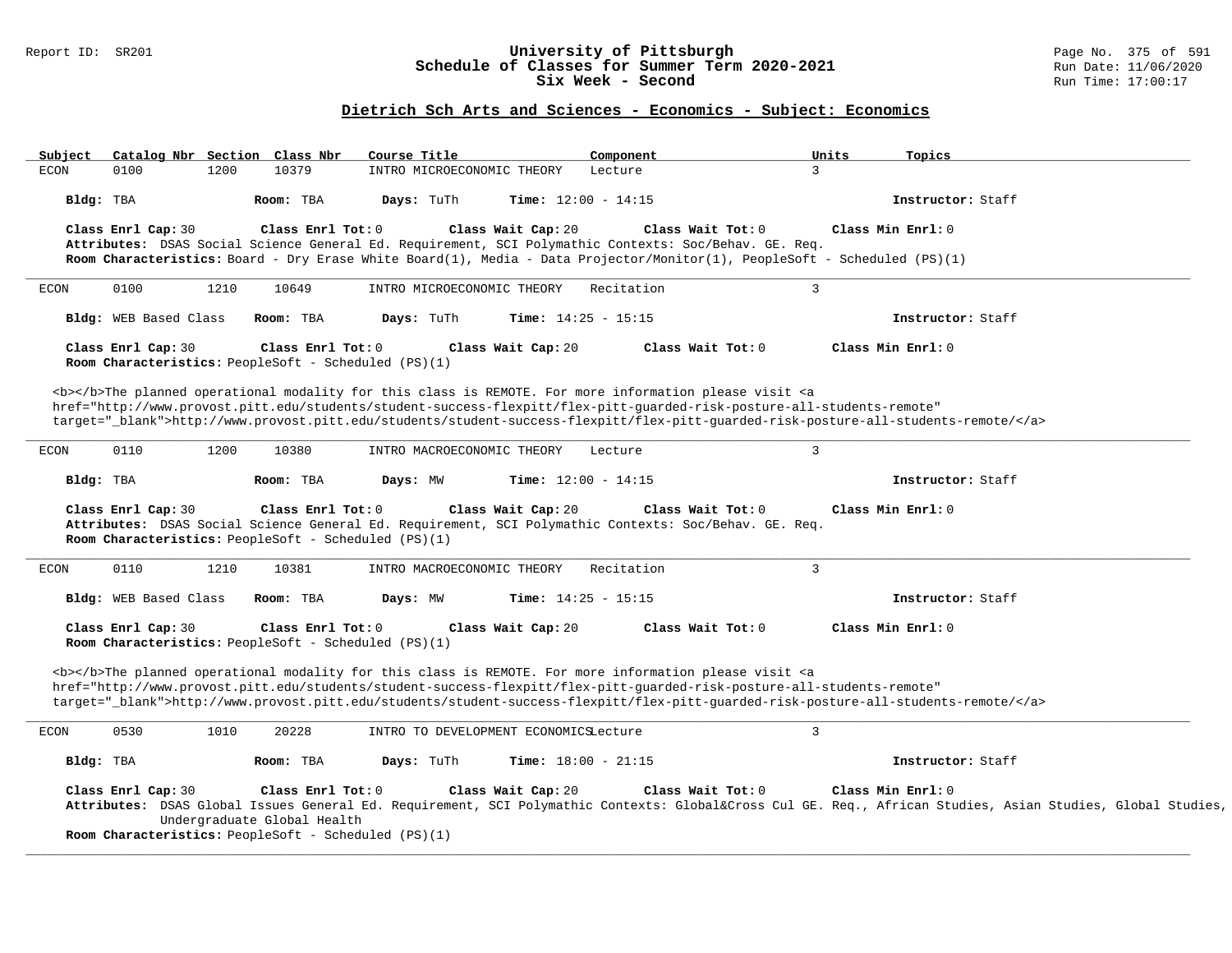### Report ID: SR201 **University of Pittsburgh** Page No. 376 of 591 **Schedule of Classes for Summer Term 2020-2021** Run Date: 11/06/2020 **Six Week - Second Run Time: 17:00:17**

# **Dietrich Sch Arts and Sciences - Economics - Subject: Economics**

| Catalog Nbr Section Class Nbr<br>Subject                                  | Course Title                                         | Component                                                                            | Units<br>Topics                  |  |
|---------------------------------------------------------------------------|------------------------------------------------------|--------------------------------------------------------------------------------------|----------------------------------|--|
| 1440<br>1240<br>ECON                                                      | 15994                                                | ECONOMICS OF CORPORTN FINANCE Lecture                                                | $\mathbf{R}$                     |  |
| Bldg: TBA                                                                 | Room: TBA                                            | <b>Days:</b> MW <b>Time:</b> $12:00 - 15:15$                                         | Instructor: Staff                |  |
| Class Enrl Cap: 20                                                        | Class Enrl Tot: 0 Class Wait Cap: 20                 | Class Wait Tot: 0                                                                    | Class Min Enrl: 0                |  |
|                                                                           | Room Characteristics: PeopleSoft - Scheduled (PS)(1) |                                                                                      |                                  |  |
|                                                                           |                                                      |                                                                                      |                                  |  |
| ECON<br>1901<br>1200                                                      | 10237<br>INDEPENDENT STUDY                           | Independent Study                                                                    | $1 - 12$                         |  |
| Bldg: TO BE ARRANGED<br>Class Enrl Cap: 15<br>Attributes: Capstone Course | Room: TBA<br>Days: TBA<br>Class Enrl Tot: 0          | $Time: 00:00 - 00:00$<br>Class Wait Cap: 10 Class Wait Tot: 0                        | Instructor:<br>Class Min Enrl: 0 |  |
| 1901<br>1205<br>ECON                                                      | 16737<br>INDEPENDENT STUDY                           | Independent Study                                                                    | $1 - 12$                         |  |
| Bldg: TO BE ARRANGED                                                      | Room: TBA $Days: TBA$ Time: $00:00 - 00:00$          |                                                                                      | Instructor: Staff                |  |
| Class Enrl Cap: 5<br>Attributes: Capstone Course                          | Class Enrl Tot: 0 Class Wait Cap: 5                  | Class Wait Tot: 0                                                                    | Class Min Enrl: 0                |  |
| 1902<br>1030<br>ECON                                                      | 14814<br>DIRECTED STUDY                              | Directed Studies                                                                     | $1 - 12$                         |  |
|                                                                           |                                                      |                                                                                      |                                  |  |
| Bldg: TO BE ARRANGED                                                      | Days: TBA<br>Room: TBA                               | $Time: 00:00 - 00:00$                                                                | Instructor:                      |  |
| Class Enrl Cap: 5                                                         | Class Enrl Tot: 0 Class Wait Cap: 5                  | Class Wait Tot: $0$ Class Min Enrl: $0$                                              |                                  |  |
| Attributes: Capstone Course                                               |                                                      |                                                                                      |                                  |  |
| 1905<br>1400<br>ECON                                                      | 10551<br>SPECIAL TOPICS                              | Lecture                                                                              | $\overline{3}$                   |  |
| Bldg: TO BE ARRANGED                                                      |                                                      | Room: TBA Days: TBA Time: 00:00 - 00:00 POLITICAL ECONOMY OF CHINA Instructor: Staff |                                  |  |
| Class Enrl Cap: 25<br>Attributes: Capstone Course                         | Class Enrl Tot: 0 Class Wait Cap: 20                 | Class Wait Tot: 0                                                                    | Class Min Enrl: 0                |  |
| 1906<br>1010<br>ECON                                                      | 19292<br>INTERNSHIP                                  | Internship                                                                           | $1 - 3$                          |  |
| Bldg: TO BE ARRANGED                                                      | Room: TBA                                            | <b>Days:</b> TBA <b>Time:</b> $00:00 - 00:00$                                        | Instructor: Staff                |  |
| Class Enrl Cap: 5                                                         | Class Enrl Tot: 0 Class Wait Cap: 5                  | Class Wait Tot: 0                                                                    | Class Min Enrl: 0                |  |
| 3950<br>1200<br>ECON                                                      | 10238<br>INDEPENDENT STUDY                           | Independent Study                                                                    | $1 - 12$                         |  |
| Bldg: TO BE ARRANGED                                                      | Room: TBA                                            | $\texttt{DayS:}$ TBA $\texttt{Time:}$ 00:00 - 00:00                                  | Instructor: Staff                |  |
| Class Enrl Cap: 40                                                        | Class Enrl Tot: 0 Class Wait Cap: 0                  | Class Wait Tot: 0                                                                    | Class Min Enrl: 0                |  |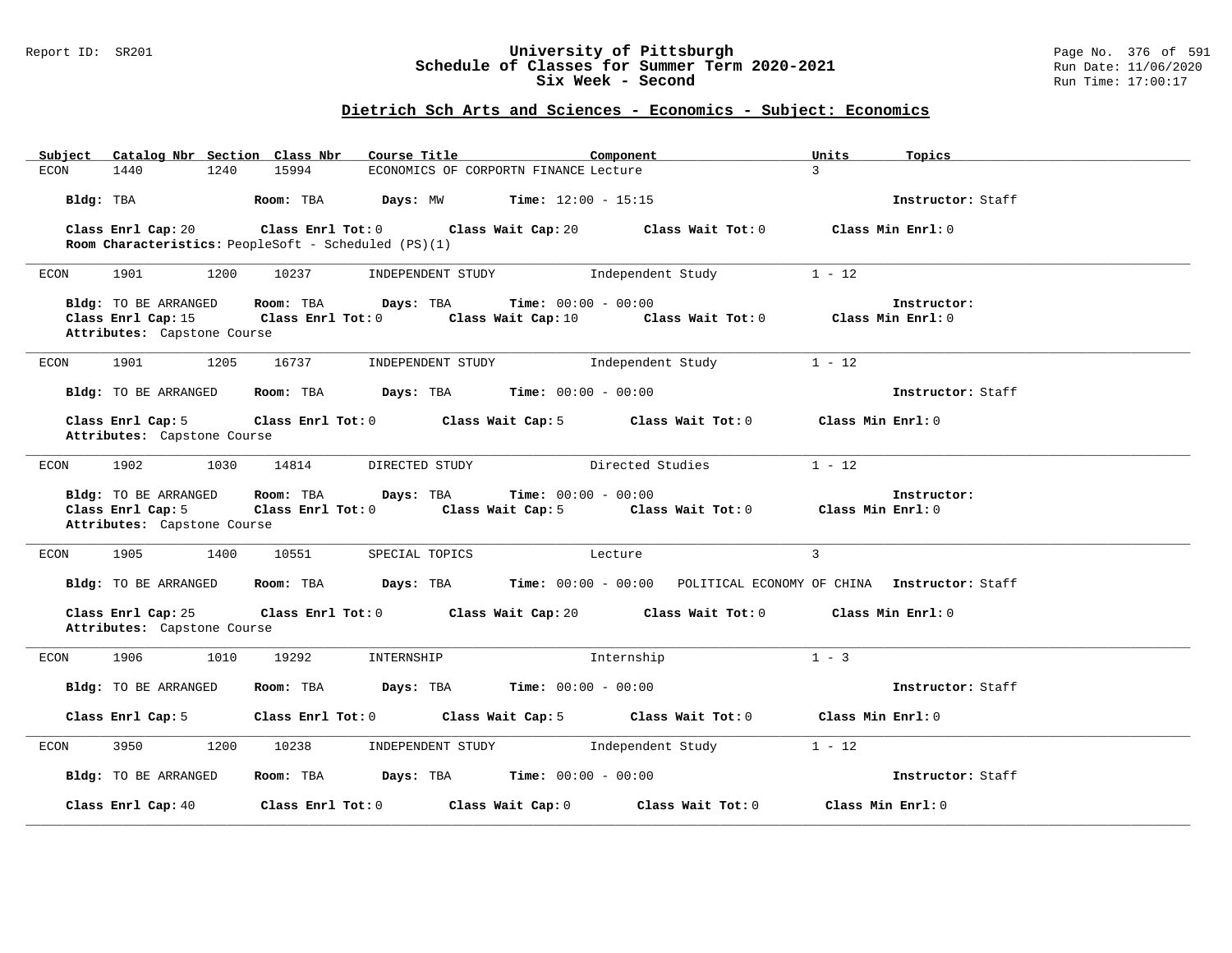## Report ID: SR201 **University of Pittsburgh** Page No. 377 of 591 **Schedule of Classes for Summer Term 2020-2021** Run Date: 11/06/2020 **Six Week - Second Run Time: 17:00:17**

# **Dietrich Sch Arts and Sciences - Economics - Subject: Economics**

| Catalog Nbr Section Class Nbr<br>Subject   | Course Title                                | Component                                                                                                                     | Units<br>Topics   |
|--------------------------------------------|---------------------------------------------|-------------------------------------------------------------------------------------------------------------------------------|-------------------|
| 1205<br>ECON<br>3950                       | 16789<br>INDEPENDENT STUDY                  | Independent Study                                                                                                             | $1 - 12$          |
| Bldg: TO BE ARRANGED                       | Room: TBA                                   | $\texttt{Davis:}$ TBA $\texttt{Time:}$ 00:00 - 00:00                                                                          | Instructor: Staff |
| Class Enrl Cap: 5                          |                                             | Class Enrl Tot: $0$ Class Wait Cap: $0$ Class Wait Tot: $0$ Class Min Enrl: $0$                                               |                   |
| 1210<br>3950<br>ECON                       | 16790<br>INDEPENDENT STUDY                  | Independent Study                                                                                                             | $1 - 12$          |
| Bldg: TO BE ARRANGED                       | Room: TBA                                   | $\texttt{DayS:}$ TBA Time: $00:00 - 00:00$                                                                                    | Instructor: Staff |
|                                            |                                             | Class Enrl Cap: 5 Class Enrl Tot: 0 Class Wait Cap: 0 Class Wait Tot: 0 Class Min Enrl: 0                                     |                   |
| 1200<br>ECON<br>3990                       | 10239                                       | RESEARCH AND DISSERTATION PHD Thesis Research                                                                                 | $1 - 12$          |
| Bldg: TO BE ARRANGED<br>Class Enrl Cap: 50 | Room: TBA $Days: TBA$ Time: $00:00 - 00:00$ | Class Enrl Tot: $0$ Class Wait Cap: $0$ Class Wait Tot: $0$ Class Min Enrl: $0$                                               | Instructor:       |
| 3990<br>1205<br>ECON                       | 16791                                       | RESEARCH AND DISSERTATION PHD Thesis Research                                                                                 | $1 - 12$          |
| Bldg: TO BE ARRANGED                       | Room: TBA                                   | $\texttt{Davis:}$ TBA $\texttt{Time:}$ 00:00 - 00:00                                                                          | Instructor: Staff |
|                                            |                                             | Class Enrl Cap: 5 $\qquad$ Class Enrl Tot: 0 $\qquad$ Class Wait Cap: 0 $\qquad$ Class Wait Tot: 0 $\qquad$ Class Min Enrl: 0 |                   |
| 1210<br>3990<br>ECON                       | 16792                                       | RESEARCH AND DISSERTATION PHD Thesis Research                                                                                 | $1 - 12$          |
| Bldg: TO BE ARRANGED                       | Room: TBA $Days:$ TBA $Time: 00:00 - 00:00$ |                                                                                                                               | Instructor: Staff |
| Class Enrl Cap: 5                          |                                             | Class Enrl Tot: $0$ class Wait Cap: $0$ class Wait Tot: $0$ class Min Enrl: $0$                                               |                   |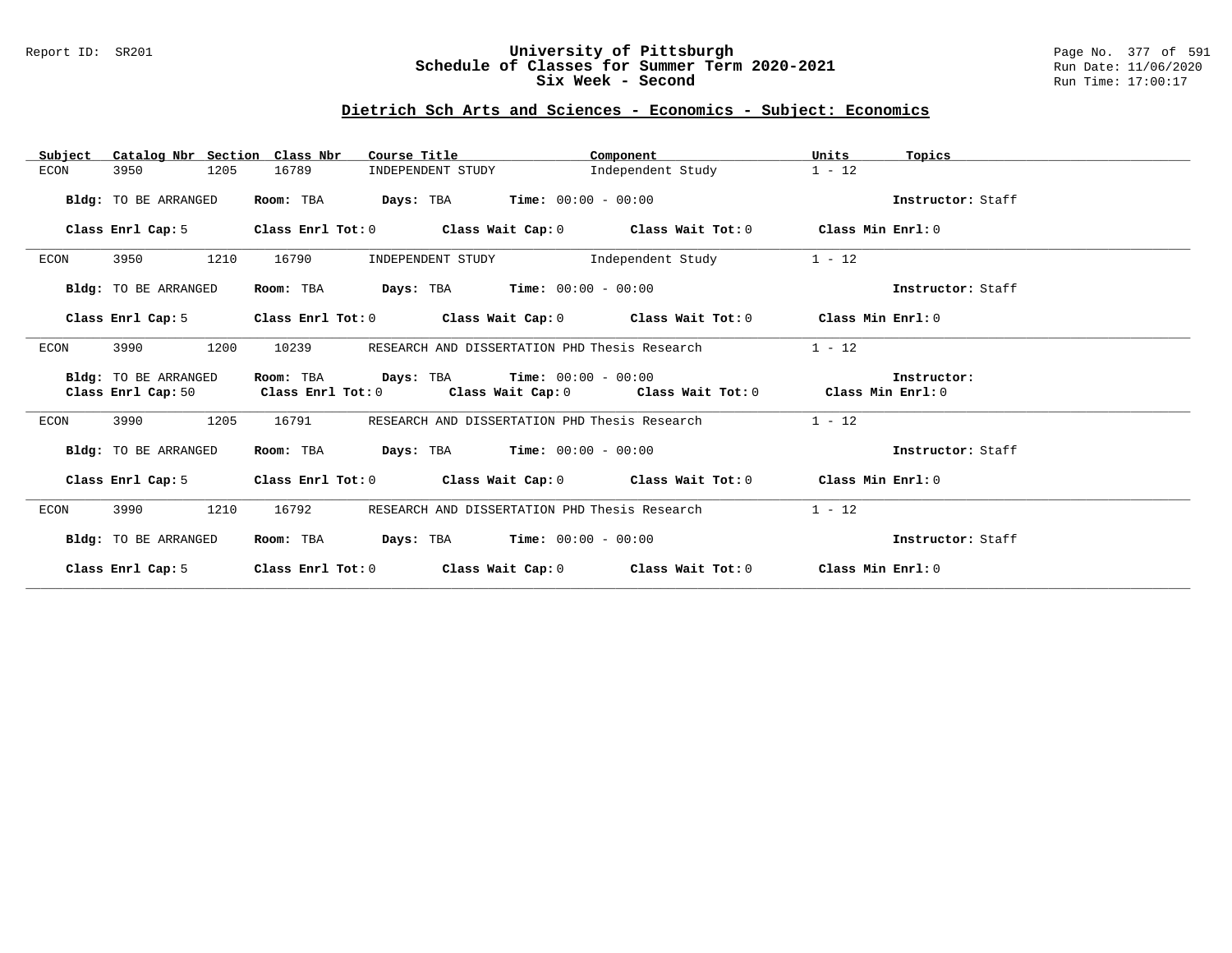### Report ID: SR201 **University of Pittsburgh** Page No. 378 of 591 **Schedule of Classes for Summer Term 2020-2021** Run Date: 11/06/2020 **Six Week - Second Run Time: 17:00:17**

# **Dietrich Sch Arts and Sciences - English - Subject: English Composition**

| Subject       | Catalog Nbr Section Class Nbr |      |                                                   | Course Title                                                                         |                    | Component                                                                                                                    |                | Units | Topics                                                                                                                                                                            |  |
|---------------|-------------------------------|------|---------------------------------------------------|--------------------------------------------------------------------------------------|--------------------|------------------------------------------------------------------------------------------------------------------------------|----------------|-------|-----------------------------------------------------------------------------------------------------------------------------------------------------------------------------------|--|
| <b>ENGCMP</b> | 0150                          | 1210 | 20625                                             | WORKSHOP IN COMPOSITION                                                              |                    | Seminar                                                                                                                      | 3              |       |                                                                                                                                                                                   |  |
| Bldg: TBA     |                               |      | Room: TBA                                         | Days: MW                                                                             |                    | <b>Time:</b> $18:00 - 21:15$                                                                                                 |                |       | Instructor: Staff                                                                                                                                                                 |  |
|               | Class Enrl Cap: 15            |      | Class Enrl Tot: 0                                 |                                                                                      | Class Wait Cap: 10 | Class Wait Tot: 0                                                                                                            |                |       | Class Min Enrl: 0                                                                                                                                                                 |  |
|               |                               |      |                                                   | Attributes: DSAS Workshop in Comp. General Ed. Requirement                           |                    |                                                                                                                              |                |       |                                                                                                                                                                                   |  |
| ENGCMP        | 0200                          | 1200 | 10463                                             | SEMINAR IN COMPOSITION                                                               |                    | Seminar                                                                                                                      | 3              |       |                                                                                                                                                                                   |  |
| Bldg: TBA     |                               |      | Room: TBA                                         | Days: MW                                                                             |                    | Time: $12:00 - 15:15$                                                                                                        |                |       | Instructor: Staff                                                                                                                                                                 |  |
|               | Class Enrl Cap: 19            |      | Class Enrl Tot: 0                                 |                                                                                      | Class Wait Cap: 10 | Class Wait Tot: 0                                                                                                            |                |       | Class Min Enrl: 0                                                                                                                                                                 |  |
|               |                               |      |                                                   | <b>Room Characteristics:</b> Seating - Moveable(1), PeopleSoft - Scheduled $(PS)(1)$ |                    |                                                                                                                              |                |       | Attributes: DSAS Seminar in Comp. General Ed. Requirement, DSAS Workshop in Comp. General Ed. Requirement, SCI Expression: Intro Composition General Ed. Req                      |  |
|               |                               |      |                                                   |                                                                                      |                    | What comes to mind when you think of the Arctic? What landscapes does your imagination travel, whose faces do you see?       |                |       |                                                                                                                                                                                   |  |
|               |                               |      |                                                   |                                                                                      |                    | outside perspectives, we will engage with texts created by Alaska Native and Inuit writers, artists, dancers, and musicians. |                |       | In this course, we will turn to local experts to challenge and expand our understanding of the North. Rather than exploring the Arctic through the lens of                        |  |
|               |                               |      | becoming) and the communities to which we belong. |                                                                                      |                    |                                                                                                                              |                |       | As we explore the manners in which stories of self and community are expressed, we will practice telling our own stories to examine who we are (and are                           |  |
| ENGCMP        | 0200                          | 1205 | 19879                                             | SEMINAR IN COMPOSITION                                                               |                    | Seminar                                                                                                                      | $\overline{3}$ |       |                                                                                                                                                                                   |  |
| Bldg: TBA     |                               |      | Room: TBA                                         | Days: TuTh                                                                           |                    | <b>Time:</b> $10:00 - 13:15$                                                                                                 |                |       | Instructor: Staff                                                                                                                                                                 |  |
|               | Class Enrl Cap: 19            |      | Class Enrl Tot: 0                                 | Room Characteristics: PeopleSoft - Scheduled (PS)(1)                                 | Class Wait Cap: 10 | Class Wait Tot: 0                                                                                                            |                |       | Class Min Enrl: 0<br>Attributes: DSAS Seminar in Comp. General Ed. Requirement, DSAS Workshop in Comp. General Ed. Requirement, SCI Expression: Intro Composition General Ed. Req |  |
| ENGCMP        | 0201                          | 1200 | 10391                                             | COMPOSITION TUTORIAL                                                                 |                    | Directed Studies                                                                                                             | $\mathbf{1}$   |       |                                                                                                                                                                                   |  |
|               | Bldg: WEB Based Class         |      | Room: TBA                                         | Days: TBA                                                                            |                    | <b>Time:</b> $00:00 - 00:00$                                                                                                 |                |       | Instructor: Staff                                                                                                                                                                 |  |
|               | Class Enrl Cap: 10            |      | Class Enrl Tot: 0                                 | Attributes: DSAS Workshop in Comp. General Ed. Requirement                           | Class Wait Cap: 10 | Class Wait Tot: 0                                                                                                            |                |       | Class Min Enrl: 0                                                                                                                                                                 |  |
| ENGCMP        | 0400                          | 1220 | 10526                                             | WRITTEN PROFESSNL COMMUNICTN Seminar                                                 |                    |                                                                                                                              | 3              |       |                                                                                                                                                                                   |  |
| Bldg: TBA     |                               |      | Room: TBA                                         | Days: MW                                                                             |                    | Time: $18:00 - 21:15$                                                                                                        |                |       | Instructor: Staff                                                                                                                                                                 |  |
|               | Class Enrl Cap: 22            |      | Class Enrl Tot: 0                                 | Room Characteristics: Seating - Moveable(1), PeopleSoft - Scheduled (PS)(1)          | Class Wait Cap: 20 | Class Wait Tot: 0<br>Attributes: Writing Intensive Course (WRIT), SCI Expression: Tech/Bus/Res writing Gen. Ed. Req.         |                |       | Class Min Enrl: 0                                                                                                                                                                 |  |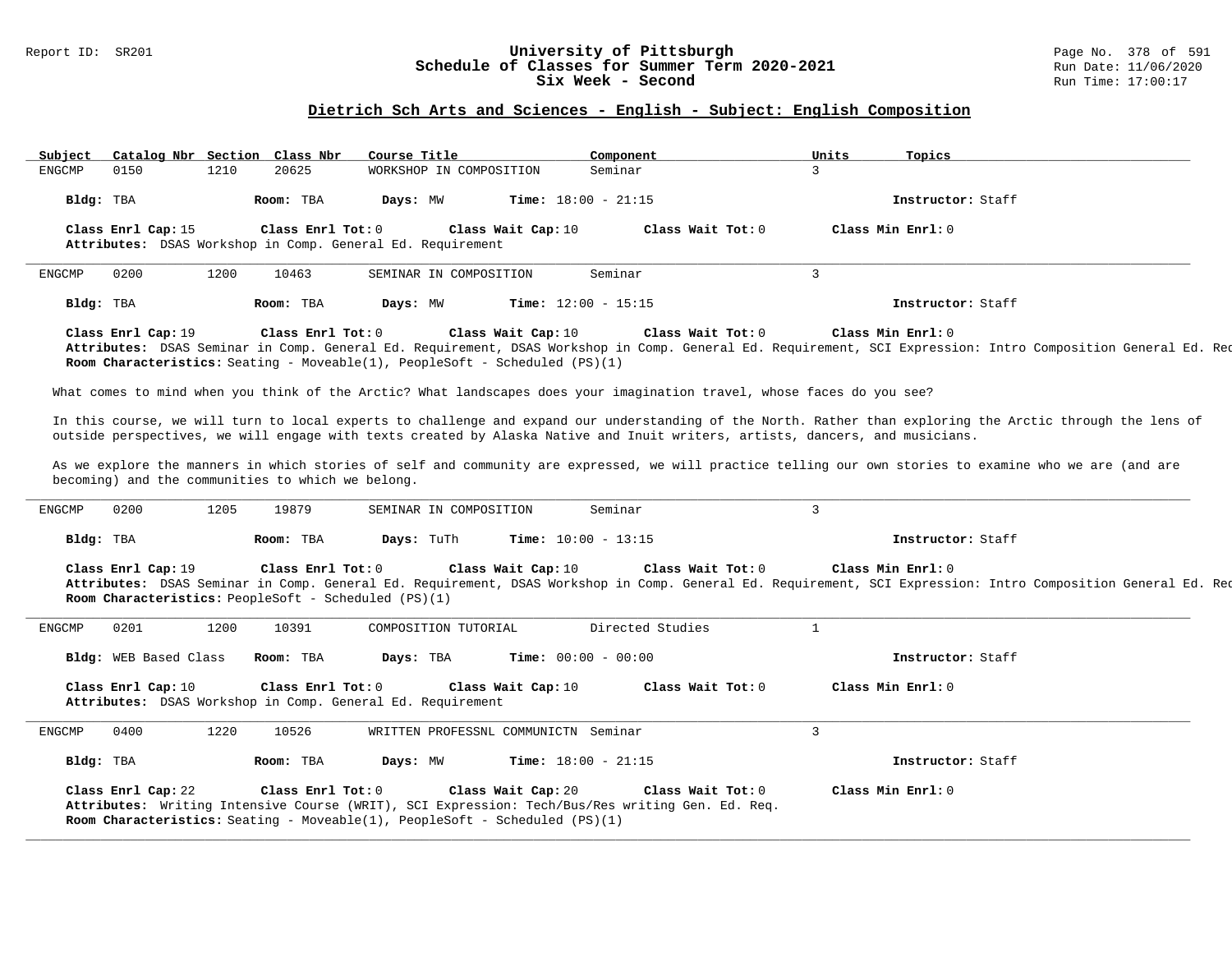### Report ID: SR201 **University of Pittsburgh** Page No. 379 of 591 **Schedule of Classes for Summer Term 2020-2021** Run Date: 11/06/2020 **Six Week - Second Run Time: 17:00:17**

# **Dietrich Sch Arts and Sciences - English - Subject: English Composition**

| Catalog Nbr Section Class Nbr<br>Subject    | Course Title                                                                                                   | Component<br>Units<br>Topics             |  |
|---------------------------------------------|----------------------------------------------------------------------------------------------------------------|------------------------------------------|--|
| <b>ENGCMP</b><br>0400<br>1240               | 10048<br>WRITTEN PROFESSNL COMMUNICTN Seminar                                                                  | $\overline{3}$                           |  |
| Bldg: TBA                                   | Days: TuTh<br><b>Time:</b> $10:00 - 13:15$<br>Room: TBA                                                        | Instructor: Staff                        |  |
| Class Enrl Cap: 22                          | Class Enrl Tot: 0<br>Class Wait Cap: 20                                                                        | Class Min Enrl: 0<br>Class Wait Tot: 0   |  |
|                                             | Attributes: Writing Intensive Course (WRIT), SCI Expression: Tech/Bus/Res writing Gen. Ed. Req.                |                                          |  |
|                                             | Room Characteristics: Media - Data Projector/Monitor(1), Seating - Moveable(1), PeopleSoft - Scheduled (PS)(1) |                                          |  |
| 0400<br>1250<br>ENGCMP                      | 17448<br>WRITTEN PROFESSNL COMMUNICTN Seminar                                                                  | $\overline{3}$                           |  |
| Bldg: TBA                                   | Days: TuTh<br><b>Time:</b> $15:00 - 18:15$<br>Room: TBA                                                        | Instructor: Staff                        |  |
| Class Enrl Cap: 22                          | Class Enrl Tot: 0<br>Class Wait Cap: 20                                                                        | Class Wait Tot: 0<br>Class Min Enrl: 0   |  |
|                                             | Attributes: Writing Intensive Course (WRIT), SCI Expression: Tech/Bus/Res writing Gen. Ed. Req.                |                                          |  |
|                                             | Room Characteristics: Media - Data Projector/Monitor(1), Seating - Moveable(1), PeopleSoft - Scheduled (PS)(1) |                                          |  |
| 0500<br>1215<br><b>ENGCMP</b>               | 19263<br>TOPICS IN COMPOSITION                                                                                 | 3<br>Workshop                            |  |
| <b>Bldg:</b> TO BE ARRANGED                 | Room: TBA<br>Days: TBA<br><b>Time:</b> $00:00 - 00:00$                                                         | Instructor: Staff                        |  |
| Class Enrl Cap: 25                          | Class Enrl Tot: 0<br>Class Wait Cap: 20                                                                        | Class Wait Tot: 0<br>Class Min Enrl: 0   |  |
| Attributes: Writing Intensive Course (WRIT) |                                                                                                                |                                          |  |
| <b>ENGCMP</b><br>1210<br>1100               | 20501<br>TUTORING PEER WRITERS<br>Seminar                                                                      | $\overline{3}$                           |  |
|                                             |                                                                                                                |                                          |  |
| Bldg: WEB Based Class                       | <b>Time:</b> $00:00 - 00:00$<br>Room: TBA<br>Days: TBA                                                         | Instructor: Staff                        |  |
| Class Enrl Cap: 35                          | Class Enrl Tot: 0<br>Class Wait Cap: 20                                                                        | Class Min Enrl: 0<br>Class Wait Tot: $0$ |  |
|                                             | Attributes: Writing Intensive Course (WRIT), Online                                                            |                                          |  |
| <b>ENGCMP</b><br>1901<br>1000               | 20506<br>UTA IN TEACHING/TUTORING WRIT Directed Studies                                                        | $1 - 3$                                  |  |
| <b>Bldg:</b> TO BE ARRANGED                 | Room: TBA<br>Days: TBA<br><b>Time:</b> $00:00 - 00:00$                                                         | Instructor: Staff                        |  |
|                                             |                                                                                                                |                                          |  |
| Class Enrl Cap: 25                          | Class Enrl Tot: 0<br>Class Wait Cap: 20                                                                        | Class Wait Tot: 0<br>Class Min Enrl: 0   |  |
| <b>ENGCMP</b><br>1902<br>1200               | 18197<br>INDP STUDY PUBLIC PROF WRITINGIndependent Study                                                       | $1 - 6$                                  |  |
| <b>Bldg:</b> TO BE ARRANGED                 | <b>Time:</b> $00:00 - 00:00$<br>Room: TBA<br>Days: TBA                                                         | Instructor: Staff                        |  |
| Class Enrl Cap: 10                          | Class $Enr1 Tot: 0$<br>Class Wait Cap: 10                                                                      | Class Min Enrl: 0<br>Class Wait Tot: 0   |  |
| 1210<br><b>ENGCMP</b><br>1902               | 19886<br>INDP STUDY PUBLIC PROF WRITINGIndependent Study                                                       | $1 - 6$                                  |  |
| <b>Bldg:</b> TO BE ARRANGED                 | Room: TBA<br>Days: TBA<br><b>Time:</b> $00:00 - 00:00$                                                         | Instructor: Staff                        |  |
| Class Enrl Cap: 1                           | Class Enrl Tot: 0<br>Class Wait Cap: 1                                                                         | Class Min Enrl: 0<br>Class Wait Tot: 0   |  |
|                                             |                                                                                                                |                                          |  |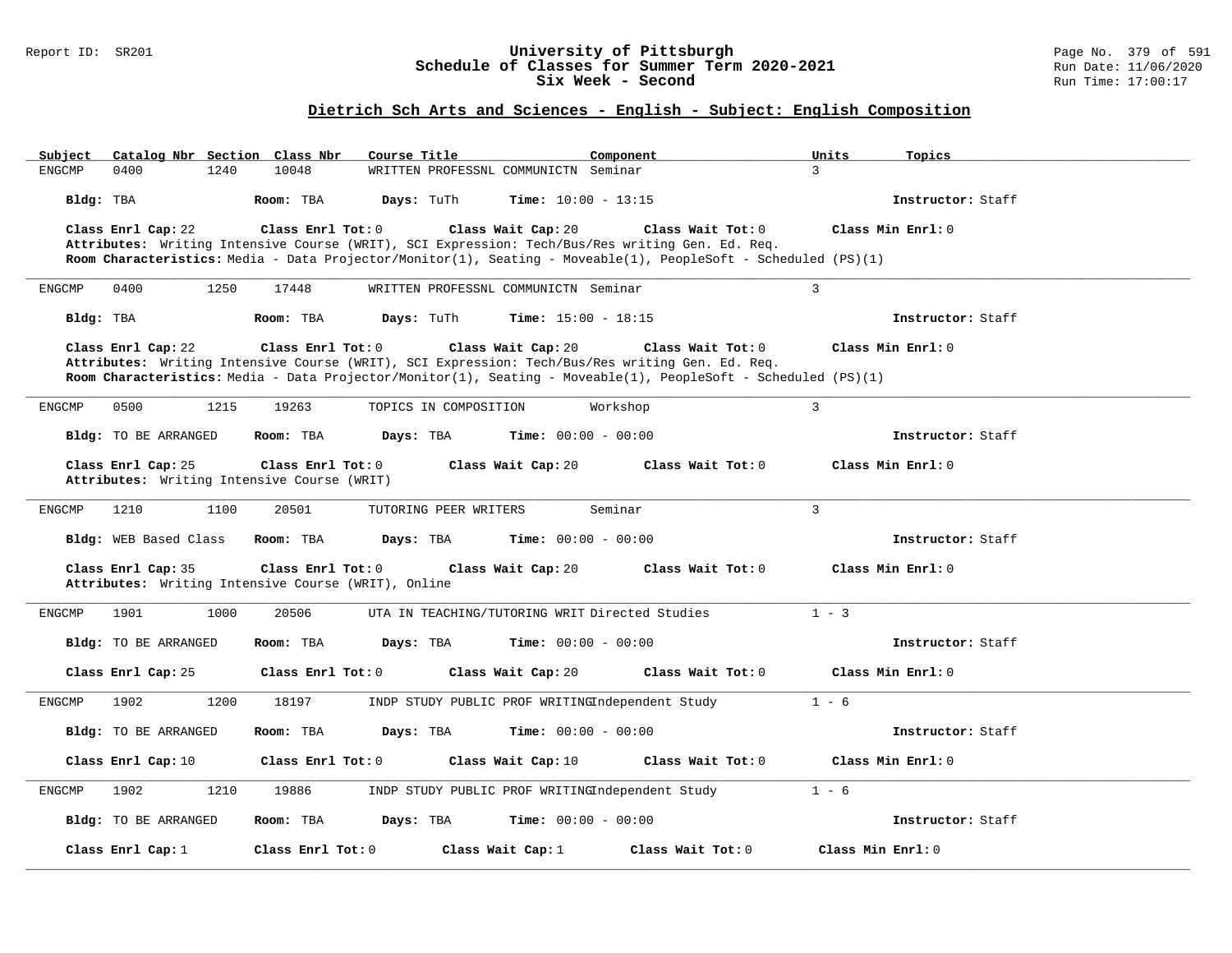| ENGCMP | 1902                        | 1220<br>19887       |                     | INDP STUDY PUBLIC PROF WRITINGIndependent Study | $1 - 6$           |                   |
|--------|-----------------------------|---------------------|---------------------|-------------------------------------------------|-------------------|-------------------|
|        | <b>Bldg:</b> TO BE ARRANGED | Room: TBA           | Days: TBA           | <b>Time:</b> $00:00 - 00:00$                    |                   | Instructor: Staff |
|        | Class Enrl Cap: $1$         | Class Enrl Tot: $0$ | Class Wait Cap: $1$ | Class Wait Tot: 0                               | Class Min Enrl: 0 |                   |
| ENGCMP | 1902                        | 1230<br>19888       |                     | INDP STUDY PUBLIC PROF WRITINGIndependent Study | $1 - 6$           |                   |
|        | <b>Bldg:</b> TO BE ARRANGED | Room: TBA           | Days: TBA           | <b>Time:</b> $00:00 - 00:00$                    |                   | Instructor: Staff |
|        |                             |                     |                     |                                                 |                   |                   |
|        | Class Enrl Cap: $1$         | Class Enrl Tot: 0   | Class Wait Cap: $1$ | Class Wait Tot: 0                               | Class Min Enrl: 0 |                   |
| ENGCMP | 1902                        | 1240<br>19889       |                     | INDP STUDY PUBLIC PROF WRITINGIndependent Study | $1 - 6$           |                   |
|        | <b>Bldg:</b> TO BE ARRANGED | Room: TBA           | Days: TBA           | <b>Time:</b> $00:00 - 00:00$                    |                   | Instructor: Staff |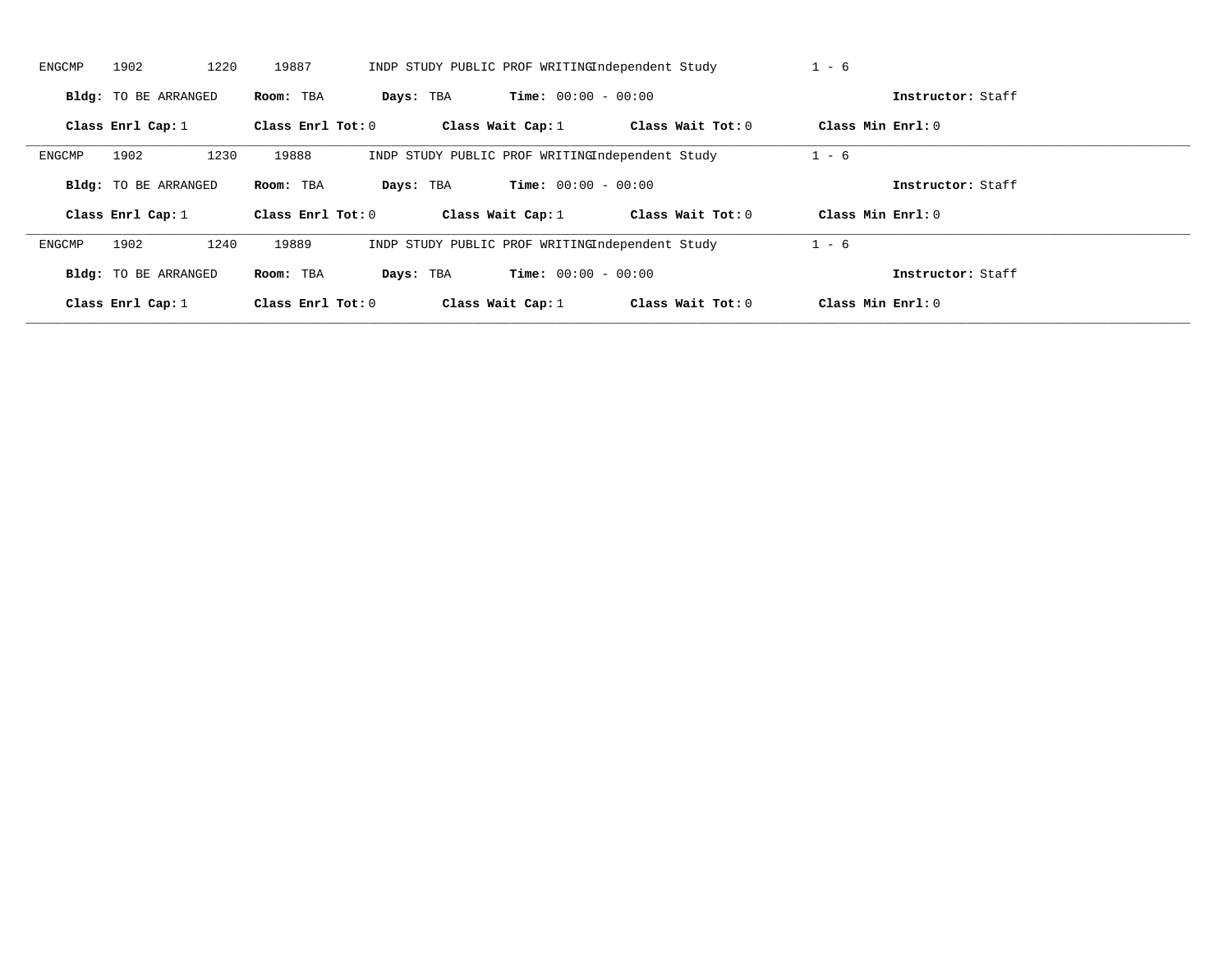### Report ID: SR201 **University of Pittsburgh** Page No. 381 of 591 **Schedule of Classes for Summer Term 2020-2021** Run Date: 11/06/2020 **Six Week - Second Run Time: 17:00:17**

# **Dietrich Sch Arts and Sciences - English - Subject: English Film Studies**

| Catalog Nbr Section Class Nbr<br>Subject       | Course Title                                                                                                                                                                           | Component                                                                                                                                                | Units<br>Topics   |
|------------------------------------------------|----------------------------------------------------------------------------------------------------------------------------------------------------------------------------------------|----------------------------------------------------------------------------------------------------------------------------------------------------------|-------------------|
| 0530<br>1100<br><b>ENGFLM</b>                  | 10355<br>FILM ANALYSIS                                                                                                                                                                 | Lecture                                                                                                                                                  | 3                 |
| Bldg: TBA                                      | Room: TBA<br>Days: MW                                                                                                                                                                  | <b>Time:</b> $12:00 - 15:50$                                                                                                                             | Instructor: Staff |
| Class Enrl Cap: 18                             | Class Enrl Tot: $0$<br>Room Characteristics: Media - Data Projector/Monitor(1), PeopleSoft - Scheduled (PS)(1)<br>Combined Section ID: 0010(ENGFLM 0530/FMST 0150) - FMST 0150(#20087) | Class Wait Cap: 10<br>Class Wait Tot: 0<br>Attributes: DSAS The Arts General Ed. Requirement, Film Studies, SCI Polymathic Contexts: Humanistic GE. Req. | Class Min Enrl: 0 |
| ENGFLM<br>0532<br>1230                         | 14345<br>INTRODUCTION TO FILM GENRES                                                                                                                                                   | Seminar                                                                                                                                                  | $\overline{3}$    |
| Bldg: WEB Based Class                          | Days: MW<br>Room: TBA                                                                                                                                                                  | <b>Time:</b> $18:00 - 21:50$                                                                                                                             | Instructor: Staff |
| Class Enrl Cap: 11                             | Class Enrl Tot: 0                                                                                                                                                                      | Class Wait Cap: 10<br>Class Wait Tot: 0                                                                                                                  | Class Min Enrl: 0 |
|                                                | Attributes: Writing Intensive Course (WRIT), Film Studies                                                                                                                              |                                                                                                                                                          |                   |
|                                                | Room Characteristics: Media - Data Projector/Monitor(1), PeopleSoft - Scheduled (PS)(1)                                                                                                |                                                                                                                                                          |                   |
|                                                | Combined Section ID: 0008(ENGFLM 0532/FMST 0532) - FMST 0500(#20086)                                                                                                                   |                                                                                                                                                          |                   |
| 1190<br>1115<br>ENGFLM                         | 19272<br>BRITISH FILM                                                                                                                                                                  | Seminar                                                                                                                                                  | $\mathbf{3}$      |
| Bldg: TO BE ARRANGED                           | Room: TBA<br>Days: TBA                                                                                                                                                                 | Time: $00:00 - 00:00$ PITT IN LONDON SUMMER X                                                                                                            | Instructor: Staff |
| Class Enrl Cap: 25                             | Class Enrl Tot: 0<br>Attributes: Film Studies, European and Eurasian Studies, West European Studies                                                                                    | Class Wait Cap: 20<br>Class Wait Tot: 0                                                                                                                  | Class Min Enrl: 0 |
| 1901<br>1040<br>ENGFLM                         | 20511<br>INDEPENDENT STUDY                                                                                                                                                             | Independent Study                                                                                                                                        | $1 - 6$           |
| Bldg: TO BE ARRANGED                           | Room: TBA<br>Days: TBA                                                                                                                                                                 | Time: $00:00 - 00:00$                                                                                                                                    | Instructor: Staff |
| Class Enrl Cap: 1                              | Class Enrl Tot: 0                                                                                                                                                                      | Class Wait Cap: $1$<br>Class Wait Tot: 0                                                                                                                 | Class Min Enrl: 0 |
| 1904<br>1200<br>ENGFLM                         | 19918<br>UTA IN FILM STUDIES                                                                                                                                                           | Independent Study                                                                                                                                        | $1 - 3$           |
| Bldg: TO BE ARRANGED                           | Room: TBA<br>Days: TBA                                                                                                                                                                 | <b>Time:</b> $00:00 - 00:00$                                                                                                                             | Instructor: Staff |
| Class Enrl Cap: 1                              | Class Enrl Tot: 0                                                                                                                                                                      | Class Wait Cap: 1<br>Class Wait Tot: 0                                                                                                                   | Class Min Enrl: 0 |
| 1930<br>ENGFLM<br>1200                         | 16810<br>INTERNSHIP IN FILM                                                                                                                                                            | Internship                                                                                                                                               | $1 - 3$           |
| Bldg: TO BE ARRANGED                           | Room: TBA<br>Days: TBA                                                                                                                                                                 | <b>Time:</b> $00:00 - 00:00$                                                                                                                             | Instructor: Staff |
| Class Enrl Cap: 12<br>Attributes: Film Studies | Class Enrl Tot: 0                                                                                                                                                                      | Class Wait Tot: 0<br>Class Wait Cap: 10                                                                                                                  | Class Min Enrl: 0 |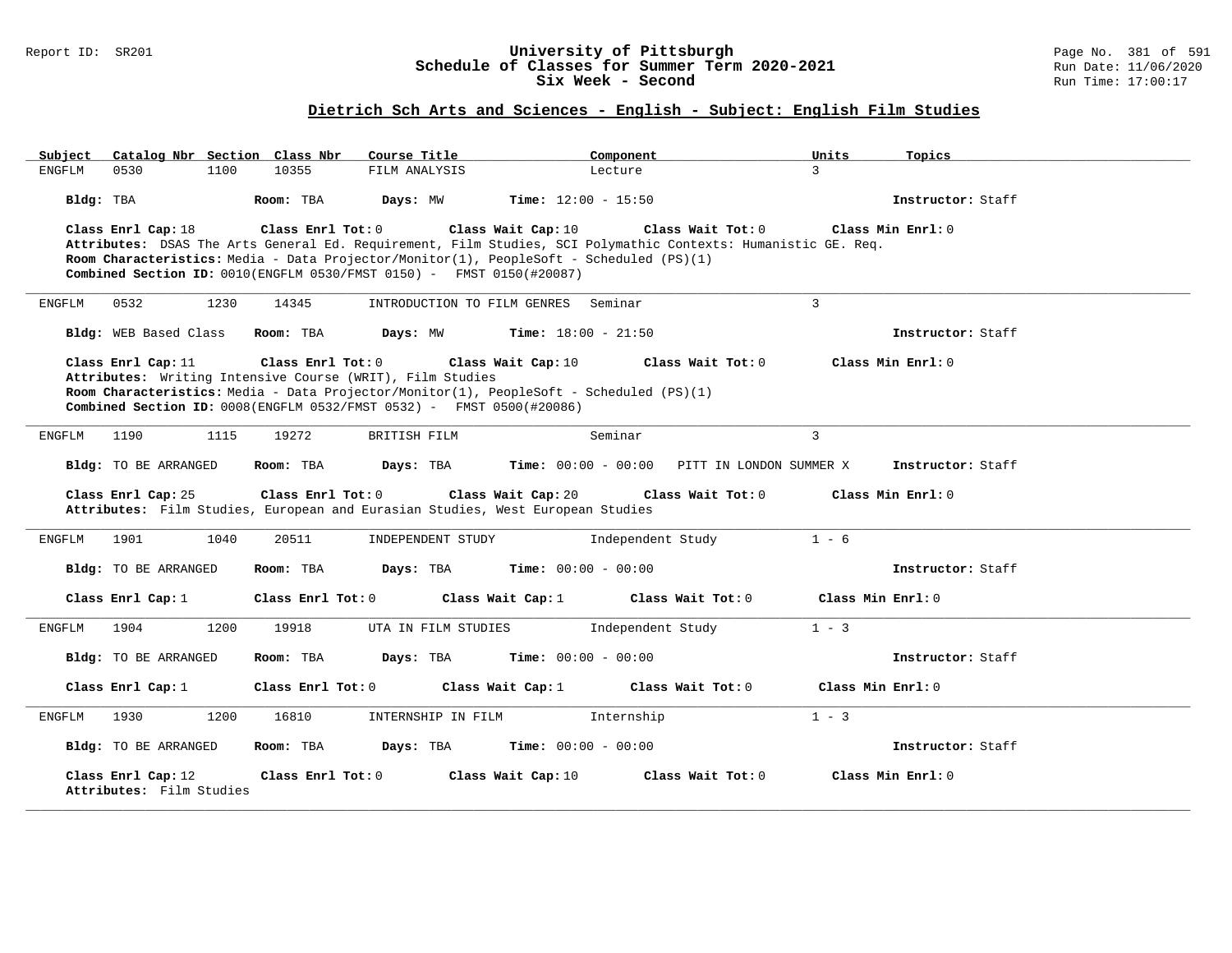#### Report ID: SR201 **1988 1998 12: SR201 University of Pittsburgh University of Pittsburgh** Page No. 382 of 591 **Schedule of Classes for Summer Term 2020-2021** Run Date: 11/06/20<br>Six Week - Second Six Week - Second

#### **Dietrich Sch Arts and Sciences - English - Subject: English Literature**

**\_\_\_\_\_\_\_\_\_\_\_\_\_\_\_\_\_\_\_\_\_\_\_\_\_\_\_\_\_\_\_\_\_\_\_\_\_\_\_\_\_\_\_\_\_\_\_\_\_\_\_\_\_\_\_\_\_\_\_\_\_\_\_\_\_\_\_\_\_\_\_\_\_\_\_\_\_\_\_\_\_\_\_\_\_\_\_\_\_\_\_\_\_\_\_\_\_\_\_\_\_\_\_\_\_\_\_\_\_\_\_\_\_\_\_\_\_\_\_\_\_\_\_\_\_\_\_\_\_\_\_\_\_\_\_\_\_\_\_\_\_\_\_\_\_\_\_\_\_\_\_\_\_\_\_\_ Subject Catalog Nbr Section Class Nbr Course Title Component Units Topics** INTRODUCTION TO LITERATURE Lecture **Bldg:** TBA **Room:** TBA **Days:** TuTh **Time:** 12:00 - 15:15 **Instructor:** Staff **Class Enrl Cap:** 22 **Class Enrl Tot:** 0 **Class Wait Cap:** 20 **Class Wait Tot:** 0 **Class Min Enrl:** 0 **Attributes:** DSAS Literature General Ed. Requirement, Writing Intensive Course (WRIT), SCI Polymathic Contexts: Humanistic GE. Req. **Room Characteristics:** PeopleSoft - Scheduled (PS)(1) **\_\_\_\_\_\_\_\_\_\_\_\_\_\_\_\_\_\_\_\_\_\_\_\_\_\_\_\_\_\_\_\_\_\_\_\_\_\_\_\_\_\_\_\_\_\_\_\_\_\_\_\_\_\_\_\_\_\_\_\_\_\_\_\_\_\_\_\_\_\_\_\_\_\_\_\_\_\_\_\_\_\_\_\_\_\_\_\_\_\_\_\_\_\_\_\_\_\_\_\_\_\_\_\_\_\_\_\_\_\_\_\_\_\_\_\_\_\_\_\_\_\_\_\_\_\_\_\_\_\_\_\_\_\_\_\_\_\_\_\_\_\_\_\_\_\_\_\_\_\_\_\_\_\_\_\_** ENGLIT 0325 1020 10559 THE SHORT STORY Seminar Seminar 3 **Bldg:** TBA **Room:** TBA **Days:** MW **Time:** 12:00 - 15:15 **Instructor:** Staff **Class Enrl Cap:** 22 **Class Enrl Tot:** 0 **Class Wait Cap:** 20 **Class Wait Tot:** 0 **Class Min Enrl:** 0 **Attributes:** DSAS Literature General Ed. Requirement, Writing Intensive Course (WRIT), SCI Polymathic Contexts: Humanistic GE. Req. **Room Characteristics:** Seating - Moveable(1), PeopleSoft - Scheduled (PS)(1) **\_\_\_\_\_\_\_\_\_\_\_\_\_\_\_\_\_\_\_\_\_\_\_\_\_\_\_\_\_\_\_\_\_\_\_\_\_\_\_\_\_\_\_\_\_\_\_\_\_\_\_\_\_\_\_\_\_\_\_\_\_\_\_\_\_\_\_\_\_\_\_\_\_\_\_\_\_\_\_\_\_\_\_\_\_\_\_\_\_\_\_\_\_\_\_\_\_\_\_\_\_\_\_\_\_\_\_\_\_\_\_\_\_\_\_\_\_\_\_\_\_\_\_\_\_\_\_\_\_\_\_\_\_\_\_\_\_\_\_\_\_\_\_\_\_\_\_\_\_\_\_\_\_\_\_\_** ENGLIT 0354 1100 10556 WORDS AND IMAGES Seminar 3 **Bldg:** TBA **Room:** TBA **Days:** MW **Time:** 12:00 - 15:15 **Instructor:** Staff **Class Enrl Cap:** 22 **Class Enrl Tot:** 0 **Class Wait Cap:** 20 **Class Wait Tot:** 0 **Class Min Enrl:** 0 **Attributes:** DSAS Literature General Ed. Requirement, Writing Intensive Course (WRIT), SCI Polymathic Contexts: Humanistic GE. Req. **Room Characteristics:** (1), PeopleSoft - Scheduled (PS)(1) **\_\_\_\_\_\_\_\_\_\_\_\_\_\_\_\_\_\_\_\_\_\_\_\_\_\_\_\_\_\_\_\_\_\_\_\_\_\_\_\_\_\_\_\_\_\_\_\_\_\_\_\_\_\_\_\_\_\_\_\_\_\_\_\_\_\_\_\_\_\_\_\_\_\_\_\_\_\_\_\_\_\_\_\_\_\_\_\_\_\_\_\_\_\_\_\_\_\_\_\_\_\_\_\_\_\_\_\_\_\_\_\_\_\_\_\_\_\_\_\_\_\_\_\_\_\_\_\_\_\_\_\_\_\_\_\_\_\_\_\_\_\_\_\_\_\_\_\_\_\_\_\_\_\_\_\_** ENGLIT 0580 1220 19265 INTRODUCTION TO SHAKESPEARE Seminar 3 **Bldg:** TO BE ARRANGED **Room:** TBA **Days:** TBA **Time:** 00:00 - 00:00 **Instructor:** Staff **Class Enrl Cap:** 25 **Class Enrl Tot:** 0 **Class Wait Cap:** 20 **Class Wait Tot:** 0 **Class Min Enrl:** 0 Attributes: DSAS Literature General Ed. Requirement, Writing Intensive Course (WRIT), Medieval & Renaissance Studies, SCI Polymathic Contexts: Humanistic GE European and Eurasian Studies, West European Studies **\_\_\_\_\_\_\_\_\_\_\_\_\_\_\_\_\_\_\_\_\_\_\_\_\_\_\_\_\_\_\_\_\_\_\_\_\_\_\_\_\_\_\_\_\_\_\_\_\_\_\_\_\_\_\_\_\_\_\_\_\_\_\_\_\_\_\_\_\_\_\_\_\_\_\_\_\_\_\_\_\_\_\_\_\_\_\_\_\_\_\_\_\_\_\_\_\_\_\_\_\_\_\_\_\_\_\_\_\_\_\_\_\_\_\_\_\_\_\_\_\_\_\_\_\_\_\_\_\_\_\_\_\_\_\_\_\_\_\_\_\_\_\_\_\_\_\_\_\_\_\_\_\_\_\_\_** ENGLIT 0625 1100 20500 DETECTIVE FICTION Seminar 3 **Bldg:** WEB Based Class **Room:** TBA **Days:** TBA **Time:** 00:00 - 00:00 **Instructor:** Staff **Class Enrl Cap:** 35 **Class Enrl Tot:** 0 **Class Wait Cap:** 20 **Class Wait Tot:** 0 **Class Min Enrl:** 0 **Attributes:** DSAS Literature General Ed. Requirement, Online, SCI Polymathic Contexts: Humanistic GE. Req. **\_\_\_\_\_\_\_\_\_\_\_\_\_\_\_\_\_\_\_\_\_\_\_\_\_\_\_\_\_\_\_\_\_\_\_\_\_\_\_\_\_\_\_\_\_\_\_\_\_\_\_\_\_\_\_\_\_\_\_\_\_\_\_\_\_\_\_\_\_\_\_\_\_\_\_\_\_\_\_\_\_\_\_\_\_\_\_\_\_\_\_\_\_\_\_\_\_\_\_\_\_\_\_\_\_\_\_\_\_\_\_\_\_\_\_\_\_\_\_\_\_\_\_\_\_\_\_\_\_\_\_\_\_\_\_\_\_\_\_\_\_\_\_\_\_\_\_\_\_\_\_\_\_\_\_\_** ENGLIT 1760 1120 19267 TOPICS IN POPULAR CULTURE Seminar 3 **Bldg:** TO BE ARRANGED **Room:** TBA **Days:** TBA **Time:** 00:00 - 00:00 POST-WAR BRITAIN POP CULTURE **Instructor:** Staff **Class Enrl Cap:** 25 **Class Enrl Tot:** 0 **Class Wait Cap:** 20 **Class Wait Tot:** 0 **Class Min Enrl:** 0 **Attributes:** European and Eurasian Studies, West European Studies **\_\_\_\_\_\_\_\_\_\_\_\_\_\_\_\_\_\_\_\_\_\_\_\_\_\_\_\_\_\_\_\_\_\_\_\_\_\_\_\_\_\_\_\_\_\_\_\_\_\_\_\_\_\_\_\_\_\_\_\_\_\_\_\_\_\_\_\_\_\_\_\_\_\_\_\_\_\_\_\_\_\_\_\_\_\_\_\_\_\_\_\_\_\_\_\_\_\_\_\_\_\_\_\_\_\_\_\_\_\_\_\_\_\_\_\_\_\_\_\_\_\_\_\_\_\_\_\_\_\_\_\_\_\_\_\_\_\_\_\_\_\_\_\_\_\_\_\_\_\_\_\_\_\_\_\_**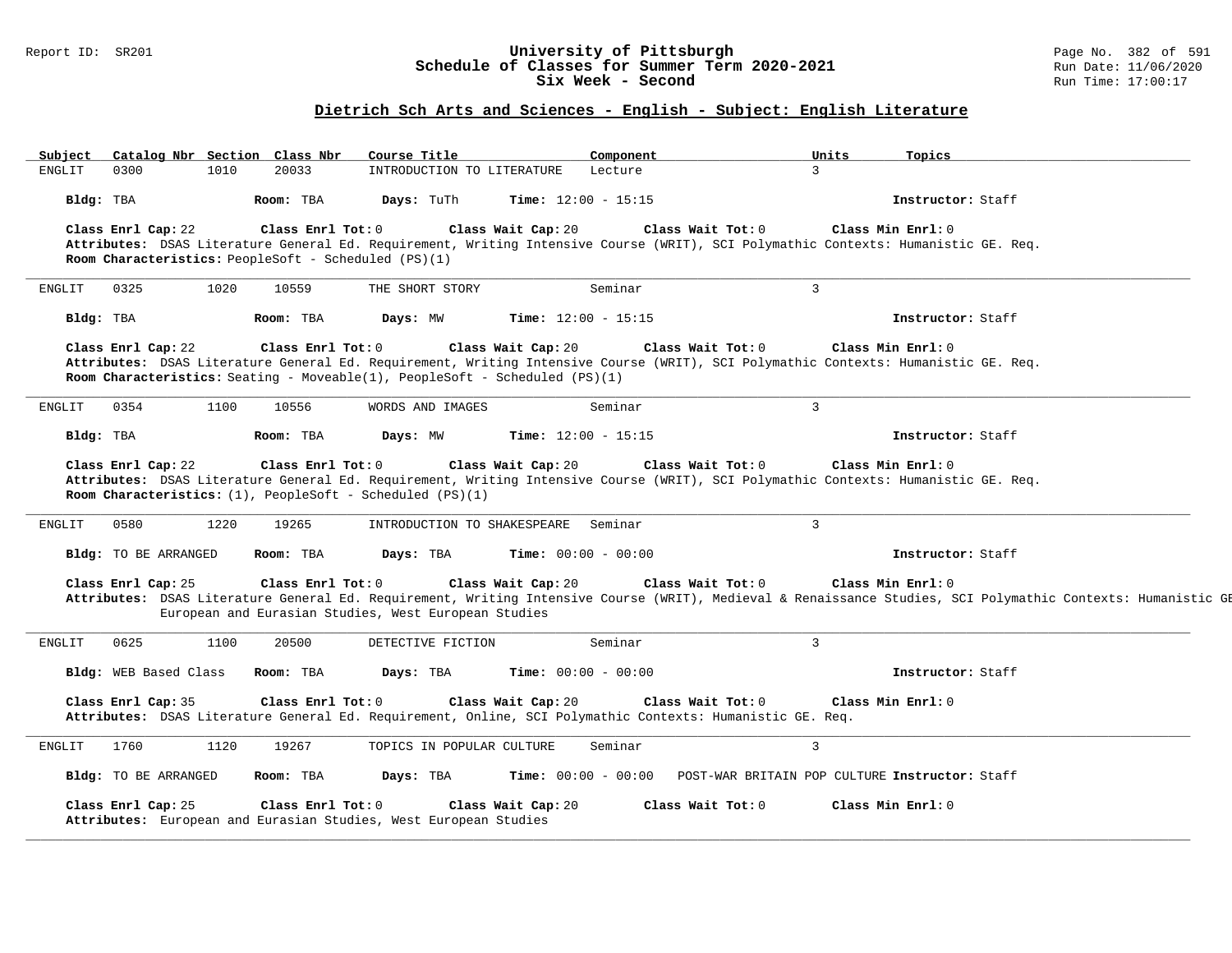## Report ID: SR201 **University of Pittsburgh** Page No. 383 of 591 **Schedule of Classes for Summer Term 2020-2021** Run Date: 11/06/2020 **Six Week - Second Run Time: 17:00:17**

# **Dietrich Sch Arts and Sciences - English - Subject: English Literature**

| Subject | Catalog Nbr Section Class Nbr |      |                   | Course Title        | Component                    | Units             | Topics            |
|---------|-------------------------------|------|-------------------|---------------------|------------------------------|-------------------|-------------------|
| ENGLIT  | 1901                          | 1200 | 17909             | INDEPENDENT STUDY   | Independent Study            | - 6               |                   |
|         | <b>Bldg:</b> TO BE ARRANGED   |      | Room: TBA         | Days: TBA           | <b>Time:</b> $00:00 - 00:00$ |                   | Instructor: Staff |
|         | Class Enrl Cap: $1$           |      | Class Enrl Tot: 0 | Class Wait Cap: $1$ | Class Wait Tot: 0            | Class Min Enrl: 0 |                   |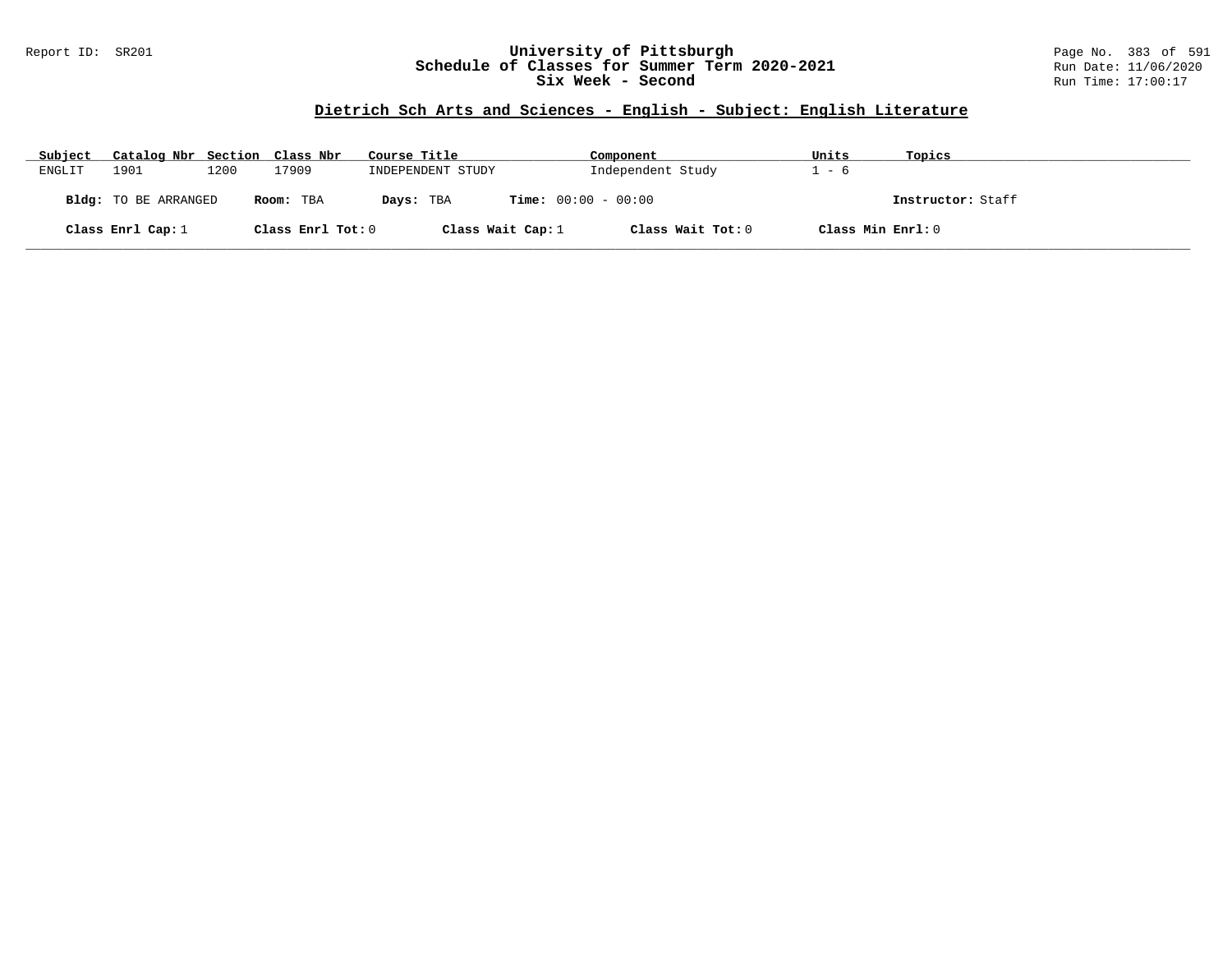## Report ID: SR201 **University of Pittsburgh** Page No. 384 of 591 **Schedule of Classes for Summer Term 2020-2021** Run Date: 11/06/2020 **Six Week - Second Run Time: 17:00:17**

## **Dietrich Sch Arts and Sciences - English - Subject: English Writing**

| Subject   | Catalog Nbr Section Class Nbr |      |                   | Course Title              |                              | Component                                                                                                             | Units   | Topics            |
|-----------|-------------------------------|------|-------------------|---------------------------|------------------------------|-----------------------------------------------------------------------------------------------------------------------|---------|-------------------|
| ENGWRT    | 0400                          | 1010 | 19139             | INTRO TO CREATIVE WRITING |                              | Seminar                                                                                                               | 3       |                   |
| Bldg: TBA |                               |      | Room: TBA         | Days: MW                  | <b>Time:</b> $18:00 - 21:15$ |                                                                                                                       |         | Instructor: Staff |
|           | Class Enrl Cap: 19            |      |                   |                           |                              | Class Enrl Tot: $0$ Class Wait Cap: $10$ Class Wait Tot: $0$                                                          |         | Class Min Enrl: 0 |
|           |                               |      |                   |                           |                              | Attributes: DSAS Creative Work General Ed. Requirement, SCI Polymathic Contexts: Humanistic GE. Req.                  |         |                   |
|           |                               |      |                   |                           |                              | <b>Room Characteristics:</b> Media - Data Projector/Monitor(1), Seating - Moveable(1), PeopleSoft - Scheduled (PS)(1) |         |                   |
|           |                               |      | 17464             |                           |                              |                                                                                                                       | $1 - 6$ |                   |
| ENGWRT    | 1901                          | 1200 |                   | INDEPENDENT STUDY         |                              | Independent Study                                                                                                     |         |                   |
|           | Bldg: TO BE ARRANGED          |      | Room: TBA         | Days: TBA                 | $Time: 00:00 - 00:00$        |                                                                                                                       |         | Instructor: Staff |
|           | Class Enrl Cap: 25            |      | Class Enrl Tot: 0 |                           | Class Wait Cap: 20           | Class Wait Tot: 0                                                                                                     |         | Class Min Enrl: 0 |
| ENGWRT    | 1901                          | 1205 | 17465             | INDEPENDENT STUDY         |                              | Independent Study                                                                                                     | $1 - 6$ |                   |
|           | Bldg: TO BE ARRANGED          |      | Room: TBA         | Days: TBA                 | $Time: 00:00 - 00:00$        |                                                                                                                       |         | Instructor: Staff |
|           | Class Enrl Cap: 25            |      | Class Enrl Tot: 0 |                           | Class Wait Cap: 20           | Class Wait Tot: 0                                                                                                     |         | Class Min Enrl: 0 |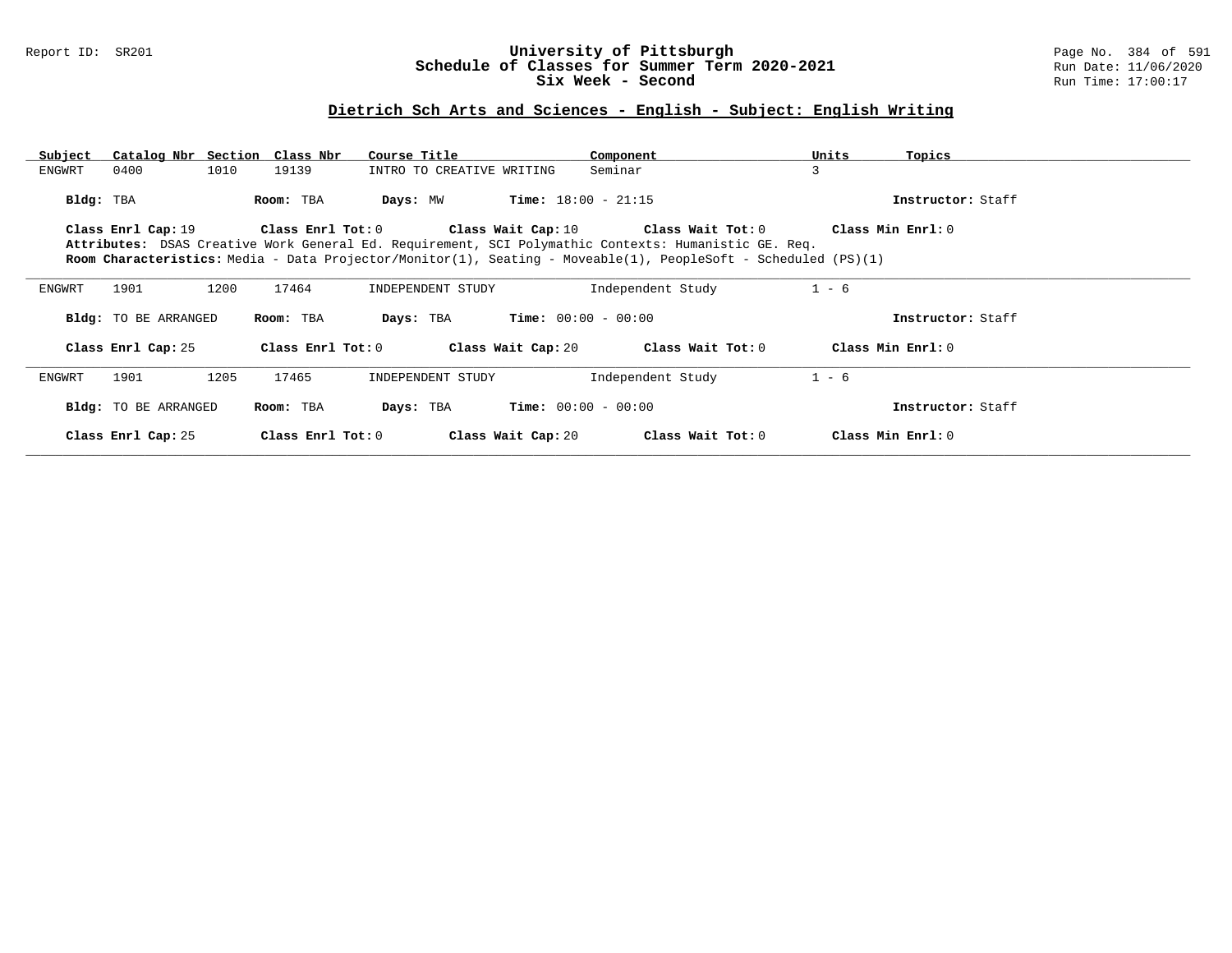### Report ID: SR201 **1988 Chedule of Classes for Summer Term 2020-2021** Page No. 385 of 591 Page No. 385 of 591 Page No. 385 of 591 Bage No. 385 of 591 Bage No. 385 of 591 Bage No. 385 of 591 Bate: 11/06/2020 **Schedule of Classes for Summer Term 2020-2021** Run Date: 11/06/2020<br>Six Week - Second Run Time: 17:00:17 Six Week - Second

## **Dietrich Sch Arts and Sciences - Film and Media Studies - Subject: Film and Media Studies**

| Subject   | Catalog Nbr Section Class Nbr            |      |                   | Course Title                                                                                                                                                                                                                                                                                                                                                                                                                 |                              | Component         | Units                                                                                                                   | Topics                                                                                                                            |  |
|-----------|------------------------------------------|------|-------------------|------------------------------------------------------------------------------------------------------------------------------------------------------------------------------------------------------------------------------------------------------------------------------------------------------------------------------------------------------------------------------------------------------------------------------|------------------------------|-------------------|-------------------------------------------------------------------------------------------------------------------------|-----------------------------------------------------------------------------------------------------------------------------------|--|
| FMST      | 0150                                     | 1100 | 20087             | FILM ANALYSIS                                                                                                                                                                                                                                                                                                                                                                                                                | Lecture                      |                   | 3                                                                                                                       |                                                                                                                                   |  |
| Bldg: TBA |                                          |      | Room: TBA         | Days: MW                                                                                                                                                                                                                                                                                                                                                                                                                     | <b>Time:</b> $12:00 - 15:50$ |                   |                                                                                                                         | Instructor: Staff                                                                                                                 |  |
|           | Class Enrl Cap: 17                       |      | Class Enrl Tot: 0 | <b>Room Characteristics:</b> PeopleSoft - Scheduled (PS)(1)<br>Combined Section ID: 0010(ENGFLM 0530/FMST 0150) - ENGFLM 0530(#10355)                                                                                                                                                                                                                                                                                        | Class Wait Cap: 10           | Class Wait Tot: 0 | Attributes: DSAS The Arts General Ed. Requirement, Film Studies, SCI Polymathic Contexts: Humanistic GE. Req.           | Class Min Enrl: 0                                                                                                                 |  |
| FMST      | 0500                                     | 1200 | 20086             | INTRODUCTION TO FILM GENRES                                                                                                                                                                                                                                                                                                                                                                                                  | Seminar                      |                   | 3                                                                                                                       |                                                                                                                                   |  |
|           | Bldg: WEB Based Class                    |      | Room: TBA         | Days: MW                                                                                                                                                                                                                                                                                                                                                                                                                     | <b>Time:</b> $18:00 - 21:50$ |                   |                                                                                                                         | Instructor: Staff                                                                                                                 |  |
|           | Class Enrl Cap: $11$ Class Enrl Tot: $0$ |      |                   | Class Wait Cap: 10<br>Attributes: Writing Intensive Course (WRIT), Film Studies<br><b>Room Characteristics:</b> Media - Data Projector/Monitor(1), PeopleSoft - Scheduled (PS)(1)<br>Combined Section ID: 0008(ENGFLM 0532/FMST 0532) - ENGFLM 0532(#14345)                                                                                                                                                                  |                              | Class Wait Tot: 0 |                                                                                                                         | Class Min Enrl: 0                                                                                                                 |  |
|           |                                          |      |                   | <b></b> The planned operational modality for this class is REMOTE. For more information please visit <a< td=""><td></td><td></td><td>href="http://www.provost.pitt.edu/students/student-success-flexpitt/flex-pitt-quarded-risk-posture-all-students-remote"</td><td>target=" blank"&gt;http://www.provost.pitt.edu/students/student-success-flexpitt/flex-pitt-quarded-risk-posture-all-students-remote/</td><td></td></a<> |                              |                   | href="http://www.provost.pitt.edu/students/student-success-flexpitt/flex-pitt-quarded-risk-posture-all-students-remote" | target=" blank">http://www.provost.pitt.edu/students/student-success-flexpitt/flex-pitt-quarded-risk-posture-all-students-remote/ |  |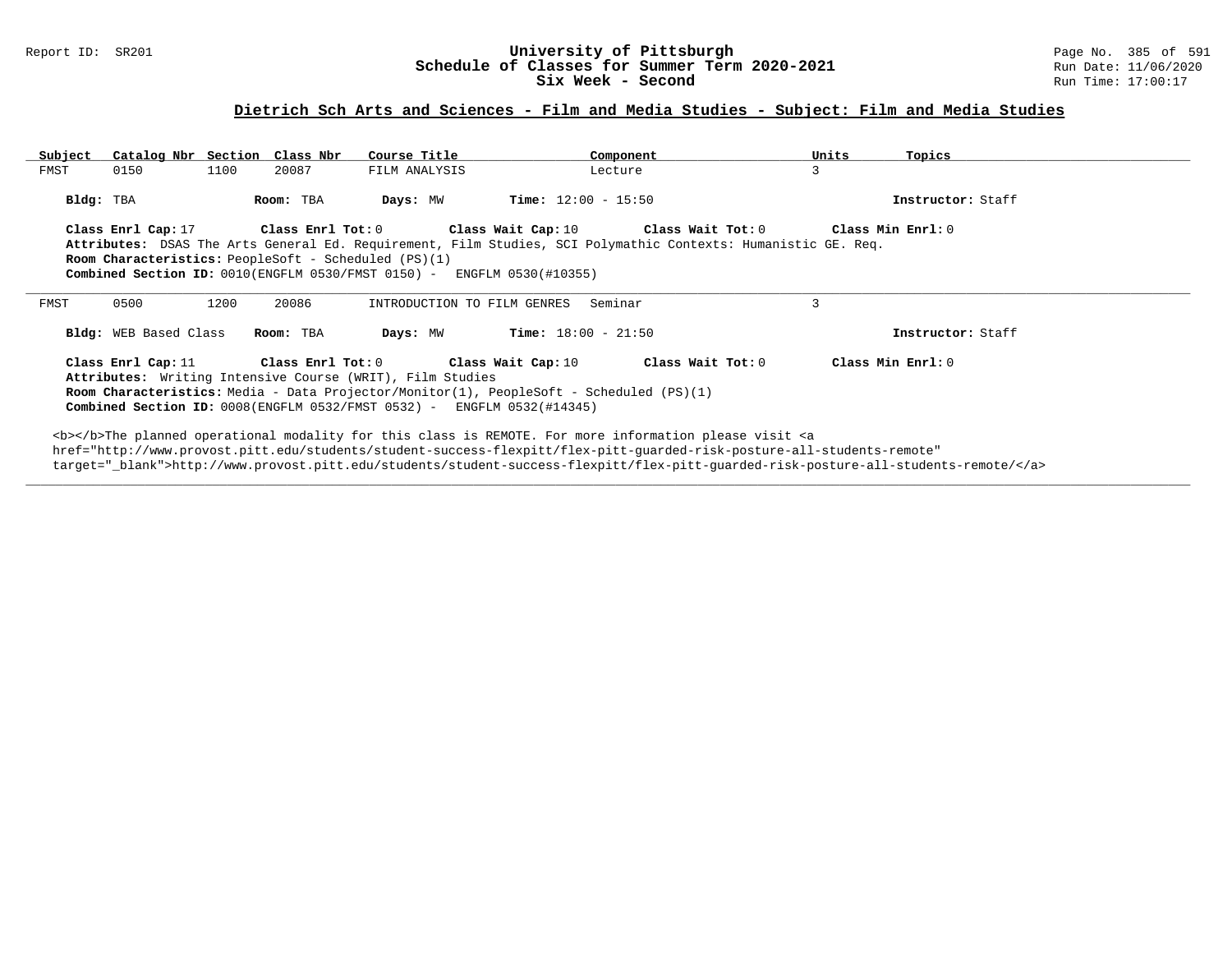#### Report ID: SR201 **1988 Conserversity of Pittsburgh University of Pittsburgh** Page No. 386 of 591 **Schedule of Classes for Summer Term 2020-2021** Page No. 386 of 591 Page No. 386 of 591 **Schedule of Classes for Summer Ter Schedule of Classes for Summer Term 2020-2021** Run Date: 11/06/2021<br>Six Week - Second Run Time: 17:00:17 Six Week - Second

## **Dietrich Sch Arts and Sciences - French and Italian - Subject: French**

| Subject   | Catalog Nbr Section Class Nbr |      |                   | Course Title                                                                                                                                                              | Component                    | Units | Topics              |
|-----------|-------------------------------|------|-------------------|---------------------------------------------------------------------------------------------------------------------------------------------------------------------------|------------------------------|-------|---------------------|
| FR        | 0102                          | 1200 | 19374             | ELEMENTARY FRENCH 2                                                                                                                                                       | Lecture                      |       |                     |
| Bldg: TBA |                               |      | Room: TBA         | Days: TuWTh                                                                                                                                                               | <b>Time:</b> $11:00 - 13:15$ |       | Instructor: Staff   |
|           | Class Enrl Cap: 19            |      | Class Enrl Tot: 0 | Class Wait Cap: 10<br>Attributes: DSAS Second Language General Ed. Requirement<br><b>Room Characteristics:</b> (1), Seating - Moveable(1), PeopleSoft - Scheduled (PS)(1) | Class Wait Tot: 0            |       | Class Min $Enrl: 0$ |

As a continuation of French 0101, this three-credit course introduces students to the French language, building on skills gained in French 0101. Culturally-contextualized comprehension and production abilities in both written and spoken form are stressed. Because the focus is on communication, French 0102 is taught entirely in the target language. Objectives are similar to those in French 0101, but expanded for this more advanced level. TAUGHT IN FRENCH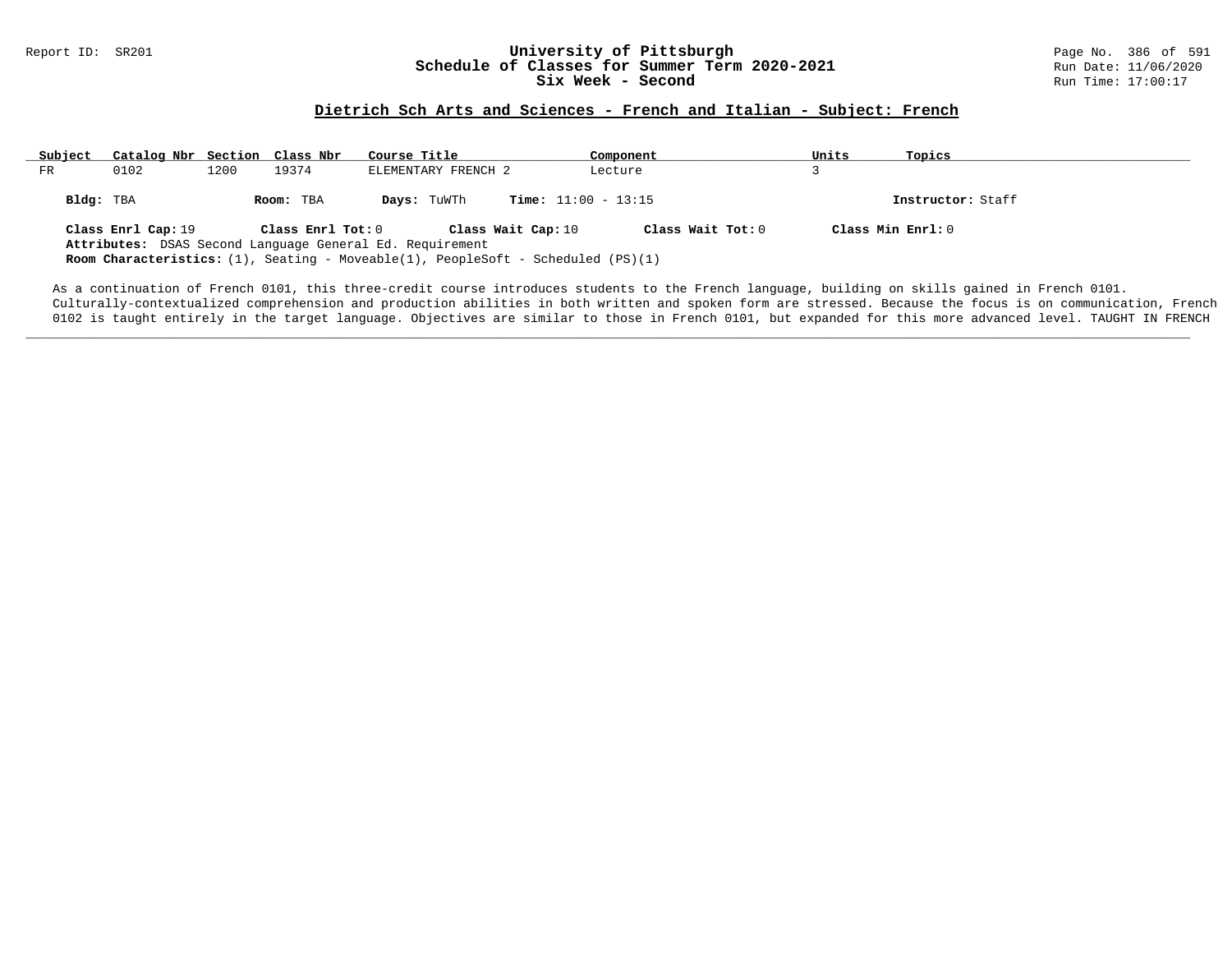#### Report ID: SR201 **1988 Constrained Building Constrained Building Constrained Building Page No. 387 of 591 Const<br>
Schedule of Classes for Summer Term 2020-2021 2020 Run Date: 11/06/2020 Schedule of Classes for Summer Term 2020-2021** Run Date: 11/06/2021<br>Six Week - Second Run Time: 17:00:17 Six Week - Second

#### **Dietrich Sch Arts and Sciences - French and Italian - Subject: Italian**

| Subject   | Catalog Nbr Section Class Nbr |      |                                                                                       | Course Title |                                       | Component |                                                                                                                                            | Units | Topics            |
|-----------|-------------------------------|------|---------------------------------------------------------------------------------------|--------------|---------------------------------------|-----------|--------------------------------------------------------------------------------------------------------------------------------------------|-------|-------------------|
| ITAL      | 0102                          | 1250 | 19369                                                                                 |              | ITALIAN LANGUAGE AND CULTURE ZLecture |           |                                                                                                                                            |       |                   |
| Bldg: TBA |                               |      | Room: TBA                                                                             | Days: TuWTh  | <b>Time:</b> $18:00 - 20:15$          |           | THEN AND THERE                                                                                                                             |       | Instructor: Staff |
|           | Class Enrl Cap: 19            |      | Class Enrl Tot: 0<br>Attributes: DSAS Second Language General Ed. Requirement, Hybrid |              | Class Wait Cap: 10                    |           | Class Wait Tot: 0<br><b>Room Characteristics:</b> Media - Data Projector/Monitor(1), Seating - Moveable(1), PeopleSoft - Scheduled (PS)(1) |       | Class Min Enrl: 0 |

Learn Italian in a comfortable and interactive classroom environment! This is the second of a sequence of three classes that are designed to teach you the basic vocabulary and grammar you need to navigate Italian culture, history, and society. Our innovative class format consists of face-to-face class meetings (3 days per week) in which students practice their Italian in communicative activities. An additional credit hour is online, and students use this time to watch/listen/read lectures, complete exercises to hone their linguistic skills, and interact with apps and websites (Extempore, Quizlet, etc.) to better their Italian. In addition, students will learn about Italian culture, including Italian fashion and design, travel destinations, popular culture, and contemporary literature. NO TEXTBOOK REQUIRED.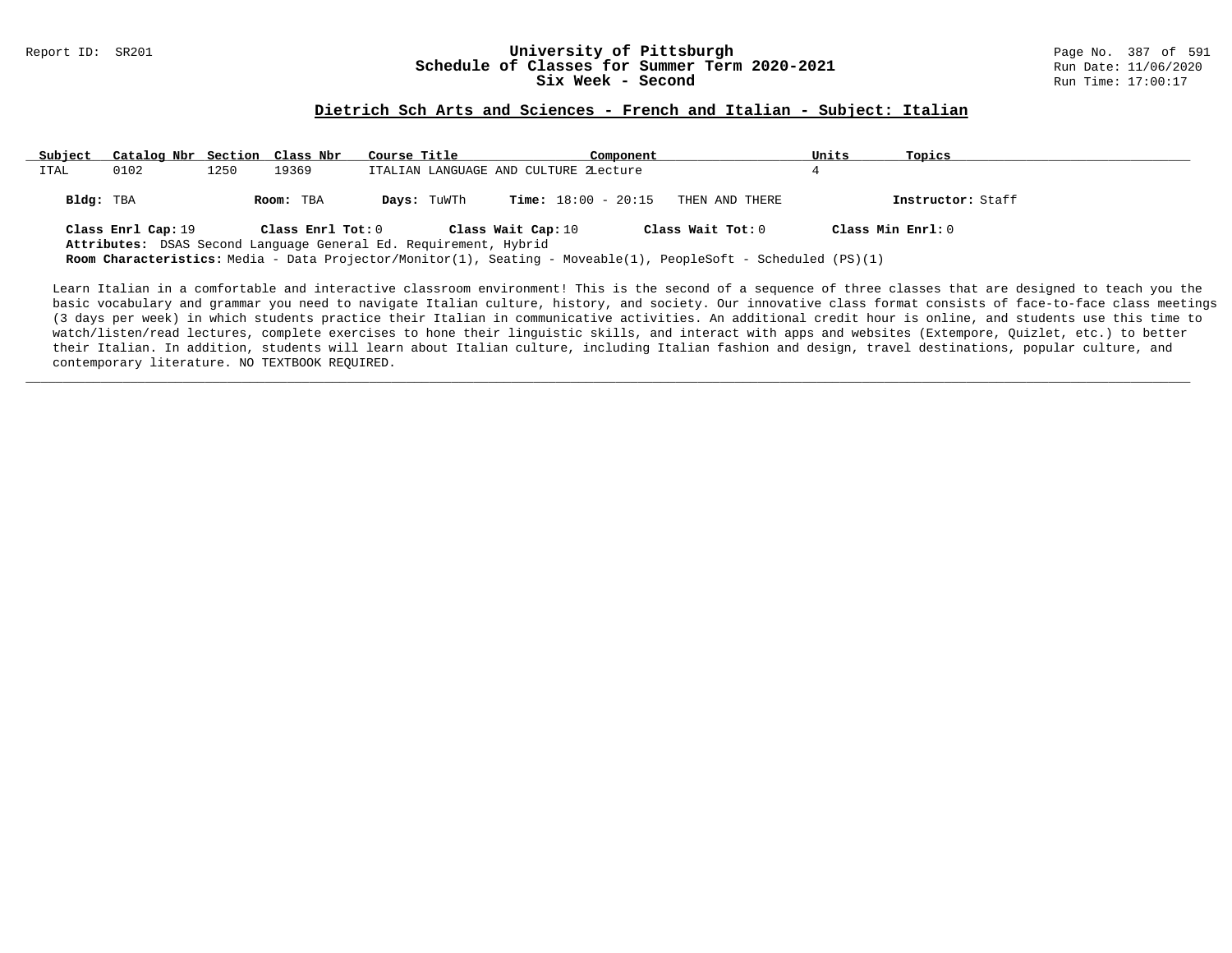### Report ID: SR201 **University of Pittsburgh** Page No. 388 of 591 **Schedule of Classes for Summer Term 2020-2021** Run Date: 11/06/2020 **Six Week - Second Run Time: 17:00:17**

| Catalog Nbr Section Class Nbr<br>Subject | Course Title                                          | Component                                                                       | Units<br>Topics                            |
|------------------------------------------|-------------------------------------------------------|---------------------------------------------------------------------------------|--------------------------------------------|
| 1900<br>1200<br>GEOL                     | 20308<br>INTERNSHIP                                   | Internship                                                                      | $1 - 4$                                    |
| Bldg: TO BE ARRANGED                     | Room: TBA $Days: TBA$ Time: $00:00 - 00:00$           |                                                                                 | Instructor: Andrews-Brown, Danielle Monica |
| Class Enrl Cap: 10                       | Attributes: Capstone Course, Undergraduate Internship | Class Enrl Tot: $0$ Class Wait Cap: $10$ Class Wait Tot: $0$                    | Class Min Enrl: 0                          |
| 1901<br>1240<br>GEOL                     | 15785<br>INDEPENDENT STUDY                            | Independent Study                                                               | $1 - 4$                                    |
| Bldg: TO BE ARRANGED                     | Room: TBA $Days:$ TBA $Time: 00:00 - 00:00$           |                                                                                 | Instructor: Staff                          |
| Class Enrl Cap: 1                        |                                                       | Class Enrl Tot: 0 Class Wait Cap: 1 Class Wait Tot: 0                           | Class Min Enrl: 0                          |
| GEOL<br>1901<br>1245                     | 15786                                                 | INDEPENDENT STUDY 1ndependent Study                                             | $1 - 4$                                    |
| Bldg: TO BE ARRANGED                     | Room: TBA $Days: TBA$ Time: $00:00 - 00:00$           |                                                                                 | Instructor: Staff                          |
| Class Enrl Cap: 1                        |                                                       | Class Enrl Tot: $0$ Class Wait Cap: $1$ Class Wait Tot: $0$                     | Class Min Enrl: 0                          |
| 1901 1250<br>GEOL                        | 15787                                                 | INDEPENDENT STUDY 1ndependent Study                                             | $1 - 4$                                    |
| Bldg: TO BE ARRANGED                     | Room: TBA $Days: TBA$ Time: $00:00 - 00:00$           |                                                                                 | Instructor: Staff                          |
| Class Enrl Cap: $1$                      |                                                       | Class Enrl Tot: $0$ Class Wait Cap: $1$ Class Wait Tot: $0$                     | Class Min Enrl: 0                          |
| 1901 1901<br>1255<br>GEOL                | 15788                                                 | INDEPENDENT STUDY 1ndependent Study                                             | $1 - 4$                                    |
| Bldg: TO BE ARRANGED                     | Room: TBA $Days: TBA$ Time: $00:00 - 00:00$           |                                                                                 | Instructor: Staff                          |
| Class Enrl Cap: 1                        |                                                       | Class Enrl Tot: $0$ Class Wait Cap: $1$ Class Wait Tot: $0$ Class Min Enrl: $0$ |                                            |
| 1903 — 1903<br>1240<br>GEOL              | 15793<br>UNDERGRADUATE RESEARCH                       | Practicum                                                                       | $1 - 4$                                    |
| <b>Bldg:</b> TO BE ARRANGED              | Room: TBA $Days:$ TBA $Time: 00:00 - 00:00$           |                                                                                 | Instructor: Capo, Rosemary Clare           |
| Class Enrl Cap: 1                        |                                                       | Class Enrl Tot: $0$ Class Wait Cap: 1 Class Wait Tot: 0                         | Class Min Enrl: 0                          |
| 1903<br>GEOL<br>1245                     | 15794                                                 | UNDERGRADUATE RESEARCH Practicum                                                | $1 - 4$                                    |
| Bldg: TO BE ARRANGED                     | Room: TBA $Days:$ TBA $Time: 00:00 - 00:00$           |                                                                                 | Instructor: Ramsey, Michael Sean           |
| Class Enrl Cap: 1                        |                                                       | Class Enrl Tot: $0$ Class Wait Cap: 1 Class Wait Tot: 0                         | Class Min Enrl: 0                          |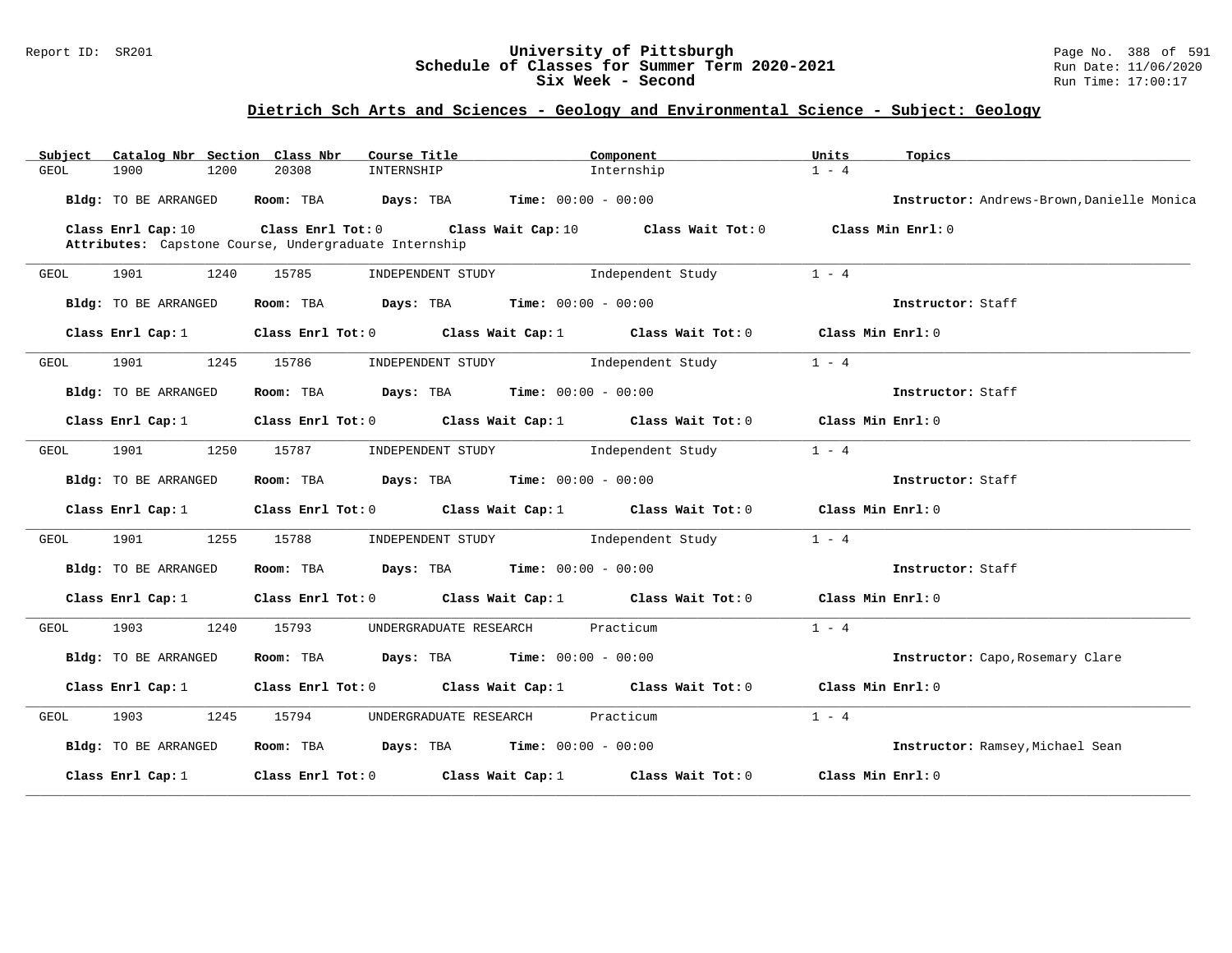### Report ID: SR201 **University of Pittsburgh** Page No. 389 of 591 **Schedule of Classes for Summer Term 2020-2021** Run Date: 11/06/2020 **Six Week - Second Run Time: 17:00:17**

| Subject     | Catalog Nbr Section Class Nbr |      |           |                   | Course Title                            |                    |                              | Component |                                                                                                                                  | Units          |                   | Topics            |                                            |
|-------------|-------------------------------|------|-----------|-------------------|-----------------------------------------|--------------------|------------------------------|-----------|----------------------------------------------------------------------------------------------------------------------------------|----------------|-------------------|-------------------|--------------------------------------------|
| <b>GEOL</b> | 1903                          | 1250 | 15795     |                   | UNDERGRADUATE RESEARCH                  |                    |                              | Practicum |                                                                                                                                  | $1 - 4$        |                   |                   |                                            |
|             | <b>Bldg:</b> TO BE ARRANGED   |      | Room: TBA |                   | Days: TBA                               |                    | <b>Time:</b> $00:00 - 00:00$ |           |                                                                                                                                  |                |                   |                   | Instructor: Elliott, Emily M               |
|             | Class Enrl Cap: 1             |      |           | Class Enrl Tot: 0 |                                         | Class Wait Cap: 1  |                              |           | Class Wait Tot: 0                                                                                                                |                | Class Min Enrl: 0 |                   |                                            |
| <b>GEOL</b> | 1903                          | 1255 | 15796     |                   | UNDERGRADUATE RESEARCH                  |                    |                              | Practicum |                                                                                                                                  | $1 - 4$        |                   |                   |                                            |
|             | <b>Bldg:</b> TO BE ARRANGED   |      | Room: TBA |                   | Days: TBA                               |                    | <b>Time:</b> $00:00 - 00:00$ |           |                                                                                                                                  |                |                   | Instructor:       | Andrews-Brown, Danielle Monica             |
|             | Class Enrl Cap: 1             |      |           | Class Enrl Tot: 0 |                                         | Class Wait Cap: 1  |                              |           | Class Wait Tot: 0                                                                                                                |                | Class Min Enrl: 0 |                   |                                            |
| GEOL        | 1908                          | 1200 | 19852     |                   | UNDERGRADUATE FIELD STUDY EXPEPracticum |                    |                              |           |                                                                                                                                  | $1 - 4$        |                   |                   |                                            |
|             | <b>Bldg:</b> TO BE ARRANGED   |      | Room: TBA |                   | Days: TBA                               |                    | <b>Time:</b> $00:00 - 00:00$ |           |                                                                                                                                  |                |                   |                   | Instructor: Andrews-Brown, Danielle Monica |
|             | Class Enrl Cap: 5             |      |           | Class Enrl Tot: 0 |                                         | Class Wait Cap: 5  |                              |           | Class Wait Tot: 0                                                                                                                |                | Class Min Enrl: 0 |                   |                                            |
| GEOL        | 1930                          | 1010 | 19735     |                   | YELLOWSTONE FIELD CLASS                 |                    |                              | Practicum |                                                                                                                                  | $\overline{4}$ |                   |                   |                                            |
|             | <b>Bldg:</b> TO BE ARRANGED   |      | Room: TBA |                   | Days: TBA                               |                    | <b>Time:</b> $00:00 - 00:00$ |           |                                                                                                                                  |                |                   |                   | Instructor: Whitehead, Jeffrey Robert      |
|             |                               |      |           |                   |                                         |                    |                              |           |                                                                                                                                  |                |                   |                   | Hopey, Stephen D                           |
|             |                               |      |           |                   |                                         |                    |                              |           |                                                                                                                                  |                |                   |                   | Harbert, William P                         |
|             |                               |      |           |                   |                                         |                    |                              |           |                                                                                                                                  |                |                   |                   | Jones, Charles E                           |
|             | Class Enrl Cap: 20            |      |           | Class Enrl Tot: 0 |                                         | Class Wait Cap: 20 |                              |           | Class Wait Tot: 0<br>Attributes: DSAS Natural Science General Ed. Requirement, SCI Polymathic Contexts: Science NonSeq. GE. Req. |                |                   | Class Min Enrl: 0 |                                            |
| <b>GEOL</b> | 1950                          | 1200 | 19726     |                   | WYOMING FIELD STUDIES IN ECOLOPracticum |                    |                              |           |                                                                                                                                  | $\overline{3}$ |                   |                   |                                            |
|             | Bldg: TO BE ARRANGED          |      | Room: TBA |                   | Days: TBA                               |                    | <b>Time:</b> $00:00 - 00:00$ |           |                                                                                                                                  |                |                   |                   | Instructor: Whitehead, Jeffrey Robert      |
|             |                               |      |           |                   |                                         |                    |                              |           |                                                                                                                                  |                |                   |                   | Whittinghill, Kyle A                       |
|             |                               |      |           |                   |                                         |                    |                              |           |                                                                                                                                  |                |                   |                   | Jones, Charles E                           |
|             |                               |      |           |                   |                                         |                    |                              |           |                                                                                                                                  |                |                   |                   | Latta, Steven Carl                         |
|             | Class Enrl Cap: 20            |      |           | Class Enrl Tot: 0 |                                         | Class Wait Cap: 20 |                              |           | Class Wait Tot: 0<br>Attributes: DSAS Natural Science General Ed. Requirement, SCI Polymathic Contexts: Science NonSeq. GE. Req. |                |                   | Class Min Enrl: 0 |                                            |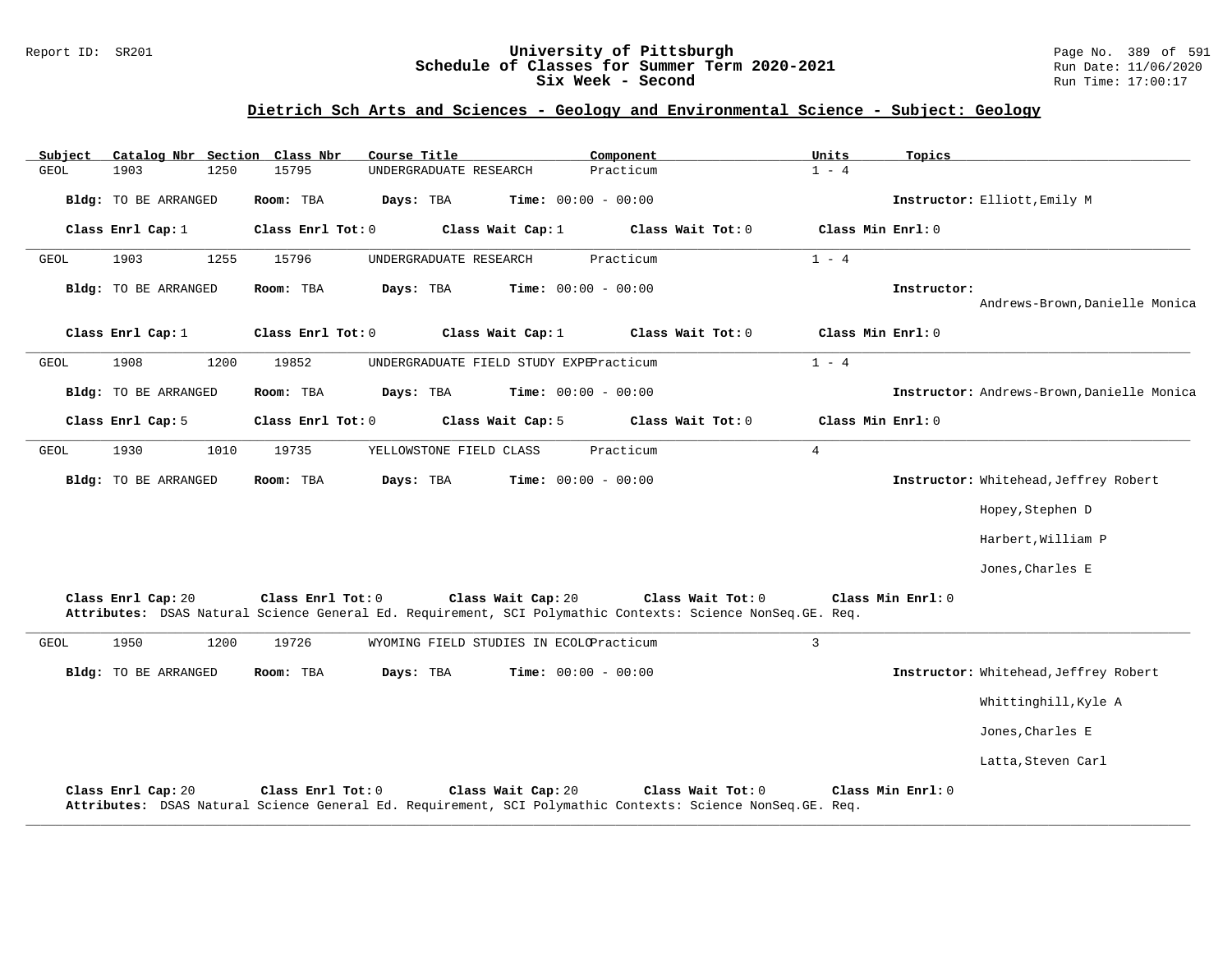### Report ID: SR201 **University of Pittsburgh** Page No. 390 of 591 **Schedule of Classes for Summer Term 2020-2021** Run Date: 11/06/2020 **Six Week - Second Run Time: 17:00:17**

| Catalog Nbr Section Class Nbr<br>Subject         | Course Title                                                                    | Component<br>Units            | Topics                           |
|--------------------------------------------------|---------------------------------------------------------------------------------|-------------------------------|----------------------------------|
| 1960<br>GEOL<br>1200                             | 10244<br>FIELD CAMP                                                             | $4 - 8$<br>Practicum          |                                  |
| Bldg: TO BE ARRANGED                             | Room: TBA $Days:$ TBA $Time: 00:00 - 00:00$                                     |                               | Instructor: Jones, Charles E     |
| Class Enrl Cap: 1<br>Attributes: Capstone Course | Class Enrl Tot: 0 Class Wait Cap: 1 Class Wait Tot: 0                           | Class Min $Enr1:0$            |                                  |
|                                                  |                                                                                 |                               |                                  |
| 2000<br>1200<br>GEOL                             | 10309<br>RESEARCH AND THESIS MS DEGREE Thesis Research                          | $1 - 12$                      |                                  |
| Bldg: WEB Based Class                            | Room: TBA $Days:$ TBA $Time: 00:00 - 00:00$                                     |                               | Instructor: Bain, Daniel Joseph  |
| Class Enrl Cap: 4                                | Class Enrl Tot: 0 Class Wait Cap: 0 Class Wait Tot: 0                           | Class Min Enrl: 0             |                                  |
| 2990<br>GEOL<br>1200                             | 10498<br>INDEPENDENT STUDY                                                      | $1 - 12$<br>Independent Study |                                  |
| Bldg: WEB Based Class                            | Room: TBA $\rule{1em}{0.15mm}$ Days: TBA Time: $00:00 - 00:00$                  |                               | Instructor: Elliott, Emily M     |
| Class Enrl Cap: $1$                              | Class Enrl Tot: 0 Class Wait Cap: 0 Class Wait Tot: 0 Class Min Enrl: 0         |                               |                                  |
| 1200<br>3000<br>GEOL                             | 10310<br>RESEARCH AND DISSERTATION PHD Thesis Research                          | $1 - 12$                      |                                  |
| Bldg: WEB Based Class                            | Room: TBA $Days:$ TBA $Time: 00:00 - 00:00$                                     |                               | Instructor: Capo, Rosemary Clare |
| Class Enrl Cap: 5                                | Class Enrl Tot: $0$ Class Wait Cap: $0$ Class Wait Tot: $0$                     | Class Min Enrl: 0             |                                  |
| 3000<br>1210<br>GEOL                             | 18106<br>RESEARCH AND DISSERTATION PHD Thesis Research                          | $1 - 12$                      |                                  |
| <b>Bldg:</b> TO BE ARRANGED                      | Room: TBA $Days: TBA$ Time: $00:00 - 00:00$                                     |                               | Instructor: Staff                |
| Class Enrl Cap: 35                               | Class Enrl Tot: $0$ Class Wait Cap: $0$ Class Wait Tot: $0$ Class Min Enrl: $0$ |                               |                                  |
| 3000<br>1215<br>GEOL                             | 18107<br>RESEARCH AND DISSERTATION PHD Thesis Research                          | $1 - 12$                      |                                  |
| Bldg: TO BE ARRANGED                             | <b>Days:</b> TBA <b>Time:</b> $00:00 - 00:00$<br>Room: TBA                      |                               | Instructor: Staff                |
| Class Enrl Cap: 35                               | Class Enrl Tot: 0 Class Wait Cap: 0 Class Wait Tot: 0 Class Min Enrl: 0         |                               |                                  |
| 1220<br>3000<br>GEOL                             | 18108<br>RESEARCH AND DISSERTATION PHD Thesis Research                          | $1 - 12$                      |                                  |
| <b>Bldg:</b> TO BE ARRANGED                      | Room: TBA $Days:$ TBA $Time: 00:00 - 00:00$                                     |                               | Instructor: Werne, Josef P       |
| Class Enrl Cap: 35                               | Class Enrl Tot: $0$ Class Wait Cap: $0$ Class Wait Tot: $0$                     | Class Min Enrl: 0             |                                  |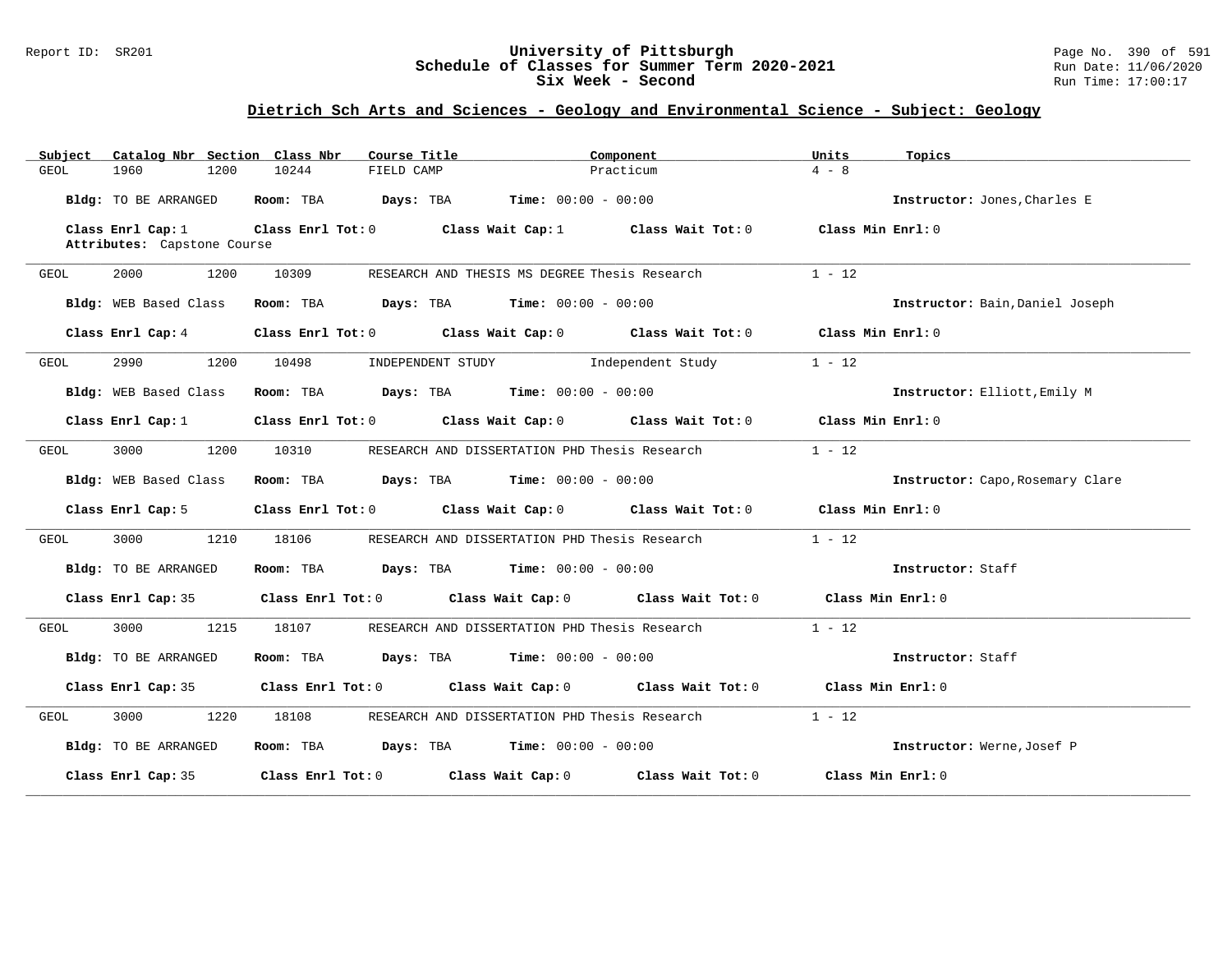### Report ID: SR201 **University of Pittsburgh** Page No. 391 of 591 **Schedule of Classes for Summer Term 2020-2021** Run Date: 11/06/2020 **Six Week - Second Run Time: 17:00:17**

| Subject | Catalog Nbr Section Class Nbr | Course Title | Component                                                                                          | Units<br>Topics            |
|---------|-------------------------------|--------------|----------------------------------------------------------------------------------------------------|----------------------------|
| GEOL    | 3000<br>1225                  | 18109        | RESEARCH AND DISSERTATION PHD Thesis Research                                                      | $1 - 12$                   |
|         | Bldg: TO BE ARRANGED          |              | Room: TBA $\rule{1em}{0.15mm}$ Days: TBA Time: $00:00 - 00:00$                                     | Instructor: Staff          |
|         |                               |              | Class Enrl Cap: 35 Class Enrl Tot: 0 Class Wait Cap: 0 Class Wait Tot: 0 Class Min Enrl: 0         |                            |
| GEOL    | 3000 000<br>1230              | 18110        | RESEARCH AND DISSERTATION PHD Thesis Research                                                      | $1 - 12$                   |
|         | Bldg: TO BE ARRANGED          |              | Room: TBA $\rule{1em}{0.15mm}$ Days: TBA Time: $00:00 - 00:00$                                     | Instructor: Staff          |
|         |                               |              | Class Enrl Cap: 35 Class Enrl Tot: 0 Class Wait Cap: 0 Class Wait Tot: 0 Class Min Enrl: 0         |                            |
| GEOL    |                               |              | 3000 1235 18111 RESEARCH AND DISSERTATION PHD Thesis Research                                      | $1 - 12$                   |
|         | Bldg: TO BE ARRANGED          |              | Room: TBA $Days:$ TBA $Time: 00:00 - 00:00$                                                        | Instructor: Staff          |
|         |                               |              | Class Enrl Cap: 35 Class Enrl Tot: 0 Class Wait Cap: 0 Class Wait Tot: 0 Class Min Enrl: 0         |                            |
| GEOL    | 3000 000                      |              | 1240 18112 RESEARCH AND DISSERTATION PHD Thesis Research                                           | $1 - 12$                   |
|         | Bldg: TO BE ARRANGED          |              | Room: TBA $Days:$ TBA $Time: 00:00 - 00:00$                                                        | Instructor: Staff          |
|         |                               |              | Class Enrl Cap: 35 Class Enrl Tot: 0 Class Wait Cap: 0 Class Wait Tot: 0 Class Min Enrl: 0         |                            |
| GEOL    | 1245<br>3000                  | 18113        | RESEARCH AND DISSERTATION PHD Thesis Research                                                      | $1 - 12$                   |
|         | Bldg: TO BE ARRANGED          |              | Room: TBA $Days:$ TBA $Time: 00:00 - 00:00$                                                        | Instructor: Staff          |
|         |                               |              | Class Enrl Cap: 35 Class Enrl Tot: 0 Class Wait Cap: 0 Class Wait Tot: 0 Class Min Enrl: 0         |                            |
| GEOL    | 3000 1250                     |              |                                                                                                    | $1 - 12$                   |
|         | Bldg: TO BE ARRANGED          |              | Room: TBA $Days:$ TBA $Time: 00:00 - 00:00$                                                        | Instructor: Werne, Josef P |
|         |                               |              | Class Enrl Cap: 35 Class Enrl Tot: 0 Class Wait Cap: 0 Class Wait Tot: 0 Class Min Enrl: 0         |                            |
| GEOL    |                               |              | 3902 1200 10311 DIRECTED STUDY Directed Studies                                                    | $1 - 12$                   |
|         | Bldg: WEB Based Class         |              | Room: TBA $Days: TBA$ Time: $00:00 - 00:00$                                                        | Instructor: Werne, Josef P |
|         | Class Enrl Cap: $1$           |              | Class Enrl Tot: 0 $\qquad$ Class Wait Cap: 0 $\qquad$ Class Wait Tot: 0 $\qquad$ Class Min Enrl: 0 |                            |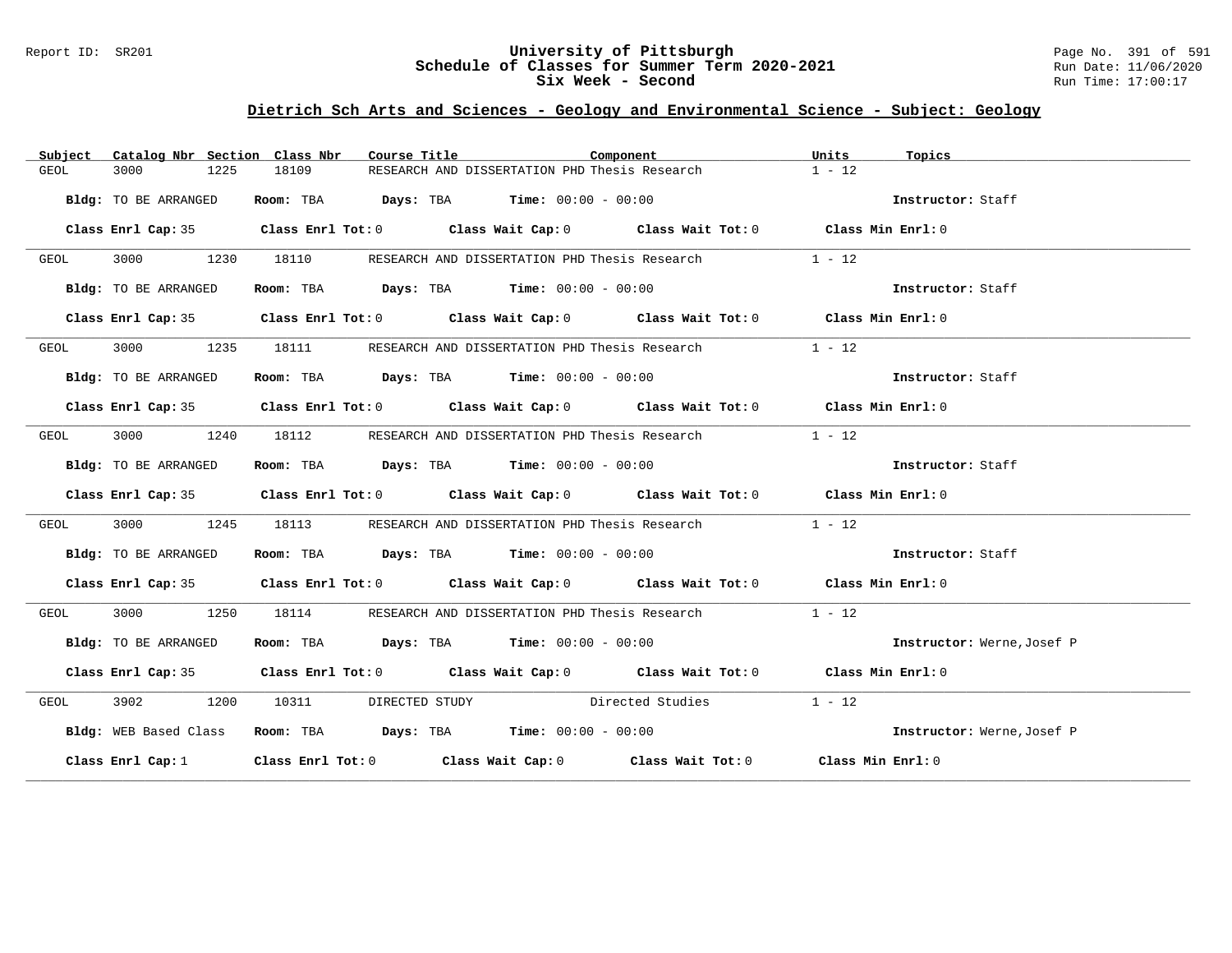#### Report ID: SR201 **1988 Constrained Building Constrained Building Constrained Building Page No. 392 of 591 Const<br><b>Schedule of Classes for Summer Term 2020-2021** 2001 Run Date: 11/06/2020 **Schedule of Classes for Summer Term 2020-2021** Run Date: 11/06/2020<br>Six Week - Second Run Time: 17:00:17 Six Week - Second

#### **Dietrich Sch Arts and Sciences - Germanic Languages and Literature - Subject: German**

| Subject | Catalog Nbr Section Class Nbr |      |                   | Course Title                                                             | Component                               | Units | Topics                                  |
|---------|-------------------------------|------|-------------------|--------------------------------------------------------------------------|-----------------------------------------|-------|-----------------------------------------|
| GER     | 0022                          | 1200 | 16821             | GERMAN READING 2                                                         | Lecture                                 |       |                                         |
|         | Bldg: WEB Based Class         |      | Room: TBA         | Days: TBA                                                                | <b>Time:</b> $00:00 - 00:00$            |       | Instructor: Dobreva, Boryana Yuliyanova |
|         | Class Enrl Cap: 20            |      | Class Enrl Tot: 0 | Attributes: Online, European and Eurasian Studies, West European Studies | Class Wait Cap: 20<br>Class Wait Tot: 0 |       | Class Min Enrl: 0                       |

**Room Characteristics:** Media - Data Projector/Monitor(1)

German Reading 2 is an intensive 4-credit course designed to help students obtain an intermediate reading knowledge of German. Students will advance their existing reading vocabulary, review essential grammatical structures of the German language, and develop strategies to read, understand, and translate, with the help of a dictionary, unedited texts of moderate length and difficulty from various disciplines.

The course is appropriate for students who need German reading comprehension skills for research or are preparing for departmental foreign language exams. The prerequisite for this course is either German Reading 1 and/or permission of the instructor.

German Reading 2 course is offered entirely online, using Canvas, and will consist of a combination of online and off-line activities, participation in weekly synchronous meetings and online discussions, and individual and peer translation assignments.

| GER | 0102                                                                           | 1010 | 19476             | BEGINNING GERMAN 2 |                    | Lecture                                                                                                        |                                           |
|-----|--------------------------------------------------------------------------------|------|-------------------|--------------------|--------------------|----------------------------------------------------------------------------------------------------------------|-------------------------------------------|
|     | Bldg: TBA                                                                      |      | Room: TBA         | Days: MWF          |                    | <b>Time:</b> $10:00 - 12:15$                                                                                   | Instructor: Chiasson, Christopher Brendan |
|     | Class Enrl Cap: 20<br>Attributes: DSAS Second Language General Ed. Requirement |      | Class Enrl Tot: 0 |                    | Class Wait Cap: 20 | Class Wait Tot: 0                                                                                              | Class Min Enrl: 0                         |
|     |                                                                                |      |                   |                    |                    | Room Characteristics: Media - Data Projector/Monitor(1), Seating - Moveable(1), PeopleSoft - Scheduled (PS)(1) |                                           |

This course is for students who have successfully completed German 0001 or German 0101, or who have placed into the course on the basis of the department placement test. This course meets three hours per week, and students are expected to study regularly on their own to keep up with the material. The course emphasizes all four skills¿speaking, listening, reading, and writing, and continues to introduce students to the culture of the German-speaking countries. Students will begin to work towards the A2-Exam of the Goethe Institut, which follows the Common European Framework of Reference and is accepted worldwide.

| GER | 1906                        | 1200 | 18386             | GERMAN INTERNSHIP 2 |                              | Internship        | $1 - 3$           |  |
|-----|-----------------------------|------|-------------------|---------------------|------------------------------|-------------------|-------------------|--|
|     | Bldg: TO BE ARRANGED        |      | Room: TBA         | Days: TBA           | <b>Time:</b> $00:00 - 00:00$ |                   | Instructor: Staff |  |
|     | Class Enrl Cap: 35          |      | Class Enrl Tot: 0 |                     | Class Wait Cap: 20           | Class Wait Tot: 0 | Class Min Enrl: 0 |  |
|     | Special Permission Required |      |                   |                     |                              |                   |                   |  |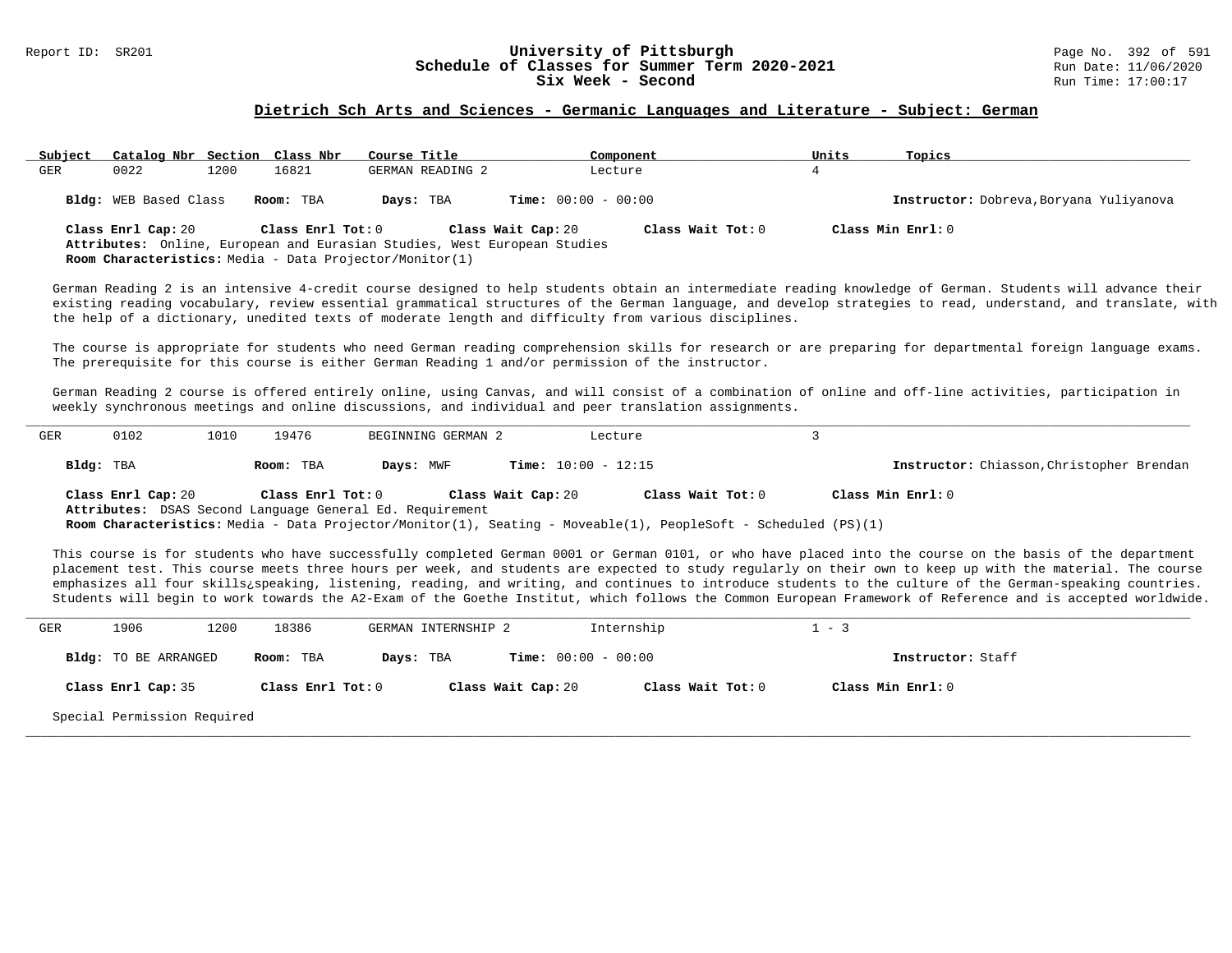#### Report ID: SR201 **University of Pittsburgh** Page No. 393 of 591 **Schedule of Classes for Summer Term 2020-2021** Run Date: 11/06/2020 **Six Week - Second Run Time: 17:00:17**

| Subject |                            | Catalog Nbr Section Class Nbr                                             | Course Title              | Component                                                                                                                            |                   | Units             | Topics                                                                                                                                                                                                                                                                                                                                                                                                                                                                                                                                                                                                                                                  |
|---------|----------------------------|---------------------------------------------------------------------------|---------------------------|--------------------------------------------------------------------------------------------------------------------------------------|-------------------|-------------------|---------------------------------------------------------------------------------------------------------------------------------------------------------------------------------------------------------------------------------------------------------------------------------------------------------------------------------------------------------------------------------------------------------------------------------------------------------------------------------------------------------------------------------------------------------------------------------------------------------------------------------------------------------|
| HAA     | 0010                       | 1210<br>17507                                                             | INTRODUCTION TO WORLD ART | Lecture                                                                                                                              |                   | $\overline{3}$    |                                                                                                                                                                                                                                                                                                                                                                                                                                                                                                                                                                                                                                                         |
|         | Bldg: TBA                  | Room: TBA                                                                 | Days: TuTh                | Time: $13:00 - 16:15$                                                                                                                |                   |                   | Instructor: Reiff Conell, Sarah Elizabeth                                                                                                                                                                                                                                                                                                                                                                                                                                                                                                                                                                                                               |
|         | Class Enrl Cap: 25         | Class Enrl Tot: 0<br>Room Characteristics: PeopleSoft - Scheduled (PS)(1) |                           | Class Wait Cap: 20<br>Polymathic Contexts: Humanistic GE. Req., European and Eurasian Studies, Global Studies, West European Studies | Class Wait Tot: 0 |                   | Class Min Enrl: 0<br>Attributes: DSAS The Arts General Ed. Requirement, DSAS Cross-Cult. Awareness General Ed. Requirement, SCI Polymathic Contexts: Global⨯ Cul GE. Req., S                                                                                                                                                                                                                                                                                                                                                                                                                                                                            |
|         |                            | connect people living in different times and places.                      |                           |                                                                                                                                      |                   |                   | Course Description for Summer 2197: This introductory course, designed for students with no previous background in art or art history, undertakes a broad<br>investigation of how art objects function in human culture. The course demonstrates some of the basic tools of analysis with which to approach works of art<br>as material and aesthetic objects, while also examining them as productions that operate in diverse historical and social contexts. The course also focuses<br>on cultural difference and the ways in which art has been employed to define communities as radically particular while also answering basic human needs that |
| HAA     | 0010                       | 1215<br>20393                                                             | INTRODUCTION TO WORLD ART | Lecture                                                                                                                              |                   | $\mathbf{3}$      |                                                                                                                                                                                                                                                                                                                                                                                                                                                                                                                                                                                                                                                         |
|         | Bldg: TBA                  | Room: TBA                                                                 | Days: TuTh                | Time: $13:00 - 16:15$                                                                                                                |                   |                   | Instructor: Maxwell, Andrea Michelle Kibler                                                                                                                                                                                                                                                                                                                                                                                                                                                                                                                                                                                                             |
|         |                            |                                                                           |                           | Class Wait Cap: 20                                                                                                                   | Class Wait Tot: 0 |                   | Class Min Enrl: 0                                                                                                                                                                                                                                                                                                                                                                                                                                                                                                                                                                                                                                       |
| HAA     | Class Enrl Cap: 25<br>1901 | Class Enrl Tot: 0<br>1200<br>10240                                        | INDEPENDENT STUDY         | Polymathic Contexts: Humanistic GE. Req., West European Studies                                                                      | Independent Study | $1 - 3$           | Attributes: DSAS The Arts General Ed. Requirement, DSAS Cross-Cult. Awareness General Ed. Requirement, SCI Polymathic Contexts: Global⨯ Cul GE. Req., S                                                                                                                                                                                                                                                                                                                                                                                                                                                                                                 |
|         | Bldg: WEB Based Class      | Room: TBA                                                                 | Days: TBA                 | Time: $00:00 - 00:00$                                                                                                                |                   |                   | Instructor: Bender, Gretchen Holtzapple                                                                                                                                                                                                                                                                                                                                                                                                                                                                                                                                                                                                                 |
|         | Class Enrl Cap: 7          | Class Enrl Tot: 0                                                         |                           | Class Wait Cap: 7                                                                                                                    | Class Wait Tot: 0 | Class Min Enrl: 0 |                                                                                                                                                                                                                                                                                                                                                                                                                                                                                                                                                                                                                                                         |
| HAA     | 2000                       | 10241<br>1200                                                             |                           | RESEARCH AND THESIS MA DEGREE Thesis Research                                                                                        |                   | $1 - 6$           |                                                                                                                                                                                                                                                                                                                                                                                                                                                                                                                                                                                                                                                         |
|         | Bldg: WEB Based Class      | Room: TBA                                                                 | Days: TBA                 | <b>Time:</b> $00:00 - 00:00$                                                                                                         |                   |                   | Instructor: Savage, Kirk E.                                                                                                                                                                                                                                                                                                                                                                                                                                                                                                                                                                                                                             |
|         | Class Enrl Cap: 10         | Class Enrl Tot: 0                                                         |                           | Class Wait Cap: 0                                                                                                                    | Class Wait Tot: 0 |                   | Class Min Enrl: 0                                                                                                                                                                                                                                                                                                                                                                                                                                                                                                                                                                                                                                       |
| HAA     | 2000                       | 1205<br>15147                                                             |                           | RESEARCH AND THESIS MA DEGREE Thesis Research                                                                                        |                   | $1 - 6$           |                                                                                                                                                                                                                                                                                                                                                                                                                                                                                                                                                                                                                                                         |
|         | Bldg: WEB Based Class      | Room: TBA                                                                 | Days: TBA                 | <b>Time:</b> $00:00 - 00:00$                                                                                                         |                   |                   | Instructor: Armstrong, Christopher Drew                                                                                                                                                                                                                                                                                                                                                                                                                                                                                                                                                                                                                 |
|         | Class Enrl Cap: 10         | Class Enrl Tot: 0                                                         |                           | Class Wait Cap: 0                                                                                                                    | Class Wait Tot: 0 |                   | Class Min Enrl: 0                                                                                                                                                                                                                                                                                                                                                                                                                                                                                                                                                                                                                                       |
| HAA     | 2000                       | 1210<br>15148                                                             |                           | RESEARCH AND THESIS MA DEGREE Thesis Research                                                                                        |                   | $1 - 6$           |                                                                                                                                                                                                                                                                                                                                                                                                                                                                                                                                                                                                                                                         |
|         | Bldg: WEB Based Class      | Room: TBA                                                                 | Days: TBA                 | <b>Time:</b> $00:00 - 00:00$                                                                                                         |                   |                   | Instructor: Rajagopalan, Mrinalini                                                                                                                                                                                                                                                                                                                                                                                                                                                                                                                                                                                                                      |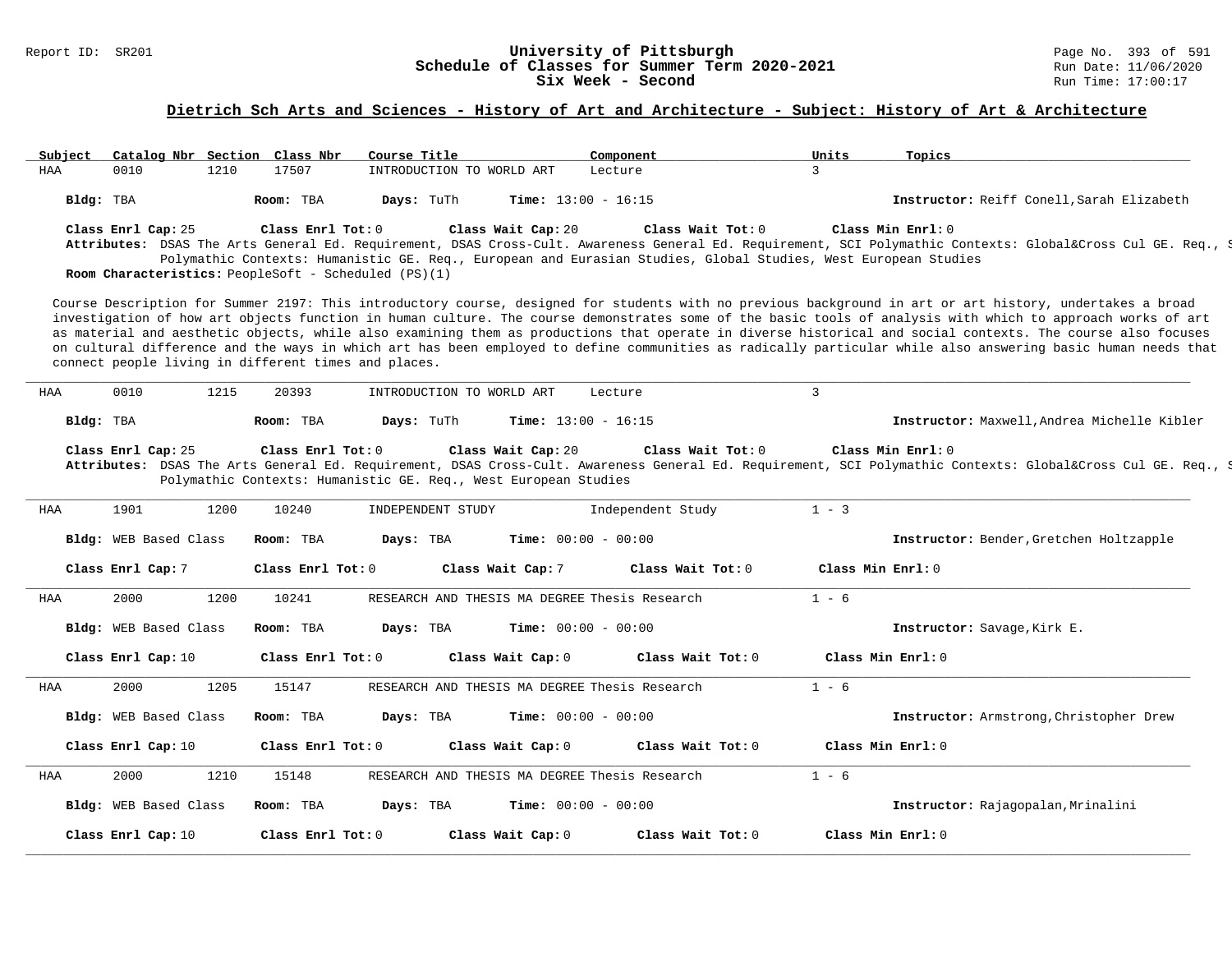#### Report ID: SR201 **University of Pittsburgh** Page No. 394 of 591 **Schedule of Classes for Summer Term 2020-2021** Run Date: 11/06/2020 **Six Week - Second Run Time: 17:00:17**

| Subject | Catalog Nbr Section Class Nbr | Course Title      |                                                                                                                                | Component         | Units             | Topics                                     |
|---------|-------------------------------|-------------------|--------------------------------------------------------------------------------------------------------------------------------|-------------------|-------------------|--------------------------------------------|
| HAA     | 2000<br>1215                  | 15149             | RESEARCH AND THESIS MA DEGREE Thesis Research                                                                                  |                   | $1 - 6$           |                                            |
|         | Bldg: WEB Based Class         | Room: TBA         | <b>Days:</b> TBA <b>Time:</b> $00:00 - 00:00$                                                                                  |                   |                   | Instructor: Ellenbogen, Joshua Martin      |
|         |                               |                   | Class Enrl Cap: 10 $\qquad$ Class Enrl Tot: 0 $\qquad$ Class Wait Cap: 0 $\qquad$ Class Wait Tot: 0 $\qquad$ Class Min Enrl: 0 |                   |                   |                                            |
| HAA     | 2000<br>1220                  | 15150             | RESEARCH AND THESIS MA DEGREE Thesis Research                                                                                  |                   | $1 - 6$           |                                            |
|         | Bldg: WEB Based Class         | Room: TBA         | <b>Days:</b> TBA <b>Time:</b> $00:00 - 00:00$                                                                                  |                   |                   | Instructor: Gao, Minglu                    |
|         | Class Enrl Cap: 10            |                   | Class Enrl Tot: 0 Class Wait Cap: 0                                                                                            | Class Wait Tot: 0 |                   | Class Min Enrl: 0                          |
| HAA     | 2000<br>1225                  | 15151             | RESEARCH AND THESIS MA DEGREE Thesis Research                                                                                  |                   | $1 - 6$           |                                            |
|         | Bldg: WEB Based Class         | Room: TBA         | <b>Time:</b> $00:00 - 00:00$<br>Days: TBA                                                                                      |                   |                   | Instructor:                                |
|         | Class Enrl Cap: 10            | Class Enrl Tot: 0 | Class Wait Cap: 0                                                                                                              | Class Wait Tot: 0 | Class Min Enrl: 0 |                                            |
| HAA     | 2000<br>1230                  | 15152             | RESEARCH AND THESIS MA DEGREE Thesis Research                                                                                  |                   | $1 - 6$           |                                            |
|         | Bldg: WEB Based Class         | Room: TBA         | $\texttt{Days:}$ TBA $\texttt{Time:}$ 00:00 - 00:00                                                                            |                   |                   | Instructor: Jones, Shirin Asgharzadeh-Fozi |
|         | Class Enrl Cap: 10            |                   | Class Enrl Tot: 0 Class Wait Cap: 0 Class Wait Tot: 0                                                                          |                   |                   | Class Min Enrl: 0                          |
| HAA     | 2000<br>1235                  | 15153             | RESEARCH AND THESIS MA DEGREE Thesis Research                                                                                  |                   | $1 - 6$           |                                            |
|         | Bldg: WEB Based Class         |                   | Room: TBA $Days:$ TBA $Time: 00:00 - 00:00$                                                                                    |                   |                   | Instructor: Taylor, Alexander James        |
|         | Class Enrl Cap: 10            |                   | Class Enrl Tot: 0 Class Wait Cap: 0 Class Wait Tot: 0 Class Min Enrl: 0                                                        |                   |                   |                                            |
| HAA     | 2000 000<br>1240              | 15154             | RESEARCH AND THESIS MA DEGREE Thesis Research                                                                                  |                   | $1 - 6$           |                                            |
|         | Bldg: WEB Based Class         | Room: TBA         | <b>Days:</b> TBA <b>Time:</b> $00:00 - 00:00$                                                                                  |                   |                   | Instructor: McCloskey, Barbara             |
|         | Class Enrl Cap: 10            |                   | Class Enrl Tot: 0 Class Wait Cap: 0                                                                                            | Class Wait Tot: 0 |                   | Class Min Enrl: 0                          |
| HAA     | 1245<br>2000                  | 15155             | RESEARCH AND THESIS MA DEGREE Thesis Research                                                                                  |                   | $1 - 6$           |                                            |
|         | Bldg: WEB Based Class         | Room: TBA         | <b>Days:</b> TBA <b>Time:</b> $00:00 - 00:00$                                                                                  |                   |                   | Instructor: Smith, Terence E               |
|         | Class Enrl Cap: 10            |                   | Class Enrl Tot: 0 Class Wait Cap: 0 Class Wait Tot: 0                                                                          |                   |                   | Class Min Enrl: 0                          |
| HAA     | 2000<br>1250                  | 15156             | RESEARCH AND THESIS MA DEGREE Thesis Research                                                                                  |                   | $1 - 6$           |                                            |
|         | Bldg: WEB Based Class         |                   | Room: TBA $Days:$ TBA $Time: 00:00 - 00:00$                                                                                    |                   |                   | Instructor: Josten, Jennifer               |
|         | Class Enrl Cap: 10            |                   | Class Enrl Tot: 0 Class Wait Cap: 0                                                                                            | Class Wait Tot: 0 |                   | Class Min Enrl: 0                          |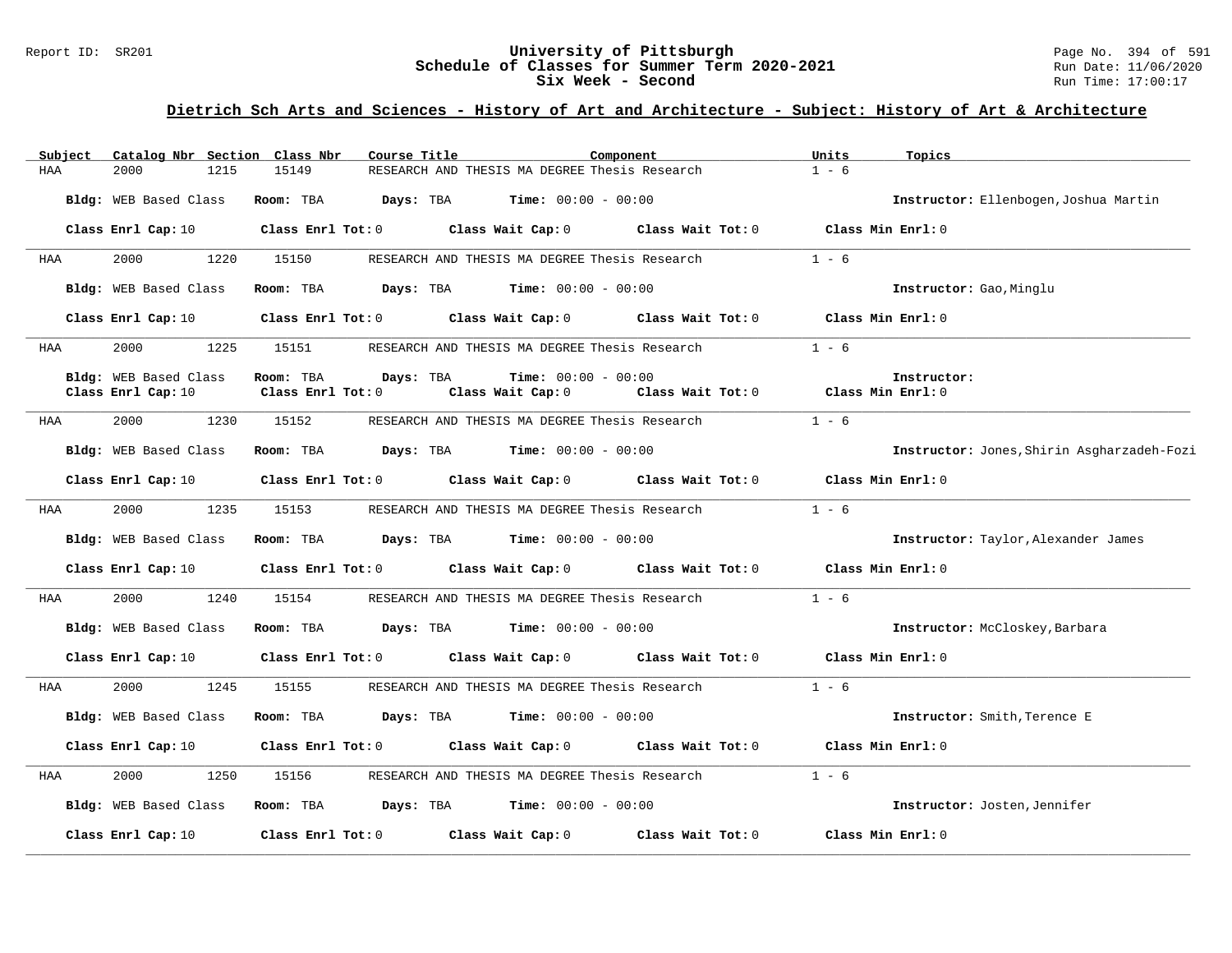### Report ID: SR201 **1988 Machines 1998 Machines 2010 Machiness University of Pittsburgh** Page No. 395 of 591 Page No<br>**Schedule of Classes for Summer Term 2020-2021** Page 11/06/2020 Run Date: 11/06/2020 **Schedule of Classes for Summer Term 2020-2021** Run Date: 11/06/2021<br>Six Week - Second Run Time: 17:00:17 Six Week - Second

| Subject    | Catalog Nbr Section Class Nbr | Course Title                                                                          | Component                                                                                                                      | Units<br>Topics                         |
|------------|-------------------------------|---------------------------------------------------------------------------------------|--------------------------------------------------------------------------------------------------------------------------------|-----------------------------------------|
| HAA        | 2000<br>1255                  | 15157                                                                                 | RESEARCH AND THESIS MA DEGREE Thesis Research                                                                                  | $1 - 6$                                 |
|            | Bldg: WEB Based Class         | Room: TBA $Days$ : TBA $Time$ : $00:00 - 00:00$                                       |                                                                                                                                | Instructor: McCoy, Michelle             |
|            |                               |                                                                                       | Class Enrl Cap: 10 $\qquad$ Class Enrl Tot: 0 $\qquad$ Class Wait Cap: 0 $\qquad$ Class Wait Tot: 0 $\qquad$ Class Min Enrl: 0 |                                         |
| HAA        | 2000 - 100                    | 1260 15158                                                                            | RESEARCH AND THESIS MA DEGREE Thesis Research                                                                                  | $1 - 6$                                 |
|            | Bldg: WEB Based Class         | Room: TBA $\rule{1em}{0.15mm}$ Days: TBA Time: $00:00 - 00:00$                        |                                                                                                                                | Instructor: Weis, H Anne                |
|            | Class Enrl Cap: 10            |                                                                                       | Class Enrl Tot: 0 Class Wait Cap: 0 Class Wait Tot: 0 Class Min Enrl: 0                                                        |                                         |
| HAA        | 2000 1265 17797               |                                                                                       | RESEARCH AND THESIS MA DEGREE Thesis Research 1 - 6                                                                            |                                         |
|            | Bldg: WEB Based Class         | Room: TBA $Days:$ TBA $Time: 00:00 - 00:00$                                           |                                                                                                                                | Instructor: Nygren, Christopher J       |
|            | Class Enrl Cap: 10            |                                                                                       | Class Enrl Tot: 0 $\qquad$ Class Wait Cap: 0 $\qquad$ Class Wait Tot: 0 $\qquad$ Class Min Enrl: 0                             |                                         |
| HAA        | 2901<br>1200                  | 10332                                                                                 | DIRECTED STUDY Directed Studies                                                                                                | $1 - 9$                                 |
|            | Bldg: WEB Based Class         | Room: TBA $Days:$ TBA $Time: 00:00 - 00:00$                                           |                                                                                                                                | Instructor: Savage, Kirk E.             |
|            |                               |                                                                                       | Class Enrl Cap: 10 $\qquad$ Class Enrl Tot: 0 $\qquad$ Class Wait Cap: 0 $\qquad$ Class Wait Tot: 0 $\qquad$ Class Min Enrl: 0 |                                         |
| HAA        | 2901 2002                     | 1205 15183<br>DIRECTED STUDY                                                          | Directed Studies                                                                                                               | $1 - 9$                                 |
|            | Bldg: WEB Based Class         | Room: TBA $Days: TBA$ Time: $00:00 - 00:00$                                           |                                                                                                                                | Instructor: Armstrong, Christopher Drew |
|            |                               |                                                                                       | Class Enrl Cap: 10 $\qquad$ Class Enrl Tot: 0 $\qquad$ Class Wait Cap: 0 $\qquad$ Class Wait Tot: 0 $\qquad$ Class Min Enrl: 0 |                                         |
| <b>HAA</b> | 2901 1210 15184               |                                                                                       | DIRECTED STUDY Directed Studies 1 - 9                                                                                          |                                         |
|            | Bldg: WEB Based Class         | Room: TBA $\rule{1em}{0.15mm}$ Days: TBA Time: $00:00 - 00:00$                        |                                                                                                                                | Instructor: Rajagopalan, Mrinalini      |
|            |                               |                                                                                       | Class Enrl Cap: 10 $\qquad$ Class Enrl Tot: 0 $\qquad$ Class Wait Cap: 0 $\qquad$ Class Wait Tot: 0 $\qquad$ Class Min Enrl: 0 |                                         |
| HAA        | 2901<br>1215                  | 15185                                                                                 | DIRECTED STUDY<br>Directed Studies                                                                                             | $1 - 9$                                 |
|            | Bldg: WEB Based Class         | Room: TBA $\rule{1em}{0.15mm}$ Days: TBA $\rule{1.5mm}{0.15mm}$ Time: $00:00 - 00:00$ |                                                                                                                                | Instructor: Ellenbogen, Joshua Martin   |
|            |                               |                                                                                       | Class Enrl Cap: 10 $\qquad$ Class Enrl Tot: 0 $\qquad$ Class Wait Cap: 0 $\qquad$ Class Wait Tot: 0 $\qquad$ Class Min Enrl: 0 |                                         |
| HAA        | 2901 2002                     | 1220 15186<br>DIRECTED STUDY                                                          | Directed Studies                                                                                                               | $1 - 9$                                 |
|            | Bldg: WEB Based Class         | Room: TBA Days: TBA                                                                   | <b>Time:</b> $00:00 - 00:00$                                                                                                   | Instructor:                             |
|            | Class Enrl Cap: 10            | Class Enrl Tot: 0                                                                     | Class Wait Cap: 0 Class Wait Tot: 0 Class Min Enrl: 0                                                                          |                                         |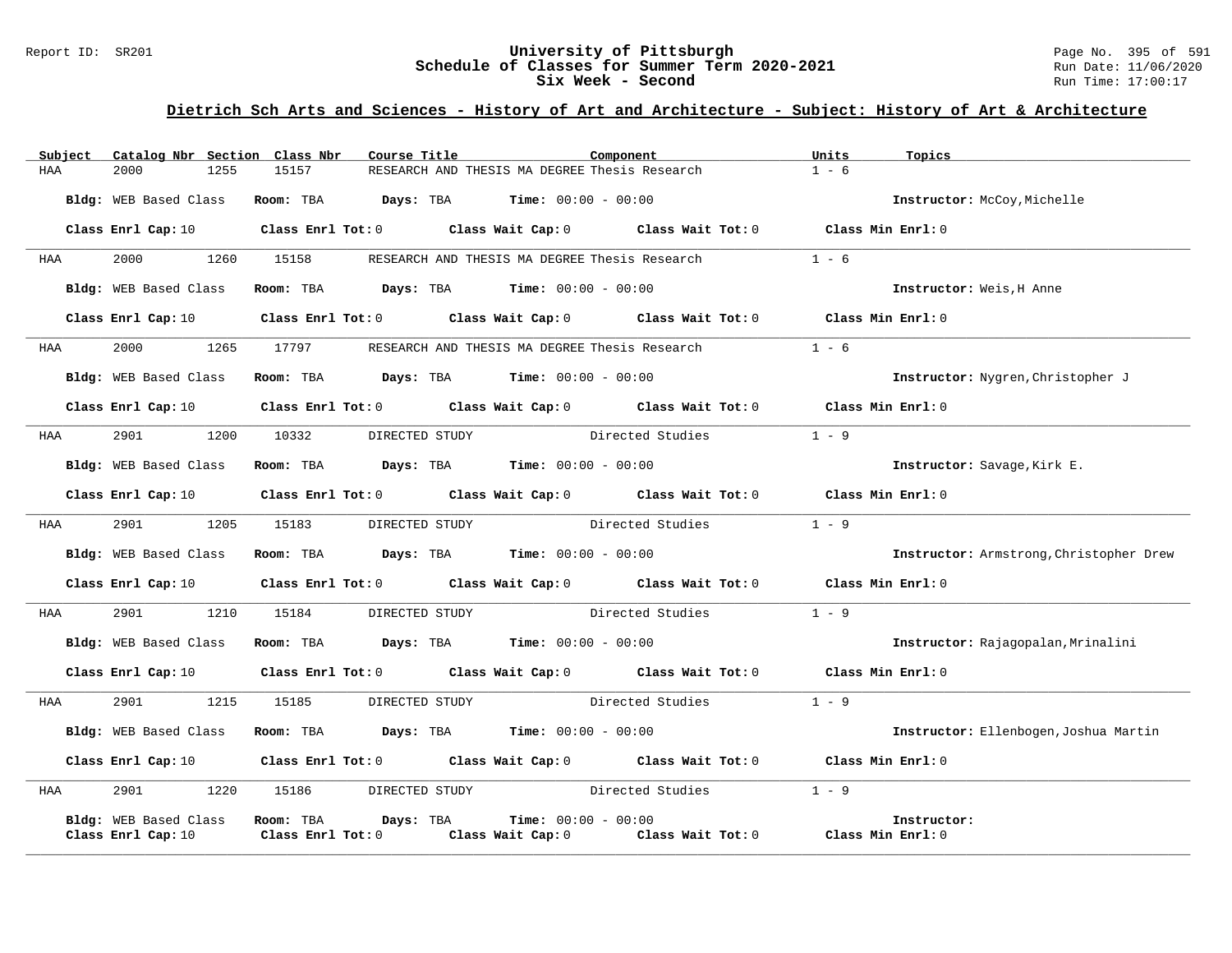#### Report ID: SR201 **University of Pittsburgh** Page No. 396 of 591 **Schedule of Classes for Summer Term 2020-2021** Run Date: 11/06/2020 **Six Week - Second Run Time: 17:00:17**

| Subject | Catalog Nbr Section Class Nbr | Course Title                                |                | Component                                                                                                                      | Units             | Topics                                     |
|---------|-------------------------------|---------------------------------------------|----------------|--------------------------------------------------------------------------------------------------------------------------------|-------------------|--------------------------------------------|
| HAA     | 1225<br>2901                  | 15187                                       | DIRECTED STUDY | Directed Studies                                                                                                               | $1 - 9$           |                                            |
|         | Bldg: WEB Based Class         | Room: TBA $Days:$ TBA $Time: 00:00 - 00:00$ |                |                                                                                                                                |                   | Instructor: Gao, Minglu                    |
|         | Class Enrl Cap: 10            |                                             |                | Class Enrl Tot: 0 Class Wait Cap: 0 Class Wait Tot: 0 Class Min Enrl: 0                                                        |                   |                                            |
| HAA     | 2901                          | 1230 15188                                  |                | DIRECTED STUDY Directed Studies                                                                                                | $1 - 9$           |                                            |
|         | Bldg: WEB Based Class         | Room: TBA $Days:$ TBA $Time: 00:00 - 00:00$ |                |                                                                                                                                |                   | Instructor: Jones, Shirin Asgharzadeh-Fozi |
|         | Class Enrl Cap: 10            |                                             |                | Class Enrl Tot: 0 $\qquad$ Class Wait Cap: 0 $\qquad$ Class Wait Tot: 0 $\qquad$ Class Min Enrl: 0                             |                   |                                            |
| HAA     | 2901<br>1235                  | 15189                                       | DIRECTED STUDY | Directed Studies                                                                                                               | $1 - 9$           |                                            |
|         | Bldg: WEB Based Class         | Room: TBA $Days:$ TBA $Time: 00:00 - 00:00$ |                |                                                                                                                                |                   | Instructor: Taylor, Alexander James        |
|         |                               |                                             |                | Class Enrl Cap: 10 $\qquad$ Class Enrl Tot: 0 $\qquad$ Class Wait Cap: 0 $\qquad$ Class Wait Tot: 0 $\qquad$ Class Min Enrl: 0 |                   |                                            |
| HAA     | 2901 2002                     | 1240 15190                                  | DIRECTED STUDY | Directed Studies                                                                                                               | $1 - 9$           |                                            |
|         | Bldg: WEB Based Class         | Room: TBA $Days:$ TBA Time: $00:00 - 00:00$ |                |                                                                                                                                |                   | Instructor: McCloskey, Barbara             |
|         | Class Enrl Cap: 10            |                                             |                | Class Enrl Tot: 0 Class Wait Cap: 0 Class Wait Tot: 0 Class Min Enrl: 0                                                        |                   |                                            |
| HAA     | 2901 1245 15191               |                                             | DIRECTED STUDY | Directed Studies                                                                                                               | $1 - 9$           |                                            |
|         | Bldg: WEB Based Class         | Room: TBA $Days:$ TBA $Time: 00:00 - 00:00$ |                |                                                                                                                                |                   | Instructor: Smith, Terence E               |
|         | Class Enrl Cap: 10            |                                             |                | Class Enrl Tot: $0$ Class Wait Cap: $0$ Class Wait Tot: $0$ Class Min Enrl: $0$                                                |                   |                                            |
| HAA     | 2901<br>1250                  | 15192                                       |                | DIRECTED STUDY Directed Studies                                                                                                | $1 - 9$           |                                            |
|         | Bldg: WEB Based Class         | Room: TBA $Days:$ TBA $Time: 00:00 - 00:00$ |                |                                                                                                                                |                   | Instructor: Josten, Jennifer               |
|         | Class Enrl Cap: 10            |                                             |                | Class Enrl Tot: 0 Class Wait Cap: 0 Class Wait Tot: 0 Class Min Enrl: 0                                                        |                   |                                            |
| HAA     | 2901                          | 1255 15193                                  |                | DIRECTED STUDY Directed Studies                                                                                                | $1 - 9$           |                                            |
|         | Bldg: WEB Based Class         | Room: TBA $Days: TBA$ Time: $00:00 - 00:00$ |                |                                                                                                                                |                   | Instructor: McCoy, Michelle                |
|         | Class Enrl Cap: 10            |                                             |                | Class Enrl Tot: 0 Class Wait Cap: 0 Class Wait Tot: 0                                                                          | Class Min Enrl: 0 |                                            |
| HAA     | 2901<br>1260                  | 15194                                       | DIRECTED STUDY | Directed Studies                                                                                                               | $1 - 9$           |                                            |
|         | Bldg: WEB Based Class         | Room: TBA $Days: TBA$ Time: $00:00 - 00:00$ |                |                                                                                                                                |                   | Instructor: Weis, H Anne                   |
|         | Class Enrl Cap: 10            |                                             |                | Class Enrl Tot: $0$ Class Wait Cap: $0$ Class Wait Tot: $0$                                                                    | Class Min Enrl: 0 |                                            |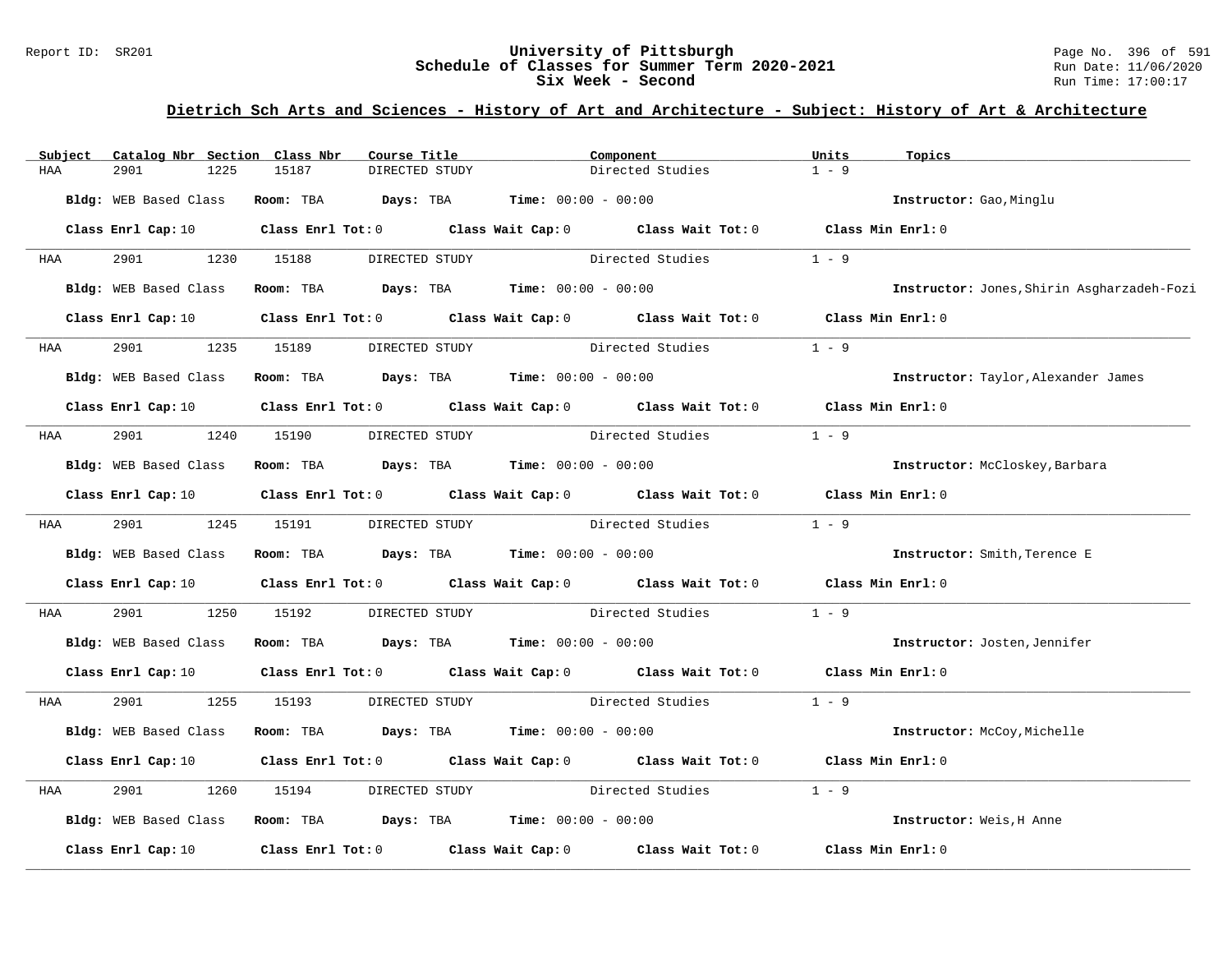| HAA | 2901<br>1265          | 17798                   | DIRECTED STUDY                                       |                                               | Directed Studies                                                                | $1 - 9$                                    |
|-----|-----------------------|-------------------------|------------------------------------------------------|-----------------------------------------------|---------------------------------------------------------------------------------|--------------------------------------------|
|     | Bldg: WEB Based Class | Room: TBA               | Days: TBA                                            | <b>Time:</b> $00:00 - 00:00$                  |                                                                                 | Instructor: Nygren, Christopher J          |
|     | Class Enrl Cap: 10    |                         |                                                      |                                               | Class Enrl Tot: $0$ Class Wait Cap: $0$ Class Wait Tot: $0$ Class Min Enrl: $0$ |                                            |
| HAA | 2902<br>1200          | 10242                   | DIRECTED STUDY                                       |                                               | Directed Studies                                                                | $1 - 9$                                    |
|     | Bldg: WEB Based Class | Room: TBA               |                                                      | <b>Days:</b> TBA <b>Time:</b> $00:00 - 00:00$ |                                                                                 | Instructor: Savage, Kirk E.                |
|     | Class Enrl Cap: 10    | $Class$ $Enrl$ $Tot: 0$ |                                                      |                                               | Class Wait Cap: 0 Class Wait Tot: 0 Class Min Enrl: 0                           |                                            |
| HAA | 2902<br>1205          | 15219                   |                                                      |                                               | DIRECTED STUDY Directed Studies 1 - 9                                           |                                            |
|     | Bldg: WEB Based Class | Room: TBA               |                                                      | <b>Days:</b> TBA <b>Time:</b> $00:00 - 00:00$ |                                                                                 | Instructor: Armstrong, Christopher Drew    |
|     | Class Enrl Cap: 10    | $Class$ $Enrl$ $Tot: 0$ |                                                      |                                               | Class Wait Cap: 0 Class Wait Tot: 0 Class Min Enrl: 0                           |                                            |
| HAA | 2902<br>1210          | 15220                   | DIRECTED STUDY                                       |                                               | Directed Studies                                                                | $1 - 9$                                    |
|     | Bldg: WEB Based Class | Room: TBA               |                                                      | <b>Days:</b> TBA <b>Time:</b> $00:00 - 00:00$ |                                                                                 | Instructor: Rajagopalan, Mrinalini         |
|     | Class Enrl Cap: 10    | $Class$ $Enrl$ $Tot: 0$ |                                                      |                                               | Class Wait Cap: 0 Class Wait Tot: 0                                             | Class Min Enrl: 0                          |
| HAA | 2902<br>1215          | 15221                   | DIRECTED STUDY                                       |                                               | Directed Studies                                                                | $1 - 9$                                    |
|     | Bldg: WEB Based Class | Room: TBA               | $Days: TBA$ $Time: 00:00 - 00:00$                    |                                               |                                                                                 | Instructor: Ellenbogen, Joshua Martin      |
|     | Class Enrl Cap: 10    |                         |                                                      |                                               | Class Enrl Tot: 0 Class Wait Cap: 0 Class Wait Tot: 0                           | Class Min Enrl: 0                          |
| HAA | 2902<br>1220          | 15222                   | DIRECTED STUDY Directed Studies                      |                                               |                                                                                 | $1 - 9$                                    |
|     | Bldg: WEB Based Class | Room: TBA               | <b>Days:</b> TBA <b>Time:</b> $00:00 - 00:00$        |                                               |                                                                                 | Instructor: Gerhart, Karen M               |
|     | Class Enrl Cap: 10    |                         |                                                      |                                               | Class Enrl Tot: 0 Class Wait Cap: 0 Class Wait Tot: 0                           | Class Min Enrl: 0                          |
| HAA | 2902<br>1225          | 15223                   | DIRECTED STUDY                                       |                                               | Directed Studies                                                                | $1 - 9$                                    |
|     | Bldg: WEB Based Class | Room: TBA               | Days: TBA                                            | <b>Time:</b> $00:00 - 00:00$                  |                                                                                 | Instructor: Gao, Minglu                    |
|     | Class Enrl Cap: 10    |                         |                                                      |                                               | Class Enrl Tot: 0 Class Wait Cap: 0 Class Wait Tot: 0                           | Class Min Enrl: 0                          |
| HAA | 2902<br>1230          | 15224                   | DIRECTED STUDY                                       |                                               | Directed Studies                                                                | $1 - 9$                                    |
|     | Bldg: WEB Based Class | Room: TBA               | $\texttt{Davis:}$ TBA $\texttt{Time:}$ 00:00 - 00:00 |                                               |                                                                                 | Instructor: Jones, Shirin Asgharzadeh-Fozi |
|     | Class Enrl Cap: 10    | $Class$ $Enr1$ $Tot: 0$ |                                                      |                                               | Class Wait Cap: 0 Class Wait Tot: 0                                             | Class Min Enrl: 0                          |
| HAA | 2902<br>1235          | 15225                   |                                                      |                                               | DIRECTED STUDY Directed Studies 1 - 9                                           |                                            |
|     | Bldg: WEB Based Class | Room: TBA               |                                                      | <b>Days:</b> TBA <b>Time:</b> $00:00 - 00:00$ |                                                                                 | Instructor: Taylor, Alexander James        |
|     | Class Enrl Cap: 10    | Class Enrl Tot: 0       |                                                      | Class Wait Cap: 0                             | Class Wait Tot: 0                                                               | Class Min Enrl: 0                          |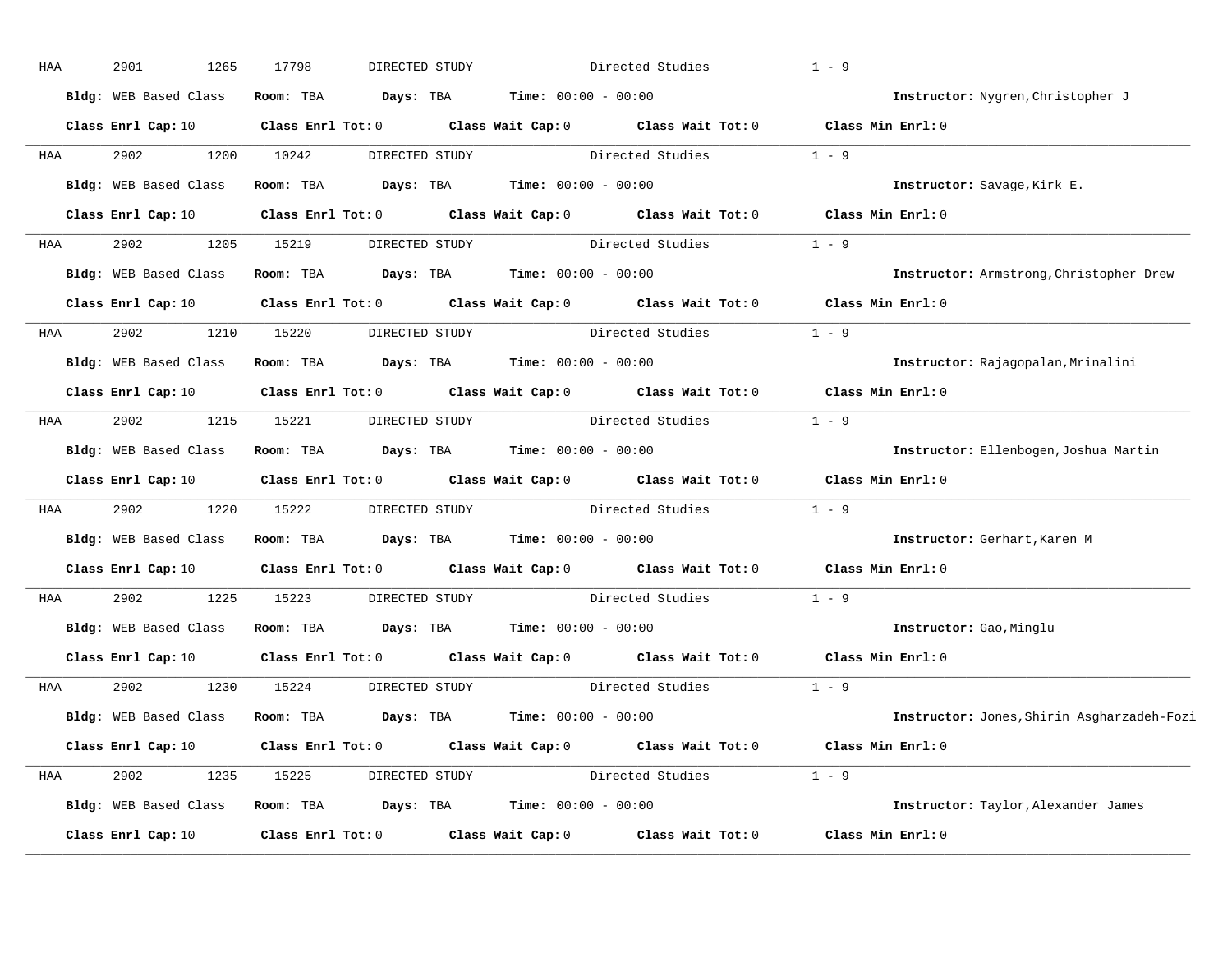#### Report ID: SR201 **University of Pittsburgh** Page No. 398 of 591 **Schedule of Classes for Summer Term 2020-2021** Run Date: 11/06/2020 **Six Week - Second Run Time: 17:00:17**

# **Dietrich Sch Arts and Sciences - History of Art and Architecture - Subject: History of Art & Architecture**

| Subject    | Catalog Nbr Section Class Nbr | Course Title                                                                            | Component                                                                                                                      | Units<br>Topics                   |
|------------|-------------------------------|-----------------------------------------------------------------------------------------|--------------------------------------------------------------------------------------------------------------------------------|-----------------------------------|
| HAA        | 2902<br>1240                  | 15226<br>DIRECTED STUDY                                                                 | Directed Studies                                                                                                               | $1 - 9$                           |
|            | Bldg: WEB Based Class         | <b>Room:</b> TBA $Days:$ TBA $Time: 00:00 - 00:00$                                      |                                                                                                                                | Instructor: McCloskey, Barbara    |
|            |                               |                                                                                         | Class Enrl Cap: 10 $\qquad$ Class Enrl Tot: 0 $\qquad$ Class Wait Cap: 0 $\qquad$ Class Wait Tot: 0 $\qquad$ Class Min Enrl: 0 |                                   |
| <b>HAA</b> |                               | 2902 1245 15227 DIRECTED STUDY                                                          | Directed Studies                                                                                                               | $1 - 9$                           |
|            | Bldg: WEB Based Class         | Room: TBA $\rule{1em}{0.15mm}$ Days: TBA $\rule{1.15mm}]{0.15mm}$ Time: $00:00 - 00:00$ |                                                                                                                                | Instructor: Smith, Terence E      |
|            |                               |                                                                                         | Class Enrl Cap: 10 $\qquad$ Class Enrl Tot: 0 $\qquad$ Class Wait Cap: 0 $\qquad$ Class Wait Tot: 0 $\qquad$ Class Min Enrl: 0 |                                   |
| <b>HAA</b> | 2902 200                      | 1250 15228 DIRECTED STUDY                                                               | Directed Studies                                                                                                               | $1 - 9$                           |
|            | Bldg: WEB Based Class         | Room: TBA $\rule{1em}{0.15mm}$ Days: TBA Time: $00:00 - 00:00$                          |                                                                                                                                | Instructor: Josten, Jennifer      |
|            |                               |                                                                                         | Class Enrl Cap: 10 $\qquad$ Class Enrl Tot: 0 $\qquad$ Class Wait Cap: 0 $\qquad$ Class Wait Tot: 0 $\qquad$ Class Min Enrl: 0 |                                   |
| <b>HAA</b> |                               |                                                                                         | 2902 1255 15229 DIRECTED STUDY Directed Studies                                                                                | $1 - 9$                           |
|            | Bldg: WEB Based Class         | Room: TBA $Days:$ TBA $Time: 00:00 - 00:00$                                             |                                                                                                                                | Instructor: McCoy, Michelle       |
|            |                               |                                                                                         | Class Enrl Cap: 10 $\qquad$ Class Enrl Tot: 0 $\qquad$ Class Wait Cap: 0 $\qquad$ Class Wait Tot: 0 $\qquad$ Class Min Enrl: 0 |                                   |
|            | HAA 2902 1260 15230           | DIRECTED STUDY                                                                          | Directed Studies                                                                                                               | $1 - 9$                           |
|            | Bldg: WEB Based Class         | Room: TBA $Days:$ TBA $Time: 00:00 - 00:00$                                             |                                                                                                                                | Instructor: Weis, H Anne          |
|            |                               |                                                                                         | Class Enrl Cap: 10 $\qquad$ Class Enrl Tot: 0 $\qquad$ Class Wait Cap: 0 $\qquad$ Class Wait Tot: 0 $\qquad$ Class Min Enrl: 0 |                                   |
| HAA        | 2902 200                      | 1265 17799                                                                              | DIRECTED STUDY Directed Studies                                                                                                | $1 - 9$                           |
|            |                               | Bldg: WEB Based Class Room: TBA Days: TBA Time: 00:00 - 00:00                           |                                                                                                                                | Instructor: Nygren, Christopher J |
|            |                               |                                                                                         | Class Enrl Cap: 10 $\qquad$ Class Enrl Tot: 0 $\qquad$ Class Wait Cap: 0 $\qquad$ Class Wait Tot: 0 $\qquad$ Class Min Enrl: 0 |                                   |
| <b>HAA</b> |                               | 2903 1250 16886 GRADUATE INTERNSHIP Internship                                          |                                                                                                                                | $\mathcal{L}$                     |
|            |                               | Bldg: WEB Based Class Room: TBA Days: TBA Time: 00:00 - 00:00                           |                                                                                                                                | Instructor: Staff                 |
|            | Class Enrl Cap: 5             |                                                                                         | Class Enrl Tot: 0 Class Wait Cap: 0 Class Wait Tot: 0 Class Min Enrl: 0                                                        |                                   |
| HAA        | 3000<br>1200                  |                                                                                         | 10243 RESEARCH AND DISSERTATION PHD Directed Studies                                                                           | $1 - 9$                           |
|            |                               | Bldg: WEB Based Class Room: TBA Days: TBA Time: 00:00 - 00:00                           |                                                                                                                                | Instructor: Savage, Kirk E.       |
|            |                               |                                                                                         | Class Enrl Cap: 10 $\qquad$ Class Enrl Tot: 0 $\qquad$ Class Wait Cap: 0 $\qquad$ Class Wait Tot: 0                            | Class Min Enrl: 0                 |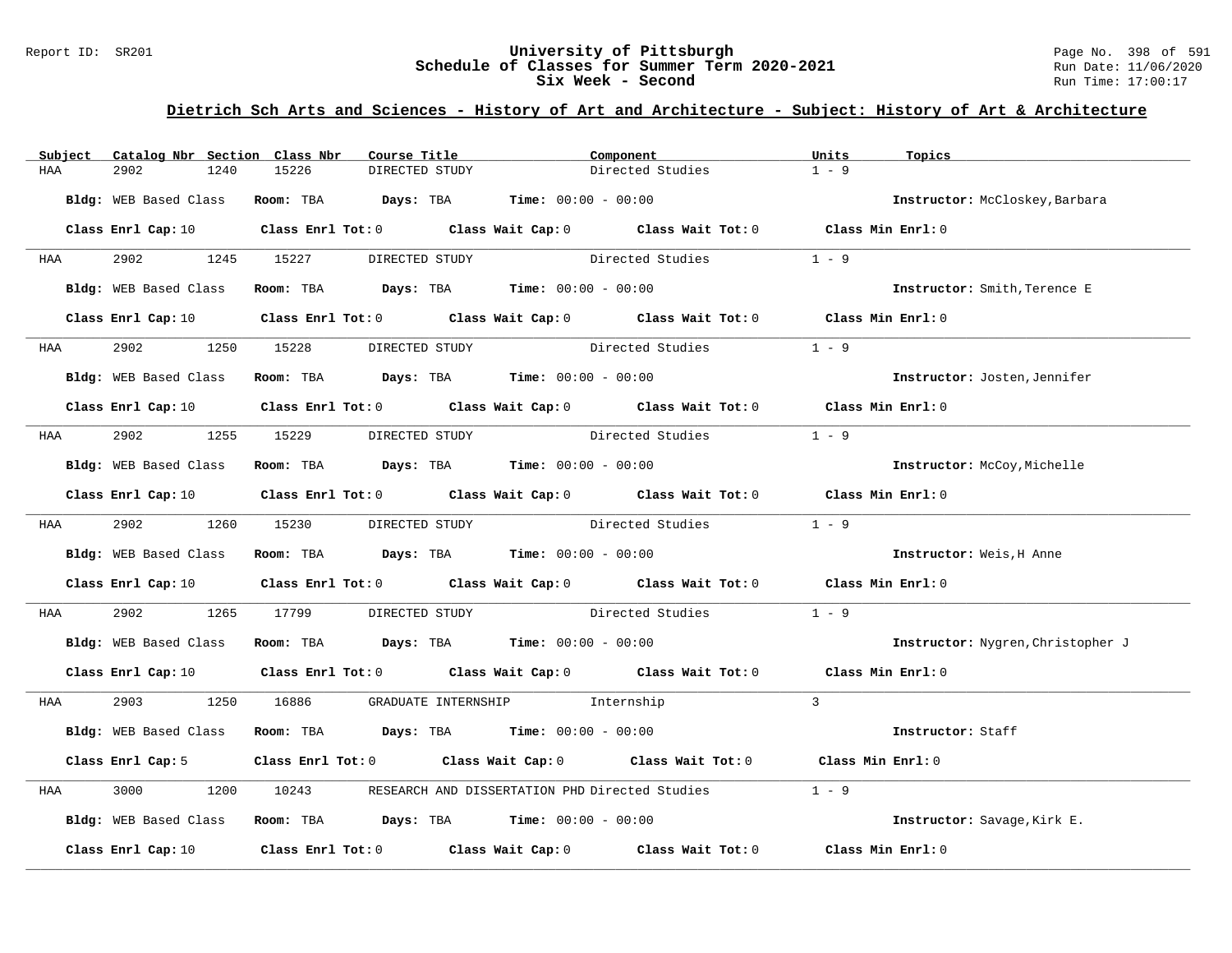| HAA | 3000<br>1205          | 15279             |           | RESEARCH AND DISSERTATION PHD Directed Studies |                   | $1 - 9$                                    |
|-----|-----------------------|-------------------|-----------|------------------------------------------------|-------------------|--------------------------------------------|
|     | Bldg: WEB Based Class | Room: TBA         | Days: TBA | <b>Time:</b> $00:00 - 00:00$                   |                   | Instructor: Armstrong, Christopher Drew    |
|     | Class Enrl Cap: 10    | Class Enrl Tot: 0 |           | Class Wait Cap: 0                              | Class Wait Tot: 0 | Class Min Enrl: 0                          |
| HAA | 3000<br>1210          | 15280             |           | RESEARCH AND DISSERTATION PHD Directed Studies |                   | $1 - 9$                                    |
|     | Bldg: WEB Based Class | Room: TBA         | Days: TBA | <b>Time:</b> $00:00 - 00:00$                   |                   | Instructor: Rajagopalan, Mrinalini         |
|     | Class Enrl Cap: 10    | Class Enrl Tot: 0 |           | Class Wait Cap: 0                              | Class Wait Tot: 0 | Class Min Enrl: 0                          |
| HAA | 3000<br>1215          | 15281             |           | RESEARCH AND DISSERTATION PHD Directed Studies |                   | $1 - 9$                                    |
|     | Bldg: WEB Based Class | Room: TBA         | Days: TBA | <b>Time:</b> $00:00 - 00:00$                   |                   | Instructor: Ellenbogen, Joshua Martin      |
|     | Class Enrl Cap: 10    | Class Enrl Tot: 0 |           | Class Wait Cap: 0                              | Class Wait Tot: 0 | Class Min Enrl: 0                          |
| HAA | 3000<br>1220          | 15282             |           | RESEARCH AND DISSERTATION PHD Directed Studies |                   | $1 - 9$                                    |
|     | Bldg: WEB Based Class | Room: TBA         | Days: TBA | <b>Time:</b> $00:00 - 00:00$                   |                   | Instructor: Gerhart, Karen M               |
|     | Class Enrl Cap: 10    | Class Enrl Tot: 0 |           | Class Wait Cap: 0                              | Class Wait Tot: 0 | Class Min Enrl: 0                          |
| HAA | 3000<br>1225          | 15283             |           | RESEARCH AND DISSERTATION PHD Directed Studies |                   | $1 - 9$                                    |
|     | Bldg: WEB Based Class | Room: TBA         | Days: TBA | <b>Time:</b> $00:00 - 00:00$                   |                   | Instructor: Gao, Minglu                    |
|     | Class Enrl Cap: 10    | Class Enrl Tot: 0 |           | Class Wait Cap: 0                              | Class Wait Tot: 0 | Class Min Enrl: 0                          |
| HAA | 3000<br>1230          | 15284             |           | RESEARCH AND DISSERTATION PHD Directed Studies |                   | $1 - 9$                                    |
|     | Bldg: WEB Based Class | Room: TBA         | Days: TBA | <b>Time:</b> $00:00 - 00:00$                   |                   | Instructor: Jones, Shirin Asgharzadeh-Fozi |
|     | Class Enrl Cap: 10    | Class Enrl Tot: 0 |           | Class Wait Cap: 0                              | Class Wait Tot: 0 | Class Min Enrl: 0                          |
| HAA | 3000<br>1235          | 15285             |           | RESEARCH AND DISSERTATION PHD Directed Studies |                   | $1 - 9$                                    |
|     | Bldg: WEB Based Class | Room: TBA         | Days: TBA | <b>Time:</b> $00:00 - 00:00$                   |                   | Instructor: Taylor, Alexander James        |
|     | Class Enrl Cap: 10    | Class Enrl Tot: 0 |           | Class Wait Cap: 0                              | Class Wait Tot: 0 | Class Min Enrl: 0                          |
| HAA | 3000<br>1240          | 15286             |           | RESEARCH AND DISSERTATION PHD Directed Studies |                   | $1 - 9$                                    |
|     | Bldg: WEB Based Class | Room: TBA         | Days: TBA | <b>Time:</b> $00:00 - 00:00$                   |                   | Instructor: McCloskey, Barbara             |
|     | Class Enrl Cap: 10    | Class Enrl Tot: 0 |           | Class Wait Cap: 0                              | Class Wait Tot: 0 | Class Min Enrl: 0                          |
| HAA | 3000<br>1245          | 15287             |           | RESEARCH AND DISSERTATION PHD Directed Studies |                   | $1 - 9$                                    |
|     | Bldg: WEB Based Class | Room: TBA         | Days: TBA | <b>Time:</b> $00:00 - 00:00$                   |                   | Instructor: Smith, Terence E               |
|     | Class Enrl Cap: 10    | Class Enrl Tot: 0 |           | Class Wait Cap: 0                              | Class Wait Tot: 0 | Class Min Enrl: 0                          |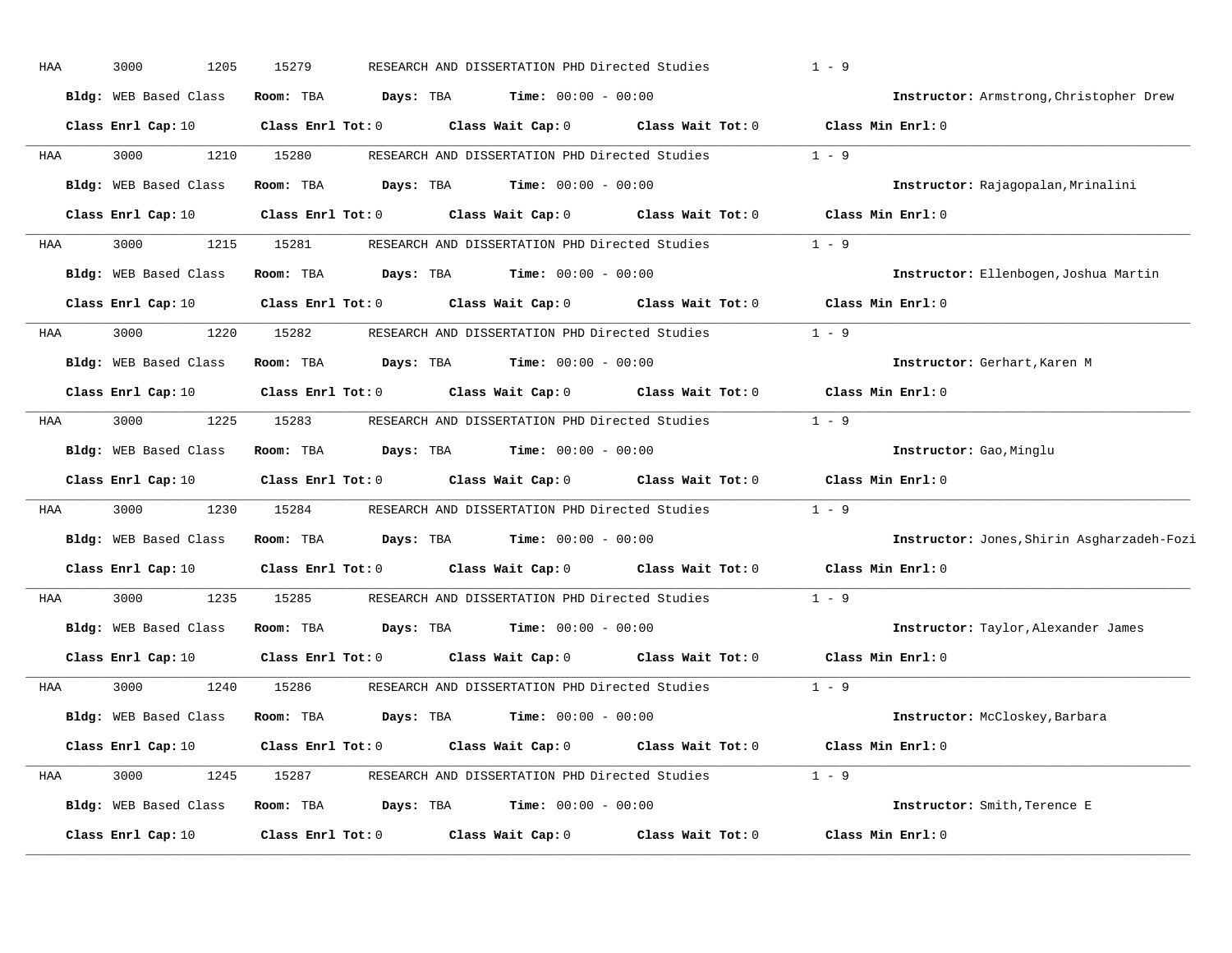#### Report ID: SR201 **1988 Manusia Content Content Content Content Content Content Content Content Content Content**<br>
Schedule of Classes for Summer Term 2020-2021 1999 Run Date: 11/06/2020 **Schedule of Classes for Summer Term 2020-2021** Run Date: 11/06/2021<br> **Six Week - Second** Run Time: 17:00:17 Six Week - Second

# **Dietrich Sch Arts and Sciences - History of Art and Architecture - Subject: History of Art & Architecture**

| Subject | Catalog Nbr Section Class Nbr |                   | Course Title                                   |                       | Component         | Units   | Topics                            |
|---------|-------------------------------|-------------------|------------------------------------------------|-----------------------|-------------------|---------|-----------------------------------|
| HAA     | 1250<br>3000                  | 15288             | RESEARCH AND DISSERTATION PHD Directed Studies |                       |                   | $1 - 9$ |                                   |
|         | Bldg: WEB Based Class         | Room: TBA         | Days: TBA                                      | $Time: 00:00 - 00:00$ |                   |         | Instructor: Josten, Jennifer      |
|         | Class Enrl Cap: 10            | Class Enrl Tot: 0 |                                                | Class Wait Cap: 0     | Class Wait Tot: 0 |         | Class Min Enrl: 0                 |
| HAA     | 1255<br>3000                  | 15289             | RESEARCH AND DISSERTATION PHD Directed Studies |                       |                   | $1 - 9$ |                                   |
|         | Bldg: WEB Based Class         | Room: TBA         | Days: TBA                                      | $Time: 00:00 - 00:00$ |                   |         | Instructor: McCoy, Michelle       |
|         | Class Enrl Cap: 10            | Class Enrl Tot: 0 |                                                | Class Wait Cap: 0     | Class Wait Tot: 0 |         | Class Min Enrl: 0                 |
| HAA     | 3000<br>1260                  | 15290             | RESEARCH AND DISSERTATION PHD Directed Studies |                       |                   | $1 - 9$ |                                   |
|         | Bldg: WEB Based Class         | Room: TBA         | Days: TBA                                      | $Time: 00:00 - 00:00$ |                   |         | Instructor: Weis, H Anne          |
|         | Class Enrl Cap: 10            | Class Enrl Tot: 0 |                                                | Class Wait Cap: 0     | Class Wait Tot: 0 |         | Class Min Enrl: 0                 |
| HAA     | 3000<br>1265                  | 17800             | RESEARCH AND DISSERTATION PHD Directed Studies |                       |                   | $1 - 9$ |                                   |
|         | Bldg: WEB Based Class         | Room: TBA         | Days: TBA                                      | $Time: 00:00 - 00:00$ |                   |         | Instructor: Nygren, Christopher J |
|         | Class Enrl Cap: 10            | Class Enrl Tot: 0 |                                                | Class Wait Cap: 0     | Class Wait Tot: 0 |         | Class Min Enrl: 0                 |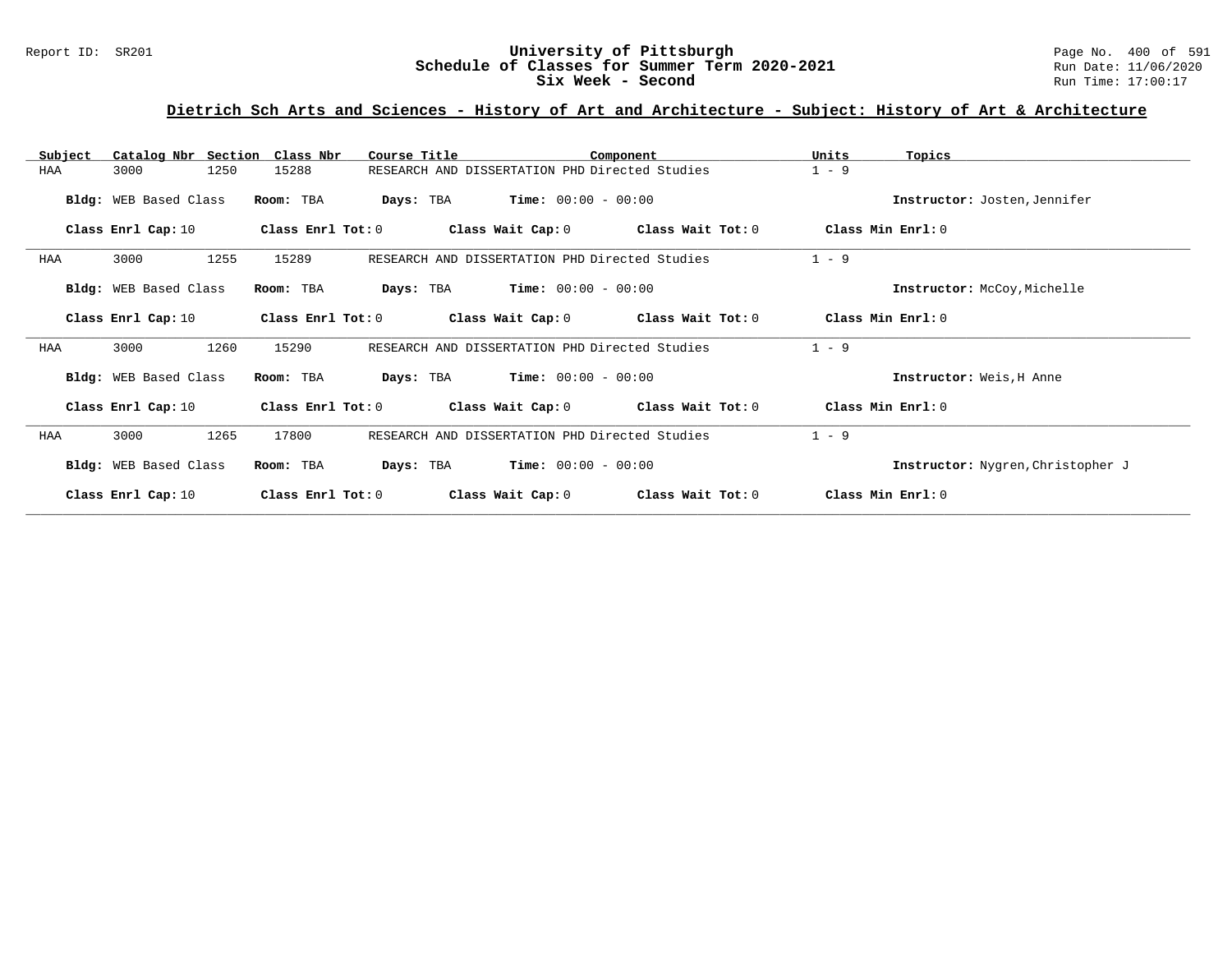### Report ID: SR201 **University of Pittsburgh** Page No. 401 of 591 **Schedule of Classes for Summer Term 2020-2021** Run Date: 11/06/2020 **Six Week - Second Run Time: 17:00:17**

# **Dietrich Sch Arts and Sciences - Hispanic Languages and Literatures - Subject: Spanish**

| Subject |                                                  |      | Catalog Nbr Section Class Nbr | Course Title                                                                                                   |                    | Component                    |                         | Units          | Topics                                                                                                                                                                                                                                                                                                             |
|---------|--------------------------------------------------|------|-------------------------------|----------------------------------------------------------------------------------------------------------------|--------------------|------------------------------|-------------------------|----------------|--------------------------------------------------------------------------------------------------------------------------------------------------------------------------------------------------------------------------------------------------------------------------------------------------------------------|
| SPAN    | 0101                                             | 1010 | 19472                         | ELEMENTARY SPANISH 1                                                                                           |                    | Lecture                      |                         | $\mathcal{E}$  |                                                                                                                                                                                                                                                                                                                    |
|         | Bldg: TBA                                        |      | Room: TBA                     | Days: TuTh                                                                                                     |                    | Time: $18:00 - 21:15$        |                         |                | Instructor: Staff                                                                                                                                                                                                                                                                                                  |
|         | Class Enrl Cap: 18<br>Attributes: Global Studies |      | Class Enrl Tot: 0             | Room Characteristics: Media - Data Projector/Monitor(1), Seating - Moveable(1), PeopleSoft - Scheduled (PS)(1) | Class Wait Cap: 10 |                              | Class Wait Tot: 0       |                | Class Min $Enr1: 0$                                                                                                                                                                                                                                                                                                |
|         |                                                  |      |                               | also aims to foster cultural awareness of the Spanish-speaking world.                                          |                    |                              |                         |                | This course is designed to develop communicative proficiency through an integrated approach to the teaching of all four language skills: listening,<br>speaking, reading and writing. Grammatical structures, vocabulary, and readings are presented as tools for developing good communication skills. The course |
| SPAN    | 0102                                             | 1210 | 20622                         | ELEMENTARY SPANISH 2                                                                                           |                    | Lecture                      |                         | $\mathbf{3}$   |                                                                                                                                                                                                                                                                                                                    |
|         | Bldg: TBA                                        |      | Room: TBA                     | Days: TuTh                                                                                                     |                    | Time: $18:00 - 21:15$        |                         |                | Instructor: Staff                                                                                                                                                                                                                                                                                                  |
| SPAN    | Class Enrl Cap: 18<br>1250                       | 1000 | Class Enrl Tot: 0<br>20448    | HISPANIC CIVILIZATIONS                                                                                         | Class Wait Cap: 10 | Lecture                      | Class Wait Tot: 0       | $\mathbf{3}$   | Class Min Enrl: 0<br>Attributes: DSAS Second Language General Ed. Requirement, UPB Global General Ed. Requirement, UPB Language General Ed. Requirement                                                                                                                                                            |
|         | Bldg: TBA                                        |      | Room: TBA                     | Days: MTuTh                                                                                                    |                    | <b>Time:</b> $18:00 - 20:15$ |                         |                | Instructor: Colon Melendez, Edgar Luis                                                                                                                                                                                                                                                                             |
|         | Class Enrl Cap: 18                               |      | Class Enrl Tot: 0             | Polymathic Contexts: Soc/Behav. GE. Req.                                                                       | Class Wait Cap: 10 |                              | Class Wait Tot: 0       |                | Class Min Enrl: 0<br>Attributes: DSAS Geographic Region General Ed. Requirement, DSAS Historical Analysis General Ed. Requirement, SCI Polymathic Contexts: Global⨯ Cul GE.                                                                                                                                        |
| SPAN    | 1300                                             | 1250 | 15886                         | SPANISH PHONETICS & PHONEMICS Lecture                                                                          |                    |                              |                         | $\mathbf{3}$   |                                                                                                                                                                                                                                                                                                                    |
|         | <b>Bldg:</b> TO BE ARRANGED                      |      | Room: TBA                     | Days: TBA                                                                                                      |                    | <b>Time:</b> $00:00 - 00:00$ | FONETICA Y ESPANOL ORAL |                | Instructor: Staff                                                                                                                                                                                                                                                                                                  |
|         | Class Enrl Cap: 35                               |      | Class Enrl Tot: 0             | Attributes: European and Eurasian Studies, Latin American Studies, West European Studies                       | Class Wait Cap: 20 |                              | Class Wait Tot: 0       |                | Class Min Enrl: 0                                                                                                                                                                                                                                                                                                  |
|         |                                                  |      |                               |                                                                                                                |                    |                              |                         |                | This is a study-abroad course. Information is available through the Study Abroad office. Special permission required to register for this course.                                                                                                                                                                  |
| SPAN    | 1310                                             | 1250 | 16673                         | LINGUISTIC SEMINAR                                                                                             |                    | Seminar                      |                         | $\overline{3}$ |                                                                                                                                                                                                                                                                                                                    |
|         | Bldg: TO BE ARRANGED                             |      | Room: TBA                     | Days: TBA                                                                                                      |                    | <b>Time:</b> $00:00 - 00:00$ | ESP A TRAVES MEDIOS     |                | Instructor: Staff                                                                                                                                                                                                                                                                                                  |
|         | Class Enrl Cap: 35                               |      | Class Enrl Tot: 0             |                                                                                                                | Class Wait Cap: 20 |                              | Class Wait Tot: 0       |                | Class Min Enrl: 0                                                                                                                                                                                                                                                                                                  |
|         |                                                  |      |                               |                                                                                                                |                    |                              |                         |                | This is a study-abroad course. Information is available through the Study Abroad office. Special permission required to register for this course.                                                                                                                                                                  |
|         |                                                  |      |                               |                                                                                                                |                    |                              |                         |                |                                                                                                                                                                                                                                                                                                                    |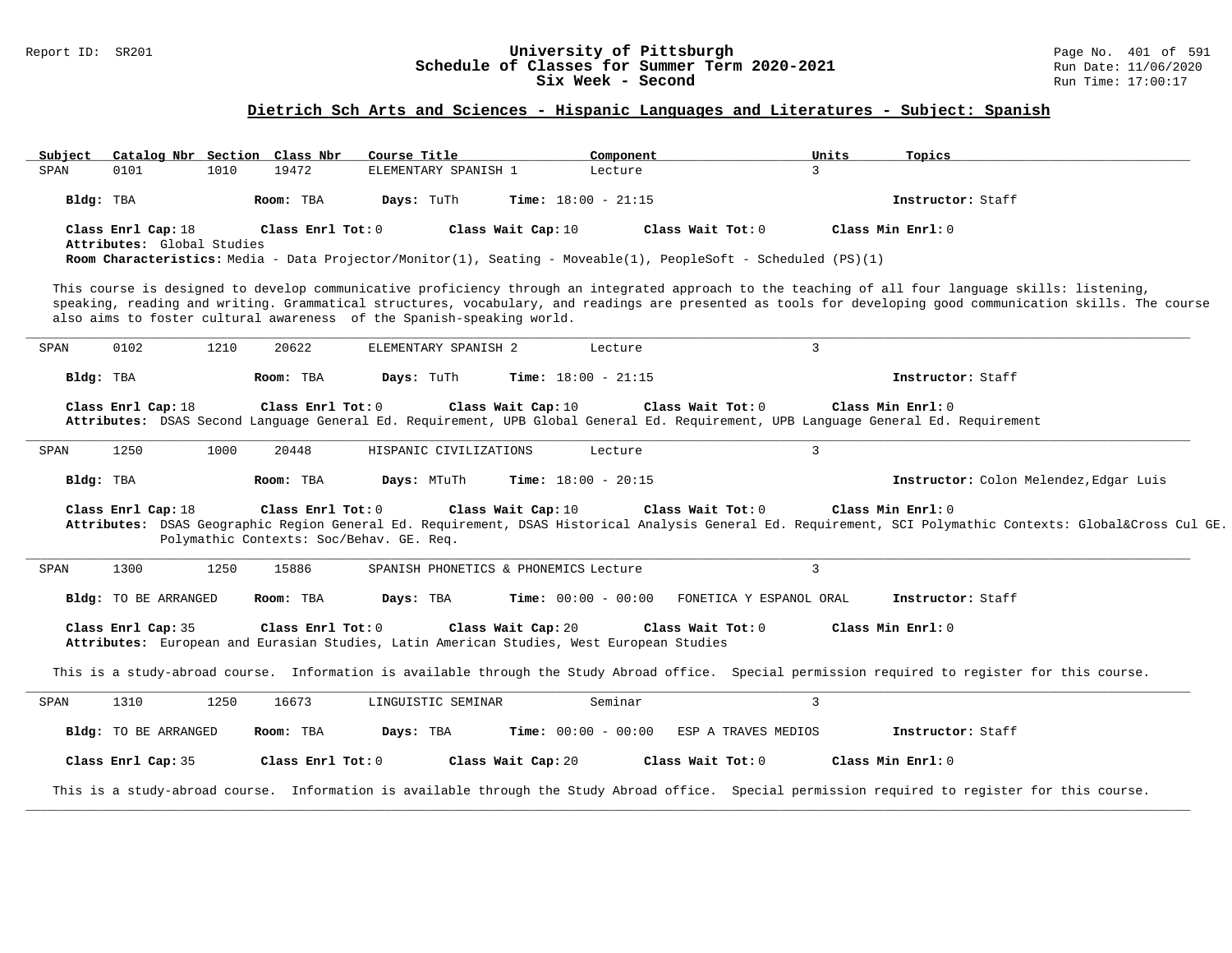#### Report ID: SR201 **1988 Chedule of Classes for Summer Term 2020-2021** Page No. 402 of 591 Page No. 402 of 591 Schedule of Classes for Summer Term 2020-2021 **Schedule of Classes for Summer Term 2020-2021** Run Date: 11/06/2021<br>Six Week - Second Run Time: 17:00:17 Six Week - Second

### **Dietrich Sch Arts and Sciences - Hispanic Languages and Literatures - Subject: Spanish**

| Subject |                                                                                        |      | Catalog Nbr Section Class Nbr | Course Title    |                    |                    | Component                            |                                       | Units          | Topics                                                                                                                                            |
|---------|----------------------------------------------------------------------------------------|------|-------------------------------|-----------------|--------------------|--------------------|--------------------------------------|---------------------------------------|----------------|---------------------------------------------------------------------------------------------------------------------------------------------------|
| SPAN    | 1321                                                                                   | 1260 | 16547                         |                 | BUSINESS SPANISH 1 |                    | Lecture                              |                                       | $\mathbf{3}$   |                                                                                                                                                   |
|         | Bldg: TO BE ARRANGED                                                                   |      | Room: TBA                     | Days: TBA       |                    |                    | <b>Time:</b> $00:00 - 00:00$         | ESP SANIDAD                           |                | Instructor: Whitehead, Jeffrey Robert                                                                                                             |
|         | Class Enrl Cap: 35<br>Attributes: European and Eurasian Studies, West European Studies |      | Class Enrl Tot: 0             |                 |                    | Class Wait Cap: 20 |                                      | Class Wait Tot: 0                     |                | Class Min Enrl: 0                                                                                                                                 |
|         |                                                                                        |      |                               |                 |                    |                    |                                      |                                       |                | This is a study-abroad course. Information is available through the Study Abroad office. Special permission required to register for this course. |
| SPAN    | 1323                                                                                   | 1210 | 16548                         | MEDICAL SPANISH |                    |                    | Lecture                              |                                       | $\overline{3}$ |                                                                                                                                                   |
|         | Bldg: TO BE ARRANGED                                                                   |      | Room: TBA                     | Days: TBA       |                    |                    | <b>Time:</b> $00:00 - 00:00$         | ESP SALUD                             |                | Instructor: Staff                                                                                                                                 |
|         | Class Enrl Cap: 35<br>Attributes: Global Studies, Undergraduate Global Health          |      | Class Enrl Tot: 0             |                 |                    | Class Wait Cap: 20 |                                      | Class Wait Tot: 0                     |                | Class Min Enrl: 0                                                                                                                                 |
|         |                                                                                        |      |                               |                 |                    |                    |                                      |                                       |                | This is a study-abroad course. Information is available through the Study Abroad office. Special permission required to register for this course. |
| SPAN    | 1323                                                                                   | 1220 | 19755                         | MEDICAL SPANISH |                    |                    | Lecture                              |                                       | $\overline{3}$ |                                                                                                                                                   |
|         | Bldg: TO BE ARRANGED                                                                   |      | Room: TBA                     | Days: TBA       |                    |                    | <b>Time:</b> $00:00 - 00:00$         | MEDICAL TRANSLATION                   |                | Instructor: Staff                                                                                                                                 |
|         | Class Enrl Cap: 20                                                                     |      | Class Enrl Tot: 0             |                 |                    | Class Wait Cap: 20 |                                      | Class Wait Tot: 0                     |                | Class Min Enrl: 0                                                                                                                                 |
| SPAN    | 1323                                                                                   | 1230 | 20449                         | MEDICAL SPANISH |                    |                    | Lecture                              |                                       | $\mathbf{3}$   |                                                                                                                                                   |
|         | Bldg: TBA                                                                              |      | Room: TBA                     | Days: MTuTh     |                    |                    | <b>Time:</b> $13:30 - 15:45$         |                                       |                | Instructor: Rivera Morales, Natalia Mabel                                                                                                         |
|         | Class Enrl Cap: 18                                                                     |      | Class Enrl Tot: 0             |                 |                    | Class Wait Cap: 10 |                                      | Class Wait Tot: 0                     |                | Class Min Enrl: 0                                                                                                                                 |
| SPAN    | 1600                                                                                   | 1250 | 15888                         |                 |                    |                    | SURVEY OF SPANISH LITERATURE Lecture |                                       | $\overline{3}$ |                                                                                                                                                   |
|         | Bldg: TO BE ARRANGED                                                                   |      | Room: TBA                     | Days: TBA       |                    |                    |                                      | $Time: 00:00 - 00:00$ LIT ESP CONTEMP |                | Instructor: Staff                                                                                                                                 |
|         | Class Enrl Cap: 35<br>Attributes: European and Eurasian Studies, West European Studies |      | Class Enrl Tot: 0             |                 |                    | Class Wait Cap: 20 |                                      | Class Wait Tot: 0                     |                | Class Min Enrl: 0                                                                                                                                 |
|         |                                                                                        |      |                               |                 |                    |                    |                                      |                                       |                | This is a study-abroad course. Information is available through the Study Abroad office. Special permission required to register for this course. |
| SPAN    | 1600                                                                                   | 1270 | 15922                         |                 |                    |                    | SURVEY OF SPANISH LITERATURE Lecture |                                       | $\overline{3}$ |                                                                                                                                                   |
|         | Bldg: TO BE ARRANGED                                                                   |      | Room: TBA                     | Days: TBA       |                    |                    | <b>Time:</b> $00:00 - 00:00$         | CERVANTES Y SU OBRA                   |                | Instructor: Whitehead, Jeffrey Robert                                                                                                             |
|         | Class Enrl Cap: 35<br>Attributes: European and Eurasian Studies, West European Studies |      | Class Enrl Tot: 0             |                 |                    | Class Wait Cap: 20 |                                      | Class Wait Tot: 0                     |                | Class Min Enrl: 0                                                                                                                                 |

This is a study-abroad course. Information is available through the Study Abroad office. Special permission required to register for this course. **\_\_\_\_\_\_\_\_\_\_\_\_\_\_\_\_\_\_\_\_\_\_\_\_\_\_\_\_\_\_\_\_\_\_\_\_\_\_\_\_\_\_\_\_\_\_\_\_\_\_\_\_\_\_\_\_\_\_\_\_\_\_\_\_\_\_\_\_\_\_\_\_\_\_\_\_\_\_\_\_\_\_\_\_\_\_\_\_\_\_\_\_\_\_\_\_\_\_\_\_\_\_\_\_\_\_\_\_\_\_\_\_\_\_\_\_\_\_\_\_\_\_\_\_\_\_\_\_\_\_\_\_\_\_\_\_\_\_\_\_\_\_\_\_\_\_\_\_\_\_\_\_\_\_\_\_**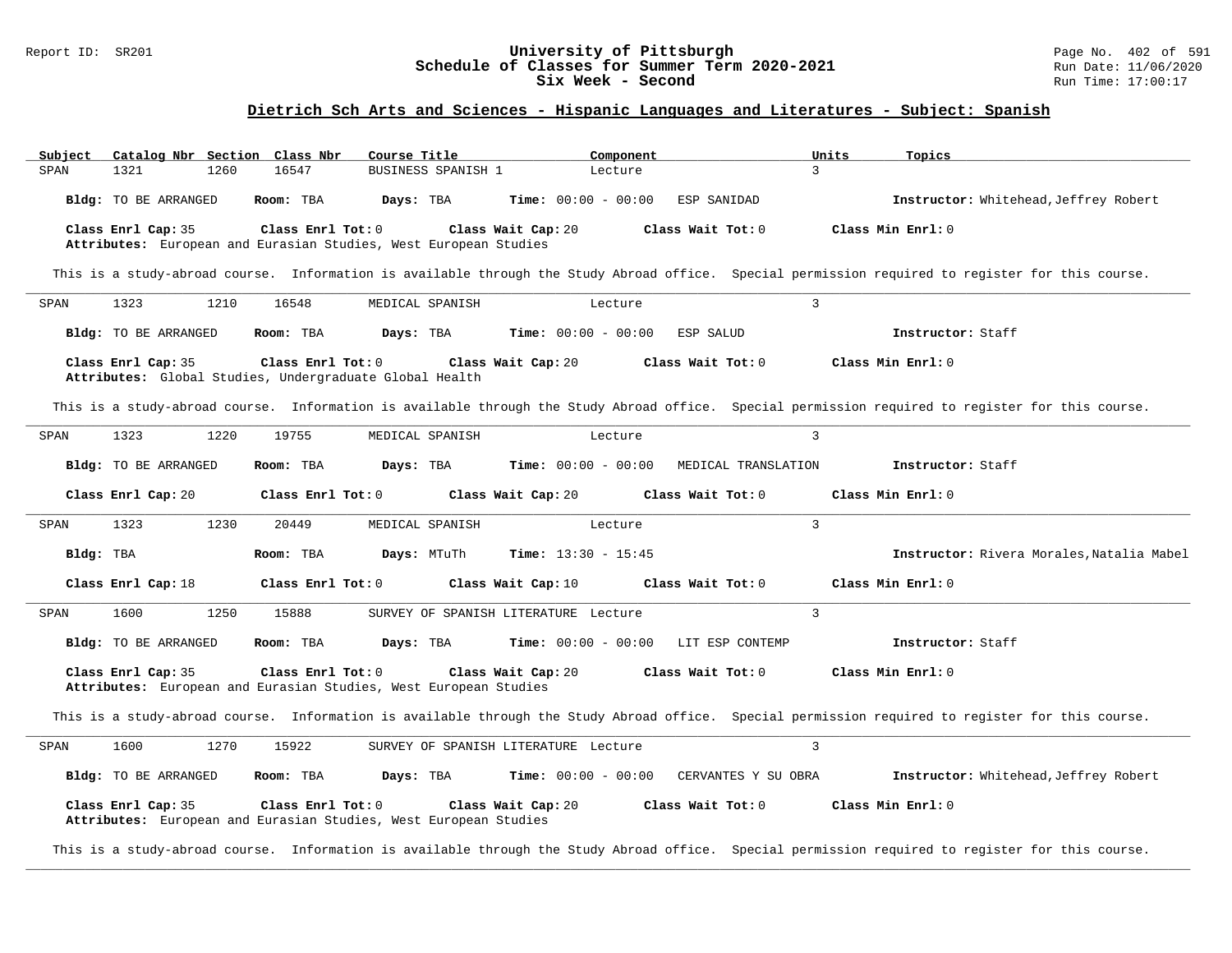| SPAN | 1603                  | 1260<br>15890     | PENINSULAR TOPICS                                                                        | Lecture                      |                   | $\overline{3}$                                                                                                                                    |  |
|------|-----------------------|-------------------|------------------------------------------------------------------------------------------|------------------------------|-------------------|---------------------------------------------------------------------------------------------------------------------------------------------------|--|
|      | Bldg: TO BE ARRANGED  | Room: TBA         | Days: TBA                                                                                | <b>Time:</b> $00:00 - 00:00$ | SOCIEDAD ESP CINE | Instructor: Lamana, Gonzalo                                                                                                                       |  |
|      | Class Enrl Cap: 35    | Class Enrl Tot: 0 | Attributes: Latin American Studies, West European Studies                                | Class Wait Cap: 20           | Class Wait Tot: 0 | Class Min Enrl: 0                                                                                                                                 |  |
|      |                       |                   |                                                                                          |                              |                   | This is a study-abroad course. Information is available through the Study Abroad office. Special permission required to register for this course. |  |
| SPAN | 1603                  | 1270<br>15891     | PENINSULAR TOPICS                                                                        | Lecture                      |                   | $\overline{3}$                                                                                                                                    |  |
|      | Bldg: TO BE ARRANGED  | Room: TBA         | Days: TBA                                                                                | <b>Time:</b> $00:00 - 00:00$ | CIV Y CULT ESP    | Instructor: Staff                                                                                                                                 |  |
|      | Class Enrl Cap: 35    | Class Enrl Tot: 0 | Attributes: European and Eurasian Studies, Latin American Studies, West European Studies | Class Wait Cap: 20           | Class Wait Tot: 0 | Class Min Enrl: 0                                                                                                                                 |  |
|      |                       |                   |                                                                                          |                              |                   | This is a study-abroad course. Information is available through the Study Abroad office. Special permission required to register for this course. |  |
| SPAN | 1902                  | 1200<br>10292     | DIRECTED STUDY                                                                           |                              | Directed Studies  | $1 - 6$                                                                                                                                           |  |
|      | Bldg: WEB Based Class | Room: TBA         | Days: TBA                                                                                | <b>Time:</b> $00:00 - 00:00$ |                   | Instructor: Staff                                                                                                                                 |  |
|      | Class Enrl Cap: 10    | Class Enrl Tot: 0 |                                                                                          | Class Wait Cap: 10           | Class Wait Tot: 0 | Class Min Enrl: 0                                                                                                                                 |  |
|      |                       |                   | Special permission is required to register for this course.                              |                              |                   |                                                                                                                                                   |  |
| SPAN | 2902                  | 10294<br>1200     | MA DIRECTED STUDY                                                                        |                              | Directed Studies  | $1 - 3$                                                                                                                                           |  |
|      | Bldg: WEB Based Class | Room: TBA         | Days: TBA                                                                                | <b>Time:</b> $00:00 - 00:00$ |                   | Instructor: Staff                                                                                                                                 |  |
|      | Class Enrl Cap: 15    | Class Enrl Tot: 0 |                                                                                          | Class Wait Cap: 0            | Class Wait Tot: 0 | Class Min Enrl: 0                                                                                                                                 |  |
|      |                       |                   | Special permission is required to register for this course.                              |                              |                   |                                                                                                                                                   |  |
| SPAN | 2990                  | 1200<br>10293     | MA COMPREHENSIVE INDEPENDENT Independent Study                                           |                              |                   | $1 - 3$                                                                                                                                           |  |
|      | Bldg: WEB Based Class | Room: TBA         | Days: TBA                                                                                | <b>Time:</b> $00:00 - 00:00$ |                   | Instructor: Staff                                                                                                                                 |  |
|      | Class Enrl Cap: 15    | Class Enrl Tot: 0 |                                                                                          | Class Wait Cap: 0            | Class Wait Tot: 0 | Class Min Enrl: 0                                                                                                                                 |  |
|      |                       |                   | Special permission is required to register for this course.                              |                              |                   |                                                                                                                                                   |  |
| SPAN | 3000                  | 1200<br>10297     | PHD DISSERTATION                                                                         |                              | Thesis Research   | $1 - 12$                                                                                                                                          |  |
|      | Bldg: WEB Based Class | Room: TBA         | Days: TBA                                                                                | <b>Time:</b> $00:00 - 00:00$ |                   | Instructor: Lamana, Gonzalo                                                                                                                       |  |
|      | Class Enrl Cap: 15    | Class Enrl Tot: 0 |                                                                                          | Class Wait Cap: 0            | Class Wait Tot: 0 | Class Min Enrl: 0                                                                                                                                 |  |
|      |                       |                   | Special permission is required to register for this course.                              |                              |                   |                                                                                                                                                   |  |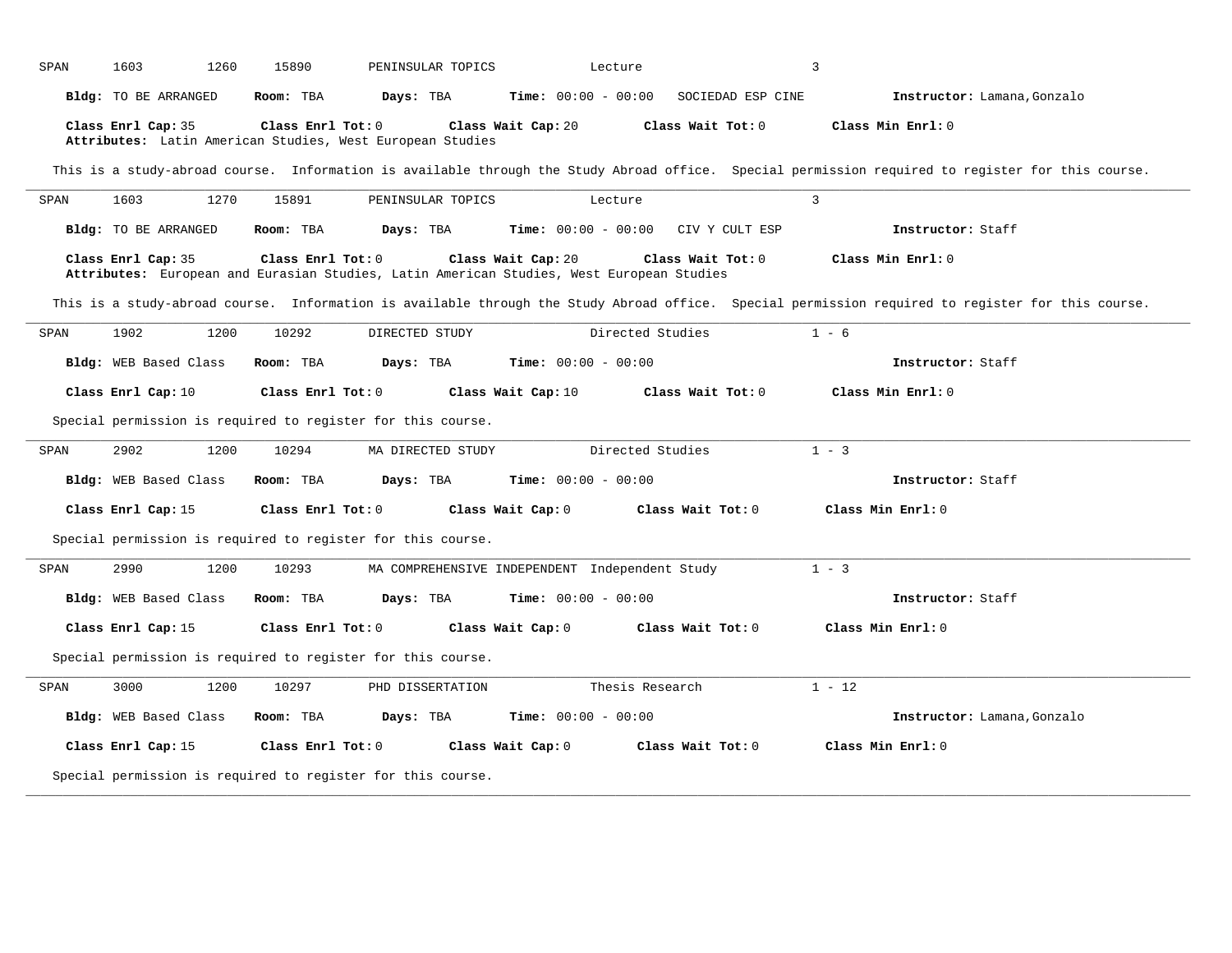### Report ID: SR201 **University of Pittsburgh** Page No. 404 of 591 **Schedule of Classes for Summer Term 2020-2021** Run Date: 11/06/2020 **Six Week - Second Run Time: 17:00:17**

# **Dietrich Sch Arts and Sciences - Hispanic Languages and Literatures - Subject: Spanish**

| Catalog Nbr Section Class Nbr<br>Subject | Course Title                                                | Component                                      | Units<br>Topics   |  |
|------------------------------------------|-------------------------------------------------------------|------------------------------------------------|-------------------|--|
| 3902<br>1200<br>SPAN                     | 10295<br>PHD DIRECTED STUDY                                 | Directed Studies                               | $1 - 3$           |  |
| Bldg: WEB Based Class                    | Room: TBA<br>Days: TBA                                      | <b>Time:</b> $00:00 - 00:00$                   | Instructor: Staff |  |
| Class Enrl Cap: 5                        | Class Enrl Tot: 0                                           | Class Wait Cap: 0<br>Class Wait Tot: 0         | Class Min Enrl: 0 |  |
|                                          | Special permission is required to register for this course. |                                                |                   |  |
| 3910<br>1200<br>SPAN                     | 10353                                                       | COMPREHNSV EXAMINATION, PH.D Independent Study | $1 - 6$           |  |
| Bldg: WEB Based Class                    | Days: TBA<br>Room: TBA                                      | $Time: 00:00 - 00:00$                          | Instructor: Staff |  |
| Class Enrl Cap: 20                       | Class Enrl Tot: $0$                                         | Class Wait Tot: 0<br>Class Wait Cap: 0         | Class Min Enrl: 0 |  |
|                                          | Special permission is required to register for this course. |                                                |                   |  |
| 3990<br>1200<br>SPAN                     | 10296<br>PHD INDEPENDENT STUDY                              | Independent Study                              | $1 - 3$           |  |
| Bldg: WEB Based Class                    | Room: TBA<br>Days: TBA                                      | $Time: 00:00 - 00:00$                          | Instructor: Staff |  |
| Class Enrl Cap: 5                        | Class Enrl Tot: 0                                           | Class Wait Cap: 0<br>Class Wait Tot: 0         | Class Min Enrl: 0 |  |
|                                          | Special permission is required to register for this course. |                                                |                   |  |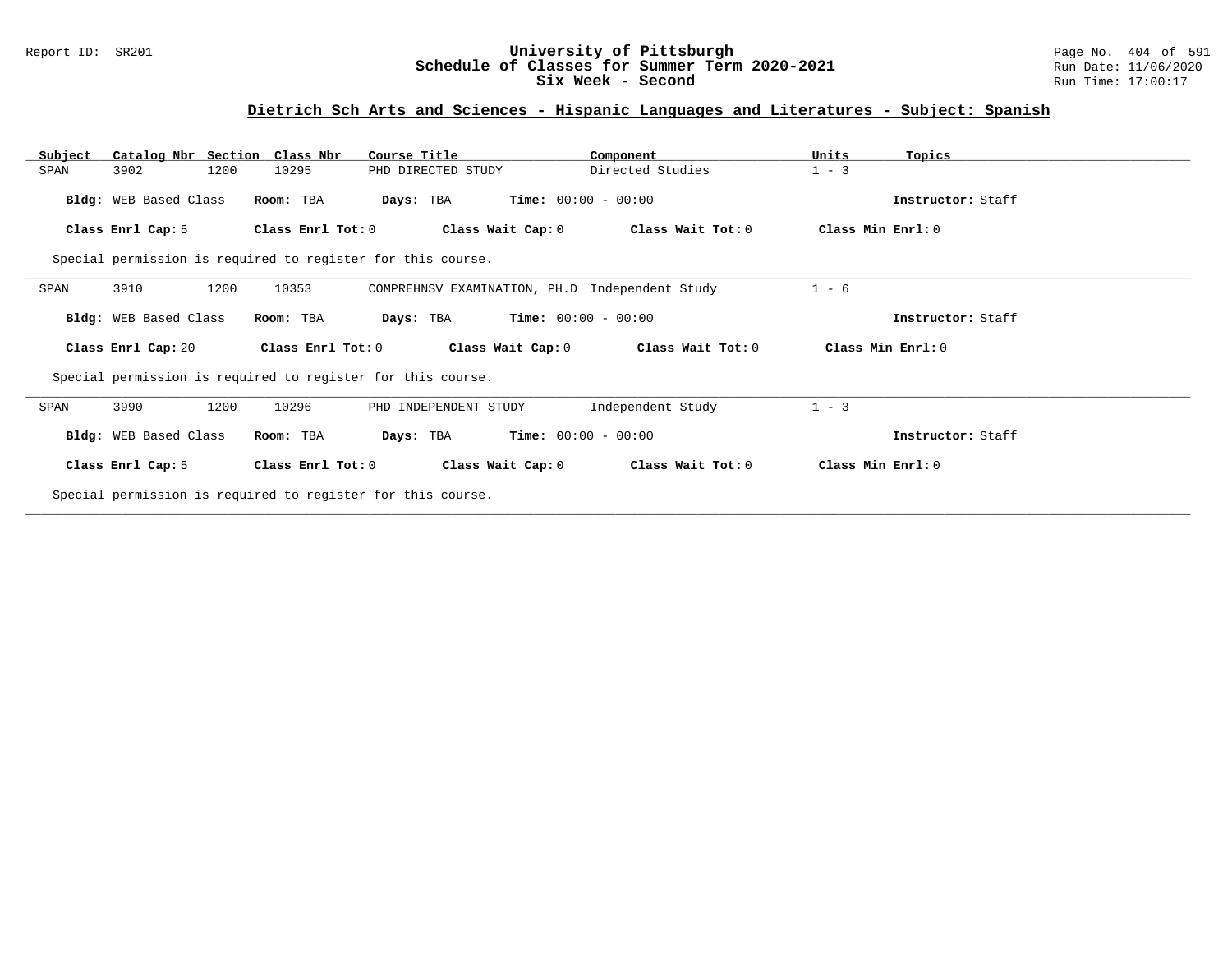### Report ID: SR201 **University of Pittsburgh** Page No. 405 of 591 **Schedule of Classes for Summer Term 2020-2021** Run Date: 11/06/2020 **Six Week - Second Run Time: 17:00:17**

| HIST |                       |      | Catalog Nbr Section Class Nbr | Course Title                                                                                                     | Component                                                                                                                                                                                                                                                      | Units          | Topics                                                                                                                                                                                                                                                                                                                           |
|------|-----------------------|------|-------------------------------|------------------------------------------------------------------------------------------------------------------|----------------------------------------------------------------------------------------------------------------------------------------------------------------------------------------------------------------------------------------------------------------|----------------|----------------------------------------------------------------------------------------------------------------------------------------------------------------------------------------------------------------------------------------------------------------------------------------------------------------------------------|
|      | 0501                  | 1200 | 20639                         | MODERN LATIN AMERICA                                                                                             | Lecture                                                                                                                                                                                                                                                        | 3              |                                                                                                                                                                                                                                                                                                                                  |
|      | Bldg: WEB Based Class |      | Room: TBA                     | Days: MW                                                                                                         | Time: $12:00 - 15:15$                                                                                                                                                                                                                                          |                | Instructor: Plishka, Matthew Robert                                                                                                                                                                                                                                                                                              |
|      | Class Enrl Cap: 35    |      | Class Enrl Tot: 0             | Contexts: Soc/Behav. GE. Req., Latin American Studies<br>Room Characteristics: Media - Data Projector/Monitor(1) | Class Wait Tot: 0<br>Class Wait Cap: 20                                                                                                                                                                                                                        |                | Class Min Enrl: 0<br>Attributes: DSAS Cross-Cult. Awareness General Ed. Requirement, DSAS Diversity General Ed. Requirement, DSAS Geographic Region General Ed. Requirement, DSAS<br>Analysis General Ed. Requirement, Online, SCI Diversity General Ed. Requirements, SCI Polymathic Contexts: Global⨯ Cul GE. Req., SCI Polyma |
| HIST | 0700                  | 1200 | 18031                         | WORLD HISTORY                                                                                                    | Lecture                                                                                                                                                                                                                                                        | $\overline{3}$ |                                                                                                                                                                                                                                                                                                                                  |
|      | Bldg: WEB Based Class |      | Room: TBA                     | Days: TuTh                                                                                                       | Time: $08:30 - 11:45$                                                                                                                                                                                                                                          |                | Instructor: Moreno Alvarez, Leonardo                                                                                                                                                                                                                                                                                             |
|      |                       |      |                               |                                                                                                                  |                                                                                                                                                                                                                                                                |                | Guillermo                                                                                                                                                                                                                                                                                                                        |
|      | Class Enrl Cap: 35    |      | Class Enrl Tot: 0             | Room Characteristics: Media - Data Projector/Monitor(1)                                                          | Class Wait Cap: 20<br>Class Wait Tot: 0<br>Polymathic Contexts: Global⨯ Cul GE. Req., SCI Polymathic Contexts: Soc/Behav. GE. Req., Global Studies                                                                                                             |                | Class Min Enrl: 0<br>Attributes: DSAS Cross-Cult. Awareness General Ed. Requirement, DSAS Global Issues General Ed. Requirement, DSAS Historical Analysis General Ed. Requirement                                                                                                                                                |
|      |                       |      |                               |                                                                                                                  |                                                                                                                                                                                                                                                                |                |                                                                                                                                                                                                                                                                                                                                  |
| HIST | 1781                  | 1100 | 10394                         | apply historical techniques to issues of their own interest.<br>ROMAN HISTORY                                    | Lecture                                                                                                                                                                                                                                                        | $\overline{3}$ | society since the development of agriculture some 10,000 years ago. It is a selective overview, emphasizing large-scale patterns and connections in<br>political, social, cultural, technological, and environmental history, yet it also provides balance among regions of the world. It encourages students to                 |
|      | Bldg: TBA             |      | Room: TBA                     | Days: TuTh                                                                                                       | <b>Time:</b> $18:00 - 21:15$                                                                                                                                                                                                                                   |                | Instructor: Persyn, Marcie Gwen                                                                                                                                                                                                                                                                                                  |
|      | Class Enrl Cap: 10    |      | Class Enrl Tot: 0             | <b>Combined Section ID:</b> $0006$ (CLASS/1220/HIST/1781) - CLASS 1220(#17053)                                   | Class Wait Cap: 10<br>Class Wait Tot: 0<br>Global⨯ Cul GE. Req., SCI Polymathic Contexts: Soc/Behav. GE. Req., European and Eurasian Studies, West European Studies<br>Room Characteristics: Media - Data Projector/Monitor(1), PeopleSoft - Scheduled (PS)(1) |                | Class Min Enrl: 0<br>Attributes: DSAS Geographic Region General Ed. Requirement, DSAS Historical Analysis General Ed. Requirement, Medieval & Renaissance Studies, SCI Polymathiq                                                                                                                                                |
| HIST | 1901                  | 1500 | 10245                         | INDEPENDENT STUDY                                                                                                | Independent Study                                                                                                                                                                                                                                              | $1 - 9$        |                                                                                                                                                                                                                                                                                                                                  |
|      | Bldg: WEB Based Class |      | Room: TBA                     | Days: TBA                                                                                                        | Time: $00:00 - 00:00$                                                                                                                                                                                                                                          |                | Instructor: Andrews, George Reid                                                                                                                                                                                                                                                                                                 |
|      | Class Enrl Cap: 25    |      | Class Enrl Tot: 0             |                                                                                                                  | Class Wait Cap: 20<br>Class Wait Tot: 0                                                                                                                                                                                                                        |                | Class Min Enrl: 0                                                                                                                                                                                                                                                                                                                |
| HIST | 1901                  | 1505 | 16023                         | INDEPENDENT STUDY                                                                                                | Independent Study                                                                                                                                                                                                                                              | $1 - 9$        |                                                                                                                                                                                                                                                                                                                                  |
|      | Bldg: WEB Based Class |      | Room: TBA                     | Days: TBA                                                                                                        | Time: $00:00 - 00:00$                                                                                                                                                                                                                                          |                | Instructor: Thum, Gregor                                                                                                                                                                                                                                                                                                         |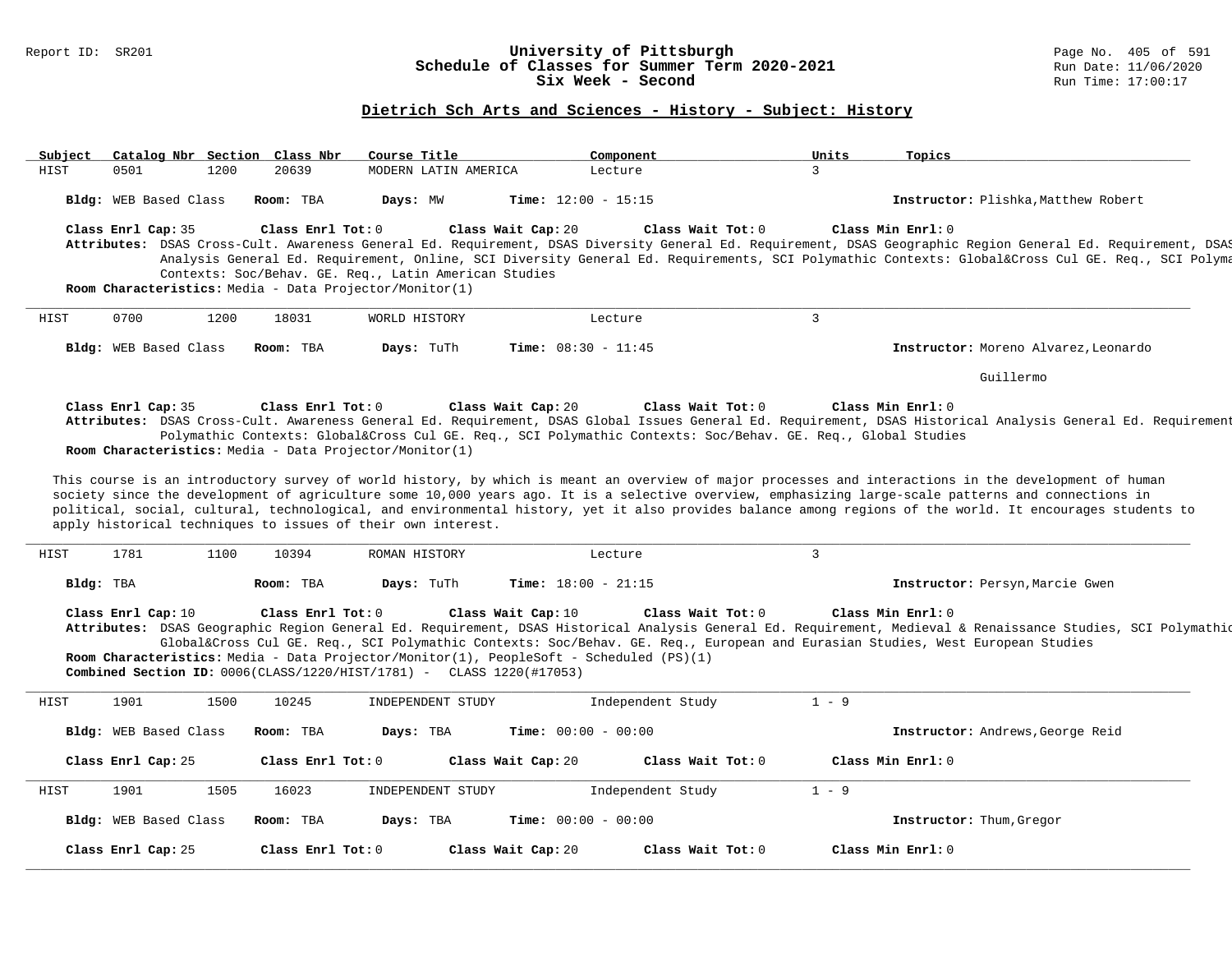| HIST | 1901<br>1510          | INDEPENDENT STUDY 1ndependent Study<br>10760                                                       | $1 - 9$                              |
|------|-----------------------|----------------------------------------------------------------------------------------------------|--------------------------------------|
|      | Bldg: WEB Based Class | Room: TBA $Days:$ TBA $Time: 00:00 - 00:00$                                                        | Instructor: Hammond, Leslie Ann      |
|      |                       | Class Enrl Cap: 25 Class Enrl Tot: 0 Class Wait Cap: 20 Class Wait Tot: 0 Class Min Enrl: 0        |                                      |
|      |                       | HIST 1901 1515 16024 INDEPENDENT STUDY Independent Study 1 - 9                                     |                                      |
|      |                       | Bldg: WEB Based Class Room: TBA Days: TBA Time: 00:00 - 00:00                                      | Instructor: Staff                    |
|      |                       | Class Enrl Cap: 25 Class Enrl Tot: 0 Class Wait Cap: 20 Class Wait Tot: 0 Class Min Enrl: 0        |                                      |
|      |                       | HIST 1901 1520 10761 INDEPENDENT STUDY Independent Study 1 - 9                                     |                                      |
|      |                       | Bldg: WEB Based Class Room: TBA Days: TBA Time: 00:00 - 00:00 00:00 Clastructor: Frykman, Niklas E |                                      |
|      |                       | Class Enrl Cap: 25 Class Enrl Tot: 0 Class Wait Cap: 20 Class Wait Tot: 0 Class Min Enrl: 0        |                                      |
|      |                       | HIST 1901 1525 16025 INDEPENDENT STUDY Independent Study 1 - 9                                     |                                      |
|      |                       | Bldg: WEB Based Class Room: TBA Days: TBA Time: 00:00 - 00:00                                      | Instructor: Gotkowitz, Laura Estelle |
|      |                       | Class Enrl Cap: 25 Class Enrl Tot: 0 Class Wait Cap: 20 Class Wait Tot: 0 Class Min Enrl: 0        |                                      |
|      |                       | HIST 1901 1535 16026 INDEPENDENT STUDY Independent Study 1 - 9                                     |                                      |
|      |                       | Bldg: WEB Based Class Room: TBA Days: TBA Time: 00:00 - 00:00                                      | Instructor: Holstein, Diego          |
|      |                       | Class Enrl Cap: 25 Class Enrl Tot: 0 Class Wait Cap: 20 Class Wait Tot: 0 Class Min Enrl: 0        |                                      |
|      |                       | HIST 1901 1540 10762 INDEPENDENT STUDY Independent Study 1 - 9                                     |                                      |
|      |                       | Bldg: WEB Based Class Room: TBA Days: TBA Time: 00:00 - 00:00                                      | Instructor: Roege, Pernille          |
|      |                       | Class Enrl Cap: 25 Class Enrl Tot: 0 Class Wait Cap: 20 Class Wait Tot: 0 Class Min Enrl: 0        |                                      |
|      |                       |                                                                                                    |                                      |
| HIST |                       | 1901 1545 16027 INDEPENDENT STUDY Independent Study 1 - 9                                          |                                      |
|      |                       | Bldg: WEB Based Class Room: TBA Days: TBA Time: 00:00 - 00:00                                      | Instructor: Adal, Raja               |
|      |                       | Class Enrl Cap: 25 Class Enrl Tot: 0 Class Wait Cap: 20 Class Wait Tot: 0 Class Min Enrl: 0        |                                      |
|      |                       | HIST 1901 1550 10763 INDEPENDENT STUDY Independent Study 1 - 9                                     |                                      |
|      |                       | Bldg: WEB Based Class Room: TBA Days: TBA Time: 00:00 - 00:00                                      | Instructor: Staff                    |
|      |                       | Class Enrl Cap: 25 Class Enrl Tot: 0 Class Wait Cap: 20 Class Wait Tot: 0 Class Min Enrl: 0        |                                      |
|      |                       | HIST 1901 1555 16028 INDEPENDENT STUDY Independent Study 1 - 9                                     |                                      |
|      |                       | Bldg: WEB Based Class Room: TBA Days: TBA Time: 00:00 - 00:00 000 100 1nstructor: Shimizu, Kaoru   |                                      |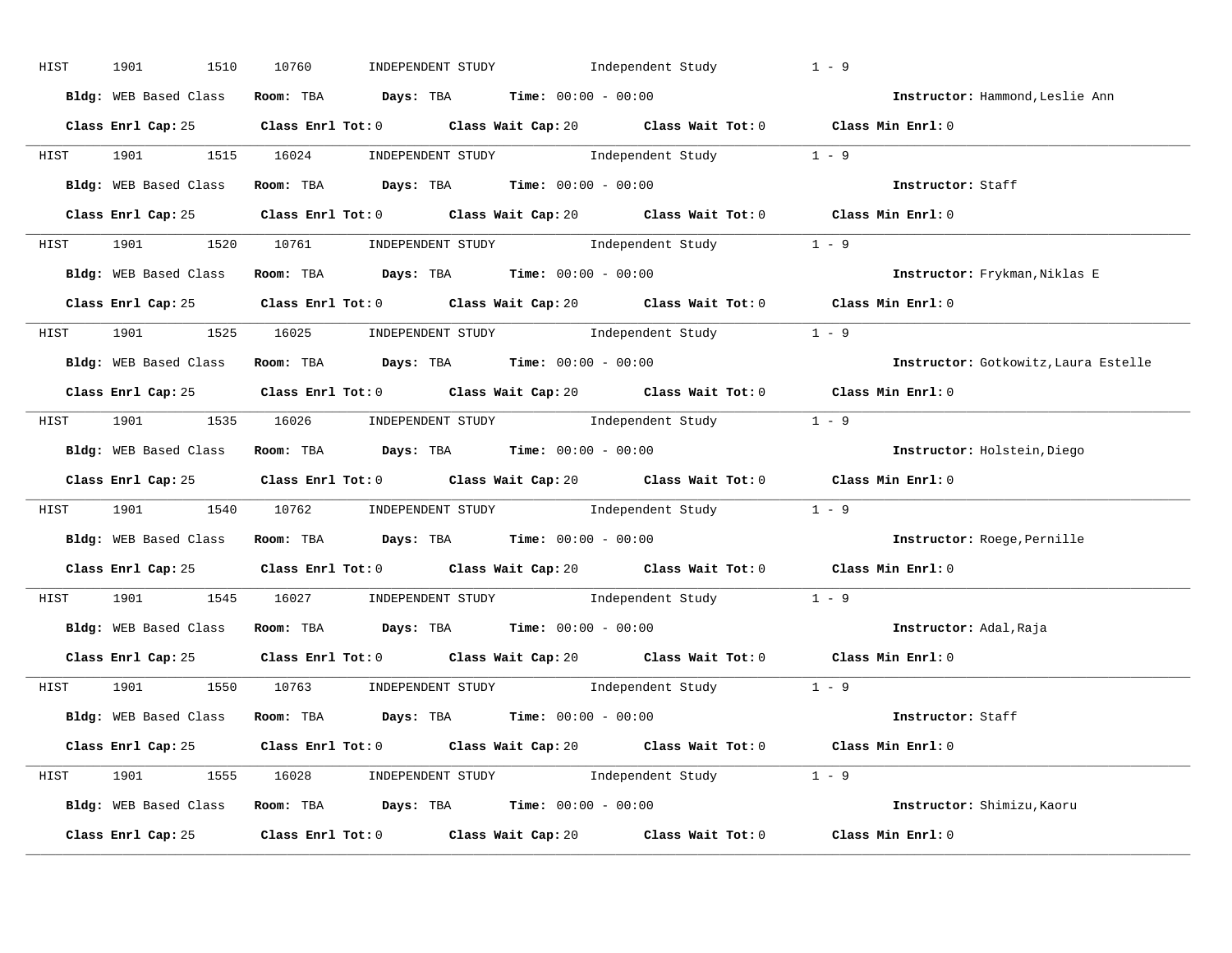#### Report ID: SR201 **University of Pittsburgh** Page No. 407 of 591 **Schedule of Classes for Summer Term 2020-2021** Run Date: 11/06/2020 **Six Week - Second Run Time: 17:00:17**

| Catalog Nbr Section Class Nbr<br>Subject | Course Title                                                   | Component                                                                                   | Units<br>Topics                     |
|------------------------------------------|----------------------------------------------------------------|---------------------------------------------------------------------------------------------|-------------------------------------|
| 1901<br>1560<br>HIST                     | 10764<br>INDEPENDENT STUDY                                     | Independent Study                                                                           | $1 - 9$                             |
| Bldg: WEB Based Class                    | Room: TBA $\rule{1em}{0.15mm}$ Days: TBA Time: $00:00 - 00:00$ |                                                                                             | Instructor: Staff                   |
|                                          |                                                                | Class Enrl Cap: 25 Class Enrl Tot: 0 Class Wait Cap: 20 Class Wait Tot: 0 Class Min Enrl: 0 |                                     |
|                                          |                                                                | HIST 1901 1570 10765 INDEPENDENT STUDY Independent Study 1 - 9                              |                                     |
| Bldg: WEB Based Class                    |                                                                | Room: TBA $Days:$ TBA $Time:$ $00:00 - 00:00$                                               | Instructor: Warsh, Molly Annis      |
| Class Enrl Cap: 25                       |                                                                | Class Enrl Tot: 0 Class Wait Cap: 20 Class Wait Tot: 0 Class Min Enrl: 0                    |                                     |
| HIST                                     |                                                                | 1580 10766 INDEPENDENT STUDY Independent Study                                              | $1 - 9$                             |
| Bldg: WEB Based Class                    | Room: TBA $\rule{1em}{0.15mm}$ Days: TBA Time: $00:00 - 00:00$ |                                                                                             | Instructor: Webel, Mari K           |
|                                          |                                                                | Class Enrl Cap: 25 Class Enrl Tot: 0 Class Wait Cap: 20 Class Wait Tot: 0 Class Min Enrl: 0 |                                     |
|                                          |                                                                | HIST 1901 1590 10767 INDEPENDENT STUDY Independent Study                                    | $1 - 9$                             |
| Bldg: WEB Based Class                    | Room: TBA $Days:$ TBA Time: $00:00 - 00:00$                    |                                                                                             | Instructor: Tsoukas, Liann E        |
|                                          |                                                                | Class Enrl Cap: 25 Class Enrl Tot: 0 Class Wait Cap: 20 Class Wait Tot: 0 Class Min Enrl: 0 |                                     |
|                                          |                                                                | HIST 1901 1600 10768 INDEPENDENT STUDY Independent Study 1 - 9                              |                                     |
|                                          | Bldg: WEB Based Class Room: TBA Days: TBA Time: 00:00 - 00:00  |                                                                                             | Instructor: Glasco, Laurence        |
|                                          |                                                                | Class Enrl Cap: 25 Class Enrl Tot: 0 Class Wait Cap: 20 Class Wait Tot: 0 Class Min Enrl: 0 |                                     |
| HIST                                     |                                                                | 1901 1610 10769 INDEPENDENT STUDY Independent Study 1 - 9                                   |                                     |
|                                          | Bldg: WEB Based Class Room: TBA Days: TBA Time: 00:00 - 00:00  |                                                                                             | Instructor: Staff                   |
|                                          |                                                                | Class Enrl Cap: 25 Class Enrl Tot: 0 Class Wait Cap: 20 Class Wait Tot: 0 Class Min Enrl: 0 |                                     |
|                                          |                                                                | HIST 1901 1620 10770 INDEPENDENT STUDY Independent Study 1 - 9                              |                                     |
| Bldg: WEB Based Class                    | Room: TBA $\rule{1em}{0.15mm}$ Days: TBA Time: $00:00 - 00:00$ |                                                                                             | Instructor: Greenwald, Maurine      |
|                                          |                                                                | Class Enrl Cap: 25 Class Enrl Tot: 0 Class Wait Cap: 20 Class Wait Tot: 0 Class Min Enrl: 0 |                                     |
| 1901<br>1630<br>HIST                     |                                                                | 10771 INDEPENDENT STUDY 1ndependent Study                                                   | $1 - 9$                             |
|                                          |                                                                | Bldg: WEB Based Class Room: TBA Days: TBA Time: 00:00 - 00:00                               | Instructor: Hagerty, Bernard George |
| Class Enrl Cap: 25                       |                                                                | Class Enrl Tot: $0$ Class Wait Cap: $20$ Class Wait Tot: $0$                                | Class Min Enrl: 0                   |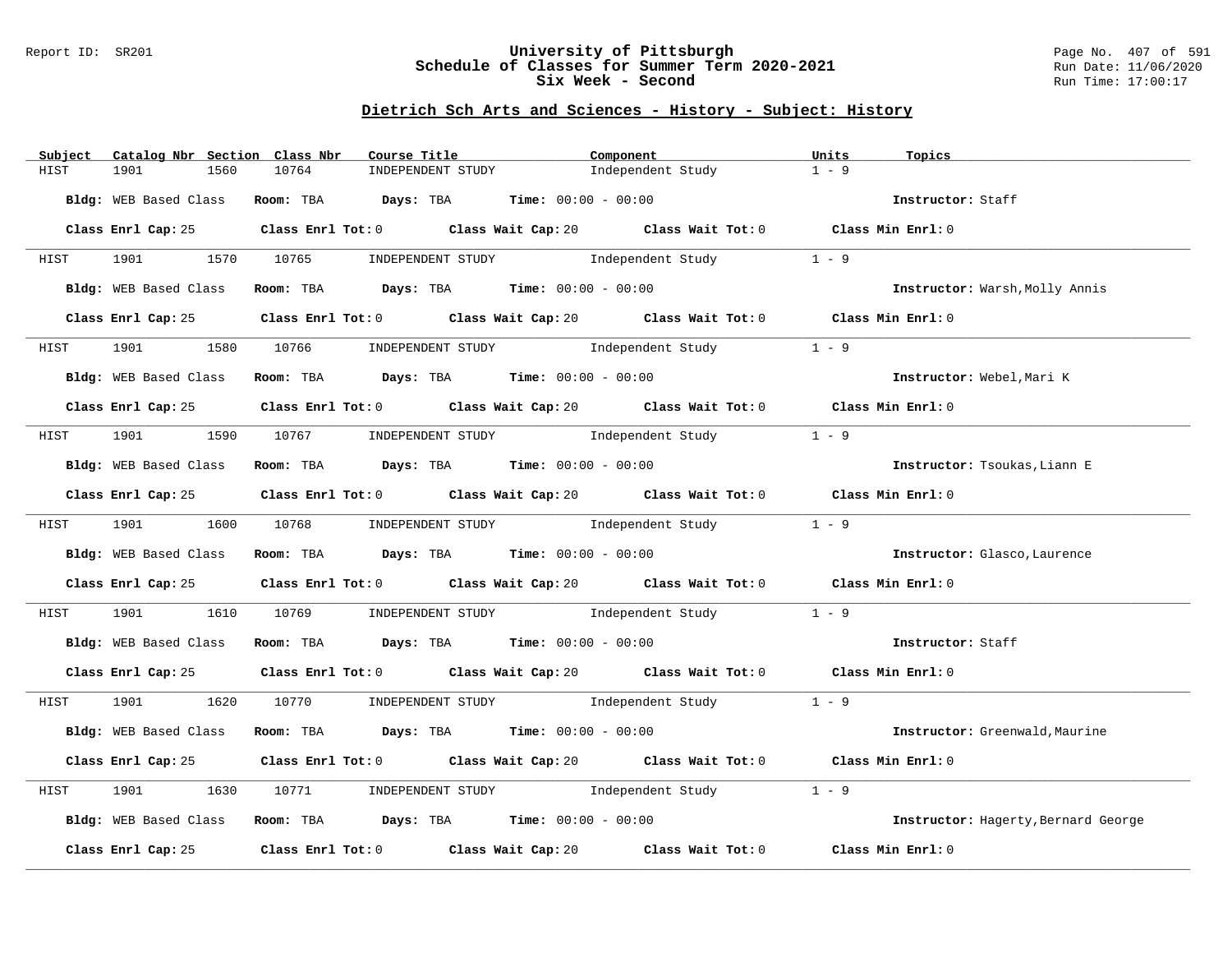| HIST | 1901<br>1640          | INDEPENDENT STUDY 1ndependent Study<br>10772                                                        | $1 - 9$                              |
|------|-----------------------|-----------------------------------------------------------------------------------------------------|--------------------------------------|
|      | Bldg: WEB Based Class | Room: TBA $Days:$ TBA $Time: 00:00 - 00:00$                                                         | Instructor: Pickett, James R         |
|      |                       | Class Enrl Cap: 25 Class Enrl Tot: 0 Class Wait Cap: 20 Class Wait Tot: 0 Class Min Enrl: 0         |                                      |
|      |                       | HIST 1901 1650 10773 INDEPENDENT STUDY Independent Study 1 - 9                                      |                                      |
|      |                       | Bldg: WEB Based Class Room: TBA Days: TBA Time: 00:00 - 00:00                                       | Instructor: Erlen, Jonathon          |
|      |                       | Class Enrl Cap: 25 Class Enrl Tot: 0 Class Wait Cap: 20 Class Wait Tot: 0 Class Min Enrl: 0         |                                      |
|      |                       | HIST 1901 1660 10774 INDEPENDENT STUDY Independent Study 1 - 9                                      |                                      |
|      |                       | Bldg: WEB Based Class Room: TBA Days: TBA Time: $00:00 - 00:00$                                     |                                      |
|      |                       | Class Enrl Cap: 25 Class Enrl Tot: 0 Class Wait Cap: 20 Class Wait Tot: 0 Class Min Enrl: 0         |                                      |
|      |                       | HIST 1901 1670 10775 INDEPENDENT STUDY Independent Study 1 - 9                                      |                                      |
|      |                       | Bldg: WEB Based Class Room: TBA Days: TBA Time: 00:00 - 00:00                                       | Instructor: Livezeanu, Irina         |
|      |                       | Class Enrl Cap: 25 Class Enrl Tot: 0 Class Wait Cap: 20 Class Wait Tot: 0 Class Min Enrl: 0         |                                      |
|      |                       | HIST 1901 1680 10776 INDEPENDENT STUDY Independent Study 1 - 9                                      |                                      |
|      | Bldg: WEB Based Class | Room: TBA Days: TBA Time: $00:00 - 00:00$                                                           | Instructor: Stoner, John C           |
|      |                       | Class Enrl Cap: 25 Class Enrl Tot: 0 Class Wait Cap: 20 Class Wait Tot: 0 Class Min Enrl: 0         |                                      |
|      |                       | HIST 1901 1690 10777 INDEPENDENT STUDY Independent Study 1 - 9                                      |                                      |
|      |                       | Bldg: WEB Based Class Room: TBA Days: TBA Time: 00:00 - 00:00                                       | Instructor: Staff                    |
|      |                       | Class Enrl Cap: 25 Class Enrl Tot: 0 Class Wait Cap: 20 Class Wait Tot: 0 Class Min Enrl: 0         |                                      |
| HIST |                       | 1901 1700 10778 INDEPENDENT STUDY Independent Study 1 - 9                                           |                                      |
|      |                       | Bldg: WEB Based Class Room: TBA Days: TBA Time: 00:00 - 00:00                                       | Instructor: Staff                    |
|      |                       | Class Enrl Cap: 25 Class Enrl Tot: 0 Class Wait Cap: 20 Class Wait Tot: 0 Class Min Enrl: 0         |                                      |
|      |                       | HIST 1901 1710 10779 INDEPENDENT STUDY Independent Study 1 - 9                                      |                                      |
|      |                       | Bldg: WEB Based Class Room: TBA Days: TBA Time: 00:00 - 00:00                                       | Instructor: Novosel, Anthony Stephen |
|      |                       | Class Enrl Cap: 25 Class Enrl Tot: 0 Class Wait Cap: 20 Class Wait Tot: 0 Class Min Enrl: 0         |                                      |
|      |                       | HIST 1901 1720 10780 INDEPENDENT STUDY Independent Study 1 - 9                                      |                                      |
|      |                       | Bldg: WEB Based Class Room: TBA Days: TBA Time: 00:00 - 00:00 00:00 100 Instructor: Blain, Keisha N |                                      |
|      |                       | Class Enrl Cap: 25 Class Enrl Tot: 0 Class Wait Cap: 20 Class Wait Tot: 0                           | Class Min Enrl: 0                    |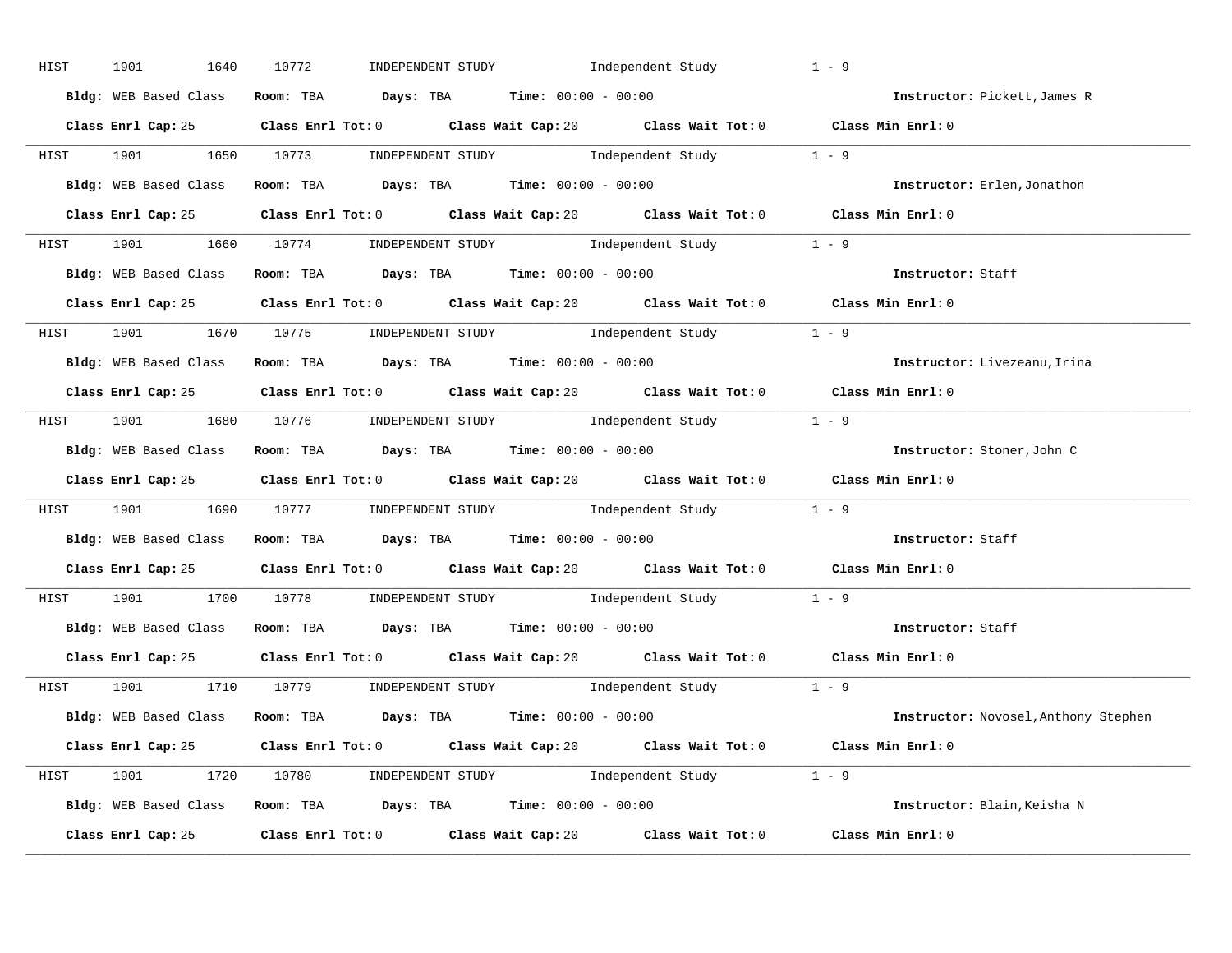#### Report ID: SR201 **University of Pittsburgh** Page No. 409 of 591 **Schedule of Classes for Summer Term 2020-2021** Run Date: 11/06/2020 **Six Week - Second Run Time: 17:00:17**

| Catalog Nbr Section Class Nbr<br>Subject | Course Title                                                                                        | Component         | Units<br>Topics                    |
|------------------------------------------|-----------------------------------------------------------------------------------------------------|-------------------|------------------------------------|
| 1730<br>HIST<br>1901                     | 10781<br>INDEPENDENT STUDY                                                                          | Independent Study | $1 - 9$                            |
| Bldg: WEB Based Class                    | Room: TBA $\rule{1em}{0.15mm}$ Days: TBA Time: $00:00 - 00:00$                                      |                   | Instructor: Putnam, Lara Elizabeth |
|                                          | Class Enrl Cap: 25 Class Enrl Tot: 0 Class Wait Cap: 20 Class Wait Tot: 0 Class Min Enrl: 0         |                   |                                    |
|                                          | HIST 1901 1740 10782 INDEPENDENT STUDY Independent Study 1 - 9                                      |                   |                                    |
| Bldg: WEB Based Class                    | Room: TBA $Days:$ TBA $Time:$ 00:00 - 00:00                                                         |                   | Instructor: Mostern, Ruth Ann      |
| Class Enrl Cap: 25                       | Class Enrl Tot: 0 $\qquad$ Class Wait Cap: 20 $\qquad$ Class Wait Tot: 0 $\qquad$ Class Min Enrl: 0 |                   |                                    |
| HIST                                     | 1901 1750 10783 INDEPENDENT STUDY Independent Study                                                 |                   | $1 - 9$                            |
| Bldg: WEB Based Class                    | Room: TBA $\rule{1em}{0.15mm}$ Days: TBA Time: $00:00 - 00:00$                                      |                   | Instructor: Rediker, Marcus        |
|                                          | Class Enrl Cap: 25 Class Enrl Tot: 0 Class Wait Cap: 20 Class Wait Tot: 0 Class Min Enrl: 0         |                   |                                    |
|                                          | HIST 1901 1760 10784 INDEPENDENT STUDY Independent Study                                            |                   | $1 - 9$                            |
| Bldg: WEB Based Class                    | Room: TBA $Days:$ TBA $Time: 00:00 - 00:00$                                                         |                   | Instructor: Ruck, Robert           |
|                                          | Class Enrl Cap: 25 Class Enrl Tot: 0 Class Wait Cap: 20 Class Wait Tot: 0 Class Min Enrl: 0         |                   |                                    |
| HIST                                     | 1901 1770 10785 INDEPENDENT STUDY Independent Study                                                 |                   | $1 - 9$                            |
|                                          | Bldg: WEB Based Class Room: TBA Days: TBA Time: 00:00 - 00:00                                       |                   | Instructor: Hoock, Holger          |
|                                          | Class Enrl Cap: 25 Class Enrl Tot: 0 Class Wait Cap: 20 Class Wait Tot: 0 Class Min Enrl: 0         |                   |                                    |
| HIST                                     | 1901 1780 10786 INDEPENDENT STUDY Independent Study 1 - 9                                           |                   |                                    |
|                                          | Bldg: WEB Based Class Room: TBA Days: TBA Time: 00:00 - 00:00                                       |                   | Instructor: Cook, James Alexander  |
|                                          | Class Enrl Cap: 25 Class Enrl Tot: 0 Class Wait Cap: 20 Class Wait Tot: 0 Class Min Enrl: 0         |                   |                                    |
|                                          | HIST 1901 1790 10787 INDEPENDENT STUDY Independent Study 1 - 9                                      |                   |                                    |
| Bldg: WEB Based Class                    | Room: TBA $Days:$ TBA $Time:$ $00:00 - 00:00$                                                       |                   | Instructor: Staff                  |
|                                          | Class Enrl Cap: 25 Class Enrl Tot: 0 Class Wait Cap: 20 Class Wait Tot: 0 Class Min Enrl: 0         |                   |                                    |
| 1901<br>1800<br>HIST                     | 10788 INDEPENDENT STUDY Independent Study                                                           |                   | $1 - 9$                            |
|                                          | Bldg: WEB Based Class Room: TBA Days: TBA Time: 00:00 - 00:00                                       |                   | Instructor: Staff                  |
| Class Enrl Cap: 25                       | Class Enrl Tot: 0 Class Wait Cap: 20 Class Wait Tot: 0 Class Min Enrl: 0                            |                   |                                    |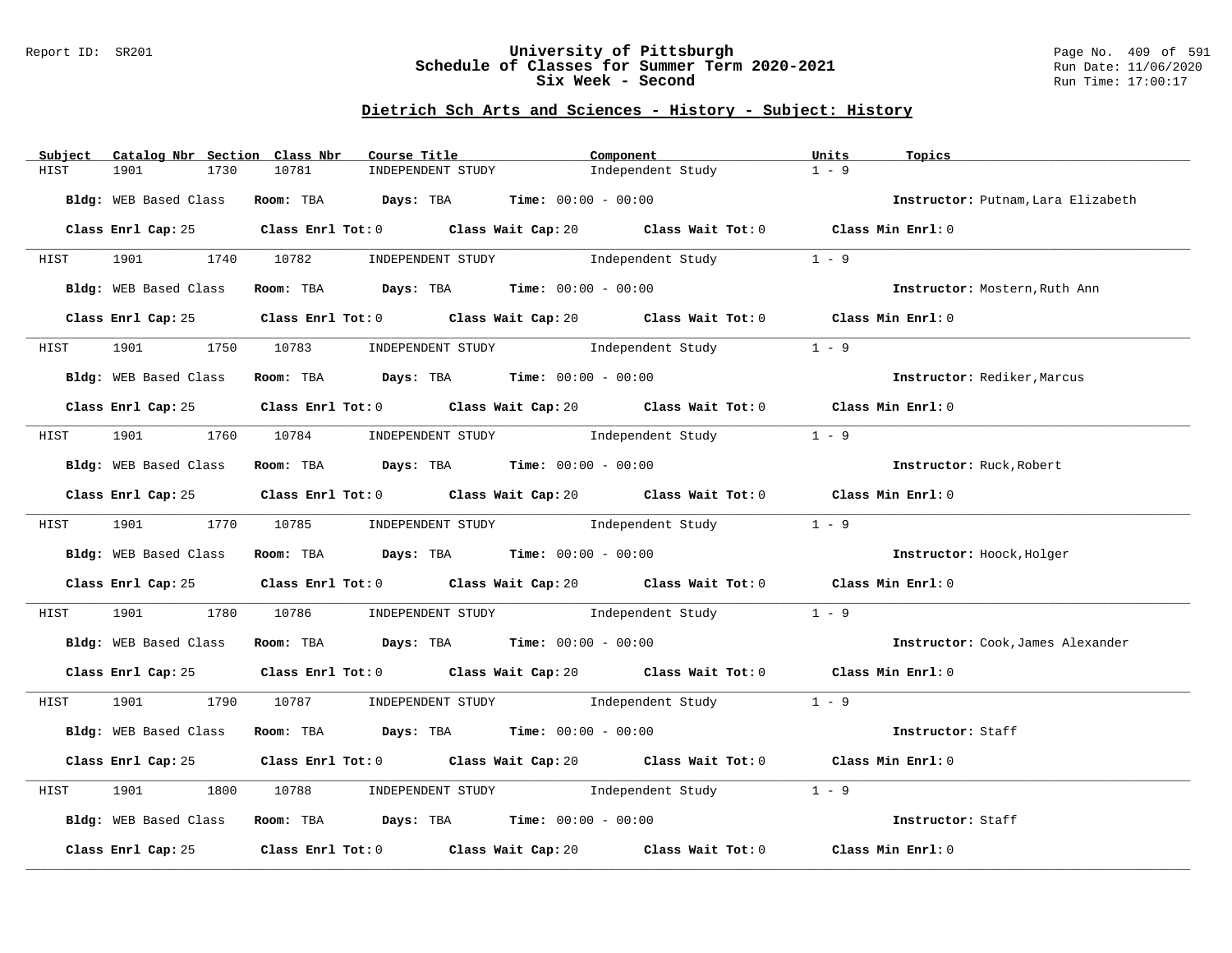| HIST | 1901<br>1810          | 10789                                                            | INDEPENDENT STUDY                             | Independent Study                                                                                                            | $1 - 9$                           |
|------|-----------------------|------------------------------------------------------------------|-----------------------------------------------|------------------------------------------------------------------------------------------------------------------------------|-----------------------------------|
|      | Bldg: WEB Based Class |                                                                  | Room: TBA $Days:$ TBA $Time: 00:00 - 00:00$   |                                                                                                                              | Instructor: Gobat, Michel Charles |
|      |                       |                                                                  |                                               | Class Enrl Cap: 25 Class Enrl Tot: 0 Class Wait Cap: 20 Class Wait Tot: 0 Class Min Enrl: 0                                  |                                   |
| HIST | 1901 1901             | 1820 10790                                                       |                                               | INDEPENDENT STUDY 1 - 9                                                                                                      |                                   |
|      | Bldg: WEB Based Class |                                                                  | Room: TBA $Days:$ TBA $Time: 00:00 - 00:00$   |                                                                                                                              | Instructor: Venarde, Bruce Lanier |
|      | Class Enrl Cap: 25    |                                                                  |                                               | Class Enrl Tot: 0 $\qquad$ Class Wait Cap: 20 $\qquad$ Class Wait Tot: 0 $\qquad$ Class Min Enrl: 0                          |                                   |
| HIST | 1901<br>1830          | 10791                                                            | INDEPENDENT STUDY 1ndependent Study           |                                                                                                                              | $1 - 9$                           |
|      | Bldg: WEB Based Class |                                                                  | Room: TBA $Days: TBA$ Time: $00:00 - 00:00$   |                                                                                                                              | Instructor: Staff                 |
|      |                       |                                                                  |                                               | Class Enrl Cap: 25 Class Enrl Tot: 0 Class Wait Cap: 20 Class Wait Tot: 0 Class Min Enrl: 0                                  |                                   |
| HIST | 1901 1840 10792       |                                                                  |                                               | $\begin{minipage}[c]{0.9\linewidth} \textbf{INDEX} & \textbf{STUDY} \\ \textbf{Independent Study} & 1 - 9 \\ \end{minipage}$ |                                   |
|      | Bldg: WEB Based Class |                                                                  | Room: TBA $Days:$ TBA $Time:$ $00:00 - 00:00$ |                                                                                                                              | Instructor: Tsoukas, Liann E      |
|      |                       |                                                                  |                                               | Class Enrl Cap: 25 Class Enrl Tot: 0 Class Wait Cap: 20 Class Wait Tot: 0 Class Min Enrl: 0                                  |                                   |
| HIST |                       |                                                                  |                                               | 1901 1850 10793 INDEPENDENT STUDY Independent Study                                                                          | $1 - 9$                           |
|      | Bldg: WEB Based Class |                                                                  | Room: TBA $Days:$ TBA $Time: 00:00 - 00:00$   |                                                                                                                              | Instructor: Nappi, Carla Suzan    |
|      |                       |                                                                  |                                               | Class Enrl Cap: 25 Class Enrl Tot: 0 Class Wait Cap: 20 Class Wait Tot: 0 Class Min Enrl: 0                                  |                                   |
| HIST | 1903                  | 1200 10246 HONORS THESIS/MAJORS Thesis Research                  |                                               |                                                                                                                              | $1 - 9$                           |
|      |                       | Bldg: WEB Based Class Room: TBA Days: TBA Time: 00:00 - 00:00    |                                               |                                                                                                                              | Instructor: Andrews, George Reid  |
|      | Class Enrl Cap: 5     | Attributes: Writing Intensive Course (WRIT)                      |                                               | Class Enrl Tot: 0 Class Wait Cap: 5 Class Wait Tot: 0 Class Min Enrl: 0                                                      |                                   |
| HIST |                       | 1903 1210 10829 HONORS THESIS/MAJORS Thesis Research             |                                               |                                                                                                                              | $1 - 9$                           |
|      |                       | Bldg: WEB Based Class Room: TBA Days: TBA Time: 00:00 - 00:00    |                                               |                                                                                                                              | Instructor: Erlen, Jonathon       |
|      | Class Enrl Cap: 5     | Attributes: Writing Intensive Course (WRIT)                      |                                               | Class Enrl Tot: 0 Class Wait Cap: 5 Class Wait Tot: 0 Class Min Enrl: 0                                                      |                                   |
| HIST | 1903 1215 10830       |                                                                  | HONORS THESIS/MAJORS Thesis Research          |                                                                                                                              | $1 - 9$                           |
|      |                       | Bldg: WEB Based Class Room: TBA Days: TBA Time: 00:00 - 00:00    |                                               |                                                                                                                              | Instructor: Frykman, Niklas E     |
|      | Class Enrl Cap: 5     | Class Enrl Tot: 0<br>Attributes: Writing Intensive Course (WRIT) |                                               | Class Wait Cap: $5$ Class Wait Tot: $0$ Class Min Enrl: $0$                                                                  |                                   |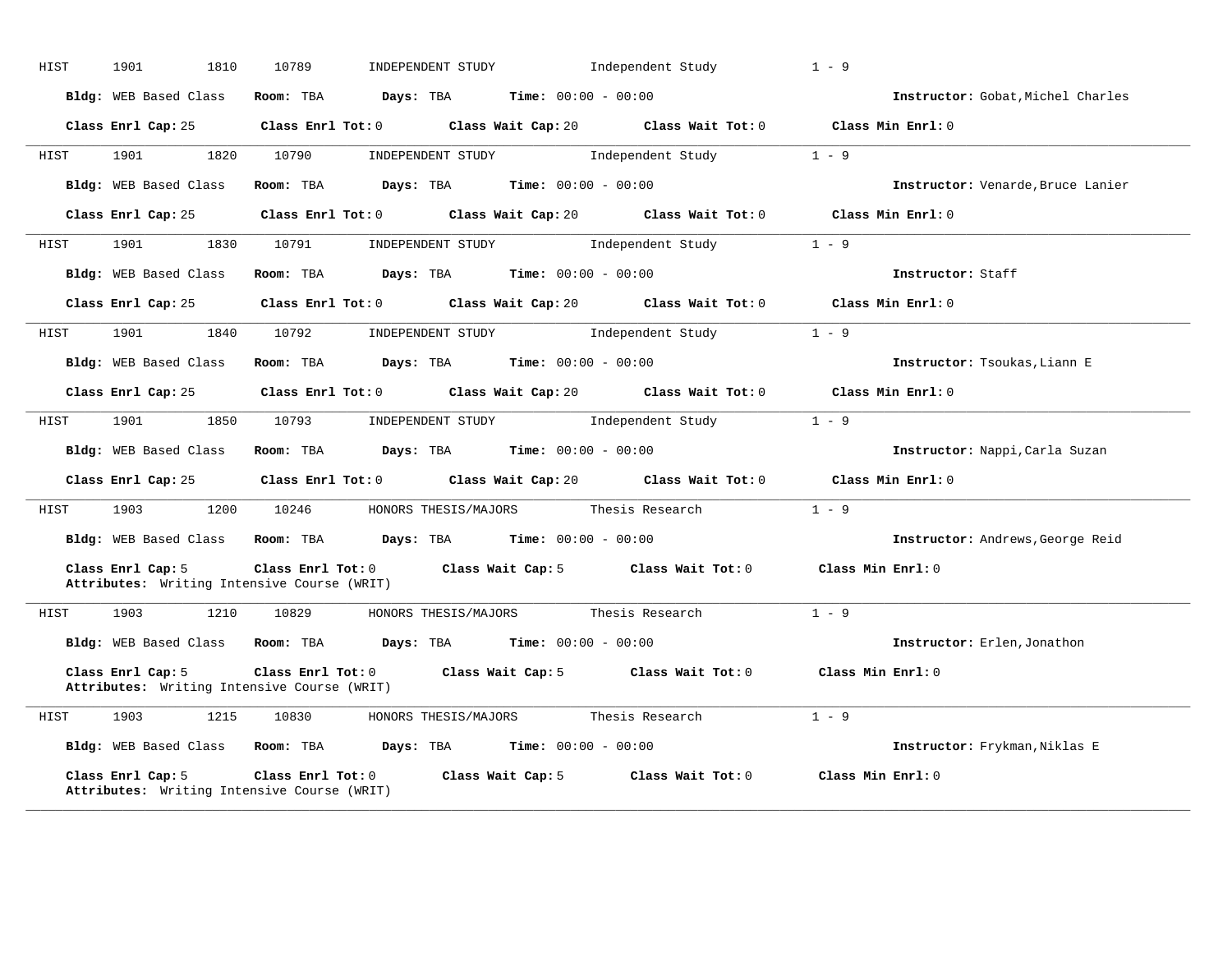#### Report ID: SR201 **University of Pittsburgh** Page No. 411 of 591 **Schedule of Classes for Summer Term 2020-2021** Run Date: 11/06/2020 **Six Week - Second Run Time: 17:00:17**

| Catalog Nbr Section Class Nbr<br>Subject                                              | Course Title<br>Component                     | Units<br>Topics                |
|---------------------------------------------------------------------------------------|-----------------------------------------------|--------------------------------|
| 1220<br>10831<br>HIST<br>1903                                                         | HONORS THESIS/MAJORS<br>Thesis Research       | $1 - 9$                        |
| Bldg: WEB Based Class<br>Room: TBA                                                    | Days: TBA<br><b>Time:</b> $00:00 - 00:00$     | Instructor: Nappi, Carla Suzan |
| Class Enrl Cap: 5<br>Class Enrl Tot: 0<br>Attributes: Writing Intensive Course (WRIT) | Class Wait Cap: 5<br>Class Wait Tot: 0        | Class Min Enrl: 0              |
| 1903<br>1225<br>10832<br>HIST                                                         | Thesis Research<br>HONORS THESIS/MAJORS       | $1 - 9$                        |
| Bldg: WEB Based Class<br>Room: TBA                                                    | <b>Time:</b> $00:00 - 00:00$<br>Days: TBA     | Instructor: Roege, Pernille    |
| Class Enrl Cap: 5<br>Class Enrl Tot: 0<br>Attributes: Writing Intensive Course (WRIT) | Class Wait Cap: 5<br>Class Wait Tot: 0        | Class Min Enrl: 0              |
| 1903<br>1230<br>10833<br>HIST                                                         | Thesis Research<br>HONORS THESIS/MAJORS       | $1 - 9$                        |
| Bldg: WEB Based Class<br>Room: TBA                                                    | Days: TBA<br>$Time: 00:00 - 00:00$            | Instructor: Staff              |
| Class Enrl Cap: 5<br>Class Enrl Tot: 0<br>Attributes: Writing Intensive Course (WRIT) | Class Wait Cap: 5<br>Class Wait Tot: 0        | Class Min Enrl: 0              |
| 1903<br>1235<br>10834<br>HIST                                                         | HONORS THESIS/MAJORS<br>Thesis Research       | $1 - 9$                        |
| Bldg: WEB Based Class<br>Room: TBA                                                    | Days: TBA<br>$Time: 00:00 - 00:00$            | Instructor: Staff              |
| Class Enrl Cap: 5<br>Class Enrl Tot: 0<br>Attributes: Writing Intensive Course (WRIT) | Class Wait Cap: 5<br>Class Wait Tot: 0        | Class Min Enrl: 0              |
| 1903<br>1240<br>10835<br>HIST                                                         | HONORS THESIS/MAJORS<br>Thesis Research       | $1 - 9$                        |
| Bldg: WEB Based Class<br>Room: TBA                                                    | <b>Days:</b> TBA <b>Time:</b> $00:00 - 00:00$ | Instructor: Warsh, Molly Annis |
| Class Enrl Cap: 5<br>Class Enrl Tot: 0<br>Attributes: Writing Intensive Course (WRIT) | Class Wait Cap: 5<br>Class Wait Tot: 0        | Class Min Enrl: 0              |
| 1903<br>1245<br>10836<br>HIST                                                         | HONORS THESIS/MAJORS<br>Thesis Research       | $1 - 9$                        |
| Bldg: WEB Based Class<br>Room: TBA                                                    | Days: TBA<br>$Time: 00:00 - 00:00$            | Instructor: Webel, Mari K      |
| Class Enrl Cap: 5<br>Class Enrl Tot: 0<br>Attributes: Writing Intensive Course (WRIT) | Class Wait Cap: 5<br>Class Wait Tot: 0        | Class Min Enrl: 0              |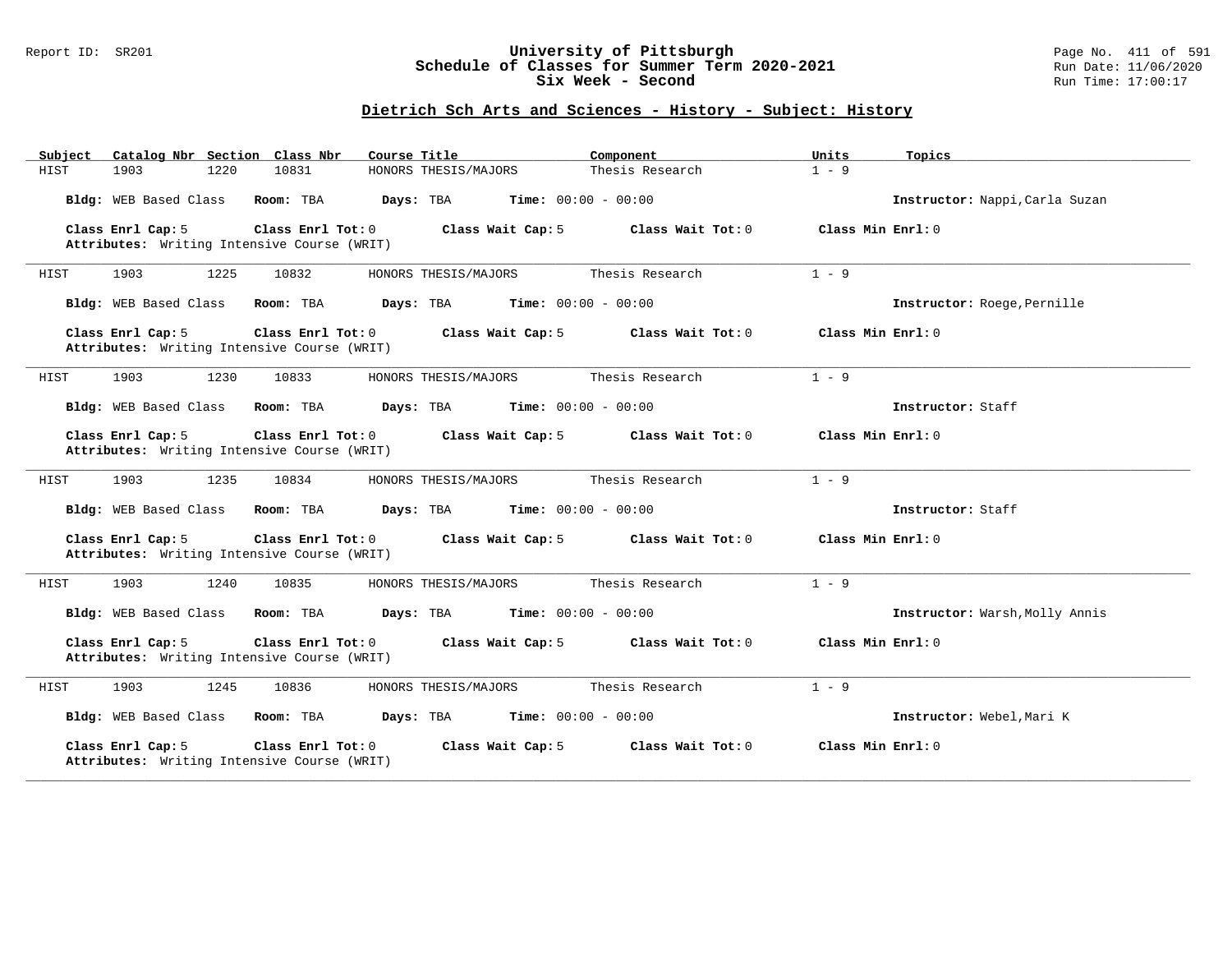#### Report ID: SR201 **University of Pittsburgh** Page No. 412 of 591 **Schedule of Classes for Summer Term 2020-2021** Run Date: 11/06/2020 **Six Week - Second Run Time: 17:00:17**

| Catalog Nbr Section Class Nbr<br>Subject                         | Course Title                                           | Component<br>Units                       | Topics                              |
|------------------------------------------------------------------|--------------------------------------------------------|------------------------------------------|-------------------------------------|
| HIST<br>1903<br>1250                                             | 10837<br>HONORS THESIS/MAJORS                          | $1 - 9$<br>Thesis Research               |                                     |
| Bldg: WEB Based Class                                            | Room: TBA<br>Days: TBA<br><b>Time:</b> $00:00 - 00:00$ |                                          | Instructor: Adal, Raja              |
| Class Enrl Cap: 5<br>Attributes: Writing Intensive Course (WRIT) | Class Enrl Tot: 0<br>Class Wait Cap: 5                 | Class Wait Tot: 0<br>Class Min Enrl: 0   |                                     |
| 1903<br>1255<br>HIST                                             | 10838<br>HONORS THESIS/MAJORS                          | Thesis Research<br>$1 - 9$               |                                     |
| Bldg: WEB Based Class                                            | Room: TBA<br>Days: TBA<br><b>Time:</b> $00:00 - 00:00$ |                                          | Instructor: Glasco, Laurence        |
| Class Enrl Cap: 5<br>Attributes: Writing Intensive Course (WRIT) | Class Enrl Tot: 0<br>Class Wait Cap: 5                 | Class Min Enrl: 0<br>Class Wait Tot: 0   |                                     |
| 1903<br>1260<br>HIST                                             | 10839<br>HONORS THESIS/MAJORS                          | Thesis Research<br>$1 - 9$               |                                     |
| Bldg: WEB Based Class                                            | <b>Time:</b> $00:00 - 00:00$<br>Room: TBA<br>Days: TBA |                                          | Instructor: Staff                   |
| Class Enrl Cap: 5<br>Attributes: Writing Intensive Course (WRIT) | Class Enrl Tot: $0$<br>Class Wait Cap: 5               | Class Min Enrl: 0<br>Class Wait $Tot: 0$ |                                     |
| 1903<br>HIST<br>1265                                             | 10840<br>HONORS THESIS/MAJORS                          | Thesis Research<br>$1 - 9$               |                                     |
| Bldg: WEB Based Class                                            | Room: TBA<br>Days: TBA<br><b>Time:</b> $00:00 - 00:00$ |                                          | Instructor: Greenwald, Maurine      |
| Class Enrl Cap: 5<br>Attributes: Writing Intensive Course (WRIT) | Class Enrl Tot: 0<br>Class Wait Cap: 5                 | Class Wait Tot: 0<br>Class Min Enrl: 0   |                                     |
| HIST<br>1903<br>1270                                             | 10841<br>HONORS THESIS/MAJORS                          | $1 - 9$<br>Thesis Research               |                                     |
| Bldg: WEB Based Class                                            | <b>Time:</b> $00:00 - 00:00$<br>Room: TBA<br>Days: TBA |                                          | Instructor: Hagerty, Bernard George |
| Class Enrl Cap: 5<br>Attributes: Writing Intensive Course (WRIT) | Class Enrl Tot: 0<br>Class Wait Cap: 5                 | Class Wait Tot: 0<br>Class Min Enrl: 0   |                                     |
| 1903<br>1275<br>HIST                                             | 10842<br>HONORS THESIS/MAJORS                          | $1 - 9$<br>Thesis Research               |                                     |
| Bldg: WEB Based Class                                            | Room: TBA<br>Days: TBA<br><b>Time:</b> $00:00 - 00:00$ |                                          | Instructor: Shimizu, Kaoru          |
| Class Enrl Cap: 5<br>Attributes: Writing Intensive Course (WRIT) | Class Enrl Tot: 0<br>Class Wait Cap: 5                 | Class Wait Tot: 0<br>Class Min Enrl: 0   |                                     |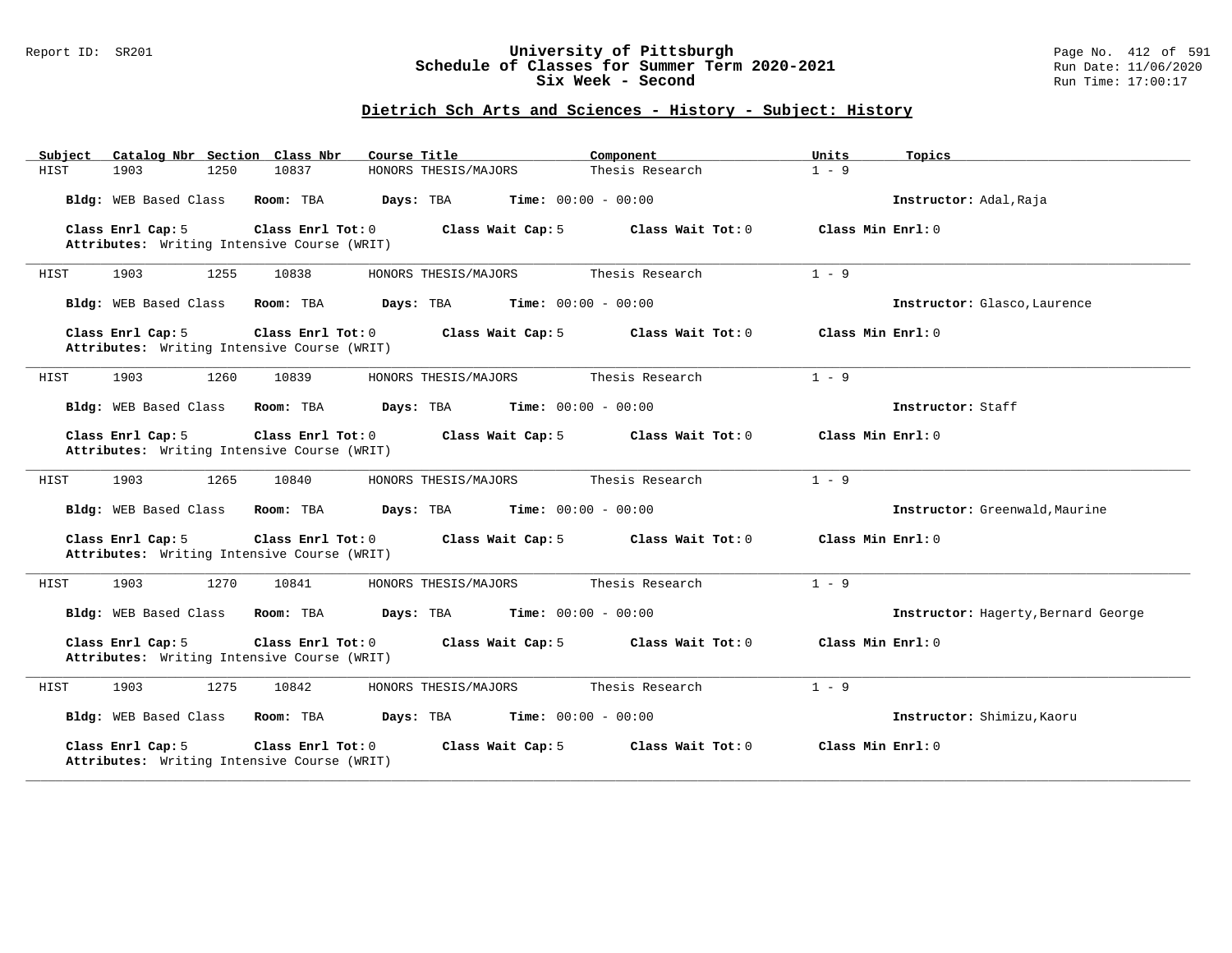#### Report ID: SR201 **University of Pittsburgh** Page No. 413 of 591 **Schedule of Classes for Summer Term 2020-2021** Run Date: 11/06/2020 **Six Week - Second Run Time: 17:00:17**

| Catalog Nbr Section Class Nbr<br>Subject                                                | Course Title                              | Component                    | Units<br>Topics              |
|-----------------------------------------------------------------------------------------|-------------------------------------------|------------------------------|------------------------------|
| 10843<br>1903<br>1280<br>HIST                                                           | HONORS THESIS/MAJORS                      | Thesis Research              | $1 - 9$                      |
| Bldg: WEB Based Class<br>Room: TBA                                                      | Days: TBA                                 | <b>Time:</b> $00:00 - 00:00$ | Instructor: Pickett, James R |
| Class Enrl Tot: 0<br>Class Enrl Cap: 5<br>Attributes: Writing Intensive Course (WRIT)   | Class Wait Cap: 5                         | Class Wait Tot: 0            | Class Min $Enrl: 0$          |
| 1903<br>1285<br>10844<br>HIST                                                           | HONORS THESIS/MAJORS                      | Thesis Research              | $1 - 9$                      |
| Bldg: WEB Based Class<br>Room: TBA                                                      | Days: TBA                                 | <b>Time:</b> $00:00 - 00:00$ | Instructor: Staff            |
| Class Enrl Cap: 5<br>Class Enrl Tot: 0<br>Attributes: Writing Intensive Course (WRIT)   | Class Wait Cap: 5                         | Class Wait Tot: 0            | Class Min Enrl: 0            |
| 1903<br>1290<br>10845<br>HIST                                                           | HONORS THESIS/MAJORS                      | Thesis Research              | $1 - 9$                      |
| Bldg: WEB Based Class<br>Room: TBA                                                      | <b>Time:</b> $00:00 - 00:00$<br>Days: TBA |                              | Instructor: Livezeanu, Irina |
| Class Enrl Cap: 5<br>Class Enrl Tot: 0<br>Attributes: Writing Intensive Course (WRIT)   | Class Wait Cap: 5                         | Class Wait Tot: 0            | Class Min Enrl: 0            |
| 1903<br>1295<br>HIST<br>10846                                                           | HONORS THESIS/MAJORS                      | Thesis Research              | $1 - 9$                      |
| Bldg: Wesley W Posvar HalRoom: 03711                                                    | Days: TBA<br><b>Time:</b> $02:00 - 03:00$ |                              | Instructor: Stoner, John C   |
| Class Enrl Cap: 5<br>Class Enrl Tot: $0$<br>Attributes: Writing Intensive Course (WRIT) | Class Wait Cap: 5                         | Class Wait Tot: 0            | Class Min Enrl: 0            |
| 1903<br>HIST<br>1300<br>10847                                                           | HONORS THESIS/MAJORS                      | Thesis Research              | $1 - 9$                      |
| Bldg: WEB Based Class<br>Room: TBA                                                      | Days: TBA                                 | <b>Time:</b> $00:00 - 00:00$ | Instructor: Staff            |
| Class Enrl Cap: 5<br>Class Enrl Tot: 0<br>Attributes: Writing Intensive Course (WRIT)   | Class Wait Cap: 5                         | Class Wait Tot: 0            | Class Min Enrl: 0            |
| 1903<br>1310<br>10848<br>HIST                                                           | HONORS THESIS/MAJORS                      | Thesis Research              | $1 - 9$                      |
| Bldg: WEB Based Class<br>Room: TBA                                                      | Days: TBA<br><b>Time:</b> $00:00 - 00:00$ |                              | Instructor: Staff            |
| Class Enrl Cap: 5<br>Class Enrl Tot: 0<br>Attributes: Writing Intensive Course (WRIT)   | Class Wait Cap: 5                         | Class Wait Tot: 0            | Class Min Enrl: 0            |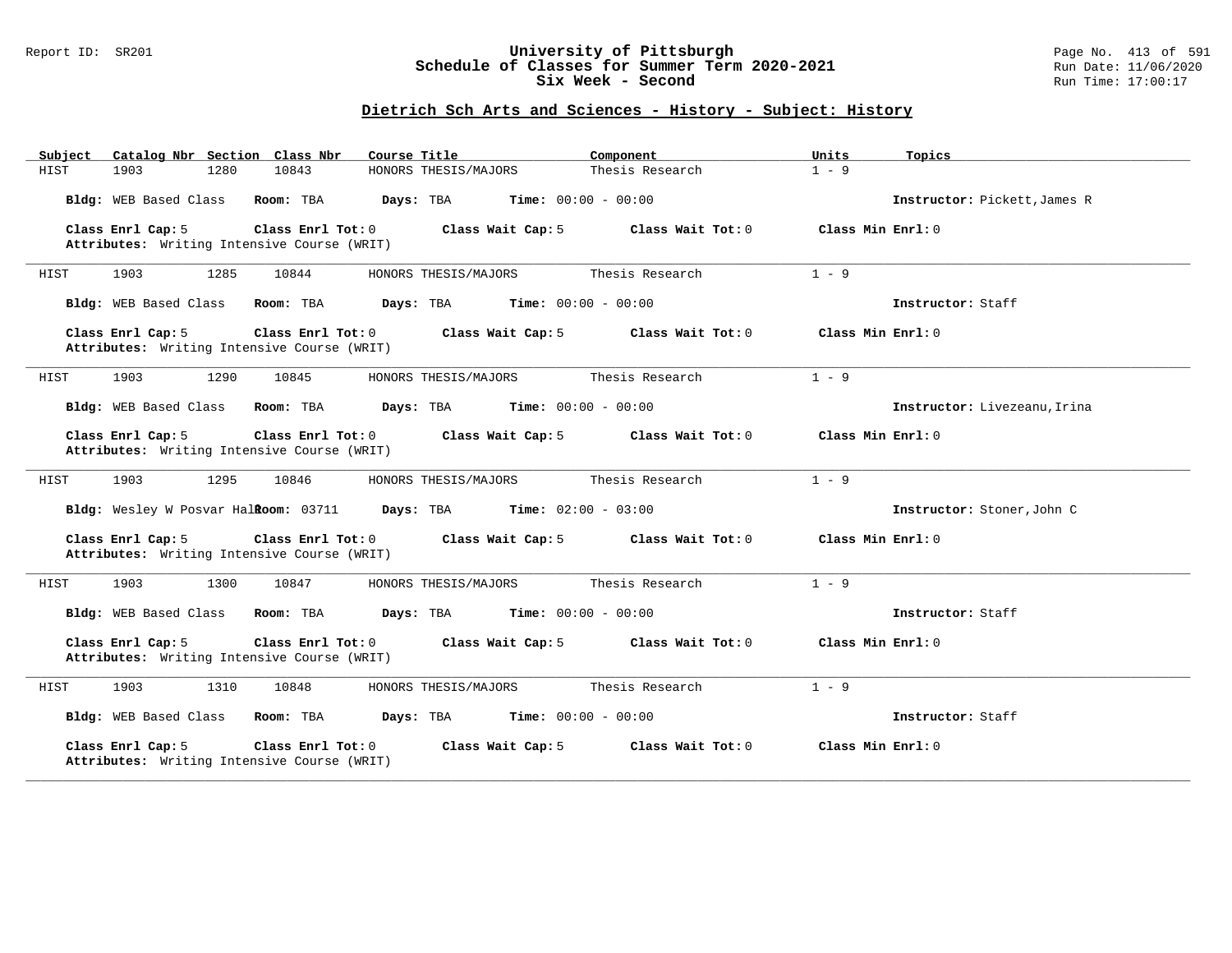#### Report ID: SR201 **University of Pittsburgh** Page No. 414 of 591 **Schedule of Classes for Summer Term 2020-2021** Run Date: 11/06/2020 **Six Week - Second Run Time: 17:00:17**

| Catalog Nbr Section Class Nbr<br>Subject                         | Course Title                              | Component<br>Units                       | Topics                               |
|------------------------------------------------------------------|-------------------------------------------|------------------------------------------|--------------------------------------|
| 10849<br>HIST<br>1903<br>1315                                    | HONORS THESIS/MAJORS                      | $1 - 9$<br>Thesis Research               |                                      |
| Bldg: WEB Based Class<br>Room: TBA                               | Days: TBA<br><b>Time:</b> $00:00 - 00:00$ |                                          | Instructor: Novosel, Anthony Stephen |
| Class Enrl Cap: 5<br>Attributes: Writing Intensive Course (WRIT) | Class Enrl Tot: 0<br>Class Wait Cap: 5    | Class Wait Tot: 0<br>Class Min Enrl: 0   |                                      |
| 1903<br>1320<br>10850<br>HIST                                    | HONORS THESIS/MAJORS                      | Thesis Research<br>$1 - 9$               |                                      |
| Bldg: WEB Based Class<br>Room: TBA                               | Days: TBA<br><b>Time:</b> $00:00 - 00:00$ |                                          | Instructor: Blain, Keisha N          |
| Class Enrl Cap: 5<br>Attributes: Writing Intensive Course (WRIT) | Class Enrl Tot: 0<br>Class Wait Cap: 5    | Class Wait Tot: 0<br>Class Min $Enr1: 0$ |                                      |
| 1903<br>1325<br>10851<br>HIST                                    | HONORS THESIS/MAJORS                      | Thesis Research<br>$1 - 9$               |                                      |
| Bldg: WEB Based Class<br>Room: TBA                               | <b>Time:</b> $00:00 - 00:00$<br>Days: TBA |                                          | Instructor: Putnam, Lara Elizabeth   |
| Class Enrl Cap: 5<br>Attributes: Writing Intensive Course (WRIT) | Class Enrl Tot: $0$<br>Class Wait Cap: 5  | Class Min Enrl: 0<br>Class Wait $Tot: 0$ |                                      |
| 1903<br>HIST<br>1330<br>10852                                    | HONORS THESIS/MAJORS                      | Thesis Research<br>$1 - 9$               |                                      |
| Bldg: WEB Based Class<br>Room: TBA                               | Days: TBA<br><b>Time:</b> $00:00 - 00:00$ |                                          | Instructor: Mostern, Ruth Ann        |
| Class Enrl Cap: 5<br>Attributes: Writing Intensive Course (WRIT) | Class Enrl Tot: 0<br>Class Wait Cap: 5    | Class Wait Tot: 0<br>Class Min Enrl: 0   |                                      |
| HIST<br>1903<br>1335<br>10853                                    | HONORS THESIS/MAJORS                      | $1 - 9$<br>Thesis Research               |                                      |
| Bldg: WEB Based Class<br>Room: TBA                               | Days: TBA<br><b>Time:</b> $00:00 - 00:00$ |                                          | Instructor: Rediker, Marcus          |
| Class Enrl Cap: 5<br>Attributes: Writing Intensive Course (WRIT) | Class Enrl Tot: 0<br>Class Wait Cap: 5    | Class Wait Tot: 0<br>Class Min Enrl: 0   |                                      |
| 1903<br>1340<br>10854<br>HIST                                    | HONORS THESIS/MAJORS                      | $1 - 9$<br>Thesis Research               |                                      |
| Bldg: WEB Based Class<br>Room: TBA                               | Days: TBA<br><b>Time:</b> $00:00 - 00:00$ |                                          | Instructor: Ruck, Robert             |
| Class Enrl Cap: 5<br>Attributes: Writing Intensive Course (WRIT) | Class Enrl Tot: 0<br>Class Wait Cap: 5    | Class Wait Tot: 0<br>Class Min Enrl: 0   |                                      |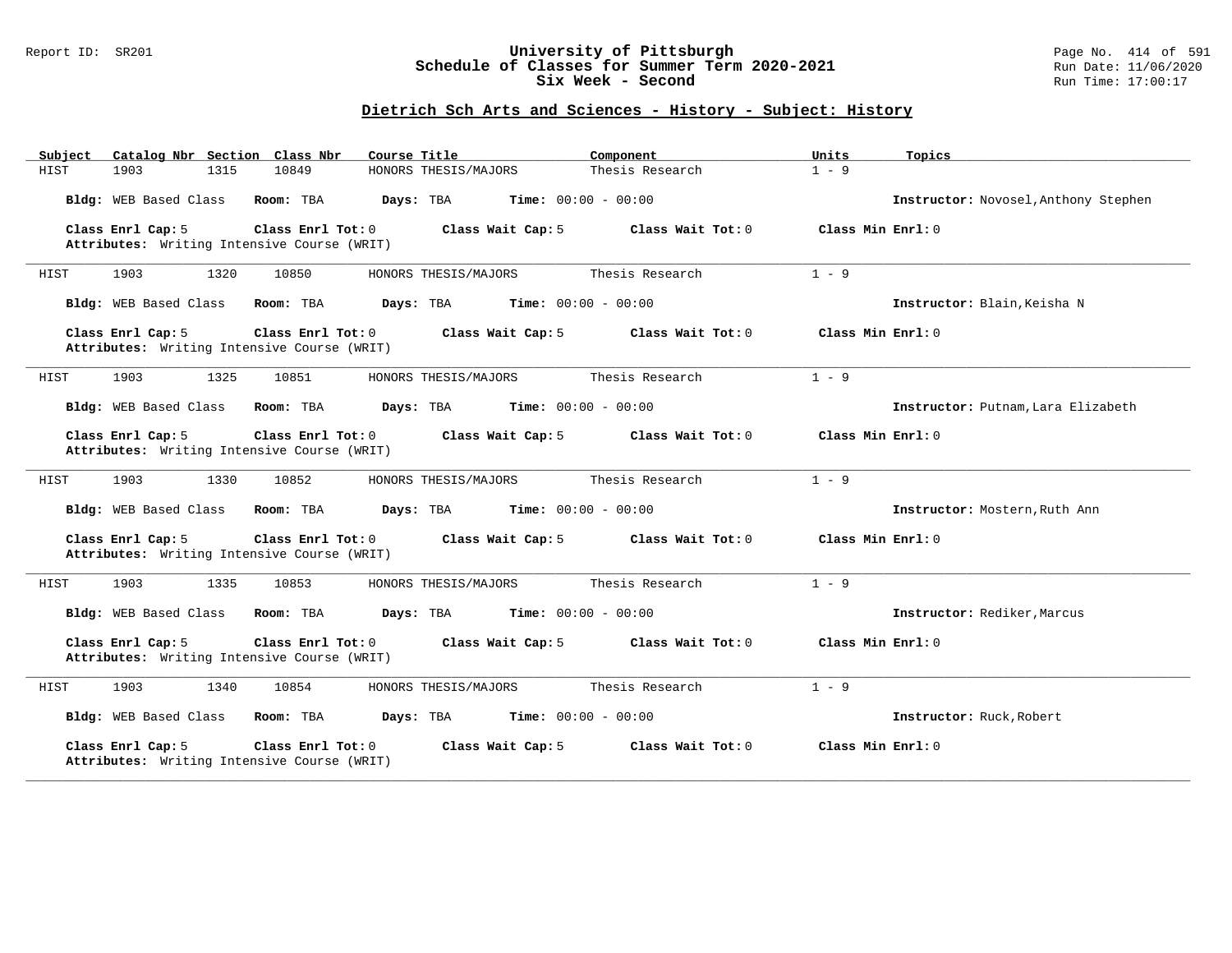#### Report ID: SR201 **University of Pittsburgh** Page No. 415 of 591 **Schedule of Classes for Summer Term 2020-2021** Run Date: 11/06/2020 **Six Week - Second Run Time: 17:00:17**

| Catalog Nbr Section Class Nbr<br>Subject                                              | Course Title<br>Component                 | Units                      | Topics                            |
|---------------------------------------------------------------------------------------|-------------------------------------------|----------------------------|-----------------------------------|
| HIST<br>1903<br>1345<br>10855                                                         | HONORS THESIS/MAJORS                      | Thesis Research<br>$1 - 9$ |                                   |
| Bldg: WEB Based Class<br>Room: TBA                                                    | Days: TBA<br><b>Time:</b> $00:00 - 00:00$ |                            | Instructor: Hoock, Holger         |
| Class Enrl Cap: 5<br>Class Enrl Tot: 0<br>Attributes: Writing Intensive Course (WRIT) | Class Wait Cap: 5                         | Class Wait Tot: 0          | Class Min Enrl: 0                 |
| 1903<br>1350<br>10856<br>HIST                                                         | HONORS THESIS/MAJORS                      | Thesis Research<br>$1 - 9$ |                                   |
| Bldg: WEB Based Class<br>Room: TBA                                                    | <b>Time:</b> $00:00 - 00:00$<br>Days: TBA |                            | Instructor: Staff                 |
| Class Enrl Cap: 5<br>Class Enrl Tot: 0<br>Attributes: Writing Intensive Course (WRIT) | Class Wait Cap: 5                         | Class Wait Tot: 0          | Class Min $Enr1: 0$               |
| 1903<br>1355<br>10857<br>HIST                                                         | HONORS THESIS/MAJORS                      | Thesis Research<br>$1 - 9$ |                                   |
| Bldg: WEB Based Class<br>Room: TBA                                                    | Days: TBA<br><b>Time:</b> $00:00 - 00:00$ |                            | Instructor: Staff                 |
| Class Enrl Cap: 5<br>Class Enrl Tot: 0<br>Attributes: Writing Intensive Course (WRIT) | Class Wait Cap: 5                         | Class Wait Tot: 0          | Class Min Enrl: 0                 |
| HIST<br>1903<br>1360<br>10858                                                         | HONORS THESIS/MAJORS                      | $1 - 9$<br>Thesis Research |                                   |
| Bldg: WEB Based Class<br>Room: TBA                                                    | Days: TBA<br><b>Time:</b> $00:00 - 00:00$ |                            | Instructor: Gobat, Michel Charles |
| Class Enrl Cap: 5<br>Class Enrl Tot: 0<br>Attributes: Writing Intensive Course (WRIT) | Class Wait Cap: 5                         | Class Wait Tot: 0          | Class Min Enrl: 0                 |
| 1903<br>HIST<br>1365<br>10859                                                         | HONORS THESIS/MAJORS                      | $1 - 9$<br>Thesis Research |                                   |
| Bldg: WEB Based Class<br>Room: TBA                                                    | <b>Time:</b> $00:00 - 00:00$<br>Days: TBA |                            | Instructor: Staff                 |
| Class Enrl Cap: 5<br>Class Enrl Tot: 0<br>Attributes: Writing Intensive Course (WRIT) | Class Wait Cap: 5                         | Class Wait Tot: 0          | Class Min Enrl: 0                 |
| 1903<br>1370<br>HIST<br>10860                                                         | HONORS THESIS/MAJORS                      | $1 - 9$<br>Thesis Research |                                   |
| Bldg: WEB Based Class<br>Room: TBA                                                    | Days: TBA<br><b>Time:</b> $00:00 - 00:00$ |                            | Instructor: Venarde, Bruce Lanier |
| Class Enrl Cap: 5<br>Class Enrl Tot: 0<br>Attributes: Writing Intensive Course (WRIT) | Class Wait Cap: 5                         | Class Wait Tot: 0          | Class Min Enrl: 0                 |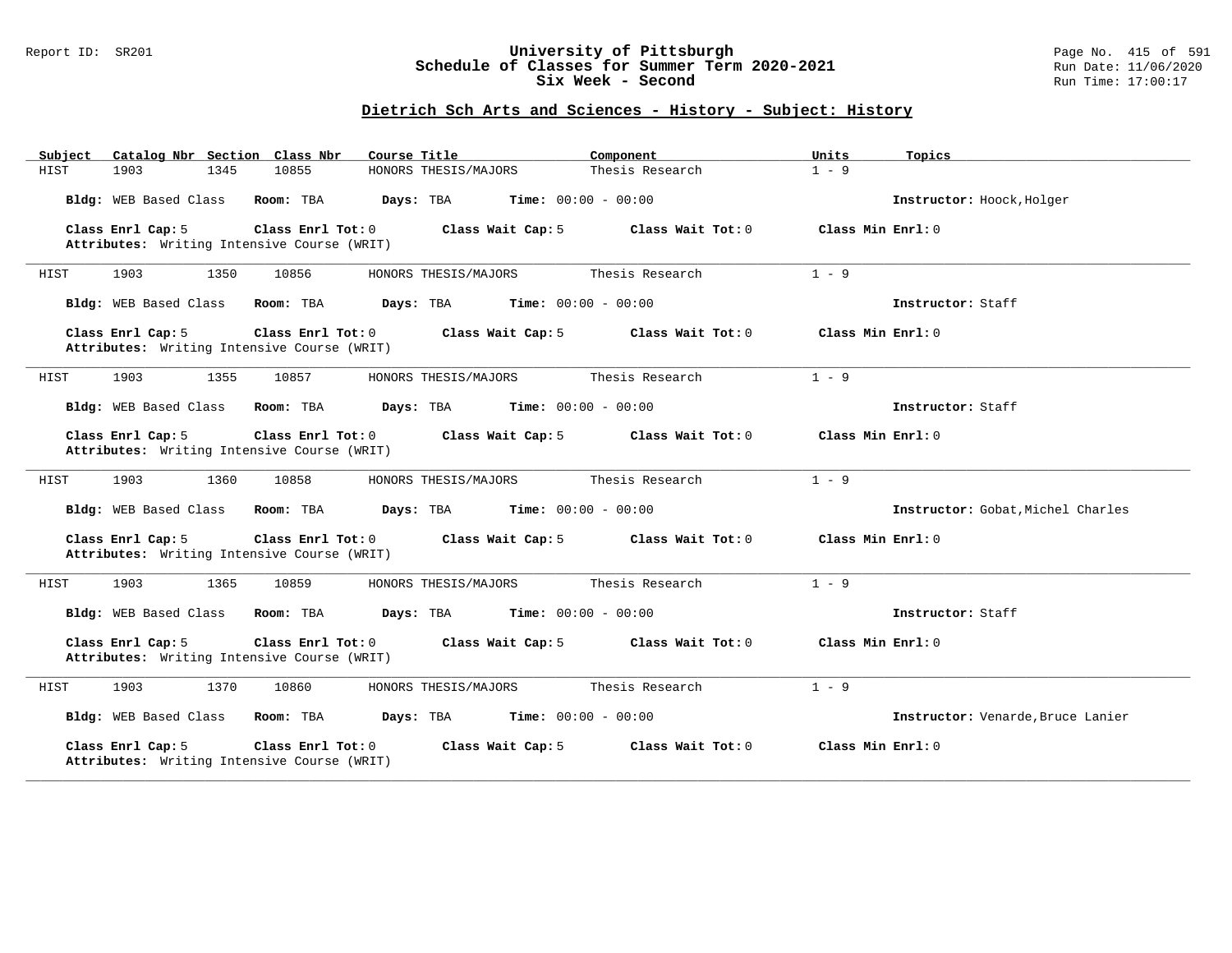#### Report ID: SR201 **University of Pittsburgh** Page No. 416 of 591 **Schedule of Classes for Summer Term 2020-2021** Run Date: 11/06/2020 **Six Week - Second Run Time: 17:00:17**

| Catalog Nbr Section Class Nbr<br>Subject                                              | Course Title                       | Component                    | Units<br>Topics                      |
|---------------------------------------------------------------------------------------|------------------------------------|------------------------------|--------------------------------------|
| HIST<br>1903<br>1375<br>10861                                                         | HONORS THESIS/MAJORS               | Thesis Research              | $1 - 9$                              |
| Bldg: WEB Based Class<br>Room: TBA                                                    | Days: TBA                          | <b>Time:</b> $00:00 - 00:00$ | Instructor: Staff                    |
| Class Enrl Cap: 5<br>Class Enrl Tot: 0<br>Attributes: Writing Intensive Course (WRIT) | Class Wait Cap: 5                  | Class Wait Tot: 0            | Class Min Enrl: 0                    |
| 1903<br>1380<br>10862<br>HIST                                                         | HONORS THESIS/MAJORS               | Thesis Research              | $1 - 9$                              |
| Bldg: WEB Based Class<br>Room: TBA                                                    | Days: TBA                          | <b>Time:</b> $00:00 - 00:00$ | Instructor: Staff                    |
| Class Enrl Cap: 5<br>Class Enrl Tot: 0<br>Attributes: Writing Intensive Course (WRIT) | Class Wait Cap: 5                  | Class Wait Tot: 0            | Class Min $Enr1: 0$                  |
| 1903<br>1385<br>10863<br>HIST                                                         | HONORS THESIS/MAJORS               | Thesis Research              | $1 - 9$                              |
| Bldg: WEB Based Class<br>Room: TBA                                                    | Days: TBA<br>$Time: 00:00 - 00:00$ |                              | Instructor: Staff                    |
| Class Enrl Cap: 5<br>Class Enrl Tot: 0<br>Attributes: Writing Intensive Course (WRIT) | Class Wait Cap: 5                  | Class Wait Tot: 0            | Class Min Enrl: 0                    |
| HIST<br>1903<br>1390<br>16035                                                         | HONORS THESIS/MAJORS               | Thesis Research              | $1 - 9$                              |
| Bldg: WEB Based Class<br>Room: TBA                                                    | Days: TBA<br>$Time: 00:00 - 00:00$ |                              | Instructor: Thum, Gregor             |
| Class Enrl Cap: 5<br>Class Enrl Tot: 0<br>Attributes: Writing Intensive Course (WRIT) | Class Wait Cap: 5                  | Class Wait Tot: 0            | Class Min Enrl: 0                    |
| 1903<br>HIST<br>1395<br>16036                                                         | HONORS THESIS/MAJORS               | Thesis Research              | $1 - 9$                              |
| Bldg: WEB Based Class<br>Room: TBA                                                    | Days: TBA                          | <b>Time:</b> $00:00 - 00:00$ | Instructor: Staff                    |
| Class Enrl Cap: 5<br>Class Enrl Tot: 0<br>Attributes: Writing Intensive Course (WRIT) | Class Wait Cap: 5                  | Class Wait Tot: 0            | Class Min Enrl: 0                    |
| 1903<br>1500<br>16037<br>HIST                                                         | HONORS THESIS/MAJORS               | Thesis Research              | $1 - 9$                              |
| Bldg: WEB Based Class<br>Room: TBA                                                    | Days: TBA                          | <b>Time:</b> $00:00 - 00:00$ | Instructor: Gotkowitz, Laura Estelle |
| Class Enrl Cap: 5<br>Class Enrl Tot: 0<br>Attributes: Writing Intensive Course (WRIT) | Class Wait Cap: 5                  | Class Wait Tot: 0            | Class Min Enrl: 0                    |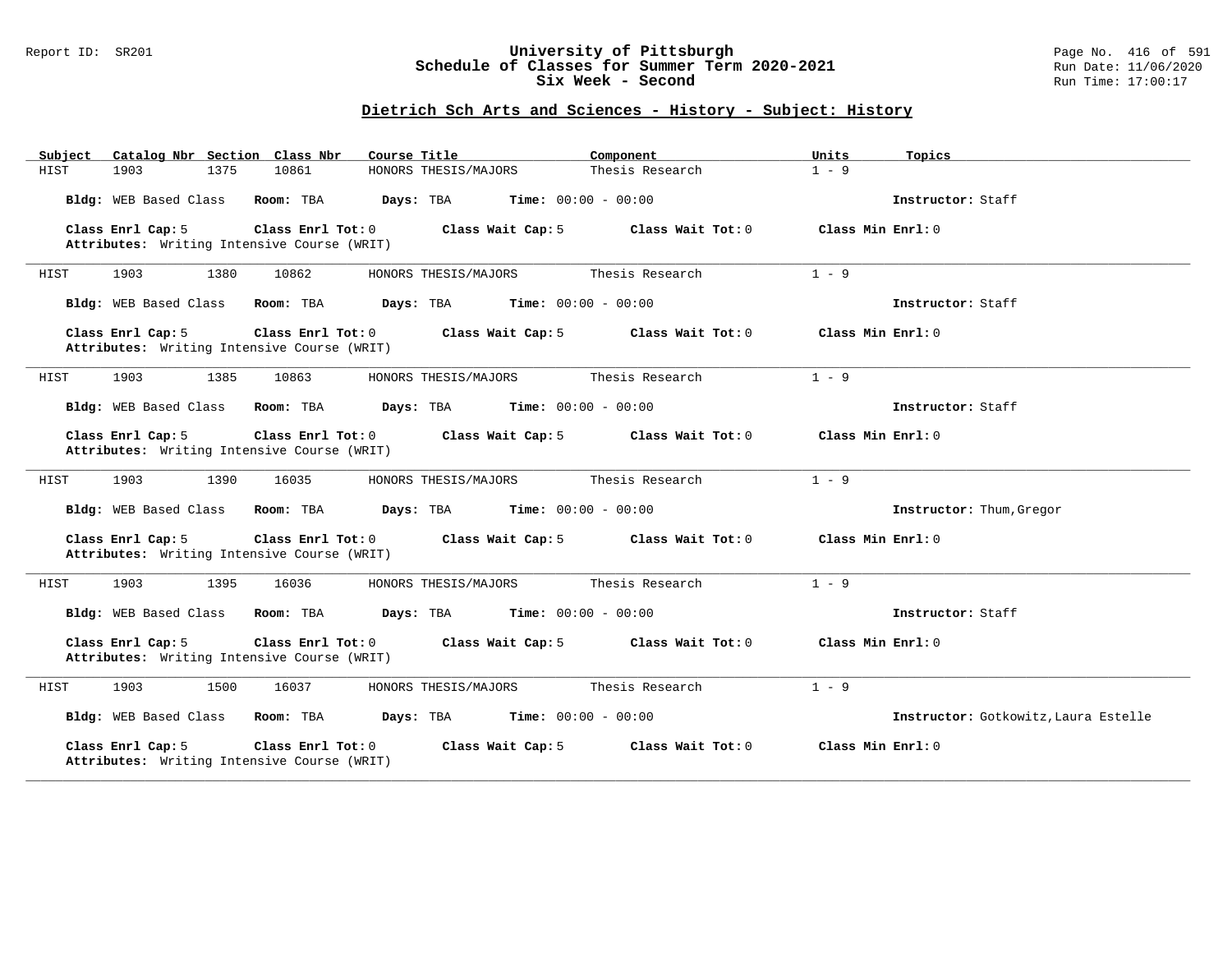#### Report ID: SR201 **University of Pittsburgh** Page No. 417 of 591 **Schedule of Classes for Summer Term 2020-2021** Run Date: 11/06/2020 **Six Week - Second Run Time: 17:00:17**

| Subject               | Catalog Nbr Section Class Nbr                                          | Course Title                                         | Component                                             | Units<br>Topics   |                                  |
|-----------------------|------------------------------------------------------------------------|------------------------------------------------------|-------------------------------------------------------|-------------------|----------------------------------|
| 1903<br>HIST          | 1510<br>16038                                                          | HONORS THESIS/MAJORS                                 | Thesis Research                                       | $1 - 9$           |                                  |
| Bldg: WEB Based Class | Room: TBA                                                              | $Days: TBA$ Time: $00:00 - 00:00$                    |                                                       |                   | Instructor: Holstein, Diego      |
| Class Enrl Cap: 5     | Class Enrl Tot: 0                                                      | Class Wait Cap: 5                                    | Class Wait Tot: 0                                     | Class Min Enrl: 0 |                                  |
|                       | Attributes: Writing Intensive Course (WRIT)                            |                                                      |                                                       |                   |                                  |
| HIST<br>1903          | 16039<br>1520                                                          | HONORS THESIS/MAJORS                                 | Thesis Research                                       | $1 - 9$           |                                  |
| Bldg: WEB Based Class | Room: TBA                                                              | <b>Days:</b> TBA <b>Time:</b> $00:00 - 00:00$        |                                                       | Instructor: Staff |                                  |
| Class Enrl Cap: 5     | $Class$ $Enr1$ $Tot: 0$<br>Attributes: Writing Intensive Course (WRIT) | Class Wait Cap: 5                                    | Class Wait Tot: 0                                     | Class Min Enrl: 0 |                                  |
| 1903<br>HIST          | 1530<br>16040                                                          | HONORS THESIS/MAJORS                                 | Thesis Research                                       | $1 - 9$           |                                  |
| Bldg: WEB Based Class | Room: TBA                                                              | <b>Days:</b> TBA <b>Time:</b> $00:00 - 00:00$        |                                                       | Instructor: Staff |                                  |
| Class Enrl Cap: 5     | Class Enrl Tot: 0<br>Attributes: Writing Intensive Course (WRIT)       | Class Wait Cap: 5                                    | Class Wait Tot: 0                                     | Class Min Enrl: 0 |                                  |
| 2902<br>HIST          | 1200<br>10392                                                          | DIRECTED STUDY                                       | Directed Studies                                      | $1 - 12$          |                                  |
| Bldg: WEB Based Class | Room: TBA                                                              | <b>Days:</b> TBA <b>Time:</b> $00:00 - 00:00$        |                                                       |                   | Instructor: Andrews, George Reid |
| Class Enrl Cap: 10    |                                                                        |                                                      | Class Enrl Tot: 0 Class Wait Cap: 0 Class Wait Tot: 0 | Class Min Enrl: 0 |                                  |
| 2902<br>HIST          | 1205<br>10934                                                          | DIRECTED STUDY                                       | Directed Studies                                      | $1 - 12$          |                                  |
| Bldg: WEB Based Class | Room: TBA                                                              | $\texttt{Davis:}$ TBA $\texttt{Time:}$ 00:00 - 00:00 |                                                       |                   | Instructor: Frykman, Niklas E    |
| Class Enrl Cap: 10    | Class Enrl Tot: 0                                                      |                                                      | Class Wait Cap: 0 Class Wait Tot: 0                   | Class Min Enrl: 0 |                                  |
| 2902<br>HIST          | 1210<br>10935                                                          | DIRECTED STUDY                                       | Directed Studies                                      | $1 - 12$          |                                  |
| Bldg: WEB Based Class | Room: TBA                                                              | <b>Days:</b> TBA <b>Time:</b> $00:00 - 00:00$        |                                                       |                   | Instructor: Roege, Pernille      |
| Class Enrl Cap: 10    | Class Enrl Tot: 0                                                      |                                                      | Class Wait Cap: 0 Class Wait Tot: 0                   | Class Min Enrl: 0 |                                  |
| 2902<br>HIST          | 1215<br>10936                                                          | DIRECTED STUDY                                       | Directed Studies                                      | $1 - 12$          |                                  |
| Bldg: WEB Based Class | Room: TBA                                                              | $\texttt{DayS:}$ TBA $\texttt{Time:}$ 00:00 - 00:00  |                                                       |                   | Instructor: Nappi, Carla Suzan   |
| Class Enrl Cap: 10    | Class Enrl Tot: 0                                                      | Class Wait Cap: 0                                    | Class Wait Tot: 0                                     | Class Min Enrl: 0 |                                  |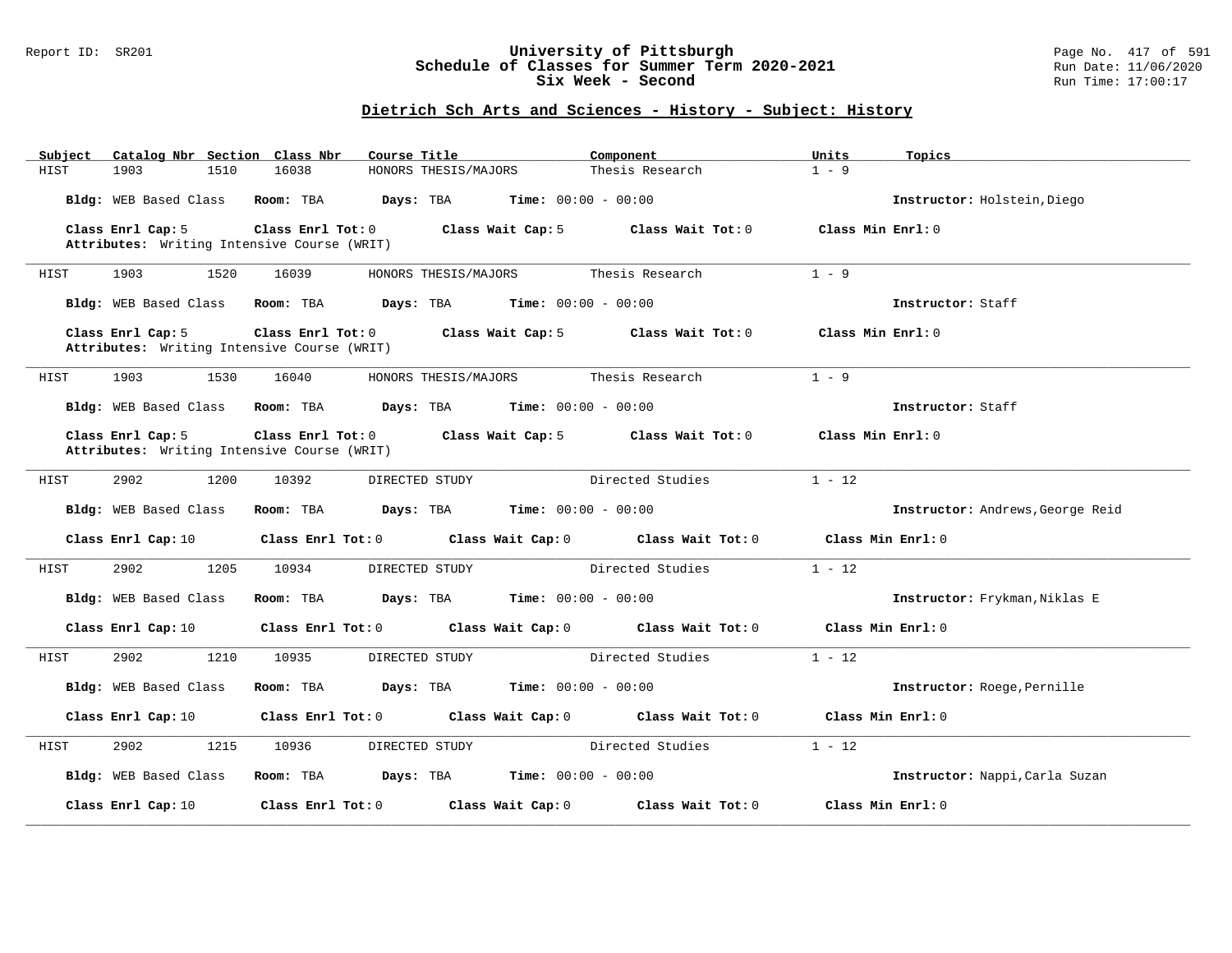#### Report ID: SR201 **University of Pittsburgh** Page No. 418 of 591 **Schedule of Classes for Summer Term 2020-2021** Run Date: 11/06/2020 **Six Week - Second Run Time: 17:00:17**

| Subject | Catalog Nbr Section Class Nbr | Course Title                                                  | Component                                                                                                                      | Units<br>Topics                |  |
|---------|-------------------------------|---------------------------------------------------------------|--------------------------------------------------------------------------------------------------------------------------------|--------------------------------|--|
| HIST    | 2902<br>1220                  | 10937<br>DIRECTED STUDY                                       | Directed Studies                                                                                                               | $1 - 12$                       |  |
|         |                               | Bldg: WEB Based Class Room: TBA Days: TBA Time: 00:00 - 00:00 |                                                                                                                                | Instructor: Warsh, Molly Annis |  |
|         |                               |                                                               |                                                                                                                                |                                |  |
|         |                               |                                                               | Class Enrl Cap: 10 $\qquad$ Class Enrl Tot: 0 $\qquad$ Class Wait Cap: 0 $\qquad$ Class Wait Tot: 0 $\qquad$ Class Min Enrl: 0 |                                |  |
|         |                               |                                                               | HIST 2902 1225 10938 DIRECTED STUDY Directed Studies 1 - 12                                                                    |                                |  |
|         |                               |                                                               | Bldg: WEB Based Class Room: TBA Days: TBA Time: 00:00 - 00:00                                                                  | Instructor: Staff              |  |
|         |                               |                                                               | Class Enrl Cap: 10 Class Enrl Tot: 0 Class Wait Cap: 0 Class Wait Tot: 0 Class Min Enrl: 0                                     |                                |  |
| HIST    | 2902                          |                                                               | 1230 10939 DIRECTED STUDY Directed Studies                                                                                     | $1 - 12$                       |  |
|         |                               | Bldg: WEB Based Class Room: TBA Days: TBA Time: 00:00 - 00:00 |                                                                                                                                | Instructor: Staff              |  |
|         |                               |                                                               | Class Enrl Cap: 10 $\qquad$ Class Enrl Tot: 0 $\qquad$ Class Wait Cap: 0 $\qquad$ Class Wait Tot: 0 $\qquad$ Class Min Enrl: 0 |                                |  |
|         |                               | HIST 2902 1235 10940 DIRECTED STUDY                           | Directed Studies                                                                                                               | $1 - 12$                       |  |
|         |                               | Bldg: WEB Based Class Room: TBA Days: TBA Time: 00:00 - 00:00 |                                                                                                                                | Instructor: Webel, Mari K      |  |
|         |                               |                                                               | Class Enrl Cap: 10 $\qquad$ Class Enrl Tot: 0 $\qquad$ Class Wait Cap: 0 $\qquad$ Class Wait Tot: 0 $\qquad$ Class Min Enrl: 0 |                                |  |
| HIST    |                               | 2902 1240 10941 DIRECTED STUDY                                | Directed Studies                                                                                                               | $1 - 12$                       |  |
|         |                               | Bldg: WEB Based Class Room: TBA Days: TBA Time: 00:00 - 00:00 |                                                                                                                                | Instructor: Staff              |  |
|         |                               |                                                               | Class Enrl Cap: 10 Class Enrl Tot: 0 Class Wait Cap: 0 Class Wait Tot: 0 Class Min Enrl: 0                                     |                                |  |
| HIST    |                               |                                                               | 2902 1245 10942 DIRECTED STUDY Directed Studies                                                                                | $1 - 12$                       |  |
|         |                               | Bldg: WEB Based Class Room: TBA Days: TBA Time: 00:00 - 00:00 |                                                                                                                                | Instructor: Adal, Raja         |  |
|         |                               |                                                               | Class Enrl Cap: 10 $\qquad$ Class Enrl Tot: 0 $\qquad$ Class Wait Cap: 0 $\qquad$ Class Wait Tot: 0 $\qquad$ Class Min Enrl: 0 |                                |  |
|         |                               |                                                               | HIST 2902 1250 10943 DIRECTED STUDY Directed Studies 1 - 12                                                                    |                                |  |
|         |                               |                                                               | Bldg: WEB Based Class Room: TBA Days: TBA Time: 00:00 - 00:00                                                                  | Instructor: Glasco, Laurence   |  |
|         |                               |                                                               | Class Enrl Cap: 10 $\qquad$ Class Enrl Tot: 0 $\qquad$ Class Wait Cap: 0 $\qquad$ Class Wait Tot: 0 $\qquad$ Class Min Enrl: 0 |                                |  |
| HIST    | 2902                          |                                                               | 1255 10944 DIRECTED STUDY Directed Studies                                                                                     | $1 - 12$                       |  |
|         |                               | Bldg: WEB Based Class Room: TBA Days: TBA Time: 00:00 - 00:00 |                                                                                                                                | Instructor: Staff              |  |
|         |                               |                                                               | Class Enrl Cap: 10 $\qquad$ Class Enrl Tot: 0 $\qquad$ Class Wait Cap: 0 $\qquad$ Class Wait Tot: 0 $\qquad$ Class Min Enrl: 0 |                                |  |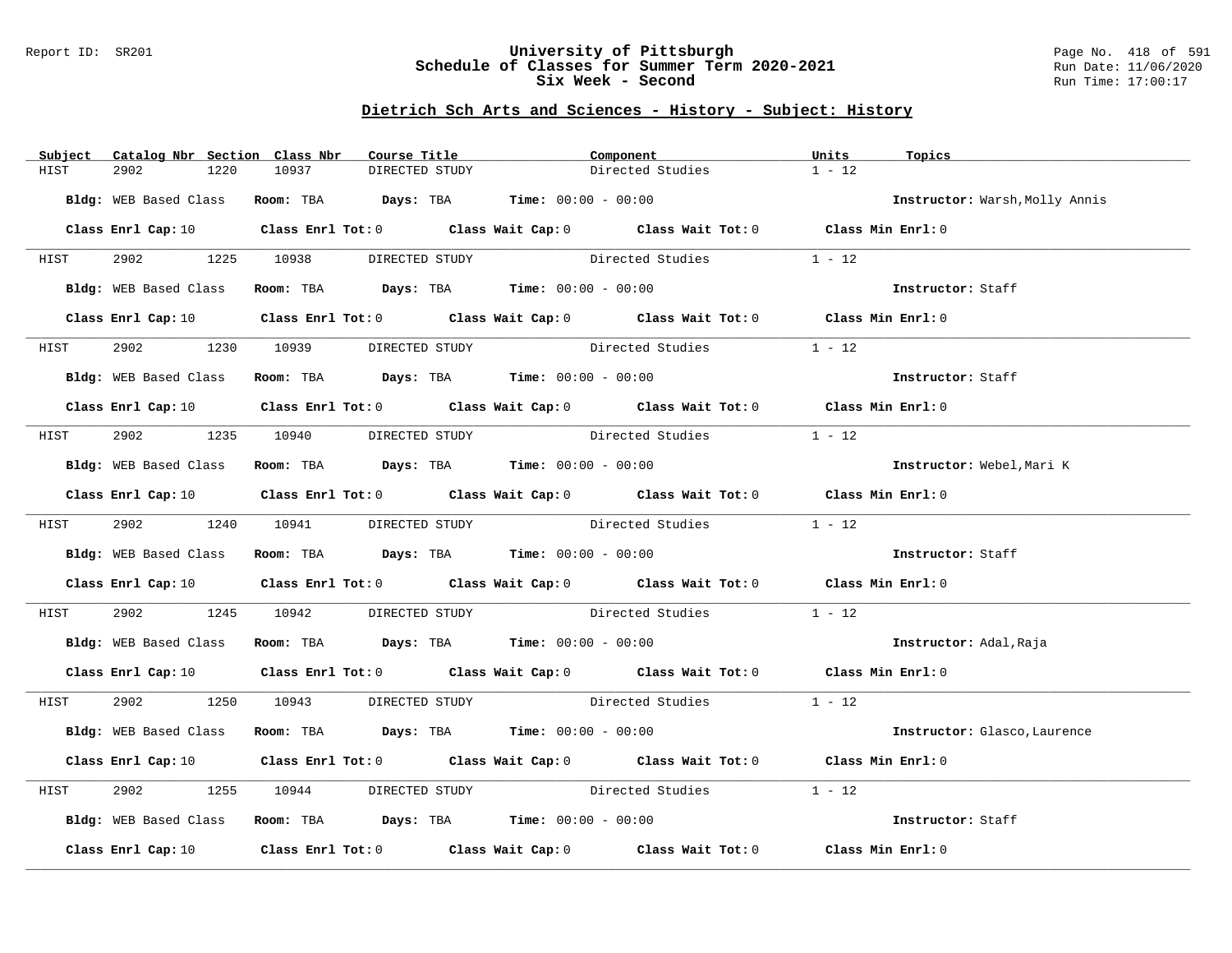| HIST | 2902 | 1260 | 10945                               | DIRECTED STUDY |                                                               | Directed Studies                                            | $1 - 12$                                                                                                                       |  |
|------|------|------|-------------------------------------|----------------|---------------------------------------------------------------|-------------------------------------------------------------|--------------------------------------------------------------------------------------------------------------------------------|--|
|      |      |      |                                     |                | Bldg: WEB Based Class Room: TBA Days: TBA Time: 00:00 - 00:00 |                                                             | Instructor: Greenwald, Maurine                                                                                                 |  |
|      |      |      |                                     |                |                                                               |                                                             | Class Enrl Cap: 10 $\qquad$ Class Enrl Tot: 0 $\qquad$ Class Wait Cap: 0 $\qquad$ Class Wait Tot: 0 $\qquad$ Class Min Enrl: 0 |  |
|      |      |      |                                     |                |                                                               | HIST 2902 1265 10946 DIRECTED STUDY Directed Studies 1 - 12 |                                                                                                                                |  |
|      |      |      |                                     |                | Bldg: WEB Based Class Room: TBA Days: TBA Time: 00:00 - 00:00 |                                                             | Instructor: Hagerty, Bernard George                                                                                            |  |
|      |      |      |                                     |                |                                                               |                                                             | Class Enrl Cap: 10 $\qquad$ Class Enrl Tot: 0 $\qquad$ Class Wait Cap: 0 $\qquad$ Class Wait Tot: 0 $\qquad$ Class Min Enrl: 0 |  |
|      |      |      |                                     |                |                                                               | HIST 2902 1270 10947 DIRECTED STUDY Directed Studies 1 - 12 |                                                                                                                                |  |
|      |      |      |                                     |                | Bldg: WEB Based Class Room: TBA Days: TBA Time: 00:00 - 00:00 |                                                             | Instructor: Shimizu, Kaoru                                                                                                     |  |
|      |      |      |                                     |                |                                                               |                                                             | Class Enrl Cap: 10 $\qquad$ Class Enrl Tot: 0 $\qquad$ Class Wait Cap: 0 $\qquad$ Class Wait Tot: 0 $\qquad$ Class Min Enrl: 0 |  |
|      |      |      | HIST 2902 1275 10948 DIRECTED STUDY |                |                                                               | Directed Studies                                            | $1 - 12$                                                                                                                       |  |
|      |      |      |                                     |                | Bldg: WEB Based Class Room: TBA Days: TBA Time: 00:00 - 00:00 |                                                             | Instructor: Gobat, Michel Charles                                                                                              |  |
|      |      |      |                                     |                |                                                               |                                                             | Class Enrl Cap: 10 $\qquad$ Class Enrl Tot: 0 $\qquad$ Class Wait Cap: 0 $\qquad$ Class Wait Tot: 0 $\qquad$ Class Min Enrl: 0 |  |
|      |      |      |                                     |                |                                                               | HIST 2902 1280 10949 DIRECTED STUDY Directed Studies 1 - 12 |                                                                                                                                |  |
|      |      |      |                                     |                | Bldg: WEB Based Class Room: TBA Days: TBA Time: 00:00 - 00:00 |                                                             | Instructor: Staff                                                                                                              |  |
|      |      |      |                                     |                |                                                               |                                                             | Class Enrl Cap: 10 $\qquad$ Class Enrl Tot: 0 $\qquad$ Class Wait Cap: 0 $\qquad$ Class Wait Tot: 0 $\qquad$ Class Min Enrl: 0 |  |
| HIST |      |      |                                     |                |                                                               | 2902 1285 10950 DIRECTED STUDY Directed Studies 1 - 12      |                                                                                                                                |  |
|      |      |      |                                     |                | Bldg: WEB Based Class Room: TBA Days: TBA Time: 00:00 - 00:00 |                                                             | Instructor: Livezeanu, Irina                                                                                                   |  |
|      |      |      |                                     |                |                                                               |                                                             | Class Enrl Cap: 10 $\qquad$ Class Enrl Tot: 0 $\qquad$ Class Wait Cap: 0 $\qquad$ Class Wait Tot: 0 $\qquad$ Class Min Enrl: 0 |  |
| HIST |      |      |                                     |                |                                                               | 2902 1290 10951 DIRECTED STUDY Directed Studies             | $1 - 12$                                                                                                                       |  |
|      |      |      |                                     |                | Bldg: WEB Based Class Room: TBA Days: TBA Time: 00:00 - 00:00 |                                                             | Instructor: Stoner, John C                                                                                                     |  |
|      |      |      |                                     |                |                                                               |                                                             | Class Enrl Cap: 10 $\qquad$ Class Enrl Tot: 0 $\qquad$ Class Wait Cap: 0 $\qquad$ Class Wait Tot: 0 $\qquad$ Class Min Enrl: 0 |  |
|      |      |      | HIST 2902 1295 10952 DIRECTED STUDY |                |                                                               | Directed Studies 1 - 12                                     |                                                                                                                                |  |
|      |      |      |                                     |                | Bldg: WEB Based Class Room: TBA Days: TBA Time: 00:00 - 00:00 |                                                             | Instructor: Staff                                                                                                              |  |
|      |      |      |                                     |                |                                                               |                                                             | Class Enrl Cap: 10 $\qquad$ Class Enrl Tot: 0 $\qquad$ Class Wait Cap: 0 $\qquad$ Class Wait Tot: 0 $\qquad$ Class Min Enrl: 0 |  |
|      |      |      |                                     |                |                                                               | HIST 2902 1300 10953 DIRECTED STUDY Directed Studies 1 - 12 |                                                                                                                                |  |
|      |      |      |                                     |                | Bldg: WEB Based Class Room: TBA Days: TBA Time: 00:00 - 00:00 |                                                             | Instructor: Staff                                                                                                              |  |
|      |      |      |                                     |                |                                                               |                                                             | Class Enrl Cap: 10 $\qquad$ Class Enrl Tot: 0 $\qquad$ Class Wait Cap: 0 $\qquad$ Class Wait Tot: 0 $\qquad$ Class Min Enrl: 0 |  |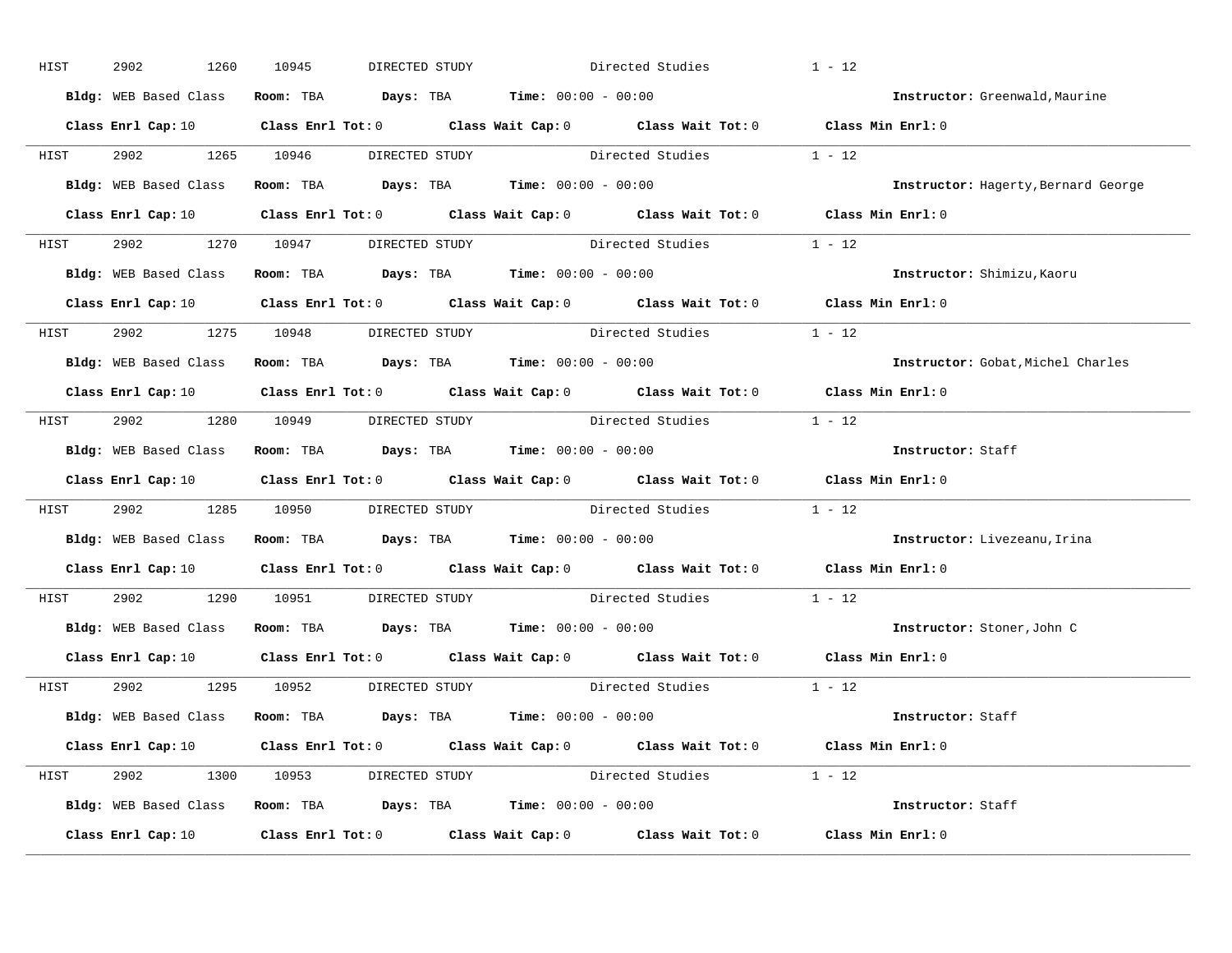#### Report ID: SR201 **University of Pittsburgh** Page No. 420 of 591 **Schedule of Classes for Summer Term 2020-2021** Run Date: 11/06/2020 **Six Week - Second Run Time: 17:00:17**

| 10954<br>DIRECTED STUDY<br>Directed Studies<br>HIST<br>2902<br>1305                                                            | $1 - 12$                             |
|--------------------------------------------------------------------------------------------------------------------------------|--------------------------------------|
|                                                                                                                                |                                      |
| Bldg: WEB Based Class<br>Room: TBA $Days:$ TBA $Time: 00:00 - 00:00$                                                           | Instructor: Novosel, Anthony Stephen |
|                                                                                                                                |                                      |
| Class Enrl Cap: 10 $\qquad$ Class Enrl Tot: 0 $\qquad$ Class Wait Cap: 0 $\qquad$ Class Wait Tot: 0 $\qquad$ Class Min Enrl: 0 |                                      |
| 2902 1310 10955 DIRECTED STUDY Directed Studies<br><b>HIST</b>                                                                 | $1 - 12$                             |
| Room: TBA $Days:$ TBA Time: $00:00 - 00:00$<br>Bldg: WEB Based Class                                                           | Instructor: Blain, Keisha N          |
| Class Enrl Cap: 10 Class Enrl Tot: 0 Class Wait Cap: 0 Class Wait Tot: 0 Class Min Enrl: 0                                     |                                      |
| 2902<br>1315<br>10956<br>Directed Studies<br>HIST<br>DIRECTED STUDY                                                            | $1 - 12$                             |
| Room: TBA $Days:$ TBA $Time: 00:00 - 00:00$<br>Bldg: WEB Based Class                                                           | Instructor: Putnam, Lara Elizabeth   |
| Class Enrl Cap: 10 $\qquad$ Class Enrl Tot: 0 $\qquad$ Class Wait Cap: 0 $\qquad$ Class Wait Tot: 0 $\qquad$ Class Min Enrl: 0 |                                      |
| 2902 1320 10957 DIRECTED STUDY<br>Directed Studies<br>HIST                                                                     | $1 - 12$                             |
| Room: TBA $\rule{1em}{0.15mm}$ Days: TBA Time: $00:00 - 00:00$<br>Bldg: WEB Based Class                                        | Instructor: Pickett, James R         |
| Class Enrl Cap: 10 Class Enrl Tot: 0 Class Wait Cap: 0 Class Wait Tot: 0 Class Min Enrl: 0                                     |                                      |
| Directed Studies<br>2902 1325 10958 DIRECTED STUDY<br>HIST                                                                     | $1 - 12$                             |
| Bldg: WEB Based Class Room: TBA Days: TBA Time: 00:00 - 00:00                                                                  | Instructor: Rediker, Marcus          |
| Class Enrl Cap: 10 $\qquad$ Class Enrl Tot: 0 $\qquad$ Class Wait Cap: 0 $\qquad$ Class Wait Tot: 0 $\qquad$ Class Min Enrl: 0 |                                      |
| 2902<br>1330 10959<br>DIRECTED STUDY Directed Studies<br>HIST                                                                  | $1 - 12$                             |
| Room: TBA $\rule{1em}{0.15mm}$ Days: TBA Time: $00:00 - 00:00$<br>Bldg: WEB Based Class                                        | Instructor: Ruck, Robert             |
| Class Enrl Cap: 10 $\qquad$ Class Enrl Tot: 0 $\qquad$ Class Wait Cap: 0 $\qquad$ Class Wait Tot: 0 $\qquad$ Class Min Enrl: 0 |                                      |
| 2902 1335 10960 DIRECTED STUDY Directed Studies<br>HIST                                                                        | $1 - 12$                             |
| Bldg: WEB Based Class<br>Room: TBA $Days:$ TBA $Time: 00:00 - 00:00$                                                           | Instructor: Hoock, Holger            |
| Class Enrl Cap: 10 $\qquad$ Class Enrl Tot: 0 $\qquad$ Class Wait Cap: 0 $\qquad$ Class Wait Tot: 0 $\qquad$ Class Min Enrl: 0 |                                      |
| DIRECTED STUDY Directed Studies<br>2902<br>1340<br>10961<br>HIST                                                               | $1 - 12$                             |
| Bldg: WEB Based Class Room: TBA Days: TBA Time: 00:00 - 00:00                                                                  | Instructor: Mostern, Ruth Ann        |
| Class Enrl Cap: 10 $\qquad$ Class Enrl Tot: 0 $\qquad$ Class Wait Cap: 0 $\qquad$ Class Wait Tot: 0 $\qquad$ Class Min Enrl: 0 |                                      |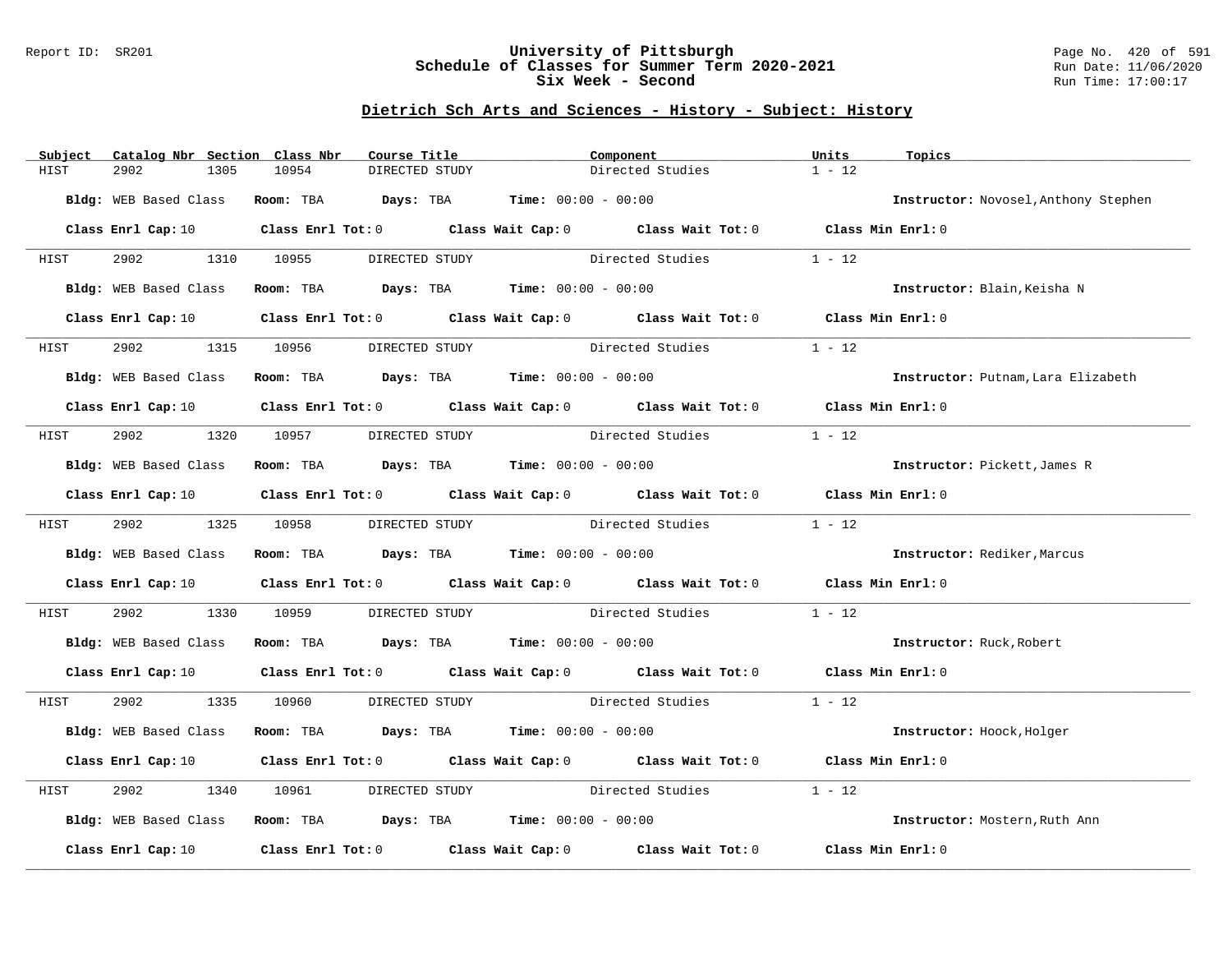| HIST | 2902<br>1345 | 10962<br>DIRECTED STUDY                                       | Directed Studies                                                                                                               | $1 - 12$                          |
|------|--------------|---------------------------------------------------------------|--------------------------------------------------------------------------------------------------------------------------------|-----------------------------------|
|      |              | Bldg: WEB Based Class Room: TBA Days: TBA Time: 00:00 - 00:00 |                                                                                                                                | Instructor: Staff                 |
|      |              |                                                               | Class Enrl Cap: 10 $\qquad$ Class Enrl Tot: 0 $\qquad$ Class Wait Cap: 0 $\qquad$ Class Wait Tot: 0 $\qquad$ Class Min Enrl: 0 |                                   |
|      |              |                                                               | HIST 2902 1350 10963 DIRECTED STUDY Directed Studies 1 - 12                                                                    |                                   |
|      |              | Bldg: WEB Based Class Room: TBA Days: TBA Time: 00:00 - 00:00 |                                                                                                                                | Instructor: Cook, James Alexander |
|      |              |                                                               | Class Enrl Cap: 10 $\qquad$ Class Enrl Tot: 0 $\qquad$ Class Wait Cap: 0 $\qquad$ Class Wait Tot: 0 $\qquad$ Class Min Enrl: 0 |                                   |
|      |              |                                                               | HIST 2902 1355 10964 DIRECTED STUDY Directed Studies 1 - 12                                                                    |                                   |
|      |              | Bldg: WEB Based Class Room: TBA Days: TBA Time: 00:00 - 00:00 |                                                                                                                                | Instructor: Tsoukas, Liann E      |
|      |              |                                                               | Class Enrl Cap: 10 $\qquad$ Class Enrl Tot: 0 $\qquad$ Class Wait Cap: 0 $\qquad$ Class Wait Tot: 0 $\qquad$ Class Min Enrl: 0 |                                   |
|      |              | HIST 2902 1360 10965 DIRECTED STUDY                           | Directed Studies                                                                                                               | $1 - 12$                          |
|      |              | Bldg: WEB Based Class Room: TBA Days: TBA Time: 00:00 - 00:00 |                                                                                                                                | Instructor: Venarde, Bruce Lanier |
|      |              |                                                               | Class Enrl Cap: 10 Class Enrl Tot: 0 Class Wait Cap: 0 Class Wait Tot: 0 Class Min Enrl: 0                                     |                                   |
|      |              |                                                               | HIST 2902 1365 10966 DIRECTED STUDY Directed Studies 1 - 12                                                                    |                                   |
|      |              | Bldg: WEB Based Class Room: TBA Days: TBA Time: 00:00 - 00:00 |                                                                                                                                | Instructor: Staff                 |
|      |              |                                                               | Class Enrl Cap: 10 $\qquad$ Class Enrl Tot: 0 $\qquad$ Class Wait Cap: 0 $\qquad$ Class Wait Tot: 0 $\qquad$ Class Min Enrl: 0 |                                   |
| HIST |              |                                                               | 2902 1370 10967 DIRECTED STUDY Directed Studies 1 - 12                                                                         |                                   |
|      |              | Bldg: WEB Based Class Room: TBA Days: TBA Time: 00:00 - 00:00 |                                                                                                                                | Instructor: Staff                 |
|      |              |                                                               | Class Enrl Cap: 10 $\qquad$ Class Enrl Tot: 0 $\qquad$ Class Wait Cap: 0 $\qquad$ Class Wait Tot: 0 $\qquad$ Class Min Enrl: 0 |                                   |
| HIST |              |                                                               | 2902 1375 10968 DIRECTED STUDY Directed Studies                                                                                | $1 - 12$                          |
|      |              | Bldg: WEB Based Class Room: TBA Days: TBA Time: 00:00 - 00:00 |                                                                                                                                | Instructor: Landon, Patricia Ann  |
|      |              |                                                               | Class Enrl Cap: 10 $\qquad$ Class Enrl Tot: 0 $\qquad$ Class Wait Cap: 0 $\qquad$ Class Wait Tot: 0 $\qquad$ Class Min Enrl: 0 |                                   |
|      |              | HIST 2902 1380 16053 DIRECTED STUDY                           | Directed Studies 1 - 12                                                                                                        |                                   |
|      |              | Bldg: WEB Based Class Room: TBA Days: TBA Time: 00:00 - 00:00 |                                                                                                                                | Instructor: Thum, Gregor          |
|      |              |                                                               | Class Enrl Cap: 10 $\qquad$ Class Enrl Tot: 0 $\qquad$ Class Wait Cap: 0 $\qquad$ Class Wait Tot: 0 $\qquad$ Class Min Enrl: 0 |                                   |
|      |              |                                                               | HIST 2902 1385 16054 DIRECTED STUDY Directed Studies 1 - 12                                                                    |                                   |
|      |              | Bldg: WEB Based Class Room: TBA Days: TBA Time: 00:00 - 00:00 |                                                                                                                                | Instructor: Staff                 |
|      |              |                                                               | Class Enrl Cap: 10 $\qquad$ Class Enrl Tot: 0 $\qquad$ Class Wait Cap: 0 $\qquad$ Class Wait Tot: 0 $\qquad$ Class Min Enrl: 0 |                                   |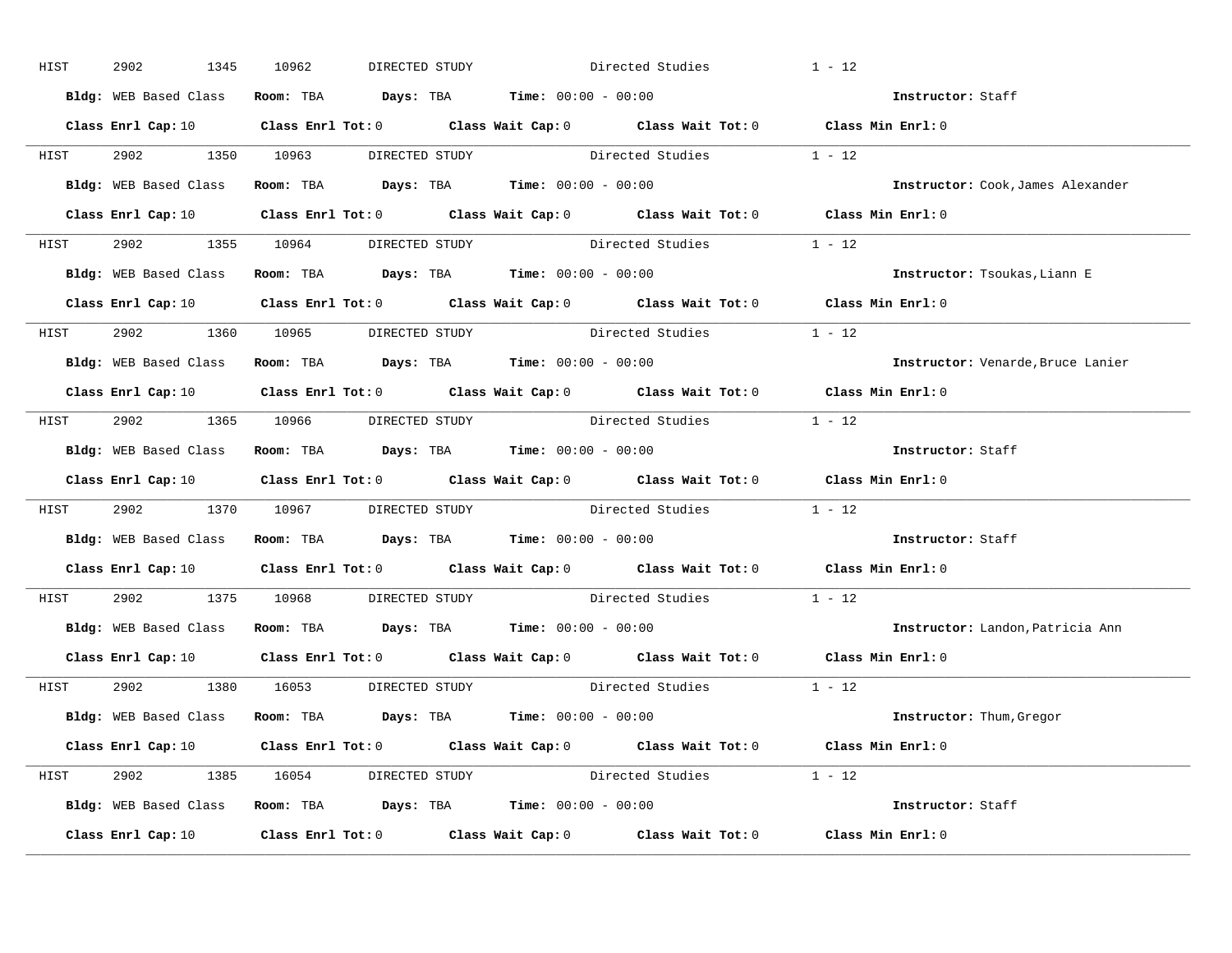#### Report ID: SR201 **University of Pittsburgh** Page No. 422 of 591 **Schedule of Classes for Summer Term 2020-2021** Run Date: 11/06/2020 **Six Week - Second Run Time: 17:00:17**

| Subject      | Catalog Nbr Section Class Nbr |                                | Course Title                                                  | Component                                                                                                                      | Units<br>Topics                      |  |
|--------------|-------------------------------|--------------------------------|---------------------------------------------------------------|--------------------------------------------------------------------------------------------------------------------------------|--------------------------------------|--|
| 2902<br>HIST | 1390                          | 16055                          | DIRECTED STUDY                                                | Directed Studies                                                                                                               | $1 - 12$                             |  |
|              |                               |                                | Bldg: WEB Based Class Room: TBA Days: TBA Time: 00:00 - 00:00 |                                                                                                                                | Instructor: Gotkowitz, Laura Estelle |  |
|              |                               |                                |                                                               | Class Enrl Cap: 10 $\qquad$ Class Enrl Tot: 0 $\qquad$ Class Wait Cap: 0 $\qquad$ Class Wait Tot: 0 $\qquad$ Class Min Enrl: 0 |                                      |  |
| <b>HIST</b>  |                               |                                |                                                               | 2902 1395 16056 DIRECTED STUDY Directed Studies 1 - 12                                                                         |                                      |  |
|              | Bldg: WEB Based Class         |                                | Room: TBA $Days:$ TBA $Time: 00:00 - 00:00$                   |                                                                                                                                | Instructor: Holstein, Diego          |  |
|              |                               |                                |                                                               | Class Enrl Cap: 10 $\qquad$ Class Enrl Tot: 0 $\qquad$ Class Wait Cap: 0 $\qquad$ Class Wait Tot: 0 $\qquad$ Class Min Enrl: 0 |                                      |  |
| HIST         | 2902                          |                                |                                                               | 1400 16057 DIRECTED STUDY Directed Studies                                                                                     | $1 - 12$                             |  |
|              | Bldg: WEB Based Class         |                                | Room: TBA $Days:$ TBA Time: $00:00 - 00:00$                   |                                                                                                                                | Instructor: Staff                    |  |
|              |                               |                                |                                                               | Class Enrl Cap: 10 $\qquad$ Class Enrl Tot: 0 $\qquad$ Class Wait Cap: 0 $\qquad$ Class Wait Tot: 0 $\qquad$ Class Min Enrl: 0 |                                      |  |
| HIST         |                               | 2902 1405 16058 DIRECTED STUDY |                                                               | Directed Studies                                                                                                               | $1 - 12$                             |  |
|              |                               |                                | Bldg: WEB Based Class Room: TBA Days: TBA Time: 00:00 - 00:00 |                                                                                                                                | Instructor: Staff                    |  |
|              |                               |                                |                                                               | Class Enrl Cap: 10 $\qquad$ Class Enrl Tot: 0 $\qquad$ Class Wait Cap: 0 $\qquad$ Class Wait Tot: 0 $\qquad$ Class Min Enrl: 0 |                                      |  |
| HIST         |                               |                                |                                                               | 2990 1200 10313 INDEPENDENT STUDY Independent Study                                                                            | $1 - 12$                             |  |
|              |                               |                                | Bldg: WEB Based Class Room: TBA Days: TBA Time: 00:00 - 00:00 |                                                                                                                                | Instructor: Andrews, George Reid     |  |
|              |                               |                                |                                                               | Class Enrl Cap: 15 Class Enrl Tot: 0 Class Wait Cap: 0 Class Wait Tot: 0 Class Min Enrl: 0                                     |                                      |  |
| HIST         | 2990 72                       |                                |                                                               | 1205 11004 INDEPENDENT STUDY Independent Study 1 - 12                                                                          |                                      |  |
|              |                               |                                | Bldg: WEB Based Class Room: TBA Days: TBA Time: 00:00 - 00:00 |                                                                                                                                | Instructor: Adal, Raja               |  |
|              |                               |                                |                                                               | Class Enrl Cap: 15 (Class Enrl Tot: 0 (Class Wait Cap: 0 (Class Wait Tot: 0 (Class Min Enrl: 0)                                |                                      |  |
| HIST         |                               |                                |                                                               | 2990 1210 11005 INDEPENDENT STUDY Independent Study 1 - 12                                                                     |                                      |  |
|              |                               |                                |                                                               | Bldg: WEB Based Class Room: TBA Days: TBA Time: 00:00 - 00:00                                                                  | Instructor: Frykman, Niklas E        |  |
|              |                               |                                |                                                               | Class Enrl Cap: 15 (Class Enrl Tot: 0 (Class Wait Cap: 0 (Class Wait Tot: 0 (Class Min Enrl: 0                                 |                                      |  |
| HIST         | 2990                          |                                |                                                               | 1215 11006 INDEPENDENT STUDY Independent Study                                                                                 | $1 - 12$                             |  |
|              |                               |                                | Bldg: WEB Based Class Room: TBA Days: TBA Time: 00:00 - 00:00 |                                                                                                                                | Instructor: Nappi, Carla Suzan       |  |
|              |                               |                                |                                                               | Class Enrl Cap: 15 (class Enrl Tot: 0 (class Wait Cap: 0 (class Wait Tot: 0 $\sim$ 0                                           | Class Min Enrl: 0                    |  |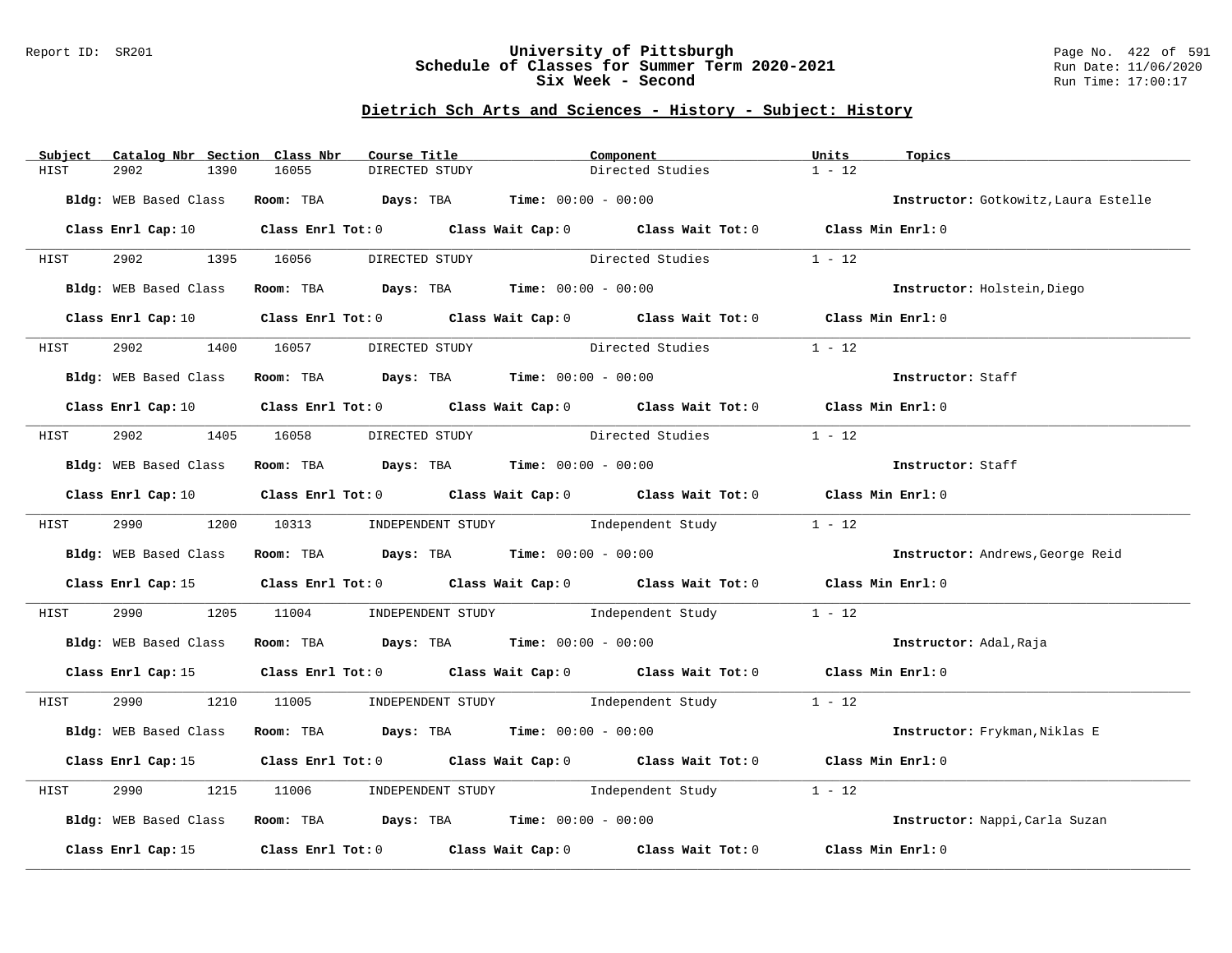| HIST | 2990<br>1220          | INDEPENDENT STUDY 1ndependent Study<br>11007                                                    | $1 - 12$                       |
|------|-----------------------|-------------------------------------------------------------------------------------------------|--------------------------------|
|      | Bldg: WEB Based Class | Room: TBA $Days:$ TBA $Time: 00:00 - 00:00$                                                     | Instructor: Roege, Pernille    |
|      |                       | Class Enrl Cap: 15 Class Enrl Tot: 0 Class Wait Cap: 0 Class Wait Tot: 0 Class Min Enrl: 0      |                                |
|      |                       | HIST 2990 1225 11008 INDEPENDENT STUDY Independent Study 1 - 12                                 |                                |
|      |                       | Bldg: WEB Based Class Room: TBA Days: TBA Time: 00:00 - 00:00                                   | Instructor: Staff              |
|      |                       | Class Enrl Cap: 15 (Class Enrl Tot: 0 (Class Wait Cap: 0 (Class Wait Tot: 0 (Class Min Enrl: 0  |                                |
|      |                       | HIST 2990 1230 11009 INDEPENDENT STUDY Independent Study 1 - 12                                 |                                |
|      |                       | Bldg: WEB Based Class Room: TBA Days: TBA Time: 00:00 - 00:00                                   | Instructor: Staff              |
|      |                       | Class Enrl Cap: 15 Class Enrl Tot: 0 Class Wait Cap: 0 Class Wait Tot: 0 Class Min Enrl: 0      |                                |
|      |                       | HIST 2990 1235 11010 INDEPENDENT STUDY Independent Study 1 - 12                                 |                                |
|      |                       | Bldg: WEB Based Class Room: TBA Days: TBA Time: 00:00 - 00:00                                   | Instructor: Shimizu, Kaoru     |
|      |                       | Class Enrl Cap: 15 Class Enrl Tot: 0 Class Wait Cap: 0 Class Wait Tot: 0 Class Min Enrl: 0      |                                |
|      |                       | HIST 2990 1240 11011 INDEPENDENT STUDY Independent Study 1 - 12                                 |                                |
|      |                       | Bldg: WEB Based Class Room: TBA Days: TBA Time: 00:00 - 00:00                                   | Instructor: Warsh, Molly Annis |
|      |                       |                                                                                                 |                                |
|      |                       | Class Enrl Cap: 15 Class Enrl Tot: 0 Class Wait Cap: 0 Class Wait Tot: 0 Class Min Enrl: 0      |                                |
| HIST |                       | 2990 1245 11012 INDEPENDENT STUDY Independent Study 1 - 12                                      |                                |
|      |                       | Bldg: WEB Based Class Room: TBA Days: TBA Time: 00:00 - 00:00                                   | Instructor: Pickett, James R   |
|      |                       | Class Enrl Cap: 15 (Class Enrl Tot: 0 (Class Wait Cap: 0 (Class Wait Tot: 0 (Class Min Enrl: 0) |                                |
| HIST |                       | 2990 1250 11013 INDEPENDENT STUDY Independent Study 1 - 12                                      |                                |
|      |                       | Bldg: WEB Based Class Room: TBA Days: TBA Time: 00:00 - 00:00                                   | Instructor: Glasco, Laurence   |
|      |                       | Class Enrl Cap: 15 Class Enrl Tot: 0 Class Wait Cap: 0 Class Wait Tot: 0 Class Min Enrl: 0      |                                |
|      |                       | HIST 2990 1255 11014 INDEPENDENT STUDY Independent Study 1 - 12                                 |                                |
|      |                       | Bldg: WEB Based Class Room: TBA Days: TBA Time: 00:00 - 00:00                                   | Instructor: Staff              |
|      |                       | Class Enrl Cap: 15 Class Enrl Tot: 0 Class Wait Cap: 0 Class Wait Tot: 0 Class Min Enrl: 0      |                                |
|      |                       | HIST 2990 1260 11015 INDEPENDENT STUDY Independent Study 1 - 12                                 |                                |
|      |                       | Bldg: WEB Based Class Room: TBA Days: TBA Time: 00:00 - 00:00                                   | Instructor: Greenwald, Maurine |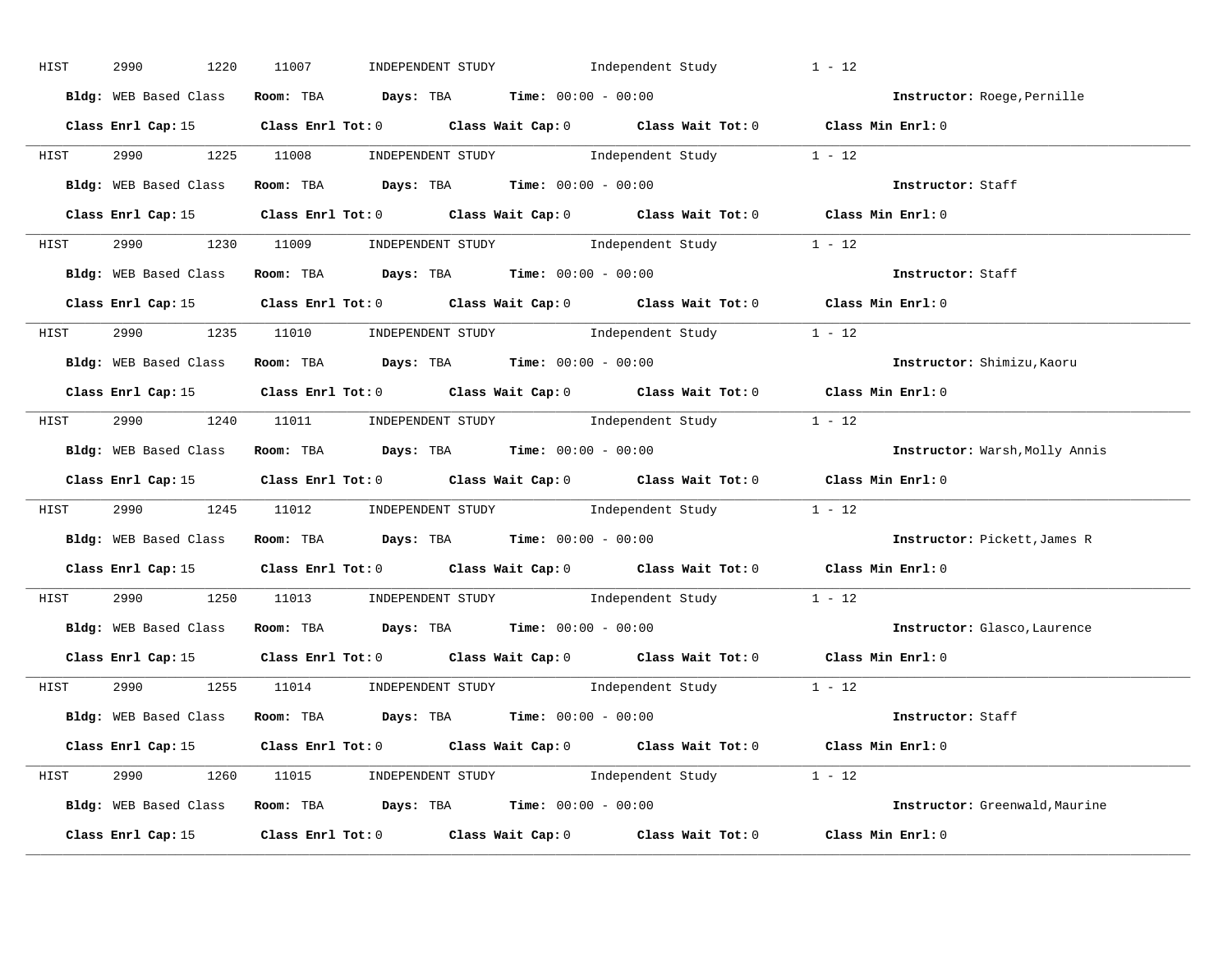#### Report ID: SR201 **University of Pittsburgh** Page No. 424 of 591 **Schedule of Classes for Summer Term 2020-2021** Run Date: 11/06/2020 **Six Week - Second Run Time: 17:00:17**

| Catalog Nbr Section Class Nbr<br>Subject | Course Title                                                   | Component                                                                                       | Units<br>Topics                     |
|------------------------------------------|----------------------------------------------------------------|-------------------------------------------------------------------------------------------------|-------------------------------------|
| 2990<br>HIST<br>1265                     | 11016<br>INDEPENDENT STUDY                                     | Independent Study                                                                               | $1 - 12$                            |
| Bldg: WEB Based Class                    | Room: TBA $Days:$ TBA $Time: 00:00 - 00:00$                    |                                                                                                 | Instructor: Hagerty, Bernard George |
|                                          |                                                                | Class Enrl Cap: 15 (Class Enrl Tot: 0 (Class Wait Cap: 0 (Class Wait Tot: 0 (Class Min Enrl: 0) |                                     |
|                                          |                                                                | HIST 2990 1270 11017 INDEPENDENT STUDY Independent Study 1 - 12                                 |                                     |
| Bldg: WEB Based Class                    |                                                                | Room: TBA $Days:$ TBA $Time:$ $00:00 - 00:00$                                                   | Instructor: Mostern, Ruth Ann       |
|                                          |                                                                | Class Enrl Cap: 15 Class Enrl Tot: 0 Class Wait Cap: 0 Class Wait Tot: 0 Class Min Enrl: 0      |                                     |
|                                          |                                                                |                                                                                                 |                                     |
| HIST                                     |                                                                | 1275 11018 INDEPENDENT STUDY Independent Study                                                  | $1 - 12$                            |
|                                          | Bldg: WEB Based Class Room: TBA Days: TBA Time: 00:00 - 00:00  |                                                                                                 | Instructor: Webel, Mari K           |
|                                          |                                                                | Class Enrl Cap: 15 Class Enrl Tot: 0 Class Wait Cap: 0 Class Wait Tot: 0 Class Min Enrl: 0      |                                     |
| <b>HIST</b>                              |                                                                | 2990 1280 11019 INDEPENDENT STUDY Independent Study                                             | $1 - 12$                            |
| Bldg: WEB Based Class                    | Room: TBA $\rule{1em}{0.15mm}$ Days: TBA Time: $00:00 - 00:00$ |                                                                                                 | Instructor: Staff                   |
|                                          |                                                                | Class Enrl Cap: 15 Class Enrl Tot: 0 Class Wait Cap: 0 Class Wait Tot: 0 Class Min Enrl: 0      |                                     |
|                                          | HIST 2990 1285 11020 INDEPENDENT STUDY Independent Study       |                                                                                                 | $1 - 12$                            |
|                                          | Bldg: WEB Based Class Room: TBA Days: TBA Time: 00:00 - 00:00  |                                                                                                 | Instructor: Livezeanu, Irina        |
|                                          |                                                                | Class Enrl Cap: 15 Class Enrl Tot: 0 Class Wait Cap: 0 Class Wait Tot: 0 Class Min Enrl: 0      |                                     |
| HIST                                     |                                                                | 2990 1290 11021 INDEPENDENT STUDY Independent Study                                             | $1 - 12$                            |
|                                          | Bldg: WEB Based Class Room: TBA Days: TBA Time: 00:00 - 00:00  |                                                                                                 | Instructor: Stoner, John C          |
|                                          |                                                                | Class Enrl Cap: 15 Class Enrl Tot: 0 Class Wait Cap: 0 Class Wait Tot: 0 Class Min Enrl: 0      |                                     |
|                                          |                                                                | HIST 2990 1295 11022 INDEPENDENT STUDY Independent Study 1 - 12                                 |                                     |
| Bldg: WEB Based Class                    | Room: TBA $Days:$ TBA $Time:$ $00:00 - 00:00$                  |                                                                                                 | Instructor: Staff                   |
|                                          |                                                                | Class Enrl Cap: 15 (Class Enrl Tot: 0 (Class Wait Cap: 0 (Class Wait Tot: 0 (Class Min Enrl: 0  |                                     |
| 2990<br>1300<br>HIST                     |                                                                | 11023 INDEPENDENT STUDY 1ndependent Study                                                       | $1 - 12$                            |
|                                          | Bldg: WEB Based Class Room: TBA Days: TBA Time: 00:00 - 00:00  |                                                                                                 | Instructor: Staff                   |
|                                          |                                                                | Class Enrl Cap: 15 Class Enrl Tot: 0 Class Wait Cap: 0 Class Wait Tot: 0                        | Class Min Enrl: 0                   |
|                                          |                                                                |                                                                                                 |                                     |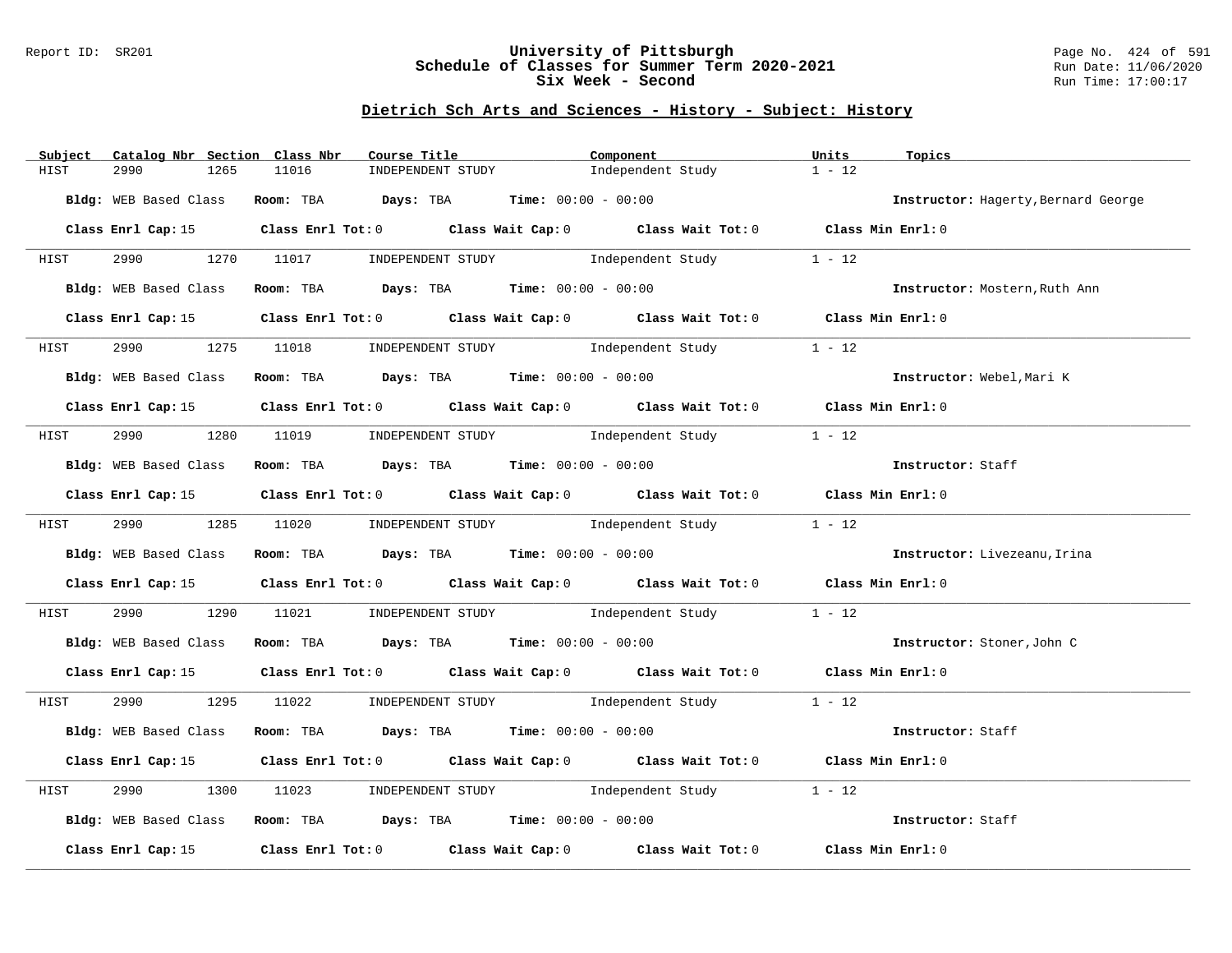| HIST | 2990<br>1305 | INDEPENDENT STUDY Independent Study<br>11024                                                   | $1 - 12$                             |
|------|--------------|------------------------------------------------------------------------------------------------|--------------------------------------|
|      |              | Bldg: WEB Based Class Room: TBA Days: TBA Time: 00:00 - 00:00                                  | Instructor: Novosel, Anthony Stephen |
|      |              | Class Enrl Cap: 15 Class Enrl Tot: 0 Class Wait Cap: 0 Class Wait Tot: 0 Class Min Enrl: 0     |                                      |
|      |              | HIST 2990 1310 11025 INDEPENDENT STUDY Independent Study 1 - 12                                |                                      |
|      |              | Bldg: WEB Based Class Room: TBA Days: TBA Time: 00:00 - 00:00                                  | Instructor: Blain, Keisha N          |
|      |              | Class Enrl Cap: 15 Class Enrl Tot: 0 Class Wait Cap: 0 Class Wait Tot: 0 Class Min Enrl: 0     |                                      |
|      |              | HIST 2990 1315 11026 INDEPENDENT STUDY Independent Study 1 - 12                                |                                      |
|      |              | Bldg: WEB Based Class Room: TBA Days: TBA Time: 00:00 - 00:00                                  | Instructor: Putnam, Lara Elizabeth   |
|      |              | Class Enrl Cap: 15 Class Enrl Tot: 0 Class Wait Cap: 0 Class Wait Tot: 0 Class Min Enrl: 0     |                                      |
|      |              | HIST 2990 1320 11027 INDEPENDENT STUDY Independent Study 1 - 12                                |                                      |
|      |              | Bldg: WEB Based Class Room: TBA Days: TBA Time: 00:00 - 00:00                                  | Instructor: Staff                    |
|      |              | Class Enrl Cap: 15 Class Enrl Tot: 0 Class Wait Cap: 0 Class Wait Tot: 0 Class Min Enrl: 0     |                                      |
|      |              | HIST 2990 1325 11028 INDEPENDENT STUDY Independent Study 1 - 12                                |                                      |
|      |              | Bldg: WEB Based Class Room: TBA Days: TBA Time: 00:00 - 00:00                                  | Instructor: Rediker, Marcus          |
|      |              | Class Enrl Cap: 15 (Class Enrl Tot: 0 (Class Wait Cap: 0 (Class Wait Tot: 0 (Class Min Enrl: 0 |                                      |
| HIST |              | 2990 1330 11029 INDEPENDENT STUDY Independent Study 1 - 12                                     |                                      |
|      |              | Bldg: WEB Based Class Room: TBA Days: TBA Time: 00:00 - 00:00                                  | Instructor: Ruck, Robert             |
|      |              | Class Enrl Cap: 15 Class Enrl Tot: 0 Class Wait Cap: 0 Class Wait Tot: 0 Class Min Enrl: 0     |                                      |
| HIST |              | 2990 1335 11030 INDEPENDENT STUDY Independent Study 1 - 12                                     |                                      |
|      |              | Bldg: WEB Based Class Room: TBA Days: TBA Time: 00:00 - 00:00                                  | Instructor: Hoock, Holger            |
|      |              | Class Enrl Cap: 15 Class Enrl Tot: 0 Class Wait Cap: 0 Class Wait Tot: 0 Class Min Enrl: 0     |                                      |
|      |              | HIST 2990 1340 11031 INDEPENDENT STUDY Independent Study 1 - 12                                |                                      |
|      |              | Bldg: WEB Based Class Room: TBA Days: TBA Time: 00:00 - 00:00                                  | Instructor: Staff                    |
|      |              | Class Enrl Cap: 15 Class Enrl Tot: 0 Class Wait Cap: 0 Class Wait Tot: 0 Class Min Enrl: 0     |                                      |
|      |              |                                                                                                |                                      |
|      |              | HIST 2990 1345 11032 INDEPENDENT STUDY Independent Study 1 - 12                                |                                      |
|      |              | Bldg: WEB Based Class Room: TBA Days: TBA Time: 00:00 - 00:00                                  | Instructor: Staff                    |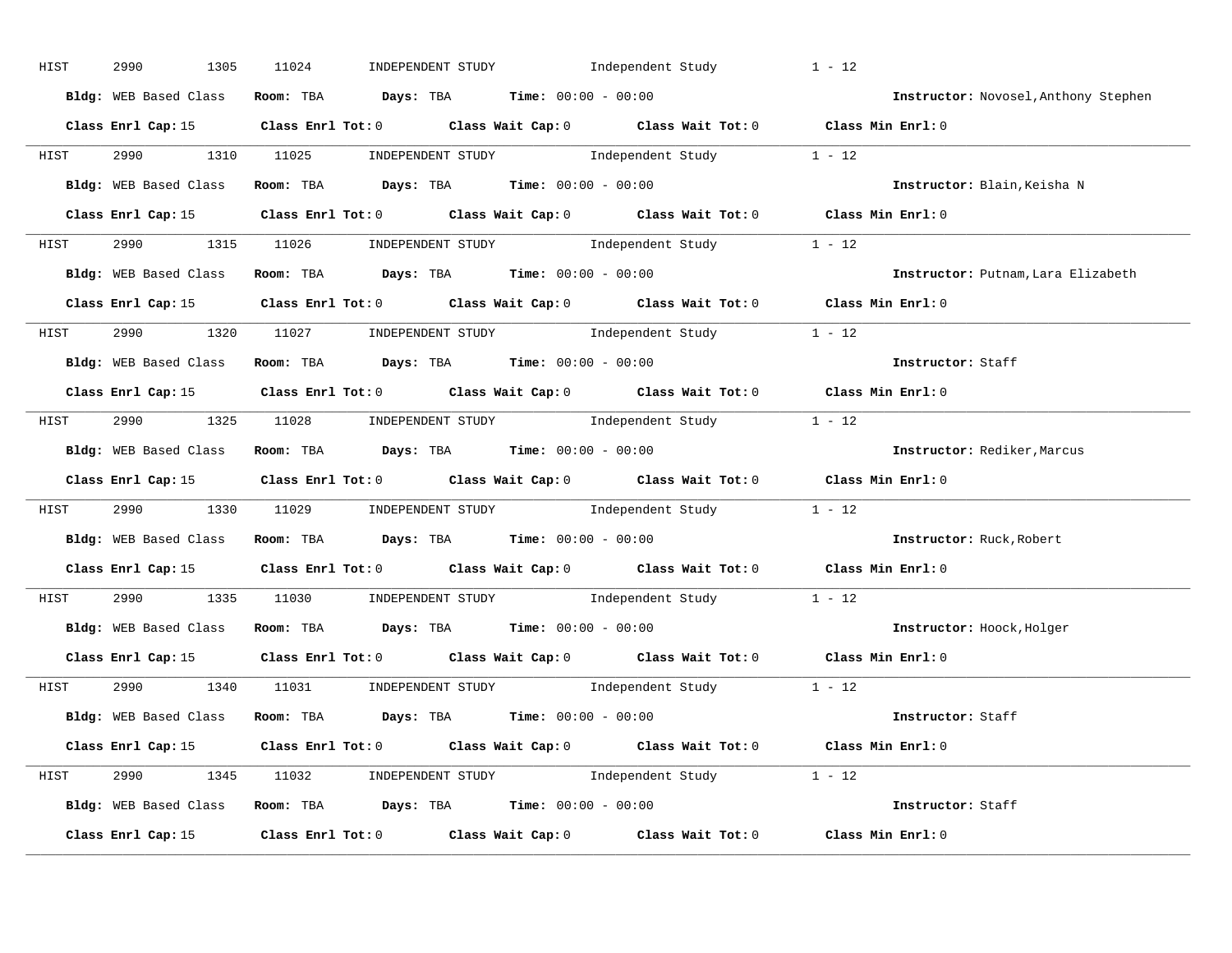#### Report ID: SR201 **University of Pittsburgh** Page No. 426 of 591 **Schedule of Classes for Summer Term 2020-2021** Run Date: 11/06/2020 **Six Week - Second Run Time: 17:00:17**

| Subject<br>Catalog Nbr Section Class Nbr | Course Title                                                                                    | Component         | Units<br>Topics                   |
|------------------------------------------|-------------------------------------------------------------------------------------------------|-------------------|-----------------------------------|
| 2990<br>HIST<br>1350                     | 11033<br>INDEPENDENT STUDY                                                                      | Independent Study | $1 - 12$                          |
|                                          | Bldg: WEB Based Class Room: TBA Days: TBA Time: 00:00 - 00:00                                   |                   | Instructor: Gobat, Michel Charles |
|                                          | Class Enrl Cap: 15 Class Enrl Tot: 0 Class Wait Cap: 0 Class Wait Tot: 0 Class Min Enrl: 0      |                   |                                   |
| HIST                                     | 2990 1355 11034 INDEPENDENT STUDY Independent Study 1 - 12                                      |                   |                                   |
|                                          | Bldg: WEB Based Class Room: TBA Days: TBA Time: 00:00 - 00:00                                   |                   | Instructor: Staff                 |
|                                          | Class Enrl Cap: 15 Class Enrl Tot: 0 Class Wait Cap: 0 Class Wait Tot: 0 Class Min Enrl: 0      |                   |                                   |
| 2990 72<br>HIST                          | 1360 11035 INDEPENDENT STUDY Independent Study                                                  |                   | $1 - 12$                          |
|                                          | Bldg: WEB Based Class Room: TBA Days: TBA Time: 00:00 - 00:00                                   |                   | Instructor: Venarde, Bruce Lanier |
|                                          | Class Enrl Cap: 15 Class Enrl Tot: 0 Class Wait Cap: 0 Class Wait Tot: 0 Class Min Enrl: 0      |                   |                                   |
| HIST                                     | 2990 1365 11036 INDEPENDENT STUDY Independent Study 1 - 12                                      |                   |                                   |
|                                          | Bldg: WEB Based Class Room: TBA Days: TBA Time: 00:00 - 00:00                                   |                   | Instructor: Staff                 |
|                                          | Class Enrl Cap: 15 Class Enrl Tot: 0 Class Wait Cap: 0 Class Wait Tot: 0 Class Min Enrl: 0      |                   |                                   |
| HIST                                     | 2990 1370 11037 INDEPENDENT STUDY Independent Study 1 - 12                                      |                   |                                   |
|                                          | Bldg: WEB Based Class Room: TBA Days: TBA Time: 00:00 - 00:00                                   |                   | Instructor: Cook, James Alexander |
|                                          | Class Enrl Cap: 15 Class Enrl Tot: 0 Class Wait Cap: 0 Class Wait Tot: 0 Class Min Enrl: 0      |                   |                                   |
| HIST                                     | 2990 1375 11038 INDEPENDENT STUDY Independent Study 1 - 12                                      |                   |                                   |
|                                          | Bldg: WEB Based Class Room: TBA Days: TBA Time: 00:00 - 00:00                                   |                   | Instructor: Staff                 |
|                                          | Class Enrl Cap: 15 Class Enrl Tot: 0 Class Wait Cap: 0 Class Wait Tot: 0 Class Min Enrl: 0      |                   |                                   |
|                                          | HIST 2990 1380 16065 INDEPENDENT STUDY Independent Study 1 - 12                                 |                   |                                   |
|                                          | Bldg: WEB Based Class Room: TBA Days: TBA Time: 00:00 - 00:00                                   |                   | Instructor: Thum, Gregor          |
|                                          | Class Enrl Cap: 15 (Class Enrl Tot: 0 (Class Wait Cap: 0 (Class Wait Tot: 0 (Class Min Enrl: 0) |                   |                                   |
| 2990<br>HIST                             | 1385 16066 INDEPENDENT STUDY Independent Study                                                  |                   | $1 - 12$                          |
|                                          | Bldg: WEB Based Class Room: TBA Days: TBA Time: 00:00 - 00:00                                   |                   | Instructor: Staff                 |
|                                          | Class Enrl Cap: 15 (class Enrl Tot: 0 (class Wait Cap: 0 (class Wait Tot: 0 $\sim$ 0            |                   | Class Min Enrl: 0                 |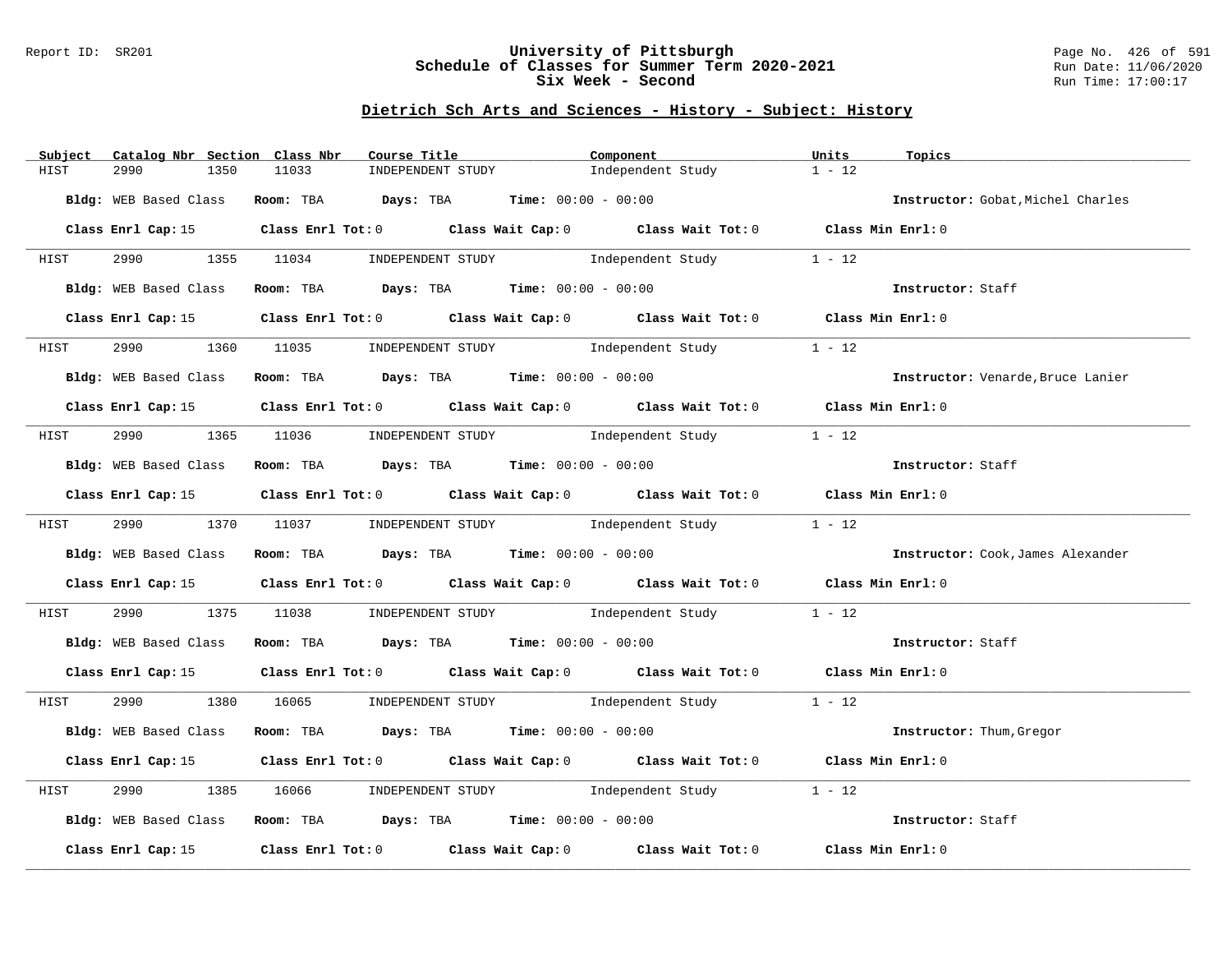| HIST                                                                                                | 2990<br>1390          | 16067                                                                                               | INDEPENDENT STUDY Independent Study | $1 - 12$                             |
|-----------------------------------------------------------------------------------------------------|-----------------------|-----------------------------------------------------------------------------------------------------|-------------------------------------|--------------------------------------|
|                                                                                                     | Bldg: WEB Based Class | Room: TBA $Days:$ TBA $Time: 00:00 - 00:00$                                                         |                                     | Instructor: Gotkowitz, Laura Estelle |
|                                                                                                     |                       | Class Enrl Cap: 15 Class Enrl Tot: 0 Class Wait Cap: 0 Class Wait Tot: 0 Class Min Enrl: 0          |                                     |                                      |
| HIST                                                                                                |                       | 2990 1395 16068 INDEPENDENT STUDY Independent Study 1 - 12                                          |                                     |                                      |
|                                                                                                     |                       | Bldg: WEB Based Class Room: TBA Days: TBA Time: 00:00 - 00:00                                       |                                     | Instructor: Holstein, Diego          |
|                                                                                                     |                       | Class Enrl Cap: 15 Class Enrl Tot: 0 Class Wait Cap: 0 Class Wait Tot: 0 Class Min Enrl: 0          |                                     |                                      |
|                                                                                                     |                       | HIST 2990 1400 16069 INDEPENDENT STUDY Independent Study 1 - 12                                     |                                     |                                      |
|                                                                                                     |                       | Bldg: WEB Based Class Room: TBA Days: TBA Time: 00:00 - 00:00                                       |                                     | Instructor: Staff                    |
|                                                                                                     |                       | Class Enrl Cap: 15 Class Enrl Tot: 0 Class Wait Cap: 0 Class Wait Tot: 0 Class Min Enrl: 0          |                                     |                                      |
| HIST                                                                                                |                       | 2990 1405 16070 INDEPENDENT STUDY Independent Study 1 - 12                                          |                                     |                                      |
|                                                                                                     |                       | Bldg: WEB Based Class Room: TBA Days: TBA Time: 00:00 - 00:00                                       |                                     | Instructor: Staff                    |
|                                                                                                     |                       | Class Enrl Cap: 15 Class Enrl Tot: 0 Class Wait Cap: 0 Class Wait Tot: 0 Class Min Enrl: 0          |                                     |                                      |
|                                                                                                     |                       | HIST 3000 1200 10338 RESEARCH AND DISSERTATION PHD Directed Studies 1 - 12                          |                                     |                                      |
|                                                                                                     | Bldg: WEB Based Class | Room: TBA $\rule{1em}{0.15mm}$ Days: TBA $\rule{1.15mm}]{0.15mm}$ Time: $0.000 - 0.0000$            |                                     | Instructor: Andrews, George Reid     |
|                                                                                                     |                       | Class Enrl Cap: 15 Class Enrl Tot: 0 Class Wait Cap: 0 Class Wait Tot: 0 Class Min Enrl: 0          |                                     |                                      |
| HIST                                                                                                |                       | 3000 1205 11074 RESEARCH AND DISSERTATION PHD Directed Studies 1 - 12                               |                                     |                                      |
|                                                                                                     |                       | Bldg: WEB Based Class Room: TBA Days: TBA Time: 00:00 - 00:00                                       |                                     | Instructor: Adal,Raja                |
|                                                                                                     |                       | Class Enrl Cap: 15 Class Enrl Tot: 0 Class Wait Cap: 0 Class Wait Tot: 0                            |                                     | Class Min Enrl: 0                    |
| HIST                                                                                                | 3000                  | 1210 11075 RESEARCH AND DISSERTATION PHD Directed Studies                                           |                                     | $1 - 12$                             |
|                                                                                                     |                       | Bldg: WEB Based Class Room: TBA Days: TBA Time: 00:00 - 00:00                                       |                                     | Instructor: Frykman, Niklas E        |
|                                                                                                     |                       | Class Enrl Cap: 15 $\qquad$ Class Enrl Tot: 0 $\qquad$ Class Wait Cap: 0 $\qquad$ Class Wait Tot: 0 |                                     | Class Min Enrl: 0                    |
|                                                                                                     |                       | HIST 3000 1215 11076 RESEARCH AND DISSERTATION PHD Directed Studies 1 - 12                          |                                     |                                      |
|                                                                                                     |                       | Bldg: WEB Based Class Room: TBA Days: TBA Time: 00:00 - 00:00                                       |                                     | Instructor: Nappi, Carla Suzan       |
|                                                                                                     |                       | Class Enrl Cap: 15 Class Enrl Tot: 0 Class Wait Cap: 0 Class Wait Tot: 0 Class Min Enrl: 0          |                                     |                                      |
|                                                                                                     |                       | HIST 3000 1220 11077 RESEARCH AND DISSERTATION PHD Directed Studies 1 - 12                          |                                     |                                      |
|                                                                                                     |                       | Bldg: WEB Based Class Room: TBA Days: TBA Time: 00:00 - 00:00                                       |                                     | Instructor: Roege, Pernille          |
| Class Enrl Cap: 15 $\qquad$ Class Enrl Tot: 0 $\qquad$ Class Wait Cap: 0 $\qquad$ Class Wait Tot: 0 |                       |                                                                                                     |                                     |                                      |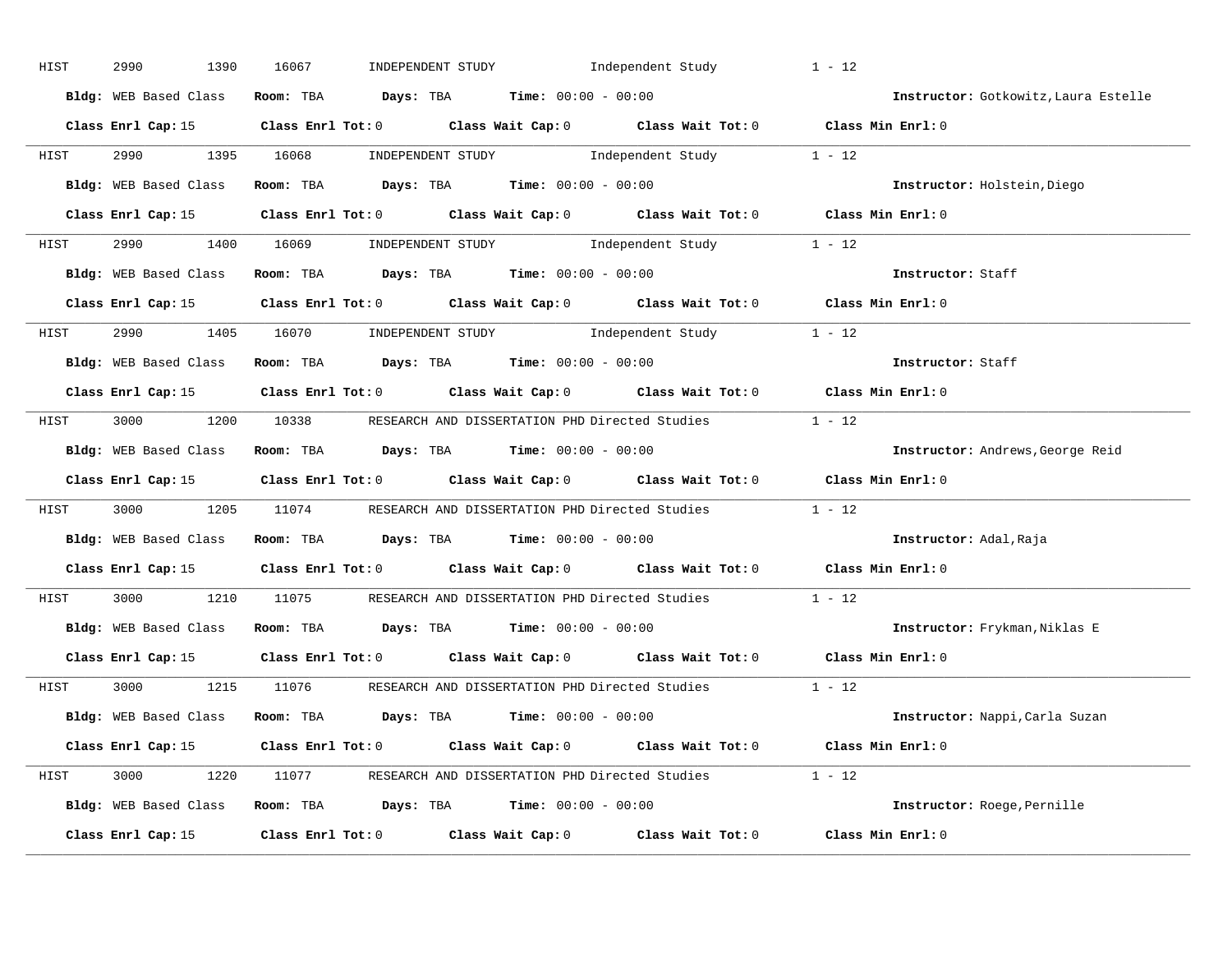#### Report ID: SR201 **University of Pittsburgh** Page No. 428 of 591 **Schedule of Classes for Summer Term 2020-2021** Run Date: 11/06/2020 **Six Week - Second Run Time: 17:00:17**

| Subject | Catalog Nbr Section Class Nbr | Course Title |                                                                                                     | Component | Units<br>Topics                |
|---------|-------------------------------|--------------|-----------------------------------------------------------------------------------------------------|-----------|--------------------------------|
| HIST    | 3000<br>1225                  | 11078        | RESEARCH AND DISSERTATION PHD Directed Studies                                                      |           | $1 - 12$                       |
|         |                               |              | Bldg: WEB Based Class Room: TBA Days: TBA Time: 00:00 - 00:00                                       |           | Instructor: Staff              |
|         |                               |              |                                                                                                     |           |                                |
|         |                               |              | Class Enrl Cap: 15 Class Enrl Tot: 0 Class Wait Cap: 0 Class Wait Tot: 0 Class Min Enrl: 0          |           |                                |
| HIST    |                               |              | 3000 1230 11079 RESEARCH AND DISSERTATION PHD Directed Studies 1 - 12                               |           |                                |
|         | Bldg: WEB Based Class         |              | Room: TBA $Days:$ TBA $Time: 00:00 - 00:00$                                                         |           | Instructor: Staff              |
|         |                               |              | Class Enrl Cap: 15 (class Enrl Tot: 0 (class Wait Cap: 0 (class Wait Tot: 0 (class Min Enrl: 0)     |           |                                |
| HIST    | 3000<br>1235                  |              | 11080 RESEARCH AND DISSERTATION PHD Directed Studies                                                |           | $1 - 12$                       |
|         | Bldg: WEB Based Class         |              | Room: TBA $Days:$ TBA $Time: 00:00 - 00:00$                                                         |           | Instructor: Warsh, Molly Annis |
|         |                               |              | Class Enrl Cap: 15 Class Enrl Tot: 0 Class Wait Cap: 0 Class Wait Tot: 0 Class Min Enrl: 0          |           |                                |
| HIST    |                               |              | 3000 1240 11081 RESEARCH AND DISSERTATION PHD Directed Studies                                      |           | $1 - 12$                       |
|         | Bldg: WEB Based Class         |              | Room: TBA $\rule{1em}{0.15mm}$ Days: TBA Time: $00:00 - 00:00$                                      |           | Instructor: Webel, Mari K      |
|         |                               |              | Class Enrl Cap: 15 (Class Enrl Tot: 0 (Class Wait Cap: 0 (Class Wait Tot: 0 (Class Min Enrl: 0)     |           |                                |
| HIST    |                               |              | 3000 1245 11082 RESEARCH AND DISSERTATION PHD Directed Studies                                      |           | $1 - 12$                       |
|         |                               |              | Bldg: WEB Based Class Room: TBA Days: TBA Time: 00:00 - 00:00                                       |           | Instructor: Shimizu, Kaoru     |
|         |                               |              | Class Enrl Cap: 15 (class Enrl Tot: 0 (class Wait Cap: 0 (class Wait Tot: 0 (class Min Enrl: 0)     |           |                                |
| HIST    | 3000 000<br>1250              |              | 11083 RESEARCH AND DISSERTATION PHD Directed Studies                                                |           | $1 - 12$                       |
|         |                               |              | Bldg: WEB Based Class Room: TBA Days: TBA Time: 00:00 - 00:00                                       |           | Instructor: Glasco, Laurence   |
|         |                               |              | Class Enrl Cap: 15 Class Enrl Tot: 0 Class Wait Cap: 0 Class Wait Tot: 0 Class Min Enrl: 0          |           |                                |
| HIST    |                               |              | 3000 1255 11084 RESEARCH AND DISSERTATION PHD Directed Studies 1 - 12                               |           |                                |
|         |                               |              | Bldg: WEB Based Class Room: TBA Days: TBA Time: 00:00 - 00:00                                       |           | Instructor: Staff              |
|         |                               |              | Class Enrl Cap: 15 (Class Enrl Tot: 0 (Class Wait Cap: 0 (Class Wait Tot: 0 (Class Min Enrl: 0)     |           |                                |
| HIST    | 3000<br>1260                  | 11085        | RESEARCH AND DISSERTATION PHD Directed Studies                                                      |           | $1 - 12$                       |
|         |                               |              | Bldg: WEB Based Class Room: TBA Days: TBA Time: 00:00 - 00:00                                       |           | Instructor: Greenwald, Maurine |
|         |                               |              | Class Enrl Cap: 15 $\qquad$ Class Enrl Tot: 0 $\qquad$ Class Wait Cap: 0 $\qquad$ Class Wait Tot: 0 |           | Class Min Enrl: 0              |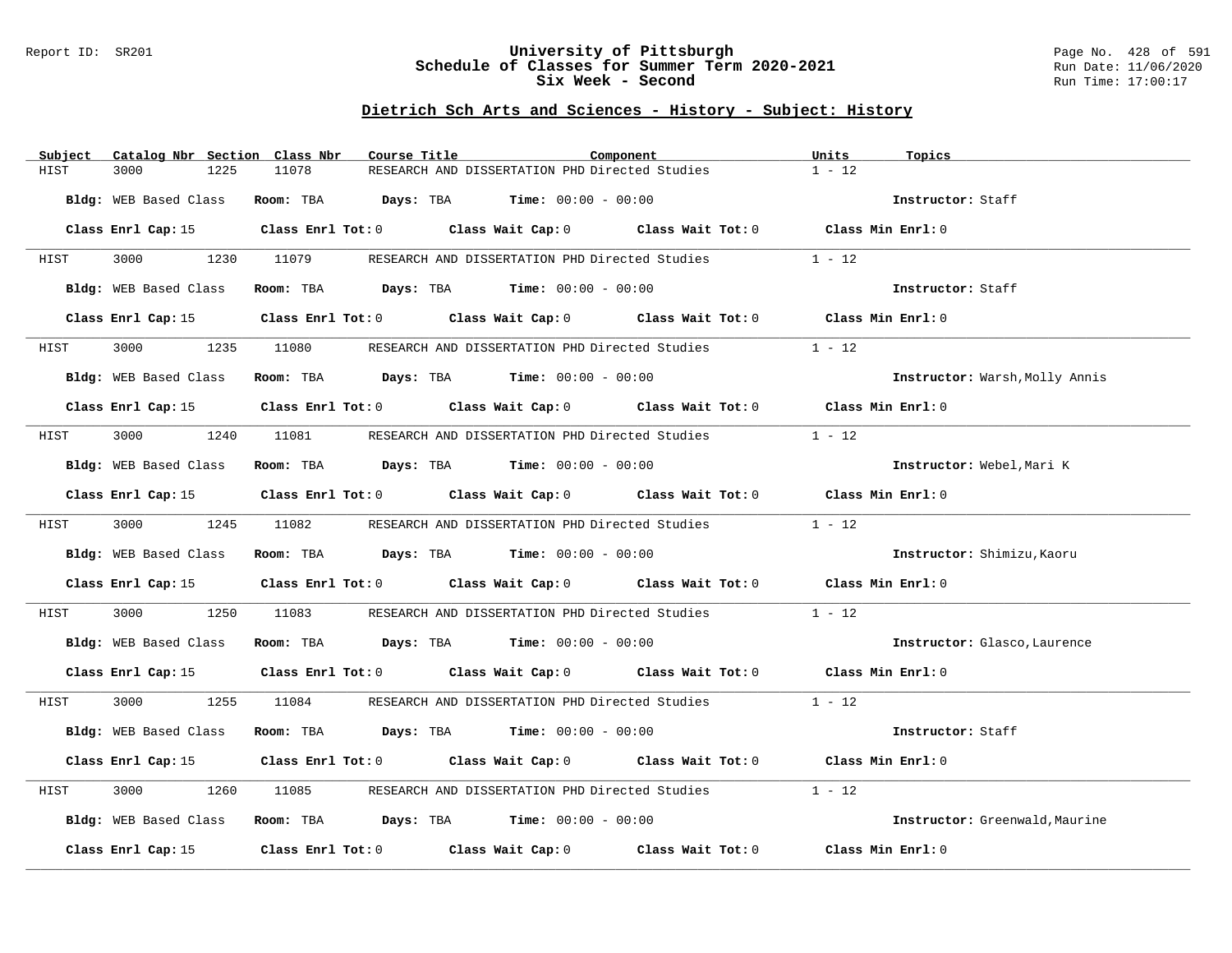| HIST | 3000<br>1265          | 11086                                                                                               | RESEARCH AND DISSERTATION PHD Directed Studies | $1 - 12$                             |
|------|-----------------------|-----------------------------------------------------------------------------------------------------|------------------------------------------------|--------------------------------------|
|      | Bldg: WEB Based Class | Room: TBA $Days:$ TBA $Time: 00:00 - 00:00$                                                         |                                                | Instructor: Hagerty, Bernard George  |
|      |                       | Class Enrl Cap: 15 (Class Enrl Tot: 0 (Class Wait Cap: 0 (Class Wait Tot: 0 (Class Min Enrl: 0)     |                                                |                                      |
|      |                       | HIST 3000 1270 11087 RESEARCH AND DISSERTATION PHD Directed Studies 1 - 12                          |                                                |                                      |
|      |                       | Bldg: WEB Based Class Room: TBA Days: TBA Time: 00:00 - 00:00                                       |                                                | Instructor: Pickett, James R         |
|      |                       | Class Enrl Cap: 15 Class Enrl Tot: 0 Class Wait Cap: 0 Class Wait Tot: 0 Class Min Enrl: 0          |                                                |                                      |
|      |                       | HIST 3000 1275 11088 RESEARCH AND DISSERTATION PHD Directed Studies 1 - 12                          |                                                |                                      |
|      |                       | Bldg: WEB Based Class Room: TBA Days: TBA Time: 00:00 - 00:00                                       |                                                | Instructor: Staff                    |
|      |                       | Class Enrl Cap: 15 Class Enrl Tot: 0 Class Wait Cap: 0 Class Wait Tot: 0 Class Min Enrl: 0          |                                                |                                      |
|      |                       | HIST 3000 1280 11089 RESEARCH AND DISSERTATION PHD Directed Studies 1 - 12                          |                                                |                                      |
|      | Bldg: WEB Based Class | Room: TBA $Days:$ TBA $Time: 00:00 - 00:00$                                                         |                                                | Instructor: Staff                    |
|      |                       | Class Enrl Cap: 15 Class Enrl Tot: 0 Class Wait Cap: 0 Class Wait Tot: 0 Class Min Enrl: 0          |                                                |                                      |
|      |                       | HIST 3000 1285 11090 RESEARCH AND DISSERTATION PHD Directed Studies 1 - 12                          |                                                |                                      |
|      | Bldg: WEB Based Class | Room: TBA $Days:$ TBA $Time: 00:00 - 00:00$                                                         |                                                | Instructor: Livezeanu, Irina         |
|      |                       | Class Enrl Cap: 15 Class Enrl Tot: 0 Class Wait Cap: 0 Class Wait Tot: 0 Class Min Enrl: 0          |                                                |                                      |
| HIST |                       | 3000 1290 11091 RESEARCH AND DISSERTATION PHD Directed Studies 1 - 12                               |                                                |                                      |
|      |                       | Bldg: WEB Based Class Room: TBA Days: TBA Time: 00:00 - 00:00                                       |                                                | Instructor: Stoner, John C           |
|      |                       | Class Enrl Cap: 15 $\qquad$ Class Enrl Tot: 0 $\qquad$ Class Wait Cap: 0 $\qquad$ Class Wait Tot: 0 |                                                | Class Min Enrl: 0                    |
| HIST |                       | 3000 1295 11092 RESEARCH AND DISSERTATION PHD Directed Studies 1 - 12                               |                                                |                                      |
|      |                       | Bldg: WEB Based Class Room: TBA Days: TBA Time: 00:00 - 00:00                                       |                                                | Instructor: Staff                    |
|      |                       | Class Enrl Cap: 15 Class Enrl Tot: 0 Class Wait Cap: 0 Class Wait Tot: 0 Class Min Enrl: 0          |                                                |                                      |
|      |                       | HIST 3000 1300 11093 RESEARCH AND DISSERTATION PHD Directed Studies 1 - 12                          |                                                |                                      |
|      |                       | Bldg: WEB Based Class Room: TBA Days: TBA Time: 00:00 - 00:00                                       |                                                | Instructor: Staff                    |
|      |                       | Class Enrl Cap: 15 Class Enrl Tot: 0 Class Wait Cap: 0 Class Wait Tot: 0 Class Min Enrl: 0          |                                                |                                      |
|      |                       | HIST 3000 1305 11094 RESEARCH AND DISSERTATION PHD Directed Studies 1 - 12                          |                                                |                                      |
|      |                       | Bldg: WEB Based Class Room: TBA Days: TBA Time: 00:00 - 00:00                                       |                                                | Instructor: Novosel, Anthony Stephen |
|      |                       | Class Enrl Cap: 15 $\qquad$ Class Enrl Tot: 0 $\qquad$ Class Wait Cap: 0 $\qquad$ Class Wait Tot: 0 |                                                | Class Min Enrl: 0                    |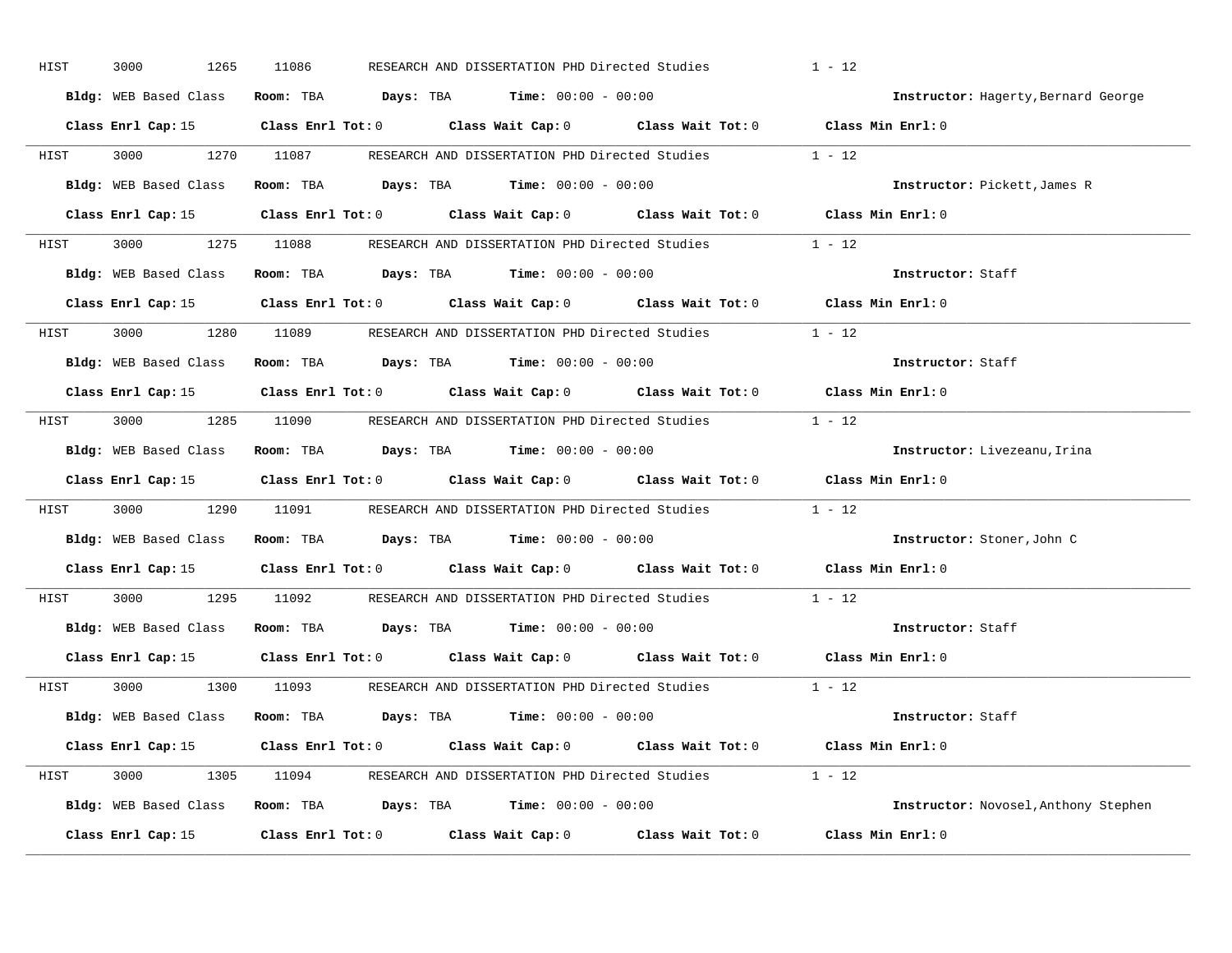#### Report ID: SR201 **University of Pittsburgh** Page No. 430 of 591 **Schedule of Classes for Summer Term 2020-2021** Run Date: 11/06/2020 **Six Week - Second Run Time: 17:00:17**

| RESEARCH AND DISSERTATION PHD Directed Studies<br>$1 - 12$<br>HIST<br>3000<br>1310<br>11095<br>Bldg: WEB Based Class Room: TBA Days: TBA Time: 00:00 - 00:00<br>Instructor: Blain, Keisha N<br>Class Enrl Cap: 15 Class Enrl Tot: 0 Class Wait Cap: 0 Class Wait Tot: 0 Class Min Enrl: 0<br>3000 1315 11096 RESEARCH AND DISSERTATION PHD Directed Studies 1 - 12<br>HIST<br>Room: TBA $Days:$ TBA $Time: 00:00 - 00:00$<br>Bldg: WEB Based Class<br>Instructor: Putnam, Lara Elizabeth<br>Class Enrl Cap: 15 (class Enrl Tot: 0 (class Wait Cap: 0 (class Wait Tot: 0 (class Min Enrl: 0)<br>11097 RESEARCH AND DISSERTATION PHD Directed Studies<br>$1 - 12$<br>3000<br>1320<br>HIST<br>Room: TBA $Days:$ TBA $Time: 00:00 - 00:00$<br>Bldg: WEB Based Class<br>Instructor: Staff<br>Class Enrl Cap: 15 Class Enrl Tot: 0 Class Wait Cap: 0 Class Wait Tot: 0 Class Min Enrl: 0<br>$1 - 12$<br>3000 1325 11098 RESEARCH AND DISSERTATION PHD Directed Studies<br>HIST<br>Room: TBA $\rule{1em}{0.15mm}$ Days: TBA Time: $00:00 - 00:00$<br>Bldg: WEB Based Class<br>Instructor: Rediker, Marcus<br>Class Enrl Cap: 15 (Class Enrl Tot: 0 (Class Wait Cap: 0 (Class Wait Tot: 0 (Class Min Enrl: 0)<br>$1 - 12$<br>3000 1330 11099 RESEARCH AND DISSERTATION PHD Directed Studies<br>HIST<br>Bldg: WEB Based Class Room: TBA Days: TBA Time: 00:00 - 00:00<br>Instructor: Ruck, Robert<br>Class Enrl Cap: 15 (class Enrl Tot: 0 (class Wait Cap: 0 (class Wait Tot: 0 (class Min Enrl: 0)<br>3000 000<br>1335<br>11100 RESEARCH AND DISSERTATION PHD Directed Studies<br>$1 - 12$<br>HIST<br>Bldg: WEB Based Class Room: TBA Days: TBA Time: 00:00 - 00:00<br>Instructor: Hoock, Holger<br>Class Enrl Cap: 15 Class Enrl Tot: 0 Class Wait Cap: 0 Class Wait Tot: 0 Class Min Enrl: 0<br>3000 1340 11101 RESEARCH AND DISSERTATION PHD Directed Studies 1 - 12<br>HIST<br>Bldg: WEB Based Class<br>Room: TBA $Days:$ TBA $Time: 00:00 - 00:00$<br>Instructor: Gobat, Michel Charles<br>Class Enrl Cap: 15 (Class Enrl Tot: 0 (Class Wait Cap: 0 (Class Wait Tot: 0 (Class Min Enrl: 0)<br>$1 - 12$<br>3000<br>1345<br>11102<br>RESEARCH AND DISSERTATION PHD Directed Studies<br>HIST<br>Bldg: WEB Based Class Room: TBA Days: TBA Time: 00:00 - 00:00<br>Instructor: Staff<br>Class Enrl Cap: 15 $\qquad$ Class Enrl Tot: 0 $\qquad$ Class Wait Cap: 0 $\qquad$ Class Wait Tot: 0<br>Class Min Enrl: 0 | Subject | Catalog Nbr Section Class Nbr | Course Title | Component | Units<br>Topics |
|-----------------------------------------------------------------------------------------------------------------------------------------------------------------------------------------------------------------------------------------------------------------------------------------------------------------------------------------------------------------------------------------------------------------------------------------------------------------------------------------------------------------------------------------------------------------------------------------------------------------------------------------------------------------------------------------------------------------------------------------------------------------------------------------------------------------------------------------------------------------------------------------------------------------------------------------------------------------------------------------------------------------------------------------------------------------------------------------------------------------------------------------------------------------------------------------------------------------------------------------------------------------------------------------------------------------------------------------------------------------------------------------------------------------------------------------------------------------------------------------------------------------------------------------------------------------------------------------------------------------------------------------------------------------------------------------------------------------------------------------------------------------------------------------------------------------------------------------------------------------------------------------------------------------------------------------------------------------------------------------------------------------------------------------------------------------------------------------------------------------------------------------------------------------------------------------------------------------------------------------------------------------------------------------------------------------------------------------------------------------------------------------------------------|---------|-------------------------------|--------------|-----------|-----------------|
|                                                                                                                                                                                                                                                                                                                                                                                                                                                                                                                                                                                                                                                                                                                                                                                                                                                                                                                                                                                                                                                                                                                                                                                                                                                                                                                                                                                                                                                                                                                                                                                                                                                                                                                                                                                                                                                                                                                                                                                                                                                                                                                                                                                                                                                                                                                                                                                                           |         |                               |              |           |                 |
|                                                                                                                                                                                                                                                                                                                                                                                                                                                                                                                                                                                                                                                                                                                                                                                                                                                                                                                                                                                                                                                                                                                                                                                                                                                                                                                                                                                                                                                                                                                                                                                                                                                                                                                                                                                                                                                                                                                                                                                                                                                                                                                                                                                                                                                                                                                                                                                                           |         |                               |              |           |                 |
|                                                                                                                                                                                                                                                                                                                                                                                                                                                                                                                                                                                                                                                                                                                                                                                                                                                                                                                                                                                                                                                                                                                                                                                                                                                                                                                                                                                                                                                                                                                                                                                                                                                                                                                                                                                                                                                                                                                                                                                                                                                                                                                                                                                                                                                                                                                                                                                                           |         |                               |              |           |                 |
|                                                                                                                                                                                                                                                                                                                                                                                                                                                                                                                                                                                                                                                                                                                                                                                                                                                                                                                                                                                                                                                                                                                                                                                                                                                                                                                                                                                                                                                                                                                                                                                                                                                                                                                                                                                                                                                                                                                                                                                                                                                                                                                                                                                                                                                                                                                                                                                                           |         |                               |              |           |                 |
|                                                                                                                                                                                                                                                                                                                                                                                                                                                                                                                                                                                                                                                                                                                                                                                                                                                                                                                                                                                                                                                                                                                                                                                                                                                                                                                                                                                                                                                                                                                                                                                                                                                                                                                                                                                                                                                                                                                                                                                                                                                                                                                                                                                                                                                                                                                                                                                                           |         |                               |              |           |                 |
|                                                                                                                                                                                                                                                                                                                                                                                                                                                                                                                                                                                                                                                                                                                                                                                                                                                                                                                                                                                                                                                                                                                                                                                                                                                                                                                                                                                                                                                                                                                                                                                                                                                                                                                                                                                                                                                                                                                                                                                                                                                                                                                                                                                                                                                                                                                                                                                                           |         |                               |              |           |                 |
|                                                                                                                                                                                                                                                                                                                                                                                                                                                                                                                                                                                                                                                                                                                                                                                                                                                                                                                                                                                                                                                                                                                                                                                                                                                                                                                                                                                                                                                                                                                                                                                                                                                                                                                                                                                                                                                                                                                                                                                                                                                                                                                                                                                                                                                                                                                                                                                                           |         |                               |              |           |                 |
|                                                                                                                                                                                                                                                                                                                                                                                                                                                                                                                                                                                                                                                                                                                                                                                                                                                                                                                                                                                                                                                                                                                                                                                                                                                                                                                                                                                                                                                                                                                                                                                                                                                                                                                                                                                                                                                                                                                                                                                                                                                                                                                                                                                                                                                                                                                                                                                                           |         |                               |              |           |                 |
|                                                                                                                                                                                                                                                                                                                                                                                                                                                                                                                                                                                                                                                                                                                                                                                                                                                                                                                                                                                                                                                                                                                                                                                                                                                                                                                                                                                                                                                                                                                                                                                                                                                                                                                                                                                                                                                                                                                                                                                                                                                                                                                                                                                                                                                                                                                                                                                                           |         |                               |              |           |                 |
|                                                                                                                                                                                                                                                                                                                                                                                                                                                                                                                                                                                                                                                                                                                                                                                                                                                                                                                                                                                                                                                                                                                                                                                                                                                                                                                                                                                                                                                                                                                                                                                                                                                                                                                                                                                                                                                                                                                                                                                                                                                                                                                                                                                                                                                                                                                                                                                                           |         |                               |              |           |                 |
|                                                                                                                                                                                                                                                                                                                                                                                                                                                                                                                                                                                                                                                                                                                                                                                                                                                                                                                                                                                                                                                                                                                                                                                                                                                                                                                                                                                                                                                                                                                                                                                                                                                                                                                                                                                                                                                                                                                                                                                                                                                                                                                                                                                                                                                                                                                                                                                                           |         |                               |              |           |                 |
|                                                                                                                                                                                                                                                                                                                                                                                                                                                                                                                                                                                                                                                                                                                                                                                                                                                                                                                                                                                                                                                                                                                                                                                                                                                                                                                                                                                                                                                                                                                                                                                                                                                                                                                                                                                                                                                                                                                                                                                                                                                                                                                                                                                                                                                                                                                                                                                                           |         |                               |              |           |                 |
|                                                                                                                                                                                                                                                                                                                                                                                                                                                                                                                                                                                                                                                                                                                                                                                                                                                                                                                                                                                                                                                                                                                                                                                                                                                                                                                                                                                                                                                                                                                                                                                                                                                                                                                                                                                                                                                                                                                                                                                                                                                                                                                                                                                                                                                                                                                                                                                                           |         |                               |              |           |                 |
|                                                                                                                                                                                                                                                                                                                                                                                                                                                                                                                                                                                                                                                                                                                                                                                                                                                                                                                                                                                                                                                                                                                                                                                                                                                                                                                                                                                                                                                                                                                                                                                                                                                                                                                                                                                                                                                                                                                                                                                                                                                                                                                                                                                                                                                                                                                                                                                                           |         |                               |              |           |                 |
|                                                                                                                                                                                                                                                                                                                                                                                                                                                                                                                                                                                                                                                                                                                                                                                                                                                                                                                                                                                                                                                                                                                                                                                                                                                                                                                                                                                                                                                                                                                                                                                                                                                                                                                                                                                                                                                                                                                                                                                                                                                                                                                                                                                                                                                                                                                                                                                                           |         |                               |              |           |                 |
|                                                                                                                                                                                                                                                                                                                                                                                                                                                                                                                                                                                                                                                                                                                                                                                                                                                                                                                                                                                                                                                                                                                                                                                                                                                                                                                                                                                                                                                                                                                                                                                                                                                                                                                                                                                                                                                                                                                                                                                                                                                                                                                                                                                                                                                                                                                                                                                                           |         |                               |              |           |                 |
|                                                                                                                                                                                                                                                                                                                                                                                                                                                                                                                                                                                                                                                                                                                                                                                                                                                                                                                                                                                                                                                                                                                                                                                                                                                                                                                                                                                                                                                                                                                                                                                                                                                                                                                                                                                                                                                                                                                                                                                                                                                                                                                                                                                                                                                                                                                                                                                                           |         |                               |              |           |                 |
|                                                                                                                                                                                                                                                                                                                                                                                                                                                                                                                                                                                                                                                                                                                                                                                                                                                                                                                                                                                                                                                                                                                                                                                                                                                                                                                                                                                                                                                                                                                                                                                                                                                                                                                                                                                                                                                                                                                                                                                                                                                                                                                                                                                                                                                                                                                                                                                                           |         |                               |              |           |                 |
|                                                                                                                                                                                                                                                                                                                                                                                                                                                                                                                                                                                                                                                                                                                                                                                                                                                                                                                                                                                                                                                                                                                                                                                                                                                                                                                                                                                                                                                                                                                                                                                                                                                                                                                                                                                                                                                                                                                                                                                                                                                                                                                                                                                                                                                                                                                                                                                                           |         |                               |              |           |                 |
|                                                                                                                                                                                                                                                                                                                                                                                                                                                                                                                                                                                                                                                                                                                                                                                                                                                                                                                                                                                                                                                                                                                                                                                                                                                                                                                                                                                                                                                                                                                                                                                                                                                                                                                                                                                                                                                                                                                                                                                                                                                                                                                                                                                                                                                                                                                                                                                                           |         |                               |              |           |                 |
|                                                                                                                                                                                                                                                                                                                                                                                                                                                                                                                                                                                                                                                                                                                                                                                                                                                                                                                                                                                                                                                                                                                                                                                                                                                                                                                                                                                                                                                                                                                                                                                                                                                                                                                                                                                                                                                                                                                                                                                                                                                                                                                                                                                                                                                                                                                                                                                                           |         |                               |              |           |                 |
|                                                                                                                                                                                                                                                                                                                                                                                                                                                                                                                                                                                                                                                                                                                                                                                                                                                                                                                                                                                                                                                                                                                                                                                                                                                                                                                                                                                                                                                                                                                                                                                                                                                                                                                                                                                                                                                                                                                                                                                                                                                                                                                                                                                                                                                                                                                                                                                                           |         |                               |              |           |                 |
|                                                                                                                                                                                                                                                                                                                                                                                                                                                                                                                                                                                                                                                                                                                                                                                                                                                                                                                                                                                                                                                                                                                                                                                                                                                                                                                                                                                                                                                                                                                                                                                                                                                                                                                                                                                                                                                                                                                                                                                                                                                                                                                                                                                                                                                                                                                                                                                                           |         |                               |              |           |                 |
|                                                                                                                                                                                                                                                                                                                                                                                                                                                                                                                                                                                                                                                                                                                                                                                                                                                                                                                                                                                                                                                                                                                                                                                                                                                                                                                                                                                                                                                                                                                                                                                                                                                                                                                                                                                                                                                                                                                                                                                                                                                                                                                                                                                                                                                                                                                                                                                                           |         |                               |              |           |                 |
|                                                                                                                                                                                                                                                                                                                                                                                                                                                                                                                                                                                                                                                                                                                                                                                                                                                                                                                                                                                                                                                                                                                                                                                                                                                                                                                                                                                                                                                                                                                                                                                                                                                                                                                                                                                                                                                                                                                                                                                                                                                                                                                                                                                                                                                                                                                                                                                                           |         |                               |              |           |                 |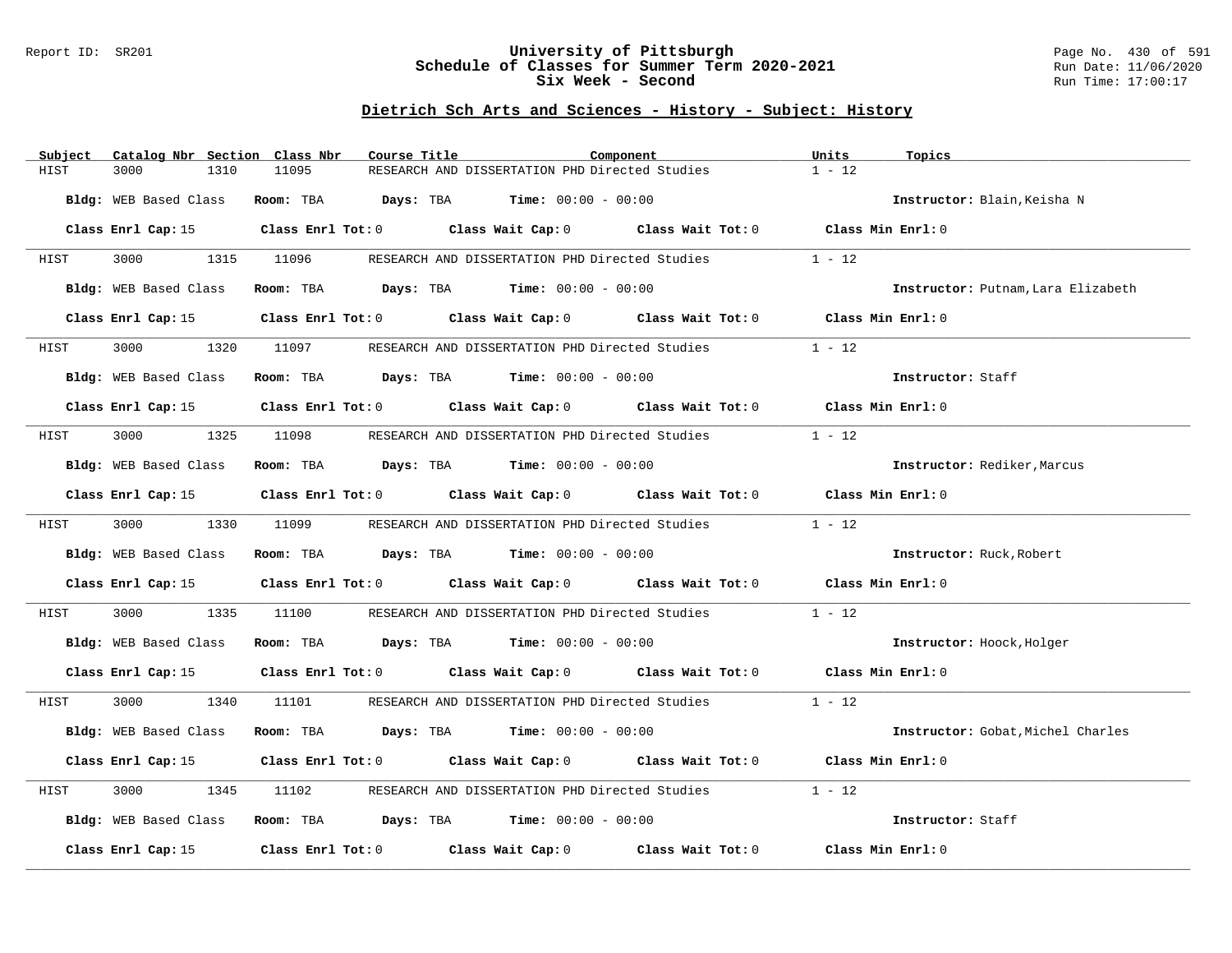| HIST | 3000<br>1350          | 11103                                                                                           | RESEARCH AND DISSERTATION PHD Directed Studies | $1 - 12$                             |
|------|-----------------------|-------------------------------------------------------------------------------------------------|------------------------------------------------|--------------------------------------|
|      | Bldg: WEB Based Class | Room: TBA $Days:$ TBA $Time: 00:00 - 00:00$                                                     |                                                | Instructor: Mostern, Ruth Ann        |
|      |                       | Class Enrl Cap: 15 (Class Enrl Tot: 0 (Class Wait Cap: 0 (Class Wait Tot: 0 (Class Min Enrl: 0) |                                                |                                      |
|      |                       | HIST 3000 1355 11104 RESEARCH AND DISSERTATION PHD Directed Studies 1 - 12                      |                                                |                                      |
|      |                       | Bldg: WEB Based Class Room: TBA Days: TBA Time: 00:00 - 00:00                                   |                                                | Instructor: Staff                    |
|      |                       | Class Enrl Cap: 15 Class Enrl Tot: 0 Class Wait Cap: 0 Class Wait Tot: 0 Class Min Enrl: 0      |                                                |                                      |
|      |                       | HIST 3000 1360 11105 RESEARCH AND DISSERTATION PHD Directed Studies 1 - 12                      |                                                |                                      |
|      |                       | Bldg: WEB Based Class Room: TBA Days: TBA Time: 00:00 - 00:00                                   |                                                | Instructor: Venarde, Bruce Lanier    |
|      |                       | Class Enrl Cap: 15 Class Enrl Tot: 0 Class Wait Cap: 0 Class Wait Tot: 0 Class Min Enrl: 0      |                                                |                                      |
|      |                       | HIST 3000 1365 11106 RESEARCH AND DISSERTATION PHD Directed Studies 1 - 12                      |                                                |                                      |
|      |                       | Bldg: WEB Based Class Room: TBA Days: TBA Time: 00:00 - 00:00                                   |                                                | Instructor: Staff                    |
|      |                       | Class Enrl Cap: 15 Class Enrl Tot: 0 Class Wait Cap: 0 Class Wait Tot: 0 Class Min Enrl: 0      |                                                |                                      |
|      |                       | HIST 3000 1370 11107 RESEARCH AND DISSERTATION PHD Directed Studies 1 - 12                      |                                                |                                      |
|      |                       | Bldg: WEB Based Class Room: TBA Days: TBA Time: 00:00 - 00:00                                   |                                                | Instructor: Cook, James Alexander    |
|      |                       | Class Enrl Cap: 15 Class Enrl Tot: 0 Class Wait Cap: 0 Class Wait Tot: 0 Class Min Enrl: 0      |                                                |                                      |
| HIST |                       | 3000 1375 11108 RESEARCH AND DISSERTATION PHD Directed Studies 1 - 12                           |                                                |                                      |
|      |                       | Bldg: WEB Based Class Room: TBA Days: TBA Time: 00:00 - 00:00                                   |                                                | <b>Instructor:</b> Staff             |
|      |                       | Class Enrl Cap: 15 Class Enrl Tot: 0 Class Wait Cap: 0 Class Wait Tot: 0                        |                                                | Class Min Enrl: 0                    |
| HIST |                       | 3000 1500 16077 RESEARCH AND DISSERTATION PHD Directed Studies 1 - 12                           |                                                |                                      |
|      |                       | Bldg: WEB Based Class Room: TBA Days: TBA Time: 00:00 - 00:00                                   |                                                | Instructor: Thum, Gregor             |
|      |                       | Class Enrl Cap: 15 Class Enrl Tot: 0 Class Wait Cap: 0 Class Wait Tot: 0 Class Min Enrl: 0      |                                                |                                      |
|      |                       | HIST 3000 1505 16078 RESEARCH AND DISSERTATION PHD Directed Studies 1 - 12                      |                                                |                                      |
|      |                       | Bldg: WEB Based Class Room: TBA Days: TBA Time: 00:00 - 00:00                                   |                                                | Instructor: Staff                    |
|      |                       | Class Enrl Cap: 15 Class Enrl Tot: 0 Class Wait Cap: 0 Class Wait Tot: 0 Class Min Enrl: 0      |                                                |                                      |
|      |                       | HIST 3000 1510 16079 RESEARCH AND DISSERTATION PHD Directed Studies 1 - 12                      |                                                |                                      |
|      |                       |                                                                                                 |                                                |                                      |
|      |                       | Bldg: WEB Based Class Room: TBA Days: TBA Time: 00:00 - 00:00                                   |                                                | Instructor: Gotkowitz, Laura Estelle |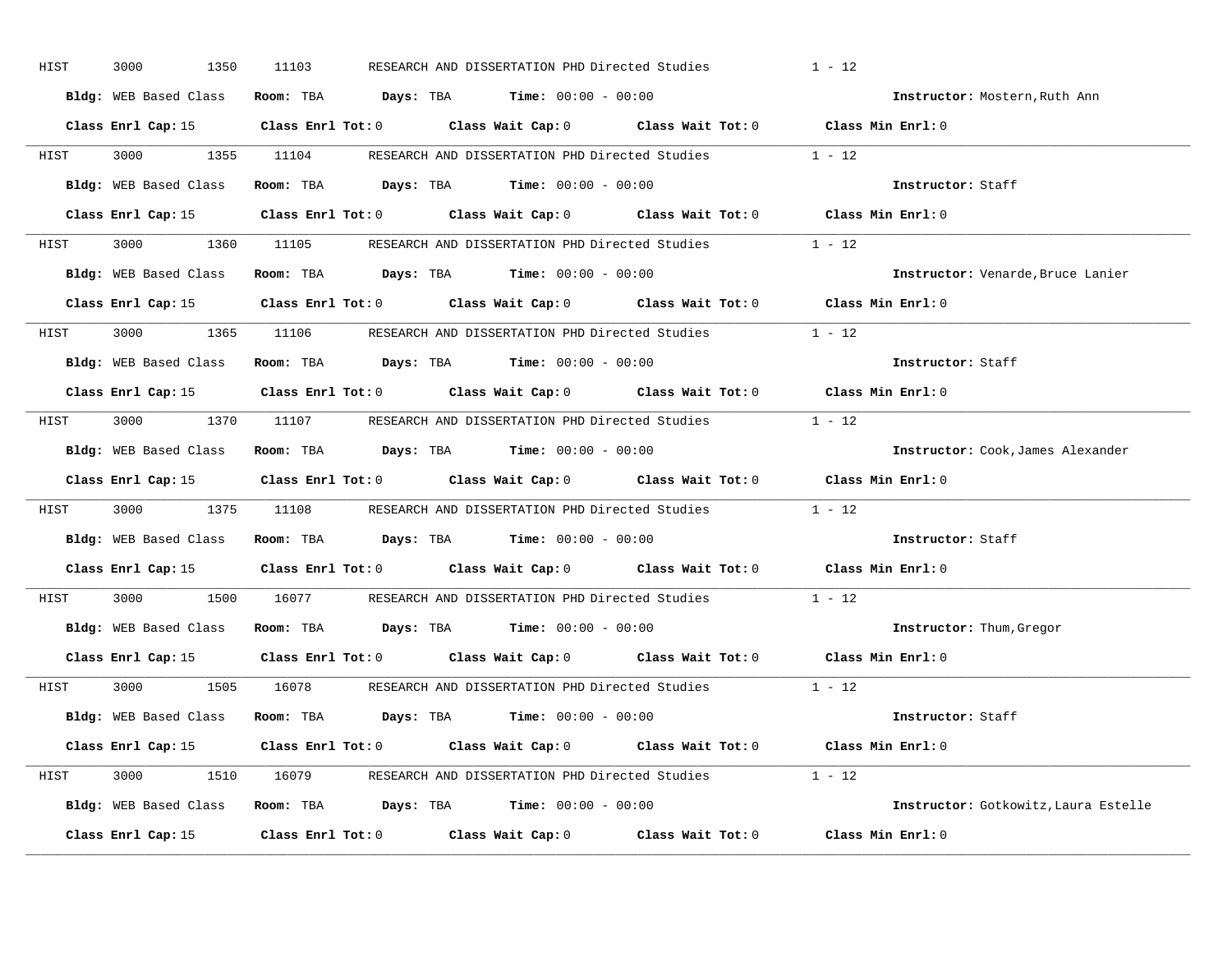#### Report ID: SR201 **University of Pittsburgh** Page No. 432 of 591 **Schedule of Classes for Summer Term 2020-2021** Run Date: 11/06/2020 **Six Week - Second Run Time: 17:00:17**

| Catalog Nbr Section Class Nbr<br>Subject | Course Title                                                                                    | Component        | Units<br>Topics                  |
|------------------------------------------|-------------------------------------------------------------------------------------------------|------------------|----------------------------------|
| HIST<br>3000<br>1515                     | RESEARCH AND DISSERTATION PHD Directed Studies<br>16080                                         |                  | $1 - 12$                         |
| Bldg: WEB Based Class                    | Room: TBA $Days:$ TBA Time: $00:00 - 00:00$                                                     |                  | Instructor: Holstein, Diego      |
|                                          | Class Enrl Cap: 15 Class Enrl Tot: 0 Class Wait Cap: 0 Class Wait Tot: 0 Class Min Enrl: 0      |                  |                                  |
| <b>HIST</b>                              | 3000 1520 16081 RESEARCH AND DISSERTATION PHD Directed Studies                                  |                  | $1 - 12$                         |
| Bldg: WEB Based Class                    | Room: TBA $Days:$ TBA $Time: 00:00 - 00:00$                                                     |                  | Instructor: Staff                |
|                                          | Class Enrl Cap: 15 Class Enrl Tot: 0 Class Wait Cap: 0 Class Wait Tot: 0 Class Min Enrl: 0      |                  |                                  |
| 3000 000<br>HIST                         | 1525 16082 RESEARCH AND DISSERTATION PHD Directed Studies                                       |                  | $1 - 12$                         |
| Bldg: WEB Based Class                    | Room: TBA $\rule{1em}{0.15mm}$ Days: TBA Time: $00:00 - 00:00$                                  |                  | Instructor: Staff                |
|                                          | Class Enrl Cap: 15 (class Enrl Tot: 0 (class Wait Cap: 0 (class Wait Tot: 0 (class Min Enrl: 0) |                  |                                  |
| HIST                                     | 3902 1200 10393 DIRECTED STUDY                                                                  | Directed Studies | $1 - 12$                         |
| Bldg: WEB Based Class                    | Room: TBA $Days:$ TBA $Time: 00:00 - 00:00$                                                     |                  | Instructor: Andrews, George Reid |
|                                          | Class Enrl Cap: 15 (Class Enrl Tot: 0 (Class Wait Cap: 0 (Class Wait Tot: 0 (Class Min Enrl: 0) |                  |                                  |
|                                          | HIST 3902 1203 16089 DIRECTED STUDY Directed Studies                                            |                  | $1 - 12$                         |
|                                          | Bldg: WEB Based Class Room: TBA Days: TBA Time: 00:00 - 00:00                                   |                  | Instructor: Thum, Gregor         |
|                                          | Class Enrl Cap: 15 (Class Enrl Tot: 0 (Class Wait Cap: 0 (Class Wait Tot: 0 (Class Min Enrl: 0) |                  |                                  |
| 3902 200<br>HIST                         | 1205 11144 DIRECTED STUDY Directed Studies                                                      |                  | $1 - 12$                         |
|                                          | Bldg: WEB Based Class Room: TBA Days: TBA Time: 00:00 - 00:00                                   |                  | Instructor: Adal, Raja           |
|                                          | Class Enrl Cap: 15 Class Enrl Tot: 0 Class Wait Cap: 0 Class Wait Tot: 0 Class Min Enrl: 0      |                  |                                  |
| HIST                                     | 3902 1207 16090 DIRECTED STUDY Directed Studies 1 - 12                                          |                  |                                  |
| Bldg: WEB Based Class                    | Room: TBA $Days:$ TBA $Time: 00:00 - 00:00$                                                     |                  | Instructor: Staff                |
|                                          | Class Enrl Cap: 15 (Class Enrl Tot: 0 (Class Wait Cap: 0 (Class Wait Tot: 0 (Class Min Enrl: 0) |                  |                                  |
| 3902<br>1210<br>HIST                     | DIRECTED STUDY Directed Studies<br>11145                                                        |                  | $1 - 12$                         |
|                                          | Bldg: WEB Based Class Room: TBA Days: TBA Time: 00:00 - 00:00                                   |                  | Instructor: Frykman, Niklas E    |
|                                          | Class Enrl Cap: 15 (Class Enrl Tot: 0 (Class Wait Cap: 0 (Class Wait Tot: 0 (Class Min Enrl: 0) |                  |                                  |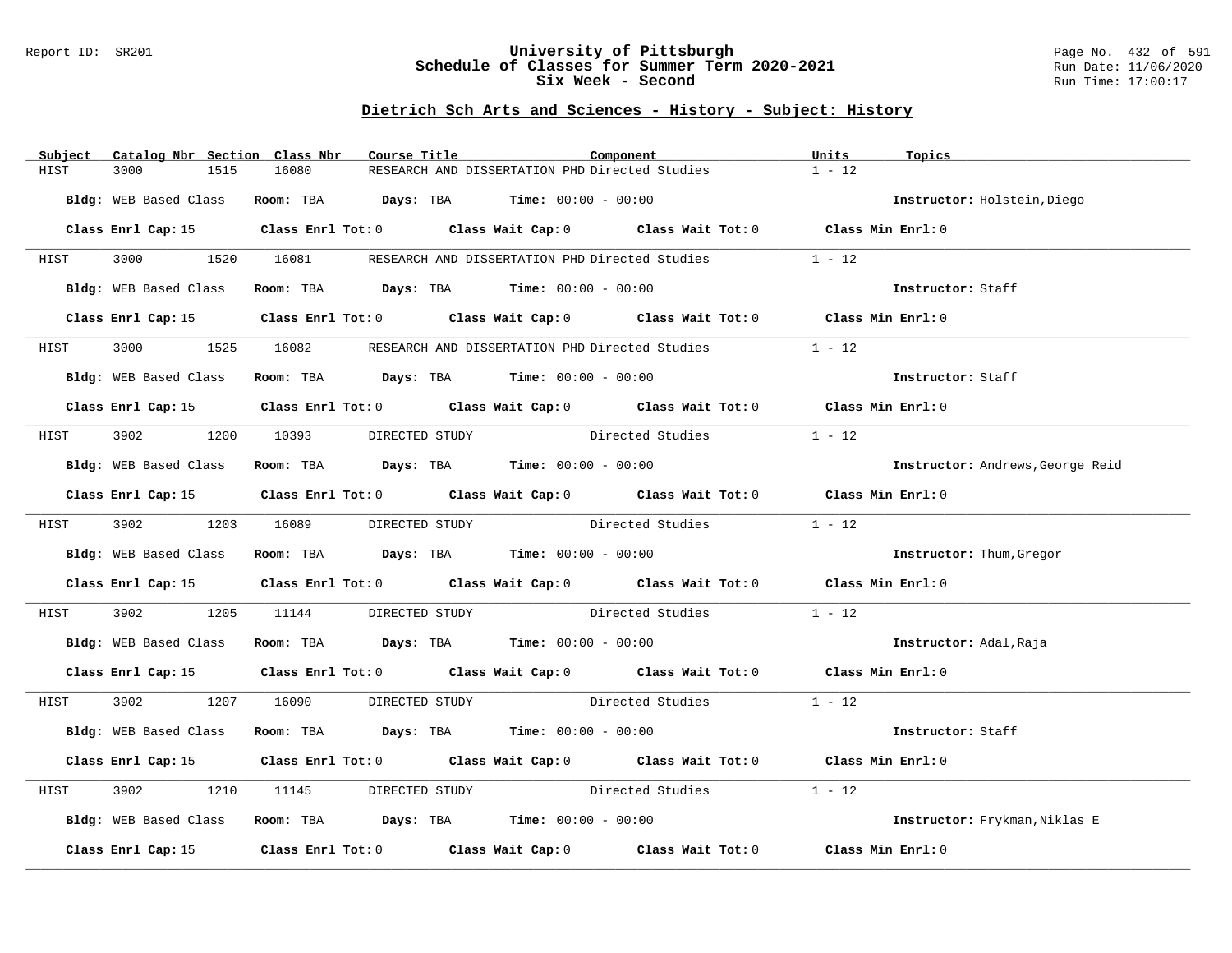| HIST        | 3902 | 1213 | 16091                               | DIRECTED STUDY |                                                               | Directed Studies                                                                                    | $1 - 12$ |                                      |
|-------------|------|------|-------------------------------------|----------------|---------------------------------------------------------------|-----------------------------------------------------------------------------------------------------|----------|--------------------------------------|
|             |      |      |                                     |                | Bldg: WEB Based Class Room: TBA Days: TBA Time: 00:00 - 00:00 |                                                                                                     |          | Instructor: Gotkowitz, Laura Estelle |
|             |      |      |                                     |                |                                                               | Class Enrl Cap: 15 (Class Enrl Tot: 0 (Class Wait Cap: 0 (Class Wait Tot: 0 (Class Min Enrl: 0)     |          |                                      |
|             |      |      |                                     |                |                                                               | HIST 3902 1215 11146 DIRECTED STUDY Directed Studies 1 - 12                                         |          |                                      |
|             |      |      |                                     |                | Bldg: WEB Based Class Room: TBA Days: TBA Time: 00:00 - 00:00 |                                                                                                     |          | Instructor: Nappi, Carla Suzan       |
|             |      |      |                                     |                |                                                               | Class Enrl Cap: 15 (Class Enrl Tot: 0 (Class Wait Cap: 0 (Class Wait Tot: 0 (Class Min Enrl: 0)     |          |                                      |
|             |      |      |                                     |                |                                                               | HIST 3902 1217 16092 DIRECTED STUDY Directed Studies 1 - 12                                         |          |                                      |
|             |      |      |                                     |                | Bldg: WEB Based Class Room: TBA Days: TBA Time: 00:00 - 00:00 |                                                                                                     |          | Instructor: Holstein, Diego          |
|             |      |      |                                     |                |                                                               | Class Enrl Cap: 15 Class Enrl Tot: 0 Class Wait Cap: 0 Class Wait Tot: 0 Class Min Enrl: 0          |          |                                      |
|             |      |      | HIST 3902 1220 11147 DIRECTED STUDY |                |                                                               | Directed Studies                                                                                    | $1 - 12$ |                                      |
|             |      |      |                                     |                | Bldg: WEB Based Class Room: TBA Days: TBA Time: 00:00 - 00:00 |                                                                                                     |          | Instructor: Roege, Pernille          |
|             |      |      |                                     |                |                                                               | Class Enrl Cap: 15 Class Enrl Tot: 0 Class Wait Cap: 0 Class Wait Tot: 0 Class Min Enrl: 0          |          |                                      |
|             |      |      |                                     |                |                                                               | HIST 3902 1223 16093 DIRECTED STUDY Directed Studies 1 - 12                                         |          |                                      |
|             |      |      |                                     |                | Bldg: WEB Based Class Room: TBA Days: TBA Time: 00:00 - 00:00 |                                                                                                     |          | Instructor: Shimizu, Kaoru           |
|             |      |      |                                     |                |                                                               | Class Enrl Cap: 15 Class Enrl Tot: 0 Class Wait Cap: 0 Class Wait Tot: 0 Class Min Enrl: 0          |          |                                      |
| <b>HIST</b> |      |      |                                     |                |                                                               | 3902 1225 11148 DIRECTED STUDY Directed Studies 1 - 12                                              |          |                                      |
|             |      |      |                                     |                | Bldg: WEB Based Class Room: TBA Days: TBA Time: 00:00 - 00:00 |                                                                                                     |          | Instructor: Staff                    |
|             |      |      |                                     |                |                                                               | Class Enrl Cap: 15 $\qquad$ Class Enrl Tot: 0 $\qquad$ Class Wait Cap: 0 $\qquad$ Class Wait Tot: 0 |          | Class Min Enrl: 0                    |
| HIST        |      |      |                                     |                |                                                               | 3902 1227 16094 DIRECTED STUDY Directed Studies                                                     | $1 - 12$ |                                      |
|             |      |      |                                     |                | Bldg: WEB Based Class Room: TBA Days: TBA Time: 00:00 - 00:00 |                                                                                                     |          | Instructor: Pickett, James R         |
|             |      |      |                                     |                |                                                               | Class Enrl Cap: 15 Class Enrl Tot: 0 Class Wait Cap: 0 Class Wait Tot: 0 Class Min Enrl: 0          |          |                                      |
|             |      |      | HIST 3902 1230 11149 DIRECTED STUDY |                |                                                               | Directed Studies 1 - 12                                                                             |          |                                      |
|             |      |      |                                     |                | Bldg: WEB Based Class Room: TBA Days: TBA Time: 00:00 - 00:00 |                                                                                                     |          | Instructor: Staff                    |
|             |      |      |                                     |                |                                                               | Class Enrl Cap: 15 Class Enrl Tot: 0 Class Wait Cap: 0 Class Wait Tot: 0 Class Min Enrl: 0          |          |                                      |
|             |      |      |                                     |                |                                                               | HIST 3902 1235 11150 DIRECTED STUDY Directed Studies 1 - 12                                         |          |                                      |
|             |      |      |                                     |                | Bldg: WEB Based Class Room: TBA Days: TBA Time: 00:00 - 00:00 |                                                                                                     |          | Instructor: Warsh, Molly Annis       |
|             |      |      |                                     |                |                                                               | Class Enrl Cap: 15 Class Enrl Tot: 0 Class Wait Cap: 0 Class Wait Tot: 0 Class Min Enrl: 0          |          |                                      |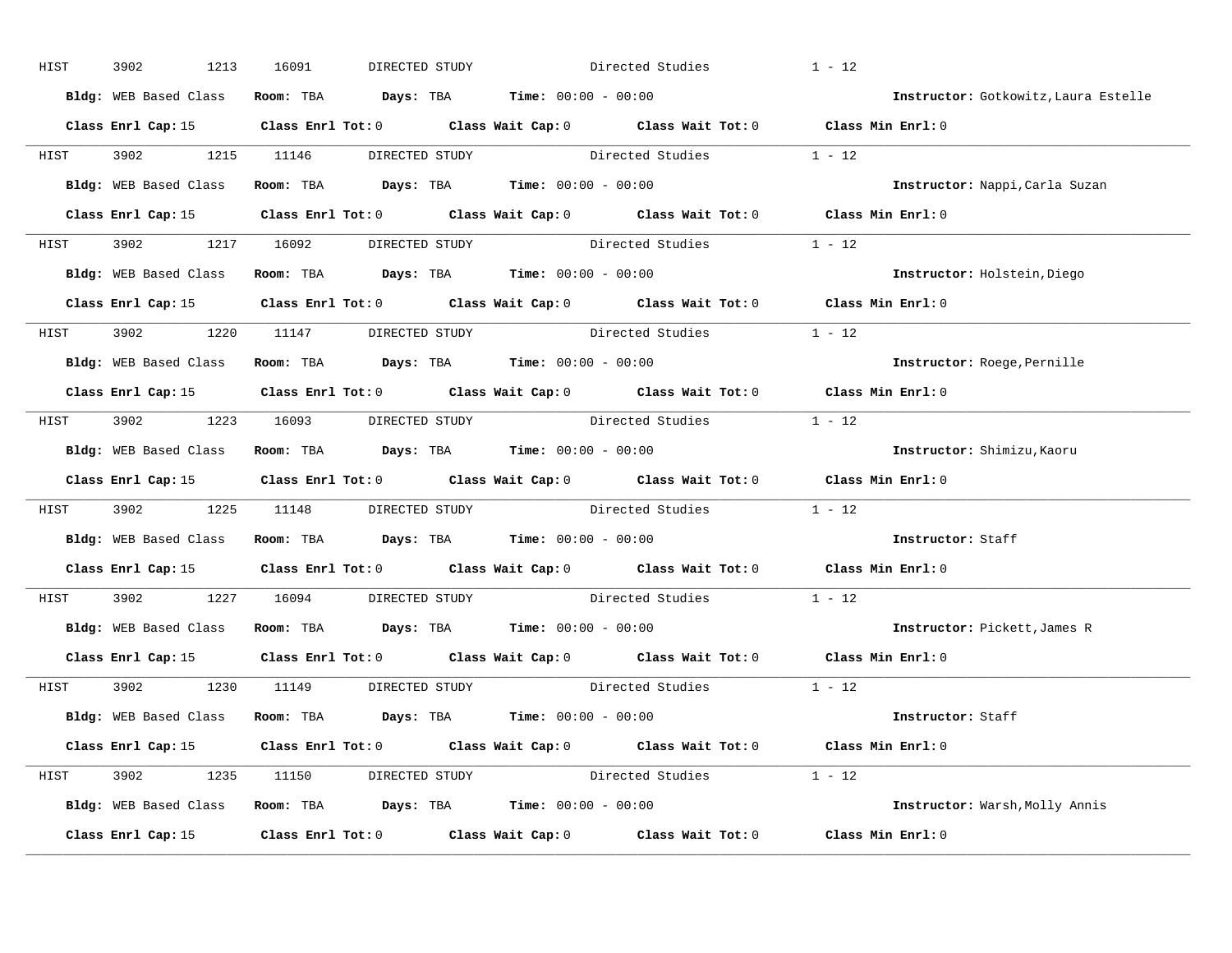### Report ID: SR201 **University of Pittsburgh** Page No. 434 of 591 **Schedule of Classes for Summer Term 2020-2021** Run Date: 11/06/2020 **Six Week - Second Run Time: 17:00:17**

# **Dietrich Sch Arts and Sciences - History - Subject: History**

| Subject | Catalog Nbr Section Class Nbr |                                     | Course Title                                                  | Component                                                                                       | Units<br>Topics                     |  |
|---------|-------------------------------|-------------------------------------|---------------------------------------------------------------|-------------------------------------------------------------------------------------------------|-------------------------------------|--|
| HIST    | 3902<br>1240                  | 11151                               | DIRECTED STUDY                                                | Directed Studies                                                                                | $1 - 12$                            |  |
|         |                               |                                     | Bldg: WEB Based Class Room: TBA Days: TBA Time: 00:00 - 00:00 |                                                                                                 | Instructor: Webel, Mari K           |  |
|         |                               |                                     |                                                               |                                                                                                 |                                     |  |
|         |                               |                                     |                                                               | Class Enrl Cap: 15 Class Enrl Tot: 0 Class Wait Cap: 0 Class Wait Tot: 0 Class Min Enrl: 0      |                                     |  |
|         |                               |                                     |                                                               | HIST 3902 1245 11152 DIRECTED STUDY Directed Studies 1 - 12                                     |                                     |  |
|         | Bldg: WEB Based Class         |                                     | Room: TBA $Days:$ TBA Time: $00:00 - 00:00$                   |                                                                                                 | Instructor: Staff                   |  |
|         |                               |                                     |                                                               | Class Enrl Cap: 15 Class Enrl Tot: 0 Class Wait Cap: 0 Class Wait Tot: 0 Class Min Enrl: 0      |                                     |  |
| HIST    |                               |                                     |                                                               | 3902 1250 11153 DIRECTED STUDY Directed Studies                                                 | $1 - 12$                            |  |
|         |                               |                                     | Bldg: WEB Based Class Room: TBA Days: TBA Time: 00:00 - 00:00 |                                                                                                 | Instructor: Glasco, Laurence        |  |
|         |                               |                                     |                                                               | Class Enrl Cap: 15 Class Enrl Tot: 0 Class Wait Cap: 0 Class Wait Tot: 0 Class Min Enrl: 0      |                                     |  |
|         |                               |                                     |                                                               |                                                                                                 |                                     |  |
|         |                               | HIST 3902 1255 11154 DIRECTED STUDY |                                                               | Directed Studies                                                                                | $1 - 12$                            |  |
|         |                               |                                     | Bldg: WEB Based Class Room: TBA Days: TBA Time: 00:00 - 00:00 |                                                                                                 | Instructor: Staff                   |  |
|         |                               |                                     |                                                               | Class Enrl Cap: 15 Class Enrl Tot: 0 Class Wait Cap: 0 Class Wait Tot: 0 Class Min Enrl: 0      |                                     |  |
| HIST    |                               | 3902 1260 11155 DIRECTED STUDY      |                                                               | Directed Studies                                                                                | $1 - 12$                            |  |
|         |                               |                                     | Bldg: WEB Based Class Room: TBA Days: TBA Time: 00:00 - 00:00 |                                                                                                 | Instructor: Greenwald, Maurine      |  |
|         |                               |                                     |                                                               | Class Enrl Cap: 15 (Class Enrl Tot: 0 (Class Wait Cap: 0 (Class Wait Tot: 0 (Class Min Enrl: 0) |                                     |  |
| HIST    |                               |                                     |                                                               | 3902 1265 11156 DIRECTED STUDY Directed Studies                                                 | $1 - 12$                            |  |
|         |                               |                                     | Bldg: WEB Based Class Room: TBA Days: TBA Time: 00:00 - 00:00 |                                                                                                 | Instructor: Hagerty, Bernard George |  |
|         |                               |                                     |                                                               | Class Enrl Cap: 15 (Class Enrl Tot: 0 (Class Wait Cap: 0 (Class Wait Tot: 0 (Class Min Enrl: 0) |                                     |  |
|         |                               |                                     |                                                               | HIST 3902 1270 11157 DIRECTED STUDY Directed Studies 1 - 12                                     |                                     |  |
|         |                               |                                     | Bldg: WEB Based Class Room: TBA Days: TBA Time: 00:00 - 00:00 |                                                                                                 | Instructor: Mostern, Ruth Ann       |  |
|         |                               |                                     |                                                               | Class Enrl Cap: 15 Class Enrl Tot: 0 Class Wait Cap: 0 Class Wait Tot: 0 Class Min Enrl: 0      |                                     |  |
| HIST    | 3902                          | 1275 11158                          |                                                               | DIRECTED STUDY Directed Studies                                                                 | $1 - 12$                            |  |
|         |                               |                                     | Bldg: WEB Based Class Room: TBA Days: TBA Time: 00:00 - 00:00 |                                                                                                 | Instructor: Gobat, Michel Charles   |  |
|         |                               |                                     |                                                               | Class Enrl Cap: 15 (Class Enrl Tot: 0 (Class Wait Cap: 0 (Class Wait Tot: 0 (Class Min Enrl: 0) |                                     |  |
|         |                               |                                     |                                                               |                                                                                                 |                                     |  |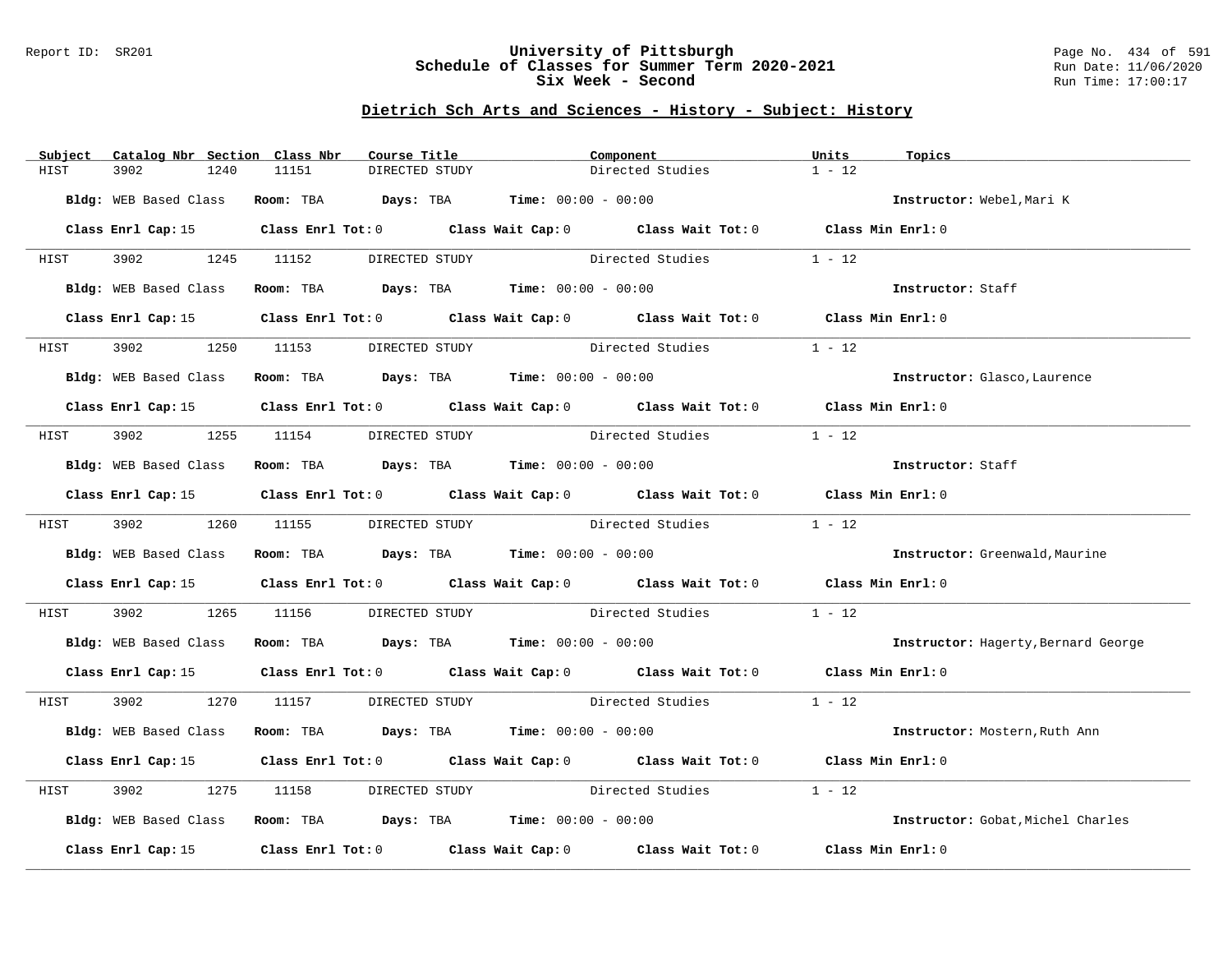| HIST        | 3902 | 1280 | 11159                               | DIRECTED STUDY |                                                               | Directed Studies                                            | $1 - 12$                                                                                        |  |
|-------------|------|------|-------------------------------------|----------------|---------------------------------------------------------------|-------------------------------------------------------------|-------------------------------------------------------------------------------------------------|--|
|             |      |      |                                     |                | Bldg: WEB Based Class Room: TBA Days: TBA Time: 00:00 - 00:00 |                                                             | Instructor: Staff                                                                               |  |
|             |      |      |                                     |                |                                                               |                                                             | Class Enrl Cap: 15 Class Enrl Tot: 0 Class Wait Cap: 0 Class Wait Tot: 0 Class Min Enrl: 0      |  |
|             |      |      |                                     |                |                                                               | HIST 3902 1285 11160 DIRECTED STUDY Directed Studies 1 - 12 |                                                                                                 |  |
|             |      |      |                                     |                | Bldg: WEB Based Class Room: TBA Days: TBA Time: 00:00 - 00:00 |                                                             | Instructor: Livezeanu, Irina                                                                    |  |
|             |      |      |                                     |                |                                                               |                                                             | Class Enrl Cap: 15 (Class Enrl Tot: 0 (Class Wait Cap: 0 (Class Wait Tot: 0 (Class Min Enrl: 0) |  |
|             |      |      |                                     |                |                                                               | HIST 3902 1290 11161 DIRECTED STUDY Directed Studies 1 - 12 |                                                                                                 |  |
|             |      |      |                                     |                | Bldg: WEB Based Class Room: TBA Days: TBA Time: 00:00 - 00:00 |                                                             | Instructor: Stoner, John C                                                                      |  |
|             |      |      |                                     |                |                                                               |                                                             | Class Enrl Cap: 15 Class Enrl Tot: 0 Class Wait Cap: 0 Class Wait Tot: 0 Class Min Enrl: 0      |  |
|             |      |      | HIST 3902 1295 11162 DIRECTED STUDY |                |                                                               | Directed Studies                                            | $1 - 12$                                                                                        |  |
|             |      |      |                                     |                | Bldg: WEB Based Class Room: TBA Days: TBA Time: 00:00 - 00:00 |                                                             | Instructor: Staff                                                                               |  |
|             |      |      |                                     |                |                                                               |                                                             | Class Enrl Cap: 15 Class Enrl Tot: 0 Class Wait Cap: 0 Class Wait Tot: 0 Class Min Enrl: 0      |  |
|             |      |      |                                     |                |                                                               | HIST 3902 1300 11163 DIRECTED STUDY Directed Studies 1 - 12 |                                                                                                 |  |
|             |      |      |                                     |                | Bldg: WEB Based Class Room: TBA Days: TBA Time: 00:00 - 00:00 |                                                             | Instructor: Staff                                                                               |  |
|             |      |      |                                     |                |                                                               |                                                             | Class Enrl Cap: 15 (Class Enrl Tot: 0 (Class Wait Cap: 0 (Class Wait Tot: 0 (Class Min Enrl: 0  |  |
| <b>HIST</b> |      |      |                                     |                |                                                               | 3902 1305 11164 DIRECTED STUDY Directed Studies 1 - 12      |                                                                                                 |  |
|             |      |      |                                     |                | Bldg: WEB Based Class Room: TBA Days: TBA Time: 00:00 - 00:00 |                                                             | Instructor: Novosel, Anthony Stephen                                                            |  |
|             |      |      |                                     |                |                                                               |                                                             | Class Enrl Cap: 15 (Class Enrl Tot: 0 (Class Wait Cap: 0 (Class Wait Tot: 0 (Class Min Enrl: 0) |  |
| HIST        |      |      |                                     |                |                                                               | 3902 1310 11165 DIRECTED STUDY Directed Studies             | $1 - 12$                                                                                        |  |
|             |      |      |                                     |                | Bldg: WEB Based Class Room: TBA Days: TBA Time: 00:00 - 00:00 |                                                             | Instructor: Blain, Keisha N                                                                     |  |
|             |      |      |                                     |                |                                                               |                                                             | Class Enrl Cap: 15 Class Enrl Tot: 0 Class Wait Cap: 0 Class Wait Tot: 0 Class Min Enrl: 0      |  |
|             |      |      | HIST 3902 1315 11166 DIRECTED STUDY |                |                                                               | Directed Studies 1 - 12                                     |                                                                                                 |  |
|             |      |      |                                     |                | Bldg: WEB Based Class Room: TBA Days: TBA Time: 00:00 - 00:00 |                                                             | Instructor: Putnam, Lara Elizabeth                                                              |  |
|             |      |      |                                     |                |                                                               |                                                             | Class Enrl Cap: 15 (Class Enrl Tot: 0 (Class Wait Cap: 0 (Class Wait Tot: 0 (Class Min Enrl: 0  |  |
|             |      |      |                                     |                |                                                               | HIST 3902 1320 11167 DIRECTED STUDY Directed Studies 1 - 12 |                                                                                                 |  |
|             |      |      |                                     |                | Bldg: WEB Based Class Room: TBA Days: TBA Time: 00:00 - 00:00 |                                                             | Instructor: Staff                                                                               |  |
|             |      |      |                                     |                |                                                               |                                                             | Class Enrl Cap: 15 Class Enrl Tot: 0 Class Wait Cap: 0 Class Wait Tot: 0 Class Min Enrl: 0      |  |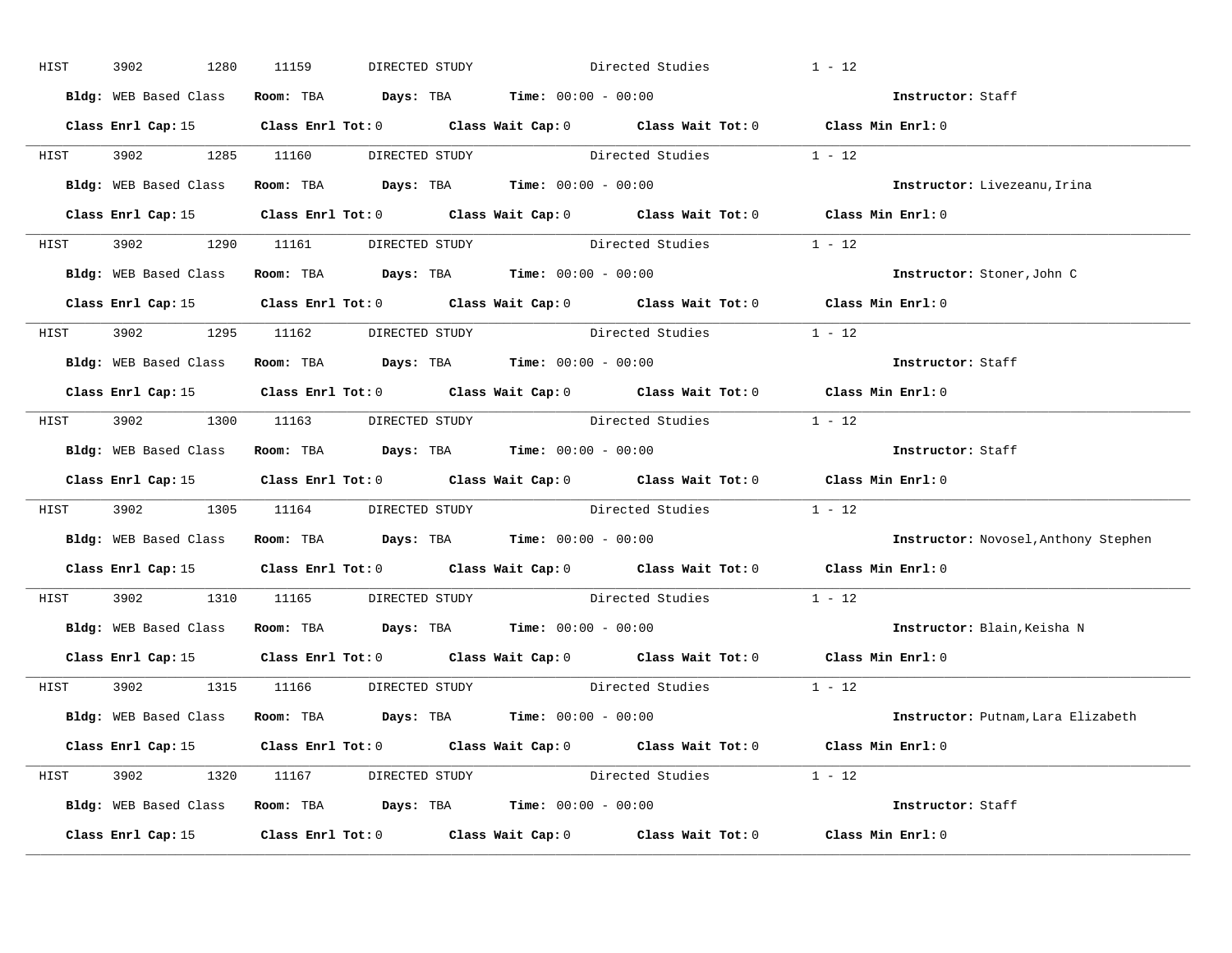### Report ID: SR201 **University of Pittsburgh** Page No. 436 of 591 **Schedule of Classes for Summer Term 2020-2021** Run Date: 11/06/2020 **Six Week - Second Run Time: 17:00:17**

# **Dietrich Sch Arts and Sciences - History - Subject: History**

| Subject     | Catalog Nbr Section Class Nbr | Course Title                                                  |                | Component                                                                                          | Units<br>Topics                   |  |
|-------------|-------------------------------|---------------------------------------------------------------|----------------|----------------------------------------------------------------------------------------------------|-----------------------------------|--|
| HIST        | 3902<br>1325                  | 11168                                                         | DIRECTED STUDY | Directed Studies                                                                                   | $1 - 12$                          |  |
|             |                               | Bldg: WEB Based Class Room: TBA Days: TBA Time: 00:00 - 00:00 |                |                                                                                                    | Instructor: Rediker, Marcus       |  |
|             |                               |                                                               |                |                                                                                                    |                                   |  |
|             |                               |                                                               |                | Class Enrl Cap: 15 Class Enrl Tot: 0 Class Wait Cap: 0 Class Wait Tot: 0 Class Min Enrl: 0         |                                   |  |
| HIST        |                               |                                                               |                | 3902 1330 11169 DIRECTED STUDY Directed Studies 1 - 12                                             |                                   |  |
|             |                               |                                                               |                | Bldg: WEB Based Class Room: TBA Days: TBA Time: 00:00 - 00:00                                      | Instructor: Ruck, Robert          |  |
|             | Class Enrl Cap: 15            |                                                               |                | Class Enrl Tot: 0 $\qquad$ Class Wait Cap: 0 $\qquad$ Class Wait Tot: 0 $\qquad$ Class Min Enrl: 0 |                                   |  |
| <b>HIST</b> |                               |                                                               |                | 3902 1335 11170 DIRECTED STUDY Directed Studies                                                    | $1 - 12$                          |  |
|             |                               | Bldg: WEB Based Class Room: TBA Days: TBA Time: 00:00 - 00:00 |                |                                                                                                    | Instructor: Hoock, Holger         |  |
|             |                               |                                                               |                | Class Enrl Cap: 15 Class Enrl Tot: 0 Class Wait Cap: 0 Class Wait Tot: 0 Class Min Enrl: 0         |                                   |  |
|             |                               |                                                               |                |                                                                                                    |                                   |  |
|             |                               | HIST 3902 1340 11171 DIRECTED STUDY                           |                | Directed Studies                                                                                   | $1 - 12$                          |  |
|             |                               | Bldg: WEB Based Class Room: TBA Days: TBA Time: 00:00 - 00:00 |                |                                                                                                    | Instructor: Staff                 |  |
|             |                               |                                                               |                | Class Enrl Cap: 15 (Class Enrl Tot: 0 (Class Wait Cap: 0 (Class Wait Tot: 0 (Class Min Enrl: 0)    |                                   |  |
| HIST        |                               | 3902 1345 11172 DIRECTED STUDY                                |                | Directed Studies                                                                                   | $1 - 12$                          |  |
|             |                               | Bldg: WEB Based Class Room: TBA Days: TBA Time: 00:00 - 00:00 |                |                                                                                                    | Instructor: Staff                 |  |
|             |                               |                                                               |                | Class Enrl Cap: 15 Class Enrl Tot: 0 Class Wait Cap: 0 Class Wait Tot: 0 Class Min Enrl: 0         |                                   |  |
| HIST        |                               |                                                               |                | 3902 1350 11173 DIRECTED STUDY Directed Studies 1 - 12                                             |                                   |  |
|             |                               | Bldg: WEB Based Class Room: TBA Days: TBA Time: 00:00 - 00:00 |                |                                                                                                    | Instructor: Staff                 |  |
|             |                               |                                                               |                | Class Enrl Cap: 15 (Class Enrl Tot: 0 (Class Wait Cap: 0 (Class Wait Tot: 0 (Class Min Enrl: 0)    |                                   |  |
|             |                               |                                                               |                | HIST 3902 1355 11174 DIRECTED STUDY Directed Studies 1 - 12                                        |                                   |  |
|             |                               |                                                               |                | Bldg: WEB Based Class Room: TBA Days: TBA Time: 00:00 - 00:00                                      | Instructor: Staff                 |  |
|             |                               |                                                               |                | Class Enrl Cap: 15 Class Enrl Tot: 0 Class Wait Cap: 0 Class Wait Tot: 0 Class Min Enrl: 0         |                                   |  |
| HIST        | 3902                          |                                                               |                | 1360 11175 DIRECTED STUDY Directed Studies                                                         | $1 - 12$                          |  |
|             |                               | Bldg: WEB Based Class Room: TBA Days: TBA Time: 00:00 - 00:00 |                |                                                                                                    | Instructor: Venarde, Bruce Lanier |  |
|             | Class Enrl Cap: 15            |                                                               |                | Class Enrl Tot: 0 $\qquad$ Class Wait Cap: 0 $\qquad$ Class Wait Tot: 0 $\qquad$ Class Min Enrl: 0 |                                   |  |
|             |                               |                                                               |                |                                                                                                    |                                   |  |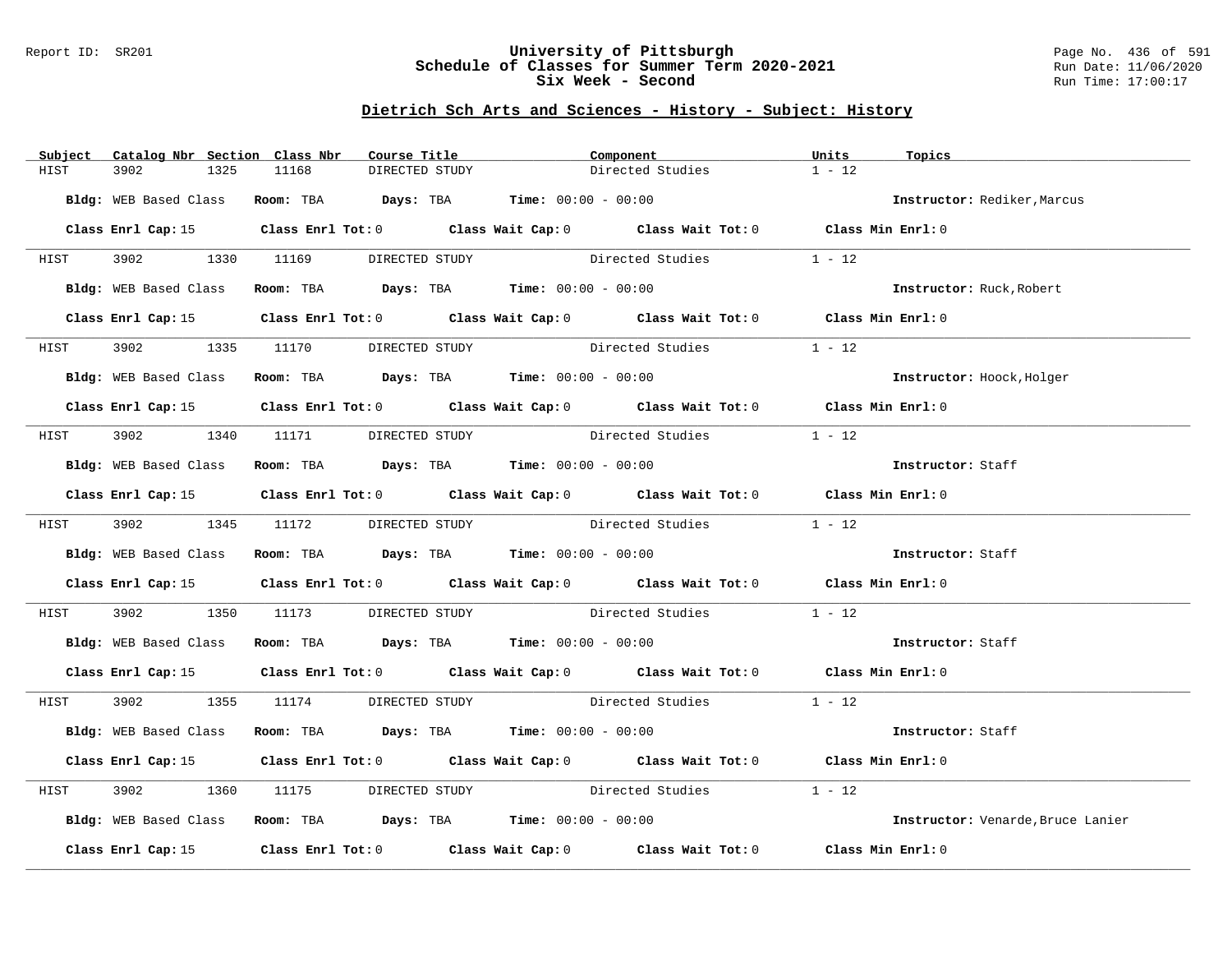| HIST | 3902<br>1365          | 11176             | DIRECTED STUDY |                              | Directed Studies  | $1 - 12$                          |
|------|-----------------------|-------------------|----------------|------------------------------|-------------------|-----------------------------------|
|      | Bldg: WEB Based Class | Room: TBA         | Days: TBA      | <b>Time:</b> $00:00 - 00:00$ |                   | Instructor: Staff                 |
|      | Class Enrl Cap: 15    | Class Enrl Tot: 0 |                | Class Wait Cap: 0            | Class Wait Tot: 0 | Class Min Enrl: 0                 |
| HIST | 3902<br>1370          | 11177             | DIRECTED STUDY |                              | Directed Studies  | $1 - 12$                          |
|      | Bldg: WEB Based Class | Room: TBA         | Days: TBA      | <b>Time:</b> $00:00 - 00:00$ |                   | Instructor: Cook, James Alexander |
|      | Class Enrl Cap: 15    | Class Enrl Tot: 0 |                | Class Wait Cap: 0            | Class Wait Tot: 0 | Class Min $Enrl: 0$               |
| HIST | 3902<br>1375          | 11178             | DIRECTED STUDY |                              | Directed Studies  | $1 - 12$                          |
|      | Bldg: WEB Based Class | Room: TBA         | Days: TBA      | <b>Time:</b> $00:00 - 00:00$ |                   | Instructor: Landon, Patricia Ann  |
|      | Class Enrl Cap: 15    | Class Enrl Tot: 0 |                | Class Wait Cap: 0            | Class Wait Tot: 0 | Class Min Enrl: 0                 |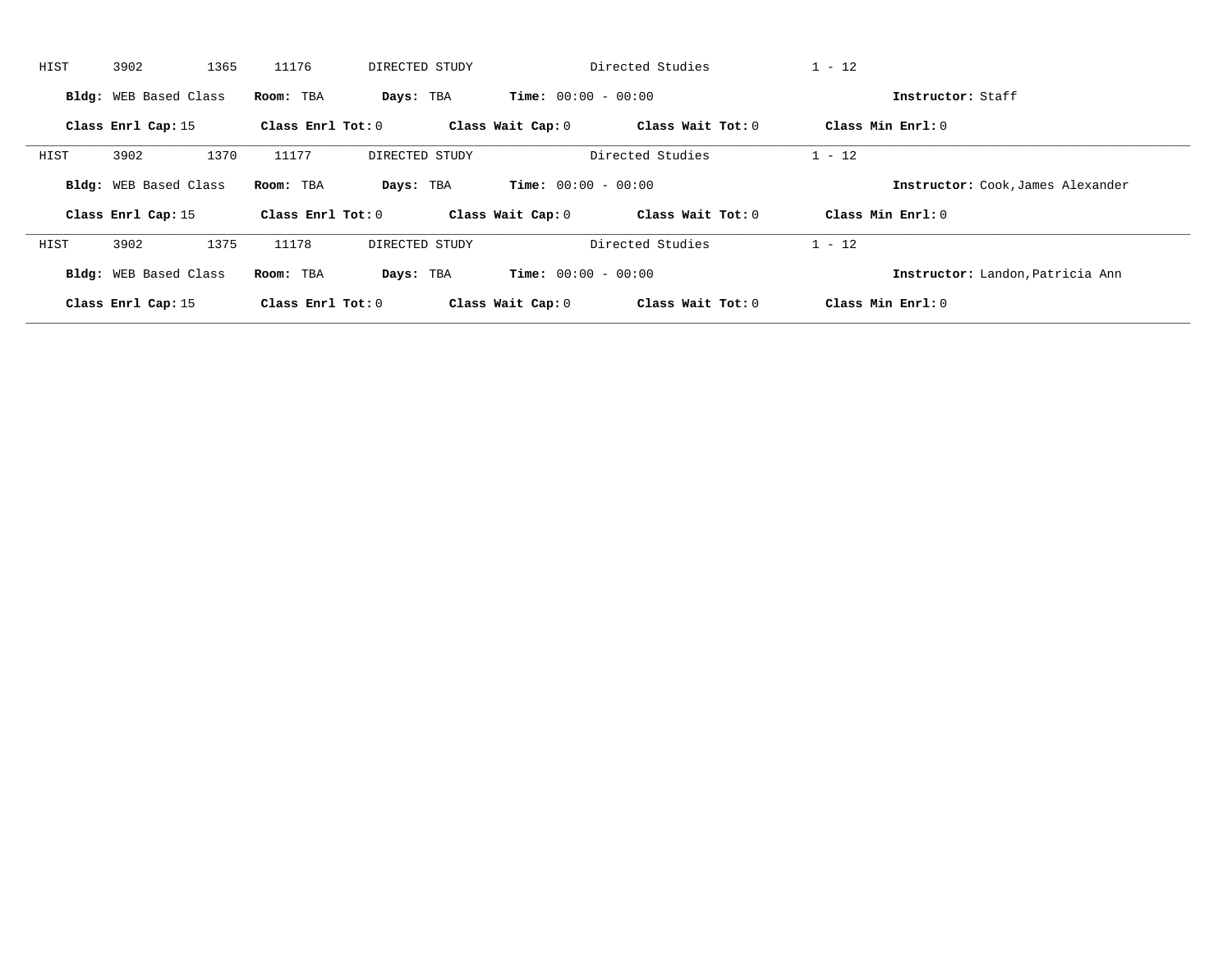#### Report ID: SR201 **1988 Constrained Building Constrained Building Constrained Building Page No. 438 of 591 Const<br>
Schedule of Classes for Summer Term 2020-2021 2020 Run Date: 11/06/2020 Schedule of Classes for Summer Term 2020-2021** Run Date: 11/06/2021<br>**Six Week - Second** Run Time: 17:00:17 Six Week - Second

#### **Dietrich Sch Arts and Sciences - History and Philosophy of Science - Subject: History and Phil of Science**

| Subject   | Catalog Nbr Section Class Nbr |      |                   | Course Title                                                | Component                                                                                                                             | Units | Topics                        |
|-----------|-------------------------------|------|-------------------|-------------------------------------------------------------|---------------------------------------------------------------------------------------------------------------------------------------|-------|-------------------------------|
| HPS       | 0613                          | 1200 | 16363             | MORALITY AND MEDICINE                                       | Lecture                                                                                                                               |       |                               |
| Bldg: TBA |                               |      | Room: TBA         | Days: MW                                                    | <b>Time:</b> $14:00 - 17:15$                                                                                                          |       | Instructor: Pence, David Evan |
|           | Class Enrl Cap: 35            |      | Class Enrl Tot: 0 | Class Wait Cap: 20                                          | Class Wait Tot: 0<br>Attributes: DSAS Phil. Think or Ethics General Ed. Requirement, SCI Polymathic Contexts: Ethical/Policy GE. Req. |       | Class Min Enrl: 0             |
|           |                               |      |                   | <b>Room Characteristics:</b> PeopleSoft - Scheduled (PS)(1) |                                                                                                                                       |       |                               |

Ethical dilemmas are a perennial aspect of health care provision and research. They constitute a major concern not only for professional ethicists but for members of the health care profession, policy makers, and the general public. In this course, we will examine some of the most pressing ethical issues of contemporary medical practice. Potential topics include abortion, euthanasia, resource allocation, and health care reform. Students who successfully complete this course will be able to (a) identify and analyze different philosophical approaches to such issues and (b) articulate their own position in light of existing philosophical positions and arguments.

| HPS | 1901<br>1200         | 10247<br>INDEPENDENT STUDY                                       | Independent Study                                                                                                             | $1 - 6$                       |
|-----|----------------------|------------------------------------------------------------------|-------------------------------------------------------------------------------------------------------------------------------|-------------------------------|
|     | Bldg: TO BE ARRANGED | <b>Days:</b> TBA <b>Time:</b> $00:00 - 00:00$<br>Room: TBA       |                                                                                                                               | Instructor: Machamer, Peter K |
|     |                      |                                                                  | Class Enrl Cap: 5 $\qquad$ Class Enrl Tot: 0 $\qquad$ Class Wait Cap: 5 $\qquad$ Class Wait Tot: 0 $\qquad$ Class Min Enrl: 0 |                               |
| HPS | 1210<br>1901         | 15607                                                            | INDEPENDENT STUDY 1ndependent Study                                                                                           | $1 - 6$                       |
|     | Bldg: TO BE ARRANGED | $\texttt{Days:}$ TBA $\texttt{Time:}$ 00:00 - 00:00<br>Room: TBA |                                                                                                                               | Instructor: Staff             |
|     | Class Enrl Cap: 5    |                                                                  | Class Enrl Tot: $0$ Class Wait Cap: $5$ Class Wait Tot: $0$                                                                   | Class Min Enrl: 0             |
| HPS | 1215<br>1901         | 15608                                                            | INDEPENDENT STUDY 1ndependent Study                                                                                           | $1 - 6$                       |
|     | Bldg: TO BE ARRANGED | <b>Days:</b> TBA <b>Time:</b> $00:00 - 00:00$<br>Room: TBA       |                                                                                                                               | Instructor: Staff             |
|     |                      |                                                                  | Class Enrl Cap: 5 Class Enrl Tot: 0 Class Wait Cap: 5 Class Wait Tot: 0 Class Min Enrl: 0                                     |                               |
| HPS | 1901<br>1220         | INDEPENDENT STUDY<br>15609                                       | Independent Study                                                                                                             | $1 - 6$                       |
|     | Bldg: TO BE ARRANGED | <b>Days:</b> TBA <b>Time:</b> $00:00 - 00:00$<br>Room: TBA       |                                                                                                                               | Instructor: Staff             |
|     |                      |                                                                  | Class Enrl Cap: 5 Class Enrl Tot: 0 Class Wait Cap: 5 Class Wait Tot: 0 Class Min Enrl: 0                                     |                               |
| HPS | 1225<br>1901         | 15610                                                            | INDEPENDENT STUDY 1ndependent Study                                                                                           | $1 - 6$                       |
|     | Bldg: TO BE ARRANGED | Room: TBA                                                        | <b>Days:</b> TBA <b>Time:</b> $00:00 - 00:00$                                                                                 | Instructor: Staff             |
|     | Class Enrl Cap: 5    |                                                                  | Class Enrl Tot: $0$ Class Wait Cap: $5$ Class Wait Tot: $0$ Class Min Enrl: $0$                                               |                               |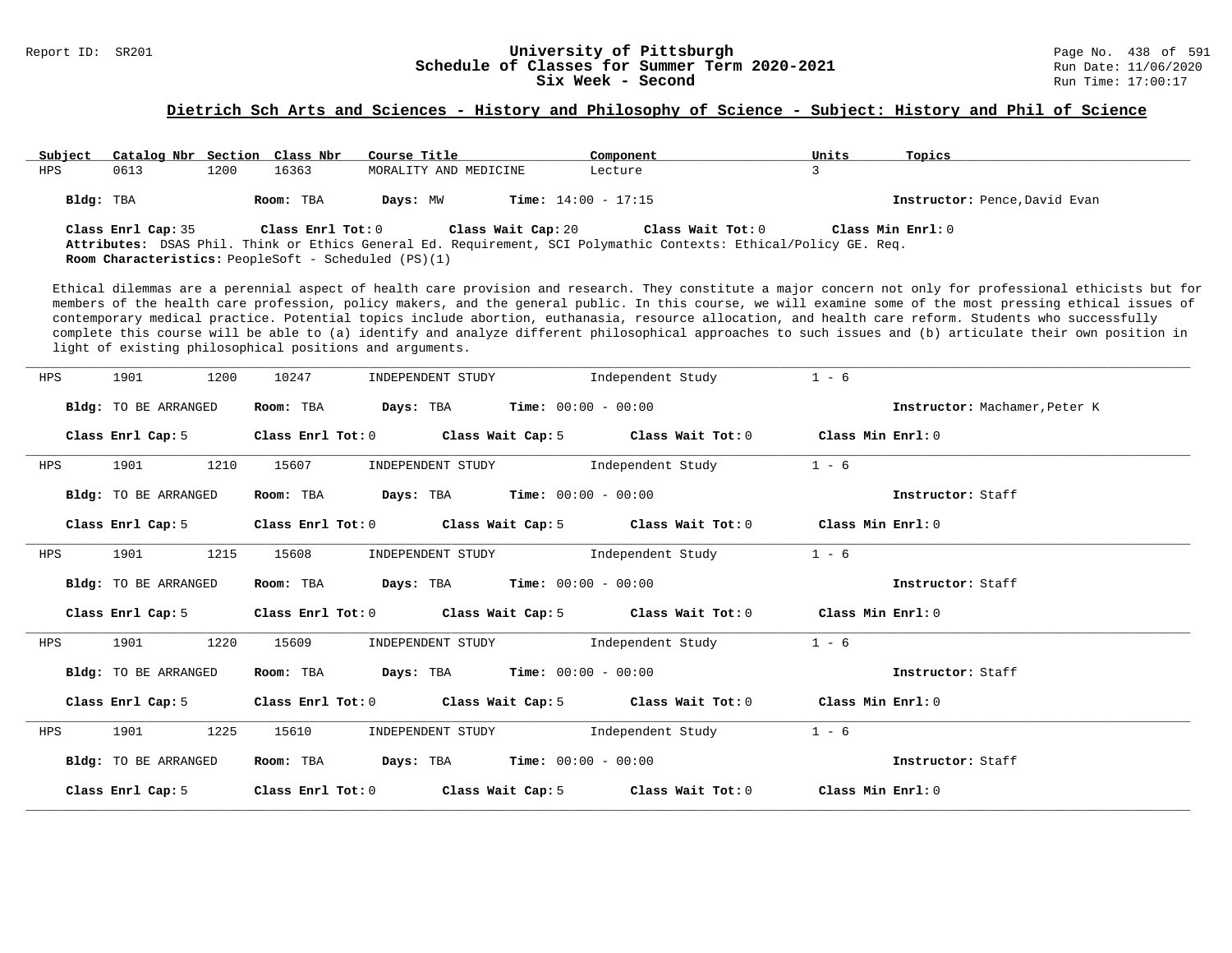#### Report ID: SR201 **University of Pittsburgh** Page No. 439 of 591 **Schedule of Classes for Summer Term 2020-2021** Run Date: 11/06/2020 **Six Week - Second Run Time: 17:00:17**

| Subject    | Catalog Nbr Section Class Nbr | Course Title                                            | Component                                                                                                                      | Units<br>Topics   |
|------------|-------------------------------|---------------------------------------------------------|--------------------------------------------------------------------------------------------------------------------------------|-------------------|
| HPS        | 1901<br>1230                  | 15611<br>INDEPENDENT STUDY                              | Independent Study                                                                                                              | $1 - 6$           |
|            | Bldg: TO BE ARRANGED          | Room: TBA $Days:$ TBA Time: $00:00 - 00:00$             |                                                                                                                                | Instructor: Staff |
|            |                               |                                                         | Class Enrl Cap: 5 Class Enrl Tot: 0 Class Wait Cap: 5 Class Wait Tot: 0 Class Min Enrl: 0                                      |                   |
|            |                               | HPS 1901 1235 15612 INDEPENDENT STUDY Independent Study |                                                                                                                                | $1 - 6$           |
|            | Bldg: TO BE ARRANGED          |                                                         | Room: TBA Days: TBA Time: $00:00 - 00:00$                                                                                      |                   |
|            |                               |                                                         | Class Enrl Cap: 5 Class Enrl Tot: 0 Class Wait Cap: 5 Class Wait Tot: 0 Class Min Enrl: 0                                      |                   |
|            |                               | HPS 1901 1240 15613 INDEPENDENT STUDY Independent Study |                                                                                                                                | $1 - 6$           |
|            | Bldg: TO BE ARRANGED          | Room: TBA $Days:$ TBA $Time: 00:00 - 00:00$             |                                                                                                                                | Instructor: Staff |
|            |                               |                                                         | Class Enrl Cap: 5 Class Enrl Tot: 0 Class Wait Cap: 5 Class Wait Tot: 0 Class Min Enrl: 0                                      |                   |
|            |                               |                                                         | HPS 1901 1245 15614 INDEPENDENT STUDY Independent Study                                                                        | $1 - 6$           |
|            | Bldg: TO BE ARRANGED          | Room: TBA $Days:$ TBA $Time: 00:00 - 00:00$             |                                                                                                                                | Instructor: Staff |
|            |                               |                                                         | Class Enrl Cap: 5 Class Enrl Tot: 0 Class Wait Cap: 5 Class Wait Tot: 0 Class Min Enrl: 0                                      |                   |
|            |                               |                                                         | HPS 1901 1250 15615 INDEPENDENT STUDY Independent Study 1 - 6                                                                  |                   |
|            | Bldg: TO BE ARRANGED          |                                                         | Room: TBA $Days:$ TBA $Time: 00:00 - 00:00$                                                                                    | Instructor: Staff |
|            |                               |                                                         | Class Enrl Cap: 5 Class Enrl Tot: 0 Class Wait Cap: 5 Class Wait Tot: 0 Class Min Enrl: 0                                      |                   |
| <b>HPS</b> |                               |                                                         | 2902 1200 10357 PRE MA DIRECTED STUDY Directed Studies 1 - 9                                                                   |                   |
|            | Bldg: TO BE ARRANGED          | Room: TBA $Days: TBA$ Time: $00:00 - 00:00$             |                                                                                                                                | Instructor: Staff |
|            |                               |                                                         | Class Enrl Cap: 10 $\qquad$ Class Enrl Tot: 0 $\qquad$ Class Wait Cap: 0 $\qquad$ Class Wait Tot: 0 $\qquad$ Class Min Enrl: 0 |                   |
|            |                               |                                                         | HPS 2902 1210 15643 PRE MA DIRECTED STUDY Directed Studies 1 - 9                                                               |                   |
|            | Bldg: TO BE ARRANGED          | Room: TBA $Days:$ TBA Time: $00:00 - 00:00$             |                                                                                                                                | Instructor: Staff |
|            |                               |                                                         | Class Enrl Cap: 5 Class Enrl Tot: 0 Class Wait Cap: 0 Class Wait Tot: 0 Class Min Enrl: 0                                      |                   |
| <b>HPS</b> | 2902 200                      |                                                         | 1215 15644 PRE MA DIRECTED STUDY Directed Studies 1 - 9                                                                        |                   |
|            | Bldg: TO BE ARRANGED          |                                                         | Room: TBA $Days$ : TBA $Time: 00:00 - 00:00$                                                                                   | Instructor: Staff |
|            |                               |                                                         | Class Enrl Cap: 5 Class Enrl Tot: 0 Class Wait Cap: 0 Class Wait Tot: 0 Class Min Enrl: 0                                      |                   |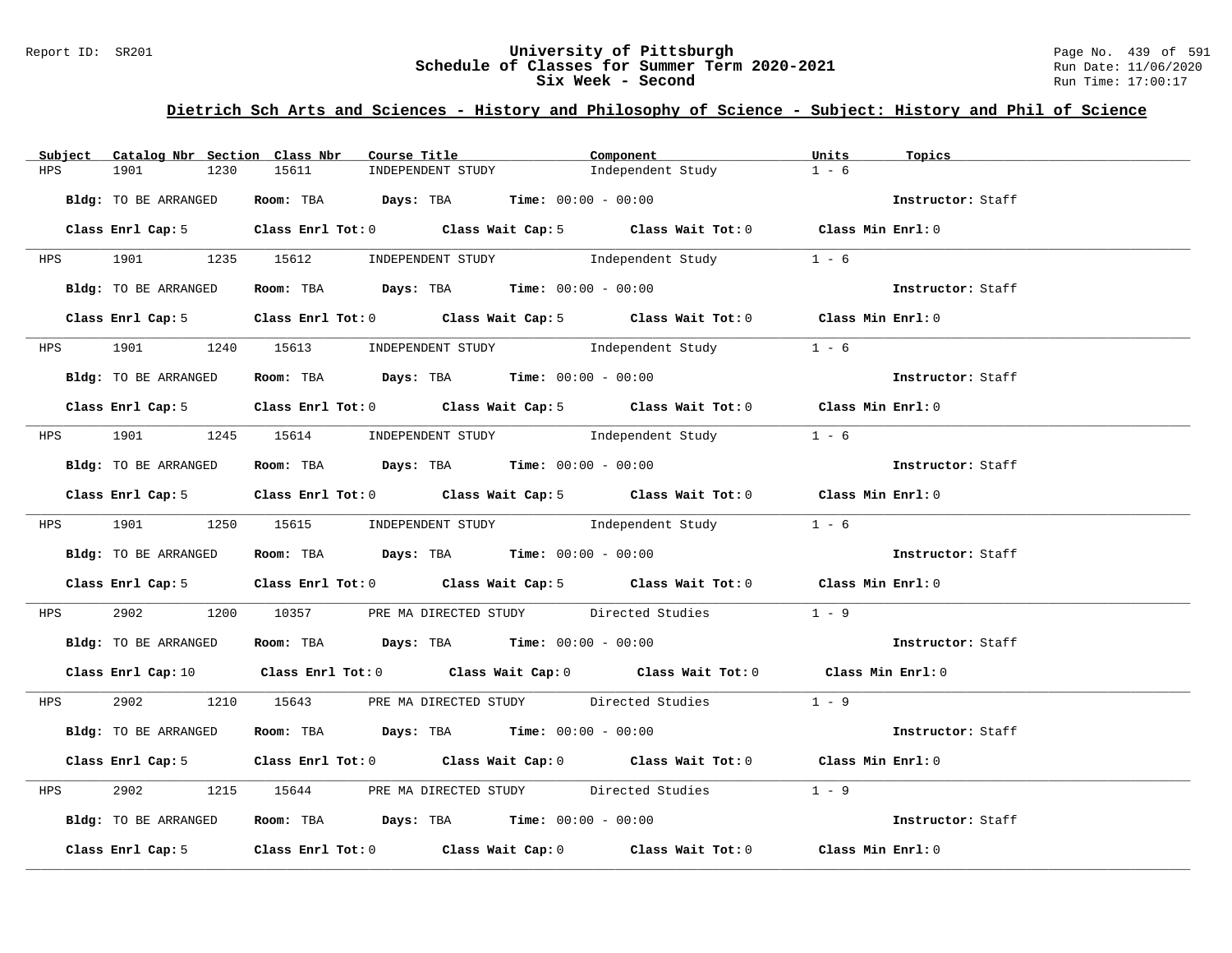| HPS        | 2902<br>1220         | PRE MA DIRECTED STUDY Directed Studies<br>15645                                                                                                                                                                                                                                                                | $1 - 9$ |                                    |
|------------|----------------------|----------------------------------------------------------------------------------------------------------------------------------------------------------------------------------------------------------------------------------------------------------------------------------------------------------------|---------|------------------------------------|
|            | Bldg: TO BE ARRANGED | Room: TBA $Days:$ TBA $Time: 00:00 - 00:00$                                                                                                                                                                                                                                                                    |         | Instructor: Staff                  |
|            |                      | Class Enrl Cap: 5 Class Enrl Tot: 0 Class Wait Cap: 0 Class Wait Tot: 0 Class Min Enrl: 0                                                                                                                                                                                                                      |         |                                    |
|            |                      | HPS 2902 1225 15646 PRE MA DIRECTED STUDY Directed Studies                                                                                                                                                                                                                                                     | $1 - 9$ |                                    |
|            | Bldg: TO BE ARRANGED | Room: TBA $Days:$ TBA $Time:$ 00:00 - 00:00                                                                                                                                                                                                                                                                    |         | Instructor: Staff                  |
|            |                      | Class Enrl Cap: 5 Class Enrl Tot: 0 Class Wait Cap: 0 Class Wait Tot: 0 Class Min Enrl: 0                                                                                                                                                                                                                      |         |                                    |
|            |                      | HPS 2902 1230 15647 PRE MA DIRECTED STUDY Directed Studies                                                                                                                                                                                                                                                     | $1 - 9$ |                                    |
|            | Bldg: TO BE ARRANGED | Room: TBA $Days:$ TBA $Time: 00:00 - 00:00$                                                                                                                                                                                                                                                                    |         | Instructor: Staff                  |
|            |                      | Class Enrl Cap: 5 Class Enrl Tot: 0 Class Wait Cap: 0 Class Wait Tot: 0 Class Min Enrl: 0                                                                                                                                                                                                                      |         |                                    |
|            |                      | HPS 2902 1235 15648 PRE MA DIRECTED STUDY Directed Studies                                                                                                                                                                                                                                                     | $1 - 9$ |                                    |
|            |                      | Bldg: TO BE ARRANGED Room: TBA Days: TBA Time: 00:00 - 00:00                                                                                                                                                                                                                                                   |         | Instructor: Staff                  |
|            |                      | Class Enrl Cap: 5 Class Enrl Tot: 0 Class Wait Cap: 0 Class Wait Tot: 0 Class Min Enrl: 0                                                                                                                                                                                                                      |         |                                    |
| <b>HPS</b> |                      | 2902 1240 15649 PRE MA DIRECTED STUDY Directed Studies                                                                                                                                                                                                                                                         | $1 - 9$ |                                    |
|            |                      | Bldg: TO BE ARRANGED Room: TBA Days: TBA Time: 00:00 - 00:00                                                                                                                                                                                                                                                   |         | <b>Instructor:</b> Staff           |
|            |                      | Class Enrl Cap: 5 Class Enrl Tot: 0 Class Wait Cap: 0 Class Wait Tot: 0 Class Min Enrl: 0                                                                                                                                                                                                                      |         |                                    |
|            |                      | HPS 2902 1245 15650 PRE MA DIRECTED STUDY Directed Studies                                                                                                                                                                                                                                                     | $1 - 9$ |                                    |
|            | Bldg: TO BE ARRANGED | <b>Room:</b> TBA $\rule{1em}{0.15mm}$ $\rule{1.5em}{0.15mm}$ $\rule{1.5em}{0.15mm}$ $\rule{1.5em}{0.15mm}$ $\rule{1.5em}{0.15mm}$ $\rule{1.5em}{0.15mm}$ $\rule{1.5em}{0.15mm}$ $\rule{1.5em}{0.15mm}$ $\rule{1.5em}{0.15mm}$ $\rule{1.5em}{0.15mm}$ $\rule{1.5em}{0.15mm}$ $\rule{1.5em}{0.15mm}$ $\rule{1.5$ |         | Instructor: Staff                  |
|            |                      | Class Enrl Cap: 5 Class Enrl Tot: 0 Class Wait Cap: 0 Class Wait Tot: 0 Class Min Enrl: 0                                                                                                                                                                                                                      |         |                                    |
| HPS        |                      | 2902 1250 15651 PRE MA DIRECTED STUDY Directed Studies                                                                                                                                                                                                                                                         | $1 - 9$ |                                    |
|            | Bldg: TO BE ARRANGED | Room: TBA $Days:$ TBA $Time:$ 00:00 - 00:00                                                                                                                                                                                                                                                                    |         | Instructor: Staff                  |
|            |                      | Class Enrl Cap: 5 Class Enrl Tot: 0 Class Wait Cap: 0 Class Wait Tot: 0 Class Min Enrl: 0                                                                                                                                                                                                                      |         |                                    |
|            |                      | HPS 2990 1200 10248 INDEPENDENT STUDY Independent Study 1 - 9                                                                                                                                                                                                                                                  |         |                                    |
|            | Bldg: TO BE ARRANGED | Room: TBA $Days:$ TBA $Time: 00:00 - 00:00$                                                                                                                                                                                                                                                                    |         | Instructor: Mitchell, Sandra Diane |
|            |                      |                                                                                                                                                                                                                                                                                                                |         | Earman, John S                     |
|            |                      | Class Enrl Cap: 5 Class Enrl Tot: 0 Class Wait Cap: 0 Class Wait Tot: 0 Class Min Enrl: 0                                                                                                                                                                                                                      |         |                                    |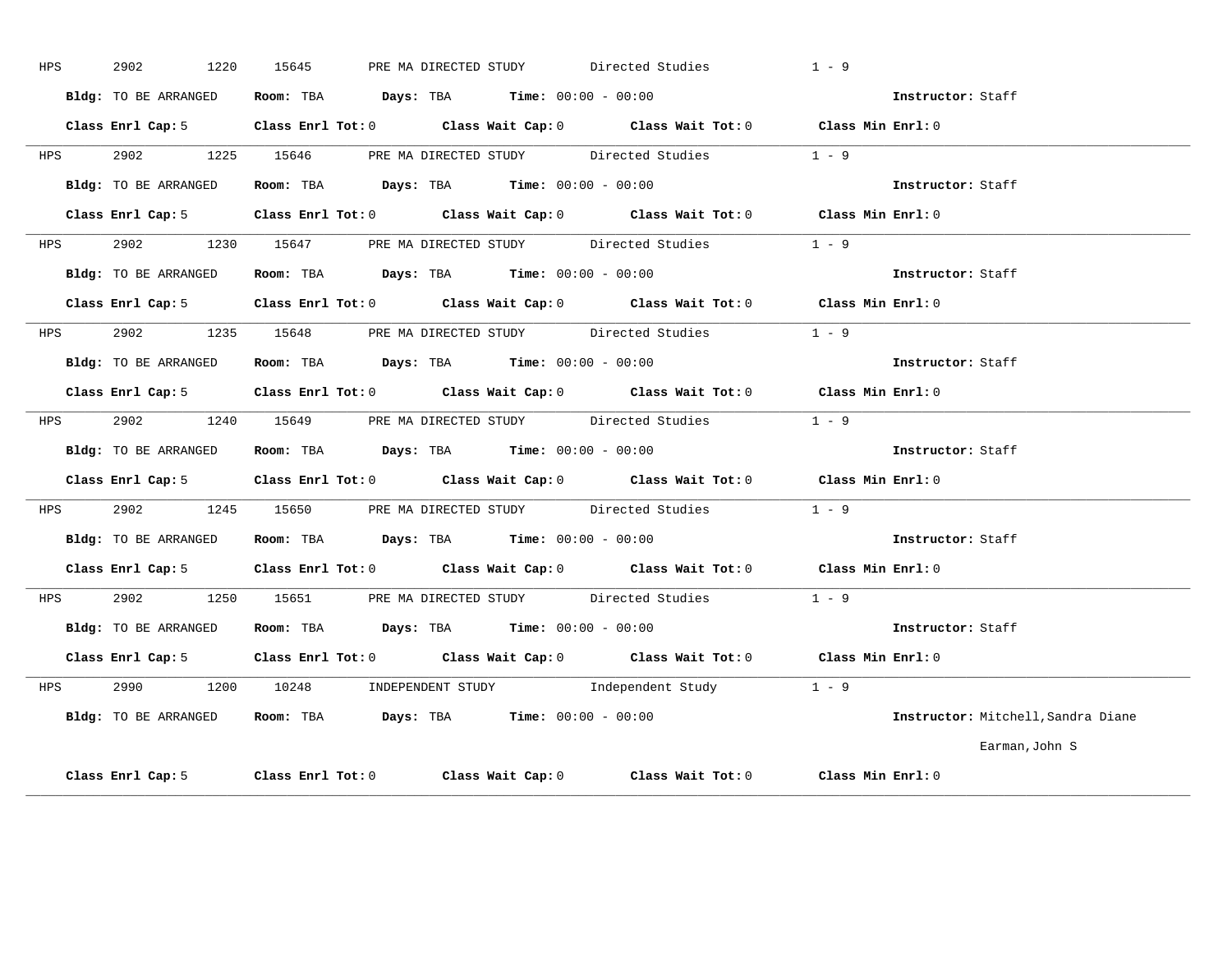#### Report ID: SR201 **University of Pittsburgh** Page No. 441 of 591 **Schedule of Classes for Summer Term 2020-2021** Run Date: 11/06/2020 **Six Week - Second Run Time: 17:00:17**

| Subject    | Catalog Nbr Section Class Nbr | Course Title                                                            | Component                                                                                 | Units<br>Topics   |  |
|------------|-------------------------------|-------------------------------------------------------------------------|-------------------------------------------------------------------------------------------|-------------------|--|
| HPS        | 2990<br>1210                  | 15660<br>INDEPENDENT STUDY                                              | Independent Study                                                                         | $1 - 9$           |  |
|            | Bldg: TO BE ARRANGED          | Room: TBA $Days:$ TBA $Time: 00:00 - 00:00$                             |                                                                                           | Instructor: Staff |  |
|            |                               |                                                                         | Class Enrl Cap: 5 Class Enrl Tot: 0 Class Wait Cap: 0 Class Wait Tot: 0 Class Min Enrl: 0 |                   |  |
|            |                               | HPS 2990 1215 15661 INDEPENDENT STUDY                                   | Independent Study                                                                         | $1 - 9$           |  |
|            | Bldg: TO BE ARRANGED          | Room: TBA $Days: TBA$ Time: $00:00 - 00:00$                             |                                                                                           | Instructor: Staff |  |
|            |                               |                                                                         | Class Enrl Cap: 5 Class Enrl Tot: 0 Class Wait Cap: 0 Class Wait Tot: 0 Class Min Enrl: 0 |                   |  |
|            |                               |                                                                         | HPS 2990 1220 15662 INDEPENDENT STUDY Independent Study                                   | $1 - 9$           |  |
|            | Bldg: TO BE ARRANGED          | Room: TBA $\rule{1em}{0.15mm}$ Days: TBA Time: $00:00 - 00:00$          |                                                                                           | Instructor: Staff |  |
|            |                               |                                                                         | Class Enrl Cap: 5 Class Enrl Tot: 0 Class Wait Cap: 0 Class Wait Tot: 0 Class Min Enrl: 0 |                   |  |
|            |                               |                                                                         | HPS 2990 1225 15663 INDEPENDENT STUDY Independent Study 1 - 9                             |                   |  |
|            | Bldg: TO BE ARRANGED          | Room: TBA $Days:$ TBA $Time:$ 00:00 - 00:00                             |                                                                                           | Instructor: Staff |  |
|            |                               |                                                                         | Class Enrl Cap: 5 Class Enrl Tot: 0 Class Wait Cap: 0 Class Wait Tot: 0 Class Min Enrl: 0 |                   |  |
|            |                               |                                                                         | HPS 2990 1230 15664 INDEPENDENT STUDY Independent Study 1 - 9                             |                   |  |
|            | Bldg: TO BE ARRANGED          | Room: TBA $\qquad \qquad$ Days: TBA $\qquad \qquad$ Time: 00:00 - 00:00 |                                                                                           | Instructor: Staff |  |
|            |                               |                                                                         | Class Enrl Cap: 5 Class Enrl Tot: 0 Class Wait Cap: 0 Class Wait Tot: 0 Class Min Enrl: 0 |                   |  |
|            | HPS 2990                      |                                                                         | 1235 15665 INDEPENDENT STUDY Independent Study 1 - 9                                      |                   |  |
|            | Bldg: TO BE ARRANGED          | Room: TBA $Days:$ TBA Time: $00:00 - 00:00$                             |                                                                                           | Instructor: Staff |  |
|            |                               |                                                                         | Class Enrl Cap: 5 Class Enrl Tot: 0 Class Wait Cap: 0 Class Wait Tot: 0 Class Min Enrl: 0 |                   |  |
|            |                               |                                                                         | HPS 2990 1240 15666 INDEPENDENT STUDY Independent Study 1 - 9                             |                   |  |
|            | Bldg: TO BE ARRANGED          | Room: TBA $Days:$ TBA $Time: 00:00 - 00:00$                             |                                                                                           | Instructor: Staff |  |
|            |                               |                                                                         | Class Enrl Cap: 5 Class Enrl Tot: 0 Class Wait Cap: 0 Class Wait Tot: 0 Class Min Enrl: 0 |                   |  |
| <b>HPS</b> | 2990 72                       |                                                                         | 1245 15667 INDEPENDENT STUDY Independent Study 1 - 9                                      |                   |  |
|            | Bldg: TO BE ARRANGED          | Room: TBA $Days:$ TBA $Time:$ $00:00 - 00:00$                           |                                                                                           | Instructor: Staff |  |
|            |                               |                                                                         | Class Enrl Cap: 5 Class Enrl Tot: 0 Class Wait Cap: 0 Class Wait Tot: 0 Class Min Enrl: 0 |                   |  |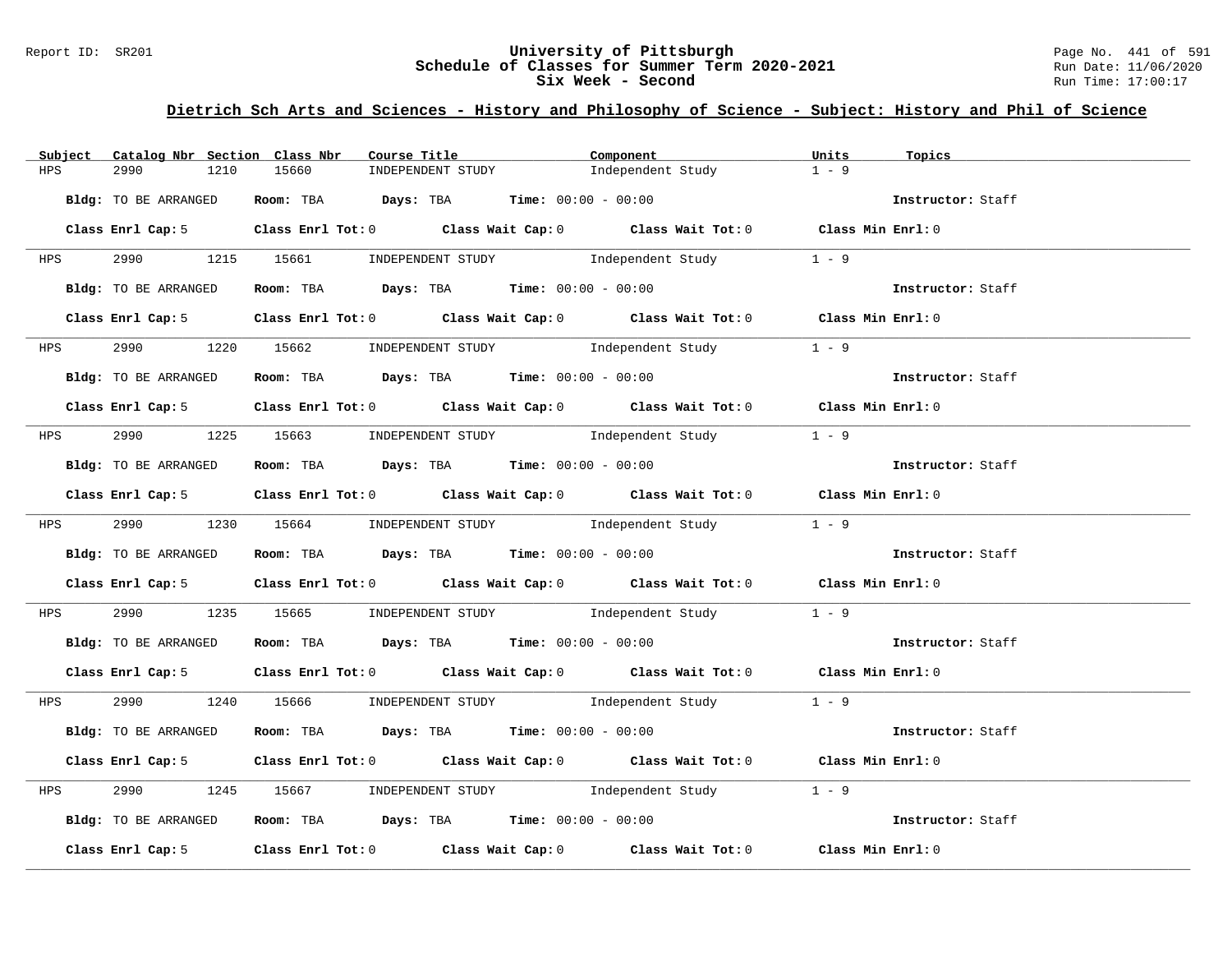| <b>HPS</b> | 2990<br>1250         | INDEPENDENT STUDY 1ndependent Study<br>15668                                               | $1 - 9$                            |
|------------|----------------------|--------------------------------------------------------------------------------------------|------------------------------------|
|            | Bldg: TO BE ARRANGED | Room: TBA $Days:$ TBA $Time: 00:00 - 00:00$                                                | Instructor: Staff                  |
|            |                      | Class Enrl Cap: 5 Class Enrl Tot: 0 Class Wait Cap: 0 Class Wait Tot: 0 Class Min Enrl: 0  |                                    |
|            |                      | HPS 2999 1200 15687 PROSPECTUS RESEARCH Independent Study 1 - 6                            |                                    |
|            |                      | <b>Bldg:</b> TO BE ARRANGED <b>Room:</b> TBA <b>Days:</b> TBA <b>Time:</b> $00:00 - 00:00$ | Instructor: Allen, Colin Frederick |
|            |                      | Class Enrl Cap: 5 Class Enrl Tot: 0 Class Wait Cap: 0 Class Wait Tot: 0 Class Min Enrl: 0  |                                    |
|            |                      | HPS 2999 1210 15688 PROSPECTUS RESEARCH Independent Study 1 - 6                            |                                    |
|            |                      | Bldg: TO BE ARRANGED Room: TBA Days: TBA Time: 00:00 - 00:00                               | Instructor: Staff                  |
|            |                      | Class Enrl Cap: 5 Class Enrl Tot: 0 Class Wait Cap: 0 Class Wait Tot: 0 Class Min Enrl: 0  |                                    |
|            |                      | HPS 2999 1215 15689 PROSPECTUS RESEARCH Independent Study 1 - 6                            |                                    |
|            |                      | Bldg: TO BE ARRANGED Room: TBA Days: TBA Time: 00:00 - 00:00                               | Instructor: Staff                  |
|            |                      | Class Enrl Cap: 5 Class Enrl Tot: 0 Class Wait Cap: 0 Class Wait Tot: 0 Class Min Enrl: 0  |                                    |
|            |                      | HPS 2999 1220 15690 PROSPECTUS RESEARCH Independent Study 1 - 6                            |                                    |
|            |                      | Bldg: TO BE ARRANGED Room: TBA Days: TBA Time: 00:00 - 00:00                               | Instructor: Staff                  |
|            |                      | Class Enrl Cap: 5 Class Enrl Tot: 0 Class Wait Cap: 0 Class Wait Tot: 0 Class Min Enrl: 0  |                                    |
|            |                      | HPS 2999 1225 15691 PROSPECTUS RESEARCH Independent Study 1 - 6                            |                                    |
|            |                      |                                                                                            |                                    |
|            |                      | Bldg: TO BE ARRANGED Room: TBA Days: TBA Time: 00:00 - 00:00                               | Instructor: Staff                  |
|            |                      | Class Enrl Cap: 5 Class Enrl Tot: 0 Class Wait Cap: 0 Class Wait Tot: 0 Class Min Enrl: 0  |                                    |
|            |                      | HPS 2999 1230 15692 PROSPECTUS RESEARCH Independent Study 1 - 6                            |                                    |
|            |                      | Bldg: TO BE ARRANGED Room: TBA Days: TBA Time: 00:00 - 00:00                               | Instructor: Staff                  |
|            |                      | Class Enrl Cap: 5 Class Enrl Tot: 0 Class Wait Cap: 0 Class Wait Tot: 0 Class Min Enrl: 0  |                                    |
|            |                      | HPS 2999 1235 15693 PROSPECTUS RESEARCH Independent Study 1 - 6                            |                                    |
|            |                      | Bldg: TO BE ARRANGED ROOM: TBA Days: TBA Time: 00:00 - 00:00                               | Instructor: Staff                  |
|            |                      | Class Enrl Cap: 5 Class Enrl Tot: 0 Class Wait Cap: 0 Class Wait Tot: 0 Class Min Enrl: 0  |                                    |
|            |                      | HPS 2999 1240 15694 PROSPECTUS RESEARCH Independent Study 1 - 6                            |                                    |
|            |                      | Bldg: TO BE ARRANGED Room: TBA Days: TBA Time: 00:00 - 00:00                               | Instructor: Staff                  |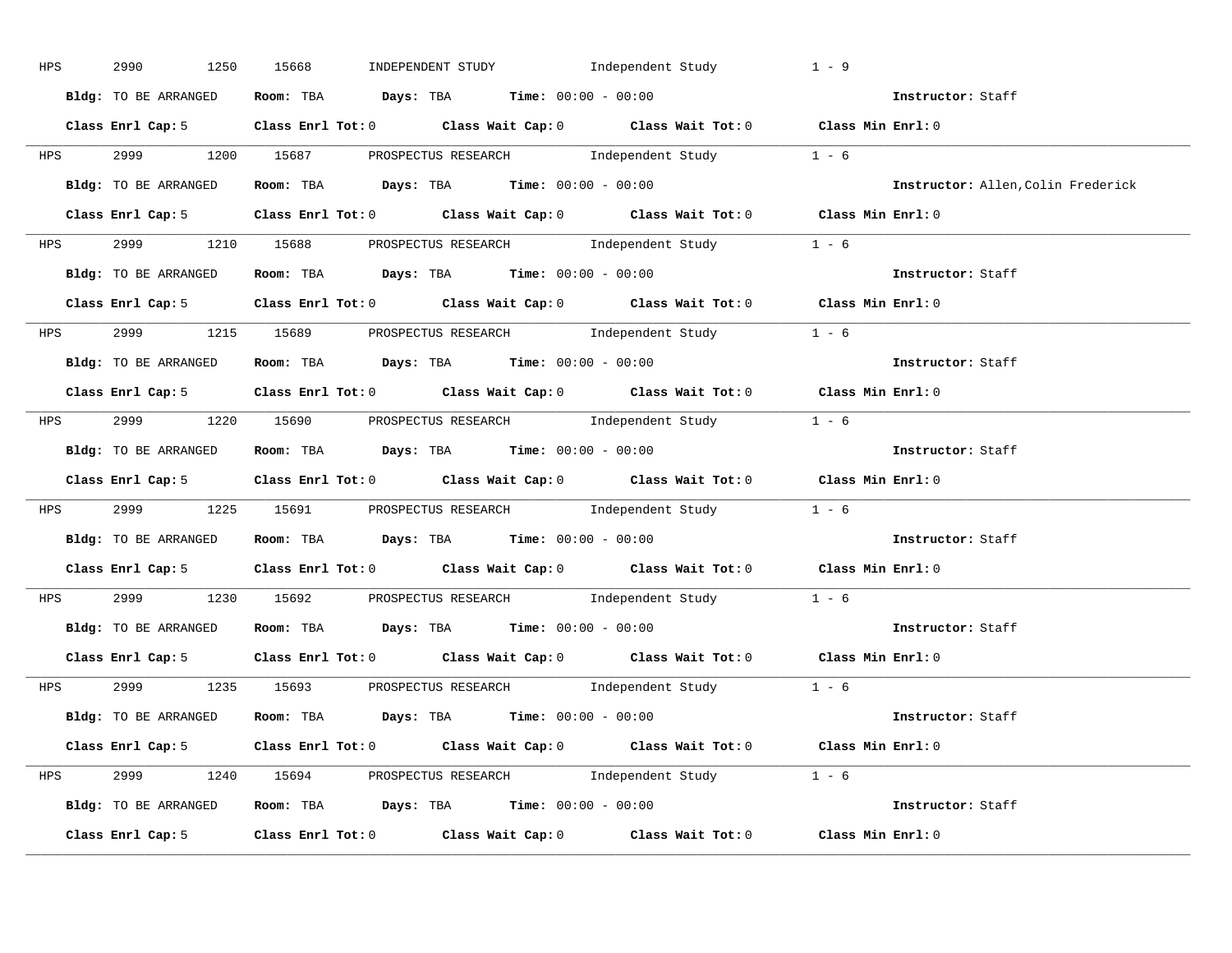### Report ID: SR201 **1988 Machines 1988 Machinesity of Pittsburgh** Page No. 443 of 591 Page No. 443 of 591 Page No<br>**Schedule of Classes for Summer Term 2020-2021** Page 11/06/2020 **Schedule of Classes for Summer Term 2020-2021** Run Date: 11/06/2021<br>Six Week - Second Run Time: 17:00:17 Six Week - Second

| Subject | Catalog Nbr Section Class Nbr | Course Title                                                                                       | Component                             | Units<br>Topics                    |
|---------|-------------------------------|----------------------------------------------------------------------------------------------------|---------------------------------------|------------------------------------|
| HPS     | 2999<br>1245                  | 15695<br>PROSPECTUS RESEARCH                                                                       | Independent Study                     | $1 - 6$                            |
|         | Bldg: TO BE ARRANGED          | Room: TBA $Days:$ TBA $Time: 00:00 - 00:00$                                                        |                                       | Instructor: Staff                  |
|         | Class Enrl Cap: 5             | Class Enrl Tot: 0 Class Wait Cap: 0 Class Wait Tot: 0 Class Min Enrl: 0                            |                                       |                                    |
| HPS     | 3000<br>1200                  | 10249<br>DISSERTATION RESEARCH                                                                     | Thesis Research                       | $1 - 12$                           |
|         | Bldg: TO BE ARRANGED          | Room: TBA $\rule{1em}{0.15mm}$ Days: TBA Time: $00:00 - 00:00$                                     |                                       | Instructor: Mitchell, Sandra Diane |
|         |                               |                                                                                                    |                                       | Earman, John S                     |
|         |                               | Class Enrl Cap: 15 Class Enrl Tot: 0 Class Wait Cap: 0 Class Wait Tot: 0 Class Min Enrl: 0         |                                       |                                    |
| HPS     | 3000                          | 1210 15714                                                                                         | DISSERTATION RESEARCH Thesis Research | $1 - 12$                           |
|         | Bldg: TO BE ARRANGED          | Room: TBA $Days:$ TBA $Time: 00:00 - 00:00$                                                        |                                       | Instructor: Machery, Edouard       |
|         | Class Enrl Cap: 5             | Class Enrl Tot: 0 Class Wait Cap: 0 Class Wait Tot: 0 Class Min Enrl: 0                            |                                       |                                    |
| HPS     | 3000 000<br>1215              | 15715                                                                                              | DISSERTATION RESEARCH Thesis Research | $1 - 12$                           |
|         | Bldg: TO BE ARRANGED          | Room: TBA $Days:$ TBA $Time: 00:00 - 00:00$                                                        |                                       | Instructor: Norton, John D         |
|         |                               | Class Enrl Cap: 5 Class Enrl Tot: 0 Class Wait Cap: 0 Class Wait Tot: 0 Class Min Enrl: 0          |                                       |                                    |
| HPS     | 3000<br>1220                  | 15716                                                                                              | DISSERTATION RESEARCH Thesis Research | $1 - 12$                           |
|         | Bldg: TO BE ARRANGED          | Room: TBA $\rule{1em}{0.15mm}$ Days: TBA $\rule{1.5mm}{0.15mm}$ Time: $00:00 - 00:00$              |                                       | Instructor: Staff                  |
|         |                               | Class Enrl Cap: 5 Class Enrl Tot: 0 Class Wait Cap: 0 Class Wait Tot: 0 Class Min Enrl: 0          |                                       |                                    |
| HPS     | 3000<br>1225                  | 15717                                                                                              | DISSERTATION RESEARCH Thesis Research | $1 - 12$                           |
|         | Bldg: TO BE ARRANGED          | Room: TBA $Days: TBA$ Time: $00:00 - 00:00$                                                        |                                       | Instructor: Staff                  |
|         | Class Enrl Cap: 5             | Class Enrl Tot: 0 Class Wait Cap: 0 Class Wait Tot: 0 Class Min Enrl: 0                            |                                       |                                    |
| HPS     | 3000 000<br>1230              | 15718                                                                                              | DISSERTATION RESEARCH Thesis Research | $1 - 12$                           |
|         | Bldg: TO BE ARRANGED          | Room: TBA $Days:$ TBA Time: $00:00 - 00:00$                                                        |                                       | Instructor: Norton, John D         |
|         | Class Enrl Cap: 5             | Class Enrl Tot: 0 $\qquad$ Class Wait Cap: 0 $\qquad$ Class Wait Tot: 0 $\qquad$ Class Min Enrl: 0 |                                       |                                    |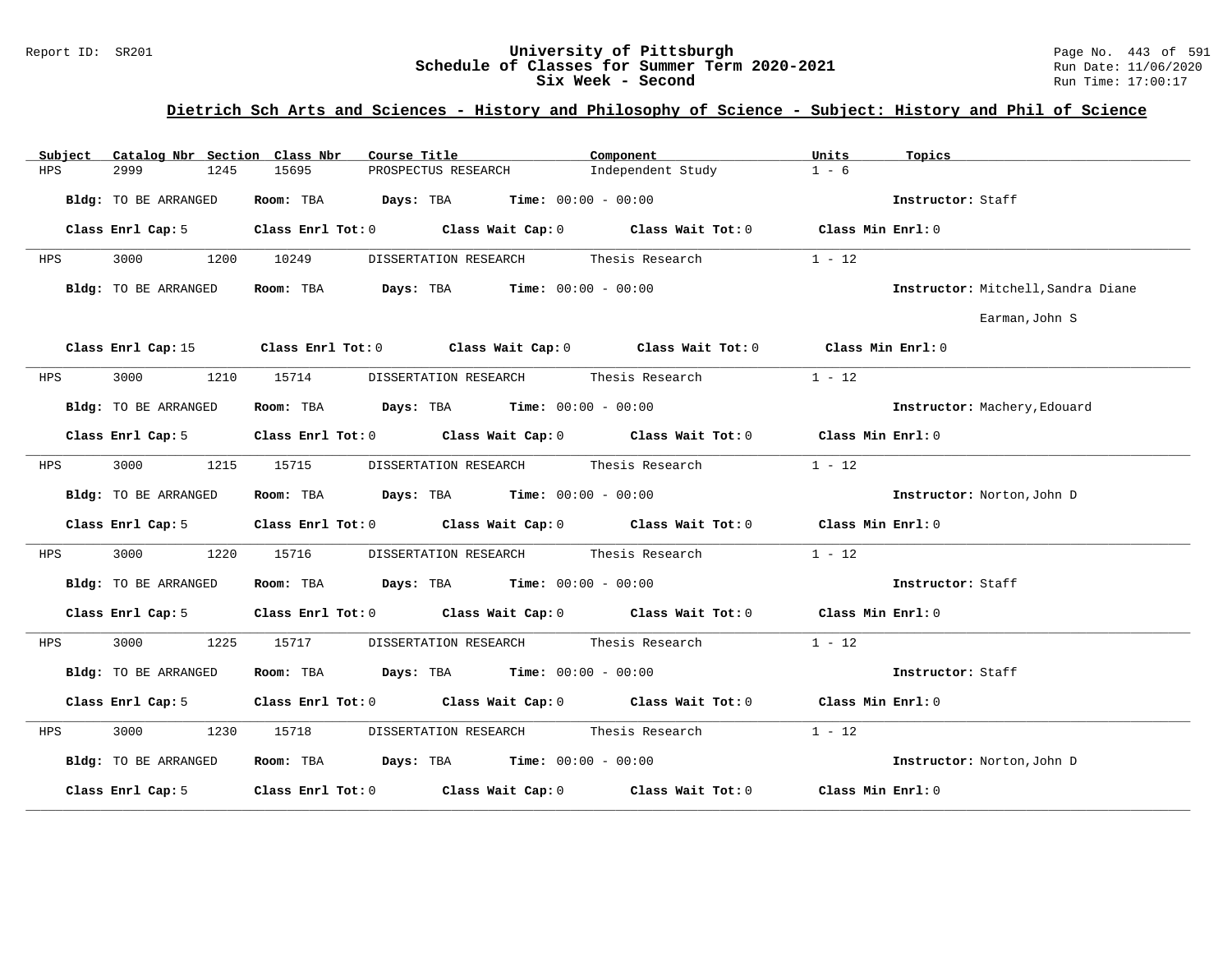#### Report ID: SR201 **University of Pittsburgh** Page No. 444 of 591 **Schedule of Classes for Summer Term 2020-2021** Run Date: 11/06/2020 **Six Week - Second Run Time: 17:00:17**

| Subject Catalog Nbr Section Class Nbr | Course Title                                                                              | Component       | Units<br>Topics   |
|---------------------------------------|-------------------------------------------------------------------------------------------|-----------------|-------------------|
| 3000<br>1235<br>HPS                   | 15719<br>DISSERTATION RESEARCH                                                            | Thesis Research | $1 - 12$          |
| Bldg: TO BE ARRANGED                  | Room: TBA $Days:$ TBA $Time: 00:00 - 00:00$                                               |                 | Instructor: Staff |
|                                       | Class Enrl Cap: 5 Class Enrl Tot: 0 Class Wait Cap: 0 Class Wait Tot: 0 Class Min Enrl: 0 |                 |                   |
|                                       |                                                                                           |                 | $1 - 12$          |
| Bldg: TO BE ARRANGED                  | Room: TBA $Days:$ TBA $Time: 00:00 - 00:00$                                               |                 | Instructor: Staff |
|                                       | Class Enrl Cap: 5 Class Enrl Tot: 0 Class Wait Cap: 0 Class Wait Tot: 0 Class Min Enrl: 0 |                 |                   |
|                                       | HPS     3000      1245   15721     DISSERTATION RESEARCH      Thesis Research             |                 | $1 - 12$          |
| Bldg: TO BE ARRANGED                  | Room: TBA $Days:$ TBA $Time: 00:00 - 00:00$                                               |                 | Instructor: Staff |
|                                       | Class Enrl Cap: 5 Class Enrl Tot: 0 Class Wait Cap: 0 Class Wait Tot: 0 Class Min Enrl: 0 |                 |                   |
|                                       | HPS 3000 1250 15722 DISSERTATION RESEARCH Thesis Research                                 |                 | $1 - 12$          |
| Bldg: TO BE ARRANGED                  | Room: TBA $Days:$ TBA $Time:$ 00:00 - 00:00                                               |                 | Instructor: Staff |
|                                       | Class Enrl Cap: 5 Class Enrl Tot: 0 Class Wait Cap: 0 Class Wait Tot: 0 Class Min Enrl: 0 |                 |                   |
|                                       | HPS 3902 1200 15742 ADVANCED DIRECTED STUDY Directed Studies 1 - 12                       |                 |                   |
| Bldg: TO BE ARRANGED                  | Room: TBA $Days: TBA$ Time: $00:00 - 00:00$                                               |                 | Instructor: Staff |
|                                       | Class Enrl Cap: 5 Class Enrl Tot: 0 Class Wait Cap: 0 Class Wait Tot: 0 Class Min Enrl: 0 |                 |                   |
| 3902<br><b>HPS</b>                    | 1210 15743 ADVANCED DIRECTED STUDY Directed Studies                                       |                 | $1 - 12$          |
| Bldg: TO BE ARRANGED                  | Room: TBA $\rule{1em}{0.15mm}$ Days: TBA Time: $00:00 - 00:00$                            |                 | Instructor: Staff |
|                                       | Class Enrl Cap: 5 Class Enrl Tot: 0 Class Wait Cap: 0 Class Wait Tot: 0 Class Min Enrl: 0 |                 |                   |
|                                       | HPS 3902 1215 15744 ADVANCED DIRECTED STUDY Directed Studies 1 - 12                       |                 |                   |
| Bldg: TO BE ARRANGED                  | Room: TBA $Days:$ TBA $Time: 00:00 - 00:00$                                               |                 | Instructor: Staff |
|                                       | Class Enrl Cap: 5 Class Enrl Tot: 0 Class Wait Cap: 0 Class Wait Tot: 0 Class Min Enrl: 0 |                 |                   |
| 3902 390<br><b>HPS</b>                | 1220 15745 ADVANCED DIRECTED STUDY Directed Studies                                       |                 | $1 - 12$          |
| Bldg: TO BE ARRANGED                  | Room: TBA $\rule{1em}{0.15mm}$ Days: TBA Time: $00:00 - 00:00$                            |                 | Instructor: Staff |
|                                       | Class Enrl Cap: 5 Class Enrl Tot: 0 Class Wait Cap: 0 Class Wait Tot: 0 Class Min Enrl: 0 |                 |                   |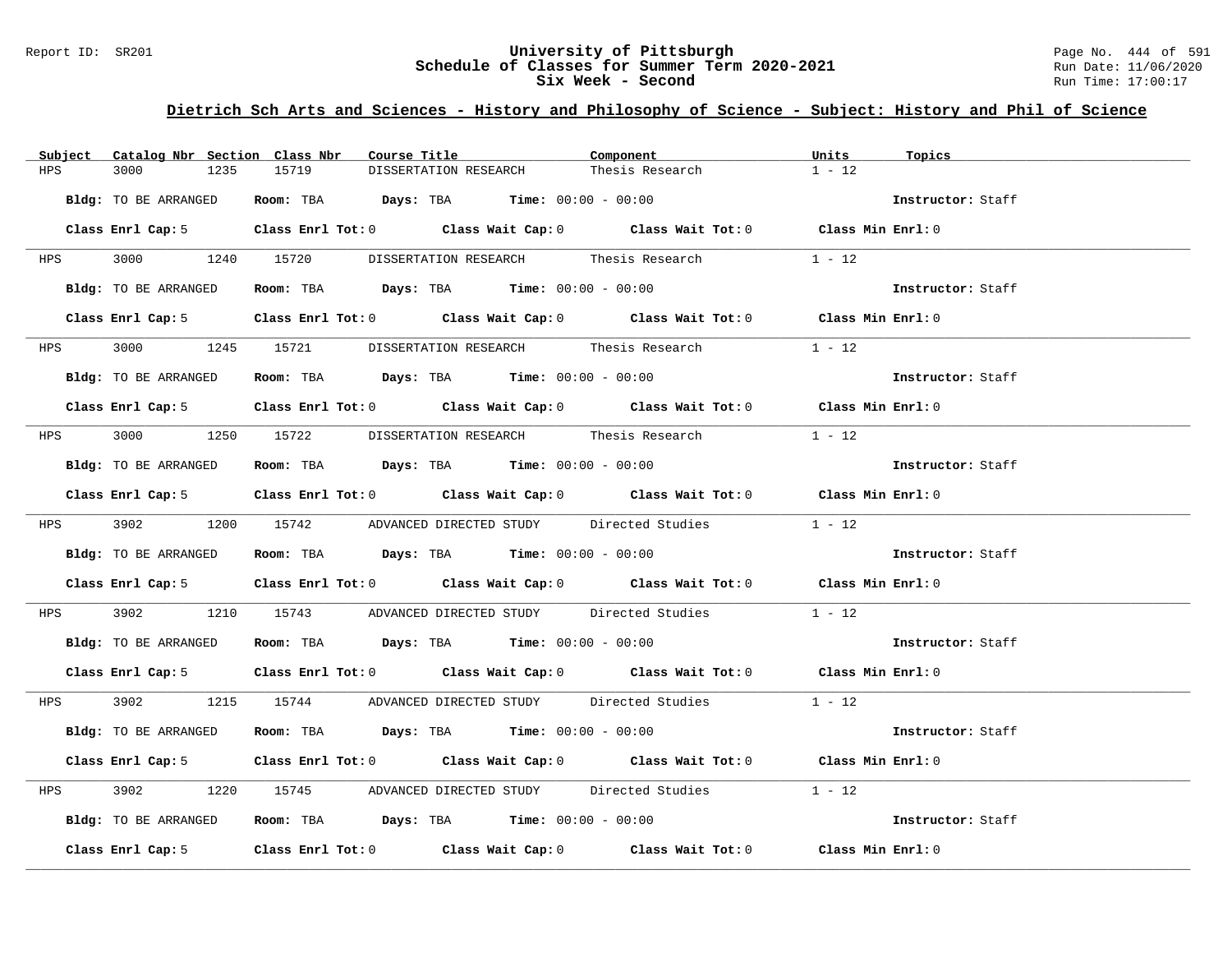| HPS | 1225<br>3902                | 15746<br>ADVANCED DIRECTED STUDY                                                          | Directed Studies                                            | $1 - 12$          |
|-----|-----------------------------|-------------------------------------------------------------------------------------------|-------------------------------------------------------------|-------------------|
|     | Bldg: TO BE ARRANGED        | $\texttt{Days:}$ TBA $\texttt{Time:}$ 00:00 - 00:00<br>Room: TBA                          |                                                             | Instructor: Staff |
|     | Class Enrl Cap: 5           | Class Enrl Tot: $0$                                                                       | Class Wait Cap: $0$ Class Wait Tot: $0$ Class Min Enrl: $0$ |                   |
| HPS | 3902<br>1230                | 15747<br>ADVANCED DIRECTED STUDY                                                          | Directed Studies                                            | $1 - 12$          |
|     | Bldg: TO BE ARRANGED        | <b>Days:</b> TBA <b>Time:</b> $00:00 - 00:00$<br>Room: TBA                                |                                                             | Instructor: Staff |
|     | Class Enrl Cap: 5           | Class Enrl Tot: $0$ Class Wait Cap: $0$ Class Wait Tot: $0$                               |                                                             | Class Min Enrl: 0 |
| HPS | 3902<br>1235                | 15748<br>ADVANCED DIRECTED STUDY                                                          | Directed Studies                                            | $1 - 12$          |
|     | <b>Bldg:</b> TO BE ARRANGED | $\texttt{Days:}$ TBA $\texttt{Time:}$ 00:00 - 00:00<br>Room: TBA                          |                                                             | Instructor: Staff |
|     | Class Enrl Cap: 5           | Class Enrl Tot: $0$ Class Wait Cap: $0$ Class Wait Tot: $0$                               |                                                             | Class Min Enrl: 0 |
| HPS | 3902<br>1240                | 15749<br>ADVANCED DIRECTED STUDY                                                          | Directed Studies                                            | $1 - 12$          |
|     | Bldg: TO BE ARRANGED        | <b>Days:</b> TBA <b>Time:</b> $00:00 - 00:00$<br>Room: TBA                                |                                                             | Instructor: Staff |
|     |                             | Class Enrl Cap: 5 Class Enrl Tot: 0 Class Wait Cap: 0 Class Wait Tot: 0 Class Min Enrl: 0 |                                                             |                   |
| HPS | 3902<br>1245                | 15750<br>ADVANCED DIRECTED STUDY                                                          | Directed Studies                                            | $1 - 12$          |
|     | <b>Bldg:</b> TO BE ARRANGED | $\texttt{Days:}$ TBA $\texttt{Time:}$ 00:00 - 00:00<br>Room: TBA                          |                                                             | Instructor: Staff |
|     | Class Enrl Cap: 5           | $Class$ $Enr1$ $Tot: 0$                                                                   | Class Wait Cap: $0$ Class Wait Tot: $0$ Class Min Enrl: $0$ |                   |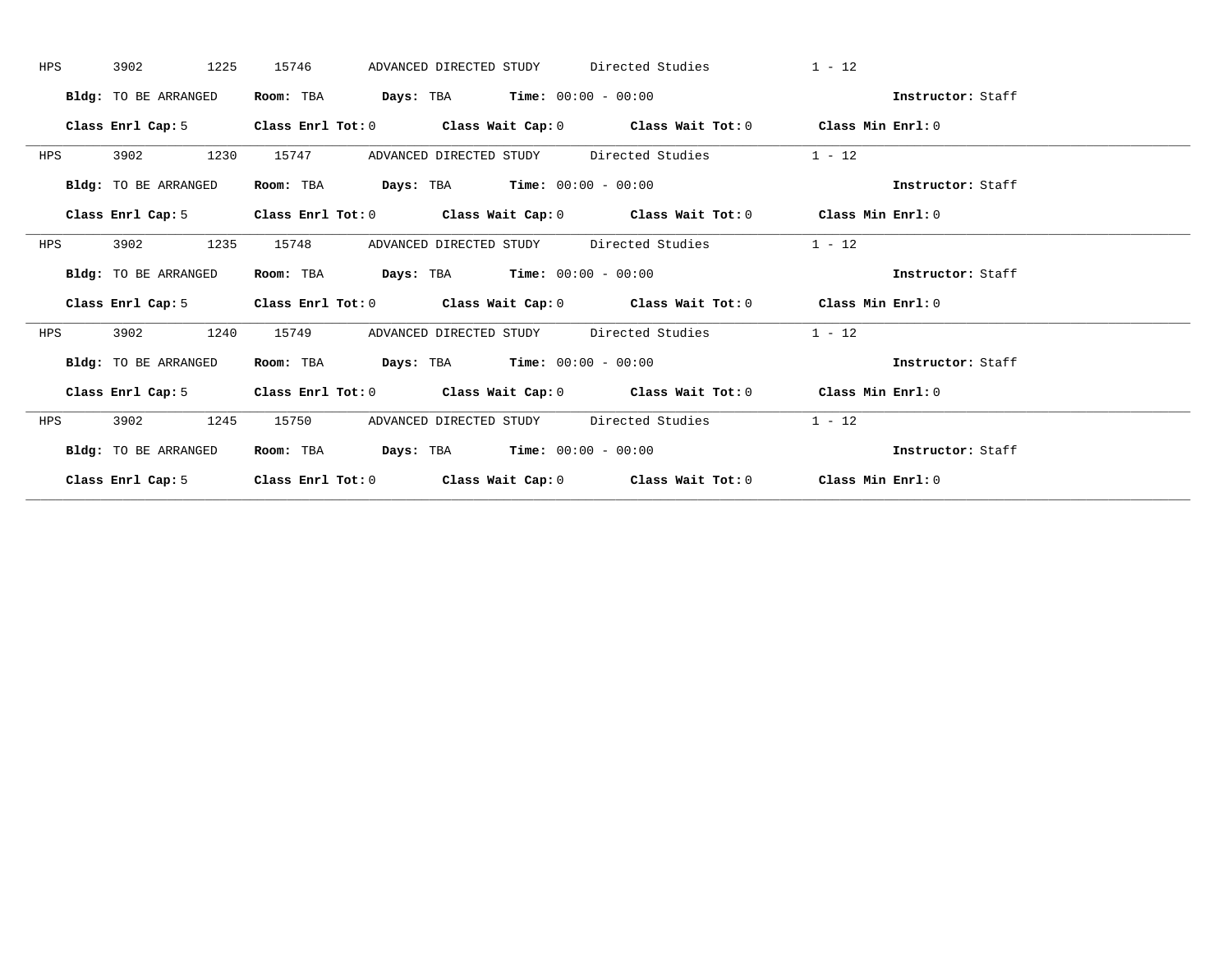### Report ID: SR201 **University of Pittsburgh** Page No. 446 of 591 **Schedule of Classes for Summer Term 2020-2021** Run Date: 11/06/2020 **Six Week - Second Run Time: 17:00:17**

# **Dietrich Sch Arts and Sciences - Jewish Studies - Subject: Jewish Studies**

| Subject | Catalog Nbr Section Class Nbr                     |      |                   | Course Title      |                              | Component         | Units             | Topics            |
|---------|---------------------------------------------------|------|-------------------|-------------------|------------------------------|-------------------|-------------------|-------------------|
| JS      | 1901                                              | 1200 | 10469             | INDEPENDENT STUDY |                              | Independent Study | $1 - 4$           |                   |
|         | Bldg: TO BE ARRANGED                              |      | Room: TBA         | Days: TBA         | <b>Time:</b> $00:00 - 00:00$ |                   |                   | Instructor: Staff |
|         | Class Enrl Cap: 25<br>Attributes: Capstone Course |      | Class Enrl Tot: 0 |                   | Class Wait Cap: 20           | Class Wait Tot: 0 | Class Min Enrl: 0 |                   |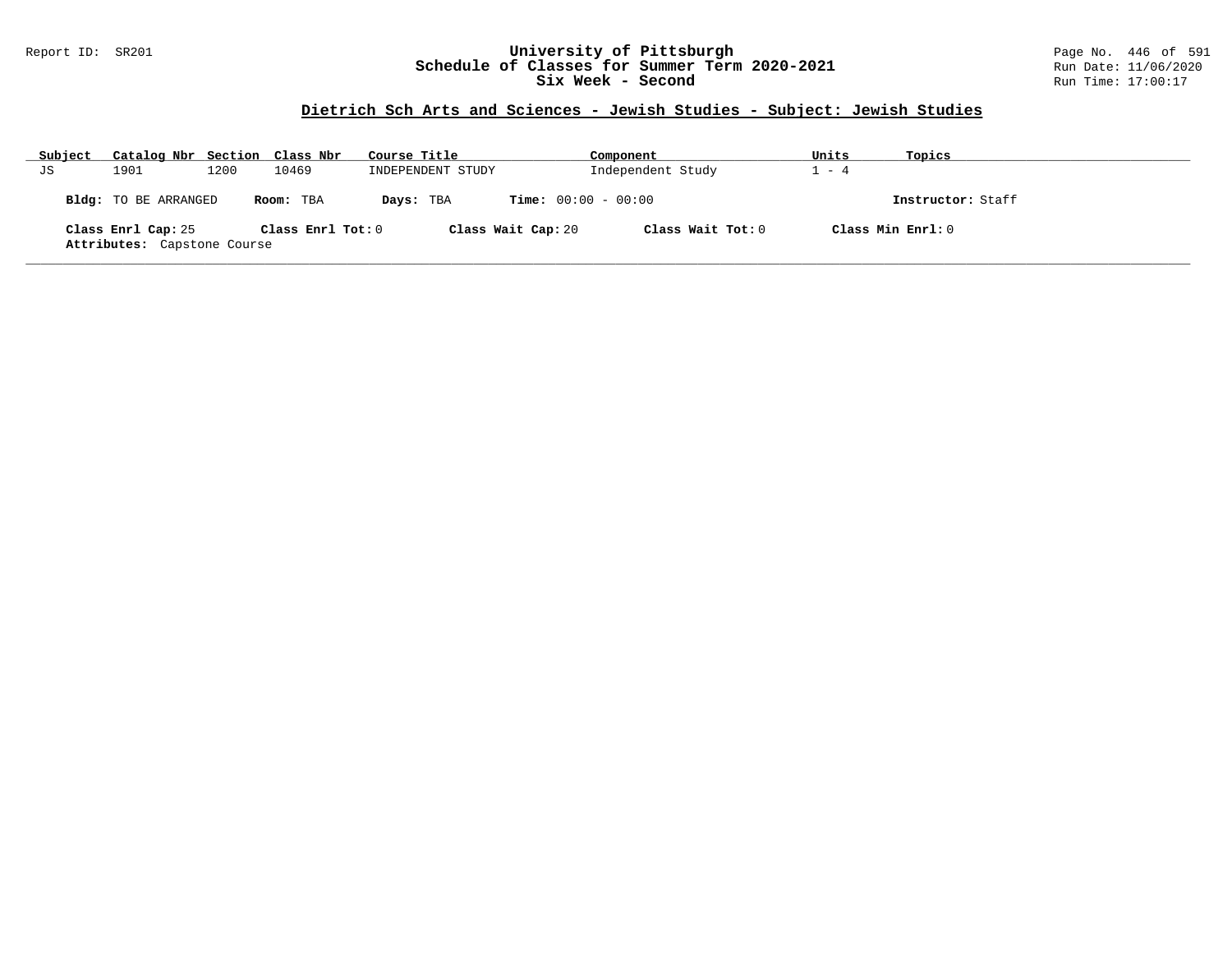### Report ID: SR201 **University of Pittsburgh** Page No. 447 of 591 **Schedule of Classes for Summer Term 2020-2021** Run Date: 11/06/2020 **Six Week - Second Run Time: 17:00:17**

# **Dietrich Sch Arts and Sciences - Linguistics - Subject: Linguistics**

| Catalog Nbr Section Class Nbr<br>Subject | Course Title                                                                                        | Component         | Units<br>Topics               |
|------------------------------------------|-----------------------------------------------------------------------------------------------------|-------------------|-------------------------------|
| 1901<br>1200<br>LING                     | 16369<br>INDEPENDENT STUDY                                                                          | Independent Study | $1 - 9$                       |
| Bldg: TO BE ARRANGED                     | Room: TBA $\rule{1em}{0.15mm}$ Days: TBA $\rule{1.5mm}{0.15mm}$ Time: $00:00 - 00:00$               |                   | Instructor: Staff             |
|                                          | Class Enrl Cap: 15 Class Enrl Tot: 0 Class Wait Cap: 10 Class Wait Tot: 0 Class Min Enrl: 0         |                   |                               |
|                                          | LING 1901 1205 16370 INDEPENDENT STUDY Independent Study 1 - 9                                      |                   |                               |
| Bldg: TO BE ARRANGED                     | <b>Room:</b> TBA <b>Days:</b> TBA <b>Time:</b> 00:00 - 00:00                                        |                   | Instructor: Staff             |
| Class Enrl Cap: 15                       | Class Enrl Tot: 0 $\qquad$ Class Wait Cap: 10 $\qquad$ Class Wait Tot: 0 $\qquad$ Class Min Enrl: 0 |                   |                               |
| LING                                     | 1901 1215 11278 INDEPENDENT STUDY Independent Study                                                 |                   | $1 - 9$                       |
| Bldg: TO BE ARRANGED                     | Room: TBA $\rule{1em}{0.15mm}$ Days: TBA Time: $00:00 - 00:00$                                      |                   | Instructor: Juffs, Alan       |
|                                          | Class Enrl Cap: 15 Class Enrl Tot: 0 Class Wait Cap: 10 Class Wait Tot: 0 Class Min Enrl: 0         |                   |                               |
|                                          | LING 1901 1220 11279 INDEPENDENT STUDY Independent Study                                            |                   | $1 - 9$                       |
| Bldg: TO BE ARRANGED                     | Room: TBA $Days: TBA$ Time: $00:00 - 00:00$                                                         |                   | Instructor: Kiesling, Scott F |
|                                          | Class Enrl Cap: 15 Class Enrl Tot: 0 Class Wait Cap: 10 Class Wait Tot: 0 Class Min Enrl: 0         |                   |                               |
|                                          | LING 1901 1230 11280 INDEPENDENT STUDY Independent Study 1 - 9                                      |                   |                               |
| Bldg: TO BE ARRANGED                     | Room: TBA Days: TBA Time: $00:00 - 00:00$                                                           |                   | Instructor: Mauk, Claude E    |
|                                          | Class Enrl Cap: 15 Class Enrl Tot: 0 Class Wait Cap: 10 Class Wait Tot: 0 Class Min Enrl: 0         |                   |                               |
| LING                                     | 1901 1235 11281 INDEPENDENT STUDY Independent Study 1 - 9                                           |                   |                               |
| Bldg: TO BE ARRANGED                     | Room: TBA $Days:$ TBA $Time: 00:00 - 00:00$                                                         |                   | Instructor: McCormick, Dawn E |
|                                          | Class Enrl Cap: 15 Class Enrl Tot: 0 Class Wait Cap: 10 Class Wait Tot: 0 Class Min Enrl: 0         |                   |                               |
|                                          | LING 1901 1275 11282 INDEPENDENT STUDY Independent Study 1 - 9                                      |                   |                               |
| Bldg: TO BE ARRANGED                     | <b>Room:</b> TBA <b>Days:</b> TBA <b>Time:</b> 00:00 - 00:00                                        |                   | Instructor: Attia, Amani      |
|                                          | Class Enrl Cap: 15 Class Enrl Tot: 0 Class Wait Cap: 10 Class Wait Tot: 0 Class Min Enrl: 0         |                   |                               |
| 1901 1901<br>LING                        | 1280 16749 INDEPENDENT STUDY Independent Study                                                      |                   | $1 - 9$                       |
| Bldg: TO BE ARRANGED                     | Room: TBA Days: TBA Time: 00:00 - 00:00 INTENSIVE KICHWA LANG & CULT Linstructor: Staff             |                   |                               |
|                                          | Class Enrl Cap: 15 Class Enrl Tot: 0 Class Wait Cap: 10 Class Wait Tot: 0 Class Min Enrl: 0         |                   |                               |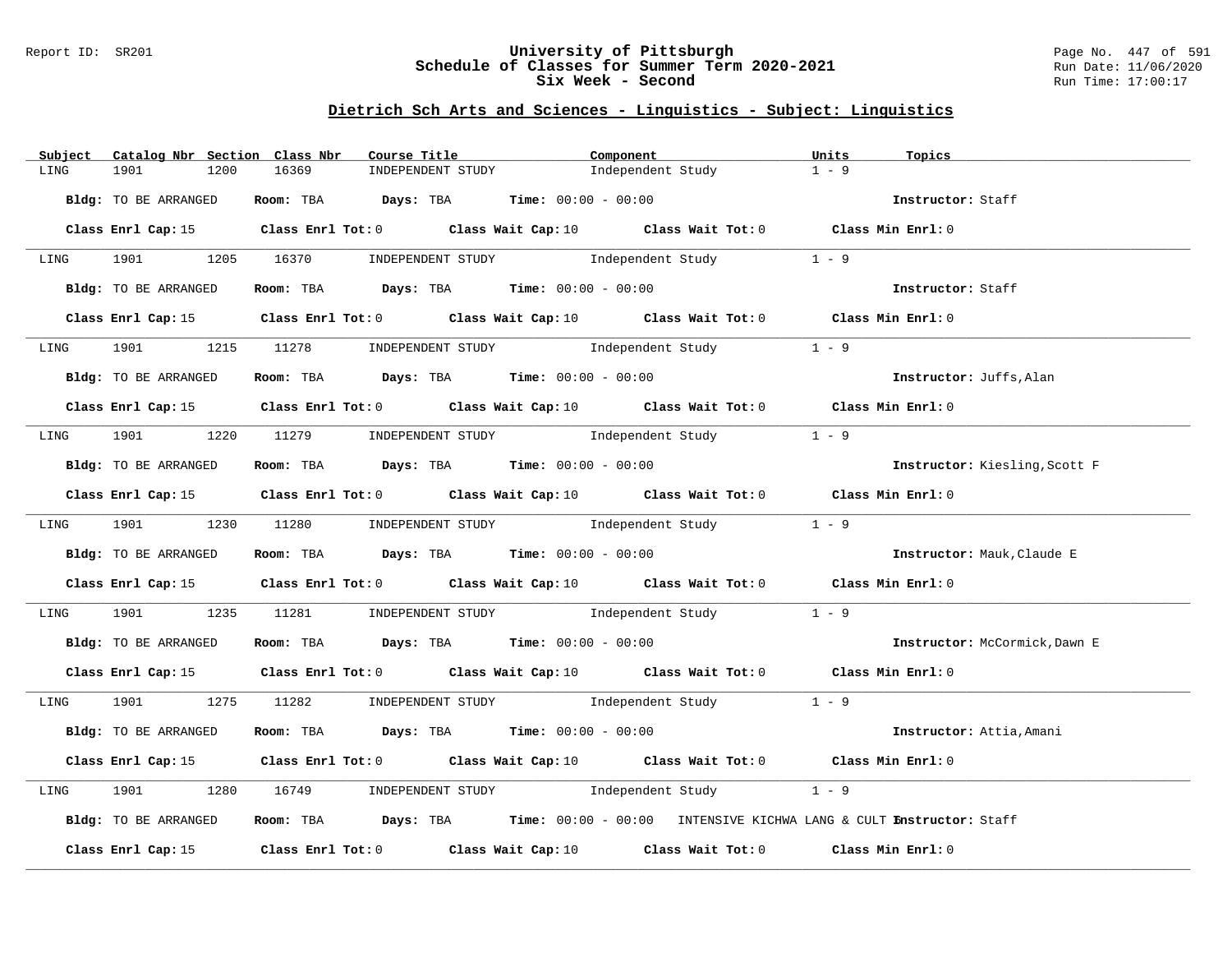| LING | 1901<br>1285                                      | 16774<br>INDEPENDENT STUDY                  | Independent Study                                                                                   | $1 - 9$                            |
|------|---------------------------------------------------|---------------------------------------------|-----------------------------------------------------------------------------------------------------|------------------------------------|
|      | Bldg: TO BE ARRANGED                              | Room: TBA<br>Days: TBA                      | Time: 00:00 - 00:00 INTENSIVE KICHWA LANG & CULT Instructor: Staff                                  |                                    |
|      | Class Enrl Cap: 15                                |                                             | Class Enrl Tot: 0 $\qquad$ Class Wait Cap: 10 $\qquad$ Class Wait Tot: 0 $\qquad$ Class Min Enrl: 0 |                                    |
| LING | 1210<br>1903                                      | 11263<br>DIRECTED RESEARCH                  | Directed Studies                                                                                    | $1 - 3$                            |
|      | Bldg: TO BE ARRANGED                              | Room: TBA                                   | <b>Days:</b> TBA <b>Time:</b> $00:00 - 00:00$                                                       | Instructor: Juffs, Alan            |
|      | Class Enrl Cap: 15<br>Attributes: Capstone Course | $Class$ $Enrl$ $Tot: 0$                     | Class Wait Cap: 10 Class Wait Tot: 0                                                                | Class Min Enrl: 0                  |
| LING | 1903<br>1215                                      | 11264<br>DIRECTED RESEARCH                  | Directed Studies                                                                                    | $1 - 3$                            |
|      | Bldg: TO BE ARRANGED                              | Room: TBA                                   | <b>Days:</b> TBA <b>Time:</b> $00:00 - 00:00$                                                       | Instructor: Kiesling, Scott F      |
|      | Class Enrl Cap: 15<br>Attributes: Capstone Course |                                             | Class Enrl Tot: 0 Class Wait Cap: 10 Class Wait Tot: 0                                              | Class Min Enrl: 0                  |
| LING | 1903<br>1225                                      | 11265<br>DIRECTED RESEARCH                  | Directed Studies                                                                                    | $1 - 3$                            |
|      | Bldg: TO BE ARRANGED                              | Room: TBA $Days: TBA$ Time: $00:00 - 00:00$ |                                                                                                     | Instructor: Mauk, Claude E         |
|      | Class Enrl Cap: 15<br>Attributes: Capstone Course |                                             | Class Enrl Tot: 0 Class Wait Cap: 10 Class Wait Tot: 0                                              | Class Min Enrl: 0                  |
| LING | 1903<br>1230                                      | 11266<br>DIRECTED RESEARCH                  | Directed Studies                                                                                    | $1 - 3$                            |
|      | Bldg: TO BE ARRANGED                              | Room: TBA<br>Days: TBA                      | <b>Time:</b> $00:00 - 00:00$                                                                        | Instructor: McCormick, Dawn E      |
|      | Class Enrl Cap: 15<br>Attributes: Capstone Course |                                             | Class Enrl Tot: 0 Class Wait Cap: 10 Class Wait Tot: 0                                              | Class Min Enrl: 0                  |
| LING | 1903<br>1260                                      | 11267<br>DIRECTED RESEARCH                  | Directed Studies                                                                                    | $1 - 3$                            |
|      | Bldg: TO BE ARRANGED                              | Room: TBA                                   | <b>Days:</b> TBA <b>Time:</b> $00:00 - 00:00$                                                       | Instructor: Ortega-Llebaria, Marta |
|      | Class Enrl Cap: 15<br>Attributes: Capstone Course |                                             | Class Enrl Tot: 0 Class Wait Cap: 10 Class Wait Tot: 0                                              | Class Min Enrl: 0                  |
| LING | 2000<br>1210                                      | 11247                                       | THESIS RES FOR THE MA DEGREE Thesis Research                                                        | $1 - 9$                            |
|      | Bldg: TO BE ARRANGED                              | Room: TBA                                   | <b>Days:</b> TBA <b>Time:</b> $00:00 - 00:00$                                                       | Instructor: Juffs, Alan            |
|      | Class Enrl Cap: 15                                | $Class$ $Enrl$ $Tot: 0$                     | Class Wait Cap: 0<br>Class Wait Tot: 0                                                              | Class Min Enrl: 0                  |
| LING | 1215<br>2000                                      | 11248                                       | THESIS RES FOR THE MA DEGREE Thesis Research                                                        | $1 - 9$                            |
|      | Bldg: TO BE ARRANGED                              | Room: TBA                                   | <b>Days:</b> TBA <b>Time:</b> $00:00 - 00:00$                                                       | Instructor: Kiesling, Scott F      |
|      | Class Enrl Cap: 15                                | Class Enrl Tot: 0                           | Class Wait Cap: 0<br>Class Wait Tot: 0                                                              | Class Min Enrl: 0                  |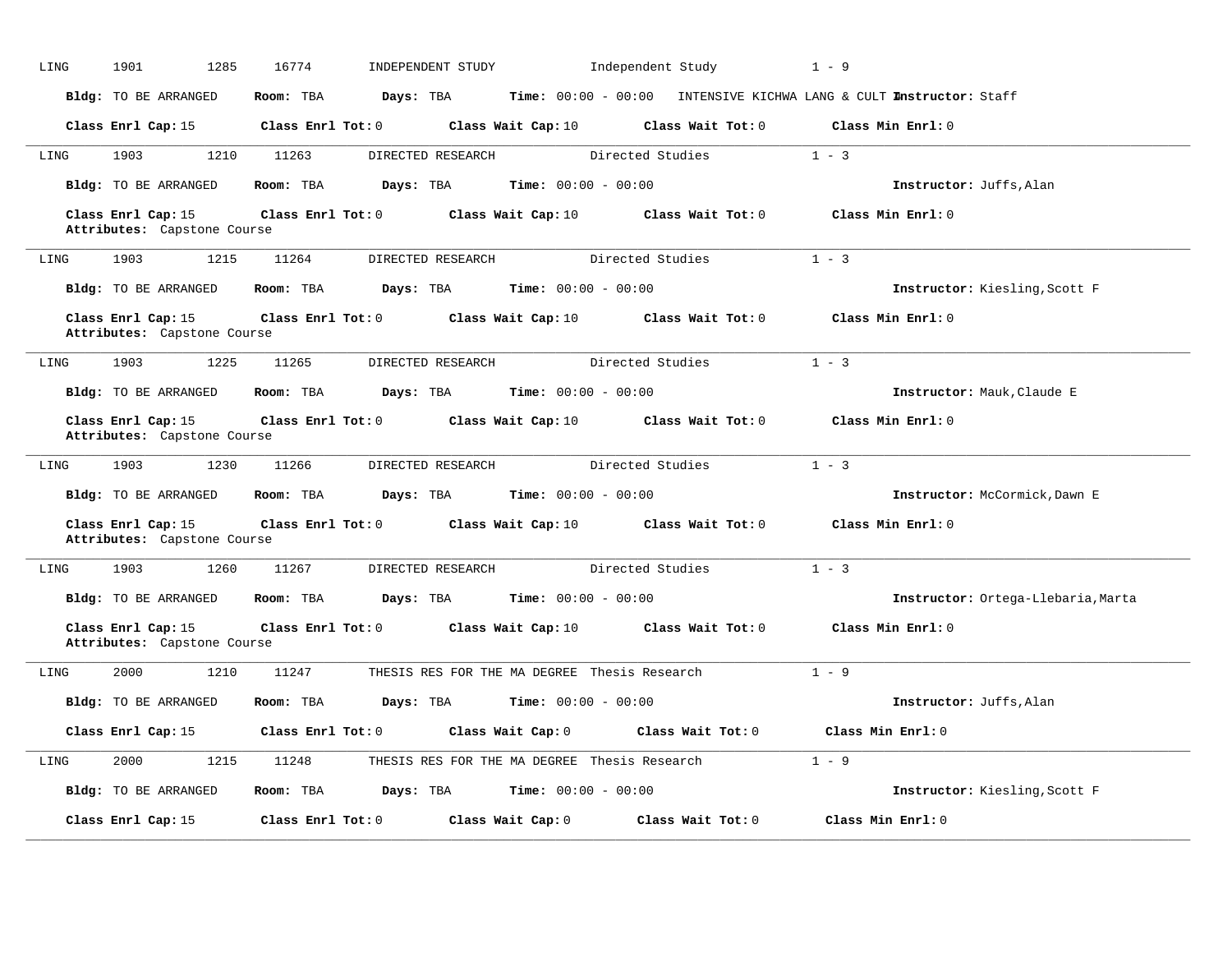### Report ID: SR201 **University of Pittsburgh** Page No. 449 of 591 **Schedule of Classes for Summer Term 2020-2021** Run Date: 11/06/2020 **Six Week - Second Run Time: 17:00:17**

# **Dietrich Sch Arts and Sciences - Linguistics - Subject: Linguistics**

| Catalog Nbr Section Class Nbr<br>Subject | Course Title                                                                                    | Component | Units<br>Topics               |
|------------------------------------------|-------------------------------------------------------------------------------------------------|-----------|-------------------------------|
| 2000<br>1225<br>LING                     | THESIS RES FOR THE MA DEGREE Thesis Research<br>11249                                           |           | $1 - 9$                       |
| Bldg: TO BE ARRANGED                     | Room: TBA $\rule{1em}{0.15mm}$ Days: TBA $\rule{1em}{0.15mm}$ Time: $00:00 - 00:00$             |           | Instructor: Mauk, Claude E    |
|                                          | Class Enrl Cap: 15 Class Enrl Tot: 0 Class Wait Cap: 0 Class Wait Tot: 0 Class Min Enrl: 0      |           |                               |
| LING                                     | 2000 1230 11250 THESIS RES FOR THE MA DEGREE Thesis Research                                    |           | $1 - 9$                       |
| Bldg: TO BE ARRANGED                     | Room: TBA $Days:$ TBA $Time: 00:00 - 00:00$                                                     |           | Instructor: McCormick, Dawn E |
|                                          | Class Enrl Cap: 15 Class Enrl Tot: 0 Class Wait Cap: 0 Class Wait Tot: 0 Class Min Enrl: 0      |           |                               |
| 2000<br>1255<br>LING                     | 11251<br>THESIS RES FOR THE MA DEGREE Thesis Research                                           |           | $1 - 9$                       |
| Bldg: TO BE ARRANGED                     | Room: TBA $\rule{1em}{0.15mm}$ Days: TBA $\rule{1.5mm}{0.15mm}$ Time: $00:00 - 00:00$           |           | Instructor: Staff             |
|                                          | Class Enrl Cap: 15 Class Enrl Tot: 0 Class Wait Cap: 0 Class Wait Tot: 0 Class Min Enrl: 0      |           |                               |
| LING                                     | 3000 1205 11232 DISSERTATION RESEARCH FOR PHD Thesis Research                                   |           | $1 - 9$                       |
| Bldg: TO BE ARRANGED                     | Room: TBA $Days:$ TBA $Time: 00:00 - 00:00$                                                     |           | Instructor: Juffs, Alan       |
|                                          | Class Enrl Cap: 15 (class Enrl Tot: 0 (class Wait Cap: 0 (class Wait Tot: 0 (class Min Enrl: 0) |           |                               |
| 3000 1210 11233<br>LING                  | DISSERTATION RESEARCH FOR PHD Thesis Research                                                   |           | $1 - 9$                       |
| Bldg: TO BE ARRANGED                     | Room: TBA $Days:$ TBA $Time: 00:00 - 00:00$                                                     |           | Instructor: Kiesling, Scott F |
|                                          | Class Enrl Cap: 15 Class Enrl Tot: 0 Class Wait Cap: 0 Class Wait Tot: 0                        |           | Class Min Enrl: 0             |
| 3000<br>1220<br>LING                     | 11234<br>DISSERTATION RESEARCH FOR PHD Thesis Research                                          |           | $1 - 9$                       |
| Bldg: TO BE ARRANGED                     | Room: TBA $\rule{1em}{0.15mm}$ Days: TBA Time: $00:00 - 00:00$                                  |           | Instructor: Mauk, Claude E    |
|                                          | Class Enrl Cap: 15 Class Enrl Tot: 0 Class Wait Cap: 0 Class Wait Tot: 0 Class Min Enrl: 0      |           |                               |
| 3000<br>LING                             | 1225 11235<br>DISSERTATION RESEARCH FOR PHD Thesis Research                                     |           | $1 - 9$                       |
| Bldg: TO BE ARRANGED                     | Room: TBA $Days:$ TBA $Time: 00:00 - 00:00$                                                     |           | Instructor: McCormick, Dawn E |
|                                          | Class Enrl Cap: 15 Class Enrl Tot: 0 Class Wait Cap: 0 Class Wait Tot: 0 Class Min Enrl: 0      |           |                               |
| 3000<br>1230<br>LING                     | 11238<br>DISSERTATION RESEARCH FOR PHD Thesis Research                                          |           | $1 - 9$                       |
| Bldg: TO BE ARRANGED                     | Room: TBA $Days:$ TBA $Time: 00:00 - 00:00$                                                     |           | Instructor: Staff             |
| Class Enrl Cap: 15                       | Class Enrl Tot: $0$ Class Wait Cap: $0$ Class Wait Tot: $0$                                     |           | Class Min Enrl: 0             |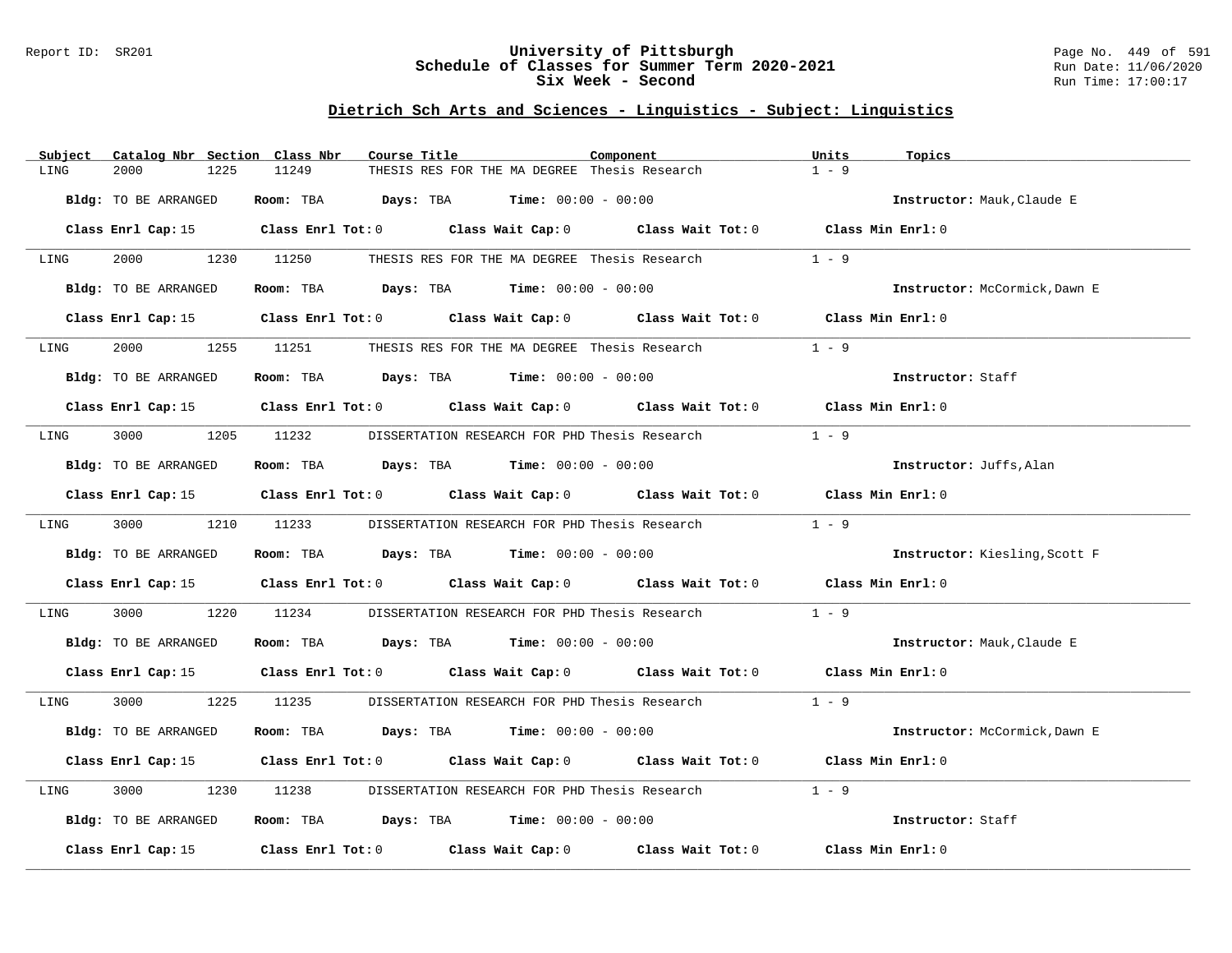| LING | 1240<br>3000         | 11236<br>DISSERTATION RESEARCH FOR PHD Thesis Research                                          | $1 - 9$                       |
|------|----------------------|-------------------------------------------------------------------------------------------------|-------------------------------|
|      | Bldg: TO BE ARRANGED | Room: TBA<br>$\texttt{Days:}$ TBA $\texttt{Time:}$ 00:00 - 00:00                                | Instructor: Staff             |
|      | Class Enrl Cap: 15   | Class Enrl Tot: $0$ Class Wait Cap: $0$ Class Wait Tot: $0$ Class Min Enrl: $0$                 |                               |
| LING | 3000<br>1250         | 11237<br>DISSERTATION RESEARCH FOR PHD Thesis Research                                          | $1 - 9$                       |
|      | Bldg: TO BE ARRANGED | Room: TBA $Days:$ TBA $Time: 00:00 - 00:00$                                                     | Instructor: Staff             |
|      |                      | Class Enrl Cap: 15 (class Enrl Tot: 0 (class Wait Cap: 0 (class Wait Tot: 0 (class Min Enrl: 0) |                               |
| LING | 1205<br>3099         | 11218<br>INDEPENDENT STUDY PHD STUDENT Independent Study                                        | $1 - 9$                       |
|      | Bldg: TO BE ARRANGED | Room: TBA $Days:$ TBA $Time: 00:00 - 00:00$                                                     | Instructor: Juffs, Alan       |
|      |                      | Class Enrl Cap: 15 Class Enrl Tot: 0 Class Wait Cap: 0 Class Wait Tot: 0 Class Min Enrl: 0      |                               |
| LING | 3099<br>1210         | 11219<br>INDEPENDENT STUDY PHD STUDENT Independent Study                                        | $1 - 9$                       |
|      | Bldg: TO BE ARRANGED | Room: TBA $Days:$ TBA $Time: 00:00 - 00:00$                                                     | Instructor: Kiesling, Scott F |
|      |                      | Class Enrl Cap: 15 Class Enrl Tot: 0 Class Wait Cap: 0 Class Wait Tot: 0 Class Min Enrl: 0      |                               |
| LING | 3099<br>1225         | 11220<br>INDEPENDENT STUDY PHD STUDENT Independent Study                                        | $1 - 9$                       |
|      | Bldg: TO BE ARRANGED | Room: TBA $Days: TBA$ Time: $00:00 - 00:00$                                                     | Instructor: McCormick, Dawn E |
|      |                      | Class Enrl Cap: 15 Class Enrl Tot: 0 Class Wait Cap: 0 Class Wait Tot: 0 Class Min Enrl: 0      |                               |
| LING | 3099<br>1245         | 11221<br>INDEPENDENT STUDY PHD STUDENT Independent Study                                        | $1 - 9$                       |
|      | Bldg: TO BE ARRANGED | Room: TBA $\rule{1em}{0.15mm}$ Days: TBA Time: $00:00 - 00:00$                                  | Instructor: Staff             |
|      |                      | Class Enrl Cap: 15 Class Enrl Tot: 0 Class Wait Cap: 0 Class Wait Tot: 0 Class Min Enrl: 0      |                               |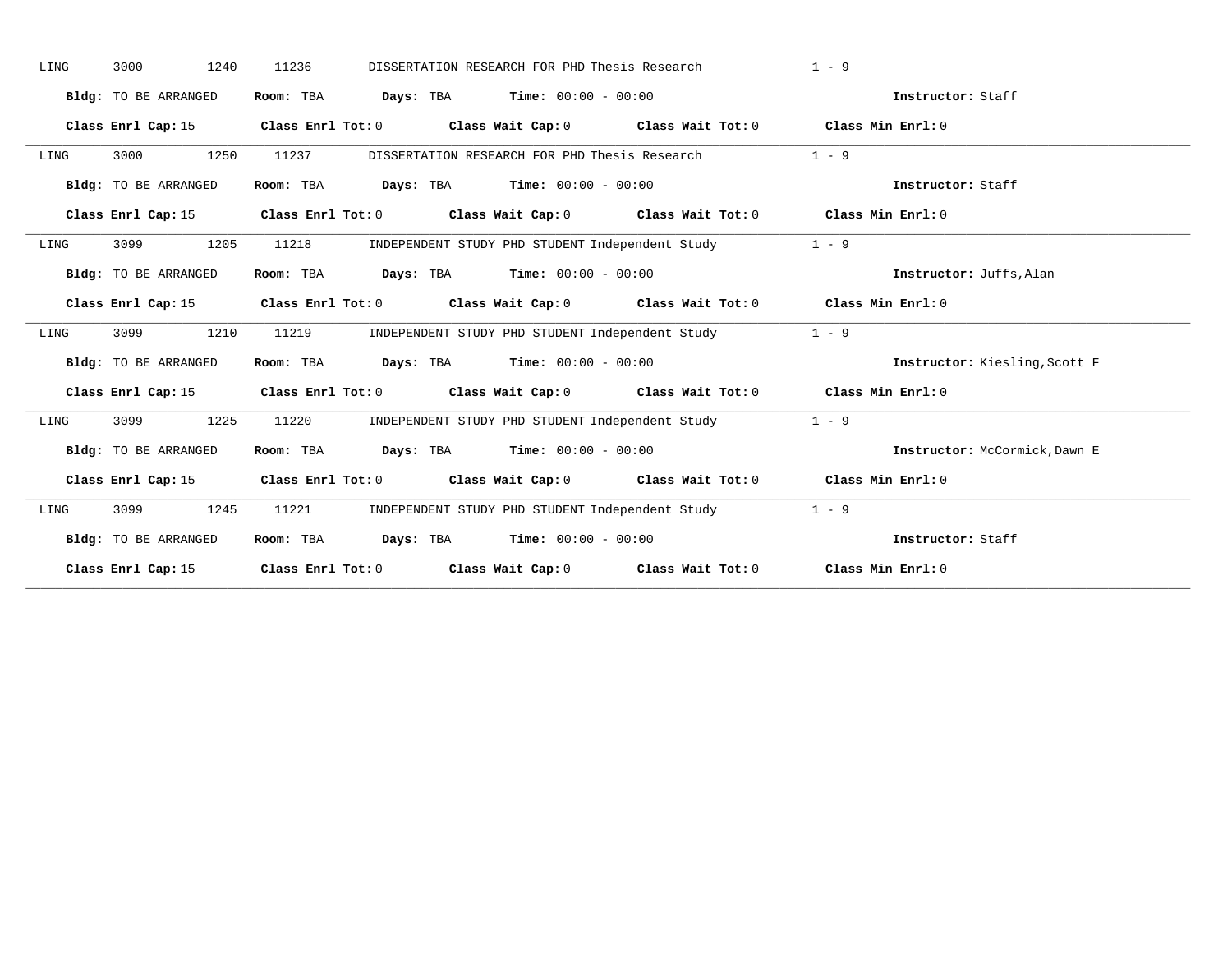### Report ID: SR201 **University of Pittsburgh** Page No. 451 of 591 **Schedule of Classes for Summer Term 2020-2021** Run Date: 11/06/2020 **Six Week - Second Run Time: 17:00:17**

# **Dietrich Sch Arts and Sciences - Linguistics - Subject: Quechua/Kichwa**

| Subject | Catalog Nbr Section Class Nbr |                   | Course Title      | Component                             |                   | Units<br>Topics                                |  |
|---------|-------------------------------|-------------------|-------------------|---------------------------------------|-------------------|------------------------------------------------|--|
| QUECH   | 0132<br>1200                  | 18452             |                   | INTENSIVE KICHWA IN ECUADOR 2 Lecture |                   | 3                                              |  |
|         | Bldg: TO BE ARRANGED          | Room: TBA         | Days: TBA         | <b>Time:</b> $00:00 - 00:00$          |                   | Instructor: Staff                              |  |
|         | Class Enrl Cap: 20            | Class Enrl Tot: 0 |                   | Class Wait Cap: 20                    | Class Wait Tot: 0 | Class Min Enrl: 0                              |  |
|         | Attributes: Global Studies    |                   |                   |                                       |                   |                                                |  |
| QUECH   | 1901<br>1200                  | 18454             | INDEPENDENT STUDY |                                       | Independent Study | $1 - 9$                                        |  |
|         | Bldg: TO BE ARRANGED          | Room: TBA         | Days: TBA         | <b>Time:</b> $00:00 - 00:00$          |                   | KICHWA LANGUAGE AND CULTURE 4Instructor: Staff |  |
|         | Class Enrl Cap: 20            | Class Enrl Tot: 0 |                   | Class Wait Cap: 20                    | Class Wait Tot: 0 | Class Min Enrl: 0                              |  |
| OUECH   | 1901<br>1205                  | 18456             | INDEPENDENT STUDY |                                       | Independent Study | $1 - 9$                                        |  |
|         | Bldg: TO BE ARRANGED          | Room: TBA         | Days: TBA         | <b>Time:</b> $00:00 - 00:00$          |                   | KICHWA LANGUAGE AND CULTURE 6Instructor: Staff |  |
|         | Class Enrl Cap: 20            | Class Enrl Tot: 0 |                   | Class Wait Cap: 20                    | Class Wait Tot: 0 | Class Min Enrl: 0                              |  |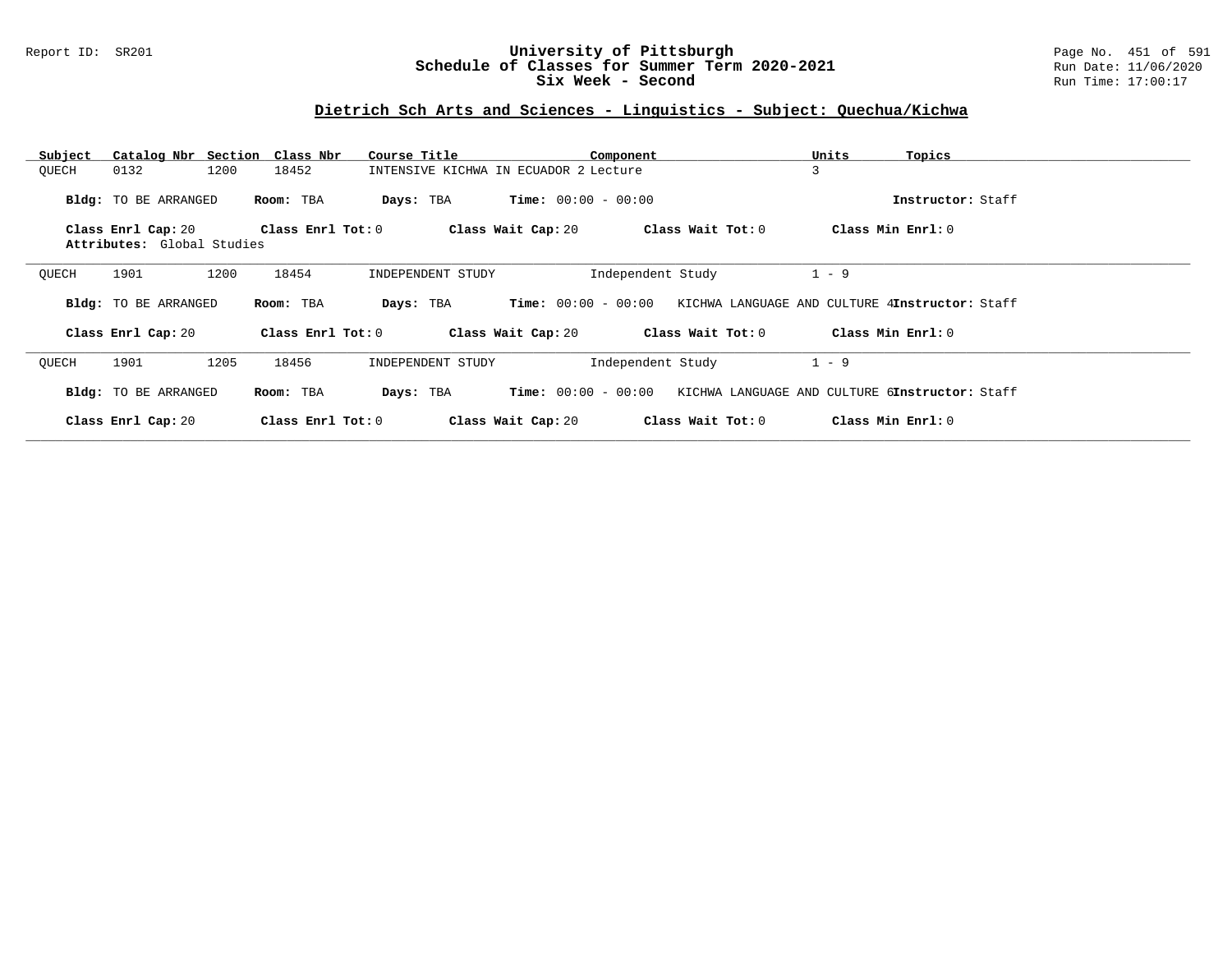#### Report ID: SR201 **University of Pittsburgh** Page No. 452 of 591 **Schedule of Classes for Summer Term 2020-2021** Run Date: 11/06/2020 **Six Week - Second Run Time: 17:00:17**

# **Dietrich Sch Arts and Sciences - Math - Subject: Mathematics**

| Subject |                                                                        |      | Catalog Nbr Section Class Nbr | Course Title                                         | Component                                                                                                                                                                                                                                             | Units<br>Topics                                                                                                                                                  |
|---------|------------------------------------------------------------------------|------|-------------------------------|------------------------------------------------------|-------------------------------------------------------------------------------------------------------------------------------------------------------------------------------------------------------------------------------------------------------|------------------------------------------------------------------------------------------------------------------------------------------------------------------|
| MATH    | 0031                                                                   | 1200 | 10254                         | ALGEBRA                                              | Lecture                                                                                                                                                                                                                                               | $\mathbf{3}$                                                                                                                                                     |
|         | Bldg: TBA                                                              |      | Room: TBA                     | Days: MTuWTh                                         | <b>Time:</b> $19:00 - 20:30$                                                                                                                                                                                                                          | Instructor: Ramirez Zuniga, Ivan                                                                                                                                 |
|         |                                                                        |      |                               |                                                      |                                                                                                                                                                                                                                                       | Yazici, Ibrahim                                                                                                                                                  |
|         | Class Enrl Cap: 30<br>Attributes: DSAS Algebra General Ed. Requirement |      | Class Enrl Tot: 0             | Room Characteristics: PeopleSoft - Scheduled (PS)(1) | Class Wait Tot: 0<br>Class Wait Cap: 20                                                                                                                                                                                                               | Class Min Enrl: 0                                                                                                                                                |
| MATH    | 0031                                                                   | 1210 | 10255                         | ALGEBRA                                              | Recitation                                                                                                                                                                                                                                            | $\overline{3}$                                                                                                                                                   |
|         | Bldg: WEB Based Class                                                  |      | Room: TBA                     | Days: MTuWTh                                         | Time: $17:45 - 18:45$                                                                                                                                                                                                                                 | Instructor: Ramirez Zuniga, Ivan                                                                                                                                 |
|         | Class Enrl Cap: 30                                                     |      | Class Enrl Tot: 0             | Room Characteristics: PeopleSoft - Scheduled (PS)(1) | Class Wait Cap: 20<br>Class Wait Tot: 0                                                                                                                                                                                                               | Class Min Enrl: 0                                                                                                                                                |
| MATH    | 0120                                                                   | 1200 | 10256                         | BUSINESS CALCULUS                                    | <b></b> The planned operational modality for this class is REMOTE. For more information please visit <a<br>href="http://www.provost.pitt.edu/students/student-success-flexpitt/flex-pitt-quarded-risk-posture-all-students-remote"<br/>Lecture</a<br> | target="_blank">http://www.provost.pitt.edu/students/student-success-flexpitt/flex-pitt-quarded-risk-posture-all-students-remote/<br>4                           |
|         | Bldg: TBA                                                              |      | Room: TBA                     | Days: MTuWTh                                         | <b>Time:</b> $09:00 - 10:45$                                                                                                                                                                                                                          | Instructor: John, Sushmita Rose                                                                                                                                  |
|         |                                                                        |      |                               |                                                      |                                                                                                                                                                                                                                                       | Tindall, Andrew James                                                                                                                                            |
|         | Class Enrl Cap: 25                                                     |      | Class Enrl Tot: 0             | Room Characteristics: PeopleSoft - Scheduled (PS)(1) | Class Wait Cap: 20<br>Class Wait Tot: 0                                                                                                                                                                                                               | Class Min Enrl: 0<br>Attributes: DSAS Algebra General Ed. Requirement, DSAS Quant.-Formal Reason General Ed. Requirement, SCI Quantitative: Mathematics GE. Req. |
| MATH    | 0120                                                                   | 1210 | 10367                         | BUSINESS CALCULUS                                    | Recitation                                                                                                                                                                                                                                            | 4                                                                                                                                                                |
|         | Bldg: WEB Based Class                                                  |      | Room: TBA                     | Days: MTuWTh                                         | <b>Time:</b> $08:00 - 08:50$                                                                                                                                                                                                                          | Instructor: Tindall, Andrew James                                                                                                                                |
|         | Class Enrl Cap: 25                                                     |      | Class Enrl Tot: 0             | Room Characteristics: PeopleSoft - Scheduled (PS)(1) | Class Wait Cap: 20<br>Class Wait Tot: 0                                                                                                                                                                                                               | Class Min Enrl: 0                                                                                                                                                |
|         |                                                                        |      |                               |                                                      | <b></b> The planned operational modality for this class is REMOTE. For more information please visit <a<br>href="http://www.provost.pitt.edu/students/student-success-flexpitt/flex-pitt-quarded-risk-posture-all-students-remote"</a<br>             | target="_blank">http://www.provost.pitt.edu/students/student-success-flexpitt/flex-pitt-quarded-risk-posture-all-students-remote/                                |

**\_\_\_\_\_\_\_\_\_\_\_\_\_\_\_\_\_\_\_\_\_\_\_\_\_\_\_\_\_\_\_\_\_\_\_\_\_\_\_\_\_\_\_\_\_\_\_\_\_\_\_\_\_\_\_\_\_\_\_\_\_\_\_\_\_\_\_\_\_\_\_\_\_\_\_\_\_\_\_\_\_\_\_\_\_\_\_\_\_\_\_\_\_\_\_\_\_\_\_\_\_\_\_\_\_\_\_\_\_\_\_\_\_\_\_\_\_\_\_\_\_\_\_\_\_\_\_\_\_\_\_\_\_\_\_\_\_\_\_\_\_\_\_\_\_\_\_\_\_\_\_\_\_\_\_\_**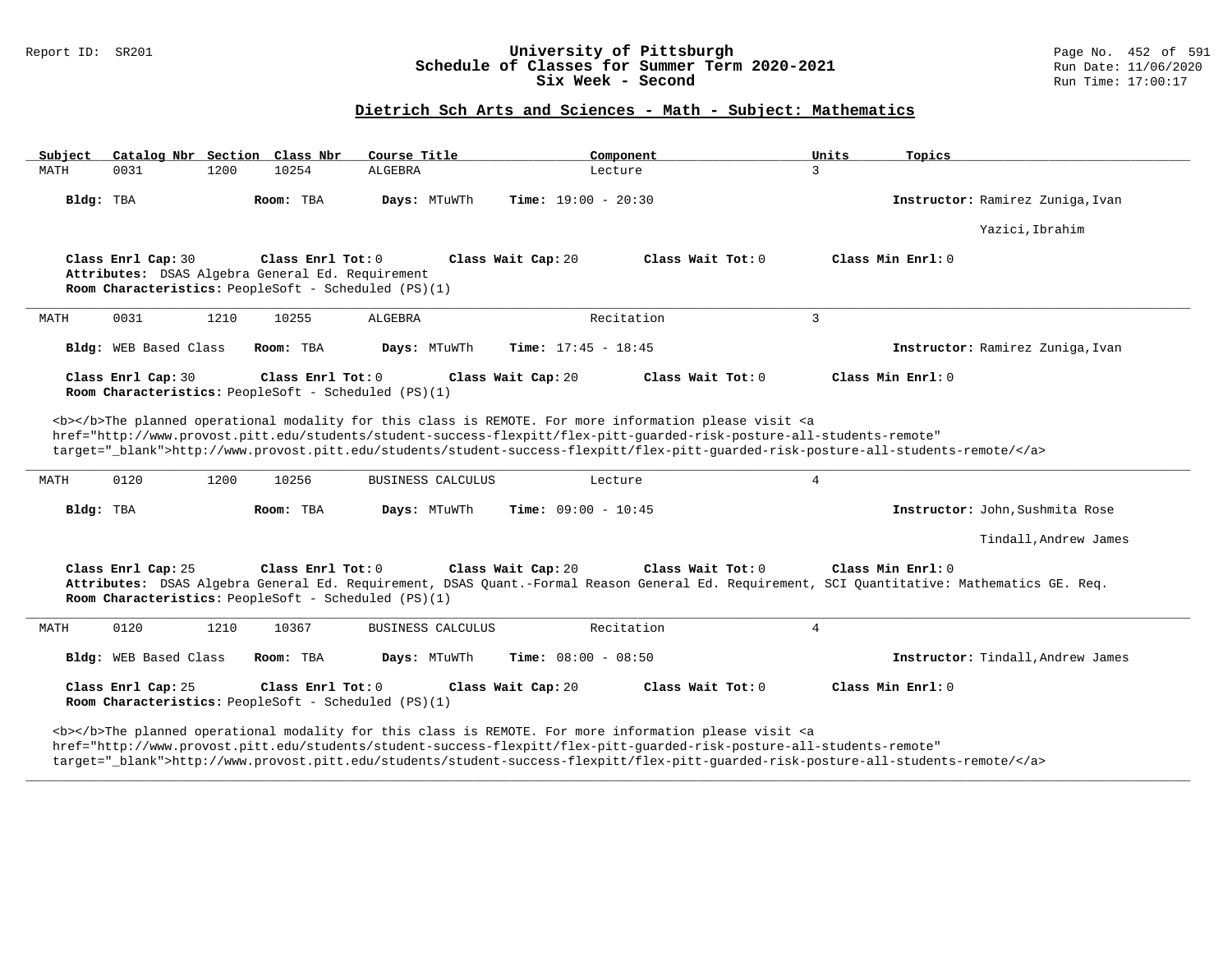### Report ID: SR201 **University of Pittsburgh** Page No. 453 of 591 **Schedule of Classes for Summer Term 2020-2021** Run Date: 11/06/2020 **Six Week - Second Run Time: 17:00:17**

## **Dietrich Sch Arts and Sciences - Math - Subject: Mathematics**

| Catalog Nbr Section Class Nbr<br>Subject | Course Title                                                                | Component                                                                                                                                                                                                                                                                                                                                                                          | Units<br>Topics                                                                                                                                                  |
|------------------------------------------|-----------------------------------------------------------------------------|------------------------------------------------------------------------------------------------------------------------------------------------------------------------------------------------------------------------------------------------------------------------------------------------------------------------------------------------------------------------------------|------------------------------------------------------------------------------------------------------------------------------------------------------------------|
| 1010<br>MATH<br>0205                     | 19703<br>BRIDGE TO CALCULUS                                                 | Lecture                                                                                                                                                                                                                                                                                                                                                                            | $\mathbf{1}$                                                                                                                                                     |
| Bldg: WEB Based Class                    | Room: TBA<br>Days: TBA                                                      | <b>Time:</b> $00:00 - 00:00$                                                                                                                                                                                                                                                                                                                                                       | Instructor: Trofimov, Evqueni Vasilievich                                                                                                                        |
| Class Enrl Cap: 25<br>Attributes: Online | Class Enrl Tot: 0                                                           | Class Wait Cap: 20<br>Class Wait Tot: 0                                                                                                                                                                                                                                                                                                                                            | Class Min Enrl: 0                                                                                                                                                |
| 0220<br>1200<br>MATH                     | 10257                                                                       | ANALYTC GEOMETRY & CALCULUS 1 Lecture                                                                                                                                                                                                                                                                                                                                              | 4                                                                                                                                                                |
| Bldg: TBA                                | Days: MTuWTh<br>Room: TBA                                                   | <b>Time:</b> $08:00 - 09:45$                                                                                                                                                                                                                                                                                                                                                       | Instructor: Liu, Haoran                                                                                                                                          |
|                                          |                                                                             |                                                                                                                                                                                                                                                                                                                                                                                    | Jayadharan, Manu                                                                                                                                                 |
| Class Enrl Cap: 25                       | Class Enrl Tot: $0$<br>Room Characteristics: PeopleSoft - Scheduled (PS)(1) | Class Wait Cap: 20<br>Class Wait Tot: 0                                                                                                                                                                                                                                                                                                                                            | Class Min Enrl: 0<br>Attributes: DSAS Algebra General Ed. Requirement, DSAS Quant.-Formal Reason General Ed. Requirement, SCI Quantitative: Mathematics GE. Req. |
| 0220<br>1210<br>MATH                     | 10368                                                                       | ANALYTC GEOMETRY & CALCULUS 1 Recitation                                                                                                                                                                                                                                                                                                                                           | 4                                                                                                                                                                |
| Bldg: WEB Based Class                    | Days: TuTh<br>Room: TBA                                                     | <b>Time:</b> $10:00 - 11:00$                                                                                                                                                                                                                                                                                                                                                       | Instructor: Jayadharan, Manu                                                                                                                                     |
| Bldg: WEB Based Class                    | Room: TBA<br>Days: MW                                                       | Time: $10:00 - 10:55$                                                                                                                                                                                                                                                                                                                                                              | Instructor: Jayadharan, Manu                                                                                                                                     |
| Class Enrl Cap: 25                       | Class Enrl Tot: 0<br>Room Characteristics: PeopleSoft - Scheduled (PS)(1)   | Class Wait Cap: 20<br>Class Wait Tot: 0                                                                                                                                                                                                                                                                                                                                            | Class Min $Enr1: 0$                                                                                                                                              |
|                                          |                                                                             | <b></b> The planned operational modality for this class is REMOTE. For more information please visit <a<br>href="http://www.provost.pitt.edu/students/student-success-flexpitt/flex-pitt-quarded-risk-posture-all-students-remote"<br/>target="_blank"&gt;http://www.provost.pitt.edu/students/student-success-flexpitt/flex-pitt-quarded-risk-posture-all-students-remote/</a<br> |                                                                                                                                                                  |
| 0220<br>1230<br>MATH                     | 10258                                                                       | ANALYTC GEOMETRY & CALCULUS 1 Lecture                                                                                                                                                                                                                                                                                                                                              | 4                                                                                                                                                                |
| Bldg: TBA                                | Days: MTuWTh<br>Room: TBA                                                   | <b>Time:</b> $18:00 - 19:45$                                                                                                                                                                                                                                                                                                                                                       | Instructor: Xu, Shuxian                                                                                                                                          |
|                                          |                                                                             |                                                                                                                                                                                                                                                                                                                                                                                    | Sosis, Baram                                                                                                                                                     |
| Class Enrl Cap: 25                       | Class Enrl Tot: 0<br>Room Characteristics: PeopleSoft - Scheduled (PS)(1)   | Class Wait Tot: 0<br>Class Wait Cap: 20                                                                                                                                                                                                                                                                                                                                            | Class Min Enrl: 0<br>Attributes: DSAS Algebra General Ed. Requirement, DSAS Quant.-Formal Reason General Ed. Requirement, SCI Quantitative: Mathematics GE. Req. |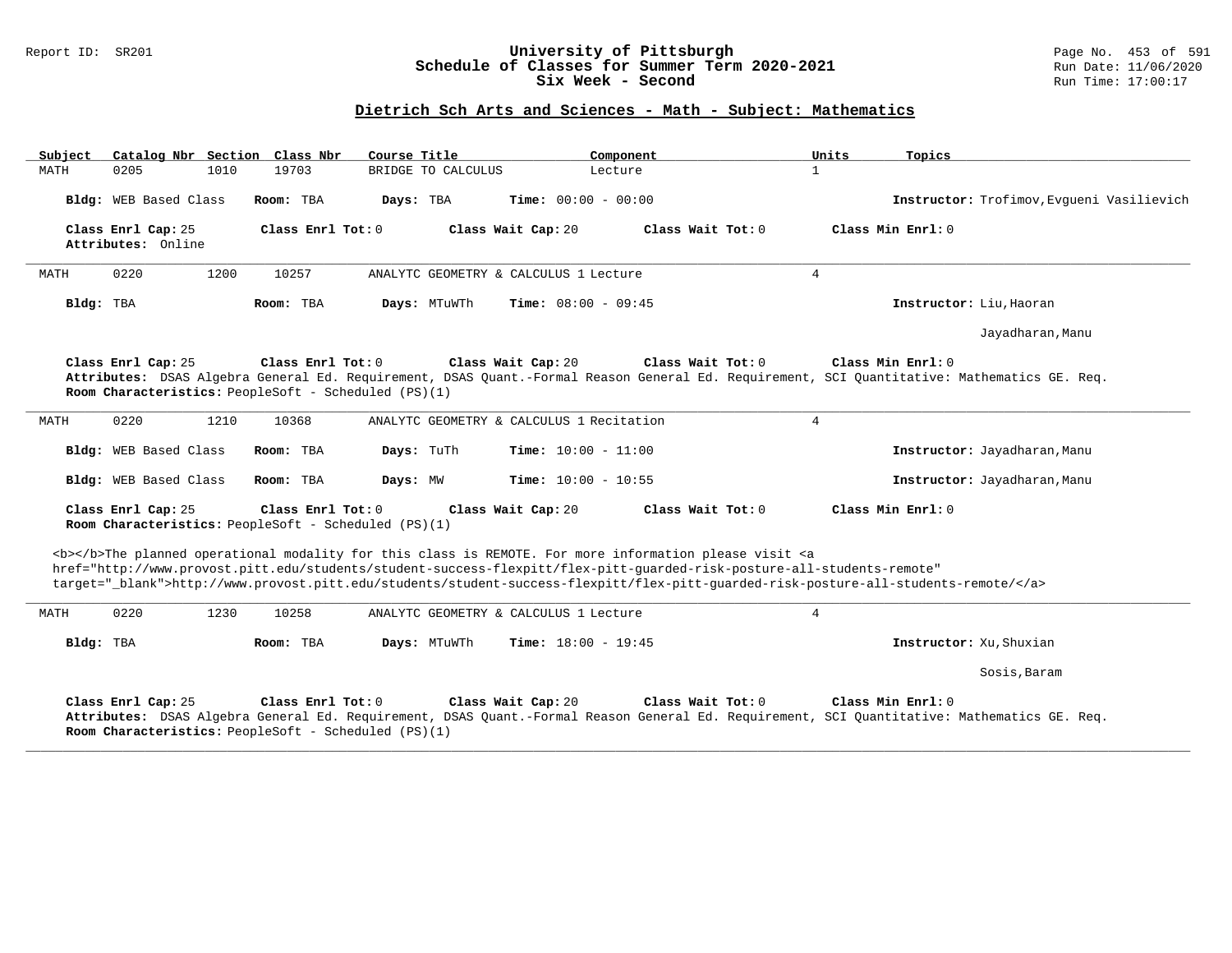#### Report ID: SR201 **1988 Manusia Content Content Content Content Content Content Content Content Content Content**<br>
Schedule of Classes for Summer Term 2020-2021 1999 Run Date: 11/06/2020 **Schedule of Classes for Summer Term 2020-2021** Run Date: 11/06/2020<br>Six Week - Second Run Time: 17:00:17 Six Week - Second

### **Dietrich Sch Arts and Sciences - Math - Subject: Mathematics**

| Catalog Nbr Section Class Nbr<br>Subject                                   | Course Title              | Component                                                                                                                                                                                                                                                                                                                                                                          | Units<br>Topics                    |
|----------------------------------------------------------------------------|---------------------------|------------------------------------------------------------------------------------------------------------------------------------------------------------------------------------------------------------------------------------------------------------------------------------------------------------------------------------------------------------------------------------|------------------------------------|
| MATH<br>0220<br>1240                                                       | 10360                     | ANALYTC GEOMETRY & CALCULUS 1 Recitation                                                                                                                                                                                                                                                                                                                                           | $\overline{4}$                     |
| Bldg: WEB Based Class                                                      | Room: TBA<br>Days: TuTh   | Time: $20:00 - 21:00$                                                                                                                                                                                                                                                                                                                                                              | Instructor: Sosis, Baram           |
| Bldg: WEB Based Class                                                      | Days: MW<br>Room: TBA     | <b>Time:</b> $20:00 - 21:00$                                                                                                                                                                                                                                                                                                                                                       | Instructor: Sosis, Baram           |
| Class Enrl Cap: 25<br>Room Characteristics: PeopleSoft - Scheduled (PS)(1) | Class Enrl Tot: $0$       | Class Wait Tot: 0<br>Class Wait Cap: 20                                                                                                                                                                                                                                                                                                                                            | Class Min Enrl: 0                  |
|                                                                            |                           | <b></b> The planned operational modality for this class is REMOTE. For more information please visit <a<br>href="http://www.provost.pitt.edu/students/student-success-flexpitt/flex-pitt-quarded-risk-posture-all-students-remote"<br/>target="_blank"&gt;http://www.provost.pitt.edu/students/student-success-flexpitt/flex-pitt-guarded-risk-posture-all-students-remote/</a<br> |                                    |
| 0230<br>1160<br>MATH                                                       | 16889                     | ANALYTC GEOMETRY & CALCULUS 2 Recitation                                                                                                                                                                                                                                                                                                                                           | $\overline{4}$                     |
| Bldg: WEB Based Class                                                      | Room: TBA<br>Days: TuTh   | <b>Time:</b> $13:00 - 13:50$                                                                                                                                                                                                                                                                                                                                                       | Instructor: Karlson, Matthew David |
| Bldg: WEB Based Class                                                      | Room: TBA<br>Days: MW     | <b>Time:</b> $13:00 - 13:50$                                                                                                                                                                                                                                                                                                                                                       | Instructor: Karlson, Matthew David |
| Class Enrl Cap: 25<br>Attributes: Architectural Studies                    | Class Enrl Tot: 0         | Class Wait Cap: 20<br>Class Wait Tot: 0                                                                                                                                                                                                                                                                                                                                            | Class Min Enrl: 0                  |
| Room Characteristics: PeopleSoft - Scheduled (PS)(1)                       |                           | <b></b> The planned operational modality for this class is REMOTE. For more information please visit <a<br>href="http://www.provost.pitt.edu/students/student-success-flexpitt/flex-pitt-quarded-risk-posture-all-students-remote"<br/>target="_blank"&gt;http://www.provost.pitt.edu/students/student-success-flexpitt/flex-pitt-guarded-risk-posture-all-students-remote/</a<br> |                                    |
| 0230<br>1200<br>MATH                                                       | 10259                     | ANALYTC GEOMETRY & CALCULUS 2 Lecture                                                                                                                                                                                                                                                                                                                                              | $\overline{4}$                     |
| Bldg: TBA                                                                  | Days: MTuWTh<br>Room: TBA | <b>Time:</b> $08:00 - 09:45$                                                                                                                                                                                                                                                                                                                                                       | Instructor: Xie, Xihui             |
|                                                                            |                           |                                                                                                                                                                                                                                                                                                                                                                                    | Jin, Jie                           |
| Class Enrl Cap: 25<br>Room Characteristics: PeopleSoft - Scheduled (PS)(1) | Class Enrl Tot: 0         | Class Wait Cap: 20<br>Class Wait Tot: 0<br>Attributes: DSAS Algebra General Ed. Requirement, DSAS Quant.-Formal Reason General Ed. Requirement, SCI Quantitative: Mathematics GE. Req.                                                                                                                                                                                             | Class Min Enrl: 0                  |
| 0230<br>1210<br>MATH                                                       | 10369                     | ANALYTC GEOMETRY & CALCULUS 2 Recitation                                                                                                                                                                                                                                                                                                                                           | $\overline{4}$                     |
| Bldg: WEB Based Class                                                      | Days: TuTh<br>Room: TBA   | Time: $10:00 - 11:00$                                                                                                                                                                                                                                                                                                                                                              | Instructor: Jin, Jie               |
| Bldg: WEB Based Class                                                      | Room: TBA<br>Days: MW     | Time: $10:00 - 10:55$                                                                                                                                                                                                                                                                                                                                                              | Instructor: Jin, Jie               |

<b></b>The planned operational modality for this class is REMOTE. For more information please visit <a href="http://www.provost.pitt.edu/students/student-success-flexpitt/flex-pitt-guarded-risk-posture-all-students-remote"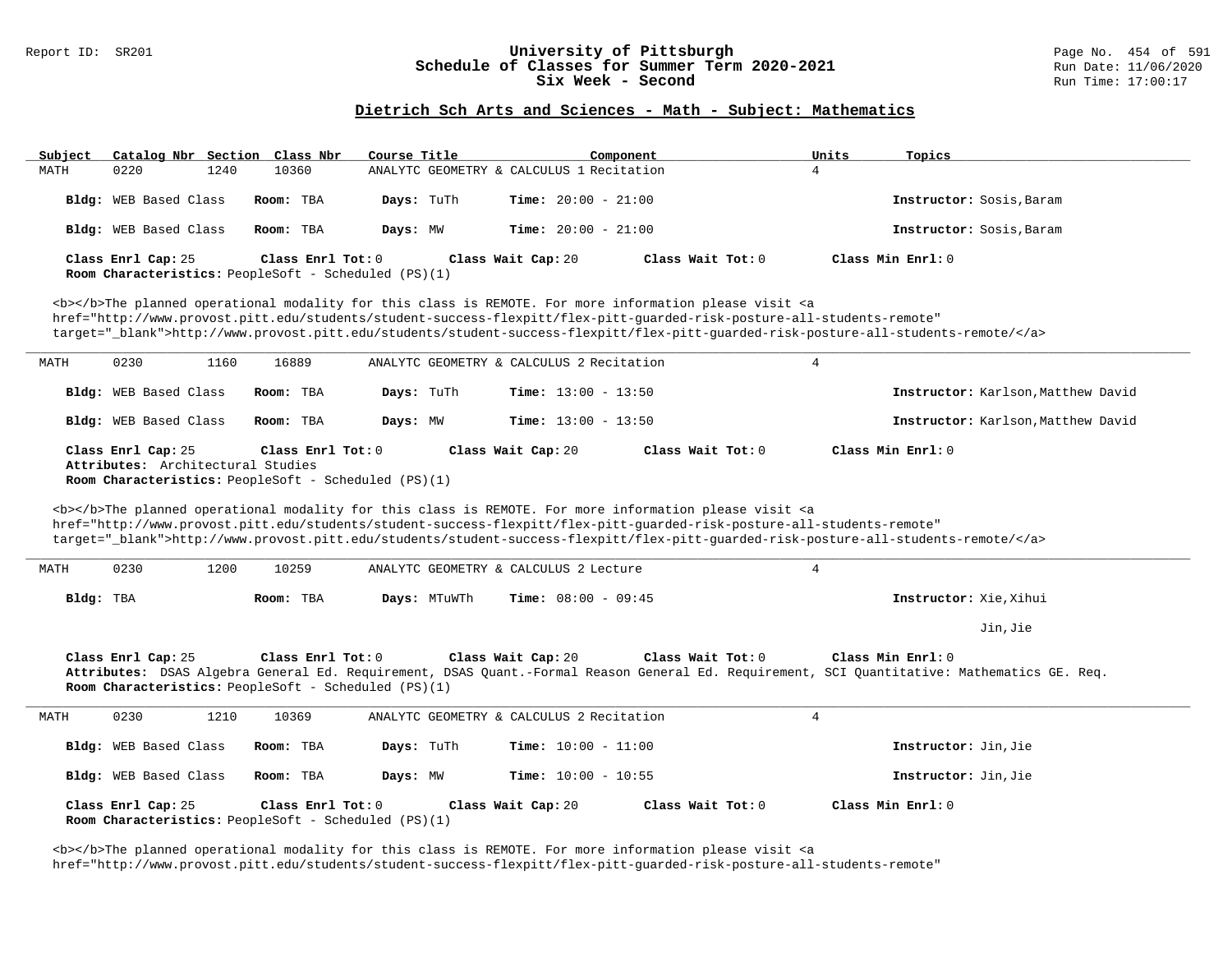target="\_blank">http://www.provost.pitt.edu/students/student-success-flexpitt/flex-pitt-guarded-risk-posture-all-students-remote/</a> **\_\_\_\_\_\_\_\_\_\_\_\_\_\_\_\_\_\_\_\_\_\_\_\_\_\_\_\_\_\_\_\_\_\_\_\_\_\_\_\_\_\_\_\_\_\_\_\_\_\_\_\_\_\_\_\_\_\_\_\_\_\_\_\_\_\_\_\_\_\_\_\_\_\_\_\_\_\_\_\_\_\_\_\_\_\_\_\_\_\_\_\_\_\_\_\_\_\_\_\_\_\_\_\_\_\_\_\_\_\_\_\_\_\_\_\_\_\_\_\_\_\_\_\_\_\_\_\_\_\_\_\_\_\_\_\_\_\_\_\_\_\_\_\_\_\_\_\_\_\_\_\_\_\_\_\_** MATH 0230 1230 10403 ANALYTC GEOMETRY & CALCULUS 2 Lecture 4 **Bldg:** TBA **Room:** TBA **Days:** MTuWTh **Time:** 18:00 - 19:45 **Instructor:** Ekanayake,Hasitha Anuradha Pei,Wenlong **Class Enrl Cap:** 25 **Class Enrl Tot:** 0 **Class Wait Cap:** 20 **Class Wait Tot:** 0 **Class Min Enrl:** 0 **Attributes:** DSAS Algebra General Ed. Requirement, DSAS Quant.-Formal Reason General Ed. Requirement, SCI Quantitative: Mathematics GE. Req. **Room Characteristics:** PeopleSoft - Scheduled (PS)(1) **\_\_\_\_\_\_\_\_\_\_\_\_\_\_\_\_\_\_\_\_\_\_\_\_\_\_\_\_\_\_\_\_\_\_\_\_\_\_\_\_\_\_\_\_\_\_\_\_\_\_\_\_\_\_\_\_\_\_\_\_\_\_\_\_\_\_\_\_\_\_\_\_\_\_\_\_\_\_\_\_\_\_\_\_\_\_\_\_\_\_\_\_\_\_\_\_\_\_\_\_\_\_\_\_\_\_\_\_\_\_\_\_\_\_\_\_\_\_\_\_\_\_\_\_\_\_\_\_\_\_\_\_\_\_\_\_\_\_\_\_\_\_\_\_\_\_\_\_\_\_\_\_\_\_\_\_** MATH 0230 1240 10402 ANALYTC GEOMETRY & CALCULUS 2 Recitation 4 **Bldg:** WEB Based Class **Room:** TBA **Days:** TuTh **Time:** 20:00 - 21:00 **Instructor:** Pei,Wenlong **Bldg:** WEB Based Class **Room:** TBA **Days:** MW **Time:** 20:00 - 21:00 **Instructor:** Pei,Wenlong **Class Enrl Cap:** 25 **Class Enrl Tot:** 0 **Class Wait Cap:** 20 **Class Wait Tot:** 0 **Class Min Enrl:** 0 **Room Characteristics:** PeopleSoft - Scheduled (PS)(1) <b></b>The planned operational modality for this class is REMOTE. For more information please visit <a href="http://www.provost.pitt.edu/students/student-success-flexpitt/flex-pitt-guarded-risk-posture-all-students-remote" target="\_blank">http://www.provost.pitt.edu/students/student-success-flexpitt/flex-pitt-guarded-risk-posture-all-students-remote/</a> **\_\_\_\_\_\_\_\_\_\_\_\_\_\_\_\_\_\_\_\_\_\_\_\_\_\_\_\_\_\_\_\_\_\_\_\_\_\_\_\_\_\_\_\_\_\_\_\_\_\_\_\_\_\_\_\_\_\_\_\_\_\_\_\_\_\_\_\_\_\_\_\_\_\_\_\_\_\_\_\_\_\_\_\_\_\_\_\_\_\_\_\_\_\_\_\_\_\_\_\_\_\_\_\_\_\_\_\_\_\_\_\_\_\_\_\_\_\_\_\_\_\_\_\_\_\_\_\_\_\_\_\_\_\_\_\_\_\_\_\_\_\_\_\_\_\_\_\_\_\_\_\_\_\_\_\_** MATH 0230 1250 16888 ANALYTC GEOMETRY & CALCULUS 2 Lecture 4 **Bldg:** TBA **Room:** TBA **Days:** MTuWTh **Time:** 10:30 - 12:15 **Instructor:** Huang,Shaoyu Karlson,Matthew David **Class Enrl Cap:** 25 **Class Enrl Tot:** 0 **Class Wait Cap:** 20 **Class Wait Tot:** 0 **Class Min Enrl:** 0 Attributes: DSAS Algebra General Ed. Requirement, DSAS Quant.-Formal Reason General Ed. Requirement, Architectural Studies, SCI Quantitative: Mathematics GE **Room Characteristics:** PeopleSoft - Scheduled (PS)(1) **\_\_\_\_\_\_\_\_\_\_\_\_\_\_\_\_\_\_\_\_\_\_\_\_\_\_\_\_\_\_\_\_\_\_\_\_\_\_\_\_\_\_\_\_\_\_\_\_\_\_\_\_\_\_\_\_\_\_\_\_\_\_\_\_\_\_\_\_\_\_\_\_\_\_\_\_\_\_\_\_\_\_\_\_\_\_\_\_\_\_\_\_\_\_\_\_\_\_\_\_\_\_\_\_\_\_\_\_\_\_\_\_\_\_\_\_\_\_\_\_\_\_\_\_\_\_\_\_\_\_\_\_\_\_\_\_\_\_\_\_\_\_\_\_\_\_\_\_\_\_\_\_\_\_\_\_** MATH 0240 1200 10260 ANALYTC GEOMETRY & CALCULUS 3 Lecture 4 **Bldg:** TBA **Room:** TBA **Days:** MTuWTh **Time:** 19:00 - 20:45 **Instructor:** Mondal,Priyadip Codianni,Marcello **Class Enrl Cap:** 30 **Class Enrl Tot:** 0 **Class Wait Cap:** 20 **Class Wait Tot:** 0 **Class Min Enrl:** 0 **Attributes:** DSAS Algebra General Ed. Requirement, DSAS Quant.-Formal Reason General Ed. Requirement, SCI Quantitative: Mathematics GE. Req. **Room Characteristics:** PeopleSoft - Scheduled (PS)(1) **\_\_\_\_\_\_\_\_\_\_\_\_\_\_\_\_\_\_\_\_\_\_\_\_\_\_\_\_\_\_\_\_\_\_\_\_\_\_\_\_\_\_\_\_\_\_\_\_\_\_\_\_\_\_\_\_\_\_\_\_\_\_\_\_\_\_\_\_\_\_\_\_\_\_\_\_\_\_\_\_\_\_\_\_\_\_\_\_\_\_\_\_\_\_\_\_\_\_\_\_\_\_\_\_\_\_\_\_\_\_\_\_\_\_\_\_\_\_\_\_\_\_\_\_\_\_\_\_\_\_\_\_\_\_\_\_\_\_\_\_\_\_\_\_\_\_\_\_\_\_\_\_\_\_\_\_** MATH 0240 1210 10359 ANALYTC GEOMETRY & CALCULUS 3 Recitation 4 **Bldg:** WEB Based Class **Room:** TBA **Days:** MTuWTh **Time:** 18:00 - 18:50 **Instructor:** Codianni,Marcello **Class Enrl Cap:** 30 **Class Enrl Tot:** 0 **Class Wait Cap:** 20 **Class Wait Tot:** 0 **Class Min Enrl:** 0 **Room Characteristics:** PeopleSoft - Scheduled (PS)(1) <b></b>The planned operational modality for this class is REMOTE. For more information please visit <a href="http://www.provost.pitt.edu/students/student-success-flexpitt/flex-pitt-guarded-risk-posture-all-students-remote"

target="\_blank">http://www.provost.pitt.edu/students/student-success-flexpitt/flex-pitt-guarded-risk-posture-all-students-remote/</a>

**\_\_\_\_\_\_\_\_\_\_\_\_\_\_\_\_\_\_\_\_\_\_\_\_\_\_\_\_\_\_\_\_\_\_\_\_\_\_\_\_\_\_\_\_\_\_\_\_\_\_\_\_\_\_\_\_\_\_\_\_\_\_\_\_\_\_\_\_\_\_\_\_\_\_\_\_\_\_\_\_\_\_\_\_\_\_\_\_\_\_\_\_\_\_\_\_\_\_\_\_\_\_\_\_\_\_\_\_\_\_\_\_\_\_\_\_\_\_\_\_\_\_\_\_\_\_\_\_\_\_\_\_\_\_\_\_\_\_\_\_\_\_\_\_\_\_\_\_\_\_\_\_\_\_\_\_**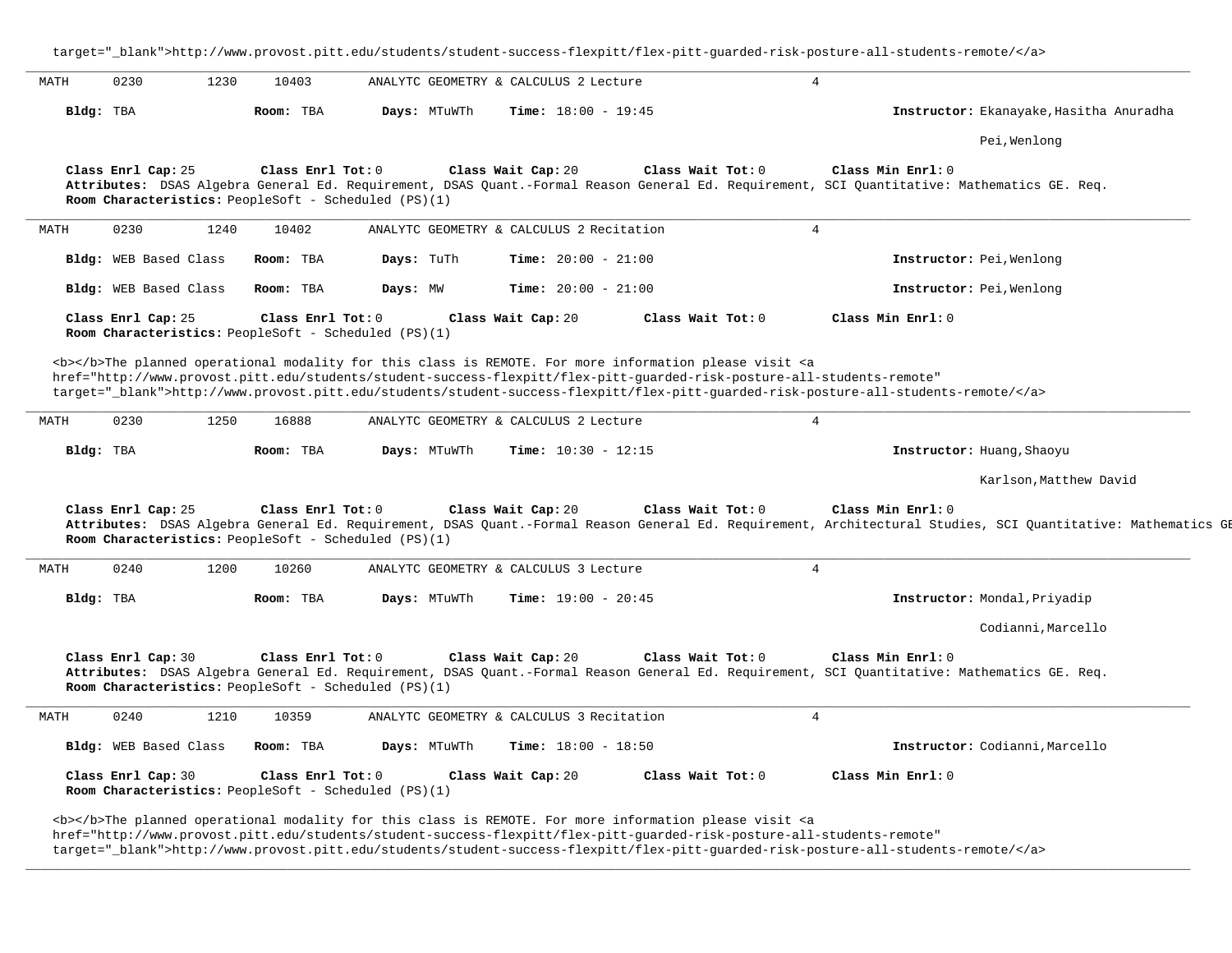| MATH      | 0290<br>1200                                                                                                                     | 14496               | DIFFERENTIAL EOUATIONS | Lecture                                  |                                                                                                                               | 3                                                                                                                                                  |
|-----------|----------------------------------------------------------------------------------------------------------------------------------|---------------------|------------------------|------------------------------------------|-------------------------------------------------------------------------------------------------------------------------------|----------------------------------------------------------------------------------------------------------------------------------------------------|
| Bldg: TBA |                                                                                                                                  | Room: TBA           | Days: MTuWTh           | Time: $10:30 - 12:15$                    |                                                                                                                               | Instructor: Li, Tongtong                                                                                                                           |
|           | Class Enrl Cap: 30<br>Attributes: SCI Quantitative: Mathematics GE. Req.<br>Room Characteristics: PeopleSoft - Scheduled (PS)(1) | Class Enrl Tot: $0$ |                        | Class Wait Cap: 20                       | Class Wait Tot: 0                                                                                                             | Class Min Enrl: 0                                                                                                                                  |
| MATH      | 0420<br>1200                                                                                                                     | 10566               |                        | INTRO THEORY 1-VARIABLE CALCULLecture    |                                                                                                                               | $\overline{3}$                                                                                                                                     |
| Bldg: TBA |                                                                                                                                  | Room: TBA           | Days: MTuWTh           | <b>Time:</b> $18:00 - 19:30$             |                                                                                                                               | Instructor: Hockensmith, Daniel L                                                                                                                  |
|           | Class Enrl Cap: 25<br>Attributes: SCI Quantitative: Mathematics GE. Req.<br>Room Characteristics: PeopleSoft - Scheduled (PS)(1) | Class Enrl Tot: 0   |                        | Class Wait Cap: 20                       | Class Wait Tot: 0                                                                                                             | Class Min Enrl: 0                                                                                                                                  |
| MATH      | 0420<br>1210                                                                                                                     | 18159               |                        | INTRO THEORY 1-VARIABLE CALCUIRecitation |                                                                                                                               | 3                                                                                                                                                  |
|           | Bldg: WEB Based Class                                                                                                            | Room: TBA           | Days: Tu               | <b>Time:</b> $19:40 - 20:35$             |                                                                                                                               | Instructor: Wang, Xing                                                                                                                             |
|           | Class Enrl Cap: 25<br>Room Characteristics: PeopleSoft - Scheduled (PS)(1)                                                       | Class Enrl Tot: 0   |                        | Class Wait Cap: 20                       | Class Wait Tot: 0                                                                                                             | Class Min Enrl: 0                                                                                                                                  |
|           |                                                                                                                                  |                     |                        |                                          | <b></b> The planned operational modality for this class is REMOTE. For more information please visit <a< th=""><th></th></a<> |                                                                                                                                                    |
| MATH      | 1270<br>1240                                                                                                                     | 15999               |                        | ORDINARY DIFFERENTL EQUATNS 1 Lecture    | href="http://www.provost.pitt.edu/students/student-success-flexpitt/flex-pitt-guarded-risk-posture-all-students-remote"       | target="_blank">http://www.provost.pitt.edu/students/student-success-flexpitt/flex-pitt-guarded-risk-posture-all-students-remote/<br>$\mathcal{R}$ |
| Bldg: TBA |                                                                                                                                  | Room: TBA           | Days: MTuWTh           | <b>Time:</b> $18:00 - 19:45$             |                                                                                                                               | Instructor: Wang, Linhong                                                                                                                          |
|           | Class Enrl Cap: 25<br>Room Characteristics: PeopleSoft - Scheduled (PS)(1)                                                       | Class Enrl Tot: 0   |                        | Class Wait Cap: 20                       | Class Wait Tot: 0                                                                                                             | Class Min Enrl: 0                                                                                                                                  |
| MATH      | 1550<br>1200                                                                                                                     | 19665               |                        | VECTOR ANLYSIS & APPLICATIONS Lecture    |                                                                                                                               | $\mathbf{3}$                                                                                                                                       |
| Bldg: TBA |                                                                                                                                  | Room: TBA           | Days: MTuWTh           | <b>Time:</b> $12:30 - 14:15$             |                                                                                                                               | Instructor: Wang, Linhong                                                                                                                          |
|           | Class Enrl Cap: 25<br>Room Characteristics: PeopleSoft - Scheduled (PS)(1)                                                       | Class Enrl Tot: 0   |                        | Class Wait Cap: 20                       | Class Wait Tot: 0                                                                                                             | Class Min Enrl: 0                                                                                                                                  |
| MATH      | 1900<br>1050                                                                                                                     | 17467               | INTERNSHIP             |                                          | Internship                                                                                                                    | $1 - 3$                                                                                                                                            |
|           | Bldg: TO BE ARRANGED                                                                                                             | Room: TBA           | Days: TBA              | Time: $00:00 - 00:00$                    |                                                                                                                               | Instructor: Manfredi, Juan J                                                                                                                       |
|           | Class Enrl Cap: 25                                                                                                               | Class Enrl Tot: 0   |                        | Class Wait Cap: 20                       | Class Wait Tot: 0                                                                                                             | Class Min Enrl: 0                                                                                                                                  |
| MATH      | 1902<br>1010                                                                                                                     | 18536               | DIRECTED STUDY         |                                          | Directed Studies                                                                                                              | $1 - 3$                                                                                                                                            |
|           | <b>Bldg:</b> TO BE ARRANGED                                                                                                      | Room: TBA           | Days: TBA              | <b>Time:</b> $00:00 - 00:00$             |                                                                                                                               | Instructor: Gartside, Paul                                                                                                                         |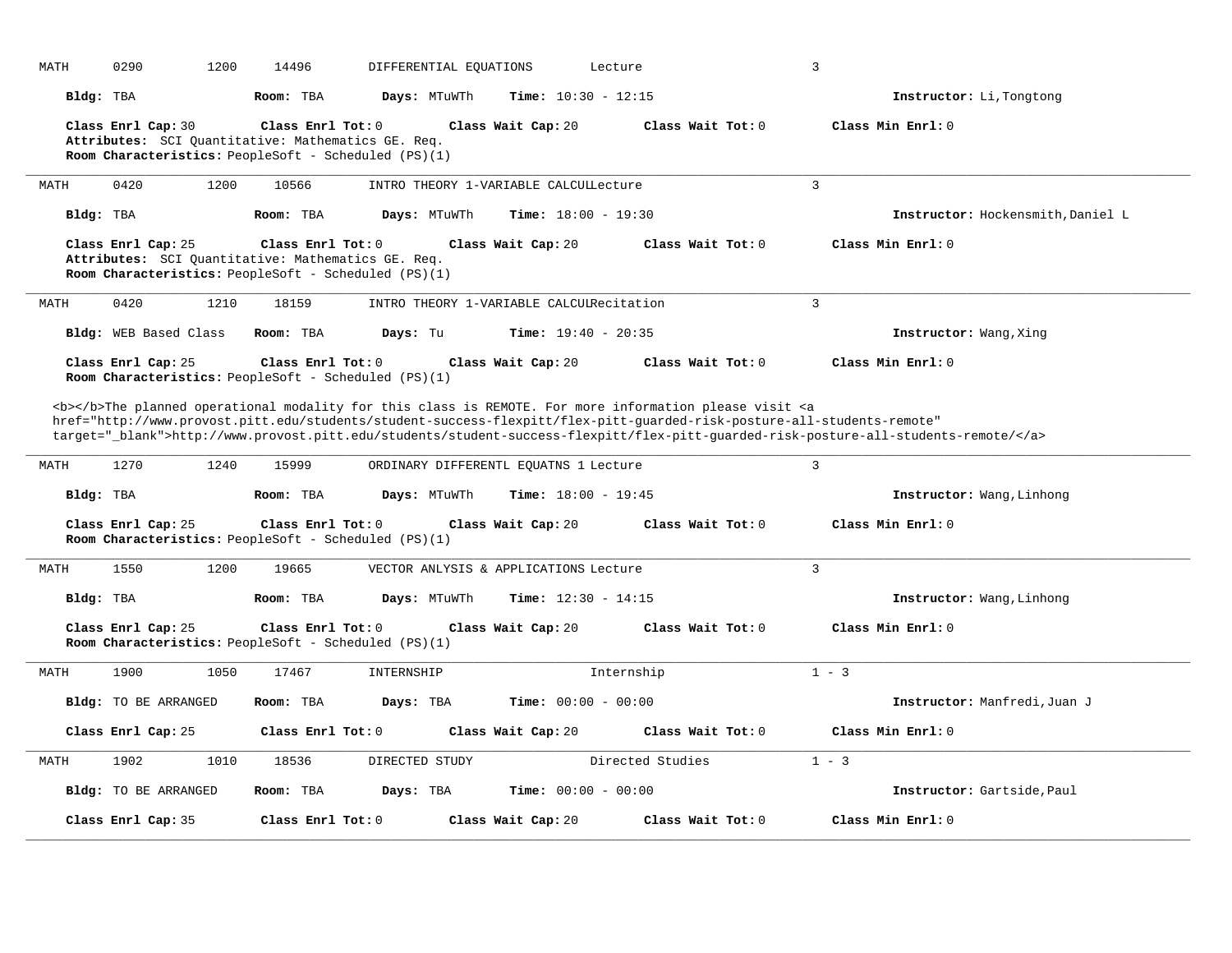### Report ID: SR201 **University of Pittsburgh** Page No. 457 of 591 **Schedule of Classes for Summer Term 2020-2021** Run Date: 11/06/2020 **Six Week - Second Run Time: 17:00:17**

## **Dietrich Sch Arts and Sciences - Math - Subject: Mathematics**

| Catalog Nbr Section<br>Subject | Class Nbr<br>Course Title  | Component                                                                | Units<br>Topics            |
|--------------------------------|----------------------------|--------------------------------------------------------------------------|----------------------------|
| 2000<br>1200<br>MATH           | 10261<br>THESIS MS         | Thesis Research                                                          | $1 - 15$                   |
| Bldg: WEB Based Class          | Days: TBA<br>Room: TBA     | $Time: 00:00 - 00:00$                                                    | Instructor: Hajlasz, Piotr |
| Class Enrl Cap: 15             |                            | Class Enrl Tot: 0 Class Wait Cap: 0 Class Wait Tot: 0 Class Min Enrl: 0  |                            |
| 1200<br>2990<br>MATH           | 10262<br>INDEPENDENT STUDY | Independent Study                                                        | $1 - 15$                   |
| Bldg: WEB Based Class          | Room: TBA                  | <b>Days:</b> TBA <b>Time:</b> $00:00 - 00:00$                            | Instructor: Hajlasz, Piotr |
| Class Enrl Cap: 90             |                            | Class Enrl Tot: $0$ Class Wait Cap: $0$ Class Wait Tot: $0$              | Class Min Enrl: 0          |
| 3000<br>1200<br>MATH           | 10263<br>THESIS PH.D.      | Thesis Research                                                          | $1 - 15$                   |
| Bldg: WEB Based Class          | Room: TBA                  | <b>Days:</b> TBA <b>Time:</b> $00:00 - 00:00$                            | Instructor: Hajlasz, Piotr |
|                                |                            | Class Enrl Cap: 60 Class Enrl Tot: 0 Class Wait Cap: 0 Class Wait Tot: 0 | Class Min Enrl: 0          |
| 1200<br>3900<br>MATH           | 10541<br>INTERNSHIP        | Internship                                                               | $1 - 9$                    |
| Bldg: TO BE ARRANGED           | Room: TBA                  | <b>Days:</b> TBA <b>Time:</b> $00:00 - 00:00$                            | Instructor: Hajlasz, Piotr |
| Class Enrl Cap: 10             |                            | Class Enrl Tot: $0$ Class Wait Cap: $0$ Class Wait Tot: $0$              | Class Min Enrl: 0          |
| MATH<br>3902<br>1200           | 10264<br>DIRECTED STUDY    | Directed Studies                                                         | $1 - 9$                    |
| Bldg: WEB Based Class          | Room: TBA                  | <b>Days:</b> TBA <b>Time:</b> $00:00 - 00:00$                            | Instructor: Hajlasz, Piotr |
| Class Enrl Cap: 30             | Class Enrl Tot: 0          | Class Wait Cap: 0 Class Wait Tot: 0                                      | Class Min Enrl: 0          |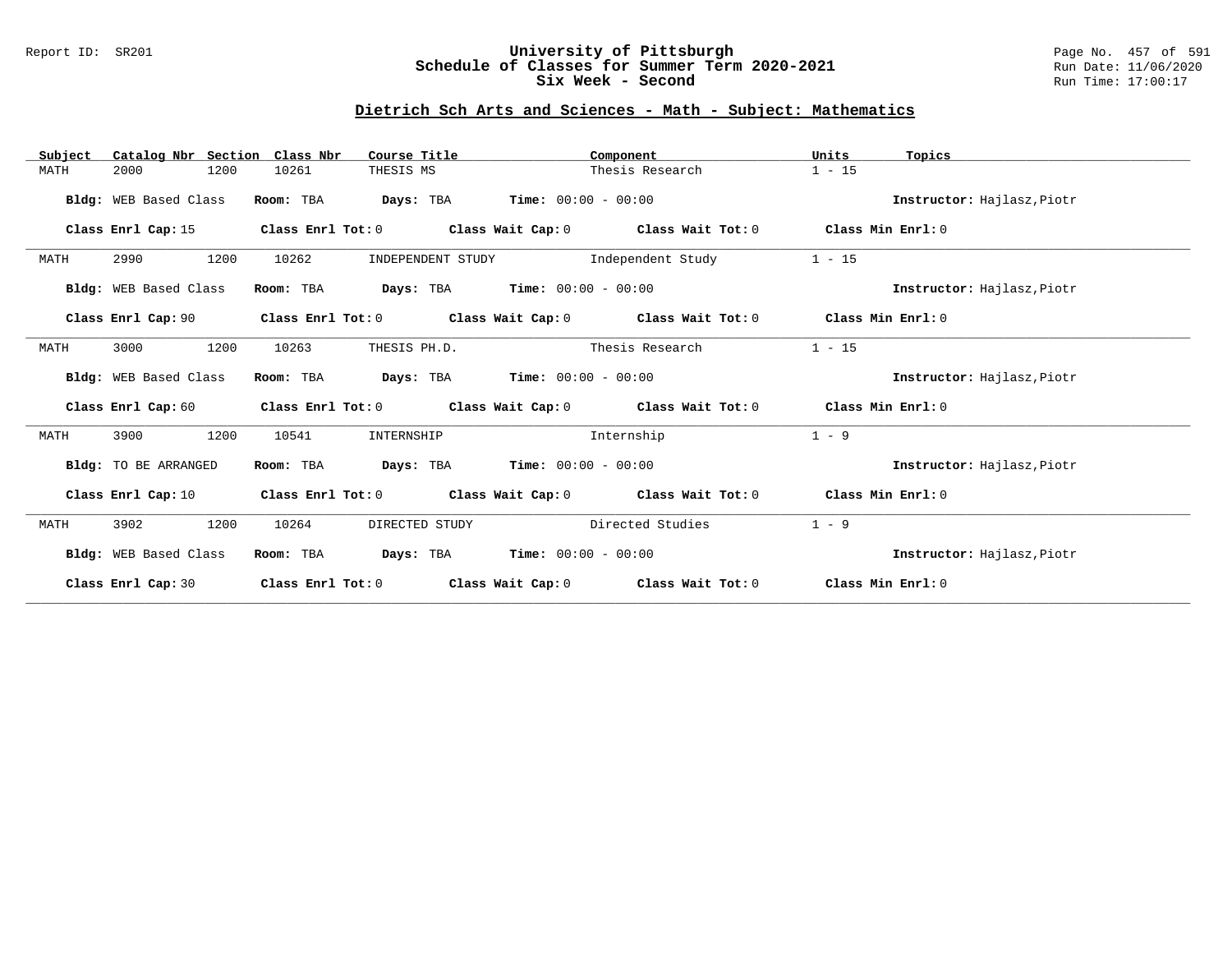#### Report ID: SR201 **1988 Manufact Schedule of Classes for Summer Term 2020-2021** Page No. 458 of 591 Page No. 458 of 591<br>**Schedule of Classes for Summer Term 2020-2021** Run Date: 11/06/2020 **Schedule of Classes for Summer Term 2020-2021** Run Date: 11/06/2021<br>Six Week - Second Run Time: 17:00:17 Six Week - Second

### **Dietrich Sch Arts and Sciences - Music - Subject: Music**

| Subject |                                 |                       | Catalog Nbr Section Class Nbr                                                         | Course Title             | Component                                                                                                                                  | Units          | Topics                                                                                                                                                                                                                                                                                                      |
|---------|---------------------------------|-----------------------|---------------------------------------------------------------------------------------|--------------------------|--------------------------------------------------------------------------------------------------------------------------------------------|----------------|-------------------------------------------------------------------------------------------------------------------------------------------------------------------------------------------------------------------------------------------------------------------------------------------------------------|
| MUSIC   | 0100                            | 1200                  | 20411                                                                                 |                          | FUNDAMENTALS OF WESTERN MUSIC Lecture                                                                                                      | $\overline{3}$ |                                                                                                                                                                                                                                                                                                             |
|         |                                 | Bldg: WEB Based Class | Room: TBA                                                                             | Days: TBA                | <b>Time:</b> $00:00 - 00:00$                                                                                                               |                | Instructor: Steinken, Woodrow James                                                                                                                                                                                                                                                                         |
|         | Class Enrl Cap: 20              |                       | Class Enrl Tot: 0                                                                     |                          | Class Wait Cap: 20<br>Class Wait Tot: 0<br>Attributes: DSAS The Arts General Ed. Requirement, SCI Polymathic Contexts: Humanistic GE. Req. |                | Class Min Enrl: 0                                                                                                                                                                                                                                                                                           |
| MUSIC   | 0311                            | 1100                  | 10464                                                                                 |                          | INTRODUCTION TO WORLD MUSIC Lecture                                                                                                        | $\overline{3}$ |                                                                                                                                                                                                                                                                                                             |
|         | Bldg: TBA                       |                       | Room: TBA                                                                             | Days: TuTh               | <b>Time:</b> $08:30 - 11:45$                                                                                                               |                | Instructor: Lwanga, Charles                                                                                                                                                                                                                                                                                 |
|         | Class Enrl Cap: 30              |                       | Class Enrl Tot: 0                                                                     |                          | Class Wait Cap: 20<br>Class Wait Tot: 0                                                                                                    |                | Class Min Enrl: 0                                                                                                                                                                                                                                                                                           |
|         |                                 |                       | American Studies, Transatlantic Studies                                               |                          |                                                                                                                                            |                | Attributes: DSAS The Arts General Ed. Requirement, DSAS Cross-Cult. Awareness General Ed. Requirement, DSAS Diversity General Ed. Requirement, SCI Diversity<br>Requirements, SCI Polymathic Contexts: Global⨯ Cul GE. Req., SCI Polymathic Contexts: Humanistic GE. Req., Asian Studies, Global Studies, 3 |
|         |                                 |                       | Room Characteristics: PeopleSoft - Scheduled (PS)(1)                                  |                          |                                                                                                                                            |                |                                                                                                                                                                                                                                                                                                             |
| MUSIC   | 0711                            | 1200                  | 10181                                                                                 | HISTORY OF JAZZ          | Lecture                                                                                                                                    | $\overline{3}$ |                                                                                                                                                                                                                                                                                                             |
|         |                                 |                       |                                                                                       |                          |                                                                                                                                            |                |                                                                                                                                                                                                                                                                                                             |
|         | Bldg: TBA<br>Class Enrl Cap: 30 |                       | Room: TBA<br>Class Enrl Tot: 0                                                        | Days: MTuTh              | <b>Time:</b> $13:30 - 15:45$<br>Class Wait Cap: 20<br>Class Wait Tot: 0                                                                    |                | Instructor: Suzuki, Yoko<br>Class Min Enrl: 0                                                                                                                                                                                                                                                               |
|         |                                 |                       | Contexts: Soc/Behav. GE. Req.<br>Room Characteristics: PeopleSoft - Scheduled (PS)(1) |                          |                                                                                                                                            |                | Attributes: DSAS The Arts General Ed. Requirement, DSAS Historical Analysis General Ed. Requirement, SCI Polymathic Contexts: Humanistic GE. Req., SCI Polym                                                                                                                                                |
| MUSIC   | 0844                            | 1250                  | 17502                                                                                 | THE MUSIC OF THE BEATLES | Lecture                                                                                                                                    | $\overline{3}$ |                                                                                                                                                                                                                                                                                                             |
|         | Bldg: TBA                       |                       | Room: TBA                                                                             | Days: TBA                | Time: TBA                                                                                                                                  |                | Instructor: Riordan, Brian                                                                                                                                                                                                                                                                                  |
|         | Bldg: TBA                       |                       | Room: TBA                                                                             | Days: MW                 | <b>Time:</b> $08:30 - 11:45$                                                                                                               |                | Instructor: Riordan, Brian                                                                                                                                                                                                                                                                                  |
|         | Class Enrl Cap: 20              |                       | Class Enrl Tot: 0<br>Room Characteristics: PeopleSoft - Scheduled (PS)(1)             |                          | Class Wait Cap: 20<br>Class Wait Tot: 0<br>Contexts: Soc/Behav. GE. Req., European and Eurasian Studies, West European Studies             |                | Class Min Enrl: 0<br>Attributes: DSAS The Arts General Ed. Requirement, DSAS Historical Analysis General Ed. Requirement, SCI Polymathic Contexts: Humanistic GE. Req., SCI Polym                                                                                                                           |
| MUSIC   | 1441                            | 1010                  | 20245                                                                                 |                          | ELECTRONIC & COMPUTER MUSIC 1 Lecture                                                                                                      | $\overline{3}$ |                                                                                                                                                                                                                                                                                                             |
|         | Bldg: TBA                       |                       | Room: TBA                                                                             | Days: TuTh               | <b>Time:</b> $12:00 - 15:15$<br>BEAT-MAKING                                                                                                |                | Instructor: Brooks, Aaron L                                                                                                                                                                                                                                                                                 |

Course Description for Summer 2020 - Beat-Making:

This section of Electronic and Computer Music 1 will focus on using laptop software to create songs in various contemporary beat-oriented styles. Important note: students will be required to bring their own laptops to each class.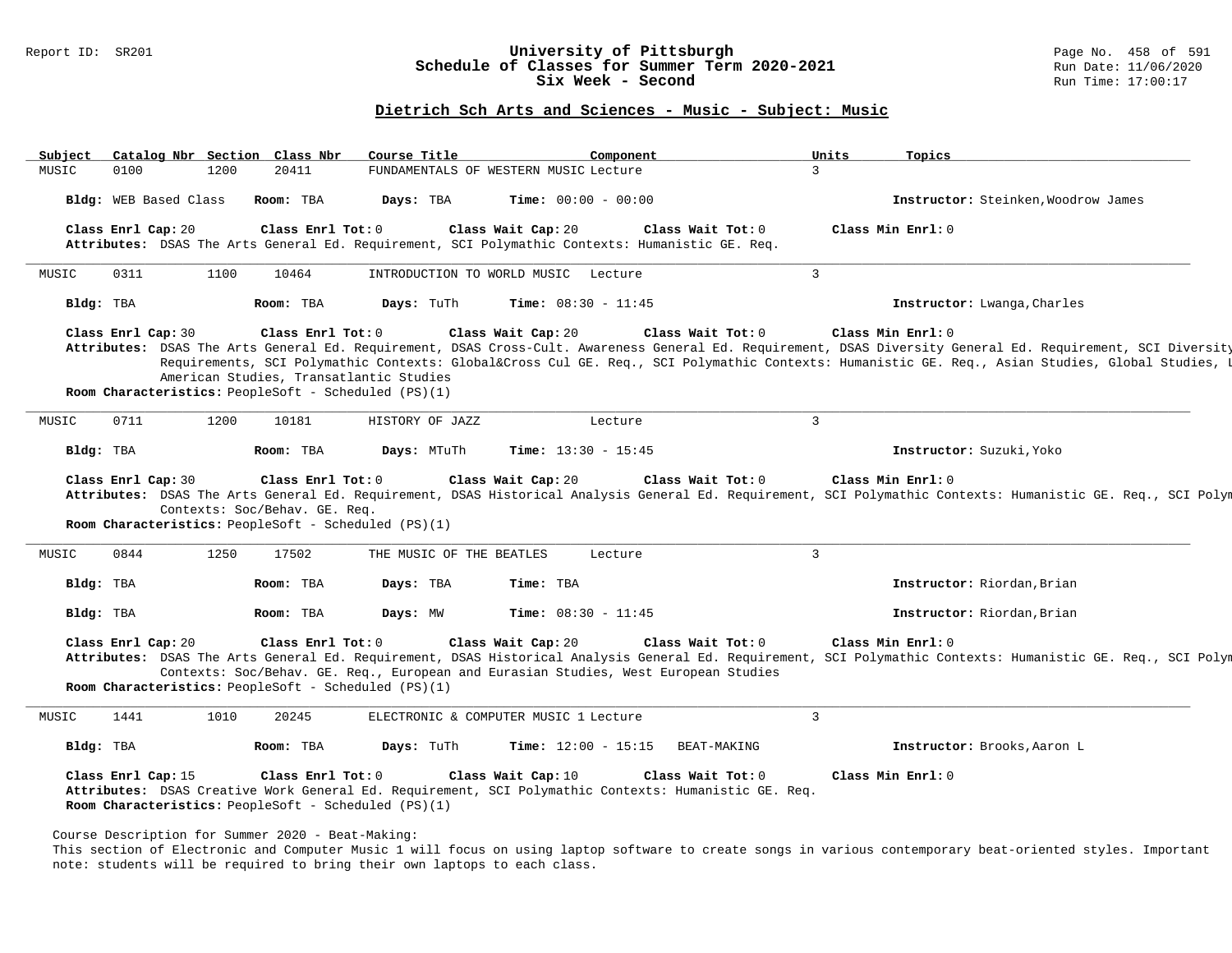| MUSIC | 1200<br>1903          | 18463                                       | SPECIAL TOPICS-DIRCTED RSRCH Directed Studies       |                                                                                                    | $1 - 3$                  |
|-------|-----------------------|---------------------------------------------|-----------------------------------------------------|----------------------------------------------------------------------------------------------------|--------------------------|
|       | Bldg: TO BE ARRANGED  | Room: TBA                                   | $\texttt{Days:}$ TBA $\texttt{Time:}$ 00:00 - 00:00 |                                                                                                    | Instructor: Suzuki, Yoko |
|       |                       |                                             |                                                     | Class Enrl Cap: 35 Class Enrl Tot: 0 Class Wait Cap: 20 Class Wait Tot: 0 Class Min Enrl: 0        |                          |
| MUSIC | 1200<br>2000          | 10265<br>MA THESIS                          |                                                     | Thesis Research                                                                                    | $\overline{3}$           |
|       | Bldg: WEB Based Class |                                             | Room: TBA $Days:$ TBA $Time: 00:00 - 00:00$         |                                                                                                    | Instructor: Staff        |
|       | Class Enrl Cap: 25    |                                             |                                                     | Class Enrl Tot: 0 $\qquad$ Class Wait Cap: 0 $\qquad$ Class Wait Tot: 0 $\qquad$ Class Min Enrl: 0 |                          |
| MUSIC | 1200<br>2990          | 10266                                       | INDEPENDENT STUDY                                   | Independent Study                                                                                  | $1 - 9$                  |
|       | Bldg: WEB Based Class |                                             | Room: TBA $Days:$ TBA $Time: 00:00 - 00:00$         |                                                                                                    | Instructor: Staff        |
|       | Class Enrl Cap: 5     |                                             |                                                     | Class Enrl Tot: 0 $\qquad$ Class Wait Cap: 0 $\qquad$ Class Wait Tot: 0 $\qquad$ Class Min Enrl: 0 |                          |
| MUSIC | 1200<br>3000          | 10267                                       | PHD DISSERTATION                                    | Thesis Research                                                                                    | $1 - 9$                  |
|       | Bldg: WEB Based Class | Room: TBA                                   | <b>Days:</b> TBA <b>Time:</b> $00:00 - 00:00$       | Class Enrl Cap: 25 Class Enrl Tot: 0 Class Wait Cap: 0 Class Wait Tot: 0 Class Min Enrl: 0         | Instructor:              |
| MUSIC | 3902<br>1200          | 10268                                       | DIRECTED STUDY FOR PHD STUDENTDirected Studies      |                                                                                                    | $\mathbf{3}$             |
|       | Bldg: WEB Based Class | Room: TBA $Days: TBA$ Time: $00:00 - 00:00$ |                                                     |                                                                                                    | Instructor: Staff        |
|       | Class Enrl Cap: 5     | Class Enrl Tot: 0                           |                                                     | Class Wait Cap: $0$ Class Wait Tot: $0$ Class Min Enrl: $0$                                        |                          |

Required materials: Windows or Mac Laptop with a 64-bit operating system. Required software to be announced.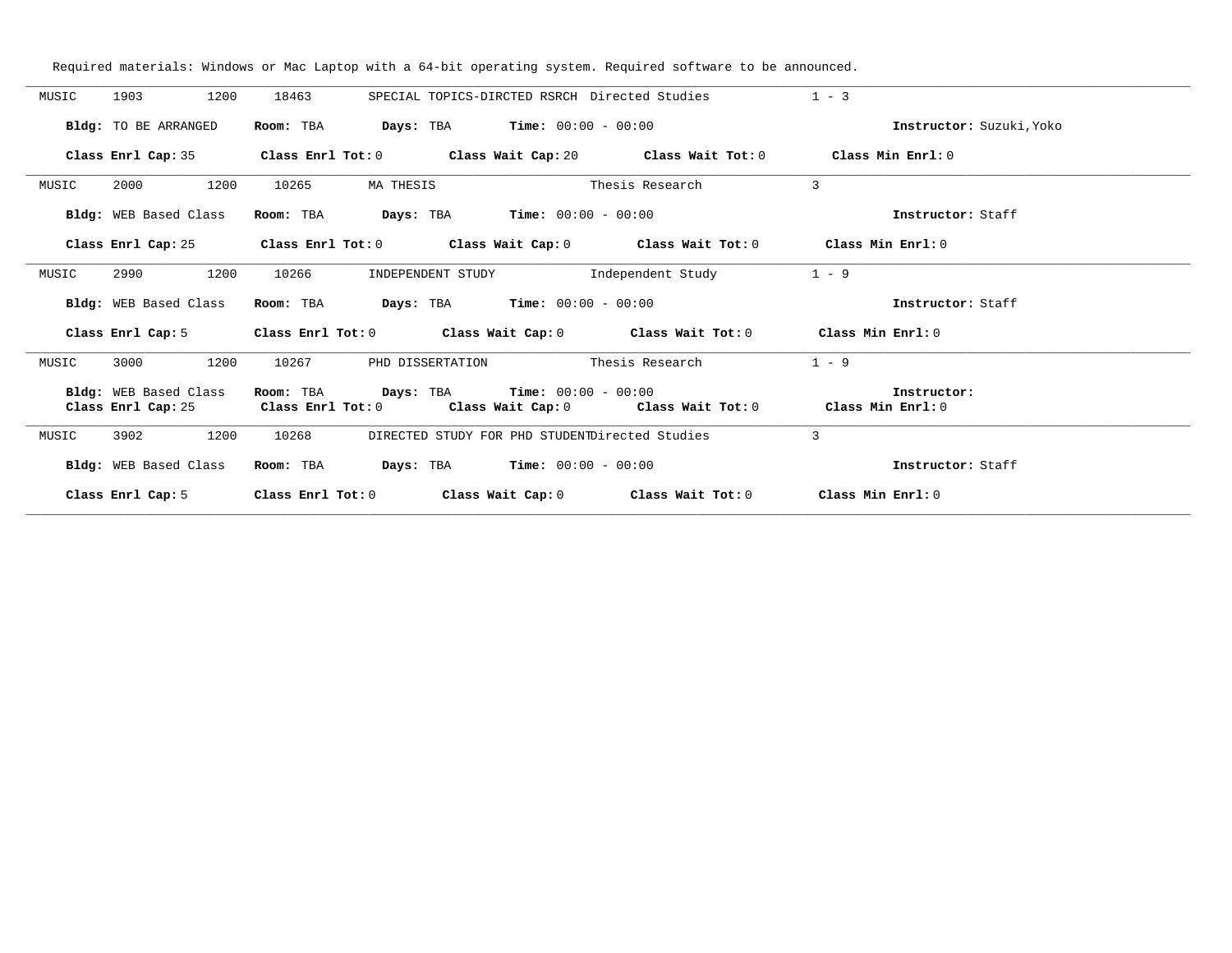### Report ID: SR201 **University of Pittsburgh** Page No. 460 of 591 **Schedule of Classes for Summer Term 2020-2021** Run Date: 11/06/2020 **Six Week - Second Run Time: 17:00:17**

# **Dietrich Sch Arts and Sciences - Neuroscience - Subject: Neuroscience**

| Catalog Nbr Section Class Nbr<br>Subject          | Course Title                                                                      | Component                               | Units<br>Topics                                                                                                                                                                |
|---------------------------------------------------|-----------------------------------------------------------------------------------|-----------------------------------------|--------------------------------------------------------------------------------------------------------------------------------------------------------------------------------|
| NROSCI<br>0080<br>1200                            | 16491<br>BRAIN AND BEHAVIOR                                                       | Lecture                                 | $\overline{3}$                                                                                                                                                                 |
| Bldg: TBA                                         | Room: TBA<br>Days: TuTh                                                           | <b>Time:</b> $09:00 - 12:15$            | Instructor: Artim, Debra                                                                                                                                                       |
| Class Enrl Cap: 30                                | Class Enrl Tot: 0<br>Room Characteristics: PeopleSoft - Scheduled (PS)(1)         | Class Wait Cap: 20<br>Class Wait Tot: 0 | Class Min Enrl: 0<br>Attributes: DSAS Natural Science General Ed. Requirement, SCI Polymathic Contexts: Science Seq.GE. Req., SCI Polymathic Contexts: Science NonSeq.GE. Req. |
| 0081<br>1200<br>NROSCI                            | 17065<br>DRUGS AND BEHAVIOR                                                       | Lecture                                 | $\mathbf{3}$                                                                                                                                                                   |
| Bldg: TBA                                         | Days: MW<br>Room: TBA                                                             | <b>Time:</b> $09:00 - 12:15$            | Instructor: Povysheva, Nadezda                                                                                                                                                 |
| Class Enrl Cap: 35                                | Class Enrl Tot: 0<br>Room Characteristics: PeopleSoft - Scheduled (PS)(1)         | Class Wait Cap: 20<br>Class Wait Tot: 0 | Class Min Enrl: 0<br>Attributes: DSAS Natural Science General Ed. Requirement, SCI Polymathic Contexts: Science Seq.GE. Req., SCI Polymathic Contexts: Science NonSeq.GE. Req. |
| 1901<br>1200<br>NROSCI                            | 10211<br>INDEPENDENT STUDY                                                        | Independent Study                       | $1 - 6$                                                                                                                                                                        |
| <b>Bldg:</b> TO BE ARRANGED                       | Room: TBA<br>Days: TBA                                                            | <b>Time:</b> $00:00 - 00:00$            | Instructor: Meriney, Stephen D                                                                                                                                                 |
| Class Enrl Cap: 25<br>Attributes: Capstone Course | Class Enrl Tot: 0                                                                 | Class Wait Cap: 20<br>Class Wait Tot: 0 | Class Min Enrl: 0                                                                                                                                                              |
| 1200<br>NROSCI<br>1961                            | 10212<br>THESIS RESEARCH                                                          | Independent Study                       | $1 - 6$                                                                                                                                                                        |
| <b>Bldg:</b> TO BE ARRANGED                       | Room: TBA<br>Days: TBA                                                            | <b>Time:</b> $00:00 - 00:00$            | Instructor: Meriney, Stephen D                                                                                                                                                 |
| Class Enrl Cap: 25<br>Attributes: Capstone Course | Class Enrl Tot: 0                                                                 | Class Wait Cap: 20<br>Class Wait Tot: 0 | Class Min Enrl: 0                                                                                                                                                              |
| 1200<br>NROSCI<br>1962                            | 10347<br>THESIS RESEARCH/WRITING                                                  | Independent Study                       | $\mathbf{1}$                                                                                                                                                                   |
| <b>Bldg:</b> TO BE ARRANGED                       | Room: TBA<br>Days: TBA                                                            | <b>Time:</b> $00:00 - 00:00$            | Instructor: Meriney, Stephen D                                                                                                                                                 |
| Class Enrl Cap: 25                                | Class Enrl Tot: 0<br>Attributes: Capstone Course, Writing Intensive Course (WRIT) | Class Wait Cap: 20<br>Class Wait Tot: 0 | Class Min Enrl: 0                                                                                                                                                              |
| 2902<br>1200<br>NROSCI                            | 10337<br>DIRECTED STUDY                                                           | Directed Studies                        | $1 - 12$                                                                                                                                                                       |
| Bldg: WEB Based Class                             | Room: TBA<br>Days: TBA                                                            | <b>Time:</b> $00:00 - 00:00$            | Instructor: Meriney, Stephen D                                                                                                                                                 |
| Class Enrl Cap: 20                                | Class Enrl Tot: 0                                                                 | Class Wait Cap: 0<br>Class Wait Tot: 0  | Class Min Enrl: 0                                                                                                                                                              |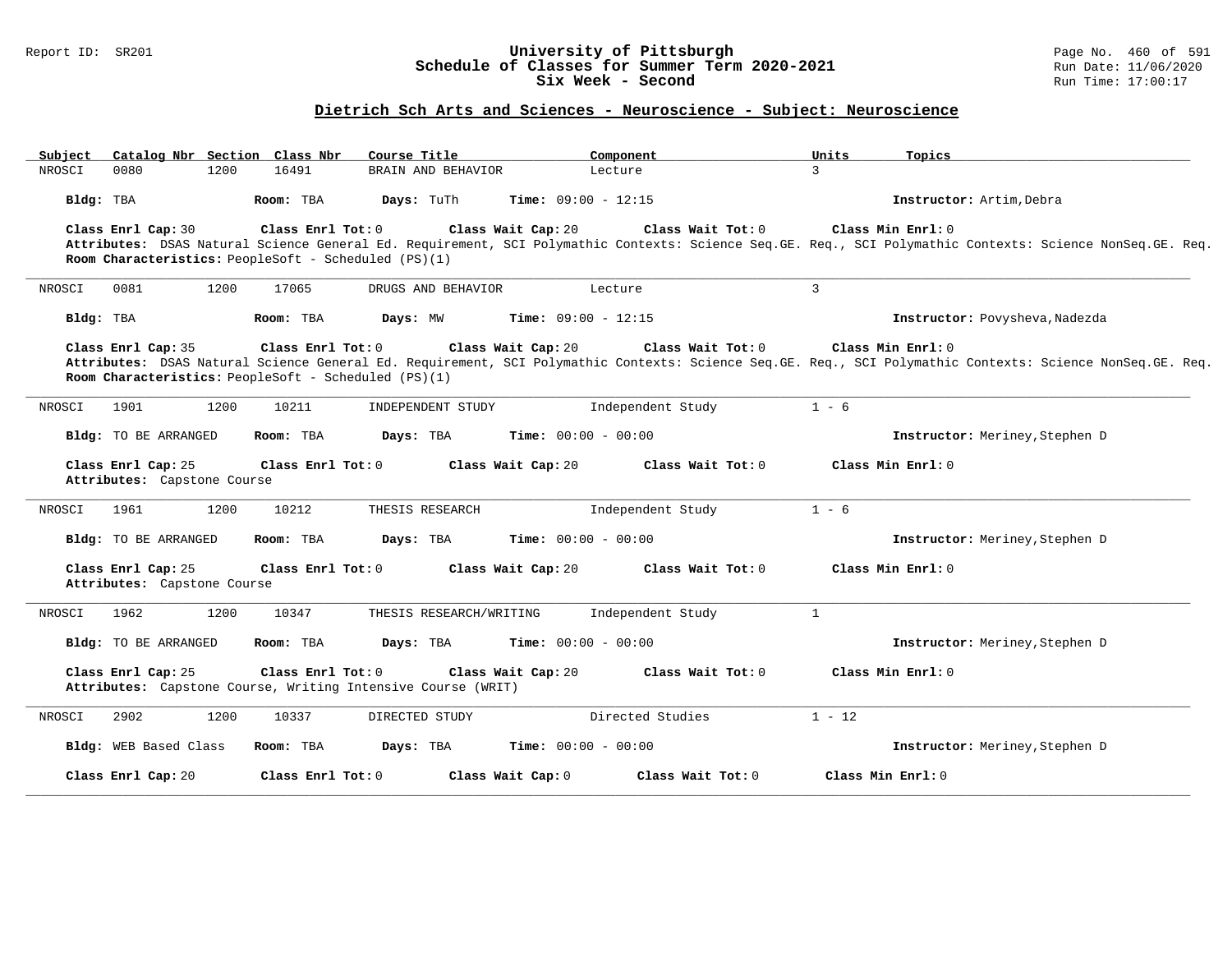#### Report ID: SR201 **1988 1998 12: SR201 University of Pittsburgh University of Pittsburgh** Page No. 461 of 591 **Schedule of Classes for Summer Term 2020-2021** Run Date: 11/06/20<br>Six Week - Second Run Time: 17:00:17 Six Week - Second

#### **Dietrich Sch Arts and Sciences - Philosophy - Subject: Philosophy**

| Subject   | Catalog Nbr Section Class Nbr                                              |      |                   | Course Title |                              | Component         | Units | Topics              |                                                                                                                                         |
|-----------|----------------------------------------------------------------------------|------|-------------------|--------------|------------------------------|-------------------|-------|---------------------|-----------------------------------------------------------------------------------------------------------------------------------------|
| PHIL      | 0010                                                                       | 1230 | 16150             |              | CONCEPTS OF HUMAN NATURE     | Lecture           |       |                     |                                                                                                                                         |
| Bldg: TBA |                                                                            |      | Room: TBA         | Days: MW     | <b>Time:</b> $18:00 - 21:15$ |                   |       |                     | Instructor: Conner, William Lewis                                                                                                       |
|           | Class Enrl Cap: 30<br>Room Characteristics: PeopleSoft - Scheduled (PS)(1) |      | Class Enrl Tot: 0 |              | Class Wait Cap: 20           | Class Wait Tot: 0 |       | Class Min $Enrl: 0$ | Attributes: DSAS Phil. Think or Ethics General Ed. Requirement, SCI Polymathic Contexts: Ethical/Policy GE. Req., West European Studies |

In this course, we will study conceptions of human nature and the mind from Early Modern philosophy to contemporary projects in the cognitive sciences and artificial intelligence research. In particular, the course will focus on four questions: (1) What is the relationship between minds and the world, and how does this inform thought about human nature? (2) What role does technology play in shaping human nature? (3) In what sense can machines have minds or count as human beings? (4) What can the sciences reveal about the concept of human nature, and are the findings of the sciences in tension with the discoveries of the humanities? By the end of the course, students will have become familiar with central concepts and arguments in the philosophy of mind and conversant in the discourses surrounding the concept of human nature and its relationship to technology and the disciplinary differences between the sciences and the humanities in answering questions concerning human nature."

| PHIL      | 0210 | .220 | 18367     |          | HISTORY OF MODERN PHILOSOPHY Lecture |                          |
|-----------|------|------|-----------|----------|--------------------------------------|--------------------------|
| Bldg: TBA |      |      | Room: TBA | Days: MW | <b>Time:</b> $14:00 - 17:15$         | Instructor: Reidy, Caleb |

**Class Enrl Cap:** 30 **Class Enrl Tot:** 0 **Class Wait Cap:** 20 **Class Wait Tot:** 0 **Class Min Enrl:** 0 **Attributes:** DSAS Phil. Think or Ethics General Ed. Requirement, SCI Polymathic Contexts: Ethical/Policy GE. Req., European and Eurasian Studies, Global Studies, West European Studies

**Room Characteristics:** PeopleSoft - Scheduled (PS)(1)

In this course we will survey works of four influential philosophers from the early modern period: Descartes, Locke, Hume, and Kant, with emphasis on Descartes and Hume. The early modern period of Western philosophy spans the 17th and 18th centuries; it was inspired and shaped by radical intellectual shifts that accompanied the Scientific Revolution. The emergence of modern science and its experimental methods occasioned many new philosophical problems concerning our knowledge of and place in nature. What am I? Is there anything of which I can be certain? Can our newly emerging scientific knowledge of nature be put on sound philosophical footing? What is the principal source of knowledge? Is all knowledge gained through experience? Or is some knowledge innate? How do I know that the future will resemble the past and that the laws of nature won¿t change tomorrow? How is it that I know so much about the world that goes beyond what I<sub>i</sub>m perceiving right now? In this course we will explore some of the greatest philosophers; attempts to grapple with these questions. To this day, these questions turn out to be difficult and critical reflection on them not only can deepen our understanding of ourselves and our place in this world, but can also help develop our skills to think critically and carefully.

| PHIL      | 0220 | 1010               | 20054     |                                                                                                                                                                                                                                                                                                                                                                                                             | INTRODUCTION TO EXISTENTIALISMLecture |                   |                   |                                                                                                                                                              |  |
|-----------|------|--------------------|-----------|-------------------------------------------------------------------------------------------------------------------------------------------------------------------------------------------------------------------------------------------------------------------------------------------------------------------------------------------------------------------------------------------------------------|---------------------------------------|-------------------|-------------------|--------------------------------------------------------------------------------------------------------------------------------------------------------------|--|
| Bldg: TBA |      |                    | Room: TBA | Days: MW                                                                                                                                                                                                                                                                                                                                                                                                    | <b>Time:</b> $10:00 - 13:15$          |                   |                   | Instructor: Froese, Annika                                                                                                                                   |  |
|           |      | Class Enrl Cap: 30 |           | Class Enrl Tot: 0                                                                                                                                                                                                                                                                                                                                                                                           | Class Wait Cap: 20                    | Class Wait Tot: 0 | Class Min Enrl: 0 |                                                                                                                                                              |  |
|           |      |                    |           |                                                                                                                                                                                                                                                                                                                                                                                                             |                                       |                   |                   | Attributes: DSAS Phil. Think or Ethics General Ed. Requirement, SCI Polymathic Contexts: Ethical/Policy GE. Req., European and Eurasian Studies, Global Stud |  |
|           |      | European Studies   |           |                                                                                                                                                                                                                                                                                                                                                                                                             |                                       |                   |                   |                                                                                                                                                              |  |
|           |      |                    |           | $D_{\text{form}}$ $D_{\text{beam}}$ $D_{\text{beam}}$ $D_{\text{beam}}$ $D_{\text{beam}}$ $D_{\text{beam}}$ $D_{\text{beam}}$ $D_{\text{beam}}$ $D_{\text{beam}}$ $D_{\text{beam}}$ $D_{\text{beam}}$ $D_{\text{beam}}$ $D_{\text{beam}}$ $D_{\text{beam}}$ $D_{\text{beam}}$ $D_{\text{beam}}$ $D_{\text{beam}}$ $D_{\text{beam}}$ $D_{\text{beam}}$ $D_{\text{beam}}$ $D_{\text{beam}}$ $D_{\text{beam}}$ |                                       |                   |                   |                                                                                                                                                              |  |

**Room Characteristics:** PeopleSoft - Scheduled (PS)(1)

Existentialism focuses on the existence and experience of the individual. In this introductory level course we will discuss several existentialist themes: What does it mean to lead an authentic life? To what extent does what I am depend on what I choose to do? Am I alone responsible for my decisions? What is the ground of my existence? We will trace these themes in the writings of several major authors, such as Kierkegaard, Nietzsche, and Sartre. We will explore the intimate connection existentialism draws between philosophy and literature, the feminist existentialism of Simone de Beauvoir, and the Africana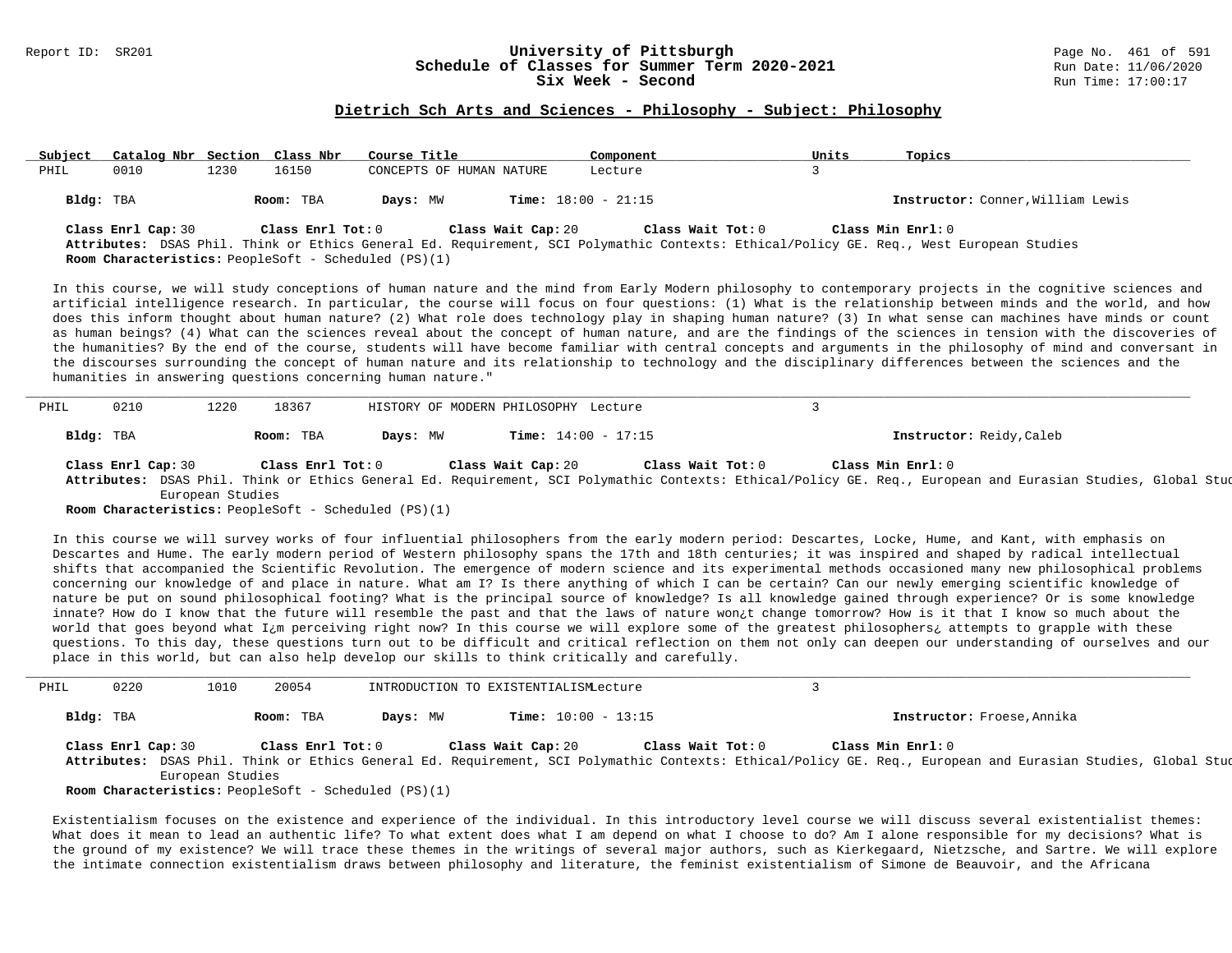existentialism of Frantz Fanon and Frederick Douglass. Existentialists share the conviction that the subject matter of philosophy is urgent and deeply personal: the questions existentialists ask, and the answers they give, shape every aspect of their lives. As such, this course is an invitation to participating individuals to be open to the impact the study of existentialist thought may have on their own lives.

| PHIL | 0350               | ⊥200 | 19580             |                                                             | PHILOSOPHY AND PUBLIC ISSUES Lecture |                                                                                                                  |                                  |  |
|------|--------------------|------|-------------------|-------------------------------------------------------------|--------------------------------------|------------------------------------------------------------------------------------------------------------------|----------------------------------|--|
|      | Bldg: TBA          |      | Room: TBA         | Days: TuTh                                                  | <b>Time:</b> $14:00 - 17:15$         |                                                                                                                  | Instructor: Buccella, Alessandra |  |
|      | Class Enrl Cap: 30 |      | Class Enrl Tot: 0 |                                                             | Class Wait Cap: 20                   | Class Wait Tot: 0                                                                                                | Class Min Enrl: 0                |  |
|      |                    |      |                   |                                                             |                                      | Attributes: DSAS Phil. Think or Ethics General Ed. Requirement, SCI Polymathic Contexts: Ethical/Policy GE. Req. |                                  |  |
|      |                    |      |                   | <b>Room Characteristics:</b> PeopleSoft - Scheduled (PS)(1) |                                      |                                                                                                                  |                                  |  |

'Bodies and Experiences'. This course is about bodies, and about the experiences that we have in virtue of those bodies. Through our body and how it 'feels', we relate to the world, to other people, and most importantly to ourselves. We will learn to appreciate the role bodies play in both the public and private spheres of our lives, and to gain insight and perspective into a variety of issues based on it. Issues we'll discuss include playing a sport or performing some other kind of skilled activity, having a physical or cognitive disability, or our relationship with food and body size. We will understand how subjective experiences change depending on our race, gender, sex, and sexual orientation, and the effects such experiences have on our social lives. We will learn what makes a question distinctly philosophical and what methods philosophers follow to answer it. But most importantly, we will learn to be O.K. with the fact that there might be no true answer at all.

| PHIL | 0500               | 1210 | 18366             | INTRODUCTION TO LOGIC                                                                                                        |                    | Lecture                      |                                |
|------|--------------------|------|-------------------|------------------------------------------------------------------------------------------------------------------------------|--------------------|------------------------------|--------------------------------|
|      | Bldg: TBA          |      | Room: TBA         | Days: TuTh                                                                                                                   |                    | <b>Time:</b> $18:00 - 21:15$ | Instructor: Fry, Joshua Pierce |
|      | Class Enrl Cap: 30 |      | Class Enrl Tot: 0 | Attributes: DSAS Quant.-Formal Reason General Ed. Requirement<br><b>Room Characteristics:</b> PeopleSoft - Scheduled (PS)(1) | Class Wait Cap: 20 | Class Wait Tot: 0            | Class Min Enrl: 0              |

This course will explore the philosophical nature of logic as well as introduce students to the methodology and practice of formal deductive calculus. To this end, the course will investigate concepts such as thought, arguments, validity, and truth.

**\_\_\_\_\_\_\_\_\_\_\_\_\_\_\_\_\_\_\_\_\_\_\_\_\_\_\_\_\_\_\_\_\_\_\_\_\_\_\_\_\_\_\_\_\_\_\_\_\_\_\_\_\_\_\_\_\_\_\_\_\_\_\_\_\_\_\_\_\_\_\_\_\_\_\_\_\_\_\_\_\_\_\_\_\_\_\_\_\_\_\_\_\_\_\_\_\_\_\_\_\_\_\_\_\_\_\_\_\_\_\_\_\_\_\_\_\_\_\_\_\_\_\_\_\_\_\_\_\_\_\_\_\_\_\_\_\_\_\_\_\_\_\_\_\_\_\_\_\_\_\_\_\_\_\_\_**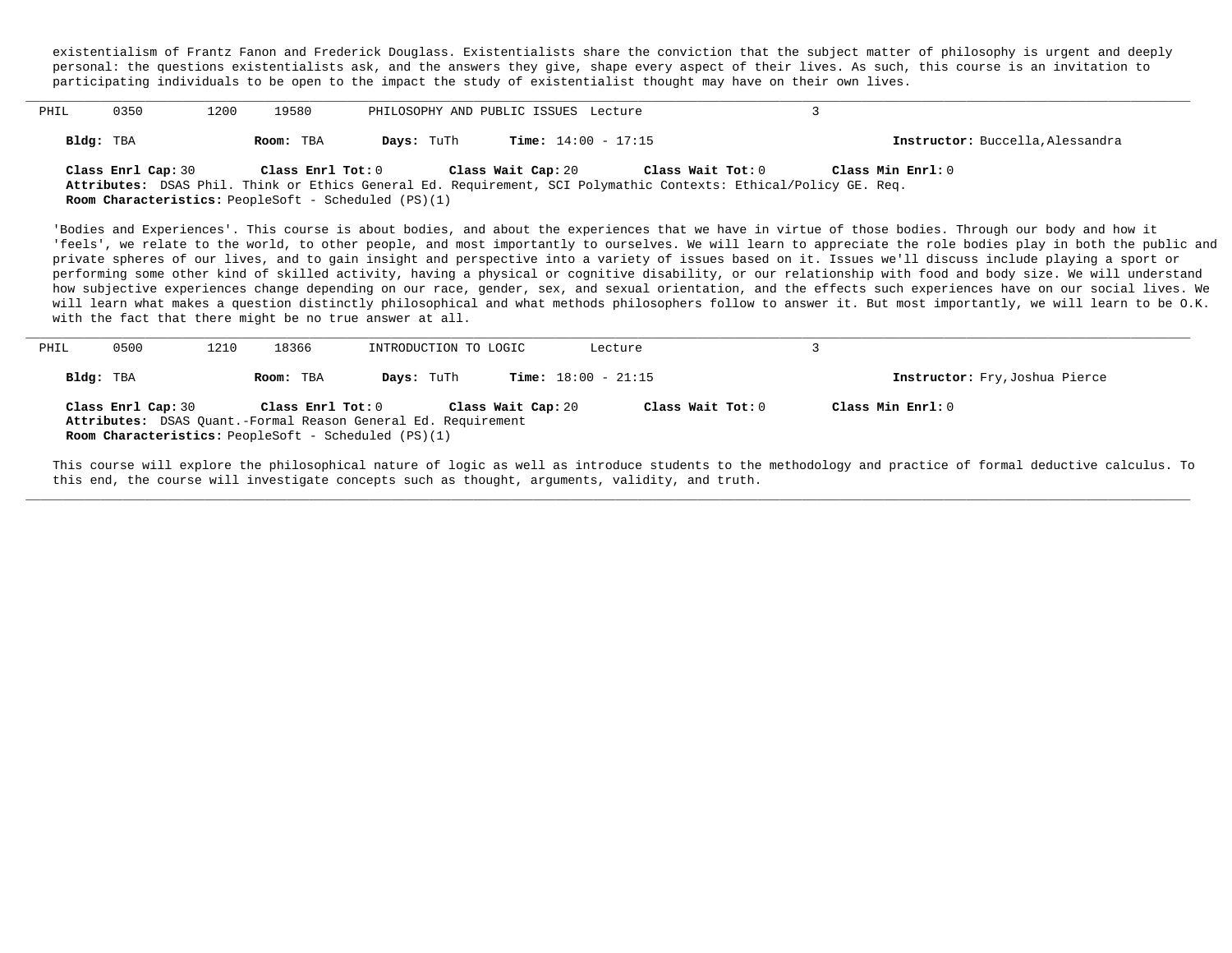### Report ID: SR201 **University of Pittsburgh** Page No. 463 of 591 **Schedule of Classes for Summer Term 2020-2021** Run Date: 11/06/2020 **Six Week - Second Run Time: 17:00:17**

# **Dietrich Sch Arts and Sciences - Physics and Astronomy - Subject: Astronomy**

|                              | Catalog Nbr Section Class Nbr<br>Course Title                             | Component                                                                                                                                                                                                                                                                                                                                                                          | Units<br>Topics                          |
|------------------------------|---------------------------------------------------------------------------|------------------------------------------------------------------------------------------------------------------------------------------------------------------------------------------------------------------------------------------------------------------------------------------------------------------------------------------------------------------------------------|------------------------------------------|
| 0089<br>1200<br>ASTRON       | 10209                                                                     | STARS, GALAXIES AND THE COSMOSLecture                                                                                                                                                                                                                                                                                                                                              | 3                                        |
| Bldg: TBA                    | Days: TuTh<br>Room: TBA                                                   | <b>Time:</b> $12:30 - 15:10$                                                                                                                                                                                                                                                                                                                                                       | Instructor: Good, Melanie L              |
| Class Enrl Cap: 25           | Class Enrl Tot: 0<br>Room Characteristics: PeopleSoft - Scheduled (PS)(1) | Class Wait Cap: 20<br>Class Wait Tot: 0<br>Attributes: DSAS Natural Science General Ed. Requirement, SCI Polymathic Contexts: Science NonSeq. GE. Req.                                                                                                                                                                                                                             | Class Min Enrl: 0                        |
| 0089<br>1210<br>ASTRON       | 11184                                                                     | STARS, GALAXIES AND THE COSMOSRecitation                                                                                                                                                                                                                                                                                                                                           | 3                                        |
| <b>Bldg:</b> WEB Based Class | Room: TBA<br>Days: TuTh                                                   | <b>Time:</b> $15:15 - 15:50$                                                                                                                                                                                                                                                                                                                                                       | <b>Instructor:</b> Court, Travis Anthony |
| Class Enrl Cap: 25           | Class Enrl Tot: 0<br>Room Characteristics: PeopleSoft - Scheduled (PS)(1) | Class Wait Tot: 0<br>Class Wait Cap: 20                                                                                                                                                                                                                                                                                                                                            | Class Min Enrl: 0                        |
|                              |                                                                           | <b></b> The planned operational modality for this class is REMOTE. For more information please visit <a<br>href="http://www.provost.pitt.edu/students/student-success-flexpitt/flex-pitt-quarded-risk-posture-all-students-remote"<br/>target="_blank"&gt;http://www.provost.pitt.edu/students/student-success-flexpitt/flex-pitt-quarded-risk-posture-all-students-remote/</a<br> |                                          |
|                              |                                                                           |                                                                                                                                                                                                                                                                                                                                                                                    |                                          |
| 1200<br>ASTRON<br>1901       | 10339<br>INDEPENDENT STUDY                                                | Independent Study                                                                                                                                                                                                                                                                                                                                                                  | $1 - 9$                                  |
| Bldg: WEB Based Class        | Room: TBA<br>Days: TBA                                                    | <b>Time:</b> $00:00 - 00:00$                                                                                                                                                                                                                                                                                                                                                       | Instructor: Staff                        |
| Class Enrl Cap: 25           | Class Enrl Tot: 0                                                         | Class Wait Cap: 20<br>Class Wait Tot: $0$                                                                                                                                                                                                                                                                                                                                          | Class Min Enrl: 0                        |
| 1200<br>ASTRON<br>3000       | 10210                                                                     | RESEARCH AND DISSERTATION PHD Thesis Research                                                                                                                                                                                                                                                                                                                                      | $1 - 15$                                 |
| Bldg: WEB Based Class        | Room: TBA<br>Days: TBA                                                    | <b>Time:</b> $00:00 - 00:00$                                                                                                                                                                                                                                                                                                                                                       | Instructor: Slogan, Michele F            |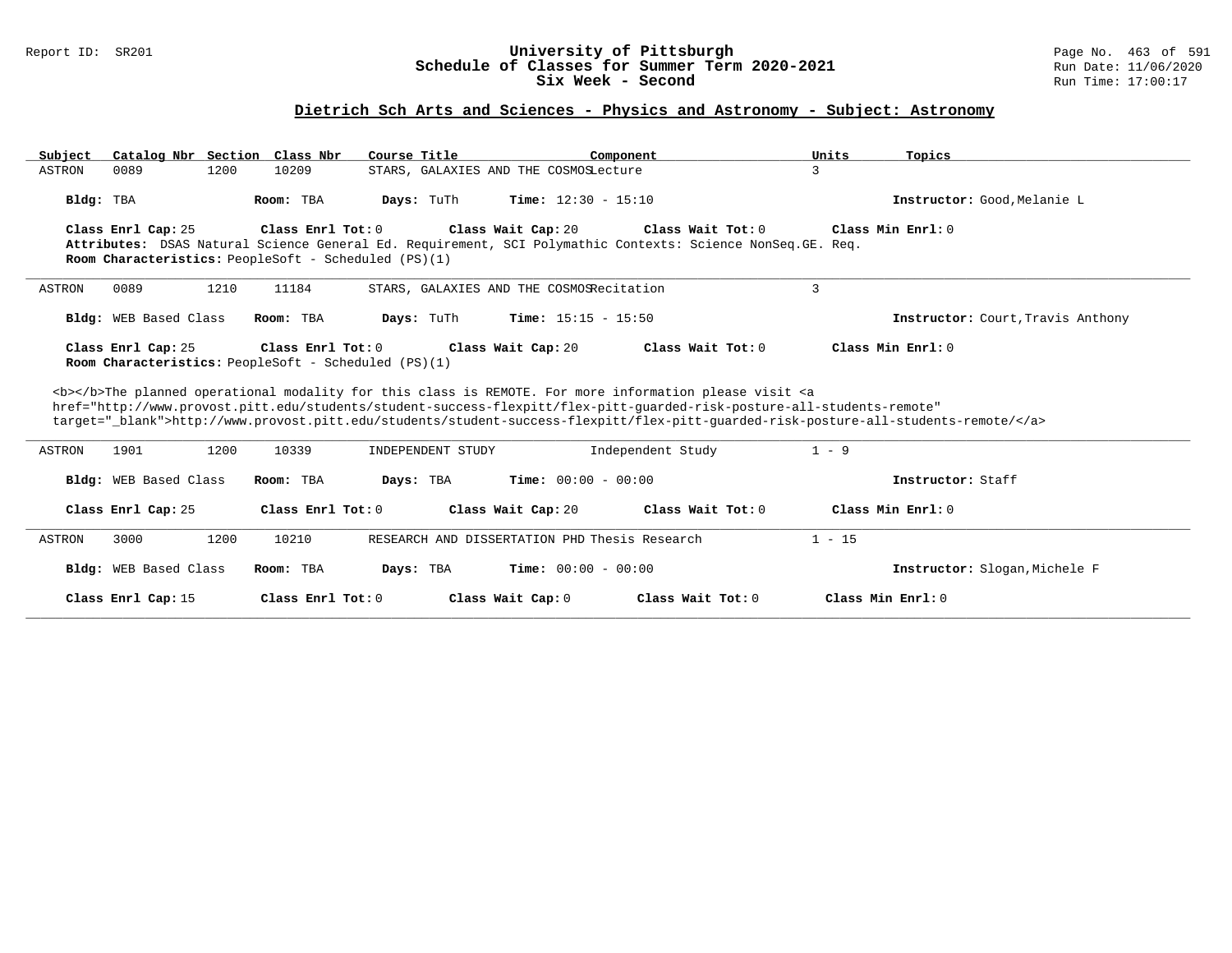### Report ID: SR201 **University of Pittsburgh** Page No. 464 of 591 **Schedule of Classes for Summer Term 2020-2021** Run Date: 11/06/2020 **Six Week - Second Run Time: 17:00:17**

# **Dietrich Sch Arts and Sciences - Physics and Astronomy - Subject: Physics**

| Subject   | Catalog Nbr Section Class Nbr |      |                                                                             | Course Title              | Component                                                                                                                                                                                                                                                                                                                                                                          | Units          | <u>Topics</u>                                                                                                                                                                  |
|-----------|-------------------------------|------|-----------------------------------------------------------------------------|---------------------------|------------------------------------------------------------------------------------------------------------------------------------------------------------------------------------------------------------------------------------------------------------------------------------------------------------------------------------------------------------------------------------|----------------|--------------------------------------------------------------------------------------------------------------------------------------------------------------------------------|
| PHYS      | 0110                          | 1200 | 10494                                                                       | INTRODUCTION TO PHYSICS 1 | Lecture                                                                                                                                                                                                                                                                                                                                                                            | 3              |                                                                                                                                                                                |
| Bldg: TBA |                               |      | Room: TBA                                                                   | Days: TuTh                | <b>Time:</b> $13:30 - 15:45$                                                                                                                                                                                                                                                                                                                                                       |                | Instructor: Dominick, Corey N                                                                                                                                                  |
| Bldg: TBA |                               |      | Room: TBA                                                                   | Days: MW                  | <b>Time:</b> $13:30 - 14:55$                                                                                                                                                                                                                                                                                                                                                       |                | Instructor: Dominick, Corey N                                                                                                                                                  |
|           | Class Enrl Cap: 40            |      | Class Enrl Tot: $0$<br>Room Characteristics: PeopleSoft - Scheduled (PS)(1) |                           | Class Wait Cap: 20<br>Class Wait Tot: 0                                                                                                                                                                                                                                                                                                                                            |                | Class Min Enrl: 0<br>Attributes: DSAS Natural Science General Ed. Requirement, SCI Polymathic Contexts: Science Seq.GE. Req., SCI Polymathic Contexts: Science NonSeq.GE. Req. |
| PHYS      | 0110                          | 1210 | 11187                                                                       | INTRODUCTION TO PHYSICS 1 | Recitation                                                                                                                                                                                                                                                                                                                                                                         | $\overline{3}$ |                                                                                                                                                                                |
|           | Bldg: WEB Based Class         |      | Room: TBA                                                                   | Days: MW                  | <b>Time:</b> $15:00 - 15:45$                                                                                                                                                                                                                                                                                                                                                       |                | Instructor: Koester, Ryan William                                                                                                                                              |
|           | Class Enrl Cap: 20            |      | Class Enrl Tot: $0$<br>Room Characteristics: PeopleSoft - Scheduled (PS)(1) |                           | Class Wait Cap: 20<br>Class Wait Tot: $0$                                                                                                                                                                                                                                                                                                                                          |                | Class Min Enrl: 0                                                                                                                                                              |
|           |                               |      |                                                                             |                           | <b></b> The planned operational modality for this class is REMOTE. For more information please visit <a<br>href="http://www.provost.pitt.edu/students/student-success-flexpitt/flex-pitt-quarded-risk-posture-all-students-remote"<br/>target="_blank"&gt;http://www.provost.pitt.edu/students/student-success-flexpitt/flex-pitt-quarded-risk-posture-all-students-remote/</a<br> |                |                                                                                                                                                                                |
| PHYS      | 0110                          | 1215 | 18212                                                                       | INTRODUCTION TO PHYSICS 1 | Recitation                                                                                                                                                                                                                                                                                                                                                                         | $\overline{3}$ |                                                                                                                                                                                |
|           | Bldg: WEB Based Class         |      | Room: TBA                                                                   | Days: MW                  | Time: $15:00 - 15:45$                                                                                                                                                                                                                                                                                                                                                              |                | Instructor: Hougland, Nicholas Mario                                                                                                                                           |
|           | Class Enrl Cap: 20            |      | Class Enrl Tot: $0$<br>Room Characteristics: PeopleSoft - Scheduled (PS)(1) |                           | Class Wait Cap: 20<br>Class Wait Tot: $0$                                                                                                                                                                                                                                                                                                                                          |                | Class Min Enrl: 0                                                                                                                                                              |
|           |                               |      |                                                                             |                           | <b></b> The planned operational modality for this class is REMOTE. For more information please visit <a<br>href="http://www.provost.pitt.edu/students/student-success-flexpitt/flex-pitt-quarded-risk-posture-all-students-remote"<br/>target="_blank"&gt;http://www.provost.pitt.edu/students/student-success-flexpitt/flex-pitt-guarded-risk-posture-all-students-remote/</a<br> |                |                                                                                                                                                                                |
| PHYS      | 0111                          | 1200 | 10270                                                                       | INTRODUCTION TO PHYSICS 2 | Lecture                                                                                                                                                                                                                                                                                                                                                                            | $\mathbf{3}$   |                                                                                                                                                                                |
| Bldg: TBA |                               |      | Room: TBA                                                                   | Days: TuTh                | Time: $18:00 - 20:15$                                                                                                                                                                                                                                                                                                                                                              |                | Instructor: Dominick, Corey N                                                                                                                                                  |
| Bldg: TBA |                               |      | Room: TBA                                                                   | Days: MW                  | <b>Time:</b> $18:00 - 19:25$                                                                                                                                                                                                                                                                                                                                                       |                | Instructor: Dominick, Corey N                                                                                                                                                  |
|           | Class Enrl Cap: 120           |      | Class Enrl Tot: $0$<br>Room Characteristics: PeopleSoft - Scheduled (PS)(1) |                           | Class Wait Tot: 0<br>Class Wait Cap: 20                                                                                                                                                                                                                                                                                                                                            |                | Class Min Enrl: 0<br>Attributes: DSAS Natural Science General Ed. Requirement, SCI Polymathic Contexts: Science Seq.GE. Req., SCI Polymathic Contexts: Science NonSeq.GE. Req. |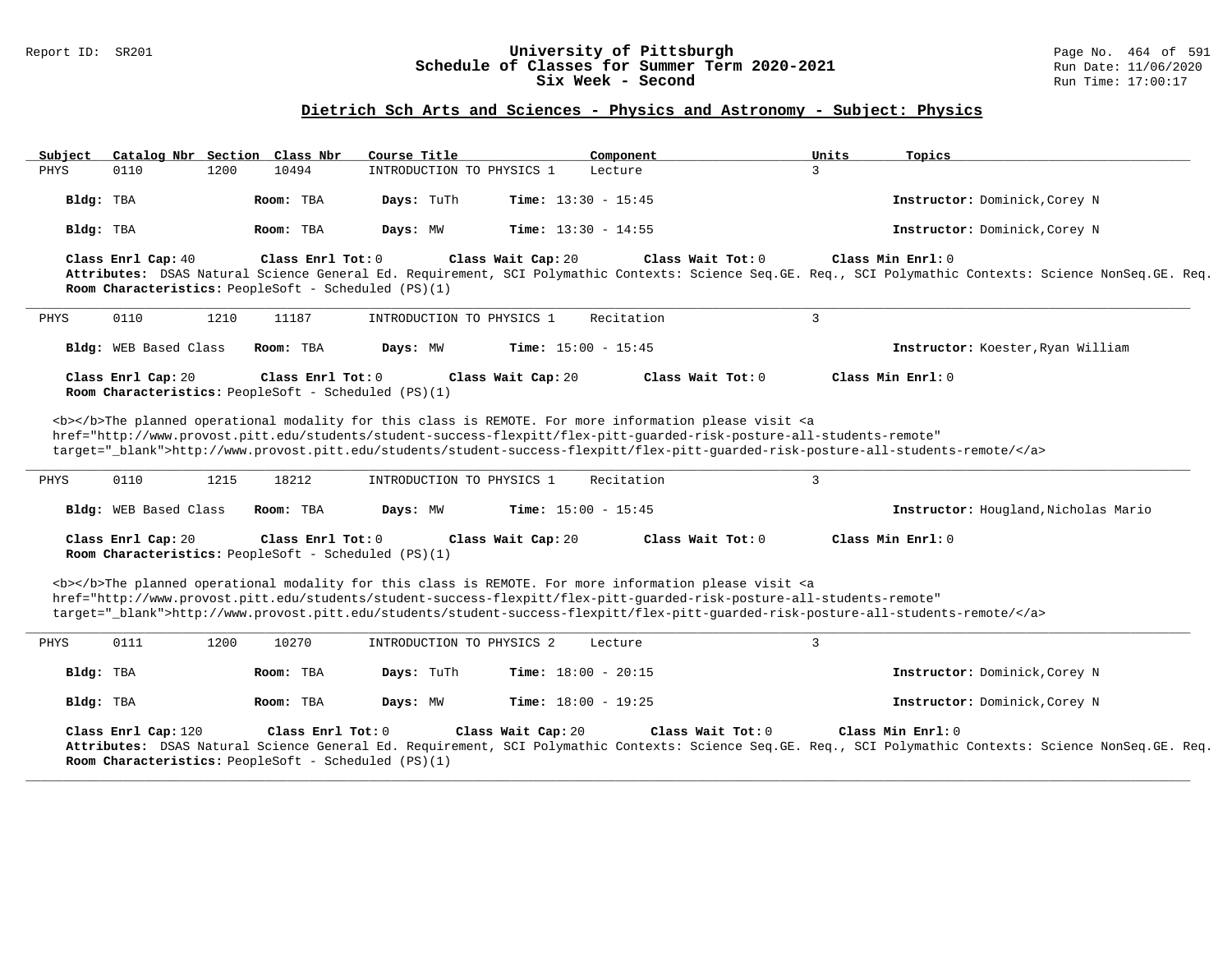#### Report ID: SR201 **1988 1999 Constrained Magnet Classes for Summer Term 2020-2021** Page No. 465 of 591 Constrained B<br>**Schedule of Classes for Summer Term 2020-2021** Run Date: 11/06/2020 **Schedule of Classes for Summer Term 2020-2021** Run Date: 11/06/20<br>Six Week - Second Six Week - Second

#### **Dietrich Sch Arts and Sciences - Physics and Astronomy - Subject: Physics**

Subject Catalog Nbr Section Class Nbr Course Title \_\_\_\_\_\_\_\_\_\_\_\_\_\_Component \_\_\_\_\_\_\_\_\_\_\_\_\_\_\_\_\_Units \_\_\_\_\_\_\_\_\_\_\_\_<br>PHYS 0111 1205 20505 INTRODUCTION TO PHYSICS 2 Recitation 3 PHYS 0111 1205 20505 INTRODUCTION TO PHYSICS 2 Recitation **Bldg:** WEB Based Class **Room:** TBA **Days:** MW **Time:** 19:30 - 20:15 **Instructor:** Ghosh,Atreyie **Class Enrl Cap:** 20 **Class Enrl Tot:** 0 **Class Wait Cap:** 20 **Class Wait Tot:** 0 **Class Min Enrl:** 0 **Attributes:** DSAS Natural Science General Ed. Requirement, Online, SCI Polymathic Contexts: Science Seq.GE. Req., SCI Polymathic Contexts: Science NonSeq.GE. Req. **\_\_\_\_\_\_\_\_\_\_\_\_\_\_\_\_\_\_\_\_\_\_\_\_\_\_\_\_\_\_\_\_\_\_\_\_\_\_\_\_\_\_\_\_\_\_\_\_\_\_\_\_\_\_\_\_\_\_\_\_\_\_\_\_\_\_\_\_\_\_\_\_\_\_\_\_\_\_\_\_\_\_\_\_\_\_\_\_\_\_\_\_\_\_\_\_\_\_\_\_\_\_\_\_\_\_\_\_\_\_\_\_\_\_\_\_\_\_\_\_\_\_\_\_\_\_\_\_\_\_\_\_\_\_\_\_\_\_\_\_\_\_\_\_\_\_\_\_\_\_\_\_\_\_\_\_** PHYS 0111 1210 11188 INTRODUCTION TO PHYSICS 2 Recitation 3 **Bldg:** WEB Based Class **Room:** TBA **Days:** MW **Time:** 19:30 - 20:15 **Instructor:** Gomanko,Maksim **Class Enrl Cap:** 20 **Class Enrl Tot:** 0 **Class Wait Cap:** 20 **Class Wait Tot:** 0 **Class Min Enrl:** 0 **Room Characteristics:** PeopleSoft - Scheduled (PS)(1) <b></b>The planned operational modality for this class is REMOTE. For more information please visit <a href="http://www.provost.pitt.edu/students/student-success-flexpitt/flex-pitt-guarded-risk-posture-all-students-remote" target="\_blank">http://www.provost.pitt.edu/students/student-success-flexpitt/flex-pitt-guarded-risk-posture-all-students-remote/</a> **\_\_\_\_\_\_\_\_\_\_\_\_\_\_\_\_\_\_\_\_\_\_\_\_\_\_\_\_\_\_\_\_\_\_\_\_\_\_\_\_\_\_\_\_\_\_\_\_\_\_\_\_\_\_\_\_\_\_\_\_\_\_\_\_\_\_\_\_\_\_\_\_\_\_\_\_\_\_\_\_\_\_\_\_\_\_\_\_\_\_\_\_\_\_\_\_\_\_\_\_\_\_\_\_\_\_\_\_\_\_\_\_\_\_\_\_\_\_\_\_\_\_\_\_\_\_\_\_\_\_\_\_\_\_\_\_\_\_\_\_\_\_\_\_\_\_\_\_\_\_\_\_\_\_\_\_** PHYS 0111 1215 15411 INTRODUCTION TO PHYSICS 2 Recitation 3 **Bldg:** WEB Based Class **Room:** TBA **Days:** MW **Time:** 19:30 - 20:15 **Instructor:** Omran,Ahmed Osama Omran Mohmed **Class Enrl Cap:** 20 **Class Enrl Tot:** 0 **Class Wait Cap:** 20 **Class Wait Tot:** 0 **Class Min Enrl:** 0 **Room Characteristics:** PeopleSoft - Scheduled (PS)(1) <b></b>The planned operational modality for this class is REMOTE. For more information please visit <a href="http://www.provost.pitt.edu/students/student-success-flexpitt/flex-pitt-guarded-risk-posture-all-students-remote" target="\_blank">http://www.provost.pitt.edu/students/student-success-flexpitt/flex-pitt-guarded-risk-posture-all-students-remote/</a> **\_\_\_\_\_\_\_\_\_\_\_\_\_\_\_\_\_\_\_\_\_\_\_\_\_\_\_\_\_\_\_\_\_\_\_\_\_\_\_\_\_\_\_\_\_\_\_\_\_\_\_\_\_\_\_\_\_\_\_\_\_\_\_\_\_\_\_\_\_\_\_\_\_\_\_\_\_\_\_\_\_\_\_\_\_\_\_\_\_\_\_\_\_\_\_\_\_\_\_\_\_\_\_\_\_\_\_\_\_\_\_\_\_\_\_\_\_\_\_\_\_\_\_\_\_\_\_\_\_\_\_\_\_\_\_\_\_\_\_\_\_\_\_\_\_\_\_\_\_\_\_\_\_\_\_\_** PHYS 0111 1220 11189 INTRODUCTION TO PHYSICS 2 Recitation 3 **Bldg:** WEB Based Class **Room:** TBA **Days:** MW **Time:** 19:30 - 20:15 **Instructor:** Alnatah,Hassan Ali **Class Enrl Cap:** 20 **Class Enrl Tot:** 0 **Class Wait Cap:** 20 **Class Wait Tot:** 0 **Class Min Enrl:** 0 **Room Characteristics:** PeopleSoft - Scheduled (PS)(1) <b></b>The planned operational modality for this class is REMOTE. For more information please visit <a href="http://www.provost.pitt.edu/students/student-success-flexpitt/flex-pitt-guarded-risk-posture-all-students-remote" target="\_blank">http://www.provost.pitt.edu/students/student-success-flexpitt/flex-pitt-guarded-risk-posture-all-students-remote/</a> **\_\_\_\_\_\_\_\_\_\_\_\_\_\_\_\_\_\_\_\_\_\_\_\_\_\_\_\_\_\_\_\_\_\_\_\_\_\_\_\_\_\_\_\_\_\_\_\_\_\_\_\_\_\_\_\_\_\_\_\_\_\_\_\_\_\_\_\_\_\_\_\_\_\_\_\_\_\_\_\_\_\_\_\_\_\_\_\_\_\_\_\_\_\_\_\_\_\_\_\_\_\_\_\_\_\_\_\_\_\_\_\_\_\_\_\_\_\_\_\_\_\_\_\_\_\_\_\_\_\_\_\_\_\_\_\_\_\_\_\_\_\_\_\_\_\_\_\_\_\_\_\_\_\_\_\_** PHYS 0111 1225 18213 INTRODUCTION TO PHYSICS 2 Recitation 3 **Bldg:** WEB Based Class **Room:** TBA **Days:** MW **Time:** 19:30 - 20:15 **Instructor:** Hyatt,Thomas Chuanhaogao **Class Enrl Cap:** 20 **Class Enrl Tot:** 0 **Class Wait Cap:** 20 **Class Wait Tot:** 0 **Class Min Enrl:** 0 **Room Characteristics:** PeopleSoft - Scheduled (PS)(1)

<b></b>The planned operational modality for this class is REMOTE. For more information please visit <a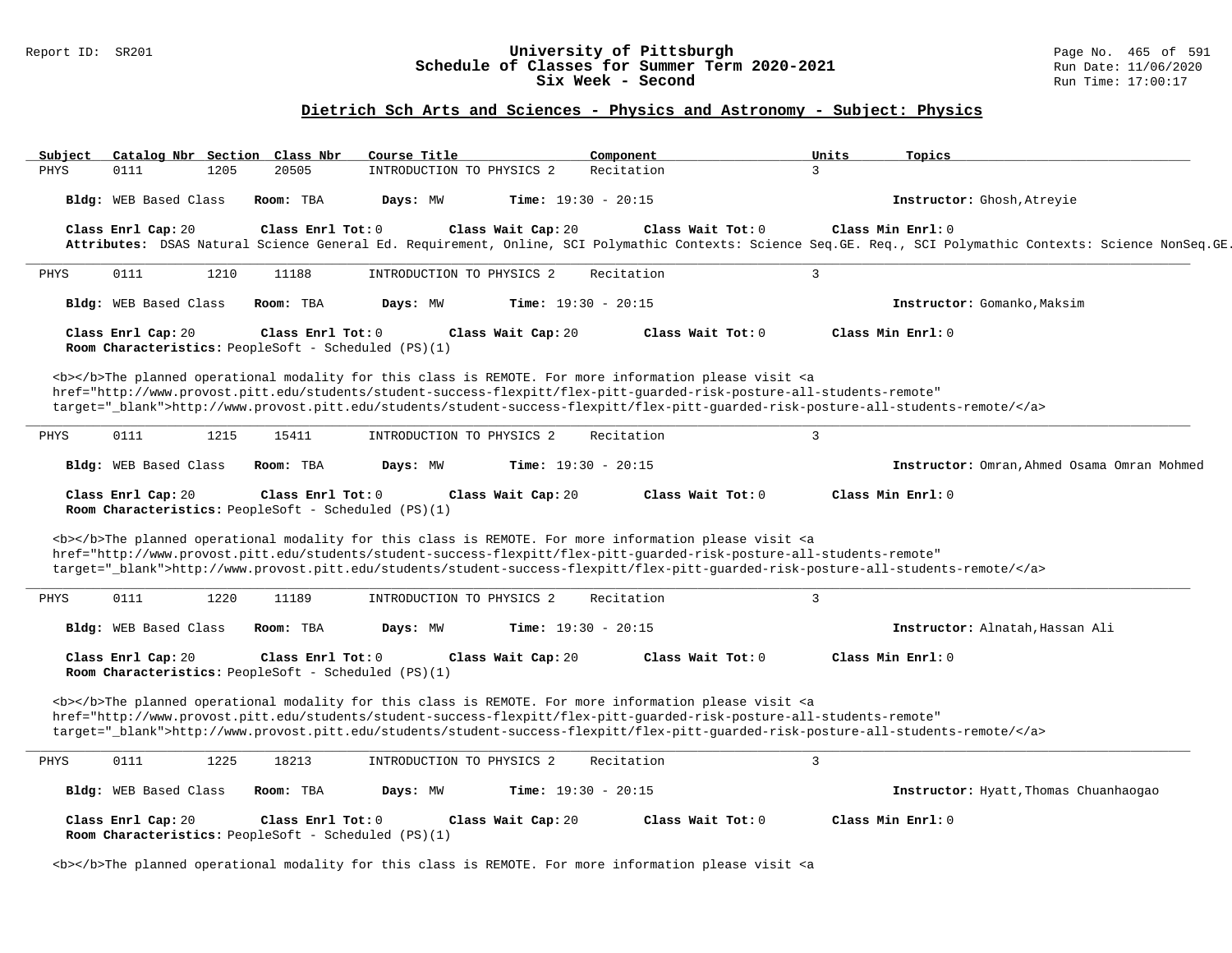href="http://www.provost.pitt.edu/students/student-success-flexpitt/flex-pitt-guarded-risk-posture-all-students-remote" target="\_blank">http://www.provost.pitt.edu/students/student-success-flexpitt/flex-pitt-guarded-risk-posture-all-students-remote/</a>

| PHYS | 0111                  | 1230 | 20397             | INTRODUCTION TO PHYSICS 2                                                                                                                                                                                                                                                                         |                              | Recitation |                     | 3                   |                                                                                                                                                           |
|------|-----------------------|------|-------------------|---------------------------------------------------------------------------------------------------------------------------------------------------------------------------------------------------------------------------------------------------------------------------------------------------|------------------------------|------------|---------------------|---------------------|-----------------------------------------------------------------------------------------------------------------------------------------------------------|
|      | Bldg: WEB Based Class |      | Room: TBA         | Days: MW                                                                                                                                                                                                                                                                                          | <b>Time:</b> $19:30 - 20:15$ |            |                     |                     | Instructor: LeFebre, Ryan William                                                                                                                         |
|      | Class Enrl Cap: 20    |      | Class Enrl Tot: 0 |                                                                                                                                                                                                                                                                                                   | Class Wait Cap: 20           |            | Class Wait Tot: 0   | Class Min Enrl: 0   | Attributes: DSAS Natural Science General Ed. Requirement, SCI Polymathic Contexts: Science Seq.GE. Req., SCI Polymathic Contexts: Science NonSeq.GE. Req. |
| PHYS | 0174                  | 1200 | 19634             | BASC PHYS SCI & ENGR 1 (INTGD) Lecture                                                                                                                                                                                                                                                            |                              |            | $\overline{4}$      |                     |                                                                                                                                                           |
|      | Bldg: TBA             |      | Room: TBA         | Days: TuTh                                                                                                                                                                                                                                                                                        | Time: $09:00 - 10:55$        |            |                     |                     | Instructor: Good, Melanie L                                                                                                                               |
|      | Bldg: TBA             |      | Room: TBA         | Days: MW                                                                                                                                                                                                                                                                                          | <b>Time:</b> $09:00 - 11:50$ |            |                     |                     | Instructor: Good, Melanie L                                                                                                                               |
|      | Class Enrl Cap: 20    |      | Class Enrl Tot: 0 | Room Characteristics: PeopleSoft - Scheduled (PS)(1)                                                                                                                                                                                                                                              | Class Wait Cap: 20           |            | Class Wait $Tot: 0$ | Class Min $Enr1: 0$ | Attributes: DSAS Natural Science General Ed. Requirement, SCI Polymathic Contexts: Science Seq.GE. Req., SCI Polymathic Contexts: Science NonSeq.GE. Req. |
| PHYS | 0174                  | 1205 | 19635             | BASC PHYS SCI & ENGR 1 (INTGD)Recitation                                                                                                                                                                                                                                                          |                              |            |                     | $\overline{4}$      |                                                                                                                                                           |
|      | Bldg: WEB Based Class |      | Room: TBA         | Days: TuTh                                                                                                                                                                                                                                                                                        | <b>Time:</b> $11:00 - 11:50$ |            |                     |                     | Instructor: Sanderson, Amy Elizabeth                                                                                                                      |
|      | Class Enrl Cap: 20    |      | Class Enrl Tot: 0 | Room Characteristics: PeopleSoft - Scheduled (PS)(1)<br><b></b> The planned operational modality for this class is REMOTE. For more information please visit <a<br>href="http://www.provost.pitt.edu/students/student-success-flexpitt/flex-pitt-quarded-risk-posture-all-students-remote"</a<br> | Class Wait Cap: 20           |            | Class Wait Tot: 0   | Class Min Enrl: 0   | target="_blank">http://www.provost.pitt.edu/students/student-success-flexpitt/flex-pitt-quarded-risk-posture-all-students-remote/                         |
| PHYS | 0175                  | 1200 | 10532             | BASC PHYS SCI & ENGR 2 (INTGD) Lecture                                                                                                                                                                                                                                                            |                              |            | $\overline{4}$      |                     |                                                                                                                                                           |
|      | Bldg: TBA             |      | Room: TBA         | Days: TuTh                                                                                                                                                                                                                                                                                        | <b>Time:</b> $18:00 - 19:55$ |            |                     |                     | Instructor: Banerjee, Rudrajit                                                                                                                            |
|      | Bldg: TBA             |      | Room: TBA         | Days: MW                                                                                                                                                                                                                                                                                          | <b>Time:</b> $18:00 - 21:00$ |            |                     |                     | Instructor: Banerjee, Rudrajit                                                                                                                            |
|      | Class Enrl Cap: 40    |      | Class Enrl Tot: 0 | Room Characteristics: PeopleSoft - Scheduled (PS)(1)                                                                                                                                                                                                                                              | Class Wait Cap: 20           |            | Class Wait Tot: 0   | Class Min Enrl: 0   | Attributes: DSAS Natural Science General Ed. Requirement, SCI Polymathic Contexts: Science Seq.GE. Req., SCI Polymathic Contexts: Science NonSeq.GE. Req. |
| PHYS | 0175                  | 1210 | 11191             | BASC PHYS SCI & ENGR 2 (INTGD)Recitation                                                                                                                                                                                                                                                          |                              |            |                     | 4                   |                                                                                                                                                           |
|      | Bldg: WEB Based Class |      | Room: TBA         | Days: TuTh                                                                                                                                                                                                                                                                                        | Time: $20:00 - 21:00$        |            |                     |                     | Instructor: Caddy, Robert Vernon                                                                                                                          |
|      | Class Enrl Cap: 20    |      | Class Enrl Tot: 0 | Room Characteristics: PeopleSoft - Scheduled (PS)(1)                                                                                                                                                                                                                                              | Class Wait Cap: 20           |            | Class Wait Tot: $0$ | Class Min Enrl: 0   |                                                                                                                                                           |
|      |                       |      |                   |                                                                                                                                                                                                                                                                                                   |                              |            |                     |                     |                                                                                                                                                           |

href="http://www.provost.pitt.edu/students/student-success-flexpitt/flex-pitt-guarded-risk-posture-all-students-remote"

target="\_blank">http://www.provost.pitt.edu/students/student-success-flexpitt/flex-pitt-guarded-risk-posture-all-students-remote/</a>

**\_\_\_\_\_\_\_\_\_\_\_\_\_\_\_\_\_\_\_\_\_\_\_\_\_\_\_\_\_\_\_\_\_\_\_\_\_\_\_\_\_\_\_\_\_\_\_\_\_\_\_\_\_\_\_\_\_\_\_\_\_\_\_\_\_\_\_\_\_\_\_\_\_\_\_\_\_\_\_\_\_\_\_\_\_\_\_\_\_\_\_\_\_\_\_\_\_\_\_\_\_\_\_\_\_\_\_\_\_\_\_\_\_\_\_\_\_\_\_\_\_\_\_\_\_\_\_\_\_\_\_\_\_\_\_\_\_\_\_\_\_\_\_\_\_\_\_\_\_\_\_\_\_\_\_\_**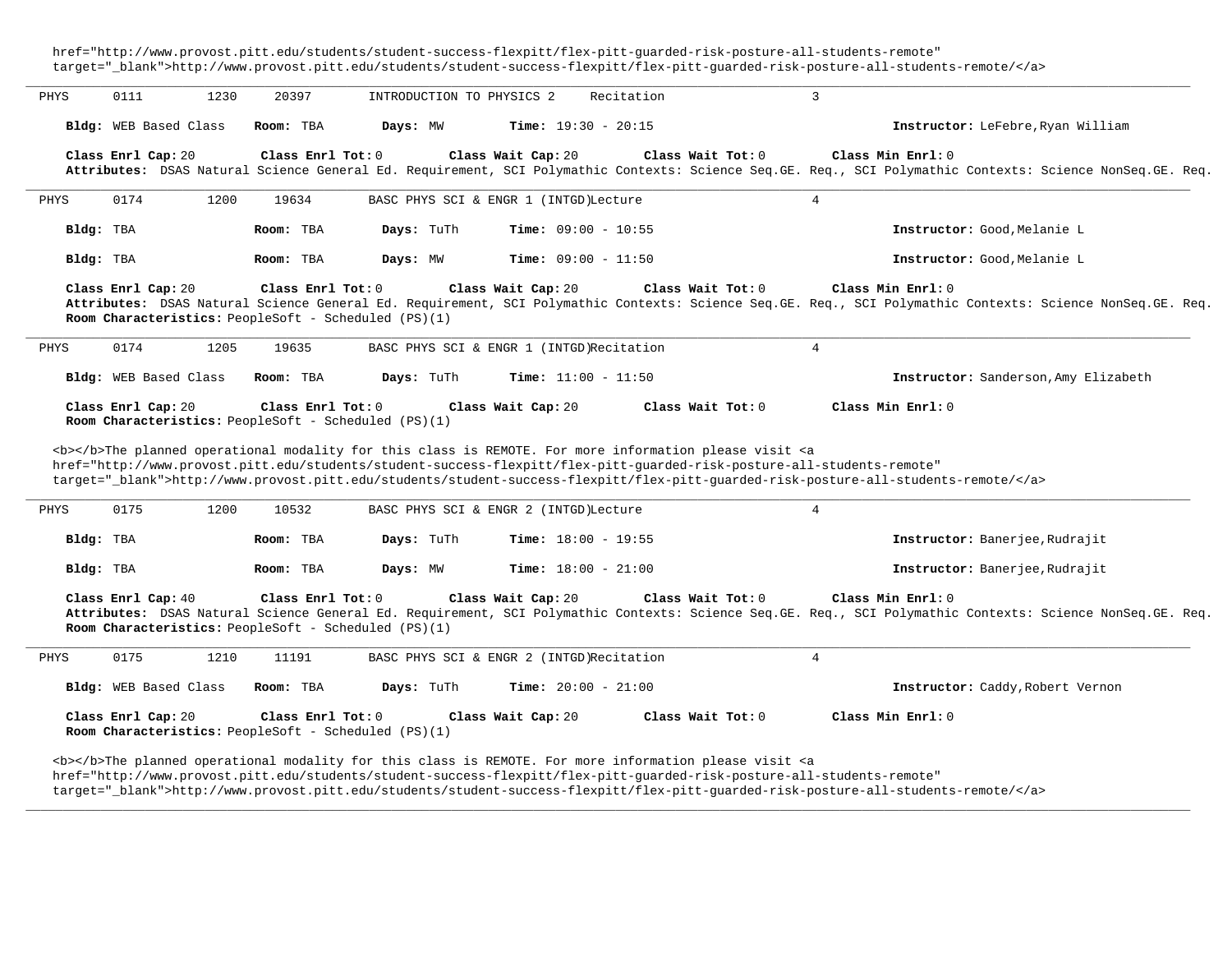### Report ID: SR201 **University of Pittsburgh** Page No. 467 of 591 **Schedule of Classes for Summer Term 2020-2021** Run Date: 11/06/2020 **Six Week - Second Run Time: 17:00:17**

# **Dietrich Sch Arts and Sciences - Physics and Astronomy - Subject: Physics**

| Catalog Nbr Section Class Nbr<br>Subject                                                                                                                                                                                                  | Course Title                                   | Component                                 | Units<br>Topics                    |  |  |  |  |
|-------------------------------------------------------------------------------------------------------------------------------------------------------------------------------------------------------------------------------------------|------------------------------------------------|-------------------------------------------|------------------------------------|--|--|--|--|
| PHYS<br>0175<br>1220                                                                                                                                                                                                                      | 11192                                          | BASC PHYS SCI & ENGR 2 (INTGD)Recitation  | $\overline{4}$                     |  |  |  |  |
| Bldg: WEB Based Class                                                                                                                                                                                                                     | Room: TBA<br>Days: TuTh                        | <b>Time:</b> $20:00 - 21:00$              | Instructor: Zhang, Bomin           |  |  |  |  |
| Class Enrl Cap: 20                                                                                                                                                                                                                        | Class Enrl Tot: $0$                            | Class Wait Cap: 20<br>Class Wait Tot: 0   | Class Min Enrl: 0                  |  |  |  |  |
| Room Characteristics: PeopleSoft - Scheduled (PS)(1)                                                                                                                                                                                      |                                                |                                           |                                    |  |  |  |  |
| <b></b> The planned operational modality for this class is REMOTE. For more information please visit <a<br>href="http://www.provost.pitt.edu/students/student-success-flexpitt/flex-pitt-quarded-risk-posture-all-students-remote"</a<br> |                                                |                                           |                                    |  |  |  |  |
| target="_blank">http://www.provost.pitt.edu/students/student-success-flexpitt/flex-pitt-quarded-risk-posture-all-students-remote/                                                                                                         |                                                |                                           |                                    |  |  |  |  |
| 0212<br>1200<br>PHYS                                                                                                                                                                                                                      | 10326<br>INTRO TO LABORATORY PHYSICS           | Lecture                                   | 2                                  |  |  |  |  |
| Bldg: TBA                                                                                                                                                                                                                                 | Room: TBA<br>Days: MW                          | <b>Time:</b> $09:00 - 09:50$              | Instructor: Clark, Russell Johnson |  |  |  |  |
| Class Enrl Cap: 72<br>Class Enrl Tot: 0<br>Class Min Enrl: 0<br>Class Wait Cap: 20<br>Class Wait Tot: 0<br>Room Characteristics: PeopleSoft - Scheduled (PS)(1)                                                                           |                                                |                                           |                                    |  |  |  |  |
| 0212<br>1210<br>PHYS                                                                                                                                                                                                                      | 10358<br>INTRO TO LABORATORY PHYSICS           | Laboratory                                | 2                                  |  |  |  |  |
| Bldg: WEB Based Class                                                                                                                                                                                                                     | Days: MW<br>Room: TBA                          | <b>Time:</b> $10:00 - 12:50$              | Instructor: Clark, Russell Johnson |  |  |  |  |
|                                                                                                                                                                                                                                           |                                                |                                           | Wang, Tianyi                       |  |  |  |  |
| Class Enrl Cap: 24                                                                                                                                                                                                                        | Class Enrl Tot: 0                              | Class Wait Tot: 0<br>Class Wait Cap: 20   | Class Min Enrl: 0                  |  |  |  |  |
| PHYS<br>0212<br>1230                                                                                                                                                                                                                      | 10518<br>INTRO TO LABORATORY PHYSICS           | Laboratory                                | 2                                  |  |  |  |  |
| Bldg: WEB Based Class                                                                                                                                                                                                                     | Room: TBA<br>Days: MW                          | <b>Time:</b> $13:00 - 15:50$              | Instructor: Clark, Russell Johnson |  |  |  |  |
|                                                                                                                                                                                                                                           |                                                |                                           | Wang, Tianyi                       |  |  |  |  |
| Class Enrl Cap: 24                                                                                                                                                                                                                        | Class Enrl Tot: 0                              | Class Wait Cap: 20<br>Class Wait Tot: 0   | Class Min Enrl: 0                  |  |  |  |  |
| 0212<br>1240<br>PHYS                                                                                                                                                                                                                      | 10375<br>INTRO TO LABORATORY PHYSICS           | Laboratory                                | 2                                  |  |  |  |  |
| Bldg: WEB Based Class                                                                                                                                                                                                                     | Days: TuTh<br>Room: TBA                        | Time: $09:00 - 11:50$                     | Instructor: Clark, Russell Johnson |  |  |  |  |
|                                                                                                                                                                                                                                           |                                                |                                           | Wang, Zehua                        |  |  |  |  |
| Class Enrl Cap: 24                                                                                                                                                                                                                        | Class Enrl Tot: 0                              | Class Wait Cap: 20<br>Class Wait Tot: $0$ | Class Min Enrl: 0                  |  |  |  |  |
| 0219<br>1200<br>PHYS                                                                                                                                                                                                                      | 10324<br>BASIC LAB PHYS SCIENCE & ENGRGLecture | 2                                         |                                    |  |  |  |  |
| Bldg: TBA                                                                                                                                                                                                                                 | Room: TBA<br>Days: MW                          | Time: $09:00 - 09:50$                     | Instructor: Clark, Russell Johnson |  |  |  |  |
| Class Enrl Cap: 12                                                                                                                                                                                                                        | Class Enrl Tot: 0                              | Class Wait Cap: 10<br>Class Wait Tot: 0   | Class Min Enrl: 0                  |  |  |  |  |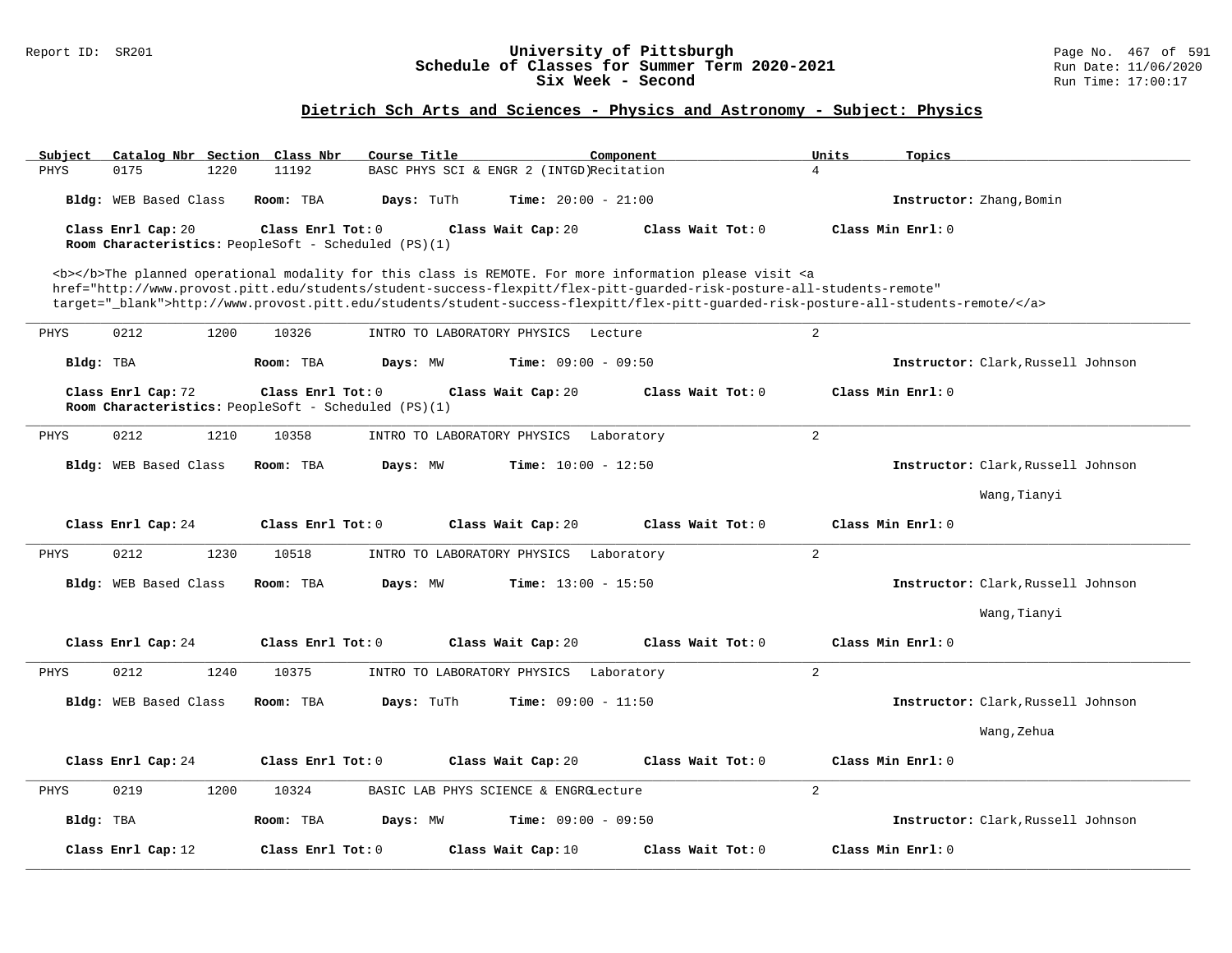| PHYS | 0219<br>1210                                      | 10325<br>BASIC LAB PHYS SCIENCE & ENGRGLaboratory             |                                                                                             | 2                                  |
|------|---------------------------------------------------|---------------------------------------------------------------|---------------------------------------------------------------------------------------------|------------------------------------|
|      |                                                   | Bldg: WEB Based Class Room: TBA Days: MW Time: 13:00 - 15:50  |                                                                                             | Instructor: Clark, Russell Johnson |
|      |                                                   |                                                               |                                                                                             | Purkayastha, Amrita                |
|      |                                                   |                                                               | Class Enrl Cap: 12 Class Enrl Tot: 0 Class Wait Cap: 10 Class Wait Tot: 0 Class Min Enrl: 0 |                                    |
| PHYS | 1900                                              | 1200 10274 INTERNSHIP                                         | Internship                                                                                  | $1 - 9$                            |
|      | Bldg: WEB Based Class                             | Room: TBA $Days:$ TBA $Time: 00:00 - 00:00$                   |                                                                                             | Instructor: Staff                  |
|      |                                                   |                                                               | Class Enrl Cap: 25 Class Enrl Tot: 0 Class Wait Cap: 20 Class Wait Tot: 0 Class Min Enrl: 0 |                                    |
|      |                                                   |                                                               | PHYS 1901 1200 10273 INDEPENDENT STUDY Independent Study 1 - 9                              |                                    |
|      |                                                   |                                                               | Bldg: WEB Based Class Room: TBA Days: TBA Time: 00:00 - 00:00                               | Instructor: Staff                  |
|      |                                                   |                                                               | Class Enrl Cap: 25 Class Enrl Tot: 0 Class Wait Cap: 20 Class Wait Tot: 0 Class Min Enrl: 0 |                                    |
| PHYS |                                                   |                                                               | 1902 1200 10271 DIRECTED READING Directed Studies 1 - 9                                     |                                    |
|      |                                                   | Bldg: WEB Based Class Room: TBA Days: TBA Time: 00:00 - 00:00 |                                                                                             | Instructor: Staff                  |
|      |                                                   |                                                               | Class Enrl Cap: 25 Class Enrl Tot: 0 Class Wait Cap: 20 Class Wait Tot: 0 Class Min Enrl: 0 |                                    |
|      |                                                   |                                                               | PHYS 1903 1200 10272 DIRECTED RESEARCH Directed Studies 1 - 9                               |                                    |
|      |                                                   | Bldg: WEB Based Class Room: TBA Days: TBA Time: 00:00 - 00:00 |                                                                                             | Instructor: Staff                  |
|      | Class Enrl Cap: 25<br>Attributes: Capstone Course |                                                               | Class Enrl Tot: 0 Class Wait Cap: 20 Class Wait Tot: 0 Class Min Enrl: 0                    |                                    |
| PHYS |                                                   |                                                               | 2990 1200 10276 INDEPENDENT STUDY Independent Study 1 - 9                                   |                                    |
|      |                                                   |                                                               | Bldg: WEB Based Class Room: TBA Days: TBA Time: 00:00 - 00:00                               | Instructor: Staff                  |
|      |                                                   |                                                               | Class Enrl Cap: 25 Class Enrl Tot: 0 Class Wait Cap: 0 Class Wait Tot: 0 Class Min Enrl: 0  |                                    |
| PHYS |                                                   | 2998 1200 10275 TEACHING OF PHYSICS-PRACTICUM Practicum       |                                                                                             | $1 - 2$                            |
|      |                                                   | Bldg: WEB Based Class Room: TBA Days: TBA Time: 00:00 - 00:00 |                                                                                             | Instructor: Staff                  |
|      |                                                   |                                                               | Class Enrl Cap: 20 Class Enrl Tot: 0 Class Wait Cap: 0 Class Wait Tot: 0 Class Min Enrl: 0  |                                    |
| PHYS |                                                   |                                                               | 3000 1200 10277 RESEARCH AND DISSERTATION PHD Thesis Research                               | $1 - 15$                           |
|      |                                                   |                                                               | Bldg: WEB Based Class Room: TBA Days: TBA Time: 00:00 - 00:00                               | Instructor: Staff                  |
|      |                                                   |                                                               | Class Enrl Cap: 30 Class Enrl Tot: 0 Class Wait Cap: 0 Class Wait Tot: 0 Class Min Enrl: 0  |                                    |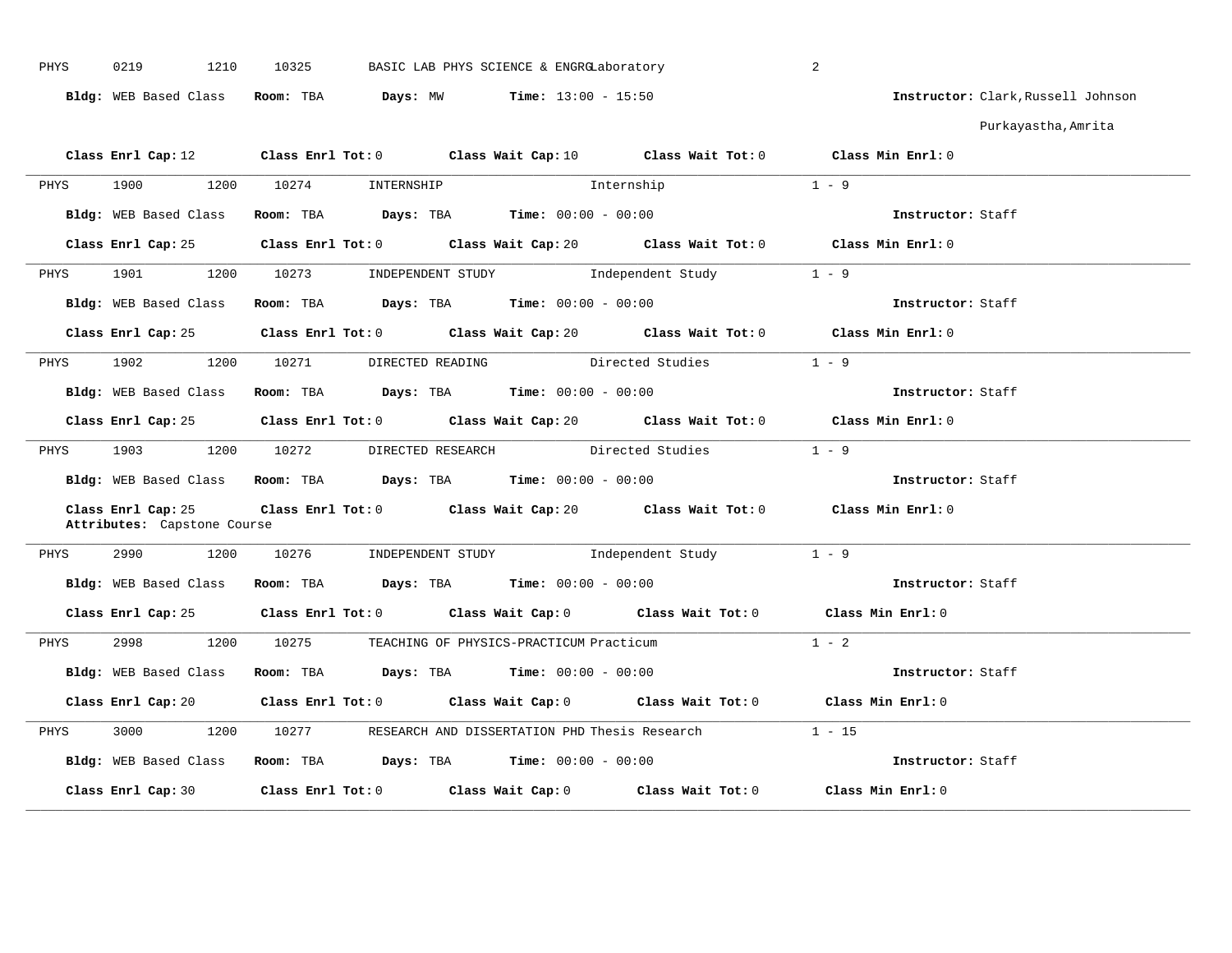### Report ID: SR201 **University of Pittsburgh** Page No. 469 of 591 **Schedule of Classes for Summer Term 2020-2021** Run Date: 11/06/2020 **Six Week - Second Run Time: 17:00:17**

# **Dietrich Sch Arts and Sciences - Political Science - Subject: Political Science**

|    | Subject   |                                                 |      | Catalog Nbr Section Class Nbr              | Course Title                                                          | Component                                                                                                                                                                                                                                                        | Units             | Topics                                                                                                                                                                       |
|----|-----------|-------------------------------------------------|------|--------------------------------------------|-----------------------------------------------------------------------|------------------------------------------------------------------------------------------------------------------------------------------------------------------------------------------------------------------------------------------------------------------|-------------------|------------------------------------------------------------------------------------------------------------------------------------------------------------------------------|
| PS |           | 0200                                            | 1250 | 16972                                      | AMERICAN POLITICS                                                     | Lecture                                                                                                                                                                                                                                                          | 3                 |                                                                                                                                                                              |
|    |           | Bldg: TBA                                       |      | Room: TBA                                  | Days: MWF                                                             | <b>Time:</b> $08:30 - 10:45$                                                                                                                                                                                                                                     |                   | Instructor: Loncaric.Nicole Marie                                                                                                                                            |
|    |           | Class Enrl Cap: 35                              |      | Class Enrl Tot: 0                          |                                                                       | Class Wait Cap: 20<br>Class Wait Tot: 0<br>Attributes: DSAS Social Science General Ed. Requirement, SCI Polymathic Contexts: Soc/Behav. GE. Req.                                                                                                                 |                   | Class Min Enrl: 0                                                                                                                                                            |
|    |           |                                                 |      |                                            |                                                                       | Room Characteristics: Media - Data Projector/Monitor(1), Seating - Moveable(1), PeopleSoft - Scheduled (PS)(1)                                                                                                                                                   |                   |                                                                                                                                                                              |
| PS |           | 0300                                            | 1200 | 18433                                      | COMPARATIVE POLITICS                                                  | Lecture                                                                                                                                                                                                                                                          | 3                 |                                                                                                                                                                              |
|    | Bldg: TBA |                                                 |      | Room: TBA                                  | Days: MWF                                                             | Time: $11:00 - 13:15$                                                                                                                                                                                                                                            |                   | Instructor: Chavarria Mora, Elias                                                                                                                                            |
|    |           | Class Enrl Cap: 35                              |      | Class Enrl Tot: 0                          |                                                                       | Class Wait Cap: 20<br>Class Wait Tot: 0<br>Contexts: Soc/Behav. GE. Req., European and Eurasian Studies, Global Studies, West European Studies<br>Room Characteristics: Media - Data Projector/Monitor(1), Seating - Moveable(1), PeopleSoft - Scheduled (PS)(1) |                   | Class Min Enrl: 0<br>Attributes: DSAS Global Issues General Ed. Requirement, DSAS Social Science General Ed. Requirement, SCI Polymathic Contexts: Global⨯ Cul GE. Req., SCI |
| PS |           | 1303                                            | 1200 | 18175                                      |                                                                       | PEACE MOVEMENTS & PEACE EDCTN Lecture                                                                                                                                                                                                                            | $\overline{3}$    |                                                                                                                                                                              |
|    |           | Bldg: TO BE ARRANGED                            |      | Room: TBA                                  | Days: TBA                                                             | <b>Time:</b> $00:00 - 00:00$                                                                                                                                                                                                                                     |                   | Instructor: Whitehead, Jeffrey Robert                                                                                                                                        |
|    |           | Class Enrl Cap: 7<br>Attributes: Global Studies |      | Class Enrl Tot: 0                          | <b>Combined Section ID:</b> 0013(SOC 1360/PS 1303) - SOC 1360(#16209) | Class Wait Cap: 7<br>Class Wait Tot: 0                                                                                                                                                                                                                           | Class Min Enrl: 0 |                                                                                                                                                                              |
| PS |           | 1311                                            | 1200 | 15412                                      |                                                                       | WESTERN EURP GOVERMNT & POLIT Lecture                                                                                                                                                                                                                            | $\overline{3}$    |                                                                                                                                                                              |
|    |           | Bldg: TO BE ARRANGED                            |      | Room: TBA                                  | Days: TBA                                                             | Time: $00:00 - 00:00$                                                                                                                                                                                                                                            |                   | Instructor: Staff                                                                                                                                                            |
|    |           | Class Enrl Cap: 35                              |      | Class Enrl Tot: 0<br>West European Studies |                                                                       | Class Wait Tot: 0<br>Class Wait Cap: 20                                                                                                                                                                                                                          |                   | Class Min Enrl: 0<br>Attributes: DSAS Geographic Region General Ed. Requirement, SCI Polymathic Contexts: Global⨯ Cul GE. Req., European and Eurasian Studies, European Unid |
| PS |           | 1675                                            | 1010 | 19424                                      | POLITICS OF HUMAN RIGHTS                                              | Lecture                                                                                                                                                                                                                                                          | $\overline{3}$    |                                                                                                                                                                              |
|    |           | Bldg: TO BE ARRANGED                            |      | Room: TBA                                  | Days: TBA                                                             | <b>Time:</b> $00:00 - 00:00$                                                                                                                                                                                                                                     |                   | Instructor: Whitehead, Jeffrey Robert                                                                                                                                        |
|    |           | Class Enrl Cap: 35                              |      | Class Enrl Tot: 0                          |                                                                       | Class Wait Tot: 0<br>Class Wait Cap: 20                                                                                                                                                                                                                          |                   | Class Min Enrl: 0<br>Attributes: DSAS Global Issues General Ed. Requirement, DSAS Social Science General Ed. Requirement, SCI Polymathic Contexts: Global⨯ Cul GE. Req., Glo |
| PS |           | 1900                                            | 1200 | 10661                                      | INTERNSHIP                                                            | Internship                                                                                                                                                                                                                                                       | $1 - 12$          |                                                                                                                                                                              |
|    |           | Bldg: WEB Based Class                           |      | Room: TBA                                  | Days: TBA                                                             | <b>Time:</b> $00:00 - 00:00$                                                                                                                                                                                                                                     |                   | Instructor: Long, Meridith T                                                                                                                                                 |
|    |           |                                                 |      |                                            |                                                                       |                                                                                                                                                                                                                                                                  |                   | Lotz, Andrew Louis                                                                                                                                                           |
|    |           | Class Enrl Cap: 25                              |      | Class Enrl Tot: 0                          |                                                                       | Class Wait Cap: 20<br>Class Wait Tot: 0                                                                                                                                                                                                                          |                   | Class Min Enrl: 0                                                                                                                                                            |
|    |           |                                                 |      |                                            |                                                                       |                                                                                                                                                                                                                                                                  |                   |                                                                                                                                                                              |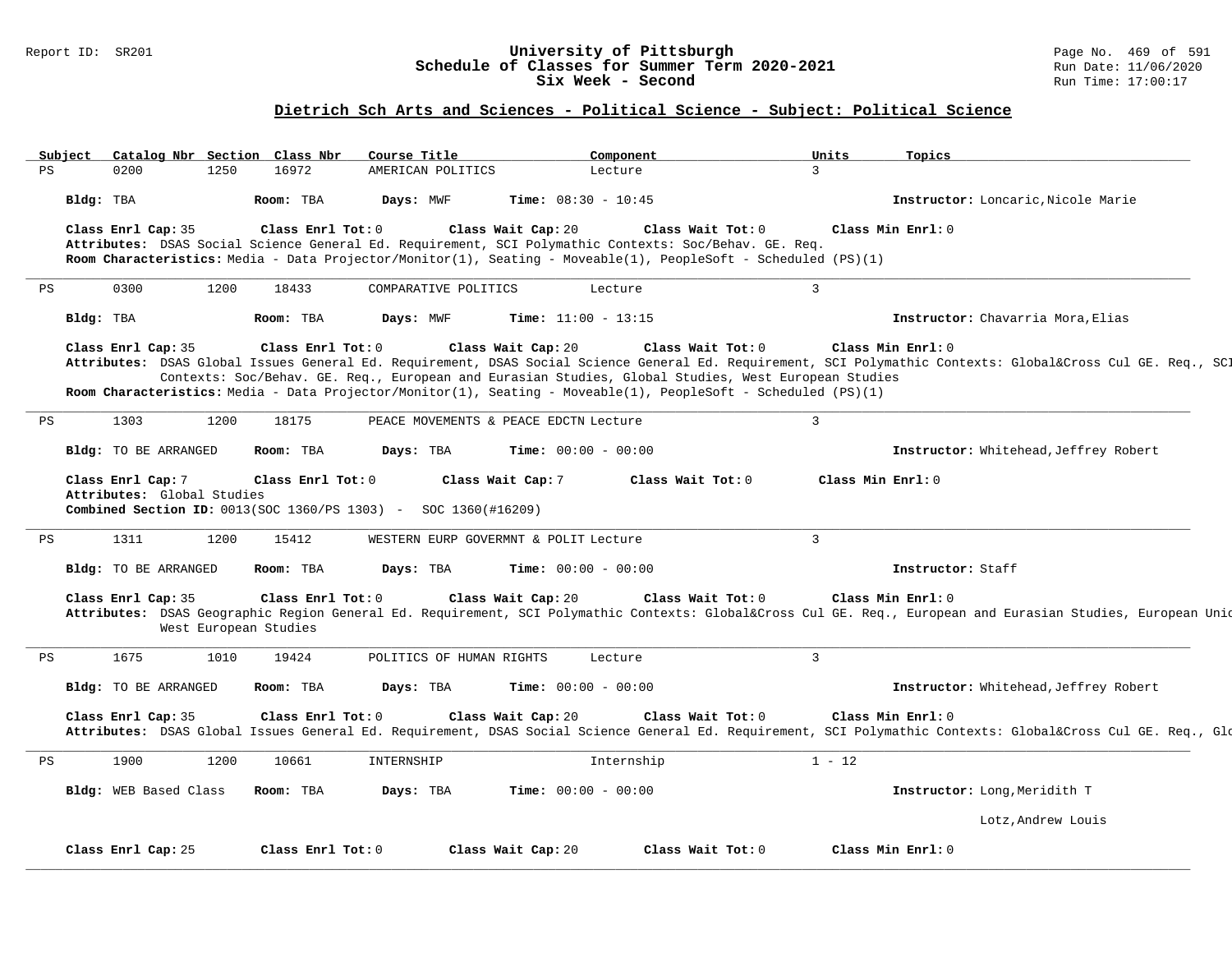| PS | 1901                  | 1200<br>10280 |                                                             | INDEPENDENT STUDY                             | Independent Study                   | $1 - 6$                                                                                             |                              |
|----|-----------------------|---------------|-------------------------------------------------------------|-----------------------------------------------|-------------------------------------|-----------------------------------------------------------------------------------------------------|------------------------------|
|    | Bldg: WEB Based Class | Room: TBA     | Days: TBA                                                   | $Time: 00:00 - 00:00$                         |                                     |                                                                                                     | Instructor: Long, Meridith T |
|    |                       |               |                                                             |                                               |                                     |                                                                                                     | Lotz, Andrew Louis           |
|    | Class Enrl Cap: 25    |               |                                                             |                                               |                                     | Class Enrl Tot: 0 $\qquad$ Class Wait Cap: 20 $\qquad$ Class Wait Tot: 0 $\qquad$ Class Min Enrl: 0 |                              |
| PS | 1902                  | 1200<br>10278 |                                                             | DIRECTED READING                              | Directed Studies                    | $1 - 3$                                                                                             |                              |
|    | Bldg: WEB Based Class | Room: TBA     |                                                             | <b>Days:</b> TBA <b>Time:</b> $00:00 - 00:00$ |                                     |                                                                                                     | Instructor: Long, Meridith T |
|    |                       |               |                                                             |                                               |                                     |                                                                                                     | Lotz, Andrew Louis           |
|    | Class Enrl Cap: 25    |               |                                                             |                                               |                                     | Class Enrl Tot: 0 $\qquad$ Class Wait Cap: 20 $\qquad$ Class Wait Tot: 0 $\qquad$ Class Min Enrl: 0 |                              |
| PS | 1903                  | 1200<br>10279 |                                                             | DIRECTED RESEARCH Directed Studies            |                                     | $1 - 6$                                                                                             |                              |
|    | Bldg: WEB Based Class |               |                                                             | Room: TBA $Days:$ TBA $Time: 00:00 - 00:00$   |                                     |                                                                                                     | Instructor: Long, Meridith T |
|    |                       |               |                                                             |                                               |                                     |                                                                                                     | Lotz, Andrew Louis           |
|    |                       |               |                                                             |                                               |                                     | Class Enrl Cap: 25 Class Enrl Tot: 0 Class Wait Cap: 20 Class Wait Tot: 0 Class Min Enrl: 0         |                              |
| PS | 2902                  | 1200<br>10663 |                                                             | DIRECTED READING                              | Directed Studies                    | $1 - 6$                                                                                             |                              |
|    | Bldg: WEB Based Class |               |                                                             | Room: TBA $Days: TBA$ Time: $00:00 - 00:00$   |                                     |                                                                                                     | Instructor: Savun, Burcu     |
|    | Class Enrl Cap: 35    |               |                                                             |                                               |                                     | Class Enrl Tot: 0 Class Wait Cap: 0 Class Wait Tot: 0 Class Min Enrl: 0                             |                              |
| PS | 2990                  | 1200<br>10281 |                                                             |                                               | INDEPENDENT STUDY 1ndependent Study | $1 - 6$                                                                                             |                              |
|    | Bldg: WEB Based Class |               |                                                             | Room: TBA $Days:$ TBA $Time: 00:00 - 00:00$   |                                     |                                                                                                     | Instructor: Savun, Burcu     |
|    | Class Enrl Cap: 10    |               |                                                             |                                               |                                     | Class Enrl Tot: 0 Class Wait Cap: 0 Class Wait Tot: 0 Class Min Enrl: 0                             |                              |
| PS | 2990                  | 1205<br>19567 |                                                             | INDEPENDENT STUDY                             | Independent Study                   | $1 - 6$                                                                                             |                              |
|    | Bldg: TO BE ARRANGED  |               |                                                             | Room: TBA $Days:$ TBA $Time: 00:00 - 00:00$   |                                     |                                                                                                     | Instructor: Savun, Burcu     |
|    | Class Enrl Cap: 35    |               | Class Enrl Tot: $0$ Class Wait Cap: $0$ Class Wait Tot: $0$ |                                               |                                     |                                                                                                     |                              |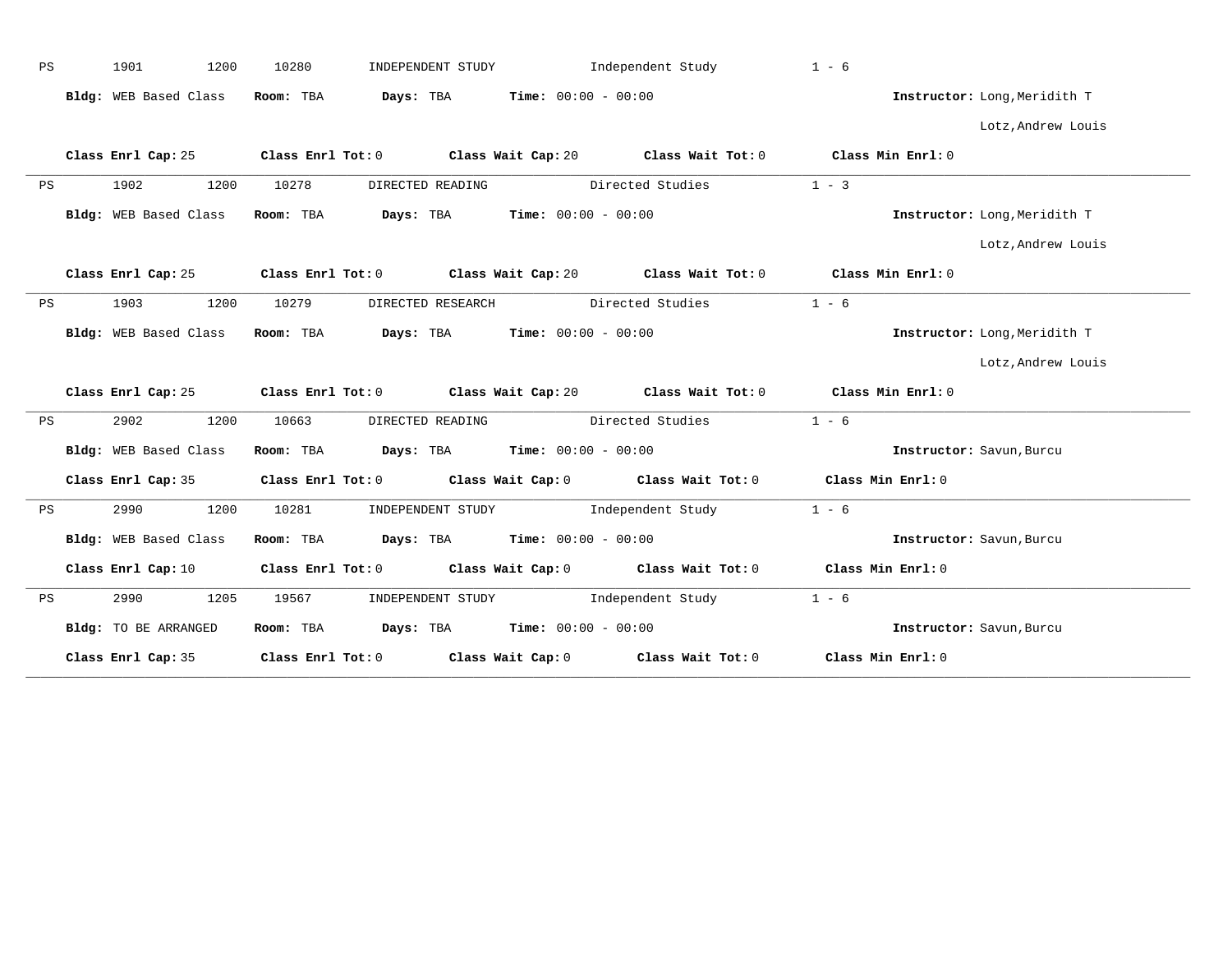### Report ID: SR201 **University of Pittsburgh** Page No. 471 of 591 **Schedule of Classes for Summer Term 2020-2021** Run Date: 11/06/2020 **Six Week - Second Run Time: 17:00:17**

# **Dietrich Sch Arts and Sciences - Psychology - Subject: Psychology**

| Subject    |                            | Catalog Nbr Section Class Nbr                                                | Course Title               | Component                                                                                                                                                                                                                                           | Units             | Topics                                                                                                                                                       |
|------------|----------------------------|------------------------------------------------------------------------------|----------------------------|-----------------------------------------------------------------------------------------------------------------------------------------------------------------------------------------------------------------------------------------------------|-------------------|--------------------------------------------------------------------------------------------------------------------------------------------------------------|
| <b>PSY</b> | 0010                       | 1200<br>10501                                                                | INTRODUCTION TO PSYCHOLOGY | Lecture                                                                                                                                                                                                                                             | 3                 |                                                                                                                                                              |
|            | Bldg: TBA                  | Room: TBA                                                                    | Days: MW                   | <b>Time:</b> $09:00 - 12:15$                                                                                                                                                                                                                        |                   | Instructor: Goodwin, Madeline Elizabeth                                                                                                                      |
|            | Class Enrl Cap: 30         | Class Enrl Tot: $0$                                                          |                            | Class Wait Cap: 20<br>Class Wait $Tot: 0$<br>Attributes: DSAS Natural Science General Ed. Requirement, SCI Polymathic Contexts: Science NonSeq. GE. Req.<br>Room Characteristics: Media - Data Projector/Monitor(1), PeopleSoft - Scheduled (PS)(1) | Class Min Enrl: 0 |                                                                                                                                                              |
| PSY        | 0010                       | 18316<br>1220                                                                | INTRODUCTION TO PSYCHOLOGY | Lecture                                                                                                                                                                                                                                             | $\overline{3}$    |                                                                                                                                                              |
|            | Bldg: TBA                  | Room: TBA                                                                    | Days: TuTh                 | <b>Time:</b> $14:00 - 17:15$                                                                                                                                                                                                                        |                   | Instructor: Leckfor, Christina Marie                                                                                                                         |
|            | Class Enrl Cap: 30         | Class Enrl Tot: $0$                                                          |                            | Class Wait Cap: 20<br>Class Wait $Tot: 0$<br>Attributes: DSAS Natural Science General Ed. Requirement, SCI Polymathic Contexts: Science NonSeq. GE. Req.<br>Room Characteristics: Media - Data Projector/Monitor(1), PeopleSoft - Scheduled (PS)(1) | Class Min Enrl: 0 |                                                                                                                                                              |
| <b>PSY</b> | 0105                       | 1200<br>10482                                                                |                            | INTRODUCTION TO SOCIAL PSYCH Lecture                                                                                                                                                                                                                | $\overline{3}$    |                                                                                                                                                              |
|            | Bldg: TBA                  | Room: TBA                                                                    | Days: MW                   | <b>Time:</b> $13:00 - 16:15$                                                                                                                                                                                                                        |                   | Instructor: Koetke, Jonah Andrew                                                                                                                             |
|            | Class Enrl Cap: 30         | Class Enrl Tot: 0                                                            |                            | Class Wait Cap: 20<br>Class Wait Tot: 0<br>Attributes: DSAS Social Science General Ed. Requirement, SCI Polymathic Contexts: Soc/Behav. GE. Req.<br>Room Characteristics: Media - Data Projector/Monitor(1), PeopleSoft - Scheduled (PS)(1)         | Class Min Enrl: 0 |                                                                                                                                                              |
| PSY        | 0160                       | 1400<br>16171                                                                | PSYCHOLOGY OF PERSONALITY  | Lecture                                                                                                                                                                                                                                             | $\mathbf{3}$      |                                                                                                                                                              |
|            | Bldg: TBA                  | Room: TBA                                                                    | Days: TuTh                 | <b>Time:</b> $09:00 - 12:15$                                                                                                                                                                                                                        |                   | Instructor: Krueger, Kori Leigh                                                                                                                              |
|            | Class Enrl Cap: 30         | Class Enrl Tot: 0<br>Attributes: DSAS Social Science General Ed. Requirement |                            | Class Wait Cap: 20<br>Class Wait Tot: 0<br>Room Characteristics: Media - Data Projector/Monitor(1), PeopleSoft - Scheduled (PS)(1)                                                                                                                  | Class Min Enrl: 0 |                                                                                                                                                              |
| PSY        | 0184                       | 10645<br>1200                                                                | PSYCHOLOGY OF GENDER       | Lecture                                                                                                                                                                                                                                             | $\overline{3}$    |                                                                                                                                                              |
|            | Bldg: TBA                  | Room: TBA                                                                    | Days: MW                   | Time: $18:00 - 21:15$                                                                                                                                                                                                                               |                   | Instructor: Ciccocioppo, Melinda Marie                                                                                                                       |
|            | Class Enrl Cap: 30<br>Rea. | Class Enrl Tot: 0                                                            |                            | Class Wait Cap: 20<br>Class Wait Tot: 0                                                                                                                                                                                                             | Class Min Enrl: 0 | Attributes: DSAS Diversity General Ed. Requirement, DSAS Social Science General Ed. Requirement, Gender, Sexuality & Women's St, SCI Polymathic Contexts: Sc |
|            |                            |                                                                              |                            | Room Characteristics: Media - Data Projector/Monitor(1), PeopleSoft - Scheduled (PS)(1)                                                                                                                                                             |                   |                                                                                                                                                              |
| PSY        | 0205                       | 1020<br>19980                                                                | PSYCHOPATHOLOGY            | Lecture                                                                                                                                                                                                                                             | $\overline{3}$    |                                                                                                                                                              |
|            | Bldg: TBA                  | Room: TBA                                                                    | Days: TuTh                 | <b>Time:</b> $18:00 - 21:15$                                                                                                                                                                                                                        |                   | Instructor: Palacios-Barrios, Esther                                                                                                                         |
|            |                            |                                                                              |                            |                                                                                                                                                                                                                                                     |                   | Esmeralda                                                                                                                                                    |
|            | Class Enrl Cap: 28         | Class Enrl Tot: 0                                                            |                            | Class Wait Cap: 20<br>Class Wait Tot: 0                                                                                                                                                                                                             | Class Min Enrl: 0 |                                                                                                                                                              |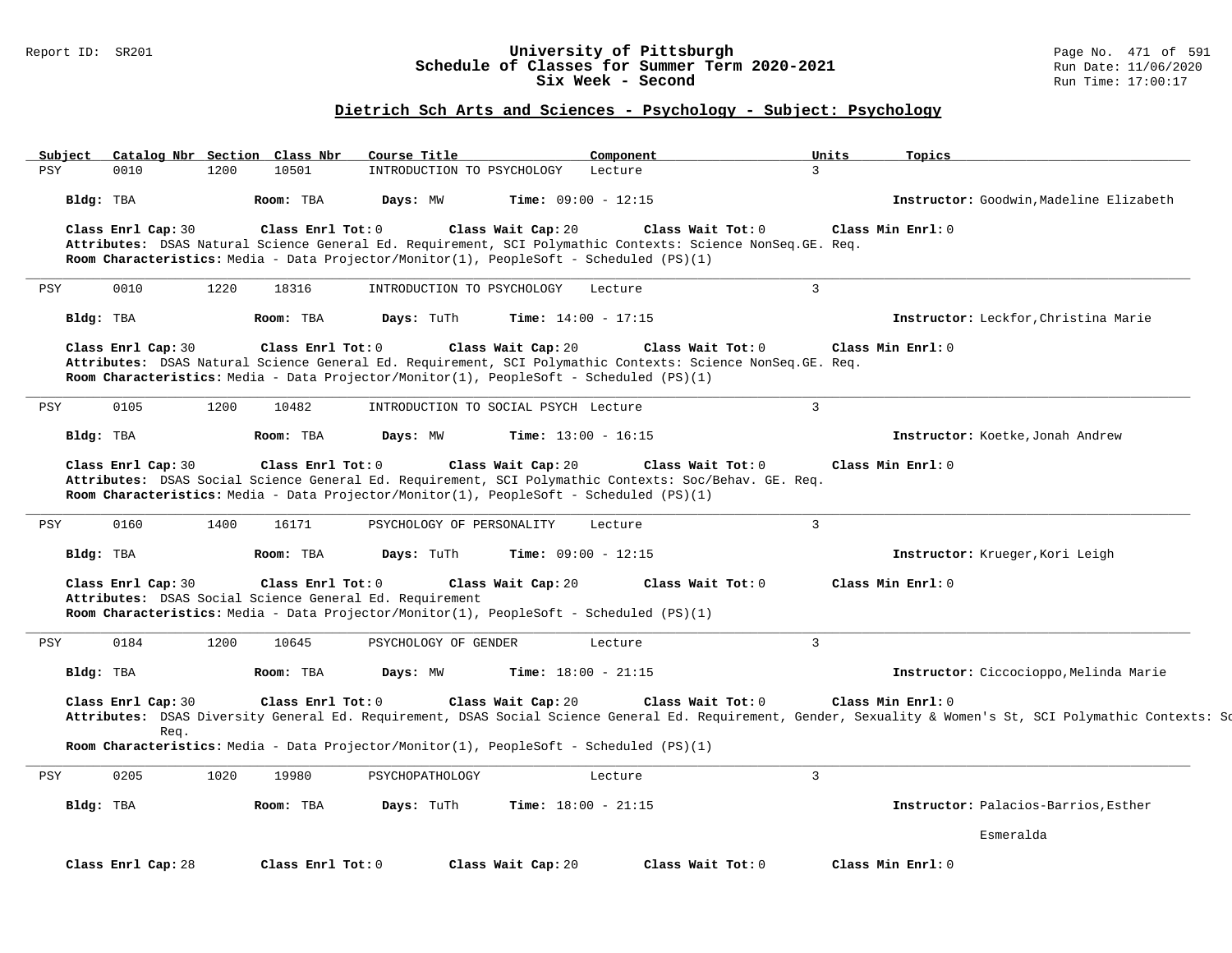|           |                    | <b>Room Characteristics:</b> Media - Data Projector/Monitor(1), PeopleSoft - Scheduled (PS)(1)                                                           |                          |                              |                   |                                      |
|-----------|--------------------|----------------------------------------------------------------------------------------------------------------------------------------------------------|--------------------------|------------------------------|-------------------|--------------------------------------|
| PSY       | 0310               | 1130<br>18011                                                                                                                                            | DEVELOPMENTAL PSYCHOLOGY |                              | Lecture           | 3                                    |
| Bldg: TBA |                    | Room: TBA                                                                                                                                                | Days: MW                 | <b>Time:</b> $09:00 - 12:15$ |                   | Instructor: Do, Ouyen Bao Phung      |
|           | Class Enrl Cap: 30 | Class Enrl Tot: 0<br>Attributes: Children's Literature<br><b>Room Characteristics:</b> Media - Data Projector/Monitor(1), PeopleSoft - Scheduled (PS)(1) |                          | Class Wait Cap: 20           | Class Wait Tot: 0 | Class Min Enrl: 0                    |
| PSY       | 1205               | 10282<br>1200                                                                                                                                            | ABNORMAL PSYCHOLOGY      |                              | Lecture           | 3                                    |
| Bldg: TBA |                    | Room: TBA                                                                                                                                                | Days: TuTh               | <b>Time:</b> $18:00 - 21:15$ |                   | Instructor: Palacios-Barrios, Esther |
|           |                    |                                                                                                                                                          |                          |                              |                   | Esmeralda                            |
|           | Class Enrl Cap: 2  | Class Enrl Tot: 0<br><b>Room Characteristics:</b> Media - Data Projector/Monitor(1), PeopleSoft - Scheduled (PS)(1)                                      |                          | Class Wait Cap: 2            | Class Wait Tot: 0 | Class Min Enrl: 0                    |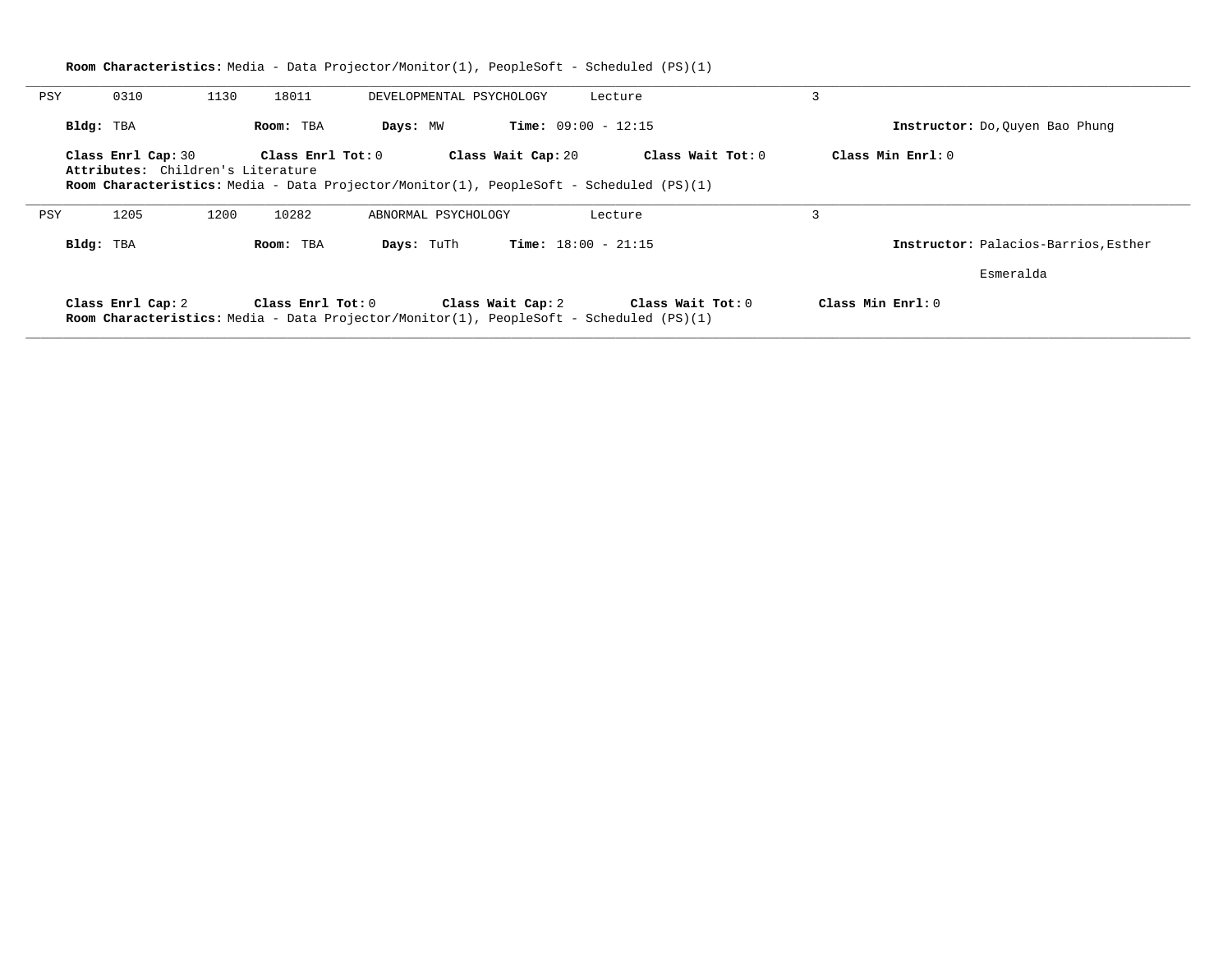### Report ID: SR201 **University of Pittsburgh** Page No. 473 of 591 **Schedule of Classes for Summer Term 2020-2021** Run Date: 11/06/2020 **Six Week - Second Run Time: 17:00:17**

# **Dietrich Sch Arts and Sciences - Slavic Languages and Literatures - Subject: Russian**

| Catalog Nbr Section Class Nbr<br>Subject                         | Course Title                                  | Component         | Units<br>Topics    |
|------------------------------------------------------------------|-----------------------------------------------|-------------------|--------------------|
| 2990<br>1200<br>10285<br>RUSS                                    | INDEPENDENT STUDY                             | Independent Study | $1 - 9$            |
| Bldg: TO BE ARRANGED<br>Room: TBA                                | <b>Time:</b> $00:00 - 00:00$<br>Days: TBA     |                   | Instructor: Staff  |
| Class Enrl Cap: 3<br>Attributes: Russian & East European Studies | Class Enrl Tot: 0<br>Class Wait Cap: 0        | Class Wait Tot: 0 | Class Min Enrl: 0  |
| SPECIAL PERMISSION REOUIRED                                      |                                               |                   |                    |
| 1210<br>RUSS<br>2990<br>15556                                    | INDEPENDENT STUDY                             | Independent Study | $1 - 9$            |
| Bldg: TO BE ARRANGED<br>Room: TBA                                | <b>Time:</b> $00:00 - 00:00$<br>Days: TBA     |                   | Instructor: Staff  |
| Class Enrl Cap: 3<br>Attributes: Russian & East European Studies | Class Enrl Tot: 0<br>Class Wait Cap: 0        | Class Wait Tot: 0 | Class Min Enrl: 0  |
| SPECIAL PERMISSION REQUIRED                                      |                                               |                   |                    |
| 1200<br>10286<br>3000<br>RUSS                                    | RESEARCH AND DISSERTATION PHD Thesis Research |                   | $1 - 9$            |
| Bldg: TO BE ARRANGED<br>Room: TBA                                | <b>Time:</b> $00:00 - 00:00$<br>Days: TBA     |                   | Instructor: Staff  |
| Class Enrl Cap: 1<br>Attributes: Russian & East European Studies | Class Enrl Tot: 0<br>Class Wait Cap: 0        | Class Wait Tot: 0 | Class Min $Enr1:0$ |
| SPECIAL PERMISSION REOUIRED                                      |                                               |                   |                    |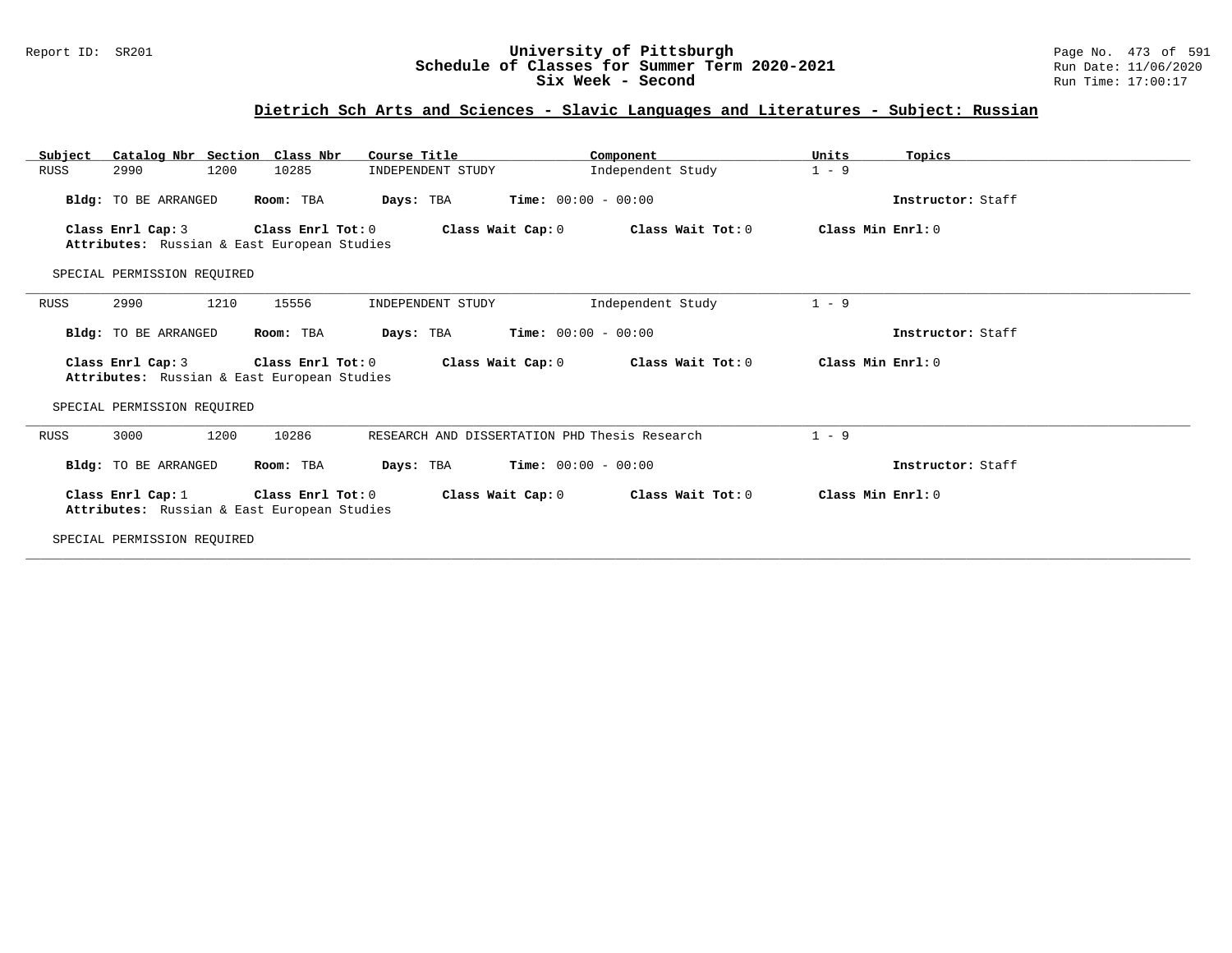### Report ID: SR201 **University of Pittsburgh** Page No. 474 of 591 **Schedule of Classes for Summer Term 2020-2021** Run Date: 11/06/2020 **Six Week - Second Run Time: 17:00:17**

# **Dietrich Sch Arts and Sciences - Slavic Languages and Literatures - Subject: Slavic**

| Subject                                                                                                                                              |                             | Catalog Nbr Section Class Nbr                                    | Course Title      | Component                                     | Units<br>Topics   |  |
|------------------------------------------------------------------------------------------------------------------------------------------------------|-----------------------------|------------------------------------------------------------------|-------------------|-----------------------------------------------|-------------------|--|
| SLAV                                                                                                                                                 | 2990                        | 1200<br>10287                                                    | INDEPENDENT STUDY | Independent Study                             | $1 - 3$           |  |
|                                                                                                                                                      | <b>Bldg:</b> TO BE ARRANGED | Room: TBA                                                        | Days: TBA         | <b>Time:</b> $00:00 - 00:00$                  | Instructor: Staff |  |
|                                                                                                                                                      | Class Enrl Cap: 2           | Class Enrl Tot: 0<br>Attributes: Russian & East European Studies | Class Wait Cap: 0 | Class Wait Tot: 0                             | Class Min Enrl: 0 |  |
|                                                                                                                                                      | SPECIAL PERMISSION REOUIRED |                                                                  |                   |                                               |                   |  |
| SLAV                                                                                                                                                 | 3000                        | 1200<br>10288                                                    |                   | RESEARCH AND DISSERTATION PHD Thesis Research | $1 - 3$           |  |
|                                                                                                                                                      | Bldg: TO BE ARRANGED        | Room: TBA                                                        | Days: TBA         | <b>Time:</b> $00:00 - 00:00$                  | Instructor: Staff |  |
| Class Enrl Cap: 2<br>Class Enrl Tot: 0<br>Class Wait Cap: 0<br>Class Wait Tot: 0<br>Class Min Enrl: 0<br>Attributes: Russian & East European Studies |                             |                                                                  |                   |                                               |                   |  |
|                                                                                                                                                      | SPECIAL PERMISSION REQUIRED |                                                                  |                   |                                               |                   |  |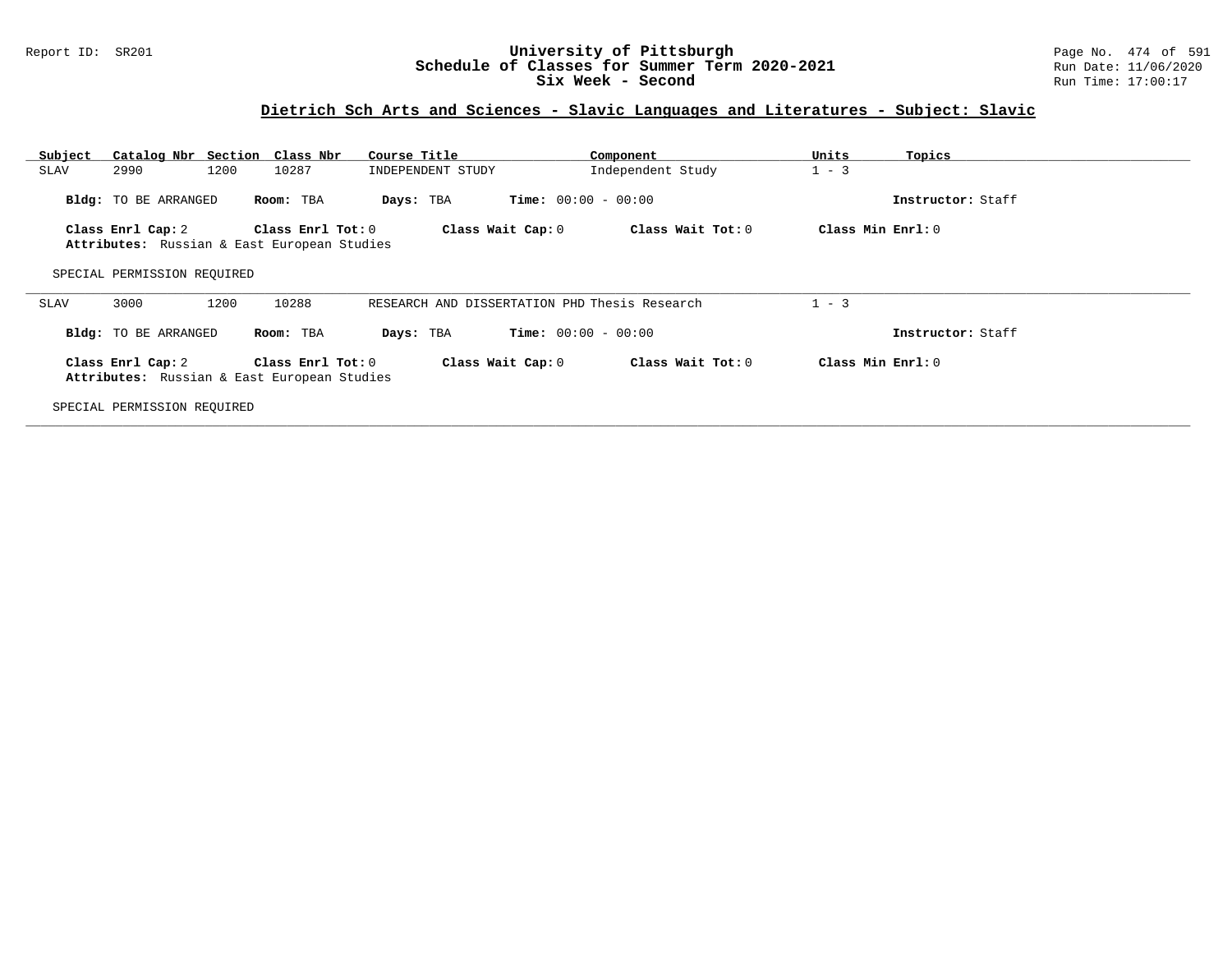### Report ID: SR201 **University of Pittsburgh** Page No. 475 of 591 **Schedule of Classes for Summer Term 2020-2021** Run Date: 11/06/2020 **Six Week - Second Run Time: 17:00:17**

| Subject    |                      |      | Catalog Nbr Section Class Nbr                            | Course Title                                         | Component                                                                                                                                   | Units             | Topics                                                                                                                                                                            |
|------------|----------------------|------|----------------------------------------------------------|------------------------------------------------------|---------------------------------------------------------------------------------------------------------------------------------------------|-------------------|-----------------------------------------------------------------------------------------------------------------------------------------------------------------------------------|
| <b>SOC</b> | 0005                 | 1020 | 20605                                                    | <b>SOCIETIES</b>                                     | Lecture                                                                                                                                     | $\overline{3}$    |                                                                                                                                                                                   |
|            | Bldg: TBA            |      | Room: TBA                                                | Days: MW                                             | <b>Time:</b> $09:00 - 12:15$                                                                                                                |                   | Instructor: Cabrales Dominquez, Sergio                                                                                                                                            |
|            |                      |      |                                                          |                                                      |                                                                                                                                             |                   | Miquel                                                                                                                                                                            |
|            | Class Enrl Cap: 35   |      | Class Enrl Tot: 0                                        |                                                      | Class Wait Cap: 20                                                                                                                          | Class Wait Tot: 0 | Class Min Enrl: 0<br>Attributes: DSAS Global Issues General Ed. Requirement, SCI Polymathic Contexts: Global⨯ Cul GE. Req., Asian Studies, Global Studies, West European Stu      |
| SOC        | 0007                 | 1000 | 19616                                                    | SOCIAL PROBLEMS                                      | Lecture                                                                                                                                     | $\mathbf{3}$      |                                                                                                                                                                                   |
|            | Bldg: TBA            |      | Room: TBA                                                | Days: TuTh                                           | Time: $09:00 - 12:15$                                                                                                                       |                   | Instructor: Moran, Lynette Sklar                                                                                                                                                  |
|            | Class Enrl Cap: 49   |      | Class Enrl Tot: 0<br>Soc/Behav. GE. Req., Global Studies |                                                      | Class Wait Cap: 20<br>Room Characteristics: Media - Data Projector/Monitor(1), PeopleSoft - Scheduled (PS)(1)                               | Class Wait Tot: 0 | Class Min Enrl: 0<br>Attributes: DSAS Diversity General Ed. Requirement, DSAS Social Science General Ed. Requirement, SCI Diversity General Ed. Requirements, SCI Polymathic Cont |
| SOC        | 0010                 | 1200 | 10640                                                    | INTRODUCTION TO SOCIOLOGY                            | Lecture                                                                                                                                     | $\overline{3}$    |                                                                                                                                                                                   |
|            | Bldg: TBA            |      | Room: TBA                                                | Days: MW                                             | <b>Time:</b> $13:00 - 16:15$                                                                                                                |                   | Instructor: Ong, Christina Noelle                                                                                                                                                 |
|            | Class Enrl Cap: 49   |      | Class Enrl Tot: 0                                        | Room Characteristics: PeopleSoft - Scheduled (PS)(1) | Class Wait Cap: 20<br>Attributes: DSAS Social Science General Ed. Requirement, SCI Polymathic Contexts: Soc/Behav. GE. Req.                 | Class Wait Tot: 0 | Class Min Enrl: 0                                                                                                                                                                 |
| SOC.       | 0150                 | 1020 | 20612                                                    | SOCIAL THEORY                                        | Lecture                                                                                                                                     | $\mathbf{3}$      |                                                                                                                                                                                   |
|            | Bldg: TBA            |      | Room: TBA                                                | Days: TuTh                                           | <b>Time:</b> $09:00 - 12:15$                                                                                                                |                   | Instructor: McDermott, Joshua Lew                                                                                                                                                 |
|            | Class Enrl Cap: 35   |      | Class Enrl Tot: 0                                        |                                                      | Class Wait Cap: 20<br>Attributes: DSAS Social Science General Ed. Requirement, SCI Polymathic Contexts: Soc/Behav. GE. Req., Global Studies | Class Wait Tot: 0 | Class Min Enrl: 0                                                                                                                                                                 |
| <b>SOC</b> | 0230                 | 1000 | 19610                                                    | SOCIAL RESEARCH METHODS                              | Lecture                                                                                                                                     | $\mathbf{3}$      |                                                                                                                                                                                   |
|            | Bldg: TBA            |      | Room: TBA                                                | Days: MW                                             | <b>Time:</b> $09:00 - 12:15$                                                                                                                |                   | Instructor: McClymonds, Daniel G                                                                                                                                                  |
|            | Class Enrl Cap: 49   |      | Class Enrl Tot: 0                                        |                                                      | Class Wait Cap: 20<br>Room Characteristics: Media - Data Projector/Monitor(1), PeopleSoft - Scheduled (PS)(1)                               | Class Wait Tot: 0 | Class Min Enrl: 0                                                                                                                                                                 |
| SOC        | 0432                 | 1300 | 16208                                                    | WEALTH AND POWER                                     | Lecture                                                                                                                                     | $\mathbf{3}$      |                                                                                                                                                                                   |
|            | Bldg: TO BE ARRANGED |      | Room: TBA                                                | Days: TBA                                            | <b>Time:</b> $00:00 - 00:00$                                                                                                                |                   | Instructor: Epitropoulos, Mike F                                                                                                                                                  |
|            | Class Enrl Cap: 35   |      | Class Enrl Tot: $0$                                      |                                                      | Class Wait Cap: 20<br>Attributes: DSAS Social Science General Ed. Requirement, SCI Polymathic Contexts: Soc/Behav. GE. Req., Global Studies | Class Wait Tot: 0 | Class Min Enrl: 0                                                                                                                                                                 |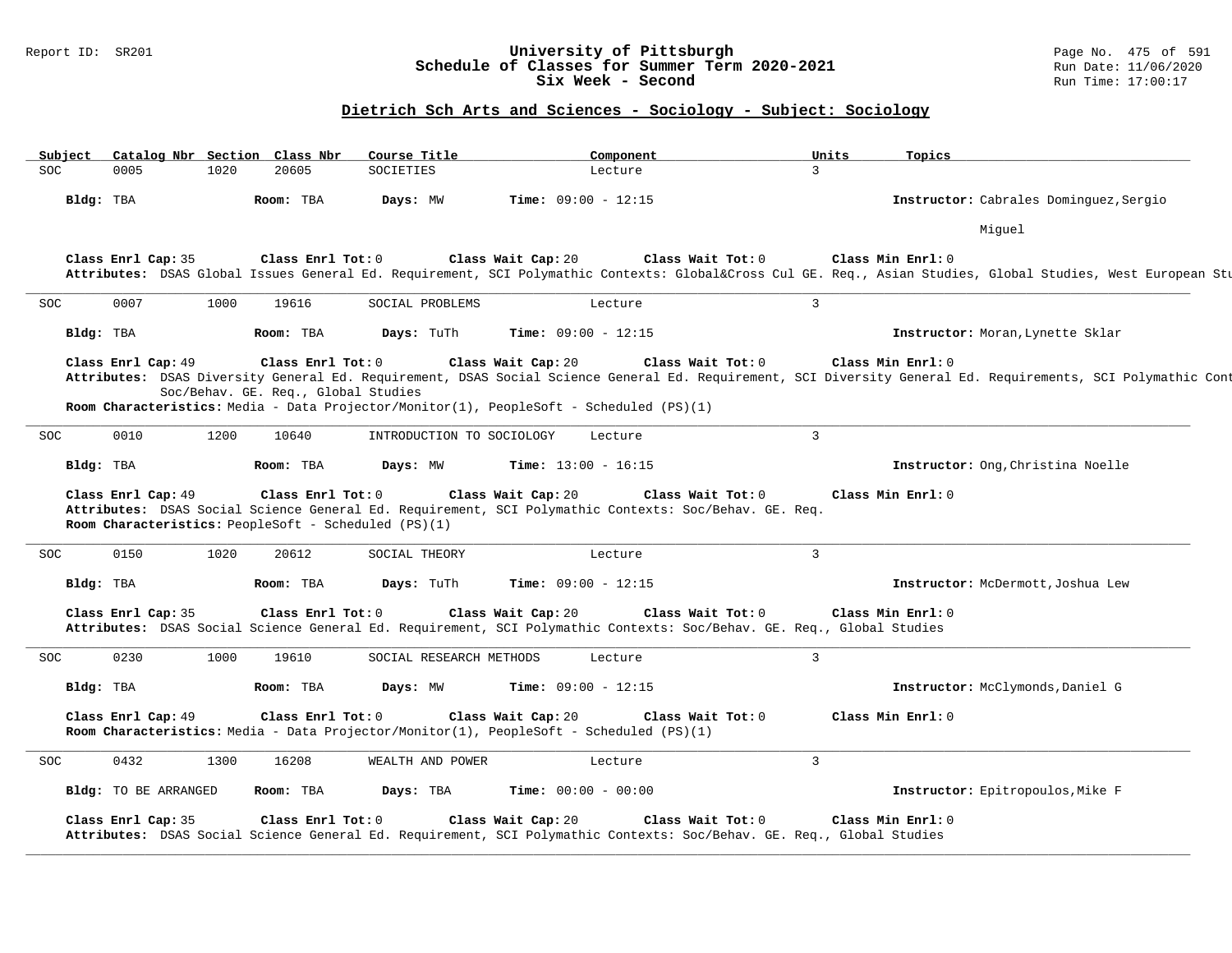### Report ID: SR201 **University of Pittsburgh** Page No. 476 of 591 **Schedule of Classes for Summer Term 2020-2021** Run Date: 11/06/2020 **Six Week - Second Run Time: 17:00:17**

| Subject    |                       | Catalog Nbr Section Class Nbr | Course Title                                                                                                                       | Component                                                                                                                   | Units             | Topics                                                                                                                                                                       |
|------------|-----------------------|-------------------------------|------------------------------------------------------------------------------------------------------------------------------------|-----------------------------------------------------------------------------------------------------------------------------|-------------------|------------------------------------------------------------------------------------------------------------------------------------------------------------------------------|
| <b>SOC</b> | 0471                  | 1020<br>20614                 |                                                                                                                                    | DEVIANCE AND SOCIAL CONTROL Lecture                                                                                         | $\mathcal{L}$     |                                                                                                                                                                              |
|            | Bldg: TBA             | Room: TBA                     | Days: MW                                                                                                                           | <b>Time:</b> $13:00 - 16:15$                                                                                                |                   | Instructor: Pataki, Kathryn Ariella                                                                                                                                          |
|            | Class Enrl Cap: 35    | Class Enrl Tot: 0             |                                                                                                                                    | Class Wait Cap: 20<br>Attributes: DSAS Social Science General Ed. Requirement, SCI Polymathic Contexts: Soc/Behav. GE. Req. | Class Wait Tot: 0 | Class Min Enrl: 0                                                                                                                                                            |
| <b>SOC</b> | 1360                  | 1200<br>16209                 |                                                                                                                                    | PEACE MOVEMENTS & PEACE EDCTN Lecture                                                                                       | $\mathbf{z}$      |                                                                                                                                                                              |
|            | Bldg: TO BE ARRANGED  | Room: TBA                     | Days: TBA                                                                                                                          | <b>Time:</b> $00:00 - 00:00$                                                                                                |                   | Instructor: Whitehead, Jeffrey Robert                                                                                                                                        |
|            | Class Enrl Cap: 20    | Class Enrl Tot: 0             | Polymathic Contexts: Soc/Behav. GE. Req., Global Studies<br><b>Combined Section ID:</b> $0013(SOC 1360/PS 1303) - PS 1303(#18175)$ | Class Wait Cap: 20                                                                                                          | Class Wait Tot: 0 | Class Min Enrl: 0<br>Attributes: DSAS Historical Analysis General Ed. Requirement, DSAS Social Science General Ed. Requirement, SCI Polymathic Contexts: Global⨯ Cul GE. Req |
| <b>SOC</b> | 1900                  | 15918<br>1210                 | INTERNSHIP                                                                                                                         | Internship                                                                                                                  | $1 - 6$           |                                                                                                                                                                              |
|            | Bldg: WEB Based Class | Room: TBA                     | Days: TBA                                                                                                                          | <b>Time:</b> $00:00 - 00:00$                                                                                                |                   | Instructor: Romesberg, Daniel R                                                                                                                                              |
|            | Class Enrl Cap: 25    | Class Enrl Tot: 0             |                                                                                                                                    | Class Wait Cap: 20                                                                                                          | Class Wait Tot: 0 | Class Min Enrl: 0                                                                                                                                                            |
| <b>SOC</b> | 1901                  | 19782<br>1030                 | INDEPENDENT STUDY                                                                                                                  | Independent Study                                                                                                           | $1 - 6$           |                                                                                                                                                                              |
|            | Bldg: TO BE ARRANGED  | Room: TBA                     | Days: TBA                                                                                                                          | <b>Time:</b> $00:00 - 00:00$                                                                                                |                   | Instructor: Epitropoulos, Mike F                                                                                                                                             |
|            | Class Enrl Cap: 1     | Class Enrl Tot: 0             |                                                                                                                                    | Class Wait Cap: 1<br>Class Wait Tot: 0                                                                                      |                   | Class Min Enrl: 0                                                                                                                                                            |
| <b>SOC</b> | 1901                  | 10290<br>1200                 | INDEPENDENT STUDY                                                                                                                  | Independent Study                                                                                                           | $1 - 6$           |                                                                                                                                                                              |
|            | Bldg: WEB Based Class | Room: TBA                     | Days: TBA                                                                                                                          | <b>Time:</b> $00:00 - 00:00$                                                                                                |                   | Instructor: Staff                                                                                                                                                            |
|            | Class Enrl Cap: 25    | Class Enrl Tot: 0             |                                                                                                                                    | Class Wait Cap: 20                                                                                                          | Class Wait Tot: 0 | Class Min Enrl: 0                                                                                                                                                            |
| <b>SOC</b> | 1902                  | 1200<br>10289                 | DIRECTED READING                                                                                                                   | Directed Studies                                                                                                            | $1 - 6$           |                                                                                                                                                                              |
|            | Bldg: WEB Based Class | Room: TBA                     | Days: TBA                                                                                                                          | <b>Time:</b> $00:00 - 00:00$                                                                                                |                   | Instructor: Staff                                                                                                                                                            |
|            | Class Enrl Cap: 25    | Class Enrl Tot: 0             |                                                                                                                                    | Class Wait Cap: 20                                                                                                          | Class Wait Tot: 0 | Class Min Enrl: 0                                                                                                                                                            |
| <b>SOC</b> | 2902                  | 1200<br>10341                 |                                                                                                                                    | DIRECTED STUDY FOR MA STUDENTSDirected Studies                                                                              | $1 - 12$          |                                                                                                                                                                              |
|            | Bldg: WEB Based Class | Room: TBA                     | Days: TBA                                                                                                                          | <b>Time:</b> $00:00 - 00:00$                                                                                                |                   | Instructor: Bamyeh, Mohammed A                                                                                                                                               |
|            | Class Enrl Cap: 25    | Class Enrl Tot: 0             |                                                                                                                                    | Class Wait Tot: 0<br>Class Wait Cap: 0                                                                                      |                   | Class Min Enrl: 0                                                                                                                                                            |
|            |                       |                               |                                                                                                                                    |                                                                                                                             |                   |                                                                                                                                                                              |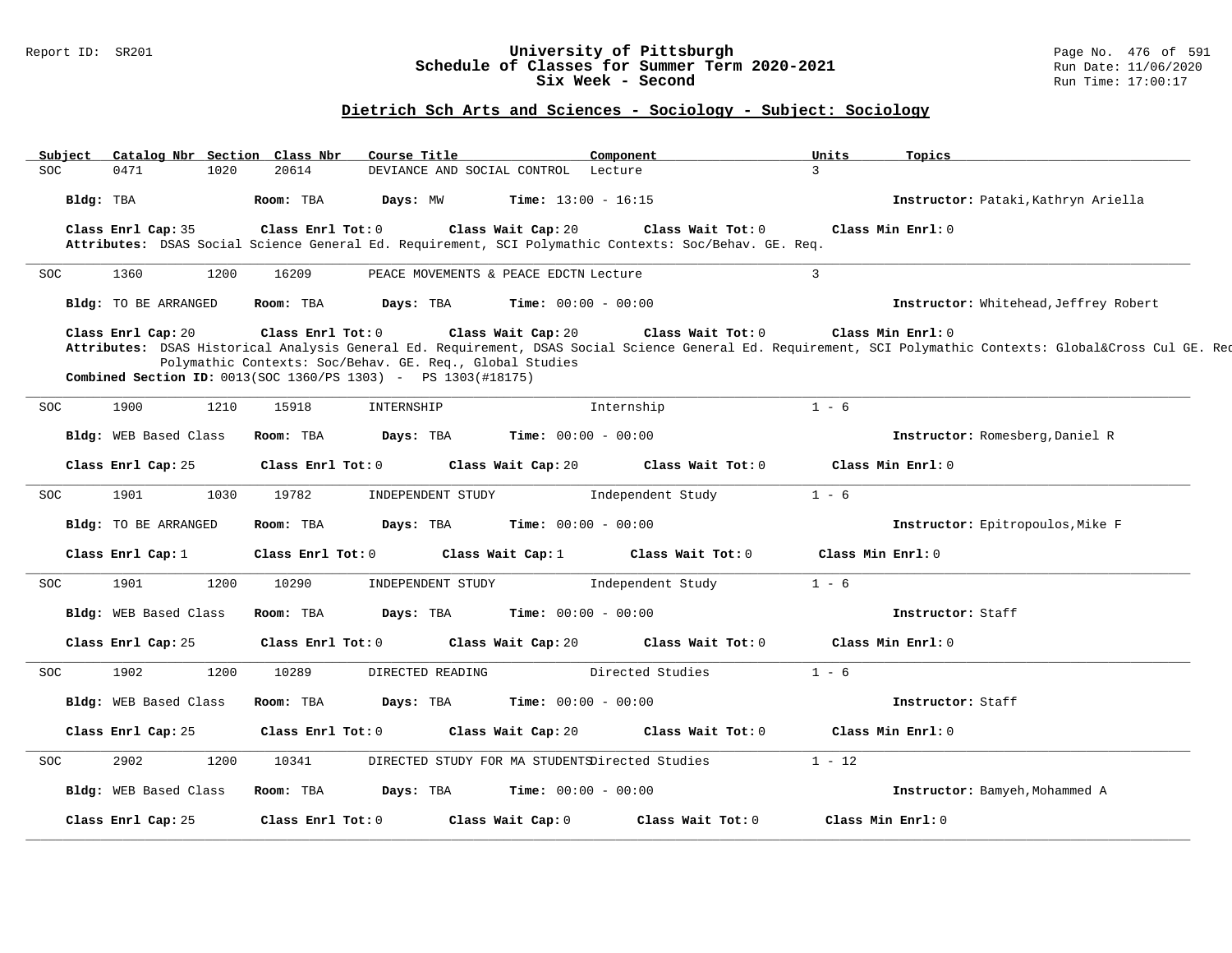### Report ID: SR201 **University of Pittsburgh** Page No. 477 of 591 **Schedule of Classes for Summer Term 2020-2021** Run Date: 11/06/2020 **Six Week - Second Run Time: 17:00:17**

| Subject                     | Catalog Nbr Section Class Nbr<br>Course Title                                                                       |                                                                                  | Component | Units<br>Topics                          |
|-----------------------------|---------------------------------------------------------------------------------------------------------------------|----------------------------------------------------------------------------------|-----------|------------------------------------------|
| SOC<br>2902                 | 19010<br>1205                                                                                                       | DIRECTED STUDY FOR MA STUDENTSDirected Studies                                   |           | $1 - 12$                                 |
| <b>Bldg:</b> TO BE ARRANGED |                                                                                                                     | Room: TBA $Days:$ TBA $Time: 00:00 - 00:00$                                      |           | Instructor: Banerjee, Tarun D            |
|                             | Class Enrl Cap: 25 Class Enrl Tot: 0 Class Wait Cap: 0 Class Wait Tot: 0 Class Min Enrl: 0                          |                                                                                  |           |                                          |
| 2902<br><b>SOC</b>          | 1210 19011                                                                                                          | DIRECTED STUDY FOR MA STUDENTSDirected Studies                                   |           | $1 - 12$                                 |
| Bldg: TO BE ARRANGED        |                                                                                                                     | <b>Room:</b> TBA <b>Days:</b> TBA <b>Time:</b> 00:00 - 00:00                     |           | Instructor: Bloom, Joshua                |
|                             | Class Enrl Cap: 25 Class Enrl Tot: 0 Class Wait Cap: 0 Class Wait Tot: 0 Class Min Enrl: 0                          |                                                                                  |           |                                          |
| 2902<br>SOC                 | 1215 19012                                                                                                          | DIRECTED STUDY FOR MA STUDENTSDirected Studies                                   |           | $1 - 12$                                 |
| Bldg: TO BE ARRANGED        |                                                                                                                     | <b>Room:</b> TBA <b>Days:</b> TBA <b>Time:</b> 00:00 - 00:00                     |           | Instructor: Brush, Lisa D                |
|                             | Class Enrl Cap: 25 Class Enrl Tot: 0 Class Wait Cap: 0 Class Wait Tot: 0 Class Min Enrl: 0                          |                                                                                  |           |                                          |
| 2902<br>SOC                 | 1220 19013                                                                                                          | DIRECTED STUDY FOR MA STUDENTSDirected Studies                                   |           | $1 - 12$                                 |
| Bldg: TO BE ARRANGED        |                                                                                                                     | Room: TBA $Days:$ TBA $Time: 00:00 - 00:00$                                      |           | Instructor: Duck, Waverly 0              |
|                             | Class Enrl Cap: 25 $\,$ Class Enrl Tot: 0 $\,$ Class Wait Cap: 0 $\,$ Class Wait Tot: 0 $\,$ Class Wait Tot: 0 $\,$ |                                                                                  |           | Class Min Enrl: 0                        |
| 2902 200<br>SOC             | 1225 19015                                                                                                          | DIRECTED STUDY FOR MA STUDENTSDirected Studies                                   |           | $1 - 12$                                 |
| Bldg: TO BE ARRANGED        |                                                                                                                     | <b>Room:</b> TBA $\qquad \qquad$ Days: TBA $\qquad \qquad$ Time: $00:00 - 00:00$ |           | Instructor: Howell, Junia                |
|                             | Class Enrl Cap: 25 Class Enrl Tot: 0 Class Wait Cap: 0 Class Wait Tot: 0 Class Min Enrl: 0                          |                                                                                  |           |                                          |
| 2902<br>SOC                 | 1230<br>19016                                                                                                       | DIRECTED STUDY FOR MA STUDENTSDirected Studies                                   |           | $1 - 12$                                 |
| Bldg: TO BE ARRANGED        |                                                                                                                     | Room: TBA $Days:$ TBA $Time: 00:00 - 00:00$                                      |           | Instructor: Markoff, John                |
|                             | Class Enrl Cap: 25 Class Enrl Tot: 0 Class Wait Cap: 0 Class Wait Tot: 0 Class Min Enrl: 0                          |                                                                                  |           |                                          |
| 2902<br>SOC                 | 1235 19019                                                                                                          | DIRECTED STUDY FOR MA STUDENTSDirected Studies                                   |           | $1 - 12$                                 |
| Bldg: TO BE ARRANGED        |                                                                                                                     | Room: TBA $Days:$ TBA $Time: 00:00 - 00:00$                                      |           | Instructor: Moss, Dana Marie             |
|                             | Class Enrl Cap: $25$ Class Enrl Tot: 0 Class Wait Cap: 0 Class Wait Tot: 0                                          |                                                                                  |           | Class Min Enrl: 0                        |
| 2902<br>SOC                 | 1240<br>19022                                                                                                       | DIRECTED STUDY FOR MA STUDENTSDirected Studies                                   |           | $1 - 12$                                 |
| Bldg: TO BE ARRANGED        |                                                                                                                     | Room: TBA $Days: TBA$ Time: $00:00 - 00:00$                                      |           | Instructor: Paterson, Mark William David |
| Class Enrl Cap: 25          | Class Enrl Tot: $0$ Class Wait Cap: $0$ Class Wait Tot: $0$                                                         |                                                                                  |           | Class Min Enrl: 0                        |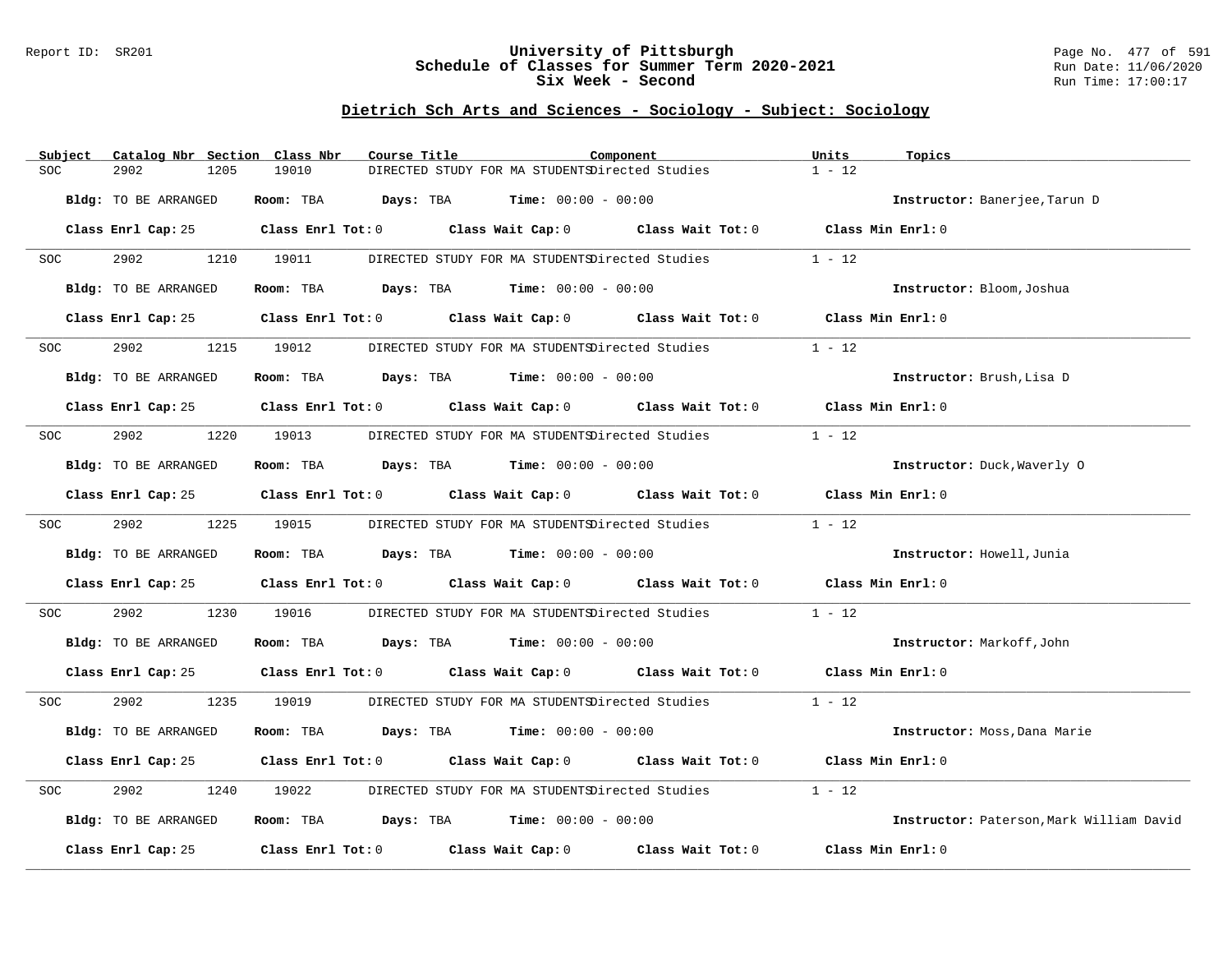| SOC        | 2902<br>1245          | 19027<br>DIRECTED STUDY FOR MA STUDENTSDirected Studies                                             | $1 - 12$                      |                                       |
|------------|-----------------------|-----------------------------------------------------------------------------------------------------|-------------------------------|---------------------------------------|
|            | Bldg: TO BE ARRANGED  | Room: TBA $Days: TBA$ Time: $00:00 - 00:00$                                                         |                               | Instructor: Singh, Vijai P            |
|            |                       | Class Enrl Cap: 25 Class Enrl Tot: 0 Class Wait Cap: 0 Class Wait Tot: 0 Class Min Enrl: 0          |                               |                                       |
| <b>SOC</b> | 2902 200              | 1250 19029<br>DIRECTED STUDY FOR MA STUDENTSDirected Studies                                        | $1 - 12$                      |                                       |
|            | Bldg: TO BE ARRANGED  | Room: TBA $Days:$ TBA $Time: 00:00 - 00:00$                                                         |                               | Instructor: Smith, Jacquelyn Geryl    |
|            |                       | Class Enrl Cap: 25 Class Enrl Tot: 0 Class Wait Cap: 0 Class Wait Tot: 0 Class Min Enrl: 0          |                               |                                       |
| SOC        |                       | 2902 1255 19032 DIRECTED STUDY FOR MA STUDENTSDirected Studies 1 - 12                               |                               |                                       |
|            | Bldg: TO BE ARRANGED  | Room: TBA $Days:$ TBA Time: $00:00 - 00:00$                                                         |                               | Instructor: Staggenborg, Suzanne      |
|            |                       | Class Enrl Cap: 25 Class Enrl Tot: 0 Class Wait Cap: 0 Class Wait Tot: 0 Class Min Enrl: 0          |                               |                                       |
| SOC SOC    |                       | 2902 1260 19034 DIRECTED STUDY FOR MA STUDENTS Directed Studies                                     | $1 - 12$                      |                                       |
|            | Bldg: TO BE ARRANGED  | Room: TBA $Days:$ TBA $Time: 00:00 - 00:00$                                                         |                               | Instructor: Hughes, Melanie M         |
|            |                       | Class Enrl Cap: 25 Class Enrl Tot: 0 Class Wait Cap: 0 Class Wait Tot: 0 Class Min Enrl: 0          |                               |                                       |
| SOC        |                       | 2902 1265 20061 DIRECTED STUDY FOR MA STUDENTSDirected Studies 1 - 12                               |                               |                                       |
|            | Bldg: WEB Based Class | Room: TBA $Days: TBA$ Time: $00:00 - 00:00$                                                         |                               | Instructor: Blee, Kathleen M          |
|            |                       | Class Enrl Cap: 25 Class Enrl Tot: 0 Class Wait Cap: 0 Class Wait Tot: 0 Class Min Enrl: 0          |                               |                                       |
| SOC        |                       | 2902 1266 20062 DIRECTED STUDY FOR MA STUDENTSDirected Studies                                      | $1 - 12$                      |                                       |
|            |                       | Bldg: WEB Based Class Room: TBA Days: TBA Time: 00:00 - 00:00                                       |                               | Instructor: Murphy, Michael Warren II |
|            |                       | Class Enrl Cap: 25 $\qquad$ Class Enrl Tot: 0 $\qquad$ Class Wait Cap: 0 $\qquad$ Class Wait Tot: 0 |                               | Class Min Enrl: 0                     |
| <b>SOC</b> | 2990 700              | 1010 10118 INDEPENDENT STUDY                                                                        | $1 - 12$<br>Independent Study |                                       |
|            |                       | Bldg: WEB Based Class Room: TBA Days: TBA Time: 00:00 - 00:00                                       |                               | Instructor: Hughes, Melanie M         |
|            | Class Enrl Cap: 25    | Class Enrl Tot: $0$ Class Wait Cap: $0$ Class Wait Tot: $0$                                         |                               | Class Min Enrl: 0                     |
|            |                       | SOC 2990 1085 19031 INDEPENDENT STUDY Independent Study 1 - 12                                      |                               |                                       |
|            | Bldg: TO BE ARRANGED  | Room: TBA $Days:$ TBA $Time: 00:00 - 00:00$                                                         |                               | Instructor: Staggenborg, Suzanne      |
|            |                       | Class Enrl Cap: 25 Class Enrl Tot: 0 Class Wait Cap: 0 Class Wait Tot: 0 Class Min Enrl: 0          |                               |                                       |
| SOC        |                       | 2990 1903 19033 INDEPENDENT STUDY 1ndependent Study 1 - 12                                          |                               |                                       |
|            | Bldg: TO BE ARRANGED  | Room: TBA $\rule{1em}{0.15mm}$ Days: TBA $\rule{1.5mm}{0.15mm}$ Time: $00:00 - 00:00$               |                               | Instructor: Bamyeh, Mohammed A        |
|            | Class Enrl Cap: 25    | Class Enrl Tot: $0$ Class Wait Cap: $0$ Class Wait Tot: $0$                                         |                               | Class Min Enrl: 0                     |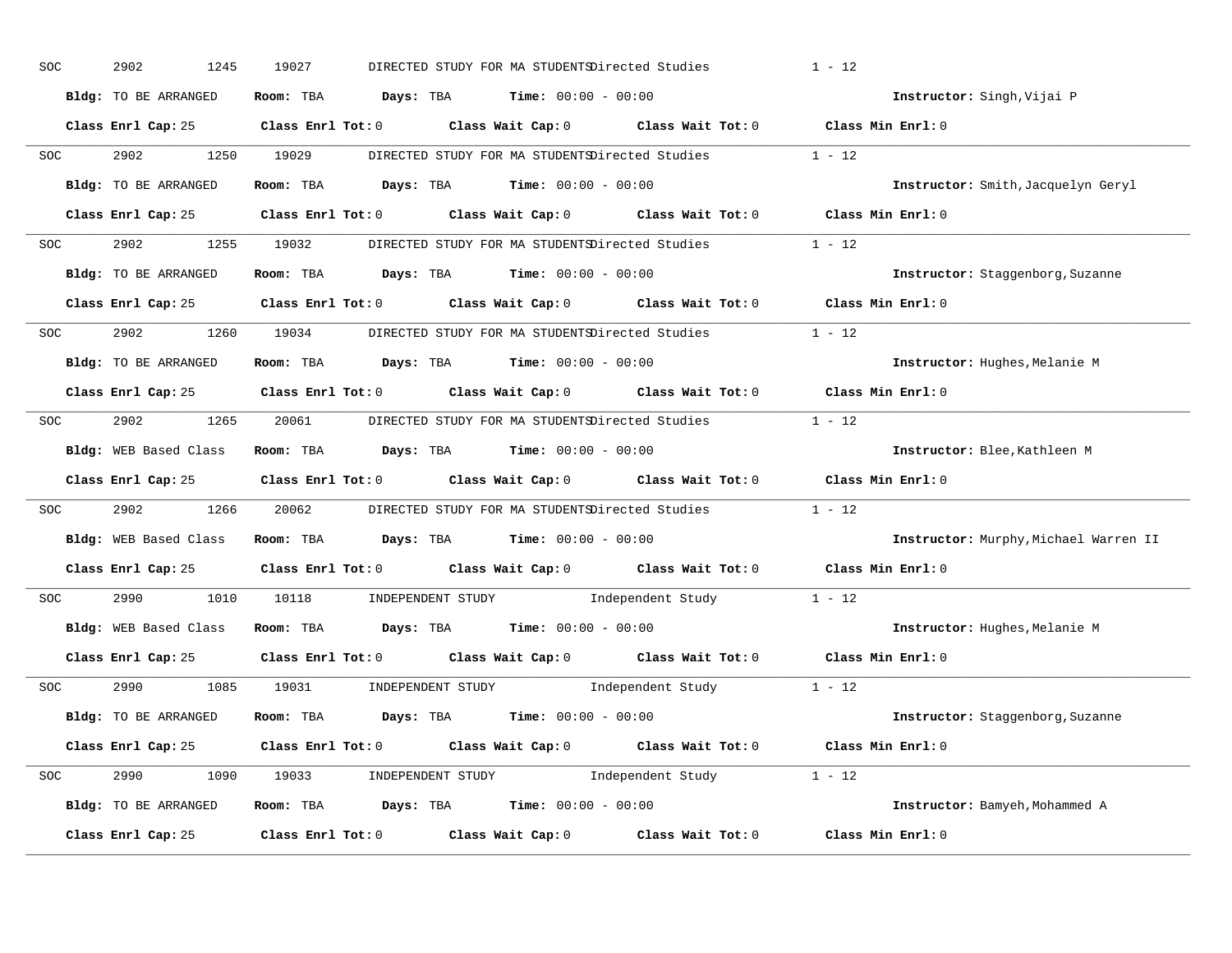### Report ID: SR201 **University of Pittsburgh** Page No. 479 of 591 **Schedule of Classes for Summer Term 2020-2021** Run Date: 11/06/2020 **Six Week - Second Run Time: 17:00:17**

| Subject          | Catalog Nbr Section Class Nbr | Course Title                                   | Component                                                                                  | Units<br>Topics                          |
|------------------|-------------------------------|------------------------------------------------|--------------------------------------------------------------------------------------------|------------------------------------------|
| <b>SOC</b>       | 2990<br>1095                  | 19035<br>INDEPENDENT STUDY                     | Independent Study                                                                          | $1 - 12$                                 |
|                  | Bldg: TO BE ARRANGED          | Room: TBA $Days:$ TBA $Time: 00:00 - 00:00$    |                                                                                            | Instructor: Banerjee, Tarun D            |
|                  |                               |                                                | Class Enrl Cap: 25 Class Enrl Tot: 0 Class Wait Cap: 0 Class Wait Tot: 0 Class Min Enrl: 0 |                                          |
| <b>SOC</b>       |                               |                                                | 2990 1100 19036 INDEPENDENT STUDY Independent Study 1 - 12                                 |                                          |
|                  | Bldg: TO BE ARRANGED          | Room: TBA $Days:$ TBA $Time:$ $00:00 - 00:00$  |                                                                                            | Instructor: Bloom, Joshua                |
|                  | Class Enrl Cap: 25            |                                                | Class Enrl Tot: $0$ Class Wait Cap: $0$ Class Wait Tot: $0$ Class Min Enrl: $0$            |                                          |
| SOC <b>SOC</b>   | 2990 — 100                    |                                                | 1105 19037 INDEPENDENT STUDY 1ndependent Study                                             | $1 - 12$                                 |
|                  | Bldg: TO BE ARRANGED          | Room: TBA $Days:$ TBA $Time: 00:00 - 00:00$    |                                                                                            | Instructor: Brush, Lisa D                |
|                  |                               |                                                | Class Enrl Cap: 25 Class Enrl Tot: 0 Class Wait Cap: 0 Class Wait Tot: 0 Class Min Enrl: 0 |                                          |
| <b>SOC</b>       |                               |                                                | 2990 1110 19038 INDEPENDENT STUDY Independent Study                                        | $1 - 12$                                 |
|                  | Bldg: TO BE ARRANGED          | Room: TBA $Days: TBA$ Time: $00:00 - 00:00$    |                                                                                            | Instructor: Duck, Waverly 0              |
|                  |                               |                                                | Class Enrl Cap: 25 Class Enrl Tot: 0 Class Wait Cap: 0 Class Wait Tot: 0 Class Min Enrl: 0 |                                          |
| SOC <b>SOC</b>   |                               |                                                | 2990 1115 19039 INDEPENDENT STUDY Independent Study                                        | $1 - 12$                                 |
|                  | Bldg: TO BE ARRANGED          | Room: TBA Days: TBA Time: $00:00 - 00:00$      |                                                                                            | Instructor: Howell, Junia                |
|                  |                               |                                                | Class Enrl Cap: 25 Class Enrl Tot: 0 Class Wait Cap: 0 Class Wait Tot: 0 Class Min Enrl: 0 |                                          |
| SOC <sub>2</sub> | 2990 700                      |                                                | 1120 19040 INDEPENDENT STUDY Independent Study                                             | $1 - 12$                                 |
|                  | Bldg: TO BE ARRANGED          | Room: TBA $Days:$ TBA Time: $00:00 - 00:00$    |                                                                                            | Instructor: Markoff, John                |
|                  |                               |                                                | Class Enrl Cap: 25 Class Enrl Tot: 0 Class Wait Cap: 0 Class Wait Tot: 0 Class Min Enrl: 0 |                                          |
| SOC <b>SOC</b>   |                               |                                                | 2990 1125 19041 INDEPENDENT STUDY Independent Study 1 - 12                                 |                                          |
|                  | Bldg: TO BE ARRANGED          | Room: TBA $Days:$ TBA $Time: 00:00 - 00:00$    |                                                                                            | Instructor: Moss, Dana Marie             |
|                  |                               |                                                | Class Enrl Cap: 25 Class Enrl Tot: 0 Class Wait Cap: 0 Class Wait Tot: 0 Class Min Enrl: 0 |                                          |
| SOC              | 2990                          | 1130 19042 INDEPENDENT STUDY Independent Study |                                                                                            | $1 - 12$                                 |
|                  | Bldg: TO BE ARRANGED          | Room: TBA $Days:$ TBA $Time: 00:00 - 00:00$    |                                                                                            | Instructor: Paterson, Mark William David |
|                  |                               |                                                | Class Enrl Cap: 25 Class Enrl Tot: 0 Class Wait Cap: 0 Class Wait Tot: 0                   | Class Min Enrl: 0                        |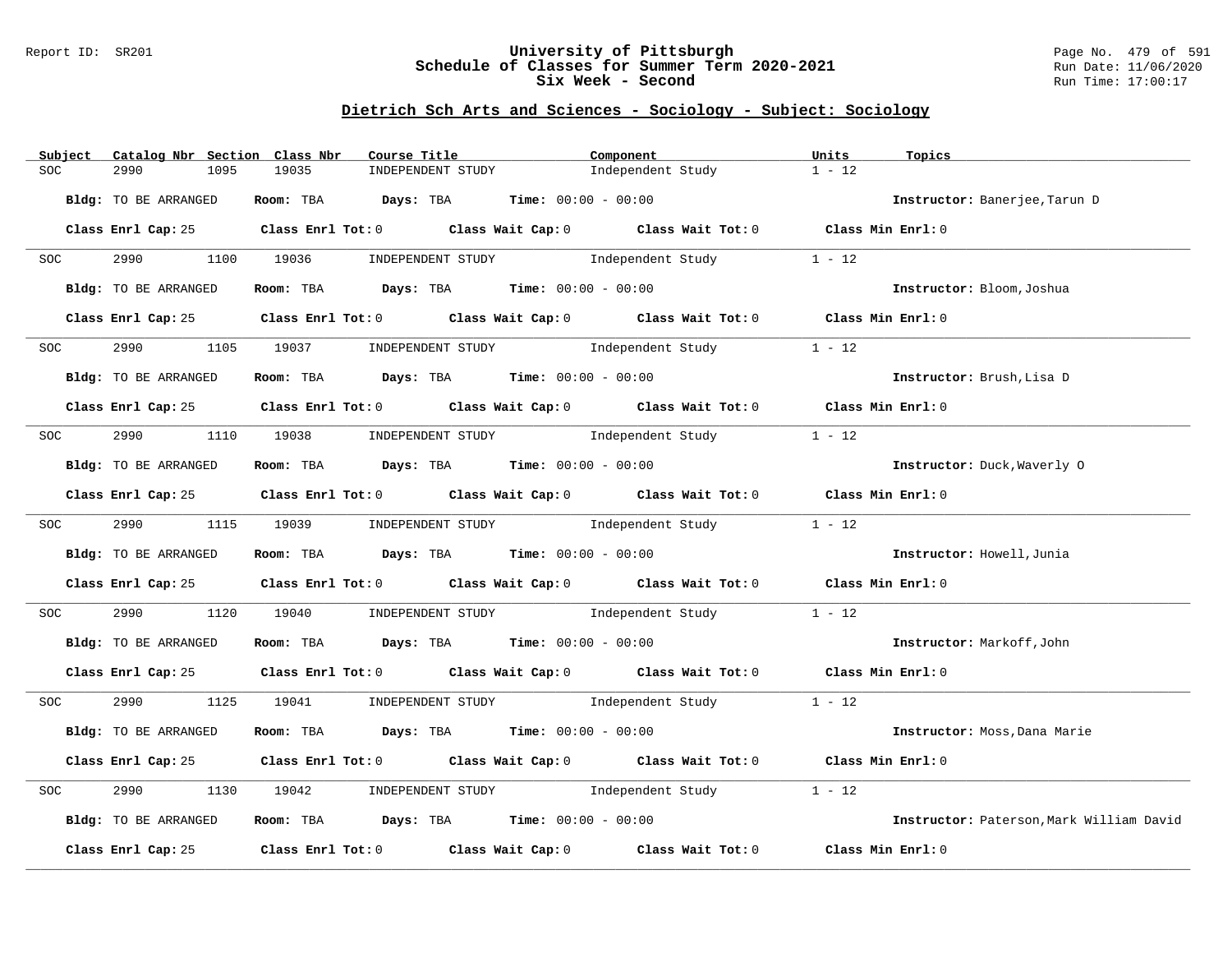| SOC            | 2990<br>1135          | 19043 | INDEPENDENT STUDY Independent Study                                                                                           | $1 - 12$                           |
|----------------|-----------------------|-------|-------------------------------------------------------------------------------------------------------------------------------|------------------------------------|
|                | Bldg: TO BE ARRANGED  |       | Room: TBA $Days:$ TBA $Time: 00:00 - 00:00$                                                                                   | Instructor: Singh, Vijai P         |
|                |                       |       | Class Enrl Cap: 25 Class Enrl Tot: 0 Class Wait Cap: 0 Class Wait Tot: 0 Class Min Enrl: 0                                    |                                    |
| SOC <b>SOC</b> | 2990 1140 19044       |       | $\begin{minipage}[c]{0.9\linewidth} \textbf{INDEX} & \textbf{STUDY} \\ \textbf{Independent Study} & 1 - 12 \\ \end{minipage}$ |                                    |
|                | Bldg: TO BE ARRANGED  |       | Room: TBA $\rule{1em}{0.15mm}$ Days: TBA Time: $00:00 - 00:00$                                                                | Instructor: Smith, Jacquelyn Geryl |
|                |                       |       | Class Enrl Cap: 25 Class Enrl Tot: 0 Class Wait Cap: 0 Class Wait Tot: 0 Class Min Enrl: 0                                    |                                    |
| SOC            |                       |       | 2990 1200 10291 INDEPENDENT STUDY Independent Study 1 - 12                                                                    |                                    |
|                |                       |       | Bldg: WEB Based Class Room: TBA Days: TBA Time: 00:00 - 00:00                                                                 | Instructor: Hughes, Melanie M      |
|                |                       |       | Class Enrl Cap: 25 Class Enrl Tot: 0 Class Wait Cap: 0 Class Wait Tot: 0 Class Min Enrl: 0                                    |                                    |
| SOC            |                       |       | 2990 1203 20067 INDEPENDENT STUDY Independent Study 1 - 12                                                                    |                                    |
|                | Bldg: WEB Based Class |       | Room: TBA $\rule{1em}{0.15mm}$ Days: TBA $\rule{1.5mm}{0.15mm}$ Time: $00:00 - 00:00$                                         | Instructor: Blee, Kathleen M       |
|                |                       |       | Class Enrl Cap: 25 Class Enrl Tot: 0 Class Wait Cap: 0 Class Wait Tot: 0 Class Min Enrl: 0                                    |                                    |
|                |                       |       | SOC 3902 1200 10342 DIRCTED STUDY FOR PHD STUDENTSDirected Studies 1 - 12                                                     |                                    |
|                | Bldg: WEB Based Class |       | Room: TBA $\rule{1em}{0.15mm}$ Days: TBA $\rule{1.15mm}]{0.15mm}$ Time: $0.000 - 0.0000$                                      | Instructor: Hughes, Melanie        |
|                |                       |       | Class Enrl Cap: 25 Class Enrl Tot: 0 Class Wait Cap: 0 Class Wait Tot: 0 Class Min Enrl: 0                                    |                                    |
| SOC            |                       |       | 3902 1265 18983 DIRCTED STUDY FOR PHD STUDENTSDirected Studies 1 - 12                                                         |                                    |
|                | Bldg: TO BE ARRANGED  |       | Room: TBA $Days:$ TBA $Time: 00:00 - 00:00$                                                                                   | Instructor: Bamyeh, Mohammed A     |
|                |                       |       | Class Enrl Cap: 25 $\qquad$ Class Enrl Tot: 0 $\qquad$ Class Wait Cap: 0 $\qquad$ Class Wait Tot: 0                           | Class Min Enrl: 0                  |
| SOC            | 3902 200              |       | 1270 18984 DIRCTED STUDY FOR PHD STUDENTSDirected Studies                                                                     | $1 - 12$                           |
|                | Bldg: TO BE ARRANGED  |       | Room: TBA $\rule{1em}{0.15mm}$ Days: TBA $\rule{1.15mm}]{0.15mm}$ Time: $0.000 - 0.0000$                                      | Instructor: Banerjee, Tarun D      |
|                |                       |       | Class Enrl Cap: 25 $\qquad$ Class Enrl Tot: 0 $\qquad$ Class Wait Cap: 0 $\qquad$ Class Wait Tot: 0                           | Class Min Enrl: 0                  |
|                | SOC 3902              |       | 1275 18985 DIRCTED STUDY FOR PHD STUDENTSDirected Studies 1 - 12                                                              |                                    |
|                | Bldg: TO BE ARRANGED  |       | Room: TBA $Days:$ TBA $Time: 00:00 - 00:00$                                                                                   | Instructor: Bloom, Joshua          |
|                |                       |       | Class Enrl Cap: 25 Class Enrl Tot: 0 Class Wait Cap: 0 Class Wait Tot: 0 Class Min Enrl: 0                                    |                                    |
|                |                       |       | SOC 3902 1280 18986 DIRCTED STUDY FOR PHD STUDENTSDirected Studies 1 - 12                                                     |                                    |
|                | Bldg: TO BE ARRANGED  |       | Room: TBA $Days: TBA$ Time: $00:00 - 00:00$                                                                                   | Instructor: Brush, Lisa D          |
|                | Class Enrl Cap: 25    |       | Class Enrl Tot: $0$ Class Wait Cap: $0$ Class Wait Tot: $0$                                                                   | Class Min Enrl: 0                  |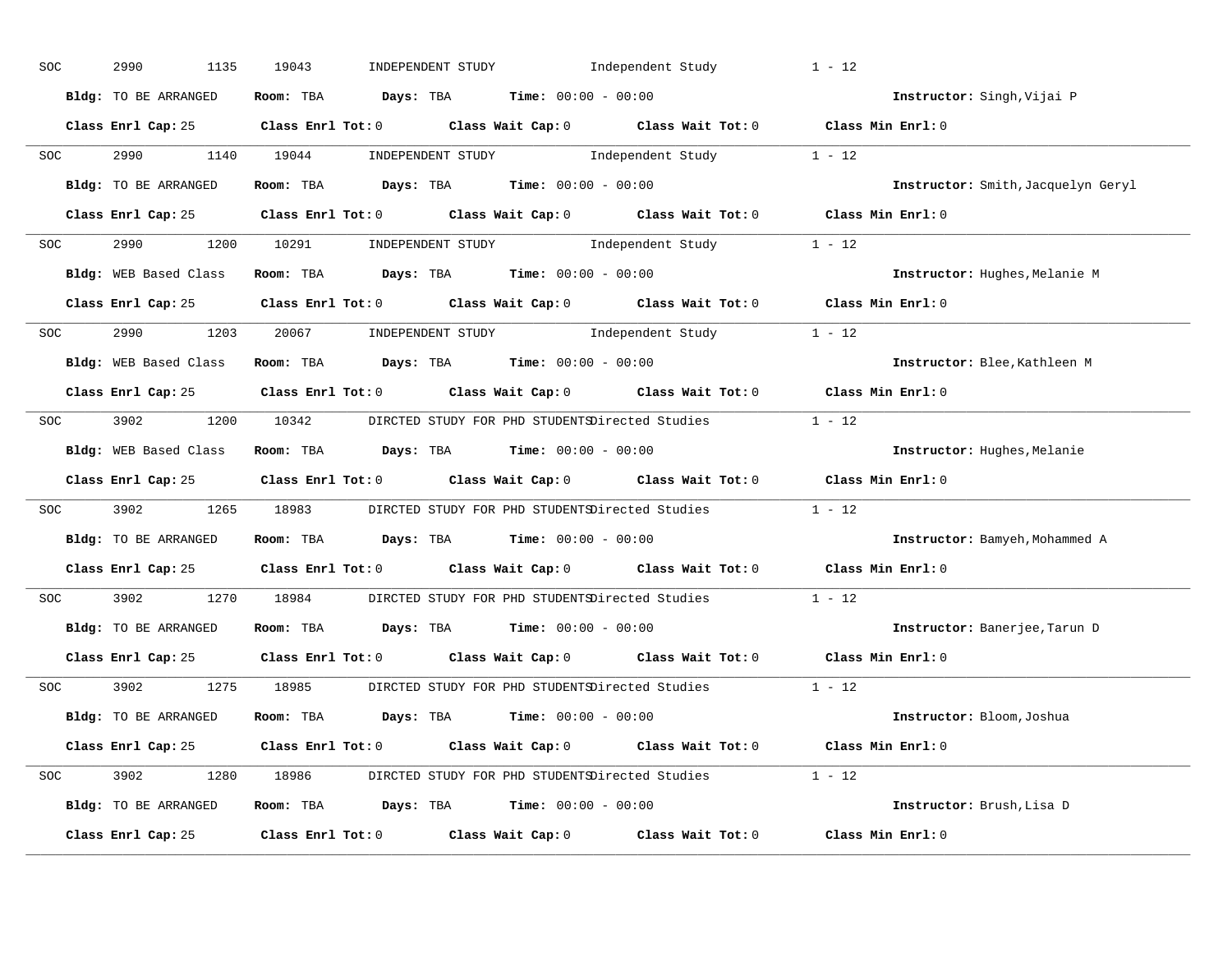### Report ID: SR201 **University of Pittsburgh** Page No. 481 of 591 **Schedule of Classes for Summer Term 2020-2021** Run Date: 11/06/2020 **Six Week - Second Run Time: 17:00:17**

|            | Subject |                      |      | Catalog Nbr Section Class Nbr | Course Title                        |                                                                | Component                                                                                  | Units               | Topics                                   |
|------------|---------|----------------------|------|-------------------------------|-------------------------------------|----------------------------------------------------------------|--------------------------------------------------------------------------------------------|---------------------|------------------------------------------|
| SOC.       |         | 3902                 | 1285 | 18987                         |                                     | DIRCTED STUDY FOR PHD STUDENTSDirected Studies                 |                                                                                            | $1 - 12$            |                                          |
|            |         | Bldg: TO BE ARRANGED |      | Room: TBA                     |                                     | <b>Days:</b> TBA <b>Time:</b> $00:00 - 00:00$                  |                                                                                            |                     | Instructor: Duck, Waverly 0              |
|            |         | Class Enrl Cap: 25   |      |                               |                                     |                                                                | Class Enrl Tot: 0 Class Wait Cap: 0 Class Wait Tot: 0 Class Min Enrl: 0                    |                     |                                          |
| SOC        |         | 3902 200             | 1290 | 18988                         |                                     | DIRCTED STUDY FOR PHD STUDENTSDirected Studies                 |                                                                                            | $1 - 12$            |                                          |
|            |         | Bldg: TO BE ARRANGED |      |                               |                                     | Room: TBA $Days: TBA$ Time: $00:00 - 00:00$                    |                                                                                            |                     | Instructor: Howell, Junia                |
|            |         | Class Enrl Cap: 25   |      |                               |                                     |                                                                | Class Enrl Tot: 0 Class Wait Cap: 0 Class Wait Tot: 0                                      |                     | Class Min Enrl: 0                        |
| SOC        |         | 3902                 | 1295 | 18989                         |                                     | DIRCTED STUDY FOR PHD STUDENTSDirected Studies                 |                                                                                            | $1 - 12$            |                                          |
|            |         | Bldg: TO BE ARRANGED |      |                               |                                     | Room: TBA $Days: TBA$ Time: $00:00 - 00:00$                    |                                                                                            |                     | Instructor: Markoff, John                |
|            |         |                      |      |                               |                                     |                                                                | Class Enrl Cap: 25 Class Enrl Tot: 0 Class Wait Cap: 0 Class Wait Tot: 0 Class Min Enrl: 0 |                     |                                          |
| SOC        |         | 3902                 | 1300 | 18990                         |                                     | DIRCTED STUDY FOR PHD STUDENTSDirected Studies                 |                                                                                            | $1 - 12$            |                                          |
|            |         | Bldg: TO BE ARRANGED |      |                               |                                     | Room: TBA $Days:$ TBA $Time: 00:00 - 00:00$                    |                                                                                            |                     | Instructor: Moss, Dana Marie             |
|            |         | Class Enrl Cap: 25   |      |                               |                                     |                                                                | Class Enrl Tot: $0$ Class Wait Cap: $0$ Class Wait Tot: $0$                                | Class Min Enrl: 0   |                                          |
| SOC        |         | 3902 390             |      | 1305 18991                    |                                     |                                                                | DIRCTED STUDY FOR PHD STUDENTSDirected Studies                                             | $1 - 12$            |                                          |
|            |         | Bldg: TO BE ARRANGED |      |                               |                                     | Room: TBA $Days:$ TBA $Time: 00:00 - 00:00$                    |                                                                                            |                     | Instructor: Paterson, Mark William David |
|            |         |                      |      |                               |                                     |                                                                | Class Enrl Cap: 25 Class Enrl Tot: 0 Class Wait Cap: 0 Class Wait Tot: 0                   | Class Min $Enrl: 0$ |                                          |
| SOC        |         | 3902                 | 1310 | 18992                         |                                     |                                                                | DIRCTED STUDY FOR PHD STUDENTSDirected Studies                                             | $1 - 12$            |                                          |
|            |         | Bldg: TO BE ARRANGED |      |                               |                                     | Room: TBA $Days:$ TBA $Time: 00:00 - 00:00$                    |                                                                                            |                     | Instructor: Singh, Vijai P               |
|            |         | Class Enrl Cap: 25   |      |                               |                                     |                                                                | Class Enrl Tot: 0 Class Wait Cap: 0 Class Wait Tot: 0 Class Min Enrl: 0                    |                     |                                          |
| SOC        |         | 3902 200             | 1315 | 18993                         |                                     |                                                                | DIRCTED STUDY FOR PHD STUDENTSDirected Studies                                             | $1 - 12$            |                                          |
|            |         | Bldg: TO BE ARRANGED |      | Room: TBA                     |                                     | <b>Days:</b> TBA <b>Time:</b> $00:00 - 00:00$                  |                                                                                            |                     | Instructor: Smith, Jacquelyn Geryl       |
|            |         | Class Enrl Cap: 25   |      |                               |                                     |                                                                | Class Enrl Tot: 0 Class Wait Cap: 0 Class Wait Tot: 0                                      |                     | Class Min Enrl: 0                        |
| <b>SOC</b> |         | 3902                 | 1320 | 18994                         |                                     | DIRCTED STUDY FOR PHD STUDENTSDirected Studies                 |                                                                                            | $1 - 12$            |                                          |
|            |         | Bldg: TO BE ARRANGED |      |                               |                                     | Room: TBA $\rule{1em}{0.15mm}$ Days: TBA Time: $00:00 - 00:00$ |                                                                                            |                     | Instructor: Staggenborg, Suzanne         |
|            |         | Class Enrl Cap: 25   |      |                               | Class Enrl Tot: 0 Class Wait Cap: 0 |                                                                | Class Wait Tot: 0                                                                          |                     | Class Min Enrl: 0                        |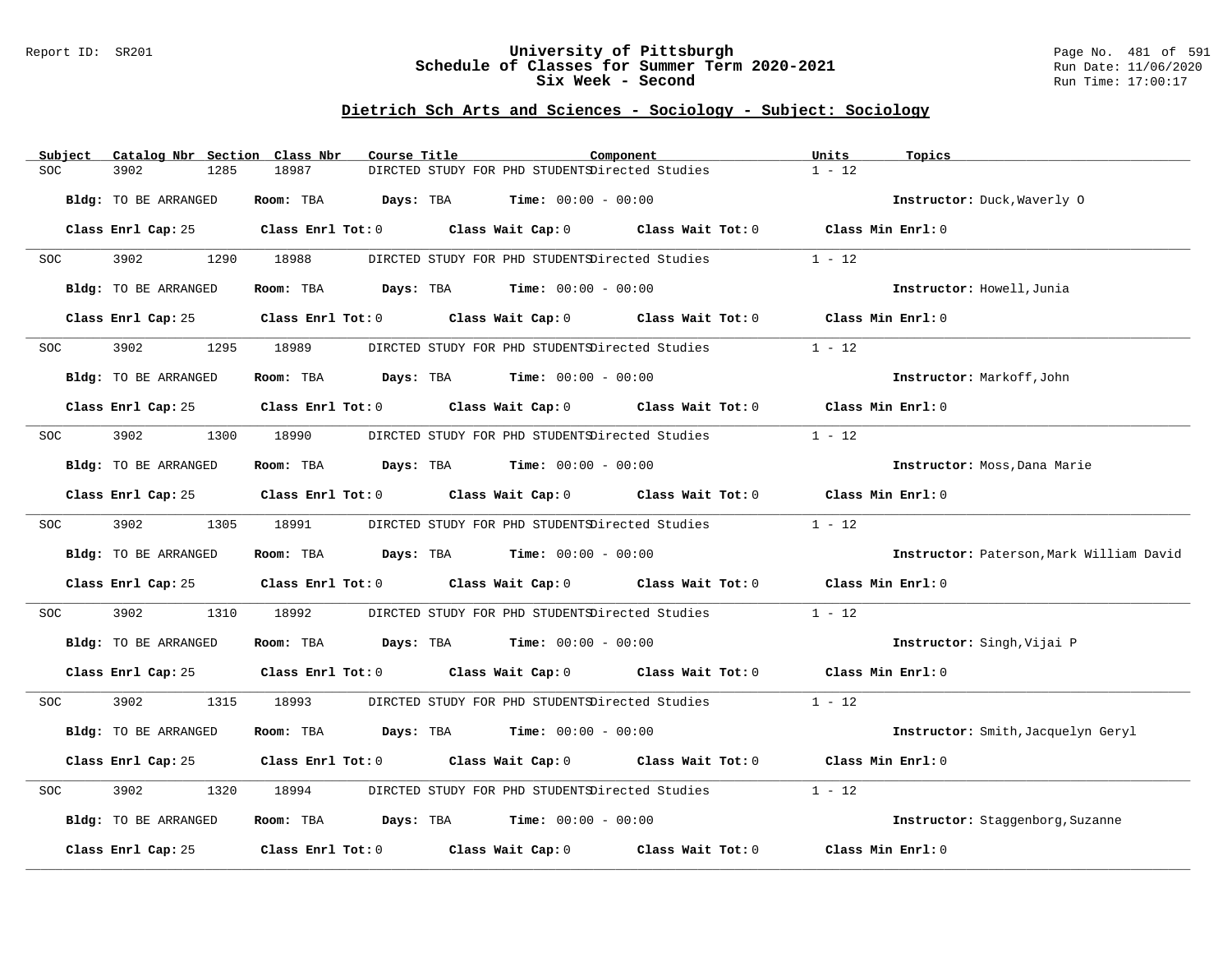| SOC | 3902                  | 1333 | 20070             |           |                              | DIRCTED STUDY FOR PHD STUDENTSDirected Studies | . - 12            |                                       |
|-----|-----------------------|------|-------------------|-----------|------------------------------|------------------------------------------------|-------------------|---------------------------------------|
|     | Bldg: WEB Based Class |      | Room: TBA         | Days: TBA | <b>Time:</b> $00:00 - 00:00$ |                                                |                   | Instructor: Murphy, Michael Warren II |
|     | Class Enrl Cap: 25    |      | Class Enrl Tot: 0 |           | Class Wait Cap: 0            | Class Wait Tot: 0                              | Class Min Enrl: 0 |                                       |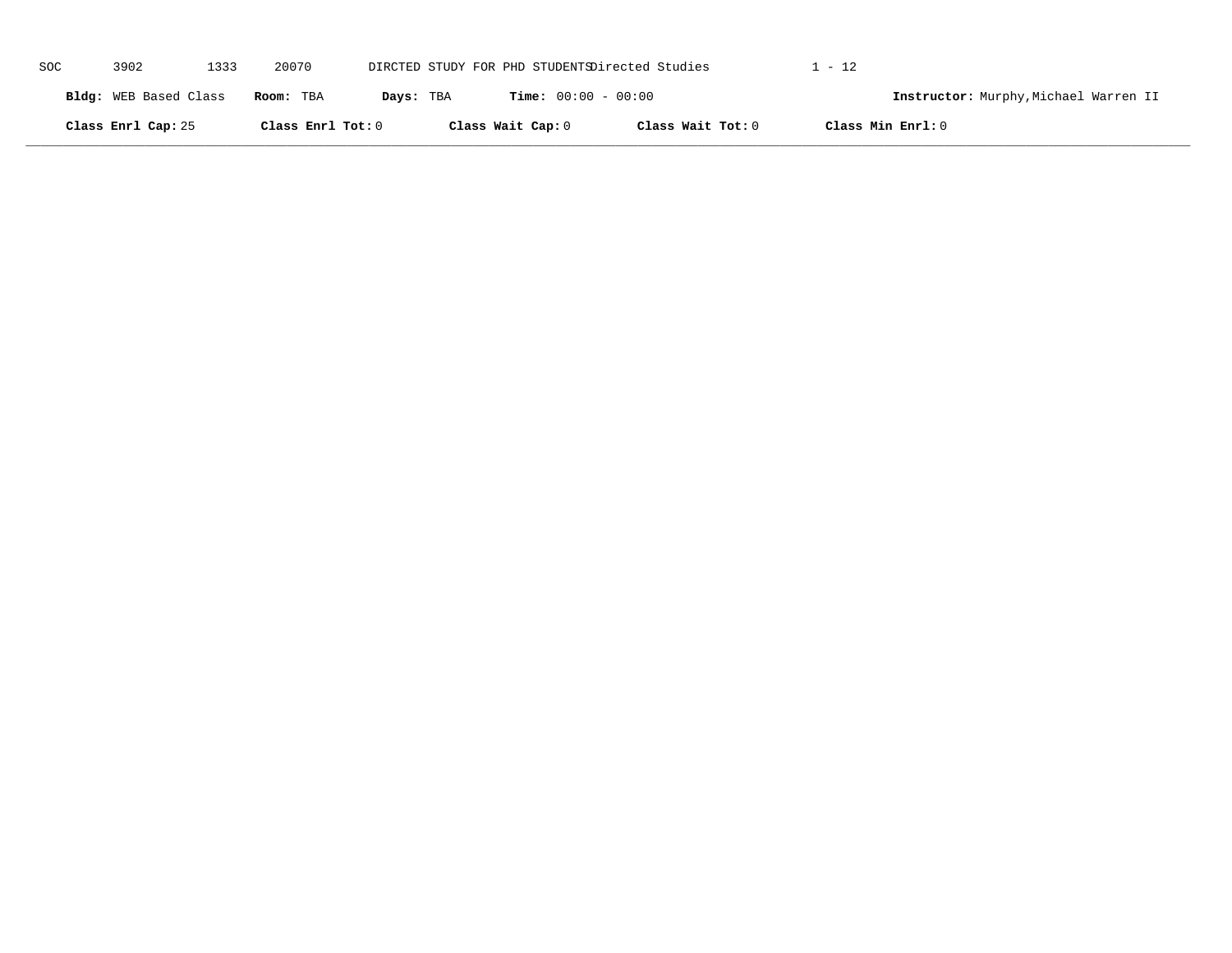### Report ID: SR201 **University of Pittsburgh** Page No. 483 of 591 **Schedule of Classes for Summer Term 2020-2021** Run Date: 11/06/2020 **Six Week - Second Run Time: 17:00:17**

### **Dietrich Sch Arts and Sciences - Statistics - Subject: Statistics**

| Catalog Nbr Section Class Nbr<br>Subject<br>Course Title                                                                                                                                                                                                                                                                                                                           | Component<br>Units<br>Topics                                |
|------------------------------------------------------------------------------------------------------------------------------------------------------------------------------------------------------------------------------------------------------------------------------------------------------------------------------------------------------------------------------------|-------------------------------------------------------------|
| 10417<br><b>STAT</b><br>1000<br>1200<br>APPLIED STATISTICAL METHODS                                                                                                                                                                                                                                                                                                                | Lecture<br>4                                                |
| Days: MTuWTh<br>Bldg: TBA<br>Room: TBA                                                                                                                                                                                                                                                                                                                                             | Instructor: Yi, Lixia<br>Time: $10:00 - 11:25$              |
| Class Wait Cap: 20<br>Class Enrl Cap: 44<br>Class Enrl Tot: 0<br>Attributes: DSAS Quant.-Formal Reason General Ed. Requirement, SCI Quantitative: Statistics GE. Req.<br>Room Characteristics: Media - Data Projector/Monitor(1), Board - DryE White >=100 Sq Ft(1), PeopleSoft - Scheduled (PS)(1)                                                                                | Class Wait $Tot: 0$<br>Class Min Enrl: 0                    |
| 1000<br>1220<br>16147<br>APPLIED STATISTICAL METHODS<br>STAT                                                                                                                                                                                                                                                                                                                       | Recitation<br>4                                             |
| Bldg: WEB Based Class<br>Room: TBA<br>Days: MW                                                                                                                                                                                                                                                                                                                                     | <b>Time:</b> $13:00 - 13:55$<br>Instructor: Le, Huy Huu Duc |
| Class Enrl Cap: 22<br>Class Enrl Tot: 0<br>Class Wait Cap: 20<br>Room Characteristics: Media - Data Projector/Monitor(1), Board - DryE White >=100 Sq Ft(1), PeopleSoft - Scheduled (PS)(1)                                                                                                                                                                                        | Class Wait Tot: 0<br>Class Min Enrl: 0                      |
| <b></b> The planned operational modality for this class is REMOTE. For more information please visit <a<br>href="http://www.provost.pitt.edu/students/student-success-flexpitt/flex-pitt-quarded-risk-posture-all-students-remote"<br/>target="_blank"&gt;http://www.provost.pitt.edu/students/student-success-flexpitt/flex-pitt-quarded-risk-posture-all-students-remote/</a<br> |                                                             |
| 1225<br>1000<br>18014<br>STAT<br>APPLIED STATISTICAL METHODS                                                                                                                                                                                                                                                                                                                       | $\overline{4}$<br>Recitation                                |
| Bldg: WEB Based Class<br>Room: TBA<br>Days: MW                                                                                                                                                                                                                                                                                                                                     | Time: $12:00 - 12:55$<br>Instructor: Le, Huy Huu Duc        |
| Class Enrl Cap: 22<br>Class Enrl Tot: $0$<br>Class Wait Cap: 20<br>Room Characteristics: Media - Data Projector/Monitor(1), Board - DryE White >=100 Sq Ft(1), PeopleSoft - Scheduled (PS)(1)                                                                                                                                                                                      | Class Wait Tot: 0<br>Class Min $Enr1: 0$                    |
| <b></b> The planned operational modality for this class is REMOTE. For more information please visit <a<br>href="http://www.provost.pitt.edu/students/student-success-flexpitt/flex-pitt-quarded-risk-posture-all-students-remote"<br/>target="_blank"&gt;http://www.provost.pitt.edu/students/student-success-flexpitt/flex-pitt-guarded-risk-posture-all-students-remote/</a<br> |                                                             |
| 1293<br>19662<br><b>STAT</b><br>1010<br>TOPICS IN APPLIED STATISTICS ZLecture                                                                                                                                                                                                                                                                                                      | 3                                                           |
| Bldg: TBA<br>Room: TBA<br>Days: TuTh                                                                                                                                                                                                                                                                                                                                               | Time: $12:00 - 15:15$<br>Instructor: Bao, Junshu            |
|                                                                                                                                                                                                                                                                                                                                                                                    | Duan, Jiaxuan                                               |
| Class Enrl Cap: 30<br>Class Enrl Tot: 0<br>Class Wait Cap: 20<br>Room Characteristics: PeopleSoft - Scheduled (PS)(1)<br>Combined Section ID: 0011(STAT/1293/2292) - STAT 2292(#19663)                                                                                                                                                                                             | Class Wait Tot: 0<br>Class Min Enrl: 0                      |

**\_\_\_\_\_\_\_\_\_\_\_\_\_\_\_\_\_\_\_\_\_\_\_\_\_\_\_\_\_\_\_\_\_\_\_\_\_\_\_\_\_\_\_\_\_\_\_\_\_\_\_\_\_\_\_\_\_\_\_\_\_\_\_\_\_\_\_\_\_\_\_\_\_\_\_\_\_\_\_\_\_\_\_\_\_\_\_\_\_\_\_\_\_\_\_\_\_\_\_\_\_\_\_\_\_\_\_\_\_\_\_\_\_\_\_\_\_\_\_\_\_\_\_\_\_\_\_\_\_\_\_\_\_\_\_\_\_\_\_\_\_\_\_\_\_\_\_\_\_\_\_\_\_\_\_\_**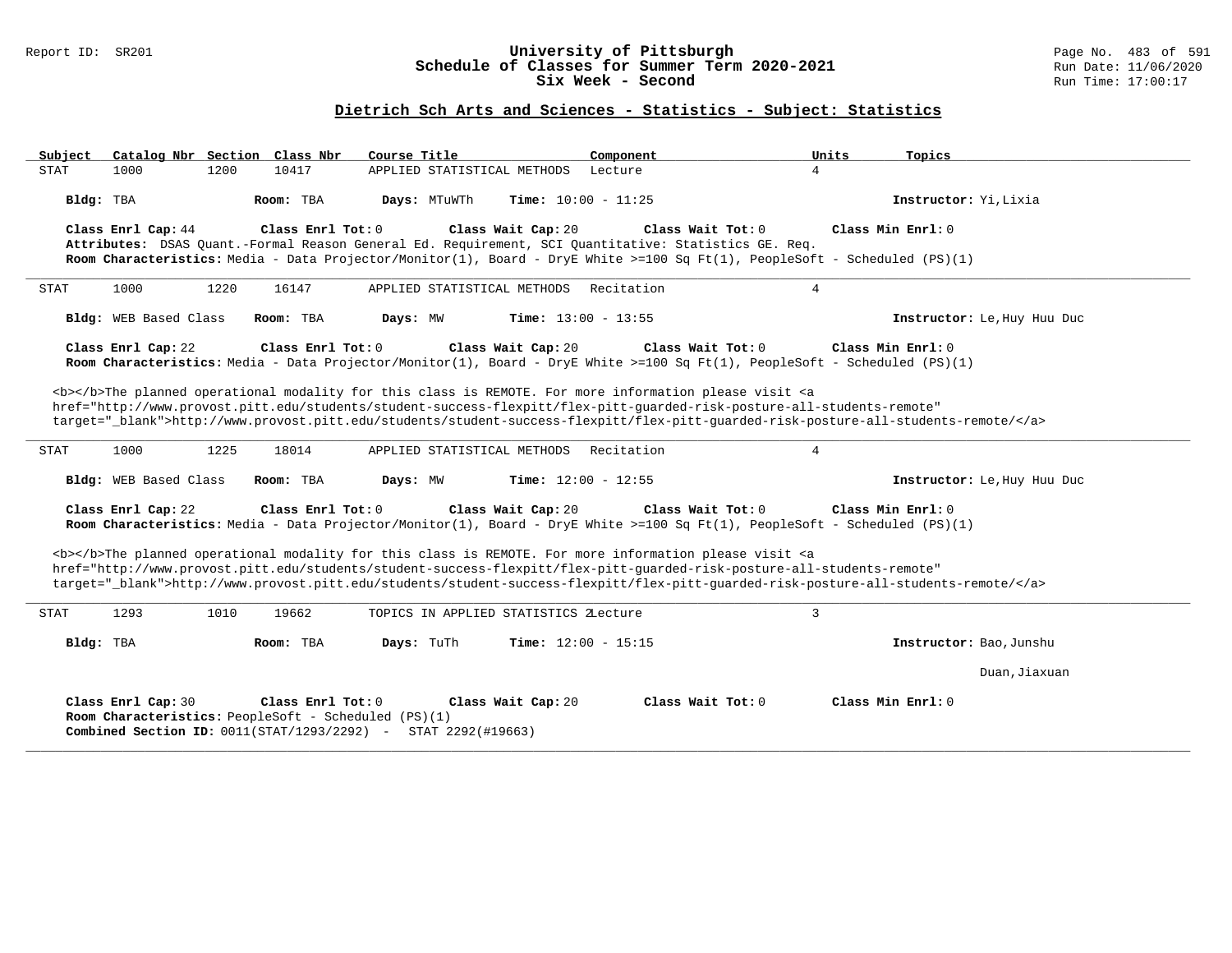### Report ID: SR201 **University of Pittsburgh** Page No. 484 of 591 **Schedule of Classes for Summer Term 2020-2021** Run Date: 11/06/2020 **Six Week - Second Run Time: 17:00:17**

### **Dietrich Sch Arts and Sciences - Statistics - Subject: Statistics**

| Subject     | Catalog Nbr Section Class Nbr                                                                                                     |      |                   | Course Title |                   |                                       | Component                    | Units             | Topics |                         |
|-------------|-----------------------------------------------------------------------------------------------------------------------------------|------|-------------------|--------------|-------------------|---------------------------------------|------------------------------|-------------------|--------|-------------------------|
| <b>STAT</b> | 2292                                                                                                                              | 1010 | 19663             |              |                   | TOPICS IN APPLIED STATISTICS ZLecture |                              |                   |        |                         |
| Bldg: TBA   |                                                                                                                                   |      | Room: TBA         |              | Days: TuTh        |                                       | <b>Time:</b> $12:00 - 15:15$ |                   |        | Instructor: Bao, Junshu |
|             |                                                                                                                                   |      |                   |              |                   |                                       |                              |                   |        | Duan, Jiaxuan           |
|             | Class Enrl Cap: 8<br><b>Room Characteristics:</b> PeopleSoft - Scheduled (PS)(1)<br>Combined Section ID: $0011(STAT/1293/2292)$ - |      | Class Enrl Tot: 0 |              | STAT 1293(#19662) | Class Wait Cap: 0                     | Class Wait $Tot: 0$          | Class Min Enrl: 0 |        |                         |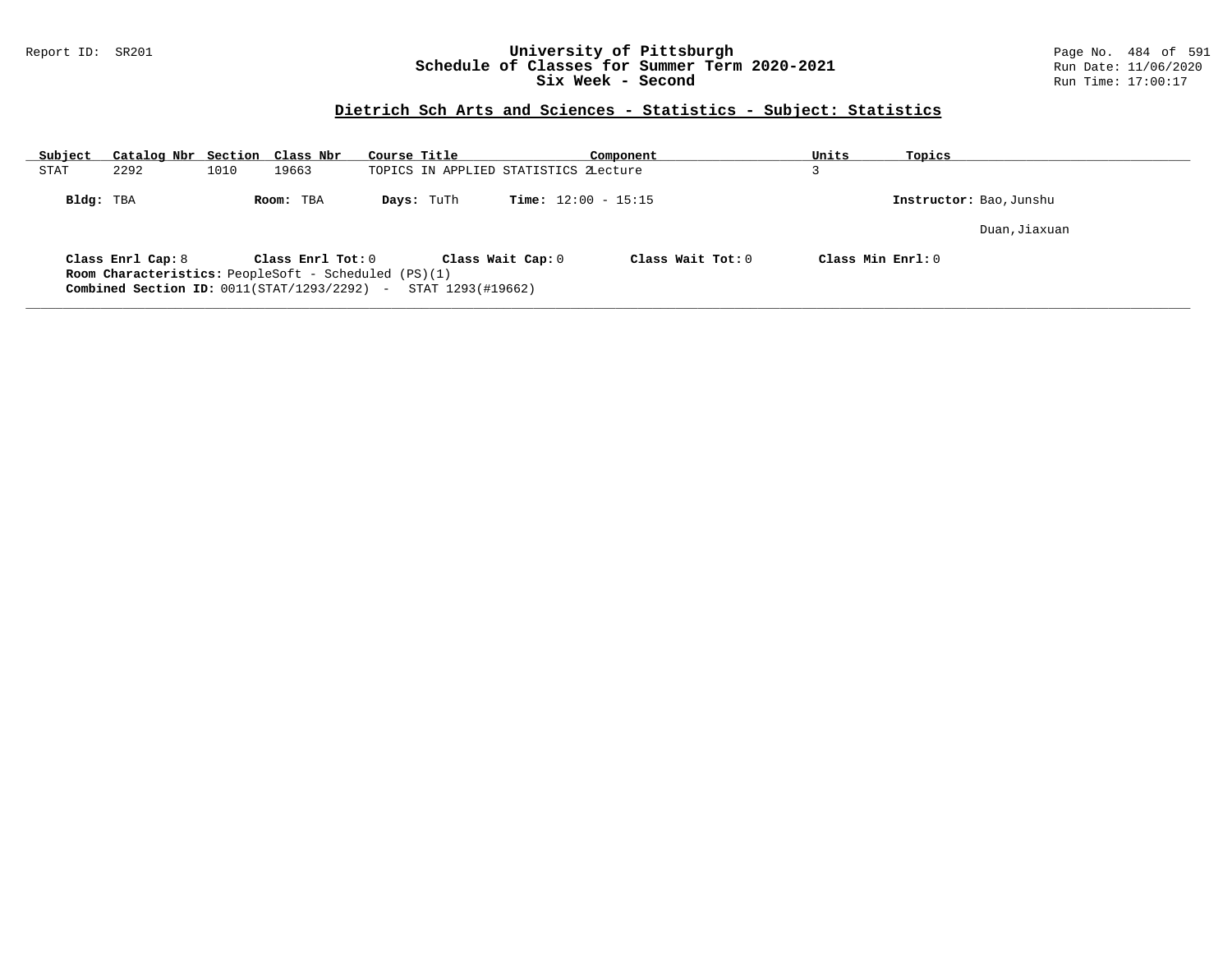### Report ID: SR201 **University of Pittsburgh** Page No. 485 of 591 **Schedule of Classes for Summer Term 2020-2021** Run Date: 11/06/2020 **Six Week - Second Run Time: 17:00:17**

# **Dietrich Sch Arts and Sciences - Theatre Arts - Subject: Theatre Arts**

| Subject<br>Catalog Nbr Section Class Nbr          | Course Title                   | Component                                      | Units<br>Topics              |
|---------------------------------------------------|--------------------------------|------------------------------------------------|------------------------------|
| THEA<br>1480<br>1250                              | 14710                          | DIRECTED PROJECT SCENERY/PROPSDirected Studies | $1 - 3$                      |
| Bldg: TO BE ARRANGED                              | Room: TBA<br>Days: TBA         | <b>Time:</b> $00:00 - 00:00$                   | Instructor: Duggan, Annmarie |
| Class Enrl Cap: 25                                | Class Enrl Tot: 0              | Class Wait Cap: 20<br>Class Wait Tot: 0        | Class Min Enrl: 0            |
| Attributes: Capstone Course                       |                                |                                                |                              |
| 1481<br>1250<br>THEA                              | 14712                          | DIRECTED PROJECT CSTUME/MAKEUPDirected Studies | $1 - 3$                      |
| Bldg: TO BE ARRANGED                              | Room: TBA<br>Days: TBA         | <b>Time:</b> $00:00 - 00:00$                   | Instructor: Duggan, Annmarie |
| Class Enrl Cap: 25                                | Class Enrl Tot: 0              | Class Wait Cap: 20<br>Class Wait Tot: 0        | Class Min Enrl: 0            |
| Attributes: Capstone Course                       |                                |                                                |                              |
| 1482<br>1250<br>THEA                              | 14715                          | DIRCTED PROJECT LIGHTING/SOUNDDirected Studies | $1 - 3$                      |
| Bldg: TO BE ARRANGED                              | Room: TBA<br>Days: TBA         | <b>Time:</b> $00:00 - 00:00$                   | Instructor: Duggan, Annmarie |
| Class Enrl Cap: 25                                | Class Enrl Tot: 0              | Class Wait Cap: 20<br>Class Wait Tot: 0        | Class Min Enrl: 0            |
| Attributes: Capstone Course                       |                                |                                                |                              |
| 1483<br>1200<br>THEA                              | 10429                          | DIRCTED PROJECT DIRCTING/PERF Directed Studies | $1 - 3$                      |
|                                                   |                                |                                                |                              |
| Bldg: WEB Based Class                             | Room: TBA<br>Days: TBA         | <b>Time:</b> $00:00 - 00:00$                   | Instructor: Duggan, Annmarie |
| Class Enrl Cap: 25<br>Attributes: Capstone Course | Class Enrl Tot: 0              | Class Wait Cap: 20<br>Class Wait Tot: 0        | Class Min Enrl: 0            |
| 1900<br>1400<br>THEA                              | 10298<br>INDEPENDENT STUDY     | Independent Study                              | $1 - 6$                      |
| Bldg: WEB Based Class                             | Room: TBA<br>Days: TBA         | <b>Time:</b> $00:00 - 00:00$                   | Instructor: Duggan, Annmarie |
| Class Enrl Cap: 25                                | Class Enrl Tot: 0              | Class Wait Cap: 20<br>Class Wait Tot: 0        | Class Min Enrl: 0            |
| Attributes: Capstone Course                       |                                |                                                |                              |
| 2000<br>1200<br>THEA                              | 10299                          | RESEARCH & THESIS MASTR'S DEGRIDesis Research  | $1 - 12$                     |
| Bldg: WEB Based Class                             | Room: TBA<br>Days: TBA         | <b>Time:</b> $00:00 - 00:00$                   | Instructor: Duggan, Annmarie |
| Class Enrl Cap: 25                                | Class Enrl Tot: 0              | Class Wait Cap: 0<br>Class Wait Tot: 0         | Class Min Enrl: 0            |
| 2150<br>1200<br>THEA                              | DIRECTED STUDY-ACTING<br>10428 | Directed Studies                               | $1 - 3$                      |
| Bldg: WEB Based Class                             | Room: TBA<br>Days: TBA         | <b>Time:</b> $00:00 - 00:00$                   | Instructor: Duggan, Annmarie |
| Class Enrl Cap: 25                                | Class Enrl Tot: 0              | Class Wait Cap: 0<br>Class Wait Tot: 0         | Class Min Enrl: 0            |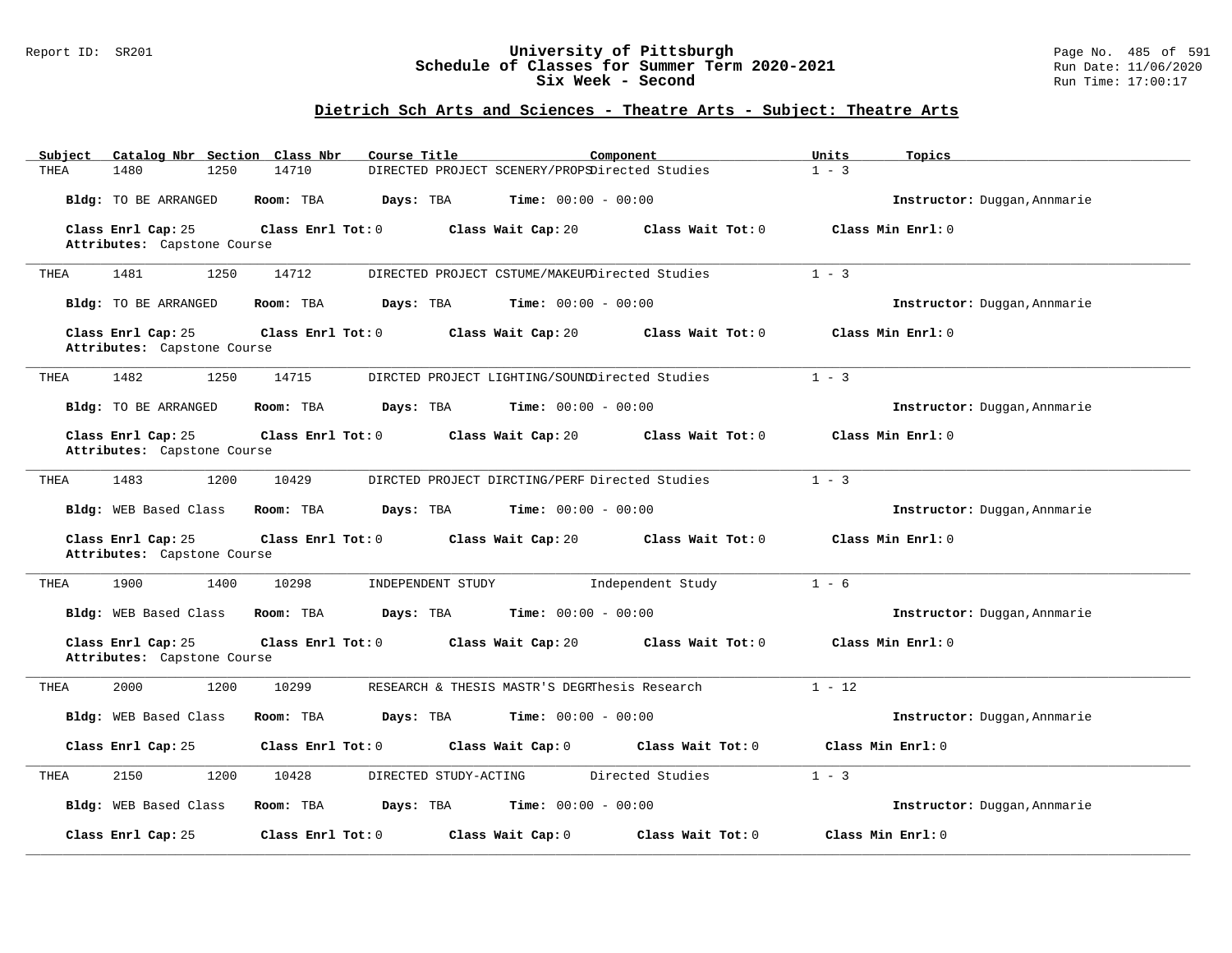### Report ID: SR201 **University of Pittsburgh** Page No. 486 of 591 **Schedule of Classes for Summer Term 2020-2021** Run Date: 11/06/2020 **Six Week - Second Run Time: 17:00:17**

# **Dietrich Sch Arts and Sciences - Theatre Arts - Subject: Theatre Arts**

| Catalog Nbr Section<br>Subject | Class Nbr<br>Course Title                                               | Component                                         | Units<br>Topics              |
|--------------------------------|-------------------------------------------------------------------------|---------------------------------------------------|------------------------------|
| 2160<br>1200<br>THEA           | 10430<br>DIRECTED STUDY-DIRECTING                                       | Directed Studies                                  | $1 - 3$                      |
| Bldg: WEB Based Class          | <b>Days:</b> TBA <b>Time:</b> $00:00 - 00:00$<br>Room: TBA              |                                                   | Instructor: Duggan, Annmarie |
| Class Enrl Cap: 25             | Class Enrl Tot: 0 Class Wait Cap: 0 Class Wait Tot: 0 Class Min Enrl: 0 |                                                   |                              |
| 1200<br>2170<br>THEA           | DIR STUDY-SET, COSTUME, LIGHTSDirected Studies<br>10431                 |                                                   | $1 - 9$                      |
| Bldg: WEB Based Class          | <b>Days:</b> TBA <b>Time:</b> $00:00 - 00:00$<br>Room: TBA              |                                                   | Instructor: Duggan, Annmarie |
| Class Enrl Cap: 25             | Class Enrl Tot: 0 Class Wait Cap: 0 Class Wait Tot: 0                   |                                                   | Class Min Enrl: 0            |
| 2200<br>1200<br>THEA           | 10300                                                                   | DIR STUDY-HIST, LIT, CRITM, THRY Directed Studies | $1 - 12$                     |
| Bldg: WEB Based Class          | Room: TBA<br><b>Days:</b> TBA <b>Time:</b> $00:00 - 00:00$              |                                                   | Instructor: Duggan, Annmarie |
| Class Enrl Cap: 25             | Class Enrl Tot: $0$ Class Wait Cap: $0$ Class Wait Tot: $0$             |                                                   | Class Min Enrl: 0            |
| 1200<br>2990<br>THEA           | 10301<br>INDEPENDENT STUDY                                              | Independent Study                                 | $1 - 12$                     |
| Bldg: WEB Based Class          | Room: TBA<br>$Days: TBA$ $Time: 00:00 - 00:00$                          |                                                   | Instructor: Duggan, Annmarie |
| Class Enrl Cap: 25             | Class Enrl Tot: 0 Class Wait Cap: 0 Class Wait Tot: 0                   |                                                   | Class Min Enrl: 0            |
| 1200<br>3000<br>THEA           | DISSERTATION RESEARCH PHD DEGRThesis Research<br>10302                  |                                                   | $1 - 12$                     |
| Bldg: WEB Based Class          | <b>Days:</b> TBA <b>Time:</b> $00:00 - 00:00$<br>Room: TBA              |                                                   | Instructor: Duggan, Annmarie |
| Class Enrl Cap: 25             | Class Enrl Tot: 0                                                       | Class Wait Cap: 0 Class Wait Tot: 0               | Class Min Enrl: 0            |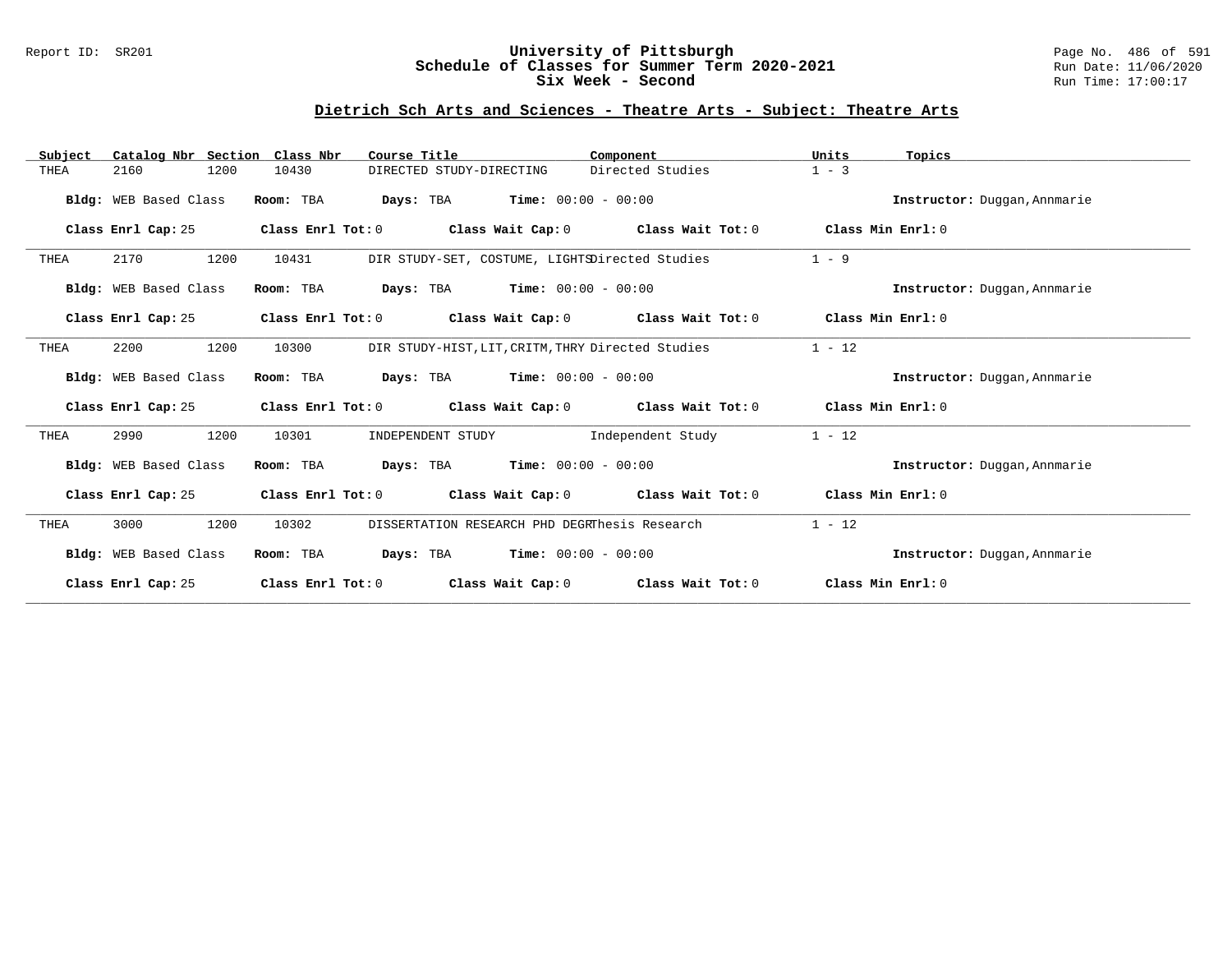#### Report ID: SR201 **1988 Chedule of Classes for Summer Term 2020-2021** Page No. 487 of 591 Page No. 487 of 591 **Schedule of Classes for Summer Term 2020-2021** Run Date: 11/06/2020 **Schedule of Classes for Summer Term 2020-2021** Run Date: 11/06/2021<br>Six Week - Second Run Time: 17:00:17 Six Week - Second

### **Dietrich Sch Arts and Sciences - Urban Studies - Subject: Urban Studies**

| Subject | Catalog Nbr Section Class Nbr                    |      |                   | Course Title |                              | Component         | Units             | Topics            |
|---------|--------------------------------------------------|------|-------------------|--------------|------------------------------|-------------------|-------------------|-------------------|
| URBNST  | 1410                                             | 1200 | 16409             |              | GLOBAL CITY - LONDON         | Lecture           |                   |                   |
|         | <b>Bldg:</b> TO BE ARRANGED                      |      | Room: TBA         | Days: TBA    | <b>Time:</b> $00:00 - 00:00$ |                   |                   | Instructor: Staff |
|         | Class Enrl Cap: 35<br>Attributes: Global Studies |      | Class Enrl Tot: 0 |              | Class Wait Cap: 20           | Class Wait Tot: 0 | Class Min Enrl: 0 |                   |

**\_\_\_\_\_\_\_\_\_\_\_\_\_\_\_\_\_\_\_\_\_\_\_\_\_\_\_\_\_\_\_\_\_\_\_\_\_\_\_\_\_\_\_\_\_\_\_\_\_\_\_\_\_\_\_\_\_\_\_\_\_\_\_\_\_\_\_\_\_\_\_\_\_\_\_\_\_\_\_\_\_\_\_\_\_\_\_\_\_\_\_\_\_\_\_\_\_\_\_\_\_\_\_\_\_\_\_\_\_\_\_\_\_\_\_\_\_\_\_\_\_\_\_\_\_\_\_\_\_\_\_\_\_\_\_\_\_\_\_\_\_\_\_\_\_\_\_\_\_\_\_\_\_\_\_\_**

This course is offered through Study Abroad Program. For details, please contact the Study Abroad Office at 412-648-7413 or abroad@pitt.edu.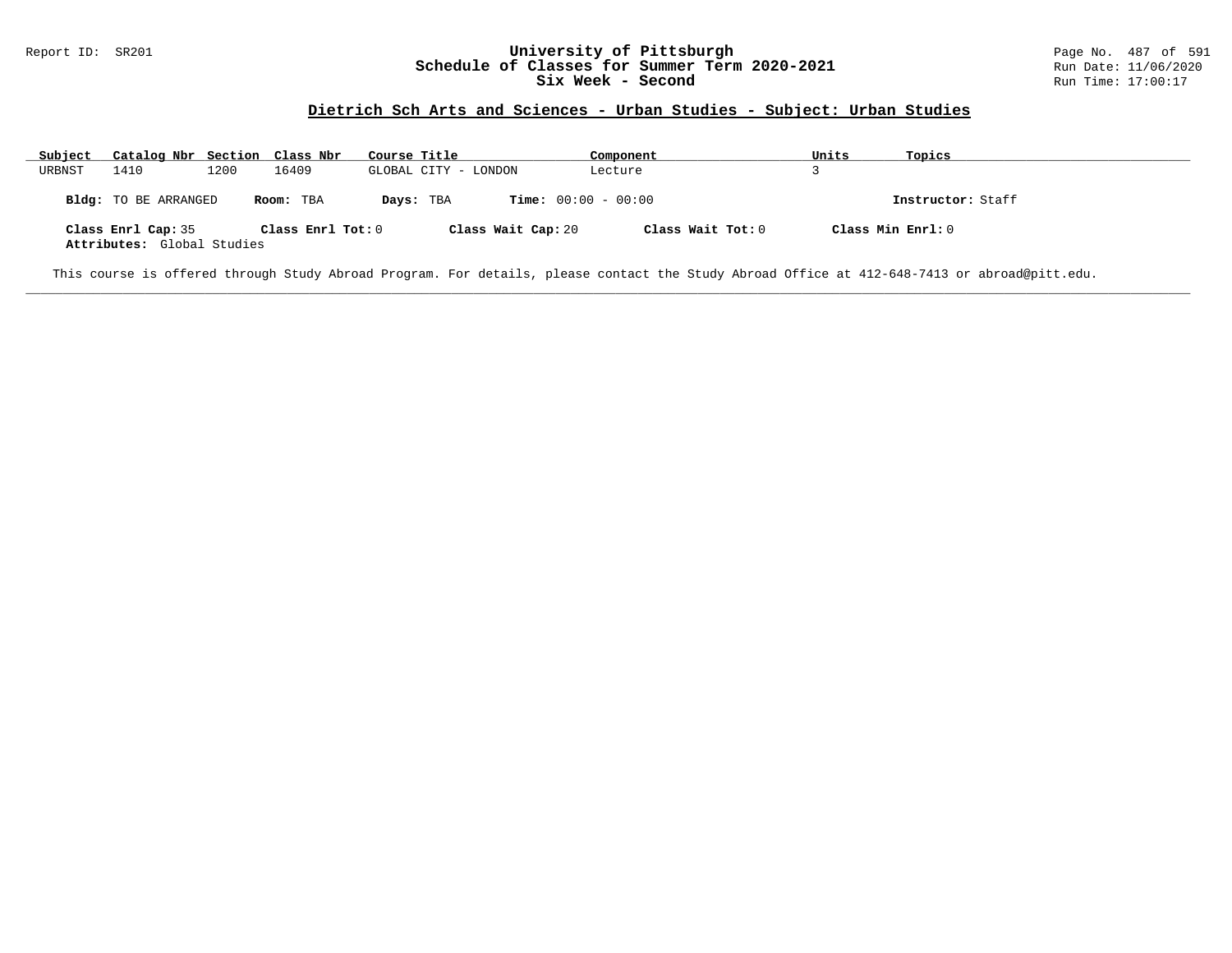#### Report ID: SR201 **1989 Machines 1999 Machines Change 1999 Machines 1999 Machines Schedule of Classes for Summer Term 2020-2021 Page No. 488 of 591 Page No. 488 of 591 Schedule of Classes for Summer Term 2020-2021 Run Date: Schedule of Classes for Summer Term 2020-2021** Run Date: 11/06/2021<br>Six Week - Second Run Time: 17:00:17 Six Week - Second

# **Dietrich Sch Arts and Sciences - Gender, Sexuality, and Women's Studies - Subject: Gender Sexuality & Women's St**

| Subject | Catalog Nbr Section Class Nbr                                                      |                                                         | Course Title                          | Component                                                                                                                            | Units               | Topics                                                                                                                                                                            |  |
|---------|------------------------------------------------------------------------------------|---------------------------------------------------------|---------------------------------------|--------------------------------------------------------------------------------------------------------------------------------------|---------------------|-----------------------------------------------------------------------------------------------------------------------------------------------------------------------------------|--|
| GSWS    | 0100<br>1030                                                                       | 14889                                                   | INT TO GENDER, SEXTY, & WOMNSTSeminar |                                                                                                                                      |                     |                                                                                                                                                                                   |  |
|         | Bldg: WEB Based Class                                                              | Room: TBA                                               | Days: TuTh                            | Time: 18:00 - 21:15 INT TO GENDER SEXTY WOMN STDSInstructor: Musser, John J                                                          |                     |                                                                                                                                                                                   |  |
|         | Class Enrl Cap: 19                                                                 | Class Enrl Tot: 0<br>Diversity General Ed. Requirements |                                       | Class Wait Cap: 10<br>Class Wait Tot: 0                                                                                              |                     | Class Min Enrl: 0<br>Attributes: DSAS Diversity General Ed. Requirement, DSAS Social Science General Ed. Requirement, Writing Intensive Course (WRIT), Gender, Sexuality & Women' |  |
| GSWS    | 0500<br>1200                                                                       | 18311                                                   | INTRO TO FEMINIST THEORY              | Seminar                                                                                                                              | 3                   |                                                                                                                                                                                   |  |
|         | Bldg: WEB Based Class                                                              | Room: TBA                                               | Days: MW                              | <b>Time:</b> $14:00 - 17:15$                                                                                                         |                     | Instructor: Cohen, Frayda N                                                                                                                                                       |  |
|         | Class Enrl Cap: 19 Class Enrl Tot: 0                                               |                                                         |                                       | Class Wait Cap: $10$ Class Wait Tot: $0$<br>SCI Diversity General Ed. Requirements, SCI Polymathic Contexts: Ethical/Policy GE. Req. | Class Min Enrl: $0$ | Attributes: DSAS Diversity General Ed. Requirement, DSAS Phil. Think or Ethics General Ed. Requirement, Writing Intensive Course (WRIT), Gender, Sexuality &                      |  |
| GSWS    | 1901<br>1200                                                                       | 10303                                                   | INDEPENDENT STUDY                     | Independent Study                                                                                                                    | $1 - 3$             |                                                                                                                                                                                   |  |
|         | Bldg: WEB Based Class                                                              | Room: TBA                                               | Days: TBA                             | <b>Time:</b> $00:00 - 00:00$                                                                                                         |                     | Instructor: Cohen, Frayda N                                                                                                                                                       |  |
|         | Class Enrl Cap: 10 Class Enrl Tot: 0<br>Attributes: Gender, Sexuality & Women's St |                                                         | Class Wait Cap: 10                    | Class Wait Tot: 0                                                                                                                    |                     | Class Min Enrl: 0                                                                                                                                                                 |  |
| GSWS    | 1901<br>1220                                                                       | 16733                                                   | INDEPENDENT STUDY                     | Independent Study                                                                                                                    | $1 - 3$             |                                                                                                                                                                                   |  |
|         | <b>Bldg:</b> TO BE ARRANGED                                                        | Room: TBA                                               | Days: TBA                             | <b>Time:</b> $00:00 - 00:00$                                                                                                         |                     | Instructor: Staff                                                                                                                                                                 |  |
|         | Class Enrl Cap: 10<br>Attributes: Gender, Sexuality & Women's St                   | Class Enrl Tot: 0                                       | Class Wait Cap: 10                    | Class Wait Tot: 0                                                                                                                    |                     | Class Min Enrl: 0                                                                                                                                                                 |  |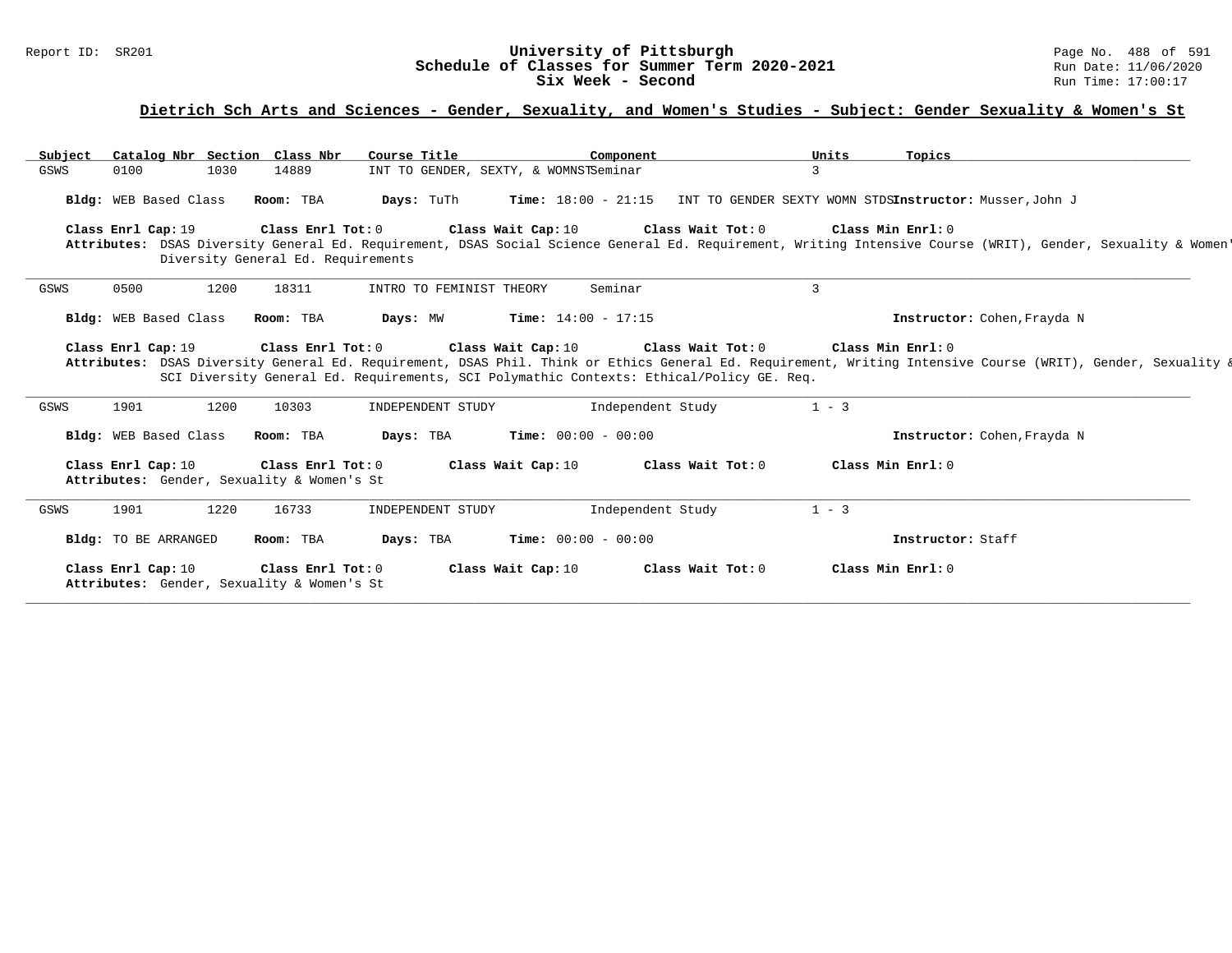### Report ID: SR201 **University of Pittsburgh** Page No. 489 of 591 **Schedule of Classes for Summer Term 2020-2021** Run Date: 11/06/2020 **Six Week - Second Run Time: 17:00:17**

# **Cooperative Education - Linguistics - Subject: English Language Institute**

| Subject | Catalog Nbr Section Class Nbr |      |                   | Course Title                              | Component         | Units             | Topics                        |
|---------|-------------------------------|------|-------------------|-------------------------------------------|-------------------|-------------------|-------------------------------|
| ELI     | 0111                          | 1200 | 18274             | English for Undergraduates                | Lecture           |                   |                               |
|         | Bldg: WEB Based Class         |      | Room: TBA         | <b>Time:</b> $00:00 - 00:00$<br>Days: TBA |                   |                   | Instructor: Mizera, Gregory J |
|         | Class Enrl Cap: 20            |      | Class Enrl Tot: 0 | Class Wait Cap: 0                         | Class Wait Tot: 0 | Class Min Enrl: 0 |                               |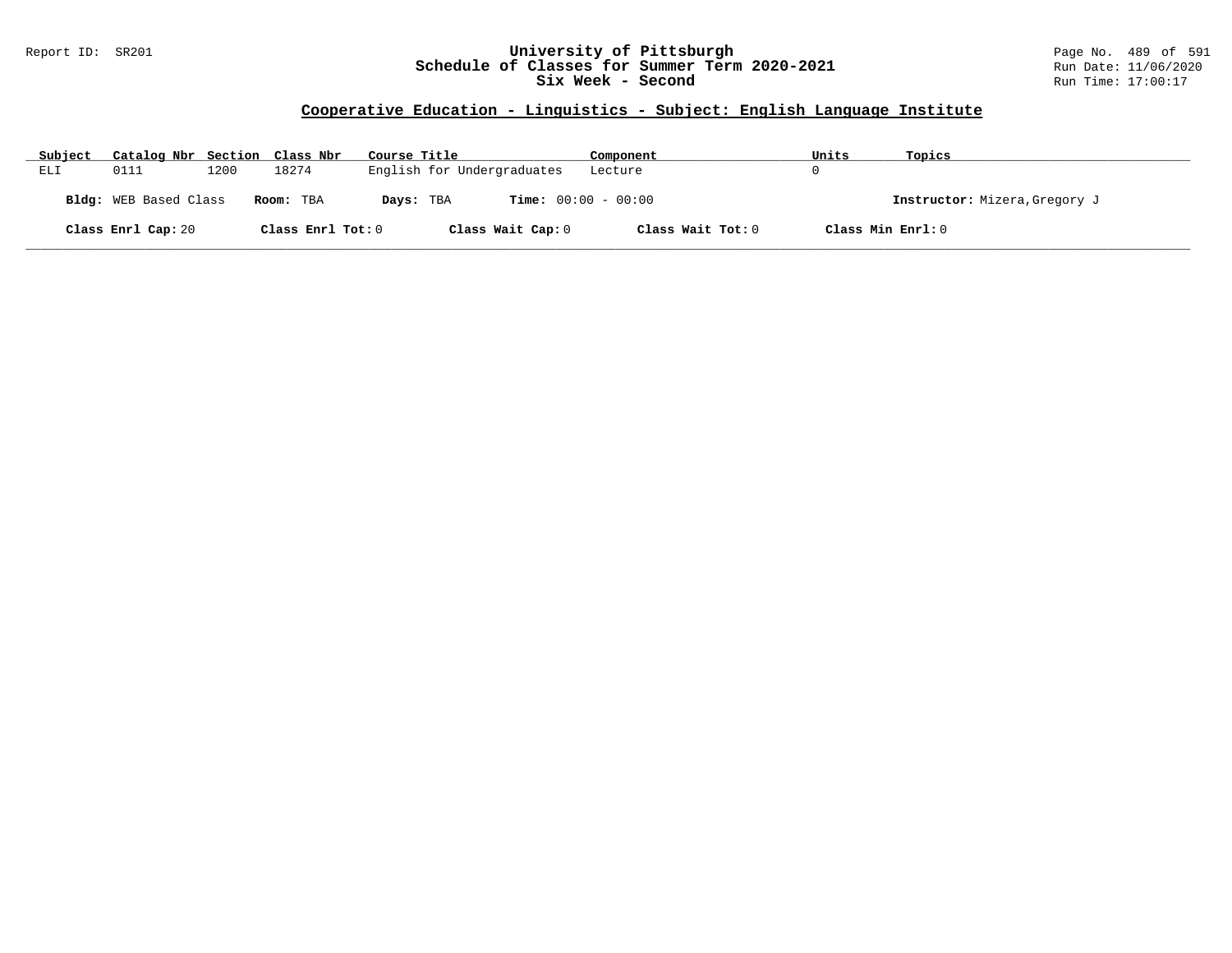#### Report ID: SR201 **University of Pittsburgh** Page No. 490 of 591 **Schedule of Classes for Summer Term 2020-2021** Run Date: 11/06/2020 **CHS** Run Time: 17:00:17

# **Dietrich Sch Arts and Sciences - Math - Subject: Mathematics**

| Subject | Catalog Nbr Section Class Nbr |      |                   | Course Title      |                              | Component         | Units | Topics                                                                                                                                                       |
|---------|-------------------------------|------|-------------------|-------------------|------------------------------|-------------------|-------|--------------------------------------------------------------------------------------------------------------------------------------------------------------|
| MATH    | 0120                          | 1010 | 19273             | BUSINESS CALCULUS |                              | Lecture           |       |                                                                                                                                                              |
|         | Bldg: TO BE ARRANGED          |      | Room: TBA         | Days: TBA         | <b>Time:</b> $00:00 - 00:00$ |                   |       | Instructor: Staff                                                                                                                                            |
|         | Class Enrl Cap: 9999          |      | Class Enrl Tot: 0 |                   | Class Wait Cap: 0            | Class Wait Tot: 0 |       | Class Min Enrl: 0                                                                                                                                            |
|         |                               |      |                   |                   |                              |                   |       | Attributes: College In High School, DSAS Algebra General Ed. Requirement, DSAS Quant.-Formal Reason General Ed. Requirement, SCI Quantitative: Mathematics Q |

**\_\_\_\_\_\_\_\_\_\_\_\_\_\_\_\_\_\_\_\_\_\_\_\_\_\_\_\_\_\_\_\_\_\_\_\_\_\_\_\_\_\_\_\_\_\_\_\_\_\_\_\_\_\_\_\_\_\_\_\_\_\_\_\_\_\_\_\_\_\_\_\_\_\_\_\_\_\_\_\_\_\_\_\_\_\_\_\_\_\_\_\_\_\_\_\_\_\_\_\_\_\_\_\_\_\_\_\_\_\_\_\_\_\_\_\_\_\_\_\_\_\_\_\_\_\_\_\_\_\_\_\_\_\_\_\_\_\_\_\_\_\_\_\_\_\_\_\_\_\_\_\_\_\_\_\_**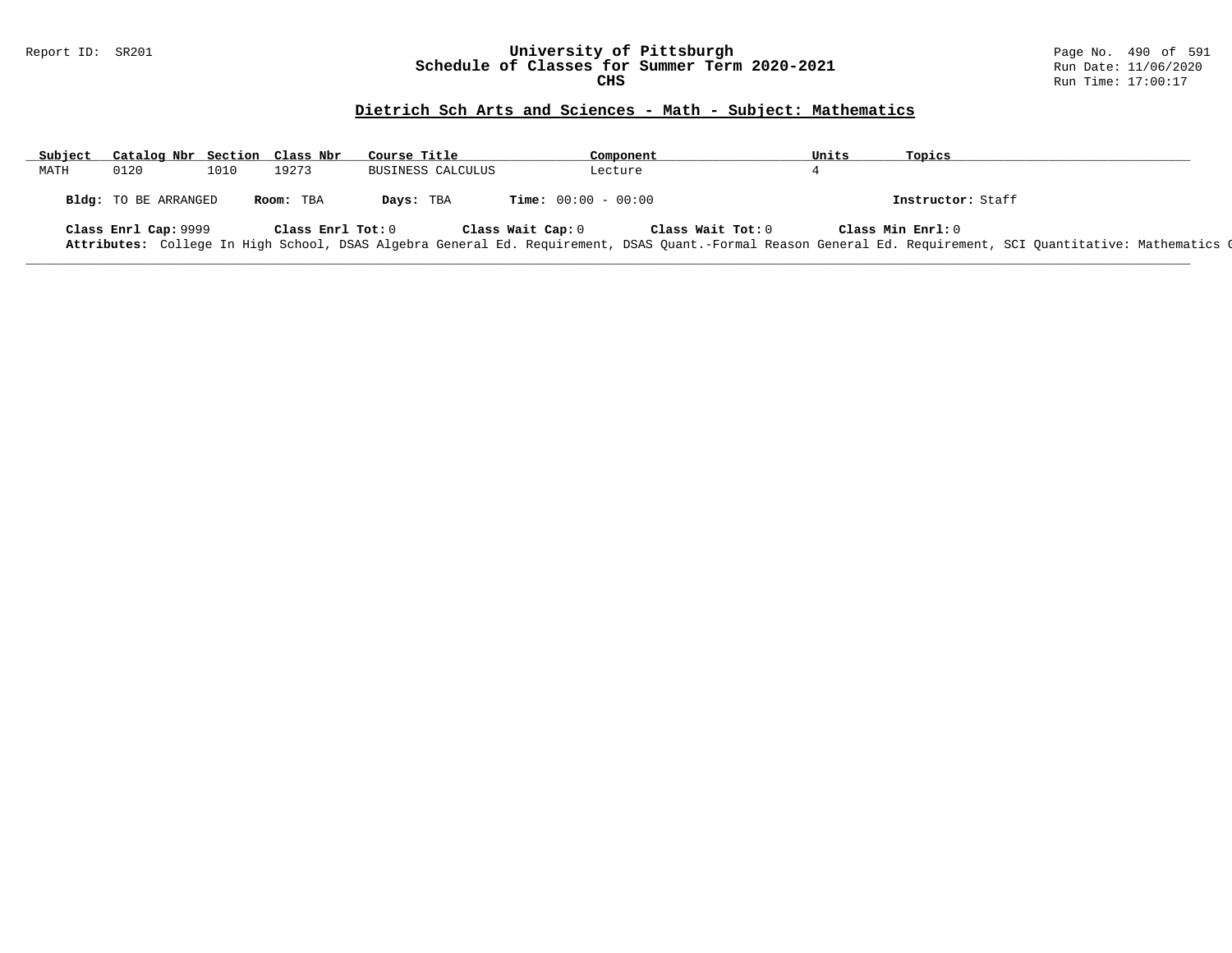#### Report ID: SR201 **University of Pittsburgh** Page No. 491 of 591 **Schedule of Classes for Summer Term 2020-2021** Run Date: 11/06/2020 **CHS** Run Time: 17:00:17

# **Dietrich Sch Arts and Sciences - Psychology - Subject: Psychology**

| Subject | Catalog Nbr Section Class Nbr |      |                   | Course Title               | Component                                                                                                                                               | Units             | Topics            |
|---------|-------------------------------|------|-------------------|----------------------------|---------------------------------------------------------------------------------------------------------------------------------------------------------|-------------------|-------------------|
| PSY     | 0010                          | 1010 | 18235             | INTRODUCTION TO PSYCHOLOGY | Lecture                                                                                                                                                 |                   |                   |
|         | Bldg: TO BE ARRANGED          |      | Room: TBA         | Days: TBA                  | <b>Time:</b> $00:00 - 00:00$                                                                                                                            |                   | Instructor: Staff |
|         | Class Enrl Cap: 999           |      | Class Enrl Tot: 0 | Class Wait Cap: 0          | Class Wait Tot: 0<br>Attributes: College In High School, DSAS Natural Science General Ed. Requirement, SCI Polymathic Contexts: Science NonSeq.GE. Req. | Class Min Enrl: 0 |                   |

**\_\_\_\_\_\_\_\_\_\_\_\_\_\_\_\_\_\_\_\_\_\_\_\_\_\_\_\_\_\_\_\_\_\_\_\_\_\_\_\_\_\_\_\_\_\_\_\_\_\_\_\_\_\_\_\_\_\_\_\_\_\_\_\_\_\_\_\_\_\_\_\_\_\_\_\_\_\_\_\_\_\_\_\_\_\_\_\_\_\_\_\_\_\_\_\_\_\_\_\_\_\_\_\_\_\_\_\_\_\_\_\_\_\_\_\_\_\_\_\_\_\_\_\_\_\_\_\_\_\_\_\_\_\_\_\_\_\_\_\_\_\_\_\_\_\_\_\_\_\_\_\_\_\_\_\_**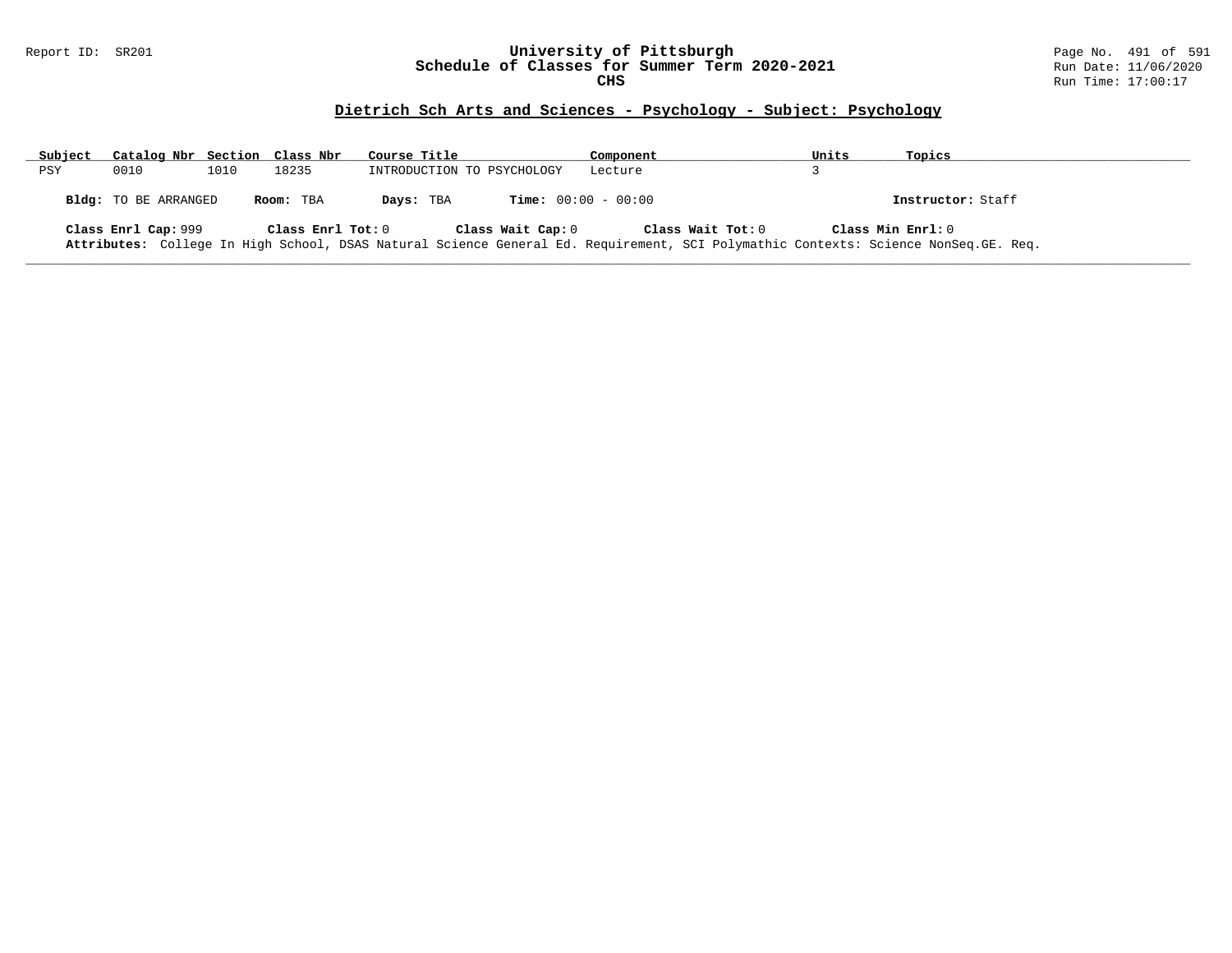#### Report ID: SR201 **192 of Schedule of Classes for Summer Term 2020-2021** Page No. 492 of 591 Page No. 492 of 591<br>**Schedule of Classes for Summer Term 2020-2021** Run Date: 11/06/2020 **Schedule of Classes for Summer Term 2020-2021** Run Date: 11/06/2020<br>Slavic Language Session 3 Run Time: 17:00:17 Slavic Language Session 3

### **Dietrich Sch Arts and Sciences - Slavic Languages and Literatures - Subject: Polish**

| Subject<br>Catalog Nbr Section Class Nbr                                                                                                                                                   |                   | Course Title                           | Component                                                                                                                           | Topics<br>Units                                                                                                                                       |                             |
|--------------------------------------------------------------------------------------------------------------------------------------------------------------------------------------------|-------------------|----------------------------------------|-------------------------------------------------------------------------------------------------------------------------------------|-------------------------------------------------------------------------------------------------------------------------------------------------------|-----------------------------|
| POLISH<br>0210<br>1220                                                                                                                                                                     | 10534             | INTENSIVE BEGINNING POLISH             | Workshop                                                                                                                            | 6                                                                                                                                                     |                             |
| Bldg: WEB Based Class                                                                                                                                                                      | Room: TBA         | Days: MTuWThF                          | <b>Time:</b> $11:00 - 13:50$                                                                                                        |                                                                                                                                                       | Instructor: Lion, Jolanta K |
| Bldg: WEB Based Class                                                                                                                                                                      | Room: TBA         | Days: MTuWThF                          | <b>Time:</b> $14:30 - 16:30$                                                                                                        | Instructor: Staff                                                                                                                                     |                             |
| Class Enrl Cap: 12                                                                                                                                                                         | Class Enrl Tot: 0 | Class Wait Cap: 10                     | Class Wait Tot: 0<br>Room Characteristics: Media - Data Projector/Monitor(1), Seating - Moveable(1), PeopleSoft - Scheduled (PS)(1) | Class Min Enrl: 0<br>Attributes: DSAS Second Language General Ed. Requirement, Global Studies, Russian & East European Studies, West European Studies |                             |
| sli.pitt.edu<br>More questions, write to the Director Dr. K. Manukyan manukyan1@pitt.edu                                                                                                   |                   |                                        |                                                                                                                                     | .This course is part of the Summer Language Institute which begins on June 3, 2019. Scholarships available! For more information and to apply, visit: |                             |
|                                                                                                                                                                                            |                   |                                        |                                                                                                                                     |                                                                                                                                                       |                             |
|                                                                                                                                                                                            |                   |                                        |                                                                                                                                     | This class has an additional fee. For more information go to www.registrar.pitt.edu, and click on Service Areas, then Special Course Related Fees.    |                             |
| POLISH<br>0220<br>1010                                                                                                                                                                     | 18317             | INTENSIVE INTERMEDIATE POLISH Workshop |                                                                                                                                     | 6                                                                                                                                                     |                             |
| Bldg: WEB Based Class                                                                                                                                                                      | Room: TBA         | Days: MTuWThF                          | <b>Time:</b> $11:00 - 13:50$                                                                                                        | Instructor: Staff                                                                                                                                     |                             |
|                                                                                                                                                                                            |                   |                                        |                                                                                                                                     |                                                                                                                                                       |                             |
| Bldg: WEB Based Class                                                                                                                                                                      | Room: TBA         | Days: MTuWThF                          | <b>Time:</b> $14:30 - 16:30$                                                                                                        | Instructor: Staff                                                                                                                                     |                             |
| Class Enrl Cap: 12<br>Attributes: Global Studies, Russian & East European Studies, West European Studies<br>Room Characteristics: Media - Data Projector/Monitor(1), Seating - Moveable(1) | Class Enrl Tot: 0 | Class Wait Cap: 10                     | Class Wait Tot: 0                                                                                                                   | Class Min Enrl: 0                                                                                                                                     |                             |
| sli.pitt.edu<br>More questions, write to the Director Dr. K. Manukyan manukyan1@pitt.edu                                                                                                   |                   |                                        |                                                                                                                                     | .This course is part of the Summer Language Institute which begins on June 3, 2019. Scholarships available! For more information and to apply, visit: |                             |
| 0223<br>1230<br>POLISH                                                                                                                                                                     | 16852             | INTERMEDIATE POLISH IN POLAND Workshop |                                                                                                                                     | 6                                                                                                                                                     |                             |
| Bldg: TO BE ARRANGED                                                                                                                                                                       | Room: TBA         | Days: TBA                              | <b>Time:</b> $00:00 - 00:00$                                                                                                        | Instructor: Staff                                                                                                                                     |                             |
| Class Enrl Cap: 8<br>Attributes: Global Studies, Russian & East European Studies                                                                                                           | Class Enrl Tot: 0 | Class Wait Cap: 8                      | Class Wait Tot: 0                                                                                                                   | Class Min Enrl: 0                                                                                                                                     |                             |

This class has an additional fee. For more information go to www.registrar.pitt.edu, and click on Service Areas, then Special Course Related Fees. **\_\_\_\_\_\_\_\_\_\_\_\_\_\_\_\_\_\_\_\_\_\_\_\_\_\_\_\_\_\_\_\_\_\_\_\_\_\_\_\_\_\_\_\_\_\_\_\_\_\_\_\_\_\_\_\_\_\_\_\_\_\_\_\_\_\_\_\_\_\_\_\_\_\_\_\_\_\_\_\_\_\_\_\_\_\_\_\_\_\_\_\_\_\_\_\_\_\_\_\_\_\_\_\_\_\_\_\_\_\_\_\_\_\_\_\_\_\_\_\_\_\_\_\_\_\_\_\_\_\_\_\_\_\_\_\_\_\_\_\_\_\_\_\_\_\_\_\_\_\_\_\_\_\_\_\_**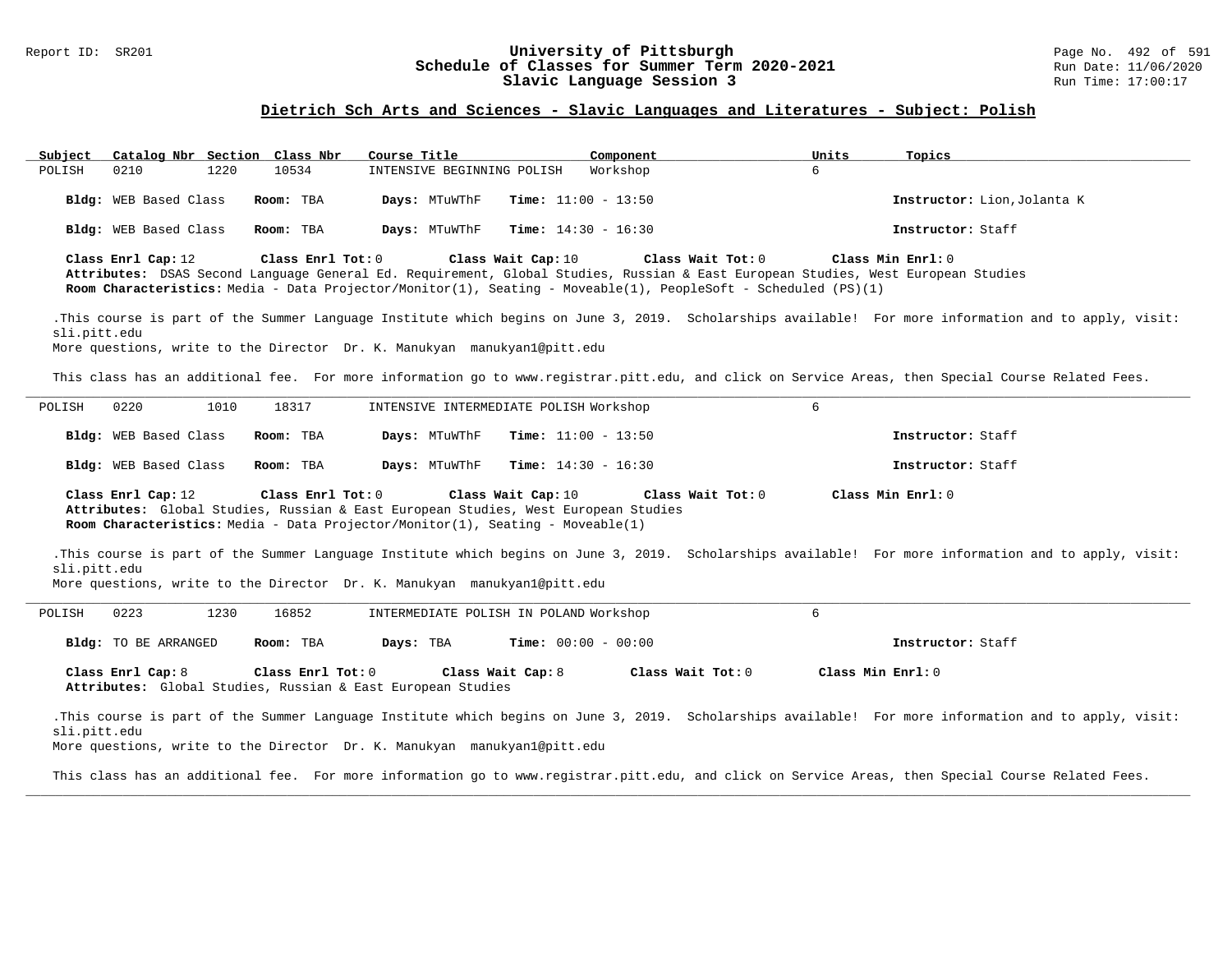### Report ID: SR201 **193 of Schedule of Classes for Summer Term 2020-2021** Page No. 493 of 591 Page No. 493 of 591<br>**Schedule of Classes for Summer Term 2020-2021** Run Date: 11/06/2020 **Schedule of Classes for Summer Term 2020-2021** Run Date: 11/06/2020<br>Slavic Language Session 3 Run Time: 17:00:17 Slavic Language Session 3

### **Dietrich Sch Arts and Sciences - Slavic Languages and Literatures - Subject: Polish**

| Catalog Nbr Section Class Nbr<br>Subject                                                 |                   | Course Title              | Component                    | Units             | Topics                                                                                                                                                |
|------------------------------------------------------------------------------------------|-------------------|---------------------------|------------------------------|-------------------|-------------------------------------------------------------------------------------------------------------------------------------------------------|
| POLISH<br>1020<br>0230                                                                   | 19302             | ADVANCED INTENSIVE POLISH | Workshop                     | 6                 |                                                                                                                                                       |
| <b>Bldg:</b> WEB Based Class                                                             | Room: TBA         | Days: MTuWThF             | <b>Time:</b> $11:00 - 13:50$ |                   | Instructor: Grondal, Ewa                                                                                                                              |
| <b>Bldg:</b> WEB Based Class                                                             | Room: TBA         | Days: MTuWThF             | <b>Time:</b> $14:30 - 16:30$ |                   | Instructor: Staff                                                                                                                                     |
| Class Enrl Cap: 10<br>Attributes: Global Studies                                         | Class Enrl Tot: 0 | Class Wait Cap: 10        |                              | Class Wait Tot: 0 | Class Min Enrl: 0                                                                                                                                     |
| sli.pitt.edu<br>More questions, write to the Director Dr. K. Manukyan manukyanl@pitt.edu |                   |                           |                              |                   | .This course is part of the Summer Language Institute which begins on June 3, 2019. Scholarships available! For more information and to apply, visit: |
| 0233<br>1230<br>POLISH                                                                   | 16853             | ADVANCED POLISH IN POLAND | Workshop                     | 6                 |                                                                                                                                                       |
| <b>Bldg:</b> TO BE ARRANGED                                                              | Room: TBA         | Days: TBA                 | <b>Time:</b> $00:00 - 00:00$ |                   | Instructor: Staff                                                                                                                                     |
| Class Enrl Cap: 8<br>Attributes: Russian & East European Studies                         | Class Enrl Tot: 0 | Class Wait Cap: 8         |                              | Class Wait Tot: 0 | Class Min Enrl: 0                                                                                                                                     |
| sli.pitt.edu<br>More questions, write to the Director Dr. K. Manukyan manukyan1@pitt.edu |                   |                           |                              |                   | .This course is part of the Summer Language Institute which begins on June 3, 2019. Scholarships available! For more information and to apply, visit: |

This class has an additional fee. For more information go to www.registrar.pitt.edu, and click on Service Areas, then Special Course Related Fees. **\_\_\_\_\_\_\_\_\_\_\_\_\_\_\_\_\_\_\_\_\_\_\_\_\_\_\_\_\_\_\_\_\_\_\_\_\_\_\_\_\_\_\_\_\_\_\_\_\_\_\_\_\_\_\_\_\_\_\_\_\_\_\_\_\_\_\_\_\_\_\_\_\_\_\_\_\_\_\_\_\_\_\_\_\_\_\_\_\_\_\_\_\_\_\_\_\_\_\_\_\_\_\_\_\_\_\_\_\_\_\_\_\_\_\_\_\_\_\_\_\_\_\_\_\_\_\_\_\_\_\_\_\_\_\_\_\_\_\_\_\_\_\_\_\_\_\_\_\_\_\_\_\_\_\_\_**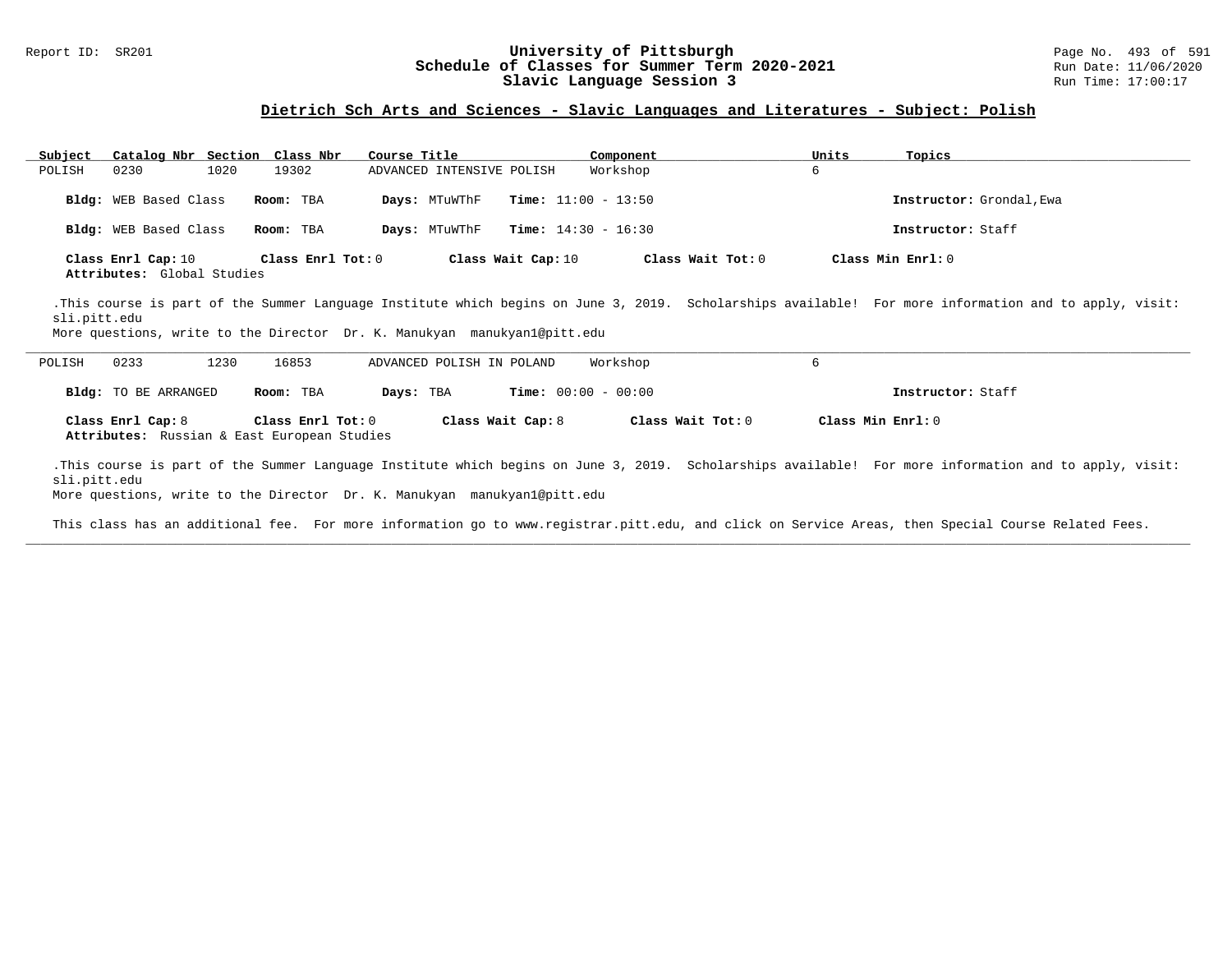#### Report ID: SR201 **194 CHE SCHED CONGRESS UNIVERSITY Of Pittsburgh** Page No. 494 of 591 Page No. 494 of 591 **Schedule of Classes for Summer Term 2020–2021** Run Date: 11/06/2020 **Schedule of Classes for Summer Term 2020-2021** Run Date: 11/06/2021<br>Slavic Language Session 3 Run Time: 17:00:17 Slavic Language Session 3

# **Dietrich Sch Arts and Sciences - Slavic Languages and Literatures - Subject: Serbo-Croatian**

| Subject       | Catalog Nbr Section Class Nbr                                                |                   | Course Title                                                                                                                                                 |                              | Component                                                                                                                                                                                                                                                                                                                                                                          | Units             | Topics                                                                                                                                                                                                                                                                                                      |
|---------------|------------------------------------------------------------------------------|-------------------|--------------------------------------------------------------------------------------------------------------------------------------------------------------|------------------------------|------------------------------------------------------------------------------------------------------------------------------------------------------------------------------------------------------------------------------------------------------------------------------------------------------------------------------------------------------------------------------------|-------------------|-------------------------------------------------------------------------------------------------------------------------------------------------------------------------------------------------------------------------------------------------------------------------------------------------------------|
| SERCRO        | 0210<br>1200                                                                 | 10547             | INTENSIVE BEGINNING CROATIAN Workshop                                                                                                                        |                              |                                                                                                                                                                                                                                                                                                                                                                                    | б.                |                                                                                                                                                                                                                                                                                                             |
|               | Bldg: WEB Based Class                                                        | Room: TBA         | Days: MTuWThF                                                                                                                                                | <b>Time:</b> $11:00 - 13:50$ |                                                                                                                                                                                                                                                                                                                                                                                    |                   | Instructor: Duraskovic, Ljiljana                                                                                                                                                                                                                                                                            |
|               | Bldg: WEB Based Class                                                        | Room: TBA         | Days: MTuWThF                                                                                                                                                | <b>Time:</b> $14:30 - 16:30$ |                                                                                                                                                                                                                                                                                                                                                                                    |                   | Instructor: Karabatic, Frane                                                                                                                                                                                                                                                                                |
|               | Class Enrl Cap: 10                                                           | Class Enrl Tot: 0 | <b>Combined Section ID:</b> $0001(SERCRO/0210/0211)$ - SERCRO 0211(#10517)                                                                                   | Class Wait Cap: 10           | Class Wait Tot: 0<br>Attributes: DSAS Second Language General Ed. Requirement, Global Studies, Russian & East European Studies<br>Room Characteristics: Media - Data Projector/Monitor(1), Seating - Moveable(1), PeopleSoft - Scheduled (PS)(1)                                                                                                                                   |                   | Class Min Enrl: 0                                                                                                                                                                                                                                                                                           |
| sli.pitt.edu  |                                                                              |                   | More questions, write to the Director Dr. K. Manukyan manukyan1@pitt.edu                                                                                     |                              | <b></b> The planned operational modality for this class is REMOTE. For more information please visit <a<br>href="http://www.provost.pitt.edu/students/student-success-flexpitt/flex-pitt-quarded-risk-posture-all-students-remote"<br/>target=" blank"&gt;http://www.provost.pitt.edu/students/student-success-flexpitt/flex-pitt-quarded-risk-posture-all-students-remote/</a<br> |                   | .This course is part of the Summer Language Institute which begins on June 3, 2019. Scholarships available! For more information and to apply, visit:<br>This class has an additional fee. For more information go to www.registrar.pitt.edu, and click on Service Areas, then Special Course Related Fees. |
| <b>SERCRO</b> | 0211<br>1200                                                                 | 10517             | INTENSIVE BEGINNING BOSNIAN/CRWorkshop                                                                                                                       |                              |                                                                                                                                                                                                                                                                                                                                                                                    | 6                 |                                                                                                                                                                                                                                                                                                             |
|               | Bldg: WEB Based Class                                                        | Room: TBA         | Days: MTuWThF                                                                                                                                                | <b>Time:</b> $11:00 - 13:50$ |                                                                                                                                                                                                                                                                                                                                                                                    |                   | Instructor: Duraskovic, Ljiljana                                                                                                                                                                                                                                                                            |
|               | Bldg: WEB Based Class                                                        | Room: TBA         | Days: MTuWThF                                                                                                                                                | <b>Time:</b> $14:30 - 16:30$ |                                                                                                                                                                                                                                                                                                                                                                                    |                   | Instructor: Karabatic, Frane                                                                                                                                                                                                                                                                                |
|               | Class Enrl Cap: 10                                                           | Class Enrl Tot: 0 | Room Characteristics: Media - Data Projector/Monitor(1), Seating - Moveable(1)<br><b>Combined Section ID:</b> $0001(SERCRO/0210/0211)$ - SERCRO 0210(#10547) | Class Wait Cap: 10           | Class Wait Tot: 0<br>Attributes: DSAS Second Language General Ed. Requirement, Global Studies, Russian & East European Studies                                                                                                                                                                                                                                                     |                   | Class Min Enrl: 0                                                                                                                                                                                                                                                                                           |
| sli.pitt.edu  |                                                                              |                   | More questions, write to the Director Dr. K. Manukyan manukyanl@pitt.edu                                                                                     |                              |                                                                                                                                                                                                                                                                                                                                                                                    |                   | .This course is part of the Summer Language Institute which begins on June 3, 2019. Scholarships available! For more information and to apply, visit:                                                                                                                                                       |
|               |                                                                              |                   |                                                                                                                                                              |                              |                                                                                                                                                                                                                                                                                                                                                                                    |                   | This class has an additional fee. For more information go to www.registrar.pitt.edu, and click on Service Areas, then Special Course Related Fees.                                                                                                                                                          |
| <b>SERCRO</b> | 1230<br>0220                                                                 | 10527             | INTERMEDIATE INTENSIVE SERBIAN Orkshop                                                                                                                       |                              |                                                                                                                                                                                                                                                                                                                                                                                    | 6                 |                                                                                                                                                                                                                                                                                                             |
|               | Bldg: WEB Based Class                                                        | Room: TBA         | Days: MTuWThF                                                                                                                                                | <b>Time:</b> $14:30 - 16:30$ |                                                                                                                                                                                                                                                                                                                                                                                    |                   | Instructor: Amidovic, Biljana                                                                                                                                                                                                                                                                               |
|               | Bldg: WEB Based Class                                                        | Room: TBA         | Days: MTuWThF                                                                                                                                                | <b>Time:</b> $11:00 - 13:50$ |                                                                                                                                                                                                                                                                                                                                                                                    |                   | Instructor: Amidovic, Biljana                                                                                                                                                                                                                                                                               |
|               | Class Enrl Cap: 8<br>Room Characteristics: Media - Data Projector/Monitor(1) | Class Enrl Tot: 0 | Attributes: Global Studies, Russian & East European Studies<br><b>Combined Section ID: 0002(SERCRO/0220/0221) - SERCRO 0221(#10546)</b>                      | Class Wait Cap: 8            | Class Wait Tot: 0                                                                                                                                                                                                                                                                                                                                                                  | Class Min Enrl: 0 |                                                                                                                                                                                                                                                                                                             |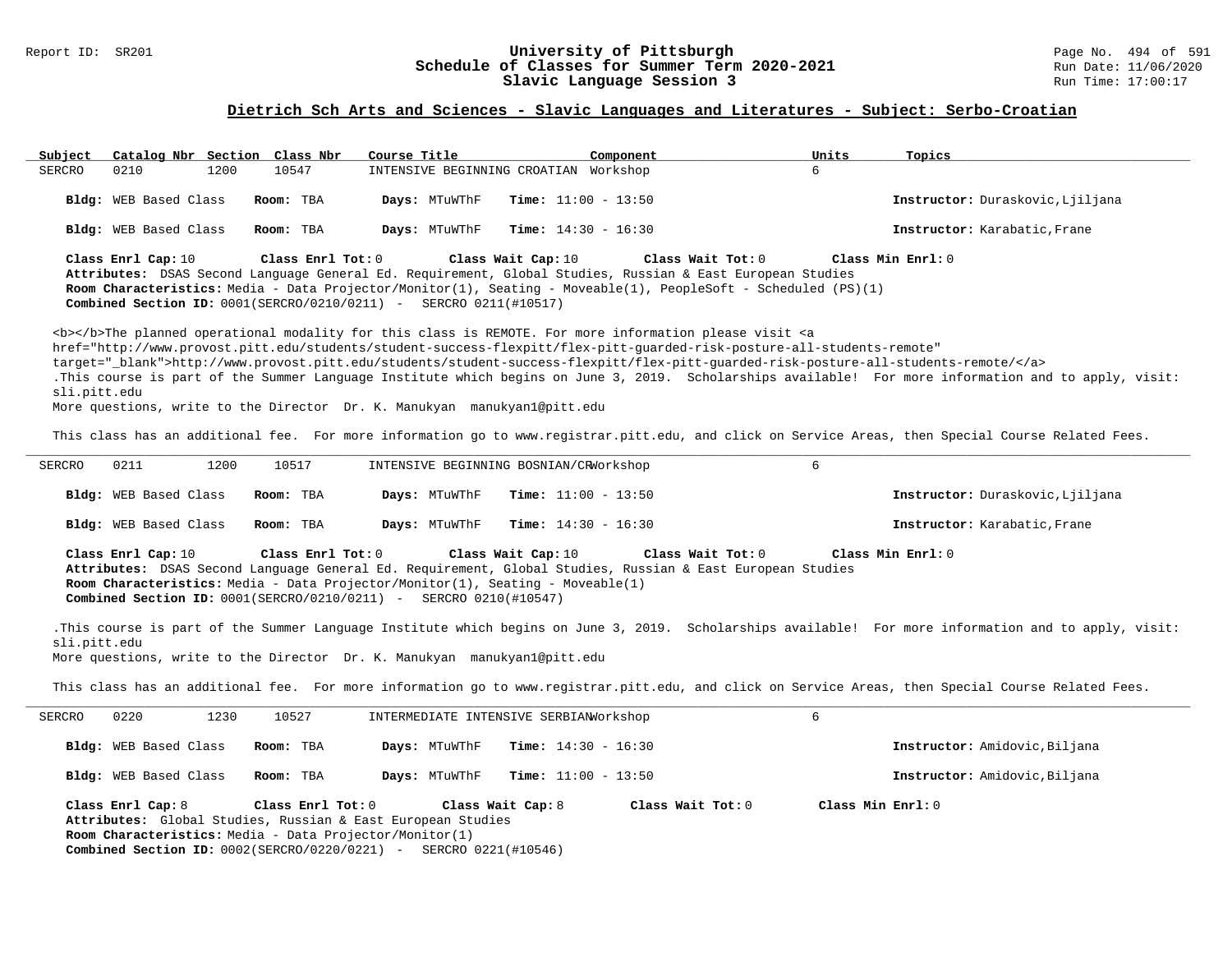.This course is part of the Summer Language Institute which begins on June 3, 2019. Scholarships available! For more information and to apply, visit: sli.pitt.edu

More questions, write to the Director Dr. K. Manukyan manukyan1@pitt.edu

This class has an additional fee. For more information go to www.registrar.pitt.edu, and click on Service Areas, then Special Course Related Fees.

| SERCRO       | 0221<br>1200                 | 10546                                                | INTNSV INTERMEDIATE BOSNIAN/CRWorkshop                                     |                              |                                                                                                                               | 6                                                                                                                                                     |
|--------------|------------------------------|------------------------------------------------------|----------------------------------------------------------------------------|------------------------------|-------------------------------------------------------------------------------------------------------------------------------|-------------------------------------------------------------------------------------------------------------------------------------------------------|
|              | <b>Bldg:</b> WEB Based Class | Room: TBA                                            | Days: MTuWThF                                                              | <b>Time:</b> $11:00 - 13:50$ |                                                                                                                               | Instructor: Amidovic, Biljana                                                                                                                         |
|              | <b>Bldg:</b> WEB Based Class | Room: TBA                                            | Days: MTuWThF                                                              | <b>Time:</b> $14:30 - 16:30$ |                                                                                                                               | Instructor: Amidovic, Biljana                                                                                                                         |
|              | Class Enrl Cap: 10           | $\texttt{Class}$ $\texttt{Enrl}$ $\texttt{Tot:}$ $0$ |                                                                            | Class Wait Cap: 10           | Class Wait $Tot: 0$                                                                                                           | Class Min $Enrl: 0$                                                                                                                                   |
|              |                              |                                                      | Attributes: Global Studies, Russian & East European Studies                |                              | Room Characteristics: Media - Data Projector/Monitor(1), Seating - Moveable(1), PeopleSoft - Scheduled (PS)(1)                |                                                                                                                                                       |
|              |                              |                                                      | <b>Combined Section ID:</b> $0002(SERCRO/0220/0221)$ - SERCRO 0220(#10527) |                              |                                                                                                                               |                                                                                                                                                       |
|              |                              |                                                      |                                                                            |                              | <b></b> The planned operational modality for this class is REMOTE. For more information please visit <a< th=""><th></th></a<> |                                                                                                                                                       |
|              |                              |                                                      |                                                                            |                              | href="http://www.provost.pitt.edu/students/student-success-flexpitt/flex-pitt-quarded-risk-posture-all-students-remote"       |                                                                                                                                                       |
|              |                              |                                                      |                                                                            |                              |                                                                                                                               | target="blank">http://www.provost.pitt.edu/students/student-success-flexpitt/flex-pitt-quarded-risk-posture-all-students-remote/                      |
|              |                              |                                                      |                                                                            |                              |                                                                                                                               | .This course is part of the Summer Language Institute which begins on June 3, 2019. Scholarships available! For more information and to apply, visit: |
| sli.pitt.edu |                              |                                                      |                                                                            |                              |                                                                                                                               |                                                                                                                                                       |
|              |                              |                                                      | More questions, write to the Director Dr. K. Manukyan manukyan1@pitt.edu   |                              |                                                                                                                               |                                                                                                                                                       |

This class has an additional fee. For more information go to www.registrar.pitt.edu, and click on Service Areas, then Special Course Related Fees.

| 0230<br>SERCRO               | 14249<br>1220 | ADV INTENSIVE SERBIAN/CROATIAN Workshop                                          |                              |                                                                                                                                     |                   |  |
|------------------------------|---------------|----------------------------------------------------------------------------------|------------------------------|-------------------------------------------------------------------------------------------------------------------------------------|-------------------|--|
| <b>Bldg:</b> WEB Based Class | Room: TBA     | Days: MTuWThF                                                                    | <b>Time:</b> $11:00 - 13:50$ |                                                                                                                                     | Instructor: Staff |  |
| <b>Bldg:</b> WEB Based Class | Room: TBA     | Days: MTuWThF                                                                    | $Time: 14:30 - 16:30$        |                                                                                                                                     | Instructor: Staff |  |
| Class Enrl Cap: 10           |               | Class Enrl Tot: 0<br>Attributes: Global Studies, Russian & East European Studies | Class Wait Cap: 10           | Class Wait Tot: 0<br>Room Characteristics: Media - Data Projector/Monitor(1), Seating - Moveable(1), PeopleSoft - Scheduled (PS)(1) | Class Min Enrl: 0 |  |

<b></b>The planned operational modality for this class is REMOTE. For more information please visit <a href="http://www.provost.pitt.edu/students/student-success-flexpitt/flex-pitt-guarded-risk-posture-all-students-remote" target="\_blank">http://www.provost.pitt.edu/students/student-success-flexpitt/flex-pitt-guarded-risk-posture-all-students-remote/</a> .This course is part of the Summer Language Institute which begins on June 3, 2019. Scholarships available! For more information and to apply, visit: sli.pitt.edu More questions, write to the Director Dr. K. Manukyan manukyan1@pitt.edu

This class has an additional fee. For more information go to www.registrar.pitt.edu, and click on Service Areas, then Special Course Related Fees.

| SERCRO | 0240                         | 16177<br>1230                                                        |               | FOURTH YR SERBN/CROAT/BOSNIAN Workshop |                   |  |
|--------|------------------------------|----------------------------------------------------------------------|---------------|----------------------------------------|-------------------|--|
|        | <b>Bldg:</b> WEB Based Class | Room: TBA                                                            | Days: MTuWThF | <b>Time:</b> $11:00 - 13:50$           | Instructor: Staff |  |
|        | Bldg: WEB Based Class        | Room: TBA                                                            | Days: MTuWThF | <b>Time:</b> $14:30 - 16:30$           | Instructor: Staff |  |
|        | Class Enrl Cap: 8            | Class $Enr1$ Tot: $0$<br>Attributes: Russian & East European Studies |               | Class Wait Tot: 0<br>Class Wait Cap: 4 | Class Min Enrl: 0 |  |

.This course is part of the Summer Language Institute which begins on June 3, 2019. Scholarships available! For more information and to apply, visit: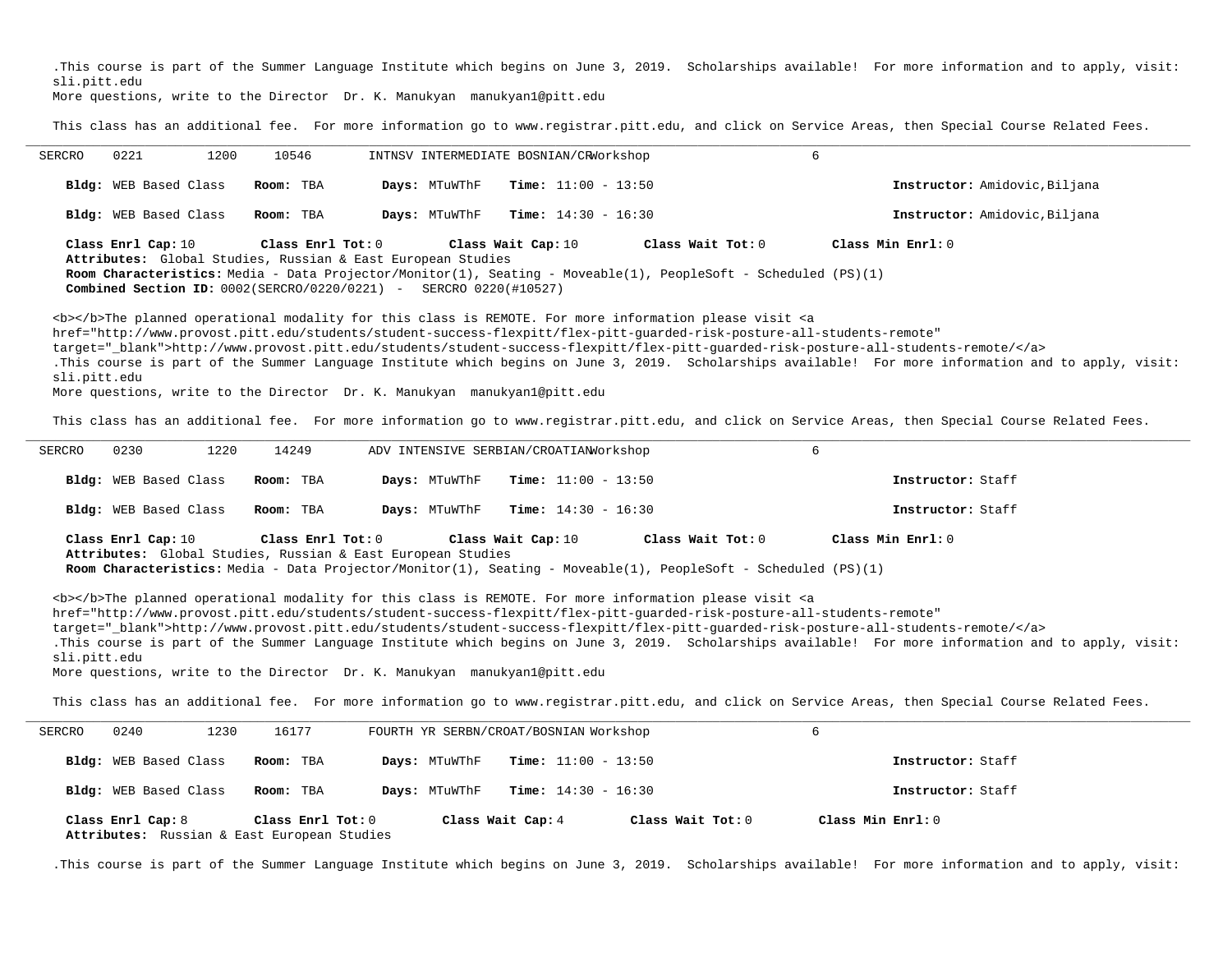More questions, write to the Director Dr. K. Manukyan manukyan1@pitt.edu

This class has an additional fee. For more information go to www.registrar.pitt.edu, and click on Service Areas, then Special Course Related Fees. **\_\_\_\_\_\_\_\_\_\_\_\_\_\_\_\_\_\_\_\_\_\_\_\_\_\_\_\_\_\_\_\_\_\_\_\_\_\_\_\_\_\_\_\_\_\_\_\_\_\_\_\_\_\_\_\_\_\_\_\_\_\_\_\_\_\_\_\_\_\_\_\_\_\_\_\_\_\_\_\_\_\_\_\_\_\_\_\_\_\_\_\_\_\_\_\_\_\_\_\_\_\_\_\_\_\_\_\_\_\_\_\_\_\_\_\_\_\_\_\_\_\_\_\_\_\_\_\_\_\_\_\_\_\_\_\_\_\_\_\_\_\_\_\_\_\_\_\_\_\_\_\_\_\_\_\_**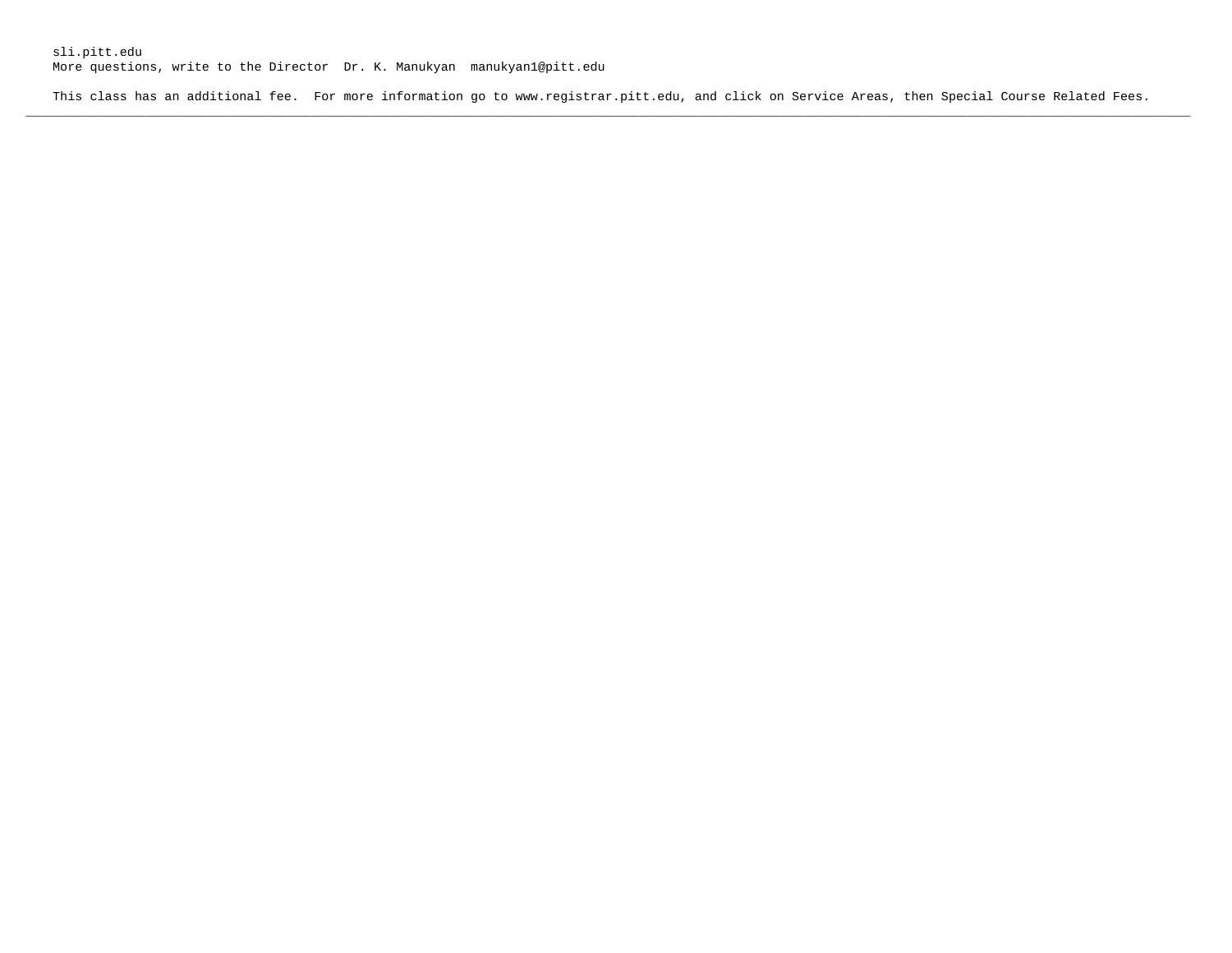#### Report ID: SR201 **197 of Schedule of Classes for Summer Term 2020-2021** Page No. 497 of 591 Page No. 497 of 591<br>**Schedule of Classes for Summer Term 2020-2021** Run Date: 11/06/2020 **Schedule of Classes for Summer Term 2020-2021** Run Date: 11/06/2021<br>Slavic Language Session 3 Run Time: 17:00:17 Slavic Language Session 3

#### **Dietrich Sch Arts and Sciences - Slavic Languages and Literatures - Subject: Slavic**

| Subject     | Catalog Nbr Section Class Nbr |                   | Course Title                                                                     | Component                    | Units<br>Topics   |  |
|-------------|-------------------------------|-------------------|----------------------------------------------------------------------------------|------------------------------|-------------------|--|
| SLAV        | 0220<br>1000                  | 20399             | INTERMEDIATE INTENSIVE CZECH Workshop                                            |                              | 6                 |  |
|             | Bldg: WEB Based Class         | Room: TBA         | Days: MTuWThF                                                                    | <b>Time:</b> $10:00 - 12:50$ | Instructor: Staff |  |
|             | Bldg: WEB Based Class         | Room: TBA         | Days: MTuWThF                                                                    | <b>Time:</b> $13:30 - 15:30$ | Instructor: Staff |  |
|             | Class Enrl Cap: 8             | Class Enrl Tot: 0 | Class Wait Cap: 8                                                                | Class Wait Tot: 0            | Class Min Enrl: 0 |  |
| <b>SLAV</b> | 0222<br>1320                  | 16151             | INTM INTENSIVE CZECH - PRAGUE Workshop                                           |                              | 6                 |  |
|             | Bldg: TO BE ARRANGED          | Room: TBA         | Days: TBA                                                                        | <b>Time:</b> $00:00 - 00:00$ | Instructor: Staff |  |
|             | Class Enrl Cap: 5             | Class Enrl Tot: 0 | Class Wait Cap: 5<br>Attributes: Clobal Studies, Russian & Fast Furopean Studies | Class Wait Tot: 0            | Class Min Enrl: 0 |  |

**Attributes:** Global Studies, Russian & East European Studies

.This course is part of the Summer Language Institute which begins on June 3, 2019. Scholarships available! For more information and to apply, visit: sli.pitt.edu

More questions, write to the Director Dr. K. Manukyan manukyan1@pitt.edu

This class has an additional fee. For more information go to www.registrar.pitt.edu, and click on Service Areas, then Special Course Related Fees.

| SLAV        | 0230<br>1000          | 20400                                                            | ADVANCED INTENSIVE CZECH                      | Workshop            | 6                              |
|-------------|-----------------------|------------------------------------------------------------------|-----------------------------------------------|---------------------|--------------------------------|
|             | Bldg: WEB Based Class | Room: TBA                                                        | <b>Time:</b> $10:00 - 12:50$<br>Days: MTuWThF |                     | Instructor: Manukyan, Kathleen |
|             | Bldg: WEB Based Class | Room: TBA                                                        | <b>Time:</b> $13:30 - 15:30$<br>Days: MTuWThF |                     | Instructor: Staff              |
|             | Class Enrl Cap: 8     | Class Enrl Tot: 0                                                | Class Wait Cap: 8                             | Class Wait Tot: $0$ | Class Min Enrl: 0              |
| <b>SLAV</b> | 0232<br>1250          | 16490                                                            | ADVANCED INTEN CZECH-PRAGUE                   | Workshop            | 6                              |
|             | Bldg: TO BE ARRANGED  | Room: TBA<br>Days: TBA                                           | <b>Time:</b> $00:00 - 00:00$                  |                     | Instructor: Staff              |
|             | Class Enrl Cap: 5     | Class Enrl Tot: 0<br>Attributes: Russian & East European Studies | Class Wait Cap: 5                             | Class Wait Tot: 0   | Class Min Enrl: 0              |

.This course is part of the Summer Language Institute which begins on June 3, 2019. Scholarships available! For more information and to apply, visit: sli.pitt.edu

**\_\_\_\_\_\_\_\_\_\_\_\_\_\_\_\_\_\_\_\_\_\_\_\_\_\_\_\_\_\_\_\_\_\_\_\_\_\_\_\_\_\_\_\_\_\_\_\_\_\_\_\_\_\_\_\_\_\_\_\_\_\_\_\_\_\_\_\_\_\_\_\_\_\_\_\_\_\_\_\_\_\_\_\_\_\_\_\_\_\_\_\_\_\_\_\_\_\_\_\_\_\_\_\_\_\_\_\_\_\_\_\_\_\_\_\_\_\_\_\_\_\_\_\_\_\_\_\_\_\_\_\_\_\_\_\_\_\_\_\_\_\_\_\_\_\_\_\_\_\_\_\_\_\_\_\_**

More questions, write to the Director Dr. K. Manukyan manukyan1@pitt.eduThis class has an additional fee. For more information go to www.registrar.pitt.edu, and click on Service Areas, then Special Course Related Fees.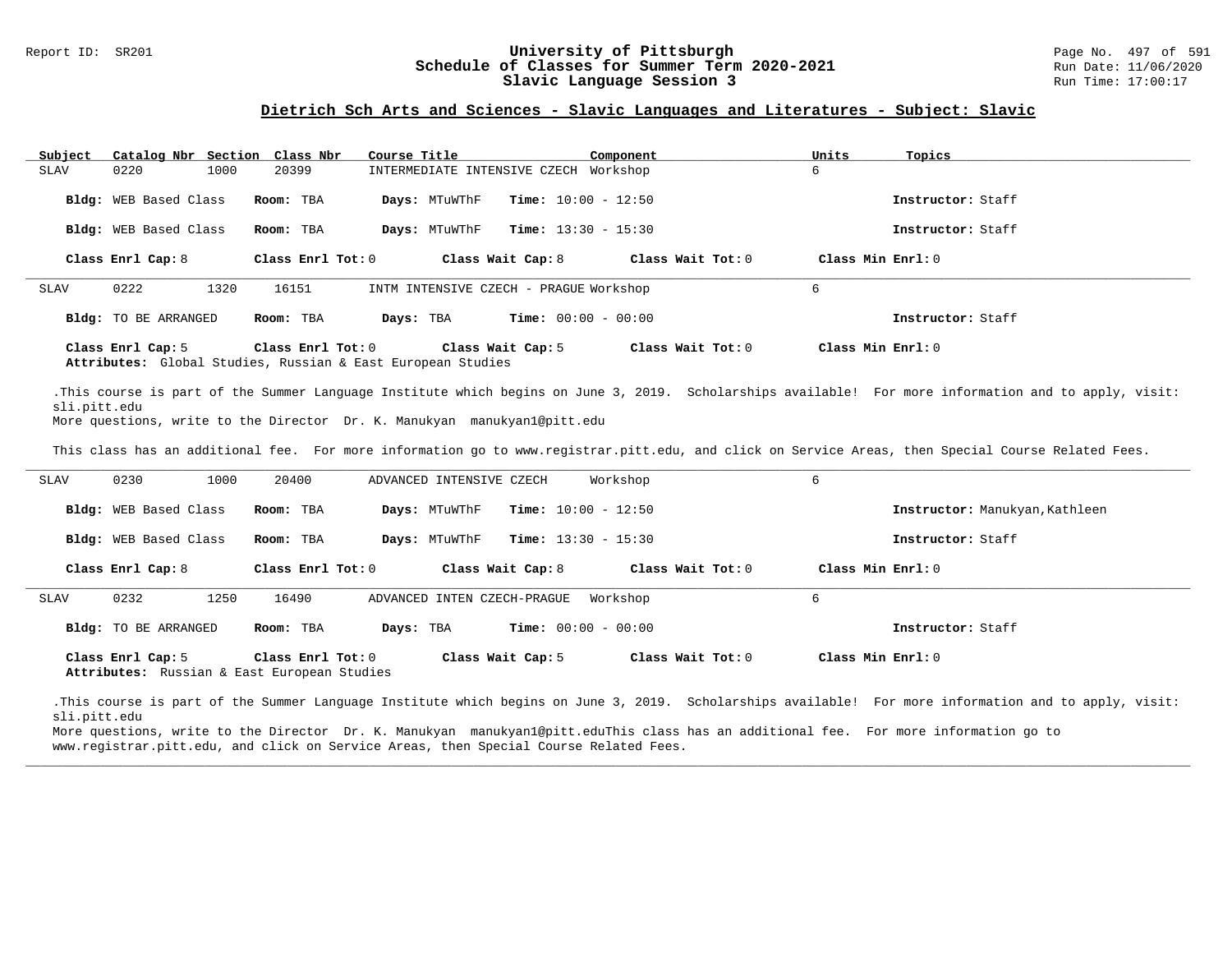#### Report ID: SR201 **198 of 591 University of Pittsburgh University of Pittsburgh** Page No. 498 of 591 **Schedule of Classes for Summer Term 2020-2021** Run Date: 11/06/2021<br>Slavic Language Session 3 Run Time: 17:00:17 Slavic Language Session 3

### **Dietrich Sch Arts and Sciences - Slavic Languages and Literatures - Subject: Slavic Lang Inst - Non-Slavic**

| Subject | Catalog Nbr Section Class Nbr |               | Course Title      |                                        | Component             |                                                                                                                                     | Units             | Topics            |
|---------|-------------------------------|---------------|-------------------|----------------------------------------|-----------------------|-------------------------------------------------------------------------------------------------------------------------------------|-------------------|-------------------|
| SLI     | 0050                          | 1010<br>20103 |                   | BEGINNING INTENSIVE HUNGARIAN Workshop |                       |                                                                                                                                     |                   |                   |
|         | <b>Bldg:</b> WEB Based Class  | Room: TBA     |                   | Days: MTuWThF                          | $Time: 11:00 - 13:50$ |                                                                                                                                     |                   | Instructor: Staff |
|         | Bldg: WEB Based Class         | Room: TBA     |                   | Days: MTuWThF                          | $Time: 14:30 - 16:30$ |                                                                                                                                     |                   | Instructor: Staff |
|         | Class Enrl Cap: 18            |               | Class Enrl Tot: 0 | Class Wait Cap: 10                     |                       | Class Wait Tot: 0<br>Room Characteristics: Media - Data Projector/Monitor(1), Seating - Moveable(1), PeopleSoft - Scheduled (PS)(1) | Class Min Enrl: 0 |                   |

**\_\_\_\_\_\_\_\_\_\_\_\_\_\_\_\_\_\_\_\_\_\_\_\_\_\_\_\_\_\_\_\_\_\_\_\_\_\_\_\_\_\_\_\_\_\_\_\_\_\_\_\_\_\_\_\_\_\_\_\_\_\_\_\_\_\_\_\_\_\_\_\_\_\_\_\_\_\_\_\_\_\_\_\_\_\_\_\_\_\_\_\_\_\_\_\_\_\_\_\_\_\_\_\_\_\_\_\_\_\_\_\_\_\_\_\_\_\_\_\_\_\_\_\_\_\_\_\_\_\_\_\_\_\_\_\_\_\_\_\_\_\_\_\_\_\_\_\_\_\_\_\_\_\_\_\_**

<b></b>The planned operational modality for this class is REMOTE. For more information please visit <a href="http://www.provost.pitt.edu/students/student-success-flexpitt/flex-pitt-guarded-risk-posture-all-students-remote" target="\_blank">http://www.provost.pitt.edu/students/student-success-flexpitt/flex-pitt-guarded-risk-posture-all-students-remote/</a>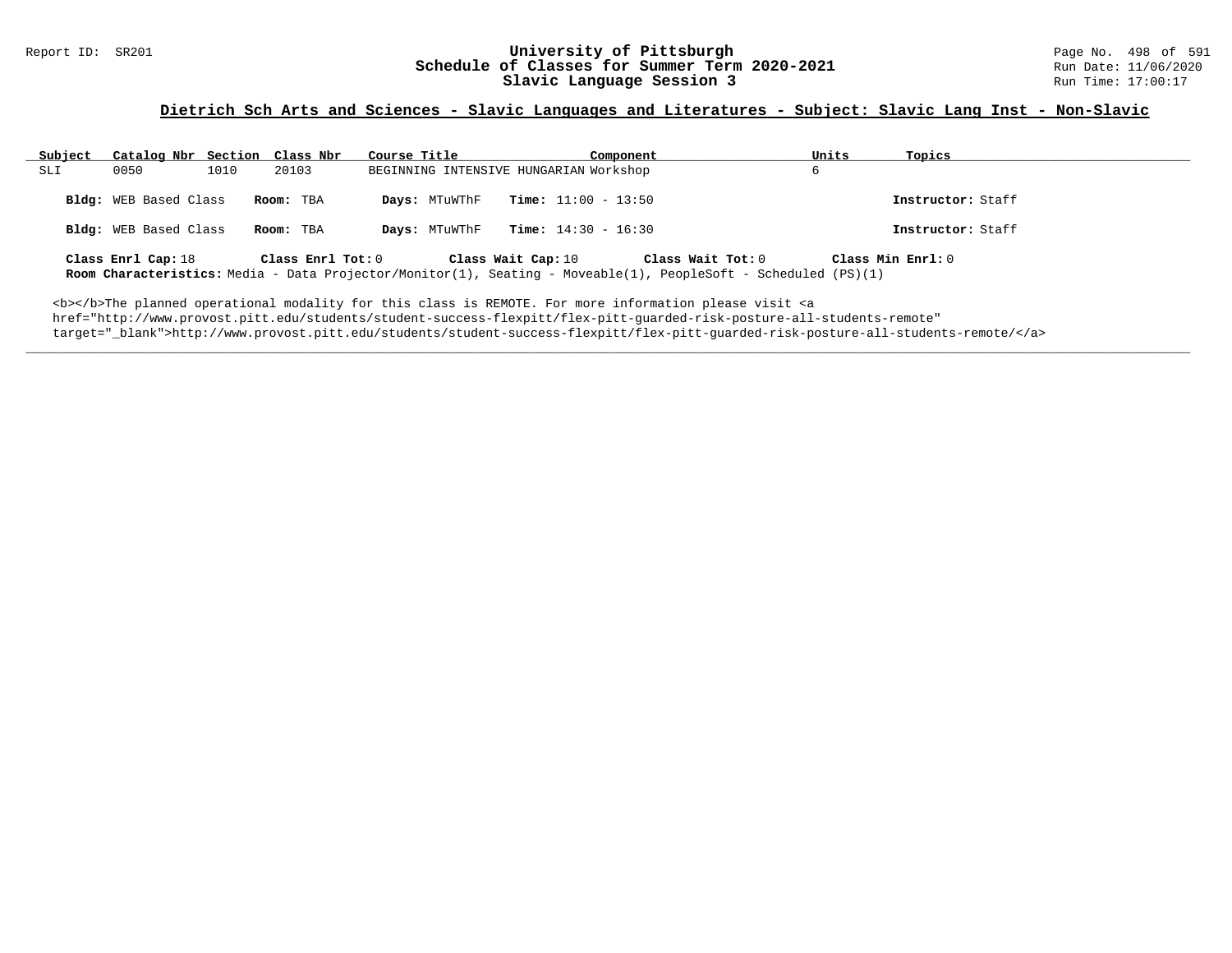### Report ID: SR201 **University of Pittsburgh** Page No. 499 of 591 **Schedule of Classes for Summer Term 2020-2021** Run Date: 11/06/2020 **Slavic Language Session 3** Run Time: 17:00:17

### **Dietrich Sch Arts and Sciences - Slavic Languages and Literatures - Subject: Slovak**

| Subject       | Catalog Nbr Section Class Nbr |                   | Course Title                                                                                             | Component                                                                                                                                                                                                                                                                                                                                                                          | Units | Topics                                                                                                                                                |
|---------------|-------------------------------|-------------------|----------------------------------------------------------------------------------------------------------|------------------------------------------------------------------------------------------------------------------------------------------------------------------------------------------------------------------------------------------------------------------------------------------------------------------------------------------------------------------------------------|-------|-------------------------------------------------------------------------------------------------------------------------------------------------------|
| <b>SLOVAK</b> | 0210<br>1300                  | 18009             | INTENSIVE BEGINNING SLOVAK                                                                               | Workshop                                                                                                                                                                                                                                                                                                                                                                           | 6     |                                                                                                                                                       |
|               | Bldg: WEB Based Class         | Room: TBA         | Days: MTuWThF                                                                                            | <b>Time:</b> $11:00 - 13:50$                                                                                                                                                                                                                                                                                                                                                       |       | Instructor: Stofova, Vlasta                                                                                                                           |
|               |                               |                   |                                                                                                          |                                                                                                                                                                                                                                                                                                                                                                                    |       | Kamenarova, Renata                                                                                                                                    |
|               | Bldg: WEB Based Class         | Room: TBA         | Days: MTuWThF                                                                                            | <b>Time:</b> $14:30 - 16:30$                                                                                                                                                                                                                                                                                                                                                       |       | Instructor: Staff                                                                                                                                     |
|               | Class Enrl Cap: 12            | Class Enrl Tot: 0 | Class Wait Cap: 10                                                                                       | Class Wait Tot: 0<br>Attributes: DSAS Second Language General Ed. Requirement, Global Studies, Russian & East European Studies, West European Studies<br>Room Characteristics: Media - Data Projector/Monitor(1), Seating - Moveable(1), PeopleSoft - Scheduled (PS)(1)                                                                                                            |       | Class Min Enrl: 0                                                                                                                                     |
| sli.pitt.edu  |                               |                   | More questions, write to the Director Dr. K. Manukyan manukyan1@pitt.edu                                 | <b></b> The planned operational modality for this class is REMOTE. For more information please visit <a<br>href="http://www.provost.pitt.edu/students/student-success-flexpitt/flex-pitt-quarded-risk-posture-all-students-remote"<br/>target="_blank"&gt;http://www.provost.pitt.edu/students/student-success-flexpitt/flex-pitt-guarded-risk-posture-all-students-remote/</a<br> |       | .This course is part of the Summer Language Institute which begins on June 3, 2019. Scholarships available! For more information and to apply, visit: |
|               |                               |                   |                                                                                                          |                                                                                                                                                                                                                                                                                                                                                                                    |       | This class has an additional fee. For more information go to www.registrar.pitt.edu, and click on Service Areas, then Special Course Related Fees.    |
| <b>SLOVAK</b> | 0220<br>1010                  | 18315             | INTENSIVE INTERMEDIATE SLOVAK Workshop                                                                   |                                                                                                                                                                                                                                                                                                                                                                                    | 6     |                                                                                                                                                       |
|               | Bldg: WEB Based Class         | Room: TBA         | Days: MTuWThF                                                                                            | <b>Time:</b> $11:00 - 13:50$                                                                                                                                                                                                                                                                                                                                                       |       | Instructor: Kamenarova, Renata                                                                                                                        |
|               |                               |                   |                                                                                                          |                                                                                                                                                                                                                                                                                                                                                                                    |       | Stofova, Vlasta                                                                                                                                       |
|               | Bldg: WEB Based Class         | Room: TBA         | Days: MTuWThF                                                                                            | <b>Time:</b> $14:30 - 16:30$                                                                                                                                                                                                                                                                                                                                                       |       | Instructor: Staff                                                                                                                                     |
|               | Class Enrl Cap: 12            | Class Enrl Tot: 0 | Class Wait Cap: 10<br>Attributes: Global Studies, Russian & East European Studies, West European Studies | Class Wait Tot: 0<br>Room Characteristics: Media - Data Projector/Monitor(1), Seating - Moveable(1), PeopleSoft - Scheduled (PS)(1)                                                                                                                                                                                                                                                |       | Class Min $Enrl: 0$                                                                                                                                   |
| sli.pitt.edu  |                               |                   | More questions, write to the Director Dr. K. Manukyan manukyanl@pitt.edu                                 | <b></b> The planned operational modality for this class is REMOTE. For more information please visit <a<br>href="http://www.provost.pitt.edu/students/student-success-flexpitt/flex-pitt-quarded-risk-posture-all-students-remote"<br/>target="_blank"&gt;http://www.provost.pitt.edu/students/student-success-flexpitt/flex-pitt-quarded-risk-posture-all-students-remote/</a<br> |       | .This course is part of the Summer Language Institute which begins on June 3, 2019. Scholarships available! For more information and to apply, visit: |

**\_\_\_\_\_\_\_\_\_\_\_\_\_\_\_\_\_\_\_\_\_\_\_\_\_\_\_\_\_\_\_\_\_\_\_\_\_\_\_\_\_\_\_\_\_\_\_\_\_\_\_\_\_\_\_\_\_\_\_\_\_\_\_\_\_\_\_\_\_\_\_\_\_\_\_\_\_\_\_\_\_\_\_\_\_\_\_\_\_\_\_\_\_\_\_\_\_\_\_\_\_\_\_\_\_\_\_\_\_\_\_\_\_\_\_\_\_\_\_\_\_\_\_\_\_\_\_\_\_\_\_\_\_\_\_\_\_\_\_\_\_\_\_\_\_\_\_\_\_\_\_\_\_\_\_\_**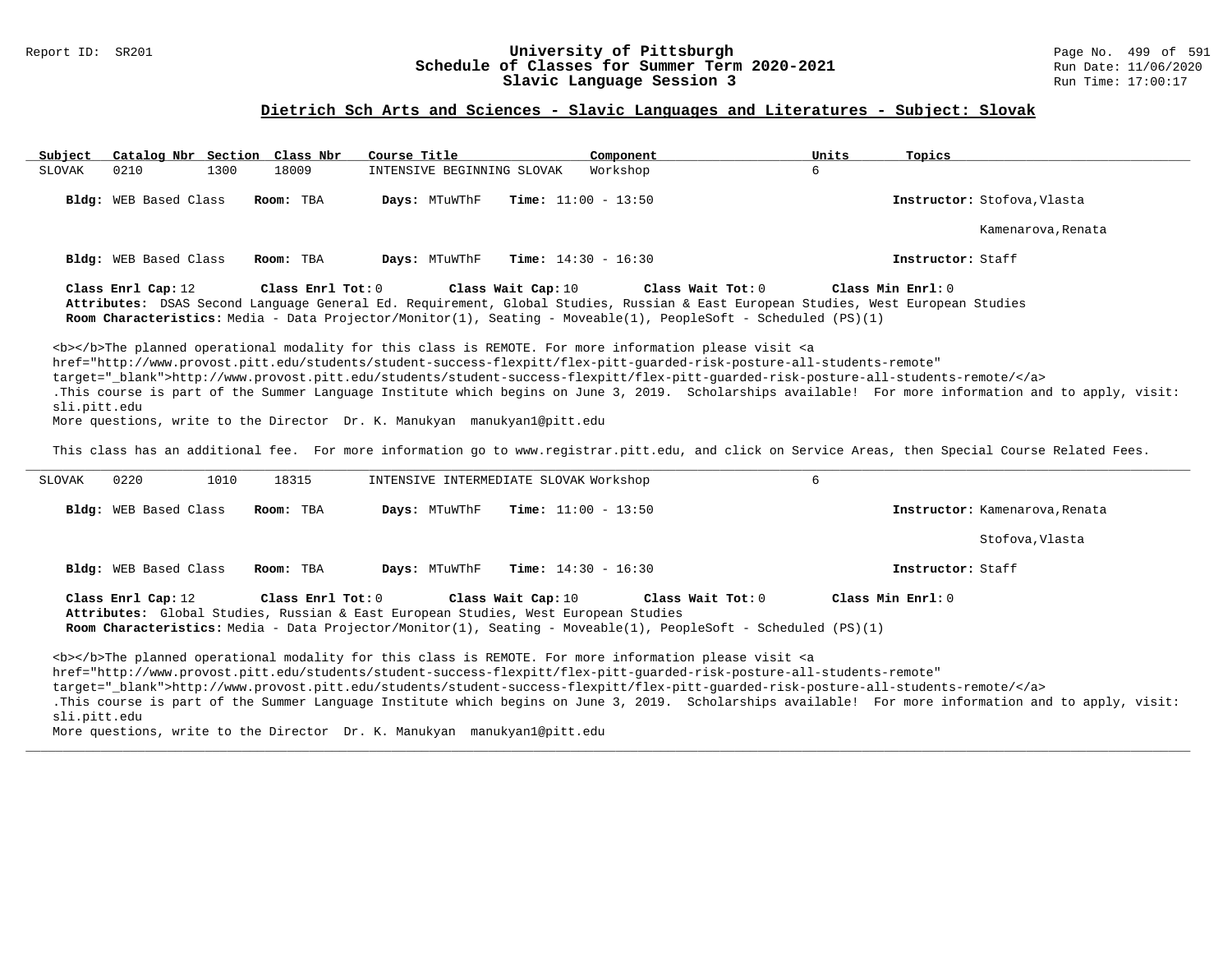#### Report ID: SR201 **1988 Manufage 10: SChedule of Classes for Summer Term 2020-2021** Page No. 500 of 591 Page No. 500 of 591 Bage No. 500 of 591 Bage 11/06/2020 **Schedule of Classes for Summer Term 2020-2021** Run Date: 11/06/2020<br>Slavic Language Session 3 Run Time: 17:00:17 Slavic Language Session 3

### **Dietrich Sch Arts and Sciences - Slavic Languages and Literatures - Subject: Slovak**

| Subject | Catalog Nbr Section Class Nbr                  |      |                                                                  | Course Title |                                |  | Component                                                                                                                             | Units | Topics                                              |
|---------|------------------------------------------------|------|------------------------------------------------------------------|--------------|--------------------------------|--|---------------------------------------------------------------------------------------------------------------------------------------|-------|-----------------------------------------------------|
| SLOVAK  | 0230                                           | 1010 | 20335                                                            |              | ADVANCED INTENSIVE SLOVAK      |  | Workshop                                                                                                                              | 6     |                                                     |
|         | Bldg: WEB Based Class<br>Bldg: WEB Based Class |      | Room: TBA<br>Room: TBA                                           |              | Days: MTuWThF<br>Days: MTuWThF |  | <b>Time:</b> $11:00 - 13:50$<br><b>Time:</b> $14:30 - 16:30$                                                                          |       | Instructor: Kamenarova, Renata<br>Instructor: Staff |
|         | Class Enrl Cap: 10                             |      | Class Enrl Tot: 0<br>Attributes: Russian & East European Studies |              | Class Wait Cap: 10             |  | Class Wait Tot: $0$<br>Room Characteristics: Media - Data Projector/Monitor(1), Seating - Moveable(1), PeopleSoft - Scheduled (PS)(1) |       | Class Min $Enrl: 0$                                 |

**\_\_\_\_\_\_\_\_\_\_\_\_\_\_\_\_\_\_\_\_\_\_\_\_\_\_\_\_\_\_\_\_\_\_\_\_\_\_\_\_\_\_\_\_\_\_\_\_\_\_\_\_\_\_\_\_\_\_\_\_\_\_\_\_\_\_\_\_\_\_\_\_\_\_\_\_\_\_\_\_\_\_\_\_\_\_\_\_\_\_\_\_\_\_\_\_\_\_\_\_\_\_\_\_\_\_\_\_\_\_\_\_\_\_\_\_\_\_\_\_\_\_\_\_\_\_\_\_\_\_\_\_\_\_\_\_\_\_\_\_\_\_\_\_\_\_\_\_\_\_\_\_\_\_\_\_**

<b></b>The planned operational modality for this class is REMOTE. For more information please visit <a href="http://www.provost.pitt.edu/students/student-success-flexpitt/flex-pitt-guarded-risk-posture-all-students-remote" target="\_blank">http://www.provost.pitt.edu/students/student-success-flexpitt/flex-pitt-guarded-risk-posture-all-students-remote/</a>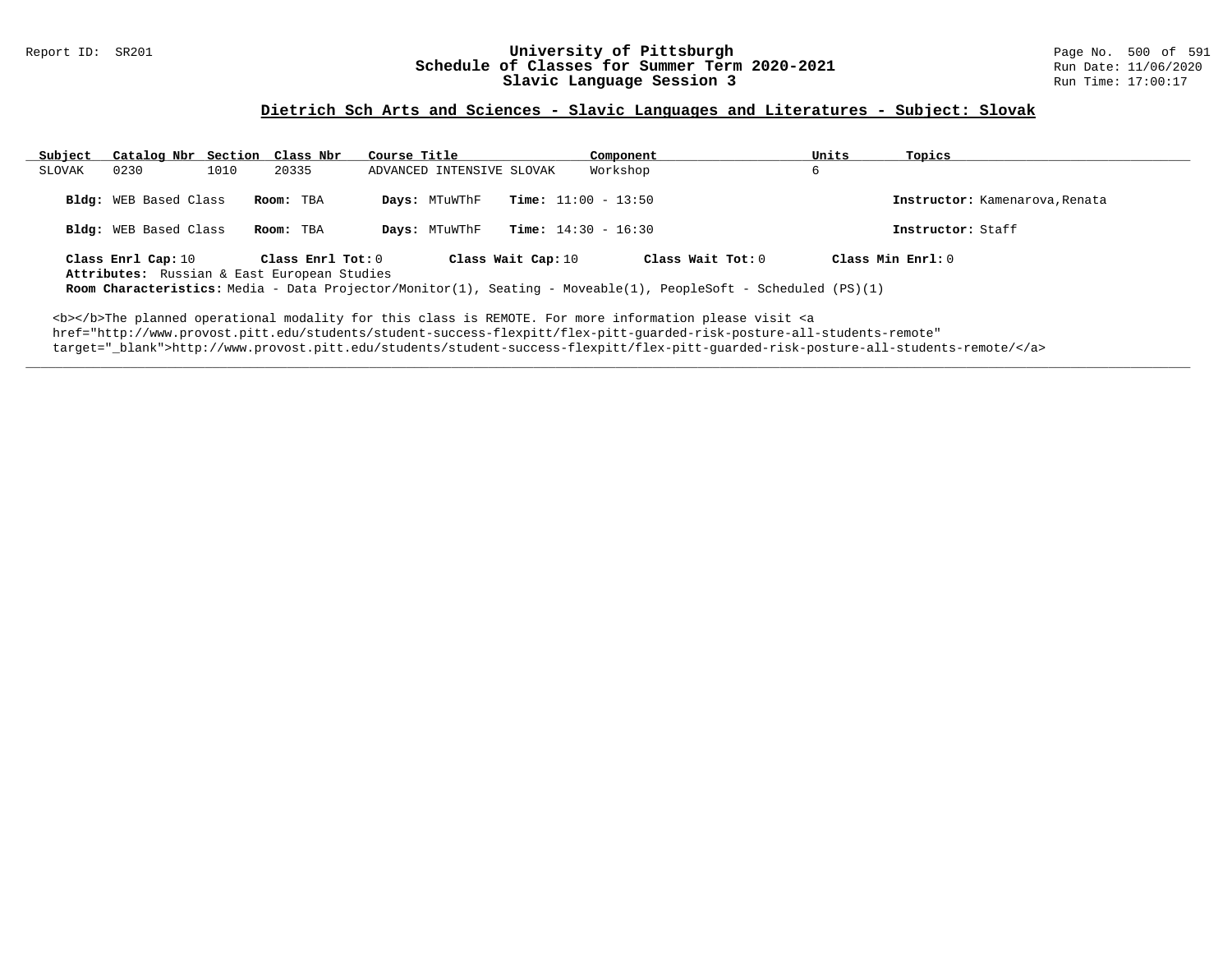### Report ID: SR201 **1988 Chedule of Classes for Summer Term 2020-2021** Page No. 501 of 591 Page No. 501 of 591 Schedule of Classes for Summer Term 2020-2021 **Schedule of Classes for Summer Term 2020-2021** Run Date: 11/06/2020<br>Slavic Language Session 4 Run Time: 17:00:17 Slavic Language Session 4

### **Dietrich Sch Arts and Sciences - Slavic Languages and Literatures - Subject: Polish**

| Catalog Nbr Section Class Nbr<br>Subject |                   | Course Title                                                                                                   | Component         | Units<br>Topics                                                                                                                                       |
|------------------------------------------|-------------------|----------------------------------------------------------------------------------------------------------------|-------------------|-------------------------------------------------------------------------------------------------------------------------------------------------------|
| 1010<br>POLISH<br>0222                   | 10548             | INTM INTENSV POLISH IN POLAND Workshop                                                                         |                   | 4                                                                                                                                                     |
| Bldg: TO BE ARRANGED                     | Room: TBA         | <b>Time:</b> $00:00 - 00:00$<br>Days: TBA                                                                      |                   | Instructor: Staff                                                                                                                                     |
| Class Enrl Cap: 6                        | Class Enrl Tot: 0 | Class Wait Cap: 6<br><b>Attributes:</b> Global Studies, Russian & East European Studies, West European Studies | Class Wait Tot: 0 | Class Min Enrl: 0                                                                                                                                     |
| sli.pitt.edu                             |                   | More questions, write to the Director Dr. K. Manukyan manukyan1@pitt.edu                                       |                   | .This course is part of the Summer Language Institute which begins on June 3, 2019. Scholarships available! For more information and to apply, visit: |
|                                          |                   |                                                                                                                |                   | This class has an additional fee. For more information go to www.registrar.pitt.edu, and click on Service Areas, then Special Course Related Fees.    |
| 0232<br>1010<br>POLISH                   | 19779             | ADV INTENSV POLISH IN POLAND Workshop                                                                          |                   | 4                                                                                                                                                     |
| <b>Bldg:</b> TO BE ARRANGED              | Room: TBA         | <b>Time:</b> $00:00 - 00:00$<br>Days: TBA                                                                      |                   | Instructor: Staff                                                                                                                                     |

**\_\_\_\_\_\_\_\_\_\_\_\_\_\_\_\_\_\_\_\_\_\_\_\_\_\_\_\_\_\_\_\_\_\_\_\_\_\_\_\_\_\_\_\_\_\_\_\_\_\_\_\_\_\_\_\_\_\_\_\_\_\_\_\_\_\_\_\_\_\_\_\_\_\_\_\_\_\_\_\_\_\_\_\_\_\_\_\_\_\_\_\_\_\_\_\_\_\_\_\_\_\_\_\_\_\_\_\_\_\_\_\_\_\_\_\_\_\_\_\_\_\_\_\_\_\_\_\_\_\_\_\_\_\_\_\_\_\_\_\_\_\_\_\_\_\_\_\_\_\_\_\_\_\_\_\_**

**Class Enrl Cap:** 5 **Class Enrl Tot:** 0 **Class Wait Cap:** 5 **Class Wait Tot:** 0 **Class Min Enrl:** 0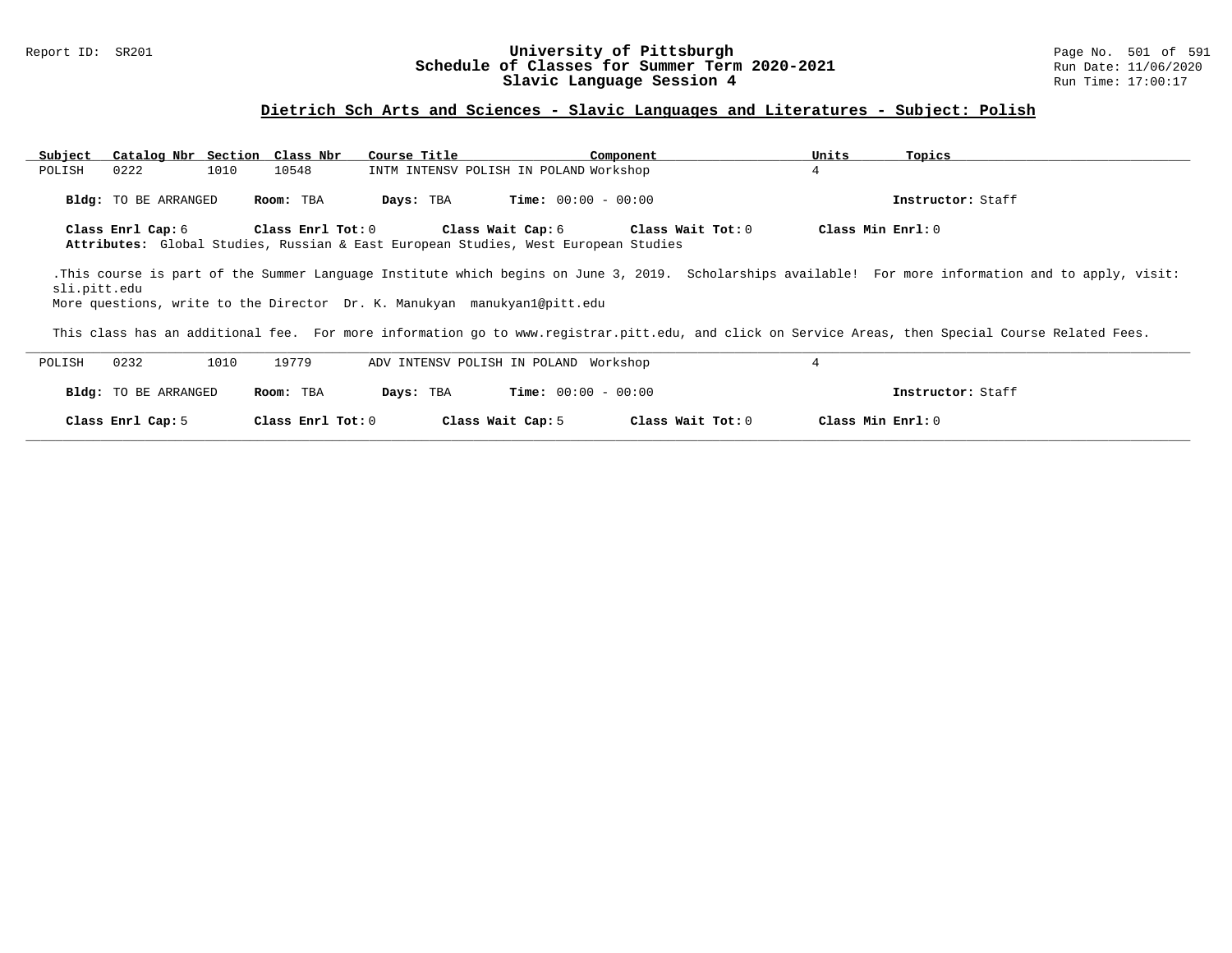#### Report ID: SR201 **University of Pittsburgh** Page No. 502 of 591 **Schedule of Classes for Summer Term 2020-2021** Run Date: 11/06/2020 **Slavic Language Session 4** Run Time: 17:00:17

### **Dietrich Sch Arts and Sciences - Slavic Languages and Literatures - Subject: Serbo-Croatian**

| Subject           | Catalog Nbr Section Class Nbr               |                   | Course Title                                                                     | Component                    |                   | Units             | Topics                                                                                                                                                |
|-------------------|---------------------------------------------|-------------------|----------------------------------------------------------------------------------|------------------------------|-------------------|-------------------|-------------------------------------------------------------------------------------------------------------------------------------------------------|
| 0213<br>SERCRO    | 1450                                        | 15803             | INTM BCS IN MONTENEGRO                                                           | Workshop                     |                   | $\overline{4}$    |                                                                                                                                                       |
|                   | <b>Bldg:</b> TO BE ARRANGED                 | Room: TBA         | Days: TBA                                                                        | <b>Time:</b> $00:00 - 00:00$ |                   |                   | Instructor: Staff                                                                                                                                     |
| Class Enrl Cap: 5 |                                             | Class Enrl Tot: 0 | Class Wait Cap: 5<br>Attributes: Global Studies, Russian & East European Studies |                              | Class Wait Tot: 0 | Class Min Enrl: 0 |                                                                                                                                                       |
| sli.pitt.edu      |                                             |                   |                                                                                  |                              |                   |                   | .This course is part of the Summer Language Institute which begins on June 3, 2019. Scholarships available! For more information and to apply, visit: |
|                   |                                             |                   | More questions, write to the Director Dr. K. Manukyan manukyan1@pitt.edu         |                              |                   |                   |                                                                                                                                                       |
|                   |                                             |                   |                                                                                  |                              |                   |                   | This class has an additional fee. For more information go to www.registrar.pitt.edu, and click on Service Areas, then Special Course Related Fees.    |
| SERCRO<br>0233    | 1250                                        | 16854             | ADV INTEN SERBIAN - MONTENEGROWOrkshop                                           |                              |                   | 4                 |                                                                                                                                                       |
|                   | <b>Bldg:</b> TO BE ARRANGED                 | Room: TBA         | Days: TBA                                                                        | $Time: 00:00 - 00:00$        |                   |                   | Instructor: Staff                                                                                                                                     |
| Class Enrl Cap: 8 |                                             | Class Enrl Tot: 0 | Class Wait Cap: 8                                                                |                              | Class Wait Tot: 0 | Class Min Enrl: 0 |                                                                                                                                                       |
|                   | Attributes: Russian & East European Studies |                   |                                                                                  |                              |                   |                   |                                                                                                                                                       |

This class has an additional fee. For more information go to www.registrar.pitt.edu, and click on Service Areas, then Special Course Related Fees. **\_\_\_\_\_\_\_\_\_\_\_\_\_\_\_\_\_\_\_\_\_\_\_\_\_\_\_\_\_\_\_\_\_\_\_\_\_\_\_\_\_\_\_\_\_\_\_\_\_\_\_\_\_\_\_\_\_\_\_\_\_\_\_\_\_\_\_\_\_\_\_\_\_\_\_\_\_\_\_\_\_\_\_\_\_\_\_\_\_\_\_\_\_\_\_\_\_\_\_\_\_\_\_\_\_\_\_\_\_\_\_\_\_\_\_\_\_\_\_\_\_\_\_\_\_\_\_\_\_\_\_\_\_\_\_\_\_\_\_\_\_\_\_\_\_\_\_\_\_\_\_\_\_\_\_\_**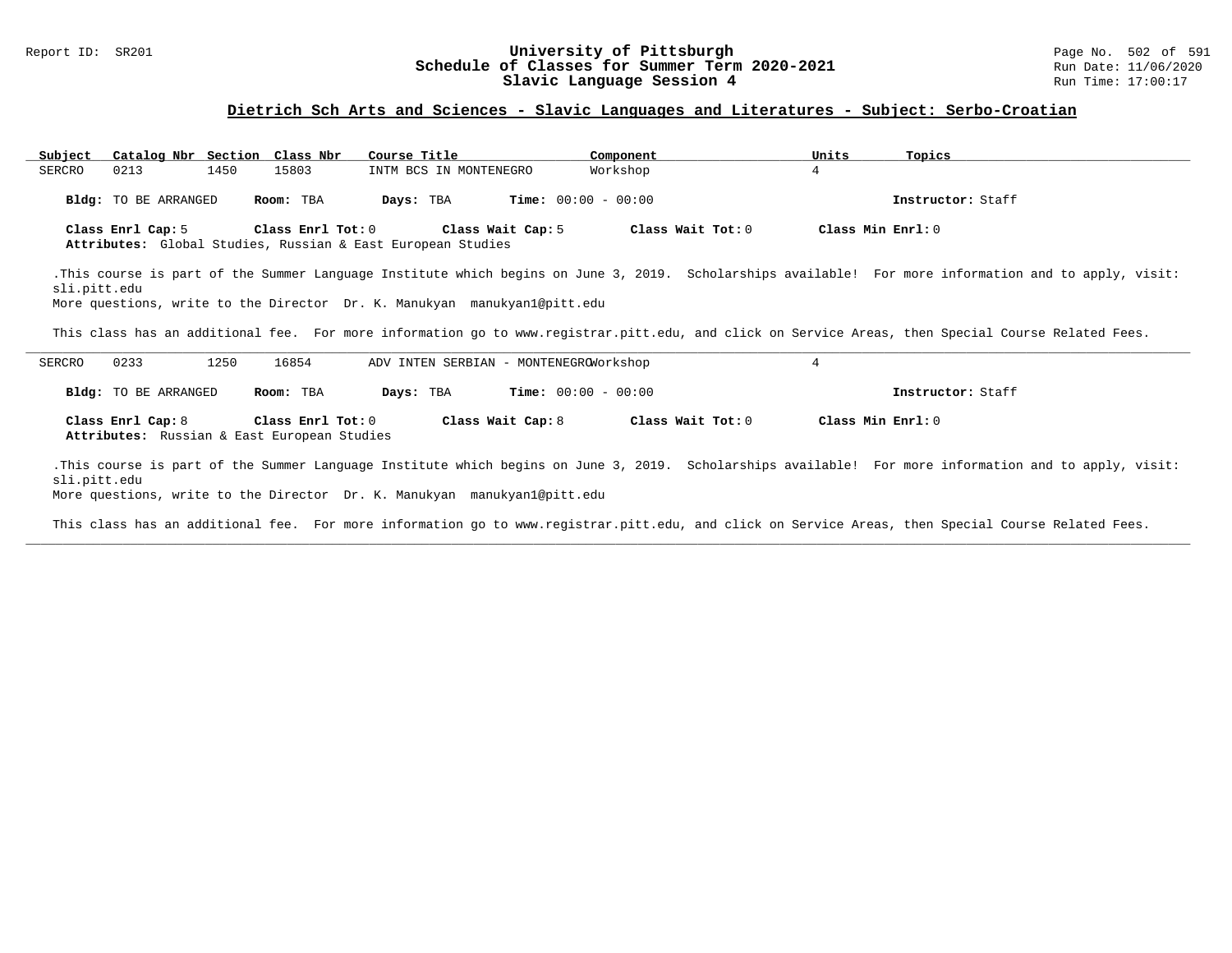### Report ID: SR201 **University of Pittsburgh** Page No. 503 of 591 **Schedule of Classes for Summer Term 2020-2021** Run Date: 11/06/2020 **Slavic Language Session 4** Run Time: 17:00:17

# **Dietrich Sch Arts and Sciences - Slavic Languages and Literatures - Subject: Slavic**

| Subject           |                             | Catalog Nbr Section Class Nbr | Course Title                | Component                    | Units<br>Topics     |
|-------------------|-----------------------------|-------------------------------|-----------------------------|------------------------------|---------------------|
| <b>SLAV</b>       | 1010<br>0226                | 20332                         | INTENSIVE INTM CZECH ABROAD | Workshop                     |                     |
|                   | <b>Bldg:</b> TO BE ARRANGED | Room: TBA                     | Days: TBA                   | <b>Time:</b> $00:00 - 00:00$ | Instructor: Staff   |
|                   | Class Enrl Cap: 5           | Class Enrl Tot: $0$           | Class Wait Cap: 5           | Class Wait Tot: $0$          | Class Min Enrl: $0$ |
| SLAV              | 0234<br>1010                | 20331                         | INTENSIVE ADV CZECH ABROAD  | Workshop                     |                     |
|                   |                             |                               |                             |                              | 4                   |
|                   | <b>Bldg:</b> TO BE ARRANGED | Room: TBA                     | Days: TBA                   | <b>Time:</b> $00:00 - 00:00$ | Instructor: Staff   |
| Class Enrl Cap: 5 |                             | Class Enrl Tot: 0             | Class Wait Cap: 5           | Class Wait Tot: $0$          | Class Min $Enrl: 0$ |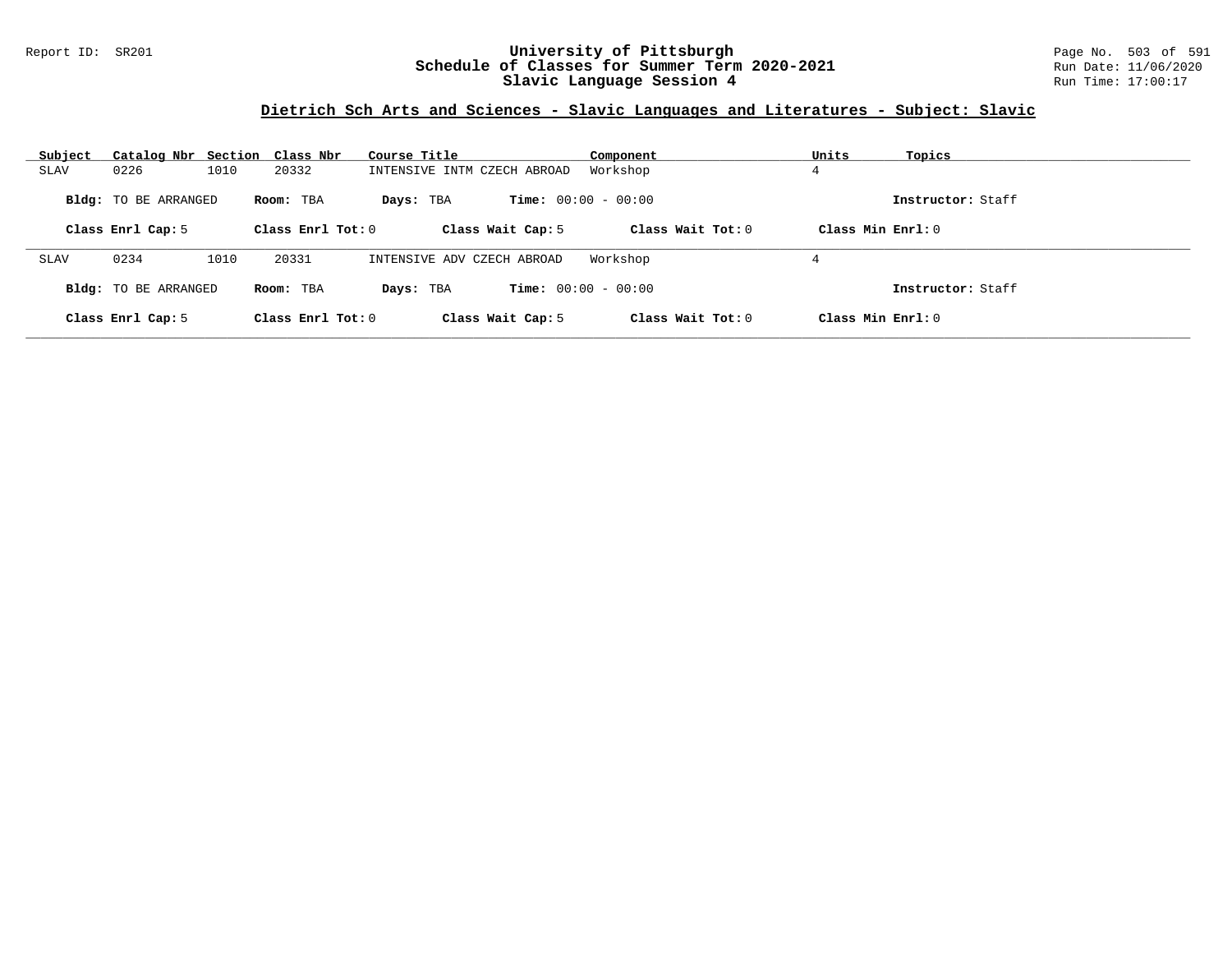#### Report ID: SR201 **1988 Construment Supervisity of Pittsburgh** Page No. 504 of 591 **University of Pittsburgh** Page No. 504 of 591 **Schedule of Classes for Summer Term 2020-2021** Run Date: 11/06/2020 **Schedule of Classes for Summer Term 2020-2021** Run Date: 11/06/2021<br>Slavic Language Session 4 Run Time: 17:00:17 Slavic Language Session 4

### **Dietrich Sch Arts and Sciences - Slavic Languages and Literatures - Subject: Slovak**

| Subject<br>0222<br>SLOVAK                                                                                                                                                                                                                         | Catalog Nbr Section Class Nbr<br>1050<br>14047                   | Course Title<br>INTM INTEN SLOVAK IN SLOVAKIA Workshop | Component                    | Units<br>4        | Topics            |  |  |  |  |
|---------------------------------------------------------------------------------------------------------------------------------------------------------------------------------------------------------------------------------------------------|------------------------------------------------------------------|--------------------------------------------------------|------------------------------|-------------------|-------------------|--|--|--|--|
| Bldg: TO BE ARRANGED                                                                                                                                                                                                                              | Room: TBA                                                        | Days: TBA                                              | <b>Time:</b> $00:00 - 00:00$ |                   | Instructor: Staff |  |  |  |  |
| Class Enrl Tot: 0<br>Class Min Enrl: 0<br>Class Enrl Cap: 3<br>Class Wait Cap: 3<br>Class Wait Tot: 0<br>Attributes: Global Studies, Russian & East European Studies                                                                              |                                                                  |                                                        |                              |                   |                   |  |  |  |  |
| .This course is part of the Summer Language Institute which begins on June 3, 2019. Scholarships available! For more information and to apply, visit:<br>sli.pitt.edu<br>More questions, write to the Director Dr. K. Manukyan manukyanl@pitt.edu |                                                                  |                                                        |                              |                   |                   |  |  |  |  |
| This class has an additional fee. For more information go to www.registrar.pitt.edu, and click on Service Areas, then Special Course Related Fees.                                                                                                |                                                                  |                                                        |                              |                   |                   |  |  |  |  |
| 0232<br>SLOVAK                                                                                                                                                                                                                                    | 16176<br>1030                                                    | ADV INTEN SLOVAL/BRATISLAVA                            | Workshop                     | 6                 |                   |  |  |  |  |
| Bldg: TO BE ARRANGED                                                                                                                                                                                                                              | Room: TBA                                                        | Days: TBA                                              | <b>Time:</b> $00:00 - 00:00$ |                   | Instructor: Staff |  |  |  |  |
| Class Enrl Cap: 4                                                                                                                                                                                                                                 | Class Enrl Tot: 0<br>Attributes: Russian & East European Studies | Class Wait Cap: 4                                      | Class Wait Tot: 0            | Class Min Enrl: 0 |                   |  |  |  |  |

.This course is part of the Summer Language Institute which begins on June 3, 2019. Scholarships available! For more information and to apply, visit: sli.pitt.edu

More questions, write to the Director Dr. K. Manukyan manukyan1@pitt.edu

This class has an additional fee. For more information go to www.registrar.pitt.edu, and click on Service Areas, then Special Course Related Fees. **\_\_\_\_\_\_\_\_\_\_\_\_\_\_\_\_\_\_\_\_\_\_\_\_\_\_\_\_\_\_\_\_\_\_\_\_\_\_\_\_\_\_\_\_\_\_\_\_\_\_\_\_\_\_\_\_\_\_\_\_\_\_\_\_\_\_\_\_\_\_\_\_\_\_\_\_\_\_\_\_\_\_\_\_\_\_\_\_\_\_\_\_\_\_\_\_\_\_\_\_\_\_\_\_\_\_\_\_\_\_\_\_\_\_\_\_\_\_\_\_\_\_\_\_\_\_\_\_\_\_\_\_\_\_\_\_\_\_\_\_\_\_\_\_\_\_\_\_\_\_\_\_\_\_\_\_**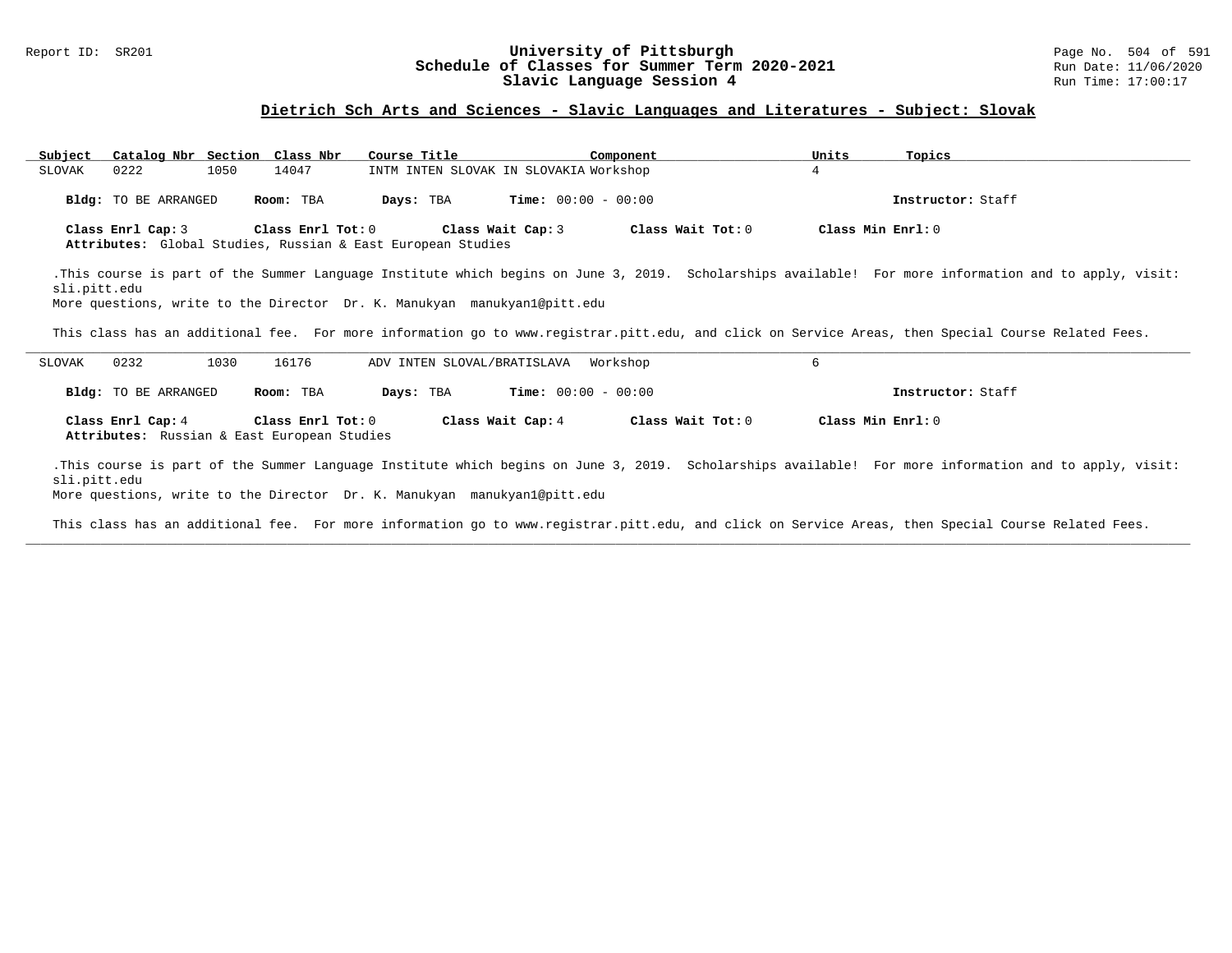#### Report ID: SR201 **University of Pittsburgh** Page No. 505 of 591 **Schedule of Classes for Summer Term 2020-2021** Run Date: 11/06/2020 **Slavic Language Session 5** Run Time: 17:00:17

### **Dietrich Sch Arts and Sciences - Slavic Languages and Literatures - Subject: Russian**

| Subject<br>Catalog Nbr Section Class Nbr                                                                                                                                                                                                                                                                                                                                                                                                                                         | Course Title                           | Component                    | Units<br>Topics                                                                                                                                                                                                                                                                                             |
|----------------------------------------------------------------------------------------------------------------------------------------------------------------------------------------------------------------------------------------------------------------------------------------------------------------------------------------------------------------------------------------------------------------------------------------------------------------------------------|----------------------------------------|------------------------------|-------------------------------------------------------------------------------------------------------------------------------------------------------------------------------------------------------------------------------------------------------------------------------------------------------------|
| <b>RUSS</b><br>0210<br>1230<br>10370                                                                                                                                                                                                                                                                                                                                                                                                                                             | INTENSIVE BEGINNING RUSSIAN            | Workshop                     | 8                                                                                                                                                                                                                                                                                                           |
| Bldg: WEB Based Class<br>Room: TBA                                                                                                                                                                                                                                                                                                                                                                                                                                               | Days: MTuWThF                          | Time: $11:00 - 13:50$        | Instructor: Kovaleva, Ekaterina                                                                                                                                                                                                                                                                             |
| Bldg: WEB Based Class<br>Room: TBA                                                                                                                                                                                                                                                                                                                                                                                                                                               | Days: MTuWThF                          | <b>Time:</b> $14:30 - 16:30$ | Instructor: Staff                                                                                                                                                                                                                                                                                           |
| Class Enrl Cap: 18<br>Class Enrl Tot: 0<br>Attributes: DSAS Second Language General Ed. Requirement, Global Studies, Russian & East European Studies<br>Room Characteristics: Media - Data Projector/Monitor(1), Seating - Moveable(1), PeopleSoft - Scheduled (PS)(1)                                                                                                                                                                                                           | Class Wait Cap: 10                     | Class Wait Tot: 0            | Class Min Enrl: 0                                                                                                                                                                                                                                                                                           |
| <b></b> The planned operational modality for this class is REMOTE. For more information please visit <a<br>href="http://www.provost.pitt.edu/students/student-success-flexpitt/flex-pitt-quarded-risk-posture-all-students-remote"<br/>target="_blank"&gt;http://www.provost.pitt.edu/students/student-success-flexpitt/flex-pitt-quarded-risk-posture-all-students-remote/<br/>sli.pitt.edu<br/>More questions, write to the Director Dr. K. Manukyan manukyan1@pitt.edu</a<br> |                                        |                              | .This course is part of the Summer Language Institute which begins on June 3, 2019. Scholarships available! For more information and to apply, visit:<br>This class has an additional fee. For more information go to www.registrar.pitt.edu, and click on Service Areas, then Special Course Related Fees. |
| 0210<br>1235<br><b>RUSS</b><br>19568                                                                                                                                                                                                                                                                                                                                                                                                                                             | INTENSIVE BEGINNING RUSSIAN            | Workshop                     | 8                                                                                                                                                                                                                                                                                                           |
|                                                                                                                                                                                                                                                                                                                                                                                                                                                                                  |                                        |                              |                                                                                                                                                                                                                                                                                                             |
| Bldg: WEB Based Class<br>Room: TBA                                                                                                                                                                                                                                                                                                                                                                                                                                               | Days: MTuWThF                          | Time: $11:00 - 13:50$        | Instructor: Kovaleva, Ekaterina                                                                                                                                                                                                                                                                             |
| Bldg: WEB Based Class<br>Room: TBA                                                                                                                                                                                                                                                                                                                                                                                                                                               | Days: MTuWThF                          | <b>Time:</b> $14:30 - 16:30$ | Instructor: Staff                                                                                                                                                                                                                                                                                           |
| Class Enrl Cap: 21<br>Class Enrl Tot: 0<br>Attributes: DSAS Second Language General Ed. Requirement, Global Studies, Russian & East European Studies<br>Room Characteristics: Media - Data Projector/Monitor(1), Seating - Moveable(1), PeopleSoft - Scheduled (PS)(1)                                                                                                                                                                                                           | Class Wait Cap: 20                     | Class Wait Tot: 0            | Class Min Enrl: 0                                                                                                                                                                                                                                                                                           |
| <b></b> The planned operational modality for this class is REMOTE. For more information please visit <a<br>href="http://www.provost.pitt.edu/students/student-success-flexpitt/flex-pitt-quarded-risk-posture-all-students-remote"<br/>target="_blank"&gt;http://www.provost.pitt.edu/students/student-success-flexpitt/flex-pitt-quarded-risk-posture-all-students-remote/<br/>sli.pitt.edu<br/>More questions, write to the Director Dr. K. Manukyan manukyan1@pitt.edu</a<br> |                                        |                              | .This course is part of the Summer Language Institute which begins on June 3, 2019. Scholarships available! For more information and to apply, visit:                                                                                                                                                       |
| <b>RUSS</b><br>0220<br>1000<br>20464                                                                                                                                                                                                                                                                                                                                                                                                                                             | INTENSIVE INTERMEDIATE RUSSIANWorkshop |                              | 8                                                                                                                                                                                                                                                                                                           |
| Bldg: WEB Based Class<br>Room: TBA                                                                                                                                                                                                                                                                                                                                                                                                                                               | Days: MTuWThF                          | <b>Time:</b> $11:00 - 13:50$ | Instructor: Budenkova, Zhanna                                                                                                                                                                                                                                                                               |
|                                                                                                                                                                                                                                                                                                                                                                                                                                                                                  |                                        |                              | Kim, Viktoriia                                                                                                                                                                                                                                                                                              |
| Bldg: WEB Based Class<br>Room: TBA                                                                                                                                                                                                                                                                                                                                                                                                                                               | Days: MTuWThF                          | <b>Time:</b> $14:30 - 16:30$ | Instructor: Staff                                                                                                                                                                                                                                                                                           |
| Class Enrl Cap: 21<br>Class Enrl Tot: 0<br>Attributes: Russian & East European Studies                                                                                                                                                                                                                                                                                                                                                                                           | Class Wait Cap: 20                     | Class Wait Tot: 0            | Class Min Enrl: 0                                                                                                                                                                                                                                                                                           |
|                                                                                                                                                                                                                                                                                                                                                                                                                                                                                  |                                        |                              |                                                                                                                                                                                                                                                                                                             |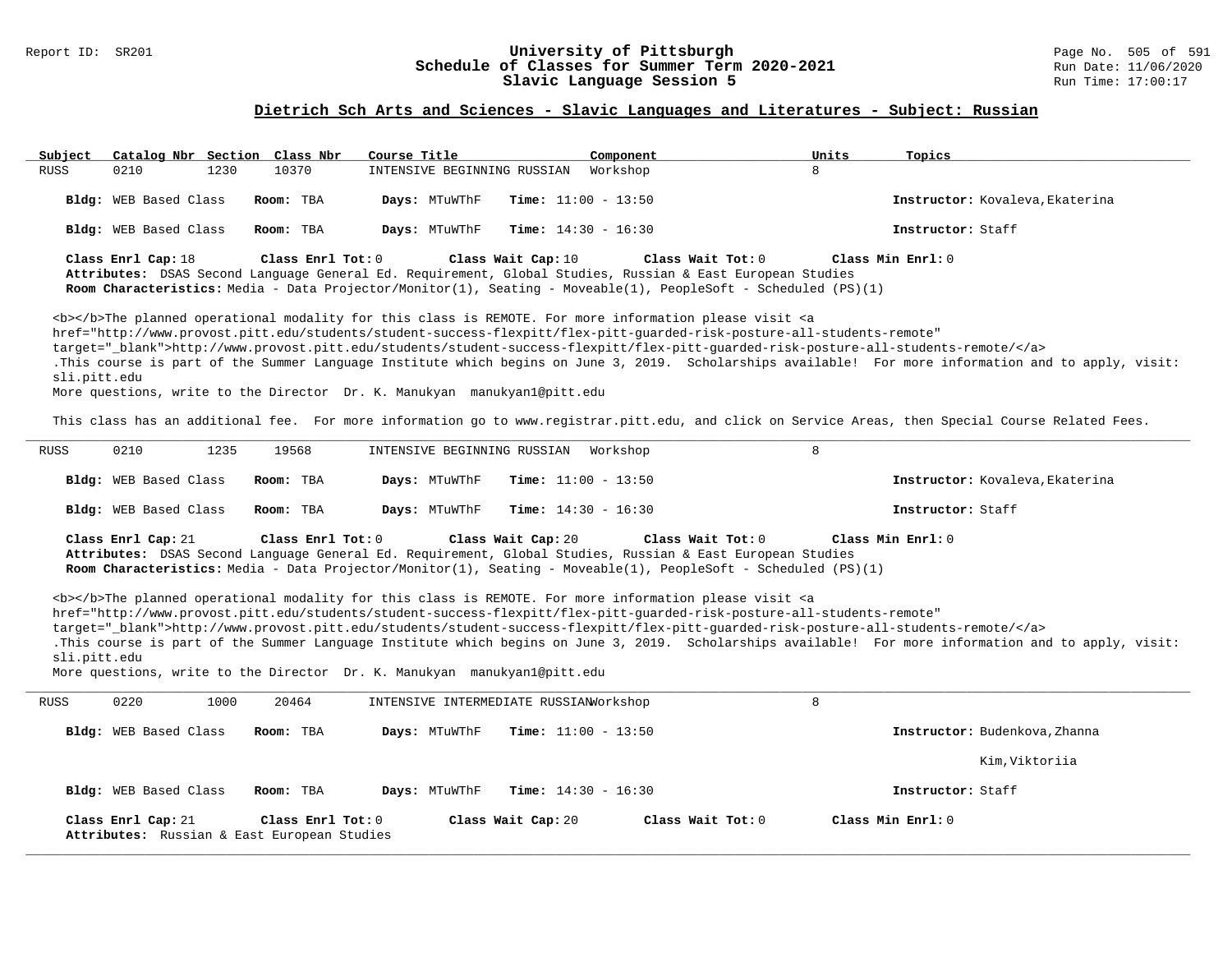#### Report ID: SR201 **1988 Manufact Schedule of Classes for Summer Term 2020-2021** Page No. 506 of 591 Page No. 506 of 591<br>**Schedule of Classes for Summer Term 2020-2021** Run Date: 11/06/2020 **Schedule of Classes for Summer Term 2020-2021** Run Date: 11/06/2020<br>Slavic Language Session 5 Run Time: 17:00:17 Slavic Language Session 5

### **Dietrich Sch Arts and Sciences - Slavic Languages and Literatures - Subject: Russian**

| Subject      | Catalog Nbr Section Class Nbr |                   | Course Title                                                | Component                                                                                                                                                                                                                                                                                                                                                                                                                                                                                                                                                            |                                                                                                                                                                                                                                                              | Units<br>Topics   |                                                                                                                                                       |
|--------------|-------------------------------|-------------------|-------------------------------------------------------------|----------------------------------------------------------------------------------------------------------------------------------------------------------------------------------------------------------------------------------------------------------------------------------------------------------------------------------------------------------------------------------------------------------------------------------------------------------------------------------------------------------------------------------------------------------------------|--------------------------------------------------------------------------------------------------------------------------------------------------------------------------------------------------------------------------------------------------------------|-------------------|-------------------------------------------------------------------------------------------------------------------------------------------------------|
| RUSS         | 1230<br>0220                  | 10283             |                                                             | INTENSIVE INTERMEDIATE RUSSIAN Morkshop                                                                                                                                                                                                                                                                                                                                                                                                                                                                                                                              | 8                                                                                                                                                                                                                                                            |                   |                                                                                                                                                       |
|              | <b>Bldg:</b> WEB Based Class  | Room: TBA         | Days: MTuWThF                                               | <b>Time:</b> $11:00 - 13:50$                                                                                                                                                                                                                                                                                                                                                                                                                                                                                                                                         |                                                                                                                                                                                                                                                              |                   | Instructor: Kim, Viktoriia                                                                                                                            |
|              |                               |                   |                                                             |                                                                                                                                                                                                                                                                                                                                                                                                                                                                                                                                                                      |                                                                                                                                                                                                                                                              |                   | Budenkova, Zhanna                                                                                                                                     |
|              | Bldg: WEB Based Class         | Room: TBA         | Days: MTuWThF                                               | <b>Time:</b> $14:30 - 16:30$                                                                                                                                                                                                                                                                                                                                                                                                                                                                                                                                         |                                                                                                                                                                                                                                                              | Instructor: Staff |                                                                                                                                                       |
|              | Class Enrl Cap: 18            | Class Enrl Tot: 0 |                                                             | Class Wait Cap: 10                                                                                                                                                                                                                                                                                                                                                                                                                                                                                                                                                   | Class Wait Tot: 0                                                                                                                                                                                                                                            | Class Min Enrl: 0 |                                                                                                                                                       |
|              |                               |                   | Attributes: Global Studies, Russian & East European Studies |                                                                                                                                                                                                                                                                                                                                                                                                                                                                                                                                                                      |                                                                                                                                                                                                                                                              |                   |                                                                                                                                                       |
|              |                               |                   |                                                             |                                                                                                                                                                                                                                                                                                                                                                                                                                                                                                                                                                      | <b>Room Characteristics:</b> Media - Data Projector/Monitor(1), Seating - Moveable(1), PeopleSoft - Scheduled (PS)(1)                                                                                                                                        |                   |                                                                                                                                                       |
| sli.pitt.edu |                               |                   |                                                             | <b></b> The planned operational modality for this class is REMOTE. For more information please visit <a< td=""><td>href="http://www.provost.pitt.edu/students/student-success-flexpitt/flex-pitt-quarded-risk-posture-all-students-remote"<br/>target="_blank"&gt;http://www.provost.pitt.edu/students/student-success-flexpitt/flex-pitt-guarded-risk-posture-all-students-remote/</td><td></td><td>.This course is part of the Summer Language Institute which begins on June 3, 2019. Scholarships available! For more information and to apply, visit:</td></a<> | href="http://www.provost.pitt.edu/students/student-success-flexpitt/flex-pitt-quarded-risk-posture-all-students-remote"<br>target="_blank">http://www.provost.pitt.edu/students/student-success-flexpitt/flex-pitt-guarded-risk-posture-all-students-remote/ |                   | .This course is part of the Summer Language Institute which begins on June 3, 2019. Scholarships available! For more information and to apply, visit: |

More questions, write to the Director Dr. K. Manukyan manukyan1@pitt.edu

This class has an additional fee. For more information go to www.registrar.pitt.edu, and click on Service Areas, then Special Course Related Fees.

| RUSS         | 0220                                                                                                                                                                                                                                                                                            | 1235 | 19569     |               | INTENSIVE INTERMEDIATE RUSSIAN Morkshop |                              | 8                                                                                                                                                                                                                                         |                                                                                                                                                                                                                                                                                           |
|--------------|-------------------------------------------------------------------------------------------------------------------------------------------------------------------------------------------------------------------------------------------------------------------------------------------------|------|-----------|---------------|-----------------------------------------|------------------------------|-------------------------------------------------------------------------------------------------------------------------------------------------------------------------------------------------------------------------------------------|-------------------------------------------------------------------------------------------------------------------------------------------------------------------------------------------------------------------------------------------------------------------------------------------|
|              | <b>Bldg:</b> WEB Based Class                                                                                                                                                                                                                                                                    |      | Room: TBA | Days: MTuWThF |                                         | <b>Time:</b> $11:00 - 13:50$ |                                                                                                                                                                                                                                           | Instructor: Budenkova, Zhanna                                                                                                                                                                                                                                                             |
|              |                                                                                                                                                                                                                                                                                                 |      |           |               |                                         |                              |                                                                                                                                                                                                                                           | Kim, Viktoriia                                                                                                                                                                                                                                                                            |
|              | Bldg: WEB Based Class                                                                                                                                                                                                                                                                           |      | Room: TBA | Days: MTuWThF |                                         | <b>Time:</b> $14:30 - 16:30$ |                                                                                                                                                                                                                                           | Instructor: Staff                                                                                                                                                                                                                                                                         |
|              | Class Min Enrl: 0<br>Class Enrl Cap: 21<br>Class Enrl Tot: 0<br>Class Wait Cap: 20<br>Class Wait Tot: 0<br>Attributes: Global Studies, Russian & East European Studies<br><b>Room Characteristics:</b> Media - Data Projector/Monitor(1), Seating - Moveable(1), PeopleSoft - Scheduled (PS)(1) |      |           |               |                                         |                              |                                                                                                                                                                                                                                           |                                                                                                                                                                                                                                                                                           |
| sli.pitt.edu |                                                                                                                                                                                                                                                                                                 |      |           |               |                                         |                              | <b></b> The planned operational modality for this class is REMOTE. For more information please visit <a<br>href="http://www.provost.pitt.edu/students/student-success-flexpitt/flex-pitt-quarded-risk-posture-all-students-remote"</a<br> | target="blank">http://www.provost.pitt.edu/students/student-success-flexpitt/flex-pitt-quarded-risk-posture-all-students-remote/<br>.This course is part of the Summer Language Institute which begins on June 3, 2019. Scholarships available! For more information and to apply, visit: |

**\_\_\_\_\_\_\_\_\_\_\_\_\_\_\_\_\_\_\_\_\_\_\_\_\_\_\_\_\_\_\_\_\_\_\_\_\_\_\_\_\_\_\_\_\_\_\_\_\_\_\_\_\_\_\_\_\_\_\_\_\_\_\_\_\_\_\_\_\_\_\_\_\_\_\_\_\_\_\_\_\_\_\_\_\_\_\_\_\_\_\_\_\_\_\_\_\_\_\_\_\_\_\_\_\_\_\_\_\_\_\_\_\_\_\_\_\_\_\_\_\_\_\_\_\_\_\_\_\_\_\_\_\_\_\_\_\_\_\_\_\_\_\_\_\_\_\_\_\_\_\_\_\_\_\_\_**

More questions, write to the Director Dr. K. Manukyan manukyan1@pitt.edu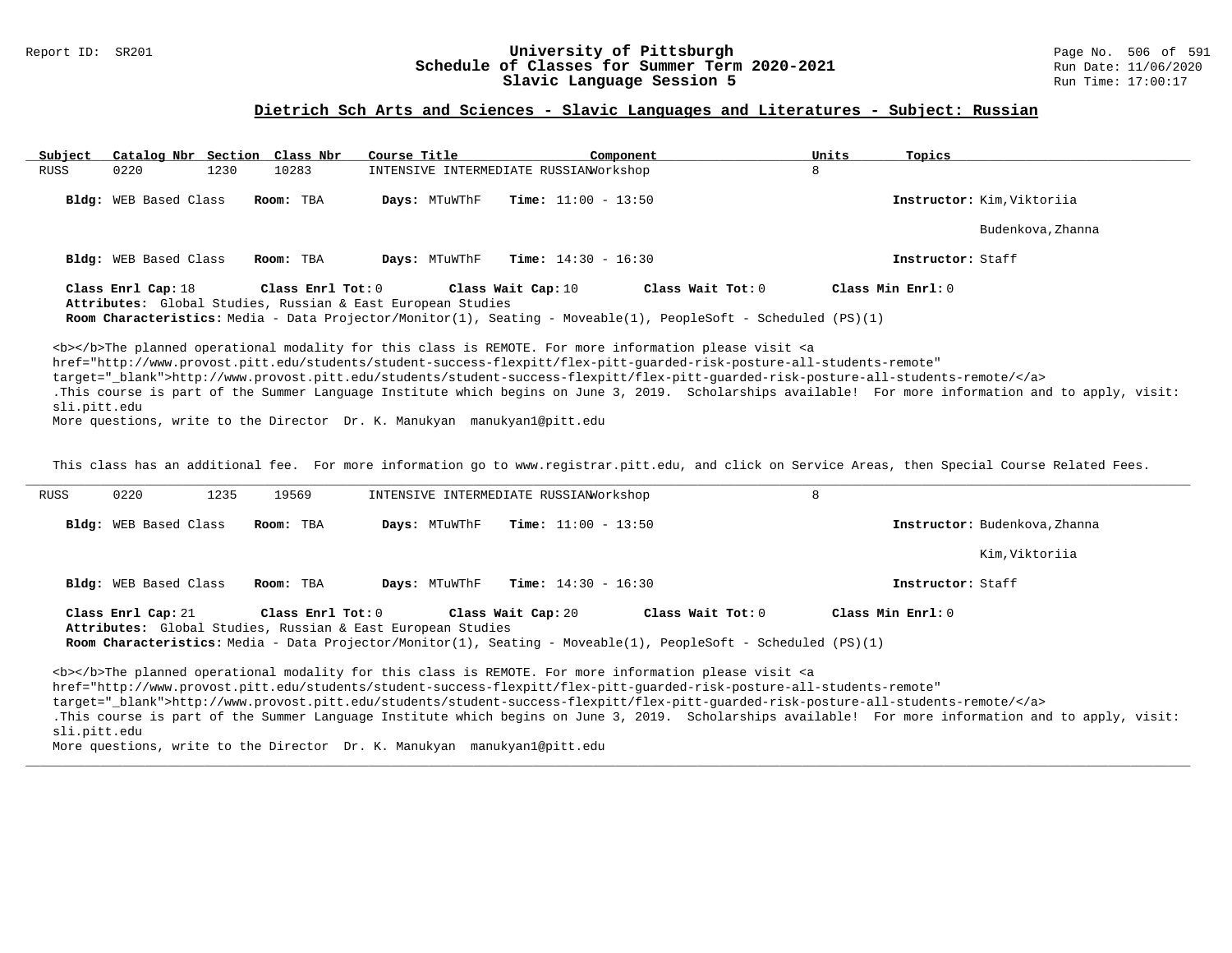#### Report ID: SR201 **1988 Chedule of Classes for Summer Term 2020-2021** Page No. 507 of 591 Page No. 507 of 591 Schedule of Classes for Summer Term 2020-2021 **Schedule of Classes for Summer Term 2020-2021** Run Date: 11/06/2020<br>Slavic Language Session 5 Run Time: 17:00:17 Slavic Language Session 5

### **Dietrich Sch Arts and Sciences - Slavic Languages and Literatures - Subject: Russian**

| Subject                                                                                                                                                                  | Catalog Nbr Section Class Nbr | Course Title                           | Component                                                                                                                           | Units<br>Topics                                                                                                                                        |  |  |  |  |  |
|--------------------------------------------------------------------------------------------------------------------------------------------------------------------------|-------------------------------|----------------------------------------|-------------------------------------------------------------------------------------------------------------------------------------|--------------------------------------------------------------------------------------------------------------------------------------------------------|--|--|--|--|--|
| <b>RUSS</b><br>0226<br>1010                                                                                                                                              | 17454                         | INTM INTENSIVE RUSSIAN ABROAD Workshop |                                                                                                                                     | 8                                                                                                                                                      |  |  |  |  |  |
| Bldg: TO BE ARRANGED                                                                                                                                                     | Room: TBA                     | Days: TBA                              | Time: TBA                                                                                                                           | Instructor: Staff                                                                                                                                      |  |  |  |  |  |
| Class Enrl Cap: 25<br>Class Enrl Tot: $0$<br>Class Wait Cap: 20<br>Class Wait Tot: 0<br>Class Min Enrl: 0<br>Attributes: Global Studies, Russian & East European Studies |                               |                                        |                                                                                                                                     |                                                                                                                                                        |  |  |  |  |  |
| information and to apply, visit: sli.pitt.edu<br>More questions, write to the Director Dr. K. Manukyan manukyan1@pitt.edu                                                |                               |                                        |                                                                                                                                     | PROJECT GO COURSE IN NARVA ESTONIA This course is part of the Summer Language Institute which begins on June 3, 2019. Scholarships available! For more |  |  |  |  |  |
| 0230<br>1000<br><b>RUSS</b>                                                                                                                                              | 20468                         | INTENSIVE ADVANCED RUSSIAN             | Workshop                                                                                                                            | 8                                                                                                                                                      |  |  |  |  |  |
| Bldg: WEB Based Class                                                                                                                                                    | Room: TBA                     | Days: MTuWThF                          | <b>Time:</b> $11:00 - 13:50$                                                                                                        | Instructor: Zinchenko, Anastasiia                                                                                                                      |  |  |  |  |  |
|                                                                                                                                                                          |                               |                                        |                                                                                                                                     | Dudina, Evgeniya                                                                                                                                       |  |  |  |  |  |
| Bldg: WEB Based Class                                                                                                                                                    | Room: TBA                     | Days: MTuWThF                          | <b>Time:</b> $14:30 - 16:30$                                                                                                        | Instructor: Staff                                                                                                                                      |  |  |  |  |  |
| Class Enrl Cap: 21<br>Class Enrl Tot: 0<br>Class Wait Cap: 20<br>Class Wait Tot: 0<br>Class Min Enrl: 0<br>Attributes: Russian & East European Studies                   |                               |                                        |                                                                                                                                     |                                                                                                                                                        |  |  |  |  |  |
|                                                                                                                                                                          |                               |                                        |                                                                                                                                     |                                                                                                                                                        |  |  |  |  |  |
| 1230<br>0230<br><b>RUSS</b>                                                                                                                                              | 10284                         | INTENSIVE ADVANCED RUSSIAN             | Workshop                                                                                                                            | 8                                                                                                                                                      |  |  |  |  |  |
| Bldg: WEB Based Class                                                                                                                                                    | Room: TBA                     | Days: MTuWThF                          | <b>Time:</b> $11:00 - 13:50$                                                                                                        | Instructor: Zinchenko, Anastasiia                                                                                                                      |  |  |  |  |  |
|                                                                                                                                                                          |                               |                                        |                                                                                                                                     | Dudina, Evgeniya                                                                                                                                       |  |  |  |  |  |
| Bldg: WEB Based Class                                                                                                                                                    | Room: TBA                     | Days: MTuWThF                          | <b>Time:</b> $14:30 - 16:30$                                                                                                        | Instructor: Staff                                                                                                                                      |  |  |  |  |  |
| Class Enrl Cap: 18<br>Attributes: Global Studies, Russian & East European Studies                                                                                        | Class Enrl Tot: 0             | Class Wait Cap: 10                     | Class Wait Tot: 0<br>Room Characteristics: Media - Data Projector/Monitor(1), Seating - Moveable(1), PeopleSoft - Scheduled (PS)(1) | Class Min Enrl: 0                                                                                                                                      |  |  |  |  |  |

More questions, write to the Director Dr. K. Manukyan manukyan1@pitt.edu

This class has an additional fee. For more information go to www.registrar.pitt.edu, and click on Service Areas, then Special Course Related Fees. **\_\_\_\_\_\_\_\_\_\_\_\_\_\_\_\_\_\_\_\_\_\_\_\_\_\_\_\_\_\_\_\_\_\_\_\_\_\_\_\_\_\_\_\_\_\_\_\_\_\_\_\_\_\_\_\_\_\_\_\_\_\_\_\_\_\_\_\_\_\_\_\_\_\_\_\_\_\_\_\_\_\_\_\_\_\_\_\_\_\_\_\_\_\_\_\_\_\_\_\_\_\_\_\_\_\_\_\_\_\_\_\_\_\_\_\_\_\_\_\_\_\_\_\_\_\_\_\_\_\_\_\_\_\_\_\_\_\_\_\_\_\_\_\_\_\_\_\_\_\_\_\_\_\_\_\_**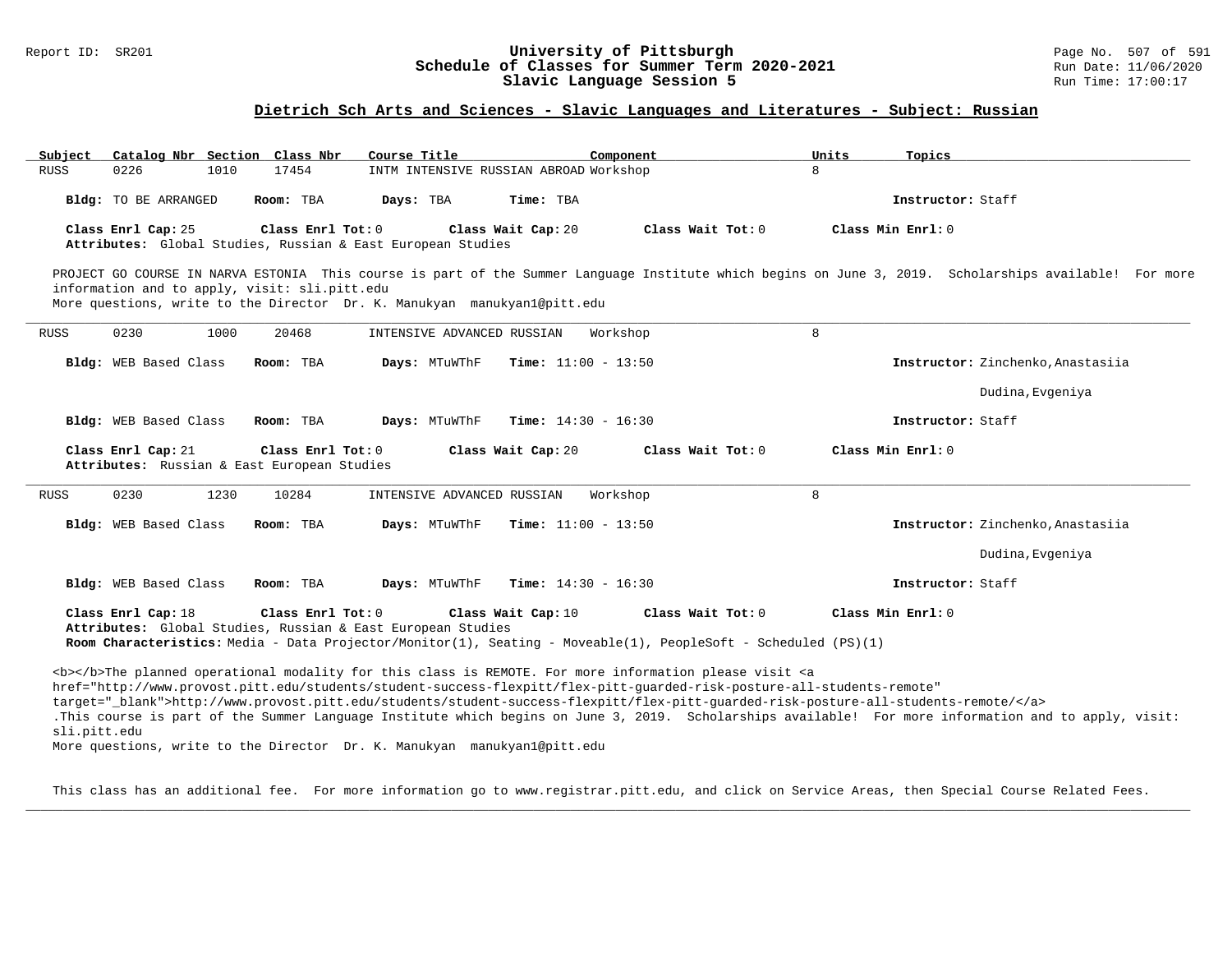### Report ID: SR201 **University of Pittsburgh** Page No. 508 of 591 **Schedule of Classes for Summer Term 2020-2021** Run Date: 11/06/2020 **Slavic Language Session 5** Run Time: 17:00:17

# **Dietrich Sch Arts and Sciences - Slavic Languages and Literatures - Subject: Russian**

| Catalog Nbr Section Class Nbr<br>Subject                                                                                           | Course Title<br>Component                                                                                                                                                                                                                                                                                                                                                          | Units<br>Topics                                                                                                                                           |
|------------------------------------------------------------------------------------------------------------------------------------|------------------------------------------------------------------------------------------------------------------------------------------------------------------------------------------------------------------------------------------------------------------------------------------------------------------------------------------------------------------------------------|-----------------------------------------------------------------------------------------------------------------------------------------------------------|
| 1235<br>18314<br><b>RUSS</b><br>0230                                                                                               | INTENSIVE ADVANCED RUSSIAN<br>Workshop                                                                                                                                                                                                                                                                                                                                             | 8                                                                                                                                                         |
| Bldg: WEB Based Class<br>Room: TBA                                                                                                 | Days: MTuWThF<br><b>Time:</b> $11:00 - 13:50$                                                                                                                                                                                                                                                                                                                                      | Instructor: Dudina, Evgeniya                                                                                                                              |
|                                                                                                                                    |                                                                                                                                                                                                                                                                                                                                                                                    | Zinchenko, Anastasiia                                                                                                                                     |
| Bldg: WEB Based Class<br>Room: TBA                                                                                                 | Days: MTuWThF<br><b>Time:</b> $14:30 - 16:30$                                                                                                                                                                                                                                                                                                                                      | Instructor: Staff                                                                                                                                         |
| Class Enrl Cap: 19<br>Class Enrl Tot: 0<br>Attributes: Global Studies, Russian & East European Studies                             | Class Wait Cap: 10<br>Class Wait Tot: 0<br>Room Characteristics: Media - Data Projector/Monitor(1), Seating - Moveable(1), PeopleSoft - Scheduled (PS)(1)                                                                                                                                                                                                                          | Class Min Enrl: 0                                                                                                                                         |
| sli.pitt.edu<br>More questions, write to the Director Dr. K. Manukyan manukyanl@pitt.edu                                           | <b></b> The planned operational modality for this class is REMOTE. For more information please visit <a<br>href="http://www.provost.pitt.edu/students/student-success-flexpitt/flex-pitt-quarded-risk-posture-all-students-remote"<br/>target="_blank"&gt;http://www.provost.pitt.edu/students/student-success-flexpitt/flex-pitt-guarded-risk-posture-all-students-remote/</a<br> | .This course is part of the Summer Language Institute which begins on June 3, 2019. Scholarships available! For more information and to apply, visit:     |
| 0236<br><b>RUSS</b><br>1030<br>16845                                                                                               | Workshop<br>ROTC ADV RUSSIAN ABROAD                                                                                                                                                                                                                                                                                                                                                | 8                                                                                                                                                         |
| Bldg: TO BE ARRANGED<br>Room: TBA                                                                                                  | Days: TBA<br><b>Time:</b> $00:00 - 00:00$                                                                                                                                                                                                                                                                                                                                          | Instructor: Staff                                                                                                                                         |
| Class Enrl Cap: 40<br>Class Enrl Tot: 0<br>Attributes: Russian & East European Studies                                             | Class Wait Cap: 20<br>$Class$ Wait Tot: $0$                                                                                                                                                                                                                                                                                                                                        | Class Min Enrl: 0                                                                                                                                         |
| For more information and to apply, visit: sli.pitt.edu<br>More questions, write to the Director Dr. K. Manukyan manukyan1@pitt.edu |                                                                                                                                                                                                                                                                                                                                                                                    | THIS IS A PROJECT GO COURSE IN NARVA, ESTONIA. This course is part of the Summer Language Institute which begins on June 3, 2019. Scholarships available! |
|                                                                                                                                    |                                                                                                                                                                                                                                                                                                                                                                                    | This class has an additional fee. For more information go to www.registrar.pitt.edu, and click on Service Areas, then Special Course Related Fees.        |
| 0240<br>1000<br>20469<br>RUSS                                                                                                      | INTENSIVE FOURTH-YEAR RUSSIAN Workshop                                                                                                                                                                                                                                                                                                                                             | 8                                                                                                                                                         |
| Bldg: WEB Based Class<br>Room: TBA                                                                                                 | Days: MTuWThF<br><b>Time:</b> $11:00 - 13:50$                                                                                                                                                                                                                                                                                                                                      | Instructor: Dudina, Evgeniya                                                                                                                              |
| Bldg: WEB Based Class<br>Room: TBA                                                                                                 | Days: MTuWThF<br><b>Time:</b> $14:30 - 16:30$                                                                                                                                                                                                                                                                                                                                      | Instructor: Staff                                                                                                                                         |
| Class Enrl Cap: 18<br>Class Enrl Tot: 0<br>Attributes: Russian & East European Studies                                             | Class Wait Cap: 10<br>Class Wait Tot: 0                                                                                                                                                                                                                                                                                                                                            | Class Min Enrl: 0                                                                                                                                         |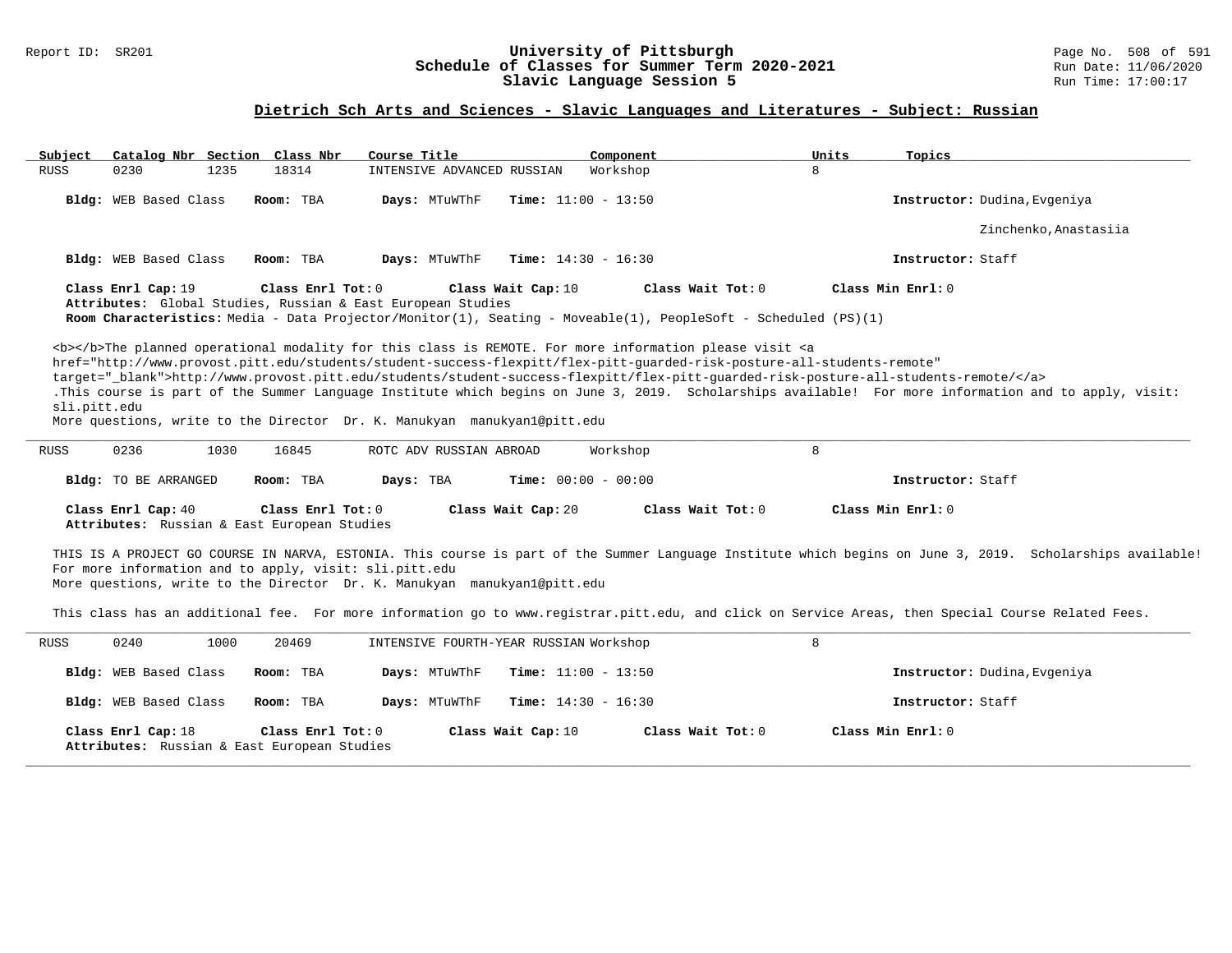### Report ID: SR201 **University of Pittsburgh** Page No. 509 of 591 **Schedule of Classes for Summer Term 2020-2021** Run Date: 11/06/2020 **Slavic Language Session 5** Run Time: 17:00:17

### **Dietrich Sch Arts and Sciences - Slavic Languages and Literatures - Subject: Russian**

| Subject      | Catalog Nbr Section Class Nbr                                     |                   | Course Title                                                             | Component                                                                                                                                                                                                                                                                                                                                                                                                                                                                                                                                                                                                                                                                                                                                                                                                                                                                                                            | Units                                                                                                                                                                                                                                                                                                                                                                                                 | Topics                                                                                                                                                                                                                                                                                                                           |
|--------------|-------------------------------------------------------------------|-------------------|--------------------------------------------------------------------------|----------------------------------------------------------------------------------------------------------------------------------------------------------------------------------------------------------------------------------------------------------------------------------------------------------------------------------------------------------------------------------------------------------------------------------------------------------------------------------------------------------------------------------------------------------------------------------------------------------------------------------------------------------------------------------------------------------------------------------------------------------------------------------------------------------------------------------------------------------------------------------------------------------------------|-------------------------------------------------------------------------------------------------------------------------------------------------------------------------------------------------------------------------------------------------------------------------------------------------------------------------------------------------------------------------------------------------------|----------------------------------------------------------------------------------------------------------------------------------------------------------------------------------------------------------------------------------------------------------------------------------------------------------------------------------|
| RUSS         | 1230<br>0240                                                      | 10549             |                                                                          | INTENSIVE FOURTH-YEAR RUSSIAN Workshop                                                                                                                                                                                                                                                                                                                                                                                                                                                                                                                                                                                                                                                                                                                                                                                                                                                                               | 8                                                                                                                                                                                                                                                                                                                                                                                                     |                                                                                                                                                                                                                                                                                                                                  |
|              | <b>Bldg:</b> WEB Based Class                                      | Room: TBA         | Days: MTuWThF                                                            | <b>Time:</b> $11:00 - 13:50$                                                                                                                                                                                                                                                                                                                                                                                                                                                                                                                                                                                                                                                                                                                                                                                                                                                                                         |                                                                                                                                                                                                                                                                                                                                                                                                       | Instructor: Dudina, Evgeniya                                                                                                                                                                                                                                                                                                     |
|              | <b>Bldg:</b> WEB Based Class                                      | Room: TBA         | Days: MTuWThF                                                            | <b>Time:</b> $14:30 - 16:30$                                                                                                                                                                                                                                                                                                                                                                                                                                                                                                                                                                                                                                                                                                                                                                                                                                                                                         |                                                                                                                                                                                                                                                                                                                                                                                                       | Instructor: Staff                                                                                                                                                                                                                                                                                                                |
| sli.pitt.edu | Class Enrl Cap: 18<br>Attributes: Russian & East European Studies | Class Enrl Tot: 0 | More questions, write to the Director Dr. K. Manukyan manukyan1@pitt.edu | Class Wait Cap: 10<br><b></b> The planned operational modality for this class is REMOTE. For more information please visit <a< td=""><td>Class Wait Tot: <math>0</math><br/>Room Characteristics: Media - Data Projector/Monitor(1), Seating - Moveable(1), PeopleSoft - Scheduled (PS)(1)<br/>href="http://www.provost.pitt.edu/students/student-success-flexpitt/flex-pitt-quarded-risk-posture-all-students-remote"<br/>target="_blank"&gt;http://www.provost.pitt.edu/students/student-success-flexpitt/flex-pitt-guarded-risk-posture-all-students-remote/</td><td>Class Min Enrl: 0<br/>.This course is part of the Summer Language Institute which begins on June 3, 2019. Scholarships available! For more information and to apply, visit:<br/>This class has an additional fee. For more information go to www.registrar.pitt.edu, and click on Service Areas, then Special Course Related Fees.</td></a<> | Class Wait Tot: $0$<br>Room Characteristics: Media - Data Projector/Monitor(1), Seating - Moveable(1), PeopleSoft - Scheduled (PS)(1)<br>href="http://www.provost.pitt.edu/students/student-success-flexpitt/flex-pitt-quarded-risk-posture-all-students-remote"<br>target="_blank">http://www.provost.pitt.edu/students/student-success-flexpitt/flex-pitt-guarded-risk-posture-all-students-remote/ | Class Min Enrl: 0<br>.This course is part of the Summer Language Institute which begins on June 3, 2019. Scholarships available! For more information and to apply, visit:<br>This class has an additional fee. For more information go to www.registrar.pitt.edu, and click on Service Areas, then Special Course Related Fees. |
| RUSS         | 0246<br>1010                                                      | 18161             |                                                                          | ROTC 4TH YEAR RUSSIAN ABROAD Workshop                                                                                                                                                                                                                                                                                                                                                                                                                                                                                                                                                                                                                                                                                                                                                                                                                                                                                | 8                                                                                                                                                                                                                                                                                                                                                                                                     |                                                                                                                                                                                                                                                                                                                                  |
|              | <b>Bldg:</b> TO BE ARRANGED                                       | Room: TBA         | Days: TBA                                                                | <b>Time:</b> $00:00 - 00:00$                                                                                                                                                                                                                                                                                                                                                                                                                                                                                                                                                                                                                                                                                                                                                                                                                                                                                         |                                                                                                                                                                                                                                                                                                                                                                                                       | Instructor: Staff                                                                                                                                                                                                                                                                                                                |

**\_\_\_\_\_\_\_\_\_\_\_\_\_\_\_\_\_\_\_\_\_\_\_\_\_\_\_\_\_\_\_\_\_\_\_\_\_\_\_\_\_\_\_\_\_\_\_\_\_\_\_\_\_\_\_\_\_\_\_\_\_\_\_\_\_\_\_\_\_\_\_\_\_\_\_\_\_\_\_\_\_\_\_\_\_\_\_\_\_\_\_\_\_\_\_\_\_\_\_\_\_\_\_\_\_\_\_\_\_\_\_\_\_\_\_\_\_\_\_\_\_\_\_\_\_\_\_\_\_\_\_\_\_\_\_\_\_\_\_\_\_\_\_\_\_\_\_\_\_\_\_\_\_\_\_\_**

| Class Enrl Cap: 20 | Class Enrl Tot: 0 | Class Wait Cap: 20 | Class Wait Tot: 0 | Class Min Enrl: 0 |  |
|--------------------|-------------------|--------------------|-------------------|-------------------|--|
|                    |                   |                    |                   |                   |  |

THIS IS A PROJECT GO COURSE IN NARVA, ESTONIA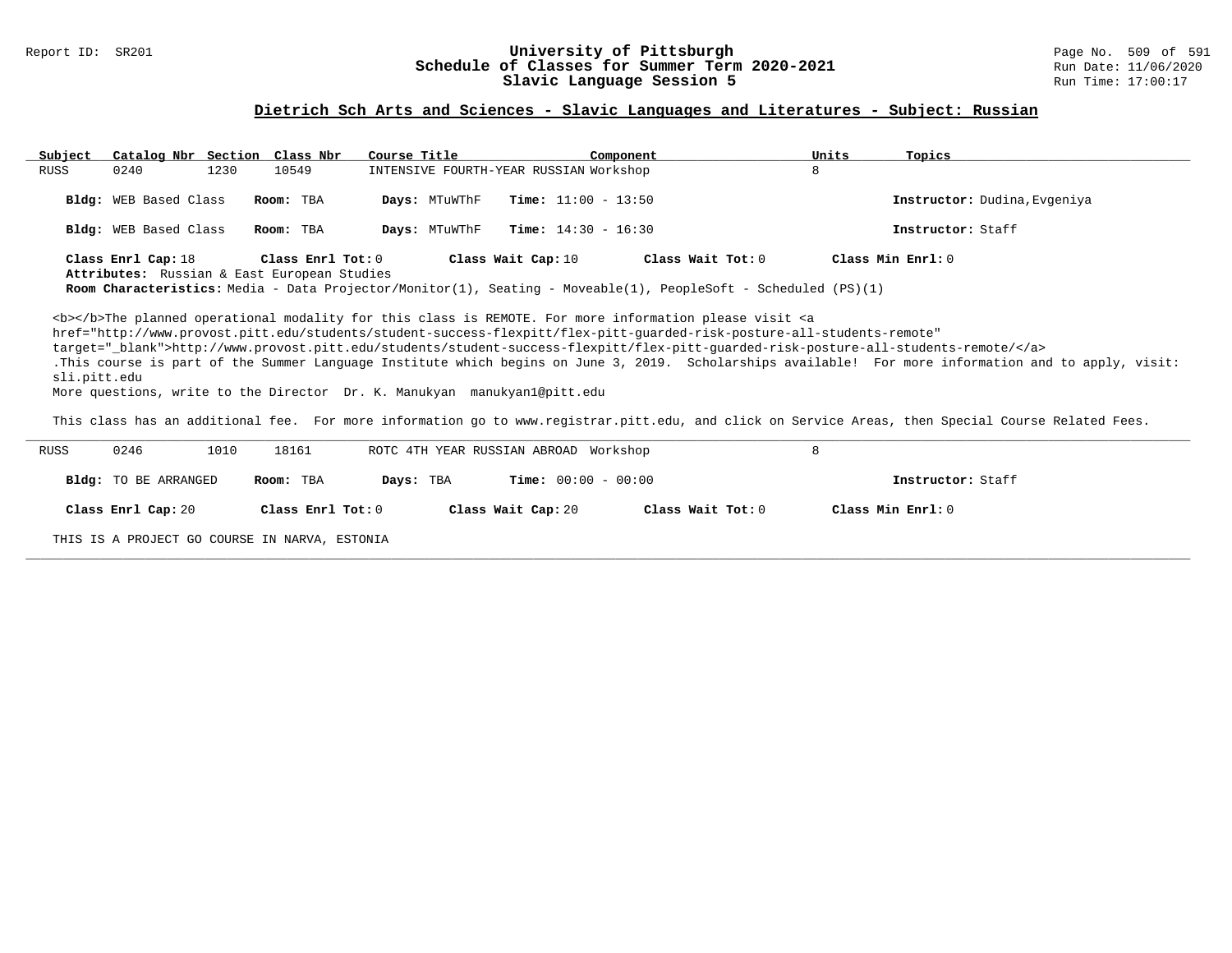#### Report ID: SR201 **1988 Conserversity of Pittsburgh University of Pittsburgh** Page No. 510 of 591 **Schedule of Classes for Summer Term 2020-2021** Page No. 510 of 591 **Schedule of Classes for Summer Term 2020-2021** Run Date: 11/06/2021<br>Slavic Language Session 5 Run Time: 17:00:17 Slavic Language Session 5

### **Dietrich Sch Arts and Sciences - Slavic Languages and Literatures - Subject: Slavic Lang Inst - Non-Slavic**

| Subject | Catalog Nbr Section Class Nbr                    |      |                     | Course Title                                                                          |                              | Component | Units               | Topics            |                                           |
|---------|--------------------------------------------------|------|---------------------|---------------------------------------------------------------------------------------|------------------------------|-----------|---------------------|-------------------|-------------------------------------------|
| SLI     | 0030                                             | 1130 | 16844               | BEGINNING INTENSIVE ARABIC                                                            |                              | Workshop  | 8                   |                   |                                           |
|         | <b>Bldg:</b> WEB Based Class                     |      | Room: TBA           | Days: MTuWThF                                                                         | <b>Time:</b> $11:00 - 13:50$ |           |                     |                   | Instructor: Alkhateeb, Maher Abdel Kareem |
|         | Bldg: WEB Based Class                            |      | Room: TBA           | Days: MTuWThF                                                                         | <b>Time:</b> $14:30 - 16:30$ |           |                     | Instructor: Staff |                                           |
|         | Class Enrl Cap: 18<br>Attributes: Global Studies |      | Class Enrl Tot: $0$ | <b>Room Characteristics:</b> Media - Data Projector/Monitor(1), Seating - Moveable(1) | Class Wait Cap: 10           |           | Class Wait $Tot: 0$ | Class Min Enrl: 0 |                                           |

.This course is part of the Summer Language Institute which begins on June 3, 2019. Scholarships available! For more information and to apply, visit: sli.pitt.edu

More questions, write to the Director Dr. K. Manukyan manukyan1@pitt.edu

This class has an additional fee. For more information go to www.registrar.pitt.edu, and click on Service Areas, then Special Course Related Fees. **\_\_\_\_\_\_\_\_\_\_\_\_\_\_\_\_\_\_\_\_\_\_\_\_\_\_\_\_\_\_\_\_\_\_\_\_\_\_\_\_\_\_\_\_\_\_\_\_\_\_\_\_\_\_\_\_\_\_\_\_\_\_\_\_\_\_\_\_\_\_\_\_\_\_\_\_\_\_\_\_\_\_\_\_\_\_\_\_\_\_\_\_\_\_\_\_\_\_\_\_\_\_\_\_\_\_\_\_\_\_\_\_\_\_\_\_\_\_\_\_\_\_\_\_\_\_\_\_\_\_\_\_\_\_\_\_\_\_\_\_\_\_\_\_\_\_\_\_\_\_\_\_\_\_\_\_**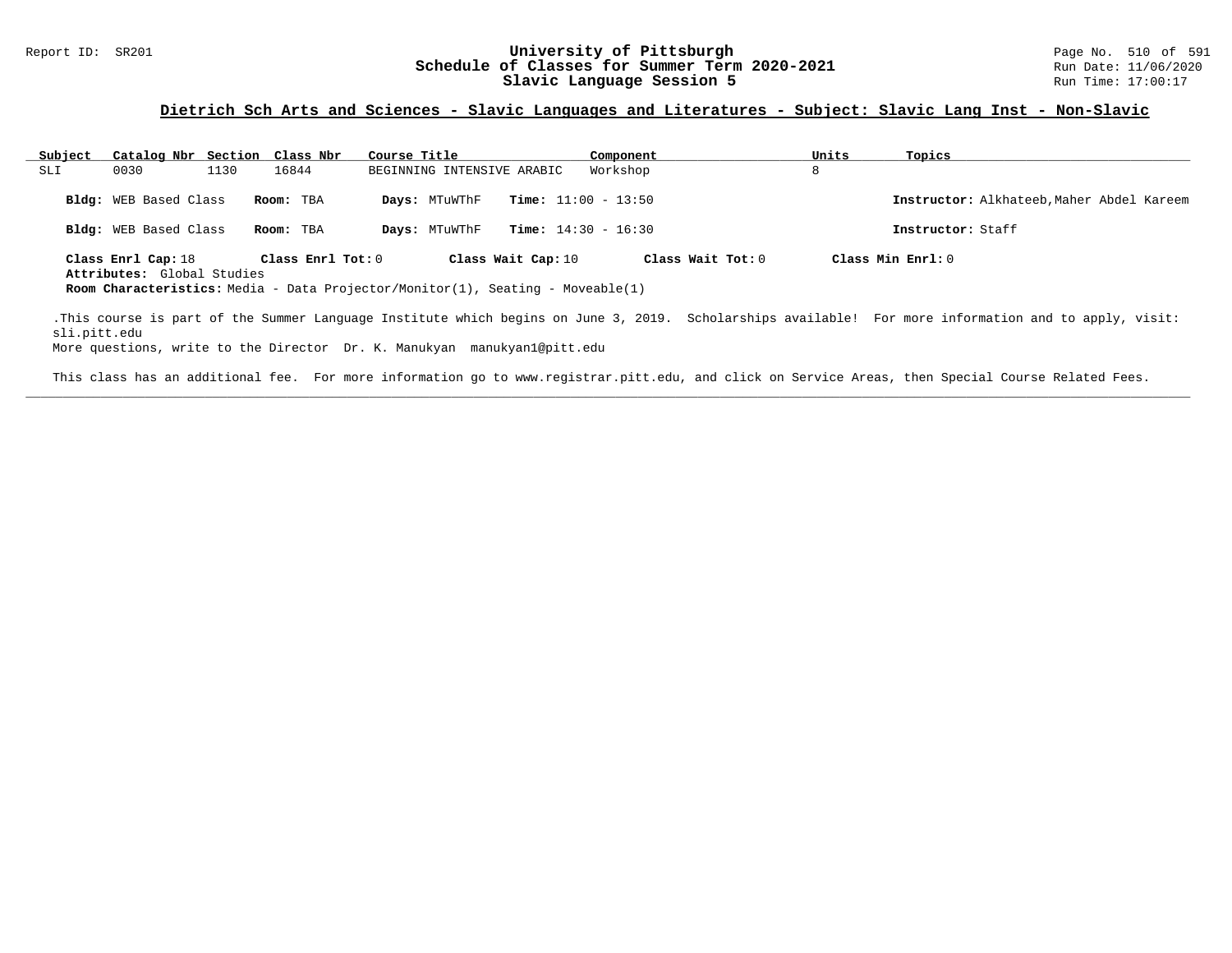#### Report ID: SR201 **1988 Manusia Content Content Content Content Content Content Content Content Content Content**<br>
Schedule of Classes for Summer Term 2020-2021 1999 Run Date: 11/06/2020 **Schedule of Classes for Summer Term 2020-2021** Run Date: 11/06/2020<br>Slavic Language Term **2020-2021** Run Time: 17:00:17 Slavic Language Term

### **Dietrich Sch Arts and Sciences - Slavic Languages and Literatures - Subject: Polish**

| Subject Catalog Nbr Section Class Nbr                                                                                                                                                                                                             |                   | Course Title       | Component                                                                                                                    | Units<br>Topics                                                                                                                                       |  |  |  |  |  |
|---------------------------------------------------------------------------------------------------------------------------------------------------------------------------------------------------------------------------------------------------|-------------------|--------------------|------------------------------------------------------------------------------------------------------------------------------|-------------------------------------------------------------------------------------------------------------------------------------------------------|--|--|--|--|--|
| 1220<br>POLISH<br>0211                                                                                                                                                                                                                            | 10545             |                    | BEGN INTNSV POLISH PITT/POLANDWorkshop                                                                                       | 10 <sup>°</sup>                                                                                                                                       |  |  |  |  |  |
| Bldg: TO BE ARRANGED                                                                                                                                                                                                                              | Room: TBA         | Days: TBA          | <b>Time:</b> $00:00 - 00:00$                                                                                                 | Instructor: Staff                                                                                                                                     |  |  |  |  |  |
| Class Enrl Cap: 6                                                                                                                                                                                                                                 | Class Enrl Tot: 0 |                    | Class Wait Cap: 6<br>Class Wait Tot: 0<br>Attributes: Global Studies, Russian & East European Studies, West European Studies | Class Min Enrl: 0                                                                                                                                     |  |  |  |  |  |
| .This course is part of the Summer Language Institute which begins on June 3, 2019. Scholarships available! For more information and to apply, visit:<br>sli.pitt.edu<br>More questions, write to the Director Dr. K. Manukyan manukyan1@pitt.edu |                   |                    |                                                                                                                              |                                                                                                                                                       |  |  |  |  |  |
|                                                                                                                                                                                                                                                   |                   |                    |                                                                                                                              | This class has an additional fee. For more information go to www.registrar.pitt.edu, and click on Service Areas, then Special Course Related Fees.    |  |  |  |  |  |
| 0221<br>1080<br>POLISH                                                                                                                                                                                                                            | 14353             |                    | INTM INTNSV POLISH PITT/POLANDWorkshop                                                                                       | 10                                                                                                                                                    |  |  |  |  |  |
| Bldg: TO BE ARRANGED                                                                                                                                                                                                                              | Room: TBA         | Days: TBA          | <b>Time:</b> $00:00 - 00:00$                                                                                                 | Instructor: Staff                                                                                                                                     |  |  |  |  |  |
| Class Enrl Cap: 10<br>Room Characteristics: Media - Data Projector/Monitor(1)                                                                                                                                                                     | Class Enrl Tot: 0 | Class Wait Cap: 10 | Class Wait Tot: 0<br>Attributes: Global Studies, Russian & East European Studies, West European Studies                      | Class Min Enrl: 0                                                                                                                                     |  |  |  |  |  |
| sli.pitt.edu<br>More questions, write to the Director Dr. K. Manukyan manukyan1@pitt.edu                                                                                                                                                          |                   |                    |                                                                                                                              | .This course is part of the Summer Language Institute which begins on June 3, 2019. Scholarships available! For more information and to apply, visit: |  |  |  |  |  |
|                                                                                                                                                                                                                                                   |                   |                    |                                                                                                                              | This class has an additional fee. For more information go to www.registrar.pitt.edu, and click on Service Areas, then Special Course Related Fees.    |  |  |  |  |  |
| 1010<br>0231<br>POLISH                                                                                                                                                                                                                            | 20333             |                    | ADV INTNSV POLISH PITT/POLAND Workshop                                                                                       | 10                                                                                                                                                    |  |  |  |  |  |
| Bldg: TBA                                                                                                                                                                                                                                         | Room: TBA         | Days: TBA          | <b>Time:</b> $00:00 - 00:00$                                                                                                 | Instructor: Staff                                                                                                                                     |  |  |  |  |  |
| Bldg: WEB Based Class                                                                                                                                                                                                                             | Room: TBA         | Days: MTuWThF      | <b>Time:</b> $11:00 - 13:50$                                                                                                 | Instructor: Staff                                                                                                                                     |  |  |  |  |  |
| Bldg: TBA                                                                                                                                                                                                                                         | Room: TBA         | Days: MTuWThF      | <b>Time:</b> $14:30 - 16:30$                                                                                                 | Instructor: Staff                                                                                                                                     |  |  |  |  |  |
| Class Enrl Cap: 5<br>Room Characteristics: PeopleSoft - Scheduled (PS)(1)                                                                                                                                                                         | Class Enrl Tot: 0 |                    | Class Wait Cap: 5<br>Class Wait Tot: 0                                                                                       | Class Min Enrl: 0                                                                                                                                     |  |  |  |  |  |

<b></b>The planned operational modality for this class is REMOTE. For more information please visit <a href="http://www.provost.pitt.edu/students/student-success-flexpitt/flex-pitt-guarded-risk-posture-all-students-remote" target="\_blank">http://www.provost.pitt.edu/students/student-success-flexpitt/flex-pitt-guarded-risk-posture-all-students-remote/</a>

**\_\_\_\_\_\_\_\_\_\_\_\_\_\_\_\_\_\_\_\_\_\_\_\_\_\_\_\_\_\_\_\_\_\_\_\_\_\_\_\_\_\_\_\_\_\_\_\_\_\_\_\_\_\_\_\_\_\_\_\_\_\_\_\_\_\_\_\_\_\_\_\_\_\_\_\_\_\_\_\_\_\_\_\_\_\_\_\_\_\_\_\_\_\_\_\_\_\_\_\_\_\_\_\_\_\_\_\_\_\_\_\_\_\_\_\_\_\_\_\_\_\_\_\_\_\_\_\_\_\_\_\_\_\_\_\_\_\_\_\_\_\_\_\_\_\_\_\_\_\_\_\_\_\_\_\_**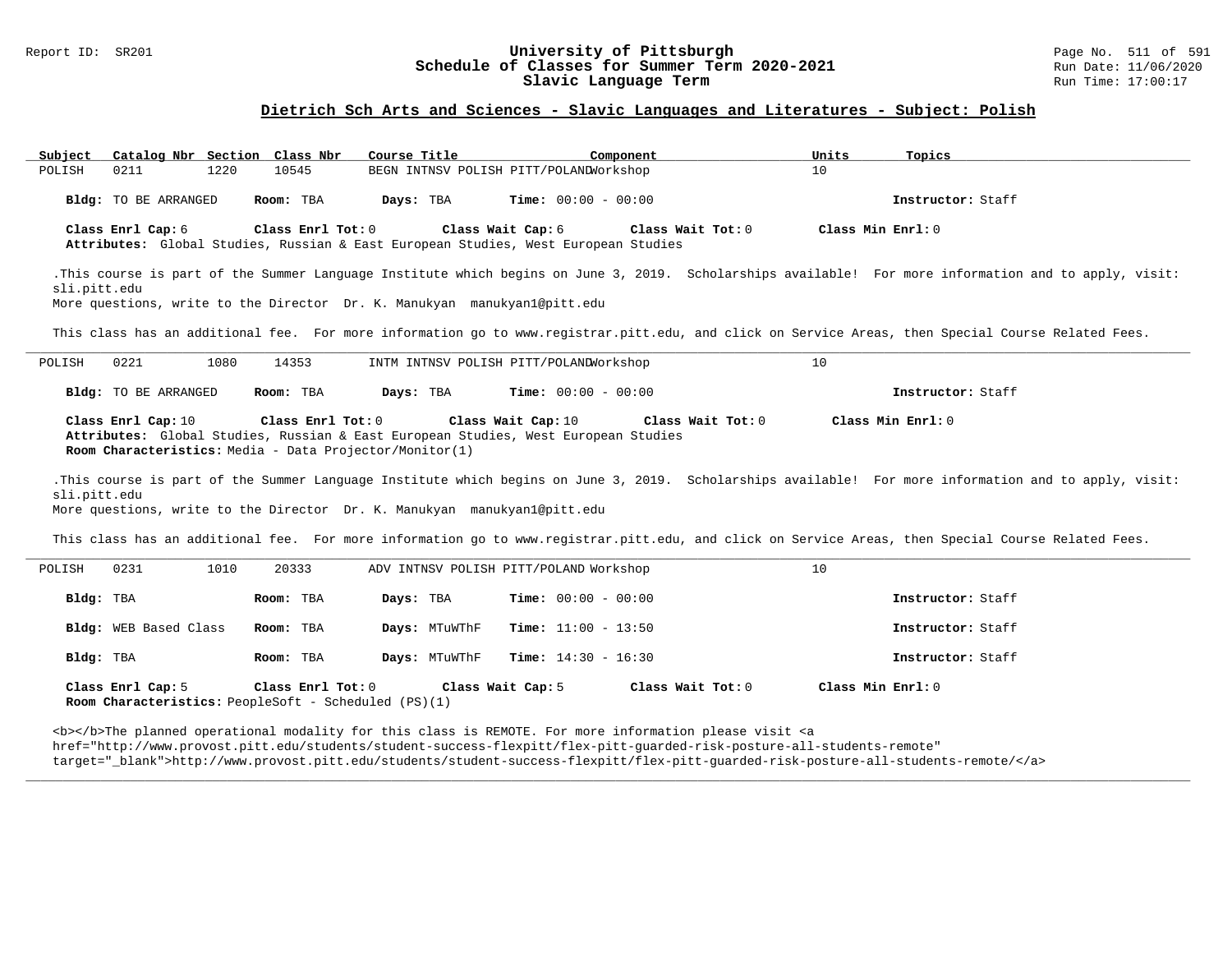#### Report ID: SR201 **1988 Chedule of Classes for Summer Term 2020-2021** Page No. 512 of 591 Page No. 512 of 591 **Schedule of Classes for Summer Term 2020-2021** Run Date: 11/06/2020 **Schedule of Classes for Summer Term 2020-2021** Run Date: 11/06/2020<br>Slavic Language Term **2020-2021** Run Time: 17:00:17 Slavic Language Term

### **Dietrich Sch Arts and Sciences - Slavic Languages and Literatures - Subject: Russian**

| Subject                                                                                                                                                                                                                                  | Catalog Nbr Section Class Nbr | Course Title                           | Component                    | Units | Topics                                                                                                                                                |  |  |  |
|------------------------------------------------------------------------------------------------------------------------------------------------------------------------------------------------------------------------------------------|-------------------------------|----------------------------------------|------------------------------|-------|-------------------------------------------------------------------------------------------------------------------------------------------------------|--|--|--|
| 0211<br>1230<br><b>RUSS</b>                                                                                                                                                                                                              | 10535                         | BEGN INTEN RUSSIAN PITT/MOSCOWNorkshop |                              | 10    |                                                                                                                                                       |  |  |  |
| Bldg: TO BE ARRANGED                                                                                                                                                                                                                     | Room: TBA                     | Days: TBA                              | <b>Time:</b> $00:00 - 00:00$ |       | Instructor: Staff                                                                                                                                     |  |  |  |
| Class Min Enrl: 0<br>Class Enrl Cap: 12<br>Class Enrl Tot: 0<br>Class Wait Cap: 10<br>Class Wait $Tot: 0$<br>Attributes: Global Studies, Russian & East European Studies<br>Room Characteristics: Media - Data Projector/Monitor(1)      |                               |                                        |                              |       |                                                                                                                                                       |  |  |  |
| sli.pitt.edu<br>More questions, write to the Director Dr. K. Manukyan manukyanl@pitt.edu                                                                                                                                                 |                               |                                        |                              |       | .This course is part of the Summer Language Institute which begins on June 3, 2019. Scholarships available! For more information and to apply, visit: |  |  |  |
|                                                                                                                                                                                                                                          |                               |                                        |                              |       | This class has an additional fee. For more information go to www.registrar.pitt.edu, and click on Service Areas, then Special Course Related Fees.    |  |  |  |
| 0221<br>1230<br>RUSS                                                                                                                                                                                                                     | 10536                         | INTM INTEN RUSSIAN PITT/MOSCOWNorkshop |                              | 10    |                                                                                                                                                       |  |  |  |
| Bldg: TO BE ARRANGED                                                                                                                                                                                                                     | Room: TBA                     | Days: TBA                              | <b>Time:</b> $00:00 - 00:00$ |       | Instructor: Staff                                                                                                                                     |  |  |  |
| Class Enrl Cap: 12<br>Class Enrl Tot: 0<br>Class Wait Cap: 10<br>Class Wait Tot: 0<br>Class Min Enrl: 0<br>Attributes: Global Studies, Russian & East European Studies<br><b>Room Characteristics:</b> Media - Data Projector/Monitor(1) |                               |                                        |                              |       |                                                                                                                                                       |  |  |  |
|                                                                                                                                                                                                                                          |                               |                                        |                              |       |                                                                                                                                                       |  |  |  |
| sli.pitt.edu<br>More questions, write to the Director Dr. K. Manukyan manukyan1@pitt.edu                                                                                                                                                 |                               |                                        |                              |       | .This course is part of the Summer Language Institute which begins on June 3, 2019. Scholarships available! For more information and to apply, visit: |  |  |  |
| 0231<br>1230<br>RUSS                                                                                                                                                                                                                     | 10537                         | ADV INTEN RUSSIAN PITT/MOSCOW Workshop |                              | 10    |                                                                                                                                                       |  |  |  |
| Bldg: TO BE ARRANGED                                                                                                                                                                                                                     | Room: TBA                     | Days: TBA                              | <b>Time:</b> $00:00 - 00:00$ |       | Instructor: Staff                                                                                                                                     |  |  |  |
| Class Enrl Cap: 12<br>Attributes: Russian & East European Studies<br><b>Room Characteristics:</b> Media - Data Projector/Monitor(1)                                                                                                      | Class Enrl Tot: 0             | Class Wait Cap: 10                     | Class Wait Tot: 0            |       | Class Min Enrl: 0                                                                                                                                     |  |  |  |

More questions, write to the Director Dr. K. Manukyan manukyan1@pitt.edu

This class has an additional fee. For more information go to www.registrar.pitt.edu, and click on Service Areas, then Special Course Related Fees. **\_\_\_\_\_\_\_\_\_\_\_\_\_\_\_\_\_\_\_\_\_\_\_\_\_\_\_\_\_\_\_\_\_\_\_\_\_\_\_\_\_\_\_\_\_\_\_\_\_\_\_\_\_\_\_\_\_\_\_\_\_\_\_\_\_\_\_\_\_\_\_\_\_\_\_\_\_\_\_\_\_\_\_\_\_\_\_\_\_\_\_\_\_\_\_\_\_\_\_\_\_\_\_\_\_\_\_\_\_\_\_\_\_\_\_\_\_\_\_\_\_\_\_\_\_\_\_\_\_\_\_\_\_\_\_\_\_\_\_\_\_\_\_\_\_\_\_\_\_\_\_\_\_\_\_\_**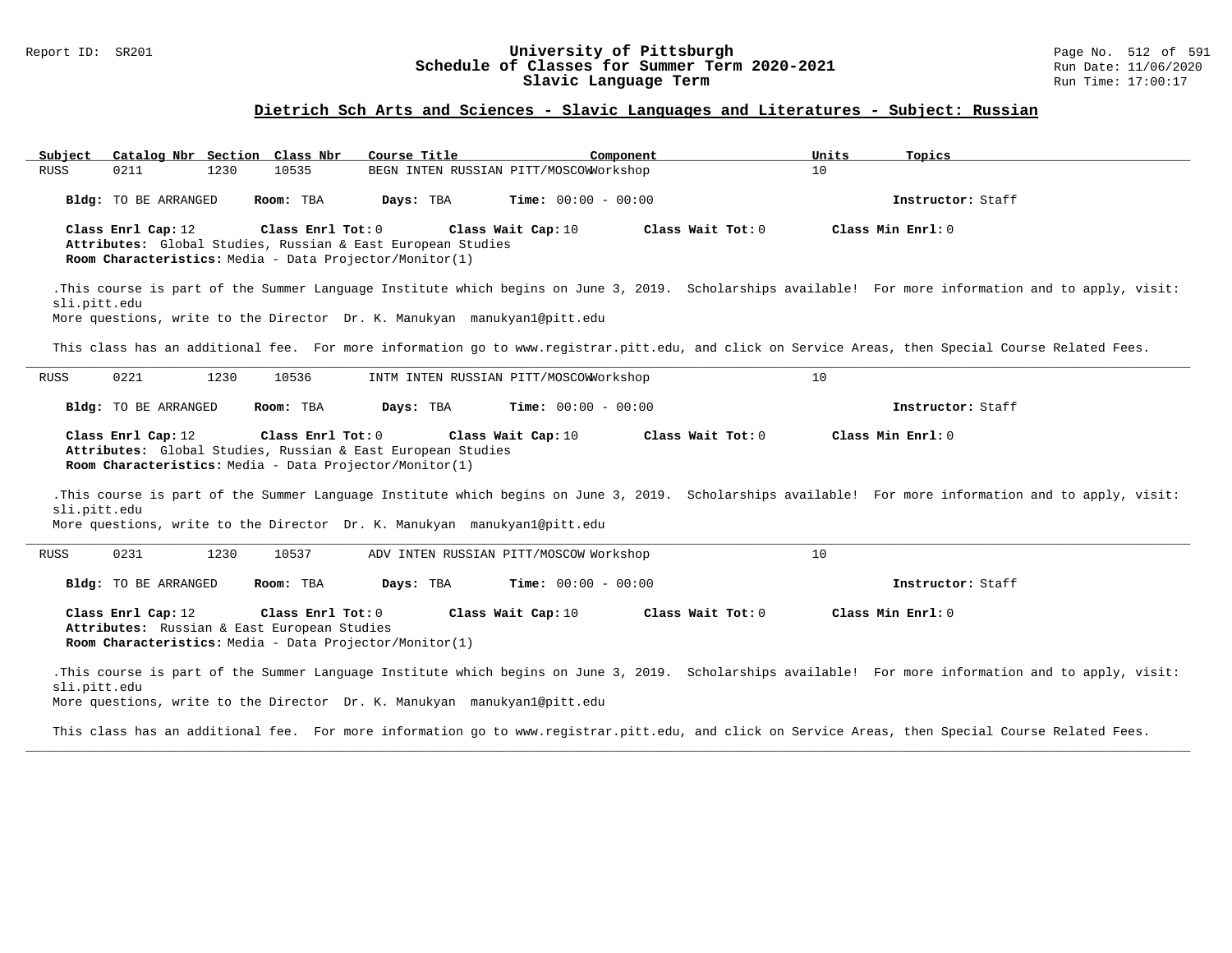#### Report ID: SR201 **1988 Machines 1988 Machinesity of Pittsburgh** Page No. 513 of 591 **University of Pittsburgh** Page No. 513 of 591 Bage No. 513 of 591 Bage No. 513 of 591 Bage No. 513 of 591 Bate: 11/06/2020 **Schedule of Classes for Summer Term 2020-2021** Run Date: 11/06/2020<br>Slavic Language Term **Run Parage Research August** Run Time: 17:00:17 Slavic Language Term

### **Dietrich Sch Arts and Sciences - Slavic Languages and Literatures - Subject: Russian**

| Subject      | Catalog Nbr Section Class Nbr                                     |      |                   | Course Title |           |                                        | Component |                   | Units | Topics                                                                                                                                                |
|--------------|-------------------------------------------------------------------|------|-------------------|--------------|-----------|----------------------------------------|-----------|-------------------|-------|-------------------------------------------------------------------------------------------------------------------------------------------------------|
| RUSS         | 0241                                                              | 1230 | 10550             |              |           | 4TH YR INTEN RUSS PITT/MOSCOW Workshop |           |                   | 10    |                                                                                                                                                       |
|              | Bldg: TO BE ARRANGED                                              |      | Room: TBA         |              | Days: TBA | <b>Time:</b> $00:00 - 00:00$           |           |                   |       | Instructor: Staff                                                                                                                                     |
|              | Class Enrl Cap: 10<br>Attributes: Russian & East European Studies |      | Class Enrl Tot: 0 |              |           | Class Wait Cap: 10                     |           | Class Wait Tot: 0 |       | Class Min $Enrl: 0$                                                                                                                                   |
|              | Room Characteristics: Media - Data Projector/Monitor(1)           |      |                   |              |           |                                        |           |                   |       |                                                                                                                                                       |
| sli.pitt.edu |                                                                   |      |                   |              |           |                                        |           |                   |       | .This course is part of the Summer Language Institute which begins on June 3, 2019. Scholarships available! For more information and to apply, visit: |

More questions, write to the Director Dr. K. Manukyan manukyan1@pitt.edu

This class has an additional fee. For more information go to www.registrar.pitt.edu, and click on Service Areas, then Special Course Related Fees. **\_\_\_\_\_\_\_\_\_\_\_\_\_\_\_\_\_\_\_\_\_\_\_\_\_\_\_\_\_\_\_\_\_\_\_\_\_\_\_\_\_\_\_\_\_\_\_\_\_\_\_\_\_\_\_\_\_\_\_\_\_\_\_\_\_\_\_\_\_\_\_\_\_\_\_\_\_\_\_\_\_\_\_\_\_\_\_\_\_\_\_\_\_\_\_\_\_\_\_\_\_\_\_\_\_\_\_\_\_\_\_\_\_\_\_\_\_\_\_\_\_\_\_\_\_\_\_\_\_\_\_\_\_\_\_\_\_\_\_\_\_\_\_\_\_\_\_\_\_\_\_\_\_\_\_\_**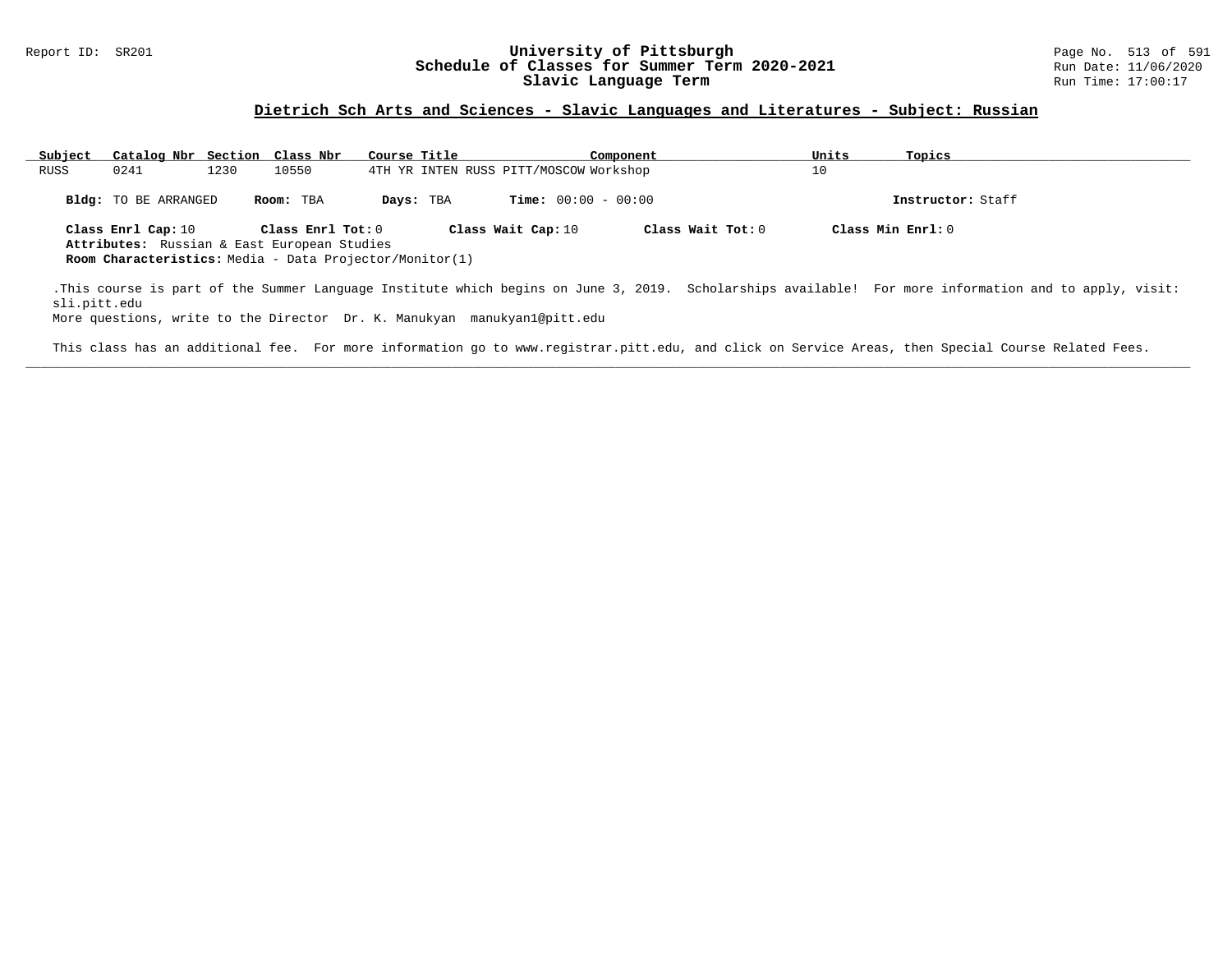#### Report ID: SR201 **1988 Chedule of Classes for Summer Term 2020-2021** Page No. 514 of 591 Page No. 514 of 591 **Schedule of Classes for Summer Term 2020-2021** Run Date: 11/06/2020 **Schedule of Classes for Summer Term 2020-2021** Run Date: 11/06/2020<br>Slavic Language Term **Run Parage Research August** Run Time: 17:00:17 Slavic Language Term

### **Dietrich Sch Arts and Sciences - Slavic Languages and Literatures - Subject: Serbo-Croatian**

| Catalog Nbr Section Class Nbr<br>Subject                                                                                                                                                                                                | Course Title      |                                        | Component                    | Units             | Topics                                                                                                                                                |  |  |  |
|-----------------------------------------------------------------------------------------------------------------------------------------------------------------------------------------------------------------------------------------|-------------------|----------------------------------------|------------------------------|-------------------|-------------------------------------------------------------------------------------------------------------------------------------------------------|--|--|--|
| 0212<br>1220<br>SERCRO                                                                                                                                                                                                                  | 15801             | BEGN BCS PITT- MONTENEGRO              | Workshop                     | 10                |                                                                                                                                                       |  |  |  |
| Bldg: TO BE ARRANGED                                                                                                                                                                                                                    | Room: TBA         | Days: TBA                              | Time: $00:00 - 00:00$        |                   | Instructor: Staff                                                                                                                                     |  |  |  |
| Class Enrl Cap: 4<br>Attributes: Global Studies, Russian & East European Studies                                                                                                                                                        | Class Enrl Tot: 0 | Class Wait Cap: 4                      | Class Wait Tot: 0            | Class Min Enrl: 0 |                                                                                                                                                       |  |  |  |
| sli.pitt.edu<br>More questions, write to the Director Dr. K. Manukyan manukyanl@pitt.edu                                                                                                                                                |                   |                                        |                              |                   | .This course is part of the Summer Language Institute which begins on June 3, 2019. Scholarships available! For more information and to apply, visit: |  |  |  |
| This class has an additional fee. For more information go to www.registrar.pitt.edu, and click on Service Areas, then Special Course Related Fees.                                                                                      |                   |                                        |                              |                   |                                                                                                                                                       |  |  |  |
| 0223<br>SERCRO<br>1220                                                                                                                                                                                                                  | 15800             | INT INTEN SRBN PITT MONTENEGROWOrkshop |                              | 10                |                                                                                                                                                       |  |  |  |
| Bldg: TO BE ARRANGED                                                                                                                                                                                                                    | Room: TBA         | Days: TBA                              | <b>Time:</b> $00:00 - 00:00$ |                   | Instructor: Staff                                                                                                                                     |  |  |  |
| Class Enrl Cap: 6<br>Attributes: Global Studies, Russian & East European Studies<br>Room Characteristics: Media - Data Projector/Monitor(1)<br>sli.pitt.edu<br>More questions, write to the Director Dr. K. Manukyan manukyan1@pitt.edu | Class Enrl Tot: 0 | Class Wait Cap: 6                      | Class Wait Tot: 0            | Class Min Enrl: 0 | .This course is part of the Summer Language Institute which begins on June 3, 2019. Scholarships available! For more information and to apply, visit: |  |  |  |
|                                                                                                                                                                                                                                         |                   |                                        |                              |                   | This class has an additional fee. For more information go to www.registrar.pitt.edu, and click on Service Areas, then Special Course Related Fees.    |  |  |  |
| 0231<br>1220<br>SERCRO                                                                                                                                                                                                                  | 15799             | ADV INTEN SRBN PITT-MONTENEGROWOrkshop |                              | 10                |                                                                                                                                                       |  |  |  |
| Bldg: TO BE ARRANGED                                                                                                                                                                                                                    | Room: TBA         | Days: TBA                              | <b>Time:</b> $00:00 - 00:00$ |                   | Instructor: Staff                                                                                                                                     |  |  |  |
| Class Enrl Tot: 0<br>Class Wait Cap: 6<br>Class Wait Tot: 0<br>Class Min Enrl: 0<br>Class Enrl Cap: 6<br>Attributes: Global Studies, Russian & East European Studies<br>Room Characteristics: Media - Data Projector/Monitor(1)         |                   |                                        |                              |                   |                                                                                                                                                       |  |  |  |
| sli.pitt.edu<br>More questions, write to the Director Dr. K. Manukyan manukyanl@pitt.edu                                                                                                                                                |                   |                                        |                              |                   | .This course is part of the Summer Language Institute which begins on June 3, 2019. Scholarships available! For more information and to apply, visit: |  |  |  |
|                                                                                                                                                                                                                                         |                   |                                        |                              |                   | This class has an additional fee. For more information go to www.registrar.pitt.edu, and click on Service Areas, then Special Course Related Fees.    |  |  |  |

**\_\_\_\_\_\_\_\_\_\_\_\_\_\_\_\_\_\_\_\_\_\_\_\_\_\_\_\_\_\_\_\_\_\_\_\_\_\_\_\_\_\_\_\_\_\_\_\_\_\_\_\_\_\_\_\_\_\_\_\_\_\_\_\_\_\_\_\_\_\_\_\_\_\_\_\_\_\_\_\_\_\_\_\_\_\_\_\_\_\_\_\_\_\_\_\_\_\_\_\_\_\_\_\_\_\_\_\_\_\_\_\_\_\_\_\_\_\_\_\_\_\_\_\_\_\_\_\_\_\_\_\_\_\_\_\_\_\_\_\_\_\_\_\_\_\_\_\_\_\_\_\_\_\_\_\_**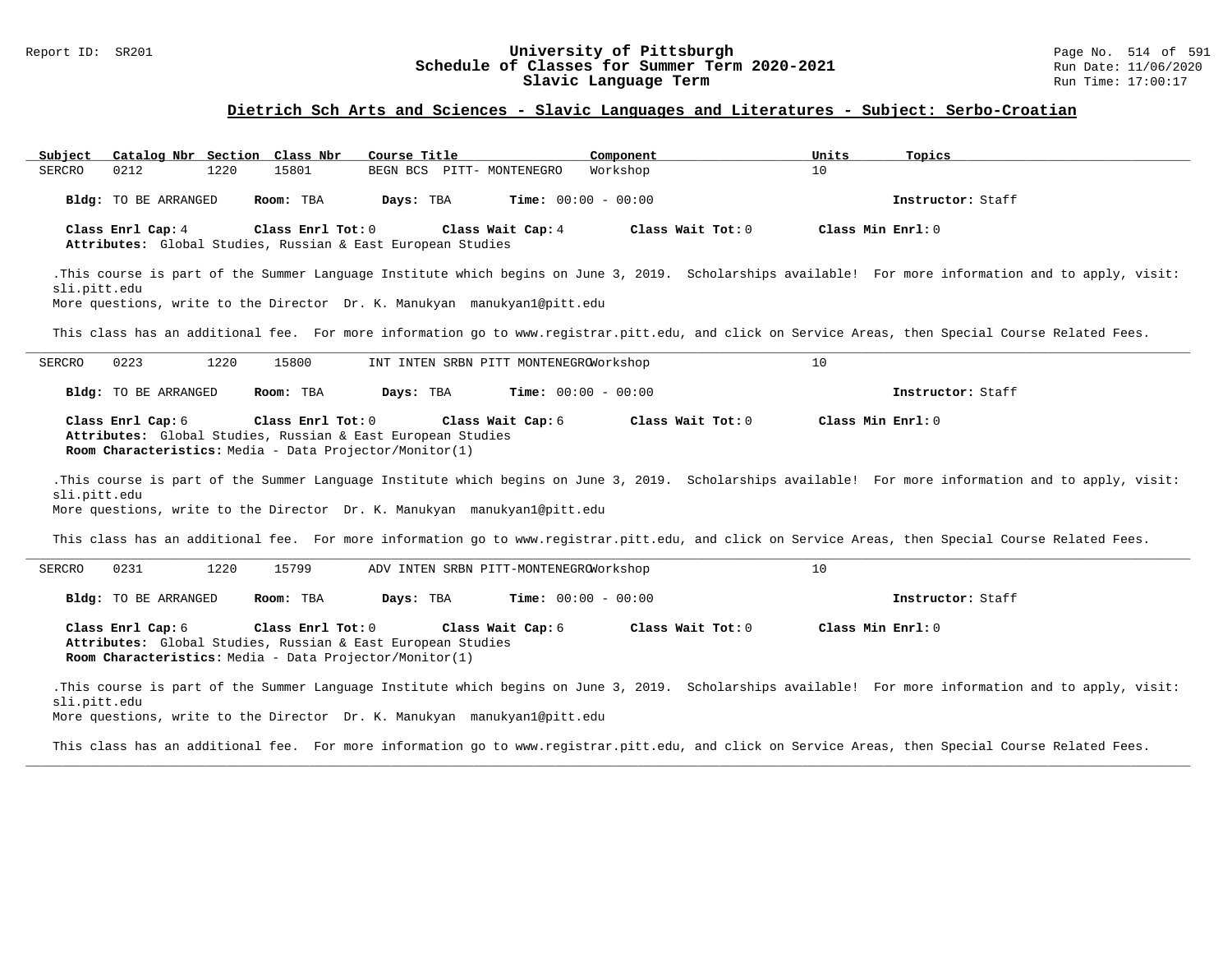#### Report ID: SR201 **1988 Manufact Schedule of Classes for Summer Term 2020-2021** Page No. 515 of 591 Page No. 515 of 591<br>**Schedule of Classes for Summer Term 2020-2021** Run Date: 11/06/2020 **Schedule of Classes for Summer Term 2020-2021** Run Date: 11/06/2020<br>Slavic Language Term **Run Parage Research Run** Time: 17:00:17 Slavic Language Term

### **Dietrich Sch Arts and Sciences - Slavic Languages and Literatures - Subject: Slavic**

| Subject | Catalog Nbr Section Class Nbr                                    |      |                   | Course Title                          |                              | Component           | Units             | Topics            |
|---------|------------------------------------------------------------------|------|-------------------|---------------------------------------|------------------------------|---------------------|-------------------|-------------------|
| SLAV    | 0202                                                             | 1320 | 16691             | BEGN INTEN CZECH PITT-PRAGUE Workshop |                              |                     | 10                |                   |
|         | Bldg: TO BE ARRANGED                                             |      | Room: TBA         | Days: TBA                             | <b>Time:</b> $00:00 - 00:00$ |                     |                   | Instructor: Staff |
|         | Class Enrl Cap: 6<br>Attributes: Russian & East European Studies |      | Class Enrl Tot: 0 |                                       | Class Wait Cap: 6            | Class Wait Tot: $0$ | Class Min Enrl: 0 |                   |

.This course is part of the Summer Language Institute which begins on June 3, 2019. Scholarships available! For more information and to apply, visit: sli.pitt.edu

More questions, write to the Director Dr. K. Manukyan manukyan1@pitt.edu

This class has an additional fee. For more information go to www.registrar.pitt.edu, and click on Service Areas, then Special Course Related Fees. **\_\_\_\_\_\_\_\_\_\_\_\_\_\_\_\_\_\_\_\_\_\_\_\_\_\_\_\_\_\_\_\_\_\_\_\_\_\_\_\_\_\_\_\_\_\_\_\_\_\_\_\_\_\_\_\_\_\_\_\_\_\_\_\_\_\_\_\_\_\_\_\_\_\_\_\_\_\_\_\_\_\_\_\_\_\_\_\_\_\_\_\_\_\_\_\_\_\_\_\_\_\_\_\_\_\_\_\_\_\_\_\_\_\_\_\_\_\_\_\_\_\_\_\_\_\_\_\_\_\_\_\_\_\_\_\_\_\_\_\_\_\_\_\_\_\_\_\_\_\_\_\_\_\_\_\_**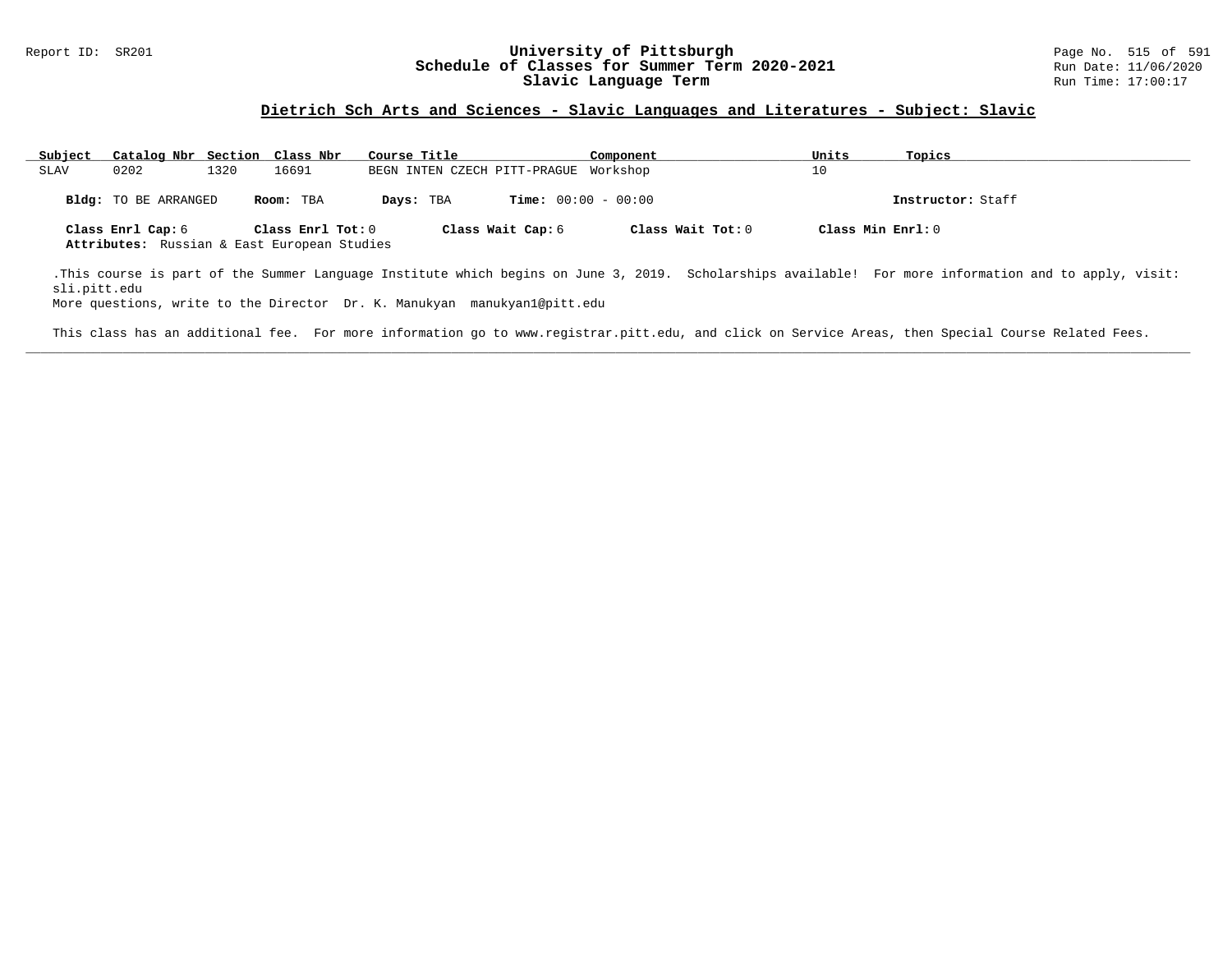#### Report ID: SR201 **1988 Manufact Schedule of Classes for Summer Term 2020-2021** Page No. 516 of 591 Page No. 516 of 591<br>**Schedule of Classes for Summer Term 2020-2021** Run Date: 11/06/2020 **Schedule of Classes for Summer Term 2020-2021** Run Date: 11/06/2020<br>Slavic Language Term **Run Parage Research August** Run Time: 17:00:17 Slavic Language Term

### **Dietrich Sch Arts and Sciences - Slavic Languages and Literatures - Subject: Slovak**

| Subject | Catalog Nbr Section Class Nbr |      |                   | Course Title                                                |                              | Component         | Units             | Topics            |
|---------|-------------------------------|------|-------------------|-------------------------------------------------------------|------------------------------|-------------------|-------------------|-------------------|
| SLOVAK  | 0221                          | 1030 | 16848             | INTM INTEN SLOVK PITT/SLOVAKIAWorkshop                      |                              |                   | 10                |                   |
|         | <b>Bldg:</b> TO BE ARRANGED   |      | Room: TBA         | Days: TBA                                                   | <b>Time:</b> $00:00 - 00:00$ |                   |                   | Instructor: Staff |
|         | Class Enrl Cap: 8             |      | Class Enrl Tot: 0 | Attributes: Global Studies, Russian & East European Studies | Class Wait Cap: 8            | Class Wait Tot: 0 | Class Min Enrl: 0 |                   |

.This course is part of the Summer Language Institute which begins on June 3, 2019. Scholarships available! For more information and to apply, visit: sli.pitt.edu

More questions, write to the Director Dr. K. Manukyan manukyan1@pitt.edu

This class has an additional fee. For more information go to www.registrar.pitt.edu, and click on Service Areas, then Special Course Related Fees. **\_\_\_\_\_\_\_\_\_\_\_\_\_\_\_\_\_\_\_\_\_\_\_\_\_\_\_\_\_\_\_\_\_\_\_\_\_\_\_\_\_\_\_\_\_\_\_\_\_\_\_\_\_\_\_\_\_\_\_\_\_\_\_\_\_\_\_\_\_\_\_\_\_\_\_\_\_\_\_\_\_\_\_\_\_\_\_\_\_\_\_\_\_\_\_\_\_\_\_\_\_\_\_\_\_\_\_\_\_\_\_\_\_\_\_\_\_\_\_\_\_\_\_\_\_\_\_\_\_\_\_\_\_\_\_\_\_\_\_\_\_\_\_\_\_\_\_\_\_\_\_\_\_\_\_\_**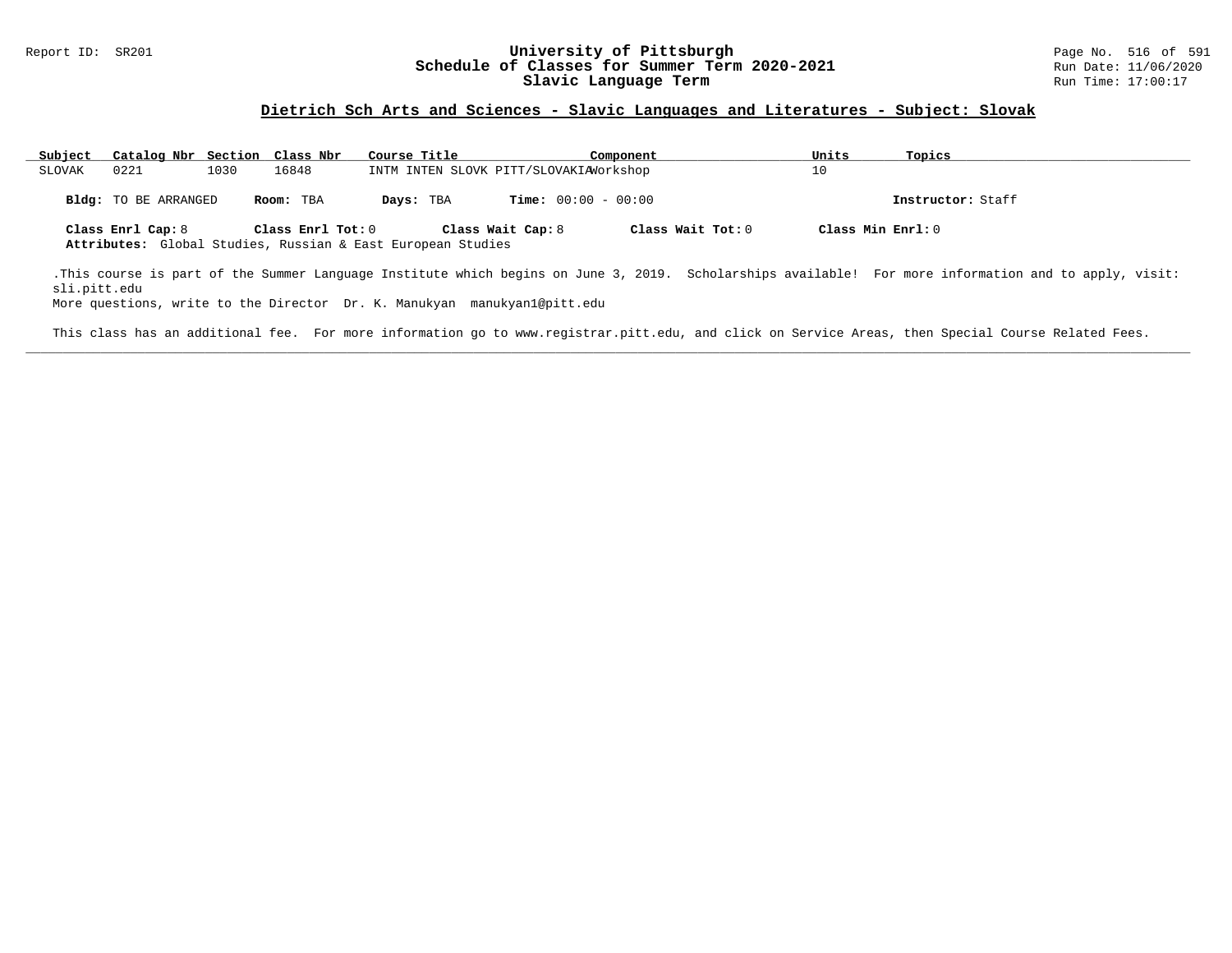#### Report ID: SR201 **University of Pittsburgh** Page No. 517 of 591 **Schedule of Classes for Summer Term 2020-2021** Run Date: 11/06/2020 **Summer Term** Run Time: 17:00:17

### **Dietrich Sch Arts and Sciences - Anthropology - Subject: Anthropology**

| Subject | Catalog Nbr Section Class Nbr |      |                   | Course Title                             | Component                             |                   | Units | Topics                                                                                                                                                  |
|---------|-------------------------------|------|-------------------|------------------------------------------|---------------------------------------|-------------------|-------|---------------------------------------------------------------------------------------------------------------------------------------------------------|
| ANTH    | 1548                          | 1200 | 17874             |                                          | AMAZONIAN ARTS: MAKING MEANINGLecture |                   |       |                                                                                                                                                         |
|         | Bldg: TO BE ARRANGED          |      | Room: TBA         | Days: TBA                                | <b>Time:</b> $00:00 - 00:00$          |                   |       | Instructor: Whitehead, Jeffrey Robert                                                                                                                   |
|         | Class Enrl Cap: 20            |      | Class Enrl Tot: 0 |                                          | Class Wait Cap: 20                    | Class Wait Tot: 0 |       | Class Min Enrl: 0                                                                                                                                       |
|         |                               |      |                   |                                          |                                       |                   |       | Attributes: DSAS Cross-Cult. Awareness General Ed. Requirement, DSAS Creative Work General Ed. Requirement, SCI Polymathic Contexts: Global⨯ Cul GE. Re |
|         |                               |      |                   | Polymathic Contexts: Humanistic GE. Req. |                                       |                   |       |                                                                                                                                                         |

**\_\_\_\_\_\_\_\_\_\_\_\_\_\_\_\_\_\_\_\_\_\_\_\_\_\_\_\_\_\_\_\_\_\_\_\_\_\_\_\_\_\_\_\_\_\_\_\_\_\_\_\_\_\_\_\_\_\_\_\_\_\_\_\_\_\_\_\_\_\_\_\_\_\_\_\_\_\_\_\_\_\_\_\_\_\_\_\_\_\_\_\_\_\_\_\_\_\_\_\_\_\_\_\_\_\_\_\_\_\_\_\_\_\_\_\_\_\_\_\_\_\_\_\_\_\_\_\_\_\_\_\_\_\_\_\_\_\_\_\_\_\_\_\_\_\_\_\_\_\_\_\_\_\_\_\_**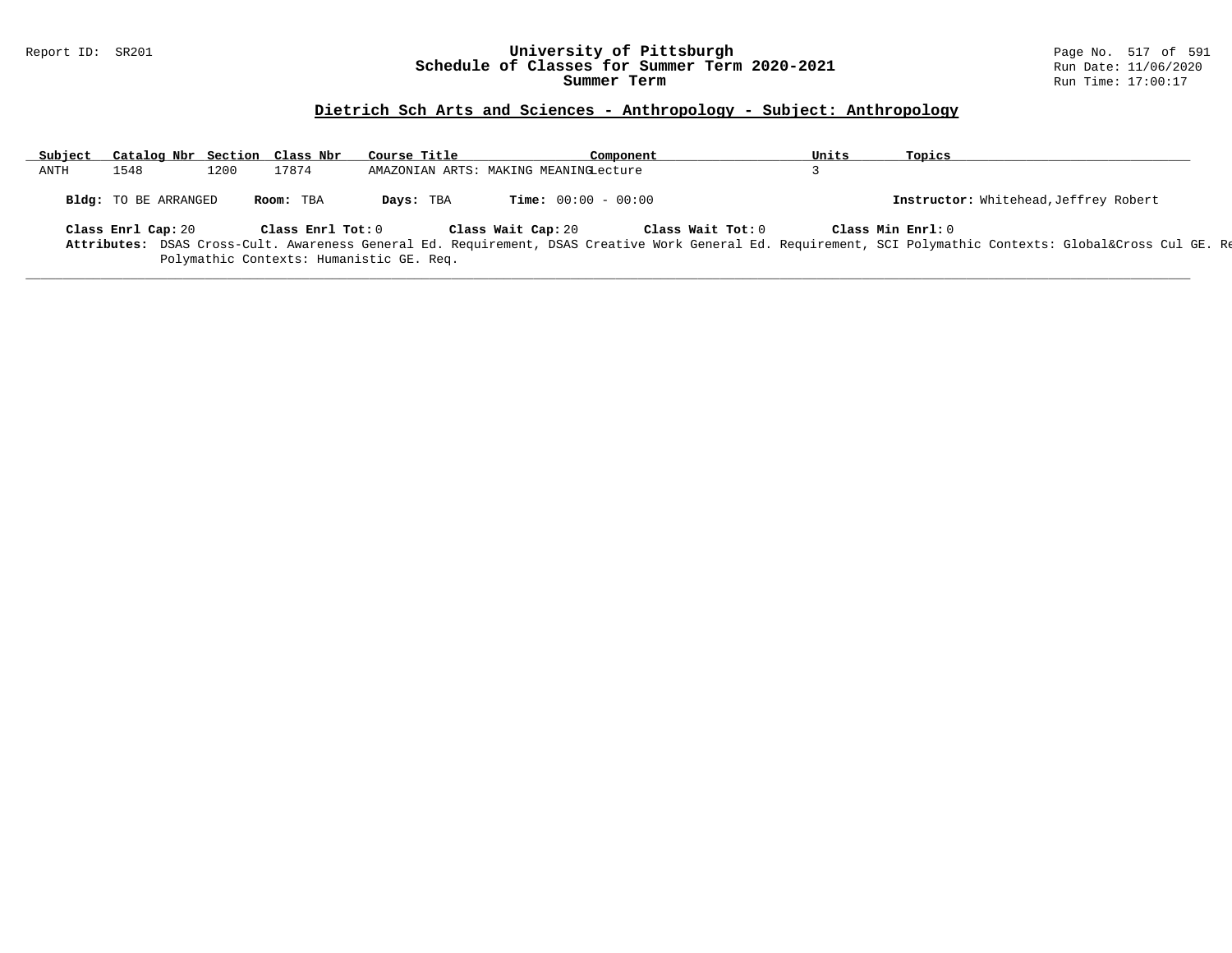### **Dietrich Sch Arts and Sciences - Office of Dean - Arts and Sciences - Subject: Full-Time Status in Arts & Sci**

| Subject | Catalog Nbr Section Class Nbr |      |                   | Course Title    |                              | Component         | Units | Topics            |
|---------|-------------------------------|------|-------------------|-----------------|------------------------------|-------------------|-------|-------------------|
| FTA     | 0000                          | 1020 | 14306             | FULL TIME STUDY |                              | Internship        |       |                   |
|         | Bldg: TO BE ARRANGED          |      | Room: TBA         | Days: TBA       | <b>Time:</b> $00:00 - 00:00$ |                   |       | Instructor: Staff |
|         | Class Enrl Cap: 999           |      | Class Enrl Tot: 0 |                 | Class Wait Cap: 0            | Class Wait Tot: 0 |       | Class Min Enrl: 0 |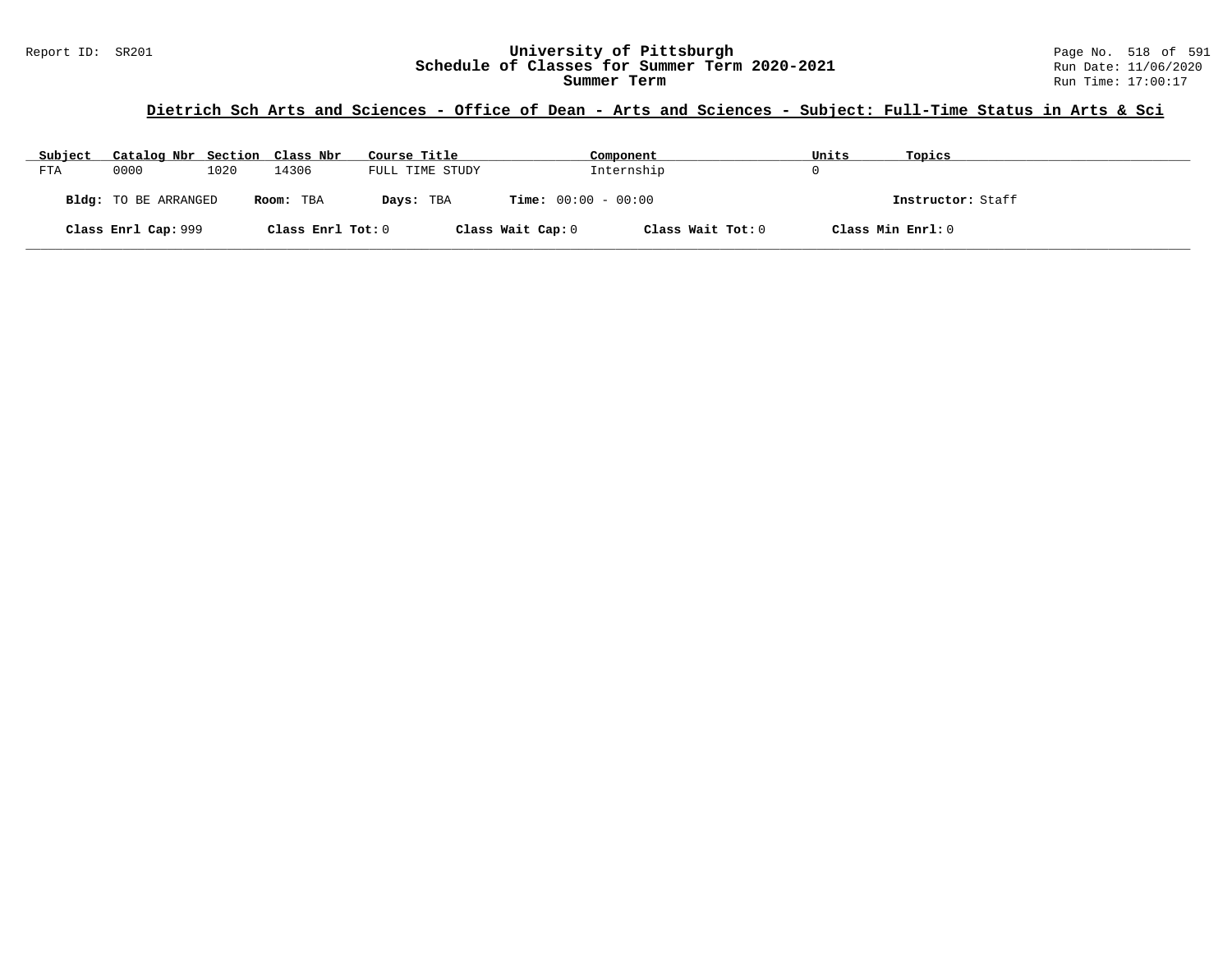# Report ID: SR201 **1998 Mixersity of Pittsburgh University of Pittsburgh** Page No. 519 of 591 **Page No. 519 of 591**<br>**Schedule of Classes for Summer Term 2020-2021** Run Date: 11/06/2020 Schedule of Classes for Summer Term 2020-2021

### **Dietrich Sch Arts and Sciences - Bioethics - UHC - Subject: Bioethics**

| Subject                       | Catalog Nbr Section Class Nbr<br>Course Title                             | Component                                                                                                                                                                                                                                                                                                                                                                          | Units<br>Topics                  |
|-------------------------------|---------------------------------------------------------------------------|------------------------------------------------------------------------------------------------------------------------------------------------------------------------------------------------------------------------------------------------------------------------------------------------------------------------------------------------------------------------------------|----------------------------------|
| 1669<br>1010<br><b>BIOETH</b> | 19813                                                                     | DIRECTED READINGS IN BIOETHICSDirected Studies                                                                                                                                                                                                                                                                                                                                     | $1 - 3$                          |
| Bldg: WEB Based Class         | Room: TBA<br>Days: Th                                                     | <b>Time:</b> $16:00 - 18:30$                                                                                                                                                                                                                                                                                                                                                       | Instructor: Parker, Lisa Suzanne |
|                               |                                                                           |                                                                                                                                                                                                                                                                                                                                                                                    | Parker, Lisa Suzanne             |
| Class Enrl Cap: 5             | Class Enrl Tot: 0<br>Room Characteristics: PeopleSoft - Scheduled (PS)(1) | Class Wait Cap: 5<br>Class Wait Tot: 0                                                                                                                                                                                                                                                                                                                                             | Class Min Enrl: 0                |
|                               |                                                                           | <b></b> The planned operational modality for this class is REMOTE. For more information please visit <a<br>href="http://www.provost.pitt.edu/students/student-success-flexpitt/flex-pitt-quarded-risk-posture-all-students-remote"<br/>target="_blank"&gt;http://www.provost.pitt.edu/students/student-success-flexpitt/flex-pitt-quarded-risk-posture-all-students-remote/</a<br> |                                  |
| 1010<br><b>BIOETH</b><br>2604 | 10477<br>CLINICAL PRACTICUM 1                                             | Practicum                                                                                                                                                                                                                                                                                                                                                                          | 3                                |
| <b>Bldg:</b> WEB Based Class  | Room: TBA<br>Days: TBA                                                    | <b>Time:</b> $00:00 - 00:00$                                                                                                                                                                                                                                                                                                                                                       | Instructor: Parker, Lisa Suzanne |
|                               |                                                                           |                                                                                                                                                                                                                                                                                                                                                                                    | Parker, Lisa Suzanne             |
| Class Enrl Cap: 8             | Class Enrl Tot: 0<br>Room Characteristics: PeopleSoft - Scheduled (PS)(1) | Class Wait Cap: 0<br>Class Wait Tot: 0                                                                                                                                                                                                                                                                                                                                             | Class Min Enrl: 0                |
|                               |                                                                           |                                                                                                                                                                                                                                                                                                                                                                                    |                                  |
|                               |                                                                           | <b></b> The planned operational modality for this class is REMOTE. For more information please visit <a<br>href="http://www.provost.pitt.edu/students/student-success-flexpitt/flex-pitt-quarded-risk-posture-all-students-remote"<br/>target="_blank"&gt;http://www.provost.pitt.edu/students/student-success-flexpitt/flex-pitt-quarded-risk-posture-all-students-remote/</a<br> |                                  |
| 2606<br>1010<br><b>BIOETH</b> | 10478<br>CLINICAL PRACTICUM 2                                             | Practicum                                                                                                                                                                                                                                                                                                                                                                          | $\mathbf{3}$                     |
| Bldg: TO BE ARRANGED          | Days: TBA<br>Room: TBA                                                    | <b>Time:</b> $00:00 - 00:00$                                                                                                                                                                                                                                                                                                                                                       | Instructor: Parker, Lisa Suzanne |
|                               |                                                                           |                                                                                                                                                                                                                                                                                                                                                                                    | Parker, Lisa Suzanne             |
| Class Enrl Cap: 8             | Class Enrl Tot: 0                                                         | Class Wait Cap: 0<br>Class Wait Tot: 0                                                                                                                                                                                                                                                                                                                                             | Class Min Enrl: 0                |
| 2902<br>1010                  | 10507                                                                     | DIRECTED READING IN BIOETHICS Directed Studies                                                                                                                                                                                                                                                                                                                                     | $1 - 3$                          |
| Bldg: WEB Based Class         | Days: Th<br>Room: TBA                                                     | <b>Time:</b> $16:00 - 18:30$                                                                                                                                                                                                                                                                                                                                                       | Instructor: Parker, Lisa Suzanne |
| <b>BIOETH</b>                 |                                                                           |                                                                                                                                                                                                                                                                                                                                                                                    | Parker, Lisa Suzanne             |
| Class Enrl Cap: 8             | Class Enrl Tot: 0<br>Room Characteristics: PeopleSoft - Scheduled (PS)(1) | Class Wait Tot: 0<br>Class Wait Cap: 0                                                                                                                                                                                                                                                                                                                                             | Class Min Enrl: 0                |

target="\_blank">http://www.provost.pitt.edu/students/student-success-flexpitt/flex-pitt-guarded-risk-posture-all-students-remote/</a>

**\_\_\_\_\_\_\_\_\_\_\_\_\_\_\_\_\_\_\_\_\_\_\_\_\_\_\_\_\_\_\_\_\_\_\_\_\_\_\_\_\_\_\_\_\_\_\_\_\_\_\_\_\_\_\_\_\_\_\_\_\_\_\_\_\_\_\_\_\_\_\_\_\_\_\_\_\_\_\_\_\_\_\_\_\_\_\_\_\_\_\_\_\_\_\_\_\_\_\_\_\_\_\_\_\_\_\_\_\_\_\_\_\_\_\_\_\_\_\_\_\_\_\_\_\_\_\_\_\_\_\_\_\_\_\_\_\_\_\_\_\_\_\_\_\_\_\_\_\_\_\_\_\_\_\_\_**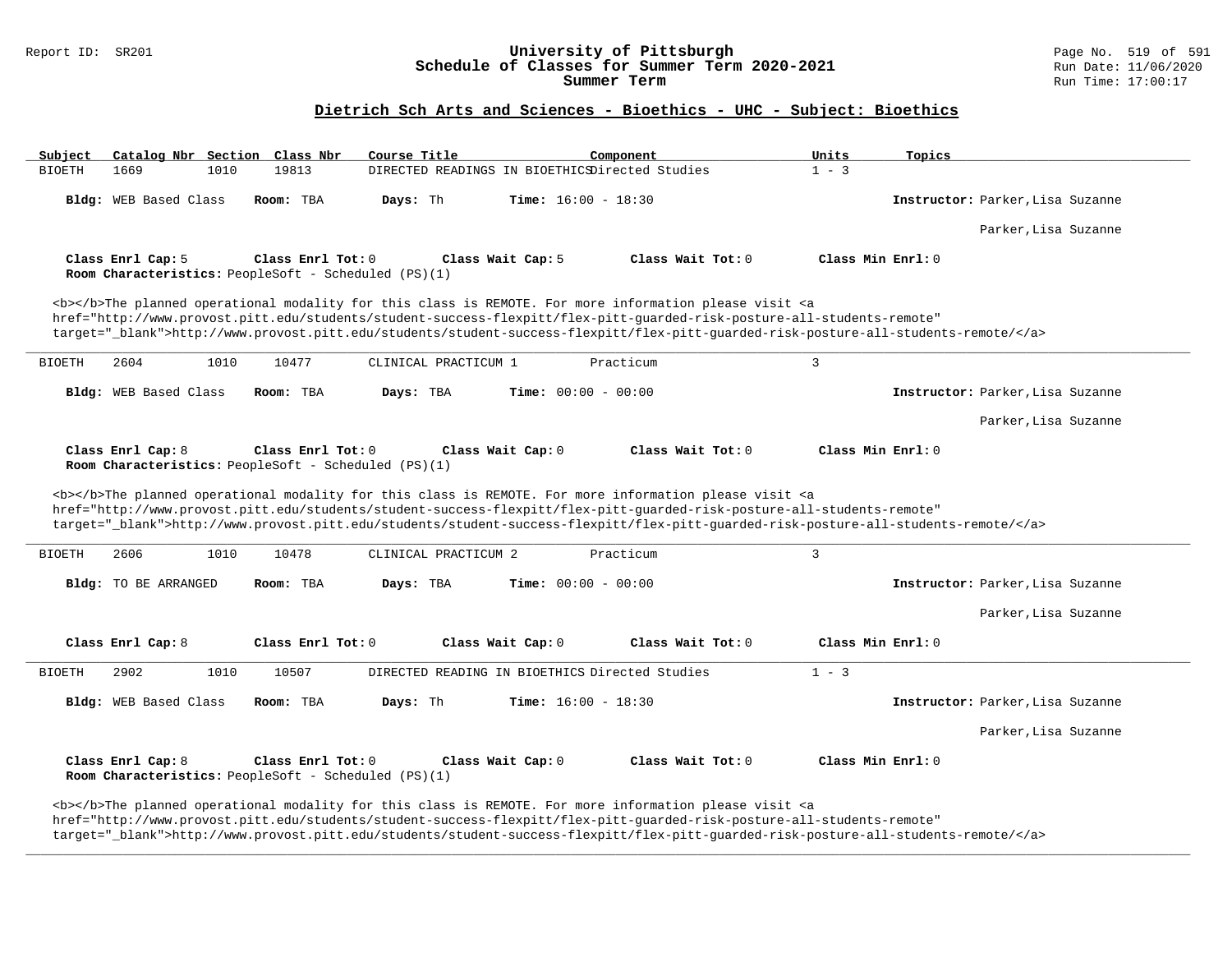#### Report ID: SR201 **University of Pittsburgh** Page No. 520 of 591 **Schedule of Classes for Summer Term 2020-2021** Run Date: 11/06/2020 **Summer Term** Run Time: 17:00:17

### **Dietrich Sch Arts and Sciences - Bioethics - UHC - Subject: Bioethics**

| Catalog Nbr Section<br>Subject | Class Nbr<br>Course Title                                | Component                    | Units<br>Topics                  |
|--------------------------------|----------------------------------------------------------|------------------------------|----------------------------------|
| <b>BIOETH</b><br>2902<br>1030  | DIRECTED READING IN BIOETHICS Directed Studies<br>10552  |                              | $1 - 3$                          |
| Bldg: TO BE ARRANGED           | Room: TBA<br>Days: TBA                                   | <b>Time:</b> $00:00 - 00:00$ | Instructor: Parker, Lisa Suzanne |
|                                |                                                          |                              | Parker, Lisa Suzanne             |
| Class Enrl Cap: 15             | Class Enrl Tot: 0<br>Class Wait Cap: 0                   | Class Wait Tot: 0            | Class Min Enrl: 0                |
| 2905<br>1010<br><b>BIOETH</b>  | 19574<br>MA THESIS PROSPECTUS                            | Thesis Research              | $1 - 9$                          |
| <b>Bldg:</b> TO BE ARRANGED    | Days: TBA<br>Room: TBA                                   | Time: $00:00 - 00:00$        | Instructor: Parker, Lisa Suzanne |
|                                |                                                          |                              | Parker, Lisa Suzanne             |
| Class Enrl Cap: 35             | Class Enrl Tot: 0<br>Class Wait Cap: 0                   | Class Wait Tot: 0            | Class Min Enrl: 0                |
| 2906<br>1010<br><b>BIOETH</b>  | 19575<br>MA THESIS RESEARCH                              | Thesis Research              | $1 - 9$                          |
| <b>Bldg:</b> TO BE ARRANGED    | Room: TBA<br>Days: TBA                                   | Time: $00:00 - 00:00$        | Instructor: Parker, Lisa Suzanne |
|                                |                                                          |                              | Parker, Lisa Suzanne             |
| Class Enrl Cap: 35             | Class Wait Cap: 0<br>Class Enrl Tot: 0                   | Class Wait Tot: 0            | Class Min Enrl: 0                |
| 2907<br>1010<br><b>BIOETH</b>  | 19576<br>MA THESIS DEFENSE                               | Thesis Research              | $1 - 3$                          |
| <b>Bldg:</b> TO BE ARRANGED    | Room: TBA<br>Days: TBA                                   | <b>Time:</b> $00:00 - 00:00$ | Instructor: Parker, Lisa Suzanne |
|                                |                                                          |                              | Parker, Lisa Suzanne             |
| Class Enrl Cap: 35             | Class Enrl Tot: 0<br>Class Wait Cap: 0                   | Class Wait Tot: 0            | Class Min Enrl: 0                |
| 2990<br>1010<br><b>BIOETH</b>  | 10506<br>INDEPENDENT STUDY IN BIOETHICSIndependent Study |                              | $1 - 3$                          |
| Bldg: TO BE ARRANGED           | Days: TBA<br>Room: TBA                                   | <b>Time:</b> $00:00 - 00:00$ | Instructor: Parker, Lisa Suzanne |
|                                |                                                          |                              | Parker, Lisa Suzanne             |
| Class Enrl Cap: 15             | Class Enrl Tot: 0<br>Class Wait Cap: 0                   | Class Wait Tot: 0            | Class Min Enrl: 0                |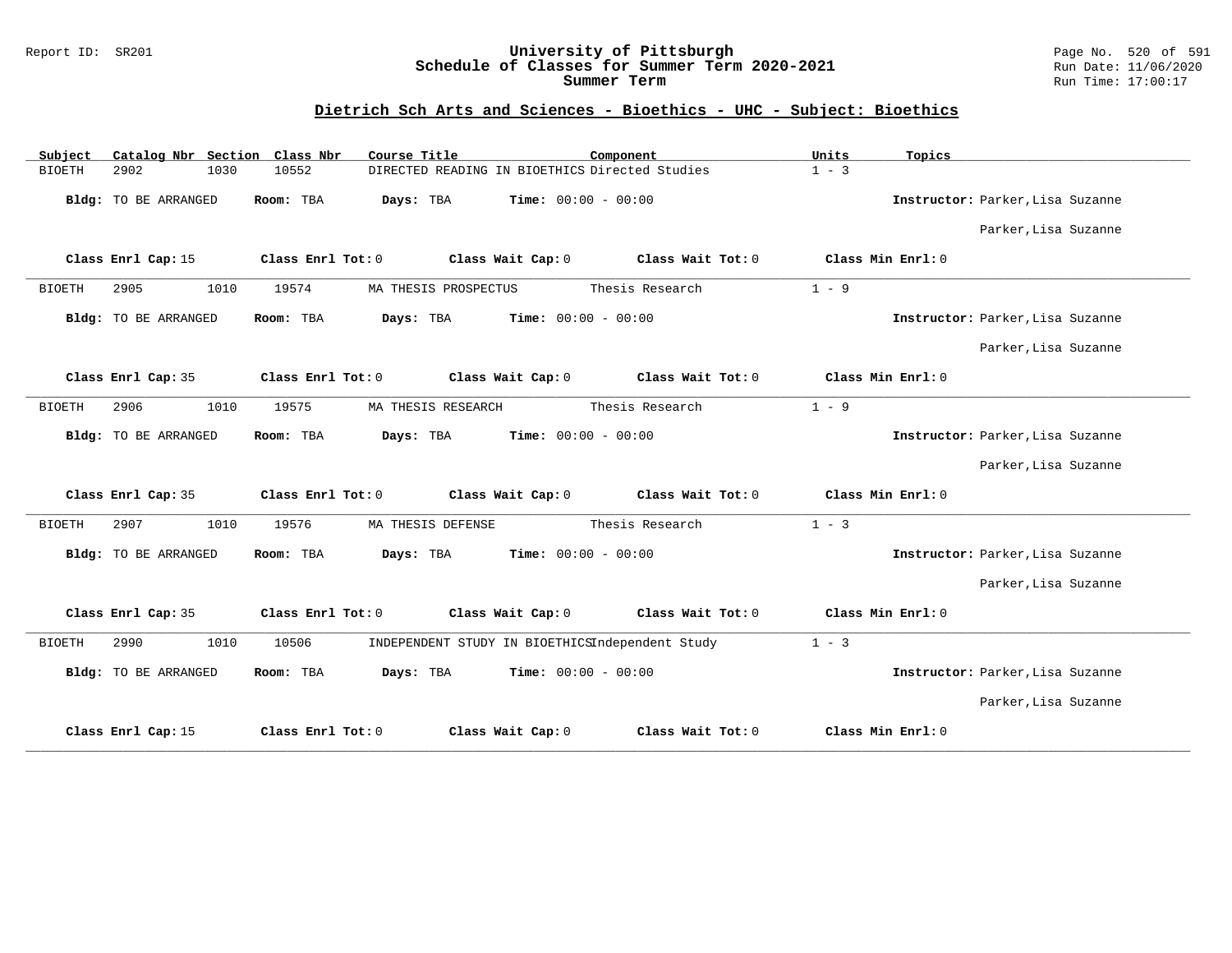#### Report ID: SR201 **University of Pittsburgh** Page No. 521 of 591 **Schedule of Classes for Summer Term 2020-2021** Run Date: 11/06/2020 **Summer Term** Run Time: 17:00:17

# **Dietrich Sch Arts and Sciences - Biological Sciences - Subject: Biological Sciences**

| Subject      | Catalog Nbr Section Class Nbr |      |                     | Course Title                                        |                                          | Component         | Units | Topics                        |
|--------------|-------------------------------|------|---------------------|-----------------------------------------------------|------------------------------------------|-------------------|-------|-------------------------------|
| <b>BIOSC</b> | 2840                          | 1065 | 17423               |                                                     | REGULATION OF MEMBRANE TRAFFICLecture    |                   | z.    |                               |
|              | Bldg: TO BE ARRANGED          |      | Room: TBA           | Davs: Th                                            | <b>Time:</b> $13:30 - 15:30$             |                   |       | Instructor: Apodaca, Gerard L |
|              | Class Enrl Cap: 10            |      | Class Enrl Tot: $0$ | Combined Section ID: 0010(MSCBMP 2840/BIOSC 2840) - | Class Wait Cap: 0<br>MSCBMP 2840(#17409) | Class Wait Tot: 0 |       | Class Min Enrl: 0             |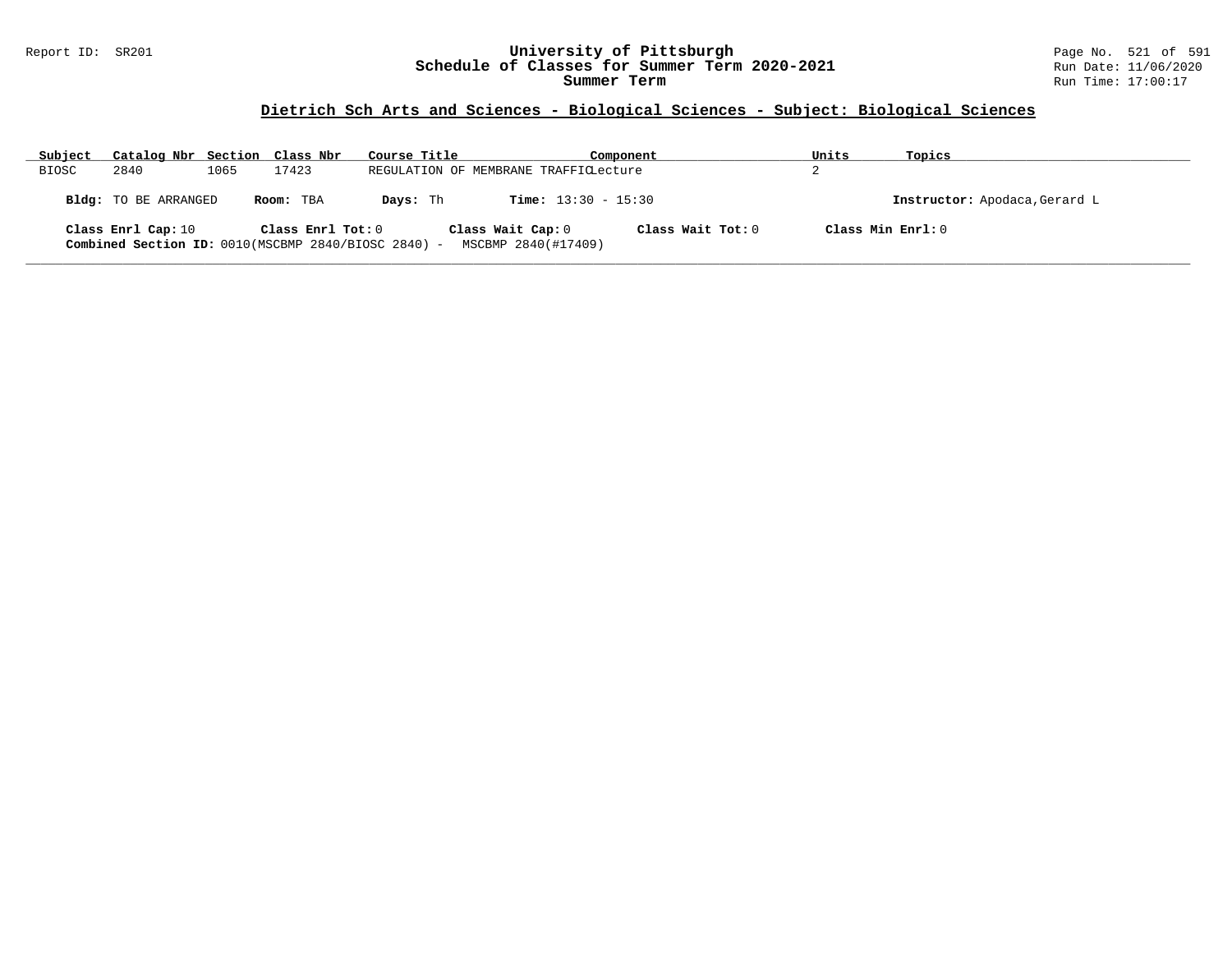#### Report ID: SR201 **University of Pittsburgh** Page No. 522 of 591 **Schedule of Classes for Summer Term 2020-2021** Run Date: 11/06/2020 **Summer Term** Run Time: 17:00:17

# **Dietrich Sch Arts and Sciences - Biological Sciences - Subject: Computational Biology**

| Catalog Nbr Section Class Nbr<br>Subject                                                                                                                                        | Course Title                                                                          | Component                                                                | Units<br>Topics               |
|---------------------------------------------------------------------------------------------------------------------------------------------------------------------------------|---------------------------------------------------------------------------------------|--------------------------------------------------------------------------|-------------------------------|
| 1030<br>CMPBIO<br>2080                                                                                                                                                          | 10657<br>DIRECTED STUDY                                                               | Directed Studies                                                         | $1 - 9$                       |
| Bldg: TO BE ARRANGED                                                                                                                                                            | Room: TBA                                                                             | <b>Days:</b> TBA <b>Time:</b> $00:00 - 00:00$                            | Instructor: Benos, Panagiotis |
| Class Enrl Cap: 10                                                                                                                                                              | <b>Combined Section ID:</b> $0023(MSCBIO/CMPBIO/2080)$ - MSCBIO $2080(\text{#}16476)$ | Class Enrl Tot: $0$ Class Wait Cap: $0$ Class Wait Tot: $0$              | Class Min Enrl: 0             |
| 2085<br>1010<br>CMPBIO                                                                                                                                                          | 17975<br>COMPUTATIONAL BIOLOGY INSHP                                                  | Internship                                                               | $\mathbf{1}$                  |
| Bldg: TO BE ARRANGED                                                                                                                                                            | Room: TBA                                                                             | <b>Days:</b> TBA <b>Time:</b> $00:00 - 00:00$                            | Instructor: Staff             |
| Class Enrl Cap: 20 $\qquad$ Class Enrl Tot: 0 $\qquad$ Class Wait Cap: 0 $\qquad$ Class Wait Tot: 0<br>Combined Section ID: 0074(MSCBIO 2085/CMPBIO 2085) - MSCBIO 2085(#17974) | Class Min Enrl: 0                                                                     |                                                                          |                               |
| 2090<br>1050<br>CMPBIO                                                                                                                                                          | 14500<br>MS THESIS RESEARCH                                                           | Thesis Research                                                          | $1 - 14$                      |
| Bldg: TO BE ARRANGED                                                                                                                                                            | Room: TBA                                                                             | <b>Days:</b> TBA <b>Time:</b> $00:00 - 00:00$                            | Instructor: Benos, Panagiotis |
| Class Enrl Cap: 10                                                                                                                                                              | <b>Combined Section ID:</b> $0005(MSCBIO/CMPBIO/2090)$ - MSCBIO $2090(H16475)$        | Class Enrl Tot: $0$ Class Wait Cap: $0$ Class Wait Tot: $0$              | Class Min Enrl: 0             |
| 1040<br>CMPBIO<br>3090                                                                                                                                                          | 11283<br>PHD DISSERTATION RESEARCH                                                    | Thesis Research                                                          | $1 - 14$                      |
| <b>Bldg:</b> TO BE ARRANGED                                                                                                                                                     | Room: TBA                                                                             | <b>Days:</b> TBA <b>Time:</b> $00:00 - 00:00$                            | Instructor: Benos, Panagiotis |
|                                                                                                                                                                                 | <b>Combined Section ID:</b> $0025(MSCBIO/3090/CMPBIO/3090)$ - MSCBIO 3090(#16474)     | Class Enrl Cap: 10 Class Enrl Tot: 0 Class Wait Cap: 0 Class Wait Tot: 0 | Class Min Enrl: 0             |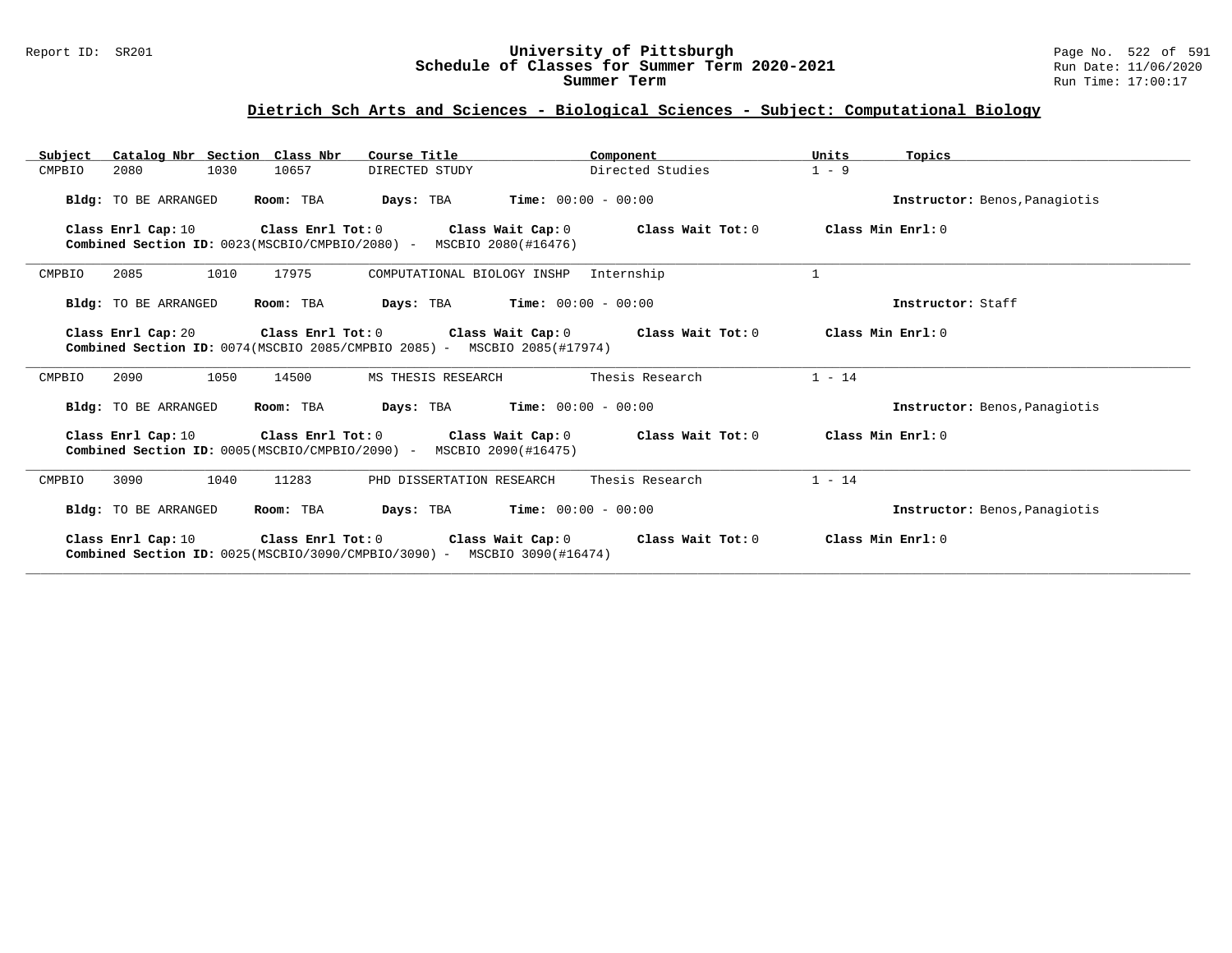### **Dietrich Sch Arts and Sciences - Biological Sciences - Subject: Integrative Molecular Biology**

| Subject | Catalog Nbr Section Class Nbr |                       | Course Title                            |                              | Component         | Units<br>Topics   |  |
|---------|-------------------------------|-----------------------|-----------------------------------------|------------------------------|-------------------|-------------------|--|
| IMB     | 1030<br>2000                  | 10655                 | LABORATORY RESEARCH ROTATIONS Practicum |                              |                   | $1 - 9$           |  |
|         | Bldg: TO BE ARRANGED          | Room: TBA             | Days: TBA                               | <b>Time:</b> $00:00 - 00:00$ |                   | Instructor: Staff |  |
|         | Class Enrl Cap: 10            | Class Enrl Tot: 0     |                                         | Class Wait Cap: 0            | Class Wait Tot: 0 | Class Min Enrl: 0 |  |
| IMB     | 2080<br>1030                  | 10656                 | DIRECTED STUDY                          |                              | Directed Studies  | $1 - 9$           |  |
|         | Bldg: TO BE ARRANGED          | Room: TBA             | Days: TBA                               | <b>Time:</b> $00:00 - 00:00$ |                   | Instructor: Staff |  |
|         | Class Enrl Cap: 10            | Class $Enr1$ Tot: $0$ |                                         | Class Wait Cap: 0            | Class Wait Tot: 0 | Class Min Enrl: 0 |  |
| IMB     | 3090<br>1050                  | 14063                 | PHD DISSERTATION RESEARCH               |                              | Thesis Research   | $1 - 14$          |  |
|         | Bldg: TO BE ARRANGED          | Room: TBA             | Days: TBA                               | <b>Time:</b> $00:00 - 00:00$ |                   | Instructor: Staff |  |
|         | Class Enrl Cap: 10            | Class Enrl Tot: 0     |                                         | Class Wait Cap: 0            | Class Wait Tot: 0 | Class Min Enrl: 0 |  |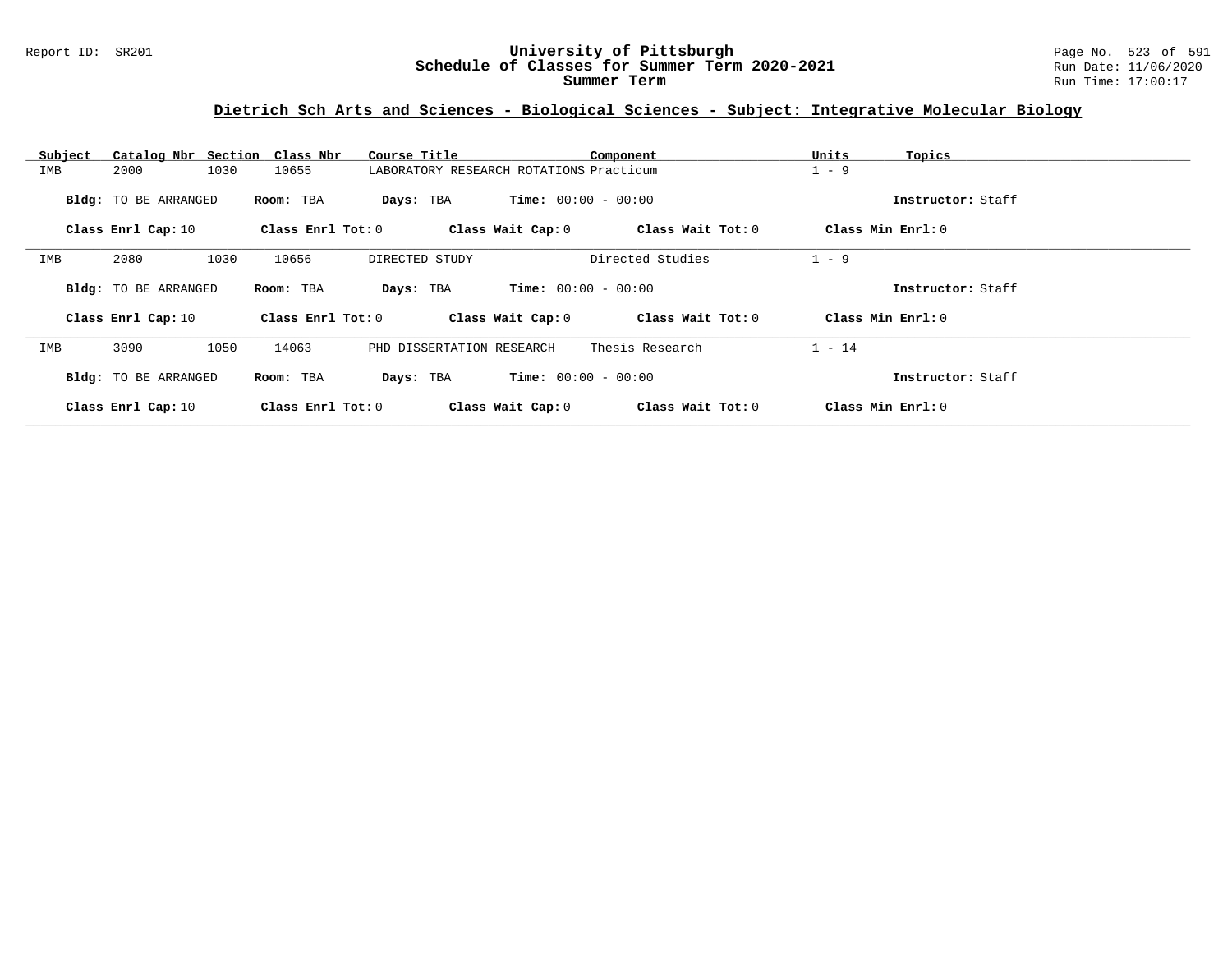#### Report ID: SR201 **University of Pittsburgh** Page No. 524 of 591 **Schedule of Classes for Summer Term 2020-2021** Run Date: 11/06/2020 **Summer Term** Run Time: 17:00:17

# **Dietrich Sch Arts and Sciences - Biological Sciences - Subject: Molecular Biophysics**

| Catalog Nbr Section Class Nbr<br>Subject | Course Title                                                                                                                                     | Component                                                   | Units<br>Topics                     |
|------------------------------------------|--------------------------------------------------------------------------------------------------------------------------------------------------|-------------------------------------------------------------|-------------------------------------|
| 1010<br>MOLBPH<br>2000                   | 10562                                                                                                                                            | LABORATORY RESEARCH ROTATIONS Practicum                     | $\mathbf{1}$                        |
| Bldg: TO BE ARRANGED                     | Room: TBA                                                                                                                                        | <b>Days:</b> TBA <b>Time:</b> $00:00 - 00:00$               | Instructor: Conway, James Frederick |
| Class Enrl Cap: 6                        | Class Enrl Tot: 0<br><b>Combined Section ID:</b> $0002$ (MOLBPH/2000/MSMBPH/2000) - MSMBPH 2000(#16480)                                          | Class Wait Cap: 0 Class Wait Tot: 0                         | Class Min Enrl: 0                   |
| 2010<br>1010<br>MOLBPH                   | DIRECTED STUDY<br>10563                                                                                                                          | Directed Studies                                            | $1 - 9$                             |
| Bldg: TO BE ARRANGED                     | Room: TBA                                                                                                                                        | <b>Days:</b> TBA <b>Time:</b> $00:00 - 00:00$               | Instructor: Conway, James Frederick |
| Class Enrl Cap: 6                        | Class Enrl Tot: $0$ Class Wait Cap: $0$ Class Wait Tot: $0$<br><b>Combined Section ID:</b> $0001(MOEBPH/2010/MSMBPH/2010)$ - MSMBPH 2010(#16479) | Class Min Enrl: 0                                           |                                     |
| 2090<br>1020<br>MOLBPH                   | 11307<br>MS THESIS RESEARCH                                                                                                                      | Thesis Research                                             | $1 - 14$                            |
| Bldg: TO BE ARRANGED                     | Room: TBA                                                                                                                                        | <b>Days:</b> TBA <b>Time:</b> $00:00 - 00:00$               | Instructor: Conway, James Frederick |
| Class Enrl Cap: 3                        | Combined Section ID: 0039(MOLBPH/MSMBPH/2090) - MSMBPH 2090(#16478)                                                                              | Class Enrl Tot: $0$ Class Wait Cap: $0$ Class Wait Tot: $0$ | Class Min Enrl: 0                   |
| 1010<br>MOLBPH<br>3000                   | 10569                                                                                                                                            | RESEARCH AND DISSERTATION PHD Thesis Research               | $1 - 14$                            |
| Bldg: TO BE ARRANGED                     | Room: TBA<br>Days: TBA                                                                                                                           | $Time: 00:00 - 00:00$                                       | Instructor: Conway, James Frederick |
| Class Enrl Cap: 6                        | <b>Combined Section ID:</b> $0003(MOEBPH/3000/MSMBPH/3000)$ - MSMBPH 3000(#16477)                                                                | Class Enrl Tot: $0$ Class Wait Cap: $0$ Class Wait Tot: $0$ | Class Min Enrl: 0                   |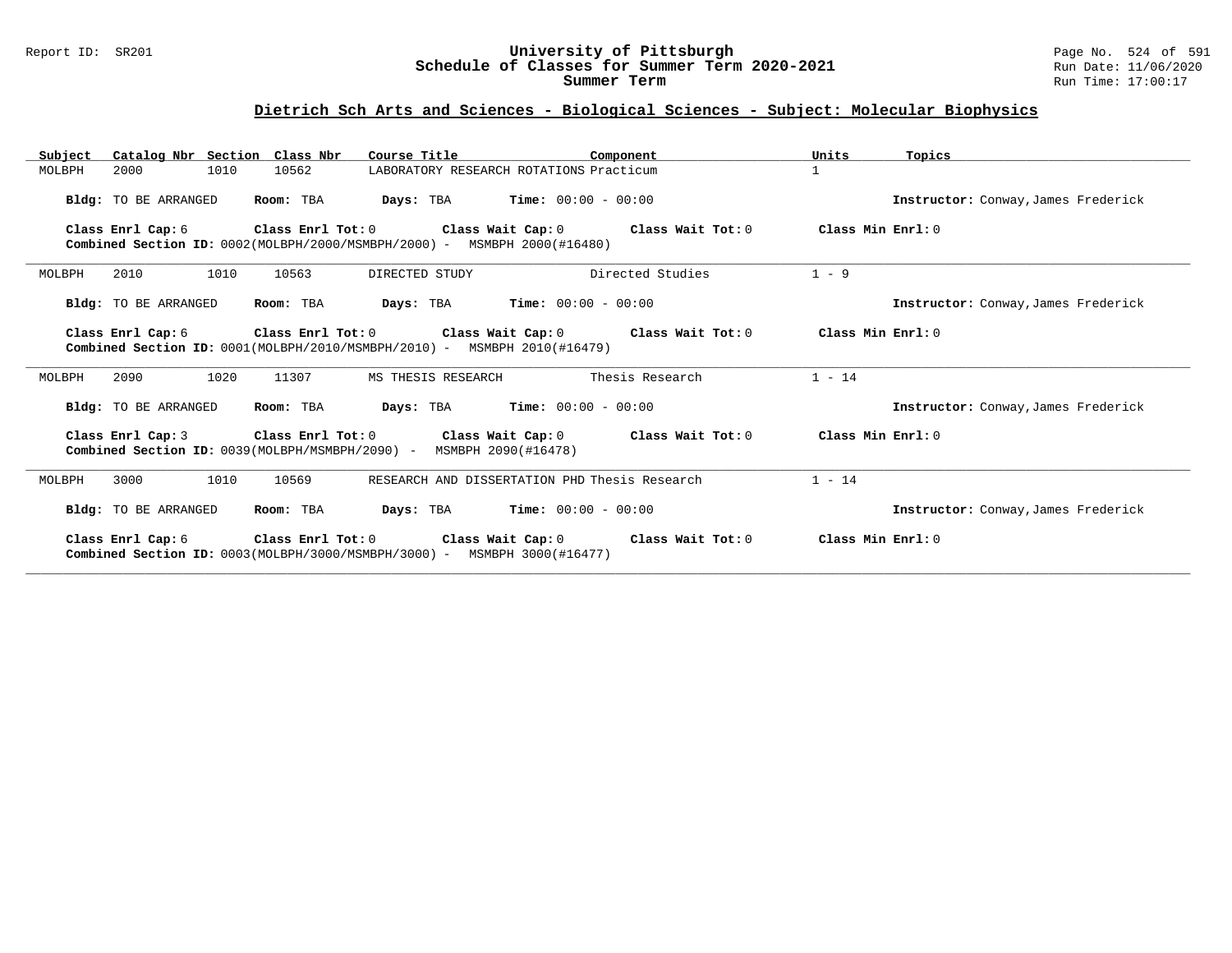#### Report ID: SR201 **University of Pittsburgh** Page No. 525 of 591 **Schedule of Classes for Summer Term 2020-2021** Run Date: 11/06/2020 **Summer Term** Run Time: 17:00:17

| Catalog Nbr Section Class Nbr<br>Subject                          | Course Title                                                                                           | Component<br>Units               | Topics            |
|-------------------------------------------------------------------|--------------------------------------------------------------------------------------------------------|----------------------------------|-------------------|
| ARTSC<br>1003IS<br>1050                                           | 17935<br>GLOBAL JUSTICE- IS                                                                            | $\Omega$<br>Independent Study    |                   |
| Bldg: TO BE ARRANGED                                              | Room: TBA<br>Days: TBA<br><b>Time:</b> $00:00 - 00:00$                                                 |                                  | Instructor: Staff |
| Class Enrl Cap: 35                                                | Class Enrl Tot: 0<br>Class Wait Cap: 20                                                                | Class Wait Tot: 0                | Class Min Enrl: 0 |
| Attributes: Global Studies                                        |                                                                                                        |                                  |                   |
| 10030S<br>1050<br>ARTSC                                           | 17936<br>GLOBAL JUSTICE- OS                                                                            | Independent Study<br>$\Omega$    |                   |
| Bldg: TO BE ARRANGED                                              | <b>Time:</b> $00:00 - 00:00$<br>Room: TBA<br>Days: TBA                                                 |                                  | Instructor: Staff |
| Class Enrl Cap: 35<br>Attributes: Global Studies                  | Class Enrl Tot: 0<br>Class Wait Cap: 20                                                                | Class Wait Tot: 0                | Class Min Enrl: 0 |
| 1030<br>ARTSC<br>1255IS                                           | 15502<br>CZECH REPUBLIC AND GERMANY-IS Independent Study                                               | $\mathbf 0$                      |                   |
| Bldg: TO BE ARRANGED                                              | Room: TBA<br>Days: TBA<br><b>Time:</b> $00:00 - 00:00$                                                 |                                  | Instructor: Staff |
| Class Enrl Cap: 35<br>Attributes: Russian & East European Studies | Class Enrl Tot: 0<br>Class Wait Cap: 20                                                                | Class Wait Tot: 0                | Class Min Enrl: 0 |
| ARTSC<br>12550S<br>1030                                           | 15503<br>CZECH REPUBLIC AND GERMANY-OS Independent Study                                               | $\mathbf 0$                      |                   |
| Bldg: TO BE ARRANGED                                              | Room: TBA<br>Days: TBA<br><b>Time:</b> $00:00 - 00:00$                                                 |                                  | Instructor: Staff |
| Class Enrl Cap: 35<br>Attributes: Russian & East European Studies | Class Wait Cap: 20<br>Class Enrl Tot: 0                                                                | Class Wait Tot: 0                | Class Min Enrl: 0 |
| 1270IS<br>1020<br>ARTSC                                           | 15436<br>IFTA: CENTRAL EUROPE - IS                                                                     | $\mathbf 0$<br>Independent Study |                   |
| Bldg: TO BE ARRANGED                                              | Room: TBA<br>Days: TBA<br><b>Time:</b> $00:00 - 00:00$                                                 |                                  | Instructor: Staff |
| Class Enrl Cap: 35                                                | Class Enrl Tot: 0<br>Class Wait Cap: 20<br>Attributes: Central Europe, Russian & East European Studies | Class Wait Tot: 0                | Class Min Enrl: 0 |
| 12700S<br>1020<br>ARTSC                                           | 15437<br>IFTA: CENTRAL EUROPE - OS                                                                     | $\mathbf 0$<br>Independent Study |                   |
| Bldg: TO BE ARRANGED                                              | Room: TBA<br>Days: TBA<br><b>Time:</b> $00:00 - 00:00$                                                 |                                  | Instructor: Staff |
| Class Enrl Cap: 35                                                | Class Enrl Tot: 0<br>Class Wait Cap: 20<br>Attributes: Central Europe, Russian & East European Studies | Class Wait Tot: 0                | Class Min Enrl: 0 |
| 1401<br>1050<br>ARTSC                                             | 17934<br>ELECTIVE VERITAS UNIVERSITY 1 Seminar                                                         | 3                                |                   |
| Bldg: TO BE ARRANGED                                              | Room: TBA<br>Days: TBA<br><b>Time:</b> $00:00 - 00:00$                                                 |                                  | Instructor: Staff |
| Class Enrl Cap: 35                                                | Class Wait Cap: 20<br>Class Enrl Tot: 0                                                                | Class Wait Tot: 0                | Class Min Enrl: 0 |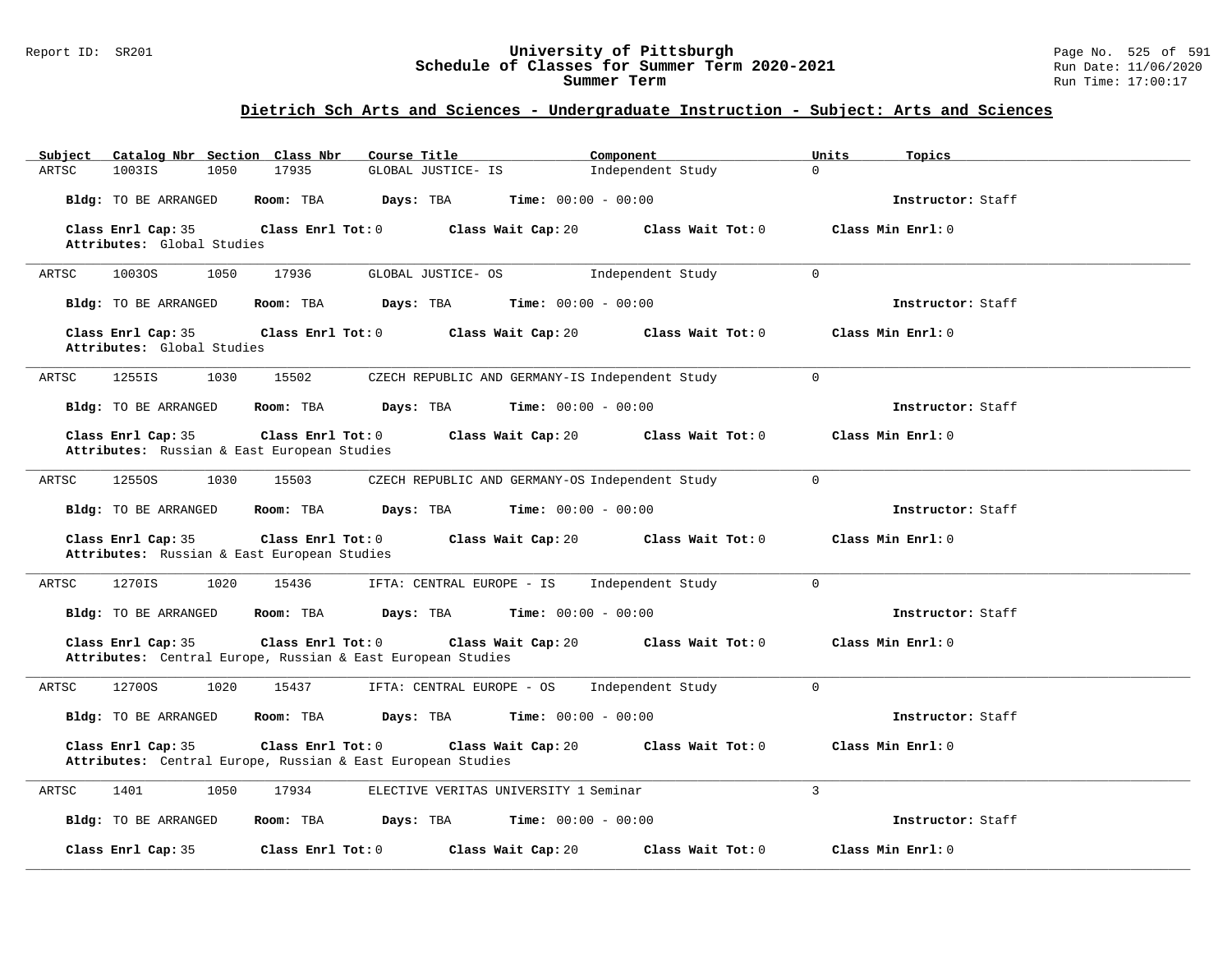| ARTSC | 1402<br>1050         | 17933                                                            | ELECTIVE VERITAS UNIVERSITY 2 Seminar                                                                | $\mathbf{3}$      |  |
|-------|----------------------|------------------------------------------------------------------|------------------------------------------------------------------------------------------------------|-------------------|--|
|       | Bldg: TO BE ARRANGED |                                                                  | Room: TBA $Days: TBA$ Time: $00:00 - 00:00$                                                          | Instructor: Staff |  |
|       |                      |                                                                  | Class Enrl Cap: 35 Class Enrl Tot: 0 Class Wait Cap: 20 Class Wait Tot: 0 Class Min Enrl: 0          |                   |  |
| ARTSC | 1403                 | 1000 18415                                                       | ELECTIVE IN CHINA 1ndependent Study 3 - 15                                                           |                   |  |
|       | Bldg: TO BE ARRANGED |                                                                  | Room: TBA $Days:$ TBA $Time: 00:00 - 01:00$                                                          | Instructor: Staff |  |
|       | Class Enrl Cap: 35   |                                                                  | Class Enrl Tot: $0$ Class Wait Cap: $20$ Class Wait Tot: $0$ Class Min Enrl: $0$                     |                   |  |
| ARTSC | 1450                 |                                                                  | 1010 18491 LONDON FIELD STUDIES Independent Study                                                    | $1 - 3$           |  |
|       | Bldg: TO BE ARRANGED |                                                                  | Room: TBA $Days: TBA$ Time: $00:00 - 00:00$                                                          | Instructor: Staff |  |
|       |                      |                                                                  | Class Enrl Cap: 35 Class Enrl Tot: 0 Class Wait Cap: 20 Class Wait Tot: 0 Class Min Enrl: 0          |                   |  |
|       |                      |                                                                  | ARTSC 1450 IS 1010 18492 LONDON FIELD STUDIES IS Independent Study 3 - 15                            |                   |  |
|       | Bldg: TO BE ARRANGED |                                                                  | Room: TBA $Days:$ TBA $Time: 00:00 - 00:00$                                                          | Instructor: Staff |  |
|       | Class Enrl Cap: 35   |                                                                  | Class Enrl Tot: $0$ Class Wait Cap: $20$ Class Wait Tot: $0$                                         | Class Min Enrl: 0 |  |
| ARTSC | 1450 OS              |                                                                  | 1010 18493 LONDON FIELD STUDIES OS Independent Study                                                 | $3 - 15$          |  |
|       | Bldg: TO BE ARRANGED |                                                                  | Room: TBA $Days: TBA$ Time: $00:00 - 00:00$                                                          | Instructor: Staff |  |
|       | Class Enrl Cap: 35   |                                                                  | Class Enrl Tot: 0 Class Wait Cap: 20 Class Wait Tot: 0 Class Min Enrl: 0                             |                   |  |
| ARTSC |                      |                                                                  | 1546 1010 10599 STUDY ABROAD: LEBANON Independent Study 1 - 15                                       |                   |  |
|       | Bldg: TO BE ARRANGED |                                                                  | Room: TBA $Days:$ TBA $Time:$ $00:00 - 00:00$                                                        | Instructor: Staff |  |
|       | Class Enrl Cap: 35   | Attributes: European and Eurasian Studies, West European Studies | Class Enrl Tot: $0$ Class Wait Cap: $20$ Class Wait Tot: $0$ Class Min Enrl: $0$                     |                   |  |
| ARTSC | 1560 150<br>1010     |                                                                  |                                                                                                      |                   |  |
|       | Bldg: TO BE ARRANGED |                                                                  | Room: TBA Days: TBA Time: $00:00 - 00:00$                                                            | Instructor: Staff |  |
|       |                      |                                                                  | Class Enrl Cap: 35 $\qquad$ Class Enrl Tot: 0 $\qquad$ Class Wait Cap: 20 $\qquad$ Class Wait Tot: 0 | Class Min Enrl: 0 |  |
|       |                      |                                                                  | ARTSC 1561 1200 17953 STUDYABROAD: TAJIKISTAN Independent Study 1 - 15                               |                   |  |
|       |                      |                                                                  | Bldg: TO BE ARRANGED Room: TBA Days: TBA Time: 00:00 - 00:00                                         | Instructor: Staff |  |
|       | Class Enrl Cap: 35   | Attributes: Russian & East European Studies                      | Class Enrl Tot: $0$ $1$ Class Wait Cap: $20$ $2$ Class Wait Tot: $0$                                 | Class Min Enrl: 0 |  |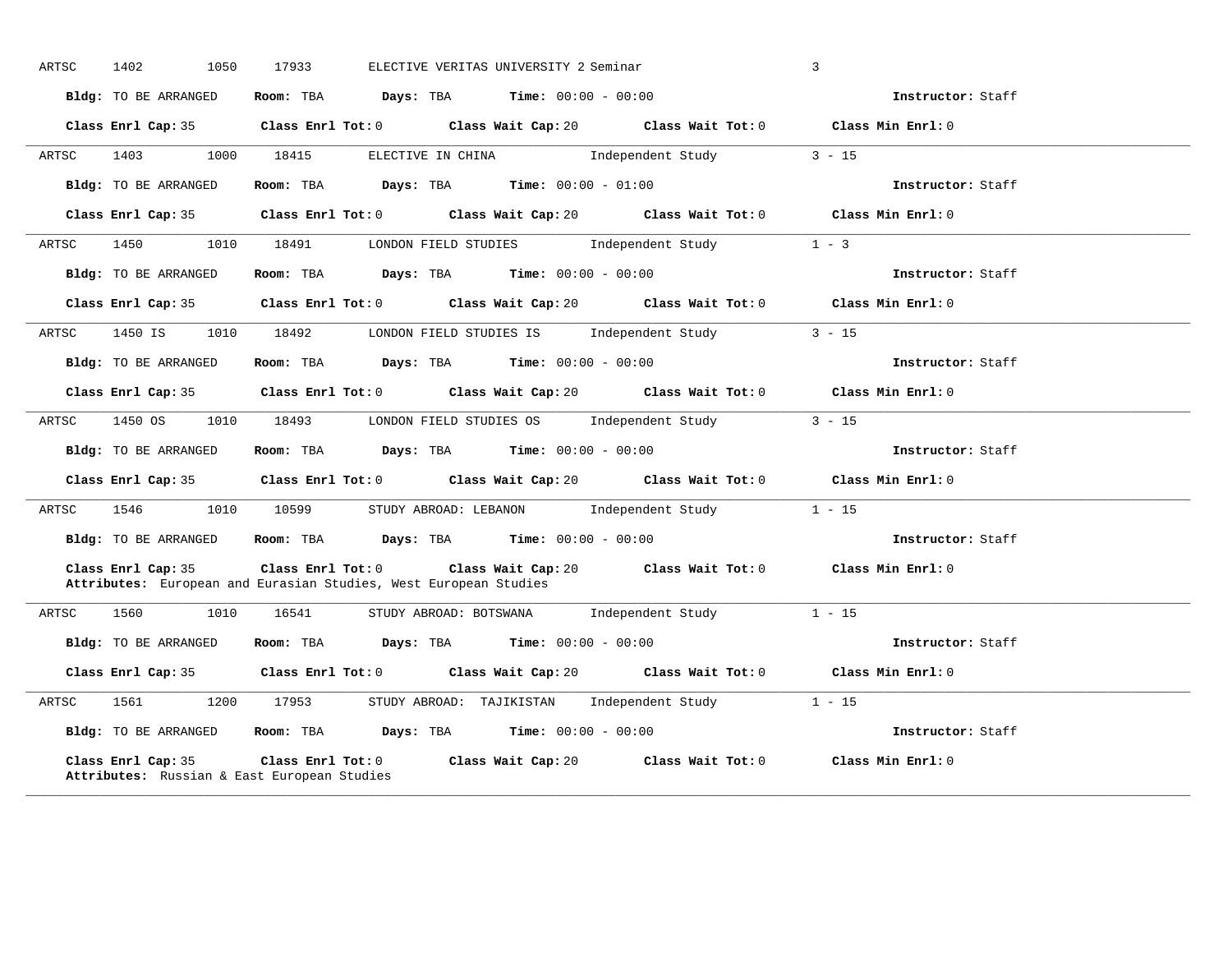#### Report ID: SR201 **University of Pittsburgh** Page No. 527 of 591 **Schedule of Classes for Summer Term 2020-2021** Run Date: 11/06/2020 **Summer Term** Run Time: 17:00:17

| Catalog Nbr Section Class Nbr<br>Subject    | Course Title                                                                                | Component<br>Units                  | Topics            |
|---------------------------------------------|---------------------------------------------------------------------------------------------|-------------------------------------|-------------------|
| ARTSC<br>1565<br>1040                       | 11313<br>STUDY ABROAD: SINGAPORE                                                            | Independent Study<br>$1 - 15$       |                   |
| Bldg: TO BE ARRANGED                        | Room: TBA $Days:$ TBA $Time: 00:00 - 00:00$                                                 |                                     | Instructor: Staff |
| Class Enrl Cap: 35                          | Class Enrl Tot: $0$ Class Wait Cap: $20$ Class Wait Tot: $0$ Class Min Enrl: $0$            |                                     |                   |
|                                             | Attributes: SCI Polymathic Contexts: Global⨯ Cul GE. Req.                                   |                                     |                   |
| 1010<br>ARTSC<br>1567                       | STUDY ABROAD: EUROPE Independent Study<br>17945                                             | $1 - 15$                            |                   |
| Bldg: TO BE ARRANGED                        | Room: TBA $Days:$ TBA $Time: 00:00 - 00:00$                                                 |                                     | Instructor: Staff |
|                                             | Class Enrl Cap: 35 Class Enrl Tot: 0 Class Wait Cap: 20 Class Wait Tot: 0 Class Min Enrl: 0 |                                     |                   |
| 1569<br>1010<br>ARTSC                       | 17948<br>STUDY ABR: FRANCE & CZECH REP Independent Study                                    | $6 - 15$                            |                   |
| Bldg: TO BE ARRANGED                        | Room: TBA $Days:$ TBA $Time: 00:00 - 00:00$                                                 |                                     | Instructor: Staff |
| Class Enrl Cap: 35                          | Class Enrl Tot: $0$ Class Wait Cap: $20$ Class Wait Tot: $0$ Class Min Enrl: $0$            |                                     |                   |
| Attributes: Russian & East European Studies |                                                                                             |                                     |                   |
| 1579<br>1010<br>ARTSC                       | ST ABR: AUSTRALIA &NEW ZEALANDIndependent Study<br>17949                                    | $1 - 15$                            |                   |
| Bldg: TO BE ARRANGED                        | Room: TBA $Days:$ TBA $Time: 00:00 - 00:00$                                                 |                                     | Instructor: Staff |
|                                             | Class Enrl Cap: 35 Class Enrl Tot: 0 Class Wait Cap: 20 Class Wait Tot: 0 Class Min Enrl: 0 |                                     |                   |
| 1591<br>1030<br>ARTSC                       | 17951<br>STUDY ABR: FRANCE & SENEGAL Independent Study                                      | $6 - 15$                            |                   |
| Bldg: TO BE ARRANGED                        | Room: TBA $Days:$ TBA $Time: 00:00 - 00:00$                                                 |                                     | Instructor: Staff |
|                                             | Class Enrl Cap: 35 Class Enrl Tot: 0 Class Wait Cap: 20 Class Wait Tot: 0 Class Min Enrl: 0 |                                     |                   |
| 1593<br>1020<br>ARTSC                       | STUDY ABR: SPAIN & BONAIRE Independent Study<br>17950                                       | $6 - 15$                            |                   |
| Bldg: TO BE ARRANGED                        | Room: TBA $Days:$ TBA $Time: 00:00 - 00:00$                                                 |                                     | Instructor: Staff |
| Class Enrl Cap: 35                          | Class Enrl Tot: 0 Class Wait Cap: 20                                                        | Class Wait Tot: 0 Class Min Enrl: 0 |                   |
| 1594<br>1010<br>ARTSC                       | 17952<br>STDY ABR: ENGLN & NETHERLANDS Independent Study                                    | $1 - 15$                            |                   |
| Bldg: TO BE ARRANGED                        | Room: TBA $Days:$ TBA $Time: 00:00 - 00:00$                                                 |                                     | Instructor: Staff |
| Class Enrl Cap: 35                          | Class Enrl Tot: 0 Class Wait Cap: 20                                                        | Class Wait Tot: 0 Class Min Enrl: 0 |                   |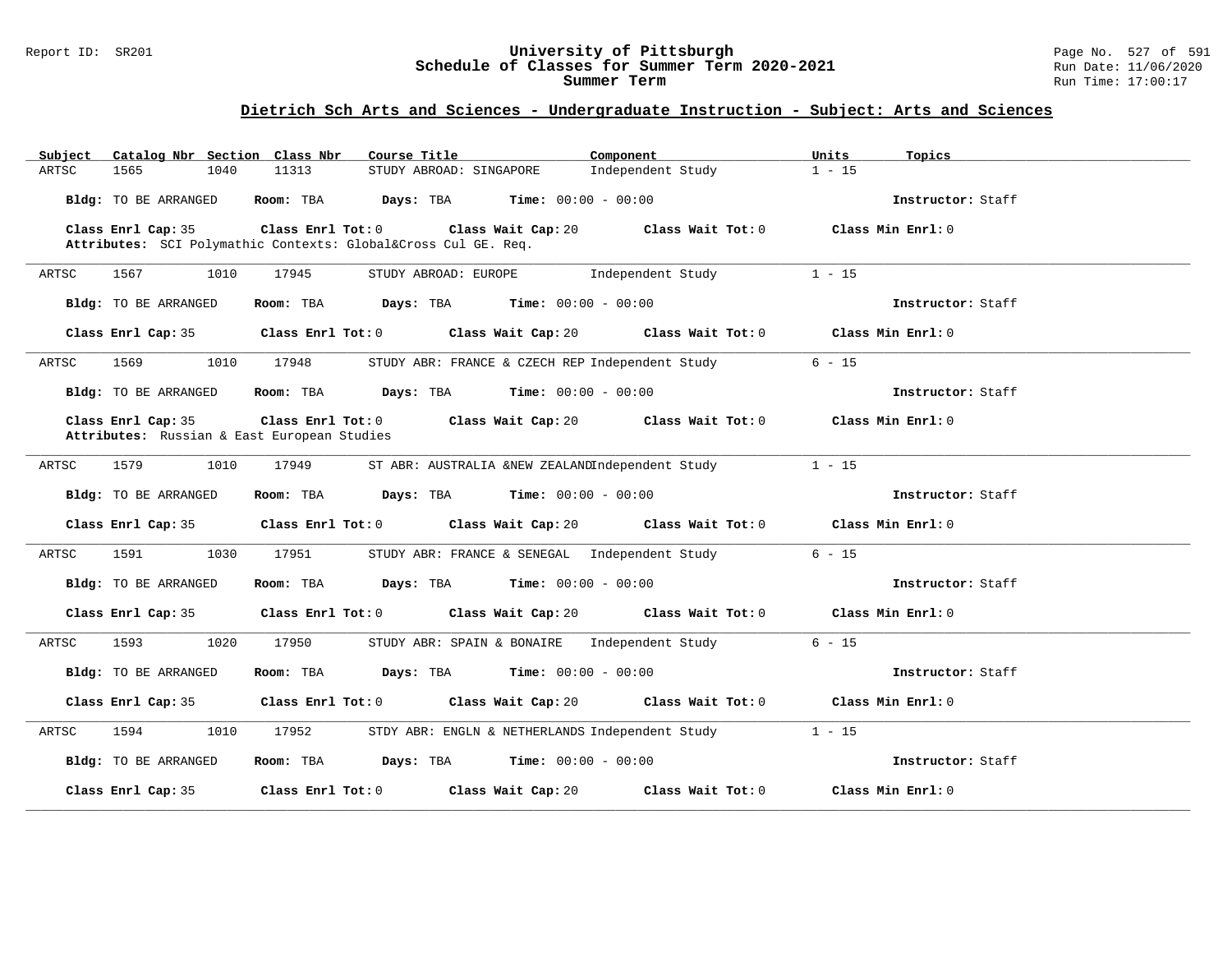#### Report ID: SR201 **University of Pittsburgh** Page No. 528 of 591 **Schedule of Classes for Summer Term 2020-2021** Run Date: 11/06/2020 **Summer Term** Run Time: 17:00:17

| Catalog Nbr Section Class Nbr<br>Subject                                                             | Course Title<br>Component                            | Units                         | Topics            |
|------------------------------------------------------------------------------------------------------|------------------------------------------------------|-------------------------------|-------------------|
| 17944<br>1627<br>1010<br>ARTSC                                                                       | STUDY ABROAD: MADAGASCAR                             | $3 - 15$<br>Independent Study |                   |
| Room: TBA<br>Bldg: TO BE ARRANGED                                                                    | Days: TBA<br><b>Time:</b> $00:00 - 00:00$            |                               | Instructor: Staff |
| Class Enrl Cap: 35<br>Class Enrl Tot: 0                                                              | Class Wait Cap: 20                                   | Class Wait Tot: 0             | Class Min Enrl: 0 |
| Attributes: SCI Polymathic Contexts: Global⨯ Cul GE. Req., African Studies                           |                                                      |                               |                   |
| 1628<br>ARTSC<br>1020<br>15562                                                                       | STUDY ABROAD: SAMOA                                  | Independent Study<br>$1 - 15$ |                   |
| Bldg: TO BE ARRANGED<br>Room: TBA                                                                    | Days: TBA<br><b>Time:</b> $00:00 - 00:00$            |                               | Instructor: Staff |
| Class Enrl Cap: 35<br>Class Enrl Tot: 0<br>Attributes: SCI Polymathic Contexts: Global⨯ Cul GE. Req. | Class Wait Cap: 20                                   | Class Wait Tot: 0             | Class Min Enrl: 0 |
| 1050<br>14804<br>ARTSC<br>1630                                                                       | STUDY ABROAD: SENEGAL                                | Independent Study<br>$1 - 15$ |                   |
| Bldg: TO BE ARRANGED<br>Room: TBA                                                                    | $\texttt{Davis:}$ TBA $\texttt{Time:}$ 00:00 - 00:00 |                               | Instructor: Staff |
| Class Enrl Cap: 30<br>Class Enrl Tot: 0<br>Attributes: African Studies                               | Class Wait Cap: 20                                   | Class Wait Tot: 0             | Class Min Enrl: 0 |
| 1632<br>1010<br>17964<br>ARTSC                                                                       | STUDY ABROAD: INDONESIA                              | $3 - 15$<br>Independent Study |                   |
| Bldg: TO BE ARRANGED<br>Room: TBA                                                                    | Days: TBA<br><b>Time:</b> $00:00 - 00:00$            |                               | Instructor: Staff |
| Class Enrl Cap: 35<br>Class Enrl Tot: 0<br>Attributes: SCI Polymathic Contexts: Global⨯ Cul GE. Req. | Class Wait Cap: 20                                   | Class Wait Tot: 0             | Class Min Enrl: 0 |
| ARTSC<br>1654IS<br>1050<br>16710                                                                     | PITT CNTRL & ESTRN EURP - IS Independent Study       | $\Omega$                      |                   |
| Bldg: TO BE ARRANGED<br>Room: TBA                                                                    | Days: TBA<br><b>Time:</b> $00:00 - 00:00$            |                               | Instructor: Staff |
| Class Enrl Cap: 35<br>Class Enrl Tot: 0<br>Attributes: Russian & East European Studies               | Class Wait Cap: 20                                   | Class Wait Tot: 0             | Class Min Enrl: 0 |
| 1050<br>ARTSC<br>16540S<br>16711                                                                     | PITT CNTRL & ESTRN EURP - OS Independent Study       | $\Omega$                      |                   |
| Bldg: TO BE ARRANGED<br>Room: TBA                                                                    | Days: TBA<br><b>Time:</b> $00:00 - 00:00$            |                               | Instructor: Staff |
| Class Enrl Cap: 35<br>Class Enrl Tot: 0<br>Attributes: Russian & East European Studies               | Class Wait Cap: 20                                   | Class Wait Tot: 0             | Class Min Enrl: 0 |
| ARTSC<br>1662IS<br>1055<br>17398                                                                     | PITT IN QUEBEC- IS                                   | $\Omega$<br>Independent Study |                   |
| Bldg: TO BE ARRANGED<br>Room: TBA                                                                    | Days: TBA<br><b>Time:</b> $00:00 - 00:00$            |                               | Instructor: Staff |
| Class Enrl Cap: 35<br>Class Enrl Tot: 0                                                              | Class Wait Cap: 20                                   | Class Wait Tot: 0             | Class Min Enrl: 0 |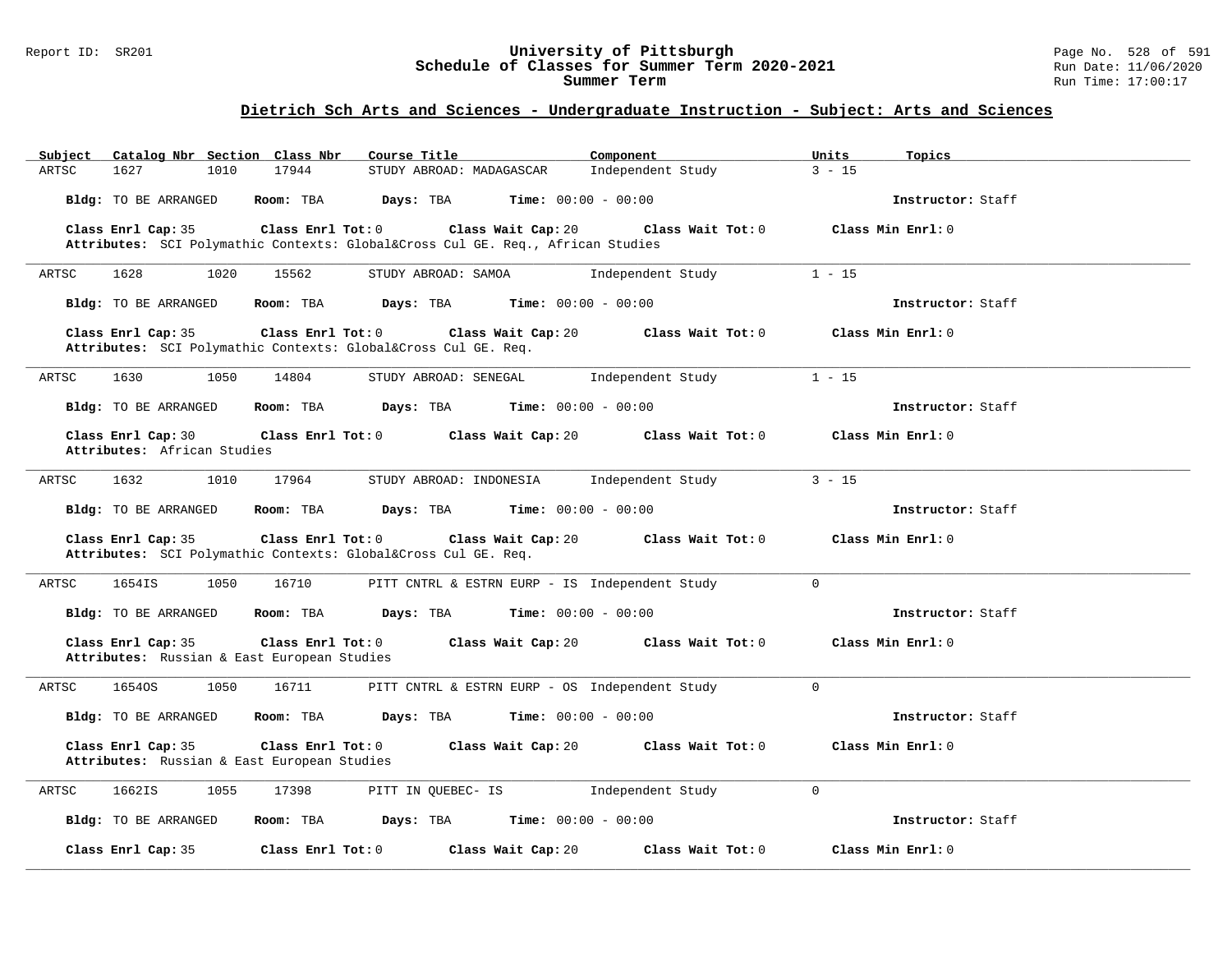| 16620S<br>1055<br>ARTSC                                           | 17397                                                        | PITT IN QUEBEC- OS                                     | Independent Study                                                         | $\mathbf 0$       |
|-------------------------------------------------------------------|--------------------------------------------------------------|--------------------------------------------------------|---------------------------------------------------------------------------|-------------------|
| Bldg: TO BE ARRANGED                                              | Room: TBA                                                    | Days: TBA<br><b>Time:</b> $00:00 - 00:00$              |                                                                           | Instructor: Staff |
|                                                                   |                                                              |                                                        | Class Enrl Cap: 35 Class Enrl Tot: 0 Class Wait Cap: 20 Class Wait Tot: 0 | Class Min Enrl: 0 |
| ARTSC<br>1663IS                                                   | 1050 17396                                                   | PITT IN SOUTH AFRICA- IS Independent Study             | $\sim$ 0                                                                  |                   |
| Bldg: TO BE ARRANGED                                              | Room: TBA Days: TBA                                          | <b>Time:</b> $00:00 - 00:00$                           |                                                                           | Instructor: Staff |
| Class Enrl Cap: 35<br>Attributes: African Studies                 |                                                              |                                                        | Class Enrl Tot: 0 Class Wait Cap: 20 Class Wait Tot: 0                    | Class Min Enrl: 0 |
| ARTSC<br>16630S<br>1050                                           |                                                              | 17395 PITT IN SOUTH AFRICA- OS Independent Study       |                                                                           | $\Omega$          |
| Bldg: TO BE ARRANGED                                              |                                                              | Room: TBA $Days:$ TBA $Time: 00:00 - 00:00$            |                                                                           | Instructor: Staff |
| Class Enrl Cap: 35<br>Attributes: African Studies                 |                                                              | Class Enrl Tot: 0 Class Wait Cap: 20                   | Class Wait Tot: 0                                                         | Class Min Enrl: 0 |
| 1664IS<br>1045<br>ARTSC                                           | 17394                                                        | PITT IN FLORENCE, EDUCATION-ISIndependent Study        |                                                                           | $\Omega$          |
| Bldg: TO BE ARRANGED                                              | Room: TBA                                                    | Days: TBA<br><b>Time:</b> $00:00 - 00:00$              |                                                                           | Instructor: Staff |
| Class Enrl Cap: 35                                                |                                                              | Class Enrl Tot: 0 Class Wait Cap: 20 Class Wait Tot: 0 |                                                                           | Class Min Enrl: 0 |
| 1045<br>ARTSC<br>16640S                                           | 17393                                                        | PITT IN FLORENCE, EDUCATION-OSIndependent Study        |                                                                           | $\overline{0}$    |
| Bldg: TO BE ARRANGED                                              | Room: TBA                                                    | <b>Days:</b> TBA <b>Time:</b> $00:00 - 00:00$          |                                                                           | Instructor: Staff |
| Class Enrl Cap: 35                                                |                                                              |                                                        | Class Enrl Tot: $0$ Class Wait Cap: $20$ Class Wait Tot: $0$              | Class Min Enrl: 0 |
| 1665IS<br>ARTSC                                                   | 1040 17392                                                   | PITT IN PRAGUE, ENGLISH LIT-ISIndependent Study        |                                                                           | $\Omega$          |
| Bldg: TO BE ARRANGED                                              |                                                              | Room: TBA $Days: TBA$ Time: $00:00 - 00:00$            |                                                                           | Instructor: Staff |
| Class Enrl Cap: 35<br>Attributes: Russian & East European Studies |                                                              | Class Enrl Tot: 0 Class Wait Cap: 20                   | Class Wait Tot: 0                                                         | Class Min Enrl: 0 |
| 1665OS<br>1040<br>ARTSC                                           | 17391                                                        | PITT IN PRAGUE, ENGLISH LIT-OSIndependent Study        |                                                                           | $\Omega$          |
|                                                                   | Bldg: TO BE ARRANGED Room: TBA Days: TBA Time: 00:00 - 00:00 |                                                        |                                                                           | Instructor: Staff |
| Class Enrl Cap: 35<br>Attributes: Russian & East European Studies | Class Enrl Tot: 0                                            | Class Wait Cap: 20                                     | Class Wait Tot: 0                                                         | Class Min Enrl: 0 |
| 1035<br>ARTSC<br>1666IS                                           |                                                              | 17390 PITT FLORENCE, HOSPTLY MGT-IS Independent Study  |                                                                           | $\Omega$          |
| Bldg: TO BE ARRANGED                                              |                                                              | Room: TBA $Days:$ TBA $Time: 00:00 - 00:00$            |                                                                           | Instructor: Staff |
| Class Enrl Cap: 35                                                | Class Enrl Tot: 0                                            | Class Wait Cap: 20                                     | Class Wait Tot: 0                                                         | Class Min Enrl: 0 |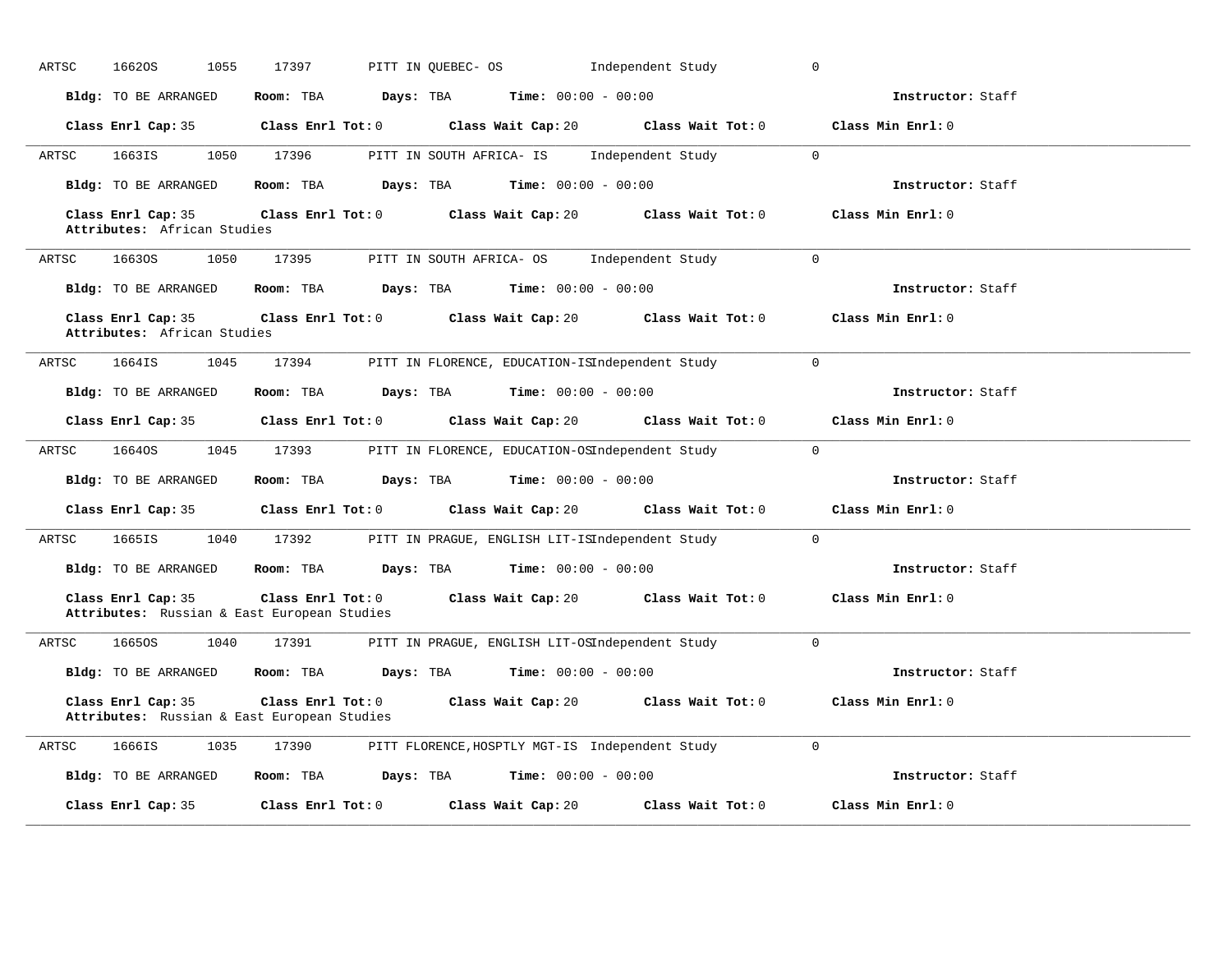#### Report ID: SR201 **University of Pittsburgh** Page No. 530 of 591 **Schedule of Classes for Summer Term 2020-2021** Run Date: 11/06/2020 **Summer Term** Run Time: 17:00:17

| Catalog Nbr Section Class Nbr<br>Subject                          | Course Title<br>Component                                                                            | Units<br>Topics                        |
|-------------------------------------------------------------------|------------------------------------------------------------------------------------------------------|----------------------------------------|
| 16660S<br>1035<br>ARTSC                                           | PITT FLORENCE, HOSPTLY MGT-OS Independent Study<br>17389                                             | $\Omega$                               |
| Bldg: TO BE ARRANGED                                              | <b>Room:</b> TBA <b>Days:</b> TBA <b>Time:</b> 00:00 - 00:00                                         | Instructor: Staff                      |
| Class Enrl Cap: 35                                                | Class Enrl Tot: 0 $\qquad$ Class Wait Cap: 20 $\qquad$ Class Wait Tot: 0 $\qquad$ Class Min Enrl: 0  |                                        |
| ARTSC<br>1667IS                                                   | 1030 17388<br>PITT IN SYDNEY, SUMMER-IS Independent Study                                            | $\overline{0}$                         |
| Bldg: TO BE ARRANGED                                              | Room: TBA $Days:$ TBA $Time: 00:00 - 00:00$                                                          | Instructor: Staff                      |
|                                                                   | Class Enrl Cap: 35 Class Enrl Tot: 0 Class Wait Cap: 20 Class Wait Tot: 0 Class Min Enrl: 0          |                                        |
| ARTSC<br>16670S                                                   | 1030 17387<br>PITT IN SYDNEY, SUMMER- OS Independent Study 0                                         |                                        |
| Bldg: TO BE ARRANGED                                              | Room: TBA $Days:$ TBA $Time: 00:00 - 00:00$                                                          | Instructor: Staff                      |
|                                                                   | Class Enrl Cap: 35 Class Enrl Tot: 0 Class Wait Cap: 20 Class Wait Tot: 0 Class Min Enrl: 0          |                                        |
| 1668<br>1010<br>ARTSC                                             | 18479<br>INT'L RESEARXH ABROAD PROGRAM Independent Study 1 - 15                                      |                                        |
| Bldg: TO BE ARRANGED                                              | Room: TBA $Days:$ TBA $Time: 00:00 - 00:00$                                                          | Instructor: Staff                      |
|                                                                   | Class Enrl Cap: 35 Class Enrl Tot: 0 Class Wait Cap: 20 Class Wait Tot: 0 Class Min Enrl: 0          |                                        |
| 1020<br>ARTSC<br>1668IS                                           | 17386 INT'L RESEARCH ABROAD- IS Independent Study 0                                                  |                                        |
| Bldg: TO BE ARRANGED                                              | Room: TBA $\rule{1em}{0.15mm}$ Days: TBA Time: $00:00 - 00:00$                                       | Instructor: Staff                      |
|                                                                   | Class Enrl Cap: 35 Class Enrl Tot: 0 Class Wait Cap: 20 Class Wait Tot: 0 Class Min Enrl: 0          |                                        |
| 16680S 1020<br>ARTSC                                              | 17385 INT'L RESEARCH ABROAD- OS Independent Study 0                                                  |                                        |
| Bldg: TO BE ARRANGED                                              | Room: TBA $Days:$ TBA $Time: 00:00 - 00:00$                                                          | Instructor: Staff                      |
|                                                                   | Class Enrl Cap: 35 $\qquad$ Class Enrl Tot: 0 $\qquad$ Class Wait Cap: 20 $\qquad$ Class Wait Tot: 0 | Class Min Enrl: 0                      |
| 1669IS 1010<br>ARTSC                                              | PROJECTGO RUSSIA- IS 1ndependent Study<br>17384                                                      | $\bigcirc$                             |
| Bldg: TO BE ARRANGED                                              | Room: TBA $Days: TBA$ Time: $00:00 - 00:00$                                                          | Instructor: Staff                      |
| Class Enrl Cap: 35<br>Attributes: Russian & East European Studies | Class Enrl Tot: 0 Class Wait Cap: 20                                                                 | Class Wait Tot: 0<br>Class Min Enrl: 0 |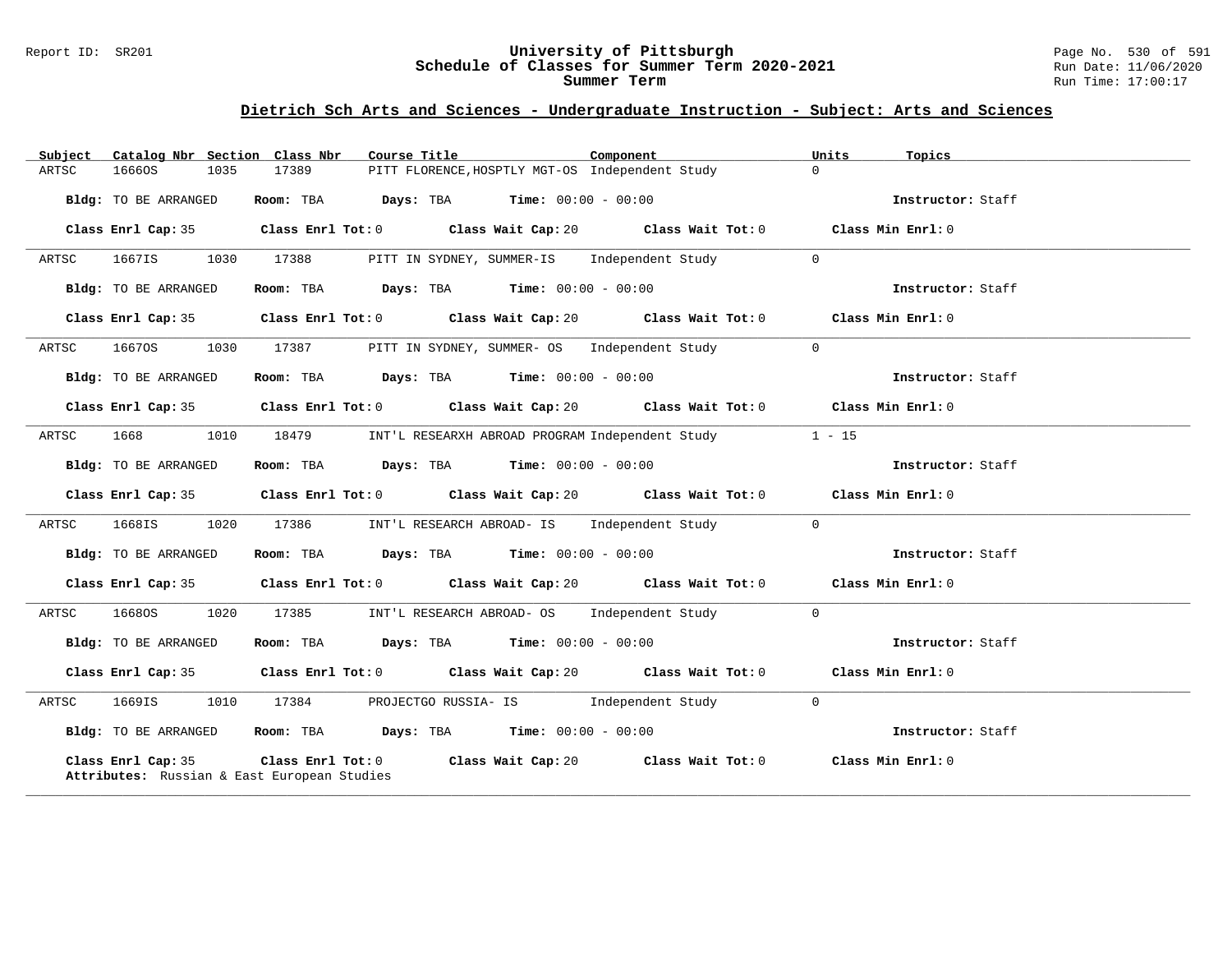#### Report ID: SR201 **University of Pittsburgh** Page No. 531 of 591 **Schedule of Classes for Summer Term 2020-2021** Run Date: 11/06/2020 **Summer Term** Run Time: 17:00:17

| Catalog Nbr Section Class Nbr<br>Subject                          | Course Title <b>Course In the Course I</b>                                                          | Component                                            | Units<br>Topics   |
|-------------------------------------------------------------------|-----------------------------------------------------------------------------------------------------|------------------------------------------------------|-------------------|
| 1010<br>ARTSC<br>16690S                                           | 17383                                                                                               | PROJECTGO RUSSIA- OS [Independent Study              | $\Omega$          |
| Bldg: TO BE ARRANGED                                              | Room: TBA $Days:$ TBA $Time: 00:00 - 00:00$                                                         |                                                      | Instructor: Staff |
| Class Enrl Cap: 35<br>Attributes: Russian & East European Studies | Class Enrl Tot: 0 $\qquad$ Class Wait Cap: 20 $\qquad$ Class Wait Tot: 0 $\qquad$ Class Min Enrl: 0 |                                                      |                   |
| ARTSC<br>1672IS<br>1050                                           | 16224                                                                                               | PITT IN SINGAPORE/MALAYSIA -ISIndependent Study      | $\Omega$          |
| Bldg: TO BE ARRANGED                                              | Room: TBA $Days:$ TBA $Time: 00:00 - 00:00$                                                         |                                                      | Instructor: Staff |
|                                                                   | Class Enrl Cap: 35 Class Enrl Tot: 0 Class Wait Cap: 20 Class Wait Tot: 0 Class Min Enrl: 0         |                                                      |                   |
| ARTSC<br>16720S<br>1050                                           | 16225                                                                                               | PITT IN SINGAPORE/MALAYSIA -OSIndependent Study      | $\Omega$          |
| Bldg: TO BE ARRANGED                                              | Room: TBA $Days:$ TBA $Time: 00:00 - 00:00$                                                         |                                                      | Instructor: Staff |
|                                                                   | Class Enrl Cap: 35 Class Enrl Tot: 0 Class Wait Cap: 20 Class Wait Tot: 0 Class Min Enrl: 0         |                                                      |                   |
| ARTSC<br>1674IS                                                   | 1050 17931                                                                                          | PITT IN JAPAN - IS Sandborough and independent Study | $\Omega$          |
| Bldg: TO BE ARRANGED                                              | Room: TBA $\rule{1em}{0.15mm}$ Days: TBA $\rule{1.15mm}]{0.15mm}$ Time: $0.000 - 0.000$             |                                                      | Instructor: Staff |
|                                                                   | Class Enrl Cap: 35 Class Enrl Tot: 0 Class Wait Cap: 20 Class Wait Tot: 0 Class Min Enrl: 0         |                                                      |                   |
| 16740S 1050 17932<br>ARTSC                                        |                                                                                                     | PITT IN JAPAN - OS Mondependent Study                | $\Omega$          |
| Bldg: TO BE ARRANGED                                              | Room: TBA $Days:$ TBA $Time: 00:00 - 00:00$                                                         |                                                      | Instructor: Staff |
|                                                                   | Class Enrl Cap: 35 Class Enrl Tot: 0 Class Wait Cap: 20 Class Wait Tot: 0 Class Min Enrl: 0         |                                                      |                   |
| 1679IS 1020 17921<br>ARTSC                                        |                                                                                                     | PITT IN COSTA RICA- IS and independent Study         | $\Omega$          |
| Bldg: TO BE ARRANGED                                              | Room: TBA $Days:$ TBA $Time: 00:00 - 00:00$                                                         |                                                      | Instructor: Staff |
|                                                                   | Class Enrl Cap: 35 Class Enrl Tot: 0 Class Wait Cap: 20 Class Wait Tot: 0 Class Min Enrl: 0         |                                                      |                   |
| ARTSC<br>16790S                                                   | 1020 17922                                                                                          | PITT IN COSTA RICA- OS Independent Study             | $\Omega$          |
| Bldg: TO BE ARRANGED                                              | Room: TBA $Days: TBA$ Time: $00:00 - 00:00$                                                         |                                                      | Instructor: Staff |
|                                                                   | Class Enrl Cap: 35 Class Enrl Tot: 0 Class Wait Cap: 20 Class Wait Tot: 0 Class Min Enrl: 0         |                                                      |                   |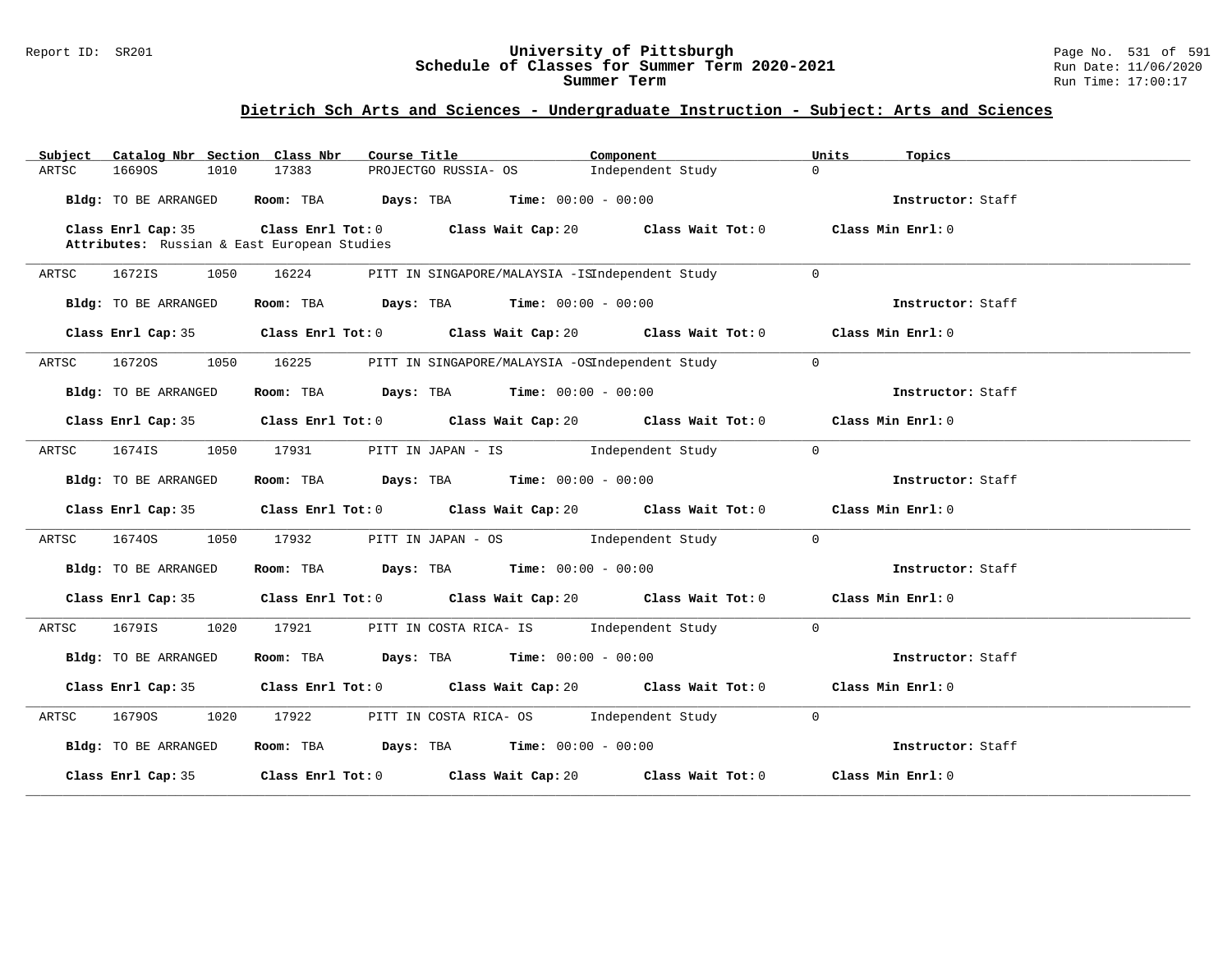#### Report ID: SR201 **University of Pittsburgh** Page No. 532 of 591 **Schedule of Classes for Summer Term 2020-2021** Run Date: 11/06/2020 **Summer Term** Run Time: 17:00:17

| Subject |                      |      | Catalog Nbr Section Class Nbr                                                                   |                     | Course Title <b>Show The Search Course Title</b> | Component                                                                                           | Units          | Topics            |
|---------|----------------------|------|-------------------------------------------------------------------------------------------------|---------------------|--------------------------------------------------|-----------------------------------------------------------------------------------------------------|----------------|-------------------|
| ARTSC   | 1680IS               | 1030 | 17924                                                                                           | PITT IN BOLIVIA- IS |                                                  | Independent Study                                                                                   | $\Omega$       |                   |
|         | Bldg: TO BE ARRANGED |      | Room: TBA $\rule{1em}{0.15mm}$ Days: TBA Time: $00:00 - 00:00$                                  |                     |                                                  |                                                                                                     |                | Instructor: Staff |
|         | Class Enrl Cap: 35   |      |                                                                                                 |                     |                                                  | Class Enrl Tot: $0$ Class Wait Cap: $20$ Class Wait Tot: $0$ Class Min Enrl: $0$                    |                |                   |
| ARTSC   | 1680OS               | 1030 | 17923                                                                                           |                     |                                                  | PITT IN BOLIVIA- OS [Independent Study                                                              | $\Omega$       |                   |
|         | Bldg: TO BE ARRANGED |      | Room: TBA $Days:$ TBA $Time: 00:00 - 00:00$                                                     |                     |                                                  |                                                                                                     |                | Instructor: Staff |
|         | Class Enrl Cap: 35   |      |                                                                                                 |                     |                                                  | Class Enrl Tot: 0 $\qquad$ Class Wait Cap: 20 $\qquad$ Class Wait Tot: 0 $\qquad$ Class Min Enrl: 0 |                |                   |
| ARTSC   | 1681IS               | 1040 | 17925                                                                                           |                     |                                                  | PITT IN PARIS- IS 5 and independent Study                                                           | $\overline{0}$ |                   |
|         | Bldg: TO BE ARRANGED |      | Room: TBA $Days: TBA$ Time: $00:00 - 00:00$                                                     |                     |                                                  |                                                                                                     |                | Instructor: Staff |
|         | Class Enrl Cap: 35   |      |                                                                                                 |                     |                                                  | Class Enrl Tot: 0 Class Wait Cap: 20 Class Wait Tot: 0 Class Min Enrl: 0                            |                |                   |
| ARTSC   | 1681OS               | 1040 | 17926                                                                                           |                     |                                                  | PITT IN PARIS- OS [Independent Study                                                                | $\Omega$       |                   |
|         | Bldg: TO BE ARRANGED |      | Room: TBA $Days:$ TBA $Time: 00:00 - 00:00$                                                     |                     |                                                  |                                                                                                     |                | Instructor: Staff |
|         |                      |      |                                                                                                 |                     |                                                  | Class Enrl Cap: 35 Class Enrl Tot: 0 Class Wait Cap: 20 Class Wait Tot: 0 Class Min Enrl: 0         |                |                   |
| ARTSC   | 1683IS               | 1050 | 17927                                                                                           |                     |                                                  | ARCHAEOLOGY FLD SCH ABROAD- ISIndependent Study 0                                                   |                |                   |
|         | Bldg: TO BE ARRANGED |      | Room: TBA $Days:$ TBA $Time: 00:00 - 00:00$                                                     |                     |                                                  |                                                                                                     |                | Instructor: Staff |
|         |                      |      |                                                                                                 |                     |                                                  | Class Enrl Cap: 35 Class Enrl Tot: 0 Class Wait Cap: 20 Class Wait Tot: 0 Class Min Enrl: 0         |                |                   |
| ARTSC   | 16830S               | 1050 |                                                                                                 |                     |                                                  | 17928 ARCHAEOLOGY FLD SCH ABROAD- OSIndependent Study 0                                             |                |                   |
|         | Bldg: TO BE ARRANGED |      | Room: TBA $Days:$ TBA $Time: 00:00 - 00:00$                                                     |                     |                                                  |                                                                                                     |                | Instructor: Staff |
|         | Class Enrl Cap: 35   |      |                                                                                                 |                     |                                                  | Class Enrl Tot: $0$ Class Wait Cap: $20$ Class Wait Tot: $0$ Class Min Enrl: $0$                    |                |                   |
| ARTSC   | 1684IS               | 1050 | 17929                                                                                           |                     |                                                  | COMPARTV HEALTHCARE ABROAD- ISIndependent Study                                                     | $\overline{0}$ |                   |
|         | Bldg: TO BE ARRANGED |      | Room: TBA $\rule{1em}{0.15mm}$ Days: TBA Time: $00:00 - 00:00$                                  |                     |                                                  |                                                                                                     |                | Instructor: Staff |
|         | Class Enrl Cap: 35   |      | Class Enrl Tot: 0 Class Wait Cap: 20<br>Attributes: Global Studies, Undergraduate Global Health |                     |                                                  | Class Wait Tot: 0                                                                                   |                | Class Min Enrl: 0 |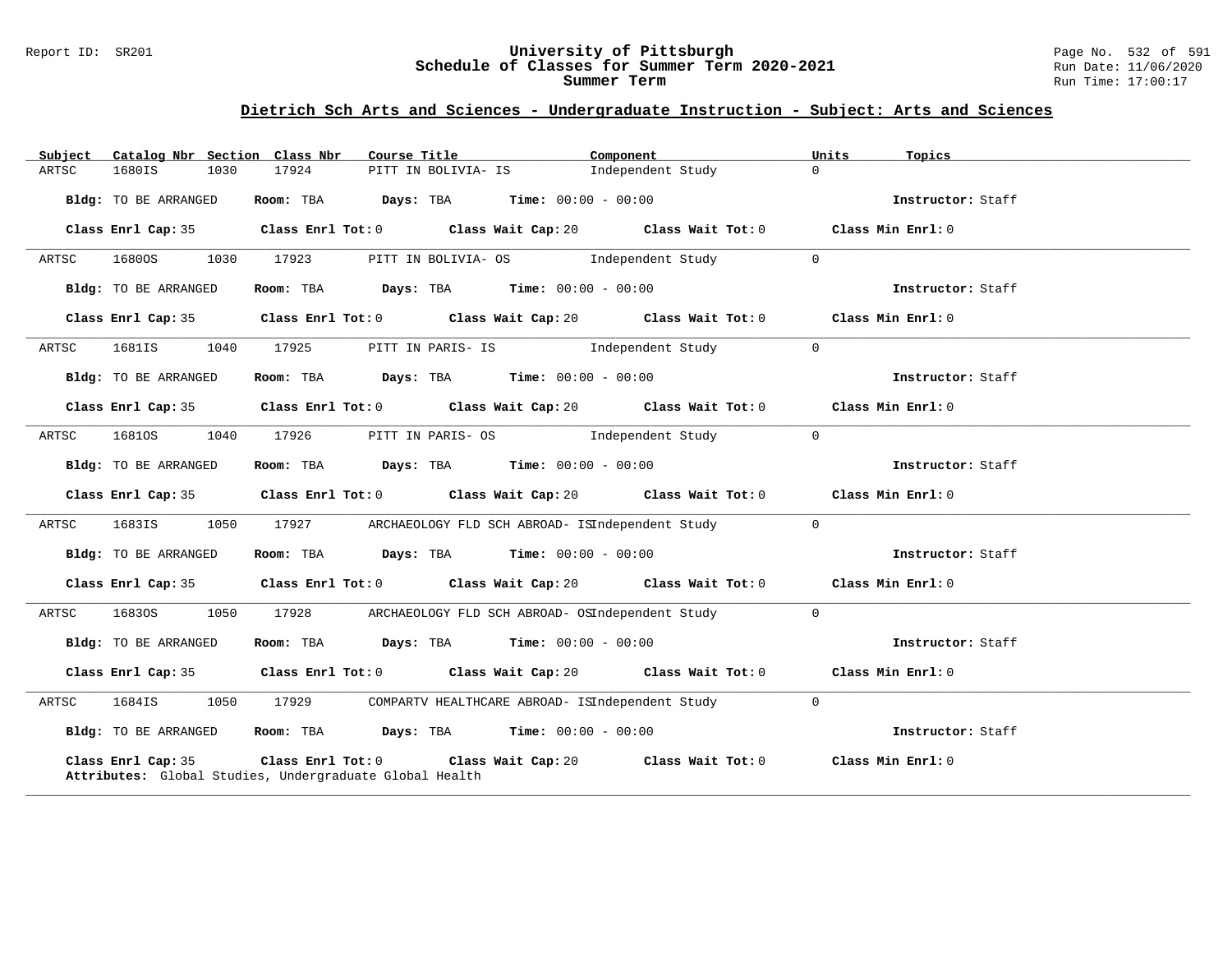#### Report ID: SR201 **University of Pittsburgh** Page No. 533 of 591 **Schedule of Classes for Summer Term 2020-2021** Run Date: 11/06/2020 **Summer Term** Run Time: 17:00:17

| Catalog Nbr Section Class Nbr<br>Subject         | Course Title<br>Component                                                                       | Units<br>Topics                        |
|--------------------------------------------------|-------------------------------------------------------------------------------------------------|----------------------------------------|
| 1050<br>ARTSC<br>16840S                          | COMPARTV HEALTHCARE ABROAD- OSIndependent Study<br>17930                                        | $\Omega$                               |
| Bldg: TO BE ARRANGED                             | Room: TBA $Days:$ TBA $Time: 00:00 - 00:00$                                                     | Instructor: Staff                      |
| Class Enrl Cap: 35                               | Class Enrl Tot: 0 Class Wait Cap: 20<br>Attributes: Global Studies, Undergraduate Global Health | Class Min Enrl: 0<br>Class Wait Tot: 0 |
| 1000<br>ARTSC<br>1685                            | 18422<br>STDY ABR: COMP JUST IN IRELANDIndependent Study                                        | $1 - 15$                               |
| <b>Bldg:</b> TO BE ARRANGED                      | Room: TBA<br>$\texttt{Days:}$ TBA $\texttt{Time:}$ 00:00 - 00:00                                | Instructor: Staff                      |
| Class Enrl Cap: 35                               | Class Enrl Tot: 0 Class Wait Cap: 20 Class Wait Tot: 0                                          | Class Min Enrl: 0                      |
| ARTSC<br>1685IS<br>1000                          | 18416<br>STDY ABR: COMP JUST IN IRELANDIndependent Study                                        | $\Omega$                               |
| <b>Bldg:</b> TO BE ARRANGED                      | <b>Room:</b> TBA <b>Days:</b> TBA <b>Time:</b> $00:00 - 00:00$                                  | Instructor: Staff                      |
| Class Enrl Cap: 35                               | Class Enrl Tot: 0 Class Wait Cap: 20                                                            | Class Wait Tot: 0<br>Class Min Enrl: 0 |
| ARTSC<br>16850S<br>1000                          | STDY ABR: COMP JUST IN IRELANDIndependent Study<br>18417                                        | $\mathbf 0$                            |
| Bldg: TO BE ARRANGED                             | <b>Room:</b> TBA <b>Days:</b> TBA <b>Time:</b> $00:00 - 00:00$                                  | Instructor: Staff                      |
| Class Enrl Cap: 35                               | Class Enrl Tot: 0 Class Wait Cap: 20                                                            | Class Wait Tot: 0<br>Class Min Enrl: 0 |
| ARTSC<br>1688IS<br>1010                          | 18191<br>COMPARTV SIGN LANGUAGE - IS Independent Study                                          | $\Omega$                               |
| Bldg: TO BE ARRANGED                             | Room: TBA $Days:$ TBA $Time: 00:00 - 00:00$                                                     | Instructor: Staff                      |
| Class Enrl Cap: 35<br>Attributes: Global Studies | Class Enrl Tot: $0$ Class Wait Cap: $20$ Class Wait Tot: $0$                                    | Class Min Enrl: 0                      |
| 16880S<br>1010<br>ARTSC                          | 18190<br>COMPARTV SIGN LANGUAGE - OS Independent Study                                          | $\Omega$                               |
| Bldg: TO BE ARRANGED                             | Room: TBA $Days:$ TBA $Time: 00:00 - 00:00$                                                     | Instructor: Staff                      |
| Class Enrl Cap: 35<br>Attributes: Global Studies | Class Enrl Tot: 0 Class Wait Cap: 20 Class Wait Tot: 0                                          | Class Min Enrl: 0                      |
| 1689IS<br>1010<br>ARTSC                          | FRENCH PROFSSNL SKILLS - IS Independent Study<br>18187                                          | $\Omega$                               |
| Bldg: TO BE ARRANGED                             | Room: TBA $\rule{1em}{0.15mm}$ Days: TBA $\rule{1.5mm}{0.15mm}$ Time: $00:00 - 00:00$           | Instructor: Staff                      |
| Class Enrl Cap: 35                               | Class Enrl Tot: 0 Class Wait Cap: 20                                                            | Class Wait Tot: 0<br>Class Min Enrl: 0 |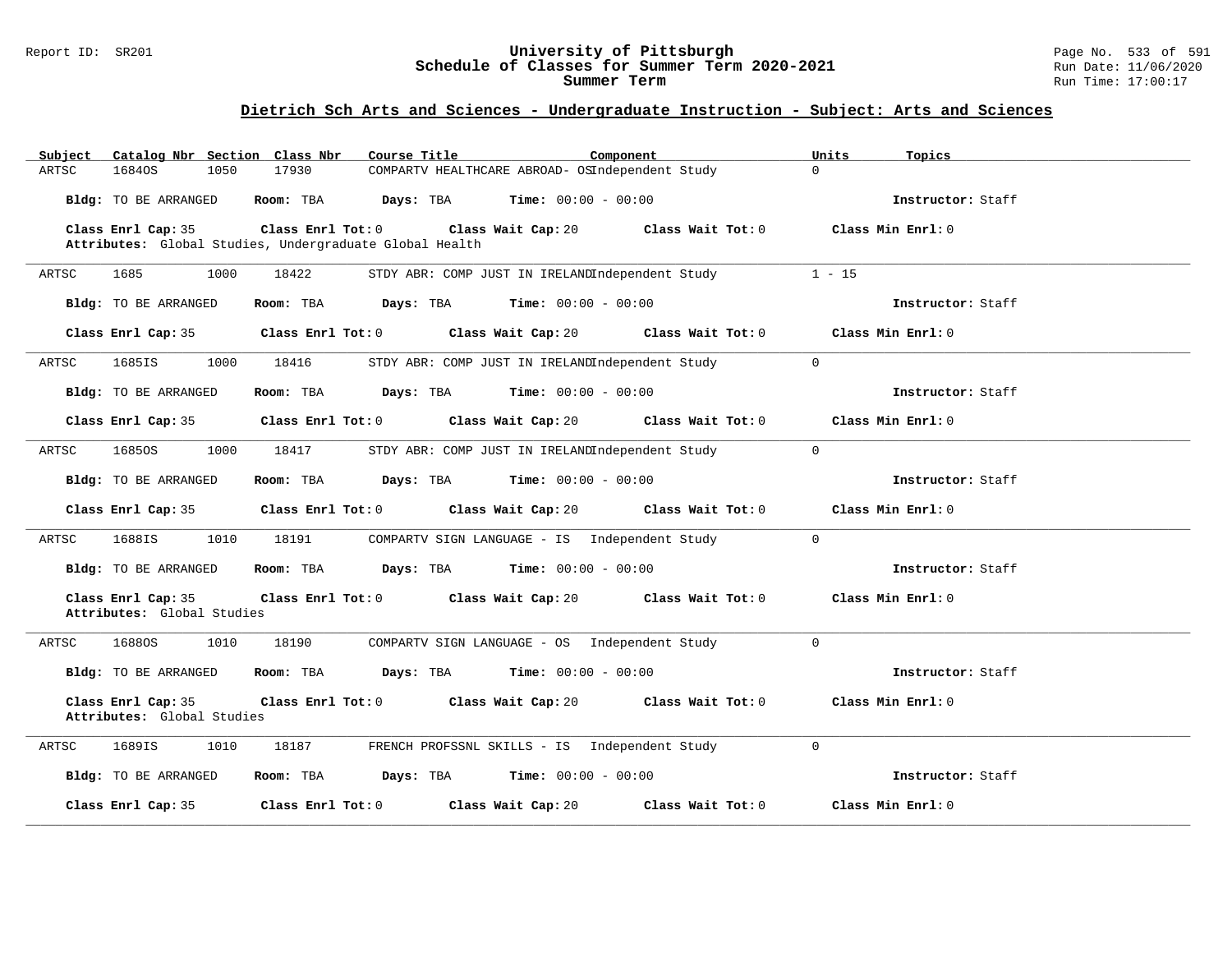#### Report ID: SR201 **University of Pittsburgh** Page No. 534 of 591 **Schedule of Classes for Summer Term 2020-2021** Run Date: 11/06/2020 **Summer Term** Run Time: 17:00:17

| Catalog Nbr Section Class Nbr<br>Subject         | Course Title                                                      | Component<br>Units           | Topics            |
|--------------------------------------------------|-------------------------------------------------------------------|------------------------------|-------------------|
| 16890S<br>ARTSC<br>1010                          | 18186<br>FRENCH PROFSSNL SKILLS - OS Independent Study            | $\Omega$                     |                   |
| Bldg: TO BE ARRANGED                             | Room: TBA<br>Days: TBA                                            | <b>Time:</b> $00:00 - 00:00$ | Instructor: Staff |
| Class Enrl Cap: 35                               | Class Enrl Tot: 0 Class Wait Cap: 20 Class Wait Tot: 0            |                              | Class Min Enrl: 0 |
| 1690IS<br>1010<br>ARTSC                          | 18185<br>GLBL IDENTITY IN FLORENCE - ISIndependent Study          | $\mathbf 0$                  |                   |
| Bldg: TO BE ARRANGED                             | Room: TBA<br><b>Days:</b> TBA <b>Time:</b> $00:00 - 00:00$        |                              | Instructor: Staff |
| Class Enrl Cap: 35<br>Attributes: Global Studies | Class Enrl Tot: 0 Class Wait Cap: 20                              | Class Wait Tot: 0            | Class Min Enrl: 0 |
| 16900S<br>1010<br>ARTSC                          | 18184<br>GLBL IDENTITY IN FLORENCE - OSIndependent Study          | $\mathbf 0$                  |                   |
| Bldg: TO BE ARRANGED                             | Room: TBA<br>Days: TBA                                            | <b>Time:</b> $00:00 - 00:00$ | Instructor: Staff |
| Class Enrl Cap: 35<br>Attributes: Global Studies | Class Enrl Tot: 0 Class Wait Cap: 20                              | Class Wait Tot: 0            | Class Min Enrl: 0 |
| 1691IS<br>1010<br>ARTSC                          | 18181<br>COMP EDUCATION IN GERMANY - ISIndependent Study          | $\mathbf 0$                  |                   |
| Bldg: TO BE ARRANGED                             | Days: TBA<br>Room: TBA                                            | $Time: 00:00 - 00:00$        | Instructor: Staff |
| Class Enrl Cap: 35<br>Attributes: Global Studies | Class Enrl Tot: 0 Class Wait Cap: 20                              | Class Wait Tot: 0            | Class Min Enrl: 0 |
| ARTSC<br>16910S<br>1010                          | 18180<br>COMP EDUCATION IN GERMANY - OSIndependent Study          | $\Omega$                     |                   |
| Bldg: TO BE ARRANGED                             | $\texttt{Davis:}$ TBA $\texttt{Time:}$ 00:00 - 00:00<br>Room: TBA |                              | Instructor: Staff |
| Class Enrl Cap: 35<br>Attributes: Global Studies | Class Enrl Tot: 0 Class Wait Cap: 20 Class Wait Tot: 0            |                              | Class Min Enrl: 0 |
| 1694<br>1000<br>ARTSC                            | 18418<br>PITT IN SWEDEN                                           | Independent Study            | $3 - 15$          |
| Bldg: TO BE ARRANGED                             | Room: TBA $Days:$ TBA $Time: 00:00 - 00:00$                       |                              | Instructor: Staff |
| Class Enrl Cap: 35                               | Class Enrl Tot: $0$ Class Wait Cap: $20$ Class Wait Tot: $0$      |                              | Class Min Enrl: 0 |
| 1694-IS<br>1000<br>ARTSC                         | 18424<br>PITT IN SWEDEN-IS [Independent Study                     | $\overline{0}$               |                   |
| Bldg: TO BE ARRANGED                             | Room: TBA $Days:$ TBA $Time: 00:00 - 00:00$                       |                              | Instructor: Staff |
| Class Enrl Cap: 35                               | $Class$ $Enr1$ $Tot: 0$<br>Class Wait Cap: 20                     | Class Wait Tot: 0            | Class Min Enrl: 0 |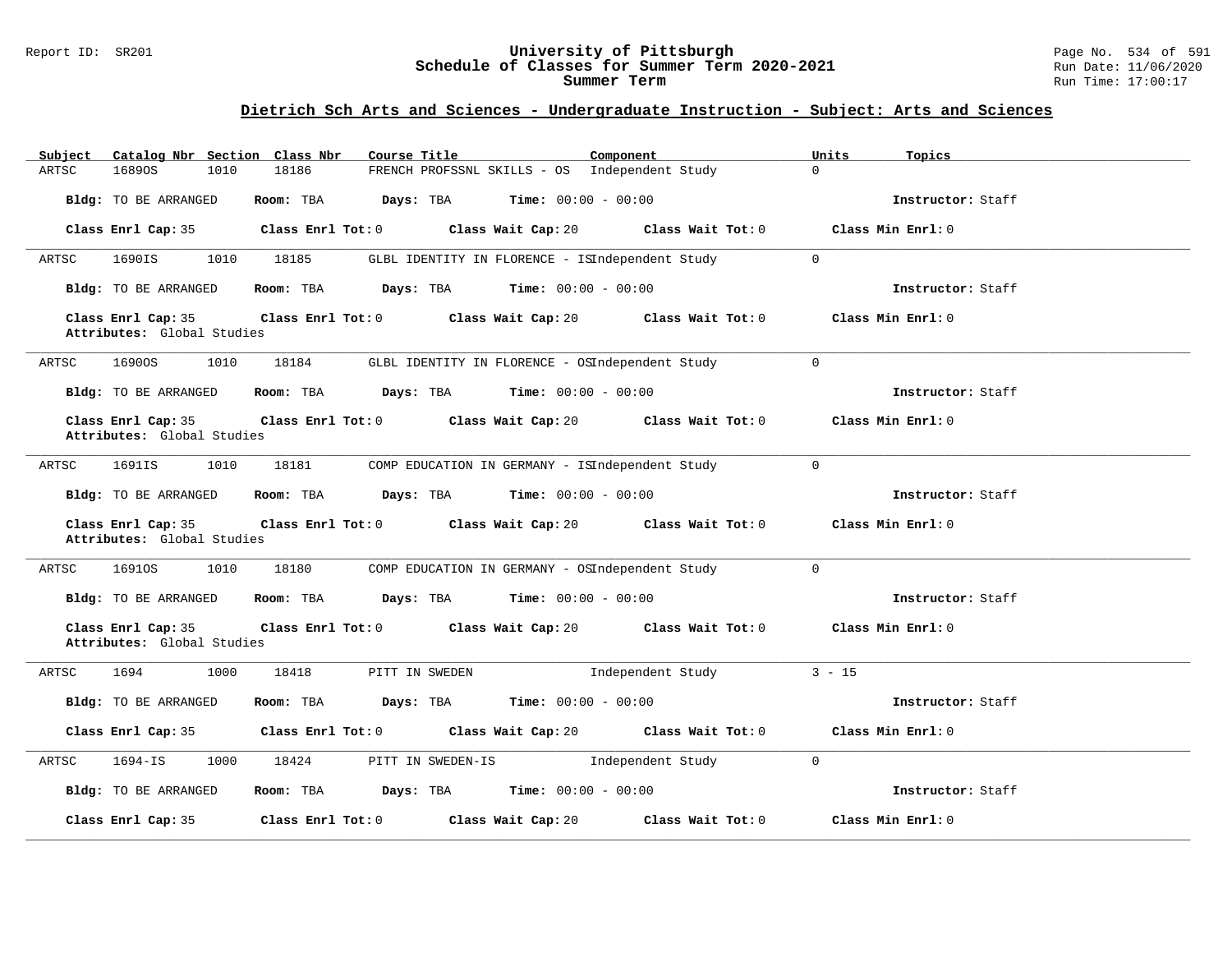#### Report ID: SR201 **University of Pittsburgh** Page No. 535 of 591 **Schedule of Classes for Summer Term 2020-2021** Run Date: 11/06/2020 **Summer Term** Run Time: 17:00:17

| Subject |                      |      | Catalog Nbr Section Class Nbr                                    | Course Title                         |                   |                                               | Component                                                    |                                     | Units    | Topics            |
|---------|----------------------|------|------------------------------------------------------------------|--------------------------------------|-------------------|-----------------------------------------------|--------------------------------------------------------------|-------------------------------------|----------|-------------------|
| ARTSC   | $1694 - OS$          | 1000 | 18423                                                            |                                      | PITT IN SWEDEN-OS |                                               | Independent Study                                            |                                     | $\Omega$ |                   |
|         | Bldg: TO BE ARRANGED |      | Room: TBA                                                        | Days: TBA                            |                   | <b>Time:</b> $00:00 - 01:00$                  |                                                              |                                     |          | Instructor: Staff |
|         | Class Enrl Cap: 35   |      |                                                                  |                                      |                   |                                               | Class Enrl Tot: 0 Class Wait Cap: 20 Class Wait Tot: 0       |                                     |          | Class Min Enrl: 0 |
| ARTSC   | 1695                 | 1000 | 18419                                                            |                                      | PITT IN AMSTERDAM |                                               | Independent Study                                            |                                     | $3 - 15$ |                   |
|         | Bldg: TO BE ARRANGED |      | Room: TBA                                                        | Days: TBA                            |                   | <b>Time:</b> $00:00 - 00:00$                  |                                                              |                                     |          | Instructor: Staff |
|         | Class Enrl Cap: 35   |      |                                                                  |                                      |                   |                                               | Class Enrl Tot: 0 Class Wait Cap: 20 Class Wait Tot: 0       |                                     |          | Class Min Enrl: 0 |
| ARTSC   | $1695 - IS$          | 1000 | 18420                                                            |                                      | PITT IN AMSTERDAM |                                               | Independent Study                                            | $\Omega$                            |          |                   |
|         | Bldg: TO BE ARRANGED |      | Room: TBA                                                        |                                      |                   | <b>Days:</b> TBA <b>Time:</b> $00:00 - 00:00$ |                                                              |                                     |          | Instructor: Staff |
|         | Class Enrl Cap: 35   |      |                                                                  |                                      |                   |                                               | Class Enrl Tot: $0$ Class Wait Cap: $20$ Class Wait Tot: $0$ |                                     |          | Class Min Enrl: 0 |
| ARTSC   | $1695 - OS$          | 1000 | 18421                                                            |                                      | PITT IN AMSTERDAM |                                               | Independent Study                                            | $\Omega$                            |          |                   |
|         | Bldg: TO BE ARRANGED |      |                                                                  |                                      |                   | Room: TBA $Days:$ TBA $Time: 00:00 - 00:00$   |                                                              |                                     |          | Instructor: Staff |
|         | Class Enrl Cap: 35   |      |                                                                  | Class Enrl Tot: 0 Class Wait Cap: 20 |                   |                                               |                                                              | Class Wait Tot: 0                   |          | Class Min Enrl: 0 |
| ARTSC   | 1697                 | 1000 | 18505                                                            |                                      |                   | STUDY ABR: CZECH REP & SPAIN Lecture          |                                                              |                                     | $3 - 15$ |                   |
|         | Bldg: TO BE ARRANGED |      | Room: TBA                                                        |                                      |                   | <b>Days:</b> TBA <b>Time:</b> $00:00 - 00:00$ |                                                              |                                     |          | Instructor: Staff |
|         | Class Enrl Cap: 35   |      | Attributes: Russian & East European Studies                      |                                      |                   | Class Enrl Tot: 0 Class Wait Cap: 20          |                                                              | Class Wait Tot: 0 Class Min Enrl: 0 |          |                   |
| ARTSC   | 1697IS               | 1010 | 18486                                                            |                                      |                   | STUDY ABR: CZECH REP & SPAIN Lecture          |                                                              |                                     | $3 - 15$ |                   |
|         | Bldg: TO BE ARRANGED |      | Room: TBA                                                        |                                      |                   | <b>Days:</b> TBA <b>Time:</b> $00:00 - 00:00$ |                                                              |                                     |          | Instructor: Staff |
|         | Class Enrl Cap: 35   |      | Class Enrl Tot: 0<br>Attributes: Russian & East European Studies |                                      |                   | Class Wait Cap: 20                            | Class Wait Tot: 0                                            |                                     |          | Class Min Enrl: 0 |
| ARTSC   | 16970S               | 1010 | 18487                                                            |                                      |                   | STUDY ABR: CZECH REP & SPAIN Lecture          |                                                              |                                     | $3 - 15$ |                   |
|         | Bldg: TO BE ARRANGED |      |                                                                  |                                      |                   | Room: TBA $Days: TBA$ Time: $00:00 - 00:00$   |                                                              |                                     |          | Instructor: Staff |
|         | Class Enrl Cap: 35   |      | Class Enrl Tot: 0<br>Attributes: Russian & East European Studies |                                      |                   | Class Wait Cap: 20                            | Class Wait Tot: 0                                            |                                     |          | Class Min Enrl: 0 |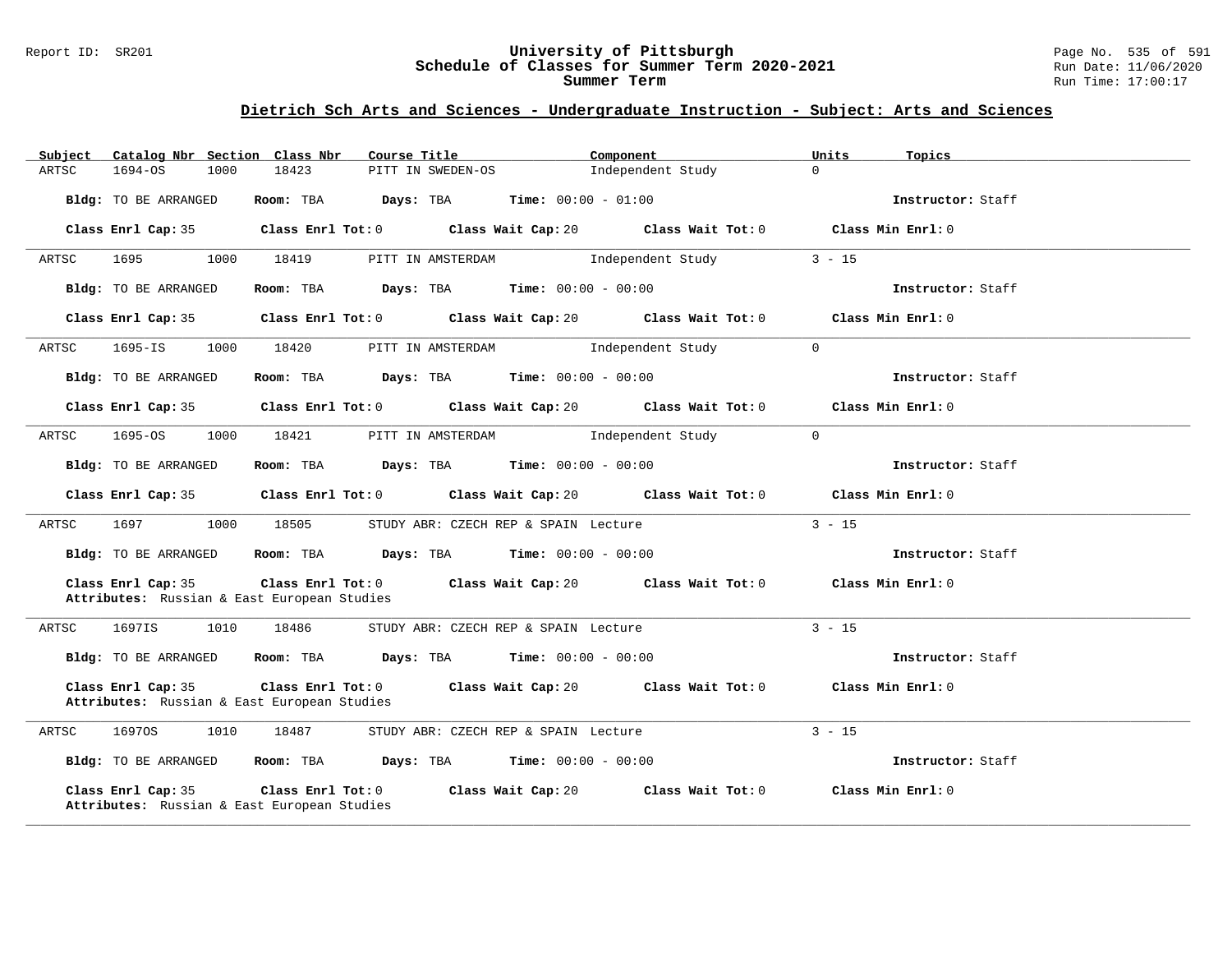#### Report ID: SR201 **University of Pittsburgh** Page No. 536 of 591 **Schedule of Classes for Summer Term 2020-2021** Run Date: 11/06/2020 **Summer Term** Run Time: 17:00:17

| Catalog Nbr Section Class Nbr<br>Subject | Course Title                                                                                | Component         | Units<br>Topics          |
|------------------------------------------|---------------------------------------------------------------------------------------------|-------------------|--------------------------|
| 1700IS<br>1010<br>ARTSC                  | 18189<br>PITT IN YORK - IS                                                                  | Independent Study | $\Omega$                 |
| Bldg: TO BE ARRANGED                     | Room: TBA $Days:$ TBA $Time: 00:00 - 00:00$                                                 |                   | Instructor: Staff        |
|                                          | Class Enrl Cap: 35 Class Enrl Tot: 0 Class Wait Cap: 20 Class Wait Tot: 0 Class Min Enrl: 0 |                   |                          |
|                                          | ARTSC 17000S 1010 18188 PITT IN YORK - OS Independent Study 0                               |                   |                          |
| Bldg: TO BE ARRANGED                     | <b>Room:</b> TBA <b>Days:</b> TBA <b>Time:</b> 00:00 - 00:00                                |                   | Instructor: Staff        |
|                                          | Class Enrl Cap: 35 Class Enrl Tot: 0 Class Wait Cap: 20 Class Wait Tot: 0 Class Min Enrl: 0 |                   |                          |
|                                          | ARTSC 1701IS 1010 18183 PITT IN SICILY - IS Independent Study                               |                   | $\overline{0}$           |
| Bldg: TO BE ARRANGED                     | Room: TBA $\rule{1em}{0.15mm}$ Days: TBA Time: $00:00 - 00:00$                              |                   | <b>Instructor:</b> Staff |
|                                          | Class Enrl Cap: 35 Class Enrl Tot: 0 Class Wait Cap: 20 Class Wait Tot: 0 Class Min Enrl: 0 |                   |                          |
|                                          | ARTSC 1701OS 1010 18182 PITT SICILY - OS Independent Study                                  |                   | $\bigcirc$               |
| Bldg: TO BE ARRANGED                     | Room: TBA $Days:$ TBA Time: $00:00 - 00:00$                                                 |                   | Instructor: Staff        |
|                                          | Class Enrl Cap: 35 Class Enrl Tot: 0 Class Wait Cap: 20 Class Wait Tot: 0 Class Min Enrl: 0 |                   |                          |
|                                          | ARTSC 1702IS 1010 18177 PITT IN CUBA - IS Independent Study 0                               |                   |                          |
| Bldg: TO BE ARRANGED                     | <b>ROOM:</b> TBA <b>Days:</b> TBA <b>Time:</b> $00:00 - 00:00$                              |                   | Instructor: Staff        |
|                                          | Class Enrl Cap: 35 Class Enrl Tot: 0 Class Wait Cap: 20 Class Wait Tot: 0 Class Min Enrl: 0 |                   |                          |
| ARTSC                                    | 17020S 1010 18176 PITT IN CUBA - OS Independent Study 0                                     |                   |                          |
| Bldg: TO BE ARRANGED                     | Room: TBA Days: TBA Time: $00:00 - 00:00$                                                   |                   | Instructor: Staff        |
|                                          | Class Enrl Cap: 35 Class Enrl Tot: 0 Class Wait Cap: 20 Class Wait Tot: 0 Class Min Enrl: 0 |                   |                          |
|                                          | ARTSC 1705IS 1010 16502 PITT IN BRAZIL - IS Independent Study 0                             |                   |                          |
| Bldg: TO BE ARRANGED                     | Room: TBA $Days$ : TBA $Time: 00:00 - 00:00$                                                |                   | Instructor: Staff        |
|                                          | Class Enrl Cap: 35 Class Enrl Tot: 0 Class Wait Cap: 20 Class Wait Tot: 0 Class Min Enrl: 0 |                   |                          |
| ARTSC<br>1705OS                          | 1010 16503 PITT IN BRAZIL - OS 1ndependent Study 0                                          |                   |                          |
| Bldg: TO BE ARRANGED                     | Room: TBA $Days:$ TBA $Time:$ $00:00 - 00:00$                                               |                   | Instructor: Staff        |
|                                          | Class Enrl Cap: 35 Class Enrl Tot: 0 Class Wait Cap: 20 Class Wait Tot: 0 Class Min Enrl: 0 |                   |                          |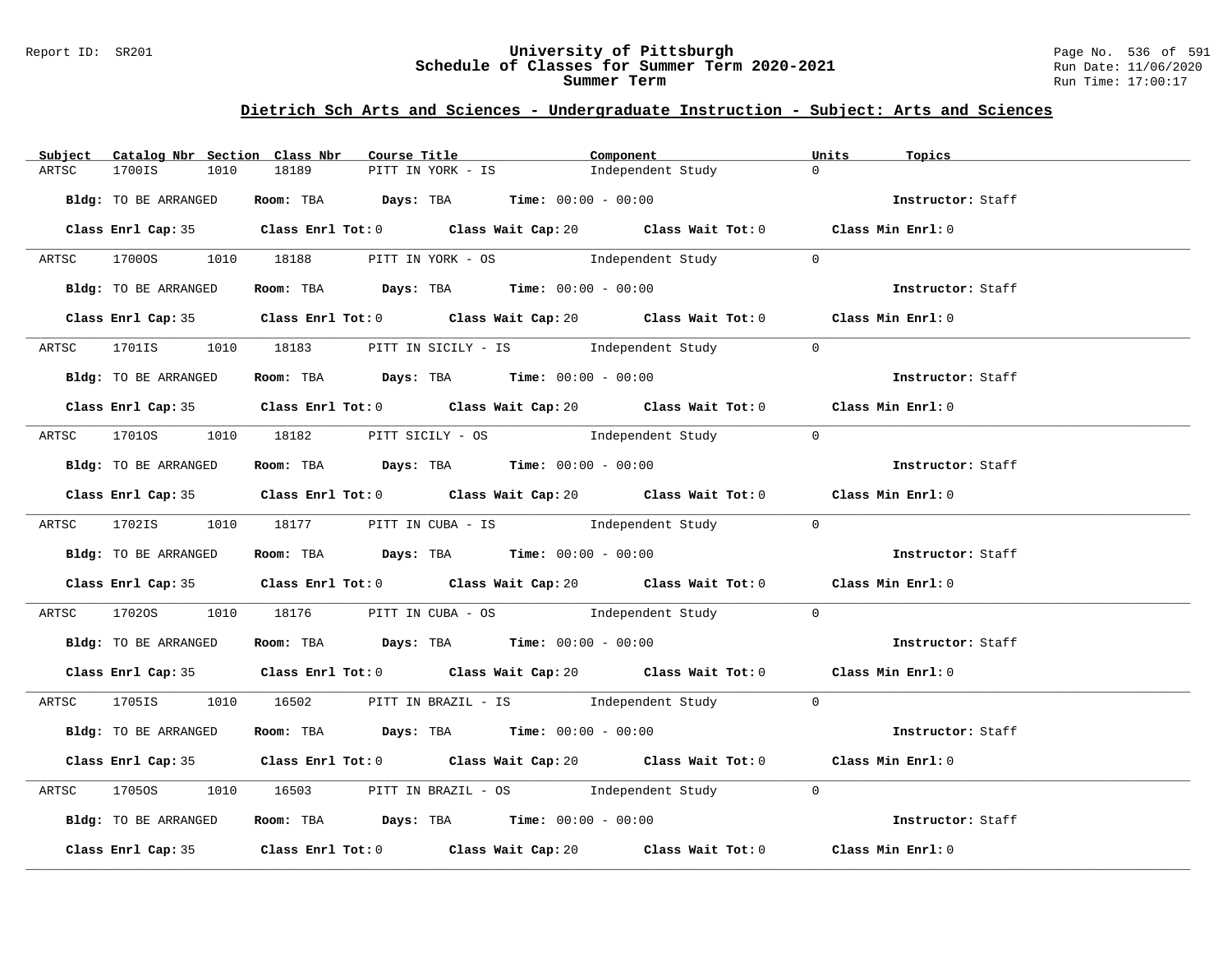| ARTSC | 1706IS<br>1010                                                                                  | 16504               | PITT IN CHINA AND INDIA - IS Independent Study |                                                                                       |                       |                                                                                                        |                                                                                 |  |
|-------|-------------------------------------------------------------------------------------------------|---------------------|------------------------------------------------|---------------------------------------------------------------------------------------|-----------------------|--------------------------------------------------------------------------------------------------------|---------------------------------------------------------------------------------|--|
|       | Bldg: TO BE ARRANGED                                                                            | Room: TBA Days: TBA |                                                |                                                                                       | $Time: 00:00 - 00:00$ |                                                                                                        | Instructor: Staff                                                               |  |
|       | Class Enrl Cap: 35                                                                              |                     |                                                |                                                                                       |                       | Class Enrl Tot: 0 Class Wait Cap: 20 Class Wait Tot: 0 Class Min Enrl: 0                               |                                                                                 |  |
| ARTSC | 1706OS                                                                                          | 1010 16505          |                                                |                                                                                       |                       | PITT IN CHINA AND INDIA - OS Independent Study                                                         | $\Omega$                                                                        |  |
|       | Bldg: TO BE ARRANGED                                                                            |                     |                                                | Room: TBA $Days: TBA$ Time: $00:00 - 00:00$                                           |                       |                                                                                                        | Instructor: Staff                                                               |  |
|       | Class Enrl Cap: 35                                                                              |                     |                                                |                                                                                       |                       | Class Enrl Tot: 0 $\qquad$ Class Wait Cap: 20 $\qquad$ Class Wait Tot: 0                               | Class Min Enrl: 0                                                               |  |
| ARTSC | 1709IS<br>1110                                                                                  | 18178               |                                                |                                                                                       |                       | GLOBAL MNTL HEALTH PROF - IS Independent Study                                                         | $\Omega$                                                                        |  |
|       | Bldg: TO BE ARRANGED                                                                            |                     |                                                | <b>Room:</b> TBA $Days: TBA$ <b>Time:</b> $00:00 - 00:00$                             |                       |                                                                                                        | Instructor: Staff                                                               |  |
|       | Class Enrl Cap: 35<br>Attributes: Global Studies, Undergraduate Global Health                   |                     | $Class$ $Enr1$ $Tot: 0$                        |                                                                                       |                       | Class Wait Cap: 20 Class Wait Tot: 0 Class Min Enrl: 0                                                 |                                                                                 |  |
| ARTSC | 17090S<br>1120                                                                                  | 18179               |                                                |                                                                                       |                       | GLOBAL MNTL HEALTH PROF - OS Independent Study 0                                                       |                                                                                 |  |
|       |                                                                                                 |                     |                                                |                                                                                       |                       |                                                                                                        | Instructor: Staff                                                               |  |
|       | Bldg: TO BE ARRANGED Room: TBA Days: TBA Time: 00:00 - 00:00                                    |                     |                                                |                                                                                       |                       |                                                                                                        | Class Min Enrl: 0                                                               |  |
| ARTSC | Class Enrl Cap: 35<br>Attributes: Global Studies, Undergraduate Global Health<br>1711IS<br>1050 | 16510               |                                                |                                                                                       |                       | Class Enrl Tot: $0$ Class Wait Cap: $20$ Class Wait Tot: $0$<br>PITT IN BELGIUM - IS Independent Study | $\overline{0}$                                                                  |  |
|       | Bldg: TO BE ARRANGED                                                                            |                     |                                                | Room: TBA $\rule{1em}{0.15mm}$ Days: TBA $\rule{1.5mm}{0.15mm}$ Time: $00:00 - 00:00$ |                       |                                                                                                        | Instructor: Staff                                                               |  |
|       | Class Enrl Cap: 35                                                                              |                     |                                                |                                                                                       |                       | Class Enrl Tot: 0 Class Wait Cap: 20 Class Wait Tot: 0                                                 | Class Min Enrl: 0                                                               |  |
| ARTSC | 17110S<br>1050                                                                                  | 16511               |                                                | PITT IN BELGIUM - OS                                                                  |                       | Independent Study                                                                                      | $\overline{0}$                                                                  |  |
|       | Bldg: TO BE ARRANGED                                                                            |                     |                                                | Room: TBA $Days:$ TBA $Time: 00:00 - 00:00$                                           |                       |                                                                                                        | Instructor: Staff                                                               |  |
|       | Class Enrl Cap: 35                                                                              |                     |                                                |                                                                                       |                       | Class Enrl Tot: $0$ Class Wait Cap: $20$ Class Wait Tot: $0$ Class Min Enrl: $0$                       |                                                                                 |  |
| ARTSC | 1760IS<br>1120                                                                                  | 16234               |                                                |                                                                                       |                       | PITT IN ECUADOR -IS [Independent Study 0                                                               |                                                                                 |  |
|       | Bldg: TO BE ARRANGED                                                                            | Room: TBA           |                                                | <b>Days:</b> TBA <b>Time:</b> $00:00 - 00:00$                                         |                       |                                                                                                        | Instructor: Staff                                                               |  |
|       | Class Enrl Cap: 35                                                                              |                     |                                                |                                                                                       |                       | Class Enrl Tot: $0$ Class Wait Cap: $20$ Class Wait Tot: $0$ Class Min Enrl: $0$                       |                                                                                 |  |
| ARTSC | 17600S<br>1100                                                                                  | 16223               |                                                | PITT IN ECUADOR - OS                                                                  |                       | Independent Study                                                                                      | $\overline{0}$                                                                  |  |
|       | Bldg: TO BE ARRANGED                                                                            |                     |                                                |                                                                                       |                       |                                                                                                        | Room: TBA Days: TBA Time: 00:00 - 00:00 PITT IN ECUADOR: FLAS Instructor: Staff |  |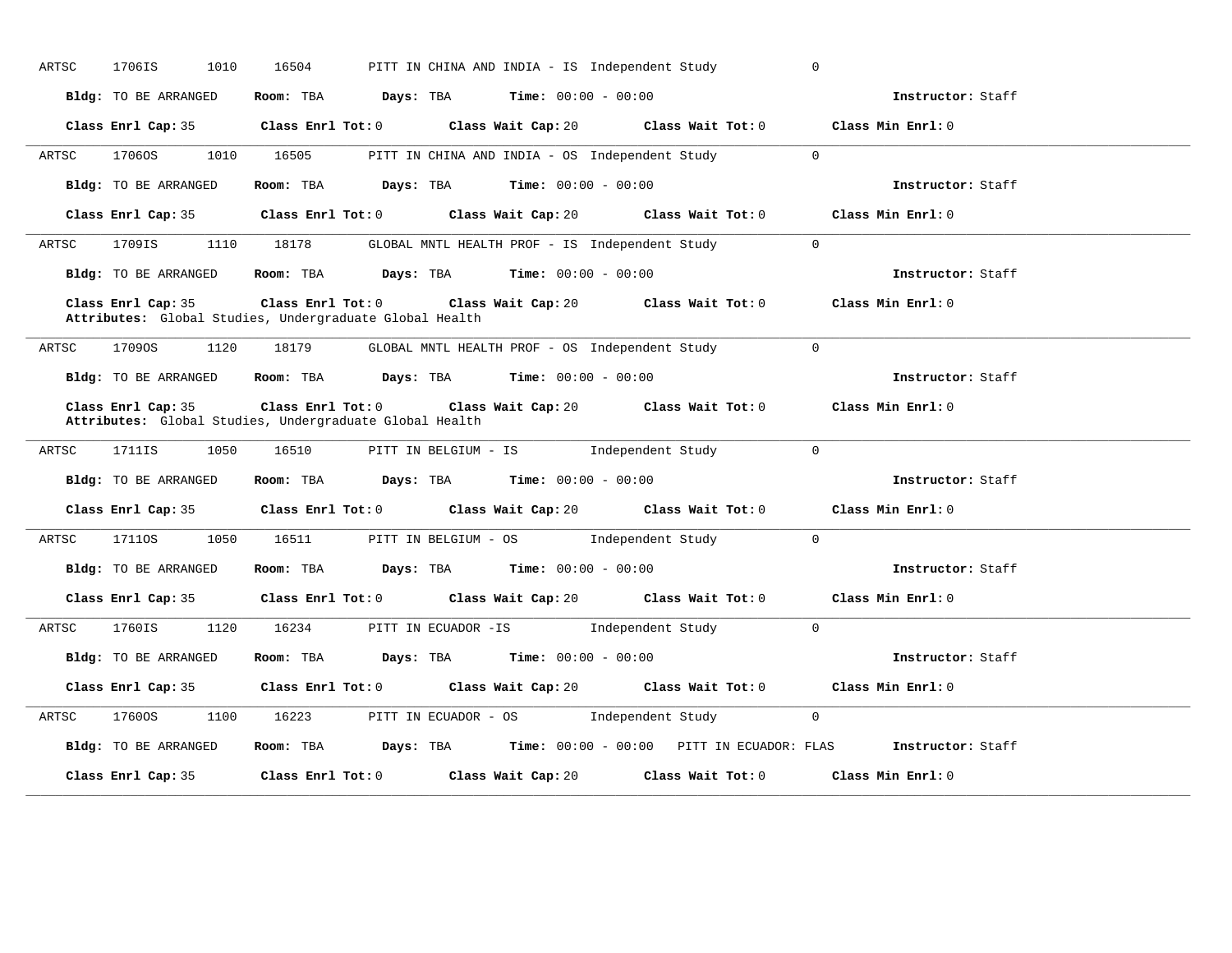#### Report ID: SR201 **University of Pittsburgh** Page No. 538 of 591 **Schedule of Classes for Summer Term 2020-2021** Run Date: 11/06/2020 **Summer Term** Run Time: 17:00:17

| Subject                                                                                                                | Catalog Nbr Section Class Nbr<br>Course Title                                                                   | Component<br>Units                                                               | Topics            |
|------------------------------------------------------------------------------------------------------------------------|-----------------------------------------------------------------------------------------------------------------|----------------------------------------------------------------------------------|-------------------|
| ARTSC<br>1821                                                                                                          | 1010<br>16795                                                                                                   | EXCHANGE: YONSEI UNIVERSITY Independent Study<br>$1 - 15$                        |                   |
| Bldg: TO BE ARRANGED                                                                                                   | Room: TBA $Days:$ TBA $Time: 00:00 - 00:00$                                                                     |                                                                                  | Instructor: Staff |
| Class Enrl Cap: 35                                                                                                     |                                                                                                                 | Class Enrl Tot: $0$ Class Wait Cap: $20$ Class Wait Tot: $0$ Class Min Enrl: $0$ |                   |
| 1822 2<br>ARTSC                                                                                                        | 1010 16796                                                                                                      | $1 - 15$<br>EXCHANGE: SEOUL NATIONAL UNIV Independent Study                      |                   |
| Bldg: TO BE ARRANGED                                                                                                   | Room: TBA $Days:$ TBA $Time: 00:00 - 00:00$                                                                     |                                                                                  | Instructor: Staff |
| Class Enrl Cap: 35                                                                                                     |                                                                                                                 | Class Enrl Tot: $0$ Class Wait Cap: $20$ Class Wait Tot: $0$ Class Min Enrl: $0$ |                   |
| ARTSC<br>1823   1823   1824   1825   1826   1827   1828   1828   1828   1828   1828   1828   1828   1828   1828   1828 | 1010 16793                                                                                                      | $1 - 15$<br>EXCHANGE: KOREA UNIVERSITY Independent Study                         |                   |
| Bldg: TO BE ARRANGED                                                                                                   | Room: TBA $Days:$ TBA $Time: 00:00 - 00:00$                                                                     |                                                                                  | Instructor: Staff |
| Class Enrl Cap: 35                                                                                                     |                                                                                                                 | Class Enrl Tot: $0$ Class Wait Cap: $20$ Class Wait Tot: $0$ Class Min Enrl: $0$ |                   |
| 1899 72<br>ARTSC                                                                                                       | 1010<br>17920<br>INTERNSHIP ABROAD 1nternship                                                                   | $1 - 12$                                                                         |                   |
| Bldg: TO BE ARRANGED                                                                                                   | Room: TBA $Days:$ TBA $Time: 00:00 - 00:00$                                                                     |                                                                                  | Instructor: Staff |
|                                                                                                                        | Class Enrl Cap: 35 Class Enrl Tot: 0 Class Wait Cap: 20 Class Wait Tot: 0 Class Min Enrl: 0                     |                                                                                  |                   |
| ARTSC<br>1903 — 1903                                                                                                   | 1050<br>16850 INTERNSHIP IN LONDON Independent Study                                                            | $3 - 6$                                                                          |                   |
| Bldg: TO BE ARRANGED                                                                                                   | Room: TBA $Days: TBA$ Time: $00:00 - 00:00$                                                                     |                                                                                  | Instructor: Staff |
| Class Enrl Cap: 35                                                                                                     | Attributes: SCI Polymathic Contexts: Global⨯ Cul GE. Req., European and Eurasian Studies, West European Studies | Class Enrl Tot: $0$ Class Wait Cap: $20$ Class Wait Tot: $0$ Class Min Enrl: $0$ |                   |
| 1918<br>ARTSC                                                                                                          | 1010<br>17963<br>INTERNSHIP IN CHINA 1nternship                                                                 | $1 - 3$                                                                          |                   |
| Bldg: TO BE ARRANGED                                                                                                   | Room: TBA $Days:$ TBA $Time: 00:00 - 00:00$                                                                     |                                                                                  | Instructor: Staff |
|                                                                                                                        | Class Enrl Cap: 35 Class Enrl Tot: 0 Class Wait Cap: 20 Class Wait Tot: 0 Class Min Enrl: 0                     |                                                                                  |                   |
| 1991 1991<br>ARTSC                                                                                                     | 1020<br>20184 LATIN AMERICAN FIELD TRIP Directed Studies                                                        | $3 - 6$                                                                          |                   |
| Bldg: TO BE ARRANGED                                                                                                   | Room: TBA $Days:$ TBA $Time: 00:00 - 00:00$                                                                     |                                                                                  | Instructor: Staff |
|                                                                                                                        | Class Enrl Cap: 35 Class Enrl Tot: 0 Class Wait Cap: 20 Class Wait Tot: 0 Class Min Enrl: 0                     |                                                                                  |                   |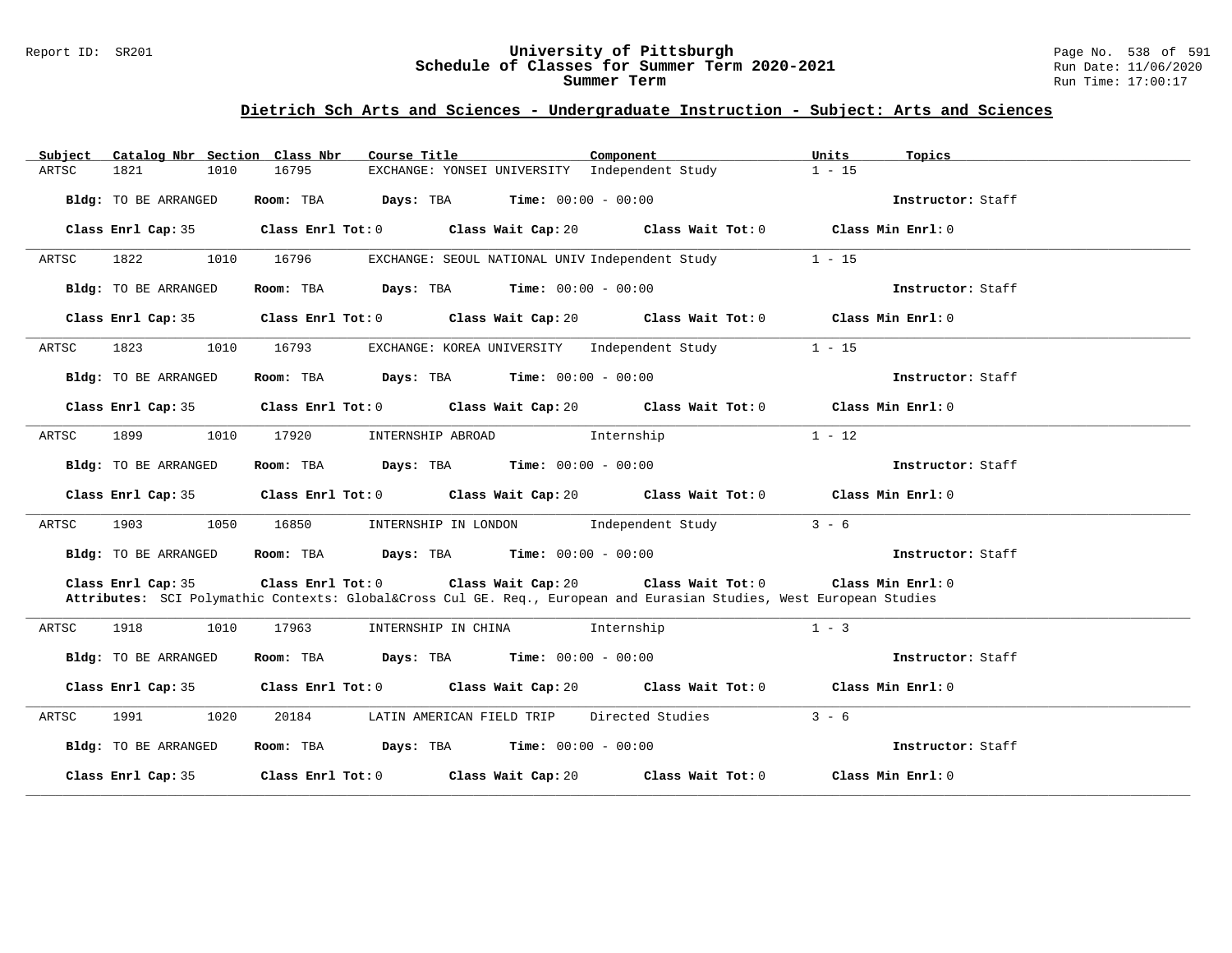#### Report ID: SR201 **University of Pittsburgh** Page No. 539 of 591 **Schedule of Classes for Summer Term 2020-2021** Run Date: 11/06/2020 **Summer Term** Run Time: 17:00:17

| Subject |                             | Catalog Nbr Section Class Nbr | Course Title              | Component                                                                                                                                 | Units<br>Topics     |  |
|---------|-----------------------------|-------------------------------|---------------------------|-------------------------------------------------------------------------------------------------------------------------------------------|---------------------|--|
| ARTSC   | 1991                        | 1030<br>20185                 | LATIN AMERICAN FIELD TRIP | Directed Studies                                                                                                                          | $3 - 6$             |  |
|         | Bldg: TO BE ARRANGED        | Room: TBA                     | Days: TBA                 | <b>Time:</b> $00:00 - 00:00$                                                                                                              | Instructor: Staff   |  |
|         | Class Enrl Cap: 35          | Class Enrl Tot: $0$           | Class Wait Cap: 20        | Class Wait Tot: $0$                                                                                                                       | Class Min $Enr1:0$  |  |
| ARTSC   | 1748                        | 1010<br>10636                 | STUDY ABROAD: MONGOLIA    | Independent Study                                                                                                                         | $1 - 15$            |  |
|         | <b>Bldg:</b> TO BE ARRANGED | Room: TBA                     | Days: TBA                 | <b>Time:</b> $00:00 - 00:00$<br>UNIVERSITY HONORS COLLEGE                                                                                 | Instructor: Staff   |  |
|         | Class Enrl Cap: 35          | Class Enrl Tot: $0$           | Class Wait Cap: 20        | Class Wait Tot: 0<br>Attributes: SCI Polymathic Contexts: Global⨯ Cul GE. Req., Russian & East European Studies, University Honors Course | Class Min $Enrl: 0$ |  |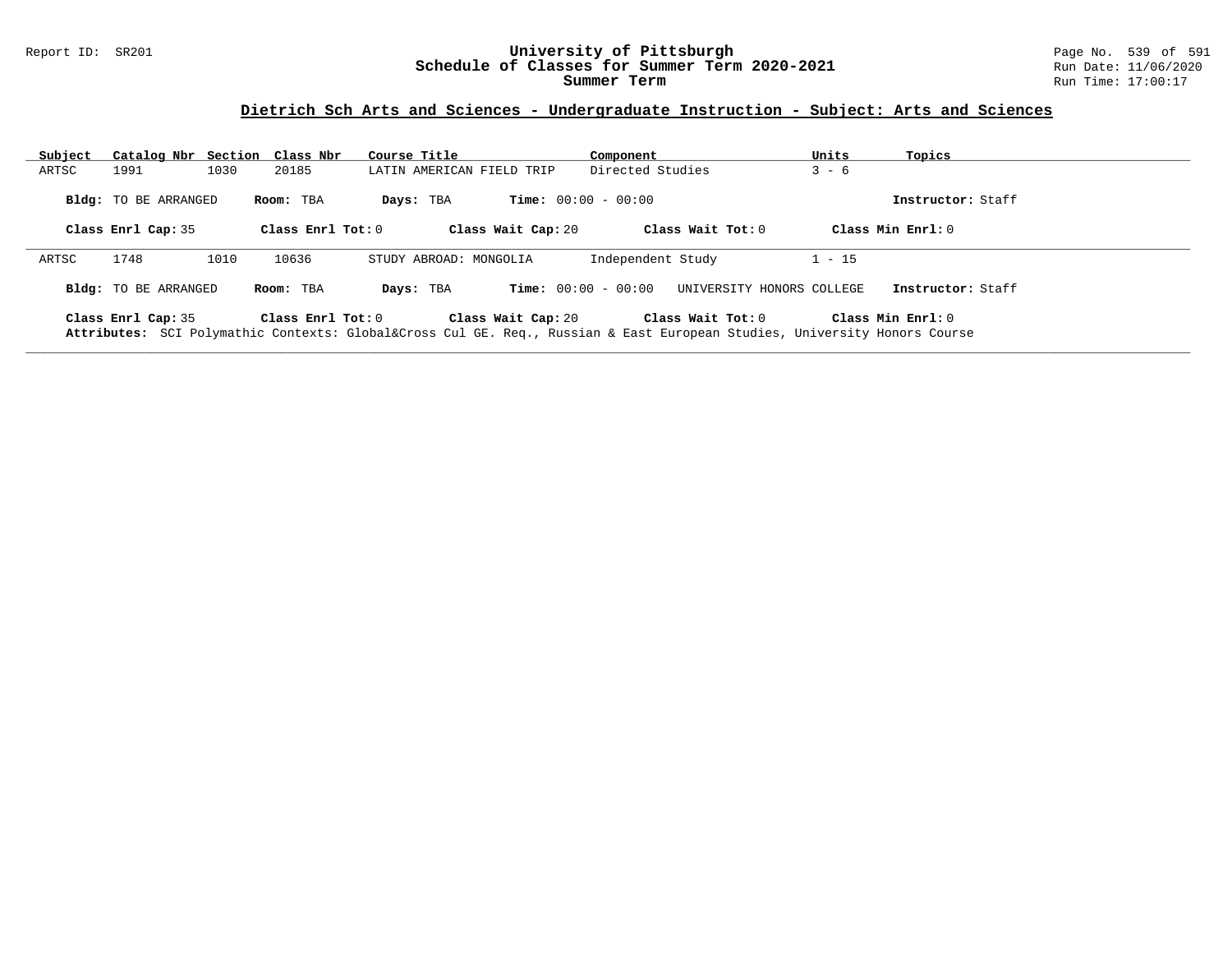### Report ID: SR201 **University of Pittsburgh** Page No. 540 of 591 **Schedule of Classes for Summer Term 2020-2021** Run Date: 11/06/2020 **Summer Term** Run Time: 17:00:17

# **Dietrich Sch Arts and Sciences - Chemistry - Subject: Chemistry**

| Subject   |                      |      | Catalog Nbr Section Class Nbr                                               | Course Title          |                                      | Component         | Units                       | Topics                              |
|-----------|----------------------|------|-----------------------------------------------------------------------------|-----------------------|--------------------------------------|-------------------|-----------------------------|-------------------------------------|
| CHEM      | 2890                 | 1010 | 20381                                                                       |                       | SEMINAR BIOLOGICAL CHEMISTRY Seminar |                   |                             |                                     |
|           | Bldg: TO BE ARRANGED |      | Room: TBA                                                                   | Days: TBA             | <b>Time:</b> $00:00 - 00:00$         |                   |                             | Instructor: Floreanciq, Paul Edward |
|           | Class Enrl Cap: 35   |      | Class Enrl Tot: $0$                                                         |                       | Class Wait Cap: 0                    | Class Wait Tot: 0 |                             | Class Min Enrl: 0                   |
| CHEM      | 3380                 | 1010 | 10553                                                                       | ORGANIC GROUP MEETING |                                      | Lecture           |                             |                                     |
| Bldg: TBA |                      |      | Room: TBA                                                                   | Days: Sa              | <b>Time:</b> $10:00 - 13:55$         |                   |                             | Instructor: Staff                   |
| Bldg: TBA |                      |      | Room: TBA                                                                   | Days: F               | <b>Time:</b> $16:00 - 17:55$         |                   |                             | Instructor: Staff                   |
| Bldg: TBA |                      |      | Room: TBA                                                                   | Days: Tu              | <b>Time:</b> $11:00 - 12:50$         |                   | ORGANIC GROUP MEETING: WIPF | Instructor: Wipf, Peter             |
|           | Class Enrl Cap: 30   |      | Class $Enr1 Tot: 0$<br>Room Characteristics: PeopleSoft - Scheduled (PS)(1) |                       | Class Wait Cap: 0                    | Class Wait Tot: 0 |                             | Class Min Enrl: 0                   |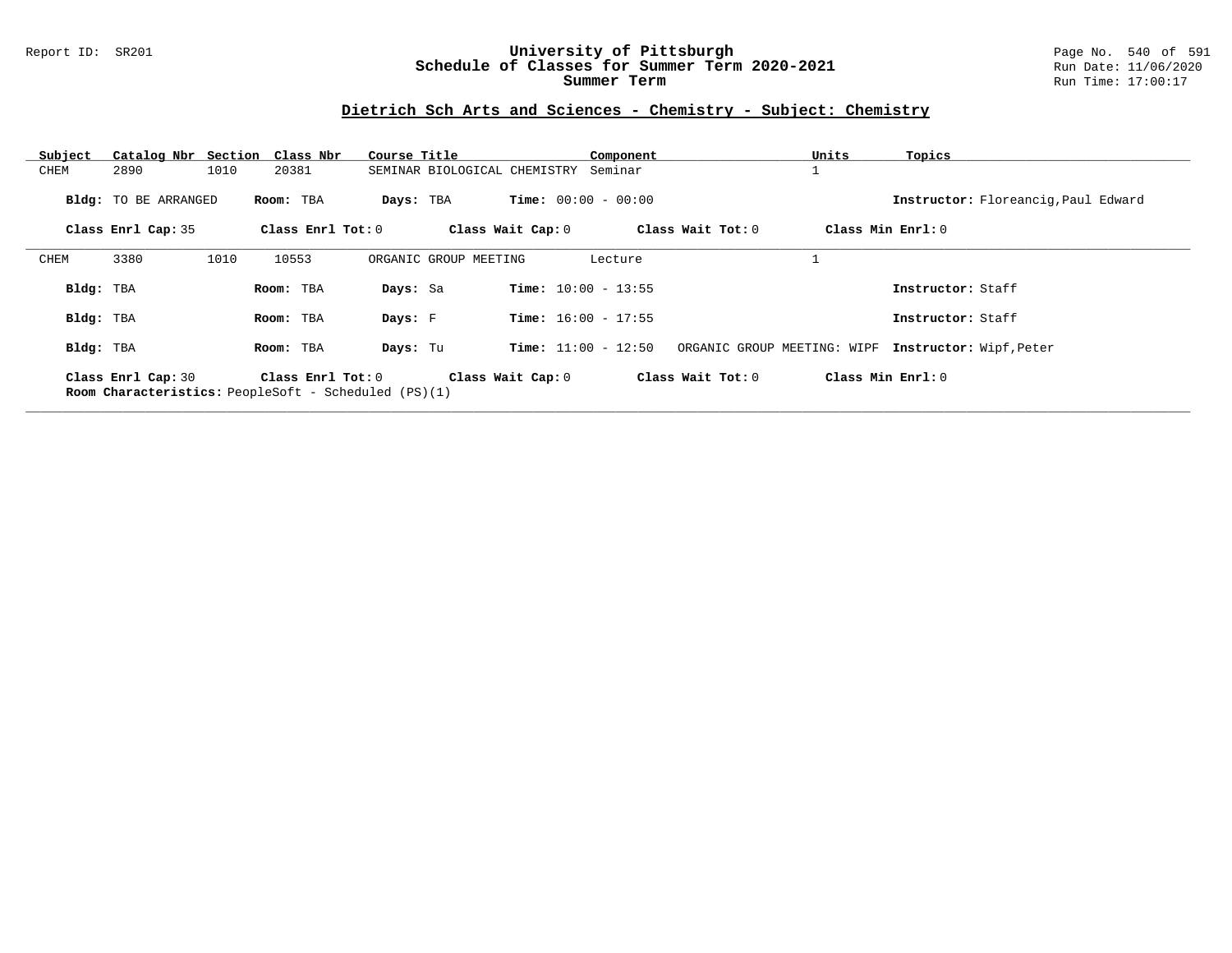### Report ID: SR201 **University of Pittsburgh** Page No. 541 of 591 **Schedule of Classes for Summer Term 2020-2021** Run Date: 11/06/2020 **Summer Term** Run Time: 17:00:17

# **Dietrich Sch Arts and Sciences - Classics - Subject: Classics**

| Subject | Catalog Nbr Section Class Nbr |      |                   | Course Title      | Component                               | Units   | Topics                       |
|---------|-------------------------------|------|-------------------|-------------------|-----------------------------------------|---------|------------------------------|
| CLASS   | 1901                          | 1500 | 18085             | INDEPENDENT STUDY | Independent Study                       | $1 - 9$ |                              |
|         | <b>Bldg:</b> TO BE ARRANGED   |      | Room: TBA         | Days: TBA         | <b>Time:</b> $00:00 - 00:00$            |         | Instructor: Possanza, D Mark |
|         | Class Enrl Cap: 15            |      | Class Enrl Tot: 0 |                   | Class Wait Tot: 0<br>Class Wait Cap: 10 |         | Class Min Enrl: 0            |
|         | Special Permission Required.  |      |                   |                   |                                         |         |                              |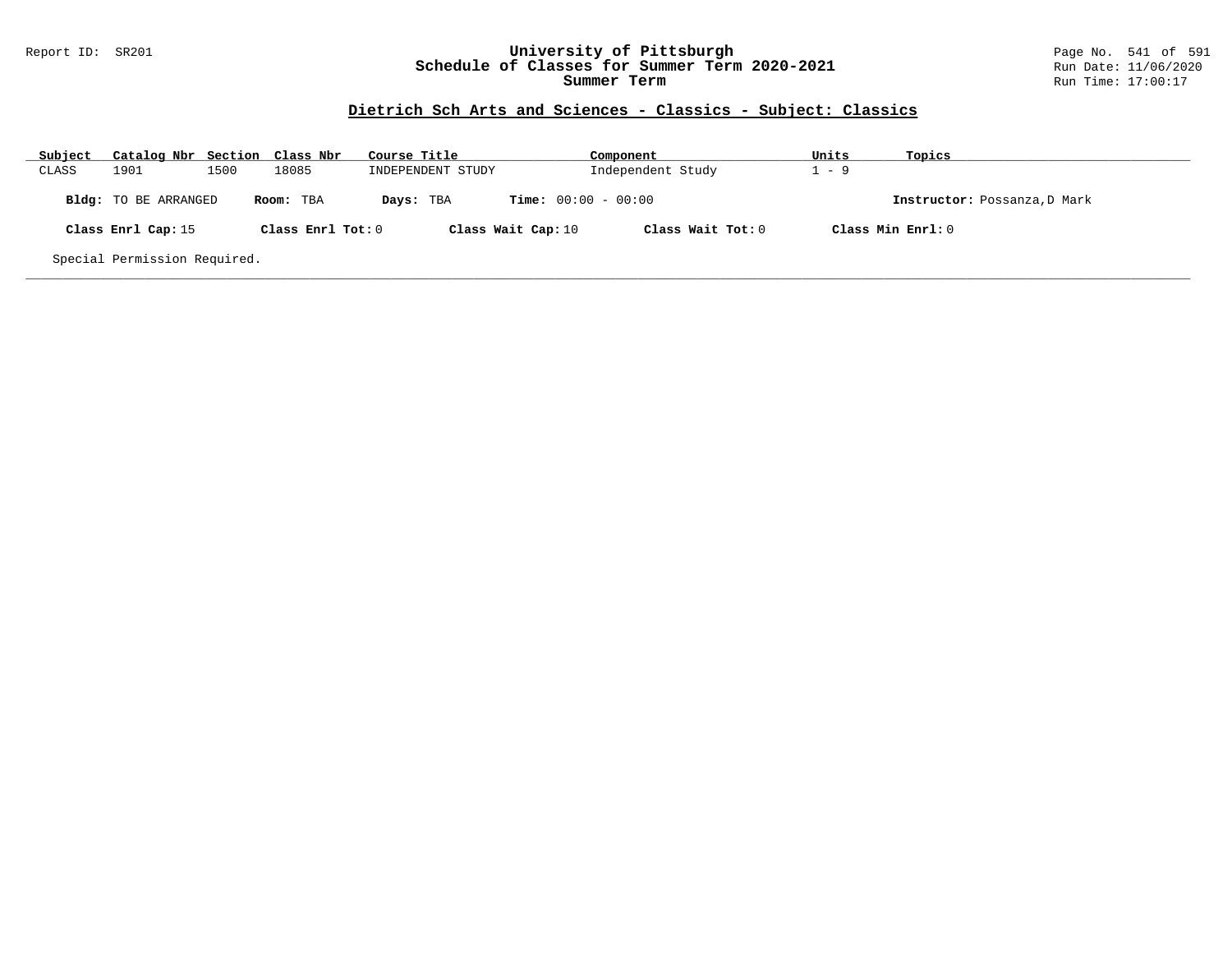# Report ID: SR201 **University of Pittsburgh University of Pittsburgh** Page No. 542 of 591 **Schedule of Classes for Summer Term 2020-2021** Page No. 542 of 591 **Schedule of Classes for Summer Term 2020-2021** Schedule of Classes for Summer Term 2020-2021

**Summer Term** Run Time: 17:00:17

# **Dietrich Sch Arts and Sciences - Computer Engineering - Arts and Sciences - Subject: Computer Engineering - A&S**

| Catalog Nbr Section<br>Subject | Class Nbr         | Course Title                                                | Component         | Units<br>Topics   |  |
|--------------------------------|-------------------|-------------------------------------------------------------|-------------------|-------------------|--|
| COEA<br>2900                   | 1020<br>15413     | GRADUATE INTERNSHIP                                         | Internship        | $1 - 3$           |  |
| Bldg: TO BE ARRANGED           | Room: TBA         | <b>Days:</b> TBA <b>Time:</b> $00:00 - 00:00$               |                   | Instructor: Staff |  |
| Class Enrl Cap: 10             |                   | Class Enrl Tot: $0$ Class Wait Cap: $0$ Class Wait Tot: $0$ |                   | Class Min Enrl: 0 |  |
| 2902<br>COEA                   | 1020<br>15414     | DIRECTED STUDY                                              | Directed Studies  | $1 - 9$           |  |
| Bldg: TO BE ARRANGED           | Room: TBA         | $Time: 00:00 - 00:00$<br>Days: TBA                          |                   | Instructor: Staff |  |
| Class Enrl Cap: 15             |                   | Class Enrl Tot: $0$ Class Wait Cap: $0$ Class Wait Tot: $0$ |                   | Class Min Enrl: 0 |  |
| 2990<br>COEA                   | 1020<br>15415     | INDEPENDENT STUDY                                           | Independent Study | $1 - 9$           |  |
| Bldg: TO BE ARRANGED           | Room: TBA         | $Time: 00:00 - 00:00$<br>Days: TBA                          |                   | Instructor: Staff |  |
| Class Enrl Cap: 15             |                   | Class Enrl Tot: $0$ Class Wait Cap: $0$ Class Wait Tot: $0$ |                   | Class Min Enrl: 0 |  |
| COEA<br>3000                   | 1020<br>15416     | RESEARCH & DISSERTATION: PHD Thesis Research                |                   | $1 - 9$           |  |
| Bldg: TO BE ARRANGED           | Room: TBA         | $Time: 00:00 - 00:00$<br>Days: TBA                          |                   | Instructor: Staff |  |
| Class Enrl Cap: 15             | Class Enrl Tot: 0 | Class Wait Cap: 0                                           | Class Wait Tot: 0 | Class Min Enrl: 0 |  |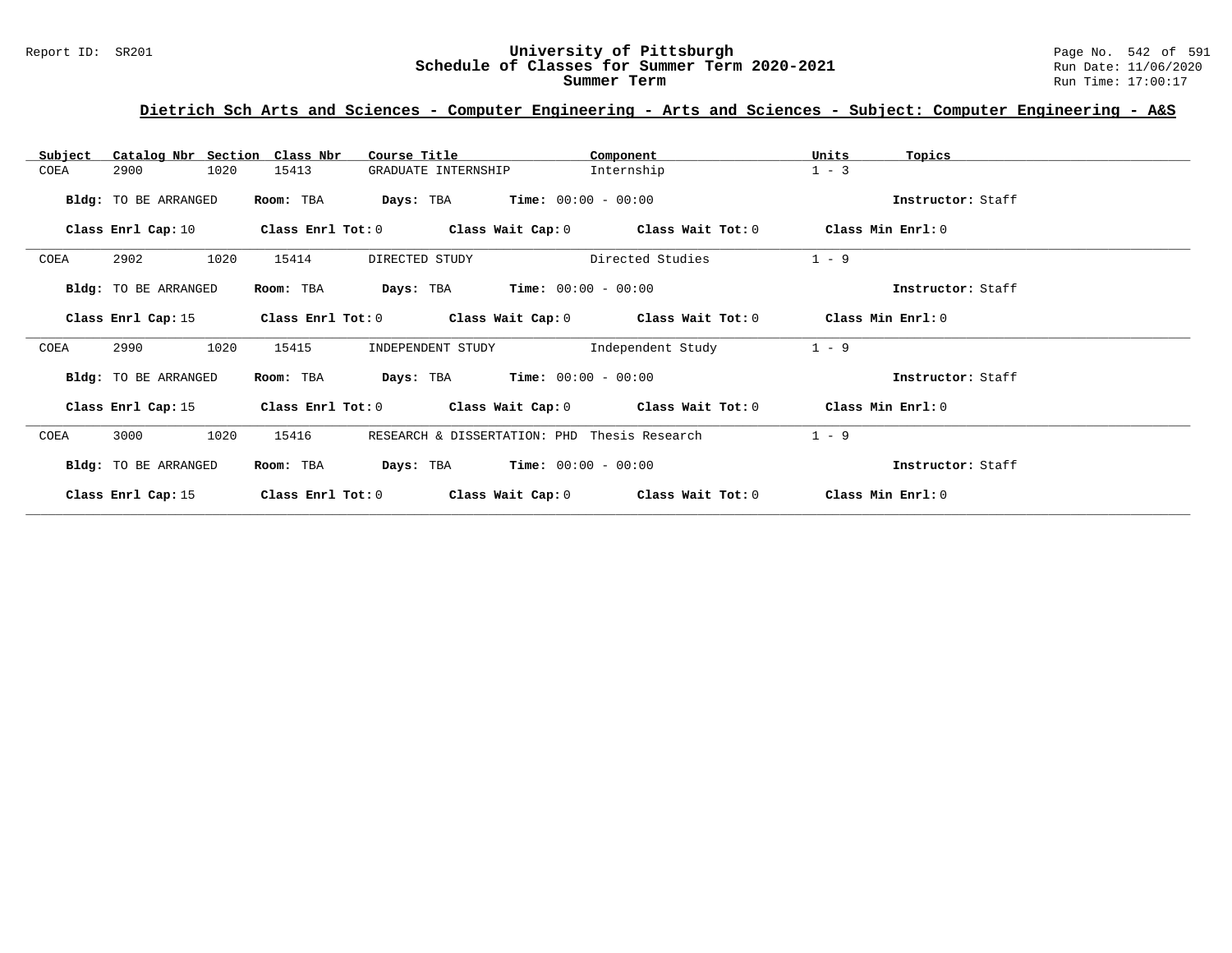### Report ID: SR201 **University of Pittsburgh** Page No. 543 of 591 **Schedule of Classes for Summer Term 2020-2021** Run Date: 11/06/2020 **Summer Term** Run Time: 17:00:17

### **Dietrich Sch Arts and Sciences - Communications - Subject: Communication: Rhet & Comm**

| Subject | Catalog Nbr Section Class Nbr |      |                   | Course Title       | Component                    | Units   | Topics            |
|---------|-------------------------------|------|-------------------|--------------------|------------------------------|---------|-------------------|
| COMMRC  | 1905                          | 1010 | 17911             | DIRECTED RESEARCH  | Directed Studies             | $1 - 3$ |                   |
|         | Bldg: TO BE ARRANGED          |      | Room: TBA         | Days: TBA          | <b>Time:</b> $00:00 - 00:00$ |         | Instructor: Staff |
|         | Class Enrl Cap: 35            |      | Class Enrl Tot: 0 | Class Wait Cap: 20 | Class Wait Tot: 0            |         | Class Min Enrl: 0 |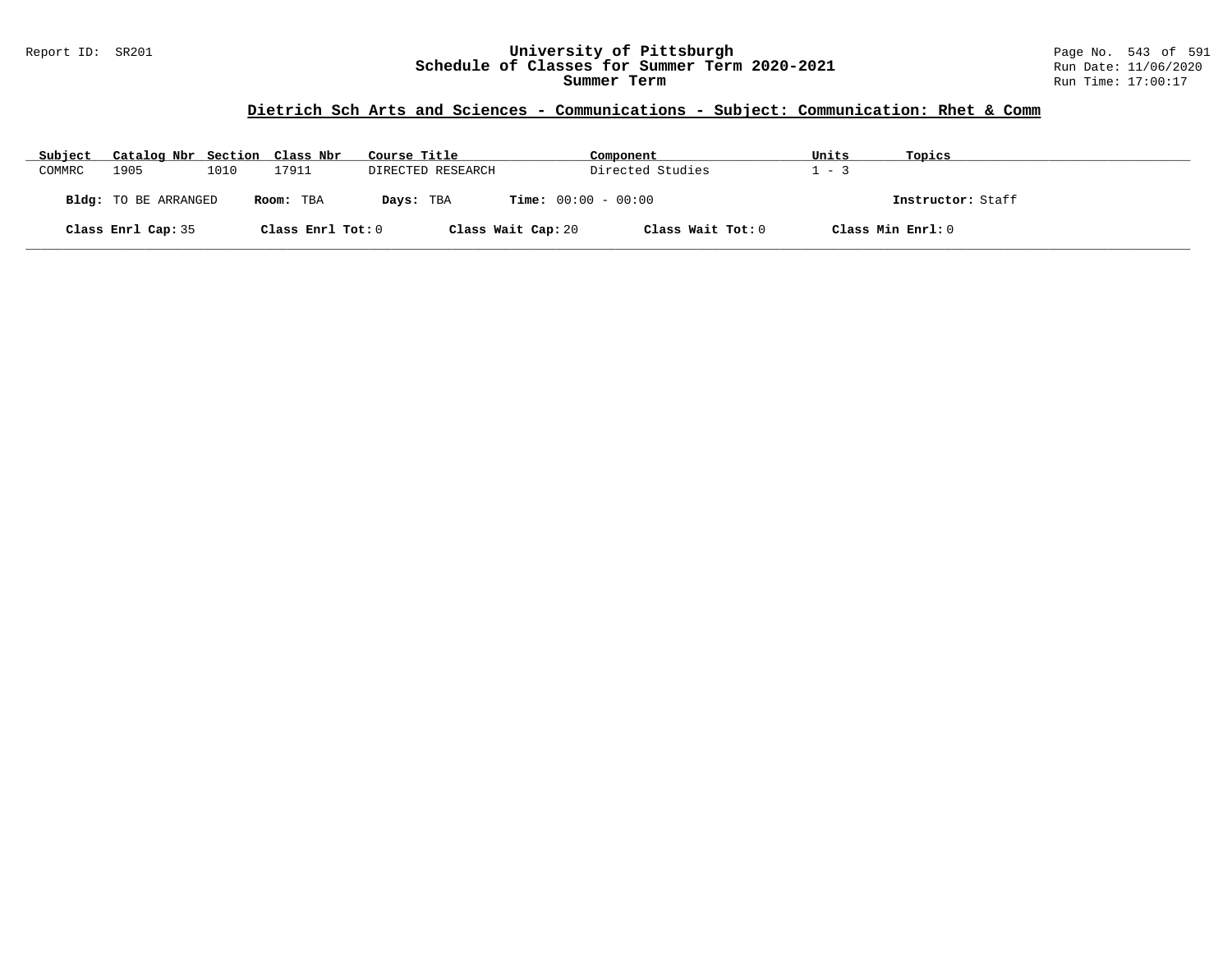#### Report ID: SR201 **University of Pittsburgh** Page No. 544 of 591 **Schedule of Classes for Summer Term 2020-2021** Run Date: 11/06/2020 **Summer Term** Run Time: 17:00:17

# **Dietrich Sch Arts and Sciences - East Asian Languages and Literature - Subject: Japanese**

| Subject   |                    |      | Catalog Nbr Section Class Nbr | Course Title                                                            |                                            | Component         | Units        | Topics            |
|-----------|--------------------|------|-------------------------------|-------------------------------------------------------------------------|--------------------------------------------|-------------------|--------------|-------------------|
| JPNSE     | 1061               | 1010 | 20575                         | INTENSIVE JAPANESE 1                                                    | Lecture                                    |                   | 10           |                   |
| Bldg: TBA |                    |      | Room: TBA                     |                                                                         | <b>Days:</b> MTuWThF $Time: 13:00 - 13:50$ |                   |              | Instructor: Staff |
|           | Class Enrl Cap: 12 |      | Class Enrl Tot: 0             |                                                                         | Class Wait Cap: 10                         | Class Wait Tot: 0 |              | Class Min Enrl: 0 |
|           |                    |      |                               | Attributes: DSAS Second Language General Ed. Requirement, Asian Studies |                                            |                   |              |                   |
| JPNSE     | 1061               | 1011 | 20576                         | INTENSIVE JAPANESE 1                                                    |                                            | Recitation        | 10           |                   |
|           |                    |      |                               |                                                                         |                                            |                   |              |                   |
| Bldg: TBA |                    |      | Room: TBA                     | Days: MTuWThF                                                           | <b>Time:</b> $09:00 - 11:50$               |                   |              | Instructor: Staff |
| Bldg: TBA |                    |      | Room: TBA                     | Days: MTuWThF                                                           | $Time: 14:00 - 15:50$                      |                   |              | Instructor: Staff |
|           | Class Enrl Cap: 12 |      | Class Enrl Tot: 0             | Attributes: DSAS Second Language General Ed. Requirement, Asian Studies | Class Wait Cap: 10                         | Class Wait Tot: 0 |              | Class Min Enrl: 0 |
| JPNSE     | 1062               | 1010 | 20582                         | INTENSIVE JAPANESE 2                                                    | Lecture                                    |                   | 10           |                   |
| Bldg: TBA |                    |      | Room: TBA                     | Days: MTuWThF                                                           | <b>Time:</b> $13:00 - 13:50$               |                   |              | Instructor: Staff |
|           | Class Enrl Cap: 12 |      | Class Enrl Tot: 0             |                                                                         | Class Wait Cap: 10                         | Class Wait Tot: 0 |              | Class Min Enrl: 0 |
| JPNSE     | 1062               | 1011 | 20583                         | INTENSIVE JAPANESE 2                                                    |                                            | Recitation        | 10           |                   |
| Bldg: TBA |                    |      | Room: TBA                     | Days: MTuWThF                                                           | <b>Time:</b> $09:00 - 11:50$               |                   |              | Instructor: Staff |
| Bldg: TBA |                    |      | Room: TBA                     | Days: MTuWThF                                                           | <b>Time:</b> $14:00 - 15:50$               |                   |              | Instructor: Staff |
|           | Class Enrl Cap: 12 |      | Class Enrl Tot: 0             |                                                                         | Class Wait Cap: 10                         | Class Wait Tot: 0 |              | Class Min Enrl: 0 |
| JPNSE     | 1063               | 1010 | 20579                         | ADVANCED JAPANESE: TECHNICAL LLecture                                   |                                            |                   | $\mathbf{3}$ |                   |
| Bldg: TBA |                    |      | Room: TBA                     | Days: MWF                                                               | <b>Time:</b> $15:00 - 16:50$               |                   |              | Instructor: Staff |
|           | Class Enrl Cap: 12 |      | Class Enrl Tot: 0             |                                                                         | Class Wait Cap: 10                         | Class Wait Tot: 0 |              | Class Min Enrl: 0 |
| JPNSE     | 1063               | 1011 | 20580                         | ADVANCED JAPANESE: TECHNICAL 1Recitation                                |                                            |                   | $\mathbf{3}$ |                   |
| Bldg: TBA |                    |      | Room: TBA                     | Days: MWF                                                               | <b>Time:</b> $10:00 - 10:50$               |                   |              | Instructor: Staff |
| Bldg: TBA |                    |      | Room: TBA                     | Days: MWF                                                               | <b>Time:</b> $12:00 - 12:50$               |                   |              | Instructor: Staff |
| Bldg: TBA |                    |      | Room: TBA                     | Days: MWF                                                               | <b>Time:</b> $14:00 - 14:50$               |                   |              | Instructor: Staff |
|           | Class Enrl Cap: 12 |      | Class Enrl Tot: 0             |                                                                         | Class Wait Cap: 10                         | Class Wait Tot: 0 |              | Class Min Enrl: 0 |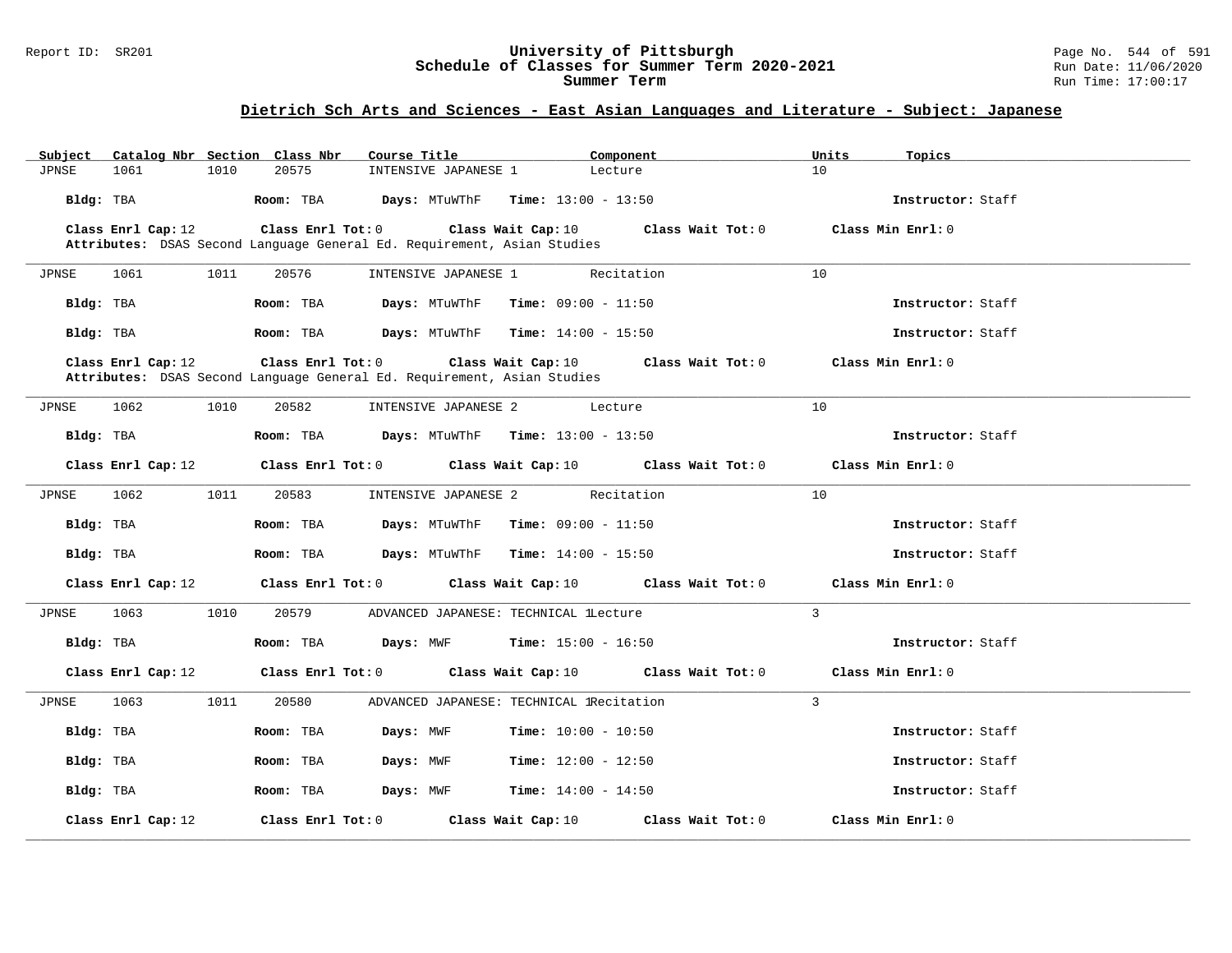### Report ID: SR201 **University of Pittsburgh** Page No. 545 of 591 **Schedule of Classes for Summer Term 2020-2021** Run Date: 11/06/2020 **Summer Term** Run Time: 17:00:17

# **Dietrich Sch Arts and Sciences - English - Subject: English Composition**

| Subject | Catalog Nbr Section Class Nbr                                     |      |                   | Course Title |                       | Component           | Units | Topics            |
|---------|-------------------------------------------------------------------|------|-------------------|--------------|-----------------------|---------------------|-------|-------------------|
| ENGCMP  | 0500                                                              | 1010 | 17907             |              | TOPICS IN COMPOSITION | Workshop            |       |                   |
|         | <b>Bldg:</b> TO BE ARRANGED                                       |      | Room: TBA         | Days: TBA    | $Time: 00:00 - 00:00$ |                     |       | Instructor: Staff |
|         | Class Enrl Cap: 25<br>Attributes: Writing Intensive Course (WRIT) |      | Class Enrl Tot: 0 |              | Class Wait Cap: 20    | Class Wait Tot: $0$ |       | Class Min Enrl: 0 |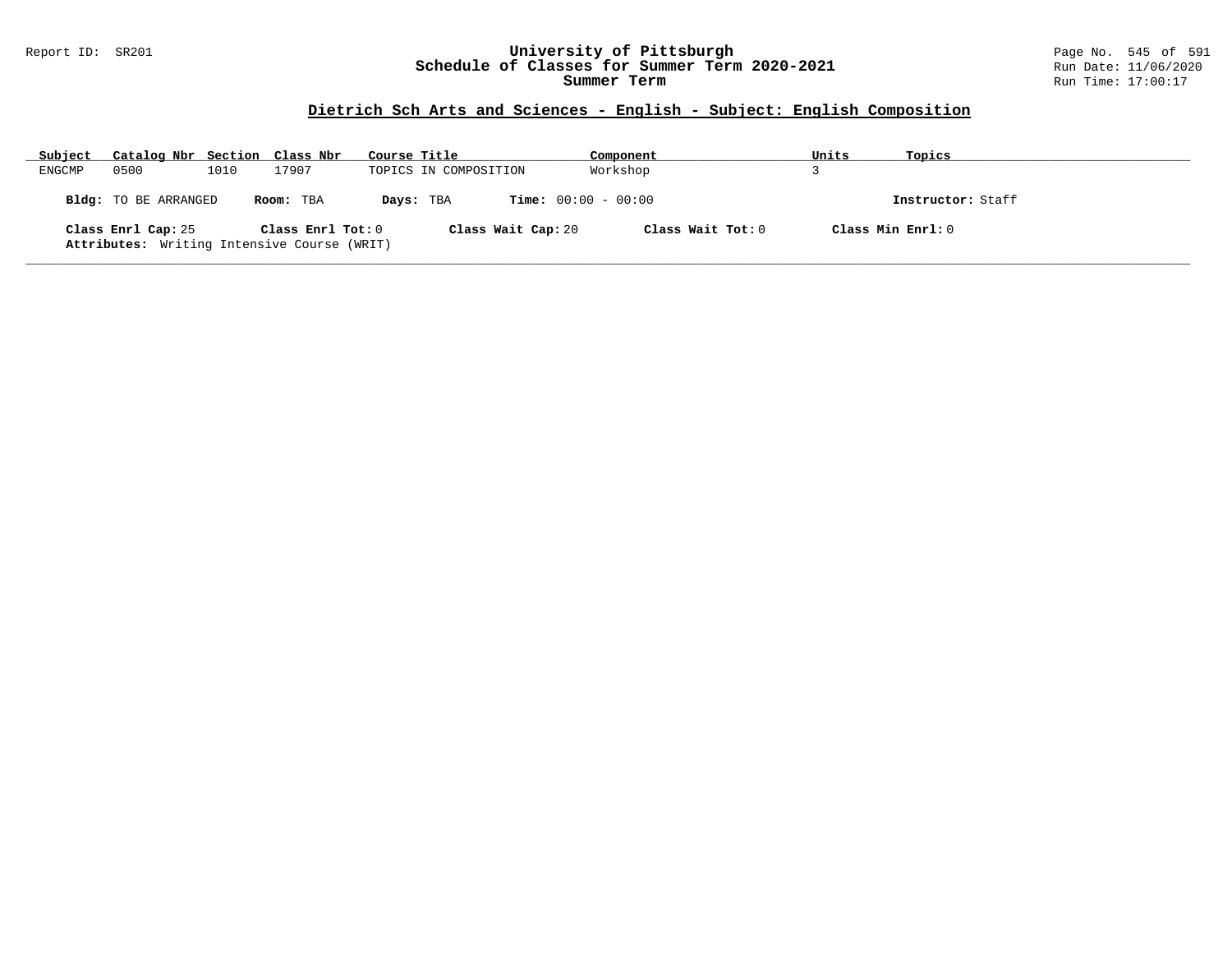#### Report ID: SR201 **University of Pittsburgh** Page No. 546 of 591 **Schedule of Classes for Summer Term 2020-2021** Run Date: 11/06/2020 **Summer Term** Run Time: 17:00:17

# **Dietrich Sch Arts and Sciences - English - Subject: English Film Studies**

| Subject     | Catalog Nbr Section Class Nbr |       | Course Title                                                                              | Component         | Units   | Topics            |
|-------------|-------------------------------|-------|-------------------------------------------------------------------------------------------|-------------------|---------|-------------------|
| ENGFLM      | 1901<br>1010                  | 17898 | INDEPENDENT STUDY                                                                         | Independent Study | $1 - 6$ |                   |
|             | Bldg: TO BE ARRANGED          |       | Room: TBA $Days:$ TBA $Time: 00:00 - 00:00$                                               |                   |         | Instructor: Staff |
|             |                               |       | Class Enrl Cap: 1 Class Enrl Tot: 0 Class Wait Cap: 1 Class Wait Tot: 0 Class Min Enrl: 0 |                   |         |                   |
|             | ENGFLM 1901 1015              | 17899 | INDEPENDENT STUDY 1ndependent Study                                                       |                   | $1 - 6$ |                   |
|             | Bldg: TO BE ARRANGED          |       | Room: TBA $Days:$ TBA $Time: 00:00 - 00:00$                                               |                   |         | Instructor: Staff |
|             | Class Enrl Cap: 1             |       | Class Enrl Tot: $0$ Class Wait Cap: 1 Class Wait Tot: 0 Class Min Enrl: 0                 |                   |         |                   |
|             | ENGFLM 1901 1020              | 17900 | INDEPENDENT STUDY 1ndependent Study                                                       |                   | $1 - 6$ |                   |
|             | Bldg: TO BE ARRANGED          |       | Room: TBA $Days: TBA$ Time: $00:00 - 00:00$                                               |                   |         | Instructor: Staff |
|             | Class Enrl Cap: 1             |       | Class Enrl Tot: 0 Class Wait Cap: 1 Class Wait Tot: 0 Class Min Enrl: 0                   |                   |         |                   |
| ENGFLM 1901 | 1025                          | 17901 | INDEPENDENT STUDY 1ndependent Study                                                       |                   | $1 - 6$ |                   |
|             | Bldg: TO BE ARRANGED          |       | Room: TBA $Days:$ TBA $Time: 00:00 - 00:00$                                               |                   |         | Instructor: Staff |
|             | Class Enrl Cap: 1             |       | Class Enrl Tot: 0 Class Wait Cap: 1 Class Wait Tot: 0 Class Min Enrl: 0                   |                   |         |                   |
| ENGFLM      | 1901<br>1030                  | 17902 | INDEPENDENT STUDY 1ndependent Study                                                       |                   | $1 - 6$ |                   |
|             | Bldg: TO BE ARRANGED          |       | Room: TBA $\rule{1em}{0.15mm}$ Days: TBA Time: $00:00 - 00:00$                            |                   |         | Instructor: Staff |
|             |                               |       | Class Enrl Cap: 1 Class Enrl Tot: 0 Class Wait Cap: 1 Class Wait Tot: 0 Class Min Enrl: 0 |                   |         |                   |
| ENGFLM      | 1901<br>1035                  | 17903 | INDEPENDENT STUDY 1ndependent Study                                                       |                   | $1 - 6$ |                   |
|             | Bldg: TO BE ARRANGED          |       | Room: TBA $Days:$ TBA Time: $00:00 - 00:00$                                               |                   |         | Instructor: Staff |
|             |                               |       | Class Enrl Cap: 1 Class Enrl Tot: 0 Class Wait Cap: 1 Class Wait Tot: 0 Class Min Enrl: 0 |                   |         |                   |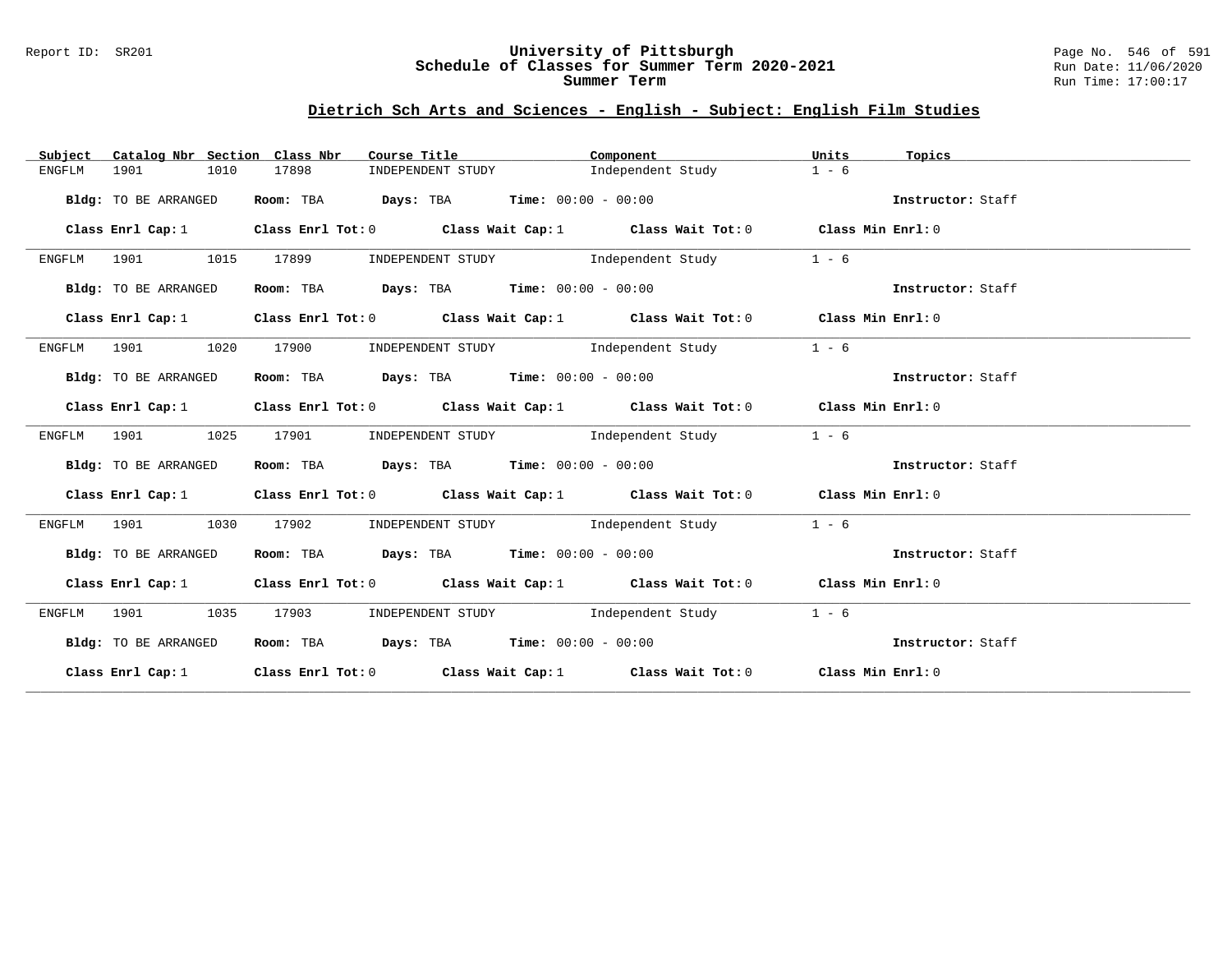#### Report ID: SR201 **University of Pittsburgh** Page No. 547 of 591 **Schedule of Classes for Summer Term 2020-2021** Run Date: 11/06/2020 **Summer Term** Run Time: 17:00:17

# **Dietrich Sch Arts and Sciences - English - Subject: English Literature**

| Catalog Nbr Section Class Nbr<br>Subject | Course Title<br>Component                                                                                                                                               | Units<br>Topics |                   |
|------------------------------------------|-------------------------------------------------------------------------------------------------------------------------------------------------------------------------|-----------------|-------------------|
| 1738<br>1010<br>ENGLIT                   | 19285<br>Seminar<br>IRISH LITERATURE                                                                                                                                    | $\mathbf{R}$    |                   |
| Bldg: TO BE ARRANGED                     | Room: TBA $Days:$ TBA $Time: 00:00 - 00:00$                                                                                                                             |                 | Instructor: Staff |
| Class Enrl Cap: 25                       | Class Enrl Tot: 0 $\qquad$ Class Wait Cap: 20 $\qquad$ Class Wait Tot: 0 $\qquad$ Class Min Enrl: 0<br>Attributes: European and Eurasian Studies, West European Studies |                 |                   |
| ENGLIT 1903<br>1010                      | 17910<br>DIRECTED RESEARCH LITERATURE Directed Studies                                                                                                                  | $1 - 3$         |                   |
| Bldg: TO BE ARRANGED                     | Room: TBA $\rule{1em}{0.15mm}$ Days: TBA Time: $00:00 - 00:00$                                                                                                          |                 | Instructor: Staff |
|                                          | Class Enrl Cap: 35 Class Enrl Tot: 0 Class Wait Cap: 20 Class Wait Tot: 0 Class Min Enrl: 0                                                                             |                 |                   |
| ENGLIT 1907<br>1010                      | 17938 LITERATURE INTERNSHIP Directed Studies                                                                                                                            | $1 - 3$         |                   |
| Bldg: TO BE ARRANGED                     | Room: TBA $\rule{1em}{0.15mm}$ Days: TBA $\rule{1.5mm}{0.15mm}$ Time: $00:00 - 00:00$                                                                                   |                 | Instructor: Staff |
| Class Enrl Cap: 1                        | Class Enrl Tot: 0 Class Wait Cap: 1 Class Wait Tot: 0 Class Min Enrl: 0                                                                                                 |                 |                   |
| ENGLIT 1907 1015 17939                   | LITERATURE INTERNSHIP Directed Studies                                                                                                                                  | $1 - 3$         |                   |
| Bldg: TO BE ARRANGED                     | Room: TBA $Days:$ TBA $Time: 00:00 - 00:00$                                                                                                                             |                 | Instructor: Staff |
|                                          | Class Enrl Cap: 1 Class Enrl Tot: 0 Class Wait Cap: 1 Class Wait Tot: 0 Class Min Enrl: 0                                                                               |                 |                   |
| ENGLIT 1907 1020 17940                   | LITERATURE INTERNSHIP Directed Studies                                                                                                                                  | $1 - 3$         |                   |
| Bldg: TO BE ARRANGED                     | Room: TBA $Days:$ TBA $Time: 00:00 - 00:00$                                                                                                                             |                 | Instructor: Staff |
|                                          | Class Enrl Cap: 1 Class Enrl Tot: 0 Class Wait Cap: 1 Class Wait Tot: 0 Class Min Enrl: 0                                                                               |                 |                   |
|                                          | ENGLIT 1907 1025 17941 LITERATURE INTERNSHIP Directed Studies                                                                                                           | $1 - 3$         |                   |
| Bldg: TO BE ARRANGED                     | Room: TBA $Days:$ TBA $Time: 00:00 - 00:00$                                                                                                                             |                 | Instructor: Staff |
|                                          | Class Enrl Cap: 1 Class Enrl Tot: 0 Class Wait Cap: 1 Class Wait Tot: 0 Class Min Enrl: 0                                                                               |                 |                   |
|                                          | ENGLIT 1907 1030 17942 LITERATURE INTERNSHIP Directed Studies                                                                                                           | $1 - 3$         |                   |
| Bldg: TO BE ARRANGED                     | Room: TBA $Days:$ TBA $Time: 00:00 - 00:00$                                                                                                                             |                 | Instructor: Staff |
|                                          | Class Enrl Cap: 1 Class Enrl Tot: 0 Class Wait Cap: 1 Class Wait Tot: 0 Class Min Enrl: 0                                                                               |                 |                   |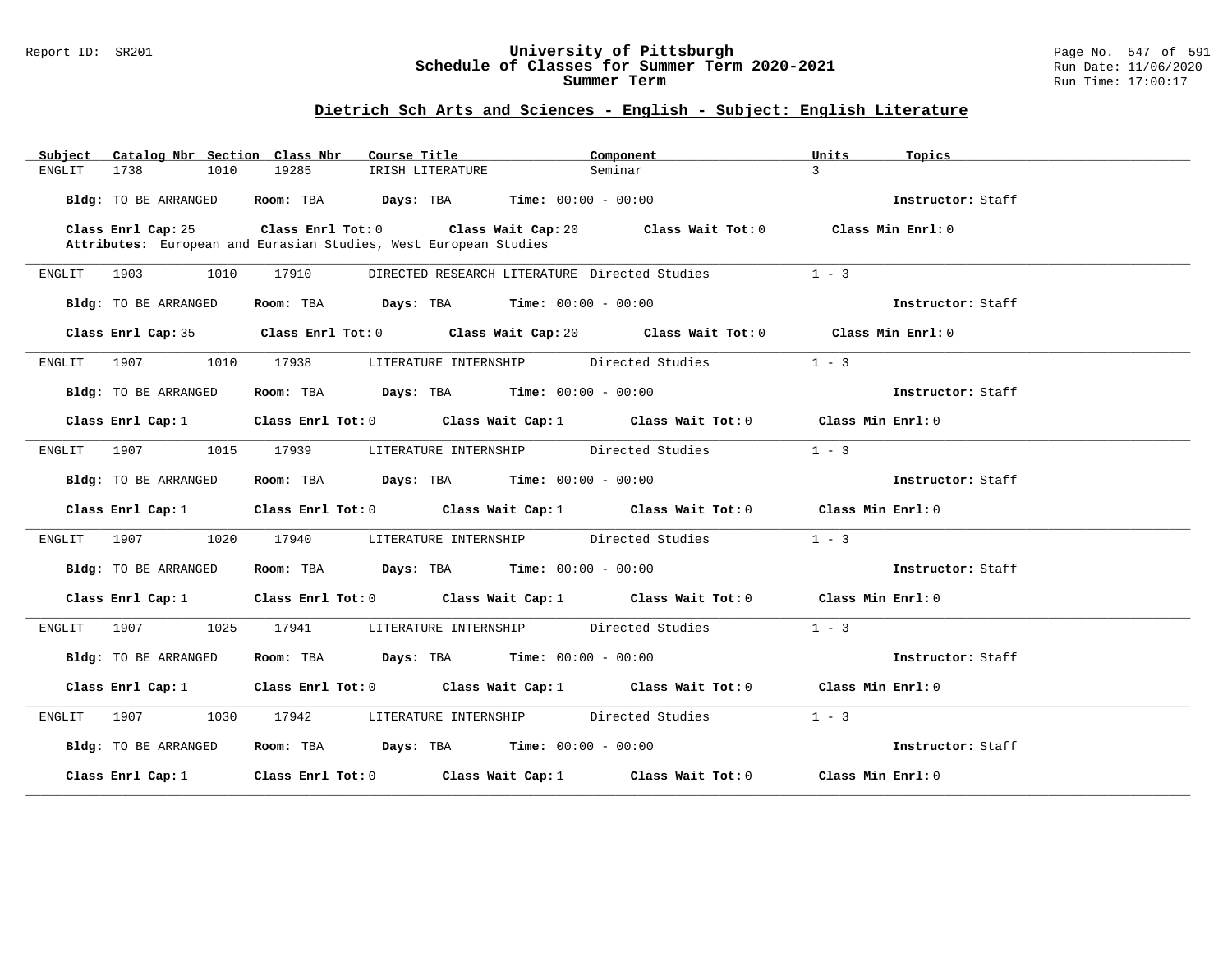### Report ID: SR201 **University of Pittsburgh** Page No. 548 of 591 **Schedule of Classes for Summer Term 2020-2021** Run Date: 11/06/2020 **Summer Term** Run Time: 17:00:17

# **Dietrich Sch Arts and Sciences - English - Subject: English Literature**

| Subject |                             | Catalog Nbr Section Class Nbr | Course Title                                   |                              | Component           | Units               | Topics            |
|---------|-----------------------------|-------------------------------|------------------------------------------------|------------------------------|---------------------|---------------------|-------------------|
| ENGLIT  | 1913                        | 1010<br>20349                 | ADVANCED RESEARCH/LITERATURE Directed Studies  |                              |                     |                     |                   |
|         | <b>Bldg:</b> TO BE ARRANGED | Room: TBA                     | Days: TBA                                      | <b>Time:</b> $00:00 - 00:00$ |                     | Class Min Enrl: 0   | Instructor: Staff |
|         | Class Enrl Cap: 35          | Class Enrl Tot: $0$           |                                                | Class Wait Cap: 20           | Class Wait Tot: $0$ |                     |                   |
| ENGLIT  | 3902                        | 17408<br>1040                 | DIRCTED STUDY FOR PH.D. STUDNIDirected Studies |                              |                     | $1 - 6$             |                   |
|         | <b>Bldg:</b> TO BE ARRANGED | Room: TBA                     | Days: TBA                                      | <b>Time:</b> $00:00 - 00:00$ |                     |                     | Instructor: Staff |
|         | Class Enrl Cap: $1$         | Class Enrl Tot: $0$           |                                                | Class Wait Cap: 0            | Class Wait Tot: 0   | Class Min $Enrl: 0$ |                   |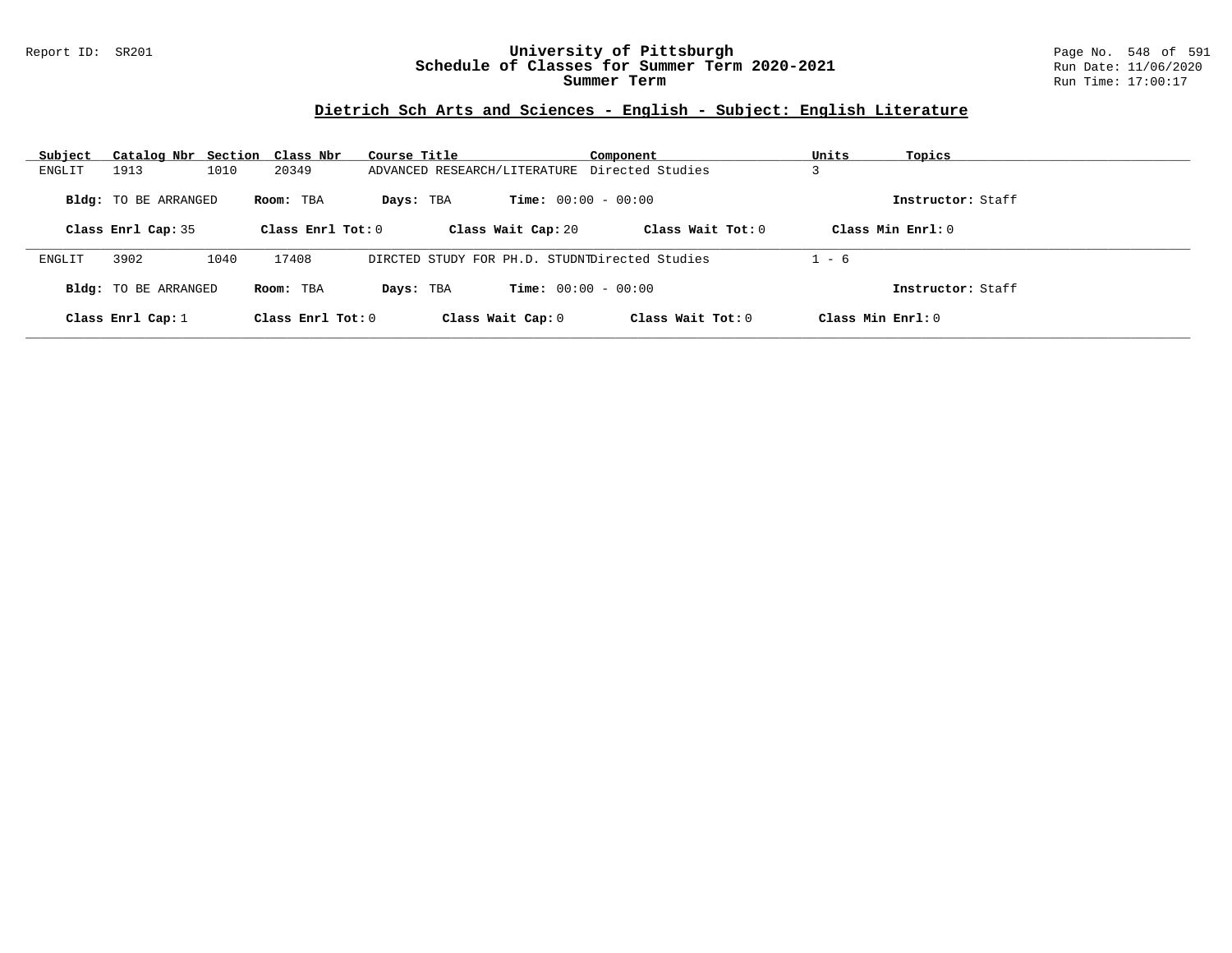#### Report ID: SR201 **University of Pittsburgh** Page No. 549 of 591 **Schedule of Classes for Summer Term 2020-2021** Run Date: 11/06/2020 **Summer Term** Run Time: 17:00:17

### **Dietrich Sch Arts and Sciences - English - Subject: English Writing**

| Subject       |                    |                             | Catalog Nbr Section Class Nbr               |                   |                   | Course Title                                  |                    |                              | Component         |                                         | Units   | Topics            |
|---------------|--------------------|-----------------------------|---------------------------------------------|-------------------|-------------------|-----------------------------------------------|--------------------|------------------------------|-------------------|-----------------------------------------|---------|-------------------|
| ENGWRT        | 1901               |                             | 1210                                        | 17912             |                   |                                               | INDEPENDENT STUDY  |                              | Independent Study |                                         | $1 - 6$ |                   |
|               |                    | <b>Bldg:</b> TO BE ARRANGED |                                             | Room: TBA         |                   | Days: TBA                                     |                    | <b>Time:</b> $00:00 - 00:00$ |                   |                                         |         | Instructor: Staff |
|               | Class Enrl Cap: 25 |                             |                                             | Class Enrl Tot: 0 |                   |                                               |                    | Class Wait Cap: 20           |                   | Class Wait Tot: 0                       |         | Class Min Enrl: 0 |
| ENGWRT        | 2907               |                             | 1010                                        | 18481             |                   |                                               | WRITING INTERNSHIP |                              | Internship        |                                         | $1 - 3$ |                   |
|               |                    | Bldg: TO BE ARRANGED        |                                             | Room: TBA         |                   | <b>Days:</b> TBA <b>Time:</b> $00:00 - 00:00$ |                    |                              |                   |                                         |         | Instructor: Staff |
|               | Class Enrl Cap: 35 |                             | Attributes: Writing Intensive Course (WRIT) |                   |                   | Class Enrl Tot: 0                             |                    | Class Wait Cap: 0            |                   | Class Wait Tot: 0                       |         | Class Min Enrl: 0 |
| <b>ENGWRT</b> | 2907               |                             | 1020                                        | 18482             |                   |                                               | WRITING INTERNSHIP |                              | Internship        |                                         | $1 - 3$ |                   |
|               |                    | Bldg: TO BE ARRANGED        |                                             | Room: TBA         |                   | <b>Days:</b> TBA <b>Time:</b> $00:00 - 00:00$ |                    |                              |                   |                                         |         | Instructor: Staff |
|               | Class Enrl Cap: 35 |                             | Attributes: Writing Intensive Course (WRIT) |                   | Class Enrl Tot: 0 |                                               |                    |                              |                   | Class Wait Cap: $0$ Class Wait Tot: $0$ |         | Class Min Enrl: 0 |
| ENGWRT        | 2907               |                             | 1030                                        | 18483             |                   |                                               | WRITING INTERNSHIP |                              | Internship        |                                         | $1 - 3$ |                   |
|               |                    | Bldg: TO BE ARRANGED        |                                             | Room: TBA         |                   | <b>Days:</b> TBA <b>Time:</b> $00:00 - 00:00$ |                    |                              |                   |                                         |         | Instructor: Staff |
|               | Class Enrl Cap: 35 |                             | Attributes: Writing Intensive Course (WRIT) |                   | Class Enrl Tot: 0 |                                               |                    |                              |                   | Class Wait Cap: $0$ Class Wait Tot: $0$ |         | Class Min Enrl: 0 |
| ENGWRT        | 2907               |                             | 1040                                        | 18484             |                   |                                               | WRITING INTERNSHIP |                              | Internship        |                                         | $1 - 3$ |                   |
|               |                    | Bldg: TO BE ARRANGED        |                                             | Room: TBA         |                   | Days: TBA                                     |                    | <b>Time:</b> $00:00 - 00:00$ |                   |                                         |         | Instructor: Staff |
|               | Class Enrl Cap: 35 |                             | Attributes: Writing Intensive Course (WRIT) | Class Enrl Tot: 0 |                   |                                               |                    |                              |                   | Class Wait Cap: 0 Class Wait Tot: 0     |         | Class Min Enrl: 0 |
| ENGWRT        | 2907               |                             | 1050                                        | 18485             |                   |                                               | WRITING INTERNSHIP |                              | Internship        |                                         | $1 - 3$ |                   |
|               |                    | Bldg: TO BE ARRANGED        |                                             | Room: TBA         |                   | <b>Days:</b> TBA <b>Time:</b> $00:00 - 00:00$ |                    |                              |                   |                                         |         | Instructor: Staff |
|               | Class Enrl Cap: 35 |                             | Attributes: Writing Intensive Course (WRIT) |                   | Class Enrl Tot: 0 |                                               |                    | Class Wait Cap: 0            |                   | Class Wait Tot: 0                       |         | Class Min Enrl: 0 |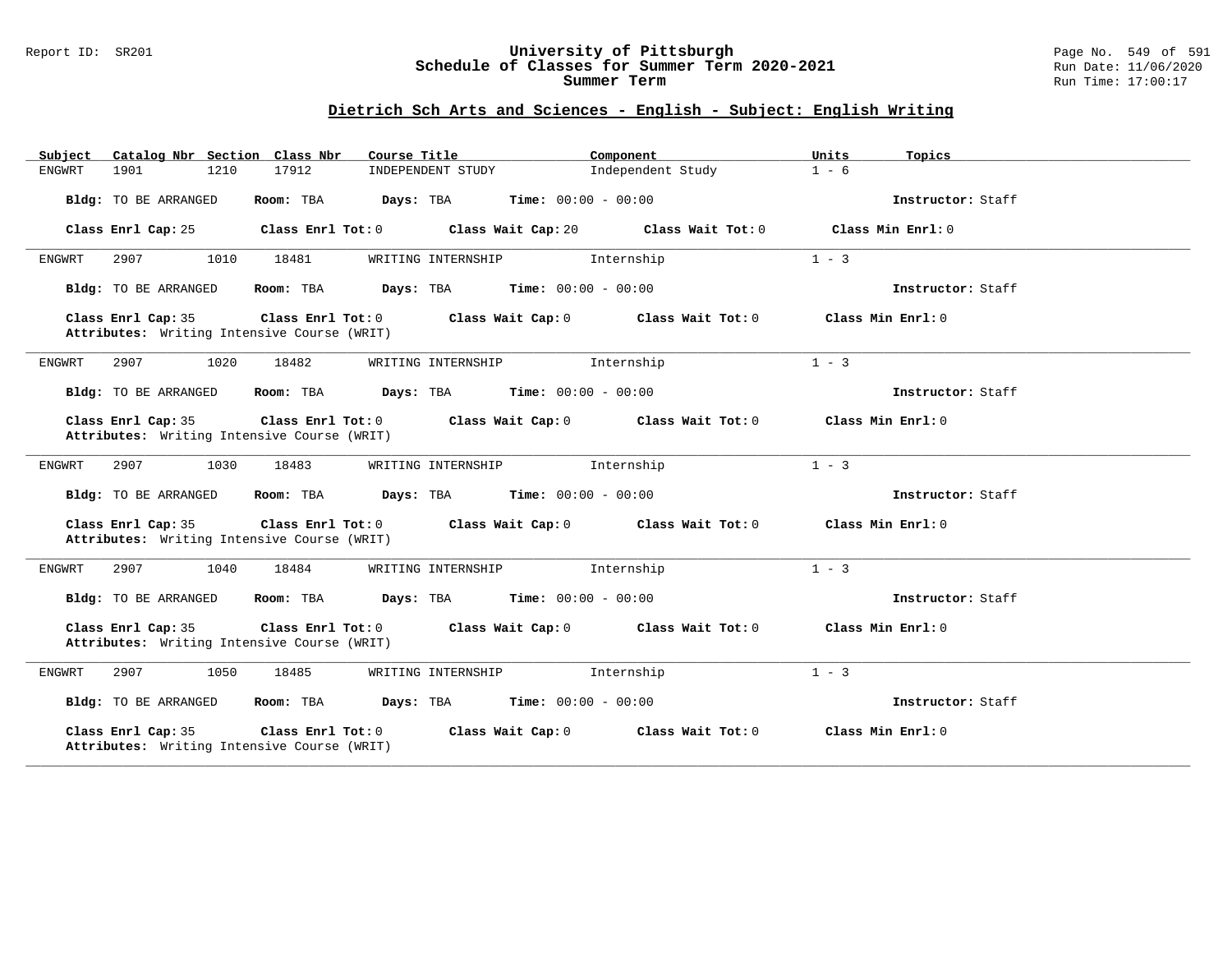### Report ID: SR201 **University of Pittsburgh** Page No. 550 of 591 **Schedule of Classes for Summer Term 2020-2021** Run Date: 11/06/2020 **Summer Term** Run Time: 17:00:17

# **Dietrich Sch Arts and Sciences - Faculty Development - Subject: Faculty Development**

| Subject | Catalog Nbr Section Class Nbr                           |      |                   | Course Title |                   |                                         | Component         | Units   | Topics                              |
|---------|---------------------------------------------------------|------|-------------------|--------------|-------------------|-----------------------------------------|-------------------|---------|-------------------------------------|
| FACDEV  | 2200                                                    | 1010 | 10505             |              |                   | PRACTCM ON UNIVERSITY TEACHINGPracticum |                   | $1 - 3$ |                                     |
|         | <b>Bldg:</b> WEB Based Class                            |      | Room: TBA         | Days: TBA    |                   | <b>Time:</b> $00:00 - 00:00$            |                   |         | Instructor: Brady, Joel Christopher |
|         | Class Enrl Cap: 15<br>Attributes: Hybrid                |      | Class Enrl Tot: 0 |              | Class Wait Cap: 0 |                                         | Class Wait Tot: 0 |         | Class Min Enrl: 0                   |
|         | Room Characteristics: Media - Data Projector/Monitor(1) |      |                   |              |                   |                                         |                   |         |                                     |
|         |                                                         |      |                   |              |                   |                                         |                   |         |                                     |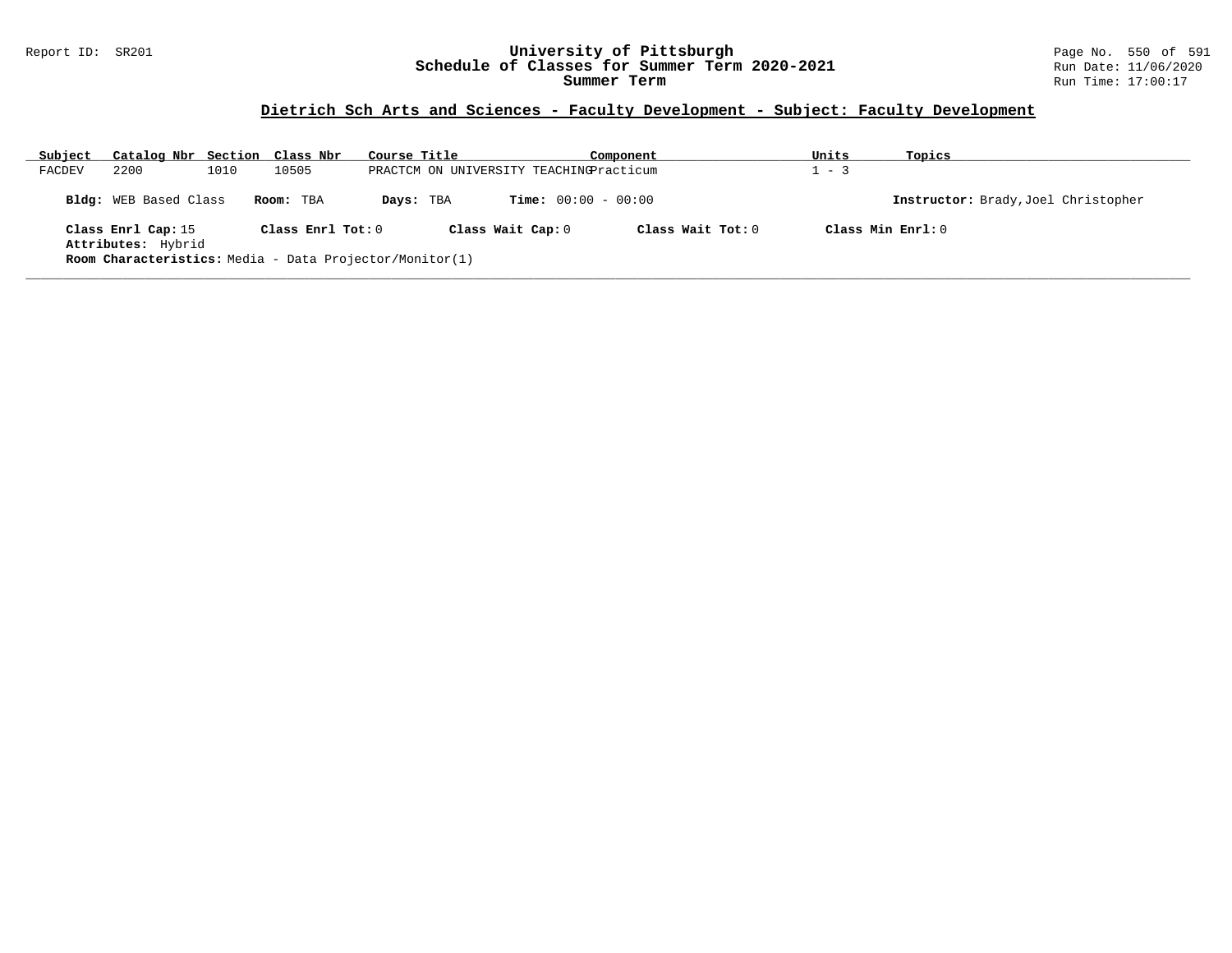### Report ID: SR201 **University of Pittsburgh** Page No. 551 of 591 **Schedule of Classes for Summer Term 2020-2021** Run Date: 11/06/2020 **Summer Term** Run Time: 17:00:17

# **Dietrich Sch Arts and Sciences - French and Italian - Subject: French**

| Subject | Catalog Nbr Section Class Nbr                           |      |                   | Course Title   |                              | Component         | Units   | Topics                         |
|---------|---------------------------------------------------------|------|-------------------|----------------|------------------------------|-------------------|---------|--------------------------------|
| FR      | 1902                                                    | 1100 | 20472             | DIRECTED STUDY |                              | Directed Studies  | $1 - 3$ |                                |
|         | Bldg: WEB Based Class                                   |      | Room: TBA         | Days: TBA      | <b>Time:</b> $00:00 - 00:00$ |                   |         | Instructor: Wells, Brett David |
|         | Class Enrl Cap: 10<br>Attributes: West European Studies |      | Class Enrl Tot: 0 |                | Class Wait Cap: 10           | Class Wait Tot: 0 |         | Class Min Enrl: 0              |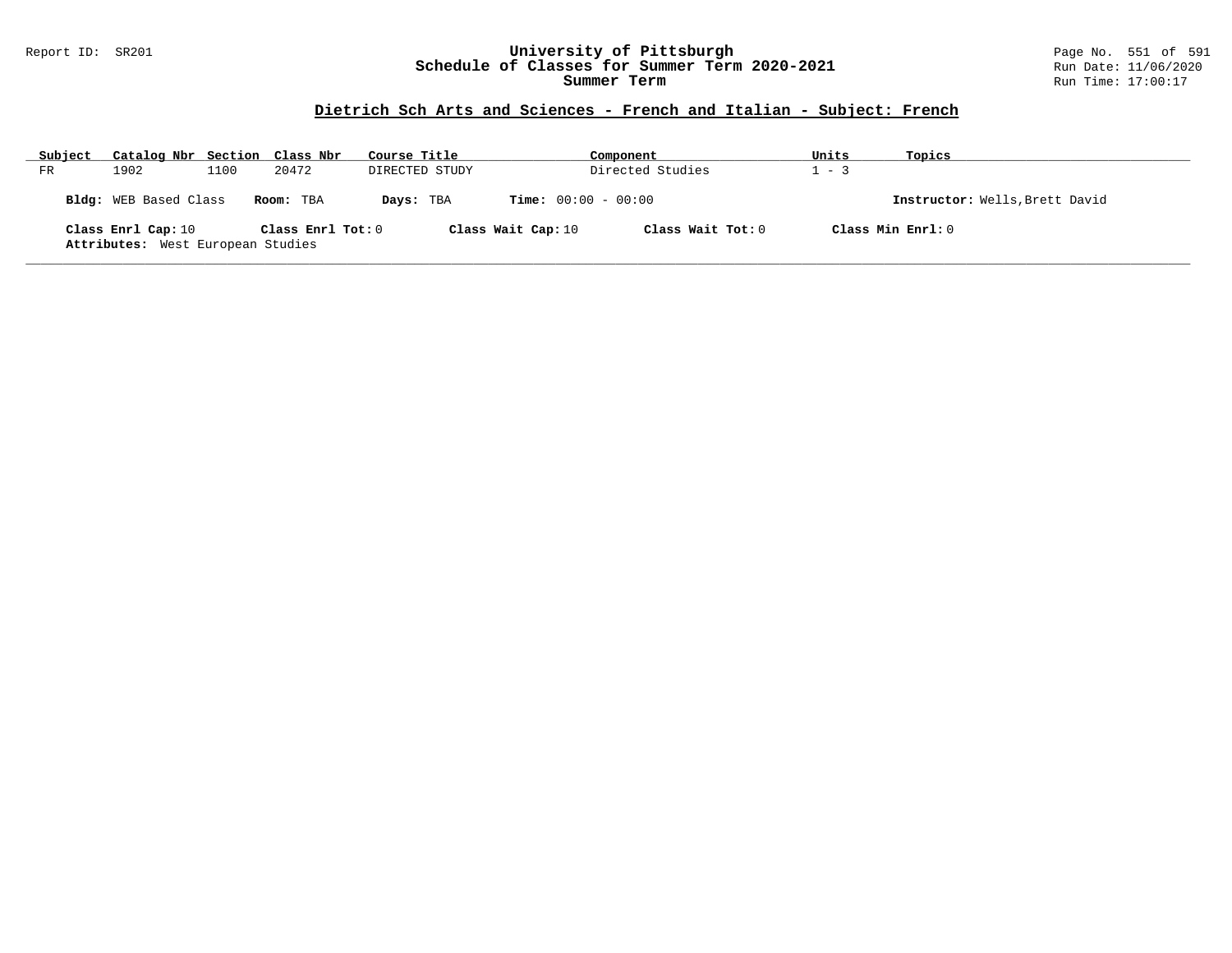### Report ID: SR201 **University of Pittsburgh** Page No. 552 of 591 **Schedule of Classes for Summer Term 2020-2021** Run Date: 11/06/2020 **Summer Term** Run Time: 17:00:17

# **Dietrich Sch Arts and Sciences - French and Italian - Subject: Italian**

| Subject |                                                        | Catalog Nbr Section Class Nbr | Course Title                                   | Component                    | Units             | Topics                     |
|---------|--------------------------------------------------------|-------------------------------|------------------------------------------------|------------------------------|-------------------|----------------------------|
| ITAL    | 2903                                                   | 18445<br>1010                 | MA RES PAPER DIRECTED STUDY                    | Directed Studies             | 3                 |                            |
|         | Bldg: TO BE ARRANGED                                   | Room: TBA                     | Days: TBA                                      | <b>Time:</b> $00:00 - 00:00$ |                   | Instructor: Insana, Lina N |
|         |                                                        |                               |                                                |                              |                   | Coleman, James K           |
|         | Class Enrl Cap: 5                                      | Class Enrl Tot: $0$           | Class Wait Cap: 0                              | Class Wait Tot: 0            | Class Min Enrl: 0 |                            |
|         | Special Permission Required                            |                               |                                                |                              |                   |                            |
| ITAL    | 2910                                                   | 1010<br>19860                 | COMPREHENSIVE EXAMINATION MA Independent Study |                              | $1 - 3$           |                            |
|         | <b>Bldg:</b> TO BE ARRANGED                            | Room: TBA                     | Days: TBA                                      | <b>Time:</b> $00:00 - 00:00$ |                   | Instructor: Insana, Lina N |
|         | Class Enrl Cap: 5<br>Attributes: West European Studies | Class Enrl Tot: 0             | Class Wait Cap: 0                              | Class Wait Tot: 0            | Class Min Enrl: 0 |                            |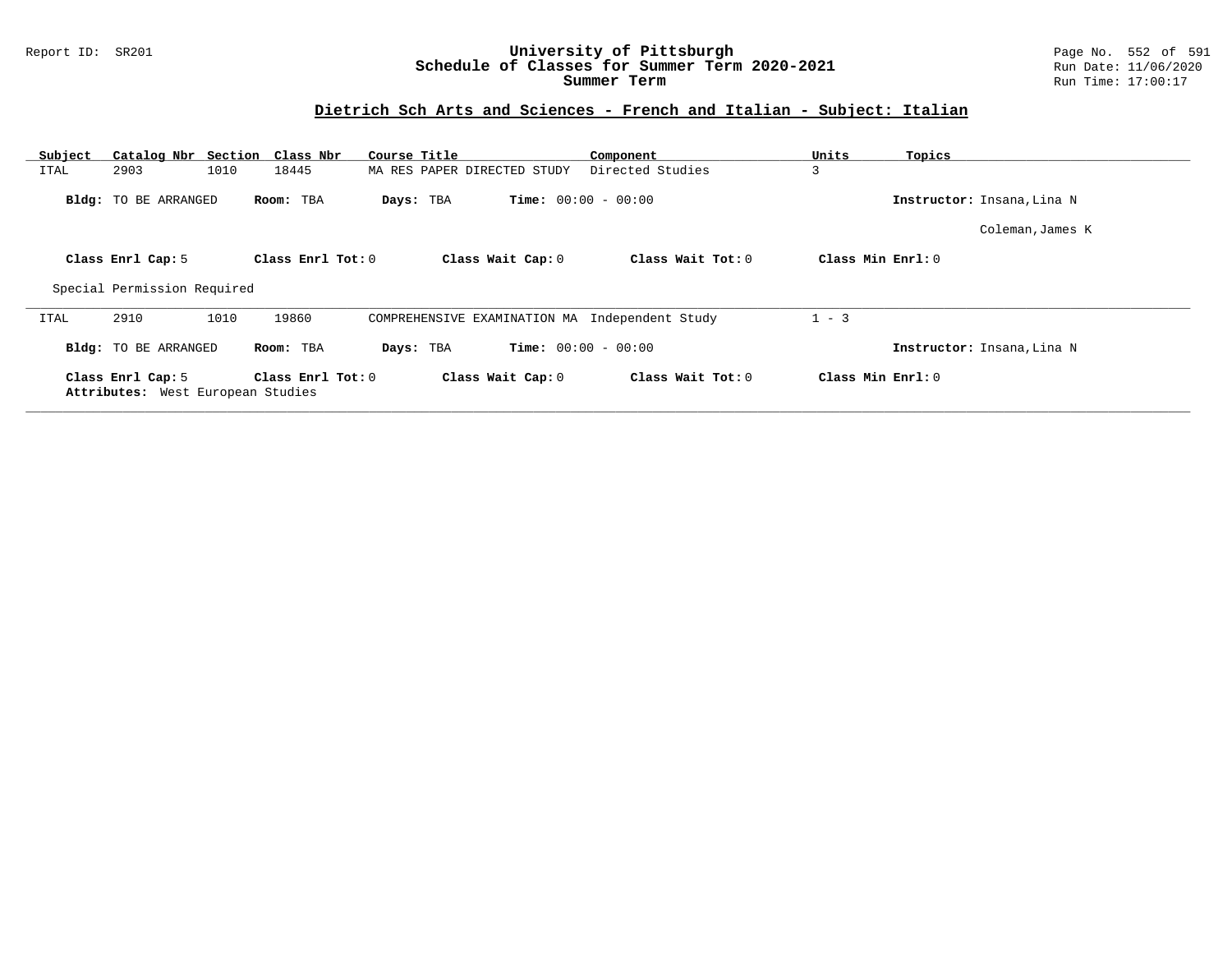### Report ID: SR201 **University of Pittsburgh** Page No. 553 of 591 **Schedule of Classes for Summer Term 2020-2021** Run Date: 11/06/2020 **Summer Term** Run Time: 17:00:17

# **Dietrich Sch Arts and Sciences - Geology and Environmental Science - Subject: Geology**

| Subject<br>Catalog Nbr Section Class Nbr |                     | Course Title                                  | Component                    | Units<br>Topics                 |
|------------------------------------------|---------------------|-----------------------------------------------|------------------------------|---------------------------------|
| 1910<br>1010<br>GEOL                     | 19407               | UNDERGRADUATE THESIS                          | Directed Studies             | $1 - 3$                         |
| <b>Bldg:</b> TO BE ARRANGED              | Room: TBA           | Days: TBA                                     | <b>Time:</b> $00:00 - 00:00$ | Instructor: Abbott, Mark Bunker |
| Class Enrl Cap: 5                        | Class Enrl Tot: $0$ | Class Wait Cap: 5                             | Class Wait Tot: $0$          | Class Min $Enrl: 0$             |
| 3000<br>1411<br>GEOL                     | 18518               | RESEARCH AND DISSERTATION PHD Thesis Research |                              | $1 - 12$                        |
| <b>Bldg:</b> TO BE ARRANGED              | Room: TBA           | Days: TBA                                     | <b>Time:</b> $00:00 - 00:00$ | Instructor: Thomas, Brian Frank |
| Class Enrl Cap: 35                       | Class Enrl Tot: 0   | Class Wait Cap: 0                             | Class Wait $Tot: 0$          | Class Min $Enr1: 0$             |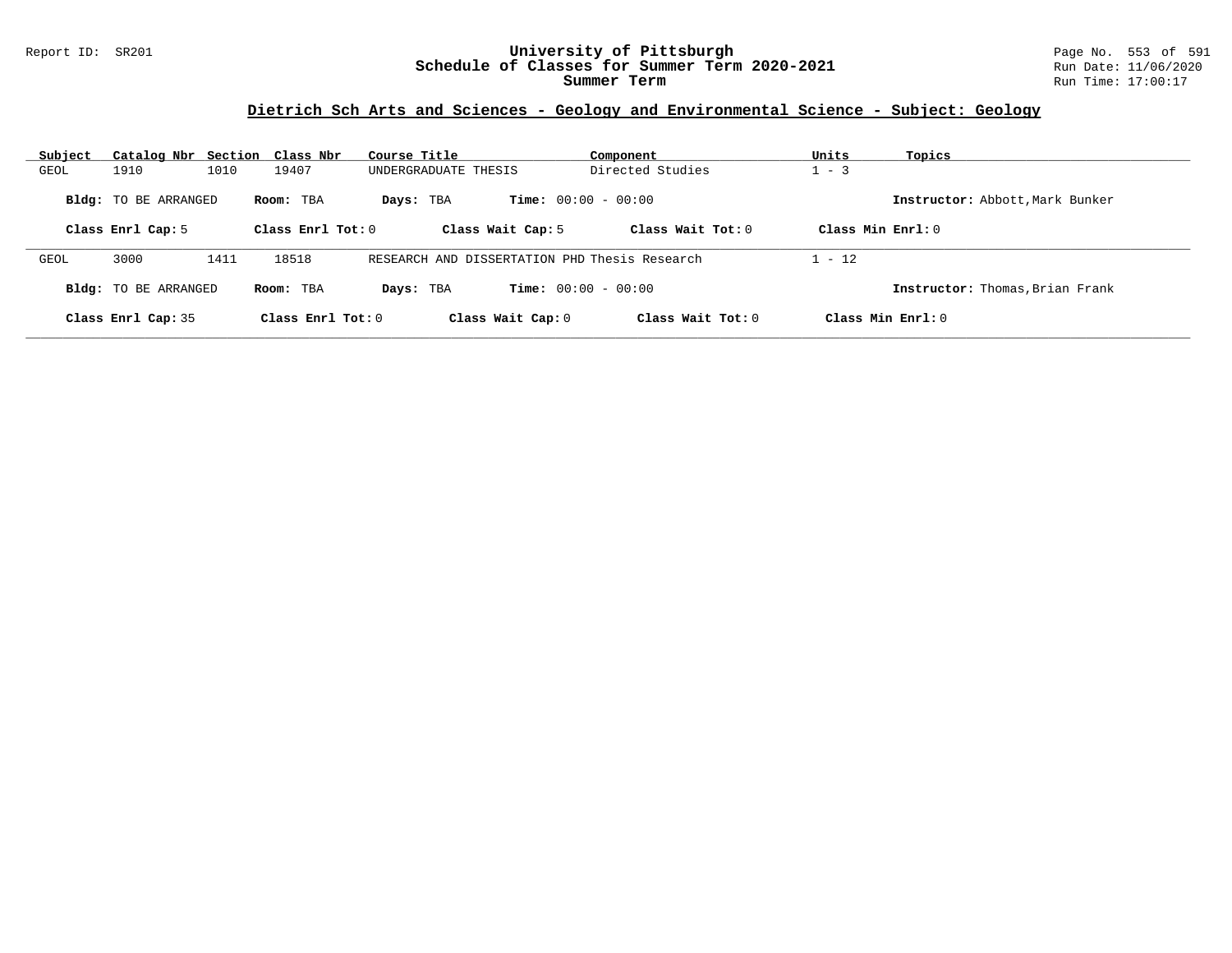# **Dietrich Sch Arts and Sciences - History of Art and Architecture - Subject: History of Art & Architecture**

| Subject | Catalog Nbr Section Class Nbr |      |                   | Course Title      | Component                                                                                                                              |                   | Units   | Topics                                                                                                                                                                           |
|---------|-------------------------------|------|-------------------|-------------------|----------------------------------------------------------------------------------------------------------------------------------------|-------------------|---------|----------------------------------------------------------------------------------------------------------------------------------------------------------------------------------|
| HAA     | 0302                          | 1010 | 18494             | RENAISSANCE ART   | Lecture                                                                                                                                |                   |         |                                                                                                                                                                                  |
|         | <b>Bldg:</b> TO BE ARRANGED   |      | Room: TBA         | Days: TBA         | <b>Time:</b> $00:00 - 00:00$                                                                                                           |                   |         | Instructor: Staff                                                                                                                                                                |
|         | Class Enrl Cap: 25            |      | Class Enrl Tot: 0 |                   | Class Wait Cap: 20<br>Cul GE. Req., SCI Polymathic Contexts: Humanistic GE. Req., European and Eurasian Studies, West European Studies | Class Wait Tot: 0 |         | Class Min Enrl: 0<br>Attributes: DSAS The Arts General Ed. Requirement, DSAS Geographic Region General Ed. Requirement, Medieval & Renaissance Studies, SCI Polymathic Contexts: |
| HAA     | 1901                          | 1010 | 17913             | INDEPENDENT STUDY | Independent Study                                                                                                                      |                   | $1 - 3$ |                                                                                                                                                                                  |
|         | <b>Bldg:</b> TO BE ARRANGED   |      | Room: TBA         | Days: TBA         | <b>Time:</b> $00:00 - 00:00$                                                                                                           |                   |         | Instructor: Bender, Gretchen Holtzapple                                                                                                                                          |
|         | Class Enrl Cap: 35            |      | Class Enrl Tot: 0 |                   | Class Wait Cap: 20                                                                                                                     | Class Wait Tot: 0 |         | Class Min Enrl: 0                                                                                                                                                                |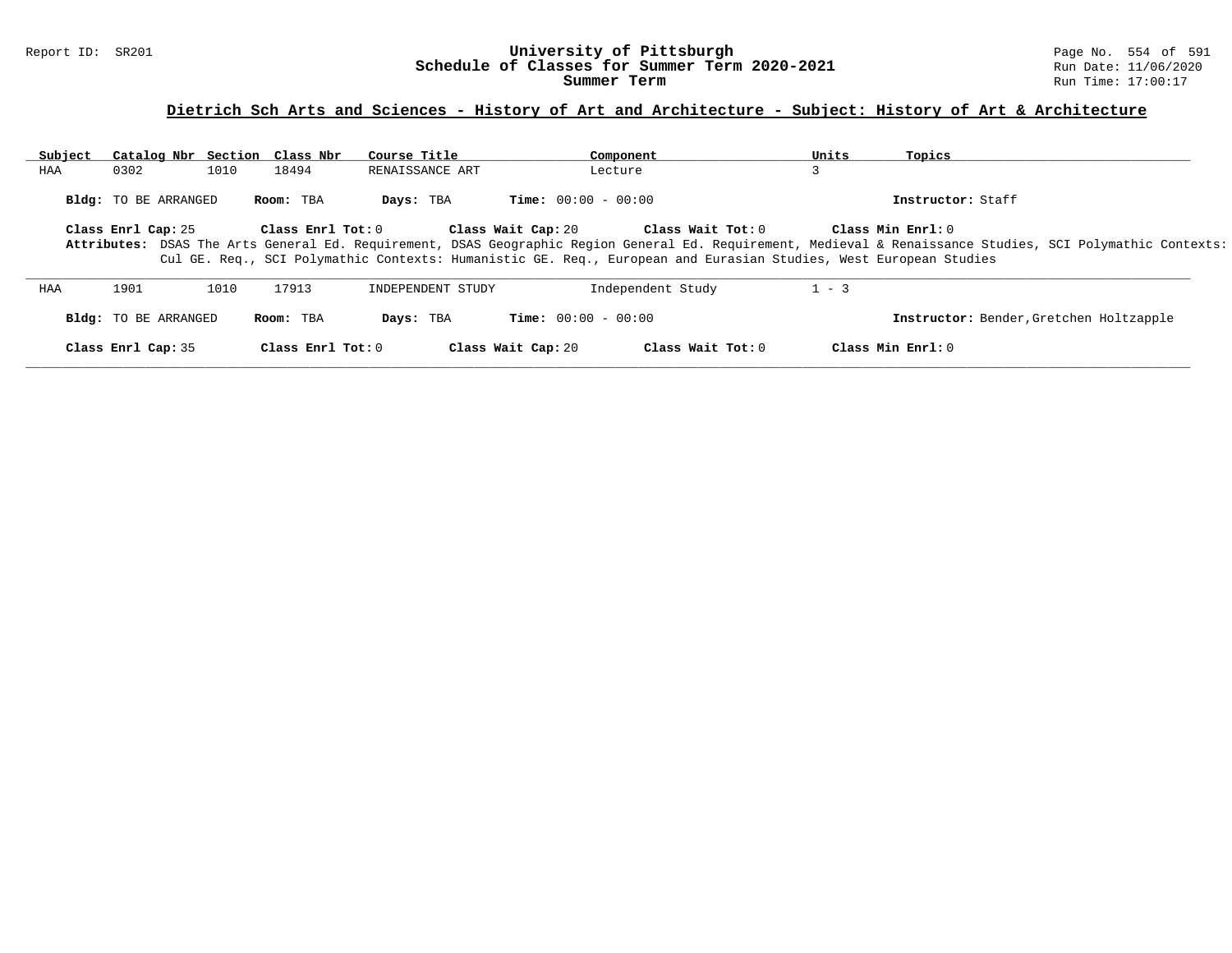### Report ID: SR201 **University of Pittsburgh** Page No. 555 of 591 **Schedule of Classes for Summer Term 2020-2021** Run Date: 11/06/2020 **Summer Term** Run Time: 17:00:17

### **Dietrich Sch Arts and Sciences - Hispanic Languages and Literatures - Subject: Spanish**

| Subject | Catalog Nbr Section Class Nbr |      |                   | Course Title |                                       | Component         | Units             | Topics                                                                                                                                            |
|---------|-------------------------------|------|-------------------|--------------|---------------------------------------|-------------------|-------------------|---------------------------------------------------------------------------------------------------------------------------------------------------|
| SPAN    | 1306                          | 1050 | 18168             |              | SPEC TOPICS APPLD LINGUISTICS Lecture |                   |                   |                                                                                                                                                   |
|         | <b>Bldg:</b> TO BE ARRANGED   |      | Room: TBA         | Days: TBA    | <b>Time:</b> $00:00 - 00:00$          |                   |                   | Instructor: Staff                                                                                                                                 |
|         | Class Enrl Cap: 20            |      | Class Enrl Tot: 0 |              | Class Wait Cap: 20                    | Class Wait Tot: 0 | Class Min Enrl: 0 |                                                                                                                                                   |
|         |                               |      |                   |              |                                       |                   |                   | This is a study-abroad course. Information is available through the Study Abroad office. Special permission required to register for this course. |

**\_\_\_\_\_\_\_\_\_\_\_\_\_\_\_\_\_\_\_\_\_\_\_\_\_\_\_\_\_\_\_\_\_\_\_\_\_\_\_\_\_\_\_\_\_\_\_\_\_\_\_\_\_\_\_\_\_\_\_\_\_\_\_\_\_\_\_\_\_\_\_\_\_\_\_\_\_\_\_\_\_\_\_\_\_\_\_\_\_\_\_\_\_\_\_\_\_\_\_\_\_\_\_\_\_\_\_\_\_\_\_\_\_\_\_\_\_\_\_\_\_\_\_\_\_\_\_\_\_\_\_\_\_\_\_\_\_\_\_\_\_\_\_\_\_\_\_\_\_\_\_\_\_\_\_\_**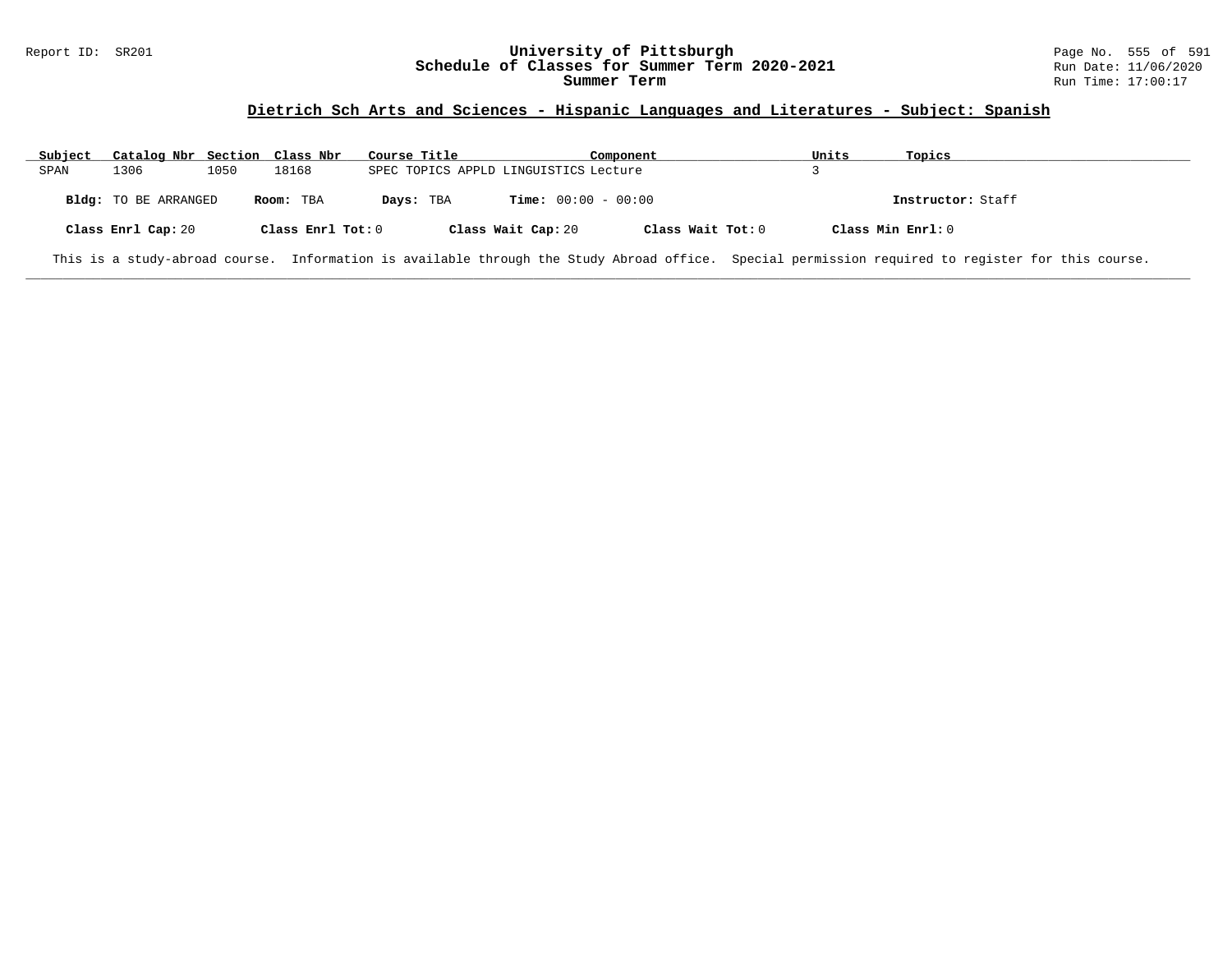# Report ID: SR201 **1988 1998 12: SR201 University of Pittsburgh University of Pittsburgh** Page No. 556 of 591 **Schedule of Classes for Summer Term 2020-2021**<br>Summer Term

#### **Dietrich Sch Arts and Sciences - History - Subject: History**

**\_\_\_\_\_\_\_\_\_\_\_\_\_\_\_\_\_\_\_\_\_\_\_\_\_\_\_\_\_\_\_\_\_\_\_\_\_\_\_\_\_\_\_\_\_\_\_\_\_\_\_\_\_\_\_\_\_\_\_\_\_\_\_\_\_\_\_\_\_\_\_\_\_\_\_\_\_\_\_\_\_\_\_\_\_\_\_\_\_\_\_\_\_\_\_\_\_\_\_\_\_\_\_\_\_\_\_\_\_\_\_\_\_\_\_\_\_\_\_\_\_\_\_\_\_\_\_\_\_\_\_\_\_\_\_\_\_\_\_\_\_\_\_\_\_\_\_\_\_\_\_\_\_\_\_\_ Subject Catalog Nbr Section Class Nbr Course Title Component Units Topics** UNITED STATES 1865-PRESENT Lecture **Bldg:** WEB Based Class **Room:** TBA **Days:** MW **Time:** 12:00 - 15:15 **Instructor:** Brazile,Cordelia Hope **Class Enrl Cap:** 35 **Class Enrl Tot:** 0 **Class Wait Cap:** 20 **Class Wait Tot:** 0 **Class Min Enrl:** 0 **Attributes:** DSAS Diversity General Ed. Requirement, DSAS Historical Analysis General Ed. Requirement, Online, SCI Diversity General Ed. Requirements, SCI Polymathic Contexts: Soc/Behav. GE. Req. **Room Characteristics:** Media - Data Projector/Monitor(1) **\_\_\_\_\_\_\_\_\_\_\_\_\_\_\_\_\_\_\_\_\_\_\_\_\_\_\_\_\_\_\_\_\_\_\_\_\_\_\_\_\_\_\_\_\_\_\_\_\_\_\_\_\_\_\_\_\_\_\_\_\_\_\_\_\_\_\_\_\_\_\_\_\_\_\_\_\_\_\_\_\_\_\_\_\_\_\_\_\_\_\_\_\_\_\_\_\_\_\_\_\_\_\_\_\_\_\_\_\_\_\_\_\_\_\_\_\_\_\_\_\_\_\_\_\_\_\_\_\_\_\_\_\_\_\_\_\_\_\_\_\_\_\_\_\_\_\_\_\_\_\_\_\_\_\_\_** HIST 1084 1015 20640 FOOD AND HISTORY Lecture 3 **Bldg:** WEB Based Class **Room:** TBA **Days:** TuTh **Time:** 08:30 - 11:45 **Instructor:** Fumurescu,Ana **Class Enrl Cap:** 35 **Class Enrl Tot:** 0 **Class Wait Cap:** 20 **Class Wait Tot:** 0 **Class Min Enrl:** 0 Attributes: DSAS Global Issues General Ed. Requirement, DSAS Historical Analysis General Ed. Requirement, Online, SCI Polymathic Contexts: Global&Cross Cul SCI Polymathic Contexts: Soc/Behav. GE. Req., Global Studies **Room Characteristics:** Media - Data Projector/Monitor(1) **\_\_\_\_\_\_\_\_\_\_\_\_\_\_\_\_\_\_\_\_\_\_\_\_\_\_\_\_\_\_\_\_\_\_\_\_\_\_\_\_\_\_\_\_\_\_\_\_\_\_\_\_\_\_\_\_\_\_\_\_\_\_\_\_\_\_\_\_\_\_\_\_\_\_\_\_\_\_\_\_\_\_\_\_\_\_\_\_\_\_\_\_\_\_\_\_\_\_\_\_\_\_\_\_\_\_\_\_\_\_\_\_\_\_\_\_\_\_\_\_\_\_\_\_\_\_\_\_\_\_\_\_\_\_\_\_\_\_\_\_\_\_\_\_\_\_\_\_\_\_\_\_\_\_\_\_** HIST 1904 1010 10540 UNDERGRADUATE RESEARCH ASST Independent Study 1 - 6 **Bldg:** WEB Based Class **Room:** TBA **Days:** TBA **Time:** 00:00 - 00:00 **Instructor:** Andrews,George Reid **Class Enrl Cap:** 25 **Class Enrl Tot:** 0 **Class Wait Cap:** 20 **Class Wait Tot:** 0 **Class Min Enrl:** 0 **\_\_\_\_\_\_\_\_\_\_\_\_\_\_\_\_\_\_\_\_\_\_\_\_\_\_\_\_\_\_\_\_\_\_\_\_\_\_\_\_\_\_\_\_\_\_\_\_\_\_\_\_\_\_\_\_\_\_\_\_\_\_\_\_\_\_\_\_\_\_\_\_\_\_\_\_\_\_\_\_\_\_\_\_\_\_\_\_\_\_\_\_\_\_\_\_\_\_\_\_\_\_\_\_\_\_\_\_\_\_\_\_\_\_\_\_\_\_\_\_\_\_\_\_\_\_\_\_\_\_\_\_\_\_\_\_\_\_\_\_\_\_\_\_\_\_\_\_\_\_\_\_\_\_\_\_** HIST 1904 1015 10864 UNDERGRADUATE RESEARCH ASST Independent Study 1 - 6 **Bldg:** WEB Based Class **Room:** TBA **Days:** TBA **Time:** 00:00 - 00:00 **Instructor:** Erlen,Jonathon **Class Enrl Cap:** 25 **Class Enrl Tot:** 0 **Class Wait Cap:** 20 **Class Wait Tot:** 0 **Class Min Enrl:** 0 **\_\_\_\_\_\_\_\_\_\_\_\_\_\_\_\_\_\_\_\_\_\_\_\_\_\_\_\_\_\_\_\_\_\_\_\_\_\_\_\_\_\_\_\_\_\_\_\_\_\_\_\_\_\_\_\_\_\_\_\_\_\_\_\_\_\_\_\_\_\_\_\_\_\_\_\_\_\_\_\_\_\_\_\_\_\_\_\_\_\_\_\_\_\_\_\_\_\_\_\_\_\_\_\_\_\_\_\_\_\_\_\_\_\_\_\_\_\_\_\_\_\_\_\_\_\_\_\_\_\_\_\_\_\_\_\_\_\_\_\_\_\_\_\_\_\_\_\_\_\_\_\_\_\_\_\_** HIST 1904 1020 10865 UNDERGRADUATE RESEARCH ASST Independent Study 1 - 6 **Bldg:** WEB Based Class **Room:** TBA **Days:** TBA **Time:** 00:00 - 00:00 **Instructor:** Frykman,Niklas E **Class Enrl Cap:** 25 **Class Enrl Tot:** 0 **Class Wait Cap:** 20 **Class Wait Tot:** 0 **Class Min Enrl:** 0 **\_\_\_\_\_\_\_\_\_\_\_\_\_\_\_\_\_\_\_\_\_\_\_\_\_\_\_\_\_\_\_\_\_\_\_\_\_\_\_\_\_\_\_\_\_\_\_\_\_\_\_\_\_\_\_\_\_\_\_\_\_\_\_\_\_\_\_\_\_\_\_\_\_\_\_\_\_\_\_\_\_\_\_\_\_\_\_\_\_\_\_\_\_\_\_\_\_\_\_\_\_\_\_\_\_\_\_\_\_\_\_\_\_\_\_\_\_\_\_\_\_\_\_\_\_\_\_\_\_\_\_\_\_\_\_\_\_\_\_\_\_\_\_\_\_\_\_\_\_\_\_\_\_\_\_\_** HIST 1904 1025 10866 UNDERGRADUATE RESEARCH ASST Independent Study 1 - 6 **Bldg:** WEB Based Class **Room:** TBA **Days:** TBA **Time:** 00:00 - 00:00 **Instructor:** Nappi,Carla Suzan **Class Enrl Cap:** 25 **Class Enrl Tot:** 0 **Class Wait Cap:** 20 **Class Wait Tot:** 0 **Class Min Enrl:** 0 **\_\_\_\_\_\_\_\_\_\_\_\_\_\_\_\_\_\_\_\_\_\_\_\_\_\_\_\_\_\_\_\_\_\_\_\_\_\_\_\_\_\_\_\_\_\_\_\_\_\_\_\_\_\_\_\_\_\_\_\_\_\_\_\_\_\_\_\_\_\_\_\_\_\_\_\_\_\_\_\_\_\_\_\_\_\_\_\_\_\_\_\_\_\_\_\_\_\_\_\_\_\_\_\_\_\_\_\_\_\_\_\_\_\_\_\_\_\_\_\_\_\_\_\_\_\_\_\_\_\_\_\_\_\_\_\_\_\_\_\_\_\_\_\_\_\_\_\_\_\_\_\_\_\_\_\_** HIST 1904 1030 10867 UNDERGRADUATE RESEARCH ASST Independent Study 1 - 6 **Bldg:** WEB Based Class **Room:** TBA **Days:** TBA **Time:** 00:00 - 00:00 **Instructor:** Roege,Pernille **Class Enrl Cap:** 25 **Class Enrl Tot:** 0 **Class Wait Cap:** 20 **Class Wait Tot:** 0 **Class Min Enrl:** 0 **\_\_\_\_\_\_\_\_\_\_\_\_\_\_\_\_\_\_\_\_\_\_\_\_\_\_\_\_\_\_\_\_\_\_\_\_\_\_\_\_\_\_\_\_\_\_\_\_\_\_\_\_\_\_\_\_\_\_\_\_\_\_\_\_\_\_\_\_\_\_\_\_\_\_\_\_\_\_\_\_\_\_\_\_\_\_\_\_\_\_\_\_\_\_\_\_\_\_\_\_\_\_\_\_\_\_\_\_\_\_\_\_\_\_\_\_\_\_\_\_\_\_\_\_\_\_\_\_\_\_\_\_\_\_\_\_\_\_\_\_\_\_\_\_\_\_\_\_\_\_\_\_\_\_\_\_**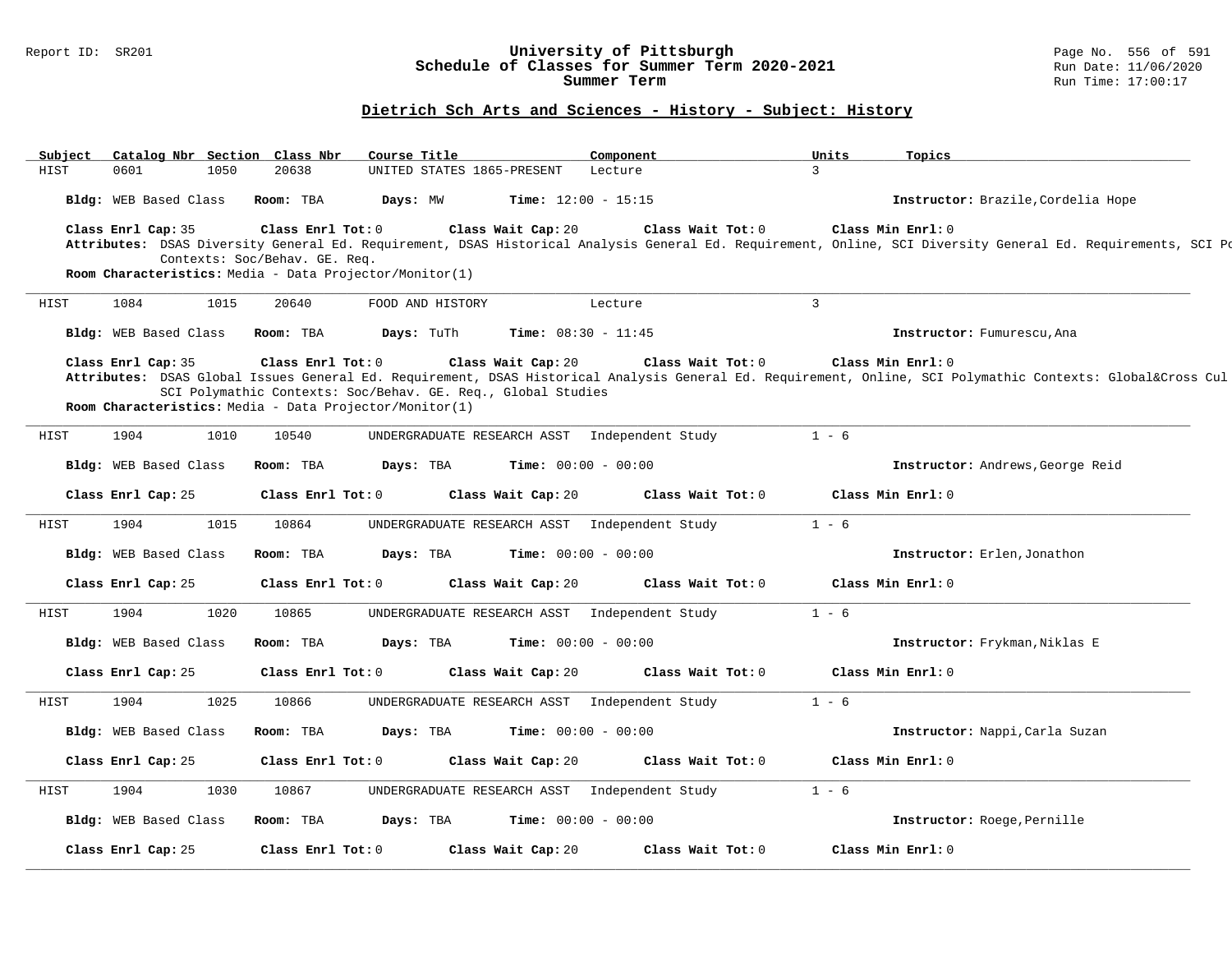| HIST | 1904<br>1035          | 10868<br>UNDERGRADUATE RESEARCH ASST Independent Study                                      | $1 - 6$                             |
|------|-----------------------|---------------------------------------------------------------------------------------------|-------------------------------------|
|      | Bldg: WEB Based Class | Room: TBA $Days:$ TBA $Time: 00:00 - 00:00$                                                 | Instructor: Staff                   |
|      |                       | Class Enrl Cap: 25 Class Enrl Tot: 0 Class Wait Cap: 20 Class Wait Tot: 0 Class Min Enrl: 0 |                                     |
|      |                       | HIST 1904 1040 10869 UNDERGRADUATE RESEARCH ASST Independent Study 1 - 6                    |                                     |
|      |                       | Bldg: WEB Based Class Room: TBA Days: TBA Time: 00:00 - 00:00                               | Instructor: Staff                   |
|      | Class Enrl Cap: 25    | Class Enrl Tot: 0 Class Wait Cap: 20 Class Wait Tot: 0 Class Min Enrl: 0                    |                                     |
|      |                       | HIST 1904 1045 10870 UNDERGRADUATE RESEARCH ASST Independent Study 1 - 6                    |                                     |
|      |                       | Bldg: WEB Based Class Room: TBA Days: TBA Time: 00:00 - 00:00                               | Instructor: Warsh, Molly Annis      |
|      |                       | Class Enrl Cap: 25 Class Enrl Tot: 0 Class Wait Cap: 20 Class Wait Tot: 0 Class Min Enrl: 0 |                                     |
|      |                       | HIST 1904 1050 10871 UNDERGRADUATE RESEARCH ASST Independent Study 1 - 6                    |                                     |
|      | Bldg: WEB Based Class | Room: TBA $\rule{1em}{0.15mm}$ Days: TBA $\rule{1.15mm}]{0.15mm}$ Time: $00:00 - 00:00$     | Instructor: Webel, Mari K           |
|      |                       | Class Enrl Cap: 25 Class Enrl Tot: 0 Class Wait Cap: 20 Class Wait Tot: 0 Class Min Enrl: 0 |                                     |
|      |                       | HIST 1904 1055 10872 UNDERGRADUATE RESEARCH ASST Independent Study 1 - 6                    |                                     |
|      | Bldg: WEB Based Class | Room: TBA $\rule{1em}{0.15mm}$ Days: TBA $\rule{1.15mm}]{0.15mm}$ Time: $00:00 - 00:00$     | Instructor: Adal, Raja              |
|      |                       | Class Enrl Cap: 25 Class Enrl Tot: 0 Class Wait Cap: 20 Class Wait Tot: 0 Class Min Enrl: 0 |                                     |
| HIST |                       | 1904 1060 10873 UNDERGRADUATE RESEARCH ASST Independent Study 1 - 6                         |                                     |
|      |                       | Bldg: WEB Based Class Room: TBA Days: TBA Time: 00:00 - 00:00                               | Instructor: Glasco, Laurence        |
|      |                       | Class Enrl Cap: 25 Class Enrl Tot: 0 Class Wait Cap: 20 Class Wait Tot: 0 Class Min Enrl: 0 |                                     |
| HIST | 1904                  | 1065 10874 UNDERGRADUATE RESEARCH ASST Independent Study 1 - 6                              |                                     |
|      |                       |                                                                                             |                                     |
|      |                       | Bldg: WEB Based Class Room: TBA Days: TBA Time: 00:00 - 00:00                               | Instructor: Staff                   |
|      |                       | Class Enrl Cap: 25 Class Enrl Tot: 0 Class Wait Cap: 20 Class Wait Tot: 0 Class Min Enrl: 0 |                                     |
|      |                       | HIST 1904 1070 10875 UNDERGRADUATE RESEARCH ASST Independent Study 1 - 6                    |                                     |
|      |                       | Bldg: WEB Based Class Room: TBA Days: TBA Time: 00:00 - 00:00                               | Instructor: Greenwald, Maurine      |
|      |                       | Class Enrl Cap: 25 Class Enrl Tot: 0 Class Wait Cap: 20 Class Wait Tot: 0 Class Min Enrl: 0 |                                     |
|      |                       | HIST 1904 1075 10876 UNDERGRADUATE RESEARCH ASST Independent Study 1 - 6                    |                                     |
|      |                       | Bldg: WEB Based Class Room: TBA Days: TBA Time: 00:00 - 00:00                               | Instructor: Hagerty, Bernard George |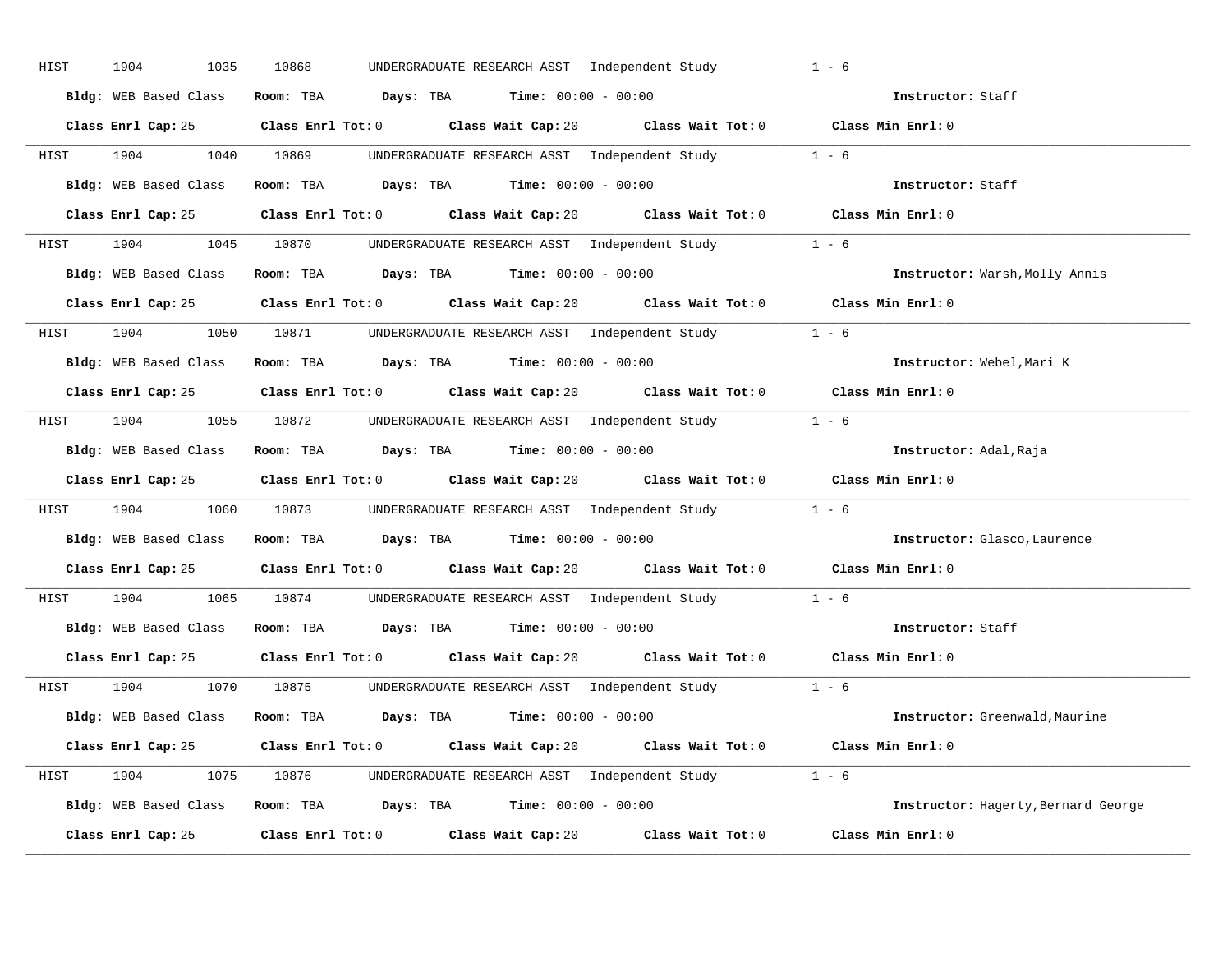### Report ID: SR201 **University of Pittsburgh** Page No. 558 of 591 **Schedule of Classes for Summer Term 2020-2021** Run Date: 11/06/2020 **Summer Term** Run Time: 17:00:17

### **Dietrich Sch Arts and Sciences - History - Subject: History**

| Subject | Catalog Nbr Section Class Nbr | Course Title                                                                                | Component                                           | Units<br>Topics                      |
|---------|-------------------------------|---------------------------------------------------------------------------------------------|-----------------------------------------------------|--------------------------------------|
| HIST    | 1904<br>1080                  | 10877<br>UNDERGRADUATE RESEARCH ASST Independent Study                                      |                                                     | $1 - 6$                              |
|         | Bldg: WEB Based Class         | Room: TBA $Days:$ TBA $Time: 00:00 - 00:00$                                                 |                                                     | Instructor: Shimizu, Kaoru           |
|         |                               | Class Enrl Cap: 25 Class Enrl Tot: 0 Class Wait Cap: 20 Class Wait Tot: 0 Class Min Enrl: 0 |                                                     |                                      |
| HIST    | 1904 1905                     | 1085 10878                                                                                  | UNDERGRADUATE RESEARCH ASST Independent Study 1 - 6 |                                      |
|         | Bldg: WEB Based Class         | Room: TBA $Days:$ TBA $Time: 00:00 - 00:00$                                                 |                                                     | Instructor: Staff                    |
|         | Class Enrl Cap: 25            | Class Enrl Tot: 0 Class Wait Cap: 20 Class Wait Tot: 0 Class Min Enrl: 0                    |                                                     |                                      |
| HIST    | 1904<br>1090                  | 10879                                                                                       | UNDERGRADUATE RESEARCH ASST Independent Study       | $1 - 6$                              |
|         | Bldg: WEB Based Class         | Room: TBA $Days:$ TBA $Time: 00:00 - 00:00$                                                 |                                                     | Instructor: Staff                    |
|         | Class Enrl Cap: 25            | Class Enrl Tot: $0$ Class Wait Cap: $20$ Class Wait Tot: $0$ Class Min Enrl: $0$            |                                                     |                                      |
| HIST    | 1904                          | 1095 10880 UNDERGRADUATE RESEARCH ASST Independent Study                                    |                                                     | $1 - 6$                              |
|         | <b>Bldg:</b> WEB Based Class  | Room: TBA $Days:$ TBA $Time: 00:00 - 00:00$                                                 |                                                     | Instructor: Livezeanu, Irina         |
|         | Class Enrl Cap: 25            | Class Enrl Tot: $0$ Class Wait Cap: $20$ Class Wait Tot: $0$ Class Min Enrl: $0$            |                                                     |                                      |
| HIST    | 1904                          | 1100 10881 UNDERGRADUATE RESEARCH ASST Independent Study                                    |                                                     | $1 - 6$                              |
|         | Bldg: WEB Based Class         | Room: TBA $Days:$ TBA $Time: 00:00 - 00:00$                                                 |                                                     | Instructor: Stoner, John C           |
|         |                               | Class Enrl Cap: 25 Class Enrl Tot: 0 Class Wait Cap: 20 Class Wait Tot: 0 Class Min Enrl: 0 |                                                     |                                      |
| HIST    | 1904<br>1110                  | 10882                                                                                       | UNDERGRADUATE RESEARCH ASST Independent Study       | $1 - 6$                              |
|         | Bldg: WEB Based Class         | Room: TBA $Days:$ TBA $Time: 00:00 - 00:00$                                                 |                                                     | Instructor: Staff                    |
|         |                               | Class Enrl Cap: 25 Class Enrl Tot: 0 Class Wait Cap: 20 Class Wait Tot: 0 Class Min Enrl: 0 |                                                     |                                      |
| HIST    | 1904 1905                     | 1120 10883 UNDERGRADUATE RESEARCH ASST Independent Study 1 - 6                              |                                                     |                                      |
|         | Bldg: WEB Based Class         | Room: TBA $Days: TBA$ Time: $00:00 - 00:00$                                                 |                                                     | Instructor: Staff                    |
|         | Class Enrl Cap: 25            | Class Enrl Tot: $0$ Class Wait Cap: $20$ Class Wait Tot: $0$ Class Min Enrl: $0$            |                                                     |                                      |
| HIST    | 1904<br>1130                  | 10884                                                                                       | UNDERGRADUATE RESEARCH ASST Independent Study       | $1 - 6$                              |
|         | Bldg: WEB Based Class         | Room: TBA $Days:$ TBA $Time: 00:00 - 00:00$                                                 |                                                     | Instructor: Novosel, Anthony Stephen |
|         |                               | Class Enrl Cap: 25 Class Enrl Tot: 0 Class Wait Cap: 20                                     | Class Wait Tot: 0                                   | Class Min Enrl: 0                    |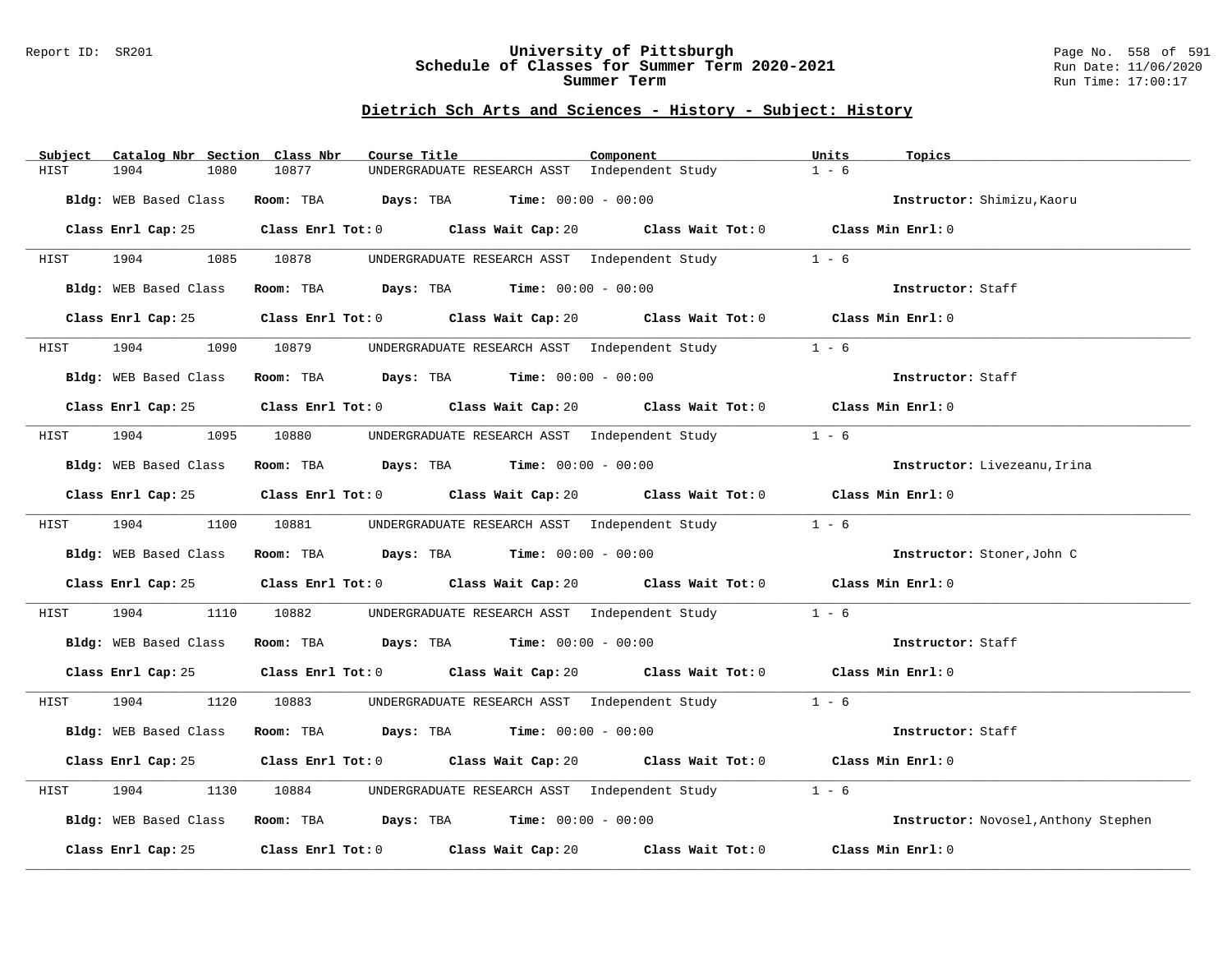| HIST | 1904<br>1135          | 10885<br>UNDERGRADUATE RESEARCH ASST Independent Study                                      | $1 - 6$                            |
|------|-----------------------|---------------------------------------------------------------------------------------------|------------------------------------|
|      | Bldg: WEB Based Class | Room: TBA $Days:$ TBA $Time: 00:00 - 00:00$                                                 | Instructor: Blain, Keisha N        |
|      |                       | Class Enrl Cap: 25 Class Enrl Tot: 0 Class Wait Cap: 20 Class Wait Tot: 0 Class Min Enrl: 0 |                                    |
|      | HIST 1904             | UNDERGRADUATE RESEARCH ASST Independent Study 1 - 6<br>1140 10886                           |                                    |
|      | Bldg: WEB Based Class | Room: TBA $Days:$ TBA $Time: 00:00 - 00:00$                                                 | Instructor: Putnam, Lara Elizabeth |
|      |                       | Class Enrl Cap: 25 Class Enrl Tot: 0 Class Wait Cap: 20 Class Wait Tot: 0 Class Min Enrl: 0 |                                    |
|      |                       | HIST 1904 1145 10887 UNDERGRADUATE RESEARCH ASST Independent Study 1 - 6                    |                                    |
|      |                       | Bldg: WEB Based Class Room: TBA Days: TBA Time: 00:00 - 00:00                               | Instructor: Pickett, James R       |
|      |                       | Class Enrl Cap: 25 Class Enrl Tot: 0 Class Wait Cap: 20 Class Wait Tot: 0 Class Min Enrl: 0 |                                    |
| HIST | 1904 1904             | 1150 10888 UNDERGRADUATE RESEARCH ASST Independent Study 1 - 6                              |                                    |
|      | Bldg: WEB Based Class | Room: TBA $Days:$ TBA $Time: 00:00 - 00:00$                                                 | Instructor: Rediker, Marcus        |
|      |                       | Class Enrl Cap: 25 Class Enrl Tot: 0 Class Wait Cap: 20 Class Wait Tot: 0 Class Min Enrl: 0 |                                    |
| HIST |                       | 1904 1155 10889 UNDERGRADUATE RESEARCH ASST Independent Study 1 - 6                         |                                    |
|      | Bldg: WEB Based Class | Room: TBA Days: TBA Time: $00:00 - 00:00$                                                   | Instructor: Ruck, Robert           |
|      |                       | Class Enrl Cap: 25 Class Enrl Tot: 0 Class Wait Cap: 20 Class Wait Tot: 0 Class Min Enrl: 0 |                                    |
| HIST | 1904                  | 1160 10890 UNDERGRADUATE RESEARCH ASST Independent Study 1 - 6                              |                                    |
|      |                       | Bldg: WEB Based Class Room: TBA Days: TBA Time: 00:00 - 00:00                               | Instructor: Hoock, Holger          |
|      |                       | Class Enrl Cap: 25 Class Enrl Tot: 0 Class Wait Cap: 20 Class Wait Tot: 0 Class Min Enrl: 0 |                                    |
| HIST | 1904                  | 1165 10891 UNDERGRADUATE RESEARCH ASST Independent Study 1 - 6                              |                                    |
|      |                       |                                                                                             |                                    |
|      |                       | Bldg: WEB Based Class Room: TBA Days: TBA Time: 00:00 - 00:00                               | Instructor: Gobat, Michel Charles  |
|      |                       | Class Enrl Cap: 25 Class Enrl Tot: 0 Class Wait Cap: 20 Class Wait Tot: 0 Class Min Enrl: 0 |                                    |
|      |                       | HIST 1904 1170 10892 UNDERGRADUATE RESEARCH ASST Independent Study 1 - 6                    |                                    |
|      |                       | Bldg: WEB Based Class Room: TBA Days: TBA Time: 00:00 - 00:00                               | Instructor: Staff                  |
|      |                       | Class Enrl Cap: 25 Class Enrl Tot: 0 Class Wait Cap: 20 Class Wait Tot: 0 Class Min Enrl: 0 |                                    |
|      |                       | HIST 1904 1175 10893 UNDERGRADUATE RESEARCH ASST Independent Study 1 - 6                    |                                    |
|      |                       | Bldg: WEB Based Class Room: TBA Days: TBA Time: 00:00 - 00:00                               | Instructor: Mostern, Ruth Ann      |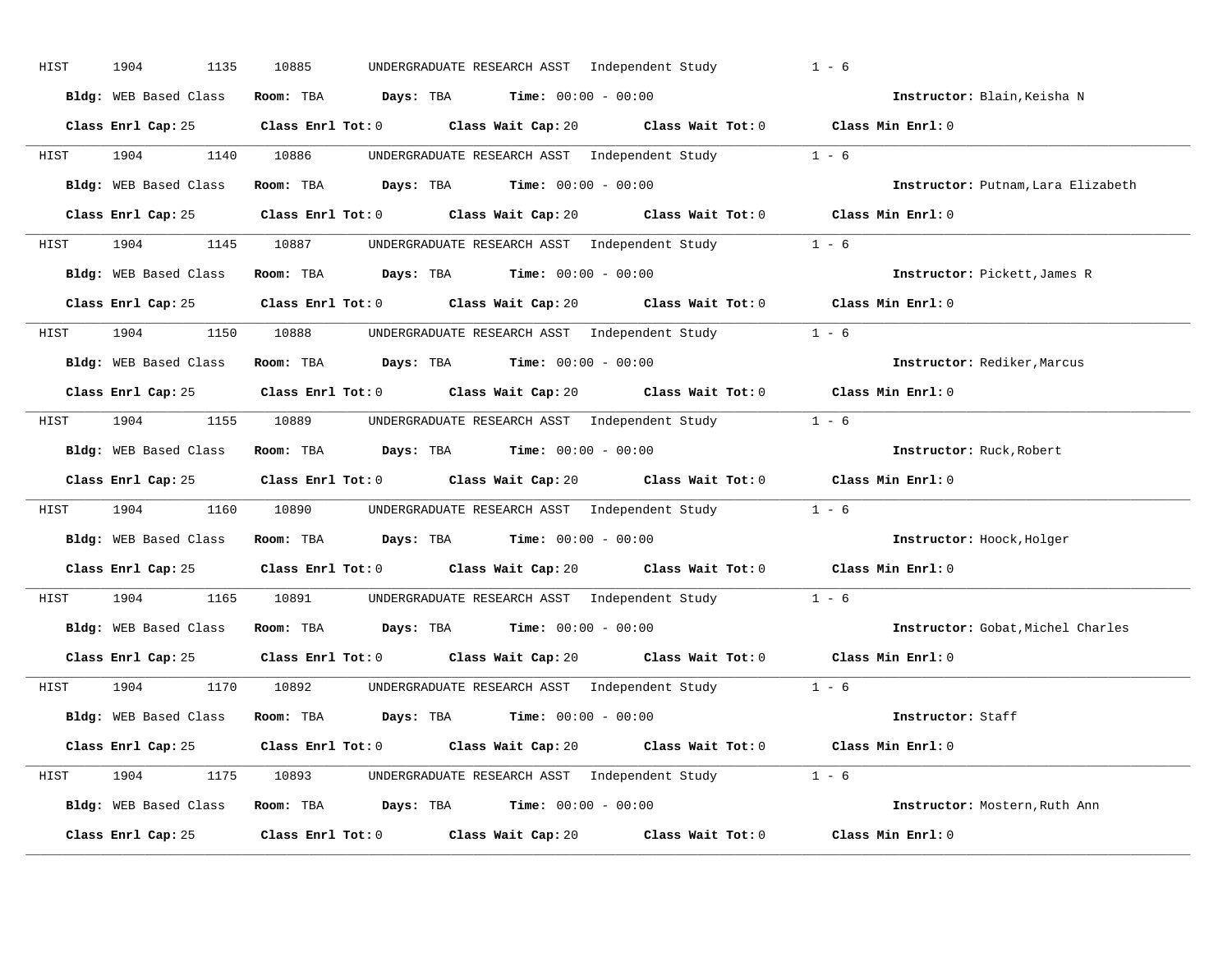### Report ID: SR201 **University of Pittsburgh** Page No. 560 of 591 **Schedule of Classes for Summer Term 2020-2021** Run Date: 11/06/2020 **Summer Term** Run Time: 17:00:17

### **Dietrich Sch Arts and Sciences - History - Subject: History**

| Subject<br>Catalog Nbr Section Class Nbr | Course Title                                                                                | Component                               | Units<br>Topics                      |
|------------------------------------------|---------------------------------------------------------------------------------------------|-----------------------------------------|--------------------------------------|
| 1904<br>HIST<br>1180                     | 10894<br>UNDERGRADUATE RESEARCH ASST Independent Study                                      |                                         | $1 - 6$                              |
| Bldg: WEB Based Class                    | Room: TBA $Days:$ TBA Time: $00:00 - 00:00$                                                 |                                         | Instructor: Staff                    |
|                                          | Class Enrl Cap: 25 Class Enrl Tot: 0 Class Wait Cap: 20 Class Wait Tot: 0 Class Min Enrl: 0 |                                         |                                      |
| 1904<br><b>HIST</b>                      | 1185 10895<br>UNDERGRADUATE RESEARCH ASST Independent Study 1 - 6                           |                                         |                                      |
| Bldg: WEB Based Class                    | Room: TBA $Days:$ TBA $Time: 00:00 - 00:00$                                                 |                                         | Instructor: Staff                    |
| Class Enrl Cap: 25                       | Class Enrl Tot: 0 Class Wait Cap: 20 Class Wait Tot: 0 Class Min Enrl: 0                    |                                         |                                      |
| 1904<br>HIST                             | 1190 10896 UNDERGRADUATE RESEARCH ASST Independent Study                                    |                                         | $1 - 6$                              |
| Bldg: WEB Based Class                    | Room: TBA $Days:$ TBA $Time: 00:00 - 00:00$                                                 |                                         | Instructor: Staff                    |
|                                          | Class Enrl Cap: 25 Class Enrl Tot: 0 Class Wait Cap: 20 Class Wait Tot: 0 Class Min Enrl: 0 |                                         |                                      |
| HIST                                     | 1904 1195 10897 UNDERGRADUATE RESEARCH ASST Independent Study 1 - 6                         |                                         |                                      |
| Bldg: WEB Based Class                    | Room: TBA $Days:$ TBA Time: $00:00 - 00:00$                                                 |                                         | Instructor: Staff                    |
|                                          | Class Enrl Cap: 25 Class Enrl Tot: 0 Class Wait Cap: 20 Class Wait Tot: 0 Class Min Enrl: 0 |                                         |                                      |
| HIST                                     | 1904 1200 10898 UNDERGRADUATE RESEARCH ASST Independent Study 1 - 6                         |                                         |                                      |
|                                          | Bldg: WEB Based Class Room: TBA Days: TBA Time: 00:00 - 00:00                               |                                         | Instructor: Hammond, Leslie Ann      |
|                                          | Class Enrl Cap: 25 Class Enrl Tot: 0 Class Wait Cap: 20 Class Wait Tot: 0 Class Min Enrl: 0 |                                         |                                      |
| 1904<br>HIST                             | 1205 16041 UNDERGRADUATE RESEARCH ASST Independent Study                                    |                                         | $1 - 6$                              |
|                                          | Bldg: WEB Based Class Room: TBA Days: TBA Time: 00:00 - 00:00                               |                                         | Instructor: Thum, Gregor             |
|                                          | Class Enrl Cap: 25 Class Enrl Tot: 0 Class Wait Cap: 20 Class Wait Tot: 0 Class Min Enrl: 0 |                                         |                                      |
| HIST                                     | 1904 1210 16042 UNDERGRADUATE RESEARCH ASST Independent Study 1 - 6                         |                                         |                                      |
| Bldg: WEB Based Class                    | Room: TBA $\rule{1em}{0.15mm}$ Days: TBA Time: $00:00 - 00:00$                              |                                         | Instructor: Staff                    |
|                                          | Class Enrl Cap: 25 Class Enrl Tot: 0 Class Wait Cap: 20 Class Wait Tot: 0 Class Min Enrl: 0 |                                         |                                      |
| 1904<br>1215<br>HIST                     | 16043         UNDERGRADUATE RESEARCH ASST   Independent Study                               |                                         | $1 - 6$                              |
|                                          | Bldg: WEB Based Class Room: TBA Days: TBA Time: 00:00 - 00:00                               |                                         | Instructor: Gotkowitz, Laura Estelle |
|                                          | Class Enrl Cap: 25 Class Enrl Tot: 0 Class Wait Cap: 20                                     | Class Wait Tot: $0$ $Class Min Enrl: 0$ |                                      |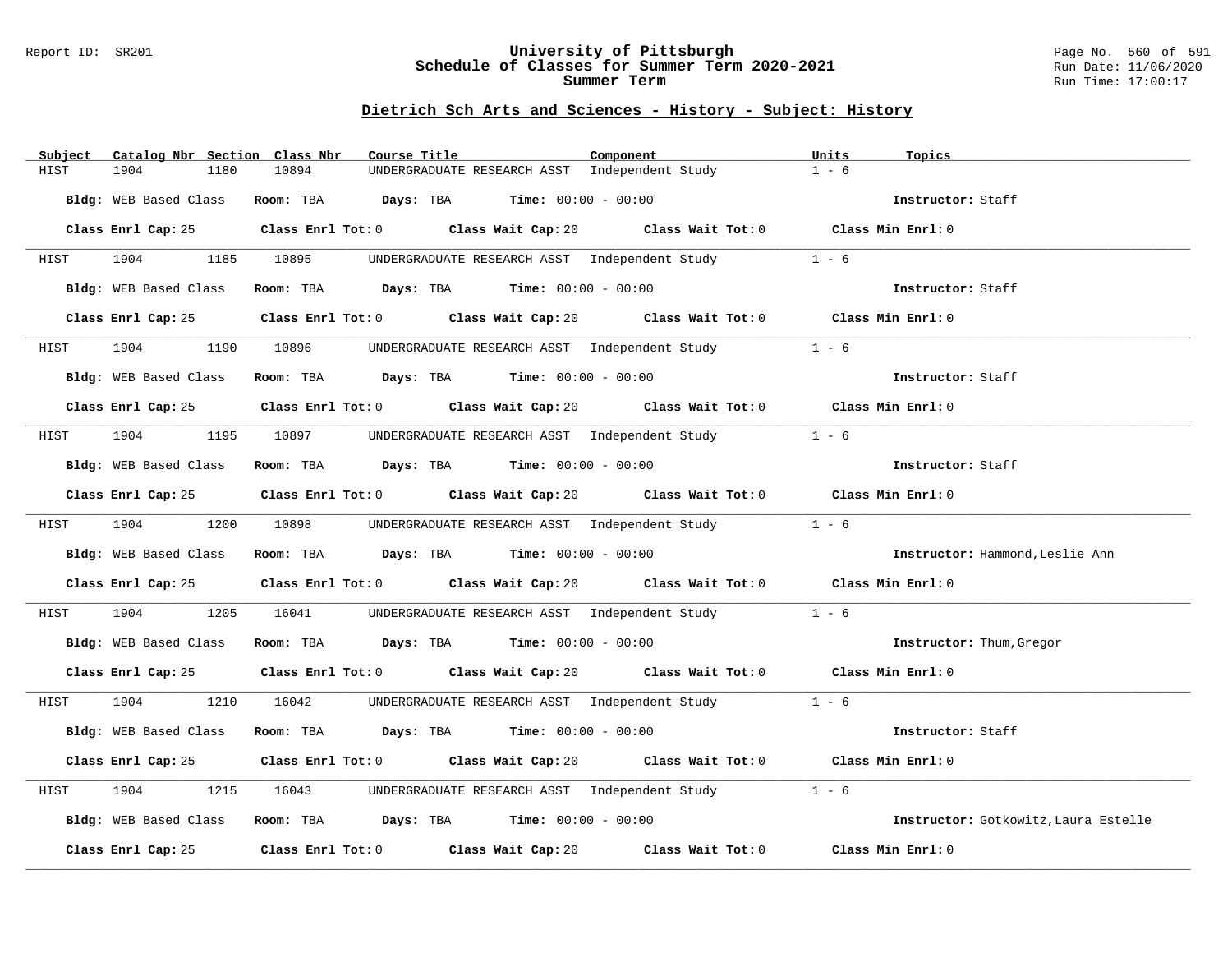| HIST | 1220<br>1904          | 16044               | UNDERGRADUATE RESEARCH ASST | Independent Study            |                   | $1 - 6$                           |  |
|------|-----------------------|---------------------|-----------------------------|------------------------------|-------------------|-----------------------------------|--|
|      | Bldg: WEB Based Class | Room: TBA           | Days: TBA                   | <b>Time:</b> $00:00 - 00:00$ |                   | Instructor: Holstein, Diego       |  |
|      | Class Enrl Cap: 25    | Class Enrl Tot: $0$ | Class Wait Cap: 20          |                              | Class Wait Tot: 0 | Class Min Enrl: 0                 |  |
| HIST | 1904<br>1225          | 16045               | UNDERGRADUATE RESEARCH ASST | Independent Study            |                   | $1 - 6$                           |  |
|      | Bldg: WEB Based Class | Room: TBA           | Days: TBA                   | <b>Time:</b> $00:00 - 00:00$ |                   | Instructor: Staff                 |  |
|      | Class Enrl Cap: 25    | Class Enrl Tot: 0   | Class Wait Cap: 20          |                              | Class Wait Tot: 0 | Class Min $Enr1: 0$               |  |
| HIST | 1904<br>1230          | 16046               | UNDERGRADUATE RESEARCH ASST | Independent Study            |                   | $1 - 6$                           |  |
|      | Bldg: WEB Based Class | Room: TBA           | Days: TBA                   | <b>Time:</b> $00:00 - 00:00$ |                   | Instructor: Cook, James Alexander |  |
|      | Class Enrl Cap: 25    | Class Enrl Tot: 0   | Class Wait Cap: 20          |                              | Class Wait Tot: 0 | Class Min Enrl: 0                 |  |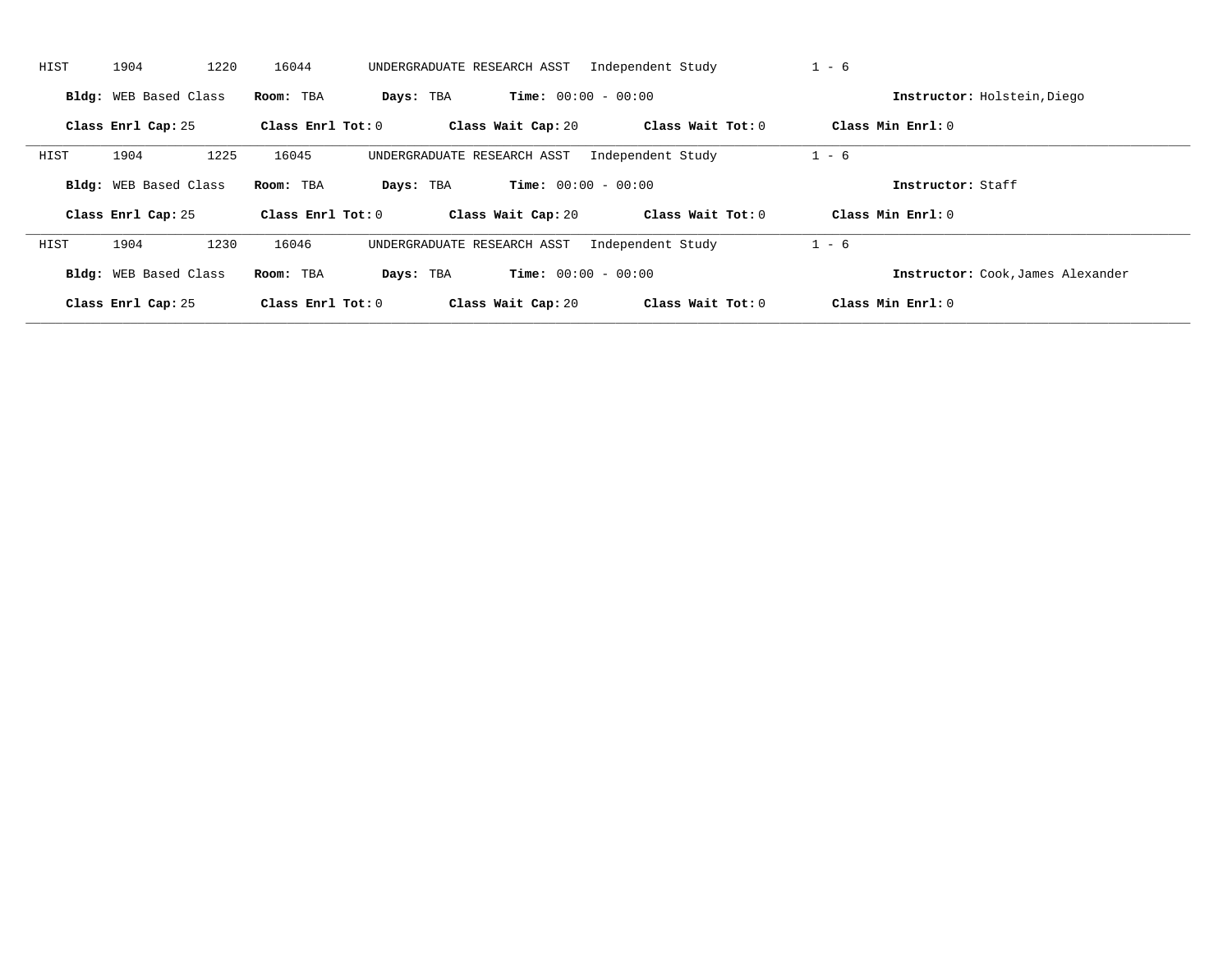### Report ID: SR201 **University of Pittsburgh** Page No. 562 of 591 **Schedule of Classes for Summer Term 2020-2021** Run Date: 11/06/2020 **Summer Term** Run Time: 17:00:17

# **Dietrich Sch Arts and Sciences - Jewish Studies - Subject: Jewish Studies**

| Subject | Catalog Nbr Section Class Nbr |      |                   | Course Title                              | Component         | Units | Topics            |
|---------|-------------------------------|------|-------------------|-------------------------------------------|-------------------|-------|-------------------|
| JS      | 1905                          | 1010 | 20418             | UNDGR TEACHING ASSISTANT                  | Internship        | $-4$  |                   |
|         | Bldg: TO BE ARRANGED          |      | Room: TBA         | <b>Time:</b> $00:00 - 00:00$<br>Days: TBA |                   |       | Instructor: Staff |
|         | Class Enrl Cap: 35            |      | Class Enrl Tot: 0 | Class Wait Cap: 20                        | Class Wait Tot: 0 |       | Class Min Enrl: 0 |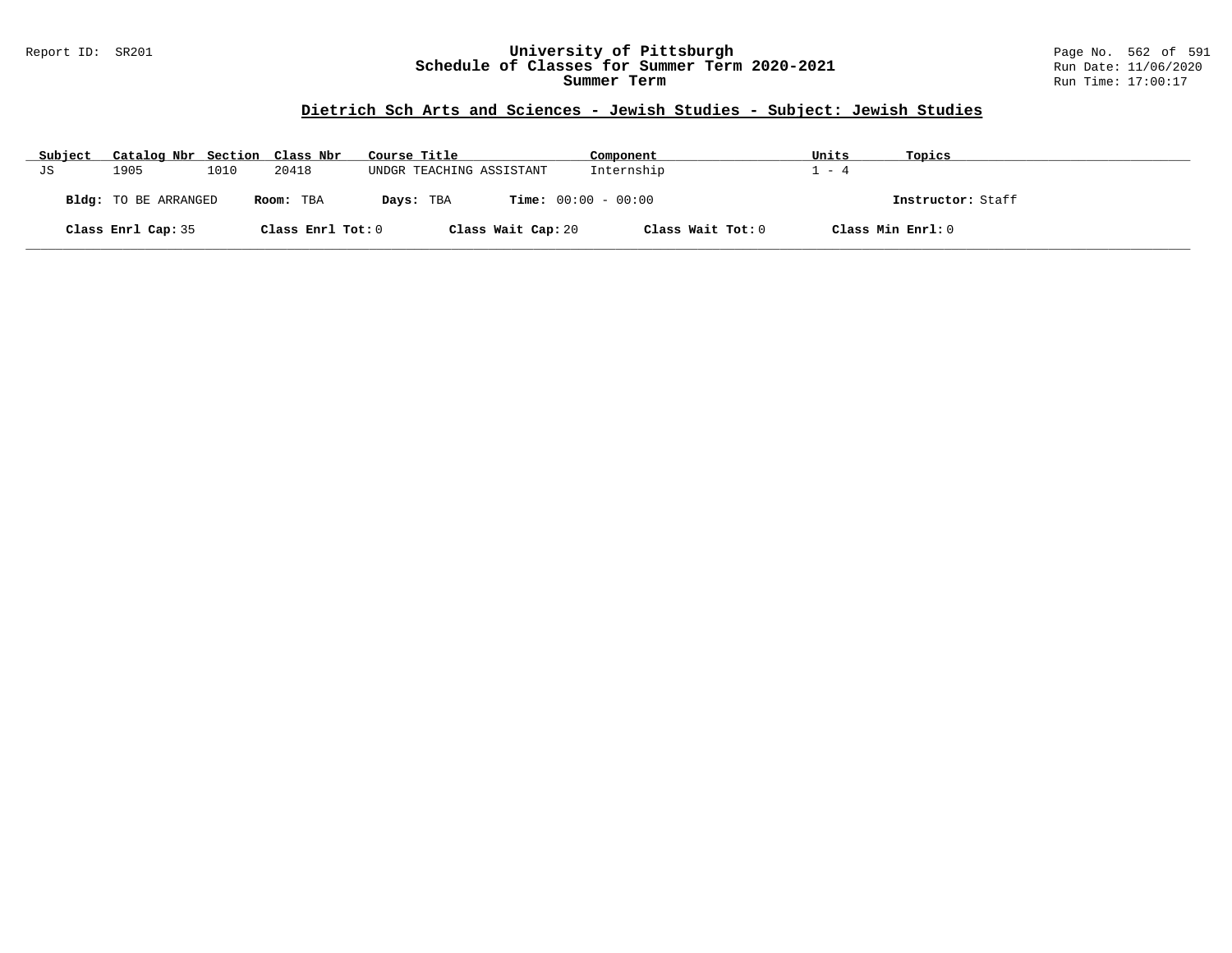#### Report ID: SR201 **University of Pittsburgh** Page No. 563 of 591 **Schedule of Classes for Summer Term 2020-2021** Run Date: 11/06/2020 **Summer Term** Run Time: 17:00:17

# **Dietrich Sch Arts and Sciences - Linguistics - Subject: Linguistics**

| Subject | Catalog Nbr Section  | Class Nbr         | Course Title                                    | Component             |                       | Units               | Topics                             |
|---------|----------------------|-------------------|-------------------------------------------------|-----------------------|-----------------------|---------------------|------------------------------------|
| LING    | 1300<br>3099         | 11210             | INDEPENDENT STUDY PHD STUDENT Independent Study |                       |                       | $1 - 9$             |                                    |
|         | Bldg: TO BE ARRANGED | Room: TBA         | Days: TBA                                       | $Time: 00:00 - 00:00$ |                       |                     | Instructor: Mauk, Claude E         |
|         | Class Enrl Cap: 15   | Class Enrl Tot: 0 | Class Wait Cap: 0                               |                       | Class Wait Tot: 0     | Class Min Enrl: 0   |                                    |
| LING    | 3101<br>1030         | 15968             | PHD COMPREHENSIVE PAPER 1                       |                       | Thesis Research       | $1 - 9$             |                                    |
|         | Bldg: TO BE ARRANGED | Room: TBA         | Days: TBA                                       | $Time: 00:00 - 00:00$ |                       |                     | Instructor: Ortega-Llebaria, Marta |
|         | Class Enrl Cap: 10   | Class Enrl Tot: 0 | Class Wait Cap: 0                               |                       | Class Wait Tot: 0     | Class Min Enrl: 0   |                                    |
| LING    | 3101<br>1050         | 16800             | PHD COMPREHENSIVE PAPER 1                       |                       | Thesis Research       | $1 - 9$             |                                    |
|         | Bldg: TO BE ARRANGED | Room: TBA         | Days: TBA                                       | $Time: 00:00 - 00:00$ |                       |                     | Instructor: Staff                  |
|         | Class Enrl Cap: 10   | Class Enrl Tot: 0 | Class Wait Cap: 0                               |                       | Class Wait Tot: 0     | Class Min Enrl: $0$ |                                    |
| LING    | 1010<br>3102         | 16762             | PHD COMPREHENSIVE PAPER 2                       |                       | Thesis Research       | $1 - 9$             |                                    |
|         | Bldg: TO BE ARRANGED | Room: TBA         | Days: TBA                                       | $Time: 00:00 - 00:00$ |                       |                     | Instructor: Juffs, Alan            |
|         | Class Enrl Cap: 10   | Class Enrl Tot: 0 | Class Wait Cap: 0                               |                       | $Class$ Wait Tot: $0$ | Class Min Enrl: 0   |                                    |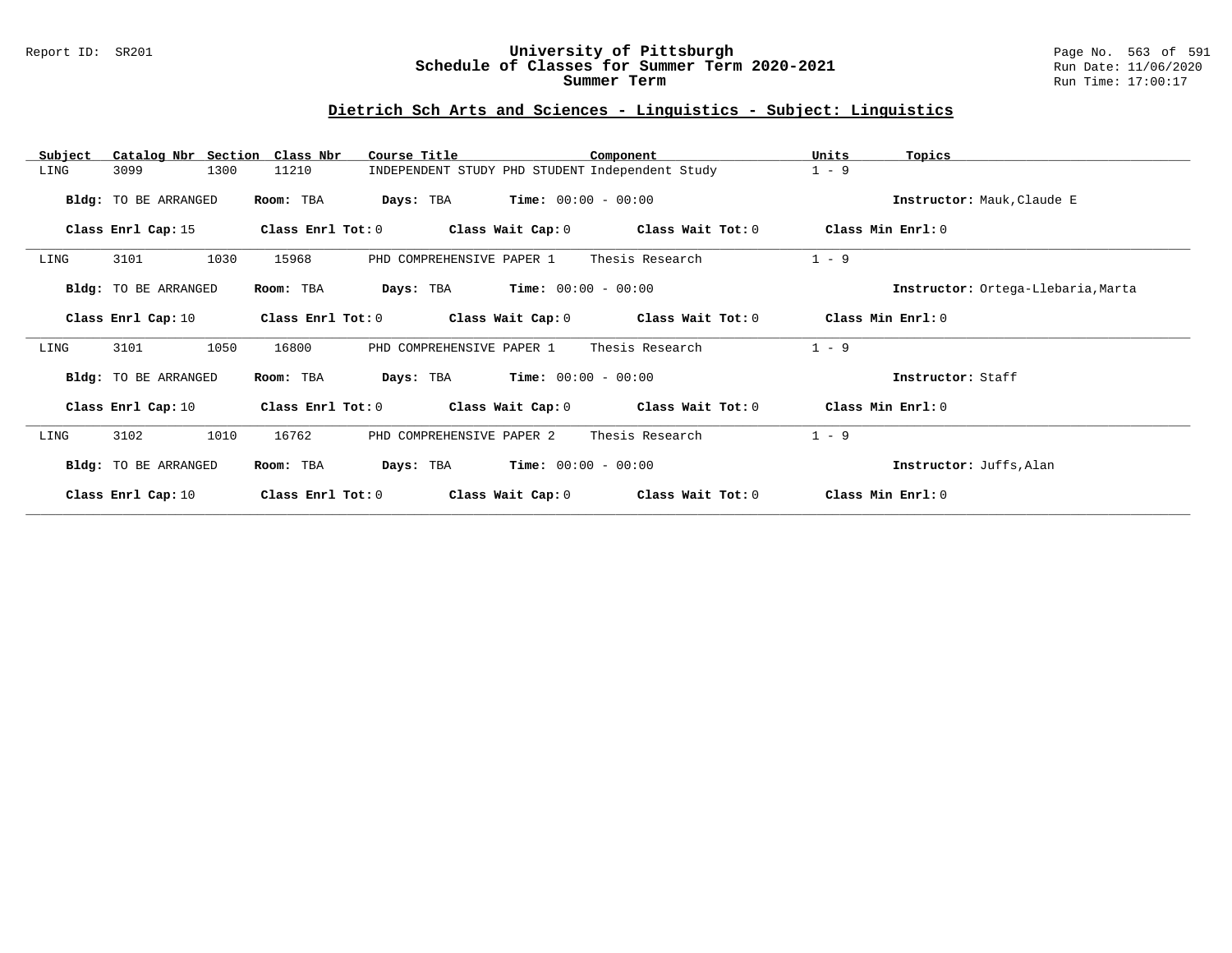### Report ID: SR201 **University of Pittsburgh** Page No. 564 of 591 **Schedule of Classes for Summer Term 2020-2021** Run Date: 11/06/2020 **Summer Term** Run Time: 17:00:17

# **Dietrich Sch Arts and Sciences - Math - Subject: Mathematics**

| Subject |                             | Catalog Nbr Section Class Nbr | Course Title               |                              | Component         | Units<br>Topics     |  |
|---------|-----------------------------|-------------------------------|----------------------------|------------------------------|-------------------|---------------------|--|
| MATH    | 6210                        | 6010<br>20324                 | FUNDAMENTALS OF CALCULUS 1 | Lecture                      |                   | 3                   |  |
|         | <b>Bldg:</b> TO BE ARRANGED | Room: TBA                     | Days: TBA                  | <b>Time:</b> $00:00 - 00:00$ |                   | Instructor: Staff   |  |
|         | Class Enrl Cap: 999         | Class Enrl Tot: 0             |                            | Class Wait Cap: 0            | Class Wait Tot: 0 | Class Min $Enrl: 0$ |  |
| MATH    | 6210                        | 6020<br>20510                 | FUNDAMENTALS OF CALCULUS 1 | Lecture                      |                   | 3                   |  |
|         | <b>Bldg:</b> TO BE ARRANGED | Room: TBA                     | Days: TBA                  | <b>Time:</b> $00:00 - 00:00$ |                   | Instructor: Staff   |  |
|         | Class Enrl Cap: 999         | Class Enrl Tot: 0             |                            | Class Wait Cap: 0            | Class Wait Tot: 0 | Class Min Enrl: 0   |  |
| MATH    | 6210                        | 6030<br>20512                 | FUNDAMENTALS OF CALCULUS 1 | Lecture                      |                   | 3                   |  |
|         | <b>Bldg:</b> TO BE ARRANGED | Room: TBA                     | Days: TBA                  | <b>Time:</b> $00:00 - 00:00$ |                   | Instructor: Staff   |  |
|         | Class Enrl Cap: 999         | Class Enrl Tot: 0             |                            | Class Wait Cap: 0            | Class Wait Tot: 0 | Class Min Enrl: 0   |  |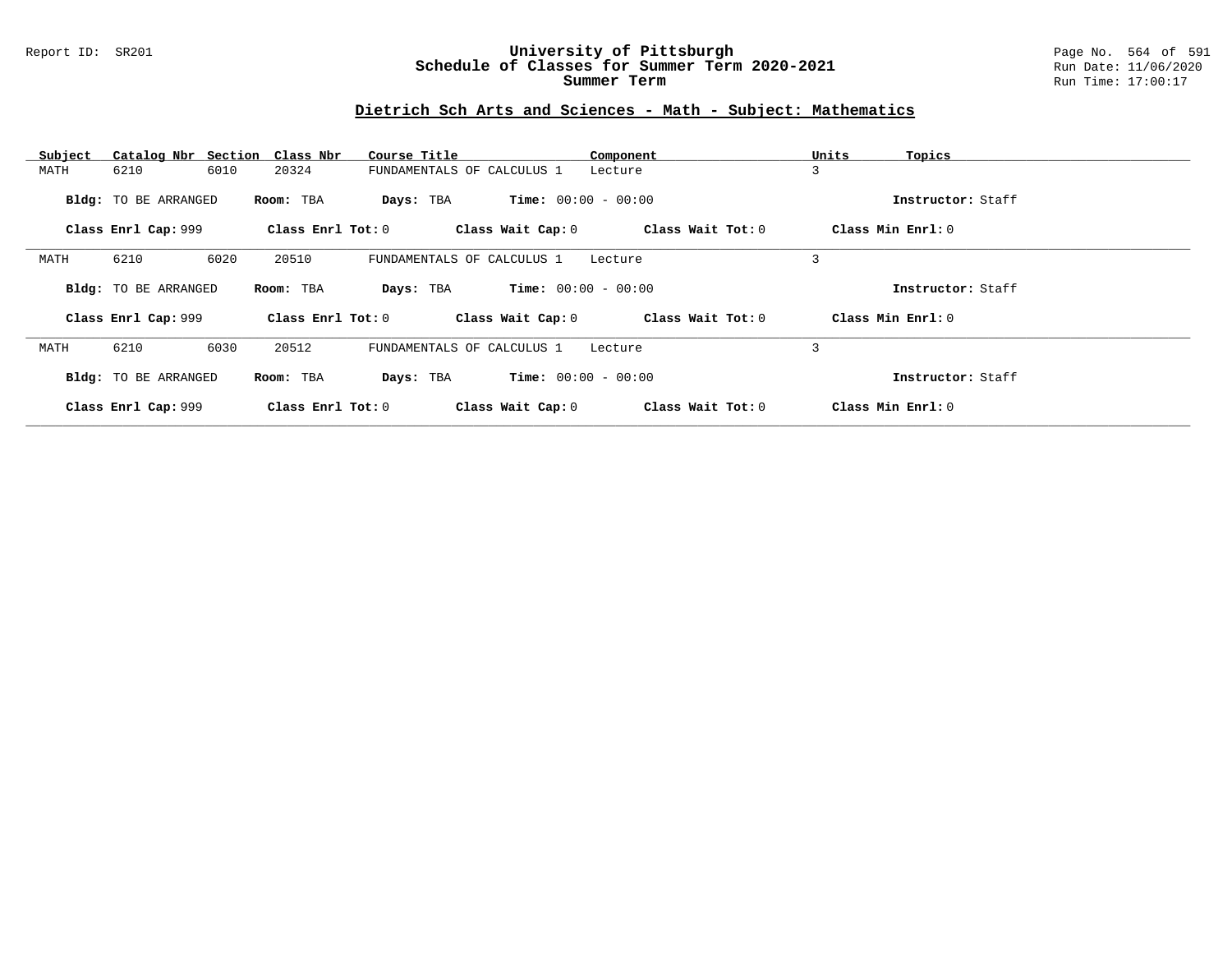#### Report ID: SR201 **University of Pittsburgh** Page No. 565 of 591 **Schedule of Classes for Summer Term 2020-2021** Run Date: 11/06/2020 **Summer Term** Run Time: 17:00:17

### **Dietrich Sch Arts and Sciences - Neuroscience - Subject: Neuroscience**

| Catalog Nbr Section<br>Subject | Class Nbr<br>Course Title  | Component                                     | Units<br>Topics   |                                |
|--------------------------------|----------------------------|-----------------------------------------------|-------------------|--------------------------------|
| NROSCI<br>1097<br>1010         | 18266                      | UNDERGRAD TEACHING EXPERIENCE Practicum       | $1 - 2$           |                                |
| Bldg: TO BE ARRANGED           | Room: TBA<br>Days: TBA     | <b>Time:</b> $00:00 - 00:00$                  | Instructor: Staff |                                |
| Class Enrl Cap: 25             | Class Enrl Tot: 0          | Class Wait Cap: 20<br>Class Wait Tot: 0       | Class Min Enrl: 0 |                                |
| NROSCI<br>2000<br>1010         | 10018                      | RESEARCH AND THESIS MS DEGREE Thesis Research | $1 - 12$          |                                |
| Bldg: WEB Based Class          | Room: TBA<br>Days: TBA     | $Time: 00:00 - 00:00$                         |                   | Instructor: Meriney, Stephen D |
| Class Enrl Cap: 60             | Class Enrl Tot: 0          | Class Wait Cap: 0<br>Class Wait Tot: 0        | Class Min Enrl: 0 |                                |
| 2902<br>1010<br>NROSCI         | 10019<br>DIRECTED STUDY    | Directed Studies                              | $1 - 12$          |                                |
| Bldg: WEB Based Class          | Room: TBA<br>Days: TBA     | Time: $00:00 - 00:00$                         |                   | Instructor: Meriney, Stephen D |
|                                |                            |                                               |                   | Argenzio, Patti R              |
|                                |                            |                                               |                   | Bright, Natalee                |
| Class Enrl Cap: 60             | Class Enrl Tot: 0          | Class Wait Cap: 0<br>Class Wait Tot: 0        | Class Min Enrl: 0 |                                |
| 1010<br>2990<br>NROSCI         | 10020<br>INDEPENDENT STUDY | Independent Study                             | $1 - 12$          |                                |
| Bldg: WEB Based Class          | Room: TBA<br>Days: TBA     | <b>Time:</b> $00:00 - 00:00$                  |                   | Instructor: Meriney, Stephen D |
|                                |                            |                                               |                   | Argenzio, Patti R              |
|                                |                            |                                               |                   | Bright, Natalee                |
| Class Enrl Cap: 60             | Class Enrl Tot: 0          | Class Wait Cap: 0<br>Class Wait Tot: 0        | Class Min Enrl: 0 |                                |
| 1010<br>3000<br>NROSCI         | 10021                      | RESEARCH AND DISSERTATION PHD Thesis Research | $1 - 12$          |                                |
| Bldg: WEB Based Class          | Room: TBA<br>Days: TBA     | Time: $00:00 - 00:00$                         |                   | Instructor: Meriney, Stephen D |
| Class Enrl Cap: 45             | Class Enrl Tot: 0          | Class Wait Cap: 0<br>Class Wait Tot: 0        | Class Min Enrl: 0 |                                |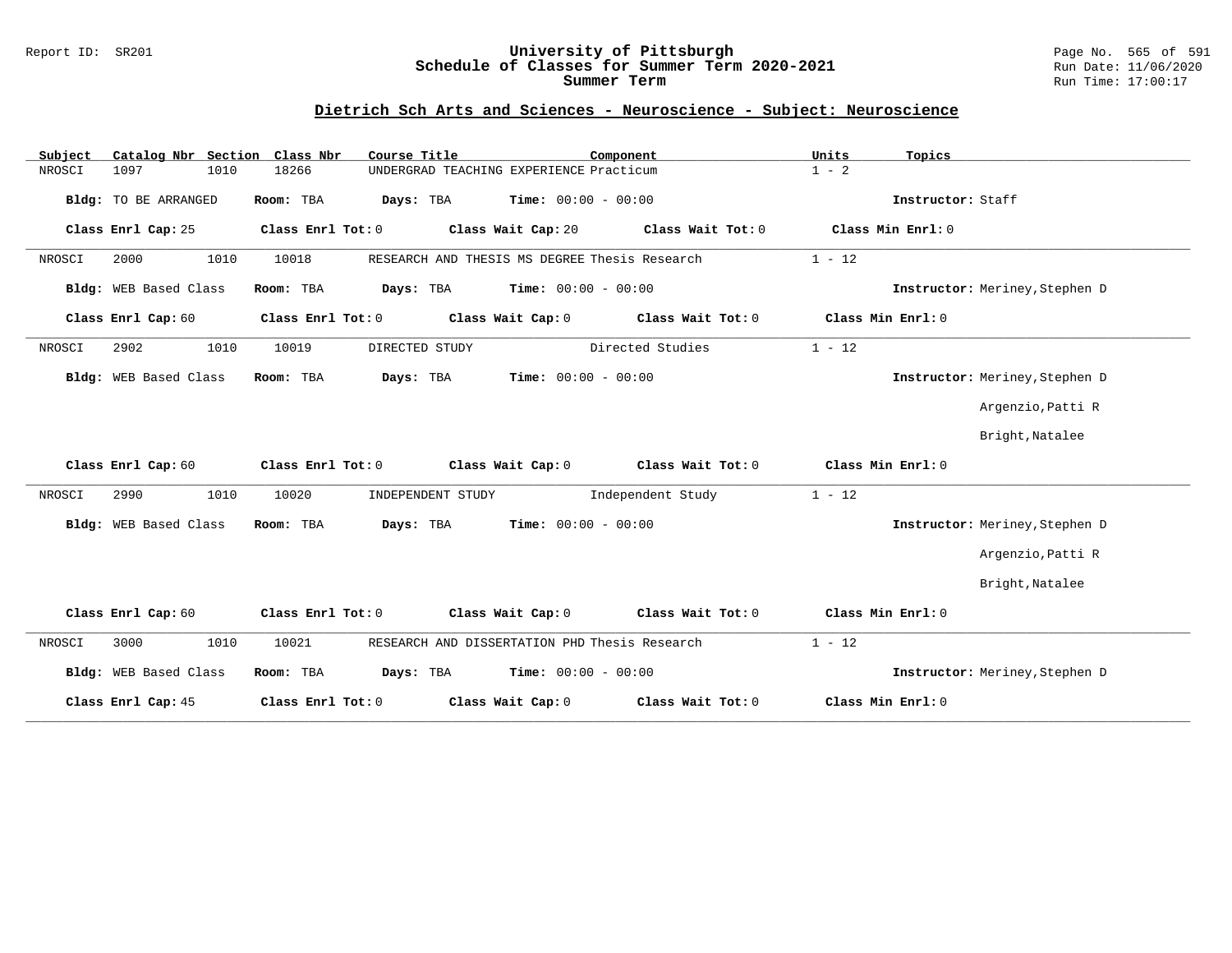#### Report ID: SR201 **University of Pittsburgh** Page No. 566 of 591 **Schedule of Classes for Summer Term 2020-2021** Run Date: 11/06/2020 **Summer Term** Run Time: 17:00:17

# **Dietrich Sch Arts and Sciences - Philosophy - Subject: Philosophy**

| Subject | Catalog Nbr Section Class Nbr |           | Course Title                                                                               | Component | Units<br>Topics                  |  |
|---------|-------------------------------|-----------|--------------------------------------------------------------------------------------------|-----------|----------------------------------|--|
| PHIL    | 1901<br>1015                  | 10094     | INDEPENDENT STUDY--UNDERGRADUTIndependent Study                                            |           | $1 - 9$                          |  |
|         | Bldg: WEB Based Class         | Room: TBA | <b>Days:</b> TBA <b>Time:</b> $00:00 - 00:00$                                              |           | Instructor: Berry, Thomas J      |  |
|         | Class Enrl Cap: 10            |           | Class Enrl Tot: $0$ Class Wait Cap: $10$ Class Wait Tot: $0$                               |           | Class Min Enrl: 0                |  |
| PHIL    | 1902<br>1010                  | 10093     | DIRECTED STUDY--UNDERGRADUATE Directed Studies                                             |           | $1 - 9$                          |  |
|         | Bldg: WEB Based Class         | Room: TBA | <b>Days:</b> TBA <b>Time:</b> $00:00 - 00:00$                                              |           | Instructor: Berry, Thomas J      |  |
|         | Class Enrl Cap: 10            |           | Class Enrl Tot: 0 Class Wait Cap: 10 Class Wait Tot: 0                                     |           | Class Min Enrl: 0                |  |
| PHIL    | 2902<br>1010                  | 10095     | PRE-MA DIRECTED STUDY Directed Studies                                                     |           | $1 - 9$                          |  |
|         | Bldg: WEB Based Class         | Room: TBA | $\texttt{DayS:}$ TBA $\texttt{Time:}$ 00:00 - 00:00                                        |           | Instructor: Whiting, Jennifer E  |  |
|         | Class Enrl Cap: 5             |           | Class Enrl Tot: $0$ Class Wait Cap: $0$ Class Wait Tot: $0$                                |           | Class Min Enri: 0                |  |
| PHIL    | 2990<br>1010                  | 10096     | INDEPENDENT STUDY 1ndependent Study                                                        |           | $1 - 9$                          |  |
|         | Bldg: WEB Based Class         |           | Room: TBA $Days:$ TBA $Time: 00:00 - 00:00$                                                |           | Instructor: Pallikkathayil, Japa |  |
|         |                               |           | Class Enrl Cap: 55 Class Enrl Tot: 0 Class Wait Cap: 0 Class Wait Tot: 0 Class Min Enrl: 0 |           |                                  |  |
| PHIL    | 1010<br>3000                  | 10097     | RESEARCH AND DISSERTATION PHD Thesis Research                                              |           | $1 - 9$                          |  |
|         | Bldg: WEB Based Class         |           | Room: TBA $Days:$ TBA $Time: 00:00 - 00:00$                                                |           | Instructor: Whiting, Jennifer E  |  |
|         |                               |           | Class Enrl Cap: 45 Class Enrl Tot: 0 Class Wait Cap: 0 Class Wait Tot: 0 Class Min Enrl: 0 |           |                                  |  |
| PHIL    | 3902<br>1010                  | 10098     | POST-MA DIRECTED STUDY Directed Studies                                                    |           | $1 - 9$                          |  |
|         | Bldg: WEB Based Class         |           | Room: TBA $Days:$ TBA $Time: 00:00 - 00:00$                                                |           | Instructor: Whiting, Jennifer E  |  |
|         | Class Enrl Cap: 5             |           | Class Enrl Tot: $0$ Class Wait Cap: $0$ Class Wait Tot: $0$ Class Min Enrl: $0$            |           |                                  |  |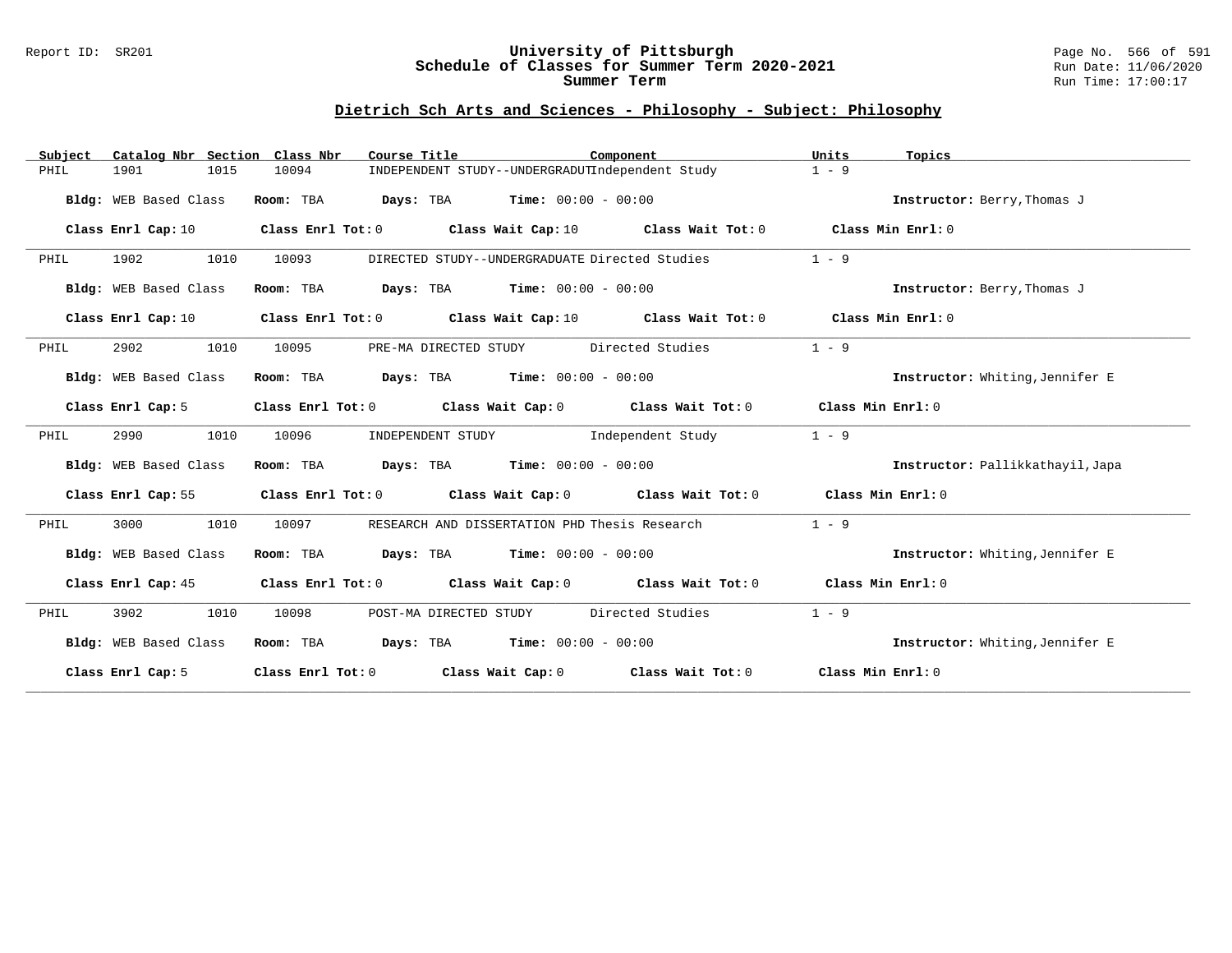### Report ID: SR201 **University of Pittsburgh** Page No. 567 of 591 **Schedule of Classes for Summer Term 2020-2021** Run Date: 11/06/2020 **Summer Term** Run Time: 17:00:17

# **Dietrich Sch Arts and Sciences - Psychology - Subject: Psychology**

| Subject    |                       |      | Catalog Nbr Section Class Nbr | Course Title     |                                               | Component                                                                                                                                                                                                                          | Units   | Topics                               |
|------------|-----------------------|------|-------------------------------|------------------|-----------------------------------------------|------------------------------------------------------------------------------------------------------------------------------------------------------------------------------------------------------------------------------------|---------|--------------------------------------|
| <b>PSY</b> | 2000                  | 1010 | 10108                         |                  | RESEARCH AND THESIS MS DEGREE Thesis Research |                                                                                                                                                                                                                                    | $1 - 9$ |                                      |
|            | Bldg: WEB Based Class |      | Room: TBA                     | Days: TBA        | Time: $00:00 - 00:00$                         |                                                                                                                                                                                                                                    |         | Instructor: Fiez, Julie A            |
|            |                       |      |                               |                  |                                               |                                                                                                                                                                                                                                    |         | Wozniak, Robert H                    |
|            | Class Enrl Cap: 60    |      | Class Enrl Tot: 0             |                  | Class Wait Cap: 0                             | Class Wait Tot: 0                                                                                                                                                                                                                  |         | Class Min Enrl: 0                    |
| PSY        | 2220                  | 1015 | 10511                         | CLINIC PRACTICUM |                                               | Practicum                                                                                                                                                                                                                          | $1 - 6$ |                                      |
|            | Bldg: TO BE ARRANGED  |      | Room: TBA                     | Days: TBA        | $Time: 00:00 - 00:00$                         |                                                                                                                                                                                                                                    |         | Instructor: Cyranowski, Jill         |
|            | Class Enrl Cap: 10    |      | Class Enrl Tot: 0             |                  | Class Wait Cap: 0                             | Class Wait Tot: 0                                                                                                                                                                                                                  |         | Class Min Enrl: 0                    |
|            |                       |      |                               |                  |                                               | <b></b> This class has an additional fee. For more information go to <a <br="" href="http://www.registrar.pitt.edu">target="_blank"&gt;http://www.registrar.pitt.edu/</a> , and click on Faculty and Staff, then Course and Class. |         |                                      |
| PSY        | 2220                  | 1020 | 10512                         | CLINIC PRACTICUM |                                               | Practicum                                                                                                                                                                                                                          | $1 - 6$ |                                      |
|            | Bldg: TO BE ARRANGED  |      | Room: TBA                     | Days: TBA        | Time: $00:00 - 00:00$                         |                                                                                                                                                                                                                                    |         | Instructor: Roecklein, Kathryn Ariel |
|            |                       |      |                               |                  |                                               |                                                                                                                                                                                                                                    |         | Cyranowski, Jill                     |
|            |                       |      |                               |                  |                                               |                                                                                                                                                                                                                                    |         |                                      |
|            | Class Enrl Cap: 10    |      | Class Enrl Tot: 0             |                  | Class Wait Cap: 0                             | Class Wait Tot: 0                                                                                                                                                                                                                  |         | Class Min Enrl: 0                    |
|            |                       |      |                               |                  |                                               | <b></b> This class has an additional fee. For more information go to <a <br="" href="http://www.registrar.pitt.edu">target="_blank"&gt;http://www.registrar.pitt.edu/</a> , and click on Faculty and Staff, then Course and Class. |         |                                      |
| PSY        | 2220                  | 1025 | 10513                         | CLINIC PRACTICUM |                                               | Practicum                                                                                                                                                                                                                          | $1 - 6$ |                                      |
|            | Bldg: TO BE ARRANGED  |      | Room: TBA                     | Days: TBA        | Time: $00:00 - 00:00$                         |                                                                                                                                                                                                                                    |         | Instructor: Marsland, Anna L         |
|            |                       |      |                               |                  |                                               |                                                                                                                                                                                                                                    |         | Cyranowski, Jill                     |
|            | Class Enrl Cap: 10    |      | Class Enrl Tot: 0             |                  | Class Wait Cap: 0                             | Class Wait Tot: 0                                                                                                                                                                                                                  |         | Class Min Enrl: 0                    |
|            |                       |      |                               |                  |                                               | <b></b> This class has an additional fee. For more information go to <a <br="" href="http://www.registrar.pitt.edu">target="_blank"&gt;http://www.registrar.pitt.edu/</a> , and click on Faculty and Staff, then Course and Class. |         |                                      |
| PSY        | 2220                  | 1030 | 10514                         | CLINIC PRACTICUM |                                               | Practicum                                                                                                                                                                                                                          | $1 - 6$ |                                      |
|            | Bldg: TO BE ARRANGED  |      | Room: TBA                     | Days: TBA        | <b>Time:</b> $00:00 - 00:00$                  |                                                                                                                                                                                                                                    |         | Instructor: Silk, Jennifer           |
|            |                       |      |                               |                  |                                               |                                                                                                                                                                                                                                    |         | Cyranowski, Jill                     |

<b></b>This class has an additional fee. For more information go to <a href="http://www.registrar.pitt.edu"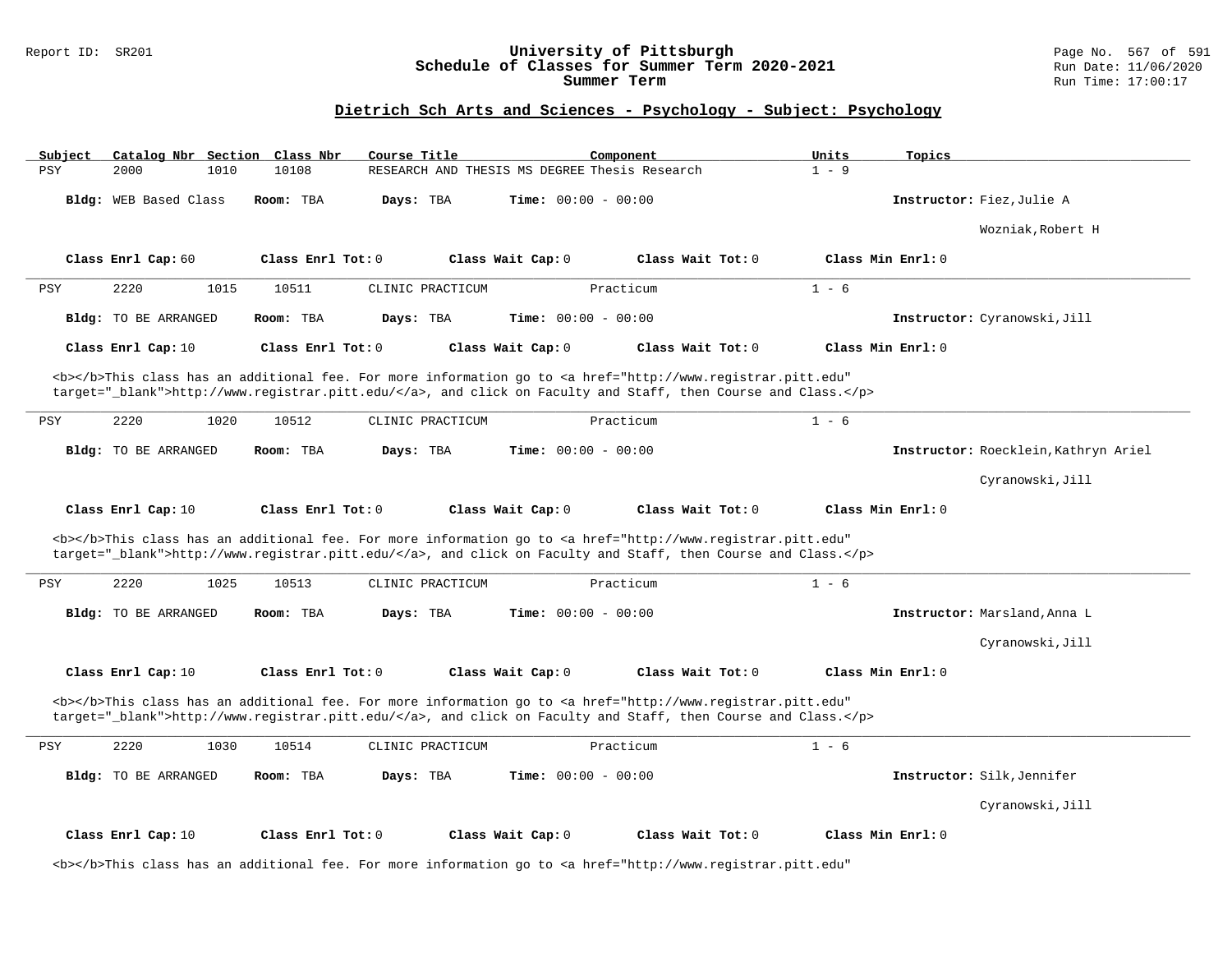target="\_blank">http://www.registrar.pitt.edu/</a>, and click on Faculty and Staff, then Course and Class.</p> **\_\_\_\_\_\_\_\_\_\_\_\_\_\_\_\_\_\_\_\_\_\_\_\_\_\_\_\_\_\_\_\_\_\_\_\_\_\_\_\_\_\_\_\_\_\_\_\_\_\_\_\_\_\_\_\_\_\_\_\_\_\_\_\_\_\_\_\_\_\_\_\_\_\_\_\_\_\_\_\_\_\_\_\_\_\_\_\_\_\_\_\_\_\_\_\_\_\_\_\_\_\_\_\_\_\_\_\_\_\_\_\_\_\_\_\_\_\_\_\_\_\_\_\_\_\_\_\_\_\_\_\_\_\_\_\_\_\_\_\_\_\_\_\_\_\_\_\_\_\_\_\_\_\_\_\_** PSY 2220 1040 19698 CLINIC PRACTICUM Practicum 1 - 6 **Bldg:** TO BE ARRANGED **Room:** TBA **Days:** TBA **Time:** 00:00 - 00:00 **Instructor:** Koffmann,Andrew Cyranowski,Jill **Class Enrl Cap:** 10 **Class Enrl Tot:** 0 **Class Wait Cap:** 0 **Class Wait Tot:** 0 **Class Min Enrl:** 0 **\_\_\_\_\_\_\_\_\_\_\_\_\_\_\_\_\_\_\_\_\_\_\_\_\_\_\_\_\_\_\_\_\_\_\_\_\_\_\_\_\_\_\_\_\_\_\_\_\_\_\_\_\_\_\_\_\_\_\_\_\_\_\_\_\_\_\_\_\_\_\_\_\_\_\_\_\_\_\_\_\_\_\_\_\_\_\_\_\_\_\_\_\_\_\_\_\_\_\_\_\_\_\_\_\_\_\_\_\_\_\_\_\_\_\_\_\_\_\_\_\_\_\_\_\_\_\_\_\_\_\_\_\_\_\_\_\_\_\_\_\_\_\_\_\_\_\_\_\_\_\_\_\_\_\_\_** PSY 2225 1010 10109 EXTERNSHIP PRACTICUM Practicum 1 - 6 **Bldg:** TO BE ARRANGED **Room:** TBA **Days:** TBA **Time:** 00:00 - 00:00 **Instructor:** Fiez,Julie A Wozniak,Robert H **Class Enrl Cap:** 15 **Class Enrl Tot:** 0 **Class Wait Cap:** 0 **Class Wait Tot:** 0 **Class Min Enrl:** 0 <b></b>This class has an additional fee. For more information go to <a href="http://www.registrar.pitt.edu" target="\_blank">http://www.registrar.pitt.edu/</a>, and click on Faculty and Staff, then Course and Class.</p> **\_\_\_\_\_\_\_\_\_\_\_\_\_\_\_\_\_\_\_\_\_\_\_\_\_\_\_\_\_\_\_\_\_\_\_\_\_\_\_\_\_\_\_\_\_\_\_\_\_\_\_\_\_\_\_\_\_\_\_\_\_\_\_\_\_\_\_\_\_\_\_\_\_\_\_\_\_\_\_\_\_\_\_\_\_\_\_\_\_\_\_\_\_\_\_\_\_\_\_\_\_\_\_\_\_\_\_\_\_\_\_\_\_\_\_\_\_\_\_\_\_\_\_\_\_\_\_\_\_\_\_\_\_\_\_\_\_\_\_\_\_\_\_\_\_\_\_\_\_\_\_\_\_\_\_\_** PSY 2252 1010 20127 PSYCHLGCL TRMNT: BEHVRL MEDICNLecture 2 **Bldg:** TBA **Room:** TBA **Days:** W **Time:** 13:00 - 16:00 **Instructor:** Kamarck,Thomas W **Class Enrl Cap:** 15 **Class Enrl Tot:** 0 **Class Wait Cap:** 0 **Class Wait Tot:** 0 **Class Min Enrl:** 0 **\_\_\_\_\_\_\_\_\_\_\_\_\_\_\_\_\_\_\_\_\_\_\_\_\_\_\_\_\_\_\_\_\_\_\_\_\_\_\_\_\_\_\_\_\_\_\_\_\_\_\_\_\_\_\_\_\_\_\_\_\_\_\_\_\_\_\_\_\_\_\_\_\_\_\_\_\_\_\_\_\_\_\_\_\_\_\_\_\_\_\_\_\_\_\_\_\_\_\_\_\_\_\_\_\_\_\_\_\_\_\_\_\_\_\_\_\_\_\_\_\_\_\_\_\_\_\_\_\_\_\_\_\_\_\_\_\_\_\_\_\_\_\_\_\_\_\_\_\_\_\_\_\_\_\_\_** PSY 2281 1030 15991 ETHICS & PROFESSIONAL ISSUES 2Seminar 1 **Bldg:** WEB Based Class **Room:** TBA **Days:** Tu **Time:** 10:00 - 11:55 **Instructor:** Cyranowski,Jill **Class Enrl Cap:** 15 **Class Enrl Tot:** 0 **Class Wait Cap:** 0 **Class Wait Tot:** 0 **Class Min Enrl:** 0 **Room Characteristics:** PeopleSoft - Scheduled (PS)(1) <b></b>The planned operational modality for this class is REMOTE. For more information please visit <a href="http://www.provost.pitt.edu/students/student-success-flexpitt/flex-pitt-guarded-risk-posture-all-students-remote" target="\_blank">http://www.provost.pitt.edu/students/student-success-flexpitt/flex-pitt-guarded-risk-posture-all-students-remote/</a> **\_\_\_\_\_\_\_\_\_\_\_\_\_\_\_\_\_\_\_\_\_\_\_\_\_\_\_\_\_\_\_\_\_\_\_\_\_\_\_\_\_\_\_\_\_\_\_\_\_\_\_\_\_\_\_\_\_\_\_\_\_\_\_\_\_\_\_\_\_\_\_\_\_\_\_\_\_\_\_\_\_\_\_\_\_\_\_\_\_\_\_\_\_\_\_\_\_\_\_\_\_\_\_\_\_\_\_\_\_\_\_\_\_\_\_\_\_\_\_\_\_\_\_\_\_\_\_\_\_\_\_\_\_\_\_\_\_\_\_\_\_\_\_\_\_\_\_\_\_\_\_\_\_\_\_\_** PSY 2990 1010 10110 INDEPENDENT STUDY Independent Study 1 - 9 **Bldg:** WEB Based Class **Room:** TBA **Days:** TBA **Time:** 00:00 - 00:00 **Instructor:** Fiez,Julie A Wozniak,Robert H **Class Enrl Cap:** 30 **Class Enrl Tot:** 0 **Class Wait Cap:** 0 **Class Wait Tot:** 0 **Class Min Enrl:** 0 **\_\_\_\_\_\_\_\_\_\_\_\_\_\_\_\_\_\_\_\_\_\_\_\_\_\_\_\_\_\_\_\_\_\_\_\_\_\_\_\_\_\_\_\_\_\_\_\_\_\_\_\_\_\_\_\_\_\_\_\_\_\_\_\_\_\_\_\_\_\_\_\_\_\_\_\_\_\_\_\_\_\_\_\_\_\_\_\_\_\_\_\_\_\_\_\_\_\_\_\_\_\_\_\_\_\_\_\_\_\_\_\_\_\_\_\_\_\_\_\_\_\_\_\_\_\_\_\_\_\_\_\_\_\_\_\_\_\_\_\_\_\_\_\_\_\_\_\_\_\_\_\_\_\_\_\_** PSY 3000 1010 10111 RESEARCH AND DISSERTATION PHD Thesis Research 1 - 9 **Bldg:** WEB Based Class **Room:** TBA **Days:** TBA **Time:** 00:00 - 00:00 **Instructor:** Fiez,Julie A Wozniak,Robert H **Class Enrl Cap:** 65 **Class Enrl Tot:** 0 **Class Wait Cap:** 0 **Class Wait Tot:** 0 **Class Min Enrl:** 0 **\_\_\_\_\_\_\_\_\_\_\_\_\_\_\_\_\_\_\_\_\_\_\_\_\_\_\_\_\_\_\_\_\_\_\_\_\_\_\_\_\_\_\_\_\_\_\_\_\_\_\_\_\_\_\_\_\_\_\_\_\_\_\_\_\_\_\_\_\_\_\_\_\_\_\_\_\_\_\_\_\_\_\_\_\_\_\_\_\_\_\_\_\_\_\_\_\_\_\_\_\_\_\_\_\_\_\_\_\_\_\_\_\_\_\_\_\_\_\_\_\_\_\_\_\_\_\_\_\_\_\_\_\_\_\_\_\_\_\_\_\_\_\_\_\_\_\_\_\_\_\_\_\_\_\_\_**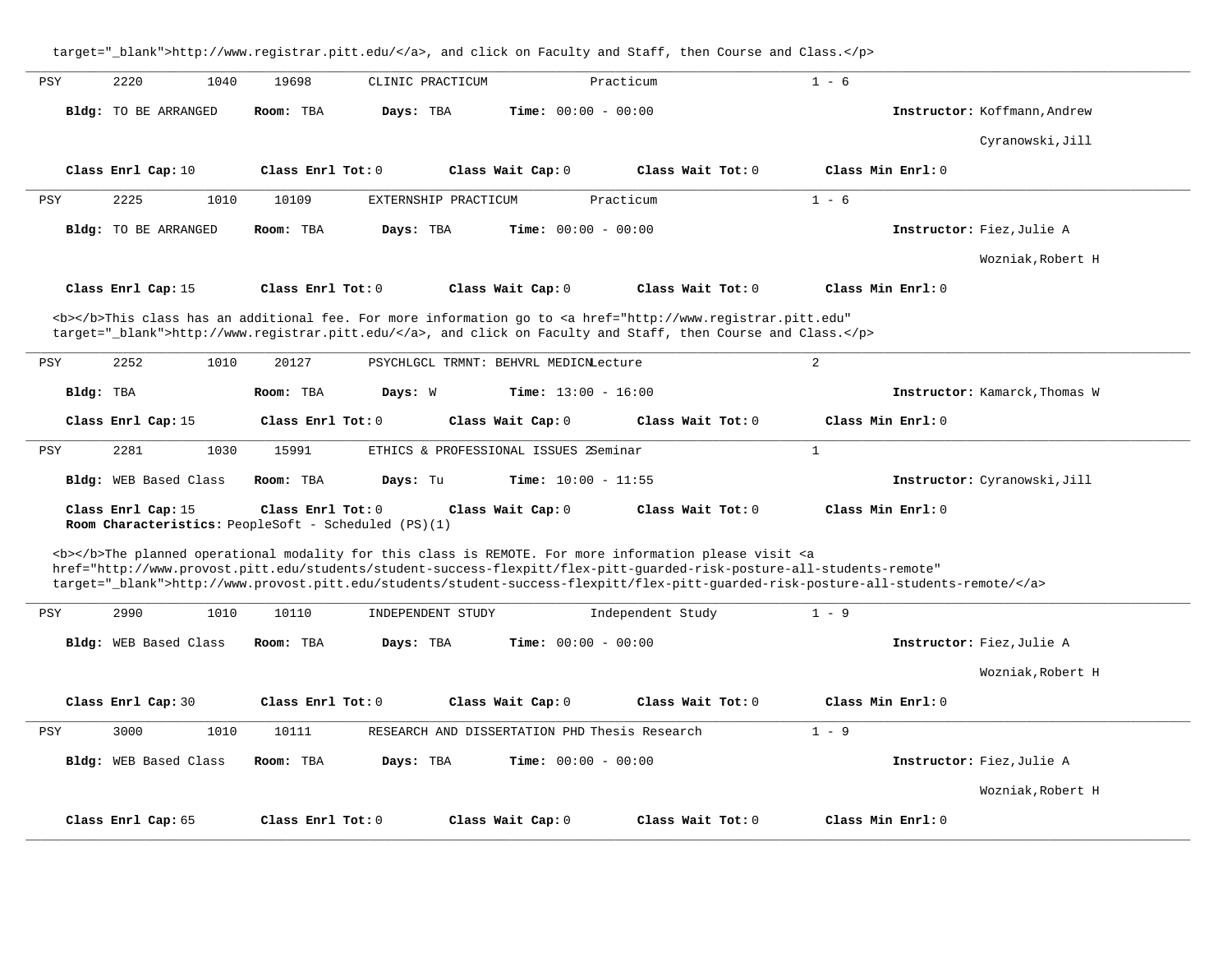### Report ID: SR201 **University of Pittsburgh** Page No. 569 of 591 **Schedule of Classes for Summer Term 2020-2021** Run Date: 11/06/2020 **Summer Term** Run Time: 17:00:17

### **Dietrich Sch Arts and Sciences - Psychology - Subject: Psychology**

| Catalog Nbr Section Class Nbr<br>Subject | Course Title                           | Component                              | Units<br>Topics           |
|------------------------------------------|----------------------------------------|----------------------------------------|---------------------------|
| 3902<br>1010<br>PSY                      | 10112<br>DIRECTED STUDY                | Directed Studies                       | $1 - 9$                   |
| Bldg: TO BE ARRANGED                     | Room: TBA<br>Days: TBA                 | <b>Time:</b> $00:00 - 00:00$           | Instructor: Fiez, Julie A |
|                                          |                                        |                                        | Wozniak, Robert H         |
| Class Enrl Cap: 65                       | Class Enrl Tot: 0<br>Class Wait Cap: 0 | Class Wait Tot: 0                      | Class Min $Err1:0$        |
| <b>PSY</b><br>6010<br>6010               | 20325<br>INTRODUCTION TO PSYCHOLOGY    | Lecture                                | 3                         |
| Bldg: TO BE ARRANGED                     | Room: TBA<br>Days: TBA                 | <b>Time:</b> $00:00 - 00:00$           | Instructor: Staff         |
| Class Enrl Cap: 999                      | Class Enrl Tot: 0                      | Class Wait Cap: 0<br>Class Wait Tot: 0 | Class Min Enrl: 0         |
| 6020<br>PSY<br>6010                      | 20509<br>INTRODUCTION TO PSYCHOLOGY    | Lecture                                | 3                         |
| Bldg: TO BE ARRANGED                     | Room: TBA<br>Days: TBA                 | $Time: 00:00 - 00:00$                  | Instructor: Staff         |
| Class Enrl Cap: 999                      | Class Enrl Tot: 0                      | Class Wait Cap: 0<br>Class Wait Tot: 0 | Class Min Enrl: 0         |
| 6030<br>6010<br>PSY                      | 20513<br>INTRODUCTION TO PSYCHOLOGY    | Lecture                                | 3                         |
| Bldg: TO BE ARRANGED                     | Room: TBA<br>Days: TBA                 | $Time: 00:00 - 00:00$                  | Instructor: Staff         |
| Class Enrl Cap: 999                      | Class Enrl Tot: 0                      | Class Wait Cap: 0<br>Class Wait Tot: 0 | Class Min Enrl: 0         |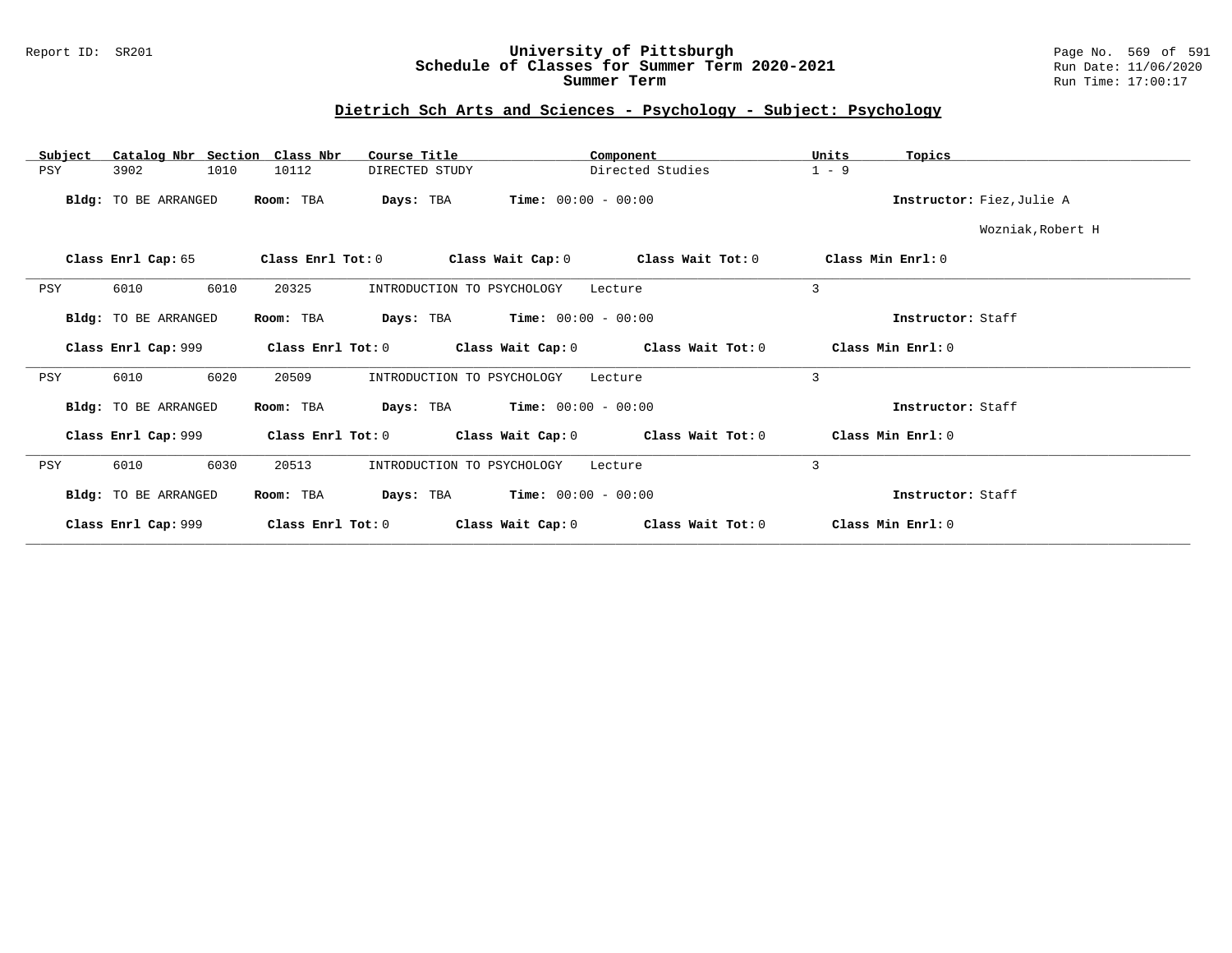### Report ID: SR201 **University of Pittsburgh** Page No. 570 of 591 **Schedule of Classes for Summer Term 2020-2021** Run Date: 11/06/2020 **Summer Term** Run Time: 17:00:17

# **Dietrich Sch Arts and Sciences - Religious Studies - Subject: Religious Studies**

| Subject | Catalog Nbr Section Class Nbr |      |                     | Course Title                                  | Component                    | Units<br>Topics               |
|---------|-------------------------------|------|---------------------|-----------------------------------------------|------------------------------|-------------------------------|
| RELGST  | 1902                          | 1010 | 18517               | DIRECTED STUDY-UNDERGRADUATE Directed Studies |                              | $-4$                          |
|         | <b>Bldg:</b> TO BE ARRANGED   |      | Room: TBA           | Days: TBA                                     | <b>Time:</b> $00:00 - 00:00$ | Instructor: Staff             |
|         | Class Enrl Cap: 5             |      | Class Enrl Tot: 0   | Class Wait Cap: 5                             | Class Wait $Tot: 0$          | Class Min $Enrl: 0$           |
| RELGST  | 1904                          | 1200 | 18501               | UNDERGRAD RESEARCH ASST                       | Internship                   | $1 - 4$                       |
|         | <b>Bldg:</b> TO BE ARRANGED   |      | Room: TBA           | <b>Time:</b> $00:00 - 00:00$<br>Days: TBA     |                              | Instructor: Denova, Rebecca I |
|         | Class Enrl Cap: 5             |      | Class Enrl Tot: $0$ | Class Wait Cap: 5                             | Class Wait Tot: $0$          | Class Min $Enrl: 0$           |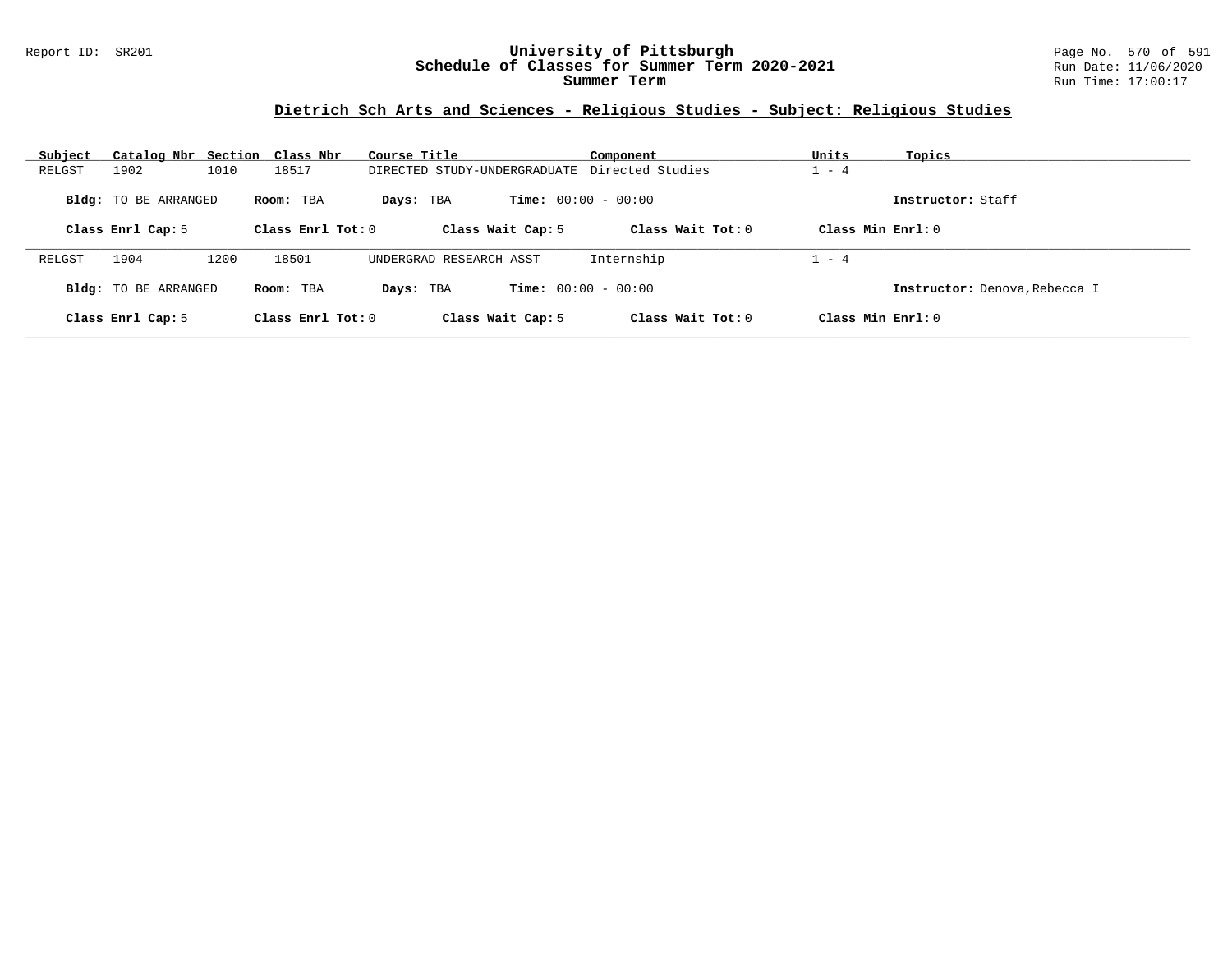### Report ID: SR201 **University of Pittsburgh** Page No. 571 of 591 **Schedule of Classes for Summer Term 2020-2021** Run Date: 11/06/2020 **Summer Term** Run Time: 17:00:17

# **Dietrich Sch Arts and Sciences - Studio Arts - Subject: Studio Arts**

| Subject | Catalog Nbr Section Class Nbr |      |                   | Course Title      | Component                    |                   | Units | Topics            |  |
|---------|-------------------------------|------|-------------------|-------------------|------------------------------|-------------------|-------|-------------------|--|
| SA      | 1902                          | 1010 | .7915             | DIRECTED RESEARCH |                              | Directed Studies  | - 3   |                   |  |
|         |                               |      |                   |                   |                              |                   |       |                   |  |
|         | Bldg: TO BE ARRANGED          |      | Room: TBA         | Days: TBA         | <b>Time:</b> $00:00 - 00:00$ |                   |       | Instructor:       |  |
|         | Class Enrl Cap: 35            |      | Class Enrl Tot: 0 |                   | Class Wait Cap: 20           | Class Wait Tot: 0 |       | Class Min Enrl: 0 |  |

**\_\_\_\_\_\_\_\_\_\_\_\_\_\_\_\_\_\_\_\_\_\_\_\_\_\_\_\_\_\_\_\_\_\_\_\_\_\_\_\_\_\_\_\_\_\_\_\_\_\_\_\_\_\_\_\_\_\_\_\_\_\_\_\_\_\_\_\_\_\_\_\_\_\_\_\_\_\_\_\_\_\_\_\_\_\_\_\_\_\_\_\_\_\_\_\_\_\_\_\_\_\_\_\_\_\_\_\_\_\_\_\_\_\_\_\_\_\_\_\_\_\_\_\_\_\_\_\_\_\_\_\_\_\_\_\_\_\_\_\_\_\_\_\_\_\_\_\_\_\_\_\_\_\_\_\_**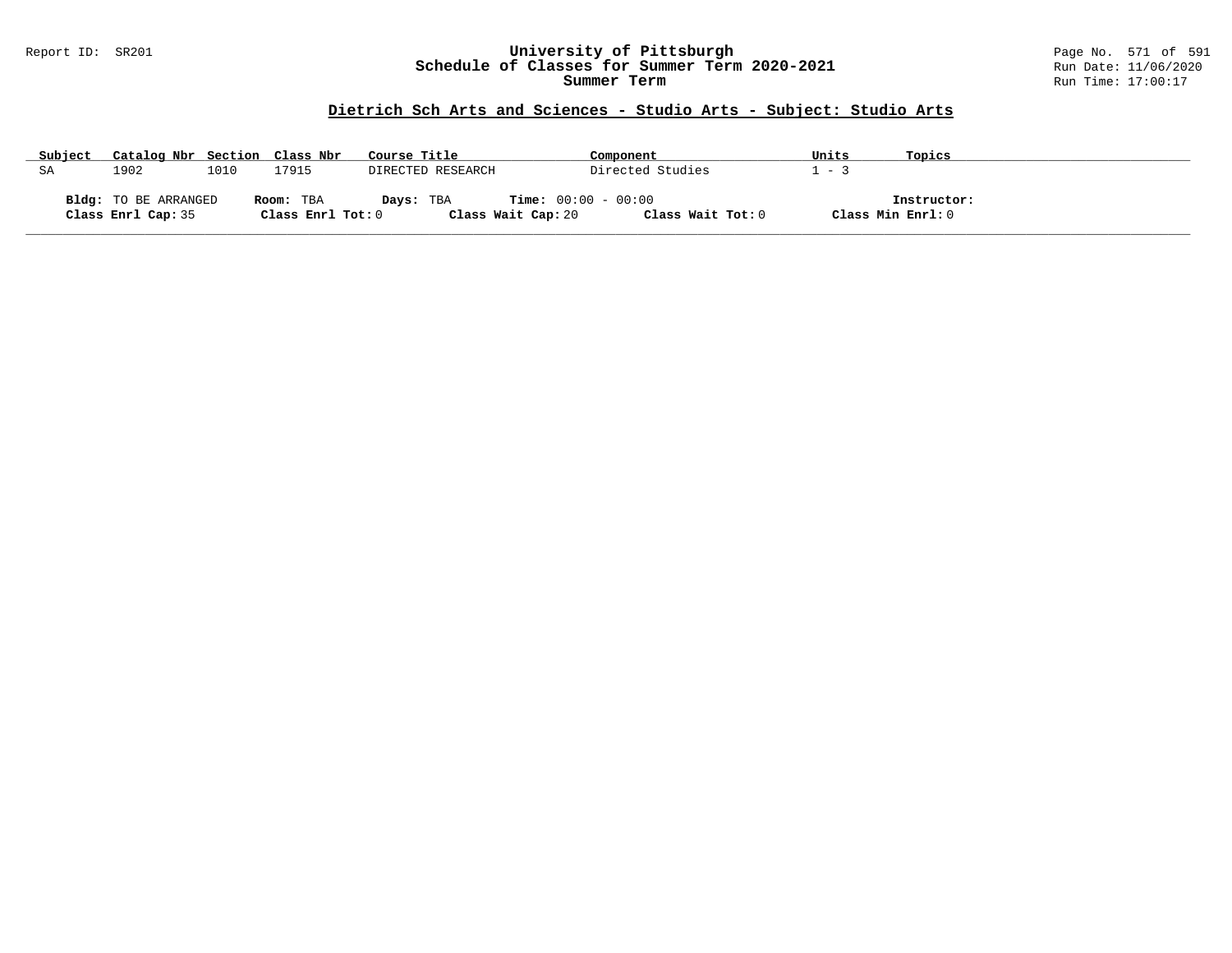### Report ID: SR201 **University of Pittsburgh** Page No. 572 of 591 **Schedule of Classes for Summer Term 2020-2021** Run Date: 11/06/2020 **Summer Term** Run Time: 17:00:17

# **Dietrich Sch Arts and Sciences - Sociology - Subject: Sociology**

| Subject    |                            |      | Catalog Nbr Section Class Nbr | Course Title                                                                                          |                                          | Component                    |                   | Units          | Topics                                                                                                                                                                                                                                                                                                                           |
|------------|----------------------------|------|-------------------------------|-------------------------------------------------------------------------------------------------------|------------------------------------------|------------------------------|-------------------|----------------|----------------------------------------------------------------------------------------------------------------------------------------------------------------------------------------------------------------------------------------------------------------------------------------------------------------------------------|
| <b>SOC</b> | 0010                       | 1210 | 20626                         | INTRODUCTION TO SOCIOLOGY                                                                             |                                          | Lecture                      |                   | 3              |                                                                                                                                                                                                                                                                                                                                  |
| Bldg: TBA  |                            |      | Room: TBA                     | Days: TuTh                                                                                            |                                          | <b>Time:</b> $09:00 - 12:15$ |                   |                | Instructor: Caisey, Alannah Sheri                                                                                                                                                                                                                                                                                                |
|            | Class Enrl Cap: 35         |      | Class Enrl Tot: 0             | Attributes: DSAS Social Science General Ed. Requirement, SCI Polymathic Contexts: Soc/Behav. GE. Req. | Class Wait Cap: 20 Class Wait Tot: 0     |                              |                   |                | Class Min $Err1:0$                                                                                                                                                                                                                                                                                                               |
| <b>SOC</b> | 0230                       | 1020 | 20604                         | SOCIAL RESEARCH METHODS                                                                               |                                          | Lecture                      |                   | $\overline{3}$ |                                                                                                                                                                                                                                                                                                                                  |
| Bldg: TBA  |                            |      | Room: TBA                     | Days: MW                                                                                              |                                          | <b>Time:</b> $09:00 - 12:15$ |                   |                | Instructor: Wang, Hanning                                                                                                                                                                                                                                                                                                        |
|            | Class Enrl Cap: 35         |      | Class Enrl Tot: 0             |                                                                                                       | Class Wait Cap: 20                       |                              | Class Wait Tot: 0 |                | Class Min Enrl: 0                                                                                                                                                                                                                                                                                                                |
| <b>SOC</b> | 1364                       | 1210 | 20603                         | RACE AROUND THE WORLD                                                                                 |                                          | Lecture                      |                   | 3              |                                                                                                                                                                                                                                                                                                                                  |
| Bldg: TBA  |                            |      | Room: TBA                     | Days: MW                                                                                              |                                          | <b>Time:</b> $13:00 - 16:15$ |                   |                | Instructor: Ong, Christina Noelle                                                                                                                                                                                                                                                                                                |
|            | Class Enrl Cap: 35<br>Req. |      | Class Enrl Tot: 0             |                                                                                                       | Class Wait Cap: $20$ Class Wait Tot: $0$ |                              |                   |                | Class Min Enrl: 0<br>Attributes: DSAS Cross-Cult. Awareness General Ed. Requirement, DSAS Diversity General Ed. Requirement, DSAS Global Issues General Ed. Requirement, DSAS Sod<br>General Ed. Requirement, SCI Diversity General Ed. Requirements, SCI Polymathic Contexts: Global⨯ Cul GE. Req., SCI Polymathic Contexts: So |
| <b>SOC</b> | 1903                       | 1010 | 17914                         | DIRECTED RESEARCH                                                                                     |                                          | Directed Studies             |                   | $1 - 6$        |                                                                                                                                                                                                                                                                                                                                  |
|            | Bldg: TO BE ARRANGED       |      | Room: TBA                     | Days: TBA                                                                                             |                                          | <b>Time:</b> $00:00 - 00:00$ |                   |                | Instructor: Crage, Suzanna M                                                                                                                                                                                                                                                                                                     |
|            | Class Enrl Cap: 35         |      | Class Enrl Tot: 0             |                                                                                                       | Class Wait Cap: 20                       |                              | Class Wait Tot: 0 |                | Class Min Enrl: 0                                                                                                                                                                                                                                                                                                                |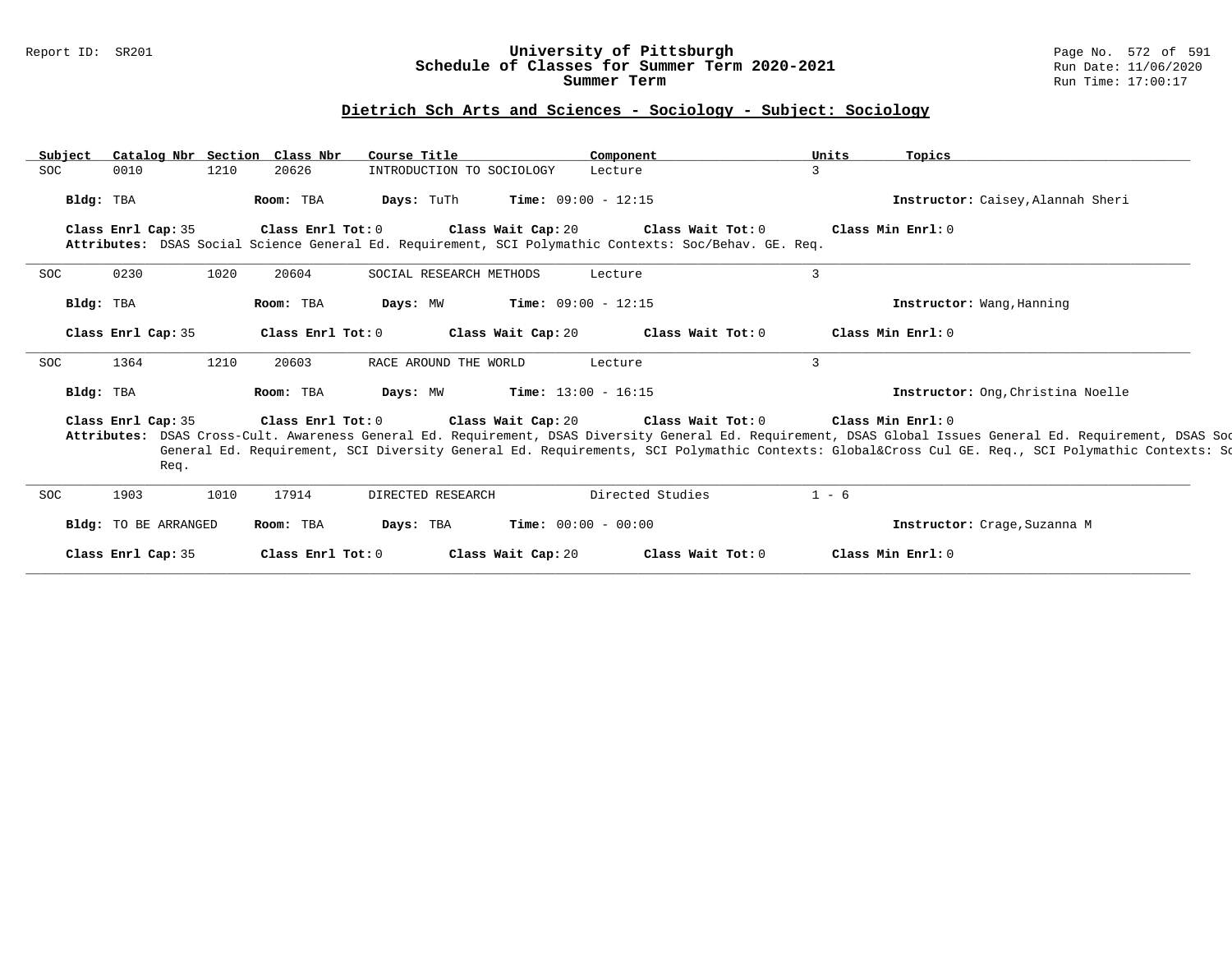### Report ID: SR201 **University of Pittsburgh** Page No. 573 of 591 **Schedule of Classes for Summer Term 2020-2021** Run Date: 11/06/2020 **Summer Term** Run Time: 17:00:17

# **Dietrich Sch Arts and Sciences - Statistics - Subject: Statistics**

| Subject | Catalog Nbr Section Class Nbr |      |                   | Course Title             | Component                                                                                                                         | Units | Topics                            |
|---------|-------------------------------|------|-------------------|--------------------------|-----------------------------------------------------------------------------------------------------------------------------------|-------|-----------------------------------|
| STAT    | 0200                          | 1210 | 19243             | BASIC APPLIED STATISTICS | Lecture                                                                                                                           |       |                                   |
|         | <b>Bldg:</b> WEB Based Class  |      | Room: TBA         | Days: TBA                | <b>Time:</b> $00:00 - 00:00$                                                                                                      |       | Instructor: Harmon, Bryan Michael |
|         | Class Enrl Cap: 19            |      | Class Enrl Tot: 0 | Class Wait Cap: 10       | Class Wait Tot: 0<br>Attributes: DSAS Quant.-Formal Reason General Ed. Requirement, Online, SCI Quantitative: Statistics GE. Req. |       | Class Min Enrl: 0                 |

**\_\_\_\_\_\_\_\_\_\_\_\_\_\_\_\_\_\_\_\_\_\_\_\_\_\_\_\_\_\_\_\_\_\_\_\_\_\_\_\_\_\_\_\_\_\_\_\_\_\_\_\_\_\_\_\_\_\_\_\_\_\_\_\_\_\_\_\_\_\_\_\_\_\_\_\_\_\_\_\_\_\_\_\_\_\_\_\_\_\_\_\_\_\_\_\_\_\_\_\_\_\_\_\_\_\_\_\_\_\_\_\_\_\_\_\_\_\_\_\_\_\_\_\_\_\_\_\_\_\_\_\_\_\_\_\_\_\_\_\_\_\_\_\_\_\_\_\_\_\_\_\_\_\_\_\_**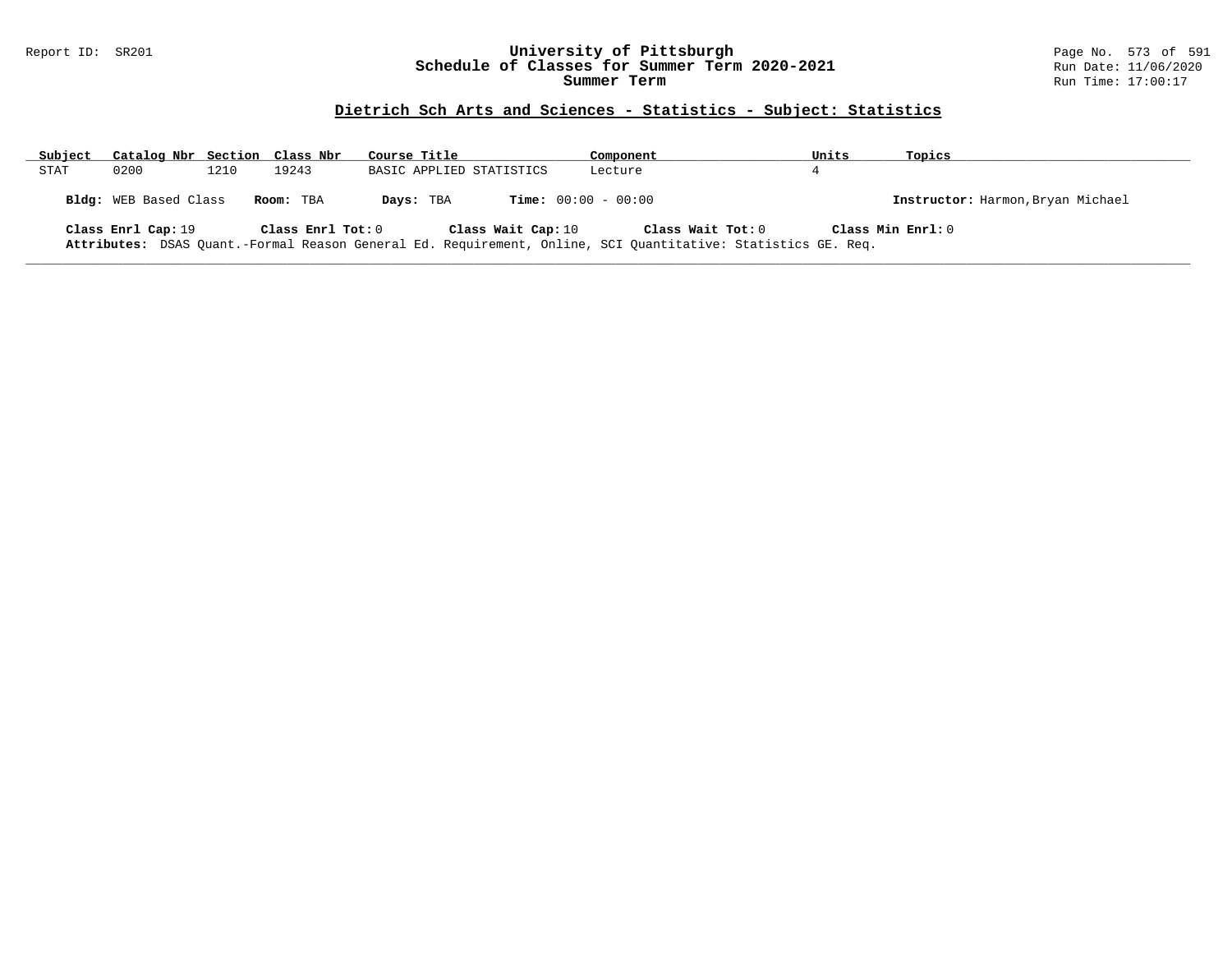# Report ID: SR201 **1988 Constrained Building Constrained Building Constrained Building Page No. 574 of 591 Const<br><b>Schedule of Classes for Summer Term 2020-2021** Run Date: 11/06/2020 **Schedule of Classes for Summer Term 2020-2021**<br>Summer Term

#### **Dietrich Sch Arts and Sciences - Urban Studies - Subject: Urban Studies**

| Subject | Catalog Nbr Section Class Nbr                    |      |                   | Course Title |                              | Component         | Units             | Topics            |
|---------|--------------------------------------------------|------|-------------------|--------------|------------------------------|-------------------|-------------------|-------------------|
| URBNST  | 1414                                             | 1010 | 16881             |              | GLOBAL CITY - SYDNEY         | Seminar           |                   |                   |
|         | Bldg: TO BE ARRANGED                             |      | Room: TBA         | Days: TBA    | <b>Time:</b> $00:00 - 00:00$ |                   |                   | Instructor: Staff |
|         | Class Enrl Cap: 35<br>Attributes: Global Studies |      | Class Enrl Tot: 0 |              | Class Wait Cap: 20           | Class Wait Tot: 0 | Class Min Enrl: 0 |                   |

This course is offered through Study Abroad Program. For details, please contact the Study Abroad Office at 412-648-7413 or abroad@pitt.edu.

| URBNST | 1900                                    | 1010 | 10414             | URBAN FIELD PLACEMENT                                                              |                    | Internship                                       | $3 - 6$           |                                |  |
|--------|-----------------------------------------|------|-------------------|------------------------------------------------------------------------------------|--------------------|--------------------------------------------------|-------------------|--------------------------------|--|
|        | Bldg: TO BE ARRANGED                    |      | Room: TBA         | Days: TBA                                                                          |                    | $Time: 00:00 - 00:00$                            |                   | Instructor: Glass, Michael Roy |  |
|        | Class Enrl Cap: 30<br>Reserve Capacity: |      | Class Enrl Tot: 0 | 01-FEB-2021 Restricted URBNST (BA, BPH)<br>08-AUG-2021 Restricted URBNST (BA, BPH) | Class Wait Cap: 20 | Class Wait Tot: 0<br><b>Reserve Enrl Cap: 30</b> | Reserve Enrl Tot: | Class Min Enrl: 0<br>0         |  |

This course gives the Urban Studies major the opportunity to get off of the campus and into the community. It allows the student to relate his/her academic training to a real world situation by working in an urban related organization or agency. Prior to the term in which the field placement is taken the student and the Urban Studies adviser plan a placement that is best suited to the student¿s talents and interests. During the placement the student works an established number of hours per week (9 hrs. for 3 credits and 15 hrs. for 6 credits) under the combined supervision of the agency or organization personnel and the Urban Studies adviser.

| 1901<br>URBNST                          | 1030<br>16882                                   | INDEPENDENT STUDY                                                                | Independent Study                                                                                               | $1 - 6$                                          |
|-----------------------------------------|-------------------------------------------------|----------------------------------------------------------------------------------|-----------------------------------------------------------------------------------------------------------------|--------------------------------------------------|
| Bldg: TO BE ARRANGED                    | Room: TBA                                       | Days: TBA                                                                        | <b>Time:</b> $00:00 - 00:00$                                                                                    | Instructor: Glass, Michael Roy                   |
|                                         |                                                 |                                                                                  |                                                                                                                 | Lucas, Susan Doris                               |
| Class Enrl Cap: 30<br>Reserve Capacity: | Class Enrl Tot: 0<br>01-FEB-2021<br>08-AUG-2021 | Class Wait Cap: 20<br>Restricted URBNST (BA, BPH)<br>Restricted URBNST (BA, BPH) | Class Wait Tot: 0<br><b>Reserve Enrl Cap: 30</b><br>$\mathbf 0$                                                 | Class Min Enrl: 0<br>Reserve Enrl Tot:<br>0<br>0 |
|                                         |                                                 |                                                                                  | This course allows students to pursue individual projects under the supervision of appropriate faculty members. |                                                  |
| 1903<br>URBNST                          | 16410<br>1010                                   | HONORS THESIS                                                                    | Independent Study                                                                                               |                                                  |
| Bldg: TO BE ARRANGED                    | Room: TBA                                       | Days: TBA                                                                        | <b>Time:</b> $00:00 - 00:00$                                                                                    | Instructor: Glass, Michael Roy                   |
| Class Enrl Cap: 30<br>Reserve Capacity: | Class Enrl Tot: 0<br>01-FEB-2021<br>08-AUG-2021 | Restricted URBNST (BA, BPH)<br>Restricted URBNST (BA, BPH)                       | Class Wait Cap: 20<br>Class Wait Tot: 0<br><b>Reserve Enrl Cap: 30</b>                                          | Class Min Ernst: 0<br>Reserve Enrl Tot:<br>0     |

**\_\_\_\_\_\_\_\_\_\_\_\_\_\_\_\_\_\_\_\_\_\_\_\_\_\_\_\_\_\_\_\_\_\_\_\_\_\_\_\_\_\_\_\_\_\_\_\_\_\_\_\_\_\_\_\_\_\_\_\_\_\_\_\_\_\_\_\_\_\_\_\_\_\_\_\_\_\_\_\_\_\_\_\_\_\_\_\_\_\_\_\_\_\_\_\_\_\_\_\_\_\_\_\_\_\_\_\_\_\_\_\_\_\_\_\_\_\_\_\_\_\_\_\_\_\_\_\_\_\_\_\_\_\_\_\_\_\_\_\_\_\_\_\_\_\_\_\_\_\_\_\_\_\_\_\_**

08-AUG-2021 Restricted URBNST (BA, BPH) 0 0

This course is only for people who will be writing an Honors Thesis.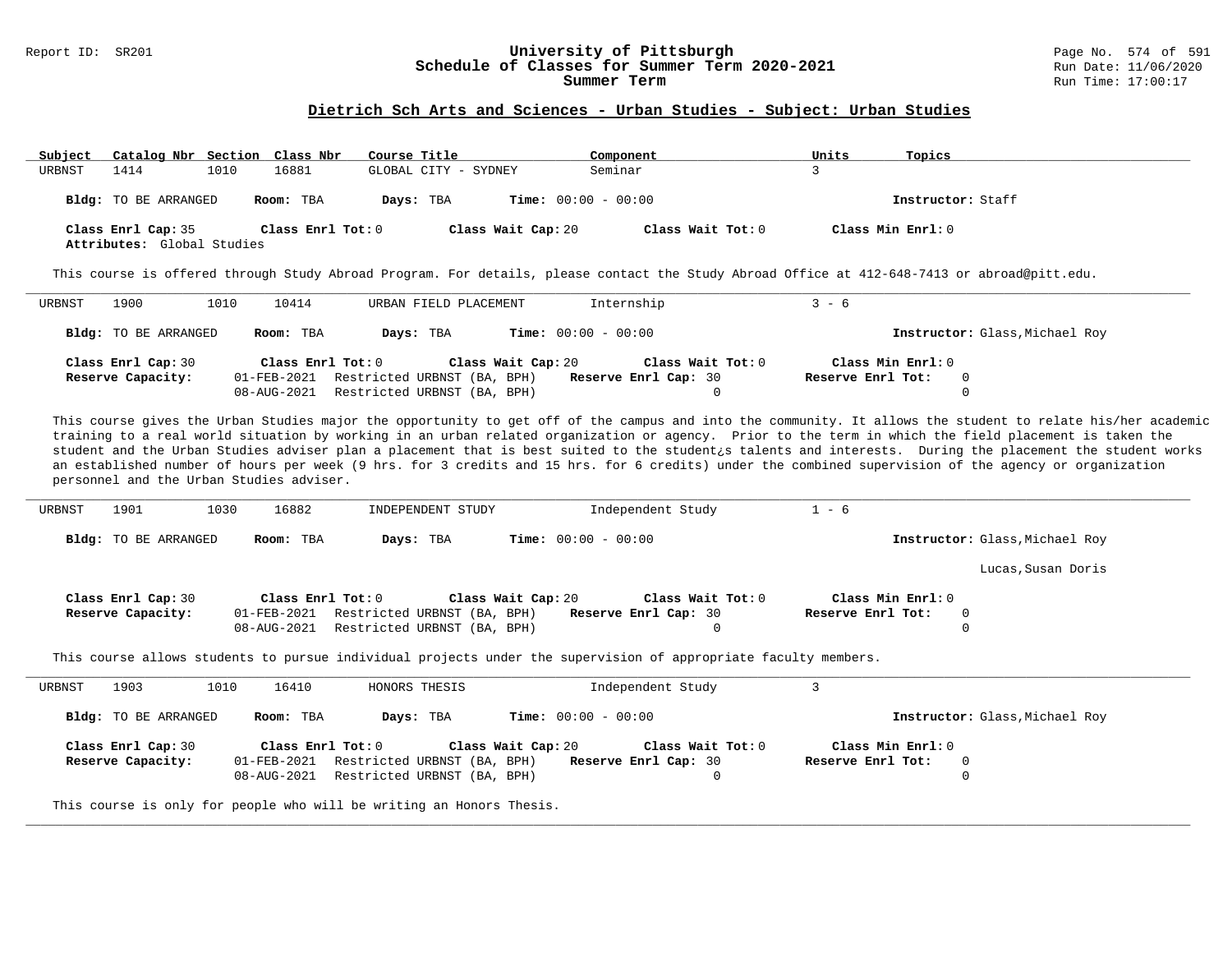# Report ID: SR201 **1988 Chedule of Classes for Summer Term 2020-2021** Page No. 575 of 591 Page No. 575 of 591 Page No. 575 of 591 Bage No. 575 of 591 Bage No. 575 of 591 Bage No. 575 of 591 Bate: 11/06/2020 Schedule of Classes for Summer Term 2020-2021

# **Dietrich Sch Arts and Sciences - Gender, Sexuality, and Women's Studies - Subject: Gender Sexuality & Women's St**

| Subject | Catalog Nbr Section Class Nbr                                    |      |                   | Course Title |                              | Component         | Units | Topics                      |
|---------|------------------------------------------------------------------|------|-------------------|--------------|------------------------------|-------------------|-------|-----------------------------|
| GSWS    | 1900                                                             | 1040 | 14667             | INTERNSHIP   |                              | Internship        |       |                             |
|         | Bldg: WEB Based Class                                            |      | Room: TBA         | Days: TBA    | <b>Time:</b> $00:00 - 00:00$ |                   |       | Instructor: Cohen, Frayda N |
|         | Class Enrl Cap: 15<br>Attributes: Gender, Sexuality & Women's St |      | Class Enrl Tot: 0 |              | Class Wait Cap: 10           | Class Wait Tot: 0 |       | Class Min Enrl: 0           |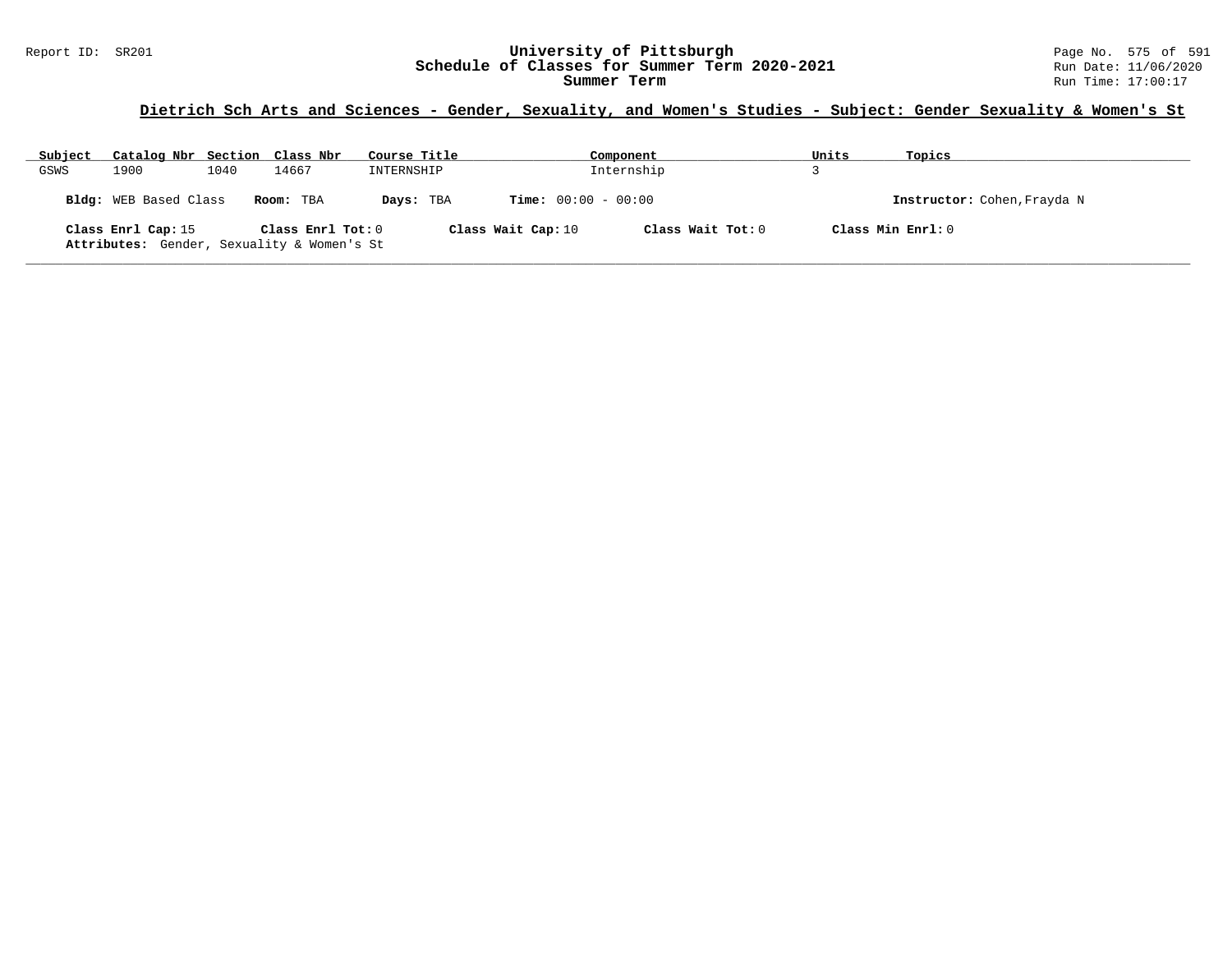### Report ID: SR201 **University of Pittsburgh** Page No. 576 of 591 **Schedule of Classes for Summer Term 2020-2021** Run Date: 11/06/2020 **Summer Term** Run Time: 17:00:17

# **Cooperative Education - Linguistics - Subject: English Language Institute**

| Subject | Catalog Nbr Section Class Nbr |                   | Course Title      | Component                            |                                                                                                                                                                                                                                    | Units | Topics              |
|---------|-------------------------------|-------------------|-------------------|--------------------------------------|------------------------------------------------------------------------------------------------------------------------------------------------------------------------------------------------------------------------------------|-------|---------------------|
| ELI     | 1050<br>0007                  | 16273             |                   | PROFSSNL & ACADMC ENG PROGRM Lecture |                                                                                                                                                                                                                                    | 0     |                     |
|         | <b>Bldg:</b> TO BE ARRANGED   | Room: TBA         | Days: MTuThF      | <b>Time:</b> $09:00 - 11:15$         |                                                                                                                                                                                                                                    |       | Instructor: Staff   |
|         | <b>Bldg:</b> TO BE ARRANGED   | Room: TBA         | Days: MTuThF      | <b>Time:</b> $12:30 - 14:45$         |                                                                                                                                                                                                                                    |       | Instructor: Staff   |
|         | Class Enrl Cap: 15            | Class Enrl Tot: 0 |                   | Class Wait Cap: 0                    | Class Wait $Tot: 0$                                                                                                                                                                                                                |       | Class Min $Enrl: 0$ |
|         |                               |                   |                   |                                      | <b></b> This class has an additional fee. For more information go to <a <br="" href="http://www.registrar.pitt.edu">target="_blank"&gt;http://www.registrar.pitt.edu/</a> , and click on Faculty and Staff, then Course and Class. |       |                     |
| ELI     | 0021<br>1010                  | 16549             | LISTENING LEVEL 2 | Lecture                              |                                                                                                                                                                                                                                    | 0     |                     |
|         | <b>Bldg:</b> TO BE ARRANGED   | Room: TBA         | Days: TBA         | <b>Time:</b> $00:00 - 00:00$         |                                                                                                                                                                                                                                    |       | Instructor: Staff   |
|         | Class Enrl Cap: 35            | Class Enrl Tot: 0 |                   | Class Wait Cap: 0                    | Class Wait Tot: 0                                                                                                                                                                                                                  |       | Class Min Enrl: 0   |

|     | Bldg: TO BE ARRANGED | Room: TBA $Days:$ TBA $Time: 00:00 - 00:00$                                                |                           | Instructor: Staff |
|-----|----------------------|--------------------------------------------------------------------------------------------|---------------------------|-------------------|
|     |                      | Class Enrl Cap: 35 Class Enrl Tot: 0 Class Wait Cap: 0 Class Wait Tot: 0 Class Min Enrl: 0 |                           |                   |
| ELI | 0021 1020            | 16550                                                                                      | LISTENING LEVEL 2 Lecture | $\Omega$          |
|     | Bldg: TO BE ARRANGED | Room: TBA $Days:$ TBA $Time: 00:00 - 00:00$                                                |                           | Instructor: Staff |
|     |                      | Class Enrl Cap: 35 Class Enrl Tot: 0 Class Wait Cap: 0 Class Wait Tot: 0 Class Min Enrl: 0 |                           |                   |
| ELI | 0021<br>1030         | 16551<br>LISTENING LEVEL 2 Lecture                                                         |                           | $\Omega$          |
|     | Bldg: TO BE ARRANGED | Room: TBA $Days: TBA$ Time: $00:00 - 00:00$                                                |                           | Instructor: Staff |
|     |                      | Class Enrl Cap: 35 Class Enrl Tot: 0 Class Wait Cap: 0 Class Wait Tot: 0 Class Min Enrl: 0 |                           |                   |
| ELI | 1040<br>0021         | 16552 LISTENING LEVEL 2 Lecture                                                            |                           | $\Omega$          |
|     | Bldg: TO BE ARRANGED | Room: TBA $Days:$ TBA $Time: 00:00 - 00:00$                                                |                           | Instructor: Staff |
|     |                      | Class Enrl Cap: 35 Class Enrl Tot: 0 Class Wait Cap: 0 Class Wait Tot: 0 Class Min Enrl: 0 |                           |                   |
| ELI | 0021<br>1050         | 16553 LISTENING LEVEL 2 Lecture                                                            |                           | $\Omega$          |
|     | Bldg: TO BE ARRANGED | Room: TBA $Days:$ TBA $Time: 00:00 - 00:00$                                                |                           | Instructor: Staff |
|     |                      | Class Enrl Cap: 35 Class Enrl Tot: 0 Class Wait Cap: 0 Class Wait Tot: 0 Class Min Enrl: 0 |                           |                   |
| ELI | 0022<br>1010         | 16554                                                                                      | SPEAKING LEVEL 2 Lecture  | $\Omega$          |
|     | Bldg: TO BE ARRANGED | Room: TBA $Days:$ TBA $Time: 00:00 - 00:00$                                                |                           | Instructor: Staff |
|     |                      | Class Enrl Cap: 35 Class Enrl Tot: 0 Class Wait Cap: 0 Class Wait Tot: 0 Class Min Enrl: 0 |                           |                   |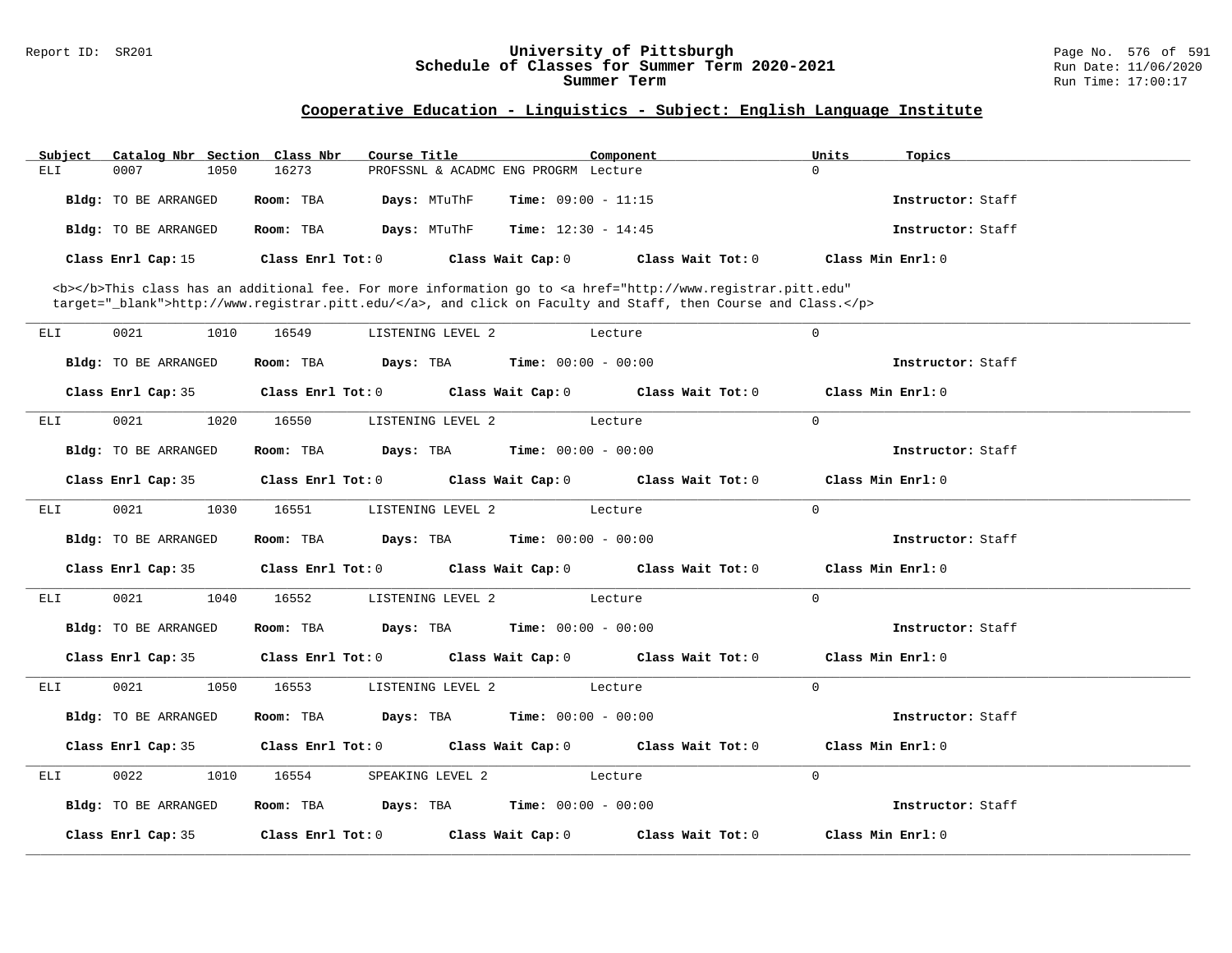#### Report ID: SR201 **University of Pittsburgh** Page No. 577 of 591 **Schedule of Classes for Summer Term 2020-2021** Run Date: 11/06/2020 **Summer Term** Run Time: 17:00:17

|                 | Subject Catalog Nbr Section Class Nbr | Course Title                                                   |                  | Component                                                                                  | Units<br>Topics   |  |
|-----------------|---------------------------------------|----------------------------------------------------------------|------------------|--------------------------------------------------------------------------------------------|-------------------|--|
| ELI             | 0022<br>1020                          | 16555                                                          | SPEAKING LEVEL 2 | Lecture                                                                                    | $\cap$            |  |
|                 | Bldg: TO BE ARRANGED                  | Room: TBA $Days:$ TBA $Time: 00:00 - 00:00$                    |                  |                                                                                            | Instructor: Staff |  |
|                 |                                       |                                                                |                  | Class Enrl Cap: 35 Class Enrl Tot: 0 Class Wait Cap: 0 Class Wait Tot: 0 Class Min Enrl: 0 |                   |  |
| ELI             |                                       | 0022 1030 16556 SPEAKING LEVEL 2 Lecture                       |                  |                                                                                            | $\Omega$          |  |
|                 | Bldg: TO BE ARRANGED                  | Room: TBA $Days:$ TBA $Time: 00:00 - 00:00$                    |                  |                                                                                            | Instructor: Staff |  |
|                 |                                       |                                                                |                  | Class Enrl Cap: 35 Class Enrl Tot: 0 Class Wait Cap: 0 Class Wait Tot: 0 Class Min Enrl: 0 |                   |  |
|                 |                                       | ELI 0022 1040 16557 SPEAKING LEVEL 2 Lecture                   |                  |                                                                                            | $\Omega$          |  |
|                 | Bldg: TO BE ARRANGED                  | Room: TBA Days: TBA Time: $00:00 - 00:00$                      |                  |                                                                                            | Instructor: Staff |  |
|                 |                                       |                                                                |                  | Class Enrl Cap: 35 Class Enrl Tot: 0 Class Wait Cap: 0 Class Wait Tot: 0 Class Min Enrl: 0 |                   |  |
|                 |                                       | ELI 0022 1050 16558 SPEAKING LEVEL 2 Lecture                   |                  |                                                                                            | $\Omega$          |  |
|                 | Bldg: TO BE ARRANGED                  | Room: TBA $Days: TBA$ Time: $00:00 - 00:00$                    |                  |                                                                                            | Instructor: Staff |  |
|                 |                                       |                                                                |                  | Class Enrl Cap: 35 Class Enrl Tot: 0 Class Wait Cap: 0 Class Wait Tot: 0 Class Min Enrl: 0 |                   |  |
|                 |                                       | ELI 0023 1010 16559 READING LEVEL 2 Lecture                    |                  |                                                                                            | $\Omega$          |  |
|                 | Bldg: TO BE ARRANGED                  | Room: TBA $\rule{1em}{0.15mm}$ Days: TBA Time: $00:00 - 00:00$ |                  |                                                                                            | Instructor: Staff |  |
|                 |                                       |                                                                |                  | Class Enrl Cap: 35 Class Enrl Tot: 0 Class Wait Cap: 0 Class Wait Tot: 0 Class Min Enrl: 0 |                   |  |
| ELI <b>ELET</b> |                                       | 0023 1020 16560 READING LEVEL 2 Lecture                        |                  |                                                                                            | $\Omega$          |  |
|                 |                                       | Bldg: TO BE ARRANGED ROOM: TBA Days: TBA Time: 00:00 - 00:00   |                  |                                                                                            | Instructor: Staff |  |
|                 |                                       |                                                                |                  | Class Enrl Cap: 35 Class Enrl Tot: 0 Class Wait Cap: 0 Class Wait Tot: 0 Class Min Enrl: 0 |                   |  |
|                 |                                       | ELI 0023 1030 16561 READING LEVEL 2 Lecture                    |                  |                                                                                            | $\Omega$          |  |
|                 | Bldg: TO BE ARRANGED                  | Room: TBA $Days: TBA$ Time: $00:00 - 00:00$                    |                  |                                                                                            | Instructor: Staff |  |
|                 |                                       |                                                                |                  | Class Enrl Cap: 35 Class Enrl Tot: 0 Class Wait Cap: 0 Class Wait Tot: 0 Class Min Enrl: 0 |                   |  |
| ELI <b>ELET</b> |                                       | 0023 1040 16562 READING LEVEL 2 Lecture                        |                  |                                                                                            | $\Omega$          |  |
|                 | Bldg: TO BE ARRANGED                  | Room: TBA $\rule{1em}{0.15mm}$ Days: TBA Time: $00:00 - 00:00$ |                  |                                                                                            | Instructor: Staff |  |
|                 |                                       |                                                                |                  | Class Enrl Cap: 35 Class Enrl Tot: 0 Class Wait Cap: 0 Class Wait Tot: 0                   | Class Min Enrl: 0 |  |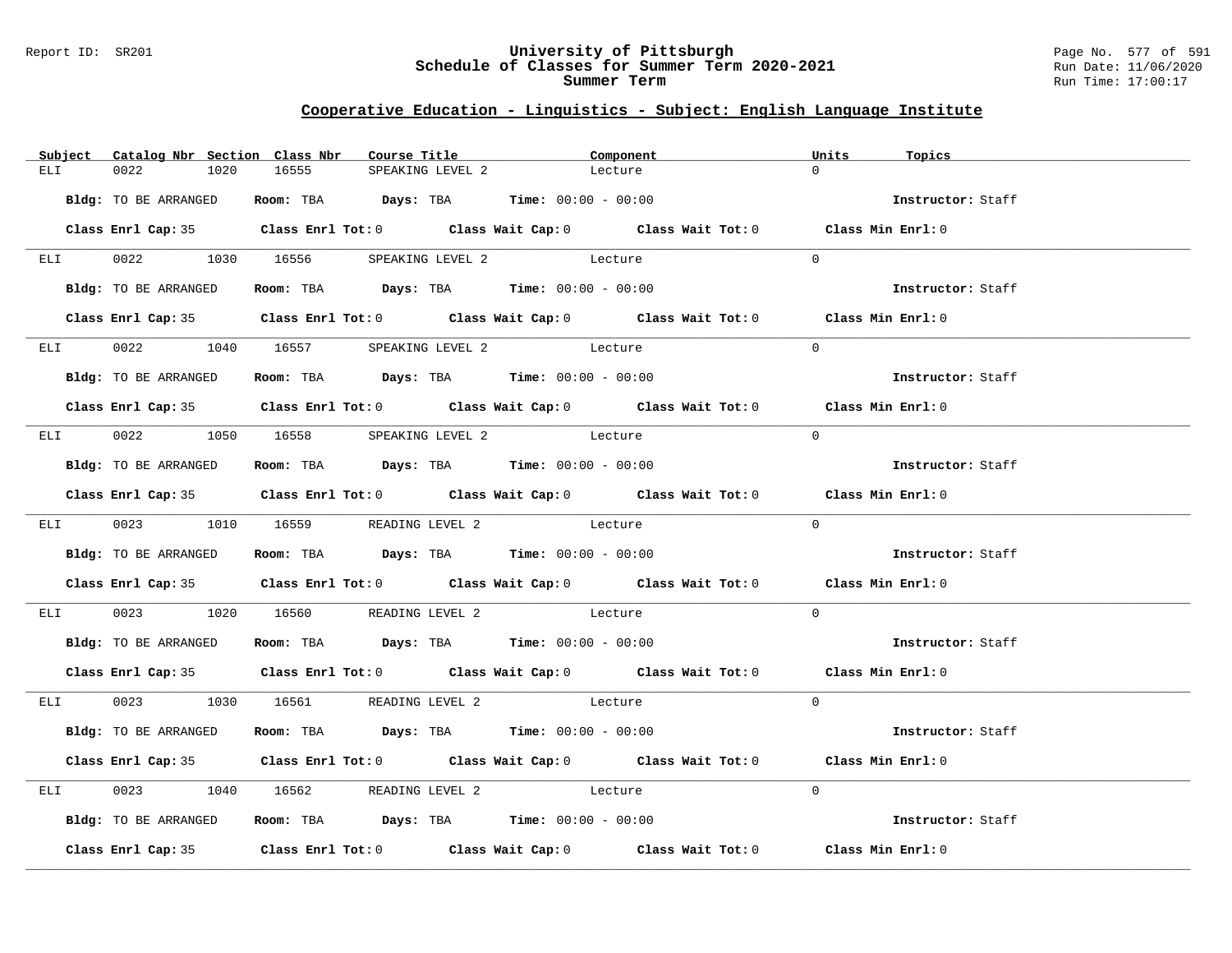| ELI | 0023                                | 1050 16563 |  | READING LEVEL 2 Lecture                                                                    |                                                             | $\overline{0}$                                                                             |  |
|-----|-------------------------------------|------------|--|--------------------------------------------------------------------------------------------|-------------------------------------------------------------|--------------------------------------------------------------------------------------------|--|
|     | Bldg: TO BE ARRANGED                |            |  | Room: TBA $Days:$ TBA Time: $00:00 - 00:00$                                                |                                                             | Instructor: Staff                                                                          |  |
|     |                                     |            |  |                                                                                            |                                                             | Class Enrl Cap: 35 Class Enrl Tot: 0 Class Wait Cap: 0 Class Wait Tot: 0 Class Min Enrl: 0 |  |
|     |                                     |            |  | ELI 0024 1010 16564 WRITING LEVEL 2 Lecture                                                |                                                             | $\Omega$                                                                                   |  |
|     | Bldg: TO BE ARRANGED                |            |  | Room: TBA $Days:$ TBA $Time: 00:00 - 00:00$                                                |                                                             | Instructor: Staff                                                                          |  |
|     |                                     |            |  |                                                                                            |                                                             | Class Enrl Cap: 35 Class Enrl Tot: 0 Class Wait Cap: 0 Class Wait Tot: 0 Class Min Enrl: 0 |  |
|     |                                     |            |  | ELI 0024 1020 16565 WRITING LEVEL 2 Lecture                                                |                                                             | $\Omega$                                                                                   |  |
|     |                                     |            |  | Bldg: TO BE ARRANGED Room: TBA Days: TBA Time: 00:00 - 00:00                               |                                                             | Instructor: Staff                                                                          |  |
|     |                                     |            |  |                                                                                            |                                                             | Class Enrl Cap: 35 Class Enrl Tot: 0 Class Wait Cap: 0 Class Wait Tot: 0 Class Min Enrl: 0 |  |
|     |                                     |            |  | ELI 0024 1030 16566 WRITING LEVEL 2 Lecture                                                |                                                             | $\Omega$                                                                                   |  |
|     |                                     |            |  | <b>Bldg:</b> TO BE ARRANGED <b>Room:</b> TBA <b>Days:</b> TBA <b>Time:</b> $00:00 - 00:00$ |                                                             | Instructor: Staff                                                                          |  |
|     |                                     |            |  |                                                                                            |                                                             | Class Enrl Cap: 35 Class Enrl Tot: 0 Class Wait Cap: 0 Class Wait Tot: 0 Class Min Enrl: 0 |  |
|     | ELI 0024 1040 16567 WRITING LEVEL 2 |            |  | Lecture                                                                                    |                                                             | $\Omega$                                                                                   |  |
|     |                                     |            |  | Bldg: TO BE ARRANGED Room: TBA Days: TBA Time: 00:00 - 00:00                               |                                                             | Instructor: Staff                                                                          |  |
|     |                                     |            |  |                                                                                            |                                                             |                                                                                            |  |
|     |                                     |            |  |                                                                                            |                                                             | Class Enrl Cap: 35 Class Enrl Tot: 0 Class Wait Cap: 0 Class Wait Tot: 0 Class Min Enrl: 0 |  |
|     |                                     |            |  | ELI 0024 1050 16568 WRITING LEVEL 2 Lecture                                                |                                                             | $\overline{0}$                                                                             |  |
|     |                                     |            |  | Bldg: TO BE ARRANGED Room: TBA Days: TBA Time: 00:00 - 00:00                               |                                                             | <b>Instructor:</b> Staff                                                                   |  |
|     |                                     |            |  |                                                                                            |                                                             | Class Enrl Cap: 35 Class Enrl Tot: 0 Class Wait Cap: 0 Class Wait Tot: 0 Class Min Enrl: 0 |  |
|     |                                     |            |  | ELI 0025 1010 16569 GRAMMAR LEVEL 2 Lecture                                                |                                                             | $\Omega$                                                                                   |  |
|     |                                     |            |  | Bldg: TO BE ARRANGED Room: TBA Days: TBA Time: 00:00 - 00:00                               |                                                             | Instructor: Staff                                                                          |  |
|     | Class Enrl Cap: 35                  |            |  |                                                                                            | Class Enrl Tot: $0$ Class Wait Cap: $0$ Class Wait Tot: $0$ | Class Min Enrl: 0                                                                          |  |
|     | ELI 0025 1020 16570 GRAMMAR LEVEL 2 |            |  | Lecture                                                                                    |                                                             | $\Omega$                                                                                   |  |
|     |                                     |            |  | Bldg: TO BE ARRANGED Room: TBA Days: TBA Time: 00:00 - 00:00                               |                                                             | Instructor: Staff                                                                          |  |
|     |                                     |            |  |                                                                                            |                                                             | Class Enrl Cap: 35 Class Enrl Tot: 0 Class Wait Cap: 0 Class Wait Tot: 0 Class Min Enrl: 0 |  |
|     |                                     |            |  | ELI 0025 1030 16571 GRAMMAR LEVEL 2 Lecture                                                |                                                             | $\Omega$                                                                                   |  |
|     |                                     |            |  | Bldg: TO BE ARRANGED <b>Room:</b> TBA <b>Days:</b> TBA <b>Time:</b> $00:00 - 00:00$        |                                                             | Instructor: Staff                                                                          |  |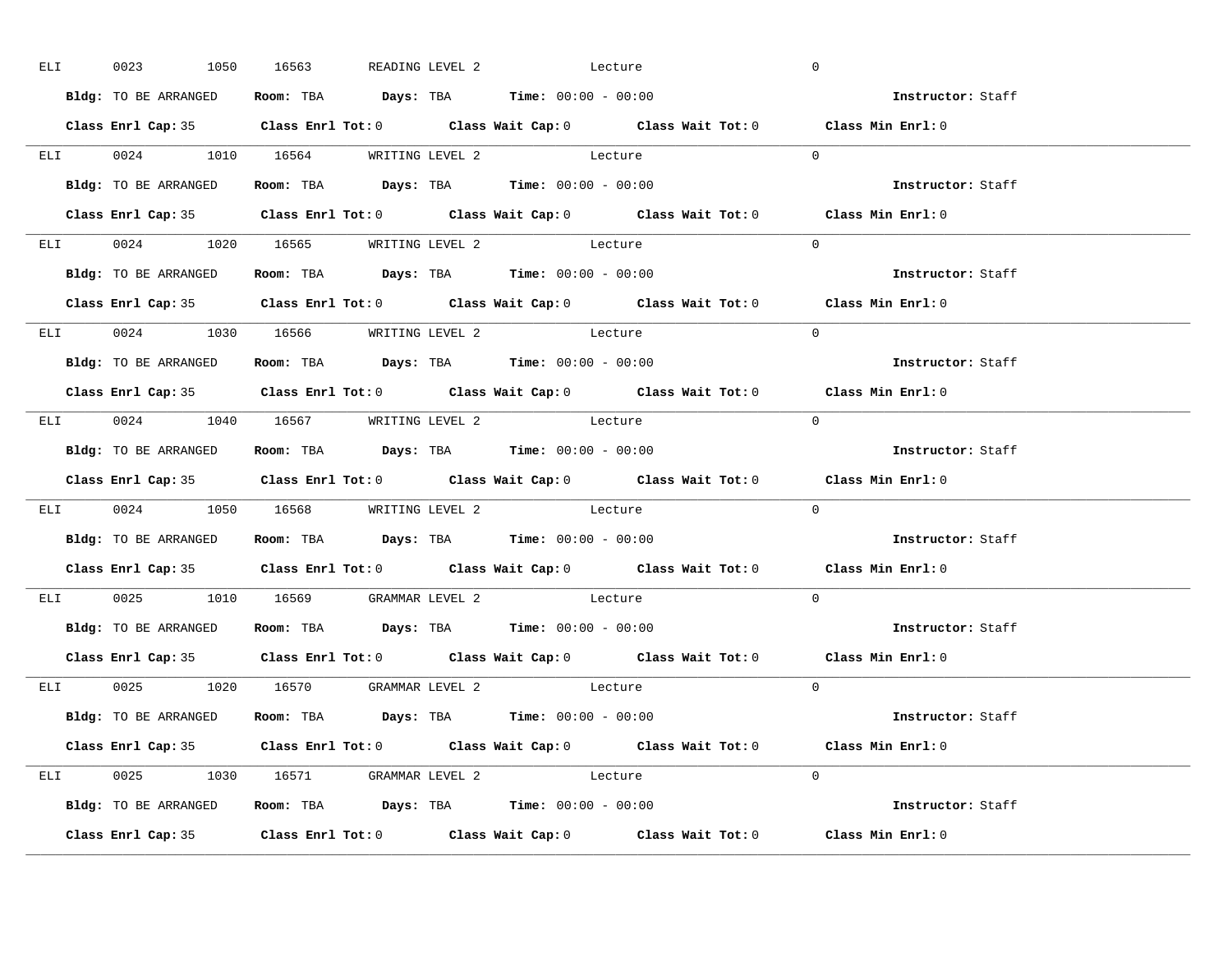#### Report ID: SR201 **University of Pittsburgh** Page No. 579 of 591 **Schedule of Classes for Summer Term 2020-2021** Run Date: 11/06/2020 **Summer Term** Run Time: 17:00:17

|                 | Subject Catalog Nbr Section Class Nbr | Course Title                                                   | Component                                                                                  | Units<br>Topics   |
|-----------------|---------------------------------------|----------------------------------------------------------------|--------------------------------------------------------------------------------------------|-------------------|
| ELI             | 0025<br>1040                          | 16572<br>GRAMMAR LEVEL 2                                       | Lecture                                                                                    | $\cap$            |
|                 | Bldg: TO BE ARRANGED                  | Room: TBA $Days:$ TBA $Time: 00:00 - 00:00$                    |                                                                                            | Instructor: Staff |
|                 |                                       |                                                                | Class Enrl Cap: 35 Class Enrl Tot: 0 Class Wait Cap: 0 Class Wait Tot: 0 Class Min Enrl: 0 |                   |
|                 |                                       | ELI 0025 1050 16573 GRAMMAR LEVEL 2 Lecture                    |                                                                                            | $\Omega$          |
|                 | Bldg: TO BE ARRANGED                  | Room: TBA $Days:$ TBA Time: $00:00 - 00:00$                    |                                                                                            | Instructor: Staff |
|                 |                                       |                                                                | Class Enrl Cap: 35 Class Enrl Tot: 0 Class Wait Cap: 0 Class Wait Tot: 0 Class Min Enrl: 0 |                   |
|                 |                                       | ELI 0031 1010 16574 LISTENING LEVEL 3 Lecture                  |                                                                                            | $\Omega$          |
|                 | Bldg: TO BE ARRANGED                  | Room: TBA $Days:$ TBA Time: $00:00 - 00:00$                    |                                                                                            | Instructor: Staff |
|                 |                                       |                                                                | Class Enrl Cap: 35 Class Enrl Tot: 0 Class Wait Cap: 0 Class Wait Tot: 0 Class Min Enrl: 0 |                   |
|                 |                                       | ELI 0031 1020 16575 LISTENING LEVEL 3 Lecture                  |                                                                                            | $\Omega$          |
|                 | Bldg: TO BE ARRANGED                  | Room: TBA $Days:$ TBA $Time: 00:00 - 00:00$                    |                                                                                            | Instructor: Staff |
|                 |                                       |                                                                | Class Enrl Cap: 35 Class Enrl Tot: 0 Class Wait Cap: 0 Class Wait Tot: 0 Class Min Enrl: 0 |                   |
|                 |                                       | ELI 0031 1030 16576 LISTENING LEVEL 3 Lecture                  |                                                                                            | $\Omega$          |
|                 | Bldg: TO BE ARRANGED                  | Room: TBA $\rule{1em}{0.15mm}$ Days: TBA Time: $00:00 - 00:00$ |                                                                                            | Instructor: Staff |
|                 |                                       |                                                                | Class Enrl Cap: 35 Class Enrl Tot: 0 Class Wait Cap: 0 Class Wait Tot: 0 Class Min Enrl: 0 |                   |
| ELI <b>ELET</b> |                                       | 0031 1040 16577 LISTENING LEVEL 3 Lecture                      |                                                                                            | $\Omega$          |
|                 | Bldg: TO BE ARRANGED                  | Room: TBA $Days:$ TBA $Time: 00:00 - 00:00$                    |                                                                                            | Instructor: Staff |
|                 |                                       |                                                                | Class Enrl Cap: 35 Class Enrl Tot: 0 Class Wait Cap: 0 Class Wait Tot: 0 Class Min Enrl: 0 |                   |
|                 |                                       | ELI 0031 1050 16271 LISTENING LEVEL 3 Lecture                  |                                                                                            | $\Omega$          |
|                 | Bldg: TO BE ARRANGED                  | Room: TBA $\rule{1em}{0.15mm}$ Days: TBA Time: $00:00 - 00:00$ |                                                                                            | Instructor: Staff |
|                 |                                       |                                                                | Class Enrl Cap: 22 Class Enrl Tot: 0 Class Wait Cap: 0 Class Wait Tot: 0 Class Min Enrl: 0 |                   |
| ELI <b>ELET</b> |                                       | 0032 1010 16578 SPEAKING LEVEL 3 Lecture                       |                                                                                            | $\Omega$          |
|                 | Bldg: TO BE ARRANGED                  | Room: TBA $Days:$ TBA $Time: 00:00 - 00:00$                    |                                                                                            | Instructor: Staff |
|                 |                                       |                                                                | Class Enrl Cap: 35 Class Enrl Tot: 0 Class Wait Cap: 0 Class Wait Tot: 0 Class Min Enrl: 0 |                   |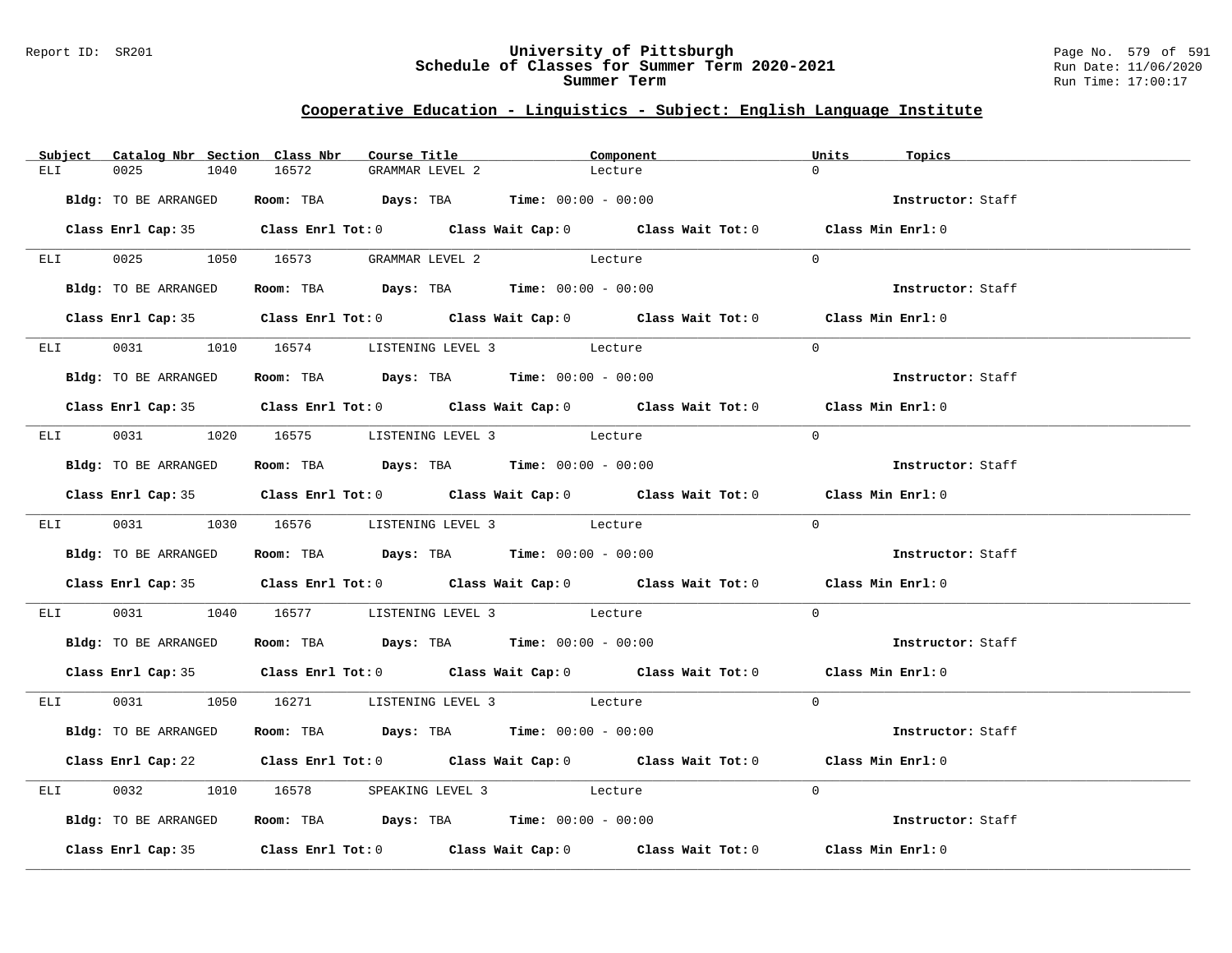| ELI <b>ELI</b> | 0032                                |  |  | 1020 16579 SPEAKING LEVEL 3 Lecture                                                        | $\overline{0}$                                                                                     |  |
|----------------|-------------------------------------|--|--|--------------------------------------------------------------------------------------------|----------------------------------------------------------------------------------------------------|--|
|                | Bldg: TO BE ARRANGED                |  |  | Room: TBA $Days:$ TBA Time: $00:00 - 00:00$                                                | <b>Example 2</b> Instructor: Staff                                                                 |  |
|                |                                     |  |  |                                                                                            | Class Enrl Cap: 35 Class Enrl Tot: 0 Class Wait Cap: 0 Class Wait Tot: 0 Class Min Enrl: 0         |  |
|                |                                     |  |  | ELI 0032 1030 16580 SPEAKING LEVEL 3 Lecture                                               | $\Omega$                                                                                           |  |
|                | Bldg: TO BE ARRANGED                |  |  | Room: TBA $Days:$ TBA Time: $00:00 - 00:00$                                                | Instructor: Staff                                                                                  |  |
|                |                                     |  |  |                                                                                            | Class Enrl Cap: 35 Class Enrl Tot: 0 Class Wait Cap: 0 Class Wait Tot: 0 Class Min Enrl: 0         |  |
|                |                                     |  |  | ELI 0032 1040 16581 SPEAKING LEVEL 3 Lecture                                               | $\Omega$                                                                                           |  |
|                |                                     |  |  | Bldg: TO BE ARRANGED ROOM: TBA Days: TBA Time: 00:00 - 00:00                               | Instructor: Staff                                                                                  |  |
|                |                                     |  |  |                                                                                            | Class Enrl Cap: 35 Class Enrl Tot: 0 Class Wait Cap: 0 Class Wait Tot: 0 Class Min Enrl: 0         |  |
|                |                                     |  |  | ELI 0032 1050 16582 SPEAKING LEVEL 3 Lecture                                               | $\Omega$                                                                                           |  |
|                |                                     |  |  | Bldg: TO BE ARRANGED Room: TBA Days: TBA Time: 00:00 - 00:00                               | Instructor: Staff                                                                                  |  |
|                |                                     |  |  |                                                                                            | Class Enrl Cap: 35 Class Enrl Tot: 0 Class Wait Cap: 0 Class Wait Tot: 0 Class Min Enrl: 0         |  |
|                |                                     |  |  | ELI 0033 1010 16583 READING LEVEL 3 Lecture                                                | $\Omega$                                                                                           |  |
|                |                                     |  |  | Bldg: TO BE ARRANGED Room: TBA Days: TBA Time: 00:00 - 00:00                               | Instructor: Staff                                                                                  |  |
|                |                                     |  |  |                                                                                            |                                                                                                    |  |
|                |                                     |  |  |                                                                                            | Class Enrl Cap: 35 Class Enrl Tot: 0 Class Wait Cap: 0 Class Wait Tot: 0 Class Min Enrl: 0         |  |
|                |                                     |  |  | ELI 0033 1020 16584 READING LEVEL 3 Lecture                                                | $\Omega$                                                                                           |  |
|                |                                     |  |  | Bldg: TO BE ARRANGED Room: TBA Days: TBA Time: 00:00 - 00:00                               | Instructor: Staff                                                                                  |  |
|                |                                     |  |  |                                                                                            | Class Enrl Cap: 35 Class Enrl Tot: 0 Class Wait Cap: 0 Class Wait Tot: 0 Class Min Enrl: 0         |  |
|                |                                     |  |  | ELI 0033 1030 16585 READING LEVEL 3 Lecture                                                | $\Omega$                                                                                           |  |
|                |                                     |  |  | Bldg: TO BE ARRANGED Room: TBA Days: TBA Time: 00:00 - 00:00                               | Instructor: Staff                                                                                  |  |
|                | Class Enrl Cap: 35                  |  |  |                                                                                            | Class Enrl Tot: 0 $\qquad$ Class Wait Cap: 0 $\qquad$ Class Wait Tot: 0 $\qquad$ Class Min Enrl: 0 |  |
|                | ELI 0033 1040 16586 READING LEVEL 3 |  |  | Lecture                                                                                    | $\Omega$                                                                                           |  |
|                |                                     |  |  | <b>Bldg:</b> TO BE ARRANGED <b>Room:</b> TBA <b>Days:</b> TBA <b>Time:</b> $00:00 - 00:00$ | <b>Instructor:</b> Staff                                                                           |  |
|                |                                     |  |  |                                                                                            | Class Enrl Cap: 35 Class Enrl Tot: 0 Class Wait Cap: 0 Class Wait Tot: 0 Class Min Enrl: 0         |  |
|                |                                     |  |  | ELI 0033 1050 16587 READING LEVEL 3 Lecture                                                | $\Omega$                                                                                           |  |
|                |                                     |  |  | Bldg: TO BE ARRANGED <b>Room:</b> TBA <b>Days:</b> TBA <b>Time:</b> $00:00 - 00:00$        | Instructor: Staff                                                                                  |  |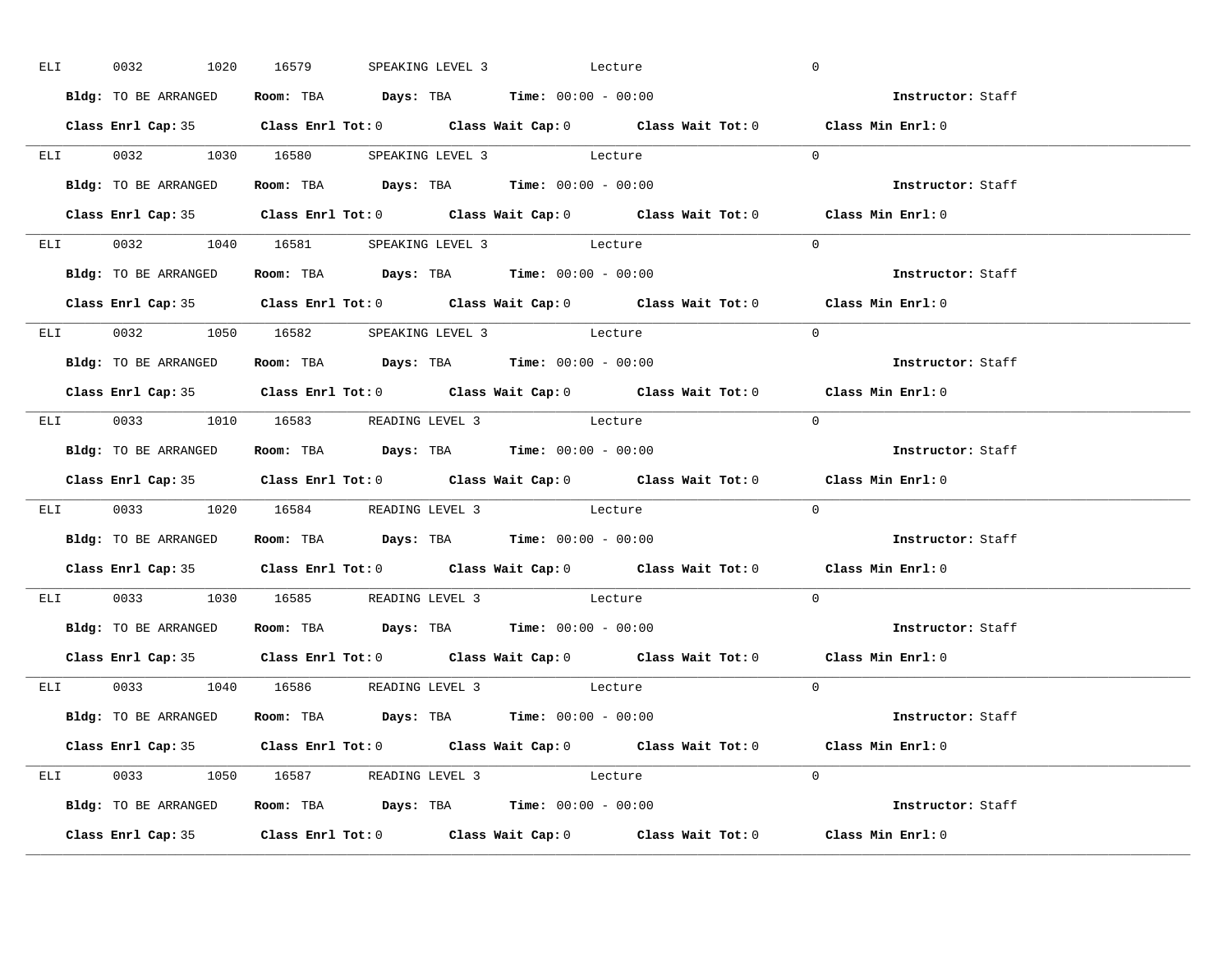#### Report ID: SR201 **University of Pittsburgh** Page No. 581 of 591 **Schedule of Classes for Summer Term 2020-2021** Run Date: 11/06/2020 **Summer Term** Run Time: 17:00:17

|                 | Subject Catalog Nbr Section Class Nbr | Course Title                                                   |                 | Component                                                                                  | Units<br>Topics   |  |
|-----------------|---------------------------------------|----------------------------------------------------------------|-----------------|--------------------------------------------------------------------------------------------|-------------------|--|
| ELI             | 0034<br>1010                          | 16588                                                          | WRITING LEVEL 3 | Lecture                                                                                    | $\cap$            |  |
|                 | Bldg: TO BE ARRANGED                  | Room: TBA $Days:$ TBA $Time: 00:00 - 00:00$                    |                 |                                                                                            | Instructor: Staff |  |
|                 |                                       |                                                                |                 | Class Enrl Cap: 35 Class Enrl Tot: 0 Class Wait Cap: 0 Class Wait Tot: 0 Class Min Enrl: 0 |                   |  |
| ELI <b>ELET</b> |                                       | 0034 1020 16589 WRITING LEVEL 3 Lecture                        |                 |                                                                                            | $\Omega$          |  |
|                 | Bldg: TO BE ARRANGED                  | Room: TBA Days: TBA Time: $00:00 - 00:00$                      |                 |                                                                                            | Instructor: Staff |  |
|                 |                                       |                                                                |                 | Class Enrl Cap: 35 Class Enrl Tot: 0 Class Wait Cap: 0 Class Wait Tot: 0 Class Min Enrl: 0 |                   |  |
|                 |                                       | ELI 0034 1030 16590 WRITING LEVEL 3 Lecture                    |                 |                                                                                            | $\Omega$          |  |
|                 | Bldg: TO BE ARRANGED                  | Room: TBA $\rule{1em}{0.15mm}$ Days: TBA Time: $00:00 - 00:00$ |                 |                                                                                            | Instructor: Staff |  |
|                 |                                       |                                                                |                 | Class Enrl Cap: 35 Class Enrl Tot: 0 Class Wait Cap: 0 Class Wait Tot: 0 Class Min Enrl: 0 |                   |  |
|                 |                                       | ELI 0034 1040 16591 WRITING LEVEL 3 Lecture                    |                 |                                                                                            | $\Omega$          |  |
|                 | Bldg: TO BE ARRANGED                  | Room: TBA $\rule{1em}{0.15mm}$ Days: TBA Time: $00:00 - 00:00$ |                 |                                                                                            | Instructor: Staff |  |
|                 |                                       |                                                                |                 | Class Enrl Cap: 35 Class Enrl Tot: 0 Class Wait Cap: 0 Class Wait Tot: 0 Class Min Enrl: 0 |                   |  |
|                 |                                       | ELI 0034 1050 16592 WRITING LEVEL 3 Lecture                    |                 |                                                                                            | $\Omega$          |  |
|                 | Bldg: TO BE ARRANGED                  | Room: TBA $\rule{1em}{0.15mm}$ Days: TBA Time: $00:00 - 00:00$ |                 |                                                                                            | Instructor: Staff |  |
|                 |                                       |                                                                |                 | Class Enrl Cap: 35 Class Enrl Tot: 0 Class Wait Cap: 0 Class Wait Tot: 0 Class Min Enrl: 0 |                   |  |
| ELI <b>ELET</b> |                                       | 0035 1010 16593 GRAMMAR LEVEL 3 Lecture                        |                 |                                                                                            | $\Omega$          |  |
|                 | Bldg: TO BE ARRANGED                  | Room: TBA $Days: TBA$ Time: $00:00 - 00:00$                    |                 |                                                                                            | Instructor: Staff |  |
|                 |                                       |                                                                |                 | Class Enrl Cap: 35 Class Enrl Tot: 0 Class Wait Cap: 0 Class Wait Tot: 0 Class Min Enrl: 0 |                   |  |
|                 |                                       | ELI 0035 1020 16594 GRAMMAR LEVEL 3 Lecture                    |                 |                                                                                            | $\Omega$          |  |
|                 | Bldg: TO BE ARRANGED                  | Room: TBA $Days:$ TBA $Time: 00:00 - 00:00$                    |                 |                                                                                            | Instructor: Staff |  |
|                 |                                       |                                                                |                 | Class Enrl Cap: 35 Class Enrl Tot: 0 Class Wait Cap: 0 Class Wait Tot: 0 Class Min Enrl: 0 |                   |  |
| ELI <b>ELET</b> |                                       | 0035 1030 16595 GRAMMAR LEVEL 3 Lecture                        |                 |                                                                                            | $\Omega$          |  |
|                 | Bldg: TO BE ARRANGED                  | Room: TBA $\rule{1em}{0.15mm}$ Days: TBA Time: $00:00 - 00:00$ |                 |                                                                                            | Instructor: Staff |  |
|                 |                                       |                                                                |                 | Class Enrl Cap: 35 Class Enrl Tot: 0 Class Wait Cap: 0 Class Wait Tot: 0                   | Class Min Enrl: 0 |  |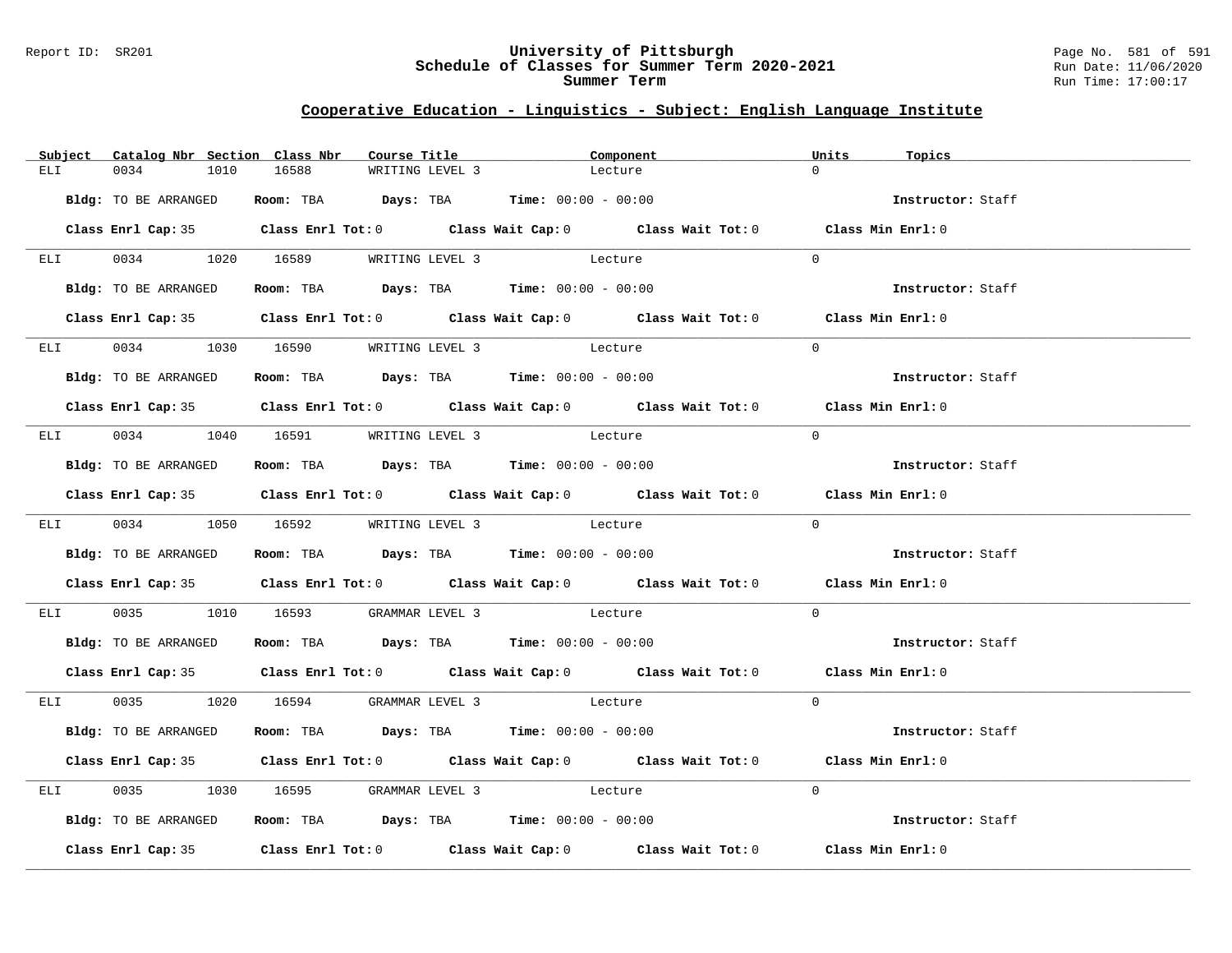| ELI <b>ELI</b> |                      |  | 0035 1040 16596 GRAMMAR LEVEL 3 Lecture                                                    |                                                                                            | $\overline{0}$           |  |
|----------------|----------------------|--|--------------------------------------------------------------------------------------------|--------------------------------------------------------------------------------------------|--------------------------|--|
|                | Bldg: TO BE ARRANGED |  | Room: TBA $Days:$ TBA Time: $00:00 - 00:00$                                                |                                                                                            | Instructor: Staff        |  |
|                |                      |  |                                                                                            | Class Enrl Cap: 35 Class Enrl Tot: 0 Class Wait Cap: 0 Class Wait Tot: 0 Class Min Enrl: 0 |                          |  |
|                |                      |  | ELI 0035 1050 16597 GRAMMAR LEVEL 3 Lecture                                                |                                                                                            | $\Omega$                 |  |
|                | Bldg: TO BE ARRANGED |  | Room: TBA $Days:$ TBA Time: $00:00 - 00:00$                                                |                                                                                            | Instructor: Staff        |  |
|                |                      |  |                                                                                            | Class Enrl Cap: 35 Class Enrl Tot: 0 Class Wait Cap: 0 Class Wait Tot: 0 Class Min Enrl: 0 |                          |  |
|                |                      |  | ELI 0041 1010 16598 LISTENING LEVEL 4 Lecture                                              |                                                                                            | $\Omega$                 |  |
|                |                      |  | Bldg: TO BE ARRANGED ROOM: TBA Days: TBA Time: 00:00 - 00:00                               |                                                                                            | Instructor: Staff        |  |
|                |                      |  |                                                                                            | Class Enrl Cap: 35 Class Enrl Tot: 0 Class Wait Cap: 0 Class Wait Tot: 0 Class Min Enrl: 0 |                          |  |
|                |                      |  | ELI 0041 1020 16599 LISTENING LEVEL 4 Lecture                                              |                                                                                            | $\Omega$                 |  |
|                | Bldg: TO BE ARRANGED |  | Room: TBA $Days:$ TBA $Time: 00:00 - 00:00$                                                |                                                                                            | Instructor: Staff        |  |
|                |                      |  |                                                                                            | Class Enrl Cap: 35 Class Enrl Tot: 0 Class Wait Cap: 0 Class Wait Tot: 0 Class Min Enrl: 0 |                          |  |
|                |                      |  | ELI 0041 1030 16600 LISTENING LEVEL 4 Lecture                                              |                                                                                            | $\Omega$                 |  |
|                |                      |  | Bldg: TO BE ARRANGED Room: TBA Days: TBA Time: 00:00 - 00:00                               |                                                                                            | Instructor: Staff        |  |
|                |                      |  |                                                                                            |                                                                                            |                          |  |
|                |                      |  |                                                                                            | Class Enrl Cap: 35 Class Enrl Tot: 0 Class Wait Cap: 0 Class Wait Tot: 0 Class Min Enrl: 0 |                          |  |
|                |                      |  | ELI 0041 1040 16601 LISTENING LEVEL 4 Lecture                                              |                                                                                            | $\Omega$                 |  |
|                |                      |  | Bldg: TO BE ARRANGED ROOM: TBA Days: TBA Time: 00:00 - 00:00                               |                                                                                            | Instructor: Staff        |  |
|                |                      |  |                                                                                            | Class Enrl Cap: 35 Class Enrl Tot: 0 Class Wait Cap: 0 Class Wait Tot: 0 Class Min Enrl: 0 |                          |  |
|                |                      |  | ELI 0041 1050 16602 LISTENING LEVEL 4 Lecture                                              |                                                                                            | $\Omega$                 |  |
|                |                      |  | Bldg: TO BE ARRANGED Room: TBA Days: TBA Time: 00:00 - 00:00                               |                                                                                            | Instructor: Staff        |  |
|                | Class Enrl Cap: 35   |  |                                                                                            | Class Enrl Tot: $0$ Class Wait Cap: $0$ Class Wait Tot: $0$ Class Min Enrl: $0$            |                          |  |
|                |                      |  | ELI 0042 1010 16603 SPEAKING LEVEL 4 Lecture                                               |                                                                                            | $\Omega$                 |  |
|                |                      |  | <b>Bldg:</b> TO BE ARRANGED <b>Room:</b> TBA <b>Days:</b> TBA <b>Time:</b> $00:00 - 00:00$ |                                                                                            | <b>Instructor:</b> Staff |  |
|                |                      |  |                                                                                            | Class Enrl Cap: 35 Class Enrl Tot: 0 Class Wait Cap: 0 Class Wait Tot: 0 Class Min Enrl: 0 |                          |  |
|                |                      |  | ELI 0042 1020 16604 SPEAKING LEVEL 4 Lecture                                               |                                                                                            | $\Omega$                 |  |
|                |                      |  | Bldg: TO BE ARRANGED <b>Room:</b> TBA <b>Days:</b> TBA <b>Time:</b> $00:00 - 00:00$        |                                                                                            | Instructor: Staff        |  |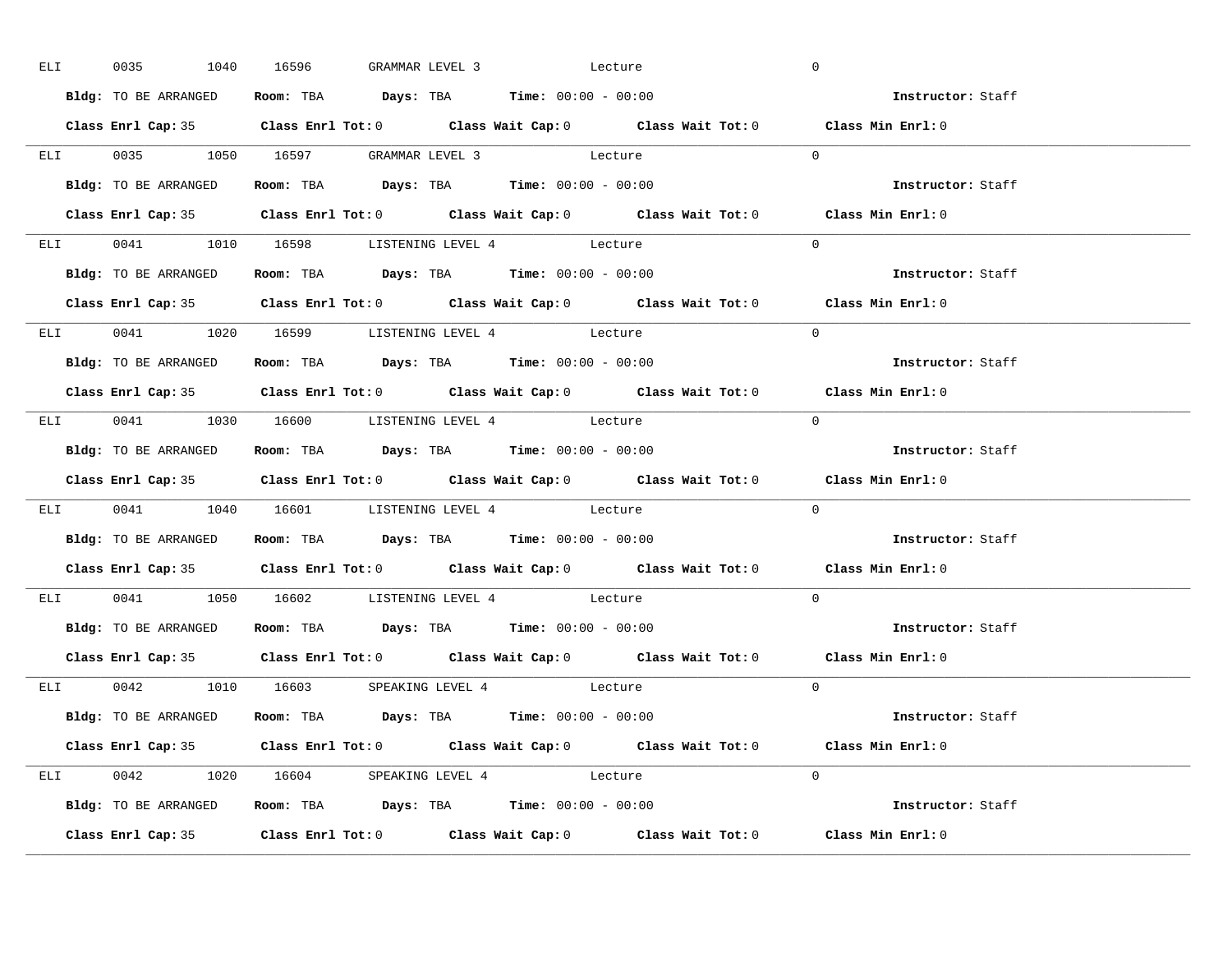#### Report ID: SR201 **University of Pittsburgh** Page No. 583 of 591 **Schedule of Classes for Summer Term 2020-2021** Run Date: 11/06/2020 **Summer Term** Run Time: 17:00:17

|                 | Subject Catalog Nbr Section Class Nbr | Course Title                                 |                  | Component                                                                                  | Units<br>Topics   |  |
|-----------------|---------------------------------------|----------------------------------------------|------------------|--------------------------------------------------------------------------------------------|-------------------|--|
| ELI             | 0042<br>1030                          | 16605                                        | SPEAKING LEVEL 4 | Lecture                                                                                    | $\Omega$          |  |
|                 |                                       |                                              |                  |                                                                                            |                   |  |
|                 | Bldg: TO BE ARRANGED                  | Room: TBA $Days:$ TBA $Time: 00:00 - 00:00$  |                  |                                                                                            | Instructor: Staff |  |
|                 |                                       |                                              |                  | Class Enrl Cap: 35 Class Enrl Tot: 0 Class Wait Cap: 0 Class Wait Tot: 0 Class Min Enrl: 0 |                   |  |
| ELI             |                                       | 0042 1040 16606 SPEAKING LEVEL 4 Lecture     |                  |                                                                                            | $\Omega$          |  |
|                 | Bldg: TO BE ARRANGED                  | Room: TBA $Days:$ TBA $Time: 00:00 - 00:00$  |                  |                                                                                            | Instructor: Staff |  |
|                 |                                       |                                              |                  | Class Enrl Cap: 35 Class Enrl Tot: 0 Class Wait Cap: 0 Class Wait Tot: 0 Class Min Enrl: 0 |                   |  |
|                 |                                       | ELI 0042 1050 16607 SPEAKING LEVEL 4 Lecture |                  |                                                                                            | $\Omega$          |  |
|                 | Bldg: TO BE ARRANGED                  | Room: TBA $Days:$ TBA $Time: 00:00 - 00:00$  |                  |                                                                                            | Instructor: Staff |  |
|                 |                                       |                                              |                  | Class Enrl Cap: 35 Class Enrl Tot: 0 Class Wait Cap: 0 Class Wait Tot: 0 Class Min Enrl: 0 |                   |  |
|                 |                                       | ELI 0043 1010 16608 READING LEVEL 4 Lecture  |                  |                                                                                            | $\Omega$          |  |
|                 | Bldg: TO BE ARRANGED                  | Room: TBA $Days:$ TBA $Time: 00:00 - 00:00$  |                  |                                                                                            | Instructor: Staff |  |
|                 |                                       |                                              |                  | Class Enrl Cap: 35 Class Enrl Tot: 0 Class Wait Cap: 0 Class Wait Tot: 0 Class Min Enrl: 0 |                   |  |
|                 |                                       | ELI 0043 1020 16609 READING LEVEL 4 Lecture  |                  |                                                                                            | $\Omega$          |  |
|                 | Bldg: TO BE ARRANGED                  | Room: TBA $Days:$ TBA Time: $00:00 - 00:00$  |                  |                                                                                            | Instructor: Staff |  |
|                 |                                       |                                              |                  | Class Enrl Cap: 35 Class Enrl Tot: 0 Class Wait Cap: 0 Class Wait Tot: 0 Class Min Enrl: 0 |                   |  |
| ELI <b>ELET</b> |                                       | 0043 1030 16610 READING LEVEL 4 Lecture      |                  |                                                                                            | $\Omega$          |  |
|                 | Bldg: TO BE ARRANGED                  | Room: TBA $Days: TBA$ Time: $00:00 - 00:00$  |                  |                                                                                            | Instructor: Staff |  |
|                 |                                       |                                              |                  | Class Enrl Cap: 35 Class Enrl Tot: 0 Class Wait Cap: 0 Class Wait Tot: 0 Class Min Enrl: 0 |                   |  |
|                 |                                       | ELI 0043 1040 16611 READING LEVEL 4 Lecture  |                  |                                                                                            | $\Omega$          |  |
|                 | Bldg: TO BE ARRANGED                  | Room: TBA Days: TBA Time: $00:00 - 00:00$    |                  |                                                                                            | Instructor: Staff |  |
|                 |                                       |                                              |                  | Class Enrl Cap: 35 Class Enrl Tot: 0 Class Wait Cap: 0 Class Wait Tot: 0 Class Min Enrl: 0 |                   |  |
| ELI <b>ELET</b> |                                       | 0043 1050 16269 READING LEVEL 4 Lecture      |                  |                                                                                            | $\Omega$          |  |
|                 | Bldg: TO BE ARRANGED                  | Room: TBA $Days:$ TBA $Time: 00:00 - 00:00$  |                  |                                                                                            | Instructor: Staff |  |
|                 |                                       |                                              |                  | Class Enrl Cap: 22 Class Enrl Tot: 0 Class Wait Cap: 0 Class Wait Tot: 0 Class Min Enrl: 0 |                   |  |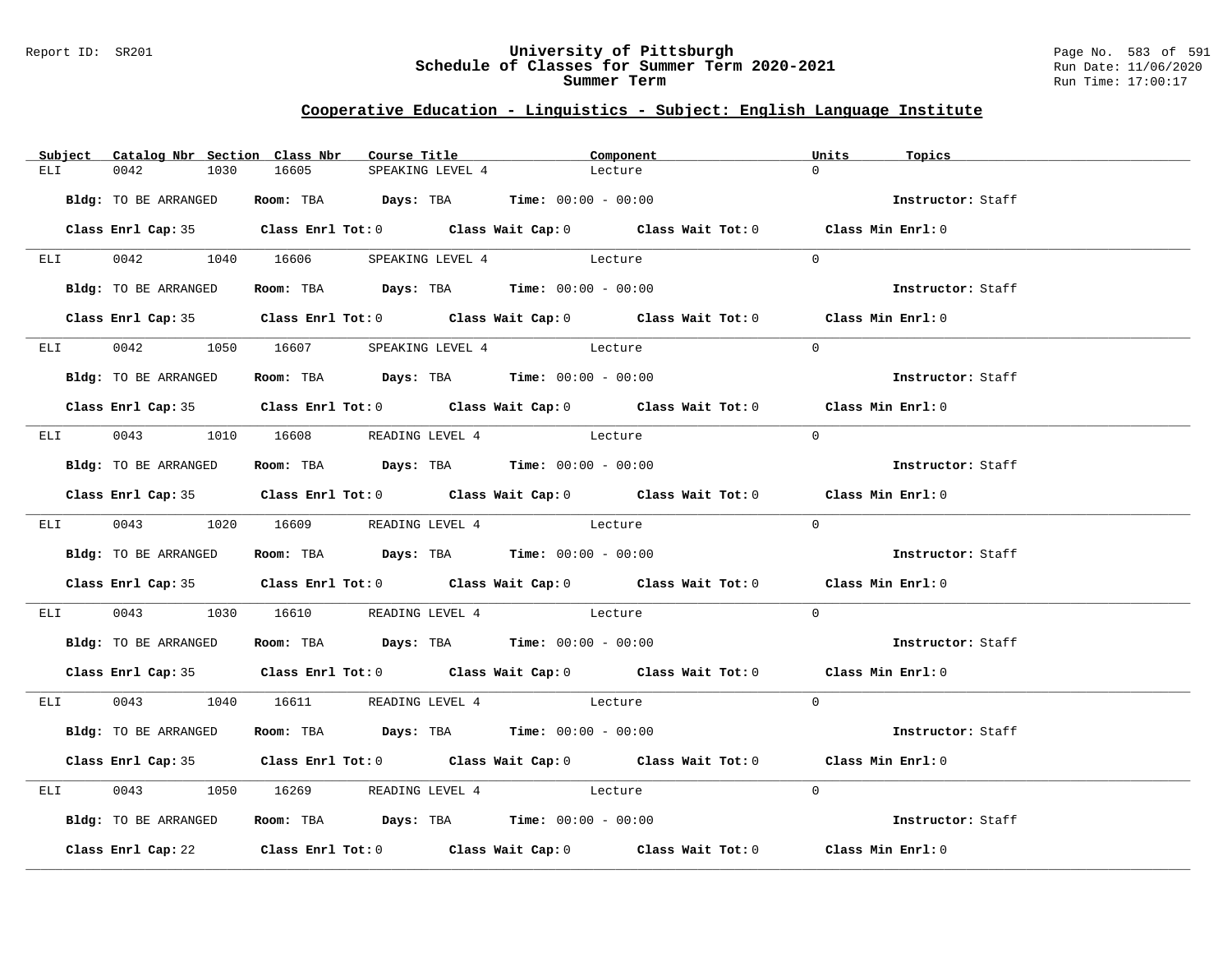| ELI | 0044               |                      | 1010 16612                          |  | WRITING LEVEL 4 Lecture                                                                    | $\overline{0}$                                                                             |  |
|-----|--------------------|----------------------|-------------------------------------|--|--------------------------------------------------------------------------------------------|--------------------------------------------------------------------------------------------|--|
|     |                    | Bldg: TO BE ARRANGED |                                     |  | Room: TBA $Days:$ TBA Time: $00:00 - 00:00$                                                | Instructor: Staff                                                                          |  |
|     |                    |                      |                                     |  |                                                                                            | Class Enrl Cap: 35 Class Enrl Tot: 0 Class Wait Cap: 0 Class Wait Tot: 0 Class Min Enrl: 0 |  |
|     |                    |                      |                                     |  | ELI 0044 1020 16613 WRITING LEVEL 4 Lecture                                                | $\Omega$                                                                                   |  |
|     |                    | Bldg: TO BE ARRANGED |                                     |  | Room: TBA $Days: TBA$ Time: $00:00 - 00:00$                                                | Instructor: Staff                                                                          |  |
|     |                    |                      |                                     |  |                                                                                            | Class Enrl Cap: 35 Class Enrl Tot: 0 Class Wait Cap: 0 Class Wait Tot: 0 Class Min Enrl: 0 |  |
|     |                    |                      |                                     |  | ELI 0044 1030 16614 WRITING LEVEL 4 Lecture                                                | $\Omega$                                                                                   |  |
|     |                    |                      |                                     |  | Bldg: TO BE ARRANGED ROOM: TBA Days: TBA Time: 00:00 - 00:00                               | Instructor: Staff                                                                          |  |
|     |                    |                      |                                     |  |                                                                                            | Class Enrl Cap: 35 Class Enrl Tot: 0 Class Wait Cap: 0 Class Wait Tot: 0 Class Min Enrl: 0 |  |
|     |                    |                      |                                     |  | ELI 0044 1040 16615 WRITING LEVEL 4 Lecture                                                | $\Omega$                                                                                   |  |
|     |                    | Bldg: TO BE ARRANGED |                                     |  | Room: TBA $Days:$ TBA $Time: 00:00 - 00:00$                                                | Instructor: Staff                                                                          |  |
|     |                    |                      |                                     |  |                                                                                            | Class Enrl Cap: 35 Class Enrl Tot: 0 Class Wait Cap: 0 Class Wait Tot: 0 Class Min Enrl: 0 |  |
|     |                    |                      |                                     |  | ELI 0044 1050 16270 WRITING LEVEL 4 Lecture                                                | $\Omega$                                                                                   |  |
|     |                    | Bldg: TO BE ARRANGED |                                     |  | Room: TBA $\rule{1em}{0.15mm}$ Days: TBA $\rule{1.5mm}{0.15mm}$ Time: $00:00 - 00:00$      | Instructor: Staff                                                                          |  |
|     |                    |                      |                                     |  |                                                                                            |                                                                                            |  |
|     |                    |                      |                                     |  |                                                                                            | Class Enrl Cap: 22 Class Enrl Tot: 0 Class Wait Cap: 0 Class Wait Tot: 0 Class Min Enrl: 0 |  |
|     |                    |                      |                                     |  | ELI 0045 1010 16616 GRAMMAR LEVEL 4 Lecture                                                | $\Omega$                                                                                   |  |
|     |                    |                      |                                     |  | Bldg: TO BE ARRANGED ROOM: TBA Days: TBA Time: 00:00 - 00:00                               | Instructor: Staff                                                                          |  |
|     |                    |                      |                                     |  |                                                                                            | Class Enrl Cap: 35 Class Enrl Tot: 0 Class Wait Cap: 0 Class Wait Tot: 0 Class Min Enrl: 0 |  |
|     |                    |                      |                                     |  | ELI 0045 1020 16617 GRAMMAR LEVEL 4 Lecture                                                | $\Omega$                                                                                   |  |
|     |                    |                      |                                     |  | Bldg: TO BE ARRANGED Room: TBA Days: TBA Time: 00:00 - 00:00                               | Instructor: Staff                                                                          |  |
|     | Class Enrl Cap: 35 |                      |                                     |  |                                                                                            | Class Enrl Tot: $0$ Class Wait Cap: $0$ Class Wait Tot: $0$ Class Min Enrl: $0$            |  |
|     |                    |                      | ELI 0045 1030 16618 GRAMMAR LEVEL 4 |  | Lecture                                                                                    | $\Omega$                                                                                   |  |
|     |                    |                      |                                     |  | <b>Bldg:</b> TO BE ARRANGED <b>Room:</b> TBA <b>Days:</b> TBA <b>Time:</b> $00:00 - 00:00$ | <b>Instructor:</b> Staff                                                                   |  |
|     |                    |                      |                                     |  |                                                                                            | Class Enrl Cap: 35 Class Enrl Tot: 0 Class Wait Cap: 0 Class Wait Tot: 0 Class Min Enrl: 0 |  |
|     |                    |                      |                                     |  | ELI 0045 1040 16619 GRAMMAR LEVEL 4 Lecture                                                | $\Omega$                                                                                   |  |
|     |                    |                      |                                     |  | Bldg: TO BE ARRANGED <b>Room:</b> TBA <b>Days:</b> TBA <b>Time:</b> $00:00 - 00:00$        | Instructor: Staff                                                                          |  |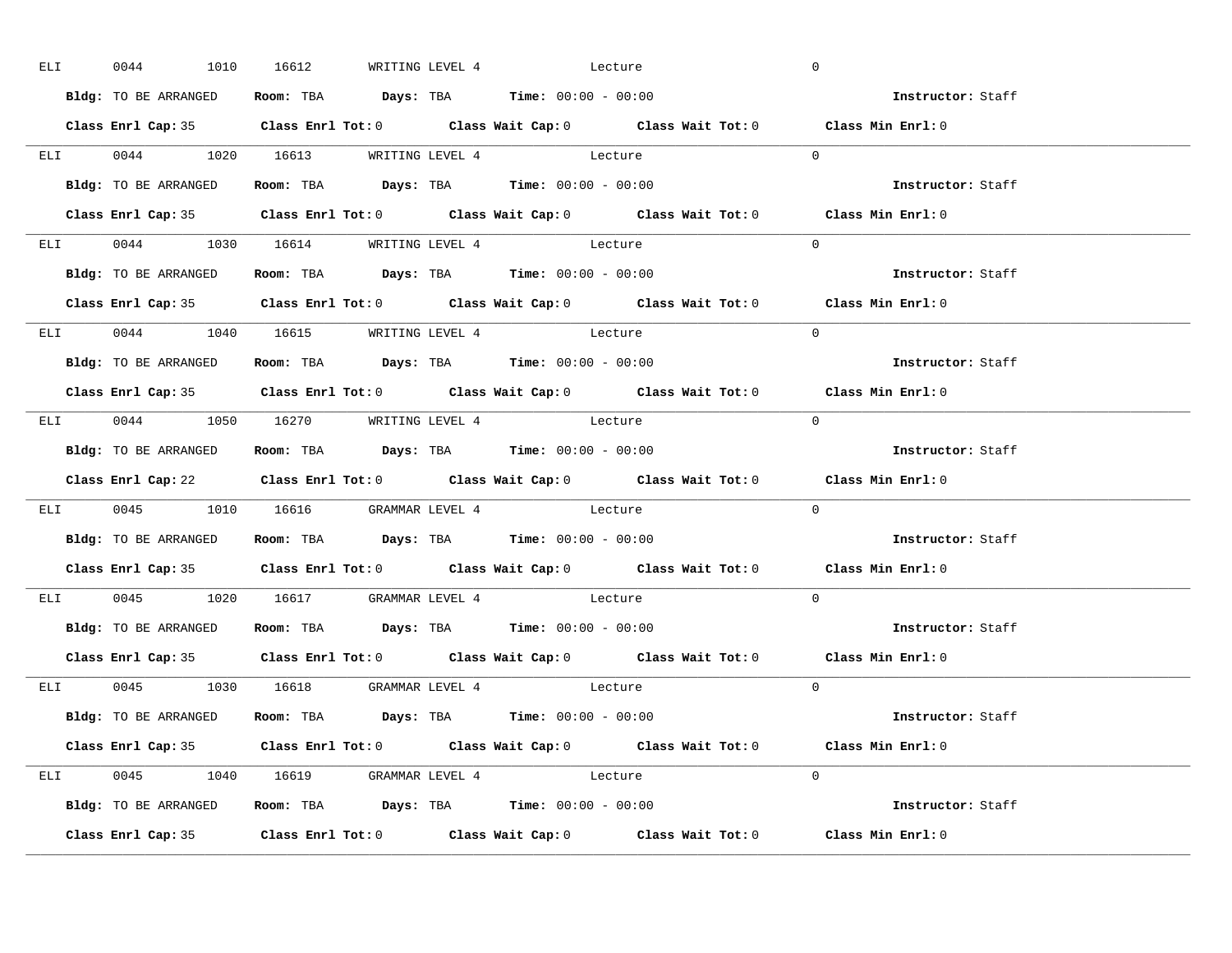#### Report ID: SR201 **University of Pittsburgh** Page No. 585 of 591 **Schedule of Classes for Summer Term 2020-2021** Run Date: 11/06/2020 **Summer Term** Run Time: 17:00:17

|                 | Subject Catalog Nbr Section Class Nbr | Course Title                                                   | Component                                                                                  | Units<br>Topics   |  |
|-----------------|---------------------------------------|----------------------------------------------------------------|--------------------------------------------------------------------------------------------|-------------------|--|
| ELI             | 0045<br>1050                          | 16620<br>GRAMMAR LEVEL 4                                       | Lecture                                                                                    | $\Omega$          |  |
|                 | Bldg: TO BE ARRANGED                  | Room: TBA $Days:$ TBA Time: $00:00 - 00:00$                    |                                                                                            | Instructor: Staff |  |
|                 |                                       |                                                                | Class Enrl Cap: 35 Class Enrl Tot: 0 Class Wait Cap: 0 Class Wait Tot: 0 Class Min Enrl: 0 |                   |  |
|                 |                                       | ELI 0051 1010 16621 LISTENING LEVEL 5 Lecture                  |                                                                                            | $\Omega$          |  |
|                 | Bldg: TO BE ARRANGED                  | Room: TBA $Days: TBA$ Time: $00:00 - 00:00$                    |                                                                                            | Instructor: Staff |  |
|                 |                                       |                                                                | Class Enrl Cap: 35 Class Enrl Tot: 0 Class Wait Cap: 0 Class Wait Tot: 0 Class Min Enrl: 0 |                   |  |
|                 |                                       | ELI 0051 1020 16622 LISTENING LEVEL 5 Lecture                  |                                                                                            | $\Omega$          |  |
|                 | Bldg: TO BE ARRANGED                  | Room: TBA $Days:$ TBA $Time: 00:00 - 00:00$                    |                                                                                            | Instructor: Staff |  |
|                 |                                       |                                                                | Class Enrl Cap: 35 Class Enrl Tot: 0 Class Wait Cap: 0 Class Wait Tot: 0 Class Min Enrl: 0 |                   |  |
|                 |                                       | ELI 0051 1030 16623 LISTENING LEVEL 5 Lecture                  |                                                                                            | $\Omega$          |  |
|                 |                                       | Bldg: TO BE ARRANGED Room: TBA Days: TBA Time: 00:00 - 00:00   |                                                                                            | Instructor: Staff |  |
|                 |                                       |                                                                | Class Enrl Cap: 35 Class Enrl Tot: 0 Class Wait Cap: 0 Class Wait Tot: 0 Class Min Enrl: 0 |                   |  |
|                 |                                       | ELI 0051 1040 16624 LISTENING LEVEL 5 Lecture                  |                                                                                            | $\Omega$          |  |
|                 | Bldg: TO BE ARRANGED                  | Room: TBA $Days: TBA$ Time: $00:00 - 00:00$                    |                                                                                            | Instructor: Staff |  |
|                 |                                       |                                                                | Class Enrl Cap: 35 Class Enrl Tot: 0 Class Wait Cap: 0 Class Wait Tot: 0 Class Min Enrl: 0 |                   |  |
| ELI <b>ELET</b> |                                       | 0051 1050 16625 LISTENING LEVEL 5 Lecture                      |                                                                                            | $\Omega$          |  |
|                 | Bldg: TO BE ARRANGED                  | Room: TBA $\rule{1em}{0.15mm}$ Days: TBA Time: $00:00 - 00:00$ |                                                                                            | Instructor: Staff |  |
|                 |                                       |                                                                | Class Enrl Cap: 35 Class Enrl Tot: 0 Class Wait Cap: 0 Class Wait Tot: 0 Class Min Enrl: 0 |                   |  |
|                 |                                       | ELI 0052 1010 16626 SPEAKING LEVEL 5 Lecture                   |                                                                                            | $\Omega$          |  |
|                 | Bldg: TO BE ARRANGED                  | Room: TBA $Days:$ TBA Time: $00:00 - 00:00$                    |                                                                                            | Instructor: Staff |  |
|                 |                                       |                                                                | Class Enrl Cap: 35 Class Enrl Tot: 0 Class Wait Cap: 0 Class Wait Tot: 0 Class Min Enrl: 0 |                   |  |
|                 |                                       | ELI 0052 1020 16627 SPEAKING LEVEL 5 Lecture                   |                                                                                            | $\Omega$          |  |
|                 | Bldg: TO BE ARRANGED                  | Room: TBA $Days:$ TBA Time: $00:00 - 00:00$                    |                                                                                            | Instructor: Staff |  |
|                 |                                       |                                                                | Class Enrl Cap: 35 Class Enrl Tot: 0 Class Wait Cap: 0 Class Wait Tot: 0 Class Min Enrl: 0 |                   |  |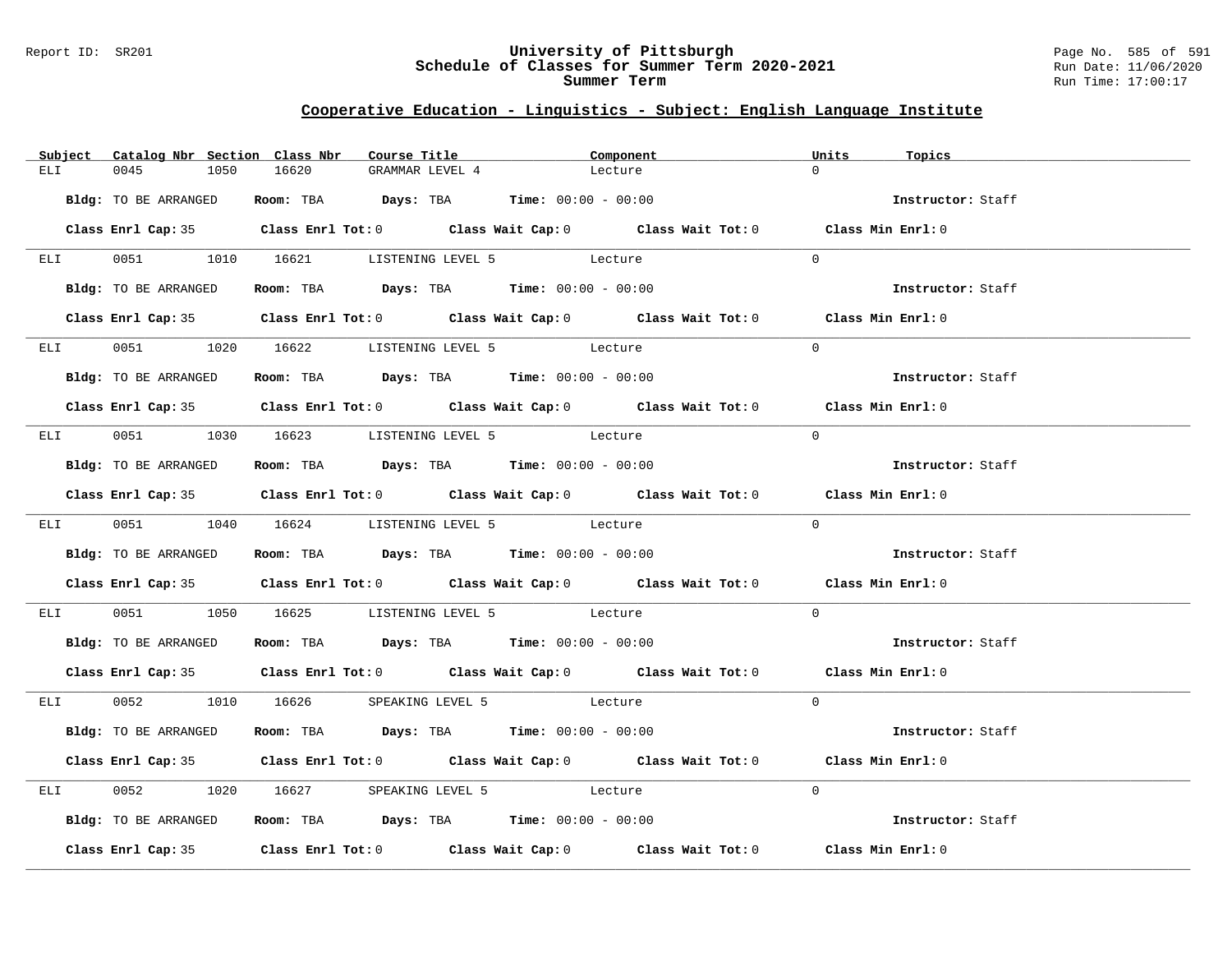| ELI <b>ELI</b> | 0052                                  | 1030 16628 |  | SPEAKING LEVEL 5 Lecture                                                                   | $\overline{0}$                                                                             |  |
|----------------|---------------------------------------|------------|--|--------------------------------------------------------------------------------------------|--------------------------------------------------------------------------------------------|--|
|                | Bldg: TO BE ARRANGED                  |            |  | Room: TBA $Days:$ TBA Time: $00:00 - 00:00$                                                | <b>Example 2</b> Instructor: Staff                                                         |  |
|                |                                       |            |  |                                                                                            | Class Enrl Cap: 35 Class Enrl Tot: 0 Class Wait Cap: 0 Class Wait Tot: 0 Class Min Enrl: 0 |  |
|                |                                       |            |  | ELI 0052 1040 16629 SPEAKING LEVEL 5 Lecture                                               | $\Omega$                                                                                   |  |
|                | Bldg: TO BE ARRANGED                  |            |  | Room: TBA $Days:$ TBA Time: $00:00 - 00:00$                                                | Instructor: Staff                                                                          |  |
|                |                                       |            |  |                                                                                            | Class Enrl Cap: 35 Class Enrl Tot: 0 Class Wait Cap: 0 Class Wait Tot: 0 Class Min Enrl: 0 |  |
|                |                                       |            |  | ELI 0052 1050 16268 SPEAKING LEVEL 5 Lecture                                               | $\Omega$                                                                                   |  |
|                |                                       |            |  | Bldg: TO BE ARRANGED ROOM: TBA Days: TBA Time: 00:00 - 00:00                               | Instructor: Staff                                                                          |  |
|                |                                       |            |  |                                                                                            | Class Enrl Cap: 22 Class Enrl Tot: 0 Class Wait Cap: 0 Class Wait Tot: 0 Class Min Enrl: 0 |  |
|                |                                       |            |  | ELI 0053 1010 16630 READING LEVEL 5 Lecture                                                | $\Omega$                                                                                   |  |
|                | Bldg: TO BE ARRANGED                  |            |  | Room: TBA $Days:$ TBA $Time: 00:00 - 00:00$                                                | Instructor: Staff                                                                          |  |
|                |                                       |            |  |                                                                                            | Class Enrl Cap: 35 Class Enrl Tot: 0 Class Wait Cap: 0 Class Wait Tot: 0 Class Min Enrl: 0 |  |
|                |                                       |            |  | ELI 0053 1020 16631 READING LEVEL 5 Lecture                                                | $\Omega$                                                                                   |  |
|                | Bldg: TO BE ARRANGED                  |            |  | Room: TBA $\rule{1em}{0.15mm}$ Days: TBA $\rule{1.5mm}{0.15mm}$ Time: $00:00 - 00:00$      | Instructor: Staff                                                                          |  |
|                |                                       |            |  |                                                                                            |                                                                                            |  |
|                |                                       |            |  |                                                                                            | Class Enrl Cap: 35 Class Enrl Tot: 0 Class Wait Cap: 0 Class Wait Tot: 0 Class Min Enrl: 0 |  |
|                |                                       |            |  | ELI 0053 1030 16632 READING LEVEL 5 Lecture                                                | $\Omega$                                                                                   |  |
|                |                                       |            |  | Bldg: TO BE ARRANGED ROOM: TBA Days: TBA Time: 00:00 - 00:00                               | Instructor: Staff                                                                          |  |
|                |                                       |            |  |                                                                                            | Class Enrl Cap: 35 Class Enrl Tot: 0 Class Wait Cap: 0 Class Wait Tot: 0 Class Min Enrl: 0 |  |
|                |                                       |            |  | ELI 0053 1040 16633 READING LEVEL 5 Lecture                                                | $\Omega$                                                                                   |  |
|                |                                       |            |  | Bldg: TO BE ARRANGED Room: TBA Days: TBA Time: 00:00 - 00:00                               | Instructor: Staff                                                                          |  |
|                | Class Enrl Cap: 35                    |            |  |                                                                                            | Class Enrl Tot: $0$ Class Wait Cap: $0$ Class Wait Tot: $0$ Class Min Enrl: $0$            |  |
|                | $ELI$ 0053 1050 16634 READING LEVEL 5 |            |  | Lecture                                                                                    | $\Omega$                                                                                   |  |
|                |                                       |            |  | <b>Bldg:</b> TO BE ARRANGED <b>Room:</b> TBA <b>Days:</b> TBA <b>Time:</b> $00:00 - 00:00$ | <b>Instructor:</b> Staff                                                                   |  |
|                |                                       |            |  |                                                                                            | Class Enrl Cap: 35 Class Enrl Tot: 0 Class Wait Cap: 0 Class Wait Tot: 0 Class Min Enrl: 0 |  |
|                |                                       |            |  | ELI 0054 1010 16635 WRITING LEVEL 5 Lecture                                                | $\Omega$                                                                                   |  |
|                |                                       |            |  | Bldg: TO BE ARRANGED <b>Room:</b> TBA <b>Days:</b> TBA <b>Time:</b> $00:00 - 00:00$        | Instructor: Staff                                                                          |  |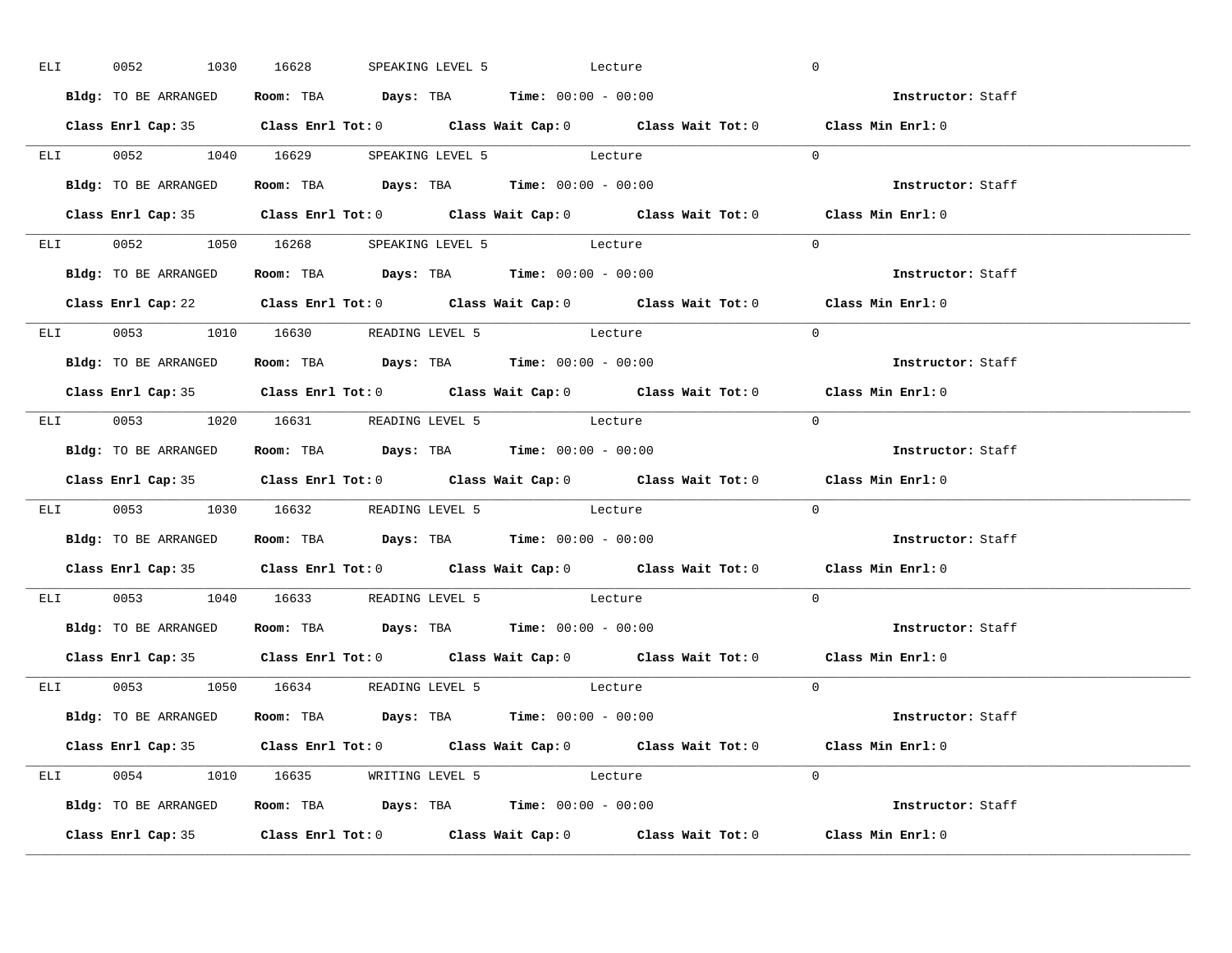#### Report ID: SR201 **University of Pittsburgh** Page No. 587 of 591 **Schedule of Classes for Summer Term 2020-2021** Run Date: 11/06/2020 **Summer Term** Run Time: 17:00:17

|                 | Subject Catalog Nbr Section Class Nbr | Course Title                                |                                                                | Component                                                                                  | Units<br>Topics   |  |
|-----------------|---------------------------------------|---------------------------------------------|----------------------------------------------------------------|--------------------------------------------------------------------------------------------|-------------------|--|
| ELI             | 0054<br>1020                          | 16636                                       | WRITING LEVEL 5                                                | Lecture                                                                                    | $\cap$            |  |
|                 | Bldg: TO BE ARRANGED                  |                                             | Room: TBA $Days: TBA$ Time: $00:00 - 00:00$                    |                                                                                            | Instructor: Staff |  |
|                 |                                       |                                             |                                                                | Class Enrl Cap: 35 Class Enrl Tot: 0 Class Wait Cap: 0 Class Wait Tot: 0 Class Min Enrl: 0 |                   |  |
|                 |                                       | ELI 0054 1030 16637 WRITING LEVEL 5 Lecture |                                                                |                                                                                            | $\Omega$          |  |
|                 | Bldg: TO BE ARRANGED                  |                                             | Room: TBA $Days:$ TBA $Time: 00:00 - 00:00$                    |                                                                                            | Instructor: Staff |  |
|                 |                                       |                                             |                                                                | Class Enrl Cap: 35 Class Enrl Tot: 0 Class Wait Cap: 0 Class Wait Tot: 0 Class Min Enrl: 0 |                   |  |
|                 |                                       | ELI 0054 1040 16638 WRITING LEVEL 5         | Lecture                                                        |                                                                                            | $\Omega$          |  |
|                 | Bldg: TO BE ARRANGED                  |                                             | Room: TBA $Days:$ TBA Time: $00:00 - 00:00$                    |                                                                                            | Instructor: Staff |  |
|                 |                                       |                                             |                                                                | Class Enrl Cap: 35 Class Enrl Tot: 0 Class Wait Cap: 0 Class Wait Tot: 0 Class Min Enrl: 0 |                   |  |
|                 |                                       | ELI 0054 1050 16639 WRITING LEVEL 5 Lecture |                                                                |                                                                                            | $\Omega$          |  |
|                 | Bldg: TO BE ARRANGED                  |                                             | Room: TBA $Days:$ TBA $Time: 00:00 - 00:00$                    |                                                                                            | Instructor: Staff |  |
|                 |                                       |                                             |                                                                | Class Enrl Cap: 35 Class Enrl Tot: 0 Class Wait Cap: 0 Class Wait Tot: 0 Class Min Enrl: 0 |                   |  |
|                 |                                       | ELI 0055 1010 16640 GRAMMAR LEVEL 5 Lecture |                                                                |                                                                                            | $\Omega$          |  |
|                 | Bldg: TO BE ARRANGED                  |                                             | Room: TBA $\rule{1em}{0.15mm}$ Days: TBA Time: $00:00 - 00:00$ |                                                                                            | Instructor: Staff |  |
|                 |                                       |                                             |                                                                | Class Enrl Cap: 35 Class Enrl Tot: 0 Class Wait Cap: 0 Class Wait Tot: 0 Class Min Enrl: 0 |                   |  |
| <b>ELI</b>      |                                       | 0055 1020 16641 GRAMMAR LEVEL 5 Lecture     |                                                                |                                                                                            | $\Omega$          |  |
|                 | Bldg: TO BE ARRANGED                  |                                             | Room: TBA $Days:$ TBA $Time: 00:00 - 00:00$                    |                                                                                            | Instructor: Staff |  |
|                 |                                       |                                             |                                                                | Class Enrl Cap: 35 Class Enrl Tot: 0 Class Wait Cap: 0 Class Wait Tot: 0 Class Min Enrl: 0 |                   |  |
|                 |                                       | ELI 0055 1030 16642 GRAMMAR LEVEL 5 Lecture |                                                                |                                                                                            | $\Omega$          |  |
|                 | Bldg: TO BE ARRANGED                  |                                             | Room: TBA Days: TBA Time: $00:00 - 00:00$                      |                                                                                            | Instructor: Staff |  |
|                 |                                       |                                             |                                                                | Class Enrl Cap: 35 Class Enrl Tot: 0 Class Wait Cap: 0 Class Wait Tot: 0 Class Min Enrl: 0 |                   |  |
| ELI <b>ELET</b> |                                       | 0055 1040 16643 GRAMMAR LEVEL 5 Lecture     |                                                                |                                                                                            | $\Omega$          |  |
|                 | Bldg: TO BE ARRANGED                  |                                             | Room: TBA $Days:$ TBA $Time: 00:00 - 00:00$                    |                                                                                            | Instructor: Staff |  |
|                 |                                       |                                             |                                                                | Class Enrl Cap: 35 Class Enrl Tot: 0 Class Wait Cap: 0 Class Wait Tot: 0 Class Min Enrl: 0 |                   |  |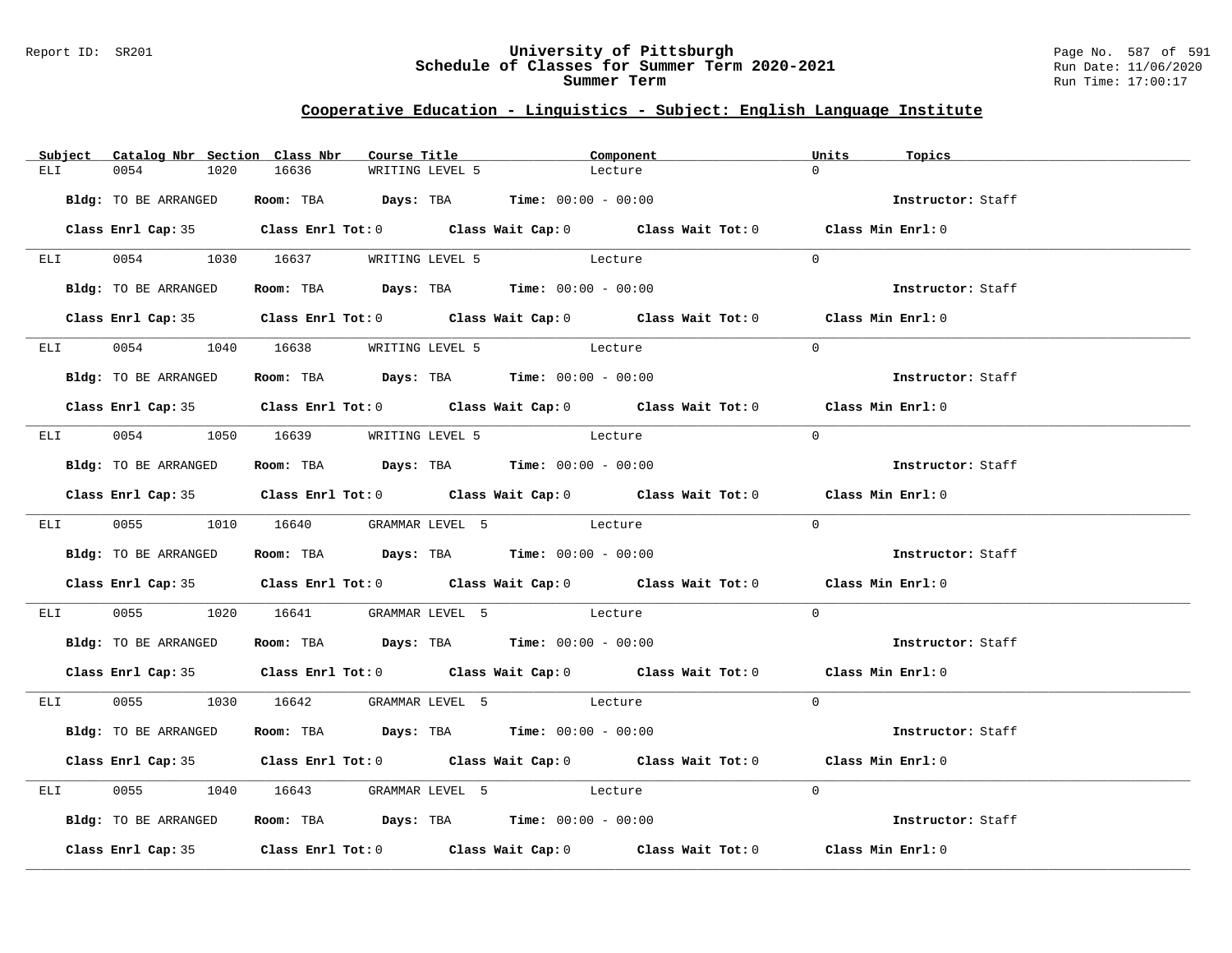| ELI <b>ELI</b> | 0055                 | 1050 16267 GRAMMAR LEVEL 5 Lecture                                                         |  | $\overline{0}$                                                                             |  |
|----------------|----------------------|--------------------------------------------------------------------------------------------|--|--------------------------------------------------------------------------------------------|--|
|                | Bldg: TO BE ARRANGED | Room: TBA $Days:$ TBA Time: $00:00 - 00:00$                                                |  | Instructor: Staff                                                                          |  |
|                |                      |                                                                                            |  | Class Enrl Cap: 22 Class Enrl Tot: 0 Class Wait Cap: 0 Class Wait Tot: 0 Class Min Enrl: 0 |  |
|                |                      | ELI 0061 1010 16644 LISTENING LEVEL 6 Lecture                                              |  | $\Omega$                                                                                   |  |
|                | Bldg: TO BE ARRANGED | Room: TBA $\rule{1em}{0.15mm}$ Days: TBA $\rule{1.5mm}{0.15mm}$ Time: $00:00 - 00:00$      |  | Instructor: Staff                                                                          |  |
|                |                      |                                                                                            |  | Class Enrl Cap: 35 Class Enrl Tot: 0 Class Wait Cap: 0 Class Wait Tot: 0 Class Min Enrl: 0 |  |
|                |                      | ELI 0061 1020 16645 LISTENING LEVEL 6 Lecture                                              |  | $\Omega$                                                                                   |  |
|                |                      | Bldg: TO BE ARRANGED ROOM: TBA Days: TBA Time: 00:00 - 00:00                               |  | Instructor: Staff                                                                          |  |
|                |                      |                                                                                            |  | Class Enrl Cap: 35 Class Enrl Tot: 0 Class Wait Cap: 0 Class Wait Tot: 0 Class Min Enrl: 0 |  |
|                |                      | ELI 0061 1030 16646 LISTENING LEVEL 6 Lecture                                              |  | $\Omega$                                                                                   |  |
|                | Bldg: TO BE ARRANGED | Room: TBA $Days:$ TBA $Time: 00:00 - 00:00$                                                |  | Instructor: Staff                                                                          |  |
|                |                      |                                                                                            |  | Class Enrl Cap: 35 Class Enrl Tot: 0 Class Wait Cap: 0 Class Wait Tot: 0 Class Min Enrl: 0 |  |
|                |                      | ELI 0061 1040 16647 LISTENING LEVEL 6 Lecture                                              |  | $\Omega$                                                                                   |  |
|                |                      | Bldg: TO BE ARRANGED Room: TBA Days: TBA Time: 00:00 - 00:00                               |  | Instructor: Staff                                                                          |  |
|                |                      |                                                                                            |  |                                                                                            |  |
|                |                      |                                                                                            |  | Class Enrl Cap: 35 Class Enrl Tot: 0 Class Wait Cap: 0 Class Wait Tot: 0 Class Min Enrl: 0 |  |
|                |                      | ELI 0061 1050 16648 LISTENING LEVEL 6 Lecture                                              |  | $\Omega$                                                                                   |  |
|                |                      | Bldg: TO BE ARRANGED ROOM: TBA Days: TBA Time: 00:00 - 00:00                               |  | Instructor: Staff                                                                          |  |
|                |                      |                                                                                            |  | Class Enrl Cap: 35 Class Enrl Tot: 0 Class Wait Cap: 0 Class Wait Tot: 0 Class Min Enrl: 0 |  |
|                |                      | ELI 0062 1010 16649 SPEAKING LEVEL 6 Lecture                                               |  | $\Omega$                                                                                   |  |
|                |                      | Bldg: TO BE ARRANGED Room: TBA Days: TBA Time: 00:00 - 00:00                               |  | Instructor: Staff                                                                          |  |
|                | Class Enrl Cap: 35   |                                                                                            |  | Class Enrl Tot: $0$ Class Wait Cap: $0$ Class Wait Tot: $0$ Class Min Enrl: $0$            |  |
|                |                      | ELI 0062 1020 16650 SPEAKING LEVEL 6 Lecture                                               |  | $\Omega$                                                                                   |  |
|                |                      | <b>Bldg:</b> TO BE ARRANGED <b>Room:</b> TBA <b>Days:</b> TBA <b>Time:</b> $00:00 - 00:00$ |  | <b>Instructor:</b> Staff                                                                   |  |
|                |                      |                                                                                            |  | Class Enrl Cap: 35 Class Enrl Tot: 0 Class Wait Cap: 0 Class Wait Tot: 0 Class Min Enrl: 0 |  |
|                |                      | ELI 0062 1030 16651 SPEAKING LEVEL 6 Lecture                                               |  | $\Omega$                                                                                   |  |
|                |                      | Bldg: TO BE ARRANGED <b>Room:</b> TBA <b>Days:</b> TBA <b>Time:</b> $00:00 - 00:00$        |  | Instructor: Staff                                                                          |  |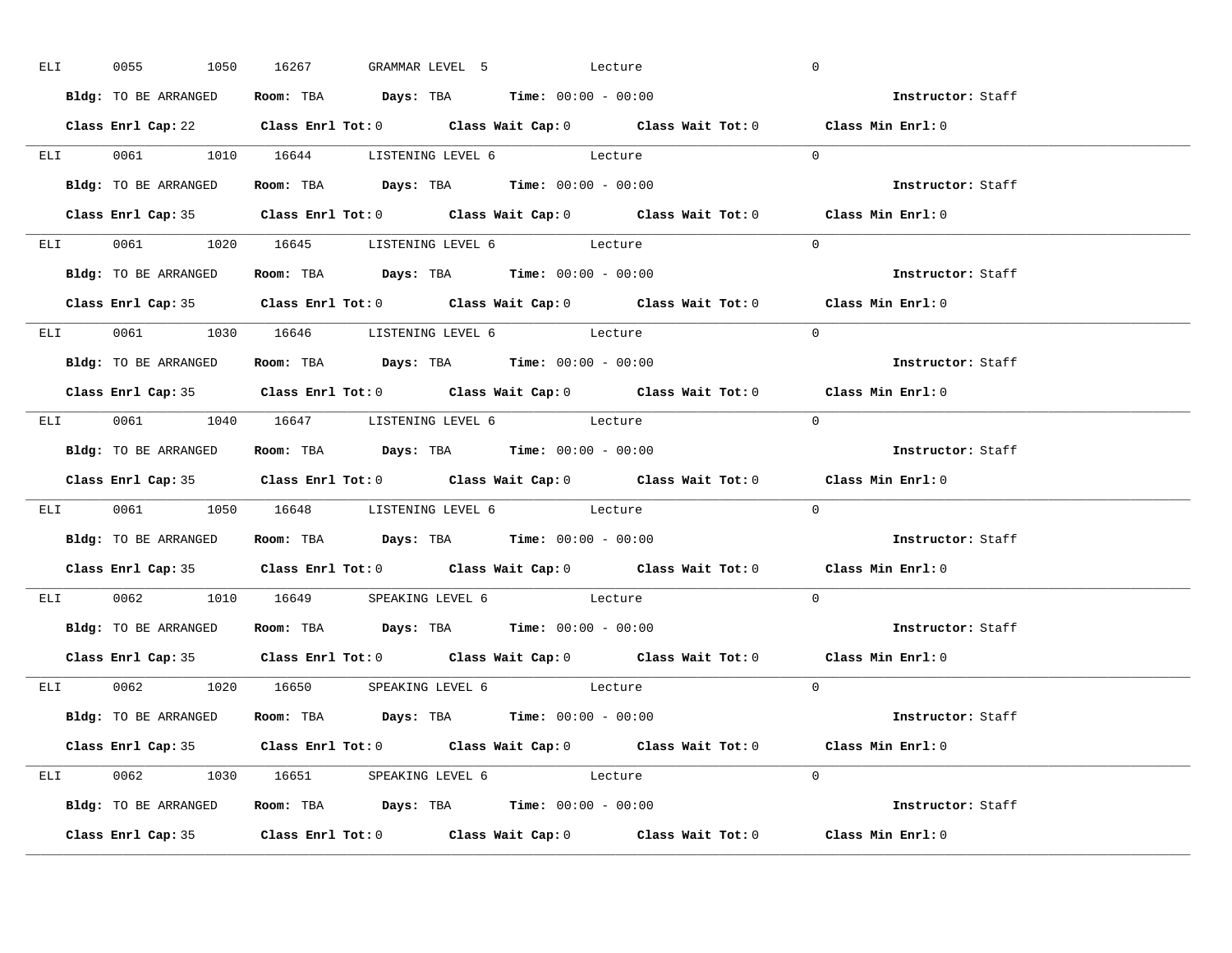#### Report ID: SR201 **University of Pittsburgh** Page No. 589 of 591 **Schedule of Classes for Summer Term 2020-2021** Run Date: 11/06/2020 **Summer Term** Run Time: 17:00:17

|                 | Subject Catalog Nbr Section Class Nbr | Course Title                                                                               |                  | Component |  | Units             | Topics            |
|-----------------|---------------------------------------|--------------------------------------------------------------------------------------------|------------------|-----------|--|-------------------|-------------------|
| ELI             | 0062<br>1040                          | 16652                                                                                      | SPEAKING LEVEL 6 | Lecture   |  | $\cap$            |                   |
|                 | Bldg: TO BE ARRANGED                  | Room: TBA $Days: TBA$ Time: $00:00 - 00:00$                                                |                  |           |  | Instructor: Staff |                   |
|                 |                                       |                                                                                            |                  |           |  |                   |                   |
|                 |                                       | Class Enrl Cap: 35 Class Enrl Tot: 0 Class Wait Cap: 0 Class Wait Tot: 0 Class Min Enrl: 0 |                  |           |  |                   |                   |
|                 |                                       | ELI 0062 1050 16653 SPEAKING LEVEL 6 Lecture                                               |                  |           |  | $\Omega$          |                   |
|                 | Bldg: TO BE ARRANGED                  | Room: TBA $Days:$ TBA $Time: 00:00 - 00:00$                                                |                  |           |  |                   | Instructor: Staff |
|                 |                                       | Class Enrl Cap: 35 Class Enrl Tot: 0 Class Wait Cap: 0 Class Wait Tot: 0 Class Min Enrl: 0 |                  |           |  |                   |                   |
|                 |                                       | ELI 0063 1010 16654 READING LEVEL 6 Lecture                                                |                  |           |  | $\Omega$          |                   |
|                 | Bldg: TO BE ARRANGED                  | Room: TBA $Days:$ TBA $Time: 00:00 - 00:00$                                                |                  |           |  |                   | Instructor: Staff |
|                 |                                       | Class Enrl Cap: 35 Class Enrl Tot: 0 Class Wait Cap: 0 Class Wait Tot: 0 Class Min Enrl: 0 |                  |           |  |                   |                   |
|                 |                                       | ELI 0063 1020 16655 READING LEVEL 6 Lecture                                                |                  |           |  | $\Omega$          |                   |
|                 | Bldg: TO BE ARRANGED                  | Room: TBA $\rule{1em}{0.15mm}$ Days: TBA Time: $00:00 - 00:00$                             |                  |           |  |                   | Instructor: Staff |
|                 |                                       | Class Enrl Cap: 35 Class Enrl Tot: 0 Class Wait Cap: 0 Class Wait Tot: 0 Class Min Enrl: 0 |                  |           |  |                   |                   |
|                 |                                       | ELI 0063 1030 16656 READING LEVEL 6 Lecture                                                |                  |           |  | $\Omega$          |                   |
|                 | Bldg: TO BE ARRANGED                  | Room: TBA $Days:$ TBA $Time: 00:00 - 00:00$                                                |                  |           |  |                   | Instructor: Staff |
|                 |                                       | Class Enrl Cap: 35 Class Enrl Tot: 0 Class Wait Cap: 0 Class Wait Tot: 0 Class Min Enrl: 0 |                  |           |  |                   |                   |
|                 |                                       | ELI 0063 1040 16657 READING LEVEL 6 Lecture                                                |                  |           |  | $\Omega$          |                   |
|                 | Bldg: TO BE ARRANGED                  | Room: TBA $Days:$ TBA $Time: 00:00 - 00:00$                                                |                  |           |  |                   | Instructor: Staff |
|                 |                                       | Class Enrl Cap: 35 Class Enrl Tot: 0 Class Wait Cap: 0 Class Wait Tot: 0 Class Min Enrl: 0 |                  |           |  |                   |                   |
|                 |                                       | ELI 0063 1050 16658 READING LEVEL 6 Lecture                                                |                  |           |  | $\Omega$          |                   |
|                 | Bldg: TO BE ARRANGED                  | Room: TBA $Days:$ TBA $Time: 00:00 - 00:00$                                                |                  |           |  |                   | Instructor: Staff |
|                 |                                       | Class Enrl Cap: 35 Class Enrl Tot: 0 Class Wait Cap: 0 Class Wait Tot: 0 Class Min Enrl: 0 |                  |           |  |                   |                   |
| ELI <b>ELET</b> |                                       | 0064 1010 16659 WRITING LEVEL 6 Lecture                                                    |                  |           |  | $\Omega$          |                   |
|                 | Bldg: TO BE ARRANGED                  | Room: TBA $Days:$ TBA $Time: 00:00 - 00:00$                                                |                  |           |  |                   | Instructor: Staff |
|                 |                                       | Class Enrl Cap: 35 Class Enrl Tot: 0 Class Wait Cap: 0 Class Wait Tot: 0 Class Min Enrl: 0 |                  |           |  |                   |                   |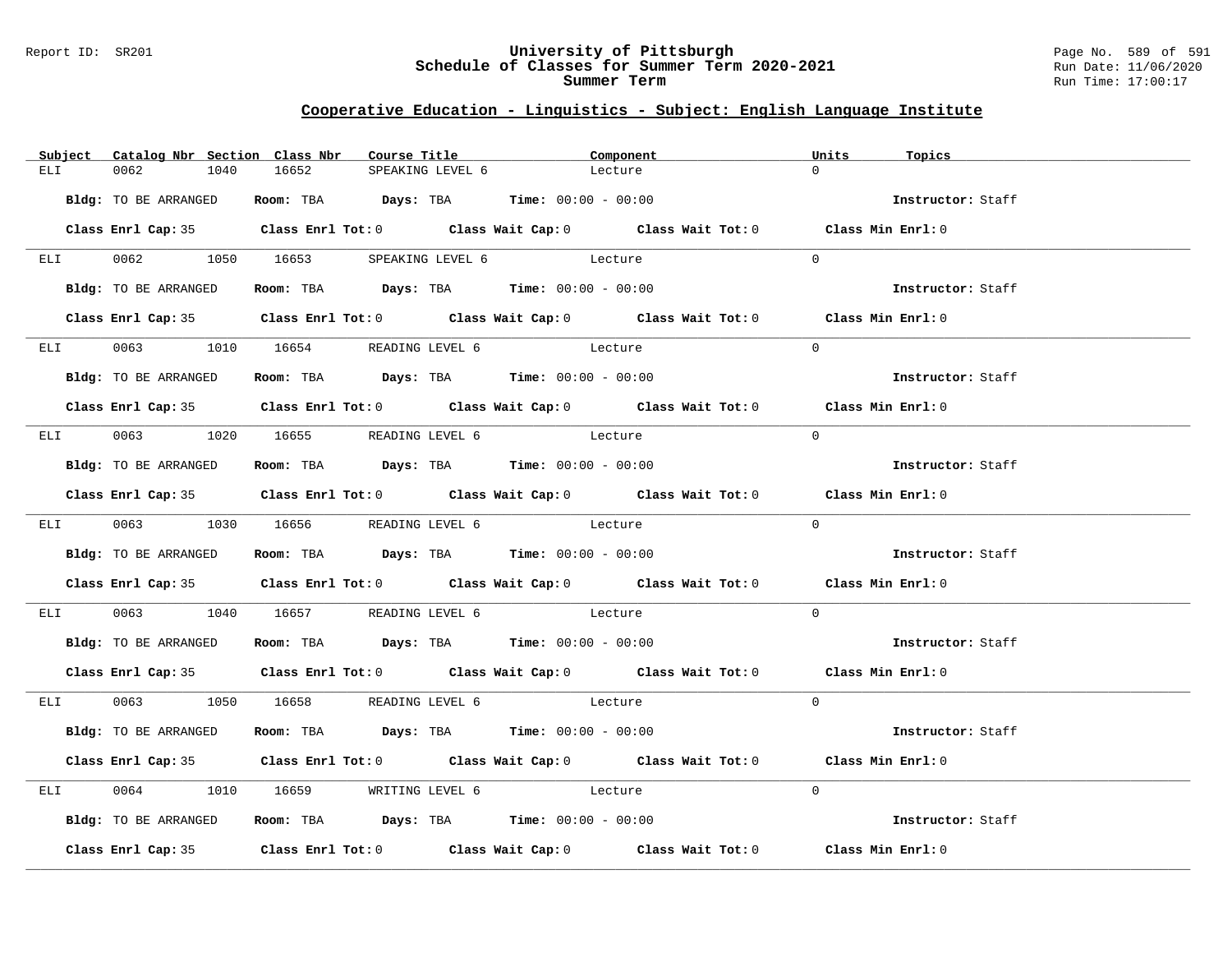| ELI            | 0064                                | 1020 16660 |  | WRITING LEVEL 6 Lecture                                                                    | $\overline{0}$                                                                             |  |
|----------------|-------------------------------------|------------|--|--------------------------------------------------------------------------------------------|--------------------------------------------------------------------------------------------|--|
|                | <b>Bldg:</b> TO BE ARRANGED         |            |  | Room: TBA $Days:$ TBA Time: $00:00 - 00:00$                                                | Instructor: Staff                                                                          |  |
|                |                                     |            |  |                                                                                            | Class Enrl Cap: 35 Class Enrl Tot: 0 Class Wait Cap: 0 Class Wait Tot: 0 Class Min Enrl: 0 |  |
|                |                                     |            |  | ELI 0064 1030 16661 WRITING LEVEL 6 Lecture                                                | $\Omega$                                                                                   |  |
|                | Bldg: TO BE ARRANGED                |            |  | Room: TBA $Days: TBA$ Time: $00:00 - 00:00$                                                | Instructor: Staff                                                                          |  |
|                |                                     |            |  |                                                                                            | Class Enrl Cap: 35 Class Enrl Tot: 0 Class Wait Cap: 0 Class Wait Tot: 0 Class Min Enrl: 0 |  |
|                |                                     |            |  | ELI 0064 1040 16662 WRITING LEVEL 6 Lecture                                                | $\Omega$                                                                                   |  |
|                |                                     |            |  | Bldg: TO BE ARRANGED ROOM: TBA Days: TBA Time: 00:00 - 00:00                               | Instructor: Staff                                                                          |  |
|                |                                     |            |  |                                                                                            | Class Enrl Cap: 35 Class Enrl Tot: 0 Class Wait Cap: 0 Class Wait Tot: 0 Class Min Enrl: 0 |  |
|                |                                     |            |  | ELI 0064 1050 16663 WRITING LEVEL 6 Lecture                                                | $\Omega$                                                                                   |  |
|                | Bldg: TO BE ARRANGED                |            |  | Room: TBA $Days:$ TBA $Time: 00:00 - 00:00$                                                | Instructor: Staff                                                                          |  |
|                |                                     |            |  |                                                                                            | Class Enrl Cap: 35 Class Enrl Tot: 0 Class Wait Cap: 0 Class Wait Tot: 0 Class Min Enrl: 0 |  |
|                |                                     |            |  | ELI 0065 1010 16664 GRAMMAR LEVEL 6 Lecture                                                | $\Omega$                                                                                   |  |
|                |                                     |            |  | Bldg: TO BE ARRANGED Room: TBA Days: TBA Time: 00:00 - 00:00                               | Instructor: Staff                                                                          |  |
|                |                                     |            |  |                                                                                            |                                                                                            |  |
|                |                                     |            |  |                                                                                            | Class Enrl Cap: 35 Class Enrl Tot: 0 Class Wait Cap: 0 Class Wait Tot: 0 Class Min Enrl: 0 |  |
|                |                                     |            |  | ELI 0065 1020 16665 GRAMMAR LEVEL 6 Lecture                                                | $\Omega$                                                                                   |  |
|                |                                     |            |  | Bldg: TO BE ARRANGED ROOM: TBA Days: TBA Time: 00:00 - 00:00                               | Instructor: Staff                                                                          |  |
|                |                                     |            |  |                                                                                            | Class Enrl Cap: 35 Class Enrl Tot: 0 Class Wait Cap: 0 Class Wait Tot: 0 Class Min Enrl: 0 |  |
| ELI <b>ELE</b> |                                     |            |  | 0065 1030 16666 GRAMMAR LEVEL 6 Lecture                                                    | $\Omega$                                                                                   |  |
|                |                                     |            |  | Bldg: TO BE ARRANGED Room: TBA Days: TBA Time: 00:00 - 00:00                               | Instructor: Staff                                                                          |  |
|                | Class Enrl Cap: 35                  |            |  |                                                                                            | Class Enrl Tot: $0$ Class Wait Cap: $0$ Class Wait Tot: $0$ Class Min Enrl: $0$            |  |
|                | ELI 0065 1040 16667 GRAMMAR LEVEL 6 |            |  | Lecture                                                                                    | $\Omega$                                                                                   |  |
|                |                                     |            |  | <b>Bldg:</b> TO BE ARRANGED <b>Room:</b> TBA <b>Days:</b> TBA <b>Time:</b> $00:00 - 00:00$ | <b>Instructor:</b> Staff                                                                   |  |
|                |                                     |            |  |                                                                                            | Class Enrl Cap: 35 Class Enrl Tot: 0 Class Wait Cap: 0 Class Wait Tot: 0 Class Min Enrl: 0 |  |
|                |                                     |            |  | ELI 0065 1050 16668 GRAMMAR LEVEL 6 Lecture                                                | $\Omega$                                                                                   |  |
|                |                                     |            |  | Bldg: TO BE ARRANGED <b>Room:</b> TBA <b>Days:</b> TBA <b>Time:</b> $00:00 - 00:00$        | Instructor: Staff                                                                          |  |